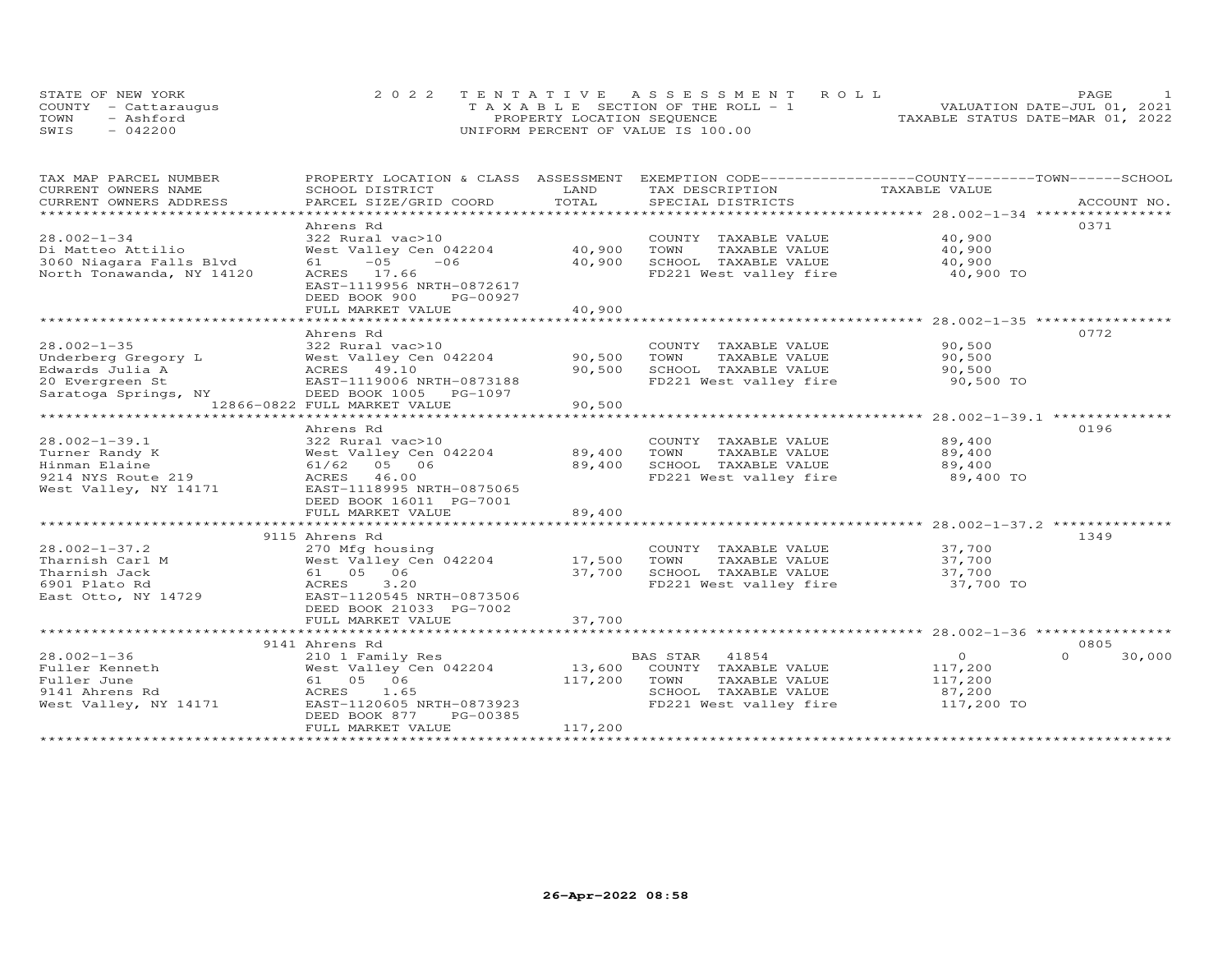| STATE OF NEW YORK    |           | 2022 TENTATIVE ASSESSMENT ROLL        |  |  |                                  | PAGE. |  |
|----------------------|-----------|---------------------------------------|--|--|----------------------------------|-------|--|
| COUNTY - Cattaraugus |           | T A X A B L E SECTION OF THE ROLL - 1 |  |  | VALUATION DATE-JUL 01, 2021      |       |  |
| TOWN                 | - Ashford | PROPERTY LOCATION SEQUENCE            |  |  | TAXABLE STATUS DATE-MAR 01, 2022 |       |  |
| SWIS                 | $-042200$ | UNIFORM PERCENT OF VALUE IS 100.00    |  |  |                                  |       |  |

| TAX MAP PARCEL NUMBER                                                                                                                                                                                                          |                                                       |                      | PROPERTY LOCATION & CLASS ASSESSMENT EXEMPTION CODE----------------COUNTY-------TOWN-----SCHOOL |                            |                    |
|--------------------------------------------------------------------------------------------------------------------------------------------------------------------------------------------------------------------------------|-------------------------------------------------------|----------------------|-------------------------------------------------------------------------------------------------|----------------------------|--------------------|
| CURRENT OWNERS NAME                                                                                                                                                                                                            | SCHOOL DISTRICT                                       | LAND                 | TAX DESCRIPTION                                                                                 | TAXABLE VALUE              |                    |
| .CURRENT OWNERS ADDRESS PARCEL SIZE/GRID COORD TOTAL SPECIAL DISTRICTS ACCOUNT NO ACCOUNT NO ARCOUNT NO ARE THE SERVER AND THE SERVER ASSESS THE SERVER SERVER AND THE SERVER SERVER AND THE SERVER SERVER AND THE SERVER SERV |                                                       |                      |                                                                                                 |                            |                    |
|                                                                                                                                                                                                                                |                                                       |                      |                                                                                                 |                            |                    |
|                                                                                                                                                                                                                                | 9153 Ahrens Rd                                        |                      |                                                                                                 |                            | 0069               |
| $28.002 - 1 - 37.1$                                                                                                                                                                                                            | 322 Rural vac>10                                      |                      | COUNTY TAXABLE VALUE                                                                            | 124,300                    |                    |
|                                                                                                                                                                                                                                | West Valley Cen 042204 124,300                        |                      | TOWN<br>TAXABLE VALUE                                                                           | 124,300                    |                    |
|                                                                                                                                                                                                                                |                                                       | 124,300              | SCHOOL TAXABLE VALUE 124,300                                                                    |                            |                    |
|                                                                                                                                                                                                                                |                                                       |                      | FD221 West valley fire 124,300 TO                                                               |                            |                    |
| Adelman Deny H West Valley Cen 042204<br>Adelman Aliesa M 61 05 06<br>1 Sterling Pl ACRES 70.65<br>Lancaster, NY 14086 EAST-0471010 NRTH-0874100                                                                               |                                                       |                      |                                                                                                 |                            |                    |
|                                                                                                                                                                                                                                | DEED BOOK 30981 PG-4003                               |                      |                                                                                                 |                            |                    |
|                                                                                                                                                                                                                                | FULL MARKET VALUE                                     | 124,300              |                                                                                                 |                            |                    |
|                                                                                                                                                                                                                                |                                                       |                      |                                                                                                 |                            |                    |
|                                                                                                                                                                                                                                | 9185 Ahrens Rd                                        |                      |                                                                                                 |                            | 0.593              |
| $28.002 - 1 - 38$                                                                                                                                                                                                              |                                                       |                      |                                                                                                 | $\overline{O}$             | $\Omega$<br>30,000 |
|                                                                                                                                                                                                                                |                                                       |                      |                                                                                                 | 147,100                    |                    |
|                                                                                                                                                                                                                                |                                                       | 147,100 TOWN         | TAXABLE VALUE                                                                                   | 147,100                    |                    |
|                                                                                                                                                                                                                                |                                                       |                      | SCHOOL TAXABLE VALUE                                                                            | 117,100                    |                    |
|                                                                                                                                                                                                                                |                                                       |                      | FD221 West valley fire 147,100 TO                                                               |                            |                    |
|                                                                                                                                                                                                                                | DEED BOOK 22248 PG-9001                               |                      | LD221 Ashford light                                                                             | 147,100 TO                 |                    |
|                                                                                                                                                                                                                                | FULL MARKET VALUE                                     | 147,100              |                                                                                                 |                            |                    |
|                                                                                                                                                                                                                                |                                                       |                      |                                                                                                 |                            |                    |
|                                                                                                                                                                                                                                | 9192 Ahrens Rd                                        |                      |                                                                                                 |                            | 0195               |
| $28.007 - 1 - 13$                                                                                                                                                                                                              |                                                       |                      |                                                                                                 | $\overline{O}$             | $\Omega$<br>30,000 |
| Tolsma Linda A                                                                                                                                                                                                                 |                                                       |                      |                                                                                                 | 78,100                     |                    |
| 9192 Ahrens Rd                                                                                                                                                                                                                 | West Valle,<br>53 05 06<br>FRNT 121.40<br>FRNT 121.40 |                      | TAXABLE VALUE                                                                                   | 78,100                     |                    |
| West Valley, NY 14171                                                                                                                                                                                                          | FRNT 121.40 DPTH 200.00                               | 78,100 TOWN<br>SCHOC | SCHOOL TAXABLE VALUE                                                                            | 48,100                     |                    |
|                                                                                                                                                                                                                                | EAST-1120844 NRTH-0874956                             |                      | FD221 West valley fire 78,100 TO                                                                |                            |                    |
|                                                                                                                                                                                                                                | DEED BOOK 17715 PG-6001                               |                      | LD221 Ashford light                                                                             | 78,100 TO                  |                    |
|                                                                                                                                                                                                                                | FULL MARKET VALUE                                     | 78,100               |                                                                                                 |                            |                    |
|                                                                                                                                                                                                                                |                                                       |                      |                                                                                                 |                            |                    |
|                                                                                                                                                                                                                                | 9225 Ahrens Rd                                        |                      |                                                                                                 |                            | 0115               |
| $28.007 - 1 - 16$                                                                                                                                                                                                              | 210 1 Family Res                                      |                      | COUNTY TAXABLE VALUE                                                                            | 80,400                     |                    |
|                                                                                                                                                                                                                                | West Valley Cen 042204 13,400                         |                      | TOWN<br>TAXABLE VALUE                                                                           | 80,400                     |                    |
|                                                                                                                                                                                                                                |                                                       | 80,400               |                                                                                                 |                            |                    |
|                                                                                                                                                                                                                                |                                                       |                      | SCHOOL TAXABLE VALUE<br>FD221 West valley fire                                                  | $80,400$ TO<br>$80,400$ TO |                    |
| West Valley, NY 14171                                                                                                                                                                                                          | EAST-1120565 NRTH-0875501                             |                      | LD221 Ashford light                                                                             | 80,400 TO                  |                    |
|                                                                                                                                                                                                                                | DEED BOOK 20210 PG-7050                               |                      |                                                                                                 |                            |                    |
|                                                                                                                                                                                                                                | FULL MARKET VALUE                                     | 80,400               |                                                                                                 |                            |                    |
|                                                                                                                                                                                                                                |                                                       |                      |                                                                                                 |                            |                    |
|                                                                                                                                                                                                                                | Ashford Hollow Rd                                     |                      |                                                                                                 |                            | 0079               |
| $28.002 - 2 - 9$                                                                                                                                                                                                               | 312 Vac w/imprv                                       |                      | COUNTY TAXABLE VALUE                                                                            | 24,300                     |                    |
| Buckley David A                                                                                                                                                                                                                | West Valley Cen 042204 22,500                         |                      | TAXABLE VALUE<br>TOWN                                                                           | 24,300                     |                    |
| 6478 Ashford Hollow Rd                                                                                                                                                                                                         | 45 05 06                                              | 24,300               |                                                                                                 | 24,300                     |                    |
| West Valley, NY 14171                                                                                                                                                                                                          | ACRES<br>4.39                                         |                      | SCHOOL TAXABLE VALUE<br>FD221 West valley fire                                                  | $24,300$ TO                |                    |
|                                                                                                                                                                                                                                | EAST-1125331 NRTH-0873819                             |                      |                                                                                                 |                            |                    |
|                                                                                                                                                                                                                                | PG-00977<br>DEED BOOK 722                             |                      |                                                                                                 |                            |                    |
|                                                                                                                                                                                                                                | FULL MARKET VALUE                                     | 24,300               |                                                                                                 |                            |                    |
|                                                                                                                                                                                                                                |                                                       |                      |                                                                                                 |                            |                    |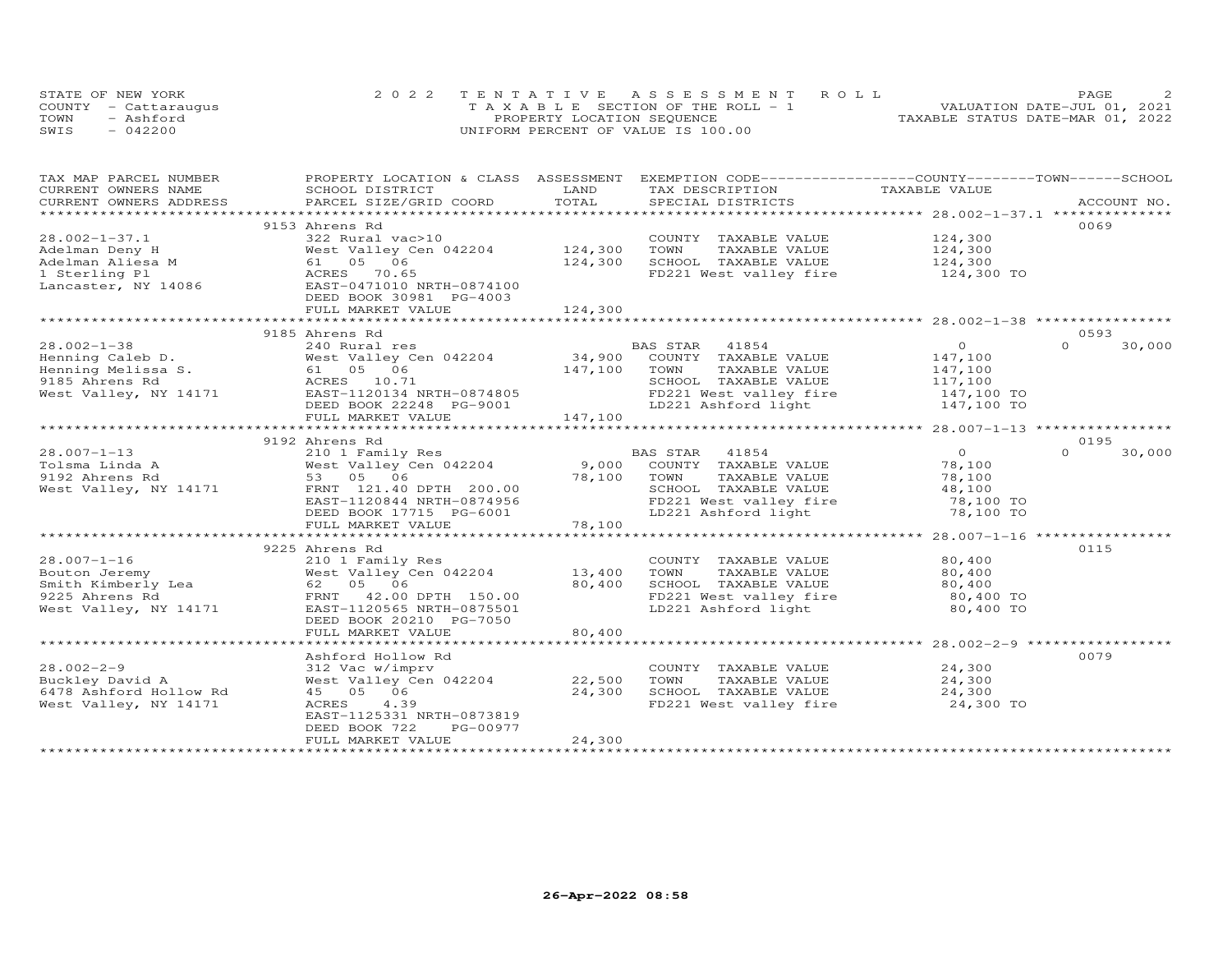| STATE OF NEW YORK    | 2022 TENTATIVE ASSESSMENT ROLL        | PAGE                             |
|----------------------|---------------------------------------|----------------------------------|
| COUNTY - Cattaraugus | T A X A B L E SECTION OF THE ROLL - 1 | VALUATION DATE-JUL 01, 2021      |
| TOWN<br>- Ashford    | PROPERTY LOCATION SEQUENCE            | TAXABLE STATUS DATE-MAR 01, 2022 |
| $-042200$<br>SWIS    | UNIFORM PERCENT OF VALUE IS 100.00    |                                  |

| TAX MAP PARCEL NUMBER<br>CURRENT OWNERS NAME | PROPERTY LOCATION & CLASS ASSESSMENT<br>SCHOOL DISTRICT | LAND           | EXEMPTION CODE-----------------COUNTY-------TOWN------SCHOOL<br>TAX DESCRIPTION | TAXABLE VALUE         |             |
|----------------------------------------------|---------------------------------------------------------|----------------|---------------------------------------------------------------------------------|-----------------------|-------------|
| CURRENT OWNERS ADDRESS                       | PARCEL SIZE/GRID COORD                                  | TOTAL          | SPECIAL DISTRICTS                                                               |                       | ACCOUNT NO. |
| **********************                       |                                                         |                |                                                                                 |                       |             |
|                                              | Ashford Hollow Rd                                       |                |                                                                                 |                       | 0081        |
| $28.002 - 2 - 10$                            | 314 Rural vac<10                                        |                | COUNTY TAXABLE VALUE                                                            | 20,600                |             |
| Buckley David A                              | West Valley Cen 042204                                  | 20,600         | TOWN<br>TAXABLE VALUE                                                           | 20,600                |             |
| 6478 Ashford Hollow Rd                       | 06<br>45 05                                             | 20,600         | SCHOOL TAXABLE VALUE                                                            | 20,600                |             |
| West Valley, NY 14171                        | 3.62<br>ACRES                                           |                | FD221 West valley fire                                                          | 20,600 TO             |             |
|                                              | EAST-1125604 NRTH-0873812<br>DEED BOOK 692<br>PG-00302  |                |                                                                                 |                       |             |
|                                              | FULL MARKET VALUE                                       | 20,600         |                                                                                 |                       |             |
|                                              |                                                         | ************   |                                                                                 |                       |             |
|                                              | Ashford Hollow Rd                                       |                |                                                                                 |                       | 0997        |
| $28.002 - 2 - 11.2$                          | 323 Vacant rural                                        |                | COUNTY TAXABLE VALUE                                                            | 32,400                |             |
| Buckley David A                              | West Valley Cen 042204                                  | 32,400         | TOWN<br>TAXABLE VALUE                                                           | 32,400                |             |
| 6478 Ashford Hollow Rd                       | 45 05 06                                                | 32,400         | SCHOOL TAXABLE VALUE                                                            | 32,400                |             |
| West Valley, NY 14171                        | ACRES 10.63                                             |                | FD221 West valley fire                                                          | 32,400 TO             |             |
|                                              | EAST-1126069 NRTH-0873802                               |                |                                                                                 |                       |             |
|                                              | DEED BOOK 975<br>PG-257                                 |                |                                                                                 |                       |             |
|                                              | FULL MARKET VALUE                                       | 32,400         |                                                                                 |                       |             |
|                                              |                                                         |                |                                                                                 |                       |             |
|                                              | Ashford Hollow Rd                                       |                |                                                                                 |                       | 0621        |
| $28.002 - 2 - 21$                            | 270 Mfg housing                                         |                | COUNTY TAXABLE VALUE                                                            | 52,600                |             |
| Mary T. Danni Irrevocable                    | West Valley Cen 042204                                  | 19,500         | TOWN<br>TAXABLE VALUE                                                           | 52,600                |             |
| Trust                                        | 45 05 06                                                | 52,600         | SCHOOL TAXABLE VALUE                                                            | 52,600                |             |
| 4214 DeVeaux Street                          | ACRES<br>4.31                                           |                | FD221 West valley fire                                                          | 52,600 TO             |             |
| Niagara Falls, NY 14305                      | EAST-1125328 NRTH-0872252                               |                |                                                                                 |                       |             |
|                                              | DEED BOOK 25823 PG-2002                                 |                |                                                                                 |                       |             |
|                                              | FULL MARKET VALUE<br>******************************     | 52,600         |                                                                                 |                       |             |
|                                              |                                                         | ************** |                                                                                 |                       |             |
|                                              | Ashford Hollow Rd                                       |                |                                                                                 |                       | 0369        |
| $28.002 - 2 - 25.1$                          | 484 1 use sm bld                                        |                | COUNTY TAXABLE VALUE                                                            | 107,800               |             |
| Krog Peter                                   | West Valley Cen 042204                                  | 26,300         | TOWN<br>TAXABLE VALUE                                                           | 107,800               |             |
| Lorenz Edwin<br>4 Centre Dr.                 | 53 05 06<br>5.90                                        | 107,800        | SCHOOL TAXABLE VALUE<br>FD221 West valley fire                                  | 107,800<br>107,800 TO |             |
| Orchard Park, NY 14127                       | ACRES<br>EAST-1124163 NRTH-0872987                      |                |                                                                                 |                       |             |
|                                              | DEED BOOK 24834 PG-4001                                 |                |                                                                                 |                       |             |
|                                              | FULL MARKET VALUE                                       | 107,800        |                                                                                 |                       |             |
|                                              |                                                         |                |                                                                                 |                       |             |
|                                              | Ashford Hollow Rd                                       |                |                                                                                 |                       | 1406        |
| $28.002 - 2 - 25.6$                          | 314 Rural vac<10                                        |                | COUNTY TAXABLE VALUE                                                            | 2,600                 |             |
| Krog Peter                                   | West Valley Cen 042204                                  | 2,600          | TAXABLE VALUE<br>TOWN                                                           | 2,600                 |             |
| PO Box 1749                                  | 53 05 06                                                | 2,600          | SCHOOL TAXABLE VALUE                                                            | 2,600                 |             |
| Ellicottville, NY 14731                      | FRNT 181.70 DPTH 249.31                                 |                | FD221 West valley fire                                                          | 2,600 TO              |             |
|                                              | EAST-0047610 NRTH-0087287                               |                |                                                                                 |                       |             |
|                                              | DEED BOOK 00947 PG-00665                                |                |                                                                                 |                       |             |
|                                              | FULL MARKET VALUE                                       | 2,600          |                                                                                 |                       |             |
|                                              |                                                         |                |                                                                                 |                       |             |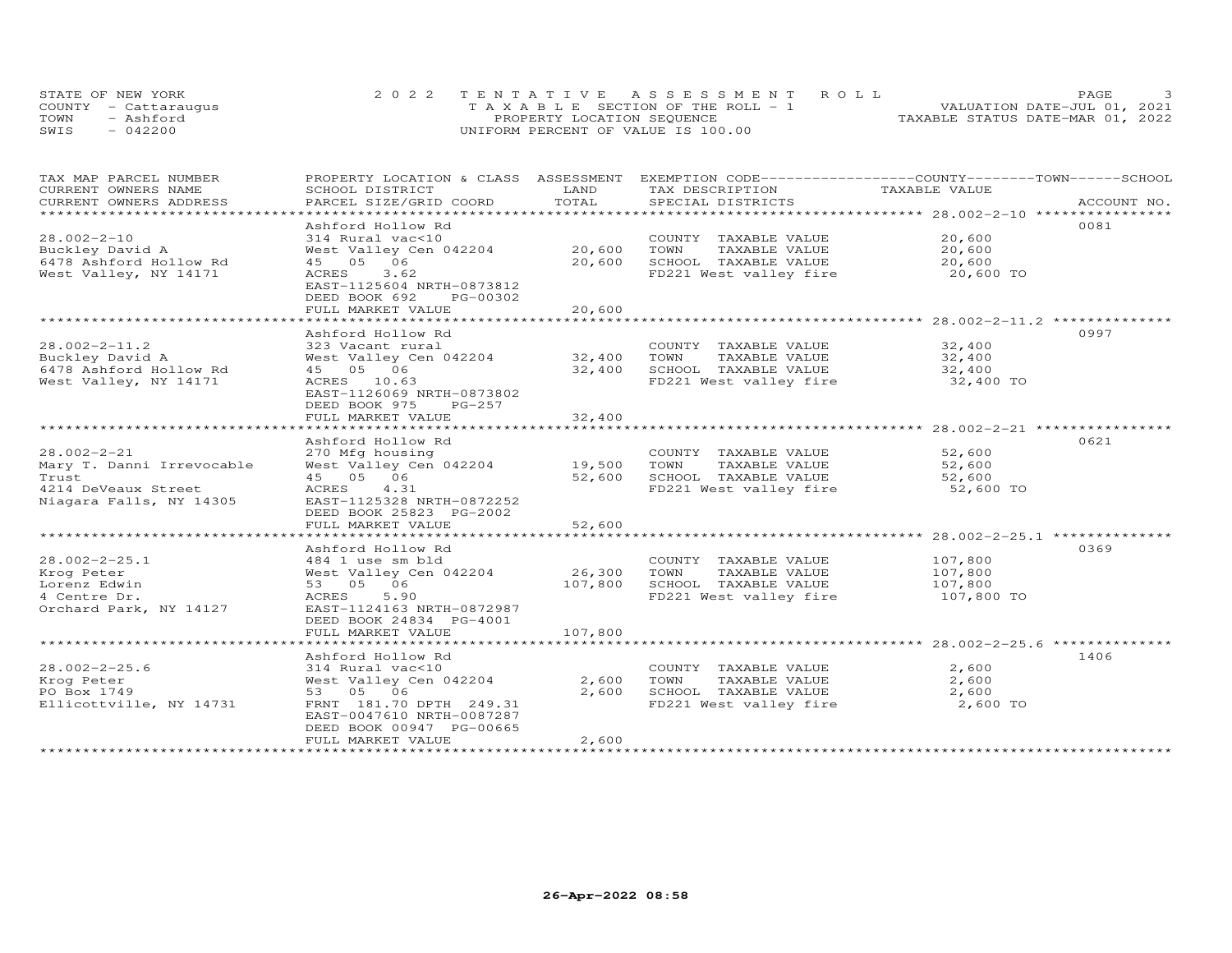| STATE OF NEW YORK    | 2022 TENTATIVE ASSESSMENT ROLL        | PAGE.                            |  |
|----------------------|---------------------------------------|----------------------------------|--|
| COUNTY - Cattaraugus | T A X A B L E SECTION OF THE ROLL - 1 | VALUATION DATE-JUL 01, 2021      |  |
| TOWN<br>- Ashford    | PROPERTY LOCATION SEQUENCE            | TAXABLE STATUS DATE-MAR 01, 2022 |  |
| SWIS<br>$-042200$    | UNIFORM PERCENT OF VALUE IS 100.00    |                                  |  |

| TAX MAP PARCEL NUMBER<br>CURRENT OWNERS NAME<br>CURRENT OWNERS ADDRESS                                                  | PROPERTY LOCATION & CLASS ASSESSMENT EXEMPTION CODE-----------------COUNTY-------TOWN------SCHOOL<br>SCHOOL DISTRICT<br>PARCEL SIZE/GRID COORD                                      | LAND<br>TOTAL              | TAX DESCRIPTION<br>SPECIAL DISTRICTS                                                            | TAXABLE VALUE                           | ACCOUNT NO. |
|-------------------------------------------------------------------------------------------------------------------------|-------------------------------------------------------------------------------------------------------------------------------------------------------------------------------------|----------------------------|-------------------------------------------------------------------------------------------------|-----------------------------------------|-------------|
| ****************                                                                                                        |                                                                                                                                                                                     |                            |                                                                                                 |                                         |             |
| $28.002 - 2 - 27$<br>Hogenmiller Michael L<br>Hogenmiller Michelle M<br>6519 Ashford Hollow Rd<br>West Valley, NY 14171 | Ashford Hollow Rd<br>314 Rural vac<10<br>West Valley Cen 042204<br>53 05 06<br>ACRES 1.79<br>EAST-1124017 NRTH-0873223<br>DEED BOOK 00863 PG-00102<br>FULL MARKET VALUE             | 4,500<br>4,500<br>4,500    | COUNTY TAXABLE VALUE<br>TOWN<br>TAXABLE VALUE<br>SCHOOL TAXABLE VALUE<br>FD221 West valley fire | 4,500<br>4,500<br>4,500<br>4,500 TO     | 0260        |
|                                                                                                                         |                                                                                                                                                                                     |                            |                                                                                                 |                                         |             |
| $28.002 - 2 - 28$<br>Tingue Gary<br>Tinque Travis<br>6530 Rock Springs Rd<br>West Valley, NY 14171                      | Ashford Hollow Rd<br>314 Rural vac<10<br>West Valley Cen 042204<br>53 05 06<br>ACRES<br>3.15<br>EAST-0047601 NRTH-0087346<br>DEED BOOK 20190 PG-4465<br>FULL MARKET VALUE           | 19,400<br>19,400<br>19,400 | COUNTY TAXABLE VALUE<br>TAXABLE VALUE<br>TOWN<br>SCHOOL TAXABLE VALUE<br>FD221 West valley fire | 19,400<br>19,400<br>19,400<br>19,400 TO | 0829        |
|                                                                                                                         |                                                                                                                                                                                     |                            |                                                                                                 |                                         |             |
| $28.004 - 2 - 11$<br>Weiss Howard J<br>48 Crystal Ave<br>Buffalo, NY 14220                                              | Ashford Hollow Rd<br>314 Rural vac<10<br>West Valley Cen 042204<br>44/45 05 06<br>NRF<br>ACRES<br>9.74<br>EAST-1125562 NRTH-0871385<br>DEED BOOK 28301 PG-6001<br>FULL MARKET VALUE | 12,200<br>12,200<br>12,200 | COUNTY TAXABLE VALUE<br>TAXABLE VALUE<br>TOWN<br>SCHOOL TAXABLE VALUE<br>FD221 West valley fire | 12,200<br>12,200<br>12,200<br>12,200 TO | 0525        |
|                                                                                                                         | Ashford Hollow Rd                                                                                                                                                                   |                            |                                                                                                 |                                         | 0338        |
| $28.004 - 2 - 17$<br>Weiss Howard J<br>48 Crystal Ave<br>Buffalo, NY 14220                                              | 314 Rural vac<10<br>West Valley Cen 042204<br>44 05 06<br>NRF<br>2.50<br>ACRES<br>EAST-0477930 NRTH-0870030                                                                         | 1,500<br>1,500             | COUNTY TAXABLE VALUE<br>TOWN<br>TAXABLE VALUE<br>SCHOOL TAXABLE VALUE<br>FD221 West valley fire | 1,500<br>1,500<br>1,500<br>1,500 TO     |             |
|                                                                                                                         | DEED BOOK 30137 PG-3006                                                                                                                                                             |                            |                                                                                                 |                                         |             |
|                                                                                                                         | FULL MARKET VALUE<br>**************************                                                                                                                                     | 1,500                      |                                                                                                 |                                         |             |
| $28.004 - 2 - 18$<br>Weiss Howard<br>48 Crystal Ave<br>Buffalo, NY 14220                                                | Ashford Hollow Rd<br>314 Rural vac<10<br>West Valley Cen 042204<br>44 05 06<br>NRF<br>ACRES<br>3.94<br>EAST-1126113 NRTH-0870402<br>DEED BOOK 21822 PG-9002<br>FULL MARKET VALUE    | 2,400<br>2,400<br>2,400    | COUNTY TAXABLE VALUE<br>TOWN<br>TAXABLE VALUE<br>SCHOOL TAXABLE VALUE<br>FD221 West valley fire | 2,400<br>2,400<br>2,400<br>2,400 TO     | 0503        |
|                                                                                                                         |                                                                                                                                                                                     |                            |                                                                                                 |                                         |             |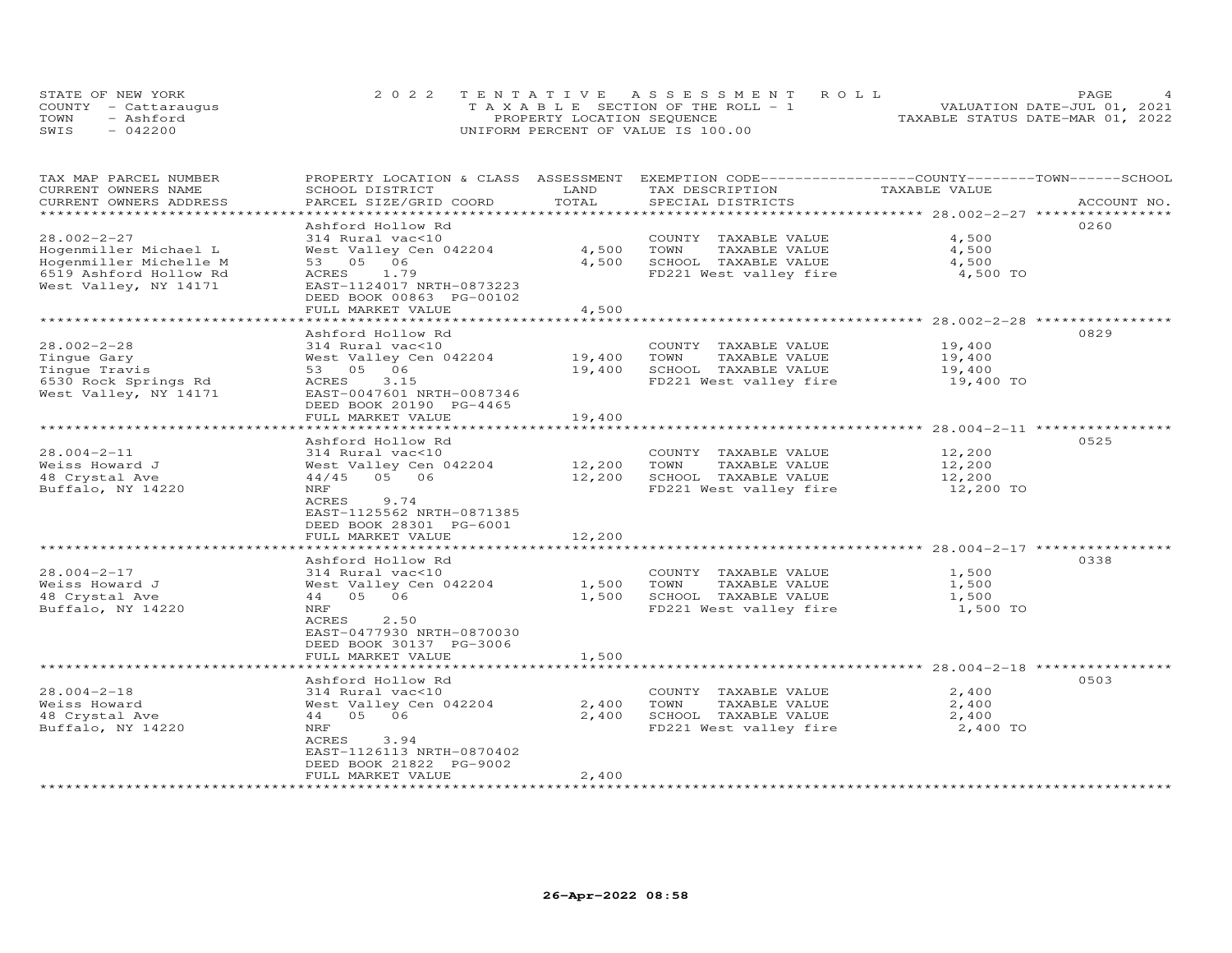| STATE OF NEW YORK    | 2022 TENTATIVE ASSESSMENT ROLL        |  |                                  | PAGE.                       |  |
|----------------------|---------------------------------------|--|----------------------------------|-----------------------------|--|
| COUNTY - Cattaraugus | T A X A B L E SECTION OF THE ROLL - 1 |  |                                  | VALUATION DATE-JUL 01, 2021 |  |
| TOWN<br>- Ashford    | PROPERTY LOCATION SEQUENCE            |  | TAXABLE STATUS DATE-MAR 01, 2022 |                             |  |
| $-042200$<br>SWIS    | UNIFORM PERCENT OF VALUE IS 100.00    |  |                                  |                             |  |

| TAX MAP PARCEL NUMBER<br>CURRENT OWNERS NAME<br>CURRENT OWNERS ADDRESS                                                                                         | PROPERTY LOCATION & CLASS ASSESSMENT<br>SCHOOL DISTRICT<br>PARCEL SIZE/GRID COORD                                                                                                                    | LAND<br>TOTAL                 | EXEMPTION CODE-----------------COUNTY-------TOWN------SCHOOL<br>TAX DESCRIPTION<br>SPECIAL DISTRICTS                       | TAXABLE VALUE                                            | ACCOUNT NO. |
|----------------------------------------------------------------------------------------------------------------------------------------------------------------|------------------------------------------------------------------------------------------------------------------------------------------------------------------------------------------------------|-------------------------------|----------------------------------------------------------------------------------------------------------------------------|----------------------------------------------------------|-------------|
| ******************************                                                                                                                                 |                                                                                                                                                                                                      |                               |                                                                                                                            |                                                          |             |
| $29.001 - 1 - 14.1$<br>Burke Patricia<br>Hall Kathleen<br>369 Whitefield Ave<br>Buffalo, NY 14220                                                              | Ashford Hollow Rd<br>260 Seasonal res<br>West Valley Cen 042204<br>22 05 06<br>Split to 29.001-1-14.3<br>ACRES 134.20<br>EAST-1138489 NRTH-0876277<br>DEED BOOK 973<br>$PG-574$<br>FULL MARKET VALUE | 184,800<br>274,400<br>274,400 | COUNTY TAXABLE VALUE<br>TOWN<br>TAXABLE VALUE<br>SCHOOL TAXABLE VALUE<br>FD221 West valley fire<br>LD226 West valley light | 274,400<br>274,400<br>274,400<br>274,400 TO<br>68,600 TO | 0310        |
|                                                                                                                                                                | Ashford Hollow Rd                                                                                                                                                                                    |                               |                                                                                                                            |                                                          | 0184        |
| $29.001 - 2 - 1.1$<br>Harding Ronald<br>6160 Ashford Hollow Rd<br>West Valley, NY 14171                                                                        | 322 Rural vac>10<br>West Valley Cen 042204<br>37 05 06<br>ACRES 36.40<br>EAST-1129772 NRTH-0873304<br>DEED BOOK 30274 PG-5002                                                                        | 69,100<br>69,100              | COUNTY TAXABLE VALUE<br>TAXABLE VALUE<br>TOWN<br>SCHOOL TAXABLE VALUE<br>FD221 West valley fire                            | 69,100<br>69,100<br>69,100<br>69,100 TO                  |             |
|                                                                                                                                                                | FULL MARKET VALUE<br>* * * * * * * * * * * * * * * * * *                                                                                                                                             | 69,100                        |                                                                                                                            | **************** 29.001-2-2.1 *********                  |             |
| $29.001 - 2 - 2.1$<br>Zynczak Aaron<br>Zynczak Joseph J<br>2827 Brighton Forest Dr<br>Apex, NC 27539<br>MAY BE SUBJECT TO PAYMENT<br>UNDER RPTL480A UNTIL 2030 | Ashford Hollow Rd<br>912 Forest s480a<br>West Valley Cen 042204<br>37/38 05 06<br>6056<br>ACRES 181.71<br>EAST-1131393 NRTH-0874070<br>DEED BOOK 7542 PG-7001<br>FULL MARKET VALUE                   | 224,600<br>224,600<br>224,600 | COUNTY TAXABLE VALUE<br>TOWN<br>TAXABLE VALUE<br>SCHOOL TAXABLE VALUE<br>FD221 West valley fire                            | 224,600<br>224,600<br>224,600<br>224,600 TO              | 1021        |
|                                                                                                                                                                | Ashford Hollow Rd                                                                                                                                                                                    |                               |                                                                                                                            |                                                          | 0860        |
| $29.001 - 2 - 2.2$<br>Zynczak Aaron<br>Zynczak Joseph J<br>8994 Cheyenne Way<br>Park City, UT 84098                                                            | 311 Res vac land<br>West Valley Cen 042204<br>37  05  06<br>FRNT 63.00 DPTH 193.00<br>EAST-1131365 NRTH-0872290<br>DEED BOOK 12217 PG-3002<br>FULL MARKET VALUE                                      | 700<br>700<br>700             | COUNTY TAXABLE VALUE<br>TAXABLE VALUE<br>TOWN<br>SCHOOL TAXABLE VALUE<br>FD221 West valley fire                            | 700<br>700<br>700<br>700 TO                              |             |
|                                                                                                                                                                |                                                                                                                                                                                                      |                               |                                                                                                                            |                                                          |             |
| $29.001 - 2 - 3.2$<br>Zynczak Evelyn E<br>Zynczak Joseph E<br>38 Pequannock Ave<br>Pompton Lake, NJ 07442                                                      | Ashford Hollow Rd<br>314 Rural vac<10<br>West Valley Cen 042204<br>29 05 06<br>8.15<br>ACRES<br>EAST-1134212 NRTH-0872385<br>DEED BOOK 828<br>PG-00366<br>FULL MARKET VALUE                          | 29,200<br>29,200<br>29,200    | COUNTY TAXABLE VALUE<br>TOWN<br>TAXABLE VALUE<br>SCHOOL TAXABLE VALUE<br>FD221 West valley fire                            | 29,200<br>29,200<br>29,200<br>29,200 TO                  | 1124        |
| ********************                                                                                                                                           |                                                                                                                                                                                                      |                               |                                                                                                                            |                                                          |             |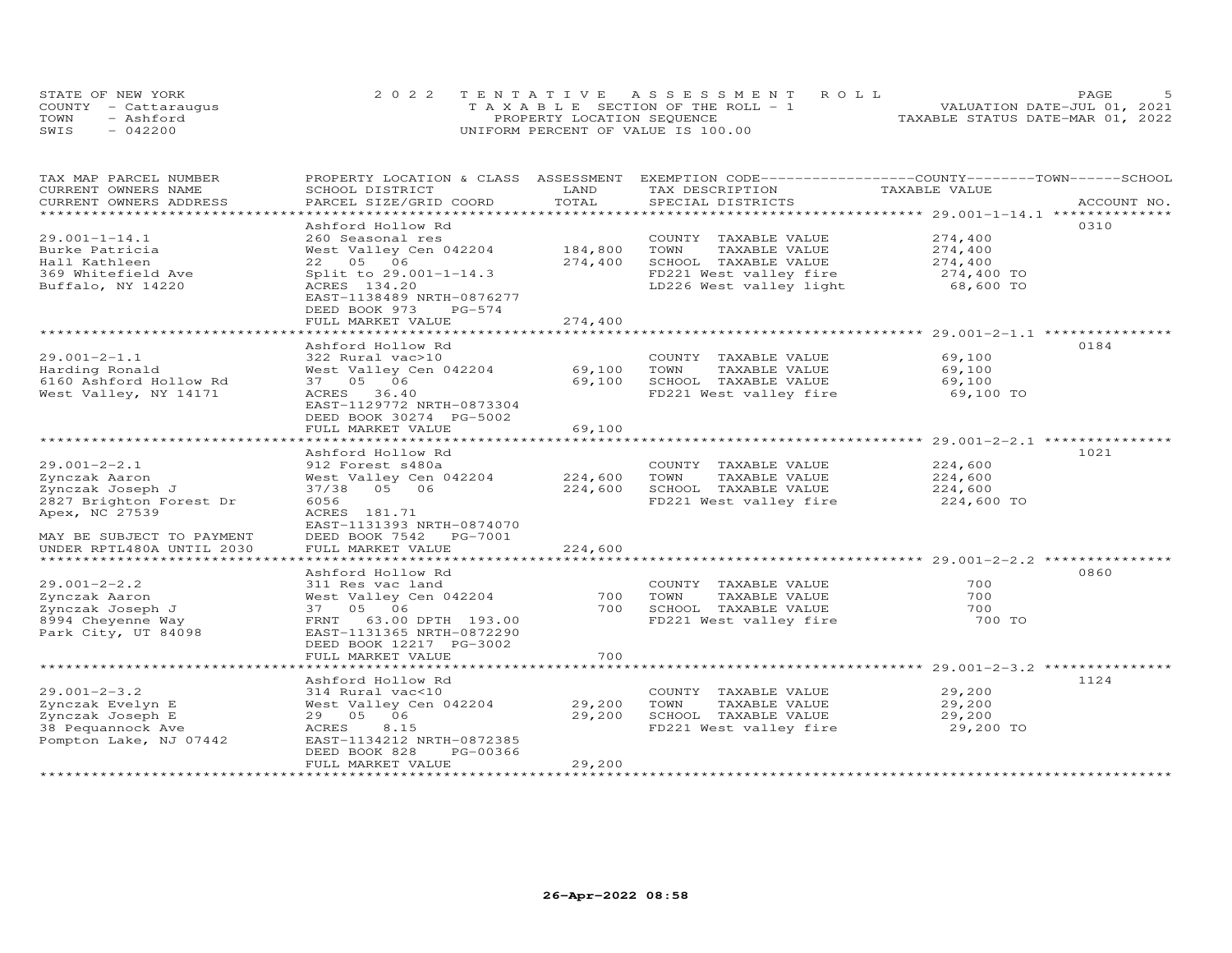| STATE OF NEW YORK    | 2022 TENTATIVE ASSESSMENT ROLL        | PAGE.                            |  |
|----------------------|---------------------------------------|----------------------------------|--|
| COUNTY - Cattaraugus | T A X A B L E SECTION OF THE ROLL - 1 | VALUATION DATE-JUL 01, 2021      |  |
| TOWN<br>- Ashford    | PROPERTY LOCATION SEQUENCE            | TAXABLE STATUS DATE-MAR 01, 2022 |  |
| SWIS<br>$-042200$    | UNIFORM PERCENT OF VALUE IS 100.00    |                                  |  |

| TAX MAP PARCEL NUMBER<br>CURRENT OWNERS NAME  | PROPERTY LOCATION & CLASS ASSESSMENT<br>SCHOOL DISTRICT | LAND    | EXEMPTION CODE-----------------COUNTY-------TOWN------SCHOOL<br>TAX DESCRIPTION | TAXABLE VALUE         |             |
|-----------------------------------------------|---------------------------------------------------------|---------|---------------------------------------------------------------------------------|-----------------------|-------------|
| CURRENT OWNERS ADDRESS                        | PARCEL SIZE/GRID COORD                                  | TOTAL   | SPECIAL DISTRICTS                                                               |                       | ACCOUNT NO. |
|                                               |                                                         |         |                                                                                 |                       |             |
|                                               | Ashford Hollow Rd                                       |         |                                                                                 |                       | 1332        |
| $29.001 - 2 - 3.3$                            | 312 Vac w/imprv                                         | 4,900   | COUNTY TAXABLE VALUE<br>TOWN                                                    | 5,100<br>5,100        |             |
| Widrig Christopher<br>5888 Ashford Hollow Rd  | West Valley Cen 042204<br>LOC UNKNOWN6                  | 5,100   | TAXABLE VALUE<br>SCHOOL TAXABLE VALUE                                           | 5,100                 |             |
| West Valley, NY 14171                         | 1.000 WEST VALLEY                                       |         | FD221 West valley fire 5,100 TO                                                 |                       |             |
|                                               | LAND & BUILDING                                         |         |                                                                                 |                       |             |
|                                               | ACRES<br>1.95                                           |         |                                                                                 |                       |             |
|                                               | EAST-1133882 NRTH-0872816                               |         |                                                                                 |                       |             |
|                                               | DEED BOOK 17998 PG-5003                                 |         |                                                                                 |                       |             |
|                                               | FULL MARKET VALUE                                       | 5,100   |                                                                                 |                       |             |
|                                               | Ashford Hollow Rd                                       |         |                                                                                 |                       | 0009        |
| $29.001 - 2 - 6$                              | 314 Rural vac<10                                        |         | COUNTY TAXABLE VALUE                                                            | 1,200                 |             |
| Whalen Raymond J                              | West Valley Cen 042204                                  | 1,200   | TAXABLE VALUE<br>TOWN                                                           | 1,200                 |             |
| 5470 Ashford Hollow Rd                        | 21 05 06                                                | 1,200   | SCHOOL TAXABLE VALUE                                                            | 1,200                 |             |
| West Valley, NY 14171                         | FRNT 120.00 DPTH 175.00                                 |         | FD221 West valley fire                                                          | 1,200 TO              |             |
|                                               | EAST-1139433 NRTH-0874969                               |         |                                                                                 |                       |             |
|                                               | DEED BOOK 2020 PG-11294                                 |         |                                                                                 |                       |             |
|                                               | FULL MARKET VALUE                                       | 1,200   |                                                                                 |                       |             |
|                                               |                                                         |         |                                                                                 |                       |             |
| $29.001 - 2 - 8.3$                            | Ashford Hollow Rd<br>314 Rural vac<10                   |         | COUNTY TAXABLE VALUE                                                            | 1,400                 |             |
| Puff James E                                  | West Valley Cen 042204                                  | 1,400   | TOWN<br>TAXABLE VALUE                                                           | 1,400                 |             |
| 5659 Ashford Hollow Rd                        | ACRES 0.56                                              | 1,400   | SCHOOL TAXABLE VALUE                                                            | 1,400                 |             |
| West Valley, NY 14171                         | DEED BOOK 20474 PG-6001                                 |         | FD221 West valley fire                                                          | 1,400 TO              |             |
|                                               | FULL MARKET VALUE                                       | 1,400   |                                                                                 |                       |             |
|                                               |                                                         |         |                                                                                 |                       |             |
|                                               | Ashford Hollow Rd                                       |         |                                                                                 |                       | 1034        |
| $29.001 - 2 - 12.2$                           | 105 Vac farmland                                        |         | COUNTY TAXABLE VALUE                                                            | 299,500               |             |
| Sarles David D                                | West Valley Cen 042204                                  | 299,500 | TOWN<br>TAXABLE VALUE                                                           | 299,500               |             |
| Sarles Patricia A<br>5505 Thompson Rd         | 20/21 05 06<br>ACRES 240.15                             | 299,500 | SCHOOL TAXABLE VALUE<br>FD221 West valley fire                                  | 299,500<br>299,500 TO |             |
| Clarence, NY 14031                            | EAST-1138851 NRTH-0872416                               |         |                                                                                 |                       |             |
|                                               | DEED BOOK 7643 PG-5001                                  |         |                                                                                 |                       |             |
|                                               | FULL MARKET VALUE                                       | 299,500 |                                                                                 |                       |             |
|                                               |                                                         |         |                                                                                 |                       |             |
|                                               | 5373 Ashford Hollow Rd                                  |         |                                                                                 |                       | 0697        |
| $29.002 - 1 - 28$                             | 210 1 Family Res                                        |         | COUNTY TAXABLE VALUE                                                            | 132,600               |             |
| Lingenfelter Dwight J                         | West Valley Cen 042204                                  | 30, 300 | TOWN<br>TAXABLE VALUE                                                           | 132,600               |             |
| Lingenfelter Connie<br>5373 Ashford Hollow Rd | 13  05  06<br>9.00                                      | 132,600 | SCHOOL TAXABLE VALUE<br>FD221 West valley fire                                  | 132,600<br>132,600 TO |             |
| West Valley, NY 14171                         | ACRES<br>EAST-1140839 NRTH-0874643                      |         | LD226 West valley light 92,820 TO                                               |                       |             |
|                                               | DEED BOOK 00867 PG-01199                                |         |                                                                                 |                       |             |
|                                               | FULL MARKET VALUE                                       | 132,600 |                                                                                 |                       |             |
|                                               |                                                         |         |                                                                                 |                       |             |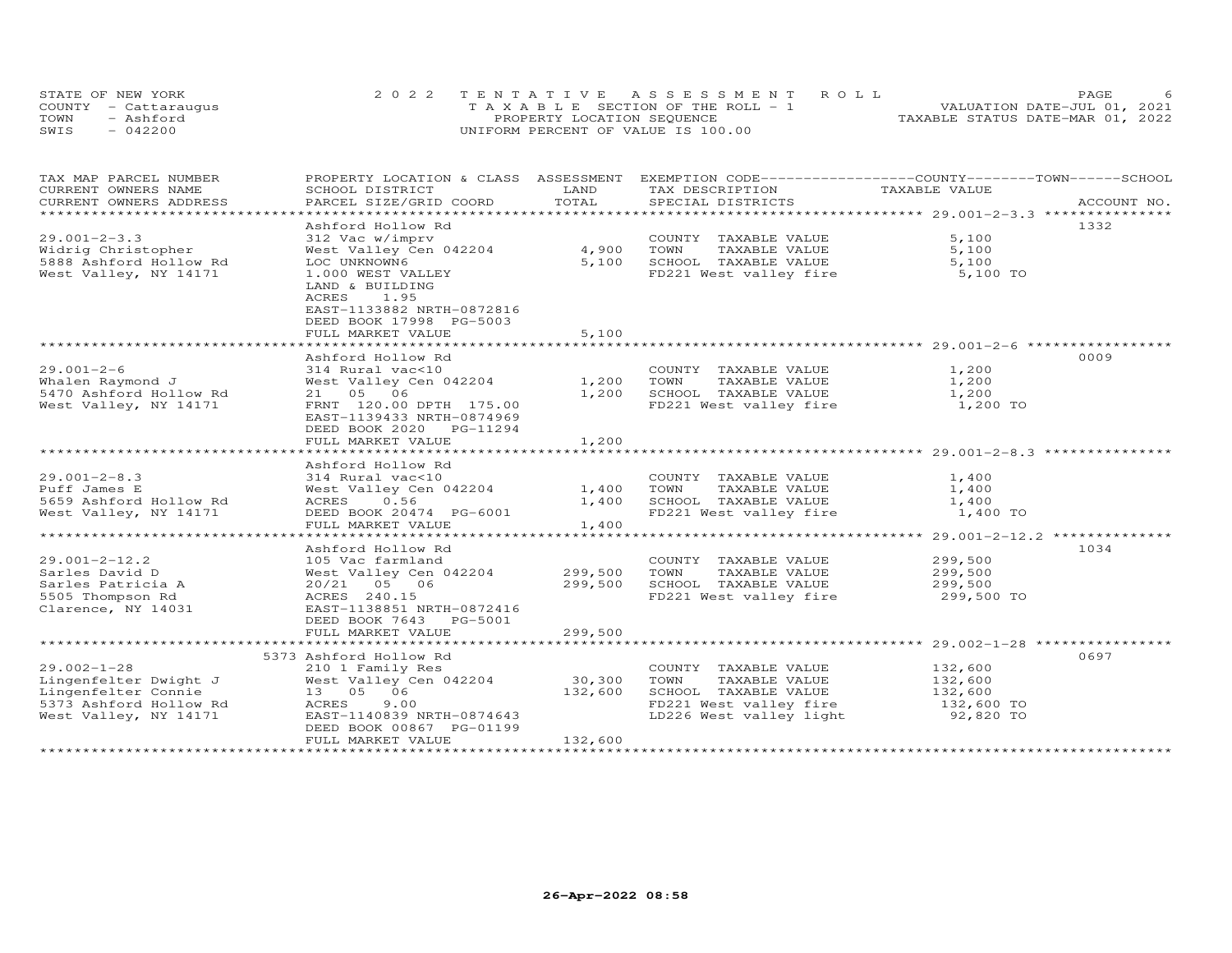| STATE OF NEW YORK    | 2022 TENTATIVE ASSESSMENT ROLL        | PAGE.                            |
|----------------------|---------------------------------------|----------------------------------|
| COUNTY - Cattaraugus | T A X A B L E SECTION OF THE ROLL - 1 | VALUATION DATE-JUL 01, 2021      |
| TOWN<br>- Ashford    | PROPERTY LOCATION SEQUENCE            | TAXABLE STATUS DATE-MAR 01, 2022 |
| $-042200$<br>SWIS    | UNIFORM PERCENT OF VALUE IS 100.00    |                                  |

| TAX MAP PARCEL NUMBER                                                                                                                                               |                                                                                                                                |                      | PROPERTY LOCATION & CLASS ASSESSMENT EXEMPTION CODE----------------COUNTY-------TOWN------SCHOOL |                                             |                  |             |
|---------------------------------------------------------------------------------------------------------------------------------------------------------------------|--------------------------------------------------------------------------------------------------------------------------------|----------------------|--------------------------------------------------------------------------------------------------|---------------------------------------------|------------------|-------------|
| CURRENT OWNERS NAME                                                                                                                                                 | SCHOOL DISTRICT                                                                                                                | LAND                 | TAX DESCRIPTION                                                                                  | TAXABLE VALUE                               |                  |             |
| .CURRENT OWNERS ADDRESS PARCEL SIZE/GRID COORD TOTAL SPECIAL DISTRICTS ACCOUNT NO ACCOUNT NO ACCOUNT NO ACCOUNT                                                     |                                                                                                                                |                      |                                                                                                  |                                             |                  | ACCOUNT NO. |
|                                                                                                                                                                     |                                                                                                                                |                      |                                                                                                  |                                             |                  |             |
|                                                                                                                                                                     | 5374 Ashford Hollow Rd                                                                                                         |                      |                                                                                                  |                                             | 0767             |             |
| $29.011 - 2 - 28.2$                                                                                                                                                 |                                                                                                                                |                      |                                                                                                  | $\overline{O}$ and $\overline{O}$<br>42,600 | $\Omega$         | 30,000      |
| Turner Donald A                                                                                                                                                     |                                                                                                                                |                      |                                                                                                  |                                             |                  |             |
| Turner Chantell R                                                                                                                                                   |                                                                                                                                | 42,600               | TOWN<br>TAXABLE VALUE                                                                            | 42,600                                      |                  |             |
| PO Box 111                                                                                                                                                          |                                                                                                                                |                      | SCHOOL TAXABLE VALUE                                                                             | 12,600                                      |                  |             |
| West Valley, NY 14171                                                                                                                                               | ACRES 1.03<br>EAST-1140613 NRTH-0875369<br>---- DOOM 16282 PG-2001                                                             |                      | FD221 West valley fire<br>LD226 West valley light $42,600$ TO<br>42,600 TO                       |                                             |                  |             |
|                                                                                                                                                                     |                                                                                                                                |                      |                                                                                                  |                                             |                  |             |
|                                                                                                                                                                     | FULL MARKET VALUE                                                                                                              | 42,600               |                                                                                                  |                                             |                  |             |
|                                                                                                                                                                     |                                                                                                                                |                      |                                                                                                  |                                             |                  |             |
|                                                                                                                                                                     | 5393 Ashford Hollow Rd                                                                                                         |                      |                                                                                                  |                                             | 1506<br>$\Omega$ |             |
| $29.001 - 2 - 9.2$                                                                                                                                                  | 210 1 Family Res                                                                                                               |                      | BAS STAR 41854                                                                                   | $0 \qquad \qquad$                           |                  | 30,000      |
| Exercise of the Mest Valley Central Shawn M<br>Lafferty Heather A<br>13/21 05 06<br>5393 Ashford Hollow Rd<br>13/21 05 06<br>West Valley, NY 14171 EAST-0492195 NRT | West Valley Cen 042204 13,000                                                                                                  |                      | COUNTY TAXABLE VALUE                                                                             | 112,100                                     |                  |             |
|                                                                                                                                                                     |                                                                                                                                | 112,100              | TOWN<br>TAXABLE VALUE                                                                            | 112,100                                     |                  |             |
|                                                                                                                                                                     | 1.40 BANK<br>017                                                                                                               |                      | SCHOOL TAXABLE VALUE                                                                             | 82,100                                      |                  |             |
|                                                                                                                                                                     |                                                                                                                                |                      | FD221 West valley fire 112,100 TO<br>LD226 West valley light 112,100 TO                          |                                             |                  |             |
|                                                                                                                                                                     | ACRES 1.40 BANK 017<br>EAST-0492195 NRTH-0875055<br>DEED BOOK 996 PG-178 112,100<br>FULL MARKET VALUE 112,100                  |                      |                                                                                                  |                                             |                  |             |
|                                                                                                                                                                     |                                                                                                                                |                      |                                                                                                  |                                             |                  |             |
|                                                                                                                                                                     |                                                                                                                                |                      |                                                                                                  |                                             |                  |             |
|                                                                                                                                                                     | 5410 Ashford Hollow Rd                                                                                                         |                      |                                                                                                  |                                             | 0796<br>$\Omega$ |             |
| $29.011 - 1 - 20$                                                                                                                                                   | 210 1 Family Res                                                                                                               |                      | BAS STAR<br>41854                                                                                | $\overline{O}$                              |                  | 30,000      |
| Schulz Paul F                                                                                                                                                       | West Valley Cen 042204                                                                                                         | 4,400                | COUNTY TAXABLE VALUE                                                                             | 69,900                                      |                  |             |
| 5410 Ashford Hollow Rd                                                                                                                                              | 21/22 05 06                                                                                                                    | 69,900               | TOWN<br>TAXABLE VALUE                                                                            | 69,900                                      |                  |             |
| West Valley, NY 14171                                                                                                                                               | FRNT 290.00 DPTH 35.00                                                                                                         |                      | SCHOOL TAXABLE VALUE                                                                             | 39,900                                      |                  |             |
|                                                                                                                                                                     | EAST-1140298 NRTH-0875236                                                                                                      |                      | FD221 West valley fire<br>LD226 West valley fire<br>LD226 West valley light                      | 69,900 TO                                   |                  |             |
|                                                                                                                                                                     | DEED BOOK 6527 PG-8001                                                                                                         |                      |                                                                                                  | 69,900 TO                                   |                  |             |
|                                                                                                                                                                     | FULL MARKET VALUE                                                                                                              | 69,900               |                                                                                                  |                                             |                  |             |
|                                                                                                                                                                     | 5411 Ashford Hollow Rd                                                                                                         |                      |                                                                                                  |                                             | 0591             |             |
| $29.001 - 2 - 9.1$                                                                                                                                                  | 210 1 Family Res                                                                                                               |                      | BAS STAR 41854                                                                                   | $\overline{O}$                              | $\Omega$         | 30,000      |
| Hauri Frederick                                                                                                                                                     |                                                                                                                                |                      |                                                                                                  | 135,300                                     |                  |             |
| 5411 Ashford Hollow Rd                                                                                                                                              |                                                                                                                                |                      |                                                                                                  |                                             |                  |             |
| West Valley, NY 14171                                                                                                                                               | EAS STAR 41854<br>13/21 05 Cen 042204 28,400 COUNTY TAXABLE VALUE<br>135,300 TOWN TAXABLE VALUE<br>ACRES 8.25<br>ACRES<br>8.25 |                      | SCHOOL TAXABLE VALUE                                                                             | 135,300<br>105,300                          |                  |             |
|                                                                                                                                                                     | EAST-0492090 NRTH-0874610                                                                                                      |                      |                                                                                                  |                                             |                  |             |
|                                                                                                                                                                     | DEED BOOK 982                                                                                                                  | H-0874610<br>PG-1174 | FD221 West valley fire<br>LD226 West valley light                                                | 135,300 TO<br>135,300 TO                    |                  |             |
|                                                                                                                                                                     | FULL MARKET VALUE                                                                                                              | 135,300              |                                                                                                  |                                             |                  |             |
|                                                                                                                                                                     |                                                                                                                                |                      |                                                                                                  |                                             |                  |             |
|                                                                                                                                                                     | 5433 Ashford Hollow Rd                                                                                                         |                      |                                                                                                  |                                             | 0247             |             |
| $29.001 - 2 - 8.1$                                                                                                                                                  | 240 Rural res                                                                                                                  |                      | BAS STAR 41854                                                                                   | $\Omega$                                    | $\Omega$         | 30,000      |
|                                                                                                                                                                     |                                                                                                                                |                      | COUNTY TAXABLE VALUE                                                                             | 188,400                                     |                  |             |
| Boberg Jonathan J<br>Boberg Megan A<br>Boberg Megan A                                                                                                               | West Valley Cen 042204 44,100<br>21 05 06 188,400                                                                              |                      | TOWN<br>TAXABLE VALUE                                                                            | 188,400                                     |                  |             |
| 5433 Ashford Hollow Rd                                                                                                                                              | ACRES 15.08                                                                                                                    |                      |                                                                                                  |                                             |                  |             |
| West Valley, NY 14171                                                                                                                                               | EAST-1140078 NRTH-0874659                                                                                                      |                      | SCHOOL TAXABLE VALUE 158,400<br>FD221 West valley fire 188,400 TO                                |                                             |                  |             |
|                                                                                                                                                                     | DEED BOOK 20631 PG-8003                                                                                                        |                      | LD226 West valley light 188,400 TO                                                               |                                             |                  |             |
| MAY BE SUBJECT TO PAYMENT                                                                                                                                           | FULL MARKET VALUE                                                                                                              | 188,400              |                                                                                                  |                                             |                  |             |
| UNDER AGDIST LAW TIL 2026                                                                                                                                           |                                                                                                                                |                      |                                                                                                  |                                             |                  |             |
| *********************                                                                                                                                               |                                                                                                                                |                      |                                                                                                  |                                             |                  |             |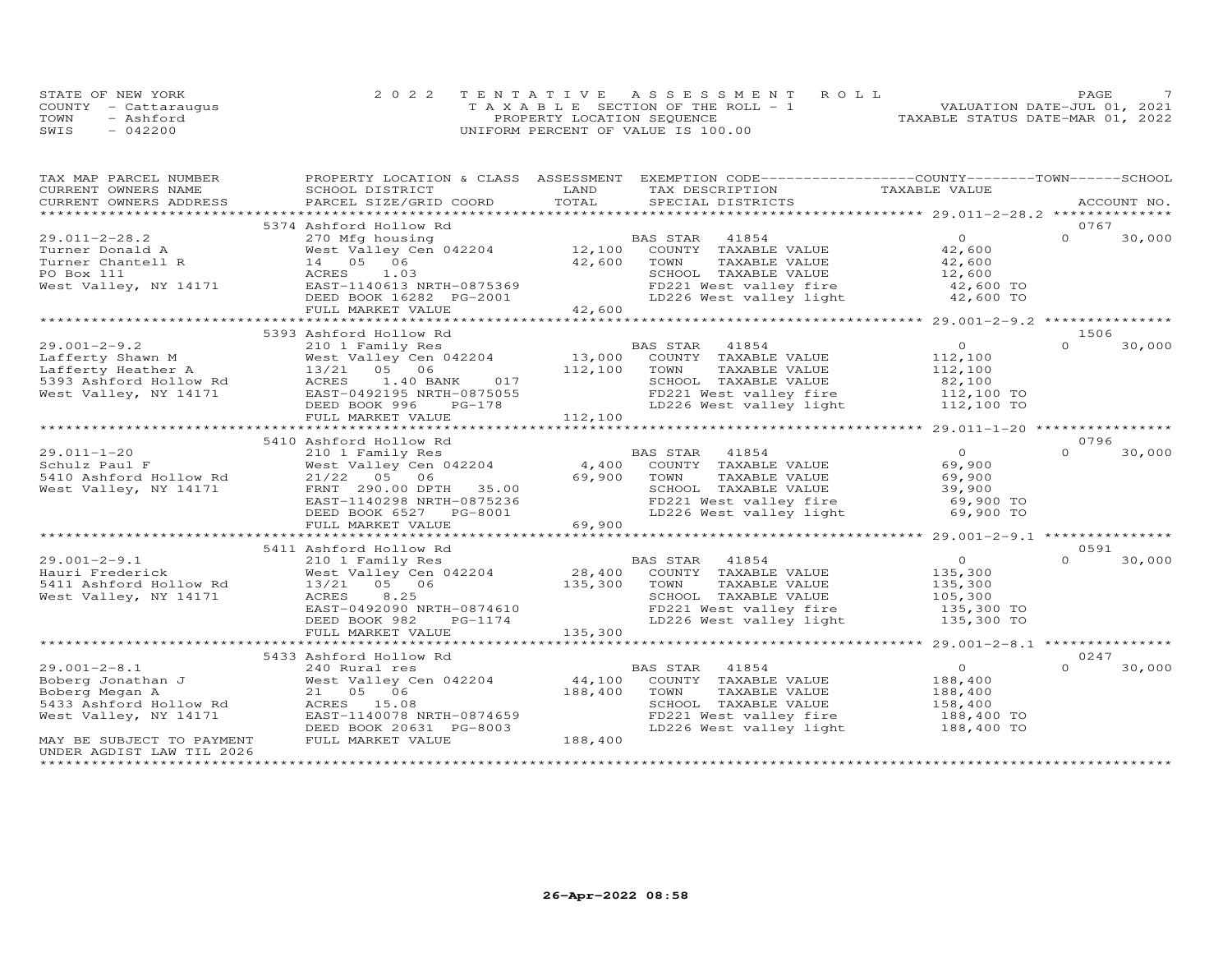| STATE OF NEW YORK    | 2022 TENTATIVE ASSESSMENT ROLL        | PAGE.                            |  |
|----------------------|---------------------------------------|----------------------------------|--|
| COUNTY - Cattaraugus | T A X A B L E SECTION OF THE ROLL - 1 | VALUATION DATE-JUL 01, 2021      |  |
| TOWN<br>- Ashford    | PROPERTY LOCATION SEQUENCE            | TAXABLE STATUS DATE-MAR 01, 2022 |  |
| SWIS<br>$-042200$    | UNIFORM PERCENT OF VALUE IS 100.00    |                                  |  |

| TAX MAP PARCEL NUMBER                                                                 |                                                               | PROPERTY LOCATION & CLASS ASSESSMENT EXEMPTION CODE----------------COUNTY-------TOWN-----SCHOOL                                                                                                    |                                      |
|---------------------------------------------------------------------------------------|---------------------------------------------------------------|----------------------------------------------------------------------------------------------------------------------------------------------------------------------------------------------------|--------------------------------------|
| CURRENT OWNERS NAME                                                                   | SCHOOL DISTRICT                                               | LAND<br>TAX DESCRIPTION                                                                                                                                                                            | TAXABLE VALUE                        |
|                                                                                       |                                                               |                                                                                                                                                                                                    |                                      |
|                                                                                       |                                                               | CONNEIN OWNERS ADDRESS FORCEL SIZE/GRID COORD FOTAL SEECIAL DISTRICTS ACCOUNT NO.<br>TOTAL SEECIAL DISTRICTS PROVIDED ACCOUNT NO. ACCOUNT AND SEECIAL DISTRICTS ACCOUNT AND A PROVIDENT ASSESS FOR |                                      |
|                                                                                       | 5447 Ashford Hollow Rd                                        |                                                                                                                                                                                                    | 1089                                 |
| $29.001 - 2 - 8.2$                                                                    | 210 1 Family Res                                              | COUNTY TAXABLE VALUE                                                                                                                                                                               | 215,800<br>215,800                   |
|                                                                                       | 210 1 Family Res<br>West Valley Cen 042204             11,100 | TOWN<br>TAXABLE VALUE                                                                                                                                                                              |                                      |
|                                                                                       |                                                               | 215,800                                                                                                                                                                                            |                                      |
|                                                                                       | FRNT 165.00 DPTH 215.00                                       | SCHOOL TAXABLE VALUE 215,800<br>FD221 West valley fire 215,800 TO                                                                                                                                  |                                      |
|                                                                                       | 017<br>BANK                                                   | FD221 West valley fire 215,800 TO<br>LD226 West valley light 215,800 TO                                                                                                                            |                                      |
|                                                                                       | EAST-1139863 NRTH-0874898                                     |                                                                                                                                                                                                    |                                      |
|                                                                                       | DEED BOOK 20200 PG-2858                                       |                                                                                                                                                                                                    |                                      |
|                                                                                       | FULL MARKET VALUE                                             | 215,800                                                                                                                                                                                            |                                      |
|                                                                                       |                                                               |                                                                                                                                                                                                    |                                      |
|                                                                                       | 5459 Ashford Hollow Rd                                        | 210 1 Family Res<br>West Valley Cen 042204 10,700 ENH STAR 41834<br>21 05 06 190,600 COUNTY TAXABLE VALUE<br>FRNT 150.00 DPTH 215.00 190,600 COUNTY TAXABLE VALUE<br>EAST-1139714 NBTH 00000       | 0051                                 |
| $29.001 - 2 - 10$                                                                     |                                                               |                                                                                                                                                                                                    | $\circ$<br>19,060<br>$\circ$         |
|                                                                                       |                                                               |                                                                                                                                                                                                    | $\overline{O}$<br>$\Omega$<br>74,900 |
| Puff James E<br>PO Box 92<br>West Valley, NY 14171                                    |                                                               |                                                                                                                                                                                                    |                                      |
|                                                                                       |                                                               |                                                                                                                                                                                                    | 171,540<br>190,600                   |
|                                                                                       | EAST-1139714 NRTH-0874827                                     |                                                                                                                                                                                                    |                                      |
|                                                                                       | DEED BOOK 1010 PG-50                                          |                                                                                                                                                                                                    |                                      |
|                                                                                       | FULL MARKET VALUE                                             | 190,600                                                                                                                                                                                            |                                      |
|                                                                                       |                                                               |                                                                                                                                                                                                    |                                      |
|                                                                                       | 5470 Ashford Hollow Rd                                        |                                                                                                                                                                                                    | 0010                                 |
| $29.001 - 2 - 7$                                                                      |                                                               |                                                                                                                                                                                                    |                                      |
|                                                                                       | 210 1 Family Res                                              | COUNTY TAXABLE VALUE<br>TOWN                                                                                                                                                                       | 184,100                              |
|                                                                                       |                                                               | TAXABLE VALUE                                                                                                                                                                                      | 184,100<br>184,100                   |
|                                                                                       |                                                               | SCHOOL TAXABLE VALUE                                                                                                                                                                               |                                      |
|                                                                                       |                                                               | FD221 West valley fire 184,100 TO                                                                                                                                                                  |                                      |
|                                                                                       | EAST-1139564 NRTH-0875084                                     | LD226 West valley light                                                                                                                                                                            | 184,100 TO                           |
|                                                                                       | DEED BOOK 2020 PG-11294                                       |                                                                                                                                                                                                    |                                      |
|                                                                                       | FULL MARKET VALUE                                             | 184,100                                                                                                                                                                                            |                                      |
|                                                                                       |                                                               |                                                                                                                                                                                                    |                                      |
|                                                                                       | 5477 Ashford Hollow Rd                                        |                                                                                                                                                                                                    | 0594                                 |
| $29.001 - 2 - 11$                                                                     |                                                               | VETWAR CTS 41120                                                                                                                                                                                   | 12,000<br>12,000<br>12,000           |
| 29.001-2-11<br>Spaulding Lawrence G<br>Spaulding Kathleen K<br>5477 Ashford Hollow Rd |                                                               | 210 1 Family Res<br>West Valley Cen 042204 13,800 ENH STAR 41834<br>21 05 06 06 182,500 COUNTY TAXABLE VALUE<br>20PFS 170 10                                                                       | $\sim$ 0<br>$\Omega$<br>74,900       |
|                                                                                       |                                                               |                                                                                                                                                                                                    | 170,500                              |
|                                                                                       | ACRES 1.70                                                    |                                                                                                                                                                                                    | 170,500                              |
| West Valley, NY 14171                                                                 | EAST-1139555 NRTH-0874686                                     | SCHOOL TAXABLE VALUE 95,600                                                                                                                                                                        |                                      |
|                                                                                       | PG-00110<br>DEED BOOK 904                                     |                                                                                                                                                                                                    | 182,500 TO                           |
|                                                                                       | FULL MARKET VALUE                                             | TOWN TAXABLE VALUE<br>74686 SCHOOL TAXABLE VALUE<br>70110 182,500 LD226 West valley fire<br>182,500 LD226 West valley light                                                                        | 182,500 TO                           |
|                                                                                       |                                                               |                                                                                                                                                                                                    |                                      |
|                                                                                       | 5545 Ashford Hollow Rd                                        |                                                                                                                                                                                                    | 1336                                 |
| $29.001 - 2 - 12.3$                                                                   |                                                               |                                                                                                                                                                                                    | 20,000<br>20,000<br>20,000           |
| Frank Bradley M                                                                       |                                                               |                                                                                                                                                                                                    | 40,000<br>40,000<br>40,000           |
| Frank Krista L                                                                        | 21 05 06                                                      | 379,000 BAS STAR 41854                                                                                                                                                                             | $\overline{O}$<br>$\Omega$<br>30,000 |
| 5545 Ashford Hollow Rd                                                                | 017<br>ACRES<br>5.15 BANK                                     | COUNTY TAXABLE VALUE                                                                                                                                                                               | 319,000                              |
| West Valley, NY 14171                                                                 | EAST-1138981 NRTH-0874338                                     | TOWN<br>TAXABLE VALUE                                                                                                                                                                              | 319,000                              |
|                                                                                       | DEED BOOK 17001 PG-6001                                       | SCHOOL TAXABLE VALUE 289,000                                                                                                                                                                       |                                      |
|                                                                                       | FULL MARKET VALUE                                             |                                                                                                                                                                                                    |                                      |
|                                                                                       |                                                               |                                                                                                                                                                                                    |                                      |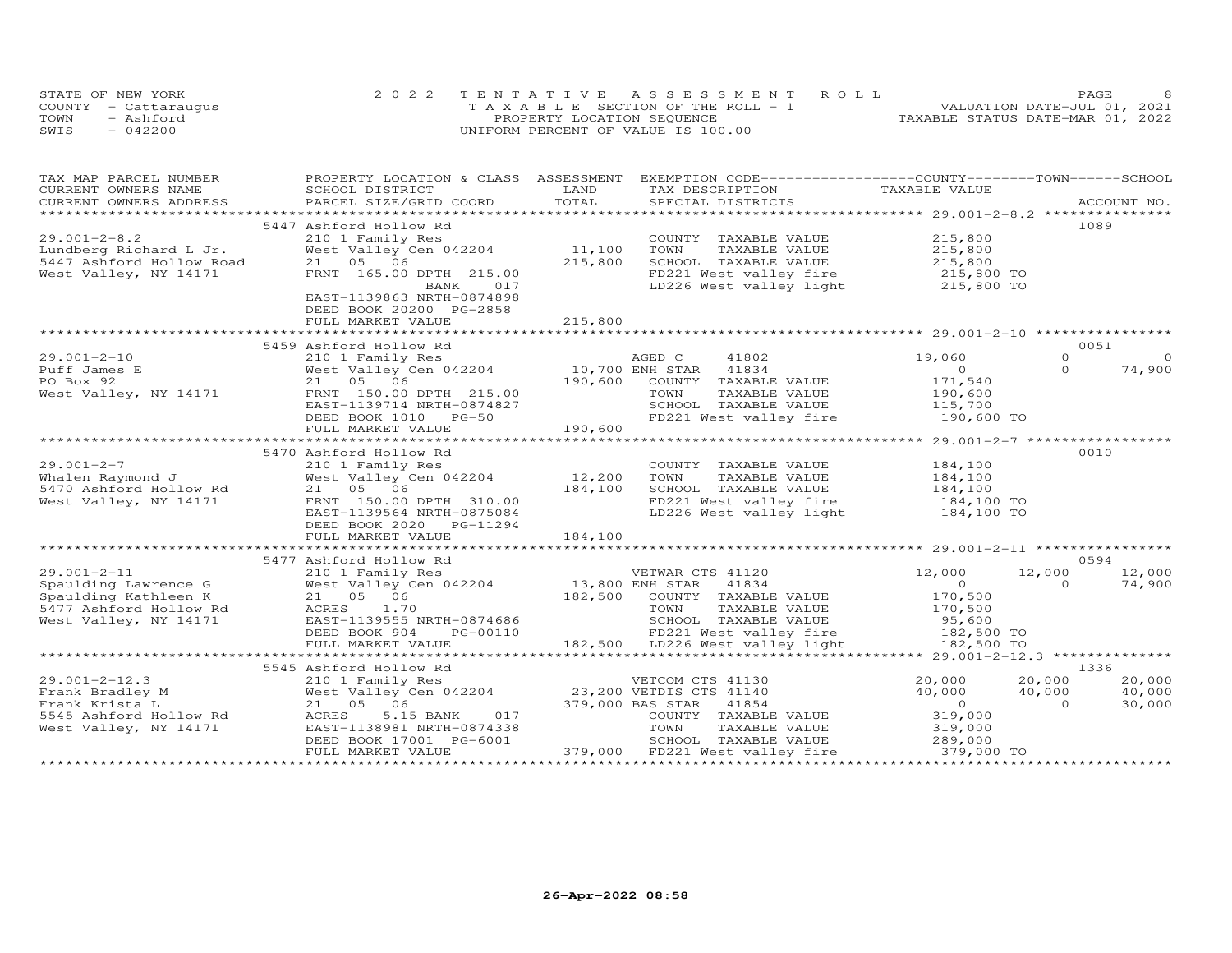|      | STATE OF NEW YORK    | 2022 TENTATIVE ASSESSMENT ROLL        | PAGE                             |
|------|----------------------|---------------------------------------|----------------------------------|
|      | COUNTY - Cattaraugus | T A X A B L E SECTION OF THE ROLL - 1 | VALUATION DATE-JUL 01, 2021      |
| TOWN | - Ashford            | PROPERTY LOCATION SEQUENCE            | TAXABLE STATUS DATE-MAR 01, 2022 |
| SWIS | $-042200$            | UNIFORM PERCENT OF VALUE IS 100.00    |                                  |

| TAX MAP PARCEL NUMBER                                                                             | PROPERTY LOCATION & CLASS ASSESSMENT EXEMPTION CODE----------------COUNTY-------TOWN------SCHOOL                                      |                                   |                                                |                               |                |             |
|---------------------------------------------------------------------------------------------------|---------------------------------------------------------------------------------------------------------------------------------------|-----------------------------------|------------------------------------------------|-------------------------------|----------------|-------------|
| CURRENT OWNERS NAME                                                                               | SCHOOL DISTRICT                                                                                                                       | LAND                              | TAX DESCRIPTION                                | TAXABLE VALUE                 |                |             |
| CURRENT OWNERS ADDRESS                                                                            | PARCEL SIZE/GRID COORD                                                                                                                | TOTAL                             | SPECIAL DISTRICTS                              |                               |                | ACCOUNT NO. |
|                                                                                                   |                                                                                                                                       |                                   |                                                |                               |                |             |
|                                                                                                   | 5546 Ashford Hollow Rd                                                                                                                |                                   | 85 PCT OF VALUE USED FOR EXEMPTION PURPOSES    |                               |                | 0020        |
| $29.001 - 2 - 12.1$                                                                               | 240 Rural res<br>West Valley Cen 042204 83,500 VETCOM CTS 41130<br>21 05 06 370,100 VETDIS CTS 41140                                  |                                   |                                                | 20,000                        | 20,000         | 20,000      |
| Sundeen William C Jr                                                                              |                                                                                                                                       |                                   |                                                | 20,000                        | 20,000         | 20,000      |
| Sundeen Michelle R                                                                                |                                                                                                                                       |                                   | 370,100 VETDIS CTS 41140                       | 40,000                        | 40,000         | 40,000      |
| 5546 Ashford Hollow Rd                                                                            | 33.80 BANK 081<br>ACRES                                                                                                               |                                   | VETDIS CTS 41140                               | 40,000                        | 40,000         | 40,000      |
| West Valley, NY 14171                                                                             | EAST-1138324 NRTH-0874766                                                                                                             |                                   | BAS STAR<br>41854                              | $\overline{0}$                | $\Omega$       | 30,000      |
|                                                                                                   | DEED BOOK 19115 PG-2002                                                                                                               |                                   | COUNTY TAXABLE VALUE                           | 250,100                       |                |             |
|                                                                                                   | FULL MARKET VALUE                                                                                                                     | 370,100 TOWN                      | TAXABLE VALUE                                  | 250,100<br>220,100            |                |             |
|                                                                                                   |                                                                                                                                       |                                   | SCHOOL TAXABLE VALUE                           |                               |                |             |
|                                                                                                   |                                                                                                                                       |                                   | FD221 West valley fire                         | 370,100 TO                    |                |             |
|                                                                                                   |                                                                                                                                       |                                   |                                                |                               |                |             |
|                                                                                                   | 5572 Ashford Hollow Rd                                                                                                                |                                   |                                                |                               |                | 1720        |
| $29.001 - 1 - 14.3$                                                                               | 240 Rural res                                                                                                                         |                                   | COUNTY TAXABLE VALUE                           | 300,700                       |                |             |
| Burke Andrew C                                                                                    | West Valley Cen 042204<br>22 05 06                                                                                                    | 32,300 TOWN<br>300,700 SCHOO      | TAXABLE VALUE<br>SCHOOL TAXABLE VALUE          | 300,700<br>300,700            |                |             |
| 1367 Eggert Rd                                                                                    |                                                                                                                                       |                                   |                                                |                               |                |             |
| Amherst, NY 14226                                                                                 | Split from 29.001-1-14.1                                                                                                              |                                   | FD221 West valley fire                         | 300,700 TO                    |                |             |
|                                                                                                   | ACRES 10.00                                                                                                                           |                                   |                                                |                               |                |             |
|                                                                                                   | EAST-1137268 NRTH-0875356<br>DEED BOOK 20210 PG-109                                                                                   |                                   |                                                |                               |                |             |
|                                                                                                   |                                                                                                                                       |                                   |                                                |                               |                |             |
|                                                                                                   | FULL MARKET VALUE                                                                                                                     | 300,700                           |                                                |                               |                |             |
|                                                                                                   | 5593 Ashford Hollow Rd                                                                                                                |                                   | 99 PCT OF VALUE USED FOR EXEMPTION PURPOSES    |                               |                | 0057        |
| $29.001 - 2 - 13$                                                                                 | 210 1 Family Res                                                                                                                      |                                   | VETWAR CTS 41120                               | 12,000                        | 12,000         | 12,000      |
| Bishop Glen H                                                                                     | West Valley Cen 042204<br>21 05 06                                                                                                    |                                   | 41834                                          | $\overline{O}$                | $\overline{0}$ | 74,900      |
| PO Box 314                                                                                        |                                                                                                                                       | 10,100 ENH STAR<br>155,800 COUNTY | COUNTY TAXABLE VALUE                           | 143,800                       |                |             |
| West Valley, NY 14171                                                                             | FRNT 135.00 DPTH 220.00                                                                                                               |                                   | TAXABLE VALUE<br>TOWN                          | 143,800                       |                |             |
|                                                                                                   | EAST-1138105 NRTH-0874004                                                                                                             |                                   | SCHOOL TAXABLE VALUE                           | 68,900                        |                |             |
|                                                                                                   | DEED BOOK 695<br>PG-00275                                                                                                             |                                   | FD221 West valley fire                         | 155,800 TO                    |                |             |
|                                                                                                   | FULL MARKET VALUE                                                                                                                     | 155,800                           |                                                |                               |                |             |
|                                                                                                   |                                                                                                                                       |                                   |                                                |                               |                |             |
|                                                                                                   | 5620 Ashford Hollow Rd                                                                                                                |                                   |                                                |                               |                | 0314        |
| $29.001 - 2 - 5$                                                                                  | ASINTOTA HOLLOW NU HOLLOW BAS STAR 41854<br>2001 Family Res (1994) 20,800 COUNTY TAXABLE VALUE<br>21 05 06 156,200 TOWN TAXABLE VALUE |                                   |                                                | $\overline{0}$                | $\Omega$       | 30,000      |
| Wilber Todd                                                                                       |                                                                                                                                       |                                   |                                                |                               |                |             |
| Wilber Elizabeth                                                                                  |                                                                                                                                       |                                   |                                                |                               |                |             |
| 5644 Ashford Hollow Rd                                                                            | 4.50 BANK 017<br>ACRES                                                                                                                |                                   | SCHOOL TAXABLE VALUE                           | 156,200<br>156,200<br>126,200 |                |             |
| West Valley, NY 14171                                                                             | EAST-1137508 NRTH-0874165                                                                                                             |                                   | FD221 West valley fire 156,200 TO              |                               |                |             |
|                                                                                                   | DEED BOOK 1017 PG-545                                                                                                                 |                                   |                                                |                               |                |             |
|                                                                                                   | FULL MARKET VALUE                                                                                                                     | 156,200                           |                                                |                               |                |             |
|                                                                                                   |                                                                                                                                       |                                   |                                                |                               |                |             |
|                                                                                                   | 5635 Ashford Hollow Rd                                                                                                                |                                   |                                                |                               |                | 1000        |
| $29.001 - 2 - 14.2$                                                                               | 210 1 Family Res                                                                                                                      |                                   | VETCOM CTS 41130                               | 20,000                        | 20,000         | 20,000      |
| $210$ 1 Family Res<br>Charles E Davis & Kristine E A West Valley Cen 042204 12,300 ENH STAR 41834 |                                                                                                                                       |                                   |                                                | $\circ$                       | $\Omega$       | 74,900      |
| Irrevocable Trust                                                                                 | 21 05 06                                                                                                                              |                                   | 194,200 COUNTY TAXABLE VALUE                   | 174,200<br>174,200            |                |             |
|                                                                                                   |                                                                                                                                       |                                   | TOWN<br>TAXABLE VALUE                          |                               |                |             |
|                                                                                                   | 1.10                                                                                                                                  |                                   | SCHOOL TAXABLE VALUE<br>FD221 West valley fire | 99,300                        |                |             |
|                                                                                                   | EAST-1137637 NRTH-0873656                                                                                                             |                                   |                                                | 194,200 TO                    |                |             |
|                                                                                                   | DEED BOOK 28341 PG-9001                                                                                                               |                                   |                                                |                               |                |             |
|                                                                                                   | FULL MARKET VALUE                                                                                                                     | 194,200                           |                                                |                               |                |             |
|                                                                                                   |                                                                                                                                       |                                   |                                                |                               |                |             |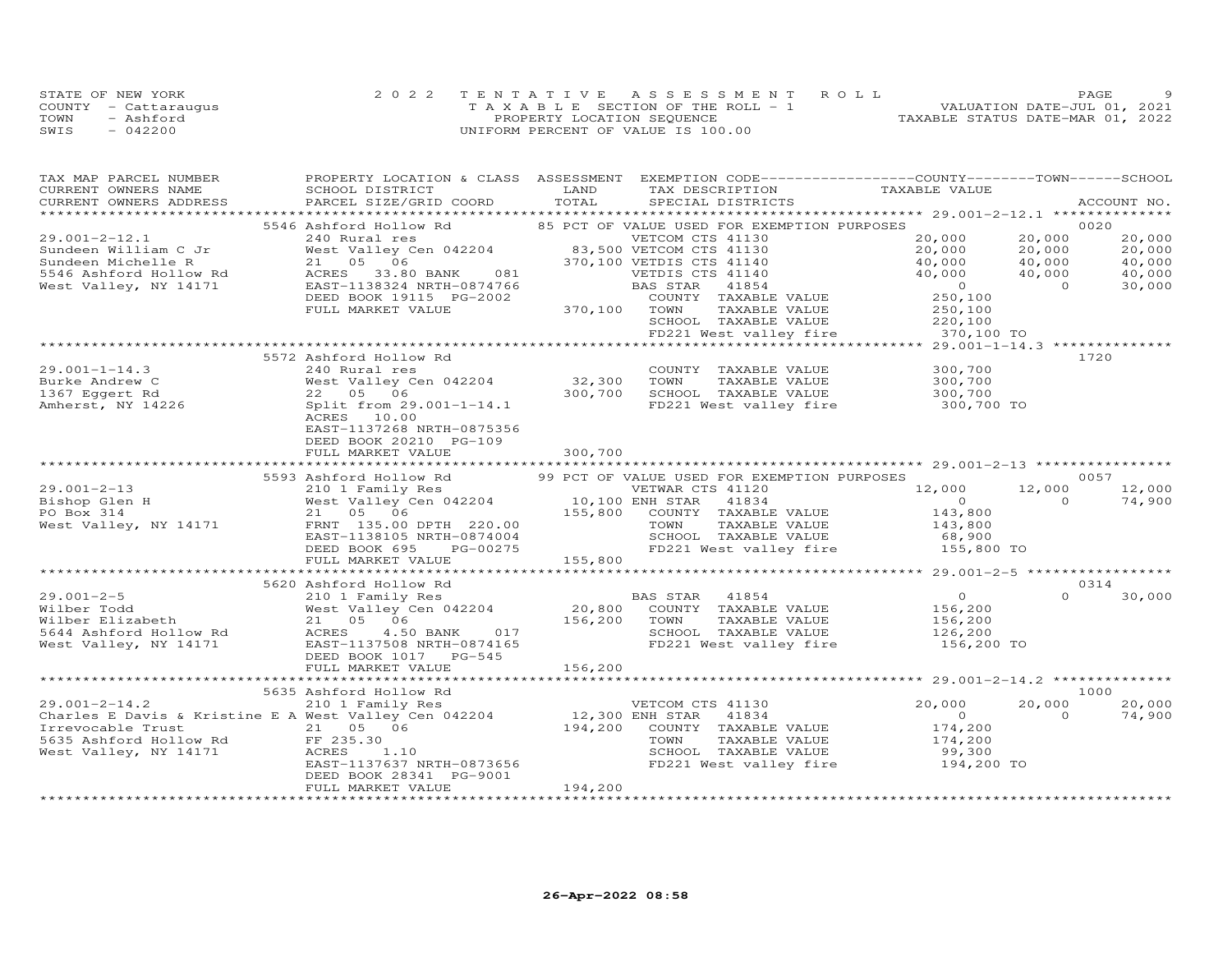| STATE OF NEW YORK    | 2022 TENTATIVE ASSESSMENT ROLL        | 1 O<br>PAGE                      |
|----------------------|---------------------------------------|----------------------------------|
| COUNTY - Cattaraugus | T A X A B L E SECTION OF THE ROLL - 1 | VALUATION DATE-JUL 01, 2021      |
| TOWN<br>- Ashford    | PROPERTY LOCATION SEQUENCE            | TAXABLE STATUS DATE-MAR 01, 2022 |
| SWIS<br>$-042200$    | UNIFORM PERCENT OF VALUE IS 100.00    |                                  |

| TAX MAP PARCEL NUMBER<br>CURRENT OWNERS NAME | PROPERTY LOCATION & CLASS ASSESSMENT<br>SCHOOL DISTRICT | LAND        | EXEMPTION CODE-----------------COUNTY-------TOWN------SCHOOL<br>TAX DESCRIPTION | TAXABLE VALUE                                  |                    |
|----------------------------------------------|---------------------------------------------------------|-------------|---------------------------------------------------------------------------------|------------------------------------------------|--------------------|
| CURRENT OWNERS ADDRESS                       | PARCEL SIZE/GRID COORD                                  | TOTAL       | SPECIAL DISTRICTS                                                               |                                                | ACCOUNT NO.        |
| *******************                          |                                                         |             |                                                                                 |                                                |                    |
|                                              | 5651 Ashford Hollow Rd                                  |             |                                                                                 |                                                | 0204               |
| $29.001 - 2 - 14.1$                          | 210 1 Family Res                                        |             | COUNTY TAXABLE VALUE                                                            | 90,900                                         |                    |
| DiPirro Justin J                             | West Valley Cen 042204                                  | 27,700      | TOWN<br>TAXABLE VALUE                                                           | 90,900                                         |                    |
| DiPirro Holly L                              | 21 05 06                                                | 90,900      | SCHOOL TAXABLE VALUE                                                            | 90,900                                         |                    |
| 5651 Ashford Hollow Rd                       | FF 433.80                                               |             | FD221 West valley fire                                                          | 90,900 TO                                      |                    |
| West Valley, NY 14171                        | ACRES<br>017<br>8.43 BANK                               |             |                                                                                 |                                                |                    |
|                                              | EAST-1137415 NRTH-0873249                               |             |                                                                                 |                                                |                    |
|                                              | DEED BOOK 20210 PG-6830<br>FULL MARKET VALUE            | 90,900      |                                                                                 |                                                |                    |
|                                              |                                                         |             |                                                                                 |                                                |                    |
|                                              | 5707 Ashford Hollow Rd                                  |             |                                                                                 |                                                | 0701               |
| $29.001 - 2 - 15$                            | 210 1 Family Res                                        |             | COUNTY TAXABLE VALUE                                                            | 139,100                                        |                    |
| Seeley Edward R & Etal                       | West Valley Cen 042204                                  | 14,400      | TOWN<br>TAXABLE VALUE                                                           | 139,100                                        |                    |
| 5707 Ashford Hollow Rd                       | 21 05 06                                                | 139,100     | SCHOOL TAXABLE VALUE                                                            | 139,100                                        |                    |
| West Valley, NY 14171                        | ACRES<br>1.94                                           |             | FD221 West valley fire 139,100 TO                                               |                                                |                    |
|                                              | EAST-1136828 NRTH-0873191                               |             |                                                                                 |                                                |                    |
|                                              | DEED BOOK 1004<br>PG-252                                |             |                                                                                 |                                                |                    |
|                                              | FULL MARKET VALUE                                       | 139,100     |                                                                                 |                                                |                    |
|                                              | **********************                                  | *********** |                                                                                 |                                                |                    |
|                                              | 5714 Ashford Hollow Rd                                  |             |                                                                                 |                                                | 0678               |
| $29.001 - 2 - 4$                             | 112 Dairy farm                                          |             | AG DIST<br>41720                                                                | 83,671<br>83,671                               | 83,671             |
| Schumacher Ruth C                            | West Valley Cen 042204                                  |             | 165,800 ENH STAR 41834                                                          | $\overline{0}$                                 | $\Omega$<br>74,900 |
| Fuller Sally A                               | 21/29 05 06                                             | 239,700     | COUNTY TAXABLE VALUE                                                            | 156,029                                        |                    |
| 5714 Ashford Hollow Rd                       | ACRES 114.05                                            |             | TOWN<br>TAXABLE VALUE                                                           | 156,029                                        |                    |
| West Valley, NY 14171                        | EAST-1136022 NRTH-0874334                               |             | SCHOOL TAXABLE VALUE                                                            | 81,129                                         |                    |
|                                              | DEED BOOK 3546<br>PG-8001                               |             | FD221 West valley fire                                                          | 239,700 TO                                     |                    |
| MAY BE SUBJECT TO PAYMENT                    | FULL MARKET VALUE                                       | 239,700     |                                                                                 |                                                |                    |
| UNDER AGDIST LAW TIL 2026                    |                                                         |             |                                                                                 |                                                |                    |
|                                              |                                                         |             |                                                                                 |                                                |                    |
|                                              | 5790 Ashford Hollow Rd                                  |             |                                                                                 |                                                | 0677               |
| $29.001 - 2 - 21.1$                          | 312 Vac w/imprv                                         |             | COUNTY TAXABLE VALUE                                                            | 26,600                                         |                    |
| Niesyty Glenn B                              | West Valley Cen 042204                                  | 19,900      | TOWN<br>TAXABLE VALUE                                                           | 26,600                                         |                    |
| 232 Harding Rd<br>Williamsville, NY 14221    | 29 05 06<br>5.05<br>ACRES                               | 26,600      | SCHOOL TAXABLE VALUE<br>FD221 West valley fire                                  | 26,600<br>26,600 TO                            |                    |
|                                              | EAST-0487100 NRTH-0873320                               |             |                                                                                 |                                                |                    |
|                                              | DEED BOOK 20210 PG-715                                  |             |                                                                                 |                                                |                    |
|                                              | FULL MARKET VALUE                                       | 26,600      |                                                                                 |                                                |                    |
|                                              |                                                         |             |                                                                                 | *********************** 29.001-2-19 ********** |                    |
|                                              | 5801 Ashford Hollow Rd                                  |             |                                                                                 |                                                | 0322               |
| $29.001 - 2 - 19$                            | 210 1 Family Res                                        |             | COUNTY TAXABLE VALUE                                                            | 117,100                                        |                    |
| Darcy Daniel J                               | West Valley Cen 042204                                  | 8,600       | TOWN<br>TAXABLE VALUE                                                           | 117,100                                        |                    |
| Lamphier Lynn                                | 29 05 06                                                | 117,100     | SCHOOL TAXABLE VALUE                                                            | 117,100                                        |                    |
| 5801 Ashford Hollow Rd                       | FRNT 115.00 DPTH 198.00                                 |             | FD221 West valley fire                                                          | 117,100 TO                                     |                    |
| West Valley, NY 14171                        | EAST-0486790 NRTH-0872880                               |             |                                                                                 |                                                |                    |
|                                              | PG-00390<br>DEED BOOK 814                               |             |                                                                                 |                                                |                    |
|                                              | FULL MARKET VALUE                                       | 117,100     |                                                                                 |                                                |                    |
|                                              |                                                         |             |                                                                                 |                                                |                    |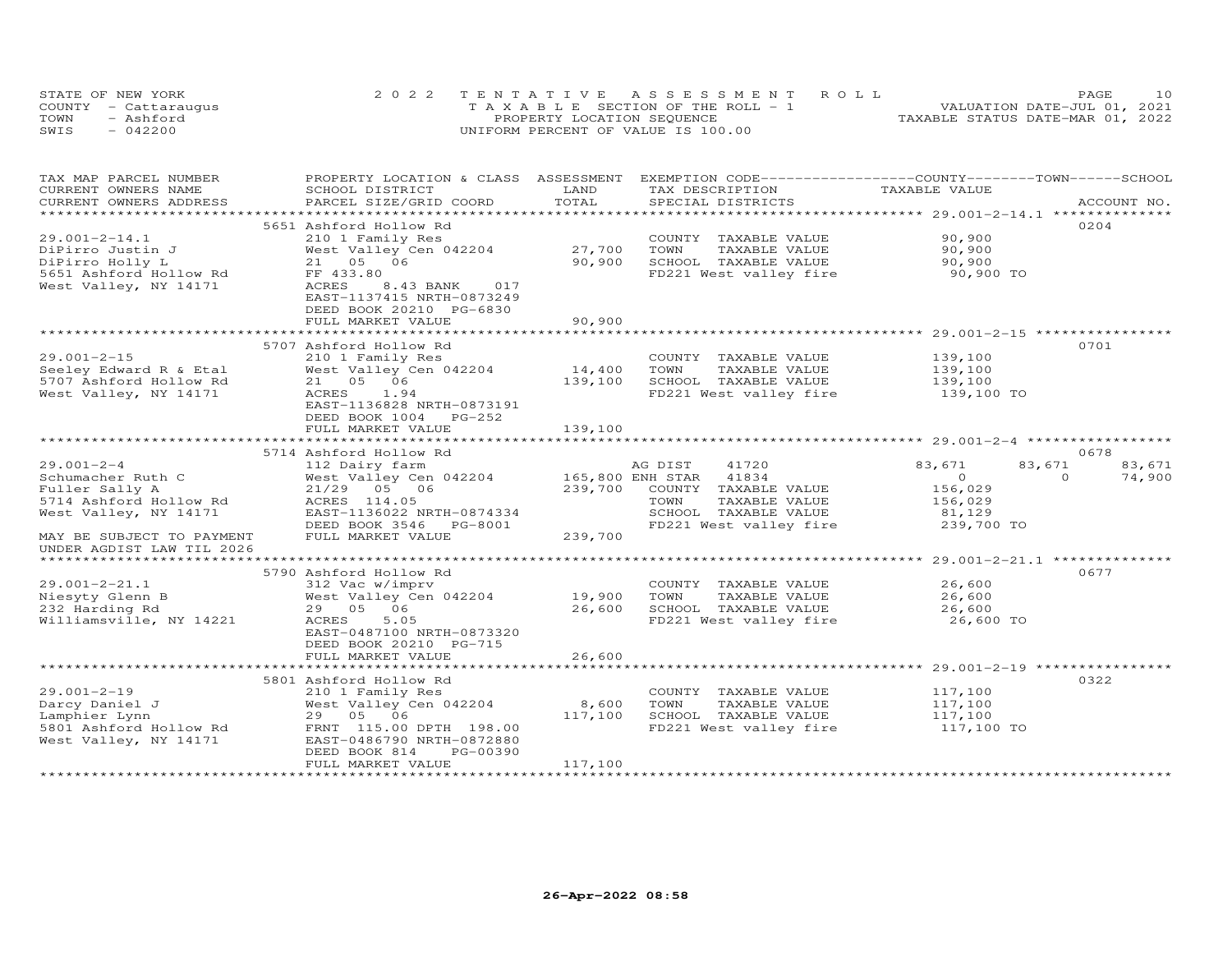| STATE OF NEW YORK    | 2022 TENTATIVE ASSESSMENT ROLL        |                                  | PAGE. |  |
|----------------------|---------------------------------------|----------------------------------|-------|--|
| COUNTY - Cattaraugus | T A X A B L E SECTION OF THE ROLL - 1 | VALUATION DATE-JUL 01, 2021      |       |  |
| TOWN<br>- Ashford    | PROPERTY LOCATION SEQUENCE            | TAXABLE STATUS DATE-MAR 01, 2022 |       |  |
| SWIS<br>$-042200$    | UNIFORM PERCENT OF VALUE IS 100.00    |                                  |       |  |

| TAX MAP PARCEL NUMBER                         | PROPERTY LOCATION & CLASS                    | ASSESSMENT                     | EXEMPTION CODE------------------COUNTY-------TOWN------SCHOOL |                                                 |                    |
|-----------------------------------------------|----------------------------------------------|--------------------------------|---------------------------------------------------------------|-------------------------------------------------|--------------------|
| CURRENT OWNERS NAME<br>CURRENT OWNERS ADDRESS | SCHOOL DISTRICT<br>PARCEL SIZE/GRID COORD    | LAND<br>TOTAL                  | TAX DESCRIPTION<br>SPECIAL DISTRICTS                          | TAXABLE VALUE                                   | ACCOUNT NO.        |
|                                               |                                              | ************                   |                                                               |                                                 |                    |
|                                               | 5870 Ashford Hollow Rd                       |                                |                                                               |                                                 | 1337               |
| $29.001 - 2 - 21.5$                           | 312 Vac w/imprv                              |                                | COUNTY TAXABLE VALUE                                          | 40,800                                          |                    |
| O'Reilly Barbara C                            | West Valley Cen 042204                       | 29,000                         | TOWN<br>TAXABLE VALUE                                         | 40,800                                          |                    |
| Burton Harold W                               | 29 05<br>06                                  | 40,800                         | SCHOOL TAXABLE VALUE                                          | 40,800                                          |                    |
| 383 Springville Ave                           | ACRES<br>8.05                                |                                | FD221 West valley fire                                        | 40,800 TO                                       |                    |
| Amherst, NY 14226                             | EAST-0486470 NRTH-0873250                    |                                |                                                               |                                                 |                    |
|                                               | DEED BOOK 8197 PG-6002                       |                                |                                                               |                                                 |                    |
|                                               | FULL MARKET VALUE                            | 40,800                         |                                                               |                                                 |                    |
|                                               |                                              |                                |                                                               |                                                 |                    |
|                                               | 5871 Ashford Hollow Rd                       |                                |                                                               |                                                 | 1126<br>$\Omega$   |
| $29.001 - 2 - 21.4$                           | 240 Rural res                                |                                | ENH STAR 41834                                                | $\circ$                                         | 74,900             |
| Krawczyk Mark                                 | West Valley Cen 042204<br>29 05 06           | 176,700<br>431,600             | COUNTY TAXABLE VALUE<br>TOWN                                  | 431,600                                         |                    |
| Krawczyk Irene<br>5871 Ashford Hollow Rd      | Merged with 29.001-2-21.3                    |                                | TAXABLE VALUE<br>SCHOOL TAXABLE VALUE                         | 431,600<br>356,700                              |                    |
| West Valley, NY 14171                         | ACRES 88.15                                  |                                | FD221 West valley fire                                        | 431,600 TO                                      |                    |
|                                               | EAST-1134305 NRTH-0871848                    |                                |                                                               |                                                 |                    |
|                                               | DEED BOOK 860<br>PG-4003                     |                                |                                                               |                                                 |                    |
|                                               | FULL MARKET VALUE                            | 431,600                        |                                                               |                                                 |                    |
|                                               |                                              |                                |                                                               |                                                 |                    |
|                                               | 5888 Ashford Hollow Rd                       |                                |                                                               |                                                 | 0444               |
| $29.001 - 2 - 3.1$                            | 210 1 Family Res                             |                                | BAS STAR<br>41854                                             | $\circ$                                         | $\Omega$<br>30,000 |
| Widrig Christopher                            | West Valley Cen 042204                       | 16,500                         | COUNTY TAXABLE VALUE                                          | 123,600                                         |                    |
| 5888 Ashford Hollow Rd                        | 06<br>29 05                                  | 123,600                        | TOWN<br>TAXABLE VALUE                                         | 123,600                                         |                    |
| West Valley, NY 14171                         | ACRES<br>2.80                                |                                | SCHOOL TAXABLE VALUE                                          | 93,600                                          |                    |
|                                               | EAST-1133998 NRTH-0872735                    |                                | FD221 West valley fire                                        | 123,600 TO                                      |                    |
|                                               | DEED BOOK 13263 PG-7001                      |                                |                                                               |                                                 |                    |
|                                               | FULL MARKET VALUE                            | 123,600<br>* * * * * * * * * * |                                                               |                                                 |                    |
|                                               | 5914 Ashford Hollow Rd                       |                                |                                                               | ******************** 29.001-2-3.5 ************* | 1709               |
| $29.001 - 2 - 3.5$                            | 240 Rural res                                |                                | COUNTY TAXABLE VALUE                                          | 372,300                                         |                    |
| Jerome Michael A                              | West Valley Cen 042204                       | 162,700                        | TOWN<br>TAXABLE VALUE                                         | 372,300                                         |                    |
| Jerome Shannon M                              | $29 - 5 - 6$                                 | 372,300                        | SCHOOL TAXABLE VALUE                                          | 372,300                                         |                    |
| 145 Highland Ave                              | ACRES 111.35                                 |                                | FD221 West valley fire                                        | 372,300 TO                                      |                    |
| Hamburg, NY 14075                             | EAST-1133514 NRTH-0873684                    |                                |                                                               |                                                 |                    |
|                                               | DEED BOOK 22553 PG-7001                      |                                |                                                               |                                                 |                    |
|                                               | FULL MARKET VALUE                            | 372,300                        |                                                               |                                                 |                    |
|                                               | *******************************              |                                |                                                               |                                                 |                    |
|                                               | 5972 Ashford Hollow Rd                       |                                |                                                               |                                                 | 1688               |
| $29.001 - 2 - 3.4$                            | 210 1 Family Res                             |                                | COUNTY TAXABLE VALUE                                          | 326,000                                         |                    |
| Ashford Villa, LLC                            | West Valley Cen 042204                       | 33,800                         | TOWN<br>TAXABLE VALUE                                         | 326,000                                         |                    |
| 148 Elmwood Ave                               | $29 - 5 - 6$                                 | 326,000                        | SCHOOL TAXABLE VALUE                                          | 326,000                                         |                    |
| Buffalo, NY 14201                             | ACRES<br>017<br>9.65 BANK                    |                                | FD221 West valley fire                                        | 326,000 TO                                      |                    |
|                                               | EAST-1132806 NRTH-0872555                    |                                |                                                               |                                                 |                    |
|                                               | DEED BOOK 27099 PG-2001<br>FULL MARKET VALUE | 326,000                        |                                                               |                                                 |                    |
|                                               | ********************                         |                                |                                                               |                                                 |                    |
|                                               |                                              |                                |                                                               |                                                 |                    |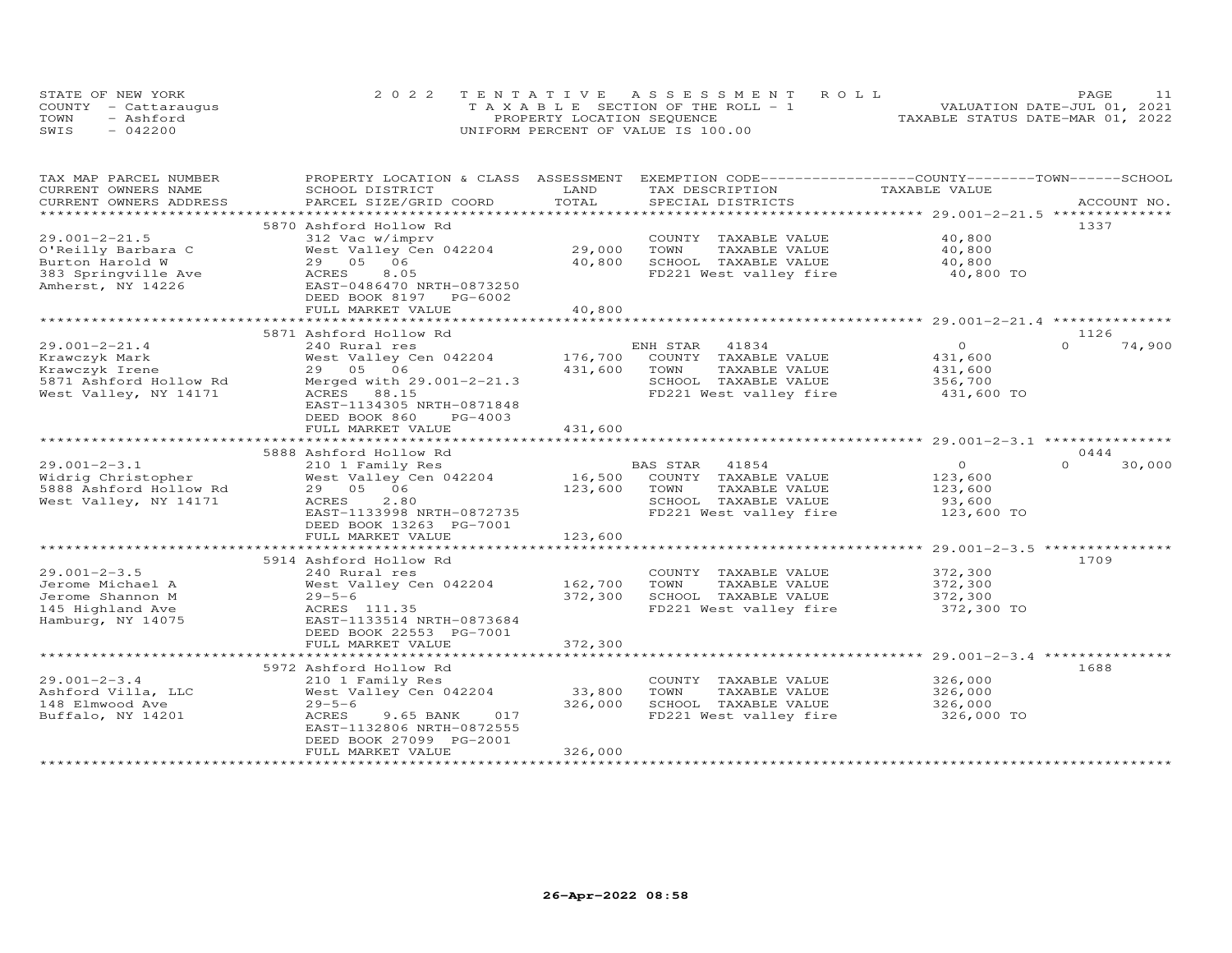| STATE OF NEW YORK    | 2022 TENTATIVE ASSESSMENT ROLL        | PAGE.                            |
|----------------------|---------------------------------------|----------------------------------|
| COUNTY - Cattaraugus | T A X A B L E SECTION OF THE ROLL - 1 | VALUATION DATE-JUL 01, 2021      |
| TOWN<br>- Ashford    | PROPERTY LOCATION SEQUENCE            | TAXABLE STATUS DATE-MAR 01, 2022 |
| SWIS<br>$-042200$    | UNIFORM PERCENT OF VALUE IS 100.00    |                                  |

| TAX MAP PARCEL NUMBER<br>CURRENT OWNERS NAME<br>CURRENT OWNERS ADDRESS                                 | PROPERTY LOCATION & CLASS ASSESSMENT EXEMPTION CODE----------------COUNTY-------TOWN------SCHOOL<br>SCHOOL DISTRICT<br>PARCEL SIZE/GRID COORD                                                             | LAND<br>TOTAL                | TAX DESCRIPTION<br>SPECIAL DISTRICTS                                                                                 | TAXABLE VALUE                                                     |                    | ACCOUNT NO.      |
|--------------------------------------------------------------------------------------------------------|-----------------------------------------------------------------------------------------------------------------------------------------------------------------------------------------------------------|------------------------------|----------------------------------------------------------------------------------------------------------------------|-------------------------------------------------------------------|--------------------|------------------|
|                                                                                                        |                                                                                                                                                                                                           |                              |                                                                                                                      |                                                                   |                    |                  |
| $29.001 - 2 - 22$<br>Carr Richard D<br>5981 Ashford Hollow Rd<br>West Valley, NY 14171                 | 5981 Ashford Hollow Rd<br>210 1 Family Res<br>West Valley Cen 042204<br>29 06 05<br>ACRES<br>1.40<br>EAST-1132663 NRTH-0872040<br>DEED BOOK 729<br>PG-01018<br>FULL MARKET VALUE                          | 15,000<br>184,100<br>184,100 | 41834<br>ENH STAR<br>COUNTY TAXABLE VALUE<br>TOWN<br>TAXABLE VALUE<br>SCHOOL TAXABLE VALUE<br>FD221 West valley fire | $\Omega$<br>184,100<br>184,100<br>109,200<br>184,100 TO           | 0090<br>$\Omega$   | 74,900           |
|                                                                                                        |                                                                                                                                                                                                           |                              |                                                                                                                      |                                                                   |                    |                  |
| $29.003 - 1 - 3.6$<br>Courtney Ruth Ann<br>5995 Ashford Hollow Rd<br>West Valley, NY 14171             | 5995 Ashford Hollow Rd<br>270 Mfg housing<br>West Valley Cen 042204<br>37  05  06<br>FF 75.00<br>ACRES<br>5.00<br>EAST-1132421 NRTH-0871582<br>DEED BOOK 17434 PG-5002<br>FULL MARKET VALUE               | 24,000<br>61,600<br>61,600   | BAS STAR 41854<br>COUNTY TAXABLE VALUE<br>TOWN<br>TAXABLE VALUE<br>SCHOOL TAXABLE VALUE<br>FD221 West valley fire    | $\overline{O}$<br>61,600<br>61,600<br>31,600<br>61,600 TO         | 1401<br>$\Omega$   | 30,000           |
|                                                                                                        |                                                                                                                                                                                                           |                              |                                                                                                                      |                                                                   |                    |                  |
| $29.003 - 1 - 3.3$<br>Fleckenstein Wayne<br>Fleckenstein Patricia<br>PO Box 472<br>Okahumpka, FL 34762 | 5997 Ashford Hollow Rd<br>270 Mfg housing<br>West Valley Cen 042204<br>37 05 06<br>FRNT 225.00 DPTH<br>0.92<br>ACRES<br>EAST-1132336 NRTH-0872062<br>DEED BOOK 18067 PG-9001                              | 13,600<br>49,500             | COUNTY TAXABLE VALUE<br>TAXABLE VALUE<br>TOWN<br>SCHOOL TAXABLE VALUE<br>FD221 West valley fire                      | 49,500<br>49,500<br>49,500<br>49,500 TO                           | 1025               |                  |
|                                                                                                        | FULL MARKET VALUE<br>************************                                                                                                                                                             | 49,500<br>*************      |                                                                                                                      |                                                                   |                    |                  |
| $29.001 - 2 - 2.4$<br>Bear Creek Holding LLC<br>10150 Tonawanda Creek Rd<br>Clarence, NY 14032         | 6050 Ashford Hollow Rd<br>230 3 Family Res<br>West Valley Cen 042204<br>37 05 06<br>split fro 2.2<br>FRNT 125.00 DPTH 193.00<br>EAST-1131460 NRTH-0872300<br>DEED BOOK 2020 PG-16562<br>FULL MARKET VALUE | 10,400<br>105,500<br>105,500 | COUNTY TAXABLE VALUE<br>TAXABLE VALUE<br>TOWN<br>SCHOOL TAXABLE VALUE<br>FD221 West valley fire                      | 105,500<br>105,500<br>105,500<br>105,500 TO                       |                    |                  |
|                                                                                                        |                                                                                                                                                                                                           |                              |                                                                                                                      |                                                                   |                    |                  |
|                                                                                                        | 6057 Ashford Hollow Rd                                                                                                                                                                                    |                              |                                                                                                                      |                                                                   | 1413               |                  |
| $29.003 - 1 - 3.7$<br>Munson Arthur<br>Munson Susan<br>6057 Ashford Hollow Rd<br>West Valley, NY 14171 | 240 Rural res<br>West Valley Cen 042204 33,900 VETWAR CTS 41120<br>37 05 06<br>ACRES 11.40<br>EAST-1132057 NRTH-0871627<br>DEED BOOK 4602<br>PG-8001<br>FULL MARKET VALUE                                 | 318,800<br>318,800           | BAS STAR 41854<br>COUNTY TAXABLE VALUE<br>TAXABLE VALUE<br>TOWN<br>SCHOOL TAXABLE VALUE<br>FD221 West valley fire    | $\Omega$<br>12,000<br>306,800<br>306,800<br>276,800<br>318,800 TO | $\Omega$<br>12,000 | 30,000<br>12,000 |
|                                                                                                        |                                                                                                                                                                                                           |                              |                                                                                                                      | *********************************                                 |                    |                  |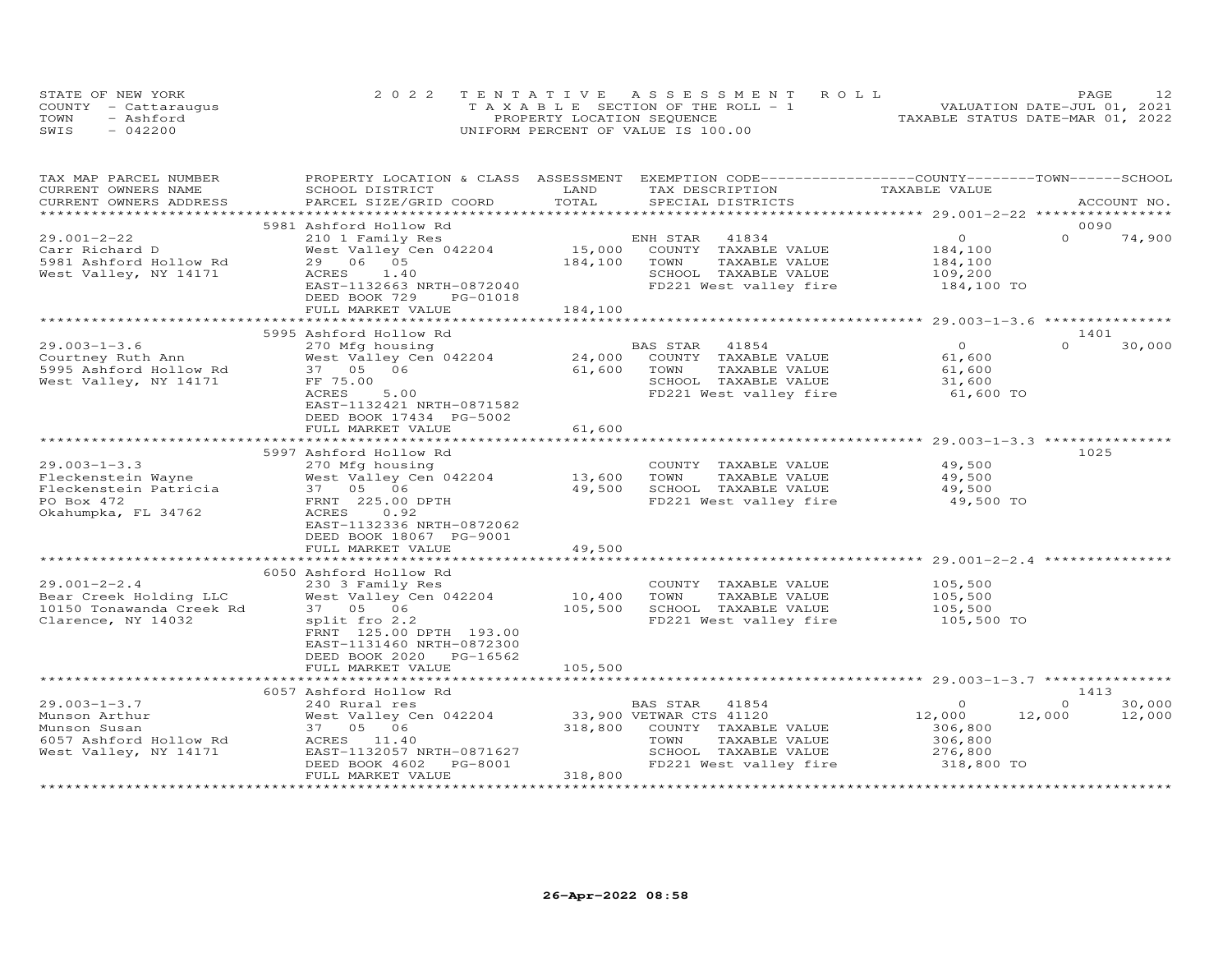| STATE OF NEW YORK    | 2022 TENTATIVE ASSESSMENT ROLL        | PAGE.                            |
|----------------------|---------------------------------------|----------------------------------|
| COUNTY - Cattaraugus | T A X A B L E SECTION OF THE ROLL - 1 | VALUATION DATE-JUL 01, 2021      |
| TOWN<br>- Ashford    | PROPERTY LOCATION SEQUENCE            | TAXABLE STATUS DATE-MAR 01, 2022 |
| SWIS<br>$-042200$    | UNIFORM PERCENT OF VALUE IS 100.00    |                                  |

| TAX MAP PARCEL NUMBER                                                |                           |                      | PROPERTY LOCATION & CLASS ASSESSMENT EXEMPTION CODE----------------COUNTY-------TOWN------SCHOOL |                    |                    |
|----------------------------------------------------------------------|---------------------------|----------------------|--------------------------------------------------------------------------------------------------|--------------------|--------------------|
| CURRENT OWNERS NAME                                                  | SCHOOL DISTRICT           | LAND<br>TOTAL        | TAX DESCRIPTION                                                                                  | TAXABLE VALUE      |                    |
| CURRENT OWNERS ADDRESS                                               | PARCEL SIZE/GRID COORD    |                      | SPECIAL DISTRICTS                                                                                |                    | ACCOUNT NO.        |
|                                                                      | 6061 Ashford Hollow Rd    |                      |                                                                                                  |                    | 1033               |
| $29.003 - 1 - 3.2$                                                   | 240 Rural res             |                      | BAS STAR<br>41854                                                                                | $\overline{O}$     | $\Omega$<br>30,000 |
| Eikenburg James                                                      | West Valley Cen 042204    | 35,600               | COUNTY TAXABLE VALUE                                                                             | 208,400            |                    |
| 6061 Ashford Hollow Rd                                               | 37  05  06                | 208,400              | TOWN<br>TAXABLE VALUE                                                                            |                    |                    |
| West Valley, NY 14171                                                | ACRES 12.50 BANK<br>017   |                      | SCHOOL TAXABLE VALUE                                                                             | 208,400<br>178,400 |                    |
|                                                                      | EAST-1131579 NRTH-0871606 |                      | FD221 West valley fire                                                                           | 208,400 TO         |                    |
|                                                                      | DEED BOOK 20534 PG-4005   |                      |                                                                                                  |                    |                    |
|                                                                      | FULL MARKET VALUE         | 208,400              |                                                                                                  |                    |                    |
|                                                                      |                           |                      |                                                                                                  |                    |                    |
|                                                                      | 6062 Ashford Hollow Rd    |                      |                                                                                                  |                    |                    |
| $29.001 - 2 - 2.3$                                                   | 281 Multiple res          |                      | COUNTY TAXABLE VALUE                                                                             | 157,200            |                    |
| Bear Creek Holding LLC                                               | West Valley Cen 042204    | 26,500               | TAXABLE VALUE<br>TOWN                                                                            | 157,200            |                    |
| 10150 Tonawanda Creek Rd                                             | 37,38/5/6                 | 157,200              | SCHOOL TAXABLE VALUE                                                                             | 157,200            |                    |
| Clarence, NY 14032                                                   | 6056                      |                      | FD221 West valley fire                                                                           | 157,200 TO         |                    |
|                                                                      | split from 2.1            |                      |                                                                                                  |                    |                    |
| MAY BE SUBJECT TO PAYMENT                                            | ACRES<br>4.21             |                      |                                                                                                  |                    |                    |
| UNDER RPTL480A UNTIL 2030                                            | EAST-1131636 NRTH-0872515 |                      |                                                                                                  |                    |                    |
|                                                                      | DEED BOOK 2020 PG-16562   |                      |                                                                                                  |                    |                    |
|                                                                      | FULL MARKET VALUE         | 157,200              |                                                                                                  |                    |                    |
|                                                                      |                           |                      |                                                                                                  |                    |                    |
|                                                                      | 6067 Ashford Hollow Rd    |                      |                                                                                                  |                    | 1044               |
| $29.003 - 1 - 3.5$                                                   | 210 1 Family Res          |                      | COUNTY TAXABLE VALUE                                                                             | 166,500            |                    |
| Carosa Joseph                                                        | West Valley Cen 042204    | 27,200               | TOWN<br>TAXABLE VALUE                                                                            |                    |                    |
| Honan Kelly                                                          | 37 05 06                  | 166,500              | SCHOOL TAXABLE VALUE                                                                             | 166,500<br>166,500 |                    |
| 750 Abbott Rd                                                        | ACRES<br>6.35             |                      | FD221 West valley fire 166,500 TO                                                                |                    |                    |
| Buffalo, NY 14220                                                    | EAST-1131214 NRTH-0871679 |                      |                                                                                                  |                    |                    |
|                                                                      | DEED BOOK 2021 PG-16945   |                      |                                                                                                  |                    |                    |
|                                                                      | FULL MARKET VALUE         | 166,500              |                                                                                                  |                    |                    |
|                                                                      |                           |                      |                                                                                                  |                    |                    |
|                                                                      | 6093 Ashford Hollow Rd    |                      |                                                                                                  |                    | 0687               |
| $29.003 - 1 - 4$                                                     | 210 1 Family Res          |                      | VETCOM CTS 41130                                                                                 | 20,000             | 20,000<br>20,000   |
| Estate of Loretta M. Schuster West Valley Cen 042204 24,000 ENH STAR |                           |                      | 41834                                                                                            | $\overline{O}$     | $\Omega$<br>74,900 |
| 6093 Ashford Hollow Rd                                               | 37 05 06                  |                      | 137,000 COUNTY TAXABLE VALUE                                                                     | 117,000            |                    |
| West Valley, NY 14171                                                | ACRES<br>4.99             |                      | TOWN<br>TAXABLE VALUE                                                                            | 117,000            |                    |
|                                                                      | EAST-1130980 NRTH-0871635 |                      | SCHOOL TAXABLE VALUE                                                                             | 42,100             |                    |
|                                                                      | DEED BOOK 703<br>PG-00326 |                      | FD221 West valley fire                                                                           | 137,000 TO         |                    |
|                                                                      | FULL MARKET VALUE         | 137,000              |                                                                                                  |                    |                    |
|                                                                      |                           |                      | .************************************ 29.003-1-3.1 ****************                              |                    |                    |
|                                                                      | 6115 Ashford Hollow Rd    |                      |                                                                                                  |                    | 0048               |
| $29.003 - 1 - 3.1$                                                   | 210 1 Family Res          |                      | COUNTY TAXABLE VALUE                                                                             | 145,700            |                    |
|                                                                      | West Valley Cen 042204    |                      | TOWN<br>TAXABLE VALUE                                                                            | 145,700            |                    |
| Smith Tonya M.<br>6115 Ashford Hollow Road                           | 37 05 06                  | $\frac{29,800}{145}$ | SCHOOL TAXABLE VALUE                                                                             | 145,700            |                    |
| West Valley, NY 14171                                                | 7.65 BANK<br>017<br>ACRES |                      | FD221 West valley fire                                                                           | 145,700 TO         |                    |
|                                                                      | EAST-1130734 NRTH-0871632 |                      |                                                                                                  |                    |                    |
|                                                                      | DEED BOOK 20190 PG-8063   |                      |                                                                                                  |                    |                    |
|                                                                      | FULL MARKET VALUE         | 145,700              |                                                                                                  |                    |                    |
|                                                                      |                           |                      |                                                                                                  |                    |                    |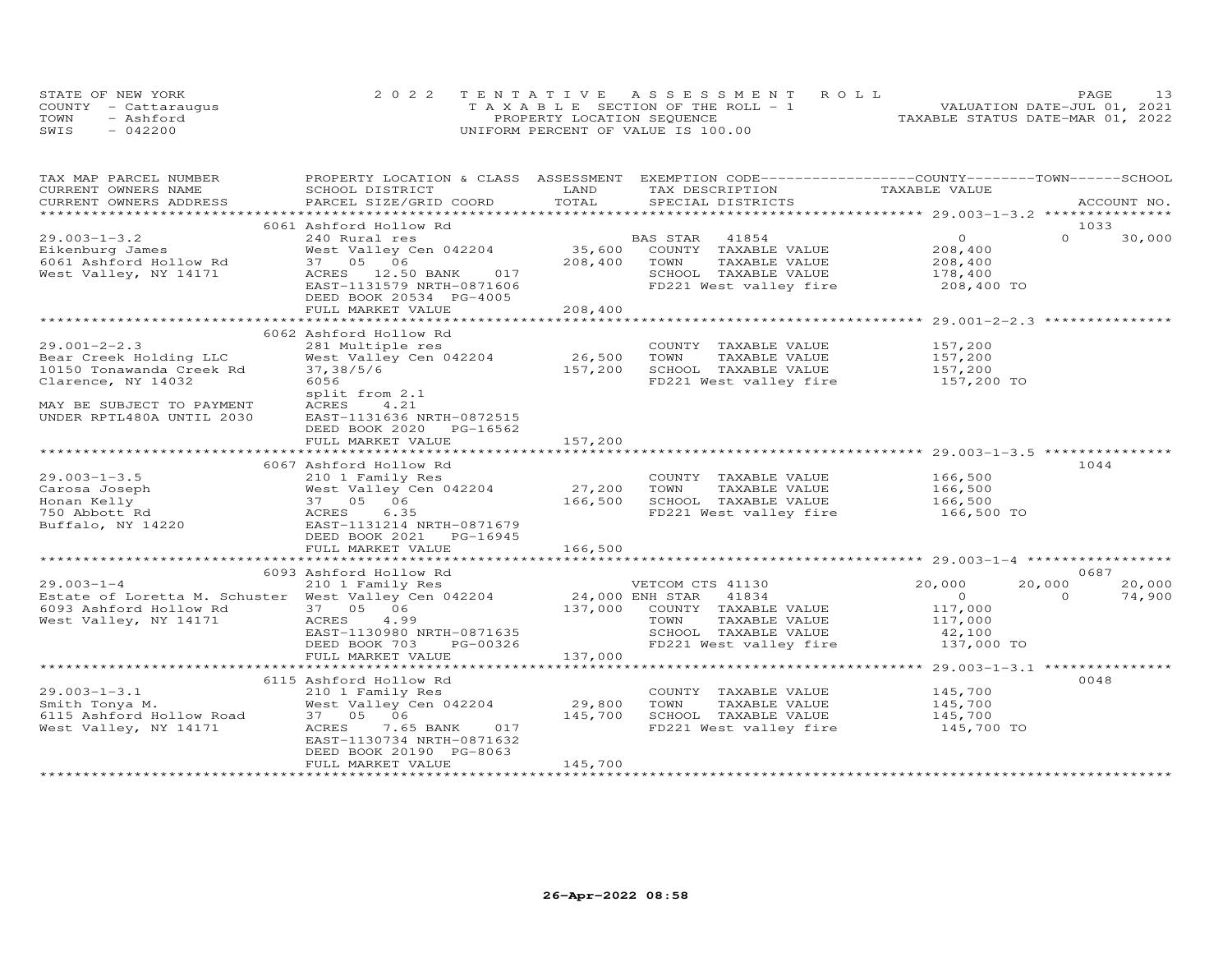| STATE OF NEW YORK    | 2022 TENTATIVE ASSESSMENT ROLL        | PAGE.                            |
|----------------------|---------------------------------------|----------------------------------|
| COUNTY - Cattaraugus | T A X A B L E SECTION OF THE ROLL - 1 | VALUATION DATE-JUL 01, 2021      |
| TOWN<br>- Ashford    | PROPERTY LOCATION SEQUENCE            | TAXABLE STATUS DATE-MAR 01, 2022 |
| SWIS<br>$-042200$    | UNIFORM PERCENT OF VALUE IS 100.00    |                                  |

| TAX MAP PARCEL NUMBER                             | PROPERTY LOCATION & CLASS ASSESSMENT                          |         | EXEMPTION CODE-----------------COUNTY-------TOWN------SCHOOL |                |                    |
|---------------------------------------------------|---------------------------------------------------------------|---------|--------------------------------------------------------------|----------------|--------------------|
| CURRENT OWNERS NAME                               | SCHOOL DISTRICT                                               | LAND    | TAX DESCRIPTION                                              | TAXABLE VALUE  |                    |
| CURRENT OWNERS ADDRESS<br>*********************** | PARCEL SIZE/GRID COORD                                        | TOTAL   | SPECIAL DISTRICTS                                            |                | ACCOUNT NO.        |
|                                                   |                                                               |         |                                                              |                |                    |
|                                                   | 6188 Ashford Hollow Rd                                        |         |                                                              |                | 7124               |
| $29.001 - 2 - 1.3$                                | 210 1 Family Res                                              |         | COUNTY TAXABLE VALUE                                         | 164,200        |                    |
| Gestwick Michael                                  | West Valley Cen 042204                                        | 33,700  | TOWN<br>TAXABLE VALUE                                        | 164,200        |                    |
| Gestwick Christie                                 | 37  05  06                                                    | 164,200 | SCHOOL TAXABLE VALUE                                         | 164,200        |                    |
| 6188 Ashford Hollow Rd                            | ACRES 10.00 BANK<br>017                                       |         | FD221 West valley fire 164,200 TO                            |                |                    |
| West Valley, NY 14171                             | EAST-1129518 NRTH-0872608                                     |         |                                                              |                |                    |
|                                                   | DEED BOOK 30131 PG-5002                                       |         |                                                              |                |                    |
|                                                   | FULL MARKET VALUE                                             | 164,200 |                                                              |                |                    |
|                                                   |                                                               |         |                                                              |                |                    |
|                                                   | 6220 Ashford Hollow Rd                                        |         |                                                              |                | 1537               |
| $29.001 - 2 - 1.2$                                | 240 Rural res                                                 |         | COUNTY TAXABLE VALUE                                         | 497,700        |                    |
| Killion Carey B                                   | West Valley Cen 042204                                        | 60,300  | TOWN<br>TAXABLE VALUE                                        | 497,700        |                    |
| Killion Constance                                 | 37 05 06                                                      | 497,700 | SCHOOL TAXABLE VALUE                                         | 497,700        |                    |
| 6220 Ashford Hollow Rd                            | ACRES 28.15 BANK<br>032                                       |         | FD221 West valley fire                                       | 497,700 TO     |                    |
| West Valley, NY 14171                             | EAST-1128965 NRTH-0873225                                     |         |                                                              |                |                    |
|                                                   | DEED BOOK 20200 PG-6570                                       |         |                                                              |                |                    |
|                                                   | FULL MARKET VALUE                                             | 497,700 |                                                              |                |                    |
|                                                   |                                                               |         |                                                              |                |                    |
|                                                   | 6368 Ashford Hollow Rd                                        |         |                                                              |                | 0758               |
| $28.002 - 2 - 11.1$                               | 260 Seasonal res                                              |         | COUNTY TAXABLE VALUE                                         | 74,800         |                    |
| Jason Sandra L                                    | COUNT! 260 Seasonal res<br>West Valley Cen 042204 26,600 TOWN |         |                                                              | 74,800         |                    |
|                                                   |                                                               |         | TAXABLE VALUE                                                |                |                    |
| 4089 Thornwood Ln                                 | 45 05 06                                                      | 74,800  | SCHOOL TAXABLE VALUE                                         | 74,800         |                    |
| Williamsville, NY 14221                           | ACRES 6.28                                                    |         | FD221 West valley fire                                       | 74,800 TO      |                    |
|                                                   | EAST-1126647 NRTH-0873729                                     |         |                                                              |                |                    |
|                                                   | DEED BOOK 28591 PG-9001                                       |         |                                                              |                |                    |
|                                                   | FULL MARKET VALUE                                             | 74,800  |                                                              |                |                    |
|                                                   |                                                               |         |                                                              |                |                    |
|                                                   | 6375 Ashford Hollow Rd                                        |         |                                                              |                | 0156               |
| $28.002 - 2 - 14$                                 | 210 1 Family Res                                              |         | ENH STAR<br>41834                                            | $\Omega$       | 74,900<br>$\Omega$ |
| Ballachino Vincent A                              | West Valley Cen 042204                                        |         | 18,100 COUNTY TAXABLE VALUE                                  | 123,600        |                    |
| 6375 Ashford Hollow Rd                            | 45 05 06                                                      | 123,600 | TOWN<br>TAXABLE VALUE                                        | 123,600        |                    |
| West Valley, NY 14171                             | 2.65<br>ACRES                                                 |         | SCHOOL TAXABLE VALUE                                         | 48,700         |                    |
|                                                   | EAST-1126517 NRTH-0873338                                     |         | FD221 West valley fire                                       | 123,600 TO     |                    |
|                                                   | PG-01036<br>DEED BOOK 760                                     |         |                                                              |                |                    |
|                                                   | FULL MARKET VALUE                                             | 123,600 |                                                              |                |                    |
|                                                   |                                                               |         |                                                              |                |                    |
|                                                   | 6427 Ashford Hollow Rd                                        |         |                                                              |                | 0056               |
| $28.002 - 2 - 15$                                 | 210 1 Family Res                                              |         | BAS STAR 41854                                               | $\overline{O}$ | $\Omega$<br>30,000 |
| Stephan Terrance G                                | West Valley Cen 042204                                        | 28,800  | COUNTY TAXABLE VALUE                                         | 126,300        |                    |
| Stephan Betty L                                   | 45 05 06                                                      | 126,300 | TOWN<br>TAXABLE VALUE                                        | 126,300        |                    |
| 6427 Ashford Hollow Rd                            | 7.17<br>ACRES                                                 |         | SCHOOL TAXABLE VALUE                                         | 96,300         |                    |
| West Valley, NY 14171                             | EAST-1125909 NRTH-0873163                                     |         | FD221 West valley fire                                       | 126,300 TO     |                    |
|                                                   | PG-00964<br>DEED BOOK 783                                     |         |                                                              |                |                    |
|                                                   | FULL MARKET VALUE                                             | 126,300 |                                                              |                |                    |
|                                                   |                                                               |         |                                                              |                |                    |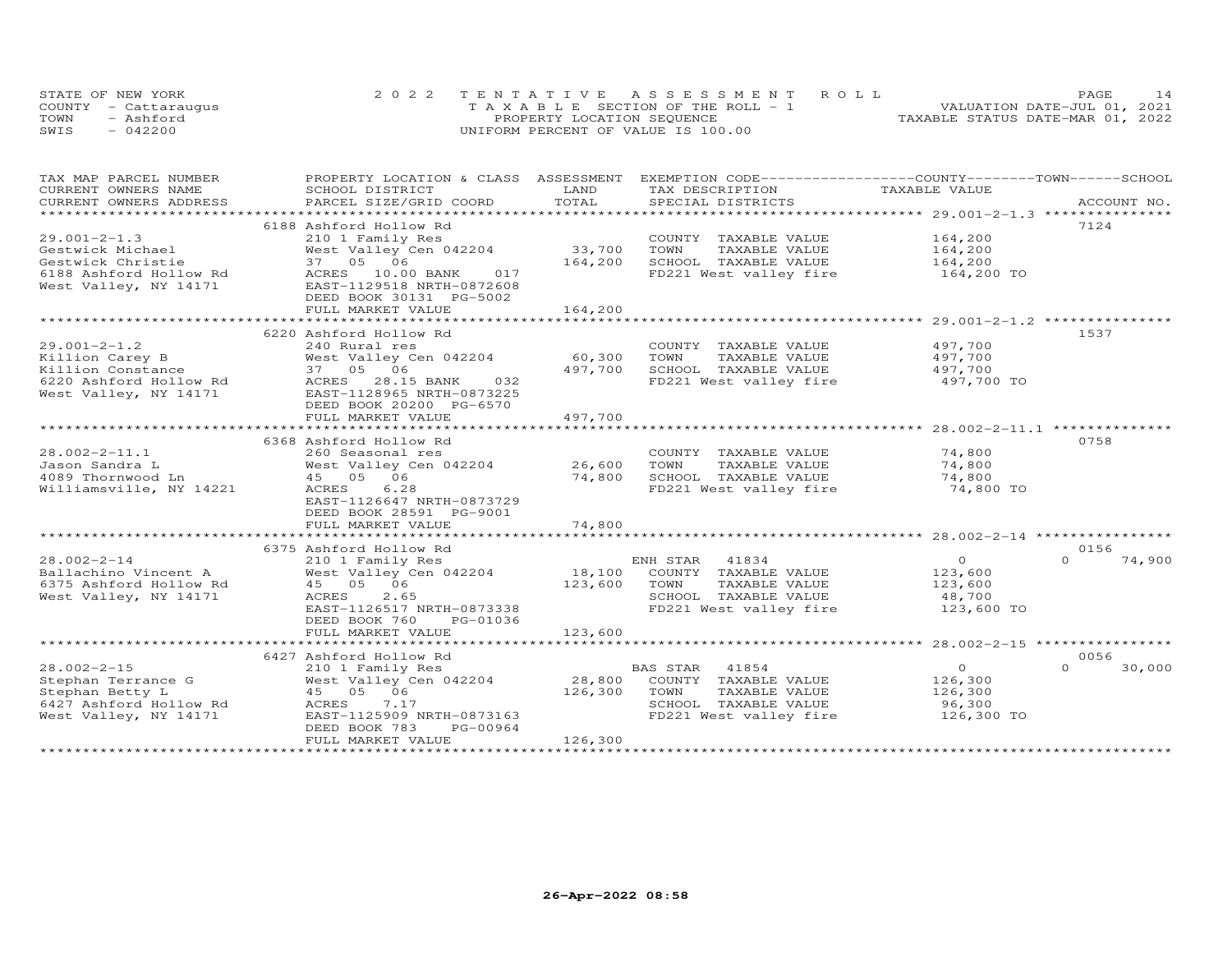|      | STATE OF NEW YORK    | 2022 TENTATIVE ASSESSMENT ROLL        | 15<br>PAGE.                      |
|------|----------------------|---------------------------------------|----------------------------------|
|      | COUNTY - Cattarauqus | T A X A B L E SECTION OF THE ROLL - 1 | VALUATION DATE-JUL 01, 2021      |
| TOWN | - Ashford            | PROPERTY LOCATION SEQUENCE            | TAXABLE STATUS DATE-MAR 01, 2022 |
| SWIS | $-042200$            | UNIFORM PERCENT OF VALUE IS 100.00    |                                  |

| TAX MAP PARCEL NUMBER                                                                                                                                                                                                          | PROPERTY LOCATION & CLASS ASSESSMENT                 |         | EXEMPTION CODE-----------------COUNTY-------TOWN------SCHOOL                                                                                                                                                                             |                       |                    |
|--------------------------------------------------------------------------------------------------------------------------------------------------------------------------------------------------------------------------------|------------------------------------------------------|---------|------------------------------------------------------------------------------------------------------------------------------------------------------------------------------------------------------------------------------------------|-----------------------|--------------------|
| CURRENT OWNERS NAME                                                                                                                                                                                                            | SCHOOL DISTRICT                                      | LAND    | TAX DESCRIPTION                                                                                                                                                                                                                          | TAXABLE VALUE         |                    |
| .CURRENT OWNERS ADDRESS PARCEL SIZE/GRID COORD TOTAL SPECIAL DISTRICTS ACCOUNT NO ACCOUNT NO ACCOUNT NO ARE A LIST AND A LIST ASSESS AND A LIST AND A LIST AND A LIST AND A LIST AND A LIST AND A LIST AND A LIST AND A LIST A |                                                      |         |                                                                                                                                                                                                                                          |                       |                    |
|                                                                                                                                                                                                                                |                                                      |         |                                                                                                                                                                                                                                          |                       |                    |
|                                                                                                                                                                                                                                | 6445 Ashford Hollow Rd                               |         |                                                                                                                                                                                                                                          |                       | 0491               |
| $28.002 - 2 - 16$                                                                                                                                                                                                              | 210 1 Family Res                                     |         | COUNTY TAXABLE VALUE                                                                                                                                                                                                                     | 113,100               |                    |
| Ribblett Jakob                                                                                                                                                                                                                 | West Valley Cen $042204$ 21,400                      |         | TOWN<br>TAXABLE VALUE                                                                                                                                                                                                                    |                       |                    |
| Story Jordan                                                                                                                                                                                                                   | 45 05 06                                             | 113,100 | SCHOOL TAXABLE VALUE                                                                                                                                                                                                                     | 113,100<br>113,100    |                    |
| 6445 Ashford Hollow Rd                                                                                                                                                                                                         | ACRES<br>4.06 BANK 017                               |         | FD221 West valley fire 113,100 TO                                                                                                                                                                                                        |                       |                    |
| West Valley, NY 14171                                                                                                                                                                                                          | EAST-1125472 NRTH-0873176                            |         |                                                                                                                                                                                                                                          |                       |                    |
|                                                                                                                                                                                                                                | DEED BOOK 20190 PG-4403                              |         |                                                                                                                                                                                                                                          |                       |                    |
|                                                                                                                                                                                                                                | FULL MARKET VALUE                                    | 113,100 |                                                                                                                                                                                                                                          |                       |                    |
|                                                                                                                                                                                                                                |                                                      |         |                                                                                                                                                                                                                                          |                       |                    |
|                                                                                                                                                                                                                                | 6467 Ashford Hollow Rd                               |         |                                                                                                                                                                                                                                          |                       | 0384               |
| $28.002 - 2 - 17$                                                                                                                                                                                                              |                                                      |         | 210 1 Family Res<br>West Valley Cen 042204 20,700 VETDIS CTS 41140 39,800 39,800<br>45 05 06 06 20,700 VETDIS CTS 41140 39,800 39,800<br>45 05 06 79,600 BAS STARE VALUE 0<br>ACRES 3.79 COUNTY TAXABLE VALUE 19,900 0<br>EAST-1125142 N |                       | 19,900             |
|                                                                                                                                                                                                                                |                                                      |         |                                                                                                                                                                                                                                          |                       | 39,800             |
|                                                                                                                                                                                                                                |                                                      |         |                                                                                                                                                                                                                                          |                       | 19,900             |
| West Valley, NY 14171                                                                                                                                                                                                          |                                                      |         |                                                                                                                                                                                                                                          |                       |                    |
|                                                                                                                                                                                                                                | EAST-1125142 NRTH-0873146                            |         | TAXABLE VALUE 19,900                                                                                                                                                                                                                     |                       |                    |
|                                                                                                                                                                                                                                |                                                      |         |                                                                                                                                                                                                                                          |                       |                    |
|                                                                                                                                                                                                                                | FULL MARKET VALUE                                    |         |                                                                                                                                                                                                                                          |                       |                    |
|                                                                                                                                                                                                                                |                                                      |         |                                                                                                                                                                                                                                          |                       |                    |
|                                                                                                                                                                                                                                | 6468 Ashford Hollow Rd                               |         |                                                                                                                                                                                                                                          |                       | 0550               |
| $28.002 - 2 - 8$                                                                                                                                                                                                               | 210 1 Family Res                                     |         | COUNTY TAXABLE VALUE                                                                                                                                                                                                                     | 130,200               |                    |
|                                                                                                                                                                                                                                | 210 1 Family Res<br>West Valley Cen 042204           | 10,700  | TOWN<br>TAXABLE VALUE                                                                                                                                                                                                                    | 130,200               |                    |
| 28.002-2-8<br>Eichner Janice R<br>Eichner Karl W (1985 Valley Cen 042204<br>368 Calnan Rd (1986 Valley Cen 042204<br>368 Calnan Rd (1987 19.00 DPTH 280.00<br>Havelock, ON, Canada (1985-0476800 NRTH-0873560                  |                                                      | 130,200 |                                                                                                                                                                                                                                          |                       |                    |
|                                                                                                                                                                                                                                |                                                      |         | SCHOOL TAXABLE VALUE 130,200<br>FD221 West valley fire 130,200 TO<br>FD221 West valley fire                                                                                                                                              |                       |                    |
|                                                                                                                                                                                                                                |                                                      |         |                                                                                                                                                                                                                                          |                       |                    |
| K0L1ZO                                                                                                                                                                                                                         | DEED BOOK 7411    PG-6001                            |         |                                                                                                                                                                                                                                          |                       |                    |
|                                                                                                                                                                                                                                | FULL MARKET VALUE                                    | 130,200 |                                                                                                                                                                                                                                          |                       |                    |
|                                                                                                                                                                                                                                |                                                      |         |                                                                                                                                                                                                                                          |                       |                    |
|                                                                                                                                                                                                                                | 6478 Ashford Hollow Rd                               |         |                                                                                                                                                                                                                                          |                       | 0080               |
| $28.002 - 2 - 7$                                                                                                                                                                                                               | 240 Rural res                                        |         | COUNTY TAXABLE VALUE                                                                                                                                                                                                                     |                       |                    |
| Buckley David A                                                                                                                                                                                                                | West Valley Cen 042204 125,100                       |         | TOWN<br>TAXABLE VALUE                                                                                                                                                                                                                    | 267,900<br>267,900    |                    |
| 6478 Ashford Hollow Rd                                                                                                                                                                                                         | 45/46 05 06                                          | 267,900 | SCHOOL TAXABLE VALUE                                                                                                                                                                                                                     |                       |                    |
| West Valley, NY 14171                                                                                                                                                                                                          | ACRES 83.74                                          |         | FD221 West valley fire                                                                                                                                                                                                                   | 267,900<br>267,900 TO |                    |
|                                                                                                                                                                                                                                | EAST-1125485 NRTH-0874866                            |         |                                                                                                                                                                                                                                          |                       |                    |
|                                                                                                                                                                                                                                | DEED BOOK 639<br>PG-00239                            |         |                                                                                                                                                                                                                                          |                       |                    |
|                                                                                                                                                                                                                                | FULL MARKET VALUE                                    | 267,900 |                                                                                                                                                                                                                                          |                       |                    |
|                                                                                                                                                                                                                                |                                                      |         |                                                                                                                                                                                                                                          |                       |                    |
|                                                                                                                                                                                                                                | 6491 Ashford Hollow Rd                               |         |                                                                                                                                                                                                                                          |                       | 0414               |
| $28.002 - 2 - 18.1$                                                                                                                                                                                                            |                                                      |         | BAS STAR 41854                                                                                                                                                                                                                           | $\overline{0}$        | $\Omega$<br>30,000 |
| Enser Sandra L                                                                                                                                                                                                                 | 210 1 Family Res BP<br>West Valley Cen 042204 16,100 |         | COUNTY TAXABLE VALUE                                                                                                                                                                                                                     | 159,300               |                    |
|                                                                                                                                                                                                                                | 45 05 06                                             | 159,300 | TOWN<br>TAXABLE VALUE                                                                                                                                                                                                                    | 159,300               |                    |
| 6491 Ashford Hollow Rd<br>West Vallev, NY 14171<br>West Valley, NY 14171                                                                                                                                                       | ACRES<br>1.90 BANK 017                               |         | SCHOOL TAXABLE VALUE                                                                                                                                                                                                                     | 129,300               |                    |
|                                                                                                                                                                                                                                | EAST-1124887 NRTH-0873131                            |         | FD221 West valley fire 159,300 TO                                                                                                                                                                                                        |                       |                    |
|                                                                                                                                                                                                                                | DEED BOOK 17853 PG-7001                              |         |                                                                                                                                                                                                                                          |                       |                    |
|                                                                                                                                                                                                                                | FULL MARKET VALUE                                    | 159,300 |                                                                                                                                                                                                                                          |                       |                    |
|                                                                                                                                                                                                                                |                                                      |         |                                                                                                                                                                                                                                          |                       |                    |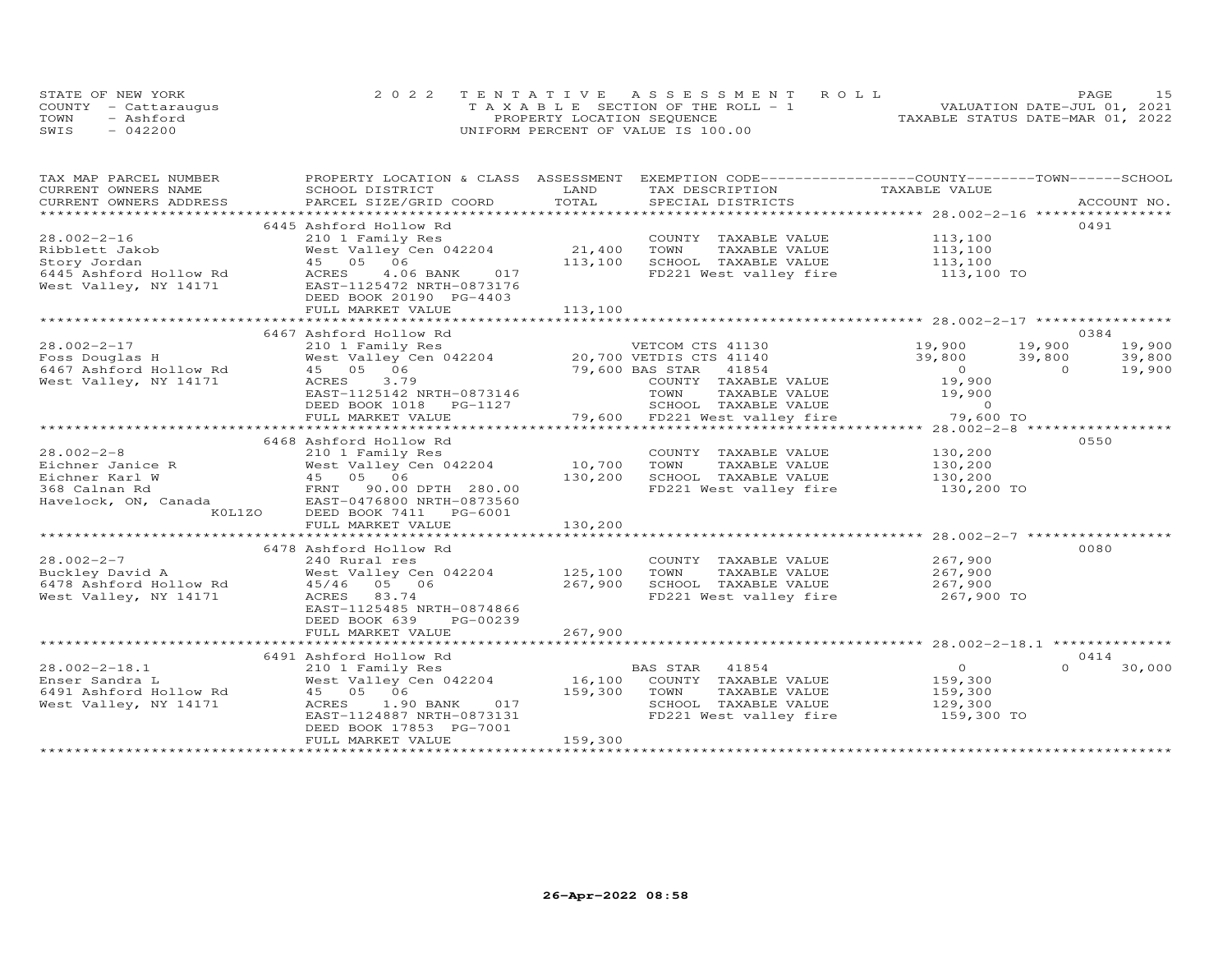|      | STATE OF NEW YORK    | 2022 TENTATIVE ASSESSMENT ROLL        | 16<br>PAGE                       |
|------|----------------------|---------------------------------------|----------------------------------|
|      | COUNTY - Cattaraugus | T A X A B L E SECTION OF THE ROLL - 1 | VALUATION DATE-JUL 01, 2021      |
| TOWN | - Ashford            | PROPERTY LOCATION SEQUENCE            | TAXABLE STATUS DATE-MAR 01, 2022 |
| SWIS | $-042200$            | UNIFORM PERCENT OF VALUE IS 100.00    |                                  |

| TAX MAP PARCEL NUMBER                           | PROPERTY LOCATION & CLASS ASSESSMENT |                                  | EXEMPTION CODE-----------------COUNTY-------TOWN------SCHOOL |
|-------------------------------------------------|--------------------------------------|----------------------------------|--------------------------------------------------------------|
| CURRENT OWNERS NAME                             | SCHOOL DISTRICT                      | LAND<br>TAX DESCRIPTION          | TAXABLE VALUE                                                |
| CURRENT OWNERS ADDRESS<br>********************* | PARCEL SIZE/GRID COORD               | TOTAL<br>SPECIAL DISTRICTS       | ACCOUNT NO.                                                  |
|                                                 |                                      |                                  |                                                              |
|                                                 | 6495 Ashford Hollow Rd               |                                  | 1345<br>12,000                                               |
| $28.002 - 2 - 18.2$                             | 210 1 Family Res                     | VETWAR CTS 41120                 | 12,000<br>12,000                                             |
| Little Terry A                                  | West Valley Cen 042204               | 18,500 ENH STAR<br>41834         | $\circ$<br>$\Omega$<br>74,900                                |
| Little Jacqueline                               | 05 06<br>45/53                       | 121,100<br>COUNTY TAXABLE VALUE  | 109,100                                                      |
| 6495 Ashford Hollow Rd                          | 2,80<br>ACRES                        | TOWN<br>TAXABLE VALUE            | 109,100                                                      |
| West Valley, NY 14171                           | EAST-0476270 NRTH-0873170            | SCHOOL TAXABLE VALUE             | 34,200                                                       |
|                                                 | DEED BOOK 00925 PG-01013             | FD221 West valley fire           | 121,100 TO                                                   |
|                                                 | FULL MARKET VALUE                    | 121,100                          |                                                              |
|                                                 |                                      |                                  |                                                              |
|                                                 | 6503 Ashford Hollow Rd               |                                  | 0289                                                         |
| $28.002 - 2 - 19$                               | 240 Rural res                        | COUNTY TAXABLE VALUE             | 190,300                                                      |
| Snoke Daniel H                                  | West Valley Cen 042204               | 37,800<br>TOWN<br>TAXABLE VALUE  | 190,300                                                      |
| Standart Susan A                                | 45 05 06                             | 190,300<br>SCHOOL TAXABLE VALUE  | 190,300                                                      |
| 6503 Ashford Hollow Rd                          | ACRES 11.85 BANK<br>017              | FD221 West valley fire           | 190,300 TO                                                   |
| West Valley, NY 14171                           | EAST-1124935 NRTH-0872579            |                                  |                                                              |
|                                                 | DEED BOOK 20190 PG-2489              |                                  |                                                              |
|                                                 | FULL MARKET VALUE                    | 190,300                          |                                                              |
|                                                 |                                      |                                  | ************************ 28.002-2-20 ****                    |
|                                                 | 6503 Ashford Hollow Rd               |                                  | 0649                                                         |
| $28.002 - 2 - 20$                               | 260 Seasonal res                     | COUNTY TAXABLE VALUE             | 72,300                                                       |
| Willett Christian A                             | West Valley Cen 042204               | 18,500<br>TOWN<br>TAXABLE VALUE  | 72,300                                                       |
| 152 Wendel St                                   | 45 05 06                             | 72,300<br>SCHOOL TAXABLE VALUE   | 72,300                                                       |
| Depew, NY 14043                                 | 3.90 BANK<br>ACRES<br>017            | FD221 West valley fire           | 72,300 TO                                                    |
|                                                 | EAST-1125263 NRTH-0872526            |                                  |                                                              |
|                                                 | DEED BOOK 6741<br>PG-9001            |                                  |                                                              |
|                                                 | FULL MARKET VALUE                    | 72,300                           |                                                              |
|                                                 |                                      |                                  |                                                              |
|                                                 | 6519 Ashford Hollow Rd               |                                  | 0261                                                         |
| $28.002 - 2 - 26$                               | 210 1 Family Res                     | ENH STAR<br>41834                | $\overline{O}$<br>$\Omega$<br>74,900                         |
| Hogenmiller Michael L                           | West Valley Cen 042204               | 15,900<br>COUNTY TAXABLE VALUE   | 153,300                                                      |
| Hogenmiller Michelle M                          | 53 05 06                             | 153,300<br>TOWN<br>TAXABLE VALUE | 153,300                                                      |
| 6519 Ashford Hollow Rd                          | 1.77<br>ACRES                        | SCHOOL TAXABLE VALUE             | 78,400                                                       |
| West Valley, NY 14171                           | EAST-1124315 NRTH-0873229            | FD221 West valley fire           | 153,300 TO                                                   |
|                                                 | DEED BOOK 00871 PG-00037             |                                  |                                                              |
|                                                 | FULL MARKET VALUE                    | 153,300                          |                                                              |
|                                                 | **************************           |                                  |                                                              |
|                                                 | 6587 Ashford Hollow Rd               |                                  | 1001                                                         |
| $28.002 - 2 - 25.2$                             | 210 1 Family Res                     | BAS STAR<br>41854                | $\circ$<br>$\Omega$<br>30,000                                |
| Robbins Jordan                                  | West Valley Cen 042204               | 12,500<br>COUNTY TAXABLE VALUE   | 142,700                                                      |
| Robbins Samantha                                | 53 05 06                             | 142,700<br>TOWN<br>TAXABLE VALUE | 142,700                                                      |
| 6587 Ashford Hollow Rd                          | LIFE USE                             | SCHOOL TAXABLE VALUE             | 112,700                                                      |
| West Valley, NY 14171                           | FRNT 240.00 DPTH 141.50              | FD221 West valley fire           | 142,700 TO                                                   |
|                                                 | EAST-1123383 NRTH-0873249            | LD221 Ashford light              | 142,700 TO                                                   |
|                                                 | DEED BOOK 15983 PG-5002              |                                  |                                                              |
|                                                 | FULL MARKET VALUE                    | 142,700                          |                                                              |
|                                                 |                                      |                                  |                                                              |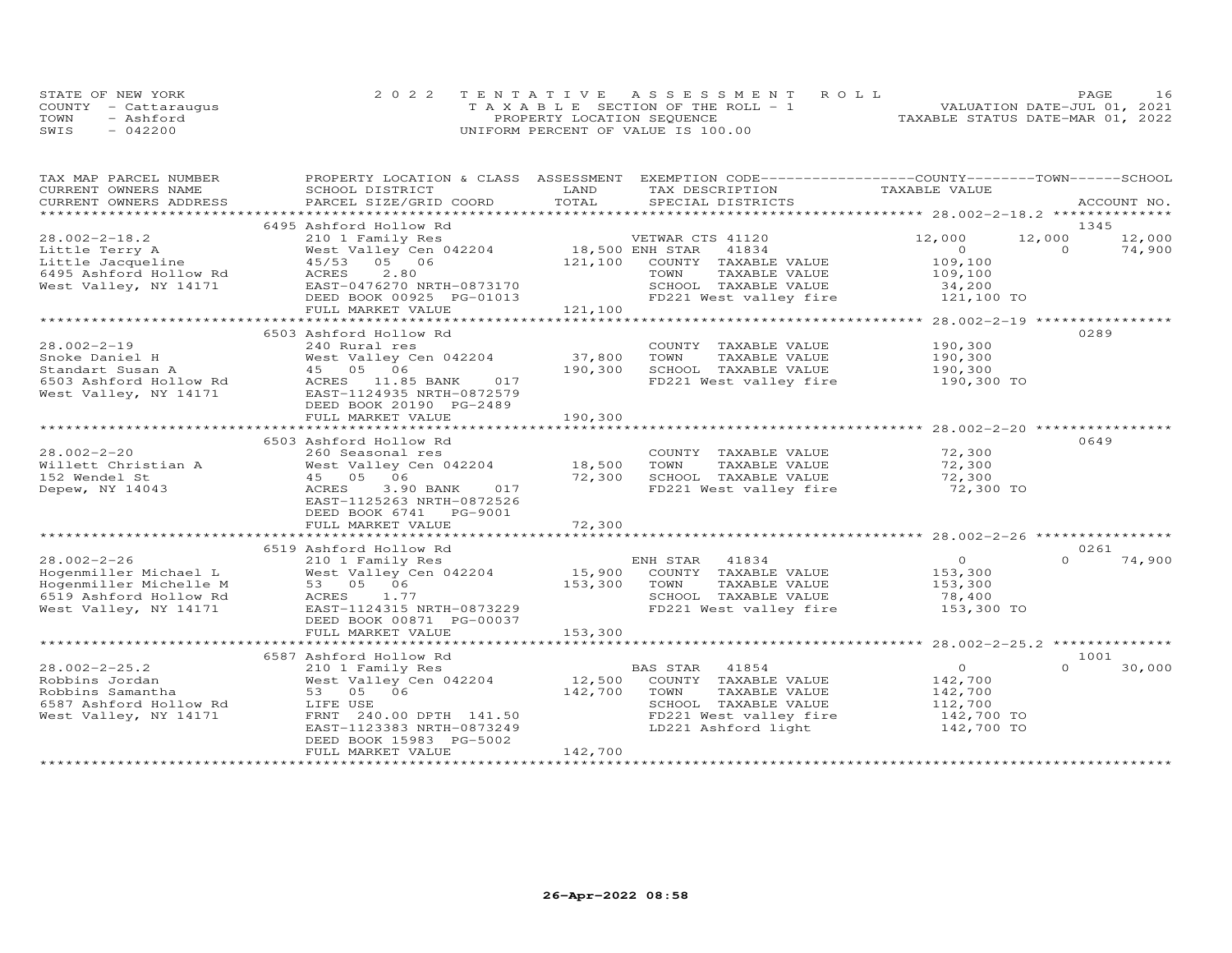|      | STATE OF NEW YORK    | 2022 TENTATIVE ASSESSMENT ROLL        | PAGE.                            |
|------|----------------------|---------------------------------------|----------------------------------|
|      | COUNTY - Cattaraugus | T A X A B L E SECTION OF THE ROLL - 1 | VALUATION DATE-JUL 01, 2021      |
| TOWN | - Ashford            | PROPERTY LOCATION SEQUENCE            | TAXABLE STATUS DATE-MAR 01, 2022 |
| SWIS | $-042200$            | UNIFORM PERCENT OF VALUE IS 100.00    |                                  |

| TAX MAP PARCEL NUMBER<br>CURRENT OWNERS NAME | PROPERTY LOCATION & CLASS ASSESSMENT<br>SCHOOL DISTRICT | LAND                      | EXEMPTION CODE-----------------COUNTY-------TOWN------SCHOOL<br>TAX DESCRIPTION | TAXABLE VALUE   |                            |
|----------------------------------------------|---------------------------------------------------------|---------------------------|---------------------------------------------------------------------------------|-----------------|----------------------------|
| CURRENT OWNERS ADDRESS                       | PARCEL SIZE/GRID COORD                                  | TOTAL                     | SPECIAL DISTRICTS                                                               |                 | ACCOUNT NO.                |
|                                              |                                                         |                           |                                                                                 |                 |                            |
|                                              | 6588 Ashford Hollow Rd                                  |                           |                                                                                 |                 | 0440                       |
| $28.002 - 2 - 29$                            | 120 Field crops                                         |                           | AG DIST<br>41720                                                                | 14,053          | 14,053<br>14,053<br>13,471 |
| Hess Dwight C<br>1774 Creek Rd               | West Valley Cen 042204<br>53 05 06                      | 33,100                    | 17,700 SILO T/C/S 42100<br>COUNTY TAXABLE VALUE                                 | 13,471<br>5,576 | 13,471                     |
| Attica, NY 14011                             | ACRES<br>4.85                                           |                           | TAXABLE VALUE<br>TOWN                                                           | 5,576           |                            |
|                                              | EAST-1123617 NRTH-0873545                               |                           | SCHOOL TAXABLE VALUE                                                            | 5,576           |                            |
| MAY BE SUBJECT TO PAYMENT                    | DEED BOOK 15701 PG-5001                                 |                           | FD221 West valley fire                                                          | 33,100 TO       |                            |
| UNDER AGDIST LAW TIL 2026                    | FULL MARKET VALUE                                       |                           | 33,100 LD221 Ashford light                                                      | 33,100 TO       |                            |
|                                              |                                                         |                           |                                                                                 |                 |                            |
|                                              | Autumn View Trl                                         |                           |                                                                                 |                 | 0947                       |
| $10.004 - 1 - 63$                            | 314 Rural vac<10                                        |                           | COUNTY TAXABLE VALUE                                                            | 22,600          |                            |
| Jankowski Patti                              | Springville-Gri 143801                                  | 22,600                    | TOWN<br>TAXABLE VALUE                                                           | 22,600          |                            |
| Jankowski Emil                               | 69/74 06 06                                             | 22,600                    | SCHOOL TAXABLE VALUE                                                            | 22,600          |                            |
| 10690 Autumn View Trl                        | AUTUMN VIEW SUB LOT 7                                   |                           | FD221 West valley fire                                                          | 22,600 TO       |                            |
| West Valley, NY 14171                        | 4.44<br>ACRES                                           |                           |                                                                                 |                 |                            |
|                                              | EAST-1124675 NRTH-0898272                               |                           |                                                                                 |                 |                            |
|                                              | DEED BOOK 2021<br>PG-13524                              |                           |                                                                                 |                 |                            |
|                                              | FULL MARKET VALUE                                       | 22,600                    |                                                                                 |                 |                            |
|                                              | ***************************                             | * * * * * * * * * * * * * |                                                                                 |                 |                            |
|                                              | Autumn View Trl                                         |                           |                                                                                 |                 | 0953                       |
| $10.004 - 1 - 69$                            | 314 Rural vac<10                                        |                           | COUNTY TAXABLE VALUE                                                            | 17,900          |                            |
| Murphy Paul D                                | Springville-Gri 143801                                  | 17,900                    | TOWN<br>TAXABLE VALUE                                                           | 17,900          |                            |
| Murphy Donna L                               | 69 06 06                                                | 17,900                    | SCHOOL TAXABLE VALUE                                                            | 17,900          |                            |
| 10742 Autumn View Trl                        | AUTUMN VIEW SUB LOT 5                                   |                           | FD221 West valley fire                                                          | 17,900 TO       |                            |
| West Valley, NY 14171                        | ACRES<br>2.56                                           |                           |                                                                                 |                 |                            |
|                                              | EAST-1125148 NRTH-0898746                               |                           |                                                                                 |                 |                            |
|                                              | DEED BOOK 838<br>PG-00684                               |                           |                                                                                 |                 |                            |
|                                              | FULL MARKET VALUE                                       | 17,900                    |                                                                                 |                 |                            |
|                                              |                                                         |                           |                                                                                 |                 | 0957                       |
| $10.004 - 1 - 74$                            | Autumn View Trl<br>314 Rural vac<10                     |                           | COUNTY TAXABLE VALUE                                                            | 4,200           |                            |
| Ott Joseph & Darla                           | Springville-Gri 143801                                  | 4,200                     | TOWN<br>TAXABLE VALUE                                                           | 4,200           |                            |
| Denzien Sharon L                             | 74 06 06                                                | 4,200                     | SCHOOL TAXABLE VALUE                                                            | 4,200           |                            |
| 10677 Autumn View Trl Lot 15                 | AUTUMN VIEW SUB LOT A                                   |                           | FD221 West valley fire                                                          | 4,200 TO        |                            |
| West Valley, NY 14171                        | NRF                                                     |                           |                                                                                 |                 |                            |
|                                              | ACRES<br>1.81                                           |                           |                                                                                 |                 |                            |
|                                              | EAST-1123995 NRTH-0899151                               |                           |                                                                                 |                 |                            |
|                                              | DEED BOOK 989<br>PG-909                                 |                           |                                                                                 |                 |                            |
|                                              | FULL MARKET VALUE                                       | 4,200                     |                                                                                 |                 |                            |
|                                              | ******************************                          | *************             |                                                                                 |                 |                            |
|                                              | 10670 Autumn View Trl                                   |                           |                                                                                 |                 | 0945                       |
| $10.004 - 1 - 61$                            | 210 1 Family Res                                        |                           | BAS STAR 41854                                                                  | $\overline{O}$  | $\Omega$<br>30,000         |
| Nati Teresa                                  | Springville-Gri 143801                                  | 20,700                    | COUNTY TAXABLE VALUE                                                            | 203,100         |                            |
| 10670 Autumn View Trl                        | 74 06 06                                                | 203,100                   | TOWN<br>TAXABLE VALUE                                                           | 203,100         |                            |
| West Valley, NY 14171                        | AUTUMN VIEW SUB LOT 9                                   |                           | SCHOOL TAXABLE VALUE                                                            | 173,100         |                            |
|                                              | ACRES<br>3.66 BANK<br>017                               |                           | FD221 West valley fire                                                          | 203,100 TO      |                            |
|                                              | EAST-1124215 NRTH-0898291                               |                           |                                                                                 |                 |                            |
|                                              | DEED BOOK 18650 PG-6001                                 |                           |                                                                                 |                 |                            |
|                                              | FULL MARKET VALUE                                       | 203,100                   |                                                                                 |                 |                            |
| *************************                    |                                                         |                           |                                                                                 |                 |                            |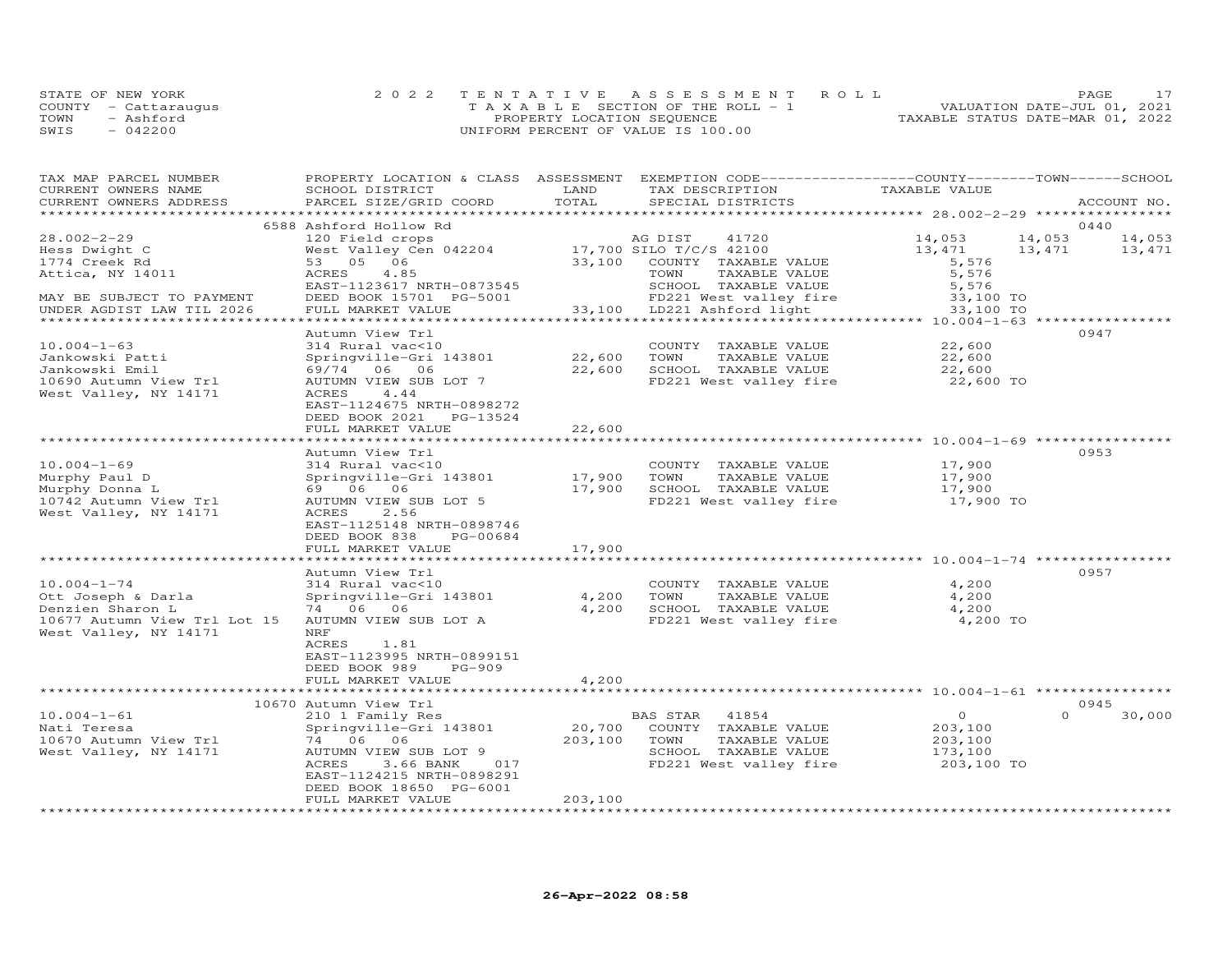| STATE OF NEW YORK    | 2022 TENTATIVE ASSESSMENT ROLL        |  |                                  | PAGE | 18 |
|----------------------|---------------------------------------|--|----------------------------------|------|----|
| COUNTY - Cattaraugus | T A X A B L E SECTION OF THE ROLL - 1 |  | VALUATION DATE-JUL 01, 2021      |      |    |
| TOWN<br>- Ashford    | PROPERTY LOCATION SEQUENCE            |  | TAXABLE STATUS DATE-MAR 01, 2022 |      |    |
| SWIS<br>$-042200$    | UNIFORM PERCENT OF VALUE IS 100.00    |  |                                  |      |    |

| TAX MAP PARCEL NUMBER<br>CURRENT OWNERS NAME<br>CURRENT OWNERS ADDRESS                                    | PROPERTY LOCATION & CLASS ASSESSMENT<br>SCHOOL DISTRICT<br>PARCEL SIZE/GRID COORD                                                                                                                                      | LAND<br>TOTAL                                              | TAX DESCRIPTION<br>SPECIAL DISTRICTS                                                               | EXEMPTION CODE-----------------COUNTY-------TOWN------SCHOOL<br>TAXABLE VALUE | ACCOUNT NO.                |
|-----------------------------------------------------------------------------------------------------------|------------------------------------------------------------------------------------------------------------------------------------------------------------------------------------------------------------------------|------------------------------------------------------------|----------------------------------------------------------------------------------------------------|-------------------------------------------------------------------------------|----------------------------|
| $10.004 - 1 - 73$<br>Ott Joseph W<br>Ott Darla M<br>10677 Autumn View Trl<br>West Valley, NY 14171        | 10677 Autumn View Trl<br>210 1 Family Res<br>Springville-Gri 143801<br>74 06 06<br>Autumn View Subdivision L<br>ACRES<br>2.99 BANK<br>017<br>EAST-0475820 NRTH-0898720<br>DEED BOOK 22792 PG-9001<br>FULL MARKET VALUE | 18,500<br>TOWN<br>232,500<br>232,500                       | COUNTY TAXABLE VALUE<br>TAXABLE VALUE<br>SCHOOL TAXABLE VALUE<br>FD221 West valley fire            | 232,500<br>232,500<br>232,500<br>232,500 TO                                   | 0963                       |
|                                                                                                           | 10689 Autumn View Trl                                                                                                                                                                                                  |                                                            |                                                                                                    |                                                                               | 0956                       |
| $10.004 - 1 - 72$<br>Denzien Sharon L<br>Sande Mark<br>10689 Autumn View Trl<br>West Valley, NY 14171     | 210 1 Family Res<br>Springville-Gri 143801<br>74 06 06<br>AUTUMN VIEW SUB LOT 19<br>3.62<br>ACRES<br>EAST-1124375 NRTH-0899022<br>DEED BOOK 27278 PG-7002<br>FULL MARKET VALUE                                         | ENH STAR<br>20,600<br>157,600<br>TOWN<br>157,600           | 41834<br>COUNTY TAXABLE VALUE<br>TAXABLE VALUE<br>SCHOOL TAXABLE VALUE<br>FD221 West valley fire   | $\circ$<br>157,600<br>157,600<br>82,700<br>157,600 TO                         | $\Omega$<br>74,900         |
|                                                                                                           |                                                                                                                                                                                                                        |                                                            |                                                                                                    |                                                                               |                            |
| $10.004 - 1 - 62$<br>Jankowski Patti A<br>Jankowski Emil<br>10690 Autumn View Tr<br>West Valley, NY 14171 | 10690 Autumn View Trl<br>210 1 Family Res<br>Springville-Gri 143801<br>74 06 06<br>AUTUMN VIEW SUB LOT 8<br>ACRES<br>3.47<br>EAST-1124435 NRTH-0898312<br>DEED BOOK 994<br>$PG-196$<br>FULL MARKET VALUE               | 20,200<br>204,400<br>TOWN<br>SCHOOL<br>204,400             | BAS STAR 41854<br>COUNTY TAXABLE VALUE<br>TAXABLE VALUE<br>TAXABLE VALUE<br>FD221 West valley fire | $\circ$<br>204,400<br>204,400<br>174,400<br>204,400 TO                        | 0946<br>$\Omega$<br>30,000 |
|                                                                                                           |                                                                                                                                                                                                                        |                                                            |                                                                                                    |                                                                               |                            |
| $10.004 - 1 - 64$<br>Fuller Wayne P<br>Krah Colleen<br>10712 Autumn View<br>West Valley, NY 14171         | 10712 Autumn View Trl<br>210 1 Family Res<br>Springville-Gri 143801<br>69 06 06<br>AUTUMN VIEW SUB LOT 6<br>4.25<br>ACRES<br>EAST-1124948 NRTH-0898259<br>DEED BOOK 1012<br>PG-242<br>FULL MARKET VALUE                | ENH STAR<br>22,100<br>197,800<br>TOWN<br>SCHOOL<br>197,800 | 41834<br>COUNTY TAXABLE VALUE<br>TAXABLE VALUE<br>TAXABLE VALUE<br>FD221 West valley fire          | $\overline{O}$<br>197,800<br>197,800<br>122,900<br>197,800 TO                 | 0948<br>$\Omega$<br>74,900 |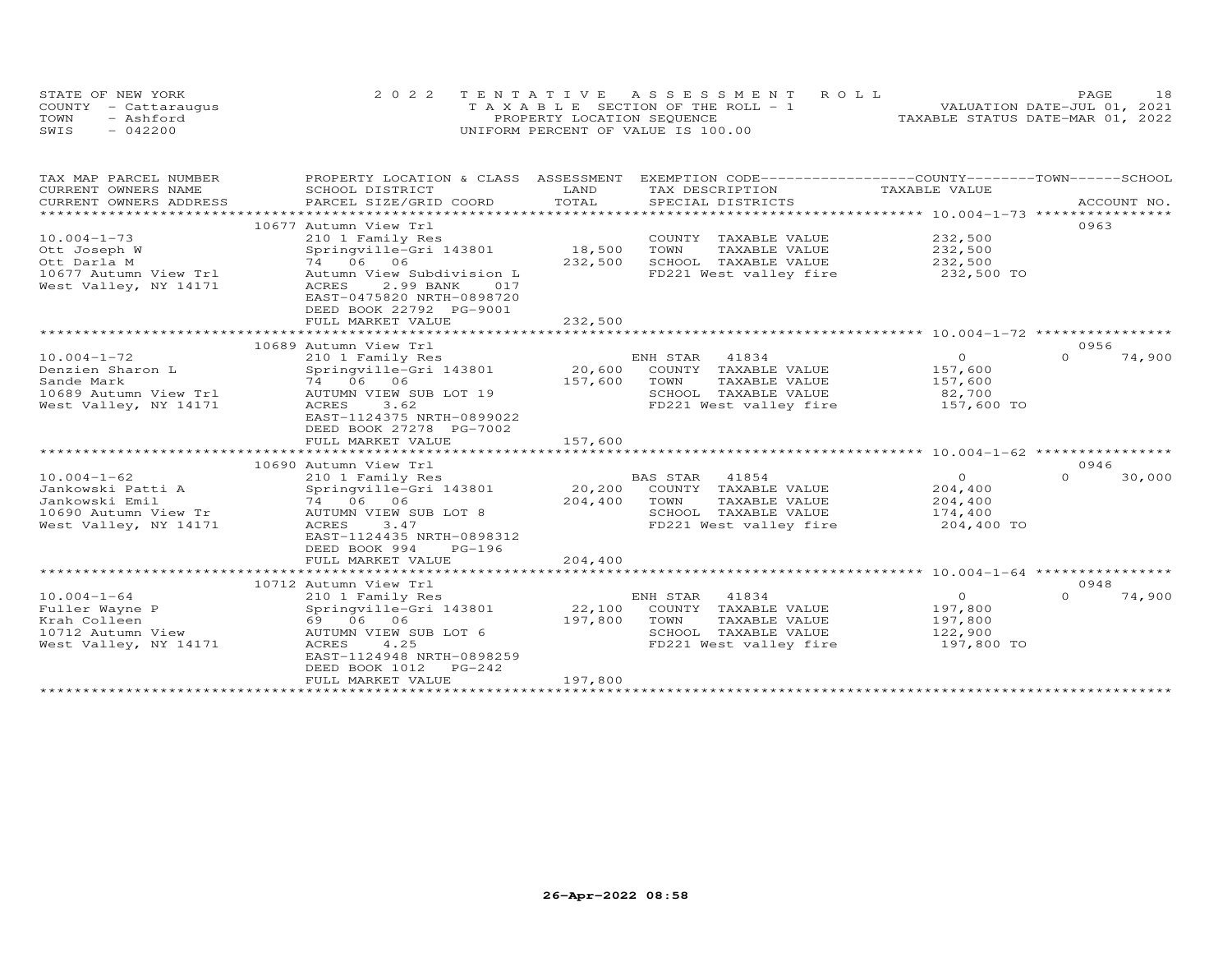|      | STATE OF NEW YORK    | 2022 TENTATIVE ASSESSMENT ROLL        | 19<br>PAGE                       |
|------|----------------------|---------------------------------------|----------------------------------|
|      | COUNTY - Cattarauqus | T A X A B L E SECTION OF THE ROLL - 1 | VALUATION DATE-JUL 01, 2021      |
| TOWN | - Ashford            | PROPERTY LOCATION SEQUENCE            | TAXABLE STATUS DATE-MAR 01, 2022 |
| SWIS | $-042200$            | UNIFORM PERCENT OF VALUE IS 100.00    |                                  |

| TAX MAP PARCEL NUMBER<br>CURRENT OWNERS NAME                                    | PROPERTY LOCATION & CLASS ASSESSMENT EXEMPTION CODE----------------COUNTY-------TOWN-----SCHOOL<br>SCHOOL DISTRICT | LAND                       | TAX DESCRIPTION                                                                            | TAXABLE VALUE                            |                    |                  |
|---------------------------------------------------------------------------------|--------------------------------------------------------------------------------------------------------------------|----------------------------|--------------------------------------------------------------------------------------------|------------------------------------------|--------------------|------------------|
| CURRENT OWNERS ADDRESS                                                          | PARCEL SIZE/GRID COORD                                                                                             | TOTAL                      | SPECIAL DISTRICTS                                                                          |                                          |                    | ACCOUNT NO.      |
|                                                                                 | 10727 Autumn View Trl                                                                                              |                            |                                                                                            |                                          |                    | 0954             |
| $10.004 - 1 - 70$<br>Beeny John L Sr<br>Beeny Louella K                         | 210 1 Family Res<br>Springville-Gri 143801<br>69 06 06                                                             | 16,600 ENH STAR<br>126,300 | VETWAR CTS 41120<br>41834<br>COUNTY TAXABLE VALUE                                          | 12,000<br>$\circ$<br>114,300             | 12,000<br>$\Omega$ | 12,000<br>74,900 |
| 10727 Autumn View Trl<br>West Valley, NY 14171                                  | AUTUMN VIEW SUB LOT 21<br>2.05<br>ACRES<br>EAST-1124940 NRTH-0898893                                               |                            | TAXABLE VALUE<br>TOWN<br>SCHOOL TAXABLE VALUE<br>FD221 West valley fire                    | 114,300<br>39,400<br>126,300 TO          |                    |                  |
|                                                                                 | DEED BOOK 832<br>PG-00424<br>FULL MARKET VALUE                                                                     | 126,300                    |                                                                                            |                                          |                    |                  |
|                                                                                 |                                                                                                                    | *************              |                                                                                            |                                          |                    |                  |
|                                                                                 | 10733 Autumn View Trl                                                                                              |                            |                                                                                            |                                          |                    | 0944             |
| $10.004 - 1 - 60$<br>Ferraro Joseph<br>Ferraro Melissa<br>10733 Autumn View Trl | 210 1 Family Res<br>Springville-Gri 143801<br>74 06 06<br>AUTUMN VIEW SUB LOT 10                                   | 19,800<br>177,000          | BAS STAR<br>41854<br>COUNTY TAXABLE VALUE<br>TOWN<br>TAXABLE VALUE<br>SCHOOL TAXABLE VALUE | $\circ$<br>177,000<br>177,000<br>147,000 | $\Omega$           | 30,000           |
| West Vallely, NY 14171                                                          | ACRES<br>3.54 BANK<br>017<br>EAST-1123944 NRTH-0898221<br>DEED BOOK 4385<br>PG-6001<br>FULL MARKET VALUE           | 177,000                    | FD221 West valley fire                                                                     | 177,000 TO                               |                    |                  |
|                                                                                 |                                                                                                                    |                            |                                                                                            |                                          |                    |                  |
|                                                                                 | 10742 Autumn View Trl                                                                                              |                            |                                                                                            |                                          |                    | 0952             |
| $10.004 - 1 - 68$                                                               | 210 1 Family Res                                                                                                   |                            | VETWAR CTS 41120                                                                           | 12,000                                   | 12,000             | 12,000           |
| Murphy Donna L                                                                  | Springville-Gri 143801                                                                                             | 17,900 AGED S              | 41804                                                                                      | $\Omega$                                 | $\Omega$           | 29,325           |
| Murphy Paul D                                                                   | 69 06 06                                                                                                           |                            | 207,500 ENH STAR<br>41834                                                                  | $\circ$<br>195,500                       | $\Omega$           | 74,900           |
| 10742 Autumn View Trl<br>West Valley, NY 14171                                  | AUTUMN VIEW SUB LOT 4<br>ACRES<br>2.57                                                                             |                            | COUNTY TAXABLE VALUE<br>TAXABLE VALUE<br>TOWN                                              | 195,500                                  |                    |                  |
|                                                                                 | EAST-1125266 NRTH-0898584<br>DEED BOOK 831<br>PG-00530                                                             |                            | SCHOOL TAXABLE VALUE<br>FD221 West valley fire                                             | 91,275<br>207,500 TO                     |                    |                  |
|                                                                                 | FULL MARKET VALUE                                                                                                  | 207,500                    |                                                                                            |                                          |                    |                  |
|                                                                                 |                                                                                                                    |                            |                                                                                            |                                          |                    |                  |
|                                                                                 | Beech Tree Rd                                                                                                      |                            |                                                                                            |                                          |                    | 0692             |
| $11.001 - 1 - 23$                                                               | 314 Rural vac<10                                                                                                   |                            | COUNTY TAXABLE VALUE                                                                       | 2,600                                    |                    |                  |
| Hayden Devon                                                                    | Springville-Gri 143801                                                                                             | 2,600                      | TOWN<br>TAXABLE VALUE                                                                      | 2,600                                    |                    |                  |
| 291 N. Central Ave                                                              | 54 06 06                                                                                                           | 2,600                      | SCHOOL TAXABLE VALUE                                                                       | 2,600                                    |                    |                  |
| Springville, NY 14141                                                           | NRF<br>FRNT 350.00 DPTH 134.00<br>EAST-1137532 NRTH-0908072<br>DEED BOOK 25749 PG-5003<br>FULL MARKET VALUE        | 2,600                      | FD221 West valley fire                                                                     | 2,600 TO                                 |                    |                  |
|                                                                                 |                                                                                                                    |                            |                                                                                            |                                          |                    |                  |
|                                                                                 | Beech Tree Rd                                                                                                      |                            |                                                                                            |                                          |                    | 1491             |
| $11.001 - 1 - 24.2$                                                             | 312 Vac w/imprv                                                                                                    |                            | COUNTY TAXABLE VALUE                                                                       | 87,100                                   |                    |                  |
| Lacrego Darren A                                                                | Springville-Gri 143801                                                                                             | 70,400                     | TAXABLE VALUE<br>TOWN                                                                      | 87,100                                   |                    |                  |
| Lacrego Tracy                                                                   | 54 06 06                                                                                                           | 87,100                     | SCHOOL TAXABLE VALUE                                                                       | 87,100                                   |                    |                  |
| 3643 Bowen Rd<br>Lancaster, NY 14086                                            | ACRES 28.35<br>EAST-1137996 NRTH-0907563<br>DEED BOOK 778<br>PG-00233                                              |                            | FD221 West valley fire                                                                     | 87,100 TO                                |                    |                  |
|                                                                                 | FULL MARKET VALUE                                                                                                  | 87,100                     |                                                                                            |                                          |                    |                  |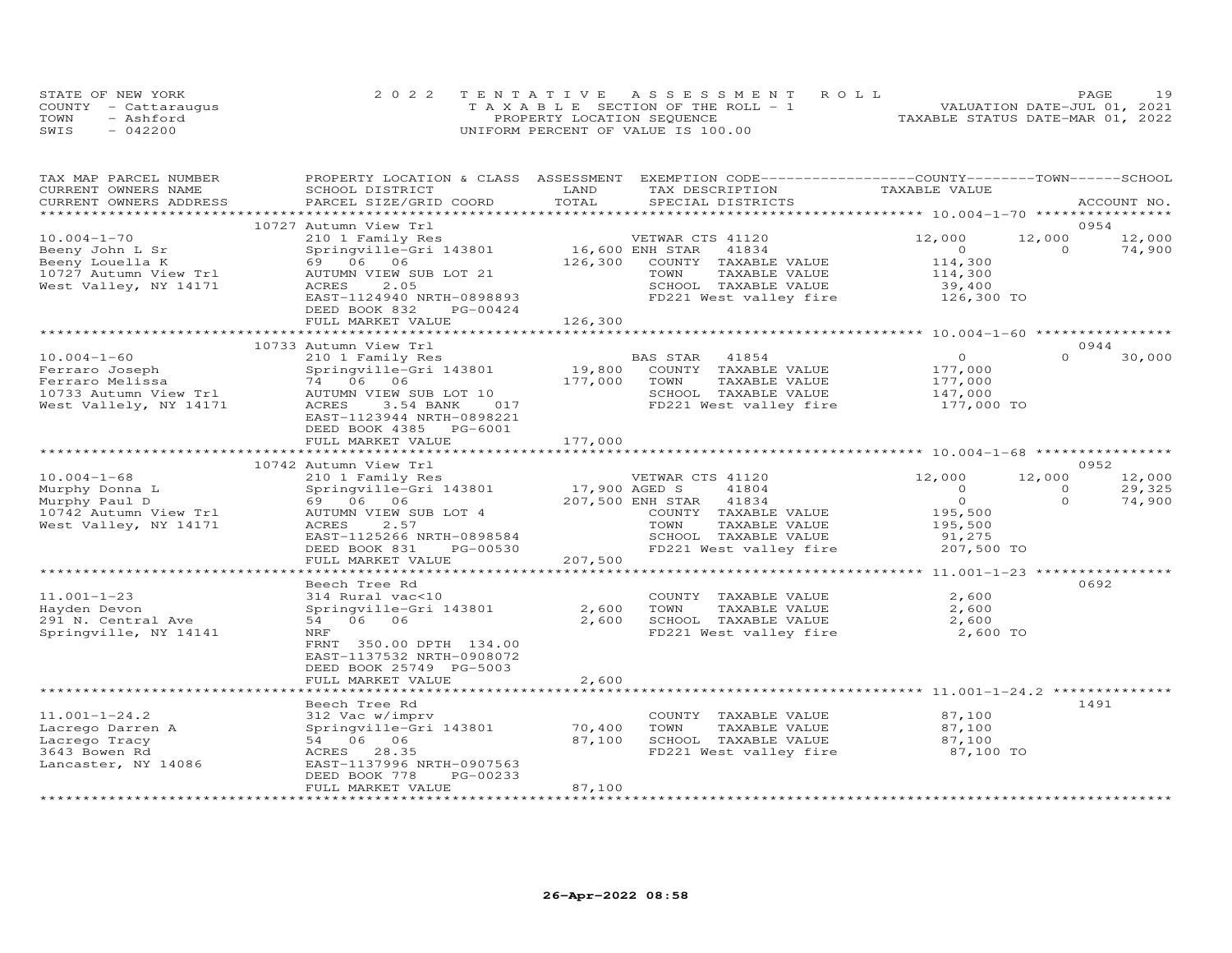| STATE OF NEW YORK    | 2022 TENTATIVE ASSESSMENT ROLL        | 20<br><b>PAGE</b>                |
|----------------------|---------------------------------------|----------------------------------|
| COUNTY - Cattaraugus | T A X A B L E SECTION OF THE ROLL - 1 | VALUATION DATE-JUL 01, 2021      |
| TOWN<br>- Ashford    | PROPERTY LOCATION SEQUENCE            | TAXABLE STATUS DATE-MAR 01, 2022 |
| $-042200$<br>SWIS    | UNIFORM PERCENT OF VALUE IS 100.00    |                                  |

| TAX MAP PARCEL NUMBER<br>CURRENT OWNERS NAME  | PROPERTY LOCATION & CLASS ASSESSMENT<br>SCHOOL DISTRICT                                   | LAND                 | EXEMPTION CODE-----------------COUNTY-------TOWN------SCHOOL<br>TAX DESCRIPTION | TAXABLE VALUE    |             |
|-----------------------------------------------|-------------------------------------------------------------------------------------------|----------------------|---------------------------------------------------------------------------------|------------------|-------------|
| CURRENT OWNERS ADDRESS<br>******************* | PARCEL SIZE/GRID COORD                                                                    | TOTAL                | SPECIAL DISTRICTS                                                               |                  | ACCOUNT NO. |
|                                               |                                                                                           |                      |                                                                                 |                  |             |
| $11.001 - 1 - 24.3$<br>Schweickert Ann        | Beech Tree Rd<br>270 Mfg housing<br>Springville-Gri 143801                                | 35,900               | COUNTY TAXABLE VALUE<br>TOWN<br>TAXABLE VALUE                                   | 49,500<br>49,500 | 1494        |
| 11608 Watson Rd                               | $54 - 6 - 6$                                                                              | 49,500               | SCHOOL TAXABLE VALUE                                                            | 49,500           |             |
| Springville, NY 14141-9512                    | ACRES 10.95<br>EAST-1137813 NRTH-0908111<br>DEED BOOK 990<br>PG-1050<br>FULL MARKET VALUE | 49,500               | FD221 West valley fire                                                          | 49,500 TO        |             |
|                                               | ********************                                                                      | ******************** |                                                                                 |                  |             |
|                                               | Beech Tree Rd                                                                             |                      |                                                                                 |                  | 1495        |
| $11.001 - 1 - 24.4$                           | 322 Rural vac>10                                                                          |                      | COUNTY TAXABLE VALUE                                                            | 58,900           |             |
| Hall Gerald W                                 | Springville-Gri 143801                                                                    | 58,900               | TOWN<br>TAXABLE VALUE                                                           | 58,900           |             |
| Hall Sarah M                                  | $53 - 54 - 6 - 6$                                                                         | 58,900               | SCHOOL TAXABLE VALUE                                                            | 58,900           |             |
| 5109 W Shorewood Dr<br>Dunkirk, NY 14048      | ACRES 32.50<br>EAST-1137867 NRTH-0905971<br>DEED BOOK 990<br>PG-1048                      |                      | FD221 West valley fire                                                          | 58,900 TO        |             |
|                                               | FULL MARKET VALUE                                                                         | 58,900               |                                                                                 |                  |             |
|                                               |                                                                                           |                      |                                                                                 |                  |             |
|                                               | Beech Tree Rd                                                                             |                      |                                                                                 |                  | 1701        |
| $11.001 - 1 - 24.6$                           | 105 Vac farmland                                                                          |                      | COUNTY TAXABLE VALUE                                                            | 29,000           |             |
| LaCrego Trust                                 | Springville-Gri 143801                                                                    | 29,000               | TOWN<br>TAXABLE VALUE                                                           | 29,000           |             |
| Darren & Tracy LaCrego                        | 53/54 06 06                                                                               | 29,000               | SCHOOL TAXABLE VALUE                                                            | 29,000           |             |
| 3643 Bowen Rd<br>Lancaster, NY 14086          | INC. 11.001-1-29<br>ACRES 13.20<br>EAST-1138507 NRTH-0307067<br>DEED BOOK 20667 PG-9001   |                      | FD221 West valley fire                                                          | 29,000 TO        |             |
|                                               | FULL MARKET VALUE                                                                         | 29,000               |                                                                                 |                  |             |
|                                               | ********************                                                                      | ************         |                                                                                 |                  |             |
|                                               | Beech Tree Rd                                                                             |                      |                                                                                 |                  | 1528        |
| $11.001 - 1 - 27.5$                           | 314 Rural vac<10                                                                          |                      | COUNTY TAXABLE VALUE                                                            | 18,300           |             |
| Davies Paul F IV<br>499 Franklin St           | Springville-Gri 143801<br>ACRES<br>3.50                                                   | 18,300<br>18,300     | TOWN<br>TAXABLE VALUE<br>SCHOOL TAXABLE VALUE                                   | 18,300<br>18,300 |             |
| Springville, NY 14141                         | EAST-1140277 NRTH-0905883                                                                 |                      | FD221 West valley fire                                                          | 18,300 TO        |             |
|                                               | DEED BOOK 20210 PG-6638<br>FULL MARKET VALUE                                              | 18,300               |                                                                                 |                  |             |
|                                               | ***************************                                                               |                      |                                                                                 |                  |             |
|                                               | Beech Tree Rd                                                                             |                      |                                                                                 |                  |             |
| $11.001 - 1 - 28.3$                           | 322 Rural vac>10                                                                          |                      | COUNTY TAXABLE VALUE                                                            | 43,000           |             |
| Roy Fredrick                                  | Springville-Gri 143801                                                                    | 43,000               | TOWN<br>TAXABLE VALUE                                                           | 43,000           |             |
| 4411 Rushford Dr                              | 53/54 06 06                                                                               | 43,000               | SCHOOL TAXABLE VALUE                                                            | 43,000           |             |
| Hamburg, NY 14075                             | split from 28.1<br>ACRES 14.40<br>EAST-1139211 NRTH-0905864<br>DEED BOOK 2021<br>PG-16461 |                      | FD221 West valley fire                                                          | 43,000 TO        |             |
|                                               | FULL MARKET VALUE                                                                         | 43,000               |                                                                                 |                  |             |
|                                               |                                                                                           |                      |                                                                                 |                  |             |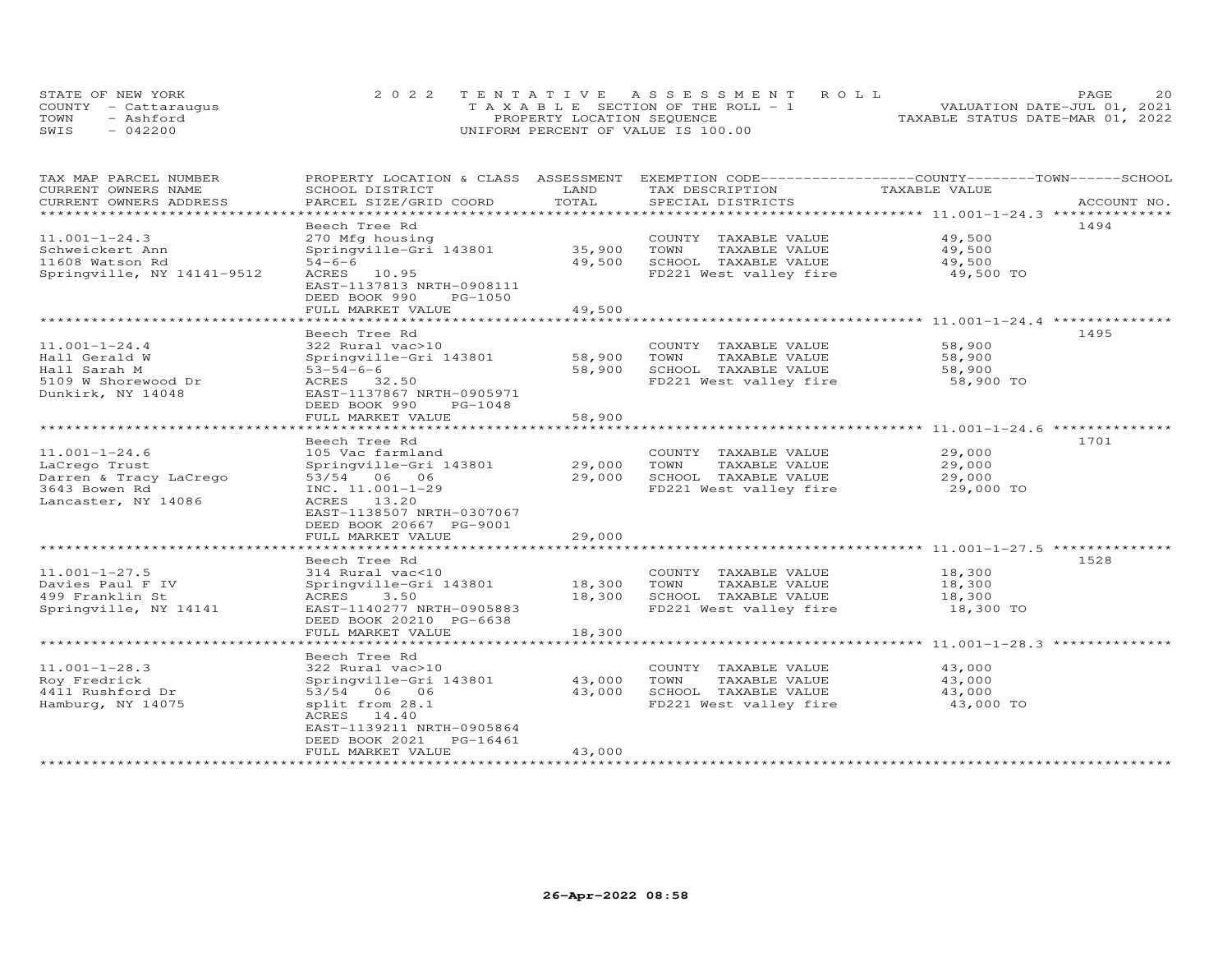|      | STATE OF NEW YORK    | 2022 TENTATIVE ASSESSMENT ROLL     | 21<br>PAGE.                      |
|------|----------------------|------------------------------------|----------------------------------|
|      | COUNTY - Cattarauqus | TAXABLE SECTION OF THE ROLL - 1    | VALUATION DATE-JUL 01, 2021      |
| TOWN | - Ashford            | PROPERTY LOCATION SEQUENCE         | TAXABLE STATUS DATE-MAR 01, 2022 |
| SWIS | $-042200$            | UNIFORM PERCENT OF VALUE IS 100.00 |                                  |

| TAX MAP PARCEL NUMBER<br>CURRENT OWNERS NAME       | PROPERTY LOCATION & CLASS ASSESSMENT<br>SCHOOL DISTRICT | LAND            | EXEMPTION CODE-----------------COUNTY-------TOWN------SCHOOL<br>TAX DESCRIPTION | TAXABLE VALUE                                             |             |
|----------------------------------------------------|---------------------------------------------------------|-----------------|---------------------------------------------------------------------------------|-----------------------------------------------------------|-------------|
| CURRENT OWNERS ADDRESS                             | PARCEL SIZE/GRID COORD                                  | TOTAL           | SPECIAL DISTRICTS                                                               |                                                           | ACCOUNT NO. |
|                                                    |                                                         | *************   |                                                                                 | ********************************* 11.002-2-26 *********** |             |
|                                                    | Beech Tree Rd                                           |                 |                                                                                 |                                                           | 0633        |
| $11.002 - 2 - 26$                                  | 312 Vac w/imprv                                         |                 | COUNTY TAXABLE VALUE                                                            | 94,600                                                    |             |
| Roehmholdt John                                    | West Valley Cen 042204                                  | 89,800          | TOWN<br>TAXABLE VALUE                                                           | 94,600                                                    |             |
| Roehmholdt Mary Elizabeth                          | 46 06 06                                                | 94,600          | SCHOOL TAXABLE VALUE                                                            | 94,600                                                    |             |
| 239 Village Pointe Lane<br>Williamsville, NY 14221 | ACRES 53.85<br>EAST-1141223 NRTH-0902837                |                 | FD221 West valley fire                                                          | 94,600 TO                                                 |             |
|                                                    | DEED BOOK 20190 PG-7533                                 |                 |                                                                                 |                                                           |             |
|                                                    | FULL MARKET VALUE                                       | 94,600          |                                                                                 |                                                           |             |
|                                                    | ******************                                      | *************** |                                                                                 |                                                           |             |
|                                                    | Beech Tree Rd                                           |                 |                                                                                 |                                                           | 0629        |
| $11.002 - 2 - 27$                                  | 270 Mfg housing                                         |                 | COUNTY TAXABLE VALUE                                                            | 48,200                                                    |             |
| Richert Robert G Sr                                | West Valley Cen 042204                                  | 17,200          | TOWN<br>TAXABLE VALUE                                                           | 48,200                                                    |             |
| 190 Hill Street Ext                                | 46 06 06                                                | 48,200          | SCHOOL TAXABLE VALUE                                                            | 48,200                                                    |             |
| Berlin, VT 05602                                   | ACRES<br>3.06                                           |                 | FD221 West valley fire                                                          | 48,200 TO                                                 |             |
|                                                    | EAST-1142178 NRTH-0903366                               |                 |                                                                                 |                                                           |             |
|                                                    | DEED BOOK 6835 PG-5001                                  |                 |                                                                                 |                                                           |             |
|                                                    | FULL MARKET VALUE                                       | 48,200          | .******************************* 11.002—2—29.3 **************                   |                                                           |             |
|                                                    | Beech Tree Rd                                           |                 |                                                                                 |                                                           | 1220        |
| $11.002 - 2 - 29.3$                                | 240 Rural res                                           |                 | COUNTY TAXABLE VALUE                                                            | 239,800                                                   |             |
| Swierczynski David Jr                              | West Valley Cen 042204                                  | 167,000         | TOWN<br>TAXABLE VALUE                                                           | 239,800                                                   |             |
| Swierczynski Swierczynski Timo 46 06 06            |                                                         | 239,800         | SCHOOL TAXABLE VALUE                                                            | 239,800                                                   |             |
| 29 Pleasant View Ln                                | ACRES 107.10                                            |                 | FD221 West valley fire                                                          | 239,800 TO                                                |             |
| West Seneca, NY 14224                              | EAST-1143346 NRTH-0904810                               |                 |                                                                                 |                                                           |             |
|                                                    | DEED BOOK 873<br>PG-00858                               |                 |                                                                                 |                                                           |             |
|                                                    | FULL MARKET VALUE                                       | 239,800         |                                                                                 |                                                           |             |
|                                                    |                                                         |                 |                                                                                 | ******************** 11.002-2-31.1 ************           |             |
|                                                    | Beech Tree Rd                                           |                 |                                                                                 |                                                           | 0690        |
| $11.002 - 2 - 31.1$                                | 105 Vac farmland                                        |                 | COUNTY TAXABLE VALUE                                                            | 55,900                                                    |             |
| Davies Paul F IV                                   | West Valley Cen 042204                                  | 38,200          | TOWN<br>TAXABLE VALUE                                                           | 55,900                                                    |             |
| 499 Franklin St<br>Springville, NY 14141           | 46 06 06<br>ACRES 18.16                                 | 55,900          | SCHOOL TAXABLE VALUE<br>FD221 West valley fire                                  | 55,900<br>55,900 TO                                       |             |
|                                                    | EAST-1141261 NRTH-0905797                               |                 |                                                                                 |                                                           |             |
|                                                    | DEED BOOK 20210 PG-2936                                 |                 |                                                                                 |                                                           |             |
|                                                    | FULL MARKET VALUE                                       | 55,900          |                                                                                 |                                                           |             |
|                                                    | *************************                               | **************  |                                                                                 |                                                           |             |
|                                                    | Beech Tree Rd                                           |                 |                                                                                 |                                                           | 0239        |
| $11.004 - 2 - 1$                                   | 910 Priv forest                                         |                 | COUNTY TAXABLE VALUE                                                            | 148,500                                                   |             |
| JT Allegheny Timberland, LLC                       | West Valley Cen 042204                                  | 148,500         | TOWN<br>TAXABLE VALUE                                                           | 148,500                                                   |             |
| Property Tax Administration                        | 45 06 06                                                | 148,500         | SCHOOL TAXABLE VALUE                                                            | 148,500                                                   |             |
| PO Box 3349                                        | OFF RD                                                  |                 | FD221 West valley fire                                                          | 148,500 TO                                                |             |
| Albany, GA 31706-3349                              | ACRES 123.73                                            |                 |                                                                                 |                                                           |             |
|                                                    | EAST-1141188 NRTH-0900625                               |                 |                                                                                 |                                                           |             |
|                                                    | $PG-133$<br>DEED BOOK 1018                              | 148,500         |                                                                                 |                                                           |             |
|                                                    | FULL MARKET VALUE                                       |                 |                                                                                 |                                                           |             |
|                                                    |                                                         |                 |                                                                                 |                                                           |             |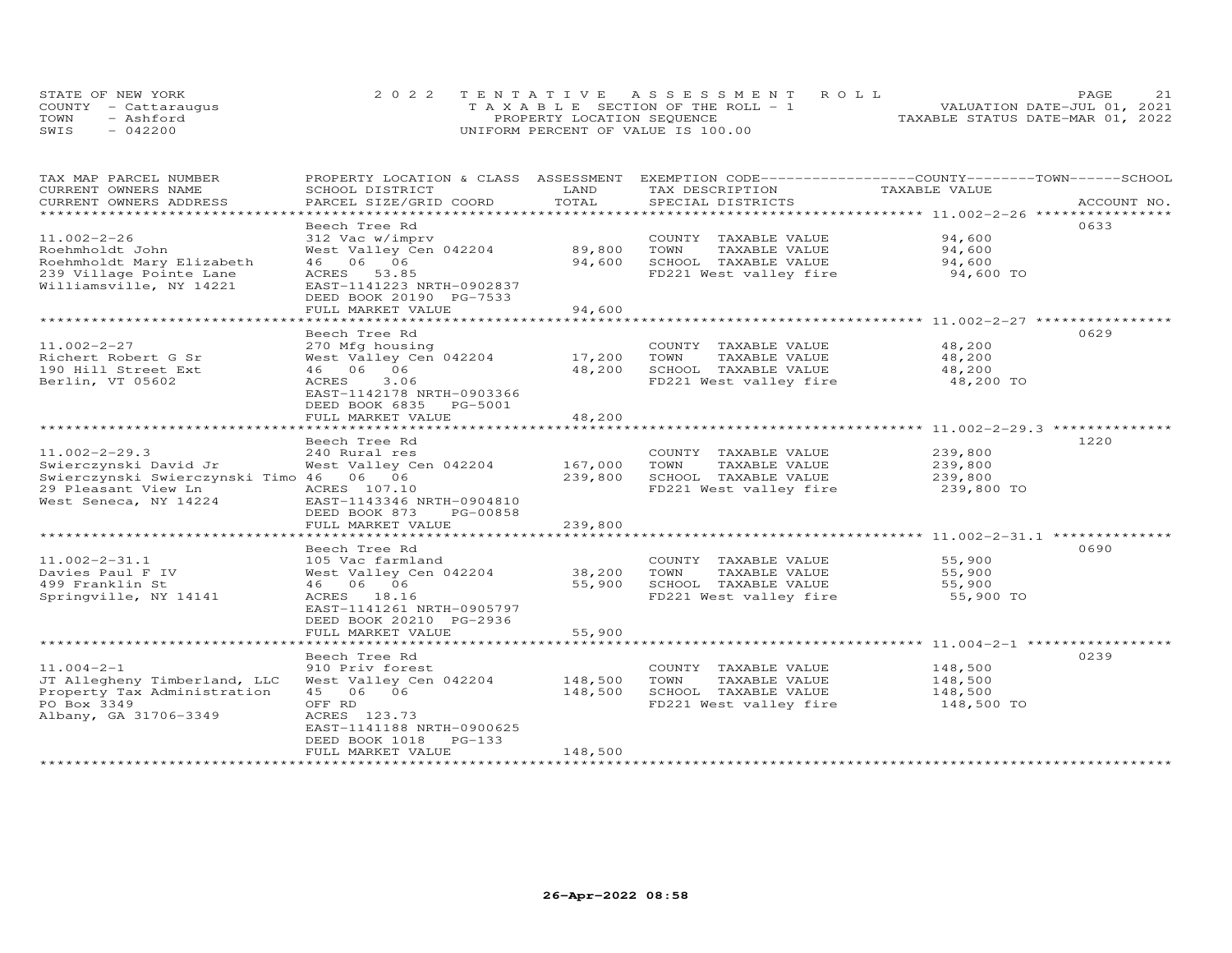|      | STATE OF NEW YORK    | 2022 TENTATIVE ASSESSMENT ROLL        | 22<br>PAGE.                      |
|------|----------------------|---------------------------------------|----------------------------------|
|      | COUNTY - Cattaraugus | T A X A B L E SECTION OF THE ROLL - 1 | VALUATION DATE-JUL 01, 2021      |
| TOWN | - Ashford            | PROPERTY LOCATION SEQUENCE            | TAXABLE STATUS DATE-MAR 01, 2022 |
| SWIS | $-042200$            | UNIFORM PERCENT OF VALUE IS 100.00    |                                  |

| TAX MAP PARCEL NUMBER          | PROPERTY LOCATION & CLASS ASSESSMENT |              | EXEMPTION CODE-----------------COUNTY-------TOWN------SCHOOL |                |                    |
|--------------------------------|--------------------------------------|--------------|--------------------------------------------------------------|----------------|--------------------|
| CURRENT OWNERS NAME            | SCHOOL DISTRICT                      | LAND         | TAX DESCRIPTION                                              | TAXABLE VALUE  |                    |
| CURRENT OWNERS ADDRESS         | PARCEL SIZE/GRID COORD               | TOTAL        | SPECIAL DISTRICTS                                            |                | ACCOUNT NO.        |
| ****************************** |                                      |              |                                                              |                |                    |
|                                | Beech Tree Rd                        |              |                                                              |                | 0137               |
| $11.004 - 2 - 3$               | 322 Rural vac>10                     |              | COUNTY TAXABLE VALUE                                         | 192,500        |                    |
| Cross Joan E                   | West Valley Cen 042204               | 192,500      | TOWN<br>TAXABLE VALUE                                        | 192,500        |                    |
| 5949 Broadway St Rm A104       | 44/45 06 06                          | 192,500      | SCHOOL TAXABLE VALUE                                         | 192,500        |                    |
| Lancaster, NY 14086-9523       | ACRES 153.65                         |              | FD221 West valley fire                                       | 192,500 TO     |                    |
|                                | EAST-1143221 NRTH-0900216            |              |                                                              |                |                    |
|                                | DEED BOOK 20200 PG-2853              |              |                                                              |                |                    |
|                                | FULL MARKET VALUE                    | 192,500      |                                                              |                |                    |
|                                | **********************               | ************ |                                                              |                |                    |
|                                | Beech Tree Rd                        |              |                                                              |                | 0612               |
| $11.004 - 2 - 20.1$            | 270 Mfg housing                      |              | BAS STAR<br>41854                                            | $\overline{0}$ | $\Omega$<br>30,000 |
| Williams Sara                  | West Valley Cen 042204               | 17,300       | COUNTY TAXABLE VALUE                                         | 44,900         |                    |
| 5152 Bigelow Rd                | 44 06 06                             | 44,900       | TOWN<br>TAXABLE VALUE                                        | 44,900         |                    |
| West Valley, NY 14171          | ACRES<br>5.50                        |              | SCHOOL TAXABLE VALUE                                         | 14,900         |                    |
|                                | EAST-0495320 NRTH-0895530            |              | FD221 West valley fire                                       | 44,900 TO      |                    |
|                                | DEED BOOK 13813 PG-2001              |              |                                                              |                |                    |
|                                | FULL MARKET VALUE                    | 44,900       |                                                              |                |                    |
|                                |                                      |              |                                                              |                |                    |
|                                | Beech Tree Rd                        |              |                                                              |                | 0287               |
| $11.004 - 2 - 22$              | 323 Vacant rural                     |              | COUNTY TAXABLE VALUE                                         | 36,400         |                    |
| Ramadhan Jr Allee A.           | West Valley Cen 042204               | 36,400       | TOWN<br>TAXABLE VALUE                                        | 36,400         |                    |
| Ramadhan Omar                  | 44 06 06                             | 36,400       | SCHOOL TAXABLE VALUE                                         | 36,400         |                    |
| 120 Bree Ct                    | ACRES 14.50                          |              | FD221 West valley fire                                       | 36,400 TO      |                    |
| Grasonville, MD 21638          | EAST-1141626 NRTH-0895215            |              |                                                              |                |                    |
|                                | DEED BOOK 11377 PG-4003              |              |                                                              |                |                    |
|                                | FULL MARKET VALUE                    | 36,400       |                                                              |                |                    |
|                                |                                      |              |                                                              |                |                    |
|                                | Beech Tree Rd                        |              |                                                              |                | 0485               |
| $11.004 - 2 - 24$              | 322 Rural vac>10                     |              | COUNTY TAXABLE VALUE                                         | 53,300         |                    |
| Muhammed Ali                   | West Valley Cen 042204               | 53,300       | TOWN<br>TAXABLE VALUE                                        | 53,300         |                    |
| 108 Cloverdale Ave             | 44 06 06                             | 53,300       | SCHOOL TAXABLE VALUE                                         | 53,300         |                    |
| Buffalo, NY 14215              | ACRES 20.50                          |              | FD221 West valley fire                                       | 53,300 TO      |                    |
|                                | EAST-1142356 NRTH-0894807            |              |                                                              |                |                    |
|                                | DEED BOOK 00489 PG-00080             |              |                                                              |                |                    |
|                                | FULL MARKET VALUE                    | 53,300       |                                                              |                |                    |
|                                |                                      |              |                                                              |                |                    |
|                                | Beech Tree Rd                        |              |                                                              |                | 1039               |
| $11.004 - 2 - 25$              | 314 Rural vac<10                     |              | COUNTY TAXABLE VALUE                                         | 17,700         |                    |
| Chappell Mary Lou              | West Valley Cen 042204               | 17,700       | TAXABLE VALUE<br>TOWN                                        | 17,700         |                    |
| 10453 Beech Tree Rd            | 44 06 06                             | 17,700       | SCHOOL TAXABLE VALUE                                         | 17,700         |                    |
| West Valley, NY 14171          | ACRES<br>3.26                        |              | FD221 West valley fire                                       | 17,700 TO      |                    |
|                                | EAST-1143629 NRTH-0894663            |              |                                                              |                |                    |
|                                | DEED BOOK 1014 PG-215                |              |                                                              |                |                    |
|                                | FULL MARKET VALUE                    | 17,700       |                                                              |                |                    |
|                                |                                      |              |                                                              |                |                    |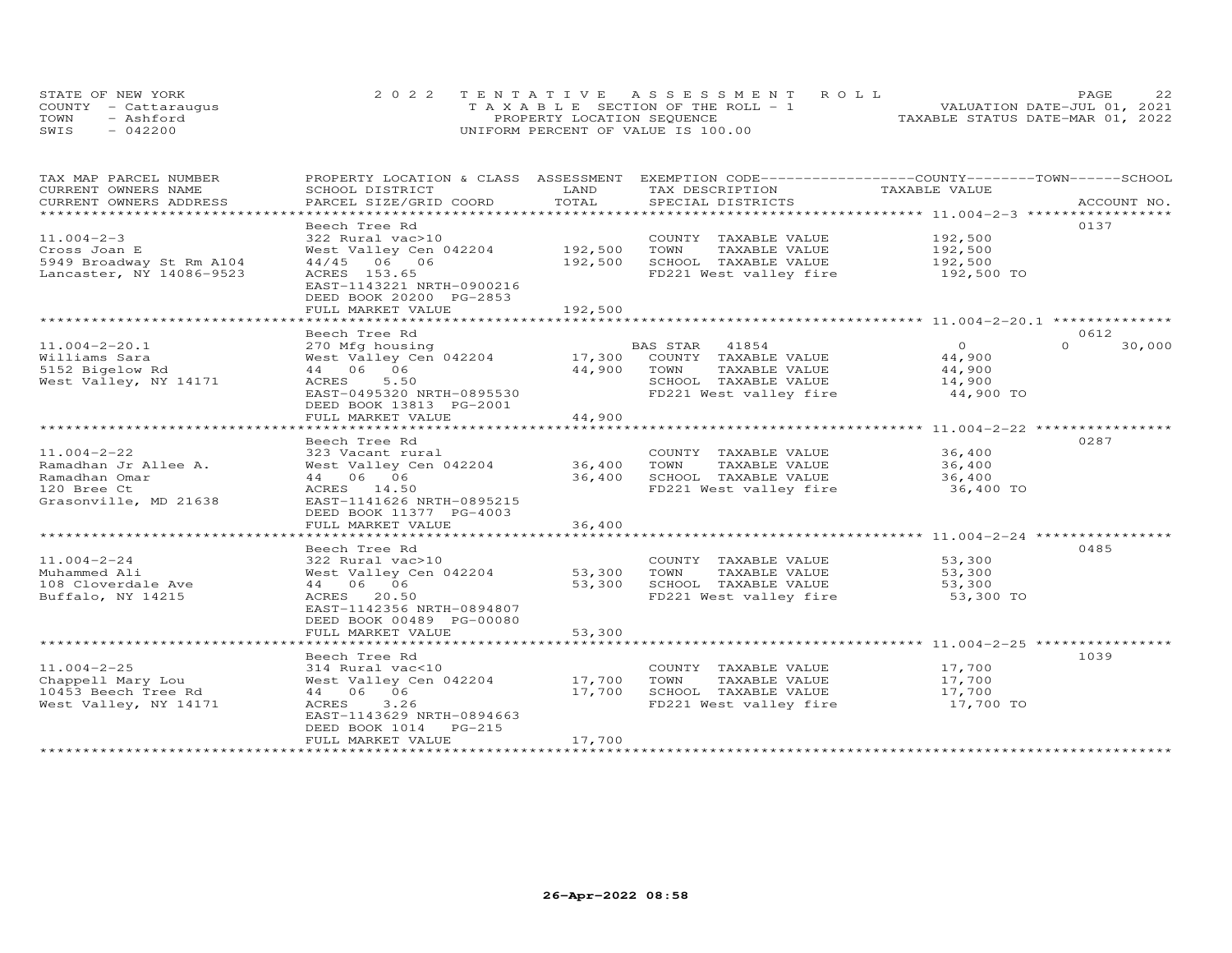|      | STATE OF NEW YORK    | 2022 TENTATIVE ASSESSMENT ROLL     | 23<br>PAGE.                      |
|------|----------------------|------------------------------------|----------------------------------|
|      | COUNTY - Cattarauqus | TAXABLE SECTION OF THE ROLL - 1    | VALUATION DATE-JUL 01, 2021      |
| TOWN | - Ashford            | PROPERTY LOCATION SEQUENCE         | TAXABLE STATUS DATE-MAR 01, 2022 |
| SWIS | $-042200$            | UNIFORM PERCENT OF VALUE IS 100.00 |                                  |

| TAX MAP PARCEL NUMBER                      | PROPERTY LOCATION & CLASS ASSESSMENT        |               | EXEMPTION CODE-----------------COUNTY-------TOWN-----SCHOOL |               |             |
|--------------------------------------------|---------------------------------------------|---------------|-------------------------------------------------------------|---------------|-------------|
| CURRENT OWNERS NAME                        | SCHOOL DISTRICT                             | LAND<br>TOTAL | TAX DESCRIPTION                                             | TAXABLE VALUE |             |
| CURRENT OWNERS ADDRESS                     | PARCEL SIZE/GRID COORD                      |               | SPECIAL DISTRICTS                                           |               | ACCOUNT NO. |
|                                            | Beech Tree Rd                               |               |                                                             |               | 0422        |
| $11.004 - 2 - 26$                          | 314 Rural vac<10                            |               | COUNTY TAXABLE VALUE                                        | 2,400         |             |
| Chappell Mary Lou                          | West Valley Cen 042204                      | 2,400         | TOWN<br>TAXABLE VALUE                                       | 2,400         |             |
| 10453 Beech Tree Rd                        | 44 06 06                                    | 2,400         | SCHOOL TAXABLE VALUE                                        | 2,400         |             |
| West Valley, NY 14171                      | FRNT 83.00 DPTH 510.00                      |               | FD221 West valley fire                                      | 2,400 TO      |             |
|                                            | EAST-1143004 NRTH-0894696                   |               |                                                             |               |             |
|                                            | DEED BOOK 901<br>PG-00690                   |               |                                                             |               |             |
|                                            | FULL MARKET VALUE                           | 2,400         |                                                             |               |             |
|                                            | ************************                    | ************* |                                                             |               |             |
|                                            | Beech Tree Rd                               |               |                                                             |               | 0641        |
| $11.004 - 2 - 31$                          | 314 Rural vac<10                            |               | COUNTY TAXABLE VALUE                                        | 28,300        |             |
| Chappell Mary Lou                          | West Valley Cen 042204                      | 28,300        | TOWN<br>TAXABLE VALUE                                       | 28,300        |             |
| 10453 Beech Tree Rd                        | $44 -06$<br>$-06$                           | 28,300        | SCHOOL TAXABLE VALUE                                        | 28,300        |             |
| West Valley, NY 14171                      | ACRES<br>7.73                               |               | FD221 West valley fire                                      | 28,300 TO     |             |
|                                            | EAST-1141696 NRTH-0894624                   |               |                                                             |               |             |
|                                            | DEED BOOK 871<br>PG-01029                   |               |                                                             |               |             |
|                                            | FULL MARKET VALUE                           | 28,300        |                                                             |               |             |
|                                            |                                             |               |                                                             |               |             |
|                                            | Beech Tree Rd                               |               |                                                             |               | 1101        |
| $11.004 - 2 - 33.2$                        | 314 Rural vac<10                            |               | COUNTY TAXABLE VALUE                                        | 19,400        |             |
| Ramadhan Jr Allee A.                       | West Valley Cen 042204                      | 19,400        | TOWN<br>TAXABLE VALUE                                       | 19,400        |             |
| Ramadhan Omar                              | 44 06 06                                    | 19,400        | SCHOOL TAXABLE VALUE                                        | 19,400        |             |
| 120 Bree Ct                                | NRF                                         |               | FD221 West valley fire                                      | 19,400 TO     |             |
| Grasonville, MD 21638                      | 6.43<br>ACRES                               |               |                                                             |               |             |
|                                            | EAST-1141533 NRTH-0895466                   |               |                                                             |               |             |
|                                            | DEED BOOK 11377 PG-4004                     |               |                                                             |               |             |
|                                            | FULL MARKET VALUE                           | 19,400        |                                                             |               |             |
|                                            |                                             |               |                                                             |               |             |
|                                            | Beech Tree Rd                               |               |                                                             |               | 0343        |
| $11.004 - 2 - 34$                          | 322 Rural vac>10                            |               | COUNTY TAXABLE VALUE                                        | 31,200        |             |
| Jackson-McCarty Teaseleman                 | West Valley Cen 042204                      | 31,200        | TOWN<br>TAXABLE VALUE                                       | 31,200        |             |
| Williams Ramona                            | 44 06 06                                    | 31,200        | SCHOOL TAXABLE VALUE                                        | 31,200        |             |
| 10536 Beech Tree Road                      | ACRES 10.82                                 |               | FD221 West valley fire                                      | 31,200 TO     |             |
| West Valley, NY 14171                      | EAST-1142048 NRTH-0895805                   |               |                                                             |               |             |
|                                            | DEED BOOK 20190 PG-5311                     |               |                                                             |               |             |
|                                            | FULL MARKET VALUE                           | 31,200        |                                                             |               |             |
|                                            | Beech Tree Rd                               |               |                                                             |               | 0076        |
|                                            |                                             |               |                                                             | 178,700       |             |
| $11.004 - 2 - 35.1$<br>Brautlacht Thomas R | 260 Seasonal res<br>West Valley Cen 042204  | 126,100       | COUNTY TAXABLE VALUE<br>TOWN                                | 178,700       |             |
| Brautlacht James                           | 44/45 06 06                                 | 178,700       | TAXABLE VALUE<br>SCHOOL TAXABLE VALUE                       | 178,700       |             |
|                                            |                                             |               | FD221 West valley fire                                      | 178,700 TO    |             |
| 50 Westgate Blvd<br>West Seneca, NY 14224  | ACRES<br>83.20<br>EAST-1141339 NRTH-0898243 |               |                                                             |               |             |
|                                            | DEED BOOK 20210 PG-7121                     |               |                                                             |               |             |
|                                            | FULL MARKET VALUE                           | 178,700       |                                                             |               |             |
|                                            |                                             |               |                                                             |               |             |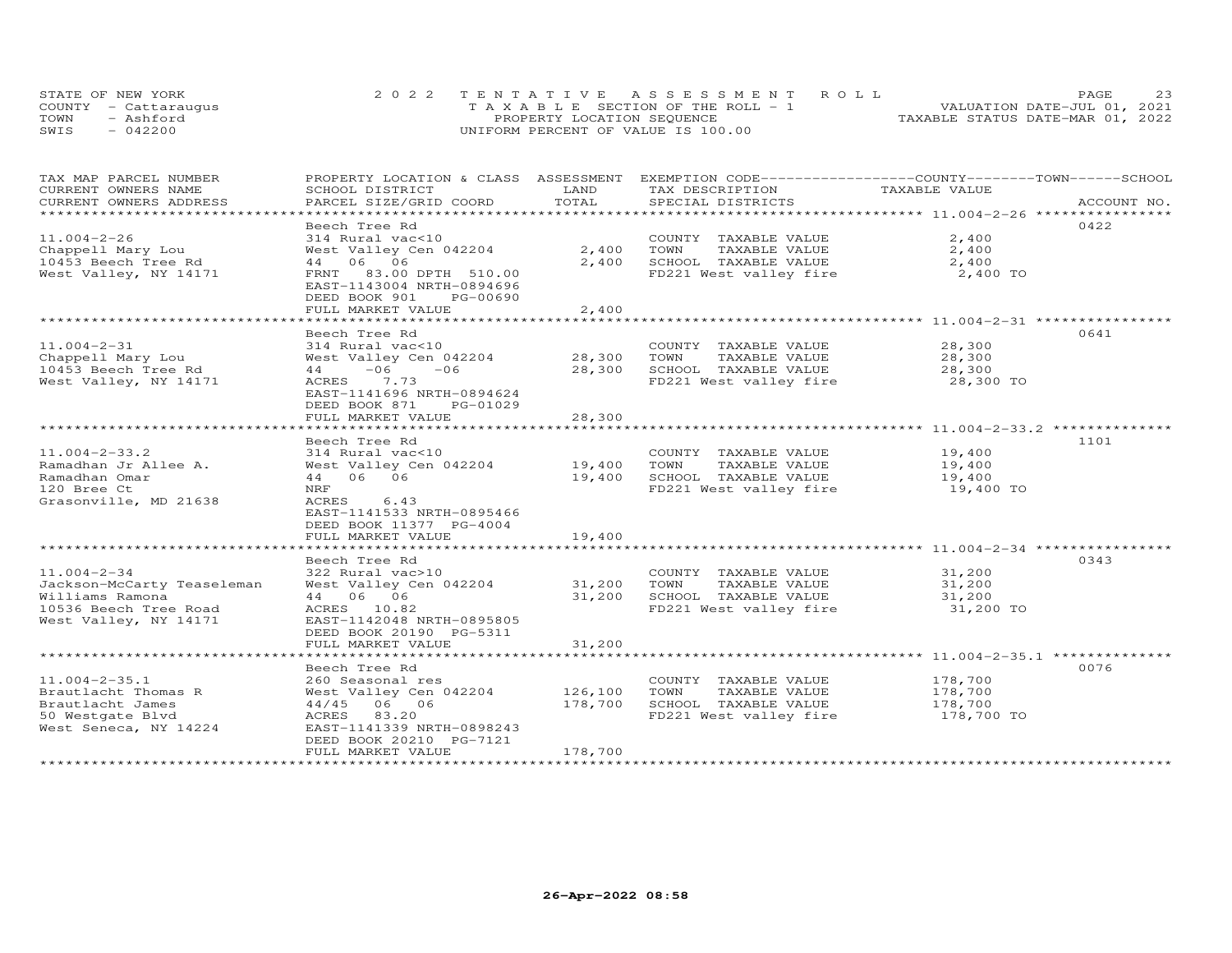|      | STATE OF NEW YORK    | 2022 TENTATIVE ASSESSMENT ROLL     | 24<br>PAGE.                      |
|------|----------------------|------------------------------------|----------------------------------|
|      | COUNTY - Cattarauqus | TAXABLE SECTION OF THE ROLL - 1    | VALUATION DATE-JUL 01, 2021      |
| TOWN | - Ashford            | PROPERTY LOCATION SEQUENCE         | TAXABLE STATUS DATE-MAR 01, 2022 |
| SWIS | $-042200$            | UNIFORM PERCENT OF VALUE IS 100.00 |                                  |

| TAX MAP PARCEL NUMBER<br>CURRENT OWNERS NAME        | PROPERTY LOCATION & CLASS ASSESSMENT<br>SCHOOL DISTRICT                | LAND         | EXEMPTION CODE------------------COUNTY-------TOWN------SCHOOL<br>TAX DESCRIPTION | TAXABLE VALUE                                           |             |
|-----------------------------------------------------|------------------------------------------------------------------------|--------------|----------------------------------------------------------------------------------|---------------------------------------------------------|-------------|
| CURRENT OWNERS ADDRESS<br>************************* | PARCEL SIZE/GRID COORD                                                 | TOTAL        | SPECIAL DISTRICTS                                                                |                                                         | ACCOUNT NO. |
|                                                     |                                                                        |              |                                                                                  |                                                         |             |
| $11.004 - 2 - 35.3$                                 | Beech Tree Rd                                                          |              |                                                                                  |                                                         | 1601        |
|                                                     | 322 Rural vac>10                                                       |              | COUNTY TAXABLE VALUE                                                             | 119,800                                                 |             |
| Cwiklinski Joseph M                                 | West Valley Cen 042204                                                 | 119,800      | TOWN<br>TAXABLE VALUE                                                            | 119,800                                                 |             |
| 1305 Greenfield Dr                                  | $44 - 6 - 6$                                                           | 119,800      | SCHOOL TAXABLE VALUE                                                             | 119,800                                                 |             |
| Alden, NY 14004                                     | ACRES<br>78.00<br>EAST-1141292 NRTH-0896642<br>DEED BOOK 28176 PG-8001 |              | FD221 West valley fire                                                           | 119,800 TO                                              |             |
|                                                     | FULL MARKET VALUE                                                      | 119,800      |                                                                                  |                                                         |             |
|                                                     | *************************                                              | ************ |                                                                                  | ************************* 11.004-2-36 ***************** |             |
|                                                     | Beech Tree Rd                                                          |              |                                                                                  |                                                         | 0443        |
| $11.004 - 2 - 36$                                   | 260 Seasonal res                                                       |              | COUNTY TAXABLE VALUE                                                             | 101,000                                                 |             |
| Ehrig James J Jr                                    | West Valley Cen 042204                                                 | 42,100       | TOWN<br>TAXABLE VALUE                                                            | 101,000                                                 |             |
| Ehrig Creina R                                      | 06 06<br>44                                                            | 101,000      | SCHOOL TAXABLE VALUE                                                             | 101,000                                                 |             |
| 8964 Carriage Crossing                              | ACRES 18.96                                                            |              | FD221 West valley fire                                                           | 101,000 TO                                              |             |
| Eden, NY 14057                                      | EAST-1143361 NRTH-0897692                                              |              |                                                                                  |                                                         |             |
|                                                     | DEED BOOK 836<br>PG-00752                                              |              |                                                                                  |                                                         |             |
|                                                     | FULL MARKET VALUE                                                      | 101,000      |                                                                                  |                                                         |             |
|                                                     | ***********************                                                | ***********  |                                                                                  | ************************ 11.004-2-38.2 *********        |             |
|                                                     | Beech Tree Rd                                                          |              |                                                                                  |                                                         | 1268        |
| $11.004 - 2 - 38.2$                                 | 314 Rural vac<10                                                       |              | COUNTY TAXABLE VALUE                                                             | 2,500                                                   |             |
| Gangloff Thomas                                     | West Valley Cen 042204                                                 | 2,500        | TOWN<br>TAXABLE VALUE                                                            | 2,500                                                   |             |
| 6150 Gott Creek Trl                                 | 45 06 06                                                               | 2,500        | SCHOOL TAXABLE VALUE                                                             | 2,500                                                   |             |
| East Amherst, NY 14051                              | ACRES<br>1.00                                                          |              | FD221 West valley fire                                                           | 2,500 TO                                                |             |
|                                                     | EAST-1142341 NRTH-0899100                                              |              |                                                                                  |                                                         |             |
|                                                     | DEED BOOK 17599 PG-9001                                                |              |                                                                                  |                                                         |             |
|                                                     | FULL MARKET VALUE                                                      | 2,500        |                                                                                  |                                                         |             |
|                                                     |                                                                        |              |                                                                                  |                                                         |             |
|                                                     | Beech Tree Rd                                                          |              |                                                                                  |                                                         | 1334        |
| $11.004 - 2 - 38.3$                                 | 314 Rural vac<10                                                       |              | COUNTY TAXABLE VALUE                                                             | 2,500                                                   |             |
| Gangloff Thomas                                     | West Valley Cen 042204                                                 | 2,500        | TOWN<br>TAXABLE VALUE                                                            | 2,500                                                   |             |
| 6150 Gott Creek Trl                                 | 45 06 06                                                               | 2,500        | SCHOOL TAXABLE VALUE                                                             | 2,500                                                   |             |
| East Amherst, NY 14051                              | ACRES<br>1.00<br>EAST-1142349 NRTH-0898900<br>DEED BOOK 17599 PG-9001  |              | FD221 West valley fire                                                           | 2,500 TO                                                |             |
|                                                     | FULL MARKET VALUE                                                      | 2,500        |                                                                                  |                                                         |             |
|                                                     |                                                                        |              |                                                                                  |                                                         |             |
|                                                     | Beech Tree Rd                                                          |              |                                                                                  |                                                         | 0901        |
| $11.004 - 2 - 39$                                   | 314 Rural vac<10                                                       |              | COUNTY TAXABLE VALUE                                                             | 26,700                                                  |             |
| Ramadhan Kimio                                      | West Valley Cen 042204                                                 | 26,700       | TOWN<br>TAXABLE VALUE                                                            | 26,700                                                  |             |
| 5038 White Iris Dr                                  | 44 06 06                                                               | 26,700       | SCHOOL TAXABLE VALUE                                                             | 26,700                                                  |             |
| North Myrtle Beach, SC 29582                        | 7.01<br>ACRES                                                          |              | FD221 West valley fire                                                           | 26,700 TO                                               |             |
|                                                     | EAST-1141623 NRTH-0895634                                              |              |                                                                                  |                                                         |             |
|                                                     | DEED BOOK 10329 PG-2001                                                |              |                                                                                  |                                                         |             |
|                                                     | FULL MARKET VALUE                                                      | 26,700       |                                                                                  |                                                         |             |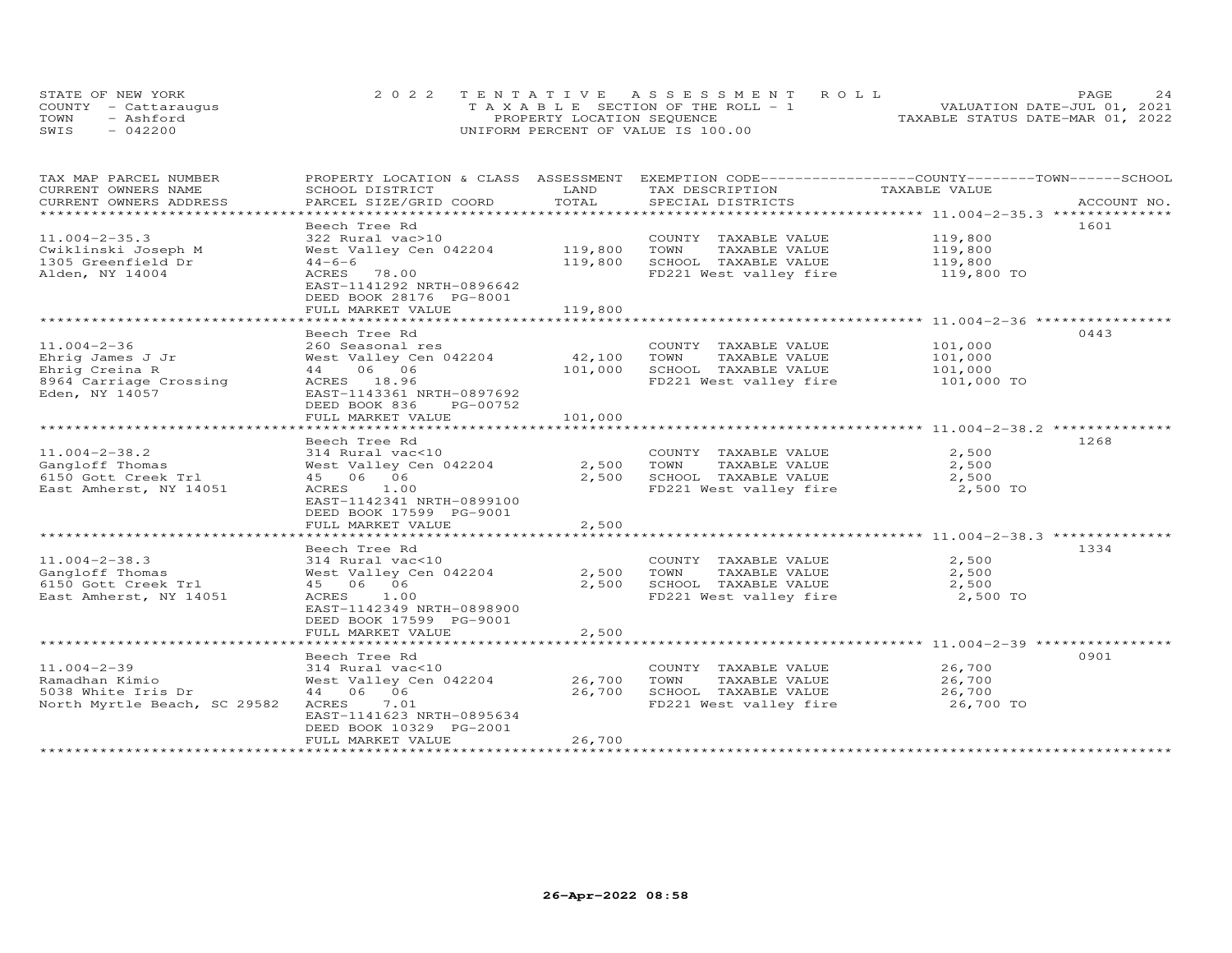|      | STATE OF NEW YORK    | 2022 TENTATIVE ASSESSMENT ROLL        | 25<br>PAGE.                      |
|------|----------------------|---------------------------------------|----------------------------------|
|      | COUNTY - Cattaraugus | T A X A B L E SECTION OF THE ROLL - 1 | VALUATION DATE-JUL 01, 2021      |
| TOWN | - Ashford            | PROPERTY LOCATION SEQUENCE            | TAXABLE STATUS DATE-MAR 01, 2022 |
| SWIS | $-042200$            | UNIFORM PERCENT OF VALUE IS 100.00    |                                  |

| TAX MAP PARCEL NUMBER                     | PROPERTY LOCATION & CLASS ASSESSMENT EXEMPTION CODE----------------COUNTY-------TOWN------SCHOOL |               |                                  |                                                      |             |
|-------------------------------------------|--------------------------------------------------------------------------------------------------|---------------|----------------------------------|------------------------------------------------------|-------------|
| CURRENT OWNERS NAME                       | SCHOOL DISTRICT                                                                                  | LAND<br>TOTAL | TAX DESCRIPTION                  | TAXABLE VALUE                                        | ACCOUNT NO. |
| CURRENT OWNERS ADDRESS                    | PARCEL SIZE/GRID COORD                                                                           |               | SPECIAL DISTRICTS                |                                                      |             |
|                                           | Beech Tree Rd                                                                                    |               |                                  |                                                      | 1207        |
| $20.002 - 3 - 9.2$                        | 105 Vac farmland                                                                                 |               | COUNTY TAXABLE VALUE             | 38,300                                               |             |
| Ertman Donald M                           | West Valley Cen 042204                                                                           | 38,300        | TOWN<br>TAXABLE VALUE            | 38,300                                               |             |
| Ertman Karen                              | 43 06 06                                                                                         | 38,300        | SCHOOL TAXABLE VALUE             | 38,300                                               |             |
| 5299 Chestnut Ridge Rd Unit E ACRES 35.15 |                                                                                                  |               | FD221 West valley fire 38,300 TO |                                                      |             |
| Orchard Park, NY 14127                    | EAST-1142378 NRTH-0893469                                                                        |               |                                  |                                                      |             |
|                                           | DEED BOOK 873<br>PG-00575                                                                        |               |                                  |                                                      |             |
|                                           | FULL MARKET VALUE                                                                                | 38,300        |                                  |                                                      |             |
|                                           | *******************************                                                                  | **********    |                                  | *********************** 20.002-3-10.1 ************** |             |
|                                           | Beech Tree Rd                                                                                    |               |                                  |                                                      | 0.501       |
| $20.002 - 3 - 10.1$                       | 105 Vac farmland                                                                                 |               | COUNTY TAXABLE VALUE             | 7,600                                                |             |
| Ambrose Richard D                         | West Valley Cen 042204                                                                           | 7,600         | TAXABLE VALUE<br>TOWN            | 7,600                                                |             |
| 10338 Beech Tree Rd                       | 43 06 06                                                                                         | 7,600         | SCHOOL TAXABLE VALUE             | 7,600                                                |             |
| West Valley, NY 14171                     | ACRES<br>4.65<br>EAST-1143115 NRTH-0892177                                                       |               | FD221 West valley fire           | 7,600 TO                                             |             |
|                                           | DEED BOOK 1001 PG-373                                                                            |               |                                  |                                                      |             |
|                                           | FULL MARKET VALUE                                                                                | 7,600         |                                  |                                                      |             |
|                                           |                                                                                                  |               |                                  |                                                      |             |
|                                           | Beech Tree Rd                                                                                    |               |                                  |                                                      | 1256        |
| $20.002 - 3 - 10.4$                       | 314 Rural vac<10                                                                                 |               | COUNTY TAXABLE VALUE             | 22,500                                               |             |
| Ambrose Jeffrey J                         | West Valley Cen 042204                                                                           | 22,500        | TOWN<br>TAXABLE VALUE            | 22,500                                               |             |
| Ambrose Cheryl                            | 43  06  06                                                                                       | 22,500        | SCHOOL TAXABLE VALUE             | 22,500                                               |             |
| 10400 Beech Tree Road                     | 5.20<br>ACRES                                                                                    |               | FD221 West valley fire           | 22,500 TO                                            |             |
| West Valley, NY 14171                     | EAST-1143508 NRTH-0893737                                                                        |               |                                  |                                                      |             |
|                                           | DEED BOOK 23997 PG-6001                                                                          |               |                                  |                                                      |             |
|                                           | FULL MARKET VALUE                                                                                | 22,500        |                                  |                                                      |             |
|                                           |                                                                                                  |               |                                  |                                                      |             |
|                                           | Beech Tree Rd                                                                                    |               |                                  |                                                      | 1275        |
| $20.002 - 3 - 10.7$                       | 314 Rural vac<10                                                                                 |               | COUNTY TAXABLE VALUE             | 16,200                                               |             |
| Ambrose Jeffrey J                         | West Valley Cen 042204                                                                           | 16,200        | TAXABLE VALUE<br>TOWN            | 16,200                                               |             |
| 10400 Beech Tree Rd                       | 43 06 06<br>ACRES<br>5.20                                                                        | 16,200        | SCHOOL TAXABLE VALUE             | 16,200                                               |             |
| West Valley, NY 14171                     | EAST-1143504 NRTH-0893325                                                                        |               | FD221 West valley fire           | 16,200 TO                                            |             |
|                                           | DEED BOOK 1001 PG-371                                                                            |               |                                  |                                                      |             |
|                                           | FULL MARKET VALUE                                                                                | 16,200        |                                  |                                                      |             |
|                                           |                                                                                                  |               |                                  |                                                      |             |
|                                           | 5271 Beech Tree Rd                                                                               |               |                                  |                                                      | 1102        |
| $11.004 - 2 - 20.2$                       | 314 Rural vac<10                                                                                 |               | COUNTY TAXABLE VALUE             | 13,100                                               |             |
| Jackson-McCarty Teaseleman                | West Valley Cen 042204                                                                           | 13,100        | TOWN<br>TAXABLE VALUE            | 13,100                                               |             |
| 10536 Beech Tree Road                     | 44 06 06                                                                                         | 13,100        | SCHOOL TAXABLE VALUE             | 13,100                                               |             |
| West Valley, NY 14171                     | 4.00<br>ACRES                                                                                    |               | FD221 West valley fire           | 13,100 TO                                            |             |
|                                           | EAST-0494720 NRTH-0895530                                                                        |               |                                  |                                                      |             |
|                                           | DEED BOOK 20190 PG-5314                                                                          |               |                                  |                                                      |             |
|                                           | FULL MARKET VALUE                                                                                | 13,100        |                                  |                                                      |             |
|                                           |                                                                                                  |               |                                  |                                                      |             |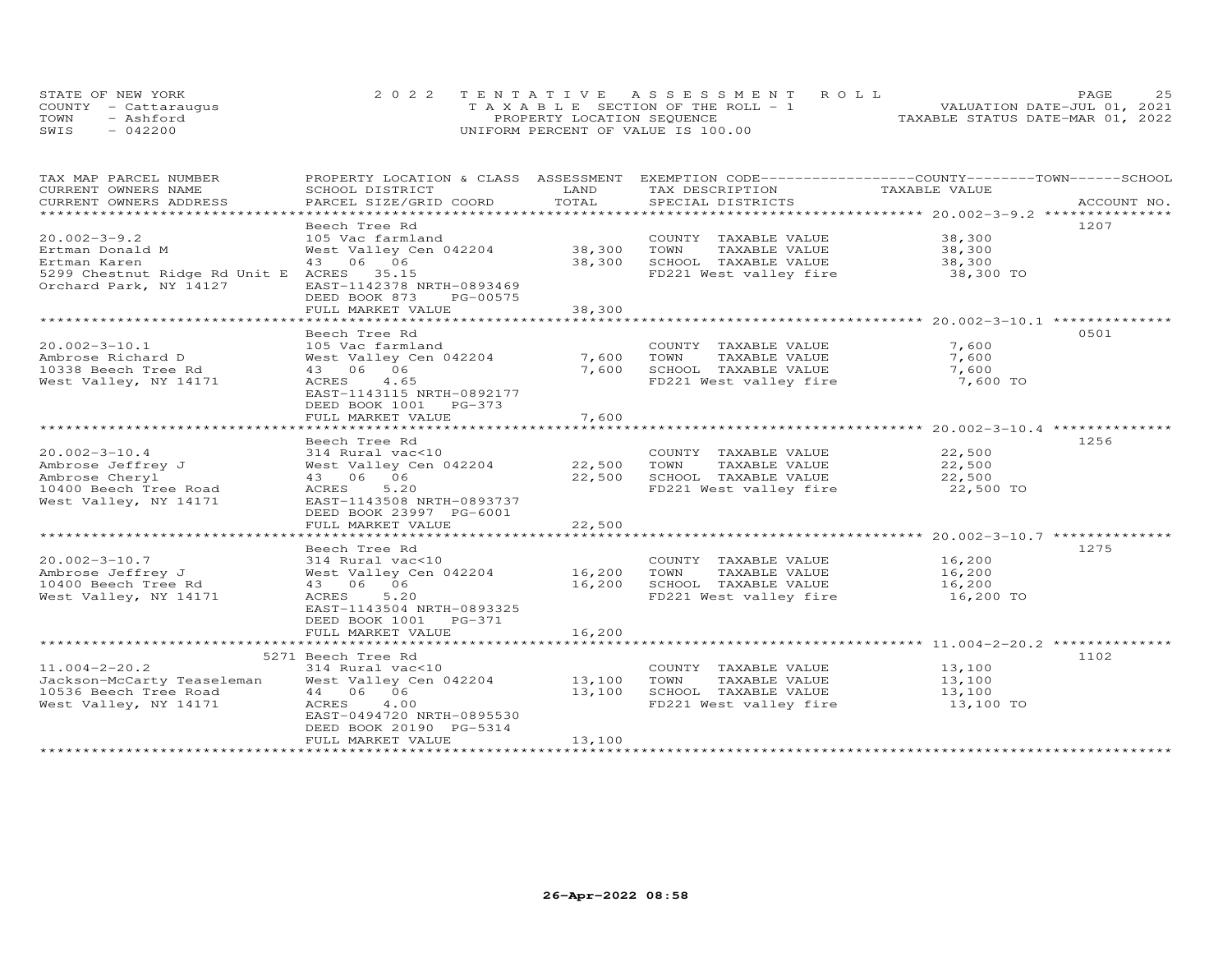|      | STATE OF NEW YORK    | 2022 TENTATIVE ASSESSMENT ROLL        |                                  | PAGE                        | 26 |
|------|----------------------|---------------------------------------|----------------------------------|-----------------------------|----|
|      | COUNTY - Cattaraugus | T A X A B L E SECTION OF THE ROLL - 1 |                                  | VALUATION DATE-JUL 01, 2021 |    |
| TOWN | - Ashford            | PROPERTY LOCATION SEQUENCE            | TAXABLE STATUS DATE-MAR 01, 2022 |                             |    |
| SWIS | $-042200$            | UNIFORM PERCENT OF VALUE IS 100.00    |                                  |                             |    |

| TAX MAP PARCEL NUMBER    | PROPERTY LOCATION & CLASS ASSESSMENT            |                 | EXEMPTION CODE-----------------COUNTY-------TOWN------SCHOOL |                |          |             |
|--------------------------|-------------------------------------------------|-----------------|--------------------------------------------------------------|----------------|----------|-------------|
| CURRENT OWNERS NAME      | SCHOOL DISTRICT                                 | LAND            | TAX DESCRIPTION                                              | TAXABLE VALUE  |          |             |
| CURRENT OWNERS ADDRESS   | PARCEL SIZE/GRID COORD                          | TOTAL           | SPECIAL DISTRICTS                                            |                |          | ACCOUNT NO. |
|                          | 10338 Beech Tree Rd                             |                 |                                                              |                | 1308     |             |
| $20.002 - 3 - 10.10$     | 210 1 Family Res                                |                 | VETCOM CTS 41130                                             | 20,000         | 20,000   | 20,000      |
| Ambrose Richard D        | West Valley Cen 042204                          | 20,800 ENH STAR | 41834                                                        | $\overline{0}$ | $\Omega$ | 74,900      |
| 10338 Beech Tree Rd      | 43 06 06                                        | 119,900         | COUNTY TAXABLE VALUE                                         | 99,900         |          |             |
| West Valley, NY 14171    | ACRES<br>4.70                                   |                 | TOWN<br>TAXABLE VALUE                                        | 99,900         |          |             |
|                          | EAST-0494780 NRTH-0892750                       |                 | SCHOOL TAXABLE VALUE                                         | 25,000         |          |             |
|                          | DEED BOOK 910<br>PG-01171                       |                 | FD221 West valley fire                                       | 119,900 TO     |          |             |
|                          | FULL MARKET VALUE                               | 119,900         |                                                              |                |          |             |
|                          |                                                 |                 |                                                              |                |          |             |
|                          | 10364 Beech Tree Rd                             |                 |                                                              |                | 1311     |             |
| $20.002 - 3 - 10.9$      | 210 1 Family Res                                |                 | COUNTY TAXABLE VALUE                                         | 208,600        |          |             |
| Flierl William Jr        | West Valley Cen 042204                          | 21,800          | TAXABLE VALUE<br>TOWN                                        | 208,600        |          |             |
| 10364 Beech Tree Rd      | 43 06 06                                        | 208,600         | SCHOOL TAXABLE VALUE                                         | 208,600        |          |             |
| West Valley, NY 14171    | ACRES<br>4.90                                   |                 | FD221 West valley fire                                       | 208,600 TO     |          |             |
|                          | EAST-1143509 NRTH-0893131                       |                 |                                                              |                |          |             |
|                          |                                                 |                 |                                                              |                |          |             |
|                          | DEED BOOK 2021    PG-11147<br>FULL MARKET VALUE | 208,600         |                                                              |                |          |             |
|                          |                                                 |                 |                                                              |                |          |             |
|                          | 10400 Beech Tree Rd                             |                 |                                                              |                | 1274     |             |
| $20.002 - 3 - 10.6$      | 210 1 Family Res                                |                 | ENH STAR<br>41834                                            | $\Omega$       | $\Omega$ | 74,900      |
| Ambrose Jeffrey J        | West Valley Cen 042204                          | 22,500          | COUNTY TAXABLE VALUE                                         | 218,900        |          |             |
| Ambrose Cheryl A         | 43 06 06                                        | 218,900         | TOWN<br>TAXABLE VALUE                                        | 218,900        |          |             |
| 10400 Beech Tree Road    | ACRES<br>5.20                                   |                 | SCHOOL TAXABLE VALUE                                         | 144,000        |          |             |
| West Valley, NY 14171    | EAST-1143506 NRTH-0893530                       |                 | FD221 West valley fire                                       | 218,900 TO     |          |             |
|                          | DEED BOOK 20221 PG-1357                         |                 |                                                              |                |          |             |
| PRIOR OWNER ON 3/01/2022 | FULL MARKET VALUE                               | 218,900         |                                                              |                |          |             |
| Ambrose Jeffrey J        |                                                 |                 |                                                              |                |          |             |
|                          |                                                 |                 |                                                              |                |          |             |
|                          | 10430 Beech Tree Rd                             |                 |                                                              |                | 1257     |             |
| $20.002 - 3 - 10.5$      | 240 Rural res                                   |                 | BAS STAR<br>41854                                            | $\overline{0}$ | $\Omega$ | 30,000      |
| Magliette Frank          | West Valley Cen 042204                          |                 | 35,200 COUNTY TAXABLE VALUE                                  | 208,200        |          |             |
| Magliette Rosalie A      | 43 06 06                                        | 208,200         | TAXABLE VALUE<br>TOWN                                        | 208,200        |          |             |
| 10430 Beech Tree Rd      | ACRES 10.35                                     |                 | SCHOOL TAXABLE VALUE                                         | 178,200        |          |             |
| West Valley, NY 14171    | EAST-1143505 NRTH-0894041                       |                 | FD221 West valley fire                                       | 208,200 TO     |          |             |
|                          | PG-00905<br>DEED BOOK 889                       |                 |                                                              |                |          |             |
|                          | FULL MARKET VALUE                               | 208,200         |                                                              |                |          |             |
|                          |                                                 |                 |                                                              |                |          |             |
|                          | 10440 Beech Tree Rd                             |                 |                                                              |                | 0613     |             |
| $11.004 - 2 - 29$        | 281 Multiple res                                |                 | BAS STAR<br>41854                                            | $\overline{O}$ | $\cap$   | 30,000      |
| Ramadhan Ezaldeen        | West Valley Cen 042204                          | 41,000          | COUNTY TAXABLE VALUE                                         | 164,600        |          |             |
| Ramadhan Ezaldeen III    | 44 06 06                                        | 164,600         | TAXABLE VALUE<br>TOWN                                        | 164,600        |          |             |
| 10440 Beechtree Rd       | ACRES 13.69                                     |                 | SCHOOL TAXABLE VALUE                                         | 134,600        |          |             |
| West Valley, NY 14171    | EAST-1142328 NRTH-0894295                       |                 | FD221 West valley fire                                       | 164,600 TO     |          |             |
|                          | DEED BOOK 20200 PG-5484                         |                 |                                                              |                |          |             |
|                          | FULL MARKET VALUE                               | 164,600         |                                                              |                |          |             |
|                          |                                                 |                 |                                                              |                |          |             |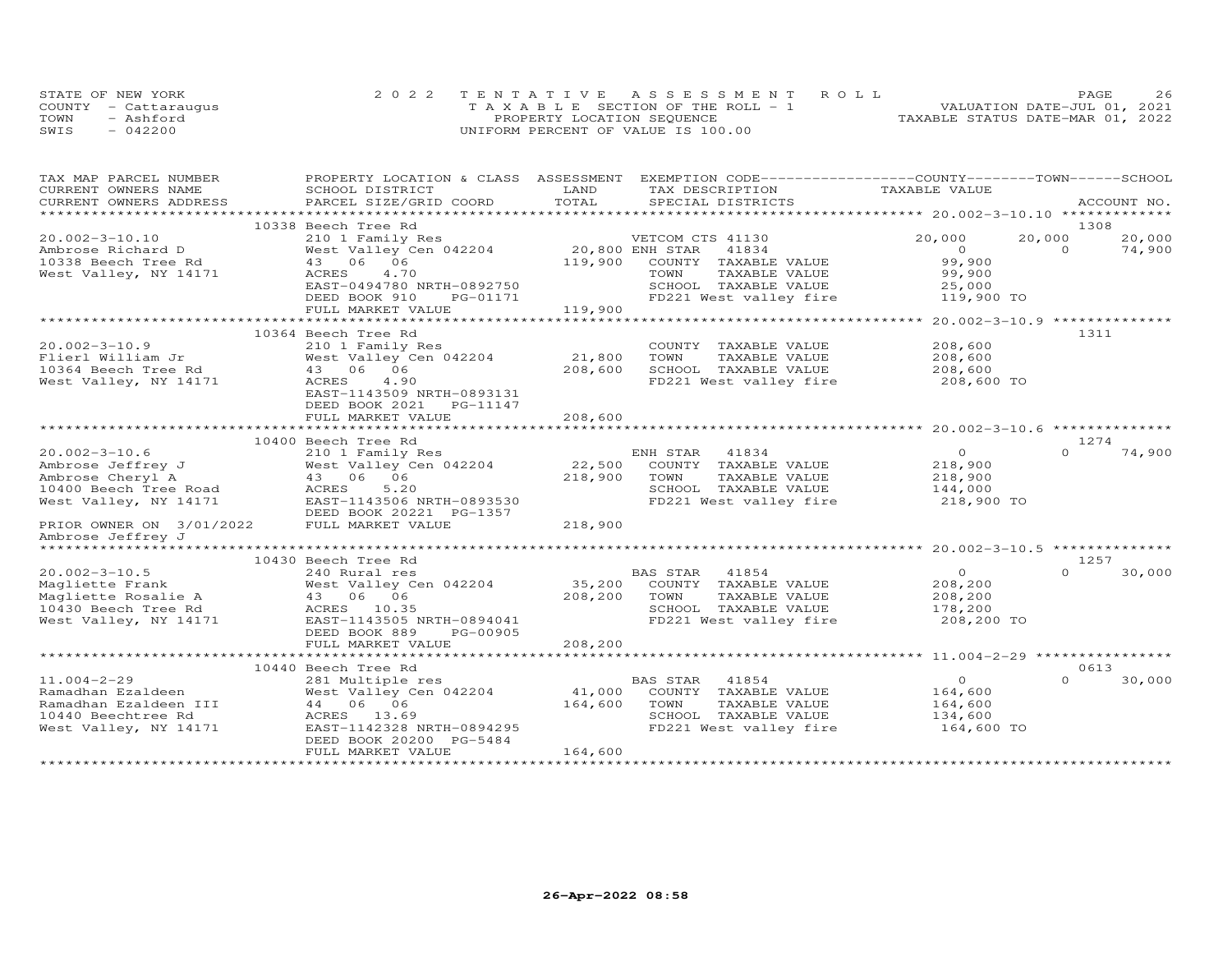|      | STATE OF NEW YORK    | 2022 TENTATIVE ASSESSMENT ROLL        | 27<br>PAGE                       |
|------|----------------------|---------------------------------------|----------------------------------|
|      | COUNTY - Cattaraugus | T A X A B L E SECTION OF THE ROLL - 1 | VALUATION DATE-JUL 01, 2021      |
| TOWN | - Ashford            | PROPERTY LOCATION SEQUENCE            | TAXABLE STATUS DATE-MAR 01, 2022 |
| SWIS | $-042200$            | UNIFORM PERCENT OF VALUE IS 100.00    |                                  |

| TAX MAP PARCEL NUMBER                                                                                                                                                                                                          | PROPERTY LOCATION & CLASS ASSESSMENT                             |         | EXEMPTION CODE-----------------COUNTY-------TOWN------SCHOOL |                       |                    |
|--------------------------------------------------------------------------------------------------------------------------------------------------------------------------------------------------------------------------------|------------------------------------------------------------------|---------|--------------------------------------------------------------|-----------------------|--------------------|
| CURRENT OWNERS NAME                                                                                                                                                                                                            | SCHOOL DISTRICT                                                  | LAND    | TAX DESCRIPTION                                              | TAXABLE VALUE         |                    |
| .CURRENT OWNERS ADDRESS PARCEL SIZE/GRID COORD TOTAL SPECIAL DISTRICTS ACCOUNT NO ACCOUNT NO ACCOUNT NO ARE THE SERVER AND THE SERVER ASSESS THE SERVER OF THE SERVER SERVER AND THE SERVER SERVER AND THE SERVER SERVER AND T |                                                                  |         |                                                              |                       |                    |
|                                                                                                                                                                                                                                |                                                                  |         |                                                              |                       |                    |
|                                                                                                                                                                                                                                | 10450 Beech Tree Rd                                              |         |                                                              |                       | 0025               |
| $11.004 - 2 - 28$                                                                                                                                                                                                              | 210 1 Family Res                                                 |         | COUNTY TAXABLE VALUE                                         | 116,600               |                    |
|                                                                                                                                                                                                                                | West Valley Cen 042204                                           | 20,200  | TOWN<br>TAXABLE VALUE                                        |                       |                    |
| Chappell Mary Lou by Nest Valley C<br>10453 Beech Tree Rd 44 06 06                                                                                                                                                             |                                                                  | 116,600 | SCHOOL TAXABLE VALUE                                         | 116,600<br>116,600    |                    |
| West Valley, NY 14171                                                                                                                                                                                                          | ACRES<br>4.28                                                    |         | FD221 West valley fire 116,600 TO                            |                       |                    |
|                                                                                                                                                                                                                                | EAST-1143454 NRTH-0894489                                        |         |                                                              |                       |                    |
|                                                                                                                                                                                                                                | DEED BOOK 882<br>PG-00299                                        |         |                                                              |                       |                    |
|                                                                                                                                                                                                                                | FULL MARKET VALUE                                                | 116,600 |                                                              |                       |                    |
|                                                                                                                                                                                                                                |                                                                  |         |                                                              |                       |                    |
|                                                                                                                                                                                                                                | 10453 Beech Tree Rd                                              |         |                                                              |                       | 0094               |
| $11.004 - 2 - 30$                                                                                                                                                                                                              | 210 1 Family Res<br>West Valley Cen 042204 29,000 ENH STAR 41834 |         | VETCOM CTS 41130                                             | 20,000                | 20,000<br>20,000   |
| Chappell Mary Lou and Mest Valley Cen 042204<br>Chappell Robert J and 44 06 06<br>10453 Beech Tree Rd ACRES 8.04<br>Nest Valley, NY 14171 EAST-1141724 NRTH-0894457                                                            |                                                                  |         |                                                              | $\Omega$              | $\Omega$<br>74,900 |
|                                                                                                                                                                                                                                |                                                                  |         | 95,400 COUNTY TAXABLE VALUE                                  | 75,400                |                    |
|                                                                                                                                                                                                                                |                                                                  |         | TAXABLE VALUE<br>TOWN                                        | 75,400                |                    |
|                                                                                                                                                                                                                                |                                                                  |         | SCHOOL TAXABLE VALUE                                         | 500                   |                    |
|                                                                                                                                                                                                                                | DEED BOOK 710<br>PG-00330                                        |         | FD221 West valley fire 95,400 TO                             |                       |                    |
|                                                                                                                                                                                                                                | FULL MARKET VALUE                                                | 95,400  |                                                              |                       |                    |
|                                                                                                                                                                                                                                |                                                                  |         |                                                              |                       |                    |
|                                                                                                                                                                                                                                | 10460 Beech Tree Rd                                              |         |                                                              |                       | 0421               |
| $11.004 - 2 - 27$                                                                                                                                                                                                              | 210 1 Family Res                                                 |         | COUNTY TAXABLE VALUE                                         | 95,200                |                    |
|                                                                                                                                                                                                                                |                                                                  |         | TAXABLE VALUE                                                | 95,200                |                    |
| 11.004-2-27 210 1 Family Res COUNTY<br>Chappell Mary Lou Mest Valley Cen 042204 11,900 TOWN<br>10453 Beech Tree Rd 1045 44 06 06 ----- --- -- -- 95,200 SCHOOI                                                                 |                                                                  |         | SCHOOL TAXABLE VALUE                                         |                       |                    |
| West Valley, NY 14171                                                                                                                                                                                                          | FRNT 83.00 DPTH 510.00                                           |         | FD221 West valley fire                                       | 95,200<br>95,200 TO   |                    |
|                                                                                                                                                                                                                                | EAST-1143044 NRTH-0894599                                        |         |                                                              |                       |                    |
|                                                                                                                                                                                                                                | DEED BOOK 889<br>PG-01168                                        |         |                                                              |                       |                    |
|                                                                                                                                                                                                                                | FULL MARKET VALUE                                                | 95,200  |                                                              |                       |                    |
|                                                                                                                                                                                                                                |                                                                  |         |                                                              |                       |                    |
|                                                                                                                                                                                                                                | 10484 Beech Tree Rd                                              |         |                                                              |                       | 0023               |
| $11.004 - 2 - 23$                                                                                                                                                                                                              | 210 1 Family Res                                                 |         | COUNTY TAXABLE VALUE                                         |                       |                    |
| Kraus Andrew                                                                                                                                                                                                                   | West Valley Cen 042204                                           | 23,500  | TOWN<br>TAXABLE VALUE                                        | 248,300<br>248,300    |                    |
| 10484 Beech Tree Rd                                                                                                                                                                                                            | 44 06 06                                                         | 248,300 | SCHOOL TAXABLE VALUE                                         |                       |                    |
| West Valley, NY 14171                                                                                                                                                                                                          | 5.58 BANK<br>017<br>ACRES                                        |         | FD221 West valley fire                                       | 248,300<br>248,300 TO |                    |
|                                                                                                                                                                                                                                | EAST-1143369 NRTH-0894997                                        |         |                                                              |                       |                    |
|                                                                                                                                                                                                                                | DEED BOOK 24497 PG-7001                                          |         |                                                              |                       |                    |
|                                                                                                                                                                                                                                | FULL MARKET VALUE                                                | 248,300 |                                                              |                       |                    |
|                                                                                                                                                                                                                                |                                                                  |         |                                                              |                       |                    |
|                                                                                                                                                                                                                                | 10493 Beech Tree Rd                                              |         |                                                              |                       | 0024               |
| $11.004 - 2 - 32.1$                                                                                                                                                                                                            | 210 1 Family Res                                                 |         | COUNTY TAXABLE VALUE                                         | 40,700                |                    |
| Ramadhan Kimio                                                                                                                                                                                                                 | West Valley Cen 042204                                           | 20,300  | TAXABLE VALUE<br>TOWN                                        | 40,700                |                    |
| 5038 White Iris Dr                                                                                                                                                                                                             | 44 06 06                                                         | 40,700  |                                                              | 40,700                |                    |
| North Myrtle Beach, SC 29582                                                                                                                                                                                                   | ACRES<br>7.90                                                    |         | SCHOOL TAXABLE VALUE<br>FD221 West valley fire               | $40,700$ TO           |                    |
|                                                                                                                                                                                                                                | EAST-1141645 NRTH-0894964                                        |         |                                                              |                       |                    |
|                                                                                                                                                                                                                                | DEED BOOK 10329 PG-2001                                          |         |                                                              |                       |                    |
|                                                                                                                                                                                                                                | FULL MARKET VALUE                                                | 40,700  |                                                              |                       |                    |
|                                                                                                                                                                                                                                |                                                                  |         |                                                              |                       |                    |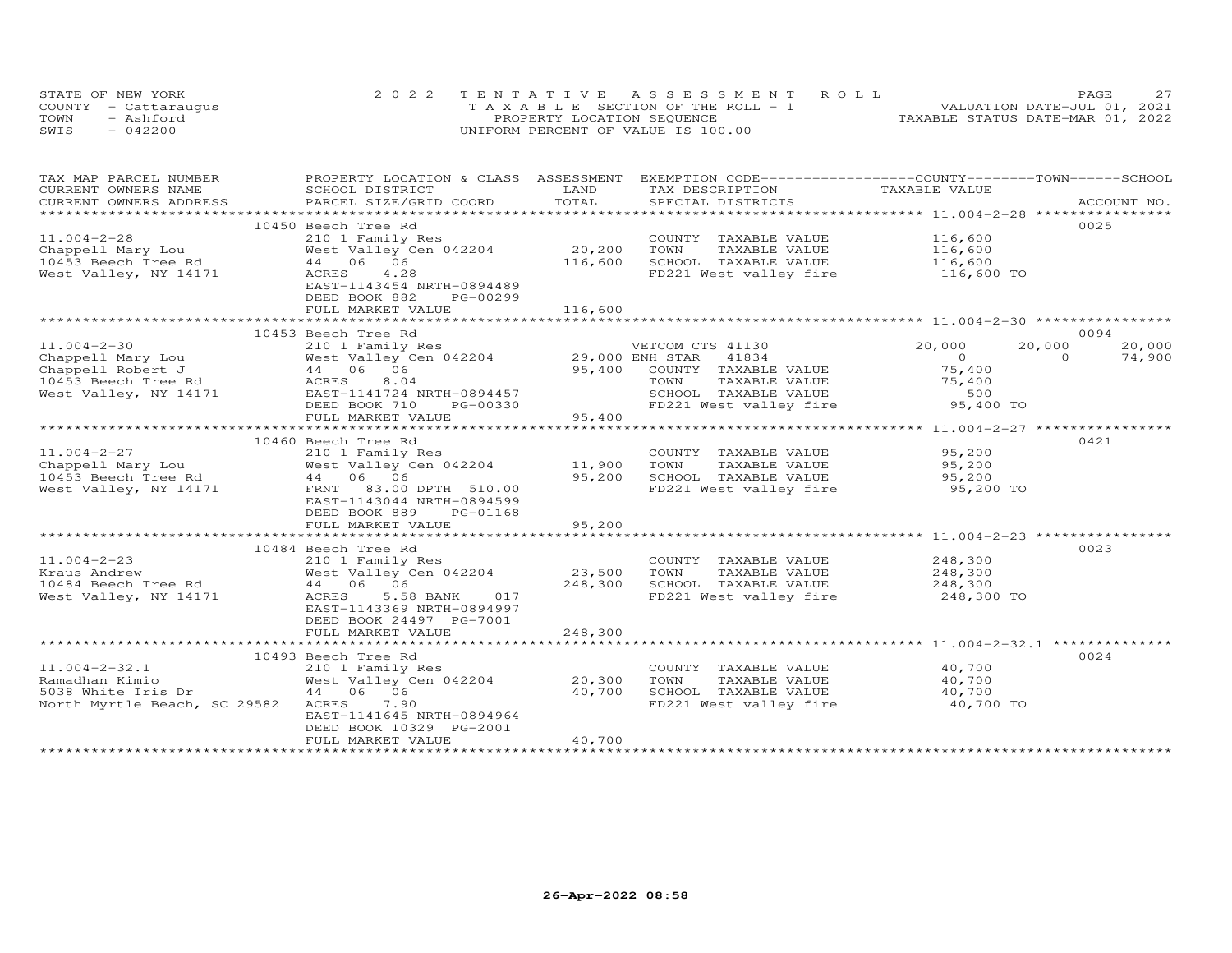| STATE OF NEW YORK    | 2022 TENTATIVE ASSESSMENT ROLL        | 28<br>PAGE                       |
|----------------------|---------------------------------------|----------------------------------|
| COUNTY - Cattaraugus | T A X A B L E SECTION OF THE ROLL - 1 | VALUATION DATE-JUL 01, 2021      |
| TOWN<br>- Ashford    | PROPERTY LOCATION SEQUENCE            | TAXABLE STATUS DATE-MAR 01, 2022 |
| SWIS<br>$-042200$    | UNIFORM PERCENT OF VALUE IS 100.00    |                                  |

| TAX MAP PARCEL NUMBER<br>CURRENT OWNERS NAME                        | PROPERTY LOCATION & CLASS ASSESSMENT EXEMPTION CODE----------------COUNTY-------TOWN------SCHOOL<br>SCHOOL DISTRICT | LAND    | TAX DESCRIPTION                                                 | TAXABLE VALUE         |                    |
|---------------------------------------------------------------------|---------------------------------------------------------------------------------------------------------------------|---------|-----------------------------------------------------------------|-----------------------|--------------------|
| CURRENT OWNERS ADDRESS                                              | PARCEL SIZE/GRID COORD                                                                                              | TOTAL   | SPECIAL DISTRICTS                                               |                       | ACCOUNT NO.        |
|                                                                     |                                                                                                                     |         |                                                                 |                       |                    |
|                                                                     | 10498 Beech Tree Rd                                                                                                 |         |                                                                 |                       | 1100               |
| $11.004 - 2 - 21.2$                                                 | 240 Rural res                                                                                                       |         | COUNTY TAXABLE VALUE                                            |                       |                    |
|                                                                     | West Valley Cen 042204                                                                                              | 37,300  | TOWN<br>TAXABLE VALUE                                           | 210,200<br>210,200    |                    |
|                                                                     |                                                                                                                     | 210,200 | SCHOOL TAXABLE VALUE                                            |                       |                    |
| -----<br>Dell'Isola Anthony<br>Dell'Isola Lisa<br>7270 Ridgeview Dr | West Valley C<br>44   06   06<br>OFF RD<br>OFF RD                                                                   |         | FD221 West valley fire                                          | 210,200<br>210,200 TO |                    |
| North Tonawanda, NY 14120                                           | ACRES 11.35                                                                                                         |         |                                                                 |                       |                    |
|                                                                     | EAST-1143342 NRTH-0895248                                                                                           |         |                                                                 |                       |                    |
|                                                                     | DEED BOOK 2019 PG-11009                                                                                             |         |                                                                 |                       |                    |
|                                                                     | FULL MARKET VALUE                                                                                                   | 210,200 |                                                                 |                       |                    |
|                                                                     |                                                                                                                     |         |                                                                 |                       |                    |
|                                                                     | 10521 Beech Tree Rd                                                                                                 |         |                                                                 |                       | 0615               |
| $11.004 - 2 - 33.1$                                                 | 314 Rural vac<10                                                                                                    |         | COUNTY TAXABLE VALUE                                            | 1,700                 |                    |
| Jackson-Mccarty Teaseleman West Valley Cen 042204 1,700             |                                                                                                                     |         | TAXABLE VALUE<br>TOWN                                           | 1,700                 |                    |
|                                                                     | 44 06 06                                                                                                            | 1,700   |                                                                 |                       |                    |
| 10536 Beechtree Rd<br>West Valley, NY 14171                         | JACKSON MARYAMA L/U                                                                                                 |         | SCHOOL TAXABLE VALUE 1,700<br>FD221 West valley fire 1,700 TO   |                       |                    |
|                                                                     | FRNT 168.00 DPTH 175.00                                                                                             |         |                                                                 |                       |                    |
|                                                                     | EAST-1142464 NRTH-0895483                                                                                           |         |                                                                 |                       |                    |
|                                                                     | DEED BOOK 20190 PG-7555                                                                                             |         |                                                                 |                       |                    |
|                                                                     | FULL MARKET VALUE                                                                                                   | 1,700   |                                                                 |                       |                    |
|                                                                     |                                                                                                                     |         |                                                                 |                       |                    |
|                                                                     | 10536 Beech Tree Rd                                                                                                 |         |                                                                 |                       | 0411               |
| $11.004 - 2 - 19$                                                   | 271 Mfg housings                                                                                                    |         | BAS STAR 41854                                                  | $\overline{O}$        | $\Omega$<br>30,000 |
|                                                                     |                                                                                                                     |         | 14,900 COUNTY TAXABLE VALUE                                     | 31,800                |                    |
|                                                                     |                                                                                                                     | 31,800  | TAXABLE VALUE<br>TOWN                                           | 31,800                |                    |
| West Valley, NY 14171                                               | 2.15<br>ACRES                                                                                                       |         | SCHOOL TAXABLE VALUE                                            | 1,800                 |                    |
|                                                                     | EAST-0494320 NRTH-0895530                                                                                           |         | FD221 West valley fire                                          | 31,800 TO             |                    |
|                                                                     | DEED BOOK 984<br>PG-750                                                                                             |         |                                                                 |                       |                    |
|                                                                     | FULL MARKET VALUE                                                                                                   | 31,800  |                                                                 |                       |                    |
|                                                                     |                                                                                                                     |         |                                                                 |                       |                    |
|                                                                     | 10636 Beech Tree Rd                                                                                                 |         |                                                                 |                       | 1461               |
| $11.004 - 2 - 35.2$                                                 | 240 Rural res                                                                                                       |         | COUNTY TAXABLE VALUE                                            | 95,600                |                    |
|                                                                     |                                                                                                                     | 52,900  | TOWN<br>TAXABLE VALUE                                           | 95,600                |                    |
|                                                                     |                                                                                                                     | 95,600  | SCHOOL TAXABLE VALUE 95,600<br>FD221 West valley fire 95,600 TO |                       |                    |
| 53 Lehigh St                                                        | ACRES<br>26.85                                                                                                      |         |                                                                 |                       |                    |
| Cheektowaga, NY 14206                                               | EAST-1142971 NRTH-0896656                                                                                           |         |                                                                 |                       |                    |
|                                                                     | DEED BOOK 2019 PG-15189                                                                                             |         |                                                                 |                       |                    |
|                                                                     | FULL MARKET VALUE<br>************************                                                                       | 95,600  |                                                                 |                       |                    |
|                                                                     |                                                                                                                     |         |                                                                 |                       |                    |
|                                                                     | 10673 Beech Tree Rd                                                                                                 |         |                                                                 |                       | 0836               |
| $11.004 - 2 - 38.1$                                                 | 270 Mfg housing<br>West Valley Cen 042204                                                                           | 26,700  | COUNTY TAXABLE VALUE                                            | 86,300                |                    |
| Gangloff Thomas<br>6150 Gott Creek Trl                              |                                                                                                                     | 86,300  | TOWN<br>TAXABLE VALUE                                           | 86,300                |                    |
| East Amherst, NY 14051                                              | 44/45 06 06<br>6.99<br>ACRES                                                                                        |         | SCHOOL TAXABLE VALUE<br>FD221 West valley fire                  | 86,300<br>86,300 TO   |                    |
|                                                                     | EAST-1142379 NRTH-0898102                                                                                           |         |                                                                 |                       |                    |
|                                                                     | DEED BOOK 17599 PG-9001                                                                                             |         |                                                                 |                       |                    |
|                                                                     | FULL MARKET VALUE                                                                                                   | 86,300  |                                                                 |                       |                    |
|                                                                     |                                                                                                                     |         |                                                                 |                       |                    |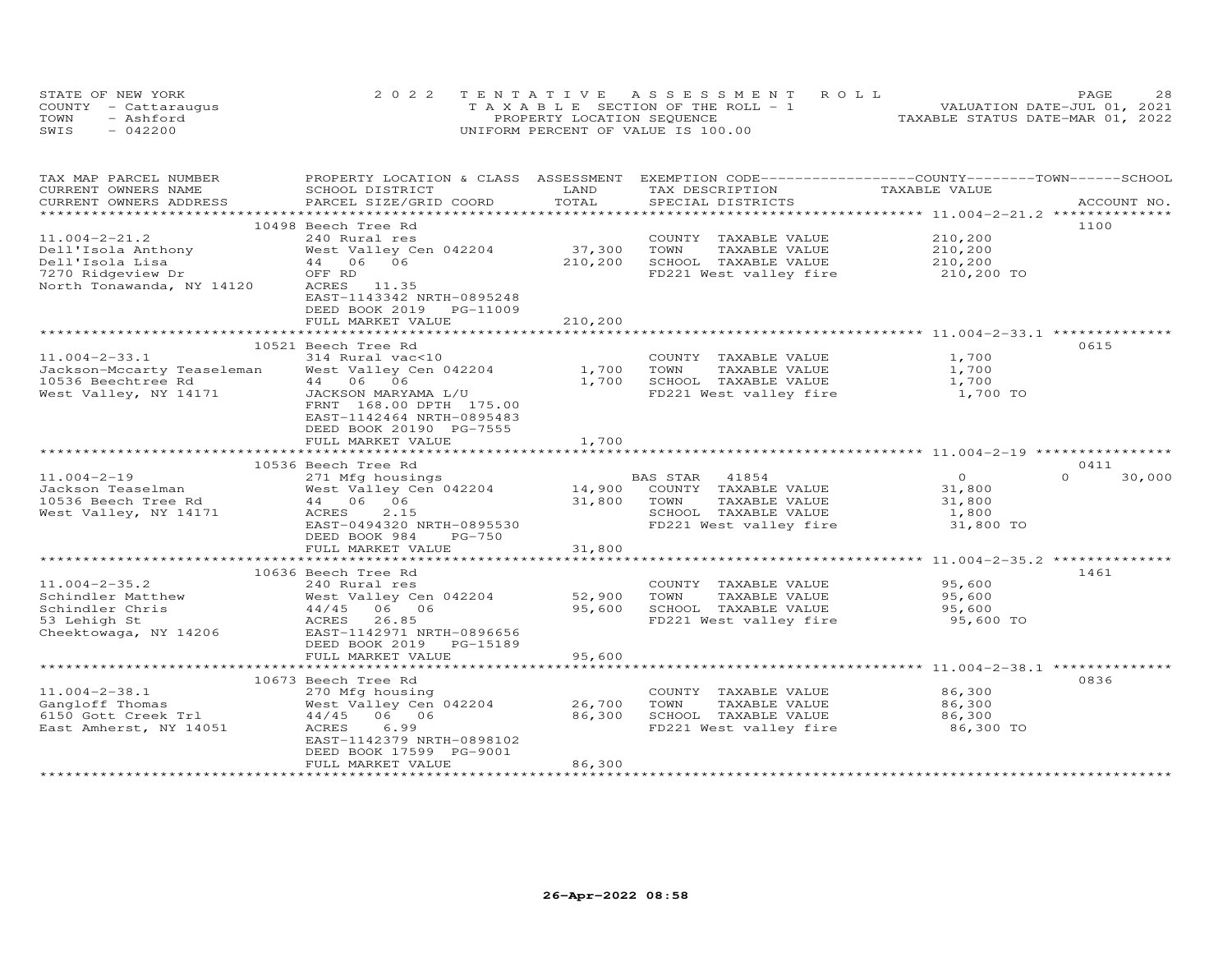| STATE OF NEW YORK    | 2022 TENTATIVE ASSESSMENT ROLL        | PAGE.                            | 29 |
|----------------------|---------------------------------------|----------------------------------|----|
| COUNTY - Cattaraugus | T A X A B L E SECTION OF THE ROLL - 1 | VALUATION DATE-JUL 01, 2021      |    |
| TOWN<br>- Ashford    | PROPERTY LOCATION SEQUENCE            | TAXABLE STATUS DATE-MAR 01, 2022 |    |
| $-042200$<br>SWIS    | UNIFORM PERCENT OF VALUE IS 100.00    |                                  |    |

| TAX MAP PARCEL NUMBER | PROPERTY LOCATION & CLASS ASSESSMENT EXEMPTION CODE----------------COUNTY-------TOWN-----SCHOOL                                                                                                                                                       |         |                                                                                                                                                   |                                                                 |                    |
|-----------------------|-------------------------------------------------------------------------------------------------------------------------------------------------------------------------------------------------------------------------------------------------------|---------|---------------------------------------------------------------------------------------------------------------------------------------------------|-----------------------------------------------------------------|--------------------|
|                       |                                                                                                                                                                                                                                                       |         | TAX DESCRIPTION TAXABLE VALUE                                                                                                                     |                                                                 |                    |
|                       |                                                                                                                                                                                                                                                       |         |                                                                                                                                                   |                                                                 |                    |
|                       |                                                                                                                                                                                                                                                       |         |                                                                                                                                                   |                                                                 |                    |
|                       | 10925 Beech Tree Rd                                                                                                                                                                                                                                   |         |                                                                                                                                                   |                                                                 | 0041               |
|                       |                                                                                                                                                                                                                                                       |         | COUNTY TAXABLE VALUE 103,200                                                                                                                      |                                                                 |                    |
|                       |                                                                                                                                                                                                                                                       |         |                                                                                                                                                   |                                                                 |                    |
|                       |                                                                                                                                                                                                                                                       |         | TOWN TAXABLE VALUE 103,200<br>SCHOOL TAXABLE VALUE 103,200                                                                                        |                                                                 |                    |
|                       | 11.004-2-2<br>260 Seasonal res<br>Bednarek Arthur J Jr West Valley Cen 042204 59,200<br>Sikora Jeanette 45 -06 -06 103,200<br>209 Sprenger Ave ACRES 31.06<br>209 Sprenger Ave ACRES 31.06<br>209 MEED BOOK 30637 PG-3001<br>2011<br>2011<br>201      |         | FD221 West valley fire 103,200 TO                                                                                                                 |                                                                 |                    |
|                       |                                                                                                                                                                                                                                                       |         |                                                                                                                                                   |                                                                 |                    |
|                       |                                                                                                                                                                                                                                                       |         |                                                                                                                                                   |                                                                 |                    |
|                       |                                                                                                                                                                                                                                                       |         |                                                                                                                                                   |                                                                 |                    |
|                       |                                                                                                                                                                                                                                                       |         |                                                                                                                                                   |                                                                 |                    |
|                       | 11009 Beech Tree Rd                                                                                                                                                                                                                                   |         |                                                                                                                                                   |                                                                 | 0771               |
|                       | 11.002-2-25<br>Smith Jason A<br>Mest Valley Cen 042204<br>11009 Beech Tree Rd<br>West Valley Cen 042204<br>46 06 06<br>West Valley, NY 14171<br>EAST-1142299 NRTH-0902562<br>EAST-1142299 NRTH-0902562<br>EAST-1142299 NRTH-0902562<br>FD221 West     |         |                                                                                                                                                   | $\overline{0}$                                                  | 30,000<br>$\Omega$ |
|                       |                                                                                                                                                                                                                                                       |         | 3AS STAR 41854<br>COUNTY TAXABLE VALUE 150,500<br>TOWN TAXABLE VALUE 150,500<br>SCHOOL TAXABLE VALUE 120,500<br>FD221 West valley fire 150,500 TO |                                                                 |                    |
|                       |                                                                                                                                                                                                                                                       |         |                                                                                                                                                   |                                                                 |                    |
|                       |                                                                                                                                                                                                                                                       |         |                                                                                                                                                   |                                                                 |                    |
|                       |                                                                                                                                                                                                                                                       |         |                                                                                                                                                   |                                                                 |                    |
|                       | DEED BOOK 1016 PG-659                                                                                                                                                                                                                                 |         |                                                                                                                                                   |                                                                 |                    |
|                       | FULL MARKET VALUE                                                                                                                                                                                                                                     | 150,500 |                                                                                                                                                   |                                                                 |                    |
|                       |                                                                                                                                                                                                                                                       |         |                                                                                                                                                   |                                                                 |                    |
|                       | 11010 Beech Tree Rd                                                                                                                                                                                                                                   |         |                                                                                                                                                   |                                                                 | 0215               |
|                       |                                                                                                                                                                                                                                                       |         |                                                                                                                                                   | $\begin{smallmatrix}&&0\0&158,400\end{smallmatrix}$             | $\Omega$<br>30,000 |
|                       |                                                                                                                                                                                                                                                       |         |                                                                                                                                                   |                                                                 |                    |
|                       | 11.002-2-24<br>Fuller Duane Allan Mest Valley Cen 042204<br>Mest Valley Cen 042204<br>Mest Valley Cen 042204<br>Mest Valley, NY 14171<br>Mest Valley, NY 14171<br>Mest Valley, NY 14171<br>Mest Valley, NY 14171<br>Mest Valley, NY 14171<br>Mes      |         |                                                                                                                                                   | TAXABLE VALUE<br>TAXABLE VALUE 158,400<br>TAXABLE VALUE 128,400 |                    |
|                       |                                                                                                                                                                                                                                                       |         |                                                                                                                                                   |                                                                 |                    |
|                       |                                                                                                                                                                                                                                                       |         | FD221 West valley fire 158,400 TO                                                                                                                 |                                                                 |                    |
|                       | DEED BOOK 998<br>PG-156                                                                                                                                                                                                                               |         |                                                                                                                                                   |                                                                 |                    |
|                       |                                                                                                                                                                                                                                                       |         |                                                                                                                                                   |                                                                 |                    |
|                       |                                                                                                                                                                                                                                                       |         |                                                                                                                                                   |                                                                 |                    |
|                       | 11085 Beech Tree Rd                                                                                                                                                                                                                                   |         | 92 PCT OF VALUE USED FOR EXEMPTION PURPOSES                                                                                                       |                                                                 | 0735               |
|                       | 11.002-2-29.1<br>Gorko Linda L<br>FO Box 314<br>PO Box 314<br>FO Box 314<br>Springville, NY 14141<br>EAST-0049349 NRTH-0090430<br>DEED BOOK 964<br>DEED BOOK 964<br>PG-1148<br>FO 221 West valley fire<br>FD221 West valley fire<br>FD221 West valley |         |                                                                                                                                                   | 12,000 12,000                                                   | 12,000             |
|                       |                                                                                                                                                                                                                                                       |         |                                                                                                                                                   | $\overline{O}$                                                  | $\Omega$<br>74,900 |
|                       |                                                                                                                                                                                                                                                       |         |                                                                                                                                                   |                                                                 |                    |
|                       |                                                                                                                                                                                                                                                       |         |                                                                                                                                                   | 181,700<br>181,700                                              |                    |
|                       |                                                                                                                                                                                                                                                       |         | TOWN TAXABLE VALUE<br>SCHOOL TAXABLE VALUE 106,800<br>--^^1 Mart valley fire 193,700 TO                                                           |                                                                 |                    |
|                       |                                                                                                                                                                                                                                                       |         |                                                                                                                                                   |                                                                 |                    |
|                       |                                                                                                                                                                                                                                                       |         |                                                                                                                                                   |                                                                 |                    |
|                       |                                                                                                                                                                                                                                                       |         |                                                                                                                                                   |                                                                 |                    |
|                       | 11110 Beech Tree Rd                                                                                                                                                                                                                                   |         |                                                                                                                                                   |                                                                 | 1653               |
| $11.002 - 2 - 31.3$   | 105 Vac farmland                                                                                                                                                                                                                                      |         | COUNTY TAXABLE VALUE 68,700                                                                                                                       |                                                                 |                    |
|                       |                                                                                                                                                                                                                                                       |         | TOWN                                                                                                                                              | TAXABLE VALUE 68,700                                            |                    |
|                       |                                                                                                                                                                                                                                                       |         |                                                                                                                                                   |                                                                 |                    |
|                       | 11.002-2-31.3<br>Davies Paul F<br>Davies Tara J<br>Pavies Tara J<br>The Mest Valley Cen 042204 66,200<br>499 Franklin St ACRES 30.45<br>Springville, NY 14141 EAST-1142233 NRTH-0905586                                                               |         |                                                                                                                                                   |                                                                 |                    |
|                       |                                                                                                                                                                                                                                                       |         |                                                                                                                                                   |                                                                 |                    |
|                       | DEED BOOK 18219 PG-7002                                                                                                                                                                                                                               |         |                                                                                                                                                   |                                                                 |                    |
|                       | FULL MARKET VALUE                                                                                                                                                                                                                                     | 68,700  |                                                                                                                                                   |                                                                 |                    |
|                       |                                                                                                                                                                                                                                                       |         |                                                                                                                                                   |                                                                 |                    |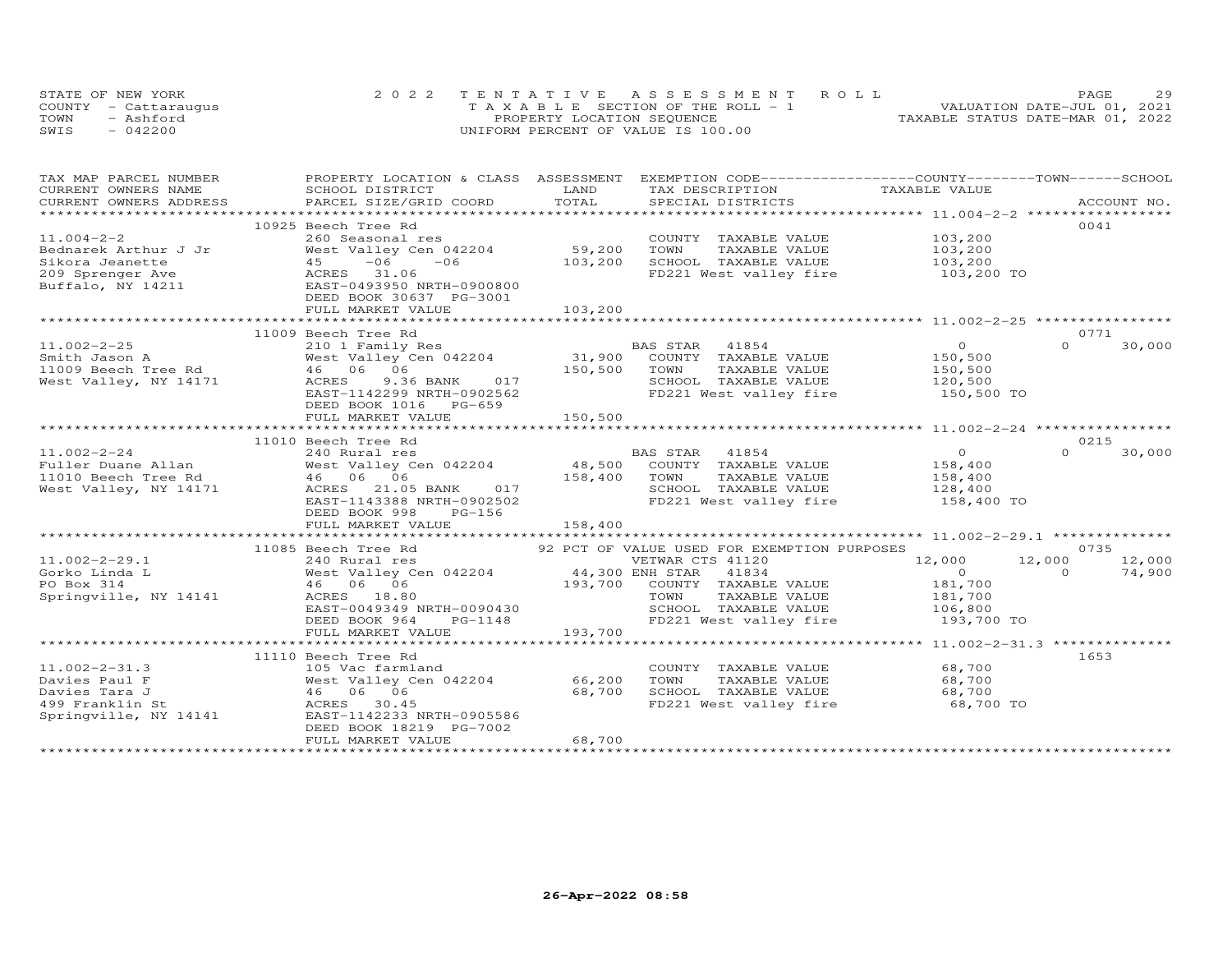|      | STATE OF NEW YORK    | 2022 TENTATIVE ASSESSMENT ROLL        | PAGE                             | 30 |
|------|----------------------|---------------------------------------|----------------------------------|----|
|      | COUNTY - Cattaraugus | T A X A B L E SECTION OF THE ROLL - 1 | VALUATION DATE-JUL 01, 2021      |    |
| TOWN | - Ashford            | PROPERTY LOCATION SEQUENCE            | TAXABLE STATUS DATE-MAR 01, 2022 |    |
| SWIS | $-042200$            | UNIFORM PERCENT OF VALUE IS 100.00    |                                  |    |

| TAX MAP PARCEL NUMBER | PROPERTY LOCATION & CLASS ASSESSMENT EXEMPTION CODE----------------COUNTY-------TOWN------SCHOOL                                                                                                                                                         |         |                                                           |                                                                                                           |                          |
|-----------------------|----------------------------------------------------------------------------------------------------------------------------------------------------------------------------------------------------------------------------------------------------------|---------|-----------------------------------------------------------|-----------------------------------------------------------------------------------------------------------|--------------------------|
| CURRENT OWNERS NAME   | SCHOOL DISTRICT<br>SCHOOL DISTRICT<br>PARCEL SIZE/GRID COORD                                                                                                                                                                                             | LAND    | TAX DESCRIPTION TAXABLE VALUE                             |                                                                                                           |                          |
|                       | .CURRENT OWNERS ADDRESS PARCEL SIZE/GRID COORD TOTAL SPECIAL DISTRICTS ACCOUNT NO ACCOUNT NO ACCOUNT NO ARE THE SERVER AND THE SERVER ASSESS THE SERVER OF THE SERVER SERVER AND THE SERVER SERVER AND THE SERVER SERVER AND T                           |         |                                                           |                                                                                                           | ACCOUNT NO.              |
|                       |                                                                                                                                                                                                                                                          |         |                                                           |                                                                                                           |                          |
|                       |                                                                                                                                                                                                                                                          |         |                                                           |                                                                                                           | 1652                     |
|                       |                                                                                                                                                                                                                                                          |         |                                                           |                                                                                                           | $\Omega$<br>30,000       |
|                       |                                                                                                                                                                                                                                                          |         |                                                           |                                                                                                           |                          |
|                       |                                                                                                                                                                                                                                                          |         |                                                           |                                                                                                           |                          |
|                       | 11.002-2-31.2<br>Heitman Jeffrey J<br>Heitman Jeffrey J<br>Mest Valley Cen 042204<br>19,800 COUNTY TAXABLE VALUE<br>1116 Beech Tree Rd<br>Springville, NY 14141<br>ACRES 11.4.70<br>204,300 TOWN TAXABLE VALUE<br>SCHOOL TAXABLE VALUE<br>SCHOOL         |         |                                                           | 41854 0<br>TAXABLE VALUE 204,300<br>TAXABLE VALUE 204,300<br>TAXABLE VALUE 174,300                        |                          |
|                       | EAST-1149659 NRTH-0905697                                                                                                                                                                                                                                |         | FD221 West valley fire 204,300 TO                         |                                                                                                           |                          |
|                       | DEED BOOK 20200 PG-5343                                                                                                                                                                                                                                  |         |                                                           |                                                                                                           |                          |
|                       | FULL MARKET VALUE                                                                                                                                                                                                                                        | 204,300 |                                                           |                                                                                                           |                          |
|                       |                                                                                                                                                                                                                                                          |         |                                                           |                                                                                                           |                          |
|                       | 11173 Beech Tree Rd                                                                                                                                                                                                                                      |         |                                                           |                                                                                                           | 0511                     |
| $11.002 - 2 - 30.1$   | 210 1 Family Res                                                                                                                                                                                                                                         |         | COUNTY TAXABLE VALUE                                      | 122,300                                                                                                   |                          |
|                       |                                                                                                                                                                                                                                                          |         | TOWN                                                      | TAXABLE VALUE<br>TAXABLE VALUE 122,300<br>TAXABLE VALUE 122,300                                           |                          |
|                       |                                                                                                                                                                                                                                                          |         | SCHOOL TAXABLE VALUE                                      |                                                                                                           |                          |
|                       | 11.002-2-30.1<br>Lois V. Magney Estate West Valley Cen 042204 27,500<br>14184 School St 46 06 06 122,300<br>Collins Center, NY 14035 ACRES 140.30 NDTV 0005035                                                                                           |         | FD221 West valley fire 122,300 TO                         |                                                                                                           |                          |
|                       |                                                                                                                                                                                                                                                          |         |                                                           |                                                                                                           |                          |
|                       | EAST-1141010 NRTH-0905035                                                                                                                                                                                                                                |         |                                                           |                                                                                                           |                          |
|                       | DEED BOOK 825<br>PG-00355                                                                                                                                                                                                                                |         |                                                           |                                                                                                           |                          |
|                       | FULL MARKET VALUE                                                                                                                                                                                                                                        | 122,300 |                                                           |                                                                                                           |                          |
|                       |                                                                                                                                                                                                                                                          |         |                                                           |                                                                                                           |                          |
|                       | 11173 Beech Tree Rd                                                                                                                                                                                                                                      |         |                                                           |                                                                                                           | 0511                     |
| $11.002 - 2 - 30.2$   |                                                                                                                                                                                                                                                          |         | COUNTY TAXABLE VALUE 42,600                               |                                                                                                           |                          |
|                       |                                                                                                                                                                                                                                                          |         | TOWN      TAXABLE VALUE<br>SCHOOL   TAXABLE VALUE<br>TOWN | 42,600                                                                                                    |                          |
|                       | 11.002-2-30.2 322 Rural vac>10<br>Morris Jerald L West Valley Cen 042204 42,600<br>Morris Colleen A 46 06 06 42,600<br>14184 School St ACRES 19.09<br>PO Box 264 EAST-1141385 NRTH-0904310<br>Collins Center, NY 14035 DEED BOOK 2021 PG                 |         |                                                           | 42,600                                                                                                    |                          |
|                       |                                                                                                                                                                                                                                                          |         | FD221 West valley fire                                    | 42,600 TO                                                                                                 |                          |
|                       |                                                                                                                                                                                                                                                          |         |                                                           |                                                                                                           |                          |
|                       |                                                                                                                                                                                                                                                          |         |                                                           |                                                                                                           |                          |
|                       |                                                                                                                                                                                                                                                          |         |                                                           |                                                                                                           |                          |
|                       |                                                                                                                                                                                                                                                          |         |                                                           |                                                                                                           |                          |
|                       | 11173 Beech Tree Rd                                                                                                                                                                                                                                      |         |                                                           |                                                                                                           |                          |
| $11.002 - 2 - 30.3$   | 314 Rural vac<10                                                                                                                                                                                                                                         |         | COUNTY TAXABLE VALUE                                      |                                                                                                           |                          |
|                       |                                                                                                                                                                                                                                                          |         |                                                           |                                                                                                           |                          |
|                       |                                                                                                                                                                                                                                                          |         |                                                           |                                                                                                           |                          |
|                       |                                                                                                                                                                                                                                                          |         |                                                           | TAXABLE VALUE $19,100$<br>TAXABLE VALUE $19,100$<br>TAXABLE VALUE $19,100$<br>est valley fire $19,100$ TO |                          |
|                       |                                                                                                                                                                                                                                                          |         |                                                           |                                                                                                           |                          |
|                       | 11.002-2-30.3<br>Morris Jordan Land Morris (11.002-2-30.4<br>Morris Colleen A<br>Morris Colleen A<br>14.002-2-30.1<br>Morris Colleen A<br>46 06 06<br>19,100 SCHOOL TAXABLE VALUE<br>19,100 SCHOOL TAXABLE VALUE<br>PO Box 264<br>RORES 3.85<br>Col      |         |                                                           |                                                                                                           |                          |
|                       |                                                                                                                                                                                                                                                          |         |                                                           |                                                                                                           |                          |
|                       | DEED BOOK 2021<br>PG-16586                                                                                                                                                                                                                               |         |                                                           |                                                                                                           |                          |
|                       | FULL MARKET VALUE                                                                                                                                                                                                                                        | 19,100  |                                                           |                                                                                                           |                          |
|                       |                                                                                                                                                                                                                                                          |         |                                                           |                                                                                                           |                          |
|                       | 11220 Beech Tree Rd                                                                                                                                                                                                                                      |         |                                                           |                                                                                                           | 1509                     |
| $11.001 - 1 - 27.3$   |                                                                                                                                                                                                                                                          |         |                                                           | 20,000 20,000<br>8,610 8,610                                                                              | 20,000                   |
| Schweickert Shawn     |                                                                                                                                                                                                                                                          |         |                                                           |                                                                                                           | 8,610                    |
|                       | SCHWEICKEIL SHAWI<br>SCHWEICKEIT TRACY<br>11220 Beech Tree Rd 1220 Beech Tree Rd 1230 BANK<br>Springville, NY 14141<br>EAST-1139582 NRTH-0905785<br>DEED BOOK 27627 PG-9001<br>172.200<br>172,200 BAS STAR 41854<br>4.30 BANK 081 172,200 BAS STAR 41854 |         |                                                           | $\overline{O}$                                                                                            | 30,000<br>$\overline{a}$ |
|                       |                                                                                                                                                                                                                                                          |         | COUNTY TAXABLE VALUE                                      | 143,590                                                                                                   |                          |
|                       |                                                                                                                                                                                                                                                          |         |                                                           |                                                                                                           |                          |
|                       |                                                                                                                                                                                                                                                          |         |                                                           |                                                                                                           |                          |
|                       | FULL MARKET VALUE                                                                                                                                                                                                                                        |         | 172,200 FD221 West valley fire 172,200 TO                 |                                                                                                           |                          |
|                       |                                                                                                                                                                                                                                                          |         |                                                           |                                                                                                           |                          |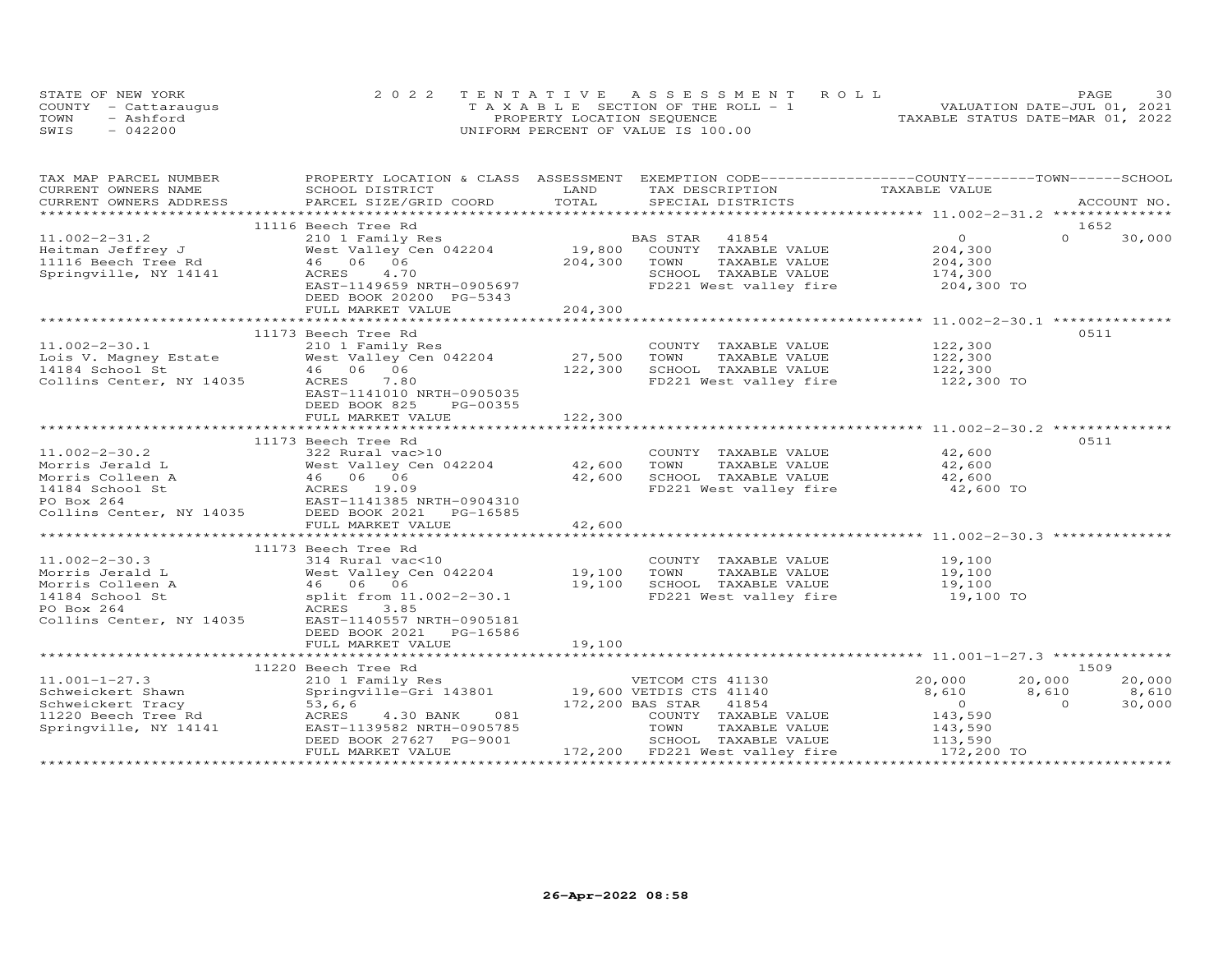|      | STATE OF NEW YORK    | 2022 TENTATIVE ASSESSMENT ROLL        | 31<br>PAGE                       |
|------|----------------------|---------------------------------------|----------------------------------|
|      | COUNTY - Cattaraugus | T A X A B L E SECTION OF THE ROLL - 1 | VALUATION DATE-JUL 01, 2021      |
| TOWN | - Ashford            | PROPERTY LOCATION SEQUENCE            | TAXABLE STATUS DATE-MAR 01, 2022 |
| SWIS | $-042200$            | UNIFORM PERCENT OF VALUE IS 100.00    |                                  |

| TAX MAP PARCEL NUMBER<br>CURRENT OWNERS NAME                                           | PROPERTY LOCATION & CLASS ASSESSMENT EXEMPTION CODE----------------COUNTY-------TOWN------SCHOOL<br>SCHOOL DISTRICT<br>PARCEL SIZE/GRID COORD TOTAL | LAND    | TAX DESCRIPTION TAXABLE VALUE                                                                   |                                                            |          |             |
|----------------------------------------------------------------------------------------|-----------------------------------------------------------------------------------------------------------------------------------------------------|---------|-------------------------------------------------------------------------------------------------|------------------------------------------------------------|----------|-------------|
| CURRENT OWNERS ADDRESS                                                                 |                                                                                                                                                     |         | SPECIAL DISTRICTS                                                                               |                                                            |          | ACCOUNT NO. |
|                                                                                        | 11256 Beech Tree Rd                                                                                                                                 |         | 28 PCT OF VALUE USED FOR EXEMPTION PURPOSES                                                     |                                                            |          | 0237        |
| $11.001 - 1 - 25$                                                                      | 240 Rural res                                                                                                                                       |         | VETWAR CTS 41120                                                                                |                                                            |          | 12,000      |
| Fisher Living Trust                                                                    | Springville-Gri 143801 280,700 ENH STAR                                                                                                             |         | 41834                                                                                           | $12,000$ $12,000$ 0                                        |          | 74,900      |
| Fisher Raymond C                                                                       | Springville-011<br>47/54 06 06<br>157.00                                                                                                            | 357,800 | COUNTY TAXABLE VALUE                                                                            | 345,800                                                    |          |             |
|                                                                                        | ACRES 167.00                                                                                                                                        |         |                                                                                                 |                                                            |          |             |
| 11256 Beech Tree Rd<br>Springville, NY 14141                                           |                                                                                                                                                     |         |                                                                                                 |                                                            |          |             |
|                                                                                        | ACRES 167.00<br>EAST-1140058 NRTH-0907804<br>DEED BOOK 966 PG-848<br>PG-848                                                                         |         | TOWN TAXABLE VALUE 345,800<br>SCHOOL TAXABLE VALUE 270,900<br>FD221 West valley fire 357,800 TO |                                                            |          |             |
| MAY BE SUBJECT TO PAYMENT<br>UNDER AGDIST LAW TIL 2026                                 | FULL MARKET VALUE                                                                                                                                   | 357,800 |                                                                                                 |                                                            |          |             |
|                                                                                        |                                                                                                                                                     |         |                                                                                                 |                                                            |          |             |
|                                                                                        | 11266 Beech Tree Rd                                                                                                                                 |         |                                                                                                 |                                                            | 0027     |             |
| $11.001 - 1 - 26$                                                                      |                                                                                                                                                     |         |                                                                                                 |                                                            | $\Omega$ | 74,900      |
| DP Fuller Family Trust                                                                 |                                                                                                                                                     |         |                                                                                                 |                                                            |          |             |
|                                                                                        | 54 06 06                                                                                                                                            | 152,000 | TAXABLE VALUE<br>TOWN                                                                           | 152,000                                                    |          |             |
| IIZOU Beech Tree Rd.<br>Springville, NY 14141                                          | 2.49<br>ACRES<br>ACRES 2.49<br>EAST-1139058 NRTH-0906561                                                                                            |         | SCHOOL TAXABLE VALUE                                                                            | 77,100                                                     |          |             |
|                                                                                        |                                                                                                                                                     |         | FD221 West valley fire                                                                          | 152,000 TO                                                 |          |             |
|                                                                                        | DEED BOOK 27041 PG-7001                                                                                                                             |         |                                                                                                 |                                                            |          |             |
|                                                                                        | FULL MARKET VALUE                                                                                                                                   | 152,000 |                                                                                                 |                                                            |          |             |
|                                                                                        |                                                                                                                                                     |         |                                                                                                 |                                                            |          |             |
|                                                                                        | 11277 Beech Tree Rd                                                                                                                                 |         |                                                                                                 |                                                            |          |             |
| $11.001 - 1 - 28.2$                                                                    | 312 Vac w/imprv                                                                                                                                     |         | COUNTY TAXABLE VALUE                                                                            | 65,100                                                     |          |             |
|                                                                                        | $Springville-Gri 143801 32,400$                                                                                                                     |         | TOWN<br>TAXABLE VALUE 65,100<br>TAXABLE VALUE 65,100                                            |                                                            |          |             |
|                                                                                        | 53,54/06/06                                                                                                                                         | 65,100  | SCHOOL TAXABLE VALUE                                                                            | 65,100                                                     |          |             |
| Owczarczak William<br>Owczarczak Nancy<br>177 Cayuga Creek Rd<br>Cheektowaga, NY 14227 | Split from 28                                                                                                                                       |         | FD221 West valley fire 65,100 TO                                                                |                                                            |          |             |
|                                                                                        | ACRES<br>9.61                                                                                                                                       |         |                                                                                                 |                                                            |          |             |
|                                                                                        | EAST-1138535 NRTH-0906209                                                                                                                           |         |                                                                                                 |                                                            |          |             |
|                                                                                        | DEED BOOK 20210 PG-7695                                                                                                                             |         |                                                                                                 |                                                            |          |             |
|                                                                                        | FULL MARKET VALUE                                                                                                                                   | 65,100  |                                                                                                 |                                                            |          |             |
|                                                                                        | 11301 Beech Tree Rd                                                                                                                                 |         |                                                                                                 |                                                            |          | 1265        |
| $11.001 - 1 - 24.1$                                                                    | 210 1 Family Res                                                                                                                                    |         | VETCOM CTS 41130                                                                                |                                                            |          | 20,000      |
| Schweickert Theodore & Jeanne Springville-Gri 143801 15,200 VETDIS CTS 41140           |                                                                                                                                                     |         |                                                                                                 | $20,000$ $20,000$<br>$40,000$ $40,000$                     |          | 40,000      |
| Sherman Anne                                                                           | 53/54 06 06                                                                                                                                         |         | 105,300 ENH STAR 41834                                                                          | $\overline{0}$                                             | $\sim$ 0 | 45,300      |
| Sherman Anne<br>11301 Beech Tree Rd                                                    | INC. 11.001-1-29                                                                                                                                    |         | COUNTY TAXABLE VALUE                                                                            | 45,300                                                     |          |             |
| Springville, NY 14141                                                                  | ACRES<br>2.27                                                                                                                                       |         |                                                                                                 | 45,300                                                     |          |             |
|                                                                                        | EAST-1138070 NRTH-0906828                                                                                                                           |         | TOWN       TAXABLE  VALUE<br>SCHOOL    TAXABLE  VALUE                                           |                                                            |          |             |
|                                                                                        |                                                                                                                                                     |         | FD221 West valley fire                                                                          | $\begin{array}{c}\n0 \\ \hline\n\end{array}$<br>105,300 TO |          |             |
|                                                                                        |                                                                                                                                                     |         |                                                                                                 |                                                            |          |             |
|                                                                                        |                                                                                                                                                     |         |                                                                                                 |                                                            |          |             |
|                                                                                        | 11301 Beech Tree Rd                                                                                                                                 |         |                                                                                                 |                                                            |          |             |
| $11.001 - 1 - 24.9$                                                                    | 314 Rural vac<10                                                                                                                                    |         | COUNTY TAXABLE VALUE                                                                            |                                                            |          |             |
| Hall Gerald W                                                                          | springville-Gri 143801 15,600                                                                                                                       |         | TOWN<br>TAXABLE VALUE                                                                           | $\frac{1}{15}$ , 600                                       |          |             |
|                                                                                        | 53 06 06                                                                                                                                            | 15,600  | SCHOOL TAXABLE VALUE                                                                            | 15,600                                                     |          |             |
| Hall Geraid w<br>Hall Sarah M<br>5109 W Shorewood Dr<br>Dunkirk, NY 14048              | split from 24.1                                                                                                                                     |         | FD221 West valley fire                                                                          | 15,600 TO                                                  |          |             |
|                                                                                        | ACRES<br>2.58                                                                                                                                       |         |                                                                                                 |                                                            |          |             |
|                                                                                        | EAST-1137771 NRTH-0907267                                                                                                                           |         |                                                                                                 |                                                            |          |             |
|                                                                                        | DEED BOOK 2021<br>PG-16823                                                                                                                          |         |                                                                                                 |                                                            |          |             |
|                                                                                        | FULL MARKET VALUE                                                                                                                                   | 15,600  |                                                                                                 |                                                            |          |             |
|                                                                                        |                                                                                                                                                     |         |                                                                                                 |                                                            |          |             |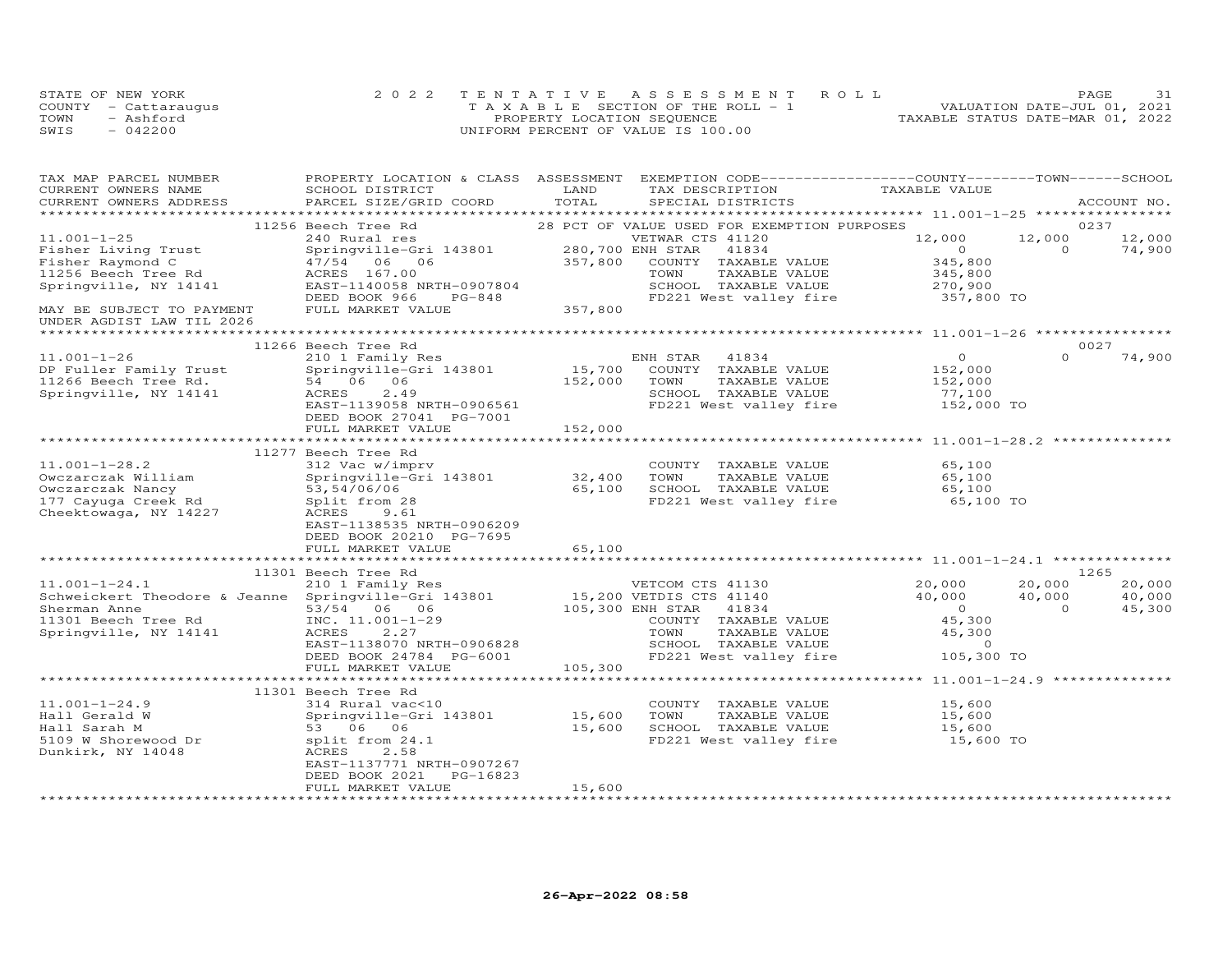|      | STATE OF NEW YORK    | 2022 TENTATIVE ASSESSMENT ROLL        | 32<br>PAGE                       |
|------|----------------------|---------------------------------------|----------------------------------|
|      | COUNTY - Cattaraugus | T A X A B L E SECTION OF THE ROLL - 1 | VALUATION DATE-JUL 01, 2021      |
| TOWN | - Ashford            | PROPERTY LOCATION SEQUENCE            | TAXABLE STATUS DATE-MAR 01, 2022 |
| SWIS | $-042200$            | UNIFORM PERCENT OF VALUE IS 100.00    |                                  |

| TAX MAP PARCEL NUMBER   | PROPERTY LOCATION & CLASS ASSESSMENT |         | EXEMPTION CODE-----------------COUNTY-------TOWN-----SCHOOL |                |                    |
|-------------------------|--------------------------------------|---------|-------------------------------------------------------------|----------------|--------------------|
| CURRENT OWNERS NAME     | SCHOOL DISTRICT                      | LAND    | TAX DESCRIPTION                                             | TAXABLE VALUE  |                    |
| CURRENT OWNERS ADDRESS  | PARCEL SIZE/GRID COORD               | TOTAL   | SPECIAL DISTRICTS                                           |                | ACCOUNT NO.        |
| *********************** |                                      |         |                                                             |                |                    |
|                         | 11318 Beech Tree Rd                  |         |                                                             |                | 7115               |
| $11.001 - 1 - 24.8$     | 210 1 Family Res                     |         | COUNTY TAXABLE VALUE                                        | 170,200        |                    |
| Taylor Daniel R         | Springville-Gri 143801               | 15,400  | TOWN<br>TAXABLE VALUE                                       | 170,200        |                    |
| Early Ann L             | 54 06 06                             | 170,200 | SCHOOL TAXABLE VALUE                                        | 170,200        |                    |
| 11318 Beech Tree Rd     | ACRES<br>2.35 BANK<br>017            |         | FD221 West valley fire                                      | 170,200 TO     |                    |
| Springville, NY 14141   | EAST-1138368 NRTH-0907969            |         |                                                             |                |                    |
|                         | DEED BOOK 24141 PG-3002              |         |                                                             |                |                    |
|                         | FULL MARKET VALUE                    | 170,200 |                                                             |                |                    |
|                         |                                      |         |                                                             |                |                    |
|                         | 11331 Beech Tree Rd                  |         |                                                             |                | 0587               |
| $11.001 - 1 - 22.1$     | 240 Rural res                        |         | COUNTY TAXABLE VALUE                                        | 159,900        |                    |
| Place Carrie Ann        | Springville-Gri 143801               | 71,400  | TOWN<br>TAXABLE VALUE                                       | 159,900        |                    |
| 69 Woodward Ave         | 54/60 06 06                          | 159,900 | SCHOOL TAXABLE VALUE                                        | 159,900        |                    |
| Springville, NY 14141   | ACRES 40.10                          |         | FD221 West valley fire                                      | 159,900 TO     |                    |
|                         | EAST-1137045 NRTH-0907051            |         |                                                             |                |                    |
|                         | DEED BOOK 28175 PG-8001              |         |                                                             |                |                    |
|                         | FULL MARKET VALUE                    | 159,900 |                                                             |                |                    |
|                         |                                      |         |                                                             |                |                    |
|                         | 11349 Beech Tree Rd                  |         |                                                             |                | 1543               |
| $11.001 - 1 - 22.2$     |                                      |         | BAS STAR<br>41854                                           | $\overline{O}$ | 30,000<br>$\Omega$ |
|                         | 270 Mfg housing                      |         | 13,800 COUNTY TAXABLE VALUE                                 | 90,800         |                    |
| Place Joseph E          | Springville-Gri 143801               | 90,800  | TOWN                                                        |                |                    |
| 11349 Beech Tree Rd     | 54/60 06 06<br>081                   |         | TAXABLE VALUE                                               | 90,800         |                    |
| Springville, NY 14141   | ACRES 1.80 BANK                      |         | SCHOOL TAXABLE VALUE                                        | 60,800         |                    |
|                         | EAST-1137138 NRTH-0907860            |         | FD221 West valley fire                                      | 90,800 TO      |                    |
|                         | DEED BOOK 1015 PG-239                |         |                                                             |                |                    |
|                         | FULL MARKET VALUE                    | 90,800  |                                                             |                |                    |
|                         |                                      |         |                                                             |                |                    |
|                         | 11350 Beech Tree Rd                  |         |                                                             |                | 1559               |
| $11.001 - 1 - 22.3$     | 210 1 Family Res                     |         | BAS STAR<br>41854                                           | $\overline{O}$ | 30,000<br>$\Omega$ |
| Place Jr Joseph E.      | Springville-Gri 143801               | 13,500  | COUNTY TAXABLE VALUE                                        | 193,600        |                    |
| 11350 Beech Tree Rd     | $54 - 6 - 6$                         | 193,600 | TAXABLE VALUE<br>TOWN                                       | 193,600        |                    |
| Springville, NY 14141   | ACRES<br>1.60                        |         | SCHOOL TAXABLE VALUE                                        | 163,600        |                    |
|                         | EAST-1137311 NRTH-0908007            |         | FD221 West valley fire                                      | 193,600 TO     |                    |
|                         | DEED BOOK 9340 PG-8001               |         |                                                             |                |                    |
|                         | FULL MARKET VALUE                    | 193,600 |                                                             |                |                    |
|                         |                                      |         |                                                             |                |                    |
|                         | 11379 Beech Tree Rd                  |         |                                                             |                | 0281               |
| $11.001 - 1 - 21$       | 210 1 Family Res                     |         | COUNTY TAXABLE VALUE                                        | 122,700        |                    |
| Fuller-Mest Deborah R   | Springville-Gri 143801               | 21,300  | TAXABLE VALUE<br>TOWN                                       | 122,700        |                    |
| 11404 Beech Tree Rd     | 60        06        06               | 122,700 | SCHOOL TAXABLE VALUE                                        | 122,700        |                    |
| Springville, NY 14141   | ACRES<br>4.79                        |         | FD221 West valley fire                                      | 122,700 TO     |                    |
|                         | EAST-1136078 NRTH-0907895            |         |                                                             |                |                    |
|                         | DEED BOOK 00931 PG-01155             |         |                                                             |                |                    |
|                         | FULL MARKET VALUE                    | 122,700 |                                                             |                |                    |
|                         |                                      |         |                                                             |                |                    |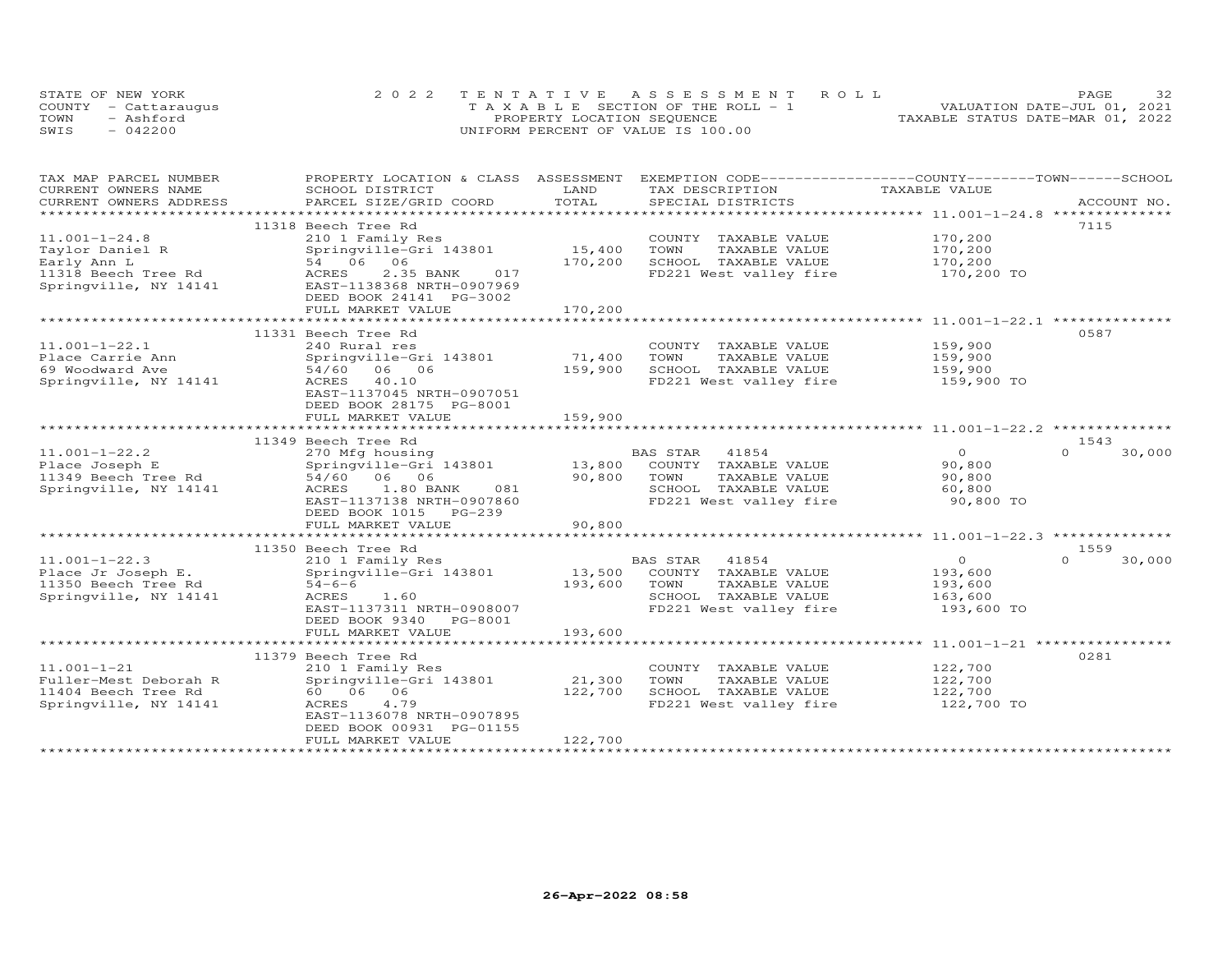|      | STATE OF NEW YORK    | 2022 TENTATIVE ASSESSMENT ROLL        | 33<br>PAGE                       |
|------|----------------------|---------------------------------------|----------------------------------|
|      | COUNTY - Cattarauqus | T A X A B L E SECTION OF THE ROLL - 1 | VALUATION DATE-JUL 01, 2021      |
| TOWN | - Ashford            | PROPERTY LOCATION SEQUENCE            | TAXABLE STATUS DATE-MAR 01, 2022 |
| SWIS | $-042200$            | UNIFORM PERCENT OF VALUE IS 100.00    |                                  |

| PROPERTY LOCATION & CLASS ASSESSMENT EXEMPTION CODE----------------COUNTY-------TOWN-----SCHOOL<br>TAX MAP PARCEL NUMBER<br>CURRENT OWNERS NAME<br>LAND<br>TAXABLE VALUE<br>SCHOOL DISTRICT<br>TAX DESCRIPTION |                    |
|----------------------------------------------------------------------------------------------------------------------------------------------------------------------------------------------------------------|--------------------|
| TOTAL<br>CURRENT OWNERS ADDRESS<br>PARCEL SIZE/GRID COORD<br>SPECIAL DISTRICTS                                                                                                                                 | ACCOUNT NO.        |
|                                                                                                                                                                                                                |                    |
| 11404 Beech Tree Rd                                                                                                                                                                                            | 0283               |
| $\Omega$<br>$11.001 - 1 - 18$<br>270 Mfg housing<br>41854<br>BAS STAR                                                                                                                                          | $\Omega$<br>30,000 |
| 60,400<br>Springville-Gri 143801<br>COUNTY TAXABLE VALUE<br>108,300<br>Mest Deborah R                                                                                                                          |                    |
| 54/60 06 06<br>108,300<br>TAXABLE VALUE                                                                                                                                                                        |                    |
| 11404 Beech Tree Rd<br>TOWN<br>108,300<br>25.64<br>SCHOOL TAXABLE VALUE                                                                                                                                        |                    |
| Springville, NY 14141<br>ACRES<br>78,300                                                                                                                                                                       |                    |
| EAST-1136737 NRTH-0908458<br>FD221 West valley fire                                                                                                                                                            | 108,300 TO         |
| DEED BOOK 00931 PG-01155                                                                                                                                                                                       |                    |
| FULL MARKET VALUE<br>108,300                                                                                                                                                                                   |                    |
|                                                                                                                                                                                                                |                    |
| 11487 Beech Tree Rd                                                                                                                                                                                            | 0284               |
| $11.001 - 1 - 10.1$<br>474,500<br>240 Rural res<br>COUNTY TAXABLE VALUE                                                                                                                                        |                    |
| 56,500<br>TAXABLE VALUE<br>474,500<br>Yokom Warren A<br>Springville-Gri 143801<br>TOWN                                                                                                                         |                    |
| 474,500<br>SCHOOL TAXABLE VALUE<br>Lewetzki Kelli L<br>60/65 06 06<br>474,500                                                                                                                                  |                    |
| 11487 Beech Tree Road<br>ACRES<br>28.75 BANK<br>081<br>FD221 West valley fire                                                                                                                                  | 474,500 TO         |
| Springville, NY 14141<br>EAST-1134101 NRTH-0908029                                                                                                                                                             |                    |
| DEED BOOK 20190 PG-6282                                                                                                                                                                                        |                    |
| 474,500<br>FULL MARKET VALUE                                                                                                                                                                                   |                    |
| **************<br>******************************* 11.001-1-10.3 ***************                                                                                                                                |                    |
| 11492 Beech Tree Rd                                                                                                                                                                                            | 1002               |
| $11.001 - 1 - 10.3$<br>68,200<br>105 Vac farmland<br>COUNTY TAXABLE VALUE                                                                                                                                      |                    |
| Springville-Gri 143801<br>68,200<br>Diebold Clarence J<br>TOWN<br>TAXABLE VALUE<br>68,200                                                                                                                      |                    |
| Wulff Brian J<br>60        06        06<br>68,200<br>SCHOOL TAXABLE VALUE<br>68,200                                                                                                                            |                    |
| FD221 West valley fire<br>13672 Dowd Rd<br>ACRES 37.72                                                                                                                                                         | 68,200 TO          |
| EAST-1134949 NRTH-0908943<br>Springville, NY 14141                                                                                                                                                             |                    |
| DEED BOOK 30949 PG-2001                                                                                                                                                                                        |                    |
| FULL MARKET VALUE<br>68,200                                                                                                                                                                                    |                    |
| ************************<br>**************                                                                                                                                                                     |                    |
| 11520 Beech Tree Rd                                                                                                                                                                                            |                    |
| $11.001 - 1 - 10.6$<br>210 1 Family Res<br>COUNTY TAXABLE VALUE<br>286,900                                                                                                                                     |                    |
| 17,900<br>Schichtel Matthew G<br>Springville-Gri 143801<br>TOWN<br>TAXABLE VALUE<br>286,900                                                                                                                    |                    |
| 286,900<br>$60 - 6 - 6$<br>SCHOOL TAXABLE VALUE<br>286,900<br>Schichtel Katie A                                                                                                                                |                    |
| FD221 West valley fire<br>11520 Beech Tree Rd<br>permanent certificate                                                                                                                                         | 286,900 TO         |
| Springville, NY 14141<br>split from 11.001-1-10.5                                                                                                                                                              |                    |
| ACRES<br>3.35                                                                                                                                                                                                  |                    |
| EAST-1133589 NRTH-0908632                                                                                                                                                                                      |                    |
| DEED BOOK 20190 PG-7145                                                                                                                                                                                        |                    |
| 286,900<br>FULL MARKET VALUE                                                                                                                                                                                   |                    |
|                                                                                                                                                                                                                |                    |
| 11527 Beech Tree Rd                                                                                                                                                                                            | 1370               |
| 188,300<br>$11.001 - 1 - 10.4$<br>210 1 Family Res<br>COUNTY TAXABLE VALUE                                                                                                                                     |                    |
| Kreutzer Nicholas R<br>14,000<br>TOWN<br>TAXABLE VALUE<br>188,300                                                                                                                                              |                    |
| Springville-Gri 143801                                                                                                                                                                                         |                    |
| 188,300<br>11527 Beech Tree Rd<br>60 06 06<br>SCHOOL TAXABLE VALUE<br>188,300                                                                                                                                  |                    |
| FD221 West valley fire<br>Springville, NY 14141<br>ACRES<br>$1.80$ BANK<br>081                                                                                                                                 | 188,300 TO         |
| EAST-0048469 NRTH-0090837                                                                                                                                                                                      |                    |
| DEED BOOK 22202 PG-7002                                                                                                                                                                                        |                    |
| FULL MARKET VALUE<br>188,300                                                                                                                                                                                   |                    |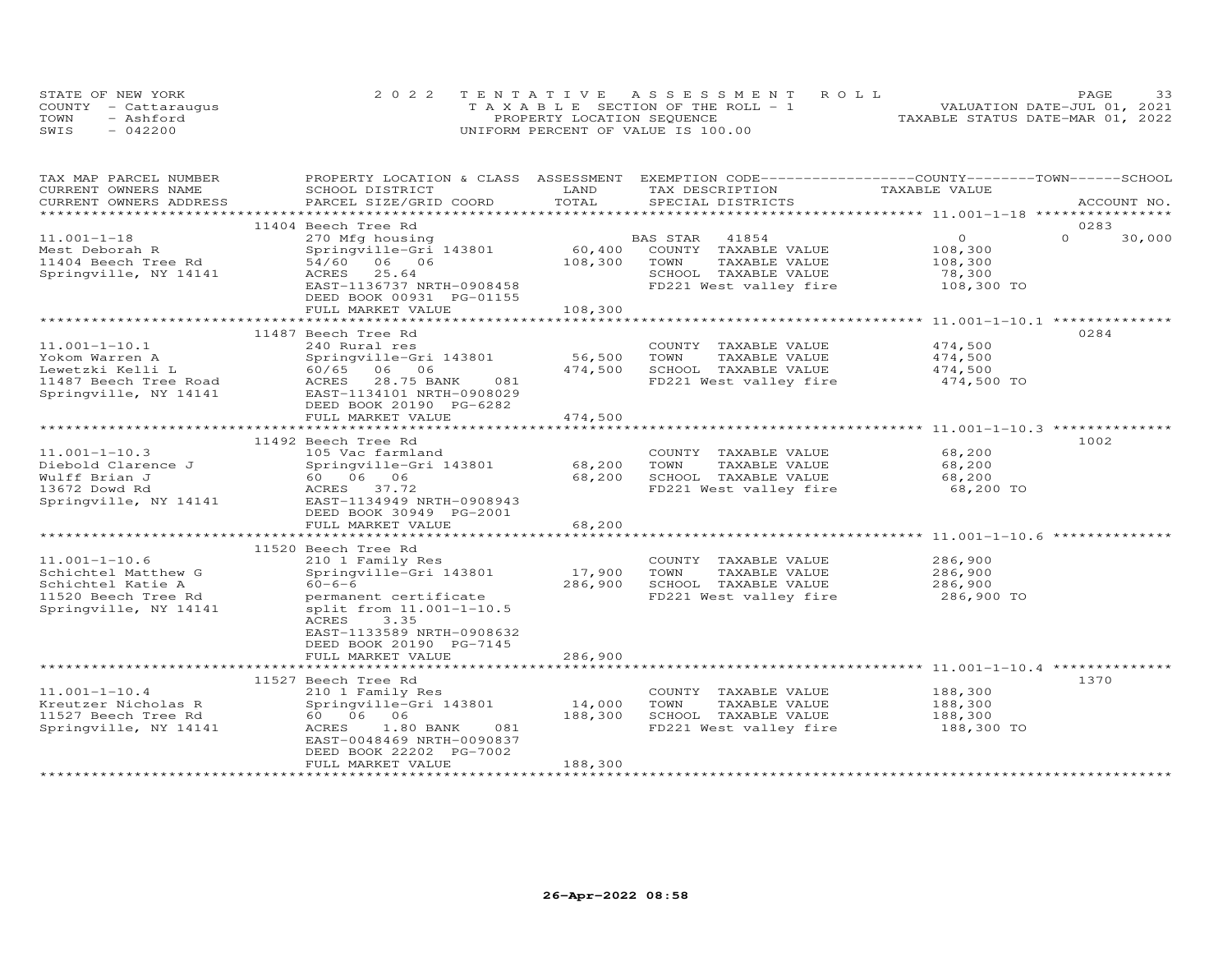| STATE OF NEW YORK    | 2022 TENTATIVE ASSESSMENT ROLL        | 34<br><b>PAGE</b>                |
|----------------------|---------------------------------------|----------------------------------|
| COUNTY - Cattaraugus | T A X A B L E SECTION OF THE ROLL - 1 | VALUATION DATE-JUL 01, 2021      |
| TOWN<br>- Ashford    | PROPERTY LOCATION SEQUENCE            | TAXABLE STATUS DATE-MAR 01, 2022 |
| SWIS<br>$-042200$    | UNIFORM PERCENT OF VALUE IS 100.00    |                                  |

| LAND<br>TAXABLE VALUE<br>CURRENT OWNERS NAME<br>SCHOOL DISTRICT<br>TAX DESCRIPTION<br>TOTAL<br>CURRENT OWNERS ADDRESS<br>PARCEL SIZE/GRID COORD<br>SPECIAL DISTRICTS | ACCOUNT NO. |
|----------------------------------------------------------------------------------------------------------------------------------------------------------------------|-------------|
|                                                                                                                                                                      |             |
|                                                                                                                                                                      |             |
| ***********************                                                                                                                                              |             |
| 1535<br>11532 Beech Tree Rd                                                                                                                                          |             |
| $11.001 - 1 - 10.5$<br>240 Rural res<br>188,000<br>COUNTY TAXABLE VALUE                                                                                              |             |
| Springville-Gri 143801<br>66,200<br>TAXABLE VALUE<br>Fuller Daniel L<br>TOWN<br>188,000                                                                              |             |
| SCHOOL TAXABLE VALUE<br>Fuller Leigh A<br>$60 - 6 - 6$<br>188,000<br>188,000                                                                                         |             |
| 1809 70th St W<br>FD221 West valley fire<br>188,000 TO<br>permanent certificate                                                                                      |             |
| Bradenton, FL 34209<br>merged 11.001-1-10.5                                                                                                                          |             |
| ACRES 36.75                                                                                                                                                          |             |
| EAST-1133679 NRTH-0909109                                                                                                                                            |             |
| DEED BOOK 20742 PG-5001                                                                                                                                              |             |
| FULL MARKET VALUE<br>188,000                                                                                                                                         |             |
|                                                                                                                                                                      |             |
| 0575<br>Bigelow Rd                                                                                                                                                   |             |
| 84,700<br>$11.004 - 2 - 6$<br>322 Rural vac>10<br>COUNTY TAXABLE VALUE                                                                                               |             |
| West Valley Cen 042204<br>84,700<br>TOWN<br>TAXABLE VALUE<br>84,700<br>Mc Ewan Dean M                                                                                |             |
| Mc Ewan Mary E<br>38  06  06<br>84,700<br>SCHOOL TAXABLE VALUE<br>84,700                                                                                             |             |
| 11696 Glenwood Rd<br>FD221 West valley fire<br>ACRES 54.59<br>84,700 TO                                                                                              |             |
| East Concord, NY 14055<br>EAST-0499250 NRTH-0899220                                                                                                                  |             |
| DEED BOOK 00793 PG-00931                                                                                                                                             |             |
| FULL MARKET VALUE<br>84,700                                                                                                                                          |             |
| ************************<br>*********************                                                                                                                    |             |
| 0576<br>Bigelow Rd                                                                                                                                                   |             |
| $11.004 - 2 - 7$<br>36,500<br>322 Rural vac>10<br>COUNTY TAXABLE VALUE                                                                                               |             |
| 36,500<br>Mc Ewan Dean M<br>West Valley Cen 042204<br>TOWN<br>TAXABLE VALUE<br>36,500                                                                                |             |
| Mc Ewan Mary E<br>36,500<br>SCHOOL TAXABLE VALUE<br>36,500<br>37 06 06                                                                                               |             |
| 10696 Glenwood Rd<br>ACRES 14.60<br>FD221 West valley fire<br>36,500 TO                                                                                              |             |
| East Concord, NY 14055<br>EAST-0499230 NRTH-0897880                                                                                                                  |             |
| DEED BOOK 00793 PG-00931                                                                                                                                             |             |
| 36,500<br>FULL MARKET VALUE                                                                                                                                          |             |
|                                                                                                                                                                      |             |
| 1028<br>Bigelow Rd                                                                                                                                                   |             |
| $11.004 - 2 - 10.2$<br>314 Rural vac<10<br>COUNTY TAXABLE VALUE<br>17,200                                                                                            |             |
| Powell Deborah E<br>West Valley Cen 042204<br>17,200<br>TAXABLE VALUE<br>17,200<br>TOWN                                                                              |             |
| 5010 Bigelow Rd<br>37 06 06<br>17,200<br>SCHOOL TAXABLE VALUE<br>17,200                                                                                              |             |
| 3.40<br>West Valley, NY 14171<br>FD221 West valley fire<br>17,200 TO<br>ACRES                                                                                        |             |
|                                                                                                                                                                      |             |
| EAST-0499530 NRTH-0896300<br>DEED BOOK 1017 PG-1047                                                                                                                  |             |
|                                                                                                                                                                      |             |
| 17,200<br>FULL MARKET VALUE                                                                                                                                          |             |
|                                                                                                                                                                      |             |
| 0420<br>Bigelow Rd                                                                                                                                                   |             |
| $11.004 - 2 - 11$<br>95,800<br>240 Rural res<br>COUNTY TAXABLE VALUE                                                                                                 |             |
| West Valley Cen 042204<br>46,900<br>TAXABLE VALUE<br>95,800<br>Wojcik John<br>TOWN                                                                                   |             |
| 37 06 06<br>95,800<br>SCHOOL TAXABLE VALUE<br>Wojcik Mary Jane<br>95,800                                                                                             |             |
| 440 Weimer St<br>ACRES 22.00<br>FD221 West valley fire<br>95,800 TO                                                                                                  |             |
| EAST-0499460 NRTH-0895130<br>Buffalo, NY 14206                                                                                                                       |             |
| DEED BOOK 804<br>PG-01124                                                                                                                                            |             |
| FULL MARKET VALUE<br>95,800                                                                                                                                          |             |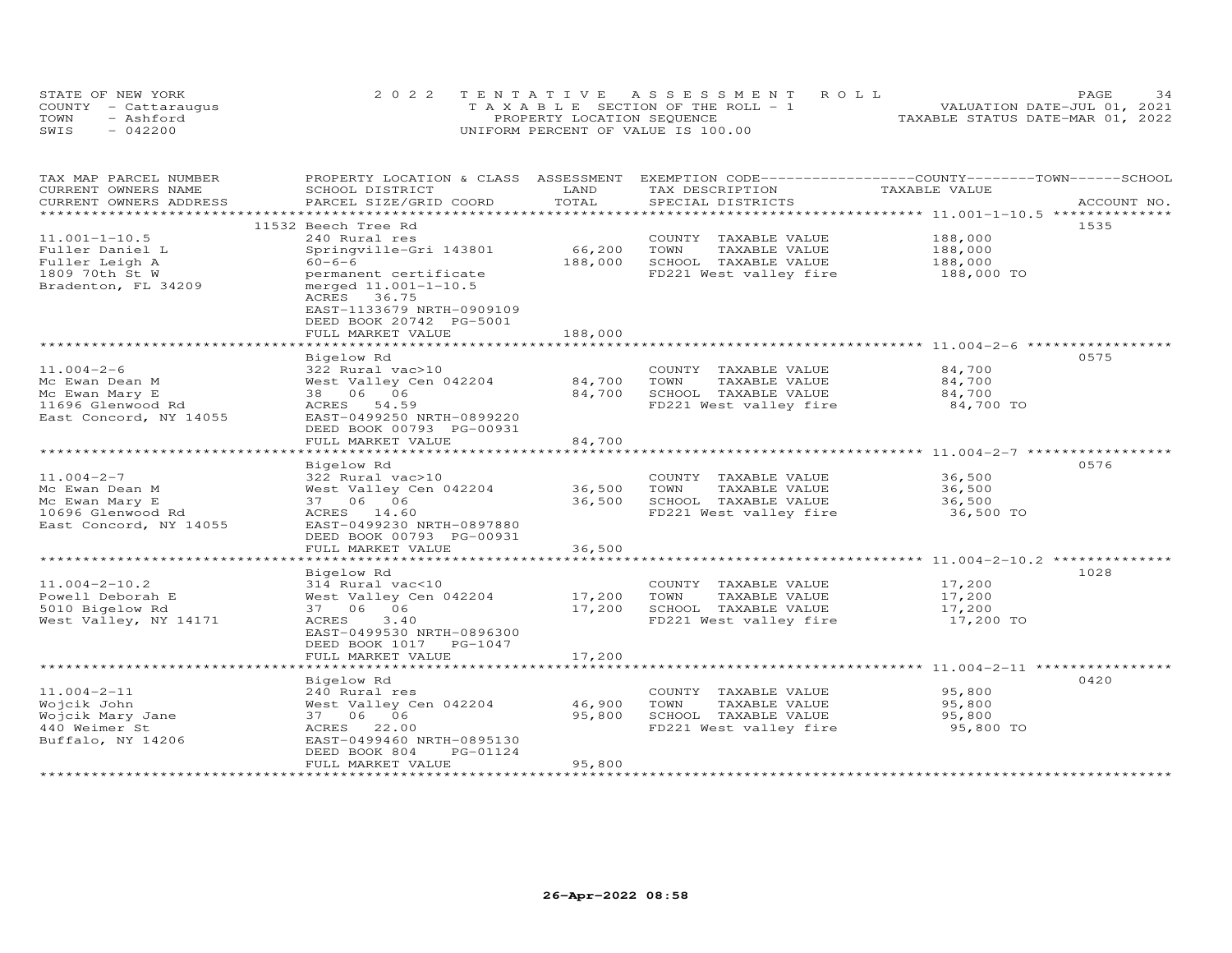| STATE OF NEW YORK    | 2022 TENTATIVE ASSESSMENT ROLL        | 35<br><b>PAGE</b>                |
|----------------------|---------------------------------------|----------------------------------|
| COUNTY - Cattaraugus | T A X A B L E SECTION OF THE ROLL - 1 | VALUATION DATE-JUL 01, 2021      |
| TOWN<br>- Ashford    | PROPERTY LOCATION SEQUENCE            | TAXABLE STATUS DATE-MAR 01, 2022 |
| $-042200$<br>SWIS    | UNIFORM PERCENT OF VALUE IS 100.00    |                                  |

| TAX MAP PARCEL NUMBER<br>CURRENT OWNERS NAME | PROPERTY LOCATION & CLASS ASSESSMENT EXEMPTION CODE----------------COUNTY-------TOWN------SCHOOL | LAND        |                                             | TAXABLE VALUE                                    |                    |
|----------------------------------------------|--------------------------------------------------------------------------------------------------|-------------|---------------------------------------------|--------------------------------------------------|--------------------|
| CURRENT OWNERS ADDRESS                       | SCHOOL DISTRICT<br>PARCEL SIZE/GRID COORD                                                        | TOTAL       | TAX DESCRIPTION<br>SPECIAL DISTRICTS        |                                                  | ACCOUNT NO.        |
|                                              |                                                                                                  |             |                                             |                                                  |                    |
|                                              | Bigelow Rd                                                                                       |             |                                             |                                                  | 1402               |
| $11.004 - 2 - 13.2$                          | 270 Mfg housing                                                                                  |             | COUNTY TAXABLE VALUE                        | 62,900                                           |                    |
| Olejniczak Randolph M                        | West Valley Cen 042204                                                                           | 40,100      | TOWN<br>TAXABLE VALUE                       | 62,900<br>62,900                                 |                    |
| Olejniczak Matthew J                         | 37 06 06                                                                                         | 62,900      | SCHOOL TAXABLE VALUE                        |                                                  |                    |
| 5071 Bigelow Rd                              | ACRES 15.45                                                                                      |             | FD221 West valley fire 62,900 TO            |                                                  |                    |
| West Valley, NY 14171                        | EAST-1146780 NRTH-0895036                                                                        |             |                                             |                                                  |                    |
|                                              | DEED BOOK 20210 PG-2010                                                                          |             |                                             |                                                  |                    |
|                                              | FULL MARKET VALUE                                                                                | 62,900      |                                             |                                                  |                    |
|                                              | ************************                                                                         | *********** |                                             | ************************ 11.004-2-16.1 ********* |                    |
|                                              | Bigelow Rd                                                                                       |             |                                             |                                                  | 0001               |
| $11.004 - 2 - 16.1$                          | 240 Rural res                                                                                    |             | COUNTY TAXABLE VALUE                        | 143,700                                          |                    |
| Roetzer Robert J                             | West Valley Cen 042204                                                                           | 53,100      | TOWN<br>TAXABLE VALUE                       | 143,700                                          |                    |
| PO Box 162                                   | 37 06 06                                                                                         | 143,700     | SCHOOL TAXABLE VALUE                        | 143,700                                          |                    |
| Springville, NY 14141                        | ACRES 22.06                                                                                      |             | FD221 West valley fire 143,700 TO           |                                                  |                    |
|                                              | EAST-0497810 NRTH-0897080                                                                        |             |                                             |                                                  |                    |
|                                              | DEED BOOK 10810 PG-4001                                                                          |             |                                             |                                                  |                    |
|                                              | FULL MARKET VALUE                                                                                | 143,700     |                                             |                                                  |                    |
|                                              |                                                                                                  |             |                                             |                                                  |                    |
|                                              | Bigelow Rd                                                                                       |             |                                             |                                                  | 0004               |
| $11.004 - 2 - 18$                            | 322 Rural vac>10                                                                                 |             | COUNTY TAXABLE VALUE                        | 52,400                                           |                    |
| Addeyue Allahe                               | West Valley Cen 042204                                                                           | 52,400      | TOWN<br>TAXABLE VALUE                       | 52,400                                           |                    |
| Rafeek Othman                                | 44 06 06                                                                                         | 52,400      | SCHOOL TAXABLE VALUE                        | 52,400                                           |                    |
| PO Box 21                                    | ACRES 26.20                                                                                      |             | FD221 West valley fire                      | 52,400 TO                                        |                    |
| West Valley, NY 14171                        | EAST-0495360 NRTH-0896630                                                                        |             |                                             |                                                  |                    |
|                                              | DEED BOOK 383<br>PG-00310                                                                        |             |                                             |                                                  |                    |
|                                              | FULL MARKET VALUE                                                                                | 52,400      |                                             |                                                  |                    |
|                                              |                                                                                                  |             |                                             |                                                  |                    |
|                                              | 4926 Bigelow Rd                                                                                  |             | 96 PCT OF VALUE USED FOR EXEMPTION PURPOSES |                                                  | 0042               |
| $11.004 - 2 - 8$                             |                                                                                                  |             |                                             | 12,000                                           | 12,000<br>12,000   |
| McMahon James P                              |                                                                                                  |             |                                             | $\sim$ 0                                         | $\Omega$<br>30,000 |
| 4926 Bigelow Rd                              | 37 06 06                                                                                         |             | 163,200 COUNTY TAXABLE VALUE                | 151,200<br>151,200                               |                    |
| West Vallely, NY 14171                       | ACRES 14.35 BANK 081                                                                             |             | TAXABLE VALUE<br>TOWN                       |                                                  |                    |
|                                              | EAST-0499210 NRTH-0897330                                                                        |             | SCHOOL TAXABLE VALUE 121,200                |                                                  |                    |
|                                              | DEED BOOK 4830 PG-3001                                                                           |             | FD221 West valley fire                      | 163,200 TO                                       |                    |
|                                              | FULL MARKET VALUE                                                                                | 163,200     |                                             |                                                  |                    |
|                                              |                                                                                                  |             |                                             |                                                  |                    |
|                                              | 4944 Bigelow Rd                                                                                  |             |                                             |                                                  | 0795               |
| $11.004 - 2 - 9$                             | 240 Rural res                                                                                    |             | COUNTY TAXABLE VALUE                        | 178,200                                          |                    |
| Barber Howard                                | West Valley Cen 042204                                                                           | 34,900      | TOWN<br>TAXABLE VALUE                       | 178,200                                          |                    |
| 9903 Carney Rd                               | 37 06 06                                                                                         | 178,200     | SCHOOL TAXABLE VALUE                        | 178,200                                          |                    |
| Dalton, NY 14836                             | ACRES 14.08                                                                                      |             | FD221 West valley fire                      | $178,200$ TO                                     |                    |
|                                              | EAST-0499190 NRTH-0896780                                                                        |             |                                             |                                                  |                    |
|                                              | DEED BOOK 2020 PG-13575                                                                          |             |                                             |                                                  |                    |
|                                              | FULL MARKET VALUE                                                                                | 178,200     |                                             |                                                  |                    |
|                                              |                                                                                                  |             |                                             |                                                  |                    |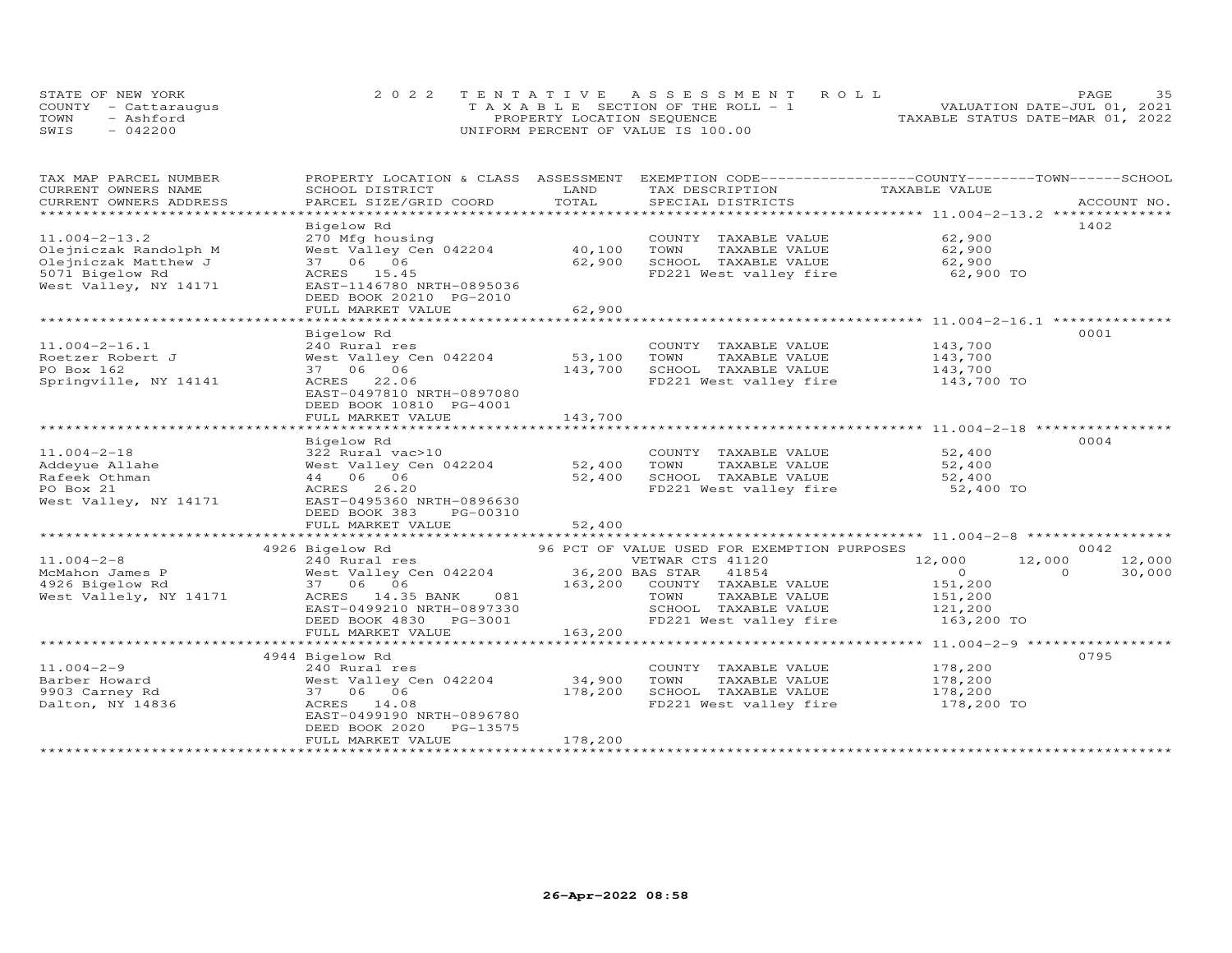| STATE OF NEW YORK    | 2022 TENTATIVE ASSESSMENT ROLL        |  |  |                                  | PAGE. | 36 |
|----------------------|---------------------------------------|--|--|----------------------------------|-------|----|
| COUNTY - Cattaraugus | T A X A B L E SECTION OF THE ROLL - 1 |  |  | VALUATION DATE-JUL 01, 2021      |       |    |
| TOWN<br>- Ashford    | PROPERTY LOCATION SEQUENCE            |  |  | TAXABLE STATUS DATE-MAR 01, 2022 |       |    |
| SWIS<br>$-042200$    | UNIFORM PERCENT OF VALUE IS 100.00    |  |  |                                  |       |    |

| TAX MAP PARCEL NUMBER                         | PROPERTY LOCATION & CLASS ASSESSMENT              | LAND    | EXEMPTION CODE-----------------COUNTY-------TOWN------SCHOOL | TAXABLE VALUE                                      |                    |
|-----------------------------------------------|---------------------------------------------------|---------|--------------------------------------------------------------|----------------------------------------------------|--------------------|
| CURRENT OWNERS NAME<br>CURRENT OWNERS ADDRESS | SCHOOL DISTRICT<br>PARCEL SIZE/GRID COORD         | TOTAL   | TAX DESCRIPTION<br>SPECIAL DISTRICTS                         |                                                    | ACCOUNT NO.        |
| ********************                          |                                                   |         |                                                              |                                                    |                    |
|                                               | 5010 Bigelow Rd                                   |         |                                                              |                                                    | 0304               |
| $11.004 - 2 - 10.1$                           | 210 1 Family Res                                  |         | 41854<br>BAS STAR                                            | $\Omega$                                           | $\Omega$<br>30,000 |
| Powell Kenneth U                              | West Valley Cen 042204                            | 30,100  | COUNTY TAXABLE VALUE                                         | 236,000                                            |                    |
| Powell Deborah                                | 37 06 06                                          | 236,000 | TOWN<br>TAXABLE VALUE                                        | 236,000                                            |                    |
| 5010 Bigelow Rd                               | 9.90<br>ACRES                                     |         | SCHOOL TAXABLE VALUE                                         | 206,000                                            |                    |
| West Valley, NY 14171                         | EAST-0049897 NRTH-0089624                         |         | FD221 West valley fire                                       | 236,000 TO                                         |                    |
|                                               | DEED BOOK 00951 PG-00383                          |         |                                                              |                                                    |                    |
|                                               | FULL MARKET VALUE                                 | 236,000 |                                                              |                                                    |                    |
|                                               |                                                   |         |                                                              |                                                    |                    |
|                                               | 5035 Bigelow Rd                                   |         |                                                              |                                                    | 0095               |
| $11.004 - 2 - 12$                             | 240 Rural res                                     |         | COUNTY TAXABLE VALUE                                         | 49,100                                             |                    |
| Weaver Kevin                                  | West Valley Cen 042204                            | 44,000  | TOWN<br>TAXABLE VALUE                                        | 49,100                                             |                    |
| 23 E Main St                                  | 37 06 06                                          | 49,100  | SCHOOL TAXABLE VALUE                                         | 49,100                                             |                    |
| Springville, NY 14141                         | ACRES 19.94                                       |         | FD221 West valley fire                                       | 49,100 TO                                          |                    |
|                                               | EAST-0498910 NRTH-0895060                         |         |                                                              |                                                    |                    |
|                                               | DEED BOOK 2021<br>PG-10259                        |         |                                                              |                                                    |                    |
|                                               | FULL MARKET VALUE                                 | 49,100  |                                                              |                                                    |                    |
|                                               |                                                   |         |                                                              |                                                    |                    |
|                                               | 5060 Bigelow Rd                                   |         |                                                              |                                                    | 1084               |
| $11.004 - 2 - 16.2$                           | 270 Mfg housing                                   |         | COUNTY TAXABLE VALUE                                         | 57,000                                             |                    |
| Whittemore Thomas E                           | West Valley Cen 042204                            | 19,200  | TOWN<br>TAXABLE VALUE                                        | 57,000                                             |                    |
|                                               | 37 06 06                                          | 57,000  | SCHOOL TAXABLE VALUE                                         | 57,000                                             |                    |
| 5060 Bigelow Rd<br>West Valley, NY 14171      | 3.94<br>ACRES                                     |         | FD221 West valley fire                                       | 57,000 TO                                          |                    |
|                                               | EAST-0049799 NRTH-0089621                         |         |                                                              |                                                    |                    |
|                                               | DEED BOOK 19587 PG-4002                           |         |                                                              |                                                    |                    |
|                                               |                                                   | 57,000  |                                                              |                                                    |                    |
|                                               | FULL MARKET VALUE                                 |         |                                                              | ********************* 11.004-2-13.1 ************** |                    |
|                                               |                                                   |         |                                                              |                                                    | 0568               |
|                                               | 5070 Bigelow Rd                                   |         |                                                              |                                                    |                    |
| $11.004 - 2 - 13.1$                           | 270 Mfg housing                                   |         | COUNTY TAXABLE VALUE                                         | 84,600                                             |                    |
| Reboy Matthew M.                              | West Valley Cen 042204                            | 52,800  | TOWN<br>TAXABLE VALUE                                        | 84,600                                             |                    |
| 61 Summerdale Ave                             | 37 06 06<br>ACRES 28.85                           | 84,600  | SCHOOL TAXABLE VALUE                                         | 84,600                                             |                    |
| East Aurora, NY 14052                         | EAST-0498380 NRTH-0896940                         |         | FD221 West valley fire                                       | 84,600 TO                                          |                    |
|                                               |                                                   |         |                                                              |                                                    |                    |
|                                               | DEED BOOK 29804 PG-4001                           |         |                                                              |                                                    |                    |
|                                               | FULL MARKET VALUE<br>**************************** | 84,600  |                                                              |                                                    |                    |
|                                               |                                                   |         |                                                              |                                                    |                    |
|                                               | 5071 Bigelow Rd                                   |         |                                                              | $\Omega$                                           | 0560<br>$\Omega$   |
| $11.004 - 2 - 14$                             | 270 Mfg housing                                   |         | BAS STAR<br>41854                                            |                                                    | 30,000             |
| Olejniczak Randolph M                         | West Valley Cen 042204                            | 50,200  | COUNTY TAXABLE VALUE                                         | 118,400                                            |                    |
| Olejniczak Matthew J                          | 37 06 06                                          | 118,400 | TAXABLE VALUE<br>TOWN                                        | 118,400                                            |                    |
| 5071 Bigelow Rd                               | Merged $w/11.004-1-13.3$ &                        |         | SCHOOL TAXABLE VALUE                                         | 88,400                                             |                    |
| West Valley, NY 14171                         | ACRES 22.98                                       |         | FD221 West valley fire                                       | 118,400 TO                                         |                    |
|                                               | EAST-1146230 NRTH-0895060                         |         |                                                              |                                                    |                    |
|                                               | DEED BOOK 20210 PG-2010                           |         |                                                              |                                                    |                    |
|                                               | FULL MARKET VALUE<br>**************************** | 118,400 |                                                              |                                                    |                    |
|                                               |                                                   |         |                                                              |                                                    |                    |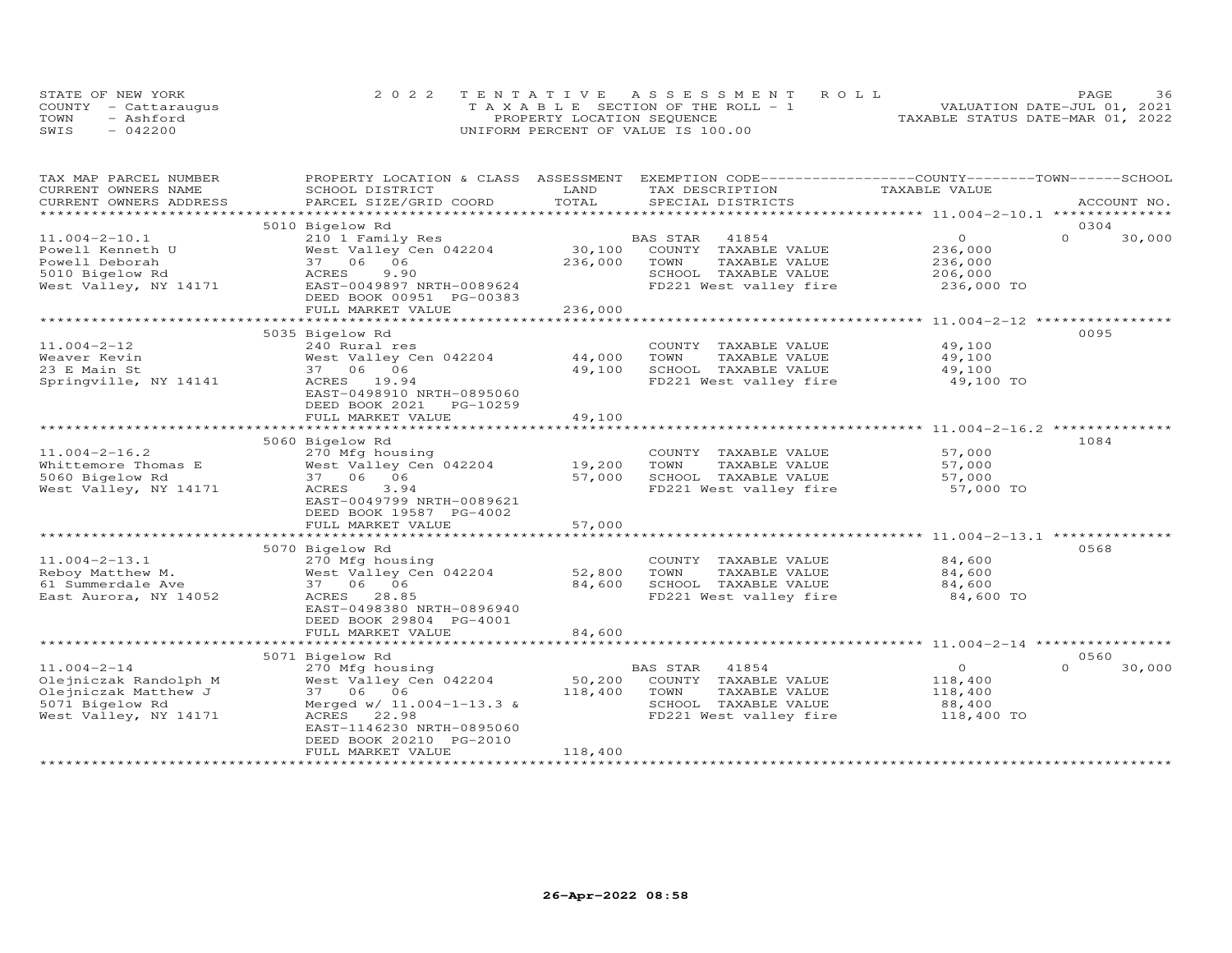|      | STATE OF NEW YORK    | 2022 TENTATIVE ASSESSMENT ROLL     | 37<br><b>PAGE</b>                |
|------|----------------------|------------------------------------|----------------------------------|
|      | COUNTY - Cattarauqus | TAXABLE SECTION OF THE ROLL - 1    | VALUATION DATE-JUL 01, 2021      |
| TOWN | - Ashford            | PROPERTY LOCATION SEQUENCE         | TAXABLE STATUS DATE-MAR 01, 2022 |
| SWIS | $-042200$            | UNIFORM PERCENT OF VALUE IS 100.00 |                                  |

| TAX MAP PARCEL NUMBER                                 | PROPERTY LOCATION & CLASS ASSESSMENT                   |         | EXEMPTION CODE-----------------COUNTY-------TOWN------SCHOOL |                |                    |
|-------------------------------------------------------|--------------------------------------------------------|---------|--------------------------------------------------------------|----------------|--------------------|
| CURRENT OWNERS NAME                                   | SCHOOL DISTRICT                                        | LAND    | TAX DESCRIPTION                                              | TAXABLE VALUE  |                    |
| CURRENT OWNERS ADDRESS                                | PARCEL SIZE/GRID COORD                                 | TOTAL   | SPECIAL DISTRICTS                                            |                | ACCOUNT NO.        |
| **********************                                |                                                        |         |                                                              |                |                    |
|                                                       | 5096 Bigelow Rd                                        |         |                                                              |                | 0395               |
| $11.004 - 2 - 17$                                     | 210 1 Family Res                                       |         | COUNTY TAXABLE VALUE                                         | 131,600        |                    |
| Taylor Douglas                                        | West Valley Cen 042204                                 | 20,700  | TOWN<br>TAXABLE VALUE                                        | 131,600        |                    |
| 5096 Bigelow Rd                                       | 37 06 06                                               | 131,600 | SCHOOL TAXABLE VALUE                                         | 131,600        |                    |
| West Valley, NY 14171                                 | ACRES<br>4.49 BANK<br>017<br>EAST-0049759 NRTH-0089637 |         | FD221 West valley fire                                       | 131,600 TO     |                    |
|                                                       | DEED BOOK 29628 PG-4001                                |         |                                                              |                |                    |
|                                                       | FULL MARKET VALUE                                      | 131,600 |                                                              |                |                    |
|                                                       |                                                        |         |                                                              |                |                    |
|                                                       | Bigelow Rd & Fritz Rd Rds                              |         |                                                              |                | 0005               |
| $11.004 - 2 - 5$                                      | 281 Multiple res                                       |         | COUNTY TAXABLE VALUE                                         | 567,500        |                    |
| Addeyue Allahe Unv Arabic Assc West Valley Cen 042204 |                                                        | 375,500 | TOWN<br>TAXABLE VALUE                                        | 567,500        |                    |
| PO Box 21                                             | 37/38 06 06                                            | 567,500 | SCHOOL TAXABLE VALUE                                         | 567,500        |                    |
|                                                       |                                                        |         |                                                              |                |                    |
| West Valley, NY 14171                                 | ACRES 299.24<br>EAST-0496690 NRTH-0898010              |         | FD221 West valley fire                                       | 567,500 TO     |                    |
|                                                       |                                                        |         |                                                              |                |                    |
|                                                       | DEED BOOK 29938 PG-7002                                |         |                                                              |                |                    |
|                                                       | FULL MARKET VALUE                                      | 567,500 |                                                              |                |                    |
|                                                       |                                                        |         |                                                              |                |                    |
|                                                       | Boberg Rd                                              |         |                                                              |                | 1199               |
| $10.004 - 1 - 18.3$                                   | 314 Rural vac<10                                       |         | COUNTY TAXABLE VALUE                                         | 20,000         |                    |
| Bishop Brian                                          | Springville-Gri 143801                                 | 20,000  | TOWN<br>TAXABLE VALUE                                        | 20,000         |                    |
| 6491 Boberg Rd                                        | 68        06        06                                 | 20,000  | SCHOOL TAXABLE VALUE                                         | 20,000         |                    |
| West Valley, NY 14171                                 | ACRES<br>3.40 BANK<br>017                              |         | FD221 West valley fire                                       | 20,000 TO      |                    |
|                                                       | EAST-1124940 NRTH-0894408                              |         |                                                              |                |                    |
|                                                       | DEED BOOK 1006 PG-777                                  |         |                                                              |                |                    |
|                                                       | FULL MARKET VALUE                                      | 20,000  |                                                              |                |                    |
|                                                       |                                                        |         |                                                              |                |                    |
|                                                       | Boberg Rd                                              |         |                                                              |                | 0782               |
| $10.004 - 1 - 23.1$                                   | 105 Vac farmland                                       |         | COUNTY TAXABLE VALUE                                         | 32,200         |                    |
| 6557 Boberg LLC                                       | Springville-Gri 143801                                 | 32,200  | TOWN<br>TAXABLE VALUE                                        | 32,200         |                    |
| 3619 Connie Trl                                       | 72/73 06 06                                            | 32,200  | SCHOOL TAXABLE VALUE                                         | 32,200         |                    |
| Blasdell, NY 14219                                    | 21.75<br>ACRES                                         |         | FD221 West valley fire                                       | 32,200 TO      |                    |
|                                                       | EAST-1123890 NRTH-0894075                              |         |                                                              |                |                    |
|                                                       | DEED BOOK 20210 PG-1539                                |         |                                                              |                |                    |
|                                                       | FULL MARKET VALUE                                      | 32,200  |                                                              |                |                    |
|                                                       |                                                        |         |                                                              |                |                    |
|                                                       | 6491 Boberg Rd                                         |         |                                                              |                | 0067               |
| $10.004 - 1 - 19$                                     | 210 1 Family Res                                       |         | 41854<br>BAS STAR                                            | $\overline{O}$ | $\Omega$<br>30,000 |
| Bishop Brian                                          | Springville-Gri 143801                                 | 24,900  | COUNTY TAXABLE VALUE                                         | 202,100        |                    |
| 6491 Boberg Rd                                        | 68 06 06                                               | 202,100 | TOWN<br>TAXABLE VALUE                                        | 202,100        |                    |
| West Valley, NY 14171                                 | 5.35 BANK<br>017<br>ACRES                              |         | SCHOOL TAXABLE VALUE                                         | 172,100        |                    |
|                                                       | EAST-1124929 NRTH-0894157                              |         | FD221 West valley fire                                       | 202,100 TO     |                    |
|                                                       | DEED BOOK 1006 PG-777                                  |         |                                                              |                |                    |
|                                                       | FULL MARKET VALUE                                      | 202,100 |                                                              |                |                    |
|                                                       |                                                        |         |                                                              |                |                    |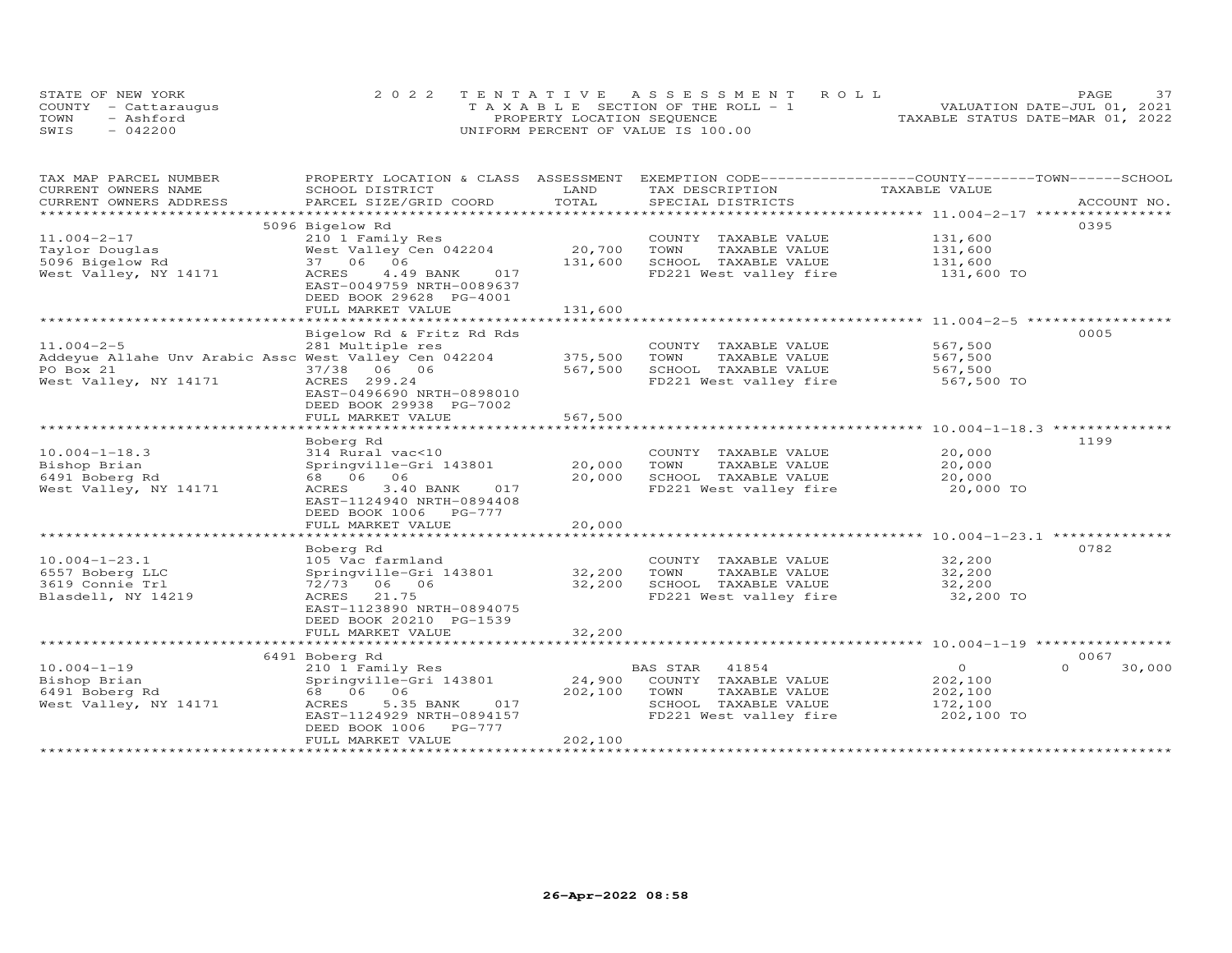|      | STATE OF NEW YORK    | 2022 TENTATIVE ASSESSMENT ROLL        | 38<br>PAGE                       |
|------|----------------------|---------------------------------------|----------------------------------|
|      | COUNTY - Cattaraugus | T A X A B L E SECTION OF THE ROLL - 1 | VALUATION DATE-JUL 01, 2021      |
| TOWN | - Ashford            | PROPERTY LOCATION SEQUENCE            | TAXABLE STATUS DATE-MAR 01, 2022 |
| SWIS | $-042200$            | UNIFORM PERCENT OF VALUE IS 100.00    |                                  |

| TAX MAP PARCEL NUMBER                | PROPERTY LOCATION & CLASS ASSESSMENT EXEMPTION CODE----------------COUNTY-------TOWN-----SCHOOL                                                                                                                                |             |                 |                                                        |                                   |          |             |
|--------------------------------------|--------------------------------------------------------------------------------------------------------------------------------------------------------------------------------------------------------------------------------|-------------|-----------------|--------------------------------------------------------|-----------------------------------|----------|-------------|
| CURRENT OWNERS NAME                  | SCHOOL DISTRICT                                                                                                                                                                                                                | LAND        |                 |                                                        | TAX DESCRIPTION TAXABLE VALUE     |          |             |
|                                      | .CURRENT OWNERS ADDRESS PARCEL SIZE/GRID COORD TOTAL SPECIAL DISTRICTS ACCOUNT NO ACCOUNT NO ARCOUNT NO ARE THE SERVER AND THE SERVER ASSESS THE SERVER SERVER AND THE SERVER SERVER AND THE SERVER SERVER AND THE SERVER SERV |             |                 |                                                        |                                   |          | ACCOUNT NO. |
|                                      |                                                                                                                                                                                                                                |             |                 |                                                        |                                   |          |             |
|                                      | 6512 Boberg Rd                                                                                                                                                                                                                 |             |                 |                                                        |                                   | 0355     |             |
| $10.004 - 1 - 18.1$                  | 281 Multiple res                                                                                                                                                                                                               |             | ENH STAR        | 41834                                                  | $\overline{O}$                    | $\Omega$ | 74,900      |
| Baker Stanley A                      | Springville-Gri 143801                                                                                                                                                                                                         |             |                 | 22,600 COUNTY TAXABLE VALUE                            | 146,000                           |          |             |
| 6512 Boberg Rd                       | 68 06 06                                                                                                                                                                                                                       | 146,000     | TOWN            | TAXABLE VALUE                                          | 146,000                           |          |             |
| West Valley, NY 14171                | ACRES<br>2.65                                                                                                                                                                                                                  |             |                 |                                                        | 71,100                            |          |             |
|                                      | EAST-1125262 NRTH-0894598                                                                                                                                                                                                      |             |                 | SCHOOL TAXABLE VALUE<br>FD221 West valley fire         | 146,000 TO                        |          |             |
|                                      | DEED BOOK 20200 PG-5466                                                                                                                                                                                                        |             |                 |                                                        |                                   |          |             |
|                                      | FULL MARKET VALUE                                                                                                                                                                                                              | 146,000     |                 |                                                        |                                   |          |             |
|                                      |                                                                                                                                                                                                                                |             |                 |                                                        |                                   |          |             |
|                                      | 6520 Boberg Rd                                                                                                                                                                                                                 |             |                 |                                                        |                                   | 1092     |             |
| $10.004 - 1 - 18.2$                  | 210 1 Family Res                                                                                                                                                                                                               |             |                 |                                                        | $\overline{O}$                    | $\Omega$ | 30,000      |
| Butcher Keith                        | Springville-Gri 143801                                                                                                                                                                                                         |             |                 | BAS STAR    41854<br>12,500    COUNTY   TAXABLE  VALUE | 90,700                            |          |             |
| Butcher Loreen P                     |                                                                                                                                                                                                                                | 90,700 TOWN |                 | TAXABLE VALUE                                          | 90,700                            |          |             |
|                                      | 68 06 06<br>FRNT 167.00 DPTH 194.00<br>1121940 NRTH-0894712                                                                                                                                                                    |             |                 | SCHOOL TAXABLE VALUE                                   | 60,700                            |          |             |
|                                      |                                                                                                                                                                                                                                |             |                 | FD221 West valley fire                                 | 90,700 TO                         |          |             |
|                                      | DEED BOOK 00870 PG-00232                                                                                                                                                                                                       |             |                 |                                                        |                                   |          |             |
|                                      | FULL MARKET VALUE                                                                                                                                                                                                              | 90,700      |                 |                                                        |                                   |          |             |
|                                      |                                                                                                                                                                                                                                |             |                 |                                                        |                                   |          |             |
|                                      | 6535 Boberg Rd                                                                                                                                                                                                                 |             |                 |                                                        |                                   | 0065     |             |
| $10.004 - 1 - 21.1$                  | 220 2 Family Res                                                                                                                                                                                                               |             | <b>BAS STAR</b> | 41854                                                  | $\overline{O}$                    | $\Omega$ | 30,000      |
| Schulz Janet                         |                                                                                                                                                                                                                                |             |                 | BAS STAR    41854<br>14,000    COUNTY   TAXABLE VALUE  | 129,800                           |          |             |
| 6535 Boberg Rd                       | 220 2 Family Res<br>Springville-Gri 143801<br>68   06   06<br>68 06 06                                                                                                                                                         | 129,800     | TOWN            | TAXABLE VALUE                                          |                                   |          |             |
| West Valley, NY 14171                | ACRES 1.00                                                                                                                                                                                                                     |             |                 | SCHOOL TAXABLE VALUE                                   | 129,800<br>99,800                 |          |             |
|                                      | EAST-1124649 NRTH-0894474                                                                                                                                                                                                      |             |                 |                                                        | FD221 West valley fire 129,800 TO |          |             |
|                                      | DEED BOOK 12115 PG-9003                                                                                                                                                                                                        |             |                 |                                                        |                                   |          |             |
|                                      | FULL MARKET VALUE                                                                                                                                                                                                              | 129,800     |                 |                                                        |                                   |          |             |
|                                      |                                                                                                                                                                                                                                |             |                 |                                                        |                                   |          |             |
|                                      | 6542 Boberg Rd                                                                                                                                                                                                                 |             |                 | 73 PCT OF VALUE USED FOR EXEMPTION PURPOSES            |                                   |          | 0330        |
| $10.004 - 1 - 17$                    | 240 Rural res                                                                                                                                                                                                                  |             |                 |                                                        | 12,000 12,000                     |          | 12,000      |
|                                      | 240 Rural res<br>Springville-Gri 143801 68,100 ENH STAR 41834                                                                                                                                                                  |             |                 |                                                        | $\overline{O}$                    | $\Omega$ | 74,900      |
| Kramer Edward W Jr                   |                                                                                                                                                                                                                                |             |                 |                                                        |                                   |          |             |
| Kramer Sally A<br>6542 Boberg Rd     | 68 06 06                                                                                                                                                                                                                       |             |                 | 126,200 COUNTY TAXABLE VALUE<br>TAXABLE VALUE          | 114,200<br>114,200                |          |             |
|                                      | ACRES 31.07                                                                                                                                                                                                                    |             | TOWN            |                                                        |                                   |          |             |
| West Valley, NY 14171                | EAST-1125205 NRTH-0895299<br>DEED BOOK 00794 PG-1079                                                                                                                                                                           |             |                 | SCHOOL TAXABLE VALUE                                   | 39,300                            |          |             |
|                                      |                                                                                                                                                                                                                                |             |                 | FD221 West valley fire                                 | 126,200 TO                        |          |             |
|                                      | FULL MARKET VALUE                                                                                                                                                                                                              | 126,200     |                 |                                                        |                                   |          |             |
|                                      |                                                                                                                                                                                                                                |             |                 |                                                        |                                   |          |             |
|                                      | 6543 Boberg Rd                                                                                                                                                                                                                 |             |                 |                                                        |                                   | 1422     |             |
| $10.004 - 1 - 21.2$                  | 210 1 Family Res                                                                                                                                                                                                               |             |                 | COUNTY TAXABLE VALUE                                   | 111,900                           |          |             |
| Dorian Margaret J<br>6543 Boberg Rd. | Springville-Gri 143801 14,900                                                                                                                                                                                                  |             | TOWN            | TAXABLE VALUE                                          | 111,900                           |          |             |
|                                      | 68 06 06                                                                                                                                                                                                                       | 111,900     |                 | SCHOOL TAXABLE VALUE                                   | 111,900<br>111,900 TO             |          |             |
| West Valley, NY 14171                | ACRES 1.35                                                                                                                                                                                                                     |             |                 | FD221 West valley fire                                 |                                   |          |             |
|                                      | EAST-1124538 NRTH-0894492                                                                                                                                                                                                      |             |                 |                                                        |                                   |          |             |
|                                      | PRIOR OWNER ON 3/01/2022<br>DEED BOOK 20221 PG-1968<br>Dorian Margaret J FULL MARKET VALUE                                                                                                                                     |             |                 |                                                        |                                   |          |             |
|                                      |                                                                                                                                                                                                                                | 111,900     |                 |                                                        |                                   |          |             |
|                                      |                                                                                                                                                                                                                                |             |                 |                                                        |                                   |          |             |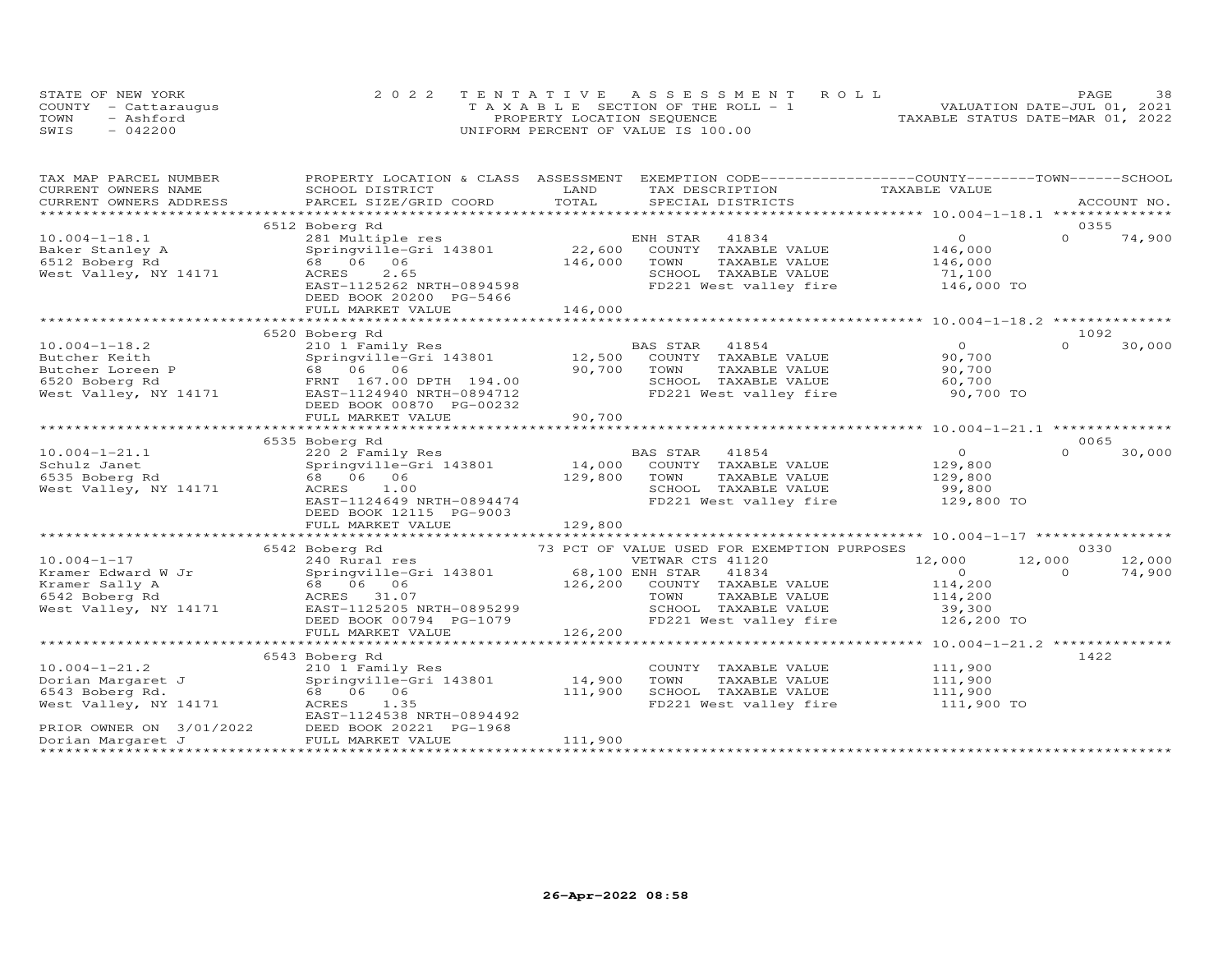|      | STATE OF NEW YORK    | 2022 TENTATIVE ASSESSMENT ROLL     | 39<br>PAGE.                      |
|------|----------------------|------------------------------------|----------------------------------|
|      | COUNTY - Cattarauqus | TAXABLE SECTION OF THE ROLL - 1    | VALUATION DATE-JUL 01, 2021      |
| TOWN | - Ashford            | PROPERTY LOCATION SEQUENCE         | TAXABLE STATUS DATE-MAR 01, 2022 |
| SWIS | $-042200$            | UNIFORM PERCENT OF VALUE IS 100.00 |                                  |

| TAX MAP PARCEL NUMBER     |                                                                                                                                           |         | PROPERTY LOCATION & CLASS ASSESSMENT EXEMPTION CODE----------------COUNTY-------TOWN-----SCHOOL |                    |        |             |
|---------------------------|-------------------------------------------------------------------------------------------------------------------------------------------|---------|-------------------------------------------------------------------------------------------------|--------------------|--------|-------------|
| CURRENT OWNERS NAME       | SCHOOL DISTRICT                                                                                                                           | LAND    | TAX DESCRIPTION                                                                                 | TAXABLE VALUE      |        |             |
| CURRENT OWNERS ADDRESS    | PARCEL SIZE/GRID COORD TOTAL                                                                                                              |         | SPECIAL DISTRICTS                                                                               |                    |        | ACCOUNT NO. |
|                           |                                                                                                                                           |         |                                                                                                 |                    |        |             |
|                           | 6557 Boberg Rd                                                                                                                            |         |                                                                                                 |                    |        | 1694        |
| $10.004 - 1 - 23.3$       | 210 1 Family Res<br>Springville-Gri 143801 25,300 VETDIS CTS 41140                                                                        |         |                                                                                                 | 20,000             | 20,000 | 20,000      |
| Dinse Jerry & Judy        |                                                                                                                                           |         |                                                                                                 | 8,775              | 8,775  | 8,775       |
|                           |                                                                                                                                           |         | 175,500 COUNTY TAXABLE VALUE                                                                    |                    |        |             |
|                           | Hammond Janis H<br>6557 Boberg Rd<br>West Valley, NY 14171<br>Mest Valley, NY 14171<br>Mest Valley, NY 14171<br>BAST-1124255 NRTH-0894479 |         | TOWN<br>TAXABLE VALUE                                                                           | 146,725<br>146,725 |        |             |
|                           |                                                                                                                                           |         | SCHOOL TAXABLE VALUE 146,725<br>FD221 West valley fire 175,500 TO                               |                    |        |             |
|                           | DEED BOOK 20210 PG-4012                                                                                                                   |         |                                                                                                 |                    |        |             |
|                           | FULL MARKET VALUE                                                                                                                         | 175,500 |                                                                                                 |                    |        |             |
|                           |                                                                                                                                           |         |                                                                                                 |                    |        |             |
|                           | 6590 Boberg Rd                                                                                                                            |         |                                                                                                 |                    |        |             |
| $10.004 - 1 - 23.4$       | 105 Vac farmland                                                                                                                          |         | COUNTY TAXABLE VALUE                                                                            | 58,000             |        |             |
|                           | Springville-Gri 143801 58,000                                                                                                             |         | TOWN                                                                                            |                    |        |             |
|                           |                                                                                                                                           | 58,000  | TAXABLE VALUE 58,000<br>TAXABLE VALUE 58,000<br>SCHOOL TAXABLE VALUE                            |                    |        |             |
|                           |                                                                                                                                           |         |                                                                                                 |                    |        |             |
| Springville, NY 14141     | Split from 23.1                                                                                                                           |         | FD221 West valley fire 58,000 TO                                                                |                    |        |             |
|                           | ACRES 40.20                                                                                                                               |         |                                                                                                 |                    |        |             |
|                           | EAST-1123975 NRTH-0895690                                                                                                                 |         |                                                                                                 |                    |        |             |
|                           | DEED BOOK 20210 PG-1538                                                                                                                   |         |                                                                                                 |                    |        |             |
|                           | FULL MARKET VALUE                                                                                                                         | 58,000  |                                                                                                 |                    |        |             |
|                           |                                                                                                                                           |         |                                                                                                 |                    |        |             |
|                           | Bobseine Rd                                                                                                                               |         |                                                                                                 |                    |        | 0859        |
| $29.001 - 1 - 20$         | 323 Vacant rural                                                                                                                          |         | COUNTY TAXABLE VALUE                                                                            | 152,100            |        |             |
| Zynczak Aaron             | West Valley Cen 042204 152,100                                                                                                            |         |                                                                                                 |                    |        |             |
| 2827 Brighton Forest Dr   | $38$ $05$ $06$                                                                                                                            | 152,100 |                                                                                                 |                    |        |             |
| Apex, NC 27539            | NRF                                                                                                                                       |         | TOWN TAXABLE VALUE 152,100<br>SCHOOL TAXABLE VALUE 152,100<br>FD221 West valley fire 152,100 TO |                    |        |             |
|                           | ACRES 110.61                                                                                                                              |         |                                                                                                 |                    |        |             |
| MAY BE SUBJECT TO PAYMENT | EAST-1130573 NRTH-0876456                                                                                                                 |         |                                                                                                 |                    |        |             |
| UNDER RPTL480A UNTIL 2030 | DEED BOOK 9854 PG-9003                                                                                                                    |         |                                                                                                 |                    |        |             |
|                           | FULL MARKET VALUE                                                                                                                         | 152,100 |                                                                                                 |                    |        |             |
|                           |                                                                                                                                           |         |                                                                                                 |                    |        |             |
|                           | 9243 Bobseine Rd                                                                                                                          |         |                                                                                                 |                    |        | 0883        |
|                           |                                                                                                                                           |         | COUNTY TAXABLE VALUE                                                                            | 800                |        |             |
|                           |                                                                                                                                           |         | TAXABLE VALUE<br>TOWN                                                                           | 800                |        |             |
|                           |                                                                                                                                           |         |                                                                                                 |                    |        |             |
|                           |                                                                                                                                           |         | SCHOOL TAXABLE VALUE<br>FD221 West valley fire                                                  | 800                |        |             |
| Apex, NC 27539            | EAST-1130732 NRTH-0877368                                                                                                                 |         |                                                                                                 | 800 TO             |        |             |
|                           | DEED BOOK 9854 PG-9002                                                                                                                    |         |                                                                                                 |                    |        |             |
|                           | FULL MARKET VALUE                                                                                                                         | 800     |                                                                                                 |                    |        |             |
|                           |                                                                                                                                           |         |                                                                                                 |                    |        |             |
|                           | 9430 Bobseine Rd                                                                                                                          |         |                                                                                                 |                    |        | 0325        |
|                           |                                                                                                                                           |         | COUNTY TAXABLE VALUE<br>TOWN     TAXABLE VALUE                                                  | 66,800<br>66,800   |        |             |
|                           |                                                                                                                                           |         |                                                                                                 |                    |        |             |
|                           |                                                                                                                                           |         |                                                                                                 |                    |        |             |
|                           |                                                                                                                                           |         |                                                                                                 |                    |        |             |
| West Seneca, NY 14224     | EAST-1130644 NRTH-0879482                                                                                                                 |         |                                                                                                 |                    |        |             |
|                           | DEED BOOK 26359 PG-4001                                                                                                                   |         |                                                                                                 |                    |        |             |
|                           | FULL MARKET VALUE                                                                                                                         | 66,800  |                                                                                                 |                    |        |             |
|                           |                                                                                                                                           |         |                                                                                                 |                    |        |             |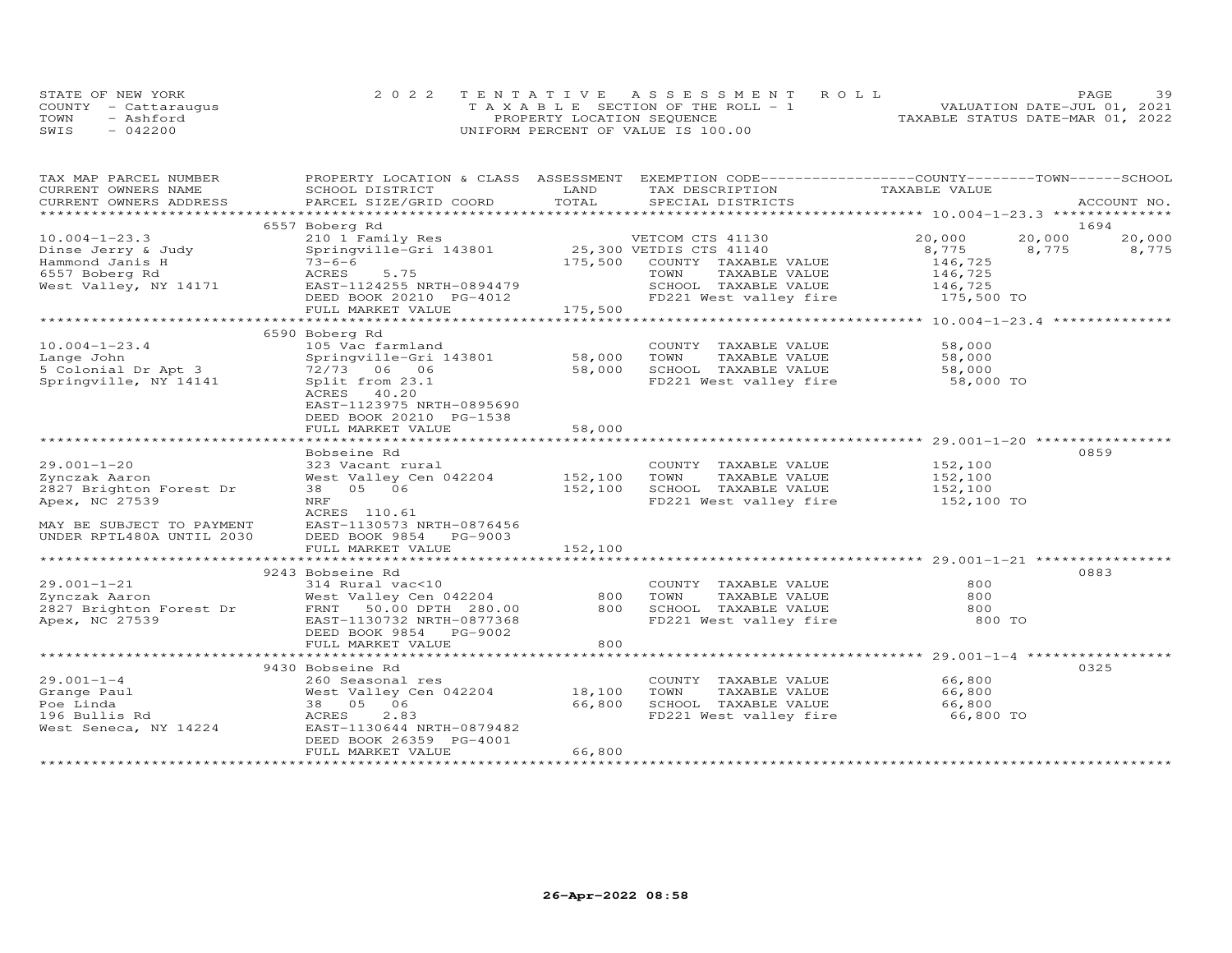|      | STATE OF NEW YORK    | 2022 TENTATIVE ASSESSMENT ROLL          | 4 O<br>PAGE.                     |
|------|----------------------|-----------------------------------------|----------------------------------|
|      | COUNTY - Cattarauqus | $T A X A B L E$ SECTION OF THE ROLL - 1 | VALUATION DATE-JUL 01, 2021      |
| TOWN | - Ashford            | PROPERTY LOCATION SEQUENCE              | TAXABLE STATUS DATE-MAR 01, 2022 |
| SWIS | $-042200$            | UNIFORM PERCENT OF VALUE IS 100.00      |                                  |

| TAX MAP PARCEL NUMBER<br>CURRENT OWNERS NAME        | PROPERTY LOCATION & CLASS ASSESSMENT<br>SCHOOL DISTRICT | LAND                  | EXEMPTION CODE------------------COUNTY-------TOWN------SCHOOL<br>TAX DESCRIPTION | TAXABLE VALUE                                |             |
|-----------------------------------------------------|---------------------------------------------------------|-----------------------|----------------------------------------------------------------------------------|----------------------------------------------|-------------|
| CURRENT OWNERS ADDRESS<br>************************* | PARCEL SIZE/GRID COORD                                  | TOTAL                 | SPECIAL DISTRICTS                                                                |                                              | ACCOUNT NO. |
|                                                     | Bolton Rd                                               |                       |                                                                                  |                                              | 0249        |
| $3.004 - 2 - 3.1$                                   | 312 Vac w/imprv                                         |                       | COUNTY TAXABLE VALUE                                                             | 67,500                                       |             |
| Landsiedel Timothy J                                | Springville-Gri 143801                                  | 45,600                | TOWN<br>TAXABLE VALUE                                                            | 67,500                                       |             |
| Landsiedel William J                                | 41 06 06                                                | 67,500                | SCHOOL TAXABLE VALUE                                                             | 67,500                                       |             |
| 11751 Bolton Rd                                     | ACRES 17.75                                             |                       | FD221 West valley fire                                                           | 67,500 TO                                    |             |
| Springville, NY 14141                               | EAST-1148064 NRTH-0915301                               |                       |                                                                                  |                                              |             |
|                                                     | DEED BOOK 2989 PG-9001                                  |                       |                                                                                  |                                              |             |
|                                                     | FULL MARKET VALUE                                       | 67,500                |                                                                                  |                                              |             |
|                                                     | ********************                                    |                       |                                                                                  | ******************** 3.004-2-3.4 *********** |             |
|                                                     | Bolton Rd                                               |                       |                                                                                  |                                              | 1580        |
| $3.004 - 2 - 3.4$                                   | 322 Rural vac>10                                        |                       | COUNTY TAXABLE VALUE                                                             | 36,900                                       |             |
| Gambino Joseph D                                    | Springville-Gri 143801                                  | 36,900                | TOWN<br>TAXABLE VALUE                                                            | 36,900                                       |             |
| 11689 Bolton Rd                                     | 41/6/6                                                  | 36,900                | SCHOOL TAXABLE VALUE                                                             | 36,900                                       |             |
| Springville, NY 14141                               | ACRES 13.10                                             |                       | FD221 West valley fire                                                           | 36,900 TO                                    |             |
|                                                     | EAST-1147705 NRTH-0914276                               |                       |                                                                                  |                                              |             |
|                                                     | DEED BOOK 1567 PG-6002                                  |                       |                                                                                  |                                              |             |
|                                                     | FULL MARKET VALUE<br>********************               | 36,900<br>*********** |                                                                                  |                                              |             |
|                                                     | Bolton Rd                                               |                       |                                                                                  |                                              | 1242        |
| $3.004 - 2 - 4$                                     | 314 Rural vac<10                                        |                       | COUNTY TAXABLE VALUE                                                             | 2,000                                        |             |
| Breindel Daniel J                                   | Springville-Gri 143801                                  | 2,000                 | TOWN<br>TAXABLE VALUE                                                            | 2,000                                        |             |
| Breindel Lisa A                                     | 41 06 06                                                | 2,000                 | SCHOOL TAXABLE VALUE                                                             | 2,000                                        |             |
| 4987 Creek Rd                                       | ACRES<br>4.02                                           |                       | FD221 West valley fire                                                           | 2,000 TO                                     |             |
| Springville, NY 14141-9515                          | EAST-1148396 NRTH-0914122                               |                       |                                                                                  |                                              |             |
|                                                     | DEED BOOK 1014 PG-997                                   |                       |                                                                                  |                                              |             |
|                                                     | FULL MARKET VALUE                                       | 2,000                 |                                                                                  |                                              |             |
|                                                     | ***************************                             |                       |                                                                                  |                                              |             |
|                                                     | Bolton Rd                                               |                       |                                                                                  |                                              | 0828        |
| $3.004 - 2 - 6.1$                                   | 312 Vac w/imprv                                         |                       | COUNTY TAXABLE VALUE                                                             | 5,900                                        |             |
| Walter Sandra D                                     | Springville-Gri 143801                                  | 4,300                 | TOWN<br>TAXABLE VALUE                                                            | 5,900                                        |             |
| PO Box 317                                          | 41/6/6                                                  | 5,900                 | SCHOOL TAXABLE VALUE                                                             | 5,900                                        |             |
| East Concord, NY 14055                              | ACRES<br>1.70<br>EAST-1148310 NRTH-0911875              |                       | FD221 West valley fire                                                           | 5,900 TO                                     |             |
|                                                     | DEED BOOK 22149 PG-4001                                 |                       |                                                                                  |                                              |             |
|                                                     | FULL MARKET VALUE                                       | 5,900                 |                                                                                  |                                              |             |
|                                                     |                                                         |                       |                                                                                  |                                              |             |
|                                                     | Bolton Rd                                               |                       |                                                                                  |                                              | 0972        |
| $3.004 - 2 - 6.3$                                   | 314 Rural vac<10                                        |                       | COUNTY TAXABLE VALUE                                                             | 1,000                                        |             |
| Orsolits Norbert F                                  | Springville-Gri 143801                                  | 1,000                 | TOWN<br>TAXABLE VALUE                                                            | 1,000                                        |             |
| PO Box 91                                           | 41 06 06                                                | 1,000                 | SCHOOL TAXABLE VALUE                                                             | 1,000                                        |             |
| Springville, NY 14141                               | FRNT 360.00 DPTH<br>50.00                               |                       | FD221 West valley fire                                                           | 1,000 TO                                     |             |
|                                                     | EAST-1148375 NRTH-0911249                               |                       |                                                                                  |                                              |             |
|                                                     | DEED BOOK 00922 PG-00463                                |                       |                                                                                  |                                              |             |
|                                                     | FULL MARKET VALUE                                       | 1,000                 |                                                                                  |                                              |             |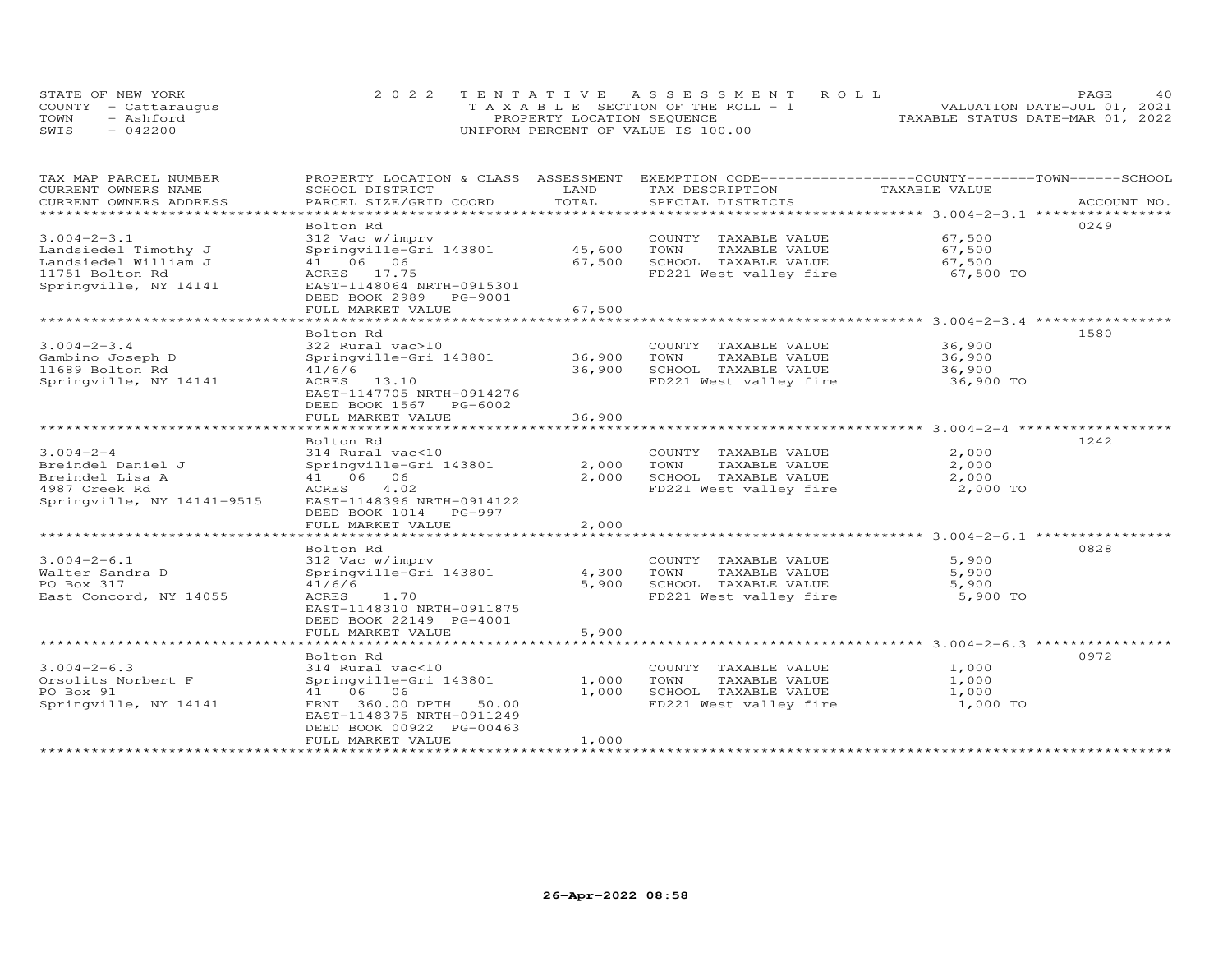| STATE OF NEW YORK    |           | 2022 TENTATIVE ASSESSMENT ROLL        |  |  |                                  | PAGE. | 41 |
|----------------------|-----------|---------------------------------------|--|--|----------------------------------|-------|----|
| COUNTY - Cattaraugus |           | T A X A B L E SECTION OF THE ROLL - 1 |  |  | VALUATION DATE-JUL 01, 2021      |       |    |
| TOWN                 | - Ashford | PROPERTY LOCATION SEQUENCE            |  |  | TAXABLE STATUS DATE-MAR 01, 2022 |       |    |
| SWIS                 | $-042200$ | UNIFORM PERCENT OF VALUE IS 100.00    |  |  |                                  |       |    |

| TAX MAP PARCEL NUMBER                         | PROPERTY LOCATION & CLASS ASSESSMENT      |               | EXEMPTION CODE-----------------COUNTY-------TOWN------SCHOOL |               |                    |
|-----------------------------------------------|-------------------------------------------|---------------|--------------------------------------------------------------|---------------|--------------------|
| CURRENT OWNERS NAME<br>CURRENT OWNERS ADDRESS | SCHOOL DISTRICT<br>PARCEL SIZE/GRID COORD | LAND<br>TOTAL | TAX DESCRIPTION<br>SPECIAL DISTRICTS                         | TAXABLE VALUE | ACCOUNT NO.        |
| * * * * * * * * * * * * * * *                 |                                           |               |                                                              |               |                    |
|                                               | Bolton Rd                                 |               |                                                              |               | 1007               |
| $3.004 - 2 - 6.5$                             | 314 Rural vac<10                          |               | COUNTY TAXABLE VALUE                                         | 500           |                    |
| Kestner Rita K                                | Springville-Gri 143801                    | 500           | TAXABLE VALUE<br>TOWN                                        | 500           |                    |
| Kestner James D                               | 41 06 06                                  | 500           | SCHOOL TAXABLE VALUE                                         | 500           |                    |
|                                               |                                           |               | FD221 West valley fire                                       |               |                    |
| 11558 Bolton Rd<br>Springville, NY 14141      | FRNT 160.00 DPTH<br>50.00<br>BANK<br>017  |               |                                                              | 500 TO        |                    |
|                                               | EAST-1148391 NRTH-0911447                 |               |                                                              |               |                    |
|                                               | DEED BOOK 966<br>PG-975                   |               |                                                              |               |                    |
|                                               | FULL MARKET VALUE                         | 500           |                                                              |               |                    |
|                                               |                                           |               |                                                              |               |                    |
|                                               | Bolton Rd                                 |               |                                                              |               | 1029               |
|                                               |                                           |               |                                                              | 32,200        |                    |
| $3.004 - 2 - 6.7$                             | 322 Rural vac>10                          |               | COUNTY TAXABLE VALUE                                         |               |                    |
| Bojarski Jason R                              | Springville-Gri 143801                    | 32,200        | TOWN<br>TAXABLE VALUE                                        | 32,200        |                    |
| Bojarski Erik C                               | 41 06 06                                  | 32,200        | SCHOOL TAXABLE VALUE                                         | 32,200        |                    |
| 124 Sprucewood Dr                             | ACRES 13.39                               |               | FD221 West valley fire                                       | 32,200 TO     |                    |
| Cheektowaga, NY 14227                         | EAST-1147622 NRTH-0910841                 |               |                                                              |               |                    |
|                                               | DEED BOOK 2020 PG-10595                   |               |                                                              |               |                    |
|                                               | FULL MARKET VALUE                         | 32,200        |                                                              |               |                    |
|                                               |                                           |               |                                                              |               |                    |
|                                               | Bolton Rd                                 |               |                                                              |               | 1589               |
| $3.004 - 2 - 6.9$                             | 170 Nursery                               |               | AG DIST 41720                                                | 272,776       | 272,776<br>272,776 |
| Schichtel's Nursery Inc                       | Springville-Gri 143801                    | 845,800       | COUNTY TAXABLE VALUE                                         | 573,024       |                    |
| 7420 Peters Rd                                | $40, 41, 48 - 6 - 6$                      | 845,800       | TOWN<br>TAXABLE VALUE                                        | 573,024       |                    |
| Springville, NY 14141                         | ACRES 541.85                              |               | SCHOOL TAXABLE VALUE                                         | 573,024       |                    |
|                                               | EAST-1145726 NRTH-0911191                 |               | FD221 West valley fire                                       | 845,800 TO    |                    |
| MAY BE SUBJECT TO PAYMENT                     | DEED BOOK 2920 PG-5003                    |               |                                                              |               |                    |
| UNDER AGDIST LAW TIL 2026                     | FULL MARKET VALUE                         | 845,800       |                                                              |               |                    |
| ******************************                |                                           |               |                                                              |               |                    |
|                                               | Bolton Rd                                 |               |                                                              |               | 0498               |
| $11.002 - 2 - 6$                              | 314 Rural vac<10                          |               | COUNTY TAXABLE VALUE                                         | 33,000        |                    |
| Rosier John C                                 | Springville-Gri 143801                    | 33,000        | TOWN<br>TAXABLE VALUE                                        | 33,000        |                    |
| 4939 Gunbarrel Rd                             | 40   06   06                              | 33,000        | SCHOOL TAXABLE VALUE                                         | 33,000        |                    |
| Springville, NY 14141                         | 9.85<br>ACRES                             |               | FD221 West valley fire                                       | 33,000 TO     |                    |
|                                               | EAST-1147517 NRTH-0908870                 |               |                                                              |               |                    |
|                                               | DEED BOOK 20199 PG-8001                   |               |                                                              |               |                    |
|                                               | FULL MARKET VALUE                         | 33,000        |                                                              |               |                    |
|                                               |                                           |               |                                                              |               |                    |
|                                               | Bolton Rd                                 |               |                                                              |               | 0036               |
| $11.002 - 2 - 9$                              | 321 Abandoned ag                          |               | COUNTY TAXABLE VALUE                                         | 33,000        |                    |
| Mansfield James M                             | Springville-Gri 143801                    | 33,000        | TOWN<br>TAXABLE VALUE                                        | 33,000        |                    |
| Mansfield Kimberley J                         | 40        06        06                    | 33,000        | SCHOOL TAXABLE VALUE                                         | 33,000        |                    |
| 11335 Bolton Rd                               | 9.85<br>ACRES                             |               | FD221 West valley fire 33,000 TO                             |               |                    |
| Springville, NY 14141                         | EAST-1147494 NRTH-0907971                 |               |                                                              |               |                    |
|                                               | DEED BOOK 1005 PG-220                     |               |                                                              |               |                    |
|                                               | FULL MARKET VALUE                         | 33,000        |                                                              |               |                    |
|                                               |                                           |               |                                                              |               |                    |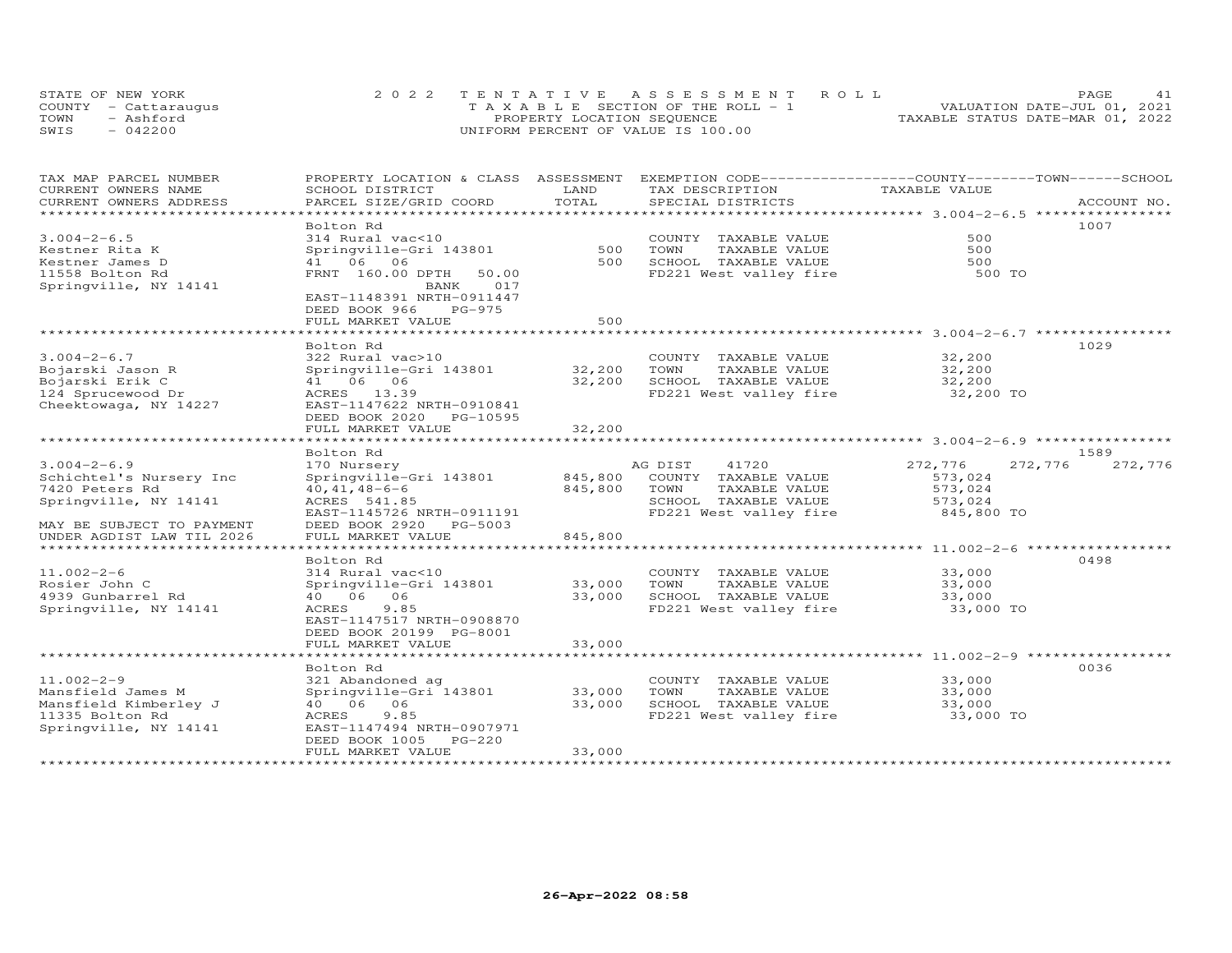| STATE OF NEW YORK    | 2022 TENTATIVE ASSESSMENT ROLL        | 42.<br>PAGE.                     |
|----------------------|---------------------------------------|----------------------------------|
| COUNTY - Cattaraugus | T A X A B L E SECTION OF THE ROLL - 1 | VALUATION DATE-JUL 01, 2021      |
| TOWN<br>- Ashford    | PROPERTY LOCATION SEQUENCE            | TAXABLE STATUS DATE-MAR 01, 2022 |
| $-042200$<br>SWIS    | UNIFORM PERCENT OF VALUE IS 100.00    |                                  |

| **********************<br>1038<br>Bolton Rd<br>$11.002 - 2 - 18$<br>312 Vac w/imprv<br>COUNTY TAXABLE VALUE<br>128,600<br>West Valley Cen 042204<br>81,700<br>Morga Michael<br>TOWN<br>TAXABLE VALUE<br>128,600<br>39 06 06<br>128,600<br>SCHOOL TAXABLE VALUE<br>71 Old Tower Rd<br>128,600<br>FD221 West valley fire<br>Amherst, NY 14221<br>NRF<br>128,600 TO<br>ACRES<br>44.66<br>EAST-1147382 NRTH-0902811<br>DEED BOOK 15737 PG-7002<br>128,600<br>FULL MARKET VALUE<br>11153 Bolton Rd<br>0619<br>$11.002 - 2 - 17$<br>312 Vac w/imprv<br>25,300<br>COUNTY TAXABLE VALUE<br>11,900<br>TOWN<br>TAXABLE VALUE<br>Kahabka Robert N Jr<br>West Valley Cen 042204<br>25,300<br>39 06 06<br>Kahabka Kim M<br>25,300<br>SCHOOL TAXABLE VALUE<br>25,300<br>FD221 West valley fire<br>11627 Bolton Rd<br>ACRES<br>3.35<br>25,300 TO<br>Springville, NY 14141<br>EAST-1148208 NRTH-0903922<br>DEED BOOK 2021    PG-15911<br>25,300<br>FULL MARKET VALUE<br>0178<br>11161 Bolton Rd<br>$\Omega$<br>41834<br>$\Omega$<br>74,900<br>$11.002 - 2 - 11.1$<br>240 Rural res<br>ENH STAR<br>Abbott Joyce<br>64,600<br>COUNTY TAXABLE VALUE<br>263,100<br>Springville-Gri 143801<br>40 06 06<br>263,100<br>11161 Bolton Rd<br>TOWN<br>TAXABLE VALUE<br>263,100<br>Springville, NY 14141<br>32.80<br>SCHOOL TAXABLE VALUE<br>ACRES<br>188,200<br>EAST-0499040 NRTH-0906920<br>FD221 West valley fire<br>263,100 TO<br>DEED BOOK 00943 PG-00040<br>263,100<br>FULL MARKET VALUE<br>1204<br>11269 Bolton Rd<br>$\Omega$<br>30,000<br>$11.002 - 2 - 11.2$<br>41854<br>240 Rural res<br>BAS STAR<br>$\circ$<br>42,500<br>Korbar Louis M<br>Springville-Gri 143801<br>COUNTY TAXABLE VALUE<br>352,500<br>40        06        06<br>352,500<br>TOWN<br>TAXABLE VALUE<br>Korbar Kathleen A<br>352,500<br>SCHOOL TAXABLE VALUE<br>11269 Bolton Rd<br>ACRES 15.65<br>322,500<br>352,500 TO<br>Springville, NY 14141<br>EAST-1147790 NRTH-0907225<br>FD221 West valley fire<br>DEED BOOK 873<br>PG-00386<br>352,500<br>FULL MARKET VALUE<br>0213<br>11301 Bolton Rd<br>$11.002 - 2 - 10$<br>12,000<br>12,000<br>12,000<br>210 1 Family Res<br>VETWAR CTS 41120<br>33,000 VETDIS CTS 41140<br>40,000<br>Springville-Gri 143801<br>40,000<br>40,000<br>Spencer Wess<br>11301 Bolton Rd<br>40 06 06<br>192,600 BAS STAR 41854<br>$\circ$<br>$\Omega$<br>30,000<br>9.85 BANK<br>017<br>COUNTY TAXABLE VALUE<br>Springville, NY 14141<br>ACRES<br>140,600<br>EAST-0049910 NRTH-0090763<br>TOWN<br>TAXABLE VALUE<br>140,600<br>DEED BOOK 6745<br>PG-5001<br>SCHOOL TAXABLE VALUE<br>110,600<br>192,600 FD221 West valley fire<br>FULL MARKET VALUE<br>192,600 TO | TAX MAP PARCEL NUMBER<br>CURRENT OWNERS NAME | PROPERTY LOCATION & CLASS ASSESSMENT<br>SCHOOL DISTRICT | LAND  | EXEMPTION CODE-----------------COUNTY-------TOWN-----SCHOOL<br>TAX DESCRIPTION | TAXABLE VALUE |             |
|--------------------------------------------------------------------------------------------------------------------------------------------------------------------------------------------------------------------------------------------------------------------------------------------------------------------------------------------------------------------------------------------------------------------------------------------------------------------------------------------------------------------------------------------------------------------------------------------------------------------------------------------------------------------------------------------------------------------------------------------------------------------------------------------------------------------------------------------------------------------------------------------------------------------------------------------------------------------------------------------------------------------------------------------------------------------------------------------------------------------------------------------------------------------------------------------------------------------------------------------------------------------------------------------------------------------------------------------------------------------------------------------------------------------------------------------------------------------------------------------------------------------------------------------------------------------------------------------------------------------------------------------------------------------------------------------------------------------------------------------------------------------------------------------------------------------------------------------------------------------------------------------------------------------------------------------------------------------------------------------------------------------------------------------------------------------------------------------------------------------------------------------------------------------------------------------------------------------------------------------------------------------------------------------------------------------------------------------------------------------------------------------------------------------------------------------------------------------------------------------------------------------------------------------------------------------------------------------------------------------------------------|----------------------------------------------|---------------------------------------------------------|-------|--------------------------------------------------------------------------------|---------------|-------------|
|                                                                                                                                                                                                                                                                                                                                                                                                                                                                                                                                                                                                                                                                                                                                                                                                                                                                                                                                                                                                                                                                                                                                                                                                                                                                                                                                                                                                                                                                                                                                                                                                                                                                                                                                                                                                                                                                                                                                                                                                                                                                                                                                                                                                                                                                                                                                                                                                                                                                                                                                                                                                                                      | CURRENT OWNERS ADDRESS                       | PARCEL SIZE/GRID COORD                                  | TOTAL | SPECIAL DISTRICTS                                                              |               | ACCOUNT NO. |
|                                                                                                                                                                                                                                                                                                                                                                                                                                                                                                                                                                                                                                                                                                                                                                                                                                                                                                                                                                                                                                                                                                                                                                                                                                                                                                                                                                                                                                                                                                                                                                                                                                                                                                                                                                                                                                                                                                                                                                                                                                                                                                                                                                                                                                                                                                                                                                                                                                                                                                                                                                                                                                      |                                              |                                                         |       |                                                                                |               |             |
|                                                                                                                                                                                                                                                                                                                                                                                                                                                                                                                                                                                                                                                                                                                                                                                                                                                                                                                                                                                                                                                                                                                                                                                                                                                                                                                                                                                                                                                                                                                                                                                                                                                                                                                                                                                                                                                                                                                                                                                                                                                                                                                                                                                                                                                                                                                                                                                                                                                                                                                                                                                                                                      |                                              |                                                         |       |                                                                                |               |             |
|                                                                                                                                                                                                                                                                                                                                                                                                                                                                                                                                                                                                                                                                                                                                                                                                                                                                                                                                                                                                                                                                                                                                                                                                                                                                                                                                                                                                                                                                                                                                                                                                                                                                                                                                                                                                                                                                                                                                                                                                                                                                                                                                                                                                                                                                                                                                                                                                                                                                                                                                                                                                                                      |                                              |                                                         |       |                                                                                |               |             |
|                                                                                                                                                                                                                                                                                                                                                                                                                                                                                                                                                                                                                                                                                                                                                                                                                                                                                                                                                                                                                                                                                                                                                                                                                                                                                                                                                                                                                                                                                                                                                                                                                                                                                                                                                                                                                                                                                                                                                                                                                                                                                                                                                                                                                                                                                                                                                                                                                                                                                                                                                                                                                                      |                                              |                                                         |       |                                                                                |               |             |
|                                                                                                                                                                                                                                                                                                                                                                                                                                                                                                                                                                                                                                                                                                                                                                                                                                                                                                                                                                                                                                                                                                                                                                                                                                                                                                                                                                                                                                                                                                                                                                                                                                                                                                                                                                                                                                                                                                                                                                                                                                                                                                                                                                                                                                                                                                                                                                                                                                                                                                                                                                                                                                      |                                              |                                                         |       |                                                                                |               |             |
|                                                                                                                                                                                                                                                                                                                                                                                                                                                                                                                                                                                                                                                                                                                                                                                                                                                                                                                                                                                                                                                                                                                                                                                                                                                                                                                                                                                                                                                                                                                                                                                                                                                                                                                                                                                                                                                                                                                                                                                                                                                                                                                                                                                                                                                                                                                                                                                                                                                                                                                                                                                                                                      |                                              |                                                         |       |                                                                                |               |             |
|                                                                                                                                                                                                                                                                                                                                                                                                                                                                                                                                                                                                                                                                                                                                                                                                                                                                                                                                                                                                                                                                                                                                                                                                                                                                                                                                                                                                                                                                                                                                                                                                                                                                                                                                                                                                                                                                                                                                                                                                                                                                                                                                                                                                                                                                                                                                                                                                                                                                                                                                                                                                                                      |                                              |                                                         |       |                                                                                |               |             |
|                                                                                                                                                                                                                                                                                                                                                                                                                                                                                                                                                                                                                                                                                                                                                                                                                                                                                                                                                                                                                                                                                                                                                                                                                                                                                                                                                                                                                                                                                                                                                                                                                                                                                                                                                                                                                                                                                                                                                                                                                                                                                                                                                                                                                                                                                                                                                                                                                                                                                                                                                                                                                                      |                                              |                                                         |       |                                                                                |               |             |
|                                                                                                                                                                                                                                                                                                                                                                                                                                                                                                                                                                                                                                                                                                                                                                                                                                                                                                                                                                                                                                                                                                                                                                                                                                                                                                                                                                                                                                                                                                                                                                                                                                                                                                                                                                                                                                                                                                                                                                                                                                                                                                                                                                                                                                                                                                                                                                                                                                                                                                                                                                                                                                      |                                              |                                                         |       |                                                                                |               |             |
|                                                                                                                                                                                                                                                                                                                                                                                                                                                                                                                                                                                                                                                                                                                                                                                                                                                                                                                                                                                                                                                                                                                                                                                                                                                                                                                                                                                                                                                                                                                                                                                                                                                                                                                                                                                                                                                                                                                                                                                                                                                                                                                                                                                                                                                                                                                                                                                                                                                                                                                                                                                                                                      |                                              |                                                         |       |                                                                                |               |             |
|                                                                                                                                                                                                                                                                                                                                                                                                                                                                                                                                                                                                                                                                                                                                                                                                                                                                                                                                                                                                                                                                                                                                                                                                                                                                                                                                                                                                                                                                                                                                                                                                                                                                                                                                                                                                                                                                                                                                                                                                                                                                                                                                                                                                                                                                                                                                                                                                                                                                                                                                                                                                                                      |                                              |                                                         |       |                                                                                |               |             |
|                                                                                                                                                                                                                                                                                                                                                                                                                                                                                                                                                                                                                                                                                                                                                                                                                                                                                                                                                                                                                                                                                                                                                                                                                                                                                                                                                                                                                                                                                                                                                                                                                                                                                                                                                                                                                                                                                                                                                                                                                                                                                                                                                                                                                                                                                                                                                                                                                                                                                                                                                                                                                                      |                                              |                                                         |       |                                                                                |               |             |
|                                                                                                                                                                                                                                                                                                                                                                                                                                                                                                                                                                                                                                                                                                                                                                                                                                                                                                                                                                                                                                                                                                                                                                                                                                                                                                                                                                                                                                                                                                                                                                                                                                                                                                                                                                                                                                                                                                                                                                                                                                                                                                                                                                                                                                                                                                                                                                                                                                                                                                                                                                                                                                      |                                              |                                                         |       |                                                                                |               |             |
|                                                                                                                                                                                                                                                                                                                                                                                                                                                                                                                                                                                                                                                                                                                                                                                                                                                                                                                                                                                                                                                                                                                                                                                                                                                                                                                                                                                                                                                                                                                                                                                                                                                                                                                                                                                                                                                                                                                                                                                                                                                                                                                                                                                                                                                                                                                                                                                                                                                                                                                                                                                                                                      |                                              |                                                         |       |                                                                                |               |             |
|                                                                                                                                                                                                                                                                                                                                                                                                                                                                                                                                                                                                                                                                                                                                                                                                                                                                                                                                                                                                                                                                                                                                                                                                                                                                                                                                                                                                                                                                                                                                                                                                                                                                                                                                                                                                                                                                                                                                                                                                                                                                                                                                                                                                                                                                                                                                                                                                                                                                                                                                                                                                                                      |                                              |                                                         |       |                                                                                |               |             |
|                                                                                                                                                                                                                                                                                                                                                                                                                                                                                                                                                                                                                                                                                                                                                                                                                                                                                                                                                                                                                                                                                                                                                                                                                                                                                                                                                                                                                                                                                                                                                                                                                                                                                                                                                                                                                                                                                                                                                                                                                                                                                                                                                                                                                                                                                                                                                                                                                                                                                                                                                                                                                                      |                                              |                                                         |       |                                                                                |               |             |
|                                                                                                                                                                                                                                                                                                                                                                                                                                                                                                                                                                                                                                                                                                                                                                                                                                                                                                                                                                                                                                                                                                                                                                                                                                                                                                                                                                                                                                                                                                                                                                                                                                                                                                                                                                                                                                                                                                                                                                                                                                                                                                                                                                                                                                                                                                                                                                                                                                                                                                                                                                                                                                      |                                              |                                                         |       |                                                                                |               |             |
|                                                                                                                                                                                                                                                                                                                                                                                                                                                                                                                                                                                                                                                                                                                                                                                                                                                                                                                                                                                                                                                                                                                                                                                                                                                                                                                                                                                                                                                                                                                                                                                                                                                                                                                                                                                                                                                                                                                                                                                                                                                                                                                                                                                                                                                                                                                                                                                                                                                                                                                                                                                                                                      |                                              |                                                         |       |                                                                                |               |             |
|                                                                                                                                                                                                                                                                                                                                                                                                                                                                                                                                                                                                                                                                                                                                                                                                                                                                                                                                                                                                                                                                                                                                                                                                                                                                                                                                                                                                                                                                                                                                                                                                                                                                                                                                                                                                                                                                                                                                                                                                                                                                                                                                                                                                                                                                                                                                                                                                                                                                                                                                                                                                                                      |                                              |                                                         |       |                                                                                |               |             |
|                                                                                                                                                                                                                                                                                                                                                                                                                                                                                                                                                                                                                                                                                                                                                                                                                                                                                                                                                                                                                                                                                                                                                                                                                                                                                                                                                                                                                                                                                                                                                                                                                                                                                                                                                                                                                                                                                                                                                                                                                                                                                                                                                                                                                                                                                                                                                                                                                                                                                                                                                                                                                                      |                                              |                                                         |       |                                                                                |               |             |
|                                                                                                                                                                                                                                                                                                                                                                                                                                                                                                                                                                                                                                                                                                                                                                                                                                                                                                                                                                                                                                                                                                                                                                                                                                                                                                                                                                                                                                                                                                                                                                                                                                                                                                                                                                                                                                                                                                                                                                                                                                                                                                                                                                                                                                                                                                                                                                                                                                                                                                                                                                                                                                      |                                              |                                                         |       |                                                                                |               |             |
|                                                                                                                                                                                                                                                                                                                                                                                                                                                                                                                                                                                                                                                                                                                                                                                                                                                                                                                                                                                                                                                                                                                                                                                                                                                                                                                                                                                                                                                                                                                                                                                                                                                                                                                                                                                                                                                                                                                                                                                                                                                                                                                                                                                                                                                                                                                                                                                                                                                                                                                                                                                                                                      |                                              |                                                         |       |                                                                                |               |             |
|                                                                                                                                                                                                                                                                                                                                                                                                                                                                                                                                                                                                                                                                                                                                                                                                                                                                                                                                                                                                                                                                                                                                                                                                                                                                                                                                                                                                                                                                                                                                                                                                                                                                                                                                                                                                                                                                                                                                                                                                                                                                                                                                                                                                                                                                                                                                                                                                                                                                                                                                                                                                                                      |                                              |                                                         |       |                                                                                |               |             |
|                                                                                                                                                                                                                                                                                                                                                                                                                                                                                                                                                                                                                                                                                                                                                                                                                                                                                                                                                                                                                                                                                                                                                                                                                                                                                                                                                                                                                                                                                                                                                                                                                                                                                                                                                                                                                                                                                                                                                                                                                                                                                                                                                                                                                                                                                                                                                                                                                                                                                                                                                                                                                                      |                                              |                                                         |       |                                                                                |               |             |
|                                                                                                                                                                                                                                                                                                                                                                                                                                                                                                                                                                                                                                                                                                                                                                                                                                                                                                                                                                                                                                                                                                                                                                                                                                                                                                                                                                                                                                                                                                                                                                                                                                                                                                                                                                                                                                                                                                                                                                                                                                                                                                                                                                                                                                                                                                                                                                                                                                                                                                                                                                                                                                      |                                              |                                                         |       |                                                                                |               |             |
|                                                                                                                                                                                                                                                                                                                                                                                                                                                                                                                                                                                                                                                                                                                                                                                                                                                                                                                                                                                                                                                                                                                                                                                                                                                                                                                                                                                                                                                                                                                                                                                                                                                                                                                                                                                                                                                                                                                                                                                                                                                                                                                                                                                                                                                                                                                                                                                                                                                                                                                                                                                                                                      |                                              |                                                         |       |                                                                                |               |             |
|                                                                                                                                                                                                                                                                                                                                                                                                                                                                                                                                                                                                                                                                                                                                                                                                                                                                                                                                                                                                                                                                                                                                                                                                                                                                                                                                                                                                                                                                                                                                                                                                                                                                                                                                                                                                                                                                                                                                                                                                                                                                                                                                                                                                                                                                                                                                                                                                                                                                                                                                                                                                                                      |                                              |                                                         |       |                                                                                |               |             |
|                                                                                                                                                                                                                                                                                                                                                                                                                                                                                                                                                                                                                                                                                                                                                                                                                                                                                                                                                                                                                                                                                                                                                                                                                                                                                                                                                                                                                                                                                                                                                                                                                                                                                                                                                                                                                                                                                                                                                                                                                                                                                                                                                                                                                                                                                                                                                                                                                                                                                                                                                                                                                                      |                                              |                                                         |       |                                                                                |               |             |
|                                                                                                                                                                                                                                                                                                                                                                                                                                                                                                                                                                                                                                                                                                                                                                                                                                                                                                                                                                                                                                                                                                                                                                                                                                                                                                                                                                                                                                                                                                                                                                                                                                                                                                                                                                                                                                                                                                                                                                                                                                                                                                                                                                                                                                                                                                                                                                                                                                                                                                                                                                                                                                      |                                              |                                                         |       |                                                                                |               |             |
|                                                                                                                                                                                                                                                                                                                                                                                                                                                                                                                                                                                                                                                                                                                                                                                                                                                                                                                                                                                                                                                                                                                                                                                                                                                                                                                                                                                                                                                                                                                                                                                                                                                                                                                                                                                                                                                                                                                                                                                                                                                                                                                                                                                                                                                                                                                                                                                                                                                                                                                                                                                                                                      |                                              |                                                         |       |                                                                                |               |             |
|                                                                                                                                                                                                                                                                                                                                                                                                                                                                                                                                                                                                                                                                                                                                                                                                                                                                                                                                                                                                                                                                                                                                                                                                                                                                                                                                                                                                                                                                                                                                                                                                                                                                                                                                                                                                                                                                                                                                                                                                                                                                                                                                                                                                                                                                                                                                                                                                                                                                                                                                                                                                                                      |                                              |                                                         |       |                                                                                |               |             |
|                                                                                                                                                                                                                                                                                                                                                                                                                                                                                                                                                                                                                                                                                                                                                                                                                                                                                                                                                                                                                                                                                                                                                                                                                                                                                                                                                                                                                                                                                                                                                                                                                                                                                                                                                                                                                                                                                                                                                                                                                                                                                                                                                                                                                                                                                                                                                                                                                                                                                                                                                                                                                                      |                                              |                                                         |       |                                                                                |               |             |
|                                                                                                                                                                                                                                                                                                                                                                                                                                                                                                                                                                                                                                                                                                                                                                                                                                                                                                                                                                                                                                                                                                                                                                                                                                                                                                                                                                                                                                                                                                                                                                                                                                                                                                                                                                                                                                                                                                                                                                                                                                                                                                                                                                                                                                                                                                                                                                                                                                                                                                                                                                                                                                      |                                              |                                                         |       |                                                                                |               |             |
|                                                                                                                                                                                                                                                                                                                                                                                                                                                                                                                                                                                                                                                                                                                                                                                                                                                                                                                                                                                                                                                                                                                                                                                                                                                                                                                                                                                                                                                                                                                                                                                                                                                                                                                                                                                                                                                                                                                                                                                                                                                                                                                                                                                                                                                                                                                                                                                                                                                                                                                                                                                                                                      |                                              |                                                         |       |                                                                                |               |             |
|                                                                                                                                                                                                                                                                                                                                                                                                                                                                                                                                                                                                                                                                                                                                                                                                                                                                                                                                                                                                                                                                                                                                                                                                                                                                                                                                                                                                                                                                                                                                                                                                                                                                                                                                                                                                                                                                                                                                                                                                                                                                                                                                                                                                                                                                                                                                                                                                                                                                                                                                                                                                                                      |                                              |                                                         |       |                                                                                |               |             |
|                                                                                                                                                                                                                                                                                                                                                                                                                                                                                                                                                                                                                                                                                                                                                                                                                                                                                                                                                                                                                                                                                                                                                                                                                                                                                                                                                                                                                                                                                                                                                                                                                                                                                                                                                                                                                                                                                                                                                                                                                                                                                                                                                                                                                                                                                                                                                                                                                                                                                                                                                                                                                                      |                                              |                                                         |       |                                                                                |               |             |
|                                                                                                                                                                                                                                                                                                                                                                                                                                                                                                                                                                                                                                                                                                                                                                                                                                                                                                                                                                                                                                                                                                                                                                                                                                                                                                                                                                                                                                                                                                                                                                                                                                                                                                                                                                                                                                                                                                                                                                                                                                                                                                                                                                                                                                                                                                                                                                                                                                                                                                                                                                                                                                      |                                              |                                                         |       |                                                                                |               |             |
|                                                                                                                                                                                                                                                                                                                                                                                                                                                                                                                                                                                                                                                                                                                                                                                                                                                                                                                                                                                                                                                                                                                                                                                                                                                                                                                                                                                                                                                                                                                                                                                                                                                                                                                                                                                                                                                                                                                                                                                                                                                                                                                                                                                                                                                                                                                                                                                                                                                                                                                                                                                                                                      |                                              |                                                         |       |                                                                                |               |             |
|                                                                                                                                                                                                                                                                                                                                                                                                                                                                                                                                                                                                                                                                                                                                                                                                                                                                                                                                                                                                                                                                                                                                                                                                                                                                                                                                                                                                                                                                                                                                                                                                                                                                                                                                                                                                                                                                                                                                                                                                                                                                                                                                                                                                                                                                                                                                                                                                                                                                                                                                                                                                                                      |                                              |                                                         |       |                                                                                |               |             |
|                                                                                                                                                                                                                                                                                                                                                                                                                                                                                                                                                                                                                                                                                                                                                                                                                                                                                                                                                                                                                                                                                                                                                                                                                                                                                                                                                                                                                                                                                                                                                                                                                                                                                                                                                                                                                                                                                                                                                                                                                                                                                                                                                                                                                                                                                                                                                                                                                                                                                                                                                                                                                                      |                                              |                                                         |       |                                                                                |               |             |
|                                                                                                                                                                                                                                                                                                                                                                                                                                                                                                                                                                                                                                                                                                                                                                                                                                                                                                                                                                                                                                                                                                                                                                                                                                                                                                                                                                                                                                                                                                                                                                                                                                                                                                                                                                                                                                                                                                                                                                                                                                                                                                                                                                                                                                                                                                                                                                                                                                                                                                                                                                                                                                      |                                              |                                                         |       |                                                                                |               |             |
|                                                                                                                                                                                                                                                                                                                                                                                                                                                                                                                                                                                                                                                                                                                                                                                                                                                                                                                                                                                                                                                                                                                                                                                                                                                                                                                                                                                                                                                                                                                                                                                                                                                                                                                                                                                                                                                                                                                                                                                                                                                                                                                                                                                                                                                                                                                                                                                                                                                                                                                                                                                                                                      |                                              |                                                         |       |                                                                                |               |             |
|                                                                                                                                                                                                                                                                                                                                                                                                                                                                                                                                                                                                                                                                                                                                                                                                                                                                                                                                                                                                                                                                                                                                                                                                                                                                                                                                                                                                                                                                                                                                                                                                                                                                                                                                                                                                                                                                                                                                                                                                                                                                                                                                                                                                                                                                                                                                                                                                                                                                                                                                                                                                                                      |                                              |                                                         |       |                                                                                |               |             |
|                                                                                                                                                                                                                                                                                                                                                                                                                                                                                                                                                                                                                                                                                                                                                                                                                                                                                                                                                                                                                                                                                                                                                                                                                                                                                                                                                                                                                                                                                                                                                                                                                                                                                                                                                                                                                                                                                                                                                                                                                                                                                                                                                                                                                                                                                                                                                                                                                                                                                                                                                                                                                                      |                                              |                                                         |       |                                                                                |               |             |
|                                                                                                                                                                                                                                                                                                                                                                                                                                                                                                                                                                                                                                                                                                                                                                                                                                                                                                                                                                                                                                                                                                                                                                                                                                                                                                                                                                                                                                                                                                                                                                                                                                                                                                                                                                                                                                                                                                                                                                                                                                                                                                                                                                                                                                                                                                                                                                                                                                                                                                                                                                                                                                      |                                              |                                                         |       |                                                                                |               |             |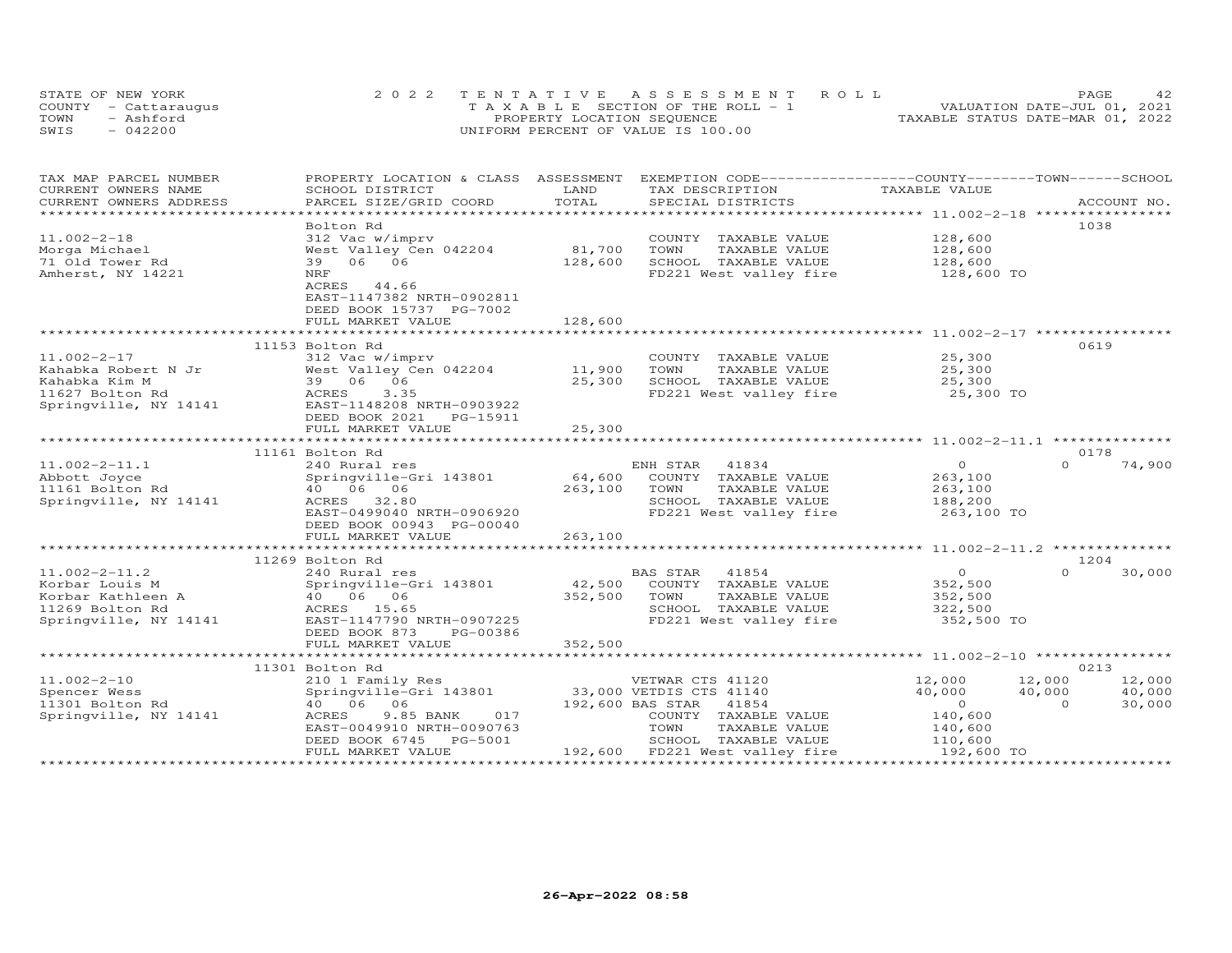| STATE OF NEW YORK    | 2022 TENTATIVE ASSESSMENT ROLL        | <b>PAGE</b>                      |
|----------------------|---------------------------------------|----------------------------------|
| COUNTY - Cattaraugus | T A X A B L E SECTION OF THE ROLL - 1 | VALUATION DATE-JUL 01, 2021      |
| TOWN<br>- Ashford    | PROPERTY LOCATION SEQUENCE            | TAXABLE STATUS DATE-MAR 01, 2022 |
| SWIS<br>$-042200$    | UNIFORM PERCENT OF VALUE IS 100.00    |                                  |

| TAX MAP PARCEL NUMBER                    | PROPERTY LOCATION & CLASS ASSESSMENT       |         | EXEMPTION CODE-----------------COUNTY-------TOWN------SCHOOL |                |                    |
|------------------------------------------|--------------------------------------------|---------|--------------------------------------------------------------|----------------|--------------------|
| CURRENT OWNERS NAME                      | SCHOOL DISTRICT                            | LAND    | TAX DESCRIPTION                                              | TAXABLE VALUE  |                    |
| CURRENT OWNERS ADDRESS                   | PARCEL SIZE/GRID COORD                     | TOTAL   | SPECIAL DISTRICTS                                            |                | ACCOUNT NO.        |
|                                          |                                            |         |                                                              |                |                    |
|                                          | 11335 Bolton Rd                            |         |                                                              |                | 0597               |
| $11.002 - 2 - 8$                         | 210 1 Family Res                           |         | BAS STAR<br>41854                                            | $\circ$        | $\Omega$<br>30,000 |
| Mansfield James                          | Springville-Gri 143801                     | 33,000  | COUNTY TAXABLE VALUE                                         | 281,200        |                    |
| Mansfield Kimberly                       | 40 06 06                                   | 281,200 | TAXABLE VALUE<br>TOWN                                        | 281,200        |                    |
| 11335 Bolton Rd                          | ACRES<br>9.85                              |         | SCHOOL TAXABLE VALUE                                         | 251,200        |                    |
| 11333 Bolton Rd<br>Springville, NY 14141 | EAST-1147498 NRTH-0908227                  |         | FD221 West valley fire                                       | 281,200 TO     |                    |
|                                          | DEED BOOK 00921 PG-01183                   |         |                                                              |                |                    |
|                                          | FULL MARKET VALUE                          | 281,200 |                                                              |                |                    |
|                                          |                                            |         |                                                              |                |                    |
|                                          | 11339 Bolton Rd                            |         |                                                              |                | 0894               |
| $11.002 - 2 - 7$                         | 240 Rural res                              |         | COUNTY TAXABLE VALUE                                         | 202,900        |                    |
| Eckam Travis G                           | Springville-Gri 143801                     | 36,900  | TOWN<br>TAXABLE VALUE                                        | 202,900        |                    |
| 11339 Bolton Rd                          | 40 06 06                                   | 202,900 | SCHOOL TAXABLE VALUE                                         | 202,900        |                    |
| Springville, NY 14141                    | ACRES 14.85 BANK<br>017                    |         | FD221 West valley fire                                       | 202,900 TO     |                    |
|                                          | EAST-1147502 NRTH-0908547                  |         |                                                              |                |                    |
|                                          | DEED BOOK 2020 PG-13350                    |         |                                                              |                |                    |
|                                          | FULL MARKET VALUE                          | 202,900 |                                                              |                |                    |
|                                          |                                            |         |                                                              |                |                    |
|                                          |                                            |         |                                                              |                | 0900               |
|                                          | 11375 Bolton Rd                            |         |                                                              |                |                    |
| $11.002 - 2 - 5$                         | 210 1 Family Res<br>Springville-Gri 143801 |         | VETCOM CTS 41130<br>32,500 VETDIS CTS 41140                  | 20,000         | 20,000<br>20,000   |
| Ramback Brian P                          |                                            |         |                                                              | 37,275         | 37,275<br>37,275   |
| 11375 Bolton Rd                          | 40 06 06                                   |         | 248,500 COUNTY TAXABLE VALUE                                 | 191,225        |                    |
| Springville, NY 14141                    | 9.85 BANK<br>017<br>ACRES                  |         | TOWN<br>TAXABLE VALUE                                        | 191,225        |                    |
|                                          | EAST-1147517 NRTH-0909127                  |         | SCHOOL TAXABLE VALUE                                         | 191,225        |                    |
|                                          | DEED BOOK 28435 PG-3001                    |         | FD221 West valley fire                                       | 248,500 TO     |                    |
|                                          | FULL MARKET VALUE                          | 248,500 |                                                              |                |                    |
|                                          |                                            |         |                                                              |                |                    |
|                                          | 11399 Bolton Rd                            |         |                                                              |                | 0895               |
| $11.002 - 2 - 4$                         | 240 Rural res                              |         | BAS STAR<br>41854                                            | $\Omega$       | 30,000<br>$\Omega$ |
| Vogl Ronald P                            | Springville-Gri 143801                     | 41,100  | COUNTY TAXABLE VALUE                                         | 272,700        |                    |
| Vogl Beverly                             | 40 06 06                                   | 272,700 | TOWN<br>TAXABLE VALUE                                        | 272,700        |                    |
| 11399 Bolton Rd                          | ACRES 14.80                                |         | SCHOOL TAXABLE VALUE                                         | 242,700        |                    |
| Springville, NY 14141                    | EAST-1147525 NRTH-0909447                  |         | FD221 West valley fire                                       | 272,700 TO     |                    |
|                                          | DEED BOOK 844<br>PG-01035                  |         |                                                              |                |                    |
|                                          | FULL MARKET VALUE                          | 272,700 |                                                              |                |                    |
|                                          |                                            |         |                                                              |                |                    |
|                                          | 11423 Bolton Rd                            |         |                                                              |                | 0906               |
| $11.002 - 2 - 3.2$                       | 240 Rural res                              |         | 41834<br>ENH STAR                                            | $\overline{0}$ | $\Omega$<br>74,900 |
|                                          |                                            | 49,300  |                                                              |                |                    |
| Wingard James H                          | Springville-Gri 143801                     |         | COUNTY TAXABLE VALUE                                         | 224,100        |                    |
| Wingard Barbara A                        | 40 06 06                                   | 224,100 | TAXABLE VALUE<br>TOWN                                        | 224,100        |                    |
| 11423 Bolton Rd                          | ACRES 19.70                                |         | SCHOOL TAXABLE VALUE                                         | 149,200        |                    |
| Springville, NY 14141                    | EAST-1147534 NRTH-0909898                  |         | FD221 West valley fire                                       | 224,100 TO     |                    |
|                                          | DEED BOOK 772<br>PG-00952                  |         |                                                              |                |                    |
|                                          | FULL MARKET VALUE                          | 224,100 |                                                              |                |                    |
|                                          |                                            |         |                                                              |                |                    |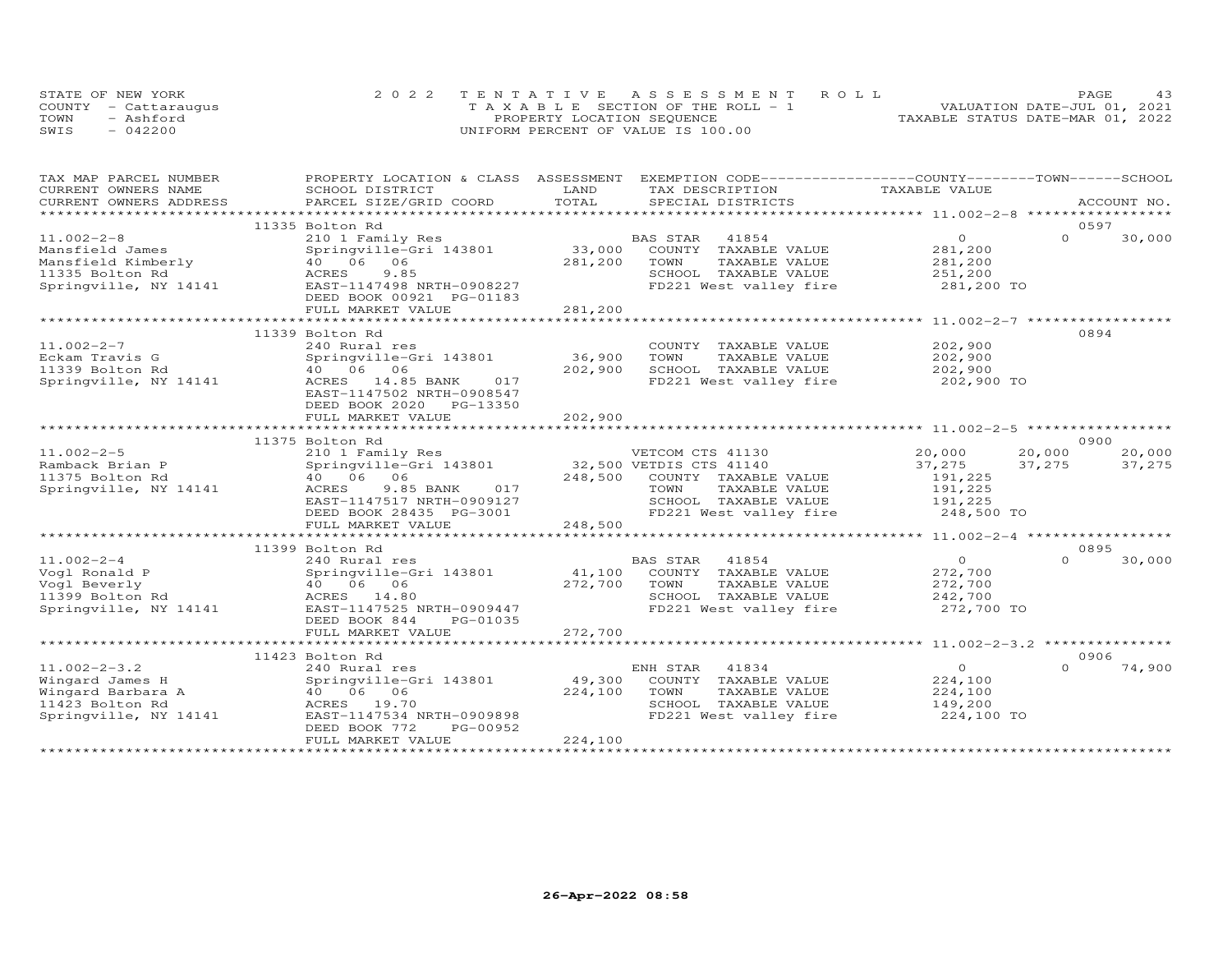| STATE OF NEW YORK    | 2022 TENTATIVE ASSESSMENT ROLL        | 44<br>PAGE.                      |
|----------------------|---------------------------------------|----------------------------------|
| COUNTY - Cattaraugus | T A X A B L E SECTION OF THE ROLL - 1 | VALUATION DATE-JUL 01, 2021      |
| TOWN<br>- Ashford    | PROPERTY LOCATION SEQUENCE            | TAXABLE STATUS DATE-MAR 01, 2022 |
| SWIS<br>$-042200$    | UNIFORM PERCENT OF VALUE IS 100.00    |                                  |

| TAX MAP PARCEL NUMBER                         | PROPERTY LOCATION & CLASS ASSESSMENT                                     |               | EXEMPTION CODE-----------------COUNTY-------TOWN------SCHOOL |                                                  |                    |
|-----------------------------------------------|--------------------------------------------------------------------------|---------------|--------------------------------------------------------------|--------------------------------------------------|--------------------|
| CURRENT OWNERS NAME<br>CURRENT OWNERS ADDRESS | SCHOOL DISTRICT<br>PARCEL SIZE/GRID COORD                                | LAND<br>TOTAL | TAX DESCRIPTION<br>SPECIAL DISTRICTS                         | TAXABLE VALUE                                    | ACCOUNT NO.        |
| **********************                        |                                                                          |               |                                                              |                                                  |                    |
|                                               | 11427 Bolton Rd                                                          |               |                                                              |                                                  | 0918               |
| $11.002 - 2 - 3.1$                            | 314 Rural vac<10                                                         |               | COUNTY TAXABLE VALUE                                         | 26,500                                           |                    |
| Peters Thomas M                               | Springville-Gri 143801                                                   | 26,500        | TOWN<br>TAXABLE VALUE                                        | 26,500                                           |                    |
| 821 Borden Rd                                 | 40 06<br>06                                                              | 26,500        | SCHOOL TAXABLE VALUE                                         | 26,500                                           |                    |
| Cheektowaga, NY 14227                         | ACRES<br>6.90<br>EAST-0499190 NRTH-0910350<br>DEED BOOK 2020<br>PG-11713 |               | FD221 West valley fire                                       | 26,500 TO                                        |                    |
|                                               | FULL MARKET VALUE                                                        | 26,500        |                                                              |                                                  |                    |
|                                               | ******************                                                       |               |                                                              |                                                  |                    |
|                                               | 11431 Bolton Rd                                                          |               |                                                              |                                                  | 0982               |
| $3.004 - 2 - 6.4$                             | 240 Rural res                                                            |               | <b>BAS STAR</b><br>41854                                     | $\circ$                                          | $\Omega$<br>30,000 |
| Bunic Joseph J                                | Springville-Gri 143801                                                   | 32,600        | COUNTY TAXABLE VALUE                                         | 321,000                                          |                    |
| Bunic Crystal                                 | 40/41 06 06<br>017                                                       | 321,000       | TOWN<br>TAXABLE VALUE<br>SCHOOL TAXABLE VALUE                | 321,000                                          |                    |
| 11431 Bolton Rd<br>Springville, NY 14141      | ACRES<br>11.80 BANK<br>EAST-1147532 NRTH-0910483                         |               | FD221 West valley fire                                       | 291,000<br>321,000 TO                            |                    |
|                                               | DEED BOOK 00924 PG-00949                                                 |               |                                                              |                                                  |                    |
|                                               | FULL MARKET VALUE                                                        | 321,000       |                                                              |                                                  |                    |
|                                               |                                                                          |               |                                                              |                                                  |                    |
|                                               | 11509 Bolton Rd                                                          |               |                                                              |                                                  | 1005               |
| $3.004 - 2 - 6.6$                             | 210 1 Family Res                                                         |               | BAS STAR 41854                                               | $\Omega$                                         | $\Omega$<br>30,000 |
| Courneen Donald                               | Springville-Gri 143801                                                   | 13,000        | COUNTY TAXABLE VALUE                                         | 119,700                                          |                    |
| Courneen Deborah                              | $-06$<br>$-06$<br>41                                                     | 119,700       | TOWN<br>TAXABLE VALUE                                        | 119,700                                          |                    |
| 11509 Bolton Rd                               | 1.40 BANK<br>017<br>ACRES                                                |               | SCHOOL TAXABLE VALUE                                         | 89,700                                           |                    |
| Springville, NY 14141                         | EAST-1148261 NRTH-0911490                                                |               | FD221 West valley fire                                       | 119,700 TO                                       |                    |
|                                               | DEED BOOK 00957 PG-00581                                                 |               |                                                              |                                                  |                    |
|                                               | FULL MARKET VALUE                                                        | 119,700       |                                                              |                                                  |                    |
|                                               |                                                                          |               |                                                              | ******************** 3.004-2-6.8 *************** |                    |
|                                               | 11599 Bolton Rd                                                          |               |                                                              |                                                  | 1420               |
| $3.004 - 2 - 6.8$                             | 312 Vac w/imprv                                                          |               | COUNTY TAXABLE VALUE                                         | 20,300                                           |                    |
| Hebdon Jamie                                  | Springville-Gri 143801                                                   | 17,800        | TOWN<br>TAXABLE VALUE                                        | 20,300                                           |                    |
| Hebdon Pauline                                | ACRES<br>3.30<br>EAST-1147957 NRTH-0913101                               | 20,300        | SCHOOL TAXABLE VALUE<br>FD221 West valley fire               | 20,300<br>20,300 TO                              |                    |
| 11647 Bolton Rd<br>Springville, NY 14141      | DEED BOOK 17975 PG-4001                                                  |               |                                                              |                                                  |                    |
|                                               | FULL MARKET VALUE                                                        | 20,300        |                                                              |                                                  |                    |
|                                               |                                                                          |               |                                                              |                                                  |                    |
|                                               | 11627 Bolton Rd                                                          |               |                                                              |                                                  | 0929               |
| $3.004 - 2 - 6.2$                             | 210 1 Family Res                                                         |               | BAS STAR<br>41854                                            | $\circ$                                          | $\Omega$<br>30,000 |
| Kahabka Robert N Jr                           | Springville-Gri 143801                                                   | 15,300        | COUNTY TAXABLE VALUE                                         | 143,800                                          |                    |
| Kahabka Kim M                                 | 41 06 06                                                                 | 143,800       | TOWN<br>TAXABLE VALUE                                        | 143,800                                          |                    |
| 11627 Bolton Rd                               | ACRES<br>2.30 BANK<br>017                                                |               | SCHOOL TAXABLE VALUE                                         | 113,800                                          |                    |
| Springville, NY 14141                         | EAST-0499900 NRTH-0913360                                                |               | FD221 West valley fire                                       | 143,800 TO                                       |                    |
|                                               | DEED BOOK 8655<br>PG-7001                                                |               |                                                              |                                                  |                    |
|                                               | FULL MARKET VALUE                                                        | 143,800       |                                                              |                                                  |                    |
|                                               |                                                                          |               |                                                              |                                                  |                    |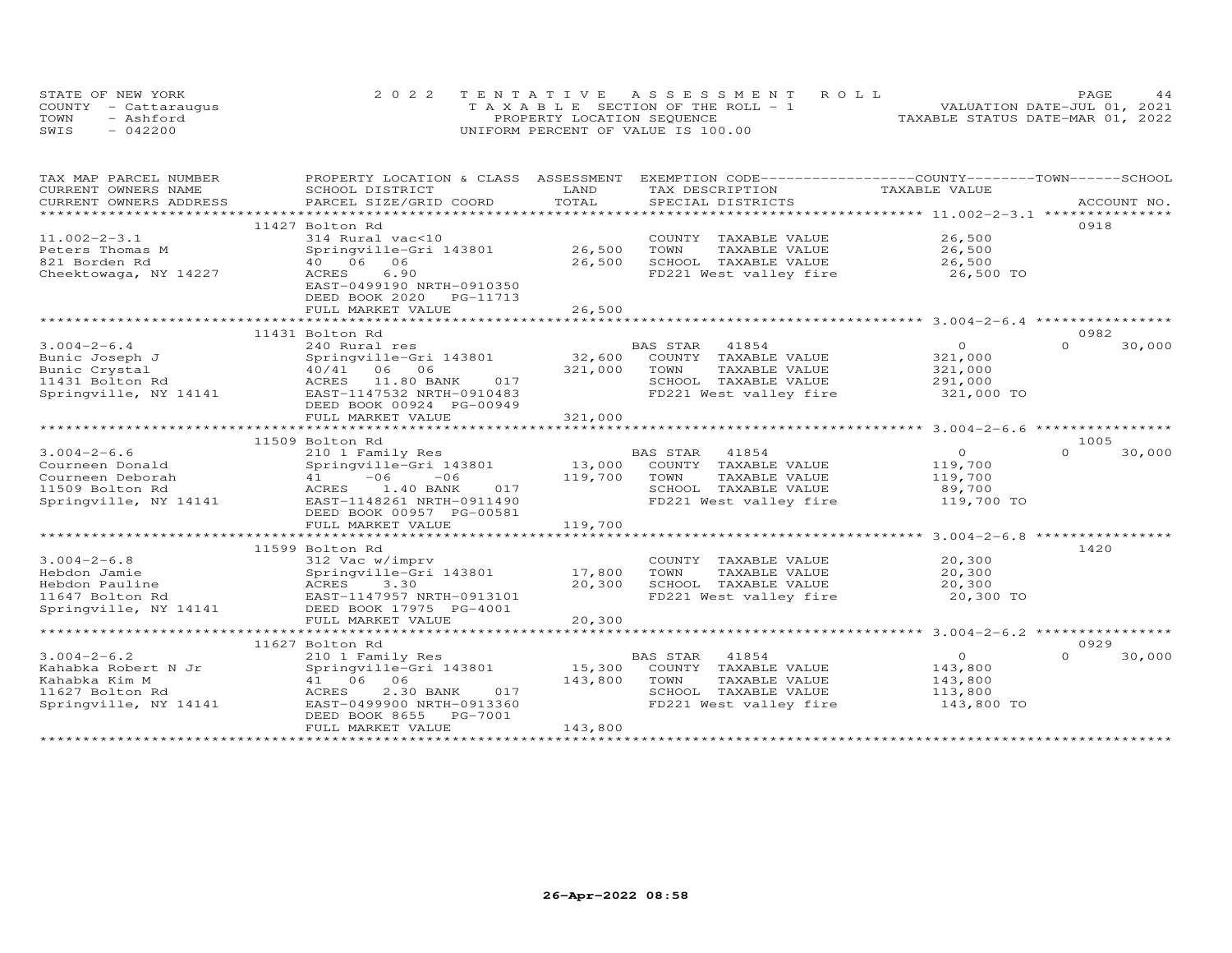| STATE OF NEW YORK |                      | 2022 TENTATIVE ASSESSMENT ROLL        |                                  | PAGE | 4.5 |
|-------------------|----------------------|---------------------------------------|----------------------------------|------|-----|
|                   | COUNTY - Cattaraugus | T A X A B L E SECTION OF THE ROLL - 1 | VALUATION DATE-JUL 01, 2021      |      |     |
| TOWN              | - Ashford            | PROPERTY LOCATION SEQUENCE            | TAXABLE STATUS DATE-MAR 01, 2022 |      |     |
| SWIS              | $-042200$            | UNIFORM PERCENT OF VALUE IS 100.00    |                                  |      |     |

| TAX MAP PARCEL NUMBER                                | PROPERTY LOCATION & CLASS ASSESSMENT EXEMPTION CODE----------------COUNTY-------TOWN------SCHOOL |         |                          |                |                    |
|------------------------------------------------------|--------------------------------------------------------------------------------------------------|---------|--------------------------|----------------|--------------------|
| CURRENT OWNERS NAME                                  | SCHOOL DISTRICT                                                                                  | LAND    | TAX DESCRIPTION          | TAXABLE VALUE  |                    |
| CURRENT OWNERS ADDRESS                               | PARCEL SIZE/GRID COORD                                                                           | TOTAL   | SPECIAL DISTRICTS        |                | ACCOUNT NO.        |
|                                                      |                                                                                                  |         |                          |                |                    |
|                                                      | 11647 Bolton Rd                                                                                  |         |                          |                | 1031               |
| $3.004 - 2 - 2.2$                                    | 210 1 Family Res                                                                                 |         | BAS STAR<br>41854        | $\circ$        | $\Omega$<br>30,000 |
| Hebdon Jamie A                                       | Springville-Gri 143801                                                                           | 32,500  | COUNTY TAXABLE VALUE     | 261,800        |                    |
| 11647 Bolton Rd                                      | 41 06 06                                                                                         | 261,800 | TAXABLE VALUE<br>TOWN    | 261,800        |                    |
| Springville, NY 14141-9503                           | ACRES<br>7.90                                                                                    |         | SCHOOL TAXABLE VALUE     | 231,800        |                    |
|                                                      | EAST-1147620 NRTH-0913500                                                                        |         | FD221 West valley fire   | 261,800 TO     |                    |
|                                                      | DEED BOOK 2503 PG-3002                                                                           |         |                          |                |                    |
|                                                      | FULL MARKET VALUE                                                                                | 261,800 |                          |                |                    |
|                                                      |                                                                                                  |         |                          |                |                    |
|                                                      | 11655 Bolton Rd                                                                                  |         |                          |                | 1729               |
| $3.004 - 2 - 5.1$                                    | 210 1 Family Res                                                                                 |         | <b>BAS STAR</b><br>41854 | $\overline{O}$ | $\Omega$<br>30,000 |
| Lawton Paul I                                        | Springville-Gri 143801                                                                           | 18,300  | COUNTY TAXABLE VALUE     | 252,800        |                    |
| Lawton Marie D                                       | 41 06 06                                                                                         | 252,800 | TOWN<br>TAXABLE VALUE    | 252,800        |                    |
| PO Box 2390                                          | ACRES<br>3.52                                                                                    |         | SCHOOL TAXABLE VALUE     | 222,800        |                    |
| Springville, NY 14141-0239 EAST-1147945 NRTH-0913713 |                                                                                                  |         | FD221 West valley fire   | 252,800 TO     |                    |
|                                                      | DEED BOOK 961<br>PG-559                                                                          |         |                          |                |                    |
|                                                      | FULL MARKET VALUE                                                                                | 252,800 |                          |                |                    |
|                                                      |                                                                                                  |         |                          |                |                    |
|                                                      | 11689 Bolton Rd                                                                                  |         |                          |                | 1585               |
| $3.004 - 2 - 3.3$                                    | 210 1 Family Res                                                                                 |         | COUNTY TAXABLE VALUE     | 332,900        |                    |
| Gambino Joseph D                                     | Springville-Gri 143801                                                                           | 21,400  | TOWN<br>TAXABLE VALUE    | 332,900        |                    |
| 11689 Bolton Rd                                      | 41/6/6                                                                                           | 332,900 | SCHOOL TAXABLE VALUE     | 332,900        |                    |
| Springville, NY 14141                                | ACRES<br>4.75                                                                                    |         | FD221 West valley fire   | 332,900 TO     |                    |
|                                                      | EAST-1148046 NRTH-0914345                                                                        |         |                          |                |                    |
|                                                      | DEED BOOK 1567 PG-6001                                                                           |         |                          |                |                    |
|                                                      | FULL MARKET VALUE                                                                                | 332,900 |                          |                |                    |
|                                                      |                                                                                                  |         |                          |                |                    |
|                                                      | 11751 Bolton Rd                                                                                  |         |                          |                | 1219               |
| $3.004 - 2 - 3.2$                                    |                                                                                                  |         | 41854                    | $\Omega$       | 30,000<br>$\Omega$ |
|                                                      | 210 1 Family Res                                                                                 | 13,600  | BAS STAR                 |                |                    |
| Landsiedel Maryrose                                  | Springville-Gri 143801                                                                           |         | COUNTY TAXABLE VALUE     | 110,100        |                    |
| 11751 Bolton Rd                                      | 41 06 06                                                                                         | 110,100 | TOWN<br>TAXABLE VALUE    | 110,100        |                    |
| Springville, NY 14141                                | ACRES 1.65                                                                                       |         | SCHOOL TAXABLE VALUE     | 80,100         |                    |
|                                                      | EAST-1148406 NRTH-0915397                                                                        |         | FD221 West valley fire   | 110,100 TO     |                    |
|                                                      | DEED BOOK 19129 PG-6001                                                                          |         |                          |                |                    |
|                                                      | FULL MARKET VALUE                                                                                | 110,100 |                          |                |                    |
|                                                      |                                                                                                  |         |                          |                |                    |
|                                                      | Bond Rd                                                                                          |         |                          |                | 0158               |
| $10.004 - 1 - 11$                                    | 105 Vac farmland                                                                                 |         | 41720<br>AG DIST         | 33,236         | 33,236<br>33,236   |
| Farner Henry                                         | Springville-Gri 143801                                                                           | 65,100  | COUNTY TAXABLE VALUE     | 31,864         |                    |
| 11000 Bond Rd                                        | 69 06 06                                                                                         | 65,100  | TAXABLE VALUE<br>TOWN    | 31,864         |                    |
| West Valley, NY 14171                                | ACRES 30.91                                                                                      |         | SCHOOL TAXABLE VALUE     | 31,864         |                    |
|                                                      | EAST-1126627 NRTH-0901462                                                                        |         | FD221 West valley fire   | 65,100 TO      |                    |
| MAY BE SUBJECT TO PAYMENT                            | DEED BOOK 877<br>PG-00797                                                                        |         |                          |                |                    |
| UNDER AGDIST LAW TIL 2026                            | FULL MARKET VALUE                                                                                | 65,100  |                          |                |                    |
|                                                      |                                                                                                  |         |                          |                |                    |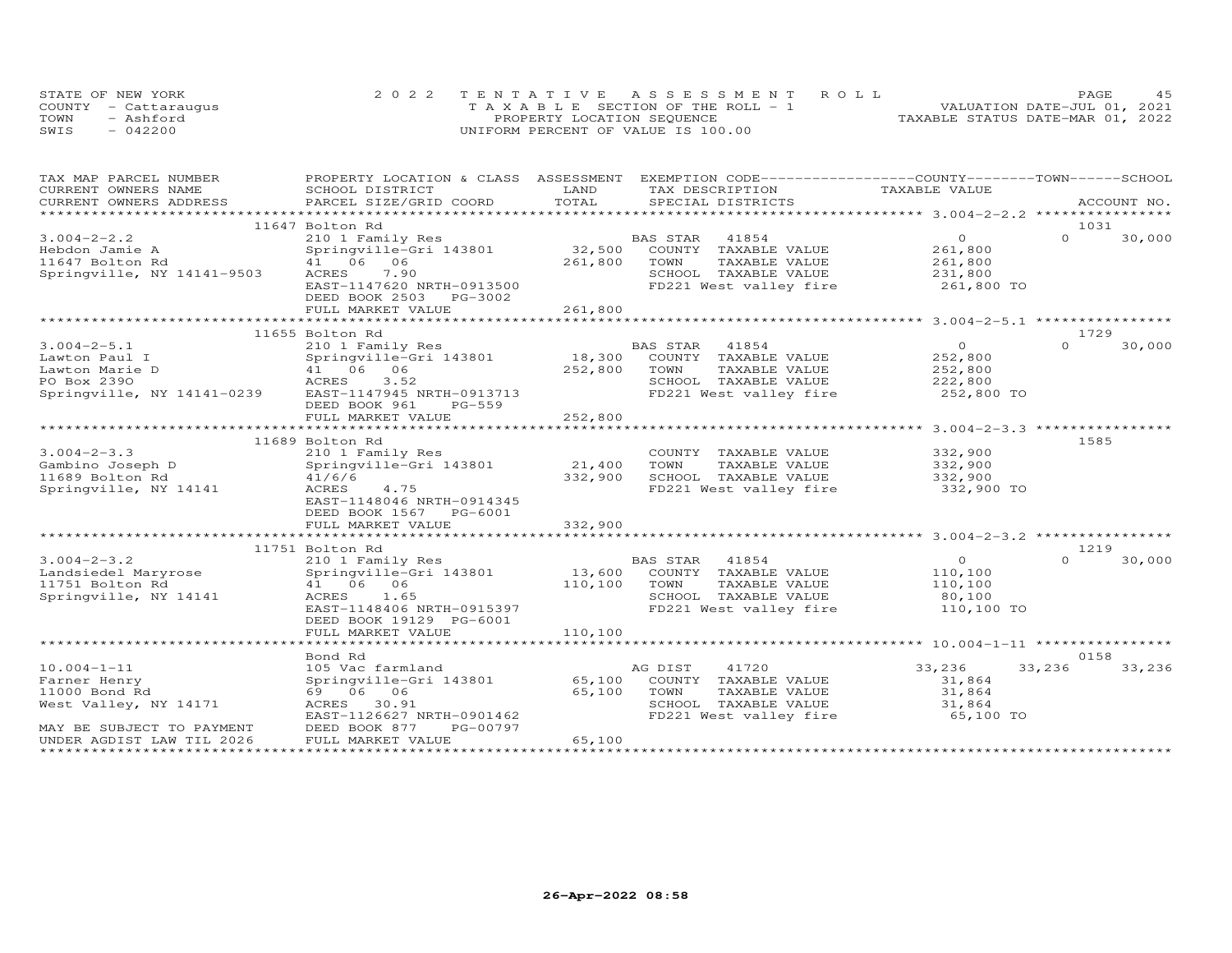|      | STATE OF NEW YORK    | 2022 TENTATIVE ASSESSMENT ROLL        | PAGE                             | 46 |
|------|----------------------|---------------------------------------|----------------------------------|----|
|      | COUNTY - Cattaraugus | T A X A B L E SECTION OF THE ROLL - 1 | VALUATION DATE-JUL 01, 2021      |    |
| TOWN | - Ashford            | PROPERTY LOCATION SEQUENCE            | TAXABLE STATUS DATE-MAR 01, 2022 |    |
| SWIS | $-042200$            | UNIFORM PERCENT OF VALUE IS 100.00    |                                  |    |

| TAX MAP PARCEL NUMBER<br>CURRENT OWNERS NAME | PROPERTY LOCATION & CLASS ASSESSMENT<br>SCHOOL DISTRICT | LAND         | EXEMPTION CODE-----------------COUNTY-------TOWN------SCHOOL<br>TAX DESCRIPTION | TAXABLE VALUE |        |                |
|----------------------------------------------|---------------------------------------------------------|--------------|---------------------------------------------------------------------------------|---------------|--------|----------------|
| CURRENT OWNERS ADDRESS                       | PARCEL SIZE/GRID COORD                                  | TOTAL        | SPECIAL DISTRICTS                                                               |               |        | ACCOUNT NO.    |
| **********************                       |                                                         |              |                                                                                 |               |        |                |
| $10.004 - 1 - 13$                            | Bond Rd<br>120 Field crops                              |              | AG DIST<br>41720                                                                | 77,439        | 77,439 | 0194<br>77,439 |
| McCormick Farms, Inc.                        | Springville-Gri 143801                                  |              | 115,200 COUNTY TAXABLE VALUE                                                    | 37,761        |        |                |
| 5606 Route 362                               | 64/69 06 06                                             | 115,200      | TOWN<br>TAXABLE VALUE                                                           | 37,761        |        |                |
| Bliss, NY 14024                              | ACRES 41.80                                             |              | SCHOOL TAXABLE VALUE                                                            | 37,761        |        |                |
|                                              | EAST-0479860 NRTH-0901400                               |              | FD221 West valley fire                                                          | 115,200 TO    |        |                |
| MAY BE SUBJECT TO PAYMENT                    | DEED BOOK 20435 PG-3001                                 |              |                                                                                 |               |        |                |
| UNDER AGDIST LAW TIL 2026                    | FULL MARKET VALUE                                       | 115,200      |                                                                                 |               |        |                |
| ********************                         | ********************                                    |              |                                                                                 |               |        |                |
|                                              | Bond Rd                                                 |              |                                                                                 |               |        | 1301           |
| $10.004 - 1 - 78$                            | 682 Rec facility                                        |              | COUNTY TAXABLE VALUE                                                            | 8,600         |        |                |
| Buffalo Pittsburgh RR                        | Springville-Gri 143801                                  | 8,600        | TOWN<br>TAXABLE VALUE                                                           | 8,600         |        |                |
| 200 Meridian Centre Ste 300                  | 69/74-06-06                                             | 8,600        | SCHOOL TAXABLE VALUE                                                            | 8,600         |        |                |
| Rochester, NY 14618                          | COLVERT-SIN-FRE-BRIDGES                                 |              | FD221 West valley fire                                                          | 8,600 TO      |        |                |
|                                              | ACRES 21.55                                             |              | LD226 West valley light                                                         | 1,720 TO      |        |                |
|                                              | EAST-1124221 NRTH-0901280                               |              |                                                                                 |               |        |                |
|                                              | DEED BOOK 00919 PG-00016                                |              |                                                                                 |               |        |                |
|                                              | FULL MARKET VALUE                                       | 8,600        |                                                                                 |               |        |                |
|                                              |                                                         |              | ********************************* 11.001-1-2 ******                             |               |        |                |
|                                              | Bond Rd                                                 |              |                                                                                 |               |        | 0833           |
| $11.001 - 1 - 2$                             | 314 Rural vac<10                                        |              | COUNTY TAXABLE VALUE                                                            | 1,900         |        |                |
| Wolniewicz Raymond                           | Springville-Gri 143801                                  | 1,900        | TOWN<br>TAXABLE VALUE                                                           | 1,900         |        |                |
| Wolniewicz Elizabeth                         | 65 06 06                                                | 1,900        | SCHOOL TAXABLE VALUE                                                            | 1,900         |        |                |
| 31 South Shore Dr                            | FRNT 185.00 DPTH 180.00                                 |              | FD221 West valley fire                                                          | 1,900 TO      |        |                |
| Alden, NY 14004                              | EAST-1129560 NRTH-0905326                               |              |                                                                                 |               |        |                |
|                                              | DEED BOOK 796<br>PG-00310                               |              |                                                                                 |               |        |                |
|                                              | FULL MARKET VALUE                                       | 1,900        |                                                                                 |               |        |                |
|                                              | ***************************                             | ************ |                                                                                 |               |        |                |
|                                              | Bond Rd                                                 |              |                                                                                 |               |        | 0756           |
| $11.001 - 1 - 4$                             | 314 Rural vac<10                                        |              | COUNTY TAXABLE VALUE                                                            | 3,500         |        |                |
| Szymanski Paul T                             | Springville-Gri 143801                                  | 3,500        | TOWN<br>TAXABLE VALUE                                                           | 3,500         |        |                |
| Szymanski Donna M                            | 65 06 06                                                | 3,500        | SCHOOL TAXABLE VALUE                                                            | 3,500         |        |                |
| 150 Sunnyside Dr                             | <b>ACRES</b><br>1.40                                    |              | FD221 West valley fire                                                          | 3,500 TO      |        |                |
| West Seneca, NY 14224                        | EAST-1129970 NRTH-0905375                               |              |                                                                                 |               |        |                |
|                                              | DEED BOOK 00931 PG-00032                                |              |                                                                                 |               |        |                |
|                                              | FULL MARKET VALUE                                       | 3,500        |                                                                                 |               |        |                |
|                                              |                                                         |              |                                                                                 |               |        |                |
|                                              | Bond Rd                                                 |              |                                                                                 |               |        | 0832           |
| $11.001 - 1 - 5$                             | 270 Mfg housing                                         |              | COUNTY TAXABLE VALUE                                                            | 52,500        |        |                |
| Bond Frederick W Jr                          | Springville-Gri 143801                                  | 12,900       | TAXABLE VALUE<br>TOWN                                                           | 52,500        |        |                |
| Bond Penny                                   | 65 06 06                                                | 52,500       | SCHOOL TAXABLE VALUE<br>FD221 West valley fire                                  | 52,500        |        |                |
| 6062 Bond Rd                                 | 1.35<br>ACRES                                           |              |                                                                                 | 52,500 TO     |        |                |
| West Valley, NY 14171                        | EAST-0481770 NRTH-0905490                               |              |                                                                                 |               |        |                |
|                                              | DEED BOOK 00870 PG-00139                                |              |                                                                                 |               |        |                |
|                                              | FULL MARKET VALUE                                       | 52,500       |                                                                                 |               |        |                |
|                                              |                                                         |              |                                                                                 |               |        |                |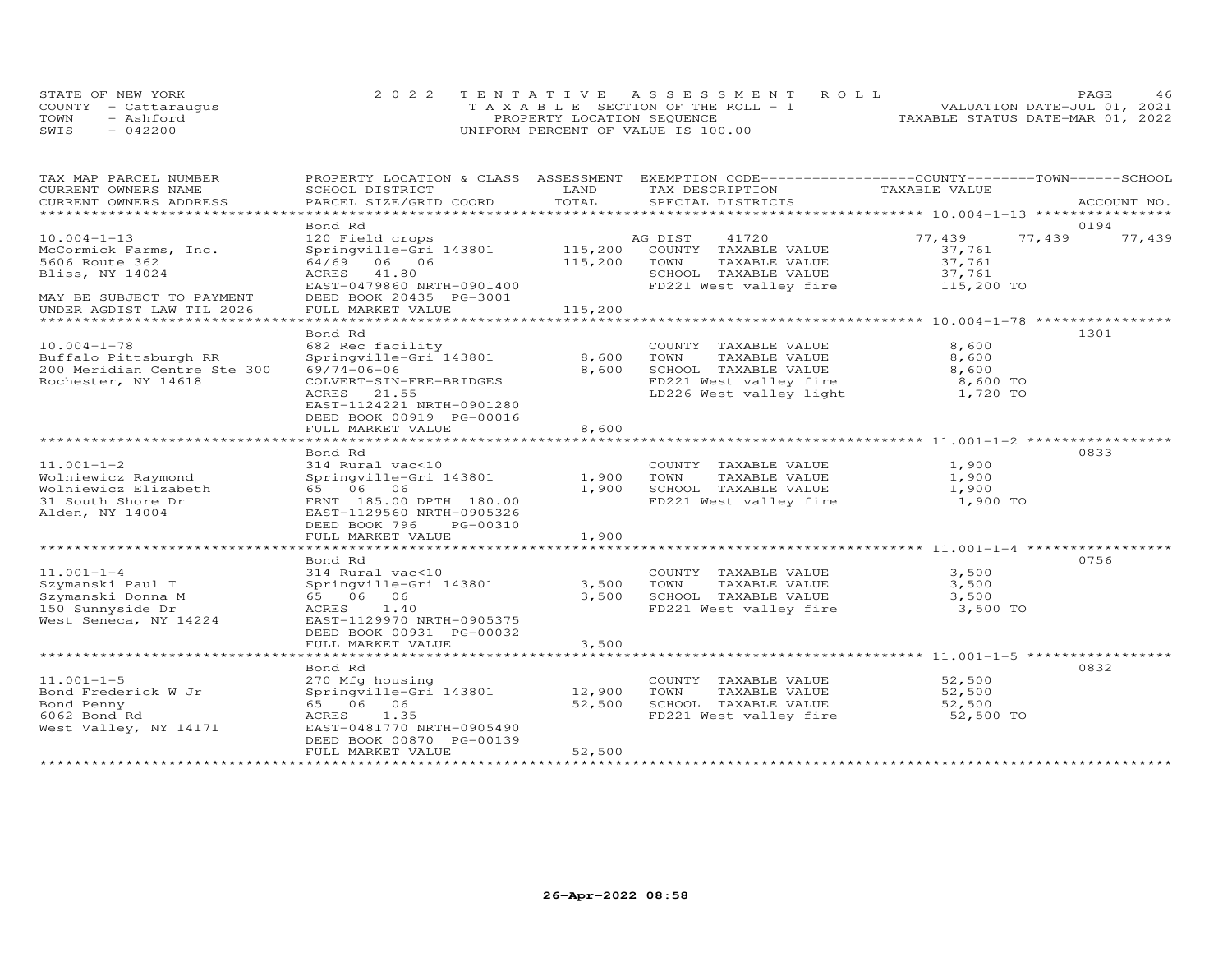| STATE OF NEW YORK    | 2022 TENTATIVE ASSESSMENT ROLL     |  |  |                                  | PAGE. |  |
|----------------------|------------------------------------|--|--|----------------------------------|-------|--|
| COUNTY - Cattaraugus | TAXABLE SECTION OF THE ROLL - 1    |  |  | VALUATION DATE-JUL 01, 2021      |       |  |
| TOWN<br>- Ashford    | PROPERTY LOCATION SEQUENCE         |  |  | TAXABLE STATUS DATE-MAR 01, 2022 |       |  |
| SWIS<br>$-042200$    | UNIFORM PERCENT OF VALUE IS 100.00 |  |  |                                  |       |  |

| TAX MAP PARCEL NUMBER<br>CURRENT OWNERS NAME                                                       | PROPERTY LOCATION & CLASS ASSESSMENT EXEMPTION CODE----------------COUNTY-------TOWN------SCHOOL<br>SCHOOL DISTRICT | LAND                     | TAX DESCRIPTION                   | TAXABLE VALUE             |                    |             |
|----------------------------------------------------------------------------------------------------|---------------------------------------------------------------------------------------------------------------------|--------------------------|-----------------------------------|---------------------------|--------------------|-------------|
| CURRENT OWNERS ADDRESS                                                                             | PARCEL SIZE/GRID COORD                                                                                              | TOTAL                    | SPECIAL DISTRICTS                 |                           |                    | ACCOUNT NO. |
|                                                                                                    |                                                                                                                     |                          |                                   |                           |                    |             |
|                                                                                                    | 6016 Bond Rd                                                                                                        |                          |                                   |                           |                    | 0282        |
| $11.001 - 1 - 8.1$                                                                                 | 110 Livestock                                                                                                       |                          | AG DIST<br>41720                  | 92,090                    | 92,090             | 92,090      |
| Bond Frederick W Jr                                                                                | Springville-Gri 143801                                                                                              | 249,400                  | COUNTY TAXABLE VALUE              | 208,210                   |                    |             |
| Bond John W                                                                                        | 60/65 06 06                                                                                                         | 300,300                  | TOWN<br>TAXABLE VALUE             | 208,210                   |                    |             |
| 6089 Bond Rd                                                                                       | LIFE USE                                                                                                            |                          | SCHOOL TAXABLE VALUE              | 208,210                   |                    |             |
| West Valley, NY 14171                                                                              | ACRES 170.80                                                                                                        |                          | FD221 West valley fire            | 300,300 TO                |                    |             |
|                                                                                                    | EAST-0483810 NRTH-0906610                                                                                           |                          |                                   |                           |                    |             |
| MAY BE SUBJECT TO PAYMENT<br>UNDER AGDIST LAW TIL 2026                                             | DEED BOOK 991<br>PG-1145                                                                                            |                          |                                   |                           |                    |             |
|                                                                                                    | FULL MARKET VALUE                                                                                                   | 300,300                  |                                   |                           |                    |             |
|                                                                                                    |                                                                                                                     |                          |                                   |                           |                    |             |
|                                                                                                    | 6059 Bond Rd                                                                                                        |                          |                                   |                           |                    | 0073        |
| $11.001 - 1 - 7$                                                                                   | 113 Cattle farm                                                                                                     |                          | AG DIST<br>41720                  | 107,366                   | 107,366            | 107,366     |
| Bond Frederick W Jr<br>Bond Frederick W Sr                                                         | Springville-Gri 143801                                                                                              |                          | 192,500 COUNTY TAXABLE VALUE      | 145,034                   |                    |             |
|                                                                                                    | 65 06 06                                                                                                            | 252,400                  | TAXABLE VALUE<br>TOWN             | 145,034<br>145,034        |                    |             |
| 6089 Bond Rd                                                                                       | LIFE USE                                                                                                            |                          | SCHOOL TAXABLE VALUE              |                           |                    |             |
| West Valley, NY 14171                                                                              | ACRES 103.90                                                                                                        |                          | FD221 West valley fire 252,400 TO |                           |                    |             |
|                                                                                                    | EAST-0482320 NRTH-0906040                                                                                           |                          |                                   |                           |                    |             |
| MAY BE SUBJECT TO PAYMENT<br>UNDER AGDIST LAW TIL 2026                                             | DEED BOOK 00870 PG-00618                                                                                            |                          |                                   |                           |                    |             |
|                                                                                                    | FULL MARKET VALUE                                                                                                   | 252,400                  |                                   |                           |                    |             |
|                                                                                                    |                                                                                                                     |                          |                                   |                           |                    |             |
|                                                                                                    | 6089 Bond Rd                                                                                                        |                          |                                   |                           |                    | 0125        |
| $11.001 - 1 - 6$                                                                                   | 210 1 Family Res                                                                                                    |                          | ENH STAR 41834                    | $\overline{O}$            | $\Omega$           | 74,900      |
| Example of Frederick W Jr<br>Bond Frederick W Jr<br>Bond Penny 65 06 06<br>6089 Bond Rd MCRES 1.55 | Springville-Gri 143801 13,400                                                                                       |                          | COUNTY TAXABLE VALUE              | 155,100                   |                    |             |
|                                                                                                    |                                                                                                                     | 155,100                  | TOWN<br>TAXABLE VALUE             | 155,100                   |                    |             |
|                                                                                                    | 1.55                                                                                                                |                          | SCHOOL TAXABLE VALUE              | 80,200                    |                    |             |
| West Valley, NY 14171                                                                              | EAST-0481930 NRTH-0905470                                                                                           |                          | FD221 West valley fire            | 155,100 TO                |                    |             |
|                                                                                                    | PG-01184<br>DEED BOOK 794                                                                                           |                          |                                   |                           |                    |             |
|                                                                                                    | FULL MARKET VALUE<br>*************************                                                                      | 155,100<br>************* |                                   |                           |                    |             |
|                                                                                                    |                                                                                                                     |                          |                                   |                           |                    |             |
|                                                                                                    | 6109 Bond Rd                                                                                                        |                          |                                   |                           |                    | 0105        |
| $11.001 - 1 - 3$                                                                                   | 210 1 Family Res                                                                                                    | BA<br>11,900             | BAS STAR<br>41854                 | $\overline{O}$            | $\Omega$           | 30,000      |
| Pokorski Shawn S                                                                                   | 210 1 ramily Res<br>Springville-Gri 143801<br>65   06   06                                                          |                          | COUNTY TAXABLE VALUE              | 181,900                   |                    |             |
| 6109 Bond Rd<br>West Valley, NY 14171                                                              |                                                                                                                     | 181,900                  | TAXABLE VALUE<br>TOWN             | 181,900<br>151,900        |                    |             |
|                                                                                                    | FRNT 190.00 DPTH 220.00                                                                                             |                          | SCHOOL TAXABLE VALUE              |                           |                    |             |
|                                                                                                    | BANK<br>017                                                                                                         |                          | FD221 West valley fire            | 181,900 TO                |                    |             |
|                                                                                                    | EAST-1129753 NRTH-0905321                                                                                           |                          |                                   |                           |                    |             |
|                                                                                                    | DEED BOOK 23310 PG-8001                                                                                             |                          |                                   |                           |                    |             |
|                                                                                                    | FULL MARKET VALUE                                                                                                   | 181,900                  |                                   |                           |                    |             |
|                                                                                                    |                                                                                                                     |                          |                                   |                           |                    | 0831        |
| $11.001 - 1 - 1$                                                                                   | 6138 Bond Rd                                                                                                        |                          | AG DIST<br>41720                  |                           |                    | 111,205     |
| Wolniewicz Raymond C                                                                               | 240 Rural res                                                                                                       |                          | 41854                             | 111,205<br>$\overline{0}$ | 111,205<br>$\circ$ | 30,000      |
| 6138 Bond Rd                                                                                       | Springville-Gri 143801 236,900 BAS STAR<br>65 06 06                                                                 | 385,800                  | COUNTY TAXABLE VALUE              | 274,595                   |                    |             |
|                                                                                                    | ACRES 104.44                                                                                                        |                          | TAXABLE VALUE<br>TOWN             | 274,595                   |                    |             |
| West Valley, NY 14171                                                                              | EAST-1129401 NRTH-0905420                                                                                           |                          | SCHOOL TAXABLE VALUE              | 244,595                   |                    |             |
| MAY BE SUBJECT TO PAYMENT                                                                          | DEED BOOK 20835 PG-5001                                                                                             |                          | FD221 West valley fire            | 385,800 TO                |                    |             |
| UNDER AGDIST LAW TIL 2026                                                                          | FULL MARKET VALUE                                                                                                   | 385,800                  |                                   |                           |                    |             |
|                                                                                                    |                                                                                                                     |                          |                                   |                           |                    |             |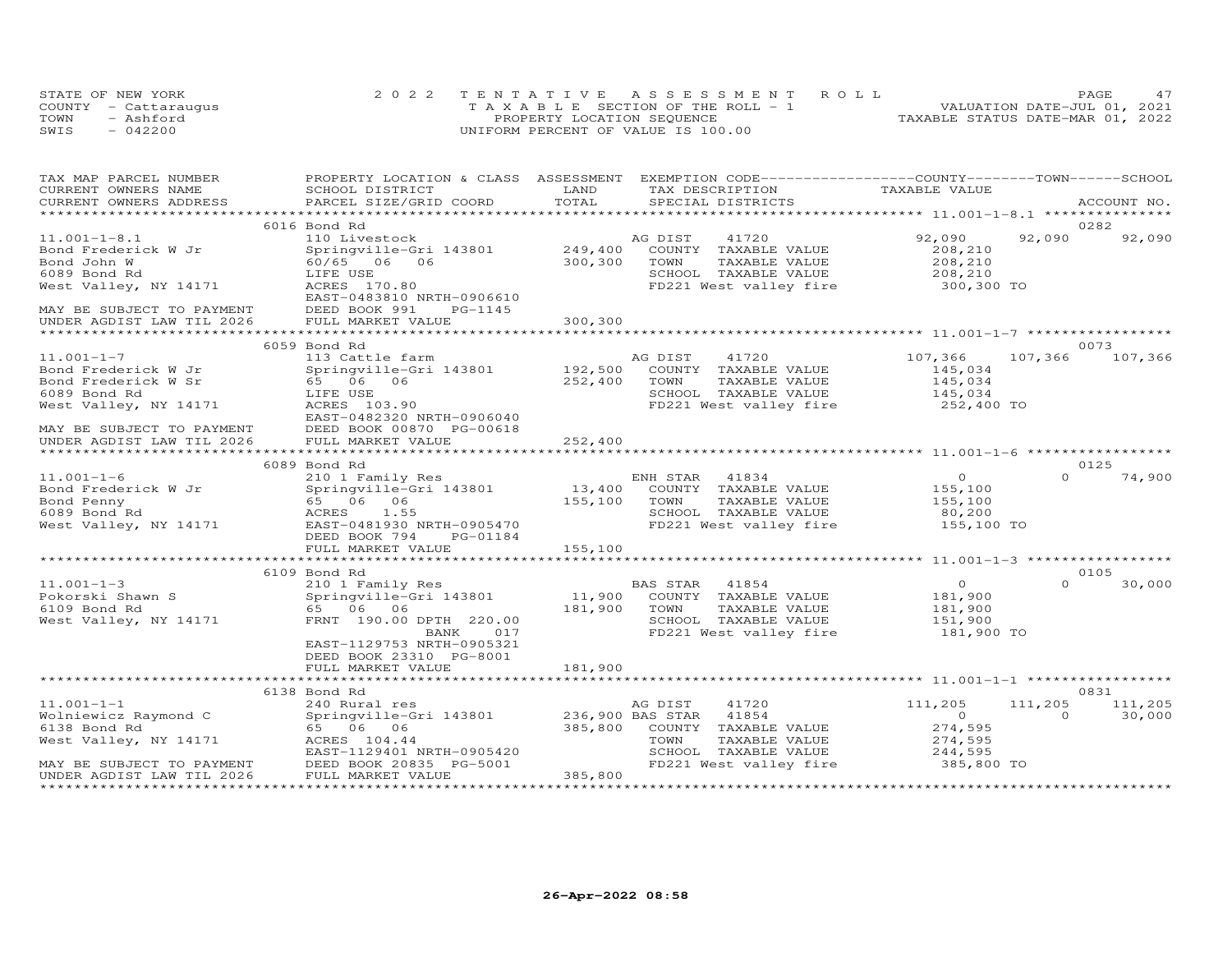|      | STATE OF NEW YORK    | 2022 TENTATIVE ASSESSMENT ROLL        | PAGE                             | 48 |
|------|----------------------|---------------------------------------|----------------------------------|----|
|      | COUNTY - Cattaraugus | T A X A B L E SECTION OF THE ROLL - 1 | VALUATION DATE-JUL 01, 2021      |    |
| TOWN | - Ashford            | PROPERTY LOCATION SEQUENCE            | TAXABLE STATUS DATE-MAR 01, 2022 |    |
| SWIS | 042200               | UNIFORM PERCENT OF VALUE IS 100.00    |                                  |    |

| TAX MAP PARCEL NUMBER                                                                                                                                                                                                          |                                                                                                           |              | PROPERTY LOCATION & CLASS ASSESSMENT EXEMPTION CODE-----------------COUNTY-------TOWN------SCHOOL |                    |          |             |
|--------------------------------------------------------------------------------------------------------------------------------------------------------------------------------------------------------------------------------|-----------------------------------------------------------------------------------------------------------|--------------|---------------------------------------------------------------------------------------------------|--------------------|----------|-------------|
| CURRENT OWNERS NAME                                                                                                                                                                                                            | SCHOOL DISTRICT                                                                                           | LAND         | TAX DESCRIPTION                                                                                   | TAXABLE VALUE      |          |             |
| .CURRENT OWNERS ADDRESS PARCEL SIZE/GRID COORD TOTAL SPECIAL DISTRICTS ACCOUNT NO ACCOUNT NO ARCOUNT NO ARE THE SERVER AND HER ASSESS THE SERVER SERVER AND HER SERVER AND HER SERVER AND HER SERVER AND HER SERVER AND HER SE |                                                                                                           |              |                                                                                                   |                    |          | ACCOUNT NO. |
|                                                                                                                                                                                                                                |                                                                                                           |              |                                                                                                   |                    |          |             |
|                                                                                                                                                                                                                                | 6140 Bond Rd                                                                                              |              |                                                                                                   |                    | 1032     |             |
| $10.002 - 1 - 5.2$                                                                                                                                                                                                             | 210 1 Family Res<br>Springville-Gri 143801 27,000 BAS STAR 41854<br>70 06 06 177,400 COUNTY TAXABLE VALUE |              |                                                                                                   | 12,000             | 12,000   | 12,000      |
| Garvey George P<br>Gentner Christine M<br>2110 Bond Pd<br>3110 Bond Pd<br>3124 Bond Pd                                                                                                                                         |                                                                                                           |              |                                                                                                   | $\overline{0}$     | $\Omega$ | 30,000      |
|                                                                                                                                                                                                                                |                                                                                                           |              |                                                                                                   | 165,400            |          |             |
|                                                                                                                                                                                                                                | 6.24 BANK 017                                                                                             |              | TAXABLE VALUE<br>TOWN                                                                             | 165,400            |          |             |
| West Valley, NY 14171 EAST-1128500 NRTH-0905586                                                                                                                                                                                |                                                                                                           |              | SCHOOL TAXABLE VALUE                                                                              | 135,400            |          |             |
|                                                                                                                                                                                                                                | DEED BOOK 986<br>PG-961                                                                                   |              | FD221 West valley fire 177,400 TO                                                                 |                    |          |             |
|                                                                                                                                                                                                                                | FULL MARKET VALUE                                                                                         | 177,400      |                                                                                                   |                    |          |             |
|                                                                                                                                                                                                                                |                                                                                                           |              |                                                                                                   |                    |          |             |
|                                                                                                                                                                                                                                | 10921 Bond Rd                                                                                             |              |                                                                                                   |                    | 0930     |             |
| $11.003 - 1 - 28.1$                                                                                                                                                                                                            |                                                                                                           |              |                                                                                                   | $\overline{O}$     | $\Omega$ | 74,900      |
| Codd Jeffrey L                                                                                                                                                                                                                 |                                                                                                           |              |                                                                                                   | 134,100            |          |             |
| Codd Martha J                                                                                                                                                                                                                  | $6\overline{4}$ 06 06<br>ACRES 5.09                                                                       | 134,100 TOWN | TAXABLE VALUE 134,100                                                                             |                    |          |             |
| 10921 Bond Rd                                                                                                                                                                                                                  | ACRES<br>5.09                                                                                             |              | SCHOOL TAXABLE VALUE                                                                              | 59,200             |          |             |
| West Valley, NY 14171 EAST-1128922 NRTH-0901075                                                                                                                                                                                |                                                                                                           |              | FD221 West valley fire 134,100 TO                                                                 |                    |          |             |
|                                                                                                                                                                                                                                | DEED BOOK 770<br>PG-00551                                                                                 |              |                                                                                                   |                    |          |             |
|                                                                                                                                                                                                                                | FULL MARKET VALUE                                                                                         | 134,100      |                                                                                                   |                    |          |             |
|                                                                                                                                                                                                                                |                                                                                                           |              |                                                                                                   |                    |          |             |
|                                                                                                                                                                                                                                | 10922 Bond Rd                                                                                             |              |                                                                                                   |                    | 0531     |             |
| $11.003 - 1 - 1$                                                                                                                                                                                                               |                                                                                                           |              |                                                                                                   | $\overline{O}$     | $\Omega$ | 30,000      |
| Aronson Jeffrey S                                                                                                                                                                                                              |                                                                                                           |              |                                                                                                   | 181,900            |          |             |
| 10927 Bond Rd                                                                                                                                                                                                                  | 64/69 06 06                                                                                               | 181,900      | TAXABLE VALUE<br>TOWN                                                                             |                    |          |             |
| West Valley, NY 14171                                                                                                                                                                                                          | 6.89<br>ACRES                                                                                             |              | SCHOOL TAXABLE VALUE                                                                              | 181,900<br>151,900 |          |             |
|                                                                                                                                                                                                                                | EAST-1128874 NRTH-0900730                                                                                 |              | FD221 West valley fire 181,900 TO                                                                 |                    |          |             |
|                                                                                                                                                                                                                                | DEED BOOK 14847 PG-2001                                                                                   |              |                                                                                                   |                    |          |             |
|                                                                                                                                                                                                                                | FULL MARKET VALUE                                                                                         | 181,900      |                                                                                                   |                    |          |             |
|                                                                                                                                                                                                                                |                                                                                                           |              |                                                                                                   |                    |          |             |
|                                                                                                                                                                                                                                | 11000 Bond Rd                                                                                             |              |                                                                                                   |                    | 0482     |             |
| $10.004 - 1 - 12$                                                                                                                                                                                                              | 210 1 Family Res                                                                                          |              | ENH STAR 41834                                                                                    | $\overline{O}$     | $\cap$   | 74,900      |
| Farner Henry                                                                                                                                                                                                                   | Springville-Gri 143801 16,300                                                                             |              | COUNTY TAXABLE VALUE                                                                              | 117,000            |          |             |
| 11000 Bond Rd                                                                                                                                                                                                                  | 69 06 06                                                                                                  | 117,000      | TAXABLE VALUE<br>TOWN                                                                             |                    |          |             |
| West Valley, NY 14171                                                                                                                                                                                                          | ACRES 1.90                                                                                                |              | SCHOOL TAXABLE VALUE                                                                              | 117,000<br>42,100  |          |             |
|                                                                                                                                                                                                                                | EAST-1126939 NRTH-0900713                                                                                 |              | FD221 West valley fire                                                                            | 117,000 TO         |          |             |
|                                                                                                                                                                                                                                | DEED BOOK 800<br>PG-01117                                                                                 |              |                                                                                                   |                    |          |             |
|                                                                                                                                                                                                                                | FULL MARKET VALUE                                                                                         | 117,000      |                                                                                                   |                    |          |             |
|                                                                                                                                                                                                                                |                                                                                                           |              |                                                                                                   |                    |          |             |
|                                                                                                                                                                                                                                | Burns Hill Rd                                                                                             |              |                                                                                                   |                    | 0347     |             |
| $20.002 - 3 - 24$                                                                                                                                                                                                              | 323 Vacant rural                                                                                          |              | COUNTY TAXABLE VALUE                                                                              | 247,600            |          |             |
| Harrigan Charles M Jr                                                                                                                                                                                                          | West Valley Cen 042204                                                                                    | 247,600      | TOWN<br>TAXABLE VALUE                                                                             | 247,600            |          |             |
| Hillview Dr                                                                                                                                                                                                                    | $-06$<br>42<br>$-06$                                                                                      | 247,600      | SCHOOL TAXABLE VALUE                                                                              | 247,600            |          |             |
| West Valley, NY 14171                                                                                                                                                                                                          | ACRES 172.07                                                                                              |              | FD221 West valley fire                                                                            | 247,600 TO         |          |             |
|                                                                                                                                                                                                                                | EAST-1141997 NRTH-0887289                                                                                 |              |                                                                                                   |                    |          |             |
|                                                                                                                                                                                                                                | DEED BOOK 386<br>PG-00508                                                                                 |              |                                                                                                   |                    |          |             |
|                                                                                                                                                                                                                                | FULL MARKET VALUE                                                                                         | 247,600      |                                                                                                   |                    |          |             |
|                                                                                                                                                                                                                                |                                                                                                           |              |                                                                                                   |                    |          |             |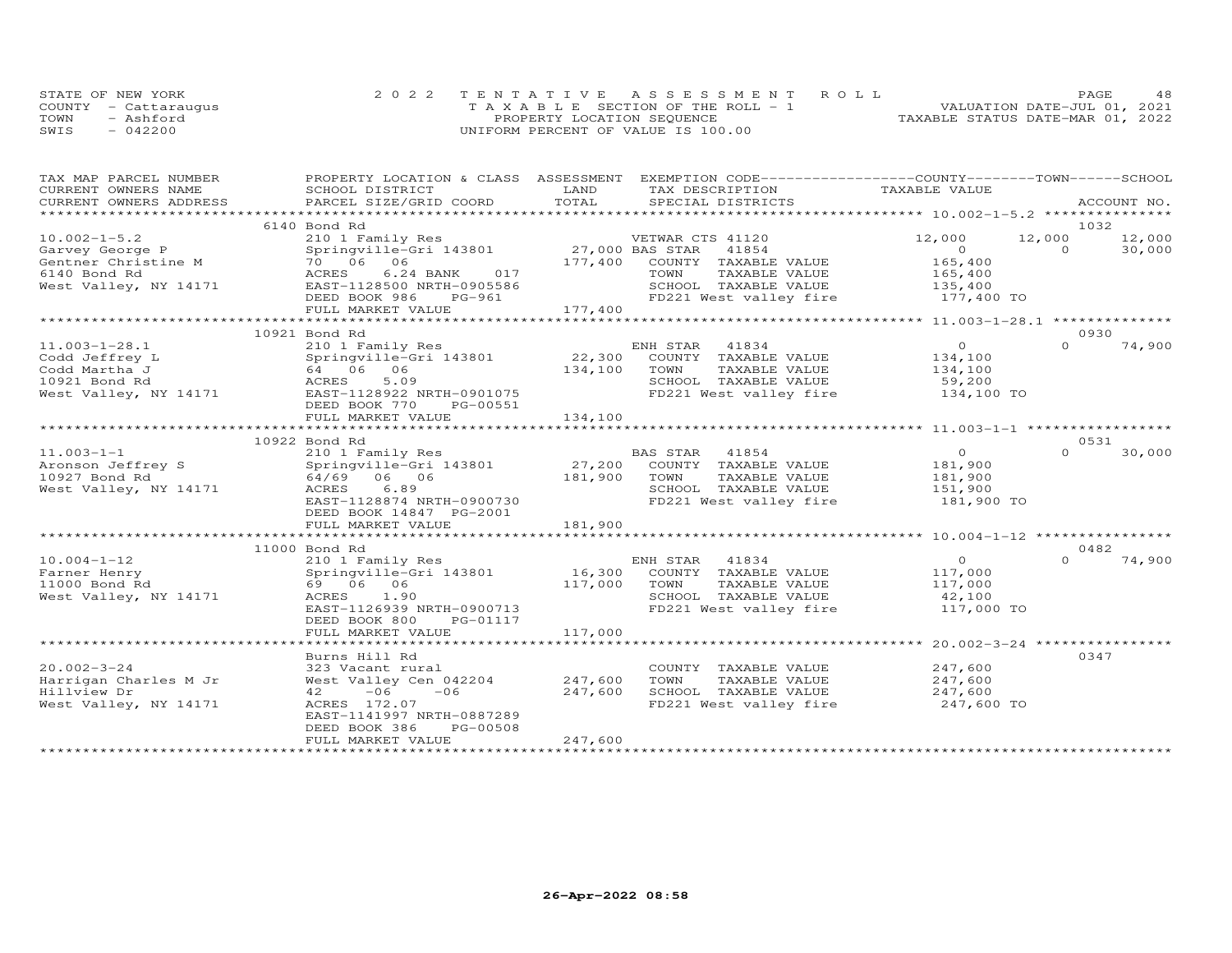|      | STATE OF NEW YORK    | 2022 TENTATIVE ASSESSMENT ROLL        | 49<br>PAGE.                      |
|------|----------------------|---------------------------------------|----------------------------------|
|      | COUNTY - Cattaraugus | T A X A B L E SECTION OF THE ROLL - 1 | VALUATION DATE-JUL 01, 2021      |
| TOWN | - Ashford            | PROPERTY LOCATION SEQUENCE            | TAXABLE STATUS DATE-MAR 01, 2022 |
| SWIS | $-042200$            | UNIFORM PERCENT OF VALUE IS 100.00    |                                  |

| TAX MAP PARCEL NUMBER<br>CURRENT OWNERS NAME<br>CURRENT OWNERS ADDRESS                                      | PROPERTY LOCATION & CLASS ASSESSMENT<br>SCHOOL DISTRICT<br>PARCEL SIZE/GRID COORD                                                                                                        | LAND<br>TOTAL                              | EXEMPTION CODE-----------------COUNTY-------TOWN------SCHOOL<br>TAX DESCRIPTION<br>SPECIAL DISTRICTS      | TAXABLE VALUE                           | ACCOUNT NO. |
|-------------------------------------------------------------------------------------------------------------|------------------------------------------------------------------------------------------------------------------------------------------------------------------------------------------|--------------------------------------------|-----------------------------------------------------------------------------------------------------------|-----------------------------------------|-------------|
| $20.004 - 1 - 3.2$<br>Boberg Elton L<br>Boberg Ruth E<br>9972 Burns Hill Rd<br>West Valley, NY 14171        | Burns Hill Rd<br>314 Rural vac<10<br>West Valley Cen 042204 16,100<br>16  05  06<br>ACRES<br>2.65<br>EAST-1142442 NRTH-0885889<br>DEED BOOK 910<br>PG-00348<br>FULL MARKET VALUE         | 16,100<br>16,100<br>********************** | COUNTY TAXABLE VALUE<br>TOWN<br>TAXABLE VALUE<br>SCHOOL TAXABLE VALUE<br>FD221 West valley fire           | 16,100<br>16,100<br>16,100<br>16,100 TO | 1309        |
| $20.004 - 1 - 4$<br>Boberg Eric L<br>Boberg Kathryn A<br>5321 Depot St<br>West Valley, NY 14171             | Burns Hill Rd<br>322 Rural vac>10<br>West Valley Cen 042204 46,600<br>$-05$<br>$-06$<br>16<br>ACRES 18.05<br>EAST-1143478 NRTH-0885509<br>DEED BOOK 961<br>$PG-202$<br>FULL MARKET VALUE | 46,600<br>46,600                           | COUNTY TAXABLE VALUE<br>TOWN<br>TAXABLE VALUE<br>SCHOOL TAXABLE VALUE<br>FD221 West valley fire           | 46,600<br>46,600<br>46,600<br>46,600 TO | 0106        |
| $20.004 - 1 - 6.1$<br>Williams Mary Lou<br>Williams Bernard Lynn<br>9854 Route 240<br>West Valley, NY 14171 | Burns Hill Rd<br>314 Rural vac<10<br>West Valley Cen 042204<br>16  05  06<br>FRNT 50.00 DPTH 508.00<br>EAST-1142464 NRTH-0884743<br>DEED BOOK 892<br>$PG-539$<br>FULL MARKET VALUE       | 1,500<br>1,500<br>1,500                    | COUNTY TAXABLE VALUE<br>TAXABLE VALUE<br>TOWN<br>SCHOOL TAXABLE VALUE<br>FD221 West valley fire           | 1,500<br>1,500<br>1,500<br>1,500 TO     | 1042        |
| $20.004 - 1 - 6.3$<br>Mellon Andrea Lynn<br>9877 Burns Hill Rd<br>West Valley, NY 14171                     | Burns Hill Rd<br>314 Rural vac<10<br>West Valley Cen 042204<br>5.45<br>ACRES<br>EAST-0049422 NRTH-0088453<br>DEED BOOK 958<br>PG-1177<br>FULL MARKET VALUE                               | 23,100<br>23,100<br>23,100                 | COUNTY TAXABLE VALUE<br>TOWN<br>TAXABLE VALUE<br>SCHOOL TAXABLE VALUE<br>FD221 West valley fire           | 23,100<br>23,100<br>23,100<br>23,100 TO | 1432        |
| $20.004 - 1 - 8$<br>Melber Edward F<br>Melber Lauren R<br>1031 Tonawanda Creek Road<br>Amherst, NY 14228    | Burns Hill Rd<br>322 Rural vac>10<br>West Valley Cen 042204<br>$16 - 05$<br>$-06$<br>ACRES 13.03<br>EAST-1142671 NRTH-0883444<br>DEED BOOK 20200 PG-8851<br>FULL MARKET VALUE            | 34,300<br>34,300<br>34,300                 | COUNTY TAXABLE VALUE<br>TOWN<br>TAXABLE VALUE<br>SCHOOL TAXABLE VALUE<br>FD221 West valley fire 34,300 TO | 34,300<br>34,300<br>34,300              | 0759        |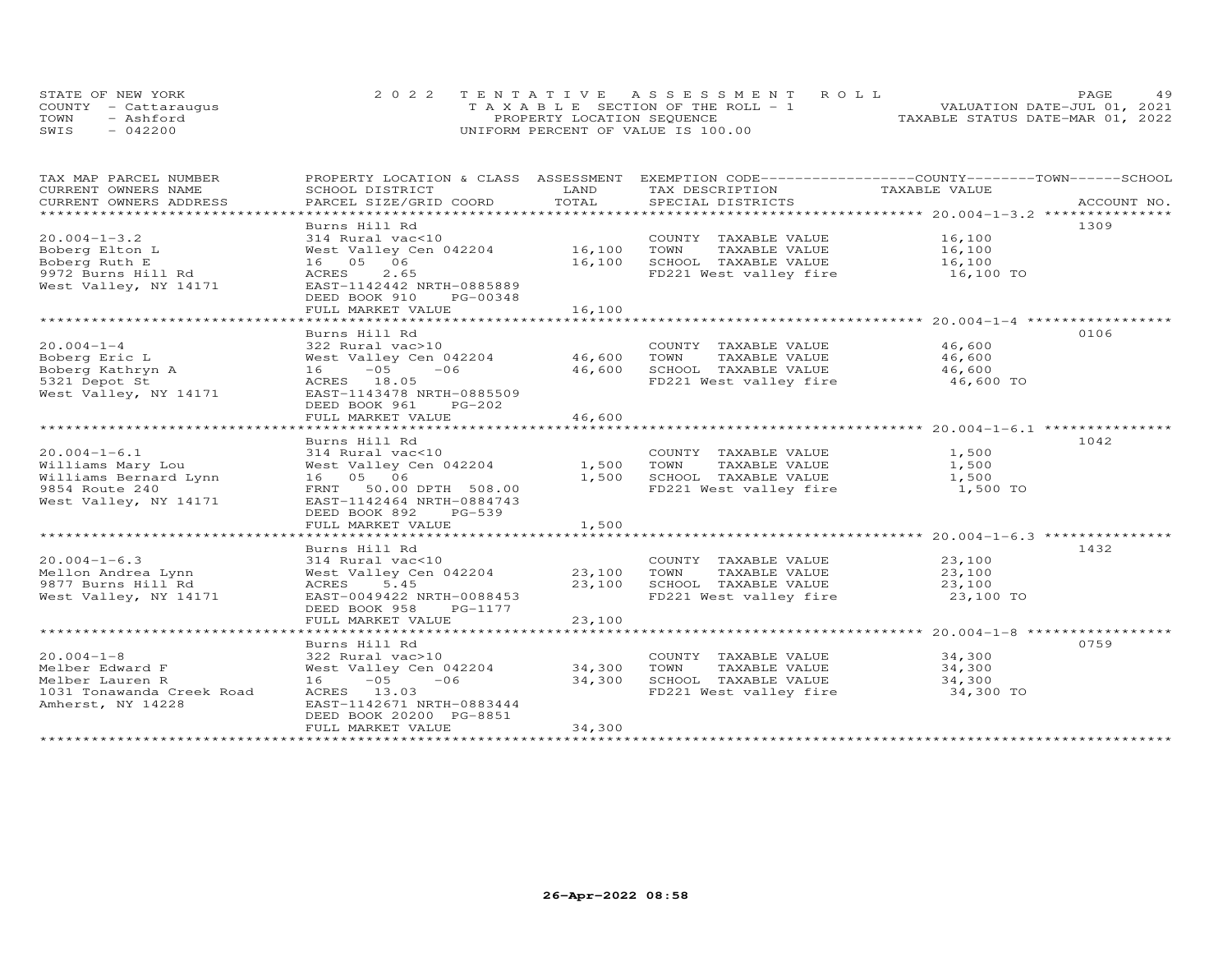|      | STATE OF NEW YORK    | 2022 TENTATIVE ASSESSMENT ROLL     | 50<br>PAGE.                      |
|------|----------------------|------------------------------------|----------------------------------|
|      | COUNTY - Cattarauqus | TAXABLE SECTION OF THE ROLL - 1    | VALUATION DATE-JUL 01, 2021      |
| TOWN | - Ashford            | PROPERTY LOCATION SEQUENCE         | TAXABLE STATUS DATE-MAR 01, 2022 |
| SWIS | $-042200$            | UNIFORM PERCENT OF VALUE IS 100.00 |                                  |

| TAX MAP PARCEL NUMBER          |                           |            | PROPERTY LOCATION & CLASS ASSESSMENT EXEMPTION CODE----------------COUNTY-------TOWN------SCHOOL |               |             |
|--------------------------------|---------------------------|------------|--------------------------------------------------------------------------------------------------|---------------|-------------|
| CURRENT OWNERS NAME            | SCHOOL DISTRICT           | LAND       | TAX DESCRIPTION                                                                                  | TAXABLE VALUE |             |
| CURRENT OWNERS ADDRESS         | PARCEL SIZE/GRID COORD    | TOTAL      | SPECIAL DISTRICTS                                                                                |               | ACCOUNT NO. |
| ****************************** |                           |            |                                                                                                  |               |             |
|                                | Burns Hill Rd             |            |                                                                                                  |               | 1135        |
| $20.004 - 1 - 10.9$            | 314 Rural vac<10          |            | COUNTY TAXABLE VALUE                                                                             | 2,500         |             |
| Thorn Frank                    | West Valley Cen 042204    | 2,500      | TOWN<br>TAXABLE VALUE                                                                            | 2,500         |             |
| Thorn Rosemary                 | 16 05 06                  | 2,500      | SCHOOL TAXABLE VALUE                                                                             | 2,500         |             |
| 3582 Horton Ave                | ACRES<br>1.00             |            | FD221 West valley fire                                                                           | 2,500 TO      |             |
| Blasdell, NY 14219             | EAST-1142998 NRTH-0884696 |            |                                                                                                  |               |             |
|                                | DEED BOOK 16219 PG-7001   |            |                                                                                                  |               |             |
|                                | FULL MARKET VALUE         | 2,500      |                                                                                                  |               |             |
|                                | ************************  | ********** |                                                                                                  |               |             |
|                                | Burns Hill Rd             |            |                                                                                                  |               | 1434        |
| $20.004 - 1 - 10.11$           | 322 Rural vac>10          |            | COUNTY TAXABLE VALUE                                                                             | 41,900        |             |
| Boberg Elton L                 | West Valley Cen 042204    | 41,900     | TOWN<br>TAXABLE VALUE                                                                            | 41,900        |             |
| Boberg Ruth E                  | 97 BOR                    | 41,900     | SCHOOL TAXABLE VALUE                                                                             | 41,900        |             |
| 9972 Burns Hill Rd             | ACRES 15.80               |            | FD221 West valley fire                                                                           | 41,900 TO     |             |
| West Valley, NY 14171          | EAST-0049439 NRTH-0088495 |            |                                                                                                  |               |             |
|                                | DEED BOOK 838<br>PG-764   |            |                                                                                                  |               |             |
|                                | FULL MARKET VALUE         | 41,900     |                                                                                                  |               |             |
|                                |                           |            |                                                                                                  |               |             |
|                                | Burns Hill Rd             |            |                                                                                                  |               | 1562        |
| $20.004 - 1 - 17.4$            | 312 Vac w/imprv           |            | COUNTY TAXABLE VALUE                                                                             | 33,800        |             |
| Pfeffer John E                 | West Valley Cen 042204    | 26,900     | TOWN<br>TAXABLE VALUE                                                                            | 33,800        |             |
| Pfeffer Diane M                | 7,15/5/6                  | 33,800     | SCHOOL TAXABLE VALUE                                                                             | 33,800        |             |
| 9687 Nys Rte 240               | ACRES 7.30                |            | FD221 West valley fire                                                                           | 33,800 TO     |             |
| West Valley, NY 14171          | EAST-1143546 NRTH-0881312 |            |                                                                                                  |               |             |
|                                | DEED BOOK 1028 PG-773     |            |                                                                                                  |               |             |
|                                | FULL MARKET VALUE         | 33,800     |                                                                                                  |               |             |
|                                |                           |            |                                                                                                  |               |             |
|                                | Burns Hill Rd             |            |                                                                                                  |               | 1508        |
| $20.004 - 1 - 36.2$            | 314 Rural vac<10          |            | COUNTY TAXABLE VALUE                                                                             | 16,300        |             |
| Ehman Robert                   | West Valley Cen 042204    | 16,300     | TOWN<br>TAXABLE VALUE                                                                            | 16,300        |             |
| Ehman Alta                     | $15 - 5 - 6$              | 16,300     | SCHOOL TAXABLE VALUE                                                                             | 16,300        |             |
| 9607 Nys Rte 240               | 2.70<br>ACRES             |            | FD221 West valley fire                                                                           | 16,300 TO     |             |
| West Valley, NY 14171          | EAST-1142885 NRTH-0882146 |            |                                                                                                  |               |             |
|                                | DEED BOOK 1002 PG-191     |            |                                                                                                  |               |             |
|                                | FULL MARKET VALUE         | 16,300     |                                                                                                  |               |             |
|                                |                           |            |                                                                                                  |               |             |
|                                | Burns Hill Rd             |            |                                                                                                  |               | 1706        |
| $20.004 - 1 - 36.6$            | 312 Vac w/imprv           |            | COUNTY TAXABLE VALUE                                                                             | 87,100        |             |
| Ehman Randall W                | West Valley Cen 042204    | 67,600     | TAXABLE VALUE<br>TOWN                                                                            | 87,100        |             |
| Ehman Rodney L                 | $15 - 5 - 6$              | 87,100     | SCHOOL TAXABLE VALUE                                                                             | 87,100        |             |
| 4865 Felton Hill Rd            | ACRES 37.06               |            | FD221 West valley fire                                                                           | 87,100 TO     |             |
| West Valley, NY 14171          | EAST-1142365 NRTH-0881380 |            |                                                                                                  |               |             |
|                                | DEED BOOK 20797 PG-6001   |            |                                                                                                  |               |             |
|                                | FULL MARKET VALUE         | 87,100     |                                                                                                  |               |             |
|                                |                           |            |                                                                                                  |               |             |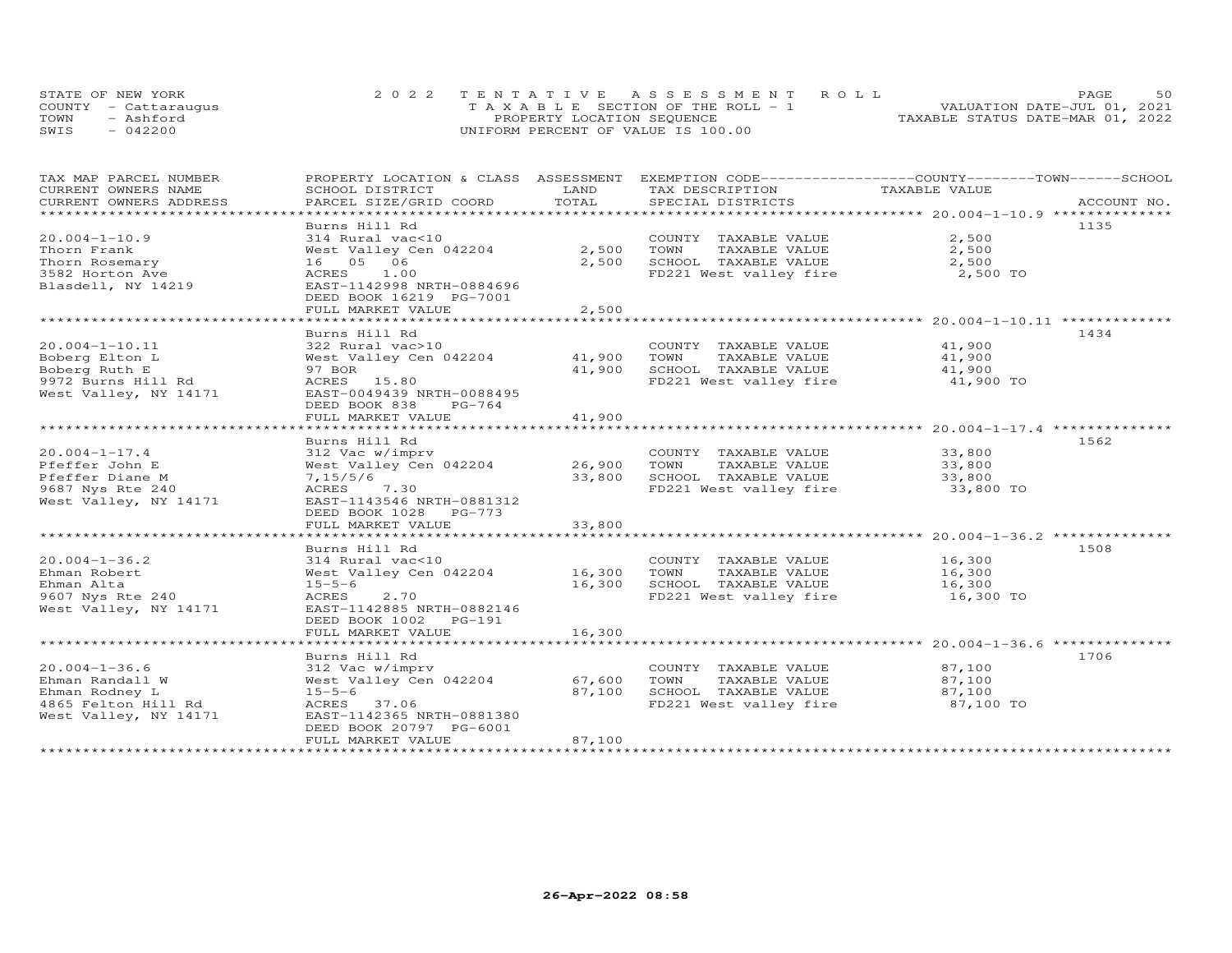| STATE OF NEW YORK    | 2022 TENTATIVE ASSESSMENT ROLL        | 51<br><b>PAGE</b>                |
|----------------------|---------------------------------------|----------------------------------|
| COUNTY - Cattaraugus | T A X A B L E SECTION OF THE ROLL - 1 | VALUATION DATE-JUL 01, 2021      |
| TOWN<br>- Ashford    | PROPERTY LOCATION SEQUENCE            | TAXABLE STATUS DATE-MAR 01, 2022 |
| $-042200$<br>SWIS    | UNIFORM PERCENT OF VALUE IS 100.00    |                                  |

| TAX MAP PARCEL NUMBER<br>CURRENT OWNERS NAME | PROPERTY LOCATION & CLASS ASSESSMENT<br>SCHOOL DISTRICT | LAND    | EXEMPTION CODE-----------------COUNTY-------TOWN------SCHOOL<br>TAX DESCRIPTION | TAXABLE VALUE                                     |             |
|----------------------------------------------|---------------------------------------------------------|---------|---------------------------------------------------------------------------------|---------------------------------------------------|-------------|
| CURRENT OWNERS ADDRESS                       | PARCEL SIZE/GRID COORD                                  | TOTAL   | SPECIAL DISTRICTS                                                               |                                                   | ACCOUNT NO. |
|                                              | Burns Hill Rd                                           |         |                                                                                 |                                                   | 1707        |
| $20.004 - 1 - 36.7$                          | 322 Rural vac>10                                        |         | COUNTY TAXABLE VALUE                                                            | 89,100                                            |             |
| Hughes Warren                                | West Valley Cen 042204                                  | 89,100  | TOWN<br>TAXABLE VALUE                                                           | 89,100                                            |             |
| Wierzbowski Jennifer A                       | $15 - 5 - 6$                                            | 89,100  | SCHOOL TAXABLE VALUE                                                            |                                                   |             |
| 9838 Burns Hill Rd                           | Com $20.004 - 1 - 36.7$ & $36.8$                        |         | FD221 West valley fire                                                          | 89,100<br>89,100 TO                               |             |
| West Valley, NY 14171                        | ACRES 46.65                                             |         |                                                                                 |                                                   |             |
|                                              | EAST-1144047 NRTH-0882168                               |         |                                                                                 |                                                   |             |
|                                              | DEED BOOK 26357 PG-8001                                 |         |                                                                                 |                                                   |             |
|                                              | FULL MARKET VALUE                                       | 89,100  |                                                                                 |                                                   |             |
|                                              |                                                         |         |                                                                                 |                                                   |             |
|                                              | Burns Hill Rd                                           |         |                                                                                 |                                                   |             |
| $20.004 - 1 - 36.11$                         | 105 Vac farmland                                        |         | COUNTY TAXABLE VALUE                                                            | 3,100                                             |             |
| Mahnk Barry E                                | West Valley Cen 042204                                  | 3,100   | TOWN<br>TAXABLE VALUE                                                           | 3,100                                             |             |
| Mahnk Marie                                  | $15 - 5 - 6$                                            | 3,100   | SCHOOL TAXABLE VALUE                                                            | 3,100                                             |             |
| 5346 Felton Hill Rd                          | Split from 36.6                                         |         | FD221 West valley fire                                                          | 3,100 TO                                          |             |
| West Valley, NY 14171                        | ACRES<br>1.41                                           |         |                                                                                 |                                                   |             |
|                                              | EAST-1141960 NRTH-0880010                               |         |                                                                                 |                                                   |             |
|                                              | DEED BOOK 2020 PG-16608                                 |         |                                                                                 |                                                   |             |
|                                              | FULL MARKET VALUE                                       | 3,100   |                                                                                 |                                                   |             |
|                                              |                                                         |         |                                                                                 |                                                   |             |
|                                              | Burns Hill Rd                                           |         |                                                                                 |                                                   | 0610        |
| $20.004 - 1 - 65$                            | 260 Seasonal res                                        |         | COUNTY TAXABLE VALUE                                                            | 36,500                                            |             |
| Melber Edward F                              | West Valley Cen 042204                                  | 16,800  | TOWN<br>TAXABLE VALUE                                                           | 36,500                                            |             |
| Melber Lauren R                              | 15 05 06                                                | 36,500  | SCHOOL TAXABLE VALUE                                                            | 36,500                                            |             |
| 1031 Tonawanda Creek Road                    | NRF                                                     |         | FD221 West valley fire                                                          | 36,500 TO                                         |             |
| Amherst, NY 14228                            | ACRES<br>3.16                                           |         |                                                                                 |                                                   |             |
|                                              | EAST-1142521 NRTH-0882923                               |         |                                                                                 |                                                   |             |
|                                              | DEED BOOK 20200 PG-8851                                 |         |                                                                                 |                                                   |             |
|                                              | FULL MARKET VALUE                                       | 36,500  |                                                                                 |                                                   |             |
|                                              |                                                         |         |                                                                                 |                                                   |             |
|                                              | 9754 Burns Hill Rd                                      |         |                                                                                 |                                                   | 1371        |
| $20.004 - 1 - 17.3$                          | 210 1 Family Res                                        |         | COUNTY TAXABLE VALUE                                                            | 134,800                                           |             |
| Dubel Donald M                               | West Valley Cen 042204                                  | 23,600  | TOWN<br>TAXABLE VALUE                                                           | 134,800                                           |             |
| 9754 Burns Hill Rd                           | 7/15 05 06                                              | 134,800 | SCHOOL TAXABLE VALUE                                                            | 134,800                                           |             |
| West Valley, NY 14171                        | ACRES<br>5.65                                           |         | FD221 West valley fire                                                          | 134,800 TO                                        |             |
|                                              | EAST-1143380 NRTH-0881824                               |         |                                                                                 |                                                   |             |
|                                              | DEED BOOK 28172 PG-9002                                 |         |                                                                                 |                                                   |             |
|                                              | FULL MARKET VALUE                                       | 134,800 |                                                                                 |                                                   |             |
|                                              | **************************                              |         |                                                                                 | ******************* 20.004-1-36.3 *************** |             |
|                                              | 9767 Burns Hill Rd                                      |         |                                                                                 |                                                   | 1619        |
| $20.004 - 1 - 36.3$                          | 210 1 Family Res                                        |         | COUNTY TAXABLE VALUE                                                            | 373,600                                           |             |
| Bluhm Andrew F                               | West Valley Cen 042204                                  | 21,400  | TOWN<br>TAXABLE VALUE                                                           | 373,600                                           |             |
| 9767 Burns Hill Rd                           | $15 - 5 - 6$                                            | 373,600 | SCHOOL TAXABLE VALUE                                                            | 373,600                                           |             |
| West Valley, NY 14171                        | ACRES<br>4.75 BANK<br>017                               |         | FD221 West valley fire                                                          | 373,600 TO                                        |             |
|                                              | EAST-1142905 NRTH-0882476                               |         |                                                                                 |                                                   |             |
|                                              | DEED BOOK 20210 PG-6826                                 |         |                                                                                 |                                                   |             |
|                                              | FULL MARKET VALUE                                       | 373,600 |                                                                                 |                                                   |             |
|                                              |                                                         |         |                                                                                 |                                                   |             |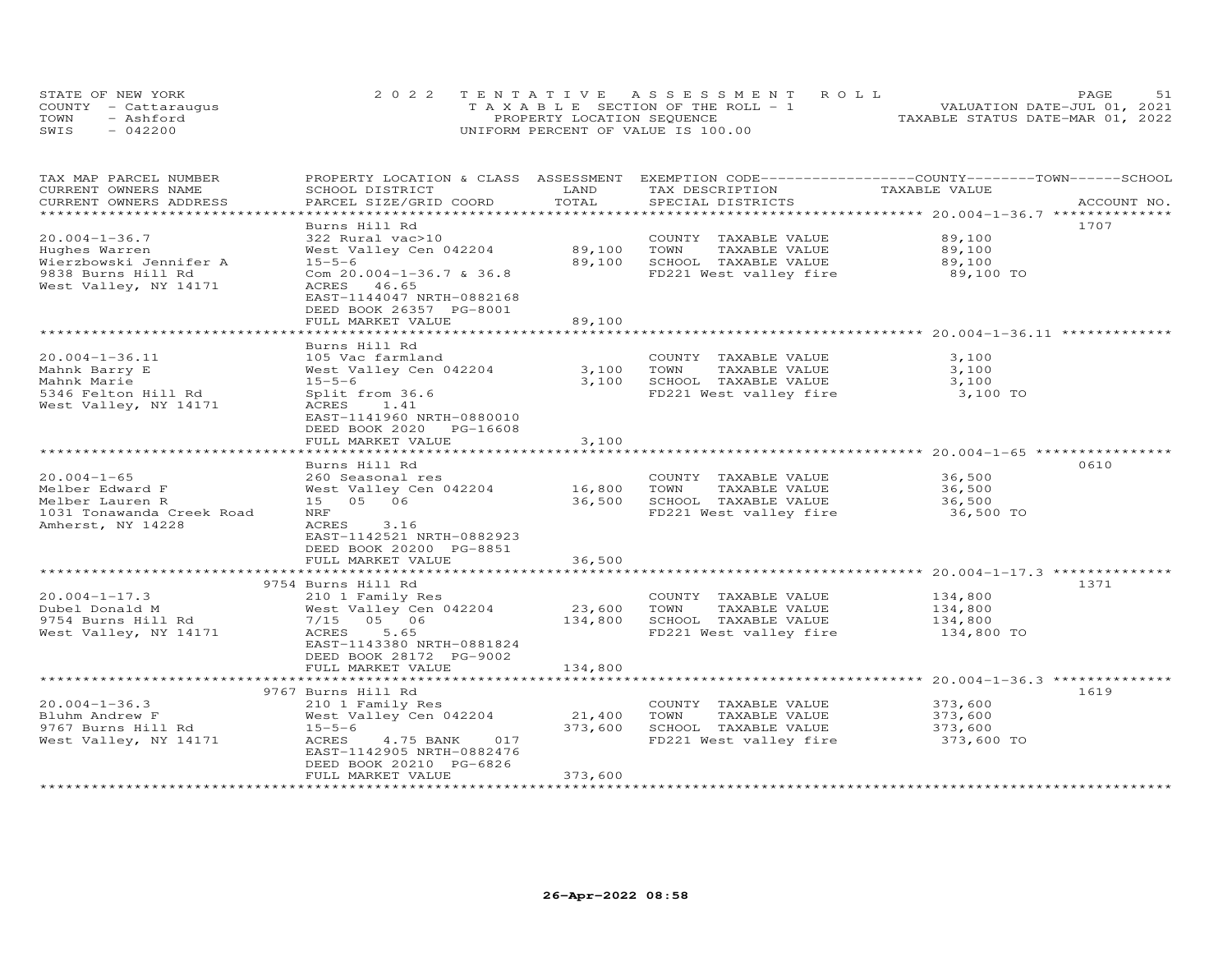|      | STATE OF NEW YORK    | 2022 TENTATIVE ASSESSMENT ROLL        | 52<br>PAGE                       |
|------|----------------------|---------------------------------------|----------------------------------|
|      | COUNTY - Cattaraugus | T A X A B L E SECTION OF THE ROLL - 1 | VALUATION DATE-JUL 01, 2021      |
| TOWN | - Ashford            | PROPERTY LOCATION SEQUENCE            | TAXABLE STATUS DATE-MAR 01, 2022 |
| SWIS | $-042200$            | UNIFORM PERCENT OF VALUE IS 100.00    |                                  |

| TAX MAP PARCEL NUMBER<br>CURRENT OWNERS NAME | PROPERTY LOCATION & CLASS ASSESSMENT EXEMPTION CODE----------------COUNTY-------TOWN------SCHOOL<br>SCHOOL DISTRICT                                                                                                                  | LAND    | TAX DESCRIPTION                                                                                                   | TAXABLE VALUE  |          |             |
|----------------------------------------------|--------------------------------------------------------------------------------------------------------------------------------------------------------------------------------------------------------------------------------------|---------|-------------------------------------------------------------------------------------------------------------------|----------------|----------|-------------|
| CURRENT OWNERS ADDRESS                       | PARCEL SIZE/GRID COORD                                                                                                                                                                                                               | TOTAL   | SPECIAL DISTRICTS                                                                                                 |                |          | ACCOUNT NO. |
|                                              |                                                                                                                                                                                                                                      |         |                                                                                                                   |                |          |             |
|                                              | 9819 Burns Hill Rd                                                                                                                                                                                                                   |         |                                                                                                                   |                | 1620     |             |
| $20.004 - 1 - 36.4$                          |                                                                                                                                                                                                                                      |         | 41854<br>TAXABLE VALUE 172,600<br>TAXABLE VALUE 172,600<br>TAXABLE VALUE 142,600                                  |                | $\Omega$ | 30,000      |
| Mellon Melinda G                             |                                                                                                                                                                                                                                      |         |                                                                                                                   |                |          |             |
| 9819 Burns Hill Rd 15-5-6                    |                                                                                                                                                                                                                                      |         |                                                                                                                   |                |          |             |
| West Valley, NY 14171                        | ACRES 4.75 BANK 017                                                                                                                                                                                                                  |         | SCHOOL TAXABLE VALUE                                                                                              |                |          |             |
|                                              | EAST-1142910 NRTH-0882938                                                                                                                                                                                                            |         | FD221 West valley fire 172,600 TO                                                                                 |                |          |             |
|                                              | DEED BOOK 6686 PG-3003                                                                                                                                                                                                               |         |                                                                                                                   |                |          |             |
|                                              | FULL MARKET VALUE                                                                                                                                                                                                                    | 172,600 |                                                                                                                   |                |          |             |
|                                              |                                                                                                                                                                                                                                      |         |                                                                                                                   |                |          |             |
|                                              | 9822 Burns Hill Rd                                                                                                                                                                                                                   |         |                                                                                                                   |                | 0585     |             |
| $20.004 - 1 - 9$                             | 210 1 Family Res                                                                                                                                                                                                                     |         | COUNTY TAXABLE VALUE 159,900                                                                                      |                |          |             |
|                                              |                                                                                                                                                                                                                                      |         | TAXABLE VALUE<br>TAXABLE VALUE 159,900<br>TIMBER VALUE 159,900<br>TOWN                                            |                |          |             |
|                                              |                                                                                                                                                                                                                                      |         | SCHOOL TAXABLE VALUE                                                                                              |                |          |             |
|                                              | CONTROLL OF THE CONTROLL OF THE SALE OF THE SALE OF THE SALE OF THE SALE OF THE SALE OF THE SALE OF THE SALE O<br>SALE BUT THE SALE OF THE SALE OF THE SALE OF THE SALE OF THE SHERMARIE RIVERA (STAR)<br>SHERMARIE RIVERA (STAR)    |         | FD221 West valley fire 159,900 TO                                                                                 |                |          |             |
|                                              | ACRES<br>1.95 BANK 017                                                                                                                                                                                                               |         |                                                                                                                   |                |          |             |
|                                              | EAST-1143419 NRTH-0883250                                                                                                                                                                                                            |         |                                                                                                                   |                |          |             |
|                                              | DEED BOOK 25658 PG-9001                                                                                                                                                                                                              |         |                                                                                                                   |                |          |             |
|                                              | FULL MARKET VALUE                                                                                                                                                                                                                    | 159,900 |                                                                                                                   |                |          |             |
|                                              |                                                                                                                                                                                                                                      |         |                                                                                                                   |                |          |             |
|                                              |                                                                                                                                                                                                                                      |         |                                                                                                                   |                | 0992     |             |
| $20.004 - 1 - 10.5$                          | 9838 Burns Hill Rd<br>$270$ Mfg housing                                                                                                                                                                                              |         | BAS STAR 41854                                                                                                    | $\overline{O}$ | $\Omega$ | 30,000      |
|                                              |                                                                                                                                                                                                                                      |         |                                                                                                                   |                |          |             |
|                                              |                                                                                                                                                                                                                                      |         |                                                                                                                   |                |          |             |
|                                              |                                                                                                                                                                                                                                      |         |                                                                                                                   |                |          |             |
|                                              |                                                                                                                                                                                                                                      |         |                                                                                                                   |                |          |             |
|                                              | Verzbowski Curt R Missing Machine Mess (New York)<br>Werzbowski Curt R Missing Machine Mess (New York)<br>Missing Machine Machine Machine Machine Machine Machine Machine Machine Machine Machine Machine Machine Machine<br>Mest Va |         | FD221 West valley fire 116,400 TO                                                                                 |                |          |             |
|                                              |                                                                                                                                                                                                                                      |         |                                                                                                                   |                |          |             |
|                                              | FULL MARKET VALUE                                                                                                                                                                                                                    | 116,400 |                                                                                                                   |                |          |             |
|                                              |                                                                                                                                                                                                                                      |         |                                                                                                                   |                |          |             |
|                                              | 9848 Burns Hill Rd                                                                                                                                                                                                                   |         |                                                                                                                   |                | 0990     |             |
|                                              |                                                                                                                                                                                                                                      |         |                                                                                                                   |                | $\Omega$ | 30,000      |
|                                              |                                                                                                                                                                                                                                      |         | $\begin{tabular}{cc} 41854 & 0 \\ \text{TAXABLE VALUE} & 121,100 \\ \text{TAXABLE VALUE} & 121,100 \end{tabular}$ |                |          |             |
|                                              |                                                                                                                                                                                                                                      |         |                                                                                                                   |                |          |             |
| West Valley, NY 14171 ACRES                  | 7.83                                                                                                                                                                                                                                 |         | SCHOOL TAXABLE VALUE 91,100<br>FD221 West valley fire 121,100 TO                                                  |                |          |             |
|                                              | EAST-1143666 NRTH-0883813                                                                                                                                                                                                            |         |                                                                                                                   |                |          |             |
|                                              | DEED BOOK 905<br>PG-00141                                                                                                                                                                                                            |         |                                                                                                                   |                |          |             |
|                                              | FULL MARKET VALUE                                                                                                                                                                                                                    | 121,100 |                                                                                                                   |                |          |             |
|                                              |                                                                                                                                                                                                                                      |         |                                                                                                                   |                |          |             |
|                                              |                                                                                                                                                                                                                                      |         |                                                                                                                   |                | 0726     |             |
|                                              |                                                                                                                                                                                                                                      |         | VETCOM CTS 41130                                                                                                  | 20,000         | 20,000   | 20,000      |
|                                              |                                                                                                                                                                                                                                      |         |                                                                                                                   | $\overline{0}$ | $\Omega$ | 30,000      |
|                                              |                                                                                                                                                                                                                                      |         | 144,600 COUNTY TAXABLE VALUE<br>TAXABLE VALUE 124,600<br>TAXABLE VALUE 124,600                                    |                |          |             |
|                                              |                                                                                                                                                                                                                                      |         |                                                                                                                   |                |          |             |
|                                              | ACRES 4.1/<br>EAST-1142603 NRTH-0883892                                                                                                                                                                                              |         |                                                                                                                   |                |          |             |
|                                              | DEED BOOK 785<br>PG-00771                                                                                                                                                                                                            |         |                                                                                                                   |                |          |             |
|                                              | FULL MARKET VALUE                                                                                                                                                                                                                    | 144,600 |                                                                                                                   |                |          |             |
|                                              |                                                                                                                                                                                                                                      |         |                                                                                                                   |                |          |             |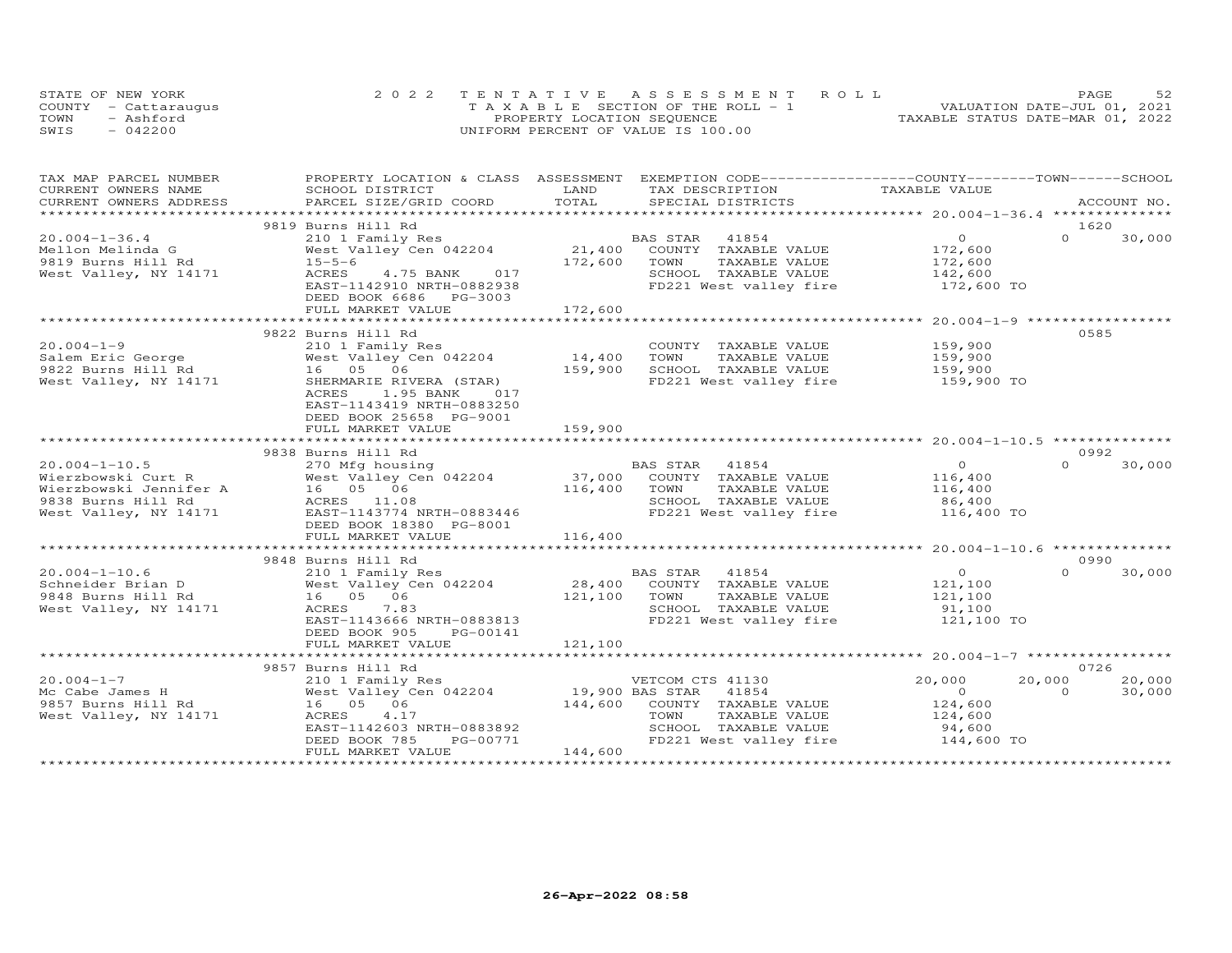|      | STATE OF NEW YORK    | 2022 TENTATIVE ASSESSMENT ROLL        | PAGE                             |
|------|----------------------|---------------------------------------|----------------------------------|
|      | COUNTY - Cattaraugus | T A X A B L E SECTION OF THE ROLL - 1 | VALUATION DATE-JUL 01, 2021      |
| TOWN | - Ashford            | PROPERTY LOCATION SEQUENCE            | TAXABLE STATUS DATE-MAR 01, 2022 |
| SWIS | $-042200$            | UNIFORM PERCENT OF VALUE IS 100.00    |                                  |

| TAX MAP PARCEL NUMBER<br>CURRENT OWNERS NAME | PROPERTY LOCATION & CLASS ASSESSMENT<br>SCHOOL DISTRICT | LAND                      | EXEMPTION CODE-----------------COUNTY-------TOWN------SCHOOL<br>TAX DESCRIPTION | TAXABLE VALUE  |                    |
|----------------------------------------------|---------------------------------------------------------|---------------------------|---------------------------------------------------------------------------------|----------------|--------------------|
| CURRENT OWNERS ADDRESS                       | PARCEL SIZE/GRID COORD                                  | TOTAL                     | SPECIAL DISTRICTS                                                               |                | ACCOUNT NO.        |
| ******************                           |                                                         | ************************* |                                                                                 |                |                    |
|                                              | 9877 Burns Hill Rd                                      |                           |                                                                                 |                | 1398               |
| $20.004 - 1 - 6.2$                           | 210 1 Family Res                                        |                           | BAS STAR<br>41854                                                               | $\overline{O}$ | $\Omega$<br>30,000 |
| Mellon Andrea Lynn                           | West Valley Cen 042204                                  | 20,000                    | COUNTY TAXABLE VALUE                                                            | 273,600        |                    |
| 9877 Burns Hill Rd                           | 16  05  06                                              | 273,600                   | TAXABLE VALUE<br>TOWN                                                           | 273,600        |                    |
| West Valley, NY 14171                        | 4.20<br>ACRES                                           |                           | SCHOOL TAXABLE VALUE                                                            | 243,600        |                    |
|                                              | EAST-1142564 NRTH-0884146                               |                           | FD221 West valley fire                                                          | 273,600 TO     |                    |
|                                              | DEED BOOK 00945 PG-00530                                |                           |                                                                                 |                |                    |
|                                              | FULL MARKET VALUE                                       | 273,600                   |                                                                                 |                |                    |
|                                              | ****************************                            | *******************       |                                                                                 |                |                    |
|                                              | 9880 Burns Hill Rd                                      |                           |                                                                                 |                | 0975               |
| $20.004 - 1 - 10.4$                          | 260 Seasonal res                                        |                           | COUNTY TAXABLE VALUE                                                            | 87,000         |                    |
| Struck Kenneth A                             | West Valley Cen 042204                                  | 41,500                    | TAXABLE VALUE<br>TOWN                                                           | 87,000         |                    |
| Struck Kevin M                               | 16 05 06                                                | 87,000                    | SCHOOL TAXABLE VALUE                                                            | 87,000         |                    |
| 5425 Webster Road                            | ACRES 14.71                                             |                           | FD221 West valley fire                                                          | 87,000 TO      |                    |
| Orchard Park, NY 14127                       | EAST-1143604 NRTH-0884206                               |                           |                                                                                 |                |                    |
|                                              | DEED BOOK 20190 PG-9933                                 |                           |                                                                                 |                |                    |
|                                              | FULL MARKET VALUE                                       | 87,000                    |                                                                                 |                |                    |
|                                              |                                                         |                           |                                                                                 |                |                    |
|                                              | 9886 Burns Hill Rd                                      |                           |                                                                                 |                | 1095               |
| $20.004 - 1 - 10.8$                          | 270 Mfg housing                                         |                           | COUNTY TAXABLE VALUE                                                            | 51,000         |                    |
| Thorn Frank Jr                               | West Valley Cen 042204                                  | 30,700                    | TOWN<br>TAXABLE VALUE                                                           | 51,000         |                    |
| 3582 Horton Ave                              | 16  05  06                                              | 51,000                    | SCHOOL TAXABLE VALUE                                                            | 51,000         |                    |
| Blasdell, NY 14219                           | ACRES<br>8.83                                           |                           | FD221 West valley fire                                                          | 51,000 TO      |                    |
|                                              | EAST-1143603 NRTH-0884588                               |                           |                                                                                 |                |                    |
|                                              | DEED BOOK 00948 PG-00953                                |                           |                                                                                 |                |                    |
|                                              | FULL MARKET VALUE                                       | 51,000                    |                                                                                 |                |                    |
|                                              |                                                         |                           |                                                                                 |                |                    |
|                                              | 9906 Burns Hill Rd                                      |                           |                                                                                 |                | 0815               |
| $20.004 - 1 - 10.1$                          | 210 1 Family Res                                        |                           | BAS STAR 41854                                                                  | $\Omega$       | $\Omega$<br>30,000 |
| Boberg Gregory E                             | West Valley Cen 042204                                  | 19,300                    | COUNTY TAXABLE VALUE                                                            | 153,200        |                    |
| 9906 Burns Hill Rd                           | 16  05  06                                              | 153,200                   | TOWN<br>TAXABLE VALUE                                                           | 153,200        |                    |
| West Valley, NY 14171                        | BAR 2007                                                |                           | SCHOOL TAXABLE VALUE                                                            | 123,200        |                    |
|                                              | ACRES<br>3.90                                           |                           | FD221 West valley fire                                                          | 153,200 TO     |                    |
|                                              | EAST-1143022 NRTH-0884893                               |                           |                                                                                 |                |                    |
|                                              | DEED BOOK 849<br>PG-00534                               |                           |                                                                                 |                |                    |
|                                              | FULL MARKET VALUE                                       | 153,200                   |                                                                                 |                |                    |
|                                              |                                                         |                           |                                                                                 |                |                    |
|                                              | 9917 Burns Hill Rd                                      |                           |                                                                                 |                | 0617               |
| $20.004 - 1 - 5$                             | 210 1 Family Res                                        |                           | BAS STAR<br>41854                                                               | $\overline{O}$ | $\Omega$<br>30,000 |
| Mulligan Fayne                               | West Valley Cen 042204                                  | 21,200                    | COUNTY TAXABLE VALUE                                                            | 101,700        |                    |
| 9917 Burns Hill Rd                           | 16  05  06                                              | 101,700                   | TOWN<br>TAXABLE VALUE                                                           | 101,700        |                    |
| West Valley, NY 14171                        | ACRES<br>4.69                                           |                           | SCHOOL TAXABLE VALUE                                                            | 71,700         |                    |
|                                              | EAST-1142433 NRTH-0885007                               |                           | FD221 West valley fire                                                          | 101,700 TO     |                    |
|                                              | DEED BOOK 00931 PG-00218                                |                           |                                                                                 |                |                    |
|                                              | FULL MARKET VALUE                                       | 101,700                   |                                                                                 |                |                    |
|                                              |                                                         |                           |                                                                                 |                |                    |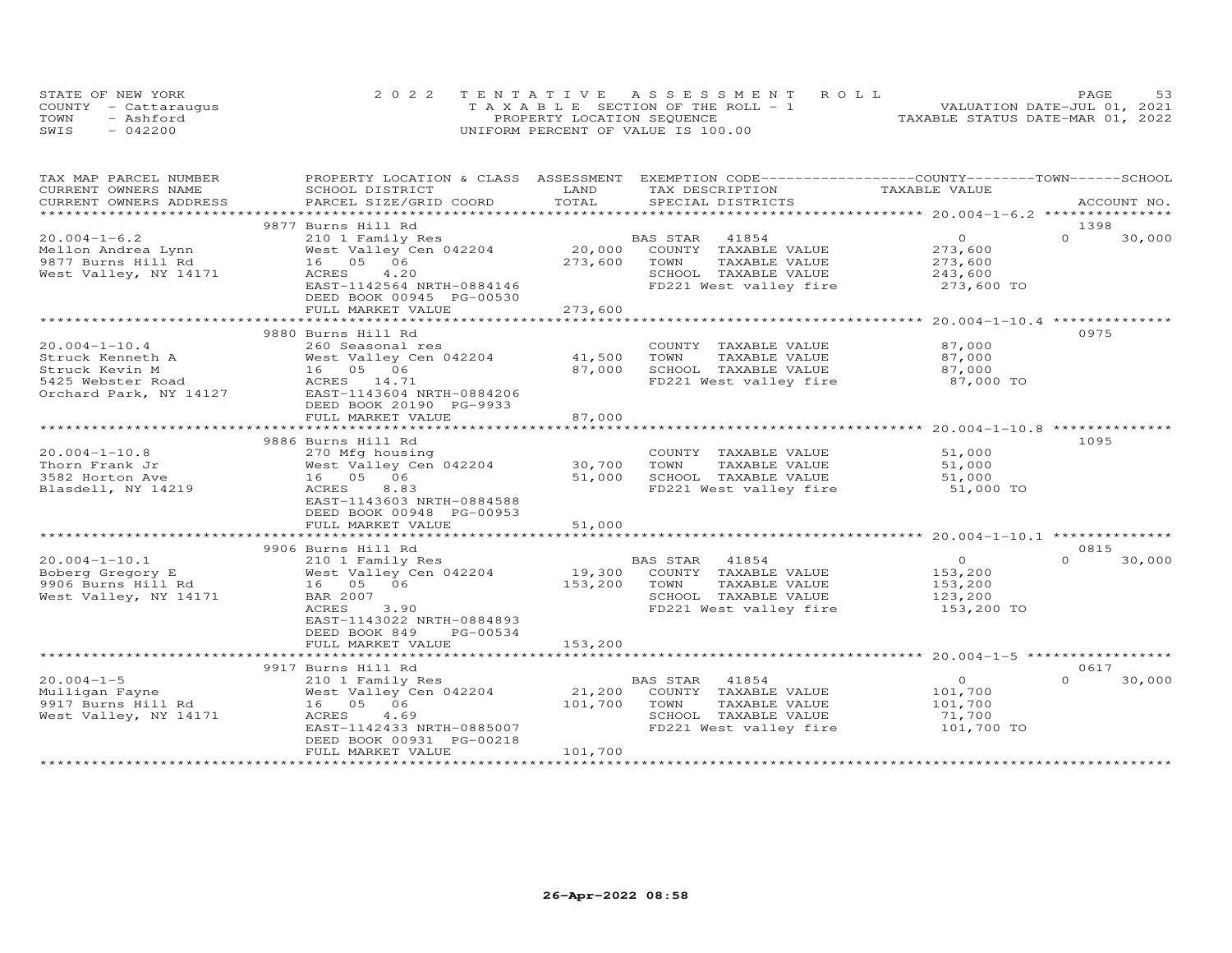|      | STATE OF NEW YORK    | 2022 TENTATIVE ASSESSMENT ROLL        | .54<br>PAGE                      |
|------|----------------------|---------------------------------------|----------------------------------|
|      | COUNTY - Cattaraugus | T A X A B L E SECTION OF THE ROLL - 1 | VALUATION DATE-JUL 01, 2021      |
| TOWN | - Ashford            | PROPERTY LOCATION SEQUENCE            | TAXABLE STATUS DATE-MAR 01, 2022 |
| SWIS | $-042200$            | UNIFORM PERCENT OF VALUE IS 100.00    |                                  |

| TAX MAP PARCEL NUMBER                                                                                                                                                                                                                                                                                                                                                                        | PROPERTY LOCATION & CLASS ASSESSMENT EXEMPTION CODE-----------------COUNTY-------TOWN------SCHOOL |                                                                                                                                                                        |                            |          |        |
|----------------------------------------------------------------------------------------------------------------------------------------------------------------------------------------------------------------------------------------------------------------------------------------------------------------------------------------------------------------------------------------------|---------------------------------------------------------------------------------------------------|------------------------------------------------------------------------------------------------------------------------------------------------------------------------|----------------------------|----------|--------|
|                                                                                                                                                                                                                                                                                                                                                                                              |                                                                                                   |                                                                                                                                                                        |                            |          |        |
|                                                                                                                                                                                                                                                                                                                                                                                              |                                                                                                   |                                                                                                                                                                        |                            |          |        |
|                                                                                                                                                                                                                                                                                                                                                                                              |                                                                                                   |                                                                                                                                                                        |                            |          |        |
|                                                                                                                                                                                                                                                                                                                                                                                              | 9951 Burns Hill Rd                                                                                |                                                                                                                                                                        |                            | 1356     |        |
|                                                                                                                                                                                                                                                                                                                                                                                              |                                                                                                   |                                                                                                                                                                        |                            |          |        |
|                                                                                                                                                                                                                                                                                                                                                                                              |                                                                                                   |                                                                                                                                                                        |                            |          |        |
|                                                                                                                                                                                                                                                                                                                                                                                              |                                                                                                   |                                                                                                                                                                        |                            |          |        |
|                                                                                                                                                                                                                                                                                                                                                                                              |                                                                                                   |                                                                                                                                                                        |                            |          |        |
|                                                                                                                                                                                                                                                                                                                                                                                              |                                                                                                   |                                                                                                                                                                        |                            |          |        |
|                                                                                                                                                                                                                                                                                                                                                                                              |                                                                                                   |                                                                                                                                                                        |                            |          |        |
| $\begin{array}{lcccc} 20.004-1-3.3 & 9951 & \text{Burns H11 Rd} & 20.500 & \text{Z0,000} & 20,000 \\ & & 20.000 & 20.000 & 20.000 & 20.000 \\ \text{Horton Diana L} & & 16 & 05 & 06 & 4.40 & 20.500 & \text{ENDH STAR} & 41834 & 20.222 \\ \text{West Valley, NY 14171} & & 16 & 16 & 05 & 06 & 20.000 \\ \text{West Valley, NY 14171} & & 1$                                               |                                                                                                   |                                                                                                                                                                        |                            |          |        |
|                                                                                                                                                                                                                                                                                                                                                                                              | 9969 Burns Hill Rd                                                                                |                                                                                                                                                                        |                            | 1041     |        |
| $20.004 - 1 - 3.1$                                                                                                                                                                                                                                                                                                                                                                           |                                                                                                   |                                                                                                                                                                        |                            |          | 30,000 |
|                                                                                                                                                                                                                                                                                                                                                                                              |                                                                                                   |                                                                                                                                                                        |                            |          |        |
|                                                                                                                                                                                                                                                                                                                                                                                              |                                                                                                   |                                                                                                                                                                        |                            |          |        |
|                                                                                                                                                                                                                                                                                                                                                                                              |                                                                                                   | 240 Rural res<br>West Valley Cen 042204 34,500 COUNTY TAXABLE VALUE 382,400<br>16-05-06 382,400 70WN TAXABLE VALUE 382,400<br>ACRES 13.15 SCHOOL TAXABLE VALUE 352,400 |                            |          |        |
|                                                                                                                                                                                                                                                                                                                                                                                              |                                                                                                   |                                                                                                                                                                        |                            |          |        |
|                                                                                                                                                                                                                                                                                                                                                                                              |                                                                                                   |                                                                                                                                                                        |                            |          |        |
|                                                                                                                                                                                                                                                                                                                                                                                              |                                                                                                   |                                                                                                                                                                        |                            |          |        |
| $\begin{tabular}{lllllllllllll} 20.004-1-3.1 & 240 \; \text{Rural res} & \text{BAS STAR} & 41854 & 0 & 0 & 30,000 \\ \text{Brown Judson C} & \text{West value} & 34,500 & \text{COUNTY} & \text{TAXABLE VALUE} & 382,400 & 0 & 30,000 \\ \text{Brown Deborah S} & 16-05-06 & 34,500 & \text{COUNTY} & \text{TAXABLE VALUE} & 382,400 \\ \text{Rosewn Deborah S} & 16-05-06 & 382,400 & 382,$ |                                                                                                   |                                                                                                                                                                        |                            |          |        |
|                                                                                                                                                                                                                                                                                                                                                                                              | 9972 Burns Hill Rd                                                                                | 92 PCT OF VALUE USED FOR EXEMPTION PURPOSES                                                                                                                            |                            |          | 0931   |
|                                                                                                                                                                                                                                                                                                                                                                                              |                                                                                                   |                                                                                                                                                                        |                            |          |        |
|                                                                                                                                                                                                                                                                                                                                                                                              |                                                                                                   |                                                                                                                                                                        |                            |          |        |
|                                                                                                                                                                                                                                                                                                                                                                                              |                                                                                                   |                                                                                                                                                                        |                            |          |        |
|                                                                                                                                                                                                                                                                                                                                                                                              |                                                                                                   |                                                                                                                                                                        |                            |          |        |
|                                                                                                                                                                                                                                                                                                                                                                                              |                                                                                                   |                                                                                                                                                                        |                            |          |        |
|                                                                                                                                                                                                                                                                                                                                                                                              |                                                                                                   |                                                                                                                                                                        |                            |          |        |
|                                                                                                                                                                                                                                                                                                                                                                                              |                                                                                                   |                                                                                                                                                                        |                            |          |        |
| $\begin{array}{cccccccc} 20.004-1-10.2 & 240 \; \text{Rural res} & 55,400 \; \text{EMAR CTS} & 41120 & 12,000 & 12,000 & 12,000 & 12,000 & 12,000 & 12,000 & 12,000 & 12,000 & 12,000 & 12,000 & 12,000 & 12,000 & 12,000 & 12,000 & 12,000 & 12,000 & 12,000 & 12,000 & 12,000 & 12,00$                                                                                                     |                                                                                                   |                                                                                                                                                                        |                            |          |        |
|                                                                                                                                                                                                                                                                                                                                                                                              | 10201 Burns Hill Rd                                                                               |                                                                                                                                                                        |                            |          | 0323   |
|                                                                                                                                                                                                                                                                                                                                                                                              |                                                                                                   |                                                                                                                                                                        | $12,000$ $12,000$ $12,000$ |          |        |
|                                                                                                                                                                                                                                                                                                                                                                                              |                                                                                                   |                                                                                                                                                                        |                            | $\sim$ 0 | 74,900 |
|                                                                                                                                                                                                                                                                                                                                                                                              |                                                                                                   |                                                                                                                                                                        |                            |          |        |
|                                                                                                                                                                                                                                                                                                                                                                                              |                                                                                                   |                                                                                                                                                                        |                            |          |        |
|                                                                                                                                                                                                                                                                                                                                                                                              |                                                                                                   | SCHOOL TAXABLE VALUE<br>FD221 West valley fire the 125,400 TO                                                                                                          |                            |          |        |
| 10201 Burns Hill Kq<br>210 1 Family Res<br>West Valley, NY 14171 (Research Material Control of Material Control of Material Control of Material Control of Material Control of Material Control of Material Control of Material Co                                                                                                                                                           |                                                                                                   |                                                                                                                                                                        |                            |          |        |
|                                                                                                                                                                                                                                                                                                                                                                                              |                                                                                                   |                                                                                                                                                                        |                            |          |        |
|                                                                                                                                                                                                                                                                                                                                                                                              |                                                                                                   |                                                                                                                                                                        |                            |          |        |
|                                                                                                                                                                                                                                                                                                                                                                                              |                                                                                                   |                                                                                                                                                                        |                            |          |        |
|                                                                                                                                                                                                                                                                                                                                                                                              |                                                                                                   |                                                                                                                                                                        |                            |          |        |
|                                                                                                                                                                                                                                                                                                                                                                                              |                                                                                                   |                                                                                                                                                                        |                            |          |        |
|                                                                                                                                                                                                                                                                                                                                                                                              |                                                                                                   |                                                                                                                                                                        |                            |          |        |
|                                                                                                                                                                                                                                                                                                                                                                                              |                                                                                                   |                                                                                                                                                                        |                            |          |        |
|                                                                                                                                                                                                                                                                                                                                                                                              |                                                                                                   |                                                                                                                                                                        |                            |          |        |
| 10207 Burns Hill Rd<br>20.002-3-23 10002-3-23 10002-3-23 10002-3-23 10002-3-23<br>20.002-3-23 10002-3-23 10002-3-23 10002-3-23 10002-3-23 10002-3-23 10002-3-23 10002-3-23 10002-3-23 281 Multiple res<br>Neamon Marlene (42 06 06 1                                                                                                                                                         |                                                                                                   |                                                                                                                                                                        |                            |          |        |
|                                                                                                                                                                                                                                                                                                                                                                                              |                                                                                                   |                                                                                                                                                                        |                            |          |        |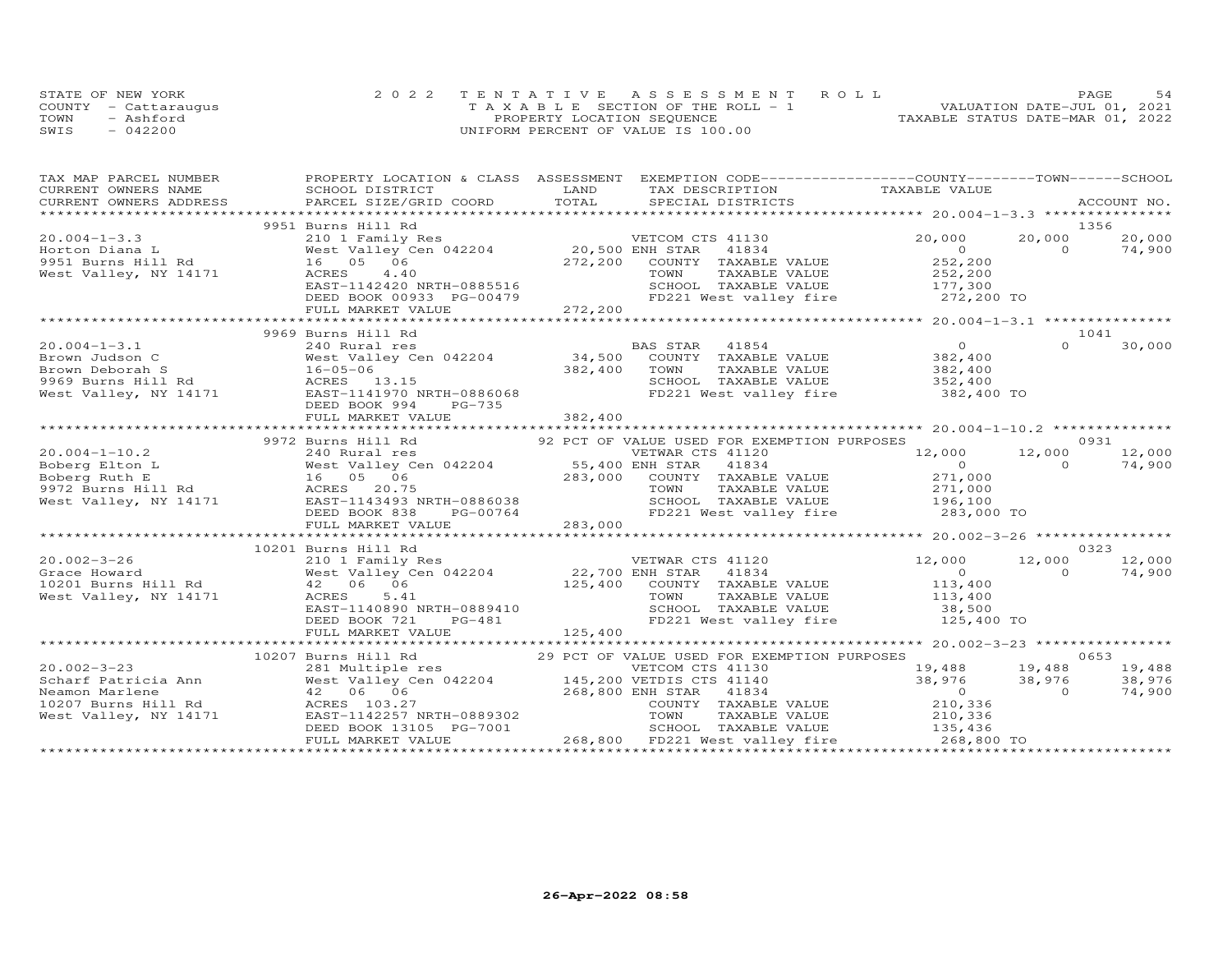| STATE OF NEW YORK    |           | 2022 TENTATIVE ASSESSMENT ROLL        |  |  |                                  | PAGE. | 55 |
|----------------------|-----------|---------------------------------------|--|--|----------------------------------|-------|----|
| COUNTY - Cattaraugus |           | T A X A B L E SECTION OF THE ROLL - 1 |  |  | VALUATION DATE-JUL 01, 2021      |       |    |
| TOWN                 | - Ashford | PROPERTY LOCATION SEQUENCE            |  |  | TAXABLE STATUS DATE-MAR 01, 2022 |       |    |
| SWIS                 | $-042200$ | UNIFORM PERCENT OF VALUE IS 100.00    |  |  |                                  |       |    |

| TAX MAP PARCEL NUMBER<br>CURRENT OWNERS NAME                                                                 | PROPERTY LOCATION & CLASS ASSESSMENT<br>SCHOOL DISTRICT                                                                                                                                                                  | LAND                                       | EXEMPTION CODE-----------------COUNTY-------TOWN------SCHOOL<br>TAX DESCRIPTION                 | TAXABLE VALUE                                |             |
|--------------------------------------------------------------------------------------------------------------|--------------------------------------------------------------------------------------------------------------------------------------------------------------------------------------------------------------------------|--------------------------------------------|-------------------------------------------------------------------------------------------------|----------------------------------------------|-------------|
| CURRENT OWNERS ADDRESS                                                                                       | PARCEL SIZE/GRID COORD                                                                                                                                                                                                   | TOTAL                                      | SPECIAL DISTRICTS                                                                               |                                              | ACCOUNT NO. |
| *******************                                                                                          |                                                                                                                                                                                                                          |                                            |                                                                                                 |                                              |             |
| $20.001 - 1 - 34.4$<br>Maqyar Henry M<br>Maqyar Michael D<br>5058 Woodway Ct<br>Hamburg, NY 14075            | Buttermilk Rd<br>105 Vac farmland<br>West Valley Cen 042204<br>06 06<br>49/55<br>4.05<br>ACRES<br>EAST-1138128 NRTH-0888341<br>DEED BOOK 3298<br>PG-9001                                                                 | 9,500<br>9,500                             | COUNTY TAXABLE VALUE<br>TOWN<br>TAXABLE VALUE<br>SCHOOL TAXABLE VALUE<br>FD221 West valley fire | 9,500<br>9,500<br>9,500<br>9,500 TO          | 1469        |
|                                                                                                              | FULL MARKET VALUE<br>* * * * * * * * * * * * * * * * * * * *                                                                                                                                                             | 9,500<br>***************                   | ******************************** 20.001-1-34.5 *********                                        |                                              |             |
| $20.001 - 1 - 34.5$<br>Maqyar Henry M<br>Maqyar Michael D<br>5058 Woodway Ct<br>Hamburg, NY 14075            | Buttermilk Rd<br>314 Rural vac<10<br>West Valley Cen 042204<br>49, 6, 6<br>ACRES<br>6.75<br>EAST-1138610 NRTH-0889039<br>DEED BOOK 4302<br>PG-8001                                                                       | 23,400<br>23,400                           | COUNTY TAXABLE VALUE<br>TOWN<br>TAXABLE VALUE<br>SCHOOL TAXABLE VALUE<br>FD221 West valley fire | 23,400<br>23,400<br>23,400<br>23,400 TO      | 1538        |
|                                                                                                              | FULL MARKET VALUE                                                                                                                                                                                                        | 23,400                                     |                                                                                                 |                                              |             |
| $20.001 - 1 - 35.3$<br>Boberg James P<br>Boberg Carolyn J<br>5687 Heinz Road<br>West Valley, NY 14171        | *******************<br>Buttermilk Rd<br>314 Rural vac<10<br>West Valley Cen 042204<br>49 06 06<br>Split from 20.001-1-35.1<br>7.10<br>ACRES<br>EAST-1137379 NRTH-0889922<br>DEED BOOK 29059 PG-4001<br>FULL MARKET VALUE | 12,900<br>12,900<br>12,900<br>------------ | COUNTY TAXABLE VALUE<br>TOWN<br>TAXABLE VALUE<br>SCHOOL TAXABLE VALUE<br>FD221 West valley fire | 12,900<br>12,900<br>12,900<br>12,900 TO      | 1722        |
|                                                                                                              | *********************                                                                                                                                                                                                    |                                            |                                                                                                 | ********************* 20.001-1-35.1 ******** | 0250        |
| $20.001 - 1 - 35.1$<br>Flintjer Deborah S.<br>Papich Sherri<br>57 Rosary Blvd<br>Cheektowaga, NY 14225       | 5560 Buttermilk Rd<br>281 Multiple res<br>West Valley Cen 042204<br>49 06 06<br>ACRES 10.30<br>EAST-1137379 NRTH-0889922<br>DEED BOOK 21142 PG-6001                                                                      | 35,100<br>98,200                           | COUNTY TAXABLE VALUE<br>TOWN<br>TAXABLE VALUE<br>SCHOOL TAXABLE VALUE<br>FD221 West valley fire | 98,200<br>98,200<br>98,200<br>98,200 TO      |             |
|                                                                                                              | FULL MARKET VALUE                                                                                                                                                                                                        | 98,200                                     |                                                                                                 |                                              |             |
| $20.001 - 1 - 35.2$<br>Almendinger Michael<br>Almendinger Evelin<br>6407 Center Street<br>Lakeview, NY 14085 | 5579 Buttermilk Rd<br>240 Rural res<br>West Valley Cen 042204<br>49 06 06<br>ACRES<br>34.50<br>EAST-1137654 NRTH-0889101<br>DEED BOOK 20989 PG-5002<br>FULL MARKET VALUE                                                 | 62,900<br>153,900<br>153,900               | COUNTY TAXABLE VALUE<br>TAXABLE VALUE<br>TOWN<br>SCHOOL TAXABLE VALUE<br>FD221 West valley fire | 153,900<br>153,900<br>153,900<br>153,900 TO  | 1708        |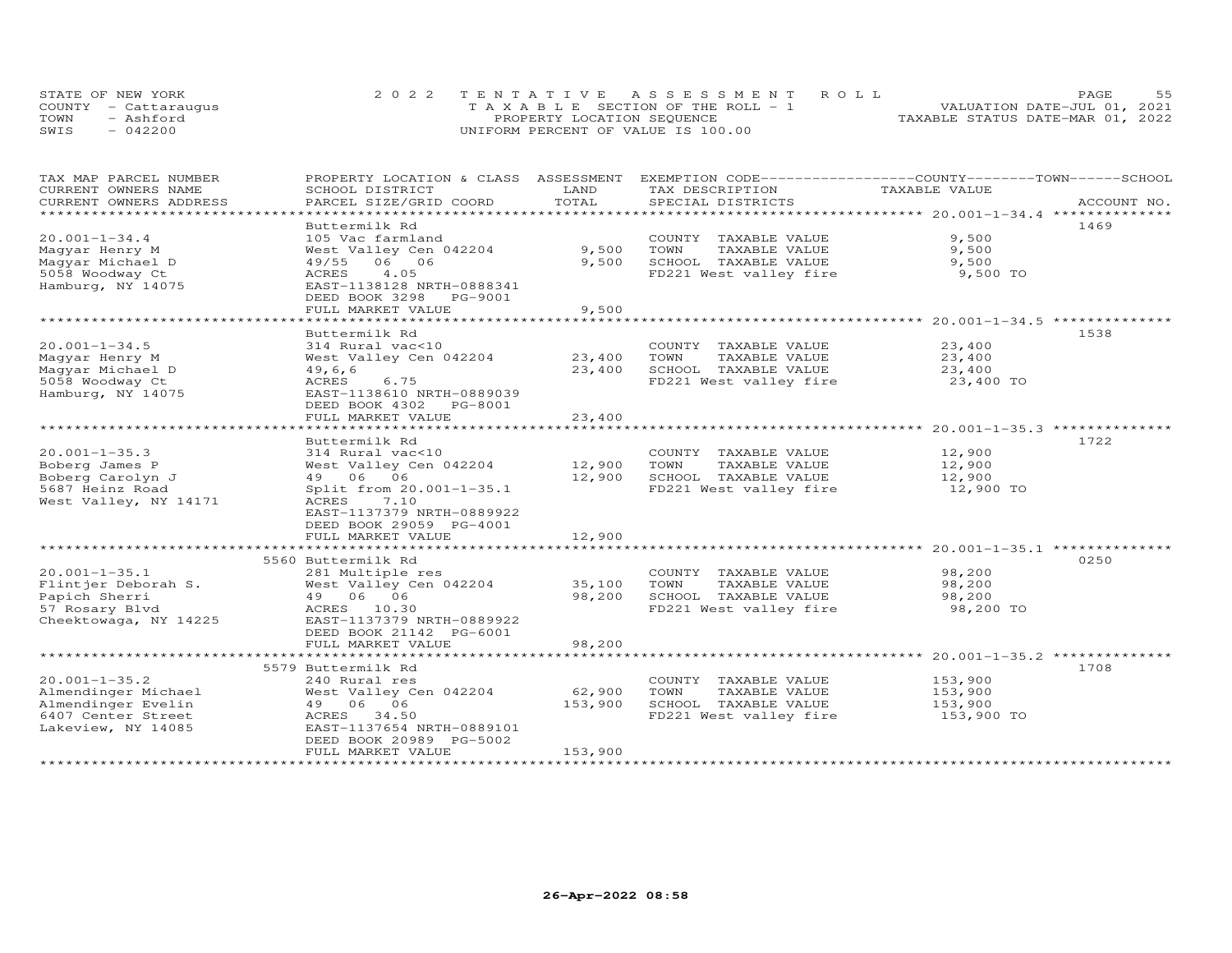| STATE OF NEW YORK    | 2022 TENTATIVE ASSESSMENT ROLL        | 56<br>PAGE.                      |
|----------------------|---------------------------------------|----------------------------------|
| COUNTY - Cattaraugus | T A X A B L E SECTION OF THE ROLL - 1 | VALUATION DATE-JUL 01, 2021      |
| TOWN<br>- Ashford    | PROPERTY LOCATION SEQUENCE            | TAXABLE STATUS DATE-MAR 01, 2022 |
| $-042200$<br>SWIS    | UNIFORM PERCENT OF VALUE IS 100.00    |                                  |

| TAX MAP PARCEL NUMBER                        | PROPERTY LOCATION & CLASS ASSESSMENT                  |         | EXEMPTION CODE------------------COUNTY-------TOWN------SCHOOL |               |                    |
|----------------------------------------------|-------------------------------------------------------|---------|---------------------------------------------------------------|---------------|--------------------|
| CURRENT OWNERS NAME                          | SCHOOL DISTRICT                                       | LAND    | TAX DESCRIPTION                                               | TAXABLE VALUE |                    |
| CURRENT OWNERS ADDRESS                       | PARCEL SIZE/GRID COORD<br>+++++++++++++++++++++++++++ | TOTAL   | SPECIAL DISTRICTS                                             |               | ACCOUNT NO.        |
| ********************                         |                                                       |         |                                                               |               |                    |
|                                              | Canada Hill Rd                                        |         |                                                               |               | 0686               |
| $29.004 - 1 - 11.1$                          | 322 Rural vac>10                                      |         | COUNTY TAXABLE VALUE                                          | 100,400       |                    |
| Atkinson Judith                              | West Valley Cen 042204                                | 100,400 | TOWN<br>TAXABLE VALUE                                         | 100,400       |                    |
| Atkinson Taylor                              | $-05$<br>$-06$<br>04                                  | 100,400 | SCHOOL TAXABLE VALUE                                          | 100,400       |                    |
| 3553 West View Ct                            | ACRES 46.29                                           |         | FD221 West valley fire                                        | 100,400 TO    |                    |
| East Aurora, NY 14052                        | EAST-1147223 NRTH-0868322                             |         |                                                               |               |                    |
|                                              | DEED BOOK 20190 PG-8716                               |         |                                                               |               |                    |
|                                              | FULL MARKET VALUE                                     | 100,400 |                                                               |               |                    |
|                                              |                                                       |         |                                                               |               |                    |
|                                              | 5048 Canada Hill Rd                                   |         |                                                               |               | 1640               |
| $29.004 - 1 - 11.2$                          | 210 1 Family Res                                      |         | BAS STAR 41854                                                | $\circ$       | $\Omega$<br>30,000 |
| Verrall Scott L                              | West Valley Cen 042204                                | 17,800  | COUNTY TAXABLE VALUE                                          | 100,400       |                    |
| Burst Kathleen A                             | $-05$<br>$-06$<br>04                                  | 100,400 | TOWN<br>TAXABLE VALUE                                         | 100,400       |                    |
| 5048 Canada Hill Rd                          | 3.30 BANK<br>032<br>ACRES                             |         | SCHOOL TAXABLE VALUE                                          | 70,400        |                    |
| Machias, NY 14101                            | EAST-1147214 NRTH-0868151                             |         | FD221 West valley fire                                        | 100,400 TO    |                    |
|                                              | DEED BOOK 9059 PG-9001                                |         |                                                               |               |                    |
|                                              | FULL MARKET VALUE                                     | 100,400 |                                                               |               |                    |
|                                              |                                                       |         |                                                               |               |                    |
|                                              | 5058 Canada Hill Rd                                   |         |                                                               |               | 1448               |
| $29.004 - 1 - 8.4$                           | 240 Rural res                                         |         | COUNTY TAXABLE VALUE                                          | 352,400       |                    |
| Arnone Richard R                             | West Valley Cen 042204                                | 70,800  | TOWN<br>TAXABLE VALUE                                         | 352,400       |                    |
| Arnone Donna                                 | $4 - 5 - 6$                                           | 352,400 | SCHOOL TAXABLE VALUE                                          | 352,400       |                    |
| 180 Oaknoll Ct                               | ACRES 49.60                                           |         | FD221 West valley fire                                        | 352,400 TO    |                    |
| Elma, NY 14059                               | EAST-1145737 NRTH-0868097                             |         |                                                               |               |                    |
|                                              | DEED BOOK 20200 PG-5810                               |         |                                                               |               |                    |
|                                              | FULL MARKET VALUE                                     | 352,400 |                                                               |               |                    |
|                                              |                                                       |         |                                                               |               |                    |
|                                              | Co Rd $12$ (Off)                                      |         |                                                               |               | 1487               |
| $19.004 - 1 - 1.3$                           | 314 Rural vac<10                                      |         | COUNTY TAXABLE VALUE                                          | 12,000        |                    |
| Gnacinski Michael J                          | West Valley Cen 042204                                | 12,000  | TOWN<br>TAXABLE VALUE                                         | 12,000        |                    |
| Gnacinski Stacy E                            | $08 - 05 - 07$                                        | 12,000  | SCHOOL TAXABLE VALUE                                          | 12,000        |                    |
| 5194 East River Rd                           | ACRES<br>5.00                                         |         | FD221 West valley fire                                        | 12,000 TO     |                    |
| Grand Island, NY 14072                       | EAST-0046747 NRTH-0088620                             |         |                                                               |               |                    |
|                                              | DEED BOOK 2019 PG-12817                               |         |                                                               |               |                    |
|                                              | FULL MARKET VALUE                                     | 12,000  |                                                               |               |                    |
|                                              | *************************                             |         |                                                               |               |                    |
|                                              | Cole Rd                                               |         |                                                               |               |                    |
| $11.002 - 2 - 30.4$                          | 322 Rural vac>10                                      |         | COUNTY TAXABLE VALUE                                          | 55,400        |                    |
| Morris Jeffrey L                             | West Valley Cen 042204                                | 55,400  | TOWN<br>TAXABLE VALUE                                         | 55,400        |                    |
| Morris Marjorie J                            | 46 06 06                                              | 55,400  | SCHOOL TAXABLE VALUE                                          | 55,400        |                    |
|                                              |                                                       |         | FD221 West valley fire                                        | 55,400 TO     |                    |
| 11173 Beech Tree Rd<br>Springville, NY 14141 | split from 30.1<br>ACRES 23.45                        |         |                                                               |               |                    |
|                                              |                                                       |         |                                                               |               |                    |
|                                              | EAST-1140745 NRTH-0904124<br>PG-16587                 |         |                                                               |               |                    |
|                                              | DEED BOOK 2021                                        |         |                                                               |               |                    |
|                                              | FULL MARKET VALUE                                     | 55,400  |                                                               |               |                    |
|                                              |                                                       |         |                                                               |               |                    |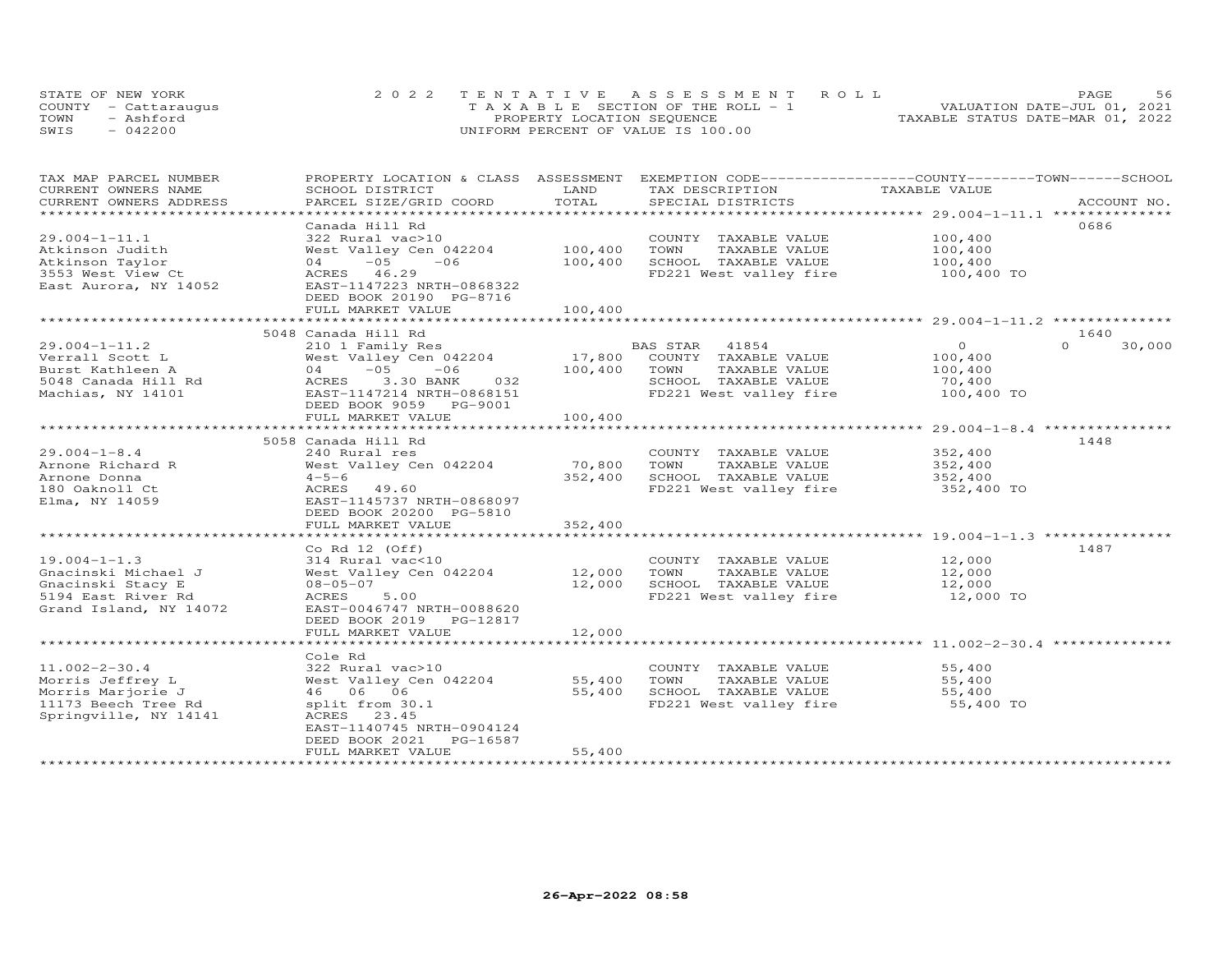|      | STATE OF NEW YORK    | 2022 TENTATIVE ASSESSMENT ROLL     | PAGE.                            |
|------|----------------------|------------------------------------|----------------------------------|
|      | COUNTY - Cattarauqus | TAXABLE SECTION OF THE ROLL - 1    | VALUATION DATE-JUL 01, 2021      |
| TOWN | - Ashford            | PROPERTY LOCATION SEQUENCE         | TAXABLE STATUS DATE-MAR 01, 2022 |
| SWIS | $-042200$            | UNIFORM PERCENT OF VALUE IS 100.00 |                                  |

| TAX MAP PARCEL NUMBER<br>CURRENT OWNERS NAME     | PROPERTY LOCATION & CLASS ASSESSMENT<br>SCHOOL DISTRICT | LAND   | EXEMPTION CODE-----------------COUNTY-------TOWN------SCHOOL<br>TAX DESCRIPTION  | TAXABLE VALUE |             |
|--------------------------------------------------|---------------------------------------------------------|--------|----------------------------------------------------------------------------------|---------------|-------------|
| CURRENT OWNERS ADDRESS<br>********************** | PARCEL SIZE/GRID COORD                                  | TOTAL  | SPECIAL DISTRICTS                                                                |               | ACCOUNT NO. |
|                                                  |                                                         |        |                                                                                  |               | 0431        |
| $11.003 - 1 - 6$                                 | Cole Rd<br>312 Vac w/imprv                              |        | COUNTY TAXABLE VALUE                                                             | 14,800        |             |
|                                                  | Springville-Gri 143801                                  | 2,700  |                                                                                  |               |             |
| Kessler Barbara                                  | 59 06 06                                                |        | TOWN<br>TAXABLE VALUE                                                            | 14,800        |             |
| 5919 Cole Rd                                     |                                                         | 14,800 | SCHOOL TAXABLE VALUE<br>FD221 West valley fire                                   | 14,800        |             |
| West Valley, NY 14171                            | ACRES 1.09<br>EAST-0484620 NRTH-0903640                 |        |                                                                                  | 14,800 TO     |             |
|                                                  |                                                         |        |                                                                                  |               |             |
|                                                  | DEED BOOK 985<br>PG-857                                 |        |                                                                                  |               |             |
|                                                  | FULL MARKET VALUE                                       | 14,800 |                                                                                  |               |             |
|                                                  | Cole Rd                                                 |        |                                                                                  |               | 1695        |
| $11.003 - 1 - 18.4$                              | 314 Rural vac<10                                        |        | COUNTY TAXABLE VALUE                                                             | 2,500         |             |
| Rendell Keith A                                  | Springville-Gri 143801                                  | 2,500  | TOWN<br>TAXABLE VALUE                                                            | 2,500         |             |
| Rendell Sheila A                                 | 59/6/6                                                  | 2,500  | SCHOOL TAXABLE VALUE                                                             | 2,500         |             |
| 5905 Cole Rd                                     | ACRES<br>1.00                                           |        | FD221 West valley fire                                                           | 2,500 TO      |             |
|                                                  |                                                         |        |                                                                                  |               |             |
| West Valley, NY 14171                            | EAST-1134678 NRTH-0903807                               |        |                                                                                  |               |             |
|                                                  | DEED BOOK 19229 PG-5001<br>FULL MARKET VALUE            | 2,500  |                                                                                  |               |             |
|                                                  | *************************                               |        | ************************************11.003-1-18.11 ***************************** |               |             |
|                                                  | Cole Rd                                                 |        |                                                                                  |               | 1733        |
| $11.003 - 1 - 18.11$                             | 105 Vac farmland                                        |        | COUNTY TAXABLE VALUE                                                             | 5,700         |             |
| Belscher Kenneth J                               | Springville-Gri 143801                                  | 5,700  | TOWN<br>TAXABLE VALUE                                                            | 5,700         |             |
| Belscher Patricia L                              | 59 06 06                                                | 5,700  | SCHOOL TAXABLE VALUE                                                             | 5,700         |             |
| 5868 Cole Road                                   | 2.65<br>ACRES                                           |        | FD221 West valley fire                                                           | 5,700 TO      |             |
| West Valley, NY 14171                            | EAST-1132678 NRTH-0904539                               |        |                                                                                  |               |             |
|                                                  | DEED BOOK 29560 PG-9003                                 |        |                                                                                  |               |             |
| MAY BE SUBJECT TO PAYMENT                        | FULL MARKET VALUE                                       | 5,700  |                                                                                  |               |             |
| UNDER AGDIST LAW TIL 2025                        |                                                         |        |                                                                                  |               |             |
|                                                  |                                                         |        |                                                                                  |               |             |
|                                                  | Cole Rd                                                 |        |                                                                                  |               | 1114        |
| $11.003 - 1 - 19.3$                              | 314 Rural vac<10                                        |        | COUNTY TAXABLE VALUE                                                             | 4,100         |             |
| McDonough Leanne                                 | Springville-Gri 143801                                  | 4,100  | TOWN<br>TAXABLE VALUE                                                            | 4,100         |             |
| 106 Pheasant Run Ln                              | 53 06 06                                                | 4,100  | SCHOOL TAXABLE VALUE                                                             | 4,100         |             |
| Lancaster, NY 14086                              | ACRES<br>1.65                                           |        | FD221 West valley fire                                                           | 4,100 TO      |             |
|                                                  | EAST-0491630 NRTH-0904800                               |        |                                                                                  |               |             |
|                                                  | DEED BOOK 6020 PG-9002                                  |        |                                                                                  |               |             |
|                                                  | FULL MARKET VALUE                                       | 4,100  |                                                                                  |               |             |
|                                                  |                                                         |        |                                                                                  |               |             |
|                                                  | Cole Rd                                                 |        |                                                                                  |               | 1178        |
| $11.003 - 1 - 19.5$                              | 314 Rural vac<10                                        |        | COUNTY TAXABLE VALUE                                                             | 24,100        |             |
| Armknecht Neil                                   | Springville-Gri 143801                                  | 24,100 | TOWN<br>TAXABLE VALUE                                                            | 24,100        |             |
| Schweickert Michelle                             | 53 06 06                                                | 24,100 | SCHOOL TAXABLE VALUE                                                             | 24,100        |             |
| 5800 Cole Rd                                     | 5.85<br>ACRES                                           |        | FD221 West valley fire                                                           | 24,100 TO     |             |
| West Valley, NY 14171                            | EAST-0048868 NRTH-0090463                               |        |                                                                                  |               |             |
|                                                  | DEED BOOK 13616 PG-4001                                 |        |                                                                                  |               |             |
|                                                  | FULL MARKET VALUE                                       | 24,100 |                                                                                  |               |             |
|                                                  |                                                         |        |                                                                                  |               |             |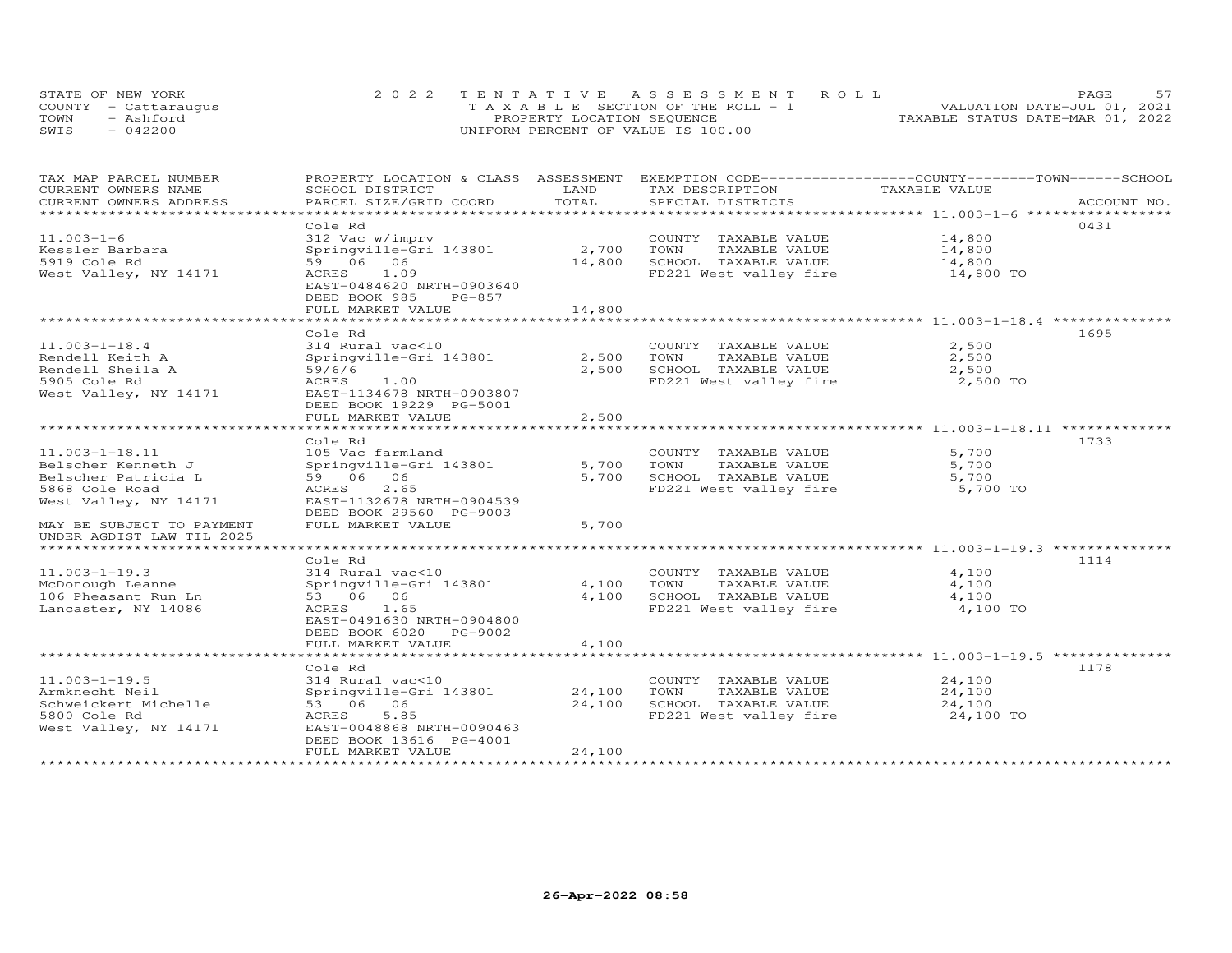|      | STATE OF NEW YORK    | 2022 TENTATIVE ASSESSMENT ROLL          | 58<br><b>PAGE</b>                |
|------|----------------------|-----------------------------------------|----------------------------------|
|      | COUNTY - Cattarauqus | $T A X A B L E$ SECTION OF THE ROLL - 1 | VALUATION DATE-JUL 01, 2021      |
| TOWN | - Ashford            | PROPERTY LOCATION SEQUENCE              | TAXABLE STATUS DATE-MAR 01, 2022 |
| SWIS | $-042200$            | UNIFORM PERCENT OF VALUE IS 100.00      |                                  |

| TAX MAP PARCEL NUMBER     | PROPERTY LOCATION & CLASS ASSESSMENT |           | EXEMPTION CODE-----------------COUNTY-------TOWN------SCHOOL |                                                |                    |
|---------------------------|--------------------------------------|-----------|--------------------------------------------------------------|------------------------------------------------|--------------------|
| CURRENT OWNERS NAME       | SCHOOL DISTRICT                      | LAND      | TAX DESCRIPTION                                              | TAXABLE VALUE                                  |                    |
| CURRENT OWNERS ADDRESS    | PARCEL SIZE/GRID COORD               | TOTAL     | SPECIAL DISTRICTS                                            |                                                | ACCOUNT NO.        |
| ************************* |                                      |           |                                                              |                                                |                    |
|                           | Cole Rd                              |           |                                                              |                                                | 1212               |
| $11.003 - 1 - 19.8$       | 105 Vac farmland                     |           | COUNTY TAXABLE VALUE                                         | 68,600                                         |                    |
| Heidelberger Joint Rev Tr | Springville-Gri 143801               | 68,600    | TOWN<br>TAXABLE VALUE                                        | 68,600                                         |                    |
| Heidelberger Edwin        | 52/53 06 06                          | 68,600    | SCHOOL TAXABLE VALUE                                         | 68,600                                         |                    |
| 11200 Rte 240             | ACRES<br>49.40                       |           | FD221 West valley fire                                       | 68,600 TO                                      |                    |
| West Valley, NY 14171     | EAST-0488390 NRTH-0902100            |           |                                                              |                                                |                    |
|                           | DEED BOOK 13022 PG-9001              |           |                                                              |                                                |                    |
|                           | FULL MARKET VALUE                    | 68,600    |                                                              |                                                |                    |
|                           |                                      | ********* |                                                              | ********************** 11.003-1-19.9 ********* |                    |
|                           | Cole Rd                              |           |                                                              |                                                | 1267               |
| $11.003 - 1 - 19.9$       | 105 Vac farmland                     |           | COUNTY TAXABLE VALUE                                         | 225,300                                        |                    |
| 5601 Cole Road LLC        | Springville-Gri 143801               | 211,000   | TOWN<br>TAXABLE VALUE                                        | 225,300                                        |                    |
| 239 Village Point Rd      | 52/53 06 06                          | 225,300   | SCHOOL TAXABLE VALUE                                         | 225,300                                        |                    |
| Williamsville, NY 14221   | ACRES 136.00                         |           | FD221 West valley fire                                       | 225,300 TO                                     |                    |
|                           | EAST-0491370 NRTH-0902270            |           |                                                              |                                                |                    |
|                           | DEED BOOK 30441 PG-5001              |           |                                                              |                                                |                    |
|                           | FULL MARKET VALUE                    | 225,300   |                                                              |                                                |                    |
|                           | ***************************          |           |                                                              |                                                |                    |
|                           | 5580 Cole Rd                         |           |                                                              |                                                | 0151               |
| $11.001 - 1 - 27.1$       | 210 1 Family Res                     |           | CW_15_VET/ 41161                                             | 12,000                                         | 12,000<br>$\circ$  |
| Kemp James A              | Springville-Gri 143801               |           | 15,000 ENH STAR 41834                                        | $\circ$                                        | 74,900<br>$\Omega$ |
| Kemp Vicki L              | 53 06 06                             | 210,400   | COUNTY TAXABLE VALUE                                         | 198,400                                        |                    |
| 5580 Cole Rd              | ACRES<br>3.55                        |           | TOWN<br>TAXABLE VALUE                                        | 198,400                                        |                    |
| West Valley, NY 14171     | EAST-0491862 NRTH-0905278            |           | SCHOOL TAXABLE VALUE                                         | 135,500                                        |                    |
|                           | DEED BOOK 1921    PG-7001            |           | FD221 West valley fire                                       | 210,400 TO                                     |                    |
|                           | FULL MARKET VALUE                    | 210,400   |                                                              |                                                |                    |
|                           | ****************************         |           | **********************************                           | *********** 11.003-1-20 ****************       |                    |
|                           | 5594 Cole Rd                         |           |                                                              |                                                | 0755               |
| $11.003 - 1 - 20$         |                                      |           | BAS STAR<br>41854                                            | $\Omega$                                       | 30,000<br>$\Omega$ |
|                           | $215$ 1 Fam Res w/                   | 14,800    |                                                              |                                                |                    |
| Hayden Kenneth S          | Springville-Gri 143801               |           | COUNTY TAXABLE VALUE                                         | 177,600                                        |                    |
| 5594 Cole Rd              | 53 06 06<br>017                      | 177,600   | TOWN<br>TAXABLE VALUE                                        | 177,600                                        |                    |
| West Valley, NY 14171     | 2.35 BANK<br>ACRES                   |           | SCHOOL TAXABLE VALUE                                         | 147,600                                        |                    |
|                           | EAST-0491880 NRTH-0904820            |           | FD221 West valley fire                                       | 177,600 TO                                     |                    |
|                           | DEED BOOK 1015<br>PG-221             |           |                                                              |                                                |                    |
|                           | FULL MARKET VALUE                    | 177,600   |                                                              |                                                |                    |
|                           |                                      |           |                                                              |                                                |                    |
|                           | 5636 Cole Rd                         |           |                                                              |                                                | 1134               |
| $11.003 - 1 - 19.4$       | 210 1 Family Res                     |           | 41854<br>BAS STAR                                            | $\overline{O}$                                 | $\Omega$<br>30,000 |
| McDonough David R         | Springville-Gri 143801               | 13,800    | COUNTY TAXABLE VALUE                                         | 159,500                                        |                    |
| PO Box 474                | 53 06 06                             | 159,500   | TAXABLE VALUE<br>TOWN                                        | 159,500                                        |                    |
| Springville, NY 14141     | 1.70<br>ACRES                        |           | SCHOOL TAXABLE VALUE                                         | 129,500                                        |                    |
|                           | EAST-0491420 NRTH-0904800            |           | FD221 West valley fire                                       | 159,500 TO                                     |                    |
|                           | DEED BOOK 00937 PG-00730             |           |                                                              |                                                |                    |
|                           | FULL MARKET VALUE                    | 159,500   |                                                              |                                                |                    |
|                           |                                      |           |                                                              |                                                |                    |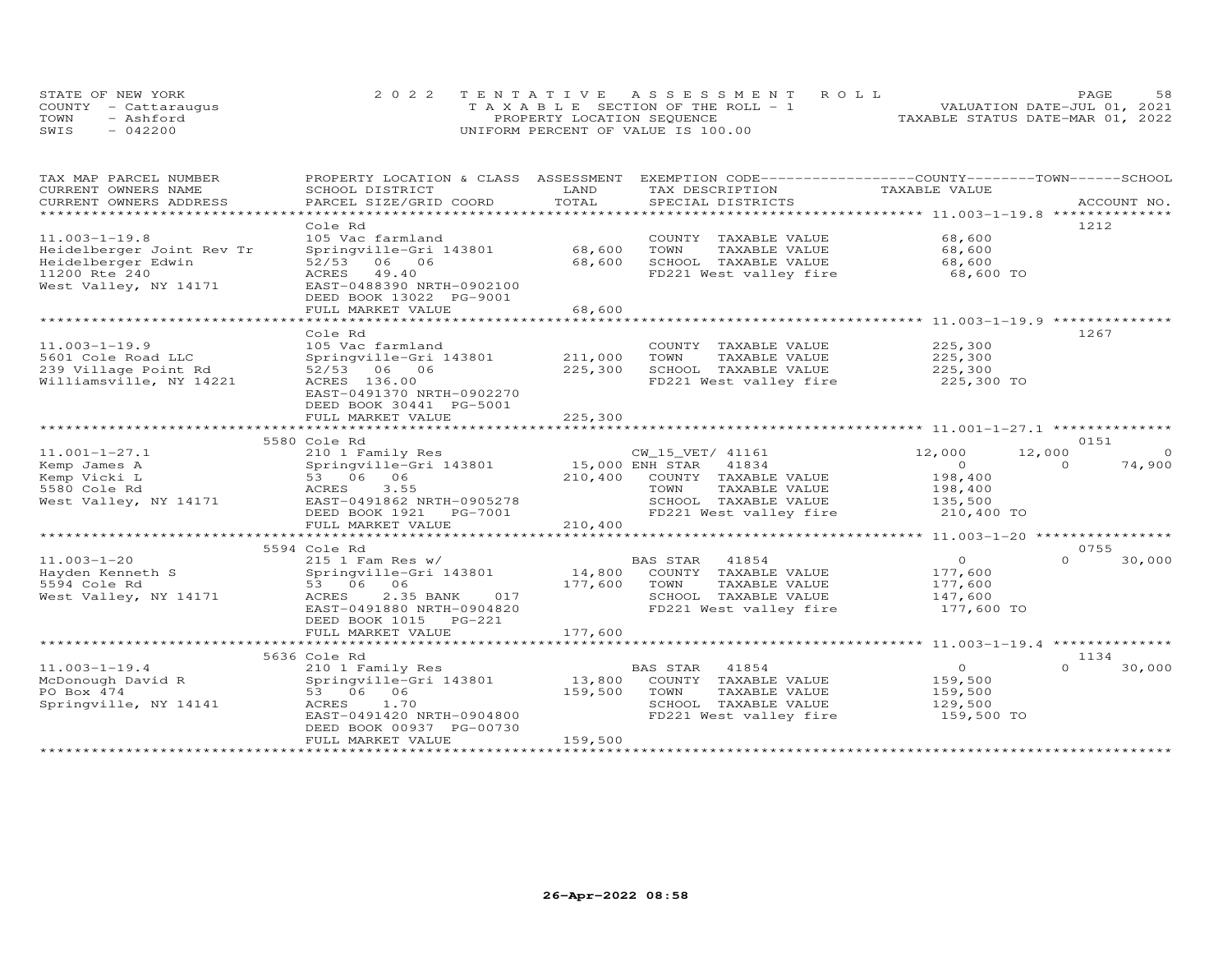| STATE OF NEW YORK |                      | 2022 TENTATIVE ASSESSMENT ROLL        | 59<br>PAGE                       |
|-------------------|----------------------|---------------------------------------|----------------------------------|
|                   | COUNTY - Cattaraugus | T A X A B L E SECTION OF THE ROLL - 1 | VALUATION DATE-JUL 01, 2021      |
| TOWN              | - Ashford            | PROPERTY LOCATION SEQUENCE            | TAXABLE STATUS DATE-MAR 01, 2022 |
| SWIS              | $-042200$            | UNIFORM PERCENT OF VALUE IS 100.00    |                                  |

| TAX MAP PARCEL NUMBER<br>CURRENT OWNERS NAME<br>CURRENT OWNERS ADDRESS                                                                                                                                                                                                                                                                                                                     | SCHOOL DISTRICT<br>PARCEL SIZE/GRID COORD                                                                                                                            | LAND<br>TOTAL                       | PROPERTY LOCATION & CLASS ASSESSMENT EXEMPTION CODE----------------COUNTY-------TOWN------SCHOOL<br>TAX DESCRIPTION                                                                                     | TAXABLE VALUE                                                    | ACCOUNT NO.                                                                   |
|--------------------------------------------------------------------------------------------------------------------------------------------------------------------------------------------------------------------------------------------------------------------------------------------------------------------------------------------------------------------------------------------|----------------------------------------------------------------------------------------------------------------------------------------------------------------------|-------------------------------------|---------------------------------------------------------------------------------------------------------------------------------------------------------------------------------------------------------|------------------------------------------------------------------|-------------------------------------------------------------------------------|
|                                                                                                                                                                                                                                                                                                                                                                                            |                                                                                                                                                                      |                                     | SPECIAL DISTRICTS                                                                                                                                                                                       |                                                                  |                                                                               |
|                                                                                                                                                                                                                                                                                                                                                                                            | 5651 Cole Rd                                                                                                                                                         |                                     |                                                                                                                                                                                                         |                                                                  | 0552                                                                          |
| $11.003 - 1 - 19.1$<br>Kramer Richard C<br>Kramer Naomi B<br>5651 Cole Rd<br>West Valley, NY 14171                                                                                                                                                                                                                                                                                         | 210 1 Family Res<br>Springville-Gri 143801 24,300<br>53 06 06<br>97 BOR<br>ACRES<br>5.92<br>EAST-0049064 NRTH-0090435<br>DEED BOOK 8160 PG-5001<br>FULL MARKET VALUE | 302,200<br>302,200<br>************* | ENH STAR 41834<br>COUNTY TAXABLE VALUE<br>TOWN<br>TAXABLE VALUE<br>SCHOOL TAXABLE VALUE 227,300<br>FD221 West valley fire 302,200 TO<br>***********************************11.003-1-19.11 ************* | $\overline{0}$<br>302,200<br>302,200                             | $\Omega$<br>74,900                                                            |
|                                                                                                                                                                                                                                                                                                                                                                                            | 5654 Cole Rd                                                                                                                                                         |                                     |                                                                                                                                                                                                         |                                                                  | 1639                                                                          |
| $11.003 - 1 - 19.11$<br>Sibiga Lauralee<br>Adams Janet E<br>53,6,6<br>5654 Cole Rd.<br>West Valley, NY 14171<br>EAST-1139325 NRTH-0904823<br>RES 4.65 BANK 017<br>EAST-1139325 NRTH-0904823                                                                                                                                                                                                | 210 1 Family Res<br>Springville-Gri 143801<br>DEED BOOK 30615 PG-4001<br>FULL MARKET VALUE                                                                           | 18,400<br>322,500<br>322,500        | COUNTY TAXABLE VALUE 322,500<br>TOWN<br>TAXABLE VALUE<br>SCHOOL TAXABLE VALUE<br>FD221 West valley fire 322,500 TO                                                                                      | 322,500<br>322,500                                               |                                                                               |
|                                                                                                                                                                                                                                                                                                                                                                                            |                                                                                                                                                                      | ***********                         |                                                                                                                                                                                                         |                                                                  |                                                                               |
| $11.003 - 1 - 19.10$                                                                                                                                                                                                                                                                                                                                                                       | 5655 Cole Rd<br>210 1 Family Res<br>Springville-Gri 143801<br>FULL MARKET VALUE                                                                                      | 16,300<br>142,000<br>142,000        | COUNTY TAXABLE VALUE 142,000<br>TOWN TAXABLE VALUE 142,000<br>SCHOOL TAXABLE VALUE 142,000<br>FD221 West valley fire 142,000 TO                                                                         |                                                                  | 1463                                                                          |
|                                                                                                                                                                                                                                                                                                                                                                                            | 5664 Cole Rd                                                                                                                                                         |                                     |                                                                                                                                                                                                         |                                                                  | 0280                                                                          |
| $11.001 - 1 - 28.1$<br>Derby Ian R<br>$2222$ $\frac{1}{2}$ $\frac{1}{2}$ $\frac{1}{2}$ $\frac{1}{2}$ $\frac{1}{2}$ $\frac{1}{2}$ $\frac{1}{2}$ $\frac{1}{2}$ $\frac{1}{2}$ $\frac{1}{2}$ $\frac{1}{2}$ $\frac{1}{2}$ $\frac{1}{2}$ $\frac{1}{2}$ $\frac{1}{2}$ $\frac{1}{2}$ $\frac{1}{2}$ $\frac{1}{2}$ $\frac{1}{2}$ $\frac{1}{2}$ $\frac{1}{2}$ $\frac{$<br>Toronto, ON, Canada M5V 2Y5 | 312 Vac w/imprv<br>Springville-Gri 143801<br>ACRES<br>35.04<br>EAST-1139033 NRTH-0905433<br>DEED BOOK 8821 PG-9001                                                   | 100,400<br>102,900                  | COUNTY TAXABLE VALUE 102,900<br>TOWN<br>TAXABLE VALUE<br>SCHOOL TAXABLE VALUE<br>FD221 West valley fire 102,900 TO                                                                                      | 102,900<br>102,900                                               |                                                                               |
|                                                                                                                                                                                                                                                                                                                                                                                            | FULL MARKET VALUE                                                                                                                                                    | 102,900                             |                                                                                                                                                                                                         |                                                                  |                                                                               |
| $11.003 - 1 - 19.7$<br>Karen A. Amodeo Irrevocable TR Springville-Gri 143801 295,900 AGED S                                                                                                                                                                                                                                                                                                | 5759 Cole Rd<br>240 Rural res                                                                                                                                        |                                     | 36 PCT OF VALUE USED FOR EXEMPTION PURPOSES<br>AGED C<br>41802<br>41804<br>440,200 ENH STAR 41834<br>COUNTY<br>TAXABLE VALUE<br>TOWN<br>TAXABLE VALUE                                                   | 63,389<br>$\overline{0}$<br>$\overline{0}$<br>376,811<br>440,200 | 1211<br>$\Omega$<br>$\overline{0}$<br>$\circ$<br>79,236<br>$\Omega$<br>74,900 |
|                                                                                                                                                                                                                                                                                                                                                                                            | DEED BOOK 19935 PG-8002<br>FULL MARKET VALUE                                                                                                                         |                                     | SCHOOL TAXABLE VALUE 286,064<br>440,200 FD221 West valley fire                                                                                                                                          | 440,200 TO                                                       |                                                                               |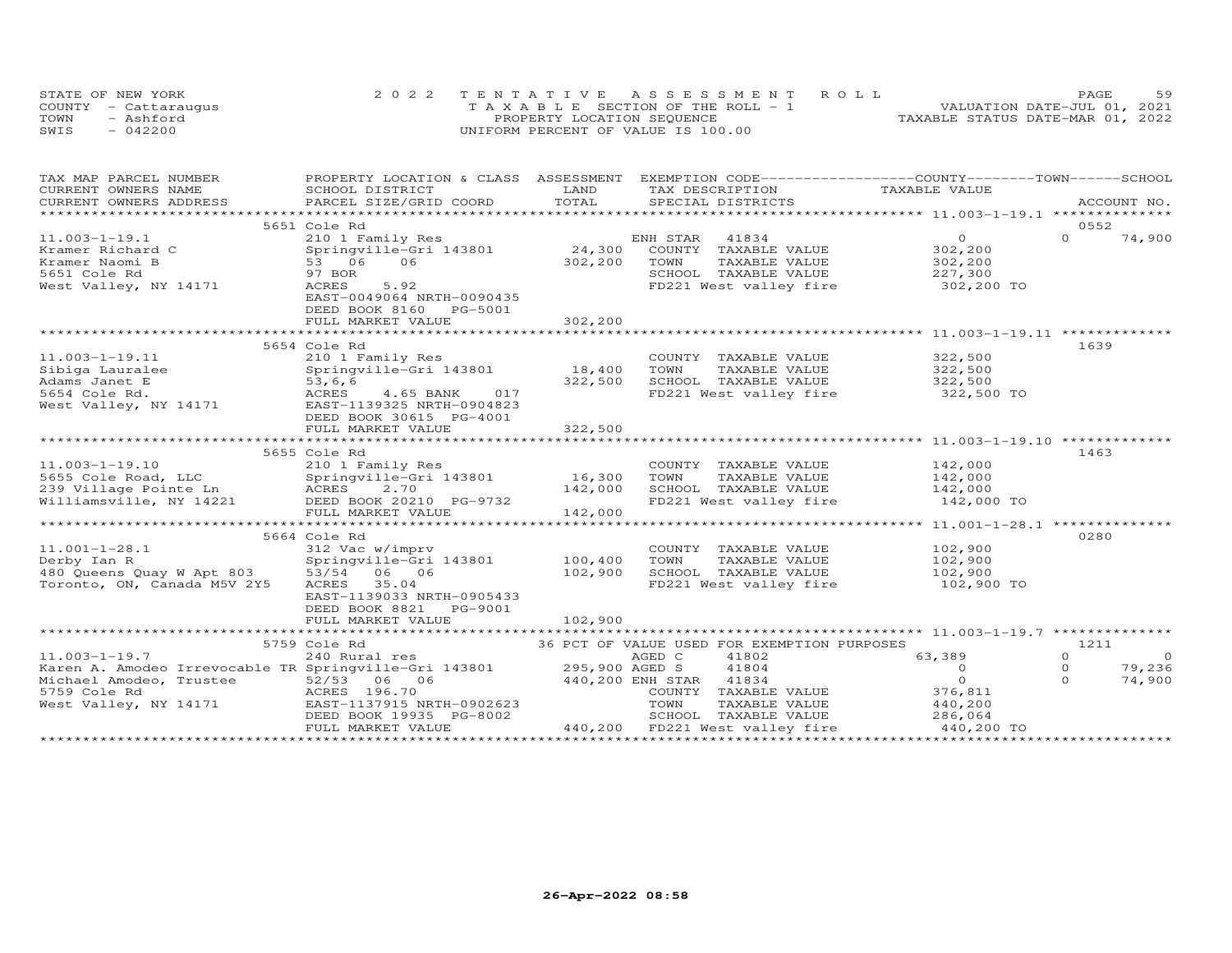|      | STATE OF NEW YORK    | 2022 TENTATIVE ASSESSMENT ROLL            |                                  | PAGE                        | 60 |
|------|----------------------|-------------------------------------------|----------------------------------|-----------------------------|----|
|      | COUNTY - Cattaraugus | $T A X A B I. E$ SECTION OF THE ROLL $-1$ |                                  | VALUATION DATE-JUL 01, 2021 |    |
| TOWN | - Ashford            | PROPERTY LOCATION SEQUENCE                | TAXABLE STATUS DATE-MAR 01, 2022 |                             |    |
| SWIS | $-042200$            | UNIFORM PERCENT OF VALUE IS 100.00        |                                  |                             |    |

| LAND                                                                                                                                                         |             |
|--------------------------------------------------------------------------------------------------------------------------------------------------------------|-------------|
| TAXABLE VALUE<br>CURRENT OWNERS NAME<br>SCHOOL DISTRICT<br>TAX DESCRIPTION<br>TOTAL<br>CURRENT OWNERS ADDRESS<br>PARCEL SIZE/GRID COORD<br>SPECIAL DISTRICTS | ACCOUNT NO. |
|                                                                                                                                                              |             |
| 5779 Cole Rd<br>1719                                                                                                                                         |             |
| 281,000<br>$11.003 - 1 - 19.12$<br>210 1 Family Res<br>COUNTY TAXABLE VALUE                                                                                  |             |
| 14,400<br>TAXABLE VALUE<br>281,000<br>Amodeo Daniel L<br>Springville-Gri 143801<br>TOWN                                                                      |             |
| 52/53 06 06<br>281,000<br>SCHOOL TAXABLE VALUE<br>281,000<br>Amodeo Lisa                                                                                     |             |
| 5759 Cole Rd<br>Split from 11.003-1-19.7<br>FD221 West valley fire<br>281,000 TO                                                                             |             |
| West Valley, NY 14171<br>ACRES<br>1.95                                                                                                                       |             |
| EAST-1137043 NRTH-0904022                                                                                                                                    |             |
| DEED BOOK 28203 PG-8001                                                                                                                                      |             |
| FULL MARKET VALUE<br>281,000                                                                                                                                 |             |
|                                                                                                                                                              |             |
| 5800 Cole Rd<br>1496                                                                                                                                         |             |
| $\Omega$<br>$11.001 - 1 - 24.5$<br>240 Rural res<br>BAS STAR<br>41854<br>$\circ$                                                                             | 30,000      |
| 70,900<br>COUNTY TAXABLE VALUE<br>304,000<br>Schweickert Michelle<br>Springville-Gri 143801                                                                  |             |
| TAXABLE VALUE<br>5800 Cole Rd<br>$54 - 6 - 6$<br>304,000<br>TOWN<br>304,000                                                                                  |             |
| West Valley, NY 14171-9757<br>SCHOOL TAXABLE VALUE<br>ACRES 30.75<br>274,000                                                                                 |             |
| EAST-1136955 NRTH-0905423<br>FD221 West valley fire<br>304,000 TO                                                                                            |             |
| DEED BOOK 990<br>PG-1046                                                                                                                                     |             |
| 304,000<br>FULL MARKET VALUE                                                                                                                                 |             |
|                                                                                                                                                              |             |
| 5809 Cole Rd<br>1475                                                                                                                                         |             |
| $\Omega$<br>$11.003 - 1 - 18.3$<br>210 1 Family Res<br>41854<br>$\overline{0}$<br>BAS STAR                                                                   | 30,000      |
| 22,500<br>Rendell Gary M<br>Springville-Gri 143801<br>COUNTY TAXABLE VALUE<br>234,300                                                                        |             |
| 234,300<br>5809 Cole Rd<br>$59 - 6 - 6$<br>TOWN<br>TAXABLE VALUE<br>234,300                                                                                  |             |
| West Valley, NY 14171<br>5.20<br>SCHOOL TAXABLE VALUE<br>204,300<br>ACRES                                                                                    |             |
| FD221 West valley fire<br>EAST-1136137 NRTH-0904119<br>234,300 TO                                                                                            |             |
| DEED BOOK 13415 PG-8001                                                                                                                                      |             |
| FULL MARKET VALUE<br>234,300                                                                                                                                 |             |
| ****************<br>************<br>**************** 11.003-1-18.7 ************                                                                              |             |
| 5840 Cole Rd<br>1730                                                                                                                                         |             |
| $11.003 - 1 - 18.7$<br>COUNTY TAXABLE VALUE<br>110,500<br>210 1 Family Res                                                                                   |             |
| Steff Levi<br>Springville-Gri 143801<br>19,000<br>TOWN<br>TAXABLE VALUE<br>110,500                                                                           |             |
| 110,500<br>SCHOOL TAXABLE VALUE<br>Gates Rachel<br>59 06<br>06<br>110,500                                                                                    |             |
| 5840 Cole Rd<br>FD221 West valley fire<br>110,500 TO<br>ACRES<br>3.80 BANK<br>017                                                                            |             |
| West Valley, NY 14171<br>EAST-1134794 NRTH-0903292                                                                                                           |             |
| DEED BOOK 28856 PG-8003                                                                                                                                      |             |
| MAY BE SUBJECT TO PAYMENT<br>FULL MARKET VALUE<br>110,500                                                                                                    |             |
| UNDER AGDIST LAW TIL 2025                                                                                                                                    |             |
|                                                                                                                                                              |             |
| 5868 Cole Rd<br>0043                                                                                                                                         |             |
| $11.003 - 1 - 13$<br>17,580<br>17,580<br>240 Rural res<br>AG DIST<br>41720                                                                                   | 17,580      |
| Belscher Kenneth J<br>Springville-Gri 143801<br>158,200 ENH STAR<br>41834<br>$\overline{O}$<br>$\Omega$                                                      | 74,900      |
| 246,520<br>Belscher Patricia L<br>59 06 06<br>264,100<br>COUNTY TAXABLE VALUE                                                                                |             |
| 5868 Cole Rd<br>ACRES 78.88<br>TOWN<br>TAXABLE VALUE<br>246,520                                                                                              |             |
| West Valley, NY 14171<br>EAST-1135513 NRTH-0903365<br>SCHOOL TAXABLE VALUE<br>171,620                                                                        |             |
| PG-01096<br>FD221 West valley fire<br>264,100 TO<br>DEED BOOK 746                                                                                            |             |
| 264,100<br>MAY BE SUBJECT TO PAYMENT<br>FULL MARKET VALUE                                                                                                    |             |
| UNDER AGDIST LAW TIL 2026                                                                                                                                    |             |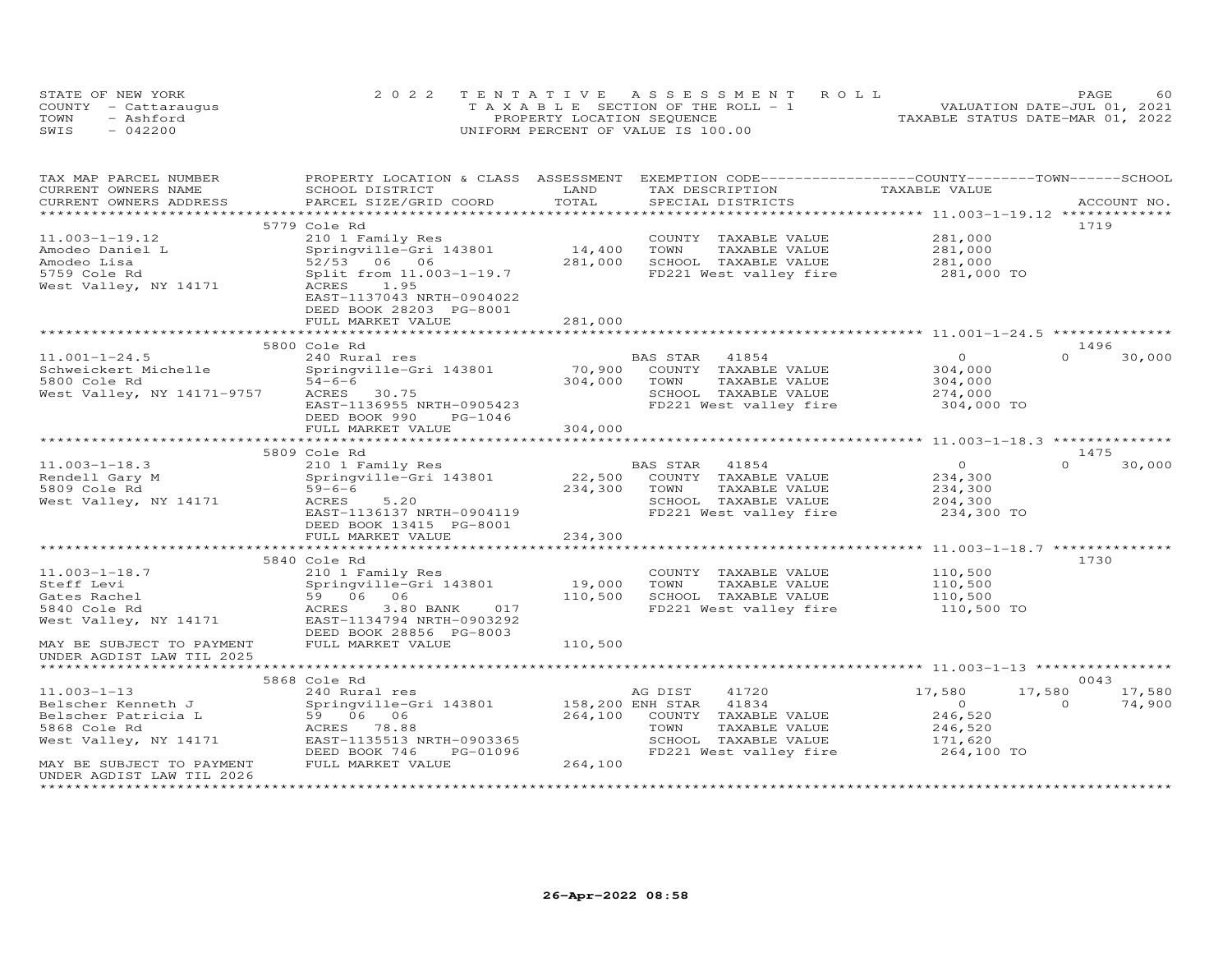|      | STATE OF NEW YORK    | 2022 TENTATIVE ASSESSMENT ROLL        | <b>PAGE</b>                      |
|------|----------------------|---------------------------------------|----------------------------------|
|      | COUNTY - Cattaraugus | T A X A B L E SECTION OF THE ROLL - 1 | VALUATION DATE-JUL 01, 2021      |
| TOWN | - Ashford            | PROPERTY LOCATION SEQUENCE            | TAXABLE STATUS DATE-MAR 01, 2022 |
| SWIS | 042200               | UNIFORM PERCENT OF VALUE IS 100.00    |                                  |

| TAX MAP PARCEL NUMBER  | PROPERTY LOCATION & CLASS ASSESSMENT   | EXEMPTION CODE-----------------COUNTY-------TOWN------SCHOOL       |                |                    |
|------------------------|----------------------------------------|--------------------------------------------------------------------|----------------|--------------------|
| CURRENT OWNERS NAME    | SCHOOL DISTRICT                        | LAND<br>TAX DESCRIPTION                                            | TAXABLE VALUE  |                    |
| CURRENT OWNERS ADDRESS | PARCEL SIZE/GRID COORD                 | TOTAL<br>SPECIAL DISTRICTS                                         |                | ACCOUNT NO.        |
|                        |                                        |                                                                    |                |                    |
|                        | 5888 Cole Rd                           |                                                                    |                | 0408               |
| $11.003 - 1 - 12$      | 270 Mfg housing                        | Dis & Lim 41934                                                    | $\Omega$       | $\Omega$<br>23,850 |
| Cirbus Jennifer J      | Springville-Gri 143801 12,600 BAS STAR | 41854                                                              | $\Omega$       | $\Omega$<br>23,850 |
| 5888 Cole Rd           | 59 06 06                               | 47,700<br>COUNTY TAXABLE VALUE                                     | 47,700         |                    |
| West Valley, NY 14171  | ACRES<br>1.23                          | TAXABLE VALUE<br>TOWN                                              | 47,700         |                    |
|                        | EAST-1134853 NRTH-0904438              | SCHOOL TAXABLE VALUE                                               | $\overline{0}$ |                    |
|                        | DEED BOOK 15805 PG-8001                | FD221 West valley fire                                             | 47,700 TO      |                    |
|                        | FULL MARKET VALUE                      | 47,700                                                             |                |                    |
|                        |                                        |                                                                    |                |                    |
|                        | 5894 Cole Rd                           |                                                                    |                | 0826               |
| $11.003 - 1 - 11$      | 210 1 Family Res                       | COUNTY TAXABLE VALUE                                               | 118,000        |                    |
| Mego Christopher       | Springville-Gri 143801                 | 12,600<br>TOWN<br>TAXABLE VALUE                                    | 118,000        |                    |
| 14184 School St        | 59 06 06                               | SCHOOL TAXABLE VALUE<br>118,000                                    | 118,000        |                    |
| Collins, NY 14034      | 1.22 BANK<br>017<br>ACRES              | FD221 West valley fire                                             | 118,000 TO     |                    |
|                        | EAST-1134745 NRTH-0904432              |                                                                    |                |                    |
|                        | DEED BOOK 20200 PG-5486                |                                                                    |                |                    |
|                        | FULL MARKET VALUE                      | 118,000                                                            |                |                    |
|                        |                                        |                                                                    |                |                    |
|                        | 5902 Cole Rd                           |                                                                    |                | 0703               |
| $11.003 - 1 - 10$      |                                        |                                                                    | 20,000         | 20,000<br>20,000   |
| DeLisle Andrea         |                                        | 210 1 Family Res<br>Springville-Gri 143801 12,700 VETDIS CTS 41140 | 40,000         | 40,000<br>40,000   |
| 5902 Cole Rd           | 59 06 06                               | 127,800 BAS STAR 41854                                             | $\overline{0}$ | 30,000<br>$\Omega$ |
| West Valley, NY 14171  | 1.27 BANK 032<br>ACRES                 | COUNTY TAXABLE VALUE                                               | 67,800         |                    |
|                        | EAST-0486300 NRTH-0904360              | TOWN<br>TAXABLE VALUE                                              | 67,800         |                    |
|                        | DEED BOOK 16211 PG-3002                | SCHOOL TAXABLE VALUE                                               | 37,800         |                    |
|                        | FULL MARKET VALUE                      | 127,800 FD221 West valley fire                                     | 127,800 TO     |                    |
|                        |                                        |                                                                    |                |                    |
|                        | 5905 Cole Rd                           |                                                                    |                | 0622               |
| $11.003 - 1 - 17$      | 210 1 Family Res                       | 41834<br>ENH STAR                                                  | $\overline{O}$ | 74,900             |
| Rendell Keith A        | Springville-Gri 143801                 | 11,600<br>COUNTY TAXABLE VALUE                                     | 121,900        |                    |
| Rendell Shelia A       | 59 06 06                               | 121,900<br>TOWN<br>TAXABLE VALUE                                   | 121,900        |                    |
| 5905 Cole Rd           | FRNT 208.70 DPTH 189.97                | SCHOOL TAXABLE VALUE                                               | 47,000         |                    |
| West Valley, NY 14171  | EAST-1134678 NRTH-0904017              | FD221 West valley fire                                             | 121,900 TO     |                    |
|                        | DEED BOOK 00746 PG-01098               |                                                                    |                |                    |
|                        | FULL MARKET VALUE                      | 121,900                                                            |                |                    |
|                        |                                        |                                                                    |                |                    |
|                        | 5906 Cole Rd                           |                                                                    |                | 0736               |
| $11.003 - 1 - 9$       | 210 1 Family Res                       | BAS STAR<br>41854                                                  | $\circ$        | $\Omega$<br>30,000 |
| Stedman Jerry B        | Springville-Gri 143801                 | 12,900 VETWAR CTS 41120                                            | 12,000         | 12,000<br>12,000   |
| Stedman Carol A        | 59 06 06                               | 167,100<br>COUNTY TAXABLE VALUE                                    | 155,100        |                    |
| 5906 Cole Rd           | ACRES<br>1.35                          | TOWN<br>TAXABLE VALUE                                              | 155,100        |                    |
| West Valley, NY 14171  | EAST-1134534 NRTH-0904398              | SCHOOL TAXABLE VALUE                                               | 125,100        |                    |
|                        | DEED BOOK 20210 PG-6527                | FD221 West valley fire                                             | 167,100 TO     |                    |
|                        | FULL MARKET VALUE                      | 167,100                                                            |                |                    |
|                        |                                        |                                                                    |                |                    |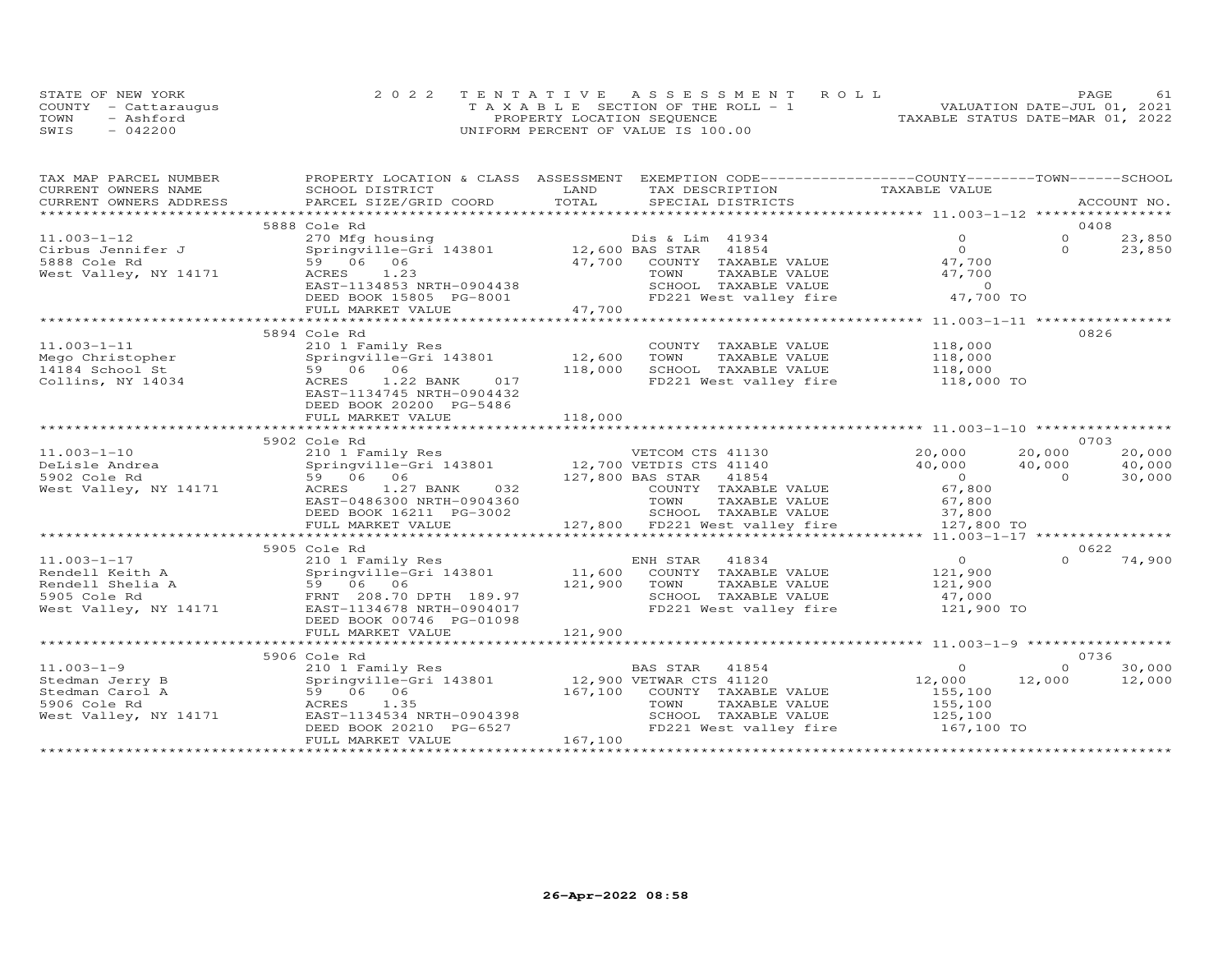| STATE OF NEW YORK    |           | 2022 TENTATIVE ASSESSMENT ROLL        |  |  |                                  | PAGE. | 62 |
|----------------------|-----------|---------------------------------------|--|--|----------------------------------|-------|----|
| COUNTY - Cattaraugus |           | T A X A B L E SECTION OF THE ROLL - 1 |  |  | VALUATION DATE-JUL 01, 2021      |       |    |
| TOWN                 | - Ashford | PROPERTY LOCATION SEQUENCE            |  |  | TAXABLE STATUS DATE-MAR 01, 2022 |       |    |
| SWIS                 | $-042200$ | UNIFORM PERCENT OF VALUE IS 100.00    |  |  |                                  |       |    |

| TAX MAP PARCEL NUMBER           | PROPERTY LOCATION & CLASS ASSESSMENT   |                         | EXEMPTION CODE-----------------COUNTY-------TOWN------SCHOOL |                                                       |          |             |
|---------------------------------|----------------------------------------|-------------------------|--------------------------------------------------------------|-------------------------------------------------------|----------|-------------|
| CURRENT OWNERS NAME             | SCHOOL DISTRICT                        | LAND                    | TAX DESCRIPTION                                              | TAXABLE VALUE                                         |          |             |
| CURRENT OWNERS ADDRESS          | PARCEL SIZE/GRID COORD                 | TOTAL                   | SPECIAL DISTRICTS                                            |                                                       |          | ACCOUNT NO. |
|                                 |                                        |                         |                                                              |                                                       |          |             |
|                                 | 5912 Cole Rd                           |                         |                                                              |                                                       | 0559     |             |
| $11.003 - 1 - 8$                | 210 1 Family Res                       |                         | AGED S<br>41804                                              | $\Omega$                                              | $\Omega$ | 61,155      |
| Offerbeck James H               | Springville-Gri 143801 14,200 ENH STAR |                         | 41834                                                        | $\Omega$                                              | $\Omega$ | 74,745      |
| 5912 Cole Rd                    | 59 06 06                               | 135,900                 | COUNTY<br>TAXABLE VALUE                                      | 135,900                                               |          |             |
| West Valley, NY 14171           | 1.87<br>ACRES                          |                         | TOWN<br>TAXABLE VALUE                                        | 135,900                                               |          |             |
|                                 | EAST-1134413 NRTH-0904403              |                         | SCHOOL TAXABLE VALUE                                         | $\Omega$                                              |          |             |
|                                 | DEED BOOK 00786 PG-00118               |                         | FD221 West valley fire                                       | 135,900 TO                                            |          |             |
|                                 | FULL MARKET VALUE                      | 135,900                 |                                                              |                                                       |          |             |
|                                 |                                        |                         |                                                              |                                                       |          |             |
|                                 | 5913 Cole Rd                           |                         | 78 PCT OF VALUE USED FOR EXEMPTION PURPOSES                  |                                                       | 0623     |             |
| $11.003 - 1 - 18.2$             | 240 Rural res                          |                         | VETWAR CTS 41120                                             | 12,000                                                | 12,000   | 12,000      |
| RD Rendell Family Trust         | Springville-Gri 143801                 | 79,500 ENH STAR         | 41834                                                        | $\overline{O}$                                        | $\Omega$ | 74,900      |
| Perez Denise                    | 59 06 06                               | 209,000                 | COUNTY TAXABLE VALUE                                         | 197,000                                               |          |             |
| 5913 Cole Road                  | ACRES<br>34.55                         |                         | TOWN<br>TAXABLE VALUE                                        | 197,000                                               |          |             |
| West Valley, NY 14171           | EAST-1134402 NRTH-0903086              |                         | SCHOOL TAXABLE VALUE                                         | 122,100                                               |          |             |
|                                 | DEED BOOK 20190 PG-3856                |                         | FD221 West valley fire                                       | 209,000 TO                                            |          |             |
|                                 | FULL MARKET VALUE                      | 209,000                 |                                                              |                                                       |          |             |
|                                 |                                        |                         |                                                              |                                                       |          |             |
|                                 | 5919 Cole Rd                           |                         |                                                              |                                                       | 0432     |             |
| $11.003 - 1 - 16$               | 210 1 Family Res                       |                         | ENH STAR<br>41834                                            | $\overline{O}$                                        | $\Omega$ | 74,900      |
| Kessler Barbara<br>5010 Cole Rd | Springville-Gri 143801 13,400          |                         | COUNTY TAXABLE VALUE                                         | 94,300                                                |          |             |
| 5919 Cole Rd                    | 59 06 06                               | 94,300                  | TOWN<br>TAXABLE VALUE                                        | 94,300                                                |          |             |
| West Valley, NY 14171           | ACRES<br>1.57                          |                         | SCHOOL TAXABLE VALUE                                         | 19,400                                                |          |             |
|                                 | EAST-0486040 NRTH-0903720              |                         | FD221 West valley fire                                       | 94,300 TO                                             |          |             |
|                                 | DEED BOOK 985<br>PG-857                |                         |                                                              |                                                       |          |             |
|                                 | FULL MARKET VALUE                      | 94,300                  |                                                              |                                                       |          |             |
|                                 |                                        |                         |                                                              |                                                       |          |             |
|                                 | 5931 Cole Rd                           |                         |                                                              |                                                       | 1243     |             |
| $11.003 - 1 - 15.2$             | 312 Vac w/imprv                        |                         | COUNTY TAXABLE VALUE                                         | 21,000                                                |          |             |
| Lawson Robert John              | Springville-Gri 143801                 | 15,000                  | TAXABLE VALUE<br>TOWN                                        | 21,000                                                |          |             |
| 3840 Sunset Dr.                 | 59 06 06                               | 21,000                  | SCHOOL TAXABLE VALUE                                         | 21,000                                                |          |             |
| Strykersville, NY 14145         | 2.20<br>ACRES                          |                         | FD221 West valley fire                                       | 21,000 TO                                             |          |             |
|                                 | EAST-1134138 NRTH-0903855              |                         |                                                              |                                                       |          |             |
|                                 | DEED BOOK 23782 PG-9006                |                         |                                                              |                                                       |          |             |
|                                 | FULL MARKET VALUE                      | 21,000<br>************* |                                                              |                                                       |          |             |
|                                 |                                        |                         |                                                              | *********************** 11.003-1-14 ***************** |          |             |
|                                 | 5943 Cole Rd                           |                         |                                                              |                                                       | 0044     |             |
| $11.003 - 1 - 14$               | 210 1 Family Res                       |                         | COUNTY TAXABLE VALUE                                         | 66,800                                                |          |             |
| Kosha Matthew                   | Springville-Gri 143801                 | 8,100                   | TAXABLE VALUE<br>TOWN                                        | 66,800                                                |          |             |
| Molesso Leana                   | 59 06 06                               | 66,800                  | SCHOOL TAXABLE VALUE                                         | 66,800                                                |          |             |
| 3733 Dogwood Ln                 | FRNT 100.00 DPTH 175.00                |                         | FD221 West valley fire                                       | 66,800 TO                                             |          |             |
| Hamburg, NY 14075               | EAST-0485550 NRTH-0903880              |                         |                                                              |                                                       |          |             |
|                                 | DEED BOOK 20221 PG-2408                |                         |                                                              |                                                       |          |             |
| PRIOR OWNER ON 3/01/2022        | FULL MARKET VALUE                      | 66,800                  |                                                              |                                                       |          |             |
| Kosha Matthew                   |                                        |                         |                                                              |                                                       |          |             |
|                                 |                                        |                         |                                                              |                                                       |          |             |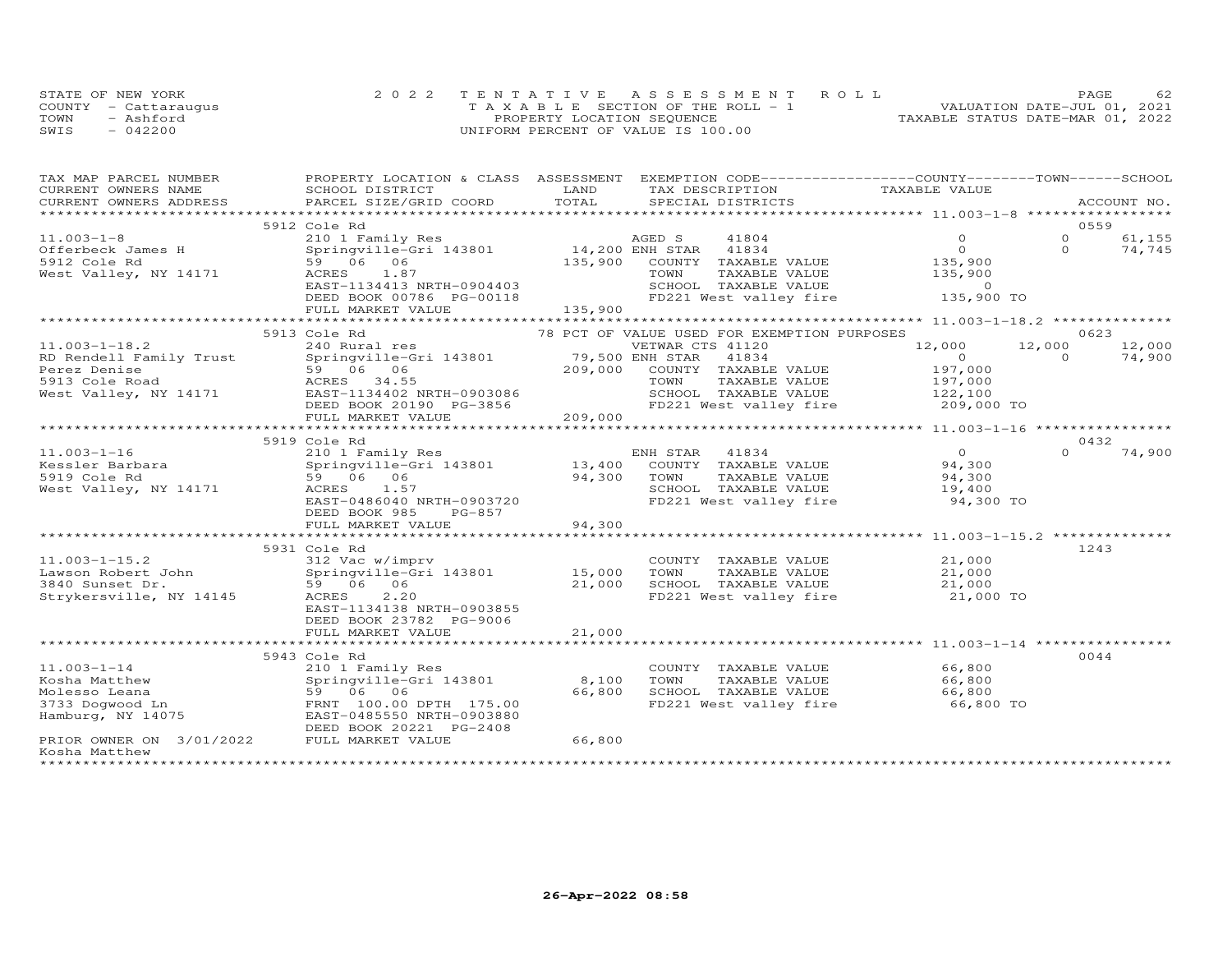|      | STATE OF NEW YORK    | 2022 TENTATIVE ASSESSMENT ROLL        | <b>PAGE</b>                      |
|------|----------------------|---------------------------------------|----------------------------------|
|      | COUNTY - Cattaraugus | T A X A B L E SECTION OF THE ROLL - 1 | VALUATION DATE-JUL 01, 2021      |
| TOWN | $-$ Ashford          | PROPERTY LOCATION SEQUENCE            | TAXABLE STATUS DATE-MAR 01, 2022 |
| SWIS | 042200               | UNIFORM PERCENT OF VALUE IS 100.00    |                                  |

| TAX MAP PARCEL NUMBER                                  | PROPERTY LOCATION & CLASS ASSESSMENT EXEMPTION CODE----------------COUNTY-------TOWN------SCHOOL |         |               |                        |               |        |             |
|--------------------------------------------------------|--------------------------------------------------------------------------------------------------|---------|---------------|------------------------|---------------|--------|-------------|
| CURRENT OWNERS NAME                                    | SCHOOL DISTRICT                                                                                  | LAND    |               | TAX DESCRIPTION        | TAXABLE VALUE |        |             |
| CURRENT OWNERS ADDRESS                                 | PARCEL SIZE/GRID COORD                                                                           | TOTAL   |               | SPECIAL DISTRICTS      |               |        | ACCOUNT NO. |
|                                                        |                                                                                                  |         |               |                        |               |        |             |
|                                                        | 5947 Cole Rd                                                                                     |         |               |                        |               |        | 1731        |
| $11.003 - 1 - 18.8$                                    | 240 Rural res                                                                                    |         | AG DIST       | 41720                  | 36,765        | 36,765 | 36,765      |
| Perkins Richard D Jr                                   | Springville-Gri 143801                                                                           | 64,900  |               | COUNTY TAXABLE VALUE   | 321,335       |        |             |
| Perkins Jessica                                        | 59 06 06                                                                                         | 358,100 | TOWN          | TAXABLE VALUE          | 321,335       |        |             |
| 5947 Cole Rd                                           | ACRES 27.50                                                                                      |         |               | SCHOOL TAXABLE VALUE   | 321,335       |        |             |
| West Valley, NY 14171                                  | EAST-1133584 NRTH-0093142                                                                        |         |               | FD221 West valley fire | 358,100 TO    |        |             |
|                                                        | DEED BOOK 2021 PG-12052                                                                          |         |               |                        |               |        |             |
| MAY BE SUBJECT TO PAYMENT<br>UNDER AGDIST LAW TIL 2026 | FULL MARKET VALUE                                                                                | 358,100 |               |                        |               |        |             |
|                                                        |                                                                                                  |         |               |                        |               |        |             |
|                                                        | Connoisarauley Rd                                                                                |         |               |                        |               |        | 0387        |
| $19.001 - 2 - 21.1$                                    | 105 Vac farmland                                                                                 |         | AG DIST 41720 |                        | 13,939        | 13,939 | 13,939      |
| William J Heim Revocable Trust West Valley Cen 042204  |                                                                                                  | 20,900  |               | COUNTY TAXABLE VALUE   | 6,961         |        |             |
| Heim William J                                         | 10 06 07                                                                                         | 20,900  | TOWN          | TAXABLE VALUE          | 6,961         |        |             |
| 10208 Edies Rd                                         | ACRES<br>9.50                                                                                    |         |               | SCHOOL TAXABLE VALUE   | 6,961         |        |             |
| Springville, NY 14141                                  | EAST-0467710 NRTH-0890800<br>DEED BOOK 20785 PG-400                                              |         |               | FD221 West valley fire | 20,900 TO     |        |             |
| MAY BE SUBJECT TO PAYMENT<br>UNDER AGDIST LAW TIL 2026 | FULL MARKET VALUE                                                                                | 20,900  |               |                        |               |        |             |
| ******************************                         |                                                                                                  |         |               |                        |               |        |             |
|                                                        | Connoisarauley Rd                                                                                |         |               |                        |               |        | 1132        |
| $19.001 - 2 - 21.8$                                    | 240 Rural res                                                                                    |         |               | COUNTY TAXABLE VALUE   | 111,900       |        |             |
| McCarthy John                                          | West Valley Cen 042204                                                                           | 57,200  | TOWN          | TAXABLE VALUE          | 111,900       |        |             |
| 7140 Connoisarauley Rd                                 | 10 06 07                                                                                         | 111,900 |               | SCHOOL TAXABLE VALUE   | 111,900       |        |             |
| West Valley, NY 14171                                  | ACRES 24.10                                                                                      |         |               | FD221 West valley fire | 111,900 TO    |        |             |
|                                                        | EAST-1115445 NRTH-0890896                                                                        |         |               |                        |               |        |             |
|                                                        | DEED BOOK 999<br>PG-1086                                                                         |         |               |                        |               |        |             |
|                                                        | FULL MARKET VALUE                                                                                | 111,900 |               |                        |               |        |             |
|                                                        |                                                                                                  |         |               |                        |               |        | 1279        |
| $19.001 - 2 - 21.10$                                   | Connoisarauley Rd<br>105 Vac farmland                                                            |         | AG DIST       | 41720                  | 31,978        | 31,978 | 31,978      |
| William J Heim Revocable Trust West Valley Cen 042204  |                                                                                                  | 47,700  |               | COUNTY TAXABLE VALUE   | 15,722        |        |             |
| 10208 Route 219                                        | 01 06 07                                                                                         | 47,700  | TOWN          | TAXABLE VALUE          | 15,722        |        |             |
| Springville, NY 14141                                  | ACRES 23.75                                                                                      |         |               | SCHOOL TAXABLE VALUE   | 15,722        |        |             |
|                                                        | EAST-0467350 NRTH-0889570                                                                        |         |               | FD221 West valley fire | 47,700 TO     |        |             |
| MAY BE SUBJECT TO PAYMENT                              | DEED BOOK 965<br>PG-761                                                                          |         |               |                        |               |        |             |
| UNDER AGDIST LAW TIL 2026                              | FULL MARKET VALUE                                                                                | 47,700  |               |                        |               |        |             |
|                                                        |                                                                                                  |         |               |                        |               |        |             |
|                                                        | Connoisarauley Rd                                                                                |         |               |                        |               |        | 1245        |
| $19.001 - 2 - 22$                                      | 323 Vacant rural                                                                                 |         |               | COUNTY TAXABLE VALUE   | 2,600         |        |             |
| Franks Timothy M                                       | West Valley Cen 042204                                                                           | 2,600   | TOWN          | TAXABLE VALUE          | 2,600         |        |             |
| 7333 Erica                                             | 01 06 07                                                                                         | 2,600   |               | SCHOOL TAXABLE VALUE   | 2,600         |        |             |
| N. Tonawanda, NY 14120                                 | ACRES<br>4.44                                                                                    |         |               | FD221 West valley fire | 2,600 TO      |        |             |
|                                                        | EAST-1115332 NRTH-0886588                                                                        |         |               |                        |               |        |             |
|                                                        | DEED BOOK 19569 PG-4002                                                                          |         |               |                        |               |        |             |
|                                                        | FULL MARKET VALUE                                                                                | 2,600   |               |                        |               |        |             |
|                                                        |                                                                                                  |         |               |                        |               |        |             |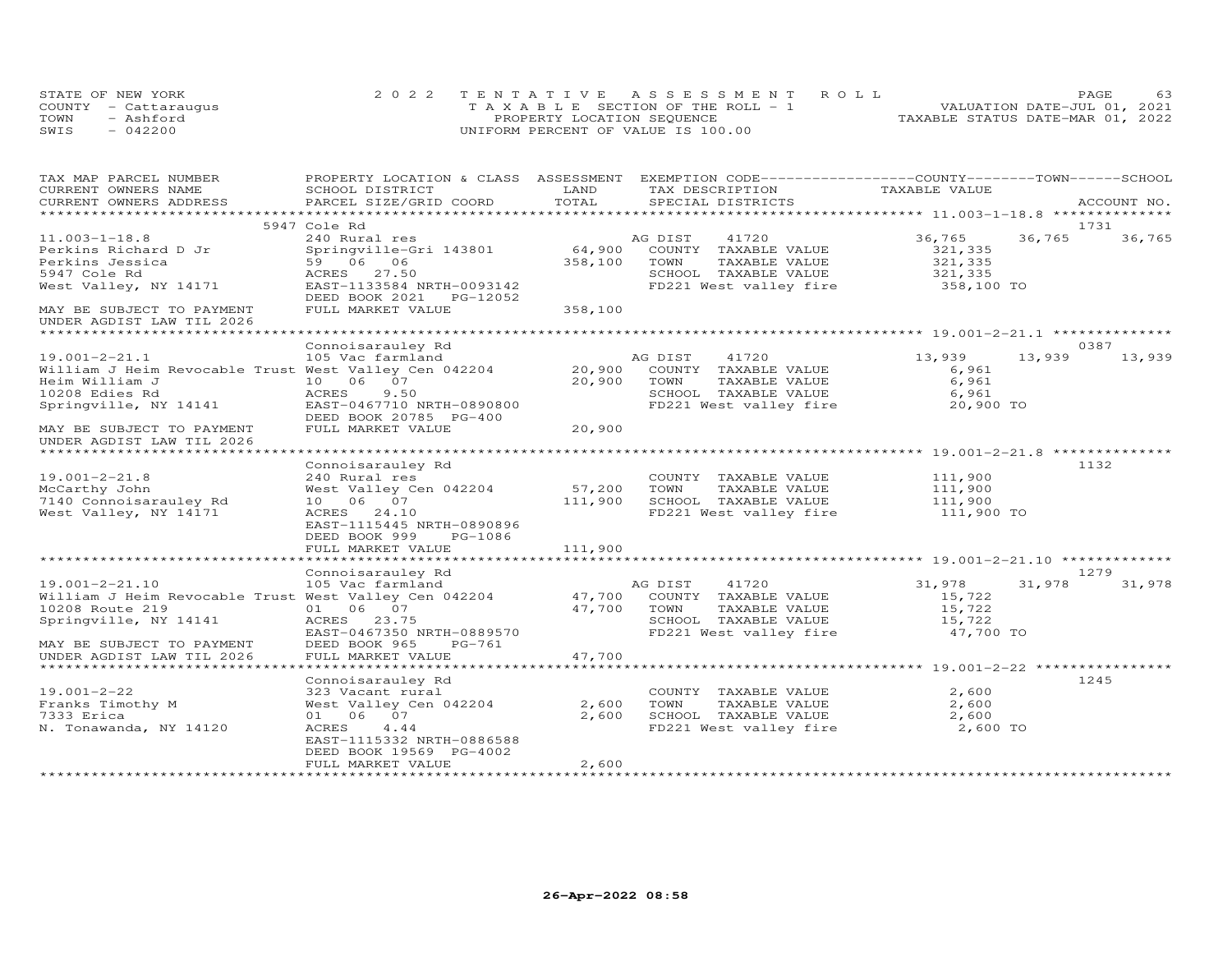| STATE OF NEW YORK    | 2022 TENTATIVE ASSESSMENT ROLL        | 64<br><b>PAGE</b>                |
|----------------------|---------------------------------------|----------------------------------|
| COUNTY - Cattaraugus | T A X A B L E SECTION OF THE ROLL - 1 | VALUATION DATE-JUL 01, 2021      |
| TOWN<br>- Ashford    | PROPERTY LOCATION SEQUENCE            | TAXABLE STATUS DATE-MAR 01, 2022 |
| SWIS<br>$-042200$    | UNIFORM PERCENT OF VALUE IS 100.00    |                                  |

| TAX MAP PARCEL NUMBER                                 | PROPERTY LOCATION & CLASS ASSESSMENT |               | EXEMPTION CODE-----------------COUNTY-------TOWN------SCHOOL |               |             |
|-------------------------------------------------------|--------------------------------------|---------------|--------------------------------------------------------------|---------------|-------------|
| CURRENT OWNERS NAME                                   | SCHOOL DISTRICT                      | LAND          | TAX DESCRIPTION                                              | TAXABLE VALUE |             |
| CURRENT OWNERS ADDRESS                                | PARCEL SIZE/GRID COORD               | TOTAL         | SPECIAL DISTRICTS                                            |               | ACCOUNT NO. |
| **********************                                |                                      |               |                                                              |               |             |
|                                                       | Connoisarauley Rd                    |               |                                                              |               | 1246        |
| $19.001 - 2 - 23$                                     | 323 Vacant rural                     |               | COUNTY TAXABLE VALUE                                         | 1,800         |             |
| De Courcey Robert J                                   | West Valley Cen 042204               | 1,800         | TOWN<br>TAXABLE VALUE                                        | 1,800         |             |
| 7243 Connoisarauley Rd                                | 01 06 07                             | 1,800         | SCHOOL TAXABLE VALUE                                         | 1,800         |             |
| West Valley, NY 14171                                 | 3.03<br>ACRES                        |               | FD221 West valley fire                                       | 1,800 TO      |             |
|                                                       | EAST-1114867 NRTH-0887397            |               |                                                              |               |             |
|                                                       | DEED BOOK 10089 PG-2001              |               |                                                              |               |             |
|                                                       | FULL MARKET VALUE                    | 1,800         |                                                              |               |             |
|                                                       | ********************                 | ***********   |                                                              |               |             |
|                                                       | Connoisarauley Rd                    |               |                                                              |               | 0500        |
| $19.001 - 2 - 24$                                     | 322 Rural vac>10                     |               | COUNTY TAXABLE VALUE                                         | 34,900        |             |
| De Courcey Robert J                                   | West Valley Cen 042204               | 34,900        | TAXABLE VALUE<br>TOWN                                        | 34,900        |             |
| 7243 Connoisarauley Rd                                | $01/02 -06$<br>$-07$                 | 34,900        | SCHOOL TAXABLE VALUE                                         | 34,900        |             |
| West Valley, NY 14171                                 | ACRES 23.04                          |               | FD221 West valley fire                                       | 34,900 TO     |             |
|                                                       | EAST-1114007 NRTH-0889495            |               |                                                              |               |             |
|                                                       | DEED BOOK 10089 PG-2001              |               |                                                              |               |             |
|                                                       | FULL MARKET VALUE                    | 34,900        |                                                              |               |             |
|                                                       |                                      |               |                                                              |               |             |
|                                                       | Connoisarauley Rd                    |               |                                                              |               | 0497        |
| $19.001 - 2 - 25.1$                                   | 314 Rural vac<10                     |               | COUNTY TAXABLE VALUE                                         | 2,600         |             |
| William J Heim Revocable Trust West Valley Cen 042204 |                                      | 2,600         | TOWN<br>TAXABLE VALUE                                        | 2,600         |             |
| Heim William J                                        | $2 - 11 - 6 - 7$                     | 2,600         | SCHOOL TAXABLE VALUE                                         | 2,600         |             |
| 10208 Edies Rd                                        | 5.25<br>ACRES                        |               | FD221 West valley fire                                       | 2,600 TO      |             |
| Springville, NY 14141                                 | EAST-1113577 NRTH-0890225            |               |                                                              |               |             |
|                                                       | DEED BOOK 20785 PG-40                |               |                                                              |               |             |
|                                                       | FULL MARKET VALUE                    | 2,600         |                                                              |               |             |
|                                                       | ********************************     | ************* |                                                              |               |             |
|                                                       | Connoisarauley Rd                    |               |                                                              |               | 1576        |
| $19.001 - 2 - 25.4$                                   | 314 Rural vac<10                     |               | COUNTY TAXABLE VALUE                                         | 1,500         |             |
| King Alan P                                           | West Valley Cen 042204               | 1,500         | TOWN<br>TAXABLE VALUE                                        | 1,500         |             |
| PO Box 313                                            | 1, 2, 11/6/7                         | 1,500         | SCHOOL TAXABLE VALUE                                         | 1,500         |             |
| Springville, NY 14141                                 | FRNT 130.00 DPTH 460.00              |               | FD221 West valley fire                                       | 1,500 TO      |             |
|                                                       | BANK<br>081                          |               |                                                              |               |             |
|                                                       | EAST-1114337 NRTH-0890425            |               |                                                              |               |             |
|                                                       | DEED BOOK 3732 PG-4001               |               |                                                              |               |             |
|                                                       | FULL MARKET VALUE                    | 1,500         |                                                              |               |             |
|                                                       |                                      |               |                                                              |               |             |
|                                                       | Connoisarauley Rd                    |               |                                                              |               | 1566        |
| $19.002 - 1 - 4.17$                                   | 314 Rural vac<10                     |               | COUNTY TAXABLE VALUE                                         | 1,200         |             |
| Campanella Dean                                       | West Valley Cen 042204               | 1,200         | TAXABLE VALUE<br>TOWN                                        | 1,200         |             |
| PO Box 172                                            | 0.75<br>ACRES                        | 1,200         | SCHOOL TAXABLE VALUE                                         | 1,200         |             |
| Springville, NY 14141                                 | EAST-1116637 NRTH-0890226            |               | FD221 West valley fire                                       | 1,200 TO      |             |
|                                                       | DEED BOOK 172<br>PG-5002             |               |                                                              |               |             |
|                                                       | FULL MARKET VALUE                    | 1,200         |                                                              |               |             |
|                                                       |                                      |               |                                                              |               |             |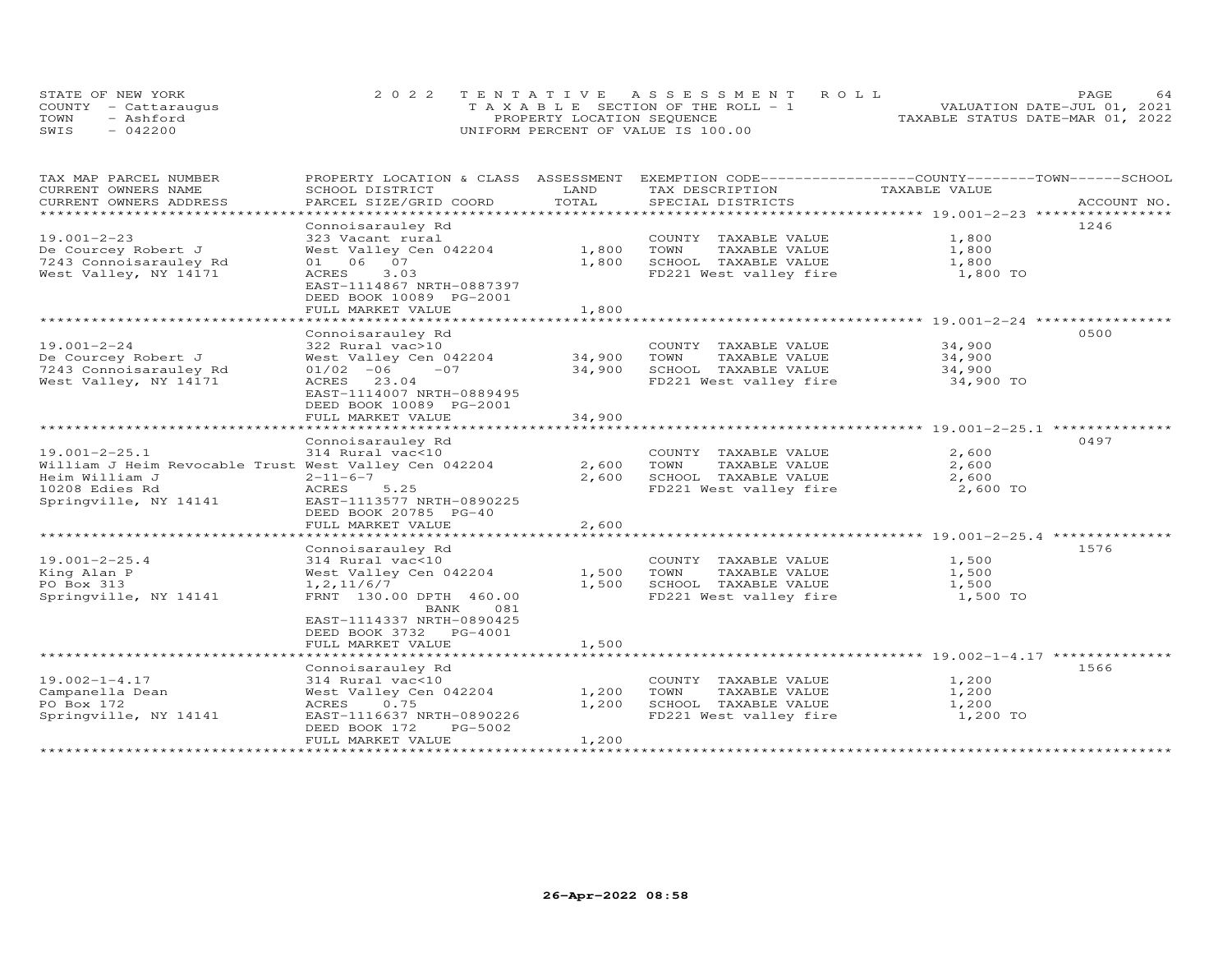|      | STATE OF NEW YORK    | 2022 TENTATIVE ASSESSMENT ROLL        | PAGE                             |
|------|----------------------|---------------------------------------|----------------------------------|
|      | COUNTY - Cattaraugus | T A X A B L E SECTION OF THE ROLL - 1 | VALUATION DATE-JUL 01, 2021      |
| TOWN | - Ashford            | PROPERTY LOCATION SEQUENCE            | TAXABLE STATUS DATE-MAR 01, 2022 |
| SWIS | $-042200$            | UNIFORM PERCENT OF VALUE IS 100.00    |                                  |

| TOTAL<br>CURRENT OWNERS ADDRESS<br>PARCEL SIZE/GRID COORD<br>SPECIAL DISTRICTS<br>ACCOUNT NO.<br>*********************<br>7048 Connoisarauley Rd<br>1118<br>$19.001 - 2 - 21.6$<br>127,500<br>210 1 Family Res<br>COUNTY TAXABLE VALUE<br>West Valley Cen 042204<br>32,800<br>TOWN<br>TAXABLE VALUE<br>127,500<br>127,500<br>10 06 07<br>127,500<br>SCHOOL TAXABLE VALUE<br>9.15<br>FD221 West valley fire<br>ACRES<br>127,500 TO<br>EAST-1116745 NRTH-0890851<br>DEED BOOK 26440 PG-6002<br>FULL MARKET VALUE<br>127,500<br>************************* 19.001-2-21.9 *********<br>***********************<br>***********<br>7071 Connoisarauley Rd<br>1278<br>220 2 Family Res<br>128,900<br>COUNTY TAXABLE VALUE<br>16,300<br>William J Heim Revocable Trust West Valley Cen 042204<br>TOWN<br>TAXABLE VALUE<br>128,900<br>01 06 07<br>128,900<br>SCHOOL TAXABLE VALUE<br>128,900<br>Springville, NY 14141<br>1.90<br>FD221 West valley fire<br>128,900 TO<br>ACRES<br>EAST-0467580 NRTH-0890180<br>DEED BOOK 20785 PG-40<br>128,900<br>FULL MARKET VALUE<br>7115 Connoisarauley Rd<br>1117<br>$19.001 - 2 - 21.5$<br>BAS STAR<br>$\overline{0}$<br>30,000<br>210 1 Family Res<br>41854<br>$\Omega$<br>18,000 COUNTY TAXABLE VALUE<br>Tomczyk Barbara<br>West Valley Cen 042204<br>139,800<br>139,800<br>TOWN<br>TAXABLE VALUE<br>139,800<br>West Valley, NY 14171<br>ACRES<br>2.60 BANK<br>017<br>SCHOOL TAXABLE VALUE<br>109,800<br>EAST-1115373 NRTH-0890243<br>FD221 West valley fire<br>139,800 TO<br>DEED BOOK 12811 PG-2002<br>FULL MARKET VALUE<br>139,800<br>7119 Connoisarauley Rd<br>1344<br>$\circ$<br>$19.001 - 2 - 21.11$<br>$\cap$<br>30,000<br>240 Rural res<br>BAS STAR<br>41854<br>West Valley Cen 042204<br>130,800<br>COUNTY TAXABLE VALUE<br>302,900<br>Thomas James M<br>01 06 07<br>302,900<br>TAXABLE VALUE<br>302,900<br>7119 Connoisarauly Rd<br>TOWN<br>West Valley, NY 14171<br>ACRES 80.05<br>SCHOOL TAXABLE VALUE<br>272,900<br>EAST-1114958 NRTH-0889088<br>FD221 West valley fire<br>302,900 TO<br>DEED BOOK 29783 PG-4001<br>FULL MARKET VALUE<br>302,900<br>7140 Connoisarauley Rd<br>0985<br>$19.001 - 2 - 21.4$<br>BAS STAR<br>41854<br>$\circ$<br>$\cap$<br>30,000<br>240 Rural res<br>McCarthy John P<br>West Valley Cen 042204<br>37,400<br>COUNTY TAXABLE VALUE<br>200,600<br>7140 Connoisarauley Rd<br>10  06  07<br>200,600<br>TOWN<br>TAXABLE VALUE<br>200,600<br>West Valley, NY 14171<br>ACRES 13.89<br>SCHOOL TAXABLE VALUE<br>170,600<br>FD221 West valley fire<br>200,600 TO<br>EAST-1114475 NRTH-0891010<br>DEED BOOK 841<br>PG-00605<br>200,600<br>FULL MARKET VALUE | TAX MAP PARCEL NUMBER | PROPERTY LOCATION & CLASS ASSESSMENT EXEMPTION CODE----------------COUNTY-------TOWN-----SCHOOL |      |                 |               |  |
|-------------------------------------------------------------------------------------------------------------------------------------------------------------------------------------------------------------------------------------------------------------------------------------------------------------------------------------------------------------------------------------------------------------------------------------------------------------------------------------------------------------------------------------------------------------------------------------------------------------------------------------------------------------------------------------------------------------------------------------------------------------------------------------------------------------------------------------------------------------------------------------------------------------------------------------------------------------------------------------------------------------------------------------------------------------------------------------------------------------------------------------------------------------------------------------------------------------------------------------------------------------------------------------------------------------------------------------------------------------------------------------------------------------------------------------------------------------------------------------------------------------------------------------------------------------------------------------------------------------------------------------------------------------------------------------------------------------------------------------------------------------------------------------------------------------------------------------------------------------------------------------------------------------------------------------------------------------------------------------------------------------------------------------------------------------------------------------------------------------------------------------------------------------------------------------------------------------------------------------------------------------------------------------------------------------------------------------------------------------------------------------------------------------------------------------------------------------------------------------------------------------------------------------------------------------------------------------------------------------------------|-----------------------|-------------------------------------------------------------------------------------------------|------|-----------------|---------------|--|
|                                                                                                                                                                                                                                                                                                                                                                                                                                                                                                                                                                                                                                                                                                                                                                                                                                                                                                                                                                                                                                                                                                                                                                                                                                                                                                                                                                                                                                                                                                                                                                                                                                                                                                                                                                                                                                                                                                                                                                                                                                                                                                                                                                                                                                                                                                                                                                                                                                                                                                                                                                                                                         | CURRENT OWNERS NAME   | SCHOOL DISTRICT                                                                                 | LAND | TAX DESCRIPTION | TAXABLE VALUE |  |
|                                                                                                                                                                                                                                                                                                                                                                                                                                                                                                                                                                                                                                                                                                                                                                                                                                                                                                                                                                                                                                                                                                                                                                                                                                                                                                                                                                                                                                                                                                                                                                                                                                                                                                                                                                                                                                                                                                                                                                                                                                                                                                                                                                                                                                                                                                                                                                                                                                                                                                                                                                                                                         |                       |                                                                                                 |      |                 |               |  |
|                                                                                                                                                                                                                                                                                                                                                                                                                                                                                                                                                                                                                                                                                                                                                                                                                                                                                                                                                                                                                                                                                                                                                                                                                                                                                                                                                                                                                                                                                                                                                                                                                                                                                                                                                                                                                                                                                                                                                                                                                                                                                                                                                                                                                                                                                                                                                                                                                                                                                                                                                                                                                         |                       |                                                                                                 |      |                 |               |  |
|                                                                                                                                                                                                                                                                                                                                                                                                                                                                                                                                                                                                                                                                                                                                                                                                                                                                                                                                                                                                                                                                                                                                                                                                                                                                                                                                                                                                                                                                                                                                                                                                                                                                                                                                                                                                                                                                                                                                                                                                                                                                                                                                                                                                                                                                                                                                                                                                                                                                                                                                                                                                                         |                       |                                                                                                 |      |                 |               |  |
|                                                                                                                                                                                                                                                                                                                                                                                                                                                                                                                                                                                                                                                                                                                                                                                                                                                                                                                                                                                                                                                                                                                                                                                                                                                                                                                                                                                                                                                                                                                                                                                                                                                                                                                                                                                                                                                                                                                                                                                                                                                                                                                                                                                                                                                                                                                                                                                                                                                                                                                                                                                                                         |                       |                                                                                                 |      |                 |               |  |
|                                                                                                                                                                                                                                                                                                                                                                                                                                                                                                                                                                                                                                                                                                                                                                                                                                                                                                                                                                                                                                                                                                                                                                                                                                                                                                                                                                                                                                                                                                                                                                                                                                                                                                                                                                                                                                                                                                                                                                                                                                                                                                                                                                                                                                                                                                                                                                                                                                                                                                                                                                                                                         | Heim William J        |                                                                                                 |      |                 |               |  |
|                                                                                                                                                                                                                                                                                                                                                                                                                                                                                                                                                                                                                                                                                                                                                                                                                                                                                                                                                                                                                                                                                                                                                                                                                                                                                                                                                                                                                                                                                                                                                                                                                                                                                                                                                                                                                                                                                                                                                                                                                                                                                                                                                                                                                                                                                                                                                                                                                                                                                                                                                                                                                         | 10208 Edies Rd        |                                                                                                 |      |                 |               |  |
|                                                                                                                                                                                                                                                                                                                                                                                                                                                                                                                                                                                                                                                                                                                                                                                                                                                                                                                                                                                                                                                                                                                                                                                                                                                                                                                                                                                                                                                                                                                                                                                                                                                                                                                                                                                                                                                                                                                                                                                                                                                                                                                                                                                                                                                                                                                                                                                                                                                                                                                                                                                                                         | Springville, NY 14141 |                                                                                                 |      |                 |               |  |
|                                                                                                                                                                                                                                                                                                                                                                                                                                                                                                                                                                                                                                                                                                                                                                                                                                                                                                                                                                                                                                                                                                                                                                                                                                                                                                                                                                                                                                                                                                                                                                                                                                                                                                                                                                                                                                                                                                                                                                                                                                                                                                                                                                                                                                                                                                                                                                                                                                                                                                                                                                                                                         |                       |                                                                                                 |      |                 |               |  |
|                                                                                                                                                                                                                                                                                                                                                                                                                                                                                                                                                                                                                                                                                                                                                                                                                                                                                                                                                                                                                                                                                                                                                                                                                                                                                                                                                                                                                                                                                                                                                                                                                                                                                                                                                                                                                                                                                                                                                                                                                                                                                                                                                                                                                                                                                                                                                                                                                                                                                                                                                                                                                         |                       |                                                                                                 |      |                 |               |  |
|                                                                                                                                                                                                                                                                                                                                                                                                                                                                                                                                                                                                                                                                                                                                                                                                                                                                                                                                                                                                                                                                                                                                                                                                                                                                                                                                                                                                                                                                                                                                                                                                                                                                                                                                                                                                                                                                                                                                                                                                                                                                                                                                                                                                                                                                                                                                                                                                                                                                                                                                                                                                                         |                       |                                                                                                 |      |                 |               |  |
|                                                                                                                                                                                                                                                                                                                                                                                                                                                                                                                                                                                                                                                                                                                                                                                                                                                                                                                                                                                                                                                                                                                                                                                                                                                                                                                                                                                                                                                                                                                                                                                                                                                                                                                                                                                                                                                                                                                                                                                                                                                                                                                                                                                                                                                                                                                                                                                                                                                                                                                                                                                                                         |                       |                                                                                                 |      |                 |               |  |
|                                                                                                                                                                                                                                                                                                                                                                                                                                                                                                                                                                                                                                                                                                                                                                                                                                                                                                                                                                                                                                                                                                                                                                                                                                                                                                                                                                                                                                                                                                                                                                                                                                                                                                                                                                                                                                                                                                                                                                                                                                                                                                                                                                                                                                                                                                                                                                                                                                                                                                                                                                                                                         |                       |                                                                                                 |      |                 |               |  |
|                                                                                                                                                                                                                                                                                                                                                                                                                                                                                                                                                                                                                                                                                                                                                                                                                                                                                                                                                                                                                                                                                                                                                                                                                                                                                                                                                                                                                                                                                                                                                                                                                                                                                                                                                                                                                                                                                                                                                                                                                                                                                                                                                                                                                                                                                                                                                                                                                                                                                                                                                                                                                         | $19.001 - 2 - 21.9$   |                                                                                                 |      |                 |               |  |
|                                                                                                                                                                                                                                                                                                                                                                                                                                                                                                                                                                                                                                                                                                                                                                                                                                                                                                                                                                                                                                                                                                                                                                                                                                                                                                                                                                                                                                                                                                                                                                                                                                                                                                                                                                                                                                                                                                                                                                                                                                                                                                                                                                                                                                                                                                                                                                                                                                                                                                                                                                                                                         |                       |                                                                                                 |      |                 |               |  |
|                                                                                                                                                                                                                                                                                                                                                                                                                                                                                                                                                                                                                                                                                                                                                                                                                                                                                                                                                                                                                                                                                                                                                                                                                                                                                                                                                                                                                                                                                                                                                                                                                                                                                                                                                                                                                                                                                                                                                                                                                                                                                                                                                                                                                                                                                                                                                                                                                                                                                                                                                                                                                         | 10208 Edies Rd        |                                                                                                 |      |                 |               |  |
|                                                                                                                                                                                                                                                                                                                                                                                                                                                                                                                                                                                                                                                                                                                                                                                                                                                                                                                                                                                                                                                                                                                                                                                                                                                                                                                                                                                                                                                                                                                                                                                                                                                                                                                                                                                                                                                                                                                                                                                                                                                                                                                                                                                                                                                                                                                                                                                                                                                                                                                                                                                                                         |                       |                                                                                                 |      |                 |               |  |
|                                                                                                                                                                                                                                                                                                                                                                                                                                                                                                                                                                                                                                                                                                                                                                                                                                                                                                                                                                                                                                                                                                                                                                                                                                                                                                                                                                                                                                                                                                                                                                                                                                                                                                                                                                                                                                                                                                                                                                                                                                                                                                                                                                                                                                                                                                                                                                                                                                                                                                                                                                                                                         |                       |                                                                                                 |      |                 |               |  |
|                                                                                                                                                                                                                                                                                                                                                                                                                                                                                                                                                                                                                                                                                                                                                                                                                                                                                                                                                                                                                                                                                                                                                                                                                                                                                                                                                                                                                                                                                                                                                                                                                                                                                                                                                                                                                                                                                                                                                                                                                                                                                                                                                                                                                                                                                                                                                                                                                                                                                                                                                                                                                         |                       |                                                                                                 |      |                 |               |  |
|                                                                                                                                                                                                                                                                                                                                                                                                                                                                                                                                                                                                                                                                                                                                                                                                                                                                                                                                                                                                                                                                                                                                                                                                                                                                                                                                                                                                                                                                                                                                                                                                                                                                                                                                                                                                                                                                                                                                                                                                                                                                                                                                                                                                                                                                                                                                                                                                                                                                                                                                                                                                                         |                       |                                                                                                 |      |                 |               |  |
|                                                                                                                                                                                                                                                                                                                                                                                                                                                                                                                                                                                                                                                                                                                                                                                                                                                                                                                                                                                                                                                                                                                                                                                                                                                                                                                                                                                                                                                                                                                                                                                                                                                                                                                                                                                                                                                                                                                                                                                                                                                                                                                                                                                                                                                                                                                                                                                                                                                                                                                                                                                                                         |                       |                                                                                                 |      |                 |               |  |
|                                                                                                                                                                                                                                                                                                                                                                                                                                                                                                                                                                                                                                                                                                                                                                                                                                                                                                                                                                                                                                                                                                                                                                                                                                                                                                                                                                                                                                                                                                                                                                                                                                                                                                                                                                                                                                                                                                                                                                                                                                                                                                                                                                                                                                                                                                                                                                                                                                                                                                                                                                                                                         |                       |                                                                                                 |      |                 |               |  |
|                                                                                                                                                                                                                                                                                                                                                                                                                                                                                                                                                                                                                                                                                                                                                                                                                                                                                                                                                                                                                                                                                                                                                                                                                                                                                                                                                                                                                                                                                                                                                                                                                                                                                                                                                                                                                                                                                                                                                                                                                                                                                                                                                                                                                                                                                                                                                                                                                                                                                                                                                                                                                         |                       |                                                                                                 |      |                 |               |  |
|                                                                                                                                                                                                                                                                                                                                                                                                                                                                                                                                                                                                                                                                                                                                                                                                                                                                                                                                                                                                                                                                                                                                                                                                                                                                                                                                                                                                                                                                                                                                                                                                                                                                                                                                                                                                                                                                                                                                                                                                                                                                                                                                                                                                                                                                                                                                                                                                                                                                                                                                                                                                                         |                       |                                                                                                 |      |                 |               |  |
|                                                                                                                                                                                                                                                                                                                                                                                                                                                                                                                                                                                                                                                                                                                                                                                                                                                                                                                                                                                                                                                                                                                                                                                                                                                                                                                                                                                                                                                                                                                                                                                                                                                                                                                                                                                                                                                                                                                                                                                                                                                                                                                                                                                                                                                                                                                                                                                                                                                                                                                                                                                                                         |                       |                                                                                                 |      |                 |               |  |
|                                                                                                                                                                                                                                                                                                                                                                                                                                                                                                                                                                                                                                                                                                                                                                                                                                                                                                                                                                                                                                                                                                                                                                                                                                                                                                                                                                                                                                                                                                                                                                                                                                                                                                                                                                                                                                                                                                                                                                                                                                                                                                                                                                                                                                                                                                                                                                                                                                                                                                                                                                                                                         |                       |                                                                                                 |      |                 |               |  |
|                                                                                                                                                                                                                                                                                                                                                                                                                                                                                                                                                                                                                                                                                                                                                                                                                                                                                                                                                                                                                                                                                                                                                                                                                                                                                                                                                                                                                                                                                                                                                                                                                                                                                                                                                                                                                                                                                                                                                                                                                                                                                                                                                                                                                                                                                                                                                                                                                                                                                                                                                                                                                         |                       |                                                                                                 |      |                 |               |  |
|                                                                                                                                                                                                                                                                                                                                                                                                                                                                                                                                                                                                                                                                                                                                                                                                                                                                                                                                                                                                                                                                                                                                                                                                                                                                                                                                                                                                                                                                                                                                                                                                                                                                                                                                                                                                                                                                                                                                                                                                                                                                                                                                                                                                                                                                                                                                                                                                                                                                                                                                                                                                                         |                       |                                                                                                 |      |                 |               |  |
|                                                                                                                                                                                                                                                                                                                                                                                                                                                                                                                                                                                                                                                                                                                                                                                                                                                                                                                                                                                                                                                                                                                                                                                                                                                                                                                                                                                                                                                                                                                                                                                                                                                                                                                                                                                                                                                                                                                                                                                                                                                                                                                                                                                                                                                                                                                                                                                                                                                                                                                                                                                                                         |                       |                                                                                                 |      |                 |               |  |
|                                                                                                                                                                                                                                                                                                                                                                                                                                                                                                                                                                                                                                                                                                                                                                                                                                                                                                                                                                                                                                                                                                                                                                                                                                                                                                                                                                                                                                                                                                                                                                                                                                                                                                                                                                                                                                                                                                                                                                                                                                                                                                                                                                                                                                                                                                                                                                                                                                                                                                                                                                                                                         |                       |                                                                                                 |      |                 |               |  |
|                                                                                                                                                                                                                                                                                                                                                                                                                                                                                                                                                                                                                                                                                                                                                                                                                                                                                                                                                                                                                                                                                                                                                                                                                                                                                                                                                                                                                                                                                                                                                                                                                                                                                                                                                                                                                                                                                                                                                                                                                                                                                                                                                                                                                                                                                                                                                                                                                                                                                                                                                                                                                         |                       |                                                                                                 |      |                 |               |  |
|                                                                                                                                                                                                                                                                                                                                                                                                                                                                                                                                                                                                                                                                                                                                                                                                                                                                                                                                                                                                                                                                                                                                                                                                                                                                                                                                                                                                                                                                                                                                                                                                                                                                                                                                                                                                                                                                                                                                                                                                                                                                                                                                                                                                                                                                                                                                                                                                                                                                                                                                                                                                                         |                       |                                                                                                 |      |                 |               |  |
|                                                                                                                                                                                                                                                                                                                                                                                                                                                                                                                                                                                                                                                                                                                                                                                                                                                                                                                                                                                                                                                                                                                                                                                                                                                                                                                                                                                                                                                                                                                                                                                                                                                                                                                                                                                                                                                                                                                                                                                                                                                                                                                                                                                                                                                                                                                                                                                                                                                                                                                                                                                                                         |                       |                                                                                                 |      |                 |               |  |
|                                                                                                                                                                                                                                                                                                                                                                                                                                                                                                                                                                                                                                                                                                                                                                                                                                                                                                                                                                                                                                                                                                                                                                                                                                                                                                                                                                                                                                                                                                                                                                                                                                                                                                                                                                                                                                                                                                                                                                                                                                                                                                                                                                                                                                                                                                                                                                                                                                                                                                                                                                                                                         |                       |                                                                                                 |      |                 |               |  |
|                                                                                                                                                                                                                                                                                                                                                                                                                                                                                                                                                                                                                                                                                                                                                                                                                                                                                                                                                                                                                                                                                                                                                                                                                                                                                                                                                                                                                                                                                                                                                                                                                                                                                                                                                                                                                                                                                                                                                                                                                                                                                                                                                                                                                                                                                                                                                                                                                                                                                                                                                                                                                         |                       |                                                                                                 |      |                 |               |  |
|                                                                                                                                                                                                                                                                                                                                                                                                                                                                                                                                                                                                                                                                                                                                                                                                                                                                                                                                                                                                                                                                                                                                                                                                                                                                                                                                                                                                                                                                                                                                                                                                                                                                                                                                                                                                                                                                                                                                                                                                                                                                                                                                                                                                                                                                                                                                                                                                                                                                                                                                                                                                                         |                       |                                                                                                 |      |                 |               |  |
|                                                                                                                                                                                                                                                                                                                                                                                                                                                                                                                                                                                                                                                                                                                                                                                                                                                                                                                                                                                                                                                                                                                                                                                                                                                                                                                                                                                                                                                                                                                                                                                                                                                                                                                                                                                                                                                                                                                                                                                                                                                                                                                                                                                                                                                                                                                                                                                                                                                                                                                                                                                                                         |                       |                                                                                                 |      |                 |               |  |
|                                                                                                                                                                                                                                                                                                                                                                                                                                                                                                                                                                                                                                                                                                                                                                                                                                                                                                                                                                                                                                                                                                                                                                                                                                                                                                                                                                                                                                                                                                                                                                                                                                                                                                                                                                                                                                                                                                                                                                                                                                                                                                                                                                                                                                                                                                                                                                                                                                                                                                                                                                                                                         |                       |                                                                                                 |      |                 |               |  |
|                                                                                                                                                                                                                                                                                                                                                                                                                                                                                                                                                                                                                                                                                                                                                                                                                                                                                                                                                                                                                                                                                                                                                                                                                                                                                                                                                                                                                                                                                                                                                                                                                                                                                                                                                                                                                                                                                                                                                                                                                                                                                                                                                                                                                                                                                                                                                                                                                                                                                                                                                                                                                         |                       |                                                                                                 |      |                 |               |  |
|                                                                                                                                                                                                                                                                                                                                                                                                                                                                                                                                                                                                                                                                                                                                                                                                                                                                                                                                                                                                                                                                                                                                                                                                                                                                                                                                                                                                                                                                                                                                                                                                                                                                                                                                                                                                                                                                                                                                                                                                                                                                                                                                                                                                                                                                                                                                                                                                                                                                                                                                                                                                                         |                       |                                                                                                 |      |                 |               |  |
|                                                                                                                                                                                                                                                                                                                                                                                                                                                                                                                                                                                                                                                                                                                                                                                                                                                                                                                                                                                                                                                                                                                                                                                                                                                                                                                                                                                                                                                                                                                                                                                                                                                                                                                                                                                                                                                                                                                                                                                                                                                                                                                                                                                                                                                                                                                                                                                                                                                                                                                                                                                                                         |                       |                                                                                                 |      |                 |               |  |
|                                                                                                                                                                                                                                                                                                                                                                                                                                                                                                                                                                                                                                                                                                                                                                                                                                                                                                                                                                                                                                                                                                                                                                                                                                                                                                                                                                                                                                                                                                                                                                                                                                                                                                                                                                                                                                                                                                                                                                                                                                                                                                                                                                                                                                                                                                                                                                                                                                                                                                                                                                                                                         |                       |                                                                                                 |      |                 |               |  |
|                                                                                                                                                                                                                                                                                                                                                                                                                                                                                                                                                                                                                                                                                                                                                                                                                                                                                                                                                                                                                                                                                                                                                                                                                                                                                                                                                                                                                                                                                                                                                                                                                                                                                                                                                                                                                                                                                                                                                                                                                                                                                                                                                                                                                                                                                                                                                                                                                                                                                                                                                                                                                         |                       |                                                                                                 |      |                 |               |  |
|                                                                                                                                                                                                                                                                                                                                                                                                                                                                                                                                                                                                                                                                                                                                                                                                                                                                                                                                                                                                                                                                                                                                                                                                                                                                                                                                                                                                                                                                                                                                                                                                                                                                                                                                                                                                                                                                                                                                                                                                                                                                                                                                                                                                                                                                                                                                                                                                                                                                                                                                                                                                                         |                       |                                                                                                 |      |                 |               |  |
|                                                                                                                                                                                                                                                                                                                                                                                                                                                                                                                                                                                                                                                                                                                                                                                                                                                                                                                                                                                                                                                                                                                                                                                                                                                                                                                                                                                                                                                                                                                                                                                                                                                                                                                                                                                                                                                                                                                                                                                                                                                                                                                                                                                                                                                                                                                                                                                                                                                                                                                                                                                                                         |                       |                                                                                                 |      |                 |               |  |
|                                                                                                                                                                                                                                                                                                                                                                                                                                                                                                                                                                                                                                                                                                                                                                                                                                                                                                                                                                                                                                                                                                                                                                                                                                                                                                                                                                                                                                                                                                                                                                                                                                                                                                                                                                                                                                                                                                                                                                                                                                                                                                                                                                                                                                                                                                                                                                                                                                                                                                                                                                                                                         |                       |                                                                                                 |      |                 |               |  |
|                                                                                                                                                                                                                                                                                                                                                                                                                                                                                                                                                                                                                                                                                                                                                                                                                                                                                                                                                                                                                                                                                                                                                                                                                                                                                                                                                                                                                                                                                                                                                                                                                                                                                                                                                                                                                                                                                                                                                                                                                                                                                                                                                                                                                                                                                                                                                                                                                                                                                                                                                                                                                         |                       |                                                                                                 |      |                 |               |  |
|                                                                                                                                                                                                                                                                                                                                                                                                                                                                                                                                                                                                                                                                                                                                                                                                                                                                                                                                                                                                                                                                                                                                                                                                                                                                                                                                                                                                                                                                                                                                                                                                                                                                                                                                                                                                                                                                                                                                                                                                                                                                                                                                                                                                                                                                                                                                                                                                                                                                                                                                                                                                                         |                       |                                                                                                 |      |                 |               |  |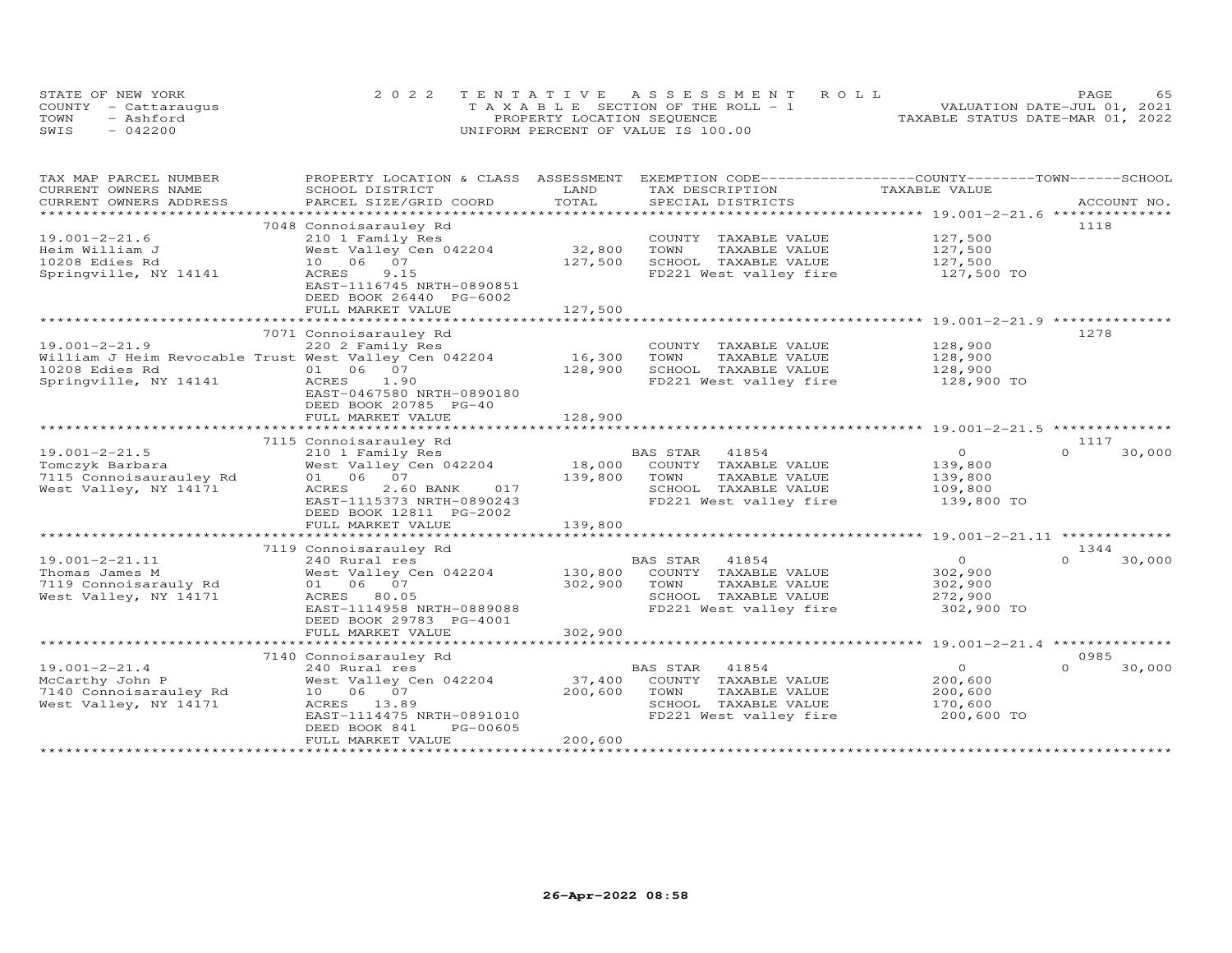| STATE OF NEW YORK    | 2022 TENTATIVE ASSESSMENT ROLL        | 66<br>PAGE.                      |
|----------------------|---------------------------------------|----------------------------------|
| COUNTY - Cattaraugus | T A X A B L E SECTION OF THE ROLL - 1 | VALUATION DATE-JUL 01, 2021      |
| TOWN<br>- Ashford    | PROPERTY LOCATION SEQUENCE            | TAXABLE STATUS DATE-MAR 01, 2022 |
| SWIS<br>$-042200$    | UNIFORM PERCENT OF VALUE IS 100.00    |                                  |

| TAX MAP PARCEL NUMBER                         |                                                |               | PROPERTY LOCATION & CLASS ASSESSMENT EXEMPTION CODE-----------------COUNTY-------TOWN------SCHOOL |                  |             |
|-----------------------------------------------|------------------------------------------------|---------------|---------------------------------------------------------------------------------------------------|------------------|-------------|
| CURRENT OWNERS NAME<br>CURRENT OWNERS ADDRESS | SCHOOL DISTRICT<br>PARCEL SIZE/GRID COORD      | LAND<br>TOTAL | TAX DESCRIPTION<br>SPECIAL DISTRICTS                                                              | TAXABLE VALUE    | ACCOUNT NO. |
| *******************                           |                                                |               |                                                                                                   |                  |             |
|                                               | Connoisarauley Rd N                            |               |                                                                                                   |                  | 1457        |
| $19.001 - 2 - 25.3$                           | 314 Rural vac<10                               |               | COUNTY TAXABLE VALUE                                                                              | 300              |             |
| Woroniecki Jason                              | Springville-Gri 143801                         | 300           | TOWN<br>TAXABLE VALUE                                                                             | 300              |             |
| Woroniecki Cheri                              | $01/02/11$ 06 07                               | 300           | SCHOOL TAXABLE VALUE                                                                              | 300              |             |
| 3634 Princeton Rd                             | FRNT 130.00 DPTH 40.00                         |               | FD221 West valley fire                                                                            | 300 TO           |             |
| Hamburg, NY 14075                             | EAST-1113160 NRTH-0891625                      |               |                                                                                                   |                  |             |
|                                               | DEED BOOK 20200 PG-6189                        |               |                                                                                                   |                  |             |
|                                               | FULL MARKET VALUE                              | 300           |                                                                                                   |                  |             |
|                                               |                                                |               |                                                                                                   |                  |             |
|                                               | Connoisarauley Rd N                            |               |                                                                                                   |                  | 0855        |
| $19.001 - 2 - 28$                             | 322 Rural vac>10                               |               | COUNTY TAXABLE VALUE                                                                              | 42,200           |             |
| McCarthy John P                               | West Valley Cen 042204                         | 42,200 TOWN   | TAXABLE VALUE                                                                                     | 42,200           |             |
| 7140 Connoisarauley Rd                        | 11 06 07                                       | 42,200        | SCHOOL TAXABLE VALUE                                                                              | 42,200           |             |
| West Valley, NY 14215                         | ACRES 17.43                                    |               | FD221 West valley fire                                                                            | 42,200 TO        |             |
|                                               | EAST-1113656 NRTH-0891634                      |               |                                                                                                   |                  |             |
|                                               | DEED BOOK 960<br>$PG-513$<br>FULL MARKET VALUE |               |                                                                                                   |                  |             |
|                                               |                                                | 42,200        |                                                                                                   |                  |             |
|                                               | Connoisarauley Rd N                            |               |                                                                                                   |                  | 0430        |
| $19.001 - 2 - 31.1$                           | 240 Rural res                                  |               | COUNTY TAXABLE VALUE                                                                              | 123,300          |             |
| Raynor John                                   | Springville-Gri 143801                         | 86,500 TOWN   | TAXABLE VALUE                                                                                     | 123,300          |             |
| 398 Adam St                                   | 11 06 07                                       | 123,300       | SCHOOL TAXABLE VALUE                                                                              | 123,300          |             |
| Tonawanda, NY 14150                           | ACRES 50.15                                    |               | FD221 West valley fire                                                                            | 123,300 TO       |             |
|                                               | EAST-1112374 NRTH-0892965                      |               |                                                                                                   |                  |             |
|                                               | DEED BOOK 839<br>PG-00204                      |               |                                                                                                   |                  |             |
|                                               | FULL MARKET VALUE                              | 123,300       |                                                                                                   |                  |             |
|                                               |                                                |               |                                                                                                   |                  |             |
|                                               | Connoisarauley Rd N                            |               |                                                                                                   |                  | 0852        |
| $19.001 - 2 - 32$                             | 240 Rural res                                  |               | COUNTY TAXABLE VALUE                                                                              | 149,300          |             |
| Hibbert Revocable Trust                       | Springville-Gri 143801                         | 104,000       | TOWN<br>TAXABLE VALUE                                                                             | 149,300          |             |
| Raynor Linda                                  | 11 06 07                                       | 149,300       | SCHOOL TAXABLE VALUE                                                                              | 149,300          |             |
| 27 Grand Ave                                  | ACRES 63.10                                    |               | FD221 West valley fire                                                                            | 149,300 TO       |             |
| Tonawanda, NY 14150                           | EAST-1110963 NRTH-0893331                      |               |                                                                                                   |                  |             |
|                                               | DEED BOOK 2020 PG-13606                        |               |                                                                                                   |                  |             |
|                                               | FULL MARKET VALUE                              | 149,300       |                                                                                                   |                  |             |
|                                               |                                                |               |                                                                                                   |                  |             |
|                                               | Connoisarauley Rd N                            |               |                                                                                                   |                  | 0055        |
| $19.001 - 2 - 33$<br>Hanny Russell            | 260 Seasonal res<br>Springville-Gri 143801     | 20,000        | COUNTY TAXABLE VALUE<br>TOWN<br>TAXABLE VALUE                                                     | 54,600<br>54,600 |             |
| Hanny Elizabeth                               | 12 06 07                                       | 54,600        | SCHOOL TAXABLE VALUE                                                                              | 54,600           |             |
| 8700 Wenner Rd                                | ACRES<br>3.40                                  |               | FD221 West valley fire                                                                            | 54,600 TO        |             |
| Williamsville, NY 14221                       | EAST-1110018 NRTH-0892911                      |               |                                                                                                   |                  |             |
|                                               | DEED BOOK 6485 PG-2001                         |               |                                                                                                   |                  |             |
|                                               | FULL MARKET VALUE                              | 54,600        |                                                                                                   |                  |             |
|                                               |                                                |               |                                                                                                   |                  |             |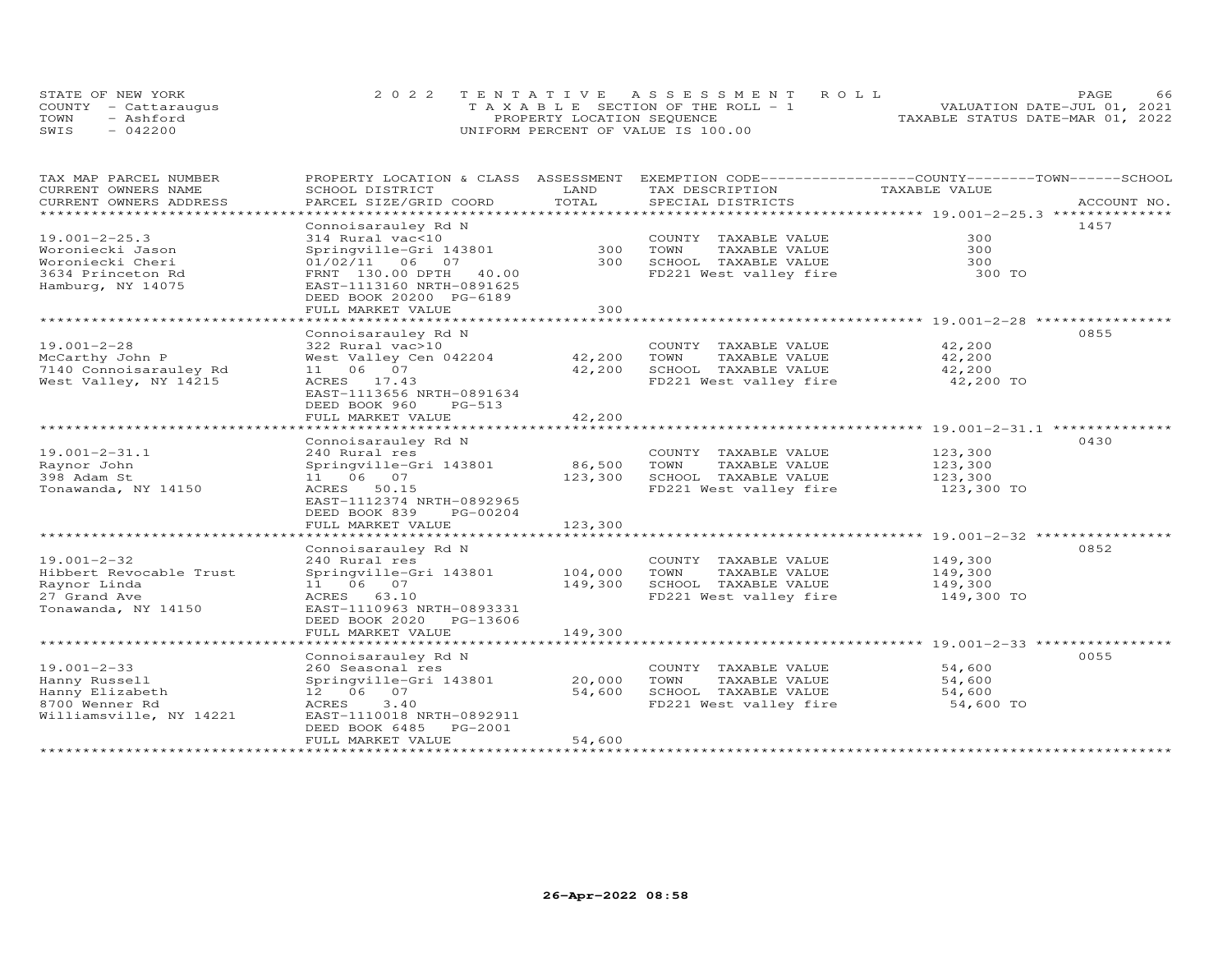| STATE OF NEW YORK    | 2022 TENTATIVE ASSESSMENT ROLL        |                                  | PAGE. |  |
|----------------------|---------------------------------------|----------------------------------|-------|--|
| COUNTY - Cattaraugus | T A X A B L E SECTION OF THE ROLL - 1 | VALUATION DATE-JUL 01, 2021      |       |  |
| TOWN<br>- Ashford    | PROPERTY LOCATION SEQUENCE            | TAXABLE STATUS DATE-MAR 01, 2022 |       |  |
| SWIS<br>$-042200$    | UNIFORM PERCENT OF VALUE IS 100.00    |                                  |       |  |

| TAX MAP PARCEL NUMBER<br>CURRENT OWNERS NAME          | PROPERTY LOCATION & CLASS ASSESSMENT EXEMPTION CODE-----------------COUNTY-------TOWN------SCHOOL<br>SCHOOL DISTRICT | LAND   | TAX DESCRIPTION        | TAXABLE VALUE |             |
|-------------------------------------------------------|----------------------------------------------------------------------------------------------------------------------|--------|------------------------|---------------|-------------|
| CURRENT OWNERS ADDRESS                                | PARCEL SIZE/GRID COORD                                                                                               | TOTAL  | SPECIAL DISTRICTS      |               | ACCOUNT NO. |
| *******************                                   | * * * * * * * * * * * * * * * * *                                                                                    |        |                        |               |             |
|                                                       | Connoisarauley Rd N                                                                                                  |        |                        |               | 0456        |
| $19.001 - 2 - 34.1$                                   | 322 Rural vac>10                                                                                                     |        | COUNTY TAXABLE VALUE   | 65,900        |             |
| Burton Michael F                                      | Springville-Gri 143801                                                                                               | 65,900 | TAXABLE VALUE<br>TOWN  | 65,900        |             |
| c/o Joanne Bateman                                    | 11/12 06 07                                                                                                          | 65,900 | SCHOOL TAXABLE VALUE   | 65,900        |             |
| 874 Gilbert Pl                                        | ACRES<br>34.55                                                                                                       |        | FD221 West valley fire | 65,900 TO     |             |
| The Villages, FL 32162                                | EAST-1109741 NRTH-0893640                                                                                            |        |                        |               |             |
|                                                       | DEED BOOK 25890 PG-6001                                                                                              |        |                        |               |             |
|                                                       | FULL MARKET VALUE                                                                                                    | 65,900 |                        |               |             |
|                                                       |                                                                                                                      |        |                        |               |             |
|                                                       | Connoisarauley Rd N                                                                                                  |        |                        |               | 0175        |
| $19.001 - 2 - 35$                                     | 322 Rural vac>10                                                                                                     |        | COUNTY TAXABLE VALUE   | 44,400        |             |
| Cannoisarauley Creek Farms Inc Springville-Gri 143801 |                                                                                                                      | 44,400 | TOWN<br>TAXABLE VALUE  | 44,400        |             |
| 218 N Van Dyke Rd                                     | 27 06<br>07                                                                                                          | 44,400 | SCHOOL TAXABLE VALUE   | 44,400        |             |
| Hopewell, NJ 08525                                    | ACRES 32.43                                                                                                          |        | FD221 West valley fire | 44,400 TO     |             |
|                                                       | EAST-1108834 NRTH-0895622                                                                                            |        |                        |               |             |
|                                                       |                                                                                                                      |        |                        |               |             |
|                                                       | DEED BOOK 888<br>PG-00832                                                                                            |        |                        |               |             |
|                                                       | FULL MARKET VALUE                                                                                                    | 44,400 |                        |               |             |
|                                                       |                                                                                                                      |        |                        |               | 1703        |
|                                                       | Connoisarauley Rd N                                                                                                  |        |                        | 8,700         |             |
| $19.001 - 2 - 36.1$                                   | 312 Vac w/imprv                                                                                                      |        | COUNTY TAXABLE VALUE   |               |             |
| William J. Heim Revocable Trus Springville-Gri 143801 |                                                                                                                      | 1,100  | TOWN<br>TAXABLE VALUE  | 8,700         |             |
| 10267 Route 219                                       | $11 - 6 - 7$                                                                                                         | 8,700  | SCHOOL TAXABLE VALUE   | 8,700         |             |
| Springville, NY 14141                                 | ACRES<br>2.15                                                                                                        |        | FD221 West valley fire | 8,700 TO      |             |
|                                                       | EAST-1110629 NRTH-0892373                                                                                            |        |                        |               |             |
|                                                       | DEED BOOK 29303 PG-2001                                                                                              |        |                        |               |             |
|                                                       | FULL MARKET VALUE                                                                                                    | 8,700  |                        |               |             |
|                                                       |                                                                                                                      |        |                        |               |             |
|                                                       | Connoisarauley Rd N                                                                                                  |        |                        |               | 1704        |
| $19.001 - 2 - 36.2$                                   | 314 Rural vac<10                                                                                                     |        | COUNTY TAXABLE VALUE   | 3,100         |             |
| William J. Heim Revocable Tr                          | Springville-Gri 143801                                                                                               | 3,100  | TOWN<br>TAXABLE VALUE  | 3,100         |             |
| 10267 Route 219                                       | $11 - 6 - 7$                                                                                                         | 3,100  | SCHOOL TAXABLE VALUE   | 3,100         |             |
| Springville, NY 14141                                 | ACRES<br>6.10                                                                                                        |        | FD221 West valley fire | 3,100 TO      |             |
|                                                       | EAST-1111342 NRTH-0892442                                                                                            |        |                        |               |             |
|                                                       | DEED BOOK 2088 PG-6001                                                                                               |        |                        |               |             |
|                                                       | FULL MARKET VALUE                                                                                                    | 3,100  |                        |               |             |
|                                                       |                                                                                                                      |        |                        |               |             |
|                                                       | 7190 Connoisarauley Rd N                                                                                             |        |                        |               | 1602        |
| $19.001 - 2 - 25.5$                                   | 210 1 Family Res                                                                                                     |        | COUNTY TAXABLE VALUE   | 77,200        |             |
| Domon Donald D                                        | West Valley Cen 042204                                                                                               | 27,200 | TOWN<br>TAXABLE VALUE  | 77,200        |             |
| Domon Betty A                                         | 1, 2, 10, 11, 6, 7                                                                                                   | 77,200 | SCHOOL TAXABLE VALUE   | 77,200        |             |
| 9627 Putnam Rd                                        | 6.40<br>ACRES                                                                                                        |        | FD221 West valley fire | 77,200 TO     |             |
| Batavia, NY 14020                                     | EAST-1113755 NRTH-0890677                                                                                            |        |                        |               |             |
|                                                       | DEED BOOK 4945<br>PG-9004                                                                                            |        |                        |               |             |
|                                                       | FULL MARKET VALUE                                                                                                    | 77,200 |                        |               |             |
|                                                       |                                                                                                                      |        |                        |               |             |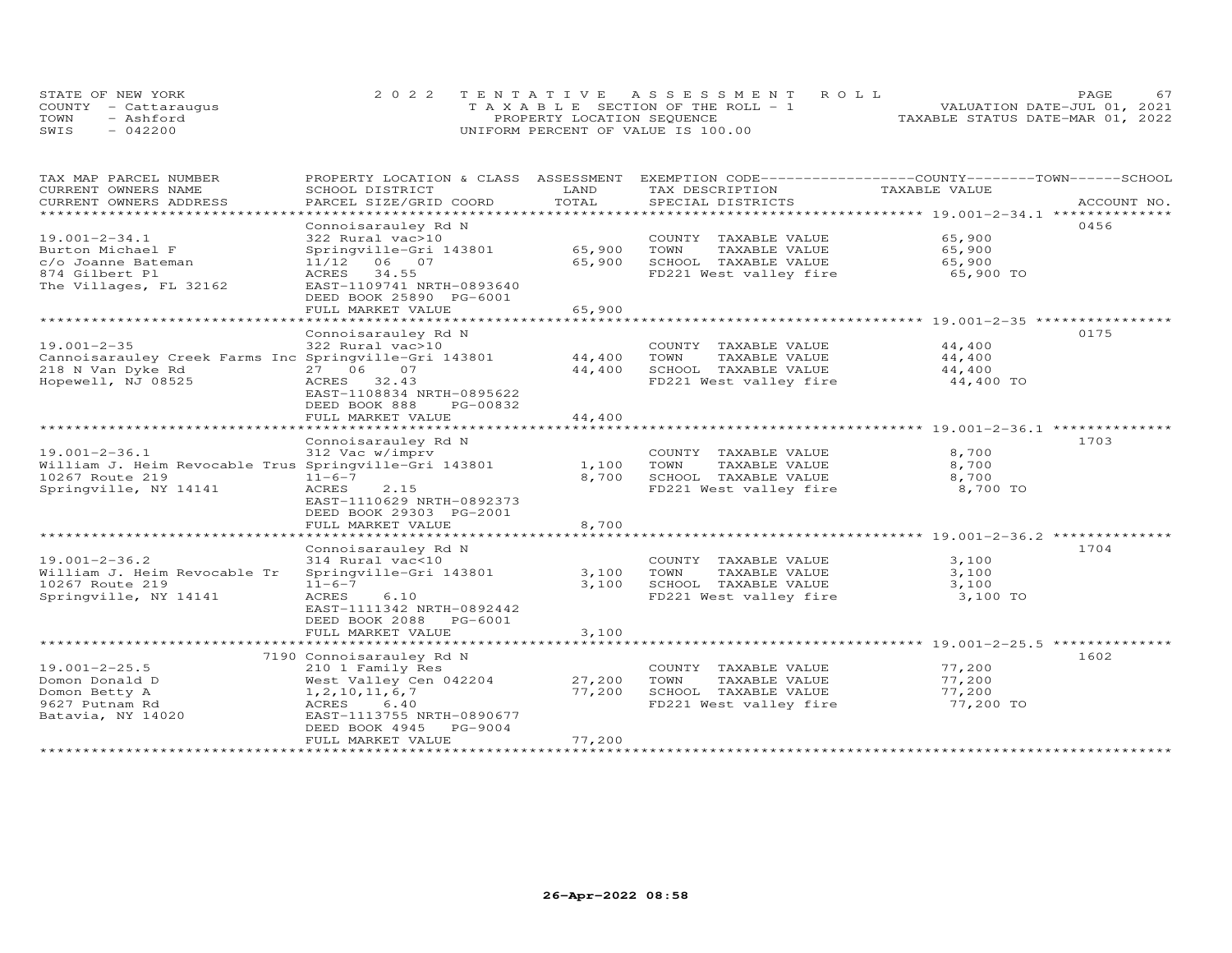|      | STATE OF NEW YORK    | 2022 TENTATIVE ASSESSMENT ROLL            |                                  | PAGE | 68 |
|------|----------------------|-------------------------------------------|----------------------------------|------|----|
|      | COUNTY - Cattaraugus | $T A X A B I. E$ SECTION OF THE ROLL $-1$ | VALUATION DATE-JUL 01, 2021      |      |    |
| TOWN | - Ashford            | PROPERTY LOCATION SEQUENCE                | TAXABLE STATUS DATE-MAR 01, 2022 |      |    |
| SWIS | $-042200$            | UNIFORM PERCENT OF VALUE IS 100.00        |                                  |      |    |

| TAX MAP PARCEL NUMBER                                                                                           | PROPERTY LOCATION & CLASS ASSESSMENT EXEMPTION CODE----------------COUNTY-------TOWN------SCHOOL |                     |                                                |                                           |          |             |
|-----------------------------------------------------------------------------------------------------------------|--------------------------------------------------------------------------------------------------|---------------------|------------------------------------------------|-------------------------------------------|----------|-------------|
| CURRENT OWNERS NAME                                                                                             | SCHOOL DISTRICT                                                                                  | LAND                | TAX DESCRIPTION                                | TAXABLE VALUE                             |          | ACCOUNT NO. |
| .CURRENT OWNERS ADDRESS PARCEL SIZE/GRID COORD TOTAL SPECIAL DISTRICTS ACCOUNT NO ACCOUNT NO ACCOUNT NO ACCOUNT |                                                                                                  |                     |                                                |                                           |          |             |
|                                                                                                                 | 10210 Connoisarauley Rd N                                                                        |                     |                                                |                                           |          | 0927        |
| $19.001 - 2 - 21.2$                                                                                             | 210 1 Family Res                                                                                 |                     | VETWAR CTS 41120                               | 12,000                                    | 12,000   | 12,000      |
| King Alan P                                                                                                     | West Valley Cen 042204                                                                           | 23,500 BAS STAR     | 41854                                          | $\overline{0}$                            | $\Omega$ | 30,000      |
| PO Box 313                                                                                                      | 10 06 07                                                                                         | 129,400             | COUNTY TAXABLE VALUE                           | 117,400                                   |          |             |
| Springville, NY 14141                                                                                           | 4.80 BANK<br>081<br>ACRES                                                                        |                     | TAXABLE VALUE<br>TOWN                          | 117,400<br>87,400                         |          |             |
|                                                                                                                 | EAST-1114220 NRTH-0890666                                                                        |                     | SCHOOL TAXABLE VALUE                           |                                           |          |             |
|                                                                                                                 | DEED BOOK 3732 PG-4001                                                                           | 129,400             | FD221 West valley fire 129,400 TO              |                                           |          |             |
|                                                                                                                 | FULL MARKET VALUE                                                                                | ******************* |                                                | *********** 19.001-2-25.2 *************** |          |             |
|                                                                                                                 | 10243 Connoisarauley Rd N                                                                        |                     |                                                |                                           |          | 1456        |
| $19.001 - 2 - 25.2$                                                                                             | 210 1 Family Res                                                                                 |                     | COUNTY TAXABLE VALUE                           | 145,800                                   |          |             |
|                                                                                                                 | West Valley Cen 042204                                                                           | 19,700              | TOWN<br>TAXABLE VALUE                          | 145,800                                   |          |             |
|                                                                                                                 |                                                                                                  | 145,800             | SCHOOL TAXABLE VALUE                           | 145,800                                   |          |             |
|                                                                                                                 | ACRES<br>3.65                                                                                    |                     | FD221 West valley fire 145,800 TO              |                                           |          |             |
| McNulty Patrick M<br>Mangano Brandi L<br>86 Mitchell Dr<br>Tonawanda, NY 14150                                  | EAST-0464700 NRTH-0891330                                                                        |                     |                                                |                                           |          |             |
|                                                                                                                 | DEED BOOK 25833 PG-3002                                                                          |                     |                                                |                                           |          |             |
|                                                                                                                 | FULL MARKET VALUE                                                                                | 145,800             |                                                |                                           |          |             |
|                                                                                                                 |                                                                                                  |                     |                                                |                                           |          |             |
|                                                                                                                 | 10244 Connoisarauley Rd N                                                                        |                     |                                                |                                           |          | 0761        |
| 19.001-2-27                                                                                                     | 210 1 Family Res<br>Springville-Gri 143801 14,900                                                |                     | COUNTY TAXABLE VALUE                           | 74,200                                    |          |             |
| Woroniecki Jason                                                                                                |                                                                                                  |                     | TOWN<br>TAXABLE VALUE                          | 74,200                                    |          |             |
| Woroniecki Cheri<br>3634 Princeton Rd                                                                           | 11 06 07<br>ACRES 1.35                                                                           | 74,200              | SCHOOL TAXABLE VALUE<br>FD221 West valley fire | 74,200<br>74,200 TO                       |          |             |
| Hamburg, NY 14075                                                                                               | EAST-1113143 NRTH-0891766                                                                        |                     |                                                |                                           |          |             |
|                                                                                                                 | DEED BOOK 20200 PG-6189                                                                          |                     |                                                |                                           |          |             |
|                                                                                                                 | FULL MARKET VALUE                                                                                | 74,200              |                                                |                                           |          |             |
|                                                                                                                 |                                                                                                  |                     |                                                |                                           |          |             |
|                                                                                                                 | 10253 Connoisarauley Rd N                                                                        |                     |                                                |                                           |          | 0460        |
| $19.001 - 2 - 26$                                                                                               | 210 1 Family Res<br>Springville-Gri 143801 15,500                                                |                     | COUNTY TAXABLE VALUE                           | 173,200<br>173,200                        |          |             |
| Barrows Christopher                                                                                             |                                                                                                  |                     | TOWN<br>TAXABLE VALUE                          |                                           |          |             |
| 10253 N Connoisarauley Rd                                                                                       | 11 06 07                                                                                         | 173,200             | SCHOOL TAXABLE VALUE                           | 173,200                                   |          |             |
| West Valley, NY 14171                                                                                           | ACRES 1.67 BANK 017                                                                              |                     | FD221 West valley fire                         | 173,200 TO                                |          |             |
|                                                                                                                 | EAST-1112842 NRTH-0891682                                                                        |                     |                                                |                                           |          |             |
|                                                                                                                 | DEED BOOK 29421 PG-6001                                                                          |                     |                                                |                                           |          |             |
|                                                                                                                 | FULL MARKET VALUE                                                                                | 173,200             |                                                |                                           |          |             |
|                                                                                                                 |                                                                                                  |                     |                                                |                                           |          | 1303        |
| 19.001-2-34.2                                                                                                   | 10379 Connoisarauley Rd N<br>260 Seasonal res                                                    |                     | COUNTY TAXABLE VALUE                           | 34,300                                    |          |             |
| Sexton Leroy B                                                                                                  | Springville-Gri 143801 8,600                                                                     |                     | TOWN<br>TAXABLE VALUE                          | 34,300                                    |          |             |
| Sexton Nancy L                                                                                                  | 12  06  07                                                                                       | 34,300              | SCHOOL TAXABLE VALUE                           | 34,300                                    |          |             |
| 703 Wurlitzer Dr                                                                                                | 3.25<br>ACRES                                                                                    |                     | FD221 West valley fire                         | 34,300 TO                                 |          |             |
| N Tonawanda, NY 14120                                                                                           | EAST-1109594 NRTH-0892622                                                                        |                     |                                                |                                           |          |             |
|                                                                                                                 | PG-00481<br>DEED BOOK 908                                                                        |                     |                                                |                                           |          |             |
|                                                                                                                 | FULL MARKET VALUE                                                                                | 34,300              |                                                |                                           |          |             |
|                                                                                                                 |                                                                                                  |                     |                                                |                                           |          |             |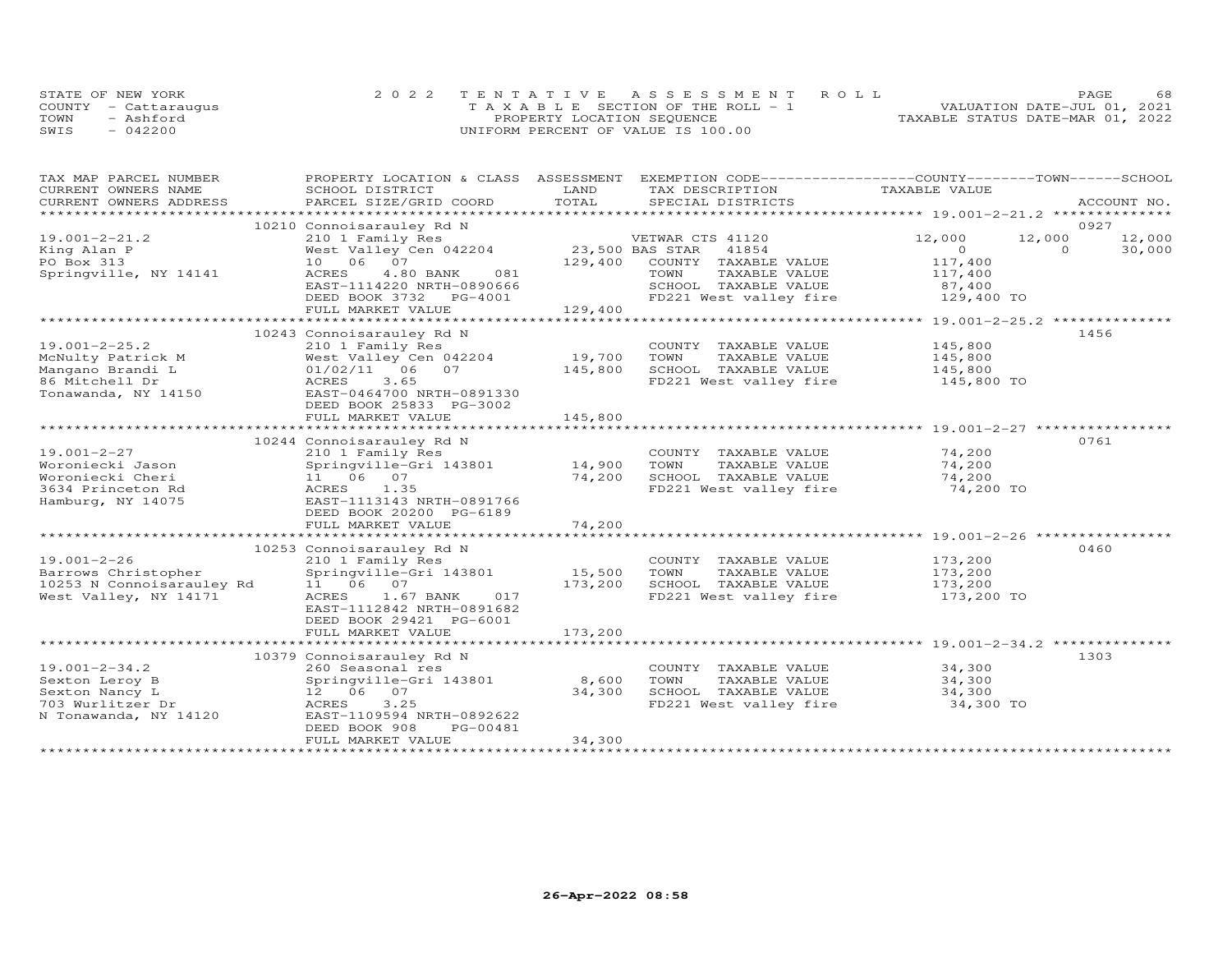|      | STATE OF NEW YORK    | 2022 TENTATIVE ASSESSMENT ROLL        | 69<br>PAGE                       |
|------|----------------------|---------------------------------------|----------------------------------|
|      | COUNTY - Cattarauqus | T A X A B L E SECTION OF THE ROLL - 1 | VALUATION DATE-JUL 01, 2021      |
| TOWN | - Ashford            | PROPERTY LOCATION SEQUENCE            | TAXABLE STATUS DATE-MAR 01, 2022 |
| SWIS | $-042200$            | UNIFORM PERCENT OF VALUE IS 100.00    |                                  |

| TAX MAP PARCEL NUMBER<br>CURRENT OWNERS NAME          | PROPERTY LOCATION & CLASS ASSESSMENT<br>SCHOOL DISTRICT | LAND                    | EXEMPTION CODE-----------------COUNTY-------TOWN------SCHOOL<br>TAX DESCRIPTION | TAXABLE VALUE                                         |             |
|-------------------------------------------------------|---------------------------------------------------------|-------------------------|---------------------------------------------------------------------------------|-------------------------------------------------------|-------------|
| CURRENT OWNERS ADDRESS                                | PARCEL SIZE/GRID COORD                                  | TOTAL                   | SPECIAL DISTRICTS                                                               |                                                       | ACCOUNT NO. |
| **********************                                |                                                         |                         |                                                                                 |                                                       |             |
|                                                       | 7051 Connoisaurauley Rd                                 |                         |                                                                                 |                                                       | 1294        |
| $19.002 - 1 - 4.11$                                   | 411 Apartment                                           |                         | COUNTY TAXABLE VALUE                                                            | 169,300                                               |             |
| William J Heim Revocable Trust West Valley Cen 042204 |                                                         | 18,500                  | TAXABLE VALUE<br>TOWN                                                           | 169,300                                               |             |
| Heim William J                                        | 1/6/7                                                   | 169,300                 | SCHOOL TAXABLE VALUE                                                            | 169,300                                               |             |
| 10208 Edies Rd                                        | 2.95<br>ACRES                                           |                         | FD221 West valley fire                                                          | 169,300 TO                                            |             |
| Springville, NY 14141                                 | EAST-1116434 NRTH-0890142                               |                         |                                                                                 |                                                       |             |
|                                                       | DEED BOOK 20785 PG-40                                   |                         |                                                                                 |                                                       |             |
|                                                       | FULL MARKET VALUE                                       | 169,300                 |                                                                                 |                                                       |             |
|                                                       |                                                         |                         |                                                                                 |                                                       |             |
|                                                       | Cross Rd                                                |                         |                                                                                 |                                                       | 0645        |
| $19.002 - 1 - 10$                                     | 314 Rural vac<10                                        |                         | COUNTY TAXABLE VALUE                                                            | 22,800                                                |             |
| Sabad Erich                                           | Springville-Gri 143801                                  | 22,800                  | TAXABLE VALUE<br>TOWN                                                           | 22,800                                                |             |
| Sabad Diane                                           | $-06$<br>$-06$<br>72 —                                  | 22,800                  | SCHOOL TAXABLE VALUE                                                            | 22,800                                                |             |
| 6747 Cross Rd                                         | 4.70<br>ACRES                                           |                         | FD221 West valley fire                                                          | 22,800 TO                                             |             |
| Springville, NY 14141                                 | EAST-0472560 NRTH-0893190                               |                         |                                                                                 |                                                       |             |
|                                                       | DEED BOOK 2019 PG-11801                                 |                         |                                                                                 |                                                       |             |
|                                                       | FULL MARKET VALUE                                       | 22,800                  |                                                                                 |                                                       |             |
|                                                       |                                                         |                         |                                                                                 |                                                       |             |
|                                                       | Cross Rd                                                |                         |                                                                                 |                                                       | 0087        |
| $19.002 - 1 - 12.1$                                   | 322 Rural vac>10                                        |                         | COUNTY TAXABLE VALUE                                                            | 63,200                                                |             |
| Cruz Fundador Jr                                      |                                                         | 63,200                  | TAXABLE VALUE<br>TOWN                                                           | 63,200                                                |             |
|                                                       | Springville-Gri 143801<br>72 06 06                      |                         | SCHOOL TAXABLE VALUE                                                            |                                                       |             |
| Butticci Ann M                                        |                                                         | 63,200                  |                                                                                 | 63,200                                                |             |
| 6693 Cross Rd                                         | ACRES 32.50                                             |                         | FD221 West valley fire                                                          | 63,200 TO                                             |             |
| Springville, NY 14141                                 | EAST-1121338 NRTH-0892347                               |                         |                                                                                 |                                                       |             |
|                                                       | DEED BOOK 8607<br>PG-9002                               |                         |                                                                                 |                                                       |             |
|                                                       | FULL MARKET VALUE                                       | 63,200                  |                                                                                 | ************************ 19.002-1-13.1 ************** |             |
|                                                       |                                                         |                         |                                                                                 |                                                       |             |
|                                                       | Cross Rd                                                |                         |                                                                                 |                                                       | 0647        |
| $19.002 - 1 - 13.1$                                   | 314 Rural vac<10                                        |                         | COUNTY TAXABLE VALUE                                                            | 33,600                                                |             |
| Hallett James S                                       | Springville-Gri 143801                                  | 33,600                  | TOWN<br>TAXABLE VALUE                                                           | 33,600                                                |             |
| Hallett Elaine M                                      | 72/73<br>06 07                                          | 33,600                  | SCHOOL TAXABLE VALUE                                                            | 33,600                                                |             |
| 6688 Cross Road                                       | ACRES<br>9.60                                           |                         | FD221 West valley fire                                                          | 33,600 TO                                             |             |
| Springville, NY 14141                                 | EAST-0472470 NRTH-0893820                               |                         |                                                                                 |                                                       |             |
|                                                       | DEED BOOK 26646 PG-9002                                 |                         |                                                                                 |                                                       |             |
|                                                       | FULL MARKET VALUE<br>*******************                | 33,600<br>************* |                                                                                 |                                                       |             |
|                                                       |                                                         |                         |                                                                                 |                                                       |             |
|                                                       | Cross Rd                                                |                         |                                                                                 |                                                       | 1378        |
| $19.002 - 1 - 13.2$                                   | 270 Mfg housing                                         |                         | COUNTY TAXABLE VALUE                                                            | 46,100                                                |             |
| Campanella Dean                                       | Springville-Gri 143801                                  | 23,100                  | TOWN<br>TAXABLE VALUE                                                           | 46,100                                                |             |
| PO Box 172                                            | 72/73 06 07                                             | 46,100                  | SCHOOL TAXABLE VALUE                                                            | 46,100                                                |             |
| Springville, NY 14141-0172                            | 97 BOR                                                  |                         | FD221 West valley fire                                                          | 46,100 TO                                             |             |
|                                                       | ACRES<br>4.85                                           |                         |                                                                                 |                                                       |             |
|                                                       | EAST-0471830 NRTH-0089394                               |                         |                                                                                 |                                                       |             |
|                                                       | DEED BOOK 16636 PG-4001                                 |                         |                                                                                 |                                                       |             |
|                                                       | FULL MARKET VALUE                                       | 46,100                  |                                                                                 |                                                       |             |
|                                                       |                                                         |                         |                                                                                 |                                                       |             |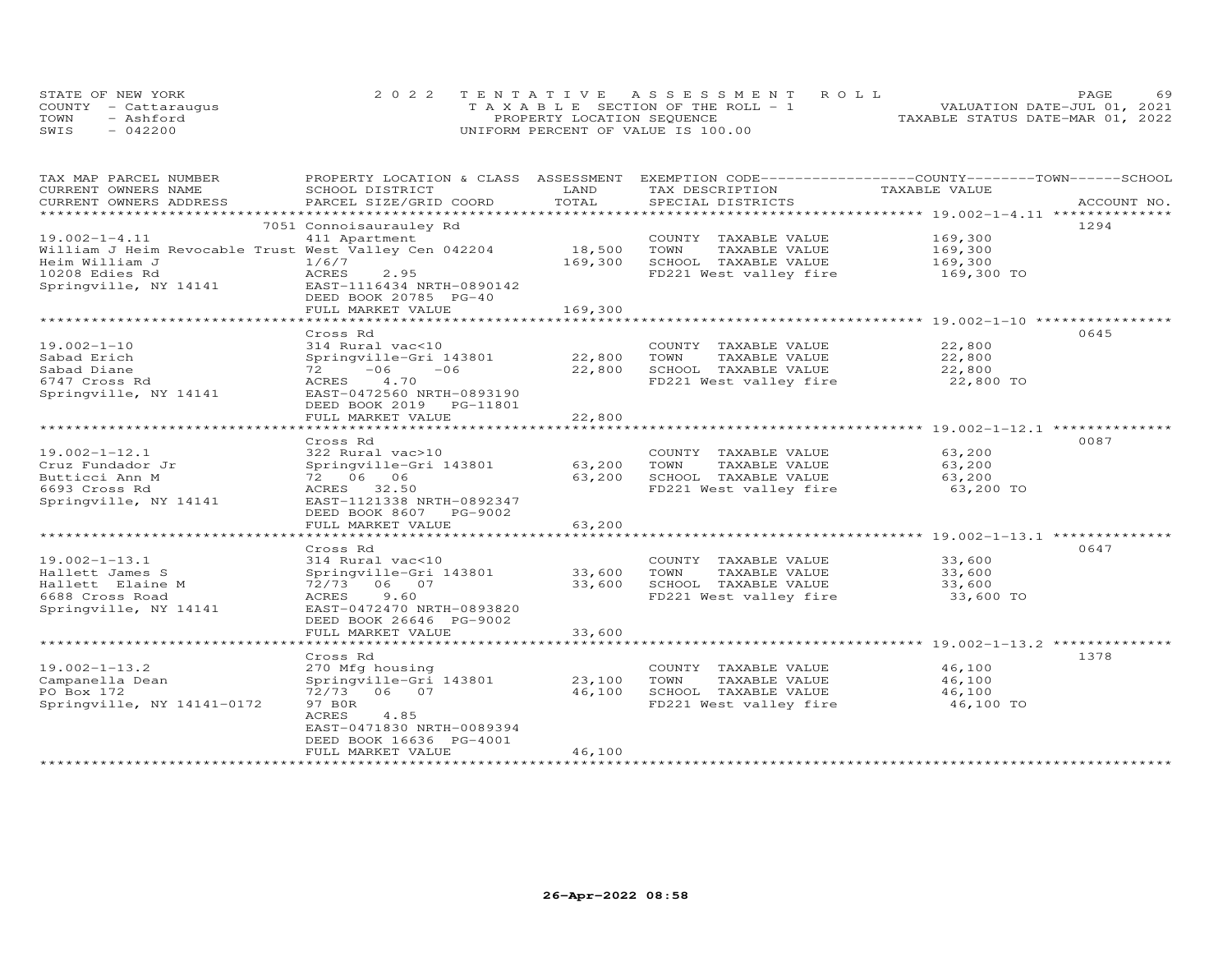| STATE OF NEW YORK    | 2022 TENTATIVE ASSESSMENT ROLL        | 70<br>PAGE.                      |
|----------------------|---------------------------------------|----------------------------------|
| COUNTY - Cattaraugus | T A X A B L E SECTION OF THE ROLL - 1 | VALUATION DATE-JUL 01, 2021      |
| TOWN<br>- Ashford    | PROPERTY LOCATION SEQUENCE            | TAXABLE STATUS DATE-MAR 01, 2022 |
| SWIS<br>$-042200$    | UNIFORM PERCENT OF VALUE IS 100.00    |                                  |

| TAX MAP PARCEL NUMBER      | PROPERTY LOCATION & CLASS ASSESSMENT |                 |                        |                             | EXEMPTION CODE-----------------COUNTY-------TOWN------SCHOOL |          |                |
|----------------------------|--------------------------------------|-----------------|------------------------|-----------------------------|--------------------------------------------------------------|----------|----------------|
| CURRENT OWNERS NAME        | SCHOOL DISTRICT                      | LAND            | TAX DESCRIPTION        |                             | TAXABLE VALUE                                                |          |                |
| CURRENT OWNERS ADDRESS     | PARCEL SIZE/GRID COORD               | TOTAL           |                        | SPECIAL DISTRICTS           |                                                              |          | ACCOUNT NO.    |
| ******************         |                                      |                 |                        |                             |                                                              |          |                |
|                            | Cross Rd                             |                 |                        |                             |                                                              | 1381     |                |
| $19.002 - 1 - 13.3$        | 314 Rural vac<10                     |                 |                        | COUNTY TAXABLE VALUE        | 5,000                                                        |          |                |
| Hallett James S            | Springville-Gri 143801               | 5,000           | TOWN                   | TAXABLE VALUE               | 5,000                                                        |          |                |
| Hallett Elaine M           | 06 07<br>72/73                       | 5,000           |                        | SCHOOL TAXABLE VALUE        | 5,000                                                        |          |                |
| 6688 Cross Rd              | ACRES<br>2.00                        |                 |                        | FD221 West valley fire      | 5,000 TO                                                     |          |                |
| Springville, NY 14141      | EAST-1122016 NRTH-0893852            |                 |                        |                             |                                                              |          |                |
|                            | DEED BOOK 17555 PG-3001              |                 |                        |                             |                                                              |          |                |
|                            | FULL MARKET VALUE                    | 5,000           |                        |                             |                                                              |          |                |
|                            |                                      |                 |                        |                             |                                                              |          |                |
|                            | 6614 Cross Rd                        |                 |                        |                             |                                                              | 0986     |                |
| $19.002 - 1 - 15.2$        | 270 Mfg housing                      |                 | BAS STAR               | 41854                       | $\overline{0}$                                               | $\cap$   | 30,000         |
| Nagel William G            | Springville-Gri 143801               | 14,800          |                        | COUNTY TAXABLE VALUE        | 49,700                                                       |          |                |
| Nagel Sharon               | 72 06 06                             | 49,700          | TOWN                   | TAXABLE VALUE               | 49,700                                                       |          |                |
| 6614 Cross Rd              | ACRES<br>1.31                        |                 |                        | SCHOOL TAXABLE VALUE        | 19,700                                                       |          |                |
| Springville, NY 14141      | EAST-1123083 NRTH-0893737            |                 |                        | FD221 West valley fire      | 49,700 TO                                                    |          |                |
|                            | DEED BOOK 1025 PG-911                |                 |                        |                             |                                                              |          |                |
|                            | FULL MARKET VALUE                    | 49,700          |                        |                             |                                                              |          |                |
|                            |                                      |                 |                        |                             |                                                              |          |                |
|                            | 6642 Cross Rd                        |                 |                        |                             |                                                              | 0719     |                |
| $19.002 - 1 - 15.1$        | 210 1 Family Res                     |                 | BAS STAR               | 41854                       | $\overline{0}$                                               | $\Omega$ | 30,000         |
| Kent Ronald E Jr           | Springville-Gri 143801               |                 |                        | 28,700 COUNTY TAXABLE VALUE | 236,000                                                      |          |                |
| 6642 Cross Rd              | 72 06 06                             | 236,000         | TOWN                   | TAXABLE VALUE               | 236,000                                                      |          |                |
| Springville, NY 14141-9408 | 7.08<br>ACRES                        |                 |                        | SCHOOL TAXABLE VALUE        | 206,000                                                      |          |                |
|                            | EAST-1122683 NRTH-0893834            |                 |                        | FD221 West valley fire      | 236,000 TO                                                   |          |                |
|                            | DEED BOOK 15052 PG-2001              |                 |                        |                             |                                                              |          |                |
|                            | FULL MARKET VALUE                    | 236,000         |                        |                             |                                                              |          |                |
|                            |                                      |                 |                        |                             |                                                              |          |                |
|                            | 6662 Cross Rd                        |                 |                        |                             |                                                              | 0061     |                |
| $19.002 - 1 - 14$          | 210 1 Family Res                     |                 | AGED C                 | 41802                       | 15,070                                                       | $\Omega$ | $\overline{0}$ |
| Addison Laura              | Springville-Gri 143801               | 18,200 AGED S   |                        | 41804                       | $\Omega$                                                     | $\Omega$ | 67,815         |
| Addison William M          | 72 06 06                             |                 | 150,700 ENH STAR 41834 |                             | $\Omega$                                                     | $\cap$   | 74,900         |
| 6222 Cross Rd              | 2.66 BANK<br>ACRES<br>017            |                 |                        | COUNTY TAXABLE VALUE        | 135,630                                                      |          |                |
| Springville, NY 14141      | DEED BOOK 00929 PG-00871             |                 | TOWN                   | TAXABLE VALUE               | 150,700                                                      |          |                |
|                            | FULL MARKET VALUE                    |                 | 150,700 SCHOOL         | TAXABLE VALUE               | 7,985                                                        |          |                |
|                            |                                      |                 |                        | FD221 West valley fire      | 150,700 TO                                                   |          |                |
|                            |                                      |                 |                        |                             |                                                              |          |                |
|                            | 6688 Cross Rd                        |                 |                        |                             |                                                              | 1670     |                |
| $19.002 - 1 - 13.5$        | 210 1 Family Res                     |                 | VETWAR CTS 41120       |                             | 12,000                                                       | 12,000   | 12,000         |
| Hallett James S            | Springville-Gri 143801               | 25,100 BAS STAR |                        | 41854                       | $\overline{O}$                                               | $\Omega$ | 30,000         |
| Hallett Elaine M           | $72,73-6-7$                          | 223,300         |                        | COUNTY TAXABLE VALUE        | 211,300                                                      |          |                |
| 6688 Cross Rd              | ACRES<br>5.50                        |                 | TOWN                   | TAXABLE VALUE               | 211,300                                                      |          |                |
| Springville, NY 14141      | EAST-1121684 NRTH-0893837            |                 |                        | SCHOOL TAXABLE VALUE        | 181,300                                                      |          |                |
|                            | DEED BOOK 12723 PG-9001              |                 |                        | FD221 West valley fire      | 223,300 TO                                                   |          |                |
|                            | FULL MARKET VALUE                    | 223,300         |                        |                             |                                                              |          |                |
|                            |                                      |                 |                        |                             |                                                              |          |                |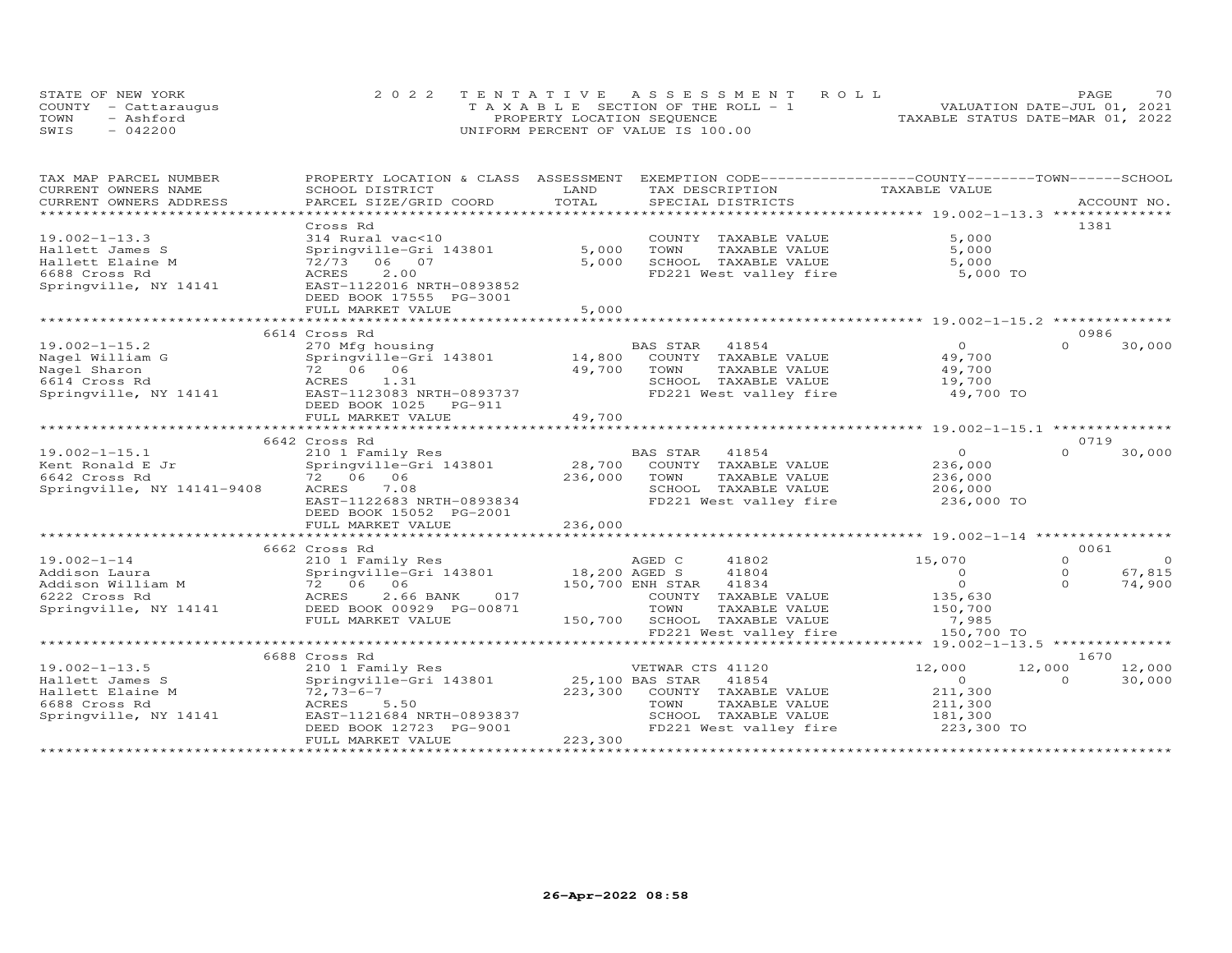| STATE OF NEW YORK    | 2022 TENTATIVE ASSESSMENT ROLL        | 71<br><b>PAGE</b>                |
|----------------------|---------------------------------------|----------------------------------|
| COUNTY - Cattaraugus | T A X A B L E SECTION OF THE ROLL - 1 | VALUATION DATE-JUL 01, 2021      |
| TOWN<br>- Ashford    | PROPERTY LOCATION SEQUENCE            | TAXABLE STATUS DATE-MAR 01, 2022 |
| $-042200$<br>SWIS    | UNIFORM PERCENT OF VALUE IS 100.00    |                                  |

| TAX MAP PARCEL NUMBER  | PROPERTY LOCATION & CLASS ASSESSMENT   |                                                                             | EXEMPTION CODE-----------------COUNTY-------TOWN------SCHOOL |
|------------------------|----------------------------------------|-----------------------------------------------------------------------------|--------------------------------------------------------------|
| CURRENT OWNERS NAME    | SCHOOL DISTRICT                        | LAND<br>TAX DESCRIPTION                                                     | TAXABLE VALUE                                                |
| CURRENT OWNERS ADDRESS | PARCEL SIZE/GRID COORD                 | TOTAL<br>SPECIAL DISTRICTS                                                  | ACCOUNT NO.                                                  |
|                        |                                        |                                                                             |                                                              |
|                        | 6693 Cross Rd                          |                                                                             | 1410                                                         |
| $19.002 - 1 - 12.2$    | 210 1 Family Res                       | ENH STAR<br>41834                                                           | $\overline{O}$<br>$\Omega$<br>74,900                         |
| Butticci Ann M         | Springville-Gri 143801                 | $33,200$ EN<br>COUNTY TAXABLE VALUE                                         | 115,600                                                      |
| 6693 Cross Rd          | 72 06 06                               | 115,600<br>TOWN<br>TAXABLE VALUE                                            | 115,600                                                      |
| Springville, NY 14141  | 9.85<br>ACRES                          | SCHOOL TAXABLE VALUE                                                        | 40,700                                                       |
|                        | EAST-0047238 NRTH-0089292              |                                                                             | FD221 West valley fire 115,600 TO                            |
|                        | DEED BOOK 00949 PG-00121               |                                                                             |                                                              |
|                        |                                        | 115,600                                                                     |                                                              |
|                        | FULL MARKET VALUE                      |                                                                             |                                                              |
|                        |                                        |                                                                             |                                                              |
|                        | 6697 Cross Rd                          |                                                                             | 0053                                                         |
| $19.002 - 1 - 11$      | 210 1 Family Res                       | VETWAR CTS 41120                                                            | 12,000<br>12,000<br>12,000                                   |
| Quick Shirley E        | Springville-Gri 143801                 | 16,700 AGED C<br>41802                                                      | 34,620<br>$\Omega$<br>$\overline{O}$                         |
| Quick Richard A        | 72 06 06                               | 127,400 AGED S<br>41804                                                     | $\circ$<br>$\overline{0}$<br>57,700                          |
| PO Box 355             | ACRES<br>2.31                          | ENH STAR 41834                                                              | $\overline{0}$<br>$\Omega$<br>57,700                         |
| Springville, NY 14141  | EAST-0047281 NRTH-0089331              | COUNTY TAXABLE VALUE                                                        | 80,780                                                       |
|                        | DEED BOOK 00872 PG-00250               | TOWN<br>TAXABLE VALUE                                                       | 115,400                                                      |
|                        | FULL MARKET VALUE                      | 127,400 SCHOOL TAXABLE VALUE                                                | $\overline{0}$                                               |
|                        |                                        | FD221 West valley fire                                                      | 127,400 TO                                                   |
|                        |                                        |                                                                             |                                                              |
|                        | 6712 Cross Rd                          |                                                                             | 1618                                                         |
| $19.002 - 1 - 13.4$    | 210 1 Family Res                       | COUNTY TAXABLE VALUE                                                        | 115,200                                                      |
| Hallett James          | Springville-Gri 143801 16,500          | TAXABLE VALUE<br>TOWN                                                       | 115,200                                                      |
| Hallett Elaine         | $72,73-6-7$                            | 115,200<br>SCHOOL TAXABLE VALUE                                             | 115,200                                                      |
| 6688 Cross Rd          | <b>ACRES</b><br>2.00                   |                                                                             | FD221 West valley fire 115,200 TO                            |
| Springville, NY 14141  | EAST-1121369 NRTH-0893878              |                                                                             |                                                              |
|                        | DEED BOOK 8732 PG-5001                 |                                                                             |                                                              |
|                        | FULL MARKET VALUE                      | 115,200                                                                     |                                                              |
|                        |                                        |                                                                             |                                                              |
|                        | 6747 Cross Rd                          |                                                                             | 0646                                                         |
| $19.002 - 1 - 9$       | 210 1 Family Res                       | BAS STAR 41854<br>19,500 COUNTY TAXABLE VALUE<br>178,900 TOWN TAXABLE VALUE | $\overline{0}$<br>$\Omega$<br>30,000                         |
| Sabad Erich            | West Valley Cen 042204                 |                                                                             | 178,900                                                      |
| Sabad Diane            | 72 06 06                               | TAXABLE VALUE                                                               | 178,900                                                      |
| 6747 Cross Rd          | 3.28<br>ACRES                          | SCHOOL TAXABLE VALUE                                                        | 148,900                                                      |
| Springville, NY 14141  | EAST-0472220 NRTH-0893270              |                                                                             | FD221 West valley fire 178,900 TO                            |
|                        |                                        |                                                                             |                                                              |
|                        | DEED BOOK 2019    PG-11801             |                                                                             |                                                              |
|                        | FULL MARKET VALUE                      | 178,900                                                                     |                                                              |
|                        |                                        |                                                                             |                                                              |
|                        | 6761 Cross Rd                          |                                                                             | 0570                                                         |
| $19.002 - 1 - 8$       | 240 Rural res                          | BAS STAR<br>41854                                                           | $\overline{0}$<br>$\Omega$<br>30,000                         |
| Campanella Dean        | West Valley Cen 042204                 | 79,000<br>COUNTY TAXABLE VALUE                                              | 380,600                                                      |
| PO Box 172             | 72/76 06 06                            | 380,600<br>TOWN<br>TAXABLE VALUE                                            | 380,600                                                      |
| Springville, NY 14141  | ACRES 43.92                            | SCHOOL TAXABLE VALUE                                                        | 350,600                                                      |
|                        | EAST-0471920 NRTH-0892350              | FD221 West valley fire                                                      | 380,600 TO                                                   |
|                        | DEED BOOK 965<br>PG-526                |                                                                             |                                                              |
|                        | FULL MARKET VALUE                      | 380,600                                                                     |                                                              |
|                        | ************************************** |                                                                             |                                                              |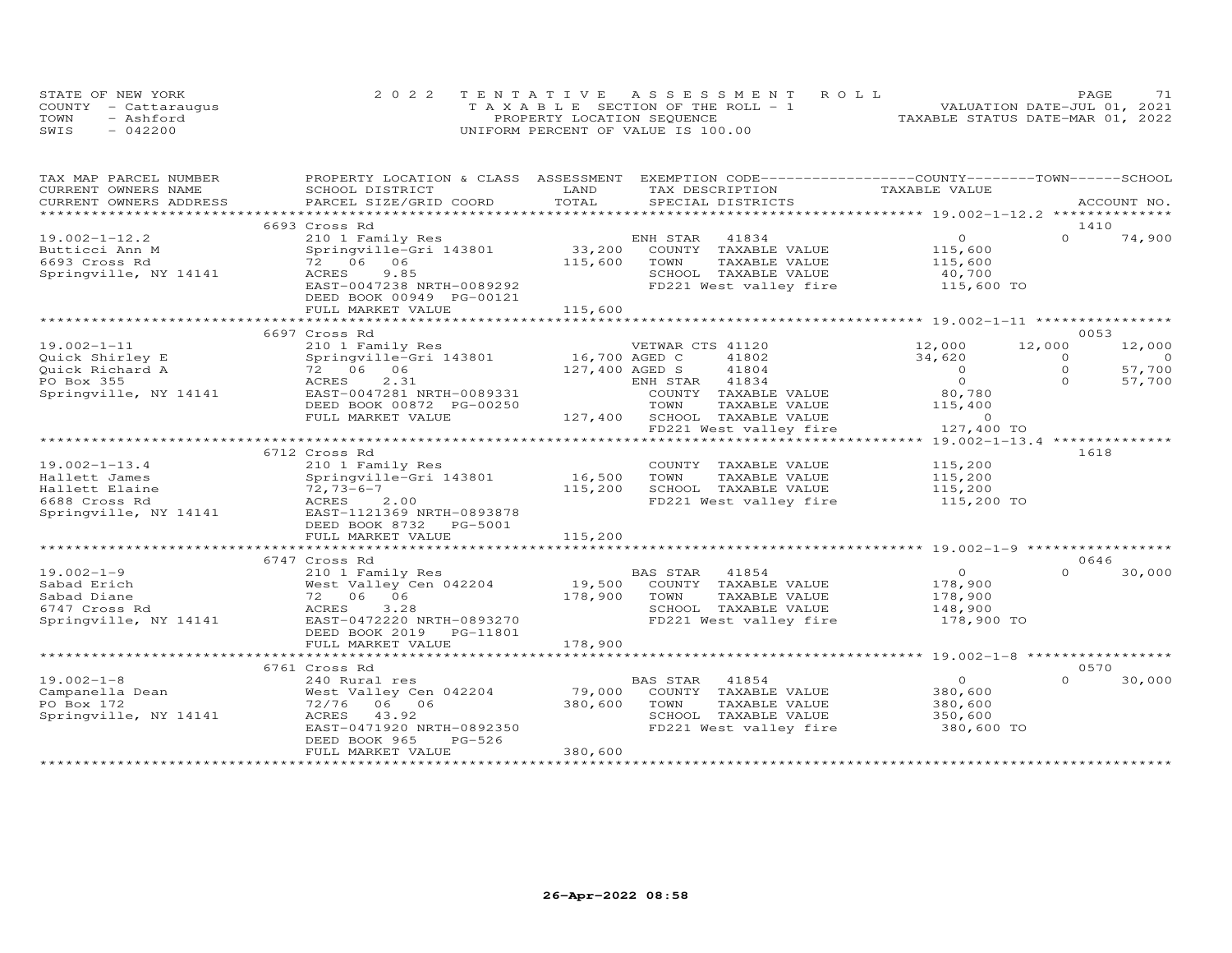| STATE OF NEW YORK    | 2022 TENTATIVE ASSESSMENT ROLL        | 72<br>PAGE.                      |
|----------------------|---------------------------------------|----------------------------------|
| COUNTY - Cattaraugus | T A X A B L E SECTION OF THE ROLL - 1 | VALUATION DATE-JUL 01, 2021      |
| TOWN<br>- Ashford    | PROPERTY LOCATION SEQUENCE            | TAXABLE STATUS DATE-MAR 01, 2022 |
| SWIS<br>$-042200$    | UNIFORM PERCENT OF VALUE IS 100.00    |                                  |

| TAX MAP PARCEL NUMBER<br>CURRENT OWNERS NAME | PROPERTY LOCATION & CLASS ASSESSMENT EXEMPTION CODE-----------------COUNTY-------TOWN------SCHOOL<br>SCHOOL DISTRICT | LAND    | TAX DESCRIPTION                | TAXABLE VALUE |             |
|----------------------------------------------|----------------------------------------------------------------------------------------------------------------------|---------|--------------------------------|---------------|-------------|
| CURRENT OWNERS ADDRESS                       | PARCEL SIZE/GRID COORD                                                                                               | TOTAL   | SPECIAL DISTRICTS              |               | ACCOUNT NO. |
|                                              |                                                                                                                      |         |                                |               |             |
|                                              | 6769 Cross Rd                                                                                                        |         |                                |               | 1532        |
| $19.002 - 1 - 7.2$                           | 210 1 Family Res                                                                                                     |         | COUNTY TAXABLE VALUE           | 100,000       |             |
| Campanella Dean                              | West Valley Cen 042204                                                                                               | 16,300  | TOWN<br>TAXABLE VALUE          | 100,000       |             |
| PO Box 172                                   | 72/76/77 06<br>06                                                                                                    | 100,000 | SCHOOL TAXABLE VALUE           | 100,000       |             |
| Springville, NY 14141                        | ACRES<br>2.05                                                                                                        |         | FD221 West valley fire         | 100,000 TO    |             |
|                                              | EAST-0471680 NRTH-0893740                                                                                            |         |                                |               |             |
|                                              | DEED BOOK 26374 PG-9002                                                                                              |         |                                |               |             |
|                                              | FULL MARKET VALUE                                                                                                    | 100,000 |                                |               |             |
|                                              |                                                                                                                      |         |                                |               |             |
|                                              | 6779 Cross Rd                                                                                                        |         |                                |               | 0477        |
| $19.002 - 1 - 7.1$                           | 210 1 Family Res                                                                                                     |         | COUNTY TAXABLE VALUE           | 97,200        |             |
| Mondo Joseph                                 | West Valley Cen 042204                                                                                               | 16,800  | TAXABLE VALUE<br>TOWN          | 97,200        |             |
| 6779 Cross Rd                                | 72/76/77 06 06                                                                                                       | 97,200  | SCHOOL TAXABLE VALUE           | 97,200        |             |
| Springville, NY 14141                        | ACRES<br>2.10 BANK<br>017                                                                                            |         | FD221 West valley fire         | 97,200 TO     |             |
|                                              | EAST-0471644 NRTH-0893876                                                                                            |         |                                |               |             |
|                                              | DEED BOOK 2019 PG-12699                                                                                              |         |                                |               |             |
|                                              | FULL MARKET VALUE                                                                                                    | 97,200  |                                |               |             |
|                                              |                                                                                                                      |         |                                |               |             |
|                                              | Depot St                                                                                                             |         |                                |               | 0209        |
| $29.002 - 1 - 4$                             | 314 Rural vac<10                                                                                                     |         | COUNTY TAXABLE VALUE           | 700           |             |
| Fino David                                   | West Valley Cen 042204                                                                                               | 700     | TOWN<br>TAXABLE VALUE          | 700           |             |
| 2371 Main Rd                                 | 14 05 06                                                                                                             | 700     | SCHOOL TAXABLE VALUE           | 700           |             |
| Corfu, NY 14036                              | NRF                                                                                                                  |         | FD221 West valley fire         | 700 TO        |             |
|                                              | ACRES<br>1,20                                                                                                        |         |                                |               |             |
|                                              | EAST-1142221 NRTH-0877762                                                                                            |         |                                |               |             |
|                                              | DEED BOOK 848<br>PG-00029                                                                                            |         |                                |               |             |
|                                              | FULL MARKET VALUE                                                                                                    | 700     |                                |               |             |
|                                              |                                                                                                                      |         |                                |               |             |
|                                              | Depot St                                                                                                             |         |                                |               | 0413        |
| $29.007 - 2 - 2.1$                           | 314 Rural vac<10                                                                                                     |         | COUNTY TAXABLE VALUE           | 18,100        |             |
| McRae Eric J                                 | West Valley Cen 042204                                                                                               | 18,100  | TAXABLE VALUE<br>TOWN          | 18,100        |             |
| McRae Anne M                                 | 14  05  06                                                                                                           | 18,100  | SCHOOL TAXABLE VALUE           | 18,100        |             |
| 9452 NYS Rte 240                             | NRF                                                                                                                  |         | FD221 West valley fire         | 18,100 TO     |             |
| West Valley, NY 14171                        | 5.85<br>ACRES                                                                                                        |         | LD226 West valley light        | 18,100 TO     |             |
|                                              | EAST-1141802 NRTH-0877655                                                                                            |         |                                |               |             |
|                                              | PG-707<br>DEED BOOK 961                                                                                              |         |                                |               |             |
|                                              | FULL MARKET VALUE                                                                                                    | 18,100  |                                |               |             |
|                                              |                                                                                                                      |         |                                |               |             |
|                                              | 5267 Depot St                                                                                                        |         |                                |               | 0244        |
| $29.002 - 1 - 5$                             | 260 Seasonal res                                                                                                     |         | COUNTY TAXABLE VALUE           | 110,000       |             |
| Manning Kenneth A                            | West Valley Cen 042204                                                                                               | 32,400  | TOWN<br>TAXABLE VALUE          | 110,000       |             |
| Ruhland Gerald A                             | 14 05 06                                                                                                             | 110,000 | SCHOOL TAXABLE VALUE           | 110,000       |             |
| 6 E Spring St                                | NRF                                                                                                                  |         | FD221 West valley fire         | 110,000 TO    |             |
| Williamsville, NY 14221                      | ACRES 15.90                                                                                                          |         |                                |               |             |
|                                              | EAST-1143292 NRTH-0877648                                                                                            |         |                                |               |             |
|                                              | PG-00215<br>DEED BOOK 883                                                                                            |         |                                |               |             |
|                                              | FULL MARKET VALUE                                                                                                    | 110,000 | ****************************** |               |             |
|                                              |                                                                                                                      |         |                                |               |             |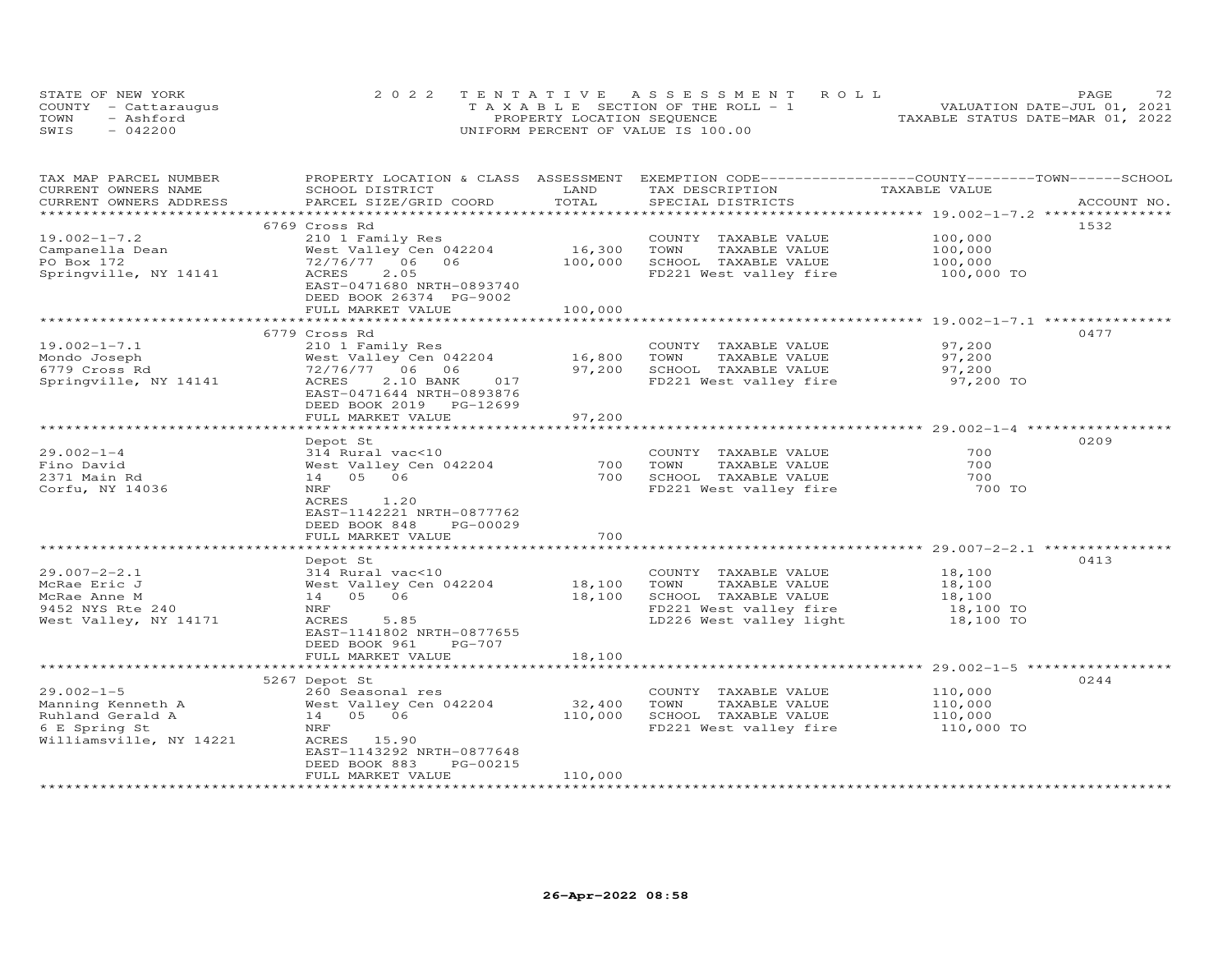|      | STATE OF NEW YORK    | 2022 TENTATIVE ASSESSMENT ROLL        | 73<br>PAGE.                      |
|------|----------------------|---------------------------------------|----------------------------------|
|      | COUNTY - Cattarauqus | T A X A B L E SECTION OF THE ROLL - 1 | VALUATION DATE-JUL 01, 2021      |
| TOWN | - Ashford            | PROPERTY LOCATION SEQUENCE            | TAXABLE STATUS DATE-MAR 01, 2022 |
| SWIS | $-042200$            | UNIFORM PERCENT OF VALUE IS 100.00    |                                  |

| TAX MAP PARCEL NUMBER   | PROPERTY LOCATION & CLASS ASSESSMENT                            |             | EXEMPTION CODE-----------------COUNTY-------TOWN------SCHOOL  |                              |                    |
|-------------------------|-----------------------------------------------------------------|-------------|---------------------------------------------------------------|------------------------------|--------------------|
| CURRENT OWNERS NAME     | SCHOOL DISTRICT                                                 | LAND        | TAX DESCRIPTION                                               | TAXABLE VALUE                |                    |
| CURRENT OWNERS ADDRESS  | PARCEL SIZE/GRID COORD                                          | TOTAL       | SPECIAL DISTRICTS                                             |                              | ACCOUNT NO.        |
|                         |                                                                 |             |                                                               |                              |                    |
|                         | 5303 Depot St                                                   |             |                                                               |                              | 0800               |
| $29.011 - 2 - 16$       | 443 Feed sales                                                  |             | COUNTY TAXABLE VALUE                                          | 59,600                       |                    |
| Radotavich Carl         | West Valley Cen 042204                                          | 16,500      | TOWN<br>TAXABLE VALUE                                         | 59,600                       |                    |
| 72 Weeden Rd            | 14 05 06                                                        | 59,600      | SCHOOL TAXABLE VALUE                                          | 59,600                       |                    |
| Randolph, NY 14772-9701 | ACRES<br>1.58                                                   |             | FD221 West valley fire<br>LD226 West valley light             | 59,600 TO                    |                    |
|                         | EAST-1142180 NRTH-0876868                                       |             |                                                               | 59,600 TO                    |                    |
|                         | DEED BOOK 23315 PG-8003                                         |             |                                                               |                              |                    |
|                         | FULL MARKET VALUE                                               | 59,600      |                                                               |                              |                    |
|                         |                                                                 |             |                                                               |                              |                    |
|                         | 5309 Depot St                                                   |             |                                                               |                              | 0822               |
| $29.011 - 2 - 15$       | 210 1 Family Res                                                |             | VETCOM CTS 41130                                              | 20,000                       | 20,000<br>20,000   |
| Williams Ray            | WEICOM CIS 41130<br>West Valley Cen 042204 6,400 ENH STAR 41834 |             |                                                               | $\overline{O}$               | 74,900<br>$\Omega$ |
| Williams Mabel          | 14 05 06                                                        |             | 117,100 COUNTY TAXABLE VALUE                                  | 97,100                       |                    |
| 5309 Depot St           | FRNT 60.00 DPTH 260.00                                          |             | TOWN<br>TAXABLE VALUE                                         | 97,100                       |                    |
| West Valley, NY 14171   | EAST-1142084 NRTH-0876950                                       |             | SCHOOL TAXABLE VALUE                                          | 22,200                       |                    |
|                         | DEED BOOK 891<br>PG-00397                                       |             | FD221 West valley fire                                        | 117,100 TO                   |                    |
|                         | FULL MARKET VALUE                                               |             | 117,100 LD226 West valley fire<br>the LD226 West valley light | 117,100 TO                   |                    |
|                         |                                                                 |             |                                                               |                              |                    |
|                         | 5312 Depot St                                                   |             |                                                               |                              | 0228               |
| $29.007 - 2 - 5$        | 210 1 Family Res                                                |             | COUNTY TAXABLE VALUE                                          | 76,700                       |                    |
| Eiss Keith              | West Valley Cen 042204                                          | 12,600      | TOWN<br>TAXABLE VALUE                                         | 76,700                       |                    |
| 347 Lamont Drive        | 14  05  06                                                      | 76,700      | SCHOOL TAXABLE VALUE                                          |                              |                    |
| Amherst, NY 14226       | ACRES<br>1.25                                                   |             | FD221 West valley fire                                        | $76, 700$ TO<br>$76, 700$ TO |                    |
|                         | EAST-1142072 NRTH-0877254                                       |             | LD226 West valley light                                       | 76,700 TO                    |                    |
|                         | DEED BOOK 20190 PG-5530                                         |             |                                                               |                              |                    |
|                         | FULL MARKET VALUE                                               | 76,700      |                                                               |                              |                    |
|                         |                                                                 |             |                                                               |                              |                    |
|                         | 5317 Depot St                                                   |             |                                                               |                              | 0604               |
| $29.011 - 2 - 14$       | 210 1 Family Res                                                |             | ENH STAR<br>41834                                             | $\Omega$                     | 74,900<br>$\Omega$ |
| Perkins Diane K         | West Valley Cen 042204                                          | $12,000$ EN | COUNTY TAXABLE VALUE                                          | 96,600                       |                    |
| 5317 Depot St           | 14 05 06                                                        | 96,600      | TOWN<br>TAXABLE VALUE                                         | 96,600                       |                    |
| West Valley, NY 14171   | FRNT 110.00 DPTH 395.00                                         |             | SCHOOL TAXABLE VALUE                                          | 21,700                       |                    |
|                         | EAST-1141998 NRTH-0876877                                       |             | FD221 West valley fire                                        | 96,600 TO                    |                    |
|                         | DEED BOOK 1024 PG-91                                            |             | LD226 West valley light                                       | 96,600 TO                    |                    |
|                         | FULL MARKET VALUE                                               | 96,600      |                                                               |                              |                    |
|                         |                                                                 |             |                                                               |                              |                    |
|                         | 5318 Depot St                                                   |             |                                                               |                              | 0602               |
| $29.007 - 2 - 6$        | 210 1 Family Res                                                |             | ENH STAR 41834                                                | $\overline{O}$               | 74,900<br>$\Omega$ |
| Gentner Theresa M       | West Valley Cen 042204                                          | 6,400       | COUNTY TAXABLE VALUE                                          | 177,800                      |                    |
| 5318 Depot St           | 14 05 06                                                        | 177,800     | TAXABLE VALUE<br>TOWN                                         | 177,800                      |                    |
| West Valley, NY 14171   | FRNT 111.89 DPTH 140.00                                         |             | SCHOOL TAXABLE VALUE                                          | 102,900                      |                    |
|                         | EAST-1141917 NRTH-0877256                                       |             | FD221 West valley fire                                        | 177,800 TO                   |                    |
|                         | PG-00443<br>DEED BOOK 889                                       |             | LD226 West valley light                                       | 177,800 TO                   |                    |
|                         | FULL MARKET VALUE                                               | 177,800     |                                                               |                              |                    |
|                         |                                                                 |             |                                                               |                              |                    |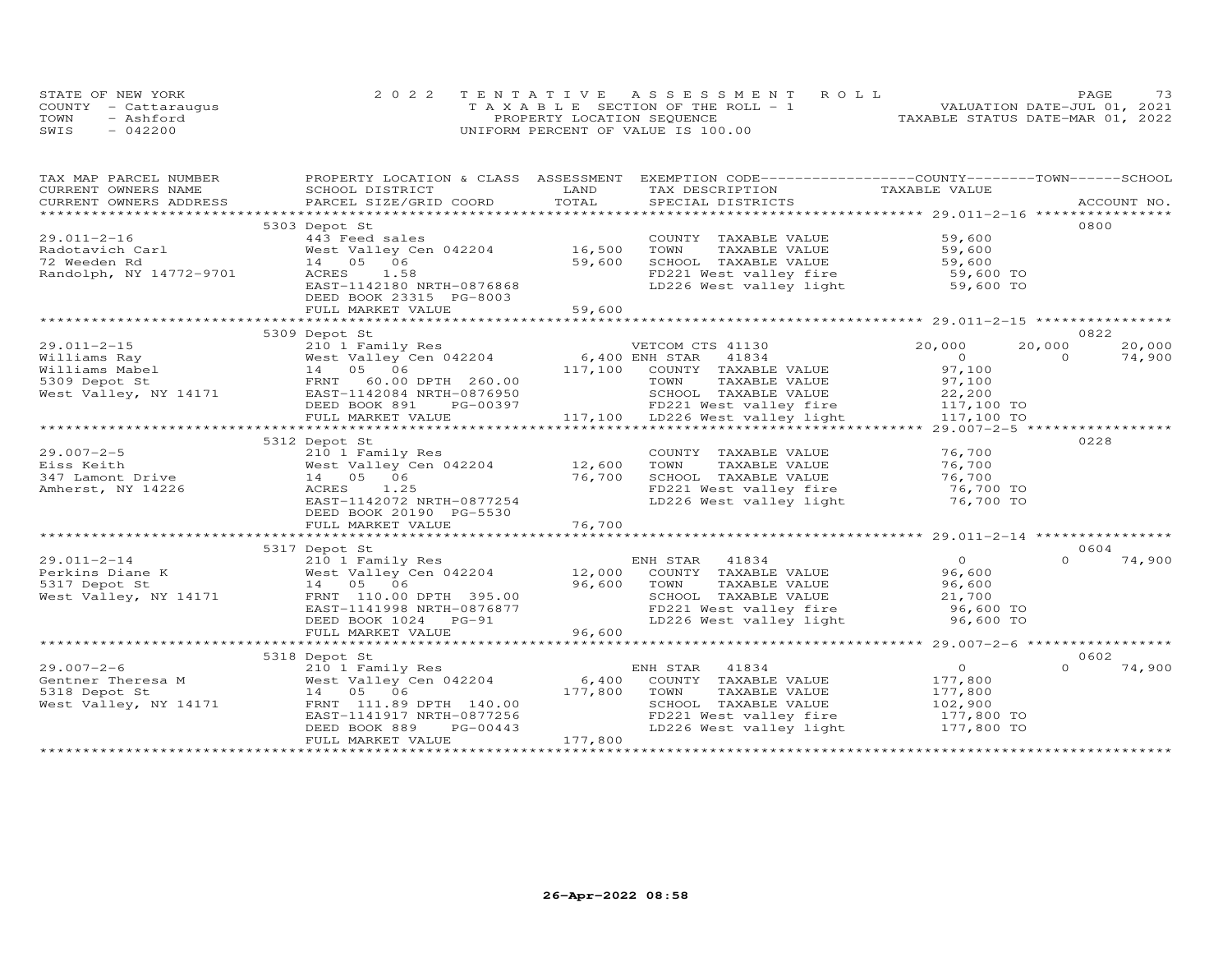|      | STATE OF NEW YORK    | 2022 TENTATIVE ASSESSMENT ROLL        | 74<br>PAGE.                      |
|------|----------------------|---------------------------------------|----------------------------------|
|      | COUNTY - Cattaraugus | T A X A B L E SECTION OF THE ROLL - 1 | VALUATION DATE-JUL 01, 2021      |
| TOWN | - Ashford            | PROPERTY LOCATION SEQUENCE            | TAXABLE STATUS DATE-MAR 01, 2022 |
| SWIS | $-042200$            | UNIFORM PERCENT OF VALUE IS 100.00    |                                  |

| TOTAL<br>CURRENT OWNERS ADDRESS<br>PARCEL SIZE/GRID COORD<br>SPECIAL DISTRICTS<br>ACCOUNT NO.<br>0015<br>5321 Depot St<br>$\overline{O}$<br>220 2 Family Res<br>$\Omega$<br>$29.011 - 2 - 13$<br>41854<br>30,000<br>BAS STAR<br>West Valley<br>14 05 06<br>FRNT 109.00 DPTH 390.00<br>EAST-1141889 NRTH-0876872<br>Aldrow-Boberg Kathryn<br>COUNTY TAXABLE VALUE<br>153,700<br>Boberg Eric L<br>153,700<br>TOWN<br>TAXABLE VALUE<br>153,700<br>123,700<br>5321 Depot St<br>SCHOOL TAXABLE VALUE<br>EAST-1141889 NRTH-0876872<br>DEED BOOK 1029 PG-814<br>FULL MARKET WALLER<br>West Valley, NY 14171<br>FD221 West valley fire 153,700 TO<br>LD226 West valley light 153,700 TO<br>153,700<br>FULL MARKET VALUE<br>5322 Depot St<br>0603<br>$\overline{0}$<br>$\Omega$<br>74,900<br>210 1 Family Res<br>ENH STAR<br>41834<br>West Valley Cen 042204<br>8,900<br>COUNTY TAXABLE VALUE<br>138,400<br>Gentner Marc<br>Harold & Patricia Morton L/C 14 05 06<br>138,400<br>TAXABLE VALUE<br>TOWN<br>138,400<br>SCHOOL TAXABLE VALUE<br>5322 Depot St<br>FRNT 78.93 DPTH 305.00<br>63,500<br>West Valley, NY 14171 EAST-1141833 NRTH-0877254<br>FD221 West valley fire<br>138,400 TO<br>LD226 West valley light<br>DEED BOOK 00864 PG-00617<br>138,400 TO<br>138,400<br>FULL MARKET VALUE<br>**********************<br>*********************************** 29.011-2-12 ***<br>***********************************<br>0129<br>5327 Depot St<br>210 1 Family Res<br>COUNTY TAXABLE VALUE<br>113,900<br>11,800<br>West Valley Cen 042204<br>TAXABLE VALUE<br>113,900<br>113,900<br>TOWN<br>14 05 06<br>113,900<br>SCHOOL TAXABLE VALUE<br>West Valley, NY 14171<br>FRNT 109.00 DPTH 385.00<br>FD221 West valley fire<br>LD226 West valley light<br>113,900 TO<br>113,900 TO<br>BANK<br>017<br>EAST-0493430 NRTH-0876830<br>DEED BOOK 30828 PG-2004<br>FULL MARKET VALUE<br>113,900<br>0202<br>5328 Depot St<br>39,100<br>AGED C/T/S 41800<br>39,100<br>39,100<br>210 1 Family Res<br>West Valley Cen 042204<br>/AGED C/T<br>10,900 ENH STAR<br>41834<br>$\overline{O}$<br>$\Omega$<br>39,100<br>78,200 COUNTY TAXABLE VALUE<br>39,100<br>5328 Depot St<br>14 05 06<br>TOWN<br>TAXABLE VALUE<br>39,100<br>West Valley, NY 14171<br>FRNT 109.50 DPTH 305.00<br>SCHOOL TAXABLE VALUE<br>$\sim$ 0<br>EAST-1141741 NRTH-0877255<br>78,200 TO<br>DEED BOOK 605<br>FD221 West valley fire<br>PG-00056<br>78,200 LD226 West valley light $78,200$ TO<br>FULL MARKET VALUE<br>0419<br>5333 Depot St<br>$29.011 - 2 - 11$<br>41854<br>$\overline{O}$<br>$\Omega$<br>30,000<br>210 1 Family Res<br>BAS STAR<br>29.011-2-11<br>Enser Christopher M<br>West Valley Cen 042204<br>8,100<br>COUNTY TAXABLE VALUE<br>117,000<br>117,000<br>Enser Michelle D<br>14 05 06<br>TOWN<br>TAXABLE VALUE<br>117,000<br>5333 Depot St<br>FRNT<br>55.00 DPTH 380.00<br>SCHOOL TAXABLE VALUE<br>87,000<br>$117,000$ TO<br>West Valley, NY 14171<br>FD221 West valley fire<br>BANK<br>032<br>LD226 West valley light 117,000 TO<br>EAST-1141695 NRTH-0876865<br>DEED BOOK 00949 PG-00498<br>117,000<br>FULL MARKET VALUE | TAX MAP PARCEL NUMBER |                 |      | PROPERTY LOCATION & CLASS ASSESSMENT EXEMPTION CODE----------------COUNTY-------TOWN------SCHOOL |               |  |
|--------------------------------------------------------------------------------------------------------------------------------------------------------------------------------------------------------------------------------------------------------------------------------------------------------------------------------------------------------------------------------------------------------------------------------------------------------------------------------------------------------------------------------------------------------------------------------------------------------------------------------------------------------------------------------------------------------------------------------------------------------------------------------------------------------------------------------------------------------------------------------------------------------------------------------------------------------------------------------------------------------------------------------------------------------------------------------------------------------------------------------------------------------------------------------------------------------------------------------------------------------------------------------------------------------------------------------------------------------------------------------------------------------------------------------------------------------------------------------------------------------------------------------------------------------------------------------------------------------------------------------------------------------------------------------------------------------------------------------------------------------------------------------------------------------------------------------------------------------------------------------------------------------------------------------------------------------------------------------------------------------------------------------------------------------------------------------------------------------------------------------------------------------------------------------------------------------------------------------------------------------------------------------------------------------------------------------------------------------------------------------------------------------------------------------------------------------------------------------------------------------------------------------------------------------------------------------------------------------------------------------------------------------------------------------------------------------------------------------------------------------------------------------------------------------------------------------------------------------------------------------------------------------------------------------------------------------------------------------------------------------------------------------------------------------------------------------------|-----------------------|-----------------|------|--------------------------------------------------------------------------------------------------|---------------|--|
|                                                                                                                                                                                                                                                                                                                                                                                                                                                                                                                                                                                                                                                                                                                                                                                                                                                                                                                                                                                                                                                                                                                                                                                                                                                                                                                                                                                                                                                                                                                                                                                                                                                                                                                                                                                                                                                                                                                                                                                                                                                                                                                                                                                                                                                                                                                                                                                                                                                                                                                                                                                                                                                                                                                                                                                                                                                                                                                                                                                                                                                                                      | CURRENT OWNERS NAME   | SCHOOL DISTRICT | LAND | TAX DESCRIPTION                                                                                  | TAXABLE VALUE |  |
|                                                                                                                                                                                                                                                                                                                                                                                                                                                                                                                                                                                                                                                                                                                                                                                                                                                                                                                                                                                                                                                                                                                                                                                                                                                                                                                                                                                                                                                                                                                                                                                                                                                                                                                                                                                                                                                                                                                                                                                                                                                                                                                                                                                                                                                                                                                                                                                                                                                                                                                                                                                                                                                                                                                                                                                                                                                                                                                                                                                                                                                                                      |                       |                 |      |                                                                                                  |               |  |
|                                                                                                                                                                                                                                                                                                                                                                                                                                                                                                                                                                                                                                                                                                                                                                                                                                                                                                                                                                                                                                                                                                                                                                                                                                                                                                                                                                                                                                                                                                                                                                                                                                                                                                                                                                                                                                                                                                                                                                                                                                                                                                                                                                                                                                                                                                                                                                                                                                                                                                                                                                                                                                                                                                                                                                                                                                                                                                                                                                                                                                                                                      |                       |                 |      |                                                                                                  |               |  |
|                                                                                                                                                                                                                                                                                                                                                                                                                                                                                                                                                                                                                                                                                                                                                                                                                                                                                                                                                                                                                                                                                                                                                                                                                                                                                                                                                                                                                                                                                                                                                                                                                                                                                                                                                                                                                                                                                                                                                                                                                                                                                                                                                                                                                                                                                                                                                                                                                                                                                                                                                                                                                                                                                                                                                                                                                                                                                                                                                                                                                                                                                      |                       |                 |      |                                                                                                  |               |  |
|                                                                                                                                                                                                                                                                                                                                                                                                                                                                                                                                                                                                                                                                                                                                                                                                                                                                                                                                                                                                                                                                                                                                                                                                                                                                                                                                                                                                                                                                                                                                                                                                                                                                                                                                                                                                                                                                                                                                                                                                                                                                                                                                                                                                                                                                                                                                                                                                                                                                                                                                                                                                                                                                                                                                                                                                                                                                                                                                                                                                                                                                                      |                       |                 |      |                                                                                                  |               |  |
|                                                                                                                                                                                                                                                                                                                                                                                                                                                                                                                                                                                                                                                                                                                                                                                                                                                                                                                                                                                                                                                                                                                                                                                                                                                                                                                                                                                                                                                                                                                                                                                                                                                                                                                                                                                                                                                                                                                                                                                                                                                                                                                                                                                                                                                                                                                                                                                                                                                                                                                                                                                                                                                                                                                                                                                                                                                                                                                                                                                                                                                                                      |                       |                 |      |                                                                                                  |               |  |
|                                                                                                                                                                                                                                                                                                                                                                                                                                                                                                                                                                                                                                                                                                                                                                                                                                                                                                                                                                                                                                                                                                                                                                                                                                                                                                                                                                                                                                                                                                                                                                                                                                                                                                                                                                                                                                                                                                                                                                                                                                                                                                                                                                                                                                                                                                                                                                                                                                                                                                                                                                                                                                                                                                                                                                                                                                                                                                                                                                                                                                                                                      |                       |                 |      |                                                                                                  |               |  |
|                                                                                                                                                                                                                                                                                                                                                                                                                                                                                                                                                                                                                                                                                                                                                                                                                                                                                                                                                                                                                                                                                                                                                                                                                                                                                                                                                                                                                                                                                                                                                                                                                                                                                                                                                                                                                                                                                                                                                                                                                                                                                                                                                                                                                                                                                                                                                                                                                                                                                                                                                                                                                                                                                                                                                                                                                                                                                                                                                                                                                                                                                      |                       |                 |      |                                                                                                  |               |  |
|                                                                                                                                                                                                                                                                                                                                                                                                                                                                                                                                                                                                                                                                                                                                                                                                                                                                                                                                                                                                                                                                                                                                                                                                                                                                                                                                                                                                                                                                                                                                                                                                                                                                                                                                                                                                                                                                                                                                                                                                                                                                                                                                                                                                                                                                                                                                                                                                                                                                                                                                                                                                                                                                                                                                                                                                                                                                                                                                                                                                                                                                                      |                       |                 |      |                                                                                                  |               |  |
|                                                                                                                                                                                                                                                                                                                                                                                                                                                                                                                                                                                                                                                                                                                                                                                                                                                                                                                                                                                                                                                                                                                                                                                                                                                                                                                                                                                                                                                                                                                                                                                                                                                                                                                                                                                                                                                                                                                                                                                                                                                                                                                                                                                                                                                                                                                                                                                                                                                                                                                                                                                                                                                                                                                                                                                                                                                                                                                                                                                                                                                                                      |                       |                 |      |                                                                                                  |               |  |
|                                                                                                                                                                                                                                                                                                                                                                                                                                                                                                                                                                                                                                                                                                                                                                                                                                                                                                                                                                                                                                                                                                                                                                                                                                                                                                                                                                                                                                                                                                                                                                                                                                                                                                                                                                                                                                                                                                                                                                                                                                                                                                                                                                                                                                                                                                                                                                                                                                                                                                                                                                                                                                                                                                                                                                                                                                                                                                                                                                                                                                                                                      |                       |                 |      |                                                                                                  |               |  |
|                                                                                                                                                                                                                                                                                                                                                                                                                                                                                                                                                                                                                                                                                                                                                                                                                                                                                                                                                                                                                                                                                                                                                                                                                                                                                                                                                                                                                                                                                                                                                                                                                                                                                                                                                                                                                                                                                                                                                                                                                                                                                                                                                                                                                                                                                                                                                                                                                                                                                                                                                                                                                                                                                                                                                                                                                                                                                                                                                                                                                                                                                      |                       |                 |      |                                                                                                  |               |  |
|                                                                                                                                                                                                                                                                                                                                                                                                                                                                                                                                                                                                                                                                                                                                                                                                                                                                                                                                                                                                                                                                                                                                                                                                                                                                                                                                                                                                                                                                                                                                                                                                                                                                                                                                                                                                                                                                                                                                                                                                                                                                                                                                                                                                                                                                                                                                                                                                                                                                                                                                                                                                                                                                                                                                                                                                                                                                                                                                                                                                                                                                                      | $29.007 - 2 - 7$      |                 |      |                                                                                                  |               |  |
|                                                                                                                                                                                                                                                                                                                                                                                                                                                                                                                                                                                                                                                                                                                                                                                                                                                                                                                                                                                                                                                                                                                                                                                                                                                                                                                                                                                                                                                                                                                                                                                                                                                                                                                                                                                                                                                                                                                                                                                                                                                                                                                                                                                                                                                                                                                                                                                                                                                                                                                                                                                                                                                                                                                                                                                                                                                                                                                                                                                                                                                                                      |                       |                 |      |                                                                                                  |               |  |
|                                                                                                                                                                                                                                                                                                                                                                                                                                                                                                                                                                                                                                                                                                                                                                                                                                                                                                                                                                                                                                                                                                                                                                                                                                                                                                                                                                                                                                                                                                                                                                                                                                                                                                                                                                                                                                                                                                                                                                                                                                                                                                                                                                                                                                                                                                                                                                                                                                                                                                                                                                                                                                                                                                                                                                                                                                                                                                                                                                                                                                                                                      |                       |                 |      |                                                                                                  |               |  |
|                                                                                                                                                                                                                                                                                                                                                                                                                                                                                                                                                                                                                                                                                                                                                                                                                                                                                                                                                                                                                                                                                                                                                                                                                                                                                                                                                                                                                                                                                                                                                                                                                                                                                                                                                                                                                                                                                                                                                                                                                                                                                                                                                                                                                                                                                                                                                                                                                                                                                                                                                                                                                                                                                                                                                                                                                                                                                                                                                                                                                                                                                      |                       |                 |      |                                                                                                  |               |  |
|                                                                                                                                                                                                                                                                                                                                                                                                                                                                                                                                                                                                                                                                                                                                                                                                                                                                                                                                                                                                                                                                                                                                                                                                                                                                                                                                                                                                                                                                                                                                                                                                                                                                                                                                                                                                                                                                                                                                                                                                                                                                                                                                                                                                                                                                                                                                                                                                                                                                                                                                                                                                                                                                                                                                                                                                                                                                                                                                                                                                                                                                                      |                       |                 |      |                                                                                                  |               |  |
|                                                                                                                                                                                                                                                                                                                                                                                                                                                                                                                                                                                                                                                                                                                                                                                                                                                                                                                                                                                                                                                                                                                                                                                                                                                                                                                                                                                                                                                                                                                                                                                                                                                                                                                                                                                                                                                                                                                                                                                                                                                                                                                                                                                                                                                                                                                                                                                                                                                                                                                                                                                                                                                                                                                                                                                                                                                                                                                                                                                                                                                                                      |                       |                 |      |                                                                                                  |               |  |
|                                                                                                                                                                                                                                                                                                                                                                                                                                                                                                                                                                                                                                                                                                                                                                                                                                                                                                                                                                                                                                                                                                                                                                                                                                                                                                                                                                                                                                                                                                                                                                                                                                                                                                                                                                                                                                                                                                                                                                                                                                                                                                                                                                                                                                                                                                                                                                                                                                                                                                                                                                                                                                                                                                                                                                                                                                                                                                                                                                                                                                                                                      |                       |                 |      |                                                                                                  |               |  |
|                                                                                                                                                                                                                                                                                                                                                                                                                                                                                                                                                                                                                                                                                                                                                                                                                                                                                                                                                                                                                                                                                                                                                                                                                                                                                                                                                                                                                                                                                                                                                                                                                                                                                                                                                                                                                                                                                                                                                                                                                                                                                                                                                                                                                                                                                                                                                                                                                                                                                                                                                                                                                                                                                                                                                                                                                                                                                                                                                                                                                                                                                      |                       |                 |      |                                                                                                  |               |  |
|                                                                                                                                                                                                                                                                                                                                                                                                                                                                                                                                                                                                                                                                                                                                                                                                                                                                                                                                                                                                                                                                                                                                                                                                                                                                                                                                                                                                                                                                                                                                                                                                                                                                                                                                                                                                                                                                                                                                                                                                                                                                                                                                                                                                                                                                                                                                                                                                                                                                                                                                                                                                                                                                                                                                                                                                                                                                                                                                                                                                                                                                                      |                       |                 |      |                                                                                                  |               |  |
|                                                                                                                                                                                                                                                                                                                                                                                                                                                                                                                                                                                                                                                                                                                                                                                                                                                                                                                                                                                                                                                                                                                                                                                                                                                                                                                                                                                                                                                                                                                                                                                                                                                                                                                                                                                                                                                                                                                                                                                                                                                                                                                                                                                                                                                                                                                                                                                                                                                                                                                                                                                                                                                                                                                                                                                                                                                                                                                                                                                                                                                                                      | $29.011 - 2 - 12$     |                 |      |                                                                                                  |               |  |
|                                                                                                                                                                                                                                                                                                                                                                                                                                                                                                                                                                                                                                                                                                                                                                                                                                                                                                                                                                                                                                                                                                                                                                                                                                                                                                                                                                                                                                                                                                                                                                                                                                                                                                                                                                                                                                                                                                                                                                                                                                                                                                                                                                                                                                                                                                                                                                                                                                                                                                                                                                                                                                                                                                                                                                                                                                                                                                                                                                                                                                                                                      | Jackson Susan         |                 |      |                                                                                                  |               |  |
|                                                                                                                                                                                                                                                                                                                                                                                                                                                                                                                                                                                                                                                                                                                                                                                                                                                                                                                                                                                                                                                                                                                                                                                                                                                                                                                                                                                                                                                                                                                                                                                                                                                                                                                                                                                                                                                                                                                                                                                                                                                                                                                                                                                                                                                                                                                                                                                                                                                                                                                                                                                                                                                                                                                                                                                                                                                                                                                                                                                                                                                                                      | 5327 Depot St         |                 |      |                                                                                                  |               |  |
|                                                                                                                                                                                                                                                                                                                                                                                                                                                                                                                                                                                                                                                                                                                                                                                                                                                                                                                                                                                                                                                                                                                                                                                                                                                                                                                                                                                                                                                                                                                                                                                                                                                                                                                                                                                                                                                                                                                                                                                                                                                                                                                                                                                                                                                                                                                                                                                                                                                                                                                                                                                                                                                                                                                                                                                                                                                                                                                                                                                                                                                                                      |                       |                 |      |                                                                                                  |               |  |
|                                                                                                                                                                                                                                                                                                                                                                                                                                                                                                                                                                                                                                                                                                                                                                                                                                                                                                                                                                                                                                                                                                                                                                                                                                                                                                                                                                                                                                                                                                                                                                                                                                                                                                                                                                                                                                                                                                                                                                                                                                                                                                                                                                                                                                                                                                                                                                                                                                                                                                                                                                                                                                                                                                                                                                                                                                                                                                                                                                                                                                                                                      |                       |                 |      |                                                                                                  |               |  |
|                                                                                                                                                                                                                                                                                                                                                                                                                                                                                                                                                                                                                                                                                                                                                                                                                                                                                                                                                                                                                                                                                                                                                                                                                                                                                                                                                                                                                                                                                                                                                                                                                                                                                                                                                                                                                                                                                                                                                                                                                                                                                                                                                                                                                                                                                                                                                                                                                                                                                                                                                                                                                                                                                                                                                                                                                                                                                                                                                                                                                                                                                      |                       |                 |      |                                                                                                  |               |  |
|                                                                                                                                                                                                                                                                                                                                                                                                                                                                                                                                                                                                                                                                                                                                                                                                                                                                                                                                                                                                                                                                                                                                                                                                                                                                                                                                                                                                                                                                                                                                                                                                                                                                                                                                                                                                                                                                                                                                                                                                                                                                                                                                                                                                                                                                                                                                                                                                                                                                                                                                                                                                                                                                                                                                                                                                                                                                                                                                                                                                                                                                                      |                       |                 |      |                                                                                                  |               |  |
|                                                                                                                                                                                                                                                                                                                                                                                                                                                                                                                                                                                                                                                                                                                                                                                                                                                                                                                                                                                                                                                                                                                                                                                                                                                                                                                                                                                                                                                                                                                                                                                                                                                                                                                                                                                                                                                                                                                                                                                                                                                                                                                                                                                                                                                                                                                                                                                                                                                                                                                                                                                                                                                                                                                                                                                                                                                                                                                                                                                                                                                                                      |                       |                 |      |                                                                                                  |               |  |
|                                                                                                                                                                                                                                                                                                                                                                                                                                                                                                                                                                                                                                                                                                                                                                                                                                                                                                                                                                                                                                                                                                                                                                                                                                                                                                                                                                                                                                                                                                                                                                                                                                                                                                                                                                                                                                                                                                                                                                                                                                                                                                                                                                                                                                                                                                                                                                                                                                                                                                                                                                                                                                                                                                                                                                                                                                                                                                                                                                                                                                                                                      |                       |                 |      |                                                                                                  |               |  |
|                                                                                                                                                                                                                                                                                                                                                                                                                                                                                                                                                                                                                                                                                                                                                                                                                                                                                                                                                                                                                                                                                                                                                                                                                                                                                                                                                                                                                                                                                                                                                                                                                                                                                                                                                                                                                                                                                                                                                                                                                                                                                                                                                                                                                                                                                                                                                                                                                                                                                                                                                                                                                                                                                                                                                                                                                                                                                                                                                                                                                                                                                      |                       |                 |      |                                                                                                  |               |  |
|                                                                                                                                                                                                                                                                                                                                                                                                                                                                                                                                                                                                                                                                                                                                                                                                                                                                                                                                                                                                                                                                                                                                                                                                                                                                                                                                                                                                                                                                                                                                                                                                                                                                                                                                                                                                                                                                                                                                                                                                                                                                                                                                                                                                                                                                                                                                                                                                                                                                                                                                                                                                                                                                                                                                                                                                                                                                                                                                                                                                                                                                                      | $29.007 - 2 - 8$      |                 |      |                                                                                                  |               |  |
|                                                                                                                                                                                                                                                                                                                                                                                                                                                                                                                                                                                                                                                                                                                                                                                                                                                                                                                                                                                                                                                                                                                                                                                                                                                                                                                                                                                                                                                                                                                                                                                                                                                                                                                                                                                                                                                                                                                                                                                                                                                                                                                                                                                                                                                                                                                                                                                                                                                                                                                                                                                                                                                                                                                                                                                                                                                                                                                                                                                                                                                                                      | Engels Jane           |                 |      |                                                                                                  |               |  |
|                                                                                                                                                                                                                                                                                                                                                                                                                                                                                                                                                                                                                                                                                                                                                                                                                                                                                                                                                                                                                                                                                                                                                                                                                                                                                                                                                                                                                                                                                                                                                                                                                                                                                                                                                                                                                                                                                                                                                                                                                                                                                                                                                                                                                                                                                                                                                                                                                                                                                                                                                                                                                                                                                                                                                                                                                                                                                                                                                                                                                                                                                      |                       |                 |      |                                                                                                  |               |  |
|                                                                                                                                                                                                                                                                                                                                                                                                                                                                                                                                                                                                                                                                                                                                                                                                                                                                                                                                                                                                                                                                                                                                                                                                                                                                                                                                                                                                                                                                                                                                                                                                                                                                                                                                                                                                                                                                                                                                                                                                                                                                                                                                                                                                                                                                                                                                                                                                                                                                                                                                                                                                                                                                                                                                                                                                                                                                                                                                                                                                                                                                                      |                       |                 |      |                                                                                                  |               |  |
|                                                                                                                                                                                                                                                                                                                                                                                                                                                                                                                                                                                                                                                                                                                                                                                                                                                                                                                                                                                                                                                                                                                                                                                                                                                                                                                                                                                                                                                                                                                                                                                                                                                                                                                                                                                                                                                                                                                                                                                                                                                                                                                                                                                                                                                                                                                                                                                                                                                                                                                                                                                                                                                                                                                                                                                                                                                                                                                                                                                                                                                                                      |                       |                 |      |                                                                                                  |               |  |
|                                                                                                                                                                                                                                                                                                                                                                                                                                                                                                                                                                                                                                                                                                                                                                                                                                                                                                                                                                                                                                                                                                                                                                                                                                                                                                                                                                                                                                                                                                                                                                                                                                                                                                                                                                                                                                                                                                                                                                                                                                                                                                                                                                                                                                                                                                                                                                                                                                                                                                                                                                                                                                                                                                                                                                                                                                                                                                                                                                                                                                                                                      |                       |                 |      |                                                                                                  |               |  |
|                                                                                                                                                                                                                                                                                                                                                                                                                                                                                                                                                                                                                                                                                                                                                                                                                                                                                                                                                                                                                                                                                                                                                                                                                                                                                                                                                                                                                                                                                                                                                                                                                                                                                                                                                                                                                                                                                                                                                                                                                                                                                                                                                                                                                                                                                                                                                                                                                                                                                                                                                                                                                                                                                                                                                                                                                                                                                                                                                                                                                                                                                      |                       |                 |      |                                                                                                  |               |  |
|                                                                                                                                                                                                                                                                                                                                                                                                                                                                                                                                                                                                                                                                                                                                                                                                                                                                                                                                                                                                                                                                                                                                                                                                                                                                                                                                                                                                                                                                                                                                                                                                                                                                                                                                                                                                                                                                                                                                                                                                                                                                                                                                                                                                                                                                                                                                                                                                                                                                                                                                                                                                                                                                                                                                                                                                                                                                                                                                                                                                                                                                                      |                       |                 |      |                                                                                                  |               |  |
|                                                                                                                                                                                                                                                                                                                                                                                                                                                                                                                                                                                                                                                                                                                                                                                                                                                                                                                                                                                                                                                                                                                                                                                                                                                                                                                                                                                                                                                                                                                                                                                                                                                                                                                                                                                                                                                                                                                                                                                                                                                                                                                                                                                                                                                                                                                                                                                                                                                                                                                                                                                                                                                                                                                                                                                                                                                                                                                                                                                                                                                                                      |                       |                 |      |                                                                                                  |               |  |
|                                                                                                                                                                                                                                                                                                                                                                                                                                                                                                                                                                                                                                                                                                                                                                                                                                                                                                                                                                                                                                                                                                                                                                                                                                                                                                                                                                                                                                                                                                                                                                                                                                                                                                                                                                                                                                                                                                                                                                                                                                                                                                                                                                                                                                                                                                                                                                                                                                                                                                                                                                                                                                                                                                                                                                                                                                                                                                                                                                                                                                                                                      |                       |                 |      |                                                                                                  |               |  |
|                                                                                                                                                                                                                                                                                                                                                                                                                                                                                                                                                                                                                                                                                                                                                                                                                                                                                                                                                                                                                                                                                                                                                                                                                                                                                                                                                                                                                                                                                                                                                                                                                                                                                                                                                                                                                                                                                                                                                                                                                                                                                                                                                                                                                                                                                                                                                                                                                                                                                                                                                                                                                                                                                                                                                                                                                                                                                                                                                                                                                                                                                      |                       |                 |      |                                                                                                  |               |  |
|                                                                                                                                                                                                                                                                                                                                                                                                                                                                                                                                                                                                                                                                                                                                                                                                                                                                                                                                                                                                                                                                                                                                                                                                                                                                                                                                                                                                                                                                                                                                                                                                                                                                                                                                                                                                                                                                                                                                                                                                                                                                                                                                                                                                                                                                                                                                                                                                                                                                                                                                                                                                                                                                                                                                                                                                                                                                                                                                                                                                                                                                                      |                       |                 |      |                                                                                                  |               |  |
|                                                                                                                                                                                                                                                                                                                                                                                                                                                                                                                                                                                                                                                                                                                                                                                                                                                                                                                                                                                                                                                                                                                                                                                                                                                                                                                                                                                                                                                                                                                                                                                                                                                                                                                                                                                                                                                                                                                                                                                                                                                                                                                                                                                                                                                                                                                                                                                                                                                                                                                                                                                                                                                                                                                                                                                                                                                                                                                                                                                                                                                                                      |                       |                 |      |                                                                                                  |               |  |
|                                                                                                                                                                                                                                                                                                                                                                                                                                                                                                                                                                                                                                                                                                                                                                                                                                                                                                                                                                                                                                                                                                                                                                                                                                                                                                                                                                                                                                                                                                                                                                                                                                                                                                                                                                                                                                                                                                                                                                                                                                                                                                                                                                                                                                                                                                                                                                                                                                                                                                                                                                                                                                                                                                                                                                                                                                                                                                                                                                                                                                                                                      |                       |                 |      |                                                                                                  |               |  |
|                                                                                                                                                                                                                                                                                                                                                                                                                                                                                                                                                                                                                                                                                                                                                                                                                                                                                                                                                                                                                                                                                                                                                                                                                                                                                                                                                                                                                                                                                                                                                                                                                                                                                                                                                                                                                                                                                                                                                                                                                                                                                                                                                                                                                                                                                                                                                                                                                                                                                                                                                                                                                                                                                                                                                                                                                                                                                                                                                                                                                                                                                      |                       |                 |      |                                                                                                  |               |  |
|                                                                                                                                                                                                                                                                                                                                                                                                                                                                                                                                                                                                                                                                                                                                                                                                                                                                                                                                                                                                                                                                                                                                                                                                                                                                                                                                                                                                                                                                                                                                                                                                                                                                                                                                                                                                                                                                                                                                                                                                                                                                                                                                                                                                                                                                                                                                                                                                                                                                                                                                                                                                                                                                                                                                                                                                                                                                                                                                                                                                                                                                                      |                       |                 |      |                                                                                                  |               |  |
|                                                                                                                                                                                                                                                                                                                                                                                                                                                                                                                                                                                                                                                                                                                                                                                                                                                                                                                                                                                                                                                                                                                                                                                                                                                                                                                                                                                                                                                                                                                                                                                                                                                                                                                                                                                                                                                                                                                                                                                                                                                                                                                                                                                                                                                                                                                                                                                                                                                                                                                                                                                                                                                                                                                                                                                                                                                                                                                                                                                                                                                                                      |                       |                 |      |                                                                                                  |               |  |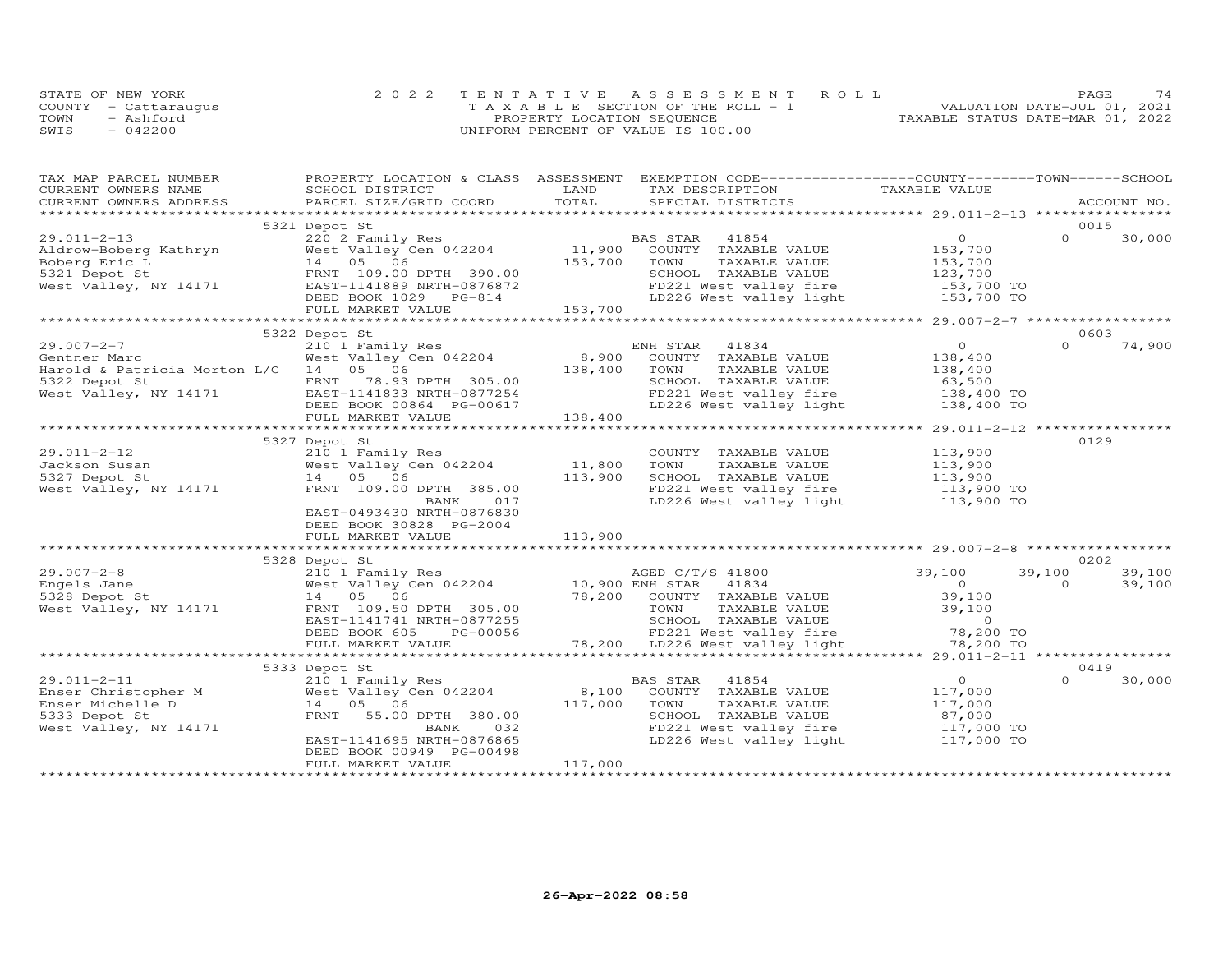|      | STATE OF NEW YORK    | 2022 TENTATIVE ASSESSMENT ROLL        | PAGE                             |
|------|----------------------|---------------------------------------|----------------------------------|
|      | COUNTY - Cattaraugus | T A X A B L E SECTION OF THE ROLL - 1 | VALUATION DATE-JUL 01, 2021      |
| TOWN | - Ashford            | PROPERTY LOCATION SEQUENCE            | TAXABLE STATUS DATE-MAR 01, 2022 |
| SWIS | 042200               | UNIFORM PERCENT OF VALUE IS 100.00    |                                  |

| TAX MAP PARCEL NUMBER                  |                                                                                                                                                                       |               | PROPERTY LOCATION & CLASS ASSESSMENT EXEMPTION CODE----------------COUNTY-------TOWN-----SCHOOL |                                                    |                    |
|----------------------------------------|-----------------------------------------------------------------------------------------------------------------------------------------------------------------------|---------------|-------------------------------------------------------------------------------------------------|----------------------------------------------------|--------------------|
| CURRENT OWNERS NAME                    | SCHOOL DISTRICT                                                                                                                                                       | LAND          | TAX DESCRIPTION                                                                                 | TAXABLE VALUE                                      |                    |
| CURRENT OWNERS ADDRESS                 | PARCEL SIZE/GRID COORD                                                                                                                                                | TOTAL         | SPECIAL DISTRICTS                                                                               |                                                    | ACCOUNT NO.        |
|                                        |                                                                                                                                                                       |               |                                                                                                 |                                                    |                    |
| $29.007 - 2 - 9$                       | 5334 Depot St                                                                                                                                                         |               |                                                                                                 | 107,600                                            | 0382               |
|                                        | 210 1 Family Res<br>West Valley Cen 042204 7,800                                                                                                                      |               | COUNTY TAXABLE VALUE                                                                            | 107,600                                            |                    |
| Schultz Kyle                           | 14  05  06                                                                                                                                                            |               | TOWN<br>TAXABLE VALUE                                                                           |                                                    |                    |
| Menoff Angel                           | FRNT                                                                                                                                                                  | 107,600       | SCHOOL TAXABLE VALUE<br>FD221 West valley fire                                                  | 107,600<br>$107,600$ TO                            |                    |
| 5334 Depot Street                      | 66.00 DPTH 305.00<br>084                                                                                                                                              |               |                                                                                                 | 91,460 TO                                          |                    |
| West Valley, NY 14171                  | BANK<br>EAST-0493280 NRTH-0877210                                                                                                                                     |               | LD226 West valley light                                                                         |                                                    |                    |
|                                        | DEED BOOK 30808 PG-3001                                                                                                                                               |               |                                                                                                 |                                                    |                    |
|                                        | FULL MARKET VALUE                                                                                                                                                     | 107,600       |                                                                                                 |                                                    |                    |
|                                        |                                                                                                                                                                       |               |                                                                                                 |                                                    |                    |
|                                        | 5337 Depot St                                                                                                                                                         |               |                                                                                                 |                                                    | 0206               |
| $29.011 - 2 - 10$                      | 220 2 Family Res                                                                                                                                                      |               | COUNTY TAXABLE VALUE                                                                            | 116,600                                            |                    |
|                                        | West Valley Cen 042204                                                                                                                                                | 11,800        | TOWN<br>TAXABLE VALUE                                                                           |                                                    |                    |
|                                        | Example 1 2202 and the Mest Valley Cen 042204<br>Ahrens Daniel 14 05 06<br>11751 Bolton Rd FRNT 109.00 DPTH 380.00<br>Springville, NY 14141 EAST-1141611_NRTH-0876862 | 116,600       | SCHOOL TAXABLE VALUE                                                                            | 116,600<br>116,600                                 |                    |
|                                        |                                                                                                                                                                       |               | FD221 West valley fire                                                                          | 116,600 TO                                         |                    |
|                                        |                                                                                                                                                                       |               | LD226 West valley light                                                                         | 116,600 TO                                         |                    |
|                                        | DEED BOOK 30759 PG-8001                                                                                                                                               |               |                                                                                                 |                                                    |                    |
|                                        | FULL MARKET VALUE                                                                                                                                                     | 116,600       |                                                                                                 |                                                    |                    |
|                                        | ****************************                                                                                                                                          | ************* |                                                                                                 | ******************** 29.007-2-10 ***************** |                    |
|                                        | 5338 Depot St                                                                                                                                                         |               |                                                                                                 |                                                    | 0573               |
| $29.007 - 2 - 10$                      | 220 2 Family Res                                                                                                                                                      |               | ENH STAR<br>41834                                                                               | $\overline{O}$                                     | $\Omega$<br>74,900 |
|                                        | ZZO Z Family Res<br>West Valley Cen 042204                                                                                                                            | 7,800         | COUNTY TAXABLE VALUE                                                                            | 104,400                                            |                    |
|                                        |                                                                                                                                                                       | 104,400       | TAXABLE VALUE<br>TOWN                                                                           | 104,400                                            |                    |
|                                        | Scouten Mary Jane<br>Scouten Timothy M 14 05 06<br>5338 Depot St FRNT 66.00 DPTH 305.00<br>West Valley, NY 14171 EAST-1141591 NRTH-0877248                            |               | SCHOOL TAXABLE VALUE                                                                            | 29,500                                             |                    |
|                                        | FRNT 66.00 DPTH 305.00<br>EAST-1141591 NRTH-0877248<br>DEED BOOK 1019 PG-213                                                                                          |               |                                                                                                 |                                                    |                    |
|                                        |                                                                                                                                                                       |               | FD221 West valley fire 104,400 TO<br>LD226 West valley light 104,400 TO                         |                                                    |                    |
|                                        | FULL MARKET VALUE                                                                                                                                                     | 104,400       |                                                                                                 |                                                    |                    |
|                                        |                                                                                                                                                                       |               |                                                                                                 |                                                    |                    |
|                                        | 5340 Depot St                                                                                                                                                         |               |                                                                                                 |                                                    | 0577               |
| $29.007 - 2 - 11$                      |                                                                                                                                                                       |               | 41854<br>BAS STAR                                                                               | $\overline{0}$                                     | $\Omega$<br>30,000 |
| Pfeffer Charles                        |                                                                                                                                                                       | 8,000         | COUNTY TAXABLE VALUE                                                                            | 126,100                                            |                    |
| Pfeffer Michelle                       |                                                                                                                                                                       | 126,100       | TOWN<br>TAXABLE VALUE                                                                           | 126,100                                            |                    |
| 5340 Depot St                          |                                                                                                                                                                       |               | SCHOOL TAXABLE VALUE                                                                            | 96,100                                             |                    |
| 5340 Depot St<br>West Valley, NY 14171 |                                                                                                                                                                       |               | FD221 West valley fire                                                                          | 126,100 TO                                         |                    |
|                                        | 220 2 1<br>West Valley Cen -<br>14 05 06<br>FRNT 66.00 DPTH 310.00<br>TAST-1141524 NRTH-0877249<br>TAST-1141524 NRTH-0877249                                          |               | LD226 West valley light                                                                         | 126,100 TO                                         |                    |
|                                        | FULL MARKET VALUE                                                                                                                                                     | 126,100       |                                                                                                 |                                                    |                    |
|                                        |                                                                                                                                                                       |               |                                                                                                 |                                                    |                    |
|                                        | 5341 Depot St                                                                                                                                                         |               |                                                                                                 |                                                    | 0199               |
| $29.011 - 2 - 9$                       | 210 1 Family Res                                                                                                                                                      |               | COUNTY TAXABLE VALUE                                                                            | 151,200                                            |                    |
| Foster Kevin D Jr<br>Schulze Ashley    | West Valley Cen 042204                                                                                                                                                | 11,100        | TOWN<br>TAXABLE VALUE                                                                           | 151,200                                            |                    |
| Schulze Ashley                         | 14 05 06                                                                                                                                                              | 151,200       | SCHOOL TAXABLE VALUE                                                                            | 151,200                                            |                    |
| 5341 Depot St.                         | FRNT<br>95.00 DPTH 370.00                                                                                                                                             |               | FD221 West valley fire 151,200 TO                                                               |                                                    |                    |
| West Valley, NY 14171                  | BANK<br>081                                                                                                                                                           |               | LD226 West valley light                                                                         | 151,200 TO                                         |                    |
|                                        | EAST-1141506 NRTH-0876857                                                                                                                                             |               |                                                                                                 |                                                    |                    |
|                                        | DEED BOOK 23633 PG-2003                                                                                                                                               |               |                                                                                                 |                                                    |                    |
|                                        | FULL MARKET VALUE                                                                                                                                                     | 151,200       |                                                                                                 |                                                    |                    |
|                                        |                                                                                                                                                                       |               |                                                                                                 |                                                    |                    |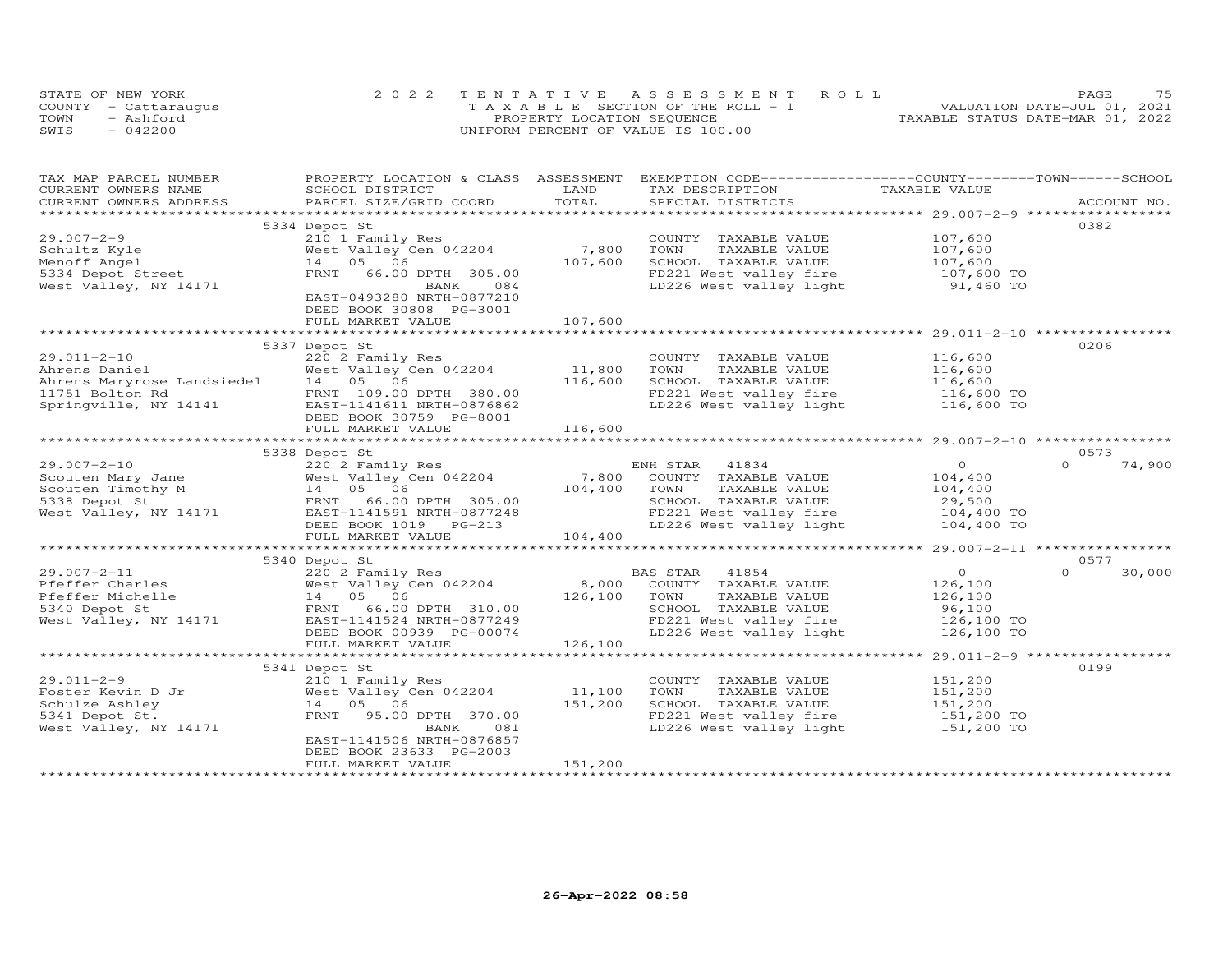|      | STATE OF NEW YORK    | 2022 TENTATIVE ASSESSMENT ROLL        | PAGE.                            | 76 |
|------|----------------------|---------------------------------------|----------------------------------|----|
|      | COUNTY - Cattaraugus | T A X A B L E SECTION OF THE ROLL - 1 | VALUATION DATE-JUL 01, 2021      |    |
| TOWN | - Ashford            | PROPERTY LOCATION SEQUENCE            | TAXABLE STATUS DATE-MAR 01, 2022 |    |
| SWIS | $-042200$            | UNIFORM PERCENT OF VALUE IS 100.00    |                                  |    |

| TAX MAP PARCEL NUMBER                   | PROPERTY LOCATION & CLASS ASSESSMENT |         | EXEMPTION CODE-----------------COUNTY-------TOWN------SCHOOL |                            |                    |
|-----------------------------------------|--------------------------------------|---------|--------------------------------------------------------------|----------------------------|--------------------|
| CURRENT OWNERS NAME                     | SCHOOL DISTRICT                      | LAND    | TAX DESCRIPTION                                              | TAXABLE VALUE              |                    |
| CURRENT OWNERS ADDRESS                  | PARCEL SIZE/GRID COORD               | TOTAL   | SPECIAL DISTRICTS                                            |                            | ACCOUNT NO.        |
|                                         |                                      |         |                                                              |                            |                    |
|                                         | 5346 Depot St                        |         |                                                              |                            | 0028               |
| $29.007 - 2 - 12$                       | 220 2 Family Res                     |         | COUNTY TAXABLE VALUE                                         | 93,500                     |                    |
| Schoepflin Joseph A                     | West Valley Cen 042204               | 12,000  | TOWN<br>TAXABLE VALUE                                        | 93,500                     |                    |
| Schoepflin Elizabeth M                  | 14 05<br>06                          | 93,500  | SCHOOL TAXABLE VALUE                                         | 93,500                     |                    |
| 5346 Depot St.                          | ACRES<br>1.00 BANK<br>017            |         | FD221 West valley fire                                       | 93,500 TO                  |                    |
| West Valley, NY 14171                   | EAST-1141420 NRTH-0877244            |         | LD226 West valley light                                      | 93,500 TO                  |                    |
|                                         | DEED BOOK 28021 PG-8001              |         |                                                              |                            |                    |
|                                         | FULL MARKET VALUE                    | 93,500  |                                                              |                            |                    |
|                                         |                                      |         |                                                              |                            |                    |
|                                         | 5347 Depot St                        |         |                                                              |                            | 0203               |
| $29.011 - 2 - 8.1$                      | 210 1 Family Res                     |         | 41854<br>BAS STAR                                            | $\circ$                    | $\Omega$<br>30,000 |
| Gentner Regis C                         | West Valley Cen 042204               | 7,300   | COUNTY TAXABLE VALUE                                         | 121,500                    |                    |
| 5347 Depot St                           | 14 05 06                             | 121,500 | TOWN<br>TAXABLE VALUE                                        | 121,500                    |                    |
| West Valley, NY 14171                   | FRNT 109.00 DPTH 220.00              |         | SCHOOL TAXABLE VALUE                                         | 91,500                     |                    |
|                                         | EAST-0493040 NRTH-0876790            |         | FD221 West valley fire                                       | 121,500 TO                 |                    |
|                                         | DEED BOOK 11216 PG-5001              |         | LD226 West valley light 121,500 TO                           |                            |                    |
|                                         | FULL MARKET VALUE                    | 121,500 |                                                              |                            |                    |
|                                         |                                      |         |                                                              |                            |                    |
|                                         | 5352 Depot St                        |         |                                                              |                            | 0018               |
| $29.007 - 2 - 13$                       | 210 1 Family Res                     |         | BAS STAR<br>41854                                            | $\circ$                    | $\Omega$<br>30,000 |
| Stromayer Walter J                      | West Valley Cen 042204               | 8,800   | COUNTY TAXABLE VALUE                                         | 120,400                    |                    |
| 5352 Depot St                           | 14  05  06                           | 120,400 | TOWN<br>TAXABLE VALUE                                        | 120,400                    |                    |
| West Valley, NY 14171                   | FRNT<br>75.00 DPTH 315.00            |         | SCHOOL TAXABLE VALUE                                         | 90,400                     |                    |
|                                         | 017<br>BANK                          |         | FD221 West valley fire                                       | 120,400 TO                 |                    |
|                                         | EAST-1141312 NRTH-0877241            |         | LD226 West valley light                                      | 120,400 TO                 |                    |
|                                         | DEED BOOK 20816 PG-6001              |         |                                                              |                            |                    |
|                                         | FULL MARKET VALUE                    | 120,400 |                                                              |                            |                    |
|                                         |                                      |         |                                                              |                            |                    |
|                                         | 5356 Depot St                        |         |                                                              |                            | 0564               |
| $29.007 - 2 - 14$                       | 210 1 Family Res                     |         | COUNTY TAXABLE VALUE                                         | 87,700                     |                    |
|                                         | West Valley Cen 042204               | 6,300   | TOWN<br>TAXABLE VALUE                                        | 87,700                     |                    |
| Stromayer George A<br>5356 Depot Street | 14 05 06                             | 87,700  | SCHOOL TAXABLE VALUE                                         |                            |                    |
| West Valley, NY 14171                   | FRNT<br>54.00 DPTH 320.00            |         | FD221 West valley fire                                       | $87,700$ TO<br>$87,700$ TO |                    |
|                                         | 017<br>BANK                          |         | LD226 West valley light 87,700 TO                            |                            |                    |
|                                         | EAST-1141247 NRTH-0877233            |         |                                                              |                            |                    |
|                                         | DEED BOOK 30628 PG-2002              |         |                                                              |                            |                    |
|                                         | FULL MARKET VALUE                    | 87,700  |                                                              |                            |                    |
|                                         | ****************************         |         |                                                              |                            |                    |
|                                         | 5359 Depot St                        |         |                                                              |                            | 0085               |
| $29.011 - 2 - 5$                        | 210 1 Family Res                     |         | COUNTY TAXABLE VALUE                                         | 160,000                    |                    |
| Chaplin Austin R                        | West Valley Cen 042204               | 8,400   | TOWN<br>TAXABLE VALUE                                        | 160,000                    |                    |
| 5359 Depot St                           | 14 05<br>06                          | 160,000 | SCHOOL TAXABLE VALUE                                         | 160,000                    |                    |
| West Valley, NY 14171                   | FRNT<br>60.00 DPTH 365.00            |         | FD221 West valley fire                                       | 160,000 TO                 |                    |
|                                         | BANK<br>017                          |         | LD226 West valley light                                      | 160,000 TO                 |                    |
|                                         | EAST-0492830 NRTH-0876810            |         |                                                              |                            |                    |
|                                         | DEED BOOK 20210 PG-6076              |         |                                                              |                            |                    |
|                                         | FULL MARKET VALUE                    | 160,000 |                                                              |                            |                    |
|                                         |                                      |         |                                                              |                            |                    |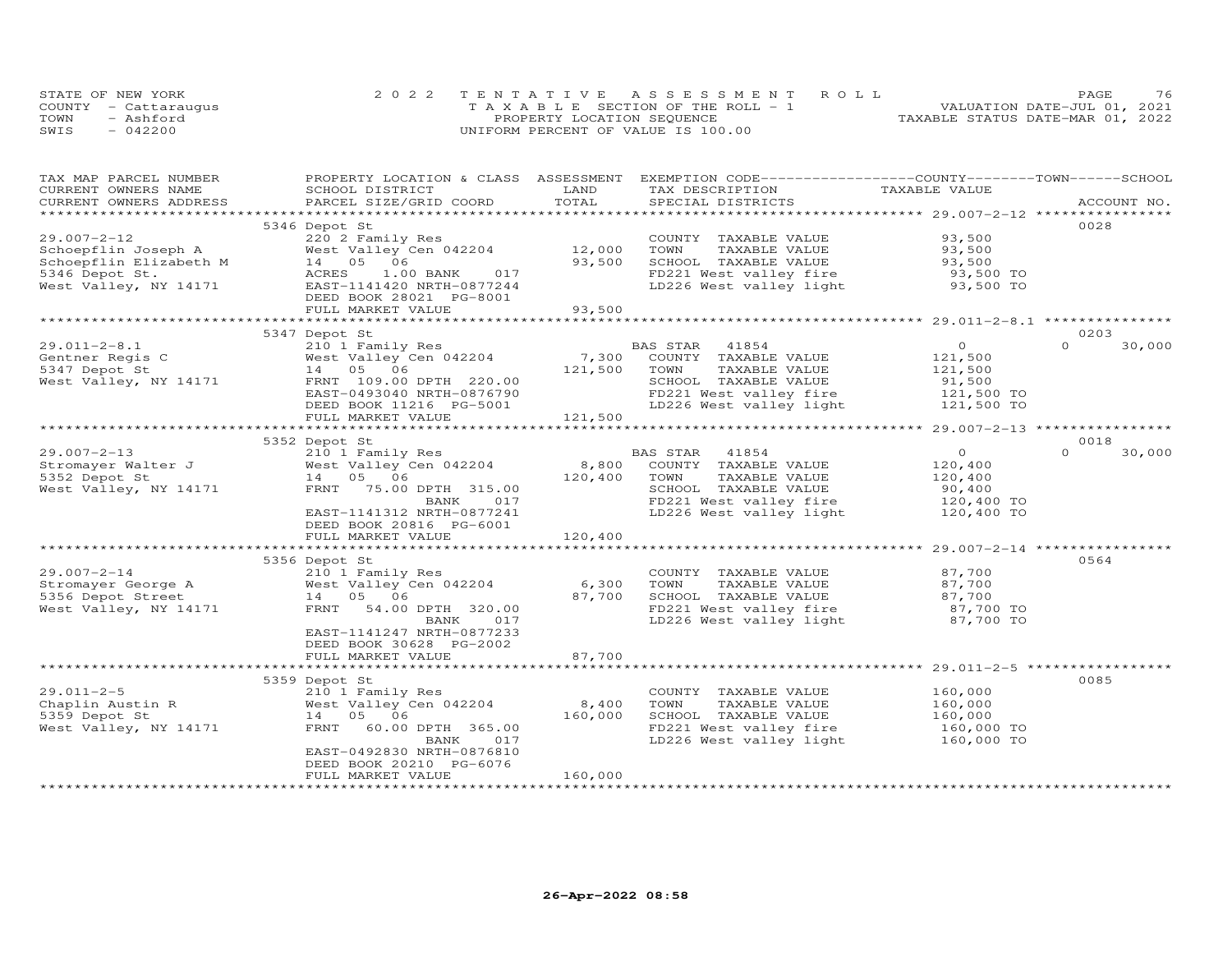| STATE OF NEW YORK    | 2022 TENTATIVE ASSESSMENT ROLL        | 77<br>PAGE.                      |
|----------------------|---------------------------------------|----------------------------------|
| COUNTY - Cattaraugus | T A X A B L E SECTION OF THE ROLL - 1 | VALUATION DATE-JUL 01, 2021      |
| TOWN<br>- Ashford    | PROPERTY LOCATION SEQUENCE            | TAXABLE STATUS DATE-MAR 01, 2022 |
| SWIS<br>$-042200$    | UNIFORM PERCENT OF VALUE IS 100.00    |                                  |

| TAXABLE VALUE<br>CURRENT OWNERS NAME<br>LAND<br>TAX DESCRIPTION<br>SCHOOL DISTRICT<br>TOTAL<br>CURRENT OWNERS ADDRESS<br>PARCEL SIZE/GRID COORD<br>SPECIAL DISTRICTS<br>ACCOUNT NO.<br>0820<br>5362 Depot St<br>$29.007 - 2 - 15$<br>210 1 Family Res<br>174,800<br>COUNTY TAXABLE VALUE<br>12,700<br>West Valley Cen 042204<br>TAXABLE VALUE<br>174,800<br>Eckert Sean<br>TOWN<br>14  05  06<br>174,800<br>SCHOOL TAXABLE VALUE<br>McLeod Cameron<br>174,800<br>$174,800$ TO<br>5362 Depot St<br>ACRES<br>1.40 BANK 017<br>FD221 West valley fire<br>LD226 West valley light<br>West Valley, NY 14171<br>174,800 TO<br>EAST-1141127 NRTH-0877221<br>DEED BOOK 2021 PG-12048<br>FULL MARKET VALUE<br>174,800<br>0694<br>5363 Depot St<br>$29.011 - 2 - 4$<br>157,000<br>210 1 Family Res<br>COUNTY TAXABLE VALUE<br>8,900<br>TAXABLE VALUE<br>157,000<br>Benkelman Todd L<br>West Valley Cen 042204<br>TOWN<br>157,000<br>14  05  06<br>SCHOOL TAXABLE VALUE<br>157,000<br>Stein Lynn M<br>5363 Depot St<br>FRNT 66.00 DPTH 365.00<br>FD221 West valley fire 157,000 TO<br>LD226 West valley light 157,000 TO<br>West Valley, NY 14171<br>081<br>BANK<br>EAST-1141131 NRTH-0876843<br>DEED BOOK 2020 PG-13499<br>157,000<br>FULL MARKET VALUE<br>**************************<br>***********<br>0078<br>5370 Depot St<br>$29.007 - 2 - 16$<br>210 1 Family Res<br>41802<br>52,680<br>$\Omega$<br>$\circ$<br>AGED C<br>13,200 ENH STAR<br>$\overline{O}$<br>Edwards Robert L Jr<br>West Valley Cen 042204<br>41834<br>$\Omega$<br>74,900<br>131,700 COUNTY TAXABLE VALUE<br>79,020<br>5370 Depot St<br>14  05  06<br>West Valley, NY 14171<br>ACRES<br>1.65<br>TOWN<br>TAXABLE VALUE<br>131,700<br>SCHOOL TAXABLE VALUE<br>56,800<br>131,700 TO<br>EAST-1140924 NRTH-0877229<br>DEED BOOK 965 PG-782<br>FD221 West valley fire |
|-----------------------------------------------------------------------------------------------------------------------------------------------------------------------------------------------------------------------------------------------------------------------------------------------------------------------------------------------------------------------------------------------------------------------------------------------------------------------------------------------------------------------------------------------------------------------------------------------------------------------------------------------------------------------------------------------------------------------------------------------------------------------------------------------------------------------------------------------------------------------------------------------------------------------------------------------------------------------------------------------------------------------------------------------------------------------------------------------------------------------------------------------------------------------------------------------------------------------------------------------------------------------------------------------------------------------------------------------------------------------------------------------------------------------------------------------------------------------------------------------------------------------------------------------------------------------------------------------------------------------------------------------------------------------------------------------------------------------------------------------------------------------------------------------------------------------------|
|                                                                                                                                                                                                                                                                                                                                                                                                                                                                                                                                                                                                                                                                                                                                                                                                                                                                                                                                                                                                                                                                                                                                                                                                                                                                                                                                                                                                                                                                                                                                                                                                                                                                                                                                                                                                                             |
|                                                                                                                                                                                                                                                                                                                                                                                                                                                                                                                                                                                                                                                                                                                                                                                                                                                                                                                                                                                                                                                                                                                                                                                                                                                                                                                                                                                                                                                                                                                                                                                                                                                                                                                                                                                                                             |
|                                                                                                                                                                                                                                                                                                                                                                                                                                                                                                                                                                                                                                                                                                                                                                                                                                                                                                                                                                                                                                                                                                                                                                                                                                                                                                                                                                                                                                                                                                                                                                                                                                                                                                                                                                                                                             |
|                                                                                                                                                                                                                                                                                                                                                                                                                                                                                                                                                                                                                                                                                                                                                                                                                                                                                                                                                                                                                                                                                                                                                                                                                                                                                                                                                                                                                                                                                                                                                                                                                                                                                                                                                                                                                             |
|                                                                                                                                                                                                                                                                                                                                                                                                                                                                                                                                                                                                                                                                                                                                                                                                                                                                                                                                                                                                                                                                                                                                                                                                                                                                                                                                                                                                                                                                                                                                                                                                                                                                                                                                                                                                                             |
|                                                                                                                                                                                                                                                                                                                                                                                                                                                                                                                                                                                                                                                                                                                                                                                                                                                                                                                                                                                                                                                                                                                                                                                                                                                                                                                                                                                                                                                                                                                                                                                                                                                                                                                                                                                                                             |
|                                                                                                                                                                                                                                                                                                                                                                                                                                                                                                                                                                                                                                                                                                                                                                                                                                                                                                                                                                                                                                                                                                                                                                                                                                                                                                                                                                                                                                                                                                                                                                                                                                                                                                                                                                                                                             |
|                                                                                                                                                                                                                                                                                                                                                                                                                                                                                                                                                                                                                                                                                                                                                                                                                                                                                                                                                                                                                                                                                                                                                                                                                                                                                                                                                                                                                                                                                                                                                                                                                                                                                                                                                                                                                             |
|                                                                                                                                                                                                                                                                                                                                                                                                                                                                                                                                                                                                                                                                                                                                                                                                                                                                                                                                                                                                                                                                                                                                                                                                                                                                                                                                                                                                                                                                                                                                                                                                                                                                                                                                                                                                                             |
|                                                                                                                                                                                                                                                                                                                                                                                                                                                                                                                                                                                                                                                                                                                                                                                                                                                                                                                                                                                                                                                                                                                                                                                                                                                                                                                                                                                                                                                                                                                                                                                                                                                                                                                                                                                                                             |
|                                                                                                                                                                                                                                                                                                                                                                                                                                                                                                                                                                                                                                                                                                                                                                                                                                                                                                                                                                                                                                                                                                                                                                                                                                                                                                                                                                                                                                                                                                                                                                                                                                                                                                                                                                                                                             |
|                                                                                                                                                                                                                                                                                                                                                                                                                                                                                                                                                                                                                                                                                                                                                                                                                                                                                                                                                                                                                                                                                                                                                                                                                                                                                                                                                                                                                                                                                                                                                                                                                                                                                                                                                                                                                             |
|                                                                                                                                                                                                                                                                                                                                                                                                                                                                                                                                                                                                                                                                                                                                                                                                                                                                                                                                                                                                                                                                                                                                                                                                                                                                                                                                                                                                                                                                                                                                                                                                                                                                                                                                                                                                                             |
|                                                                                                                                                                                                                                                                                                                                                                                                                                                                                                                                                                                                                                                                                                                                                                                                                                                                                                                                                                                                                                                                                                                                                                                                                                                                                                                                                                                                                                                                                                                                                                                                                                                                                                                                                                                                                             |
|                                                                                                                                                                                                                                                                                                                                                                                                                                                                                                                                                                                                                                                                                                                                                                                                                                                                                                                                                                                                                                                                                                                                                                                                                                                                                                                                                                                                                                                                                                                                                                                                                                                                                                                                                                                                                             |
|                                                                                                                                                                                                                                                                                                                                                                                                                                                                                                                                                                                                                                                                                                                                                                                                                                                                                                                                                                                                                                                                                                                                                                                                                                                                                                                                                                                                                                                                                                                                                                                                                                                                                                                                                                                                                             |
|                                                                                                                                                                                                                                                                                                                                                                                                                                                                                                                                                                                                                                                                                                                                                                                                                                                                                                                                                                                                                                                                                                                                                                                                                                                                                                                                                                                                                                                                                                                                                                                                                                                                                                                                                                                                                             |
|                                                                                                                                                                                                                                                                                                                                                                                                                                                                                                                                                                                                                                                                                                                                                                                                                                                                                                                                                                                                                                                                                                                                                                                                                                                                                                                                                                                                                                                                                                                                                                                                                                                                                                                                                                                                                             |
|                                                                                                                                                                                                                                                                                                                                                                                                                                                                                                                                                                                                                                                                                                                                                                                                                                                                                                                                                                                                                                                                                                                                                                                                                                                                                                                                                                                                                                                                                                                                                                                                                                                                                                                                                                                                                             |
|                                                                                                                                                                                                                                                                                                                                                                                                                                                                                                                                                                                                                                                                                                                                                                                                                                                                                                                                                                                                                                                                                                                                                                                                                                                                                                                                                                                                                                                                                                                                                                                                                                                                                                                                                                                                                             |
|                                                                                                                                                                                                                                                                                                                                                                                                                                                                                                                                                                                                                                                                                                                                                                                                                                                                                                                                                                                                                                                                                                                                                                                                                                                                                                                                                                                                                                                                                                                                                                                                                                                                                                                                                                                                                             |
|                                                                                                                                                                                                                                                                                                                                                                                                                                                                                                                                                                                                                                                                                                                                                                                                                                                                                                                                                                                                                                                                                                                                                                                                                                                                                                                                                                                                                                                                                                                                                                                                                                                                                                                                                                                                                             |
|                                                                                                                                                                                                                                                                                                                                                                                                                                                                                                                                                                                                                                                                                                                                                                                                                                                                                                                                                                                                                                                                                                                                                                                                                                                                                                                                                                                                                                                                                                                                                                                                                                                                                                                                                                                                                             |
|                                                                                                                                                                                                                                                                                                                                                                                                                                                                                                                                                                                                                                                                                                                                                                                                                                                                                                                                                                                                                                                                                                                                                                                                                                                                                                                                                                                                                                                                                                                                                                                                                                                                                                                                                                                                                             |
|                                                                                                                                                                                                                                                                                                                                                                                                                                                                                                                                                                                                                                                                                                                                                                                                                                                                                                                                                                                                                                                                                                                                                                                                                                                                                                                                                                                                                                                                                                                                                                                                                                                                                                                                                                                                                             |
|                                                                                                                                                                                                                                                                                                                                                                                                                                                                                                                                                                                                                                                                                                                                                                                                                                                                                                                                                                                                                                                                                                                                                                                                                                                                                                                                                                                                                                                                                                                                                                                                                                                                                                                                                                                                                             |
|                                                                                                                                                                                                                                                                                                                                                                                                                                                                                                                                                                                                                                                                                                                                                                                                                                                                                                                                                                                                                                                                                                                                                                                                                                                                                                                                                                                                                                                                                                                                                                                                                                                                                                                                                                                                                             |
|                                                                                                                                                                                                                                                                                                                                                                                                                                                                                                                                                                                                                                                                                                                                                                                                                                                                                                                                                                                                                                                                                                                                                                                                                                                                                                                                                                                                                                                                                                                                                                                                                                                                                                                                                                                                                             |
|                                                                                                                                                                                                                                                                                                                                                                                                                                                                                                                                                                                                                                                                                                                                                                                                                                                                                                                                                                                                                                                                                                                                                                                                                                                                                                                                                                                                                                                                                                                                                                                                                                                                                                                                                                                                                             |
| 131,700 LD226 West valley light 131,700 TO<br>FULL MARKET VALUE                                                                                                                                                                                                                                                                                                                                                                                                                                                                                                                                                                                                                                                                                                                                                                                                                                                                                                                                                                                                                                                                                                                                                                                                                                                                                                                                                                                                                                                                                                                                                                                                                                                                                                                                                             |
|                                                                                                                                                                                                                                                                                                                                                                                                                                                                                                                                                                                                                                                                                                                                                                                                                                                                                                                                                                                                                                                                                                                                                                                                                                                                                                                                                                                                                                                                                                                                                                                                                                                                                                                                                                                                                             |
| 0397<br>5379 Depot St                                                                                                                                                                                                                                                                                                                                                                                                                                                                                                                                                                                                                                                                                                                                                                                                                                                                                                                                                                                                                                                                                                                                                                                                                                                                                                                                                                                                                                                                                                                                                                                                                                                                                                                                                                                                       |
| $29.011 - 2 - 2$<br>$\circ$<br>$\Omega$<br>30,000<br>41854<br>210 1 Family Res<br>BAS STAR                                                                                                                                                                                                                                                                                                                                                                                                                                                                                                                                                                                                                                                                                                                                                                                                                                                                                                                                                                                                                                                                                                                                                                                                                                                                                                                                                                                                                                                                                                                                                                                                                                                                                                                                  |
| 11,800<br>Radice Jessica<br>West Valley Cen 042204<br>COUNTY TAXABLE VALUE<br>150,400                                                                                                                                                                                                                                                                                                                                                                                                                                                                                                                                                                                                                                                                                                                                                                                                                                                                                                                                                                                                                                                                                                                                                                                                                                                                                                                                                                                                                                                                                                                                                                                                                                                                                                                                       |
| 14 05 06<br>150,400<br>5379 Depot St<br>TOWN<br>TAXABLE VALUE<br>150,400                                                                                                                                                                                                                                                                                                                                                                                                                                                                                                                                                                                                                                                                                                                                                                                                                                                                                                                                                                                                                                                                                                                                                                                                                                                                                                                                                                                                                                                                                                                                                                                                                                                                                                                                                    |
| FRNT 110.22 DPTH 375.00<br>SCHOOL TAXABLE VALUE<br>120,400                                                                                                                                                                                                                                                                                                                                                                                                                                                                                                                                                                                                                                                                                                                                                                                                                                                                                                                                                                                                                                                                                                                                                                                                                                                                                                                                                                                                                                                                                                                                                                                                                                                                                                                                                                  |
| West Valley, NY 14171                                                                                                                                                                                                                                                                                                                                                                                                                                                                                                                                                                                                                                                                                                                                                                                                                                                                                                                                                                                                                                                                                                                                                                                                                                                                                                                                                                                                                                                                                                                                                                                                                                                                                                                                                                                                       |
| FD221 West valley fire<br>150,400 TO<br>BANK<br>032                                                                                                                                                                                                                                                                                                                                                                                                                                                                                                                                                                                                                                                                                                                                                                                                                                                                                                                                                                                                                                                                                                                                                                                                                                                                                                                                                                                                                                                                                                                                                                                                                                                                                                                                                                         |
| EAST-1140880 NRTH-0876824<br>LD226 West valley light<br>150,400 TO                                                                                                                                                                                                                                                                                                                                                                                                                                                                                                                                                                                                                                                                                                                                                                                                                                                                                                                                                                                                                                                                                                                                                                                                                                                                                                                                                                                                                                                                                                                                                                                                                                                                                                                                                          |
| DEED BOOK 18085 PG-9003                                                                                                                                                                                                                                                                                                                                                                                                                                                                                                                                                                                                                                                                                                                                                                                                                                                                                                                                                                                                                                                                                                                                                                                                                                                                                                                                                                                                                                                                                                                                                                                                                                                                                                                                                                                                     |
| 150,400<br>FULL MARKET VALUE                                                                                                                                                                                                                                                                                                                                                                                                                                                                                                                                                                                                                                                                                                                                                                                                                                                                                                                                                                                                                                                                                                                                                                                                                                                                                                                                                                                                                                                                                                                                                                                                                                                                                                                                                                                                |
|                                                                                                                                                                                                                                                                                                                                                                                                                                                                                                                                                                                                                                                                                                                                                                                                                                                                                                                                                                                                                                                                                                                                                                                                                                                                                                                                                                                                                                                                                                                                                                                                                                                                                                                                                                                                                             |
| 5382 Depot St<br>0665<br>$\Omega$                                                                                                                                                                                                                                                                                                                                                                                                                                                                                                                                                                                                                                                                                                                                                                                                                                                                                                                                                                                                                                                                                                                                                                                                                                                                                                                                                                                                                                                                                                                                                                                                                                                                                                                                                                                           |
| $\overline{O}$<br>$29.007 - 2 - 17$<br>41834<br>74,900<br>210 1 Family Res<br>ENH STAR                                                                                                                                                                                                                                                                                                                                                                                                                                                                                                                                                                                                                                                                                                                                                                                                                                                                                                                                                                                                                                                                                                                                                                                                                                                                                                                                                                                                                                                                                                                                                                                                                                                                                                                                      |
| West Valley Cen 042204<br>5,100<br>Schmitt Theresa V<br>COUNTY TAXABLE VALUE<br>127,600                                                                                                                                                                                                                                                                                                                                                                                                                                                                                                                                                                                                                                                                                                                                                                                                                                                                                                                                                                                                                                                                                                                                                                                                                                                                                                                                                                                                                                                                                                                                                                                                                                                                                                                                     |
| 14  05  06<br>127,600<br>5382 Depot St<br>TOWN<br>TAXABLE VALUE<br>127,600                                                                                                                                                                                                                                                                                                                                                                                                                                                                                                                                                                                                                                                                                                                                                                                                                                                                                                                                                                                                                                                                                                                                                                                                                                                                                                                                                                                                                                                                                                                                                                                                                                                                                                                                                  |
| PO Box 55<br>FRNT 80.00 DPTH 149.00<br>SCHOOL TAXABLE VALUE<br>52,700                                                                                                                                                                                                                                                                                                                                                                                                                                                                                                                                                                                                                                                                                                                                                                                                                                                                                                                                                                                                                                                                                                                                                                                                                                                                                                                                                                                                                                                                                                                                                                                                                                                                                                                                                       |
| FD221 West valley fire<br>West Valley, NY 14171<br>EAST-1140773 NRTH-0877128<br>127,600 TO                                                                                                                                                                                                                                                                                                                                                                                                                                                                                                                                                                                                                                                                                                                                                                                                                                                                                                                                                                                                                                                                                                                                                                                                                                                                                                                                                                                                                                                                                                                                                                                                                                                                                                                                  |
| DEED BOOK 847<br>PG-00822<br>LD226 West valley light<br>127,600 TO                                                                                                                                                                                                                                                                                                                                                                                                                                                                                                                                                                                                                                                                                                                                                                                                                                                                                                                                                                                                                                                                                                                                                                                                                                                                                                                                                                                                                                                                                                                                                                                                                                                                                                                                                          |
| FULL MARKET VALUE<br>127,600                                                                                                                                                                                                                                                                                                                                                                                                                                                                                                                                                                                                                                                                                                                                                                                                                                                                                                                                                                                                                                                                                                                                                                                                                                                                                                                                                                                                                                                                                                                                                                                                                                                                                                                                                                                                |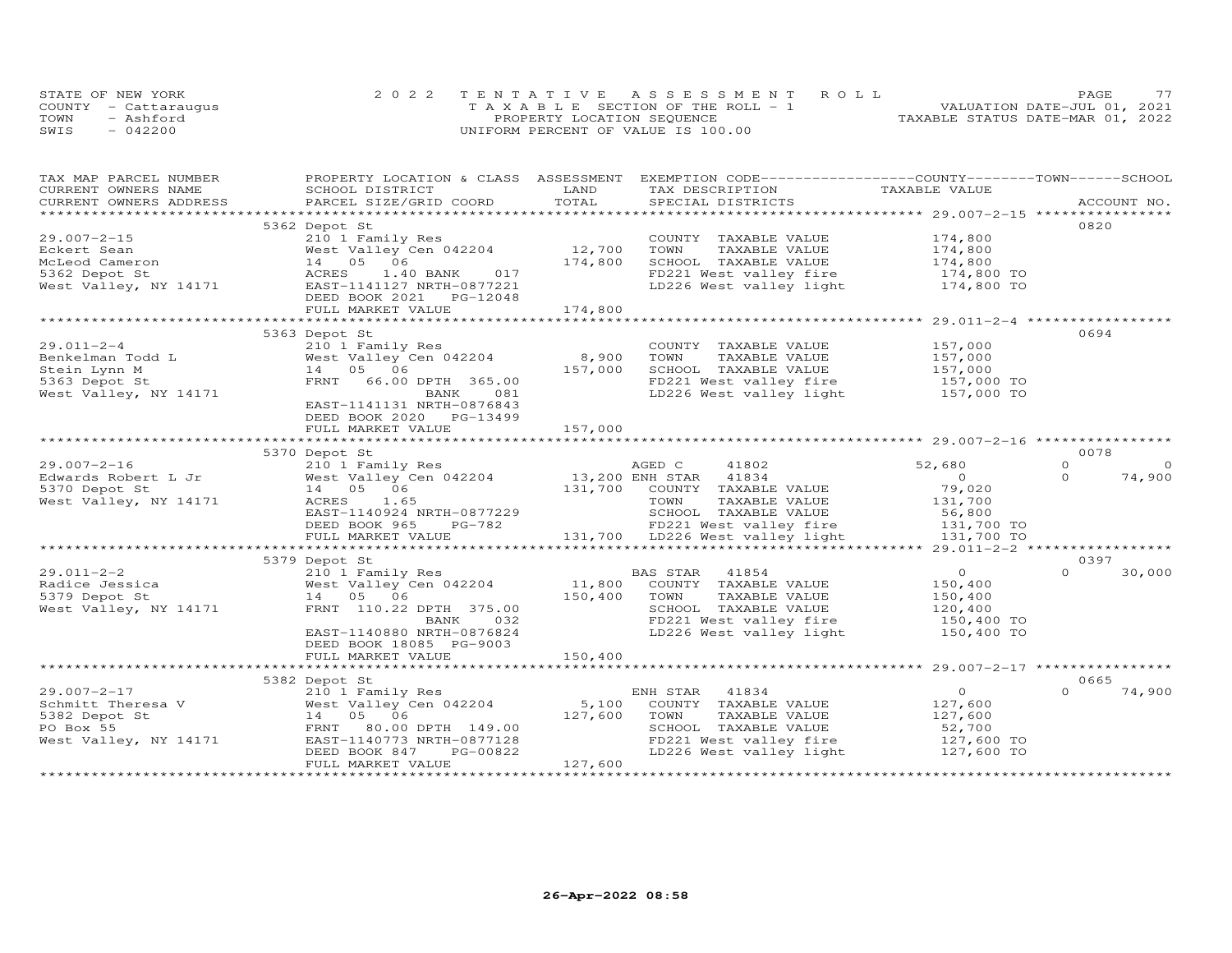|      | STATE OF NEW YORK    | 2022 TENTATIVE ASSESSMENT ROLL        | 78<br>PAGE                       |
|------|----------------------|---------------------------------------|----------------------------------|
|      | COUNTY - Cattaraugus | T A X A B L E SECTION OF THE ROLL - 1 | VALUATION DATE-JUL 01, 2021      |
| TOWN | - Ashford            | PROPERTY LOCATION SEQUENCE            | TAXABLE STATUS DATE-MAR 01, 2022 |
| SWIS | $-042200$            | UNIFORM PERCENT OF VALUE IS 100.00    |                                  |

| TAX MAP PARCEL NUMBER                                                     | PROPERTY LOCATION & CLASS ASSESSMENT EXEMPTION CODE----------------COUNTY-------TOWN------SCHOOL                                                                                                                                                       |         |                                                                                                          |                    |                    |
|---------------------------------------------------------------------------|--------------------------------------------------------------------------------------------------------------------------------------------------------------------------------------------------------------------------------------------------------|---------|----------------------------------------------------------------------------------------------------------|--------------------|--------------------|
|                                                                           |                                                                                                                                                                                                                                                        |         |                                                                                                          |                    |                    |
|                                                                           |                                                                                                                                                                                                                                                        |         |                                                                                                          |                    |                    |
|                                                                           |                                                                                                                                                                                                                                                        |         |                                                                                                          |                    |                    |
|                                                                           | 5386 Depot St                                                                                                                                                                                                                                          |         |                                                                                                          |                    | 0212               |
| $29.007 - 2 - 18$                                                         | 421 Restaurant<br>West Valley Cen 042204 6,400                                                                                                                                                                                                         |         | COUNTY TAXABLE VALUE 114,000                                                                             |                    |                    |
|                                                                           |                                                                                                                                                                                                                                                        |         | TOWN<br>TAXABLE VALUE                                                                                    | 114,000            |                    |
|                                                                           | 14 05 06                                                                                                                                                                                                                                               | 114,000 | SCHOOL TAXABLE VALUE 114,000                                                                             |                    |                    |
|                                                                           | The Ashford Station Bistr                                                                                                                                                                                                                              |         |                                                                                                          |                    |                    |
| Ehman Robert D<br>Ehman Alta A<br>9607 Route 240<br>West Valley, NY 14171 | FRNT 65.25 DPTH 155.00                                                                                                                                                                                                                                 |         | FD221 West valley fire 114,000 TO<br>LD226 West valley light 114,000 TO                                  |                    |                    |
|                                                                           | EAST-1140698 NRTH-0877138                                                                                                                                                                                                                              |         |                                                                                                          |                    |                    |
|                                                                           | DEED BOOK 30626 PG-5002                                                                                                                                                                                                                                |         |                                                                                                          |                    |                    |
|                                                                           |                                                                                                                                                                                                                                                        |         |                                                                                                          |                    |                    |
|                                                                           |                                                                                                                                                                                                                                                        |         |                                                                                                          |                    |                    |
|                                                                           | 9386 Depot St                                                                                                                                                                                                                                          |         |                                                                                                          |                    | 1647               |
|                                                                           |                                                                                                                                                                                                                                                        |         | COUNTY TAXABLE VALUE 148,800                                                                             |                    |                    |
|                                                                           |                                                                                                                                                                                                                                                        |         | TAXABLE VALUE 148,800<br>TOWN                                                                            |                    |                    |
|                                                                           | 29.007-2-19.3<br>Kerin Motors Inc and A82 Det row bldg<br>1005 Cordova Station Ave 14-5-6<br>Cordova, TN 38018<br>ERNT -1140639 NRTH-0877154<br>FULL MARKET VALUE 149.000                                                                              |         |                                                                                                          |                    |                    |
|                                                                           |                                                                                                                                                                                                                                                        |         | SCHOOL TAXABLE VALUE 148,800<br>FD221 West valley fire 148,800 TO                                        |                    |                    |
|                                                                           |                                                                                                                                                                                                                                                        |         | LD226 West valley light 148,800 TO                                                                       |                    |                    |
|                                                                           | FULL MARKET VALUE                                                                                                                                                                                                                                      | 148,800 |                                                                                                          |                    |                    |
|                                                                           |                                                                                                                                                                                                                                                        |         |                                                                                                          |                    |                    |
|                                                                           | 5369/5373 Depot St                                                                                                                                                                                                                                     |         |                                                                                                          |                    | 0145               |
|                                                                           |                                                                                                                                                                                                                                                        |         |                                                                                                          |                    |                    |
|                                                                           |                                                                                                                                                                                                                                                        |         | COUNTY TAXABLE VALUE<br>TOWN      TAXABLE VALUE                                                          | 302,500<br>302,500 |                    |
|                                                                           |                                                                                                                                                                                                                                                        |         |                                                                                                          |                    |                    |
|                                                                           |                                                                                                                                                                                                                                                        |         | SCHOOL TAXABLE VALUE 1992,500<br>FD221 West valley fire 302,500 TO<br>LD226 West valley light 302,500 TO |                    |                    |
|                                                                           |                                                                                                                                                                                                                                                        |         |                                                                                                          |                    |                    |
|                                                                           | EAST-1141016 NRTH-0876838                                                                                                                                                                                                                              |         |                                                                                                          |                    |                    |
|                                                                           | DEED BOOK 20210 PG-3437                                                                                                                                                                                                                                |         |                                                                                                          |                    |                    |
|                                                                           |                                                                                                                                                                                                                                                        |         |                                                                                                          |                    |                    |
|                                                                           |                                                                                                                                                                                                                                                        |         |                                                                                                          |                    |                    |
|                                                                           | 5430 Dole St                                                                                                                                                                                                                                           |         |                                                                                                          |                    | 0100               |
|                                                                           |                                                                                                                                                                                                                                                        |         |                                                                                                          | $\overline{0}$     | $\Omega$<br>74,900 |
|                                                                           |                                                                                                                                                                                                                                                        |         |                                                                                                          | 79,300             |                    |
|                                                                           |                                                                                                                                                                                                                                                        |         | TOWN TAXABLE VALUE 79,300<br>SCHOOL TAXABLE VALUE 4,400                                                  |                    |                    |
|                                                                           |                                                                                                                                                                                                                                                        |         |                                                                                                          |                    |                    |
|                                                                           | 29.007-3-18<br>Churchill June A<br>Churchill West Valley Cen 042204<br>SA30 Dole St<br>EXAMPLE VALUE<br>Churchill West Valley A<br>22 05 06 06 DPTH 165.00<br>FD221 West Valley, NY 14171<br>West Valley, NY 14171<br>EXAST-1140194 NRTH-087689        |         | FD221 West valley fire 500 79,300 TO<br>ID226 West valley fire 50,300 TO                                 |                    |                    |
|                                                                           |                                                                                                                                                                                                                                                        |         |                                                                                                          |                    |                    |
|                                                                           | $\frac{10000}{20000}$ + $\frac{10000}{29,300}$ + $\frac{10000}{29,300}$ + $\frac{10000}{29,300}$ + $\frac{1000}{29,300}$ + $\frac{1000}{29,300}$ + $\frac{1000}{29,300}$ + $\frac{1000}{29,300}$ + $\frac{1000}{29,300}$                               |         |                                                                                                          |                    |                    |
|                                                                           |                                                                                                                                                                                                                                                        |         |                                                                                                          |                    |                    |
|                                                                           | 5441 Dole St                                                                                                                                                                                                                                           |         |                                                                                                          |                    | 0571               |
|                                                                           |                                                                                                                                                                                                                                                        |         | BAS STAR 41854                                                                                           | $\overline{0}$     | $\Omega$<br>30,000 |
|                                                                           |                                                                                                                                                                                                                                                        |         | COUNTY TAXABLE VALUE 250,400                                                                             |                    |                    |
|                                                                           |                                                                                                                                                                                                                                                        |         | TOWN<br>TAXABLE VALUE                                                                                    | 250,400            |                    |
|                                                                           | 29.011-1-1<br>Sloand William J<br>Sloand Kathy L<br>PO Box 61<br>West Valley, NY 14171<br>West Valley, NY 14171<br>PO Box 61<br>West Valley, NY 14171<br>DEED BOOK 102 PG-955<br>DEED BOOK 102 PG-955<br>DEED BOOK 102<br>DEED BOOK 102<br>DEED BOOK 1 |         |                                                                                                          | 220, 400           |                    |
|                                                                           |                                                                                                                                                                                                                                                        |         |                                                                                                          |                    |                    |
|                                                                           |                                                                                                                                                                                                                                                        |         |                                                                                                          |                    |                    |
|                                                                           | FULL MARKET VALUE                                                                                                                                                                                                                                      | 250,400 |                                                                                                          |                    |                    |
|                                                                           |                                                                                                                                                                                                                                                        |         |                                                                                                          |                    |                    |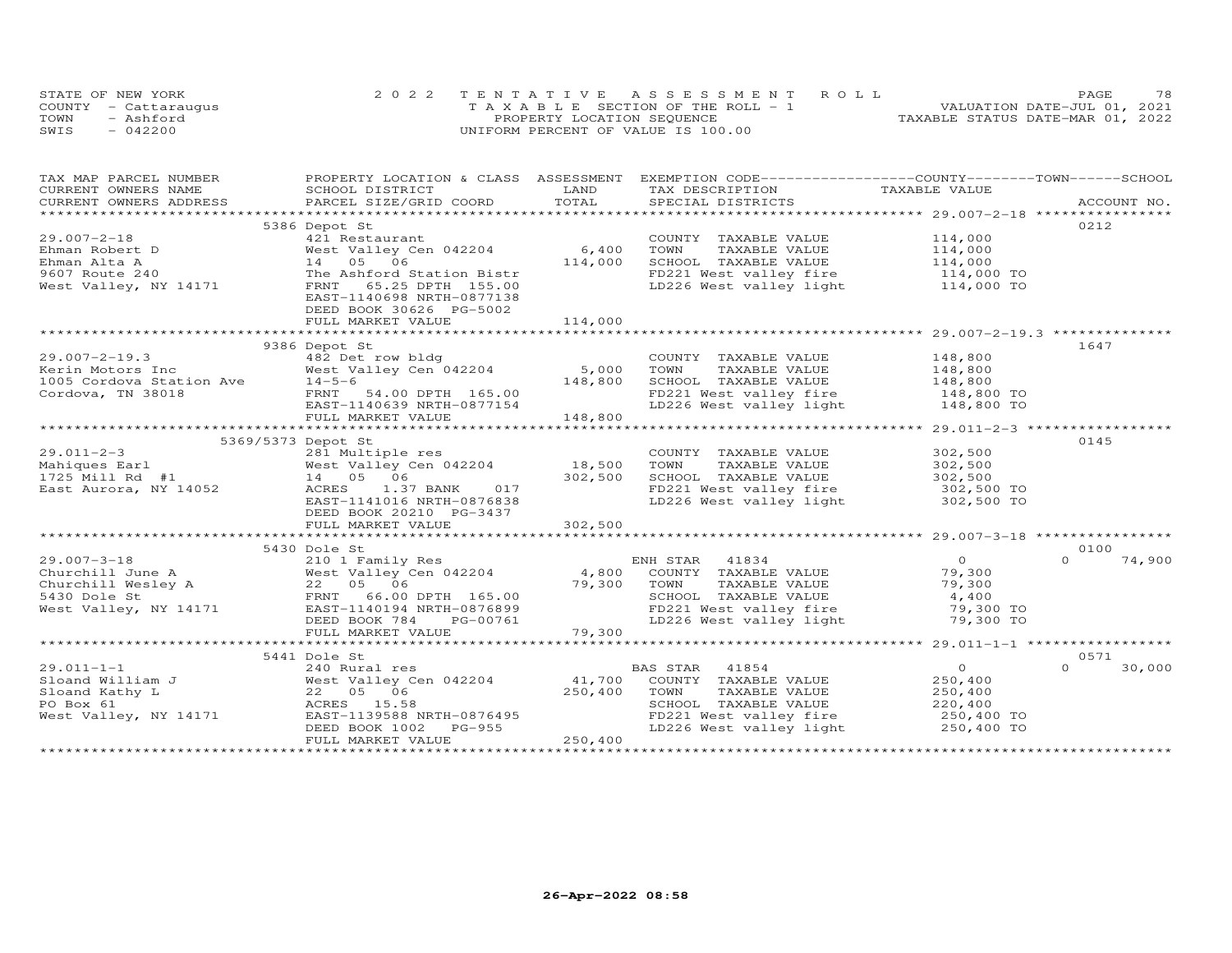| STATE OF NEW YORK    | 2022 TENTATIVE ASSESSMENT ROLL        | 79<br>PAGE.                      |
|----------------------|---------------------------------------|----------------------------------|
| COUNTY - Cattaraugus | T A X A B L E SECTION OF THE ROLL - 1 | VALUATION DATE-JUL 01, 2021      |
| TOWN<br>- Ashford    | PROPERTY LOCATION SEQUENCE            | TAXABLE STATUS DATE-MAR 01, 2022 |
| $-042200$<br>SWIS    | UNIFORM PERCENT OF VALUE IS 100.00    |                                  |

| TAX MAP PARCEL NUMBER                                               |                                                                                                                                                                                                                                   |                      | PROPERTY LOCATION & CLASS ASSESSMENT EXEMPTION CODE-----------------COUNTY-------TOWN------SCHOOL    |                                |                         |
|---------------------------------------------------------------------|-----------------------------------------------------------------------------------------------------------------------------------------------------------------------------------------------------------------------------------|----------------------|------------------------------------------------------------------------------------------------------|--------------------------------|-------------------------|
| CURRENT OWNERS NAME                                                 | SCHOOL DISTRICT                                                                                                                                                                                                                   | LAND                 | TAX DESCRIPTION TAXABLE VALUE                                                                        |                                |                         |
|                                                                     | CORRENT OWNERS NATES ACCOUNT NO BELIEVE THE TAX PECTENT TION THAT THE TRANSPORT ON THE MAN PROTECTS ACCOUNT NO<br>COUNT NO PARCE SIZE/GRID COORD TOTAL SPECIAL SPECIAL SERVIT NO ACCOUNT NO THE SERVER ACCOUNT NO THE SERVER OF T |                      |                                                                                                      |                                |                         |
|                                                                     |                                                                                                                                                                                                                                   |                      |                                                                                                      |                                |                         |
|                                                                     | 5452 Dole St                                                                                                                                                                                                                      |                      |                                                                                                      |                                | 0730                    |
|                                                                     |                                                                                                                                                                                                                                   | 16,700               | COUNTY TAXABLE VALUE                                                                                 | 223,700                        |                         |
|                                                                     | West Valley Cen 042204                                                                                                                                                                                                            |                      | TAXABLE VALUE<br>TOWN<br>SCHOOL TAXABLE VALUE 223,700                                                | 223,700                        |                         |
|                                                                     |                                                                                                                                                                                                                                   | 223,700              |                                                                                                      |                                |                         |
|                                                                     | 3.08 BANK 017                                                                                                                                                                                                                     |                      | FD221 West valley fire 223,700 TO<br>LD226 West valley light 123,035 TO                              |                                |                         |
|                                                                     | 29.007-3-19 210 1 Family Res<br>Walczyk Steven M West Valley Cen 042204<br>Kirsch Walczyk Rachel S 22 05 06<br>5452 Dole Ave ACRES 3.08 BANK 017<br>West Valley, NY 14171 EAST-1139620 NRTH-0876925                               |                      |                                                                                                      |                                |                         |
|                                                                     | DEED BOOK 25997 PG-4003                                                                                                                                                                                                           |                      |                                                                                                      |                                |                         |
|                                                                     | FULL MARKET VALUE                                                                                                                                                                                                                 | 223,700              |                                                                                                      |                                |                         |
|                                                                     |                                                                                                                                                                                                                                   |                      |                                                                                                      |                                |                         |
|                                                                     | 5453 Dole St                                                                                                                                                                                                                      |                      |                                                                                                      |                                | 0197<br>$\Omega$        |
|                                                                     |                                                                                                                                                                                                                                   |                      |                                                                                                      | $\overline{0}$                 | 30,000                  |
|                                                                     |                                                                                                                                                                                                                                   |                      |                                                                                                      | 114,800                        |                         |
|                                                                     |                                                                                                                                                                                                                                   |                      | TAXABLE VALUE 114,800                                                                                |                                |                         |
|                                                                     |                                                                                                                                                                                                                                   |                      |                                                                                                      |                                |                         |
|                                                                     | EAST-1140003 NRTH-0876792                                                                                                                                                                                                         |                      |                                                                                                      |                                |                         |
|                                                                     | DEED BOOK 979<br>PG-423                                                                                                                                                                                                           | $\frac{23}{114,800}$ | LD226 West valley light 103,320 TO                                                                   |                                |                         |
|                                                                     | FULL MARKET VALUE                                                                                                                                                                                                                 |                      |                                                                                                      |                                |                         |
|                                                                     |                                                                                                                                                                                                                                   |                      |                                                                                                      |                                |                         |
|                                                                     | Dutch Hill Rd                                                                                                                                                                                                                     |                      |                                                                                                      |                                | 0987                    |
| $10.004 - 1 - 15.3$                                                 | 105 Vac farmland COUNTY<br>Springville-Gri 143801 44,700 TOWN                                                                                                                                                                     |                      | COUNTY TAXABLE VALUE                                                                                 | $44,700$<br>44.700             |                         |
| Hunter Peter L Jr                                                   |                                                                                                                                                                                                                                   |                      | TAXABLE VALUE                                                                                        | 44,700                         |                         |
| Hunter Holley C                                                     | 68/73 06 06                                                                                                                                                                                                                       | 44,700               | SCHOOL TAXABLE VALUE                   44,700<br>FD221 West valley fire                    44,700 TO |                                |                         |
| 10638 Dutch Hill Rd                                                 | ACRES 32.28                                                                                                                                                                                                                       |                      |                                                                                                      |                                |                         |
| West Valley, NY 14171                                               | EAST-1124972 NRTH-0897533                                                                                                                                                                                                         |                      |                                                                                                      |                                |                         |
|                                                                     | DEED BOOK 17817 PG-9001                                                                                                                                                                                                           |                      |                                                                                                      |                                |                         |
|                                                                     | FULL MARKET VALUE                                                                                                                                                                                                                 | 44,700               |                                                                                                      |                                |                         |
|                                                                     |                                                                                                                                                                                                                                   |                      |                                                                                                      |                                |                         |
|                                                                     | Dutch Hill Rd                                                                                                                                                                                                                     |                      |                                                                                                      |                                | 0110                    |
| $10.004 - 1 - 26$                                                   |                                                                                                                                                                                                                                   |                      | COUNTY TAXABLE VALUE                                                                                 | $83,200$<br>$83.200$           |                         |
| Cobo David G                                                        |                                                                                                                                                                                                                                   |                      | TAXABLE VALUE                                                                                        | 83,200                         |                         |
| 10423 Dutch Hill Rd                                                 | 73 06 06                                                                                                                                                                                                                          | 83,200               | SCHOOL TAXABLE VALUE                                                                                 | 83,200<br>83,200 TO            |                         |
| West Valley, NY 14171                                               | FRNT 123.00 DPTH 197.00                                                                                                                                                                                                           |                      | FD221 West valley fire                                                                               |                                |                         |
|                                                                     | EAST-1123435 NRTH-0894841                                                                                                                                                                                                         |                      |                                                                                                      |                                |                         |
|                                                                     | DEED BOOK 00414 PG-00423                                                                                                                                                                                                          |                      |                                                                                                      |                                |                         |
|                                                                     | FULL MARKET VALUE                                                                                                                                                                                                                 | 83,200               |                                                                                                      |                                |                         |
|                                                                     |                                                                                                                                                                                                                                   |                      |                                                                                                      |                                |                         |
|                                                                     | Dutch Hill Rd                                                                                                                                                                                                                     |                      |                                                                                                      |                                | 0108                    |
| $10.004 - 1 - 27.1$                                                 |                                                                                                                                                                                                                                   |                      |                                                                                                      |                                | 164,092 164,092 164,092 |
| Cobo David                                                          |                                                                                                                                                                                                                                   |                      |                                                                                                      | 66,440                         | 66,440<br>66,440        |
| 10423 Dutch Hill Rd<br>10423 Dutch Hill Rd<br>West Valley, NY 14171 | 73/74 06 06                                                                                                                                                                                                                       |                      | 362,200 COUNTY TAXABLE VALUE                                                                         | 131,668                        |                         |
|                                                                     | ACRES 143.05                                                                                                                                                                                                                      |                      | TOWN<br>TAXABLE VALUE                                                                                | 131,668                        |                         |
|                                                                     | EAST-1122537 NRTH-0895989<br>DEED BOOK 809 PG-00431                                                                                                                                                                               |                      | SCHOOL TAXABLE VALUE 131,668                                                                         |                                |                         |
| MAY BE SUBJECT TO PAYMENT                                           |                                                                                                                                                                                                                                   |                      | FD221 West valley fire                                                                               | 362,200 TO                     |                         |
| UNDER AGDIST LAW TIL 2026                                           | FULL MARKET VALUE                                                                                                                                                                                                                 | 362,200              |                                                                                                      |                                |                         |
|                                                                     |                                                                                                                                                                                                                                   |                      |                                                                                                      | ****************************** |                         |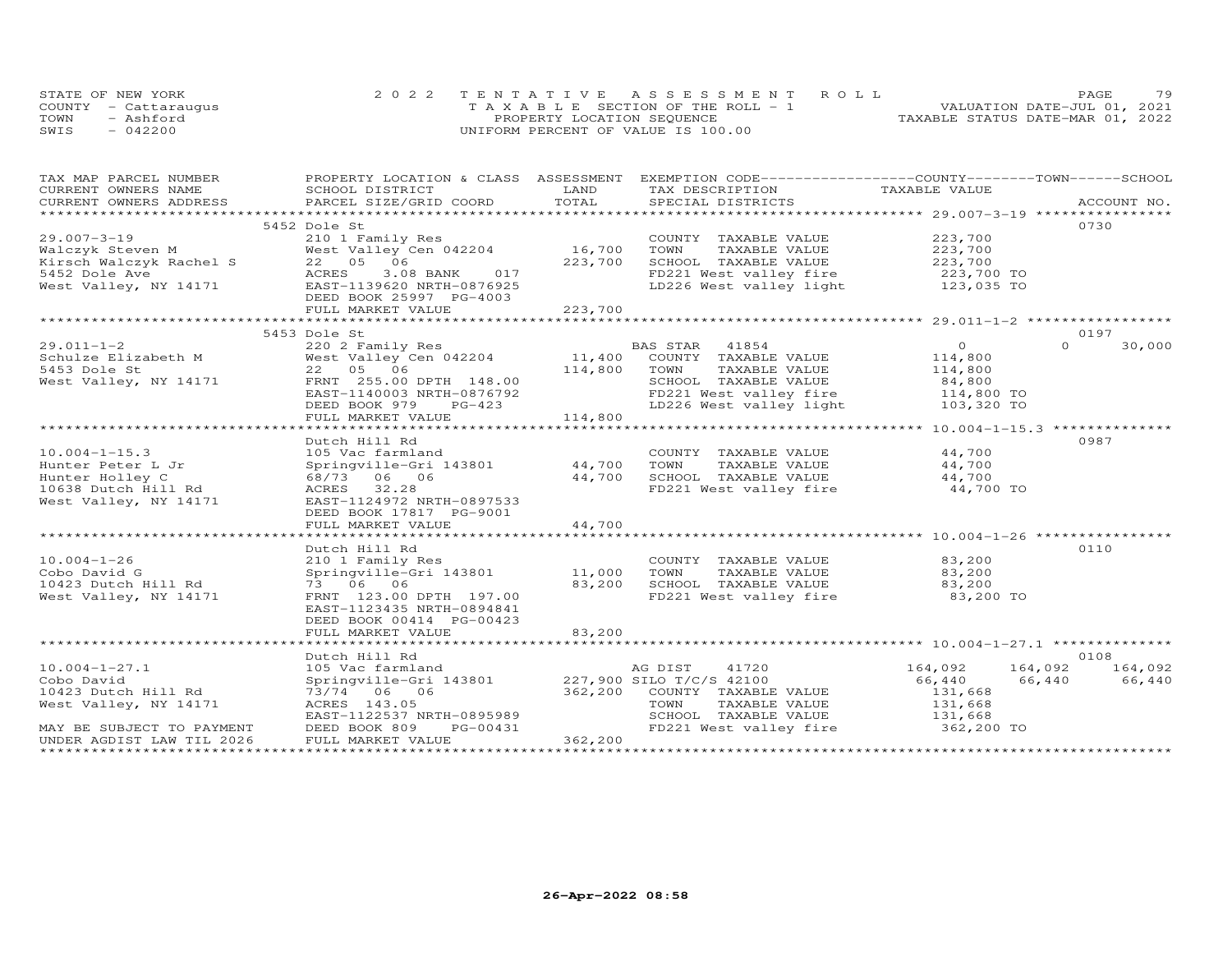| STATE OF NEW YORK    | 2022 TENTATIVE ASSESSMENT ROLL        |                                  | PAGE. | 80 |
|----------------------|---------------------------------------|----------------------------------|-------|----|
| COUNTY - Cattaraugus | T A X A B L E SECTION OF THE ROLL - 1 | VALUATION DATE-JUL 01, 2021      |       |    |
| TOWN<br>- Ashford    | PROPERTY LOCATION SEQUENCE            | TAXABLE STATUS DATE-MAR 01, 2022 |       |    |
| SWIS<br>$-042200$    | UNIFORM PERCENT OF VALUE IS 100.00    |                                  |       |    |

| TAX MAP PARCEL NUMBER<br>CURRENT OWNERS NAME                                                                  | PROPERTY LOCATION & CLASS ASSESSMENT<br>SCHOOL DISTRICT                                                                                                      | LAND<br>TOTAL              | EXEMPTION CODE-----------------COUNTY-------TOWN------SCHOOL<br>TAX DESCRIPTION                                               | TAXABLE VALUE                           | ACCOUNT NO.      |
|---------------------------------------------------------------------------------------------------------------|--------------------------------------------------------------------------------------------------------------------------------------------------------------|----------------------------|-------------------------------------------------------------------------------------------------------------------------------|-----------------------------------------|------------------|
| CURRENT OWNERS ADDRESS<br>****************************                                                        | PARCEL SIZE/GRID COORD                                                                                                                                       |                            | SPECIAL DISTRICTS                                                                                                             |                                         |                  |
| $19.002 - 1 - 12.3$                                                                                           | Dutch Hill Rd<br>322 Rural vac>10                                                                                                                            |                            |                                                                                                                               | 79,500                                  | 1597             |
| James Garrick A<br>James Elaine M<br>7230 Jewett Holmwood Rd<br>Orchard Park, NY 14127                        | Springville-Gri 143801<br>72, 6, 6<br>ACRES 43.95<br>EAST-1122511 NRTH-0892669<br>DEED BOOK 4526<br>PG-9004                                                  | 79,500<br>79,500           | COUNTY TAXABLE VALUE<br>TOWN<br>TAXABLE VALUE<br>SCHOOL TAXABLE VALUE<br>FD221 West valley fire                               | 79,500<br>79,500<br>79,500 TO           |                  |
|                                                                                                               | FULL MARKET VALUE                                                                                                                                            | 79,500                     |                                                                                                                               |                                         |                  |
|                                                                                                               | ******************************<br>Dutch Hill Rd                                                                                                              |                            |                                                                                                                               |                                         | 0663             |
| $19.002 - 1 - 24$<br>Schichtel Charles F<br>Schichtel Harold<br>9595 Rock Springs Rd<br>West Valley, NY 14171 | 105 Vac farmland<br>West Valley Cen 042204<br>66 06 06<br>ACRES<br>57.62<br>EAST-1125444 NRTH-0886712<br>DEED BOOK 00929 PG-00203                            | 90,500<br>90,500           | AG DIST<br>41720<br>COUNTY TAXABLE VALUE<br>TOWN<br>TAXABLE VALUE<br>SCHOOL TAXABLE VALUE<br>FD221 West valley fire 50,500 TO | 58,942<br>31,558<br>31,558<br>31,558    | 58,942<br>58,942 |
| MAY BE SUBJECT TO PAYMENT<br>UNDER AGDIST LAW TIL 2026                                                        | FULL MARKET VALUE                                                                                                                                            | 90,500                     |                                                                                                                               |                                         |                  |
|                                                                                                               | Dutch Hill Rd                                                                                                                                                |                            |                                                                                                                               |                                         | 1400             |
| $19.002 - 1 - 26.5$<br>Myers Daniel J<br>PO Box 204<br>West Valley, NY 14171                                  | 105 Vac farmland<br>West Valley Cen 042204 11,700<br>71 06 06<br>ACRES<br>6.85<br>EAST-1122862 NRTH-0888064<br>DEED BOOK 00945 PG-00791<br>FULL MARKET VALUE | 11,700<br>11,700           | COUNTY TAXABLE VALUE<br>TOWN<br>TAXABLE VALUE<br>SCHOOL TAXABLE VALUE<br>FD221 West valley fire                               | 11,700<br>11,700<br>11,700<br>11,700 TO |                  |
|                                                                                                               |                                                                                                                                                              |                            |                                                                                                                               |                                         |                  |
| $19.002 - 1 - 26.7$<br>Knavel Donald F<br>Knavel Denise T<br>10023 Dutch Hill Rd<br>West Valley, NY 14171     | Dutch Hill Rd<br>322 Rural vac>10<br>West Valley Cen 042204<br>ACRES 19.65<br>EAST-1123710 NRTH-0886582<br>DEED BOOK 25903 PG-5002<br>FULL MARKET VALUE      | 49,200<br>49,200<br>49,200 | COUNTY TAXABLE VALUE<br>TOWN<br>TAXABLE VALUE<br>SCHOOL TAXABLE VALUE<br>FD221 West valley fire                               | 49,200<br>49,200<br>49,200<br>49,200 TO | 1439             |
|                                                                                                               |                                                                                                                                                              |                            |                                                                                                                               |                                         |                  |
| $19.002 - 1 - 26.8$<br>Nottis David J<br>Nottis Linda<br>10037 Dutch Hill Rd<br>West Valley, NY 14171         | Dutch Hill Rd<br>314 Rural vac<10<br>West Valley Cen 042204<br>$71 - 6 - 6$<br>ACRES<br>4.85 BANK<br>032<br>DEED BOOK 1008 PG-870                            | 23,500<br>23,500           | COUNTY TAXABLE VALUE<br>TOWN<br>TAXABLE VALUE<br>SCHOOL TAXABLE VALUE<br>FD221 West valley fire                               | 23,500<br>23,500<br>23,500<br>23,500 TO | 1453             |
|                                                                                                               | FULL MARKET VALUE                                                                                                                                            | 23,500                     |                                                                                                                               |                                         |                  |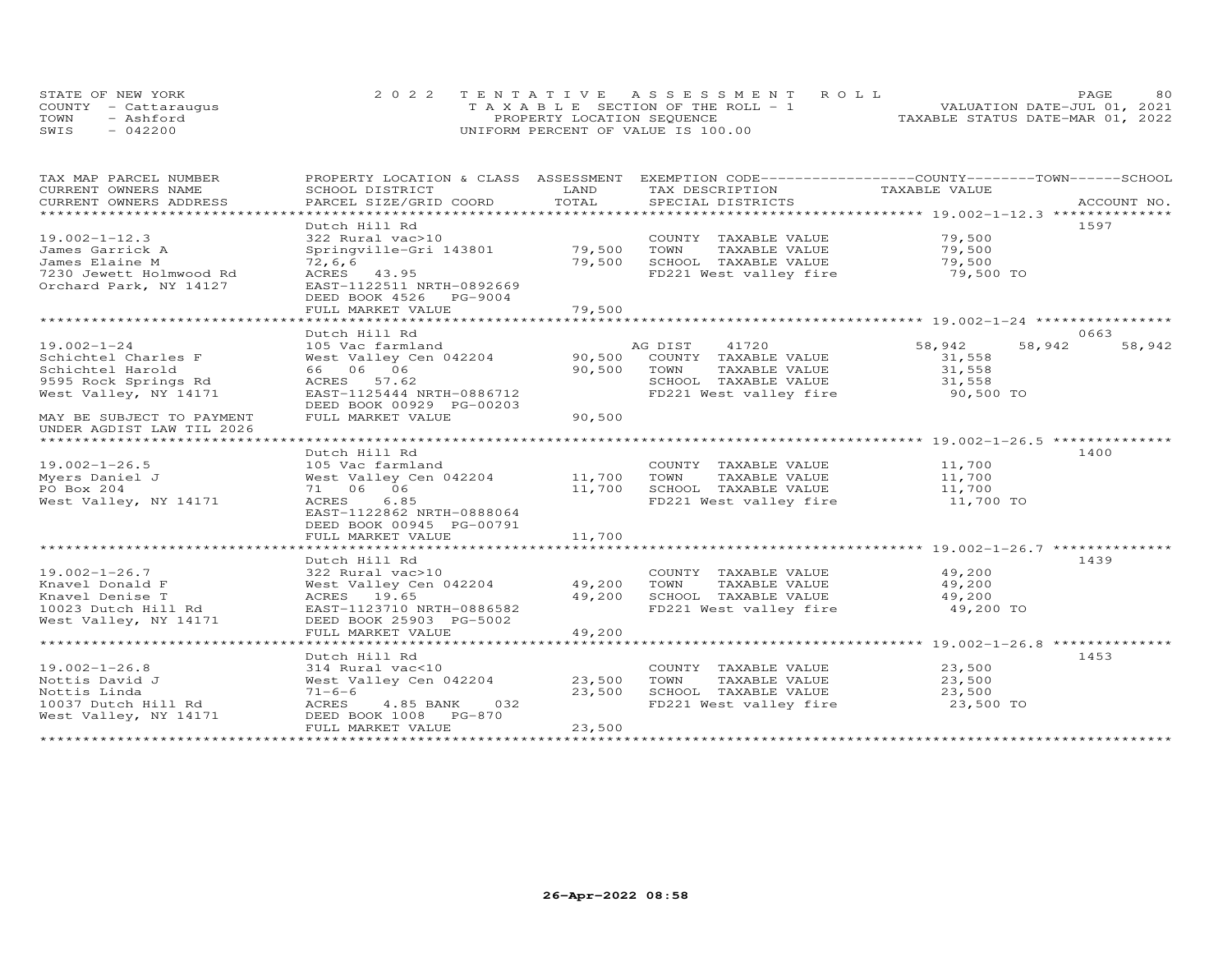| STATE OF NEW YORK    | 2022 TENTATIVE ASSESSMENT ROLL        | 81<br><b>PAGE</b>                |
|----------------------|---------------------------------------|----------------------------------|
| COUNTY - Cattaraugus | T A X A B L E SECTION OF THE ROLL - 1 | VALUATION DATE-JUL 01, 2021      |
| TOWN<br>- Ashford    | PROPERTY LOCATION SEQUENCE            | TAXABLE STATUS DATE-MAR 01, 2022 |
| $-042200$<br>SWIS    | UNIFORM PERCENT OF VALUE IS 100.00    |                                  |

| TAX MAP PARCEL NUMBER<br>CURRENT OWNERS NAME             | PROPERTY LOCATION & CLASS ASSESSMENT EXEMPTION CODE----------------COUNTY-------TOWN------SCHOOL<br>SCHOOL DISTRICT | LAND               | TAX DESCRIPTION                               | TAXABLE VALUE      |             |
|----------------------------------------------------------|---------------------------------------------------------------------------------------------------------------------|--------------------|-----------------------------------------------|--------------------|-------------|
| CURRENT OWNERS ADDRESS<br>****************************** | PARCEL SIZE/GRID COORD                                                                                              | TOTAL              | SPECIAL DISTRICTS                             |                    | ACCOUNT NO. |
|                                                          | Dutch Hill Rd                                                                                                       |                    |                                               |                    | 0966        |
| $19.002 - 1 - 27.1$                                      | 312 Vac w/imprv                                                                                                     |                    | COUNTY TAXABLE VALUE                          | 32,500             |             |
| Mueller Charles                                          | West Valley Cen 042204                                                                                              | 25,100             | TAXABLE VALUE<br>TOWN                         | 32,500             |             |
| 10086 Dutch Hill Rd                                      | 71 06 06                                                                                                            | 32,500             | SCHOOL TAXABLE VALUE                          | 32,500             |             |
| West Valley, NY 14171                                    | ACRES<br>5.42                                                                                                       |                    | FD221 West valley fire                        | 32,500 TO          |             |
|                                                          | EAST-1123798 NRTH-0888325<br>DEED BOOK 14197 PG-9001                                                                |                    |                                               |                    |             |
|                                                          | FULL MARKET VALUE                                                                                                   | 32,500             |                                               |                    |             |
|                                                          |                                                                                                                     |                    |                                               |                    |             |
| $19.004 - 1 - 5$                                         | Dutch Hill Rd<br>323 Vacant rural                                                                                   |                    | COUNTY TAXABLE VALUE                          | 7,700              | 0317        |
| Schumacher Brian L                                       | West Valley Cen 042204                                                                                              | 7,700              | TOWN<br>TAXABLE VALUE                         | 7,700              |             |
| Schumacher Roy J                                         | 56 05 06                                                                                                            | 7,700              | SCHOOL TAXABLE VALUE                          | 7,700              |             |
| 54 S Main St                                             | L/P 917-84                                                                                                          |                    | FD221 West valley fire                        | 7,700 TO           |             |
| Franklinville, NY 14737-1214                             | ACRES 12.83                                                                                                         |                    |                                               |                    |             |
|                                                          | EAST-0047275 NRTH-0088527                                                                                           |                    |                                               |                    |             |
|                                                          | DEED BOOK 00954 PG-00186                                                                                            |                    |                                               |                    |             |
|                                                          | FULL MARKET VALUE                                                                                                   | 7,700              |                                               |                    |             |
|                                                          |                                                                                                                     |                    |                                               |                    |             |
|                                                          | Dutch Hill Rd                                                                                                       |                    |                                               |                    | 0365        |
| $19.004 - 1 - 6$                                         | 112 Dairy farm                                                                                                      |                    | COUNTY TAXABLE VALUE                          | 274,400            |             |
| Hauri Donald                                             | West Valley Cen 042204                                                                                              | 207,800            | TAXABLE VALUE<br>TOWN                         | 274,400            |             |
| Hauri Delores                                            | 56 05 06                                                                                                            | 274,400            | SCHOOL TAXABLE VALUE                          | 274,400            |             |
| 126 Monroe Dr<br>Horeseheads, NY 14845                   | ACRES 148.54<br>EAST-0474730 NRTH-0885110                                                                           |                    | FD221 West valley fire                        | 274,400 TO         |             |
|                                                          | DEED BOOK 816<br>PG-00540                                                                                           |                    |                                               |                    |             |
| MAY BE SUBJECT TO PAYMENT                                | FULL MARKET VALUE                                                                                                   | 274,400            |                                               |                    |             |
| UNDER AGDIST LAW TIL 2025                                |                                                                                                                     |                    |                                               |                    |             |
|                                                          |                                                                                                                     |                    |                                               |                    |             |
|                                                          | Dutch Hill Rd                                                                                                       |                    |                                               |                    | 0722        |
| $19.004 - 1 - 7.1$                                       | 322 Rural vac>10                                                                                                    |                    | COUNTY TAXABLE VALUE                          | 112,100            |             |
| Ahrens Michael E<br>75 Pinemeadow Dr                     | West Valley Cen 042204<br>56 05 06                                                                                  | 112,100<br>112,100 | TAXABLE VALUE<br>TOWN<br>SCHOOL TAXABLE VALUE | 112,100<br>112,100 |             |
| Newnan, GA 30256                                         | FRNT 173.60 DPTH                                                                                                    |                    | FD221 West valley fire                        | 112,100 TO         |             |
|                                                          | ACRES 61.67                                                                                                         |                    |                                               |                    |             |
|                                                          | EAST-1221982 NRTH-0883415                                                                                           |                    |                                               |                    |             |
|                                                          | DEED BOOK 00373 PG-00033                                                                                            |                    |                                               |                    |             |
|                                                          | FULL MARKET VALUE                                                                                                   | 112,100            |                                               |                    |             |
|                                                          |                                                                                                                     |                    |                                               |                    |             |
|                                                          | Dutch Hill Rd                                                                                                       |                    |                                               |                    |             |
| $19.004 - 1 - 7.3$                                       | 314 Rural vac<10                                                                                                    |                    | COUNTY TAXABLE VALUE                          | 5,000              |             |
| Crandall Bruce R                                         | West Valley Cen 042204                                                                                              | 5,000              | TAXABLE VALUE<br>TOWN                         | 5,000              |             |
| Crandall Mary A                                          | 56 05 06                                                                                                            | 5,000              | SCHOOL TAXABLE VALUE                          | 5,000              |             |
| 9850 Route 219                                           | split from 7.1<br>1.98                                                                                              |                    | FD221 West valley fire                        | 5,000 TO           |             |
| West Valley, NY 14171                                    | ACRES<br>EAST-1123490 NRTH-0883888                                                                                  |                    |                                               |                    |             |
|                                                          | DEED BOOK 20210 PG-6976                                                                                             |                    |                                               |                    |             |
|                                                          | FULL MARKET VALUE                                                                                                   | 5,000              |                                               |                    |             |
|                                                          |                                                                                                                     |                    |                                               |                    |             |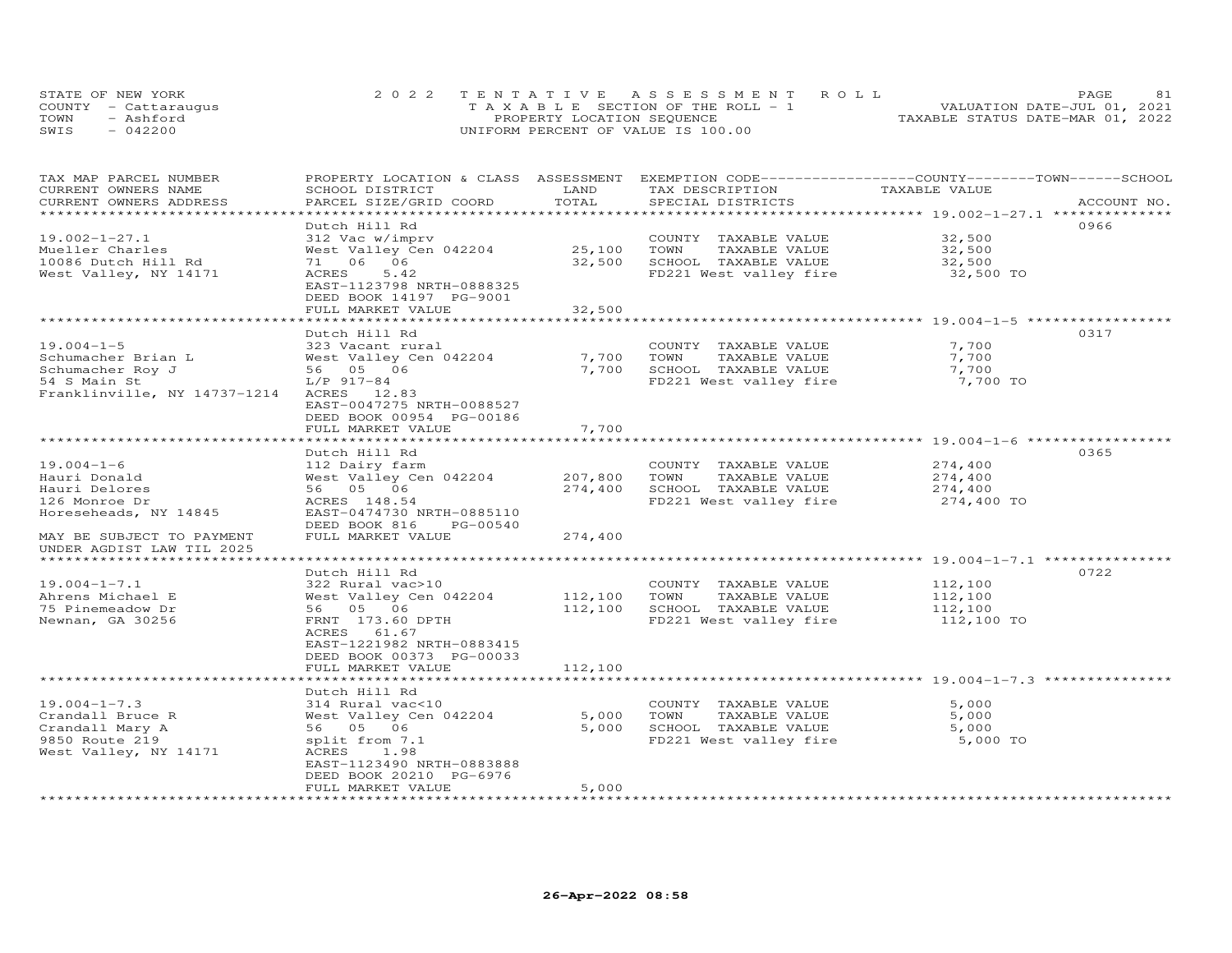| STATE OF NEW YORK    | 2022 TENTATIVE ASSESSMENT ROLL        | PAGE                             | 82 |
|----------------------|---------------------------------------|----------------------------------|----|
| COUNTY - Cattaraugus | T A X A B L E SECTION OF THE ROLL - 1 | VALUATION DATE-JUL 01, 2021      |    |
| TOWN<br>- Ashford    | PROPERTY LOCATION SEQUENCE            | TAXABLE STATUS DATE-MAR 01, 2022 |    |
| $-042200$<br>SWIS    | UNIFORM PERCENT OF VALUE IS 100.00    |                                  |    |

| TAX MAP PARCEL NUMBER                                   | PROPERTY LOCATION & CLASS ASSESSMENT EXEMPTION CODE----------------COUNTY-------TOWN-----SCHOOL |         |                        |                                                       |                  |
|---------------------------------------------------------|-------------------------------------------------------------------------------------------------|---------|------------------------|-------------------------------------------------------|------------------|
| CURRENT OWNERS NAME                                     | SCHOOL DISTRICT                                                                                 | LAND    | TAX DESCRIPTION        | TAXABLE VALUE                                         |                  |
| CURRENT OWNERS ADDRESS                                  | PARCEL SIZE/GRID COORD                                                                          | TOTAL   | SPECIAL DISTRICTS      |                                                       | ACCOUNT NO.      |
| *******************                                     |                                                                                                 |         |                        |                                                       |                  |
|                                                         | Dutch Hill Rd                                                                                   |         |                        |                                                       | 0039             |
| $19.004 - 2 - 1$                                        | 322 Rural vac>10                                                                                |         | COUNTY TAXABLE VALUE   | 85,900                                                |                  |
| Henry Frank J                                           | West Valley Cen 042204                                                                          | 85,900  | TOWN<br>TAXABLE VALUE  | 85,900                                                |                  |
| 7660 Charles Dr                                         | 48  05  06                                                                                      | 85,900  | SCHOOL TAXABLE VALUE   | 85,900                                                |                  |
| Hamburg, NY 14075                                       | ACRES 49.06                                                                                     |         | FD221 West valley fire | 85,900 TO                                             |                  |
|                                                         | EAST-1125583 NRTH-0885561                                                                       |         |                        |                                                       |                  |
|                                                         | DEED BOOK 13490 PG-3001                                                                         |         |                        |                                                       |                  |
|                                                         | FULL MARKET VALUE                                                                               | 85,900  |                        |                                                       |                  |
|                                                         |                                                                                                 |         |                        |                                                       |                  |
|                                                         | Dutch Hill Rd                                                                                   |         |                        |                                                       | 0661             |
| $19.004 - 2 - 9$                                        | 105 Vac farmland                                                                                |         | 41720<br>AG DIST       | 67,575                                                | 67,575<br>67,575 |
| Schichtel Charles F                                     | West Valley Cen 042204                                                                          | 102,100 | COUNTY TAXABLE VALUE   | 34,525                                                |                  |
| Schichtel Harold                                        | 46/47 05 06                                                                                     | 102,100 | TOWN<br>TAXABLE VALUE  | 34,525                                                |                  |
| 9595 Rock Springs Rd                                    | ACRES 71.30                                                                                     |         | SCHOOL TAXABLE VALUE   | 34,525                                                |                  |
| West Valley, NY 14171                                   | EAST-1125179 NRTH-0879461                                                                       |         | FD221 West valley fire | 102,100 TO                                            |                  |
|                                                         | DEED BOOK 00929 PG-00203                                                                        |         |                        |                                                       |                  |
| MAY BE SUBJECT TO PAYMENT                               | FULL MARKET VALUE                                                                               | 102,100 |                        |                                                       |                  |
| UNDER AGDIST LAW TIL 2026                               |                                                                                                 |         |                        |                                                       |                  |
| *************************                               |                                                                                                 |         |                        |                                                       |                  |
|                                                         | Dutch Hill Rd                                                                                   |         |                        |                                                       | 0363             |
| $19.004 - 2 - 14$                                       | 270 Mfg housing                                                                                 |         | COUNTY TAXABLE VALUE   | 37,800                                                |                  |
| Hauri Donald H                                          | West Valley Cen 042204                                                                          | 17,900  | TOWN<br>TAXABLE VALUE  | 37,800                                                |                  |
| Hauri Delores J                                         | 55 05 06                                                                                        | 37,800  | SCHOOL TAXABLE VALUE   | 37,800                                                |                  |
| 126 Monroe Dr                                           | ACRES<br>3.69                                                                                   |         | FD221 West valley fire | 37,800 TO                                             |                  |
| Horseheads, NY 14845                                    | EAST-0476040 NRTH-0881550                                                                       |         |                        |                                                       |                  |
|                                                         | DEED BOOK 00748 PG-00824                                                                        |         |                        |                                                       |                  |
| MAY BE SUBJECT TO PAYMENT                               | FULL MARKET VALUE                                                                               | 37,800  |                        |                                                       |                  |
| UNDER AGDIST LAW TIL 2025                               |                                                                                                 |         |                        |                                                       |                  |
|                                                         |                                                                                                 |         |                        |                                                       |                  |
|                                                         | Dutch Hill Rd                                                                                   |         |                        |                                                       | 0362             |
| $19.004 - 2 - 15$                                       | 210 1 Family Res                                                                                |         | COUNTY TAXABLE VALUE   | 143,800                                               |                  |
| Hauri Donald                                            | West Valley Cen 042204                                                                          | 6,000   | TOWN<br>TAXABLE VALUE  | 143,800                                               |                  |
| Hauri Delores                                           | 55 05 06                                                                                        | 143,800 | SCHOOL TAXABLE VALUE   | 143,800                                               |                  |
| 126 Monroe Dr                                           | FRNT 190.00 DPTH 130.00                                                                         |         | FD221 West valley fire | 143,800 TO                                            |                  |
| Horseheads, NY 14845                                    | EAST-0476140 NRTH-0881920                                                                       |         |                        |                                                       |                  |
|                                                         | DEED BOOK 00590 PG-00152                                                                        |         |                        |                                                       |                  |
|                                                         | FULL MARKET VALUE                                                                               | 143,800 |                        |                                                       |                  |
|                                                         |                                                                                                 |         |                        | *********************** 28.002-2-2.1 **************** |                  |
|                                                         |                                                                                                 |         |                        |                                                       | 0538             |
|                                                         | Dutch Hill Rd                                                                                   |         |                        |                                                       |                  |
| $28.002 - 2 - 2.1$                                      | 314 Rural vac<10                                                                                |         | COUNTY TAXABLE VALUE   | 32,700                                                |                  |
| Schumacher Craig W                                      | West Valley Cen 042204                                                                          | 32,700  | TOWN<br>TAXABLE VALUE  | 32,700                                                |                  |
| 5350 Townline Rd                                        | 46 05 06                                                                                        | 32,700  | SCHOOL TAXABLE VALUE   | 32,700                                                |                  |
| West Valley, NY 14171                                   | ACRES<br>9.10                                                                                   |         | FD221 West valley fire | 32,700 TO                                             |                  |
|                                                         | EAST-1125517 NRTH-0877078                                                                       |         |                        |                                                       |                  |
| MAY BE SUBJECT TO PAYMENT                               | DEED BOOK 25630 PG-2001                                                                         |         |                        |                                                       |                  |
| UNDER AGDIST LAW TIL 1999<br>************************** | FULL MARKET VALUE                                                                               | 32,700  |                        |                                                       |                  |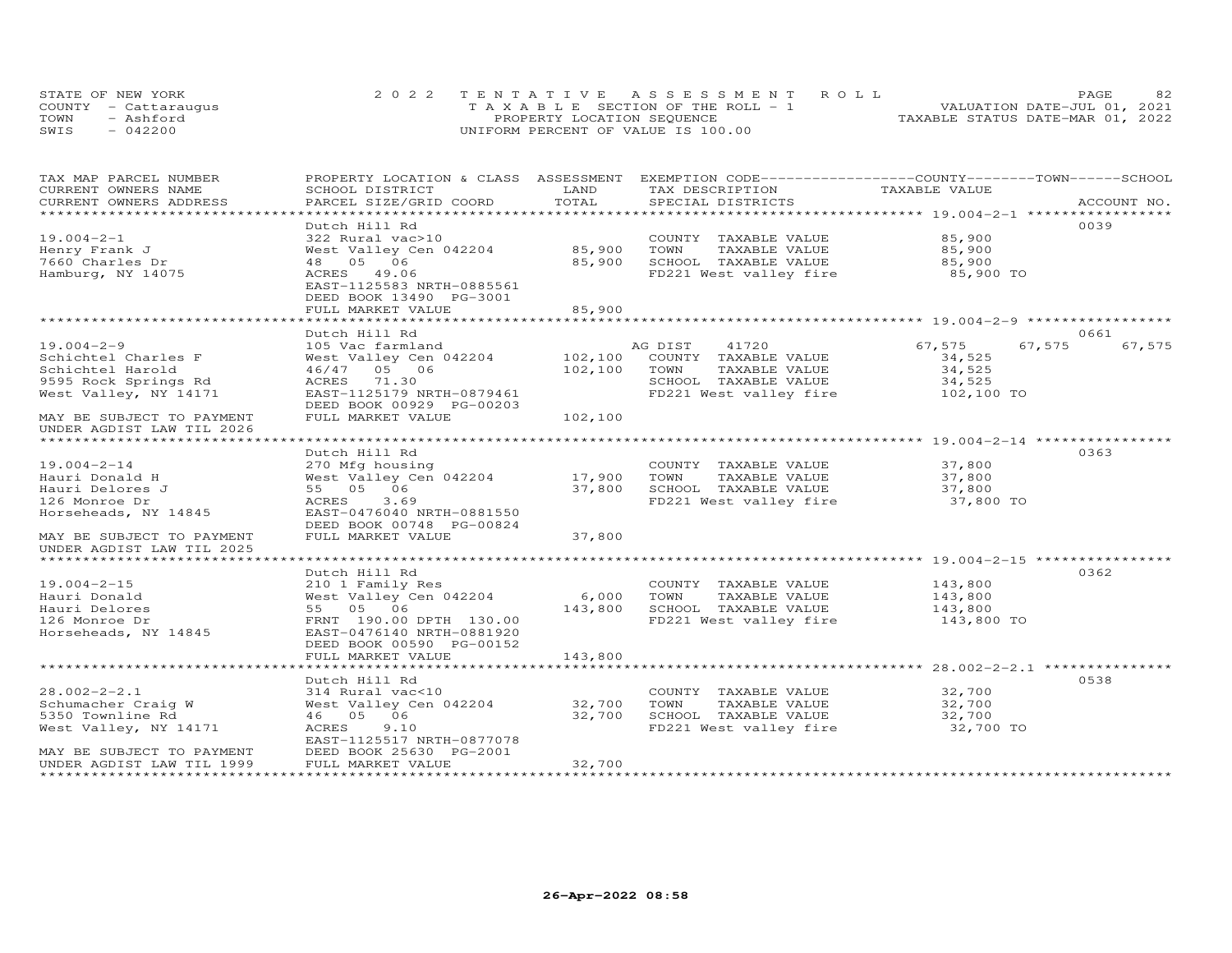| STATE OF NEW YORK    | 2022 TENTATIVE ASSESSMENT ROLL        |                            |  |                                  | PAGE. | 83 |
|----------------------|---------------------------------------|----------------------------|--|----------------------------------|-------|----|
| COUNTY - Cattaraugus | T A X A B L E SECTION OF THE ROLL - 1 |                            |  | VALUATION DATE-JUL 01, 2021      |       |    |
| TOWN<br>- Ashford    |                                       | PROPERTY LOCATION SEQUENCE |  | TAXABLE STATUS DATE-MAR 01, 2022 |       |    |
| SWIS<br>$-042200$    | UNIFORM PERCENT OF VALUE IS 100.00    |                            |  |                                  |       |    |

| TAX MAP PARCEL NUMBER<br>CURRENT OWNERS NAME                      | PROPERTY LOCATION & CLASS ASSESSMENT EXEMPTION CODE----------------COUNTY-------TOWN------SCHOOL<br>SCHOOL DISTRICT | LAND         | TAX DESCRIPTION                                | TAXABLE VALUE         |                    |
|-------------------------------------------------------------------|---------------------------------------------------------------------------------------------------------------------|--------------|------------------------------------------------|-----------------------|--------------------|
| CURRENT OWNERS ADDRESS                                            | PARCEL SIZE/GRID COORD                                                                                              | TOTAL        | SPECIAL DISTRICTS                              |                       | ACCOUNT NO.        |
|                                                                   |                                                                                                                     |              |                                                |                       |                    |
|                                                                   | Dutch Hill Rd                                                                                                       |              |                                                |                       | 1169               |
| $28.002 - 2 - 4$                                                  | 322 Rural vac>10                                                                                                    |              | COUNTY TAXABLE VALUE                           | 89,800                |                    |
| Zynczak Aaron                                                     | West Valley Cen 042204 89,800                                                                                       |              | TAXABLE VALUE<br>TOWN                          | 89,800                |                    |
|                                                                   | $46 - 05 - 06$                                                                                                      | 89,800       |                                                |                       |                    |
| 2827 Brighton Forest Dr                                           |                                                                                                                     |              | SCHOOL TAXABLE VALUE<br>FD221 West valley fire | 89,800                |                    |
| Apex, NC 27539                                                    | ACRES 52.95                                                                                                         |              |                                                | 89,800 TO             |                    |
|                                                                   | EAST-1127610 NRTH-0875715                                                                                           |              |                                                |                       |                    |
| MAY BE SUBJECT TO PAYMENT                                         | DEED BOOK 9854 PG-9001                                                                                              |              |                                                |                       |                    |
| UNDER RPTL480A UNTIL 2030                                         | FULL MARKET VALUE                                                                                                   | 89,800       |                                                |                       |                    |
|                                                                   |                                                                                                                     |              |                                                |                       |                    |
|                                                                   | Dutch Hill Rd                                                                                                       |              |                                                |                       | 0332               |
| $28.002 - 2 - 12$                                                 | 260 Seasonal res                                                                                                    |              | COUNTY TAXABLE VALUE                           | 259,700               |                    |
| Gundlach Gregory E                                                | West Valley Cen 042204                                                                                              | 209,600      | TOWN<br>TAXABLE VALUE                          | 259,700               |                    |
| Gundlach Kurt B                                                   | 37/38/45 05 06                                                                                                      | 259,700      | SCHOOL TAXABLE VALUE                           | 259,700               |                    |
| 72 Library Road                                                   | ACRES 128.15                                                                                                        |              | FD221 West valley fire                         | 259,700 TO            |                    |
| Thetford Center, VT 05075                                         | EAST-1128454 NRTH-0874640                                                                                           |              |                                                |                       |                    |
|                                                                   | DEED BOOK 2019 PG-15536                                                                                             |              |                                                |                       |                    |
| MAY BE SUBJECT TO PAYMENT                                         | FULL MARKET VALUE                                                                                                   | 259,700      |                                                |                       |                    |
| UNDER AGDIST LAW TIL 2024                                         |                                                                                                                     |              |                                                |                       |                    |
| ************************                                          |                                                                                                                     |              |                                                |                       |                    |
|                                                                   | 9209 Dutch Hill Rd                                                                                                  |              |                                                |                       | 0843               |
| $28.002 - 2 - 6.1$                                                | 210 1 Family Res                                                                                                    |              | COUNTY TAXABLE VALUE                           | 109,900               |                    |
| Spraque William                                                   | West Valley Cen 042204                                                                                              | 19,000       | TOWN<br>TAXABLE VALUE                          | 109,900               |                    |
| 11958 Route 16                                                    | 46 05 06                                                                                                            | 109,900      | SCHOOL TAXABLE VALUE                           |                       |                    |
| PO Box 659                                                        | FF 388.90                                                                                                           |              | FD221 West valley fire                         | 109,900<br>109,900 TO |                    |
| Yorkshire, NY 14173                                               | ACRES<br>3,00                                                                                                       |              |                                                |                       |                    |
|                                                                   | EAST-1126568 NRTH-0875276                                                                                           |              |                                                |                       |                    |
|                                                                   | DEED BOOK 5900 PG-8001                                                                                              |              |                                                |                       |                    |
|                                                                   | FULL MARKET VALUE                                                                                                   | 109,900      |                                                |                       |                    |
|                                                                   |                                                                                                                     |              |                                                |                       |                    |
|                                                                   | 9229 Dutch Hill Rd                                                                                                  |              |                                                |                       | 0398               |
| $28.002 - 2 - 5$                                                  | 210 1 Family Res                                                                                                    |              | BAS STAR 41854                                 | $\Omega$              | $\Omega$<br>30,000 |
| Heitman Clifford W                                                | West Valley Cen 042204                                                                                              |              | 19,100 COUNTY TAXABLE VALUE                    | 137,900               |                    |
| Heitman Carla A                                                   | $46 - -5 - -6$                                                                                                      | 137,900 TOWN | TAXABLE VALUE                                  | 137,900               |                    |
| 9229 Dutch Hill Rd                                                | 3.05 BANK<br>017<br>ACRES                                                                                           |              | SCHOOL TAXABLE VALUE                           | 107,900               |                    |
| West Valley, NY 14171                                             | EAST-1126401 NRTH-0875696                                                                                           |              | FD221 West valley fire                         | 137,900 TO            |                    |
|                                                                   | DEED BOOK 15283 PG-2002                                                                                             |              |                                                |                       |                    |
|                                                                   | FULL MARKET VALUE                                                                                                   | 137,900      |                                                |                       |                    |
|                                                                   |                                                                                                                     |              |                                                |                       |                    |
|                                                                   | 9279 Dutch Hill Rd                                                                                                  |              |                                                |                       | 1383               |
|                                                                   |                                                                                                                     |              | 88 PCT OF VALUE USED FOR EXEMPTION PURPOSES    |                       |                    |
| $28.002 - 2 - 2.2$                                                | 240 Rural res<br>West Valley Cen 042204 58,600 VETDIS CTS 41140                                                     |              |                                                | 20,000                | 20,000<br>20,000   |
|                                                                   |                                                                                                                     |              |                                                | 24,631                | 24,631<br>24,631   |
| Schumacher Valeri M<br>9279 Dutch Hill Rd<br>Mest Vallow NW 14171 | 46 05 06                                                                                                            |              | 186,600 BAS STAR 41854                         | $\overline{0}$        | $\Omega$<br>30,000 |
| West Valley, NY 14171                                             | ACRES 25.80                                                                                                         |              | COUNTY TAXABLE VALUE                           | 141,969               |                    |
|                                                                   | EAST-1125670 NRTH-0876381                                                                                           |              | TOWN<br>TAXABLE VALUE                          | 141,969               |                    |
|                                                                   | DEED BOOK 24176 PG-9001                                                                                             |              | SCHOOL TAXABLE VALUE                           | 111,969               |                    |
|                                                                   | FULL MARKET VALUE                                                                                                   |              | 186,600 FD221 West valley fire                 | 186,600 TO            |                    |
|                                                                   |                                                                                                                     |              |                                                |                       |                    |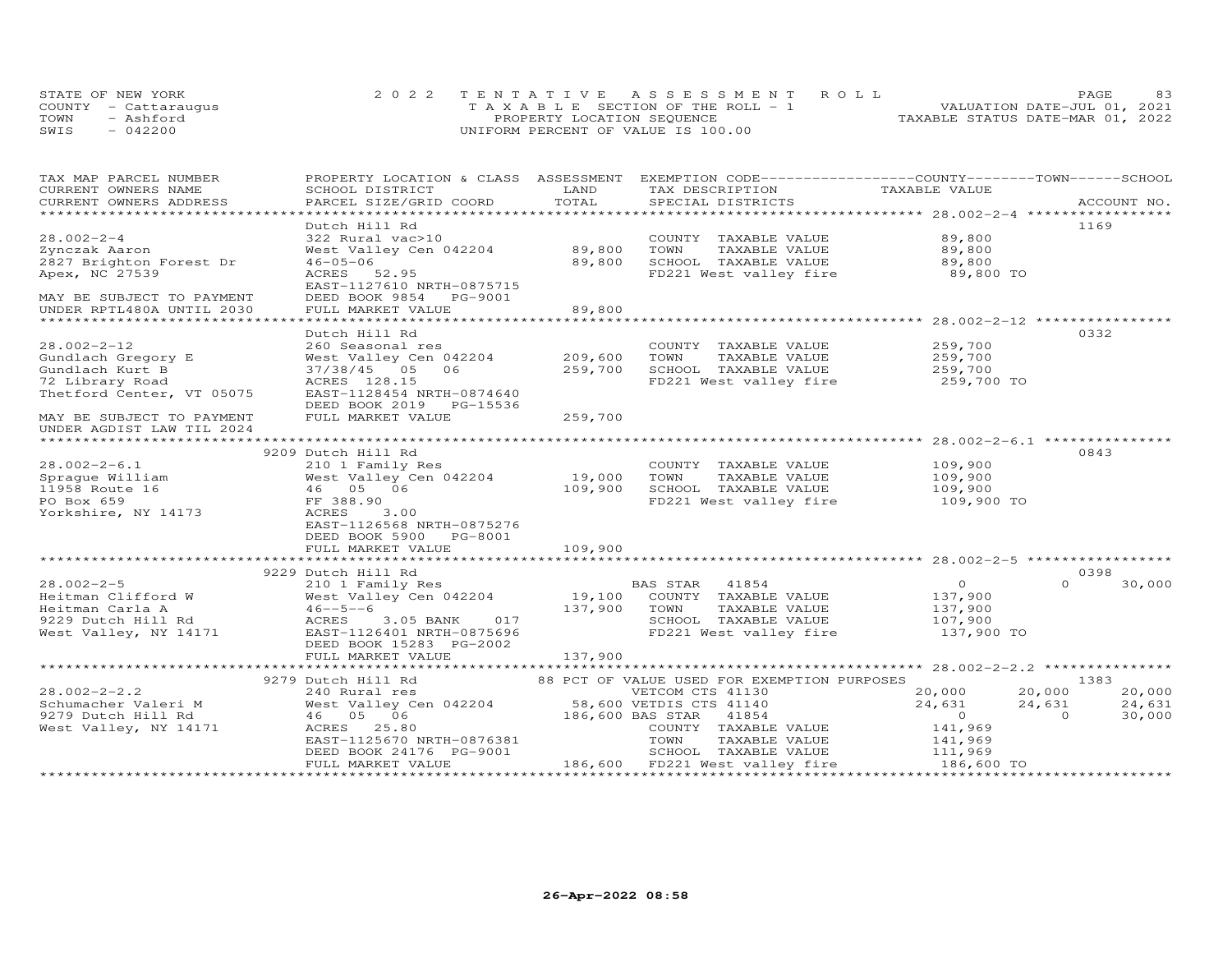| STATE OF NEW YORK    | 2022 TENTATIVE ASSESSMENT ROLL        | 84<br><b>PAGE</b>                |
|----------------------|---------------------------------------|----------------------------------|
| COUNTY - Cattaraugus | T A X A B L E SECTION OF THE ROLL - 1 | VALUATION DATE-JUL 01, 2021      |
| TOWN<br>- Ashford    | PROPERTY LOCATION SEQUENCE            | TAXABLE STATUS DATE-MAR 01, 2022 |
| $-042200$<br>SWIS    | UNIFORM PERCENT OF VALUE IS 100.00    |                                  |

| TAX MAP PARCEL NUMBER<br>CURRENT OWNERS NAME | PROPERTY LOCATION & CLASS ASSESSMENT EXEMPTION CODE----------------COUNTY-------TOWN------SCHOOL<br>SCHOOL DISTRICT                                                                                             | LAND    | TAX DESCRIPTION                                | TAXABLE VALUE      |                    |
|----------------------------------------------|-----------------------------------------------------------------------------------------------------------------------------------------------------------------------------------------------------------------|---------|------------------------------------------------|--------------------|--------------------|
| CURRENT OWNERS ADDRESS                       | PARCEL SIZE/GRID COORD                                                                                                                                                                                          | TOTAL   | SPECIAL DISTRICTS                              |                    | ACCOUNT NO.        |
|                                              |                                                                                                                                                                                                                 |         |                                                |                    |                    |
|                                              | 9357 Dutch Hill Rd                                                                                                                                                                                              |         |                                                |                    | 0540               |
| $28.002 - 2 - 1.1$                           | 314 Rural vac<10                                                                                                                                                                                                |         | COUNTY TAXABLE VALUE                           |                    |                    |
| Schumacher Craig W.                          | West Valley Cen 042204                                                                                                                                                                                          | 17,900  | TOWN<br>TAXABLE VALUE                          | 17,900<br>17,900   |                    |
| 5350 Townline Road                           | 46 05 06                                                                                                                                                                                                        | 17,900  | SCHOOL TAXABLE VALUE                           | 17,900             |                    |
| West Valley, NY 14171                        | 2.56<br>ACRES                                                                                                                                                                                                   |         | FD221 West valley fire                         | $17,900$ TO        |                    |
|                                              | EAST-1125173 NRTH-0877472                                                                                                                                                                                       |         |                                                |                    |                    |
|                                              | DEED BOOK 25630 PG-2001                                                                                                                                                                                         |         |                                                |                    |                    |
|                                              | FULL MARKET VALUE                                                                                                                                                                                               | 17,900  |                                                |                    |                    |
|                                              |                                                                                                                                                                                                                 |         |                                                |                    |                    |
|                                              | 9389 Dutch Hill Rd                                                                                                                                                                                              |         | 71 PCT OF VALUE USED FOR EXEMPTION PURPOSES    |                    | 1017               |
| $28.002 - 1 - 13.5$                          | 240 Rural res                                                                                                                                                                                                   |         | VETWAR CTS 41120                               | 12,000<br>12,000   | 12,000             |
| Hodgson Jeffrey J                            | 240 Kurai res<br>West Valley Cen 042204 108,100 ENH STAR<br>54 05 06 237,800 COUNTY                                                                                                                             |         | 41834                                          | $\overline{0}$     | $\Omega$<br>74,900 |
| Hodgson Patricia A                           |                                                                                                                                                                                                                 |         | COUNTY TAXABLE VALUE                           | 225,800            |                    |
| 9389 Dutch Hill Rd                           | Merged w 13.7, 13.8, 44,                                                                                                                                                                                        |         | TOWN<br>TAXABLE VALUE                          | 225,800            |                    |
| West Valley, NY 14171                        | and $2 - 2.3$                                                                                                                                                                                                   |         | SCHOOL TAXABLE VALUE 150,900                   |                    |                    |
|                                              | ACRES 57.98                                                                                                                                                                                                     |         | FD221 West valley fire                         | 237,800 TO         |                    |
|                                              | EAST-1123819 NRTH-0877793                                                                                                                                                                                       |         |                                                |                    |                    |
|                                              | DEED BOOK 792<br>PG-00827                                                                                                                                                                                       |         |                                                |                    |                    |
|                                              | FULL MARKET VALUE                                                                                                                                                                                               | 237,800 |                                                |                    |                    |
|                                              |                                                                                                                                                                                                                 |         |                                                |                    |                    |
|                                              | 9427 Dutch Hill Rd                                                                                                                                                                                              |         |                                                |                    | 1018               |
| $28.002 - 1 - 13.2$                          | 240 Rural res                                                                                                                                                                                                   |         | BAS STAR 41854                                 | $\overline{0}$     | $\Omega$<br>30,000 |
|                                              | 28.002-1-13.2<br>Dinderski David<br>Dinderski Elizabeth 54 05 06<br>9427 Dutch Hill Rd ACRES 23.45<br>947 Dutch Hill Rd ACRES 23.45<br>Most Valley, NY 14171 EAST-1123058 NRTH-0878331<br>Fire 202 202 PG-00580 | 62,300  | COUNTY TAXABLE VALUE                           | 226,500            |                    |
|                                              |                                                                                                                                                                                                                 | 226,500 | TOWN<br>TAXABLE VALUE                          | 226,500            |                    |
|                                              |                                                                                                                                                                                                                 |         | SCHOOL TAXABLE VALUE                           | 196,500            |                    |
|                                              |                                                                                                                                                                                                                 |         | FD221 West valley fire                         | 226,500 TO         |                    |
|                                              | DEED BOOK 892<br>PG-00580                                                                                                                                                                                       |         |                                                |                    |                    |
|                                              | FULL MARKET VALUE                                                                                                                                                                                               | 226,500 |                                                |                    |                    |
|                                              |                                                                                                                                                                                                                 |         |                                                |                    |                    |
|                                              | 9449 Dutch Hill Rd                                                                                                                                                                                              |         |                                                |                    | 0401               |
| $28.002 - 1 - 13.1$                          | 210 1 Family Res                                                                                                                                                                                                |         | BAS STAR<br>41854                              | $\overline{O}$     | $\Omega$<br>30,000 |
| Haggart Diane M                              | West Valley Cen 042204                                                                                                                                                                                          | 16,200  | COUNTY TAXABLE VALUE                           | 77,600             |                    |
| Haggart George B                             | 54 05 06                                                                                                                                                                                                        | 77,600  | TAXABLE VALUE<br>TOWN                          | 77,600             |                    |
| 9449 Dutch Hill Rd                           | 1.88<br>ACRES                                                                                                                                                                                                   |         | SCHOOL TAXABLE VALUE                           | 47,600             |                    |
| West Valley, NY 14171                        | EAST-1124405 NRTH-0878613                                                                                                                                                                                       |         | FD221 West valley fire                         | 77,600 TO          |                    |
|                                              | DEED BOOK 00793 PG-00306                                                                                                                                                                                        |         |                                                |                    |                    |
|                                              | FULL MARKET VALUE                                                                                                                                                                                               | 77,600  |                                                |                    |                    |
|                                              |                                                                                                                                                                                                                 |         |                                                |                    |                    |
| $28.002 - 1 - 13.3$                          | 9461 Dutch Hill Rd                                                                                                                                                                                              |         |                                                |                    | 1019               |
|                                              | 240 Rural res<br>zao Kurai res<br>West Valley Cen 042204<br>54   05   06                                                                                                                                        | 47,800  | COUNTY TAXABLE VALUE                           | 232,800            |                    |
| Sion Donald James                            |                                                                                                                                                                                                                 |         | TOWN<br>TAXABLE VALUE                          | 232,800<br>232,800 |                    |
| 9461 Dutch Hill Rd<br>West Valley, NY 14171  | ACRES 22.03                                                                                                                                                                                                     | 232,800 | SCHOOL TAXABLE VALUE<br>FD221 West valley fire | 232,800 TO         |                    |
|                                              | EAST-1123207 NRTH-0878775                                                                                                                                                                                       |         |                                                |                    |                    |
|                                              | DEED BOOK 20210 PG-8508                                                                                                                                                                                         |         |                                                |                    |                    |
|                                              | FULL MARKET VALUE                                                                                                                                                                                               | 232,800 |                                                |                    |                    |
|                                              |                                                                                                                                                                                                                 |         |                                                |                    |                    |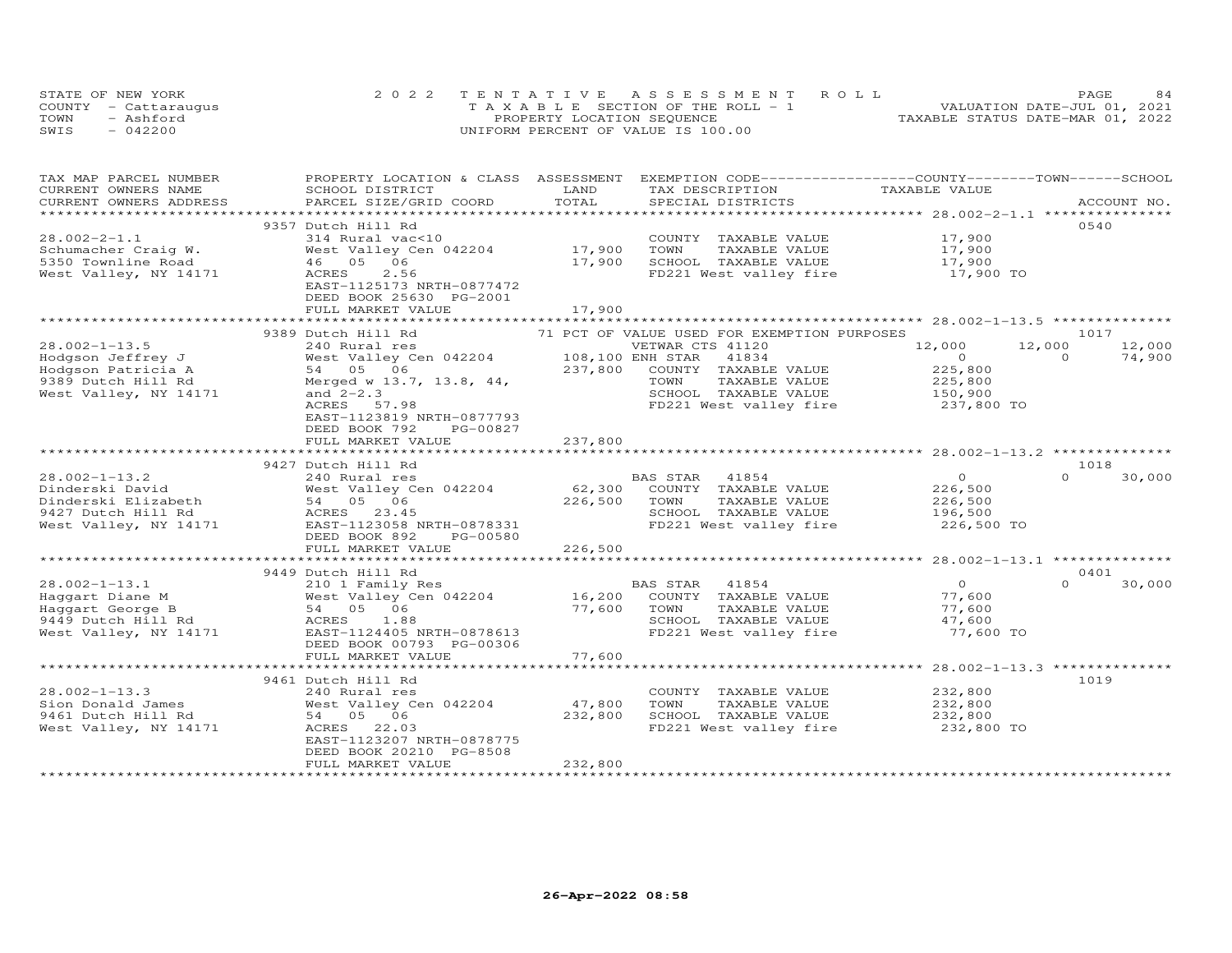|      | STATE OF NEW YORK    | 2022 TENTATIVE ASSESSMENT ROLL        | 8.5<br>PAGE                      |
|------|----------------------|---------------------------------------|----------------------------------|
|      | COUNTY - Cattaraugus | T A X A B L E SECTION OF THE ROLL - 1 | VALUATION DATE-JUL 01, 2021      |
| TOWN | - Ashford            | PROPERTY LOCATION SEQUENCE            | TAXABLE STATUS DATE-MAR 01, 2022 |
| SWIS | $-042200$            | UNIFORM PERCENT OF VALUE IS 100.00    |                                  |

| TAX MAP PARCEL NUMBER     |                                                                                 |         | PROPERTY LOCATION & CLASS ASSESSMENT EXEMPTION CODE-----------------COUNTY-------TOWN------SCHOOL |                    |                    |
|---------------------------|---------------------------------------------------------------------------------|---------|---------------------------------------------------------------------------------------------------|--------------------|--------------------|
| CURRENT OWNERS NAME       | SCHOOL DISTRICT                                                                 | LAND    | TAX DESCRIPTION                                                                                   | TAXABLE VALUE      |                    |
| CURRENT OWNERS ADDRESS    | PARCEL SIZE/GRID COORD                                                          | TOTAL   | SPECIAL DISTRICTS                                                                                 |                    | ACCOUNT NO.        |
|                           |                                                                                 |         |                                                                                                   |                    |                    |
|                           | 9471 Dutch Hill Rd                                                              |         |                                                                                                   |                    | 0781               |
| $28.002 - 1 - 14$         | 210 1 Family Res                                                                |         | COUNTY TAXABLE VALUE                                                                              | 160,700            |                    |
| Reger Daniel R            | West Valley Cen 042204                                                          | 9,000   | TOWN<br>TAXABLE VALUE                                                                             | 160,700<br>160,700 |                    |
| 9471 Dutch Hill Rd        | 54 05 06                                                                        | 160,700 | SCHOOL TAXABLE VALUE                                                                              |                    |                    |
| West Valley, NY 14171     | FRNT 140.00 DPTH 175.00                                                         |         | FD221 West valley fire                                                                            | 160,700 TO         |                    |
|                           | EAST-1124499 NRTH-0878912                                                       |         |                                                                                                   |                    |                    |
|                           | DEED BOOK 1004 PG-493                                                           |         |                                                                                                   |                    |                    |
|                           | FULL MARKET VALUE                                                               | 160,700 |                                                                                                   |                    |                    |
|                           |                                                                                 |         |                                                                                                   |                    |                    |
|                           | 9688 Dutch Hill Rd                                                              |         |                                                                                                   |                    | 1224               |
| $19.004 - 2 - 13$         | 210 1 Family Res                                                                |         | BAS STAR 41854                                                                                    | $\overline{0}$     | $\Omega$<br>30,000 |
| Laudisio Michael J        | West Valley Cen 042204<br>West<br>55-05-0<br>55-05-0<br>ACRES<br>EAST-7<br>DEED | 16,700  | COUNTY TAXABLE VALUE                                                                              | 236,800            |                    |
| Laudisio Sherry L         | 55-05-06                                                                        | 236,800 | TOWN<br>TAXABLE VALUE                                                                             | 236,800            |                    |
| 9688 Dutch Hill Rd        | 2.89                                                                            |         | SCHOOL TAXABLE VALUE                                                                              | 206,800            |                    |
| West Valley, NY 14171     | EAST-1124248 NRTH-0881112                                                       |         | FD221 West valley fire                                                                            | 236,800 TO         |                    |
|                           | DEED BOOK 971<br>PG-582                                                         |         |                                                                                                   |                    |                    |
|                           | FULL MARKET VALUE                                                               | 236,800 |                                                                                                   |                    |                    |
|                           |                                                                                 |         |                                                                                                   |                    | 0364               |
| $19.004 - 2 - 16.1$       | 9725 Dutch Hill Rd                                                              |         |                                                                                                   |                    |                    |
| Hauri Donald              | 112 Dairy farm<br>West Valley Cen 042204 194,500                                |         | COUNTY TAXABLE VALUE<br>TOWN<br>TAXABLE VALUE                                                     | 299,200<br>299,200 |                    |
| Hauri Delores             | West Valley O<br>55   05   06                                                   | 299,200 | SCHOOL TAXABLE VALUE                                                                              | 299,200            |                    |
| 126 Monroe Dr             |                                                                                 |         | FD221 West valley fire 299,200 TO                                                                 |                    |                    |
| Horseheads, NY 14845      | ACRES 127.78<br>EAST-1122800<br>EAST-1122800 NRTH-0882046                       |         |                                                                                                   |                    |                    |
|                           | DEED BOOK 816<br>PG-00540                                                       |         |                                                                                                   |                    |                    |
| MAY BE SUBJECT TO PAYMENT | FULL MARKET VALUE                                                               | 299,200 |                                                                                                   |                    |                    |
| UNDER AGDIST LAW TIL 2025 |                                                                                 |         |                                                                                                   |                    |                    |
|                           |                                                                                 |         |                                                                                                   |                    |                    |
|                           | 9744 Dutch Hill Rd                                                              |         |                                                                                                   |                    | 1300               |
| $19.004 - 2 - 5.2$        |                                                                                 |         | 41720                                                                                             | 56,184             | 56,184<br>56,184   |
| Ford Donald E             |                                                                                 |         | 41854                                                                                             | $\overline{0}$     | 30,000<br>$\Omega$ |
| Ford Jeanne M             | West Valley Ce<br>47   05   06<br>ACRES   66.16                                 |         | 238,900 SILO T/C/S 42100                                                                          | 4,150              | 4,150<br>4,150     |
| 9744 Dutch Hill Rd        |                                                                                 |         | COUNTY TAXABLE VALUE                                                                              | 178,566            |                    |
| West Valley, NY 14171     | EAST-1125425 NRTH-0881895                                                       |         | TOWN<br>TAXABLE VALUE                                                                             |                    |                    |
|                           | DEED BOOK 906<br>PG-00916                                                       |         | SCHOOL TAXABLE VALUE                                                                              | 178,566<br>148,566 |                    |
| MAY BE SUBJECT TO PAYMENT | FULL MARKET VALUE                                                               |         | 238,900 FD221 West valley fire                                                                    | 238,900 TO         |                    |
| UNDER AGDIST LAW TIL 2026 |                                                                                 |         |                                                                                                   |                    |                    |
|                           |                                                                                 |         |                                                                                                   |                    |                    |
|                           | 9744 Dutch Hill Rd                                                              |         |                                                                                                   |                    |                    |
| $19.004 - 2 - 5.3$        | 311 Res vac land                                                                |         | COUNTY TAXABLE VALUE                                                                              | 16,500             |                    |
| Eaton Adam                | West Valley Cen 042204 16,500                                                   |         | TOWN<br>TAXABLE VALUE                                                                             | 16,500             |                    |
| Eaton Rachel              | 47 05 06                                                                        | 16,500  | SCHOOL TAXABLE VALUE                                                                              | 16,500             |                    |
| 9744 Dutch Hill Rd        | split from 5.2                                                                  |         | FD221 West valley fire                                                                            | 16,500 TO          |                    |
| West Valley, NY 14171     | ACRES<br>2.79                                                                   |         |                                                                                                   |                    |                    |
|                           | EAST-1124780 NRTH-0881825                                                       |         |                                                                                                   |                    |                    |
| MAY BE SUBJECT TO PAYMENT | DEED BOOK 2020<br>FULL MARKET VAI<br>PG-11606                                   |         |                                                                                                   |                    |                    |
| UNDER AGDIST LAW TIL 2025 | FULL MARKET VALUE                                                               | 16,500  |                                                                                                   |                    |                    |
|                           | ****************************                                                    |         |                                                                                                   |                    |                    |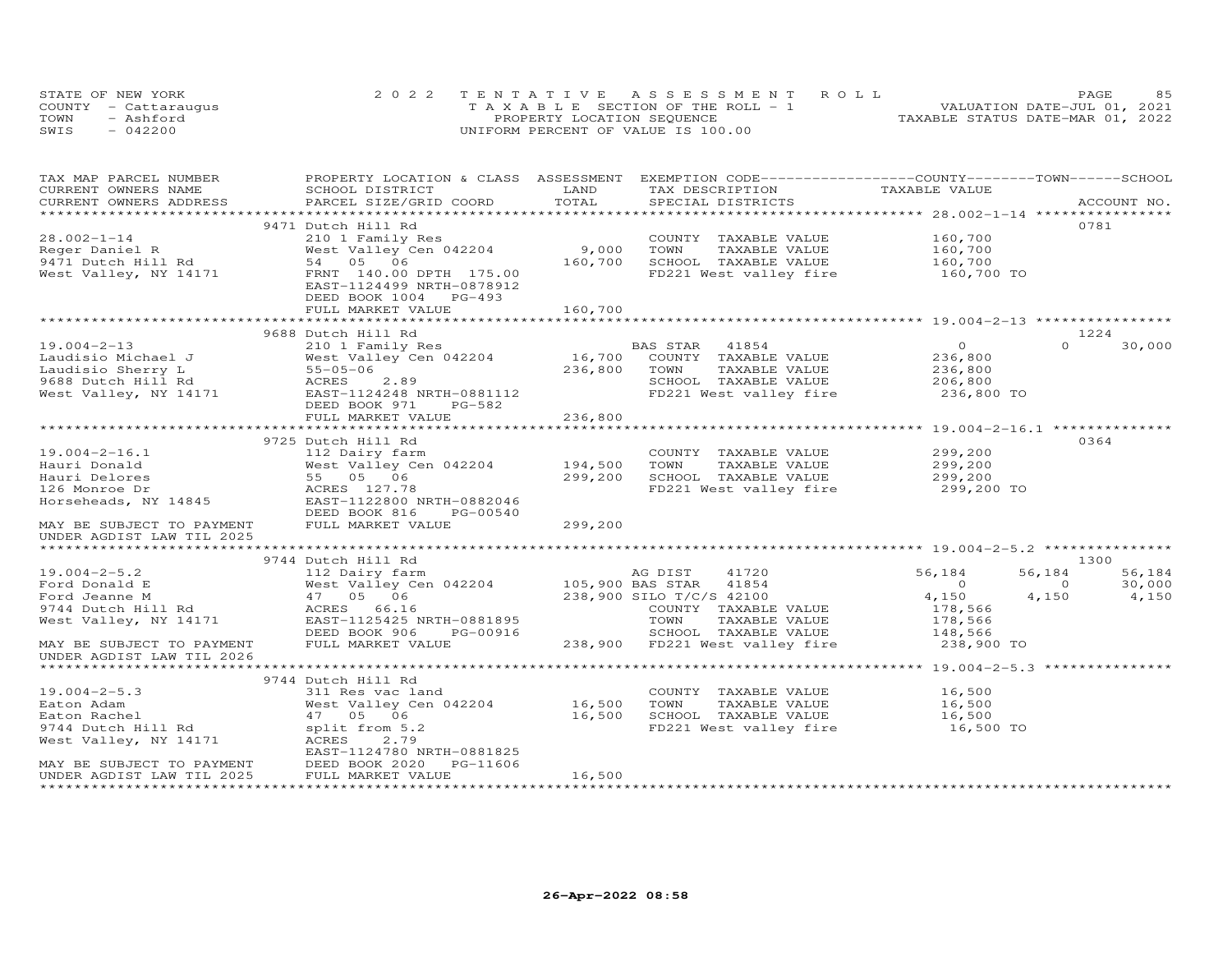|      | STATE OF NEW YORK    | 2022 TENTATIVE ASSESSMENT ROLL        | PAGE.                            | 86 |
|------|----------------------|---------------------------------------|----------------------------------|----|
|      | COUNTY - Cattaraugus | T A X A B L E SECTION OF THE ROLL - 1 | VALUATION DATE-JUL 01, 2021      |    |
| TOWN | - Ashford            | PROPERTY LOCATION SEQUENCE            | TAXABLE STATUS DATE-MAR 01, 2022 |    |
| SWIS | $-042200$            | UNIFORM PERCENT OF VALUE IS 100.00    |                                  |    |

| TAX MAP PARCEL NUMBER                                                                                                                                                                                                                                  | PROPERTY LOCATION & CLASS ASSESSMENT EXEMPTION CODE----------------COUNTY-------TOWN------SCHOOL                                       |         |                                                                                              |                    |          |         |
|--------------------------------------------------------------------------------------------------------------------------------------------------------------------------------------------------------------------------------------------------------|----------------------------------------------------------------------------------------------------------------------------------------|---------|----------------------------------------------------------------------------------------------|--------------------|----------|---------|
|                                                                                                                                                                                                                                                        |                                                                                                                                        |         |                                                                                              |                    |          |         |
|                                                                                                                                                                                                                                                        | 9835 Dutch Hill Rd                                                                                                                     |         | 67 PCT OF VALUE USED FOR EXEMPTION PURPOSES                                                  |                    |          | 1502    |
| $19.004 - 1 - 7.2$                                                                                                                                                                                                                                     |                                                                                                                                        |         | VETCOM CTS 41130                                                                             | 20,000             | 20,000   | 20,000  |
| Werchowski August W                                                                                                                                                                                                                                    | 281 Multiple res WETCOM C<br>West Valley Cen 042204 71,800 AG DIST                                                                     |         | 41720                                                                                        | 31,111             | 31,111   | 31, 111 |
| Werchowski Rebecca L Liv Tr                                                                                                                                                                                                                            | 56 05 06                                                                                                                               |         | 437,800 BAS STAR 41854                                                                       | $\overline{O}$     | $\Omega$ | 30,000  |
| 9835 Dutch Hill Rd                                                                                                                                                                                                                                     | FRNT 856.40 DPTH                                                                                                                       |         | COUNTY TAXABLE VALUE                                                                         | 386,689            |          |         |
| West Valley, NY 14171                                                                                                                                                                                                                                  | 30.60<br>ACRES                                                                                                                         |         | TAXABLE VALUE<br>TOWN                                                                        | 386,689            |          |         |
|                                                                                                                                                                                                                                                        |                                                                                                                                        |         |                                                                                              |                    |          |         |
| MAY BE SUBJECT TO PAYMENT                                                                                                                                                                                                                              | EAST-1123771 NRTH-0883280<br>DEED BOOK 00373 PG-00033                                                                                  |         | SCHOOL TAXABLE VALUE 356,689<br>FD221 West valley fire 437,800 TO                            |                    |          |         |
| UNDER AGDIST LAW TIL 2026                                                                                                                                                                                                                              | FULL MARKET VALUE                                                                                                                      | 437,800 |                                                                                              |                    |          |         |
|                                                                                                                                                                                                                                                        |                                                                                                                                        |         |                                                                                              |                    |          |         |
|                                                                                                                                                                                                                                                        | 9971 Dutch Hill Rd                                                                                                                     |         |                                                                                              |                    |          | 0565    |
|                                                                                                                                                                                                                                                        | 210 1 Family Res                                                                                                                       |         | COUNTY TAXABLE VALUE                                                                         |                    |          |         |
| 19.002-1-25<br>Bedford Geoff                                                                                                                                                                                                                           | West Valley Cen 042204                                                                                                                 | 17,800  | TOWN<br>TAXABLE VALUE                                                                        | 184,100<br>184,100 |          |         |
|                                                                                                                                                                                                                                                        |                                                                                                                                        | 184,100 | SCHOOL TAXABLE VALUE 184,100                                                                 |                    |          |         |
|                                                                                                                                                                                                                                                        |                                                                                                                                        |         | FD221 West valley fire                                                                       | 184,100 TO         |          |         |
| Example of the self-ord Lori<br>Bedford Lori<br>3207 Tania Crescent<br>Burlington Ontario<br>Canada L7M 3N3, Canada DEED BOOK 4477 PG-6001                                                                                                             |                                                                                                                                        |         |                                                                                              |                    |          |         |
|                                                                                                                                                                                                                                                        |                                                                                                                                        |         |                                                                                              |                    |          |         |
|                                                                                                                                                                                                                                                        |                                                                                                                                        |         |                                                                                              |                    |          |         |
|                                                                                                                                                                                                                                                        |                                                                                                                                        |         |                                                                                              |                    |          |         |
|                                                                                                                                                                                                                                                        | 10023 Dutch Hill Rd                                                                                                                    |         |                                                                                              |                    |          | 1498    |
| $19.002 - 1 - 26.9$                                                                                                                                                                                                                                    | 240 Rural res                                                                                                                          |         | BAS STAR 41854                                                                               | $\overline{O}$     | $\Omega$ | 30,000  |
|                                                                                                                                                                                                                                                        | West Valley Cen 042204 40,600                                                                                                          |         | COUNTY TAXABLE VALUE                                                                         |                    |          |         |
|                                                                                                                                                                                                                                                        |                                                                                                                                        | 191,700 | TOWN<br>TAXABLE VALUE                                                                        | 191,700<br>191,700 |          |         |
|                                                                                                                                                                                                                                                        |                                                                                                                                        |         | SCHOOL TAXABLE VALUE 161,700                                                                 |                    |          |         |
|                                                                                                                                                                                                                                                        |                                                                                                                                        |         | FD221 West valley fire 191,700 TO                                                            |                    |          |         |
| Example 1 2004<br>Example 1 2.90<br>Mest Valley Cen 042204<br>Mest Valley Cen 042204<br>Mest Valley, NY 14171<br>Mest Valley, NY 14171<br>DEED BOOK 992<br>FUIT MORE 972<br>FUIT MORE 972<br>FUIT MORE 972<br>FUIT POOK 972<br>FUIT POOK 972<br>FUIT P |                                                                                                                                        | 191,700 |                                                                                              |                    |          |         |
|                                                                                                                                                                                                                                                        | FULL MARKET VALUE                                                                                                                      |         |                                                                                              |                    |          |         |
|                                                                                                                                                                                                                                                        |                                                                                                                                        |         |                                                                                              |                    |          | 1260    |
|                                                                                                                                                                                                                                                        | 10028 Dutch Hill Rd                                                                                                                    |         |                                                                                              |                    |          |         |
| $19.002 - 1 - 26.3$                                                                                                                                                                                                                                    |                                                                                                                                        |         | VETCOM CTS 41130 16,225                                                                      |                    | 16,225   | 16,225  |
| Koegel Ann                                                                                                                                                                                                                                             | 270 Mfg housing<br>West Valley Cen 042204 26,000 VETDIS CTS 41140<br>71 06 06 64,900 COUNTY TAXABLE VALUE<br>2000 COUNTY TAXABLE VALUE |         |                                                                                              | 9,735              | 9,735    | 9,735   |
| Tomasik Helen                                                                                                                                                                                                                                          |                                                                                                                                        |         |                                                                                              | 38,940             |          |         |
| 10028 Dutch Hill Rd<br>10028 Dutch Hill Rd<br>Wort Valley, NY 14171                                                                                                                                                                                    | ACRES<br>5.80                                                                                                                          |         | TOWN TAXABLE VALUE 38,940<br>SCHOOL TAXABLE VALUE 38,940<br>FD221 West valley fire 64,900 TO |                    |          |         |
| West Valley, NY 14171                                                                                                                                                                                                                                  | EAST-1124077 NRTH-0887563                                                                                                              |         |                                                                                              |                    |          |         |
|                                                                                                                                                                                                                                                        | DEED BOOK 2021<br>PG-10473                                                                                                             |         |                                                                                              |                    |          |         |
|                                                                                                                                                                                                                                                        | FULL MARKET VALUE                                                                                                                      | 64,900  |                                                                                              |                    |          |         |
|                                                                                                                                                                                                                                                        |                                                                                                                                        |         |                                                                                              |                    |          |         |
|                                                                                                                                                                                                                                                        | 10037 Dutch Hill Rd                                                                                                                    |         |                                                                                              |                    |          | 1438    |
| $19.002 - 1 - 26.6$                                                                                                                                                                                                                                    | 240 Rural res                                                                                                                          |         | BAS STAR 41854                                                                               | $\overline{O}$     | $\Omega$ | 30,000  |
|                                                                                                                                                                                                                                                        | West Valley Cen 042204 111,500                                                                                                         |         | COUNTY TAXABLE VALUE 374,500                                                                 |                    |          |         |
|                                                                                                                                                                                                                                                        |                                                                                                                                        | 374,500 | TOWN<br>TAXABLE VALUE                                                                        | 374,500            |          |         |
| Nottis David J<br>Nottis Linda L<br>Nottis Linda L<br>10037 Dutch Hill Rd<br>10037 Dutch Hill Rd<br>EAST-1121297 NRTH-0887630                                                                                                                          |                                                                                                                                        |         | SCHOOL TAXABLE VALUE                                                                         | 344,500            |          |         |
| West Valley, NY 14171                                                                                                                                                                                                                                  | FULL MARKET VALUE                                                                                                                      | 374,500 | FD221 West valley fire                                                                       | 374,500 TO         |          |         |
|                                                                                                                                                                                                                                                        |                                                                                                                                        |         |                                                                                              |                    |          |         |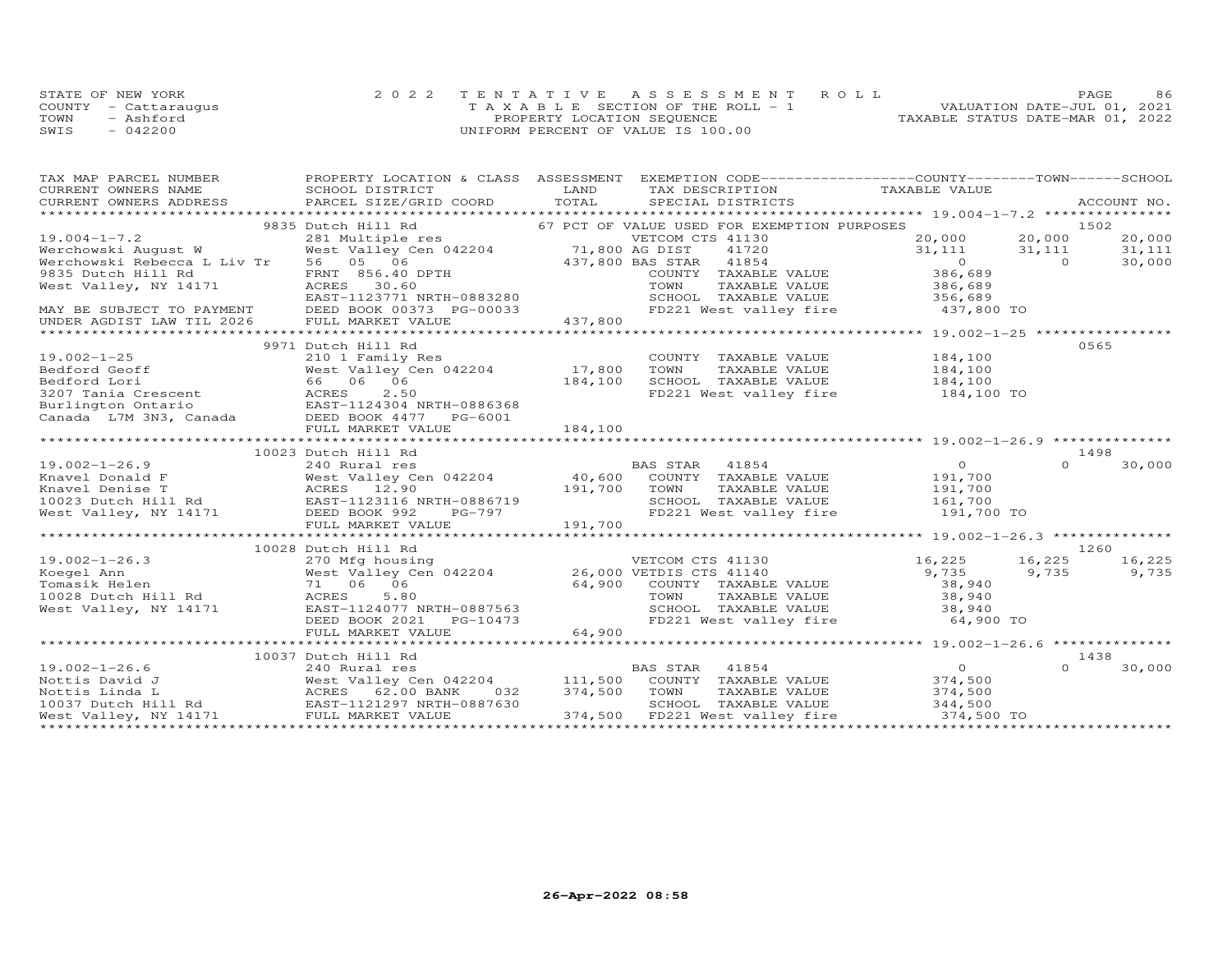|      | STATE OF NEW YORK    | 2022 TENTATIVE ASSESSMENT ROLL        | 87<br>PAGE                       |
|------|----------------------|---------------------------------------|----------------------------------|
|      | COUNTY - Cattaraugus | T A X A B L E SECTION OF THE ROLL - 1 | VALUATION DATE-JUL 01, 2021      |
| TOWN | - Ashford            | PROPERTY LOCATION SEQUENCE            | TAXABLE STATUS DATE-MAR 01, 2022 |
| SWIS | $-042200$            | UNIFORM PERCENT OF VALUE IS 100.00    |                                  |

| TAXABLE VALUE<br>TOTAL<br>CURRENT OWNERS ADDRESS<br>PARCEL SIZE/GRID COORD<br>SPECIAL DISTRICTS<br>ACCOUNT NO.<br>10043 Dutch Hill Rd<br>1217<br>$19.002 - 1 - 26.2$<br>240 Rural res<br>COUNTY TAXABLE VALUE 159,100<br>West Valley Cen 042204<br>46,300<br>TOWN<br>TAXABLE VALUE<br>159,100<br>159,100<br>159,100<br>SCHOOL TAXABLE VALUE<br>FD221 West valley fire 159,100 TO<br>West Valley, NY 14171<br>ACRES 15.90<br>EAST-1123066 NRTH-0887693<br>DEED BOOK 29826 PG-4001<br>159,100<br>FULL MARKET VALUE<br>0814<br>10050 Dutch Hill Rd<br>$19.002 - 1 - 26.1$<br>VETWAR CTS 41120 12,000 12,000<br>12,000<br>$16,560$ $16,560$ 0<br>16,560<br>74,900<br>COUNTY TAXABLE VALUE<br>81,840<br>81,840<br>TOWN<br>TAXABLE VALUE<br>551 SCHOOL TAXABLE VALUE 6,940<br>110,400 FD221 West valley fire 110,400 TO<br>DEED BOOK 2019    PG-15551<br>FULL MARKET VALUE<br>0967<br>10086 Dutch Hill Rd<br>$\overline{0}$<br>19.002-1-27.3<br>$\Omega$<br>210 1 Family Res<br>30,000<br>BAS STAR    41854<br>25,100    COUNTY   TAXABLE VALUE<br>19.002-1-27.3<br>Mueller Charles<br>10086 Dutch Hill Rd<br>10086 Dutch Hill Rd<br>10086 Dutch Hill Rd<br>11 06 06<br>160, 200<br>160,200<br>160,200<br>130,200<br>TAXABLE VALUE<br>TOWN<br>West Valley, NY 14171<br>ACRES<br>5.42<br>SCHOOL TAXABLE VALUE<br>FD221 West valley fire 160,200 TO<br>EAST-1123651 NRTH-0888582<br>DEED BOOK 14197 PG-9002<br>FULL MARKET VALUE<br>160,200<br>0450<br>10087 Dutch Hill Rd<br>$\overline{0}$<br>$19.002 - 1 - 28.1$<br>$\Omega$<br>74,900<br>240 Kural res<br>West Valley Cen 042204 127,600 COUNTY TAXABLE VALUE<br>71 06 200<br>358,600<br>Myers Daniel J<br>PO Box 204<br>71 06 06<br>358,600<br>TOWN<br>TAXABLE VALUE<br>358,600<br>283,700<br>West Valley, NY 14171<br>ACRES 67.90<br>SCHOOL TAXABLE VALUE<br>FD221 West valley fire 358,600 TO<br>EAST-1121455 NRTH-0888670<br>DEED BOOK 824<br>PG-01099<br>358,600<br>FULL MARKET VALUE<br>1315<br>10115 Dutch Hill Rd<br>$19.002 - 1 - 28.2$<br>280,600<br>210 1 Family Res<br>COUNTY TAXABLE VALUE<br>210 1 Family Res<br>West Valley Cen 042204<br>280,600<br>20,900<br>Call David A II<br>TOWN<br>TAXABLE VALUE<br>280,600<br>7081 Peters Rd<br>71 06 06<br>SCHOOL TAXABLE VALUE<br>280,600<br>$280, 600$ TO<br>Springville, NY 14141<br>ACRES<br>3.75<br>FD221 West valley fire<br>EAST-1122551 NRTH-0888801<br>DEED BOOK 2020 PG-12243<br>280,600<br>FULL MARKET VALUE | TAX MAP PARCEL NUMBER | PROPERTY LOCATION & CLASS ASSESSMENT EXEMPTION CODE----------------COUNTY-------TOWN------SCHOOL |      |                 |  |
|-----------------------------------------------------------------------------------------------------------------------------------------------------------------------------------------------------------------------------------------------------------------------------------------------------------------------------------------------------------------------------------------------------------------------------------------------------------------------------------------------------------------------------------------------------------------------------------------------------------------------------------------------------------------------------------------------------------------------------------------------------------------------------------------------------------------------------------------------------------------------------------------------------------------------------------------------------------------------------------------------------------------------------------------------------------------------------------------------------------------------------------------------------------------------------------------------------------------------------------------------------------------------------------------------------------------------------------------------------------------------------------------------------------------------------------------------------------------------------------------------------------------------------------------------------------------------------------------------------------------------------------------------------------------------------------------------------------------------------------------------------------------------------------------------------------------------------------------------------------------------------------------------------------------------------------------------------------------------------------------------------------------------------------------------------------------------------------------------------------------------------------------------------------------------------------------------------------------------------------------------------------------------------------------------------------------------------------------------------------------------------------------------------------------------------|-----------------------|--------------------------------------------------------------------------------------------------|------|-----------------|--|
|                                                                                                                                                                                                                                                                                                                                                                                                                                                                                                                                                                                                                                                                                                                                                                                                                                                                                                                                                                                                                                                                                                                                                                                                                                                                                                                                                                                                                                                                                                                                                                                                                                                                                                                                                                                                                                                                                                                                                                                                                                                                                                                                                                                                                                                                                                                                                                                                                             | CURRENT OWNERS NAME   | SCHOOL DISTRICT                                                                                  | LAND | TAX DESCRIPTION |  |
|                                                                                                                                                                                                                                                                                                                                                                                                                                                                                                                                                                                                                                                                                                                                                                                                                                                                                                                                                                                                                                                                                                                                                                                                                                                                                                                                                                                                                                                                                                                                                                                                                                                                                                                                                                                                                                                                                                                                                                                                                                                                                                                                                                                                                                                                                                                                                                                                                             |                       |                                                                                                  |      |                 |  |
|                                                                                                                                                                                                                                                                                                                                                                                                                                                                                                                                                                                                                                                                                                                                                                                                                                                                                                                                                                                                                                                                                                                                                                                                                                                                                                                                                                                                                                                                                                                                                                                                                                                                                                                                                                                                                                                                                                                                                                                                                                                                                                                                                                                                                                                                                                                                                                                                                             |                       |                                                                                                  |      |                 |  |
|                                                                                                                                                                                                                                                                                                                                                                                                                                                                                                                                                                                                                                                                                                                                                                                                                                                                                                                                                                                                                                                                                                                                                                                                                                                                                                                                                                                                                                                                                                                                                                                                                                                                                                                                                                                                                                                                                                                                                                                                                                                                                                                                                                                                                                                                                                                                                                                                                             |                       |                                                                                                  |      |                 |  |
|                                                                                                                                                                                                                                                                                                                                                                                                                                                                                                                                                                                                                                                                                                                                                                                                                                                                                                                                                                                                                                                                                                                                                                                                                                                                                                                                                                                                                                                                                                                                                                                                                                                                                                                                                                                                                                                                                                                                                                                                                                                                                                                                                                                                                                                                                                                                                                                                                             |                       |                                                                                                  |      |                 |  |
|                                                                                                                                                                                                                                                                                                                                                                                                                                                                                                                                                                                                                                                                                                                                                                                                                                                                                                                                                                                                                                                                                                                                                                                                                                                                                                                                                                                                                                                                                                                                                                                                                                                                                                                                                                                                                                                                                                                                                                                                                                                                                                                                                                                                                                                                                                                                                                                                                             |                       |                                                                                                  |      |                 |  |
|                                                                                                                                                                                                                                                                                                                                                                                                                                                                                                                                                                                                                                                                                                                                                                                                                                                                                                                                                                                                                                                                                                                                                                                                                                                                                                                                                                                                                                                                                                                                                                                                                                                                                                                                                                                                                                                                                                                                                                                                                                                                                                                                                                                                                                                                                                                                                                                                                             |                       |                                                                                                  |      |                 |  |
|                                                                                                                                                                                                                                                                                                                                                                                                                                                                                                                                                                                                                                                                                                                                                                                                                                                                                                                                                                                                                                                                                                                                                                                                                                                                                                                                                                                                                                                                                                                                                                                                                                                                                                                                                                                                                                                                                                                                                                                                                                                                                                                                                                                                                                                                                                                                                                                                                             |                       |                                                                                                  |      |                 |  |
|                                                                                                                                                                                                                                                                                                                                                                                                                                                                                                                                                                                                                                                                                                                                                                                                                                                                                                                                                                                                                                                                                                                                                                                                                                                                                                                                                                                                                                                                                                                                                                                                                                                                                                                                                                                                                                                                                                                                                                                                                                                                                                                                                                                                                                                                                                                                                                                                                             |                       |                                                                                                  |      |                 |  |
|                                                                                                                                                                                                                                                                                                                                                                                                                                                                                                                                                                                                                                                                                                                                                                                                                                                                                                                                                                                                                                                                                                                                                                                                                                                                                                                                                                                                                                                                                                                                                                                                                                                                                                                                                                                                                                                                                                                                                                                                                                                                                                                                                                                                                                                                                                                                                                                                                             |                       |                                                                                                  |      |                 |  |
|                                                                                                                                                                                                                                                                                                                                                                                                                                                                                                                                                                                                                                                                                                                                                                                                                                                                                                                                                                                                                                                                                                                                                                                                                                                                                                                                                                                                                                                                                                                                                                                                                                                                                                                                                                                                                                                                                                                                                                                                                                                                                                                                                                                                                                                                                                                                                                                                                             |                       |                                                                                                  |      |                 |  |
|                                                                                                                                                                                                                                                                                                                                                                                                                                                                                                                                                                                                                                                                                                                                                                                                                                                                                                                                                                                                                                                                                                                                                                                                                                                                                                                                                                                                                                                                                                                                                                                                                                                                                                                                                                                                                                                                                                                                                                                                                                                                                                                                                                                                                                                                                                                                                                                                                             |                       |                                                                                                  |      |                 |  |
|                                                                                                                                                                                                                                                                                                                                                                                                                                                                                                                                                                                                                                                                                                                                                                                                                                                                                                                                                                                                                                                                                                                                                                                                                                                                                                                                                                                                                                                                                                                                                                                                                                                                                                                                                                                                                                                                                                                                                                                                                                                                                                                                                                                                                                                                                                                                                                                                                             |                       |                                                                                                  |      |                 |  |
|                                                                                                                                                                                                                                                                                                                                                                                                                                                                                                                                                                                                                                                                                                                                                                                                                                                                                                                                                                                                                                                                                                                                                                                                                                                                                                                                                                                                                                                                                                                                                                                                                                                                                                                                                                                                                                                                                                                                                                                                                                                                                                                                                                                                                                                                                                                                                                                                                             |                       |                                                                                                  |      |                 |  |
|                                                                                                                                                                                                                                                                                                                                                                                                                                                                                                                                                                                                                                                                                                                                                                                                                                                                                                                                                                                                                                                                                                                                                                                                                                                                                                                                                                                                                                                                                                                                                                                                                                                                                                                                                                                                                                                                                                                                                                                                                                                                                                                                                                                                                                                                                                                                                                                                                             |                       |                                                                                                  |      |                 |  |
|                                                                                                                                                                                                                                                                                                                                                                                                                                                                                                                                                                                                                                                                                                                                                                                                                                                                                                                                                                                                                                                                                                                                                                                                                                                                                                                                                                                                                                                                                                                                                                                                                                                                                                                                                                                                                                                                                                                                                                                                                                                                                                                                                                                                                                                                                                                                                                                                                             |                       |                                                                                                  |      |                 |  |
|                                                                                                                                                                                                                                                                                                                                                                                                                                                                                                                                                                                                                                                                                                                                                                                                                                                                                                                                                                                                                                                                                                                                                                                                                                                                                                                                                                                                                                                                                                                                                                                                                                                                                                                                                                                                                                                                                                                                                                                                                                                                                                                                                                                                                                                                                                                                                                                                                             |                       |                                                                                                  |      |                 |  |
|                                                                                                                                                                                                                                                                                                                                                                                                                                                                                                                                                                                                                                                                                                                                                                                                                                                                                                                                                                                                                                                                                                                                                                                                                                                                                                                                                                                                                                                                                                                                                                                                                                                                                                                                                                                                                                                                                                                                                                                                                                                                                                                                                                                                                                                                                                                                                                                                                             |                       |                                                                                                  |      |                 |  |
|                                                                                                                                                                                                                                                                                                                                                                                                                                                                                                                                                                                                                                                                                                                                                                                                                                                                                                                                                                                                                                                                                                                                                                                                                                                                                                                                                                                                                                                                                                                                                                                                                                                                                                                                                                                                                                                                                                                                                                                                                                                                                                                                                                                                                                                                                                                                                                                                                             |                       |                                                                                                  |      |                 |  |
|                                                                                                                                                                                                                                                                                                                                                                                                                                                                                                                                                                                                                                                                                                                                                                                                                                                                                                                                                                                                                                                                                                                                                                                                                                                                                                                                                                                                                                                                                                                                                                                                                                                                                                                                                                                                                                                                                                                                                                                                                                                                                                                                                                                                                                                                                                                                                                                                                             |                       |                                                                                                  |      |                 |  |
|                                                                                                                                                                                                                                                                                                                                                                                                                                                                                                                                                                                                                                                                                                                                                                                                                                                                                                                                                                                                                                                                                                                                                                                                                                                                                                                                                                                                                                                                                                                                                                                                                                                                                                                                                                                                                                                                                                                                                                                                                                                                                                                                                                                                                                                                                                                                                                                                                             |                       |                                                                                                  |      |                 |  |
|                                                                                                                                                                                                                                                                                                                                                                                                                                                                                                                                                                                                                                                                                                                                                                                                                                                                                                                                                                                                                                                                                                                                                                                                                                                                                                                                                                                                                                                                                                                                                                                                                                                                                                                                                                                                                                                                                                                                                                                                                                                                                                                                                                                                                                                                                                                                                                                                                             |                       |                                                                                                  |      |                 |  |
|                                                                                                                                                                                                                                                                                                                                                                                                                                                                                                                                                                                                                                                                                                                                                                                                                                                                                                                                                                                                                                                                                                                                                                                                                                                                                                                                                                                                                                                                                                                                                                                                                                                                                                                                                                                                                                                                                                                                                                                                                                                                                                                                                                                                                                                                                                                                                                                                                             |                       |                                                                                                  |      |                 |  |
|                                                                                                                                                                                                                                                                                                                                                                                                                                                                                                                                                                                                                                                                                                                                                                                                                                                                                                                                                                                                                                                                                                                                                                                                                                                                                                                                                                                                                                                                                                                                                                                                                                                                                                                                                                                                                                                                                                                                                                                                                                                                                                                                                                                                                                                                                                                                                                                                                             |                       |                                                                                                  |      |                 |  |
|                                                                                                                                                                                                                                                                                                                                                                                                                                                                                                                                                                                                                                                                                                                                                                                                                                                                                                                                                                                                                                                                                                                                                                                                                                                                                                                                                                                                                                                                                                                                                                                                                                                                                                                                                                                                                                                                                                                                                                                                                                                                                                                                                                                                                                                                                                                                                                                                                             |                       |                                                                                                  |      |                 |  |
|                                                                                                                                                                                                                                                                                                                                                                                                                                                                                                                                                                                                                                                                                                                                                                                                                                                                                                                                                                                                                                                                                                                                                                                                                                                                                                                                                                                                                                                                                                                                                                                                                                                                                                                                                                                                                                                                                                                                                                                                                                                                                                                                                                                                                                                                                                                                                                                                                             |                       |                                                                                                  |      |                 |  |
|                                                                                                                                                                                                                                                                                                                                                                                                                                                                                                                                                                                                                                                                                                                                                                                                                                                                                                                                                                                                                                                                                                                                                                                                                                                                                                                                                                                                                                                                                                                                                                                                                                                                                                                                                                                                                                                                                                                                                                                                                                                                                                                                                                                                                                                                                                                                                                                                                             |                       |                                                                                                  |      |                 |  |
|                                                                                                                                                                                                                                                                                                                                                                                                                                                                                                                                                                                                                                                                                                                                                                                                                                                                                                                                                                                                                                                                                                                                                                                                                                                                                                                                                                                                                                                                                                                                                                                                                                                                                                                                                                                                                                                                                                                                                                                                                                                                                                                                                                                                                                                                                                                                                                                                                             |                       |                                                                                                  |      |                 |  |
|                                                                                                                                                                                                                                                                                                                                                                                                                                                                                                                                                                                                                                                                                                                                                                                                                                                                                                                                                                                                                                                                                                                                                                                                                                                                                                                                                                                                                                                                                                                                                                                                                                                                                                                                                                                                                                                                                                                                                                                                                                                                                                                                                                                                                                                                                                                                                                                                                             |                       |                                                                                                  |      |                 |  |
|                                                                                                                                                                                                                                                                                                                                                                                                                                                                                                                                                                                                                                                                                                                                                                                                                                                                                                                                                                                                                                                                                                                                                                                                                                                                                                                                                                                                                                                                                                                                                                                                                                                                                                                                                                                                                                                                                                                                                                                                                                                                                                                                                                                                                                                                                                                                                                                                                             |                       |                                                                                                  |      |                 |  |
|                                                                                                                                                                                                                                                                                                                                                                                                                                                                                                                                                                                                                                                                                                                                                                                                                                                                                                                                                                                                                                                                                                                                                                                                                                                                                                                                                                                                                                                                                                                                                                                                                                                                                                                                                                                                                                                                                                                                                                                                                                                                                                                                                                                                                                                                                                                                                                                                                             |                       |                                                                                                  |      |                 |  |
|                                                                                                                                                                                                                                                                                                                                                                                                                                                                                                                                                                                                                                                                                                                                                                                                                                                                                                                                                                                                                                                                                                                                                                                                                                                                                                                                                                                                                                                                                                                                                                                                                                                                                                                                                                                                                                                                                                                                                                                                                                                                                                                                                                                                                                                                                                                                                                                                                             |                       |                                                                                                  |      |                 |  |
|                                                                                                                                                                                                                                                                                                                                                                                                                                                                                                                                                                                                                                                                                                                                                                                                                                                                                                                                                                                                                                                                                                                                                                                                                                                                                                                                                                                                                                                                                                                                                                                                                                                                                                                                                                                                                                                                                                                                                                                                                                                                                                                                                                                                                                                                                                                                                                                                                             |                       |                                                                                                  |      |                 |  |
|                                                                                                                                                                                                                                                                                                                                                                                                                                                                                                                                                                                                                                                                                                                                                                                                                                                                                                                                                                                                                                                                                                                                                                                                                                                                                                                                                                                                                                                                                                                                                                                                                                                                                                                                                                                                                                                                                                                                                                                                                                                                                                                                                                                                                                                                                                                                                                                                                             |                       |                                                                                                  |      |                 |  |
|                                                                                                                                                                                                                                                                                                                                                                                                                                                                                                                                                                                                                                                                                                                                                                                                                                                                                                                                                                                                                                                                                                                                                                                                                                                                                                                                                                                                                                                                                                                                                                                                                                                                                                                                                                                                                                                                                                                                                                                                                                                                                                                                                                                                                                                                                                                                                                                                                             |                       |                                                                                                  |      |                 |  |
|                                                                                                                                                                                                                                                                                                                                                                                                                                                                                                                                                                                                                                                                                                                                                                                                                                                                                                                                                                                                                                                                                                                                                                                                                                                                                                                                                                                                                                                                                                                                                                                                                                                                                                                                                                                                                                                                                                                                                                                                                                                                                                                                                                                                                                                                                                                                                                                                                             |                       |                                                                                                  |      |                 |  |
|                                                                                                                                                                                                                                                                                                                                                                                                                                                                                                                                                                                                                                                                                                                                                                                                                                                                                                                                                                                                                                                                                                                                                                                                                                                                                                                                                                                                                                                                                                                                                                                                                                                                                                                                                                                                                                                                                                                                                                                                                                                                                                                                                                                                                                                                                                                                                                                                                             |                       |                                                                                                  |      |                 |  |
|                                                                                                                                                                                                                                                                                                                                                                                                                                                                                                                                                                                                                                                                                                                                                                                                                                                                                                                                                                                                                                                                                                                                                                                                                                                                                                                                                                                                                                                                                                                                                                                                                                                                                                                                                                                                                                                                                                                                                                                                                                                                                                                                                                                                                                                                                                                                                                                                                             |                       |                                                                                                  |      |                 |  |
|                                                                                                                                                                                                                                                                                                                                                                                                                                                                                                                                                                                                                                                                                                                                                                                                                                                                                                                                                                                                                                                                                                                                                                                                                                                                                                                                                                                                                                                                                                                                                                                                                                                                                                                                                                                                                                                                                                                                                                                                                                                                                                                                                                                                                                                                                                                                                                                                                             |                       |                                                                                                  |      |                 |  |
|                                                                                                                                                                                                                                                                                                                                                                                                                                                                                                                                                                                                                                                                                                                                                                                                                                                                                                                                                                                                                                                                                                                                                                                                                                                                                                                                                                                                                                                                                                                                                                                                                                                                                                                                                                                                                                                                                                                                                                                                                                                                                                                                                                                                                                                                                                                                                                                                                             |                       |                                                                                                  |      |                 |  |
|                                                                                                                                                                                                                                                                                                                                                                                                                                                                                                                                                                                                                                                                                                                                                                                                                                                                                                                                                                                                                                                                                                                                                                                                                                                                                                                                                                                                                                                                                                                                                                                                                                                                                                                                                                                                                                                                                                                                                                                                                                                                                                                                                                                                                                                                                                                                                                                                                             |                       |                                                                                                  |      |                 |  |
|                                                                                                                                                                                                                                                                                                                                                                                                                                                                                                                                                                                                                                                                                                                                                                                                                                                                                                                                                                                                                                                                                                                                                                                                                                                                                                                                                                                                                                                                                                                                                                                                                                                                                                                                                                                                                                                                                                                                                                                                                                                                                                                                                                                                                                                                                                                                                                                                                             |                       |                                                                                                  |      |                 |  |
|                                                                                                                                                                                                                                                                                                                                                                                                                                                                                                                                                                                                                                                                                                                                                                                                                                                                                                                                                                                                                                                                                                                                                                                                                                                                                                                                                                                                                                                                                                                                                                                                                                                                                                                                                                                                                                                                                                                                                                                                                                                                                                                                                                                                                                                                                                                                                                                                                             |                       |                                                                                                  |      |                 |  |
|                                                                                                                                                                                                                                                                                                                                                                                                                                                                                                                                                                                                                                                                                                                                                                                                                                                                                                                                                                                                                                                                                                                                                                                                                                                                                                                                                                                                                                                                                                                                                                                                                                                                                                                                                                                                                                                                                                                                                                                                                                                                                                                                                                                                                                                                                                                                                                                                                             |                       |                                                                                                  |      |                 |  |
|                                                                                                                                                                                                                                                                                                                                                                                                                                                                                                                                                                                                                                                                                                                                                                                                                                                                                                                                                                                                                                                                                                                                                                                                                                                                                                                                                                                                                                                                                                                                                                                                                                                                                                                                                                                                                                                                                                                                                                                                                                                                                                                                                                                                                                                                                                                                                                                                                             |                       |                                                                                                  |      |                 |  |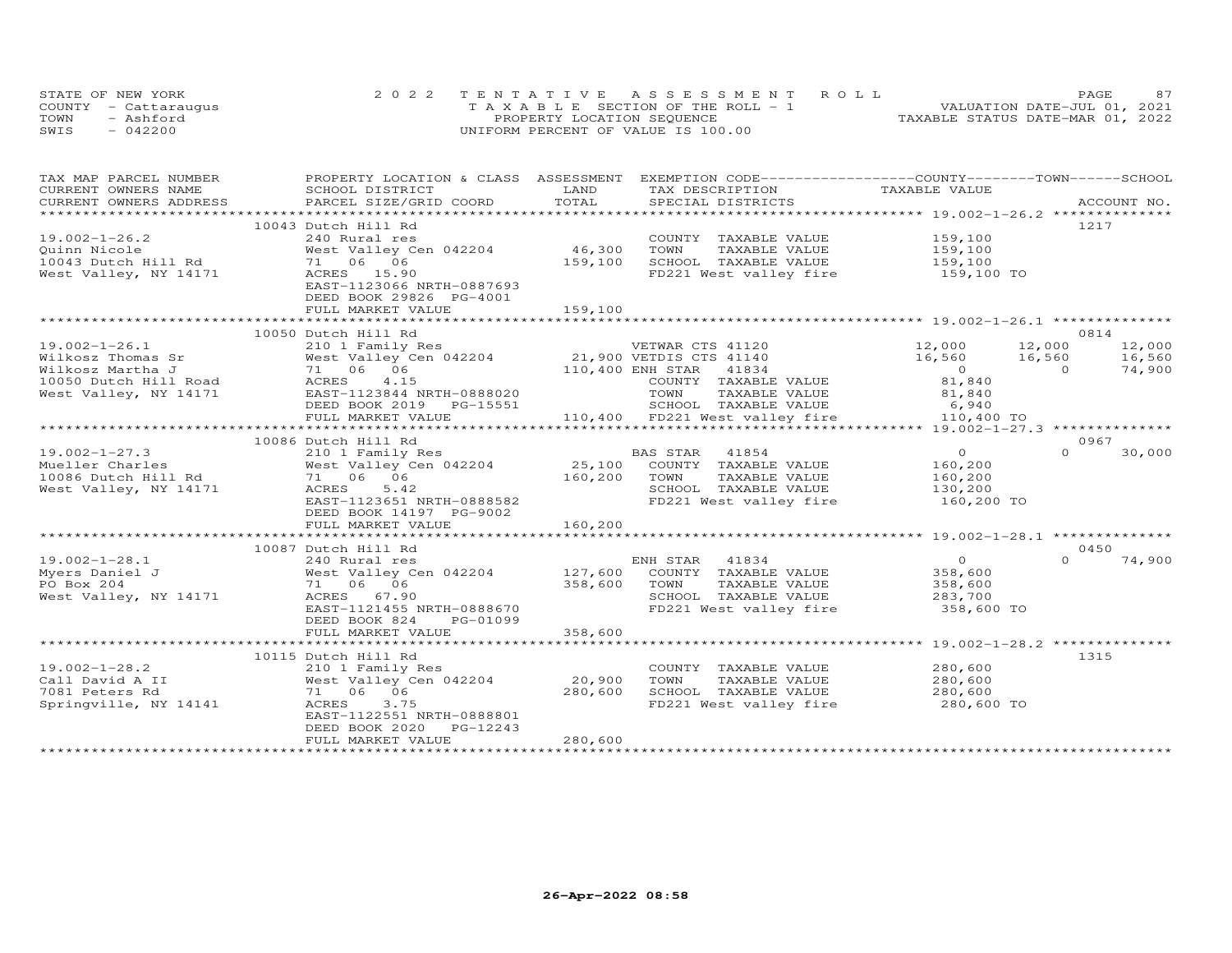| STATE OF NEW YORK    | 2022 TENTATIVE ASSESSMENT ROLL        |  |                                  | PAGE | 88 |
|----------------------|---------------------------------------|--|----------------------------------|------|----|
| COUNTY - Cattaraugus | T A X A B L E SECTION OF THE ROLL - 1 |  | VALUATION DATE-JUL 01, 2021      |      |    |
| TOWN<br>- Ashford    | PROPERTY LOCATION SEQUENCE            |  | TAXABLE STATUS DATE-MAR 01, 2022 |      |    |
| SWIS<br>$-042200$    | UNIFORM PERCENT OF VALUE IS 100.00    |  |                                  |      |    |

| TAX MAP PARCEL NUMBER | PROPERTY LOCATION & CLASS ASSESSMENT EXEMPTION CODE----------------COUNTY-------TOWN------SCHOOL                                                                                                                               |              |                                                                   |                           |          |        |
|-----------------------|--------------------------------------------------------------------------------------------------------------------------------------------------------------------------------------------------------------------------------|--------------|-------------------------------------------------------------------|---------------------------|----------|--------|
| CURRENT OWNERS NAME   | SCHOOL DISTRICT                                                                                                                                                                                                                | LAND         | TAX DESCRIPTION                                                   | TAXABLE VALUE             |          |        |
|                       | .CURRENT OWNERS ADDRESS PARCEL SIZE/GRID COORD TOTAL SPECIAL DISTRICTS ACCOUNT NO ACCOUNT NO ACCOUNT NO ARE THE SERVER AND THE SERVER ASSESS THE SERVER SERVER AND THE SERVER SERVER AND THE SERVER SERVER AND THE SERVER SERV |              |                                                                   |                           |          |        |
|                       |                                                                                                                                                                                                                                |              |                                                                   |                           |          |        |
|                       | 10122 Dutch Hill Rd                                                                                                                                                                                                            |              |                                                                   |                           | 0858     |        |
| $19.002 - 1 - 27.2$   |                                                                                                                                                                                                                                |              |                                                                   | $\overline{0}$            | $\Omega$ | 74,900 |
| Turner Barry W        | West Valley C<br>71 06 06                                                                                                                                                                                                      |              |                                                                   | 0<br>122,000<br>122,000   |          |        |
| Turner Susan J        |                                                                                                                                                                                                                                | 122,000      | TOWN<br>TAXABLE VALUE                                             |                           |          |        |
|                       |                                                                                                                                                                                                                                |              | SCHOOL TAXABLE VALUE 47,100<br>FD221 West valley fire 122,000 TO  |                           |          |        |
|                       | 10122 Dutch Hill Rd<br>West Valley, NY 14171<br>EAST-1123613 NRTH-0889372                                                                                                                                                      |              |                                                                   |                           |          |        |
|                       | DEED BOOK 30223 PG-7001                                                                                                                                                                                                        |              |                                                                   |                           |          |        |
|                       | FULL MARKET VALUE                                                                                                                                                                                                              | 122,000      |                                                                   |                           |          |        |
|                       |                                                                                                                                                                                                                                |              |                                                                   |                           |          |        |
|                       | 10177 Dutch Hill Rd                                                                                                                                                                                                            |              | 29 PCT OF VALUE USED FOR EXEMPTION PURPOSES                       |                           | 0609     |        |
| $19.002 - 1 - 22$     | 240 Rural res<br>Springville-Gri 143801 225,900 ENH STAR 41834                                                                                                                                                                 |              |                                                                   | 12,000 12,000             |          | 12,000 |
| Ball Bert             |                                                                                                                                                                                                                                |              |                                                                   | $\overline{0}$            | $\Omega$ | 74,900 |
| 10177 Dutch Hill Road |                                                                                                                                                                                                                                |              |                                                                   | 275,400                   |          |        |
| West Valley, NY 14171 |                                                                                                                                                                                                                                |              |                                                                   | 275,400                   |          |        |
|                       |                                                                                                                                                                                                                                |              | SCHOOL TAXABLE VALUE 200,500                                      |                           |          |        |
|                       |                                                                                                                                                                                                                                |              | FD221 West valley fire 287,400 TO                                 |                           |          |        |
|                       |                                                                                                                                                                                                                                |              |                                                                   |                           |          |        |
|                       |                                                                                                                                                                                                                                |              |                                                                   |                           |          |        |
|                       | 10207 Dutch Hill Rd                                                                                                                                                                                                            |              |                                                                   |                           | 0705     |        |
| $19.002 - 1 - 21.1$   |                                                                                                                                                                                                                                |              |                                                                   | $\overline{0}$            | $\Omega$ | 30,000 |
| Szramka Edward J      |                                                                                                                                                                                                                                |              |                                                                   | 276,900                   |          |        |
|                       |                                                                                                                                                                                                                                | 276,900 TOWN |                                                                   |                           |          |        |
|                       | Examble Catherine<br>10207 Dutch Hill Rd<br>West Valley, NY 14171 EAST-1121688 NRTH-0891318                                                                                                                                    |              | SCHOOL TAXABLE VALUE                                              |                           |          |        |
|                       |                                                                                                                                                                                                                                |              | FD221 West valley fire 276,900 TO                                 |                           |          |        |
|                       | DEED BOOK 1032    PG-22                                                                                                                                                                                                        |              |                                                                   |                           |          |        |
|                       | FULL MARKET VALUE                                                                                                                                                                                                              | 276,900      |                                                                   |                           |          |        |
|                       |                                                                                                                                                                                                                                |              |                                                                   |                           |          |        |
|                       | 10262 Dutch Hill Rd                                                                                                                                                                                                            |              |                                                                   |                           | 1565     |        |
| $19.002 - 1 - 21.2$   | 240 Rural res<br>Springville-Gri 143801 64,500 COUNTY TAXABLE VALUE                                                                                                                                                            |              |                                                                   | $\overline{O}$<br>312,400 | $\cap$   | 74,900 |
| Pogorzelski Kerry     |                                                                                                                                                                                                                                |              |                                                                   |                           |          |        |
| 10262 Dutch Hill Rd   | $72/6/6$ 31.70 BANK 017 312,400                                                                                                                                                                                                |              | TOWN<br>TAXABLE VALUE                                             | 312,400<br>237,500        |          |        |
| West Valley, NY 14171 |                                                                                                                                                                                                                                |              | SCHOOL TAXABLE VALUE                                              |                           |          |        |
|                       | EAST-1123703 NRTH-0891497                                                                                                                                                                                                      |              | FD221 West valley fire 312,400 TO                                 |                           |          |        |
|                       | DEED BOOK 1030 PG-724                                                                                                                                                                                                          |              |                                                                   |                           |          |        |
|                       |                                                                                                                                                                                                                                |              |                                                                   |                           |          |        |
|                       |                                                                                                                                                                                                                                |              |                                                                   |                           |          |        |
|                       | 10282 Dutch Hill Rd                                                                                                                                                                                                            |              |                                                                   |                           | 0331     |        |
| 19.002-1-20           | 240 Rural res<br>Springville-Gri 143801 58,300                                                                                                                                                                                 |              | COUNTY TAXABLE VALUE                                              | 193,200<br>193,200        |          |        |
| Giumento David        |                                                                                                                                                                                                                                |              | TOWN<br>TAXABLE VALUE                                             |                           |          |        |
|                       | 72 06 06                                                                                                                                                                                                                       | 193,200      | SCHOOL TAXABLE VALUE 193,200<br>FD221 West valley fire 193,200 TO |                           |          |        |
| West Valley, NY 14171 | ACRES 22.84                                                                                                                                                                                                                    |              |                                                                   |                           |          |        |
|                       | EAST-1123731 NRTH-0892381                                                                                                                                                                                                      |              |                                                                   |                           |          |        |
|                       | DEED BOOK 00958 PG-00538                                                                                                                                                                                                       |              |                                                                   |                           |          |        |
|                       | FULL MARKET VALUE                                                                                                                                                                                                              | 193,200      |                                                                   |                           |          |        |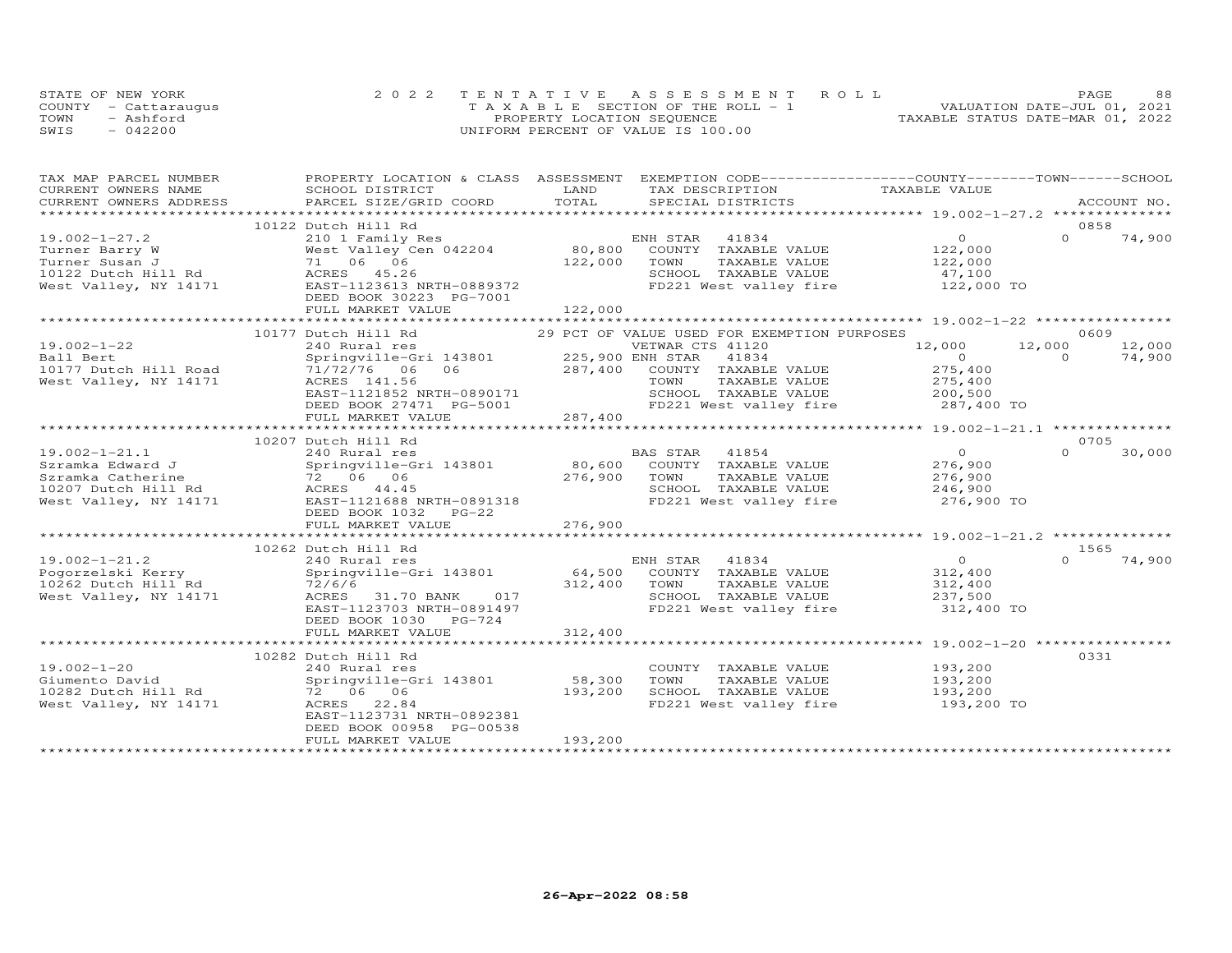|      | STATE OF NEW YORK    | 2022 TENTATIVE ASSESSMENT ROLL        |                                  | PAGE. | 89 |
|------|----------------------|---------------------------------------|----------------------------------|-------|----|
|      | COUNTY - Cattaraugus | T A X A B L E SECTION OF THE ROLL - 1 | VALUATION DATE-JUL 01, 2021      |       |    |
| TOWN | - Ashford            | PROPERTY LOCATION SEQUENCE            | TAXABLE STATUS DATE-MAR 01, 2022 |       |    |
| SWIS | $-042200$            | UNIFORM PERCENT OF VALUE IS 100.00    |                                  |       |    |

| TAX MAP PARCEL NUMBER<br>CURRENT OWNERS NAME           | PROPERTY LOCATION & CLASS ASSESSMENT EXEMPTION CODE----------------COUNTY-------TOWN------SCHOOL<br>SCHOOL DISTRICT | LAND          | TAX DESCRIPTION                                                   | TAXABLE VALUE         |                      |
|--------------------------------------------------------|---------------------------------------------------------------------------------------------------------------------|---------------|-------------------------------------------------------------------|-----------------------|----------------------|
| CURRENT OWNERS ADDRESS                                 | PARCEL SIZE/GRID COORD                                                                                              | TOTAL         | SPECIAL DISTRICTS                                                 |                       | ACCOUNT NO.          |
|                                                        |                                                                                                                     |               |                                                                   |                       |                      |
|                                                        | 10289 Dutch Hill Rd                                                                                                 |               |                                                                   |                       | 1597                 |
| $19.002 - 1 - 12.4$                                    | 210 1 Family Res                                                                                                    |               | COUNTY TAXABLE VALUE                                              | 269,100               |                      |
| Zotara Timothy M                                       | Springville-Gri 143801                                                                                              | 23,100        | TOWN<br>TAXABLE VALUE                                             | 269,100               |                      |
| 10289 Dutch Hill Rd                                    | 72,6,6                                                                                                              | 269,100       | SCHOOL TAXABLE VALUE                                              | 269,100               |                      |
| West Valley, NY 14171                                  | 4.65 BANK 017<br>ACRES                                                                                              |               | FD221 West valley fire                                            | 269,100 TO            |                      |
|                                                        | EAST-1122845 NRTH-0892409                                                                                           |               |                                                                   |                       |                      |
|                                                        | DEED BOOK 24467 PG-9002                                                                                             |               |                                                                   |                       |                      |
|                                                        | FULL MARKET VALUE                                                                                                   | 269,100       |                                                                   |                       |                      |
|                                                        |                                                                                                                     |               |                                                                   |                       |                      |
|                                                        | 10302 Dutch Hill Rd                                                                                                 |               |                                                                   |                       | 0139                 |
| $19.002 - 1 - 19$                                      | 210 1 Family Res                                                                                                    |               | BAS STAR 41854                                                    | $\overline{0}$        | $\Omega$<br>30,000   |
|                                                        | Springville-Gri 143801                                                                                              |               | 25,700 COUNTY TAXABLE VALUE<br>155,800 TOWN TAXABLE VALUE         | 155,800<br>155,800    |                      |
|                                                        |                                                                                                                     |               |                                                                   |                       |                      |
| West Valley, NY 14171                                  | ACRES<br>5.70                                                                                                       |               |                                                                   |                       |                      |
|                                                        | EAST-0475340 NRTH-0892760                                                                                           |               | SCHOOL TAXABLE VALUE 125,800<br>FD221 West valley fire 155,800 TO |                       |                      |
|                                                        | DEED BOOK 8792 PG-5001                                                                                              |               |                                                                   |                       |                      |
|                                                        | FULL MARKET VALUE                                                                                                   | 155,800       |                                                                   |                       |                      |
|                                                        |                                                                                                                     |               |                                                                   |                       |                      |
|                                                        | 10314 Dutch Hill Rd                                                                                                 |               | 73 PCT OF VALUE USED FOR EXEMPTION PURPOSES                       |                       | 0251                 |
| $19.002 - 1 - 18.1$                                    | 271 Mfg housings                                                                                                    |               | VETWAR CTS 41120                                                  | 11,640                | 11,640<br>11,640     |
| Manning Sally                                          | Springville-Gri 143801 56,100 ENH STAR                                                                              |               | 41834                                                             | $\overline{0}$        | $\Omega$<br>74,900   |
| Manning Robert L                                       | 72 06 06                                                                                                            |               | 106,300 COUNTY TAXABLE VALUE                                      | 94,660                |                      |
| 10314 Dutch Hill Rd ACRES 18.95                        |                                                                                                                     |               | TAXABLE VALUE<br>TOWN                                             | 94,660                |                      |
| West Valley, NY 14171                                  | EAST-1123787 NRTH-0893235                                                                                           |               | SCHOOL TAXABLE VALUE                                              | 19,760                |                      |
|                                                        | DEED BOOK 00863 PG-00726                                                                                            |               | FD221 West valley fire 106,300 TO                                 |                       |                      |
|                                                        | FULL MARKET VALUE                                                                                                   | 106,300       |                                                                   |                       |                      |
|                                                        |                                                                                                                     |               |                                                                   |                       |                      |
|                                                        | 10351 Dutch Hill Rd                                                                                                 |               |                                                                   |                       | 0370                 |
| $19.002 - 1 - 17$                                      | 210 1 Family Res                                                                                                    |               | COUNTY TAXABLE VALUE                                              |                       |                      |
| Michelle Harshbarger Estate                            | Springville-Gri 143801                                                                                              | 9,900         | TOWN<br>TAXABLE VALUE                                             | 105,900<br>105,900    |                      |
| Perkins Diane                                          | 72 06 06                                                                                                            | 105,900       | SCHOOL TAXABLE VALUE                                              |                       |                      |
| 10351 Dutch Hill Rd                                    | FRNT 160.00 DPTH 140.00                                                                                             |               | FD221 West valley fire                                            | 105,900<br>105,900 TO |                      |
| West Valley, NY 14171                                  | 081<br>BANK                                                                                                         |               |                                                                   |                       |                      |
|                                                        | EAST-1123280 NRTH-0893736                                                                                           |               |                                                                   |                       |                      |
|                                                        | DEED BOOK 30<br>PG-8001                                                                                             |               |                                                                   |                       |                      |
|                                                        | FULL MARKET VALUE                                                                                                   | 105,900       |                                                                   |                       |                      |
|                                                        |                                                                                                                     |               |                                                                   |                       |                      |
|                                                        | 10381 Dutch Hill Rd                                                                                                 |               |                                                                   |                       | 0579                 |
| $10.004 - 1 - 24$                                      | 210 1 Family Res                                                                                                    |               | VETWAR CTS 41120                                                  | 11,160                | 11,160<br>11,160     |
| Phillips George H Springville-Gri 143801 14,200 AGED C |                                                                                                                     |               | 41802                                                             | 12,648                | $\Omega$<br>$\Omega$ |
| 10381 Dutch Hill Rd                                    | 72/73 06 06                                                                                                         | 74,400 AGED S | 41804                                                             | $\overline{0}$        | $\circ$<br>31,620    |
| West Valley, $NY$ 14171                                | 1.09<br>ACRES                                                                                                       |               | ENH STAR 41834                                                    | $\overline{0}$        | $\Omega$<br>31,620   |
|                                                        | EAST-1123172 NRTH-0894005                                                                                           |               | COUNTY TAXABLE VALUE                                              | 50,592                |                      |
|                                                        | DEED BOOK 3994 PG-8001                                                                                              |               | TAXABLE VALUE<br>TOWN                                             | 63,240                |                      |
|                                                        | FULL MARKET VALUE                                                                                                   |               | 74,400 SCHOOL TAXABLE VALUE                                       | $\Omega$              |                      |
|                                                        |                                                                                                                     |               | FD221 West valley fire                                            | 74,400 TO             |                      |
|                                                        |                                                                                                                     |               |                                                                   |                       |                      |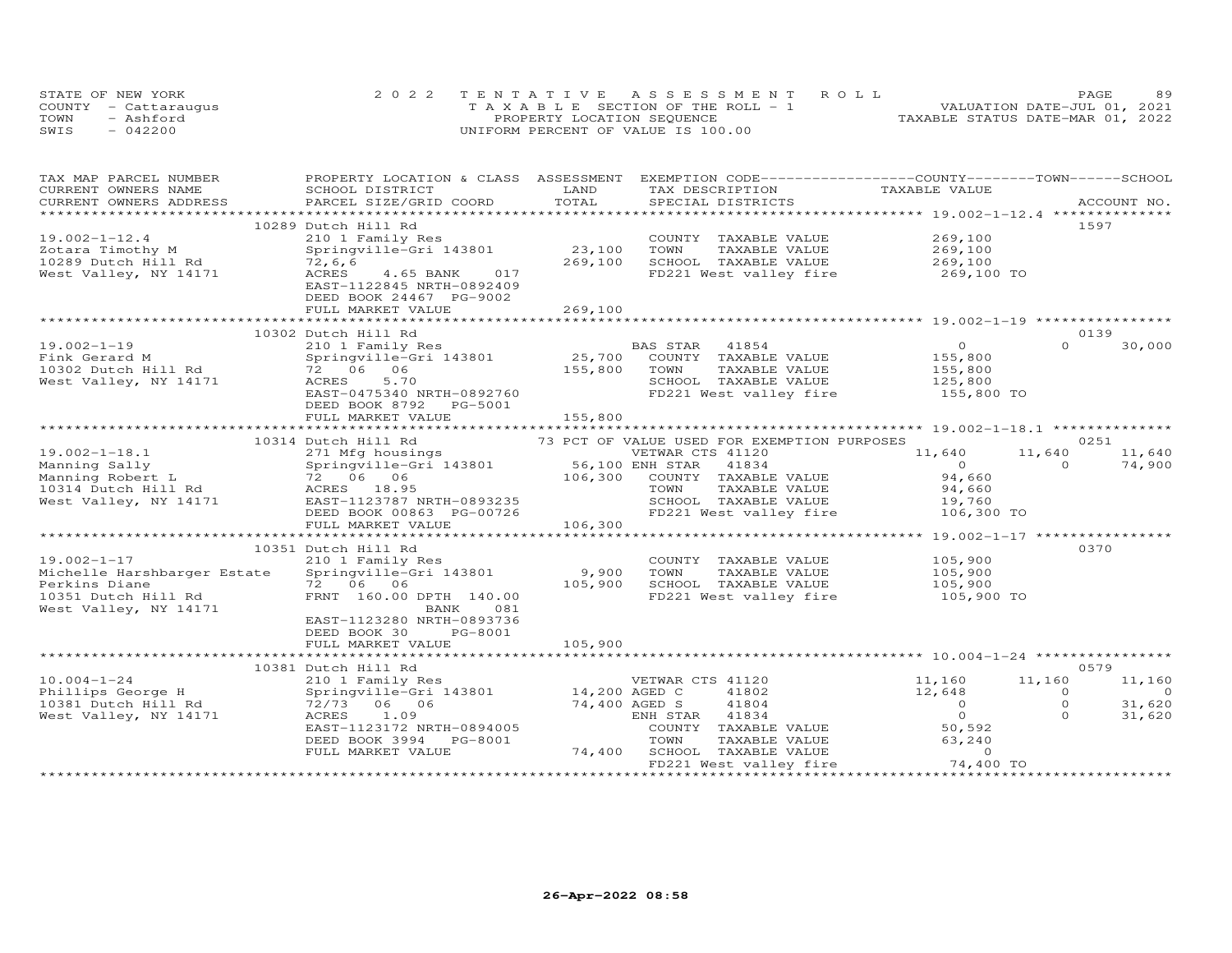| STATE OF NEW YORK    | 2022 TENTATIVE ASSESSMENT ROLL                                       | PAGE | 90 |
|----------------------|----------------------------------------------------------------------|------|----|
| COUNTY - Cattaraugus | VALUATION DATE-JUL 01, 2021<br>T A X A B L E SECTION OF THE ROLL - 1 |      |    |
| TOWN<br>- Ashford    | TAXABLE STATUS DATE-MAR 01, 2022<br>PROPERTY LOCATION SEQUENCE       |      |    |
| SWIS<br>$-042200$    | UNIFORM PERCENT OF VALUE IS 100.00                                   |      |    |

| TAX MAP PARCEL NUMBER     | PROPERTY LOCATION & CLASS ASSESSMENT EXEMPTION CODE----------------COUNTY-------TOWN------SCHOOL |         |                              |                |          |             |
|---------------------------|--------------------------------------------------------------------------------------------------|---------|------------------------------|----------------|----------|-------------|
| CURRENT OWNERS NAME       | SCHOOL DISTRICT                                                                                  | LAND    | TAX DESCRIPTION              | TAXABLE VALUE  |          |             |
| CURRENT OWNERS ADDRESS    | PARCEL SIZE/GRID COORD                                                                           | TOTAL   |                              |                |          | ACCOUNT NO. |
| ************************* |                                                                                                  |         |                              |                |          |             |
|                           | 10423 Dutch Hill Rd                                                                              |         |                              |                | 0107     |             |
| $10.004 - 1 - 25$         | 210 1 Family Res                                                                                 |         | ENH STAR<br>41834            | $\circ$        | $\Omega$ | 74,900      |
| Cobo David                | Springville-Gri 143801                                                                           |         | 12,900 COUNTY TAXABLE VALUE  | 158,800        |          |             |
| 10423 Dutch Hill Rd       | $73 - 06$<br>$-06$                                                                               | 158,800 | TOWN<br>TAXABLE VALUE        | 158,800        |          |             |
| West Valley, NY 14171     | FRNT 181.00 DPTH 189.00                                                                          |         | SCHOOL TAXABLE VALUE         | 83,900         |          |             |
|                           | EAST-1123422 NRTH-0894698                                                                        |         | FD221 West valley fire       | 158,800 TO     |          |             |
|                           | DEED BOOK 700<br>PG-00807                                                                        |         |                              |                |          |             |
|                           | FULL MARKET VALUE                                                                                | 158,800 |                              |                |          |             |
|                           | ***************************                                                                      |         |                              |                |          |             |
|                           | 10535 Dutch Hill Rd                                                                              |         |                              |                | 1147     |             |
| $10.004 - 1 - 27.2$       | 210 1 Family Res                                                                                 |         | BAS STAR<br>41854            | $\overline{O}$ | $\Omega$ | 30,000      |
| Cobo Daniel D             | Springville-Gri 143801                                                                           | 13,300  | COUNTY TAXABLE VALUE         | 117,500        |          |             |
| 10535 Dutch Hill Rd       | 73 06 06                                                                                         | 117,500 | TOWN<br>TAXABLE VALUE        | 117,500        |          |             |
| West Valley, NY 14171     | 0.87<br>ACRES                                                                                    |         | SCHOOL TAXABLE VALUE         | 87,500         |          |             |
|                           | EAST-1123067 NRTH-0896097                                                                        |         | FD221 West valley fire       | 117,500 TO     |          |             |
|                           | DEED BOOK 846<br>PG-00601                                                                        |         |                              |                |          |             |
|                           | FULL MARKET VALUE                                                                                | 117,500 |                              |                |          |             |
|                           |                                                                                                  |         |                              |                |          |             |
|                           | 10568 Dutch Hill Rd                                                                              |         |                              |                | 0516     |             |
| $10.004 - 1 - 15.1$       | 240 Rural res                                                                                    |         | ENH STAR<br>41834            | $\overline{O}$ | $\Omega$ | 74,900      |
| Fullington Duane          | Springville-Gri 143801                                                                           |         | 93,300 COUNTY TAXABLE VALUE  | 441,300        |          |             |
| Fullington Marilyn        | 68/73 06 06                                                                                      | 441,300 | TOWN<br>TAXABLE VALUE        | 441,300        |          |             |
| 10568 Dutch Hl            | ACRES 44.00                                                                                      |         | SCHOOL TAXABLE VALUE         | 366,400        |          |             |
| West Valley, NY 14171     | EAST-1124516 NRTH-0896765                                                                        |         | FD221 West valley fire       | 441,300 TO     |          |             |
|                           | DEED BOOK 886<br>PG-00127                                                                        |         |                              |                |          |             |
|                           | FULL MARKET VALUE                                                                                | 441,300 |                              |                |          |             |
|                           |                                                                                                  |         |                              |                |          |             |
|                           | 10610 Dutch Hill Rd                                                                              |         |                              |                | 0989     |             |
| $10.004 - 1 - 15.4$       | 210 1 Family Res                                                                                 |         | VETCOM CTS 41130             | 20,000         | 20,000   | 20,000      |
| O'Brien William P         | Springville-Gri 143801                                                                           |         | 28,400 ENH STAR 41834        | $\overline{0}$ | $\Omega$ | 74,900      |
| 10610 Dutch Hill Rd       | 73 06 06                                                                                         |         | 183,400 COUNTY TAXABLE VALUE | 163,400        |          |             |
| West Valley, NY 14171     | ACRES 7.15                                                                                       |         | TOWN<br>TAXABLE VALUE        | 163,400        |          |             |
|                           | EAST-1123722 NRTH-0897292                                                                        |         | SCHOOL TAXABLE VALUE         | 88,500         |          |             |
|                           | PG-12314<br>DEED BOOK 2021                                                                       |         | FD221 West valley fire       | 183,400 TO     |          |             |
|                           | FULL MARKET VALUE                                                                                | 183,400 |                              |                |          |             |
|                           |                                                                                                  |         |                              |                |          |             |
|                           | 10638 Dutch Hill Rd                                                                              |         |                              |                | 0925     |             |
| $10.004 - 1 - 15.2$       | 240 Rural res                                                                                    |         | 41854<br>BAS STAR            | $\overline{0}$ | $\Omega$ | 30,000      |
| Hunter Peter L Jr         | Springville-Gri 143801                                                                           | 34,700  | COUNTY TAXABLE VALUE         | 289,500        |          |             |
| Hunter Holley C           | 73 06 06                                                                                         | 289,500 | TOWN<br>TAXABLE VALUE        | 289,500        |          |             |
| 10638 Dutch Hill Rd       | ACRES 10.00                                                                                      |         | SCHOOL TAXABLE VALUE         | 259,500        |          |             |
| West Valley, NY 14171     | EAST-1123761 NRTH-0897740                                                                        |         | FD221 West valley fire       | 289,500 TO     |          |             |
|                           | DEED BOOK 17316 PG-9001                                                                          |         |                              |                |          |             |
|                           | FULL MARKET VALUE                                                                                | 289,500 |                              |                |          |             |
|                           |                                                                                                  |         |                              |                |          |             |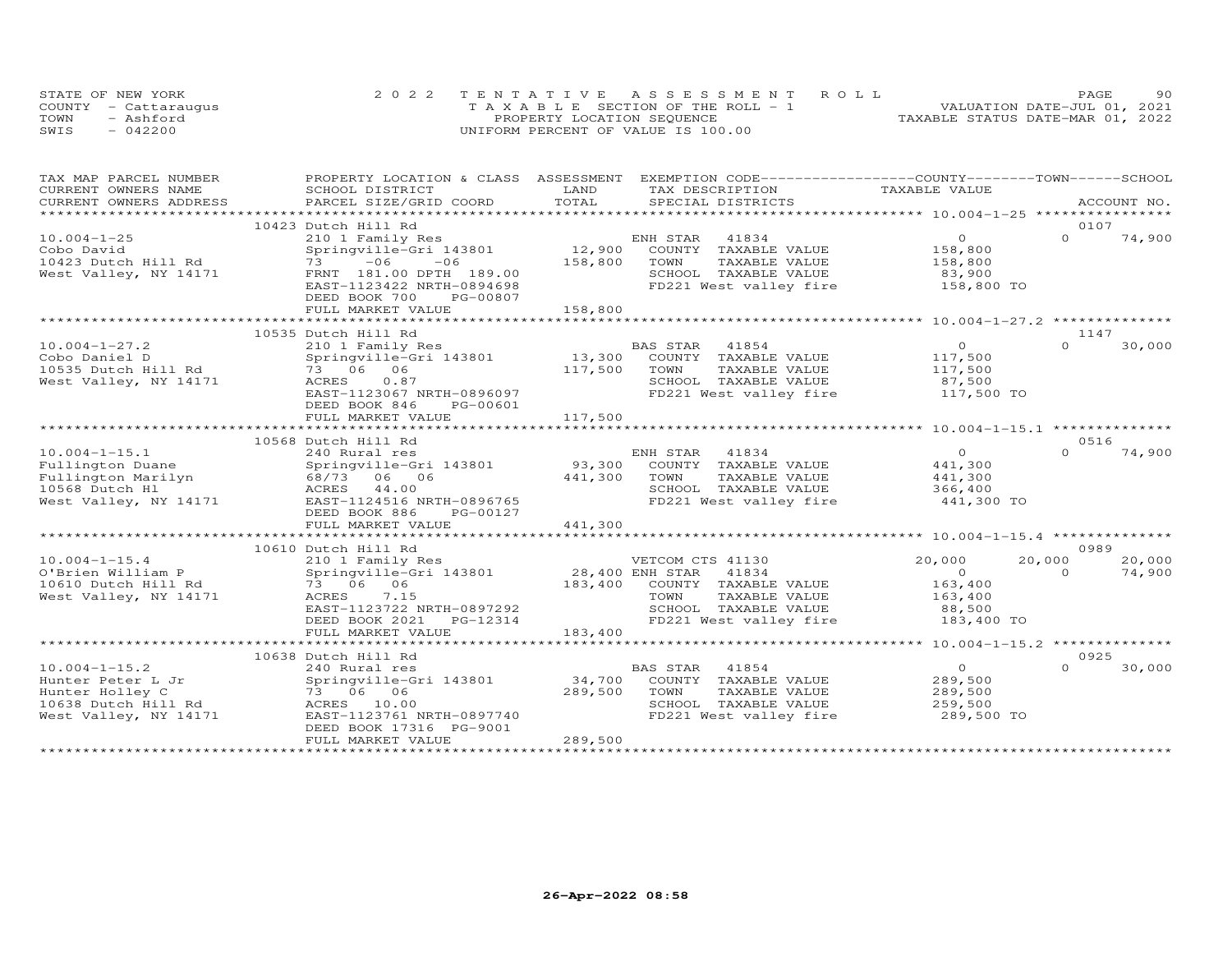|      | STATE OF NEW YORK    | 2022 TENTATIVE ASSESSMENT ROLL        | 91<br>PAGE                       |
|------|----------------------|---------------------------------------|----------------------------------|
|      | COUNTY - Cattaraugus | T A X A B L E SECTION OF THE ROLL - 1 | VALUATION DATE-JUL 01, 2021      |
| TOWN | - Ashford            | PROPERTY LOCATION SEQUENCE            | TAXABLE STATUS DATE-MAR 01, 2022 |
| SWIS | $-042200$            | UNIFORM PERCENT OF VALUE IS 100.00    |                                  |

| TAX MAP PARCEL NUMBER<br>CURRENT OWNERS NAME                                                                     | PROPERTY LOCATION & CLASS ASSESSMENT EXEMPTION CODE----------------COUNTY-------TOWN-----SCHOOL<br>SCHOOL DISTRICT                                                                                                | LAND                         | TAX DESCRIPTION                                                                                                              | TAXABLE VALUE                                                     |                                        |  |
|------------------------------------------------------------------------------------------------------------------|-------------------------------------------------------------------------------------------------------------------------------------------------------------------------------------------------------------------|------------------------------|------------------------------------------------------------------------------------------------------------------------------|-------------------------------------------------------------------|----------------------------------------|--|
| CURRENT OWNERS ADDRESS                                                                                           | PARCEL SIZE/GRID COORD                                                                                                                                                                                            | TOTAL                        | SPECIAL DISTRICTS                                                                                                            |                                                                   | ACCOUNT NO.                            |  |
|                                                                                                                  | 10666 Dutch Hill Rd                                                                                                                                                                                               |                              |                                                                                                                              |                                                                   | 0943                                   |  |
| $10.004 - 1 - 59$<br>Carrier David J<br>Carrier Katy J<br>10666 Dutch Hill Rd<br>West Valley, NY 14171-9750      | 210 1 Family Res<br>Springville-Gri 143801<br>74 06 06<br>AUTUMN VIEW SUB LOT 11<br>ACRES<br>3.73<br>EAST-1123519 NRTH-0898081<br>DEED BOOK 899<br>PG-00367                                                       | 20,800<br>286,500            | BAS STAR<br>41854<br>COUNTY TAXABLE VALUE<br>TOWN<br>TAXABLE VALUE<br>SCHOOL TAXABLE VALUE<br>FD221 West valley fire         | $\circ$<br>286,500<br>286,500<br>256,500<br>286,500 TO            | $\Omega$<br>30,000                     |  |
|                                                                                                                  | FULL MARKET VALUE                                                                                                                                                                                                 | 286,500                      |                                                                                                                              |                                                                   |                                        |  |
|                                                                                                                  |                                                                                                                                                                                                                   |                              |                                                                                                                              |                                                                   |                                        |  |
|                                                                                                                  | 10676 Dutch Hill Rd                                                                                                                                                                                               |                              |                                                                                                                              |                                                                   | 0942                                   |  |
| $10.004 - 1 - 58$<br>Crandall Barbara<br>Crandall Gordon<br>10676 Dutch Hill Rd<br>West Valley, NY 14171         | 210 1 Family Res<br>Springville-Gri 143801<br>74 06 06<br>3.66<br>ACRES<br>EAST-1123531 NRTH-0898348<br>DEED BOOK 12624 PG-7001                                                                                   | 20,700 BAS STAR<br>212,400   | VETCOM CTS 41130<br>41854<br>COUNTY TAXABLE VALUE<br>TAXABLE VALUE<br>TOWN<br>SCHOOL TAXABLE VALUE<br>FD221 West valley fire | 20,000<br>$\Omega$<br>192,400<br>192,400<br>162,400<br>212,400 TO | 20,000<br>20,000<br>30,000<br>$\Omega$ |  |
|                                                                                                                  | FULL MARKET VALUE                                                                                                                                                                                                 | 212,400                      |                                                                                                                              |                                                                   |                                        |  |
|                                                                                                                  |                                                                                                                                                                                                                   |                              |                                                                                                                              |                                                                   | 0941                                   |  |
| $10.004 - 1 - 57$<br>Hammond Gregory Arthur<br>Hammond Janey Lee<br>10704 Dutch Hill Rd<br>West Valley, NY 14171 | 10704 Dutch Hill Rd<br>210 1 Family Res<br>Springville-Gri 143801<br>74 06 06<br>AUTUMN VIEW SUB LOT 13<br>3.55 BANK<br>ACRES<br>017<br>EAST-1123579 NRTH-0898618<br>DEED BOOK 2019 PG-12574<br>FULL MARKET VALUE | 20,400<br>198,200<br>198,200 | COUNTY TAXABLE VALUE<br>TOWN<br>TAXABLE VALUE<br>SCHOOL TAXABLE VALUE<br>FD221 West valley fire                              | 198,200<br>198,200<br>198,200<br>198,200 TO                       |                                        |  |
|                                                                                                                  |                                                                                                                                                                                                                   |                              |                                                                                                                              |                                                                   |                                        |  |
|                                                                                                                  | 10710 Dutch Hill Rd                                                                                                                                                                                               |                              |                                                                                                                              |                                                                   | 0940                                   |  |
| $10.004 - 1 - 56$<br>Cycon Patricia A<br>PO Box 54<br>West Valley, NY 14171                                      | 270 Mfg housing<br>Springville-Gri 143801<br>74 06 06<br>AUTUMN VIEW SUB LOT 14<br>ACRES<br>3.71<br>EAST-1123606 NRTH-0898874<br>DEED BOOK 895<br>PG-01133<br>FULL MARKET VALUE                                   | 20,800<br>136,000<br>136,000 | ENH STAR<br>41834<br>COUNTY TAXABLE VALUE<br>TOWN<br>TAXABLE VALUE<br>SCHOOL TAXABLE VALUE<br>FD221 West valley fire         | $\circ$<br>136,000<br>136,000<br>61,100<br>136,000 TO             | $\cap$<br>74,900                       |  |
|                                                                                                                  |                                                                                                                                                                                                                   |                              |                                                                                                                              |                                                                   |                                        |  |
| $19.004 - 2 - 5.1$<br>Meyer Franklin H<br>Nagel Linda<br>8630 Woodside Dr<br>Eden, NY 14057                      | Dutch Hill Rd & Cemetery<br>105 Vac farmland<br>West Valley Cen 042204<br>48  05  06<br>ACRES<br>91.70<br>EAST-1125594 NRTH-0883963<br>DEED BOOK 00951 PG-01019                                                   | 125,400<br>125,400           | COUNTY TAXABLE VALUE<br>TOWN<br>TAXABLE VALUE<br>SCHOOL TAXABLE VALUE<br>FD221 West valley fire                              | 125,400<br>125,400<br>125,400<br>125,400 TO                       | 0532                                   |  |
|                                                                                                                  | FULL MARKET VALUE<br>*************************                                                                                                                                                                    | 125,400<br>**************    |                                                                                                                              |                                                                   |                                        |  |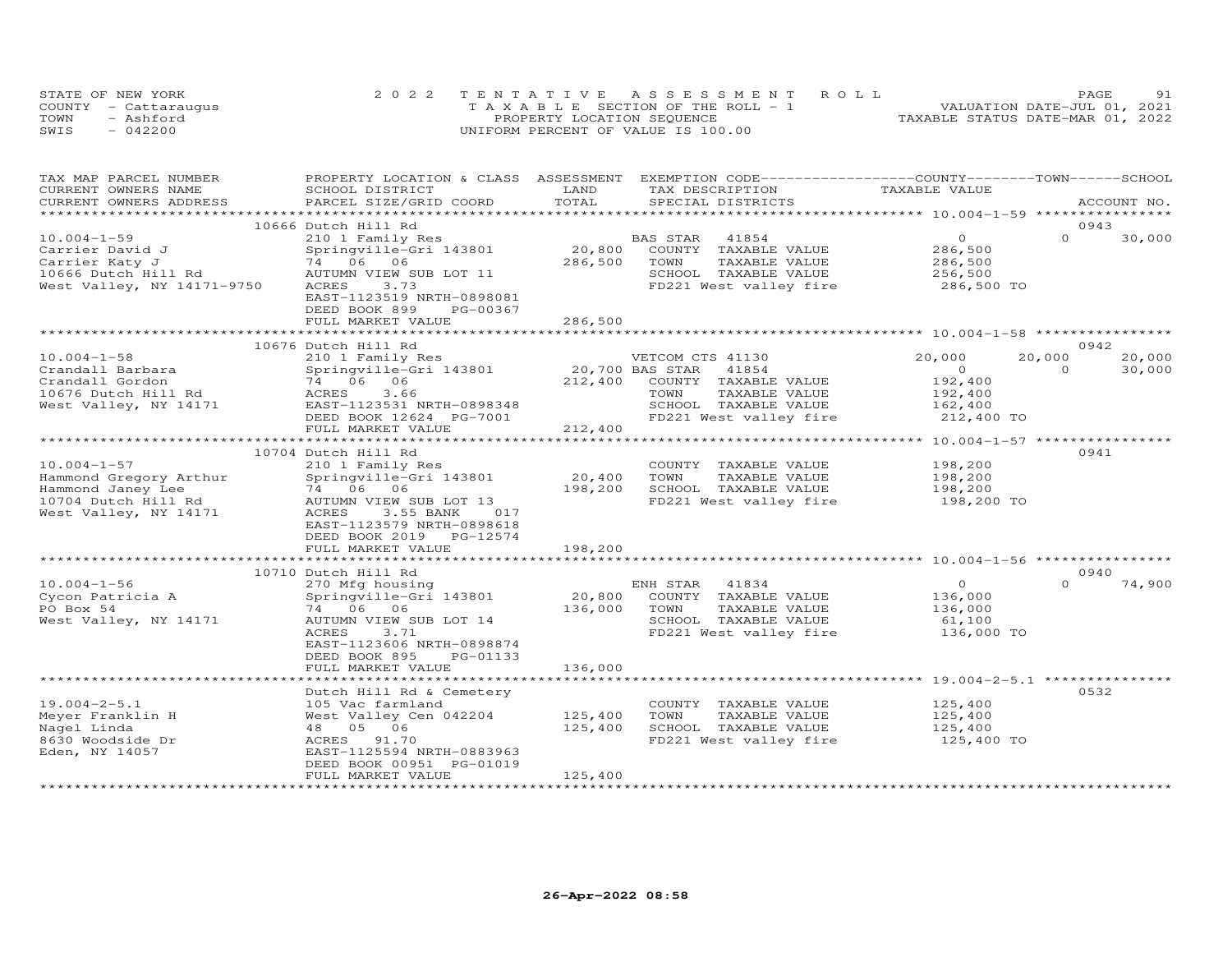| STATE OF NEW YORK    | 2022 TENTATIVE ASSESSMENT ROLL        | 92<br>PAGE.                      |
|----------------------|---------------------------------------|----------------------------------|
| COUNTY - Cattaraugus | T A X A B L E SECTION OF THE ROLL - 1 | VALUATION DATE-JUL 01, 2021      |
| TOWN<br>- Ashford    | PROPERTY LOCATION SEQUENCE            | TAXABLE STATUS DATE-MAR 01, 2022 |
| $-042200$<br>SWIS    | UNIFORM PERCENT OF VALUE IS 100.00    |                                  |

| TAX MAP PARCEL NUMBER     | PROPERTY LOCATION & CLASS ASSESSMENT                            |              |                |                             | EXEMPTION CODE-----------------COUNTY-------TOWN------SCHOOL |          |        |
|---------------------------|-----------------------------------------------------------------|--------------|----------------|-----------------------------|--------------------------------------------------------------|----------|--------|
| CURRENT OWNERS NAME       | SCHOOL DISTRICT                                                 | LAND         |                | TAX DESCRIPTION             | TAXABLE VALUE                                                |          |        |
| CURRENT OWNERS ADDRESS    | PARCEL SIZE/GRID COORD                                          | TOTAL        |                |                             |                                                              |          |        |
|                           |                                                                 |              |                |                             |                                                              |          |        |
|                           | 9846 E E Otto Rd E                                              |              |                |                             |                                                              |          | 0075   |
| 19.004-1-29               | 210 1 Family Res                                                |              | BAS STAR 41854 |                             | $\overline{O}$                                               | $\Omega$ | 30,000 |
| Bowen Diane A             | West Valley Cen 042204                                          |              |                | 12,200 COUNTY TAXABLE VALUE | 117,800                                                      |          |        |
| 9846 E Otto Rd            | 08  05  06/07                                                   | 117,800 TOWN |                | TAXABLE VALUE               | 117,800                                                      |          |        |
| West Valley, NY 14171     | FRNT 240.00 DPTH 196.00                                         |              |                | SCHOOL TAXABLE VALUE        | 87,800<br>117,800 TO                                         |          |        |
|                           | EAST-1117563 NRTH-0883166                                       |              |                | FD221 West valley fire      |                                                              |          |        |
|                           | DEED BOOK 885<br>PG-00284                                       |              |                |                             |                                                              |          |        |
|                           | FULL MARKET VALUE                                               | 117,800      |                |                             |                                                              |          |        |
|                           |                                                                 |              |                |                             |                                                              |          |        |
|                           | Edies Rd                                                        |              |                |                             |                                                              |          | 0236   |
| $10.004 - 1 - 4.1$        | 105 Vac farmland                                                |              | AG DIST        | 41720                       | 56,561 56,561                                                |          | 56,561 |
| Cobo David G              | Springville-Gri 143801 87,700 COUNTY TAXABLE VALUE              |              |                |                             | 31,139                                                       |          |        |
| 10423 Dutch Hill Rd       | 74 06 06                                                        | 87,700 TOWN  |                | TAXABLE VALUE               | 31,139                                                       |          |        |
| West Valley, NY 14171     | ACRES 47.95                                                     |              |                | SCHOOL TAXABLE VALUE        | 31,139                                                       |          |        |
|                           | EAST-1122145 NRTH-0901558                                       |              |                |                             | FD221 West valley fire 37,700 TO                             |          |        |
| MAY BE SUBJECT TO PAYMENT | DEED BOOK 882<br>PG-00663                                       |              |                |                             |                                                              |          |        |
| UNDER AGDIST LAW TIL 2026 | FULL MARKET VALUE                                               | 87,700       |                |                             |                                                              |          |        |
|                           |                                                                 |              |                |                             |                                                              |          |        |
|                           | Edies Rd                                                        |              |                |                             |                                                              |          | 1146   |
| $10.004 - 1 - 4.3$        | 314 Rural vac<10                                                |              |                | COUNTY TAXABLE VALUE        | 33,900                                                       |          |        |
| Hawley Ryan               | Springville-Gri 143801                                          |              | 33,900 TOWN    | TAXABLE VALUE               | 33,900                                                       |          |        |
| 10863 Edies Rd            | 74 06 06                                                        | 33,900       |                | SCHOOL TAXABLE VALUE        | 33,900                                                       |          |        |
| Springville, NY 14141     | 9.70<br>ACRES                                                   |              |                | FD221 West valley fire      | 33,900 TO                                                    |          |        |
|                           | EAST-1122640 NRTH-0901268                                       |              |                |                             |                                                              |          |        |
|                           | DEED BOOK 20210 PG-5970                                         |              |                |                             |                                                              |          |        |
|                           | FULL MARKET VALUE                                               | 33,900       |                |                             |                                                              |          |        |
|                           |                                                                 |              |                |                             |                                                              |          |        |
|                           | Edies Rd                                                        |              |                |                             |                                                              |          | 0233   |
| $10.004 - 1 - 6$          | 105 Vac farmland                                                |              |                | COUNTY TAXABLE VALUE        | 104, 400                                                     |          |        |
| Felton Patricia A         | 105 Vac farmland<br>Springville-Gri 143801              104,400 |              | TOWN           | TAXABLE VALUE               | 104,400                                                      |          |        |
| 5200 Chestnut Ridge Rd    | 74 06 06                                                        | 104,400      |                | SCHOOL TAXABLE VALUE        | 104,400                                                      |          |        |
| Orchard Park, NY 14127    | ACRES 55.15                                                     |              |                | FD221 West valley fire      | 104,400 TO                                                   |          |        |
|                           | EAST-1122972 NRTH-0900770                                       |              |                |                             |                                                              |          |        |
|                           | DEED BOOK 581<br>PG-00496                                       |              |                |                             |                                                              |          |        |
|                           | FULL MARKET VALUE                                               | 104,400      |                |                             |                                                              |          |        |
|                           |                                                                 |              |                |                             |                                                              |          |        |
|                           | Edies Rd                                                        |              |                |                             |                                                              |          | 0428   |
| $10.004 - 1 - 29.1$       | 322 Rural vac>10                                                |              |                | COUNTY TAXABLE VALUE        | 32,200                                                       |          |        |
| Dickson Richard N         | Springville-Gri 143801                                          | 32,200       | TOWN           | TAXABLE VALUE               | 32,200                                                       |          |        |
| Dickson Patricia A        | 73/74 06 07                                                     | 32,200       |                | SCHOOL TAXABLE VALUE        | 32,200                                                       |          |        |
| 10639 Edies Rd            | 9.15<br>ACRES                                                   |              |                | FD221 West valley fire      | 32,200 TO                                                    |          |        |
| Springville, NY 14141     | EAST-1121949 NRTH-0898380                                       |              |                |                             |                                                              |          |        |
|                           | DEED BOOK 00859 PG-01023                                        |              |                |                             |                                                              |          |        |
|                           | FULL MARKET VALUE                                               | 32,200       |                |                             |                                                              |          |        |
|                           |                                                                 |              |                |                             |                                                              |          |        |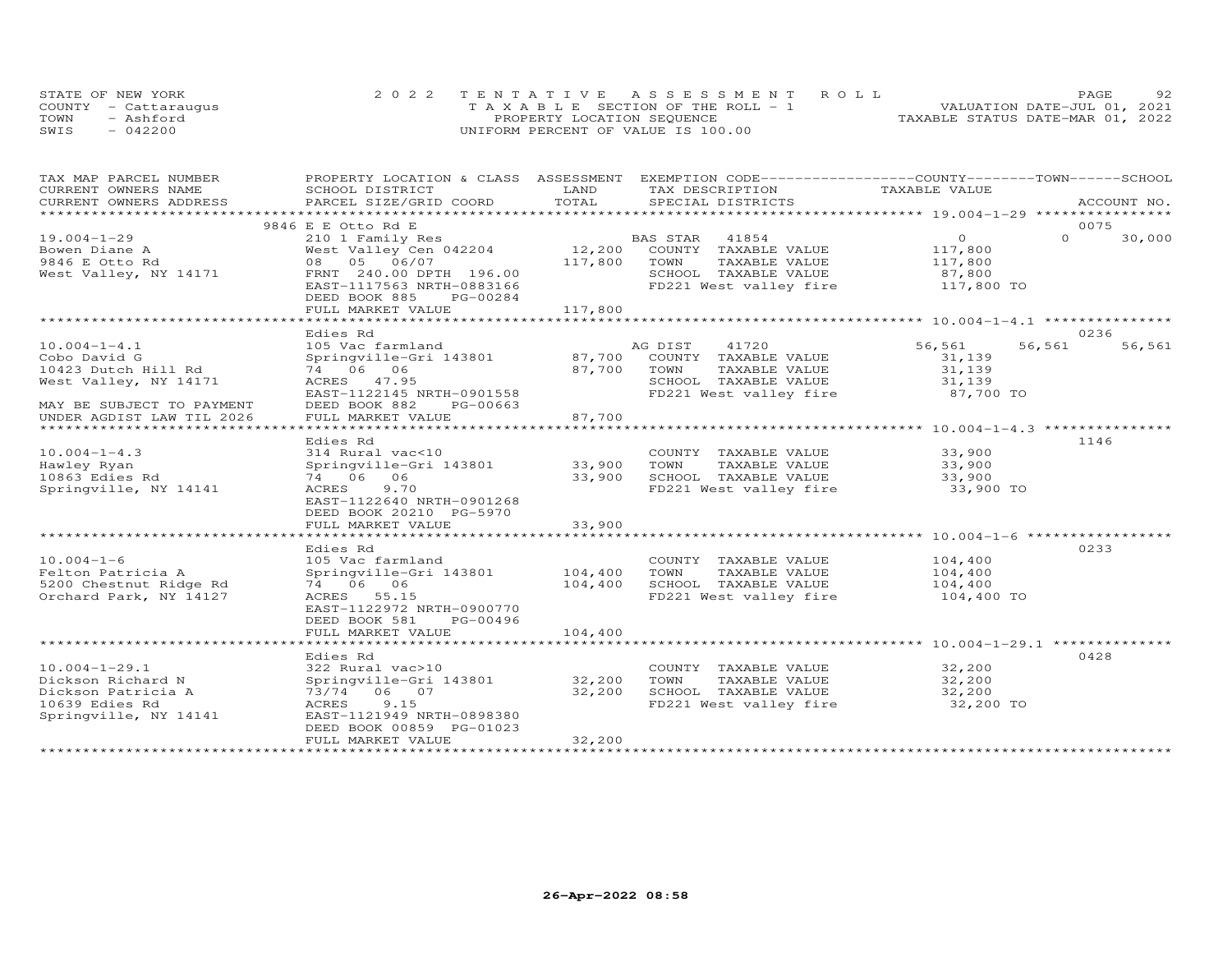| STATE OF NEW YORK    | 2022 TENTATIVE ASSESSMENT ROLL        | 93<br><b>PAGE</b>                |
|----------------------|---------------------------------------|----------------------------------|
| COUNTY - Cattaraugus | T A X A B L E SECTION OF THE ROLL - 1 | VALUATION DATE-JUL 01, 2021      |
| TOWN<br>- Ashford    | PROPERTY LOCATION SEQUENCE            | TAXABLE STATUS DATE-MAR 01, 2022 |
| SWIS<br>$-042200$    | UNIFORM PERCENT OF VALUE IS 100.00    |                                  |

| TAX MAP PARCEL NUMBER  | PROPERTY LOCATION & CLASS ASSESSMENT |              | EXEMPTION CODE-----------------COUNTY-------TOWN------SCHOOL |               |             |
|------------------------|--------------------------------------|--------------|--------------------------------------------------------------|---------------|-------------|
| CURRENT OWNERS NAME    | SCHOOL DISTRICT                      | LAND         | TAX DESCRIPTION                                              | TAXABLE VALUE |             |
| CURRENT OWNERS ADDRESS | PARCEL SIZE/GRID COORD               | TOTAL        | SPECIAL DISTRICTS                                            |               | ACCOUNT NO. |
| ********************   |                                      |              |                                                              |               |             |
|                        | Edies Rd                             |              |                                                              |               | 1165        |
| $10.004 - 1 - 29.11$   | 322 Rural vac>10                     |              | COUNTY TAXABLE VALUE                                         | 32,000        |             |
| Barney Paul M          | Springville-Gri 143801               | 32,000       | TOWN<br>TAXABLE VALUE                                        | 32,000        |             |
| Barney Susan L         | 74 06 06                             | 32,000       | SCHOOL TAXABLE VALUE                                         | 32,000        |             |
| 2339 Enfield Ct        | ACRES 10.00                          |              | FD221 West valley fire                                       | 32,000 TO     |             |
| Orlando, FL 32837      | EAST-0474260 NRTH-0898310            |              |                                                              |               |             |
|                        | DEED BOOK 851<br>PG-00534            |              |                                                              |               |             |
|                        | FULL MARKET VALUE                    | 32,000       |                                                              |               |             |
|                        |                                      |              |                                                              |               |             |
|                        | Edies Rd                             |              |                                                              |               | 0166        |
| $10.004 - 1 - 43$      | 322 Rural vac>10                     |              | COUNTY TAXABLE VALUE                                         | 36,600        |             |
| Schmelzinger Scott W   | Springville-Gri 143801               | 36,600       | TOWN<br>TAXABLE VALUE                                        | 36,600        |             |
| 43 Cathedral Dr        | 73 06 06                             | 36,600       | SCHOOL TAXABLE VALUE                                         | 36,600        |             |
| West Seneca, NY 14224  | ACRES 13.58                          |              | FD221 West valley fire                                       | 36,600 TO     |             |
|                        | EAST-1121067 NRTH-0895169            |              |                                                              |               |             |
|                        | DEED BOOK 17108 PG-5001              |              |                                                              |               |             |
|                        | FULL MARKET VALUE                    | 36,600       |                                                              |               |             |
|                        |                                      |              |                                                              |               |             |
|                        | Edies Rd                             |              |                                                              |               | 0160        |
| $10.004 - 1 - 44.1$    | 260 Seasonal res                     |              | COUNTY TAXABLE VALUE                                         | 82,400        |             |
| Zosh Cara N            | Springville-Gri 143801               | 35,000       | TOWN<br>TAXABLE VALUE                                        | 82,400        |             |
| 10639 Edies Rd         | 73 06 07                             | 82,400       | SCHOOL TAXABLE VALUE                                         | 82,400        |             |
| Springville, NY 14141  | ACRES 12.65                          |              | FD221 West valley fire                                       | 82,400 TO     |             |
|                        | EAST-1121068 NRTH-0894717            |              |                                                              |               |             |
|                        | DEED BOOK 23153 PG-6003              |              |                                                              |               |             |
|                        | FULL MARKET VALUE                    | 82,400       |                                                              |               |             |
|                        |                                      |              |                                                              |               |             |
|                        | Edies Rd                             |              |                                                              |               | 1177        |
| $10.004 - 1 - 47.2$    | 312 Vac w/imprv                      |              | COUNTY TAXABLE VALUE                                         | 42,500        |             |
| Nappo Dale M           | Springville-Gri 143801               | 27,900       | TOWN<br>TAXABLE VALUE                                        | 42,500        |             |
| 275 Idlewood           | 77 06<br>06                          | 42,500       | SCHOOL TAXABLE VALUE                                         | 42,500        |             |
| Tonawanda, NY 14150    | 7.75<br>ACRES                        |              | FD221 West valley fire                                       | 42,500 TO     |             |
|                        | EAST-1118591 NRTH-0894266            |              |                                                              |               |             |
|                        | DEED BOOK 1025 PG-1155               |              |                                                              |               |             |
|                        | FULL MARKET VALUE                    | 42,500       |                                                              |               |             |
|                        | *******************                  | ************ |                                                              |               |             |
|                        | Edies Rd                             |              |                                                              |               | 0131        |
| $19.002 - 1 - 3$       | 312 Vac w/imprv                      |              | COUNTY TAXABLE VALUE                                         | 38,500        |             |
| Burch Kimberly         | West Valley Cen 042204               | 28,100       | TOWN<br>TAXABLE VALUE                                        | 38,500        |             |
| 10261 Edies Rd         | 10/76 06 06/07                       | 38,500       | SCHOOL TAXABLE VALUE                                         | 38,500        |             |
| Springville, NY 14141  | <b>BAR 2009</b>                      |              | FD221 West valley fire                                       | 38,500 TO     |             |
|                        | ACRES<br>7.30 BANK<br>081            |              |                                                              |               |             |
|                        | EAST-1117771 NRTH-0892850            |              |                                                              |               |             |
|                        | DEED BOOK 23809 PG-9003              |              |                                                              |               |             |
|                        | FULL MARKET VALUE                    | 38,500       |                                                              |               |             |
|                        |                                      |              |                                                              |               |             |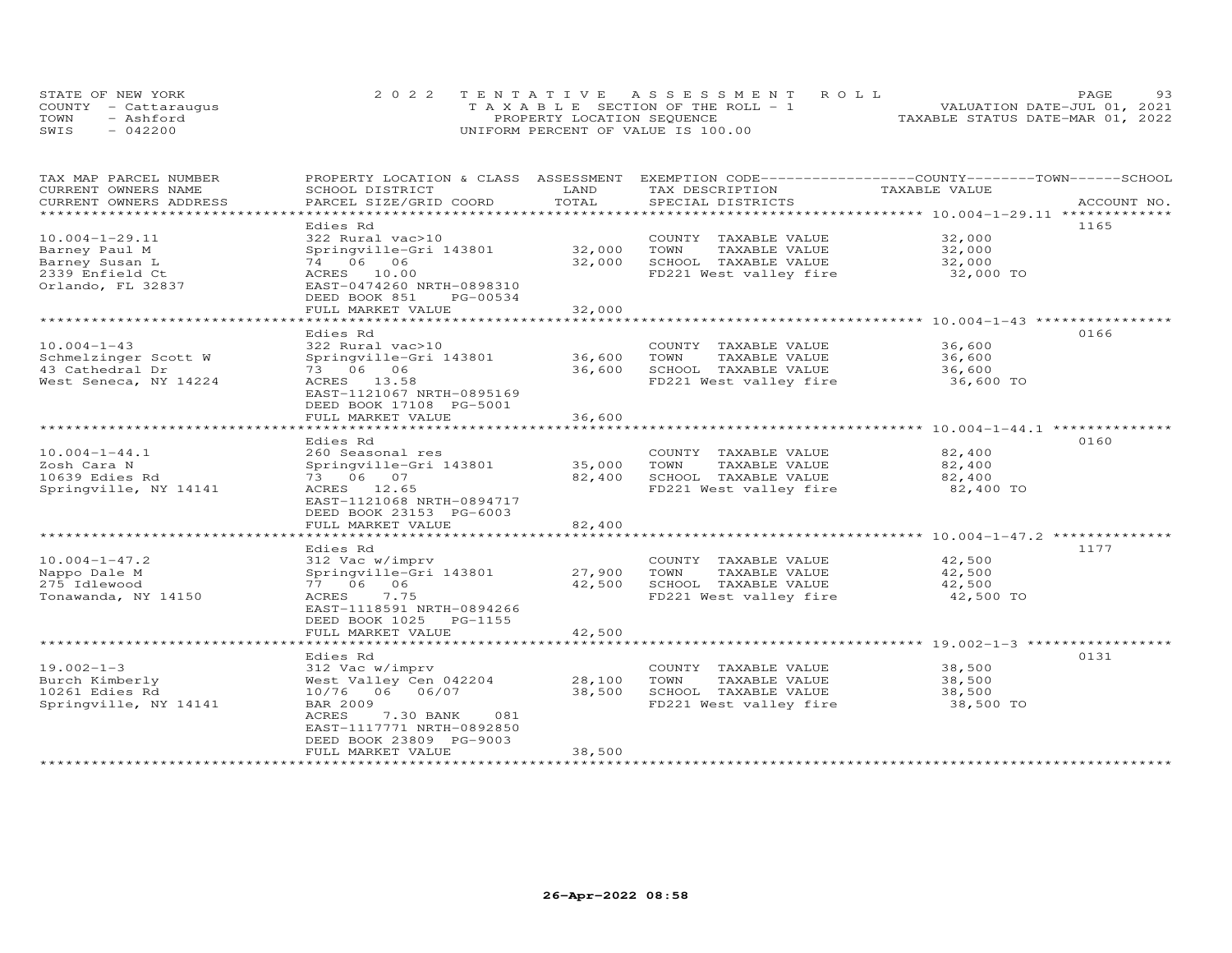| STATE OF NEW YORK    | 2022 TENTATIVE ASSESSMENT ROLL        | 94<br><b>PAGE</b>                |
|----------------------|---------------------------------------|----------------------------------|
| COUNTY - Cattaraugus | T A X A B L E SECTION OF THE ROLL - 1 | VALUATION DATE-JUL 01, 2021      |
| TOWN<br>- Ashford    | PROPERTY LOCATION SEQUENCE            | TAXABLE STATUS DATE-MAR 01, 2022 |
| $-042200$<br>SWIS    | UNIFORM PERCENT OF VALUE IS 100.00    |                                  |

| TAX MAP PARCEL NUMBER                        | PROPERTY LOCATION & CLASS ASSESSMENT |               | EXEMPTION CODE-----------------COUNTY-------TOWN-----SCHOOL |                                                                |             |
|----------------------------------------------|--------------------------------------|---------------|-------------------------------------------------------------|----------------------------------------------------------------|-------------|
| CURRENT OWNERS NAME                          | SCHOOL DISTRICT                      | LAND<br>TOTAL | TAX DESCRIPTION                                             | TAXABLE VALUE                                                  |             |
| CURRENT OWNERS ADDRESS<br>****************** | PARCEL SIZE/GRID COORD               |               | SPECIAL DISTRICTS                                           |                                                                | ACCOUNT NO. |
|                                              |                                      |               |                                                             |                                                                | 0916        |
| $19.002 - 1 - 4.2$                           | Edies Rd                             |               |                                                             | 26,500                                                         |             |
|                                              | 314 Rural vac<10                     | 26,500        | COUNTY TAXABLE VALUE                                        |                                                                |             |
| Ali Abdel Karim                              | West Valley Cen 042204               |               | TOWN<br>TAXABLE VALUE                                       | 26,500                                                         |             |
| 3583 Horton Ave                              | 76 06 06                             | 26,500        | SCHOOL TAXABLE VALUE                                        | 26,500                                                         |             |
| Hamburg, NY 14219                            | 6.15<br>ACRES                        |               | FD221 West valley fire                                      | 26,500 TO                                                      |             |
|                                              | EAST-0469730 NRTH-0893700            |               |                                                             |                                                                |             |
|                                              | DEED BOOK 2020 PG-11502              |               |                                                             |                                                                |             |
|                                              | FULL MARKET VALUE                    | 26,500        |                                                             |                                                                |             |
|                                              |                                      |               |                                                             |                                                                |             |
|                                              | Edies Rd                             |               |                                                             |                                                                | 1645        |
| $19.002 - 1 - 4.27$                          | 322 Rural vac>10                     |               | COUNTY TAXABLE VALUE                                        | 142,100                                                        |             |
| Sincon Realty Ll                             | West Valley Cen 042204               | 142,100       | TOWN<br>TAXABLE VALUE                                       | 142,100                                                        |             |
| 1024 Cayuga Dr                               | $75, 76 - 6 - 7, 6$                  | 142,100       | SCHOOL TAXABLE VALUE                                        | 142,100                                                        |             |
| Niagara Falls, NY 14304                      | ACRES 79.05                          |               | FD221 West valley fire                                      | 142,100 TO                                                     |             |
|                                              | EAST-1117420 NRTH-0889710            |               |                                                             |                                                                |             |
|                                              | DEED BOOK 9431 PG-7001               |               |                                                             |                                                                |             |
|                                              | FULL MARKET VALUE                    | 142,100       |                                                             |                                                                |             |
|                                              |                                      |               |                                                             |                                                                |             |
|                                              | 10221 Edies Rd                       |               |                                                             |                                                                | 0442        |
| $19.002 - 1 - 1$                             | 281 Multiple res                     |               | COUNTY TAXABLE VALUE                                        | 226,600                                                        |             |
| Klahn Ronald R                               | West Valley Cen 042204               | 63,700        | TOWN<br>TAXABLE VALUE                                       | 226,600<br>226,600                                             |             |
| Klahn Linda L                                | 10/76 06 06/07                       | 226,600       | SCHOOL TAXABLE VALUE                                        |                                                                |             |
| 10257 Us Rte 219                             | 10231 2ND HOUSE                      |               | FD221 West valley fire                                      | 226,600 TO                                                     |             |
| Springville, NY 14141                        | 28.70<br>ACRES                       |               |                                                             |                                                                |             |
|                                              | EAST-1117728 NRTH-0891658            |               |                                                             |                                                                |             |
|                                              | DEED BOOK 819<br>PG-00119            |               |                                                             |                                                                |             |
|                                              | FULL MARKET VALUE                    | 226,600       |                                                             |                                                                |             |
|                                              |                                      |               |                                                             |                                                                |             |
|                                              | 10261 Edies Rd                       |               |                                                             |                                                                | 0132        |
| $19.002 - 1 - 2$                             | 210 1 Family Res                     |               | COUNTY TAXABLE VALUE                                        | 56,100                                                         |             |
| Burch Kimberly                               | West Valley Cen 042204               | 18,800        | TOWN<br>TAXABLE VALUE                                       | 56,100                                                         |             |
| 10261 Edies Rd                               | 10/76 06 06/07                       | 56,100        | SCHOOL TAXABLE VALUE                                        | 56,100                                                         |             |
| Springville, NY 14141                        | <b>BAR 2009</b>                      |               | FD221 West valley fire                                      | 56,100 TO                                                      |             |
|                                              | ACRES<br>2.90 BANK<br>081            |               |                                                             |                                                                |             |
|                                              | EAST-1117616 NRTH-0892322            |               |                                                             |                                                                |             |
|                                              | DEED BOOK 23809 PG-9002              |               |                                                             |                                                                |             |
|                                              | FULL MARKET VALUE                    | 56,100        |                                                             |                                                                |             |
|                                              | ***********************              |               |                                                             | ***********************************59.002-1-5***************** |             |
|                                              | 10355 Edies Rd                       |               |                                                             |                                                                | 0902        |
| $19.002 - 1 - 5$                             | 312 Vac w/imprv                      |               | COUNTY TAXABLE VALUE                                        | 56,900                                                         |             |
| Ali Abdel Karim                              | West Valley Cen 042204               | 23,600        | TOWN<br>TAXABLE VALUE                                       | 56,900                                                         |             |
| 3583 Horton Ave                              | 76 06 06                             | 56,900        | SCHOOL TAXABLE VALUE                                        | 56,900                                                         |             |
| Hamburg, NY 14219                            | 6.20<br>ACRES                        |               | FD221 West valley fire                                      | 56,900 TO                                                      |             |
|                                              | EAST-0470350 NRTH-0893760            |               |                                                             |                                                                |             |
|                                              | DEED BOOK 2020<br>PG-11502           |               |                                                             |                                                                |             |
|                                              | FULL MARKET VALUE                    | 56,900        |                                                             |                                                                |             |
|                                              |                                      |               |                                                             |                                                                |             |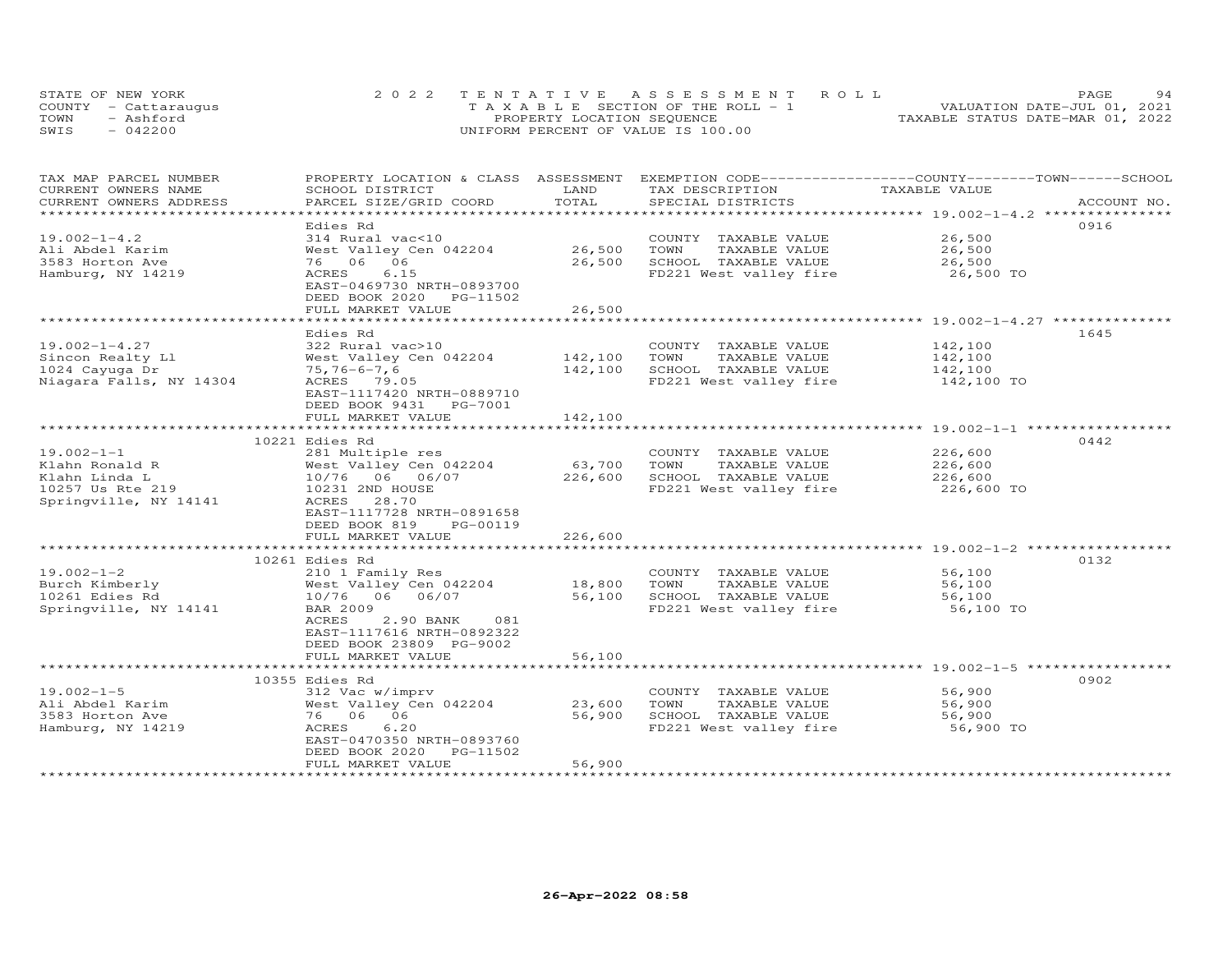|      | STATE OF NEW YORK    | 2022 TENTATIVE ASSESSMENT ROLL        | PAGE                             | 95 |
|------|----------------------|---------------------------------------|----------------------------------|----|
|      | COUNTY - Cattaraugus | T A X A B L E SECTION OF THE ROLL - 1 | VALUATION DATE-JUL 01, 2021      |    |
| TOWN | - Ashford            | PROPERTY LOCATION SEQUENCE            | TAXABLE STATUS DATE-MAR 01, 2022 |    |
| SWIS | $-042200$            | UNIFORM PERCENT OF VALUE IS 100.00    |                                  |    |

| TAX MAP PARCEL NUMBER<br>CURRENT OWNERS NAME | SCHOOL DISTRICT<br><b>EXAMPLE THE STATE OF STATE OF STATE</b>                                                                                                                                                                                                            |         | PROPERTY LOCATION & CLASS ASSESSMENT EXEMPTION CODE----------------COUNTY-------TOWN------SCHOOL<br>TAX DESCRIPTION TAXABLE VALUE |                                                               |          |             |
|----------------------------------------------|--------------------------------------------------------------------------------------------------------------------------------------------------------------------------------------------------------------------------------------------------------------------------|---------|-----------------------------------------------------------------------------------------------------------------------------------|---------------------------------------------------------------|----------|-------------|
| CURRENT OWNERS ADDRESS                       | PARCEL SIZE/GRID COORD TOTAL                                                                                                                                                                                                                                             |         | SPECIAL DISTRICTS                                                                                                                 |                                                               |          | ACCOUNT NO. |
|                                              | 10380 Edies Rd                                                                                                                                                                                                                                                           |         | 61 PCT OF VALUE USED FOR EXEMPTION PURPOSES                                                                                       |                                                               |          | 0769        |
| $19.002 - 1 - 6.1$                           | Edies Rd 240 Rural res 240 Rural res 240 Rural res 240 Rural res 240 Rural res 240 Rural res 240 Rural res 240 Rural res 240 Rural res 240 Rural res 240 Rural res 240 Rural res 240 Rural res 240 Rural res 240 Rural res 240                                           |         | VETWAR CTS 41120                                                                                                                  | 12,000 12,000 12,000                                          |          |             |
|                                              |                                                                                                                                                                                                                                                                          |         |                                                                                                                                   |                                                               |          |             |
|                                              |                                                                                                                                                                                                                                                                          |         |                                                                                                                                   |                                                               |          |             |
|                                              |                                                                                                                                                                                                                                                                          |         |                                                                                                                                   |                                                               |          |             |
|                                              |                                                                                                                                                                                                                                                                          |         |                                                                                                                                   |                                                               |          |             |
|                                              |                                                                                                                                                                                                                                                                          |         |                                                                                                                                   |                                                               |          |             |
|                                              |                                                                                                                                                                                                                                                                          |         |                                                                                                                                   |                                                               |          |             |
|                                              | 19.002-1-0.1<br>Turner Richard D (14,900<br>Turner Richard D (14,900<br>Turner Richard D (14,900<br>213,800 COUNTY TAXABLE VALUE 201,800<br>201,800<br>201,800<br>201,800<br>201,800<br>201,800<br>201,800<br>201,800<br>201,800<br>201,800<br>201,800<br>20             |         |                                                                                                                                   |                                                               |          |             |
|                                              | 10402 Edies Rd                                                                                                                                                                                                                                                           |         |                                                                                                                                   | $\begin{array}{c}\n0 \\ \mathsf{B}^{\mathsf{A}}\n\end{array}$ | 1206     |             |
| $19.002 - 1 - 6.2$                           | EXTREM 11854<br>270 Mfg housing<br>West Valley Cen 042204 13,200 COUNTY TAXABLE VALUE<br>17 06 06 84,100 TOWN TAXABLE VALUE                                                                                                                                              |         |                                                                                                                                   |                                                               | $\Omega$ | 30,000      |
|                                              |                                                                                                                                                                                                                                                                          |         |                                                                                                                                   |                                                               |          |             |
|                                              |                                                                                                                                                                                                                                                                          |         | TAXABLE VALUE                                                                                                                     | 84,100                                                        |          |             |
|                                              |                                                                                                                                                                                                                                                                          |         |                                                                                                                                   |                                                               |          |             |
|                                              | Howe Richard Mest Valley Cen 042204 13,200<br>Howe Rhonda 17 06 06 84,100<br>10402 Edies Rd FRNT 260.00 DPTH 145.00<br>Springville, NY 14141 EAST-0471420 NRTH-0893820<br>ERED POOK 872 PC-00148                                                                         |         | SCHOOL TAXABLE VALUE 54,100<br>FD221 West valley fire 84,100 TO                                                                   |                                                               |          |             |
|                                              |                                                                                                                                                                                                                                                                          |         |                                                                                                                                   |                                                               |          |             |
|                                              | DEED BOOK 872 PG-00148<br>FULL MARKET VALUE                                                                                                                                                                                                                              | 84,100  |                                                                                                                                   |                                                               |          |             |
|                                              |                                                                                                                                                                                                                                                                          |         |                                                                                                                                   |                                                               |          |             |
|                                              | 10.004-1-47.3<br>Blasz Jody M<br>Bond Frederick W III 77 06 06<br>135,900<br>135,900<br>135,900<br>135,900<br>135,900<br>135,900<br>135,900<br>135,900<br>135,900<br>135,900<br>135,900<br>135,900<br>135,900<br>135,900<br>135,900<br>135,900<br>135,900<br>135,900<br> |         |                                                                                                                                   |                                                               |          | 1361        |
|                                              |                                                                                                                                                                                                                                                                          |         |                                                                                                                                   |                                                               |          |             |
|                                              |                                                                                                                                                                                                                                                                          |         |                                                                                                                                   |                                                               |          |             |
|                                              |                                                                                                                                                                                                                                                                          |         |                                                                                                                                   |                                                               |          |             |
|                                              |                                                                                                                                                                                                                                                                          |         |                                                                                                                                   |                                                               |          |             |
|                                              |                                                                                                                                                                                                                                                                          |         |                                                                                                                                   |                                                               |          |             |
|                                              | DEED BOOK 26668 PG-8001                                                                                                                                                                                                                                                  |         |                                                                                                                                   |                                                               |          |             |
|                                              |                                                                                                                                                                                                                                                                          |         |                                                                                                                                   |                                                               |          |             |
|                                              |                                                                                                                                                                                                                                                                          |         |                                                                                                                                   |                                                               |          |             |
|                                              | 10437 Edies Rd                                                                                                                                                                                                                                                           |         |                                                                                                                                   |                                                               |          | 0455        |
|                                              | 10.004-1-47.1 312 Vac w/imprv coUNTY<br>Dignified Group Services of Springville-Gri 143801 47,100 TOWN                                                                                                                                                                   |         |                                                                                                                                   |                                                               |          |             |
|                                              |                                                                                                                                                                                                                                                                          |         |                                                                                                                                   |                                                               |          |             |
|                                              |                                                                                                                                                                                                                                                                          |         |                                                                                                                                   |                                                               |          |             |
|                                              |                                                                                                                                                                                                                                                                          |         |                                                                                                                                   |                                                               |          |             |
|                                              |                                                                                                                                                                                                                                                                          |         |                                                                                                                                   |                                                               |          |             |
|                                              | DEED BOOK 29179 PG-2001                                                                                                                                                                                                                                                  |         |                                                                                                                                   |                                                               |          |             |
|                                              |                                                                                                                                                                                                                                                                          |         |                                                                                                                                   |                                                               |          |             |
|                                              |                                                                                                                                                                                                                                                                          |         |                                                                                                                                   |                                                               |          | 1103        |
|                                              | 10438 Edies Rd                                                                                                                                                                                                                                                           |         | BAS STAR 41854                                                                                                                    | $\overline{0}$                                                | $\cap$   | 30,000      |
|                                              |                                                                                                                                                                                                                                                                          |         | COUNTY TAXABLE VALUE 100,100                                                                                                      |                                                               |          |             |
|                                              |                                                                                                                                                                                                                                                                          |         |                                                                                                                                   |                                                               |          |             |
|                                              |                                                                                                                                                                                                                                                                          |         |                                                                                                                                   |                                                               |          |             |
|                                              | 10.004-1-45<br>Rasper Stanley W 210 1 Family Res<br>Rasper Stanley W Springville-Gri 143801 12,700 COUNT<br>10438 Edies Rd 73 06 06 100,100 TOWN<br>Springville, NY 14141 FRNT 216.00 DPTH 272.00 SCHOO.<br>EAST-1120256 NRTH-0894374 FD                                 |         | FD221 West valley fire 100,100 TO                                                                                                 |                                                               |          |             |
|                                              | DEED BOOK 4061 PG-2002                                                                                                                                                                                                                                                   |         |                                                                                                                                   |                                                               |          |             |
|                                              | FULL MARKET VALUE                                                                                                                                                                                                                                                        | 100,100 |                                                                                                                                   |                                                               |          |             |
|                                              |                                                                                                                                                                                                                                                                          |         |                                                                                                                                   |                                                               |          |             |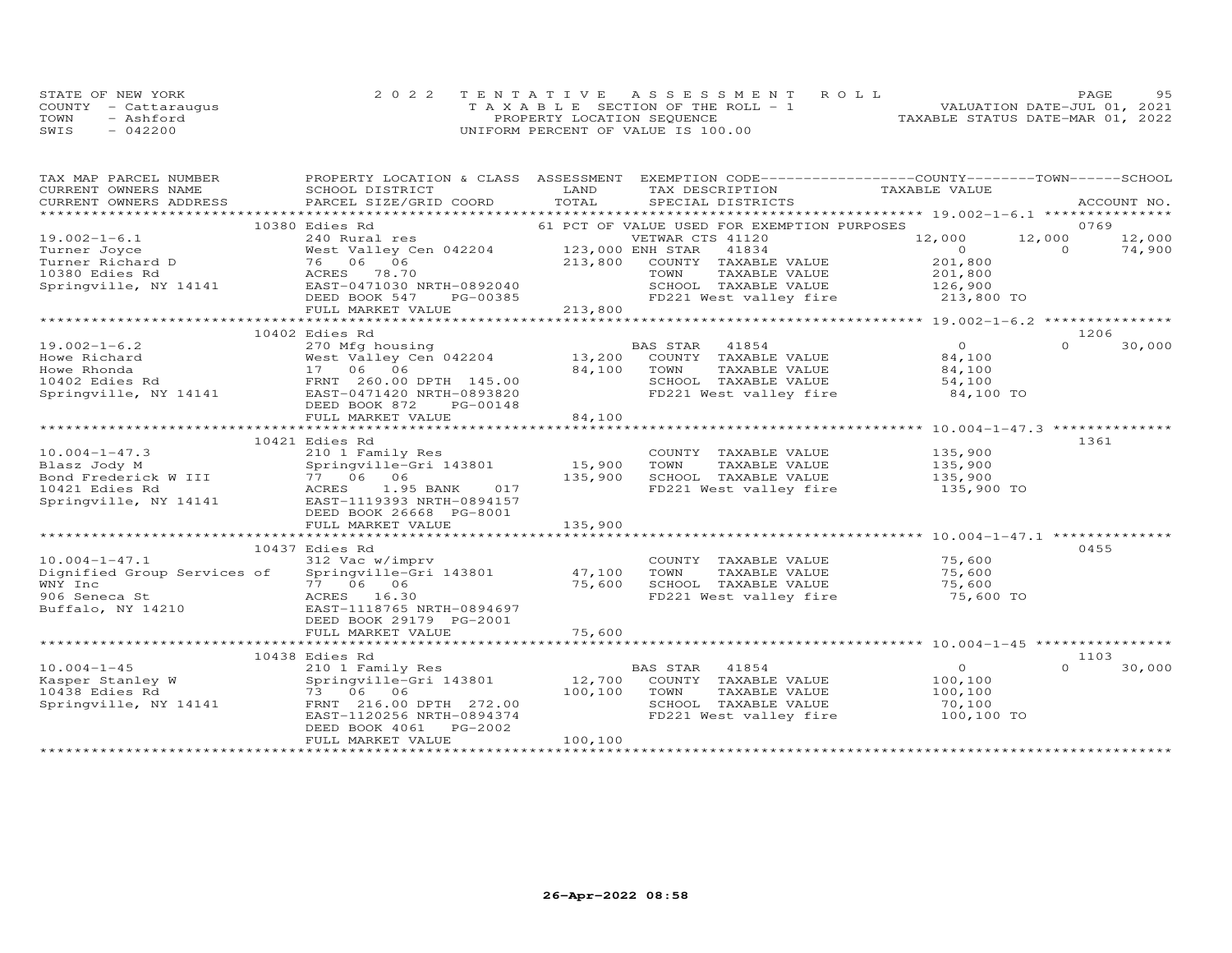| STATE OF NEW YORK    | 2022 TENTATIVE ASSESSMENT ROLL        | 96<br><b>PAGE</b>                |
|----------------------|---------------------------------------|----------------------------------|
| COUNTY - Cattaraugus | T A X A B L E SECTION OF THE ROLL - 1 | VALUATION DATE-JUL 01, 2021      |
| TOWN<br>- Ashford    | PROPERTY LOCATION SEQUENCE            | TAXABLE STATUS DATE-MAR 01, 2022 |
| $-042200$<br>SWIS    | UNIFORM PERCENT OF VALUE IS 100.00    |                                  |

| TAX MAP PARCEL NUMBER                                                           | PROPERTY LOCATION & CLASS ASSESSMENT         |                         | EXEMPTION CODE-----------------COUNTY-------TOWN------SCHOOL |                    |          |             |
|---------------------------------------------------------------------------------|----------------------------------------------|-------------------------|--------------------------------------------------------------|--------------------|----------|-------------|
| CURRENT OWNERS NAME                                                             | SCHOOL DISTRICT                              | LAND                    | TAX DESCRIPTION                                              | TAXABLE VALUE      |          |             |
| CURRENT OWNERS ADDRESS                                                          | PARCEL SIZE/GRID COORD TOTAL                 |                         | SPECIAL DISTRICTS                                            |                    |          | ACCOUNT NO. |
|                                                                                 |                                              |                         |                                                              |                    |          |             |
|                                                                                 | 10451 Edies Rd                               |                         | 91 PCT OF VALUE USED FOR EXEMPTION PURPOSES                  |                    |          | 0463        |
| $10.004 - 1 - 46$                                                               | 240 Rural res                                | AGED C<br>44,900 AGED S | 41802                                                        | 26,072             | $\Omega$ | $\circ$     |
| Lamphier Mary Ellen                                                             | Springville-Gri 143801                       |                         | 41804                                                        | $\overline{0}$     | $\circ$  | 52,143      |
| 10451 Edies Rd                                                                  | 73/77 06 06                                  | 114,600 ENH STAR        | 41834                                                        | $\Omega$           | $\Omega$ | 62,457      |
| Springville, NY 14141                                                           | ACRES 14.54                                  |                         | COUNTY TAXABLE VALUE                                         | 88,528             |          |             |
|                                                                                 | EAST-1119758 NRTH-0894655                    |                         | TOWN<br>TAXABLE VALUE                                        | 114,600            |          |             |
|                                                                                 | DEED BOOK 00938 PG-00393                     |                         | SCHOOL TAXABLE VALUE                                         | $\Omega$           |          |             |
|                                                                                 | FULL MARKET VALUE                            |                         | oso SCHOOL TAXABLE VALUE<br>114,600 FD221 West valley fire   | 114,600 TO         |          |             |
|                                                                                 |                                              |                         |                                                              |                    |          |             |
|                                                                                 | 10461 Edies Rd                               |                         |                                                              |                    |          | 0187        |
| $10.004 - 1 - 48.1$                                                             | 270 Mfg housing                              | 25,200                  | COUNTY TAXABLE VALUE                                         | 56,700             |          |             |
| Spors Teri Jo                                                                   | Springville-Gri 143801                       |                         | TOWN<br>TAXABLE VALUE                                        | 56,700             |          |             |
|                                                                                 |                                              | 56,700                  | SCHOOL TAXABLE VALUE                                         | 56,700             |          |             |
| Spors Teri Jo<br>Connelly Christopher 73/77 06 06<br>10461 Fdies Rd MacRES 5.60 |                                              |                         | FD221 West valley fire                                       | 56,700 TO          |          |             |
| Springville, NY 14141                                                           | EAST-1120145 NRTH-0895214                    |                         |                                                              |                    |          |             |
|                                                                                 | DEED BOOK 20210 PG-8296                      |                         |                                                              |                    |          |             |
|                                                                                 | FULL MARKET VALUE                            | 56,700                  |                                                              |                    |          |             |
|                                                                                 |                                              |                         |                                                              |                    |          |             |
|                                                                                 | 10466 Edies Rd                               |                         |                                                              |                    |          | 0981        |
| $10.004 - 1 - 44.2$                                                             | 240 Rural res                                |                         | COUNTY TAXABLE VALUE                                         | 192,000<br>192,000 |          |             |
| Ryan Sean                                                                       | Springville-Gri 143801                       | 35,300                  | TOWN<br>TAXABLE VALUE                                        |                    |          |             |
| 10466 Edies Road                                                                | 73 06 06                                     | 192,000                 | SCHOOL TAXABLE VALUE                                         | 192,000            |          |             |
| Springville, NY 14141                                                           | ACRES 10.40 BANK 032                         |                         | FD221 West valley fire                                       | 192,000 TO         |          |             |
|                                                                                 | EAST-1120969 NRTH-0894389                    |                         |                                                              |                    |          |             |
|                                                                                 | DEED BOOK 29935 PG-6001                      |                         |                                                              |                    |          |             |
|                                                                                 | FULL MARKET VALUE                            | 192,000                 |                                                              |                    |          |             |
|                                                                                 |                                              |                         |                                                              |                    |          |             |
|                                                                                 | 10512 Edies Rd                               |                         |                                                              |                    |          | 0776        |
| $10.004 - 1 - 42$                                                               | 210 1 Family Res                             |                         | ENH STAR 41834<br>30,900 COUNTY TAXABLE VALUE                | $\Omega$           | $\cap$   | 74,900      |
| Ott-Vedder Geraldine                                                            | Springville-Gri 143801                       |                         |                                                              | 151,800            |          |             |
| 10512 Edies Rd                                                                  | 73 06 06                                     | 151,800                 | TOWN<br>TAXABLE VALUE                                        | 151,800            |          |             |
| Springville, NY 14141                                                           | ACRES<br>8.54                                |                         | SCHOOL TAXABLE VALUE                                         | 76,900             |          |             |
|                                                                                 | EAST-1120976 NRTH-0895588                    |                         | FD221 West valley fire 151,800 TO                            |                    |          |             |
|                                                                                 | DEED BOOK 849<br>PG-00254                    |                         |                                                              |                    |          |             |
|                                                                                 | FULL MARKET VALUE                            | 151,800                 |                                                              |                    |          |             |
|                                                                                 |                                              |                         |                                                              |                    |          |             |
|                                                                                 | 10559 Edies Rd                               |                         |                                                              |                    |          | 0586        |
| $10.004 - 1 - 39.1$                                                             | 210 1 Family Res                             |                         | VETWAR CTS 41120                                             | 12,000             | 12,000   | 12,000      |
| Lynch James F                                                                   | Springville-Gri 143801 14,500 ENH STAR 41834 |                         |                                                              | $\overline{O}$     | $\Omega$ | 73,600      |
| 10559 Edies Rd                                                                  | 73 06 06                                     | 85,600                  | COUNTY TAXABLE VALUE                                         | 73,600             |          |             |
| Springville, NY 14141                                                           | FRNT 250.00 DPTH 210.00                      |                         | TOWN<br>TAXABLE VALUE                                        | 73,600             |          |             |
|                                                                                 | EAST-1120369 NRTH-0896343                    |                         | SCHOOL TAXABLE VALUE                                         | $\overline{0}$     |          |             |
|                                                                                 | DEED BOOK 986<br>PG-468                      |                         | FD221 West valley fire                                       | 85,600 TO          |          |             |
|                                                                                 | FULL MARKET VALUE                            | 85,600                  |                                                              |                    |          |             |
|                                                                                 |                                              |                         |                                                              |                    |          |             |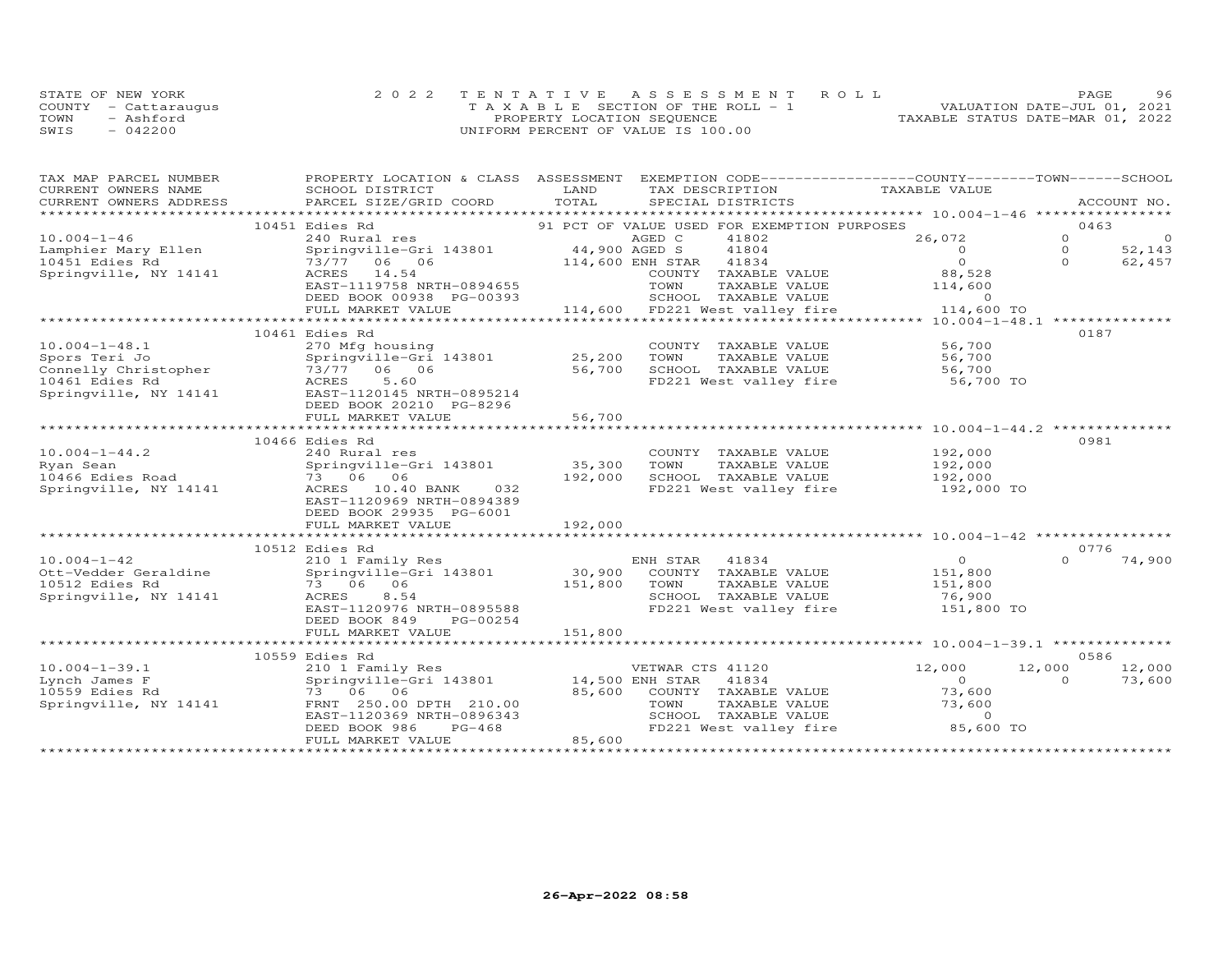| STATE OF NEW YORK    | 2022 TENTATIVE ASSESSMENT ROLL        | 97<br>PAGE.                      |
|----------------------|---------------------------------------|----------------------------------|
| COUNTY - Cattaraugus | T A X A B L E SECTION OF THE ROLL - 1 | VALUATION DATE-JUL 01, 2021      |
| TOWN<br>- Ashford    | PROPERTY LOCATION SEQUENCE            | TAXABLE STATUS DATE-MAR 01, 2022 |
| SWIS<br>$-042200$    | UNIFORM PERCENT OF VALUE IS 100.00    |                                  |

| TAX MAP PARCEL NUMBER               | PROPERTY LOCATION & CLASS ASSESSMENT                                                                                                                                                                                                                                                                                                                                                                            |              | EXEMPTION CODE-----------------COUNTY-------TOWN------SCHOOL |                       |          |             |
|-------------------------------------|-----------------------------------------------------------------------------------------------------------------------------------------------------------------------------------------------------------------------------------------------------------------------------------------------------------------------------------------------------------------------------------------------------------------|--------------|--------------------------------------------------------------|-----------------------|----------|-------------|
| CURRENT OWNERS NAME                 | SCHOOL DISTRICT                                                                                                                                                                                                                                                                                                                                                                                                 | LAND         | TAX DESCRIPTION                                              | TAXABLE VALUE         |          |             |
| CURRENT OWNERS ADDRESS              | PARCEL SIZE/GRID COORD                                                                                                                                                                                                                                                                                                                                                                                          | TOTAL        | SPECIAL DISTRICTS                                            |                       |          | ACCOUNT NO. |
|                                     |                                                                                                                                                                                                                                                                                                                                                                                                                 |              |                                                              |                       |          |             |
|                                     | 10584 Edies Rd                                                                                                                                                                                                                                                                                                                                                                                                  |              |                                                              |                       |          | 0185        |
| $10.004 - 1 - 38.1$                 | 240 Rural res<br>Springville-Gri 143801 52,300 COUNTY TAXABLE VALUE                                                                                                                                                                                                                                                                                                                                             |              |                                                              | $\overline{O}$        | $\Omega$ | 30,000      |
| Kupka Jay J                         |                                                                                                                                                                                                                                                                                                                                                                                                                 |              |                                                              | 227,200               |          |             |
| Kupka Debbie L                      | 73/77 06 06                                                                                                                                                                                                                                                                                                                                                                                                     | 227,200      | TOWN<br>TAXABLE VALUE                                        | 227,200               |          |             |
| 10584 Edies Rd                      | 21.04<br>ACRES<br>ACRES 21.04<br>EAST-1121137 NRTH-0896065                                                                                                                                                                                                                                                                                                                                                      |              | SCHOOL TAXABLE VALUE<br>FD221 West valley fire               | 197,200<br>227,200 TO |          |             |
| Springville, NY 14141               |                                                                                                                                                                                                                                                                                                                                                                                                                 |              |                                                              |                       |          |             |
|                                     | DEED BOOK 00954 PG-00817                                                                                                                                                                                                                                                                                                                                                                                        |              |                                                              |                       |          |             |
|                                     | FULL MARKET VALUE                                                                                                                                                                                                                                                                                                                                                                                               | 227,200      |                                                              |                       |          |             |
|                                     |                                                                                                                                                                                                                                                                                                                                                                                                                 |              |                                                              |                       |          |             |
|                                     | 10585 Edies Rd                                                                                                                                                                                                                                                                                                                                                                                                  |              | 52 PCT OF VALUE USED FOR EXEMPTION PURPOSES                  |                       |          | 0915        |
|                                     |                                                                                                                                                                                                                                                                                                                                                                                                                 |              |                                                              | 12,000 12,000         |          | 12,000      |
|                                     |                                                                                                                                                                                                                                                                                                                                                                                                                 |              |                                                              | $\overline{0}$        | $\Omega$ | 74,900      |
|                                     |                                                                                                                                                                                                                                                                                                                                                                                                                 |              |                                                              | 243,000               |          |             |
|                                     |                                                                                                                                                                                                                                                                                                                                                                                                                 |              |                                                              | 243,000               |          |             |
|                                     |                                                                                                                                                                                                                                                                                                                                                                                                                 |              | SCHOOL TAXABLE VALUE 168,100                                 |                       |          |             |
|                                     |                                                                                                                                                                                                                                                                                                                                                                                                                 |              | FD221 West valley fire 255,000 TO                            |                       |          |             |
|                                     |                                                                                                                                                                                                                                                                                                                                                                                                                 |              |                                                              |                       |          |             |
|                                     | $\begin{tabular}{lllllllllllllllllllll} \vspace{10.004-1-33 & 281 \mbox{ Multiple res} \\ \mbox{Soboleski Richard J & Springville-Gri 143801 & 53,100 \mbox{ ENH STAR} & 41834 \\ \mbox{Sorensen Ingrid} & 73/77 & 06 & 06 & 255,000 & \mbox{COUNTY TAXABLE VALUE \\ \mbox{10585 Edies Rd & ACRES & 18.73 & 70W N & TAXABLE VALUE \\ \mbox{DEED BONR14456 PG-5001} & 255,000 & TAXABLE VALUE \\ \mbox{DEED BON$ |              |                                                              |                       |          |             |
|                                     | 10588 Edies Rd                                                                                                                                                                                                                                                                                                                                                                                                  |              |                                                              |                       |          | 0669        |
| $10.004 - 1 - 37$                   |                                                                                                                                                                                                                                                                                                                                                                                                                 |              |                                                              | $\circ$               | $\Omega$ | 30,000      |
| Mortimer Mark                       |                                                                                                                                                                                                                                                                                                                                                                                                                 |              |                                                              | 134,000               |          |             |
| 10588 Edies Rd                      | 73 06 06                                                                                                                                                                                                                                                                                                                                                                                                        | 134,000 TOWN | TAXABLE VALUE                                                | 134,000<br>104,000    |          |             |
| Springville, NY 14141               | 5.17 BANK 081<br>ACRES                                                                                                                                                                                                                                                                                                                                                                                          |              | SCHOOL TAXABLE VALUE                                         |                       |          |             |
|                                     | EAST-1120958 NRTH-0896632                                                                                                                                                                                                                                                                                                                                                                                       |              | FD221 West valley fire 134,000 TO                            |                       |          |             |
|                                     | DEED BOOK 4741    PG-4001                                                                                                                                                                                                                                                                                                                                                                                       |              |                                                              |                       |          |             |
|                                     | FULL MARKET VALUE                                                                                                                                                                                                                                                                                                                                                                                               | 134,000      |                                                              |                       |          |             |
|                                     |                                                                                                                                                                                                                                                                                                                                                                                                                 |              |                                                              |                       |          |             |
|                                     | 10600 Edies Rd                                                                                                                                                                                                                                                                                                                                                                                                  |              |                                                              |                       |          | 0471        |
| $10.004 - 1 - 36$                   | 210 1 Family Res                                                                                                                                                                                                                                                                                                                                                                                                |              | COUNTY TAXABLE VALUE                                         |                       |          |             |
| Lee John P                          | Springville-Gri 143801 26,700                                                                                                                                                                                                                                                                                                                                                                                   |              | TOWN<br>TAXABLE VALUE                                        | 267,900<br>267,900    |          |             |
| Lee Donna M                         | 73 06 06                                                                                                                                                                                                                                                                                                                                                                                                        | 267,900      | SCHOOL TAXABLE VALUE                                         | 267,900<br>267,900 TO |          |             |
| 10600 Edies Rd                      | ACRES<br>6.10                                                                                                                                                                                                                                                                                                                                                                                                   |              | FD221 West valley fire                                       |                       |          |             |
| Springville, NY 14141               | EAST-1121353 NRTH-0896758                                                                                                                                                                                                                                                                                                                                                                                       |              |                                                              |                       |          |             |
|                                     | DEED BOOK 26001 PG-7001                                                                                                                                                                                                                                                                                                                                                                                         |              |                                                              |                       |          |             |
|                                     | FULL MARKET VALUE                                                                                                                                                                                                                                                                                                                                                                                               | 267,900      |                                                              |                       |          |             |
|                                     |                                                                                                                                                                                                                                                                                                                                                                                                                 |              |                                                              |                       |          |             |
|                                     | 10614 Edies Rd                                                                                                                                                                                                                                                                                                                                                                                                  |              |                                                              |                       |          | 0451        |
| $10.004 - 1 - 35$                   | 210 1 Family Res                                                                                                                                                                                                                                                                                                                                                                                                |              | ENH STAR<br>41834                                            | $\Omega$              | $\Omega$ | 74,900      |
|                                     | Springville-Gri 143801 22,900                                                                                                                                                                                                                                                                                                                                                                                   |              | COUNTY TAXABLE VALUE                                         | 163,800               |          |             |
| Hettrich Jeanne E<br>10614 Edies Rd | 73 06 06                                                                                                                                                                                                                                                                                                                                                                                                        | 163,800      | TAXABLE VALUE<br>TOWN                                        |                       |          |             |
| Springville, NY 14141               | 4.55<br>ACRES                                                                                                                                                                                                                                                                                                                                                                                                   |              | SCHOOL TAXABLE VALUE                                         | 163,800<br>88,900     |          |             |
|                                     | EAST-1121536 NRTH-0897012                                                                                                                                                                                                                                                                                                                                                                                       |              | FD221 West valley fire 163,800 TO                            |                       |          |             |
|                                     | PG-00340<br>DEED BOOK 755                                                                                                                                                                                                                                                                                                                                                                                       |              |                                                              |                       |          |             |
|                                     | FULL MARKET VALUE                                                                                                                                                                                                                                                                                                                                                                                               | 163,800      |                                                              |                       |          |             |
|                                     |                                                                                                                                                                                                                                                                                                                                                                                                                 |              |                                                              |                       |          |             |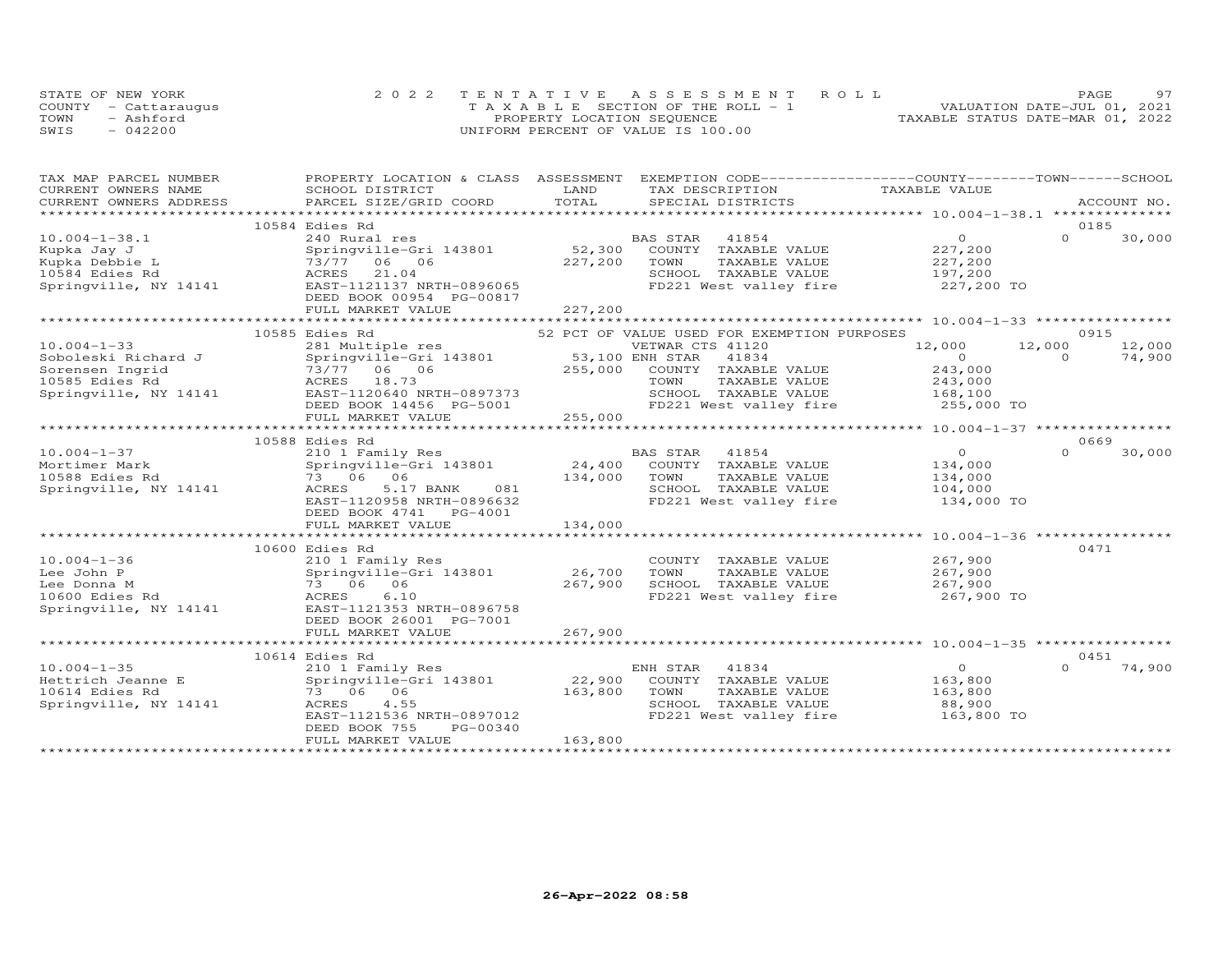|      | STATE OF NEW YORK    | 2022 TENTATIVE ASSESSMENT ROLL        | 98.<br>PAGE                      |
|------|----------------------|---------------------------------------|----------------------------------|
|      | COUNTY - Cattaraugus | T A X A B L E SECTION OF THE ROLL - 1 | VALUATION DATE-JUL 01, 2021      |
| TOWN | - Ashford            | PROPERTY LOCATION SEQUENCE            | TAXABLE STATUS DATE-MAR 01, 2022 |
| SWIS | 042200               | UNIFORM PERCENT OF VALUE IS 100.00    |                                  |

| CURRENT OWNERS NAME<br>SCHOOL DISTRICT<br>LAND<br>TAX DESCRIPTION<br>TOTAL<br>CURRENT OWNERS ADDRESS<br>PARCEL SIZE/GRID COORD<br>SPECIAL DISTRICTS<br>ACCOUNT NO.<br>*********************<br>10619 Edies Rd<br>0668<br>$10.004 - 1 - 32$<br>$\overline{0}$<br>210 1 Family Res<br>BAS STAR<br>41854<br>$\Omega$<br>30,000<br>29,600<br>Springville-Gri 143801<br>COUNTY TAXABLE VALUE<br>164,900<br>Sion John B<br>Sion Joyce M<br>73 06 06<br>164,900<br>TOWN<br>TAXABLE VALUE<br>164,900<br>10619 Edies Rd<br>ACRES<br>7.57<br>SCHOOL TAXABLE VALUE<br>134,900<br>Springville, NY 14141<br>EAST-1121189 NRTH-0897681<br>FD221 West valley fire<br>164,900 TO<br>DEED BOOK 27036 PG-2001<br>FULL MARKET VALUE<br>164,900<br>*********************<br>************************<br>10624 Edies Rd<br>0171<br>30,000<br>$10.004 - 1 - 34$<br>210 1 Family Res<br>BAS STAR<br>41854<br>$\circ$<br>$\Omega$<br>Franklin Mark A<br>Springville-Gri 143801<br>17,300<br>COUNTY<br>TAXABLE VALUE<br>117,600<br>10624 Edies Rd<br>73 06 06<br>117,600<br>TOWN<br>TAXABLE VALUE<br>117,600<br>Springville, NY 14141<br>2.32 BANK<br>SCHOOL TAXABLE VALUE<br>ACRES<br>017<br>87,600<br>EAST-1121672 NRTH-0897323<br>FD221 West valley fire<br>117,600 TO<br>DEED BOOK 17200 PG-4002<br>117,600<br>FULL MARKET VALUE<br>0907<br>10639 Edies Rd<br>$10.004 - 1 - 31$<br>ENH STAR<br>41834<br>$\Omega$<br>$\Omega$<br>72,600<br>270 Mfg housing<br>Dickson Richard N<br>Springville-Gri 143801<br>19,600<br>COUNTY TAXABLE VALUE<br>72,600<br>72,600<br>TOWN<br>TAXABLE VALUE<br>72,600<br>Dickson Patricia A<br>73 06 06<br>ACRES<br>3.23<br>SCHOOL TAXABLE VALUE<br>$\circ$<br>10639 Edies Rd<br>FD221 West valley fire<br>72,600 TO<br>Springville, NY 14141<br>EAST-1121599 NRTH-0897807<br>DEED BOOK 765<br>PG-00450<br>72,600<br>FULL MARKET VALUE<br>0273<br>10714 Edies Rd<br>$10.004 - 1 - 28$<br>14,225<br>14,225<br>210 1 Family Res<br>VETCOM CTS 41130<br>14,225<br>6,401<br>Springville-Gri 143801<br>13,500 AGED C<br>41802<br>Fuller Betty M<br>$\Omega$<br>$\Omega$<br>21,338<br>74 06 06<br>56,900 AGED S<br>41804<br>$\Omega$<br>$\mathbf 0$<br>Fuller Alfred E<br>$\Omega$<br>$\Omega$<br>21,337<br>10714 Edies Rd<br>FRNT 220.00 DPTH 185.00<br>ENH STAR<br>41834<br>EAST-1123172 NRTH-0898596<br>36,274<br>Springville, NY 14141<br>COUNTY TAXABLE VALUE<br>DEED BOOK 00746 PG-01120<br>TOWN<br>TAXABLE VALUE<br>42,675<br>FULL MARKET VALUE<br>56,900<br>SCHOOL TAXABLE VALUE<br>$\Omega$<br>FD221 West valley fire<br>56,900 TO<br>************************<br>10727 Edies Rd<br>1112<br>$10.004 - 1 - 29.7$<br>$\circ$<br>$\Omega$<br>30,000<br>210 1 Family Res<br>BAS STAR<br>41854<br>21,500<br>Gernatt Kimberly<br>Springville-Gri 143801<br>COUNTY TAXABLE VALUE<br>164,700<br>164,700<br>Hayden Jesse<br>74 06 06<br>TAXABLE VALUE<br>164,700<br>TOWN<br>10727 Edies Rd<br>4.00<br>SCHOOL TAXABLE VALUE<br>ACRES<br>134,700<br>FD221 West valley fire<br>164,700 TO<br>Springville, NY 14141<br>EAST-1123046 NRTH-0898880<br>DEED BOOK 14680 PG-4001<br>164,700<br>FULL MARKET VALUE | TAX MAP PARCEL NUMBER | PROPERTY LOCATION & CLASS ASSESSMENT | EXEMPTION CODE-----------------COUNTY-------TOWN------SCHOOL |               |  |
|----------------------------------------------------------------------------------------------------------------------------------------------------------------------------------------------------------------------------------------------------------------------------------------------------------------------------------------------------------------------------------------------------------------------------------------------------------------------------------------------------------------------------------------------------------------------------------------------------------------------------------------------------------------------------------------------------------------------------------------------------------------------------------------------------------------------------------------------------------------------------------------------------------------------------------------------------------------------------------------------------------------------------------------------------------------------------------------------------------------------------------------------------------------------------------------------------------------------------------------------------------------------------------------------------------------------------------------------------------------------------------------------------------------------------------------------------------------------------------------------------------------------------------------------------------------------------------------------------------------------------------------------------------------------------------------------------------------------------------------------------------------------------------------------------------------------------------------------------------------------------------------------------------------------------------------------------------------------------------------------------------------------------------------------------------------------------------------------------------------------------------------------------------------------------------------------------------------------------------------------------------------------------------------------------------------------------------------------------------------------------------------------------------------------------------------------------------------------------------------------------------------------------------------------------------------------------------------------------------------------------------------------------------------------------------------------------------------------------------------------------------------------------------------------------------------------------------------------------------------------------------------------------------------------------------------------------------------------------------------------------------------------------------------------------------------------------------------------------------|-----------------------|--------------------------------------|--------------------------------------------------------------|---------------|--|
|                                                                                                                                                                                                                                                                                                                                                                                                                                                                                                                                                                                                                                                                                                                                                                                                                                                                                                                                                                                                                                                                                                                                                                                                                                                                                                                                                                                                                                                                                                                                                                                                                                                                                                                                                                                                                                                                                                                                                                                                                                                                                                                                                                                                                                                                                                                                                                                                                                                                                                                                                                                                                                                                                                                                                                                                                                                                                                                                                                                                                                                                                                          |                       |                                      |                                                              | TAXABLE VALUE |  |
|                                                                                                                                                                                                                                                                                                                                                                                                                                                                                                                                                                                                                                                                                                                                                                                                                                                                                                                                                                                                                                                                                                                                                                                                                                                                                                                                                                                                                                                                                                                                                                                                                                                                                                                                                                                                                                                                                                                                                                                                                                                                                                                                                                                                                                                                                                                                                                                                                                                                                                                                                                                                                                                                                                                                                                                                                                                                                                                                                                                                                                                                                                          |                       |                                      |                                                              |               |  |
|                                                                                                                                                                                                                                                                                                                                                                                                                                                                                                                                                                                                                                                                                                                                                                                                                                                                                                                                                                                                                                                                                                                                                                                                                                                                                                                                                                                                                                                                                                                                                                                                                                                                                                                                                                                                                                                                                                                                                                                                                                                                                                                                                                                                                                                                                                                                                                                                                                                                                                                                                                                                                                                                                                                                                                                                                                                                                                                                                                                                                                                                                                          |                       |                                      |                                                              |               |  |
|                                                                                                                                                                                                                                                                                                                                                                                                                                                                                                                                                                                                                                                                                                                                                                                                                                                                                                                                                                                                                                                                                                                                                                                                                                                                                                                                                                                                                                                                                                                                                                                                                                                                                                                                                                                                                                                                                                                                                                                                                                                                                                                                                                                                                                                                                                                                                                                                                                                                                                                                                                                                                                                                                                                                                                                                                                                                                                                                                                                                                                                                                                          |                       |                                      |                                                              |               |  |
|                                                                                                                                                                                                                                                                                                                                                                                                                                                                                                                                                                                                                                                                                                                                                                                                                                                                                                                                                                                                                                                                                                                                                                                                                                                                                                                                                                                                                                                                                                                                                                                                                                                                                                                                                                                                                                                                                                                                                                                                                                                                                                                                                                                                                                                                                                                                                                                                                                                                                                                                                                                                                                                                                                                                                                                                                                                                                                                                                                                                                                                                                                          |                       |                                      |                                                              |               |  |
|                                                                                                                                                                                                                                                                                                                                                                                                                                                                                                                                                                                                                                                                                                                                                                                                                                                                                                                                                                                                                                                                                                                                                                                                                                                                                                                                                                                                                                                                                                                                                                                                                                                                                                                                                                                                                                                                                                                                                                                                                                                                                                                                                                                                                                                                                                                                                                                                                                                                                                                                                                                                                                                                                                                                                                                                                                                                                                                                                                                                                                                                                                          |                       |                                      |                                                              |               |  |
|                                                                                                                                                                                                                                                                                                                                                                                                                                                                                                                                                                                                                                                                                                                                                                                                                                                                                                                                                                                                                                                                                                                                                                                                                                                                                                                                                                                                                                                                                                                                                                                                                                                                                                                                                                                                                                                                                                                                                                                                                                                                                                                                                                                                                                                                                                                                                                                                                                                                                                                                                                                                                                                                                                                                                                                                                                                                                                                                                                                                                                                                                                          |                       |                                      |                                                              |               |  |
|                                                                                                                                                                                                                                                                                                                                                                                                                                                                                                                                                                                                                                                                                                                                                                                                                                                                                                                                                                                                                                                                                                                                                                                                                                                                                                                                                                                                                                                                                                                                                                                                                                                                                                                                                                                                                                                                                                                                                                                                                                                                                                                                                                                                                                                                                                                                                                                                                                                                                                                                                                                                                                                                                                                                                                                                                                                                                                                                                                                                                                                                                                          |                       |                                      |                                                              |               |  |
|                                                                                                                                                                                                                                                                                                                                                                                                                                                                                                                                                                                                                                                                                                                                                                                                                                                                                                                                                                                                                                                                                                                                                                                                                                                                                                                                                                                                                                                                                                                                                                                                                                                                                                                                                                                                                                                                                                                                                                                                                                                                                                                                                                                                                                                                                                                                                                                                                                                                                                                                                                                                                                                                                                                                                                                                                                                                                                                                                                                                                                                                                                          |                       |                                      |                                                              |               |  |
|                                                                                                                                                                                                                                                                                                                                                                                                                                                                                                                                                                                                                                                                                                                                                                                                                                                                                                                                                                                                                                                                                                                                                                                                                                                                                                                                                                                                                                                                                                                                                                                                                                                                                                                                                                                                                                                                                                                                                                                                                                                                                                                                                                                                                                                                                                                                                                                                                                                                                                                                                                                                                                                                                                                                                                                                                                                                                                                                                                                                                                                                                                          |                       |                                      |                                                              |               |  |
|                                                                                                                                                                                                                                                                                                                                                                                                                                                                                                                                                                                                                                                                                                                                                                                                                                                                                                                                                                                                                                                                                                                                                                                                                                                                                                                                                                                                                                                                                                                                                                                                                                                                                                                                                                                                                                                                                                                                                                                                                                                                                                                                                                                                                                                                                                                                                                                                                                                                                                                                                                                                                                                                                                                                                                                                                                                                                                                                                                                                                                                                                                          |                       |                                      |                                                              |               |  |
|                                                                                                                                                                                                                                                                                                                                                                                                                                                                                                                                                                                                                                                                                                                                                                                                                                                                                                                                                                                                                                                                                                                                                                                                                                                                                                                                                                                                                                                                                                                                                                                                                                                                                                                                                                                                                                                                                                                                                                                                                                                                                                                                                                                                                                                                                                                                                                                                                                                                                                                                                                                                                                                                                                                                                                                                                                                                                                                                                                                                                                                                                                          |                       |                                      |                                                              |               |  |
|                                                                                                                                                                                                                                                                                                                                                                                                                                                                                                                                                                                                                                                                                                                                                                                                                                                                                                                                                                                                                                                                                                                                                                                                                                                                                                                                                                                                                                                                                                                                                                                                                                                                                                                                                                                                                                                                                                                                                                                                                                                                                                                                                                                                                                                                                                                                                                                                                                                                                                                                                                                                                                                                                                                                                                                                                                                                                                                                                                                                                                                                                                          |                       |                                      |                                                              |               |  |
|                                                                                                                                                                                                                                                                                                                                                                                                                                                                                                                                                                                                                                                                                                                                                                                                                                                                                                                                                                                                                                                                                                                                                                                                                                                                                                                                                                                                                                                                                                                                                                                                                                                                                                                                                                                                                                                                                                                                                                                                                                                                                                                                                                                                                                                                                                                                                                                                                                                                                                                                                                                                                                                                                                                                                                                                                                                                                                                                                                                                                                                                                                          |                       |                                      |                                                              |               |  |
|                                                                                                                                                                                                                                                                                                                                                                                                                                                                                                                                                                                                                                                                                                                                                                                                                                                                                                                                                                                                                                                                                                                                                                                                                                                                                                                                                                                                                                                                                                                                                                                                                                                                                                                                                                                                                                                                                                                                                                                                                                                                                                                                                                                                                                                                                                                                                                                                                                                                                                                                                                                                                                                                                                                                                                                                                                                                                                                                                                                                                                                                                                          |                       |                                      |                                                              |               |  |
|                                                                                                                                                                                                                                                                                                                                                                                                                                                                                                                                                                                                                                                                                                                                                                                                                                                                                                                                                                                                                                                                                                                                                                                                                                                                                                                                                                                                                                                                                                                                                                                                                                                                                                                                                                                                                                                                                                                                                                                                                                                                                                                                                                                                                                                                                                                                                                                                                                                                                                                                                                                                                                                                                                                                                                                                                                                                                                                                                                                                                                                                                                          |                       |                                      |                                                              |               |  |
|                                                                                                                                                                                                                                                                                                                                                                                                                                                                                                                                                                                                                                                                                                                                                                                                                                                                                                                                                                                                                                                                                                                                                                                                                                                                                                                                                                                                                                                                                                                                                                                                                                                                                                                                                                                                                                                                                                                                                                                                                                                                                                                                                                                                                                                                                                                                                                                                                                                                                                                                                                                                                                                                                                                                                                                                                                                                                                                                                                                                                                                                                                          |                       |                                      |                                                              |               |  |
|                                                                                                                                                                                                                                                                                                                                                                                                                                                                                                                                                                                                                                                                                                                                                                                                                                                                                                                                                                                                                                                                                                                                                                                                                                                                                                                                                                                                                                                                                                                                                                                                                                                                                                                                                                                                                                                                                                                                                                                                                                                                                                                                                                                                                                                                                                                                                                                                                                                                                                                                                                                                                                                                                                                                                                                                                                                                                                                                                                                                                                                                                                          |                       |                                      |                                                              |               |  |
|                                                                                                                                                                                                                                                                                                                                                                                                                                                                                                                                                                                                                                                                                                                                                                                                                                                                                                                                                                                                                                                                                                                                                                                                                                                                                                                                                                                                                                                                                                                                                                                                                                                                                                                                                                                                                                                                                                                                                                                                                                                                                                                                                                                                                                                                                                                                                                                                                                                                                                                                                                                                                                                                                                                                                                                                                                                                                                                                                                                                                                                                                                          |                       |                                      |                                                              |               |  |
|                                                                                                                                                                                                                                                                                                                                                                                                                                                                                                                                                                                                                                                                                                                                                                                                                                                                                                                                                                                                                                                                                                                                                                                                                                                                                                                                                                                                                                                                                                                                                                                                                                                                                                                                                                                                                                                                                                                                                                                                                                                                                                                                                                                                                                                                                                                                                                                                                                                                                                                                                                                                                                                                                                                                                                                                                                                                                                                                                                                                                                                                                                          |                       |                                      |                                                              |               |  |
|                                                                                                                                                                                                                                                                                                                                                                                                                                                                                                                                                                                                                                                                                                                                                                                                                                                                                                                                                                                                                                                                                                                                                                                                                                                                                                                                                                                                                                                                                                                                                                                                                                                                                                                                                                                                                                                                                                                                                                                                                                                                                                                                                                                                                                                                                                                                                                                                                                                                                                                                                                                                                                                                                                                                                                                                                                                                                                                                                                                                                                                                                                          |                       |                                      |                                                              |               |  |
|                                                                                                                                                                                                                                                                                                                                                                                                                                                                                                                                                                                                                                                                                                                                                                                                                                                                                                                                                                                                                                                                                                                                                                                                                                                                                                                                                                                                                                                                                                                                                                                                                                                                                                                                                                                                                                                                                                                                                                                                                                                                                                                                                                                                                                                                                                                                                                                                                                                                                                                                                                                                                                                                                                                                                                                                                                                                                                                                                                                                                                                                                                          |                       |                                      |                                                              |               |  |
|                                                                                                                                                                                                                                                                                                                                                                                                                                                                                                                                                                                                                                                                                                                                                                                                                                                                                                                                                                                                                                                                                                                                                                                                                                                                                                                                                                                                                                                                                                                                                                                                                                                                                                                                                                                                                                                                                                                                                                                                                                                                                                                                                                                                                                                                                                                                                                                                                                                                                                                                                                                                                                                                                                                                                                                                                                                                                                                                                                                                                                                                                                          |                       |                                      |                                                              |               |  |
|                                                                                                                                                                                                                                                                                                                                                                                                                                                                                                                                                                                                                                                                                                                                                                                                                                                                                                                                                                                                                                                                                                                                                                                                                                                                                                                                                                                                                                                                                                                                                                                                                                                                                                                                                                                                                                                                                                                                                                                                                                                                                                                                                                                                                                                                                                                                                                                                                                                                                                                                                                                                                                                                                                                                                                                                                                                                                                                                                                                                                                                                                                          |                       |                                      |                                                              |               |  |
|                                                                                                                                                                                                                                                                                                                                                                                                                                                                                                                                                                                                                                                                                                                                                                                                                                                                                                                                                                                                                                                                                                                                                                                                                                                                                                                                                                                                                                                                                                                                                                                                                                                                                                                                                                                                                                                                                                                                                                                                                                                                                                                                                                                                                                                                                                                                                                                                                                                                                                                                                                                                                                                                                                                                                                                                                                                                                                                                                                                                                                                                                                          |                       |                                      |                                                              |               |  |
|                                                                                                                                                                                                                                                                                                                                                                                                                                                                                                                                                                                                                                                                                                                                                                                                                                                                                                                                                                                                                                                                                                                                                                                                                                                                                                                                                                                                                                                                                                                                                                                                                                                                                                                                                                                                                                                                                                                                                                                                                                                                                                                                                                                                                                                                                                                                                                                                                                                                                                                                                                                                                                                                                                                                                                                                                                                                                                                                                                                                                                                                                                          |                       |                                      |                                                              |               |  |
|                                                                                                                                                                                                                                                                                                                                                                                                                                                                                                                                                                                                                                                                                                                                                                                                                                                                                                                                                                                                                                                                                                                                                                                                                                                                                                                                                                                                                                                                                                                                                                                                                                                                                                                                                                                                                                                                                                                                                                                                                                                                                                                                                                                                                                                                                                                                                                                                                                                                                                                                                                                                                                                                                                                                                                                                                                                                                                                                                                                                                                                                                                          |                       |                                      |                                                              |               |  |
|                                                                                                                                                                                                                                                                                                                                                                                                                                                                                                                                                                                                                                                                                                                                                                                                                                                                                                                                                                                                                                                                                                                                                                                                                                                                                                                                                                                                                                                                                                                                                                                                                                                                                                                                                                                                                                                                                                                                                                                                                                                                                                                                                                                                                                                                                                                                                                                                                                                                                                                                                                                                                                                                                                                                                                                                                                                                                                                                                                                                                                                                                                          |                       |                                      |                                                              |               |  |
|                                                                                                                                                                                                                                                                                                                                                                                                                                                                                                                                                                                                                                                                                                                                                                                                                                                                                                                                                                                                                                                                                                                                                                                                                                                                                                                                                                                                                                                                                                                                                                                                                                                                                                                                                                                                                                                                                                                                                                                                                                                                                                                                                                                                                                                                                                                                                                                                                                                                                                                                                                                                                                                                                                                                                                                                                                                                                                                                                                                                                                                                                                          |                       |                                      |                                                              |               |  |
|                                                                                                                                                                                                                                                                                                                                                                                                                                                                                                                                                                                                                                                                                                                                                                                                                                                                                                                                                                                                                                                                                                                                                                                                                                                                                                                                                                                                                                                                                                                                                                                                                                                                                                                                                                                                                                                                                                                                                                                                                                                                                                                                                                                                                                                                                                                                                                                                                                                                                                                                                                                                                                                                                                                                                                                                                                                                                                                                                                                                                                                                                                          |                       |                                      |                                                              |               |  |
|                                                                                                                                                                                                                                                                                                                                                                                                                                                                                                                                                                                                                                                                                                                                                                                                                                                                                                                                                                                                                                                                                                                                                                                                                                                                                                                                                                                                                                                                                                                                                                                                                                                                                                                                                                                                                                                                                                                                                                                                                                                                                                                                                                                                                                                                                                                                                                                                                                                                                                                                                                                                                                                                                                                                                                                                                                                                                                                                                                                                                                                                                                          |                       |                                      |                                                              |               |  |
|                                                                                                                                                                                                                                                                                                                                                                                                                                                                                                                                                                                                                                                                                                                                                                                                                                                                                                                                                                                                                                                                                                                                                                                                                                                                                                                                                                                                                                                                                                                                                                                                                                                                                                                                                                                                                                                                                                                                                                                                                                                                                                                                                                                                                                                                                                                                                                                                                                                                                                                                                                                                                                                                                                                                                                                                                                                                                                                                                                                                                                                                                                          |                       |                                      |                                                              |               |  |
|                                                                                                                                                                                                                                                                                                                                                                                                                                                                                                                                                                                                                                                                                                                                                                                                                                                                                                                                                                                                                                                                                                                                                                                                                                                                                                                                                                                                                                                                                                                                                                                                                                                                                                                                                                                                                                                                                                                                                                                                                                                                                                                                                                                                                                                                                                                                                                                                                                                                                                                                                                                                                                                                                                                                                                                                                                                                                                                                                                                                                                                                                                          |                       |                                      |                                                              |               |  |
|                                                                                                                                                                                                                                                                                                                                                                                                                                                                                                                                                                                                                                                                                                                                                                                                                                                                                                                                                                                                                                                                                                                                                                                                                                                                                                                                                                                                                                                                                                                                                                                                                                                                                                                                                                                                                                                                                                                                                                                                                                                                                                                                                                                                                                                                                                                                                                                                                                                                                                                                                                                                                                                                                                                                                                                                                                                                                                                                                                                                                                                                                                          |                       |                                      |                                                              |               |  |
|                                                                                                                                                                                                                                                                                                                                                                                                                                                                                                                                                                                                                                                                                                                                                                                                                                                                                                                                                                                                                                                                                                                                                                                                                                                                                                                                                                                                                                                                                                                                                                                                                                                                                                                                                                                                                                                                                                                                                                                                                                                                                                                                                                                                                                                                                                                                                                                                                                                                                                                                                                                                                                                                                                                                                                                                                                                                                                                                                                                                                                                                                                          |                       |                                      |                                                              |               |  |
|                                                                                                                                                                                                                                                                                                                                                                                                                                                                                                                                                                                                                                                                                                                                                                                                                                                                                                                                                                                                                                                                                                                                                                                                                                                                                                                                                                                                                                                                                                                                                                                                                                                                                                                                                                                                                                                                                                                                                                                                                                                                                                                                                                                                                                                                                                                                                                                                                                                                                                                                                                                                                                                                                                                                                                                                                                                                                                                                                                                                                                                                                                          |                       |                                      |                                                              |               |  |
|                                                                                                                                                                                                                                                                                                                                                                                                                                                                                                                                                                                                                                                                                                                                                                                                                                                                                                                                                                                                                                                                                                                                                                                                                                                                                                                                                                                                                                                                                                                                                                                                                                                                                                                                                                                                                                                                                                                                                                                                                                                                                                                                                                                                                                                                                                                                                                                                                                                                                                                                                                                                                                                                                                                                                                                                                                                                                                                                                                                                                                                                                                          |                       |                                      |                                                              |               |  |
|                                                                                                                                                                                                                                                                                                                                                                                                                                                                                                                                                                                                                                                                                                                                                                                                                                                                                                                                                                                                                                                                                                                                                                                                                                                                                                                                                                                                                                                                                                                                                                                                                                                                                                                                                                                                                                                                                                                                                                                                                                                                                                                                                                                                                                                                                                                                                                                                                                                                                                                                                                                                                                                                                                                                                                                                                                                                                                                                                                                                                                                                                                          |                       |                                      |                                                              |               |  |
|                                                                                                                                                                                                                                                                                                                                                                                                                                                                                                                                                                                                                                                                                                                                                                                                                                                                                                                                                                                                                                                                                                                                                                                                                                                                                                                                                                                                                                                                                                                                                                                                                                                                                                                                                                                                                                                                                                                                                                                                                                                                                                                                                                                                                                                                                                                                                                                                                                                                                                                                                                                                                                                                                                                                                                                                                                                                                                                                                                                                                                                                                                          |                       |                                      |                                                              |               |  |
|                                                                                                                                                                                                                                                                                                                                                                                                                                                                                                                                                                                                                                                                                                                                                                                                                                                                                                                                                                                                                                                                                                                                                                                                                                                                                                                                                                                                                                                                                                                                                                                                                                                                                                                                                                                                                                                                                                                                                                                                                                                                                                                                                                                                                                                                                                                                                                                                                                                                                                                                                                                                                                                                                                                                                                                                                                                                                                                                                                                                                                                                                                          |                       |                                      |                                                              |               |  |
|                                                                                                                                                                                                                                                                                                                                                                                                                                                                                                                                                                                                                                                                                                                                                                                                                                                                                                                                                                                                                                                                                                                                                                                                                                                                                                                                                                                                                                                                                                                                                                                                                                                                                                                                                                                                                                                                                                                                                                                                                                                                                                                                                                                                                                                                                                                                                                                                                                                                                                                                                                                                                                                                                                                                                                                                                                                                                                                                                                                                                                                                                                          |                       |                                      |                                                              |               |  |
|                                                                                                                                                                                                                                                                                                                                                                                                                                                                                                                                                                                                                                                                                                                                                                                                                                                                                                                                                                                                                                                                                                                                                                                                                                                                                                                                                                                                                                                                                                                                                                                                                                                                                                                                                                                                                                                                                                                                                                                                                                                                                                                                                                                                                                                                                                                                                                                                                                                                                                                                                                                                                                                                                                                                                                                                                                                                                                                                                                                                                                                                                                          |                       |                                      |                                                              |               |  |
|                                                                                                                                                                                                                                                                                                                                                                                                                                                                                                                                                                                                                                                                                                                                                                                                                                                                                                                                                                                                                                                                                                                                                                                                                                                                                                                                                                                                                                                                                                                                                                                                                                                                                                                                                                                                                                                                                                                                                                                                                                                                                                                                                                                                                                                                                                                                                                                                                                                                                                                                                                                                                                                                                                                                                                                                                                                                                                                                                                                                                                                                                                          |                       |                                      |                                                              |               |  |
|                                                                                                                                                                                                                                                                                                                                                                                                                                                                                                                                                                                                                                                                                                                                                                                                                                                                                                                                                                                                                                                                                                                                                                                                                                                                                                                                                                                                                                                                                                                                                                                                                                                                                                                                                                                                                                                                                                                                                                                                                                                                                                                                                                                                                                                                                                                                                                                                                                                                                                                                                                                                                                                                                                                                                                                                                                                                                                                                                                                                                                                                                                          |                       |                                      |                                                              |               |  |
|                                                                                                                                                                                                                                                                                                                                                                                                                                                                                                                                                                                                                                                                                                                                                                                                                                                                                                                                                                                                                                                                                                                                                                                                                                                                                                                                                                                                                                                                                                                                                                                                                                                                                                                                                                                                                                                                                                                                                                                                                                                                                                                                                                                                                                                                                                                                                                                                                                                                                                                                                                                                                                                                                                                                                                                                                                                                                                                                                                                                                                                                                                          |                       |                                      |                                                              |               |  |
|                                                                                                                                                                                                                                                                                                                                                                                                                                                                                                                                                                                                                                                                                                                                                                                                                                                                                                                                                                                                                                                                                                                                                                                                                                                                                                                                                                                                                                                                                                                                                                                                                                                                                                                                                                                                                                                                                                                                                                                                                                                                                                                                                                                                                                                                                                                                                                                                                                                                                                                                                                                                                                                                                                                                                                                                                                                                                                                                                                                                                                                                                                          |                       |                                      |                                                              |               |  |
|                                                                                                                                                                                                                                                                                                                                                                                                                                                                                                                                                                                                                                                                                                                                                                                                                                                                                                                                                                                                                                                                                                                                                                                                                                                                                                                                                                                                                                                                                                                                                                                                                                                                                                                                                                                                                                                                                                                                                                                                                                                                                                                                                                                                                                                                                                                                                                                                                                                                                                                                                                                                                                                                                                                                                                                                                                                                                                                                                                                                                                                                                                          |                       |                                      |                                                              |               |  |
|                                                                                                                                                                                                                                                                                                                                                                                                                                                                                                                                                                                                                                                                                                                                                                                                                                                                                                                                                                                                                                                                                                                                                                                                                                                                                                                                                                                                                                                                                                                                                                                                                                                                                                                                                                                                                                                                                                                                                                                                                                                                                                                                                                                                                                                                                                                                                                                                                                                                                                                                                                                                                                                                                                                                                                                                                                                                                                                                                                                                                                                                                                          |                       |                                      |                                                              |               |  |
|                                                                                                                                                                                                                                                                                                                                                                                                                                                                                                                                                                                                                                                                                                                                                                                                                                                                                                                                                                                                                                                                                                                                                                                                                                                                                                                                                                                                                                                                                                                                                                                                                                                                                                                                                                                                                                                                                                                                                                                                                                                                                                                                                                                                                                                                                                                                                                                                                                                                                                                                                                                                                                                                                                                                                                                                                                                                                                                                                                                                                                                                                                          |                       |                                      |                                                              |               |  |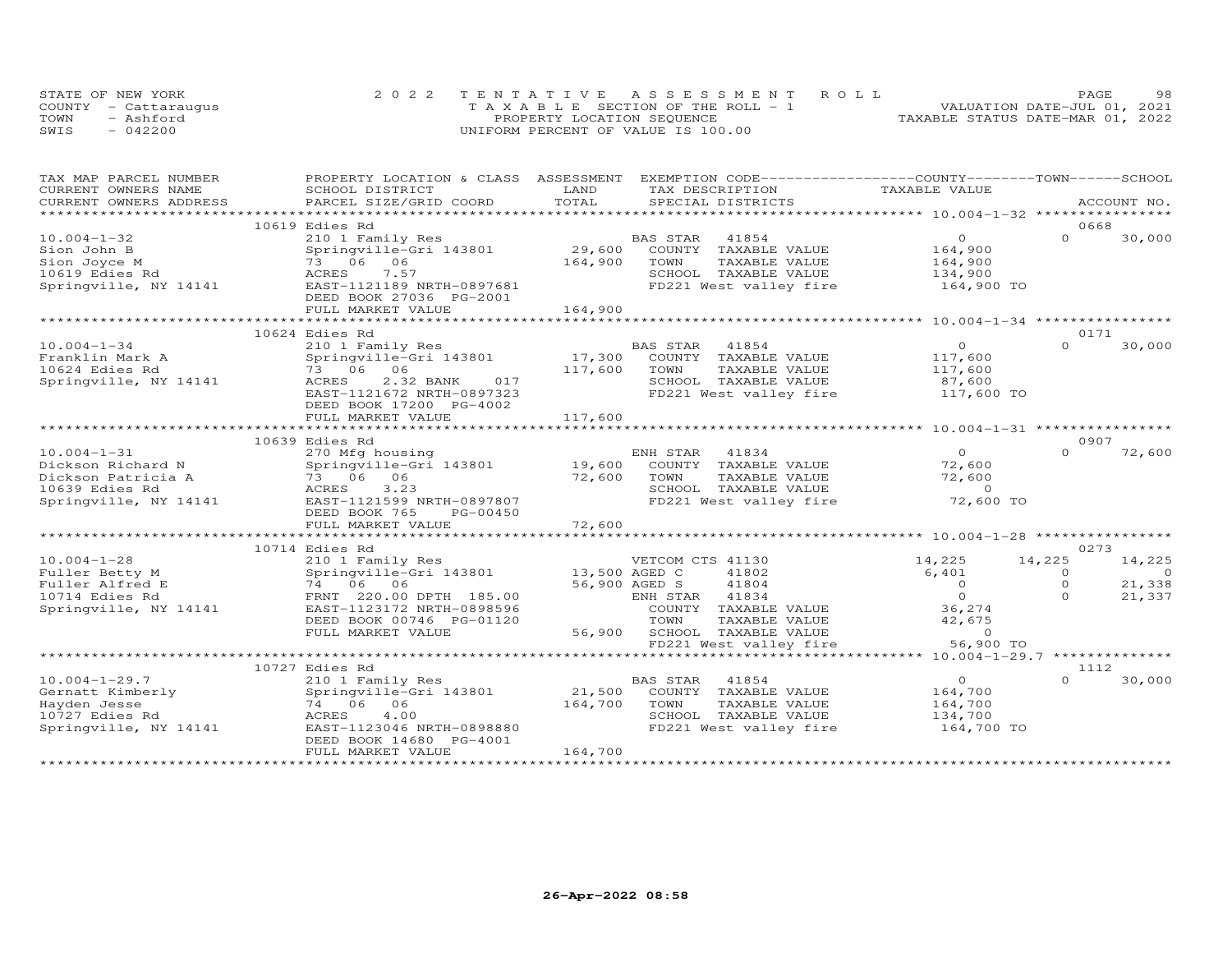|      | STATE OF NEW YORK    | 2022 TENTATIVE ASSESSMENT ROLL        | 99<br>PAGE                       |
|------|----------------------|---------------------------------------|----------------------------------|
|      | COUNTY - Cattaraugus | T A X A B L E SECTION OF THE ROLL - 1 | VALUATION DATE-JUL 01, 2021      |
| TOWN | - Ashford            | PROPERTY LOCATION SEQUENCE            | TAXABLE STATUS DATE-MAR 01, 2022 |
| SWIS | $-042200$            | UNIFORM PERCENT OF VALUE IS 100.00    |                                  |

| TAX MAP PARCEL NUMBER                         | PROPERTY LOCATION & CLASS ASSESSMENT |                                  | EXEMPTION CODE-----------------COUNTY-------TOWN------SCHOOL |          |                |
|-----------------------------------------------|--------------------------------------|----------------------------------|--------------------------------------------------------------|----------|----------------|
| CURRENT OWNERS NAME                           | SCHOOL DISTRICT                      | LAND<br>TAX DESCRIPTION          | TAXABLE VALUE                                                |          |                |
| CURRENT OWNERS ADDRESS<br>******************* | PARCEL SIZE/GRID COORD               | TOTAL<br>SPECIAL DISTRICTS       |                                                              |          | ACCOUNT NO.    |
|                                               | 10740 Edies Rd                       |                                  |                                                              | 0939     |                |
| $10.004 - 1 - 55$                             | 210 1 Family Res                     | ENH STAR<br>41834                | $\circ$                                                      | $\Omega$ |                |
|                                               |                                      | 19,500                           |                                                              |          | 74,900         |
| Brooks Edward W                               | Springville-Gri 143801               | COUNTY TAXABLE VALUE             | 147,300                                                      |          |                |
| Brooks Jean M                                 | 74 06<br>06                          | 147,300<br>TOWN<br>TAXABLE VALUE | 147,300                                                      |          |                |
| 10740 Edies Rd                                | AUTUMN VIEW SUB LOT 16               | SCHOOL TAXABLE VALUE             | 72,400                                                       |          |                |
| Springville, NY 14141                         | ACRES<br>3.21                        | FD221 West valley fire           | 147,300 TO                                                   |          |                |
|                                               | EAST-1123588 NRTH-0899126            |                                  |                                                              |          |                |
|                                               | DEED BOOK 1014 PG-633                |                                  |                                                              |          |                |
|                                               | FULL MARKET VALUE                    | 147,300                          |                                                              |          |                |
|                                               |                                      |                                  |                                                              |          |                |
|                                               | 10741 Edies Rd                       |                                  |                                                              | 1107     |                |
| $10.004 - 1 - 29.4$                           | 270 Mfg housing                      | <b>BAS STAR</b><br>41854         | $\overline{O}$                                               | $\Omega$ | 30,000         |
| Gross Alvin H                                 | Springville-Gri 143801               | 19,000<br>COUNTY TAXABLE VALUE   | 50,700                                                       |          |                |
| Gross Marcia L                                | 74 06 06                             | 50,700<br>TAXABLE VALUE<br>TOWN  | 50,700                                                       |          |                |
| 10741 Edies Rd                                | ACRES<br>3.00                        | SCHOOL TAXABLE VALUE             | 20,700                                                       |          |                |
| Springville, NY 14141                         | EAST-1123093 NRTH-0899329            | FD221 West valley fire           | 50,700 TO                                                    |          |                |
|                                               | DEED BOOK 11884 PG-6001              |                                  |                                                              |          |                |
|                                               | FULL MARKET VALUE                    | 50,700                           |                                                              |          |                |
|                                               |                                      |                                  | ************************* 10.004-1-8 ***************         |          |                |
|                                               | 10767 Edies Rd                       |                                  |                                                              | 0426     |                |
| $10.004 - 1 - 8$                              | 210 1 Family Res                     | AGED C<br>41802                  | 9,920                                                        | $\Omega$ | $\overline{0}$ |
| Kelley Marlene J                              | Springville-Gri 143801               | 14,400 AGED S<br>41804           | $\Omega$                                                     | $\Omega$ | 49,600         |
| 10767 Edies Rd                                | 74 06 07                             | 99,200 ENH STAR<br>41834         | $\Omega$                                                     | $\Omega$ | 49,600         |
| Springville, NY 14141                         | 1.16<br>ACRES                        | COUNTY<br>TAXABLE VALUE          | 89,280                                                       |          |                |
|                                               | EAST-1123181 NRTH-0899720            | TOWN<br>TAXABLE VALUE            | 99,200                                                       |          |                |
|                                               | DEED BOOK 592<br>PG-00289            | SCHOOL<br>TAXABLE VALUE          | $\circ$                                                      |          |                |
|                                               | FULL MARKET VALUE                    | 99,200 FD221 West valley fire    | 99,200 TO                                                    |          |                |
|                                               | ***************************          |                                  |                                                              |          |                |
|                                               | 10770 Edies Rd                       |                                  |                                                              | 0091     |                |
| $10.004 - 1 - 9$                              | 210 1 Family Res                     | BAS STAR<br>41854                | $\circ$                                                      | $\Omega$ | 30,000         |
| Enser Jeffrey                                 | Springville-Gri 143801               | 12,200<br>COUNTY TAXABLE VALUE   | 82,600                                                       |          |                |
| Enser Jennifer                                | 74 06 06                             | 82,600<br>TOWN<br>TAXABLE VALUE  | 82,600                                                       |          |                |
| 10770 Edies Rd                                | FRNT 175.00 DPTH 160.00              | SCHOOL TAXABLE VALUE             | 52,600                                                       |          |                |
| Springville, NY 14141                         | EAST-1123446 NRTH-0899759            | FD221 West valley fire           | 82,600 TO                                                    |          |                |
|                                               | DEED BOOK 22044 PG-9002              |                                  |                                                              |          |                |
|                                               | FULL MARKET VALUE                    | 82,600                           |                                                              |          |                |
|                                               | ***************************          |                                  |                                                              |          |                |
|                                               | 10800 Edies Rd                       |                                  |                                                              | 1350     |                |
| $10.004 - 1 - 76.3$                           | 210 1 Family Res                     | ENH STAR<br>41834                | $\circ$                                                      | $\Omega$ | 74,900         |
| Salt William J                                | Springville-Gri 143801               | 27,800<br>COUNTY TAXABLE VALUE   | 290,600                                                      |          |                |
| Holancin Suzanne                              | 74 06 06                             | 290,600<br>TAXABLE VALUE<br>TOWN | 290,600                                                      |          |                |
| 10800 Edies Rd                                | 6.64 BANK<br>017<br>ACRES            | SCHOOL TAXABLE VALUE             | 215,700                                                      |          |                |
| Springville, NY 14141                         | EAST-1123738 NRTH-0900075            | FD221 West valley fire           | 290,600 TO                                                   |          |                |
|                                               | DEED BOOK 00929 PG-00157             |                                  |                                                              |          |                |
|                                               | FULL MARKET VALUE                    | 290,600                          |                                                              |          |                |
|                                               | ***************************          | ************                     |                                                              |          |                |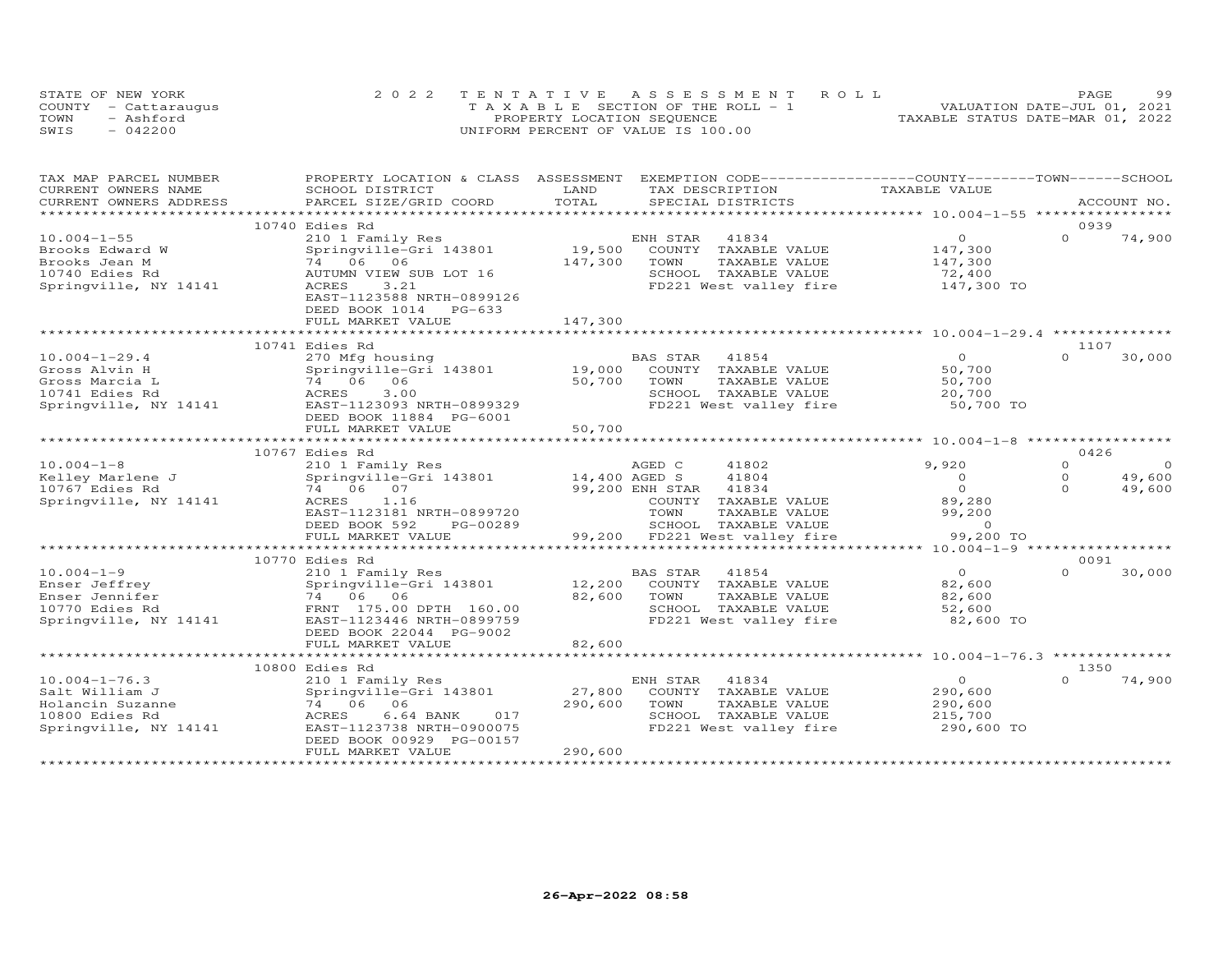| STATE OF NEW YORK    | 2022 TENTATIVE ASSESSMENT ROLL        | 100<br>PAGE.                     |
|----------------------|---------------------------------------|----------------------------------|
| COUNTY - Cattaraugus | T A X A B L E SECTION OF THE ROLL - 1 | VALUATION DATE-JUL 01, 2021      |
| TOWN<br>- Ashford    | PROPERTY LOCATION SEQUENCE            | TAXABLE STATUS DATE-MAR 01, 2022 |
| SWIS<br>$-042200$    | UNIFORM PERCENT OF VALUE IS 100.00    |                                  |

| TAX MAP PARCEL NUMBER                                 | PROPERTY LOCATION & CLASS ASSESSMENT |         | EXEMPTION CODE-----------------COUNTY-------TOWN-----SCHOOL |                    |                    |
|-------------------------------------------------------|--------------------------------------|---------|-------------------------------------------------------------|--------------------|--------------------|
| CURRENT OWNERS NAME                                   | SCHOOL DISTRICT                      | LAND    | TAX DESCRIPTION                                             | TAXABLE VALUE      |                    |
| CURRENT OWNERS ADDRESS                                | PARCEL SIZE/GRID COORD               | TOTAL   | SPECIAL DISTRICTS                                           |                    | ACCOUNT NO.        |
|                                                       |                                      |         |                                                             |                    |                    |
|                                                       | 10843 Edies Rd                       |         |                                                             |                    | 1091               |
| $10.004 - 1 - 4.2$                                    | 210 1 Family Res                     |         | COUNTY TAXABLE VALUE                                        | 193,000            |                    |
| Rowe Sara J                                           | Springville-Gri 143801               | 17,500  | TOWN<br>TAXABLE VALUE                                       | 193,000            |                    |
| Newton Joshua C                                       | 74 06 06                             | 193,000 | SCHOOL TAXABLE VALUE                                        | 193,000            |                    |
|                                                       |                                      |         | FD221 West valley fire 193,000 TO                           |                    |                    |
|                                                       |                                      |         |                                                             |                    |                    |
|                                                       | DEED BOOK 29167 PG-5001              |         |                                                             |                    |                    |
|                                                       | FULL MARKET VALUE                    | 193,000 |                                                             |                    |                    |
|                                                       |                                      |         |                                                             |                    |                    |
|                                                       | 10863 Edies Rd                       |         |                                                             |                    | 1455               |
| $10.004 - 1 - 4.5$                                    | 210 1 Family Res                     |         | BAS STAR<br>41854                                           | $\overline{O}$     | $\Omega$<br>30,000 |
| Hawley Ryan                                           | Springville-Gri 143801               |         | 16,000 COUNTY TAXABLE VALUE                                 | 201,300            |                    |
| 10863 Edies Rd                                        | $74 - 6 - 6$                         | 201,300 | TOWN<br>TAXABLE VALUE                                       | 201,300            |                    |
| Springville, NY 14141                                 | 1,80<br>ACRES                        |         | SCHOOL TAXABLE VALUE                                        | 171,300            |                    |
|                                                       | EAST-1123073 NRTH-0901469            |         | FD221 West valley fire                                      | 201,300 TO         |                    |
|                                                       | DEED BOOK 978<br>PG-1049             |         |                                                             |                    |                    |
|                                                       | FULL MARKET VALUE                    | 201,300 |                                                             |                    |                    |
|                                                       |                                      |         |                                                             |                    |                    |
|                                                       | 10916 Edies Rd                       |         |                                                             |                    | 1343               |
| $10.004 - 1 - 4.4$                                    | 240 Rural res                        |         | COUNTY TAXABLE VALUE                                        |                    |                    |
| Kohler Peter W                                        | Springville-Gri 143801               | 40,800  | TOWN<br>TAXABLE VALUE                                       | 252,800<br>252,800 |                    |
| 10916 Edies Road                                      | 74 06 06                             | 252,800 | SCHOOL TAXABLE VALUE                                        | 252,800            |                    |
| Springville, NY 14141                                 | ACRES 31.50                          |         | FD221 West valley fire                                      | 252,800 TO         |                    |
|                                                       | EAST-0474530 NRTH-0908160            |         |                                                             |                    |                    |
|                                                       | DEED BOOK 20190 PG-6656              |         |                                                             |                    |                    |
|                                                       | FULL MARKET VALUE                    | 252,800 |                                                             |                    |                    |
|                                                       |                                      |         |                                                             |                    |                    |
|                                                       | 10956 Edies Rd                       |         |                                                             |                    | 0232               |
| $10.004 - 1 - 3$                                      | 270 Mfg housing                      |         | COUNTY TAXABLE VALUE                                        | 123,000            |                    |
| Felton Patricia A                                     | Springville-Gri 143801               | 96,300  | TOWN<br>TAXABLE VALUE                                       | 123,000            |                    |
| 5200 Chestnut Ridge Rd                                | 74 06 06                             | 123,000 | SCHOOL TAXABLE VALUE                                        | 123,000            |                    |
| Orchard Park, NY 14127                                | ACRES 50.10                          |         | FD221 West valley fire                                      | $123,000$ TO       |                    |
|                                                       | EAST-1121691 NRTH-0902539            |         |                                                             |                    |                    |
|                                                       | DEED BOOK 481<br>PG-00149            |         |                                                             |                    |                    |
|                                                       | FULL MARKET VALUE                    | 123,000 |                                                             |                    |                    |
|                                                       |                                      |         |                                                             |                    |                    |
|                                                       | 10303 Edies Rd & Us Rte 219          |         |                                                             |                    | 1037               |
| $19.002 - 1 - 4.6$                                    | 485 >luse sm bld                     |         | COUNTY TAXABLE VALUE                                        | 186,900            |                    |
| William J Heim Revocable Trust West Valley Cen 042204 |                                      | 23,300  | TOWN<br>TAXABLE VALUE                                       | 186,900            |                    |
| 10190 Rte 219                                         | 10 06 07                             | 186,900 | SCHOOL TAXABLE VALUE                                        | 186,900            |                    |
| Springville, NY 14141                                 | ACRES<br>1.22                        |         | FD221 West valley fire                                      | 186,900 TO         |                    |
|                                                       | EAST-0468870 NRTH-0891370            |         |                                                             |                    |                    |
|                                                       | DEED BOOK 30252 PG-5001              |         |                                                             |                    |                    |
|                                                       | FULL MARKET VALUE                    | 186,900 |                                                             |                    |                    |
|                                                       |                                      |         |                                                             |                    |                    |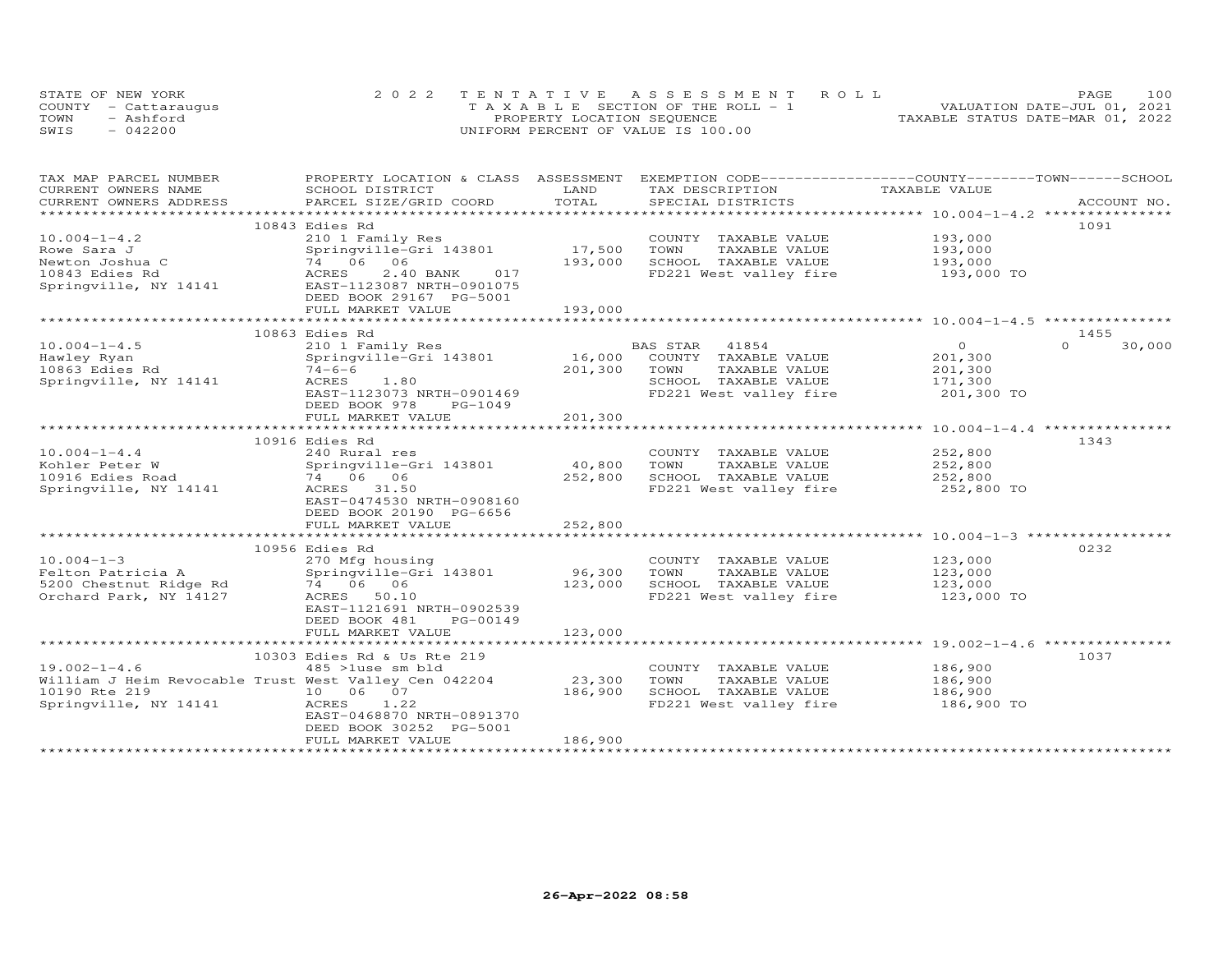| STATE OF NEW YORK    | 2022 TENTATIVE ASSESSMENT ROLL        | PAGE.                            | 101 |
|----------------------|---------------------------------------|----------------------------------|-----|
| COUNTY - Cattaraugus | T A X A B L E SECTION OF THE ROLL - 1 | VALUATION DATE-JUL 01, 2021      |     |
| TOWN<br>- Ashford    | PROPERTY LOCATION SEQUENCE            | TAXABLE STATUS DATE-MAR 01, 2022 |     |
| SWIS<br>$-042200$    | UNIFORM PERCENT OF VALUE IS 100.00    |                                  |     |

| TAX MAP PARCEL NUMBER          | PROPERTY LOCATION & CLASS ASSESSMENT |              | EXEMPTION CODE-----------------COUNTY-------TOWN------SCHOOL |                |                    |
|--------------------------------|--------------------------------------|--------------|--------------------------------------------------------------|----------------|--------------------|
| CURRENT OWNERS NAME            | SCHOOL DISTRICT                      | LAND         | TAX DESCRIPTION                                              | TAXABLE VALUE  |                    |
| CURRENT OWNERS ADDRESS         | PARCEL SIZE/GRID COORD               | TOTAL        | SPECIAL DISTRICTS                                            |                | ACCOUNT NO.        |
| ****************************** |                                      |              |                                                              |                |                    |
|                                | Emerson Rd                           |              |                                                              |                | 1014               |
| $11.003 - 1 - 3.3$             | 260 Seasonal res                     |              | COUNTY TAXABLE VALUE                                         | 67,800         |                    |
| Somers Dona J                  | Springville-Gri 143801               | 23,100       | TOWN<br>TAXABLE VALUE                                        | 67,800         |                    |
| 41 Longs Ln                    | 64 06 06                             | 67,800       | SCHOOL TAXABLE VALUE                                         | 67,800         |                    |
| Corfu, NY 14036-9505           | ACRES<br>4.67                        |              | FD221 West valley fire                                       | 67,800 TO      |                    |
|                                | EAST-1129396 NRTH-0900829            |              |                                                              |                |                    |
|                                | DEED BOOK 1032 PG-29                 |              |                                                              |                |                    |
|                                | FULL MARKET VALUE                    | 67,800       |                                                              |                |                    |
|                                | ************************             | ************ |                                                              |                |                    |
|                                | Emerson Rd                           |              |                                                              |                | 1003               |
| $11.003 - 1 - 3.4$             | 314 Rural vac<10                     |              | COUNTY TAXABLE VALUE                                         | 3,500          |                    |
| Farley Donald                  | Springville-Gri 143801               | 3,500        | TAXABLE VALUE<br>TOWN                                        | 3,500          |                    |
| 6351 S Redbird Ave             | 64 06 06                             | 3,500        | SCHOOL TAXABLE VALUE                                         | 3,500          |                    |
| Lecanto, FL 34461              | 1.40<br>ACRES                        |              | FD221 West valley fire                                       | 3,500 TO       |                    |
|                                | EAST-1129601 NRTH-0901122            |              |                                                              |                |                    |
|                                | DEED BOOK 00957 PG-01114             |              |                                                              |                |                    |
|                                | FULL MARKET VALUE                    | 3,500        |                                                              |                |                    |
|                                |                                      |              |                                                              |                |                    |
|                                | Emerson Rd                           |              |                                                              |                | 1340               |
| $11.003 - 1 - 3.7$             | 314 Rural vac<10                     |              | COUNTY TAXABLE VALUE                                         | 24,100         |                    |
| Emerson Scott                  | Springville-Gri 143801               | 24,100       | TOWN<br>TAXABLE VALUE                                        | 24,100         |                    |
| 2259 Ct Rt 12                  | 64 06 06                             | 24,100       | SCHOOL TAXABLE VALUE                                         | 24,100         |                    |
| Central Square, NY 13036       | ACRES<br>8.35                        |              | FD221 West valley fire                                       | 24,100 TO      |                    |
|                                | EAST-1129764 NRTH-0900728            |              |                                                              |                |                    |
|                                | DEED BOOK 3775 PG-9001               |              |                                                              |                |                    |
|                                | FULL MARKET VALUE                    | 24,100       |                                                              |                |                    |
|                                |                                      |              |                                                              |                |                    |
|                                | 6140 Emerson Rd                      |              |                                                              |                | 1172               |
| $11.003 - 1 - 3.6$             | 210 1 Family Res                     |              | BAS STAR<br>41854                                            | $\Omega$       | 30,000<br>$\cap$   |
| Broomfield James W             | Springville-Gri 143801               |              | 15,800 COUNTY TAXABLE VALUE                                  | 217,500        |                    |
| Broomfield Rae A               | 64 06 06                             | 217,500      | TOWN<br>TAXABLE VALUE                                        | 217,500        |                    |
| 6140 Emerson Rd                | ACRES 1.72                           |              | SCHOOL TAXABLE VALUE                                         | 187,500        |                    |
| West Valley, NY 14171          | EAST-1129842 NRTH-0901392            |              | FD221 West valley fire                                       | 217,500 TO     |                    |
|                                | DEED BOOK 959<br>PG-161              |              |                                                              |                |                    |
|                                | FULL MARKET VALUE                    | 217,500      |                                                              |                |                    |
|                                |                                      |              |                                                              |                |                    |
|                                | 6142 Emerson Rd                      |              |                                                              |                | 1027               |
| $11.003 - 1 - 3.5$             | 270 Mfg housing                      |              | VETWAR CTS 41120                                             | 9,615          | 9,615<br>9,615     |
| Hayes Richard                  | Springville-Gri 143801               |              | 14,600 VETDIS CTS 41140                                      | 9,615          | 9,615<br>9,615     |
| Hayes Anita M                  | 64 06 06                             |              | 64,100 ENH STAR 41834                                        | $\overline{O}$ | 44,870<br>$\Omega$ |
| 6142 Emerson Rd                | FRNT 230.00 DPTH 233.26              |              | COUNTY TAXABLE VALUE                                         | 44,870         |                    |
| West Valley, NY 14171          | EAST-1129671 NRTH-0901448            |              | TOWN<br>TAXABLE VALUE                                        | 44,870         |                    |
|                                | DEED BOOK 4232<br>PG-4001            |              | SCHOOL TAXABLE VALUE                                         | $\Omega$       |                    |
|                                | FULL MARKET VALUE                    |              | 64,100 FD221 West valley fire                                | 64,100 TO      |                    |
|                                |                                      |              |                                                              |                |                    |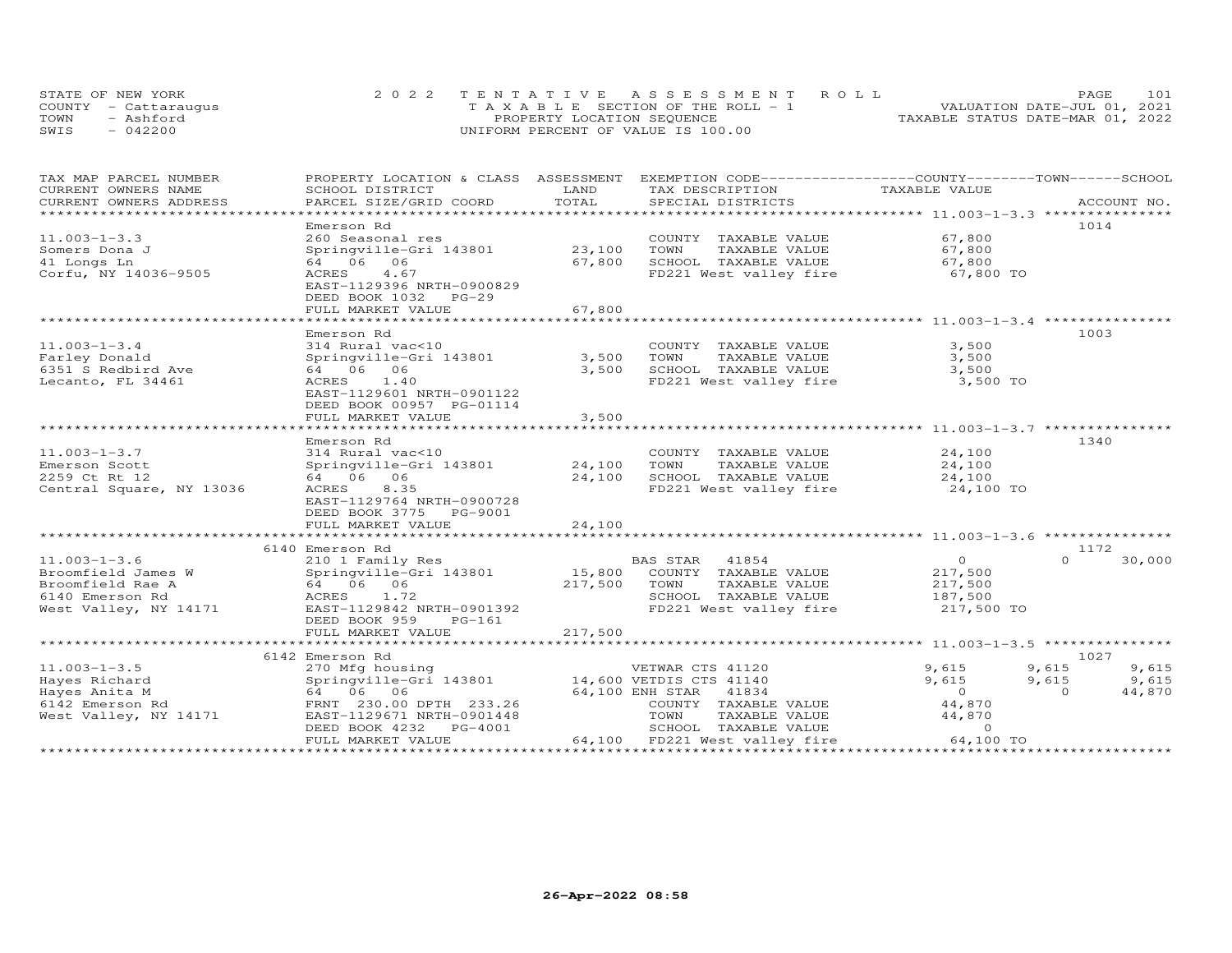| STATE OF NEW YORK    | 2022 TENTATIVE ASSESSMENT ROLL        | <b>PAGE</b>                      | 102 |
|----------------------|---------------------------------------|----------------------------------|-----|
| COUNTY - Cattaraugus | T A X A B L E SECTION OF THE ROLL - 1 | VALUATION DATE-JUL 01, 2021      |     |
| TOWN<br>- Ashford    | PROPERTY LOCATION SEQUENCE            | TAXABLE STATUS DATE-MAR 01, 2022 |     |
| $-042200$<br>SWIS    | UNIFORM PERCENT OF VALUE IS 100.00    |                                  |     |

| TAX MAP PARCEL NUMBER  | PROPERTY LOCATION & CLASS ASSESSMENT |             | EXEMPTION CODE-----------------COUNTY-------TOWN------SCHOOL |               |                    |
|------------------------|--------------------------------------|-------------|--------------------------------------------------------------|---------------|--------------------|
| CURRENT OWNERS NAME    | SCHOOL DISTRICT                      | LAND        | TAX DESCRIPTION                                              | TAXABLE VALUE |                    |
| CURRENT OWNERS ADDRESS | PARCEL SIZE/GRID COORD               | TOTAL       | SPECIAL DISTRICTS                                            |               | ACCOUNT NO.        |
| *********************  |                                      |             |                                                              |               |                    |
|                        | 6154 Emerson Rd                      |             |                                                              |               | 0189               |
| $11.003 - 1 - 3.2$     | 210 1 Family Res                     |             | COUNTY TAXABLE VALUE                                         | 176,000       |                    |
| Taylor Tricia L        | Springville-Gri 143801               | 21,800      | TOWN<br>TAXABLE VALUE                                        | 176,000       |                    |
| 6154 Emerson Road      | 64 06 06                             | 176,000     | SCHOOL TAXABLE VALUE                                         | 176,000       |                    |
| West Valley, NY 14171  | 4.15 BANK<br>ACRES<br>017            |             | FD221 West valley fire                                       | 176,000 TO    |                    |
|                        | EAST-0112988 NRTH-0901601            |             |                                                              |               |                    |
|                        | DEED BOOK 25520 PG-6001              |             |                                                              |               |                    |
|                        | FULL MARKET VALUE                    | 176,000     |                                                              |               |                    |
|                        |                                      |             |                                                              |               |                    |
|                        | 6169 Emerson Rd                      |             |                                                              |               | 1167               |
| $11.003 - 1 - 28.2$    | 210 1 Family Res                     |             | BAS STAR<br>41854                                            | $\circ$       | $\Omega$<br>30,000 |
| Kostelny James R       | Springville-Gri 143801               | 14,000      | COUNTY TAXABLE VALUE                                         | 104,900       |                    |
| 6169 Emerson Rd        | 64 06 06                             | 104,900     | TOWN<br>TAXABLE VALUE                                        | 104,900       |                    |
| West Valley, NY 14171  | ACRES<br>1.00 BANK<br>017            |             | SCHOOL TAXABLE VALUE                                         | 74,900        |                    |
|                        | EAST-1129175 NRTH-0901195            |             | FD221 West valley fire                                       | 104,900 TO    |                    |
|                        | DEED BOOK 2019 PG-10532              |             |                                                              |               |                    |
|                        | FULL MARKET VALUE                    | 104,900     |                                                              |               |                    |
|                        |                                      |             |                                                              |               |                    |
|                        | 6189 Emerson Rd                      |             |                                                              |               | 1104               |
| $11.003 - 1 - 31$      | 210 1 Family Res                     |             | COUNTY TAXABLE VALUE                                         | 142,300       |                    |
|                        |                                      | 17,500      | TOWN<br>TAXABLE VALUE                                        |               |                    |
| Goodremote George      | Springville-Gri 143801               |             |                                                              | 142,300       |                    |
| Goodremote Michelle    | 64 06 06                             | 142,300     | SCHOOL TAXABLE VALUE                                         | 142,300       |                    |
| 6189 Emerson Rd        | ACRES<br>2.60 BANK<br>017            |             | FD221 West valley fire                                       | 142,300 TO    |                    |
| West Valley, NY 14171  | EAST-1128992 NRTH-0901481            |             |                                                              |               |                    |
|                        | DEED BOOK 20200 PG-5161              |             |                                                              |               |                    |
|                        | FULL MARKET VALUE                    | 142,300     |                                                              |               |                    |
|                        |                                      |             |                                                              |               |                    |
|                        | Felton Hill Rd                       |             |                                                              |               | 1266               |
| $20.004 - 1 - 13.2$    | 322 Rural vac>10                     |             | COUNTY TAXABLE VALUE                                         | 73,100        |                    |
| Patti Joseph J         | West Valley Cen 042204               | 73,100      | TOWN<br>TAXABLE VALUE                                        | 73,100        |                    |
| Patti Susan L          | 07 05 06                             | 73,100      | SCHOOL TAXABLE VALUE                                         | 73,100        |                    |
| 77 Yacht Club Dr       | ACRES 31.26                          |             | FD221 West valley fire                                       | 73,100 TO     |                    |
| Machias, NY 14104      | EAST-1147640 NRTH-0882044            |             |                                                              |               |                    |
|                        | DEED BOOK 00950 PG-00727             |             |                                                              |               |                    |
|                        | FULL MARKET VALUE                    | 73,100      |                                                              |               |                    |
|                        | ***********************              | *********** |                                                              |               |                    |
|                        | Felton Hill Rd                       |             |                                                              |               | 1055               |
| $20.004 - 1 - 14$      | 314 Rural vac<10                     |             | COUNTY TAXABLE VALUE                                         | 21,400        |                    |
| Shreder Albert A       | West Valley Cen 042204               | 21,400      | TOWN<br>TAXABLE VALUE                                        | 21,400        |                    |
| Shreder Marion L       | 07 05 06                             | 21,400      | SCHOOL TAXABLE VALUE                                         | 21,400        |                    |
| 1456 Huth Rd           | SUB LOT 14 HIGH PINES DR             |             | FD221 West valley fire                                       | 21,400 TO     |                    |
| Grand Island, NY 14072 | ACRES<br>4.75                        |             |                                                              |               |                    |
|                        | EAST-1145684 NRTH-0882848            |             |                                                              |               |                    |
|                        | DEED BOOK 00917 PG-00465             |             |                                                              |               |                    |
|                        | FULL MARKET VALUE                    | 21,400      |                                                              |               |                    |
|                        |                                      |             |                                                              |               |                    |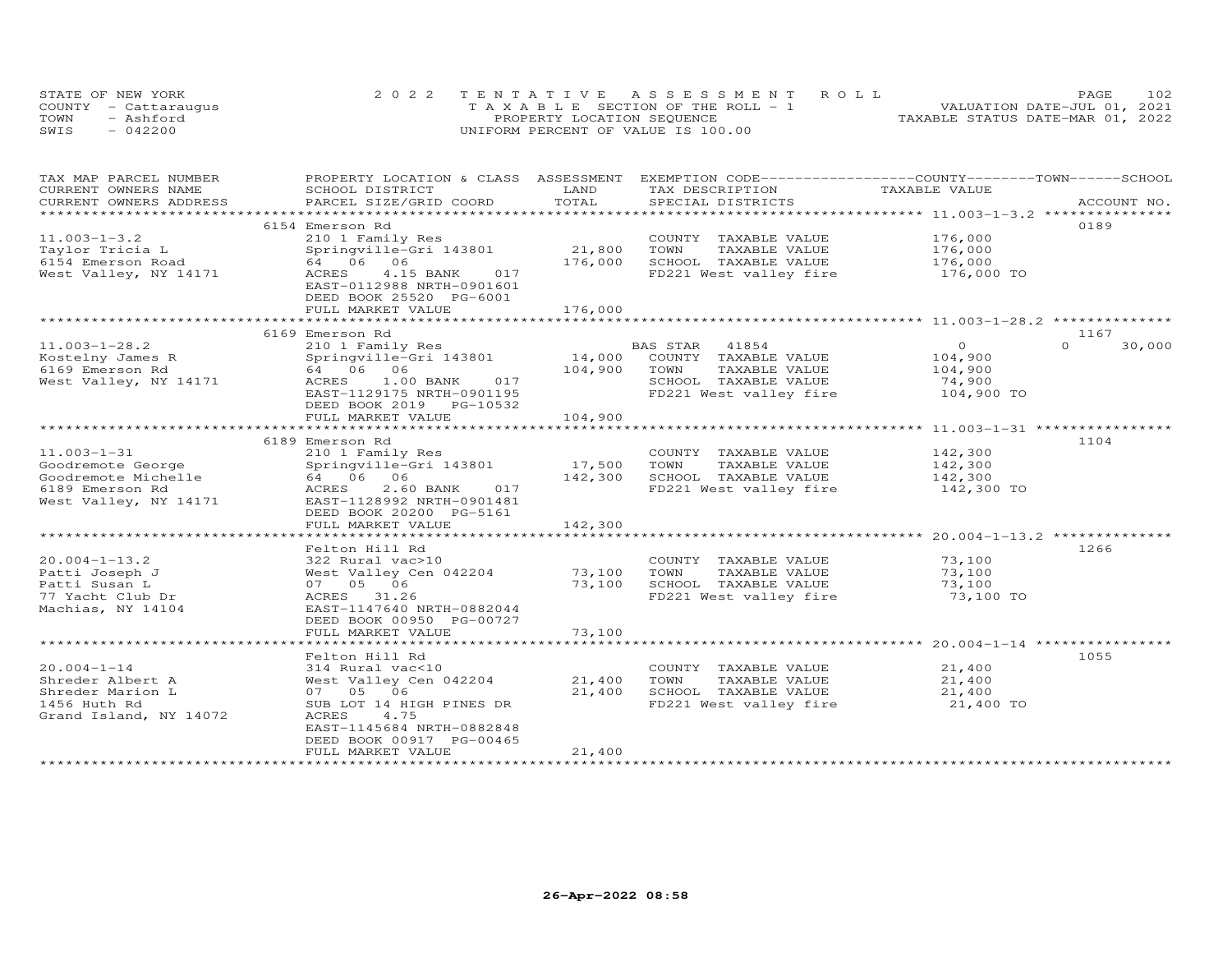|      | STATE OF NEW YORK    | 2022 TENTATIVE ASSESSMENT ROLL        | 103<br>PAGE                      |
|------|----------------------|---------------------------------------|----------------------------------|
|      | COUNTY - Cattaraugus | T A X A B L E SECTION OF THE ROLL - 1 | VALUATION DATE-JUL 01, 2021      |
| TOWN | - Ashford            | PROPERTY LOCATION SEQUENCE            | TAXABLE STATUS DATE-MAR 01, 2022 |
| SWIS | $-042200$            | UNIFORM PERCENT OF VALUE IS 100.00    |                                  |

| TAX MAP PARCEL NUMBER<br>CURRENT OWNERS NAME<br>CURRENT OWNERS ADDRESS                                   | PROPERTY LOCATION & CLASS ASSESSMENT<br>SCHOOL DISTRICT<br>PARCEL SIZE/GRID COORD                                                                                                            | LAND<br>TOTAL              | EXEMPTION CODE------------------COUNTY-------TOWN------SCHOOL<br>TAX DESCRIPTION<br>SPECIAL DISTRICTS | TAXABLE VALUE                           | ACCOUNT NO. |
|----------------------------------------------------------------------------------------------------------|----------------------------------------------------------------------------------------------------------------------------------------------------------------------------------------------|----------------------------|-------------------------------------------------------------------------------------------------------|-----------------------------------------|-------------|
|                                                                                                          |                                                                                                                                                                                              |                            |                                                                                                       |                                         |             |
| $20.004 - 1 - 15$<br>Shreder Albert A<br>Shreder Marion L<br>1456 Huth Rd<br>Grand Island, NY 14072      | Felton Hill Rd<br>314 Rural vac<10<br>West Valley Cen 042204<br>07 05 06<br>SUB LOT 13 HIGH PINES DR<br>ACRES<br>4.50<br>EAST-1145382 NRTH-0882855                                           | 20,800<br>20,800           | COUNTY TAXABLE VALUE<br>TOWN<br>TAXABLE VALUE<br>SCHOOL TAXABLE VALUE<br>FD221 West valley fire       | 20,800<br>20,800<br>20,800<br>20,800 TO | 1054        |
|                                                                                                          | DEED BOOK 00917 PG-00465<br>FULL MARKET VALUE                                                                                                                                                | 20,800                     |                                                                                                       |                                         |             |
|                                                                                                          |                                                                                                                                                                                              |                            |                                                                                                       |                                         |             |
| $20.004 - 1 - 16$<br>Cameron Keith D<br>1082 Orchard Rd<br>Delta, PA 17314                               | Felton Hill Rd<br>314 Rural vac<10<br>West Valley Cen 042204<br>07 05 06<br>SUB LOT 12 HIGH PINES DR                                                                                         | 22,000<br>22,000           | COUNTY TAXABLE VALUE<br>TOWN<br>TAXABLE VALUE<br>SCHOOL TAXABLE VALUE<br>FD221 West valley fire       | 22,000<br>22,000<br>22,000<br>22,000 TO | 0002        |
|                                                                                                          | 4.98<br>ACRES<br>EAST-1145076 NRTH-0882848<br>DEED BOOK 00920 PG-00870<br>FULL MARKET VALUE                                                                                                  | 22,000                     |                                                                                                       |                                         |             |
|                                                                                                          |                                                                                                                                                                                              |                            |                                                                                                       |                                         |             |
| $20.004 - 1 - 18$<br>Mehnert Derek James<br>Mehnert Lori<br>5158 Felton Hill Rd<br>West Valley, NY 14171 | Felton Hill Rd<br>312 Vac w/imprv<br>West Valley Cen 042204<br>07 05 06<br>LAND CONTRACT<br>SUB LOT 9 HIGH PINES DR<br>2.62<br>ACRES<br>EAST-1144411 NRTH-0882310                            | 16,100<br>18,800           | COUNTY TAXABLE VALUE<br>TOWN<br>TAXABLE VALUE<br>SCHOOL TAXABLE VALUE<br>FD221 West valley fire       | 18,800<br>18,800<br>18,800<br>18,800 TO | 1063        |
|                                                                                                          | DEED BOOK 20210 PG-9947                                                                                                                                                                      |                            |                                                                                                       |                                         |             |
|                                                                                                          | FULL MARKET VALUE                                                                                                                                                                            | 18,800                     |                                                                                                       |                                         |             |
| $20.004 - 1 - 20$<br>Ames Donald<br>5110 Felton Hill Rd<br>West Valley, NY 14171                         | Felton Hill Rd<br>314 Rural vac<10<br>West Valley Cen 042204<br>07 05 06<br>SUB LOT 11 HIGH PINES DR<br>ACRES<br>2.41<br>EAST-1145048 NRTH-0882312                                           | 15,500<br>15,500           | COUNTY TAXABLE VALUE<br>TOWN<br>TAXABLE VALUE<br>SCHOOL TAXABLE VALUE<br>FD221 West valley fire       | 15,500<br>15,500<br>15,500<br>15,500 TO | 1061        |
|                                                                                                          | DEED BOOK 20200 PG-9643<br>FULL MARKET VALUE                                                                                                                                                 | 15,500                     |                                                                                                       |                                         |             |
|                                                                                                          | *********************                                                                                                                                                                        | * * * * * * * * * * * * *  |                                                                                                       |                                         |             |
| $20.004 - 1 - 28$<br>Tarbel Sherry M<br>5174 Felton Hill Rd<br>West Valley, NY 14171                     | Felton Hill Rd<br>314 Rural vac<10<br>West Valley Cen 042204<br>$07 - 05 - 06$<br>SUB LOT 4<br>ACRES<br>2.16<br>EAST-1144372 NRTH-0881397<br>DEED BOOK 959<br>$PG-1018$<br>FULL MARKET VALUE | 14,900<br>14,900<br>14,900 | COUNTY TAXABLE VALUE<br>TOWN<br>TAXABLE VALUE<br>SCHOOL TAXABLE VALUE<br>FD221 West valley fire       | 14,900<br>14,900<br>14,900<br>14,900 TO | 1066        |
|                                                                                                          | **********************                                                                                                                                                                       |                            |                                                                                                       |                                         |             |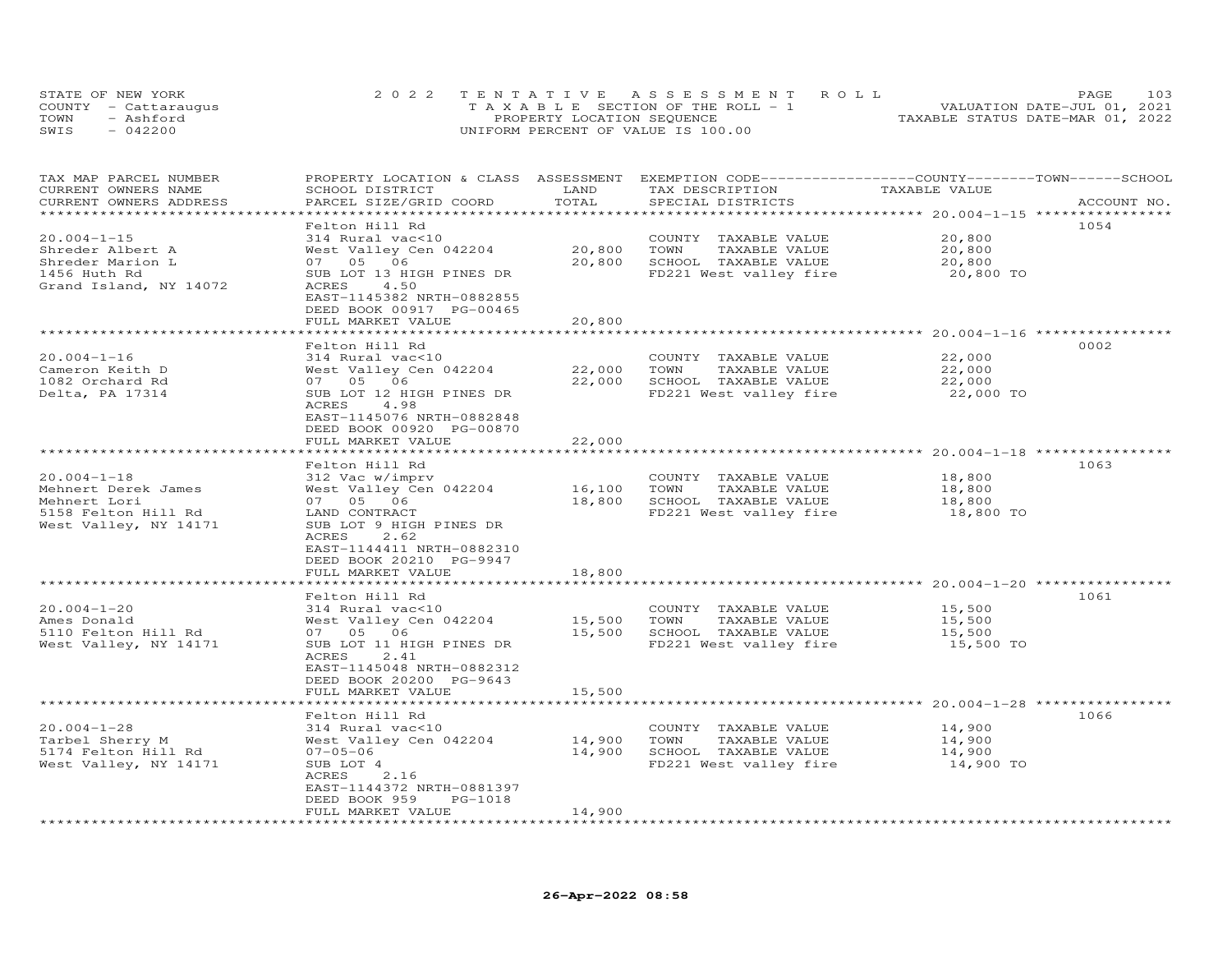| STATE OF NEW YORK    | 2022 TENTATIVE ASSESSMENT ROLL        | 104<br><b>PAGE</b>               |
|----------------------|---------------------------------------|----------------------------------|
| COUNTY - Cattaraugus | T A X A B L E SECTION OF THE ROLL - 1 | VALUATION DATE-JUL 01, 2021      |
| TOWN<br>- Ashford    | PROPERTY LOCATION SEQUENCE            | TAXABLE STATUS DATE-MAR 01, 2022 |
| SWIS<br>$-042200$    | UNIFORM PERCENT OF VALUE IS 100.00    |                                  |

| TAX MAP PARCEL NUMBER<br>CURRENT OWNERS NAME                                                        | PROPERTY LOCATION & CLASS ASSESSMENT EXEMPTION CODE-----------------COUNTY-------TOWN------SCHOOL<br>SCHOOL DISTRICT                                                                             | LAND<br>TOTAL              | TAX DESCRIPTION                                                                                 | TAXABLE VALUE                           |             |
|-----------------------------------------------------------------------------------------------------|--------------------------------------------------------------------------------------------------------------------------------------------------------------------------------------------------|----------------------------|-------------------------------------------------------------------------------------------------|-----------------------------------------|-------------|
| CURRENT OWNERS ADDRESS<br>***********************                                                   | PARCEL SIZE/GRID COORD                                                                                                                                                                           |                            | SPECIAL DISTRICTS                                                                               |                                         | ACCOUNT NO. |
| $20.004 - 1 - 29$<br>Tarbell Sherry<br>5174 Felton Hill Rd<br>West Valley, NY 14171                 | Felton Hill Rd<br>314 Rural vac<10<br>West Valley Cen 042204<br>07 05 06<br>SUB LOT 3 HIGH PINES DR<br>2.16<br>ACRES<br>EAST-1144556 NRTH-0881406<br>DEED BOOK 1132 PG-6001<br>FULL MARKET VALUE | 14,900<br>14,900<br>14,900 | COUNTY TAXABLE VALUE<br>TAXABLE VALUE<br>TOWN<br>SCHOOL TAXABLE VALUE<br>FD221 West valley fire | 14,900<br>14,900<br>14,900<br>14,900 TO | 1067        |
|                                                                                                     |                                                                                                                                                                                                  |                            |                                                                                                 |                                         |             |
| $20.004 - 1 - 36.5$<br>Galone Joseph J Jr<br>5190 Felton Hill Rd<br>West Valley, NY 14171           | Felton Hill Rd<br>314 Rural vac<10<br>West Valley Cen 042204<br>$15 - 5 - 6$<br>FRNT 207.40 DPTH 153.30<br>EAST-1144037 NRTH-0881474<br>DEED BOOK 30148 PG-7001<br>FULL MARKET VALUE             | 1,800<br>1,800<br>1,800    | COUNTY TAXABLE VALUE<br>TOWN<br>TAXABLE VALUE<br>SCHOOL TAXABLE VALUE<br>FD221 West valley fire | 1,800<br>1,800<br>1,800<br>1,800 TO     | 1682        |
|                                                                                                     |                                                                                                                                                                                                  |                            |                                                                                                 |                                         |             |
| $20.004 - 1 - 36.10$<br>Anderson Dennis A<br>Anderson Mary E<br>3930 102 Pl<br>Clearwater, FL 33762 | Felton Hill Rd<br>314 Rural vac<10<br>West Valley Cen 042204<br>$15 - 5 - 6$<br>Split from 36.6<br>ACRES<br>3.33<br>EAST-1142158 NRTH-0879945<br>DEED BOOK 2020 PG-16588                         | 7,500<br>7,500             | COUNTY TAXABLE VALUE<br>TOWN<br>TAXABLE VALUE<br>SCHOOL TAXABLE VALUE<br>FD221 West valley fire | 7,500<br>7,500<br>7,500<br>7,500 TO     |             |
|                                                                                                     | FULL MARKET VALUE                                                                                                                                                                                | 7,500                      |                                                                                                 |                                         |             |
|                                                                                                     | *******************                                                                                                                                                                              | *********                  |                                                                                                 |                                         |             |
| $20.004 - 1 - 37.2$<br>Thiel David A<br>8978 Gentner Rd<br>Machias, NY 14101                        | Felton Hill Rd<br>314 Rural vac<10<br>West Valley Cen 042204<br>15 05 06<br>FF 216.80<br>ACRES<br>3.86<br>EAST-1142249 NRTH-0879243<br>DEED BOOK 00952 PG-01148<br>FULL MARKET VALUE             | 18,300<br>18,300<br>18,300 | COUNTY TAXABLE VALUE<br>TOWN<br>TAXABLE VALUE<br>SCHOOL TAXABLE VALUE<br>FD221 West valley fire | 18,300<br>18,300<br>18,300<br>18,300 TO | 1414        |
|                                                                                                     |                                                                                                                                                                                                  |                            |                                                                                                 |                                         |             |
| $20.004 - 1 - 39$<br>Pinnavaia Michael J<br>32 Potter Rd<br>Machias, NY 14101                       | Felton Hill Rd<br>115 Bee products<br>West Valley Cen 042204<br>15 05 06<br>FRNT 200.00 DPTH 270.00<br>EAST-1141920 NRTH-0879600<br>DEED BOOK 20190 PG-6478<br>FULL MARKET VALUE                 | 2,700<br>2,700<br>2,700    | COUNTY TAXABLE VALUE<br>TOWN<br>TAXABLE VALUE<br>SCHOOL TAXABLE VALUE<br>FD221 West valley fire | 2,700<br>2,700<br>2,700<br>2,700 TO     | 0177        |
|                                                                                                     |                                                                                                                                                                                                  |                            |                                                                                                 |                                         |             |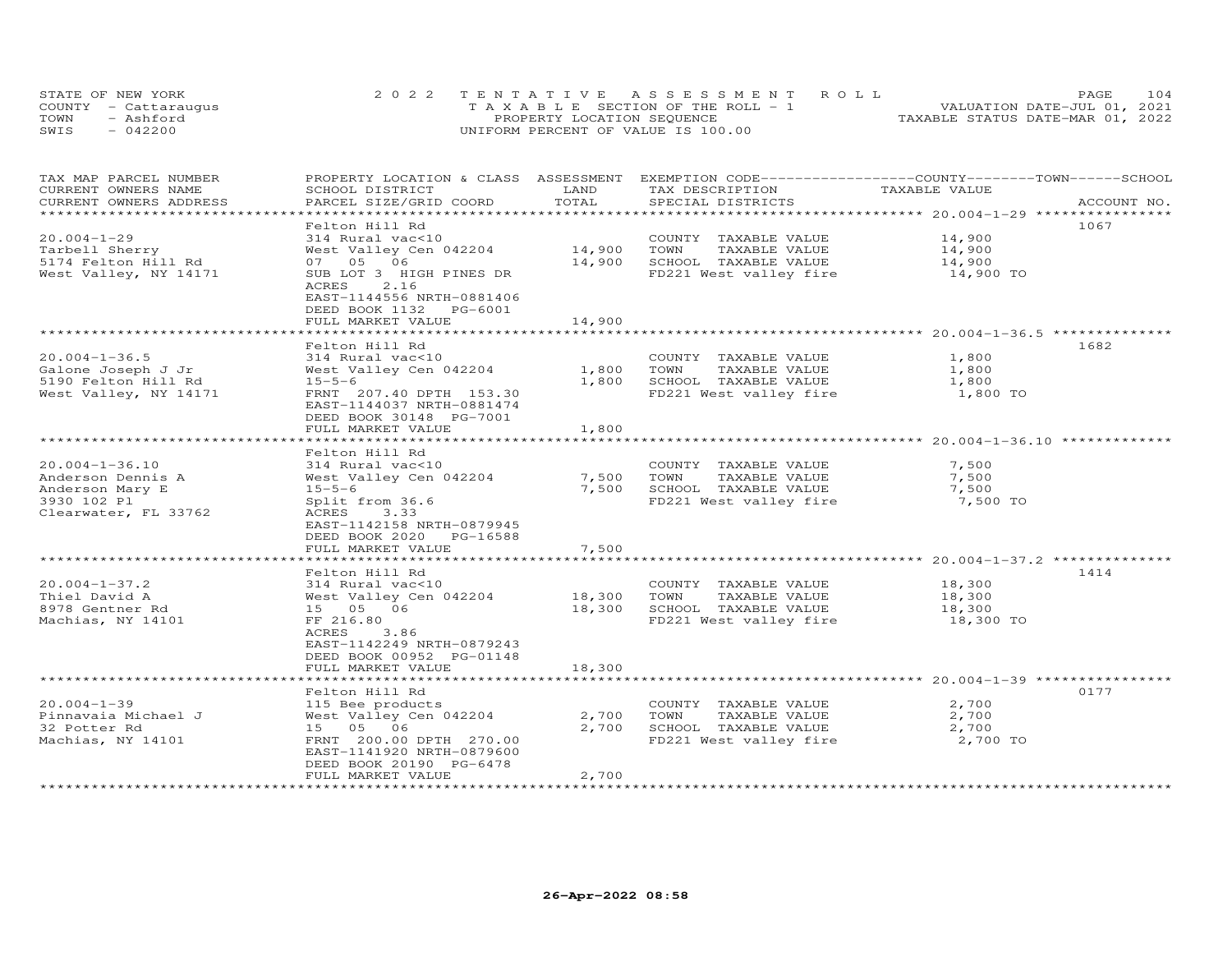| STATE OF NEW YORK    | 2022 TENTATIVE ASSESSMENT ROLL        |                                  | PAGE | 105 |
|----------------------|---------------------------------------|----------------------------------|------|-----|
| COUNTY - Cattaraugus | T A X A B L E SECTION OF THE ROLL - 1 | VALUATION DATE-JUL 01, 2021      |      |     |
| TOWN<br>- Ashford    | PROPERTY LOCATION SEQUENCE            | TAXABLE STATUS DATE-MAR 01, 2022 |      |     |
| SWIS<br>$-042200$    | UNIFORM PERCENT OF VALUE IS 100.00    |                                  |      |     |

| TAX MAP PARCEL NUMBER<br>CURRENT OWNERS NAME           | PROPERTY LOCATION & CLASS ASSESSMENT EXEMPTION CODE-----------------COUNTY-------TOWN------SCHOOL<br>SCHOOL DISTRICT | LAND   | TAX DESCRIPTION        | TAXABLE VALUE |             |
|--------------------------------------------------------|----------------------------------------------------------------------------------------------------------------------|--------|------------------------|---------------|-------------|
| CURRENT OWNERS ADDRESS                                 | PARCEL SIZE/GRID COORD                                                                                               | TOTAL  | SPECIAL DISTRICTS      |               | ACCOUNT NO. |
|                                                        | Felton Hill Rd                                                                                                       |        |                        |               | 0971        |
| $20.004 - 1 - 41.2$                                    | 312 Vac w/imprv                                                                                                      |        | COUNTY TAXABLE VALUE   | 43,200        |             |
| Mahnk Barry E                                          | West Valley Cen 042204                                                                                               | 33,700 | TAXABLE VALUE<br>TOWN  | 43,200        |             |
| Blumenstein Marie                                      | 15  05  06                                                                                                           | 43,200 | SCHOOL TAXABLE VALUE   | 43,200        |             |
| 5346 Felton Hill Rd                                    | ACRES 11.00                                                                                                          |        | FD221 West valley fire | 43,200 TO     |             |
| West Valley, NY 14171                                  | EAST-1141775 NRTH-0880118                                                                                            |        |                        |               |             |
|                                                        | DEED BOOK 912<br>PG-00708                                                                                            |        |                        |               |             |
| MAY BE SUBJECT TO PAYMENT<br>UNDER AGDIST LAW TIL 2024 | FULL MARKET VALUE                                                                                                    | 43,200 |                        |               |             |
|                                                        |                                                                                                                      |        |                        |               |             |
|                                                        | Felton Hill Rd                                                                                                       |        |                        |               |             |
| $20.004 - 1 - 41.3$                                    | 314 Rural vac<10                                                                                                     |        | COUNTY TAXABLE VALUE   | 8,500         |             |
| Ehman Randall W                                        | West Valley Cen 042204                                                                                               | 8,500  | TOWN<br>TAXABLE VALUE  | 8,500         |             |
| Ehman Rodney L                                         | 15 05 06                                                                                                             | 8,500  | SCHOOL TAXABLE VALUE   | 8,500         |             |
| 4865 Felton Hill Rd                                    | split from 41.2                                                                                                      |        | FD221 West valley fire | 8,500 TO      |             |
| West Valley, NY 14171                                  | ACRES<br>2.00<br>EAST-1141830 NRTH-0881015                                                                           |        |                        |               |             |
| MAY BE SUBJECT TO PAYMENT                              | DEED BOOK 2020<br>PG-16607                                                                                           |        |                        |               |             |
| UNDER AGDIST LAW TIL 2024                              | FULL MARKET VALUE                                                                                                    | 8,500  |                        |               |             |
|                                                        |                                                                                                                      |        |                        |               |             |
|                                                        | Felton Hill Rd                                                                                                       |        |                        |               | 0007        |
| $20.004 - 1 - 42$                                      | 314 Rural vac<10                                                                                                     |        | COUNTY TAXABLE VALUE   | 16,300        |             |
| Adrian Realty Co                                       | West Valley Cen 042204                                                                                               | 16,300 | TOWN<br>TAXABLE VALUE  | 16,300        |             |
| CSX Tax Dept J910                                      | 15 05 06                                                                                                             | 16,300 | SCHOOL TAXABLE VALUE   | 16,300        |             |
| 500 Water St                                           | NRF                                                                                                                  |        | FD221 West valley fire | 16,300 TO     |             |
| Jacksonville, FL 32202                                 | ACRES<br>5.70                                                                                                        |        |                        |               |             |
|                                                        | EAST-1141587 NRTH-0880684                                                                                            |        |                        |               |             |
|                                                        | DEED BOOK 00919 PG-00016                                                                                             |        |                        |               |             |
|                                                        | FULL MARKET VALUE                                                                                                    | 16,300 |                        |               |             |
|                                                        | Felton Hill Rd                                                                                                       |        |                        |               | 0964        |
| $29.002 - 1 - 1.1$                                     | 314 Rural vac<10                                                                                                     |        | COUNTY TAXABLE VALUE   | 10,800        |             |
| Krause Gregory S                                       | West Valley Cen 042204                                                                                               | 10,800 | TOWN<br>TAXABLE VALUE  | 10,800        |             |
| 5345 Felton Hill Rd                                    | 14  05  06                                                                                                           | 10,800 | SCHOOL TAXABLE VALUE   | 10,800        |             |
| West Valley, NY 14171                                  | ACRES<br>3.04                                                                                                        |        | FD221 West valley fire | 10,800 TO     |             |
|                                                        | EAST-1142513 NRTH-0878638                                                                                            |        |                        |               |             |
|                                                        | DEED BOOK 18642 PG-7003                                                                                              |        |                        |               |             |
|                                                        | FULL MARKET VALUE                                                                                                    | 10,800 |                        |               |             |
|                                                        |                                                                                                                      |        |                        |               |             |
|                                                        | Felton Hill Rd                                                                                                       |        |                        |               | 0969        |
| $29.002 - 1 - 1.4$                                     | 314 Rural vac<10                                                                                                     |        | COUNTY TAXABLE VALUE   | 17,500        |             |
| Thiel Joseph E                                         | West Valley Cen 042204                                                                                               | 17,500 | TOWN<br>TAXABLE VALUE  | 17,500        |             |
| Thiel Marie                                            | 14 05 06                                                                                                             | 17,500 | SCHOOL TAXABLE VALUE   | 17,500        |             |
| 5359 Felton Hill Rd                                    | ACRES<br>5.59                                                                                                        |        | FD221 West valley fire | 17,500 TO     |             |
| West Valley, NY 14171                                  | EAST-1142317 NRTH-0879008                                                                                            |        |                        |               |             |
|                                                        | DEED BOOK 00771 PG-00376                                                                                             |        |                        |               |             |
|                                                        | FULL MARKET VALUE                                                                                                    | 17,500 |                        |               |             |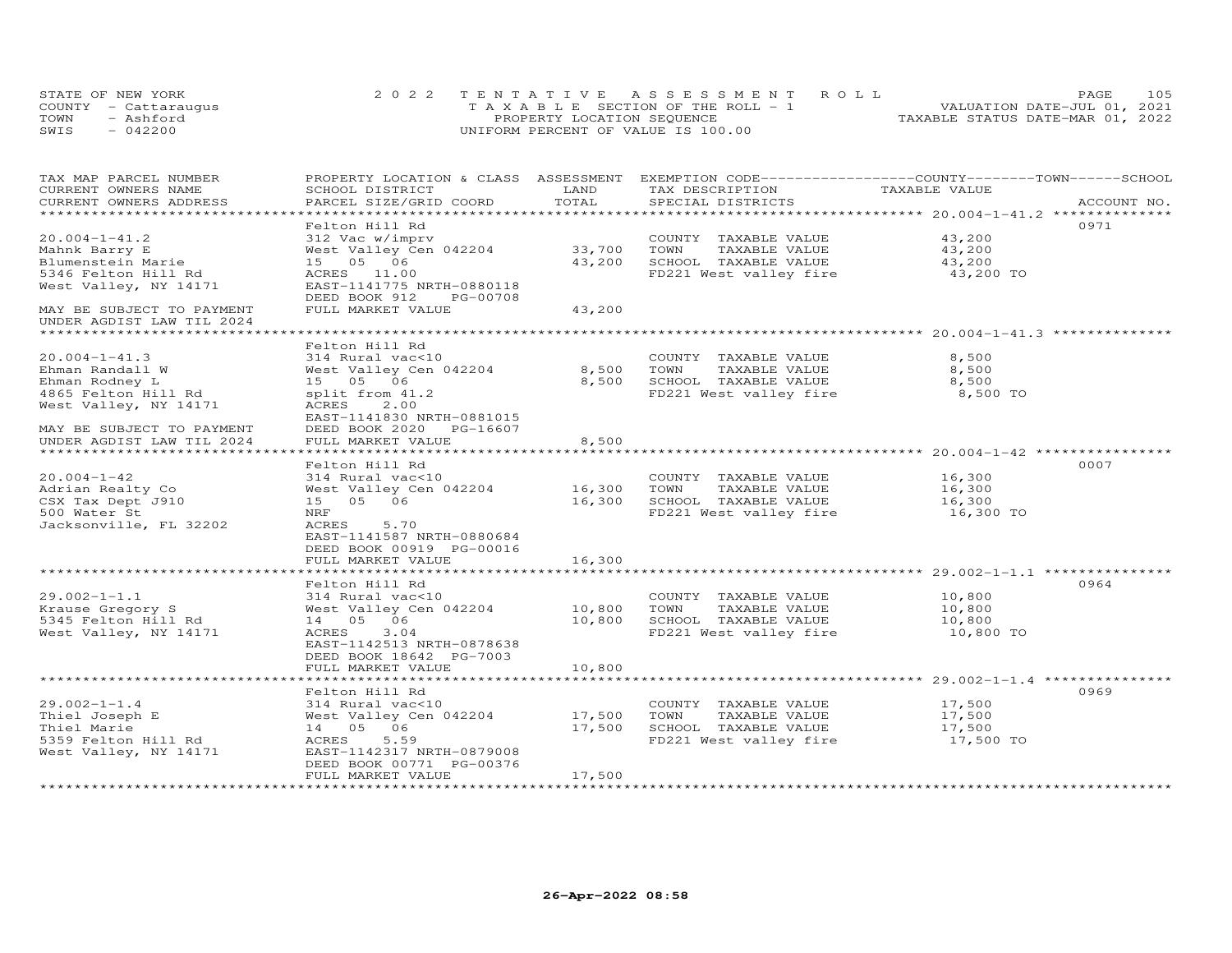| STATE OF NEW YORK |                      | 2022 TENTATIVE ASSESSMENT ROLL        |  |  |                                  | <b>PAGE</b> | 106 |
|-------------------|----------------------|---------------------------------------|--|--|----------------------------------|-------------|-----|
|                   | COUNTY - Cattaraugus | T A X A B L E SECTION OF THE ROLL - 1 |  |  | VALUATION DATE-JUL 01, 2021      |             |     |
| TOWN              | - Ashford            | PROPERTY LOCATION SEQUENCE            |  |  | TAXABLE STATUS DATE-MAR 01, 2022 |             |     |
| SWIS              | $-042200$            | UNIFORM PERCENT OF VALUE IS 100.00    |  |  |                                  |             |     |

| TAX MAP PARCEL NUMBER<br>CURRENT OWNERS NAME<br>CURRENT OWNERS ADDRESS                                                            | PROPERTY LOCATION & CLASS ASSESSMENT<br>SCHOOL DISTRICT<br>PARCEL SIZE/GRID COORD                                                                                                       | LAND<br>TOTAL              | EXEMPTION CODE------------------COUNTY-------TOWN------SCHOOL<br>TAX DESCRIPTION<br>SPECIAL DISTRICTS                                 | TAXABLE VALUE                                   | ACCOUNT NO. |
|-----------------------------------------------------------------------------------------------------------------------------------|-----------------------------------------------------------------------------------------------------------------------------------------------------------------------------------------|----------------------------|---------------------------------------------------------------------------------------------------------------------------------------|-------------------------------------------------|-------------|
| **********************                                                                                                            |                                                                                                                                                                                         |                            |                                                                                                                                       |                                                 |             |
| $29.002 - 1 - 2$<br>King William T<br>King Carol<br>PO Box 62<br>West Valley, NY 14171                                            | Felton Hill Rd<br>322 Rural vac>10<br>West Valley Cen 042204<br>14 05 06<br>NRF<br>ACRES<br>23.85<br>EAST-1142745 NRTH-0878423<br>DEED BOOK 1001<br>PG-594<br>FULL MARKET VALUE         | 45,500<br>45,500<br>45,500 | COUNTY TAXABLE VALUE<br>TOWN<br>TAXABLE VALUE<br>SCHOOL TAXABLE VALUE<br>FD221 West valley fire 45,500 TO                             | 45,500<br>45,500<br>45,500                      | 0169        |
|                                                                                                                                   | ******************                                                                                                                                                                      | *********                  |                                                                                                                                       | ************************ 29.002-1-3 ******      |             |
| $29.002 - 1 - 3$<br>Manning Kenneth A<br>Ruhland Gerald A<br>6 E Spring St<br>Williamsville, NY 14221                             | Felton Hill Rd<br>322 Rural vac>10<br>West Valley Cen 042204<br>14  05  06<br>${\tt NRF}$<br>ACRES 15.80<br>EAST-1143196 NRTH-0877978<br>DEED BOOK 883<br>PG-00215<br>FULL MARKET VALUE | 9,500<br>9,500<br>9,500    | COUNTY TAXABLE VALUE<br>TOWN<br>TAXABLE VALUE<br>SCHOOL TAXABLE VALUE<br>FD221 West valley fire                                       | 9,500<br>9,500<br>9,500<br>9,500 TO             | 0243        |
|                                                                                                                                   | *************************                                                                                                                                                               | * * * * * * * * * * * *    |                                                                                                                                       |                                                 |             |
| $29.002 - 1 - 6$<br>Manning Kenneth A<br>Ruhland Gerald A<br>6 E Spring St<br>Williamsville, NY 14221                             | Felton Hill Rd<br>322 Rural vac>10<br>West Valley Cen 042204<br>14 05 06<br>NRF<br>ACRES 16.00<br>EAST-1143328 NRTH-0877297<br>DEED BOOK 883<br>PG-00215<br>FULL MARKET VALUE           | 32,500<br>32,500<br>32,500 | COUNTY TAXABLE VALUE<br>TOWN<br>TAXABLE VALUE<br>SCHOOL TAXABLE VALUE<br>FD221 West valley fire                                       | 32,500<br>32,500<br>32,500<br>32,500 TO         | 0248        |
|                                                                                                                                   |                                                                                                                                                                                         |                            |                                                                                                                                       |                                                 |             |
| $29.007 - 1 - 19.3$<br>King William T<br>King Carol<br>5360 Felton Hill Rd<br>PO Box 62<br>West Valley, NY 14171                  | Felton Hill Rd<br>105 Vac farmland<br>West Valley Cen 042204<br>15/5/6<br>ACRES<br>3.25<br>EAST-1141331 NRTH-0879700<br>DEED BOOK 1180 PG-2001<br>FULL MARKET VALUE                     | 9,100<br>9,100<br>9,100    | COUNTY TAXABLE VALUE<br>TOWN<br>TAXABLE VALUE<br>SCHOOL TAXABLE VALUE<br>FD221 West valley fire<br>LD226 West valley light $9,100$ TO | 9,100<br>9,100<br>9,100<br>9,100 TO             | 1570        |
|                                                                                                                                   |                                                                                                                                                                                         |                            |                                                                                                                                       |                                                 |             |
| $29.007 - 1 - 25$<br>Thiel Joseph E<br>Thiel Marie E<br>5359 Felton Hill Rd<br>West Valley, NY 14171<br>MAY BE SUBJECT TO PAYMENT | Felton Hill Rd<br>105 Vac farmland<br>West Valley Cen 042204<br>15 05 06<br>2.82<br>ACRES<br>EAST-1140797 NRTH-0879296<br>DEED BOOK 731<br>PG-00805<br>FULL MARKET VALUE                | 6,700<br>6,700<br>6,700    | COUNTY TAXABLE VALUE<br>TAXABLE VALUE<br>TOWN<br>SCHOOL TAXABLE VALUE<br>FD221 West valley fire<br>LD226 West valley light            | 6,700<br>6,700<br>6,700<br>6,700 TO<br>6,700 TO | 0229        |
| UNDER AGDIST LAW TIL 2026                                                                                                         |                                                                                                                                                                                         |                            |                                                                                                                                       |                                                 |             |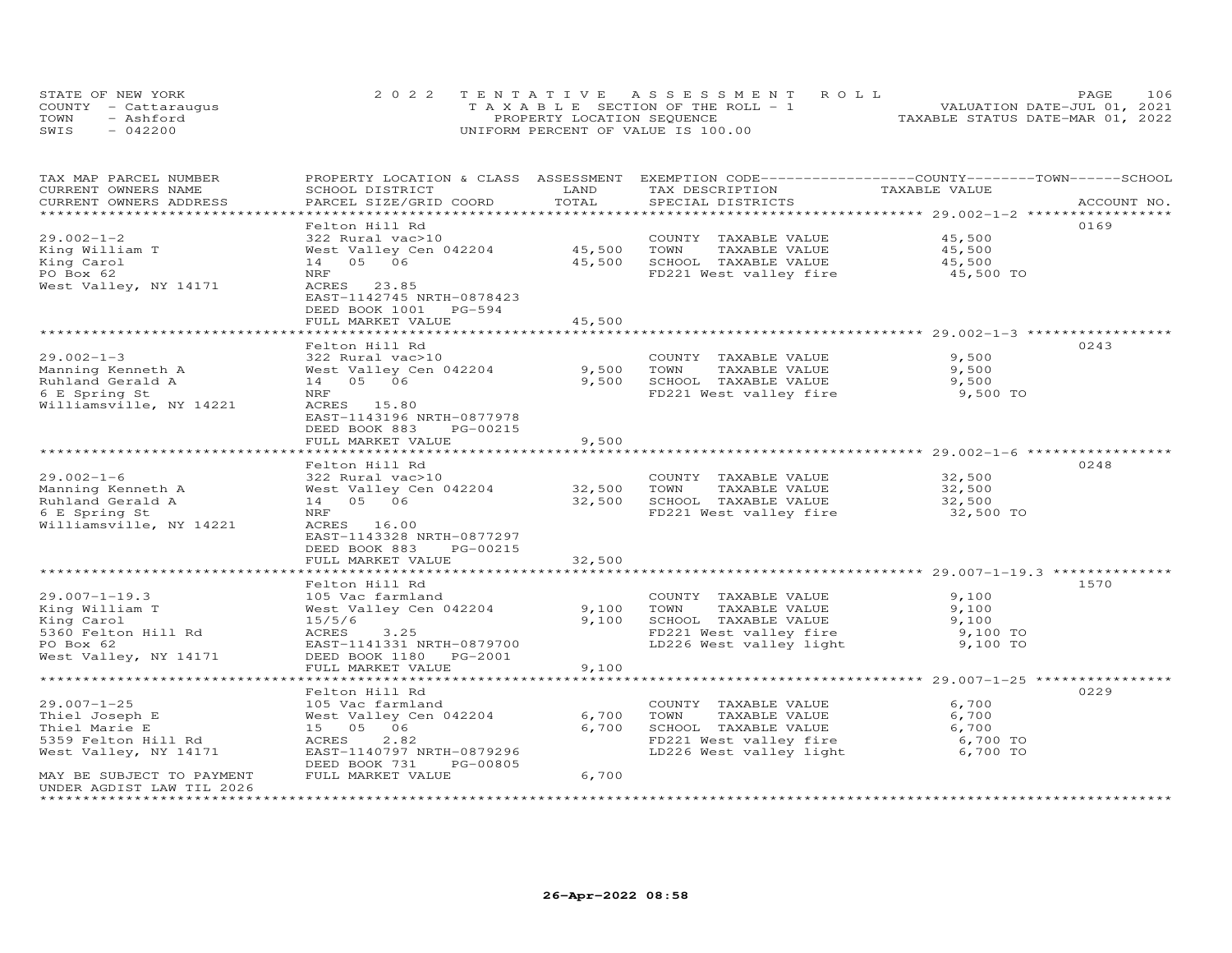|      | STATE OF NEW YORK    | 2022 TENTATIVE ASSESSMENT ROLL        | 107<br>PAGE.                     |
|------|----------------------|---------------------------------------|----------------------------------|
|      | COUNTY - Cattaraugus | T A X A B L E SECTION OF THE ROLL - 1 | VALUATION DATE-JUL 01, 2021      |
| TOWN | - Ashford            | PROPERTY LOCATION SEQUENCE            | TAXABLE STATUS DATE-MAR 01, 2022 |
| SWIS | $-042200$            | UNIFORM PERCENT OF VALUE IS 100.00    |                                  |

| TAX MAP PARCEL NUMBER<br>CURRENT OWNERS NAME       | PROPERTY LOCATION & CLASS ASSESSMENT<br>SCHOOL DISTRICT | LAND    | EXEMPTION CODE-----------------COUNTY-------TOWN------SCHOOL<br>TAX DESCRIPTION | TAXABLE VALUE              |                    |
|----------------------------------------------------|---------------------------------------------------------|---------|---------------------------------------------------------------------------------|----------------------------|--------------------|
| CURRENT OWNERS ADDRESS<br>************************ | PARCEL SIZE/GRID COORD                                  | TOTAL   | SPECIAL DISTRICTS                                                               |                            | ACCOUNT NO.        |
|                                                    | Felton Hill Rd                                          |         |                                                                                 |                            | 1175               |
| $29.007 - 1 - 32$<br>Thiel Marie E                 | 312 Vac w/imprv<br>West Valley Cen 042204               | 16,300  | COUNTY TAXABLE VALUE<br>TOWN<br>TAXABLE VALUE                                   | 23,500<br>23,500           |                    |
| 5359 Felton Hill Rd                                | 14  05  06                                              | 23,500  | SCHOOL TAXABLE VALUE                                                            | 23,500                     |                    |
| West Valley, NY 14171                              | 2.80<br>ACRES                                           |         | FD221 West valley fire 23,500 TO<br>LD226 West valley light 23,500 TO           | $23,500$ TO<br>$23,500$ TO |                    |
|                                                    | EAST-1141327 NRTH-0878923<br>DEED BOOK 761<br>PG-00472  | 23,500  |                                                                                 |                            |                    |
|                                                    | FULL MARKET VALUE                                       |         |                                                                                 |                            |                    |
|                                                    | Felton Hill Rd                                          |         |                                                                                 |                            | 1129               |
| $29.007 - 1 - 35.3$                                | 105 Vac farmland                                        |         | COUNTY TAXABLE VALUE                                                            | 11,700                     |                    |
| Thiel Joseph E                                     | West Valley Cen 042204                                  | 11,700  | TOWN<br>TAXABLE VALUE                                                           | 11,700                     |                    |
| Thiel Marie E                                      | 14  05  06                                              | 11,700  | SCHOOL TAXABLE VALUE                                                            | 11,700                     |                    |
| 5359 Felton Hill Rd                                | NRF                                                     |         | FD221 West valley fire<br>LD226 West valley light                               | 11,700 TO<br>11,700 TO     |                    |
| West Valley, NY 14171                              | ACRES<br>4.10                                           |         |                                                                                 |                            |                    |
|                                                    | EAST-1141497 NRTH-0878577                               |         |                                                                                 |                            |                    |
| MAY BE SUBJECT TO PAYMENT                          | DEED BOOK 829<br>PG-00413                               |         |                                                                                 |                            |                    |
| UNDER AGDIST LAW TIL 2026                          | FULL MARKET VALUE                                       | 11,700  |                                                                                 |                            |                    |
|                                                    | 5019 Felton Hill Rd                                     |         |                                                                                 |                            | 0849               |
| $20.004 - 1 - 35.1$                                | 120 Field crops                                         |         | 41720<br>AG DIST                                                                | 107,638                    | 107,638<br>107,638 |
| Zell Floyd R                                       | West Valley Cen 042204                                  |         | 206,300 ENH STAR 41834                                                          | $\overline{0}$             | $\Omega$<br>74,900 |
| Zell Gisela                                        | 07 05 06                                                | 347,000 | COUNTY TAXABLE VALUE                                                            | 239,362                    |                    |
| 5019 Felton Hill Rd                                | ACRES 123.70                                            |         | TOWN<br>TAXABLE VALUE                                                           | 239,362                    |                    |
| West Valley, NY 14171                              | EAST-1146410 NRTH-0880248                               |         | SCHOOL TAXABLE VALUE                                                            | 164,462                    |                    |
|                                                    | DEED BOOK 00710 PG-00083                                |         | FD221 West valley fire                                                          | 347,000 TO                 |                    |
| MAY BE SUBJECT TO PAYMENT                          | FULL MARKET VALUE                                       | 347,000 |                                                                                 |                            |                    |
| UNDER AGDIST LAW TIL 2026                          |                                                         |         |                                                                                 |                            |                    |
|                                                    |                                                         |         |                                                                                 |                            |                    |
| $20.004 - 1 - 13.1$                                | 5044 Felton Hill Rd<br>322 Rural vac>10                 |         | COUNTY TAXABLE VALUE                                                            | 58,600                     | 0434               |
| Dallas William R                                   | West Valley Cen 042204                                  | 58,600  | TOWN<br>TAXABLE VALUE                                                           | 58,600                     |                    |
| Dallas Mary J                                      | 07 05 06                                                | 58,600  |                                                                                 | 58,600                     |                    |
| 5044 Felton Hill Rd                                | ACRES 21.90                                             |         | SCHOOL TAXABLE VALUE<br>FD221 West valley fire                                  | 58,600 TO                  |                    |
| West Valley, NY 14171                              | EAST-1147032 NRTH-0882507                               |         |                                                                                 |                            |                    |
|                                                    | DEED BOOK 897<br>PG-00880                               |         |                                                                                 |                            |                    |
|                                                    | FULL MARKET VALUE                                       | 58,600  |                                                                                 |                            |                    |
|                                                    |                                                         |         |                                                                                 |                            |                    |
|                                                    | 5044 Felton Hill Rd                                     |         |                                                                                 |                            | 1369               |
| $20.004 - 1 - 13.4$                                | 210 1 Family Res                                        | 32,300  | BAS STAR<br>41854                                                               | $\overline{O}$             | $\Omega$<br>30,000 |
| Dallas William R<br>Dallas Mary J                  | West Valley Cen 042204<br>07 05 06                      | 138,400 | COUNTY TAXABLE VALUE<br>TAXABLE VALUE<br>TOWN                                   | 138,400<br>138,400         |                    |
| 5044 Felton Hill Rd                                | 9.70<br>ACRES                                           |         | SCHOOL TAXABLE VALUE                                                            | 108,400                    |                    |
| West Valley, NY 14171                              | EAST-1146902 NRTH-0881627                               |         | FD221 West valley fire                                                          | 138,400 TO                 |                    |
|                                                    | DEED BOOK 00936 PG-00114                                |         |                                                                                 |                            |                    |
|                                                    | FULL MARKET VALUE                                       | 138,400 |                                                                                 |                            |                    |
|                                                    |                                                         |         |                                                                                 |                            |                    |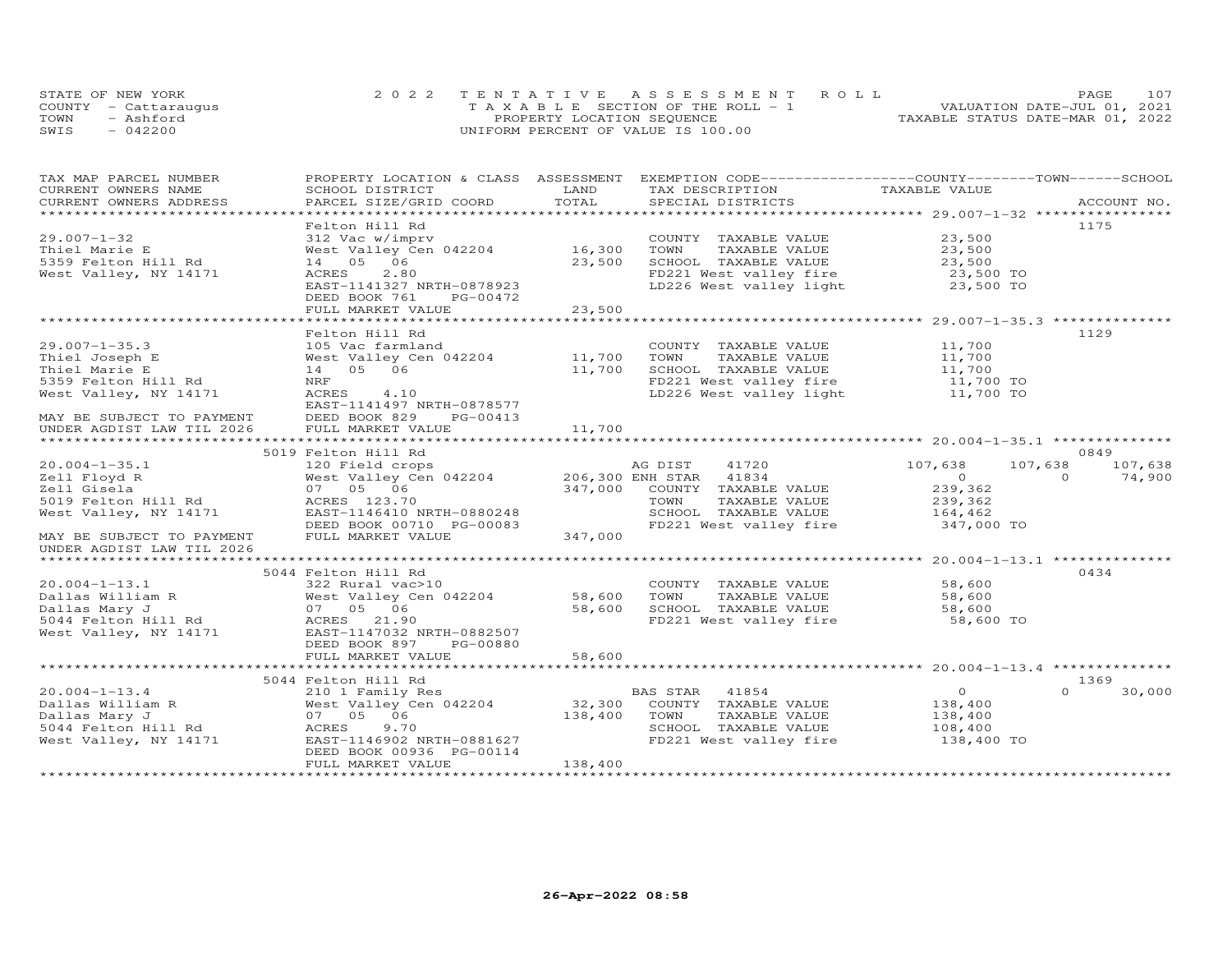| STATE OF NEW YORK    | 2022 TENTATIVE ASSESSMENT ROLL           |                                  | PAGE.                       | 108 |
|----------------------|------------------------------------------|----------------------------------|-----------------------------|-----|
| COUNTY - Cattaraugus | $T A X A B I E$ SECTION OF THE ROLL $-1$ |                                  | VALUATION DATE-JUL 01, 2021 |     |
| TOWN<br>- Ashford    | PROPERTY LOCATION SEQUENCE               | TAXABLE STATUS DATE-MAR 01, 2022 |                             |     |
| $-042200$<br>SWIS    | UNIFORM PERCENT OF VALUE IS 100.00       |                                  |                             |     |

| TAX MAP PARCEL NUMBER   | PROPERTY LOCATION & CLASS ASSESSMENT            |                        | EXEMPTION CODE------------------COUNTY-------TOWN------SCHOOL |                |                    |
|-------------------------|-------------------------------------------------|------------------------|---------------------------------------------------------------|----------------|--------------------|
| CURRENT OWNERS NAME     | SCHOOL DISTRICT                                 | LAND                   | TAX DESCRIPTION                                               | TAXABLE VALUE  |                    |
| CURRENT OWNERS ADDRESS  | PARCEL SIZE/GRID COORD                          | TOTAL                  | SPECIAL DISTRICTS                                             |                | ACCOUNT NO.        |
|                         |                                                 |                        |                                                               |                |                    |
|                         | 5092 Felton Hill Rd                             |                        |                                                               |                | 1269               |
| $20.004 - 1 - 13.3$     | 240 Rural res                                   |                        | COUNTY<br>TAXABLE VALUE                                       | 410,800        |                    |
| Tillow Justin           | West Valley Cen 042204                          | 239,000                | TOWN<br>TAXABLE VALUE                                         | 410,800        |                    |
| Gill Rachel             | 07/08 05 06                                     | 410,800                | SCHOOL TAXABLE VALUE                                          | 410,800        |                    |
| PO Box 23               | ACRES 136.24                                    |                        | FD221 West valley fire                                        | 410,800 TO     |                    |
| Machias, NY 14101       | EAST-1145588 NRTH-0883634                       |                        |                                                               |                |                    |
|                         | DEED BOOK 29013 PG-2001                         |                        |                                                               |                |                    |
|                         | FULL MARKET VALUE                               | 410,800                |                                                               |                |                    |
|                         |                                                 |                        |                                                               |                |                    |
|                         | 5106 Felton Hill Rd                             |                        |                                                               |                | 1070               |
| $20.004 - 1 - 34$       | 314 Rural vac<10                                |                        | COUNTY TAXABLE VALUE                                          | 16,100         |                    |
| Francis Craig D         | West Valley Cen 042204                          | 16,100                 | TOWN<br>TAXABLE VALUE                                         | 16,100         |                    |
| Ames Amanda L           | 07 05 06                                        | 16,100                 | SCHOOL TAXABLE VALUE                                          | 16,100         |                    |
| 223 71st St             | SUB LOT 20                                      |                        | FD221 West valley fire                                        | 16,100 TO      |                    |
| Niagara Falls, NY 14304 | BAR 02                                          |                        |                                                               |                |                    |
|                         | ACRES<br>2.64                                   |                        |                                                               |                |                    |
|                         | EAST-1145716 NRTH-0881425                       |                        |                                                               |                |                    |
|                         | DEED BOOK 20210 PG-4982                         |                        |                                                               |                |                    |
|                         | FULL MARKET VALUE<br>************************** | 16,100<br>************ |                                                               |                |                    |
|                         |                                                 |                        |                                                               |                |                    |
|                         | 5108 Felton Hill Rd                             |                        |                                                               |                | 1056               |
| $20.004 - 1 - 22$       | 270 Mfg housing                                 |                        | 41854<br>BAS STAR                                             | $\overline{O}$ | $\Omega$<br>30,000 |
| Fisher Steven           | West Valley Cen 042204                          | 16,200                 | COUNTY TAXABLE VALUE                                          | 62,500         |                    |
| 5108 Felton Hill Rd     | 07 05 06                                        | 62,500                 | TOWN<br>TAXABLE VALUE<br>SCHOOL TAXABLE VALUE                 | 62,500         |                    |
| PO Box 52               | SUB LOT 16 HIGH PINES DR                        |                        |                                                               | 32,500         |                    |
| West Valley, NY 14171   | LAND CONTRACT FISHER<br>2.69<br>ACRES           |                        | FD221 West valley fire                                        | 62,500 TO      |                    |
|                         | EAST-1145711 NRTH-0882282                       |                        |                                                               |                |                    |
|                         | DEED BOOK 15724 PG-9002                         |                        |                                                               |                |                    |
|                         | FULL MARKET VALUE                               | 62,500                 |                                                               |                |                    |
|                         |                                                 |                        |                                                               |                |                    |
|                         | 5110 Felton Hill Rd                             |                        |                                                               |                | 1060               |
| $20.004 - 1 - 21$       | 270 Mfg housing                                 |                        | COUNTY TAXABLE VALUE                                          | 55,300         |                    |
| Ames Donald             | West Valley Cen 042204                          | 17,500                 | TOWN<br>TAXABLE VALUE                                         | 55,300         |                    |
| 654 75th St             | 07 05 06                                        | 55,300                 | SCHOOL TAXABLE VALUE                                          | 55,300         |                    |
| Niagara Falls, NY 14304 | SUB LOT 15 HIGH PINES DR                        |                        | FD221 West valley fire                                        | 55,300 TO      |                    |
|                         | ACRES<br>3.21                                   |                        |                                                               |                |                    |
|                         | EAST-1145373 NRTH-0882266                       |                        |                                                               |                |                    |
|                         | DEED BOOK 27343 PG-6001                         |                        |                                                               |                |                    |
|                         | FULL MARKET VALUE                               | 55,300                 |                                                               |                |                    |
|                         |                                                 |                        |                                                               |                |                    |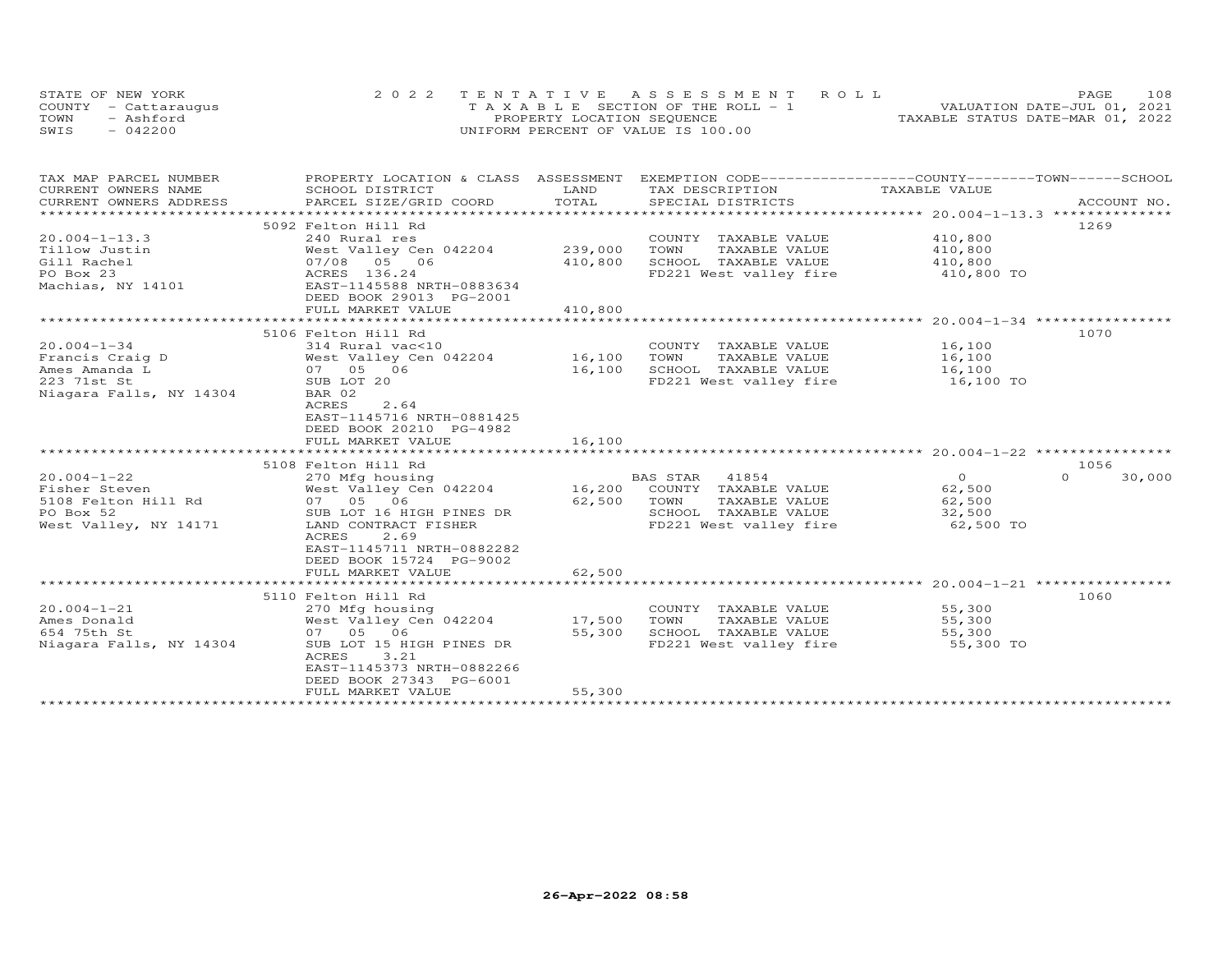|      | STATE OF NEW YORK    | 2022 TENTATIVE ASSESSMENT ROLL        |                                  | PAGE                        | 109 |
|------|----------------------|---------------------------------------|----------------------------------|-----------------------------|-----|
|      | COUNTY - Cattaraugus | T A X A B L E SECTION OF THE ROLL - 1 |                                  | VALUATION DATE-JUL 01, 2021 |     |
| TOWN | - Ashford            | PROPERTY LOCATION SEQUENCE            | TAXABLE STATUS DATE-MAR 01, 2022 |                             |     |
| SWIS | $-042200$            | UNIFORM PERCENT OF VALUE IS 100.00    |                                  |                             |     |

| TAX MAP PARCEL NUMBER<br>CURRENT OWNERS NAME<br>CURRENT OWNERS ADDRESS | PROPERTY LOCATION & CLASS ASSESSMENT<br>SCHOOL DISTRICT<br>PARCEL SIZE/GRID COORD | LAND<br>TOTAL | EXEMPTION CODE-----------------COUNTY-------TOWN------SCHOOL<br>TAX DESCRIPTION<br>SPECIAL DISTRICTS | TAXABLE VALUE                                  | ACCOUNT NO.        |  |
|------------------------------------------------------------------------|-----------------------------------------------------------------------------------|---------------|------------------------------------------------------------------------------------------------------|------------------------------------------------|--------------------|--|
|                                                                        |                                                                                   |               |                                                                                                      |                                                |                    |  |
|                                                                        | 5112 Felton Hill Rd                                                               |               | 79 PCT OF VALUE USED FOR EXEMPTION PURPOSES                                                          |                                                | 1057               |  |
| $20.004 - 1 - 23$                                                      | 210 1 Family Res                                                                  |               | VETCOM CTS 41130                                                                                     | 20,000                                         | 20,000<br>20,000   |  |
| Bradt John Leonard                                                     | West Valley Cen 042204                                                            |               | 16,200 VETDIS CTS 41140                                                                              | 40,000                                         | 40,000<br>40,000   |  |
| Hayes-Bradt Pinky Lee                                                  | 07 05 06                                                                          |               | 171,600 ENH STAR<br>41834                                                                            | $\overline{0}$                                 | $\Omega$<br>74,900 |  |
| 5112 Felton Hill Rd                                                    | SUB LOT 18 HIGH PINES DR                                                          |               | COUNTY TAXABLE VALUE                                                                                 | 111,600                                        |                    |  |
| West Valley, NY 14171                                                  | ACRES<br>2.66                                                                     |               | TOWN<br>TAXABLE VALUE                                                                                | 111,600                                        |                    |  |
|                                                                        | EAST-1145714 NRTH-0881842<br>DEED BOOK 29768 PG-2002                              |               | SCHOOL TAXABLE VALUE<br>FD221 West valley fire                                                       | 36,700<br>171,600 TO                           |                    |  |
|                                                                        | FULL MARKET VALUE                                                                 | 171,600       |                                                                                                      |                                                |                    |  |
|                                                                        |                                                                                   |               |                                                                                                      | **************** 20.004-1-24 ***************** |                    |  |
|                                                                        | 5114 Felton Hill Rd                                                               |               |                                                                                                      |                                                | 1069               |  |
| $20.004 - 1 - 24$                                                      | 210 1 Family Res                                                                  |               | COUNTY TAXABLE VALUE                                                                                 | 227,100                                        |                    |  |
| Woodward John F Jr                                                     | West Valley Cen 042204                                                            | 17,500        | TOWN<br>TAXABLE VALUE                                                                                | 227,100                                        |                    |  |
| 5114 Felton Hill Rd                                                    | 07 05 06                                                                          | 227,100       | SCHOOL TAXABLE VALUE                                                                                 | 227,100                                        |                    |  |
| West Valley, NY 14171                                                  | SUB LOT 17 HIGH PINES DR                                                          |               | FD221 West valley fire                                                                               | 227,100 TO                                     |                    |  |
|                                                                        | 3.19 BANK<br>ACRES<br>017                                                         |               |                                                                                                      |                                                |                    |  |
|                                                                        | EAST-0496970 NRTH-0881810                                                         |               |                                                                                                      |                                                |                    |  |
|                                                                        | DEED BOOK 19709 PG-9002<br>FULL MARKET VALUE                                      | 227,100       |                                                                                                      |                                                |                    |  |
|                                                                        |                                                                                   |               |                                                                                                      |                                                |                    |  |
|                                                                        | 5118 Felton Hill Rd                                                               |               |                                                                                                      |                                                | 1053               |  |
| $20.004 - 1 - 33$                                                      | 270 Mfg housing                                                                   |               | 41834<br>ENH STAR                                                                                    | $\overline{O}$                                 | $\Omega$<br>54,000 |  |
| Wloch John                                                             | West Valley Cen 042204                                                            | 17,000        | COUNTY TAXABLE VALUE                                                                                 | 54,000                                         |                    |  |
| Wloch Virginia                                                         | 07 05 06                                                                          | 54,000        | TOWN<br>TAXABLE VALUE                                                                                | 54,000                                         |                    |  |
| 5118 Felton Hill Rd                                                    | SUB LOT 19 HIGH PINES DR                                                          |               | SCHOOL TAXABLE VALUE                                                                                 | $\overline{0}$                                 |                    |  |
| PO Box 103                                                             | ACRES<br>3.00                                                                     |               | FD221 West valley fire                                                                               | 54,000 TO                                      |                    |  |
| West Valley, NY 14171                                                  | EAST-1145390 NRTH-0881420                                                         |               |                                                                                                      |                                                |                    |  |
|                                                                        | DEED BOOK 00870 PG-00851                                                          |               |                                                                                                      |                                                |                    |  |
|                                                                        | FULL MARKET VALUE                                                                 | 54,000        |                                                                                                      |                                                |                    |  |
|                                                                        | 5136 Felton Hill Rd                                                               |               |                                                                                                      |                                                | 1058               |  |
| $20.004 - 1 - 30$                                                      | 210 1 Family Res                                                                  |               | CW_15_VET/ 41161                                                                                     | 12,000                                         | 12,000             |  |
| Roos Allan                                                             | West Valley Cen 042204                                                            | 34,900        | COUNTY TAXABLE VALUE                                                                                 | 184,000                                        |                    |  |
| PO Box 76                                                              | 1/2/7-05-066                                                                      | 196,000       | TAXABLE VALUE<br>TOWN                                                                                | 184,000                                        |                    |  |
| West Valley, NY 14171                                                  | HIGH PINES DR                                                                     |               | SCHOOL TAXABLE VALUE                                                                                 | 196,000                                        |                    |  |
|                                                                        | FRNT 510.00 DPTH                                                                  |               | FD221 West valley fire                                                                               | 196,000 TO                                     |                    |  |
|                                                                        | <b>ACRES</b><br>9.00                                                              |               |                                                                                                      |                                                |                    |  |
|                                                                        | EAST-1144956 NRTH-0881559                                                         |               |                                                                                                      |                                                |                    |  |
|                                                                        | DEED BOOK 29039 PG-6001                                                           |               |                                                                                                      |                                                |                    |  |
|                                                                        | FULL MARKET VALUE                                                                 | 196,000       |                                                                                                      |                                                |                    |  |
|                                                                        | 5150 Felton Hill Rd                                                               |               |                                                                                                      |                                                | 1059               |  |
| $20.004 - 1 - 25$                                                      | 210 1 Family Res                                                                  |               | COUNTY TAXABLE VALUE                                                                                 | 113,300                                        |                    |  |
| Balog Nathen                                                           | West Valley Cen 042204                                                            | 17,800        | TOWN<br>TAXABLE VALUE                                                                                | 113,300                                        |                    |  |
| Galley Leah                                                            | 07 05 06                                                                          | 113,300       | SCHOOL TAXABLE VALUE                                                                                 | 113,300                                        |                    |  |
| 5150 Felton Hill Rd                                                    | SUB LOT 8 HIGH PINES DR                                                           |               | FD221 West valley fire                                                                               | 113,300 TO                                     |                    |  |
| West Valley, NY 14171                                                  | ACRES<br>3.30 BANK<br>017                                                         |               |                                                                                                      |                                                |                    |  |
|                                                                        | EAST-1144921 NRTH-0882029                                                         |               |                                                                                                      |                                                |                    |  |
|                                                                        | DEED BOOK 30010 PG-7001                                                           |               |                                                                                                      |                                                |                    |  |
|                                                                        | FULL MARKET VALUE                                                                 | 113,300       |                                                                                                      |                                                |                    |  |
|                                                                        |                                                                                   |               |                                                                                                      |                                                |                    |  |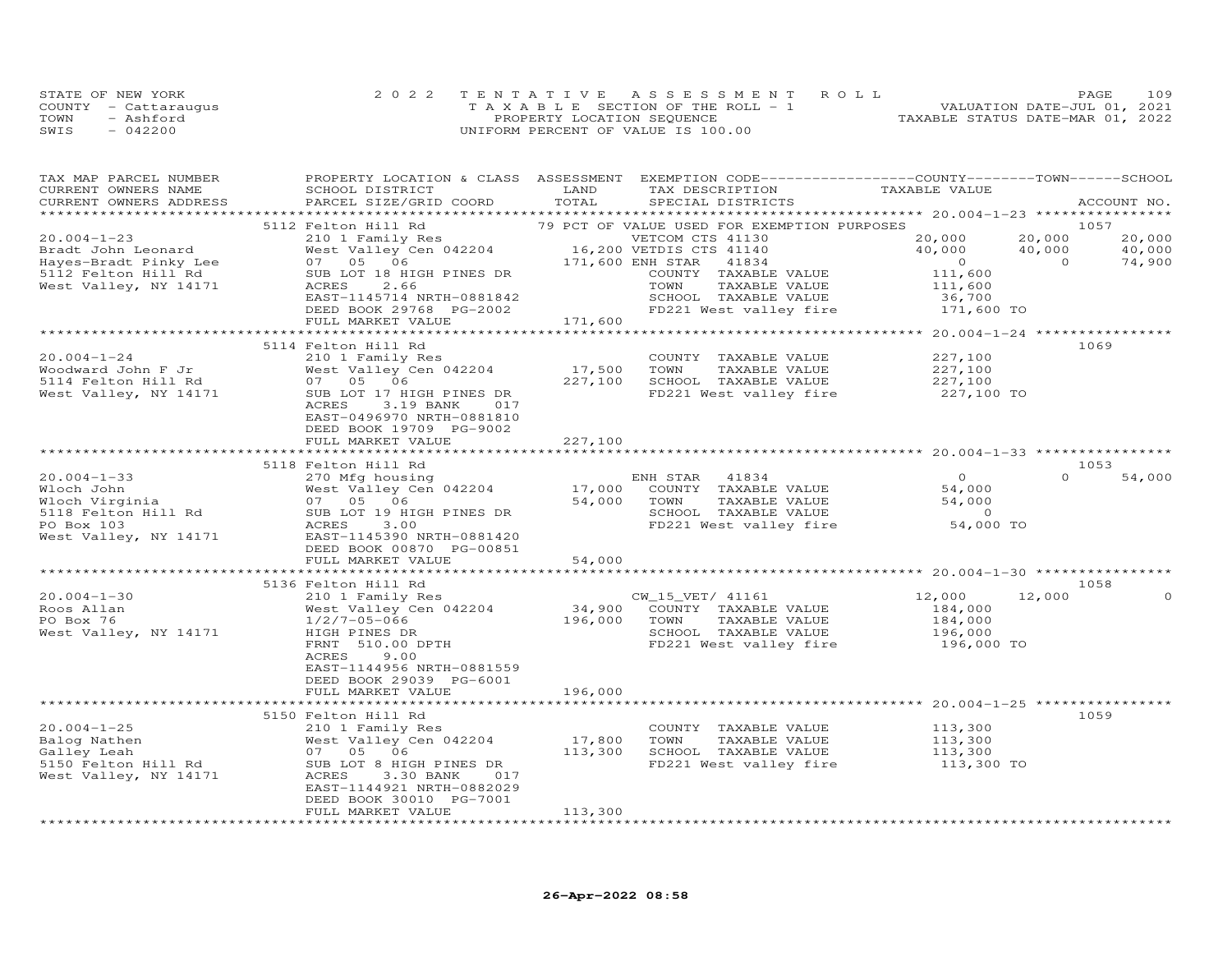| STATE OF NEW YORK |                      | 2022 TENTATIVE ASSESSMENT ROLL        | 110<br>PAGE                      |
|-------------------|----------------------|---------------------------------------|----------------------------------|
|                   | COUNTY - Cattaraugus | T A X A B L E SECTION OF THE ROLL - 1 | VALUATION DATE-JUL 01, 2021      |
| TOWN              | - Ashford            | PROPERTY LOCATION SEQUENCE            | TAXABLE STATUS DATE-MAR 01, 2022 |
| SWIS              | $-042200$            | UNIFORM PERCENT OF VALUE IS 100.00    |                                  |

| TAX MAP PARCEL NUMBER<br>CURRENT OWNERS NAME                                                               | SCHOOL DISTRICT                                                                                                                                      | LAND               | PROPERTY LOCATION & CLASS ASSESSMENT EXEMPTION CODE----------------COUNTY--------TOWN------SCHOOL<br>TAX DESCRIPTION                           | TAXABLE VALUE                                                 |                                      |
|------------------------------------------------------------------------------------------------------------|------------------------------------------------------------------------------------------------------------------------------------------------------|--------------------|------------------------------------------------------------------------------------------------------------------------------------------------|---------------------------------------------------------------|--------------------------------------|
| CURRENT OWNERS ADDRESS                                                                                     | PARCEL SIZE/GRID COORD                                                                                                                               | TOTAL              | SPECIAL DISTRICTS                                                                                                                              |                                                               | ACCOUNT NO.                          |
|                                                                                                            |                                                                                                                                                      |                    |                                                                                                                                                |                                                               |                                      |
| $20.004 - 1 - 19$<br>Mehnert Derek James                                                                   | 5158 Felton Hill Rd<br>210 1 Family Res<br>West Valley Cen 042204                                                                                    | 15,900             | COUNTY TAXABLE VALUE<br>TAXABLE VALUE<br>TOWN                                                                                                  | 160,700<br>160,700                                            | 1062                                 |
| Mehnert Lori<br>5158 Felton Hill Rd<br>West Valley, NY 14171                                               | 07 05 06<br>SUB LOT 10 HIGH PINES DR<br>ACRES<br>2.54 BANK<br>017<br>EAST-1144743 NRTH-0882301<br>DEED BOOK 20210 PG-9947                            | 160,700            | SCHOOL TAXABLE VALUE<br>FD221 West valley fire                                                                                                 | 160,700<br>160,700 TO                                         |                                      |
|                                                                                                            | FULL MARKET VALUE                                                                                                                                    | 160,700            |                                                                                                                                                |                                                               |                                      |
|                                                                                                            | 5164 Felton Hill Rd                                                                                                                                  |                    |                                                                                                                                                |                                                               | 1064                                 |
| $20.004 - 1 - 26$<br>Mussel Peter<br>5164 Felton Hill Rd<br>West Valley, NY 14171                          | 210 1 Family Res<br>West Valley Cen 042204<br>07 05<br>06<br>SUB LOT 7 HIGH PINES DR<br>ACRES<br>1.86 BANK<br>081<br>EAST-1144427 NRTH-0881998       | 149,400            | BAS STAR 41854<br>14,200 COUNTY TAXABLE VALUE<br>TAXABLE VALUE<br>TOWN<br>SCHOOL TAXABLE VALUE<br>FD221 West valley fire                       | $\overline{O}$<br>149,400<br>149,400<br>119,400<br>149,400 TO | $\Omega$<br>30,000                   |
|                                                                                                            | DEED BOOK 21308 PG-3002<br>FULL MARKET VALUE                                                                                                         | 149,400            |                                                                                                                                                |                                                               |                                      |
|                                                                                                            |                                                                                                                                                      |                    |                                                                                                                                                |                                                               |                                      |
|                                                                                                            | 5174 Felton Hill Rd                                                                                                                                  |                    |                                                                                                                                                |                                                               | 1065                                 |
| $20.004 - 1 - 27$<br>Tarbell Sherry M                                                                      | 210 1 Family Res<br>West Valley Cen 042204                                                                                                           | 14,500             | BAS STAR<br>41854<br>COUNTY TAXABLE VALUE                                                                                                      | $\overline{O}$<br>147,800                                     | $\Omega$<br>30,000                   |
| 5174 Felton Hill Rd<br>West Valley, NY 14171                                                               | 07 05 06<br>SUB LOT 5 HIGH PINES DR<br>ACRES<br>1.98<br>EAST-1144441 NRTH-0881753<br>DEED BOOK 959<br>PG-1018                                        | 147,800            | TOWN<br>TAXABLE VALUE<br>SCHOOL TAXABLE VALUE<br>FD221 West valley fire                                                                        | 147,800<br>117,800<br>147,800 TO                              |                                      |
|                                                                                                            | FULL MARKET VALUE                                                                                                                                    | 147,800            |                                                                                                                                                |                                                               |                                      |
|                                                                                                            |                                                                                                                                                      |                    |                                                                                                                                                |                                                               |                                      |
|                                                                                                            | 5190 Felton Hill Rd                                                                                                                                  |                    |                                                                                                                                                |                                                               | 1276                                 |
| $20.004 - 1 - 17.2$<br>Galone Joseph L Jr<br>5190 Felton Hill Rd<br>West Valley, NY 14171                  | 210 1 Family Res<br>West Valley Cen 042204<br>15 06 06<br>ACRES<br>1.10<br>EAST-1144045 NRTH-0881276<br>DEED BOOK 27985 PG-6001<br>FULL MARKET VALUE | 114,700<br>114,700 | VETCOM CTS 41130<br>12,300 VETDIS CTS 41140<br>COUNTY TAXABLE VALUE<br>TOWN<br>TAXABLE VALUE<br>SCHOOL TAXABLE VALUE<br>FD221 West valley fire | 20,000<br>34,410<br>60,290<br>60,290<br>60,290<br>114,700 TO  | 20,000<br>20,000<br>34,410<br>34,410 |
|                                                                                                            |                                                                                                                                                      |                    |                                                                                                                                                |                                                               |                                      |
|                                                                                                            | 5229 Felton Hill Rd                                                                                                                                  |                    |                                                                                                                                                |                                                               | 0549                                 |
| $20.004 - 1 - 36.1$<br>Adams David R Jr<br>Adams Suellen M<br>5229 Felton Hill Rd<br>West Valley, NY 14171 | 240 Rural res<br>West Valley Cen 042204<br>07/15 05 06<br>83.60 BANK<br>017<br>ACRES<br>EAST-1143749 NRTH-0880107<br>DEED BOOK 998<br>PG-697         | 209,100            | BAS STAR<br>41854<br>125,700 COUNTY TAXABLE VALUE<br>TOWN<br>TAXABLE VALUE<br>SCHOOL TAXABLE VALUE<br>FD221 West valley fire                   | $\overline{0}$<br>209,100<br>209,100<br>179,100<br>209,100 TO | $\Omega$<br>30,000                   |
|                                                                                                            | FULL MARKET VALUE                                                                                                                                    | 209,100            |                                                                                                                                                |                                                               |                                      |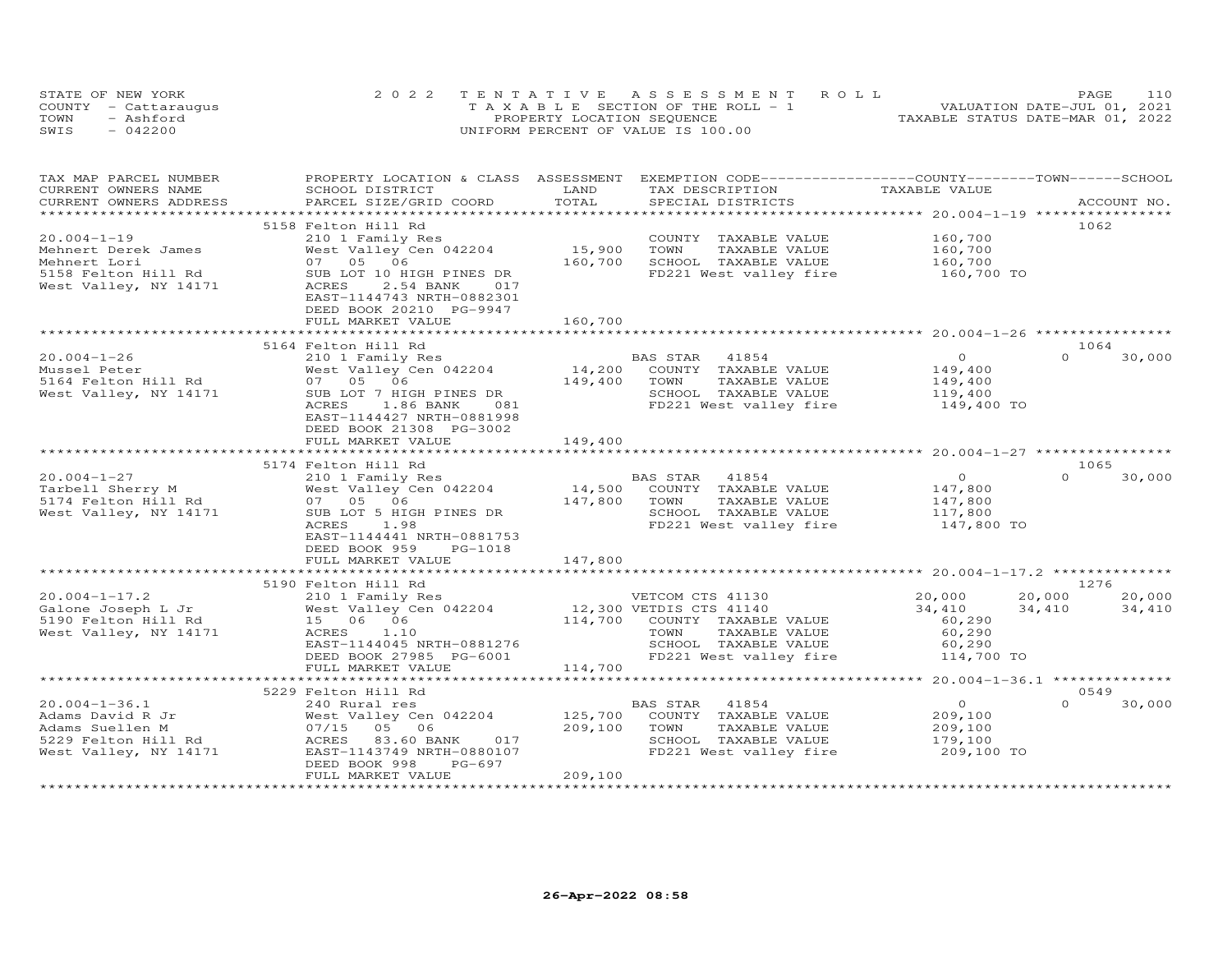| STATE OF NEW YORK    | 2022 TENTATIVE ASSESSMENT ROLL     |                                            |                                  | PAGE |  |
|----------------------|------------------------------------|--------------------------------------------|----------------------------------|------|--|
| COUNTY - Cattaraugus |                                    | $T A X A B I E E$ SECTION OF THE ROLL $-1$ | VALUATION DATE-JUL 01, 2021      |      |  |
| TOWN<br>- Ashford    |                                    | PROPERTY LOCATION SEQUENCE                 | TAXABLE STATUS DATE-MAR 01, 2022 |      |  |
| $-042200$<br>SWIS    | UNIFORM PERCENT OF VALUE IS 100.00 |                                            |                                  |      |  |

| TAX MAP PARCEL NUMBER                         | PROPERTY LOCATION & CLASS ASSESSMENT                 | LAND                          | EXEMPTION CODE-----------------COUNTY-------TOWN-----SCHOOL |                  |                    |
|-----------------------------------------------|------------------------------------------------------|-------------------------------|-------------------------------------------------------------|------------------|--------------------|
| CURRENT OWNERS NAME<br>CURRENT OWNERS ADDRESS | SCHOOL DISTRICT<br>PARCEL SIZE/GRID COORD            | TOTAL                         | TAX DESCRIPTION<br>SPECIAL DISTRICTS                        | TAXABLE VALUE    | ACCOUNT NO.        |
|                                               |                                                      |                               |                                                             |                  |                    |
|                                               | 5298 Felton Hill Rd                                  |                               |                                                             |                  | 0625               |
| $20.004 - 1 - 38.1$                           | 270 Mfg housing                                      |                               | COUNTY TAXABLE VALUE                                        | 69,800           |                    |
| Anderson Dennis                               | West Valley Cen 042204                               | 23,200                        | TOWN<br>TAXABLE VALUE                                       | 69,800           |                    |
| Anderson Mary                                 | 15 05 06                                             | 69,800                        | SCHOOL TAXABLE VALUE                                        | 69,800           |                    |
|                                               | 5.47<br>ACRES                                        |                               |                                                             |                  |                    |
| 3930 102 Place                                | EAST-1142475 NRTH-0880350                            |                               | FD221 West valley fire                                      | 69,800 TO        |                    |
| Clearwater, FL 33762                          |                                                      |                               |                                                             |                  |                    |
|                                               | DEED BOOK 22206 PG-8002                              |                               |                                                             |                  |                    |
|                                               | FULL MARKET VALUE                                    | 69,800                        |                                                             |                  |                    |
|                                               | 5298 Felton Hill Rd                                  |                               |                                                             |                  |                    |
| $20.004 - 1 - 38.2$                           | 314 Rural vac<10                                     |                               | COUNTY TAXABLE VALUE                                        | 13,500           |                    |
| Ehman Rodney                                  | West Valley Cen 042204                               | 13,500                        | TOWN<br>TAXABLE VALUE                                       | 13,500           |                    |
| Ehman Randall                                 | 15  05  06                                           | 13,500                        | SCHOOL TAXABLE VALUE                                        | 13,500           |                    |
|                                               |                                                      |                               |                                                             |                  |                    |
| 4865 Felton Hill Rd                           | split from 38.1<br>ACRES                             |                               | FD221 West valley fire                                      | 13,500 TO        |                    |
| West Valley, NY 14171                         | 4.00                                                 |                               |                                                             |                  |                    |
|                                               | EAST-1142505 NRTH-0880910                            |                               |                                                             |                  |                    |
|                                               | DEED BOOK 2020<br>PG-16587                           |                               |                                                             |                  |                    |
|                                               | FULL MARKET VALUE<br>***********************         | 13,500<br>* * * * * * * * * * |                                                             |                  |                    |
|                                               |                                                      |                               |                                                             |                  | 0912               |
|                                               | 5311 Felton Hill Rd                                  |                               |                                                             |                  | $\Omega$           |
| $20.004 - 1 - 37.1$                           | 210 1 Family Res                                     |                               | BAS STAR<br>41854                                           | $\overline{0}$   | 30,000             |
| Nietopski Bradley M                           | West Valley Cen 042204                               | 28,700                        | COUNTY TAXABLE VALUE                                        | 197,400          |                    |
| 5311 Felton Hill Rd                           | 15 05 06                                             | 197,400                       | TOWN<br>TAXABLE VALUE                                       | 197,400          |                    |
| West Valley, NY 14171                         | FF 1240.00                                           |                               | SCHOOL TAXABLE VALUE                                        | 167,400          |                    |
|                                               | ACRES<br>7.93 BANK 017                               |                               | FD221 West valley fire                                      | 197,400 TO       |                    |
|                                               | EAST-1142409 NRTH-0879618                            |                               |                                                             |                  |                    |
|                                               | DEED BOOK 00939 PG-00776                             |                               |                                                             |                  |                    |
|                                               | FULL MARKET VALUE                                    | 197,400                       |                                                             |                  |                    |
|                                               |                                                      |                               |                                                             |                  | 0937               |
| $29.002 - 1 - 1.2$                            | 5345 Felton Hill Rd                                  |                               | COUNTY TAXABLE VALUE                                        | 200,800          |                    |
| Krause Gregory S                              | 240 Rural res<br>West Valley Cen 042204              | 53,100                        | TOWN<br>TAXABLE VALUE                                       | 200,800          |                    |
|                                               |                                                      |                               |                                                             |                  |                    |
| 5345 Felton Hill Rd                           | 14  05  06<br>ACRES<br>017                           | 200,800                       | SCHOOL TAXABLE VALUE                                        | 200,800          |                    |
| West Valley, NY 14171                         | 26.76 BANK                                           |                               | FD221 West valley fire                                      | 200,800 TO       |                    |
|                                               | EAST-1143489 NRTH-0878797                            |                               |                                                             |                  |                    |
|                                               | DEED BOOK 18642 PG-7001                              |                               |                                                             |                  |                    |
|                                               | FULL MARKET VALUE                                    | 200,800                       |                                                             |                  |                    |
|                                               | 5346 Felton Hill Rd                                  |                               |                                                             |                  | 0354               |
| $20.004 - 1 - 40$                             |                                                      |                               |                                                             | 20,000<br>20,000 | 20,000             |
|                                               | 210 1 Family Res                                     |                               | VETCOM CTS 41130<br>8,500 BAS STAR                          | $\circ$          | 30,000<br>$\Omega$ |
| Mahnk Barry E                                 | West Valley Cen 042204                               |                               | 41854                                                       |                  |                    |
| Blumenstein Marie                             | 15 05 06                                             | 98,100                        | COUNTY TAXABLE VALUE                                        | 78,100           |                    |
| 5346 Felton Hill Rd                           | FRNT 140.00 DPTH 160.00<br>EAST-0493240 NRTH-0879290 |                               | TOWN<br>TAXABLE VALUE<br>SCHOOL TAXABLE VALUE               | 78,100<br>48,100 |                    |
| West Valley, NY 14171                         | PG-00708                                             |                               |                                                             |                  |                    |
|                                               | DEED BOOK 912                                        |                               | FD221 West valley fire                                      | 98,100 TO        |                    |
|                                               | FULL MARKET VALUE                                    | 98,100                        |                                                             |                  |                    |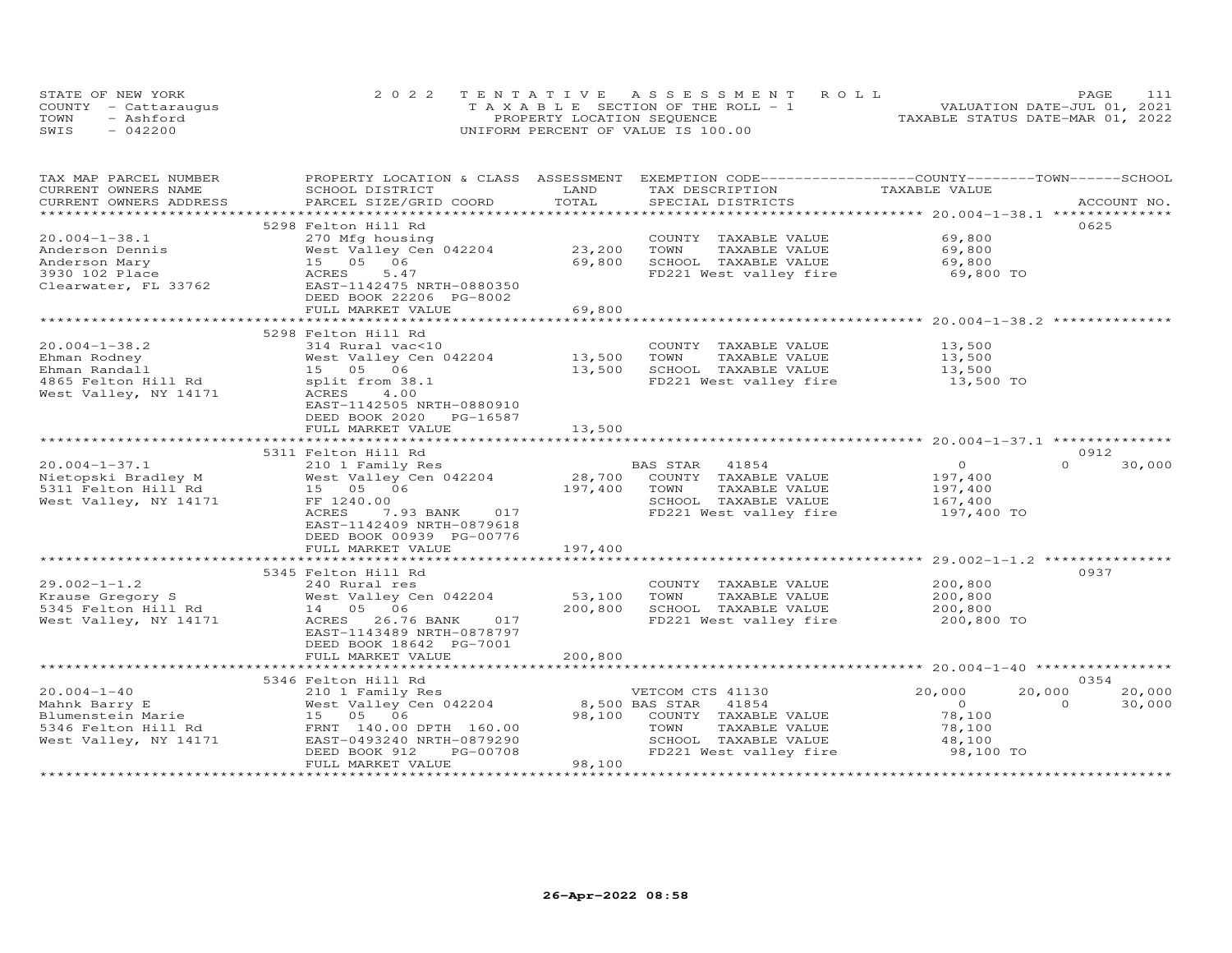|      | STATE OF NEW YORK    | 2022 TENTATIVE ASSESSMENT ROLL     | 112<br>PAGE.                     |
|------|----------------------|------------------------------------|----------------------------------|
|      | COUNTY - Cattaraugus | TAXABLE SECTION OF THE ROLL - 1    | VALUATION DATE-JUL 01, 2021      |
| TOWN | - Ashford            | PROPERTY LOCATION SEQUENCE         | TAXABLE STATUS DATE-MAR 01, 2022 |
| SWIS | $-042200$            | UNIFORM PERCENT OF VALUE IS 100.00 |                                  |

| TAX MAP PARCEL NUMBER<br>CURRENT OWNERS NAME                                                                                                                                                                                             | SCHOOL DISTRICT                                       | LAND    | PROPERTY LOCATION & CLASS ASSESSMENT EXEMPTION CODE----------------COUNTY-------TOWN------SCHOOL<br>TAX DESCRIPTION TAXABLE VALUE                                        |                                                                                          |          |             |
|------------------------------------------------------------------------------------------------------------------------------------------------------------------------------------------------------------------------------------------|-------------------------------------------------------|---------|--------------------------------------------------------------------------------------------------------------------------------------------------------------------------|------------------------------------------------------------------------------------------|----------|-------------|
| .CURRENT OWNERS ADDRESS PARCEL SIZE/GRID COORD TOTAL SPECIAL DISTRICTS ACCOUNT NO ACCOUNT NO ACCOUNT NO ARE A LATA A LATA A LATA A LATA A LATA A LATA A LATA A LATA A LATA A LATA A LATA A LATA A LATA A LATA A LATA A LATA A            |                                                       |         |                                                                                                                                                                          |                                                                                          |          | ACCOUNT NO. |
|                                                                                                                                                                                                                                          | 5359 Felton Hill Rd                                   |         |                                                                                                                                                                          |                                                                                          |          | 0762        |
| $29.007 - 1 - 33$                                                                                                                                                                                                                        |                                                       |         | 210 1 Family Res<br>West Valley Cen 042204 6,400 VETDIS CTS 41140<br>14 05 06 150,600 ENH STAR 41834<br>ACRES 0.36 COUNTY TAXARLE VALUE                                  |                                                                                          |          |             |
| Thiel Joseph E                                                                                                                                                                                                                           |                                                       |         |                                                                                                                                                                          |                                                                                          |          |             |
| 5359 Felton Hill Rd                                                                                                                                                                                                                      |                                                       |         |                                                                                                                                                                          |                                                                                          |          |             |
| West Valley, NY 14171                                                                                                                                                                                                                    |                                                       |         |                                                                                                                                                                          | $12,000$ $12,000$ $12,000$ $12,000$<br>$40,000$ $40,000$ $40,000$<br>$98,600$ 0 $74,900$ |          |             |
|                                                                                                                                                                                                                                          |                                                       |         |                                                                                                                                                                          |                                                                                          |          |             |
|                                                                                                                                                                                                                                          | EAST-1141411 NRTH-0879021<br>DEED BOOK 706 ---        |         |                                                                                                                                                                          |                                                                                          |          |             |
|                                                                                                                                                                                                                                          |                                                       |         |                                                                                                                                                                          |                                                                                          |          |             |
|                                                                                                                                                                                                                                          |                                                       |         |                                                                                                                                                                          |                                                                                          |          |             |
| EAST-1141411 NRTH-0879021<br>EAST-1141411 NRTH-0879021<br>DEED BOOK 706 PG-00455<br>FULL MARKET VALUE 150,600 FD221 West valley fire 150,600 TO<br>LD226 West valley light 150,600 TO<br>LD226 West valley light 150,600 TO              |                                                       |         |                                                                                                                                                                          |                                                                                          |          |             |
|                                                                                                                                                                                                                                          |                                                       |         |                                                                                                                                                                          |                                                                                          |          | 0436        |
|                                                                                                                                                                                                                                          |                                                       |         |                                                                                                                                                                          |                                                                                          | 12,000   | $\Omega$    |
|                                                                                                                                                                                                                                          |                                                       |         |                                                                                                                                                                          |                                                                                          | $\Omega$ | 74,900      |
|                                                                                                                                                                                                                                          |                                                       |         |                                                                                                                                                                          |                                                                                          |          |             |
|                                                                                                                                                                                                                                          |                                                       |         |                                                                                                                                                                          |                                                                                          |          |             |
|                                                                                                                                                                                                                                          |                                                       |         |                                                                                                                                                                          |                                                                                          |          |             |
|                                                                                                                                                                                                                                          |                                                       |         |                                                                                                                                                                          |                                                                                          |          |             |
|                                                                                                                                                                                                                                          |                                                       |         |                                                                                                                                                                          |                                                                                          |          |             |
|                                                                                                                                                                                                                                          |                                                       |         |                                                                                                                                                                          |                                                                                          |          |             |
|                                                                                                                                                                                                                                          |                                                       |         |                                                                                                                                                                          | **************** 29.007-1-22 *****************                                           |          |             |
|                                                                                                                                                                                                                                          | 5366 Felton Hill Rd                                   |         |                                                                                                                                                                          |                                                                                          |          | 0896        |
| $29.007 - 1 - 22$                                                                                                                                                                                                                        | 210 1 Family Res                                      |         |                                                                                                                                                                          |                                                                                          |          |             |
|                                                                                                                                                                                                                                          |                                                       |         |                                                                                                                                                                          |                                                                                          |          |             |
| 29.007-1-22<br>The Potter Family Trust and West Valley Cen 042204 6,100<br>5368 Felton Hill Road 15 05 06 119,800<br>West Valley, NY 14171 1 FRNT 49.00 DPTH 305.00                                                                      |                                                       |         | COUNTY TAXABLE VALUE 119,800<br>TOWN TAXABLE VALUE 119,800<br>SCHOOL TAXABLE VALUE 119,800                                                                               |                                                                                          |          |             |
|                                                                                                                                                                                                                                          |                                                       |         |                                                                                                                                                                          |                                                                                          |          |             |
|                                                                                                                                                                                                                                          | EAST-1141236 NRTH-0879307                             |         | SCHOOL TAXABLE VALUE                          119,800<br>FD221 West valley fire                   119,800 TO<br>LD226 West valley light                  119,800 TO      |                                                                                          |          |             |
|                                                                                                                                                                                                                                          | DEED BOOK 26822 PG-2002                               |         |                                                                                                                                                                          |                                                                                          |          |             |
|                                                                                                                                                                                                                                          | FULL MARKET VALUE                                     | 119,800 |                                                                                                                                                                          |                                                                                          |          |             |
|                                                                                                                                                                                                                                          |                                                       |         |                                                                                                                                                                          |                                                                                          |          |             |
|                                                                                                                                                                                                                                          |                                                       |         |                                                                                                                                                                          |                                                                                          |          | 1210        |
|                                                                                                                                                                                                                                          |                                                       |         |                                                                                                                                                                          |                                                                                          | $\Omega$ | 74,900      |
|                                                                                                                                                                                                                                          |                                                       |         |                                                                                                                                                                          |                                                                                          |          |             |
|                                                                                                                                                                                                                                          |                                                       |         |                                                                                                                                                                          |                                                                                          |          |             |
| 5368 Felton Hill Rd<br>5368 Felton Hill Rd<br>210 1 Family Res<br>The Potter Family Trust West Valley Cen 042204 7,200 COUNTY TAXABLE VALUE<br>5368 Felton Hill Road 15 05 06 187,700 TOWN TAXABLE VALUE 187,700<br>West Valley, NY 1417 |                                                       |         |                                                                                                                                                                          |                                                                                          |          |             |
|                                                                                                                                                                                                                                          | EAST-1141177 NRTH-0879310                             | 187,700 | TOWN TAXABLE VALUE<br>SCHOOL TAXABLE VALUE 112,800<br>The contract contract in the 187,700 TO<br>FD221 West valley fire 187,700 TO<br>LD226 West valley light 187,700 TO |                                                                                          |          |             |
|                                                                                                                                                                                                                                          | DEED BOOK 26822 PG-2001                               |         |                                                                                                                                                                          |                                                                                          |          |             |
|                                                                                                                                                                                                                                          | FULL MARKET VALUE                                     |         |                                                                                                                                                                          |                                                                                          |          |             |
|                                                                                                                                                                                                                                          |                                                       |         |                                                                                                                                                                          |                                                                                          |          |             |
|                                                                                                                                                                                                                                          | 5376 Felton Hill Rd                                   |         |                                                                                                                                                                          |                                                                                          |          | 0595        |
|                                                                                                                                                                                                                                          |                                                       |         | COUNTY TAXABLE VALUE                                                                                                                                                     | 145,400<br>145,400                                                                       |          |             |
|                                                                                                                                                                                                                                          |                                                       |         | TOWN<br>TAXABLE VALUE                                                                                                                                                    |                                                                                          |          |             |
|                                                                                                                                                                                                                                          |                                                       |         | CHOOL TAXABLE VALUE<br>FD221 West valley fire 145,400 TO<br>LD226 West valley light 145,400 TO                                                                           |                                                                                          |          |             |
|                                                                                                                                                                                                                                          |                                                       |         |                                                                                                                                                                          |                                                                                          |          |             |
|                                                                                                                                                                                                                                          | EAST-1141072 NRTH-0879301<br>PG-5001<br>DEED BOOK 971 |         |                                                                                                                                                                          |                                                                                          |          |             |
|                                                                                                                                                                                                                                          | FULL MARKET VALUE                                     | 145,400 |                                                                                                                                                                          |                                                                                          |          |             |
|                                                                                                                                                                                                                                          |                                                       |         |                                                                                                                                                                          |                                                                                          |          |             |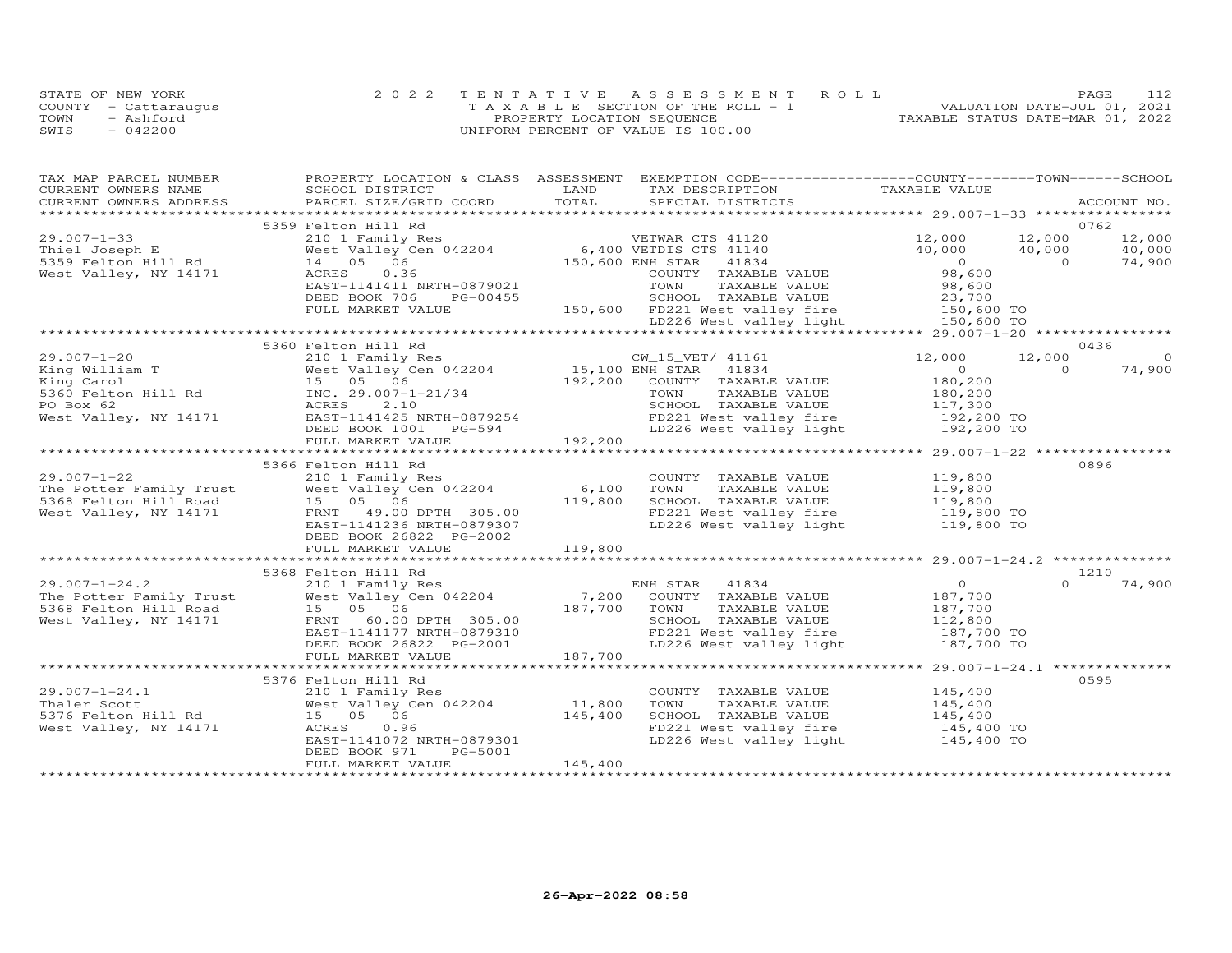|      | STATE OF NEW YORK    | 2022 TENTATIVE ASSESSMENT ROLL        | PAGE                             |
|------|----------------------|---------------------------------------|----------------------------------|
|      | COUNTY - Cattaraugus | T A X A B L E SECTION OF THE ROLL - 1 | VALUATION DATE-JUL 01, 2021      |
| TOWN | - Ashford            | PROPERTY LOCATION SEQUENCE            | TAXABLE STATUS DATE-MAR 01, 2022 |
| SWIS | $-042200$            | UNIFORM PERCENT OF VALUE IS 100.00    |                                  |

| TAX MAP PARCEL NUMBER                              |                                            |                  | PROPERTY LOCATION & CLASS ASSESSMENT EXEMPTION CODE----------------COUNTY-------TOWN------SCHOOL |                                            |          |             |
|----------------------------------------------------|--------------------------------------------|------------------|--------------------------------------------------------------------------------------------------|--------------------------------------------|----------|-------------|
| CURRENT OWNERS NAME                                | SCHOOL DISTRICT                            | LAND             | TAX DESCRIPTION                                                                                  | TAXABLE VALUE                              |          |             |
| CURRENT OWNERS ADDRESS                             | PARCEL SIZE/GRID COORD                     | TOTAL            | SPECIAL DISTRICTS                                                                                |                                            |          | ACCOUNT NO. |
| ************************                           |                                            |                  |                                                                                                  |                                            |          |             |
|                                                    | 5379 Felton Hill Rd                        |                  |                                                                                                  |                                            | 0059     |             |
| $29.007 - 1 - 30$                                  | 210 1 Family Res                           |                  | ENH STAR<br>41834                                                                                | $\overline{O}$                             | $\Omega$ | 74,900      |
|                                                    | Zio i ramily Res<br>West Valley Cen 042204 |                  | 8,000 COUNTY TAXABLE VALUE                                                                       | 158,900                                    |          |             |
| Bishop Richard A<br>Bishop Gail A<br>Bishop Gail A | 14 05 06                                   | 158,900          | TAXABLE VALUE<br>TOWN                                                                            | 158,900                                    |          |             |
| 5379 Felton Hill Rd                                | FRNT 120.00 DPTH 170.00                    |                  | SCHOOL TAXABLE VALUE                                                                             | 84,000                                     |          |             |
| West Valley, NY 14171                              | EAST-1140916 NRTH-0879012                  |                  | FD221 West valley fire 158,900 TO                                                                |                                            |          |             |
|                                                    | DEED BOOK 699<br>PG-00240                  |                  | LD226 West valley light                                                                          | 158,900 TO                                 |          |             |
|                                                    | FULL MARKET VALUE                          | 158,900          |                                                                                                  |                                            |          |             |
|                                                    |                                            |                  |                                                                                                  | ********** 29.007-1-29 *****************   |          |             |
|                                                    | 5385 Felton Hill Rd                        |                  |                                                                                                  |                                            | 0270     |             |
| $29.007 - 1 - 29$                                  | 210 1 Family Res                           |                  | BAS STAR 41854                                                                                   | $\overline{O}$                             | $\Omega$ | 30,000      |
| Fisher Adam L                                      | West Valley Cen 042204                     |                  | COUNTY TAXABLE VALUE                                                                             | 190,600                                    |          |             |
| Fisher Kristine M                                  | 14 05 06                                   | 7,200<br>190,600 | TOWN<br>TAXABLE VALUE                                                                            | 190,600                                    |          |             |
| 5385 Felton Hill Rd                                | FRNT 108.00 DPTH 170.00                    |                  | SCHOOL TAXABLE VALUE                                                                             |                                            |          |             |
|                                                    |                                            |                  |                                                                                                  | 160,600<br>190,600 TO                      |          |             |
| West Valley, NY 14171                              | BANK 017                                   |                  | FD221 West valley fire 190,600 TO<br>LD226 West valley light 190,600 TO                          |                                            |          |             |
|                                                    | EAST-1140801 NRTH-0879010                  |                  |                                                                                                  |                                            |          |             |
|                                                    | DEED BOOK 1005 PG-426                      |                  |                                                                                                  |                                            |          |             |
|                                                    | FULL MARKET VALUE                          | 190,600          |                                                                                                  |                                            |          |             |
|                                                    | ****************************               |                  |                                                                                                  |                                            |          |             |
|                                                    | 5391 Felton Hill Rd                        |                  |                                                                                                  |                                            | 0704     |             |
| $29.007 - 1 - 28$                                  | 210 1 Family Res                           |                  | ENH STAR 41834                                                                                   | $\overline{0}$                             | $\Omega$ | 74,900      |
| Seltzer John N                                     | West Valley Cen 042204                     |                  | 8,000 COUNTY TAXABLE VALUE                                                                       | 162,100                                    |          |             |
| Ondesko Sherri A                                   | 14 05 06                                   | 162,100          | TOWN<br>TAXABLE VALUE                                                                            | 162,100                                    |          |             |
| 5391 Felton Hill Rd                                | FRNT 101.00 DPTH 170.00                    |                  | SCHOOL TAXABLE VALUE 87,200<br>FD221 West valley fire 162,100 TO                                 |                                            |          |             |
| West Valley, NY 14171                              | EAST-1140695 NRTH-0879008                  |                  |                                                                                                  |                                            |          |             |
|                                                    | DEED BOOK 20190 PG-3914                    |                  | LD226 West valley light 162,100 TO                                                               |                                            |          |             |
|                                                    | FULL MARKET VALUE                          | 162,100          |                                                                                                  |                                            |          |             |
|                                                    | ***********************                    | *************    |                                                                                                  | ************ 11.002-2-2.1 **************** |          |             |
|                                                    | Folts Rd                                   |                  |                                                                                                  |                                            | 0535     |             |
| $11.002 - 2 - 2.1$                                 | 105 Vac farmland                           |                  |                                                                                                  | 38,050                                     | 38,050   | 38,050      |
| Nason Rosemary                                     | West Valley Cen 042204                     |                  |                                                                                                  | 17,050                                     |          |             |
| 4871 Creek Rd                                      | 39 06 06                                   | 55,100           | AG DIST TAXABLE VALUE<br>55,100 COUNTY TAXABLE VALUE<br>TOWN<br>TAXABLE VALUE                    | 17,050                                     |          |             |
| Springville, NY 14141                              | ACRES 34.55                                |                  | SCHOOL TAXABLE VALUE                                                                             | $\overline{17,050}$                        |          |             |
|                                                    | EAST-1147314 NRTH-0905930                  |                  | FD221 West valley fire 55,100 TO                                                                 |                                            |          |             |
| MAY BE SUBJECT TO PAYMENT                          | DEED BOOK 1005 PG-660                      |                  |                                                                                                  |                                            |          |             |
| UNDER AGDIST LAW TIL 2026                          | FULL MARKET VALUE                          | 55,100           |                                                                                                  |                                            |          |             |
|                                                    |                                            |                  |                                                                                                  |                                            |          |             |
|                                                    | Folts Rd                                   |                  |                                                                                                  |                                            | 1277     |             |
|                                                    |                                            |                  |                                                                                                  |                                            |          |             |
| $11.002 - 2 - 2.2$                                 | 260 Seasonal res                           |                  | COUNTY TAXABLE VALUE                                                                             | 215,300                                    |          |             |
| Leggio Mark A                                      | West Valley Cen 042204                     | 181,500          | TOWN<br>TAXABLE VALUE                                                                            | 215,300                                    |          |             |
| 293 Cindy Dr                                       | 39/ 06 06                                  | 215,300          | SCHOOL TAXABLE VALUE                                                                             | 215,300                                    |          |             |
| Williamsville, NY 14221                            | ACRES 134.15                               |                  | FD221 West valley fire 215,300 TO                                                                |                                            |          |             |
|                                                    | EAST-1144510 NRTH-0907297                  |                  |                                                                                                  |                                            |          |             |
|                                                    | DEED BOOK 11219 PG-7001                    |                  |                                                                                                  |                                            |          |             |
|                                                    | FULL MARKET VALUE                          | 215,300          |                                                                                                  |                                            |          |             |
|                                                    |                                            |                  |                                                                                                  |                                            |          |             |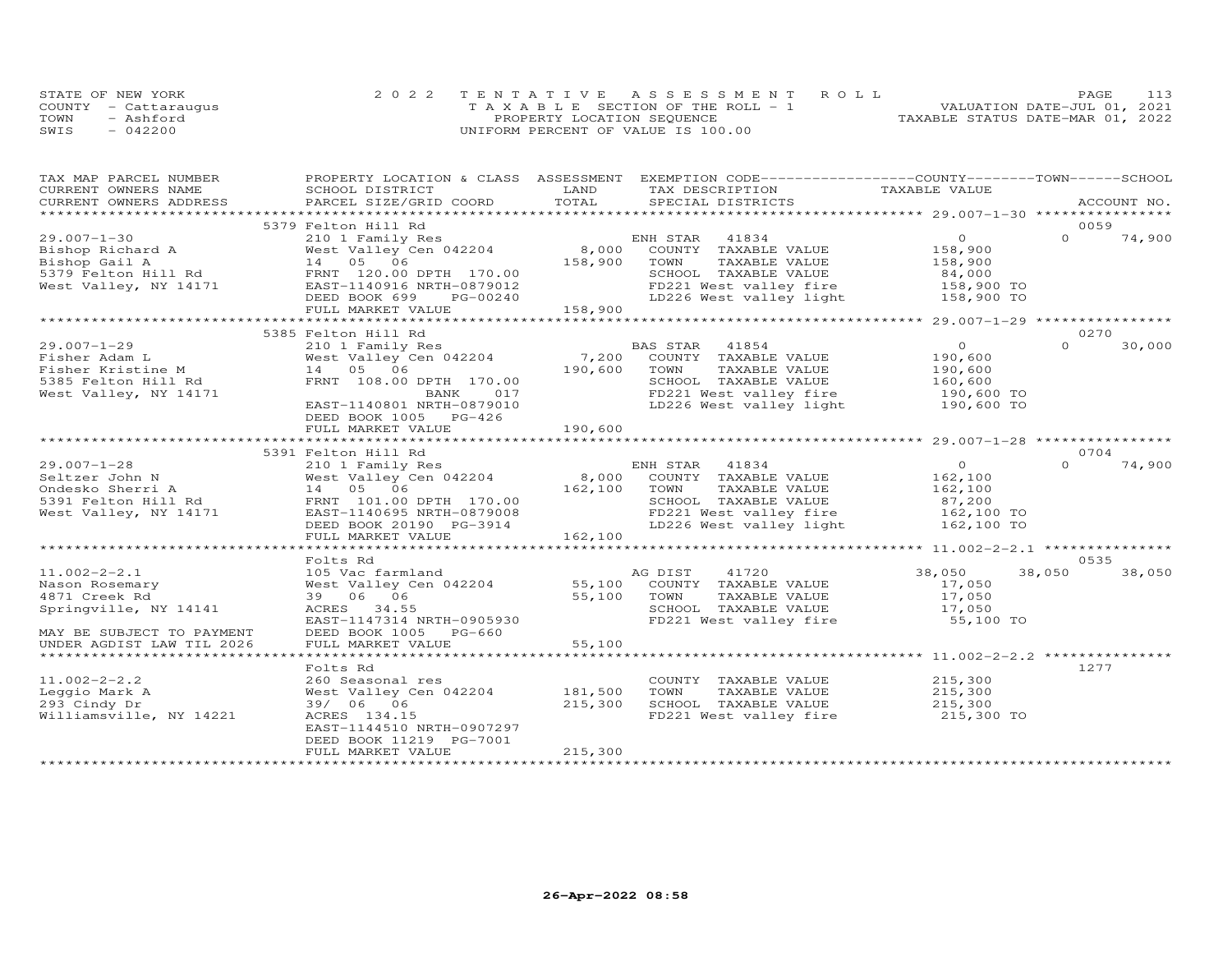| STATE OF NEW YORK    | 2022 TENTATIVE ASSESSMENT ROLL        | <b>PAGE</b>                      | 114 |
|----------------------|---------------------------------------|----------------------------------|-----|
| COUNTY - Cattaraugus | T A X A B L E SECTION OF THE ROLL - 1 | VALUATION DATE-JUL 01, 2021      |     |
| TOWN<br>- Ashford    | PROPERTY LOCATION SEQUENCE            | TAXABLE STATUS DATE-MAR 01, 2022 |     |
| SWIS<br>$-042200$    | UNIFORM PERCENT OF VALUE IS 100.00    |                                  |     |

| TAX MAP PARCEL NUMBER   | PROPERTY LOCATION & CLASS ASSESSMENT |                     | EXEMPTION CODE-----------------COUNTY-------TOWN------SCHOOL |                                               |                    |
|-------------------------|--------------------------------------|---------------------|--------------------------------------------------------------|-----------------------------------------------|--------------------|
| CURRENT OWNERS NAME     | SCHOOL DISTRICT                      | LAND                | TAX DESCRIPTION                                              | TAXABLE VALUE                                 |                    |
| CURRENT OWNERS ADDRESS  | PARCEL SIZE/GRID COORD               | TOTAL               | SPECIAL DISTRICTS                                            |                                               | ACCOUNT NO.        |
| *********************** |                                      |                     |                                                              |                                               |                    |
|                         | Folts Rd                             |                     |                                                              |                                               | 1556               |
| $11.002 - 2 - 2.5$      | 322 Rural vac>10                     |                     | COUNTY TAXABLE VALUE                                         | 64,400                                        |                    |
| Drake Daniel J          | West Valley Cen 042204               | 64,400              | TOWN<br>TAXABLE VALUE                                        | 64,400                                        |                    |
| Drake Clyde M           | 39/6/6                               | 64,400              | SCHOOL TAXABLE VALUE                                         | 64,400                                        |                    |
| 93 Newman St            | 30.75<br>ACRES                       |                     | FD221 West valley fire                                       | 64,400 TO                                     |                    |
| Springville, NY 14141   | EAST-1145135 NRTH-0905925            |                     |                                                              |                                               |                    |
|                         | DEED BOOK 1028 PG-332                |                     |                                                              |                                               |                    |
|                         | FULL MARKET VALUE                    | 64,400              |                                                              |                                               |                    |
|                         | **********************               | * * * * * * * * * * |                                                              | ********************* 11.002-2-14 *********** |                    |
|                         | Folts Rd                             |                     |                                                              |                                               | 0470               |
| $11.002 - 2 - 14$       | 322 Rural vac>10                     |                     | COUNTY TAXABLE VALUE                                         | 66,700                                        |                    |
| Smith Glen              | West Valley Cen 042204               | 66,700              | TOWN<br>TAXABLE VALUE                                        | 66,700                                        |                    |
| 382 Main Str            | 39 06 06                             | 66,700              | SCHOOL TAXABLE VALUE                                         | 66,700                                        |                    |
| East Aurora, NY 14052   | ACRES<br>30.03                       |                     | FD221 West valley fire                                       | 66,700 TO                                     |                    |
|                         | EAST-1147238 NRTH-0904913            |                     |                                                              |                                               |                    |
|                         | DEED BOOK 29485 PG-2001              |                     |                                                              |                                               |                    |
|                         | FULL MARKET VALUE                    | 66,700              |                                                              |                                               |                    |
|                         |                                      |                     |                                                              |                                               |                    |
|                         | 5108 Folts Rd                        |                     |                                                              |                                               | 1555               |
| $11.002 - 2 - 2.3$      | 210 1 Family Res                     |                     | COUNTY TAXABLE VALUE                                         | 199,500                                       |                    |
| Tucker Michael G        | West Valley Cen 042204               | 20,900              | TOWN<br>TAXABLE VALUE                                        | 199,500                                       |                    |
| 5108 Folts Road         | 39/6/6                               | 199,500             | SCHOOL TAXABLE VALUE                                         | 199,500                                       |                    |
| Springville, NY 14141   | ACRES<br>4.80 BANK<br>017            |                     | FD221 West valley fire                                       | 199,500 TO                                    |                    |
|                         | EAST-1145930 NRTH-0905698            |                     |                                                              |                                               |                    |
|                         | DEED BOOK 25907 PG-3003              |                     |                                                              |                                               |                    |
|                         | FULL MARKET VALUE                    | 199,500             |                                                              |                                               |                    |
|                         |                                      |                     |                                                              |                                               |                    |
|                         | 5117 Folts Rd                        |                     | 95 PCT OF VALUE USED FOR EXEMPTION PURPOSES                  |                                               | 0274               |
| $11.002 - 2 - 12$       |                                      |                     | CW_15_VET/ 41161                                             | 12,000                                        | 12,000<br>$\Omega$ |
| Boyles Joseph R         |                                      |                     |                                                              | $\overline{O}$                                | 30,000<br>$\Omega$ |
| 5117 Folts Rd           | 39 06 06                             |                     | 95,100 COUNTY TAXABLE VALUE                                  | 83,100                                        |                    |
| Springville, NY 14141   | ACRES 14.70                          |                     | TOWN<br>TAXABLE VALUE                                        | 83,100                                        |                    |
|                         | EAST-1147655 NRTH-0905332            |                     | SCHOOL TAXABLE VALUE                                         | 65,100                                        |                    |
|                         | DEED BOOK 20130 PG-4001              |                     | FD221 West valley fire                                       | 95,100 TO                                     |                    |
|                         | FULL MARKET VALUE                    | 95,100              |                                                              |                                               |                    |
|                         |                                      |                     |                                                              |                                               |                    |
|                         | 5119 Folts Rd                        |                     |                                                              |                                               | 0377               |
| $11.002 - 2 - 13$       | 270 Mfg housing                      |                     | ENH STAR<br>41834                                            | $\overline{O}$                                | $\Omega$<br>58,900 |
| Lipka Connie M          | West Valley Cen 042204               | 7,100               | COUNTY TAXABLE VALUE                                         | 58,900                                        |                    |
| 5119 Folts Rd           | 39 06 06                             | 58,900              | TOWN<br>TAXABLE VALUE                                        | 58,900                                        |                    |
| Springville, NY 14141   | 80.00 DPTH 275.00<br>FRNT            |                     | SCHOOL TAXABLE VALUE                                         | $\overline{0}$                                |                    |
|                         | EAST-1146442 NRTH-0905392            |                     | FD221 West valley fire                                       | 58,900 TO                                     |                    |
|                         | DEED BOOK 00936 PG-00839             |                     |                                                              |                                               |                    |
|                         | FULL MARKET VALUE                    | 58,900              |                                                              |                                               |                    |
|                         |                                      |                     |                                                              |                                               |                    |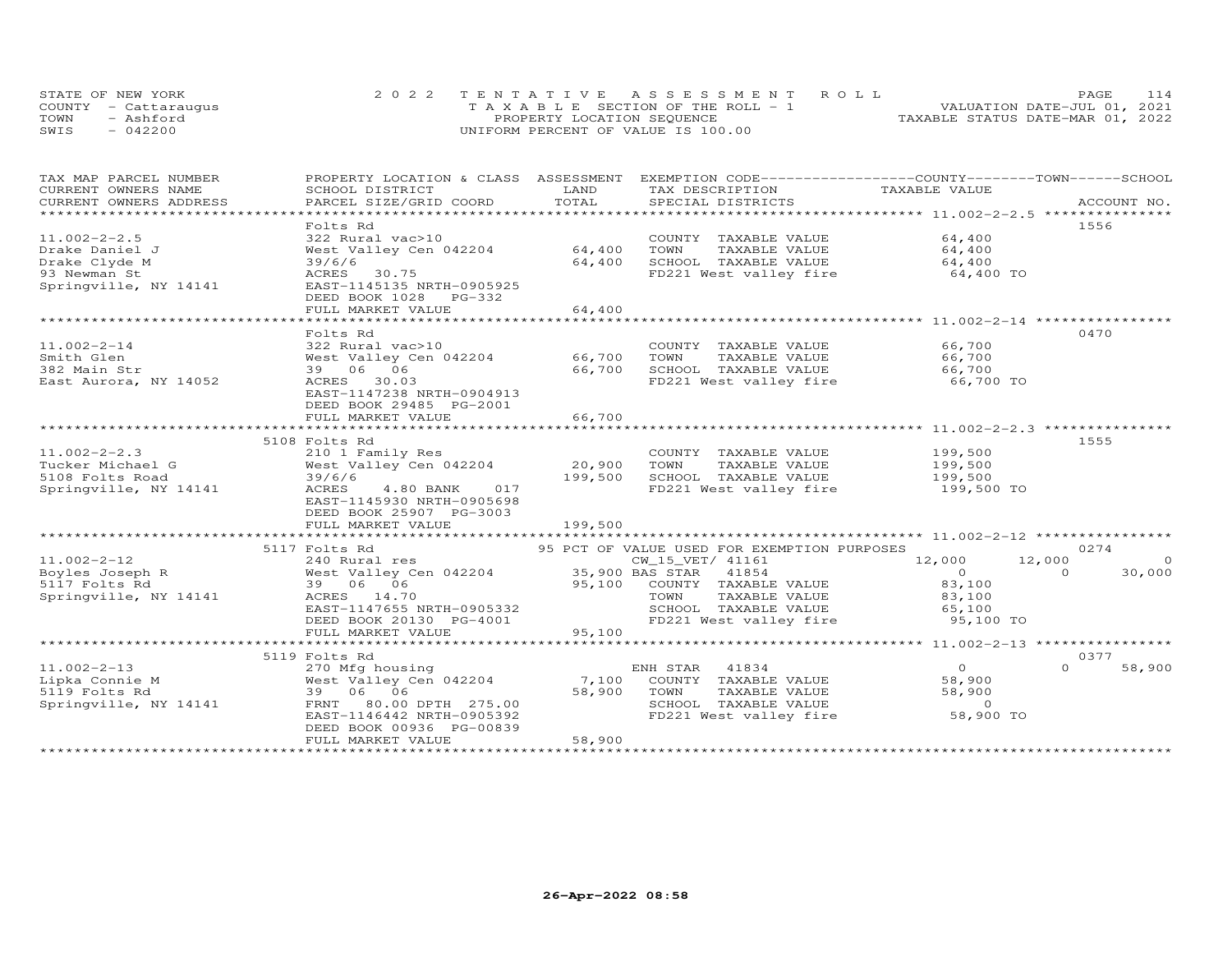| STATE OF NEW YORK    | 2022 TENTATIVE ASSESSMENT ROLL        | 115<br>PAGE.                     |
|----------------------|---------------------------------------|----------------------------------|
| COUNTY - Cattaraugus | T A X A B L E SECTION OF THE ROLL - 1 | VALUATION DATE-JUL 01, 2021      |
| TOWN<br>- Ashford    | PROPERTY LOCATION SEQUENCE            | TAXABLE STATUS DATE-MAR 01, 2022 |
| SWIS<br>$-042200$    | UNIFORM PERCENT OF VALUE IS 100.00    |                                  |

| TAX MAP PARCEL NUMBER<br>CURRENT OWNERS NAME                                           | PROPERTY LOCATION & CLASS ASSESSMENT EXEMPTION CODE----------------COUNTY-------TOWN------SCHOOL<br>SCHOOL DISTRICT                                                                                                           | LAND                         | TAX DESCRIPTION                                                                                                                         | TAXABLE VALUE                    |                    |
|----------------------------------------------------------------------------------------|-------------------------------------------------------------------------------------------------------------------------------------------------------------------------------------------------------------------------------|------------------------------|-----------------------------------------------------------------------------------------------------------------------------------------|----------------------------------|--------------------|
|                                                                                        |                                                                                                                                                                                                                               | TOTAL                        |                                                                                                                                         |                                  |                    |
| $11.002 - 2 - 15$                                                                      | 5153 Folts Rd<br>270 Mfg housing                                                                                                                                                                                              |                              | COUNTY TAXABLE VALUE 66,700                                                                                                             |                                  | 0689               |
| $Yerke Donald B$<br>$Yerke Donald B$<br>$Tchamh H$ 39 06 06                            | West Valley Cen 042204 21,100<br>5.20                                                                                                                                                                                         | 66,700                       | TOWN<br>TAXABLE VALUE 66,700<br>TAXABLE VALUE 66,700<br>SCHOOL TAXABLE VALUE<br>FD221 West valley fire 66,700 TO                        |                                  |                    |
| Hamburg, NY 14075                                                                      | EAST-1146476 NRTH-0904624<br>DEED BOOK 11171 PG-3001<br>FULL MARKET VALUE                                                                                                                                                     | 66,700                       |                                                                                                                                         |                                  |                    |
|                                                                                        | 5186 Folts Rd                                                                                                                                                                                                                 |                              |                                                                                                                                         |                                  | 0142               |
| 11.002-2-20                                                                            | 240 Rural res<br>Widrig Timothy<br>West Valley Cen 042204 57,300 COUNTY TAXABLE VALUE 232,200<br>Midrig Mary Jo 39 06 06 232,200 TOWN TAXABLE VALUE 232,200<br>5186 Folts Rd<br>Springville, NY 14141 MORED BOOK 758 PG-00898 |                              | ENH STAR 41834<br>SCHOOL TAXABLE VALUE 157,300<br>FD221 West valley fire 232,200 TO                                                     | $\sim$ 0                         | $\Omega$<br>74,900 |
|                                                                                        | FULL MARKET VALUE                                                                                                                                                                                                             | 232,200                      |                                                                                                                                         |                                  |                    |
|                                                                                        | 5201 Folts Rd                                                                                                                                                                                                                 |                              |                                                                                                                                         |                                  | 0163               |
| $11.002 - 2 - 16$<br>Swierczynski Timothy C<br>606 Aurora St<br>Lancaster, NY 14086    | 240 Rural res<br>West Valley Cen 042204 174,700<br>39 06 06 230,000<br>ACRES 115.43<br>EAST-1146154 NRTH-0904319                                                                                                              |                              | COUNTY TAXABLE VALUE<br>TAXABLE VALUE<br>TOWN<br>SCHOOL TAXABLE VALUE 230,000<br>FD221 West valley fire                                 | 230,000<br>230,000<br>230,000 TO |                    |
| PRIOR OWNER ON 3/01/2022 DEED BOOK 20220 I<br>Swierczynski Timothy C FULL MARKET VALUE | DEED BOOK 20220 PG-1098                                                                                                                                                                                                       | 230,000                      |                                                                                                                                         |                                  |                    |
|                                                                                        | 5222 Folts Rd                                                                                                                                                                                                                 |                              |                                                                                                                                         |                                  | 0458               |
| $11.002 - 2 - 19$<br>May Brandon M<br>5222 Foits Rd<br>Springville, NY 14141           | 240 Rural res<br>West Valley Cen 042204<br>39 06 066 PANTER 017<br>ACRES 10.66 BANK 017<br>EAST-1145016 NRTH-0903470<br>DEED BOOK 27556 PG-2001                                                                               | 32,500<br>155,200<br>155,200 | COUNTY TAXABLE VALUE 155,200<br>TOWN TAXABLE VALUE 155,200<br>SCHOOL TAXABLE VALUE 155,200<br>TOWN<br>FD221 West valley fire 155,200 TO |                                  |                    |
|                                                                                        | FULL MARKET VALUE                                                                                                                                                                                                             |                              |                                                                                                                                         |                                  |                    |
| $11.004 - 2 - 4$<br>MTWOK LLC<br>12364 Townsend Road<br>Springville, NY 14141          | 5251 Folts Rd<br>105 Vac farmland<br>West Valley Cen 042204<br>$38/39$ 06 06<br>ACRES 231.35<br>EAST-0497610 NRTH-0901490<br>DEED BOOK 30633 PG-6001                                                                          | 326,900<br>326,900           | COUNTY TAXABLE VALUE 326,900<br>TOWN       TAXABLE  VALUE<br>SCHOOL    TAXABLE  VALUE<br>FD221 West valley fire 326,900 TO              | 326,900<br>326,900               | 0469               |
|                                                                                        | FULL MARKET VALUE                                                                                                                                                                                                             | 326,900                      |                                                                                                                                         |                                  |                    |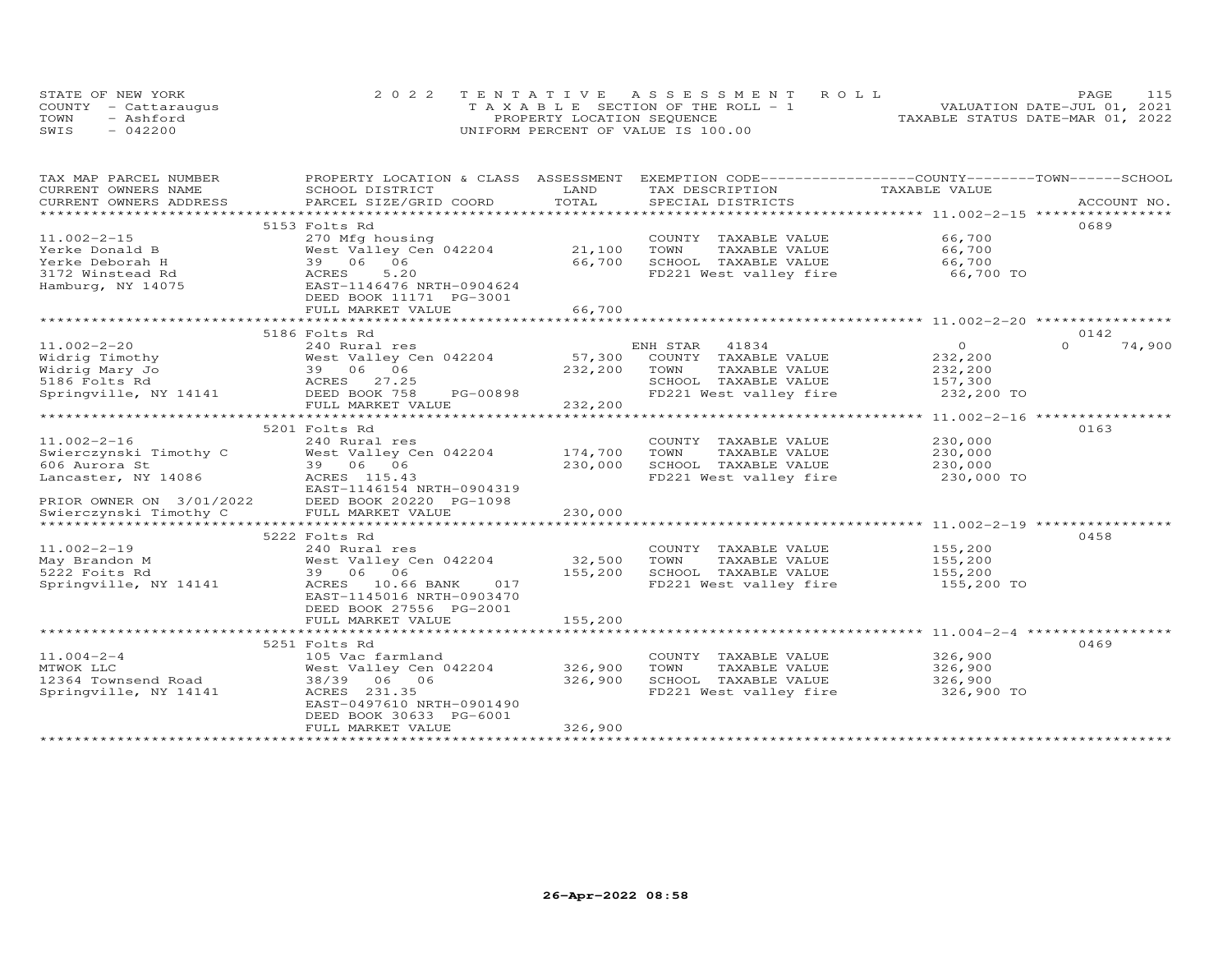| STATE OF NEW YORK    | 2022 TENTATIVE ASSESSMENT ROLL        |  |                                  | PAGE. | 116 |
|----------------------|---------------------------------------|--|----------------------------------|-------|-----|
| COUNTY - Cattarauqus | T A X A B L E SECTION OF THE ROLL - 1 |  | VALUATION DATE-JUL 01, 2021      |       |     |
| TOWN<br>- Ashford    | PROPERTY LOCATION SEQUENCE            |  | TAXABLE STATUS DATE-MAR 01, 2022 |       |     |
| SWIS<br>$-042200$    | UNIFORM PERCENT OF VALUE IS 100.00    |  |                                  |       |     |

| TAX MAP PARCEL NUMBER                                                                                                                                                | PROPERTY LOCATION & CLASS ASSESSMENT |         | EXEMPTION CODE-----------------COUNTY-------TOWN-----SCHOOL                 |                       |          |        |
|----------------------------------------------------------------------------------------------------------------------------------------------------------------------|--------------------------------------|---------|-----------------------------------------------------------------------------|-----------------------|----------|--------|
| CURRENT OWNERS NAME                                                                                                                                                  | SCHOOL DISTRICT                      | LAND    | TAX DESCRIPTION                                                             | TAXABLE VALUE         |          |        |
| CURRENT OWNERS ADDRESS                                                                                                                                               |                                      |         |                                                                             |                       |          |        |
| ***********************                                                                                                                                              |                                      |         |                                                                             |                       |          |        |
|                                                                                                                                                                      | 5294 Folts Rd                        |         |                                                                             |                       | 0104     |        |
| $11.002 - 2 - 22.1$                                                                                                                                                  |                                      |         |                                                                             | 20,000                | 20,000   | 20,000 |
|                                                                                                                                                                      |                                      |         |                                                                             | $\sim$ 0              | $\Omega$ | 74,900 |
|                                                                                                                                                                      |                                      |         |                                                                             | 191,200               |          |        |
| Cizdziel Catherine M West Valley Cen 042204 17,800<br>Cizdziel Jeffrey J 46 06 06 211,200<br>5294 Folts Rd ACRES 3.50<br>Springville, NY 14141 DEED BOOK 1023 PG-659 |                                      |         | TAXABLE VALUE<br>TOWN                                                       |                       |          |        |
|                                                                                                                                                                      |                                      |         | SCHOOL TAXABLE VALUE                                                        | 191,200<br>116,300    |          |        |
|                                                                                                                                                                      | FULL MARKET VALUE                    |         | 211,200 FD221 West valley fire 311,200 TO                                   |                       |          |        |
|                                                                                                                                                                      |                                      |         |                                                                             |                       |          |        |
|                                                                                                                                                                      | 5313 Folts Rd                        |         |                                                                             |                       | 0841     |        |
|                                                                                                                                                                      |                                      |         |                                                                             |                       |          |        |
| $11.002 - 2 - 23$                                                                                                                                                    | 240 Rural res                        |         | COUNTY TAXABLE VALUE                                                        | 147,500<br>147,500    |          |        |
| Picone Austin Riley Mest Valley Cen 042204                                                                                                                           |                                      | 44,800  | TOWN<br>TAXABLE VALUE                                                       |                       |          |        |
| 5313 Folts Rd                                                                                                                                                        | 46 06 06<br>ACRES 20.66              | 147,500 | SCHOOL TAXABLE VALUE 147,500                                                |                       |          |        |
| Springville, NY 14141                                                                                                                                                | ACRES 20.66 BANK 017                 |         | FD221 West valley fire                                                      | 147,500 TO            |          |        |
|                                                                                                                                                                      | EAST-1143361 NRTH-0903071            |         |                                                                             |                       |          |        |
|                                                                                                                                                                      | DEED BOOK 30572 PG-3004              |         |                                                                             |                       |          |        |
|                                                                                                                                                                      | FULL MARKET VALUE                    | 147,500 |                                                                             |                       |          |        |
|                                                                                                                                                                      |                                      |         |                                                                             |                       |          |        |
|                                                                                                                                                                      | 5320 Folts Rd                        |         |                                                                             |                       | 1353     |        |
| $11.002 - 2 - 22.2$                                                                                                                                                  | 210 1 Family Res                     |         | BAS STAR 41854<br>13,600 COUNTY TAXABLE VALUE<br>190,000 TOWN TAXABLE VALUE | $\overline{0}$        | $\Omega$ | 30,000 |
|                                                                                                                                                                      |                                      |         |                                                                             | 190,000               |          |        |
|                                                                                                                                                                      |                                      |         | TAXABLE VALUE 190,000                                                       |                       |          |        |
|                                                                                                                                                                      |                                      |         |                                                                             |                       |          |        |
| 11.002-2-22.2<br>Cizdziel Stanley J<br>Cizdziel Kimberly M (1686 06 06 5320 Folts Rd 1686 06 5320 Folts Rd 1686 06 5320 Folts Rd 169                                 | EAST-1142804 NRTH-0903465            |         | SCHOOL TAXABLE VALUE<br>FD221 West valley fire                              | 160,000<br>190,000 TO |          |        |
|                                                                                                                                                                      | DEED BOOK 10699 PG-7001              |         |                                                                             |                       |          |        |
|                                                                                                                                                                      | FULL MARKET VALUE                    | 190,000 |                                                                             |                       |          |        |
|                                                                                                                                                                      |                                      |         |                                                                             |                       |          |        |
|                                                                                                                                                                      | Forks Rd                             |         |                                                                             |                       | 0186     |        |
| $10.004 - 1 - 51.1$                                                                                                                                                  | 105 Vac farmland                     |         | COUNTY TAXABLE VALUE                                                        | 30,600                |          |        |
| Miller Willard W                                                                                                                                                     | Springville-Gri 143801 30,600        |         |                                                                             | 30,600                |          |        |
| Miller Anna M                                                                                                                                                        | 77 06 06                             | 30,600  | TOWN      TAXABLE VALUE<br>SCHOOL   TAXABLE VALUE                           | 30,600                |          |        |
|                                                                                                                                                                      |                                      |         |                                                                             |                       |          |        |
| 9729 Rte 219                                                                                                                                                         | ACRES 27.45                          |         | FD221 West valley fire 30,600 TO                                            |                       |          |        |
| West Valley, NY 14171                                                                                                                                                | EAST-1118736 NRTH-0897406            |         |                                                                             |                       |          |        |
|                                                                                                                                                                      | DEED BOOK 777<br>PG-00315            |         |                                                                             |                       |          |        |
|                                                                                                                                                                      | FULL MARKET VALUE                    | 30,600  |                                                                             |                       |          |        |
|                                                                                                                                                                      |                                      |         |                                                                             |                       |          |        |
|                                                                                                                                                                      | 10697 Forks Rd                       |         |                                                                             |                       | 0445     |        |
| $10.004 - 1 - 52.1$                                                                                                                                                  | 240 Rural res                        |         | COUNTY TAXABLE VALUE                                                        | 180,100               |          |        |
| Sisti Joshua                                                                                                                                                         | Springville-Gri 143801               | 70,700  | TOWN<br>TAXABLE VALUE                                                       | 180,100<br>180,100    |          |        |
| 2936 E Pleasant Ave                                                                                                                                                  | 78 06 06                             | 180,100 | SCHOOL TAXABLE VALUE                                                        |                       |          |        |
| Eden, NY 14057                                                                                                                                                       | ACRES 32.27 BANK<br>017              |         | FD221 West valley fire 180,100 TO                                           |                       |          |        |
|                                                                                                                                                                      | EAST-1118719 NRTH-0898815            |         |                                                                             |                       |          |        |
|                                                                                                                                                                      | DEED BOOK 2019 PG-13174              |         |                                                                             |                       |          |        |
|                                                                                                                                                                      | FULL MARKET VALUE                    | 180,100 |                                                                             |                       |          |        |
|                                                                                                                                                                      |                                      |         |                                                                             |                       |          |        |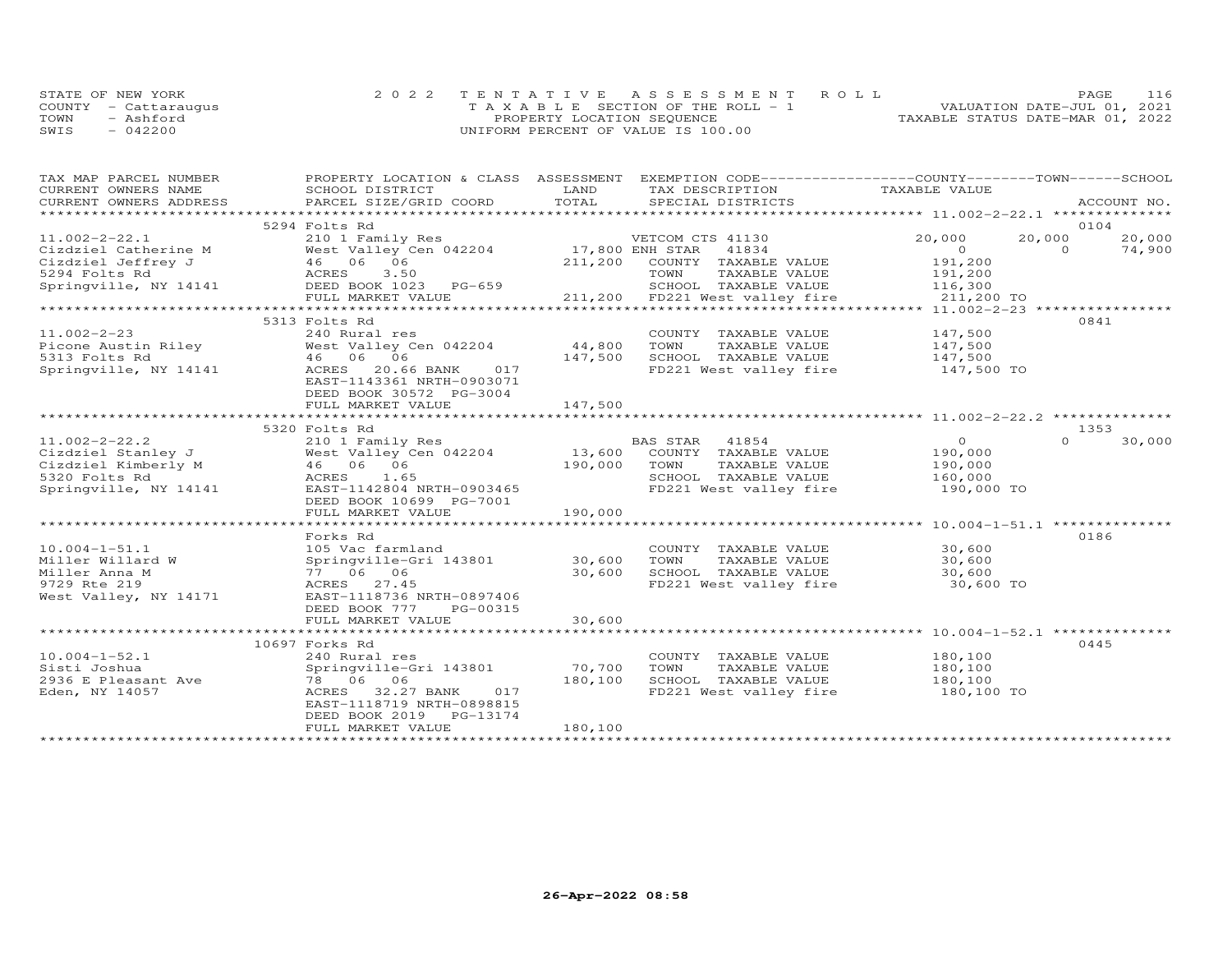| STATE OF NEW YORK    | 2022 TENTATIVE ASSESSMENT ROLL        | PAGE.                            |
|----------------------|---------------------------------------|----------------------------------|
| COUNTY - Cattaraugus | T A X A B L E SECTION OF THE ROLL - 1 | VALUATION DATE-JUL 01, 2021      |
| TOWN<br>- Ashford    | PROPERTY LOCATION SEQUENCE            | TAXABLE STATUS DATE-MAR 01, 2022 |
| SWIS<br>042200       | UNIFORM PERCENT OF VALUE IS 100.00    |                                  |

| TAX MAP PARCEL NUMBER                                  | PROPERTY LOCATION & CLASS ASSESSMENT                 |         | EXEMPTION CODE-----------------COUNTY-------TOWN------SCHOOL |                                                  |        |             |
|--------------------------------------------------------|------------------------------------------------------|---------|--------------------------------------------------------------|--------------------------------------------------|--------|-------------|
| CURRENT OWNERS NAME                                    | SCHOOL DISTRICT                                      | LAND    | TAX DESCRIPTION                                              | TAXABLE VALUE                                    |        |             |
| CURRENT OWNERS ADDRESS<br>******************           | PARCEL SIZE/GRID COORD                               | TOTAL   | SPECIAL DISTRICTS                                            |                                                  |        | ACCOUNT NO. |
|                                                        |                                                      |         |                                                              |                                                  |        |             |
|                                                        | Fox Valley & Nys Rte 240                             |         |                                                              |                                                  | 1415   |             |
| $20.001 - 1 - 28.2$                                    | 105 Vac farmland                                     |         | AG DIST<br>41720                                             | 97,967                                           | 97,967 | 97,967      |
| Neumann Susan                                          | West Valley Cen 042204                               | 196,700 | COUNTY TAXABLE VALUE                                         | 98,733                                           |        |             |
| Neumann Robert A Sr                                    | 49 06 06                                             | 196,700 | TAXABLE VALUE<br>TOWN                                        | 98,733                                           |        |             |
| 9943 Route 240                                         | ACRES 126.90                                         |         | SCHOOL TAXABLE VALUE                                         | 98,733                                           |        |             |
| West Valley, NY 14171                                  | EAST-1138171 NRTH-0886770<br>DEED BOOK 23015 PG-7002 |         | FD221 West valley fire                                       | 196,700 TO                                       |        |             |
| MAY BE SUBJECT TO PAYMENT<br>UNDER AGDIST LAW TIL 2026 | FULL MARKET VALUE                                    | 196,700 |                                                              |                                                  |        |             |
| ******************************                         |                                                      |         |                                                              |                                                  |        |             |
|                                                        | Fox Valley Rd                                        |         |                                                              |                                                  | 0101   |             |
| $20.001 - 1 - 30$                                      | 322 Rural vac>10                                     |         | COUNTY TAXABLE VALUE                                         | 10,900                                           |        |             |
| Brown Wilfred J Jr                                     | West Valley Cen 042204                               | 10,900  | TAXABLE VALUE<br>TOWN                                        | 10,900                                           |        |             |
| 7112 Townline Rd                                       | $49 - 06 - 06$                                       | 10,900  | SCHOOL TAXABLE VALUE                                         | 10,900                                           |        |             |
| Derby, NY 14047                                        | ACRES 10.93                                          |         | FD221 West valley fire                                       | 10,900 TO                                        |        |             |
|                                                        | EAST-1136875 NRTH-0886755<br>DEED BOOK 18548 PG-4001 |         |                                                              |                                                  |        |             |
|                                                        | FULL MARKET VALUE                                    | 10,900  |                                                              |                                                  |        |             |
|                                                        |                                                      |         |                                                              | ************************ 20.001-1-31 *********** |        |             |
|                                                        | Fox Valley Rd                                        |         |                                                              |                                                  | 0006   |             |
| $20.001 - 1 - 31$                                      | 323 Vacant rural                                     |         | COUNTY TAXABLE VALUE                                         | 4,500                                            |        |             |
| Adrian Realty Co                                       | West Valley Cen 042204                               | 4,500   | TAXABLE VALUE                                                | 4,500                                            |        |             |
|                                                        |                                                      | 4,500   | TOWN                                                         |                                                  |        |             |
| CSX Tax Dept J910                                      | LAND ONLY                                            |         | SCHOOL TAXABLE VALUE                                         | 4,500                                            |        |             |
| 500 Water St                                           | 1.000 WEST VALLEY                                    |         | FD221 West valley fire                                       | 4,500 TO                                         |        |             |
| Jacksonville, FL 32202                                 | ACRES<br>1.80                                        |         |                                                              |                                                  |        |             |
|                                                        | EAST-1136205 NRTH-0886556                            |         |                                                              |                                                  |        |             |
|                                                        | DEED BOOK 00253 PG-00378                             |         |                                                              |                                                  |        |             |
|                                                        | FULL MARKET VALUE                                    | 4,500   |                                                              |                                                  |        |             |
|                                                        |                                                      |         |                                                              |                                                  | 0731   |             |
|                                                        | Fox Valley Rd                                        |         |                                                              |                                                  |        |             |
| $20.001 - 1 - 34.1$                                    | 314 Rural vac<10                                     |         | COUNTY TAXABLE VALUE                                         | 15,000                                           |        |             |
| Spittler Elwood L                                      | West Valley Cen 042204                               | 15,000  | TAXABLE VALUE<br>TOWN                                        | 15,000                                           |        |             |
| 3802 Roszyk Hill Rd                                    | 49 06 06                                             | 15,000  | SCHOOL TAXABLE VALUE                                         | 15,000                                           |        |             |
| Machias, NY 14101                                      | 7.85<br>ACRES                                        |         | FD221 West valley fire                                       | 15,000 TO                                        |        |             |
|                                                        | EAST-1138737 NRTH-0889902                            |         |                                                              |                                                  |        |             |
|                                                        | DEED BOOK 10309 PG-4001                              |         |                                                              |                                                  |        |             |
|                                                        | FULL MARKET VALUE                                    | 15,000  |                                                              |                                                  |        |             |
|                                                        |                                                      |         |                                                              |                                                  |        |             |
|                                                        | Fox Valley Rd                                        |         |                                                              |                                                  | 1459   |             |
| $20.001 - 1 - 34.3$                                    | 920 Priv Hunt/Fi                                     |         | COUNTY TAXABLE VALUE                                         | 87,500                                           |        |             |
| Erie Cty Coon Club Inc                                 | West Valley Cen 042204                               | 60,700  | TOWN<br>TAXABLE VALUE                                        | 87,500                                           |        |             |
| PO Box 53                                              | 49 06 06                                             | 87,500  | SCHOOL TAXABLE VALUE                                         | 87,500                                           |        |             |
| East Concord, NY 14055                                 | 21.85<br>ACRES                                       |         | FD221 West valley fire                                       | 87,500 TO                                        |        |             |
|                                                        | EAST-1137206 NRTH-0887898                            |         |                                                              |                                                  |        |             |
|                                                        | DEED BOOK 11503 PG-5001                              |         |                                                              |                                                  |        |             |
|                                                        | FULL MARKET VALUE                                    | 87,500  |                                                              |                                                  |        |             |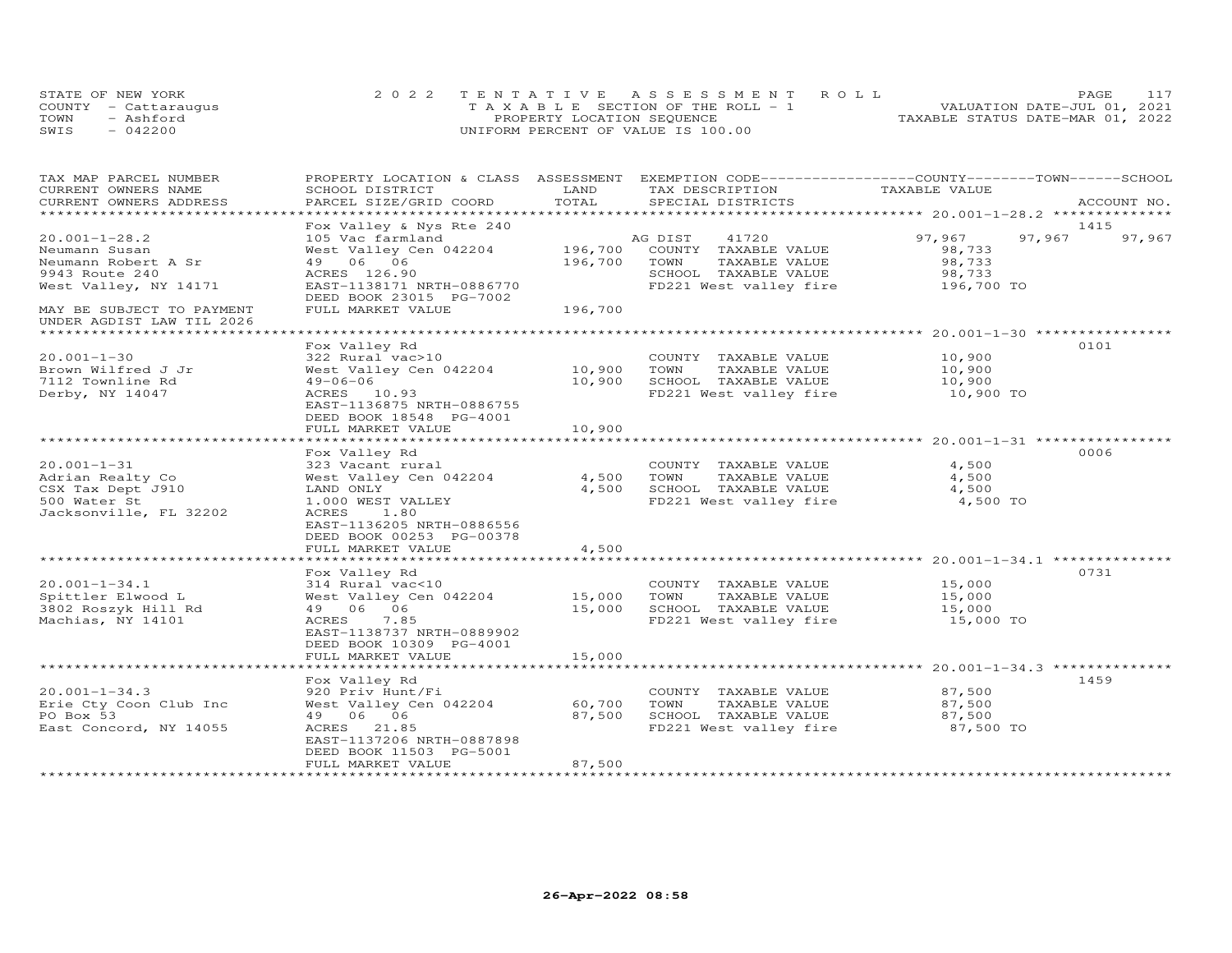| STATE OF NEW YORK    | 2022 TENTATIVE ASSESSMENT ROLL        |                            |  |                                  | <b>PAGE</b> | 118 |
|----------------------|---------------------------------------|----------------------------|--|----------------------------------|-------------|-----|
| COUNTY - Cattaraugus | T A X A B L E SECTION OF THE ROLL - 1 |                            |  | VALUATION DATE-JUL 01, 2021      |             |     |
| TOWN<br>- Ashford    |                                       | PROPERTY LOCATION SEQUENCE |  | TAXABLE STATUS DATE-MAR 01, 2022 |             |     |
| $-042200$<br>SWIS    | UNIFORM PERCENT OF VALUE IS 100.00    |                            |  |                                  |             |     |

| TAX MAP PARCEL NUMBER<br>CURRENT OWNERS NAME   | PROPERTY LOCATION & CLASS ASSESSMENT<br>SCHOOL DISTRICT | LAND             | EXEMPTION CODE------------------COUNTY-------TOWN------SCHOOL<br>TAX DESCRIPTION | TAXABLE VALUE                                     |             |
|------------------------------------------------|---------------------------------------------------------|------------------|----------------------------------------------------------------------------------|---------------------------------------------------|-------------|
| CURRENT OWNERS ADDRESS<br>******************** | PARCEL SIZE/GRID COORD                                  | TOTAL            | SPECIAL DISTRICTS                                                                |                                                   | ACCOUNT NO. |
|                                                | Fox Valley Rd                                           |                  |                                                                                  |                                                   | 1542        |
| $20.001 - 1 - 34.6$                            | 322 Rural vac>10                                        |                  | COUNTY TAXABLE VALUE                                                             | 29,700                                            |             |
| Magyar Henry M                                 | West Valley Cen 042204                                  | 29,700           | TOWN<br>TAXABLE VALUE                                                            | 29,700                                            |             |
| Maqyar Michael D                               | 49,6,6                                                  | 29,700           | SCHOOL TAXABLE VALUE                                                             | 29,700                                            |             |
| 5058 Woodway Ct                                | ACRES 10.40                                             |                  | FD221 West valley fire                                                           | 29,700 TO                                         |             |
| Hamburg, NY 14075                              | EAST-1138843 NRTH-0888628                               |                  |                                                                                  |                                                   |             |
|                                                | DEED BOOK 4302 PG-8001                                  |                  |                                                                                  |                                                   |             |
|                                                | FULL MARKET VALUE                                       | 29,700           |                                                                                  |                                                   |             |
|                                                | Fox Valley Rd                                           |                  |                                                                                  |                                                   | 0111        |
| $20.003 - 1 - 3$                               | 322 Rural vac>10                                        |                  | COUNTY TAXABLE VALUE                                                             | 106,100                                           |             |
| Martens Steven                                 | West Valley Cen 042204                                  | 106,100          | TOWN<br>TAXABLE VALUE                                                            | 106,100                                           |             |
| Martens Michelle                               | 32  05  06                                              | 106,100          | SCHOOL TAXABLE VALUE                                                             | 106,100                                           |             |
| 9420 Cattaraugus St                            | <b>NRF</b>                                              |                  | FD221 West valley fire                                                           | 106,100 TO                                        |             |
| Springville, NY 14141                          | ACRES 67.11                                             |                  |                                                                                  |                                                   |             |
|                                                | EAST-1133250 NRTH-0884265                               |                  |                                                                                  |                                                   |             |
|                                                | DEED BOOK 25743 PG-7001                                 |                  |                                                                                  |                                                   |             |
|                                                | FULL MARKET VALUE                                       | 106,100          |                                                                                  |                                                   |             |
|                                                |                                                         |                  |                                                                                  | ************************ 20.003-1-9.8 *********** |             |
| $20.003 - 1 - 9.8$                             | Fox Valley Rd<br>312 Vac w/imprv                        |                  | COUNTY TAXABLE VALUE                                                             | 55,700                                            | 7114        |
| Martens Roger L., Jr.                          | West Valley Cen 042204                                  | 46,300           | TOWN<br>TAXABLE VALUE                                                            | 55,700                                            |             |
| Martens Brandon                                | 31/32 05 06                                             | 55,700           | SCHOOL TAXABLE VALUE                                                             | 55,700                                            |             |
| 23 Bahama Lane                                 | ACRES<br>22.95                                          |                  | FD221 West valley fire                                                           | 55,700 TO                                         |             |
| Cheektowaga, NY 14225                          | EAST-1133189 NRTH-0882842                               |                  |                                                                                  |                                                   |             |
|                                                | DEED BOOK 23409 PG-5001                                 |                  |                                                                                  |                                                   |             |
|                                                | FULL MARKET VALUE                                       | 55,700           |                                                                                  |                                                   |             |
|                                                |                                                         |                  |                                                                                  | ******************** 20.003-1-10.1 *********      |             |
|                                                | Fox Valley Rd                                           |                  |                                                                                  |                                                   | 0812        |
| $20.003 - 1 - 10.1$                            | 322 Rural vac>10                                        |                  | COUNTY TAXABLE VALUE                                                             | 28,400                                            |             |
| Colf Scott A<br>5872 Fox Valley Rd             | West Valley Cen 042204<br>31 05 06                      | 28,400<br>28,400 | TOWN<br>TAXABLE VALUE<br>SCHOOL TAXABLE VALUE                                    | 28,400<br>28,400                                  |             |
| West Valley, NY 14171                          | ACRES 11.50                                             |                  | FD221 West valley fire                                                           | 28,400 TO                                         |             |
|                                                | EAST-1132875 NRTH-0882133                               |                  |                                                                                  |                                                   |             |
|                                                | DEED BOOK 9548<br>PG-5001                               |                  |                                                                                  |                                                   |             |
|                                                | FULL MARKET VALUE                                       | 28,400           |                                                                                  |                                                   |             |
|                                                |                                                         |                  |                                                                                  |                                                   |             |
|                                                | Fox Valley Rd                                           |                  |                                                                                  |                                                   | 1615        |
| $20.003 - 1 - 10.4$                            | 105 Vac farmland                                        |                  | COUNTY TAXABLE VALUE                                                             | 40,400                                            |             |
| Lembke Donald M<br>811 W Thomas Fox Dr         | West Valley Cen 042204                                  | 40,400<br>40,400 | TOWN<br>TAXABLE VALUE<br>SCHOOL TAXABLE VALUE                                    | 40,400                                            |             |
| No Tonawanda, NY 14120                         | 31, 5, 6<br>ACRES 22.35                                 |                  | FD221 West valley fire                                                           | 40,400<br>40,400 TO                               |             |
|                                                | EAST-1135293 NRTH-0881584                               |                  |                                                                                  |                                                   |             |
|                                                | DEED BOOK 6356<br>PG-2001                               |                  |                                                                                  |                                                   |             |
|                                                | FULL MARKET VALUE                                       | 40,400           |                                                                                  |                                                   |             |
|                                                | ************************                                |                  |                                                                                  |                                                   |             |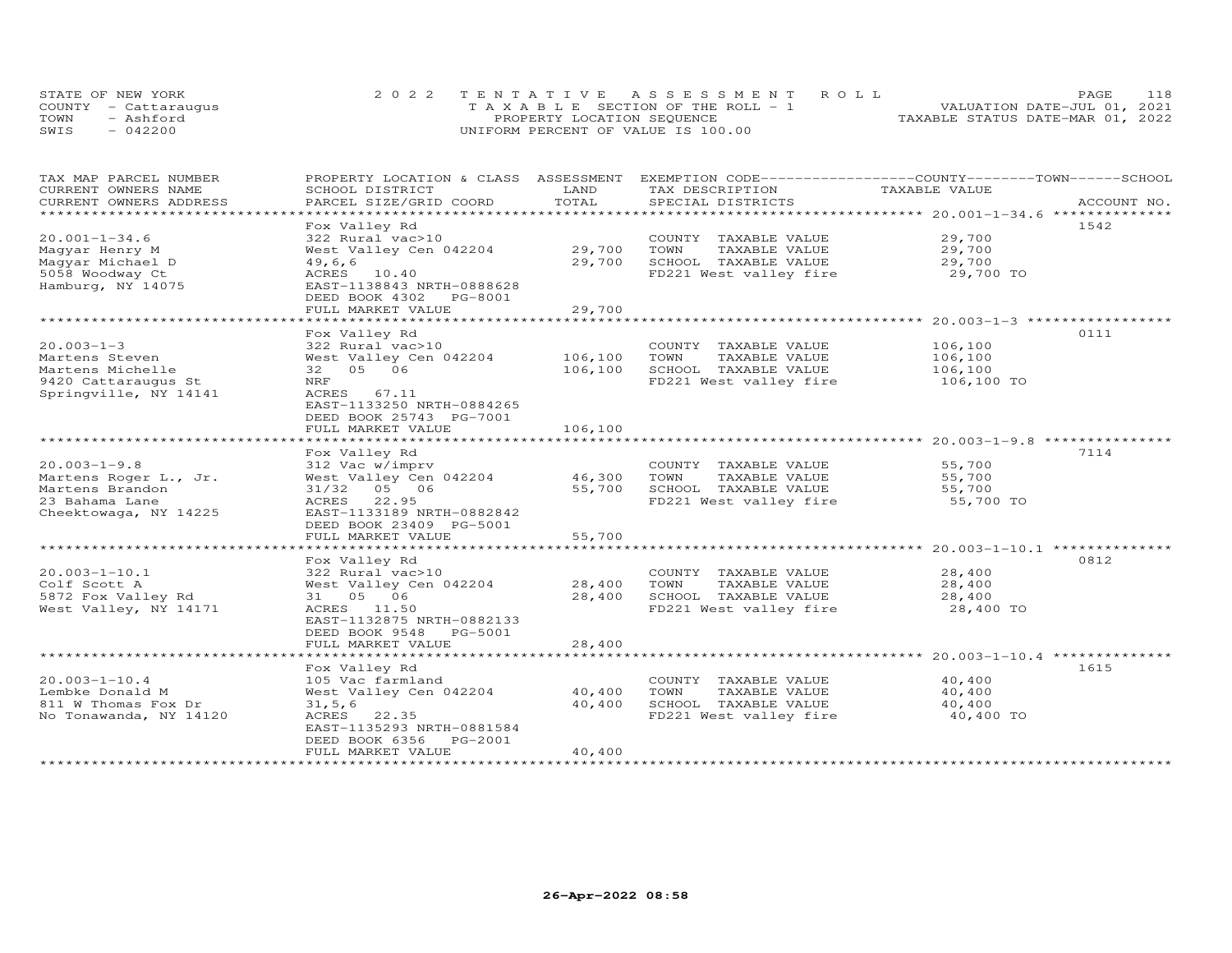|      | STATE OF NEW YORK    | 2022 TENTATIVE ASSESSMENT ROLL        |  |                                  | <b>PAGE</b> | 119 |
|------|----------------------|---------------------------------------|--|----------------------------------|-------------|-----|
|      | COUNTY - Cattaraugus | T A X A B L E SECTION OF THE ROLL - 1 |  | VALUATION DATE-JUL 01, 2021      |             |     |
| TOWN | - Ashford            | PROPERTY LOCATION SEQUENCE            |  | TAXABLE STATUS DATE-MAR 01, 2022 |             |     |
| SWIS | $-042200$            | UNIFORM PERCENT OF VALUE IS 100.00    |  |                                  |             |     |

| TAX MAP PARCEL NUMBER                                                                                           | PROPERTY LOCATION & CLASS ASSESSMENT EXEMPTION CODE-----------------COUNTY-------TOWN------SCHOOL |         |                                               |                       |      |
|-----------------------------------------------------------------------------------------------------------------|---------------------------------------------------------------------------------------------------|---------|-----------------------------------------------|-----------------------|------|
| CURRENT OWNERS NAME                                                                                             | SCHOOL DISTRICT                                                                                   | LAND    | TAX DESCRIPTION                               | TAXABLE VALUE         |      |
| .CURRENT OWNERS ADDRESS PARCEL SIZE/GRID COORD TOTAL SPECIAL DISTRICTS ACCOUNT NO ACCOUNT NO ACCOUNT NO ACCOUNT |                                                                                                   |         |                                               |                       |      |
|                                                                                                                 |                                                                                                   |         |                                               |                       | 1648 |
| $20.003 - 1 - 10.6$                                                                                             | Fox Valley Rd                                                                                     |         |                                               | 88,700                |      |
| Bernhoft Cheryl M                                                                                               | 105 Vac farmland<br>West Valley Cen 042204                                                        | 83,200  | COUNTY TAXABLE VALUE<br>TOWN<br>TAXABLE VALUE | 88,700                |      |
| PO Box 244                                                                                                      | $31 - 5 - 6$                                                                                      | 88,700  | SCHOOL TAXABLE VALUE                          | 88,700                |      |
| West Valley, NY 14171                                                                                           | ACRES 45.75                                                                                       |         | FD221 West valley fire 88,700 TO              |                       |      |
|                                                                                                                 | EAST-1133987 NRTH-0881841                                                                         |         |                                               |                       |      |
| MAY BE SUBJECT TO PAYMENT                                                                                       | DEED BOOK 9331 PG-2001                                                                            |         |                                               |                       |      |
| UNDER AGDIST LAW TIL 2024                                                                                       | FULL MARKET VALUE                                                                                 | 88,700  |                                               |                       |      |
|                                                                                                                 |                                                                                                   |         |                                               |                       |      |
|                                                                                                                 | Fox Valley Rd                                                                                     |         |                                               |                       | 0462 |
| $28.002 - 2 - 3$                                                                                                | 323 Vacant rural                                                                                  |         | COUNTY TAXABLE VALUE                          | 241,800               |      |
| Zynczak Aaron                                                                                                   | West Valley Cen 042204 241,800 TOWN                                                               |         | TAXABLE VALUE                                 | 241,800               |      |
| 2827 Brighton Forest Dr                                                                                         | 46 05 06                                                                                          | 241,800 | SCHOOL TAXABLE VALUE 241,800                  |                       |      |
| Apex, NC 27539                                                                                                  | ACRES 153.27                                                                                      |         | FD221 West valley fire                        | 241,800 TO            |      |
|                                                                                                                 | EAST-1127148 NRTH-0877472                                                                         |         |                                               |                       |      |
| MAY BE SUBJECT TO PAYMENT                                                                                       | DEED BOOK 9854 PG-9001                                                                            |         |                                               |                       |      |
| UNDER RPTL480A UNTIL 2030                                                                                       | FULL MARKET VALUE                                                                                 | 241,800 |                                               |                       |      |
|                                                                                                                 |                                                                                                   |         |                                               |                       |      |
|                                                                                                                 | Fox Valley Rd                                                                                     |         |                                               |                       | 0839 |
| $29.001 - 1 - 1$                                                                                                | 314 Rural vac<10                                                                                  |         | COUNTY TAXABLE VALUE                          | 300                   |      |
| Weast Donald R Estate                                                                                           | West Valley Cen 042204                                                                            |         | 300 TOWN<br>TAXABLE VALUE                     | 300                   |      |
| Weast Family Trust                                                                                              | 38  05  06                                                                                        |         | 300 SCHOOL TAXABLE VALUE                      | 300                   |      |
| 16822 Meadow Park Dr                                                                                            | FRNT 110.00 DPTH 50.00                                                                            |         | FD221 West valley fire                        | 300 TO                |      |
| Sun City, AZ 85351                                                                                              | EAST-1128649 NRTH-0878545                                                                         |         |                                               |                       |      |
|                                                                                                                 | DEED BOOK 980<br>PG-1196                                                                          |         |                                               |                       |      |
|                                                                                                                 | FULL MARKET VALUE                                                                                 | 300     |                                               |                       |      |
|                                                                                                                 |                                                                                                   |         |                                               |                       |      |
|                                                                                                                 | Fox Valley Rd                                                                                     |         |                                               |                       | 0840 |
| $29.001 - 1 - 2$                                                                                                | zou seasonal res<br>West Valley Cen 042204 23,100                                                 |         | COUNTY TAXABLE VALUE                          | 33,200                |      |
| Weast Donald R Estate                                                                                           |                                                                                                   |         | 23,100 TOWN<br>TAXABLE VALUE                  | 33,200                |      |
| Weast Family Trust                                                                                              | 38/39 05 06                                                                                       |         | 33,200 SCHOOL TAXABLE VALUE                   | 33,200                |      |
| 16822 Meadow Park Dr                                                                                            | ACRES 4.64                                                                                        |         | FD221 West valley fire                        | 33,200 TO             |      |
| Sun City, AZ 85351                                                                                              | EAST-1128645 NRTH-0879524                                                                         |         |                                               |                       |      |
|                                                                                                                 | DEED BOOK 980<br>PG-1196                                                                          |         |                                               |                       |      |
|                                                                                                                 | FULL MARKET VALUE                                                                                 | 33,200  |                                               |                       |      |
|                                                                                                                 |                                                                                                   |         |                                               |                       |      |
|                                                                                                                 | 5534 Fox Valley Rd                                                                                |         |                                               |                       | 1458 |
| $20.001 - 1 - 34.2$                                                                                             | 210 1 Family Res                                                                                  |         | COUNTY TAXABLE VALUE                          | 124,700               |      |
| Siuta Rebecca L                                                                                                 | West Valley Cen 042204                                                                            | 16,300  | TOWN<br>TAXABLE VALUE                         | 124,700               |      |
|                                                                                                                 | 49 06 06                                                                                          | 124,700 | SCHOOL TAXABLE VALUE                          |                       |      |
| 5534 Fox Valley Rd<br>West Valley, NY 14171                                                                     | 2.70 BANK<br>081<br>ACRES                                                                         |         | FD221 West valley fire                        | 124,700<br>124,700 TO |      |
|                                                                                                                 | EAST-1137809 NRTH-0888247                                                                         |         |                                               |                       |      |
|                                                                                                                 | DEED BOOK 2021 PG-16266                                                                           |         |                                               |                       |      |
|                                                                                                                 | FULL MARKET VALUE                                                                                 | 124,700 |                                               |                       |      |
|                                                                                                                 |                                                                                                   |         |                                               |                       |      |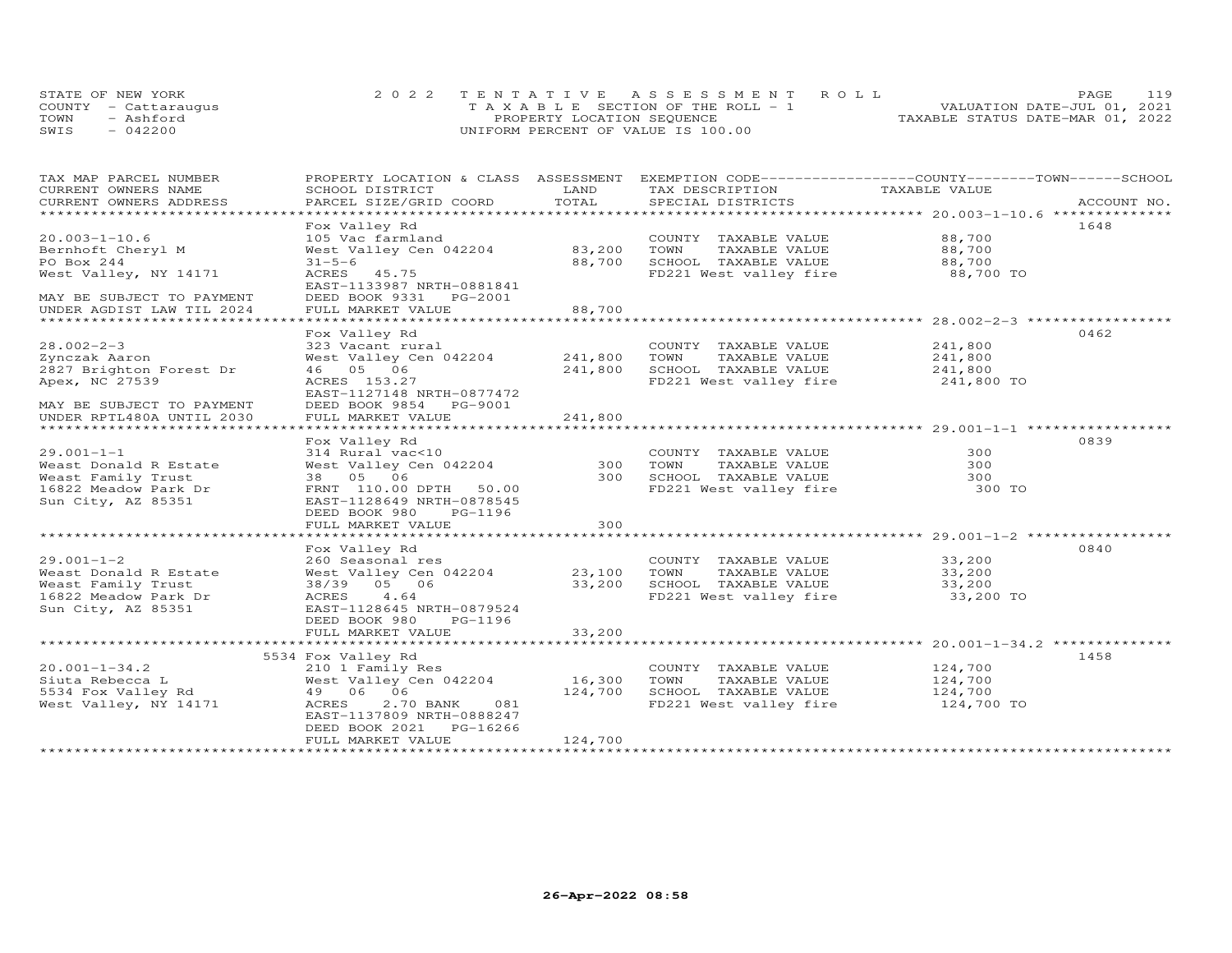| STATE OF NEW YORK    | 2022 TENTATIVE ASSESSMENT ROLL        | 120<br>PAGE.                     |
|----------------------|---------------------------------------|----------------------------------|
| COUNTY - Cattaraugus | T A X A B L E SECTION OF THE ROLL - 1 | VALUATION DATE-JUL 01, 2021      |
| TOWN<br>- Ashford    | PROPERTY LOCATION SEQUENCE            | TAXABLE STATUS DATE-MAR 01, 2022 |
| $-042200$<br>SWIS    | UNIFORM PERCENT OF VALUE IS 100.00    |                                  |

| TAX MAP PARCEL NUMBER                                     | PROPERTY LOCATION & CLASS ASSESSMENT EXEMPTION CODE----------------COUNTY-------TOWN------SCHOOL                                                                                                                                    |         |                                                               |                |                          |
|-----------------------------------------------------------|-------------------------------------------------------------------------------------------------------------------------------------------------------------------------------------------------------------------------------------|---------|---------------------------------------------------------------|----------------|--------------------------|
| CURRENT OWNERS NAME                                       | SCHOOL DISTRICT                                                                                                                                                                                                                     | LAND    | TAX DESCRIPTION                                               | TAXABLE VALUE  |                          |
|                                                           | .CURRENT OWNERS ADDRESS PARCEL SIZE/GRID COORD TOTAL SPECIAL DISTRICTS ACCOUNT NO ACCOUNT NO ACCOUNT NO ARE A LATA AND MALL THAT A LATA A LATA A LATA A LATA A LATA A LATA A LATA A LATA A LATA A LATA A LATA A LATA A LATA A       |         |                                                               |                | ACCOUNT NO.              |
|                                                           |                                                                                                                                                                                                                                     |         |                                                               |                | 0688                     |
|                                                           | 5552 Fox Valley Rd                                                                                                                                                                                                                  |         |                                                               |                |                          |
| $20.001 - 1 - 33$                                         | 210 1 Family Res<br>West Valley Cen 042204 7,100                                                                                                                                                                                    |         | COUNTY TAXABLE VALUE                                          | 154,100        |                          |
| Lipowicz Reed A<br>Lipowicz Reed A<br>5552 Fox Valley Rd  |                                                                                                                                                                                                                                     |         | TOWN<br>TAXABLE VALUE                                         | 154,100        |                          |
|                                                           | 49 06 06                                                                                                                                                                                                                            | 154,100 | SCHOOL TAXABLE VALUE                                          | 154,100        |                          |
| West Valley, NY 14171                                     | FRNT 155.00 DPTH 115.00                                                                                                                                                                                                             |         | FD221 West valley fire                                        | 154,100 TO     |                          |
|                                                           | 032<br>BANK                                                                                                                                                                                                                         |         |                                                               |                |                          |
|                                                           | EAST-1137706 NRTH-0887864                                                                                                                                                                                                           |         |                                                               |                |                          |
|                                                           | DEED BOOK 30636 PG-7001                                                                                                                                                                                                             |         |                                                               |                |                          |
|                                                           | FULL MARKET VALUE                                                                                                                                                                                                                   | 154,100 |                                                               |                |                          |
|                                                           |                                                                                                                                                                                                                                     |         |                                                               |                |                          |
|                                                           | 5577 Fox Valley Rd                                                                                                                                                                                                                  |         |                                                               |                | 0547                     |
|                                                           | IOA varier nu<br>312 Vac w/imprv<br>West Valley Cen 042204                                                                                                                                                                          |         | COUNTY TAXABLE VALUE                                          | 2,900          |                          |
|                                                           |                                                                                                                                                                                                                                     | 2,400   | TAXABLE VALUE<br>TOWN                                         | 2,900          |                          |
|                                                           |                                                                                                                                                                                                                                     | 2,900   | SCHOOL TAXABLE VALUE 2,900<br>FD221 West valley fire 2,900 TO |                |                          |
|                                                           |                                                                                                                                                                                                                                     |         |                                                               |                |                          |
|                                                           |                                                                                                                                                                                                                                     |         |                                                               |                |                          |
|                                                           |                                                                                                                                                                                                                                     |         |                                                               |                |                          |
|                                                           | FULL MARKET VALUE                                                                                                                                                                                                                   | 2,900   |                                                               |                |                          |
|                                                           |                                                                                                                                                                                                                                     |         |                                                               |                |                          |
|                                                           | 5768 Fox Valley Rd 15 PCT OF VALUE USED FOR EXEMPTION PURPOSES                                                                                                                                                                      |         |                                                               |                | 0813                     |
| $20.003 - 1 - 5.1$                                        | 120 Field crops<br>120 Field crops<br>West Valley Cen 042204<br>32 05 06<br>AG DIST 41720<br>32 05 06<br>197,500 ENH STAR 41834<br>ERST-1134852 NRTH-0884140<br>DEED BOOK 18773 PG-2001<br>TOWN TAXABLE                             |         |                                                               | 72,774         | 72,774<br>72,774         |
| Widrig Gloria                                             |                                                                                                                                                                                                                                     |         |                                                               | 14,813         | 14,813<br>14,813         |
| 5768 Fox Valley Rd                                        |                                                                                                                                                                                                                                     |         |                                                               | $\overline{O}$ | 74,900<br>$\overline{0}$ |
| West Valley, NY 14171                                     |                                                                                                                                                                                                                                     |         |                                                               | 14,410         | 14,410<br>14,410         |
|                                                           |                                                                                                                                                                                                                                     |         | COUNTY TAXABLE VALUE                                          | 95,503         |                          |
|                                                           |                                                                                                                                                                                                                                     |         |                                                               |                |                          |
|                                                           |                                                                                                                                                                                                                                     |         |                                                               |                |                          |
|                                                           | MAY BE SUBJECT TO PAYMENT be the last transfer and the control of the control of the control of the control of<br>UNDER AGDIST LAW TIL 2026 FULL MARKET VALUE 197,500 SCHOOL TAXABLE VALUE 20,603<br>FD221 West valley fire the the |         |                                                               |                |                          |
|                                                           |                                                                                                                                                                                                                                     |         |                                                               |                |                          |
|                                                           | 5790 Fox Valley Rd                                                                                                                                                                                                                  |         |                                                               |                | 0130                     |
| $20.003 - 1 - 4$                                          | 210 1 Family Res                                                                                                                                                                                                                    |         | ENH STAR<br>41834                                             | $\overline{O}$ | $\Omega$<br>74,900       |
| Couture Charles W                                         | West Valley Cen 042204 13,600                                                                                                                                                                                                       |         | COUNTY TAXABLE VALUE                                          | 142,400        |                          |
| Couture Phyllis M                                         |                                                                                                                                                                                                                                     | 142,400 | TAXABLE VALUE<br>TOWN                                         | 142,400        |                          |
| 5790 Fox Valley Rd                                        | 32 05 06<br>ACRES 1.69                                                                                                                                                                                                              |         | SCHOOL TAXABLE VALUE                                          | 67,500         |                          |
| West Valley, $NY$ 14171                                   | $\texttt{EAST-1134594}$ NRTH-0884573                                                                                                                                                                                                |         | FD221 West valley fire 142,400 TO                             |                |                          |
|                                                           | DEED BOOK 701<br>PG-00744                                                                                                                                                                                                           |         |                                                               |                |                          |
|                                                           | FULL MARKET VALUE                                                                                                                                                                                                                   | 142,400 |                                                               |                |                          |
|                                                           |                                                                                                                                                                                                                                     |         |                                                               |                |                          |
|                                                           | 5872 Fox Valley Rd                                                                                                                                                                                                                  |         |                                                               |                | 0114                     |
| $20.003 - 1 - 8$                                          |                                                                                                                                                                                                                                     |         | VETWAR CTS 41120                                              | 6,990          | 6,990<br>6,990           |
| Colf Diane L                                              | 210 1 Family Res<br>West Valley Cen 042204 200 BNH STAR<br>32 05 06 46,600 COUNTY                                                                                                                                                   |         | 41834                                                         | $\Omega$       | $\Omega$<br>39,610       |
|                                                           | 32 05 06                                                                                                                                                                                                                            | 46,600  | COUNTY TAXABLE VALUE                                          | 39,610         |                          |
| Colf Diane<br>5872 Fox Valley Rd<br>West Valley, NY 14171 |                                                                                                                                                                                                                                     |         |                                                               | 39,610         |                          |
|                                                           | 32 33<br>FRNT 265.00 DPTH 100.00<br>EAST-1133900 NRTH-0883157<br>DEED ROOK 692 PG-00966                                                                                                                                             |         | TOWN TAXABLE VALUE<br>SCHOOL TAXABLE VALUE                    | $\Omega$       |                          |
|                                                           | PG-00966                                                                                                                                                                                                                            |         | FD221 West valley fire                                        | 46,600 TO      |                          |
|                                                           | FULL MARKET VALUE                                                                                                                                                                                                                   | 46,600  |                                                               |                |                          |
|                                                           |                                                                                                                                                                                                                                     |         |                                                               |                |                          |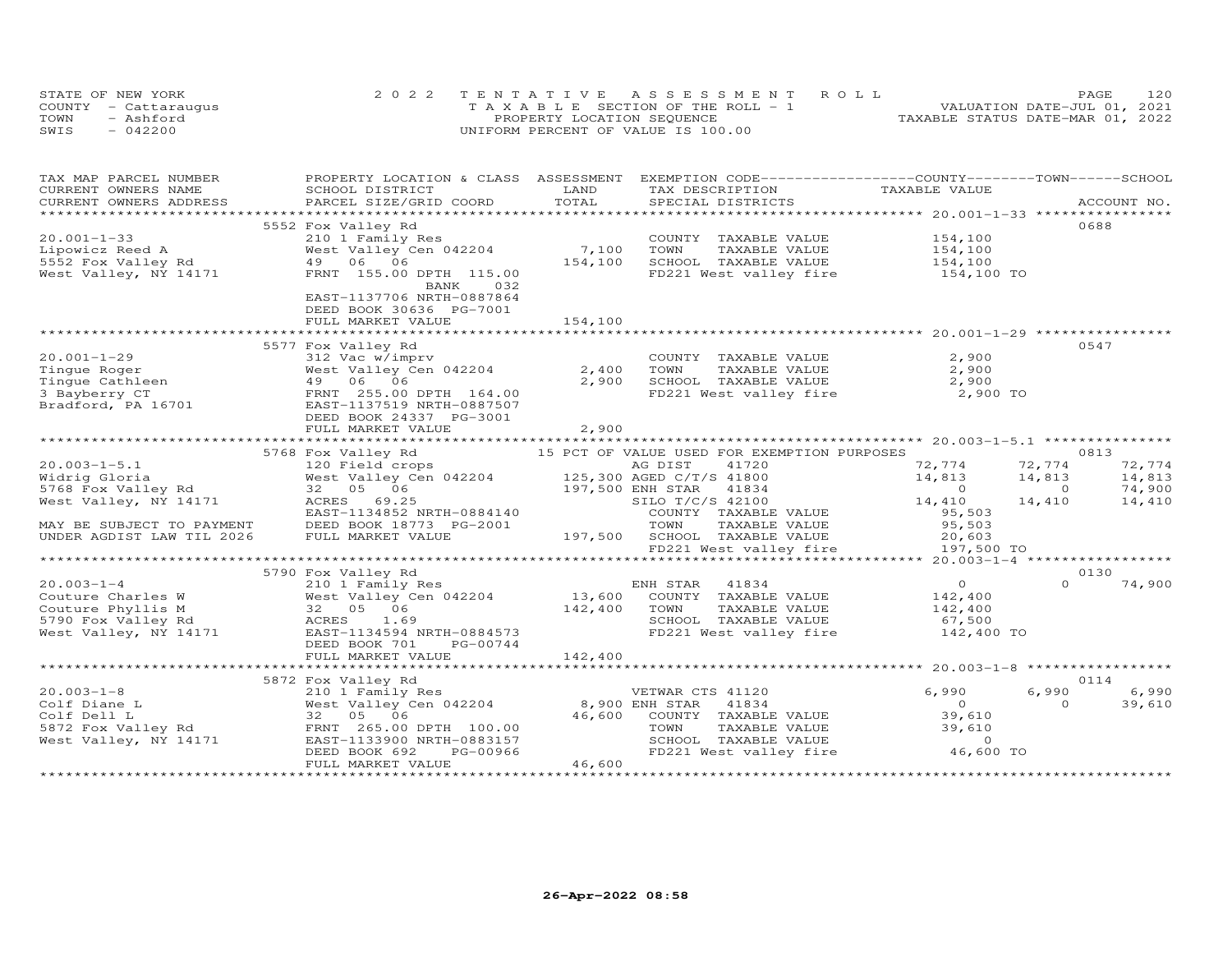|      | STATE OF NEW YORK    | 2022 TENTATIVE ASSESSMENT ROLL        | 121<br>PAGE                      |
|------|----------------------|---------------------------------------|----------------------------------|
|      | COUNTY - Cattaraugus | T A X A B L E SECTION OF THE ROLL - 1 | VALUATION DATE-JUL 01, 2021      |
| TOWN | - Ashford            | PROPERTY LOCATION SEQUENCE            | TAXABLE STATUS DATE-MAR 01, 2022 |
| SWIS | $-042200$            | UNIFORM PERCENT OF VALUE IS 100.00    |                                  |

| TOTAL<br>CURRENT OWNERS ADDRESS<br>PARCEL SIZE/GRID COORD<br>SPECIAL DISTRICTS<br>ACCOUNT NO.<br>1218<br>5886 Fox Valley Rd<br>90,600<br>$20.003 - 1 - 9.3$<br>210 1 Family Res<br>COUNTY TAXABLE VALUE<br>12,600<br>West Valley Cen 042204<br>TOWN<br>TAXABLE VALUE<br>90,600<br>Hebdon Megan<br>5886 Fox Valley<br>31/32 05 06<br>90,600<br>SCHOOL TAXABLE VALUE<br>90,600<br>West Valley, NY 14171<br>ACRES 1.23<br>FD221 West valley fire<br>90,600 TO<br>EAST-0485425 NRTH-0882907<br>DEED BOOK 29701 PG-3001<br>FULL MARKET VALUE<br>90,600<br>5901 Fox Valley Rd<br>0811<br>49,052<br>49,052<br>$20.003 - 1 - 9.1$<br>240 Rural res<br>AG DIST<br>41720<br>49,052<br>81,500 ENH STAR 41834<br>74,900<br>Nicholas Amanda<br>West Valley Cen 042204<br>$\Omega$<br>$\Omega$<br>Nicholas Peter<br>31/32 05 06<br>165,900<br>COUNTY TAXABLE VALUE<br>116,848<br>5901 Fox Valley Rd<br>ACRES 31.80<br>TOWN<br>TAXABLE VALUE<br>116,848<br>West Valley, NY 14171<br>EAST-1134702 NRTH-0882864<br>SCHOOL TAXABLE VALUE<br>41,948<br>FD221 West valley fire 165,900 TO<br>DEED BOOK 20791 PG-2002<br>165,900<br>MAY BE SUBJECT TO PAYMENT<br>FULL MARKET VALUE<br>UNDER AGDIST LAW TIL 2026<br>**********************<br>5929 Fox Valley Rd<br>0096<br>$\Omega$<br>$\Omega$<br>74,900<br>$20.003 - 1 - 10.2$<br>210 1 Family Res<br>ENH STAR 41834<br>West Valley Cen 042204 12,100 RPTL466_c 41683<br>31 05 06 116,700 COUNTY TAXABLE VALUE<br>$\begin{smallmatrix}&&0\116,700\end{smallmatrix}$<br>3,000<br>$\Omega$<br>TAXABLE VALUE<br>TOWN<br>113,700<br>EAST-0484840 NRTH-0881670<br>SCHOOL TAXABLE VALUE<br>41,800<br>FD221 West valley fire 116,700 TO<br>PG-00221<br>DEED BOOK 855<br>FULL MARKET VALUE<br>116,700<br>0133<br>5942 Fox Valley Rd<br>800<br>COUNTY TAXABLE VALUE<br>314 Rural vac<10<br>% 20.003-1-11 314 Rural vac<br>Colf Scott A Mest Valley C<br>5872 Fox Valley Rd 31 05 06<br>Most Valley Rd 31 05 06<br>West Valley Cen 042204<br>800<br>800<br>TOWN<br>TAXABLE VALUE<br>800<br>SCHOOL TAXABLE VALUE<br>800<br>West Valley, NY 14171<br>FRNT 132.00 DPTH 98.00<br>FD221 West valley fire<br>800 TO<br>EAST-1133157 NRTH-0881917<br>DEED BOOK 11017 PG-8001<br>FULL MARKET VALUE<br>800<br>1630<br>5954 Fox Valley Rd<br>$20.003 - 1 - 10.5$<br>$\overline{O}$<br>$\Omega$<br>270 Mfg housing<br>BAS STAR<br>41854<br>30,000<br>West Valley Cen 042204<br>13,700<br>COUNTY TAXABLE VALUE<br>Usyk Sierra R<br>36,100<br>36,100<br>5954 Fox Valley Rd<br>TOWN<br>TAXABLE VALUE<br>36,100<br>$31 - 5 - 6$<br>West Valley, NY 14171<br>081<br>ACRES<br>$1.80$ BANK<br>SCHOOL TAXABLE VALUE<br>6,100<br>EAST-1132795 NRTH-0881780<br>FD221 West valley fire<br>36,100 TO<br>DEED BOOK 23001 PG-2002<br>36,100<br>FULL MARKET VALUE | TAX MAP PARCEL NUMBER | PROPERTY LOCATION & CLASS ASSESSMENT |      | EXEMPTION CODE-----------------COUNTY-------TOWN------SCHOOL |               |  |
|------------------------------------------------------------------------------------------------------------------------------------------------------------------------------------------------------------------------------------------------------------------------------------------------------------------------------------------------------------------------------------------------------------------------------------------------------------------------------------------------------------------------------------------------------------------------------------------------------------------------------------------------------------------------------------------------------------------------------------------------------------------------------------------------------------------------------------------------------------------------------------------------------------------------------------------------------------------------------------------------------------------------------------------------------------------------------------------------------------------------------------------------------------------------------------------------------------------------------------------------------------------------------------------------------------------------------------------------------------------------------------------------------------------------------------------------------------------------------------------------------------------------------------------------------------------------------------------------------------------------------------------------------------------------------------------------------------------------------------------------------------------------------------------------------------------------------------------------------------------------------------------------------------------------------------------------------------------------------------------------------------------------------------------------------------------------------------------------------------------------------------------------------------------------------------------------------------------------------------------------------------------------------------------------------------------------------------------------------------------------------------------------------------------------------------------------------------------------------------------------------------------------------------------------------------------------------------------------------------------------------------------------------------------------------------------------------------------------------------------------------------|-----------------------|--------------------------------------|------|--------------------------------------------------------------|---------------|--|
|                                                                                                                                                                                                                                                                                                                                                                                                                                                                                                                                                                                                                                                                                                                                                                                                                                                                                                                                                                                                                                                                                                                                                                                                                                                                                                                                                                                                                                                                                                                                                                                                                                                                                                                                                                                                                                                                                                                                                                                                                                                                                                                                                                                                                                                                                                                                                                                                                                                                                                                                                                                                                                                                                                                                                            | CURRENT OWNERS NAME   | SCHOOL DISTRICT                      | LAND | TAX DESCRIPTION                                              | TAXABLE VALUE |  |
|                                                                                                                                                                                                                                                                                                                                                                                                                                                                                                                                                                                                                                                                                                                                                                                                                                                                                                                                                                                                                                                                                                                                                                                                                                                                                                                                                                                                                                                                                                                                                                                                                                                                                                                                                                                                                                                                                                                                                                                                                                                                                                                                                                                                                                                                                                                                                                                                                                                                                                                                                                                                                                                                                                                                                            |                       |                                      |      |                                                              |               |  |
|                                                                                                                                                                                                                                                                                                                                                                                                                                                                                                                                                                                                                                                                                                                                                                                                                                                                                                                                                                                                                                                                                                                                                                                                                                                                                                                                                                                                                                                                                                                                                                                                                                                                                                                                                                                                                                                                                                                                                                                                                                                                                                                                                                                                                                                                                                                                                                                                                                                                                                                                                                                                                                                                                                                                                            |                       |                                      |      |                                                              |               |  |
|                                                                                                                                                                                                                                                                                                                                                                                                                                                                                                                                                                                                                                                                                                                                                                                                                                                                                                                                                                                                                                                                                                                                                                                                                                                                                                                                                                                                                                                                                                                                                                                                                                                                                                                                                                                                                                                                                                                                                                                                                                                                                                                                                                                                                                                                                                                                                                                                                                                                                                                                                                                                                                                                                                                                                            |                       |                                      |      |                                                              |               |  |
|                                                                                                                                                                                                                                                                                                                                                                                                                                                                                                                                                                                                                                                                                                                                                                                                                                                                                                                                                                                                                                                                                                                                                                                                                                                                                                                                                                                                                                                                                                                                                                                                                                                                                                                                                                                                                                                                                                                                                                                                                                                                                                                                                                                                                                                                                                                                                                                                                                                                                                                                                                                                                                                                                                                                                            |                       |                                      |      |                                                              |               |  |
|                                                                                                                                                                                                                                                                                                                                                                                                                                                                                                                                                                                                                                                                                                                                                                                                                                                                                                                                                                                                                                                                                                                                                                                                                                                                                                                                                                                                                                                                                                                                                                                                                                                                                                                                                                                                                                                                                                                                                                                                                                                                                                                                                                                                                                                                                                                                                                                                                                                                                                                                                                                                                                                                                                                                                            |                       |                                      |      |                                                              |               |  |
|                                                                                                                                                                                                                                                                                                                                                                                                                                                                                                                                                                                                                                                                                                                                                                                                                                                                                                                                                                                                                                                                                                                                                                                                                                                                                                                                                                                                                                                                                                                                                                                                                                                                                                                                                                                                                                                                                                                                                                                                                                                                                                                                                                                                                                                                                                                                                                                                                                                                                                                                                                                                                                                                                                                                                            |                       |                                      |      |                                                              |               |  |
|                                                                                                                                                                                                                                                                                                                                                                                                                                                                                                                                                                                                                                                                                                                                                                                                                                                                                                                                                                                                                                                                                                                                                                                                                                                                                                                                                                                                                                                                                                                                                                                                                                                                                                                                                                                                                                                                                                                                                                                                                                                                                                                                                                                                                                                                                                                                                                                                                                                                                                                                                                                                                                                                                                                                                            |                       |                                      |      |                                                              |               |  |
|                                                                                                                                                                                                                                                                                                                                                                                                                                                                                                                                                                                                                                                                                                                                                                                                                                                                                                                                                                                                                                                                                                                                                                                                                                                                                                                                                                                                                                                                                                                                                                                                                                                                                                                                                                                                                                                                                                                                                                                                                                                                                                                                                                                                                                                                                                                                                                                                                                                                                                                                                                                                                                                                                                                                                            |                       |                                      |      |                                                              |               |  |
|                                                                                                                                                                                                                                                                                                                                                                                                                                                                                                                                                                                                                                                                                                                                                                                                                                                                                                                                                                                                                                                                                                                                                                                                                                                                                                                                                                                                                                                                                                                                                                                                                                                                                                                                                                                                                                                                                                                                                                                                                                                                                                                                                                                                                                                                                                                                                                                                                                                                                                                                                                                                                                                                                                                                                            |                       |                                      |      |                                                              |               |  |
|                                                                                                                                                                                                                                                                                                                                                                                                                                                                                                                                                                                                                                                                                                                                                                                                                                                                                                                                                                                                                                                                                                                                                                                                                                                                                                                                                                                                                                                                                                                                                                                                                                                                                                                                                                                                                                                                                                                                                                                                                                                                                                                                                                                                                                                                                                                                                                                                                                                                                                                                                                                                                                                                                                                                                            |                       |                                      |      |                                                              |               |  |
|                                                                                                                                                                                                                                                                                                                                                                                                                                                                                                                                                                                                                                                                                                                                                                                                                                                                                                                                                                                                                                                                                                                                                                                                                                                                                                                                                                                                                                                                                                                                                                                                                                                                                                                                                                                                                                                                                                                                                                                                                                                                                                                                                                                                                                                                                                                                                                                                                                                                                                                                                                                                                                                                                                                                                            |                       |                                      |      |                                                              |               |  |
|                                                                                                                                                                                                                                                                                                                                                                                                                                                                                                                                                                                                                                                                                                                                                                                                                                                                                                                                                                                                                                                                                                                                                                                                                                                                                                                                                                                                                                                                                                                                                                                                                                                                                                                                                                                                                                                                                                                                                                                                                                                                                                                                                                                                                                                                                                                                                                                                                                                                                                                                                                                                                                                                                                                                                            |                       |                                      |      |                                                              |               |  |
|                                                                                                                                                                                                                                                                                                                                                                                                                                                                                                                                                                                                                                                                                                                                                                                                                                                                                                                                                                                                                                                                                                                                                                                                                                                                                                                                                                                                                                                                                                                                                                                                                                                                                                                                                                                                                                                                                                                                                                                                                                                                                                                                                                                                                                                                                                                                                                                                                                                                                                                                                                                                                                                                                                                                                            |                       |                                      |      |                                                              |               |  |
|                                                                                                                                                                                                                                                                                                                                                                                                                                                                                                                                                                                                                                                                                                                                                                                                                                                                                                                                                                                                                                                                                                                                                                                                                                                                                                                                                                                                                                                                                                                                                                                                                                                                                                                                                                                                                                                                                                                                                                                                                                                                                                                                                                                                                                                                                                                                                                                                                                                                                                                                                                                                                                                                                                                                                            |                       |                                      |      |                                                              |               |  |
|                                                                                                                                                                                                                                                                                                                                                                                                                                                                                                                                                                                                                                                                                                                                                                                                                                                                                                                                                                                                                                                                                                                                                                                                                                                                                                                                                                                                                                                                                                                                                                                                                                                                                                                                                                                                                                                                                                                                                                                                                                                                                                                                                                                                                                                                                                                                                                                                                                                                                                                                                                                                                                                                                                                                                            |                       |                                      |      |                                                              |               |  |
|                                                                                                                                                                                                                                                                                                                                                                                                                                                                                                                                                                                                                                                                                                                                                                                                                                                                                                                                                                                                                                                                                                                                                                                                                                                                                                                                                                                                                                                                                                                                                                                                                                                                                                                                                                                                                                                                                                                                                                                                                                                                                                                                                                                                                                                                                                                                                                                                                                                                                                                                                                                                                                                                                                                                                            |                       |                                      |      |                                                              |               |  |
|                                                                                                                                                                                                                                                                                                                                                                                                                                                                                                                                                                                                                                                                                                                                                                                                                                                                                                                                                                                                                                                                                                                                                                                                                                                                                                                                                                                                                                                                                                                                                                                                                                                                                                                                                                                                                                                                                                                                                                                                                                                                                                                                                                                                                                                                                                                                                                                                                                                                                                                                                                                                                                                                                                                                                            |                       |                                      |      |                                                              |               |  |
|                                                                                                                                                                                                                                                                                                                                                                                                                                                                                                                                                                                                                                                                                                                                                                                                                                                                                                                                                                                                                                                                                                                                                                                                                                                                                                                                                                                                                                                                                                                                                                                                                                                                                                                                                                                                                                                                                                                                                                                                                                                                                                                                                                                                                                                                                                                                                                                                                                                                                                                                                                                                                                                                                                                                                            |                       |                                      |      |                                                              |               |  |
|                                                                                                                                                                                                                                                                                                                                                                                                                                                                                                                                                                                                                                                                                                                                                                                                                                                                                                                                                                                                                                                                                                                                                                                                                                                                                                                                                                                                                                                                                                                                                                                                                                                                                                                                                                                                                                                                                                                                                                                                                                                                                                                                                                                                                                                                                                                                                                                                                                                                                                                                                                                                                                                                                                                                                            |                       |                                      |      |                                                              |               |  |
|                                                                                                                                                                                                                                                                                                                                                                                                                                                                                                                                                                                                                                                                                                                                                                                                                                                                                                                                                                                                                                                                                                                                                                                                                                                                                                                                                                                                                                                                                                                                                                                                                                                                                                                                                                                                                                                                                                                                                                                                                                                                                                                                                                                                                                                                                                                                                                                                                                                                                                                                                                                                                                                                                                                                                            |                       |                                      |      |                                                              |               |  |
|                                                                                                                                                                                                                                                                                                                                                                                                                                                                                                                                                                                                                                                                                                                                                                                                                                                                                                                                                                                                                                                                                                                                                                                                                                                                                                                                                                                                                                                                                                                                                                                                                                                                                                                                                                                                                                                                                                                                                                                                                                                                                                                                                                                                                                                                                                                                                                                                                                                                                                                                                                                                                                                                                                                                                            |                       |                                      |      |                                                              |               |  |
|                                                                                                                                                                                                                                                                                                                                                                                                                                                                                                                                                                                                                                                                                                                                                                                                                                                                                                                                                                                                                                                                                                                                                                                                                                                                                                                                                                                                                                                                                                                                                                                                                                                                                                                                                                                                                                                                                                                                                                                                                                                                                                                                                                                                                                                                                                                                                                                                                                                                                                                                                                                                                                                                                                                                                            |                       |                                      |      |                                                              |               |  |
|                                                                                                                                                                                                                                                                                                                                                                                                                                                                                                                                                                                                                                                                                                                                                                                                                                                                                                                                                                                                                                                                                                                                                                                                                                                                                                                                                                                                                                                                                                                                                                                                                                                                                                                                                                                                                                                                                                                                                                                                                                                                                                                                                                                                                                                                                                                                                                                                                                                                                                                                                                                                                                                                                                                                                            |                       |                                      |      |                                                              |               |  |
|                                                                                                                                                                                                                                                                                                                                                                                                                                                                                                                                                                                                                                                                                                                                                                                                                                                                                                                                                                                                                                                                                                                                                                                                                                                                                                                                                                                                                                                                                                                                                                                                                                                                                                                                                                                                                                                                                                                                                                                                                                                                                                                                                                                                                                                                                                                                                                                                                                                                                                                                                                                                                                                                                                                                                            |                       |                                      |      |                                                              |               |  |
|                                                                                                                                                                                                                                                                                                                                                                                                                                                                                                                                                                                                                                                                                                                                                                                                                                                                                                                                                                                                                                                                                                                                                                                                                                                                                                                                                                                                                                                                                                                                                                                                                                                                                                                                                                                                                                                                                                                                                                                                                                                                                                                                                                                                                                                                                                                                                                                                                                                                                                                                                                                                                                                                                                                                                            |                       |                                      |      |                                                              |               |  |
|                                                                                                                                                                                                                                                                                                                                                                                                                                                                                                                                                                                                                                                                                                                                                                                                                                                                                                                                                                                                                                                                                                                                                                                                                                                                                                                                                                                                                                                                                                                                                                                                                                                                                                                                                                                                                                                                                                                                                                                                                                                                                                                                                                                                                                                                                                                                                                                                                                                                                                                                                                                                                                                                                                                                                            |                       |                                      |      |                                                              |               |  |
|                                                                                                                                                                                                                                                                                                                                                                                                                                                                                                                                                                                                                                                                                                                                                                                                                                                                                                                                                                                                                                                                                                                                                                                                                                                                                                                                                                                                                                                                                                                                                                                                                                                                                                                                                                                                                                                                                                                                                                                                                                                                                                                                                                                                                                                                                                                                                                                                                                                                                                                                                                                                                                                                                                                                                            |                       |                                      |      |                                                              |               |  |
|                                                                                                                                                                                                                                                                                                                                                                                                                                                                                                                                                                                                                                                                                                                                                                                                                                                                                                                                                                                                                                                                                                                                                                                                                                                                                                                                                                                                                                                                                                                                                                                                                                                                                                                                                                                                                                                                                                                                                                                                                                                                                                                                                                                                                                                                                                                                                                                                                                                                                                                                                                                                                                                                                                                                                            |                       |                                      |      |                                                              |               |  |
|                                                                                                                                                                                                                                                                                                                                                                                                                                                                                                                                                                                                                                                                                                                                                                                                                                                                                                                                                                                                                                                                                                                                                                                                                                                                                                                                                                                                                                                                                                                                                                                                                                                                                                                                                                                                                                                                                                                                                                                                                                                                                                                                                                                                                                                                                                                                                                                                                                                                                                                                                                                                                                                                                                                                                            |                       |                                      |      |                                                              |               |  |
|                                                                                                                                                                                                                                                                                                                                                                                                                                                                                                                                                                                                                                                                                                                                                                                                                                                                                                                                                                                                                                                                                                                                                                                                                                                                                                                                                                                                                                                                                                                                                                                                                                                                                                                                                                                                                                                                                                                                                                                                                                                                                                                                                                                                                                                                                                                                                                                                                                                                                                                                                                                                                                                                                                                                                            |                       |                                      |      |                                                              |               |  |
|                                                                                                                                                                                                                                                                                                                                                                                                                                                                                                                                                                                                                                                                                                                                                                                                                                                                                                                                                                                                                                                                                                                                                                                                                                                                                                                                                                                                                                                                                                                                                                                                                                                                                                                                                                                                                                                                                                                                                                                                                                                                                                                                                                                                                                                                                                                                                                                                                                                                                                                                                                                                                                                                                                                                                            |                       |                                      |      |                                                              |               |  |
|                                                                                                                                                                                                                                                                                                                                                                                                                                                                                                                                                                                                                                                                                                                                                                                                                                                                                                                                                                                                                                                                                                                                                                                                                                                                                                                                                                                                                                                                                                                                                                                                                                                                                                                                                                                                                                                                                                                                                                                                                                                                                                                                                                                                                                                                                                                                                                                                                                                                                                                                                                                                                                                                                                                                                            |                       |                                      |      |                                                              |               |  |
|                                                                                                                                                                                                                                                                                                                                                                                                                                                                                                                                                                                                                                                                                                                                                                                                                                                                                                                                                                                                                                                                                                                                                                                                                                                                                                                                                                                                                                                                                                                                                                                                                                                                                                                                                                                                                                                                                                                                                                                                                                                                                                                                                                                                                                                                                                                                                                                                                                                                                                                                                                                                                                                                                                                                                            |                       |                                      |      |                                                              |               |  |
|                                                                                                                                                                                                                                                                                                                                                                                                                                                                                                                                                                                                                                                                                                                                                                                                                                                                                                                                                                                                                                                                                                                                                                                                                                                                                                                                                                                                                                                                                                                                                                                                                                                                                                                                                                                                                                                                                                                                                                                                                                                                                                                                                                                                                                                                                                                                                                                                                                                                                                                                                                                                                                                                                                                                                            |                       |                                      |      |                                                              |               |  |
|                                                                                                                                                                                                                                                                                                                                                                                                                                                                                                                                                                                                                                                                                                                                                                                                                                                                                                                                                                                                                                                                                                                                                                                                                                                                                                                                                                                                                                                                                                                                                                                                                                                                                                                                                                                                                                                                                                                                                                                                                                                                                                                                                                                                                                                                                                                                                                                                                                                                                                                                                                                                                                                                                                                                                            |                       |                                      |      |                                                              |               |  |
|                                                                                                                                                                                                                                                                                                                                                                                                                                                                                                                                                                                                                                                                                                                                                                                                                                                                                                                                                                                                                                                                                                                                                                                                                                                                                                                                                                                                                                                                                                                                                                                                                                                                                                                                                                                                                                                                                                                                                                                                                                                                                                                                                                                                                                                                                                                                                                                                                                                                                                                                                                                                                                                                                                                                                            |                       |                                      |      |                                                              |               |  |
|                                                                                                                                                                                                                                                                                                                                                                                                                                                                                                                                                                                                                                                                                                                                                                                                                                                                                                                                                                                                                                                                                                                                                                                                                                                                                                                                                                                                                                                                                                                                                                                                                                                                                                                                                                                                                                                                                                                                                                                                                                                                                                                                                                                                                                                                                                                                                                                                                                                                                                                                                                                                                                                                                                                                                            |                       |                                      |      |                                                              |               |  |
|                                                                                                                                                                                                                                                                                                                                                                                                                                                                                                                                                                                                                                                                                                                                                                                                                                                                                                                                                                                                                                                                                                                                                                                                                                                                                                                                                                                                                                                                                                                                                                                                                                                                                                                                                                                                                                                                                                                                                                                                                                                                                                                                                                                                                                                                                                                                                                                                                                                                                                                                                                                                                                                                                                                                                            |                       |                                      |      |                                                              |               |  |
|                                                                                                                                                                                                                                                                                                                                                                                                                                                                                                                                                                                                                                                                                                                                                                                                                                                                                                                                                                                                                                                                                                                                                                                                                                                                                                                                                                                                                                                                                                                                                                                                                                                                                                                                                                                                                                                                                                                                                                                                                                                                                                                                                                                                                                                                                                                                                                                                                                                                                                                                                                                                                                                                                                                                                            |                       |                                      |      |                                                              |               |  |
|                                                                                                                                                                                                                                                                                                                                                                                                                                                                                                                                                                                                                                                                                                                                                                                                                                                                                                                                                                                                                                                                                                                                                                                                                                                                                                                                                                                                                                                                                                                                                                                                                                                                                                                                                                                                                                                                                                                                                                                                                                                                                                                                                                                                                                                                                                                                                                                                                                                                                                                                                                                                                                                                                                                                                            |                       |                                      |      |                                                              |               |  |
|                                                                                                                                                                                                                                                                                                                                                                                                                                                                                                                                                                                                                                                                                                                                                                                                                                                                                                                                                                                                                                                                                                                                                                                                                                                                                                                                                                                                                                                                                                                                                                                                                                                                                                                                                                                                                                                                                                                                                                                                                                                                                                                                                                                                                                                                                                                                                                                                                                                                                                                                                                                                                                                                                                                                                            |                       |                                      |      |                                                              |               |  |
|                                                                                                                                                                                                                                                                                                                                                                                                                                                                                                                                                                                                                                                                                                                                                                                                                                                                                                                                                                                                                                                                                                                                                                                                                                                                                                                                                                                                                                                                                                                                                                                                                                                                                                                                                                                                                                                                                                                                                                                                                                                                                                                                                                                                                                                                                                                                                                                                                                                                                                                                                                                                                                                                                                                                                            |                       |                                      |      |                                                              |               |  |
|                                                                                                                                                                                                                                                                                                                                                                                                                                                                                                                                                                                                                                                                                                                                                                                                                                                                                                                                                                                                                                                                                                                                                                                                                                                                                                                                                                                                                                                                                                                                                                                                                                                                                                                                                                                                                                                                                                                                                                                                                                                                                                                                                                                                                                                                                                                                                                                                                                                                                                                                                                                                                                                                                                                                                            |                       |                                      |      |                                                              |               |  |
|                                                                                                                                                                                                                                                                                                                                                                                                                                                                                                                                                                                                                                                                                                                                                                                                                                                                                                                                                                                                                                                                                                                                                                                                                                                                                                                                                                                                                                                                                                                                                                                                                                                                                                                                                                                                                                                                                                                                                                                                                                                                                                                                                                                                                                                                                                                                                                                                                                                                                                                                                                                                                                                                                                                                                            |                       |                                      |      |                                                              |               |  |
|                                                                                                                                                                                                                                                                                                                                                                                                                                                                                                                                                                                                                                                                                                                                                                                                                                                                                                                                                                                                                                                                                                                                                                                                                                                                                                                                                                                                                                                                                                                                                                                                                                                                                                                                                                                                                                                                                                                                                                                                                                                                                                                                                                                                                                                                                                                                                                                                                                                                                                                                                                                                                                                                                                                                                            |                       |                                      |      |                                                              |               |  |
|                                                                                                                                                                                                                                                                                                                                                                                                                                                                                                                                                                                                                                                                                                                                                                                                                                                                                                                                                                                                                                                                                                                                                                                                                                                                                                                                                                                                                                                                                                                                                                                                                                                                                                                                                                                                                                                                                                                                                                                                                                                                                                                                                                                                                                                                                                                                                                                                                                                                                                                                                                                                                                                                                                                                                            |                       |                                      |      |                                                              |               |  |
|                                                                                                                                                                                                                                                                                                                                                                                                                                                                                                                                                                                                                                                                                                                                                                                                                                                                                                                                                                                                                                                                                                                                                                                                                                                                                                                                                                                                                                                                                                                                                                                                                                                                                                                                                                                                                                                                                                                                                                                                                                                                                                                                                                                                                                                                                                                                                                                                                                                                                                                                                                                                                                                                                                                                                            |                       |                                      |      |                                                              |               |  |
|                                                                                                                                                                                                                                                                                                                                                                                                                                                                                                                                                                                                                                                                                                                                                                                                                                                                                                                                                                                                                                                                                                                                                                                                                                                                                                                                                                                                                                                                                                                                                                                                                                                                                                                                                                                                                                                                                                                                                                                                                                                                                                                                                                                                                                                                                                                                                                                                                                                                                                                                                                                                                                                                                                                                                            |                       |                                      |      |                                                              |               |  |
|                                                                                                                                                                                                                                                                                                                                                                                                                                                                                                                                                                                                                                                                                                                                                                                                                                                                                                                                                                                                                                                                                                                                                                                                                                                                                                                                                                                                                                                                                                                                                                                                                                                                                                                                                                                                                                                                                                                                                                                                                                                                                                                                                                                                                                                                                                                                                                                                                                                                                                                                                                                                                                                                                                                                                            |                       |                                      |      |                                                              |               |  |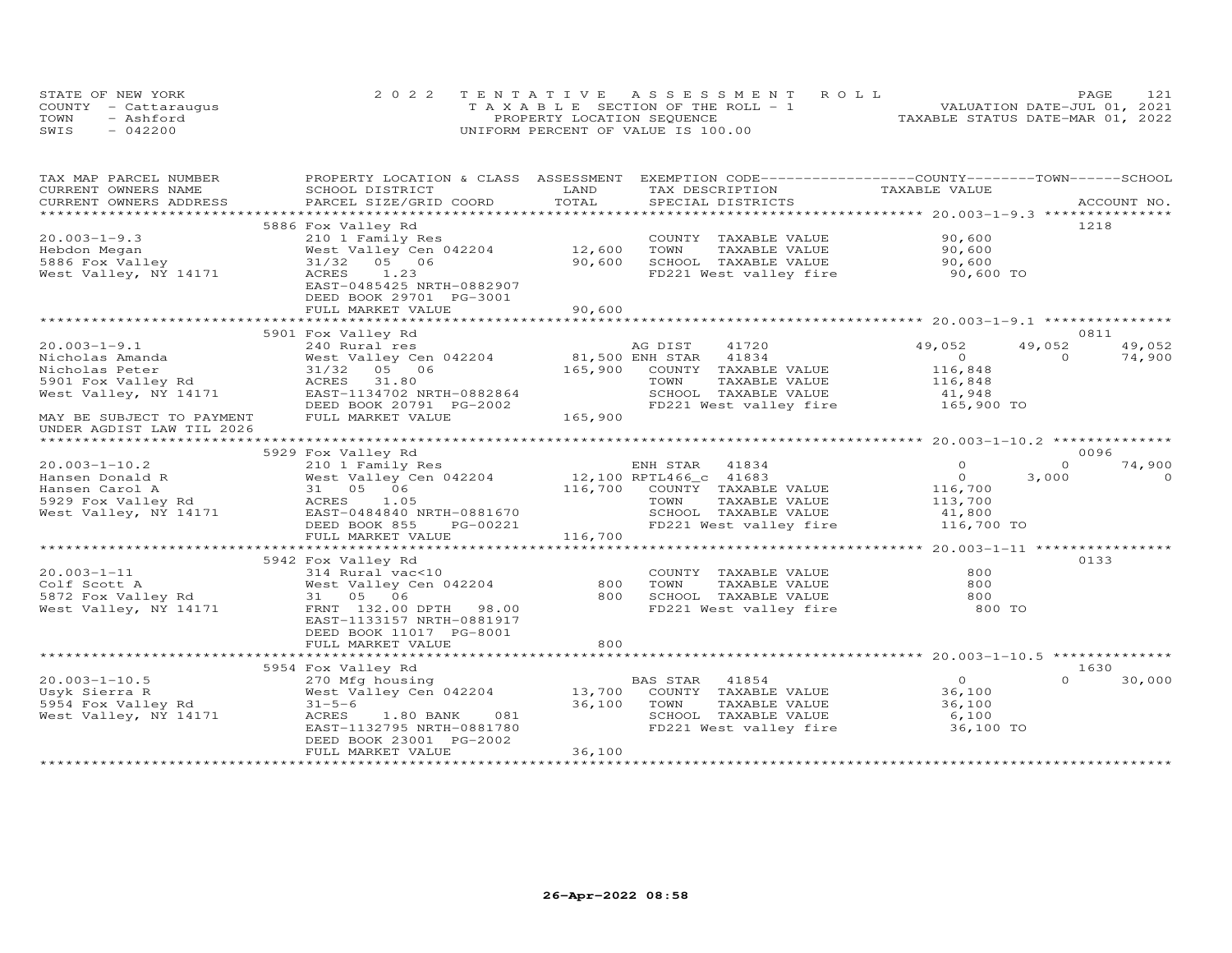|      | STATE OF NEW YORK    | 2022 TENTATIVE ASSESSMENT ROLL        | 122<br>PAGE                      |
|------|----------------------|---------------------------------------|----------------------------------|
|      | COUNTY - Cattaraugus | T A X A B L E SECTION OF THE ROLL - 1 | VALUATION DATE-JUL 01, 2021      |
| TOWN | - Ashford            | PROPERTY LOCATION SEQUENCE            | TAXABLE STATUS DATE-MAR 01, 2022 |
| SWIS | $-042200$            | UNIFORM PERCENT OF VALUE IS 100.00    |                                  |

| TAX MAP PARCEL NUMBER             | PROPERTY LOCATION & CLASS ASSESSMENT EXEMPTION CODE----------------COUNTY-------TOWN------SCHOOL                                                                                                                                                       |         |                                                            |                    |          |                |
|-----------------------------------|--------------------------------------------------------------------------------------------------------------------------------------------------------------------------------------------------------------------------------------------------------|---------|------------------------------------------------------------|--------------------|----------|----------------|
| CURRENT OWNERS NAME               | SCHOOL DISTRICT                                                                                                                                                                                                                                        | LAND    | TAX DESCRIPTION TAXABLE VALUE                              |                    |          |                |
|                                   | .CURRENT OWNERS ADDRESS PARCEL SIZE/GRID COORD TOTAL SPECIAL DISTRICTS ACCOUNT NO ACCOUNT NO ACCOUNT NO ARE THE SERVER AND THE SERVER ASSESS THE SERVER OF THE SERVER SERVER AND THE SERVER ASSESS THAT A THE SERVER SERVER AN                         |         |                                                            |                    |          |                |
|                                   | 5981 Fox Valley Rd                                                                                                                                                                                                                                     |         |                                                            |                    | 0138     |                |
| $20.003 - 1 - 12$                 |                                                                                                                                                                                                                                                        |         |                                                            | $\overline{O}$     | $\Omega$ | 74,900         |
|                                   |                                                                                                                                                                                                                                                        |         |                                                            |                    |          |                |
|                                   |                                                                                                                                                                                                                                                        |         |                                                            |                    |          |                |
|                                   |                                                                                                                                                                                                                                                        |         |                                                            |                    |          |                |
|                                   |                                                                                                                                                                                                                                                        |         |                                                            |                    |          |                |
|                                   |                                                                                                                                                                                                                                                        |         |                                                            |                    |          |                |
|                                   |                                                                                                                                                                                                                                                        |         |                                                            |                    |          |                |
|                                   | XOOD-1-12<br>XOOD-12<br>Rowland Kevin D<br>Rowland Michele A<br>SPALIE VALUE<br>TAXABLE VALUE<br>TAXABLE VALUE<br>TAXABLE VALUE<br>SCHOOL TAXABLE VALUE<br>SCHOOL TAXABLE VALUE<br>SCHOOL TAXABLE VALUE<br>SCHOOL TAXABLE VALUE<br>SCHOOL TAXABLE VALU |         |                                                            |                    |          |                |
|                                   | 5997 Fox Valley Rd                                                                                                                                                                                                                                     |         |                                                            |                    | 0337     |                |
|                                   |                                                                                                                                                                                                                                                        |         | COUNTY TAXABLE VALUE 159,400                               |                    |          |                |
|                                   |                                                                                                                                                                                                                                                        |         | TOWN TAXABLE VALUE 159,400<br>SCHOOL TAXABLE VALUE 159,400 |                    |          |                |
|                                   |                                                                                                                                                                                                                                                        |         |                                                            |                    |          |                |
| West Valley, NY 14171 ACRES 23.35 |                                                                                                                                                                                                                                                        |         | FD221 West valley fire 159,400 TO                          |                    |          |                |
|                                   | EAST-1133526 NRTH-0880903                                                                                                                                                                                                                              |         |                                                            |                    |          |                |
|                                   | DEED BOOK 6738 PG-6002                                                                                                                                                                                                                                 |         |                                                            |                    |          |                |
|                                   | FULL MARKET VALUE                                                                                                                                                                                                                                      | 159,400 |                                                            |                    |          |                |
|                                   |                                                                                                                                                                                                                                                        |         |                                                            |                    |          |                |
|                                   | 6010 Fox Valley Rd                                                                                                                                                                                                                                     |         |                                                            |                    | 0928     |                |
|                                   |                                                                                                                                                                                                                                                        |         | COUNTY TAXABLE VALUE 15,700<br>TOWN TAXABLE VALUE 15,700   |                    |          |                |
|                                   |                                                                                                                                                                                                                                                        |         |                                                            |                    |          |                |
|                                   |                                                                                                                                                                                                                                                        |         |                                                            |                    |          |                |
|                                   |                                                                                                                                                                                                                                                        |         |                                                            |                    |          |                |
|                                   |                                                                                                                                                                                                                                                        |         |                                                            |                    |          |                |
|                                   | DEED BOOK 00777 PG-00640                                                                                                                                                                                                                               |         |                                                            |                    |          |                |
|                                   | FULL MARKET VALUE                                                                                                                                                                                                                                      | 15,700  |                                                            |                    |          |                |
|                                   |                                                                                                                                                                                                                                                        |         |                                                            |                    |          |                |
|                                   | 6011 Fox Valley Rd                                                                                                                                                                                                                                     |         |                                                            |                    | 1599     |                |
|                                   |                                                                                                                                                                                                                                                        |         |                                                            |                    |          |                |
|                                   |                                                                                                                                                                                                                                                        |         |                                                            |                    |          |                |
|                                   |                                                                                                                                                                                                                                                        |         |                                                            |                    |          |                |
|                                   |                                                                                                                                                                                                                                                        |         |                                                            |                    |          |                |
|                                   |                                                                                                                                                                                                                                                        |         |                                                            |                    |          |                |
|                                   |                                                                                                                                                                                                                                                        |         |                                                            |                    |          |                |
|                                   |                                                                                                                                                                                                                                                        |         |                                                            |                    |          |                |
|                                   | 6034 Fox Valley Rd                                                                                                                                                                                                                                     |         | 61 PCT OF VALUE USED FOR EXEMPTION PURPOSES                |                    | 0512     |                |
|                                   |                                                                                                                                                                                                                                                        |         |                                                            | 12,000 12,000      |          | $\overline{0}$ |
|                                   |                                                                                                                                                                                                                                                        |         |                                                            | $\overline{0}$     | $\Omega$ | 74,900         |
|                                   |                                                                                                                                                                                                                                                        |         |                                                            |                    |          |                |
|                                   |                                                                                                                                                                                                                                                        |         |                                                            | 163,100<br>163,100 |          |                |
|                                   |                                                                                                                                                                                                                                                        |         | SCHOOL TAXABLE VALUE 100,200                               |                    |          |                |
|                                   |                                                                                                                                                                                                                                                        |         | FD221 West valley fire                                     | 175,100 TO         |          |                |
|                                   | FULL MARKET VALUE                                                                                                                                                                                                                                      | 175,100 |                                                            |                    |          |                |
|                                   |                                                                                                                                                                                                                                                        |         |                                                            |                    |          |                |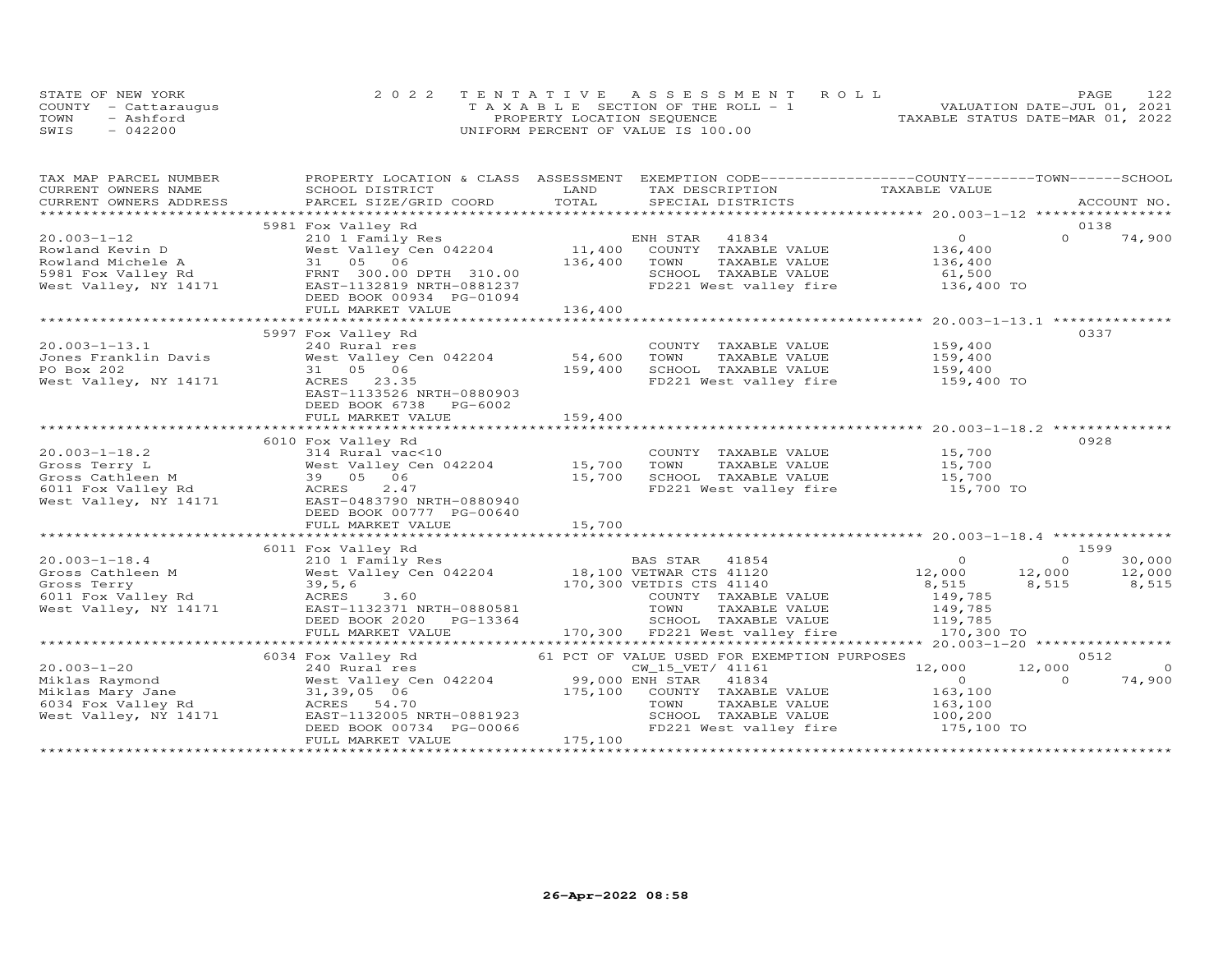|      | STATE OF NEW YORK    | 2022 TENTATIVE ASSESSMENT ROLL        | 123<br>PAGE.                     |
|------|----------------------|---------------------------------------|----------------------------------|
|      | COUNTY - Cattaraugus | T A X A B L E SECTION OF THE ROLL - 1 | VALUATION DATE-JUL 01, 2021      |
| TOWN | - Ashford            | PROPERTY LOCATION SEQUENCE            | TAXABLE STATUS DATE-MAR 01, 2022 |
| SWIS | $-042200$            | UNIFORM PERCENT OF VALUE IS 100.00    |                                  |

| TAX MAP PARCEL NUMBER<br>CURRENT OWNERS NAME | SCHOOL DISTRICT                                                             | LAND    | PROPERTY LOCATION & CLASS ASSESSMENT EXEMPTION CODE----------------COUNTY-------TOWN------SCHOOL<br>TAX DESCRIPTION | TAXABLE VALUE    |                    |
|----------------------------------------------|-----------------------------------------------------------------------------|---------|---------------------------------------------------------------------------------------------------------------------|------------------|--------------------|
| CURRENT OWNERS ADDRESS                       |                                                                             | TOTAL   | SPECIAL DISTRICTS                                                                                                   |                  | ACCOUNT NO.        |
| *************************                    | PARCEL SIZE/GRID COORD                                                      |         |                                                                                                                     |                  |                    |
|                                              |                                                                             |         |                                                                                                                     |                  |                    |
|                                              | 6040 Fox Valley Rd                                                          |         | 93 PCT OF VALUE USED FOR EXEMPTION PURPOSES                                                                         |                  |                    |
| $20.003 - 1 - 21.3$                          | 281 Multiple res<br>281 Multiple res CW CW<br>West Valley Cen 042204 25,900 |         | CW_15_VET/ 41161                                                                                                    | 12,000<br>12,000 |                    |
| Stuebchen Thomas M                           |                                                                             |         | COUNTY TAXABLE VALUE                                                                                                | 333,100          |                    |
| 6066 Fox Valley Rd                           | 39 05 06                                                                    | 345,100 | TOWN<br>TAXABLE VALUE                                                                                               | 333,100          |                    |
| West Valley, NY 14171                        | split from 21.1                                                             |         | SCHOOL TAXABLE VALUE                                                                                                | 345,100          |                    |
|                                              | ACRES<br>5.15                                                               |         | FD221 West valley fire 345,100 TO                                                                                   |                  |                    |
|                                              | EAST-1130795 NRTH-0880855                                                   |         |                                                                                                                     |                  |                    |
|                                              | DEED BOOK 20200 PG-8212                                                     |         |                                                                                                                     |                  |                    |
|                                              | FULL MARKET VALUE                                                           | 345,100 |                                                                                                                     |                  |                    |
|                                              |                                                                             |         |                                                                                                                     |                  |                    |
|                                              | 6066 Fox Valley Rd                                                          |         |                                                                                                                     |                  | 0752               |
| $20.003 - 1 - 21.1$                          | 270 Mfg housing                                                             |         | COUNTY TAXABLE VALUE                                                                                                | 215,100          |                    |
| Stuebchen Thomas                             | West Valley Cen 042204                                                      | 178,500 | TOWN<br>TAXABLE VALUE                                                                                               | 215,100          |                    |
| Stuebchen Donald                             |                                                                             | 215,100 | SCHOOL TAXABLE VALUE                                                                                                | 215,100          |                    |
| 6070 Fox Valley Rd<br>West Valley, NY 14171  |                                                                             |         | FD221 West valley fire                                                                                              | 215,100 TO       |                    |
|                                              | EAST-1130344 NRTH-0881605                                                   |         |                                                                                                                     |                  |                    |
|                                              | DEED BOOK 740<br>PG-01040                                                   |         |                                                                                                                     |                  |                    |
|                                              | FULL MARKET VALUE                                                           | 215,100 |                                                                                                                     |                  |                    |
|                                              |                                                                             |         |                                                                                                                     |                  |                    |
|                                              | 6069 Fox Valley Rd                                                          |         |                                                                                                                     |                  | 0220               |
| $20.003 - 1 - 18.1$                          | 240 Rural res                                                               |         | BAS STAR 41854                                                                                                      | $\overline{O}$   | $\Omega$<br>30,000 |
| Drake Eric J                                 | West Valley Cen 042204                                                      | 97,500  | COUNTY TAXABLE VALUE                                                                                                | 249,600          |                    |
|                                              |                                                                             | 249,600 | TOWN                                                                                                                |                  |                    |
| Drake Jessica A                              | 38,395,6                                                                    |         | TAXABLE VALUE                                                                                                       | 249,600          |                    |
| 6069 Fox Valley Rd<br>West Valley, NY 14171  | ACRES 52.45                                                                 |         | SCHOOL TAXABLE VALUE                                                                                                | 219,600          |                    |
|                                              | EAST-1131613 NRTH-0879648                                                   |         | FD221 West valley fire                                                                                              | 249,600 TO       |                    |
|                                              | DEED BOOK 18495 PG-9002                                                     |         |                                                                                                                     |                  |                    |
|                                              | FULL MARKET VALUE                                                           | 249,600 |                                                                                                                     |                  |                    |
|                                              |                                                                             |         |                                                                                                                     |                  |                    |
|                                              | 6070 Fox Valley Rd                                                          |         |                                                                                                                     |                  | 1352               |
| $20.003 - 1 - 21.2$                          | 210 1 Family Res                                                            |         |                                                                                                                     | $\overline{0}$   | $\Omega$<br>74,900 |
| Stuebchen Donald R                           | West Valley Cen 042204                                                      |         | ENH STAR 41834<br>22,100 COUNTY TAXABLE VALUE<br>- TAXABLE VALUE                                                    | 270,500          |                    |
| Sacca Susan J                                | 39 05 06                                                                    | 270,500 | TOWN<br>TAXABLE VALUE                                                                                               | 270,500          |                    |
| 6070 Fox Valley Rd                           | ACRES<br>5.05                                                               |         | SCHOOL TAXABLE VALUE                                                                                                | 195,600          |                    |
| West Valley, NY 14171                        | EAST-1130661 NRTH-0880548                                                   |         | FD221 West valley fire                                                                                              | 270,500 TO       |                    |
|                                              | DEED BOOK 00928 PG-01108                                                    |         |                                                                                                                     |                  |                    |
|                                              | FULL MARKET VALUE                                                           | 270,500 |                                                                                                                     |                  |                    |
|                                              |                                                                             |         |                                                                                                                     |                  |                    |
|                                              | 6110 Fox Valley Rd                                                          |         |                                                                                                                     |                  | 0412               |
| $29.001 - 1 - 3$                             | 240 Rural res                                                               |         | COUNTY TAXABLE VALUE                                                                                                | 377,200          |                    |
| Jaeger John D                                | West Valley Cen 042204                                                      | 305,500 | TOWN<br>TAXABLE VALUE                                                                                               | 377,200          |                    |
| Jaeger David F                               | 38/39 05 06                                                                 | 377,200 | SCHOOL TAXABLE VALUE                                                                                                | 377,200          |                    |
| 5446 Rosedale Ave                            | ACRES 209.59                                                                |         | FD221 West valley fire                                                                                              | 377,200 TO       |                    |
| King George, VA 22485                        | EAST-1130193 NRTH-0878395                                                   |         |                                                                                                                     |                  |                    |
|                                              | DEED BOOK 857<br>PG-00767                                                   |         |                                                                                                                     |                  |                    |
|                                              | FULL MARKET VALUE                                                           | 377,200 |                                                                                                                     |                  |                    |
|                                              |                                                                             |         |                                                                                                                     |                  |                    |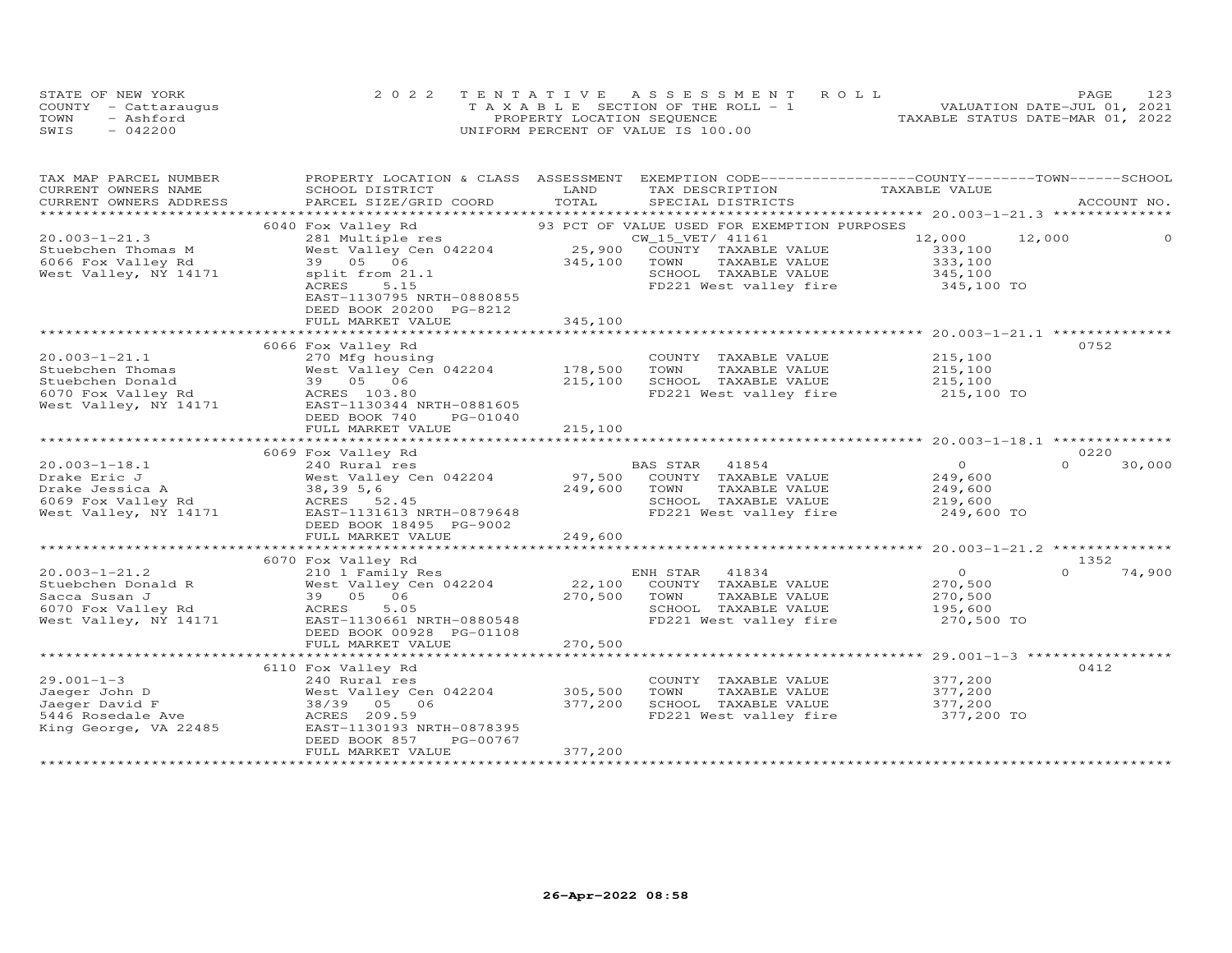|      | STATE OF NEW YORK    | 2022 TENTATIVE ASSESSMENT ROLL        | 124<br><b>PAGE</b>               |
|------|----------------------|---------------------------------------|----------------------------------|
|      | COUNTY - Cattaraugus | T A X A B L E SECTION OF THE ROLL - 1 | VALUATION DATE-JUL 01, 2021      |
| TOWN | - Ashford            | PROPERTY LOCATION SEQUENCE            | TAXABLE STATUS DATE-MAR 01, 2022 |
| SWIS | $-042200$            | UNIFORM PERCENT OF VALUE IS 100.00    |                                  |

| TAX MAP PARCEL NUMBER                       |                                                                                                                                                                                              |                  | PROPERTY LOCATION & CLASS ASSESSMENT EXEMPTION CODE----------------COUNTY-------TOWN------SCHOOL |                                                                                                                                                                                                                                                                                                                                    |                    |
|---------------------------------------------|----------------------------------------------------------------------------------------------------------------------------------------------------------------------------------------------|------------------|--------------------------------------------------------------------------------------------------|------------------------------------------------------------------------------------------------------------------------------------------------------------------------------------------------------------------------------------------------------------------------------------------------------------------------------------|--------------------|
| CURRENT OWNERS NAME                         | SCHOOL DISTRICT                                                                                                                                                                              | LAND             | TAX DESCRIPTION                                                                                  | TAXABLE VALUE                                                                                                                                                                                                                                                                                                                      |                    |
| CURRENT OWNERS ADDRESS                      | PARCEL SIZE/GRID COORD                                                                                                                                                                       | TOTAL            | SPECIAL DISTRICTS                                                                                |                                                                                                                                                                                                                                                                                                                                    | ACCOUNT NO.        |
|                                             |                                                                                                                                                                                              |                  |                                                                                                  |                                                                                                                                                                                                                                                                                                                                    |                    |
|                                             | 6266 Fox Valley Rd                                                                                                                                                                           |                  |                                                                                                  |                                                                                                                                                                                                                                                                                                                                    | 1093               |
| $19.004 - 2 - 8.2$                          | 210 1 Family Res                                                                                                                                                                             | 17,800           | COUNTY TAXABLE VALUE<br>TOWN                                                                     | 167,400<br>167,400                                                                                                                                                                                                                                                                                                                 |                    |
| U.S. Bank Trust, N.A                        | West Valley Cen 042204                                                                                                                                                                       |                  | TAXABLE VALUE                                                                                    |                                                                                                                                                                                                                                                                                                                                    |                    |
| c/o RESICAP                                 | 46 05 06<br>3.30                                                                                                                                                                             | 167,400          | SCHOOL TAXABLE VALUE                                                                             | 167,400                                                                                                                                                                                                                                                                                                                            |                    |
| 3630 Peachtree Rd NE Ste 1500 ACRES         | EAST-1128370 NRTH-0878764                                                                                                                                                                    |                  | FD221 West valley fire                                                                           | 167,400 TO                                                                                                                                                                                                                                                                                                                         |                    |
| Atlanta, GA 30326                           | DEED BOOK 28345 PG-3001                                                                                                                                                                      |                  |                                                                                                  |                                                                                                                                                                                                                                                                                                                                    |                    |
|                                             | FULL MARKET VALUE                                                                                                                                                                            | 167,400          |                                                                                                  |                                                                                                                                                                                                                                                                                                                                    |                    |
|                                             |                                                                                                                                                                                              |                  |                                                                                                  |                                                                                                                                                                                                                                                                                                                                    |                    |
|                                             | 6286 Fox Valley Rd                                                                                                                                                                           |                  |                                                                                                  |                                                                                                                                                                                                                                                                                                                                    | 1444               |
| $19.004 - 2 - 8.5$                          | 210 1 Family Res                                                                                                                                                                             |                  | VETWAR CTS 41120                                                                                 | 12,000                                                                                                                                                                                                                                                                                                                             | 12,000<br>12,000   |
| Smith David R                               | West Valley Cen 042204                                                                                                                                                                       |                  | 17,400 BAS STAR 41854                                                                            | $\overline{O}$ and $\overline{O}$ and $\overline{O}$ and $\overline{O}$ and $\overline{O}$ and $\overline{O}$ and $\overline{O}$ and $\overline{O}$ and $\overline{O}$ and $\overline{O}$ and $\overline{O}$ and $\overline{O}$ and $\overline{O}$ and $\overline{O}$ and $\overline{O}$ and $\overline{O}$ and $\overline{O}$ and | 30,000<br>$\Omega$ |
| Smith Julia M                               | West<br>46-5-6<br>ACRES                                                                                                                                                                      |                  | 170,500 COUNTY TAXABLE VALUE                                                                     | 158,500                                                                                                                                                                                                                                                                                                                            |                    |
|                                             | 3.15 BANK 017                                                                                                                                                                                |                  | TOWN<br>TAXABLE VALUE                                                                            |                                                                                                                                                                                                                                                                                                                                    |                    |
| 6286 Fox Valley Rd<br>West Valley, NY 14171 | EAST-1127875 NRTH-0878760                                                                                                                                                                    |                  | SCHOOL TAXABLE VALUE                                                                             | 158,500<br>128,500                                                                                                                                                                                                                                                                                                                 |                    |
|                                             | DEED BOOK 20163 PG-8001                                                                                                                                                                      |                  | FD221 West valley fire 170,500 TO                                                                |                                                                                                                                                                                                                                                                                                                                    |                    |
|                                             | FULL MARKET VALUE                                                                                                                                                                            | $3-8001$ 170,500 |                                                                                                  |                                                                                                                                                                                                                                                                                                                                    |                    |
|                                             |                                                                                                                                                                                              |                  |                                                                                                  |                                                                                                                                                                                                                                                                                                                                    |                    |
|                                             | 6346 Fox Valley Rd                                                                                                                                                                           |                  |                                                                                                  |                                                                                                                                                                                                                                                                                                                                    | 1185               |
| $19.004 - 2 - 8.4$                          | 210 1 Family Res                                                                                                                                                                             |                  | COUNTY TAXABLE VALUE                                                                             |                                                                                                                                                                                                                                                                                                                                    |                    |
|                                             |                                                                                                                                                                                              | 13,900           | TOWN<br>TAXABLE VALUE                                                                            | 174,900<br>174,900                                                                                                                                                                                                                                                                                                                 |                    |
|                                             |                                                                                                                                                                                              | 174,900          | SCHOOL TAXABLE VALUE 174,900                                                                     |                                                                                                                                                                                                                                                                                                                                    |                    |
|                                             | 19.004-2-8.4<br>Jeniolo Jacob West Valley Rd<br>6346 Fox Valley Rd<br>6346 Fox Valley Rd<br>6346 Fox Valley Rd<br>6346 Fox Valley Rd<br>6346 Fox Valley Rd<br>6210 ACRES<br>1.80 BANK<br>617 |                  | FD221 West valley fire                                                                           | 174,900 TO                                                                                                                                                                                                                                                                                                                         |                    |
|                                             | EAST-1126802 NRTH-0878752                                                                                                                                                                    |                  |                                                                                                  |                                                                                                                                                                                                                                                                                                                                    |                    |
|                                             | DEED BOOK 20210 PG-8727                                                                                                                                                                      |                  |                                                                                                  |                                                                                                                                                                                                                                                                                                                                    |                    |
|                                             | FULL MARKET VALUE                                                                                                                                                                            | 174,900          |                                                                                                  |                                                                                                                                                                                                                                                                                                                                    |                    |
|                                             |                                                                                                                                                                                              |                  |                                                                                                  |                                                                                                                                                                                                                                                                                                                                    |                    |
|                                             | 10370 Fritz Rd                                                                                                                                                                               |                  | 73 PCT OF VALUE USED FOR EXEMPTION PURPOSES                                                      |                                                                                                                                                                                                                                                                                                                                    | 0978               |
| $20.002 - 2 - 2.3$                          | 281 Multiple res                                                                                                                                                                             |                  | CW_15_VET/ 41161                                                                                 | 12,000                                                                                                                                                                                                                                                                                                                             | 12,000<br>$\Omega$ |
| Sim Andrew D                                | West Valley Cen 042204                                                                                                                                                                       | 59,700           | COUNTY TAXABLE VALUE                                                                             | 162,000<br>162,000                                                                                                                                                                                                                                                                                                                 |                    |
| 10370 Fritz Rd                              | West Valley C<br>1 36 06 06                                                                                                                                                                  | 174,000          | TOWN<br>TAXABLE VALUE                                                                            |                                                                                                                                                                                                                                                                                                                                    |                    |
| West Valley, NY 14171                       | Com. 20.002-2-2.3&20.002-                                                                                                                                                                    |                  |                                                                                                  |                                                                                                                                                                                                                                                                                                                                    |                    |
|                                             | ACRES 30.55                                                                                                                                                                                  |                  |                                                                                                  |                                                                                                                                                                                                                                                                                                                                    |                    |
|                                             | EAST-1144710 NRTH-0893480                                                                                                                                                                    |                  |                                                                                                  |                                                                                                                                                                                                                                                                                                                                    |                    |
|                                             | DEED BOOK 2019 PG-11007                                                                                                                                                                      |                  |                                                                                                  |                                                                                                                                                                                                                                                                                                                                    |                    |
|                                             | FULL MARKET VALUE                                                                                                                                                                            | 174,000          |                                                                                                  |                                                                                                                                                                                                                                                                                                                                    |                    |
|                                             |                                                                                                                                                                                              |                  |                                                                                                  |                                                                                                                                                                                                                                                                                                                                    |                    |
|                                             | 10410 Fritz Rd                                                                                                                                                                               |                  |                                                                                                  |                                                                                                                                                                                                                                                                                                                                    | 0312               |
| $20.002 - 2 - 2.1$                          | 260 Seasonal res                                                                                                                                                                             |                  | COUNTY TAXABLE VALUE 47,500                                                                      |                                                                                                                                                                                                                                                                                                                                    |                    |
| Suplicki Kenneth P<br>625 Witmer Rd         | West Valley Cen 042204                                                                                                                                                                       | 30,900           | TOWN       TAXABLE  VALUE<br>SCHOOL    TAXABLE  VALUE                                            | 47,500                                                                                                                                                                                                                                                                                                                             |                    |
| 625 Witmer Rd                               | 36 06 06                                                                                                                                                                                     | 47,500           |                                                                                                  | 47,500                                                                                                                                                                                                                                                                                                                             |                    |
| N Tonawanda, NY 14120                       | ACRES 10.56                                                                                                                                                                                  |                  | FD221 West valley fire 47,500 TO                                                                 |                                                                                                                                                                                                                                                                                                                                    |                    |
|                                             | EAST-1145260 NRTH-0893834                                                                                                                                                                    |                  |                                                                                                  |                                                                                                                                                                                                                                                                                                                                    |                    |
|                                             | DEED BOOK 10032 PG-7001                                                                                                                                                                      |                  |                                                                                                  |                                                                                                                                                                                                                                                                                                                                    |                    |
|                                             | FULL MARKET VALUE                                                                                                                                                                            | 47,500           |                                                                                                  |                                                                                                                                                                                                                                                                                                                                    |                    |
|                                             |                                                                                                                                                                                              |                  |                                                                                                  |                                                                                                                                                                                                                                                                                                                                    |                    |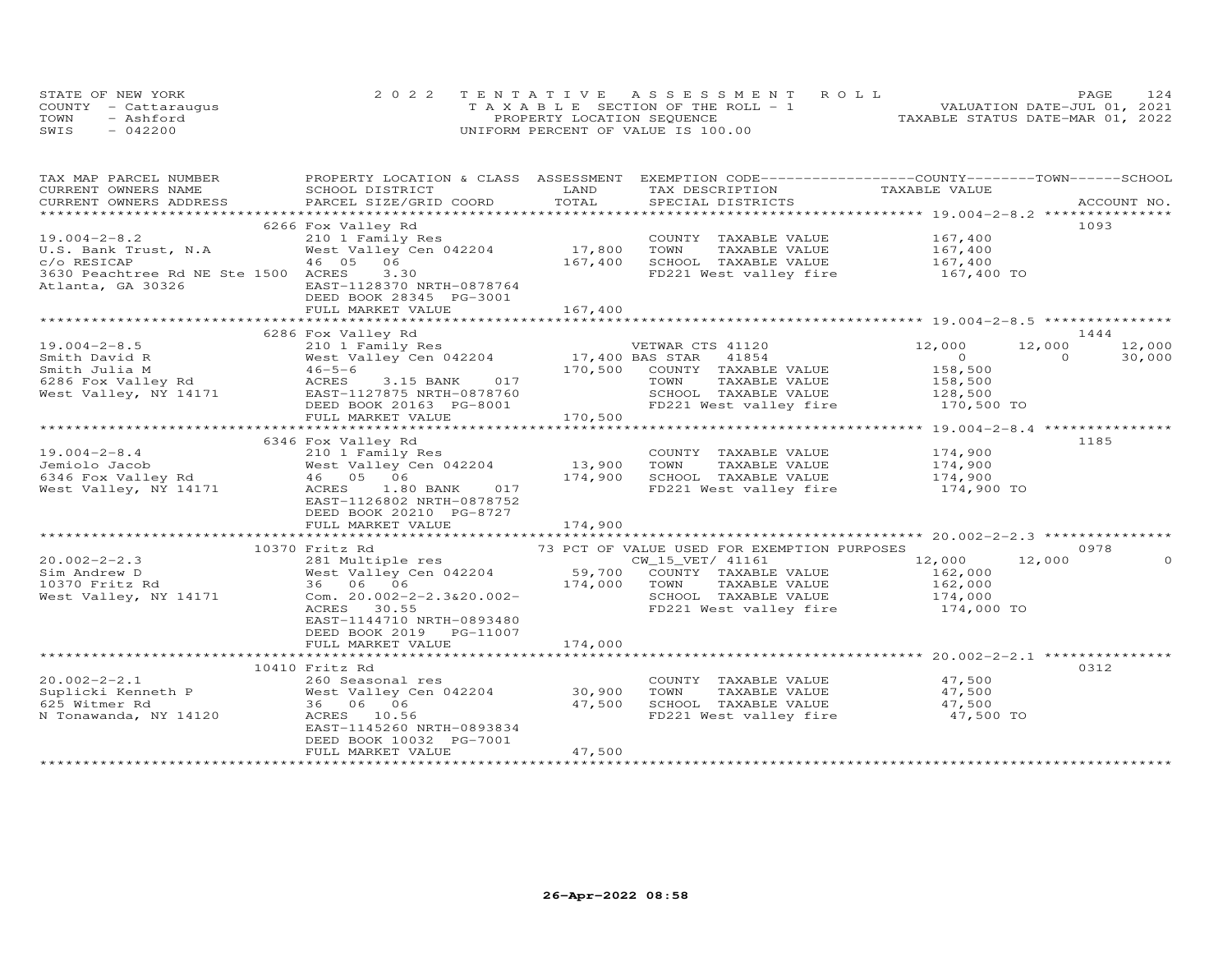|      | STATE OF NEW YORK    | 2022 TENTATIVE ASSESSMENT ROLL        | PAGE                             | 125 |
|------|----------------------|---------------------------------------|----------------------------------|-----|
|      | COUNTY - Cattaraugus | T A X A B L E SECTION OF THE ROLL - 1 | VALUATION DATE-JUL 01, 2021      |     |
| TOWN | - Ashford            | PROPERTY LOCATION SEQUENCE            | TAXABLE STATUS DATE-MAR 01, 2022 |     |
| SWIS | $-042200$            | UNIFORM PERCENT OF VALUE IS 100.00    |                                  |     |

| TAX MAP PARCEL NUMBER     |                                                                    |         | PROPERTY LOCATION & CLASS ASSESSMENT EXEMPTION CODE----------------COUNTY-------TOWN-----SCHOOL |                      |          |                  |
|---------------------------|--------------------------------------------------------------------|---------|-------------------------------------------------------------------------------------------------|----------------------|----------|------------------|
| CURRENT OWNERS NAME       | SCHOOL DISTRICT                                                    | LAND    | TAX DESCRIPTION                                                                                 | TAXABLE VALUE        |          |                  |
| CURRENT OWNERS ADDRESS    | PARCEL SIZE/GRID COORD TOTAL                                       |         | SPECIAL DISTRICTS                                                                               |                      |          | ACCOUNT NO.      |
|                           |                                                                    |         |                                                                                                 |                      |          |                  |
|                           | 8976 Gentner Rd                                                    |         |                                                                                                 |                      |          | 0580             |
| $29.004 - 1 - 9$          | 210 1 Family Res                                                   |         | ENH STAR 41834                                                                                  | $\circ$              | $\Omega$ | 74,900           |
| Phillips Ray E            | West Valley Cen $042204$ 25,900                                    |         | COUNTY TAXABLE VALUE                                                                            | 139,800<br>139,800   |          |                  |
| Phillips Doris M          | 04 05 06                                                           | 139,800 | TOWN<br>TAXABLE VALUE                                                                           |                      |          |                  |
| 8976 Gentner Rd           | ACRES<br>7.45                                                      |         | SCHOOL TAXABLE VALUE                                                                            | 64,900<br>139,800 TO |          |                  |
| Machias, NY 14101         | EAST-1145952 NRTH-0871131<br>DEED BOOK 1004 PG-317                 |         | FD221 West valley fire                                                                          |                      |          |                  |
| MAY BE SUBJECT TO PAYMENT | FULL MARKET VALUE                                                  | 139,800 |                                                                                                 |                      |          |                  |
| UNDER AGDIST LAW TIL 2026 |                                                                    |         |                                                                                                 |                      |          |                  |
|                           | 8978 Gentner Rd                                                    |         | 54 PCT OF VALUE USED FOR EXEMPTION PURPOSES                                                     |                      |          | 1447             |
| $29.004 - 1 - 8.3$        |                                                                    |         | VETCOM CTS 41130                                                                                |                      | 20,000   |                  |
| Thiel David A             | 113 Cattle farm WETCOM C<br>West Valley Cen 042204 123,500 AG DIST |         | 41720                                                                                           | 20,000<br>56,376     | 56,376   | 20,000<br>56,376 |
| Thiel Jody Lynn           | west valley Ce<br>04-05-06<br>ACRES 83.50                          |         | 240,600 BAS STAR 41854                                                                          | $\overline{0}$       | $\Omega$ | 30,000           |
| 8978 Gentner Rd           |                                                                    |         | COUNTY TAXABLE VALUE                                                                            | 164,224              |          |                  |
| Machias, NY 14101         | EAST-1145656 NRTH-0869847                                          |         | TOWN<br>TAXABLE VALUE                                                                           | 164,224              |          |                  |
|                           | DEED BOOK 969                                                      |         |                                                                                                 | 134,224              |          |                  |
| MAY BE SUBJECT TO PAYMENT | FULL MARKET VALUE                                                  |         |                                                                                                 |                      |          |                  |
| UNDER AGDIST LAW TIL 2026 |                                                                    |         |                                                                                                 |                      |          |                  |
|                           |                                                                    |         |                                                                                                 |                      |          |                  |
|                           | 8983 Gentner Rd                                                    |         |                                                                                                 |                      |          | 1141             |
| $29.004 - 1 - 8.2$        | 210 1 Family Res                                                   |         | BAS STAR 41854                                                                                  | $\Omega$             | $\Omega$ | 30,000           |
| Gentner Raymond C         | West $Valley$ <sup>-</sup> Cen 042204 23,900                       |         | COUNTY TAXABLE VALUE                                                                            | 205,800              |          |                  |
| Baulsir Amy J             | 04 05 06                                                           | 205,800 | TOWN<br>TAXABLE VALUE                                                                           | 205,800              |          |                  |
| 8983 Gentner Rd           | 6.40<br>ACRES                                                      |         | SCHOOL TAXABLE VALUE 175,800                                                                    |                      |          |                  |
| Machias, NY 14101         | EAST-1145201 NRTH-0871092                                          |         | FD221 West valley fire                                                                          | 205,800 TO           |          |                  |
|                           | DEED BOOK 2019 PG-16975                                            |         |                                                                                                 |                      |          |                  |
| MAY BE SUBJECT TO PAYMENT | FULL MARKET VALUE                                                  | 205,800 |                                                                                                 |                      |          |                  |
| UNDER AGDIST LAW TIL 2026 |                                                                    |         |                                                                                                 |                      |          |                  |
|                           |                                                                    |         |                                                                                                 |                      |          |                  |
|                           | Gooseneck Rd                                                       |         |                                                                                                 |                      |          | 0140             |
| $20.002 - 2 - 4.1$        | 314 Rural vac<10                                                   |         | COUNTY TAXABLE VALUE                                                                            | 27,800               |          |                  |
| Mitchell Darin R          | West Valley Cen 042204                                             | 27,800  | TOWN<br>TAXABLE VALUE                                                                           | 27,800               |          |                  |
| 5080 Gooseneck Rd         | 36 06 06                                                           | 27,800  | SCHOOL TAXABLE VALUE                                                                            | 27,800               |          |                  |
| Delevan, NY 14042         | BOA 1996                                                           |         | FD221 West valley fire                                                                          | 27,800 TO            |          |                  |
|                           | ACRES<br>7.50                                                      |         |                                                                                                 |                      |          |                  |
|                           | EAST-1146983 NRTH-0893990                                          |         |                                                                                                 |                      |          |                  |
|                           | DEED BOOK 6053 PG-7001                                             |         |                                                                                                 |                      |          |                  |
|                           | FULL MARKET VALUE                                                  | 27,800  |                                                                                                 |                      |          |                  |
|                           |                                                                    |         |                                                                                                 |                      |          |                  |
|                           | Gooseneck Rd                                                       |         |                                                                                                 |                      |          | 0835             |
| $20.002 - 2 - 17$         | 314 Rural vac<10                                                   |         | COUNTY TAXABLE VALUE                                                                            | 25,900               |          |                  |
| Hilts Gene N              | West Valley Cen 042204 25,900                                      |         | TAXABLE VALUE<br>TOWN                                                                           | 25,900               |          |                  |
| 5210 Riceville Rd         | 36 06 06                                                           | 25,900  | SCHOOL TAXABLE VALUE                                                                            | 25,900               |          |                  |
| West Valley, NY 14171     | ACRES<br>6.90                                                      |         | FD221 West valley fire 25,900 TO                                                                |                      |          |                  |
|                           | DEED BOOK 00924 PG-00588                                           |         |                                                                                                 |                      |          |                  |
|                           | FULL MARKET VALUE                                                  | 25,900  |                                                                                                 |                      |          |                  |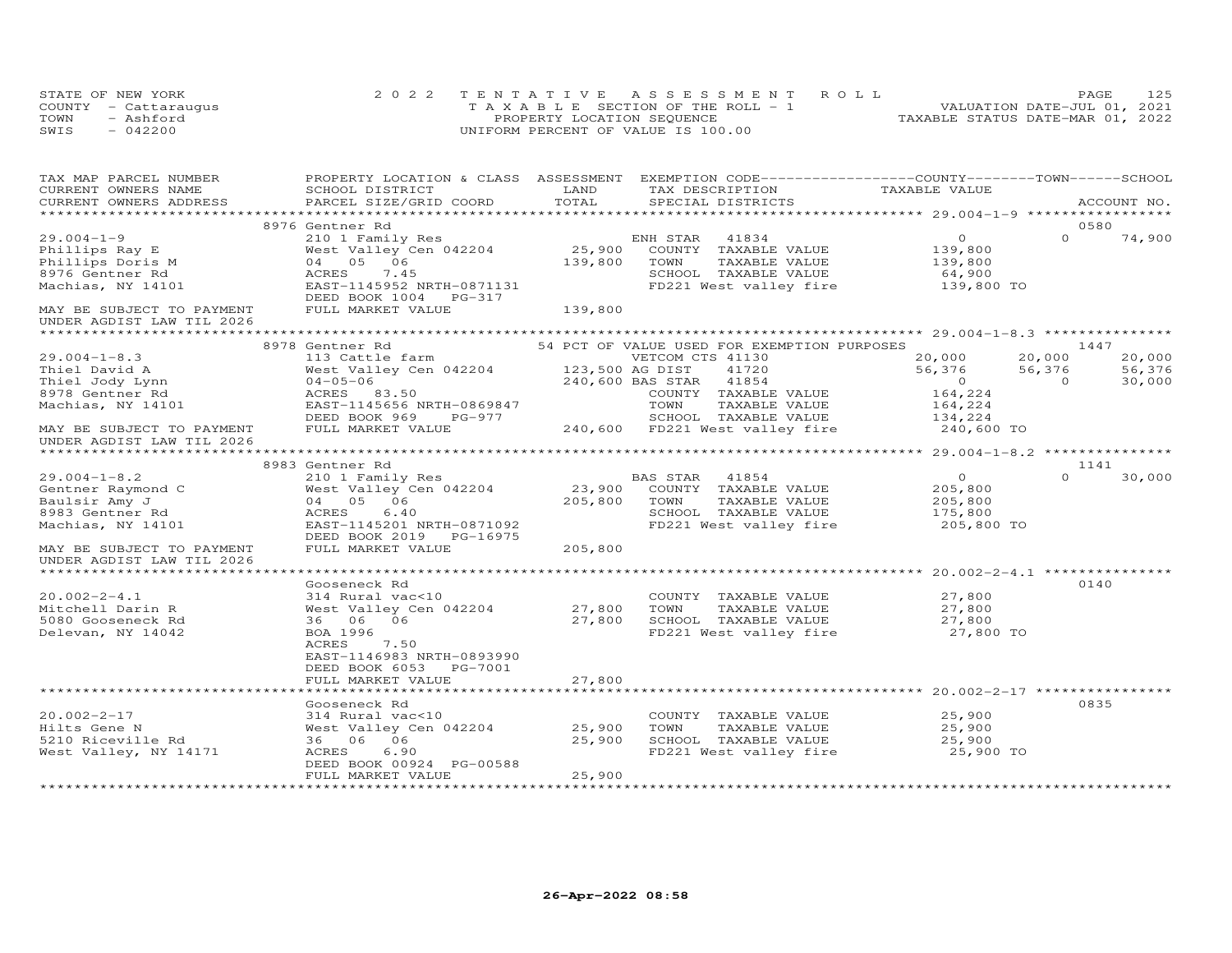|      | STATE OF NEW YORK    | 2022 TENTATIVE ASSESSMENT ROLL        | 126<br>PAGE.                     |
|------|----------------------|---------------------------------------|----------------------------------|
|      | COUNTY - Cattaraugus | T A X A B L E SECTION OF THE ROLL - 1 | VALUATION DATE-JUL 01, 2021      |
| TOWN | - Ashford            | PROPERTY LOCATION SEQUENCE            | TAXABLE STATUS DATE-MAR 01, 2022 |
| SWIS | $-042200$            | UNIFORM PERCENT OF VALUE IS 100.00    |                                  |

| TAX MAP PARCEL NUMBER      | PROPERTY LOCATION & CLASS ASSESSMENT |        | EXEMPTION CODE-----------------COUNTY-------TOWN------SCHOOL |                                                       |             |
|----------------------------|--------------------------------------|--------|--------------------------------------------------------------|-------------------------------------------------------|-------------|
| CURRENT OWNERS NAME        | SCHOOL DISTRICT                      | LAND   | TAX DESCRIPTION                                              | TAXABLE VALUE                                         |             |
| CURRENT OWNERS ADDRESS     | PARCEL SIZE/GRID COORD               | TOTAL  | SPECIAL DISTRICTS                                            |                                                       | ACCOUNT NO. |
|                            |                                      |        |                                                              |                                                       |             |
|                            | Gooseneck Rd                         |        |                                                              |                                                       | 1281        |
| $20.002 - 3 - 4.2$         | 314 Rural vac<10                     |        | COUNTY TAXABLE VALUE                                         | 17,900                                                |             |
| Shisler Sandra A           | West Valley Cen 042204               | 17,900 | TAXABLE VALUE<br>TOWN                                        | 17,900                                                |             |
| PO Box 623                 | 43 06 06                             | 17,900 | SCHOOL TAXABLE VALUE                                         | 17,900                                                |             |
| Dunkirk, NY 14048          | 3.50<br>ACRES                        |        | FD221 West valley fire                                       | 17,900 TO                                             |             |
|                            | EAST-0493280 NRTH-0890470            |        |                                                              |                                                       |             |
|                            | DEED BOOK 8549 PG-9001               |        |                                                              |                                                       |             |
|                            | FULL MARKET VALUE                    | 17,900 |                                                              |                                                       |             |
|                            |                                      |        |                                                              |                                                       |             |
|                            | Gooseneck Rd                         |        |                                                              |                                                       | 0744        |
| $20.002 - 3 - 9.1$         | 105 Vac farmland                     |        | COUNTY TAXABLE VALUE                                         | 41,000                                                |             |
| Powers Jill E              | West Valley Cen 042204               | 41,000 | TOWN<br>TAXABLE VALUE                                        | 41,000                                                |             |
| 669 Mapleview Rd           | 43 06 06                             | 41,000 | SCHOOL TAXABLE VALUE                                         | 41,000                                                |             |
| Cheektowaga, NY 14225-1738 | ACRES 31.30                          |        | FD221 West valley fire                                       | 41,000 TO                                             |             |
|                            | EAST-1142376 NRTH-0892095            |        |                                                              |                                                       |             |
|                            | DEED BOOK 888<br>PG-00699            |        |                                                              |                                                       |             |
|                            | FULL MARKET VALUE                    | 41,000 |                                                              |                                                       |             |
|                            |                                      |        |                                                              | ************************ 20.002-3-10.3 ************** |             |
|                            | Gooseneck Rd                         |        |                                                              |                                                       | 1151        |
| $20.002 - 3 - 10.3$        | 314 Rural vac<10                     |        | COUNTY TAXABLE VALUE                                         | 25,800                                                |             |
| SMWRRA Trust               | West Valley Cen 042204               | 25,800 | TOWN<br>TAXABLE VALUE                                        | 25,800                                                |             |
| Watters Sharon M           | 43 06 06                             | 25,800 | SCHOOL TAXABLE VALUE                                         | 25,800                                                |             |
| 14 Oakwood St              | Com $20.002 - 3 - 10.8$ & 10.3       |        | FD221 West valley fire                                       | 25,800 TO                                             |             |
| Greenlawn, NY 11740-1410   | ACRES<br>6.60                        |        |                                                              |                                                       |             |
|                            | EAST-1143822 NRTH-0892653            |        |                                                              |                                                       |             |
|                            | DEED BOOK 28085 PG-6002              |        |                                                              |                                                       |             |
|                            | FULL MARKET VALUE                    | 25,800 |                                                              |                                                       |             |
|                            |                                      |        |                                                              |                                                       |             |
|                            | Gooseneck Rd                         |        |                                                              |                                                       | 0793        |
| $20.002 - 3 - 17$          | 314 Rural vac<10                     |        | COUNTY TAXABLE VALUE                                         | 5,000                                                 |             |
| Noziglia Richard J         | West Valley Cen 042204               | 5,000  | TOWN<br>TAXABLE VALUE                                        | 5,000                                                 |             |
| 5245 Riceville Rd          | 43 06 06                             | 5,000  | SCHOOL TAXABLE VALUE                                         | 5,000                                                 |             |
| West Valley, NY 14171      | ACRES 1.99                           |        | FD221 West valley fire                                       | 5,000 TO                                              |             |
|                            | EAST-1142975 NRTH-0891314            |        |                                                              |                                                       |             |
|                            | DEED BOOK 2021 PG-16231              |        |                                                              |                                                       |             |
|                            | FULL MARKET VALUE                    | 5,000  |                                                              |                                                       |             |
|                            |                                      |        |                                                              |                                                       |             |
|                            | Gooseneck Rd                         |        |                                                              |                                                       | 0803        |
| $20.002 - 3 - 18$          | 312 Vac w/imprv                      |        | COUNTY TAXABLE VALUE                                         | 15,600                                                |             |
| Niesyty Gary J             | West Valley Cen 042204               | 6,800  | TOWN<br>TAXABLE VALUE                                        | 15,600                                                |             |
| Niesyty Shannon            | 43 06 06                             | 15,600 | SCHOOL TAXABLE VALUE                                         | 15,600                                                |             |
| 5293 Gooseneck Rd          | NRF                                  |        | FD221 West valley fire                                       | 15,600 TO                                             |             |
| West Valley, NY 14171      | ACRES<br>1.36                        |        |                                                              |                                                       |             |
|                            | EAST-1142771 NRTH-0890430            |        |                                                              |                                                       |             |
|                            | DEED BOOK 24722 PG-7002              |        |                                                              |                                                       |             |
|                            | FULL MARKET VALUE                    | 15,600 |                                                              |                                                       |             |
|                            |                                      |        |                                                              |                                                       |             |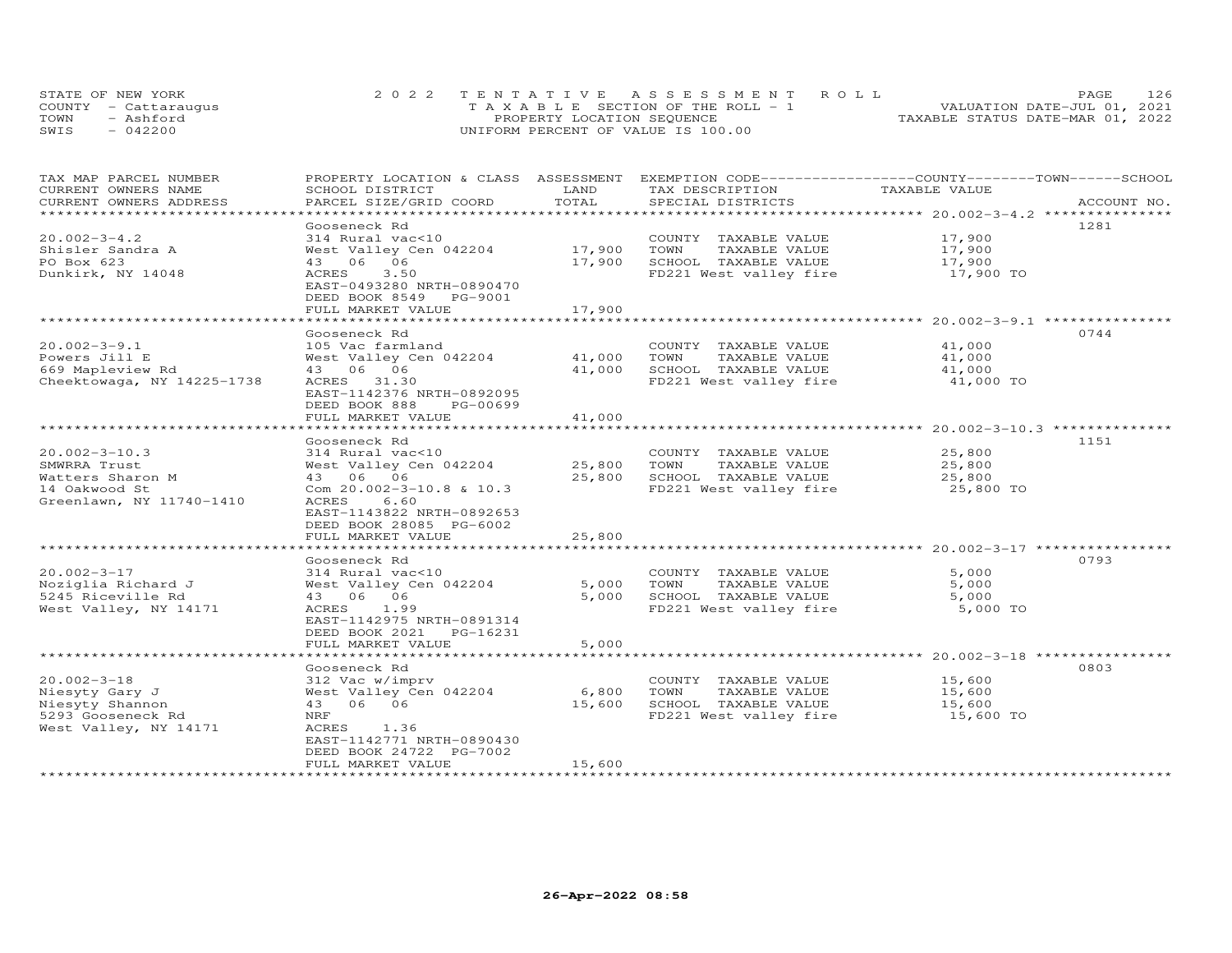|      | STATE OF NEW YORK    | 2022 TENTATIVE ASSESSMENT ROLL        | 127<br>PAGE                      |
|------|----------------------|---------------------------------------|----------------------------------|
|      | COUNTY - Cattaraugus | T A X A B L E SECTION OF THE ROLL - 1 | VALUATION DATE-JUL 01, 2021      |
| TOWN | - Ashford            | PROPERTY LOCATION SEQUENCE            | TAXABLE STATUS DATE-MAR 01, 2022 |
| SWIS | $-042200$            | UNIFORM PERCENT OF VALUE IS 100.00    |                                  |

| TAX MAP PARCEL NUMBER<br>CURRENT OWNERS NAME | PROPERTY LOCATION & CLASS ASSESSMENT<br>SCHOOL DISTRICT | LAND    | EXEMPTION CODE-----------------COUNTY-------TOWN-----SCHOOL<br>TAX DESCRIPTION | TAXABLE VALUE |                    |
|----------------------------------------------|---------------------------------------------------------|---------|--------------------------------------------------------------------------------|---------------|--------------------|
| CURRENT OWNERS ADDRESS                       | PARCEL SIZE/GRID COORD                                  | TOTAL   | SPECIAL DISTRICTS                                                              |               | ACCOUNT NO.        |
|                                              |                                                         |         |                                                                                |               |                    |
|                                              | Gooseneck Rd                                            |         |                                                                                |               | 0655               |
|                                              |                                                         |         |                                                                                | 600           |                    |
| $20.002 - 3 - 30$                            | 323 Vacant rural                                        |         | COUNTY TAXABLE VALUE                                                           |               |                    |
| Grace Howard                                 | West Valley Cen 042204                                  | 600     | TOWN<br>TAXABLE VALUE                                                          | 600           |                    |
| 10201 Burns Hill Rd                          | 42 06 06                                                | 600     | SCHOOL TAXABLE VALUE                                                           | 600           |                    |
| West Valley, NY 14171                        | FRNT 85.00 DPTH 110.00                                  |         | FD221 West valley fire                                                         | 600 TO        |                    |
|                                              | EAST-1140300 NRTH-0889935                               |         |                                                                                |               |                    |
|                                              | DEED BOOK 27781 PG-3005                                 |         |                                                                                |               |                    |
|                                              | FULL MARKET VALUE                                       | 600     |                                                                                |               |                    |
|                                              |                                                         |         |                                                                                |               |                    |
|                                              | 5010 Gooseneck Rd                                       |         |                                                                                |               | 1609               |
| $20.002 - 2 - 4.2$                           | 312 Vac w/imprv                                         |         | COUNTY TAXABLE VALUE                                                           | 53,100        |                    |
| Hamm Michael W                               | West Valley Cen 042204                                  | 30,000  | TAXABLE VALUE<br>TOWN                                                          | 53,100        |                    |
| PO Box 185                                   | 36 06 06                                                | 53,100  | SCHOOL TAXABLE VALUE                                                           | 53,100        |                    |
| Yorkshire, NY 14737                          | BOA 1996                                                |         | FD221 West valley fire                                                         | 53,100 TO     |                    |
|                                              | ACRES<br>10.00                                          |         |                                                                                |               |                    |
|                                              | EAST-1147654 NRTH-0894116                               |         |                                                                                |               |                    |
|                                              | DEED BOOK 24224 PG-2001                                 |         |                                                                                |               |                    |
|                                              | FULL MARKET VALUE                                       | 53,100  |                                                                                |               |                    |
|                                              |                                                         |         |                                                                                |               |                    |
|                                              | 5027 Gooseneck Rd                                       |         |                                                                                |               | 0271               |
| $20.002 - 2 - 7$                             | 312 Vac w/imprv                                         |         | COUNTY TAXABLE VALUE                                                           | 62,200        |                    |
| Schenne John A                               | West Valley Cen 042204                                  | 53,100  | TOWN<br>TAXABLE VALUE                                                          | 62,200        |                    |
| 4676 Gooseneck Rd                            | 36 06 06                                                | 62,200  | SCHOOL TAXABLE VALUE                                                           | 62,200        |                    |
| Delevan, NY 14042                            | ACRES 27.14                                             |         | FD221 West valley fire                                                         | 62,200 TO     |                    |
|                                              |                                                         |         |                                                                                |               |                    |
|                                              | EAST-1147458 NRTH-0893314                               |         |                                                                                |               |                    |
|                                              | DEED BOOK 25221 PG-4003                                 |         |                                                                                |               |                    |
|                                              | FULL MARKET VALUE                                       | 62,200  |                                                                                |               |                    |
|                                              |                                                         |         |                                                                                |               |                    |
|                                              | 5080 Gooseneck Rd                                       |         |                                                                                |               | 1382               |
| $20.002 - 2 - 3.2$                           | 240 Rural res                                           |         | BAS STAR 41854                                                                 | $\circ$       | $\Omega$<br>30,000 |
| Mitchell Darin R                             | West Valley Cen 042204                                  | 40,800  | COUNTY TAXABLE VALUE                                                           | 265,500       |                    |
| 5080 Gooseneck Rd                            | 36 06 06                                                | 265,500 | TOWN<br>TAXABLE VALUE                                                          | 265,500       |                    |
| Delevan, NY 14042                            | 97 BOR                                                  |         | SCHOOL TAXABLE VALUE                                                           | 235,500       |                    |
|                                              | ACRES<br>14.53                                          |         | FD221 West valley fire                                                         | 265,500 TO    |                    |
|                                              | EAST-1146516 NRTH-0893617                               |         |                                                                                |               |                    |
|                                              | DEED BOOK 975<br>PG-1113                                |         |                                                                                |               |                    |
|                                              | FULL MARKET VALUE                                       | 265,500 |                                                                                |               |                    |
|                                              |                                                         |         |                                                                                |               |                    |
|                                              | 5092 Gooseneck Rd                                       |         |                                                                                |               | 0976               |
| $20.002 - 2 - 2.2$                           | 240 Rural res                                           |         | BAS STAR<br>41854                                                              | $\circ$       | $\Omega$<br>30,000 |
| Wilson Donald E                              | West Valley Cen 042204                                  | 37,900  | COUNTY TAXABLE VALUE                                                           | 271,700       |                    |
| Wilson Bridget A                             | 36 06 06                                                | 271,700 | TOWN<br>TAXABLE VALUE                                                          | 271,700       |                    |
| 5092 Gooseneck Rd                            | ACRES 15.60                                             |         | SCHOOL TAXABLE VALUE                                                           | 241,700       |                    |
| Delevan, NY 14042                            | EAST-1145890 NRTH-0893847                               |         | FD221 West valley fire                                                         | 271,700 TO    |                    |
|                                              | DEED BOOK 26715 PG-5001                                 |         |                                                                                |               |                    |
|                                              | FULL MARKET VALUE                                       | 271,700 |                                                                                |               |                    |
|                                              |                                                         |         |                                                                                |               |                    |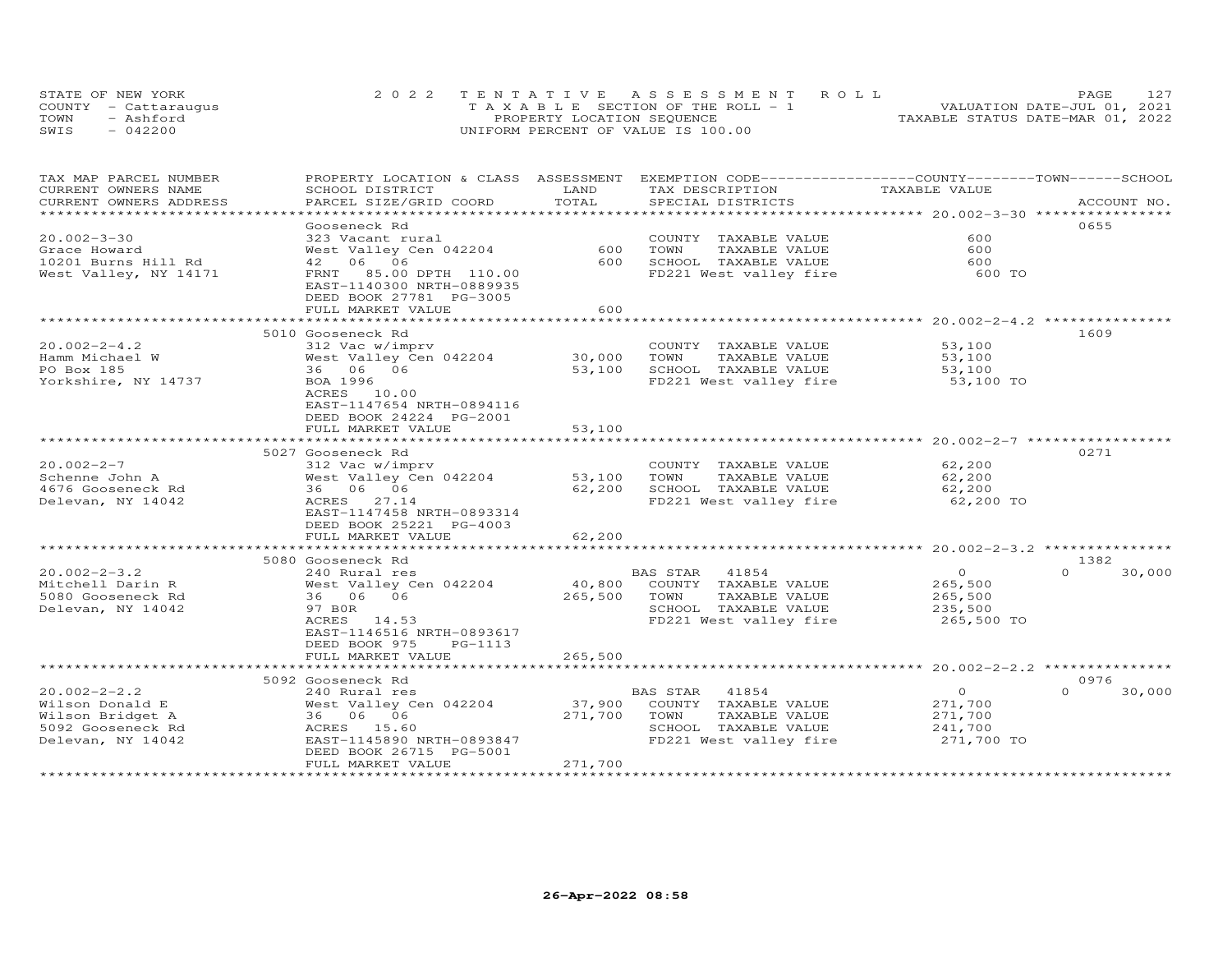| STATE OF NEW YORK |                      | 2022 TENTATIVE ASSESSMENT ROLL        |  |  |                                  | PAGE | 128 |
|-------------------|----------------------|---------------------------------------|--|--|----------------------------------|------|-----|
|                   | COUNTY - Cattaraugus | T A X A B L E SECTION OF THE ROLL - 1 |  |  | VALUATION DATE-JUL 01, 2021      |      |     |
| TOWN              | - Ashford            | PROPERTY LOCATION SEQUENCE            |  |  | TAXABLE STATUS DATE-MAR 01, 2022 |      |     |
| SWIS              | 042200               | UNIFORM PERCENT OF VALUE IS 100.00    |  |  |                                  |      |     |

| TOTAL<br>CURRENT OWNERS ADDRESS<br>PARCEL SIZE/GRID COORD<br>SPECIAL DISTRICTS<br>ACCOUNT NO.<br>5145 Gooseneck Rd<br>1325<br>$20.002 - 2 - 1.2$<br>$\overline{0}$<br>$\Omega$<br>74,900<br>240 Rural res<br>ENH STAR<br>41834<br>58,400<br>West Valley Cen 042204<br>COUNTY TAXABLE VALUE<br>178,300<br>178,300<br>Rowe Dennis A<br>36 06 06<br>178,300<br>TOWN<br>TAXABLE VALUE<br>Rowe Roseann H<br>5145 Gooseneck Rd<br>ACRES<br>SCHOOL TAXABLE VALUE<br>31.00<br>103,400<br>178,300 TO<br>EAST-1145607 NRTH-0892798<br>FD221 West valley fire<br>Delevan, NY 14042<br>DEED BOOK 00917 PG-00685<br>178,300<br>FULL MARKET VALUE<br>*****************************<br>******************** 20.002-2-1.3 ****************<br>***********<br>1492<br>5190 Gooseneck Rd<br>$20.002 - 2 - 1.3$<br>COUNTY TAXABLE VALUE<br>143,600<br>210 1 Family Res<br>West Valley Cen 042204<br>16,500<br>TOWN<br>TAXABLE VALUE<br>Watters Sharon M<br>143,600<br>5190 Gooseneck Road<br>143,600<br>$36 - 06 - 06$<br>143,600<br>SCHOOL TAXABLE VALUE<br>FD221 West valley fire 143,600 TO<br>West Valley, NY 14171<br>ACRES<br>2.80 BANK<br>017<br>EAST-1144193 NRTH-0892801<br>DEED BOOK 28526 PG-2001<br>FULL MARKET VALUE<br>143,600<br>1318<br>5206 Gooseneck Rd<br>40,900<br>$20.002 - 3 - 10.11$<br>270 Mfg housing<br>COUNTY TAXABLE VALUE<br>West Valley Cen 042204<br>23,100<br>TOWN<br>TAXABLE VALUE<br>40,900<br>Kwiatek Beth<br>Boucher George<br>43 06 06<br>40,900<br>SCHOOL TAXABLE VALUE<br>40,900<br>FD221 West valley fire<br>40,900 TO<br>745 Ashland Ave<br>ACRES<br>5.45<br>Buffalo, NY 14222<br>EAST-0049510 NRTH-0089247<br>DEED BOOK 23413 PG-9002<br>FULL MARKET VALUE<br>40,900<br>0461<br>5286 Gooseneck Rd<br>$20.002 - 3 - 8$<br>41854<br>$\overline{O}$<br>30,000<br>210 1 Family Res<br>BAS STAR<br>$\Omega$<br>BAS STAR     41854<br>12,100    COUNTY   TAXABLE  VALUE<br>202,000<br>West Valley Cen 042204<br>Proctor Brett J<br>202,000<br>Proctor Lisa M<br>43 06 06<br>202,000<br>TOWN<br>TAXABLE VALUE<br>5286 Gooseneck Rd<br>ACRES 1.04<br>SCHOOL TAXABLE VALUE<br>172,000<br>FD221 West valley fire<br>202,000 TO<br>West Valley, NY 14171<br>EAST-1142374 NRTH-0891236<br>DEED BOOK 1022 PG-814<br>FULL MARKET VALUE<br>202,000<br>0804<br>5293 Gooseneck Rd<br>$20.002 - 3 - 19$<br>240 Rural res<br>COUNTY TAXABLE VALUE<br>149,000<br>36,200<br>Niesyty Gary J<br>West Valley Cen 042204<br>TOWN<br>TAXABLE VALUE<br>149,000<br>43 06 06<br>149,000<br>Niesyty Shannon<br>SCHOOL TAXABLE VALUE<br>149,000<br>149,000 TO<br>5293 Gooseneck Rd<br>ACRES 12.51<br>FD221 West valley fire<br>West Valley, NY 14171<br>EAST-1142620 NRTH-0890870<br>DEED BOOK 24722 PG-7002<br>FULL MARKET VALUE<br>149,000 | TAX MAP PARCEL NUMBER | PROPERTY LOCATION & CLASS ASSESSMENT EXEMPTION CODE----------------COUNTY-------TOWN------SCHOOL |      |                 |               |  |
|--------------------------------------------------------------------------------------------------------------------------------------------------------------------------------------------------------------------------------------------------------------------------------------------------------------------------------------------------------------------------------------------------------------------------------------------------------------------------------------------------------------------------------------------------------------------------------------------------------------------------------------------------------------------------------------------------------------------------------------------------------------------------------------------------------------------------------------------------------------------------------------------------------------------------------------------------------------------------------------------------------------------------------------------------------------------------------------------------------------------------------------------------------------------------------------------------------------------------------------------------------------------------------------------------------------------------------------------------------------------------------------------------------------------------------------------------------------------------------------------------------------------------------------------------------------------------------------------------------------------------------------------------------------------------------------------------------------------------------------------------------------------------------------------------------------------------------------------------------------------------------------------------------------------------------------------------------------------------------------------------------------------------------------------------------------------------------------------------------------------------------------------------------------------------------------------------------------------------------------------------------------------------------------------------------------------------------------------------------------------------------------------------------------------------------------------------------------------------------------------------------------------------------------------------------------------------------------------------------------------------------------------------------------------------------------------------------------------------------------|-----------------------|--------------------------------------------------------------------------------------------------|------|-----------------|---------------|--|
|                                                                                                                                                                                                                                                                                                                                                                                                                                                                                                                                                                                                                                                                                                                                                                                                                                                                                                                                                                                                                                                                                                                                                                                                                                                                                                                                                                                                                                                                                                                                                                                                                                                                                                                                                                                                                                                                                                                                                                                                                                                                                                                                                                                                                                                                                                                                                                                                                                                                                                                                                                                                                                                                                                                                      | CURRENT OWNERS NAME   | SCHOOL DISTRICT                                                                                  | LAND | TAX DESCRIPTION | TAXABLE VALUE |  |
|                                                                                                                                                                                                                                                                                                                                                                                                                                                                                                                                                                                                                                                                                                                                                                                                                                                                                                                                                                                                                                                                                                                                                                                                                                                                                                                                                                                                                                                                                                                                                                                                                                                                                                                                                                                                                                                                                                                                                                                                                                                                                                                                                                                                                                                                                                                                                                                                                                                                                                                                                                                                                                                                                                                                      |                       |                                                                                                  |      |                 |               |  |
|                                                                                                                                                                                                                                                                                                                                                                                                                                                                                                                                                                                                                                                                                                                                                                                                                                                                                                                                                                                                                                                                                                                                                                                                                                                                                                                                                                                                                                                                                                                                                                                                                                                                                                                                                                                                                                                                                                                                                                                                                                                                                                                                                                                                                                                                                                                                                                                                                                                                                                                                                                                                                                                                                                                                      |                       |                                                                                                  |      |                 |               |  |
|                                                                                                                                                                                                                                                                                                                                                                                                                                                                                                                                                                                                                                                                                                                                                                                                                                                                                                                                                                                                                                                                                                                                                                                                                                                                                                                                                                                                                                                                                                                                                                                                                                                                                                                                                                                                                                                                                                                                                                                                                                                                                                                                                                                                                                                                                                                                                                                                                                                                                                                                                                                                                                                                                                                                      |                       |                                                                                                  |      |                 |               |  |
|                                                                                                                                                                                                                                                                                                                                                                                                                                                                                                                                                                                                                                                                                                                                                                                                                                                                                                                                                                                                                                                                                                                                                                                                                                                                                                                                                                                                                                                                                                                                                                                                                                                                                                                                                                                                                                                                                                                                                                                                                                                                                                                                                                                                                                                                                                                                                                                                                                                                                                                                                                                                                                                                                                                                      |                       |                                                                                                  |      |                 |               |  |
|                                                                                                                                                                                                                                                                                                                                                                                                                                                                                                                                                                                                                                                                                                                                                                                                                                                                                                                                                                                                                                                                                                                                                                                                                                                                                                                                                                                                                                                                                                                                                                                                                                                                                                                                                                                                                                                                                                                                                                                                                                                                                                                                                                                                                                                                                                                                                                                                                                                                                                                                                                                                                                                                                                                                      |                       |                                                                                                  |      |                 |               |  |
|                                                                                                                                                                                                                                                                                                                                                                                                                                                                                                                                                                                                                                                                                                                                                                                                                                                                                                                                                                                                                                                                                                                                                                                                                                                                                                                                                                                                                                                                                                                                                                                                                                                                                                                                                                                                                                                                                                                                                                                                                                                                                                                                                                                                                                                                                                                                                                                                                                                                                                                                                                                                                                                                                                                                      |                       |                                                                                                  |      |                 |               |  |
|                                                                                                                                                                                                                                                                                                                                                                                                                                                                                                                                                                                                                                                                                                                                                                                                                                                                                                                                                                                                                                                                                                                                                                                                                                                                                                                                                                                                                                                                                                                                                                                                                                                                                                                                                                                                                                                                                                                                                                                                                                                                                                                                                                                                                                                                                                                                                                                                                                                                                                                                                                                                                                                                                                                                      |                       |                                                                                                  |      |                 |               |  |
|                                                                                                                                                                                                                                                                                                                                                                                                                                                                                                                                                                                                                                                                                                                                                                                                                                                                                                                                                                                                                                                                                                                                                                                                                                                                                                                                                                                                                                                                                                                                                                                                                                                                                                                                                                                                                                                                                                                                                                                                                                                                                                                                                                                                                                                                                                                                                                                                                                                                                                                                                                                                                                                                                                                                      |                       |                                                                                                  |      |                 |               |  |
|                                                                                                                                                                                                                                                                                                                                                                                                                                                                                                                                                                                                                                                                                                                                                                                                                                                                                                                                                                                                                                                                                                                                                                                                                                                                                                                                                                                                                                                                                                                                                                                                                                                                                                                                                                                                                                                                                                                                                                                                                                                                                                                                                                                                                                                                                                                                                                                                                                                                                                                                                                                                                                                                                                                                      |                       |                                                                                                  |      |                 |               |  |
|                                                                                                                                                                                                                                                                                                                                                                                                                                                                                                                                                                                                                                                                                                                                                                                                                                                                                                                                                                                                                                                                                                                                                                                                                                                                                                                                                                                                                                                                                                                                                                                                                                                                                                                                                                                                                                                                                                                                                                                                                                                                                                                                                                                                                                                                                                                                                                                                                                                                                                                                                                                                                                                                                                                                      |                       |                                                                                                  |      |                 |               |  |
|                                                                                                                                                                                                                                                                                                                                                                                                                                                                                                                                                                                                                                                                                                                                                                                                                                                                                                                                                                                                                                                                                                                                                                                                                                                                                                                                                                                                                                                                                                                                                                                                                                                                                                                                                                                                                                                                                                                                                                                                                                                                                                                                                                                                                                                                                                                                                                                                                                                                                                                                                                                                                                                                                                                                      |                       |                                                                                                  |      |                 |               |  |
|                                                                                                                                                                                                                                                                                                                                                                                                                                                                                                                                                                                                                                                                                                                                                                                                                                                                                                                                                                                                                                                                                                                                                                                                                                                                                                                                                                                                                                                                                                                                                                                                                                                                                                                                                                                                                                                                                                                                                                                                                                                                                                                                                                                                                                                                                                                                                                                                                                                                                                                                                                                                                                                                                                                                      |                       |                                                                                                  |      |                 |               |  |
|                                                                                                                                                                                                                                                                                                                                                                                                                                                                                                                                                                                                                                                                                                                                                                                                                                                                                                                                                                                                                                                                                                                                                                                                                                                                                                                                                                                                                                                                                                                                                                                                                                                                                                                                                                                                                                                                                                                                                                                                                                                                                                                                                                                                                                                                                                                                                                                                                                                                                                                                                                                                                                                                                                                                      |                       |                                                                                                  |      |                 |               |  |
|                                                                                                                                                                                                                                                                                                                                                                                                                                                                                                                                                                                                                                                                                                                                                                                                                                                                                                                                                                                                                                                                                                                                                                                                                                                                                                                                                                                                                                                                                                                                                                                                                                                                                                                                                                                                                                                                                                                                                                                                                                                                                                                                                                                                                                                                                                                                                                                                                                                                                                                                                                                                                                                                                                                                      |                       |                                                                                                  |      |                 |               |  |
|                                                                                                                                                                                                                                                                                                                                                                                                                                                                                                                                                                                                                                                                                                                                                                                                                                                                                                                                                                                                                                                                                                                                                                                                                                                                                                                                                                                                                                                                                                                                                                                                                                                                                                                                                                                                                                                                                                                                                                                                                                                                                                                                                                                                                                                                                                                                                                                                                                                                                                                                                                                                                                                                                                                                      |                       |                                                                                                  |      |                 |               |  |
|                                                                                                                                                                                                                                                                                                                                                                                                                                                                                                                                                                                                                                                                                                                                                                                                                                                                                                                                                                                                                                                                                                                                                                                                                                                                                                                                                                                                                                                                                                                                                                                                                                                                                                                                                                                                                                                                                                                                                                                                                                                                                                                                                                                                                                                                                                                                                                                                                                                                                                                                                                                                                                                                                                                                      |                       |                                                                                                  |      |                 |               |  |
|                                                                                                                                                                                                                                                                                                                                                                                                                                                                                                                                                                                                                                                                                                                                                                                                                                                                                                                                                                                                                                                                                                                                                                                                                                                                                                                                                                                                                                                                                                                                                                                                                                                                                                                                                                                                                                                                                                                                                                                                                                                                                                                                                                                                                                                                                                                                                                                                                                                                                                                                                                                                                                                                                                                                      |                       |                                                                                                  |      |                 |               |  |
|                                                                                                                                                                                                                                                                                                                                                                                                                                                                                                                                                                                                                                                                                                                                                                                                                                                                                                                                                                                                                                                                                                                                                                                                                                                                                                                                                                                                                                                                                                                                                                                                                                                                                                                                                                                                                                                                                                                                                                                                                                                                                                                                                                                                                                                                                                                                                                                                                                                                                                                                                                                                                                                                                                                                      |                       |                                                                                                  |      |                 |               |  |
|                                                                                                                                                                                                                                                                                                                                                                                                                                                                                                                                                                                                                                                                                                                                                                                                                                                                                                                                                                                                                                                                                                                                                                                                                                                                                                                                                                                                                                                                                                                                                                                                                                                                                                                                                                                                                                                                                                                                                                                                                                                                                                                                                                                                                                                                                                                                                                                                                                                                                                                                                                                                                                                                                                                                      |                       |                                                                                                  |      |                 |               |  |
|                                                                                                                                                                                                                                                                                                                                                                                                                                                                                                                                                                                                                                                                                                                                                                                                                                                                                                                                                                                                                                                                                                                                                                                                                                                                                                                                                                                                                                                                                                                                                                                                                                                                                                                                                                                                                                                                                                                                                                                                                                                                                                                                                                                                                                                                                                                                                                                                                                                                                                                                                                                                                                                                                                                                      |                       |                                                                                                  |      |                 |               |  |
|                                                                                                                                                                                                                                                                                                                                                                                                                                                                                                                                                                                                                                                                                                                                                                                                                                                                                                                                                                                                                                                                                                                                                                                                                                                                                                                                                                                                                                                                                                                                                                                                                                                                                                                                                                                                                                                                                                                                                                                                                                                                                                                                                                                                                                                                                                                                                                                                                                                                                                                                                                                                                                                                                                                                      |                       |                                                                                                  |      |                 |               |  |
|                                                                                                                                                                                                                                                                                                                                                                                                                                                                                                                                                                                                                                                                                                                                                                                                                                                                                                                                                                                                                                                                                                                                                                                                                                                                                                                                                                                                                                                                                                                                                                                                                                                                                                                                                                                                                                                                                                                                                                                                                                                                                                                                                                                                                                                                                                                                                                                                                                                                                                                                                                                                                                                                                                                                      |                       |                                                                                                  |      |                 |               |  |
|                                                                                                                                                                                                                                                                                                                                                                                                                                                                                                                                                                                                                                                                                                                                                                                                                                                                                                                                                                                                                                                                                                                                                                                                                                                                                                                                                                                                                                                                                                                                                                                                                                                                                                                                                                                                                                                                                                                                                                                                                                                                                                                                                                                                                                                                                                                                                                                                                                                                                                                                                                                                                                                                                                                                      |                       |                                                                                                  |      |                 |               |  |
|                                                                                                                                                                                                                                                                                                                                                                                                                                                                                                                                                                                                                                                                                                                                                                                                                                                                                                                                                                                                                                                                                                                                                                                                                                                                                                                                                                                                                                                                                                                                                                                                                                                                                                                                                                                                                                                                                                                                                                                                                                                                                                                                                                                                                                                                                                                                                                                                                                                                                                                                                                                                                                                                                                                                      |                       |                                                                                                  |      |                 |               |  |
|                                                                                                                                                                                                                                                                                                                                                                                                                                                                                                                                                                                                                                                                                                                                                                                                                                                                                                                                                                                                                                                                                                                                                                                                                                                                                                                                                                                                                                                                                                                                                                                                                                                                                                                                                                                                                                                                                                                                                                                                                                                                                                                                                                                                                                                                                                                                                                                                                                                                                                                                                                                                                                                                                                                                      |                       |                                                                                                  |      |                 |               |  |
|                                                                                                                                                                                                                                                                                                                                                                                                                                                                                                                                                                                                                                                                                                                                                                                                                                                                                                                                                                                                                                                                                                                                                                                                                                                                                                                                                                                                                                                                                                                                                                                                                                                                                                                                                                                                                                                                                                                                                                                                                                                                                                                                                                                                                                                                                                                                                                                                                                                                                                                                                                                                                                                                                                                                      |                       |                                                                                                  |      |                 |               |  |
|                                                                                                                                                                                                                                                                                                                                                                                                                                                                                                                                                                                                                                                                                                                                                                                                                                                                                                                                                                                                                                                                                                                                                                                                                                                                                                                                                                                                                                                                                                                                                                                                                                                                                                                                                                                                                                                                                                                                                                                                                                                                                                                                                                                                                                                                                                                                                                                                                                                                                                                                                                                                                                                                                                                                      |                       |                                                                                                  |      |                 |               |  |
|                                                                                                                                                                                                                                                                                                                                                                                                                                                                                                                                                                                                                                                                                                                                                                                                                                                                                                                                                                                                                                                                                                                                                                                                                                                                                                                                                                                                                                                                                                                                                                                                                                                                                                                                                                                                                                                                                                                                                                                                                                                                                                                                                                                                                                                                                                                                                                                                                                                                                                                                                                                                                                                                                                                                      |                       |                                                                                                  |      |                 |               |  |
|                                                                                                                                                                                                                                                                                                                                                                                                                                                                                                                                                                                                                                                                                                                                                                                                                                                                                                                                                                                                                                                                                                                                                                                                                                                                                                                                                                                                                                                                                                                                                                                                                                                                                                                                                                                                                                                                                                                                                                                                                                                                                                                                                                                                                                                                                                                                                                                                                                                                                                                                                                                                                                                                                                                                      |                       |                                                                                                  |      |                 |               |  |
|                                                                                                                                                                                                                                                                                                                                                                                                                                                                                                                                                                                                                                                                                                                                                                                                                                                                                                                                                                                                                                                                                                                                                                                                                                                                                                                                                                                                                                                                                                                                                                                                                                                                                                                                                                                                                                                                                                                                                                                                                                                                                                                                                                                                                                                                                                                                                                                                                                                                                                                                                                                                                                                                                                                                      |                       |                                                                                                  |      |                 |               |  |
|                                                                                                                                                                                                                                                                                                                                                                                                                                                                                                                                                                                                                                                                                                                                                                                                                                                                                                                                                                                                                                                                                                                                                                                                                                                                                                                                                                                                                                                                                                                                                                                                                                                                                                                                                                                                                                                                                                                                                                                                                                                                                                                                                                                                                                                                                                                                                                                                                                                                                                                                                                                                                                                                                                                                      |                       |                                                                                                  |      |                 |               |  |
|                                                                                                                                                                                                                                                                                                                                                                                                                                                                                                                                                                                                                                                                                                                                                                                                                                                                                                                                                                                                                                                                                                                                                                                                                                                                                                                                                                                                                                                                                                                                                                                                                                                                                                                                                                                                                                                                                                                                                                                                                                                                                                                                                                                                                                                                                                                                                                                                                                                                                                                                                                                                                                                                                                                                      |                       |                                                                                                  |      |                 |               |  |
|                                                                                                                                                                                                                                                                                                                                                                                                                                                                                                                                                                                                                                                                                                                                                                                                                                                                                                                                                                                                                                                                                                                                                                                                                                                                                                                                                                                                                                                                                                                                                                                                                                                                                                                                                                                                                                                                                                                                                                                                                                                                                                                                                                                                                                                                                                                                                                                                                                                                                                                                                                                                                                                                                                                                      |                       |                                                                                                  |      |                 |               |  |
|                                                                                                                                                                                                                                                                                                                                                                                                                                                                                                                                                                                                                                                                                                                                                                                                                                                                                                                                                                                                                                                                                                                                                                                                                                                                                                                                                                                                                                                                                                                                                                                                                                                                                                                                                                                                                                                                                                                                                                                                                                                                                                                                                                                                                                                                                                                                                                                                                                                                                                                                                                                                                                                                                                                                      |                       |                                                                                                  |      |                 |               |  |
|                                                                                                                                                                                                                                                                                                                                                                                                                                                                                                                                                                                                                                                                                                                                                                                                                                                                                                                                                                                                                                                                                                                                                                                                                                                                                                                                                                                                                                                                                                                                                                                                                                                                                                                                                                                                                                                                                                                                                                                                                                                                                                                                                                                                                                                                                                                                                                                                                                                                                                                                                                                                                                                                                                                                      |                       |                                                                                                  |      |                 |               |  |
|                                                                                                                                                                                                                                                                                                                                                                                                                                                                                                                                                                                                                                                                                                                                                                                                                                                                                                                                                                                                                                                                                                                                                                                                                                                                                                                                                                                                                                                                                                                                                                                                                                                                                                                                                                                                                                                                                                                                                                                                                                                                                                                                                                                                                                                                                                                                                                                                                                                                                                                                                                                                                                                                                                                                      |                       |                                                                                                  |      |                 |               |  |
|                                                                                                                                                                                                                                                                                                                                                                                                                                                                                                                                                                                                                                                                                                                                                                                                                                                                                                                                                                                                                                                                                                                                                                                                                                                                                                                                                                                                                                                                                                                                                                                                                                                                                                                                                                                                                                                                                                                                                                                                                                                                                                                                                                                                                                                                                                                                                                                                                                                                                                                                                                                                                                                                                                                                      |                       |                                                                                                  |      |                 |               |  |
|                                                                                                                                                                                                                                                                                                                                                                                                                                                                                                                                                                                                                                                                                                                                                                                                                                                                                                                                                                                                                                                                                                                                                                                                                                                                                                                                                                                                                                                                                                                                                                                                                                                                                                                                                                                                                                                                                                                                                                                                                                                                                                                                                                                                                                                                                                                                                                                                                                                                                                                                                                                                                                                                                                                                      |                       |                                                                                                  |      |                 |               |  |
|                                                                                                                                                                                                                                                                                                                                                                                                                                                                                                                                                                                                                                                                                                                                                                                                                                                                                                                                                                                                                                                                                                                                                                                                                                                                                                                                                                                                                                                                                                                                                                                                                                                                                                                                                                                                                                                                                                                                                                                                                                                                                                                                                                                                                                                                                                                                                                                                                                                                                                                                                                                                                                                                                                                                      |                       |                                                                                                  |      |                 |               |  |
|                                                                                                                                                                                                                                                                                                                                                                                                                                                                                                                                                                                                                                                                                                                                                                                                                                                                                                                                                                                                                                                                                                                                                                                                                                                                                                                                                                                                                                                                                                                                                                                                                                                                                                                                                                                                                                                                                                                                                                                                                                                                                                                                                                                                                                                                                                                                                                                                                                                                                                                                                                                                                                                                                                                                      |                       |                                                                                                  |      |                 |               |  |
|                                                                                                                                                                                                                                                                                                                                                                                                                                                                                                                                                                                                                                                                                                                                                                                                                                                                                                                                                                                                                                                                                                                                                                                                                                                                                                                                                                                                                                                                                                                                                                                                                                                                                                                                                                                                                                                                                                                                                                                                                                                                                                                                                                                                                                                                                                                                                                                                                                                                                                                                                                                                                                                                                                                                      |                       |                                                                                                  |      |                 |               |  |
|                                                                                                                                                                                                                                                                                                                                                                                                                                                                                                                                                                                                                                                                                                                                                                                                                                                                                                                                                                                                                                                                                                                                                                                                                                                                                                                                                                                                                                                                                                                                                                                                                                                                                                                                                                                                                                                                                                                                                                                                                                                                                                                                                                                                                                                                                                                                                                                                                                                                                                                                                                                                                                                                                                                                      |                       |                                                                                                  |      |                 |               |  |
|                                                                                                                                                                                                                                                                                                                                                                                                                                                                                                                                                                                                                                                                                                                                                                                                                                                                                                                                                                                                                                                                                                                                                                                                                                                                                                                                                                                                                                                                                                                                                                                                                                                                                                                                                                                                                                                                                                                                                                                                                                                                                                                                                                                                                                                                                                                                                                                                                                                                                                                                                                                                                                                                                                                                      |                       |                                                                                                  |      |                 |               |  |
|                                                                                                                                                                                                                                                                                                                                                                                                                                                                                                                                                                                                                                                                                                                                                                                                                                                                                                                                                                                                                                                                                                                                                                                                                                                                                                                                                                                                                                                                                                                                                                                                                                                                                                                                                                                                                                                                                                                                                                                                                                                                                                                                                                                                                                                                                                                                                                                                                                                                                                                                                                                                                                                                                                                                      |                       |                                                                                                  |      |                 |               |  |
|                                                                                                                                                                                                                                                                                                                                                                                                                                                                                                                                                                                                                                                                                                                                                                                                                                                                                                                                                                                                                                                                                                                                                                                                                                                                                                                                                                                                                                                                                                                                                                                                                                                                                                                                                                                                                                                                                                                                                                                                                                                                                                                                                                                                                                                                                                                                                                                                                                                                                                                                                                                                                                                                                                                                      |                       |                                                                                                  |      |                 |               |  |
|                                                                                                                                                                                                                                                                                                                                                                                                                                                                                                                                                                                                                                                                                                                                                                                                                                                                                                                                                                                                                                                                                                                                                                                                                                                                                                                                                                                                                                                                                                                                                                                                                                                                                                                                                                                                                                                                                                                                                                                                                                                                                                                                                                                                                                                                                                                                                                                                                                                                                                                                                                                                                                                                                                                                      |                       |                                                                                                  |      |                 |               |  |
|                                                                                                                                                                                                                                                                                                                                                                                                                                                                                                                                                                                                                                                                                                                                                                                                                                                                                                                                                                                                                                                                                                                                                                                                                                                                                                                                                                                                                                                                                                                                                                                                                                                                                                                                                                                                                                                                                                                                                                                                                                                                                                                                                                                                                                                                                                                                                                                                                                                                                                                                                                                                                                                                                                                                      |                       |                                                                                                  |      |                 |               |  |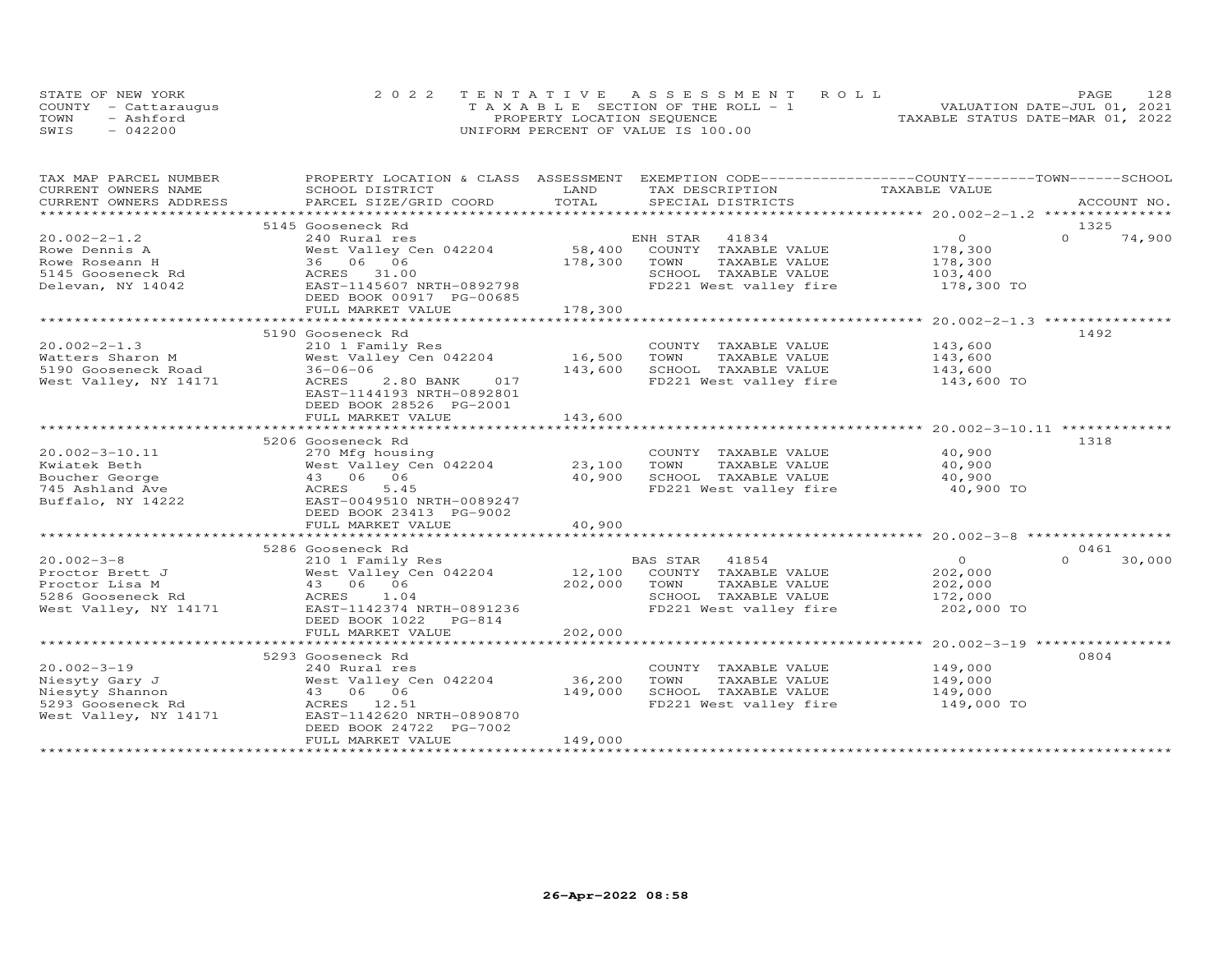| STATE OF NEW YORK    | 2022 TENTATIVE ASSESSMENT ROLL        | PAGE.                            | 129 |
|----------------------|---------------------------------------|----------------------------------|-----|
| COUNTY - Cattaraugus | T A X A B L E SECTION OF THE ROLL - 1 | VALUATION DATE-JUL 01, 2021      |     |
| TOWN<br>- Ashford    | PROPERTY LOCATION SEQUENCE            | TAXABLE STATUS DATE-MAR 01, 2022 |     |
| $-042200$<br>SWIS    | UNIFORM PERCENT OF VALUE IS 100.00    |                                  |     |

| TAX MAP PARCEL NUMBER                                            | PROPERTY LOCATION & CLASS ASSESSMENT                       |                                          | EXEMPTION CODE-----------------COUNTY-------TOWN------SCHOOL |                                                   |          |             |
|------------------------------------------------------------------|------------------------------------------------------------|------------------------------------------|--------------------------------------------------------------|---------------------------------------------------|----------|-------------|
| CURRENT OWNERS NAME                                              | SCHOOL DISTRICT                                            | LAND                                     | TAX DESCRIPTION                                              | TAXABLE VALUE                                     |          |             |
| CURRENT OWNERS ADDRESS                                           | PARCEL SIZE/GRID COORD                                     | TOTAL<br>******************************* | SPECIAL DISTRICTS                                            |                                                   |          | ACCOUNT NO. |
|                                                                  |                                                            |                                          |                                                              |                                                   |          | 0588        |
|                                                                  | 5303 Gooseneck Rd                                          |                                          |                                                              |                                                   |          |             |
| $20.002 - 3 - 20$                                                | 210 1 Family Res<br>West Valley Cen 042204 19,300 ENH STAR |                                          | VETCOM CTS 41130                                             | 20,000                                            | 20,000   | 20,000      |
| Heitman Terry W                                                  |                                                            |                                          | 41834                                                        | $\overline{O}$                                    | $\Omega$ | 74,900      |
| Heitman Diane M                                                  | 43 06 06                                                   | 172,600                                  | COUNTY TAXABLE VALUE                                         | 152,600                                           |          |             |
| 5303 Gooseneck Rd                                                | <b>BAR 2009</b>                                            |                                          | TOWN<br>TAXABLE VALUE                                        | 152,600                                           |          |             |
| West Valley, NY 14171                                            | 4.25<br>ACRES                                              |                                          | SCHOOL TAXABLE VALUE                                         | 77,700<br>172,600 TO                              |          |             |
|                                                                  | EAST-1142178 NRTH-0890579                                  |                                          | FD221 West valley fire                                       |                                                   |          |             |
|                                                                  | DEED BOOK 839<br>PG-00945                                  |                                          |                                                              |                                                   |          |             |
|                                                                  |                                                            |                                          |                                                              |                                                   |          |             |
|                                                                  |                                                            |                                          |                                                              |                                                   |          |             |
|                                                                  | 5304 Gooseneck Rd                                          |                                          |                                                              |                                                   |          | 0035        |
| $20.002 - 3 - 7$                                                 | 210 1 Family Res                                           |                                          | BAS STAR 41854<br>17,200 COUNTY TAXABLE VALUE                | $\overline{O}$                                    | $\Omega$ | 30,000      |
| Erlandson Leanna L                                               | 210 1 Family Res<br>West Valley Cen 042204                 |                                          |                                                              | 204,800                                           |          |             |
|                                                                  |                                                            | 204,800                                  | TOWN<br>TAXABLE VALUE                                        |                                                   |          |             |
| 5304 Gooseneck Rd<br>West Valley, NY 14171 Merck Band ACRES 3.12 | 3.12 BANK<br>017                                           |                                          | SCHOOL TAXABLE VALUE                                         | 204,800<br>174,800                                |          |             |
|                                                                  | EAST-1142098 NRTH-0891311                                  |                                          | FD221 West valley fire 204,800 TO                            |                                                   |          |             |
|                                                                  | DEED BOOK 4199    PG-7001                                  |                                          |                                                              |                                                   |          |             |
|                                                                  | FULL MARKET VALUE                                          | 204,800                                  |                                                              |                                                   |          |             |
|                                                                  |                                                            |                                          |                                                              |                                                   |          |             |
|                                                                  | 5321 Gooseneck Rd                                          |                                          |                                                              |                                                   |          | 0173        |
| $20.002 - 3 - 21$                                                | 210 1 Family Res                                           |                                          | BAS STAR 41854                                               | $\overline{0}$                                    | $\Omega$ | 30,000      |
| Reed David                                                       | West Valley Cen 042204 15,700<br>43 06 06 136,900          |                                          | COUNTY TAXABLE VALUE                                         | 136,900                                           |          |             |
| Reed Virginia                                                    |                                                            |                                          | TOWN<br>TAXABLE VALUE                                        | 136,900                                           |          |             |
| 5321 Gooseneck Rd                                                | ACRES<br>2.54                                              |                                          | SCHOOL TAXABLE VALUE 106,900                                 |                                                   |          |             |
| West Valley, NY 14171                                            | RCRES 2.54<br>EAST-1141928 NRTH-0890558                    |                                          | FD221 West valley fire                                       | 136,900 TO                                        |          |             |
|                                                                  | DEED BOOK 00919 PG-00649                                   |                                          |                                                              |                                                   |          |             |
|                                                                  | FULL MARKET VALUE                                          | 136,900                                  |                                                              |                                                   |          |             |
|                                                                  |                                                            |                                          |                                                              |                                                   |          |             |
|                                                                  | 5324 Gooseneck Rd                                          |                                          |                                                              |                                                   |          | 0049        |
| $20.002 - 3 - 6$                                                 |                                                            |                                          |                                                              |                                                   | $\Omega$ | 30,000      |
|                                                                  |                                                            |                                          |                                                              | $\begin{smallmatrix}&&0\174,800\end{smallmatrix}$ |          |             |
| Folts Jennifer A<br>Tith Jennifer A                              | 43 06 06                                                   |                                          | TAXABLE VALUE 174,800                                        |                                                   |          |             |
| 5324 Gooseneck Rd                                                | 3.58 BANK 017<br>ACRES                                     |                                          | SCHOOL TAXABLE VALUE                                         | 144,800                                           |          |             |
| West Valley, NY 14171                                            | EAST-1141916 NRTH-0891266                                  |                                          | FD221 West valley fire 174,800 TO                            |                                                   |          |             |
|                                                                  | DEED BOOK 12684 PG-5001                                    |                                          |                                                              |                                                   |          |             |
|                                                                  | FULL MARKET VALUE                                          | 174,800                                  |                                                              |                                                   |          |             |
|                                                                  |                                                            |                                          |                                                              |                                                   |          |             |
|                                                                  | 5340 Gooseneck Rd                                          |                                          |                                                              |                                                   |          | 0506        |
| $20.002 - 3 - 5$                                                 |                                                            |                                          |                                                              |                                                   |          |             |
|                                                                  | 210 1 Family Res<br>West Valley Cen $042204$ 16,400        |                                          | COUNTY TAXABLE VALUE                                         | 133,900                                           |          |             |
| Shanley Coleen V                                                 |                                                            |                                          | TAXABLE VALUE<br>TOWN                                        | 133,900                                           |          |             |
| 5340 Gooseneck Rd                                                | 43 06 06                                                   | 133,900                                  | SCHOOL TAXABLE VALUE                                         | 133,900                                           |          |             |
| West Valley, NY 14171                                            | 017<br>ACRES<br>2.85 BANK                                  |                                          | FD221 West valley fire 133,900 TO                            |                                                   |          |             |
|                                                                  | EAST-1141616 NRTH-0890915                                  |                                          |                                                              |                                                   |          |             |
|                                                                  | DEED BOOK 26428 PG-6004                                    |                                          |                                                              |                                                   |          |             |
|                                                                  | FULL MARKET VALUE                                          | 133,900                                  |                                                              |                                                   |          |             |
|                                                                  |                                                            |                                          |                                                              |                                                   |          |             |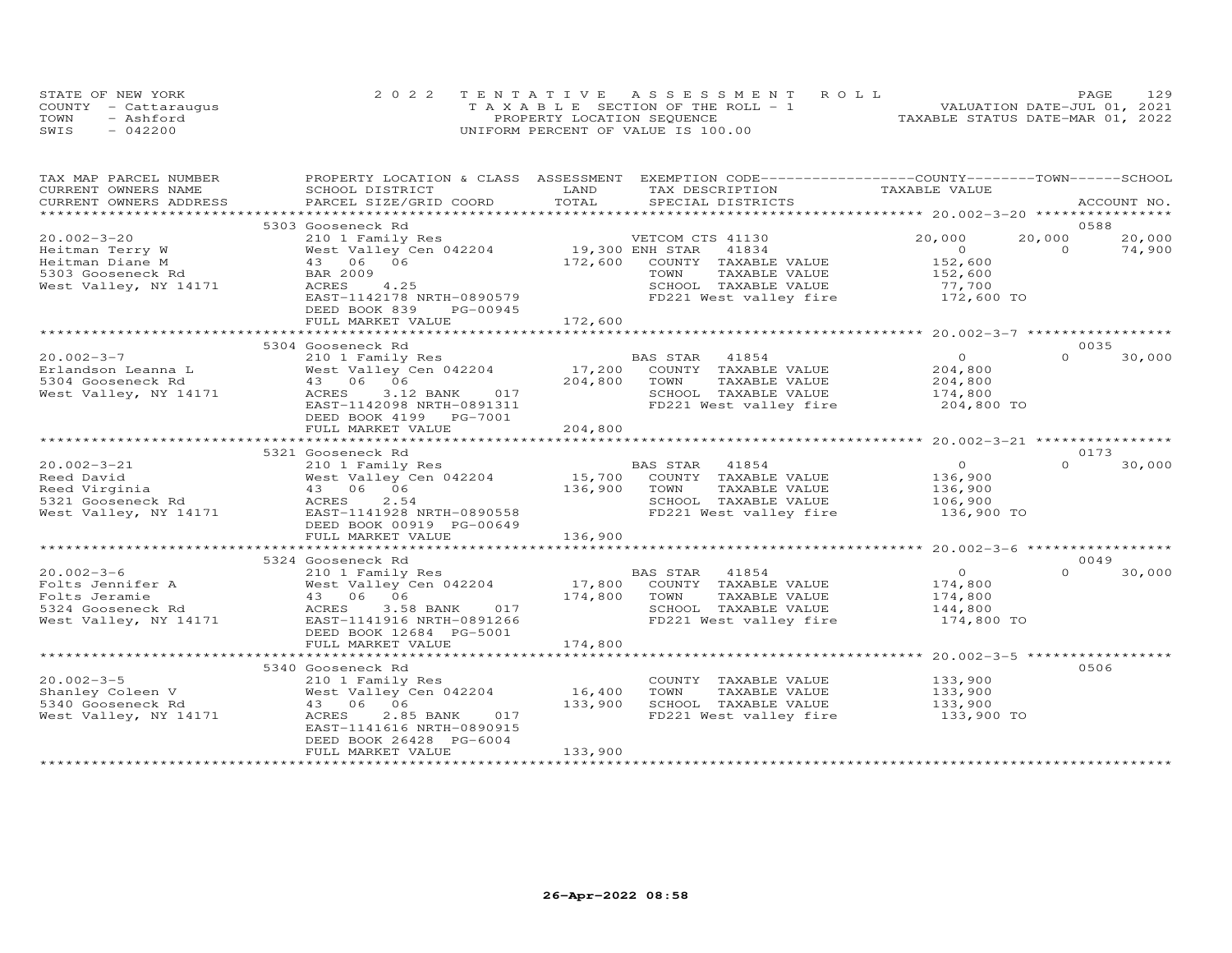|      | STATE OF NEW YORK    | 2022 TENTATIVE ASSESSMENT ROLL        | 130<br>PAGE.                     |
|------|----------------------|---------------------------------------|----------------------------------|
|      | COUNTY - Cattaraugus | T A X A B L E SECTION OF THE ROLL - 1 | VALUATION DATE-JUL 01, 2021      |
| TOWN | - Ashford            | PROPERTY LOCATION SEQUENCE            | TAXABLE STATUS DATE-MAR 01, 2022 |
| SWIS | $-042200$            | UNIFORM PERCENT OF VALUE IS 100.00    |                                  |

| TAX MAP PARCEL NUMBER<br>CURRENT OWNERS NAME | PROPERTY LOCATION & CLASS ASSESSMENT<br>SCHOOL DISTRICT | LAND          | EXEMPTION CODE-----------------COUNTY-------TOWN------SCHOOL<br>TAX DESCRIPTION | TAXABLE VALUE                                         |                    |
|----------------------------------------------|---------------------------------------------------------|---------------|---------------------------------------------------------------------------------|-------------------------------------------------------|--------------------|
| CURRENT OWNERS ADDRESS                       | PARCEL SIZE/GRID COORD                                  | TOTAL         | SPECIAL DISTRICTS                                                               |                                                       | ACCOUNT NO.        |
|                                              |                                                         | ************  |                                                                                 | ******************** 20.002-3-22 *****************    |                    |
|                                              | 5355 Gooseneck Rd                                       |               |                                                                                 |                                                       | 0521               |
| $20.002 - 3 - 22$                            | 210 1 Family Res                                        |               | COUNTY TAXABLE VALUE                                                            | 71,400                                                |                    |
| Neamon Ronald J                              | West Valley Cen 042204                                  | 17,300        | TOWN<br>TAXABLE VALUE                                                           | 71,400                                                |                    |
| Neamon Marlene A                             | 43 06 06                                                | 71,400        | SCHOOL TAXABLE VALUE                                                            | 71,400                                                |                    |
| 1812 US Hwy 258 N                            | 3.36<br>ACRES                                           |               | FD221 West valley fire                                                          | 71,400 TO                                             |                    |
| Como, NC 27818                               | EAST-1141215 NRTH-0890387                               |               |                                                                                 |                                                       |                    |
|                                              | DEED BOOK 20210 PG-9412                                 |               |                                                                                 |                                                       |                    |
|                                              | FULL MARKET VALUE                                       | 71,400        |                                                                                 |                                                       |                    |
|                                              |                                                         |               |                                                                                 |                                                       | 0616               |
| $20.002 - 3 - 2$                             | 5386 Gooseneck Rd                                       |               |                                                                                 |                                                       |                    |
|                                              | 312 Vac w/imprv                                         | 9,000         | COUNTY TAXABLE VALUE<br>TAXABLE VALUE                                           | 42,200                                                |                    |
| Tingue Roger D                               | West Valley Cen 042204                                  | 42,200        | TOWN<br>SCHOOL TAXABLE VALUE                                                    | 42,200                                                |                    |
| 3 Bayberry Ct                                | 43 06 06                                                |               |                                                                                 | 42,200                                                |                    |
| Bradford, PA 16701                           | FRNT 164.00 DPTH 150.00                                 |               | FD221 West valley fire                                                          | 42,200 TO                                             |                    |
|                                              | EAST-1140882 NRTH-0890467<br>DEED BOOK 979              |               |                                                                                 |                                                       |                    |
|                                              | PG-1085<br>FULL MARKET VALUE                            | 42,200        |                                                                                 |                                                       |                    |
|                                              |                                                         | ************* |                                                                                 | ************************ 20.002-3-1 ***************** |                    |
|                                              | 5396 Gooseneck Rd                                       |               |                                                                                 |                                                       | 0207               |
| $20.002 - 3 - 1$                             | 210 1 Family Res                                        |               | COUNTY TAXABLE VALUE                                                            | 150,800                                               |                    |
| Baker James                                  | West Valley Cen 042204                                  | 17,400        | TOWN<br>TAXABLE VALUE                                                           | 150,800                                               |                    |
| Baker Holly                                  | 42/43<br>06 06                                          | 150,800       | SCHOOL TAXABLE VALUE                                                            | 150,800                                               |                    |
| 44 Melrose Rd                                | ACRES<br>3.29 BANK<br>032                               |               | FD221 West valley fire                                                          | 150,800 TO                                            |                    |
| Williamsville, NY 14221                      | EAST-1140406 NRTH-0890355                               |               |                                                                                 |                                                       |                    |
|                                              | DEED BOOK 17339 PG-9002                                 |               |                                                                                 |                                                       |                    |
|                                              | FULL MARKET VALUE                                       | 150,800       |                                                                                 |                                                       |                    |
|                                              | ************************                                |               |                                                                                 |                                                       |                    |
|                                              | 5412 Gooseneck Rd                                       |               |                                                                                 |                                                       | 0329               |
| $20.002 - 3 - 28$                            | 210 1 Family Res                                        |               | BAS STAR<br>41854                                                               | $\Omega$                                              | $\Omega$<br>30,000 |
| Belz Daniel R                                | West Valley Cen 042204                                  | 10,100        | COUNTY TAXABLE VALUE                                                            | 127,900                                               |                    |
| 5412 Gooseneck Rd                            | 43 06 06                                                | 127,900       | TOWN<br>TAXABLE VALUE                                                           | 127,900                                               |                    |
| West Valley, NY 14171                        | FRNT 204.00 DPTH 176.00                                 |               | SCHOOL TAXABLE VALUE                                                            | 97,900                                                |                    |
|                                              | BANK<br>017                                             |               | FD221 West valley fire                                                          | 127,900 TO                                            |                    |
|                                              | EAST-1140257 NRTH-0890121                               |               |                                                                                 |                                                       |                    |
|                                              | DEED BOOK 1024 PG-188                                   |               |                                                                                 |                                                       |                    |
|                                              | FULL MARKET VALUE                                       | 127,900       |                                                                                 |                                                       |                    |
|                                              |                                                         |               |                                                                                 | ********* 20.002-3-25 *****                           |                    |
|                                              | 5427 Gooseneck Rd                                       |               |                                                                                 |                                                       | 0725               |
| $20.002 - 3 - 25$                            | 281 Multiple res                                        |               | COUNTY TAXABLE VALUE                                                            | 166,000                                               |                    |
| Tingue John A                                | West Valley Cen 042204                                  | 83,200        | TOWN<br>TAXABLE VALUE                                                           | 166,000                                               |                    |
| Tingue Nell P                                | 42 06 06                                                | 166,000       | SCHOOL TAXABLE VALUE                                                            | 166,000                                               |                    |
| 1520 Lake Dora Dr                            | Merged w/29, 20.001-1-14                                |               | FD221 West valley fire                                                          | 166,000 TO                                            |                    |
| Tavares, FL 32778                            | ACRES 41.12                                             |               |                                                                                 |                                                       |                    |
|                                              | EAST-1140600 NRTH-0888910                               |               |                                                                                 |                                                       |                    |
|                                              | DEED BOOK 20200 PG-5521                                 |               |                                                                                 |                                                       |                    |
|                                              | FULL MARKET VALUE                                       | 166,000       |                                                                                 |                                                       |                    |
|                                              |                                                         |               |                                                                                 |                                                       |                    |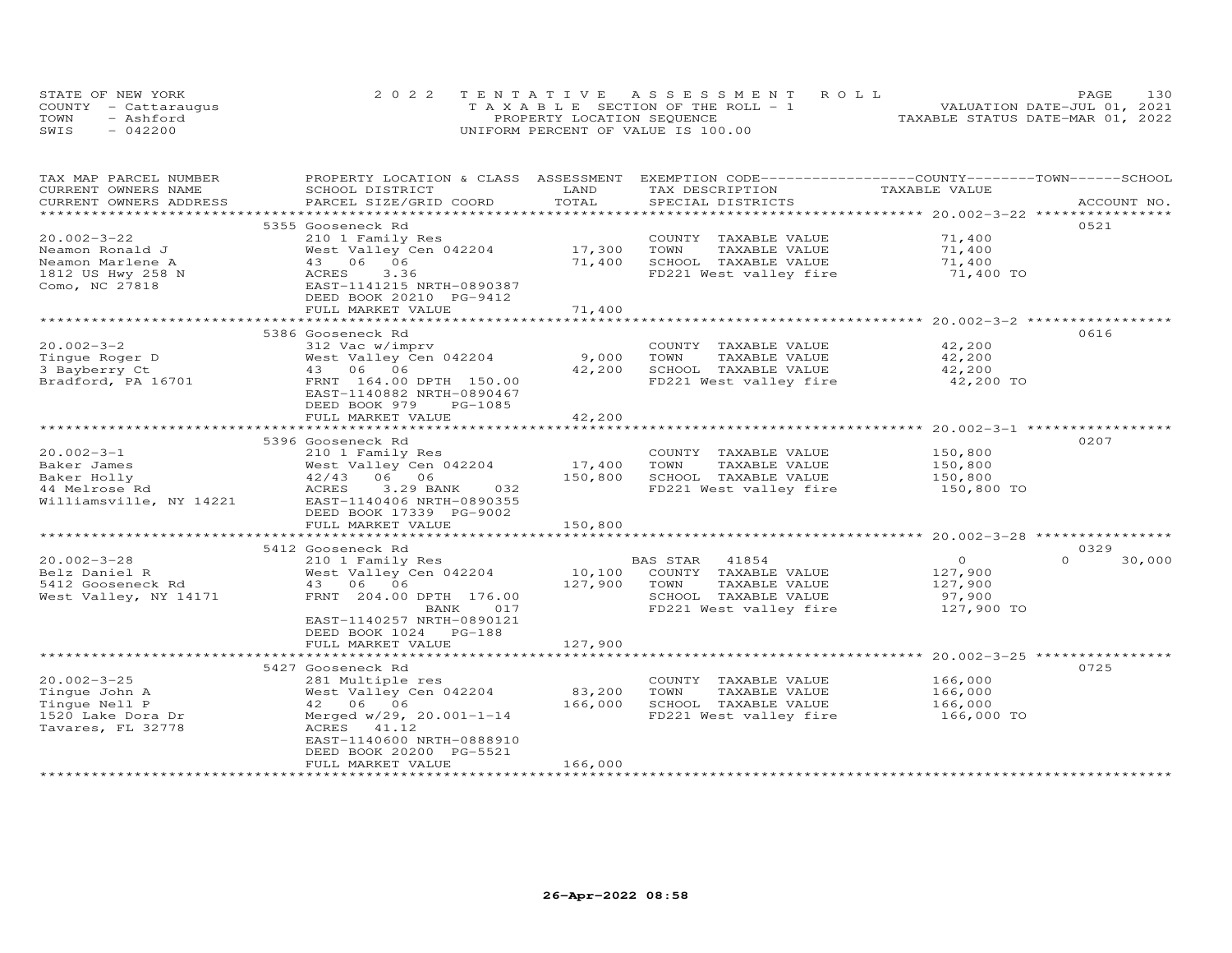| STATE OF NEW YORK    | 2022 TENTATIVE ASSESSMENT ROLL        |                                  | PAGE. | 131 |
|----------------------|---------------------------------------|----------------------------------|-------|-----|
| COUNTY - Cattaraugus | T A X A B L E SECTION OF THE ROLL - 1 | VALUATION DATE-JUL 01, 2021      |       |     |
| TOWN<br>- Ashford    | PROPERTY LOCATION SEQUENCE            | TAXABLE STATUS DATE-MAR 01, 2022 |       |     |
| SWIS<br>$-042200$    | UNIFORM PERCENT OF VALUE IS 100.00    |                                  |       |     |

| TAX MAP PARCEL NUMBER     | PROPERTY LOCATION & CLASS ASSESSMENT EXEMPTION CODE----------------COUNTY-------TOWN------SCHOOL |         |                 |                              |                                                                        |         |             |
|---------------------------|--------------------------------------------------------------------------------------------------|---------|-----------------|------------------------------|------------------------------------------------------------------------|---------|-------------|
| CURRENT OWNERS NAME       | SCHOOL DISTRICT                                                                                  | LAND    | TAX DESCRIPTION |                              | TAXABLE VALUE                                                          |         |             |
| CURRENT OWNERS ADDRESS    | PARCEL SIZE/GRID COORD                                                                           | TOTAL   |                 | SPECIAL DISTRICTS            |                                                                        |         | ACCOUNT NO. |
|                           |                                                                                                  |         |                 |                              |                                                                        |         |             |
|                           | 10544 Green Rd                                                                                   |         |                 |                              | 268,240                                                                | 268,240 | 0327        |
| 11.003-2-7                | 111 Poultry farm MG BLDG 41700<br>West Valley Cen 042204 113,000 AG DIST 41720                   |         |                 |                              |                                                                        |         | 268,240     |
| Amstutz Marvin            | West Valley C<br>51 06 06<br>33PPS 6455                                                          |         |                 |                              | 70,472                                                                 | 70,472  | 70,472      |
| Amstutz LoVanda R         |                                                                                                  |         |                 | 569,500 COUNTY TAXABLE VALUE | 230,788                                                                |         |             |
| 10544 Green Rd            | ACRES 64.55                                                                                      |         | TOWN            | TAXABLE VALUE                | 230,788                                                                |         |             |
| West Valley, NY 14171     | EAST-1138272 NRTH-0895798                                                                        |         |                 | SCHOOL TAXABLE VALUE         | 230,788                                                                |         |             |
|                           | DEED BOOK 24333 PG-3002                                                                          | 569,500 |                 |                              | FD221 West valley fire 569,500 TO                                      |         |             |
| MAY BE SUBJECT TO PAYMENT | FULL MARKET VALUE                                                                                |         |                 |                              |                                                                        |         |             |
| UNDER AGDIST LAW TIL 2026 |                                                                                                  |         |                 |                              |                                                                        |         |             |
|                           | Hebdon Rd                                                                                        |         |                 |                              |                                                                        |         | 1023        |
| $29.003 - 1 - 21.1$       | 260 Seasonal res                                                                                 |         |                 | COUNTY TAXABLE VALUE         | 75,700                                                                 |         |             |
| Seeley Edward             | West Valley Cen 042204 52,900 TOWN                                                               |         |                 | TAXABLE VALUE                | 75,700                                                                 |         |             |
| 6151 Schumacher Rd        |                                                                                                  |         |                 | 75,700 SCHOOL TAXABLE VALUE  | 75,700                                                                 |         |             |
|                           | 36 05 06                                                                                         |         |                 | FD221 West valley fire       |                                                                        |         |             |
| West Valley, NY 14171     | ACRES 25.05                                                                                      |         |                 |                              | 75,700 TO                                                              |         |             |
|                           | EAST-1130839 NRTH-0867577                                                                        |         |                 |                              |                                                                        |         |             |
|                           | DEED BOOK 1017 PG-747                                                                            |         |                 |                              |                                                                        |         |             |
|                           |                                                                                                  |         |                 |                              |                                                                        |         |             |
|                           |                                                                                                  |         |                 |                              |                                                                        |         |             |
|                           | Hebdon Rd                                                                                        |         |                 |                              |                                                                        |         | 1128        |
| $29.003 - 1 - 21.2$       | 312 Vac w/imprv                                                                                  |         |                 | COUNTY TAXABLE VALUE         | 61,100                                                                 |         |             |
| Needham Marian V          | West Valley Cen 042204 53,300                                                                    |         | TOWN            | TAXABLE VALUE                | 61,100                                                                 |         |             |
| 158 Alabama St            | 36 05 06                                                                                         |         |                 |                              | 61,100 SCHOOL TAXABLE VALUE 61,100<br>FD221 West valley fire 61,100 TO |         |             |
| Buffalo, NY 14204         | ACRES 26.60                                                                                      |         |                 |                              |                                                                        |         |             |
|                           | EAST-1130621 NRTH-0868276                                                                        |         |                 |                              |                                                                        |         |             |
|                           | DEED BOOK 10440 PG-7001                                                                          |         |                 |                              |                                                                        |         |             |
|                           | FULL MARKET VALUE                                                                                | 61,100  |                 |                              |                                                                        |         |             |
|                           |                                                                                                  |         |                 |                              |                                                                        |         |             |
|                           | Hebdon Rd                                                                                        |         |                 |                              |                                                                        |         | 1482        |
| $29.003 - 1 - 22.2$       | 210 1 Family Res                                                                                 |         |                 | COUNTY TAXABLE VALUE 154,500 |                                                                        |         |             |
| Boehm Carl H              |                                                                                                  |         |                 | TAXABLE VALUE                | 154,500                                                                |         |             |
| Boehm Mary L              | COUNT:<br>West Valley Cen 042204 26,300 TOWN<br>36 05 06 154,500 SCHOOI<br>ACRES 7 00            |         |                 | SCHOOL TAXABLE VALUE 154,500 |                                                                        |         |             |
| 6807 Woodside Pl          | ACRES 7.00                                                                                       |         |                 | FD221 West valley fire       | 154,500 TO                                                             |         |             |
| Niagara Falls, NY 14304   | EAST-1129263 NRTH-0868078                                                                        |         |                 |                              |                                                                        |         |             |
|                           | DEED BOOK 3874 PG-5001                                                                           |         |                 |                              |                                                                        |         |             |
|                           | FULL MARKET VALUE                                                                                | 154,500 |                 |                              |                                                                        |         |             |
|                           |                                                                                                  |         |                 |                              |                                                                        |         |             |
|                           | 8861 Hebdon Rd                                                                                   |         |                 |                              |                                                                        |         | 0599        |
| $29.003 - 1 - 22.1$       | 240 Rural res                                                                                    |         |                 | COUNTY TAXABLE VALUE         | 258,200                                                                |         |             |
| Lugo Evelyn               | West Valley Cen 042204                                                                           | 47,300  | TOWN            | TAXABLE VALUE                | 258,200                                                                |         |             |
| 15 Claire St              | 36 05 06                                                                                         | 258,200 |                 |                              | SCHOOL TAXABLE VALUE 258,200<br>FD221 West valley fire 258,200 TO      |         |             |
| Buffalo, NY 14210         | ACRES 17.55                                                                                      |         |                 |                              |                                                                        |         |             |
|                           | EAST-1129349 NRTH-0867348                                                                        |         |                 |                              |                                                                        |         |             |
|                           | DEED BOOK 978<br>PG-554                                                                          |         |                 |                              |                                                                        |         |             |
|                           | FULL MARKET VALUE                                                                                | 258,200 |                 |                              |                                                                        |         |             |
|                           |                                                                                                  |         |                 |                              |                                                                        |         |             |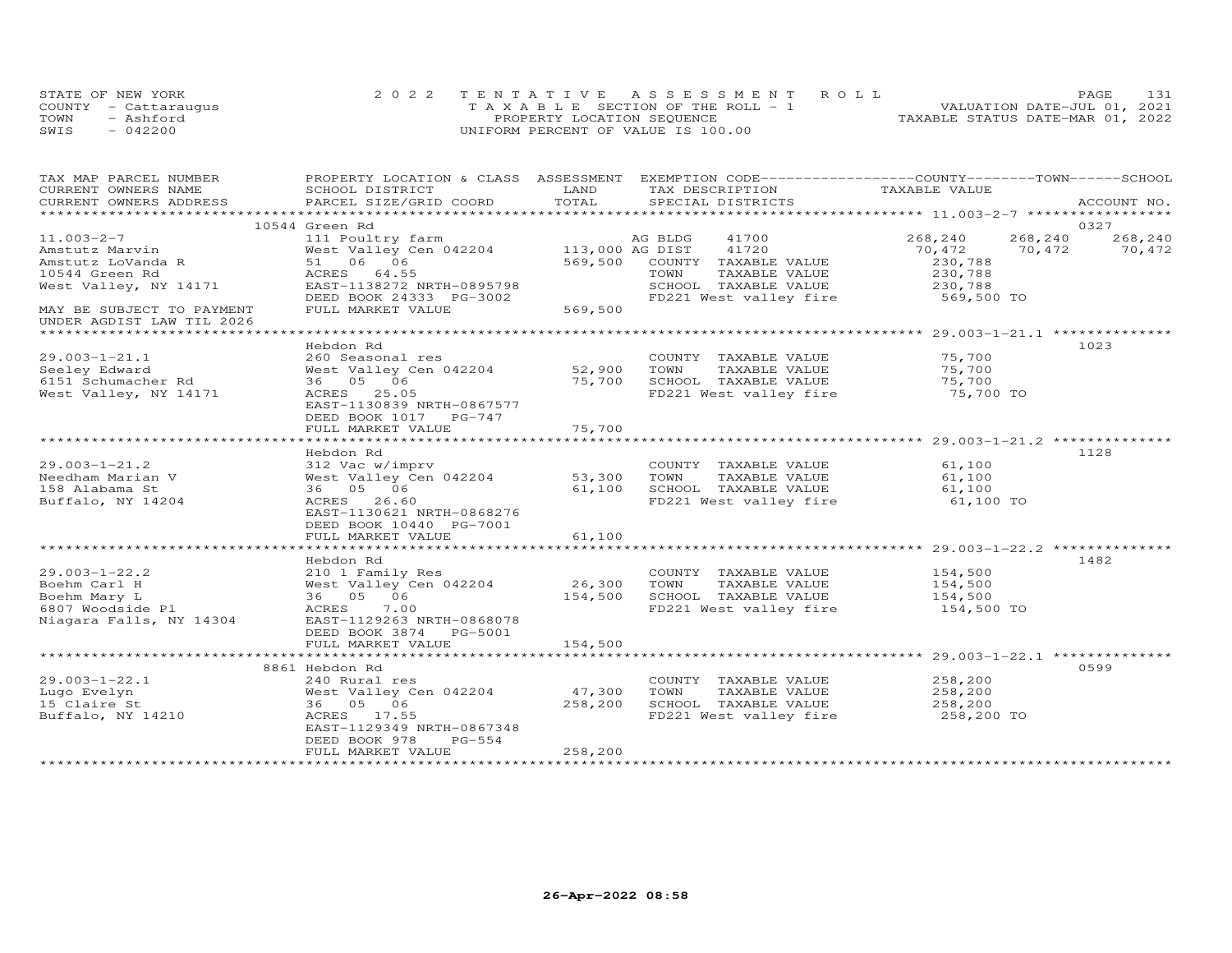| STATE OF NEW YORK    | 2022 TENTATIVE ASSESSMENT ROLL        |  |                                  | <b>PAGE</b> | 132 |
|----------------------|---------------------------------------|--|----------------------------------|-------------|-----|
| COUNTY - Cattarauqus | T A X A B L E SECTION OF THE ROLL - 1 |  | VALUATION DATE-JUL 01, 2021      |             |     |
| TOWN<br>- Ashford    | PROPERTY LOCATION SEQUENCE            |  | TAXABLE STATUS DATE-MAR 01, 2022 |             |     |
| SWIS<br>$-042200$    | UNIFORM PERCENT OF VALUE IS 100.00    |  |                                  |             |     |

| TAX MAP PARCEL NUMBER                                                                   |                                                     | LAND    | PROPERTY LOCATION & CLASS ASSESSMENT EXEMPTION CODE----------------COUNTY-------TOWN-----SCHOOL |                    |             |        |
|-----------------------------------------------------------------------------------------|-----------------------------------------------------|---------|-------------------------------------------------------------------------------------------------|--------------------|-------------|--------|
| CURRENT OWNERS NAME<br>CURRENT OWNERS ADDRESS                                           | SCHOOL DISTRICT<br>PARCEL SIZE/GRID COORD           | TOTAL   | TAX DESCRIPTION TAXABLE VALUE<br>SPECIAL DISTRICTS                                              |                    | ACCOUNT NO. |        |
|                                                                                         |                                                     |         |                                                                                                 |                    |             |        |
|                                                                                         | 8881 Hebdon Rd                                      |         |                                                                                                 |                    | 1488        |        |
| $29.003 - 1 - 22.4$                                                                     | 210 1 Family Res                                    |         | BAS STAR<br>41854                                                                               | $\overline{O}$     | $\Omega$    | 30,000 |
| Pickop Shirley A                                                                        | West Valley Cen 042204 28,200 COUNTY TAXABLE VALUE  |         |                                                                                                 | 124,500<br>124,500 |             |        |
|                                                                                         | $36 - 5 - 6$                                        | 124,500 | TOWN<br>TAXABLE VALUE                                                                           |                    |             |        |
|                                                                                         | 081<br>ACRES<br>7.85 BANK                           |         |                                                                                                 |                    |             |        |
| Pickop Shirley A<br>Ignatowski Christopher L<br>8881 Hebdon Rd<br>West Valley, NY 14171 | EAST-1129312 NRTH-0867790                           |         |                                                                                                 |                    |             |        |
|                                                                                         | FULL MARKET VALUE                                   | 124,500 |                                                                                                 |                    |             |        |
|                                                                                         |                                                     |         |                                                                                                 |                    |             |        |
|                                                                                         | 8897 Hebdon Rd                                      |         |                                                                                                 |                    | 1483        |        |
| $29.003 - 1 - 22.3$<br>Clark Miranda L                                                  | 210 1 Family Res<br>West Valley Cen $042204$ 29,000 |         | COUNTY TAXABLE VALUE<br>TOWN<br>TAXABLE VALUE                                                   | 155,900<br>155,900 |             |        |
| Langreck Karl V                                                                         | 36 05 06                                            | 155,900 |                                                                                                 |                    |             |        |
| 8897 Hebdon Rd                                                                          | 8.15<br>ACRES                                       |         | SCHOOL TAXABLE VALUE 155,900<br>FD221 West valley fire                                          | 155,900 TO         |             |        |
| West Valley, NY 14171                                                                   | EAST-1129192 NRTH-0868402                           |         |                                                                                                 |                    |             |        |
|                                                                                         | DEED BOOK 2019 PG-17196                             |         |                                                                                                 |                    |             |        |
|                                                                                         | FULL MARKET VALUE                                   | 155,900 |                                                                                                 |                    |             |        |
|                                                                                         |                                                     |         |                                                                                                 |                    |             |        |
|                                                                                         | 8902 Hebdon Rd                                      |         |                                                                                                 |                    | 0269        |        |
| $29.003 - 1 - 1$                                                                        | 210 1 Family Res                                    |         | COUNTY TAXABLE VALUE                                                                            |                    |             |        |
| Nati Krista                                                                             | West Valley Cen 042204                              | 21,700  | TOWN<br>TAXABLE VALUE                                                                           | 149,200<br>149,200 |             |        |
| 5991 McKinley Parkway                                                                   | 36 05 06                                            | 149,200 | SCHOOL TAXABLE VALUE 149,200                                                                    |                    |             |        |
| Hamburg, NY 14075                                                                       | 5.06<br>ACRES                                       |         | FD221 West valley fire                                                                          | 149,200 TO         |             |        |
|                                                                                         | EAST-1129401 NRTH-0869982                           |         |                                                                                                 |                    |             |        |
|                                                                                         | DEED BOOK 29713 PG-7001                             |         |                                                                                                 |                    |             |        |
|                                                                                         | FULL MARKET VALUE                                   | 149,200 |                                                                                                 |                    |             |        |
|                                                                                         |                                                     |         |                                                                                                 |                    | 0714        |        |
| $29.003 - 1 - 2$                                                                        | 8912 Hebdon Rd<br>240 Rural res                     |         | COUNTY TAXABLE VALUE                                                                            | 385,200            |             |        |
|                                                                                         | West Valley Cen 042204 131,700                      |         | TOWN<br>TAXABLE VALUE                                                                           | 385,200            |             |        |
|                                                                                         | 36 05 06                                            | 385,200 | SCHOOL TAXABLE VALUE                                                                            | 385,200            |             |        |
|                                                                                         | ACRES 85.90                                         |         | FD221 West valley fire 385,200 TO                                                               |                    |             |        |
|                                                                                         | EAST-1129828 NRTH-0870003                           |         |                                                                                                 |                    |             |        |
|                                                                                         | DEED BOOK 733<br>PG-00665                           |         |                                                                                                 |                    |             |        |
|                                                                                         | FULL MARKET VALUE                                   | 385,200 |                                                                                                 |                    |             |        |
|                                                                                         |                                                     |         |                                                                                                 |                    |             |        |
|                                                                                         | 8917 Hebdon Rd                                      |         |                                                                                                 |                    | 0427        |        |
| $28.004 - 2 - 19.1$                                                                     | 210 1 Family Res                                    |         | COUNTY TAXABLE VALUE                                                                            | 130,000            |             |        |
| Yasko Marc J                                                                            | West Valley Cen 042204                              | 20,600  | TOWN<br>TAXABLE VALUE                                                                           | 130,000            |             |        |
| Horner Sandra L                                                                         | 44 05 06                                            | 130,000 | SCHOOL TAXABLE VALUE                                                                            | 130,000            |             |        |
| 241 Highland Ave                                                                        | ACRES<br>4.56                                       |         | FD221 West valley fire 130,000 TO                                                               |                    |             |        |
| Fort Erie, Ontario, Canada                                                              | EAST-1128564 NRTH-0870084                           |         |                                                                                                 |                    |             |        |
| L2A2X8                                                                                  | DEED BOOK 14379 PG-8002                             |         |                                                                                                 |                    |             |        |
|                                                                                         | FULL MARKET VALUE                                   | 130,000 |                                                                                                 |                    |             |        |
|                                                                                         |                                                     |         |                                                                                                 |                    |             |        |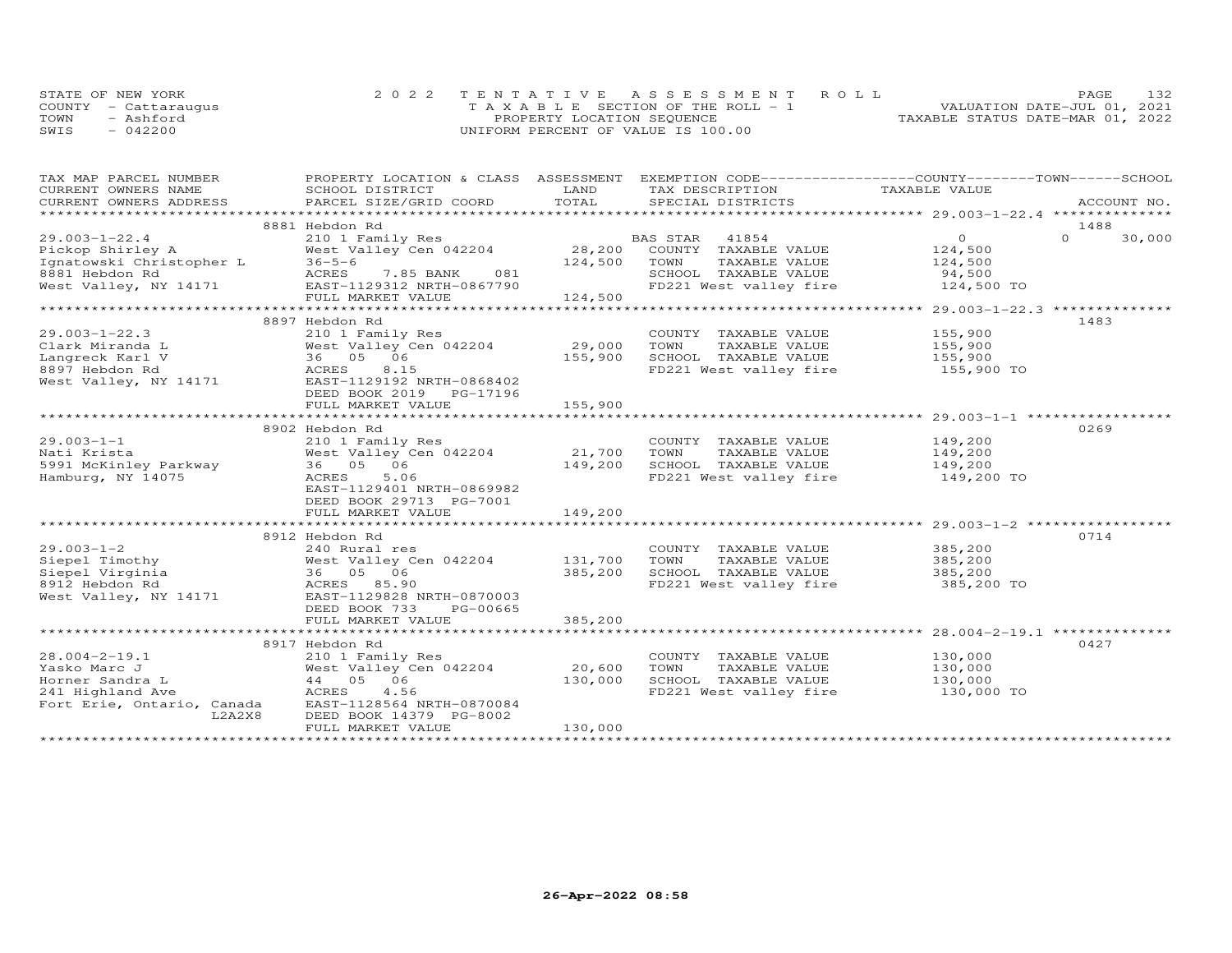|      | STATE OF NEW YORK    | 2022 TENTATIVE ASSESSMENT ROLL        | 133<br>PAGE                      |
|------|----------------------|---------------------------------------|----------------------------------|
|      | COUNTY - Cattarauqus | T A X A B L E SECTION OF THE ROLL - 1 | VALUATION DATE-JUL 01, 2021      |
| TOWN | - Ashford            | PROPERTY LOCATION SEQUENCE            | TAXABLE STATUS DATE-MAR 01, 2022 |
| SWIS | $-042200$            | UNIFORM PERCENT OF VALUE IS 100.00    |                                  |

| EXEMPTION CODE-----------------COUNTY-------TOWN-----SCHOOL<br>TAX MAP PARCEL NUMBER<br>PROPERTY LOCATION & CLASS<br>ASSESSMENT |                    |
|---------------------------------------------------------------------------------------------------------------------------------|--------------------|
| TAXABLE VALUE<br>CURRENT OWNERS NAME<br>SCHOOL DISTRICT<br>LAND<br>TAX DESCRIPTION                                              |                    |
| TOTAL<br>CURRENT OWNERS ADDRESS<br>PARCEL SIZE/GRID COORD<br>SPECIAL DISTRICTS                                                  | ACCOUNT NO.        |
| *************************                                                                                                       |                    |
| 8985 Hebdon Rd                                                                                                                  | 1673               |
| $28.004 - 2 - 19.2$<br>312 Vac w/imprv<br>COUNTY TAXABLE VALUE<br>88,100                                                        |                    |
| West Valley Cen 042204<br>87,400<br>TAXABLE VALUE<br>88,100<br>Pollinger Robert C<br>TOWN                                       |                    |
| Loretto Terry D<br>88,100<br>SCHOOL TAXABLE VALUE<br>88,100<br>44,5,6                                                           |                    |
| ACRES 49.50<br>FD221 West valley fire<br>6039 Thornwood Dr                                                                      | 88,100 TO          |
| 88,100<br>FULL MARKET VALUE<br>Hamburg, NY 14075                                                                                |                    |
| ***************                                                                                                                 |                    |
| Heinz Rd                                                                                                                        | 0367               |
| $20.001 - 1 - 2.1$<br>322 Rural vac>10<br>42,300<br>COUNTY TAXABLE VALUE                                                        |                    |
| 42,300<br>Weast Donald R Estate<br>West Valley Cen 042204<br>TAXABLE VALUE<br>42,300<br>TOWN                                    |                    |
| Weast Family Trust<br>50 06 06<br>42,300<br>SCHOOL TAXABLE VALUE<br>42,300                                                      |                    |
| FD221 West valley fire<br>16822 Meadow Park Dr<br>ACRES 14.00                                                                   | 42,300 TO          |
| Sun City, AZ 85351<br>EAST-1137741 NRTH-0893233                                                                                 |                    |
| DEED BOOK 980<br>PG-1192                                                                                                        |                    |
| FULL MARKET VALUE<br>42,300                                                                                                     |                    |
| ********************* 20.001-1-2.6 ***********<br>* * * * * * * * * *<br>*****************************                          |                    |
| Heinz Rd                                                                                                                        | 7121               |
| $20.001 - 1 - 2.6$<br>322 Rural vac>10<br>COUNTY TAXABLE VALUE<br>39,000                                                        |                    |
| Howe Stephen J.<br>West Valley Cen 042204<br>39,000<br>TOWN<br>TAXABLE VALUE<br>39,000                                          |                    |
|                                                                                                                                 |                    |
| Howe Brandy L.<br>39,000<br>SCHOOL TAXABLE VALUE<br>50 06 06<br>39,000                                                          |                    |
| FD221 West valley fire<br>5723 Heinz Road<br>ACRES 14.00                                                                        | 39,000 TO          |
| EAST-1137730 NRTH-0891246<br>West Valley, NY 14171                                                                              |                    |
| DEED BOOK 24484 PG-4001                                                                                                         |                    |
| 39,000<br>FULL MARKET VALUE                                                                                                     |                    |
|                                                                                                                                 |                    |
| 5498 Heinz Rd                                                                                                                   | 1262               |
| $20.001 - 1 - 3.4$<br>155,400<br>210 1 Family Res<br>COUNTY TAXABLE VALUE                                                       |                    |
| Nunn Gina N<br>West Valley Cen 042204<br>19,500<br>TOWN<br>TAXABLE VALUE<br>155,400                                             |                    |
| 50 06 06<br>155,400<br>5498 Heinz Rd<br>SCHOOL TAXABLE VALUE<br>155,400                                                         |                    |
| FD221 West valley fire<br>West Valley, NY 14171<br>ACRES<br>4.00 BANK<br>017                                                    | 155,400 TO         |
| EAST-1138869 NRTH-0892438                                                                                                       |                    |
| DEED BOOK 28966 PG-7001                                                                                                         |                    |
| 155,400<br>FULL MARKET VALUE                                                                                                    |                    |
|                                                                                                                                 |                    |
| 5622 Heinz Rd                                                                                                                   | 1480               |
| $\circ$<br>$20.001 - 1 - 3.11$<br>BAS STAR<br>41854<br>210 1 Family Res                                                         | $\Omega$<br>30,000 |
| Smith Jason M<br>West Valley Cen 042204<br>17,000<br>COUNTY TAXABLE VALUE<br>161,000                                            |                    |
| 5622 Heinz Rd<br>$50 - 06 - 06$<br>161,000<br>TOWN<br>TAXABLE VALUE<br>161,000                                                  |                    |
| 3.00<br>SCHOOL TAXABLE VALUE<br>131,000<br>West Valley, NY 14171<br>ACRES                                                       |                    |
| FD221 West valley fire<br>EAST-1138441 NRTH-0892449                                                                             | 161,000 TO         |
| DEED BOOK 1014 PG-397                                                                                                           |                    |
| 161,000<br>FULL MARKET VALUE                                                                                                    |                    |
|                                                                                                                                 |                    |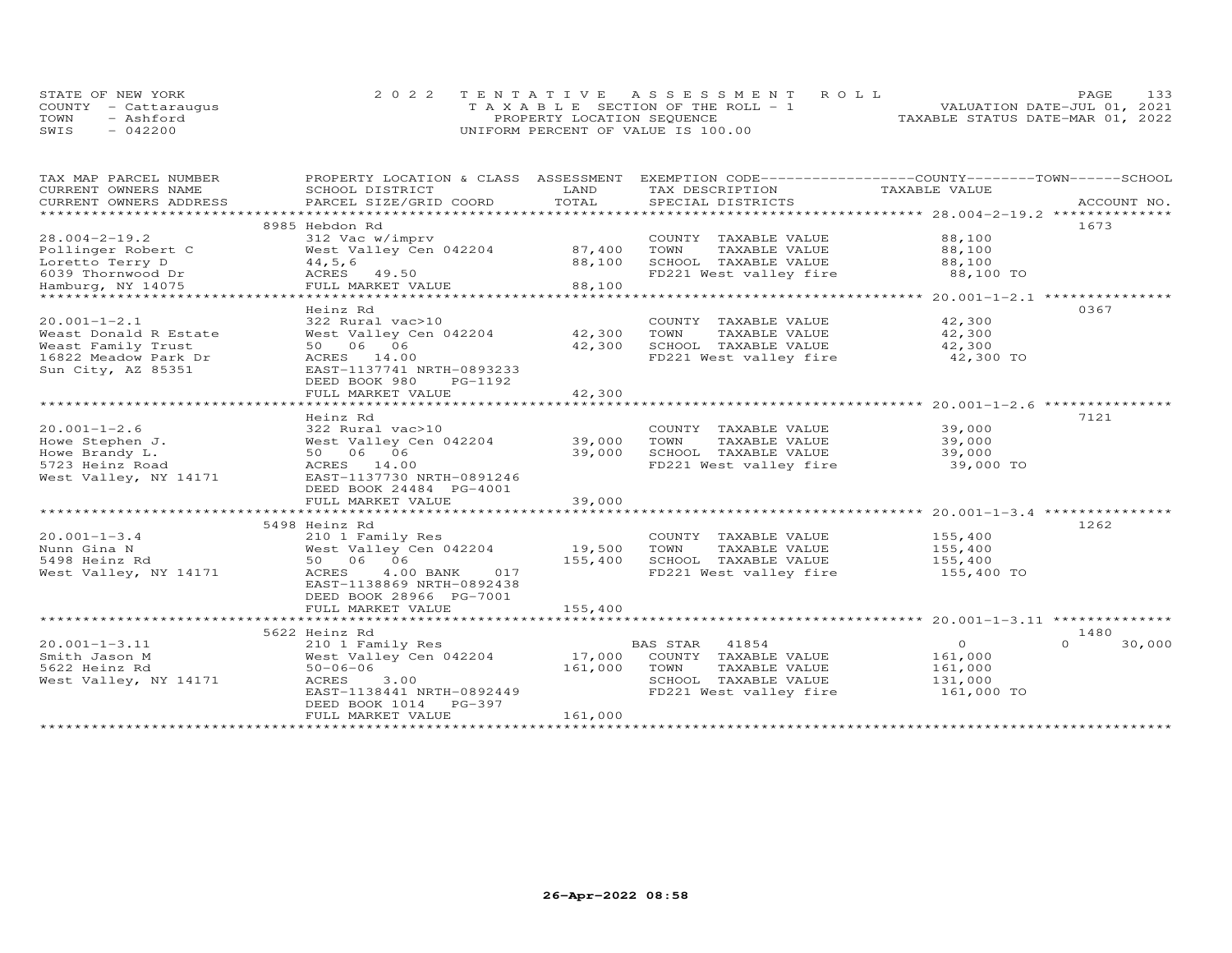| STATE OF NEW YORK    | 2022 TENTATIVE ASSESSMENT ROLL        | 134<br><b>PAGE</b>               |
|----------------------|---------------------------------------|----------------------------------|
| COUNTY - Cattaraugus | T A X A B L E SECTION OF THE ROLL - 1 | VALUATION DATE-JUL 01, 2021      |
| TOWN<br>- Ashford    | PROPERTY LOCATION SEQUENCE            | TAXABLE STATUS DATE-MAR 01, 2022 |
| SWIS<br>$-042200$    | UNIFORM PERCENT OF VALUE IS 100.00    |                                  |

| TAX MAP PARCEL NUMBER<br>CURRENT OWNERS NAME                                                                                                                                                                                                                                                                                                                                                                                        | SCHOOL DISTRICT                                                                      | LAND    | PROPERTY LOCATION & CLASS ASSESSMENT EXEMPTION CODE----------------COUNTY-------TOWN------SCHOOL |                                                                                                                                                                                                                                                                                                                                    |                    |
|-------------------------------------------------------------------------------------------------------------------------------------------------------------------------------------------------------------------------------------------------------------------------------------------------------------------------------------------------------------------------------------------------------------------------------------|--------------------------------------------------------------------------------------|---------|--------------------------------------------------------------------------------------------------|------------------------------------------------------------------------------------------------------------------------------------------------------------------------------------------------------------------------------------------------------------------------------------------------------------------------------------|--------------------|
|                                                                                                                                                                                                                                                                                                                                                                                                                                     |                                                                                      |         | TAX DESCRIPTION TAXABLE VALUE                                                                    |                                                                                                                                                                                                                                                                                                                                    |                    |
|                                                                                                                                                                                                                                                                                                                                                                                                                                     |                                                                                      |         |                                                                                                  |                                                                                                                                                                                                                                                                                                                                    |                    |
|                                                                                                                                                                                                                                                                                                                                                                                                                                     | 5637 Heinz Rd                                                                        |         |                                                                                                  |                                                                                                                                                                                                                                                                                                                                    |                    |
| $20.001 - 1 - 3.12$                                                                                                                                                                                                                                                                                                                                                                                                                 | 210 1 Family Res                                                                     |         |                                                                                                  | 217,200                                                                                                                                                                                                                                                                                                                            |                    |
|                                                                                                                                                                                                                                                                                                                                                                                                                                     | West Valley Cen 042204 21,300                                                        |         | COUNTY TAXABLE VALUE                                                                             | 217,200<br>217,200                                                                                                                                                                                                                                                                                                                 |                    |
| Boberg Ethan                                                                                                                                                                                                                                                                                                                                                                                                                        |                                                                                      |         | TOWN<br>TAXABLE VALUE                                                                            |                                                                                                                                                                                                                                                                                                                                    |                    |
| 5687 Heinz Rd                                                                                                                                                                                                                                                                                                                                                                                                                       | 50 06 06                                                                             | 217,200 | SCHOOL TAXABLE VALUE 217,200<br>FD221 West valley fire 217,200 TO                                |                                                                                                                                                                                                                                                                                                                                    |                    |
| West Valley, NY 14171                                                                                                                                                                                                                                                                                                                                                                                                               | Split from 3.5                                                                       |         |                                                                                                  |                                                                                                                                                                                                                                                                                                                                    |                    |
|                                                                                                                                                                                                                                                                                                                                                                                                                                     | ACRES<br>4.70                                                                        |         |                                                                                                  |                                                                                                                                                                                                                                                                                                                                    |                    |
|                                                                                                                                                                                                                                                                                                                                                                                                                                     | EAST-1138080 NRTH-0892000                                                            |         |                                                                                                  |                                                                                                                                                                                                                                                                                                                                    |                    |
|                                                                                                                                                                                                                                                                                                                                                                                                                                     | DEED BOOK 20210 PG-1781                                                              |         |                                                                                                  |                                                                                                                                                                                                                                                                                                                                    |                    |
|                                                                                                                                                                                                                                                                                                                                                                                                                                     | FULL MARKET VALUE                                                                    | 217,200 |                                                                                                  |                                                                                                                                                                                                                                                                                                                                    |                    |
|                                                                                                                                                                                                                                                                                                                                                                                                                                     |                                                                                      |         |                                                                                                  |                                                                                                                                                                                                                                                                                                                                    |                    |
|                                                                                                                                                                                                                                                                                                                                                                                                                                     |                                                                                      |         |                                                                                                  |                                                                                                                                                                                                                                                                                                                                    | 0366               |
|                                                                                                                                                                                                                                                                                                                                                                                                                                     |                                                                                      |         |                                                                                                  | 12,000 12,000                                                                                                                                                                                                                                                                                                                      | 12,000             |
|                                                                                                                                                                                                                                                                                                                                                                                                                                     |                                                                                      |         |                                                                                                  | 22,950 22,950                                                                                                                                                                                                                                                                                                                      | 22,950             |
|                                                                                                                                                                                                                                                                                                                                                                                                                                     |                                                                                      |         |                                                                                                  | $\overline{O}$ and $\overline{O}$ and $\overline{O}$ and $\overline{O}$ and $\overline{O}$ and $\overline{O}$ and $\overline{O}$ and $\overline{O}$ and $\overline{O}$ and $\overline{O}$ and $\overline{O}$ and $\overline{O}$ and $\overline{O}$ and $\overline{O}$ and $\overline{O}$ and $\overline{O}$ and $\overline{O}$ and | $\Omega$<br>30,000 |
|                                                                                                                                                                                                                                                                                                                                                                                                                                     |                                                                                      |         |                                                                                                  | 118,050                                                                                                                                                                                                                                                                                                                            |                    |
|                                                                                                                                                                                                                                                                                                                                                                                                                                     |                                                                                      |         |                                                                                                  | 118,050                                                                                                                                                                                                                                                                                                                            |                    |
|                                                                                                                                                                                                                                                                                                                                                                                                                                     | FULL MARKET VALUE                                                                    |         | 153,000 SCHOOL TAXABLE VALUE                                                                     | 88,050                                                                                                                                                                                                                                                                                                                             |                    |
|                                                                                                                                                                                                                                                                                                                                                                                                                                     |                                                                                      |         | FD221 West valley fire                                                                           | 153,000 TO                                                                                                                                                                                                                                                                                                                         |                    |
|                                                                                                                                                                                                                                                                                                                                                                                                                                     |                                                                                      |         |                                                                                                  |                                                                                                                                                                                                                                                                                                                                    |                    |
|                                                                                                                                                                                                                                                                                                                                                                                                                                     | 5687 Heinz Rd                                                                        |         | 79 PCT OF VALUE USED FOR EXEMPTION PURPOSES                                                      |                                                                                                                                                                                                                                                                                                                                    | 1373               |
|                                                                                                                                                                                                                                                                                                                                                                                                                                     |                                                                                      |         | CW_15_VET/ 41161                                                                                 | 12,000                                                                                                                                                                                                                                                                                                                             | 12,000<br>$\sim$ 0 |
| $\begin{tabular}{lllllllllllllllllllllll} \hline 20.001-1-3.5 & 240\; \text{Rural res} \\ \hline \text{Boberg James P} & \text{West Valley Cen 042204} & 107,100\; \text{BAS STAR} & 41854 \\ \text{Boberg Carolyn J} & 50 & 06 & 06 & 345,400 & \text{COUNTY TAXABLE VALUE} \\ \hline \text{5687 Heinz Rd} & \text{Meryed with 20.001--1-3.3} & \text{TOWN & TAXABLE VALUE} \\ \hline \text{West Valley, NY 14171} & \text{ACRES}$ |                                                                                      |         |                                                                                                  | $\overline{0}$                                                                                                                                                                                                                                                                                                                     | $\Omega$<br>30,000 |
|                                                                                                                                                                                                                                                                                                                                                                                                                                     |                                                                                      |         |                                                                                                  | 333,400                                                                                                                                                                                                                                                                                                                            |                    |
|                                                                                                                                                                                                                                                                                                                                                                                                                                     |                                                                                      |         |                                                                                                  | 333,400                                                                                                                                                                                                                                                                                                                            |                    |
|                                                                                                                                                                                                                                                                                                                                                                                                                                     |                                                                                      |         | SCHOOL TAXABLE VALUE 315,400                                                                     |                                                                                                                                                                                                                                                                                                                                    |                    |
|                                                                                                                                                                                                                                                                                                                                                                                                                                     |                                                                                      |         | FD221 West valley fire                                                                           | 345,400 TO                                                                                                                                                                                                                                                                                                                         |                    |
|                                                                                                                                                                                                                                                                                                                                                                                                                                     |                                                                                      |         |                                                                                                  |                                                                                                                                                                                                                                                                                                                                    |                    |
|                                                                                                                                                                                                                                                                                                                                                                                                                                     |                                                                                      |         |                                                                                                  |                                                                                                                                                                                                                                                                                                                                    |                    |
|                                                                                                                                                                                                                                                                                                                                                                                                                                     |                                                                                      |         |                                                                                                  |                                                                                                                                                                                                                                                                                                                                    |                    |
|                                                                                                                                                                                                                                                                                                                                                                                                                                     | 5700 Heinz Rd                                                                        |         |                                                                                                  |                                                                                                                                                                                                                                                                                                                                    | 1689               |
| $20.001 - 1 - 2.5$                                                                                                                                                                                                                                                                                                                                                                                                                  | 270 Mfg housing                                                                      |         | BAS STAR 41854                                                                                   | $\overline{0}$                                                                                                                                                                                                                                                                                                                     | $0 \t 30,000$      |
| Wheeler James H                                                                                                                                                                                                                                                                                                                                                                                                                     | West Valley Cen 042204 38,900                                                        |         | COUNTY TAXABLE VALUE                                                                             | 61,300                                                                                                                                                                                                                                                                                                                             |                    |
|                                                                                                                                                                                                                                                                                                                                                                                                                                     | $50 - 6 - 6$                                                                         |         | 61,300 TOWN<br>TAXABLE VALUE                                                                     | 61,300                                                                                                                                                                                                                                                                                                                             |                    |
| Wheeler Denise A<br>5700 Heinz Rd                                                                                                                                                                                                                                                                                                                                                                                                   | ACRES 12.35                                                                          |         | SCHOOL TAXABLE VALUE                                                                             | 31,300                                                                                                                                                                                                                                                                                                                             |                    |
| West Valley, NY 14171                                                                                                                                                                                                                                                                                                                                                                                                               | EAST-1374438 NRTH-0893251                                                            |         | FD221 West valley fire                                                                           | 61,300 TO                                                                                                                                                                                                                                                                                                                          |                    |
|                                                                                                                                                                                                                                                                                                                                                                                                                                     | DEED BOOK 16425 PG-30025                                                             |         |                                                                                                  |                                                                                                                                                                                                                                                                                                                                    |                    |
|                                                                                                                                                                                                                                                                                                                                                                                                                                     | FULL MARKET VALUE                                                                    | 61,300  |                                                                                                  |                                                                                                                                                                                                                                                                                                                                    |                    |
|                                                                                                                                                                                                                                                                                                                                                                                                                                     |                                                                                      |         |                                                                                                  |                                                                                                                                                                                                                                                                                                                                    |                    |
|                                                                                                                                                                                                                                                                                                                                                                                                                                     | 5723 Heinz Rd                                                                        |         |                                                                                                  |                                                                                                                                                                                                                                                                                                                                    | 1320               |
| $20.001 - 1 - 2.2$                                                                                                                                                                                                                                                                                                                                                                                                                  |                                                                                      |         | <b>BAS STAR</b><br>41854                                                                         |                                                                                                                                                                                                                                                                                                                                    | 30,000<br>$\Omega$ |
|                                                                                                                                                                                                                                                                                                                                                                                                                                     | 210 1 Family Res<br>West Valley Cen 042204 47,800<br>50 06 06<br>ACRES 19.90 117,700 |         |                                                                                                  | $\begin{array}{c} 0 \\ 117,700 \end{array}$                                                                                                                                                                                                                                                                                        |                    |
|                                                                                                                                                                                                                                                                                                                                                                                                                                     |                                                                                      |         | COUNTY TAXABLE VALUE<br>TOWN                                                                     |                                                                                                                                                                                                                                                                                                                                    |                    |
|                                                                                                                                                                                                                                                                                                                                                                                                                                     |                                                                                      |         | TAXABLE VALUE 117, 700                                                                           |                                                                                                                                                                                                                                                                                                                                    |                    |
|                                                                                                                                                                                                                                                                                                                                                                                                                                     |                                                                                      |         | SCHOOL TAXABLE VALUE<br>FD221 West valley fire 117,700 TO                                        | 87,700                                                                                                                                                                                                                                                                                                                             |                    |
|                                                                                                                                                                                                                                                                                                                                                                                                                                     | EAST-1137400 NRTH-0891261                                                            |         |                                                                                                  |                                                                                                                                                                                                                                                                                                                                    |                    |
|                                                                                                                                                                                                                                                                                                                                                                                                                                     | DEED BOOK 10149 PG-4001                                                              | 117,700 |                                                                                                  |                                                                                                                                                                                                                                                                                                                                    |                    |
|                                                                                                                                                                                                                                                                                                                                                                                                                                     | FULL MARKET VALUE                                                                    |         |                                                                                                  |                                                                                                                                                                                                                                                                                                                                    |                    |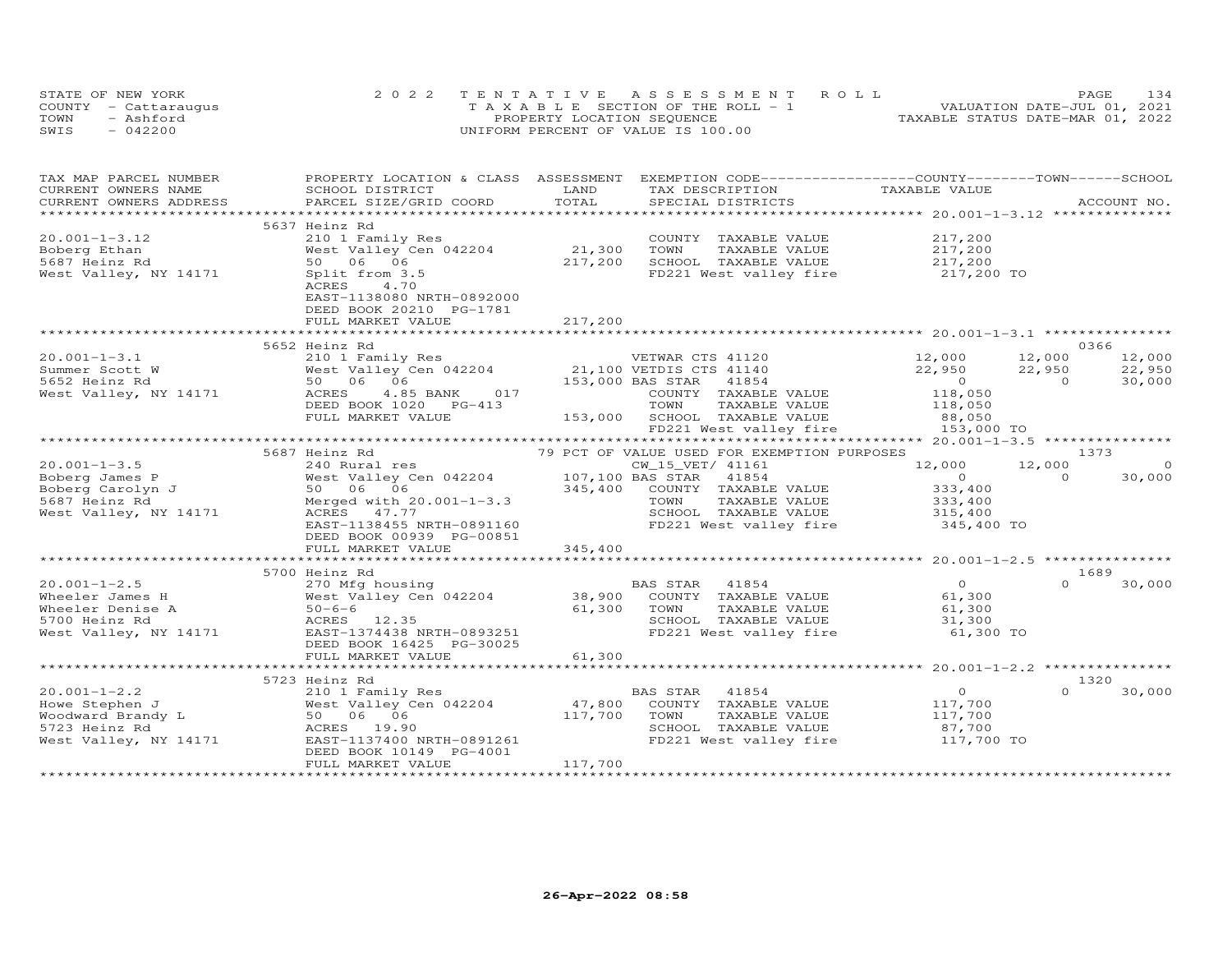| STATE OF NEW YORK    | 2022 TENTATIVE ASSESSMENT ROLL        | 135<br><b>PAGE</b>               |
|----------------------|---------------------------------------|----------------------------------|
| COUNTY - Cattaraugus | T A X A B L E SECTION OF THE ROLL - 1 | VALUATION DATE-JUL 01, 2021      |
| TOWN<br>- Ashford    | PROPERTY LOCATION SEQUENCE            | TAXABLE STATUS DATE-MAR 01, 2022 |
| $-042200$<br>SWIS    | UNIFORM PERCENT OF VALUE IS 100.00    |                                  |

| TAX MAP PARCEL NUMBER<br>CURRENT OWNERS NAME          | PROPERTY LOCATION & CLASS ASSESSMENT EXEMPTION CODE-----------------COUNTY-------TOWN------SCHOOL<br>SCHOOL DISTRICT | LAND        | TAX DESCRIPTION                               | TAXABLE VALUE      |             |
|-------------------------------------------------------|----------------------------------------------------------------------------------------------------------------------|-------------|-----------------------------------------------|--------------------|-------------|
| CURRENT OWNERS ADDRESS                                | PARCEL SIZE/GRID COORD                                                                                               | TOTAL       | SPECIAL DISTRICTS                             |                    | ACCOUNT NO. |
|                                                       | 5738 Heinz Rd                                                                                                        |             |                                               |                    | 1499        |
| $20.001 - 1 - 2.3$                                    | 240 Rural res                                                                                                        |             | COUNTY TAXABLE VALUE                          | 212,000            |             |
| Vacinek Richard                                       | West Valley Cen 042204                                                                                               | 39,200      | TOWN<br>TAXABLE VALUE                         | 212,000            |             |
| PO Box 133                                            | $50 - 6 - 6$                                                                                                         | 212,000     | SCHOOL TAXABLE VALUE                          | 212,000            |             |
| Springville, NY 14141                                 | <b>BAR 2005</b>                                                                                                      |             | FD221 West valley fire                        | 212,000 TO         |             |
|                                                       | ACRES 12.45                                                                                                          |             |                                               |                    |             |
|                                                       | EAST-1137123 NRTH-0893257                                                                                            |             |                                               |                    |             |
|                                                       | DEED BOOK 12952 PG-6004                                                                                              |             |                                               |                    |             |
|                                                       | FULL MARKET VALUE                                                                                                    | 212,000     |                                               |                    |             |
|                                                       |                                                                                                                      |             |                                               |                    |             |
|                                                       | 5761 Heinz Rd                                                                                                        |             |                                               |                    | 1500        |
| $20.001 - 1 - 2.4$                                    | 270 Mfg housing                                                                                                      |             | COUNTY TAXABLE VALUE                          | 47,400             |             |
| Perkins Gary L                                        | West Valley Cen 042204                                                                                               | 33,100      | TOWN<br>TAXABLE VALUE                         | 47,400             |             |
| Perkins Dawn L                                        | $50 - 6 - 6$                                                                                                         | 47,400      | SCHOOL TAXABLE VALUE                          | 47,400             |             |
| 5761 Heinz Rd                                         | ACRES 12.45<br>EAST-1137062 NRTH-0891269                                                                             |             | FD221 West valley fire                        | 47,400 TO          |             |
| West Valley, NY 14171                                 | DEED BOOK 2020 PG-16257                                                                                              |             |                                               |                    |             |
|                                                       | FULL MARKET VALUE                                                                                                    | 47,400      |                                               |                    |             |
|                                                       |                                                                                                                      |             |                                               |                    |             |
|                                                       | Henrietta Rd                                                                                                         |             |                                               |                    | 0410        |
| $10.003 - 2 - 1$                                      | 240 Rural res                                                                                                        |             | COUNTY TAXABLE VALUE                          | 75,200             |             |
| Pawlik Stephen R                                      | Springville-Gri 143801                                                                                               | 28,500      | TOWN<br>TAXABLE VALUE                         | 75,200             |             |
| Pawlik Louise                                         | 43 06 07                                                                                                             | 75,200      | SCHOOL TAXABLE VALUE                          | 75,200             |             |
| Chrisopher Pawlik                                     | ACRES 26.70                                                                                                          |             | FD221 West valley fire                        | 75,200 TO          |             |
| 777 6th Ave Apt 27J                                   | EAST-1106666 NRTH-0900214                                                                                            |             |                                               |                    |             |
| New York, NY 10001                                    | DEED BOOK 804<br>PG-00259                                                                                            |             |                                               |                    |             |
|                                                       | FULL MARKET VALUE                                                                                                    | 75,200      |                                               |                    |             |
|                                                       |                                                                                                                      | *********** |                                               |                    |             |
|                                                       | Henrietta Rd                                                                                                         |             |                                               |                    | 0648        |
| $10.003 - 2 - 2$<br>Rose Gary                         | 260 Seasonal res                                                                                                     | 145,800     | COUNTY TAXABLE VALUE<br>TOWN<br>TAXABLE VALUE | 211,700<br>211,700 |             |
| 3485 East Ave                                         | Springville-Gri 143801<br>$41/42/43$ 06<br>07                                                                        | 211,700     | SCHOOL TAXABLE VALUE                          | 211,700            |             |
| Youngstown, NY 14174                                  | NRF                                                                                                                  |             | FD221 West valley fire                        | 211,700 TO         |             |
|                                                       | ACRES<br>94.98                                                                                                       |             |                                               |                    |             |
|                                                       | EAST-1107812 NRTH-0902790                                                                                            |             |                                               |                    |             |
|                                                       | DEED BOOK 973<br>PG-9001                                                                                             |             |                                               |                    |             |
|                                                       | FULL MARKET VALUE                                                                                                    | 211,700     |                                               |                    |             |
|                                                       | *******************                                                                                                  |             |                                               |                    |             |
|                                                       | Henrietta Rd                                                                                                         |             |                                               |                    | 1290        |
| $10.003 - 2 - 4.2$                                    | 120 Field crops                                                                                                      |             | AG DIST<br>41720                              | 153,947<br>153,947 | 153,947     |
| Harold Blesy Income Only Trust Springville-Gri 143801 |                                                                                                                      | 245,500     | COUNTY TAXABLE VALUE                          | 91,553             |             |
| Linda Blesy Income Only Trust 40/41/55 06 07          |                                                                                                                      | 245,500     | TOWN<br>TAXABLE VALUE                         | 91,553             |             |
| 7129 Henrietta Rd                                     | ACRES 129.80                                                                                                         |             | SCHOOL TAXABLE VALUE                          | 91,553             |             |
| Springville, NY 14141                                 | EAST-1110281 NRTH-0900174                                                                                            |             | FD221 West valley fire                        | 245,500 TO         |             |
|                                                       | DEED BOOK 27021 PG-6003                                                                                              |             |                                               |                    |             |
| MAY BE SUBJECT TO PAYMENT                             | FULL MARKET VALUE                                                                                                    | 245,500     |                                               |                    |             |
| UNDER AGDIST LAW TIL 2026                             |                                                                                                                      |             |                                               |                    |             |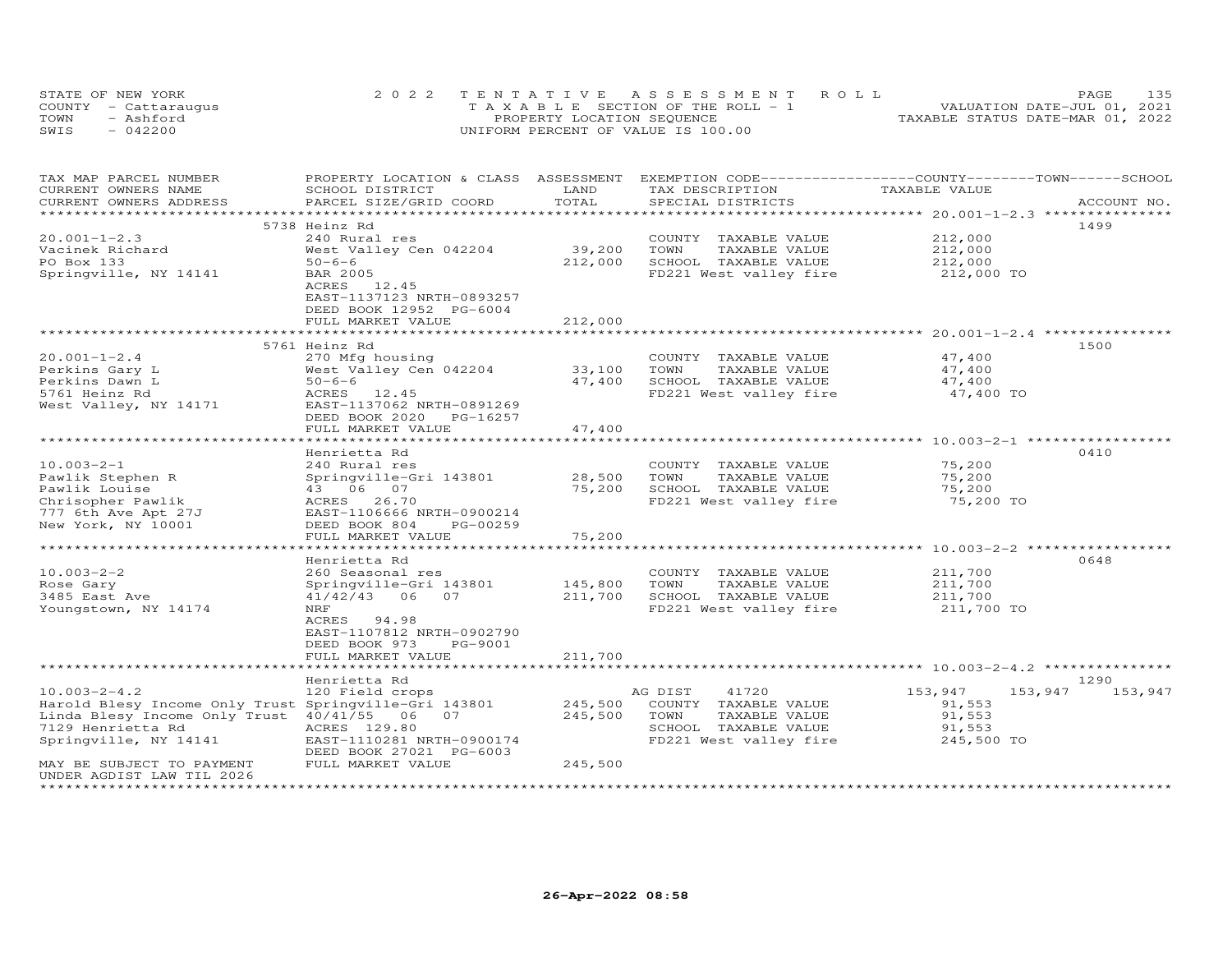| STATE OF NEW YORK |                      | 2022 TENTATIVE ASSESSMENT ROLL        | 136<br>PAGE.                     |
|-------------------|----------------------|---------------------------------------|----------------------------------|
|                   | COUNTY - Cattaraugus | T A X A B L E SECTION OF THE ROLL - 1 | VALUATION DATE-JUL 01, 2021      |
| TOWN              | - Ashford            | PROPERTY LOCATION SEQUENCE            | TAXABLE STATUS DATE-MAR 01, 2022 |
| SWIS              | $-042200$            | UNIFORM PERCENT OF VALUE IS 100.00    |                                  |

| TAX MAP PARCEL NUMBER                                 | PROPERTY LOCATION & CLASS ASSESSMENT EXEMPTION CODE----------------COUNTY-------TOWN-----SCHOOL |                |         |                        |                                                              |         |             |
|-------------------------------------------------------|-------------------------------------------------------------------------------------------------|----------------|---------|------------------------|--------------------------------------------------------------|---------|-------------|
| CURRENT OWNERS NAME                                   | SCHOOL DISTRICT                                                                                 | LAND           |         | TAX DESCRIPTION        | TAXABLE VALUE                                                |         |             |
| CURRENT OWNERS ADDRESS                                | PARCEL SIZE/GRID COORD                                                                          | TOTAL          |         | SPECIAL DISTRICTS      |                                                              |         | ACCOUNT NO. |
| ******************************                        |                                                                                                 |                |         |                        |                                                              |         |             |
|                                                       | Henrietta Rd                                                                                    |                |         |                        |                                                              |         | 0279        |
| $10.003 - 2 - 8$                                      | 314 Rural vac<10                                                                                |                |         | COUNTY TAXABLE VALUE   | 1,500                                                        |         |             |
| Mest Deborah R                                        | Springville-Gri 143801                                                                          | 1,500          | TOWN    | TAXABLE VALUE          | 1,500                                                        |         |             |
| 11404 Beech Tree Rd                                   | 55 06 07                                                                                        | 1,500          |         | SCHOOL TAXABLE VALUE   | 1,500                                                        |         |             |
| Springville, NY 14141                                 | FRNT 140.00 DPTH 180.00<br>EAST-1112116 NRTH-0901658<br>DEED BOOK 00931 PG-01155                |                |         | FD221 West valley fire | 1,500 TO                                                     |         |             |
|                                                       | FULL MARKET VALUE                                                                               | 1,500          |         |                        |                                                              |         |             |
|                                                       |                                                                                                 |                |         |                        |                                                              |         |             |
|                                                       | Henrietta Rd                                                                                    |                |         |                        |                                                              |         | 0775        |
| $10.003 - 2 - 10$                                     | 120 Field crops                                                                                 |                | AG DIST | 41720                  | 160,565                                                      | 160,565 | 160,565     |
| Harold Blesy Income Only Trust Springville-Gri 143801 |                                                                                                 | 249,700        |         | COUNTY TAXABLE VALUE   | 89,135                                                       |         |             |
| Linda Blesy Income Only Trust                         | 40/54 06 07                                                                                     | 249,700        | TOWN    | TAXABLE VALUE          | 89,135                                                       |         |             |
| 7129 Henrietta Rd                                     | ACRES 136.15                                                                                    |                |         | SCHOOL TAXABLE VALUE   | 89,135                                                       |         |             |
| Springville, NY 14141                                 | EAST-1112853 NRTH-0900995                                                                       |                |         | FD221 West valley fire | 249,700 TO                                                   |         |             |
|                                                       | DEED BOOK 27021 PG-6003                                                                         |                |         |                        |                                                              |         |             |
| MAY BE SUBJECT TO PAYMENT                             | FULL MARKET VALUE                                                                               | 249,700        |         |                        |                                                              |         |             |
| UNDER AGDIST LAW TIL 2026                             |                                                                                                 |                |         |                        |                                                              |         |             |
|                                                       |                                                                                                 |                |         |                        |                                                              |         |             |
|                                                       | Henrietta Rd                                                                                    |                |         |                        |                                                              |         | 0062        |
| $10.003 - 2 - 15.1$                                   | 112 Dairy farm                                                                                  |                | AG DIST | 41720                  | 396,289                                                      | 396,289 | 396,289     |
| Harold Blesy Income Only Trust Springville-Gri 143801 |                                                                                                 | 643,900        |         | COUNTY TAXABLE VALUE   | 432,811                                                      |         |             |
| Linda Blesy Income Only Trust                         | 39/53 06 07                                                                                     | 829,100        | TOWN    | TAXABLE VALUE          | 432,811                                                      |         |             |
| 7129 Henrietta Rd                                     | ACRES 314.75                                                                                    |                |         | SCHOOL TAXABLE VALUE   | 432,811                                                      |         |             |
| Springville, NY 14141                                 | EAST-1115467 NRTH-0900403                                                                       |                |         | FD221 West valley fire | 829,100 TO                                                   |         |             |
|                                                       | DEED BOOK 27021 PG-6001                                                                         |                |         |                        |                                                              |         |             |
| MAY BE SUBJECT TO PAYMENT                             | FULL MARKET VALUE                                                                               | 829,100        |         |                        |                                                              |         |             |
| UNDER AGDIST LAW TIL 2026                             |                                                                                                 |                |         |                        |                                                              |         |             |
|                                                       | Henrietta Rd                                                                                    |                |         |                        |                                                              |         | 1302        |
| $10.003 - 2 - 15.3$                                   | 330 Vacant comm                                                                                 |                |         | COUNTY TAXABLE VALUE   | 21,100                                                       |         |             |
| Cottage Industries Realty LLC                         | Springville-Gri 143801                                                                          | 21,100         | TOWN    | TAXABLE VALUE          | 21,100                                                       |         |             |
| 6763 Schwartz Rd                                      | 53 06 07                                                                                        | 21,100         |         | SCHOOL TAXABLE VALUE   | 21,100                                                       |         |             |
| West Valley, NY 14171                                 | ACRES<br>4.63                                                                                   |                |         | FD221 West valley fire | 21,100 TO                                                    |         |             |
|                                                       | EAST-1116196 NRTH-0900772                                                                       |                |         |                        |                                                              |         |             |
|                                                       | DEED BOOK 1014<br>PG-1080                                                                       |                |         |                        |                                                              |         |             |
|                                                       | FULL MARKET VALUE                                                                               | 21,100         |         |                        |                                                              |         |             |
|                                                       |                                                                                                 | ************** |         |                        | ******************************* 10.003-2-15.6 ************** |         |             |
|                                                       | Henrietta Rd                                                                                    |                |         |                        |                                                              |         | 1677        |
| $10.003 - 2 - 15.6$                                   | 710 Manufacture                                                                                 |                |         | COUNTY TAXABLE VALUE   | 169,400                                                      |         |             |
| MRC Solutions, Inc.                                   | Springville-Gri 143801                                                                          | 23,600         | TOWN    | TAXABLE VALUE          | 169,400                                                      |         |             |
| 71 Nasons Blvd                                        | $56 - 6 - 7$                                                                                    | 169,400        |         | SCHOOL TAXABLE VALUE   | 169,400                                                      |         |             |
| Springville, NY 14141                                 | ACRES<br>4.85                                                                                   |                |         | FD221 West valley fire | 169,400 TO                                                   |         |             |
|                                                       | EAST-1116060 NRTH-0901471                                                                       |                |         |                        |                                                              |         |             |
|                                                       | DEED BOOK 20200 PG-2266                                                                         |                |         |                        |                                                              |         |             |
|                                                       | FULL MARKET VALUE                                                                               | 169,400        |         |                        |                                                              |         |             |
|                                                       |                                                                                                 |                |         |                        |                                                              |         |             |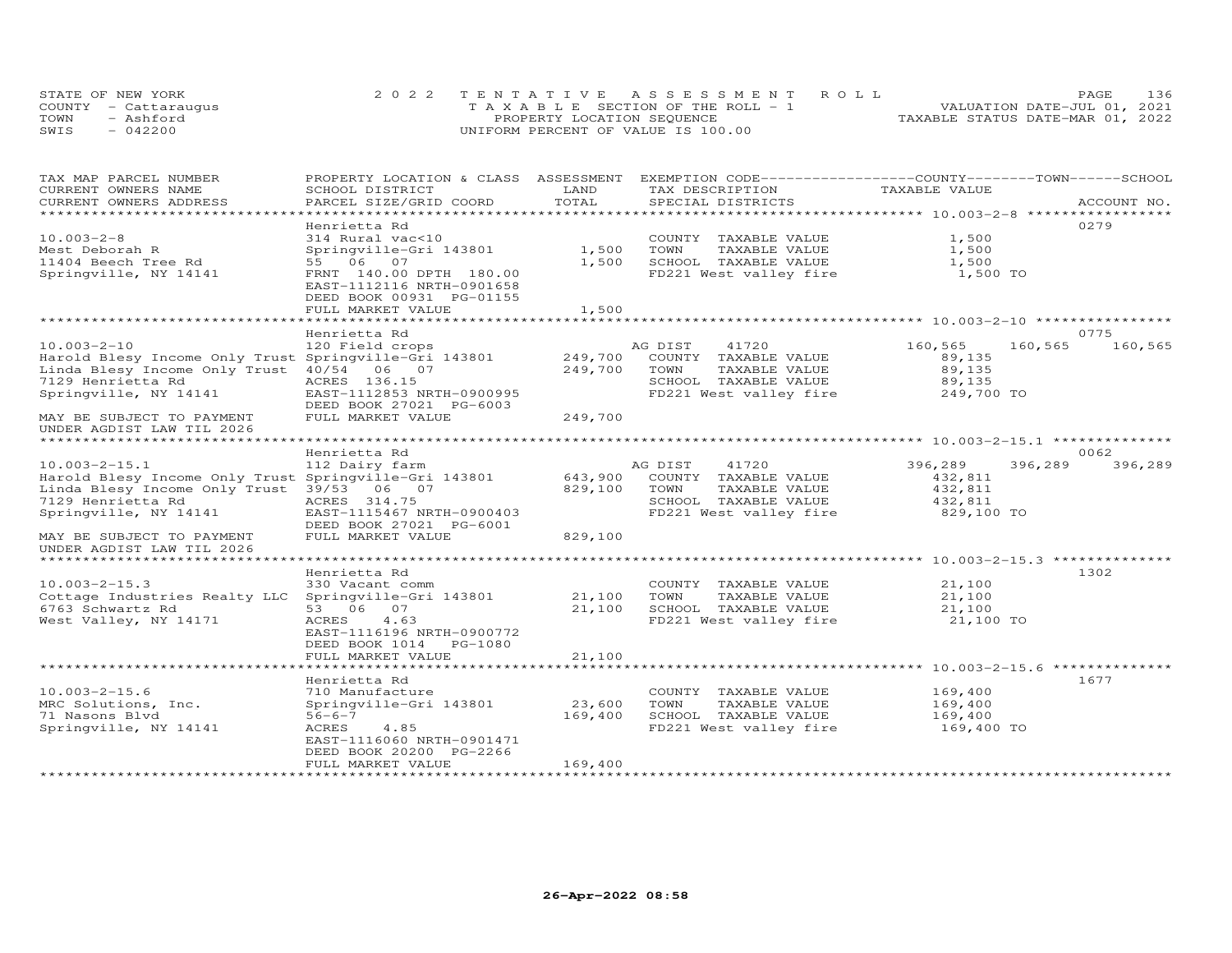| STATE OF NEW YORK    | 2022 TENTATIVE ASSESSMENT ROLL        | <b>PAGE</b>                      | 137 |
|----------------------|---------------------------------------|----------------------------------|-----|
| COUNTY - Cattaraugus | T A X A B L E SECTION OF THE ROLL - 1 | VALUATION DATE-JUL 01, 2021      |     |
| TOWN<br>- Ashford    | PROPERTY LOCATION SEQUENCE            | TAXABLE STATUS DATE-MAR 01, 2022 |     |
| $-042200$<br>SWIS    | UNIFORM PERCENT OF VALUE IS 100.00    |                                  |     |

| TAX MAP PARCEL NUMBER                                 | PROPERTY LOCATION & CLASS ASSESSMENT EXEMPTION CODE----------------COUNTY-------TOWN-----SCHOOL |                               |                                                                 |                                                   |             |
|-------------------------------------------------------|-------------------------------------------------------------------------------------------------|-------------------------------|-----------------------------------------------------------------|---------------------------------------------------|-------------|
| CURRENT OWNERS NAME                                   | SCHOOL DISTRICT                                                                                 | LAND                          | TAX DESCRIPTION                                                 | TAXABLE VALUE                                     |             |
| CURRENT OWNERS ADDRESS                                | PARCEL SIZE/GRID COORD                                                                          | TOTAL                         | SPECIAL DISTRICTS                                               |                                                   | ACCOUNT NO. |
| *****************                                     |                                                                                                 |                               |                                                                 |                                                   |             |
|                                                       | Henrietta Rd                                                                                    |                               |                                                                 |                                                   |             |
| $10.003 - 2 - 15.8$                                   | 330 Vacant comm                                                                                 |                               | COUNTY TAXABLE VALUE                                            | 33,300                                            |             |
| LARB Properties, LLC                                  | Springville-Gri 143801                                                                          | 33,300                        | TOWN<br>TAXABLE VALUE                                           | 33,300                                            |             |
| 115 Tillinghast Pl                                    | 53 06 07                                                                                        | 33,300                        | SCHOOL TAXABLE VALUE                                            | 33,300                                            |             |
| Buffalo, NY 14216                                     | split from 10.003-2-15.3<br>3.12<br>ACRES                                                       |                               | FD221 West valley fire                                          | 33,300 TO                                         |             |
|                                                       | EAST-1116165 NRTH-0900977                                                                       |                               |                                                                 |                                                   |             |
|                                                       | DEED BOOK 20200 PG-3548                                                                         |                               |                                                                 |                                                   |             |
|                                                       | FULL MARKET VALUE                                                                               | 33,300                        |                                                                 |                                                   |             |
|                                                       |                                                                                                 | ********************          | ********************************* 10.003-2-15.9 *************** |                                                   |             |
|                                                       | Henrietta Rd                                                                                    |                               |                                                                 |                                                   |             |
| $10.003 - 2 - 15.9$                                   | 330 Vacant comm                                                                                 |                               | COUNTY TAXABLE VALUE                                            | 32,200                                            |             |
| 7022 Henrietta, LLC                                   | Springville-Gri 143801                                                                          | 32,200                        | TOWN<br>TAXABLE VALUE                                           | 32,200                                            |             |
| 6763 Schwartz Rd                                      | 53 06 07                                                                                        | 32,200                        | SCHOOL TAXABLE VALUE                                            | 32,200                                            |             |
| West Valley, NY 14171                                 | split from 10.003-2-15.7                                                                        |                               | FD221 West valley fire                                          | 32,200 TO                                         |             |
|                                                       | ACRES<br>2.66                                                                                   |                               |                                                                 |                                                   |             |
|                                                       | EAST-1116321 NRTH-0901355                                                                       |                               |                                                                 |                                                   |             |
|                                                       | DEED BOOK 2021<br>PG-16371                                                                      |                               |                                                                 |                                                   |             |
|                                                       | FULL MARKET VALUE                                                                               | 32,200                        |                                                                 |                                                   |             |
|                                                       |                                                                                                 | *********                     |                                                                 | ******************** 10.003-2-26 **************** |             |
|                                                       | Henrietta Rd                                                                                    |                               |                                                                 |                                                   | 0176        |
| $10.003 - 2 - 26$                                     | 321 Abandoned ag                                                                                |                               | COUNTY TAXABLE VALUE                                            | 91,000                                            |             |
| Kolesar Ronald D                                      | Springville-Gri 143801                                                                          | 91,000                        | TOWN<br>TAXABLE VALUE                                           | 91,000                                            |             |
| 1221 East Park Rd                                     | 27/41/42<br>06 07                                                                               | 91,000                        | SCHOOL TAXABLE VALUE                                            | 91,000                                            |             |
| Grand Island, NY 14072                                | 59.30<br>ACRES                                                                                  |                               | FD221 West valley fire                                          | 91,000 TO                                         |             |
|                                                       | EAST-1108788 NRTH-0898295                                                                       |                               |                                                                 |                                                   |             |
|                                                       | DEED BOOK 00952 PG-00775                                                                        |                               |                                                                 |                                                   |             |
|                                                       | FULL MARKET VALUE                                                                               | 91,000                        |                                                                 |                                                   |             |
|                                                       |                                                                                                 |                               |                                                                 | ******************* 10.003-2-16.3 **              |             |
|                                                       | 7020 Henrietta Rd                                                                               |                               |                                                                 |                                                   |             |
| $10.003 - 2 - 16.3$                                   | 710 Manufacture                                                                                 |                               | COUNTY TAXABLE VALUE                                            | 289,400                                           |             |
| LARB Properties, LLC                                  | Springville-Gri 143801                                                                          | 16,500                        | TAXABLE VALUE<br>TOWN                                           | 289,400                                           |             |
| 115 Tillinghast Pl                                    | 53 06 07                                                                                        | 289,400                       | SCHOOL TAXABLE VALUE                                            | 289,400                                           |             |
| Buffalo, NY 14216                                     | split from 10.003-2-16.1                                                                        |                               | FD221 West valley fire                                          | 289,400 TO                                        |             |
|                                                       | ACRES<br>2.07                                                                                   |                               |                                                                 |                                                   |             |
|                                                       | EAST-1116777 NRTH-0900783                                                                       |                               |                                                                 |                                                   |             |
|                                                       | DEED BOOK 20200 PG-3548                                                                         |                               |                                                                 |                                                   |             |
|                                                       | FULL MARKET VALUE                                                                               | 289,400                       |                                                                 |                                                   |             |
|                                                       |                                                                                                 |                               |                                                                 |                                                   |             |
|                                                       | 7023 Henrietta Rd                                                                               |                               |                                                                 |                                                   |             |
| $10.003 - 2 - 15.7$                                   | 330 Vacant comm                                                                                 |                               | COUNTY TAXABLE VALUE                                            | 24,300                                            |             |
| Cottage Industries Realty, LLC Springville-Gri 143801 |                                                                                                 | 24,300                        | TOWN<br>TAXABLE VALUE                                           | 24,300                                            |             |
| 6763 Schwartz Rd                                      | 53 06 07                                                                                        | 24,300                        | SCHOOL TAXABLE VALUE                                            | 24,300                                            |             |
| West Valley, NY 14171                                 | split from 10.003-2-15.3                                                                        |                               | FD221 West valley fire                                          | 24,300 TO                                         |             |
|                                                       | ACRES<br>0.71                                                                                   |                               |                                                                 |                                                   |             |
|                                                       | EAST-1116152 NRTH-0901253                                                                       |                               |                                                                 |                                                   |             |
|                                                       | DEED BOOK 20200 PG-3548                                                                         |                               |                                                                 |                                                   |             |
|                                                       | FULL MARKET VALUE                                                                               | 24,300<br>******************* |                                                                 |                                                   |             |
|                                                       |                                                                                                 |                               |                                                                 |                                                   |             |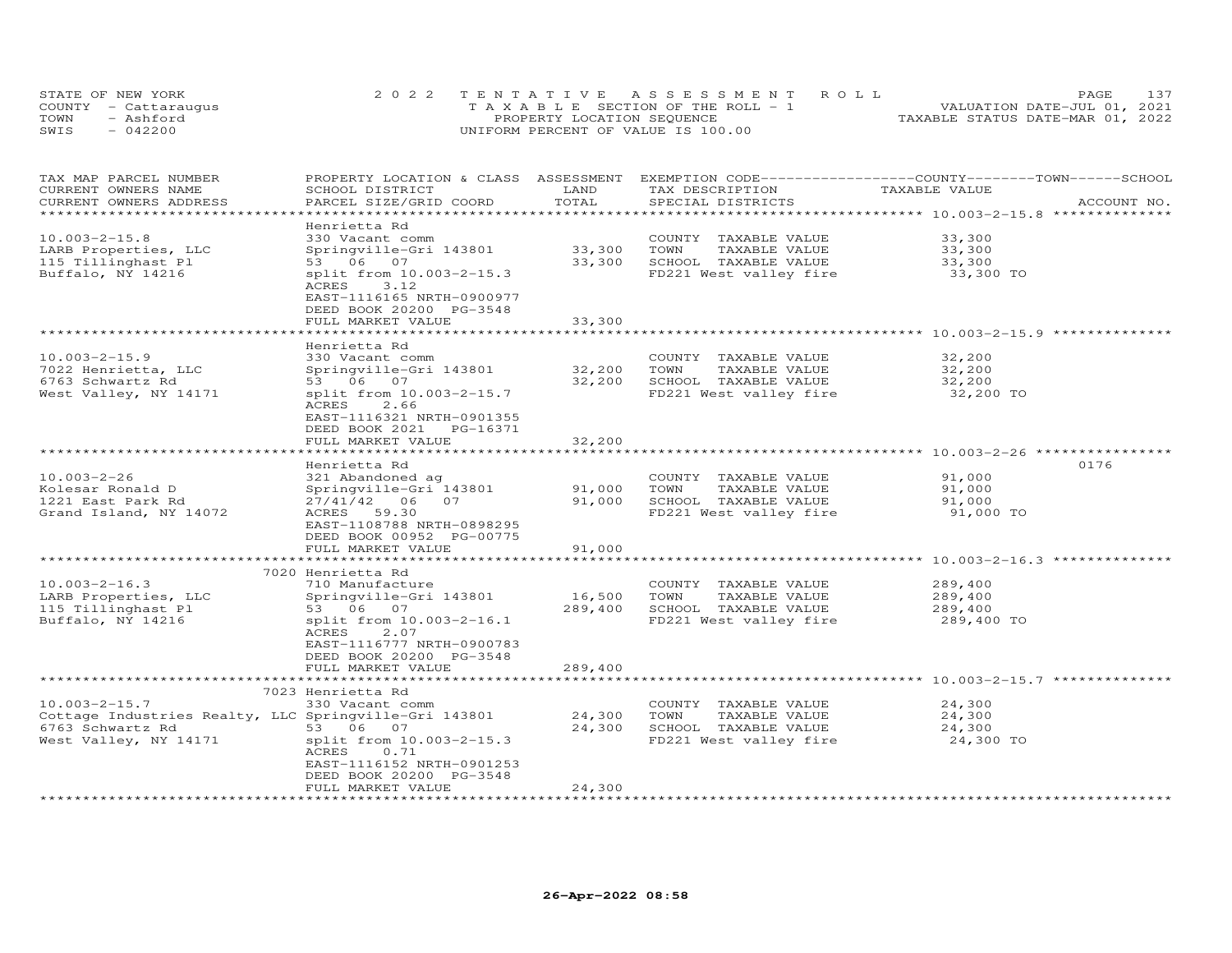|      | STATE OF NEW YORK    | 2022 TENTATIVE ASSESSMENT ROLL        | 138<br>PAGE                      |
|------|----------------------|---------------------------------------|----------------------------------|
|      | COUNTY - Cattarauqus | T A X A B L E SECTION OF THE ROLL - 1 | VALUATION DATE-JUL 01, 2021      |
| TOWN | - Ashford            | PROPERTY LOCATION SEQUENCE            | TAXABLE STATUS DATE-MAR 01, 2022 |
| SWIS | $-042200$            | UNIFORM PERCENT OF VALUE IS 100.00    |                                  |

| TAX MAP PARCEL NUMBER                                 | PROPERTY LOCATION & CLASS ASSESSMENT      |               | EXEMPTION CODE-----------------COUNTY-------TOWN------SCHOOL |                                           |                    |  |
|-------------------------------------------------------|-------------------------------------------|---------------|--------------------------------------------------------------|-------------------------------------------|--------------------|--|
| CURRENT OWNERS NAME<br>CURRENT OWNERS ADDRESS         | SCHOOL DISTRICT<br>PARCEL SIZE/GRID COORD | LAND<br>TOTAL | TAX DESCRIPTION<br>SPECIAL DISTRICTS                         | TAXABLE VALUE                             | ACCOUNT NO.        |  |
|                                                       |                                           | ************* |                                                              |                                           |                    |  |
|                                                       | 7023 Henrietta Rd                         |               |                                                              |                                           | 0022               |  |
| $10.003 - 2 - 16.1$                                   | 710 Manufacture                           |               | COUNTY TAXABLE VALUE                                         | 955,700                                   |                    |  |
| 7022 Henrietta, LLC                                   | Springville-Gri 143801                    | 15,000        | TOWN<br>TAXABLE VALUE                                        | 955,700                                   |                    |  |
| 6763 Schwartz Rd                                      | 53 06 07                                  | 955,700       | SCHOOL TAXABLE VALUE                                         | 955,700                                   |                    |  |
| West Valley, NY 14171                                 | 1.39<br>ACRES                             |               | FD221 West valley fire                                       | 955,700 TO                                |                    |  |
|                                                       | EAST-1116634 NRTH-0901111                 |               |                                                              |                                           |                    |  |
|                                                       | DEED BOOK 2021<br>PG-16371                |               |                                                              |                                           |                    |  |
|                                                       | FULL MARKET VALUE                         | 955,700       |                                                              |                                           |                    |  |
|                                                       |                                           |               |                                                              |                                           |                    |  |
|                                                       | 7023 Henrietta Rd                         |               |                                                              |                                           | 1386               |  |
| $10.003 - 2 - 16.2$                                   | 440 Warehouse                             |               | COUNTY TAXABLE VALUE                                         | 678,600                                   |                    |  |
| Cottage Industries Realty LLC Springville-Gri 143801  |                                           | 15,900        | TOWN<br>TAXABLE VALUE                                        | 678,600                                   |                    |  |
| 6763 Schwartz Rd                                      | 53 06 07                                  | 678,600       | SCHOOL TAXABLE VALUE                                         | 678,600                                   |                    |  |
| West Valley, NY 14171                                 | ACRES<br>2.25                             |               | FD221 West valley fire                                       | 678,600 TO                                |                    |  |
|                                                       | EAST-1116484 NRTH-0900892                 |               |                                                              |                                           |                    |  |
|                                                       | DEED BOOK 1014<br>PG-1080                 |               |                                                              |                                           |                    |  |
|                                                       | FULL MARKET VALUE                         | 678,600       |                                                              |                                           |                    |  |
|                                                       |                                           |               |                                                              |                                           |                    |  |
|                                                       | 7129 Henrietta Rd                         |               |                                                              |                                           | 0063               |  |
| $10.003 - 2 - 3$                                      | 112 Dairy farm                            |               | 41720<br>AG DIST                                             | 203,093                                   | 203,093<br>203,093 |  |
| Harold Blesy Income Only Trust Springville-Gri 143801 |                                           |               | 390,300 BAS STAR<br>41854                                    | $\overline{0}$                            | 30,000<br>$\Omega$ |  |
| Linda Blesy Income Only Trust 41/42/43 06             | 07                                        |               | 729,600 SILO T/C/S 42100                                     | 2,620                                     | 2,620<br>2,620     |  |
| 7129 Henrietta Rd                                     | ACRES 201.00                              |               | COUNTY TAXABLE VALUE                                         | 523,887                                   |                    |  |
| Springville, NY 14141                                 | EAST-1108430 NRTH-0900866                 |               | TOWN<br>TAXABLE VALUE                                        | 523,887                                   |                    |  |
|                                                       | DEED BOOK 27021 PG-6002                   |               | SCHOOL TAXABLE VALUE                                         | 493,887                                   |                    |  |
| MAY BE SUBJECT TO PAYMENT                             | FULL MARKET VALUE                         |               | 729,600 FD221 West valley fire                               | 729,600 TO                                |                    |  |
| UNDER AGDIST LAW TIL 2026                             |                                           |               |                                                              |                                           |                    |  |
|                                                       |                                           |               |                                                              | *********** 10.003-2-4.1 **************** |                    |  |
|                                                       | 7235 Henrietta Rd                         |               |                                                              |                                           | 0774               |  |
| $10.003 - 2 - 4.1$                                    | 230 3 Family Res                          |               | BAS STAR<br>41854                                            | $\overline{O}$                            | 30,000<br>$\Omega$ |  |
| Vacinek Richard                                       | Springville-Gri 143801                    | 18,800        | COUNTY TAXABLE VALUE                                         | 152,000                                   |                    |  |
| PO Box 133                                            | 41/55 06 07                               | 152,000       | TOWN<br>TAXABLE VALUE                                        | 152,000                                   |                    |  |
| Springville, NY 14141                                 | 3.70<br>ACRES                             |               | SCHOOL TAXABLE VALUE                                         | 122,000                                   |                    |  |
|                                                       | EAST-1110070 NRTH-0900864                 |               | FD221 West valley fire                                       | 152,000 TO                                |                    |  |
|                                                       | DEED BOOK 00925 PG-00103                  |               |                                                              |                                           |                    |  |
|                                                       | FULL MARKET VALUE                         | 152,000       |                                                              |                                           |                    |  |
|                                                       |                                           |               |                                                              |                                           |                    |  |
|                                                       | 7235 Henrietta Rd                         |               |                                                              |                                           | 0523               |  |
| $10.003 - 2 - 11.1$                                   | 270 Mfg housing                           |               | COUNTY TAXABLE VALUE                                         | 196,100                                   |                    |  |
| Vacinek Richard                                       | Springville-Gri 143801                    | 117,100       | TOWN<br>TAXABLE VALUE                                        | 196,100                                   |                    |  |
| PO Box 133                                            | 40/54 06 07                               | 196,100       | SCHOOL TAXABLE VALUE                                         | 196,100                                   |                    |  |
| Springville, NY 14141                                 | ACRES 61.45                               |               | FD221 West valley fire                                       | 196,100 TO                                |                    |  |
|                                                       | EAST-1113642 NRTH-0900024                 |               |                                                              |                                           |                    |  |
|                                                       | DEED BOOK 977<br>$PG-935$                 |               |                                                              |                                           |                    |  |
|                                                       | FULL MARKET VALUE                         | 196,100       |                                                              |                                           |                    |  |
|                                                       |                                           |               |                                                              |                                           |                    |  |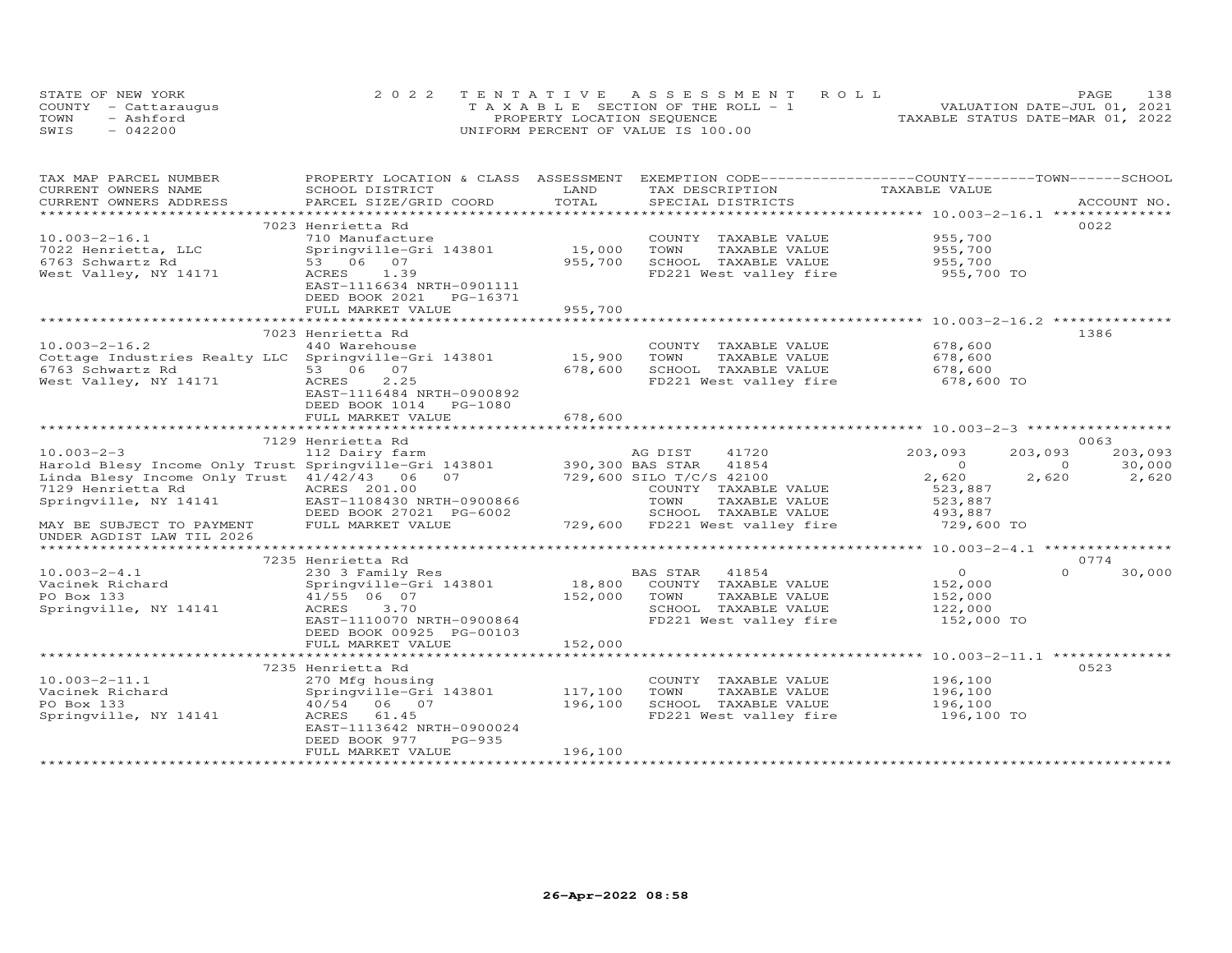|      | STATE OF NEW YORK    | 2022 TENTATIVE ASSESSMENT ROLL        | PAGE                             | 139 |
|------|----------------------|---------------------------------------|----------------------------------|-----|
|      | COUNTY - Cattaraugus | T A X A B L E SECTION OF THE ROLL - 1 | VALUATION DATE-JUL 01, 2021      |     |
| TOWN | - Ashford            | PROPERTY LOCATION SEQUENCE            | TAXABLE STATUS DATE-MAR 01, 2022 |     |
| SWIS | $-042200$            | UNIFORM PERCENT OF VALUE IS 100.00    |                                  |     |

| TAX MAP PARCEL NUMBER                                 | PROPERTY LOCATION & CLASS ASSESSMENT |                 | EXEMPTION CODE-----------------COUNTY-------TOWN-----SCHOOL |               |                    |
|-------------------------------------------------------|--------------------------------------|-----------------|-------------------------------------------------------------|---------------|--------------------|
| CURRENT OWNERS NAME                                   | SCHOOL DISTRICT                      | LAND            | TAX DESCRIPTION                                             | TAXABLE VALUE |                    |
| CURRENT OWNERS ADDRESS                                | PARCEL SIZE/GRID COORD               | TOTAL           | SPECIAL DISTRICTS                                           |               | ACCOUNT NO.        |
| ***********************                               |                                      |                 |                                                             |               |                    |
|                                                       | 7236 Henrietta Rd                    |                 |                                                             |               | 1273               |
| $10.003 - 2 - 11.2$                                   | 120 Field crops                      |                 | COUNTY TAXABLE VALUE                                        | 99,200        |                    |
| Blesy Farms, LLC                                      | Springville-Gri 143801               | 79,700          | TAXABLE VALUE<br>TOWN                                       | 99,200        |                    |
| 7129 Henrietta Rd                                     | 53/54<br>06 07                       | 99,200          | SCHOOL TAXABLE VALUE                                        | 99,200        |                    |
| Springville, NY 14141                                 | 33.60<br>ACRES                       |                 | FD221 West valley fire                                      | 99,200 TO     |                    |
|                                                       | EAST-1113778 NRTH-0902833            |                 |                                                             |               |                    |
|                                                       | DEED BOOK 1025<br>PG-298             |                 |                                                             |               |                    |
|                                                       | FULL MARKET VALUE                    | 99,200          |                                                             |               |                    |
|                                                       |                                      |                 |                                                             |               |                    |
|                                                       | 7298 Henrietta Rd                    |                 |                                                             |               | 0905               |
| $10.003 - 2 - 9$                                      | 210 1 Family Res                     |                 | VETWAR CTS 41120                                            | 12,000        | 12,000<br>12,000   |
| Larson Ronald W                                       | Springville-Gri 143801               | 14,700 ENH STAR | 41834                                                       | $\circ$       | 74,900<br>$\Omega$ |
| Larson Lorraine I                                     | 54 06 07                             | 93,700          | COUNTY TAXABLE VALUE                                        | 81,700        |                    |
| 7298 Henrietta Rd                                     | 1.27<br>ACRES                        |                 | TOWN<br>TAXABLE VALUE                                       | 81,700        |                    |
| Springville, NY 14141                                 | EAST-1112696 NRTH-0902070            |                 | SCHOOL TAXABLE VALUE                                        | 6,800         |                    |
|                                                       | DEED BOOK 756<br>PG-00966            |                 | FD221 West valley fire                                      | 93,700 TO     |                    |
|                                                       | FULL MARKET VALUE                    | 93,700          |                                                             |               |                    |
|                                                       |                                      |                 |                                                             |               |                    |
|                                                       | 7306 Henrietta Rd                    |                 |                                                             |               | 0276               |
| $10.003 - 2 - 5.1$                                    | 120 Field crops                      |                 | AG DIST<br>41720                                            | 157,575       | 157,575<br>157,575 |
| Harold Blesy Income Only Trust Springville-Gri 143801 |                                      | 337,500         | COUNTY TAXABLE VALUE                                        | 179,925       |                    |
| Linda Blesy Income Only Trust 54/55 06 07             |                                      | 337,500         | TOWN<br>TAXABLE VALUE                                       | 179,925       |                    |
| 7129 Henrietta Rd                                     | ACRES 207.20                         |                 | SCHOOL TAXABLE VALUE                                        | 179,925       |                    |
| Springville, NY 14141                                 | EAST-1111498 NRTH-0903572            |                 | FD221 West valley fire                                      | 337,500 TO    |                    |
|                                                       | DEED BOOK 27021 PG-6003              |                 |                                                             |               |                    |
| MAY BE SUBJECT TO PAYMENT                             | FULL MARKET VALUE                    | 337,500         |                                                             |               |                    |
| UNDER AGDIST LAW TIL 2026                             |                                      |                 |                                                             |               |                    |
| ********************                                  |                                      |                 |                                                             |               |                    |
|                                                       | 7336 Henrietta Rd                    |                 |                                                             |               | 0708               |
| $10.003 - 2 - 7.1$                                    | 312 Vac w/imprv                      |                 | COUNTY TAXABLE VALUE                                        | 41,800        |                    |
| Eagan Alan C                                          | Springville-Gri 143801               | 38,200          | TOWN<br>TAXABLE VALUE                                       | 41,800        |                    |
| Eagan Robert J                                        | 75 06 07                             | 41,800          | SCHOOL TAXABLE VALUE                                        | 41,800        |                    |
| 11024 Scoby Hill Rd                                   | ACRES 10.85                          |                 | FD221 West valley fire                                      | 41,800 TO     |                    |
| Springville, NY 14141                                 | EAST-1111544 NRTH-0902255            |                 |                                                             |               |                    |
|                                                       | DEED BOOK 13656 PG-3001              |                 |                                                             |               |                    |
|                                                       | FULL MARKET VALUE                    | 41,800          |                                                             |               |                    |
|                                                       |                                      |                 |                                                             |               |                    |
|                                                       | 7359 Henrietta Rd                    |                 |                                                             |               | 0773               |
| $10.003 - 2 - 24$                                     | 112 Dairy farm                       |                 | AG DIST<br>41720                                            | 137,107       | 137,107<br>137,107 |
| Harold Blesy Income Only Trust Springville-Gri 143801 |                                      |                 | 222,300 SILO T/C/S 42100                                    | 27,560        | 27,560<br>27,560   |
| Linda Blesy Income Only Trust 26/40/55                | 07<br>06                             | 460,500         | COUNTY TAXABLE VALUE                                        | 295,833       |                    |
| 7129 Henrietta Rd                                     | ACRES 111.40                         |                 | TOWN<br>TAXABLE VALUE                                       | 295,833       |                    |
| Springville, NY 14141                                 | EAST-1111671 NRTH-0899748            |                 | SCHOOL TAXABLE VALUE                                        | 295,833       |                    |
|                                                       | DEED BOOK 27021 PG-6003              |                 | FD221 West valley fire                                      | 460,500 TO    |                    |
| MAY BE SUBJECT TO PAYMENT                             | FULL MARKET VALUE                    | 460,500         |                                                             |               |                    |
| UNDER AGDIST LAW TIL 2026                             |                                      |                 |                                                             |               |                    |
|                                                       |                                      |                 |                                                             |               |                    |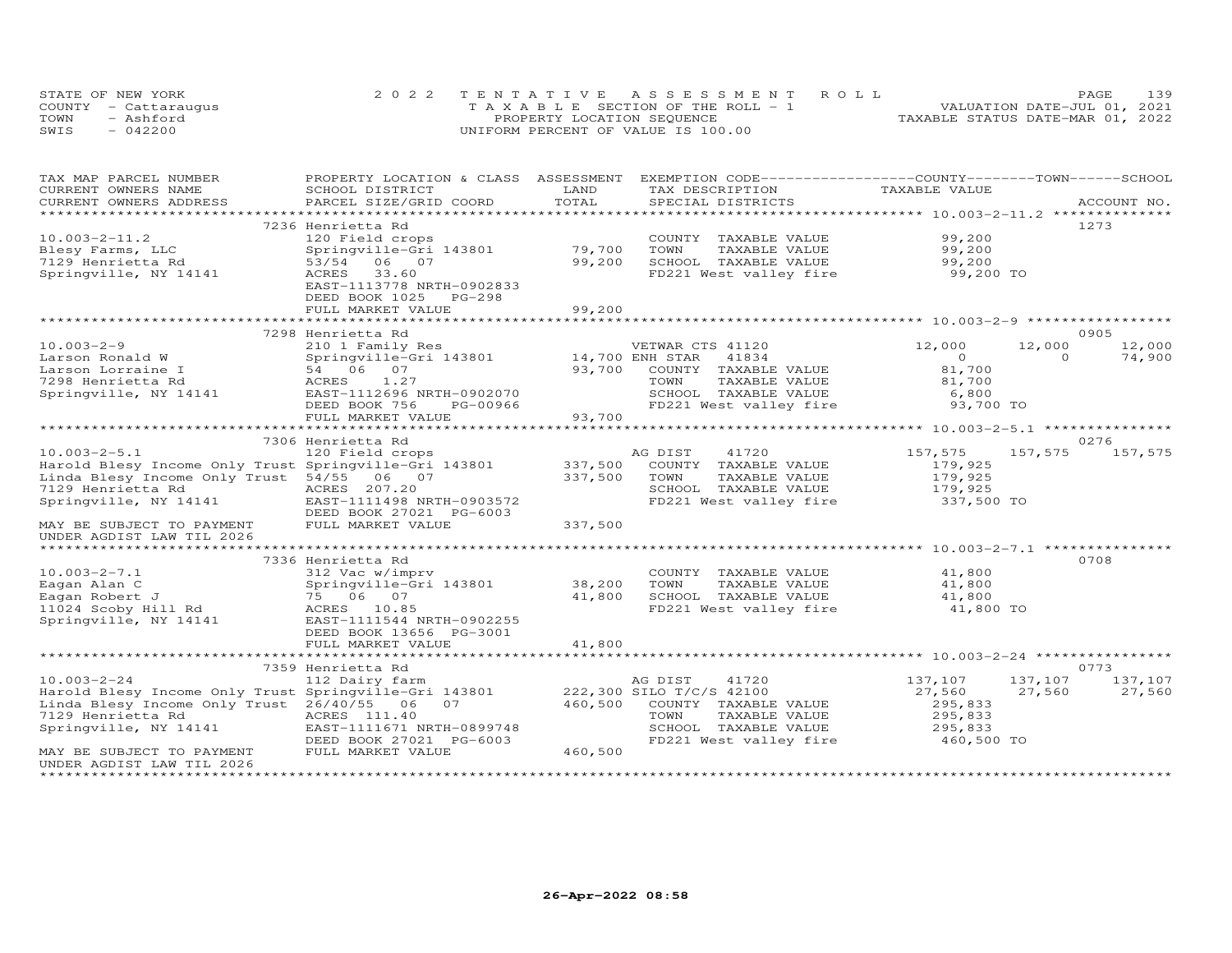| STATE OF NEW YORK    | 2022 TENTATIVE ASSESSMENT ROLL        |                                  | PAGE                        | 140 |
|----------------------|---------------------------------------|----------------------------------|-----------------------------|-----|
| COUNTY - Cattaraugus | T A X A B L E SECTION OF THE ROLL - 1 |                                  | VALUATION DATE-JUL 01, 2021 |     |
| TOWN<br>- Ashford    | PROPERTY LOCATION SEQUENCE            | TAXABLE STATUS DATE-MAR 01, 2022 |                             |     |
| $-042200$<br>SWIS    | UNIFORM PERCENT OF VALUE IS 100.00    |                                  |                             |     |

| TAX MAP PARCEL NUMBER                                                                                                     |                                           |                           | PROPERTY LOCATION & CLASS ASSESSMENT EXEMPTION CODE----------------COUNTY-------TOWN------SCHOOL |                                                    |          |             |
|---------------------------------------------------------------------------------------------------------------------------|-------------------------------------------|---------------------------|--------------------------------------------------------------------------------------------------|----------------------------------------------------|----------|-------------|
| CURRENT OWNERS NAME                                                                                                       | SCHOOL DISTRICT                           | LAND                      | TAX DESCRIPTION TAXABLE VALUE                                                                    |                                                    |          |             |
| CURRENT OWNERS ADDRESS                                                                                                    |                                           |                           |                                                                                                  |                                                    |          | ACCOUNT NO. |
|                                                                                                                           |                                           |                           |                                                                                                  |                                                    |          |             |
|                                                                                                                           | 7418 Henrietta Rd                         |                           |                                                                                                  |                                                    | 1493     |             |
| $10.003 - 2 - 5.2$                                                                                                        | 270 Mfg housing                           |                           | BAS STAR 41854                                                                                   | $\overline{O}$                                     | $\Omega$ | 30,000      |
| Fuller Alice M                                                                                                            |                                           |                           | Springville-Gri 143801 14,100 COUNTY TAXABLE VALUE                                               | 54,200                                             |          |             |
| 7418 Henrietta Rd                                                                                                         | 55 06 07                                  | 54,200                    | TOWN<br>TAXABLE VALUE                                                                            | 54,200                                             |          |             |
| Springville, NY 14141                                                                                                     | 1.85<br>ACRES                             |                           | SCHOOL TAXABLE VALUE                                                                             |                                                    |          |             |
|                                                                                                                           | EAST-1110298 NRTH-0901393                 |                           | FD221 West valley fire                                                                           | $24,200$ TO $54,200$ TO                            |          |             |
|                                                                                                                           | DEED BOOK 569<br>PG-00067                 |                           |                                                                                                  |                                                    |          |             |
|                                                                                                                           | FULL MARKET VALUE                         | 54,200                    |                                                                                                  |                                                    |          |             |
|                                                                                                                           |                                           | * * * * * * * * * * * * * |                                                                                                  |                                                    |          |             |
|                                                                                                                           | Hillview                                  |                           |                                                                                                  |                                                    | 1676     |             |
| $20.004 - 1 - 59.7$                                                                                                       | 312 Vac w/imprv                           |                           | COUNTY TAXABLE VALUE                                                                             | 700                                                |          |             |
| Wheeler Steven                                                                                                            | West Valley Cen 042204                    | 300                       | TOWN<br>TAXABLE VALUE                                                                            | 700                                                |          |             |
| Wheeler Mary                                                                                                              | $15 - 5 - 6$                              | 700                       | SCHOOL TAXABLE VALUE                                                                             | 700                                                |          |             |
| 5380 Hillview Dr                                                                                                          | FRNT<br>95.00 DPTH<br>50.00               |                           |                                                                                                  | 700 TO                                             |          |             |
| West Valley, NY 14171                                                                                                     | BANK<br>032                               |                           |                                                                                                  | 700 TO                                             |          |             |
|                                                                                                                           | EAST-1140806 NRTH-0881359                 |                           | FD221 West valley fire<br>LD221 Ashford light<br>LD226 West valley light                         | 700 TO                                             |          |             |
|                                                                                                                           | FULL MARKET VALUE                         | 700                       |                                                                                                  |                                                    |          |             |
|                                                                                                                           |                                           |                           | ************************                                                                         | ********************* 20.004-1-51 **************** |          |             |
|                                                                                                                           | Hillview Dr                               |                           |                                                                                                  |                                                    | 0124     |             |
| $20.004 - 1 - 51$                                                                                                         |                                           |                           | COUNTY TAXABLE VALUE                                                                             | 21,500                                             |          |             |
| Harrigan Charles M Jr                                                                                                     |                                           |                           | TAXABLE VALUE                                                                                    | 21,500                                             |          |             |
| 5374 Hillview Dr                                                                                                          | 15 05 06                                  | 21,500                    |                                                                                                  |                                                    |          |             |
| West Valley, NY 14171                                                                                                     | FRNT 140.00 DPTH 180.00                   |                           |                                                                                                  |                                                    |          |             |
|                                                                                                                           | EAST-1140961 NRTH-0880943                 |                           | FD221 West valley fire 21,500 TO<br>LD226 West valley light 21,500 TO                            |                                                    |          |             |
|                                                                                                                           | DEED BOOK 00873 PG-01000                  |                           |                                                                                                  |                                                    |          |             |
|                                                                                                                           | FULL MARKET VALUE                         | 21,500                    |                                                                                                  |                                                    |          |             |
|                                                                                                                           |                                           |                           |                                                                                                  |                                                    |          |             |
|                                                                                                                           | Hillview Dr                               |                           |                                                                                                  |                                                    | 1323     |             |
| $20.004 - 1 - 59.3$                                                                                                       | 312 Vac w/imprv                           |                           |                                                                                                  | 500                                                |          |             |
| Harrigan Charles M Jr                                                                                                     | 312 Vac w/imprv<br>West Valley Cen 042204 | 300                       | COUNTY TAXABLE VALUE<br>TOWN      TAXABLE VALUE                                                  | 500                                                |          |             |
| 5374 Hillview Dr                                                                                                          | 15 05 06                                  |                           | 500 SCHOOL TAXABLE VALUE                                                                         |                                                    |          |             |
| West Valley, NY 14171                                                                                                     | FRNT 95.00 DPTH 61.00                     |                           | SCHOOL TAXABLE VALUE 500<br>FD221 West valley fire 500 TO                                        |                                                    |          |             |
|                                                                                                                           | EAST-1140904 NRTH-0881326                 |                           | LD226 West valley light 500 TO                                                                   |                                                    |          |             |
|                                                                                                                           | DEED BOOK 00848 PG-00545                  |                           |                                                                                                  |                                                    |          |             |
|                                                                                                                           | FULL MARKET VALUE                         | 500                       |                                                                                                  |                                                    |          |             |
|                                                                                                                           |                                           |                           |                                                                                                  |                                                    |          |             |
|                                                                                                                           | 5365 Hillview Dr                          |                           |                                                                                                  |                                                    | 0910     |             |
| $20.004 - 1 - 52$                                                                                                         | 210 1 Family Res                          |                           |                                                                                                  | $\overline{O}$                                     | $\cap$   | 74,900      |
|                                                                                                                           |                                           |                           | ENH STAR 41834<br>12,600 COUNTY TAXABLE VALUE                                                    | 199,000                                            |          |             |
| Bond John W<br>Bond Melissa A<br>Bond Melissa A<br>5365 Hillview Dr<br>West Valley, NY 14171<br>EAST-0492710 NRTH-0880910 |                                           | 199,000                   | TAXABLE VALUE<br>TOWN                                                                            | 199,000                                            |          |             |
|                                                                                                                           |                                           |                           | SCHOOL TAXABLE VALUE                                                                             | 124,100                                            |          |             |
|                                                                                                                           |                                           |                           | FD221 West valley fire                                                                           | 199,000 TO                                         |          |             |
|                                                                                                                           | DEED BOOK 30840 PG-4001                   |                           | LD226 West valley light                                                                          | 199,000 TO                                         |          |             |
|                                                                                                                           | FULL MARKET VALUE                         | 199,000                   |                                                                                                  |                                                    |          |             |
|                                                                                                                           |                                           |                           |                                                                                                  |                                                    |          |             |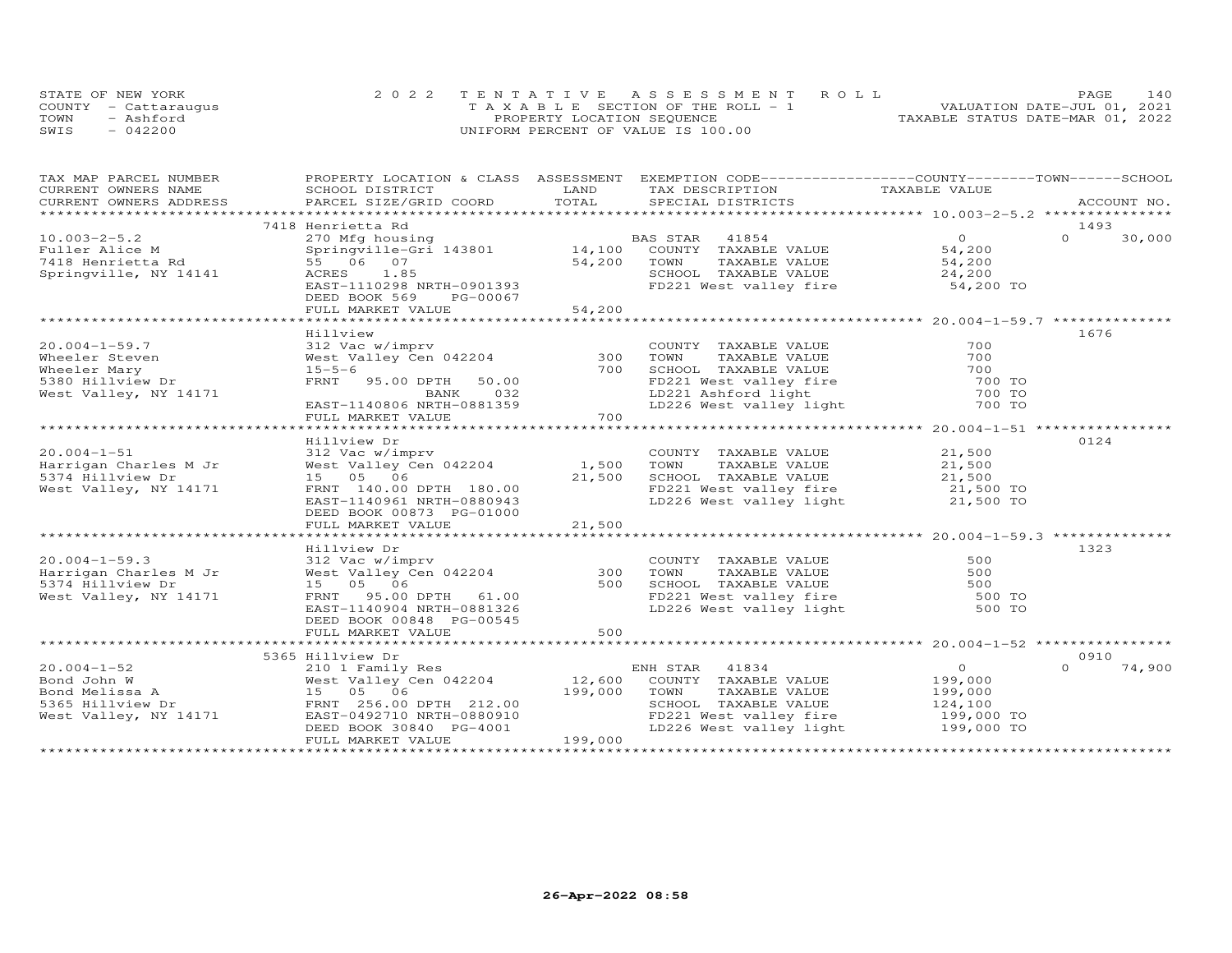| STATE OF NEW YORK    | 2022 TENTATIVE ASSESSMENT ROLL        | PAGE.                            | 141 |
|----------------------|---------------------------------------|----------------------------------|-----|
| COUNTY - Cattaraugus | T A X A B L E SECTION OF THE ROLL - 1 | VALUATION DATE-JUL 01, 2021      |     |
| TOWN<br>- Ashford    | PROPERTY LOCATION SEQUENCE            | TAXABLE STATUS DATE-MAR 01, 2022 |     |
| $-042200$<br>SWIS    | UNIFORM PERCENT OF VALUE IS 100.00    |                                  |     |

| TAX MAP PARCEL NUMBER  | PROPERTY LOCATION & CLASS ASSESSMENT EXEMPTION CODE----------------COUNTY-------TOWN------SCHOOL      |                     |                                   |                                                       |          |             |
|------------------------|-------------------------------------------------------------------------------------------------------|---------------------|-----------------------------------|-------------------------------------------------------|----------|-------------|
| CURRENT OWNERS NAME    | SCHOOL DISTRICT                                                                                       | LAND                | TAX DESCRIPTION                   | TAXABLE VALUE                                         |          |             |
| CURRENT OWNERS ADDRESS | PARCEL SIZE/GRID COORD                                                                                | TOTAL               | SPECIAL DISTRICTS                 |                                                       |          | ACCOUNT NO. |
|                        |                                                                                                       |                     |                                   |                                                       |          |             |
|                        | 5370 Hillview Dr                                                                                      |                     |                                   |                                                       | 0264     |             |
| $20.004 - 1 - 53$      | 210 1 Family Res                                                                                      |                     | VETWAR CTS 41120                  | 12,000                                                | 12,000   | 12,000      |
| Frank Gary C           | West Valley Cen 042204 7,500 ENH STAR                                                                 |                     | 41834                             | $\overline{O}$                                        | $\Omega$ | 74,900      |
|                        | Frank Gary $\cup$<br>Frank Bonnie L<br>Allen Bonnie L (198.00 DPTH 187.00)<br>FRNT 128.00 DPTH 187.00 | 169,700             | COUNTY TAXABLE VALUE              | 157,700                                               |          |             |
|                        |                                                                                                       |                     | TOWN<br>TAXABLE VALUE             | 157,700                                               |          |             |
| West Valley, NY 14171  | EAST-1141004 NRTH-0881167                                                                             |                     | SCHOOL TAXABLE VALUE              | 82,800                                                |          |             |
|                        | DEED BOOK 00742 PG-00877                                                                              |                     | FD221 West valley fire 169,700 TO |                                                       |          |             |
|                        | FULL MARKET VALUE                                                                                     |                     | 169,700 LD226 West valley light   | 169,700 TO                                            |          |             |
|                        |                                                                                                       |                     |                                   |                                                       |          |             |
|                        | 5374 Hillview Dr                                                                                      |                     |                                   |                                                       | 0346     |             |
| $20.004 - 1 - 54$      | 210 1 Family Res                                                                                      |                     | CW_15_VET/ 41161                  | 12,000                                                | 12,000   | $\Omega$    |
| Harrigan Charles M Jr  | West Valley Cen 042204                                                                                | 6,800               | COUNTY TAXABLE VALUE              | 200,000                                               |          |             |
| 5374 Hillview Dr       | 15 05 06                                                                                              | 212,000             | TOWN<br>TAXABLE VALUE             | 200,000                                               |          |             |
| West Valley, NY 14171  | FRNT 95.00 DPTH 180.00                                                                                |                     | SCHOOL TAXABLE VALUE              | 212,000                                               |          |             |
|                        | EAST-1140903 NRTH-0881174                                                                             |                     | FD221 West valley fire 212,000 TO |                                                       |          |             |
|                        | DEED BOOK 00670 PG-00270                                                                              |                     | LD226 West valley light           | 212,000 TO                                            |          |             |
|                        | FULL MARKET VALUE                                                                                     | 212,000             |                                   |                                                       |          |             |
|                        |                                                                                                       | ******************* |                                   | *********************** 20.004-1-55 ***************** |          |             |
|                        | 5380 Hillview Dr                                                                                      |                     |                                   |                                                       | 0606     |             |
| $20.004 - 1 - 55$      | 210 1 Family Res                                                                                      |                     | BAS STAR 41854                    | $\Omega$                                              | $\Omega$ | 30,000      |
| Wheeler Steven         | West Valley Cen 042204                                                                                |                     | 8,700 COUNTY TAXABLE VALUE        | 172,400                                               |          |             |
| Wheeler Mary           | 15 05 06                                                                                              | 172,400             | TOWN<br>TAXABLE VALUE             | 172,400                                               |          |             |
| 5380 Hillview Dr       | FRNT 95.00 DPTH 251.00                                                                                |                     | SCHOOL TAXABLE VALUE              | 142,400                                               |          |             |
| West Valley, NY 14171  | 032<br>BANK                                                                                           |                     | FD221 West valley fire            | 172,400 TO                                            |          |             |
|                        | EAST-1140808 NRTH-0881208                                                                             |                     | LD226 West valley light           | 172,400 TO                                            |          |             |
|                        | DEED BOOK 14809 PG-9001                                                                               |                     |                                   |                                                       |          |             |
|                        | FULL MARKET VALUE                                                                                     | 172,400             |                                   |                                                       |          |             |
|                        |                                                                                                       |                     |                                   |                                                       |          |             |
|                        | 5383 Hillview Dr                                                                                      |                     |                                   |                                                       | 0808     |             |
| $20.004 - 1 - 49$      | 210 1 Family Res                                                                                      |                     | COUNTY TAXABLE VALUE 137,900      |                                                       |          |             |
| Roblee Benjamen J      | West Valley Cen 042204                                                                                | 11,700              | TOWN<br>TAXABLE VALUE             | 137,900                                               |          |             |
| Pearl Melissa M        | 15 05 06                                                                                              | 137,900             | SCHOOL TAXABLE VALUE              | 137,900<br>137,900 TO                                 |          |             |
| 5383 Hillview Dr       | Merged with 20.004-1-50                                                                               |                     | FD221 West valley fire            |                                                       |          |             |
| West Valley, NY 14171  | FRNT 245.00 DPTH 262.00                                                                               |                     | LD226 West valley light           | 137,900 TO                                            |          |             |
|                        | ACRES<br>1.02 BANK<br>017                                                                             |                     |                                   |                                                       |          |             |
|                        | EAST-1140777 NRTH-0880957                                                                             |                     |                                   |                                                       |          |             |
|                        | DEED BOOK 24093 PG-5002                                                                               |                     |                                   |                                                       |          |             |
|                        | FULL MARKET VALUE                                                                                     | 137,900             |                                   |                                                       |          |             |
|                        |                                                                                                       |                     |                                   |                                                       |          |             |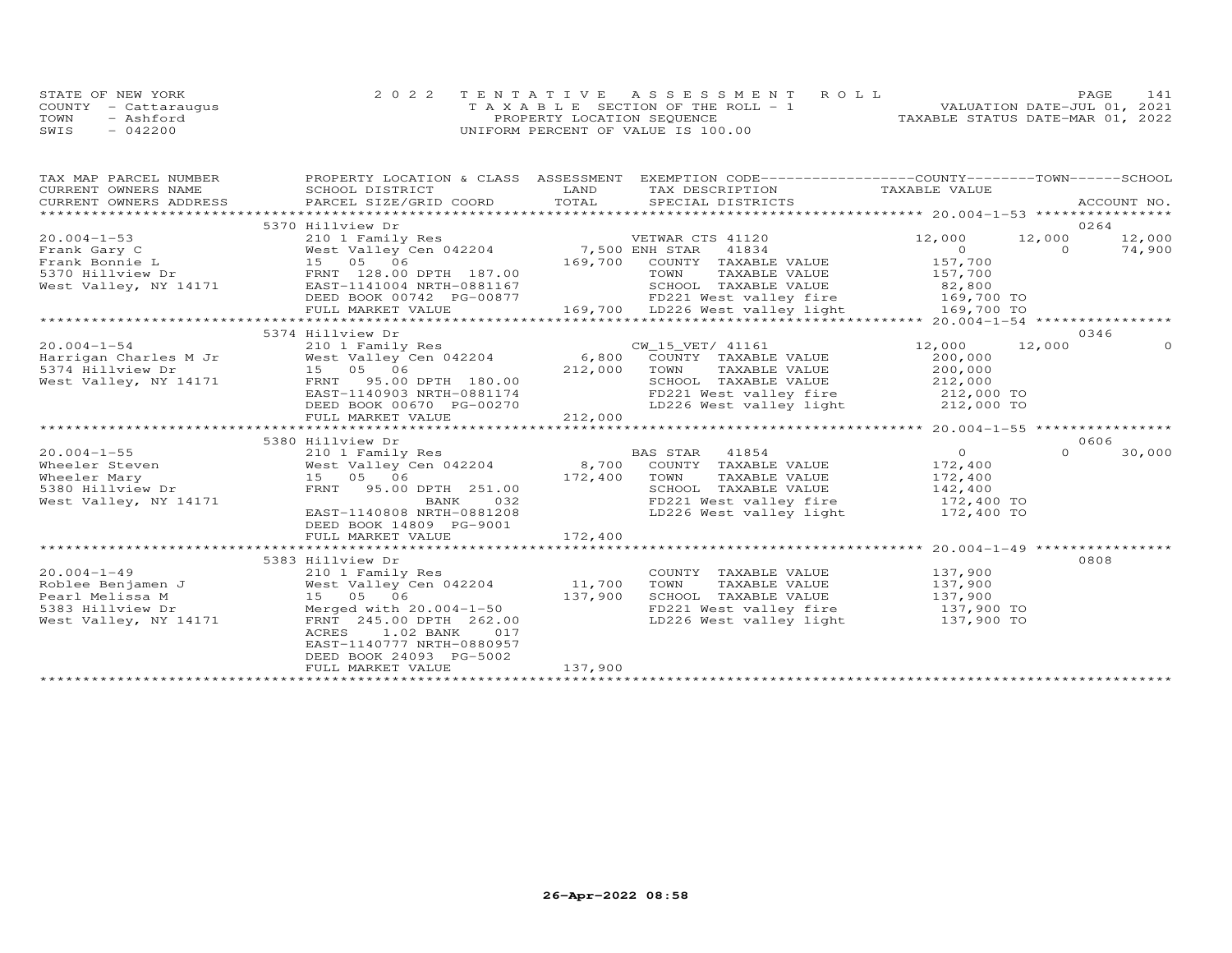| STATE OF NEW YORK    | 2022 TENTATIVE ASSESSMENT ROLL     | PAGE.                            | 142 |
|----------------------|------------------------------------|----------------------------------|-----|
| COUNTY - Cattaraugus | TAXABLE SECTION OF THE ROLL - 1    | VALUATION DATE-JUL 01, 2021      |     |
| TOWN<br>- Ashford    | PROPERTY LOCATION SEQUENCE         | TAXABLE STATUS DATE-MAR 01, 2022 |     |
| $-042200$<br>SWIS    | UNIFORM PERCENT OF VALUE IS 100.00 |                                  |     |

| PROPERTY LOCATION & CLASS ASSESSMENT EXEMPTION CODE----------------COUNTY-------TOWN------SCHOOL |
|--------------------------------------------------------------------------------------------------|
|                                                                                                  |
| ACCOUNT NO.                                                                                      |
| 0716                                                                                             |
| 20,000                                                                                           |
| 40,000                                                                                           |
|                                                                                                  |
|                                                                                                  |
|                                                                                                  |
|                                                                                                  |
|                                                                                                  |
|                                                                                                  |
| 0681                                                                                             |
| 30,000                                                                                           |
|                                                                                                  |
|                                                                                                  |
|                                                                                                  |
|                                                                                                  |
|                                                                                                  |
|                                                                                                  |
| *********** 20.002-2-9 *****************                                                         |
| 0479                                                                                             |
|                                                                                                  |
|                                                                                                  |
|                                                                                                  |
|                                                                                                  |
|                                                                                                  |
|                                                                                                  |
|                                                                                                  |
|                                                                                                  |
| 0480                                                                                             |
| 430,274                                                                                          |
|                                                                                                  |
|                                                                                                  |
|                                                                                                  |
|                                                                                                  |
|                                                                                                  |
|                                                                                                  |
|                                                                                                  |
| 0713                                                                                             |
|                                                                                                  |
|                                                                                                  |
|                                                                                                  |
|                                                                                                  |
|                                                                                                  |
|                                                                                                  |
|                                                                                                  |
| 20,000<br>40,000<br>$\Omega$<br>430,274                                                          |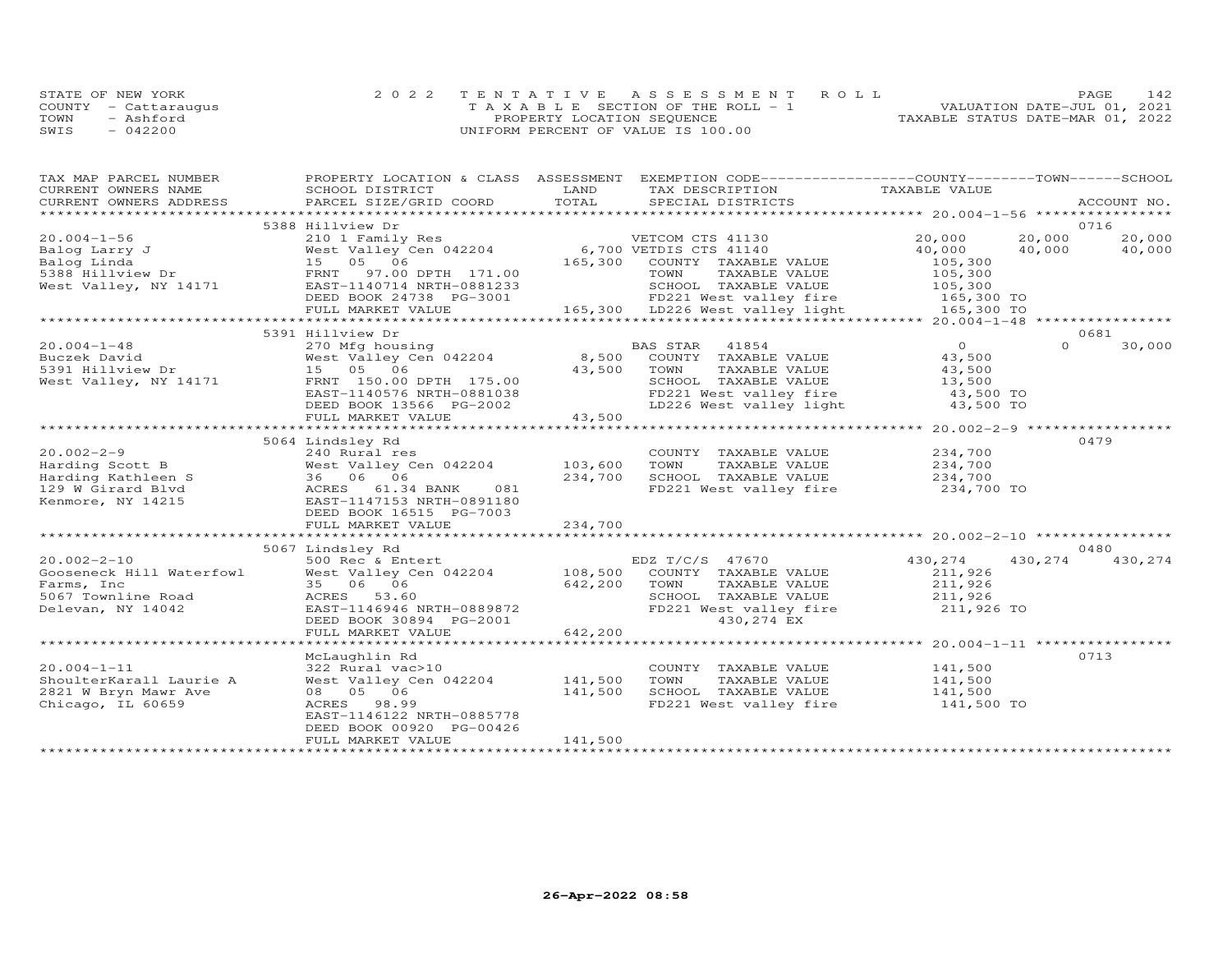|      | STATE OF NEW YORK    | 2022 TENTATIVE ASSESSMENT ROLL        | 143<br>PAGE.                     |
|------|----------------------|---------------------------------------|----------------------------------|
|      | COUNTY - Cattaraugus | T A X A B L E SECTION OF THE ROLL - 1 | VALUATION DATE-JUL 01, 2021      |
| TOWN | - Ashford            | PROPERTY LOCATION SEQUENCE            | TAXABLE STATUS DATE-MAR 01, 2022 |
| SWIS | $-042200$            | UNIFORM PERCENT OF VALUE IS 100.00    |                                  |

| TAX MAP PARCEL NUMBER                         | PROPERTY LOCATION & CLASS ASSESSMENT |               | EXEMPTION CODE-----------------COUNTY-------TOWN------SCHOOL |                |                    |
|-----------------------------------------------|--------------------------------------|---------------|--------------------------------------------------------------|----------------|--------------------|
| CURRENT OWNERS NAME<br>CURRENT OWNERS ADDRESS | SCHOOL DISTRICT                      | LAND<br>TOTAL | TAX DESCRIPTION                                              | TAXABLE VALUE  |                    |
|                                               | PARCEL SIZE/GRID COORD               | ************  | SPECIAL DISTRICTS                                            |                | ACCOUNT NO.        |
|                                               | McLaughlin Rd                        |               |                                                              |                | 0165               |
| $20.004 - 1 - 12$                             | 240 Rural res                        |               |                                                              | 182,100        |                    |
|                                               |                                      |               | COUNTY TAXABLE VALUE                                         |                |                    |
| Den-San Enterprises                           | West Valley Cen 042204               | 106,500       | TOWN<br>TAXABLE VALUE                                        | 182,100        |                    |
| PO Box 165                                    | $-05$<br>$-06$<br>08                 | 182,100       | SCHOOL TAXABLE VALUE                                         | 182,100        |                    |
| Machias, NY 14101                             | ACRES 72.61                          |               | FD221 West valley fire                                       | 182,100 TO     |                    |
|                                               | EAST-1147182 NRTH-0884202            |               |                                                              |                |                    |
|                                               | DEED BOOK 11864 PG-9004              |               |                                                              |                |                    |
|                                               | FULL MARKET VALUE                    | 182,100       |                                                              |                |                    |
|                                               |                                      |               |                                                              |                |                    |
|                                               | 9993 McLaughlin Rd                   |               |                                                              |                | 1186               |
| $20.002 - 2 - 11.2$                           | 270 Mfg housing                      |               | COUNTY TAXABLE VALUE                                         | 78,800         |                    |
| Kraft Martin K                                | West Valley Cen 042204               | 16,400        | TOWN<br>TAXABLE VALUE                                        | 78,800         |                    |
| Kraft Diane J                                 | 35 06 06                             | 78,800        | SCHOOL TAXABLE VALUE                                         | 78,800         |                    |
| 6354 Tonawanda Creek Rd                       | 2.90<br>ACRES                        |               | FD221 West valley fire                                       | 78,800 TO      |                    |
| Lockport, NY 14094                            | EAST-1147462 NRTH-0886470            |               |                                                              |                |                    |
|                                               | DEED BOOK 2021<br>PG-10075           |               |                                                              |                |                    |
|                                               | FULL MARKET VALUE                    | 78,800        |                                                              |                |                    |
|                                               |                                      |               |                                                              |                |                    |
|                                               | 10003 McLaughlin Rd                  |               |                                                              |                | 1249               |
| $20.002 - 2 - 11.3$                           | 210 1 Family Res                     |               | ENH STAR<br>41834                                            | $\overline{0}$ | $\Omega$<br>74,900 |
| Papp Joseph                                   | West Valley Cen 042204               | 17,800        | COUNTY TAXABLE VALUE                                         | 160,000        |                    |
| 10003 McLaughlin Rd                           | 35 06 06                             | 160,000       | TOWN<br>TAXABLE VALUE                                        | 160,000        |                    |
| West Valley, NY 14171                         | 3.45<br>ACRES                        |               | SCHOOL TAXABLE VALUE                                         | 85,100         |                    |
|                                               | EAST-1147517 NRTH-0886643            |               | FD221 West valley fire                                       | 160,000 TO     |                    |
|                                               | DEED BOOK 994<br>$PG-725$            |               |                                                              |                |                    |
|                                               | FULL MARKET VALUE                    | 160,000       |                                                              |                |                    |
|                                               |                                      |               |                                                              |                |                    |
|                                               | 10021 McLaughlin Rd                  |               |                                                              |                | 0467               |
| $20.002 - 2 - 11.1$                           | 270 Mfg housing                      |               | COUNTY TAXABLE VALUE                                         | 63,700         |                    |
| Fuller Michael L                              | West Valley Cen 042204               | 23,500        | TOWN<br>TAXABLE VALUE                                        | 63,700         |                    |
| Stromayer Judith A                            | 35 06 06                             | 63,700        | SCHOOL TAXABLE VALUE                                         | 63,700         |                    |
| 5020 Riceville Rd                             | ACRES<br>5.65                        |               | FD221 West valley fire                                       | 63,700 TO      |                    |
| West Valley, NY 14171                         | EAST-1147688 NRTH-0886912            |               |                                                              |                |                    |
|                                               | DEED BOOK 27132 PG-6001              |               |                                                              |                |                    |
|                                               | FULL MARKET VALUE                    | 63,700        |                                                              |                |                    |
|                                               |                                      |               |                                                              |                |                    |
|                                               | 10049 McLaughlin Rd                  |               |                                                              |                | 1490               |
| $20.002 - 2 - 12.6$                           | 210 1 Family Res                     |               | COUNTY TAXABLE VALUE                                         | 259,100        |                    |
| Tafelski Eric                                 | West Valley Cen 042204               | 26,500        | TOWN<br>TAXABLE VALUE                                        | 259,100        |                    |
| Tafelski Julie                                | 35 06 06                             | 259,100       | SCHOOL TAXABLE VALUE                                         | 259,100        |                    |
| 10049 McLaughlin Rd                           | FRNT 87.10 DPTH                      |               | FD221 West valley fire                                       | 259,100 TO     |                    |
| West Valley, NY 14171                         | ACRES<br>6.90 BANK<br>017            |               |                                                              |                |                    |
|                                               | EAST-1147385 NRTH-0887094            |               |                                                              |                |                    |
|                                               | DEED BOOK 2021<br>PG-13298           |               |                                                              |                |                    |
|                                               | FULL MARKET VALUE                    | 259,100       |                                                              |                |                    |
|                                               |                                      |               |                                                              |                |                    |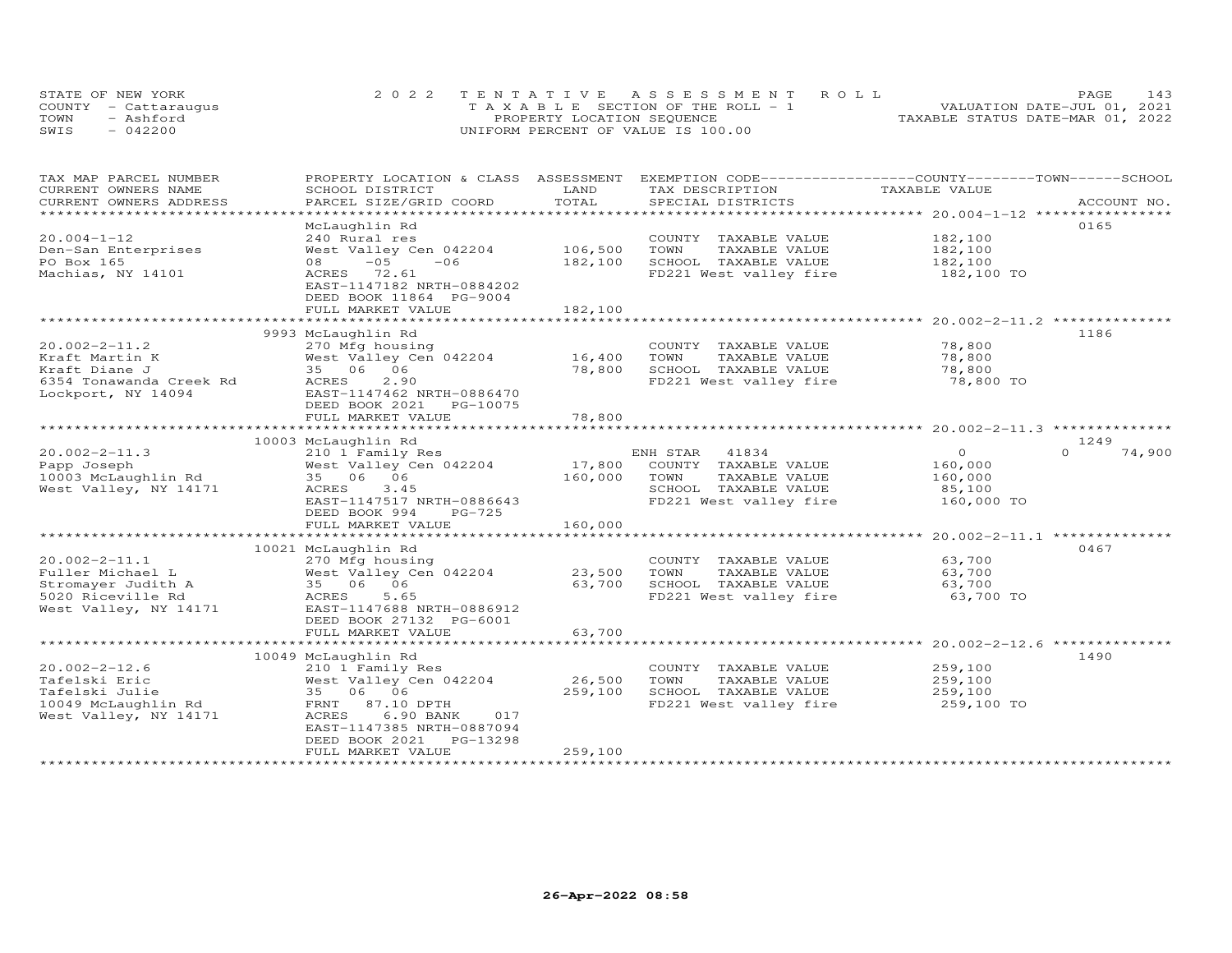| STATE OF NEW YORK    | 2022 TENTATIVE ASSESSMENT ROLL        |                            |  |                                  | PAGE. | 144 |
|----------------------|---------------------------------------|----------------------------|--|----------------------------------|-------|-----|
| COUNTY - Cattaraugus | T A X A B L E SECTION OF THE ROLL - 1 |                            |  | VALUATION DATE-JUL 01, 2021      |       |     |
| TOWN<br>- Ashford    |                                       | PROPERTY LOCATION SEQUENCE |  | TAXABLE STATUS DATE-MAR 01, 2022 |       |     |
| $-042200$<br>SWIS    | UNIFORM PERCENT OF VALUE IS 100.00    |                            |  |                                  |       |     |

| TAX MAP PARCEL NUMBER     | PROPERTY LOCATION & CLASS ASSESSMENT |                  | EXEMPTION CODE------------------COUNTY-------TOWN------SCHOOL |                                                       |                    |
|---------------------------|--------------------------------------|------------------|---------------------------------------------------------------|-------------------------------------------------------|--------------------|
| CURRENT OWNERS NAME       | SCHOOL DISTRICT                      | LAND             | TAX DESCRIPTION                                               | TAXABLE VALUE                                         |                    |
| CURRENT OWNERS ADDRESS    | PARCEL SIZE/GRID COORD               | TOTAL            | SPECIAL DISTRICTS                                             |                                                       | ACCOUNT NO.        |
| *********************     |                                      |                  |                                                               |                                                       |                    |
|                           | 10095 McLaughlin Rd                  |                  |                                                               |                                                       | 7120               |
| $20.002 - 2 - 12.7$       | 210 1 Family Res                     |                  | COUNTY TAXABLE VALUE                                          | 236,600                                               |                    |
| Osborne Robert H Jr       | West Valley Cen 042204               | 25,500           | TOWN<br>TAXABLE VALUE                                         | 236,600                                               |                    |
| Osborne Eileen M.         | 35 06 06                             | 236,600          | SCHOOL TAXABLE VALUE                                          | 236,600                                               |                    |
| 10095 McLaughlin Rd       | ACRES<br>6.45                        |                  | FD221 West valley fire                                        | 236,600 TO                                            |                    |
| West Valley, NY 14171     | EAST-0114771 NRTH-0888233            |                  |                                                               |                                                       |                    |
|                           | DEED BOOK 24564 PG-4002              |                  |                                                               |                                                       |                    |
|                           | FULL MARKET VALUE                    | 236,600          |                                                               |                                                       |                    |
|                           |                                      |                  |                                                               |                                                       |                    |
|                           | Miller Rd                            |                  |                                                               |                                                       | 0977               |
| $10.003 - 2 - 20.2$       | 105 Vac farmland                     |                  | AG DISTOUT 41730                                              | 64,683                                                | 64,683<br>64,683   |
| Schichtel's Nursery, Inc. | Springville-Gri 143801               | 98,300           | COUNTY TAXABLE VALUE                                          | 33,617                                                |                    |
| 7420 Peters Rd            | 25 06 07                             | 98,300           | TOWN<br>TAXABLE VALUE                                         | 33,617                                                |                    |
| Springville, NY 14141     | merged with 10.003-2-20.3            |                  | SCHOOL TAXABLE VALUE                                          | 33,617                                                |                    |
|                           | ACRES 45.15                          |                  | FD221 West valley fire                                        | 98,300 TO                                             |                    |
| MAY BE SUBJECT TO PAYMENT | EAST-1115389 NRTH-0897453            |                  |                                                               |                                                       |                    |
| UNDER AGDIST LAW TIL 2029 | DEED BOOK 20200 PG-3157              |                  |                                                               |                                                       |                    |
|                           | FULL MARKET VALUE                    | 98,300           |                                                               |                                                       |                    |
|                           |                                      | **********       |                                                               | *********************** 10.003-2-19 ***************** |                    |
|                           | 10613 Miller Rd                      |                  |                                                               |                                                       | 0452               |
| $10.003 - 2 - 19$         | 210 1 Family Res                     |                  | BAS STAR<br>41854                                             | $\Omega$                                              | $\Omega$<br>30,000 |
| Kinsey Kenneth J          | Springville-Gri 143801               | 11,600           | COUNTY TAXABLE VALUE                                          | 145,300                                               |                    |
| Kinsey Harriet            | 25<br>$-06$<br>$-07$                 | 145,300          | TAXABLE VALUE<br>TOWN                                         | 145,300                                               |                    |
| 10613 Miller Rd           | FRNT 147.00 DPTH 195.00              |                  | SCHOOL TAXABLE VALUE                                          | 115,300                                               |                    |
| Springville, NY 14141     | BANK<br>032                          |                  | FD221 West valley fire                                        | 145,300 TO                                            |                    |
|                           | EAST-1116103 NRTH-0897269            |                  |                                                               |                                                       |                    |
|                           | DEED BOOK 18891 PG-2001              |                  |                                                               |                                                       |                    |
|                           | FULL MARKET VALUE                    | 145,300          |                                                               |                                                       |                    |
|                           |                                      |                  |                                                               |                                                       |                    |
|                           | 10646 Miller Rd                      |                  |                                                               |                                                       | 0235               |
| $10.003 - 2 - 18$         | 210 1 Family Res                     |                  | AGED C/T/S 41800                                              | 91,300                                                | 91,300<br>91,300   |
| Stark Elizabeth A         | Springville-Gri 143801               |                  | 24,800 ENH STAR<br>41834                                      | $\Omega$                                              | 74,900<br>$\Omega$ |
| 10646 Miller Rd           | 25 06 07                             | 182,600          | COUNTY TAXABLE VALUE                                          | 91,300                                                |                    |
| Springville, NY 14141     | ACRES<br>4.70                        |                  | TOWN<br>TAXABLE VALUE                                         | 91,300                                                |                    |
|                           | EAST-1116598 NRTH-0897870            |                  | SCHOOL TAXABLE VALUE                                          | 16,400                                                |                    |
|                           | DEED BOOK 960<br>$PG-384$            |                  | FD221 West valley fire                                        | 182,600 TO                                            |                    |
|                           | FULL MARKET VALUE                    | 182,600          |                                                               |                                                       |                    |
|                           |                                      |                  |                                                               | ******* 10.003-2-17 *****************                 |                    |
|                           | 10761 Miller Rd                      |                  |                                                               |                                                       | 0335               |
| $10.003 - 2 - 17$         | 210 1 Family Res                     |                  | COUNTY TAXABLE VALUE                                          | 60,100                                                |                    |
|                           |                                      |                  | TOWN                                                          |                                                       |                    |
| Wilson Charles J          | Springville-Gri 143801               | 21,100<br>60,100 | TAXABLE VALUE                                                 | 60,100                                                |                    |
| Wilson Madge L            | 39 06 07                             |                  | SCHOOL TAXABLE VALUE                                          | 60,100                                                |                    |
| PO Box 237                | 3.82<br>ACRES                        |                  | FD221 West valley fire                                        | 60,100 TO                                             |                    |
| Springville, NY 14141     | EAST-1115965 NRTH-0898717            |                  |                                                               |                                                       |                    |
|                           | DEED BOOK 14230 PG-3002              |                  |                                                               |                                                       |                    |
|                           | FULL MARKET VALUE                    | 60,100           |                                                               |                                                       |                    |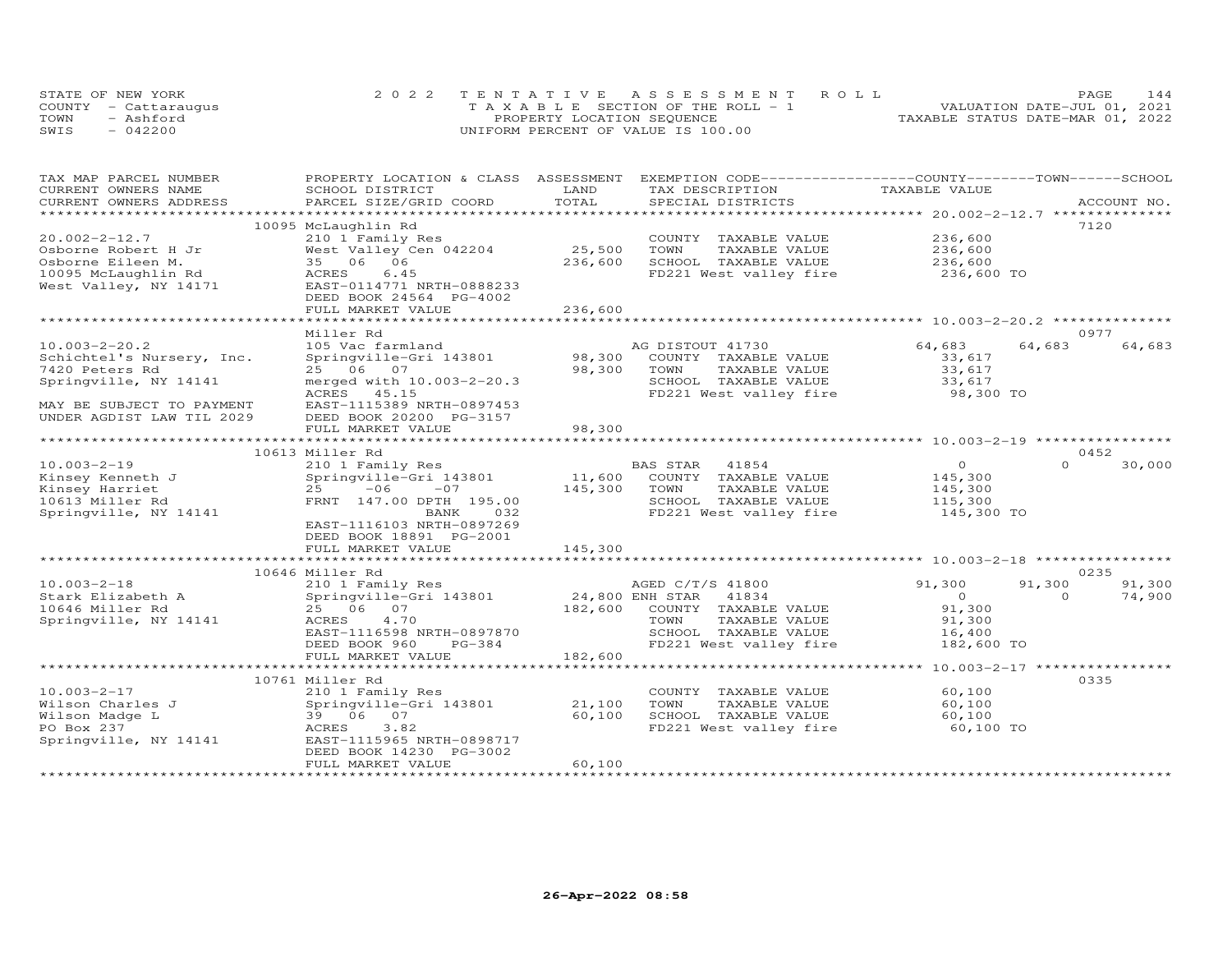| STATE OF NEW YORK    | 2022 TENTATIVE ASSESSMENT ROLL        | PAGE.                            | 145 |
|----------------------|---------------------------------------|----------------------------------|-----|
| COUNTY - Cattaraugus | T A X A B L E SECTION OF THE ROLL - 1 | VALUATION DATE-JUL 01, 2021      |     |
| - Ashford<br>TOWN    | PROPERTY LOCATION SEQUENCE            | TAXABLE STATUS DATE-MAR 01, 2022 |     |
| SWIS<br>$-042200$    | UNIFORM PERCENT OF VALUE IS 100.00    |                                  |     |

| TAX MAP PARCEL NUMBER                 |                                               |         | PROPERTY LOCATION & CLASS ASSESSMENT EXEMPTION CODE----------------COUNTY-------TOWN------SCHOOL |                       |          |             |
|---------------------------------------|-----------------------------------------------|---------|--------------------------------------------------------------------------------------------------|-----------------------|----------|-------------|
| CURRENT OWNERS NAME                   | SCHOOL DISTRICT                               | LAND    | TAX DESCRIPTION                                                                                  | TAXABLE VALUE         |          |             |
| CURRENT OWNERS ADDRESS                | PARCEL SIZE/GRID COORD                        | TOTAL   | SPECIAL DISTRICTS                                                                                |                       |          | ACCOUNT NO. |
|                                       |                                               |         |                                                                                                  |                       |          |             |
|                                       | 5381 Mule Rd                                  |         |                                                                                                  |                       |          | 0696        |
| $11.002 - 2 - 1$                      | 240 Rural res                                 |         | AG DIST<br>41720                                                                                 | 74,035                | 74,035   | 74,035      |
| Schweikert Donna C                    | Springville-Gri 143801 142,800 ENH STAR 41834 |         |                                                                                                  | $\overline{O}$        | $\Omega$ | 74,900      |
| 5381 Mule Ave                         | 47 06 06                                      | 297,900 | COUNTY TAXABLE VALUE                                                                             | 223,865               |          |             |
| Springville, NY 14141                 | ACRES 79.27                                   |         | TAXABLE VALUE<br>TOWN                                                                            | 223,865               |          |             |
|                                       | EAST-1142230 NRTH-0907125                     |         | SCHOOL TAXABLE VALUE                                                                             |                       |          |             |
| MAY BE SUBJECT TO PAYMENT             | DEED BOOK 15638 PG-8002                       |         | FD221 West valley fire                                                                           | 148,965<br>297,900 TO |          |             |
| UNDER AGDIST LAW TIL 2026             | FULL MARKET VALUE                             | 297,900 |                                                                                                  |                       |          |             |
|                                       |                                               |         |                                                                                                  |                       |          |             |
|                                       | Neff Rd                                       |         |                                                                                                  |                       |          | 0539        |
| $19.004 - 2 - 11$                     | 105 Vac farmland                              |         | AG DIST<br>41720                                                                                 | 13,044                | 13,044   | 13,044      |
| Cobo Joan                             | West Valley Cen 042204                        | 21,000  | COUNTY TAXABLE VALUE                                                                             | 7,956                 |          |             |
| 10423 Dutch Hill Rd                   | 55 05 06                                      | 21,000  | TOWN<br>TAXABLE VALUE                                                                            | 7,956                 |          |             |
| West Valley, NY 14171                 | ACRES 11.94                                   |         | SCHOOL TAXABLE VALUE                                                                             | 7,956                 |          |             |
|                                       | EAST-1123008 NRTH-0879760                     |         | FD221 West valley fire                                                                           | 21,000 TO             |          |             |
| MAY BE SUBJECT TO PAYMENT             | DEED BOOK 12638 PG-6001                       |         |                                                                                                  |                       |          |             |
|                                       |                                               | 21,000  |                                                                                                  |                       |          |             |
| UNDER AGDIST LAW TIL 2026             | FULL MARKET VALUE                             |         |                                                                                                  |                       |          |             |
|                                       |                                               |         |                                                                                                  |                       |          |             |
|                                       | Neff Rd                                       |         |                                                                                                  |                       |          | 1593        |
| $19.004 - 2 - 12.3$                   | 314 Rural vac<10                              |         | COUNTY TAXABLE VALUE                                                                             | 15,800                |          |             |
| Gorney Debra L                        | West Valley Cen 042204                        | 15,800  | TOWN<br>TAXABLE VALUE                                                                            | 15,800                |          |             |
| 244 Nagel Dr                          | 54/55 05 06                                   | 15,800  | SCHOOL TAXABLE VALUE                                                                             | 15,800                |          |             |
| Cheektowaga, NY 14225                 | ACRES 2.50                                    |         | FD221 West valley fire                                                                           | 15,800 TO             |          |             |
|                                       | EAST-1123386 NRTH-0880637                     |         |                                                                                                  |                       |          |             |
|                                       | DEED BOOK 4238 PG-8001                        |         |                                                                                                  |                       |          |             |
|                                       | FULL MARKET VALUE                             | 15,800  |                                                                                                  |                       |          |             |
|                                       |                                               |         |                                                                                                  |                       |          |             |
|                                       | Neff Rd                                       |         |                                                                                                  |                       |          |             |
| $28.002 - 1 - 12.2$                   | 322 Rural vac>10                              |         | COUNTY TAXABLE VALUE                                                                             | 132,000               |          |             |
| Azzaretto Philip A                    | West Valley Cen 042204 132,000                |         | TAXABLE VALUE<br>TOWN                                                                            | 132,000<br>132,000    |          |             |
| Azzaretto Tonya M                     | 54 05 06                                      | 132,000 | SCHOOL TAXABLE VALUE                                                                             |                       |          |             |
| 975 Exchange St                       | split from 28.002-1-12.1                      |         | FD221 West valley fire 132,000 TO                                                                |                       |          |             |
| Alden, NY 14004                       | ACRES 86.65                                   |         |                                                                                                  |                       |          |             |
|                                       | EAST-1122946 NRTH-0876735                     |         |                                                                                                  |                       |          |             |
|                                       | DEED BOOK 20200 PG-7059                       |         |                                                                                                  |                       |          |             |
|                                       | FULL MARKET VALUE                             | 132,000 |                                                                                                  |                       |          |             |
|                                       |                                               |         |                                                                                                  |                       |          |             |
|                                       | 9255 Neff Rd                                  |         |                                                                                                  |                       |          | 0529        |
| $28.007 - 1 - 2$                      | 210 1 Family Res                              |         | BAS STAR 41854                                                                                   | $\overline{O}$        | $\Omega$ | 30,000      |
| Welty Robert E Jr                     | West Valley Cen 042204                        | 2,500   | COUNTY TAXABLE VALUE                                                                             | 48,500                |          |             |
|                                       | 62 05 06                                      |         | TOWN                                                                                             |                       |          |             |
| 9255 Neff Rd<br>West Valley, NY 14171 |                                               | 48,500  | TAXABLE VALUE                                                                                    | 48,500                |          |             |
|                                       | FRNT 90.00 DPTH 65.00                         |         | SCHOOL TAXABLE VALUE                                                                             | 18,500                |          |             |
|                                       | EAST-1120635 NRTH-0876095                     |         | FD221 West valley fire<br>LD221 Ashford light                                                    | 48,500 TO             |          |             |
|                                       | DEED BOOK 1030 PG-429                         |         |                                                                                                  | 48,500 TO             |          |             |
|                                       | FULL MARKET VALUE                             | 48,500  |                                                                                                  |                       |          |             |
|                                       |                                               |         |                                                                                                  |                       |          |             |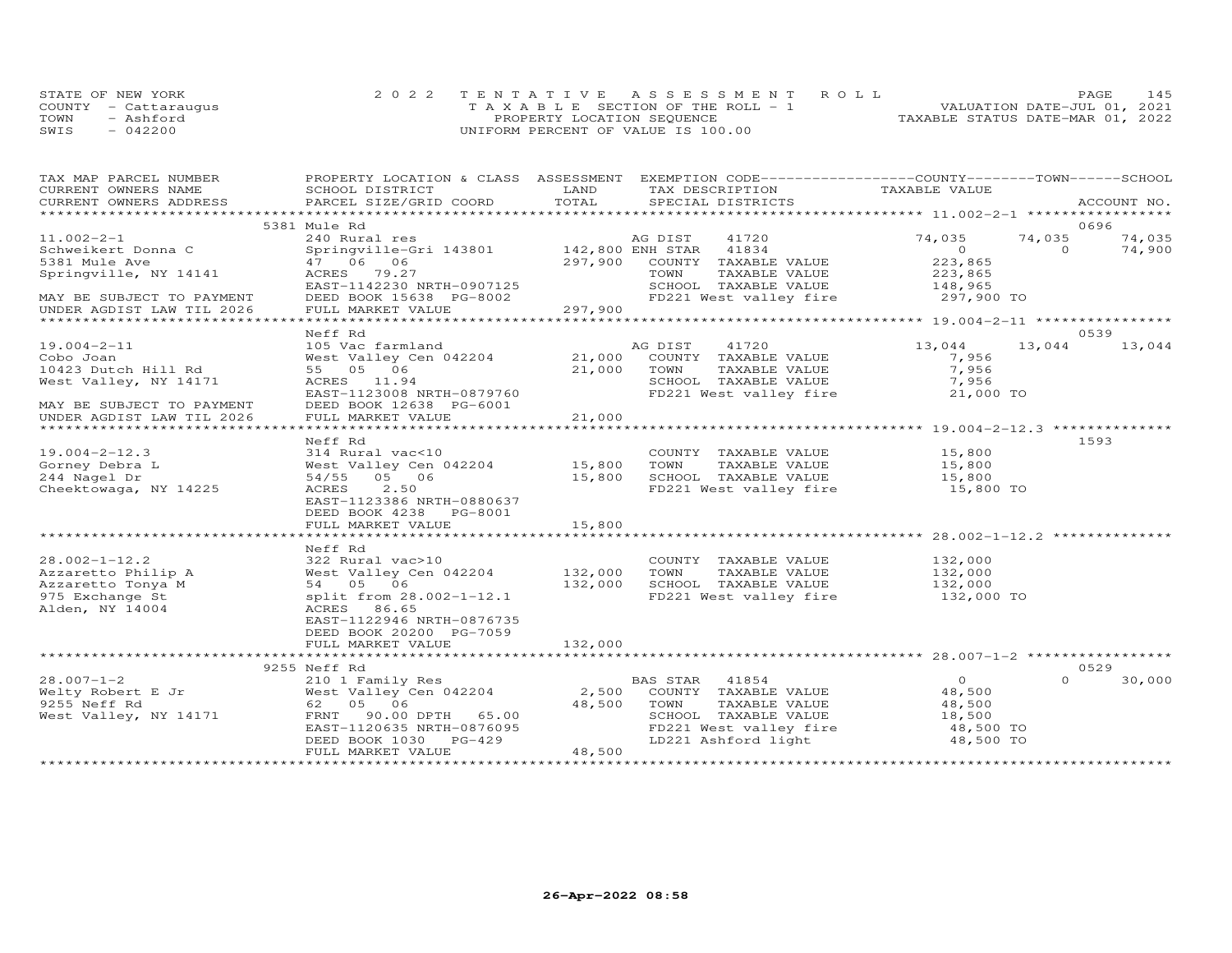|      | STATE OF NEW YORK    | 2022 TENTATIVE ASSESSMENT ROLL             | 146<br>PAGE                      |
|------|----------------------|--------------------------------------------|----------------------------------|
|      | COUNTY - Cattaraugus | $T A X A B I E E$ SECTION OF THE ROLL $-1$ | VALUATION DATE-JUL 01, 2021      |
| TOWN | - Ashford            | PROPERTY LOCATION SEQUENCE                 | TAXABLE STATUS DATE-MAR 01, 2022 |
| SWIS | $-042200$            | UNIFORM PERCENT OF VALUE IS 100.00         |                                  |

| TAX MAP PARCEL NUMBER     | PROPERTY LOCATION & CLASS ASSESSMENT EXEMPTION CODE----------------COUNTY-------TOWN------SCHOOL                                                                                                                                                       |         |                                                                                                                                                                                                                 |               |      |        |
|---------------------------|--------------------------------------------------------------------------------------------------------------------------------------------------------------------------------------------------------------------------------------------------------|---------|-----------------------------------------------------------------------------------------------------------------------------------------------------------------------------------------------------------------|---------------|------|--------|
|                           |                                                                                                                                                                                                                                                        |         |                                                                                                                                                                                                                 |               |      |        |
|                           | 3270 Nef Rd<br>3270 Nef Rd<br>3270 Nef Rd<br>3270 Nef Rd<br>3270 Nef Rd<br>3270 Nef Rd<br>3270 Net Value Cen<br>327,800 VETNIS CTS 41120<br>32,800 NET CF VALUE USED FOR EXEMPTION PURPOSES<br>32,300 NET CTS 41120<br>32,300 BAS STAR<br>32,300 BAS   |         |                                                                                                                                                                                                                 |               |      |        |
|                           |                                                                                                                                                                                                                                                        |         |                                                                                                                                                                                                                 |               |      |        |
|                           |                                                                                                                                                                                                                                                        |         |                                                                                                                                                                                                                 |               |      |        |
|                           |                                                                                                                                                                                                                                                        |         |                                                                                                                                                                                                                 |               |      |        |
|                           |                                                                                                                                                                                                                                                        |         |                                                                                                                                                                                                                 |               |      |        |
|                           |                                                                                                                                                                                                                                                        |         |                                                                                                                                                                                                                 |               |      |        |
|                           |                                                                                                                                                                                                                                                        |         |                                                                                                                                                                                                                 |               |      |        |
|                           |                                                                                                                                                                                                                                                        |         |                                                                                                                                                                                                                 |               |      |        |
|                           |                                                                                                                                                                                                                                                        |         |                                                                                                                                                                                                                 |               |      |        |
|                           | 9283 Neff Rd                                                                                                                                                                                                                                           |         |                                                                                                                                                                                                                 |               | 0070 |        |
|                           |                                                                                                                                                                                                                                                        |         |                                                                                                                                                                                                                 |               |      |        |
|                           |                                                                                                                                                                                                                                                        |         |                                                                                                                                                                                                                 |               |      |        |
|                           |                                                                                                                                                                                                                                                        |         |                                                                                                                                                                                                                 |               |      |        |
|                           |                                                                                                                                                                                                                                                        |         |                                                                                                                                                                                                                 |               |      |        |
|                           |                                                                                                                                                                                                                                                        |         |                                                                                                                                                                                                                 |               |      |        |
|                           |                                                                                                                                                                                                                                                        |         |                                                                                                                                                                                                                 |               |      |        |
|                           |                                                                                                                                                                                                                                                        |         |                                                                                                                                                                                                                 |               |      |        |
|                           |                                                                                                                                                                                                                                                        |         |                                                                                                                                                                                                                 |               |      |        |
|                           | 9284 Neff Rd                                                                                                                                                                                                                                           |         |                                                                                                                                                                                                                 |               |      | 0499   |
|                           |                                                                                                                                                                                                                                                        |         |                                                                                                                                                                                                                 |               |      |        |
|                           |                                                                                                                                                                                                                                                        |         |                                                                                                                                                                                                                 |               |      |        |
|                           | 28.002-1-12.1 210 1 Family Res<br>McClellan Raymond L Jr West Valley Cen 042204 27,100 TOWN<br>9284 Neff Rd 54 05 06<br>West Valley, NY 14171 ACRES 6.30 69,400 SCHOOL<br>Mest Valley, NY 14171 ACRES 6.30 EAST-1121075 NRTH-0876730                   |         | Res<br>COUNTY TAXABLE VALUE 69,400<br>COUNTY TAXABLE VALUE 69,400<br>69,400<br>69,400<br>FD221 West valley fire 69,400<br>FD221 West valley fire 69,400<br>69,400<br>69,400<br>69,400<br>FD221 West valley fire |               |      |        |
|                           |                                                                                                                                                                                                                                                        |         |                                                                                                                                                                                                                 |               |      |        |
|                           | DEED BOOK 20200 PG-9815                                                                                                                                                                                                                                |         |                                                                                                                                                                                                                 |               |      |        |
|                           |                                                                                                                                                                                                                                                        |         |                                                                                                                                                                                                                 |               |      |        |
|                           |                                                                                                                                                                                                                                                        |         |                                                                                                                                                                                                                 |               |      |        |
|                           | 3300 Neff Rd<br>3300 Neff Rd<br>240 Rural res<br>240 Rural res<br>240 Rural res<br>240 Rural res<br>240 Rural res<br>234,400 BAS STAR 41854<br>234,400 BAS STAR 41854<br>234,400 BAS STAR 41854<br>234,400 BAS STAR 41854<br>234,400 RURE VALUE<br>234 |         |                                                                                                                                                                                                                 |               |      |        |
|                           |                                                                                                                                                                                                                                                        |         |                                                                                                                                                                                                                 |               |      |        |
|                           |                                                                                                                                                                                                                                                        |         |                                                                                                                                                                                                                 |               |      |        |
|                           |                                                                                                                                                                                                                                                        |         |                                                                                                                                                                                                                 |               |      |        |
|                           |                                                                                                                                                                                                                                                        |         |                                                                                                                                                                                                                 |               |      |        |
|                           |                                                                                                                                                                                                                                                        |         |                                                                                                                                                                                                                 |               |      |        |
|                           |                                                                                                                                                                                                                                                        |         |                                                                                                                                                                                                                 |               |      |        |
|                           |                                                                                                                                                                                                                                                        |         |                                                                                                                                                                                                                 |               |      |        |
|                           |                                                                                                                                                                                                                                                        |         |                                                                                                                                                                                                                 |               |      |        |
|                           | Neff Rd & Dutch Hill Hl                                                                                                                                                                                                                                |         |                                                                                                                                                                                                                 |               |      | 0537   |
|                           |                                                                                                                                                                                                                                                        |         |                                                                                                                                                                                                                 | 80,507 80,507 |      | 80,507 |
|                           |                                                                                                                                                                                                                                                        |         |                                                                                                                                                                                                                 |               |      |        |
|                           |                                                                                                                                                                                                                                                        |         |                                                                                                                                                                                                                 |               |      |        |
|                           |                                                                                                                                                                                                                                                        |         | FD221 West valley fire 109,200 TO                                                                                                                                                                               |               |      |        |
|                           |                                                                                                                                                                                                                                                        |         |                                                                                                                                                                                                                 |               |      |        |
| UNDER AGDIST LAW TIL 2026 | FULL MARKET VALUE                                                                                                                                                                                                                                      | 109,200 |                                                                                                                                                                                                                 |               |      |        |
|                           |                                                                                                                                                                                                                                                        |         |                                                                                                                                                                                                                 |               |      |        |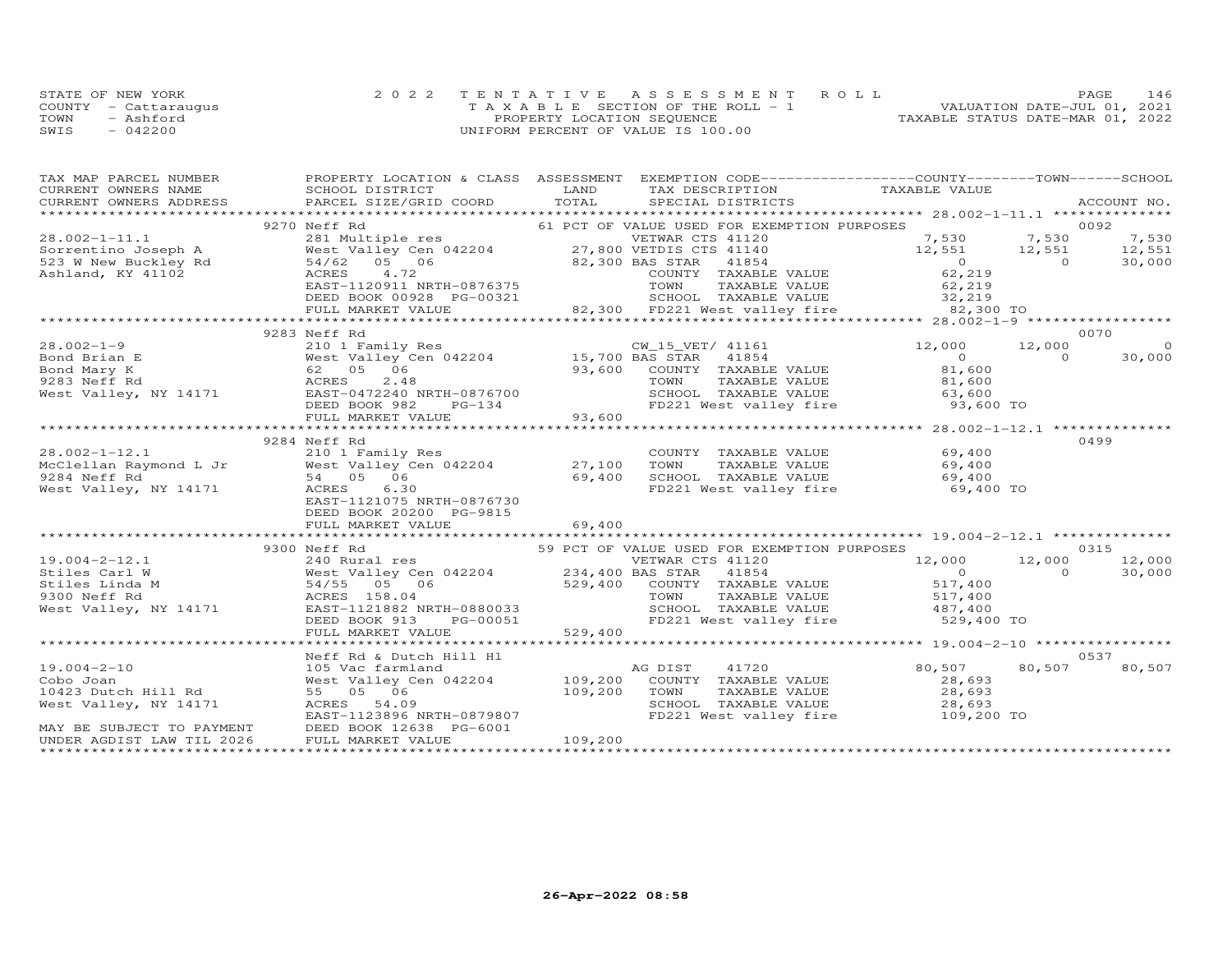| STATE OF NEW YORK    | 2022 TENTATIVE ASSESSMENT ROLL        | 147<br><b>PAGE</b>               |
|----------------------|---------------------------------------|----------------------------------|
| COUNTY - Cattaraugus | T A X A B L E SECTION OF THE ROLL - 1 | VALUATION DATE-JUL 01, 2021      |
| TOWN<br>- Ashford    | PROPERTY LOCATION SEQUENCE            | TAXABLE STATUS DATE-MAR 01, 2022 |
| SWIS<br>$-042200$    | UNIFORM PERCENT OF VALUE IS 100.00    |                                  |

| TAX MAP PARCEL NUMBER     | PROPERTY LOCATION & CLASS ASSESSMENT |         | EXEMPTION CODE-----------------COUNTY-------TOWN-----SCHOOL |                                                        |             |
|---------------------------|--------------------------------------|---------|-------------------------------------------------------------|--------------------------------------------------------|-------------|
| CURRENT OWNERS NAME       | SCHOOL DISTRICT                      | LAND    | TAX DESCRIPTION                                             | TAXABLE VALUE                                          |             |
| CURRENT OWNERS ADDRESS    | PARCEL SIZE/GRID COORD               | TOTAL   | SPECIAL DISTRICTS                                           |                                                        | ACCOUNT NO. |
| ***********************   |                                      |         |                                                             |                                                        |             |
|                           | Peters Rd                            |         |                                                             |                                                        | 1360        |
| $10.003 - 2 - 21.2$       | 240 Rural res                        |         | COUNTY TAXABLE VALUE                                        | 125,100                                                |             |
| Mahl Matthew J            | Springville-Gri 143801               | 34,000  | TOWN<br>TAXABLE VALUE                                       | 125,100                                                |             |
| Mahl Elizabeth            | 26 06 07                             | 125,100 | SCHOOL TAXABLE VALUE                                        | 125,100                                                |             |
| 7186 Peters Rd            | ACRES 10.00                          |         | FD221 West valley fire                                      | 125,100 TO                                             |             |
| Springville, NY 14141     | EAST-1112614 NRTH-0895964            |         |                                                             |                                                        |             |
|                           | DEED BOOK 00932 PG-00099             |         |                                                             |                                                        |             |
|                           |                                      | 125,100 |                                                             |                                                        |             |
|                           | FULL MARKET VALUE                    |         |                                                             |                                                        |             |
|                           |                                      |         |                                                             |                                                        |             |
|                           | Peters Rd                            |         |                                                             |                                                        | 0659        |
| $10.003 - 2 - 22.1$       | 170 Nursery                          |         | AG DIST<br>41720                                            | 74,663<br>74,663                                       | 74,663      |
| Schichtel George V        | Springville-Gri 143801               | 142,000 | COUNTY TAXABLE VALUE                                        | 67,337                                                 |             |
| 6787 Chestnut Ridge Rd    | 26 06 07                             | 142,000 | TOWN<br>TAXABLE VALUE                                       | 67,337                                                 |             |
| Orchard Park, NY 14127    | ACRES 107.65                         |         | SCHOOL TAXABLE VALUE                                        | 67,337                                                 |             |
|                           | EAST-1111596 NRTH-0895909            |         | FD221 West valley fire                                      | 142,000 TO                                             |             |
| MAY BE SUBJECT TO PAYMENT | DEED BOOK 00599 PG-00524             |         |                                                             |                                                        |             |
| UNDER AGDIST LAW TIL 2026 | FULL MARKET VALUE                    | 142,000 |                                                             |                                                        |             |
|                           |                                      |         |                                                             |                                                        |             |
|                           | Peters Rd                            |         |                                                             |                                                        | 1297        |
| $10.003 - 2 - 22.2$       | 322 Rural vac>10                     |         | COUNTY TAXABLE VALUE                                        | 18,800                                                 |             |
| Mahl Matthew J            | Springville-Gri 143801               | 18,800  | TOWN<br>TAXABLE VALUE                                       | 18,800                                                 |             |
| Mahl Elizabeth A          | 26 06 07                             | 18,800  | SCHOOL TAXABLE VALUE                                        | 18,800                                                 |             |
| 7186 Peters Rd            | NRF                                  |         | FD221 West valley fire                                      | 18,800 TO                                              |             |
| Springville, NY 14141     | ACRES 13.95                          |         |                                                             |                                                        |             |
|                           | EAST-1111984 NRTH-0897244            |         |                                                             |                                                        |             |
|                           |                                      |         |                                                             |                                                        |             |
|                           | DEED BOOK 20220 PG-775               |         |                                                             |                                                        |             |
|                           | FULL MARKET VALUE                    | 18,800  |                                                             |                                                        |             |
|                           |                                      |         |                                                             |                                                        |             |
|                           | Peters Rd                            |         |                                                             |                                                        | 0598        |
| $10.003 - 2 - 23$         | 314 Rural vac<10                     |         | COUNTY TAXABLE VALUE                                        | 2,600                                                  |             |
| Mahl Matthew J            | Springville-Gri 143801               | 2,600   | TOWN<br>TAXABLE VALUE                                       | 2,600                                                  |             |
| Mahl Elizabeth A          | 40  06  07                           | 2,600   | SCHOOL TAXABLE VALUE                                        | 2,600                                                  |             |
| 7186 Peters Rd            | NRF                                  |         | FD221 West valley fire                                      | 2,600 TO                                               |             |
| Springville, NY 14141     | ACRES<br>4.33                        |         |                                                             |                                                        |             |
|                           | EAST-1112140 NRTH-0898339            |         |                                                             |                                                        |             |
|                           | DEED BOOK 20220 PG-776               |         |                                                             |                                                        |             |
|                           | FULL MARKET VALUE                    | 2,600   |                                                             |                                                        |             |
|                           |                                      |         |                                                             | ************************ 10.003-2-25.1 *************** |             |
|                           | Peters Rd                            |         |                                                             |                                                        | 0660        |
| $10.003 - 2 - 25.1$       | 170 Nursery                          |         | 41720<br>AG DIST                                            | 74,172<br>74,172                                       | 74,172      |
| Schichtel George V        | Springville-Gri 143801               | 172,000 | COUNTY TAXABLE VALUE                                        | 136,228                                                |             |
| 6787 Chestnut Ridge Rd    | 26/27 06 07                          | 210,400 | TOWN<br>TAXABLE VALUE                                       | 136,228                                                |             |
|                           |                                      |         |                                                             |                                                        |             |
| Orchard Park, NY 14127    | ACRES 117.04                         |         | SCHOOL TAXABLE VALUE                                        | 136,228                                                |             |
|                           | EAST-1110025 NRTH-0896212            |         | FD221 West valley fire                                      | 210,400 TO                                             |             |
| MAY BE SUBJECT TO PAYMENT | DEED BOOK 00679 PG-00394             |         |                                                             |                                                        |             |
| UNDER AGDIST LAW TIL 2026 | FULL MARKET VALUE                    | 210,400 |                                                             |                                                        |             |
|                           |                                      |         |                                                             |                                                        |             |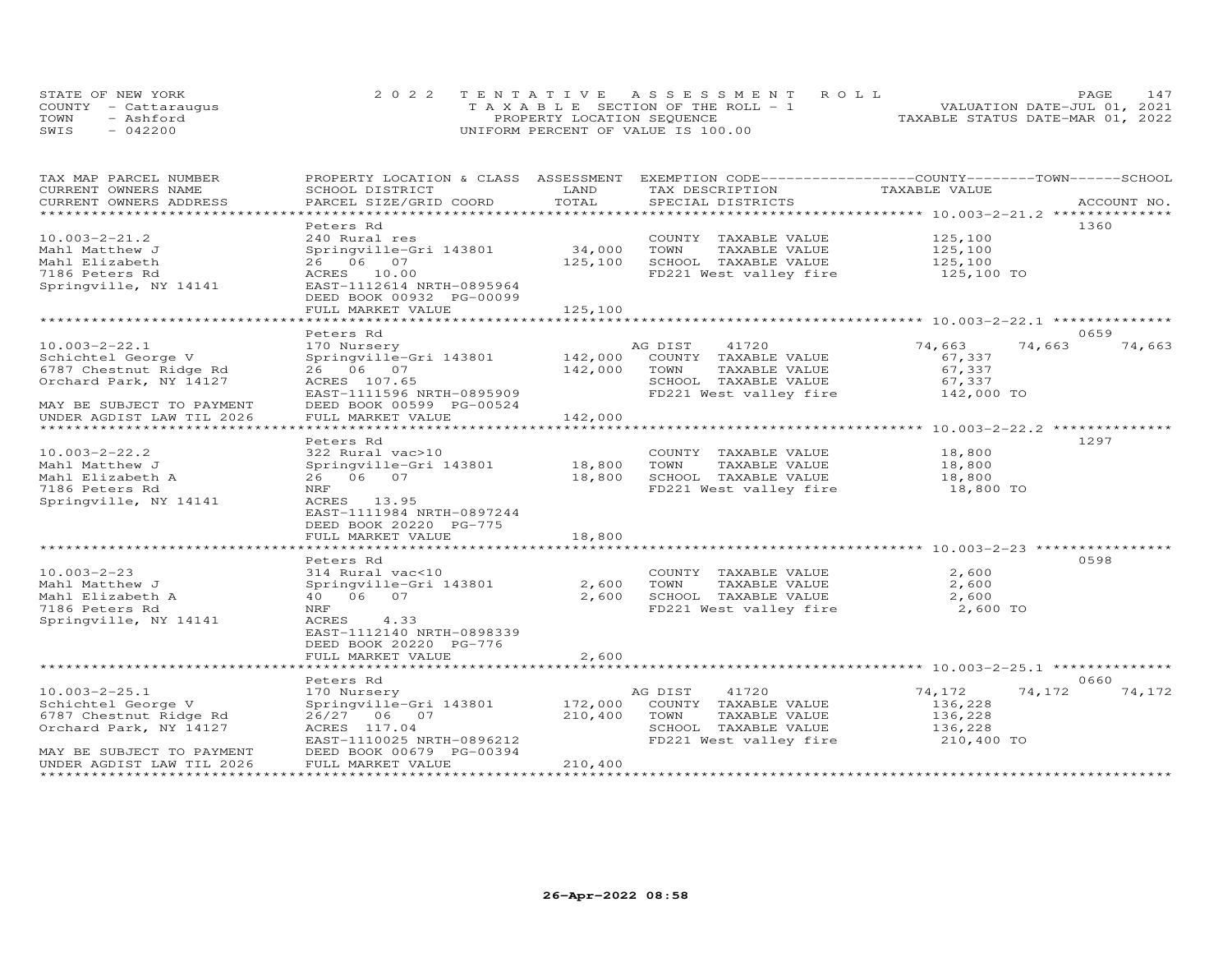|      | STATE OF NEW YORK    | 2022 TENTATIVE ASSESSMENT ROLL        | 148<br>PAGE.                     |
|------|----------------------|---------------------------------------|----------------------------------|
|      | COUNTY - Cattaraugus | T A X A B L E SECTION OF THE ROLL - 1 | VALUATION DATE-JUL 01, 2021      |
| TOWN | - Ashford            | PROPERTY LOCATION SEQUENCE            | TAXABLE STATUS DATE-MAR 01, 2022 |
| SWIS | $-042200$            | UNIFORM PERCENT OF VALUE IS 100.00    |                                  |

| TAX MAP PARCEL NUMBER<br>CURRENT OWNERS NAME          | SCHOOL DISTRICT                                                                                                                                                                                                                | LAND   | PROPERTY LOCATION & CLASS ASSESSMENT EXEMPTION CODE----------------COUNTY-------TOWN------SCHOOL<br>TAX DESCRIPTION | TAXABLE VALUE       |        |        |
|-------------------------------------------------------|--------------------------------------------------------------------------------------------------------------------------------------------------------------------------------------------------------------------------------|--------|---------------------------------------------------------------------------------------------------------------------|---------------------|--------|--------|
| CURRENT OWNERS ADDRESS                                |                                                                                                                                                                                                                                |        |                                                                                                                     |                     |        |        |
| ******************************                        | . PARCEL SIZE/GRID COORD TOTAL SPECIAL DISTRICTS 4CCOUNT NO ACCOUNT NO ARE ARRY ASSESSED TO A LOCOUNT NO A THE REAL ASSESSED TO A LOCOUNT AS A LOCOUNT AS A LOCOUNT AS A LOCOUNT AND A LOCOUNT AS A LOCOUNT AND A LOCOUNT A LO |        |                                                                                                                     |                     |        |        |
|                                                       | Peters Rd                                                                                                                                                                                                                      |        |                                                                                                                     |                     | 1721   |        |
| $10.003 - 2 - 25.2$                                   | 170 Nursery                                                                                                                                                                                                                    |        | AG DISTOUT 41730                                                                                                    | 32,047              | 32,047 | 32,047 |
| Schichtel's Nursery, Inc.                             |                                                                                                                                                                                                                                |        |                                                                                                                     | 19,353<br>19,353    |        |        |
| 7420 Peters Road                                      | 26/27 06 07                                                                                                                                                                                                                    |        | 51,400 TOWN<br>TAXABLE VALUE                                                                                        |                     |        |        |
| Springville, NY 14141                                 | ACRES 25.65                                                                                                                                                                                                                    |        | SCHOOL TAXABLE VALUE 19,353<br>FD221 West valley fire 51,400 TO                                                     |                     |        |        |
| MAY BE SUBJECT TO PAYMENT                             | EAST-1110453 NRTH-0896107<br>DEED BOOK 29131 PG-5001                                                                                                                                                                           |        |                                                                                                                     |                     |        |        |
| UNDER AGDIST LAW TIL 2029                             | FULL MARKET VALUE                                                                                                                                                                                                              | 51,400 |                                                                                                                     |                     |        |        |
|                                                       |                                                                                                                                                                                                                                |        |                                                                                                                     |                     |        |        |
|                                                       | Peters Rd                                                                                                                                                                                                                      |        |                                                                                                                     |                     | 0988   |        |
| $10.004 - 1 - 38.2$                                   | 105 Vac farmland                                                                                                                                                                                                               |        | COUNTY TAXABLE VALUE                                                                                                | 64,800              |        |        |
| Miller Willard W                                      | Springville-Gri 143801 64,800                                                                                                                                                                                                  |        | TOWN                                                                                                                | 64,800              |        |        |
| Miller Anna M                                         | 73/77 06 06                                                                                                                                                                                                                    | 64,800 | TAXABLE VALUE<br>TAXABLE VALUE<br>SCHOOL TAXABLE VALUE                                                              | 64,800              |        |        |
| 9729 Rte 219                                          | ACRES 48.87                                                                                                                                                                                                                    |        | FD221 West valley fire 64,800 TO                                                                                    |                     |        |        |
| West Valley, NY 14171                                 | EAST-1119807 NRTH-0897091                                                                                                                                                                                                      |        |                                                                                                                     |                     |        |        |
|                                                       | DEED BOOK 777<br>PG-00315                                                                                                                                                                                                      |        |                                                                                                                     |                     |        |        |
|                                                       | FULL MARKET VALUE                                                                                                                                                                                                              | 64,800 |                                                                                                                     |                     |        |        |
|                                                       |                                                                                                                                                                                                                                |        |                                                                                                                     |                     |        |        |
|                                                       | Peters Rd                                                                                                                                                                                                                      |        |                                                                                                                     |                     | 1667   |        |
| $10.004 - 1 - 48.5$                                   | 314 Rural vac<10                                                                                                                                                                                                               |        | COUNTY TAXABLE VALUE 16,500                                                                                         |                     |        |        |
| Jurus Walter                                          | Springville-Gri 143801 16,500                                                                                                                                                                                                  |        | TAXABLE VALUE 16,500<br>TOWN                                                                                        |                     |        |        |
| Jurus Elizabeth A<br>9 Kencrest Dr                    | 73,77-6-6<br>ACRES 2.00                                                                                                                                                                                                        | 16,500 | SCHOOL TAXABLE VALUE<br>FD221 West valley fire                                                                      | 16,500<br>16,500 TO |        |        |
| Rochester, NY 14606                                   | EAST-1118509 NRTH-0896654                                                                                                                                                                                                      |        |                                                                                                                     |                     |        |        |
|                                                       | FULL MARKET VALUE                                                                                                                                                                                                              | 16,500 |                                                                                                                     |                     |        |        |
|                                                       |                                                                                                                                                                                                                                |        |                                                                                                                     |                     |        |        |
|                                                       | Peters Rd                                                                                                                                                                                                                      |        |                                                                                                                     |                     | 0486   |        |
| $19.001 - 2 - 1$                                      | 105 Vac farmland                                                                                                                                                                                                               |        | COUNTY TAXABLE VALUE                                                                                                | 99,800              |        |        |
| Jeffrey Mahl Rev. Living Trust Springville-Gri 143801 |                                                                                                                                                                                                                                | 99,800 |                                                                                                                     | 99,800              |        |        |
| 2307 Date St                                          | 26 06 07                                                                                                                                                                                                                       | 99,800 | TOWN       TAXABLE  VALUE<br>SCHOOL    TAXABLE  VALUE                                                               | 99,800              |        |        |
| St. James City, FL 33956                              | ACRES 48.05                                                                                                                                                                                                                    |        | FD221 West valley fire 99,800 TO                                                                                    |                     |        |        |
|                                                       | EAST-1113688 NRTH-0896043                                                                                                                                                                                                      |        |                                                                                                                     |                     |        |        |
|                                                       | DEED BOOK 20220 PG-774                                                                                                                                                                                                         |        |                                                                                                                     |                     |        |        |
|                                                       | FULL MARKET VALUE                                                                                                                                                                                                              | 99,800 |                                                                                                                     |                     |        |        |
|                                                       |                                                                                                                                                                                                                                |        |                                                                                                                     |                     |        |        |
|                                                       | 6808 Peters Rd                                                                                                                                                                                                                 |        |                                                                                                                     |                     | 0034   |        |
| $10.004 - 1 - 40$<br>Vacinek Donna                    | 210 1 Family Res<br>Springville-Gri 143801                                                                                                                                                                                     | 8,800  | COUNTY TAXABLE VALUE<br>TOWN<br>TAXABLE VALUE                                                                       | 75,700<br>75,700    |        |        |
| PO Box 304                                            | 73 06 06                                                                                                                                                                                                                       | 75,700 | SCHOOL TAXABLE VALUE                                                                                                | 75,700              |        |        |
| Springville, NY 14141                                 | FRNT 155.00 DPTH 125.00                                                                                                                                                                                                        |        | FD221 West valley fire 75,700 TO                                                                                    |                     |        |        |
|                                                       | EAST-0471990 NRTH-0896130                                                                                                                                                                                                      |        |                                                                                                                     |                     |        |        |
|                                                       | DEED BOOK 21939 PG-6001                                                                                                                                                                                                        |        |                                                                                                                     |                     |        |        |
|                                                       | FULL MARKET VALUE                                                                                                                                                                                                              | 75,700 |                                                                                                                     |                     |        |        |
|                                                       |                                                                                                                                                                                                                                |        |                                                                                                                     |                     |        |        |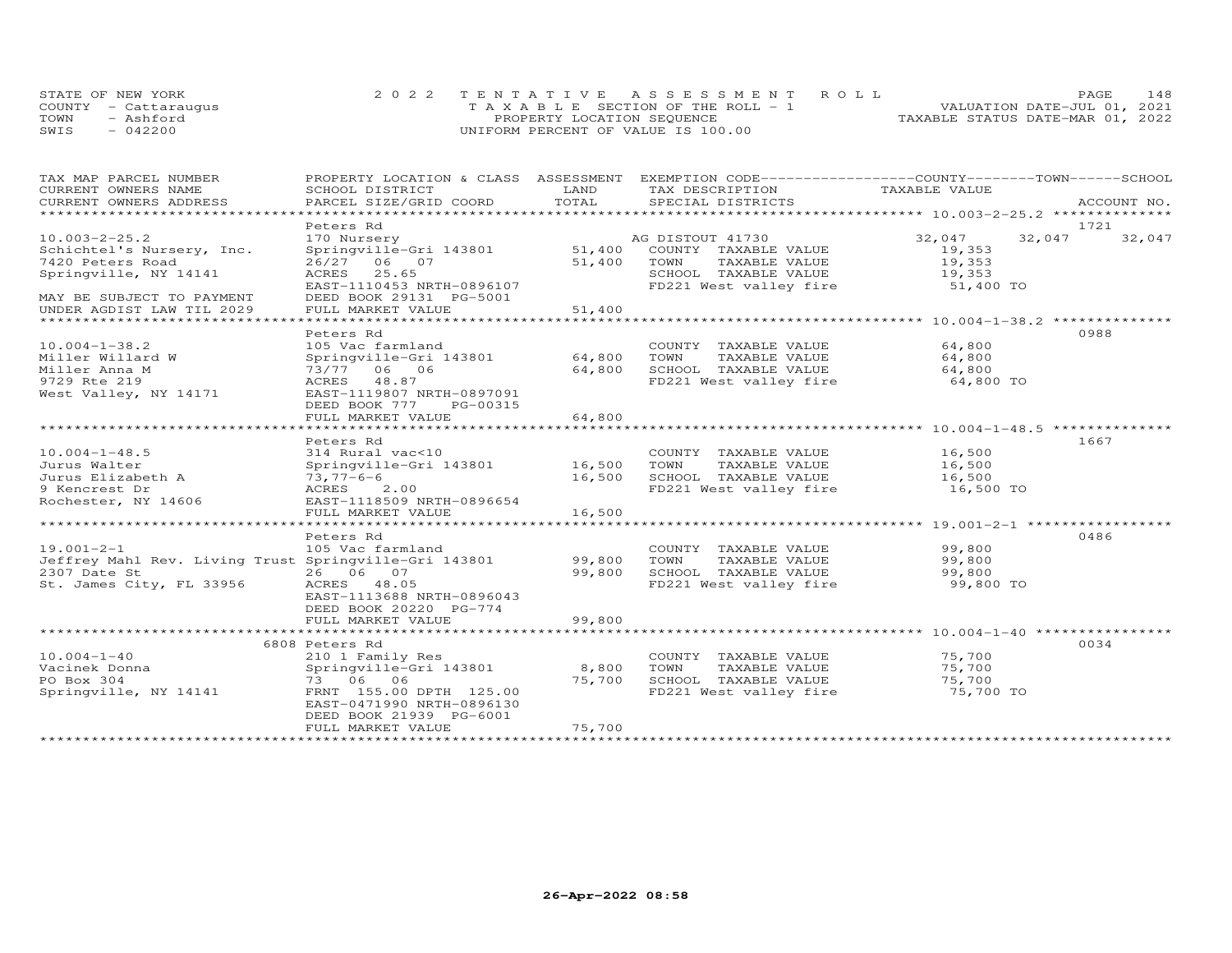|      | STATE OF NEW YORK    | 2022 TENTATIVE ASSESSMENT ROLL        | 149<br>PAGE                      |
|------|----------------------|---------------------------------------|----------------------------------|
|      | COUNTY - Cattarauqus | T A X A B L E SECTION OF THE ROLL - 1 | VALUATION DATE-JUL 01, 2021      |
| TOWN | - Ashford            | PROPERTY LOCATION SEQUENCE            | TAXABLE STATUS DATE-MAR 01, 2022 |
| SWIS | $-042200$            | UNIFORM PERCENT OF VALUE IS 100.00    |                                  |

| TAX MAP PARCEL NUMBER<br>CURRENT OWNERS NAME | PROPERTY LOCATION & CLASS ASSESSMENT<br>SCHOOL DISTRICT | LAND    | EXEMPTION CODE------------------COUNTY-------TOWN------SCHOOL<br>TAX DESCRIPTION | TAXABLE VALUE        |          |             |
|----------------------------------------------|---------------------------------------------------------|---------|----------------------------------------------------------------------------------|----------------------|----------|-------------|
| CURRENT OWNERS ADDRESS                       | PARCEL SIZE/GRID COORD                                  | TOTAL   | SPECIAL DISTRICTS                                                                |                      |          | ACCOUNT NO. |
|                                              |                                                         |         |                                                                                  |                      |          |             |
|                                              | 6814 Peters Rd                                          |         |                                                                                  |                      | 0998     |             |
| $10.004 - 1 - 39.2$                          | 210 1 Family Res                                        |         | VETCOM CTS 41130                                                                 | 20,000               | 20,000   | 20,000      |
| Kulczyk David B                              | Springville-Gri 143801 14,500 BAS STAR                  |         | 41854                                                                            | $\overline{O}$       | $\Omega$ | 30,000      |
| 6814 Peters Rd                               | 73/77 06 06                                             |         | 133,700 COUNTY TAXABLE VALUE                                                     | 113,700              |          |             |
| Springville, NY 14141                        | 1.20<br>ACRES                                           |         | TAXABLE VALUE<br>TOWN                                                            | 113,700              |          |             |
|                                              | EAST-1120206 NRTH-0896274<br>DEED BOOK 982<br>PG-211    |         | SCHOOL TAXABLE VALUE<br>FD221 West valley fire 133,700 TO                        | 83,700               |          |             |
|                                              | FULL MARKET VALUE                                       | 133,700 |                                                                                  |                      |          |             |
|                                              |                                                         |         |                                                                                  |                      |          |             |
|                                              | 6827 Peters Rd                                          |         |                                                                                  |                      |          |             |
| $10.004 - 1 - 48.4$                          | 240 Rural res                                           |         | BAS STAR<br>41854                                                                | $\overline{O}$       | $\circ$  | 30,000      |
| Noto Mark P                                  | Springville-Gri 143801 96,000                           |         | COUNTY TAXABLE VALUE                                                             | 260,100              |          |             |
| 6827 Peters Rd                               | ACRES 49.00                                             | 260,100 | TOWN<br>TAXABLE VALUE                                                            | 260,100              |          |             |
| Springville, NY 14141                        | EAST-1119362 NRTH-0895611                               |         | SCHOOL TAXABLE VALUE                                                             | 230,100              |          |             |
|                                              | DEED BOOK 20220 PG-101                                  |         | FD221 West valley fire                                                           | 260,100 TO           |          |             |
|                                              | FULL MARKET VALUE                                       | 260,100 |                                                                                  |                      |          |             |
|                                              |                                                         |         |                                                                                  |                      | 0234     |             |
| $19.001 - 2 - 5$                             | 7081 Peters Rd<br>210 1 Family Res                      |         | ENH STAR<br>41834                                                                | $\Omega$             | $\Omega$ | 74,900      |
| Call David A                                 | Springville-Gri 143801                                  | 11,500  | COUNTY TAXABLE VALUE                                                             | 156,900              |          |             |
| Call Jean M                                  | 25 06 07                                                | 156,900 | TOWN<br>TAXABLE VALUE                                                            | 156,900              |          |             |
| 7081 Peters Rd                               | 0.65<br>ACRES                                           |         | SCHOOL TAXABLE VALUE                                                             | 82,000               |          |             |
| Springville, NY 14141                        | EAST-1116181 NRTH-0896701                               |         | FD221 West valley fire                                                           | 156,900 TO           |          |             |
|                                              | DEED BOOK 00869 PG-00805                                |         |                                                                                  |                      |          |             |
|                                              | FULL MARKET VALUE                                       | 156,900 |                                                                                  |                      |          |             |
|                                              |                                                         |         |                                                                                  |                      |          |             |
|                                              | 7087 Peters Rd                                          |         |                                                                                  |                      | 1244     |             |
| $19.001 - 2 - 4.2$                           | 210 1 Family Res                                        |         | 41834<br>ENH STAR                                                                | $\overline{O}$       | $\Omega$ | 74,900      |
| Harshbarger Larry O                          | Springville-Gri 143801                                  |         | 12,700 COUNTY TAXABLE VALUE                                                      | 153,900              |          |             |
| Harshbarger Rebecca                          | 25 06 07                                                | 153,900 | TAXABLE VALUE<br>TOWN                                                            | 153,900              |          |             |
| 7087 Peters Rd<br>Springville, NY 14141      | FRNT 180.00 DPTH 185.00<br>EAST-1115969 NRTH-0896690    |         | SCHOOL TAXABLE VALUE<br>FD221 West valley fire                                   | 79,000<br>153,900 TO |          |             |
|                                              | DEED BOOK 881<br>PG-01006                               |         |                                                                                  |                      |          |             |
|                                              | FULL MARKET VALUE                                       | 153,900 |                                                                                  |                      |          |             |
|                                              |                                                         |         |                                                                                  |                      |          |             |
|                                              | 7185 Peters Rd                                          |         |                                                                                  |                      | 0400     |             |
| $19.001 - 2 - 3$                             | 210 1 Family Res                                        |         | BAS STAR<br>41854                                                                | $\circ$              | $\Omega$ | 30,000      |
| Becker David C                               | Springville-Gri 143801                                  | 11,600  | COUNTY TAXABLE VALUE                                                             | 156,100              |          |             |
| Becker Jane Ann                              | 25 06 07                                                | 156,100 | TOWN<br>TAXABLE VALUE                                                            | 156,100              |          |             |
| 7185 Peters Rd                               | FRNT 165.00 DPTH 175.00                                 |         | SCHOOL TAXABLE VALUE                                                             | 126,100              |          |             |
| Springville, NY 14141                        | EAST-0465880 NRTH-0896730                               |         | FD221 West valley fire                                                           | 156,100 TO           |          |             |
|                                              | DEED BOOK 899<br>PG-00381                               |         |                                                                                  |                      |          |             |
|                                              | FULL MARKET VALUE                                       | 156,100 |                                                                                  |                      |          |             |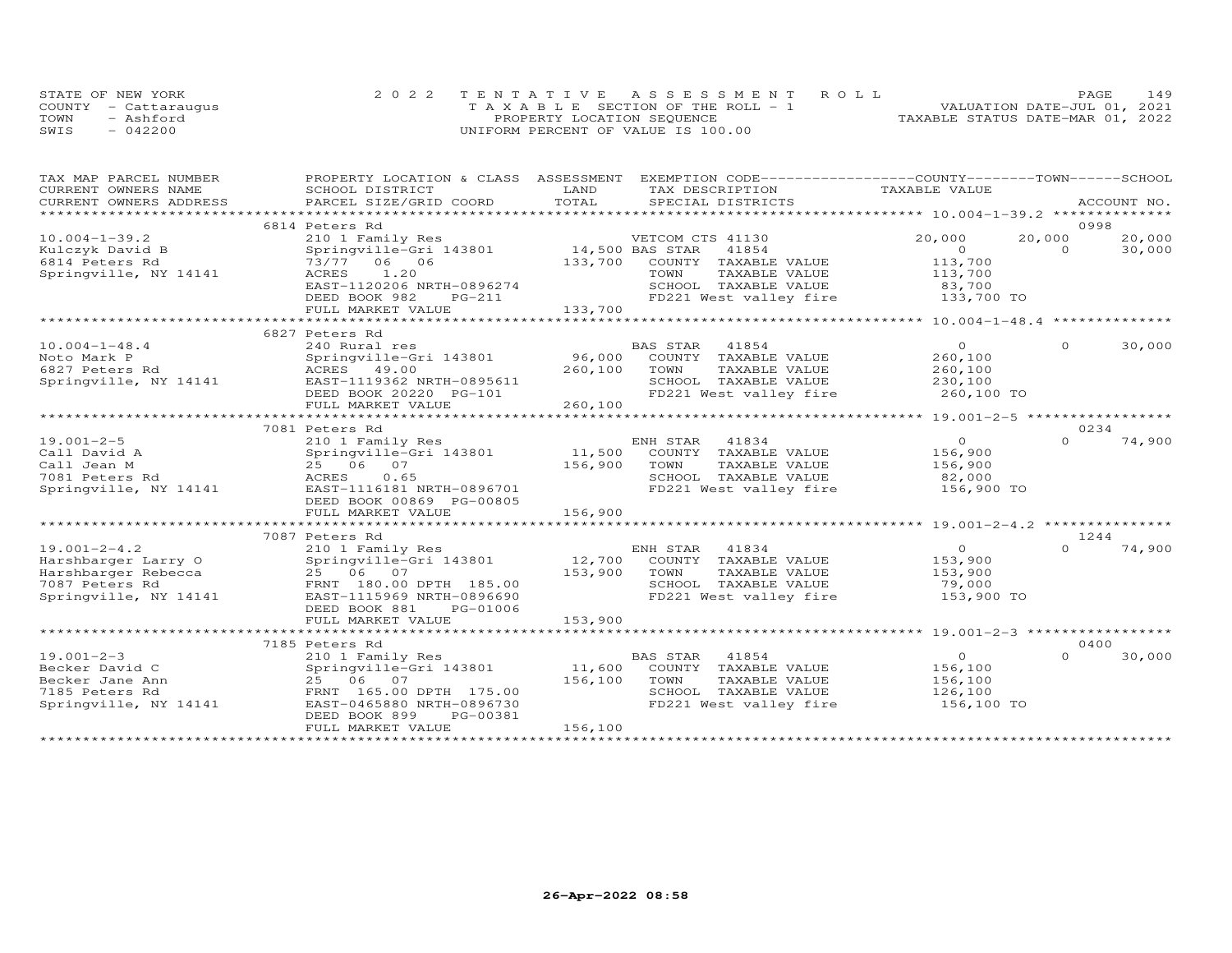| STATE OF NEW YORK    | 2022 TENTATIVE ASSESSMENT ROLL        | PAGE                             | 150 |
|----------------------|---------------------------------------|----------------------------------|-----|
| COUNTY - Cattaraugus | T A X A B L E SECTION OF THE ROLL - 1 | VALUATION DATE-JUL 01, 2021      |     |
| TOWN<br>- Ashford    | PROPERTY LOCATION SEQUENCE            | TAXABLE STATUS DATE-MAR 01, 2022 |     |
| $-042200$<br>SWIS    | UNIFORM PERCENT OF VALUE IS 100.00    |                                  |     |

| TAX MAP PARCEL NUMBER<br>CURRENT OWNERS NAME<br>CURRENT OWNERS ADDRESS | PROPERTY LOCATION & CLASS ASSESSMENT<br>SCHOOL DISTRICT<br>PARCEL SIZE/GRID COORD | LAND<br>TOTAL      | EXEMPTION CODE-----------------COUNTY-------TOWN------SCHOOL<br>TAX DESCRIPTION<br>SPECIAL DISTRICTS | TAXABLE VALUE | ACCOUNT NO.      |
|------------------------------------------------------------------------|-----------------------------------------------------------------------------------|--------------------|------------------------------------------------------------------------------------------------------|---------------|------------------|
|                                                                        |                                                                                   |                    |                                                                                                      |               |                  |
|                                                                        | 7186 Peters Rd                                                                    |                    |                                                                                                      |               | 0046             |
| $10.003 - 2 - 20.1$                                                    | 240 Rural res                                                                     |                    | COUNTY TAXABLE VALUE                                                                                 | 371,700       |                  |
| Mahl Matthew                                                           | Springville-Gri 143801                                                            | 44,600             | TOWN<br>TAXABLE VALUE                                                                                | 371,700       |                  |
| Mahl Elizabeth                                                         | 25 06 07                                                                          | 371,700            | SCHOOL TAXABLE VALUE                                                                                 | 371,700       |                  |
| 7186 Peters Rd                                                         | ACRES 14.73                                                                       |                    | FD221 West valley fire                                                                               | 371,700 TO    |                  |
| Springville, NY 14141                                                  | EAST-1114247 NRTH-0897494                                                         |                    |                                                                                                      |               |                  |
|                                                                        | DEED BOOK 00939 PG-00947                                                          |                    |                                                                                                      |               |                  |
|                                                                        | FULL MARKET VALUE                                                                 | 371,700            |                                                                                                      |               |                  |
|                                                                        |                                                                                   |                    |                                                                                                      |               |                  |
|                                                                        | 7197 Peters Rd                                                                    |                    |                                                                                                      |               | 0356             |
| $19.001 - 2 - 2$                                                       | 312 Vac w/imprv                                                                   |                    | COUNTY TAXABLE VALUE                                                                                 | 55,000        |                  |
| Becker David C                                                         | Springville-Gri 143801                                                            | 1,700              | TOWN<br>TAXABLE VALUE                                                                                | 55,000        |                  |
| Becker Jane A                                                          | 25 06 07                                                                          | 55,000             | SCHOOL TAXABLE VALUE                                                                                 | 55,000        |                  |
| 7185 Peters Rd                                                         | FRNT 165.00 DPTH 175.00                                                           |                    | FD221 West valley fire                                                                               | 55,000 TO     |                  |
| Springville, NY 14141                                                  | EAST-1114071 NRTH-0896765                                                         |                    |                                                                                                      |               |                  |
|                                                                        | DEED BOOK 14680 PG-2001                                                           |                    |                                                                                                      |               |                  |
|                                                                        | FULL MARKET VALUE                                                                 | 55,000             |                                                                                                      |               |                  |
|                                                                        |                                                                                   | ****************** |                                                                                                      |               |                  |
|                                                                        | 7218 Peters Rd                                                                    |                    |                                                                                                      |               | 1030             |
| $10.003 - 2 - 28$                                                      | 210 1 Family Res                                                                  |                    | COUNTY TAXABLE VALUE                                                                                 | 256,200       |                  |
| The Jeffrey G. Mahl Revocable Springville-Gri 143801                   |                                                                                   | 7,000              | TOWN<br>TAXABLE VALUE                                                                                | 256,200       |                  |
| Mahl Jeffrey G                                                         | 26 06 07                                                                          | 256,200            | SCHOOL TAXABLE VALUE                                                                                 | 256,200       |                  |
| 2307 Date St                                                           | <b>NRF</b>                                                                        |                    | FD221 West valley fire                                                                               | 256,200 TO    |                  |
| Saint James City, FL 33956                                             | ACRES<br>0.74                                                                     |                    |                                                                                                      |               |                  |
|                                                                        | EAST-1113696 NRTH-0897861                                                         |                    |                                                                                                      |               |                  |
|                                                                        | DEED BOOK 2020 PG-10500                                                           |                    |                                                                                                      |               |                  |
|                                                                        | FULL MARKET VALUE                                                                 | 256,200            |                                                                                                      |               |                  |
|                                                                        |                                                                                   |                    |                                                                                                      |               |                  |
|                                                                        | 7228 Peters Rd                                                                    |                    |                                                                                                      |               | 0487             |
| $10.003 - 2 - 21.1$                                                    | 240 Rural res                                                                     |                    | 41720<br>AG DIST                                                                                     | 47,318        | 47,318<br>47,318 |
| Mahl Matthew J                                                         | Springville-Gri 143801                                                            | 177,400            | COUNTY TAXABLE VALUE                                                                                 | 415,282       |                  |
| Mahl Elizabeth A                                                       | 26 06 07                                                                          | 462,600            | TAXABLE VALUE<br>TOWN                                                                                | 415,282       |                  |
| 7186 Peters Rd                                                         | ACRES 86.95                                                                       |                    | SCHOOL TAXABLE VALUE                                                                                 | 415,282       |                  |
| Springville, NY 14141                                                  | EAST-1112903 NRTH-0896109                                                         |                    | FD221 West valley fire                                                                               | 462,600 TO    |                  |
|                                                                        | DEED BOOK 20220 PG-773                                                            |                    |                                                                                                      |               |                  |
| MAY BE SUBJECT TO PAYMENT                                              | FULL MARKET VALUE                                                                 | 462,600            |                                                                                                      |               |                  |
| UNDER AGDIST LAW TIL 2026                                              |                                                                                   |                    |                                                                                                      |               |                  |
|                                                                        |                                                                                   |                    |                                                                                                      |               |                  |
|                                                                        | 7420 Peters Rd                                                                    |                    |                                                                                                      |               | 1668             |
| $10.003 - 2 - 22.3$                                                    | 170 Nursery                                                                       |                    | AG DIST<br>41720                                                                                     | 6,915         | 6,915<br>6,915   |
| Schichtel's Nursery Inc                                                | Springville-Gri 143801                                                            | 32,600             | COUNTY TAXABLE VALUE                                                                                 | 209,885       |                  |
| 7420 Peters Rd                                                         | 26, 6, 7                                                                          | 216,800            | TOWN<br>TAXABLE VALUE                                                                                | 209,885       |                  |
| Springville, NY 14141                                                  | 7411 RG                                                                           |                    | SCHOOL TAXABLE VALUE                                                                                 | 209,885       |                  |
|                                                                        | 9.85<br>ACRES                                                                     |                    | FD221 West valley fire                                                                               | 216,800 TO    |                  |
| MAY BE SUBJECT TO PAYMENT                                              | EAST-1111015 NRTH-0896001                                                         |                    |                                                                                                      |               |                  |
| UNDER AGDIST LAW TIL 2026                                              | DEED BOOK 11813 PG-4001                                                           |                    |                                                                                                      |               |                  |
|                                                                        | FULL MARKET VALUE                                                                 | 216,800            |                                                                                                      |               |                  |
|                                                                        |                                                                                   |                    |                                                                                                      |               |                  |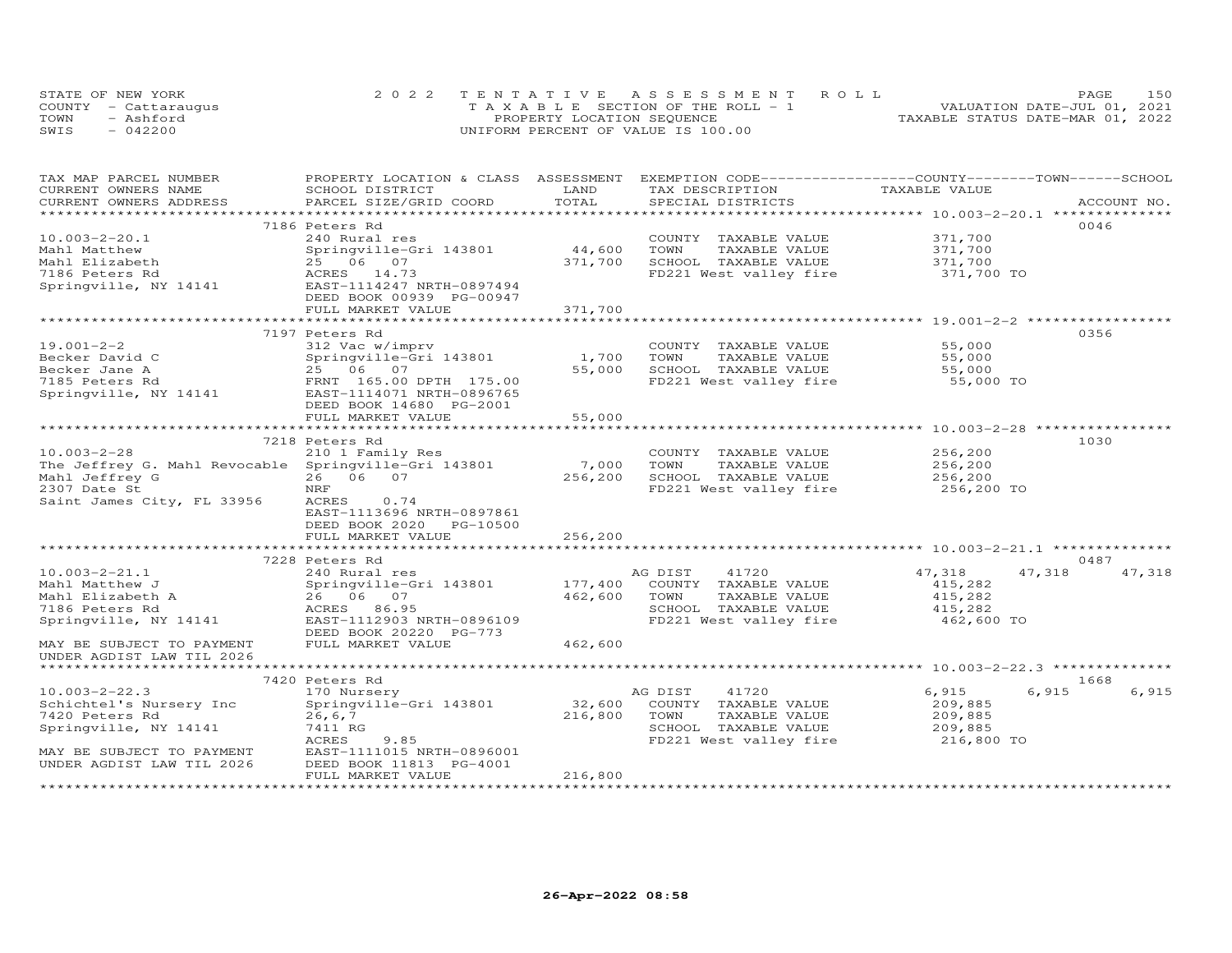| STATE OF NEW YORK |                      | 2022 TENTATIVE ASSESSMENT ROLL        | PAGE.                            | 151 |
|-------------------|----------------------|---------------------------------------|----------------------------------|-----|
|                   | COUNTY - Cattarauqus | T A X A B L E SECTION OF THE ROLL - 1 | VALUATION DATE-JUL 01, 2021      |     |
| TOWN              | - Ashford            | PROPERTY LOCATION SEQUENCE            | TAXABLE STATUS DATE-MAR 01, 2022 |     |
| SWIS              | $-042200$            | UNIFORM PERCENT OF VALUE IS 100.00    |                                  |     |

| TAX MAP PARCEL NUMBER                                    | PROPERTY LOCATION & CLASS ASSESSMENT |         | EXEMPTION CODE-----------------COUNTY-------TOWN------SCHOOL |               |          |             |
|----------------------------------------------------------|--------------------------------------|---------|--------------------------------------------------------------|---------------|----------|-------------|
| CURRENT OWNERS NAME                                      | SCHOOL DISTRICT                      | LAND    | TAX DESCRIPTION                                              | TAXABLE VALUE |          |             |
| CURRENT OWNERS ADDRESS<br>****************************** | PARCEL SIZE/GRID COORD               | TOTAL   | SPECIAL DISTRICTS                                            |               |          | ACCOUNT NO. |
|                                                          | Peters Rd & Us Rte 219               |         |                                                              |               |          | 0068        |
| $19.001 - 2 - 4.1$                                       | 105 Vac farmland                     |         | AG DIST<br>41720                                             | 112,077       | 112,077  | 112,077     |
| Feuz Donald L                                            | Springville-Gri 143801               | 186,800 | COUNTY TAXABLE VALUE                                         | 111,023       |          |             |
| Feuz Kathie A                                            | 25 06 07                             | 223,100 | TOWN<br>TAXABLE VALUE                                        | 111,023       |          |             |
| 8656 Heath Rd                                            | ACRES 86.50                          |         | SCHOOL TAXABLE VALUE                                         | 111,023       |          |             |
| Colden, NY 14033                                         | EAST-1115132 NRTH-0895951            |         | FD221 West valley fire                                       | 223,100 TO    |          |             |
|                                                          | DEED BOOK 791<br>PG-00572            |         |                                                              |               |          |             |
| MAY BE SUBJECT TO PAYMENT                                | FULL MARKET VALUE                    | 223,100 |                                                              |               |          |             |
| UNDER AGDIST LAW TIL 2026                                |                                      |         |                                                              |               |          |             |
|                                                          |                                      |         |                                                              |               |          |             |
|                                                          | Pinecliff Dr                         |         |                                                              |               |          | 1190        |
| $29.001 - 1 - 11.3$                                      | 312 Vac w/imprv                      |         | COUNTY TAXABLE VALUE                                         | 16,800        |          |             |
| Feldman Daniel J                                         | West Valley Cen 042204               | 14,800  | TOWN<br>TAXABLE VALUE                                        | 16,800        |          |             |
| Feldman Cheryl                                           | 22 05 06                             | 16,800  | SCHOOL TAXABLE VALUE                                         | 16,800        |          |             |
| 5418 Pinecliff Dr                                        | 2.10<br>ACRES                        |         | FD221 West valley fire                                       | 16,800 TO     |          |             |
| West Valley, NY 14171                                    | EAST-1140122 NRTH-0877811            |         |                                                              |               |          |             |
|                                                          | DEED BOOK 24482 PG-5001              |         |                                                              |               |          |             |
|                                                          | FULL MARKET VALUE                    | 16,800  |                                                              |               |          |             |
|                                                          |                                      |         |                                                              |               |          |             |
|                                                          | Pinecliff Dr                         |         |                                                              |               |          | 0380        |
| $29.007 - 3 - 10$                                        | 312 Vac w/imprv                      |         | COUNTY TAXABLE VALUE                                         | 14,500        |          |             |
| Pfeffer Charles E                                        | West Valley Cen 042204               | 6,000   | TAXABLE VALUE<br>TOWN                                        | 14,500        |          |             |
| Pfeffer Diane H                                          | 22 05 06                             | 14,500  | SCHOOL TAXABLE VALUE                                         | 14,500        |          |             |
| 5415 Pinecliff Dr                                        | FRNT 133.00 DPTH 153.00              |         | FD221 West valley fire                                       | 14,500 TO     |          |             |
| West Valley, NY 14171                                    | EAST-1140209 NRTH-0877265            |         | LD226 West valley light                                      | 14,500 TO     |          |             |
|                                                          | DEED BOOK 973<br>$PG-53$             |         |                                                              |               |          |             |
|                                                          | FULL MARKET VALUE                    | 14,500  |                                                              |               |          |             |
|                                                          |                                      |         |                                                              |               |          |             |
|                                                          | 5407 Pinecliff Dr                    |         |                                                              |               |          | 0181        |
| $29.007 - 3 - 8$                                         | 210 1 Family Res                     |         | ENH STAR 41834                                               | $\circ$       | $\Omega$ | 74,900      |
| Darling Edward                                           | West Valley Cen 042204               |         | 10,000 COUNTY TAXABLE VALUE                                  | 187,900       |          |             |
| 5407 Pinecliff Drive                                     | 22 05<br>06                          | 187,900 | TOWN<br>TAXABLE VALUE                                        | 187,900       |          |             |
| West Valley, NY 14171                                    | FRNT 130.00 DPTH 225.00              |         | SCHOOL TAXABLE VALUE                                         | 113,000       |          |             |
|                                                          | EAST-1140334 NRTH-0877406            |         | FD221 West valley fire                                       | 187,900 TO    |          |             |
|                                                          | DEED BOOK 2019 PG-16104              |         | LD226 West valley light                                      | 187,900 TO    |          |             |
|                                                          | FULL MARKET VALUE                    | 187,900 |                                                              |               |          |             |
|                                                          |                                      |         |                                                              |               |          |             |
|                                                          | 5415 Pinecliff Dr                    |         |                                                              |               |          | 0447        |
| $29.007 - 3 - 9$                                         | 210 1 Family Res                     |         | ENH STAR<br>41834                                            | $\Omega$      | $\Omega$ | 74,900      |
| Pfeffer Charles E                                        | West Valley Cen 042204               | 4,800   | COUNTY TAXABLE VALUE                                         | 164,000       |          |             |
| Pfeffer Diane H                                          | 22 05 06                             | 164,000 | TOWN<br>TAXABLE VALUE                                        | 164,000       |          |             |
| 5415 Pinecliff Dr                                        | FRNT 85.00 DPTH 128.00               |         | SCHOOL TAXABLE VALUE                                         | 89,100        |          |             |
| West Valley, NY 14171                                    | EAST-1140184 NRTH-0877404            |         | FD221 West valley fire                                       | 164,000 TO    |          |             |
|                                                          | DEED BOOK 00920 PG-00309             |         | LD226 West valley light                                      | 164,000 TO    |          |             |
|                                                          | FULL MARKET VALUE                    | 164,000 |                                                              |               |          |             |
|                                                          |                                      |         |                                                              |               |          |             |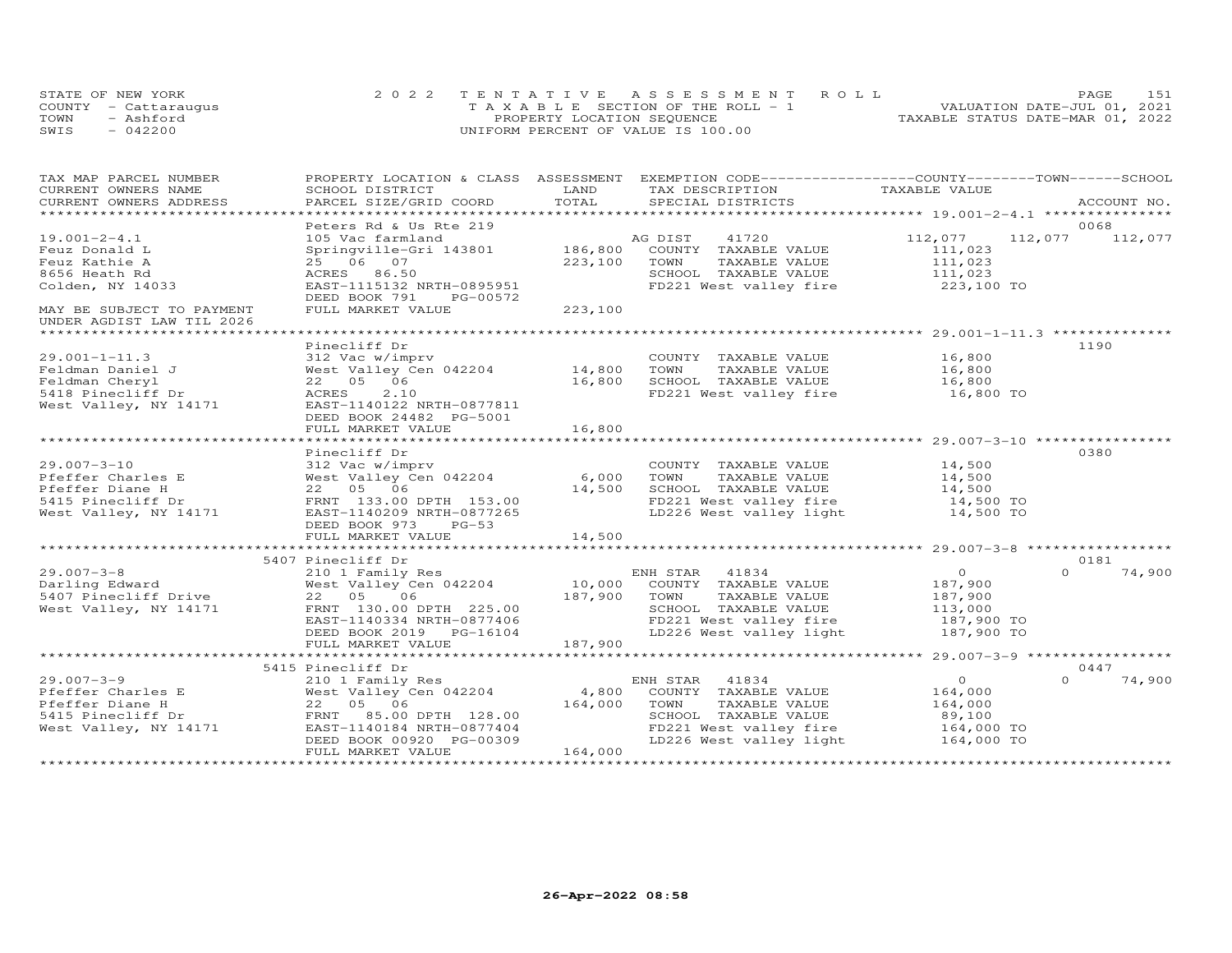| STATE OF NEW YORK    | 2022 TENTATIVE ASSESSMENT ROLL        |                                  | PAGE | 152 |
|----------------------|---------------------------------------|----------------------------------|------|-----|
| COUNTY - Cattaraugus | T A X A B L E SECTION OF THE ROLL - 1 | VALUATION DATE-JUL 01, 2021      |      |     |
| TOWN<br>- Ashford    | PROPERTY LOCATION SEQUENCE            | TAXABLE STATUS DATE-MAR 01, 2022 |      |     |
| SWIS<br>$-042200$    | UNIFORM PERCENT OF VALUE IS 100.00    |                                  |      |     |

| TAX DESCRIPTION TAXABLE VALUE<br>.CURRENT OWNERS ADDRESS PARCEL SIZE/GRID COORD TOTAL SPECIAL DISTRICTS ACCOUNT NO ACCOUNT NO ACCOUNT NO ARE THE SERVER AND THE SERVER ASSESS THE SERVER OF THE SERVER SERVER AND THE SERVER ASSESSED AND A SERVER AND A SERVER<br>5418 Pinecliff Dr<br>1189<br>$\overline{O}$<br>$\Omega$<br>30,000<br>205,000<br>205,000<br>175,000<br>TOWN<br>TAXABLE VALUE<br>SCHOOL TAXABLE VALUE<br>FD221 West valley fire<br>LD226 West valley light 184,500 TO<br>5426 Pinecliff Dr<br>1191<br>$\overline{O}$<br>$\Omega$<br>$29.001 - 1 - 11.4$<br>BAS STAR 41854<br>30,000<br>240 Rural res<br>Enser Richard P<br>Enser Richard P<br>Enser Lori A<br>Enser Lori A<br>22 05 06 302,200<br>5426 Pinecliff Dr<br>West Valley, NY 14171 EAST-1139038 NRTH-0877969<br>Nest Valley, NY 14171 EAST-1139038 NRTH-0877969<br>COUNTY TAXABLE VALUE<br>302,200<br>302,200<br>TOWN<br>TAXABLE VALUE<br>DEED BOOK 00948 PG-00182<br>FULL MARKET VALUE 302,200<br>5436 Pinecliff Dr<br>1271<br>$\overline{O}$<br>BAS STAR 41854<br>$\Omega$<br>30,000<br>29.001-1-12.2<br>Nowak Thomas W<br>Nowak Suzanne M<br>5436 Pinecliff Dr<br>Fasser-1138637 Mest Valley, NY 14171<br>FASS 17.63<br>Nest Valley, NY 14171<br>FAST-1138657 NRTH-0877396<br>PG-00605<br>362,000<br>44,800 COUNTY TAXABLE VALUE<br>362,000 TOWN<br>TAXABLE VALUE<br>362,000<br>SCHOOL TAXABLE VALUE<br>332,000<br>FD221 West valley fire 362,000 TO<br>DEED BOOK 891<br>PG-00605<br>LD226 West valley light<br>54,300 TO<br>FULL MARKET VALUE<br>362,000<br>0911<br>5437 Pinecliff Dr<br>$29.007 - 3 - 24$<br>169,100<br>210 1 Family Res<br>COUNTY TAXABLE VALUE<br>29.007-3-24<br>210 1 raminy Res<br>210 1 raminy Res<br>22 05 06<br>5437 Pinecliff Drive<br>22 05 06<br>5437 Pinecliff Drive<br>22 05 06<br>FRNT 74.00 DPTH 148.00<br>5437 Pinecliff Drive<br>20 169,100<br>169,100<br>169,100<br>TAXABLE VALUE<br>TOWN<br>SCHOOL TAXABLE VALUE<br>FD221 West valley fire 169,100 TO<br>$0.25$ BANK<br>LD226 West valley light<br>West Valley, NY 14171<br>ACRES<br>081<br>169,100 TO<br>EAST-1139977 NRTH-0877388<br>DEED BOOK 20200 PG-7381<br>FULL MARKET VALUE<br>169,100<br>5440 Pinecliff Dr<br>0216<br>324,900<br>$29.001 - 1 - 12.1$<br>240 Rural res<br>COUNTY TAXABLE VALUE<br>31,300<br>324,900<br>West Valley Cen 042204<br>TOWN<br>TAXABLE VALUE<br>Hankey Felicia<br>324,900<br>5440 Pinecliff Dr.<br>22 05 06<br>SCHOOL TAXABLE VALUE 324,900<br>FD221 West valley fire 324,900 TO<br>West Valley, NY 14171<br>ACRES 10.17<br>EAST-0491190 NRTH-0877040<br>LD226 West valley light<br>276,165 TO<br>PRIOR OWNER ON 3/01/2022<br>DEED BOOK 20221 PG-1309<br>324,900<br>FULL MARKET VALUE<br>Hankey Felicia | TAX MAP PARCEL NUMBER |                 |      | PROPERTY LOCATION & CLASS ASSESSMENT EXEMPTION CODE----------------COUNTY-------TOWN------SCHOOL |  |  |
|-------------------------------------------------------------------------------------------------------------------------------------------------------------------------------------------------------------------------------------------------------------------------------------------------------------------------------------------------------------------------------------------------------------------------------------------------------------------------------------------------------------------------------------------------------------------------------------------------------------------------------------------------------------------------------------------------------------------------------------------------------------------------------------------------------------------------------------------------------------------------------------------------------------------------------------------------------------------------------------------------------------------------------------------------------------------------------------------------------------------------------------------------------------------------------------------------------------------------------------------------------------------------------------------------------------------------------------------------------------------------------------------------------------------------------------------------------------------------------------------------------------------------------------------------------------------------------------------------------------------------------------------------------------------------------------------------------------------------------------------------------------------------------------------------------------------------------------------------------------------------------------------------------------------------------------------------------------------------------------------------------------------------------------------------------------------------------------------------------------------------------------------------------------------------------------------------------------------------------------------------------------------------------------------------------------------------------------------------------------------------------------------------------------------------------------------------------------------------------------------------------------------------------------------------------------------------------------------------------------------------------------------------------------------------------------------------------------|-----------------------|-----------------|------|--------------------------------------------------------------------------------------------------|--|--|
|                                                                                                                                                                                                                                                                                                                                                                                                                                                                                                                                                                                                                                                                                                                                                                                                                                                                                                                                                                                                                                                                                                                                                                                                                                                                                                                                                                                                                                                                                                                                                                                                                                                                                                                                                                                                                                                                                                                                                                                                                                                                                                                                                                                                                                                                                                                                                                                                                                                                                                                                                                                                                                                                                                             | CURRENT OWNERS NAME   | SCHOOL DISTRICT | LAND |                                                                                                  |  |  |
|                                                                                                                                                                                                                                                                                                                                                                                                                                                                                                                                                                                                                                                                                                                                                                                                                                                                                                                                                                                                                                                                                                                                                                                                                                                                                                                                                                                                                                                                                                                                                                                                                                                                                                                                                                                                                                                                                                                                                                                                                                                                                                                                                                                                                                                                                                                                                                                                                                                                                                                                                                                                                                                                                                             |                       |                 |      |                                                                                                  |  |  |
|                                                                                                                                                                                                                                                                                                                                                                                                                                                                                                                                                                                                                                                                                                                                                                                                                                                                                                                                                                                                                                                                                                                                                                                                                                                                                                                                                                                                                                                                                                                                                                                                                                                                                                                                                                                                                                                                                                                                                                                                                                                                                                                                                                                                                                                                                                                                                                                                                                                                                                                                                                                                                                                                                                             |                       |                 |      |                                                                                                  |  |  |
|                                                                                                                                                                                                                                                                                                                                                                                                                                                                                                                                                                                                                                                                                                                                                                                                                                                                                                                                                                                                                                                                                                                                                                                                                                                                                                                                                                                                                                                                                                                                                                                                                                                                                                                                                                                                                                                                                                                                                                                                                                                                                                                                                                                                                                                                                                                                                                                                                                                                                                                                                                                                                                                                                                             |                       |                 |      |                                                                                                  |  |  |
|                                                                                                                                                                                                                                                                                                                                                                                                                                                                                                                                                                                                                                                                                                                                                                                                                                                                                                                                                                                                                                                                                                                                                                                                                                                                                                                                                                                                                                                                                                                                                                                                                                                                                                                                                                                                                                                                                                                                                                                                                                                                                                                                                                                                                                                                                                                                                                                                                                                                                                                                                                                                                                                                                                             |                       |                 |      |                                                                                                  |  |  |
|                                                                                                                                                                                                                                                                                                                                                                                                                                                                                                                                                                                                                                                                                                                                                                                                                                                                                                                                                                                                                                                                                                                                                                                                                                                                                                                                                                                                                                                                                                                                                                                                                                                                                                                                                                                                                                                                                                                                                                                                                                                                                                                                                                                                                                                                                                                                                                                                                                                                                                                                                                                                                                                                                                             |                       |                 |      |                                                                                                  |  |  |
|                                                                                                                                                                                                                                                                                                                                                                                                                                                                                                                                                                                                                                                                                                                                                                                                                                                                                                                                                                                                                                                                                                                                                                                                                                                                                                                                                                                                                                                                                                                                                                                                                                                                                                                                                                                                                                                                                                                                                                                                                                                                                                                                                                                                                                                                                                                                                                                                                                                                                                                                                                                                                                                                                                             |                       |                 |      |                                                                                                  |  |  |
|                                                                                                                                                                                                                                                                                                                                                                                                                                                                                                                                                                                                                                                                                                                                                                                                                                                                                                                                                                                                                                                                                                                                                                                                                                                                                                                                                                                                                                                                                                                                                                                                                                                                                                                                                                                                                                                                                                                                                                                                                                                                                                                                                                                                                                                                                                                                                                                                                                                                                                                                                                                                                                                                                                             |                       |                 |      |                                                                                                  |  |  |
|                                                                                                                                                                                                                                                                                                                                                                                                                                                                                                                                                                                                                                                                                                                                                                                                                                                                                                                                                                                                                                                                                                                                                                                                                                                                                                                                                                                                                                                                                                                                                                                                                                                                                                                                                                                                                                                                                                                                                                                                                                                                                                                                                                                                                                                                                                                                                                                                                                                                                                                                                                                                                                                                                                             |                       |                 |      |                                                                                                  |  |  |
|                                                                                                                                                                                                                                                                                                                                                                                                                                                                                                                                                                                                                                                                                                                                                                                                                                                                                                                                                                                                                                                                                                                                                                                                                                                                                                                                                                                                                                                                                                                                                                                                                                                                                                                                                                                                                                                                                                                                                                                                                                                                                                                                                                                                                                                                                                                                                                                                                                                                                                                                                                                                                                                                                                             |                       |                 |      |                                                                                                  |  |  |
|                                                                                                                                                                                                                                                                                                                                                                                                                                                                                                                                                                                                                                                                                                                                                                                                                                                                                                                                                                                                                                                                                                                                                                                                                                                                                                                                                                                                                                                                                                                                                                                                                                                                                                                                                                                                                                                                                                                                                                                                                                                                                                                                                                                                                                                                                                                                                                                                                                                                                                                                                                                                                                                                                                             |                       |                 |      |                                                                                                  |  |  |
|                                                                                                                                                                                                                                                                                                                                                                                                                                                                                                                                                                                                                                                                                                                                                                                                                                                                                                                                                                                                                                                                                                                                                                                                                                                                                                                                                                                                                                                                                                                                                                                                                                                                                                                                                                                                                                                                                                                                                                                                                                                                                                                                                                                                                                                                                                                                                                                                                                                                                                                                                                                                                                                                                                             |                       |                 |      |                                                                                                  |  |  |
|                                                                                                                                                                                                                                                                                                                                                                                                                                                                                                                                                                                                                                                                                                                                                                                                                                                                                                                                                                                                                                                                                                                                                                                                                                                                                                                                                                                                                                                                                                                                                                                                                                                                                                                                                                                                                                                                                                                                                                                                                                                                                                                                                                                                                                                                                                                                                                                                                                                                                                                                                                                                                                                                                                             |                       |                 |      |                                                                                                  |  |  |
|                                                                                                                                                                                                                                                                                                                                                                                                                                                                                                                                                                                                                                                                                                                                                                                                                                                                                                                                                                                                                                                                                                                                                                                                                                                                                                                                                                                                                                                                                                                                                                                                                                                                                                                                                                                                                                                                                                                                                                                                                                                                                                                                                                                                                                                                                                                                                                                                                                                                                                                                                                                                                                                                                                             |                       |                 |      |                                                                                                  |  |  |
|                                                                                                                                                                                                                                                                                                                                                                                                                                                                                                                                                                                                                                                                                                                                                                                                                                                                                                                                                                                                                                                                                                                                                                                                                                                                                                                                                                                                                                                                                                                                                                                                                                                                                                                                                                                                                                                                                                                                                                                                                                                                                                                                                                                                                                                                                                                                                                                                                                                                                                                                                                                                                                                                                                             |                       |                 |      |                                                                                                  |  |  |
|                                                                                                                                                                                                                                                                                                                                                                                                                                                                                                                                                                                                                                                                                                                                                                                                                                                                                                                                                                                                                                                                                                                                                                                                                                                                                                                                                                                                                                                                                                                                                                                                                                                                                                                                                                                                                                                                                                                                                                                                                                                                                                                                                                                                                                                                                                                                                                                                                                                                                                                                                                                                                                                                                                             |                       |                 |      |                                                                                                  |  |  |
|                                                                                                                                                                                                                                                                                                                                                                                                                                                                                                                                                                                                                                                                                                                                                                                                                                                                                                                                                                                                                                                                                                                                                                                                                                                                                                                                                                                                                                                                                                                                                                                                                                                                                                                                                                                                                                                                                                                                                                                                                                                                                                                                                                                                                                                                                                                                                                                                                                                                                                                                                                                                                                                                                                             |                       |                 |      |                                                                                                  |  |  |
|                                                                                                                                                                                                                                                                                                                                                                                                                                                                                                                                                                                                                                                                                                                                                                                                                                                                                                                                                                                                                                                                                                                                                                                                                                                                                                                                                                                                                                                                                                                                                                                                                                                                                                                                                                                                                                                                                                                                                                                                                                                                                                                                                                                                                                                                                                                                                                                                                                                                                                                                                                                                                                                                                                             |                       |                 |      |                                                                                                  |  |  |
|                                                                                                                                                                                                                                                                                                                                                                                                                                                                                                                                                                                                                                                                                                                                                                                                                                                                                                                                                                                                                                                                                                                                                                                                                                                                                                                                                                                                                                                                                                                                                                                                                                                                                                                                                                                                                                                                                                                                                                                                                                                                                                                                                                                                                                                                                                                                                                                                                                                                                                                                                                                                                                                                                                             |                       |                 |      |                                                                                                  |  |  |
|                                                                                                                                                                                                                                                                                                                                                                                                                                                                                                                                                                                                                                                                                                                                                                                                                                                                                                                                                                                                                                                                                                                                                                                                                                                                                                                                                                                                                                                                                                                                                                                                                                                                                                                                                                                                                                                                                                                                                                                                                                                                                                                                                                                                                                                                                                                                                                                                                                                                                                                                                                                                                                                                                                             |                       |                 |      |                                                                                                  |  |  |
|                                                                                                                                                                                                                                                                                                                                                                                                                                                                                                                                                                                                                                                                                                                                                                                                                                                                                                                                                                                                                                                                                                                                                                                                                                                                                                                                                                                                                                                                                                                                                                                                                                                                                                                                                                                                                                                                                                                                                                                                                                                                                                                                                                                                                                                                                                                                                                                                                                                                                                                                                                                                                                                                                                             |                       |                 |      |                                                                                                  |  |  |
|                                                                                                                                                                                                                                                                                                                                                                                                                                                                                                                                                                                                                                                                                                                                                                                                                                                                                                                                                                                                                                                                                                                                                                                                                                                                                                                                                                                                                                                                                                                                                                                                                                                                                                                                                                                                                                                                                                                                                                                                                                                                                                                                                                                                                                                                                                                                                                                                                                                                                                                                                                                                                                                                                                             |                       |                 |      |                                                                                                  |  |  |
|                                                                                                                                                                                                                                                                                                                                                                                                                                                                                                                                                                                                                                                                                                                                                                                                                                                                                                                                                                                                                                                                                                                                                                                                                                                                                                                                                                                                                                                                                                                                                                                                                                                                                                                                                                                                                                                                                                                                                                                                                                                                                                                                                                                                                                                                                                                                                                                                                                                                                                                                                                                                                                                                                                             |                       |                 |      |                                                                                                  |  |  |
|                                                                                                                                                                                                                                                                                                                                                                                                                                                                                                                                                                                                                                                                                                                                                                                                                                                                                                                                                                                                                                                                                                                                                                                                                                                                                                                                                                                                                                                                                                                                                                                                                                                                                                                                                                                                                                                                                                                                                                                                                                                                                                                                                                                                                                                                                                                                                                                                                                                                                                                                                                                                                                                                                                             |                       |                 |      |                                                                                                  |  |  |
|                                                                                                                                                                                                                                                                                                                                                                                                                                                                                                                                                                                                                                                                                                                                                                                                                                                                                                                                                                                                                                                                                                                                                                                                                                                                                                                                                                                                                                                                                                                                                                                                                                                                                                                                                                                                                                                                                                                                                                                                                                                                                                                                                                                                                                                                                                                                                                                                                                                                                                                                                                                                                                                                                                             |                       |                 |      |                                                                                                  |  |  |
|                                                                                                                                                                                                                                                                                                                                                                                                                                                                                                                                                                                                                                                                                                                                                                                                                                                                                                                                                                                                                                                                                                                                                                                                                                                                                                                                                                                                                                                                                                                                                                                                                                                                                                                                                                                                                                                                                                                                                                                                                                                                                                                                                                                                                                                                                                                                                                                                                                                                                                                                                                                                                                                                                                             |                       |                 |      |                                                                                                  |  |  |
|                                                                                                                                                                                                                                                                                                                                                                                                                                                                                                                                                                                                                                                                                                                                                                                                                                                                                                                                                                                                                                                                                                                                                                                                                                                                                                                                                                                                                                                                                                                                                                                                                                                                                                                                                                                                                                                                                                                                                                                                                                                                                                                                                                                                                                                                                                                                                                                                                                                                                                                                                                                                                                                                                                             |                       |                 |      |                                                                                                  |  |  |
|                                                                                                                                                                                                                                                                                                                                                                                                                                                                                                                                                                                                                                                                                                                                                                                                                                                                                                                                                                                                                                                                                                                                                                                                                                                                                                                                                                                                                                                                                                                                                                                                                                                                                                                                                                                                                                                                                                                                                                                                                                                                                                                                                                                                                                                                                                                                                                                                                                                                                                                                                                                                                                                                                                             |                       |                 |      |                                                                                                  |  |  |
|                                                                                                                                                                                                                                                                                                                                                                                                                                                                                                                                                                                                                                                                                                                                                                                                                                                                                                                                                                                                                                                                                                                                                                                                                                                                                                                                                                                                                                                                                                                                                                                                                                                                                                                                                                                                                                                                                                                                                                                                                                                                                                                                                                                                                                                                                                                                                                                                                                                                                                                                                                                                                                                                                                             |                       |                 |      |                                                                                                  |  |  |
|                                                                                                                                                                                                                                                                                                                                                                                                                                                                                                                                                                                                                                                                                                                                                                                                                                                                                                                                                                                                                                                                                                                                                                                                                                                                                                                                                                                                                                                                                                                                                                                                                                                                                                                                                                                                                                                                                                                                                                                                                                                                                                                                                                                                                                                                                                                                                                                                                                                                                                                                                                                                                                                                                                             |                       |                 |      |                                                                                                  |  |  |
|                                                                                                                                                                                                                                                                                                                                                                                                                                                                                                                                                                                                                                                                                                                                                                                                                                                                                                                                                                                                                                                                                                                                                                                                                                                                                                                                                                                                                                                                                                                                                                                                                                                                                                                                                                                                                                                                                                                                                                                                                                                                                                                                                                                                                                                                                                                                                                                                                                                                                                                                                                                                                                                                                                             |                       |                 |      |                                                                                                  |  |  |
|                                                                                                                                                                                                                                                                                                                                                                                                                                                                                                                                                                                                                                                                                                                                                                                                                                                                                                                                                                                                                                                                                                                                                                                                                                                                                                                                                                                                                                                                                                                                                                                                                                                                                                                                                                                                                                                                                                                                                                                                                                                                                                                                                                                                                                                                                                                                                                                                                                                                                                                                                                                                                                                                                                             |                       |                 |      |                                                                                                  |  |  |
|                                                                                                                                                                                                                                                                                                                                                                                                                                                                                                                                                                                                                                                                                                                                                                                                                                                                                                                                                                                                                                                                                                                                                                                                                                                                                                                                                                                                                                                                                                                                                                                                                                                                                                                                                                                                                                                                                                                                                                                                                                                                                                                                                                                                                                                                                                                                                                                                                                                                                                                                                                                                                                                                                                             |                       |                 |      |                                                                                                  |  |  |
|                                                                                                                                                                                                                                                                                                                                                                                                                                                                                                                                                                                                                                                                                                                                                                                                                                                                                                                                                                                                                                                                                                                                                                                                                                                                                                                                                                                                                                                                                                                                                                                                                                                                                                                                                                                                                                                                                                                                                                                                                                                                                                                                                                                                                                                                                                                                                                                                                                                                                                                                                                                                                                                                                                             |                       |                 |      |                                                                                                  |  |  |
|                                                                                                                                                                                                                                                                                                                                                                                                                                                                                                                                                                                                                                                                                                                                                                                                                                                                                                                                                                                                                                                                                                                                                                                                                                                                                                                                                                                                                                                                                                                                                                                                                                                                                                                                                                                                                                                                                                                                                                                                                                                                                                                                                                                                                                                                                                                                                                                                                                                                                                                                                                                                                                                                                                             |                       |                 |      |                                                                                                  |  |  |
|                                                                                                                                                                                                                                                                                                                                                                                                                                                                                                                                                                                                                                                                                                                                                                                                                                                                                                                                                                                                                                                                                                                                                                                                                                                                                                                                                                                                                                                                                                                                                                                                                                                                                                                                                                                                                                                                                                                                                                                                                                                                                                                                                                                                                                                                                                                                                                                                                                                                                                                                                                                                                                                                                                             |                       |                 |      |                                                                                                  |  |  |
|                                                                                                                                                                                                                                                                                                                                                                                                                                                                                                                                                                                                                                                                                                                                                                                                                                                                                                                                                                                                                                                                                                                                                                                                                                                                                                                                                                                                                                                                                                                                                                                                                                                                                                                                                                                                                                                                                                                                                                                                                                                                                                                                                                                                                                                                                                                                                                                                                                                                                                                                                                                                                                                                                                             |                       |                 |      |                                                                                                  |  |  |
|                                                                                                                                                                                                                                                                                                                                                                                                                                                                                                                                                                                                                                                                                                                                                                                                                                                                                                                                                                                                                                                                                                                                                                                                                                                                                                                                                                                                                                                                                                                                                                                                                                                                                                                                                                                                                                                                                                                                                                                                                                                                                                                                                                                                                                                                                                                                                                                                                                                                                                                                                                                                                                                                                                             |                       |                 |      |                                                                                                  |  |  |
|                                                                                                                                                                                                                                                                                                                                                                                                                                                                                                                                                                                                                                                                                                                                                                                                                                                                                                                                                                                                                                                                                                                                                                                                                                                                                                                                                                                                                                                                                                                                                                                                                                                                                                                                                                                                                                                                                                                                                                                                                                                                                                                                                                                                                                                                                                                                                                                                                                                                                                                                                                                                                                                                                                             |                       |                 |      |                                                                                                  |  |  |
|                                                                                                                                                                                                                                                                                                                                                                                                                                                                                                                                                                                                                                                                                                                                                                                                                                                                                                                                                                                                                                                                                                                                                                                                                                                                                                                                                                                                                                                                                                                                                                                                                                                                                                                                                                                                                                                                                                                                                                                                                                                                                                                                                                                                                                                                                                                                                                                                                                                                                                                                                                                                                                                                                                             |                       |                 |      |                                                                                                  |  |  |
|                                                                                                                                                                                                                                                                                                                                                                                                                                                                                                                                                                                                                                                                                                                                                                                                                                                                                                                                                                                                                                                                                                                                                                                                                                                                                                                                                                                                                                                                                                                                                                                                                                                                                                                                                                                                                                                                                                                                                                                                                                                                                                                                                                                                                                                                                                                                                                                                                                                                                                                                                                                                                                                                                                             |                       |                 |      |                                                                                                  |  |  |
|                                                                                                                                                                                                                                                                                                                                                                                                                                                                                                                                                                                                                                                                                                                                                                                                                                                                                                                                                                                                                                                                                                                                                                                                                                                                                                                                                                                                                                                                                                                                                                                                                                                                                                                                                                                                                                                                                                                                                                                                                                                                                                                                                                                                                                                                                                                                                                                                                                                                                                                                                                                                                                                                                                             |                       |                 |      |                                                                                                  |  |  |
|                                                                                                                                                                                                                                                                                                                                                                                                                                                                                                                                                                                                                                                                                                                                                                                                                                                                                                                                                                                                                                                                                                                                                                                                                                                                                                                                                                                                                                                                                                                                                                                                                                                                                                                                                                                                                                                                                                                                                                                                                                                                                                                                                                                                                                                                                                                                                                                                                                                                                                                                                                                                                                                                                                             |                       |                 |      |                                                                                                  |  |  |
|                                                                                                                                                                                                                                                                                                                                                                                                                                                                                                                                                                                                                                                                                                                                                                                                                                                                                                                                                                                                                                                                                                                                                                                                                                                                                                                                                                                                                                                                                                                                                                                                                                                                                                                                                                                                                                                                                                                                                                                                                                                                                                                                                                                                                                                                                                                                                                                                                                                                                                                                                                                                                                                                                                             |                       |                 |      |                                                                                                  |  |  |
|                                                                                                                                                                                                                                                                                                                                                                                                                                                                                                                                                                                                                                                                                                                                                                                                                                                                                                                                                                                                                                                                                                                                                                                                                                                                                                                                                                                                                                                                                                                                                                                                                                                                                                                                                                                                                                                                                                                                                                                                                                                                                                                                                                                                                                                                                                                                                                                                                                                                                                                                                                                                                                                                                                             |                       |                 |      |                                                                                                  |  |  |
|                                                                                                                                                                                                                                                                                                                                                                                                                                                                                                                                                                                                                                                                                                                                                                                                                                                                                                                                                                                                                                                                                                                                                                                                                                                                                                                                                                                                                                                                                                                                                                                                                                                                                                                                                                                                                                                                                                                                                                                                                                                                                                                                                                                                                                                                                                                                                                                                                                                                                                                                                                                                                                                                                                             |                       |                 |      |                                                                                                  |  |  |
|                                                                                                                                                                                                                                                                                                                                                                                                                                                                                                                                                                                                                                                                                                                                                                                                                                                                                                                                                                                                                                                                                                                                                                                                                                                                                                                                                                                                                                                                                                                                                                                                                                                                                                                                                                                                                                                                                                                                                                                                                                                                                                                                                                                                                                                                                                                                                                                                                                                                                                                                                                                                                                                                                                             |                       |                 |      |                                                                                                  |  |  |
|                                                                                                                                                                                                                                                                                                                                                                                                                                                                                                                                                                                                                                                                                                                                                                                                                                                                                                                                                                                                                                                                                                                                                                                                                                                                                                                                                                                                                                                                                                                                                                                                                                                                                                                                                                                                                                                                                                                                                                                                                                                                                                                                                                                                                                                                                                                                                                                                                                                                                                                                                                                                                                                                                                             |                       |                 |      |                                                                                                  |  |  |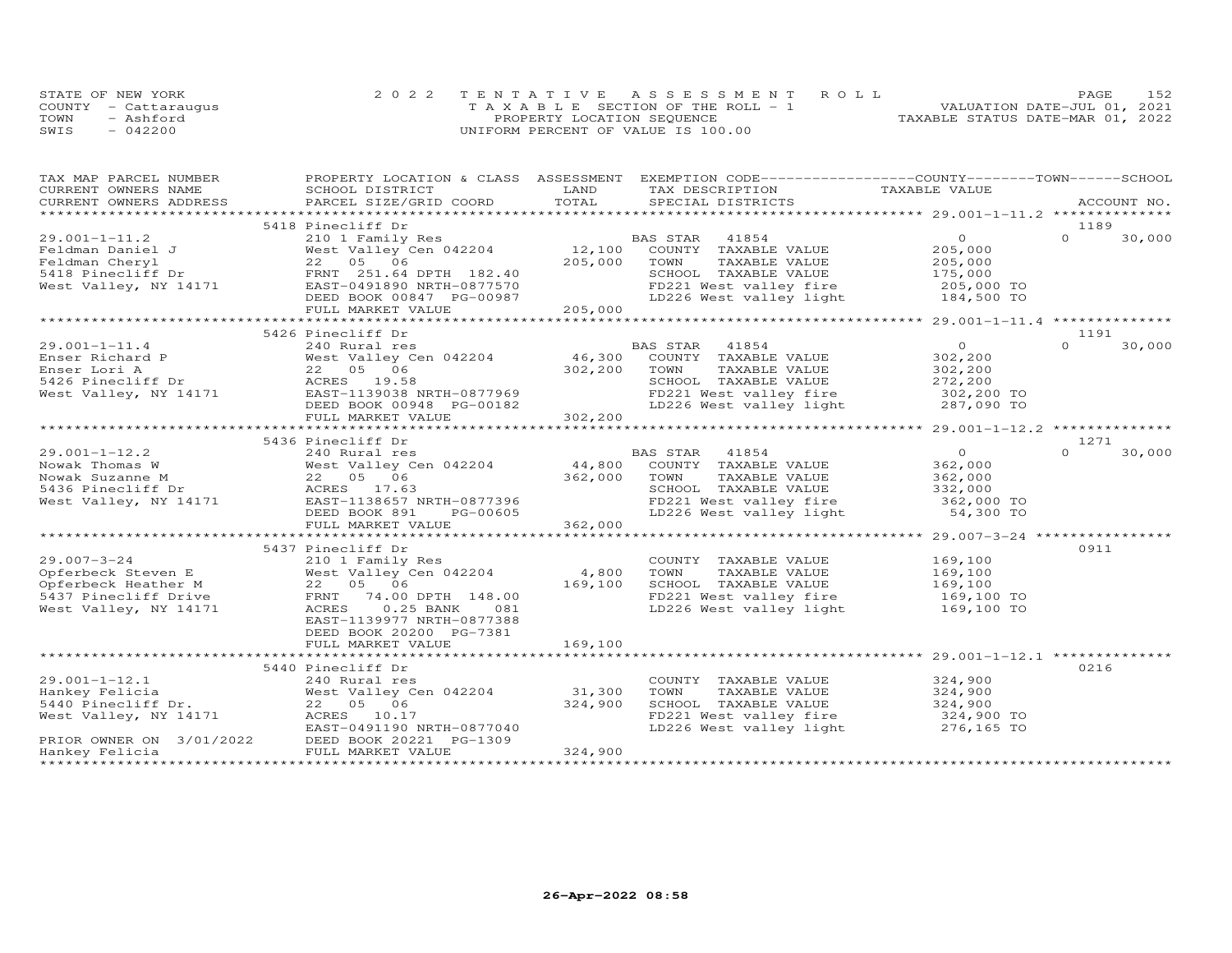|      | STATE OF NEW YORK    | 2022 TENTATIVE ASSESSMENT ROLL        | 153<br>PAGE                      |
|------|----------------------|---------------------------------------|----------------------------------|
|      | COUNTY - Cattaraugus | T A X A B L E SECTION OF THE ROLL - 1 | VALUATION DATE-JUL 01, 2021      |
| TOWN | - Ashford            | PROPERTY LOCATION SEQUENCE            | TAXABLE STATUS DATE-MAR 01, 2022 |
| SWIS | $-042200$            | UNIFORM PERCENT OF VALUE IS 100.00    |                                  |

| TAX MAP PARCEL NUMBER                         | CORRENT OWNERS NAME SCHOOL DISTRICT SCHOOL DISTRICT SCHOOL DISTRICT  TAX DESCRIPTION  TAX DESCRIPTION  TAX DESCRIPTION  TAX DESCRIPTION  TAX DESCRIPTION  TAX DESCRIPTION  TAX DESCRIPTION   TAX DESCRIPTION   TAX DESCRIPTION                                                                                                                                                                      |         | PROPERTY LOCATION & CLASS ASSESSMENT EXEMPTION CODE----------------COUNTY-------TOWN------SCHOOL                                                                             |                |          |        |
|-----------------------------------------------|-----------------------------------------------------------------------------------------------------------------------------------------------------------------------------------------------------------------------------------------------------------------------------------------------------------------------------------------------------------------------------------------------------|---------|------------------------------------------------------------------------------------------------------------------------------------------------------------------------------|----------------|----------|--------|
| CURRENT OWNERS ADDRESS PARCEL SIZE/GRID COORD |                                                                                                                                                                                                                                                                                                                                                                                                     |         |                                                                                                                                                                              |                |          |        |
|                                               |                                                                                                                                                                                                                                                                                                                                                                                                     |         |                                                                                                                                                                              |                |          |        |
|                                               | 5443 Pinecliff Dr                                                                                                                                                                                                                                                                                                                                                                                   |         |                                                                                                                                                                              |                | 1328     |        |
|                                               | PINCILLI DI<br>210 1 Family Res<br>West Valley Cen 042204 2,100 COUNTY TAXABLE VALUE<br>25 05 06 63,200 TOWN TAXABLE VALUE<br>FRNT 65.00 DPTH 74.00 8CHOOL TAXABLE VALUE<br>EAST-1139979 NRTH-0877278 FD221 West valley fire<br>DEED BOOK                                                                                                                                                           |         |                                                                                                                                                                              | $\overline{0}$ | $\Omega$ | 30,000 |
|                                               |                                                                                                                                                                                                                                                                                                                                                                                                     |         |                                                                                                                                                                              | 63,200         |          |        |
|                                               |                                                                                                                                                                                                                                                                                                                                                                                                     |         |                                                                                                                                                                              |                |          |        |
|                                               |                                                                                                                                                                                                                                                                                                                                                                                                     |         |                                                                                                                                                                              |                |          |        |
|                                               |                                                                                                                                                                                                                                                                                                                                                                                                     |         |                                                                                                                                                                              |                |          |        |
|                                               |                                                                                                                                                                                                                                                                                                                                                                                                     |         | TOWN TAXABLE VALUE<br>SCHOOL TAXABLE VALUE 33,200<br>FD221 West valley fire 63,200 TO<br>LD226 West valley light 63,200 TO                                                   |                |          |        |
|                                               |                                                                                                                                                                                                                                                                                                                                                                                                     |         |                                                                                                                                                                              |                |          |        |
|                                               |                                                                                                                                                                                                                                                                                                                                                                                                     |         |                                                                                                                                                                              |                |          |        |
|                                               | 5447 Pinecliff Dr                                                                                                                                                                                                                                                                                                                                                                                   |         |                                                                                                                                                                              |                | 0567     |        |
| $29.007 - 3 - 25.1$                           | 29.007-3-25.1 210 1 Family Res COUNT<br>Burlingame John West Valley Cen 042204 3,500 TOWN<br>PO Box 173 22 05 06 126,300 SCHOO<br>Springville, NY 14141 FRNT 105.00 DPTH 74.00 FD221                                                                                                                                                                                                                |         | COUNTY TAXABLE VALUE 126,300<br>TOWN TAXABLE VALUE 126,300<br>SCHOOL TAXABLE VALUE 126,300<br>FD221 West valley fire 126,300 TO<br>LD226 West valley light 126,300 TO        |                |          |        |
|                                               |                                                                                                                                                                                                                                                                                                                                                                                                     |         |                                                                                                                                                                              |                |          |        |
|                                               |                                                                                                                                                                                                                                                                                                                                                                                                     |         |                                                                                                                                                                              |                |          |        |
|                                               |                                                                                                                                                                                                                                                                                                                                                                                                     |         |                                                                                                                                                                              |                |          |        |
|                                               | BANK 017                                                                                                                                                                                                                                                                                                                                                                                            |         |                                                                                                                                                                              |                |          |        |
|                                               | EAST-1139981 NRTH-0877191                                                                                                                                                                                                                                                                                                                                                                           |         |                                                                                                                                                                              |                |          |        |
|                                               | DEED BOOK 20210 PG-6174                                                                                                                                                                                                                                                                                                                                                                             |         |                                                                                                                                                                              |                |          |        |
|                                               | FULL MARKET VALUE                                                                                                                                                                                                                                                                                                                                                                                   | 126,300 |                                                                                                                                                                              |                |          |        |
|                                               |                                                                                                                                                                                                                                                                                                                                                                                                     |         |                                                                                                                                                                              |                |          |        |
|                                               | 5450 Pinecliff Dr<br>Pinecliff Dr<br>210 1 Family Res<br>West Valley Cen 042204 6,700 COUNTY TAXABLE VALUE<br>22 05 06 150,100 TOWN TAXABLE VALUE<br>FRNT 110.00 DPTH 150.00 5CHOOL TAXABLE VALUE<br>BANK 017 FD221 West valley fire<br>T.D.226 West valley lig                                                                                                                                     |         |                                                                                                                                                                              |                | 0168     |        |
| $29.007 - 3 - 27$                             |                                                                                                                                                                                                                                                                                                                                                                                                     |         |                                                                                                                                                                              | 20,000         | 20,000   | 20,000 |
|                                               |                                                                                                                                                                                                                                                                                                                                                                                                     |         |                                                                                                                                                                              |                |          |        |
|                                               |                                                                                                                                                                                                                                                                                                                                                                                                     |         |                                                                                                                                                                              |                |          |        |
| 5450 Pincliff Dr<br>West Valley, NY 14171     |                                                                                                                                                                                                                                                                                                                                                                                                     |         |                                                                                                                                                                              |                |          |        |
|                                               |                                                                                                                                                                                                                                                                                                                                                                                                     |         |                                                                                                                                                                              |                |          |        |
|                                               | EAST-1139816 NRTH-0877146                                                                                                                                                                                                                                                                                                                                                                           |         | COUNTY TAXABLE VALUE<br>TOWN TAXABLE VALUE<br>SCHOOL TAXABLE VALUE<br>SCHOOL TAXABLE VALUE<br>TOP 130,100<br>FD221 West valley fire<br>LD226 West valley light<br>150,100 TO |                |          |        |
|                                               | DEED BOOK 26727 PG-6002                                                                                                                                                                                                                                                                                                                                                                             |         |                                                                                                                                                                              |                |          |        |
|                                               | FULL MARKET VALUE                                                                                                                                                                                                                                                                                                                                                                                   | 150,100 |                                                                                                                                                                              |                |          |        |
|                                               |                                                                                                                                                                                                                                                                                                                                                                                                     |         |                                                                                                                                                                              |                |          |        |
|                                               | 5454 Pinecliff Dr                                                                                                                                                                                                                                                                                                                                                                                   |         |                                                                                                                                                                              |                | 0084     |        |
|                                               |                                                                                                                                                                                                                                                                                                                                                                                                     |         |                                                                                                                                                                              |                |          |        |
|                                               |                                                                                                                                                                                                                                                                                                                                                                                                     |         |                                                                                                                                                                              |                |          |        |
|                                               |                                                                                                                                                                                                                                                                                                                                                                                                     |         |                                                                                                                                                                              |                |          |        |
|                                               |                                                                                                                                                                                                                                                                                                                                                                                                     |         |                                                                                                                                                                              |                |          |        |
|                                               |                                                                                                                                                                                                                                                                                                                                                                                                     |         |                                                                                                                                                                              |                |          |        |
|                                               |                                                                                                                                                                                                                                                                                                                                                                                                     |         |                                                                                                                                                                              |                |          |        |
|                                               | $\begin{array}{lcccc} 29.007-3-26 & 5454\,\, \mathrm{Pincliff}\,\, \mathrm{D} & 210\,\, \mathrm{I}\,\, \mathrm{Emeldiff}\,\, \mathrm{D} & 210\,\, \mathrm{I}\,\, \mathrm{Emily}\,\, \mathrm{Res} & \mathrm{ENH}\,\, \mathrm{STAR} & 41834 & 0 & 0 & 74, 900\,\, \mathrm{ENI}\,\, \mathrm{STAR} & 41834 & 0 & 74, 900\,\, \mathrm{D} & 22\,\, \mathrm{D} & 22\,\, \mathrm{D} & 22\,\, \mathrm{D} & $ |         |                                                                                                                                                                              |                |          |        |
|                                               | 5456 Pinecliff Dr                                                                                                                                                                                                                                                                                                                                                                                   |         |                                                                                                                                                                              |                | 1152     |        |
|                                               |                                                                                                                                                                                                                                                                                                                                                                                                     |         |                                                                                                                                                                              | $\overline{O}$ | $\Omega$ | 74,900 |
|                                               |                                                                                                                                                                                                                                                                                                                                                                                                     |         |                                                                                                                                                                              | 168,100        |          |        |
|                                               |                                                                                                                                                                                                                                                                                                                                                                                                     |         |                                                                                                                                                                              |                |          |        |
|                                               | 29.007-3-20.2<br>Feldman Lawrence D<br>Feldman Susan E<br>Feldman Susan E<br>Example 168,100 COUNTY TAXABLE VALUE<br>Feldman Susan E<br>22 05 06<br>5456 Pinecliff Dr<br>FRNT 110.00 DPTH 98.59<br>BANK 017<br>EAST-1139980 NRTH-0877040<br>EAST-113                                                                                                                                                |         | TOWN TAXABLE VALUE 168,100<br>SCHOOL TAXABLE VALUE 93,200<br>FD221 West valley fire 168,100 TO<br>LD226 West valley light 168,100 TO                                         |                |          |        |
|                                               |                                                                                                                                                                                                                                                                                                                                                                                                     |         |                                                                                                                                                                              |                |          |        |
|                                               |                                                                                                                                                                                                                                                                                                                                                                                                     |         |                                                                                                                                                                              |                |          |        |
|                                               | DEED BOOK 841 PG-00346                                                                                                                                                                                                                                                                                                                                                                              |         |                                                                                                                                                                              |                |          |        |
|                                               | FULL MARKET VALUE                                                                                                                                                                                                                                                                                                                                                                                   | 168,100 |                                                                                                                                                                              |                |          |        |
|                                               |                                                                                                                                                                                                                                                                                                                                                                                                     |         |                                                                                                                                                                              |                |          |        |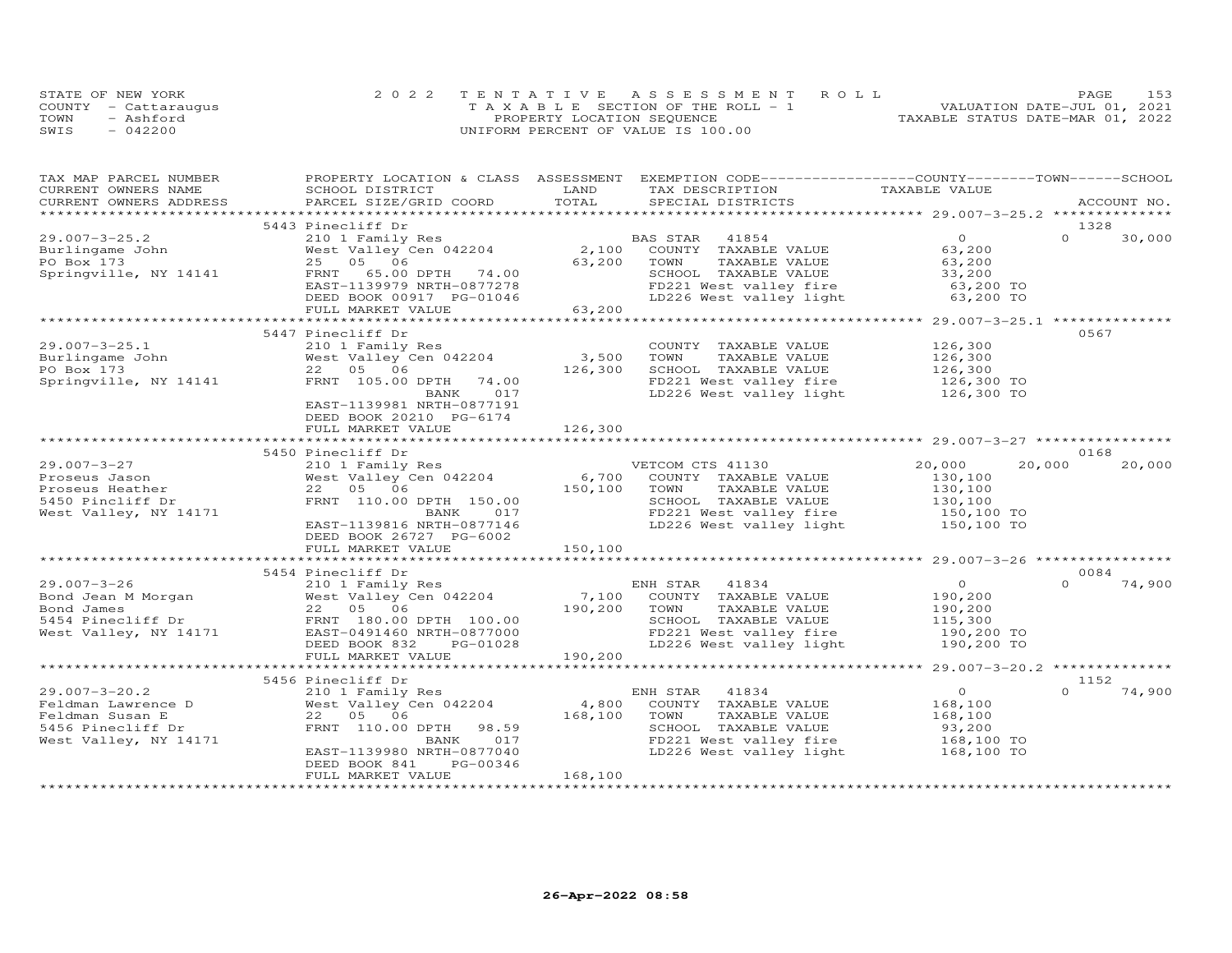|      | STATE OF NEW YORK    | 2022 TENTATIVE ASSESSMENT ROLL        | PAGE                             | 154 |
|------|----------------------|---------------------------------------|----------------------------------|-----|
|      | COUNTY - Cattarauqus | T A X A B L E SECTION OF THE ROLL - 1 | VALUATION DATE-JUL 01, 2021      |     |
| TOWN | - Ashford            | PROPERTY LOCATION SEQUENCE            | TAXABLE STATUS DATE-MAR 01, 2022 |     |
| SWIS | $-042200$            | UNIFORM PERCENT OF VALUE IS 100.00    |                                  |     |

| TAX MAP PARCEL NUMBER<br>CURRENT OWNERS NAME                                                                                                                           | PROPERTY LOCATION & CLASS ASSESSMENT<br>SCHOOL DISTRICT        | LAND    | EXEMPTION CODE-----------------COUNTY-------TOWN------SCHOOL<br>TAX DESCRIPTION                               |                      |          |             |
|------------------------------------------------------------------------------------------------------------------------------------------------------------------------|----------------------------------------------------------------|---------|---------------------------------------------------------------------------------------------------------------|----------------------|----------|-------------|
| CURRENT OWNERS ADDRESS                                                                                                                                                 | PARCEL SIZE/GRID COORD                                         | TOTAL   | SPECIAL DISTRICTS                                                                                             | TAXABLE VALUE        |          | ACCOUNT NO. |
|                                                                                                                                                                        |                                                                |         |                                                                                                               |                      |          |             |
|                                                                                                                                                                        | 5462 Pinecliff Dr                                              |         |                                                                                                               |                      |          | 0221        |
| $29.007 - 3 - 20.1$                                                                                                                                                    | 220 2 Family Res                                               |         | COUNTY TAXABLE VALUE                                                                                          | 125,200              |          |             |
| Feldman Lawrence D                                                                                                                                                     | West Valley Cen 042204                                         | 4,800   | TOWN<br>TAXABLE VALUE                                                                                         | 125,200              |          |             |
| Feldman Susan E                                                                                                                                                        | 22<br>$-05$<br>$-06$                                           | 125,200 |                                                                                                               |                      |          |             |
| 5456 Pinecliff Dr                                                                                                                                                      | FRNT 108.00 DPTH 100.00                                        |         | SCHOOL TAXABLE VALUE $125,200$<br>FD221 West valley fire $125,200$ TO<br>LD226 West valley light $125,200$ TO |                      |          |             |
| West Valley, NY 14171                                                                                                                                                  |                                                                |         |                                                                                                               |                      |          |             |
|                                                                                                                                                                        | EAST-0491690 NRTH-0877010                                      |         |                                                                                                               |                      |          |             |
|                                                                                                                                                                        | DEED BOOK 18120 PG-7002                                        |         |                                                                                                               |                      |          |             |
|                                                                                                                                                                        | FULL MARKET VALUE                                              | 125,200 |                                                                                                               |                      |          |             |
|                                                                                                                                                                        |                                                                |         |                                                                                                               |                      |          |             |
| $29.007 - 3 - 21$                                                                                                                                                      | 5467 Pinecliff Dr                                              |         |                                                                                                               |                      |          | 0217        |
|                                                                                                                                                                        | 220 2 Family Res                                               |         | COUNTY TAXABLE VALUE                                                                                          | 115,900              |          |             |
| Perkins Agnes<br>5467 Pinecliff Dr                                                                                                                                     | West Valley Cen 042204                                         | 5,800   | TOWN<br>TAXABLE VALUE                                                                                         | 115,900<br>115,900   |          |             |
|                                                                                                                                                                        | 22 05 06                                                       | 115,900 | SCHOOL TAXABLE VALUE                                                                                          |                      |          |             |
| West Valley, NY 14171                                                                                                                                                  | FRNT 115.00 DPTH 74.00                                         |         | FD221 West valley fire 115,900 TO<br>LD226 West valley light 115,900 TO                                       |                      |          |             |
|                                                                                                                                                                        | EAST-0491680 NRTH-0877160                                      |         |                                                                                                               |                      |          |             |
|                                                                                                                                                                        | DEED BOOK 20200 PG-6251                                        |         |                                                                                                               |                      |          |             |
|                                                                                                                                                                        | FULL MARKET VALUE                                              | 115,900 |                                                                                                               |                      |          |             |
|                                                                                                                                                                        |                                                                |         |                                                                                                               |                      |          |             |
|                                                                                                                                                                        | 5473 Pinecliff Dr                                              |         |                                                                                                               |                      |          | 0791        |
| $29.007 - 3 - 22$                                                                                                                                                      | 210 1 Family Res<br>210 1 Family Res<br>West Valley Cen 042204 |         | VETCOM CLS 31100                                                                                              | 20,000               | 20,000   | 20,000      |
|                                                                                                                                                                        |                                                                |         |                                                                                                               | $\overline{0}$       | $\Omega$ | 74,900      |
|                                                                                                                                                                        |                                                                |         | 130,700 COUNTY TAXABLE VALUE                                                                                  | 110,700              |          |             |
|                                                                                                                                                                        |                                                                |         | TOWN<br>TAXABLE VALUE                                                                                         | 110,700              |          |             |
| Expositer James A and Mest Valley Cen 042204<br>Webster Betty 22 05 06<br>5473 Pinecliff Dr FRNT 148.00 DPTH 106.00<br>West Valley, NY 14171 EAST-1140057 NRTH-0877305 |                                                                |         | SCHOOL TAXABLE VALUE                                                                                          | 35,800<br>130,700 TO |          |             |
|                                                                                                                                                                        | DEED BOOK 734 PG-00283                                         |         | FD221 West valley fire                                                                                        |                      |          |             |
|                                                                                                                                                                        | FULL MARKET VALUE                                              |         | 130,700 LD226 West valley light                                                                               | 130,700 TO           |          |             |
|                                                                                                                                                                        |                                                                |         |                                                                                                               |                      |          |             |
|                                                                                                                                                                        | Potter Rd                                                      |         |                                                                                                               |                      |          | 0788        |
| $29.003 - 1 - 13$                                                                                                                                                      | 105 Vac farmland                                               |         | COUNTY TAXABLE VALUE                                                                                          | 83,200               |          |             |
| Gentner Millard C                                                                                                                                                      | West Valley Cen 042204                                         | 83,200  | TOWN<br>TAXABLE VALUE                                                                                         | 83,200               |          |             |
| Gentner Regis C                                                                                                                                                        | 20  05  06                                                     | 83,200  | SCHOOL TAXABLE VALUE                                                                                          | 83,200               |          |             |
| 8870 Rte 240                                                                                                                                                           | NRF                                                            |         | FD221 West valley fire 83,200 TO                                                                              |                      |          |             |
| West Valley, NY 14171                                                                                                                                                  | ACRES 70.20                                                    |         |                                                                                                               |                      |          |             |
|                                                                                                                                                                        | EAST-1139742 NRTH-0870220                                      |         |                                                                                                               |                      |          |             |
|                                                                                                                                                                        | DEED BOOK 00936 PG-00665                                       |         |                                                                                                               |                      |          |             |
|                                                                                                                                                                        | FULL MARKET VALUE                                              | 83,200  |                                                                                                               |                      |          |             |
|                                                                                                                                                                        |                                                                |         |                                                                                                               |                      |          |             |
|                                                                                                                                                                        | 8831 Potter Rd                                                 |         |                                                                                                               |                      |          | 0489        |
| $29.003 - 1 - 15$                                                                                                                                                      | 210 1 Family Res                                               |         | COUNTY TAXABLE VALUE 167,600                                                                                  |                      |          |             |
| Malloy Michael T                                                                                                                                                       | West Valley Cen 042204                                         | 30,600  | TOWN<br>TAXABLE VALUE                                                                                         | 167,600              |          |             |
| Malloy Anne                                                                                                                                                            | 20  05  06                                                     | 167,600 | SCHOOL TAXABLE VALUE                                                                                          | 167,600              |          |             |
| 8831 Potter Rd                                                                                                                                                         | 8.75 BANK 017<br>ACRES                                         |         | FD221 West valley fire 167,600 TO                                                                             |                      |          |             |
| West Valley, NY 14171                                                                                                                                                  | EAST-1139145 NRTH-0868899                                      |         |                                                                                                               |                      |          |             |
|                                                                                                                                                                        | DEED BOOK 00747 PG-00098                                       |         |                                                                                                               |                      |          |             |
|                                                                                                                                                                        | FULL MARKET VALUE                                              | 167,600 |                                                                                                               |                      |          |             |
|                                                                                                                                                                        |                                                                |         |                                                                                                               |                      |          |             |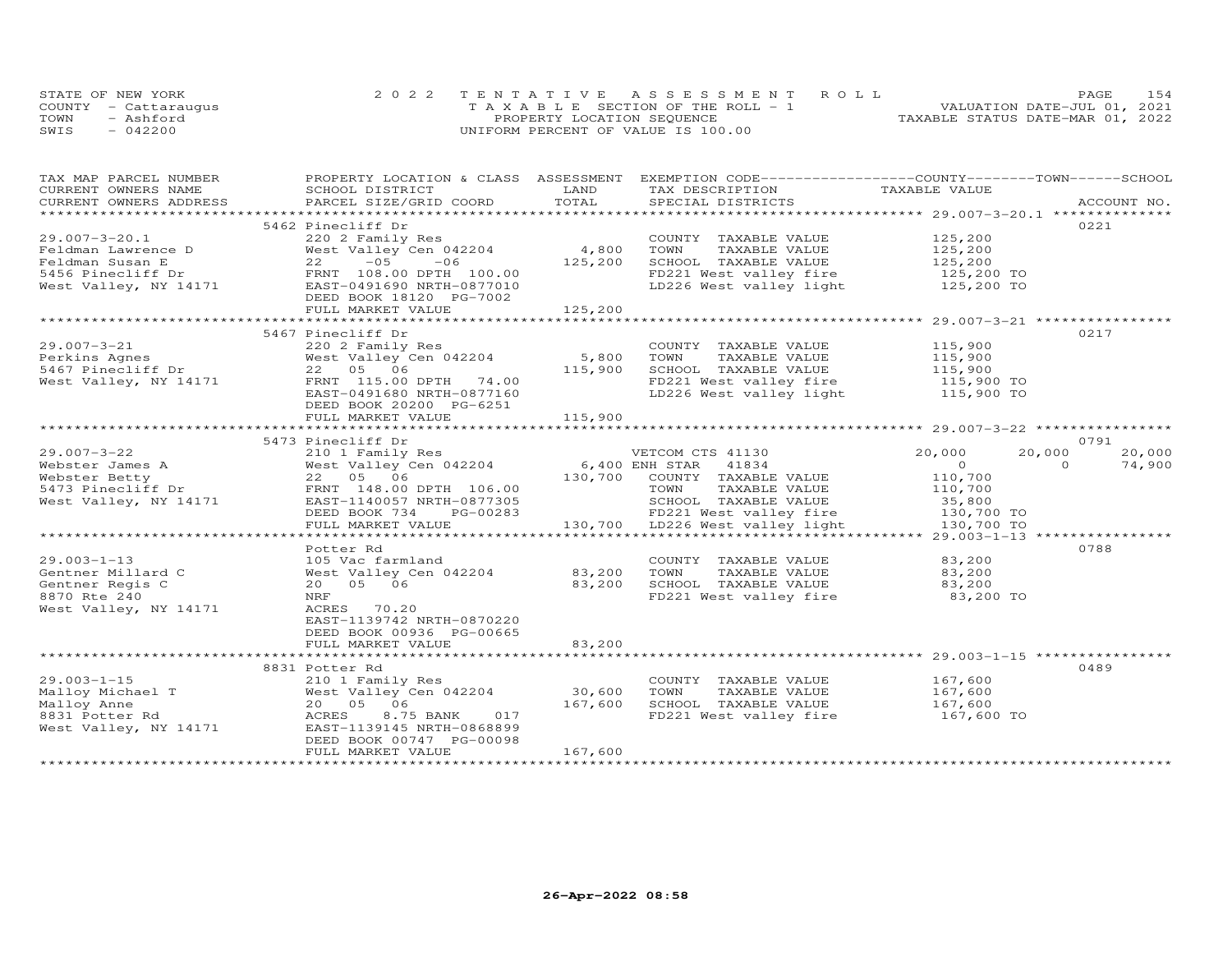|      | STATE OF NEW YORK    | 2022 TENTATIVE ASSESSMENT ROLL     | 155<br><b>PAGE</b>               |
|------|----------------------|------------------------------------|----------------------------------|
|      | COUNTY - Cattarauqus | TAXABLE SECTION OF THE ROLL - 1    | VALUATION DATE-JUL 01, 2021      |
| TOWN | - Ashford            | PROPERTY LOCATION SEQUENCE         | TAXABLE STATUS DATE-MAR 01, 2022 |
| SWIS | $-042200$            | UNIFORM PERCENT OF VALUE IS 100.00 |                                  |

| TAX MAP PARCEL NUMBER<br>CURRENT OWNERS NAME<br>CURRENT OWNERS ADDRESS<br>*************************                                                  | PROPERTY LOCATION & CLASS<br>SCHOOL DISTRICT<br>PARCEL SIZE/GRID COORD                                                                                                                             | ASSESSMENT<br>LAND<br>TOTAL                 | EXEMPTION CODE-----------------COUNTY-------TOWN------SCHOOL<br>TAX DESCRIPTION<br>SPECIAL DISTRICTS | TAXABLE VALUE                           | ACCOUNT NO. |
|------------------------------------------------------------------------------------------------------------------------------------------------------|----------------------------------------------------------------------------------------------------------------------------------------------------------------------------------------------------|---------------------------------------------|------------------------------------------------------------------------------------------------------|-----------------------------------------|-------------|
| $28.004 - 2 - 1.1$<br>Rodino Jeffrey M<br>6800 Prill Rd<br>East Otto, NY 14729                                                                       | Prill Rd<br>314 Rural vac<10<br>West Valley Cen 042204<br>60, 5, 6<br>ACRES<br>1.15<br>EAST-1118590 NRTH-0869532<br>DEED BOOK 20861 PG-9001<br>FULL MARKET VALUE                                   | 2,900<br>2,900<br>2,900                     | COUNTY TAXABLE VALUE<br>TOWN<br>TAXABLE VALUE<br>SCHOOL TAXABLE VALUE<br>FD221 West valley fire      | 2,900<br>2,900<br>2,900<br>2,900 TO     | 0753        |
| $28.004 - 2 - 1.6$<br>Boles Matt<br>510 Scott Ave<br>Fort Erie ON, Canada<br>L2A 5E9                                                                 | Prill Rd<br>312 Vac w/imprv<br>West Valley Cen 042204<br>60, 61/5/6<br>ACRES<br>4.80<br>DEED BOOK 20190 PG-4487<br>FULL MARKET VALUE<br>*********************                                      | 21,500<br>23,000<br>23,000<br>************* | COUNTY TAXABLE VALUE<br>TAXABLE VALUE<br>TOWN<br>SCHOOL TAXABLE VALUE<br>FD221 West valley fire      | 23,000<br>23,000<br>23,000<br>23,000 TO | 1579        |
| $28.004 - 2 - 1.7$<br>Alexander Lisa Marcell<br>Alexander Douglas W<br>3164 Longmeadow Rd<br>Burlington Ontario<br>Canada L7M2X6, Canada<br>L7M2X6   | Prill Rd<br>314 Rural vac<10<br>West Valley Cen 042204<br>60, 61/5/6<br>ACRES<br>4.30<br>EAST-1117984 NRTH-0869281<br>DEED BOOK 14824 PG-8001<br>FULL MARKET VALUE                                 | 14,300<br>14,300<br>14,300                  | COUNTY TAXABLE VALUE<br>TOWN<br>TAXABLE VALUE<br>SCHOOL TAXABLE VALUE<br>FD221 West valley fire      | 14,300<br>14,300<br>14,300<br>14,300 TO | 1587        |
| $28.004 - 2 - 1.9$<br>Rodino Jeffrey M<br>6800 Prill Rd<br>E. Otto, NY 14729                                                                         | Prill Rd<br>322 Rural vac>10<br>West Valley Cen 042204<br>60, 61, 5, 6<br>ACRES 16.20<br>EAST-1119337 NRTH-0871225<br>DEED BOOK 17290 PG-6001<br>FULL MARKET VALUE                                 | 40,200<br>40,200<br>40,200                  | COUNTY TAXABLE VALUE<br>TOWN<br>TAXABLE VALUE<br>SCHOOL TAXABLE VALUE<br>FD221 West valley fire      | 40,200<br>40,200<br>40,200<br>40,200 TO | 1596        |
| $28.004 - 2 - 1.10$<br>Alexander Lisa Marcelle<br>Alexander Douglas W<br>3164 Longmeadow Rd<br>Burlington Ontario<br>Canada L7M2X6, Canada<br>L7M2X6 | Prill Rd<br>312 Vac w/imprv<br>West Valley Cen 042204<br>$60 - 5 - 6$<br>4.25<br>ACRES<br>EAST-1118493 NRTH-0869093<br>DEED BOOK 14824 PG-8001<br>FULL MARKET VALUE<br>*************************** | 20,100<br>35,400<br>35,400                  | COUNTY TAXABLE VALUE<br>TOWN<br>TAXABLE VALUE<br>SCHOOL TAXABLE VALUE<br>FD221 West valley fire      | 35,400<br>35,400<br>35,400<br>35,400 TO | 1665        |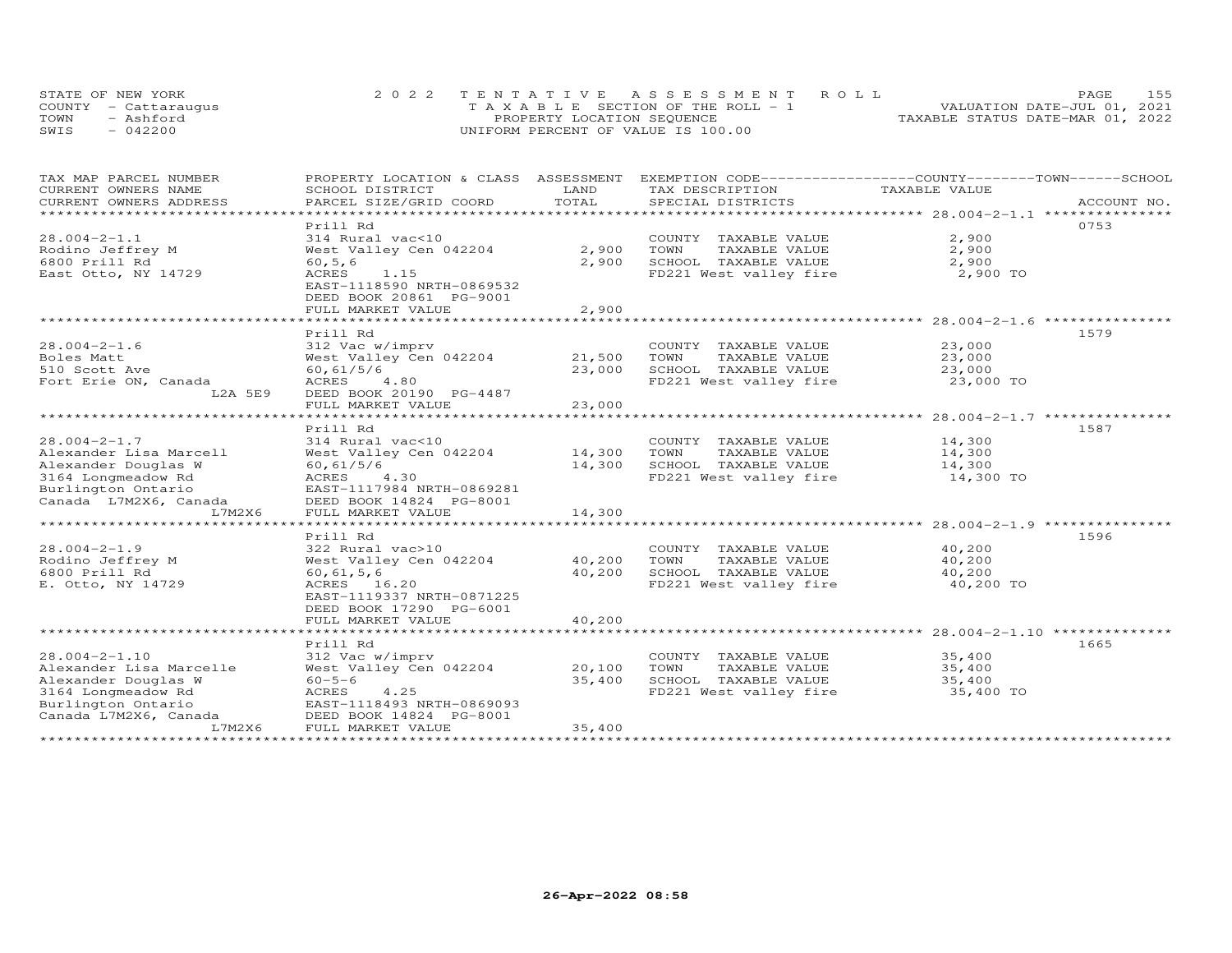| STATE OF NEW YORK    | 2022 TENTATIVE ASSESSMENT ROLL        | 156<br><b>PAGE</b>               |
|----------------------|---------------------------------------|----------------------------------|
| COUNTY - Cattaraugus | T A X A B L E SECTION OF THE ROLL - 1 | VALUATION DATE-JUL 01, 2021      |
| TOWN<br>- Ashford    | PROPERTY LOCATION SEQUENCE            | TAXABLE STATUS DATE-MAR 01, 2022 |
| SWIS<br>$-042200$    | UNIFORM PERCENT OF VALUE IS 100.00    |                                  |

| TAX MAP PARCEL NUMBER<br>CURRENT OWNERS NAME | PROPERTY LOCATION & CLASS ASSESSMENT<br>SCHOOL DISTRICT | LAND         | EXEMPTION CODE------------------COUNTY-------TOWN------SCHOOL<br>TAX DESCRIPTION | TAXABLE VALUE         |             |
|----------------------------------------------|---------------------------------------------------------|--------------|----------------------------------------------------------------------------------|-----------------------|-------------|
| CURRENT OWNERS ADDRESS                       | PARCEL SIZE/GRID COORD                                  | TOTAL        | SPECIAL DISTRICTS                                                                |                       | ACCOUNT NO. |
|                                              |                                                         | ************ |                                                                                  |                       |             |
|                                              | Prill Rd                                                |              |                                                                                  |                       | 1683        |
| $28.004 - 2 - 1.11$                          | 314 Rural vac<10                                        |              | COUNTY TAXABLE VALUE                                                             | 29,100                |             |
| Smallback Donald                             | West Valley Cen 042204                                  | 29,100       | TOWN<br>TAXABLE VALUE                                                            | 29,100                |             |
| 55 Knox Rd                                   | $60 - 5 - 6$                                            | 29,100       | SCHOOL TAXABLE VALUE                                                             | 29,100                |             |
| East Aurora, NY 14052                        | ACRES<br>8.10                                           |              | FD221 West valley fire                                                           | 29,100 TO             |             |
|                                              | EAST-1118408 NRTH-0869472                               |              |                                                                                  |                       |             |
|                                              | DEED BOOK 25955 PG-7001                                 |              |                                                                                  |                       |             |
|                                              | FULL MARKET VALUE                                       | 29,100       |                                                                                  |                       |             |
|                                              |                                                         |              |                                                                                  |                       |             |
| $28.004 - 2 - 1.12$                          | Prill Rd<br>322 Rural vac>10                            |              | COUNTY TAXABLE VALUE                                                             | 29,300                | 1725        |
| Lombardi Jason                               | West Valley Cen 042204                                  | 29,300       | TAXABLE VALUE<br>TOWN                                                            | 29,300                |             |
| 4339 Williams Rd                             | 60/5/6                                                  | 29,300       | SCHOOL TAXABLE VALUE                                                             | 29,300                |             |
| Ransomville, NY 14131                        | Split from 28.004-2-1.5                                 |              | FD221 West valley fire                                                           | 29,300 TO             |             |
|                                              | ACRES 13.90                                             |              |                                                                                  |                       |             |
|                                              | EAST-1117889 NRTH-0870329                               |              |                                                                                  |                       |             |
|                                              | DEED BOOK 28420 PG-2001                                 |              |                                                                                  |                       |             |
|                                              | FULL MARKET VALUE                                       | 29,300       |                                                                                  |                       |             |
|                                              | *******************                                     | ********     |                                                                                  |                       |             |
|                                              | Prill Rd                                                |              |                                                                                  |                       | 1726        |
| $28.004 - 2 - 1.13$                          | 322 Rural vac>10                                        |              | COUNTY TAXABLE VALUE                                                             | 30,000                |             |
| Lombardi Jason                               | West Valley Cen 042204                                  | 30,000       | TOWN<br>TAXABLE VALUE                                                            | 30,000                |             |
| 4339 Williams Rd                             | 60, 61, 5, 6                                            | 30,000       | SCHOOL TAXABLE VALUE                                                             | 30,000                |             |
| Ransomville, NY 14131                        | Split from 28.004-2-1.9                                 |              | FD221 West valley fire                                                           | 30,000 TO             |             |
|                                              | ACRES 10.80                                             |              |                                                                                  |                       |             |
|                                              | EAST-1118122 NRTH-0087277                               |              |                                                                                  |                       |             |
|                                              | DEED BOOK 28420 PG-2001<br>FULL MARKET VALUE            | 30,000       |                                                                                  |                       |             |
|                                              |                                                         |              |                                                                                  |                       |             |
|                                              | 6762 Prill Rd                                           |              |                                                                                  |                       | 0631        |
| $28.002 - 1 - 33$                            | 240 Rural res                                           |              | COUNTY TAXABLE VALUE                                                             | 401,500               |             |
| Dimatteo Gary                                | West Valley Cen 042204                                  | 133,600      | TOWN<br>TAXABLE VALUE                                                            | 401,500               |             |
| 3060 Niagara Falls Blvd                      | 61  05  06                                              | 401,500      | SCHOOL TAXABLE VALUE                                                             | 401,500               |             |
| North Tonawanda, NY 14120                    | ACRES 76.82                                             |              | FD221 West valley fire                                                           | 401,500 TO            |             |
|                                              | EAST-1119246 NRTH-0872015                               |              |                                                                                  |                       |             |
|                                              | DEED BOOK 1025<br>PG-538                                |              |                                                                                  |                       |             |
|                                              | FULL MARKET VALUE                                       | 401,500      |                                                                                  |                       |             |
|                                              |                                                         |              |                                                                                  |                       |             |
|                                              | 6800 Prill Rd                                           |              |                                                                                  |                       | 1578        |
| $28.004 - 2 - 1.5$                           | 322 Rural vac>10                                        |              | COUNTY TAXABLE VALUE                                                             | 108,900               |             |
| Rodino Jeffrey M                             | West Valley Cen 042204                                  | 108,900      | TOWN<br>TAXABLE VALUE                                                            | 108,900               |             |
| 6800 Prill Rd<br>E. Otto, NY 14729           | 60/5/6<br>ACRES 47.95                                   | 108,900      | SCHOOL TAXABLE VALUE<br>FD221 West valley fire                                   | 108,900<br>108,900 TO |             |
|                                              | EAST-1119001 NRTH-0870250                               |              |                                                                                  |                       |             |
|                                              | DEED BOOK 17290 PG-6001                                 |              |                                                                                  |                       |             |
|                                              | FULL MARKET VALUE                                       | 108,900      |                                                                                  |                       |             |
|                                              |                                                         |              |                                                                                  |                       |             |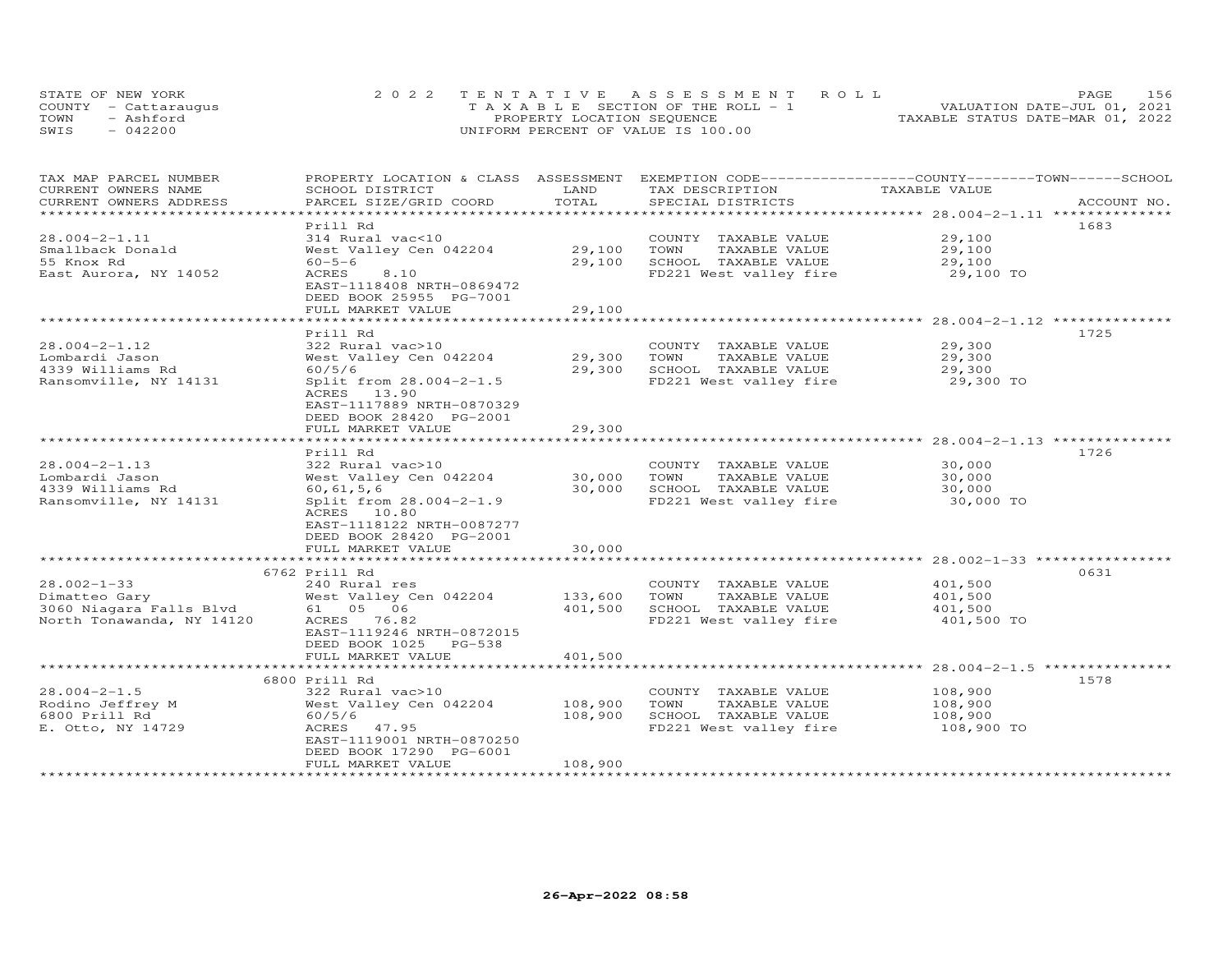| STATE OF NEW YORK    | 2022 TENTATIVE ASSESSMENT ROLL        | 157<br>PAGE.                     |
|----------------------|---------------------------------------|----------------------------------|
| COUNTY - Cattaraugus | T A X A B L E SECTION OF THE ROLL - 1 | VALUATION DATE-JUL 01, 2021      |
| TOWN<br>- Ashford    | PROPERTY LOCATION SEQUENCE            | TAXABLE STATUS DATE-MAR 01, 2022 |
| $-042200$<br>SWIS    | UNIFORM PERCENT OF VALUE IS 100.00    |                                  |

| TAX MAP PARCEL NUMBER    | PROPERTY LOCATION & CLASS ASSESSMENT |         | EXEMPTION CODE------------------COUNTY-------TOWN------SCHOOL |                    |                    |
|--------------------------|--------------------------------------|---------|---------------------------------------------------------------|--------------------|--------------------|
| CURRENT OWNERS NAME      | SCHOOL DISTRICT                      | LAND    | TAX DESCRIPTION                                               | TAXABLE VALUE      |                    |
| CURRENT OWNERS ADDRESS   | PARCEL SIZE/GRID COORD               | TOTAL   | SPECIAL DISTRICTS                                             |                    | ACCOUNT NO.        |
| **********************   |                                      |         |                                                               |                    |                    |
|                          | 6800 Prill Rd                        |         |                                                               |                    | 1586               |
| $28.004 - 2 - 1.8$       | 210 1 Family Res                     |         | COUNTY TAXABLE VALUE                                          | 225,800            |                    |
| Rodino Jeffrey M         | West Valley Cen 042204               | 24,400  | TOWN<br>TAXABLE VALUE                                         |                    |                    |
| 6800 Prill Rd            | 60, 61/5/6                           | 225,800 | SCHOOL TAXABLE VALUE                                          | 225,800<br>225,800 |                    |
| E. Otto, NY 14729        | ACRES<br>6.10                        |         | FD221 West valley fire 225,800 TO                             |                    |                    |
|                          | EAST-1119514 NRTH-0871027            |         |                                                               |                    |                    |
|                          | DEED BOOK 17290 PG-6001              |         |                                                               |                    |                    |
|                          | FULL MARKET VALUE                    | 225,800 |                                                               |                    |                    |
|                          |                                      |         |                                                               |                    |                    |
|                          |                                      |         |                                                               |                    |                    |
|                          | 6960 Prill Rd                        |         |                                                               |                    | 0747               |
| $28.004 - 2 - 31$        | 314 Rural vac<10                     |         | COUNTY TAXABLE VALUE                                          | 3,100              |                    |
| Watson Catherine         | West Valley Cen 042204               | 3,100   | TOWN<br>TAXABLE VALUE                                         | 3,100              |                    |
| 31 Paine St Uppr         | 60  05  06                           | 3,100   | SCHOOL TAXABLE VALUE                                          | 3,100              |                    |
| East Aurora, NY 14052    | ACRES<br>1.24                        |         | FD221 West valley fire 3,100 TO                               |                    |                    |
|                          | EAST-1118181 NRTH-0868580            |         |                                                               |                    |                    |
|                          | DEED BOOK 2020 PG-13320              |         |                                                               |                    |                    |
|                          | FULL MARKET VALUE                    | 3,100   |                                                               |                    |                    |
|                          |                                      |         |                                                               |                    |                    |
|                          | 6970 Prill Rd                        |         |                                                               |                    | 1443               |
| $28.004 - 2 - 1.4$       | 240 Rural res                        |         | BAS STAR 41854                                                | $\overline{0}$     | $\Omega$<br>30,000 |
| Kramer Richard J         | West Valley Cen 042204 37,900        |         | COUNTY TAXABLE VALUE                                          | 390,600            |                    |
| 6970 Prill Rd            | ACRES 14.25 BANK<br>017              | 390,600 | TOWN<br>TAXABLE VALUE                                         | 390,600            |                    |
| East Otto, NY 14729      | EAST-1117878 NRTH-0868663            |         | SCHOOL TAXABLE VALUE                                          | 360,600            |                    |
|                          | DEED BOOK 307<br>PG-9001             |         | FD221 West valley fire                                        | 390,600 TO         |                    |
|                          | FULL MARKET VALUE                    | 390,600 |                                                               |                    |                    |
|                          |                                      |         |                                                               |                    |                    |
|                          | Riceville Rd                         |         |                                                               |                    | 0743               |
| $20.002 - 2 - 8$         | 322 Rural vac>10                     |         | COUNTY TAXABLE VALUE                                          | 114,900            |                    |
| Fuchs Joseph J           | West Valley Cen 042204               | 114,900 | TOWN<br>TAXABLE VALUE                                         | 114,900            |                    |
| Fuchs Donna M            | 36 06 06                             | 114,900 | SCHOOL TAXABLE VALUE                                          | 114,900            |                    |
|                          | ACRES 74.00                          |         | FD221 West valley fire                                        | 114,900 TO         |                    |
| 8965 Woodside Dr         | EAST-1146460 NRTH-0891756            |         |                                                               |                    |                    |
| Eden, NY 14057-1460      |                                      |         |                                                               |                    |                    |
|                          | DEED BOOK 883<br>PG-00241            |         |                                                               |                    |                    |
|                          | FULL MARKET VALUE                    | 114,900 |                                                               |                    |                    |
|                          |                                      |         |                                                               |                    |                    |
|                          | Riceville Rd                         |         |                                                               |                    | 1490               |
| $20.002 - 2 - 12.1$      | 105 Vac farmland                     |         | COUNTY TAXABLE VALUE                                          | 250,000            |                    |
| Marrano Mark             | West Valley Cen 042204               | 250,000 | TOWN<br>TAXABLE VALUE                                         | 250,000            |                    |
| 100 Cedar Ridge Dr.      | 35 06 06                             | 250,000 | SCHOOL TAXABLE VALUE                                          | 250,000            |                    |
| West Seneca, NY 14224    | ACRES 200.50                         |         | FD221 West valley fire 250,000 TO                             |                    |                    |
|                          | EAST-1145535 NRTH-0887737            |         |                                                               |                    |                    |
| PRIOR OWNER ON 3/01/2022 | DEED BOOK 20221 PG-1808              |         |                                                               |                    |                    |
| Marrano Mark             | FULL MARKET VALUE                    | 250,000 |                                                               |                    |                    |
|                          |                                      |         |                                                               |                    |                    |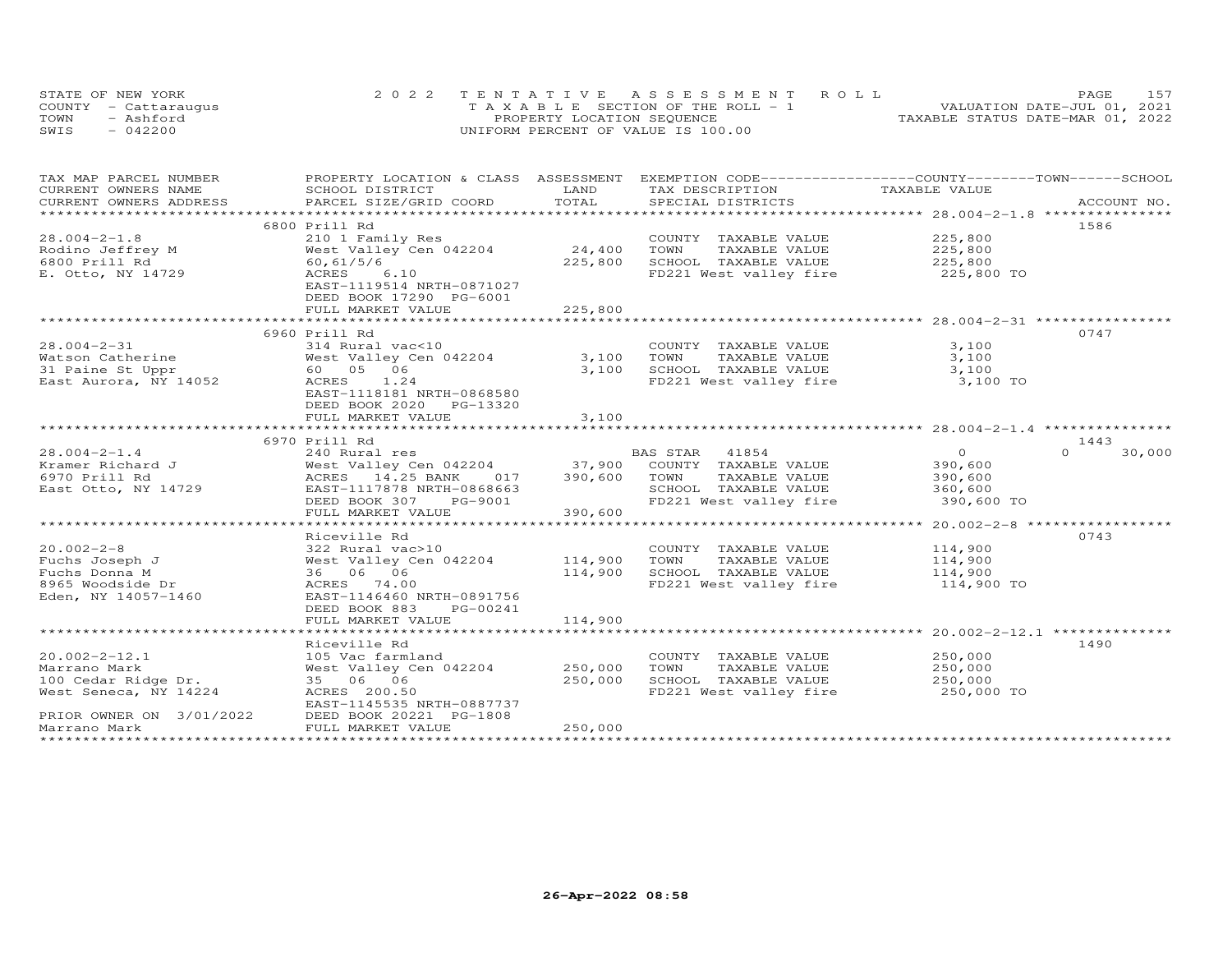|      | STATE OF NEW YORK    | 2022 TENTATIVE ASSESSMENT ROLL        | PAGE.                            | 158 |
|------|----------------------|---------------------------------------|----------------------------------|-----|
|      | COUNTY - Cattaraugus | T A X A B L E SECTION OF THE ROLL - 1 | VALUATION DATE-JUL 01, 2021      |     |
| TOWN | - Ashford            | PROPERTY LOCATION SEQUENCE            | TAXABLE STATUS DATE-MAR 01, 2022 |     |
| SWIS | $-042200$            | UNIFORM PERCENT OF VALUE IS 100.00    |                                  |     |

| TAX MAP PARCEL NUMBER<br>CURRENT OWNERS NAME | PROPERTY LOCATION & CLASS ASSESSMENT EXEMPTION CODE-----------------COUNTY-------TOWN------SCHOOL<br>SCHOOL DISTRICT | LAND        | TAX DESCRIPTION TAXABLE VALUE                     |                                                                                  |                    |
|----------------------------------------------|----------------------------------------------------------------------------------------------------------------------|-------------|---------------------------------------------------|----------------------------------------------------------------------------------|--------------------|
|                                              |                                                                                                                      |             |                                                   |                                                                                  |                    |
|                                              | Riceville Rd                                                                                                         |             |                                                   |                                                                                  | 1662               |
| $20.002 - 2 - 12.4$                          | 314 Rural vac<10                                                                                                     |             | COUNTY TAXABLE VALUE                              | 11,500                                                                           |                    |
| Papp Joseph                                  | West Valley Cen 042204 11,500 TOWN                                                                                   |             | TAXABLE VALUE                                     | 11,500                                                                           |                    |
| 10003 McLaughlin Rd                          | 35, 6, 6                                                                                                             | 11,500      | SCHOOL TAXABLE VALUE                              | 11,500                                                                           |                    |
| West Valley, NY 14171                        | 3,20<br>ACRES                                                                                                        |             | FD221 West valley fire 11,500 TO                  |                                                                                  |                    |
|                                              | EAST-1146920 NRTH-0886619                                                                                            |             |                                                   |                                                                                  |                    |
|                                              | DEED BOOK 11244 PG-4002                                                                                              |             |                                                   |                                                                                  |                    |
|                                              | FULL MARKET VALUE                                                                                                    | 11,500      |                                                   |                                                                                  |                    |
|                                              |                                                                                                                      |             |                                                   |                                                                                  |                    |
|                                              | Riceville Rd                                                                                                         |             |                                                   |                                                                                  | 1681               |
| $20.002 - 2 - 12.5$                          | 311 Res vac land                                                                                                     |             | COUNTY TAXABLE VALUE                              | 15,000                                                                           |                    |
| Marrano Mark                                 | West Valley Cen 042204                                                                                               | 15,000      | TAXABLE VALUE<br>TOWN                             | 15,000                                                                           |                    |
| 100 Cedar Ridge Dr.                          | $35 - 6 - 6$                                                                                                         | 15,000      | SCHOOL TAXABLE VALUE<br>FD221 West valley fire    | 15,000                                                                           |                    |
| West Seneca, NY 14224                        | ACRES<br>2,20                                                                                                        |             |                                                   | 15,000 TO                                                                        |                    |
| PRIOR OWNER ON 3/01/2022                     | EAST-1146380 NRTH-0888740                                                                                            |             |                                                   |                                                                                  |                    |
| Marrano Mark                                 | DEED BOOK 20221 PG-1808<br>FULL MARKET VALUE                                                                         | 15,000      |                                                   |                                                                                  |                    |
| ****************                             |                                                                                                                      | *********** |                                                   | *******************************20.002-2-12.8 *********************************** |                    |
|                                              | Riceville Rd                                                                                                         |             |                                                   |                                                                                  |                    |
| $20.002 - 2 - 12.8$                          | 322 Rural vac>10                                                                                                     |             | COUNTY TAXABLE VALUE                              |                                                                                  |                    |
| Arcara Karen                                 | West Valley Cen 042204 25,100                                                                                        |             | TOWN<br>TAXABLE VALUE                             | 25,100<br>25,100                                                                 |                    |
| 5049 Riceville Rd                            | 35 06 06                                                                                                             | 25,100      |                                                   | 25,100                                                                           |                    |
| West Valley, NY 14171                        | Split from 12.1                                                                                                      |             | SCHOOL TAXABLE VALUE<br>FD221 West valley fire    | $25,100$ TO                                                                      |                    |
|                                              | 6.25<br>ACRES                                                                                                        |             |                                                   |                                                                                  |                    |
|                                              | EAST-1147200 NRTH-0888335                                                                                            |             |                                                   |                                                                                  |                    |
|                                              | DEED BOOK 2020 PG-13635                                                                                              |             |                                                   |                                                                                  |                    |
|                                              | FULL MARKET VALUE                                                                                                    | 25,100      |                                                   |                                                                                  |                    |
|                                              |                                                                                                                      |             |                                                   |                                                                                  |                    |
|                                              | 5020 Riceville Rd                                                                                                    |             | 82 PCT OF VALUE USED FOR EXEMPTION PURPOSES       |                                                                                  | 1481               |
| $20.002 - 2 - 12.2$                          | 270 Mfg housing                                                                                                      |             | VETWAR CTS 41120                                  | 12,000<br>12,000                                                                 | 12,000             |
| Stromayer Judith A                           | West Valley Cen 042204                                                                                               |             | 53,700 VETDIS CTS 41140<br>106,300 BAS STAR 41854 | 40,000 40,000                                                                    | 40,000             |
| Stromayer Robert J                           | 35 06 06                                                                                                             |             | 106,300 BAS STAR 41854                            | $\overline{0}$                                                                   | 30,000<br>$\Omega$ |
| 5020 Riceville Rd                            | PERMANENT CERTIFICATE                                                                                                |             | COUNTY TAXABLE VALUE                              | 54,300<br>54,300                                                                 |                    |
| West Valley, NY 14171                        | ACRES 19.70                                                                                                          |             | TOWN<br>TAXABLE VALUE                             |                                                                                  |                    |
|                                              | EAST-1147393 NRTH-0888963                                                                                            |             |                                                   |                                                                                  |                    |
|                                              | DEED BOOK 12187 PG-9001                                                                                              | 106,300     |                                                   |                                                                                  |                    |
|                                              | FULL MARKET VALUE                                                                                                    |             |                                                   |                                                                                  |                    |
|                                              |                                                                                                                      |             |                                                   |                                                                                  |                    |
|                                              | 5049 Riceville Rd                                                                                                    |             |                                                   |                                                                                  |                    |
| $20.002 - 2 - 12.9$                          | 210 1 Family Res                                                                                                     |             | COUNTY TAXABLE VALUE                              | 454,800                                                                          |                    |
| Arcara Karen                                 | West Valley Cen 042204                                                                                               | 21,900      | TOWN<br>TAXABLE VALUE                             | 454,800                                                                          |                    |
| 5049 Riceville Rd                            | $35 - 6 - 6$                                                                                                         | 454,800     | SCHOOL TAXABLE VALUE                              | 454,800                                                                          |                    |
| West Valley, NY 14171                        | Split from 12.5<br>ACRES<br>4.95                                                                                     |             | FD221 West valley fire                            | 454,800 TO                                                                       |                    |
|                                              | EAST-1446740 NRTH-0888620                                                                                            |             |                                                   |                                                                                  |                    |
|                                              | DEED BOOK 2020 PG-13635                                                                                              |             |                                                   |                                                                                  |                    |
|                                              | FULL MARKET VALUE                                                                                                    | 454,800     |                                                   |                                                                                  |                    |
|                                              |                                                                                                                      |             |                                                   |                                                                                  |                    |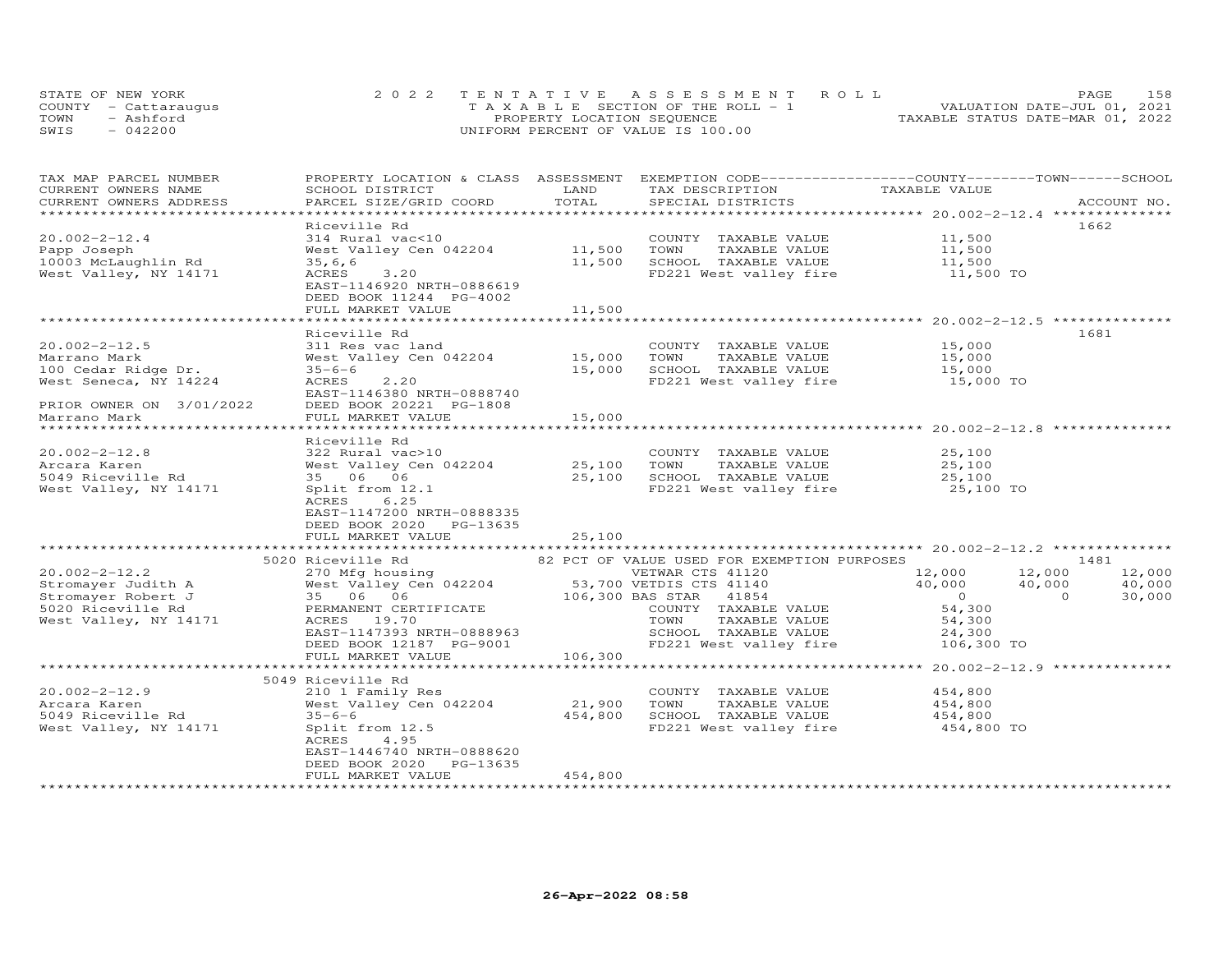|      | STATE OF NEW YORK    | 2022 TENTATIVE ASSESSMENT ROLL        | PAGE                             | 159 |
|------|----------------------|---------------------------------------|----------------------------------|-----|
|      | COUNTY - Cattarauqus | T A X A B L E SECTION OF THE ROLL - 1 | VALUATION DATE-JUL 01, 2021      |     |
| TOWN | - Ashford            | PROPERTY LOCATION SEQUENCE            | TAXABLE STATUS DATE-MAR 01, 2022 |     |
| SWIS | $-042200$            | UNIFORM PERCENT OF VALUE IS 100.00    |                                  |     |

| TAX MAP PARCEL NUMBER                                  | PROPERTY LOCATION & CLASS ASSESSMENT EXEMPTION CODE----------------COUNTY-------TOWN------SCHOOL |                       |                                                       |                    |                          |
|--------------------------------------------------------|--------------------------------------------------------------------------------------------------|-----------------------|-------------------------------------------------------|--------------------|--------------------------|
| CURRENT OWNERS NAME                                    | SCHOOL DISTRICT                                                                                  | LAND                  | TAX DESCRIPTION TAXABLE VALUE                         |                    |                          |
| CURRENT OWNERS ADDRESS                                 | PARCEL SIZE/GRID COORD                                                                           | TOTAL                 | SPECIAL DISTRICTS                                     |                    | ACCOUNT NO.              |
|                                                        |                                                                                                  |                       |                                                       |                    |                          |
|                                                        | 5089 Riceville Rd                                                                                |                       |                                                       |                    | 0750                     |
| $20.002 - 2 - 13.1$                                    | 210 1 Family Res                                                                                 | $29,600$ <sup>B</sup> | BAS STAR<br>41854                                     | $\overline{O}$     | $\Omega$<br>30,000       |
| Abdo Edward J                                          | West Valley Cen 042204                                                                           |                       | COUNTY TAXABLE VALUE                                  | 103,900            |                          |
| Abdo Bonnie Lynn                                       | 35 06 06                                                                                         | 103,900               | TOWN<br>TAXABLE VALUE                                 | 103,900            |                          |
| 5089 Riceville Rd                                      | 8.60<br>ACRES                                                                                    |                       | SCHOOL TAXABLE VALUE                                  | 73,900             |                          |
| West Valley, NY 14171                                  | EAST-1145762 NRTH-0889457                                                                        |                       | FD221 West valley fire 103,900 TO                     |                    |                          |
|                                                        | DEED BOOK 20940 PG-9001                                                                          |                       |                                                       |                    |                          |
|                                                        | FULL MARKET VALUE                                                                                | 103,900               |                                                       |                    |                          |
|                                                        |                                                                                                  |                       |                                                       |                    |                          |
|                                                        | 5101 Riceville Rd                                                                                |                       |                                                       |                    | 1086                     |
| $20.002 - 2 - 13.2$                                    | 210 1 Family Res                                                                                 |                       | COUNTY TAXABLE VALUE                                  | 155,900            |                          |
| Kuczka Philip M                                        | West Valley Cen 042204                                                                           | 10,700                | TOWN<br>TAXABLE VALUE                                 | 155,900<br>155,900 |                          |
| Kuczka Danneall                                        | 35 06 06                                                                                         | 155,900               | SCHOOL TAXABLE VALUE                                  |                    |                          |
| 5101 Riceville Rd                                      | FRNT 200.00 DPTH 162.00                                                                          |                       | FD221 West valley fire                                | 155,900 TO         |                          |
| West Valley, NY 14171                                  | BANK<br>017                                                                                      |                       |                                                       |                    |                          |
|                                                        | EAST-1145754 NRTH-0889769                                                                        |                       |                                                       |                    |                          |
|                                                        | DEED BOOK 2021    PG-12771                                                                       |                       |                                                       |                    |                          |
|                                                        | FULL MARKET VALUE                                                                                | 155,900               |                                                       |                    |                          |
|                                                        |                                                                                                  |                       |                                                       |                    |                          |
|                                                        | 5111 Riceville Rd                                                                                |                       |                                                       |                    | 0727                     |
|                                                        |                                                                                                  |                       |                                                       | $\sim$ 0           | $\Omega$<br>74,900       |
|                                                        |                                                                                                  |                       |                                                       | 259,500            |                          |
|                                                        |                                                                                                  | 259,500               | TOWN<br>TAXABLE VALUE                                 | 259,500<br>184,600 |                          |
| West Valley, NY 14171                                  |                                                                                                  |                       | SCHOOL TAXABLE VALUE                                  |                    |                          |
|                                                        | EAST-1144217 NRTH-0889723                                                                        |                       | FD221 West valley fire 259,500 TO                     |                    |                          |
|                                                        | DEED BOOK 855<br>PG-00248                                                                        |                       |                                                       |                    |                          |
|                                                        | FULL MARKET VALUE                                                                                | 259,500               |                                                       |                    |                          |
|                                                        |                                                                                                  |                       |                                                       |                    |                          |
|                                                        | 5131 Riceville Rd                                                                                |                       |                                                       |                    | 0745                     |
| $20.002 - 2 - 15.1$                                    | 210 1 Family Res                                                                                 |                       | 41720<br>AG DIST                                      | 13,704             | 13,704 13,704            |
| Dashnaw Joseph E                                       | West Valley Cen 042204                                                                           |                       |                                                       | $\overline{0}$     | $\overline{0}$<br>30,000 |
| 5131 Riceville Rd                                      | 36 06 06                                                                                         |                       | 35,400 BAS STAR 41854<br>93,200 COUNTY TAXABLE VALUE  | 79,496             |                          |
| West Valley, NY 14171                                  | ACRES<br>9.65                                                                                    |                       |                                                       | 79,496             |                          |
|                                                        | EAST-1144587 NRTH-0890559                                                                        |                       | TOWN       TAXABLE  VALUE<br>SCHOOL    TAXABLE  VALUE | 49,496             |                          |
| MAY BE SUBJECT TO PAYMENT<br>----- <i>INM</i> TIL 2026 | DEED BOOK 1446 PG-8003                                                                           |                       | FD221 West valley fire                                | 93,200 TO          |                          |
|                                                        | FULL MARKET VALUE                                                                                | 93,200                |                                                       |                    |                          |
|                                                        |                                                                                                  |                       |                                                       |                    |                          |
|                                                        | 5190 Riceville Rd                                                                                |                       |                                                       |                    | 1569                     |
| $20.002 - 2 - 15.4$                                    | 113 Cattle farm                                                                                  |                       | 41720<br>AG DIST                                      | 58,807             | 58,807<br>58,807         |
| Dashnaw Timothy H                                      | West Valley Cen 042204 102,700 BAS STAR                                                          |                       | 41854                                                 | $\overline{0}$     | 30,000<br>$\Omega$       |
| Dashnaw Patricia R                                     | 36/6/6                                                                                           |                       | 350,700 SILO T/C/S 42100                              | 5,085              | 5,085<br>5,085           |
| 5190 Riceville Rd                                      | ACRES 58.25                                                                                      |                       | COUNTY TAXABLE VALUE                                  | 286,808            |                          |
| West Valley, NY 14171                                  | EAST-1144766 NRTH-0891472                                                                        |                       | TOWN<br>TAXABLE VALUE                                 | 286,808            |                          |
|                                                        | DEED BOOK 838<br>PG-3001                                                                         |                       | SCHOOL TAXABLE VALUE                                  | 256,808            |                          |
| MAY BE SUBJECT TO PAYMENT                              | FULL MARKET VALUE                                                                                |                       | 350,700 FD221 West valley fire                        | 350,700 TO         |                          |
| UNDER AGDIST LAW TIL 2026                              |                                                                                                  |                       |                                                       |                    |                          |
|                                                        |                                                                                                  |                       |                                                       |                    |                          |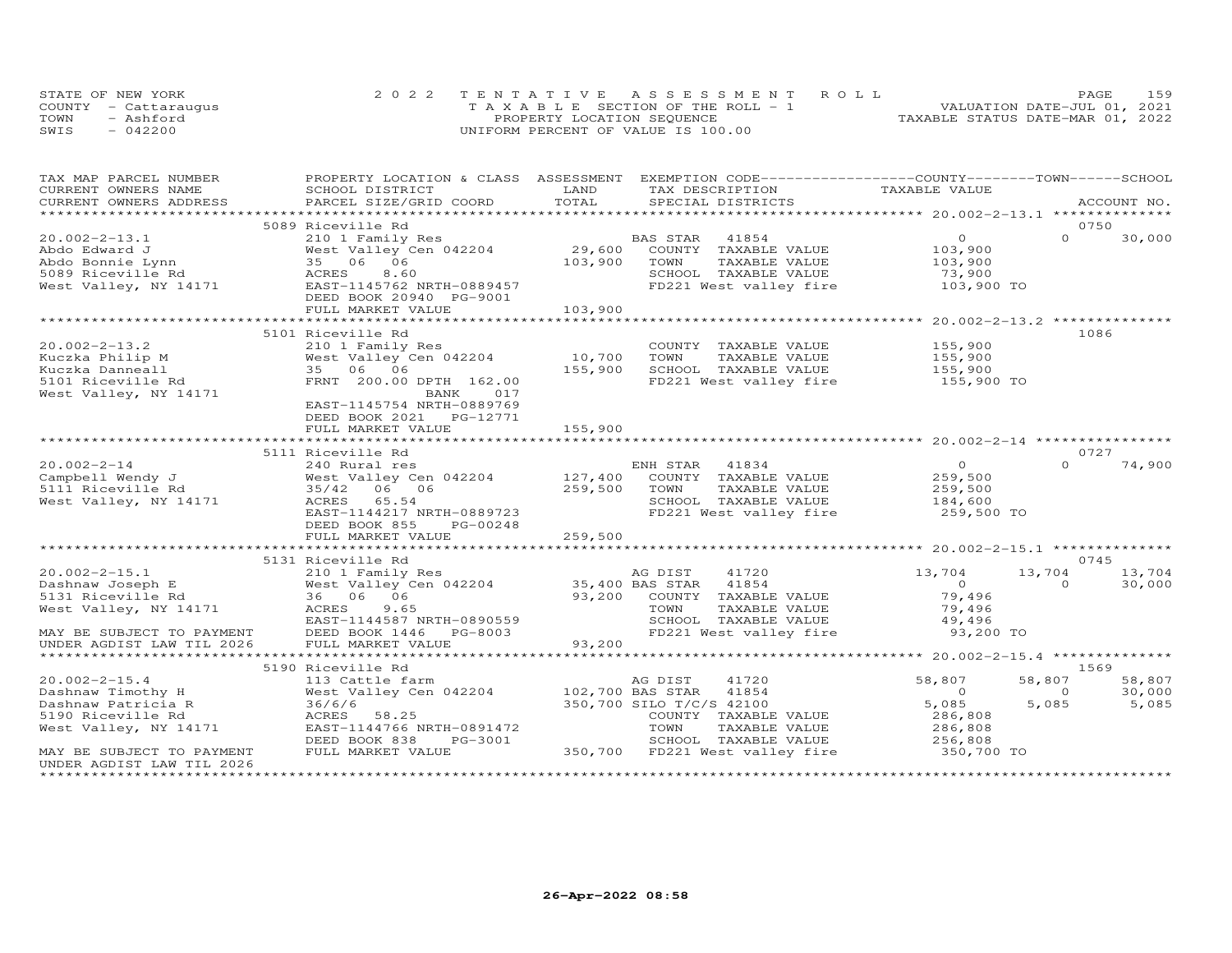|      | STATE OF NEW YORK    | 2022 TENTATIVE ASSESSMENT ROLL        |                                  | PAGE | 160 |
|------|----------------------|---------------------------------------|----------------------------------|------|-----|
|      | COUNTY - Cattaraugus | T A X A B L E SECTION OF THE ROLL - 1 | VALUATION DATE-JUL 01, 2021      |      |     |
| TOWN | - Ashford            | PROPERTY LOCATION SEQUENCE            | TAXABLE STATUS DATE-MAR 01, 2022 |      |     |
| SWIS | $-042200$            | UNIFORM PERCENT OF VALUE IS 100.00    |                                  |      |     |

| TAX MAP PARCEL NUMBER                                                                                                                     |                                                                                                              |              | PROPERTY LOCATION & CLASS ASSESSMENT EXEMPTION CODE----------------COUNTY-------TOWN-----SCHOOL |                         |          |             |
|-------------------------------------------------------------------------------------------------------------------------------------------|--------------------------------------------------------------------------------------------------------------|--------------|-------------------------------------------------------------------------------------------------|-------------------------|----------|-------------|
| CURRENT OWNERS NAME                                                                                                                       | SCHOOL DISTRICT                                                                                              | LAND         | TAX DESCRIPTION                                                                                 | TAXABLE VALUE           |          |             |
| CURRENT OWNERS ADDRESS<br>.CURRENT OWNERS ADDRESS PARCEL SIZE/GRID COORD TOTAL SPECIAL DISTRICTS ACCOUNT NO ACCOUNT NO ACCOUNT NO ACCOUNT |                                                                                                              |              |                                                                                                 |                         |          | ACCOUNT NO. |
|                                                                                                                                           |                                                                                                              |              |                                                                                                 |                         |          |             |
|                                                                                                                                           | 5200 Riceville Rd                                                                                            |              |                                                                                                 |                         | 1009     |             |
| $20.002 - 2 - 15.2$                                                                                                                       |                                                                                                              |              |                                                                                                 |                         | $\Omega$ | 74,900      |
| Stockin David B                                                                                                                           |                                                                                                              |              |                                                                                                 |                         |          |             |
|                                                                                                                                           |                                                                                                              | 125,900 TOWN | TAXABLE VALUE                                                                                   |                         |          |             |
|                                                                                                                                           |                                                                                                              |              | SCHOOL TAXABLE VALUE                                                                            | 125,900<br>51,000       |          |             |
| West Valley, NY 14171                                                                                                                     | EAST-1144221 NRTH-0891591                                                                                    |              | FD221 West valley fire 125,900 TO                                                               |                         |          |             |
|                                                                                                                                           | DEED BOOK 00868 PG-00914                                                                                     |              |                                                                                                 |                         |          |             |
|                                                                                                                                           | FULL MARKET VALUE                                                                                            | 125,900      |                                                                                                 |                         |          |             |
|                                                                                                                                           |                                                                                                              |              |                                                                                                 |                         |          |             |
|                                                                                                                                           | 5201 Riceville Rd                                                                                            |              |                                                                                                 |                         | 1263     |             |
| $20.002 - 2 - 15.3$                                                                                                                       | 210 1 Family Res<br>West Valley Cen 042204 12,000 ENH STAR 41834<br>36/43 06 06 161,200 COUNTY TAXABLE VALUE |              |                                                                                                 | 80,600                  | 80,600   | 80,600      |
| Heim Donald L                                                                                                                             |                                                                                                              |              |                                                                                                 | $\Omega$                | $\Omega$ | 74,900      |
| 5201 Riceville Rd                                                                                                                         |                                                                                                              |              |                                                                                                 | 80,600                  |          |             |
| West Valley, NY 14171                                                                                                                     | ACRES 1.00                                                                                                   |              |                                                                                                 |                         |          |             |
|                                                                                                                                           | AURED BOOK 00941 PG-01052                                                                                    |              |                                                                                                 |                         |          |             |
|                                                                                                                                           | FULL MARKET VALUE                                                                                            |              | 161,200 FD221 West valley fire 161,200 TO                                                       |                         |          |             |
|                                                                                                                                           |                                                                                                              |              |                                                                                                 |                         |          |             |
|                                                                                                                                           | 5205 Riceville Rd                                                                                            |              |                                                                                                 |                         | 0751     |             |
|                                                                                                                                           |                                                                                                              |              |                                                                                                 | $\overline{O}$          | $\Omega$ | 74,900      |
|                                                                                                                                           |                                                                                                              |              |                                                                                                 |                         |          |             |
|                                                                                                                                           |                                                                                                              |              |                                                                                                 | 171,600                 |          |             |
|                                                                                                                                           |                                                                                                              |              |                                                                                                 | 171,600<br>96,700       |          |             |
|                                                                                                                                           |                                                                                                              |              |                                                                                                 |                         |          |             |
| West Valley, NY 14171 EAST-1143876 NRTH-0891534                                                                                           |                                                                                                              |              | FD221 West valley fire 171,600 TO                                                               |                         |          |             |
|                                                                                                                                           | DEED BOOK 846<br>PG-00112                                                                                    |              |                                                                                                 |                         |          |             |
|                                                                                                                                           | FULL MARKET VALUE                                                                                            | 171,600      |                                                                                                 |                         |          |             |
|                                                                                                                                           |                                                                                                              |              |                                                                                                 |                         |          |             |
|                                                                                                                                           | 5210 Riceville Rd                                                                                            |              |                                                                                                 |                         | 0834     |             |
| $20.002 - 2 - 16$                                                                                                                         |                                                                                                              |              |                                                                                                 |                         | $\Omega$ | 74,900      |
| Hilts Gene N                                                                                                                              |                                                                                                              |              |                                                                                                 |                         |          |             |
| 5210 Riceville Rd                                                                                                                         | 210 1 Family Res<br>West Valley Cen 042204<br>36 06 06                                                       |              | ENH STAR 41834<br>20,100 COUNTY TAXABLE VALUE<br>192,700 TOWN TAXABLE VALUE<br>TAXABLE VALUE    | 0<br>192,700<br>192,700 |          |             |
| West Valley, NY 14171                                                                                                                     | ACRES<br>4.50                                                                                                |              | SCHOOL TAXABLE VALUE                                                                            | 117,800                 |          |             |
|                                                                                                                                           | DEED BOOK 00924 PG-00588                                                                                     |              | FD221 West valley fire                                                                          | 192,700 TO              |          |             |
|                                                                                                                                           | FULL MARKET VALUE                                                                                            | 192,700      |                                                                                                 |                         |          |             |
|                                                                                                                                           |                                                                                                              |              |                                                                                                 |                         |          |             |
|                                                                                                                                           | 5232 Riceville Rd                                                                                            |              |                                                                                                 |                         | 0757     |             |
| $20.002 - 3 - 11$                                                                                                                         | 210 1 Family Res                                                                                             |              | BAS STAR 41854                                                                                  | $\overline{O}$          | $\Omega$ | 30,000      |
| Grzechowiak Phillip J                                                                                                                     |                                                                                                              |              | 14,600 COUNTY TAXABLE VALUE                                                                     | 157,600                 |          |             |
| Grzechowiak Jeanette N                                                                                                                    | 210 1 Family Res<br>West Valley Cen 042204<br>43 06<br>ACRES 2.05 BANK 081<br>EAST-1143466 NRTH-0891909      | 157,600      | TOWN<br>TAXABLE VALUE                                                                           | 157,600                 |          |             |
| 5232 Riceville Rd                                                                                                                         | 081                                                                                                          |              | SCHOOL TAXABLE VALUE                                                                            |                         |          |             |
| West Valley, NY 14171                                                                                                                     |                                                                                                              |              | FD221 West valley fire                                                                          | 127,600<br>157,600 TO   |          |             |
|                                                                                                                                           | DEED BOOK 9134 PG-6001                                                                                       |              |                                                                                                 |                         |          |             |
|                                                                                                                                           | FULL MARKET VALUE                                                                                            | 157,600      |                                                                                                 |                         |          |             |
|                                                                                                                                           |                                                                                                              |              |                                                                                                 |                         |          |             |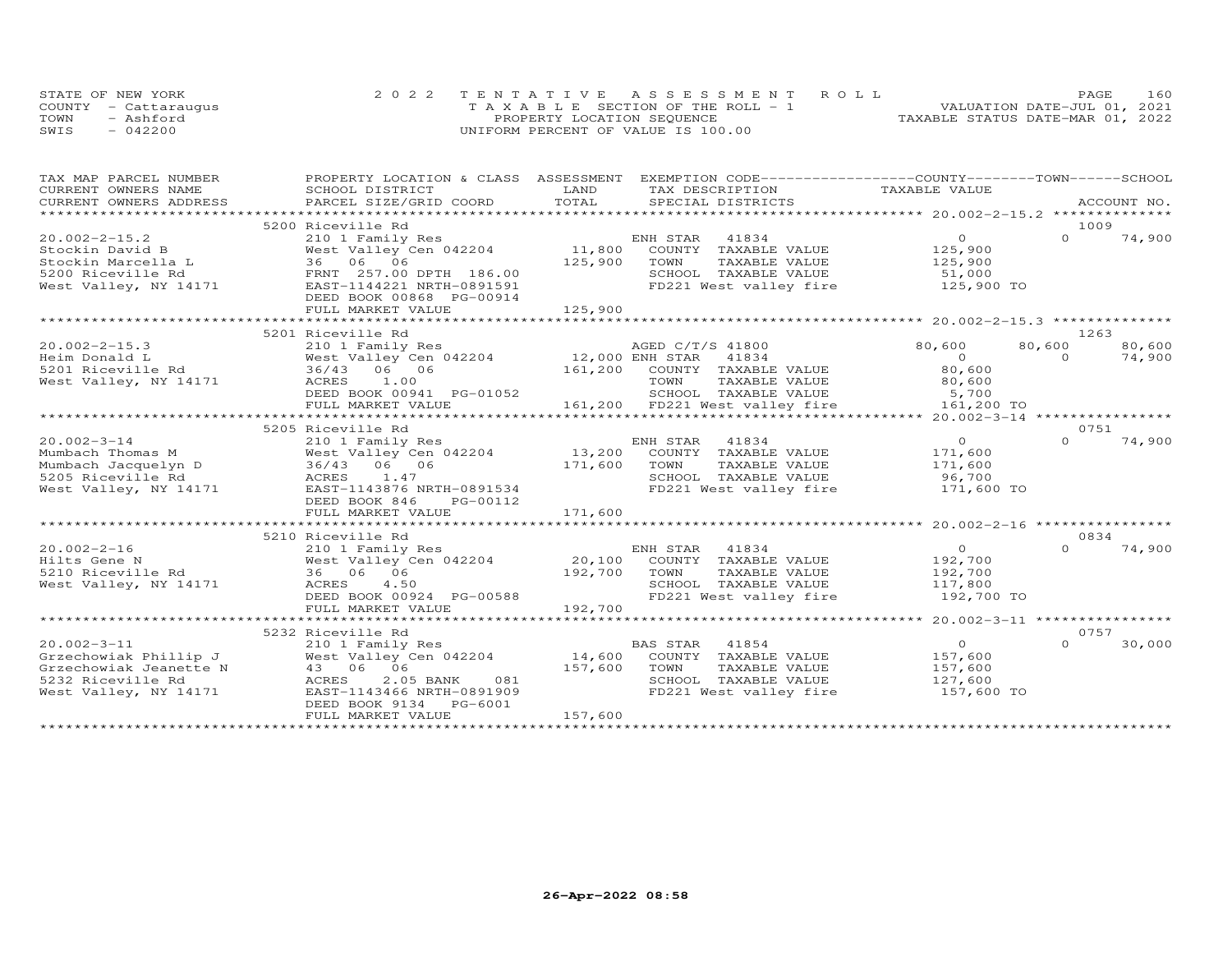| STATE OF NEW YORK    | 2022 TENTATIVE ASSESSMENT ROLL        | PAGE.                            | 161 |
|----------------------|---------------------------------------|----------------------------------|-----|
| COUNTY - Cattaraugus | T A X A B L E SECTION OF THE ROLL - 1 | VALUATION DATE-JUL 01, 2021      |     |
| TOWN<br>- Ashford    | PROPERTY LOCATION SEQUENCE            | TAXABLE STATUS DATE-MAR 01, 2022 |     |
| SWIS<br>$-042200$    | UNIFORM PERCENT OF VALUE IS 100.00    |                                  |     |

| TAX MAP PARCEL NUMBER                          | PROPERTY LOCATION & CLASS ASSESSMENT EXEMPTION CODE----------------COUNTY-------TOWN------SCHOOL |         |                                               |               |                       |                  |             |
|------------------------------------------------|--------------------------------------------------------------------------------------------------|---------|-----------------------------------------------|---------------|-----------------------|------------------|-------------|
| CURRENT OWNERS NAME                            | SCHOOL DISTRICT                                                                                  | LAND    | TAX DESCRIPTION                               | TAXABLE VALUE |                       |                  |             |
| CURRENT OWNERS ADDRESS<br>******************** | PARCEL SIZE/GRID COORD                                                                           | TOTAL   | SPECIAL DISTRICTS                             |               |                       |                  | ACCOUNT NO. |
|                                                |                                                                                                  |         |                                               |               |                       | 1501             |             |
| $20.002 - 3 - 16.2$                            | 5237 Riceville Rd                                                                                |         | 41854                                         |               | $\overline{0}$        | $\Omega$         | 30,000      |
|                                                | 240 Rural res                                                                                    | 40,000  | BAS STAR                                      |               |                       |                  |             |
| Durandetto Scott A<br>Durandetto Lesley G      | West Valley Cen 042204<br>43 06 06                                                               | 153,000 | COUNTY TAXABLE VALUE<br>TAXABLE VALUE<br>TOWN |               | 153,000               |                  |             |
| 5237 Riceville Rd                              | FRNT 457.50 DPTH                                                                                 |         | SCHOOL TAXABLE VALUE                          |               | 153,000<br>123,000    |                  |             |
| West Valley, NY 14171                          | ACRES 17.90                                                                                      |         | FD221 West valley fire                        |               | 153,000 TO            |                  |             |
|                                                | EAST-1143371 NRTH-0890969                                                                        |         |                                               |               |                       |                  |             |
|                                                | DEED BOOK 576<br>PG-00120                                                                        |         |                                               |               |                       |                  |             |
|                                                | FULL MARKET VALUE                                                                                | 153,000 |                                               |               |                       |                  |             |
|                                                |                                                                                                  |         |                                               |               |                       |                  |             |
|                                                | 5245 Riceville Rd                                                                                |         |                                               |               |                       | 0507             |             |
| $20.002 - 3 - 16.1$                            | 210 1 Family Res                                                                                 |         | BAS STAR<br>41854                             |               | $\overline{O}$        | $\Omega$         | 30,000      |
| Noziglia Richard J                             | West Valley Cen 042204                                                                           | 20,700  | COUNTY TAXABLE VALUE                          |               | 122,400               |                  |             |
| 5245 Riceville Rd                              | 43 06 06                                                                                         | 122,400 | TOWN                                          | TAXABLE VALUE | 122,400               |                  |             |
| West Valley, NY 14171                          | FF 180.00                                                                                        |         | SCHOOL TAXABLE VALUE                          |               | 92,400                |                  |             |
|                                                | ACRES<br>4.60 BANK 081                                                                           |         | FD221 West valley fire                        |               | 122,400 TO            |                  |             |
|                                                | EAST-0494762 NRTH-0891177                                                                        |         |                                               |               |                       |                  |             |
|                                                | DEED BOOK 1016 PG-1002                                                                           |         |                                               |               |                       |                  |             |
|                                                | FULL MARKET VALUE                                                                                | 122,400 |                                               |               |                       |                  |             |
|                                                |                                                                                                  |         |                                               |               |                       |                  |             |
|                                                | Riley Rd                                                                                         |         |                                               |               |                       | 0917             |             |
| $20.002 - 3 - 4.1$                             | 210 1 Family Res                                                                                 |         | COUNTY TAXABLE VALUE                          |               | 63,700                |                  |             |
| Vitrano David                                  | West Valley Cen 042204                                                                           | 15,500  | TOWN                                          | TAXABLE VALUE | 63,700                |                  |             |
| Vitrano Phyllis                                | 43 06 06                                                                                         | 63,700  | SCHOOL TAXABLE VALUE                          |               | 63,700                |                  |             |
| 47 N Pearl St                                  | 2.40<br>ACRES                                                                                    |         | FD221 West valley fire                        |               | 63,700 TO             |                  |             |
| Buffalo, NY 14202                              | EAST-1141259 NRTH-0890732                                                                        |         |                                               |               |                       |                  |             |
|                                                | FULL MARKET VALUE                                                                                | 63,700  |                                               |               |                       |                  |             |
|                                                |                                                                                                  |         |                                               |               |                       |                  |             |
|                                                | 5351 Riley Rd                                                                                    |         |                                               |               |                       | 1022             |             |
| $20.002 - 3 - 3.2$                             | 210 1 Family Res                                                                                 |         | COUNTY TAXABLE VALUE                          |               | 198,100               |                  |             |
| Fuqua Christopher J                            | West Valley Cen 042204                                                                           | 17,800  | TOWN                                          | TAXABLE VALUE | 198,100               |                  |             |
| 5351 Riley Road                                | 06<br>43 06                                                                                      | 198,100 | SCHOOL TAXABLE VALUE                          |               | 198,100               |                  |             |
| West Valley, NY 14717                          | 2011 BAR                                                                                         |         | FD221 West valley fire                        |               | 198,100 TO            |                  |             |
|                                                | ACRES<br>3.30 BANK<br>017                                                                        |         |                                               |               |                       |                  |             |
|                                                | EAST-1140868 NRTH-0890630                                                                        |         |                                               |               |                       |                  |             |
|                                                | DEED BOOK 20200 PG-5506                                                                          |         |                                               |               |                       |                  |             |
|                                                | FULL MARKET VALUE                                                                                | 198,100 |                                               |               |                       |                  |             |
|                                                |                                                                                                  |         |                                               |               |                       |                  |             |
|                                                | 5376 Riley Rd                                                                                    |         |                                               |               | $\overline{0}$        | 0630<br>$\Omega$ |             |
| $20.002 - 3 - 3.1$                             | 240 Rural res                                                                                    |         | BAS STAR<br>41854                             |               |                       |                  | 30,000      |
| Donohue Thomas R                               | West Valley Cen 042204                                                                           | 135,800 | COUNTY TAXABLE VALUE                          |               | 458,200               |                  |             |
| Zielen Lori                                    | 43 06 06                                                                                         | 458,200 | TOWN                                          | TAXABLE VALUE | 458,200               |                  |             |
| PO Box 325<br>Springville, NY 14141            | ACRES 82.82<br>EAST-1141264 NRTH-0892569                                                         |         | SCHOOL TAXABLE VALUE                          |               | 428,200<br>458,200 TO |                  |             |
|                                                | DEED BOOK 982<br>$PG-225$                                                                        |         | FD221 West valley fire                        |               |                       |                  |             |
|                                                | FULL MARKET VALUE                                                                                | 458,200 |                                               |               |                       |                  |             |
|                                                |                                                                                                  |         |                                               |               |                       |                  |             |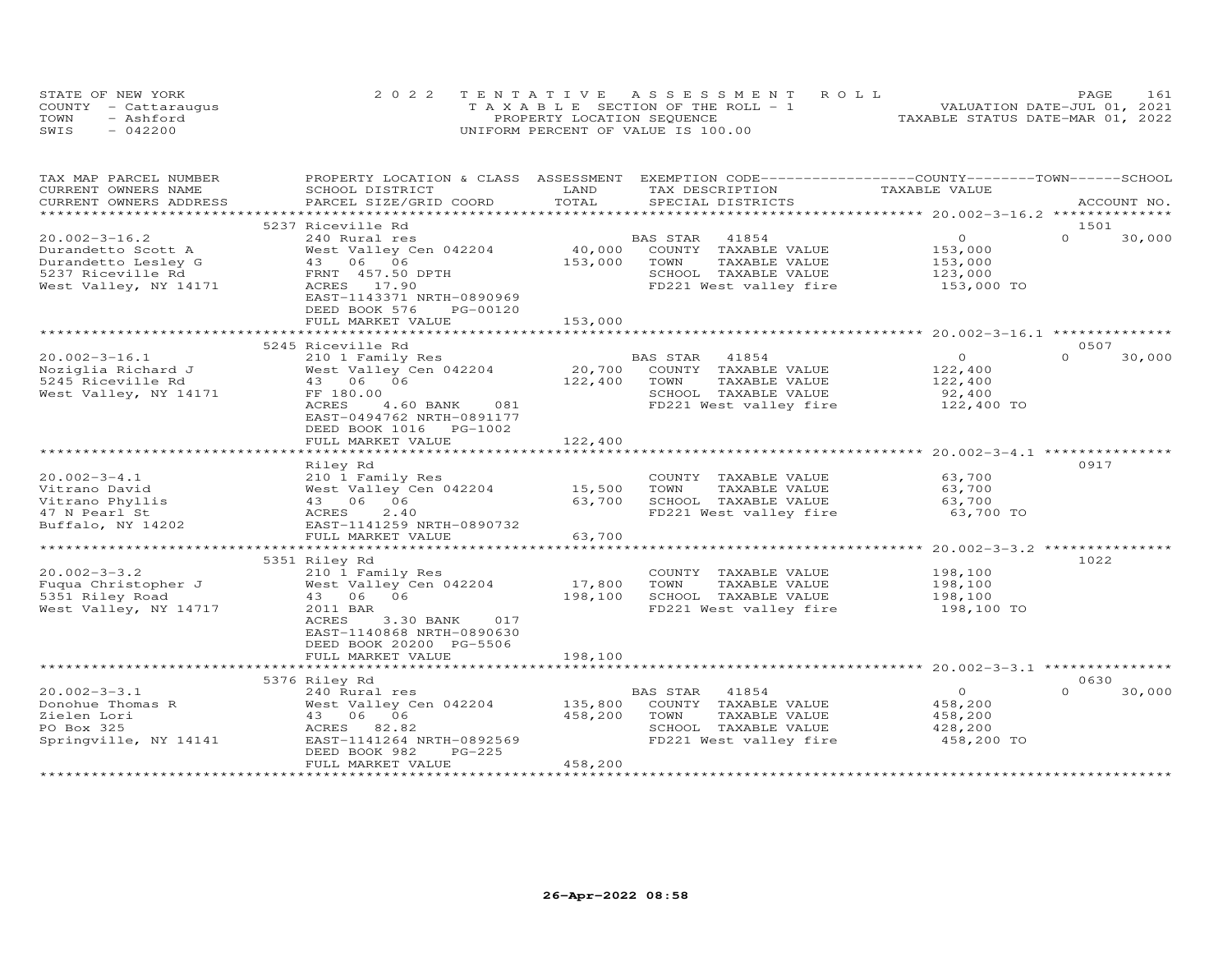|      | STATE OF NEW YORK    | 2022 TENTATIVE ASSESSMENT ROLL        | 1 62.<br>PAGE.                   |
|------|----------------------|---------------------------------------|----------------------------------|
|      | COUNTY - Cattaraugus | T A X A B L E SECTION OF THE ROLL - 1 | VALUATION DATE-JUL 01, 2021      |
| TOWN | $-$ Ashford          | PROPERTY LOCATION SEQUENCE            | TAXABLE STATUS DATE-MAR 01, 2022 |
| SWIS | 042200               | UNIFORM PERCENT OF VALUE IS 100.00    |                                  |

| TAX MAP PARCEL NUMBER   | PROPERTY LOCATION & CLASS ASSESSMENT |                        | EXEMPTION CODE-----------------COUNTY-------TOWN------SCHOOL    |                |          |             |
|-------------------------|--------------------------------------|------------------------|-----------------------------------------------------------------|----------------|----------|-------------|
| CURRENT OWNERS NAME     | SCHOOL DISTRICT                      | LAND                   | TAX DESCRIPTION                                                 | TAXABLE VALUE  |          |             |
| CURRENT OWNERS ADDRESS  | PARCEL SIZE/GRID COORD               | TOTAL                  | SPECIAL DISTRICTS                                               |                |          | ACCOUNT NO. |
| *********************** |                                      |                        |                                                                 |                |          |             |
|                         | 5404 Riley Rd                        |                        |                                                                 |                | 0551     |             |
| $20.001 - 1 - 10$       | 210 1 Family Res                     | $28,000$ <sup>BZ</sup> | BAS STAR<br>41854                                               | $\overline{O}$ | $\Omega$ | 30,000      |
| Nicholson Joseph M      | West Valley Cen 042204               |                        | COUNTY TAXABLE VALUE                                            | 156,400        |          |             |
| 5054 Riley Rd           | 43/50 06 06                          | 156,400                | TAXABLE VALUE<br>TOWN                                           | 156,400        |          |             |
| West Valley, NY 14171   | ACRES<br>7.95 BANK<br>017            |                        | SCHOOL TAXABLE VALUE                                            | 126,400        |          |             |
|                         | EAST-0491840 NRTH-0891630            |                        | FD221 West valley fire 156,400 TO                               |                |          |             |
|                         | DEED BOOK 8817 PG-7001               |                        |                                                                 |                |          |             |
|                         | FULL MARKET VALUE                    | 156,400                |                                                                 |                |          |             |
|                         |                                      |                        |                                                                 |                |          |             |
|                         | 5411 Riley Rd                        |                        |                                                                 |                | 1616     |             |
| $20.001 - 1 - 11.3$     | 210 1 Family Res                     |                        | BAS STAR 41854                                                  | $\overline{O}$ | $\Omega$ | 30,000      |
| Bialecki Michael        | West Valley Cen 042204               | 20,700                 | COUNTY TAXABLE VALUE                                            | 109,100        |          |             |
| Bialecki Julie A        | $43,50-6-6$                          | 109,100                | TOWN<br>TAXABLE VALUE                                           | 109,100        |          |             |
| 5411 Riley Road         | <b>BAR 2009</b>                      |                        | SCHOOL TAXABLE VALUE                                            | 79,100         |          |             |
| West Valley, NY 14171   | ACRES<br>5.01                        |                        | FD221 West valley fire                                          | 109,100 TO     |          |             |
|                         | EAST-1140419 NRTH-0891230            |                        |                                                                 |                |          |             |
|                         | DEED BOOK 31225 PG-3001              |                        |                                                                 |                |          |             |
|                         | FULL MARKET VALUE                    | 109,100                |                                                                 |                |          |             |
|                         |                                      |                        |                                                                 |                |          |             |
|                         | 5445 Riley Rd & Route 240            |                        |                                                                 |                | 0932     |             |
| $20.001 - 1 - 11.2$     | 270 Mfg housing                      |                        | BAS STAR 41854                                                  | $\overline{0}$ | $\Omega$ | 30,000      |
| Denaro James            | West Valley Cen 042204 10,500        |                        | COUNTY TAXABLE VALUE                                            | 60,000         |          |             |
| Denaro Jennifer         | 50 06 06                             | 60,000                 | TOWN<br>TAXABLE VALUE                                           | 60,000         |          |             |
| 5445 Riley Rd           | 089<br>ACRES<br>1.01 BANK            |                        | SCHOOL TAXABLE VALUE                                            | 30,000         |          |             |
| West Valley, NY 14171   | EAST-1139859 NRTH-0891416            |                        | FD221 West valley fire                                          | 60,000 TO      |          |             |
|                         | DEED BOOK 15855 PG-5001              |                        |                                                                 |                |          |             |
|                         | FULL MARKET VALUE                    | 60,000                 |                                                                 |                |          |             |
|                         |                                      |                        |                                                                 |                |          |             |
|                         | Rock Springs Rd                      |                        |                                                                 |                | 0728     |             |
| $10.004 - 1 - 10$       | 312 Vac w/imprv                      |                        | COUNTY TAXABLE VALUE                                            | 37,300         |          |             |
| Sommer Matthew          | Springville-Gri 143801 33,300        |                        | TOWN<br>TAXABLE VALUE                                           | 37,300         |          |             |
| 112 Railroad Ave        | 68 06 06                             | 37,300                 | SCHOOL TAXABLE VALUE                                            | 37,300         |          |             |
| Hamlin, NY 14464        | ACRES 10.85                          |                        | FD221 West valley fire                                          | 37,300 TO      |          |             |
|                         | EAST-1125116 NRTH-0900182            |                        |                                                                 |                |          |             |
|                         | DEED BOOK 25470 PG-6001              |                        |                                                                 |                |          |             |
|                         | FULL MARKET VALUE                    | 37,300                 |                                                                 |                |          |             |
|                         |                                      |                        |                                                                 |                |          |             |
|                         | Rock Springs Rd                      |                        |                                                                 |                | 0.520    |             |
| $10.004 - 1 - 16.1$     | 322 Rural vac>10                     |                        | COUNTY TAXABLE VALUE                                            | 26,100         |          |             |
| Shuster Edward R IV     | Springville-Gri 143801               | 26,100                 | TOWN<br>TAXABLE VALUE                                           | 26,100         |          |             |
| 10493 Rock Springs Rd   | 68 - 06<br>$-06$                     | 26,100                 |                                                                 |                |          |             |
| West Valley, NY 14171   | ACRES 10.94                          |                        | SCHOOL TAXABLE VALUE 26,100<br>FD221 West valley fire 26,100 TO |                |          |             |
|                         | EAST-1125230 NRTH-0895979            |                        |                                                                 |                |          |             |
|                         | DEED BOOK 20210 PG-7062              |                        |                                                                 |                |          |             |
|                         | FULL MARKET VALUE                    | 26,100                 |                                                                 |                |          |             |
|                         |                                      |                        |                                                                 |                |          |             |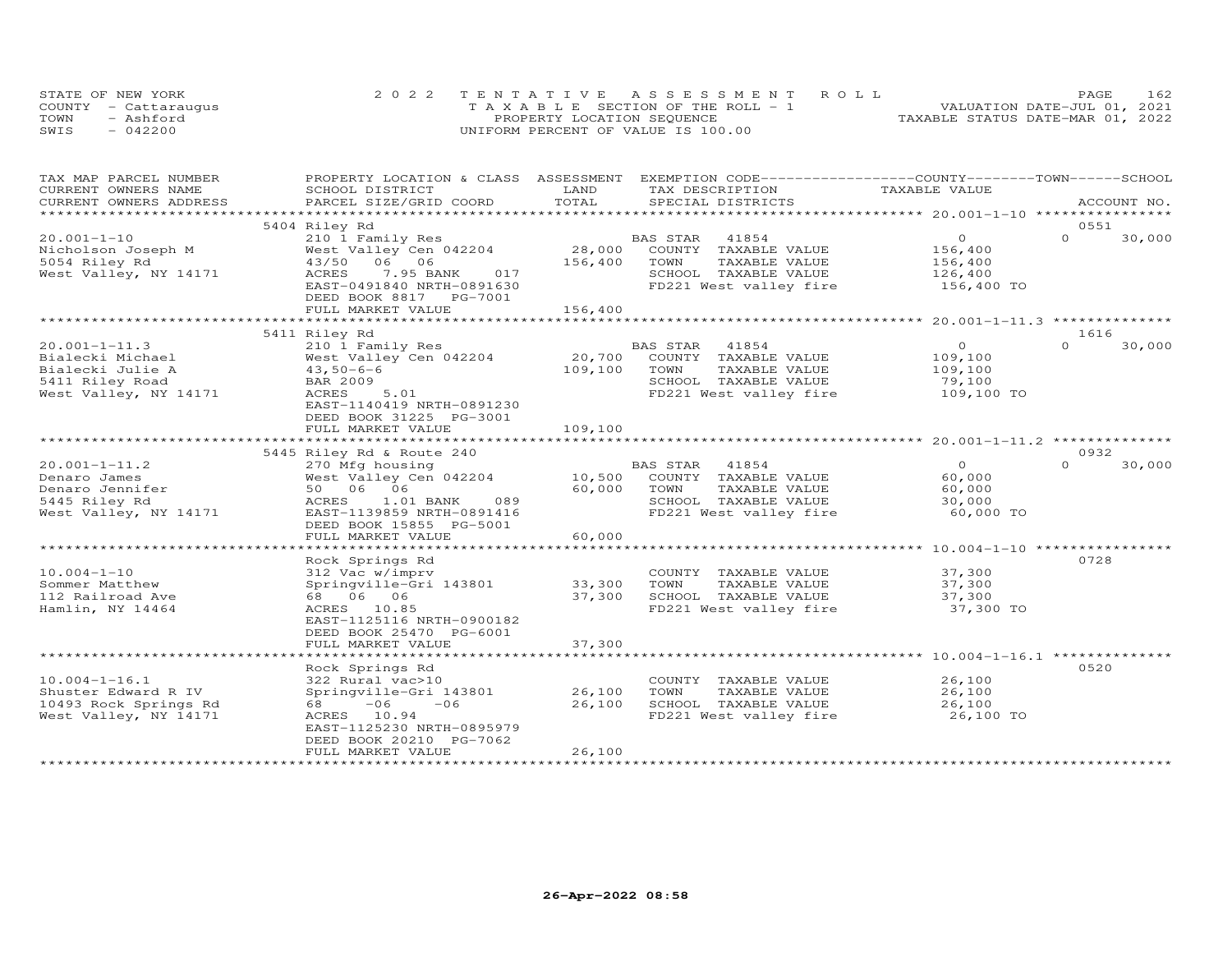| STATE OF NEW YORK    | 2022 TENTATIVE ASSESSMENT ROLL        | 163<br><b>PAGE</b>               |
|----------------------|---------------------------------------|----------------------------------|
| COUNTY - Cattaraugus | T A X A B L E SECTION OF THE ROLL - 1 | VALUATION DATE-JUL 01, 2021      |
| TOWN<br>- Ashford    | PROPERTY LOCATION SEQUENCE            | TAXABLE STATUS DATE-MAR 01, 2022 |
| SWIS<br>$-042200$    | UNIFORM PERCENT OF VALUE IS 100.00    |                                  |

| TAX MAP PARCEL NUMBER<br>CURRENT OWNERS NAME           | PROPERTY LOCATION & CLASS ASSESSMENT<br>SCHOOL DISTRICT                                                                       | LAND                  | EXEMPTION CODE-----------------COUNTY-------TOWN------SCHOOL<br>TAX DESCRIPTION | TAXABLE VALUE                                          |                  |
|--------------------------------------------------------|-------------------------------------------------------------------------------------------------------------------------------|-----------------------|---------------------------------------------------------------------------------|--------------------------------------------------------|------------------|
| CURRENT OWNERS ADDRESS                                 | PARCEL SIZE/GRID COORD                                                                                                        | TOTAL                 | SPECIAL DISTRICTS                                                               |                                                        | ACCOUNT NO.      |
|                                                        |                                                                                                                               |                       |                                                                                 |                                                        | 0950             |
| $10.004 - 1 - 66$                                      | Rock Springs Rd<br>314 Rural vac<10                                                                                           |                       | COUNTY TAXABLE VALUE                                                            | 18,400                                                 |                  |
|                                                        |                                                                                                                               | 18,400                | TOWN                                                                            |                                                        |                  |
| Krause Jeremy C<br>10623 Rock Springs Rd               | Springville-Gri 143801<br>69 06 06                                                                                            | 18,400                | TAXABLE VALUE<br>SCHOOL TAXABLE VALUE                                           | 18,400                                                 |                  |
| West Valley, NY 14171                                  |                                                                                                                               |                       | FD221 West valley fire                                                          | 18,400<br>18,400 TO                                    |                  |
|                                                        | AUTUMN VIEW SUB LOT 2<br>ACRES<br>017<br>2.74 BANK<br>EAST-1125454 NRTH-0898241<br>DEED BOOK 1026 PG-760<br>FULL MARKET VALUE | 18,400                |                                                                                 |                                                        |                  |
|                                                        |                                                                                                                               |                       |                                                                                 |                                                        |                  |
|                                                        | Rock Springs Rd                                                                                                               |                       |                                                                                 |                                                        | 0047             |
| $19.004 - 2 - 2.1$                                     | 322 Rural vac>10                                                                                                              |                       | COUNTY TAXABLE VALUE                                                            | 84,100                                                 |                  |
| Van Buskirk Scott                                      | West Valley Cen 042204                                                                                                        | 84,100                | TOWN<br>TAXABLE VALUE                                                           | 84,100                                                 |                  |
| 9905 Rock Springs                                      | 48  05  06                                                                                                                    | 84,100                | SCHOOL TAXABLE VALUE                                                            | 84,100                                                 |                  |
| West Valley, NY 14171                                  | ACRES 42.55                                                                                                                   |                       | FD221 West valley fire                                                          | 84,100 TO                                              |                  |
|                                                        | EAST-1127211 NRTH-0884668<br>DEED BOOK 11800 PG-5001                                                                          |                       |                                                                                 |                                                        |                  |
|                                                        | FULL MARKET VALUE<br>***************************                                                                              | 84,100<br>*********** |                                                                                 | ************************* 19.004-2-3 ***************** |                  |
|                                                        |                                                                                                                               |                       |                                                                                 |                                                        | 0847             |
| $19.004 - 2 - 3$                                       | Rock Springs Rd                                                                                                               |                       |                                                                                 |                                                        |                  |
|                                                        | 314 Rural vac<10<br>West Valley Cen 042204                                                                                    | 22,600                | COUNTY TAXABLE VALUE<br>TOWN<br>TAXABLE VALUE                                   | 22,600<br>22,600                                       |                  |
| Benz Lucy A<br>250 Goodnight Farm Rd                   | 48  05  06                                                                                                                    | 22,600                | SCHOOL TAXABLE VALUE                                                            | 22,600                                                 |                  |
| Salisbury, NC 28147                                    | ACRES<br>5.24                                                                                                                 |                       | FD221 West valley fire                                                          | 22,600 TO                                              |                  |
|                                                        | EAST-1128370 NRTH-0884302<br>DEED BOOK 824<br>PG-00244                                                                        |                       |                                                                                 |                                                        |                  |
|                                                        | FULL MARKET VALUE                                                                                                             | 22,600                |                                                                                 |                                                        |                  |
|                                                        |                                                                                                                               |                       |                                                                                 |                                                        |                  |
|                                                        | Rock Springs Rd                                                                                                               |                       |                                                                                 |                                                        | 0528             |
| $19.004 - 2 - 4.1$                                     | 314 Rural vac<10                                                                                                              |                       | COUNTY TAXABLE VALUE                                                            | 32,300                                                 |                  |
| Eggleston Carol                                        | West Valley Cen 042204                                                                                                        | 32,300                | TAXABLE VALUE<br>TOWN                                                           | 32,300                                                 |                  |
| 22 Park Square                                         | 48  05  06                                                                                                                    | 32,300                | SCHOOL TAXABLE VALUE                                                            | 32,300                                                 |                  |
| Franklinville, NY 14737                                | ACRES<br>9.55<br>EAST-1127297 NRTH-0883887                                                                                    |                       | FD221 West valley fire                                                          | 32,300 TO                                              |                  |
|                                                        | DEED BOOK 20200 PG-8783<br>FULL MARKET VALUE                                                                                  | 32,300                |                                                                                 |                                                        |                  |
|                                                        |                                                                                                                               |                       |                                                                                 |                                                        |                  |
|                                                        | Rock Springs Rd                                                                                                               |                       |                                                                                 |                                                        | 0830             |
| $19.004 - 2 - 8.1$                                     | 105 Vac farmland                                                                                                              |                       | AG DIST<br>41720                                                                | 56,567                                                 | 56,567<br>56,567 |
| Schichtel Charles F                                    | West Valley Cen 042204                                                                                                        | 101,900               | COUNTY TAXABLE VALUE                                                            | 45,333                                                 |                  |
| Schichtel Harold                                       | 46/47 05 06                                                                                                                   | 101,900               | TOWN<br>TAXABLE VALUE                                                           | 45,333                                                 |                  |
| 9595 Rock Springs Rd                                   | 82.30<br>ACRES                                                                                                                |                       | SCHOOL TAXABLE VALUE                                                            | 45,333                                                 |                  |
| West Valley, NY 14171                                  | EAST-1127192 NRTH-0879452                                                                                                     |                       | FD221 West valley fire                                                          | 101,900 TO                                             |                  |
| MAY BE SUBJECT TO PAYMENT<br>UNDER AGDIST LAW TIL 2026 | DEED BOOK 00929 PG-00203<br>FULL MARKET VALUE                                                                                 | 101,900               |                                                                                 |                                                        |                  |
|                                                        |                                                                                                                               |                       |                                                                                 |                                                        |                  |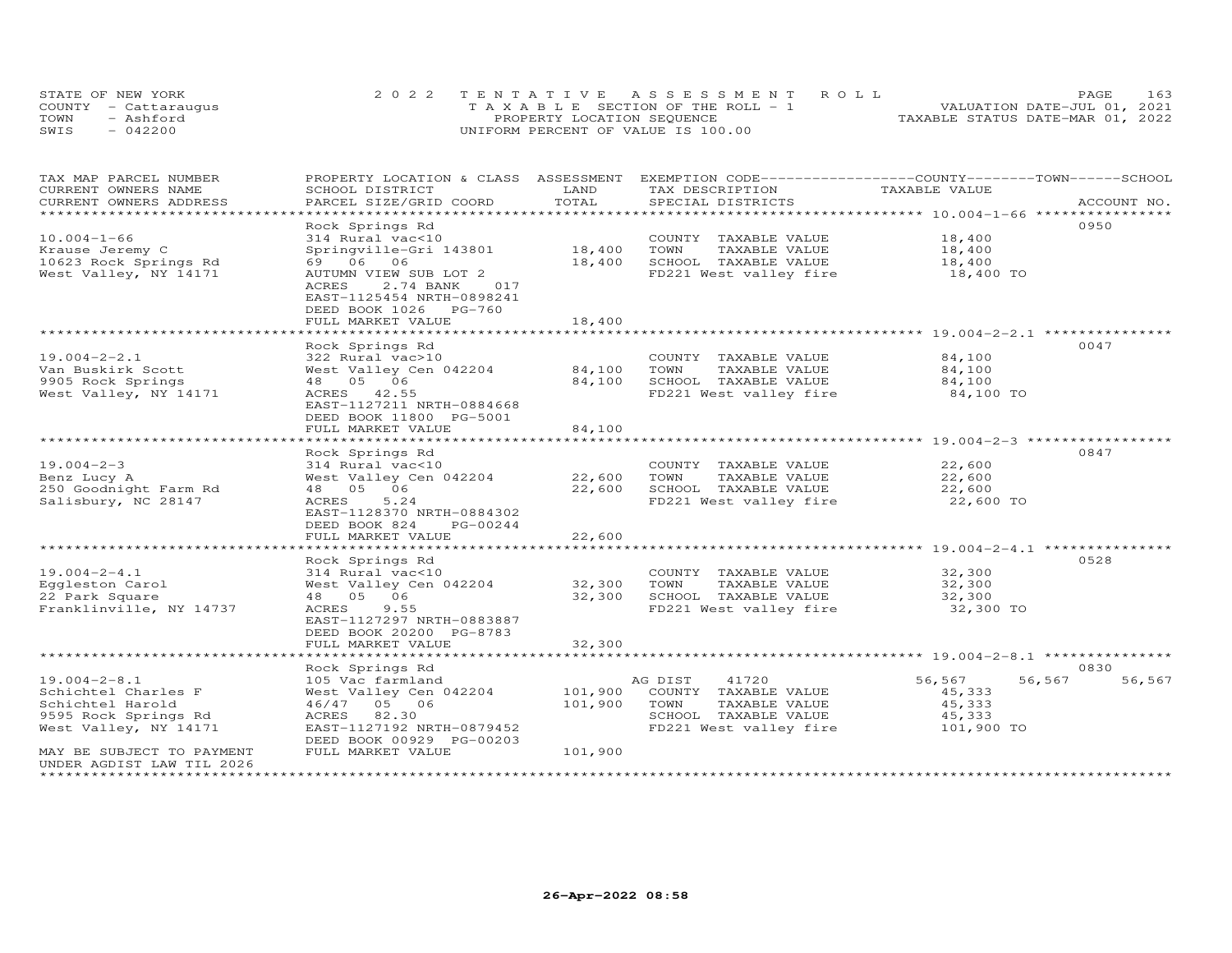|      | STATE OF NEW YORK    | 2022 TENTATIVE ASSESSMENT ROLL        | PAGE.                            | 164 |
|------|----------------------|---------------------------------------|----------------------------------|-----|
|      | COUNTY - Cattaraugus | T A X A B L E SECTION OF THE ROLL - 1 | VALUATION DATE-JUL 01, 2021      |     |
| TOWN | - Ashford            | PROPERTY LOCATION SEQUENCE            | TAXABLE STATUS DATE-MAR 01, 2022 |     |
| SWIS | $-042200$            | UNIFORM PERCENT OF VALUE IS 100.00    |                                  |     |

| TAX MAP PARCEL NUMBER                                                                             | PROPERTY LOCATION & CLASS ASSESSMENT                                                                   |         | EXEMPTION CODE-----------------COUNTY-------TOWN------SCHOOL                              |                     |                           |                 |
|---------------------------------------------------------------------------------------------------|--------------------------------------------------------------------------------------------------------|---------|-------------------------------------------------------------------------------------------|---------------------|---------------------------|-----------------|
| CURRENT OWNERS NAME                                                                               | SCHOOL DISTRICT                                                                                        | LAND    | TAX DESCRIPTION                                                                           | TAXABLE VALUE       |                           |                 |
| CURRENT OWNERS ADDRESS                                                                            | PARCEL SIZE/GRID COORD                                                                                 | TOTAL   | SPECIAL DISTRICTS                                                                         |                     |                           | ACCOUNT NO.     |
|                                                                                                   |                                                                                                        |         |                                                                                           |                     |                           |                 |
|                                                                                                   | Rock Springs Rd                                                                                        |         |                                                                                           |                     |                           | 1564            |
| $20.003 - 1 - 23.4$                                                                               | 105 Vac farmland<br>West Valley Cen 042204 106,600                                                     |         | 41720<br>AG DIST                                                                          | 30,477              | 30,477                    | 30,477          |
| Beyette Peterson                                                                                  |                                                                                                        | 106,600 | COUNTY TAXABLE VALUE                                                                      | 76,123<br>76,123    |                           |                 |
| 9894 Rock Springs Rd<br>West Valley, NY 14171                                                     | 40/48/5/6                                                                                              |         | TOWN<br>TAXABLE VALUE                                                                     | 76,123              |                           |                 |
|                                                                                                   | ACRES 81.00<br>EAST-1130840 NRTH-0883521                                                               |         | SCHOOL TAXABLE VALUE<br>FD221 West valley fire 106,600 TO                                 |                     |                           |                 |
| MAY BE SUBJECT TO PAYMENT                                                                         | DEED BOOK 20190 PG-9539                                                                                |         |                                                                                           |                     |                           |                 |
| UNDER AGDIST LAW TIL 2026                                                                         | FULL MARKET VALUE                                                                                      | 106,600 |                                                                                           |                     |                           |                 |
|                                                                                                   |                                                                                                        |         |                                                                                           |                     |                           |                 |
|                                                                                                   | Rock Springs Rd                                                                                        |         |                                                                                           |                     |                           | 1727            |
| $20.003 - 1 - 24.1$                                                                               | 105 Vac farmland                                                                                       |         | AG DIST<br>41720                                                                          | 13,762              | 13,762                    | 13,762          |
| Beyette Peterson                                                                                  | West Valley Cen 042204 125,700                                                                         |         | COUNTY TAXABLE VALUE                                                                      | 111,938             |                           |                 |
| 9894 Rock Springs Rd                                                                              | $40/48 - 05$ 06                                                                                        | 125,700 | TOWN<br>TAXABLE VALUE                                                                     | 111,938             |                           |                 |
| West Valley, NY 14171                                                                             | ACRES 101.00                                                                                           |         | SCHOOL TAXABLE VALUE                                                                      | 111,938             |                           |                 |
|                                                                                                   | ACRES 101.00<br>EAST-1130446 NRTH-0884433                                                              |         | FD221 West valley fire                                                                    | 125,700 TO          |                           |                 |
| MAY BE SUBJECT TO PAYMENT<br>UNDER AGDIST LAW TIL 2026                                            | DEED BOOK 20190 PG-6049                                                                                |         |                                                                                           |                     |                           |                 |
|                                                                                                   |                                                                                                        |         |                                                                                           |                     |                           |                 |
|                                                                                                   |                                                                                                        |         |                                                                                           |                     |                           |                 |
|                                                                                                   | 9298 Rock Springs Rd                                                                                   |         |                                                                                           |                     |                           | 0897            |
| $28.002 - 1 - 15$                                                                                 | 240 Rural res<br>West Valley Cen 042204 32,200 ENH STAR 41834<br>46 05 06 119,600 COUNTY TAXABLE VALUE |         |                                                                                           | 59,800<br>$\Omega$  | 59,800<br>$\Omega$        | 59,800          |
| 28.002-1-15<br>Wiesmore James<br>Wiesmore Brenda<br>9298 Rock Springs Rd<br>West Valley, NY 14171 |                                                                                                        |         |                                                                                           | 59,800              |                           | 59,800          |
|                                                                                                   | ACRES 10.28                                                                                            |         |                                                                                           |                     |                           |                 |
|                                                                                                   | ACRES 10.28<br>EAST-1124898 NRTH-0876408<br>DEED BOOK 17333 PG-7001                                    |         |                                                                                           |                     |                           |                 |
|                                                                                                   | DEED BOOK 17333 PG-7001                                                                                |         |                                                                                           |                     |                           |                 |
|                                                                                                   | FULL MARKET VALUE                                                                                      | 119,600 |                                                                                           |                     |                           |                 |
|                                                                                                   |                                                                                                        |         |                                                                                           |                     |                           |                 |
|                                                                                                   | 9470 Rock Springs Rd                                                                                   |         |                                                                                           |                     |                           | 1184            |
| $19.004 - 2 - 8.3$                                                                                | 210 1 Family Res                                                                                       |         | BAS STAR 41854                                                                            | $\Omega$            | $\Omega$                  | 30,000          |
| Bragg Deane D                                                                                     |                                                                                                        |         | West Valley Cen 042204 23,900 COUNTY TAXABLE VALUE<br>47 05 06 137,800 TOWN TAXABLE VALUE | 137,800             |                           |                 |
| Bragg Dinda D<br>9470 Rock Springs Rd<br>West Valley, NY 14171                                    |                                                                                                        |         |                                                                                           | 137,800             |                           |                 |
|                                                                                                   | 6.03<br>ACRES                                                                                          |         | SCHOOL TAXABLE VALUE 107,800                                                              |                     |                           |                 |
|                                                                                                   | EAST-0478080 NRTH-0879320                                                                              |         | FD221 West valley fire 137,800 TO                                                         |                     |                           |                 |
|                                                                                                   | DEED BOOK 883<br>PG-00553                                                                              |         |                                                                                           |                     |                           |                 |
|                                                                                                   | FULL MARKET VALUE                                                                                      | 137,800 |                                                                                           |                     |                           |                 |
|                                                                                                   |                                                                                                        |         |                                                                                           |                     |                           |                 |
|                                                                                                   | 9595 Rock Springs Rd                                                                                   |         |                                                                                           |                     |                           | 0662<br>109,045 |
| $19.004 - 2 - 7$                                                                                  | 112 Dairy farm                                                                                         |         | 41720<br>AG DIST                                                                          | 109,045<br>$\Omega$ | 109,045<br>$\overline{0}$ |                 |
| Schichtel Charles F<br>Schichtel Harold                                                           | West Valley Cen 042204 179,700 BAS STAR<br>47 05 06                                                    |         | 41854<br>328,900 SILO T/C/S 42100                                                         | 9,490               | 9,490                     | 30,000<br>9,490 |
| 9595 Rock Springs Rd                                                                              | ACRES 121.10                                                                                           |         | COUNTY TAXABLE VALUE                                                                      | 210,365             |                           |                 |
| West Valley, NY 14171                                                                             | EAST-1127063 NRTH-0881248                                                                              |         | TOWN<br>TAXABLE VALUE                                                                     | 210,365             |                           |                 |
|                                                                                                   | DEED BOOK 00929 PG-00203                                                                               |         | SCHOOL TAXABLE VALUE                                                                      | 180,365             |                           |                 |
| MAY BE SUBJECT TO PAYMENT                                                                         | FULL MARKET VALUE                                                                                      |         | 328,900 FD221 West valley fire                                                            | 328,900 TO          |                           |                 |
| UNDER AGDIST LAW TIL 2026                                                                         |                                                                                                        |         |                                                                                           |                     |                           |                 |
|                                                                                                   |                                                                                                        |         |                                                                                           |                     |                           |                 |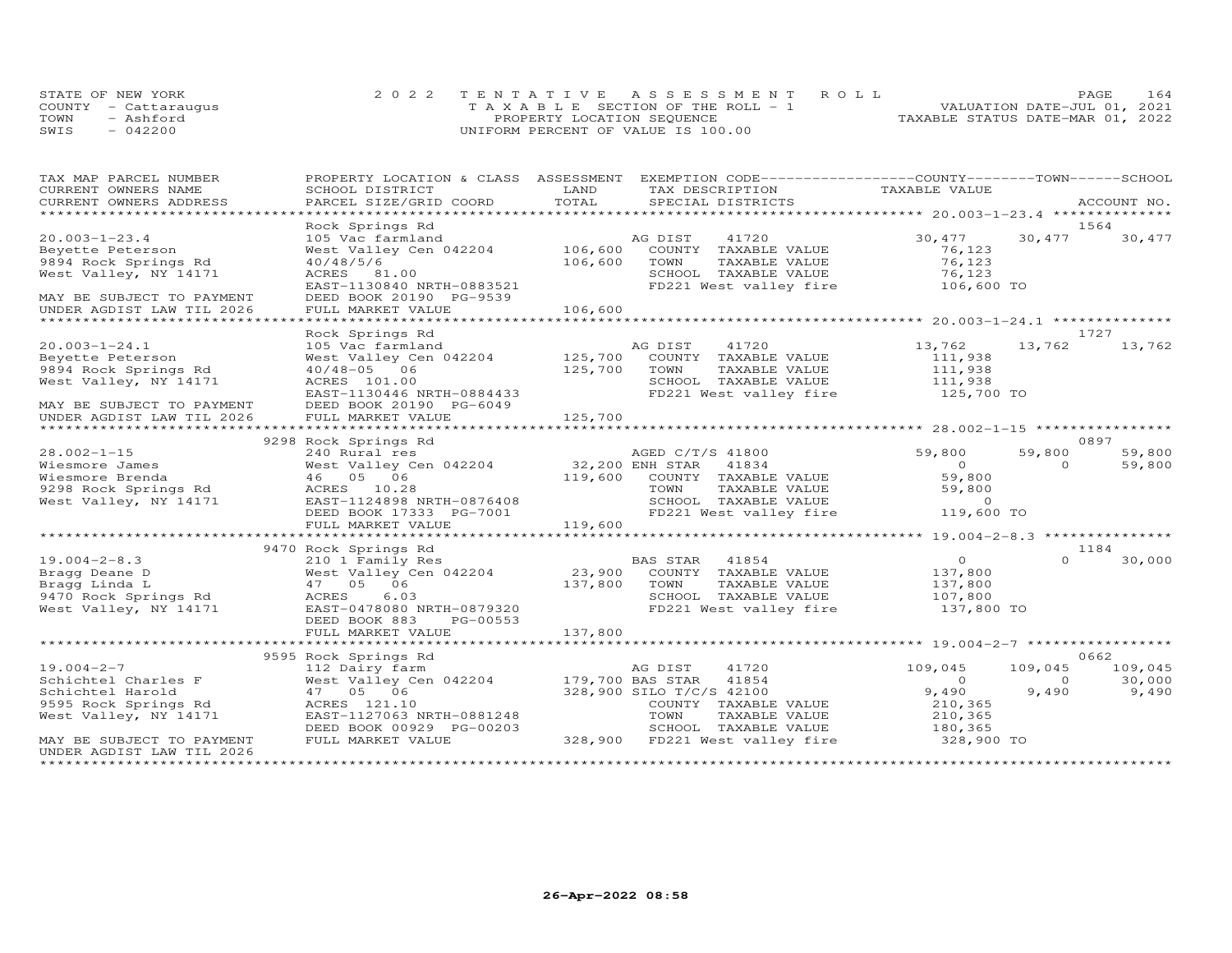|      | STATE OF NEW YORK    | 2022 TENTATIVE ASSESSMENT ROLL     |  |                                  | PAGE | 165 |
|------|----------------------|------------------------------------|--|----------------------------------|------|-----|
|      | COUNTY - Cattaraugus | TAXABLE SECTION OF THE ROLL - 1    |  | VALUATION DATE-JUL 01, 2021      |      |     |
| TOWN | - Ashford            | PROPERTY LOCATION SEQUENCE         |  | TAXABLE STATUS DATE-MAR 01, 2022 |      |     |
| SWIS | $-042200$            | UNIFORM PERCENT OF VALUE IS 100.00 |  |                                  |      |     |

| TAX MAP PARCEL NUMBER                                                                                                      |                                                                                                                                                              |                                              | PROPERTY LOCATION & CLASS ASSESSMENT EXEMPTION CODE----------------COUNTY-------TOWN-----SCHOOL |                       |                              |
|----------------------------------------------------------------------------------------------------------------------------|--------------------------------------------------------------------------------------------------------------------------------------------------------------|----------------------------------------------|-------------------------------------------------------------------------------------------------|-----------------------|------------------------------|
| CURRENT OWNERS NAME                                                                                                        | SCHOOL DISTRICT                                                                                                                                              | LAND                                         | TAX DESCRIPTION TAXABLE VALUE                                                                   |                       |                              |
|                                                                                                                            |                                                                                                                                                              |                                              |                                                                                                 |                       |                              |
|                                                                                                                            |                                                                                                                                                              |                                              |                                                                                                 |                       | 0723                         |
| $20.003 - 1 - 22.1$                                                                                                        | 9752 Rock Springs Rd<br>Exercise of DIST 19720<br>240 Rural res<br>West Valley Cen 042204 143,000 BAS STAR 41854<br>39/47 05 06 271,800 COUNTY TAXABLE VALUE |                                              |                                                                                                 | 37,145                | 37,145                       |
|                                                                                                                            |                                                                                                                                                              |                                              |                                                                                                 | $\overline{0}$        | 37,145<br>$\Omega$<br>30,000 |
| How wandy L<br>19752 Rock Springs Road<br>West Valley, NY 14171                                                            |                                                                                                                                                              |                                              |                                                                                                 | 234,655               |                              |
|                                                                                                                            | ACRES 79.81                                                                                                                                                  |                                              | TOWN<br>TAXABLE VALUE                                                                           | 234,655               |                              |
|                                                                                                                            | EAST-1128645 NRTH-0881903                                                                                                                                    |                                              | SCHOOL TAXABLE VALUE                                                                            | 204,655               |                              |
|                                                                                                                            | DEED BOOK 26871 PG-8001                                                                                                                                      |                                              | FD221 West valley fire 271,800 TO                                                               |                       |                              |
| MAY BE SUBJECT TO PAYMENT<br>UNDER AGDIST LAW TIL 2026                                                                     | FULL MARKET VALUE                                                                                                                                            | $\begin{array}{c} 01 \\ 271,800 \end{array}$ |                                                                                                 |                       |                              |
|                                                                                                                            |                                                                                                                                                              |                                              |                                                                                                 |                       |                              |
|                                                                                                                            | 9814 Rock Springs Rd                                                                                                                                         |                                              |                                                                                                 |                       | 1554                         |
| $20.003 - 1 - 23.3$                                                                                                        | 240 Rural res                                                                                                                                                |                                              | COUNTY TAXABLE VALUE                                                                            | 361,400               |                              |
| Kotlowski Keith                                                                                                            | West Valley Cen 042204 72,600                                                                                                                                |                                              | TAXABLE VALUE<br>TOWN                                                                           | 361,400               |                              |
| 9814 Rock Springs Rd                                                                                                       | 40/47/48/5/6                                                                                                                                                 | 361,400                                      | SCHOOL TAXABLE VALUE 361,400                                                                    |                       |                              |
| Ashford, NY 14171                                                                                                          | ACRES 29.60                                                                                                                                                  |                                              | FD221 West valley fire 361,400 TO                                                               |                       |                              |
|                                                                                                                            | EAST-1128653 NRTH-0883331                                                                                                                                    |                                              |                                                                                                 |                       |                              |
|                                                                                                                            | DEED BOOK 2021 PG-15587                                                                                                                                      |                                              |                                                                                                 |                       |                              |
|                                                                                                                            | FULL MARKET VALUE                                                                                                                                            | 361,400                                      |                                                                                                 |                       |                              |
|                                                                                                                            |                                                                                                                                                              |                                              |                                                                                                 |                       |                              |
|                                                                                                                            | 9817 Rock Springs Rd                                                                                                                                         |                                              |                                                                                                 | $\overline{0}$        | 1121<br>$\Omega$<br>30,000   |
|                                                                                                                            |                                                                                                                                                              |                                              |                                                                                                 | 192,400               |                              |
|                                                                                                                            |                                                                                                                                                              |                                              | TAXABLE VALUE                                                                                   |                       |                              |
|                                                                                                                            |                                                                                                                                                              |                                              |                                                                                                 | 192,400<br>162,400    |                              |
|                                                                                                                            | EAST-1127205 NRTH-0883346                                                                                                                                    |                                              | FD221 West valley fire 192,400 TO                                                               |                       |                              |
|                                                                                                                            | DEED BOOK 00920 PG-00922                                                                                                                                     |                                              |                                                                                                 |                       |                              |
|                                                                                                                            | FULL MARKET VALUE                                                                                                                                            | 192,400                                      |                                                                                                 |                       |                              |
|                                                                                                                            |                                                                                                                                                              |                                              |                                                                                                 |                       |                              |
|                                                                                                                            | 9854 Rock Springs Rd                                                                                                                                         |                                              |                                                                                                 |                       | 0272                         |
| $20.003 - 1 - 23.1$                                                                                                        |                                                                                                                                                              |                                              |                                                                                                 | $\overline{O}$        | 30,000<br>$\Omega$           |
|                                                                                                                            |                                                                                                                                                              |                                              |                                                                                                 | 171,400               |                              |
|                                                                                                                            | 40/48 05 06                                                                                                                                                  | $171,400$ TOWN                               | TAXABLE VALUE                                                                                   | 171,400<br>141,400    |                              |
|                                                                                                                            | ACRES 4.35                                                                                                                                                   |                                              | SCHOOL TAXABLE VALUE                                                                            |                       |                              |
| 20.003-1-23.1<br>Kowalski Stephen<br>Kowalski Patricia<br>9854 Rock Springs Rd<br>West Valley, NY 14171                    | EAST-1128277 NRTH-0883863                                                                                                                                    |                                              | FD221 West valley fire 171,400 TO                                                               |                       |                              |
|                                                                                                                            | DEED BOOK 2078    PG-5001                                                                                                                                    |                                              |                                                                                                 |                       |                              |
|                                                                                                                            | FULL MARKET VALUE                                                                                                                                            | 171,400                                      |                                                                                                 |                       |                              |
|                                                                                                                            |                                                                                                                                                              |                                              |                                                                                                 |                       | 1726                         |
| $20.003 - 1 - 24.2$                                                                                                        | 9894 Rock Springs Rd<br>240 Rural res                                                                                                                        |                                              | COUNTY TAXABLE VALUE                                                                            | 160,600               |                              |
|                                                                                                                            | West Valley Cen 042204 35,300                                                                                                                                |                                              | TOWN<br>TAXABLE VALUE                                                                           | 160,600               |                              |
|                                                                                                                            | $40/48 - 05$ 06                                                                                                                                              | 160,600                                      | SCHOOL TAXABLE VALUE                                                                            |                       |                              |
|                                                                                                                            | ACRES 11.95                                                                                                                                                  |                                              | FD221 West valley fire                                                                          | 160,600<br>160,600 TO |                              |
|                                                                                                                            | EAST-1128891 NRTH-0884478                                                                                                                                    |                                              |                                                                                                 |                       |                              |
| 9894 Rock Springs Rd<br>9894 Rock Springs Rd<br>West Valley, NY 14171<br>MAY BE SUBJECT TO PAYMENT DEED BOOK 20190 PG-6049 |                                                                                                                                                              |                                              |                                                                                                 |                       |                              |
| UNDER AGDIST LAW TIL 2022                                                                                                  | FULL MARKET VALUE                                                                                                                                            | 160,600                                      |                                                                                                 |                       |                              |
|                                                                                                                            |                                                                                                                                                              |                                              |                                                                                                 |                       |                              |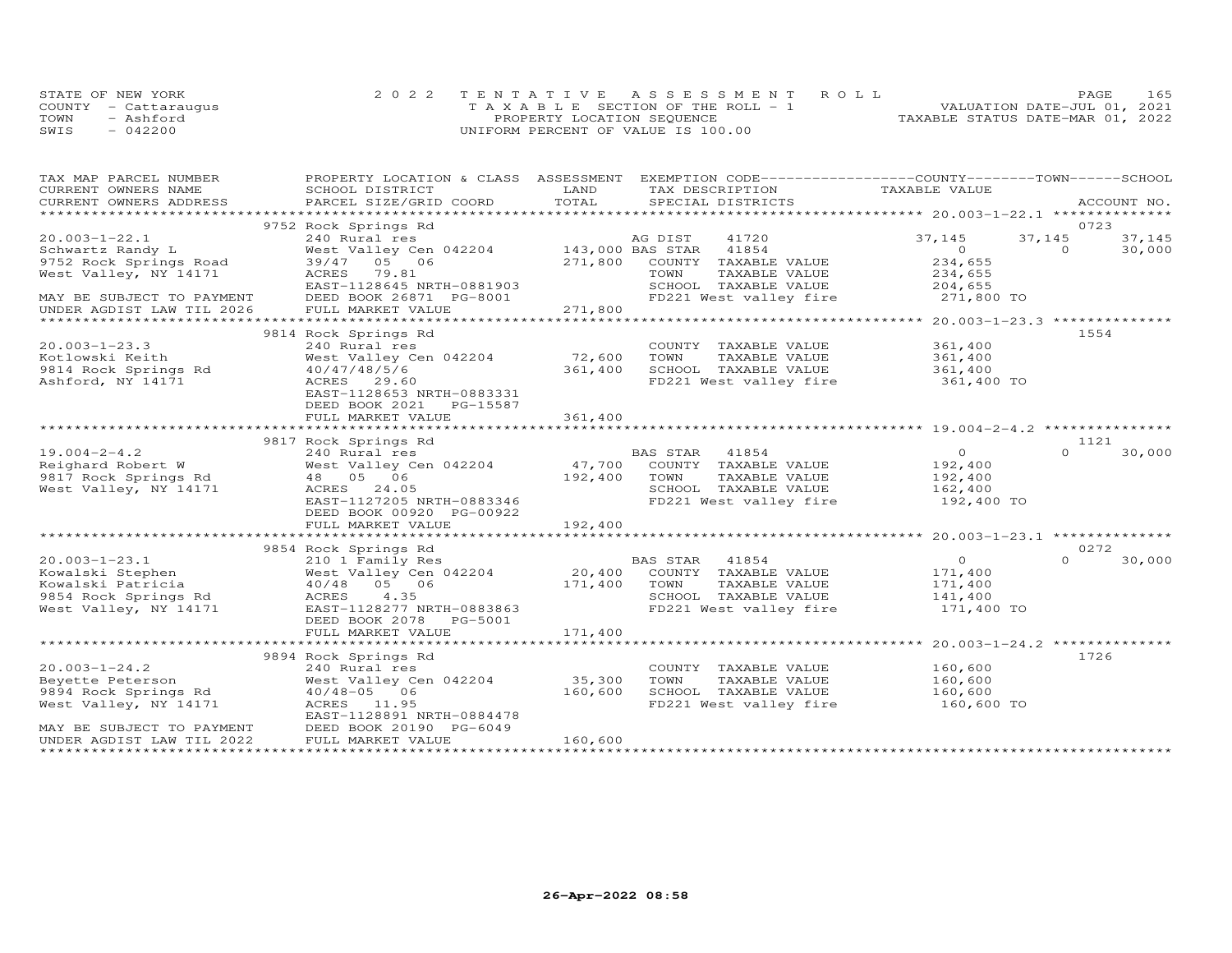|      | STATE OF NEW YORK    | 2022 TENTATIVE ASSESSMENT ROLL        | 166<br>PAGE                      |
|------|----------------------|---------------------------------------|----------------------------------|
|      | COUNTY - Cattaraugus | T A X A B L E SECTION OF THE ROLL - 1 | VALUATION DATE-JUL 01, 2021      |
| TOWN | - Ashford            | PROPERTY LOCATION SEQUENCE            | TAXABLE STATUS DATE-MAR 01, 2022 |
| SWIS | $-042200$            | UNIFORM PERCENT OF VALUE IS 100.00    |                                  |

| TAX MAP PARCEL NUMBER<br>CURRENT OWNERS NAME | PROPERTY LOCATION & CLASS ASSESSMENT<br>SCHOOL DISTRICT                    | LAND    | EXEMPTION CODE-----------------COUNTY-------TOWN------SCHOOL<br>TAX DESCRIPTION | TAXABLE VALUE                             |                    |
|----------------------------------------------|----------------------------------------------------------------------------|---------|---------------------------------------------------------------------------------|-------------------------------------------|--------------------|
| CURRENT OWNERS ADDRESS                       | PARCEL SIZE/GRID COORD                                                     | TOTAL   | SPECIAL DISTRICTS                                                               |                                           | ACCOUNT NO.        |
|                                              |                                                                            |         |                                                                                 |                                           | 1182               |
| $19.004 - 2 - 2.2$                           | 9905 Rock Springs Rd<br>312 Vac w/imprv                                    |         | COUNTY TAXABLE VALUE                                                            | 45,600                                    |                    |
| Rucinski Margaret J                          | West Valley Cen 042204                                                     | 42,200  | TOWN<br>TAXABLE VALUE                                                           | 45,600                                    |                    |
| 9905 Rock Springs Rd                         | 48 05 06                                                                   | 45,600  | SCHOOL TAXABLE VALUE                                                            | 45,600                                    |                    |
| West Valley, NY 14171                        | ACRES 25.15                                                                |         | FD221 West valley fire                                                          | 45,600 TO                                 |                    |
|                                              | EAST-1127331 NRTH-0885658<br>DEED BOOK 00926 PG-00210<br>FULL MARKET VALUE | 45,600  |                                                                                 |                                           |                    |
|                                              |                                                                            |         |                                                                                 |                                           |                    |
|                                              | 9905 Rock Springs Rd                                                       |         |                                                                                 |                                           | 1183               |
| $19.004 - 2 - 2.3$                           | 240 Rural res                                                              |         | BAS STAR<br>41854                                                               | $\overline{O}$                            | $\Omega$<br>30,000 |
| Van Buskirk Margaret J                       | West Valley Cen 042204                                                     | 39,700  | COUNTY TAXABLE VALUE                                                            | 218,100                                   |                    |
| Van Buskirk Scott                            | 48  05  06                                                                 | 218,100 | TOWN<br>TAXABLE VALUE                                                           | 218,100                                   |                    |
| 9905 Rock Springs Rd                         | ACRES 14.45                                                                |         | SCHOOL TAXABLE VALUE                                                            | 188,100                                   |                    |
| West Valley, NY 14171                        | EAST-1128113 NRTH-0885321                                                  |         | FD221 West valley fire 218,100 TO                                               |                                           |                    |
|                                              | DEED BOOK 978<br>$PG-85$                                                   |         |                                                                                 |                                           |                    |
|                                              | FULL MARKET VALUE                                                          | 218,100 |                                                                                 |                                           |                    |
|                                              |                                                                            |         |                                                                                 |                                           |                    |
|                                              | 10491 Rock Springs Rd                                                      |         |                                                                                 |                                           | 1594               |
| $10.004 - 1 - 16.2$                          | 230 3 Family Res                                                           |         | VETWAR CTS 41120                                                                | 12,000                                    | 12,000<br>12,000   |
| Aquire John C                                | Springville-Gri 143801                                                     |         | 12,900 VETDIS CTS 41140<br>154,000 COUNTY TAXABLE                               | 40,000                                    | 40,000<br>40,000   |
| Hoffman Katherine<br>PO Box 292              | 68<br>$-06$<br>$-06$<br>3.35 BANK<br>ACRES<br>081                          | 154,000 | COUNTY TAXABLE VALUE<br>TAXABLE VALUE<br>TOWN                                   | 102,000<br>102,000                        |                    |
| Springville, NY 14141                        | EAST-1125920 NRTH-0895941                                                  |         | SCHOOL TAXABLE VALUE                                                            | 102,000                                   |                    |
|                                              | DEED BOOK 27371 PG-4001                                                    |         | FD221 West valley fire                                                          | 154,000 TO                                |                    |
|                                              | FULL MARKET VALUE                                                          | 154,000 |                                                                                 |                                           |                    |
|                                              |                                                                            |         |                                                                                 | *********** 10.004-1-23.2 *************** |                    |
|                                              | 10493 Rock Springs Rd                                                      |         |                                                                                 |                                           | 1238               |
| $10.004 - 1 - 23.2$                          | 210 1 Family Res                                                           |         | COUNTY TAXABLE VALUE                                                            | 102,000                                   |                    |
| Shuster Edward R IV                          | Springville-Gri 143801                                                     | 19,700  | TOWN<br>TAXABLE VALUE                                                           | 102,000                                   |                    |
| 10493 Rock Springs Rd                        | 68 06 06                                                                   | 102,000 | SCHOOL TAXABLE VALUE                                                            | 102,000                                   |                    |
| West Valley, NY 14171                        | NRF                                                                        |         | FD221 West valley fire                                                          | 102,000 TO                                |                    |
|                                              | ACRES<br>6.09                                                              |         |                                                                                 |                                           |                    |
|                                              | EAST-0047615 NRTH-0089627                                                  |         |                                                                                 |                                           |                    |
|                                              | DEED BOOK 20210 PG-7062                                                    |         |                                                                                 |                                           |                    |
|                                              | FULL MARKET VALUE                                                          | 102,000 |                                                                                 |                                           |                    |
|                                              | 10591 Rock Springs Rd                                                      |         |                                                                                 |                                           | 0949               |
| $10.004 - 1 - 65$                            | 270 Mfg housing                                                            |         | COUNTY TAXABLE VALUE                                                            | 64,400                                    |                    |
| Bramer Cynthia                               | Springville-Gri 143801                                                     | 22,400  | TOWN<br>TAXABLE VALUE                                                           | 64,400                                    |                    |
| 10591 Rock Springs Rd                        | 69 06 06                                                                   | 64,400  | SCHOOL TAXABLE VALUE                                                            | 64,400                                    |                    |
| West Valley, NY 14171                        | AUTUMN VIEW SUB LOT 1                                                      |         | FD221 West valley fire 64,400 TO                                                |                                           |                    |
|                                              | ACRES<br>4.37                                                              |         |                                                                                 |                                           |                    |
|                                              | EAST-0476720 NRTH-0898140                                                  |         |                                                                                 |                                           |                    |
|                                              | DEED BOOK 1031<br>$PG-177$                                                 |         |                                                                                 |                                           |                    |
|                                              | FULL MARKET VALUE                                                          | 64,400  |                                                                                 |                                           |                    |
|                                              |                                                                            |         |                                                                                 |                                           |                    |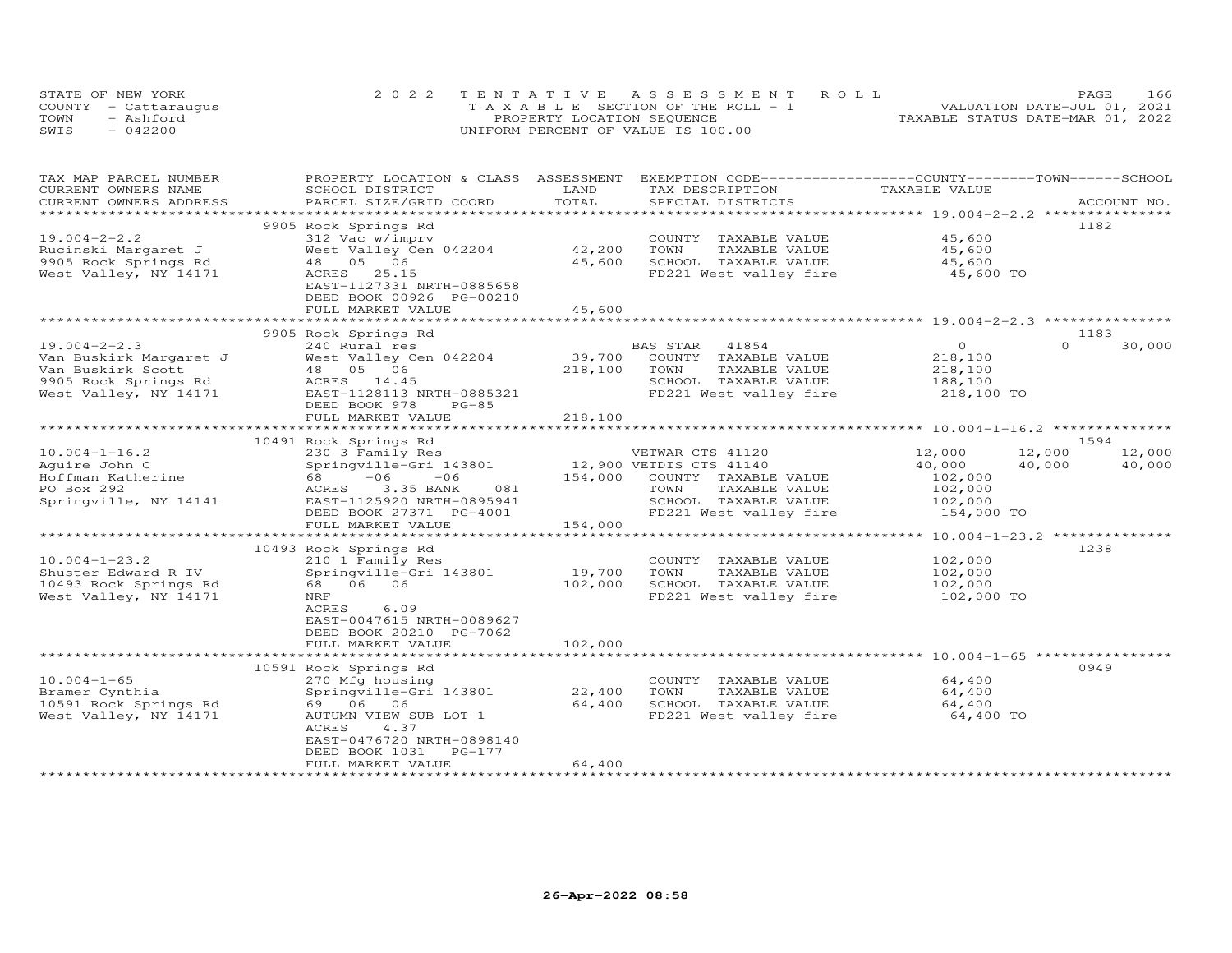|      | STATE OF NEW YORK    | 2022 TENTATIVE ASSESSMENT ROLL        | PAGE                             | 167 |
|------|----------------------|---------------------------------------|----------------------------------|-----|
|      | COUNTY - Cattarauqus | T A X A B L E SECTION OF THE ROLL - 1 | VALUATION DATE-JUL 01, 2021      |     |
| TOWN | - Ashford            | PROPERTY LOCATION SEQUENCE            | TAXABLE STATUS DATE-MAR 01, 2022 |     |
| SWIS | $-042200$            | UNIFORM PERCENT OF VALUE IS 100.00    |                                  |     |

| TAX MAP PARCEL NUMBER<br>CURRENT OWNERS NAME                                              | PROPERTY LOCATION & CLASS ASSESSMENT EXEMPTION CODE----------------COUNTY-------TOWN------SCHOOL<br>SCHOOL DISTRICT | LAND              | TAX DESCRIPTION                                                                                 | TAXABLE VALUE                               |                            |
|-------------------------------------------------------------------------------------------|---------------------------------------------------------------------------------------------------------------------|-------------------|-------------------------------------------------------------------------------------------------|---------------------------------------------|----------------------------|
| CURRENT OWNERS ADDRESS<br>**********************                                          | PARCEL SIZE/GRID COORD                                                                                              | TOTAL             | SPECIAL DISTRICTS                                                                               |                                             | ACCOUNT NO.                |
|                                                                                           |                                                                                                                     |                   |                                                                                                 |                                             | 0960                       |
| $10.004 - 1 - 77.1$<br>Bishop Christina<br>10596 Rock Springs Rd<br>West Valley, NY 14171 | 10596 Rock Springs Rd<br>240 Rural res<br>Springville-Gri 143801<br>69 06 06<br>ACRES<br>54.20                      | 93,300<br>228,000 | COUNTY TAXABLE VALUE<br>TOWN<br>TAXABLE VALUE<br>SCHOOL TAXABLE VALUE<br>FD221 West valley fire | 228,000<br>228,000<br>228,000<br>228,000 TO |                            |
|                                                                                           | EAST-1126241 NRTH-0898927<br>DEED BOOK 29452 PG-7001<br>FULL MARKET VALUE                                           | 228,000           |                                                                                                 |                                             |                            |
|                                                                                           |                                                                                                                     |                   |                                                                                                 |                                             |                            |
|                                                                                           | 10623 Rock Springs Rd                                                                                               |                   |                                                                                                 |                                             | 0951                       |
| $10.004 - 1 - 67$                                                                         | 210 1 Family Res                                                                                                    |                   | BAS STAR<br>41854                                                                               | $\circ$                                     | $\Omega$<br>30,000         |
| Krause Jeremy C                                                                           | Springville-Gri 143801                                                                                              | 18,500            | COUNTY TAXABLE VALUE                                                                            | 183,000                                     |                            |
| 10623 Rock Springs Rd                                                                     | 69 06 06                                                                                                            | 183,000           | TOWN<br>TAXABLE VALUE                                                                           | 183,000                                     |                            |
| West Valley, NY 14171                                                                     | AUTUMN VIEW SUB LOT 3                                                                                               |                   | SCHOOL TAXABLE VALUE                                                                            | 153,000                                     |                            |
|                                                                                           | ACRES<br>2.80 BANK<br>017<br>EAST-0476620 NRTH-0898430<br>DEED BOOK 1026 PG-760                                     |                   | FD221 West valley fire                                                                          | 183,000 TO                                  |                            |
|                                                                                           | FULL MARKET VALUE                                                                                                   | 183,000           |                                                                                                 |                                             |                            |
|                                                                                           |                                                                                                                     |                   |                                                                                                 |                                             |                            |
| $10.004 - 1 - 77.2$                                                                       | 10676 Rock Springs Rd<br>210 1 Family Res                                                                           |                   | BAS STAR<br>41854                                                                               | $\Omega$                                    | 1173<br>$\Omega$<br>30,000 |
| Skelton Bernadette J                                                                      | Springville-Gri 143801                                                                                              | 33,500            | COUNTY TAXABLE VALUE                                                                            | 204,700                                     |                            |
| Keenan Mary Grace                                                                         | 69 06 06                                                                                                            | 204,700           | TOWN<br>TAXABLE VALUE                                                                           | 204,700                                     |                            |
| 10676 Rock Springs Rd                                                                     | ACRES<br>9.50 BANK<br>017                                                                                           |                   | SCHOOL TAXABLE VALUE                                                                            | 174,700                                     |                            |
| West Valley, NY 14171                                                                     | EAST-1125317 NRTH-0899637<br>DEED BOOK 6008 PG-9002<br>FULL MARKET VALUE                                            | 204,700           | FD221 West valley fire                                                                          | 204,700 TO                                  |                            |
|                                                                                           |                                                                                                                     |                   |                                                                                                 |                                             |                            |
|                                                                                           | 10708 Rock Springs Rd                                                                                               |                   |                                                                                                 |                                             | 0959                       |
| $10.004 - 1 - 76.1$                                                                       | 240 Rural res                                                                                                       |                   | BAS STAR<br>41854                                                                               | $\circ$                                     | $\Omega$<br>30,000         |
| Krzemien Jeremy                                                                           | Springville-Gri 143801                                                                                              | 41,900            | COUNTY TAXABLE VALUE                                                                            | 255,000                                     |                            |
| 10724 Rock Springs Rd                                                                     | 74 06 06                                                                                                            | 255,000           | TOWN<br>TAXABLE VALUE                                                                           | 255,000                                     |                            |
| West Valley, NY 14171-9781                                                                | ACRES 11.35                                                                                                         |                   | SCHOOL TAXABLE VALUE                                                                            | 225,000                                     |                            |
|                                                                                           | EAST-1124157 NRTH-0899969<br>DEED BOOK 20601 PG-5001                                                                |                   | FD221 West valley fire                                                                          | 255,000 TO                                  |                            |
|                                                                                           | FULL MARKET VALUE                                                                                                   | 255,000           |                                                                                                 |                                             |                            |
|                                                                                           | 10723 Rock Springs Rd                                                                                               |                   |                                                                                                 |                                             | 0958                       |
| $10.004 - 1 - 75$                                                                         | 210 1 Family Res                                                                                                    |                   | COUNTY TAXABLE VALUE                                                                            | 211,300                                     |                            |
| Kosowski Justin                                                                           | Springville-Gri 143801                                                                                              | 23,200            | TOWN<br>TAXABLE VALUE                                                                           | 211,300                                     |                            |
| Schuster Patricia                                                                         | 74 06 06                                                                                                            | 211,300           | SCHOOL TAXABLE VALUE                                                                            | 211,300                                     |                            |
| 10723 Rock Spring Rd                                                                      | Autumn View Subdivision                                                                                             |                   | FD221 West valley fire                                                                          | 211,300 TO                                  |                            |
| West Valley, NY 14171                                                                     | Lot $#18$<br>ACRES<br>4.67 BANK<br>017<br>EAST-0475870 NRTH-0899300                                                 |                   |                                                                                                 |                                             |                            |
|                                                                                           | DEED BOOK 26053 PG-4002                                                                                             |                   |                                                                                                 |                                             |                            |
|                                                                                           | FULL MARKET VALUE                                                                                                   | 211,300           | *************************                                                                       |                                             |                            |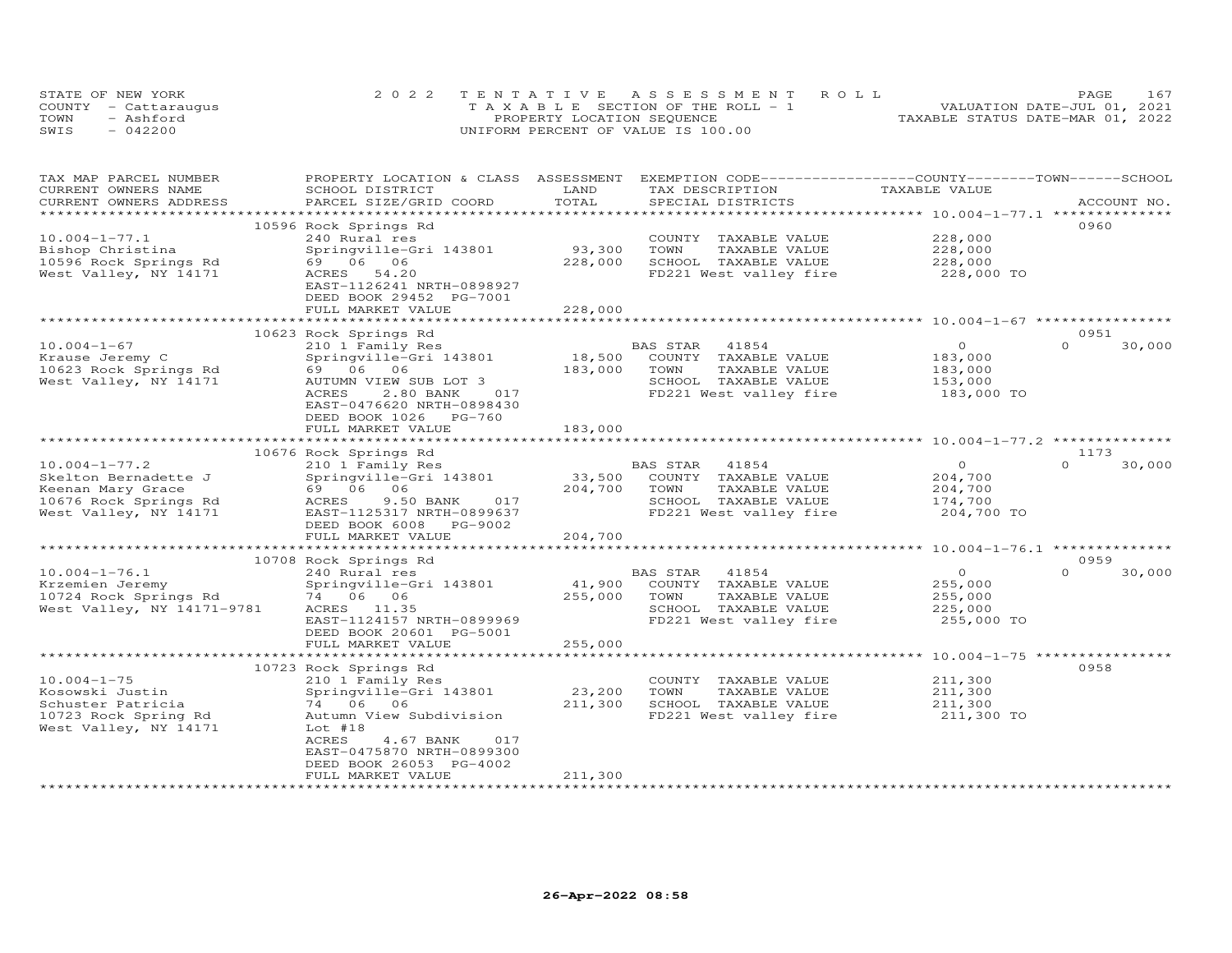|      | STATE OF NEW YORK    | 2022 TENTATIVE ASSESSMENT ROLL     | 168<br><b>PAGE</b>               |  |
|------|----------------------|------------------------------------|----------------------------------|--|
|      | COUNTY - Cattarauqus | TAXABLE SECTION OF THE ROLL - 1    | VALUATION DATE-JUL 01, 2021      |  |
| TOWN | - Ashford            | PROPERTY LOCATION SEQUENCE         | TAXABLE STATUS DATE-MAR 01, 2022 |  |
| SWIS | $-042200$            | UNIFORM PERCENT OF VALUE IS 100.00 |                                  |  |

| TAX MAP PARCEL NUMBER     |                           |         | PROPERTY LOCATION & CLASS ASSESSMENT EXEMPTION CODE----------------COUNTY-------TOWN-----SCHOOL |                                                    |                    |
|---------------------------|---------------------------|---------|-------------------------------------------------------------------------------------------------|----------------------------------------------------|--------------------|
| CURRENT OWNERS NAME       | SCHOOL DISTRICT           | LAND    | TAX DESCRIPTION                                                                                 | TAXABLE VALUE                                      |                    |
| CURRENT OWNERS ADDRESS    | PARCEL SIZE/GRID COORD    | TOTAL   | SPECIAL DISTRICTS                                                                               |                                                    | ACCOUNT NO.        |
| ***********************   |                           |         |                                                                                                 |                                                    |                    |
|                           | 10733 Rock Springs Rd     |         |                                                                                                 |                                                    | 0955               |
| $10.004 - 1 - 71$         | 210 1 Family Res          |         | ENH STAR<br>41834                                                                               | $\circ$                                            | $\Omega$<br>74,900 |
| Gierdowski Paul           | Springville-Gri 143801    | 32,800  | COUNTY TAXABLE VALUE                                                                            | 274,600                                            |                    |
| Gierdowski Debra J        | 69/74 06 06               | 274,600 | TOWN<br>TAXABLE VALUE                                                                           | 274,600                                            |                    |
| 10733 Rock Springs Rd     | AUTUMN VIEW SUB LOT 20    |         | SCHOOL TAXABLE VALUE                                                                            | 199,700                                            |                    |
| West Valley, NY 14171     | 6.72<br>ACRES             |         | FD221 West valley fire                                                                          | 274,600 TO                                         |                    |
|                           | EAST-1124718 NRTH-0899134 |         |                                                                                                 |                                                    |                    |
|                           | DEED BOOK 5824 PG-4001    |         |                                                                                                 |                                                    |                    |
|                           | FULL MARKET VALUE         | 274,600 |                                                                                                 |                                                    |                    |
|                           |                           |         |                                                                                                 |                                                    |                    |
|                           | 10749 Rock Springs Rd     |         |                                                                                                 |                                                    | 0938               |
| $10.004 - 1 - 54$         | 210 1 Family Res          |         | BAS STAR 41854                                                                                  | $\Omega$                                           | $\Omega$<br>30,000 |
| Piscitelli Lois A         | Springville-Gri 143801    | 19,700  | COUNTY TAXABLE VALUE                                                                            | 152,500                                            |                    |
| Walqus Helene             | 74 06 06                  | 152,500 | TOWN<br>TAXABLE VALUE                                                                           | 152,500                                            |                    |
| 10749 Rock Springs Rd     | AUTUMN VIEW SUB LOT 17    |         | SCHOOL TAXABLE VALUE                                                                            | 122,500                                            |                    |
| West Valley, NY 14171     | 3.39<br>ACRES             |         | FD221 West valley fire                                                                          | 152,500 TO                                         |                    |
|                           | EAST-1123599 NRTH-0899385 |         |                                                                                                 |                                                    |                    |
|                           | DEED BOOK 00930 PG-01108  |         |                                                                                                 |                                                    |                    |
|                           | FULL MARKET VALUE         | 152,500 |                                                                                                 |                                                    |                    |
|                           |                           |         |                                                                                                 |                                                    |                    |
|                           | Rohr Hill Rd              |         |                                                                                                 |                                                    | 1552               |
| $28.004 - 2 - 27.3$       | 312 Vac w/imprv           |         | COUNTY TAXABLE VALUE                                                                            | 47,100                                             |                    |
| Chumsky Richard G         | West Valley Cen 042204    | 28,800  | TOWN<br>TAXABLE VALUE                                                                           | 47,100                                             |                    |
| Chumsky Nicole M          | $52 - 5 - 6$              | 47,100  | SCHOOL TAXABLE VALUE                                                                            | 47,100                                             |                    |
| 2447 Kensington Ave       | ACRES<br>7.95             |         | FD221 West valley fire                                                                          | 47,100 TO                                          |                    |
| Amherst, NY 14226         | EAST-1122860 NRTH-0868245 |         |                                                                                                 |                                                    |                    |
|                           | DEED BOOK 2020 PG-16276   |         |                                                                                                 |                                                    |                    |
|                           | FULL MARKET VALUE         | 47,100  |                                                                                                 |                                                    |                    |
|                           |                           |         |                                                                                                 |                                                    |                    |
|                           | Rohr Hill Rd              |         |                                                                                                 |                                                    | 0806               |
| $28.004 - 2 - 29.1$       | 323 Vacant rural          |         | COUNTY TAXABLE VALUE                                                                            | 45,900                                             |                    |
| White Robert II           | West Valley Cen 042204    | 45,900  | TAXABLE VALUE<br>TOWN                                                                           | 45,900                                             |                    |
| 8013 Olean Rd             | 52/5/6                    | 45,900  | SCHOOL TAXABLE VALUE                                                                            | 45,900                                             |                    |
| Holland, NY 14080         | ACRES<br>24.45            |         | FD221 West valley fire                                                                          | 45,900 TO                                          |                    |
|                           | EAST-1121761 NRTH-0867254 |         |                                                                                                 |                                                    |                    |
|                           | DEED BOOK 1027 PG-837     |         |                                                                                                 |                                                    |                    |
|                           | FULL MARKET VALUE         | 45,900  |                                                                                                 |                                                    |                    |
|                           | *********************     |         |                                                                                                 | ******************** 28.004-2-29.2 *************** |                    |
|                           | Rohr Hill Rd              |         |                                                                                                 |                                                    | 1560               |
| $28.004 - 2 - 29.2$       | 323 Vacant rural          |         | COUNTY TAXABLE VALUE                                                                            | 50,300                                             |                    |
| Scheider Williams L       | West Valley Cen 042204    | 50,300  | TOWN<br>TAXABLE VALUE                                                                           | 50,300                                             |                    |
| PO Box 65                 | 52/5/6                    | 50,300  | SCHOOL TAXABLE VALUE                                                                            | 50,300                                             |                    |
| Clarence Center, NY 14032 | ACRES<br>24.45            |         | FD221 West valley fire                                                                          | 50,300 TO                                          |                    |
|                           | EAST-1121495 NRTH-0867866 |         |                                                                                                 |                                                    |                    |
|                           | DEED BOOK 1027<br>PG-834  |         |                                                                                                 |                                                    |                    |
|                           | FULL MARKET VALUE         | 50,300  |                                                                                                 |                                                    |                    |
|                           |                           |         |                                                                                                 |                                                    |                    |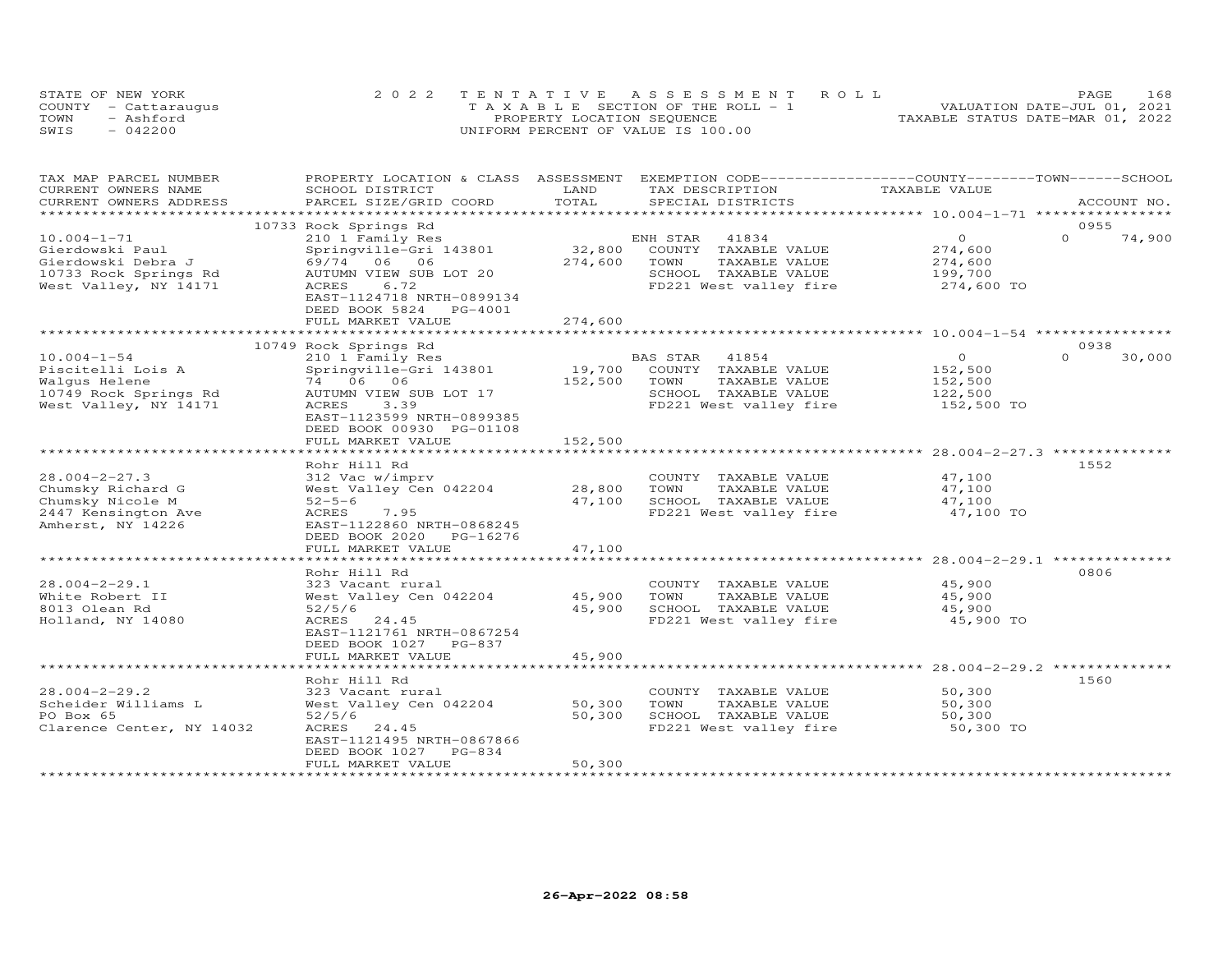| STATE OF NEW YORK    | 2022 TENTATIVE ASSESSMENT ROLL        |                                  | PAGE.                       | 169 |
|----------------------|---------------------------------------|----------------------------------|-----------------------------|-----|
| COUNTY - Cattaraugus | T A X A B L E SECTION OF THE ROLL - 1 |                                  | VALUATION DATE-JUL 01, 2021 |     |
| TOWN<br>- Ashford    | PROPERTY LOCATION SEQUENCE            | TAXABLE STATUS DATE-MAR 01, 2022 |                             |     |
| $-042200$<br>SWIS    | UNIFORM PERCENT OF VALUE IS 100.00    |                                  |                             |     |

| TAX MAP PARCEL NUMBER<br>CURRENT OWNERS NAME           | PROPERTY LOCATION & CLASS ASSESSMENT<br>SCHOOL DISTRICT | LAND               | EXEMPTION CODE-----------------COUNTY-------TOWN------SCHOOL<br>TAX DESCRIPTION | TAXABLE VALUE      |             |
|--------------------------------------------------------|---------------------------------------------------------|--------------------|---------------------------------------------------------------------------------|--------------------|-------------|
| CURRENT OWNERS ADDRESS                                 | PARCEL SIZE/GRID COORD                                  | TOTAL              | SPECIAL DISTRICTS                                                               |                    | ACCOUNT NO. |
| ***********************                                |                                                         |                    |                                                                                 |                    |             |
| $28.004 - 2 - 27.2$                                    | 8850 Rohr Hill Rd<br>240 Rural res                      |                    |                                                                                 | 400,300            | 1436        |
|                                                        |                                                         | 76,200             | COUNTY TAXABLE VALUE<br>TOWN                                                    | 400,300            |             |
| Belter Christopher J                                   | West Valley Cen 042204<br>$52 - 05$<br>$-06$            |                    | TAXABLE VALUE                                                                   |                    |             |
| Benson Margaret E                                      |                                                         | 400,300            | SCHOOL TAXABLE VALUE                                                            | 400,300            |             |
| 8850 Rohr Hill Rd<br>West Valley, NY 14171-9636        | 2000 BAR<br>ACRES 36.15                                 |                    | FD221 West valley fire                                                          | 400,300 TO         |             |
|                                                        | EAST-0047553 NRTH-0086739                               |                    |                                                                                 |                    |             |
|                                                        | DEED BOOK 28352 PG-5001                                 |                    |                                                                                 |                    |             |
|                                                        | FULL MARKET VALUE                                       | 400,300            |                                                                                 |                    |             |
|                                                        |                                                         |                    |                                                                                 |                    |             |
|                                                        | Roszyk Hill Rd                                          |                    |                                                                                 |                    | 1363        |
| $29.002 - 1 - 10.5$                                    | 312 Vac w/imprv                                         |                    | COUNTY TAXABLE VALUE                                                            | 23,100             |             |
| Michael C Gerwitz Rev Trust                            | West Valley Cen 042204                                  | 1,900              | TOWN<br>TAXABLE VALUE                                                           | 23,100             |             |
| Kim M Gerwitz Rev Trust                                | 05 05 06                                                | 23,100             | SCHOOL TAXABLE VALUE                                                            | 23,100             |             |
| 5762 Thornwood Dr                                      | FRNT 150.00 DPTH 225.00                                 |                    | FD221 West valley fire                                                          | 23,100 TO          |             |
| West Valley, NY 14171                                  | EAST-1146061 NRTH-0871864                               |                    |                                                                                 |                    |             |
|                                                        | DEED BOOK 2021 PG-10976                                 |                    |                                                                                 |                    |             |
|                                                        | FULL MARKET VALUE                                       | 23,100             |                                                                                 |                    |             |
|                                                        |                                                         | ***********        |                                                                                 |                    |             |
|                                                        | Roszyk Hill Rd                                          |                    |                                                                                 |                    | 1454        |
| $29.002 - 1 - 10.6$                                    | 105 Vac farmland                                        |                    | COUNTY TAXABLE VALUE<br>TOWN                                                    | 173,400            |             |
| Michael C Gerwitz Rev Trust<br>Kim M Gerwitz Rev Trust | West Valley Cen 042204<br>$5 - 05 - 06$                 | 151,900<br>173,400 | TAXABLE VALUE<br>SCHOOL TAXABLE VALUE                                           | 173,400<br>173,400 |             |
| 5762 Thornwood Dr                                      | FRNT 490.00 DPTH                                        |                    | FD221 West valley fire                                                          | 173,400 TO         |             |
| West Valley, NY 14171                                  | ACRES 95.15                                             |                    |                                                                                 |                    |             |
|                                                        | EAST-1146484 NRTH-0873530                               |                    |                                                                                 |                    |             |
|                                                        | DEED BOOK 2021 PG-10976                                 |                    |                                                                                 |                    |             |
|                                                        | FULL MARKET VALUE                                       | 173,400            |                                                                                 |                    |             |
|                                                        |                                                         |                    |                                                                                 |                    |             |
|                                                        | Roszyk Hill Rd                                          |                    |                                                                                 |                    | 1365        |
| $29.002 - 1 - 15$                                      | 314 Rural vac<10                                        |                    | COUNTY TAXABLE VALUE                                                            | 4,800              |             |
| Feldman Deborah                                        | West Valley Cen 042204                                  | 4,800              | TOWN<br>TAXABLE VALUE                                                           | 4,800              |             |
| 205 Viscount Drive                                     | 05 05 06                                                | 4,800              | SCHOOL TAXABLE VALUE                                                            | 4,800              |             |
| Williamsville, NY 14221                                | ACRES 1.91                                              |                    | FD221 West valley fire                                                          | 4,800 TO           |             |
|                                                        | EAST-1145220 NRTH-0873208                               |                    |                                                                                 |                    |             |
|                                                        | DEED BOOK 28671 PG-3002                                 |                    |                                                                                 |                    |             |
| *************************                              | FULL MARKET VALUE                                       | 4,800              |                                                                                 |                    |             |
|                                                        |                                                         |                    |                                                                                 |                    | 1563        |
| $29.002 - 1 - 16.19$                                   | Roszyk Hill Rd<br>314 Rural vac<10                      |                    | COUNTY TAXABLE VALUE                                                            | 26,400             |             |
| Sullivan Curtis B                                      | West Valley Cen 042204                                  | 26,400             | TOWN<br>TAXABLE VALUE                                                           | 26,400             |             |
| Sullivan Lori J                                        | 13, 5, 6                                                | 26,400             | SCHOOL TAXABLE VALUE                                                            | 26,400             |             |
| 5200 Roszyk Hill Rd                                    | 7.35<br>ACRES                                           |                    | FD221 West valley fire                                                          | 26,400 TO          |             |
| Machias, NY 14101                                      | EAST-1143380 NRTH-0871951                               |                    |                                                                                 |                    |             |
|                                                        | DEED BOOK 1030 PG-374                                   |                    |                                                                                 |                    |             |
|                                                        | FULL MARKET VALUE                                       | 26,400             |                                                                                 |                    |             |
|                                                        |                                                         |                    |                                                                                 |                    |             |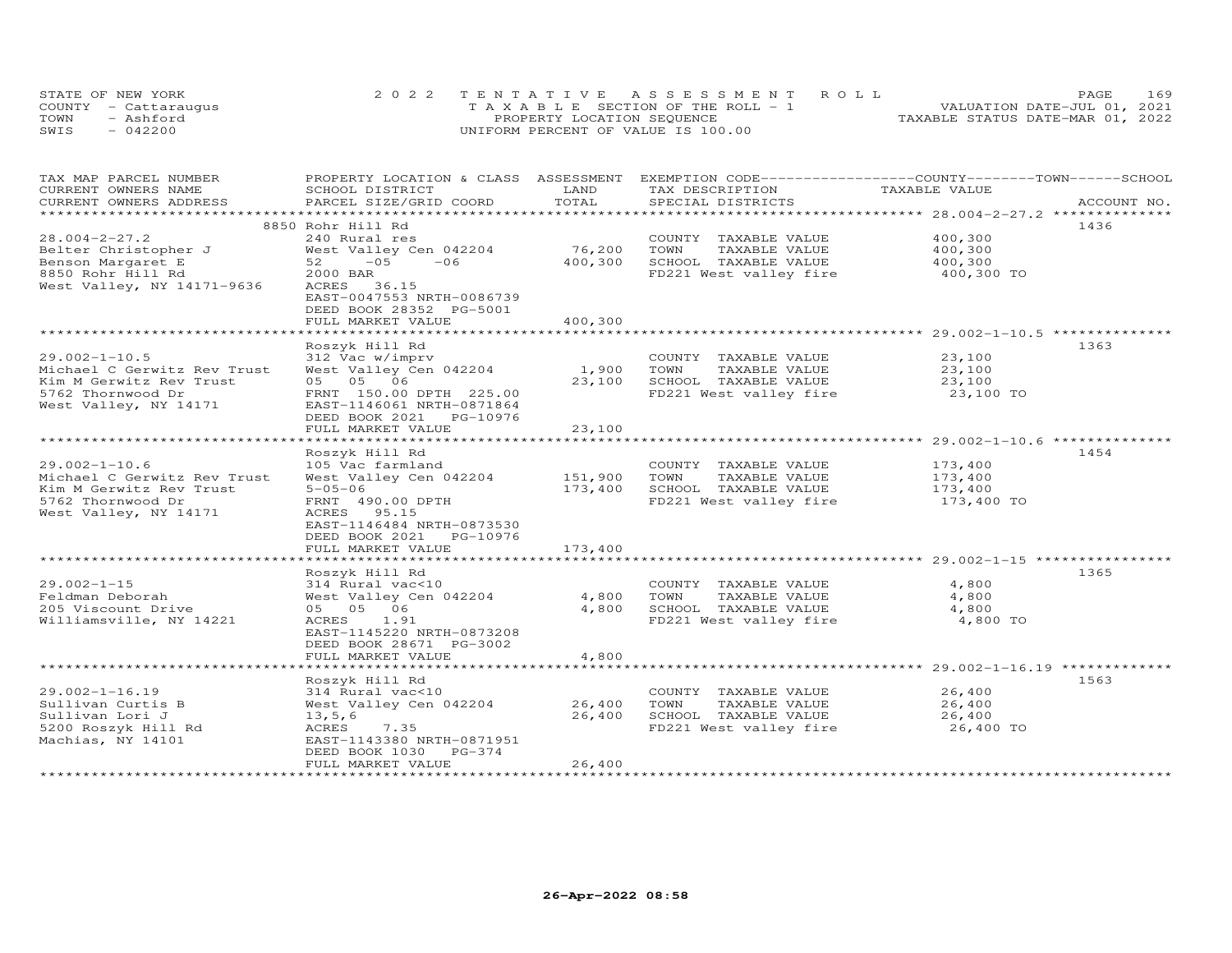| STATE OF NEW YORK    | 2022 TENTATIVE ASSESSMENT ROLL        | 170<br><b>PAGE</b>               |
|----------------------|---------------------------------------|----------------------------------|
| COUNTY - Cattaraugus | T A X A B L E SECTION OF THE ROLL - 1 | VALUATION DATE-JUL 01, 2021      |
| TOWN<br>- Ashford    | PROPERTY LOCATION SEQUENCE            | TAXABLE STATUS DATE-MAR 01, 2022 |
| $-042200$<br>SWIS    | UNIFORM PERCENT OF VALUE IS 100.00    |                                  |

| TAX MAP PARCEL NUMBER  | PROPERTY LOCATION & CLASS ASSESSMENT |                           |                        | EXEMPTION CODE-----------------COUNTY-------TOWN------SCHOOL |                    |
|------------------------|--------------------------------------|---------------------------|------------------------|--------------------------------------------------------------|--------------------|
| CURRENT OWNERS NAME    | SCHOOL DISTRICT                      | LAND                      | TAX DESCRIPTION        | TAXABLE VALUE                                                |                    |
| CURRENT OWNERS ADDRESS | PARCEL SIZE/GRID COORD               | TOTAL                     | SPECIAL DISTRICTS      |                                                              | ACCOUNT NO.        |
|                        |                                      | * * * * * * * * * * * * * |                        |                                                              |                    |
|                        | Roszyk Hill Rd                       |                           |                        |                                                              | 0720               |
| $29.004 - 1 - 7.1$     | 105 Vac farmland                     |                           | COUNTY TAXABLE VALUE   | 23,100                                                       |                    |
| Gerwitz Joseph G       | West Valley Cen 042204               | 23,100                    | TOWN<br>TAXABLE VALUE  | 23,100                                                       |                    |
| 5082 Roszyk Hill Rd    | 04 05 06                             | 23,100                    | SCHOOL TAXABLE VALUE   | 23,100                                                       |                    |
| Machias, NY 14101      | 21.60<br>ACRES                       |                           | FD221 West valley fire | 23,100 TO                                                    |                    |
|                        | EAST-1144649 NRTH-0869298            |                           |                        |                                                              |                    |
|                        | DEED BOOK 13952 PG-6002              |                           |                        |                                                              |                    |
|                        | FULL MARKET VALUE                    | 23,100                    |                        |                                                              |                    |
|                        |                                      |                           |                        |                                                              |                    |
|                        | 5004 Roszyk Hill Rd                  |                           |                        |                                                              | 1127               |
| $29.002 - 1 - 9.2$     | 240 Rural res                        |                           | BAS STAR<br>41854      | $\circ$                                                      | $\Omega$<br>30,000 |
| Haberer Ronald L       | West Valley Cen 042204               | 152,700                   | COUNTY TAXABLE VALUE   | 320,900                                                      |                    |
| Haberer Denise R       | 05 05 06                             | 320,900                   | TOWN<br>TAXABLE VALUE  | 320,900                                                      |                    |
| 5004 Roszyk Hill Rd    | ACRES 80.77                          |                           | SCHOOL TAXABLE VALUE   | 290,900                                                      |                    |
| Machias, NY 14101      | EAST-1147536 NRTH-0873548            |                           | FD221 West valley fire | 320,900 TO                                                   |                    |
|                        | DEED BOOK 839<br>PG-00626            |                           |                        |                                                              |                    |
|                        | FULL MARKET VALUE                    | 320,900                   |                        |                                                              |                    |
|                        |                                      |                           |                        |                                                              |                    |
|                        | 5033 Roszyk Hill Rd                  |                           |                        |                                                              | 0464               |
| $29.004 - 1 - 10.1$    | 240 Rural res                        |                           | COUNTY TAXABLE VALUE   | 419,200                                                      |                    |
| Lahr Patrick F         | West Valley Cen 042204               | 150,000                   | TAXABLE VALUE<br>TOWN  | 419,200                                                      |                    |
|                        | 04/05 05<br>06                       | 419,200                   | SCHOOL TAXABLE VALUE   | 419,200                                                      |                    |
| Taylor-Lahr Nicole M   | BOR 1996 97                          |                           |                        | 419,200 TO                                                   |                    |
| 5000 Winding Lane Farm | SCAR 1996                            |                           | FD221 West valley fire |                                                              |                    |
| Clarence, NY 14031     |                                      |                           |                        |                                                              |                    |
|                        | ACRES<br>69.85                       |                           |                        |                                                              |                    |
|                        | EAST-1147426 NRTH-0870036            |                           |                        |                                                              |                    |
|                        | DEED BOOK 18811 PG-4001              |                           |                        |                                                              |                    |
|                        | FULL MARKET VALUE                    | 419,200                   |                        |                                                              |                    |
|                        |                                      |                           |                        |                                                              |                    |
|                        | 5036 Roszyk Hill Rd                  |                           |                        |                                                              | 1316               |
| $29.002 - 1 - 10.3$    | 210 1 Family Res                     |                           | COUNTY TAXABLE VALUE   | 189,800                                                      |                    |
| Kinney Kyle J          | West Valley Cen 042204               | 13,900                    | TAXABLE VALUE<br>TOWN  | 189,800                                                      |                    |
| Kinney Raeanne M       | 05 05 06                             | 189,800                   | SCHOOL TAXABLE VALUE   | 189,800                                                      |                    |
| 5036 Roszyk Hill Rd    | 1.85 BANK<br>017<br>ACRES            |                           | FD221 West valley fire | 189,800 TO                                                   |                    |
| Machias, NY 14101      | EAST-1146944 NRTH-0871643            |                           |                        |                                                              |                    |
|                        | DEED BOOK 20200 PG-6668              |                           |                        |                                                              |                    |
|                        | FULL MARKET VALUE                    | 189,800                   |                        |                                                              |                    |
|                        | ****************************         | *******************       |                        |                                                              |                    |
|                        | 5059 Roszyk Hill Rd                  |                           |                        |                                                              | 1379               |
| $29.004 - 1 - 10.2$    | 240 Rural res                        |                           | ENH STAR<br>41834      | $\circ$                                                      | 74,900<br>$\Omega$ |
| Phillips David W       | West Valley Cen 042204               | 63,200                    | COUNTY TAXABLE VALUE   | 220,000                                                      |                    |
| Phillips Rose M        | 04/05 05 06                          | 220,000                   | TOWN<br>TAXABLE VALUE  | 220,000                                                      |                    |
| 5059 Roszyk Hill Rd    | 24.50<br>ACRES                       |                           | SCHOOL TAXABLE VALUE   | 145,100                                                      |                    |
| Machias, NY 14101      | EAST-0498507 NRTH-0870693            |                           | FD221 West valley fire | 220,000 TO                                                   |                    |
|                        | DEED BOOK 11282 PG-7001              |                           |                        |                                                              |                    |
|                        | FULL MARKET VALUE                    | 220,000                   |                        |                                                              |                    |
|                        |                                      |                           |                        |                                                              |                    |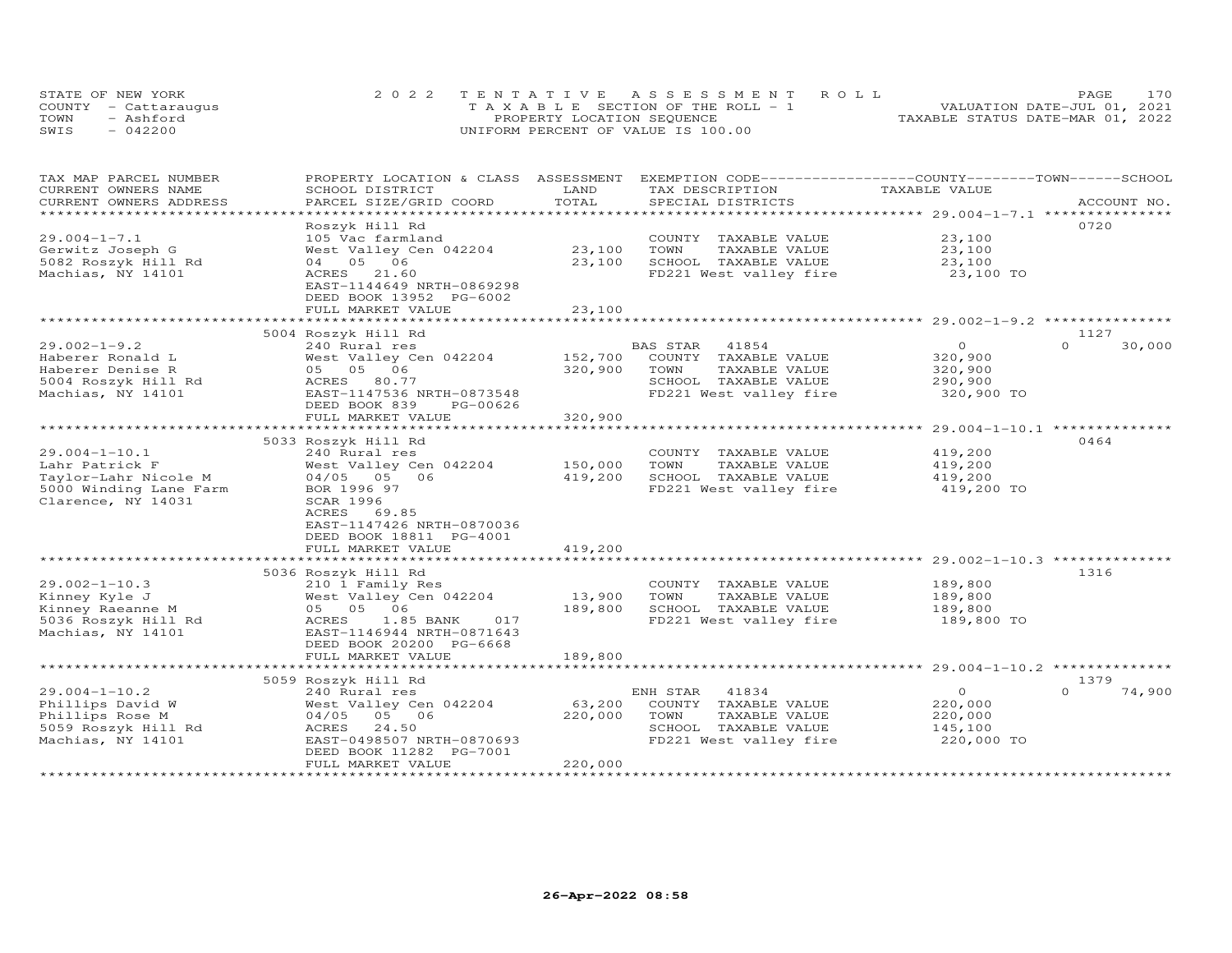|      | STATE OF NEW YORK    | 2022 TENTATIVE ASSESSMENT ROLL        | PAGE                             |
|------|----------------------|---------------------------------------|----------------------------------|
|      | COUNTY - Cattarauqus | T A X A B L E SECTION OF THE ROLL - 1 | VALUATION DATE-JUL 01, 2021      |
| TOWN | - Ashford            | PROPERTY LOCATION SEQUENCE            | TAXABLE STATUS DATE-MAR 01, 2022 |
| SWIS | $-042200$            | UNIFORM PERCENT OF VALUE IS 100.00    |                                  |

| TAX MAP PARCEL NUMBER                         | PROPERTY LOCATION & CLASS ASSESSMENT                         |                 | EXEMPTION CODE-----------------COUNTY-------TOWN------SCHOOL |                                    |          |             |
|-----------------------------------------------|--------------------------------------------------------------|-----------------|--------------------------------------------------------------|------------------------------------|----------|-------------|
| CURRENT OWNERS NAME                           | SCHOOL DISTRICT                                              | LAND            | TAX DESCRIPTION                                              | TAXABLE VALUE                      |          |             |
| CURRENT OWNERS ADDRESS<br>******************* | PARCEL SIZE/GRID COORD                                       | TOTAL           | SPECIAL DISTRICTS                                            |                                    |          | ACCOUNT NO. |
|                                               |                                                              |                 |                                                              |                                    |          |             |
|                                               | 5060 Roszyk Hill Rd                                          |                 |                                                              |                                    |          | 1241        |
| $29.002 - 1 - 10.2$                           | 210 1 Family Res                                             |                 | BAS STAR<br>41854                                            | $\overline{O}$                     | $\Omega$ | 30,000      |
| Bailey Bryan E                                | West Valley Cen 042204                                       | 23,300          | COUNTY TAXABLE VALUE                                         | 212,100                            |          |             |
| Bailey Joanne E                               | 05 05 06                                                     | 212,100         | TOWN<br>TAXABLE VALUE                                        | 212,100                            |          |             |
| 5060 Roszyk Hill Rd                           | FRNT<br>50.00 DPTH                                           |                 | SCHOOL TAXABLE VALUE                                         | 182,100                            |          |             |
| Machias, NY 14101                             | ACRES<br>6.00                                                |                 | FD221 West valley fire                                       | 212,100 TO                         |          |             |
|                                               | EAST-1146645 NRTH-0871670                                    |                 |                                                              |                                    |          |             |
|                                               | DEED BOOK 886<br>PG-00840                                    |                 |                                                              |                                    |          |             |
|                                               | FULL MARKET VALUE                                            | 212,100         |                                                              |                                    |          |             |
|                                               |                                                              |                 |                                                              |                                    |          |             |
|                                               | 5082 Roszyk Hill Rd                                          |                 |                                                              |                                    |          | 0478        |
| $29.002 - 1 - 11$                             | 210 1 Family Res                                             |                 | BAS STAR<br>41854                                            | $\Omega$                           | $\Omega$ | 30,000      |
| Gerwitz Joseph                                | West Valley Cen 042204                                       | 13,300          | COUNTY TAXABLE VALUE                                         | 174,100                            |          |             |
| Linda Lund                                    | 05 05 06                                                     | 174,100         | TOWN<br>TAXABLE VALUE                                        | 174,100                            |          |             |
| 4884 Route 219 Lot 172                        | ACRES 1.52                                                   |                 | SCHOOL TAXABLE VALUE                                         | 144,100                            |          |             |
| Great Valley, NY 14741-9512                   | EAST-1145731 NRTH-0871457                                    |                 | FD221 West valley fire                                       | 174,100 TO                         |          |             |
|                                               | DEED BOOK 17212 PG-9002                                      |                 |                                                              |                                    |          |             |
|                                               | FULL MARKET VALUE                                            | 174,100         |                                                              |                                    |          |             |
|                                               |                                                              |                 |                                                              |                                    |          |             |
|                                               | 5092 Roszyk Hill Rd                                          |                 |                                                              |                                    |          | 0305        |
| $29.002 - 1 - 10.1$                           | 210 1 Family Res                                             |                 | AGED C/T/S 41800                                             | 77,500                             | 77,500   | 77,500      |
| Gerwitz Agnes D                               | West Valley Cen 042204                                       | 13,700 ENH STAR | 41834                                                        | $\overline{0}$                     | $\Omega$ | 74,900      |
| Gerwitz Charles J                             | 05 05 06                                                     | 155,000         | COUNTY TAXABLE VALUE                                         | 77,500                             |          |             |
| 5092 Roszyk Hill Rd                           | 1.75<br>ACRES                                                |                 | TOWN<br>TAXABLE VALUE                                        | 77,500                             |          |             |
| Machias, NY 14101                             | EAST-1146114 NRTH-0871453                                    |                 | SCHOOL TAXABLE VALUE                                         | 2,600                              |          |             |
|                                               | DEED BOOK 9462<br>PG-5002                                    |                 | FD221 West valley fire                                       | 155,000 TO                         |          |             |
|                                               | FULL MARKET VALUE                                            | 155,000<br>.    |                                                              |                                    |          |             |
|                                               |                                                              |                 |                                                              | ******** 29.002-1-12 ************* |          |             |
|                                               | 5096 Roszyk Hill Rd                                          |                 |                                                              |                                    |          | 0029        |
| $29.002 - 1 - 12$                             | 210 1 Family Res                                             |                 | COUNTY TAXABLE VALUE                                         | 113,100                            |          |             |
| Torre Andrew M.                               | West Valley Cen 042204                                       | 15,400          | TOWN<br>TAXABLE VALUE                                        | 113,100                            |          |             |
| Torre Kristen J.                              | 05 05 06                                                     | 113,100         | SCHOOL TAXABLE VALUE                                         | 113,100                            |          |             |
| 9309 Holland Glenwood Rd                      | ACRES<br>2.63                                                |                 | FD221 West valley fire                                       | 113,100 TO                         |          |             |
| Glenwood, NY 14069                            | EAST-1145268 NRTH-0871483                                    |                 |                                                              |                                    |          |             |
|                                               | DEED BOOK 29498 PG-9001                                      |                 |                                                              |                                    |          |             |
|                                               | FULL MARKET VALUE                                            | 113,100         |                                                              |                                    |          |             |
|                                               |                                                              |                 |                                                              |                                    |          |             |
|                                               | 5104 Roszyk Hill Rd                                          |                 |                                                              |                                    |          | 0777        |
| $29.002 - 1 - 13$                             | 210 1 Family Res                                             |                 | COUNTY TAXABLE VALUE                                         | 108,700                            |          |             |
| Hansen Eric A                                 | West Valley Cen 042204                                       | 12,800          | TOWN<br>TAXABLE VALUE                                        | 108,700                            |          |             |
| 5104 Roszyk Hill Rd                           | 05 05 06                                                     | 108,700         | SCHOOL TAXABLE VALUE                                         | 108,700                            |          |             |
| Machias, NY 14101                             | ACRES<br>1.32 BANK<br>017                                    |                 | FD221 West valley fire                                       | 108,700 TO                         |          |             |
|                                               | EAST-1144931 NRTH-0871503                                    |                 |                                                              |                                    |          |             |
|                                               | DEED BOOK 27902 PG-8001                                      |                 |                                                              |                                    |          |             |
|                                               | FULL MARKET VALUE<br>* * * * * * * * * * * * * * * * * * * * | 108,700         |                                                              |                                    |          |             |
|                                               |                                                              |                 |                                                              |                                    |          |             |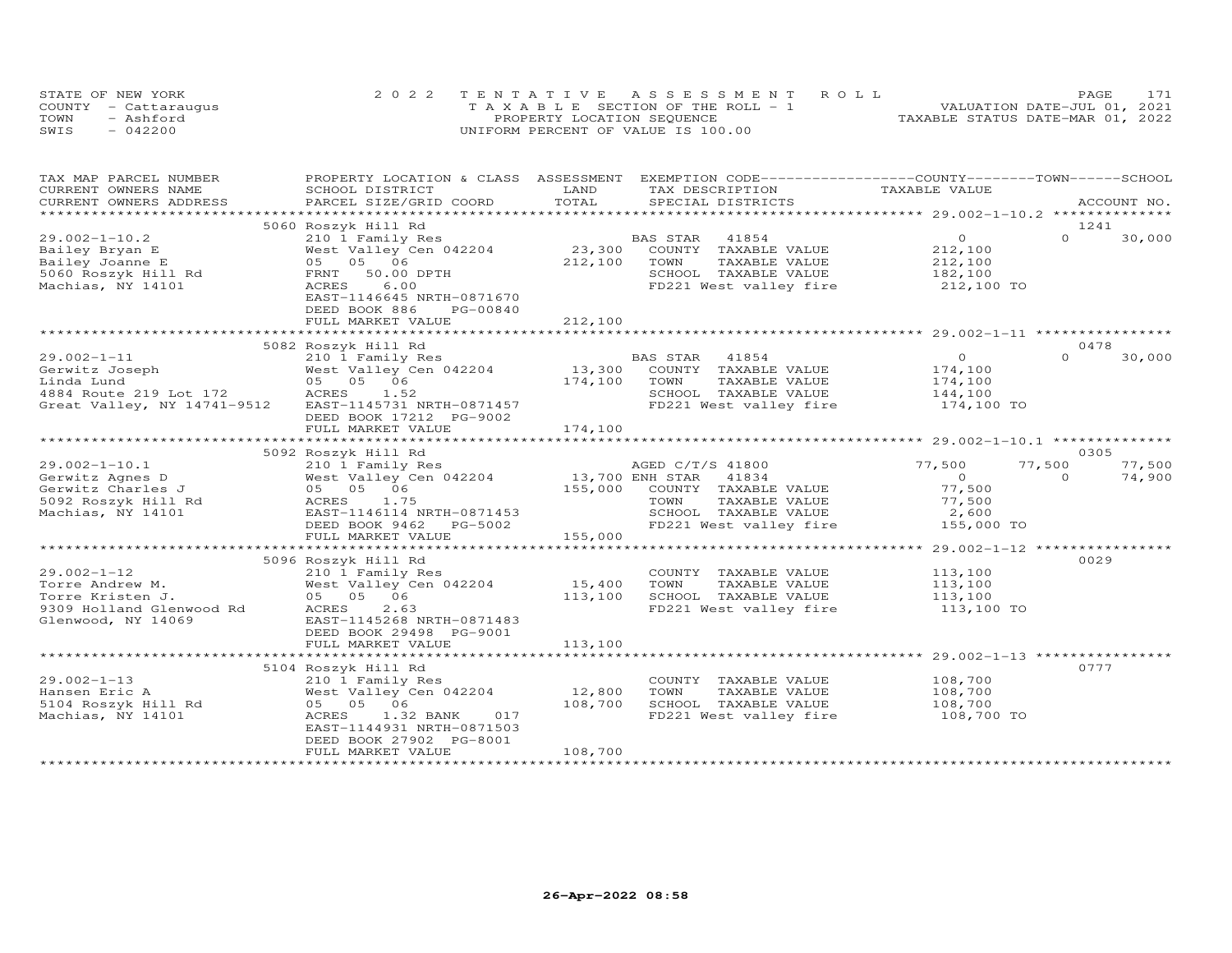| STATE OF NEW YORK    | 2022 TENTATIVE ASSESSMENT ROLL        | 172<br><b>PAGE</b>               |
|----------------------|---------------------------------------|----------------------------------|
| COUNTY - Cattaraugus | T A X A B L E SECTION OF THE ROLL - 1 | VALUATION DATE-JUL 01, 2021      |
| TOWN<br>- Ashford    | PROPERTY LOCATION SEQUENCE            | TAXABLE STATUS DATE-MAR 01, 2022 |
| SWIS<br>$-042200$    | UNIFORM PERCENT OF VALUE IS 100.00    |                                  |

| TAX MAP PARCEL NUMBER<br>CURRENT OWNERS NAME                   | PROPERTY LOCATION & CLASS ASSESSMENT<br>SCHOOL DISTRICT                                                                                                     | LAND         | TAX DESCRIPTION TAXABLE VALUE                                          | EXEMPTION CODE-----------------COUNTY-------TOWN------SCHOOL |                    |
|----------------------------------------------------------------|-------------------------------------------------------------------------------------------------------------------------------------------------------------|--------------|------------------------------------------------------------------------|--------------------------------------------------------------|--------------------|
| CURRENT OWNERS ADDRESS                                         | PARCEL SIZE/GRID COORD                                                                                                                                      | TOTAL        | SPECIAL DISTRICTS                                                      |                                                              | ACCOUNT NO.        |
|                                                                |                                                                                                                                                             |              |                                                                        |                                                              |                    |
|                                                                | 5111 Roszyk Hill Rd                                                                                                                                         |              |                                                                        |                                                              | 1705               |
| $29.004 - 1 - 7.2$                                             | 240 Rural res                                                                                                                                               |              |                                                                        | $\overline{0}$                                               | $\Omega$<br>30,000 |
| Arena Emily T                                                  | West Valley Cen 042204                                                                                                                                      |              | BAS STAR 41854<br>17,000 COUNTY TAXABLE VALUE                          | 147,700                                                      |                    |
| Arena Emily T<br>5111 Roszyk Hill Road (1940)<br>16 04 - 05 06 |                                                                                                                                                             | 147,700 TOWN | TAXABLE VALUE                                                          |                                                              |                    |
| Machias, NY 14101                                              | ACRES<br>3.00                                                                                                                                               |              | SCHOOL TAXABLE VALUE                                                   | 147,700<br>117,700                                           |                    |
|                                                                | EAST-1144702 NRTH-0871045                                                                                                                                   |              |                                                                        | FD221 West valley fire 147,700 TO                            |                    |
|                                                                | DEED BOOK 30418 PG-5002                                                                                                                                     |              |                                                                        |                                                              |                    |
|                                                                | FULL MARKET VALUE                                                                                                                                           | 147,700      |                                                                        |                                                              |                    |
|                                                                |                                                                                                                                                             |              |                                                                        |                                                              |                    |
|                                                                | 5116 Roszyk Hill Rd                                                                                                                                         |              |                                                                        |                                                              | 0700               |
| $29.002 - 1 - 14$                                              | 240 Rural res                                                                                                                                               |              | AG DIST 41720                                                          | 103,106                                                      | 103,106 103,106    |
|                                                                | West Valley Cen 042204                                                                                                                                      | 255,000      | COUNTY TAXABLE VALUE                                                   | 411,694                                                      |                    |
|                                                                |                                                                                                                                                             | 514,800      | TOWN<br>TAXABLE VALUE                                                  | 411,694                                                      |                    |
|                                                                |                                                                                                                                                             |              | SCHOOL TAXABLE VALUE 411,694                                           |                                                              |                    |
|                                                                | EAST-0496660 NRTH-0873550                                                                                                                                   |              | FD221 West valley fire                                                 | 514,800 TO                                                   |                    |
|                                                                |                                                                                                                                                             |              |                                                                        |                                                              |                    |
| MAY BE SUBJECT TO PAYMENT                                      | FULL MARKET VALUE                                                                                                                                           | 514,800      |                                                                        |                                                              |                    |
| UNDER AGDIST LAW TIL 2026                                      |                                                                                                                                                             |              |                                                                        |                                                              |                    |
|                                                                |                                                                                                                                                             |              |                                                                        |                                                              |                    |
|                                                                | 5125 Roszyk Hill Rd                                                                                                                                         |              |                                                                        |                                                              | 0638               |
| $29.004 - 1 - 5.1$                                             | 314 Rural vac<10                                                                                                                                            |              | COUNTY TAXABLE VALUE                                                   | 21,600                                                       |                    |
| Fleckenstein Joseph C                                          | West Valley Cen 042204 21,600 TOWN                                                                                                                          |              | TAXABLE VALUE                                                          | 21,600                                                       |                    |
| 8831 Potter Rd                                                 | 12  05  06                                                                                                                                                  |              |                                                                        |                                                              |                    |
| West Valley, NY 14171                                          | 8.37<br>ACRES                                                                                                                                               |              | 21,600 SCHOOL TAXABLE VALUE 21,600<br>FD221 West valley fire 21,600 TO |                                                              |                    |
|                                                                | EAST-1143940 NRTH-0871032                                                                                                                                   |              |                                                                        |                                                              |                    |
|                                                                | DEED BOOK 1030 PG-986                                                                                                                                       |              |                                                                        |                                                              |                    |
|                                                                | FULL MARKET VALUE                                                                                                                                           | 21,600       |                                                                        |                                                              |                    |
|                                                                |                                                                                                                                                             |              |                                                                        |                                                              |                    |
|                                                                |                                                                                                                                                             |              |                                                                        |                                                              | 1376               |
|                                                                | 5149 Roszyk Hill Rd                                                                                                                                         |              |                                                                        |                                                              | $\Omega$<br>30,000 |
| $29.004 - 1 - 5.2$                                             |                                                                                                                                                             |              |                                                                        |                                                              |                    |
| Cichocki Paul J<br>Cichocki Lynn M                             |                                                                                                                                                             |              | TAXABLE VALUE                                                          | $\begin{array}{c} 0 \\ 184,900 \\ 184,900 \end{array}$       |                    |
|                                                                | 210 1 Family Res<br>West Valley Cen 042204 14,600 COUNTY TAXABLE VALUE<br>184,900 TOWN TAXABLE VALUE<br>Rd 100 1000 1000 184,900 TOWN TAXABLE VALUE<br>4.10 |              | SCHOOL TAXABLE VALUE                                                   | 154,900                                                      |                    |
| 5149 Rosyck Hill Rd<br>Machias, NY 14101                       | ACRES                                                                                                                                                       |              |                                                                        | FD221 West valley fire 184,900 TO                            |                    |
| Machias, NY 14101                                              | EAST-0495090 NRTH-0871000                                                                                                                                   |              |                                                                        |                                                              |                    |
|                                                                | DEED BOOK 2306 PG-3001                                                                                                                                      |              |                                                                        |                                                              |                    |
|                                                                | FULL MARKET VALUE                                                                                                                                           | 184,900      |                                                                        |                                                              |                    |
|                                                                |                                                                                                                                                             |              |                                                                        |                                                              |                    |
|                                                                | 5150 Roszyk Hill Rd                                                                                                                                         |              |                                                                        |                                                              | 1530               |
| 29.002-1-16.18                                                 | 240 Rural res<br>Figure 1.1 The U.S. of the Magnetic County TAXABLE VALUE                                                                                   |              | BAS STAR 41854                                                         | $\overline{O}$                                               | 30,000             |
| Colf Roger W                                                   |                                                                                                                                                             |              |                                                                        | 154,700                                                      |                    |
| Colf Doren K                                                   | $13 - 5 - 6$                                                                                                                                                | 154,700 TOWN | TAXABLE VALUE                                                          | 154,700                                                      |                    |
| 5150 Roszyk Hill Rd                                            | 081<br>ACRES 17.35 BANK                                                                                                                                     |              | SCHOOL TAXABLE VALUE                                                   | 124,700                                                      |                    |
| Machias, NY 14101                                              | EAST-1143763 NRTH-8719217                                                                                                                                   |              | FD221 West valley fire 154,700 TO                                      |                                                              |                    |
|                                                                | DEED BOOK 22839 PG-7001                                                                                                                                     |              |                                                                        |                                                              |                    |
|                                                                | FULL MARKET VALUE                                                                                                                                           | 154,700      |                                                                        |                                                              |                    |
|                                                                |                                                                                                                                                             |              |                                                                        |                                                              |                    |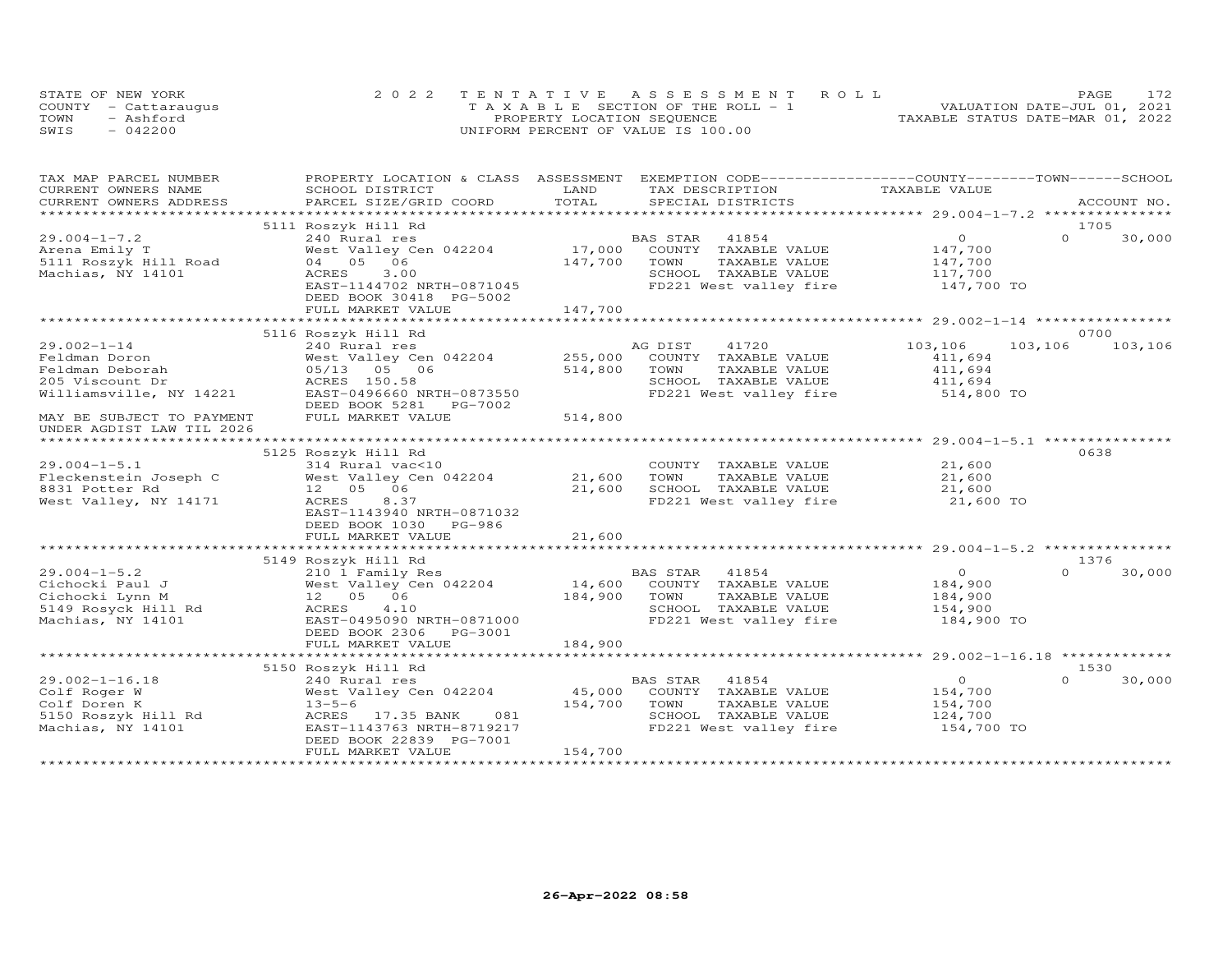|      | STATE OF NEW YORK    | 2022 TENTATIVE ASSESSMENT ROLL        | 173<br>PAGE                      |
|------|----------------------|---------------------------------------|----------------------------------|
|      | COUNTY - Cattaraugus | T A X A B L E SECTION OF THE ROLL - 1 | VALUATION DATE-JUL 01, 2021      |
| TOWN | - Ashford            | PROPERTY LOCATION SEQUENCE            | TAXABLE STATUS DATE-MAR 01, 2022 |
| SWIS | $-042200$            | UNIFORM PERCENT OF VALUE IS 100.00    |                                  |

| TAX MAP PARCEL NUMBER                             | PROPERTY LOCATION & CLASS ASSESSMENT EXEMPTION CODE----------------COUNTY-------TOWN------SCHOOL |                       |                                               |                |                    |
|---------------------------------------------------|--------------------------------------------------------------------------------------------------|-----------------------|-----------------------------------------------|----------------|--------------------|
| CURRENT OWNERS NAME                               | SCHOOL DISTRICT                                                                                  | LAND                  | TAX DESCRIPTION                               | TAXABLE VALUE  |                    |
| CURRENT OWNERS ADDRESS<br>*********************** | PARCEL SIZE/GRID COORD                                                                           | TOTAL                 | SPECIAL DISTRICTS                             |                | ACCOUNT NO.        |
|                                                   |                                                                                                  |                       |                                               |                |                    |
|                                                   | 5200 Roszyk Hill Rd                                                                              |                       |                                               |                | 1529               |
| $29.002 - 1 - 16.17$                              | 210 1 Family Res                                                                                 |                       | BAS STAR 41854<br>27,800 COUNTY TAXABLE VALUE | $\overline{O}$ | $\Omega$<br>30,000 |
| Sullivan Curtis B                                 | West Valley Cen 042204                                                                           |                       |                                               | 118,400        |                    |
| Sullivan Lori J                                   | $13 - 5 - 6$                                                                                     | 118,400               | TOWN<br>TAXABLE VALUE                         | 118,400        |                    |
| 5200 Roszyk Hill Rd                               | 7.60 BANK 017<br>ACRES                                                                           |                       | SCHOOL TAXABLE VALUE                          | 88,400         |                    |
| Machias, NY 14101                                 | EAST-0494756 NRTH-0871911                                                                        |                       | FD221 West valley fire 118,400 TO             |                |                    |
|                                                   | PG-529<br>DEED BOOK 998                                                                          |                       |                                               |                |                    |
|                                                   | FULL MARKET VALUE                                                                                | 118,400               |                                               |                |                    |
|                                                   |                                                                                                  |                       |                                               |                |                    |
| $29.002 - 1 - 16.6$                               | 9280 Roszyk Hill Rd                                                                              |                       |                                               |                | 1307               |
|                                                   | 210 1 Family Res                                                                                 |                       | COUNTY TAXABLE VALUE                          | 102,600        |                    |
| Donald R. Weast Family Trust                      | West Valley Cen 042204                                                                           | 27,000                | TOWN<br>TAXABLE VALUE                         | 102,600        |                    |
| Borsvold (fka Weast) Shirley C 13 05 06           |                                                                                                  | 102,600               | SCHOOL TAXABLE VALUE                          | 102,600        |                    |
|                                                   | 7.67                                                                                             |                       | FD221 West valley fire 102,600 TO             |                |                    |
| Glendale, AZ 85310                                | EAST-1142471 NRTH-0871672                                                                        |                       |                                               |                |                    |
|                                                   | DEED BOOK 00957 PG-00513                                                                         |                       |                                               |                |                    |
|                                                   | FULL MARKET VALUE                                                                                | 102,600               |                                               |                |                    |
|                                                   |                                                                                                  |                       |                                               |                |                    |
|                                                   | 9280 Roszyk Hill Rd                                                                              |                       |                                               |                |                    |
| $29.002 - 1 - 16.24$                              | 314 Rural vac<10                                                                                 |                       | COUNTY TAXABLE VALUE                          | 23,200         |                    |
| Perkins Darlene A                                 | West Valley Cen 042204                                                                           | 23,200                | TOWN<br>TAXABLE VALUE                         | 23,200         |                    |
| 9216 Route 240                                    | 13  05  06                                                                                       | 23,200                | SCHOOL TAXABLE VALUE                          | 23,200         |                    |
| West Valley, NY 14171                             | split from 16.6                                                                                  |                       | FD221 West valley fire                        | 23,200 TO      |                    |
|                                                   | ACRES<br>5.48                                                                                    |                       |                                               |                |                    |
|                                                   | EAST-1142836 NRTH-0871753                                                                        |                       |                                               |                |                    |
|                                                   | DEED BOOK 2021 PG-16886                                                                          |                       |                                               |                |                    |
|                                                   | FULL MARKET VALUE<br>**********************                                                      | 23,200<br>*********** |                                               |                |                    |
|                                                   |                                                                                                  |                       |                                               |                |                    |
|                                                   | Route 219                                                                                        |                       |                                               |                | 0466               |
| $10.004 - 1 - 49.1$                               | 105 Vac farmland                                                                                 |                       | COUNTY TAXABLE VALUE                          | 24,100         |                    |
| Miller Willard W                                  | Springville-Gri 143801                                                                           | 24,100                | TOWN<br>TAXABLE VALUE                         | 24,100         |                    |
| Miller Anna M                                     | 25/77 06 06/07                                                                                   | 24,100                | SCHOOL TAXABLE VALUE                          | 24,100         |                    |
| 9729 Rte 219                                      | ACRES 15.77                                                                                      |                       | FD221 West valley fire                        | 24,100 TO      |                    |
| West Valley, NY 14171                             | EAST-1117127 NRTH-0895301                                                                        |                       |                                               |                |                    |
|                                                   | DEED BOOK 800<br>PG-00641                                                                        |                       |                                               |                |                    |
|                                                   | FULL MARKET VALUE                                                                                | 24,100                |                                               |                |                    |
|                                                   |                                                                                                  |                       |                                               |                |                    |
|                                                   | Route 219                                                                                        |                       |                                               |                | 0238               |
| $19.001 - 2 - 7$                                  | 105 Vac farmland                                                                                 |                       | COUNTY TAXABLE VALUE                          | 106,000        |                    |
| Fisher Living Trust                               | Springville-Gri 143801                                                                           | 106,000               | TOWN<br>TAXABLE VALUE                         | 106,000        |                    |
| Fisher Raymond C Trustee                          | 25 06 07                                                                                         | 106,000               | SCHOOL TAXABLE VALUE                          | 106,000        |                    |
| 11256 Beech Tree Rd                               | ACRES 66.48                                                                                      |                       | FD221 West valley fire 106,000 TO             |                |                    |
| Springville, NY 14141                             | EAST-1115208 NRTH-0894573                                                                        |                       |                                               |                |                    |
|                                                   | DEED BOOK 966<br>$PG-846$                                                                        |                       |                                               |                |                    |
|                                                   | FULL MARKET VALUE                                                                                | 106,000               |                                               |                |                    |
|                                                   |                                                                                                  |                       |                                               |                |                    |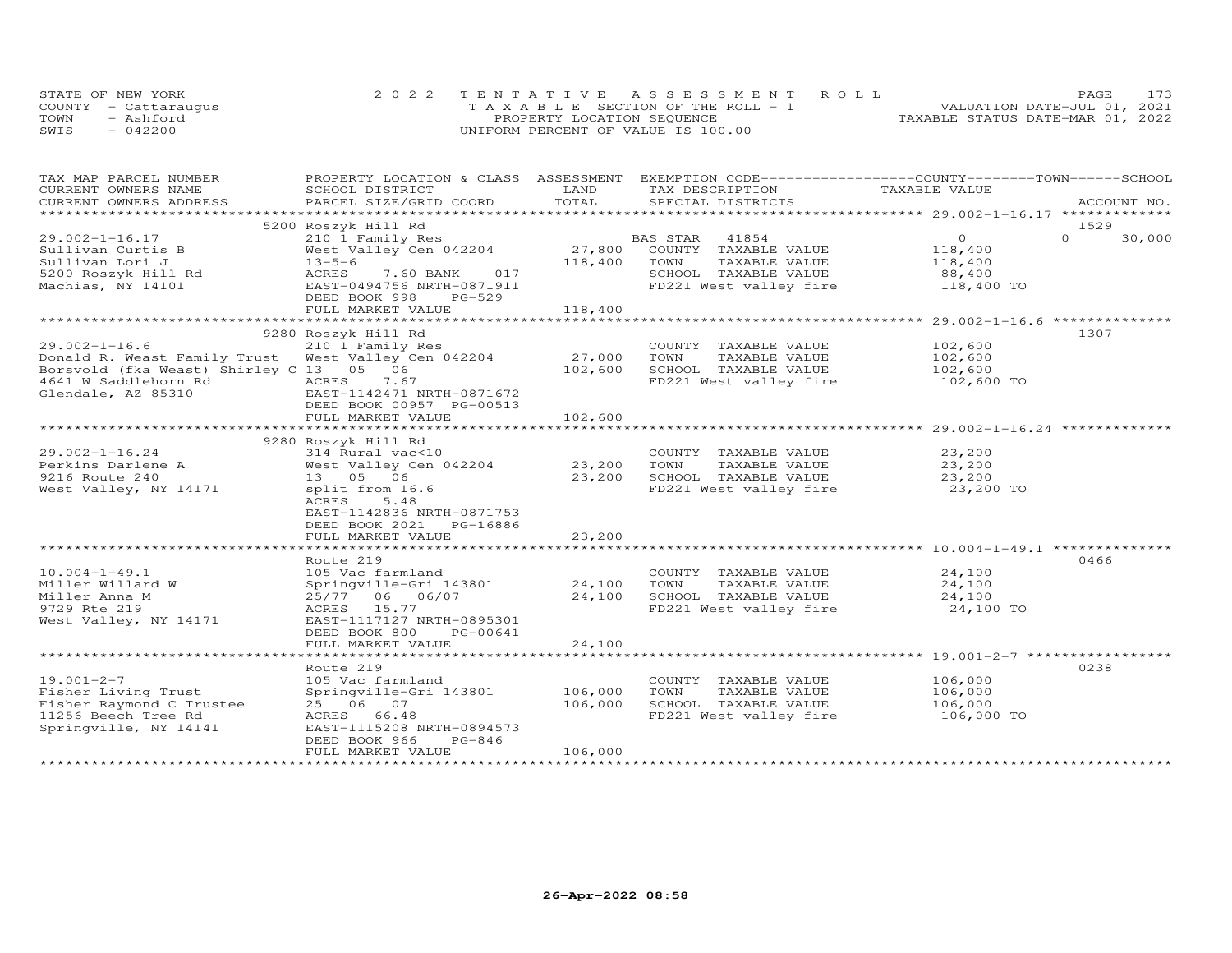| STATE OF NEW YORK    | 2022 TENTATIVE ASSESSMENT ROLL        | 174<br><b>PAGE</b>               |
|----------------------|---------------------------------------|----------------------------------|
| COUNTY - Cattaraugus | T A X A B L E SECTION OF THE ROLL - 1 | VALUATION DATE-JUL 01, 2021      |
| TOWN<br>- Ashford    | PROPERTY LOCATION SEQUENCE            | TAXABLE STATUS DATE-MAR 01, 2022 |
| SWIS<br>$-042200$    | UNIFORM PERCENT OF VALUE IS 100.00    |                                  |

| TAX MAP PARCEL NUMBER                                 | PROPERTY LOCATION & CLASS ASSESSMENT      | LAND        | EXEMPTION CODE-----------------COUNTY-------TOWN------SCHOOL | TAXABLE VALUE         |             |
|-------------------------------------------------------|-------------------------------------------|-------------|--------------------------------------------------------------|-----------------------|-------------|
| CURRENT OWNERS NAME<br>CURRENT OWNERS ADDRESS         | SCHOOL DISTRICT<br>PARCEL SIZE/GRID COORD | TOTAL       | TAX DESCRIPTION<br>SPECIAL DISTRICTS                         |                       | ACCOUNT NO. |
| ***********************                               |                                           |             |                                                              |                       |             |
|                                                       | Route 219                                 |             |                                                              |                       | 0435        |
| $19.001 - 2 - 11.1$                                   | 312 Vac w/imprv                           |             | COUNTY TAXABLE VALUE                                         | 53,800                |             |
| D.I. Holdings LLC                                     | West Valley Cen 042204                    | 52,600      | TOWN<br>TAXABLE VALUE                                        | 53,800                |             |
| PO Box 497                                            | 10 06 07                                  | 53,800      | SCHOOL TAXABLE VALUE                                         | 53,800                |             |
| Saint Marys, PA 15857                                 | ACRES 19.22                               |             | FD221 West valley fire 53,800 TO                             |                       |             |
|                                                       | EAST-1115580 NRTH-0893525                 |             |                                                              |                       |             |
|                                                       | DEED BOOK 20210 PG-8084                   |             |                                                              |                       |             |
|                                                       | FULL MARKET VALUE                         | 53,800      |                                                              |                       |             |
|                                                       |                                           |             |                                                              |                       |             |
|                                                       | Route 219                                 |             |                                                              |                       | 0611        |
| 19.001-2-12                                           | 314 Rural vac<10                          |             | COUNTY TAXABLE VALUE                                         | 3,400                 |             |
| Walter Steven                                         | West Valley Cen 042204                    |             | 3,400 TOWN<br>TAXABLE VALUE                                  | 3,400                 |             |
| Walter Gail                                           | 10 06 07                                  | 3,400       | SCHOOL TAXABLE VALUE                                         | 3,400                 |             |
| 180 Duffy Dr                                          | ACRES 1.37                                |             | FD221 West valley fire                                       | 3,400 TO              |             |
| Tonawanda, NY 14150                                   | EAST-1116352 NRTH-0893359                 |             |                                                              |                       |             |
|                                                       | DEED BOOK 15289 PG-9001                   |             |                                                              |                       |             |
|                                                       | FULL MARKET VALUE                         | 3,400       |                                                              |                       |             |
|                                                       |                                           |             |                                                              |                       |             |
|                                                       | Route 219                                 |             |                                                              |                       | 1168        |
| $19.001 - 2 - 17.2$                                   | 260 Seasonal res                          |             | COUNTY TAXABLE VALUE                                         | 102,800               |             |
| Walter Steven                                         | West Valley Cen 042204                    | 35,500 TOWN | TAXABLE VALUE                                                | 102,800               |             |
| Walter Gail                                           | 10 06 07                                  | 102,800     | SCHOOL TAXABLE VALUE                                         | 102,800               |             |
| 180 Duffy Dr                                          | ACRES 10.49                               |             | FD221 West valley fire                                       | 102,800 TO            |             |
| Tonawanda, NY 14150                                   | EAST-1115865 NRTH-0893041                 |             |                                                              |                       |             |
|                                                       | DEED BOOK 845 PG-01082                    |             |                                                              |                       |             |
|                                                       | FULL MARKET VALUE                         | 102,800     |                                                              |                       |             |
|                                                       |                                           |             |                                                              |                       |             |
|                                                       | Route 219                                 |             |                                                              | 418,300               | 0961        |
| $19.001 - 2 - 21.3$                                   | 449 Other Storag                          | 14,100 TOWN | COUNTY TAXABLE VALUE                                         |                       |             |
| William J Heim Revocable Trust West Valley Cen 042204 | 10  06  07                                | 418,300     | TAXABLE VALUE<br>SCHOOL TAXABLE VALUE                        | 418,300               |             |
| Heim William J<br>10208 Edies Rd                      | ACRES 1.04                                |             | FD221 West valley fire                                       | 418,300<br>418,300 TO |             |
| Springville, NY 14141                                 | EAST-0046867 NRTH-0088999                 |             |                                                              |                       |             |
|                                                       | DEED BOOK 20785 PG-40                     |             |                                                              |                       |             |
|                                                       | FULL MARKET VALUE                         | 418,300     |                                                              |                       |             |
|                                                       |                                           |             |                                                              |                       |             |
|                                                       | Route 219                                 |             |                                                              |                       | 1011        |
| $19.002 - 1 - 4.5$                                    | 314 Rural vac<10                          |             | COUNTY TAXABLE VALUE                                         | 27,700                |             |
| Whitsell Michael W                                    | West Valley Cen 042204 27,700             |             | TOWN<br>TAXABLE VALUE                                        | 27,700                |             |
| 10290 Route 219                                       | 10 06 07                                  | 27,700      | SCHOOL TAXABLE VALUE                                         |                       |             |
| Springville, NY 14141                                 | 6.90<br><b>ACRES</b>                      |             | FD221 West valley fire                                       |                       |             |
|                                                       | EAST-0468698 NRTH-0893738                 |             |                                                              | $27,100$ TO           |             |
|                                                       | DEED BOOK 1013 PG-544                     |             |                                                              |                       |             |
|                                                       | FULL MARKET VALUE                         | 27,700      |                                                              |                       |             |
|                                                       |                                           |             |                                                              |                       |             |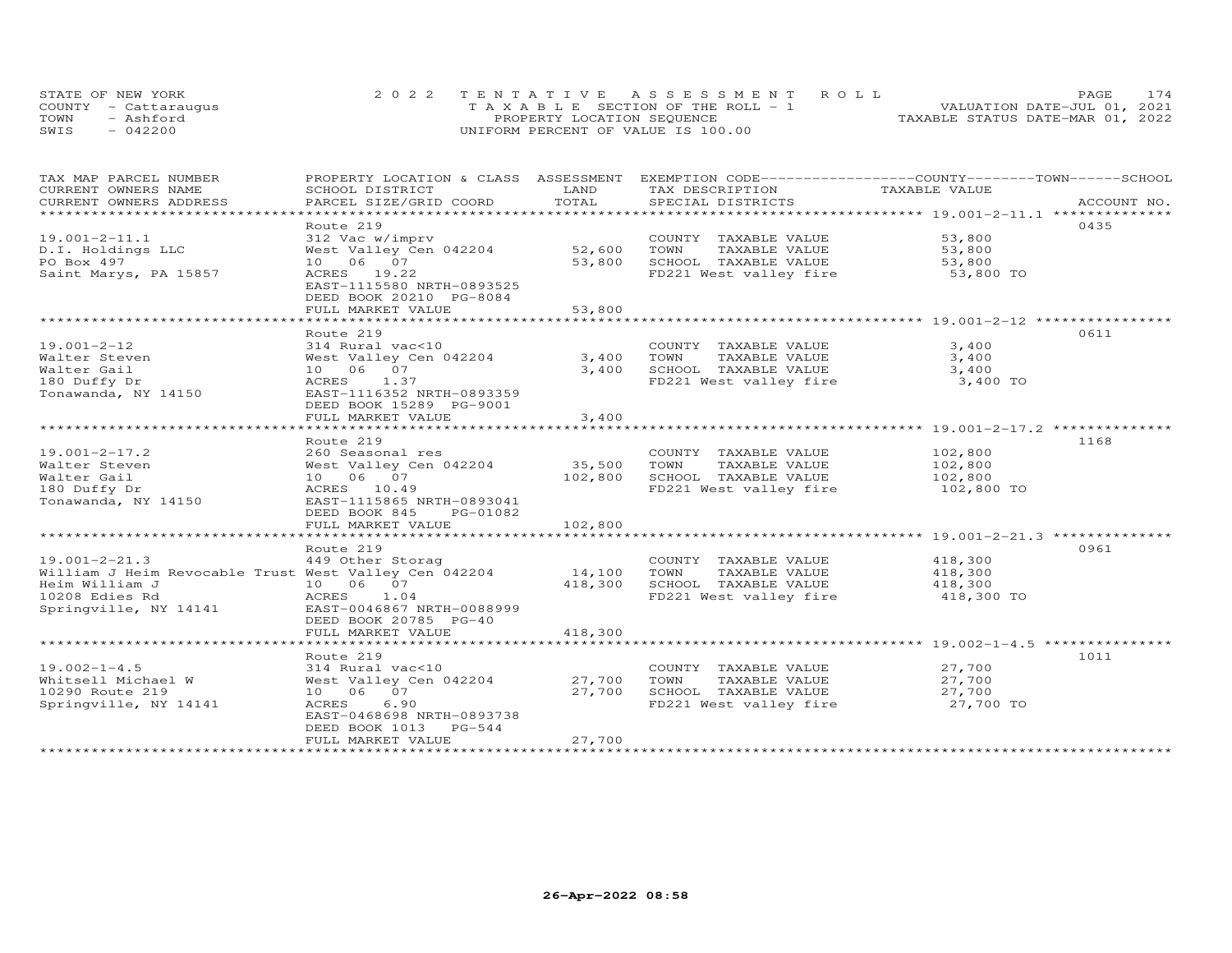| STATE OF NEW YORK    | 2022 TENTATIVE ASSESSMENT ROLL        | 175<br><b>PAGE</b>               |
|----------------------|---------------------------------------|----------------------------------|
| COUNTY - Cattaraugus | T A X A B L E SECTION OF THE ROLL - 1 | VALUATION DATE-JUL 01, 2021      |
| TOWN<br>- Ashford    | PROPERTY LOCATION SEQUENCE            | TAXABLE STATUS DATE-MAR 01, 2022 |
| SWIS<br>$-042200$    | UNIFORM PERCENT OF VALUE IS 100.00    |                                  |

| TAX MAP PARCEL NUMBER     | PROPERTY LOCATION & CLASS ASSESSMENT |         | EXEMPTION CODE-----------------COUNTY-------TOWN-----SCHOOL |                  |             |
|---------------------------|--------------------------------------|---------|-------------------------------------------------------------|------------------|-------------|
| CURRENT OWNERS NAME       | SCHOOL DISTRICT                      | LAND    | TAX DESCRIPTION                                             | TAXABLE VALUE    |             |
| CURRENT OWNERS ADDRESS    | PARCEL SIZE/GRID COORD               | TOTAL   | SPECIAL DISTRICTS                                           |                  | ACCOUNT NO. |
| **********************    |                                      |         |                                                             |                  |             |
|                           | Route 219                            |         |                                                             |                  | 1385        |
| $19.002 - 1 - 4.13$       | 105 Vac farmland                     |         | COUNTY TAXABLE VALUE                                        | 10,900           |             |
| Holland Glenn D           | West Valley Cen 042204               | 10,900  | TAXABLE VALUE<br>TOWN                                       | 10,900           |             |
| Holland Molly M           | 01 06 06/07                          | 10,900  | SCHOOL TAXABLE VALUE                                        | 10,900           |             |
| PO Box 126                | ACRES<br>4.25                        |         | FD221 West valley fire                                      | 10,900 TO        |             |
| Arcade, NY 14009          | EAST-0468780 NRTH-0887660            |         |                                                             |                  |             |
|                           | DEED BOOK 00942 PG-01049             |         |                                                             |                  |             |
|                           | FULL MARKET VALUE                    | 10,900  |                                                             |                  |             |
|                           |                                      |         |                                                             |                  |             |
|                           | Route 219                            |         |                                                             |                  | 1471        |
| $19.002 - 1 - 4.14$       | 449 Other Storag                     |         | COUNTY TAXABLE VALUE                                        | 84,200           |             |
| Campanella Dean           | West Valley Cen 042204               | 20,300  | TOWN<br>TAXABLE VALUE                                       | 84,200           |             |
| PO Box 172                | $01 - 06 - 07$                       | 84,200  | SCHOOL TAXABLE VALUE                                        | 84,200           |             |
| Springville, NY 14141     | 3.53<br>ACRES                        |         | FD221 West valley fire                                      | 84,200 TO        |             |
|                           | EAST-0468270 NRTH-0888390            |         |                                                             |                  |             |
|                           | DEED BOOK 977<br>PG-230              |         |                                                             |                  |             |
|                           | FULL MARKET VALUE                    | 84,200  |                                                             |                  |             |
|                           |                                      |         |                                                             |                  |             |
|                           | Route 219                            |         |                                                             |                  | 1472        |
| $19.002 - 1 - 4.15$       | 210 1 Family Res                     |         | COUNTY TAXABLE VALUE                                        | 241,600          |             |
| Campanella Dean           | West Valley Cen 042204               | 22,600  | TOWN<br>TAXABLE VALUE                                       | 241,600          |             |
| PO Box 172                | $01 - 06 - 07$                       | 241,600 | SCHOOL TAXABLE VALUE                                        | 241,600          |             |
| Springville, NY 14141     | 4.70<br>ACRES                        |         | FD221 West valley fire                                      | 241,600 TO       |             |
|                           | EAST-0468420 NRTH-0888910            |         |                                                             |                  |             |
|                           | DEED BOOK 172<br>PG-5002             |         |                                                             |                  |             |
|                           | FULL MARKET VALUE                    | 241,600 |                                                             |                  |             |
|                           |                                      |         |                                                             |                  |             |
|                           | Route 219                            |         |                                                             |                  | 1641        |
| $19.002 - 1 - 4.24$       | 170 Nursery                          |         | AG DIST<br>41720                                            | 14,244<br>14,244 | 14,244      |
| Lindstrom Kenneth         | West Valley Cen 042204               | 20,300  | COUNTY TAXABLE VALUE                                        | 6,056            |             |
| 7314 Boston State Rd      | $75,76 - 6 - 6$                      | 20,300  | TOWN<br>TAXABLE VALUE                                       | 6,056            |             |
| Hamburg, NY 14075         | ACRES 11.43                          |         | SCHOOL TAXABLE VALUE                                        | 6,056            |             |
|                           | EAST-1117894 NRTH-0889912            |         | FD221 West valley fire                                      | 20,300 TO        |             |
| MAY BE SUBJECT TO PAYMENT | DEED BOOK 9103 PG-7001               |         |                                                             |                  |             |
| UNDER AGDIST LAW TIL 2026 | FULL MARKET VALUE                    | 20,300  |                                                             |                  |             |
|                           |                                      |         |                                                             |                  |             |
|                           | Route 219                            |         |                                                             |                  | 1642        |
| $19.002 - 1 - 4.25$       | 105 Vac farmland                     |         | 41720<br>AG DIST                                            | 13,943<br>13,943 | 13,943      |
| Lindstrom Kenneth         | West Valley Cen 042204               | 20,700  | COUNTY TAXABLE VALUE                                        | 6,757            |             |
| 7314 Boston State Rd      | $75,76 - 6 - 6$                      | 20,700  | TAXABLE VALUE<br>TOWN                                       | 6,757            |             |
| Hamburg, NY 14075         | ACRES<br>9.35                        |         | SCHOOL TAXABLE VALUE                                        | 6,757            |             |
|                           | EAST-1118004 NRTH-0889065            |         | FD221 West valley fire                                      | 20,700 TO        |             |
| MAY BE SUBJECT TO PAYMENT | DEED BOOK 9103 PG-7001               |         |                                                             |                  |             |
| UNDER AGDIST LAW TIL 2026 | FULL MARKET VALUE                    | 20,700  |                                                             |                  |             |
|                           |                                      |         |                                                             |                  |             |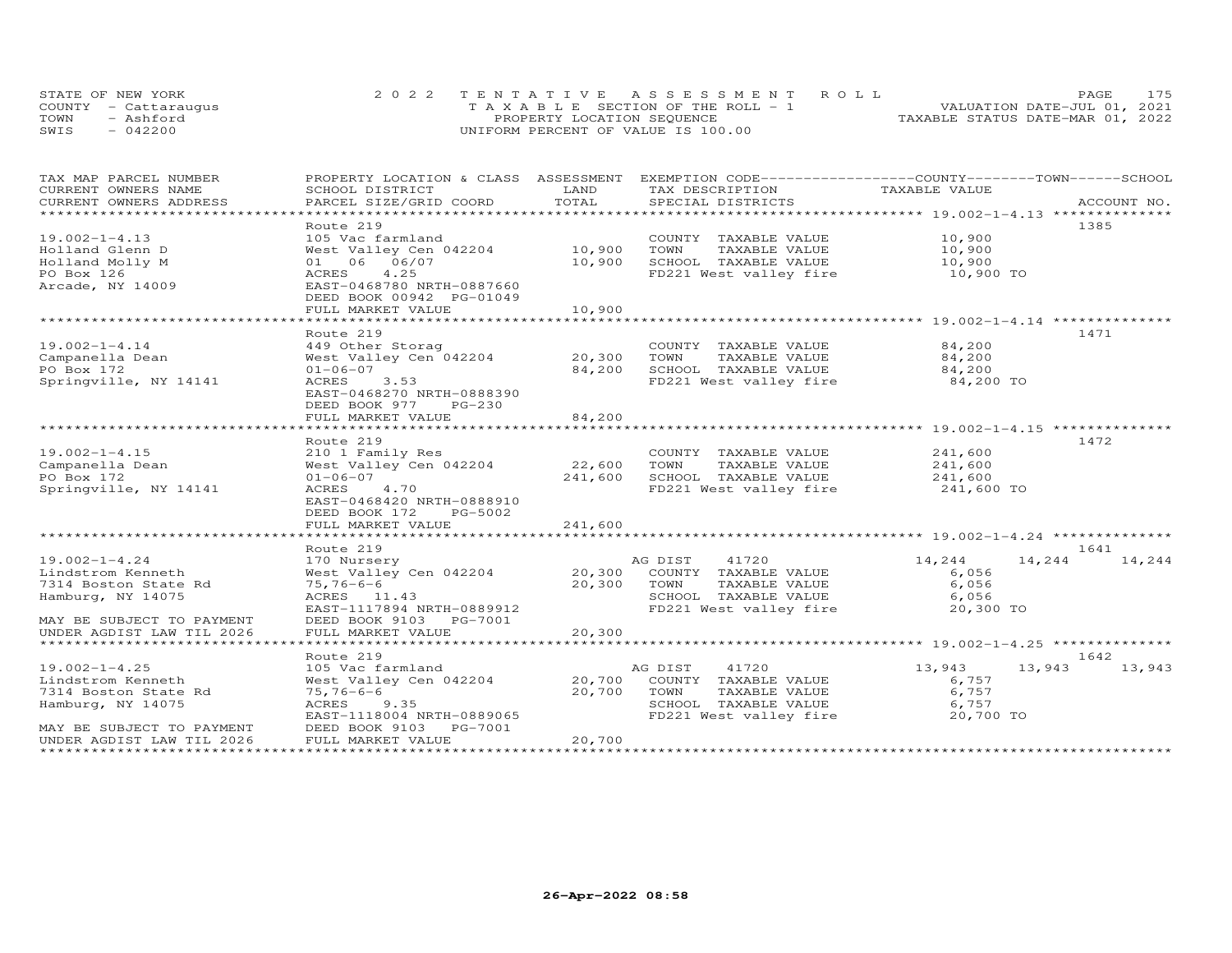|      | STATE OF NEW YORK    | 2022 TENTATIVE ASSESSMENT ROLL     | PAGE.                            | 176 |
|------|----------------------|------------------------------------|----------------------------------|-----|
|      | COUNTY - Cattarauqus | TAXABLE SECTION OF THE ROLL - 1    | VALUATION DATE-JUL 01, 2021      |     |
| TOWN | - Ashford            | PROPERTY LOCATION SEQUENCE         | TAXABLE STATUS DATE-MAR 01, 2022 |     |
| SWIS | $-042200$            | UNIFORM PERCENT OF VALUE IS 100.00 |                                  |     |

| TAX MAP PARCEL NUMBER                                 | PROPERTY LOCATION & CLASS ASSESSMENT      |               | EXEMPTION CODE-----------------COUNTY-------TOWN------SCHOOL |                                                 |                  |
|-------------------------------------------------------|-------------------------------------------|---------------|--------------------------------------------------------------|-------------------------------------------------|------------------|
| CURRENT OWNERS NAME<br>CURRENT OWNERS ADDRESS         | SCHOOL DISTRICT<br>PARCEL SIZE/GRID COORD | LAND<br>TOTAL | TAX DESCRIPTION<br>SPECIAL DISTRICTS                         | TAXABLE VALUE                                   | ACCOUNT NO.      |
| ******************                                    |                                           |               |                                                              |                                                 |                  |
|                                                       | Route 219                                 |               |                                                              |                                                 | 1643             |
| $19.002 - 1 - 4.26$                                   | 105 Vac farmland                          |               | COUNTY TAXABLE VALUE                                         | 70,200                                          |                  |
| Walter Christopher                                    | West Valley Cen 042204                    | 70,200        | TOWN<br>TAXABLE VALUE                                        | 70,200                                          |                  |
| 4475 Freeman Rd                                       | $75,76-6-6$                               | 70,200        | SCHOOL TAXABLE VALUE                                         | 70,200                                          |                  |
| Orchard Park, NY 14127                                | ACRES 51.55                               |               | FD221 West valley fire                                       | 70,200 TO                                       |                  |
|                                                       | EAST-1116413 NRTH-0888346                 |               |                                                              |                                                 |                  |
|                                                       | DEED BOOK 27590 PG-6002                   |               |                                                              |                                                 |                  |
|                                                       | FULL MARKET VALUE                         | 70,200        |                                                              |                                                 |                  |
|                                                       |                                           |               |                                                              |                                                 |                  |
|                                                       | Route 219                                 |               |                                                              |                                                 | 1646             |
| $19.002 - 1 - 4.28$                                   | 105 Vac farmland                          |               | COUNTY TAXABLE VALUE                                         | 8,400                                           |                  |
| William J Heim Revocable Trust West Valley Cen 042204 |                                           | 8,400         | TOWN<br>TAXABLE VALUE                                        | 8,400                                           |                  |
| Heim William J                                        | $75, 76 - 6 - 7, 6$                       | 8,400         | SCHOOL TAXABLE VALUE                                         | 8,400                                           |                  |
| 10208 Edies Rd                                        | ACRES 8.40                                |               | FD221 West valley fire                                       | 8,400 TO                                        |                  |
| Springville, NY 14141                                 | EAST-1117395 NRTH-0890030                 |               |                                                              |                                                 |                  |
|                                                       | DEED BOOK 20785 PG-400                    |               |                                                              |                                                 |                  |
|                                                       | FULL MARKET VALUE                         | 8,400         |                                                              |                                                 |                  |
|                                                       | ***************************               |               |                                                              | ************************ 19.002-1-4.29 **       |                  |
|                                                       | Route 219                                 |               |                                                              |                                                 |                  |
| $19.002 - 1 - 4.29$                                   | 105 Vac farmland                          |               | COUNTY TAXABLE VALUE                                         | 5,900                                           |                  |
| Lindstrom Kenneth                                     | West Valley Cen 042204                    | 5,900         | TOWN<br>TAXABLE VALUE                                        | 5,900                                           |                  |
| 7314 Boston State Rd                                  | $75, 76, -6 - 7, 6$                       | 5,900         | SCHOOL TAXABLE VALUE                                         | 5,900                                           |                  |
| Hamburg, NY 14075                                     | split from 19.002-1-4.1                   |               | FD221 West valley fire                                       | 5,900 TO                                        |                  |
|                                                       | 3.70<br>ACRES                             |               |                                                              |                                                 |                  |
|                                                       | EAST-1118015 NRTH-0889379                 |               |                                                              |                                                 |                  |
|                                                       | DEED BOOK 2019 PG-14150                   |               |                                                              |                                                 |                  |
|                                                       | FULL MARKET VALUE                         | 5,900         |                                                              |                                                 |                  |
|                                                       |                                           |               |                                                              |                                                 |                  |
|                                                       | Route 219                                 |               |                                                              |                                                 | 0319             |
| $19.002 - 1 - 29$                                     | 105 Vac farmland                          |               | 41720<br>AG DIST                                             | 15,226                                          | 15,226<br>15,226 |
| Schumacher Brian L                                    | West Valley Cen 042204                    | 85,500        | COUNTY TAXABLE VALUE                                         | 70,274                                          |                  |
| Schumacher Roy J                                      | 71/75 06 06                               | 85,500        | TOWN<br>TAXABLE VALUE                                        | 70,274                                          |                  |
| 54 S Main St                                          | $L/P$ 917-84                              |               | SCHOOL TAXABLE VALUE                                         | 70,274                                          |                  |
| Franklinville, NY 14737-1214                          | 66.94<br>ACRES                            |               | FD221 West valley fire                                       | 85,500 TO                                       |                  |
|                                                       | EAST-1119761 NRTH-0886678                 |               |                                                              |                                                 |                  |
| MAY BE SUBJECT TO PAYMENT                             | DEED BOOK 00954 PG-00186                  |               |                                                              |                                                 |                  |
| UNDER AGDIST LAW TIL 2026                             | FULL MARKET VALUE                         | 85,500        |                                                              |                                                 |                  |
| *******************                                   |                                           |               |                                                              | *********************** 19.002-1-31 *********** |                  |
|                                                       | Route 219                                 |               |                                                              |                                                 | 0259             |
| $19.002 - 1 - 31$                                     | 312 Vac w/imprv                           |               | COUNTY TAXABLE VALUE                                         | 5,100                                           |                  |
| Frank Larry A                                         | West Valley Cen 042204                    | 400           | TOWN<br>TAXABLE VALUE                                        | 5,100                                           |                  |
| Frank Patricia D                                      | 75 06 06                                  | 5,100         | SCHOOL TAXABLE VALUE                                         | 5,100                                           |                  |
| 10038 Rte 219                                         | 80.00 DPTH 88.00<br>FRNT                  |               | FD221 West valley fire                                       | 5,100 TO                                        |                  |
| West Valley, NY 14171                                 | EAST-1117678 NRTH-0887606                 |               |                                                              |                                                 |                  |
|                                                       | PG-8001<br>DEED BOOK 895                  |               |                                                              |                                                 |                  |
| **********************                                | FULL MARKET VALUE                         | 5,100         |                                                              |                                                 |                  |
|                                                       |                                           |               |                                                              |                                                 |                  |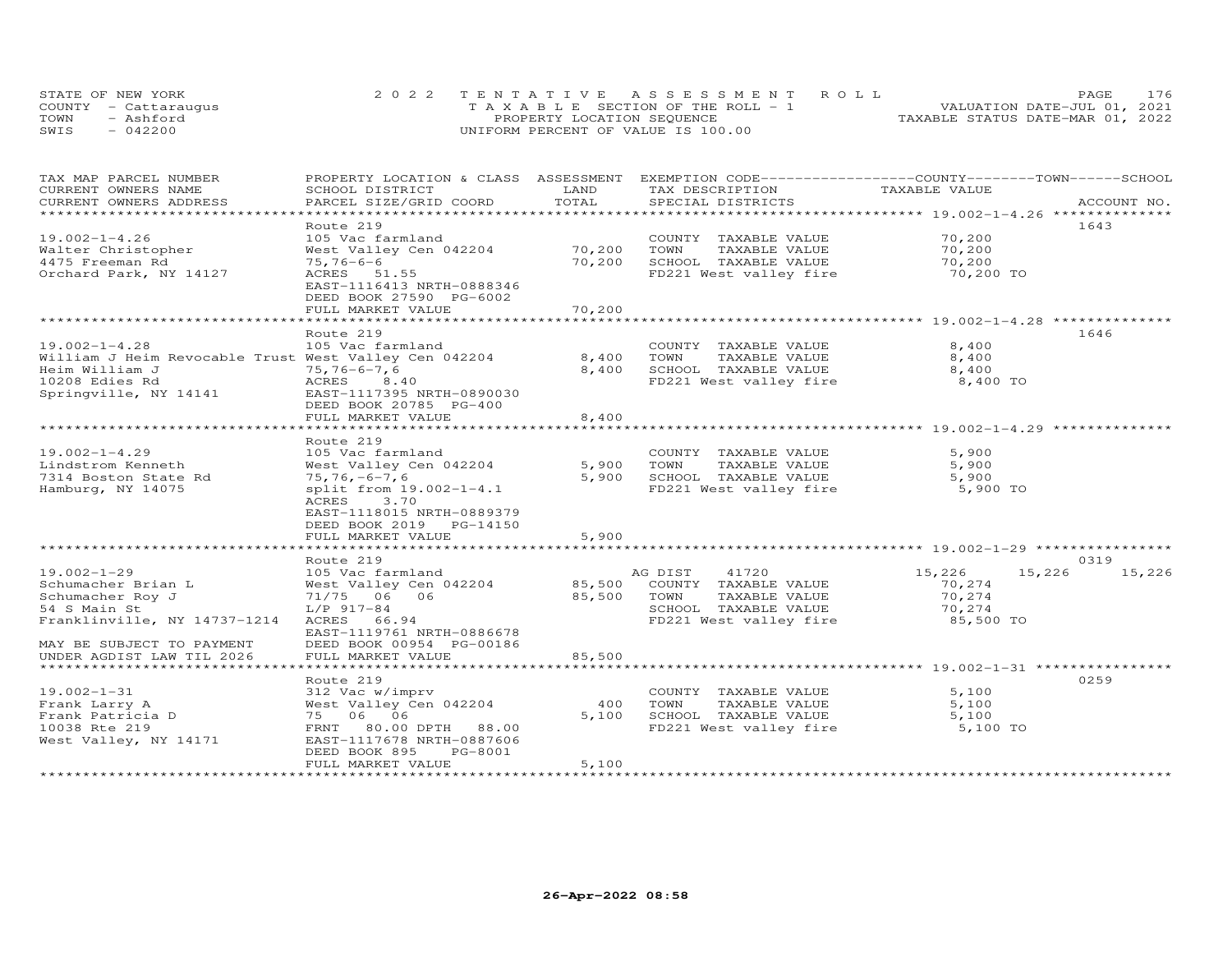|      | STATE OF NEW YORK    | 2022 TENTATIVE ASSESSMENT ROLL     | PAGE.                            | 177 |
|------|----------------------|------------------------------------|----------------------------------|-----|
|      | COUNTY - Cattarauqus | TAXABLE SECTION OF THE ROLL - 1    | VALUATION DATE-JUL 01, 2021      |     |
| TOWN | - Ashford            | PROPERTY LOCATION SEQUENCE         | TAXABLE STATUS DATE-MAR 01, 2022 |     |
| SWIS | $-042200$            | UNIFORM PERCENT OF VALUE IS 100.00 |                                  |     |

| TAX MAP PARCEL NUMBER                           |                                          |         | PROPERTY LOCATION & CLASS ASSESSMENT EXEMPTION CODE----------------COUNTY-------TOWN------SCHOOL |               |                  |
|-------------------------------------------------|------------------------------------------|---------|--------------------------------------------------------------------------------------------------|---------------|------------------|
| CURRENT OWNERS NAME                             | SCHOOL DISTRICT                          | LAND    | TAX DESCRIPTION                                                                                  | TAXABLE VALUE |                  |
| CURRENT OWNERS ADDRESS<br>********************* | PARCEL SIZE/GRID COORD                   | TOTAL   | SPECIAL DISTRICTS                                                                                |               | ACCOUNT NO.      |
|                                                 |                                          |         |                                                                                                  |               |                  |
| $19.002 - 1 - 33.3$                             | Route 219<br>105 Vac farmland            |         |                                                                                                  | 77,300        | 1613             |
|                                                 |                                          | 75,800  | COUNTY TAXABLE VALUE<br>TOWN<br>TAXABLE VALUE                                                    | 77,300        |                  |
| Frank Larry A<br>Frank Patricia D               | West Valley Cen 042204                   | 77,300  | SCHOOL TAXABLE VALUE                                                                             | 77,300        |                  |
|                                                 | 1,75,6,6                                 |         |                                                                                                  | 77,300 TO     |                  |
| 10038 Us Rte 219<br>West Valley, NY 14171       | ACRES 48.00<br>EAST-1118928 NRTH-0888343 |         | FD221 West valley fire                                                                           |               |                  |
|                                                 | DEED BOOK 6248 PG-2004                   |         |                                                                                                  |               |                  |
|                                                 | FULL MARKET VALUE                        | 77,300  |                                                                                                  |               |                  |
|                                                 |                                          |         |                                                                                                  |               |                  |
|                                                 | Route 219                                |         |                                                                                                  |               | 1614             |
| $19.002 - 1 - 33.4$                             | 105 Vac farmland                         |         | AG DIST 41720                                                                                    | 38,502        | 38,502<br>38,502 |
| Frank Steven E                                  | West Valley Cen 042204                   | 75,200  | COUNTY TAXABLE VALUE                                                                             | 36,698        |                  |
| Levakoff Beth B.                                | 1,75,6,6                                 | 75,200  | TOWN<br>TAXABLE VALUE                                                                            | 36,698        |                  |
| 7887 Michael Road                               | ACRES 43.35                              |         | SCHOOL TAXABLE VALUE                                                                             | 36,698        |                  |
| Orchard Park, NY 14127                          | EAST-1118900 NRTH-0887425                |         | FD221 West valley fire                                                                           | 75,200 TO     |                  |
|                                                 | DEED BOOK 31151 PG-4001                  |         |                                                                                                  |               |                  |
| MAY BE SUBJECT TO PAYMENT                       | FULL MARKET VALUE                        | 75,200  |                                                                                                  |               |                  |
| UNDER AGDIST LAW TIL 2026                       |                                          |         |                                                                                                  |               |                  |
|                                                 |                                          |         |                                                                                                  |               |                  |
|                                                 | Route 219                                |         |                                                                                                  |               | 0742             |
| $19.004 - 1 - 1.1$                              | 314 Rural vac<10                         |         | COUNTY TAXABLE VALUE                                                                             | 18,000        |                  |
| Gnacinski Michael J                             | West Valley Cen 042204 18,000            |         | TAXABLE VALUE<br>TOWN                                                                            | 18,000        |                  |
| Gnacinski Stacy E                               | 08  05  07                               | 18,000  | SCHOOL TAXABLE VALUE                                                                             | 18,000        |                  |
| 5194 East River Rd                              | ACRES<br>5.40                            |         | FD221 West valley fire 18,000 TO                                                                 |               |                  |
| Grand Island, NY 14072                          | EAST-1116234 NRTH-0885413                |         |                                                                                                  |               |                  |
|                                                 | DEED BOOK 2019 PG-12817                  |         |                                                                                                  |               |                  |
|                                                 | FULL MARKET VALUE                        | 18,000  |                                                                                                  |               |                  |
|                                                 |                                          |         |                                                                                                  |               |                  |
|                                                 | Route 219                                |         |                                                                                                  |               | 0518             |
| $19.004 - 1 - 8.1$                              | 105 Vac farmland                         |         | COUNTY TAXABLE VALUE                                                                             | 107,300       |                  |
| Miller Tom A                                    | West Valley Cen 042204                   | 107,300 | TOWN<br>TAXABLE VALUE                                                                            | 107,300       |                  |
| 9729 Route 219                                  | 63/64 05 06                              | 107,300 | SCHOOL TAXABLE VALUE                                                                             | 107,300       |                  |
| West Valley, NY 14171                           | ACRES 74.43                              |         | FD221 West valley fire                                                                           | 107,300 TO    |                  |
|                                                 | EAST-1119430 NRTH-0882650                |         |                                                                                                  |               |                  |
|                                                 | DEED BOOK 30514 PG-6001                  |         |                                                                                                  |               |                  |
|                                                 | FULL MARKET VALUE                        | 107,300 |                                                                                                  |               |                  |
|                                                 |                                          |         |                                                                                                  |               |                  |
|                                                 | Route 219                                |         |                                                                                                  |               | 0459             |
| $19.004 - 1 - 18$                               | 260 Seasonal res                         |         | COUNTY TAXABLE VALUE                                                                             | 87,500        |                  |
| Hanrahan James                                  | West Valley Cen 042204                   | 20,500  | TOWN<br>TAXABLE VALUE                                                                            | 87,500        |                  |
| 51 Robin Ln                                     | 63 05 06                                 | 87,500  | SCHOOL TAXABLE VALUE<br>FD221 West valley fire 37,500 TO                                         | 87,500        |                  |
| West Seneca, NY 14224                           | ACRES<br>3.90                            |         |                                                                                                  |               |                  |
|                                                 | EAST-1118057 NRTH-0881120                |         |                                                                                                  |               |                  |
|                                                 | DEED BOOK 10745 PG-4001                  |         |                                                                                                  |               |                  |
| *********************                           | FULL MARKET VALUE                        | 87,500  |                                                                                                  |               |                  |
|                                                 |                                          |         |                                                                                                  |               |                  |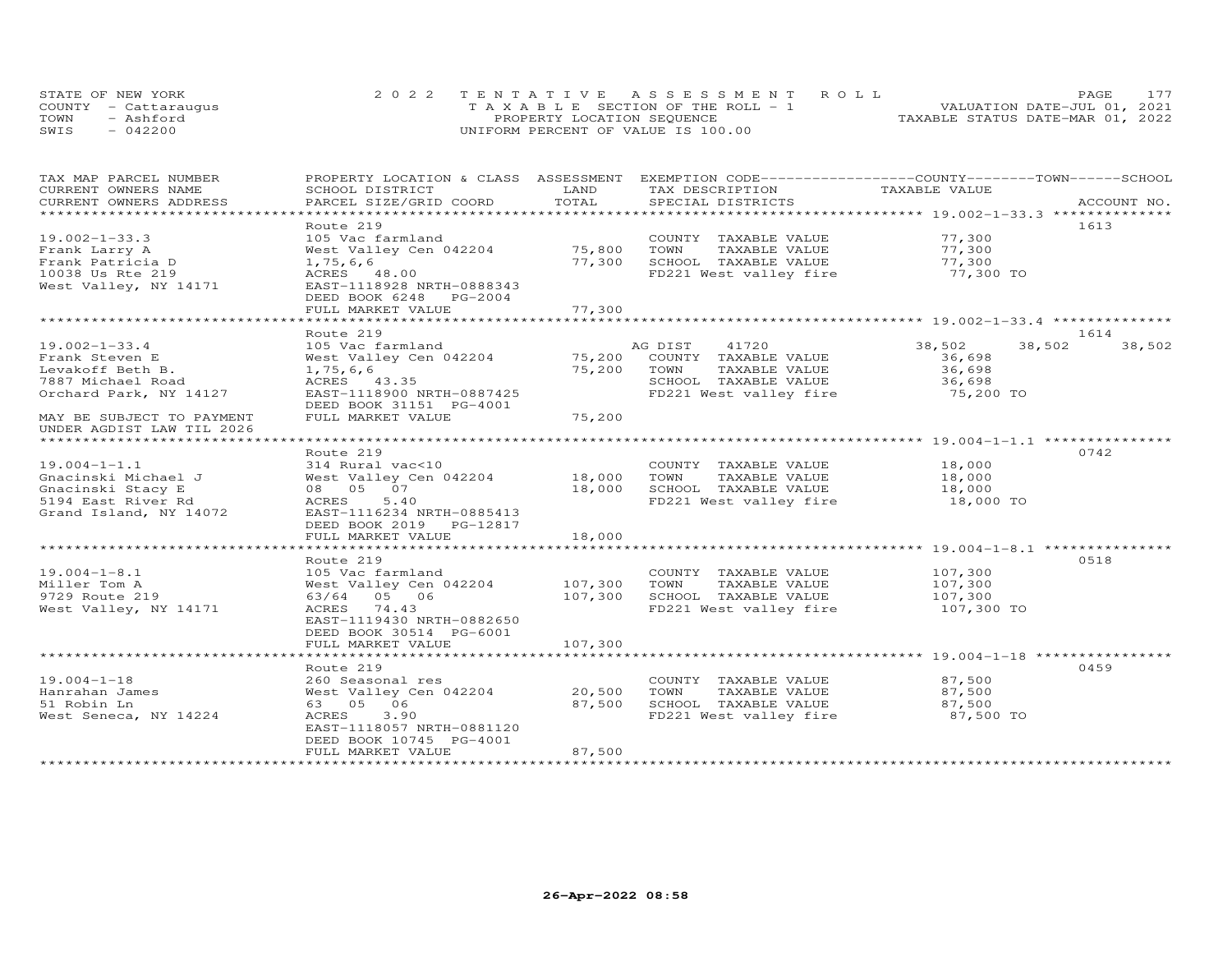|      | STATE OF NEW YORK    | 2022 TENTATIVE ASSESSMENT ROLL          | 178<br><b>PAGE</b>               |
|------|----------------------|-----------------------------------------|----------------------------------|
|      | COUNTY - Cattarauqus | $T A X A B L E$ SECTION OF THE ROLL - 1 | VALUATION DATE-JUL 01, 2021      |
| TOWN | - Ashford            | PROPERTY LOCATION SEQUENCE              | TAXABLE STATUS DATE-MAR 01, 2022 |
| SWIS | $-042200$            | UNIFORM PERCENT OF VALUE IS 100.00      |                                  |

| TAX MAP PARCEL NUMBER<br>CURRENT OWNERS NAME         | PROPERTY LOCATION & CLASS ASSESSMENT<br>SCHOOL DISTRICT | LAND   | EXEMPTION CODE------------------COUNTY-------TOWN------SCHOOL<br>TAX DESCRIPTION | TAXABLE VALUE       |             |
|------------------------------------------------------|---------------------------------------------------------|--------|----------------------------------------------------------------------------------|---------------------|-------------|
| CURRENT OWNERS ADDRESS                               | PARCEL SIZE/GRID COORD                                  | TOTAL  | SPECIAL DISTRICTS                                                                |                     | ACCOUNT NO. |
| ********************                                 |                                                         |        |                                                                                  |                     |             |
|                                                      | Route 219                                               |        |                                                                                  |                     | 0861        |
| $19.004 - 1 - 19$                                    | 314 Rural vac<10                                        |        | COUNTY TAXABLE VALUE                                                             | 20,400              |             |
| Hanrahan James                                       | West Valley Cen 042204                                  | 20,400 | TOWN<br>TAXABLE VALUE                                                            | 20,400              |             |
| 51 Robin Ln                                          | 63 05 06                                                | 20,400 | SCHOOL TAXABLE VALUE                                                             | 20,400              |             |
| West Seneca, NY 14224                                | ACRES<br>3.90                                           |        | FD221 West valley fire                                                           | 20,400 TO           |             |
|                                                      | EAST-1118058 NRTH-0881302<br>DEED BOOK 14394 PG-2001    |        |                                                                                  |                     |             |
|                                                      | FULL MARKET VALUE                                       |        |                                                                                  |                     |             |
|                                                      |                                                         | 20,400 |                                                                                  |                     |             |
|                                                      | Route 219                                               |        |                                                                                  |                     | 1591        |
| $19.004 - 1 - 26.3$                                  | 312 Vac w/imprv                                         |        | COUNTY TAXABLE VALUE                                                             | 45,800              |             |
| Deer Darwin D                                        | West Valley Cen 042204                                  | 23,700 | TOWN<br>TAXABLE VALUE                                                            | 45,800              |             |
| Mirand Amy L                                         | $56,64-5-6$                                             | 45,800 | SCHOOL TAXABLE VALUE                                                             | 45,800              |             |
| 82 Knowlton Ave                                      | ACRES 5.00                                              |        | FD221 West valley fire 45,800 TO                                                 |                     |             |
| Kenmore, NY 14217                                    | EAST-1118927 NRTH-0884038                               |        |                                                                                  |                     |             |
|                                                      | DEED BOOK 28987 PG-8001                                 |        |                                                                                  |                     |             |
|                                                      | FULL MARKET VALUE                                       | 45,800 |                                                                                  |                     |             |
|                                                      |                                                         |        |                                                                                  |                     |             |
|                                                      | Route 219                                               |        |                                                                                  |                     | 0991        |
| $28.002 - 1 - 23$                                    | 331 Com vac w/im                                        |        | COUNTY TAXABLE VALUE                                                             | 72,000              |             |
| Ford Brothers Wholesale Meats West Valley Cen 042204 |                                                         | 2,800  | TOWN<br>TAXABLE VALUE                                                            | 72,000              |             |
| 9129 US Rte 219                                      | 53 06 05                                                | 72,000 | SCHOOL TAXABLE VALUE                                                             | 72,000              |             |
| West Valley, NY 14171                                | ACRES 1.11                                              |        |                                                                                  | 72,000 TO           |             |
|                                                      | EAST-1122701 NRTH-0873591                               |        | FD221 West valley fire<br>LD221 Ashford light                                    | 72,000 TO           |             |
|                                                      | DEED BOOK 00798 PG-01081                                |        |                                                                                  |                     |             |
|                                                      | FULL MARKET VALUE                                       | 72,000 |                                                                                  |                     |             |
|                                                      |                                                         |        |                                                                                  |                     |             |
|                                                      | Route 219                                               |        |                                                                                  |                     | 0150        |
| $28.002 - 1 - 27$                                    | 314 Rural vac<10                                        |        | COUNTY TAXABLE VALUE                                                             | 1,900               |             |
| Fruci Vincent                                        | West Valley Cen 042204                                  | 1,900  | TOWN<br>TAXABLE VALUE                                                            | 1,900               |             |
| 1065 Seneca Creek Rd                                 | 53 05 06                                                | 1,900  | SCHOOL TAXABLE VALUE                                                             | 1,900               |             |
| West Seneca, NY 14224                                | FRNT 350.00 DPTH 95.00                                  |        | FD221 West valley fire<br>ID221 Ashford light                                    | 1,900 TO            |             |
|                                                      | EAST-1123147 NRTH-0873197                               |        | LD221 Ashford light                                                              | 1,900 TO            |             |
|                                                      | DEED BOOK 28684 PG-7001                                 |        |                                                                                  |                     |             |
|                                                      | FULL MARKET VALUE                                       | 1,900  |                                                                                  |                     |             |
|                                                      |                                                         |        |                                                                                  |                     |             |
|                                                      | Route 219                                               |        |                                                                                  |                     | 0741        |
| $28.002 - 1 - 28$                                    | 314 Rural vac<10                                        |        | COUNTY TAXABLE VALUE                                                             | 14,700              |             |
| Fruci Vincent T                                      | West Valley Cen 042204                                  | 14,700 | TOWN<br>TAXABLE VALUE                                                            | 14,700              |             |
| 1065 Seneca Creek Rd                                 | 53 05 06                                                | 14,700 | SCHOOL TAXABLE VALUE                                                             | 14,700<br>14,700 TO |             |
| PO Box 304                                           | NRF                                                     |        | FD221 West valley fire<br>LD221 Ashford light                                    |                     |             |
| West Seneca, NY 14224                                | ACRES 4.33                                              |        |                                                                                  | 14,700 TO           |             |
|                                                      | EAST-1122812 NRTH-0872931                               |        |                                                                                  |                     |             |
|                                                      | DEED BOOK 5880 PG-6010                                  | 14,700 |                                                                                  |                     |             |
|                                                      | FULL MARKET VALUE                                       |        |                                                                                  |                     |             |
|                                                      |                                                         |        |                                                                                  |                     |             |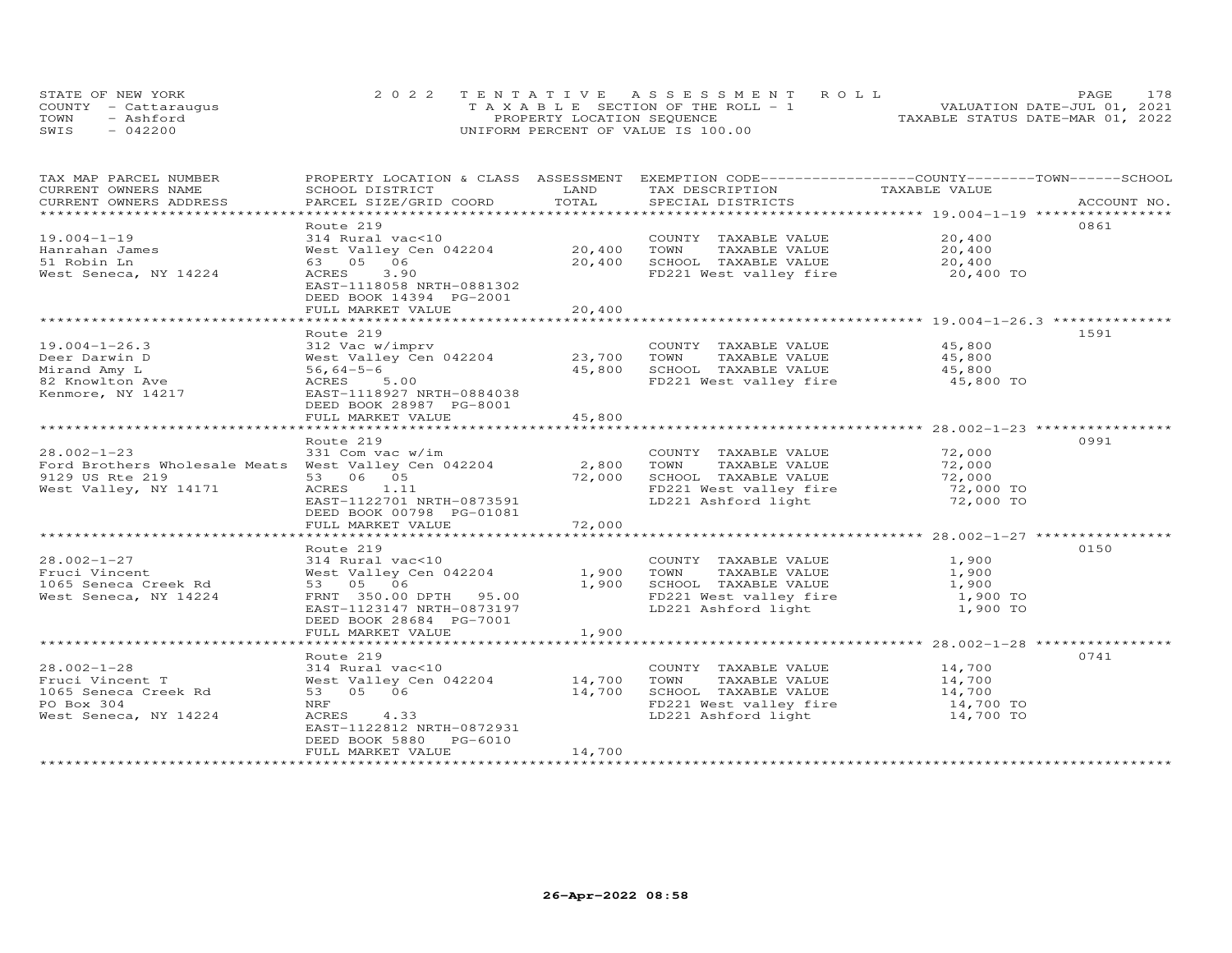|      | STATE OF NEW YORK    | 2022 TENTATIVE ASSESSMENT ROLL        |                                  | <b>PAGE</b>                 | 179 |
|------|----------------------|---------------------------------------|----------------------------------|-----------------------------|-----|
|      | COUNTY - Cattarauqus | T A X A B L E SECTION OF THE ROLL - 1 |                                  | VALUATION DATE-JUL 01, 2021 |     |
| TOWN | - Ashford            | PROPERTY LOCATION SEQUENCE            | TAXABLE STATUS DATE-MAR 01, 2022 |                             |     |
| SWIS | $-042200$            | UNIFORM PERCENT OF VALUE IS 100.00    |                                  |                             |     |

| TAX MAP PARCEL NUMBER     | PROPERTY LOCATION & CLASS ASSESSMENT EXEMPTION CODE-----------------COUNTY-------TOWN------SCHOOL |         |                                                                                                     |               |                  |
|---------------------------|---------------------------------------------------------------------------------------------------|---------|-----------------------------------------------------------------------------------------------------|---------------|------------------|
| CURRENT OWNERS NAME       | SCHOOL DISTRICT                                                                                   | LAND    | TAX DESCRIPTION                                                                                     | TAXABLE VALUE |                  |
| CURRENT OWNERS ADDRESS    | PARCEL SIZE/GRID COORD                                                                            | TOTAL   | SPECIAL DISTRICTS                                                                                   |               | ACCOUNT NO.      |
|                           |                                                                                                   |         |                                                                                                     |               |                  |
|                           | Route 219                                                                                         |         |                                                                                                     |               | 0740             |
| $28.002 - 1 - 30$         | 322 Rural vac>10                                                                                  |         | COUNTY TAXABLE VALUE                                                                                | 61,100        |                  |
| Kamholz Mark L            | West Valley Cen 042204 61,100                                                                     |         | TAXABLE VALUE<br>TOWN                                                                               | 61,100        |                  |
| 57 Brantwood Dr           | 53 05 06                                                                                          | 61,100  | SCHOOL TAXABLE VALUE                                                                                | 61,100        |                  |
| West Seneca, NY 14224     | ACRES 30.71                                                                                       |         | FD221 West valley fire 61,100 TO                                                                    |               |                  |
|                           | EAST-1123122 NRTH-0871803                                                                         |         | LD221 Ashford light                                                                                 | 61,100 TO     |                  |
|                           | DEED BOOK 783<br>PG-00057                                                                         |         |                                                                                                     |               |                  |
|                           | FULL MARKET VALUE                                                                                 | 61,100  |                                                                                                     |               |                  |
|                           |                                                                                                   |         |                                                                                                     |               |                  |
|                           | Route 219                                                                                         |         |                                                                                                     |               | 1663             |
| $28.002 - 1 - 41.2$       | 312 Vac w/imprv                                                                                   |         | COUNTY TAXABLE VALUE                                                                                | 29,900        |                  |
| Hintz Timothy             | West Valley Cen 042204 4,500<br>62 05 06 29,900                                                   |         | TAXABLE VALUE<br>TAXABLE VALUE 29,900<br>TAXABLE VALUE 29,900<br>TOWN                               |               |                  |
| 9255 Rte 219              |                                                                                                   | 29,900  |                                                                                                     |               |                  |
| West Valley, NY 14171     | ACRES 1.80                                                                                        |         |                                                                                                     |               |                  |
|                           | EAST-1120084 NRTH-0875987                                                                         |         |                                                                                                     |               |                  |
|                           | DEED BOOK 11534 PG-6001                                                                           |         |                                                                                                     |               |                  |
|                           | FULL MARKET VALUE                                                                                 | 29,900  |                                                                                                     |               |                  |
|                           |                                                                                                   |         |                                                                                                     |               |                  |
|                           | Route 219                                                                                         |         |                                                                                                     |               | 0607             |
| $28.002 - 1 - 42.1$       | 120 Field crops<br>West Valley Cen 042204 115,100                                                 |         | AG DIST<br>41720                                                                                    | 34,981        | 34,981<br>34,981 |
| Hess Beverly R            |                                                                                                   |         | COUNTY TAXABLE VALUE                                                                                | 118,719       |                  |
| Hess Timothy A            | 62 05 06                                                                                          | 153,700 | TOWN<br>TAXABLE VALUE<br>SCHOOL TAXABLE VALUE 118,719                                               | 118,719       |                  |
| 9434 Snake Run Rd         | ACRES 71.52                                                                                       |         |                                                                                                     |               |                  |
| West Valley, NY 14171     | EAST-1118879 NRTH-0876602<br>DEED BOOK 9678 PG-4002                                               |         | FD221 West valley fire                                                                              | 153,700 TO    |                  |
| MAY BE SUBJECT TO PAYMENT | FULL MARKET VALUE                                                                                 | 153,700 |                                                                                                     |               |                  |
| UNDER AGDIST LAW TIL 2026 |                                                                                                   |         |                                                                                                     |               |                  |
|                           |                                                                                                   |         |                                                                                                     |               |                  |
|                           | Route 219                                                                                         |         |                                                                                                     |               |                  |
| $28.002 - 1 - 42.3$       | 322 Rural vac>10                                                                                  |         | COUNTY TAXABLE VALUE 31,400                                                                         |               |                  |
| Kozlowski Anthony A       | West Valley Cen 042204 31,400 TOWN                                                                |         |                                                                                                     |               |                  |
| 73 Pleasant Ave           | 62  05  06                                                                                        |         |                                                                                                     |               |                  |
| Lancaster, NY 14086       | split from 42.1<br>ACRES 11.95                                                                    |         | 31,400 TOWN TAXABLE VALUE<br>31,400 SCHOOL TAXABLE VALUE 31,400<br>TRACL Woot valley fire 31,400 TO |               |                  |
| MAY BE SUBJECT TO PAYMENT | EAST-1120896 NRTH-0877243                                                                         |         |                                                                                                     |               |                  |
| UNDER AGDIST LAW TIL 2025 | DEED BOOK 20200 PG-8125                                                                           |         |                                                                                                     |               |                  |
|                           | FULL MARKET VALUE                                                                                 | 31,400  |                                                                                                     |               |                  |
|                           |                                                                                                   |         |                                                                                                     |               |                  |
|                           | Route 219                                                                                         |         |                                                                                                     |               |                  |
| $28.002 - 1 - 42.4$       | 314 Rural vac<10                                                                                  |         | COUNTY TAXABLE VALUE                                                                                | 2,500         |                  |
| Hess Beverly R            | West Valley Cen 042204                                                                            | 2,500   | TAXABLE VALUE<br>TOWN                                                                               | 2,500         |                  |
| Hess Timothy A            | 62   05   06                                                                                      | 2,500   | SCHOOL TAXABLE VALUE                                                                                | 2,500         |                  |
| 9434 Snake Run Rd         | split from 42.1                                                                                   |         | FD221 West valley fire 2,500 TO                                                                     |               |                  |
| West Valley, NY 14171     | ACRES<br>4.18                                                                                     |         |                                                                                                     |               |                  |
|                           | EAST-1121155 NRTH-0878760                                                                         |         |                                                                                                     |               |                  |
| MAY BE SUBJECT TO PAYMENT | DEED BOOK 9678 PG-4002                                                                            |         |                                                                                                     |               |                  |
| UNDER AGDIST LAW TIL 2025 | FULL MARKET VALUE                                                                                 | 2,500   |                                                                                                     |               |                  |
|                           |                                                                                                   |         |                                                                                                     |               |                  |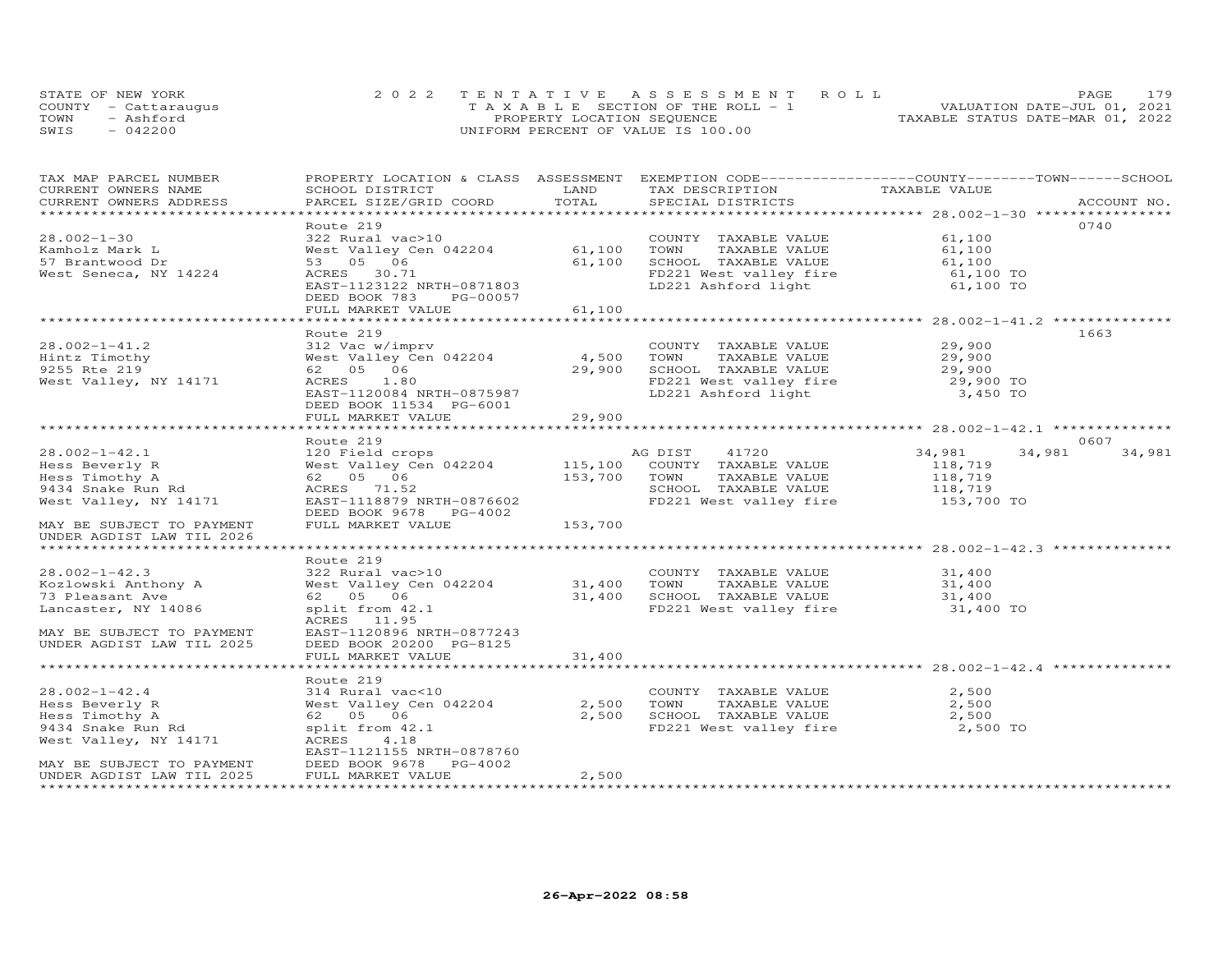|      | STATE OF NEW YORK    | 2022 TENTATIVE ASSESSMENT ROLL        | 180<br>PAGE.                     |
|------|----------------------|---------------------------------------|----------------------------------|
|      | COUNTY - Cattarauqus | T A X A B L E SECTION OF THE ROLL - 1 | VALUATION DATE-JUL 01, 2021      |
| TOWN | - Ashford            | PROPERTY LOCATION SEQUENCE            | TAXABLE STATUS DATE-MAR 01, 2022 |
| SWIS | $-042200$            | UNIFORM PERCENT OF VALUE IS 100.00    |                                  |

| TAX MAP PARCEL NUMBER<br>CURRENT OWNERS NAME<br>CURRENT OWNERS ADDRESS | PROPERTY LOCATION & CLASS ASSESSMENT EXEMPTION CODE----------------COUNTY-------TOWN------SCHOOL<br>SCHOOL DISTRICT<br>PARCEL SIZE/GRID COORD | LAND<br>TOTAL        | TAX DESCRIPTION<br>SPECIAL DISTRICTS          | TAXABLE VALUE                             | ACCOUNT NO. |
|------------------------------------------------------------------------|-----------------------------------------------------------------------------------------------------------------------------------------------|----------------------|-----------------------------------------------|-------------------------------------------|-------------|
| ******************************                                         |                                                                                                                                               |                      |                                               |                                           |             |
| $28.002 - 1 - 45$                                                      | Route 219<br>314 Rural vac<10                                                                                                                 |                      | COUNTY TAXABLE VALUE                          | 200                                       | 1292        |
| Frank Donna J<br>9326 US Rte 219                                       | West Valley Cen 042204<br>62 05 06                                                                                                            | 200<br>200           | TOWN<br>TAXABLE VALUE<br>SCHOOL TAXABLE VALUE | 200<br>200                                |             |
| West Valley, NY 14171                                                  | FRNT 49.00 DPTH 75.00<br>EAST-1120214 NRTH-0876445<br>DEED BOOK 902<br>PG-01050<br>FULL MARKET VALUE                                          | 200                  | FD221 West valley fire 200 TO                 |                                           |             |
|                                                                        |                                                                                                                                               |                      |                                               |                                           |             |
|                                                                        | Route 219                                                                                                                                     |                      |                                               |                                           | 1096        |
| $28.002 - 2 - 25.3$<br>Snoke Daniel H                                  | 314 Rural vac<10<br>West Valley Cen 042204                                                                                                    | 4,400                | COUNTY TAXABLE VALUE<br>TOWN<br>TAXABLE VALUE | 4,400<br>4,400                            |             |
| Standart Susan A                                                       | 45/53 05 06                                                                                                                                   | 4,400                | SCHOOL TAXABLE VALUE                          | 4,400                                     |             |
| 6503 Ashford Hollow Rd                                                 | ACRES 1.75 BANK 017                                                                                                                           |                      |                                               | 4,400 TO                                  |             |
| West Valley, NY 14171                                                  | EAST-1124117 NRTH-0872508<br>DEED BOOK 20190 PG-2489                                                                                          |                      | FD221 West valley fire<br>LD221 Ashford light | 4,400 TO                                  |             |
|                                                                        | FULL MARKET VALUE<br>***************************                                                                                              | 4,400<br>*********** |                                               | ****************** 28.002-2-30 ********** |             |
|                                                                        | Route 219                                                                                                                                     |                      |                                               |                                           | 0488        |
| $28.002 - 2 - 30$                                                      | 314 Rural vac<10                                                                                                                              |                      | COUNTY TAXABLE VALUE                          | 3,000                                     |             |
| Cieslica Michael                                                       | West Valley Cen 042204                                                                                                                        | 3,000                | TAXABLE VALUE<br>TOWN                         | 3,000                                     |             |
| Cieslica Cherie                                                        | 53 05 06                                                                                                                                      | 3,000                | SCHOOL TAXABLE VALUE                          | 3,000                                     |             |
| PO Box 612                                                             | ACRES 1.20                                                                                                                                    |                      | FD221 West valley fire<br>LD221 Ashford light | 3,000 TO                                  |             |
| Springville, NY 14141                                                  | EAST-1123053 NRTH-0873735<br>DEED BOOK 20940 PG-2002                                                                                          | 3,000                |                                               | 3,000 TO                                  |             |
|                                                                        | FULL MARKET VALUE                                                                                                                             |                      |                                               |                                           |             |
|                                                                        | Route 219                                                                                                                                     |                      |                                               |                                           | 0711        |
| $28.004 - 2 - 15$                                                      | 314 Rural vac<10                                                                                                                              |                      | COUNTY TAXABLE VALUE                          | 22,500                                    |             |
| Gross Gretchen S                                                       | West Valley Cen 042204                                                                                                                        |                      | 22,500 TOWN<br>TAXABLE VALUE                  | 22,500                                    |             |
| Shaw Craig                                                             | 44 05 06                                                                                                                                      | 22,500               | SCHOOL TAXABLE VALUE                          | 22,500                                    |             |
| 585 Lebrun Rd                                                          | ACRES<br>4.50                                                                                                                                 |                      | FD221 West valley fire                        | 22,500 TO                                 |             |
| Eggertsville, NY 14226                                                 | EAST-1125748 NRTH-0869908<br>DEED BOOK 00593 PG-00403                                                                                         |                      |                                               |                                           |             |
|                                                                        | FULL MARKET VALUE                                                                                                                             | 22,500               |                                               |                                           |             |
|                                                                        | Route 219                                                                                                                                     |                      |                                               |                                           | 0417        |
| $28.004 - 2 - 21$                                                      | 260 Seasonal res                                                                                                                              |                      | COUNTY TAXABLE VALUE                          | 89,300                                    |             |
| Lemere Jeffrey D                                                       | West Valley Cen 042204 63,400                                                                                                                 |                      | TOWN<br>TAXABLE VALUE                         | 89,300                                    |             |
| Lemere Robert F                                                        | 44 05 06                                                                                                                                      | 89,300               | SCHOOL TAXABLE VALUE                          | 89,300                                    |             |
| 210 Long Ave                                                           | ACRES 31.05                                                                                                                                   |                      | FD221 West valley fire                        | 89,300 TO                                 |             |
| Hamburg, NY 14075                                                      | EAST-1126698 NRTH-0869445<br>DEED BOOK 1021<br>PG-730                                                                                         |                      |                                               |                                           |             |
|                                                                        | FULL MARKET VALUE                                                                                                                             | 89,300               |                                               |                                           |             |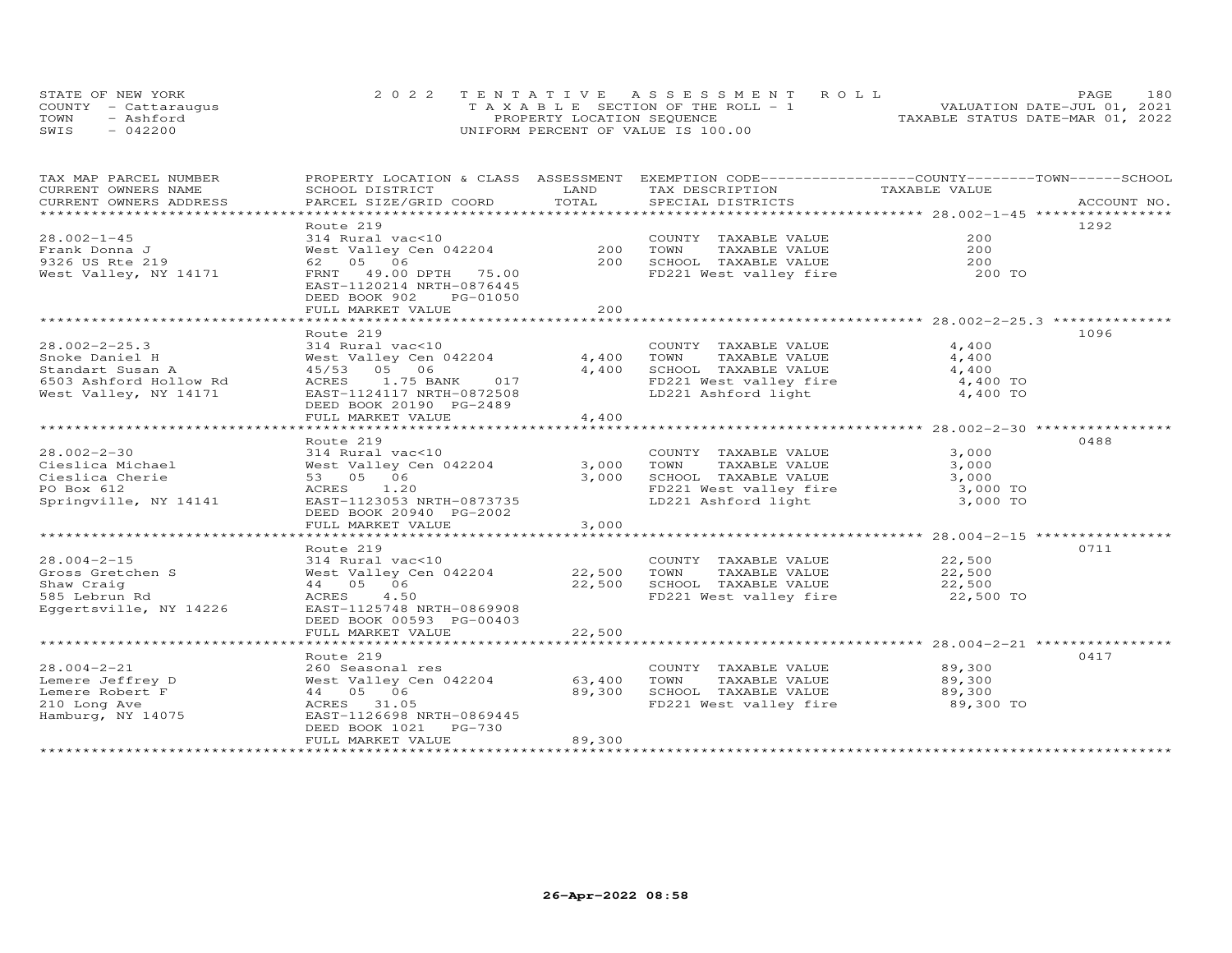| STATE OF NEW YORK    | 2022 TENTATIVE ASSESSMENT ROLL        | <b>PAGE</b>                      | 181 |
|----------------------|---------------------------------------|----------------------------------|-----|
| COUNTY - Cattaraugus | T A X A B L E SECTION OF THE ROLL - 1 | VALUATION DATE-JUL 01, 2021      |     |
| TOWN<br>- Ashford    | PROPERTY LOCATION SEQUENCE            | TAXABLE STATUS DATE-MAR 01, 2022 |     |
| $-042200$<br>SWIS    | UNIFORM PERCENT OF VALUE IS 100.00    |                                  |     |

| TAX MAP PARCEL NUMBER<br>CURRENT OWNERS NAME<br>CURRENT OWNERS ADDRESS | PROPERTY LOCATION & CLASS ASSESSMENT EXEMPTION CODE-----------------COUNTY-------TOWN------SCHOOL<br>SCHOOL DISTRICT<br>PARCEL SIZE/GRID COORD | LAND<br>TOTAL           | TAX DESCRIPTION<br>SPECIAL DISTRICTS          | TAXABLE VALUE                                    | ACCOUNT NO. |
|------------------------------------------------------------------------|------------------------------------------------------------------------------------------------------------------------------------------------|-------------------------|-----------------------------------------------|--------------------------------------------------|-------------|
|                                                                        |                                                                                                                                                |                         |                                               |                                                  |             |
|                                                                        | Route 219                                                                                                                                      |                         |                                               |                                                  | 1577        |
| $28.004 - 2 - 23.2$                                                    | 105 Vac farmland                                                                                                                               |                         | COUNTY TAXABLE VALUE                          | 163,900                                          |             |
| Hughey Richard G<br>Hughey Daniele                                     | West Valley Cen 042204<br>44 05 06                                                                                                             | 163,900<br>163,900      | TOWN<br>TAXABLE VALUE<br>SCHOOL TAXABLE VALUE | 163,900<br>163,900                               |             |
| 8616 Us Rte 219                                                        | ACRES 110.50                                                                                                                                   |                         | FD221 West valley fire                        | 163,900 TO                                       |             |
| West Valley, NY 14171                                                  | EAST-1128006 NRTH-0868377                                                                                                                      |                         |                                               |                                                  |             |
|                                                                        | DEED BOOK 1447 PG-2001                                                                                                                         |                         |                                               |                                                  |             |
|                                                                        | FULL MARKET VALUE                                                                                                                              | 163,900                 |                                               |                                                  |             |
|                                                                        |                                                                                                                                                |                         |                                               |                                                  |             |
|                                                                        | Route 219                                                                                                                                      |                         |                                               |                                                  | 1621        |
| $28.004 - 2 - 23.3$                                                    | 105 Vac farmland                                                                                                                               |                         | COUNTY TAXABLE VALUE                          | 78,400                                           |             |
| Hughey Jr James G.                                                     | West Valley Cen 042204                                                                                                                         | 78,400                  | TOWN<br>TAXABLE VALUE                         | 78,400                                           |             |
| Hughey Kristin A                                                       | $44 - 5 - 6$                                                                                                                                   | 78,400                  | SCHOOL TAXABLE VALUE                          | 78,400                                           |             |
| 8609 Us Route 219<br>West Valley, NY 14171                             | ACRES<br>56.10<br>EAST-1125578 NRTH-0867873                                                                                                    |                         | FD221 West valley fire                        | 78,400 TO                                        |             |
|                                                                        | DEED BOOK 6532 PG-9001                                                                                                                         |                         |                                               |                                                  |             |
|                                                                        | FULL MARKET VALUE                                                                                                                              | 78,400                  |                                               |                                                  |             |
|                                                                        | *******************                                                                                                                            | ***********             |                                               | ************************ 28.004-2-23.4 ********* |             |
|                                                                        | Route 219                                                                                                                                      |                         |                                               |                                                  | 7122        |
| $28.004 - 2 - 23.4$                                                    | 314 Rural vac<10                                                                                                                               |                         | COUNTY TAXABLE VALUE                          | 25,500                                           |             |
| Siepel Timothy V                                                       | West Valley Cen 042204                                                                                                                         | 25,500                  | TOWN<br>TAXABLE VALUE                         | 25,500                                           |             |
| Siepel Virginia E                                                      | 06<br>44 05                                                                                                                                    | 25,500                  | SCHOOL TAXABLE VALUE                          | 25,500                                           |             |
| 8912 Hebdon Rd                                                         | ACRES<br>6.45                                                                                                                                  |                         | FD221 West valley fire                        | 25,500 TO                                        |             |
| West Valley, NY 14171                                                  | EAST-1128989 NRTH-0869485                                                                                                                      |                         |                                               |                                                  |             |
|                                                                        | DEED BOOK 24751 PG-7004<br>FULL MARKET VALUE                                                                                                   | 25,500                  |                                               |                                                  |             |
|                                                                        | *******************                                                                                                                            | * * * * * * * * * * * * |                                               |                                                  |             |
|                                                                        | Route 219                                                                                                                                      |                         |                                               |                                                  | 0254        |
| $28.007 - 1 - 17$                                                      | 314 Rural vac<10                                                                                                                               |                         | COUNTY TAXABLE VALUE                          | 800                                              |             |
| Genovese Ralph J Jr                                                    | West Valley Cen 042204                                                                                                                         | 800                     | TOWN<br>TAXABLE VALUE                         | 800                                              |             |
| 4889 East Shorewood Rd                                                 | 62 05 06                                                                                                                                       | 800                     | SCHOOL TAXABLE VALUE                          | 800                                              |             |
| Dunkirk, NY 14048                                                      | FRNT<br>84.00 DPTH 160.00                                                                                                                      |                         | FD221 West valley fire                        | 800 TO                                           |             |
|                                                                        | EAST-1120581 NRTH-0875608                                                                                                                      |                         | LD221 Ashford light                           | 800 TO                                           |             |
|                                                                        | DEED BOOK 17998 PG-5002                                                                                                                        |                         |                                               |                                                  |             |
|                                                                        | FULL MARKET VALUE                                                                                                                              | 800                     |                                               |                                                  |             |
|                                                                        |                                                                                                                                                |                         |                                               |                                                  | 0853        |
| $28.007 - 1 - 18$                                                      | Route 219<br>314 Rural vac<10                                                                                                                  |                         | COUNTY TAXABLE VALUE                          | 500                                              |             |
| Genovese Ralph J Jr                                                    | West Valley Cen 042204                                                                                                                         | 500                     | TOWN<br>TAXABLE VALUE                         | 500                                              |             |
| 4889 East Shorewood Rd                                                 | 62 05<br>06                                                                                                                                    | 500                     | SCHOOL TAXABLE VALUE                          | 500                                              |             |
| Dunkirk, NY 14048                                                      | FRNT<br>69.00 DPTH 123.00                                                                                                                      |                         | FD221 West valley fire                        | 500 TO                                           |             |
|                                                                        | EAST-1120465 NRTH-0875717                                                                                                                      |                         | LD221 Ashford light                           | 500 TO                                           |             |
|                                                                        | DEED BOOK 17998 PG-5002                                                                                                                        |                         |                                               |                                                  |             |
|                                                                        | FULL MARKET VALUE                                                                                                                              | 500                     |                                               |                                                  |             |
|                                                                        |                                                                                                                                                |                         |                                               |                                                  |             |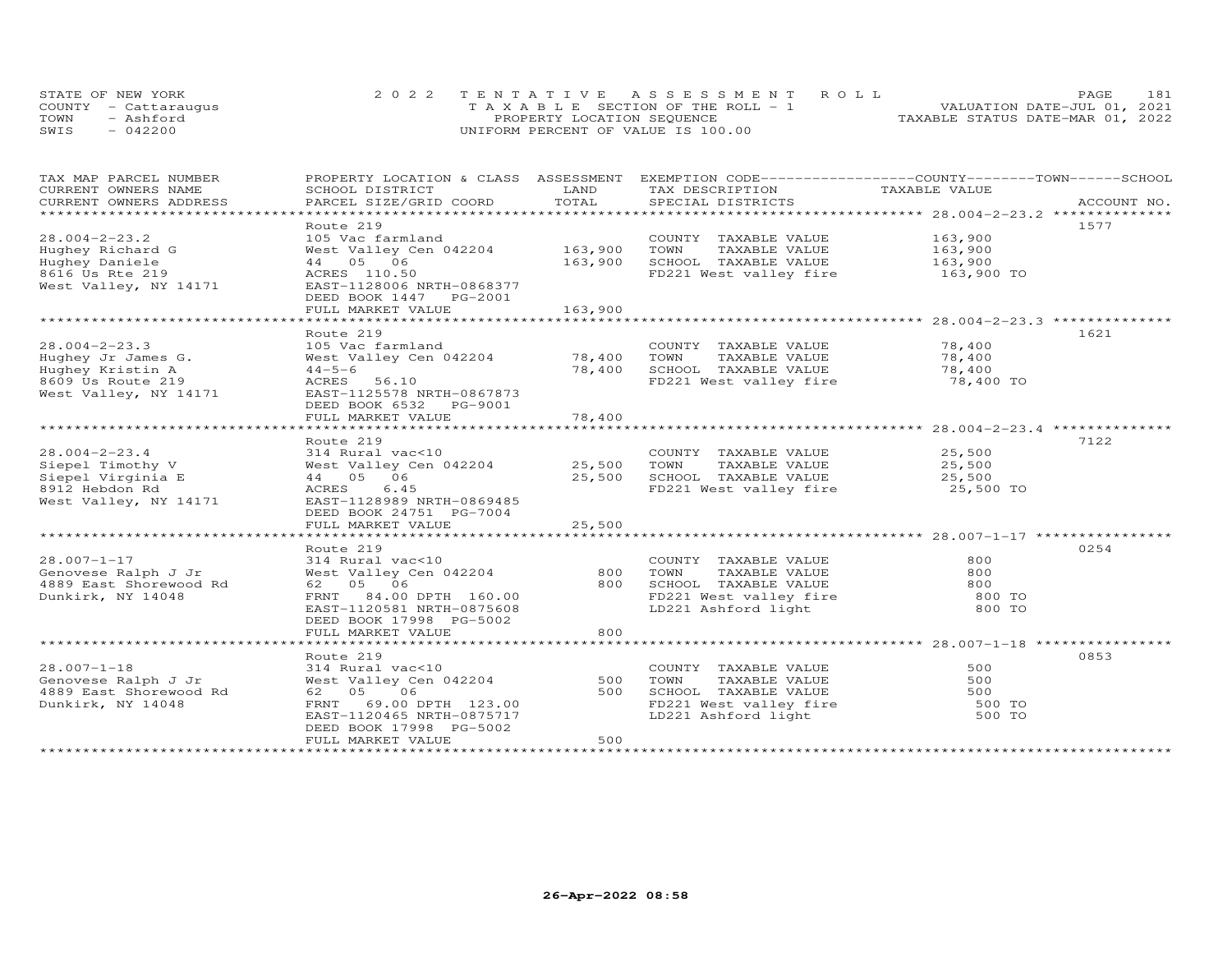| STATE OF NEW YORK    | 2022 TENTATIVE ASSESSMENT ROLL        | 182<br><b>PAGE</b>               |
|----------------------|---------------------------------------|----------------------------------|
| COUNTY - Cattaraugus | T A X A B L E SECTION OF THE ROLL - 1 | VALUATION DATE-JUL 01, 2021      |
| TOWN<br>- Ashford    | PROPERTY LOCATION SEQUENCE            | TAXABLE STATUS DATE-MAR 01, 2022 |
| SWIS<br>$-042200$    | UNIFORM PERCENT OF VALUE IS 100.00    |                                  |

| TAX MAP PARCEL NUMBER                                                                     | PROPERTY LOCATION & CLASS ASSESSMENT EXEMPTION CODE----------------COUNTY-------TOWN------SCHOOL                                                                                                                                                                                                                                                                                                                                |                         |                                                                                                            |                                                |                    |
|-------------------------------------------------------------------------------------------|---------------------------------------------------------------------------------------------------------------------------------------------------------------------------------------------------------------------------------------------------------------------------------------------------------------------------------------------------------------------------------------------------------------------------------|-------------------------|------------------------------------------------------------------------------------------------------------|------------------------------------------------|--------------------|
| CURRENT OWNERS NAME                                                                       | SCHOOL DISTRICT                                                                                                                                                                                                                                                                                                                                                                                                                 | LAND                    | TAX DESCRIPTION TAXABLE VALUE                                                                              |                                                |                    |
| CURRENT OWNERS ADDRESS                                                                    | .CURRENT OWNERS ADDRESS PARCEL SIZE/GRID COORD TOTAL SPECIAL DISTRICTS ACCOUNT NO ACCOUNT NO ACCOUNT NO ARE THE SERVER AND HER ASSESS THAT A LOCOUNT NO A SERVER AND HER ASSESS THAT A LOCOUNT NO A SERVER AND HER ASSESSED AN                                                                                                                                                                                                  |                         |                                                                                                            |                                                |                    |
|                                                                                           |                                                                                                                                                                                                                                                                                                                                                                                                                                 |                         |                                                                                                            |                                                |                    |
|                                                                                           | Route 219                                                                                                                                                                                                                                                                                                                                                                                                                       |                         |                                                                                                            |                                                | 0089               |
| $28.007 - 1 - 20$                                                                         | 210 1 Family Res                                                                                                                                                                                                                                                                                                                                                                                                                |                         | COUNTY TAXABLE VALUE                                                                                       | 54,400                                         |                    |
| Heeb Shirley                                                                              | West Valley Cen 042204                                                                                                                                                                                                                                                                                                                                                                                                          | 4,700                   | TOWN       TAXABLE  VALUE<br>SCHOOL    TAXABLE  VALUE                                                      | 54,400                                         |                    |
| 54 Sawgrass                                                                               | 62 05 06                                                                                                                                                                                                                                                                                                                                                                                                                        | 54,400                  |                                                                                                            | 54,400                                         |                    |
| Hamburg, NY 14075                                                                         | FRNT<br>66.00 DPTH 137.00                                                                                                                                                                                                                                                                                                                                                                                                       |                         | FD221 West valley fire 54,400 TO<br>LD221 Ashford light 54,400 TO                                          |                                                |                    |
|                                                                                           | EAST-1120322 NRTH-0875891                                                                                                                                                                                                                                                                                                                                                                                                       |                         |                                                                                                            |                                                |                    |
|                                                                                           | DEED BOOK 30877 PG-5001                                                                                                                                                                                                                                                                                                                                                                                                         |                         |                                                                                                            |                                                |                    |
|                                                                                           | FULL MARKET VALUE<br>*************************                                                                                                                                                                                                                                                                                                                                                                                  | 54,400<br>************* |                                                                                                            |                                                |                    |
|                                                                                           |                                                                                                                                                                                                                                                                                                                                                                                                                                 |                         |                                                                                                            |                                                | 0040               |
| $28.007 - 1 - 21$                                                                         | Route 219                                                                                                                                                                                                                                                                                                                                                                                                                       |                         |                                                                                                            |                                                |                    |
| 28.007-1-21 314 Rural vac<br>Hintz Timothy West Valley C<br>9255 Us Route 219 Dr 62 05 06 | Noute 11<br>314 Rural vac<10<br>West Valley Cen 042204                                                                                                                                                                                                                                                                                                                                                                          |                         | COUNTY TAXABLE VALUE                                                                                       | 700                                            |                    |
|                                                                                           |                                                                                                                                                                                                                                                                                                                                                                                                                                 | 700                     | TOWN<br>TAXABLE VALUE<br>SCHOOL TAXABLE VALUE 700                                                          | 700                                            |                    |
|                                                                                           |                                                                                                                                                                                                                                                                                                                                                                                                                                 | 700                     |                                                                                                            |                                                |                    |
| West Valley, NY 14171                                                                     | FRNT 94.00 DPTH 132.00                                                                                                                                                                                                                                                                                                                                                                                                          |                         | FD221 West valley fire<br>LD221 Ashford light                                                              | 700 TO<br>700 TO                               |                    |
|                                                                                           | EAST-0471830 NRTH-0876010                                                                                                                                                                                                                                                                                                                                                                                                       |                         |                                                                                                            |                                                |                    |
|                                                                                           | DEED BOOK 8669 PG-4002                                                                                                                                                                                                                                                                                                                                                                                                          |                         |                                                                                                            |                                                |                    |
|                                                                                           | FULL MARKET VALUE                                                                                                                                                                                                                                                                                                                                                                                                               | 700                     |                                                                                                            |                                                |                    |
|                                                                                           |                                                                                                                                                                                                                                                                                                                                                                                                                                 |                         |                                                                                                            |                                                |                    |
|                                                                                           | 8559 Route 219                                                                                                                                                                                                                                                                                                                                                                                                                  |                         |                                                                                                            |                                                | 0403               |
| $28.004 - 2 - 23.1$                                                                       | 240 Rural res<br>West Valley Cen 042204 37,600 TOWN<br>44 05 06 56,300 SCHOOL                                                                                                                                                                                                                                                                                                                                                   |                         | COUNTY TAXABLE VALUE 56,300<br>TOWN TAXABLE VALUE 56,300                                                   |                                                |                    |
| Miller Todd                                                                               |                                                                                                                                                                                                                                                                                                                                                                                                                                 |                         | TAXABLE VALUE                                                                                              | 56,300                                         |                    |
| 8785 Route 219                                                                            |                                                                                                                                                                                                                                                                                                                                                                                                                                 |                         | 37, 000 IONN TANAPUR VALUE<br>56, 300 SCHOOL TAXABLE VALUE 56, 300 TO<br>FD221 West valley fire 56, 300 TO |                                                |                    |
| West Valley, NY 14171                                                                     | ACRES 11.37                                                                                                                                                                                                                                                                                                                                                                                                                     |                         |                                                                                                            |                                                |                    |
|                                                                                           | EAST-1126582 NRTH-0867383                                                                                                                                                                                                                                                                                                                                                                                                       |                         |                                                                                                            |                                                |                    |
|                                                                                           | DEED BOOK 7047 PG-3002                                                                                                                                                                                                                                                                                                                                                                                                          |                         |                                                                                                            |                                                |                    |
|                                                                                           | FULL MARKET VALUE                                                                                                                                                                                                                                                                                                                                                                                                               | 56,300                  |                                                                                                            |                                                |                    |
|                                                                                           |                                                                                                                                                                                                                                                                                                                                                                                                                                 |                         |                                                                                                            |                                                |                    |
|                                                                                           | 8842 Route 219                                                                                                                                                                                                                                                                                                                                                                                                                  |                         |                                                                                                            | $\overline{0}$                                 | 0135<br>$\Omega$   |
|                                                                                           | 28.004-2-22 240 Rural res<br>Cranston Charles D West Valley Cen 042204 40,100 COUNTY TAXABLE VALUE<br>Cranston Lori L 44 05 06 170,100 TOWN TAXABLE VALUE<br>8842 Rte 219 100,100 RCRES 16.03 5CHOOL TAXABLE VALUE                                                                                                                                                                                                              |                         |                                                                                                            | 170,100                                        | 30,000             |
|                                                                                           |                                                                                                                                                                                                                                                                                                                                                                                                                                 |                         |                                                                                                            |                                                |                    |
|                                                                                           |                                                                                                                                                                                                                                                                                                                                                                                                                                 |                         |                                                                                                            | TAXABLE VALUE 170,100<br>TAXABLE VALUE 140,100 |                    |
|                                                                                           | West Valley, NY 14171 EAST-1126883 NRTH-0868839                                                                                                                                                                                                                                                                                                                                                                                 |                         | FD221 West valley fire 170,100 TO                                                                          |                                                |                    |
|                                                                                           |                                                                                                                                                                                                                                                                                                                                                                                                                                 |                         |                                                                                                            |                                                |                    |
|                                                                                           | DEED BOOK 00925 PG-00286                                                                                                                                                                                                                                                                                                                                                                                                        |                         |                                                                                                            |                                                |                    |
|                                                                                           |                                                                                                                                                                                                                                                                                                                                                                                                                                 |                         |                                                                                                            |                                                |                    |
|                                                                                           |                                                                                                                                                                                                                                                                                                                                                                                                                                 |                         |                                                                                                            |                                                | 0449               |
|                                                                                           |                                                                                                                                                                                                                                                                                                                                                                                                                                 |                         |                                                                                                            | 12, 155 12, 155                                |                    |
|                                                                                           |                                                                                                                                                                                                                                                                                                                                                                                                                                 |                         |                                                                                                            |                                                | 12,155<br>$\Omega$ |
|                                                                                           |                                                                                                                                                                                                                                                                                                                                                                                                                                 |                         |                                                                                                            | $\overline{O}$                                 | 30,000             |
|                                                                                           |                                                                                                                                                                                                                                                                                                                                                                                                                                 |                         |                                                                                                            | 59,345                                         |                    |
|                                                                                           |                                                                                                                                                                                                                                                                                                                                                                                                                                 |                         |                                                                                                            | 59,345                                         |                    |
|                                                                                           | $\begin{array}{cccccccc} & & & & & & & 8851 & \text{Route 219} & & & & & & 68 & \text{PCT OF VALUE USED FOR EXEMPITION PURPOSES} & & & & & & & & & 28.004 \\ & & & & & & & & & & & & & & & 28.004 \\ \text{Sexton Jack R Jr} & & & & & & & & & & & & & 12,155 \\ \text{Sexton Deborah} & & & & & & & & & & 12,155 & & & & 12,155 \\ \text{Sexton Deborah} & & & & & & & & & & 12,155 & & & 12,155 \\ \text{Sexton Deborah} & &$ |                         |                                                                                                            | 29,345<br>71,500 TO                            |                    |
|                                                                                           |                                                                                                                                                                                                                                                                                                                                                                                                                                 |                         |                                                                                                            |                                                |                    |
|                                                                                           |                                                                                                                                                                                                                                                                                                                                                                                                                                 |                         |                                                                                                            |                                                |                    |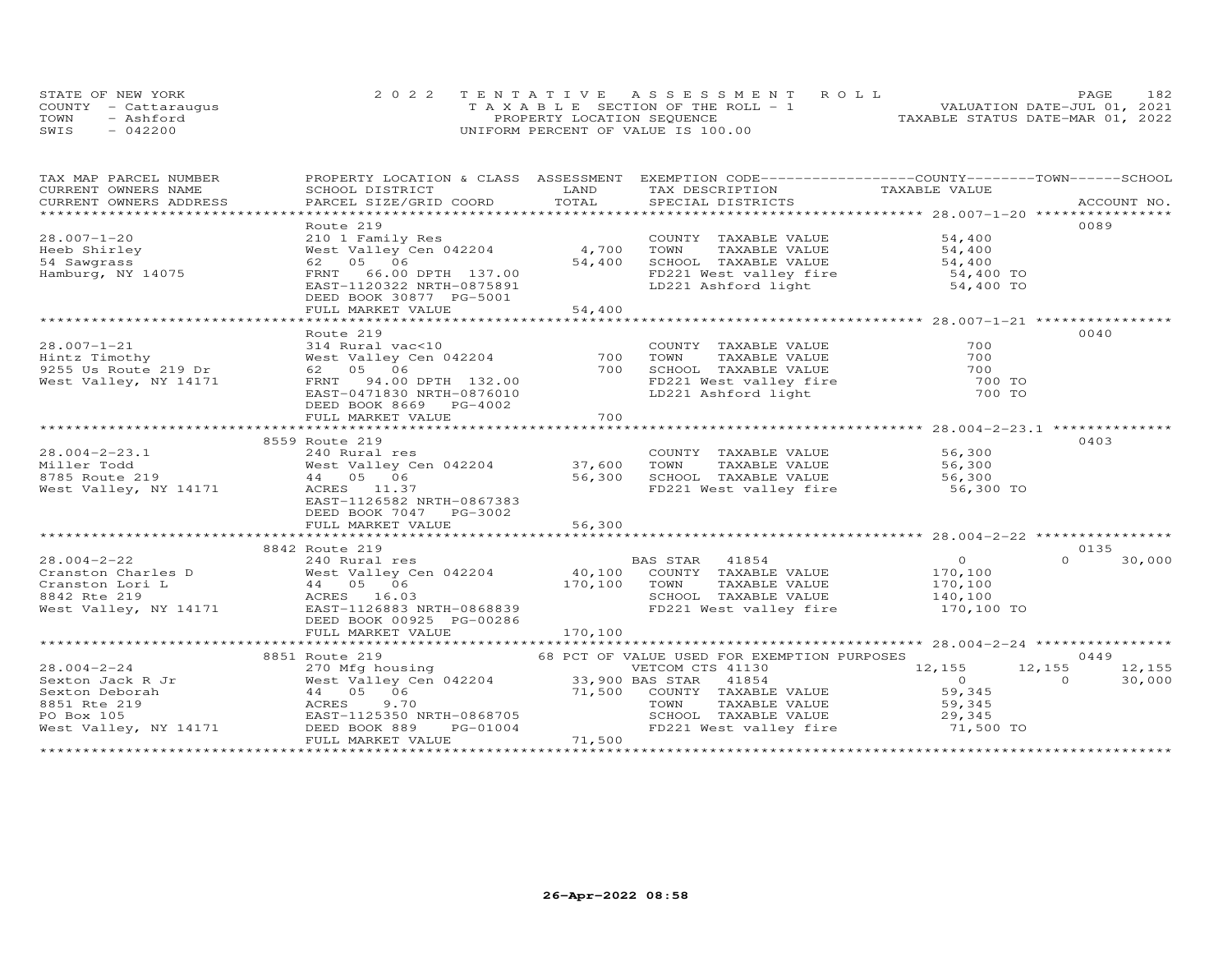| STATE OF NEW YORK    | 2022 TENTATIVE ASSESSMENT ROLL        | 183<br><b>PAGE</b>               |
|----------------------|---------------------------------------|----------------------------------|
| COUNTY - Cattaraugus | T A X A B L E SECTION OF THE ROLL - 1 | VALUATION DATE-JUL 01, 2021      |
| TOWN<br>- Ashford    | PROPERTY LOCATION SEQUENCE            | TAXABLE STATUS DATE-MAR 01, 2022 |
| $-042200$<br>SWIS    | UNIFORM PERCENT OF VALUE IS 100.00    |                                  |

| TAX MAP PARCEL NUMBER     | PROPERTY LOCATION & CLASS ASSESSMENT                                                                                                                               |                 | EXEMPTION CODE------------------COUNTY-------TOWN------SCHOOL   |                    |                    |  |
|---------------------------|--------------------------------------------------------------------------------------------------------------------------------------------------------------------|-----------------|-----------------------------------------------------------------|--------------------|--------------------|--|
| CURRENT OWNERS NAME       | SCHOOL DISTRICT                                                                                                                                                    | LAND            | TAX DESCRIPTION                                                 | TAXABLE VALUE      |                    |  |
| CURRENT OWNERS ADDRESS    | PARCEL SIZE/GRID COORD                                                                                                                                             | TOTAL           | SPECIAL DISTRICTS                                               |                    | ACCOUNT NO.        |  |
|                           |                                                                                                                                                                    |                 |                                                                 |                    |                    |  |
|                           | 8892 Route 219                                                                                                                                                     |                 |                                                                 |                    | 0710               |  |
| $28.004 - 2 - 16$         | 210 1 Family Res                                                                                                                                                   |                 | 41834<br>ENH STAR                                               | $\Omega$           | $\Omega$<br>74,900 |  |
| Shaw Dorothy              | West Valley Cen 042204                                                                                                                                             | 22,800          | COUNTY TAXABLE VALUE                                            | 106,400            |                    |  |
| 333 Ashland Ave           | 44 05 06                                                                                                                                                           | 106,400         | TOWN<br>TAXABLE VALUE                                           | 106,400            |                    |  |
| Buffalo, NY 14222         | 4.60<br>ACRES                                                                                                                                                      |                 | SCHOOL TAXABLE VALUE                                            | 31,500             |                    |  |
|                           | EAST-0477700 NRTH-0869620                                                                                                                                          |                 | FD221 West valley fire                                          | 106,400 TO         |                    |  |
|                           | DEED BOOK 00593 PG-00407                                                                                                                                           |                 |                                                                 |                    |                    |  |
|                           | FULL MARKET VALUE                                                                                                                                                  | 106,400         |                                                                 |                    |                    |  |
|                           |                                                                                                                                                                    |                 |                                                                 |                    |                    |  |
|                           | 8920 Route 219                                                                                                                                                     |                 |                                                                 |                    | 0562               |  |
| $28.004 - 2 - 14$         | 240 Rural res                                                                                                                                                      |                 | ENH STAR<br>41834                                               | $\circ$            | 74,900<br>$\Omega$ |  |
|                           | Szabo – Perricelli Char M West Valley Cen 042204<br>Perricelli Marc S 44 05 06<br>8920 US Route 219 ACRES 14.55<br>West Valley, NY 14171 EAST-1125516 NRTH-0870239 | 38,100          | COUNTY TAXABLE VALUE                                            | 209,300            |                    |  |
|                           |                                                                                                                                                                    | 209,300         | TOWN<br>TAXABLE VALUE                                           |                    |                    |  |
|                           |                                                                                                                                                                    |                 | SCHOOL TAXABLE VALUE                                            | 209,300<br>134,400 |                    |  |
|                           |                                                                                                                                                                    |                 | FD221 West valley fire 209,300 TO                               |                    |                    |  |
|                           | DEED BOOK 20200 PG-6633                                                                                                                                            |                 |                                                                 |                    |                    |  |
|                           | FULL MARKET VALUE                                                                                                                                                  | 209,300         |                                                                 |                    |                    |  |
|                           |                                                                                                                                                                    | *************** |                                                                 |                    |                    |  |
|                           | 8935 Route 219                                                                                                                                                     |                 |                                                                 |                    | 0561               |  |
| $28.004 - 2 - 25$         | 240 Rural res                                                                                                                                                      |                 | COUNTY TAXABLE VALUE 312,100                                    |                    |                    |  |
|                           | West Valley Cen 042204                                                                                                                                             | 58,200          | TOWN<br>TAXABLE VALUE                                           |                    |                    |  |
|                           |                                                                                                                                                                    | 312,100         | SCHOOL TAXABLE VALUE                                            | 312,100<br>312,100 |                    |  |
| West Valley, NY 14120     | Merged with 28.004-2-26.2                                                                                                                                          |                 | FD221 West valley fire 312,100 TO                               |                    |                    |  |
|                           | ACRES 24.42                                                                                                                                                        |                 |                                                                 |                    |                    |  |
|                           | EAST-1125110 NRTH-0869340                                                                                                                                          |                 |                                                                 |                    |                    |  |
|                           | DEED BOOK 2020 PG-10629                                                                                                                                            |                 |                                                                 |                    |                    |  |
|                           | FULL MARKET VALUE                                                                                                                                                  | 312,100         |                                                                 |                    |                    |  |
|                           |                                                                                                                                                                    |                 |                                                                 |                    |                    |  |
|                           | 8937 Route 219                                                                                                                                                     |                 |                                                                 |                    | 0008               |  |
| $28.004 - 2 - 27.1$       | 180 Special farm                                                                                                                                                   |                 | AG DIST<br>41720                                                | 33,177             | 33,177<br>33,177   |  |
| Emerling Roy L            | West Valley Cen 042204                                                                                                                                             |                 | 81,100 COUNTY TAXABLE VALUE                                     | 47,923             |                    |  |
| 8975 Boston State Rd      | $52 - 05 - 06$                                                                                                                                                     | 81,100          | TOWN<br>TAXABLE VALUE                                           | 47,923             |                    |  |
| PO Box 204                | ACRES 84.85                                                                                                                                                        |                 |                                                                 |                    |                    |  |
| Boston, NY 14025          | EAST-1123674 NRTH-0868904                                                                                                                                          |                 | SCHOOL TAXABLE VALUE 47,923<br>FD221 West valley fire 81,100 TO |                    |                    |  |
|                           | DEED BOOK 964<br>PG-785                                                                                                                                            |                 |                                                                 |                    |                    |  |
| MAY BE SUBJECT TO PAYMENT | FULL MARKET VALUE                                                                                                                                                  | 81,100          |                                                                 |                    |                    |  |
| UNDER AGDIST LAW TIL 2026 |                                                                                                                                                                    |                 |                                                                 |                    |                    |  |
|                           |                                                                                                                                                                    |                 |                                                                 |                    |                    |  |
|                           | 8938 Route 219                                                                                                                                                     |                 |                                                                 |                    | 0033               |  |
| $28.004 - 2 - 13$         | 210 1 Family Res                                                                                                                                                   |                 | BAS STAR<br>41854                                               | $\overline{O}$     | 30,000<br>$\Omega$ |  |
| Nunweiler David A         | West Valley Cen 042204                                                                                                                                             | 25,700          | COUNTY TAXABLE VALUE                                            | 82,700             |                    |  |
| 320 Mill St               | 44 05 06                                                                                                                                                           | 82,700          | TOWN<br>TAXABLE VALUE                                           | 82,700             |                    |  |
| Springville, NY 14141     | ACRES<br>5.80                                                                                                                                                      |                 | SCHOOL TAXABLE VALUE                                            | 52,700             |                    |  |
|                           | EAST-1125220 NRTH-0870640                                                                                                                                          |                 | FD221 West valley fire 82,700 TO                                |                    |                    |  |
|                           | DEED BOOK 00952 PG-00856                                                                                                                                           |                 |                                                                 |                    |                    |  |
|                           | FULL MARKET VALUE                                                                                                                                                  | 82,700          |                                                                 |                    |                    |  |
|                           |                                                                                                                                                                    |                 |                                                                 |                    |                    |  |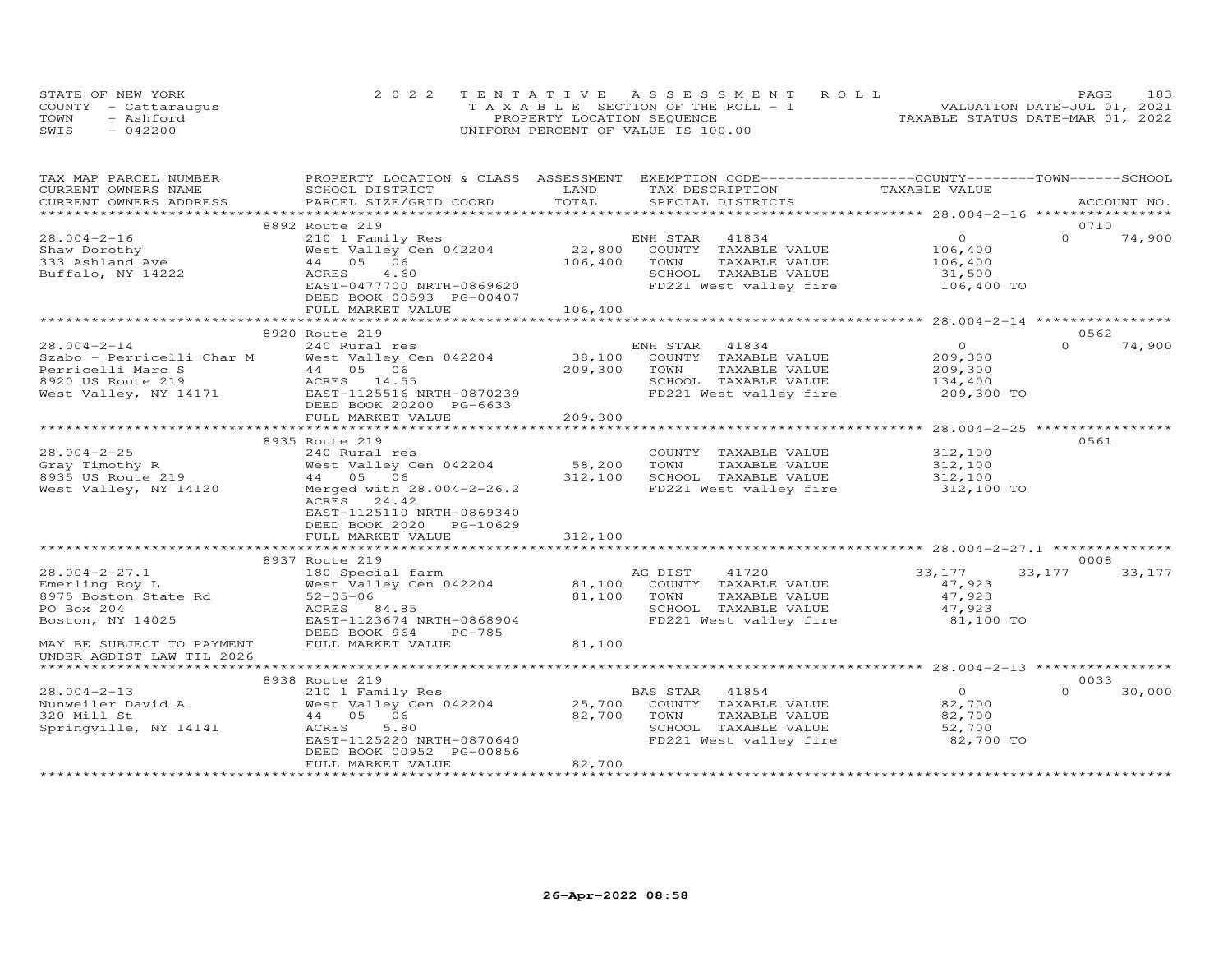| STATE OF NEW YORK    | 2022 TENTATIVE ASSESSMENT ROLL |                                       |  |                                  | <b>PAGE</b> | 184 |
|----------------------|--------------------------------|---------------------------------------|--|----------------------------------|-------------|-----|
| COUNTY - Cattarauqus |                                | T A X A B L E SECTION OF THE ROLL - 1 |  | VALUATION DATE-JUL 01, 2021      |             |     |
| TOWN<br>- Ashford    |                                | PROPERTY LOCATION SEQUENCE            |  | TAXABLE STATUS DATE-MAR 01, 2022 |             |     |
| SWIS<br>$-042200$    |                                | UNIFORM PERCENT OF VALUE IS 100.00    |  |                                  |             |     |

| TAX MAP PARCEL NUMBER | PROPERTY LOCATION & CLASS ASSESSMENT EXEMPTION CODE----------------COUNTY-------TOWN------SCHOOL                                                                                                                                 |         |                                                                   |                |                    |
|-----------------------|----------------------------------------------------------------------------------------------------------------------------------------------------------------------------------------------------------------------------------|---------|-------------------------------------------------------------------|----------------|--------------------|
| CURRENT OWNERS NAME   | SCHOOL DISTRICT                                                                                                                                                                                                                  | LAND    | TAX DESCRIPTION                                                   | TAXABLE VALUE  |                    |
|                       | .CURRENT OWNERS ADDRESS PARCEL SIZE/GRID COORD TOTAL SPECIAL DISTRICTS ACCOUNT NO ACCOUNT NO ARCOUNT NO ARE THE SERVER AND THE SERVER ASSESS THE SERVER SERVER AND HER SERVER AND THE SERVER SERVER AND HER SERVER AND THE SER   |         |                                                                   |                |                    |
|                       |                                                                                                                                                                                                                                  |         |                                                                   |                |                    |
|                       | 8956 Route 219                                                                                                                                                                                                                   |         |                                                                   |                | 0784               |
|                       | Route 219<br>210 1 Family Res<br>West Valley Cen 042204<br>181,000 SCHOOJ<br>181,000 SCHOOJ<br>FR221                                                                                                                             |         | COUNTY TAXABLE VALUE 181,000                                      |                |                    |
|                       |                                                                                                                                                                                                                                  |         |                                                                   |                |                    |
|                       |                                                                                                                                                                                                                                  |         |                                                                   |                |                    |
|                       | 28.004-2-12<br>Loftus Christopher A 210 1 Family Res<br>Evans Andrea M 44/52 05 06<br>8956 Route 219<br>West Valley, NY 14171 EAST-1125083 NRTH-0870843<br>Nest Valley, NY 14171 EAST-1125083 NRTH-0870843<br>$3.95$ BANK 017    |         | FD221 West valley fire 181,000 TO                                 |                |                    |
|                       |                                                                                                                                                                                                                                  |         |                                                                   |                |                    |
|                       | DEED BOOK 2019 PG-12878<br>FULL MARKET VALUE                                                                                                                                                                                     |         |                                                                   |                |                    |
|                       |                                                                                                                                                                                                                                  | 181,000 |                                                                   |                |                    |
|                       |                                                                                                                                                                                                                                  |         |                                                                   |                |                    |
|                       | 8959 Route 219                                                                                                                                                                                                                   |         |                                                                   |                | 0555               |
|                       | 28.004-2-8 240 Rural res COUNTY<br>Tirado Christopher West Valley Cen 042204 50,500 TOWN<br>Tirado Holly 52 05 06 200,700 SCHOOL<br>8959 Rte 219 ACRES 23.46 BANK 017 FD221 W<br>West Valley, NY 14171 EAST-1123945 NRTH-0870170 |         | COUNTY TAXABLE VALUE                                              | 200,700        |                    |
|                       |                                                                                                                                                                                                                                  |         | TAXABLE VALUE                                                     | 200,700        |                    |
|                       |                                                                                                                                                                                                                                  |         | SCHOOL TAXABLE VALUE 200,700                                      |                |                    |
|                       |                                                                                                                                                                                                                                  |         | FD221 West valley fire 200,700 TO                                 |                |                    |
|                       |                                                                                                                                                                                                                                  |         |                                                                   |                |                    |
|                       | DEED BOOK 27980 PG-5003                                                                                                                                                                                                          |         |                                                                   |                |                    |
|                       | FULL MARKET VALUE                                                                                                                                                                                                                | 200,700 |                                                                   |                |                    |
|                       |                                                                                                                                                                                                                                  |         |                                                                   |                |                    |
|                       | 8973 Route 219                                                                                                                                                                                                                   |         |                                                                   |                | 0303               |
|                       |                                                                                                                                                                                                                                  |         |                                                                   | $\overline{0}$ | $\Omega$<br>30,000 |
|                       |                                                                                                                                                                                                                                  |         |                                                                   | 222,500        |                    |
|                       |                                                                                                                                                                                                                                  |         |                                                                   |                |                    |
|                       |                                                                                                                                                                                                                                  |         |                                                                   |                |                    |
|                       | West Valley, NY 14171 EAST-1123415 NRTH-0870367                                                                                                                                                                                  |         | FD221 West valley fire 222,500 TO                                 |                |                    |
|                       | DEED BOOK 890<br>PG-00713                                                                                                                                                                                                        |         |                                                                   |                |                    |
|                       | FULL MARKET VALUE                                                                                                                                                                                                                | 222,500 |                                                                   |                |                    |
|                       |                                                                                                                                                                                                                                  |         |                                                                   |                |                    |
|                       | 8984 Route 219                                                                                                                                                                                                                   |         |                                                                   |                | 0574               |
| $28.004 - 2 - 10$     | 240 Rural res                                                                                                                                                                                                                    |         |                                                                   |                |                    |
|                       |                                                                                                                                                                                                                                  |         | COUNTY TAXABLE VALUE 184,700<br>TOWN TAXABLE VALUE 184,700        |                |                    |
|                       |                                                                                                                                                                                                                                  |         |                                                                   |                |                    |
|                       | 28.004-2-10 240 Rural res COUNT<br>Nowak Jared D West Valley Cen 042204 41,400 TOWN<br>8984 Route 219 44/45/52/53 05 06 184,700 SCHOC<br>West Valley, NY 14171 ACRES 15.00 BANK 017 FD221                                        |         |                                                                   |                |                    |
|                       | EAST-1124906 NRTH-0871245                                                                                                                                                                                                        |         |                                                                   |                |                    |
|                       | DEED BOOK 28368 PG-9002                                                                                                                                                                                                          |         |                                                                   |                |                    |
|                       | FULL MARKET VALUE                                                                                                                                                                                                                | 184,700 |                                                                   |                |                    |
|                       |                                                                                                                                                                                                                                  |         |                                                                   |                |                    |
|                       | 8985 Route 219                                                                                                                                                                                                                   |         |                                                                   |                | 0407               |
| $28.004 - 2 - 6$      | 240 Rural res                                                                                                                                                                                                                    |         | COUNTY TAXABLE VALUE                                              | 164,200        |                    |
|                       |                                                                                                                                                                                                                                  |         | TAXABLE VALUE 164,200<br>TOWN                                     |                |                    |
|                       |                                                                                                                                                                                                                                  |         |                                                                   |                |                    |
|                       | Cameron Douglas B III and The Mest Valley Cen 042204 32,800<br>8985 US Route 219 52/53 05 06 164,200<br>Ashford, NY 14171 ACRES 10.52 BANK 081                                                                                   |         | SCHOOL TAXABLE VALUE 164,200<br>FD221 West valley fire 164,200 TO |                |                    |
|                       | EAST-1123363 NRTH-0870601                                                                                                                                                                                                        |         |                                                                   |                |                    |
|                       | DEED BOOK 2021 PG-10656                                                                                                                                                                                                          |         |                                                                   |                |                    |
|                       | FULL MARKET VALUE                                                                                                                                                                                                                | 164,200 |                                                                   |                |                    |
|                       |                                                                                                                                                                                                                                  |         |                                                                   |                |                    |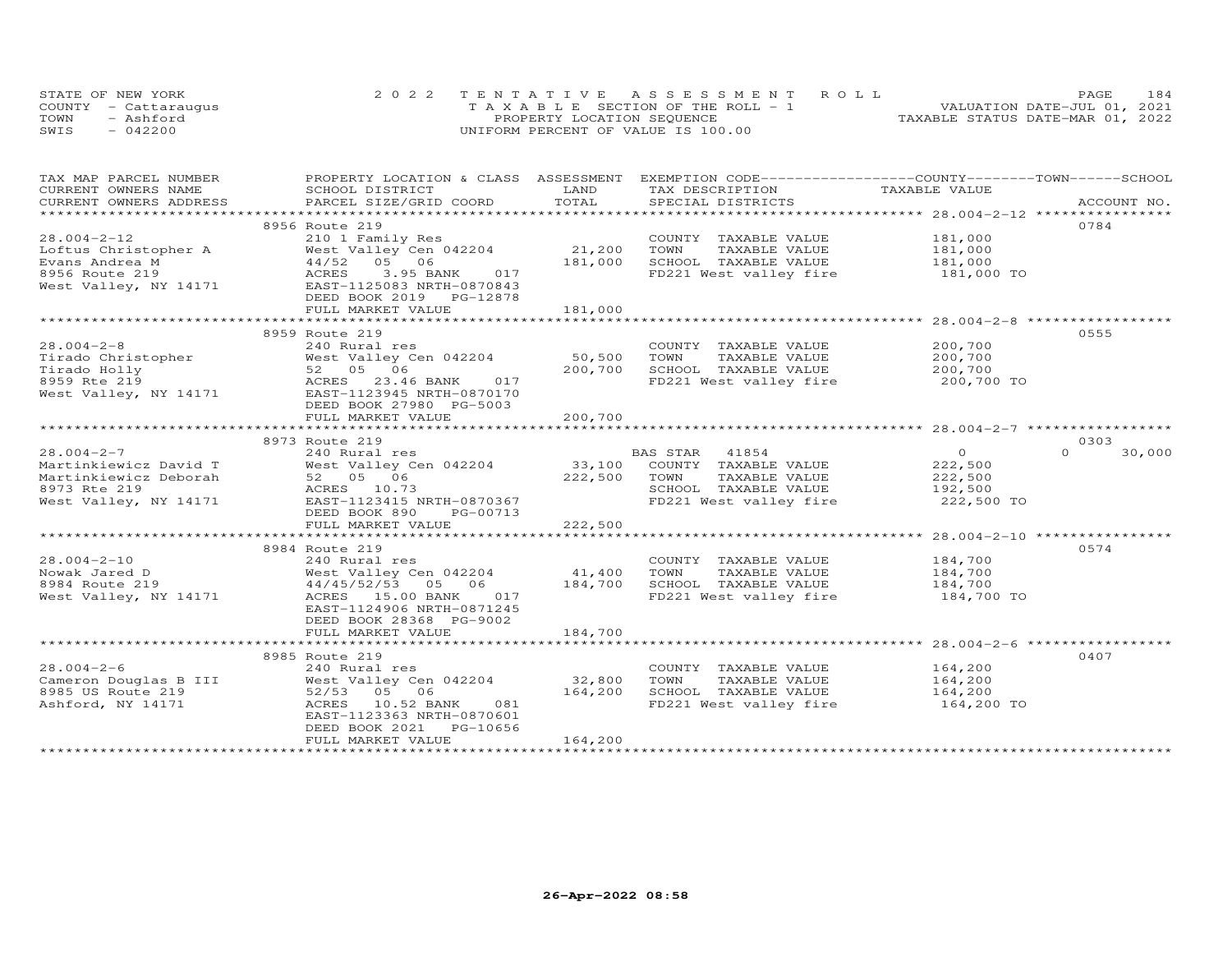|      | STATE OF NEW YORK    | 2022 TENTATIVE ASSESSMENT ROLL        | 185<br>PAGE                      |  |
|------|----------------------|---------------------------------------|----------------------------------|--|
|      | COUNTY - Cattaraugus | T A X A B L E SECTION OF THE ROLL - 1 | VALUATION DATE-JUL 01, 2021      |  |
| TOWN | - Ashford            | PROPERTY LOCATION SEQUENCE            | TAXABLE STATUS DATE-MAR 01, 2022 |  |
| SWIS | $-042200$            | UNIFORM PERCENT OF VALUE IS 100.00    |                                  |  |

| TAX MAP PARCEL NUMBER                                                                                                                                          | PROPERTY LOCATION & CLASS ASSESSMENT EXEMPTION CODE----------------COUNTY-------TOWN-----SCHOOL |        |                                                                   |                |                          |
|----------------------------------------------------------------------------------------------------------------------------------------------------------------|-------------------------------------------------------------------------------------------------|--------|-------------------------------------------------------------------|----------------|--------------------------|
| CURRENT OWNERS NAME                                                                                                                                            | SCHOOL DISTRICT                                                                                 | LAND   | TAX DESCRIPTION                                                   | TAXABLE VALUE  |                          |
| CURRENT OWNERS ADDRESS                                                                                                                                         | PARCEL SIZE/GRID COORD                                                                          | TOTAL  | SPECIAL DISTRICTS                                                 |                | ACCOUNT NO.              |
|                                                                                                                                                                |                                                                                                 |        |                                                                   |                |                          |
|                                                                                                                                                                | 8993 Route 219                                                                                  |        |                                                                   |                | 0582                     |
| $28.004 - 2 - 4$                                                                                                                                               | 270 Mfg housing                                                                                 |        | BAS STAR<br>41854                                                 | $\overline{O}$ | $\Omega$<br>30,000       |
| Griffith Judy Ruth                                                                                                                                             |                                                                                                 |        |                                                                   | 90,800         |                          |
| 8993 US Rte 219                                                                                                                                                | 52/53 05 06                                                                                     | 90,800 | TOWN<br>TAXABLE VALUE                                             | 90,800         |                          |
| West Valley, NY 14171                                                                                                                                          | ACRES 14.63                                                                                     |        | SCHOOL TAXABLE VALUE                                              | 60,800         |                          |
|                                                                                                                                                                | EAST-1123234 NRTH-0871127                                                                       |        | FD221 West valley fire 90,800 TO                                  |                |                          |
|                                                                                                                                                                | DEED BOOK 17432 PG-7001                                                                         |        |                                                                   |                |                          |
|                                                                                                                                                                | FULL MARKET VALUE                                                                               | 90,800 |                                                                   |                |                          |
|                                                                                                                                                                |                                                                                                 |        |                                                                   |                |                          |
|                                                                                                                                                                | 8995 Route 219                                                                                  |        |                                                                   |                | 0583                     |
| $28.004 - 2 - 5.1$                                                                                                                                             | 210 1 Family Res                                                                                |        | BAS STAR 41854                                                    | $\overline{O}$ | $\Omega$<br>30,000       |
| Phillips-Jackson Billi Jo<br>Phillips Joseph D<br>8995 Rte 219<br>West Valley Cen 042204<br>8995 Rte 219<br>West Valley, NY 14171<br>EAST-1123234 NRTH-0870908 |                                                                                                 |        | 27,000 COUNTY TAXABLE VALUE                                       | 89,500         |                          |
|                                                                                                                                                                |                                                                                                 | 89,500 | TOWN<br>TAXABLE VALUE                                             | 89,500         |                          |
|                                                                                                                                                                |                                                                                                 |        | SCHOOL TAXABLE VALUE                                              | 59,500         |                          |
|                                                                                                                                                                |                                                                                                 |        | FD221 West valley fire                                            | 89,500 TO      |                          |
|                                                                                                                                                                | DEED BOOK 11589 PG-6003                                                                         |        |                                                                   |                |                          |
|                                                                                                                                                                | FULL MARKET VALUE                                                                               | 89,500 |                                                                   |                |                          |
|                                                                                                                                                                |                                                                                                 |        |                                                                   |                |                          |
|                                                                                                                                                                | 8995 Route 219                                                                                  |        |                                                                   |                |                          |
| $28.004 - 2 - 5.2$                                                                                                                                             |                                                                                                 |        |                                                                   | 20,500         |                          |
|                                                                                                                                                                | 312 Vac w/imprv                                                                                 |        | COUNTY TAXABLE VALUE                                              |                |                          |
|                                                                                                                                                                |                                                                                                 | 19,000 | TOWN<br>TAXABLE VALUE                                             | 20,500         |                          |
|                                                                                                                                                                |                                                                                                 | 20,500 | SCHOOL TAXABLE VALUE                                              | 20,500         |                          |
| West Valley, NY 14171                                                                                                                                          | Split from 28.004-2-5                                                                           |        | FD221 West valley fire                                            | 20,500 TO      |                          |
|                                                                                                                                                                | ACRES<br>3.00                                                                                   |        |                                                                   |                |                          |
|                                                                                                                                                                | EAST-1123632 NRTH-0870988                                                                       |        |                                                                   |                |                          |
|                                                                                                                                                                | DEED BOOK 20190 PG-5708                                                                         |        |                                                                   |                |                          |
|                                                                                                                                                                | FULL MARKET VALUE                                                                               | 20,500 |                                                                   |                |                          |
|                                                                                                                                                                |                                                                                                 |        | ******************************** 28.002—2—22 ****************     |                |                          |
|                                                                                                                                                                | 9004 Route 219                                                                                  |        |                                                                   |                | 0275                     |
|                                                                                                                                                                | 210 1 Family Res<br>West Valley Cen 042204 24,300                                               |        | COUNTY TAXABLE VALUE 67,600                                       |                |                          |
|                                                                                                                                                                |                                                                                                 |        | TOWN<br>TAXABLE VALUE                                             | 67,600         |                          |
|                                                                                                                                                                |                                                                                                 | 67,600 | SCHOOL TAXABLE VALUE                                              | 67,600         |                          |
| 28.002-2-22<br>Hickey Roger<br>Hickey Judy<br>9004 Route 219<br>9004 Route 219<br>210 1 Family Res<br>45/53<br>05<br>06<br>ACRES<br>5.13                       |                                                                                                 |        | FD221 West valley fire                                            | 67,600 TO      |                          |
| West Valley, NY 14171 EAST-0476390 NRTH-0871490                                                                                                                |                                                                                                 |        |                                                                   |                |                          |
|                                                                                                                                                                | DEED BOOK 2021    PG-11460                                                                      |        |                                                                   |                |                          |
|                                                                                                                                                                | FULL MARKET VALUE                                                                               | 67,600 |                                                                   |                |                          |
|                                                                                                                                                                |                                                                                                 |        |                                                                   |                |                          |
|                                                                                                                                                                | 9012 Route 219                                                                                  |        |                                                                   |                | 0149                     |
| $28.002 - 2 - 23$                                                                                                                                              | 210 1 Family Res                                                                                |        | CW_15_VET/ 41161                                                  | 12,000         | $\overline{0}$<br>12,000 |
| Neuman David H                                                                                                                                                 |                                                                                                 |        |                                                                   | $\overline{0}$ | 30,000<br>$\Omega$       |
| 9012 Rte 219                                                                                                                                                   | 45/53 05 06                                                                                     |        | 134,000 COUNTY TAXABLE VALUE                                      | 122,000        |                          |
| West Valley, NY 14171                                                                                                                                          | ACRES<br>5.18                                                                                   |        | TAXABLE VALUE<br>TOWN                                             | 122,000        |                          |
|                                                                                                                                                                | EAST-1124630 NRTH-0871817                                                                       |        |                                                                   |                |                          |
|                                                                                                                                                                | $PG-396$<br>DEED BOOK 979                                                                       |        | SCHOOL TAXABLE VALUE 104,000<br>FD221 West valley fire 134,000 TO |                |                          |
|                                                                                                                                                                | FULL MARKET VALUE                                                                               |        | 134,000 LD221 Ashford light 134,000 TO                            |                |                          |
|                                                                                                                                                                |                                                                                                 |        |                                                                   |                |                          |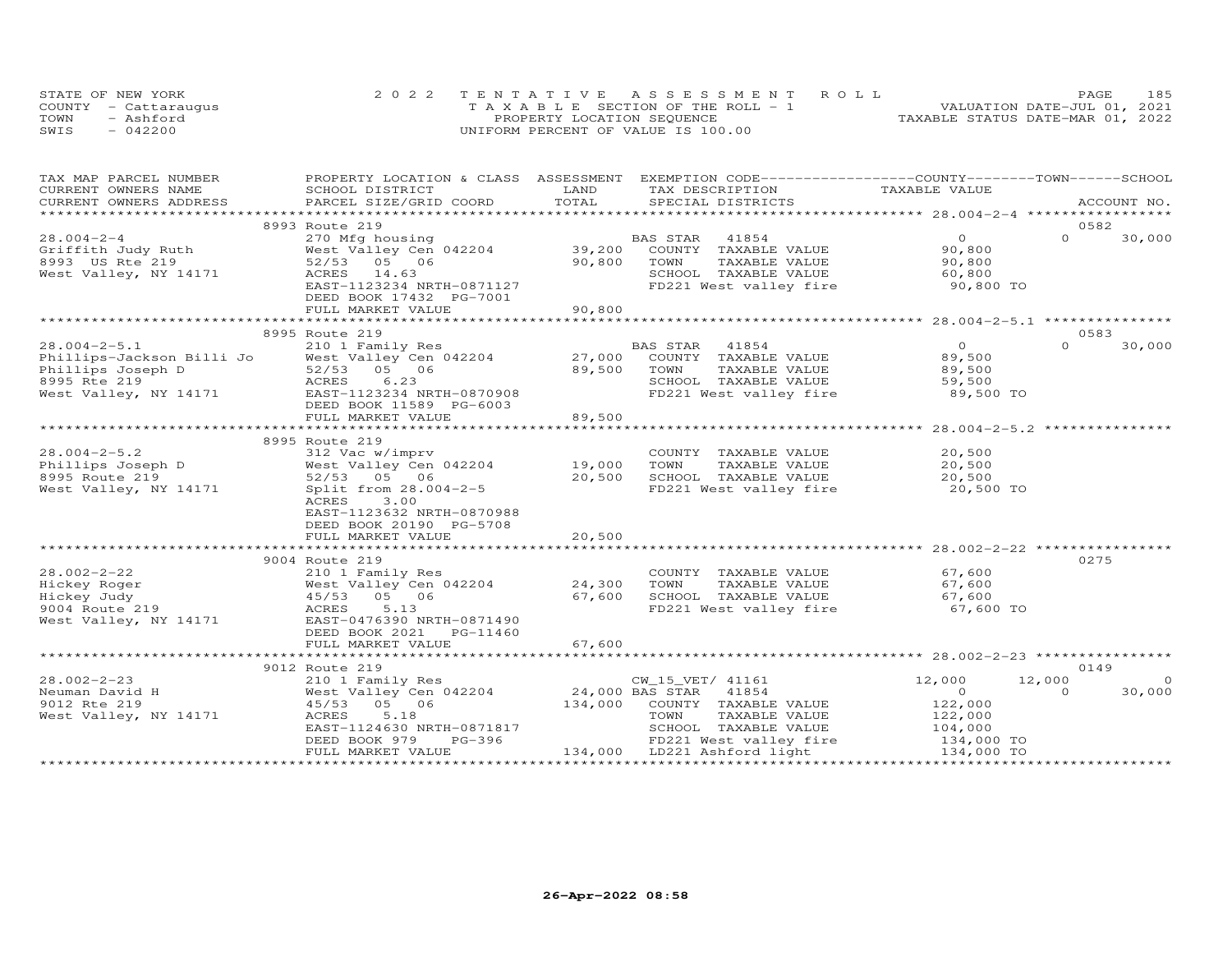|      | STATE OF NEW YORK    | 2022 TENTATIVE ASSESSMENT ROLL        | <b>PAGE</b>                      | 186 |
|------|----------------------|---------------------------------------|----------------------------------|-----|
|      | COUNTY - Cattarauqus | T A X A B L E SECTION OF THE ROLL - 1 | VALUATION DATE-JUL 01, 2021      |     |
| TOWN | - Ashford            | PROPERTY LOCATION SEQUENCE            | TAXABLE STATUS DATE-MAR 01, 2022 |     |
| SWIS | $-042200$            | UNIFORM PERCENT OF VALUE IS 100.00    |                                  |     |

| TAX MAP PARCEL NUMBER | PROPERTY LOCATION & CLASS ASSESSMENT EXEMPTION CODE-----------------COUNTY-------TOWN------SCHOOL                                                                                                                                                                                                                                                                                  |        |                                                                                                                                                               |                                                                 |          |        |
|-----------------------|------------------------------------------------------------------------------------------------------------------------------------------------------------------------------------------------------------------------------------------------------------------------------------------------------------------------------------------------------------------------------------|--------|---------------------------------------------------------------------------------------------------------------------------------------------------------------|-----------------------------------------------------------------|----------|--------|
|                       |                                                                                                                                                                                                                                                                                                                                                                                    |        |                                                                                                                                                               |                                                                 |          |        |
|                       |                                                                                                                                                                                                                                                                                                                                                                                    |        |                                                                                                                                                               |                                                                 |          |        |
|                       |                                                                                                                                                                                                                                                                                                                                                                                    |        |                                                                                                                                                               |                                                                 |          |        |
|                       | 9013 Route 219                                                                                                                                                                                                                                                                                                                                                                     |        |                                                                                                                                                               |                                                                 |          | 0368   |
|                       |                                                                                                                                                                                                                                                                                                                                                                                    |        |                                                                                                                                                               | $\overline{0}$                                                  | $\Omega$ | 30,000 |
|                       |                                                                                                                                                                                                                                                                                                                                                                                    |        |                                                                                                                                                               | 173,000                                                         |          |        |
|                       |                                                                                                                                                                                                                                                                                                                                                                                    |        | TOWN TAXABLE VALUE<br>TOWN TAXABLE VALUE<br>SCHOOL TAXABLE VALUE<br>TOWN TAXABLE VALUE<br>143,000<br>FD221 Ashford light<br>LD221 Ashford light<br>173,000 TO |                                                                 |          |        |
|                       |                                                                                                                                                                                                                                                                                                                                                                                    |        |                                                                                                                                                               |                                                                 |          |        |
|                       |                                                                                                                                                                                                                                                                                                                                                                                    |        |                                                                                                                                                               |                                                                 |          |        |
|                       |                                                                                                                                                                                                                                                                                                                                                                                    |        |                                                                                                                                                               |                                                                 |          |        |
|                       |                                                                                                                                                                                                                                                                                                                                                                                    |        |                                                                                                                                                               |                                                                 |          |        |
|                       | $\begin{tabular}{lllllllllllll} 28.002-1-31 & 9013 Koute 219 & 2101 F Benjamin & 2101 F Benjamin & 2101 F Benjamin & 2101 F Benjamin & 2101 Family Res \\ \hline & 21013 West Valley Cen 042204 & 13,200 COUNTY TAXABLE VALUE \\ \hline & 53 & 05 & 06 & 173,000 TOWN TAXABLE VALUE \\ \hline & 53 & 05 & 06 & 173,000 TOWN TAXABLE VALUE \\ \hline & 53 & 05 & 06 & 173,000 TOWN$ |        |                                                                                                                                                               | **************** 28.002-2-25.4 **************                   |          |        |
|                       | 9020 Route 219                                                                                                                                                                                                                                                                                                                                                                     |        |                                                                                                                                                               |                                                                 |          | 1097   |
|                       | 449 Other Storag                                                                                                                                                                                                                                                                                                                                                                   |        | COUNTY TAXABLE VALUE 150,400                                                                                                                                  |                                                                 |          |        |
|                       |                                                                                                                                                                                                                                                                                                                                                                                    |        | TOWN                                                                                                                                                          |                                                                 |          |        |
|                       |                                                                                                                                                                                                                                                                                                                                                                                    |        | SCHOOL TAXABLE VALUE 150,400<br>FD221 West valley fire 150,400 TO<br>LD221 Ashford light 150,400 TO                                                           | TAXABLE VALUE<br>TAXABLE VALUE 150,400<br>TAXABLE VALUE 150,400 |          |        |
|                       |                                                                                                                                                                                                                                                                                                                                                                                    |        |                                                                                                                                                               |                                                                 |          |        |
|                       |                                                                                                                                                                                                                                                                                                                                                                                    |        |                                                                                                                                                               |                                                                 |          |        |
|                       |                                                                                                                                                                                                                                                                                                                                                                                    |        |                                                                                                                                                               |                                                                 |          |        |
|                       |                                                                                                                                                                                                                                                                                                                                                                                    |        |                                                                                                                                                               |                                                                 |          |        |
|                       |                                                                                                                                                                                                                                                                                                                                                                                    |        |                                                                                                                                                               |                                                                 |          |        |
|                       | 9077 Route 219                                                                                                                                                                                                                                                                                                                                                                     |        | 96 PCT OF VALUE USED FOR EXEMPTION PURPOSES                                                                                                                   |                                                                 |          | 0152   |
|                       |                                                                                                                                                                                                                                                                                                                                                                                    |        |                                                                                                                                                               | 20,000 20,000                                                   |          | 20,000 |
|                       |                                                                                                                                                                                                                                                                                                                                                                                    |        |                                                                                                                                                               |                                                                 |          | 40,000 |
|                       |                                                                                                                                                                                                                                                                                                                                                                                    |        |                                                                                                                                                               |                                                                 |          | 74,900 |
|                       |                                                                                                                                                                                                                                                                                                                                                                                    |        |                                                                                                                                                               |                                                                 |          |        |
|                       |                                                                                                                                                                                                                                                                                                                                                                                    |        |                                                                                                                                                               |                                                                 |          |        |
|                       |                                                                                                                                                                                                                                                                                                                                                                                    |        |                                                                                                                                                               |                                                                 |          |        |
|                       |                                                                                                                                                                                                                                                                                                                                                                                    |        |                                                                                                                                                               |                                                                 |          |        |
|                       |                                                                                                                                                                                                                                                                                                                                                                                    |        |                                                                                                                                                               |                                                                 |          |        |
|                       |                                                                                                                                                                                                                                                                                                                                                                                    |        |                                                                                                                                                               |                                                                 |          |        |
|                       | 9108 Route 219                                                                                                                                                                                                                                                                                                                                                                     |        |                                                                                                                                                               |                                                                 |          | 0566   |
|                       |                                                                                                                                                                                                                                                                                                                                                                                    |        |                                                                                                                                                               |                                                                 | $\Omega$ | 30,000 |
|                       |                                                                                                                                                                                                                                                                                                                                                                                    |        |                                                                                                                                                               |                                                                 |          |        |
|                       |                                                                                                                                                                                                                                                                                                                                                                                    |        |                                                                                                                                                               |                                                                 |          |        |
|                       |                                                                                                                                                                                                                                                                                                                                                                                    |        |                                                                                                                                                               |                                                                 |          |        |
|                       |                                                                                                                                                                                                                                                                                                                                                                                    |        |                                                                                                                                                               |                                                                 |          |        |
|                       |                                                                                                                                                                                                                                                                                                                                                                                    |        |                                                                                                                                                               |                                                                 |          |        |
|                       |                                                                                                                                                                                                                                                                                                                                                                                    |        |                                                                                                                                                               |                                                                 |          |        |
|                       |                                                                                                                                                                                                                                                                                                                                                                                    |        |                                                                                                                                                               |                                                                 |          |        |
|                       | 9111 Route 219                                                                                                                                                                                                                                                                                                                                                                     |        |                                                                                                                                                               |                                                                 |          | 0670   |
| $28.002 - 1 - 24$     |                                                                                                                                                                                                                                                                                                                                                                                    |        | BAS STAR 41854                                                                                                                                                | $\overline{O}$                                                  | $\Omega$ | 30,000 |
| Place Richard C       |                                                                                                                                                                                                                                                                                                                                                                                    |        | AS STAR 41854 0<br>COUNTY TAXABLE VALUE 72,800                                                                                                                |                                                                 |          |        |
|                       |                                                                                                                                                                                                                                                                                                                                                                                    |        |                                                                                                                                                               |                                                                 |          |        |
|                       | 270 Mfg housing<br>West Valley Cen 042204 24,300<br>53 05 06 72,800<br>ACRES 5.10                                                                                                                                                                                                                                                                                                  |        |                                                                                                                                                               |                                                                 |          |        |
|                       |                                                                                                                                                                                                                                                                                                                                                                                    |        |                                                                                                                                                               |                                                                 |          |        |
|                       | Place Susan K<br>Place Susan K<br>9111 Us Rte 219<br>West Valley, NY 14171<br>West Valley, NY 14171<br>EAST-1122758 NRTH-0873282<br>DEED BOOK 812 PG-00152                                                                                                                                                                                                                         |        | TOWN TAXABLE VALUE 72,800<br>SCHOOL TAXABLE VALUE 42,800<br>FD221 West valley fire 72,800 TO<br>LD221 Ashford light 72,800 TO                                 |                                                                 |          |        |
|                       |                                                                                                                                                                                                                                                                                                                                                                                    |        |                                                                                                                                                               |                                                                 |          |        |
|                       | FULL MARKET VALUE                                                                                                                                                                                                                                                                                                                                                                  | 72,800 |                                                                                                                                                               |                                                                 |          |        |
|                       |                                                                                                                                                                                                                                                                                                                                                                                    |        |                                                                                                                                                               |                                                                 |          |        |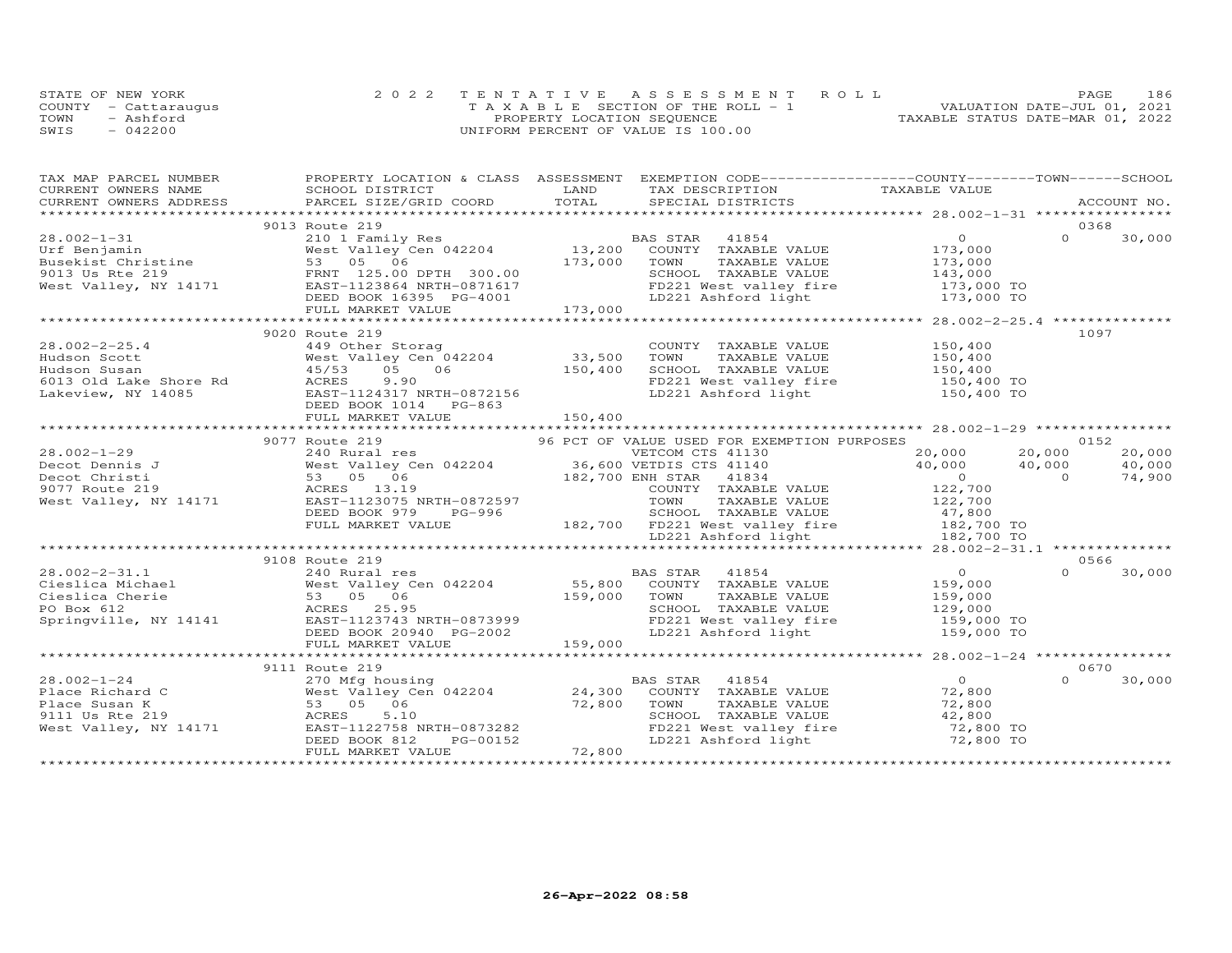| STATE OF NEW YORK    | 2022 TENTATIVE ASSESSMENT ROLL |                                       |                                  | PAGE. | 187 |
|----------------------|--------------------------------|---------------------------------------|----------------------------------|-------|-----|
| COUNTY - Cattarauqus |                                | T A X A B L E SECTION OF THE ROLL - 1 | VALUATION DATE-JUL 01, 2021      |       |     |
| TOWN<br>- Ashford    |                                | PROPERTY LOCATION SEQUENCE            | TAXABLE STATUS DATE-MAR 01, 2022 |       |     |
| SWIS<br>$-042200$    |                                | UNIFORM PERCENT OF VALUE IS 100.00    |                                  |       |     |

| TAX MAP PARCEL NUMBER                                                                                                                                                                                                                         | PROPERTY LOCATION & CLASS ASSESSMENT EXEMPTION CODE----------------COUNTY-------TOWN------SCHOOL |              |                                                                                                                               |                                             |                    |
|-----------------------------------------------------------------------------------------------------------------------------------------------------------------------------------------------------------------------------------------------|--------------------------------------------------------------------------------------------------|--------------|-------------------------------------------------------------------------------------------------------------------------------|---------------------------------------------|--------------------|
| CURRENT OWNERS NAME                                                                                                                                                                                                                           | SCHOOL DISTRICT                                                                                  | LAND         | TAX DESCRIPTION TAXABLE VALUE                                                                                                 |                                             |                    |
| .CURRENT OWNERS ADDRESS PARCEL SIZE/GRID COORD TOTAL SPECIAL DISTRICTS ACCOUNT NO ACCOUNT NO ACCOUNT NO ARE A LOST AND A LOST A LOST A LOST AND A LOST A LOST A LOST AND A LOST A LOST AND A LOST A LOST AND A LOST A LOST AND                |                                                                                                  |              |                                                                                                                               |                                             |                    |
|                                                                                                                                                                                                                                               |                                                                                                  |              |                                                                                                                               |                                             |                    |
|                                                                                                                                                                                                                                               |                                                                                                  |              |                                                                                                                               |                                             | 1237               |
|                                                                                                                                                                                                                                               |                                                                                                  |              | COUNTY TAXABLE VALUE 22,200                                                                                                   |                                             |                    |
|                                                                                                                                                                                                                                               |                                                                                                  | 22,200       |                                                                                                                               | 22,200                                      |                    |
|                                                                                                                                                                                                                                               |                                                                                                  | 22,200       | TOWN       TAXABLE  VALUE<br>SCHOOL    TAXABLE  VALUE                                                                         | 22,200<br>22,200                            |                    |
|                                                                                                                                                                                                                                               |                                                                                                  |              |                                                                                                                               |                                             |                    |
|                                                                                                                                                                                                                                               |                                                                                                  |              | FD221 West valley fire 22,200 TO<br>LD221 Ashford light 22,200 TO                                                             |                                             |                    |
|                                                                                                                                                                                                                                               |                                                                                                  |              |                                                                                                                               |                                             |                    |
|                                                                                                                                                                                                                                               |                                                                                                  | 22,200       |                                                                                                                               |                                             |                    |
|                                                                                                                                                                                                                                               |                                                                                                  | ************ |                                                                                                                               | ******************* 28.002-2-31.3 ********* |                    |
| 28.002-2-31.2<br>Cieslica Michael (in the Cieslica Cherie 53 05 06<br>PO Box 612<br>Springville, NY 14141 (EAST-1124218 NRTH-0874476<br>DEED BOOK 20940 PG-2002<br>FULL MARKET VALUE<br>FULL MARKET VALUE                                     | 9120 Route 219                                                                                   |              |                                                                                                                               |                                             | 7118               |
| 28.002-2-31.3<br>Lavrey Dale Michael West Valley Cen 042204<br>Lavrey Barbara Ann Marie 53 05 06<br>PO Box 2422<br>Delevan, NY 14042<br>MERES 10.45<br>DEED BOOK 24333 PG-9001<br>FULL MARKET VALUE<br>FULL MARKET VALUE<br>TULL MARKET VALUE |                                                                                                  |              | COUNTY TAXABLE VALUE 37,500                                                                                                   |                                             |                    |
|                                                                                                                                                                                                                                               | West Valley Cen 042204 36,300                                                                    |              |                                                                                                                               |                                             |                    |
|                                                                                                                                                                                                                                               |                                                                                                  | 37,500       | TOWN TAXABLE VALUE 37,500<br>SCHOOL TAXABLE VALUE 37,500<br>FD221 West valley fire 37,500 TO<br>LD221 Ashford light 37,500 TO |                                             |                    |
|                                                                                                                                                                                                                                               |                                                                                                  |              |                                                                                                                               |                                             |                    |
|                                                                                                                                                                                                                                               |                                                                                                  |              |                                                                                                                               |                                             |                    |
|                                                                                                                                                                                                                                               |                                                                                                  |              |                                                                                                                               |                                             |                    |
|                                                                                                                                                                                                                                               |                                                                                                  | 37,500       |                                                                                                                               |                                             |                    |
|                                                                                                                                                                                                                                               |                                                                                                  |              |                                                                                                                               |                                             |                    |
|                                                                                                                                                                                                                                               | 9129 Route 219                                                                                   |              |                                                                                                                               |                                             | 0253               |
|                                                                                                                                                                                                                                               |                                                                                                  |              | COUNTY TAXABLE VALUE                                                                                                          | 1159,400                                    |                    |
| 28.002-1-22 446 Cold storage<br>Ford Brothers Wholesale Meats West Valley Cen 042204 26,600                                                                                                                                                   |                                                                                                  |              |                                                                                                                               |                                             |                    |
|                                                                                                                                                                                                                                               |                                                                                                  | 1159,400     | TOWN TAXABLE VALUE<br>SCHOOL TAXABLE VALUE 1159,400 TO<br>CHOOL TAXABLE VALUE 1159,400 TO                                     |                                             |                    |
| 9129 Rte 219 53 05 06<br>West Valley, NY 14171 ACRES 6.26                                                                                                                                                                                     | 6.26                                                                                             |              |                                                                                                                               |                                             |                    |
|                                                                                                                                                                                                                                               | EAST-1122375 NRTH-0873878                                                                        |              | FD221 West valley fire 1159,400 TO<br>LD221 Ashford light 1159,400 TO                                                         |                                             |                    |
|                                                                                                                                                                                                                                               | DEED BOOK 712<br>PG-00933                                                                        |              |                                                                                                                               |                                             |                    |
|                                                                                                                                                                                                                                               | FULL MARKET VALUE                                                                                | 1159,400     |                                                                                                                               |                                             |                    |
|                                                                                                                                                                                                                                               |                                                                                                  |              |                                                                                                                               |                                             |                    |
|                                                                                                                                                                                                                                               | 9158 Route 219                                                                                   |              |                                                                                                                               |                                             | 0093               |
| $28.002 - 1 - 19$                                                                                                                                                                                                                             |                                                                                                  |              |                                                                                                                               | $\overline{O}$                              | 30,000<br>$\Omega$ |
| 28.002 - -<br>Hansen David L                                                                                                                                                                                                                  |                                                                                                  |              |                                                                                                                               | 109,300                                     |                    |
|                                                                                                                                                                                                                                               |                                                                                                  | 109,300 TOWN | TAXABLE VALUE                                                                                                                 |                                             |                    |
| West Valley, NY 14171                                                                                                                                                                                                                         | ACRES 1.65                                                                                       |              | SCHOOL TAXABLE VALUE                                                                                                          | 109,300<br>79,300                           |                    |
|                                                                                                                                                                                                                                               | EAST-1122276 NRTH-0874529                                                                        |              | FD221 West valley fire 109,300 TO                                                                                             |                                             |                    |
|                                                                                                                                                                                                                                               | PG-00307<br>DEED BOOK 802                                                                        |              | LD221 Ashford light                                                                                                           | 109,300 TO                                  |                    |
|                                                                                                                                                                                                                                               |                                                                                                  |              |                                                                                                                               |                                             |                    |
|                                                                                                                                                                                                                                               |                                                                                                  |              |                                                                                                                               |                                             |                    |
|                                                                                                                                                                                                                                               | 9161 Route 219                                                                                   |              |                                                                                                                               |                                             | 0590               |
| 28.002-1-21                                                                                                                                                                                                                                   | 210 1 Family Res                                                                                 |              | BAS STAR 41854                                                                                                                | $\overline{O}$                              | $\Omega$<br>30,000 |
|                                                                                                                                                                                                                                               | 210 1 Family Res<br>West Valley Cen 042204 18,100<br>Coloration 16,100                           |              | COUNTY TAXABLE VALUE                                                                                                          | 66,500                                      |                    |
| Underhill Kevin<br>9161 Route 219<br>9161 Route 219                                                                                                                                                                                           | 53 05 06                                                                                         | 66,500       | TOWN<br>TAXABLE VALUE                                                                                                         | 66,500                                      |                    |
| West Valley, NY 14171                                                                                                                                                                                                                         | 2.62<br>ACRES                                                                                    |              | SCHOOL TAXABLE VALUE                                                                                                          | 36,500                                      |                    |
|                                                                                                                                                                                                                                               | EAST-1122064 NRTH-0873980                                                                        |              | FD221 West valley fire                                                                                                        | 66,500 TO                                   |                    |
|                                                                                                                                                                                                                                               | DEED BOOK 1566<br>PG-7001                                                                        |              | LD221 Ashford light                                                                                                           | 66,500 TO                                   |                    |
|                                                                                                                                                                                                                                               | FULL MARKET VALUE                                                                                | 66,500       |                                                                                                                               |                                             |                    |
|                                                                                                                                                                                                                                               |                                                                                                  |              |                                                                                                                               |                                             |                    |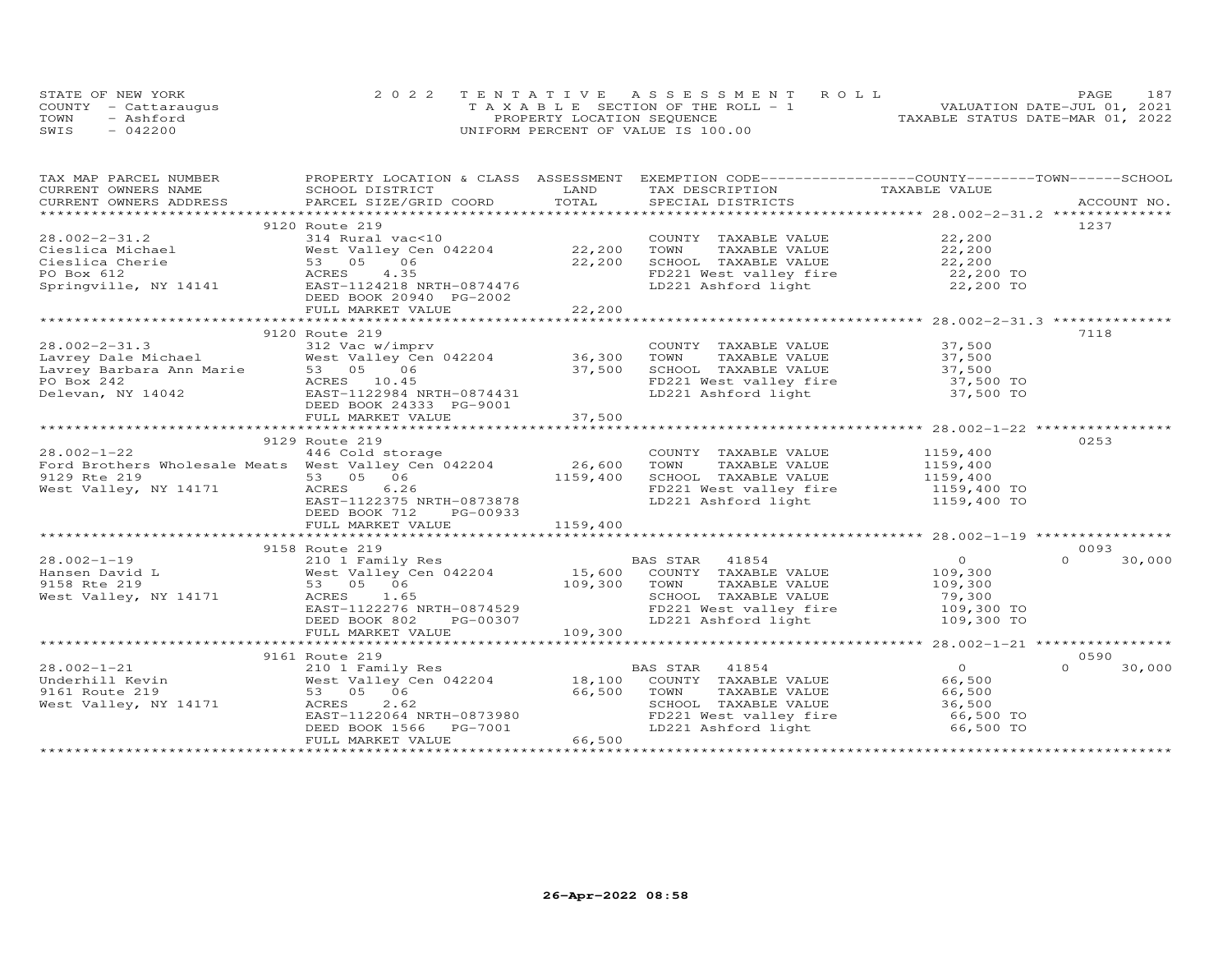| STATE OF NEW YORK    | 2022 TENTATIVE ASSESSMENT ROLL        |                            |  |                                  | PAGE | 188 |
|----------------------|---------------------------------------|----------------------------|--|----------------------------------|------|-----|
| COUNTY - Cattaraugus | T A X A B L E SECTION OF THE ROLL - 1 |                            |  | VALUATION DATE-JUL 01, 2021      |      |     |
| TOWN<br>- Ashford    |                                       | PROPERTY LOCATION SEQUENCE |  | TAXABLE STATUS DATE-MAR 01, 2022 |      |     |
| SWIS<br>$-042200$    | UNIFORM PERCENT OF VALUE IS 100.00    |                            |  |                                  |      |     |

| TAX MAP PARCEL NUMBER FROPERTY LOCATION & CLASS ASSESSMENT EXEMPTION CODE----------------COUNTY-------TOWN-----SCHOOL                                                                                                                                                                                                              |                           |        |                                                                                                                                                                        |  |      |
|------------------------------------------------------------------------------------------------------------------------------------------------------------------------------------------------------------------------------------------------------------------------------------------------------------------------------------|---------------------------|--------|------------------------------------------------------------------------------------------------------------------------------------------------------------------------|--|------|
|                                                                                                                                                                                                                                                                                                                                    |                           |        |                                                                                                                                                                        |  |      |
|                                                                                                                                                                                                                                                                                                                                    |                           |        |                                                                                                                                                                        |  |      |
|                                                                                                                                                                                                                                                                                                                                    | 9182 Route 219            |        |                                                                                                                                                                        |  | 0341 |
| $\begin{array}{cccccccccccc} 28.002-1-32 & 9182 & 800 & 2182 & 800 & 118 & 348 & 118 & 348 & 118 & 348 & 118 & 348 & 118 & 348 & 118 & 348 & 118 & 348 & 118 & 348 & 118 & 348 & 118 & 348 & 118 & 348 & 118 & 348 & 118 & 348 & 118 & 348 & 118 & 348 & 118 & 348 & 118 & 348 & 118 & $                                           |                           |        |                                                                                                                                                                        |  |      |
|                                                                                                                                                                                                                                                                                                                                    |                           |        |                                                                                                                                                                        |  |      |
|                                                                                                                                                                                                                                                                                                                                    |                           |        |                                                                                                                                                                        |  |      |
|                                                                                                                                                                                                                                                                                                                                    |                           |        |                                                                                                                                                                        |  |      |
|                                                                                                                                                                                                                                                                                                                                    |                           |        |                                                                                                                                                                        |  |      |
|                                                                                                                                                                                                                                                                                                                                    |                           |        |                                                                                                                                                                        |  |      |
|                                                                                                                                                                                                                                                                                                                                    |                           |        |                                                                                                                                                                        |  |      |
|                                                                                                                                                                                                                                                                                                                                    |                           |        |                                                                                                                                                                        |  |      |
|                                                                                                                                                                                                                                                                                                                                    | 9192 Route 219            |        |                                                                                                                                                                        |  | 0278 |
| 3192 Koute 219<br>210 118,200<br>210 118,200<br>210 118,200<br>210 118,200<br>2118,200<br>2192 US Route 219<br>2192 West Valley, NY 14141<br>200 TOWN TAXABLE VALUE<br>2192 US Route 219<br>218,200 TOWN TAXABLE VALUE<br>218,200<br>221 West valley f                                                                             |                           |        |                                                                                                                                                                        |  |      |
|                                                                                                                                                                                                                                                                                                                                    |                           |        |                                                                                                                                                                        |  |      |
|                                                                                                                                                                                                                                                                                                                                    |                           |        |                                                                                                                                                                        |  |      |
|                                                                                                                                                                                                                                                                                                                                    |                           |        |                                                                                                                                                                        |  |      |
|                                                                                                                                                                                                                                                                                                                                    |                           |        |                                                                                                                                                                        |  |      |
|                                                                                                                                                                                                                                                                                                                                    | EAST-1121514 NRTH-0875065 |        |                                                                                                                                                                        |  |      |
|                                                                                                                                                                                                                                                                                                                                    | DEED BOOK 24257 PG-4002   |        |                                                                                                                                                                        |  |      |
|                                                                                                                                                                                                                                                                                                                                    |                           |        |                                                                                                                                                                        |  |      |
|                                                                                                                                                                                                                                                                                                                                    |                           |        |                                                                                                                                                                        |  |      |
|                                                                                                                                                                                                                                                                                                                                    | 9193 Route 219            |        |                                                                                                                                                                        |  | 0291 |
|                                                                                                                                                                                                                                                                                                                                    |                           |        |                                                                                                                                                                        |  |      |
|                                                                                                                                                                                                                                                                                                                                    |                           |        |                                                                                                                                                                        |  |      |
|                                                                                                                                                                                                                                                                                                                                    |                           |        |                                                                                                                                                                        |  |      |
|                                                                                                                                                                                                                                                                                                                                    |                           |        | COUNTY TAXABLE VALUE 199,000<br>TOWN TAXABLE VALUE 199,000<br>SCHOOL TAXABLE VALUE 199,000<br>FD221 West valley fire 199,000 TO<br>LD221 Ashford light 199,000 TO      |  |      |
|                                                                                                                                                                                                                                                                                                                                    |                           |        |                                                                                                                                                                        |  |      |
| $[3.28.007-1-10$ $[484.1 \text{ use } \text{sm} \text{ bld}]{28.007-1-10}$ $[484.1 \text{ use } \text{sm} \text{ bld}]{28.007-1-10}$ $[484.1 \text{ use } \text{sm} \text{ bld}]{2204}$ $[11,300 \text{ TOWN}]{200 \text{ TOWN}}$<br>Inc<br>Inc<br>PO Box 987<br>Lockport, NY 14095<br>$[3.21 \text{ to } 199,000 \text{ } \text{$ |                           |        |                                                                                                                                                                        |  |      |
|                                                                                                                                                                                                                                                                                                                                    |                           |        |                                                                                                                                                                        |  |      |
|                                                                                                                                                                                                                                                                                                                                    | 9196 Route 219            |        |                                                                                                                                                                        |  | 0252 |
|                                                                                                                                                                                                                                                                                                                                    |                           |        |                                                                                                                                                                        |  |      |
|                                                                                                                                                                                                                                                                                                                                    |                           |        |                                                                                                                                                                        |  |      |
|                                                                                                                                                                                                                                                                                                                                    |                           |        |                                                                                                                                                                        |  |      |
|                                                                                                                                                                                                                                                                                                                                    |                           |        |                                                                                                                                                                        |  |      |
|                                                                                                                                                                                                                                                                                                                                    |                           |        |                                                                                                                                                                        |  |      |
|                                                                                                                                                                                                                                                                                                                                    |                           |        |                                                                                                                                                                        |  |      |
|                                                                                                                                                                                                                                                                                                                                    |                           |        |                                                                                                                                                                        |  |      |
|                                                                                                                                                                                                                                                                                                                                    |                           |        |                                                                                                                                                                        |  |      |
|                                                                                                                                                                                                                                                                                                                                    | 9206 Route 219            |        |                                                                                                                                                                        |  | 0255 |
|                                                                                                                                                                                                                                                                                                                                    |                           |        |                                                                                                                                                                        |  |      |
|                                                                                                                                                                                                                                                                                                                                    |                           |        | COUNTY TAXABLE VALUE $87,300$<br>TOWN TAXABLE VALUE $87,300$<br>SCHOOL TAXABLE VALUE $87,300$<br>FD221 West valley fire $87,300$ TO<br>LD221 Ashford light $87,300$ TO |  |      |
|                                                                                                                                                                                                                                                                                                                                    |                           |        |                                                                                                                                                                        |  |      |
|                                                                                                                                                                                                                                                                                                                                    |                           |        |                                                                                                                                                                        |  |      |
| 28.007-1-9<br>West Valley 9206 LLC<br>1 Sterling Pl<br>1 Sterling Pl<br>210 Bot Valley Cen 042204<br>17,300 TOWN<br>1 Sterling Pl<br>54 05 06<br>2.47<br>EAST-1121424 NRTH-0875363<br>EAST-121424 NRTH-0875363<br>EAST-121424 NRTH-0875363<br>EAST-12                                                                              |                           |        |                                                                                                                                                                        |  |      |
|                                                                                                                                                                                                                                                                                                                                    | FULL MARKET VALUE         | 87,300 |                                                                                                                                                                        |  |      |
|                                                                                                                                                                                                                                                                                                                                    |                           |        |                                                                                                                                                                        |  |      |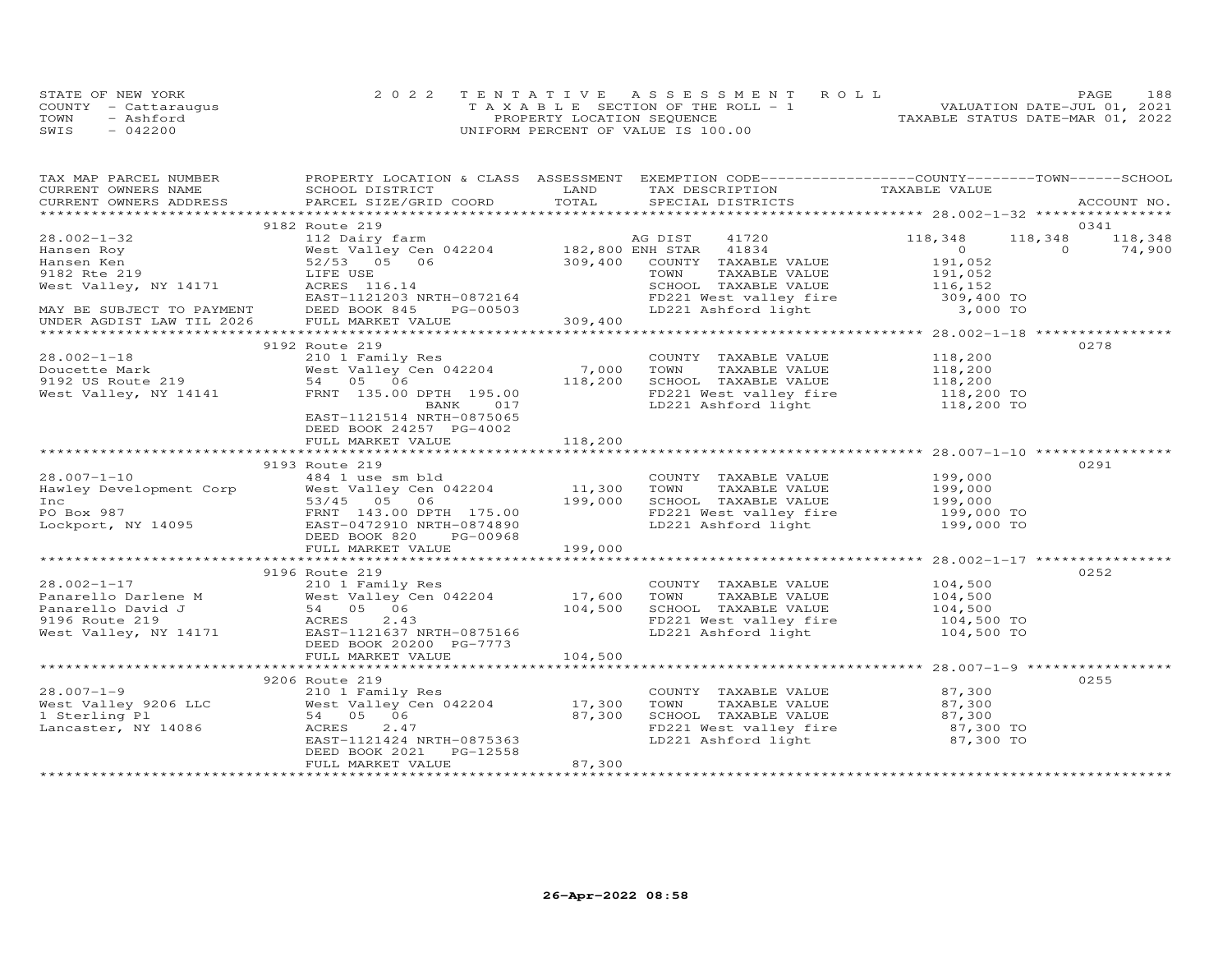| STATE OF NEW YORK    | 2022 TENTATIVE ASSESSMENT ROLL        | 189<br><b>PAGE</b>               |
|----------------------|---------------------------------------|----------------------------------|
| COUNTY - Cattaraugus | T A X A B L E SECTION OF THE ROLL - 1 | VALUATION DATE-JUL 01, 2021      |
| TOWN<br>- Ashford    | PROPERTY LOCATION SEQUENCE            | TAXABLE STATUS DATE-MAR 01, 2022 |
| $-042200$<br>SWIS    | UNIFORM PERCENT OF VALUE IS 100.00    |                                  |

| TAX MAP PARCEL NUMBER | PROPERTY LOCATION & CLASS ASSESSMENT EXEMPTION CODE------------------COUNTY--------TOWN------SCHOOL                                                         |        |                                                                                                                        |                |        |
|-----------------------|-------------------------------------------------------------------------------------------------------------------------------------------------------------|--------|------------------------------------------------------------------------------------------------------------------------|----------------|--------|
|                       |                                                                                                                                                             |        |                                                                                                                        |                |        |
|                       |                                                                                                                                                             |        |                                                                                                                        |                |        |
|                       |                                                                                                                                                             |        |                                                                                                                        |                |        |
|                       | 9210 Route 219                                                                                                                                              |        |                                                                                                                        | 0257           |        |
|                       |                                                                                                                                                             |        |                                                                                                                        |                |        |
|                       |                                                                                                                                                             |        |                                                                                                                        |                |        |
|                       |                                                                                                                                                             |        |                                                                                                                        |                |        |
|                       |                                                                                                                                                             |        |                                                                                                                        |                |        |
|                       |                                                                                                                                                             |        |                                                                                                                        |                |        |
|                       |                                                                                                                                                             |        |                                                                                                                        |                |        |
|                       |                                                                                                                                                             |        |                                                                                                                        |                |        |
|                       |                                                                                                                                                             |        |                                                                                                                        |                |        |
|                       | 9214 Route 219                                                                                                                                              |        |                                                                                                                        | 0768           |        |
|                       |                                                                                                                                                             |        |                                                                                                                        |                |        |
|                       |                                                                                                                                                             |        |                                                                                                                        |                |        |
|                       |                                                                                                                                                             |        |                                                                                                                        |                |        |
|                       |                                                                                                                                                             |        |                                                                                                                        |                |        |
|                       |                                                                                                                                                             |        |                                                                                                                        |                |        |
|                       |                                                                                                                                                             |        |                                                                                                                        |                |        |
|                       |                                                                                                                                                             |        |                                                                                                                        |                |        |
|                       |                                                                                                                                                             |        |                                                                                                                        |                |        |
|                       | 9218 Route 219                                                                                                                                              |        |                                                                                                                        |                | 0530   |
|                       |                                                                                                                                                             |        |                                                                                                                        | 20,000         | 20,000 |
|                       |                                                                                                                                                             |        |                                                                                                                        | $\overline{0}$ | 74,900 |
|                       |                                                                                                                                                             |        |                                                                                                                        |                |        |
|                       |                                                                                                                                                             |        |                                                                                                                        |                |        |
|                       |                                                                                                                                                             |        |                                                                                                                        |                |        |
|                       |                                                                                                                                                             |        |                                                                                                                        |                |        |
|                       |                                                                                                                                                             |        |                                                                                                                        |                |        |
|                       |                                                                                                                                                             |        |                                                                                                                        |                |        |
|                       | 9219 Route 219                                                                                                                                              |        |                                                                                                                        | 0302           |        |
|                       | 312 Vac w/imprv                                                                                                                                             |        | COUNTY TAXABLE VALUE 44,400                                                                                            |                |        |
|                       |                                                                                                                                                             |        |                                                                                                                        |                |        |
|                       |                                                                                                                                                             |        |                                                                                                                        |                |        |
|                       |                                                                                                                                                             |        |                                                                                                                        |                |        |
|                       | 28.007-1-14 312 Vac w/imprv<br>Carson Mary Lou West Valley Cen 042204 17,800<br>50 Rachel Ln 54,400<br>Springville, NY 14141 Merged with 28.007-1-15 44,400 |        | TOWN TAXABLE VALUE<br>SCHOOL TAXABLE VALUE 44,400<br>FD221 West valley fire 44,400 TO<br>LD221 Ashford light 44,400 TO |                |        |
|                       | EAST-1120860 NRTH-0875235                                                                                                                                   |        |                                                                                                                        |                |        |
|                       | DEED BOOK 982<br>PG-1082                                                                                                                                    |        |                                                                                                                        |                |        |
|                       | FULL MARKET VALUE                                                                                                                                           | 44,400 |                                                                                                                        |                |        |
|                       |                                                                                                                                                             |        |                                                                                                                        |                |        |
|                       | 9226 Route 219                                                                                                                                              |        |                                                                                                                        | 0301           |        |
|                       |                                                                                                                                                             |        |                                                                                                                        |                |        |
|                       |                                                                                                                                                             |        | COUNTY TAXABLE VALUE 42,500<br>TOWN TAXABLE VALUE 42,500                                                               |                |        |
|                       |                                                                                                                                                             |        |                                                                                                                        |                |        |
|                       | ACRES 1.68<br>EAST-0472460 NRTH-0875760                                                                                                                     |        | SCHOOL TAXABLE VALUE $42,500$<br>FD221 West valley fire $42,500$ TO<br>LD221 Ashford light $42,500$ TO                 |                |        |
|                       |                                                                                                                                                             |        |                                                                                                                        |                |        |
|                       | DEED BOOK 00867 PG-01146                                                                                                                                    |        |                                                                                                                        |                |        |
|                       | FULL MARKET VALUE                                                                                                                                           | 42,500 |                                                                                                                        |                |        |
|                       |                                                                                                                                                             |        |                                                                                                                        |                |        |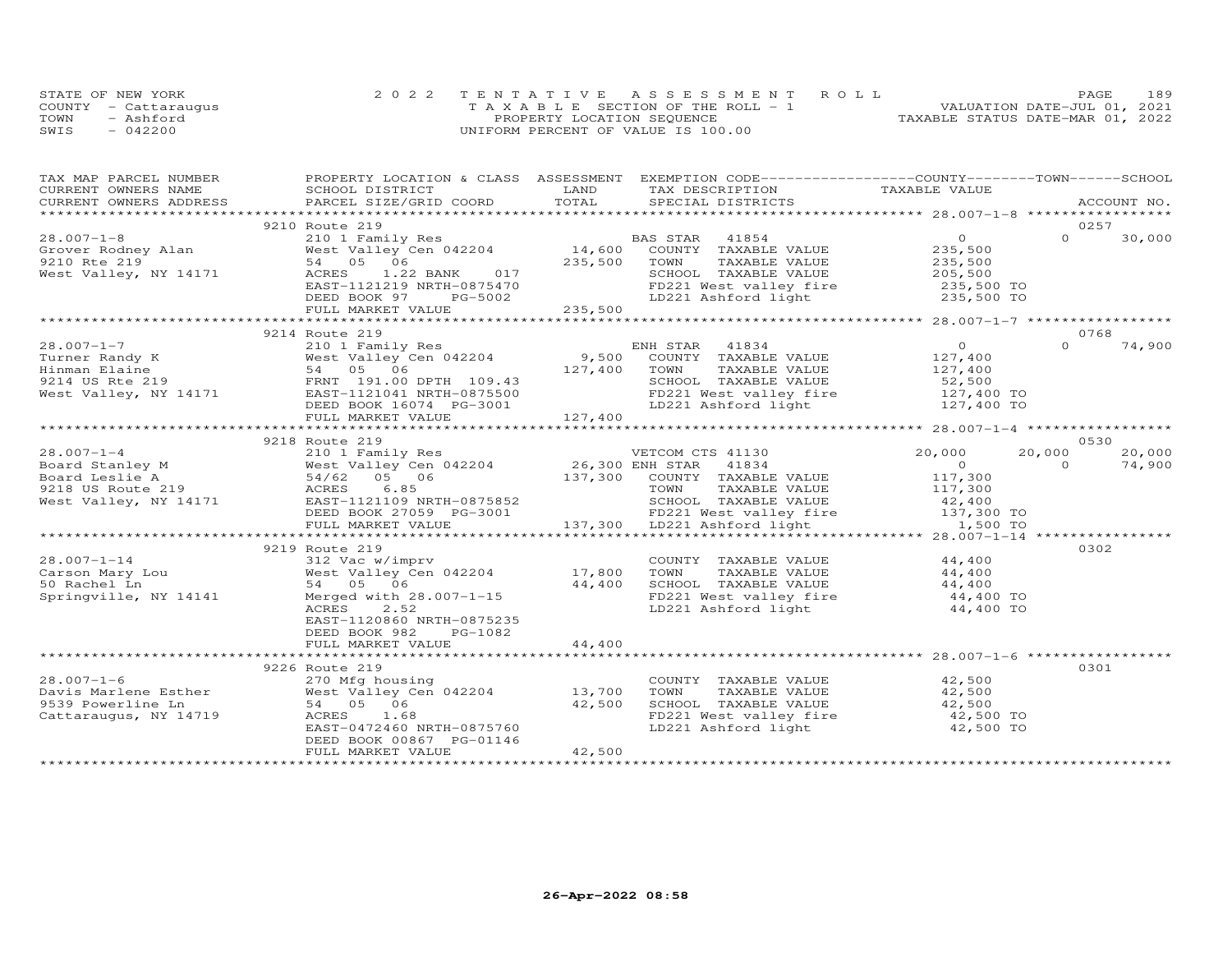| STATE OF NEW YORK    | 2022 TENTATIVE ASSESSMENT ROLL        | 190<br><b>PAGE</b>               |
|----------------------|---------------------------------------|----------------------------------|
| COUNTY - Cattaraugus | T A X A B L E SECTION OF THE ROLL - 1 | VALUATION DATE-JUL 01, 2021      |
| TOWN<br>- Ashford    | PROPERTY LOCATION SEQUENCE            | TAXABLE STATUS DATE-MAR 01, 2022 |
| SWIS<br>$-042200$    | UNIFORM PERCENT OF VALUE IS 100.00    |                                  |

| TAX MAP PARCEL NUMBER                                 | PROPERTY LOCATION & CLASS ASSESSMENT EXEMPTION CODE----------------COUNTY-------TOWN-----SCHOOL                                                                                                     |         |                                                                                                |                        |                    |
|-------------------------------------------------------|-----------------------------------------------------------------------------------------------------------------------------------------------------------------------------------------------------|---------|------------------------------------------------------------------------------------------------|------------------------|--------------------|
| CURRENT OWNERS NAME                                   | SCHOOL DISTRICT                                                                                                                                                                                     | LAND    | TAX DESCRIPTION                                                                                | TAXABLE VALUE          |                    |
|                                                       |                                                                                                                                                                                                     |         |                                                                                                |                        |                    |
|                                                       |                                                                                                                                                                                                     |         |                                                                                                |                        |                    |
|                                                       | 9241 Route 219                                                                                                                                                                                      |         |                                                                                                |                        | 0167               |
| $28.002 - 1 - 40$                                     | 322 Rural vac>10                                                                                                                                                                                    |         | COUNTY TAXABLE VALUE                                                                           | 35,700                 |                    |
|                                                       | West Valley Cen 042204 35,700                                                                                                                                                                       |         |                                                                                                | 35,700                 |                    |
|                                                       |                                                                                                                                                                                                     | 35,700  | TOWN      TAXABLE VALUE<br>SCHOOL   TAXABLE VALUE                                              | 35,700                 |                    |
| Dunkirk, NY 14048                                     | ACRES 10.61                                                                                                                                                                                         |         |                                                                                                |                        |                    |
|                                                       | EAST-1119578 NRTH-0875548                                                                                                                                                                           |         | FD221 West valley fire<br>LD221 Ashford light                                                  | 35,700 TO<br>35,700 TO |                    |
|                                                       | DEED BOOK 17998 PG-5002                                                                                                                                                                             |         |                                                                                                |                        |                    |
|                                                       | FULL MARKET VALUE                                                                                                                                                                                   | 35,700  |                                                                                                |                        |                    |
|                                                       |                                                                                                                                                                                                     |         |                                                                                                |                        |                    |
|                                                       | 9251 Route 219                                                                                                                                                                                      |         |                                                                                                |                        | 0802               |
| $28.007 - 1 - 19$                                     | 210 1 Family Res                                                                                                                                                                                    |         | COUNTY TAXABLE VALUE                                                                           | 69,400                 |                    |
| 28.007-1-19<br>3835 Harlem Rd., Inc<br>3835 Harlem Rd | zio i Family Res<br>West Valley Cen 042204      7,600                                                                                                                                               |         |                                                                                                |                        |                    |
|                                                       | 62 05 06                                                                                                                                                                                            | 69,400  |                                                                                                |                        |                    |
| Buffalo, NY 14215                                     | FRNT 66.00 DPTH 245.00                                                                                                                                                                              |         | TOWN TAXABLE VALUE<br>SCHOOL TAXABLE VALUE 69,400<br>COL TAXABLE VALUE 69,400 TO               |                        |                    |
|                                                       | EAST-1120382 NRTH-0875731                                                                                                                                                                           |         | FD221 West valley fire<br>LD221 Ashford light                                                  | 69,400 TO              |                    |
|                                                       | DEED BOOK 20210 PG-3529                                                                                                                                                                             |         |                                                                                                |                        |                    |
|                                                       | FULL MARKET VALUE                                                                                                                                                                                   | 69,400  |                                                                                                |                        |                    |
|                                                       |                                                                                                                                                                                                     |         |                                                                                                |                        |                    |
|                                                       | 9255 Route 219                                                                                                                                                                                      |         |                                                                                                |                        | 0388               |
|                                                       |                                                                                                                                                                                                     |         |                                                                                                | $\overline{O}$         | $\Omega$<br>74,900 |
|                                                       |                                                                                                                                                                                                     |         |                                                                                                | 206,400                |                    |
|                                                       |                                                                                                                                                                                                     |         |                                                                                                |                        |                    |
|                                                       | 28.002-1-41.1<br>Hintz Lee & Nancy West Valley Cen 042204 52,500 COUNTY TAXABLE VALUE<br>Hintz Timothy J 62 05 06 206,400 TOWN TAXABLE VALUE<br>9255 Route 219 205 24.85 24.85 SCHOOL TAXABLE VALUE |         | SCHOOL TAXABLE VALUE                                                                           | 206,400<br>131,500     |                    |
|                                                       | West Valley, NY 14171 EAST-1118849 NRTH-0875840                                                                                                                                                     |         | FD221 West valley fire 206,400 TO                                                              |                        |                    |
|                                                       |                                                                                                                                                                                                     |         |                                                                                                | 3,450 TO               |                    |
|                                                       | DEED BOOK 22140 PG-7001                                                                                                                                                                             | 206,400 | LD221 Ashford light                                                                            |                        |                    |
|                                                       | FULL MARKET VALUE                                                                                                                                                                                   |         |                                                                                                |                        |                    |
|                                                       |                                                                                                                                                                                                     |         |                                                                                                |                        |                    |
|                                                       | 9260 Route 219                                                                                                                                                                                      |         |                                                                                                |                        | 0592               |
| $28.007 - 1 - 1$                                      |                                                                                                                                                                                                     |         |                                                                                                | $\Omega$               | 74,900<br>$\Omega$ |
| Petruno Leonard M Jr                                  |                                                                                                                                                                                                     |         |                                                                                                | 119,100                |                    |
| Petruno Maureen                                       |                                                                                                                                                                                                     | 119,100 | TOWN<br>TAXABLE VALUE                                                                          | 119,100<br>44,200      |                    |
| 9260 Rte 219                                          | 210 1 Family Res<br>M Jr West Valley Cen 042204 11,000<br>62 05 06 119,100<br>FRNT 192.00 DPTH 153.00 119,100                                                                                       |         | SCHOOL TAXABLE VALUE                                                                           |                        |                    |
| West Valley, NY 14171                                 | EAST-1120443 NRTH-0876101                                                                                                                                                                           |         | School Induction (1992)<br>ED221 West valley fire 19,100 TO<br>T.D221 Ashford light 119,100 TO |                        |                    |
|                                                       | DEED BOOK 798<br>PG-762                                                                                                                                                                             |         |                                                                                                |                        |                    |
|                                                       | FULL MARKET VALUE                                                                                                                                                                                   | 119,100 |                                                                                                |                        |                    |
|                                                       |                                                                                                                                                                                                     |         |                                                                                                |                        |                    |
|                                                       | 9286 Route 219                                                                                                                                                                                      |         |                                                                                                |                        | 0794               |
| $28.002 - 1 - 10$                                     | 210 1 Family Res                                                                                                                                                                                    |         | ENH STAR 41834                                                                                 | $\Omega$               | 74,900<br>$\Omega$ |
| Domes Alan P                                          | West Valley Cen 042204 14,500                                                                                                                                                                       |         | COUNTY TAXABLE VALUE                                                                           | 164,800                |                    |
| Domes Carol E                                         | 62 05 06                                                                                                                                                                                            | 164,800 | TOWN<br>TAXABLE VALUE                                                                          | 164,800                |                    |
| 9286 Rte 219                                          | ACRES<br>1.21                                                                                                                                                                                       |         | SCHOOL TAXABLE VALUE                                                                           | 89,900                 |                    |
| West Valley, NY 14171                                 | EAST-1120414 NRTH-0876305                                                                                                                                                                           |         | FD221 West valley fire 164,800 TO                                                              |                        |                    |
|                                                       | PG-01182<br>DEED BOOK 900                                                                                                                                                                           |         | LD221 Ashford light                                                                            | 164,800 TO             |                    |
|                                                       | FULL MARKET VALUE                                                                                                                                                                                   | 164,800 |                                                                                                |                        |                    |
|                                                       |                                                                                                                                                                                                     |         |                                                                                                |                        |                    |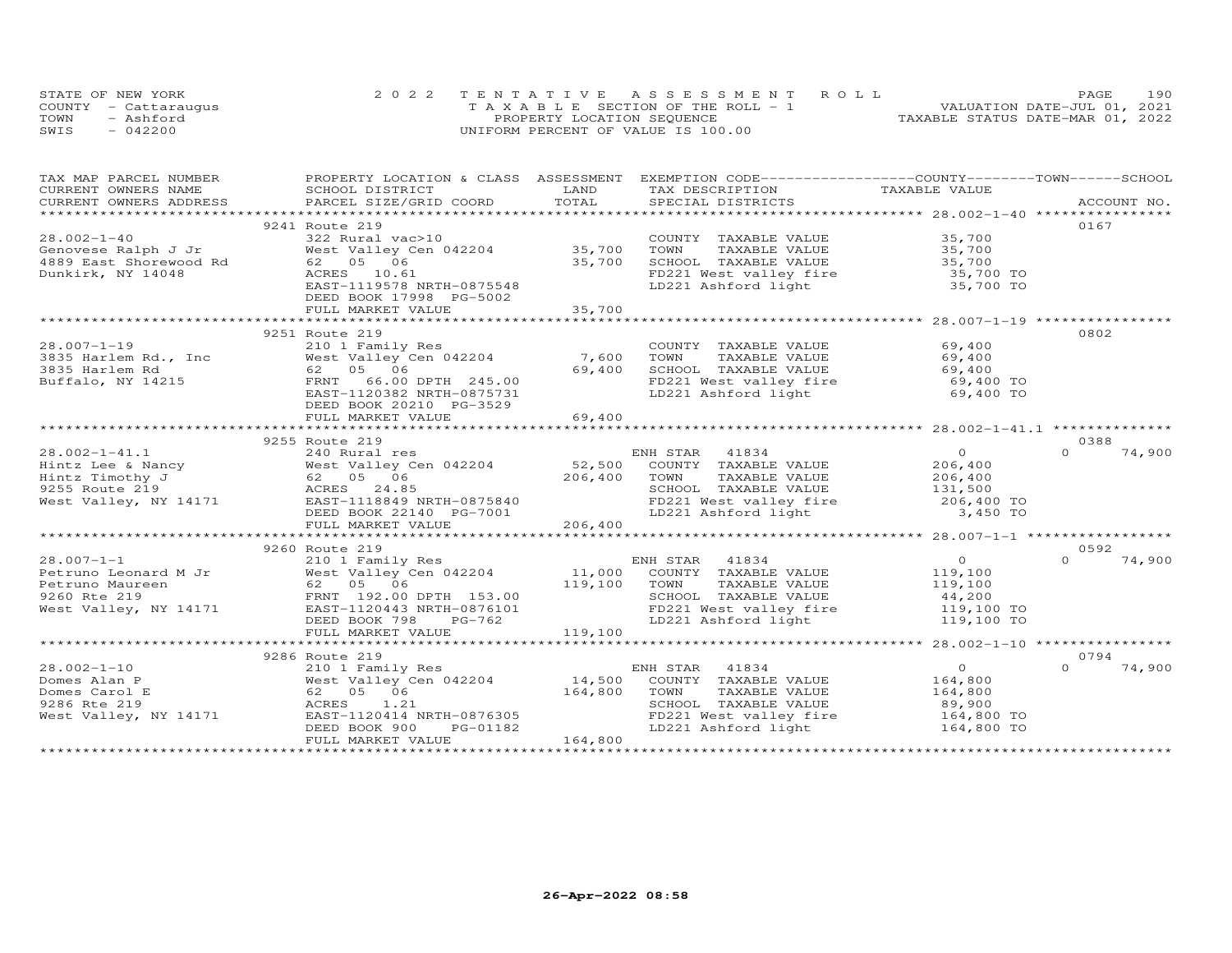|      | STATE OF NEW YORK    | 2022 TENTATIVE ASSESSMENT ROLL        | 191<br>PAGE.                     |
|------|----------------------|---------------------------------------|----------------------------------|
|      | COUNTY - Cattaraugus | T A X A B L E SECTION OF THE ROLL - 1 | VALUATION DATE-JUL 01, 2021      |
| TOWN | - Ashford            | PROPERTY LOCATION SEQUENCE            | TAXABLE STATUS DATE-MAR 01, 2022 |
| SWIS | $-042200$            | UNIFORM PERCENT OF VALUE IS 100.00    |                                  |

| TAX MAP PARCEL NUMBER                       | PROPERTY LOCATION & CLASS ASSESSMENT EXEMPTION CODE----------------COUNTY-------TOWN------SCHOOL                                                                                                                                                       |              |                                                                       |                     |          |             |
|---------------------------------------------|--------------------------------------------------------------------------------------------------------------------------------------------------------------------------------------------------------------------------------------------------------|--------------|-----------------------------------------------------------------------|---------------------|----------|-------------|
| CURRENT OWNERS NAME                         | SCHOOL DISTRICT                                                                                                                                                                                                                                        | LAND         | TAX DESCRIPTION TAXABLE VALUE                                         |                     |          |             |
| CURRENT OWNERS ADDRESS                      | PARCEL SIZE/GRID COORD                                                                                                                                                                                                                                 | TOTAL        | SPECIAL DISTRICTS                                                     |                     |          | ACCOUNT NO. |
|                                             |                                                                                                                                                                                                                                                        |              |                                                                       |                     |          |             |
|                                             | 9293 Route 219                                                                                                                                                                                                                                         |              |                                                                       |                     | 0650     |             |
| $28.007 - 1 - 23$                           | 210 1 Family Res<br>West Valley Cen 042204 15,200                                                                                                                                                                                                      |              | ENH STAR 41834                                                        | $\Omega$            | $\Omega$ | 74,900      |
| Tharnish Jack M                             |                                                                                                                                                                                                                                                        |              | COUNTY TAXABLE VALUE                                                  | 124,200             |          |             |
| Tharnish Carol J                            | 62 05 06                                                                                                                                                                                                                                               | 124,200      | TAXABLE VALUE<br>TOWN                                                 | 124,200<br>49,300   |          |             |
| 9293 Rte 219                                | 71.00 DPTH 140.00<br>FRNT                                                                                                                                                                                                                              |              | SCHOOL TAXABLE VALUE                                                  |                     |          |             |
| West Valley, NY 14171                       | ACRES 1.47                                                                                                                                                                                                                                             |              | FD221 West valley fire 124,200 TO<br>LD221 Ashford light 124,200 TO   |                     |          |             |
|                                             | EAST-1120069 NRTH-0876215                                                                                                                                                                                                                              |              |                                                                       |                     |          |             |
|                                             | DEED BOOK 767<br>PG-00728                                                                                                                                                                                                                              |              |                                                                       |                     |          |             |
|                                             | FULL MARKET VALUE                                                                                                                                                                                                                                      | 124,200      |                                                                       |                     |          |             |
|                                             |                                                                                                                                                                                                                                                        |              |                                                                       |                     |          |             |
|                                             | 9326 Route 219                                                                                                                                                                                                                                         |              |                                                                       |                     | 0263     |             |
| $28.002 - 1 - 7$                            | 210 1 Family Res                                                                                                                                                                                                                                       |              | ENH STAR 41834                                                        | $\bigcirc$          | $\Omega$ | 74,900      |
|                                             | West Valley Cen $042204$ 18,300 COUNTY TAXABLE VALUE                                                                                                                                                                                                   |              |                                                                       | 84,400              |          |             |
|                                             |                                                                                                                                                                                                                                                        | 84,400 TOWN  | TAXABLE VALUE                                                         | 84,400              |          |             |
|                                             |                                                                                                                                                                                                                                                        |              | SCHOOL TAXABLE VALUE                                                  | 9,500               |          |             |
|                                             | Frank Donna J<br>Hubbard Dale G<br>9326 US Route 219<br>9326 US Route 219<br>9326 US Route 219<br>9326 US Route 219<br>9326 US Route 219<br>9326 US Route 219<br>9226 US Route 219<br>9226 US Route 219<br>9226 US Route 219<br>9236 US Route 219<br>9 |              | FD221 West valley fire 84,400 TO<br>LD221 Ashford light 84,400 TO     |                     |          |             |
|                                             |                                                                                                                                                                                                                                                        |              |                                                                       |                     |          |             |
|                                             |                                                                                                                                                                                                                                                        | 84,400       |                                                                       |                     |          |             |
|                                             |                                                                                                                                                                                                                                                        |              |                                                                       |                     |          |             |
|                                             | 9378 Route 219                                                                                                                                                                                                                                         |              |                                                                       |                     | 0342     |             |
|                                             |                                                                                                                                                                                                                                                        |              | COUNTY TAXABLE VALUE                                                  | 16,400<br>16,400    |          |             |
|                                             |                                                                                                                                                                                                                                                        |              | TOWN<br>TAXABLE VALUE                                                 |                     |          |             |
|                                             |                                                                                                                                                                                                                                                        |              |                                                                       | 16,400<br>16,400 TO |          |             |
|                                             | 28.002-1-6.1 311 Res vac land<br>Kozlowski Anthony A West Valley Cen 042204 16,400<br>73 Pleasant Ave 62 05 06 16,400<br>Lancaster, NY 14086-2210 ACRES 2.76                                                                                           |              | SCHOOL TAXABLE VALUE<br>FD221 West valley fire<br>LD221 Ashford light |                     |          |             |
|                                             | EAST-1120293 NRTH-0877337                                                                                                                                                                                                                              |              |                                                                       | 8,200 TO            |          |             |
|                                             | DEED BOOK 885<br>PG-01156                                                                                                                                                                                                                              |              |                                                                       |                     |          |             |
|                                             | FULL MARKET VALUE                                                                                                                                                                                                                                      | 16,400       |                                                                       |                     |          |             |
|                                             |                                                                                                                                                                                                                                                        |              |                                                                       |                     |          |             |
|                                             | 9415 Route 219                                                                                                                                                                                                                                         |              |                                                                       |                     | 0391     |             |
| $28.002 - 1 - 4$                            | 210 1 Family Res                                                                                                                                                                                                                                       |              | BAS STAR 41854                                                        | $\overline{0}$      | $\Omega$ | 30,000      |
| Herbst Keith B                              | West Valley Cen 042204                                                                                                                                                                                                                                 |              | 10,700 COUNTY TAXABLE VALUE<br>148,400 TOWN TAXABLE VALUE             | 148,400             |          |             |
| Herbst Pamela                               | 62 05 06                                                                                                                                                                                                                                               | 148,400 TOWN | TAXABLE VALUE                                                         | 148,400<br>118,400  |          |             |
| 9415 Route 219                              | FRNT 150.00 DPTH 168.00                                                                                                                                                                                                                                |              |                                                                       |                     |          |             |
| West Valley, NY 14171                       | BANK<br>017                                                                                                                                                                                                                                            |              | SCHOOL TAXABLE VALUE 118,400<br>FD221 West valley fire 148,400 TO     |                     |          |             |
|                                             | EAST-1119568 NRTH-0877784                                                                                                                                                                                                                              |              | LD221 Ashford light                                                   | 148,400 TO          |          |             |
|                                             | DEED BOOK 3653 PG-2001                                                                                                                                                                                                                                 |              |                                                                       |                     |          |             |
|                                             | FULL MARKET VALUE<br>**************************                                                                                                                                                                                                        | 148,400      |                                                                       |                     |          |             |
|                                             |                                                                                                                                                                                                                                                        |              |                                                                       |                     |          |             |
|                                             | 9447 Route 219                                                                                                                                                                                                                                         |              |                                                                       |                     | 0256     |             |
| $28.002 - 1 - 3$                            | 210 1 Family Res                                                                                                                                                                                                                                       |              | COUNTY TAXABLE VALUE                                                  | 233,800             |          |             |
| 28.002 - 1<br>Ford Richard A<br>Ford Dawn M | West Valley Cen 042204                                                                                                                                                                                                                                 | 14,600       | TOWN<br>TAXABLE VALUE                                                 | 233,800             |          |             |
|                                             | 62 05 06                                                                                                                                                                                                                                               | 233,800      | SCHOOL TAXABLE VALUE 233,800                                          |                     |          |             |
| 9447 Rte 219                                | ACRES 1.22                                                                                                                                                                                                                                             |              | FD221 West valley fire                                                | 233,800 TO          |          |             |
| West Valley, NY 14171                       | EAST-1119398 NRTH-0878229                                                                                                                                                                                                                              |              |                                                                       |                     |          |             |
|                                             | PG-00507<br>DEED BOOK 788                                                                                                                                                                                                                              |              |                                                                       |                     |          |             |
|                                             | FULL MARKET VALUE                                                                                                                                                                                                                                      | 233,800      |                                                                       |                     |          |             |
|                                             |                                                                                                                                                                                                                                                        |              |                                                                       |                     |          |             |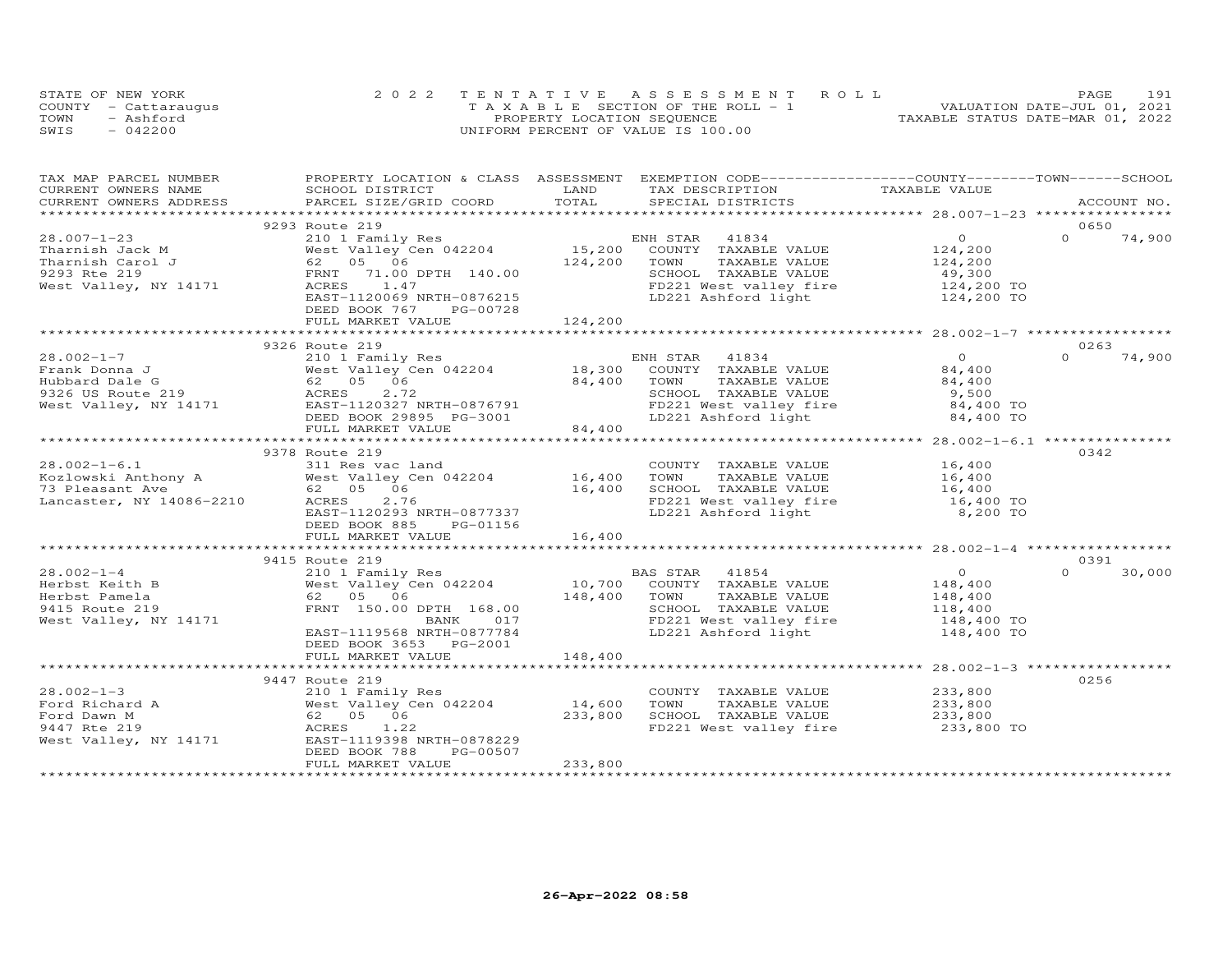|      | STATE OF NEW YORK    | 2022 TENTATIVE ASSESSMENT ROLL        | PAGE                             | 192 |
|------|----------------------|---------------------------------------|----------------------------------|-----|
|      | COUNTY - Cattarauqus | T A X A B L E SECTION OF THE ROLL - 1 | VALUATION DATE-JUL 01, 2021      |     |
| TOWN | - Ashford            | PROPERTY LOCATION SEQUENCE            | TAXABLE STATUS DATE-MAR 01, 2022 |     |
| SWIS | $-042200$            | UNIFORM PERCENT OF VALUE IS 100.00    |                                  |     |

| TAX MAP PARCEL NUMBER                                                                                                                                 | PROPERTY LOCATION & CLASS ASSESSMENT EXEMPTION CODE----------------COUNTY-------TOWN------SCHOOL |         |                                                                                                    |                                        |                |                  |
|-------------------------------------------------------------------------------------------------------------------------------------------------------|--------------------------------------------------------------------------------------------------|---------|----------------------------------------------------------------------------------------------------|----------------------------------------|----------------|------------------|
| CURRENT OWNERS NAME                                                                                                                                   | SCHOOL DISTRICT                                                                                  | LAND    | TAX DESCRIPTION                                                                                    | TAXABLE VALUE                          |                |                  |
|                                                                                                                                                       |                                                                                                  |         |                                                                                                    |                                        |                | ACCOUNT NO.      |
|                                                                                                                                                       |                                                                                                  |         |                                                                                                    |                                        |                |                  |
|                                                                                                                                                       | 9472 Route 219                                                                                   |         |                                                                                                    |                                        |                | 0481             |
| $28.002 - 1 - 5$                                                                                                                                      | 210 1 Family Res                                                                                 | 15,900  | VETCOM CTS 41130                                                                                   | 20,000                                 | 20,000         | 20,000           |
| Crawley Patricia E                                                                                                                                    | West Valley Cen 042204                                                                           |         | COUNTY TAXABLE VALUE                                                                               | 73,600                                 |                |                  |
| 9472 Route 219                                                                                                                                        | 62  05  06                                                                                       | 93,600  | TOWN<br>TAXABLE VALUE                                                                              | 73,600<br>73,600                       |                |                  |
| West Valley, NY 14171                                                                                                                                 | LIFE USE                                                                                         |         | SCHOOL TAXABLE VALUE                                                                               |                                        |                |                  |
|                                                                                                                                                       | ACRES<br>1.77                                                                                    |         | FD221 West valley fire 93,600 TO                                                                   |                                        |                |                  |
|                                                                                                                                                       | EAST-1119685 NRTH-0878550                                                                        |         |                                                                                                    |                                        |                |                  |
|                                                                                                                                                       | DEED BOOK 13234 PG-9004                                                                          |         |                                                                                                    |                                        |                |                  |
|                                                                                                                                                       | FULL MARKET VALUE                                                                                | 93,600  |                                                                                                    |                                        |                |                  |
|                                                                                                                                                       | 9592 Route 219                                                                                   |         |                                                                                                    |                                        |                | 0729             |
|                                                                                                                                                       |                                                                                                  |         |                                                                                                    |                                        | 20,000         |                  |
| $19.004 - 1 - 14$<br>19.004-1-14<br>Mansell John T<br>9592 Us Rte 219                                                                                 | 210 1 Family Res<br>210 1 Family Res<br>West Valley Cen 042204      14,400 AGED C/T/S 41800      |         | VETCOM CTS 41130                                                                                   | 20,000<br>42,800                       | 42,800         | 20,000<br>42,800 |
|                                                                                                                                                       | $-06$ 105,600 ENH STAR                                                                           |         |                                                                                                    |                                        |                |                  |
|                                                                                                                                                       | 63 – 05                                                                                          |         | 41834                                                                                              | $\begin{array}{c}0\\42,800\end{array}$ | $\overline{0}$ | 42,800           |
| West Valley, NY 14171                                                                                                                                 | ACRES 1.72                                                                                       |         | COUNTY TAXABLE VALUE                                                                               |                                        |                |                  |
|                                                                                                                                                       | EAST-1119140 NRTH-0880060                                                                        |         | TOWN TAXABLE VALUE $42,800$<br>SCHOOL TAXABLE VALUE 0<br>105,600 FD221 West valley fire 105,600 TO |                                        |                |                  |
|                                                                                                                                                       | DEED BOOK 875 PG-00879                                                                           |         |                                                                                                    |                                        |                |                  |
|                                                                                                                                                       | FULL MARKET VALUE                                                                                |         |                                                                                                    |                                        |                |                  |
|                                                                                                                                                       |                                                                                                  |         |                                                                                                    |                                        |                | 0584             |
| $19.004 - 1 - 20$                                                                                                                                     | 9601 Route 219<br>210 1 Family Res                                                               |         | BAS STAR 41854                                                                                     | $\overline{0}$                         | $\Omega$       | 30,000           |
|                                                                                                                                                       | West Valley Cen 042204 13,100                                                                    |         |                                                                                                    | 61,800                                 |                |                  |
| Cornell Robert                                                                                                                                        | 63 05 06                                                                                         |         | COUNTY TAXABLE VALUE<br>TOWN                                                                       |                                        |                |                  |
| 9601 Us Rte 219                                                                                                                                       |                                                                                                  | 61,800  | TAXABLE VALUE<br>SCHOOL TAXABLE VALUE                                                              | 61,800                                 |                |                  |
| West Valley, NY 14171                                                                                                                                 | ACRES 1.45<br>EAST-0047030 NRTH-0088010                                                          |         | FD221 West valley fire                                                                             | 31,800<br>61,800 TO                    |                |                  |
|                                                                                                                                                       | DEED BOOK 6757 PG-5001                                                                           |         |                                                                                                    |                                        |                |                  |
|                                                                                                                                                       | FULL MARKET VALUE                                                                                | 61,800  |                                                                                                    |                                        |                |                  |
|                                                                                                                                                       | **********************************                                                               |         |                                                                                                    |                                        |                |                  |
|                                                                                                                                                       | 9612 Route 219                                                                                   |         |                                                                                                    |                                        |                | 0748             |
| $19.004 - 1 - 13.1$                                                                                                                                   |                                                                                                  |         | VETCOM CTS 41130                                                                                   | 20,000                                 | 20,000         | 20,000           |
|                                                                                                                                                       | 270 Mfg housing 370 WETCOM CTS 41130<br>West Valley Cen 042204 14,400 ENH STAR 41834             |         |                                                                                                    | $\overline{0}$                         | $\Omega$       | 74,900           |
|                                                                                                                                                       |                                                                                                  |         | 106,800 COUNTY TAXABLE VALUE                                                                       | 86,800                                 |                |                  |
| 19.004-1-13.1 270 Mfg housi<br>Loretto Ceynthia M 63 05 06<br>10621 User Control Cynthia M 63 05 06<br>9612 User Calley ACRES 1.70<br>9612 Us Rte 219 | ACRES 1.70 BANK 017                                                                              |         | TAXABLE VALUE<br>TOWN                                                                              | 86,800                                 |                |                  |
| West Valley, NY 14171                                                                                                                                 | EAST-1118988 NRTH-0880310                                                                        |         | SCHOOL TAXABLE VALUE 11,900                                                                        |                                        |                |                  |
|                                                                                                                                                       | DEED BOOK 00951 PG-00086                                                                         |         | FD221 West valley fire                                                                             | 106,800 TO                             |                |                  |
|                                                                                                                                                       | FULL MARKET VALUE                                                                                | 106,800 |                                                                                                    |                                        |                |                  |
|                                                                                                                                                       |                                                                                                  |         |                                                                                                    |                                        |                |                  |
|                                                                                                                                                       | 9654 Route 219                                                                                   |         |                                                                                                    |                                        |                | 0457             |
| $19.004 - 1 - 12$                                                                                                                                     | 210 1 Family Res                                                                                 |         | COUNTY TAXABLE VALUE                                                                               | 42,100                                 |                |                  |
| Barone Scott                                                                                                                                          | West Valley Cen 042204 14,400                                                                    |         | TOWN<br>TAXABLE VALUE                                                                              | 42,100                                 |                |                  |
| 9654 Rt 219                                                                                                                                           | 63 05 06                                                                                         | 42,100  |                                                                                                    |                                        |                |                  |
| West Valley, NY 14171                                                                                                                                 | ACRES<br>1.85                                                                                    |         | SCHOOL TAXABLE VALUE 42,100<br>FD221 West valley fire 42,100 TO                                    |                                        |                |                  |
|                                                                                                                                                       | EAST-1118794 NRTH-0880661                                                                        |         |                                                                                                    |                                        |                |                  |
|                                                                                                                                                       | DEED BOOK 25386 PG-9001                                                                          |         |                                                                                                    |                                        |                |                  |
|                                                                                                                                                       | FULL MARKET VALUE                                                                                | 42,100  |                                                                                                    |                                        |                |                  |
|                                                                                                                                                       |                                                                                                  |         |                                                                                                    |                                        |                |                  |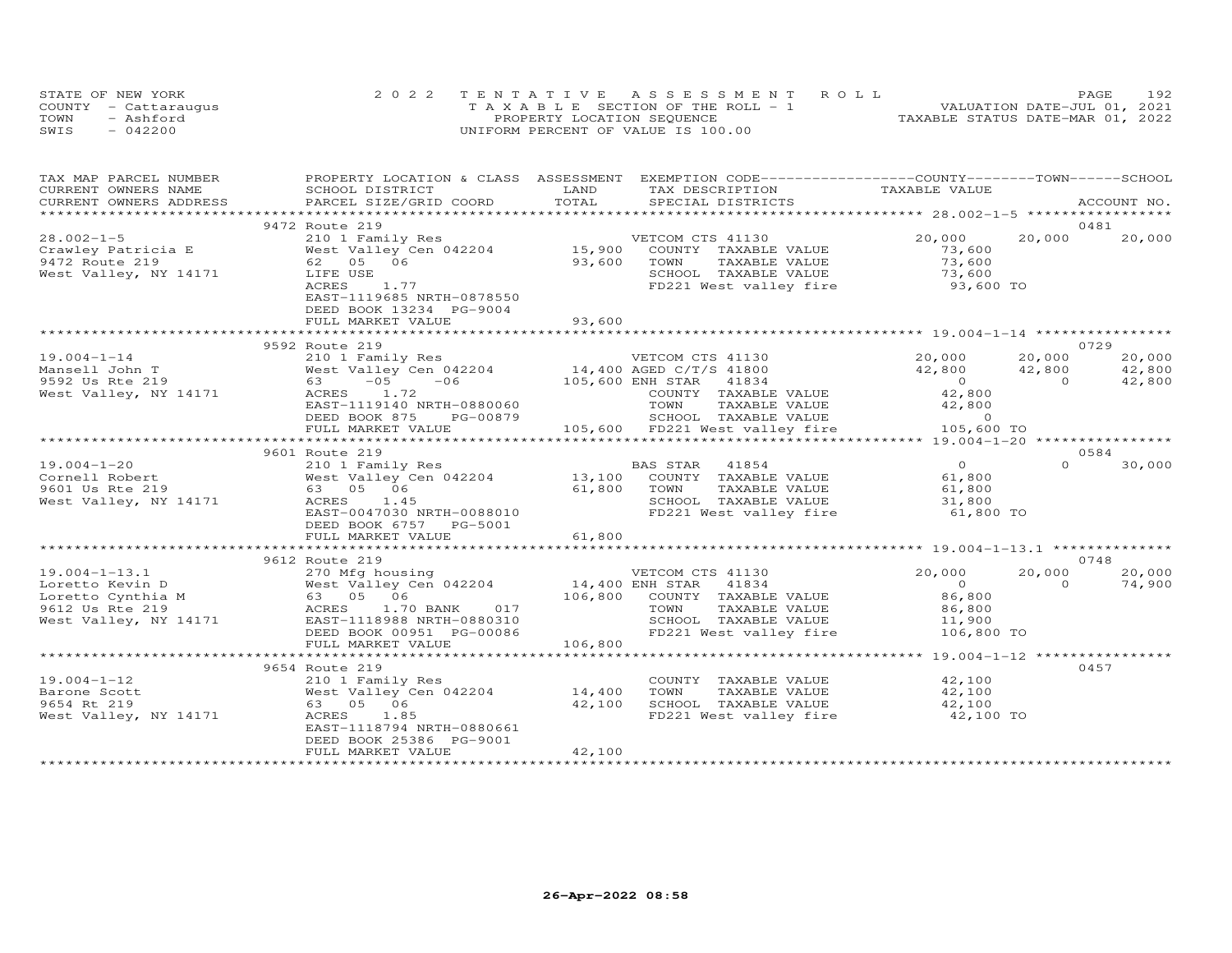| STATE OF NEW YORK    | 2022 TENTATIVE ASSESSMENT ROLL        |  |                                  | <b>PAGE</b> | 193 |
|----------------------|---------------------------------------|--|----------------------------------|-------------|-----|
| COUNTY - Cattarauqus | T A X A B L E SECTION OF THE ROLL - 1 |  | VALUATION DATE-JUL 01, 2021      |             |     |
| TOWN<br>- Ashford    | PROPERTY LOCATION SEQUENCE            |  | TAXABLE STATUS DATE-MAR 01, 2022 |             |     |
| SWIS<br>$-042200$    | UNIFORM PERCENT OF VALUE IS 100.00    |  |                                  |             |     |

| TAX MAP PARCEL NUMBER | PROPERTY LOCATION & CLASS ASSESSMENT                                                                                                                                                                                           |              | EXEMPTION CODE-----------------COUNTY-------TOWN------SCHOOL |                     |                          |
|-----------------------|--------------------------------------------------------------------------------------------------------------------------------------------------------------------------------------------------------------------------------|--------------|--------------------------------------------------------------|---------------------|--------------------------|
| CURRENT OWNERS NAME   | SCHOOL DISTRICT                                                                                                                                                                                                                | LAND         | TAX DESCRIPTION                                              | TAXABLE VALUE       |                          |
|                       | .CURRENT OWNERS ADDRESS PARCEL SIZE/GRID COORD TOTAL SPECIAL DISTRICTS ACCOUNT NO ACCOUNT NO ACCOUNT NO ARE THE SERVER AND THE SERVER ASSESS THE SERVER OF THE SERVER SERVER AND THE SERVER ASSESSED THAT A SERVER AND THE SER |              |                                                              |                     |                          |
|                       |                                                                                                                                                                                                                                |              |                                                              |                     |                          |
|                       | 9664 Route 219                                                                                                                                                                                                                 |              |                                                              |                     | 0340                     |
| $19.004 - 1 - 11$     | 312 Vac w/imprv                                                                                                                                                                                                                |              | COUNTY TAXABLE VALUE                                         | 5,600               |                          |
|                       |                                                                                                                                                                                                                                | 2,500        | TOWN<br>TAXABLE VALUE                                        | 5,600               |                          |
|                       |                                                                                                                                                                                                                                | 5,600        | SCHOOL TAXABLE VALUE                                         | 5,600               |                          |
|                       |                                                                                                                                                                                                                                |              | FD221 West valley fire 5,600 TO                              |                     |                          |
|                       |                                                                                                                                                                                                                                |              |                                                              |                     |                          |
|                       | DEED BOOK 17713 PG-5001                                                                                                                                                                                                        |              |                                                              |                     |                          |
|                       | FULL MARKET VALUE                                                                                                                                                                                                              | 5,600        |                                                              |                     |                          |
|                       | *******************************                                                                                                                                                                                                | ************ |                                                              |                     |                          |
|                       | 9665 Route 219                                                                                                                                                                                                                 |              |                                                              |                     | 0514                     |
| $19.004 - 1 - 15$     | 312 Vac w/imprv                                                                                                                                                                                                                |              | COUNTY TAXABLE VALUE                                         | 101,900             |                          |
|                       |                                                                                                                                                                                                                                | 77,300       | TOWN<br>TAXABLE VALUE                                        | 101,900             |                          |
|                       |                                                                                                                                                                                                                                | 101,900      | SCHOOL TAXABLE VALUE 101,900                                 |                     |                          |
|                       |                                                                                                                                                                                                                                |              |                                                              |                     |                          |
|                       |                                                                                                                                                                                                                                |              | FD221 West valley fire 101,900 TO                            |                     |                          |
|                       |                                                                                                                                                                                                                                |              |                                                              |                     |                          |
|                       | DEED BOOK 20210 PG-4706                                                                                                                                                                                                        |              |                                                              |                     |                          |
|                       | FULL MARKET VALUE                                                                                                                                                                                                              | 101,900      |                                                              |                     |                          |
|                       |                                                                                                                                                                                                                                |              |                                                              |                     |                          |
|                       | 9669 Route 219                                                                                                                                                                                                                 |              |                                                              |                     | 0074                     |
| $19.004 - 1 - 16$     | 210 1 Family Res<br>West Valley Cen 042204 24,800                                                                                                                                                                              |              | COUNTY TAXABLE VALUE                                         | 91,600              |                          |
| Rosa Fundador Jr      |                                                                                                                                                                                                                                |              | TOWN<br>TAXABLE VALUE                                        | 91,600              |                          |
| 155 Lockwood Ave      | 63 05 06                                                                                                                                                                                                                       | 91,600       | SCHOOL TAXABLE VALUE                                         | 91,600<br>91,600 TO |                          |
| Buffalo, NY 14220     | ACRES<br>5.40                                                                                                                                                                                                                  |              | FD221 West valley fire                                       |                     |                          |
|                       | EAST-0469730 NRTH-0880740                                                                                                                                                                                                      |              |                                                              |                     |                          |
|                       | DEED BOOK 20200 PG-9011                                                                                                                                                                                                        |              |                                                              |                     |                          |
|                       | FULL MARKET VALUE                                                                                                                                                                                                              | 91,600       |                                                              |                     |                          |
|                       |                                                                                                                                                                                                                                |              |                                                              |                     |                          |
|                       | 9682 Route 219                                                                                                                                                                                                                 |              |                                                              |                     | 1105                     |
| $19.004 - 1 - 13.2$   |                                                                                                                                                                                                                                |              |                                                              | $\overline{O}$      | 74,900<br>$\cap$         |
| Manaher James M       |                                                                                                                                                                                                                                |              |                                                              | 155,300             |                          |
| Manaher Barbara L     |                                                                                                                                                                                                                                |              | TAXABLE VALUE                                                |                     |                          |
| 9682 Rte 219          | 240 Rural res<br>West Valley Cen 042204 51,500 COUNTY TAXABLE VALUE<br>63 05 06 155,300 TOWN TAXABLE VALUE<br>ACRES 27.87 BANK 017 5CHOOL TAXABLE VALUE                                                                        |              |                                                              | 155,300<br>80,400   |                          |
| West Valley, NY 14171 | EAST-1119851 NRTH-0880567                                                                                                                                                                                                      |              | FD221 West valley fire 155,300 TO                            |                     |                          |
|                       | DEED BOOK 812<br>PG-00218                                                                                                                                                                                                      |              |                                                              |                     |                          |
|                       | FULL MARKET VALUE                                                                                                                                                                                                              | 155,300      |                                                              |                     |                          |
|                       |                                                                                                                                                                                                                                |              |                                                              |                     |                          |
|                       | 9692 Route 219                                                                                                                                                                                                                 |              |                                                              |                     | 0792                     |
|                       |                                                                                                                                                                                                                                |              |                                                              | 12,000              | $\circ$<br>12,000        |
|                       |                                                                                                                                                                                                                                |              |                                                              | 12,000              | 12,000<br>$\overline{0}$ |
|                       | 63 05 06                                                                                                                                                                                                                       |              |                                                              | $\overline{0}$      | 30,000<br>$\Omega$       |
| West Valley, NY 14171 | 93.00 DPTH 173.00<br>FRNT                                                                                                                                                                                                      |              | COUNTY TAXABLE VALUE                                         | 64,600              |                          |
|                       | EAST-1118690 NRTH-0881207                                                                                                                                                                                                      |              | TOWN<br>TAXABLE VALUE                                        | 64,600              |                          |
|                       | PG-00146<br>DEED BOOK 824                                                                                                                                                                                                      |              | SCHOOL TAXABLE VALUE                                         | 58,600              |                          |
|                       | FULL MARKET VALUE                                                                                                                                                                                                              |              | 88,600 FD221 West valley fire                                | 88,600 TO           |                          |
|                       |                                                                                                                                                                                                                                |              |                                                              |                     |                          |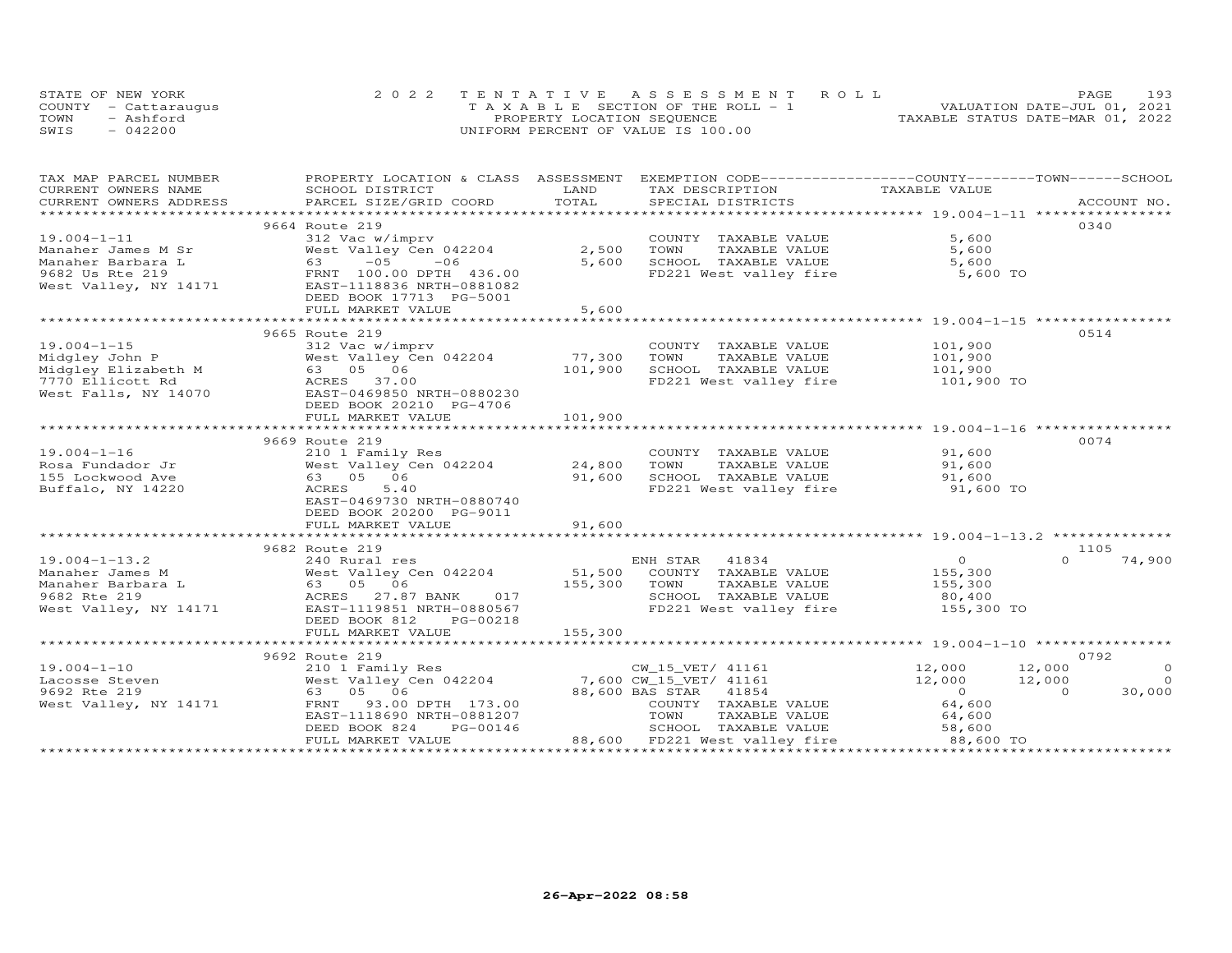| STATE OF NEW YORK |                      | 2022 TENTATIVE ASSESSMENT ROLL     |  |                                  | PAGE. | 194 |  |
|-------------------|----------------------|------------------------------------|--|----------------------------------|-------|-----|--|
|                   | COUNTY - Cattaraugus | TAXABLE SECTION OF THE ROLL - 1    |  | VALUATION DATE-JUL 01, 2021      |       |     |  |
| TOWN              | - Ashford            | PROPERTY LOCATION SEQUENCE         |  | TAXABLE STATUS DATE-MAR 01, 2022 |       |     |  |
| SWIS              | $-042200$            | UNIFORM PERCENT OF VALUE IS 100.00 |  |                                  |       |     |  |

| TAX MAP PARCEL NUMBER      |                                    |               | PROPERTY LOCATION & CLASS ASSESSMENT EXEMPTION CODE----------------COUNTY-------TOWN------SCHOOL |                      |                |                          |
|----------------------------|------------------------------------|---------------|--------------------------------------------------------------------------------------------------|----------------------|----------------|--------------------------|
| CURRENT OWNERS NAME        | SCHOOL DISTRICT                    | LAND          | TAX DESCRIPTION                                                                                  | TAXABLE VALUE        |                |                          |
| CURRENT OWNERS ADDRESS     | PARCEL SIZE/GRID COORD             | TOTAL         | SPECIAL DISTRICTS                                                                                |                      |                | ACCOUNT NO.              |
|                            |                                    |               |                                                                                                  |                      |                |                          |
|                            | 9718 Route 219                     |               |                                                                                                  | 20,000               | 1013<br>20,000 |                          |
| $19.004 - 1 - 8.2$         | 210 1 Family Res                   | 11,900 AGED C | VETCOM CTS 41130                                                                                 |                      | $\Omega$       | 20,000<br>$\overline{0}$ |
| Rappa James J Sr           | West Valley Cen 042204<br>63 05 06 |               | 41802<br>41834                                                                                   | 40,985<br>$\bigcirc$ | $\Omega$       | 74,900                   |
| 9718 Route 219             |                                    |               | 137,100 ENH STAR                                                                                 | 76,115               |                |                          |
| West Valley, NY 14171-0042 | L/P 887-1099<br>2011 BAR           |               | COUNTY TAXABLE VALUE<br>TOWN<br>TAXABLE VALUE                                                    |                      |                |                          |
|                            | ACRES<br>0.69                      |               | SCHOOL TAXABLE VALUE                                                                             | 117,100<br>42,200    |                |                          |
|                            | EAST-1118631 NRTH-0881503          |               | FD221 West valley fire 137,100 TO                                                                |                      |                |                          |
|                            | DEED BOOK 14853 PG-4001            |               |                                                                                                  |                      |                |                          |
|                            | FULL MARKET VALUE                  | 137,100       |                                                                                                  |                      |                |                          |
|                            |                                    |               |                                                                                                  |                      |                |                          |
|                            | 9726 Route 219                     |               |                                                                                                  |                      | 1120           |                          |
| $19.004 - 1 - 9.2$         | 210 1 Family Res                   |               | ENH STAR<br>41834                                                                                | $\overline{O}$       | $\Omega$       | 74,900                   |
| Czapla Benedict            | West Valley Cen 042204             | 12,600        | COUNTY TAXABLE VALUE                                                                             | 93,900               |                |                          |
| 9726 Us Rte 219            | 63 05 06                           | 93,900        | TAXABLE VALUE<br>TOWN                                                                            | 93,900               |                |                          |
| West Valley, NY 14171      | FRNT 118.00 DPTH 177.72            |               | SCHOOL TAXABLE VALUE                                                                             | 19,000               |                |                          |
|                            | EAST-1118904 NRTH-0881821          |               | FD221 West valley fire                                                                           | 93,900 TO            |                |                          |
|                            | DEED BOOK 815<br>PG-00127          |               |                                                                                                  |                      |                |                          |
|                            | FULL MARKET VALUE                  | 93,900        |                                                                                                  |                      |                |                          |
|                            |                                    |               |                                                                                                  |                      |                |                          |
|                            | 9728 Route 219                     |               |                                                                                                  |                      | 0141           |                          |
| $19.004 - 1 - 9.1$         | 270 Mfg housing                    |               | COUNTY TAXABLE VALUE                                                                             | 47,500               |                |                          |
| Czapla Eric J              | West Valley Cen 042204             | 32,100        | TAXABLE VALUE<br>TOWN                                                                            | 47,500               |                |                          |
| Czapla Tricia M            | 63 05 06                           | 47,500        | SCHOOL TAXABLE VALUE                                                                             | 47,500               |                |                          |
| 538 Lane 8                 | ACRES<br>9.30                      |               | FD221 West valley fire                                                                           | 47,500 TO            |                |                          |
| Powell, WY 82435           | EAST-1119136 NRTH-0881816          |               |                                                                                                  |                      |                |                          |
|                            | DEED BOOK 4155 PG-6001             |               |                                                                                                  |                      |                |                          |
|                            | FULL MARKET VALUE                  | 47,500        |                                                                                                  |                      |                |                          |
|                            |                                    |               |                                                                                                  |                      |                |                          |
|                            | 9729 Route 219                     |               |                                                                                                  |                      | 0519           |                          |
| $10.004 - 1 - 50.1$        | 112 Dairy farm                     |               | COUNTY TAXABLE VALUE                                                                             | 127,400<br>127,400   |                |                          |
| Miller Willard W           | Springville-Gri 143801             | 96,700        | TOWN<br>TAXABLE VALUE                                                                            |                      |                |                          |
| Miller Anna M              | 25/77 06 06/07                     | 127,400       | SCHOOL TAXABLE VALUE                                                                             | 127,400              |                |                          |
| 9729 Rte 219               | ACRES<br>53.84                     |               | FD221 West valley fire                                                                           | 127,400 TO           |                |                          |
| West Valley, NY 14171      | EAST-1116953 NRTH-0897032          |               |                                                                                                  |                      |                |                          |
|                            | DEED BOOK 00741 PG-00944           |               |                                                                                                  |                      |                |                          |
|                            | FULL MARKET VALUE                  | 127,400       |                                                                                                  |                      |                |                          |
|                            |                                    |               |                                                                                                  |                      |                |                          |
|                            | 9729 Route 219                     |               |                                                                                                  |                      | 0.517          |                          |
| $19.004 - 1 - 21$          | 240 Rural res                      |               | ENH STAR<br>41834                                                                                | $\overline{O}$       | $\Omega$       | 74,900                   |
| Miller Anna M.             | West Valley Cen 042204             | 40,500        | COUNTY TAXABLE VALUE                                                                             | 119,500              |                |                          |
| 9729 Route 219             | 63 05 06                           | 119,500       | TOWN<br>TAXABLE VALUE                                                                            | 119,500              |                |                          |
| West Valley, NY 14171      | ACRES 14.37                        |               | SCHOOL TAXABLE VALUE                                                                             | 44,600               |                |                          |
|                            | EAST-0046956 NRTH-0088193          |               | FD221 West valley fire                                                                           | 119,500 TO           |                |                          |
|                            | DEED BOOK 27384 PG-7001            |               |                                                                                                  |                      |                |                          |
|                            | FULL MARKET VALUE                  | 119,500       |                                                                                                  |                      |                |                          |
|                            |                                    |               |                                                                                                  |                      |                |                          |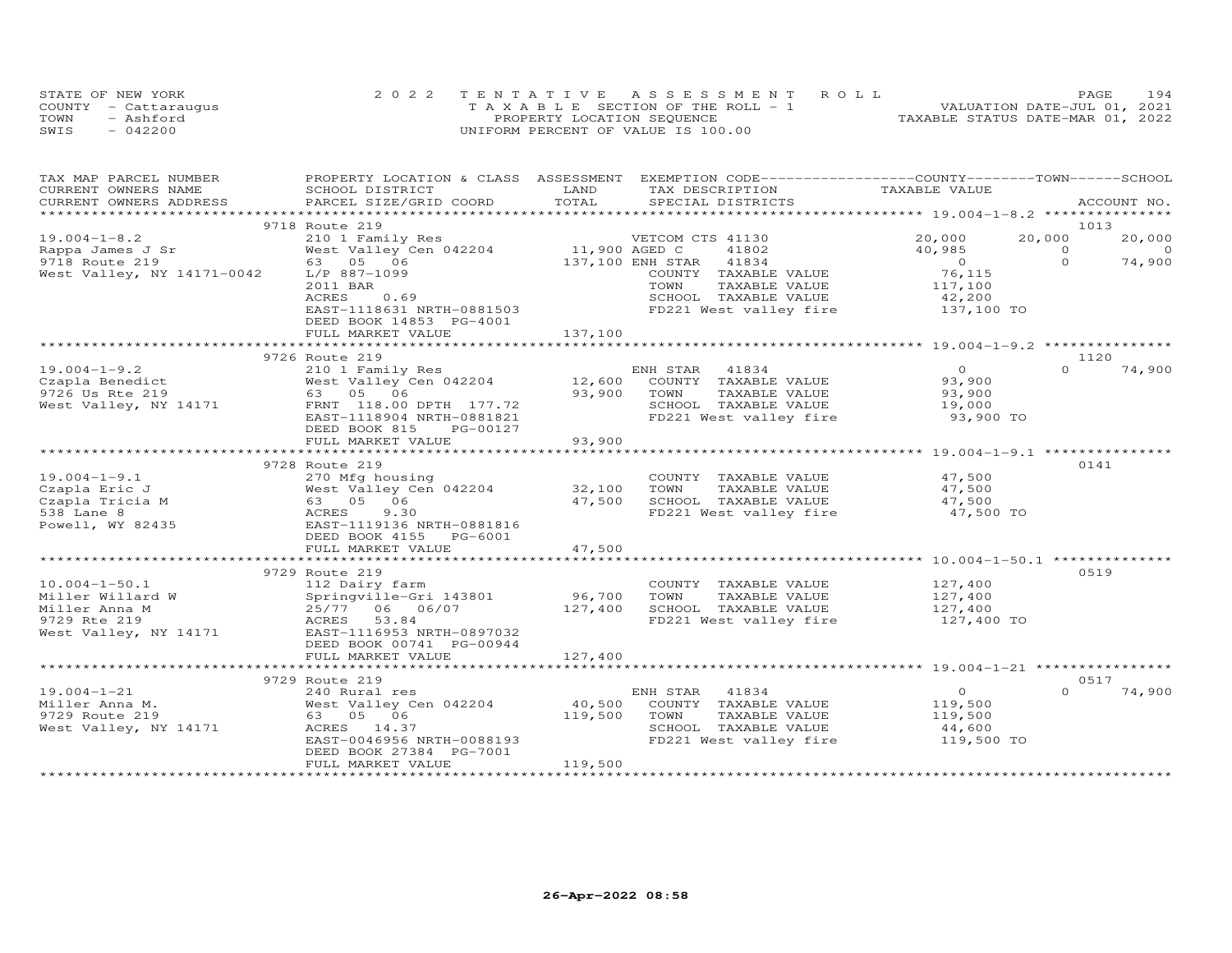| STATE OF NEW YORK    | 2022 TENTATIVE ASSESSMENT ROLL        | PAGE                             | 195 |
|----------------------|---------------------------------------|----------------------------------|-----|
| COUNTY - Cattaraugus | T A X A B L E SECTION OF THE ROLL - 1 | VALUATION DATE-JUL 01, 2021      |     |
| TOWN<br>- Ashford    | PROPERTY LOCATION SEQUENCE            | TAXABLE STATUS DATE-MAR 01, 2022 |     |
| SWIS<br>$-042200$    | UNIFORM PERCENT OF VALUE IS 100.00    |                                  |     |

| TAX MAP PARCEL NUMBER  | PROPERTY LOCATION & CLASS ASSESSMENT |                | EXEMPTION CODE-----------------COUNTY-------TOWN------SCHOOL |                |          |             |
|------------------------|--------------------------------------|----------------|--------------------------------------------------------------|----------------|----------|-------------|
| CURRENT OWNERS NAME    | SCHOOL DISTRICT                      | LAND           | TAX DESCRIPTION                                              | TAXABLE VALUE  |          |             |
| CURRENT OWNERS ADDRESS | PARCEL SIZE/GRID COORD               | TOTAL          | SPECIAL DISTRICTS                                            |                |          | ACCOUNT NO. |
|                        |                                      |                |                                                              |                |          |             |
|                        | 9771 Route 219                       |                |                                                              |                | 0014     |             |
| $19.004 - 1 - 23$      | 210 1 Family Res                     |                | 41854<br>BAS STAR                                            | $\overline{O}$ | $\Omega$ | 30,000      |
| White C Michael        | West Valley Cen 042204               | 9,200          | COUNTY TAXABLE VALUE                                         | 85,700         |          |             |
| White Joanne A         | 63 05 06                             | 85,700         | TOWN<br>TAXABLE VALUE                                        | 85,700         |          |             |
| 9771 Rte 219           | FRNT 135.00 DPTH 190.00              |                | SCHOOL TAXABLE VALUE                                         | 55,700         |          |             |
| West Valley, NY 14171  | ACRES<br>$0.58$ BANK<br>017          |                | FD221 West valley fire 85,700 TO                             |                |          |             |
|                        | EAST-0046991 NRTH-0088258            |                |                                                              |                |          |             |
|                        | DEED BOOK 00952 PG-00908             |                |                                                              |                |          |             |
|                        | FULL MARKET VALUE                    | 85,700         |                                                              |                |          |             |
|                        |                                      |                |                                                              |                |          |             |
|                        | 9831 Route 219                       |                |                                                              |                | 1272     |             |
| $19.004 - 1 - 26.2$    | 210 1 Family Res                     |                | BAS STAR 41854                                               | $\Omega$       | $\Omega$ | 30,000      |
| Schichtel James        | West Valley Cen 042204               | 21,700         | COUNTY TAXABLE VALUE                                         | 112,900        |          |             |
| Schichtel Sharon       | 64  05  06<br>ACRES  9.54            | 112,900        | TOWN<br>TAXABLE VALUE                                        | 112,900        |          |             |
| 9831 Rte 219           | 9.54                                 |                | SCHOOL TAXABLE VALUE                                         | 82,900         |          |             |
| West Valley, NY 14171  | EAST-1118015 NRTH-0883755            |                | FD221 West valley fire 112,900 TO                            |                |          |             |
|                        | DEED BOOK 893<br>PG-00383            |                |                                                              |                |          |             |
|                        | FULL MARKET VALUE                    | 112,900        |                                                              |                |          |             |
|                        |                                      |                |                                                              |                |          |             |
|                        | 9832 Route 219                       |                |                                                              |                | 0438     |             |
| $19.004 - 1 - 25$      | 210 1 Family Res                     |                | ENH STAR 41834                                               | $\overline{0}$ | $\Omega$ | 74,900      |
| Klahn Dolores R        | West Valley Cen 042204               | 29,000         | COUNTY TAXABLE VALUE                                         | 122,400        |          |             |
| 3355 Grove St          | 64 05 06                             | 122,400        | TOWN<br>TAXABLE VALUE                                        | 122,400        |          |             |
| Delevan, NY 14042      | ACRES<br>7.23                        |                | SCHOOL TAXABLE VALUE                                         | 47,500         |          |             |
|                        | EAST-0470470 NRTH-0883730            |                | FD221 West valley fire                                       | 122,400 TO     |          |             |
|                        | DEED BOOK 0868 PG-00154              |                |                                                              |                |          |             |
|                        | FULL MARKET VALUE                    | 122,400        |                                                              |                |          |             |
|                        | *****************************        | ************** |                                                              |                |          |             |
|                        | 9850 Route 219                       |                |                                                              |                | 0013     |             |
| $19.004 - 1 - 26.1$    | 240 Rural res                        |                | BAS STAR<br>41854                                            | $\overline{0}$ | $\Omega$ | 30,000      |
| Crandall Bruce R       | West Valley Cen 042204 135,900       |                | COUNTY TAXABLE VALUE                                         | 257,500        |          |             |
| Crandall Mary A        | 56/64 05 06                          | 257,500        | TOWN<br>TAXABLE VALUE                                        | 257,500        |          |             |
| 9850 Rte 219           | ACRES 72.65                          |                | SCHOOL TAXABLE VALUE                                         | 227,500        |          |             |
| West Valley, NY 14171  | EAST-1120384 NRTH-0884241            |                | FD221 West valley fire                                       | 257,500 TO     |          |             |
|                        | DEED BOOK 00869 PG-00926             |                |                                                              |                |          |             |
|                        | FULL MARKET VALUE                    | 257,500        |                                                              |                |          |             |
|                        |                                      |                |                                                              |                |          |             |
|                        | 9862 Route 219                       |                |                                                              |                | 0134     |             |
| $19.004 - 1 - 27$      | 210 1 Family Res                     |                | COUNTY TAXABLE VALUE                                         | 125,900        |          |             |
| Crandall Bruce R       |                                      | 14,000         | TOWN<br>TAXABLE VALUE                                        | 125,900        |          |             |
| Crandall Mary A        |                                      | 125,900        | SCHOOL TAXABLE VALUE                                         | 125,900        |          |             |
| 9862 US Rte 219        |                                      |                | FD221 West valley fire 125,900 TO                            |                |          |             |
| West Valley, NY 14171  | EAST-1118315 NRTH-0884585            |                |                                                              |                |          |             |
|                        | DEED BOOK 19713 PG-5001              |                |                                                              |                |          |             |
|                        | FULL MARKET VALUE                    | 125,900        |                                                              |                |          |             |
|                        |                                      |                |                                                              |                |          |             |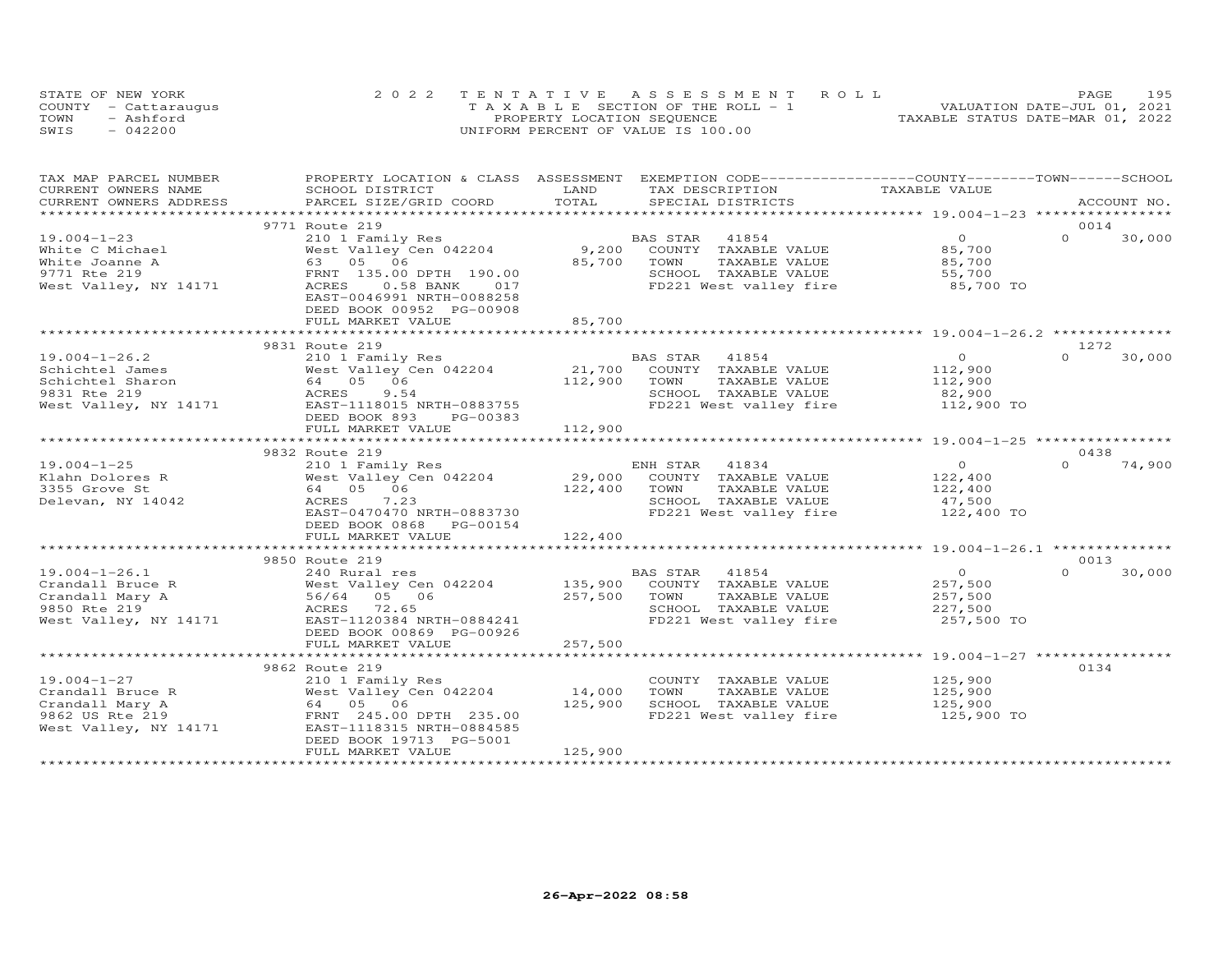|      | STATE OF NEW YORK    | 2022 TENTATIVE ASSESSMENT ROLL     | 196<br><b>PAGE</b>               |
|------|----------------------|------------------------------------|----------------------------------|
|      | COUNTY - Cattarauqus | TAXABLE SECTION OF THE ROLL - 1    | VALUATION DATE-JUL 01, 2021      |
| TOWN | - Ashford            | PROPERTY LOCATION SEQUENCE         | TAXABLE STATUS DATE-MAR 01, 2022 |
| SWIS | $-042200$            | UNIFORM PERCENT OF VALUE IS 100.00 |                                  |

| TAX MAP PARCEL NUMBER                           | PROPERTY LOCATION & CLASS ASSESSMENT                                                                                |         | EXEMPTION CODE------------------COUNTY-------TOWN-----SCHOOL |                                           |                          |
|-------------------------------------------------|---------------------------------------------------------------------------------------------------------------------|---------|--------------------------------------------------------------|-------------------------------------------|--------------------------|
| CURRENT OWNERS NAME                             | SCHOOL DISTRICT                                                                                                     | LAND    | TAX DESCRIPTION                                              | TAXABLE VALUE                             |                          |
| CURRENT OWNERS ADDRESS                          | PARCEL SIZE/GRID COORD                                                                                              | TOTAL   | SPECIAL DISTRICTS                                            |                                           | ACCOUNT NO.              |
|                                                 |                                                                                                                     |         |                                                              |                                           |                          |
|                                                 | 9886 Route 219                                                                                                      |         |                                                              |                                           | 0026                     |
| $19.004 - 1 - 4.1$                              | 322 Rural vac>10                                                                                                    |         | COUNTY TAXABLE VALUE                                         | 58,700                                    |                          |
| Atkinson Scott W                                | West Valley Cen 042204                                                                                              | 58,700  | TAXABLE VALUE<br>TOWN                                        | 58,700                                    |                          |
| 3103 Holly St                                   | 64 05 06                                                                                                            | 58,700  | SCHOOL TAXABLE VALUE                                         | 58,700                                    |                          |
| Alexandria, VA 22305                            | ACRES 35.28                                                                                                         |         | FD221 West valley fire 58,700 TO                             |                                           |                          |
|                                                 | EAST-1119077 NRTH-0885069                                                                                           |         |                                                              |                                           |                          |
|                                                 | DEED BOOK 1003 PG-233                                                                                               |         |                                                              |                                           |                          |
|                                                 | FULL MARKET VALUE                                                                                                   | 58,700  |                                                              |                                           |                          |
|                                                 |                                                                                                                     |         |                                                              |                                           |                          |
|                                                 | 9887 Route 219                                                                                                      |         |                                                              |                                           | 0266                     |
| $19.004 - 1 - 28$                               | 210 1 Family Res                                                                                                    |         | BAS STAR<br>41854                                            | $\overline{0}$                            | $\Omega$<br>30,000       |
| Sheffield Karl<br>Sheffield Kelly               | West Valley Cen 042204                                                                                              |         | 19,900 COUNTY TAXABLE VALUE                                  | 136,300                                   |                          |
|                                                 | 64 05 06                                                                                                            | 136,300 | TOWN<br>TAXABLE VALUE                                        | 136,300<br>106,300                        |                          |
| 9887 Rte 219                                    | ACRES<br>3.34 BANK<br>017                                                                                           |         | SCHOOL TAXABLE VALUE                                         |                                           |                          |
| West Valley, NY 14171                           | EAST-1117782 NRTH-0884914                                                                                           |         | FD221 West valley fire 136,300 TO                            |                                           |                          |
|                                                 | DEED BOOK 1020 PG-326                                                                                               |         |                                                              |                                           |                          |
|                                                 | FULL MARKET VALUE                                                                                                   | 136,300 |                                                              |                                           |                          |
|                                                 |                                                                                                                     |         |                                                              |                                           |                          |
|                                                 | 9913 Route 219                                                                                                      |         |                                                              |                                           | 0318                     |
| $19.004 - 1 - 2$                                | Route 219<br>170 Nursery<br>West Valley Cen 042204 189,300 COUNTY TAXABLE VALUE<br>21/20 190,500 TOWN TAXABLE VALUE |         |                                                              | 130,402                                   | 130,402<br>130,402       |
| Schichtel's Nursery, Inc.                       |                                                                                                                     |         |                                                              | 60,098                                    |                          |
| 7240 Peters Rd                                  |                                                                                                                     |         |                                                              | 60,098                                    |                          |
| Springville, NY 14141                           | L/P 917-84                                                                                                          |         | SCHOOL TAXABLE VALUE                                         | 60,098                                    |                          |
|                                                 | ACRES<br>77.77                                                                                                      |         | FD221 West valley fire 190,500 TO                            |                                           |                          |
| MAY BE SUBJECT TO PAYMENT                       | EAST-1116850 NRTH-0885669                                                                                           |         |                                                              |                                           |                          |
| UNDER AGDIST LAW TIL 2029                       | DEED BOOK 30716 PG-3002                                                                                             |         |                                                              |                                           |                          |
|                                                 | FULL MARKET VALUE                                                                                                   | 190,500 |                                                              |                                           |                          |
|                                                 |                                                                                                                     |         |                                                              |                                           |                          |
|                                                 | 9930 Route 219                                                                                                      |         |                                                              |                                           | 0439                     |
| $19.004 - 1 - 3.1$                              |                                                                                                                     |         | 41400                                                        | 1,500                                     | 1,500<br>1,500           |
| Klahn Timothy                                   |                                                                                                                     |         | 41720                                                        | 87,648                                    | 87,648<br>87,648         |
| Klahn Jacqueline                                |                                                                                                                     |         | 41854                                                        | $\overline{0}$                            | $\overline{0}$<br>30,000 |
| 9930 Us Rte 219                                 | <b>BAR 2009</b>                                                                                                     |         | COUNTY TAXABLE VALUE                                         | 156,852                                   |                          |
| West Valley, NY 14171                           | ACRES 87.50                                                                                                         |         | TOWN<br>TAXABLE VALUE                                        | 156,852<br>126,852                        |                          |
|                                                 | EAST-1120272 NRTH-0886102                                                                                           |         | SCHOOL TAXABLE VALUE                                         |                                           |                          |
| MAY BE SUBJECT TO PAYMENT<br>----- IAM TIL 2026 | DEED BOOK 00919 PG-00058                                                                                            |         | FD221 West valley fire 246,000 TO                            |                                           |                          |
|                                                 | FULL MARKET VALUE                                                                                                   | 246,000 |                                                              |                                           |                          |
|                                                 |                                                                                                                     |         | ************************                                     | *********** 19.002-1-30 ***************** |                          |
|                                                 | 9952 Route 219                                                                                                      |         |                                                              |                                           | 0685                     |
| $19.002 - 1 - 30$                               | 482 Det row bldg                                                                                                    |         | COUNTY TAXABLE VALUE                                         | 283,800                                   |                          |
| Ploetz Larry E                                  | West Valley Cen 042204                                                                                              | 23,600  | TOWN<br>TAXABLE VALUE                                        | 283,800                                   |                          |
| 8211 Irish Hill Rd                              | 75 06 06                                                                                                            | 283,800 | SCHOOL TAXABLE VALUE<br>FD221 West valley fire               | 283,800                                   |                          |
| West Valley, NY 14171                           | ACRES<br>2.03                                                                                                       |         |                                                              | $283,800$ TO                              |                          |
|                                                 | EAST-1117841 NRTH-0886329                                                                                           |         |                                                              |                                           |                          |
|                                                 | DEED BOOK 986<br>PG-670                                                                                             |         |                                                              |                                           |                          |
|                                                 | FULL MARKET VALUE                                                                                                   | 283,800 |                                                              |                                           |                          |
|                                                 |                                                                                                                     |         |                                                              |                                           |                          |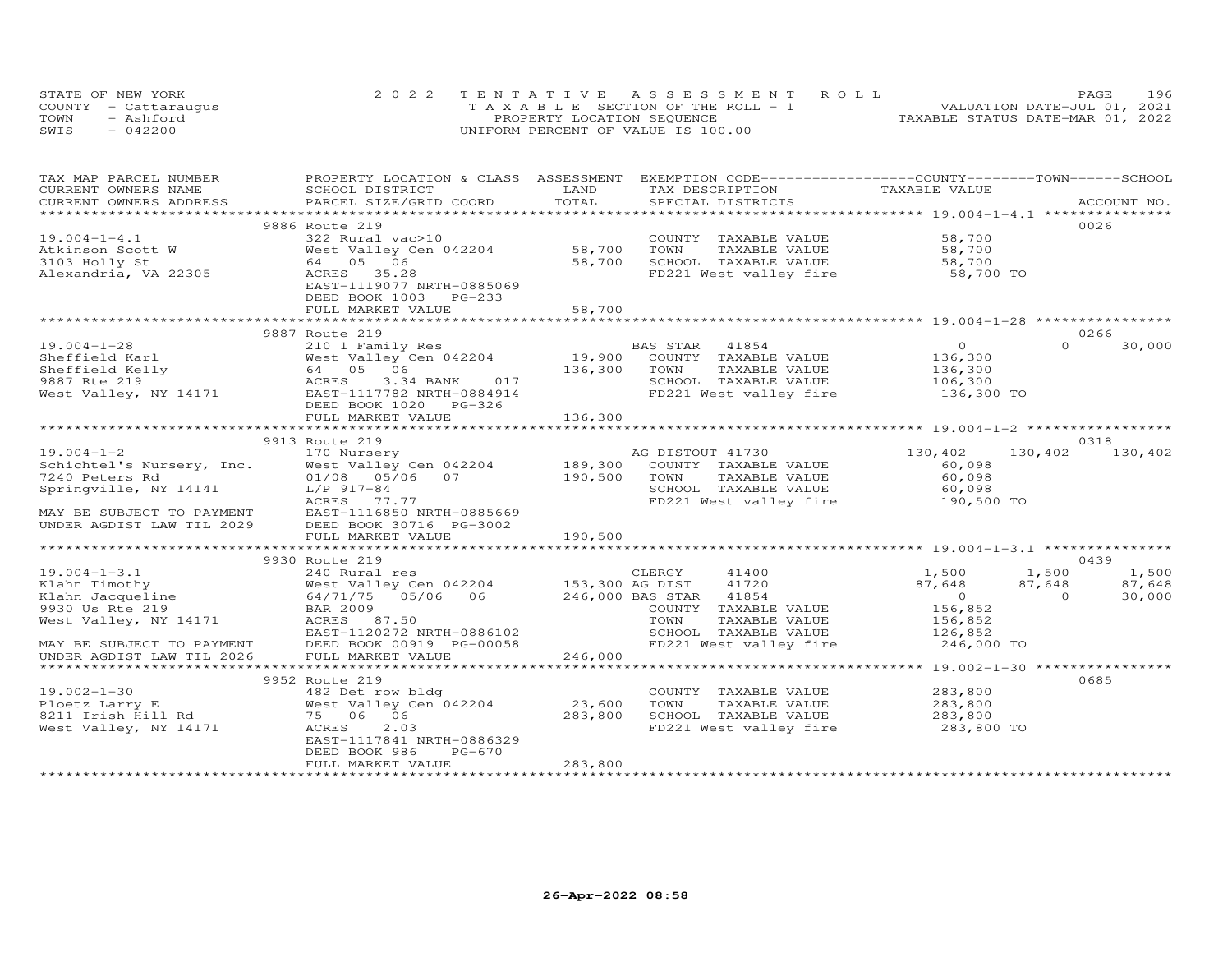|      | STATE OF NEW YORK    | 2022 TENTATIVE ASSESSMENT ROLL        | 197<br><b>PAGE</b>               |
|------|----------------------|---------------------------------------|----------------------------------|
|      | COUNTY - Cattaraugus | T A X A B L E SECTION OF THE ROLL - 1 | VALUATION DATE-JUL 01, 2021      |
| TOWN | $-$ Ashford          | PROPERTY LOCATION SEQUENCE            | TAXABLE STATUS DATE-MAR 01, 2022 |
| SWIS | $-042200$            | UNIFORM PERCENT OF VALUE IS 100.00    |                                  |

| TAX MAP PARCEL NUMBER THE PROPERTY LOCATION & CLASS ASSESSMENT EXEMPTION CODE----------------COUNTY-------TOWN------SCHOOL                                                                                                                                                                                                                                                                             |                                                                                                 |         |                                                                                                              |                |          |                                 |
|--------------------------------------------------------------------------------------------------------------------------------------------------------------------------------------------------------------------------------------------------------------------------------------------------------------------------------------------------------------------------------------------------------|-------------------------------------------------------------------------------------------------|---------|--------------------------------------------------------------------------------------------------------------|----------------|----------|---------------------------------|
|                                                                                                                                                                                                                                                                                                                                                                                                        |                                                                                                 |         |                                                                                                              |                |          |                                 |
|                                                                                                                                                                                                                                                                                                                                                                                                        |                                                                                                 |         |                                                                                                              |                |          | ACCOUNT NO.                     |
|                                                                                                                                                                                                                                                                                                                                                                                                        |                                                                                                 |         |                                                                                                              |                |          |                                 |
| $\begin{tabular}{lllllllllllllllllll} \textbf{19.002--1-33.1} & \textbf{10008 Koute219 & 105 Vac farmland & \textbf{AG DISTOUT} & 41730 & \textbf{75,442} & \textbf{75,442} & \textbf{75,442} & \textbf{75,442} & \textbf{75,442} & \textbf{75,442} & \textbf{75,442} & \textbf{75,442} & \textbf{75,442} & \textbf{75,442} & \textbf{75,442} & \textbf{75,442$                                        | 10008 Route 219                                                                                 |         |                                                                                                              |                |          | 0262                            |
|                                                                                                                                                                                                                                                                                                                                                                                                        |                                                                                                 |         |                                                                                                              |                |          |                                 |
|                                                                                                                                                                                                                                                                                                                                                                                                        |                                                                                                 |         |                                                                                                              |                |          |                                 |
|                                                                                                                                                                                                                                                                                                                                                                                                        |                                                                                                 |         |                                                                                                              |                |          |                                 |
|                                                                                                                                                                                                                                                                                                                                                                                                        |                                                                                                 |         |                                                                                                              |                |          |                                 |
|                                                                                                                                                                                                                                                                                                                                                                                                        |                                                                                                 |         |                                                                                                              |                |          |                                 |
|                                                                                                                                                                                                                                                                                                                                                                                                        |                                                                                                 |         |                                                                                                              |                |          |                                 |
|                                                                                                                                                                                                                                                                                                                                                                                                        |                                                                                                 |         |                                                                                                              |                |          |                                 |
|                                                                                                                                                                                                                                                                                                                                                                                                        |                                                                                                 |         |                                                                                                              |                |          |                                 |
|                                                                                                                                                                                                                                                                                                                                                                                                        | 10008 Route 219                                                                                 |         |                                                                                                              |                |          | 1674                            |
| 19.002-1-33.5 $\begin{array}{r} \text{10008 Noule } 210 \text{ 1 Family Res} \\ \text{Lewandowski Mark A} \\ \text{Lewandowski Particia A} \\ \text{Dewandowski Patricia A} \\ \text{P0 17, 300} \\ \text{P0 21, 175-6-6} \\ \text{P0 18, 1962} \\ \text{Diffalo, NY 14240} \\ \text{LSP1410}, \text{NY 14240} \\ \text{LSP1420} \\ \text{LSP21} \\ \text{LSP1420} \\ \text{LSP1410} \\ \text{LSP1410$ |                                                                                                 |         | COUNTY TAXABLE VALUE 77,300<br>TOWN TAXABLE VALUE 77,300                                                     |                |          |                                 |
|                                                                                                                                                                                                                                                                                                                                                                                                        |                                                                                                 |         |                                                                                                              |                |          |                                 |
|                                                                                                                                                                                                                                                                                                                                                                                                        |                                                                                                 |         |                                                                                                              |                |          |                                 |
|                                                                                                                                                                                                                                                                                                                                                                                                        |                                                                                                 |         |                                                                                                              |                |          |                                 |
|                                                                                                                                                                                                                                                                                                                                                                                                        |                                                                                                 |         | FD221 West valley fire 77,300 TO<br>LD221 Ashford light 77,300 TO                                            |                |          |                                 |
|                                                                                                                                                                                                                                                                                                                                                                                                        |                                                                                                 |         |                                                                                                              |                |          |                                 |
|                                                                                                                                                                                                                                                                                                                                                                                                        |                                                                                                 |         |                                                                                                              |                |          |                                 |
|                                                                                                                                                                                                                                                                                                                                                                                                        |                                                                                                 |         |                                                                                                              |                |          |                                 |
|                                                                                                                                                                                                                                                                                                                                                                                                        |                                                                                                 |         |                                                                                                              |                |          |                                 |
|                                                                                                                                                                                                                                                                                                                                                                                                        | 10035 Route 219                                                                                 |         |                                                                                                              |                |          | 1335                            |
|                                                                                                                                                                                                                                                                                                                                                                                                        |                                                                                                 |         | COUNTY TAXABLE VALUE 656,000<br>TOWN TAXABLE VALUE 656,000                                                   |                |          |                                 |
|                                                                                                                                                                                                                                                                                                                                                                                                        |                                                                                                 |         |                                                                                                              |                |          |                                 |
|                                                                                                                                                                                                                                                                                                                                                                                                        |                                                                                                 |         | -COMM - INNESSIGN - INDUSTRIES - 1.<br>SCHOOL TAXABLE VALUE - 656,000<br>FD221 West valley fire - 656,000 TO |                |          |                                 |
|                                                                                                                                                                                                                                                                                                                                                                                                        |                                                                                                 |         |                                                                                                              |                |          |                                 |
|                                                                                                                                                                                                                                                                                                                                                                                                        | EAST-0468790 NRTH-0887710                                                                       |         |                                                                                                              |                |          |                                 |
|                                                                                                                                                                                                                                                                                                                                                                                                        | DEED BOOK 17477 PG-2001                                                                         |         |                                                                                                              |                |          |                                 |
|                                                                                                                                                                                                                                                                                                                                                                                                        | FULL MARKET VALUE                                                                               | 656,000 |                                                                                                              |                |          |                                 |
|                                                                                                                                                                                                                                                                                                                                                                                                        |                                                                                                 |         |                                                                                                              |                |          |                                 |
|                                                                                                                                                                                                                                                                                                                                                                                                        |                                                                                                 |         |                                                                                                              |                |          | 1144                            |
|                                                                                                                                                                                                                                                                                                                                                                                                        |                                                                                                 |         |                                                                                                              |                | $\Omega$ | $\overline{O}$                  |
|                                                                                                                                                                                                                                                                                                                                                                                                        |                                                                                                 |         |                                                                                                              |                | $\Omega$ | 74,900                          |
|                                                                                                                                                                                                                                                                                                                                                                                                        |                                                                                                 |         |                                                                                                              |                |          |                                 |
|                                                                                                                                                                                                                                                                                                                                                                                                        |                                                                                                 |         |                                                                                                              |                |          |                                 |
|                                                                                                                                                                                                                                                                                                                                                                                                        |                                                                                                 |         |                                                                                                              |                |          |                                 |
|                                                                                                                                                                                                                                                                                                                                                                                                        |                                                                                                 |         |                                                                                                              | 81,000 TO      |          |                                 |
|                                                                                                                                                                                                                                                                                                                                                                                                        | FULL MARKET VALUE                                                                               | 81,000  |                                                                                                              |                |          |                                 |
|                                                                                                                                                                                                                                                                                                                                                                                                        |                                                                                                 |         |                                                                                                              |                |          |                                 |
|                                                                                                                                                                                                                                                                                                                                                                                                        | 10091 Route 219                                                                                 |         |                                                                                                              |                |          | 1239                            |
|                                                                                                                                                                                                                                                                                                                                                                                                        |                                                                                                 |         |                                                                                                              | 20,000         | 20,000   | 20,000                          |
|                                                                                                                                                                                                                                                                                                                                                                                                        |                                                                                                 |         |                                                                                                              | 40,000         |          |                                 |
|                                                                                                                                                                                                                                                                                                                                                                                                        |                                                                                                 |         |                                                                                                              |                |          | $40,000$ $40,000$<br>0 $30,000$ |
|                                                                                                                                                                                                                                                                                                                                                                                                        |                                                                                                 |         |                                                                                                              | $\overline{0}$ |          |                                 |
| 19.002-1-4.10<br>Luvender William P Joyce Mest Valley Cen 042204 21,500 VETDIS CTS 41130<br>10091 Rte 219 01 06 07 180,500 BAS STAR 41854<br>West Valley, NY 14171 ACRES 4.00 2003333 CONTY TAXABLE VALUE                                                                                                                                                                                              | EAST-0468510 NRTH-0888020<br>DEED BOOK 885<br>FIILL MARKET VALUE PG-00465<br>FIILL MARKET VALUE |         |                                                                                                              | 120,500        |          |                                 |
|                                                                                                                                                                                                                                                                                                                                                                                                        |                                                                                                 |         | TOWN TAXABLE VALUE 120,500<br>SCHOOL TAXABLE VALUE 90,500                                                    |                |          |                                 |
|                                                                                                                                                                                                                                                                                                                                                                                                        |                                                                                                 |         |                                                                                                              |                |          |                                 |
|                                                                                                                                                                                                                                                                                                                                                                                                        | FULL MARKET VALUE                                                                               |         | 180,500 FD221 West valley fire 180,500 TO                                                                    |                |          |                                 |
|                                                                                                                                                                                                                                                                                                                                                                                                        |                                                                                                 |         |                                                                                                              |                |          |                                 |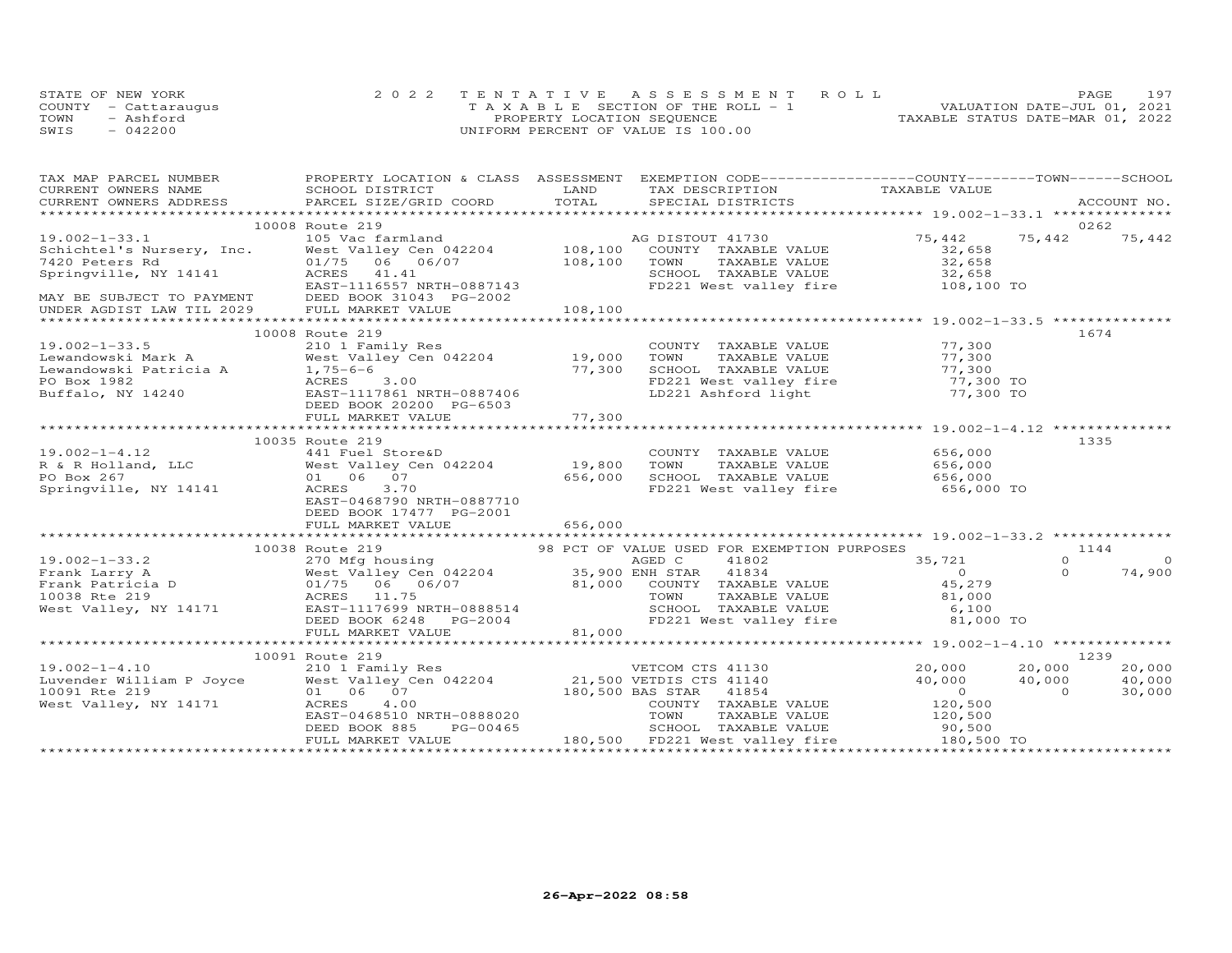| STATE OF NEW YORK    | 2022 TENTATIVE ASSESSMENT ROLL        | PAGE.                            | 198 |
|----------------------|---------------------------------------|----------------------------------|-----|
| COUNTY - Cattaraugus | T A X A B L E SECTION OF THE ROLL - 1 | VALUATION DATE-JUL 01, 2021      |     |
| TOWN<br>- Ashford    | PROPERTY LOCATION SEQUENCE            | TAXABLE STATUS DATE-MAR 01, 2022 |     |
| SWIS<br>$-042200$    | UNIFORM PERCENT OF VALUE IS 100.00    |                                  |     |

| TAX MAP PARCEL NUMBER                 | PROPERTY LOCATION & CLASS ASSESSMENT EXEMPTION CODE----------------COUNTY-------TOWN------SCHOOL  |              |                                   |                    |                    |
|---------------------------------------|---------------------------------------------------------------------------------------------------|--------------|-----------------------------------|--------------------|--------------------|
| CURRENT OWNERS NAME                   | SCHOOL DISTRICT                                                                                   | LAND         | TAX DESCRIPTION                   | TAXABLE VALUE      |                    |
| CURRENT OWNERS ADDRESS                | PARCEL SIZE/GRID COORD                                                                            | TOTAL        | SPECIAL DISTRICTS                 |                    | ACCOUNT NO.        |
| ************************************* |                                                                                                   |              |                                   |                    |                    |
|                                       | 10100 Route 219                                                                                   |              |                                   |                    | 0360               |
| $19.002 - 1 - 4.1$                    | 210 1 Family Res                                                                                  |              | COUNTY TAXABLE VALUE              | 113,700            |                    |
|                                       | William J Heim Revocable Trust West Valley Cen 042204                                             | 23,900       | TAXABLE VALUE<br>TOWN             | 113,700            |                    |
| Heim William J                        | $75, 76, -6 - 7, 6$                                                                               | 113,700      | SCHOOL TAXABLE VALUE              | 113,700            |                    |
| 10208 Edies Rd                        | ACRES<br>5.17                                                                                     |              | FD221 West valley fire            | 113,700 TO         |                    |
| Springville, NY 14141                 | EAST-1117393 NRTH-0889404                                                                         |              |                                   |                    |                    |
|                                       | DEED BOOK 20785 PG-400                                                                            |              |                                   |                    |                    |
|                                       | FULL MARKET VALUE                                                                                 | 113,700      |                                   |                    |                    |
|                                       |                                                                                                   |              |                                   |                    |                    |
|                                       | 10155 Route 219                                                                                   |              |                                   |                    | 1486               |
| $19.002 - 1 - 4.16$                   | 482 Det row bldg                                                                                  |              | ENH STAR 41834                    | $\overline{0}$     | $\Omega$<br>74,900 |
|                                       |                                                                                                   |              | 17,900 COUNTY TAXABLE VALUE       | 203,700            |                    |
|                                       |                                                                                                   | 203,700 TOWN | TAXABLE VALUE                     | 203,700            |                    |
|                                       | West Valley, NY 14171 EAST-0046828 NRTH-0088871                                                   |              | SCHOOL TAXABLE VALUE              | 128,800            |                    |
|                                       | FULL MARKET VALUE                                                                                 | 203,700      | FD221 West valley fire            | 203,700 TO         |                    |
|                                       | *****************************                                                                     |              |                                   |                    |                    |
|                                       | 10227 Route 219                                                                                   |              |                                   |                    | 0373               |
| $19.001 - 2 - 19$                     | 240 Rural res                                                                                     |              | COUNTY TAXABLE VALUE              | 218,700            |                    |
| Billman Charles                       | West Valley Cen 042204                                                                            | 127,900      | TOWN<br>TAXABLE VALUE             | 218,700            |                    |
| Billman Dana                          | West vall.<br>10 06 07<br>30.2                                                                    | 218,700      | SCHOOL TAXABLE VALUE              | 218,700            |                    |
|                                       |                                                                                                   |              | FD221 West valley fire 218,700 TO |                    |                    |
|                                       | 10227 US Route 219<br>10227 US Route 219<br>10227 US Route 219<br>14141 EAST-0466980 NRTH-0891990 |              |                                   |                    |                    |
|                                       | DEED BOOK 20190 PG-4450                                                                           |              |                                   |                    |                    |
|                                       | FULL MARKET VALUE                                                                                 | 218,700      |                                   |                    |                    |
|                                       |                                                                                                   |              |                                   |                    |                    |
|                                       | 10257 Route 219                                                                                   |              |                                   |                    | 0441               |
| $19.001 - 2 - 18$                     | 210 1 Family Res                                                                                  |              | ENH STAR 41834                    | $\overline{O}$     | $\Omega$<br>74,900 |
| Klahn Ronald R                        | West Valley Cen 042204                                                                            | 19,200       | COUNTY TAXABLE VALUE              | 211,000            |                    |
| 10257 Rte 219                         | 10 06 07                                                                                          | 211,000      | TOWN<br>TAXABLE VALUE             |                    |                    |
| Springville, NY 14141                 | ACRES<br>3.08                                                                                     |              | SCHOOL TAXABLE VALUE              | 211,000<br>136,100 |                    |
|                                       | EAST-1116514 NRTH-0892288                                                                         |              | FD221 West valley fire            | 211,000 TO         |                    |
|                                       | DEED BOOK 00765 PG-00913                                                                          |              |                                   |                    |                    |
|                                       | FULL MARKET VALUE                                                                                 | 211,000      |                                   |                    |                    |
|                                       |                                                                                                   |              |                                   |                    |                    |
|                                       | 10285 Route 219                                                                                   |              |                                   |                    | 0288               |
| $19.001 - 2 - 17.1$                   | 210 1 Family Res                                                                                  |              | <b>BAS STAR</b><br>41854          | $\overline{O}$     | $\Omega$<br>30,000 |
| Hartzell Edward M Jr                  | West Valley Cen 042204                                                                            | 33,600       | COUNTY TAXABLE VALUE              | 123,500            |                    |
| 10285 US Rte 219                      | 10 06 07                                                                                          | 123,500      | TOWN<br>TAXABLE VALUE             | 123,500            |                    |
| Springville, NY 14141                 | ACRES<br>9.55                                                                                     |              | SCHOOL TAXABLE VALUE              | 93,500             |                    |
|                                       | EAST-1115952 NRTH-0892706                                                                         |              | FD221 West valley fire            | 123,500 TO         |                    |
|                                       | DEED BOOK 00924 PG-01058                                                                          |              |                                   |                    |                    |
|                                       | FULL MARKET VALUE                                                                                 | 123,500      |                                   |                    |                    |
|                                       |                                                                                                   |              |                                   |                    |                    |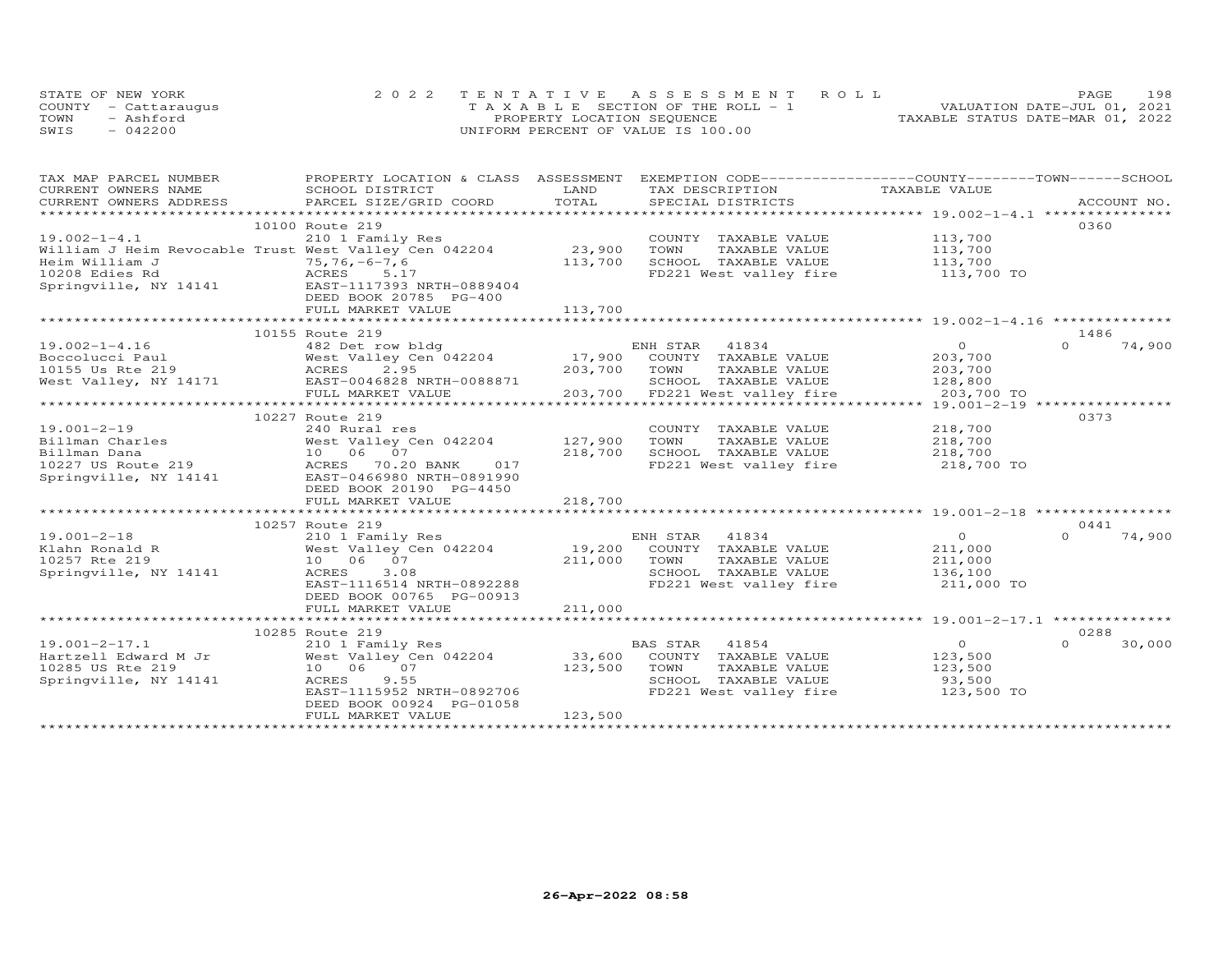|      | STATE OF NEW YORK    | 2022 TENTATIVE ASSESSMENT ROLL        | PAGE                             | 199 |
|------|----------------------|---------------------------------------|----------------------------------|-----|
|      | COUNTY - Cattaraugus | T A X A B L E SECTION OF THE ROLL - 1 | VALUATION DATE-JUL 01, 2021      |     |
| TOWN | $-$ Ashford          | PROPERTY LOCATION SEQUENCE            | TAXABLE STATUS DATE-MAR 01, 2022 |     |
| SWIS | $-042200$            | UNIFORM PERCENT OF VALUE IS 100.00    |                                  |     |

| TAX MAP PARCEL NUMBER                                       | PROPERTY LOCATION & CLASS ASSESSMENT EXEMPTION CODE-----------------COUNTY-------TOWN------SCHOOL |         |                                   |                       |                    |
|-------------------------------------------------------------|---------------------------------------------------------------------------------------------------|---------|-----------------------------------|-----------------------|--------------------|
| CURRENT OWNERS NAME                                         | SCHOOL DISTRICT                                                                                   | LAND    | TAX DESCRIPTION                   | TAXABLE VALUE         |                    |
| CURRENT OWNERS ADDRESS                                      | PARCEL SIZE/GRID COORD                                                                            | TOTAL   | SPECIAL DISTRICTS                 |                       | ACCOUNT NO.        |
|                                                             |                                                                                                   |         |                                   |                       |                    |
|                                                             | 10290 Route 219                                                                                   |         |                                   |                       | 0914               |
| $19.002 - 1 - 4.3$                                          | 240 Rural res                                                                                     |         | BAS STAR 41854                    | $\overline{O}$        | $\Omega$<br>30,000 |
| Whitesell Michael                                           | West Valley Cen 042204                                                                            | 58,100  | COUNTY TAXABLE VALUE              | 324,600               |                    |
| 3425 Enchanted Acres Dr                                     | 10/76 06 06/07                                                                                    | 324,600 | TOWN<br>TAXABLE VALUE             |                       |                    |
| Burleson, TX 76028                                          | ACRES 18.67 BANK 017                                                                              |         | SCHOOL TAXABLE VALUE              | 324,600<br>294,600    |                    |
|                                                             | EAST-0046893 NRTH-0089300                                                                         |         | FD221 West valley fire 324,600 TO |                       |                    |
|                                                             | DEED BOOK 16688 PG-7001                                                                           |         |                                   |                       |                    |
|                                                             | FULL MARKET VALUE                                                                                 | 324,600 |                                   |                       |                    |
|                                                             |                                                                                                   |         |                                   |                       |                    |
|                                                             | 10298 Route 219                                                                                   |         |                                   |                       | 0357               |
| $19.002 - 1 - 4.4$                                          | 210 1 Family Res                                                                                  |         | BAS STAR 41854                    | $\Omega$              | $\Omega$<br>30,000 |
| O'Brien William P II                                        | West Valley Cen 042204                                                                            | 22,200  | COUNTY TAXABLE VALUE              | 80,200                |                    |
| 10298 Rte 219                                               | $10 - 06 - 07$                                                                                    | 80,200  | TOWN<br>TAXABLE VALUE             | 80,200                |                    |
|                                                             | ACRES 4.29                                                                                        |         |                                   |                       |                    |
| Springville, NY 14141                                       |                                                                                                   |         | SCHOOL TAXABLE VALUE              | 50,200                |                    |
|                                                             | EAST-0468800 NRTH-0892340                                                                         |         | FD221 West valley fire            | 80,200 TO             |                    |
|                                                             | DEED BOOK 20840 PG-8001                                                                           |         |                                   |                       |                    |
|                                                             | FULL MARKET VALUE                                                                                 | 80,200  |                                   |                       |                    |
|                                                             |                                                                                                   |         |                                   |                       |                    |
|                                                             | 10385 Route 219                                                                                   |         |                                   |                       | 1603               |
| $19.001 - 2 - 11.2$                                         | 210 1 Family Res                                                                                  |         | COUNTY TAXABLE VALUE              | $200, 300$<br>200.300 |                    |
| D.I. Holdings LLC                                           | West Valley Cen 042204                                                                            | 31,800  | TOWN<br>TAXABLE VALUE             | 200,300               |                    |
| PO Box 497                                                  | 10 06 07<br>ACRES 8.90                                                                            | 200,300 | SCHOOL TAXABLE VALUE              | 200,300               |                    |
| Saint Marys, PA 15857                                       | ACRES<br>8.90                                                                                     |         | FD221 West valley fire            | 200,300 TO            |                    |
|                                                             | EAST-1115595 NRTH-0893847                                                                         |         |                                   |                       |                    |
|                                                             | DEED BOOK 20210 PG-8084                                                                           |         |                                   |                       |                    |
|                                                             | FULL MARKET VALUE                                                                                 | 200,300 |                                   |                       |                    |
|                                                             |                                                                                                   |         |                                   |                       |                    |
|                                                             | 10392 Route 219                                                                                   |         |                                   |                       |                    |
| $19.001 - 2 - 10.3$                                         | 210 1 Family Res                                                                                  |         | COUNTY TAXABLE VALUE              | 220,600               |                    |
| Chmielowiec Deborah                                         | Springville-Gri 143801                                                                            | 16,000  | TOWN<br>TAXABLE VALUE             |                       |                    |
| 10392 Route 219                                             | 25 06 07                                                                                          | 220,600 | SCHOOL TAXABLE VALUE              | 220,600<br>220,600    |                    |
| Springville, NY 14141                                       | Split from 10.1                                                                                   |         | FD221 West valley fire 220,600 TO |                       |                    |
|                                                             | ACRES 1.80 BANK 017                                                                               |         |                                   |                       |                    |
|                                                             | EAST-1116822 NRTH-0894021                                                                         |         |                                   |                       |                    |
|                                                             | DEED BOOK 2021 PG-10108                                                                           |         |                                   |                       |                    |
|                                                             | FULL MARKET VALUE                                                                                 | 220,600 |                                   |                       |                    |
|                                                             |                                                                                                   |         |                                   |                       |                    |
|                                                             | 10400 Route 219                                                                                   |         |                                   |                       |                    |
| $19.001 - 2 - 10.1$                                         | 441 Fuel Store&D                                                                                  |         | COUNTY TAXABLE VALUE              | 509,100               |                    |
| Renaldo James                                               | Springville-Gri 143801                                                                            | 67,100  | TOWN<br>TAXABLE VALUE             | 509,100               |                    |
| Renaldo Joan                                                | 25 06 07                                                                                          | 509,100 | SCHOOL TAXABLE VALUE              | 509,100               |                    |
|                                                             |                                                                                                   |         | FD221 West valley fire 509,100 TO |                       |                    |
| 1996 Milestrip Rd<br>North Collins, NY 14111 EAST-1117128 N | EAST-1117128 NRTH-0894270                                                                         |         |                                   |                       |                    |
|                                                             | DEED BOOK 00936 PG-01129                                                                          |         |                                   |                       |                    |
|                                                             | FULL MARKET VALUE                                                                                 | 509,100 |                                   |                       |                    |
|                                                             |                                                                                                   |         |                                   |                       |                    |
|                                                             |                                                                                                   |         |                                   |                       |                    |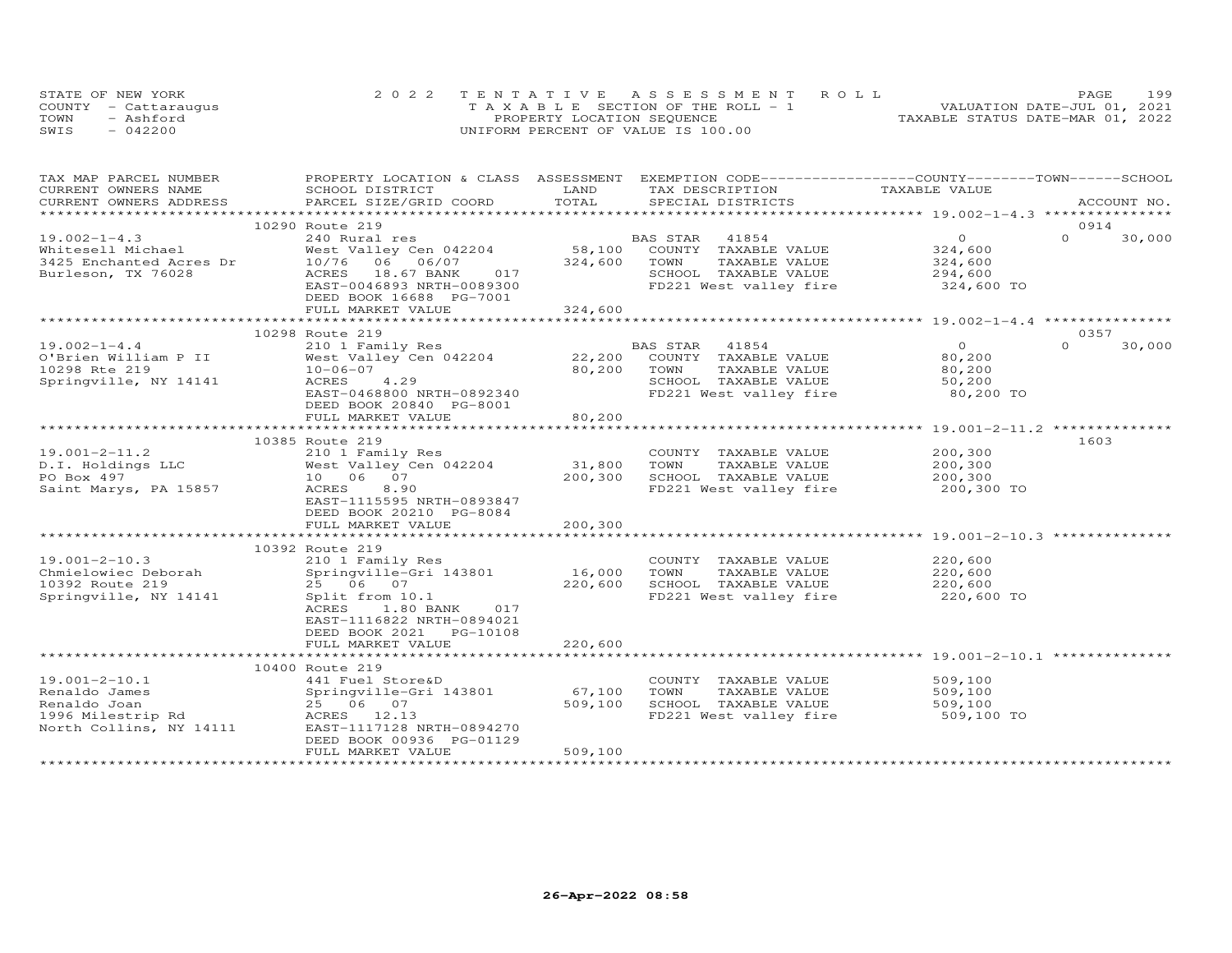| STATE OF NEW YORK    | 2022 TENTATIVE ASSESSMENT ROLL        | 200<br>PAGE.                     |
|----------------------|---------------------------------------|----------------------------------|
| COUNTY - Cattaraugus | T A X A B L E SECTION OF THE ROLL - 1 | VALUATION DATE-JUL 01, 2021      |
| TOWN<br>- Ashford    | PROPERTY LOCATION SEQUENCE            | TAXABLE STATUS DATE-MAR 01, 2022 |
| SWIS<br>$-042200$    | UNIFORM PERCENT OF VALUE IS 100.00    |                                  |

| TAX MAP PARCEL NUMBER                | PROPERTY LOCATION & CLASS ASSESSMENT            |          | EXEMPTION CODE-----------------COUNTY-------TOWN------SCHOOL |                    |                    |
|--------------------------------------|-------------------------------------------------|----------|--------------------------------------------------------------|--------------------|--------------------|
| CURRENT OWNERS NAME                  | SCHOOL DISTRICT                                 | LAND     | TAX DESCRIPTION                                              | TAXABLE VALUE      |                    |
|                                      |                                                 |          |                                                              |                    |                    |
|                                      | 10440 Route 219                                 |          |                                                              |                    | 0088               |
| $19.001 - 2 - 9$                     | 281 Multiple res                                |          |                                                              | 143,300            |                    |
|                                      |                                                 | 35,900   | COUNTY TAXABLE VALUE<br>TAXABLE VALUE                        | 143,300            |                    |
| Spengler Thomas J                    | Springville-Gri 143801<br>25 06 07              | 143,300  | TOWN<br>SCHOOL TAXABLE VALUE                                 | 143,300            |                    |
| Spengler Robert N                    | 8.44                                            |          |                                                              |                    |                    |
| 134 Cimerand Dr<br>Amherst, NY 14221 | <b>ACRES</b><br>EAST-1117170 NRTH-0894732       |          | FD221 West valley fire 143,300 TO                            |                    |                    |
|                                      | DEED BOOK 981<br>PG-381                         |          |                                                              |                    |                    |
|                                      | FULL MARKET VALUE                               | 143,300  |                                                              |                    |                    |
|                                      |                                                 |          |                                                              |                    |                    |
|                                      | 10454 Route 219                                 |          |                                                              |                    | 0336               |
| $19.001 - 2 - 8$                     | 210 1 Family Res                                |          |                                                              | $\overline{O}$     | 74,900<br>$\Omega$ |
| Hall Richard                         | Springville-Gri 143801                          |          | ENH STAR 41834<br>14,400 COUNTY TAXABLE VALUE                | 186,300            |                    |
| Hall Patricia                        | 25 06 07                                        | 186,300  | TOWN<br>TAXABLE VALUE                                        |                    |                    |
| 10454 Rte 219                        | ACRES 1.14                                      |          | SCHOOL TAXABLE VALUE                                         | 186,300<br>111,400 |                    |
|                                      | Springville, NY 14141 EAST-1116809 NRTH-0894893 |          | FD221 West valley fire 186,300 TO                            |                    |                    |
|                                      | DEED BOOK 732<br>PG-00233                       |          |                                                              |                    |                    |
|                                      | FULL MARKET VALUE                               | 186,300  |                                                              |                    |                    |
|                                      |                                                 |          |                                                              |                    |                    |
|                                      | 10503 Route 219                                 |          |                                                              |                    | 0908               |
| $19.001 - 2 - 6$                     | 210 1 Family Res                                |          |                                                              | $\circ$            | 74,900<br>$\Omega$ |
| Ayler Marcia G                       | Springville-Gri 143801                          |          | ENH STAR 41834<br>21,400 COUNTY TAXABLE VALUE                | 208,800            |                    |
| 10503 Rte 219                        | 25 06 07                                        | 208,800  | TAXABLE VALUE<br>TOWN                                        |                    |                    |
| Springville, NY 14141                | ACRES<br>3.96                                   |          | SCHOOL TAXABLE VALUE                                         | 208,800<br>133,900 |                    |
|                                      | EAST-1116310 NRTH-0895418                       |          | FD221 West valley fire                                       | 208,800 TO         |                    |
|                                      | DEED BOOK 00759 PG-00838                        |          |                                                              |                    |                    |
|                                      | FULL MARKET VALUE                               | 208,800  |                                                              |                    |                    |
|                                      |                                                 |          |                                                              |                    |                    |
|                                      | 9030 Route 219 & Ashford Holl                   |          |                                                              |                    | 1405               |
| $28.002 - 2 - 25.5$                  | 464 Office bldg.                                |          | COUNTY TAXABLE VALUE                                         | 2326,700           |                    |
| Krog Peter                           | West Valley Cen 042204                          | 30,300   | TOWN<br>TAXABLE VALUE                                        | 2326,700           |                    |
| PO Box 1749                          | 53 05 06                                        | 2326,700 | SCHOOL TAXABLE VALUE                                         | 2326,700           |                    |
| Ellicottville, NY 14731              | ACRES<br>8.15                                   |          | FD221 West valley fire                                       | $2326,700$ TO      |                    |
|                                      | EAST-0475370 NRTH-0872820                       |          | LD221 Ashford light                                          | 2326,700 TO        |                    |
|                                      | DEED BOOK 00947 PG-00665                        |          |                                                              |                    |                    |
|                                      | FULL MARKET VALUE                               | 2326,700 |                                                              |                    |                    |
|                                      |                                                 |          |                                                              |                    |                    |
|                                      | Route 219 & E Otto Rd Rd                        |          |                                                              |                    | 0513               |
| $19.004 - 1 - 22$                    | 314 Rural vac<10                                |          | COUNTY TAXABLE VALUE                                         | 16,400             |                    |
| Miller Anna M                        | West Valley Cen 042204                          | 16,400   | TAXABLE VALUE<br>TOWN                                        | 16,400             |                    |
| 9729 Rte 219                         | 63 05 06                                        | 16,400   |                                                              | 16,400             |                    |
| West Valley, NY 14171                | ACRES<br>2.75                                   |          | SCHOOL TAXABLE VALUE<br>FD221 West valley fire               | 16,400 TO          |                    |
|                                      | EAST-0469910 NRTH-0882240                       |          |                                                              |                    |                    |
|                                      | DEED BOOK 00700 PG-01101                        |          |                                                              |                    |                    |
|                                      | FULL MARKET VALUE                               | 16,400   |                                                              |                    |                    |
|                                      |                                                 |          |                                                              |                    |                    |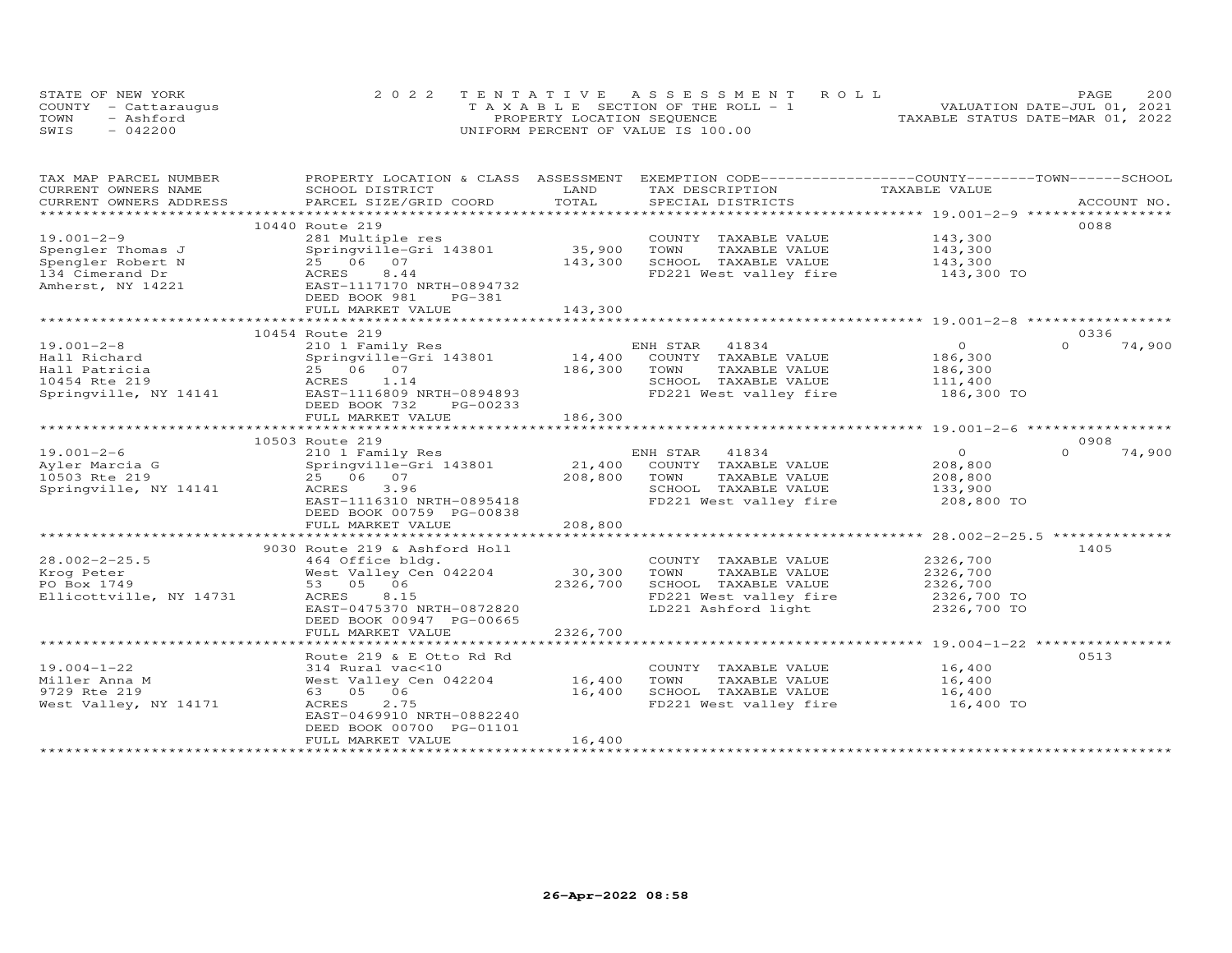| STATE OF NEW YORK    | 2022 TENTATIVE ASSESSMENT ROLL        | <b>PAGE</b>                      | 2.01 |
|----------------------|---------------------------------------|----------------------------------|------|
| COUNTY - Cattaraugus | T A X A B L E SECTION OF THE ROLL - 1 | VALUATION DATE-JUL 01, 2021      |      |
| TOWN<br>- Ashford    | PROPERTY LOCATION SEQUENCE            | TAXABLE STATUS DATE-MAR 01, 2022 |      |
| SWIS<br>042200       | UNIFORM PERCENT OF VALUE IS 100.00    |                                  |      |

| TAX MAP PARCEL NUMBER  | PROPERTY LOCATION & CLASS ASSESSMENT                            |                | EXEMPTION CODE------------------COUNTY-------TOWN-----SCHOOL        |                    |             |
|------------------------|-----------------------------------------------------------------|----------------|---------------------------------------------------------------------|--------------------|-------------|
| CURRENT OWNERS NAME    | SCHOOL DISTRICT                                                 | LAND           | TAX DESCRIPTION                                                     | TAXABLE VALUE      |             |
| CURRENT OWNERS ADDRESS | PARCEL SIZE/GRID COORD                                          | TOTAL          | SPECIAL DISTRICTS                                                   |                    | ACCOUNT NO. |
|                        |                                                                 |                |                                                                     |                    |             |
|                        | 9803 Route 219 & E Otto Rd Rd                                   |                |                                                                     |                    | 1321        |
| $19.004 - 1 - 24$      | 240 Rural res                                                   |                | COUNTY TAXABLE VALUE                                                | 261,800            |             |
| Miller Tom A           | West Valley Cen 042204                                          | 71,500         | TOWN<br>TAXABLE VALUE                                               | 261,800            |             |
| 9729 Rte 219           | 08/63/64 05 06                                                  | 261,800        | SCHOOL TAXABLE VALUE                                                | 261,800            |             |
| West Valley, NY 14171  | ACRES 33.50                                                     |                | FD221 West valley fire 261,800 TO                                   |                    |             |
|                        | EAST-0469330 NRTH-0883360                                       |                |                                                                     |                    |             |
|                        | DEED BOOK 1028 PG-1091                                          |                |                                                                     |                    |             |
|                        | FULL MARKET VALUE                                               | 261,800        |                                                                     |                    |             |
|                        |                                                                 |                |                                                                     |                    |             |
|                        | Route 219 & Neff Rd Rd                                          |                |                                                                     |                    | 0465        |
| $28.007 - 1 - 3$       | 314 Rural vac<10                                                |                | COUNTY TAXABLE VALUE                                                | 1,900              |             |
| Genovese Ralph J Jr    | West Valley Cen 042204                                          | 1,900          | TOWN<br>TAXABLE VALUE                                               | 1,900              |             |
| 4889 East Shorewood Rd |                                                                 | 1,900          | SCHOOL TAXABLE VALUE                                                | 1,900              |             |
| Dunkirk, NY 14048      | FRNT 250.00 DPTH 40.00                                          |                |                                                                     | 1,900 TO           |             |
|                        | EAST-1120606 NRTH-0875935                                       |                | FD221 West valley fire<br>LD221 Ashford light                       | 1,900 TO           |             |
|                        | DEED BOOK 17998 PG-5002                                         |                |                                                                     |                    |             |
|                        | FULL MARKET VALUE                                               | 1,900          |                                                                     |                    |             |
|                        |                                                                 |                |                                                                     |                    |             |
|                        | Route 219 & Rock Springs                                        |                |                                                                     |                    | 0764        |
| $28.002 - 1 - 16.1$    | 323 Vacant rural                                                |                | COUNTY TAXABLE VALUE 137,600                                        |                    |             |
| Occhiuto Pasquale      | West Valley Cen 042204                                          | 137,600        | TAXABLE VALUE<br>TOWN                                               | 137,600            |             |
| Occhiuto Frank         | 53/54 05 06                                                     | 137,600        | SCHOOL TAXABLE VALUE                                                | 137,600<br>137,600 |             |
| 97 Maple Leaf Dr       | ACRES 91.65                                                     |                |                                                                     |                    |             |
| Amherst, NY 14221      | EAST-1123257 NRTH-0875449                                       |                | FD221 West valley fire 137,600 TO<br>LD221 Ashford light 137,600 TO |                    |             |
|                        | DEED BOOK 00925 PG-01068                                        |                |                                                                     |                    |             |
|                        | FULL MARKET VALUE                                               | 137,600        |                                                                     |                    |             |
|                        |                                                                 |                |                                                                     |                    |             |
|                        | Route 219 (Off)                                                 |                |                                                                     |                    | 0664        |
| $19.001 - 2 - 14$      | 312 Vac w/imprv                                                 |                | COUNTY TAXABLE VALUE                                                | 24,800             |             |
| Grudzien Henry A       | 312 Vac w/imprv<br>West Valley Cen 042204 16,700<br>10 10 10 27 |                | TOWN<br>TAXABLE VALUE 24,800                                        |                    |             |
| Grudzien Shigeko       | 10 06 07                                                        | 24,800         | SCHOOL TAXABLE VALUE                                                | 24,800             |             |
| 105 Hilltop Courts     | NRF                                                             |                | FD221 West valley fire 24,800 TO                                    |                    |             |
| West Seneca, NY 14224  | ACRES<br>5.00                                                   |                |                                                                     |                    |             |
|                        | EAST-1114306 NRTH-0892610                                       |                |                                                                     |                    |             |
|                        | DEED BOOK 28103 PG-2001                                         |                |                                                                     |                    |             |
|                        | FULL MARKET VALUE                                               | 24,800         |                                                                     |                    |             |
|                        |                                                                 |                |                                                                     |                    |             |
|                        | Route 219 (Off)                                                 |                |                                                                     |                    | 0749        |
| $19.001 - 2 - 15$      | 260 Seasonal res                                                |                | COUNTY TAXABLE VALUE                                                | 81,400             |             |
| Weiss James A          | West Valley Cen 042204                                          | 12,200         | TOWN<br>TAXABLE VALUE                                               | 81,400             |             |
| Weiss Holly A          | 10 06 07                                                        | 81,400         | SCHOOL TAXABLE VALUE                                                | 81,400<br>81,400   |             |
| 62 Dubonnet            | NRF                                                             |                | FD221 West valley fire 81,400 TO                                    |                    |             |
| Depew, NY 14043        | ACRES<br>4.59                                                   |                |                                                                     |                    |             |
|                        | EAST-1114618 NRTH-0892607                                       |                |                                                                     |                    |             |
|                        | DEED BOOK 00921 PG-00488                                        |                |                                                                     |                    |             |
|                        | FULL MARKET VALUE                                               | 81,400         |                                                                     |                    |             |
|                        |                                                                 | ************** |                                                                     |                    |             |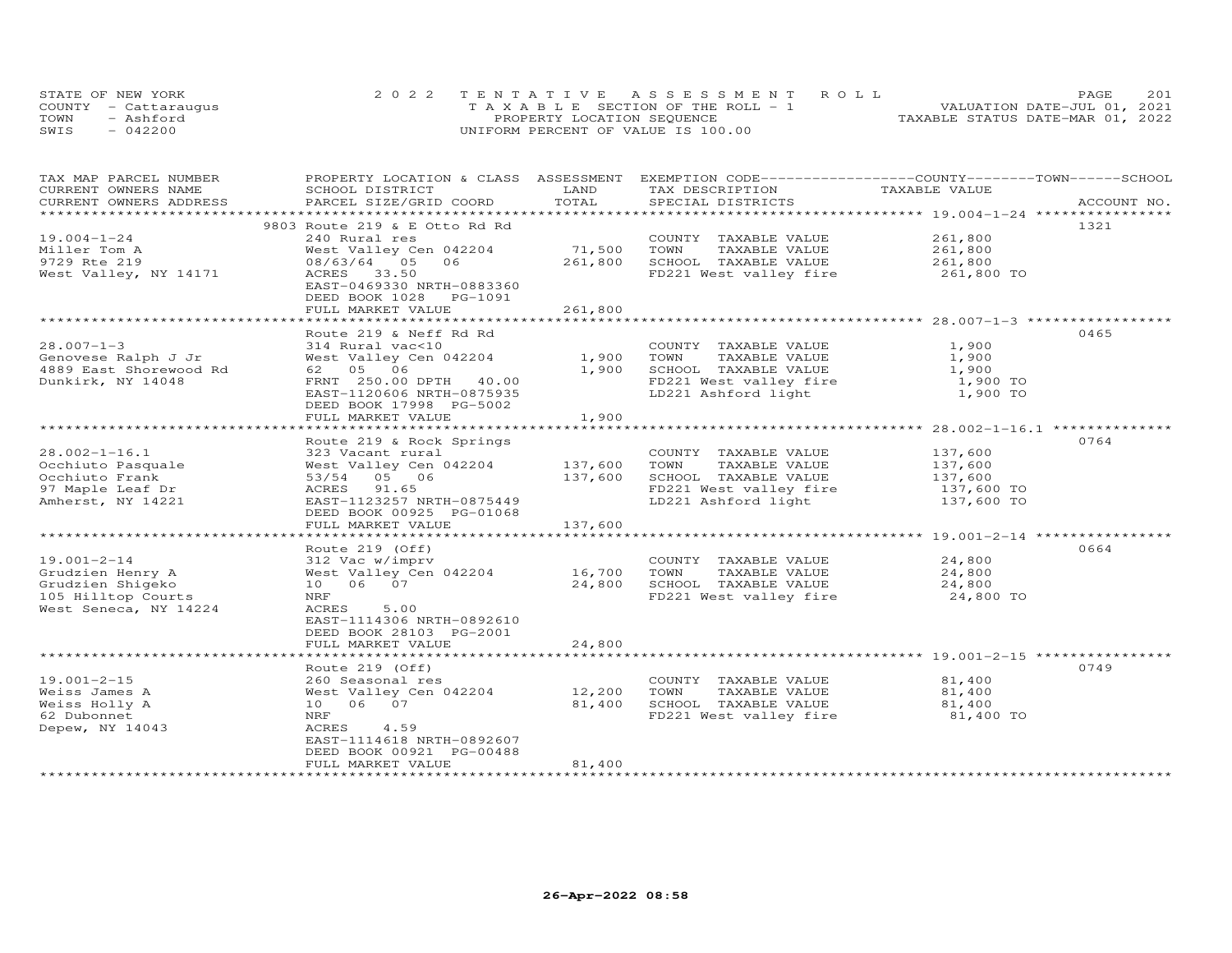|      | STATE OF NEW YORK    | 2022 TENTATIVE ASSESSMENT ROLL        | 202<br>PAGE                      |
|------|----------------------|---------------------------------------|----------------------------------|
|      | COUNTY - Cattaraugus | T A X A B L E SECTION OF THE ROLL - 1 | VALUATION DATE-JUL 01, 2021      |
| TOWN | - Ashford            | PROPERTY LOCATION SEQUENCE            | TAXABLE STATUS DATE-MAR 01, 2022 |
| SWIS | $-042200$            | UNIFORM PERCENT OF VALUE IS 100.00    |                                  |

| TAX MAP PARCEL NUMBER<br>CURRENT OWNERS NAME                                                                    | PROPERTY LOCATION & CLASS ASSESSMENT<br>SCHOOL DISTRICT                                                                                                                               | LAND                          | EXEMPTION CODE-----------------COUNTY-------TOWN------SCHOOL<br>TAX DESCRIPTION                    | TAXABLE VALUE                                                                 |             |
|-----------------------------------------------------------------------------------------------------------------|---------------------------------------------------------------------------------------------------------------------------------------------------------------------------------------|-------------------------------|----------------------------------------------------------------------------------------------------|-------------------------------------------------------------------------------|-------------|
| CURRENT OWNERS ADDRESS<br>***********************                                                               | PARCEL SIZE/GRID COORD                                                                                                                                                                | TOTAL                         | SPECIAL DISTRICTS                                                                                  |                                                                               | ACCOUNT NO. |
| $19.001 - 2 - 29$<br>Bryce Scott C<br>Bryce Mark A<br>4620 Bayview Rd<br>Bemus Point, NY 14712                  | Route 219 (Off)<br>312 Vac w/imprv<br>West Valley Cen 042204<br>10/11 06 07<br>NRF<br>ACRES<br>35.68<br>EAST-1113449 NRTH-0892840<br>DEED BOOK 20210 PG-9968                          | 59,900<br>66,400              | COUNTY TAXABLE VALUE<br>TOWN<br>TAXABLE VALUE<br>SCHOOL TAXABLE VALUE<br>FD221 West valley fire    | 66,400<br>66,400<br>66,400<br>66,400 TO                                       | 0399        |
|                                                                                                                 | FULL MARKET VALUE                                                                                                                                                                     | 66,400<br>*************       |                                                                                                    | ************************ 19.001-2-30 **********                               |             |
| $19.001 - 2 - 30$<br>Plewucha Barbara D<br>82 S Nicholas Dr<br>Tonawanda, NY 14150                              | Route 219 (Off)<br>323 Vacant rural<br>West Valley Cen 042204<br>10/11 06 07<br>NRF<br>ACRES<br>34.75<br>EAST-1113780 NRTH-0893652<br>DEED BOOK 2879 PG-2001<br>FULL MARKET VALUE     | 59,400<br>59,400<br>59,400    | COUNTY TAXABLE VALUE<br>TOWN<br>TAXABLE VALUE<br>SCHOOL TAXABLE VALUE<br>FD221 West valley fire    | 59,400<br>59,400<br>59,400<br>59,400 TO                                       | 0589        |
|                                                                                                                 |                                                                                                                                                                                       |                               |                                                                                                    |                                                                               |             |
| $19.004 - 1 - 1.2$<br>Bromstead Jim R<br>Bromstead Sheryl K<br>9621 East Otto Rd<br>West Valley, NY 14171-9732  | Route 219 (Off)<br>314 Rural vac<10<br>West Valley Cen 042204<br>08  05  07<br>1.75 BANK<br>ACRES<br>017<br>EAST-1115936 NRTH-0885432<br>DEED BOOK 970<br>PG-971<br>FULL MARKET VALUE | 3,800<br>3,800<br>3,800       | COUNTY TAXABLE VALUE<br>TAXABLE VALUE<br>TOWN<br>SCHOOL TAXABLE VALUE<br>FD221 West valley fire    | 3,800<br>3,800<br>3,800<br>3,800 TO                                           | 1372        |
|                                                                                                                 |                                                                                                                                                                                       |                               |                                                                                                    | ************** 28.004-2-20 **********                                         |             |
| $28.004 - 2 - 20$<br>King Kert E<br>King Penny S<br>8664 Hebdon Road<br>West Valley, NY 14171                   | Route 219 (Off)<br>323 Vacant rural<br>West Valley Cen 042204<br>44 05 06<br>ACRES 11.30<br>EAST-1126941 NRTH-0870072<br>DEED BOOK 20190 PG-3522                                      | 6,800<br>6,800                | COUNTY TAXABLE VALUE<br>TAXABLE VALUE<br>TOWN<br>SCHOOL TAXABLE VALUE<br>FD221 West valley fire    | 6,800<br>6,800<br>6,800<br>6,800 TO                                           | 0824        |
|                                                                                                                 | FULL MARKET VALUE                                                                                                                                                                     | 6,800                         |                                                                                                    |                                                                               |             |
| $19.001 - 2 - 16$<br>Bryce Daniel<br>346 Franklin St Upper<br>Springville, NY 14141<br>PRIOR OWNER ON 3/01/2022 | Route 219 (off)<br>312 Vac w/imprv<br>West Valley Cen 042204<br>10 06 07<br>NRF<br>ACRES<br>5.00<br>EAST-1114927 NRTH-0892604                                                         | 16,700<br>20,300              | COUNTY<br>TAXABLE VALUE<br>TOWN<br>TAXABLE VALUE<br>SCHOOL TAXABLE VALUE<br>FD221 West valley fire | **************** 19.001-2-16 *****<br>20,300<br>20,300<br>20,300<br>20,300 TO | 0454        |
| Bryce Daniel                                                                                                    | DEED BOOK 20220 PG-1012<br>FULL MARKET VALUE<br>************************                                                                                                              | 20,300<br>******************* |                                                                                                    |                                                                               |             |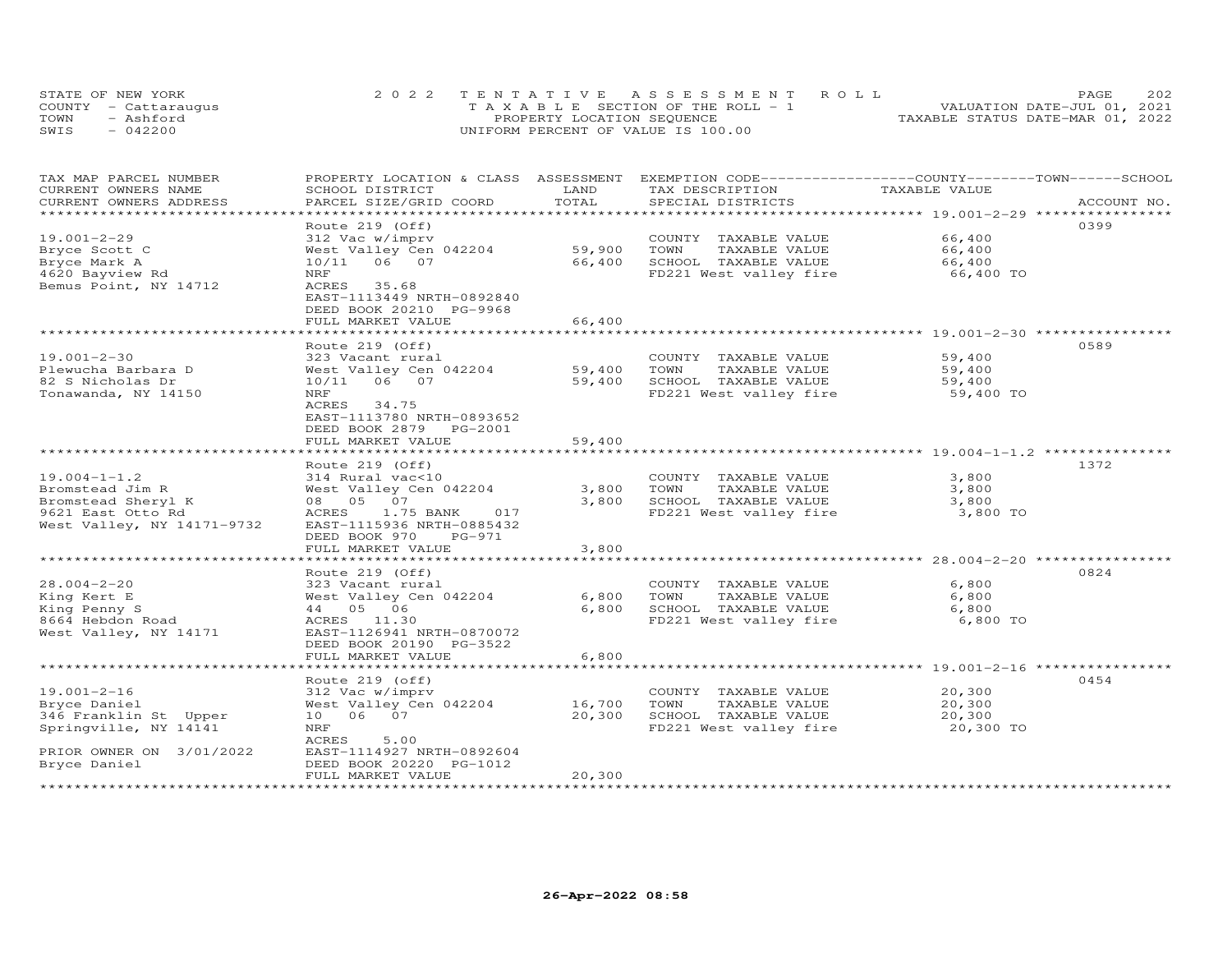| STATE OF NEW YORK    | 2022 TENTATIVE ASSESSMENT ROLL        |                                  | PAGE                        | 203 |
|----------------------|---------------------------------------|----------------------------------|-----------------------------|-----|
| COUNTY - Cattaraugus | T A X A B L E SECTION OF THE ROLL - 1 |                                  | VALUATION DATE-JUL 01, 2021 |     |
| TOWN<br>- Ashford    | PROPERTY LOCATION SEQUENCE            | TAXABLE STATUS DATE-MAR 01, 2022 |                             |     |
| SWIS<br>$-042200$    | UNIFORM PERCENT OF VALUE IS 100.00    |                                  |                             |     |

| TAX MAP PARCEL NUMBER                                 | PROPERTY LOCATION & CLASS ASSESSMENT EXEMPTION CODE-----------------COUNTY-------TOWN------SCHOOL |         |                        |                                                  |                  |
|-------------------------------------------------------|---------------------------------------------------------------------------------------------------|---------|------------------------|--------------------------------------------------|------------------|
| CURRENT OWNERS NAME                                   | SCHOOL DISTRICT                                                                                   | LAND    | TAX DESCRIPTION        | TAXABLE VALUE                                    |                  |
| CURRENT OWNERS ADDRESS                                | PARCEL SIZE/GRID COORD                                                                            | TOTAL   | SPECIAL DISTRICTS      |                                                  | ACCOUNT NO.      |
|                                                       |                                                                                                   |         |                        |                                                  |                  |
|                                                       | 10190 Route 219 Rd                                                                                |         |                        |                                                  | 1181             |
| $19.002 - 1 - 4.9$                                    | 240 Rural res                                                                                     |         | COUNTY TAXABLE VALUE   | 412,700                                          |                  |
| William J Heim Revocable Trust West Valley Cen 042204 |                                                                                                   | 40,200  | TAXABLE VALUE<br>TOWN  | 412,700                                          |                  |
| Heim William J                                        | 10/76 06 06/07                                                                                    | 412,700 | SCHOOL TAXABLE VALUE   | 412,700                                          |                  |
| 10208 Edies Rd                                        | ACRES 12.52                                                                                       |         | FD221 West valley fire | 412,700 TO                                       |                  |
| Springville, NY 14141                                 | EAST-0469010 NRTH-0890900                                                                         |         |                        |                                                  |                  |
|                                                       | DEED BOOK 20785 PG-40                                                                             |         |                        |                                                  |                  |
|                                                       | FULL MARKET VALUE                                                                                 | 412,700 |                        |                                                  |                  |
|                                                       |                                                                                                   |         |                        |                                                  |                  |
|                                                       | Route 240                                                                                         |         |                        |                                                  | 1693             |
| $11.001 - 1 - 30.4$                                   | 312 Vac w/imprv                                                                                   |         | COUNTY TAXABLE VALUE   | 134,200                                          |                  |
| Big Spread LLC                                        | Springville-Gri 143801                                                                            | 119,900 | TOWN<br>TAXABLE VALUE  | 134,200                                          |                  |
| 459 East Main St                                      | $60 - 6 - 6$                                                                                      | 134,200 | SCHOOL TAXABLE VALUE   | 134,200                                          |                  |
| Springville, NY 14141                                 | Merged with 30.5                                                                                  |         | FD221 West valley fire | 134,200 TO                                       |                  |
|                                                       | 30.5 split from 30.3                                                                              |         |                        |                                                  |                  |
|                                                       | ACRES 58.43<br>EAST-1134630 NRTH-0096670                                                          |         |                        |                                                  |                  |
|                                                       |                                                                                                   |         |                        |                                                  |                  |
|                                                       | DEED BOOK 18419 PG-9002<br>FULL MARKET VALUE                                                      | 134,200 |                        |                                                  |                  |
|                                                       |                                                                                                   |         |                        |                                                  |                  |
|                                                       | Route 240                                                                                         |         |                        |                                                  | 0072             |
| $11.003 - 1 - 7$                                      | 105 Vac farmland                                                                                  |         | AG DIST<br>41720       | 43,265                                           | 43,265<br>43,265 |
| Bond Frederick W Jr                                   | Springville-Gri 143801                                                                            | 54,700  | COUNTY TAXABLE VALUE   | 11,435                                           |                  |
| Bond Bond Frederick Sr                                | 59 06<br>06                                                                                       | 54,700  | TOWN<br>TAXABLE VALUE  | 11,435                                           |                  |
| 6062 Bond Rd                                          | LIFE USE                                                                                          |         | SCHOOL TAXABLE VALUE   | 11,435                                           |                  |
| West Valley, NY 14171                                 | ACRES 25.87                                                                                       |         | FD221 West valley fire | 54,700 TO                                        |                  |
|                                                       | EAST-0485230 NRTH-0904290                                                                         |         |                        |                                                  |                  |
| MAY BE SUBJECT TO PAYMENT                             | DEED BOOK 00870 PG-00618                                                                          |         |                        |                                                  |                  |
| UNDER AGDIST LAW TIL 2026                             | FULL MARKET VALUE                                                                                 | 54,700  |                        |                                                  |                  |
|                                                       |                                                                                                   |         |                        |                                                  |                  |
|                                                       | Route 240                                                                                         |         |                        |                                                  | 1192             |
| $11.003 - 1 - 21.5$                                   | 110 Livestock                                                                                     |         | COUNTY TAXABLE VALUE   | 122,500                                          |                  |
| Arnone Anthony J                                      | Springville-Gri 143801                                                                            | 110,900 | TOWN<br>TAXABLE VALUE  | 122,500                                          |                  |
| 10860 Route 240                                       | 58 06 06                                                                                          | 122,500 | SCHOOL TAXABLE VALUE   | 122,500                                          |                  |
| West Valley, NY 14171                                 | ACRES 60.25                                                                                       |         | FD221 West valley fire | 122,500 TO                                       |                  |
|                                                       | EAST-1135435 NRTH-0901415                                                                         |         |                        |                                                  |                  |
|                                                       | DEED BOOK 2021<br>PG-16178                                                                        |         |                        |                                                  |                  |
|                                                       | FULL MARKET VALUE                                                                                 | 122,500 |                        |                                                  |                  |
|                                                       |                                                                                                   |         |                        | ****************** 11.003-1-21.9 *************** |                  |
|                                                       | Route 240                                                                                         |         |                        |                                                  | 7123             |
| $11.003 - 1 - 21.9$                                   | 105 Vac farmland                                                                                  |         | COUNTY TAXABLE VALUE   | 15,600                                           |                  |
| Arnone Anthony                                        | Springville-Gri 143801                                                                            | 15,600  | TOWN<br>TAXABLE VALUE  | 15,600                                           |                  |
| 10860 Route 240                                       | 58 06<br>06                                                                                       | 15,600  | SCHOOL TAXABLE VALUE   | 15,600                                           |                  |
| West Valley, NY 14171                                 | ACRES<br>8,00                                                                                     |         | FD221 West valley fire | 15,600 TO                                        |                  |
|                                                       | EAST-1135177 NRTH-0900556                                                                         |         |                        |                                                  |                  |
|                                                       | DEED BOOK 24725 PG-2003                                                                           |         |                        |                                                  |                  |
|                                                       | FULL MARKET VALUE                                                                                 | 15,600  |                        |                                                  |                  |
|                                                       |                                                                                                   |         |                        |                                                  |                  |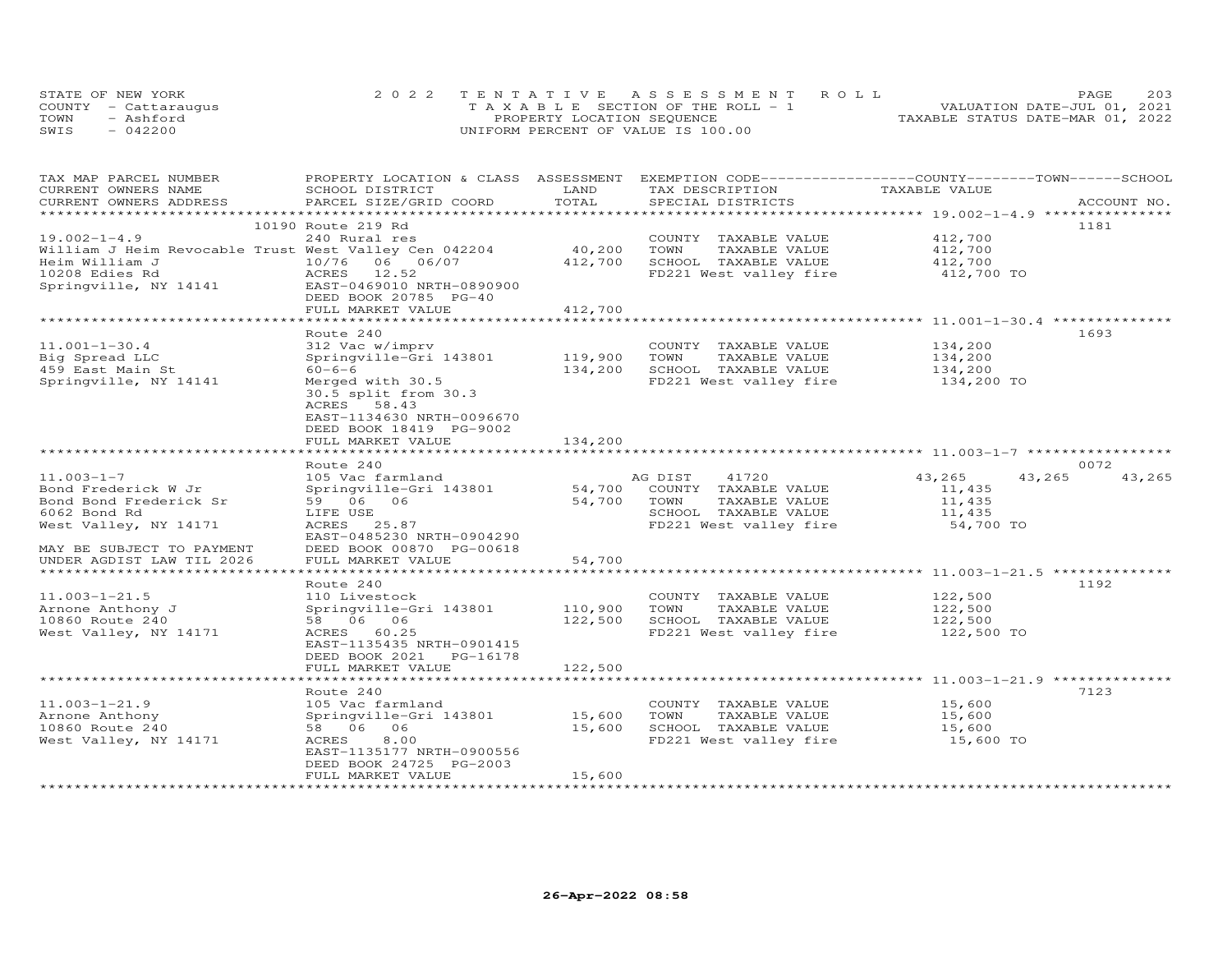| STATE OF NEW YORK    |  | 2022 TENTATIVE ASSESSMENT ROLL        |  |  |                                  | <b>PAGE</b> | 204 |
|----------------------|--|---------------------------------------|--|--|----------------------------------|-------------|-----|
| COUNTY - Cattaraugus |  | T A X A B L E SECTION OF THE ROLL - 1 |  |  | VALUATION DATE-JUL 01, 2021      |             |     |
| TOWN<br>- Ashford    |  | PROPERTY LOCATION SEQUENCE            |  |  | TAXABLE STATUS DATE-MAR 01, 2022 |             |     |
| $-042200$<br>SWIS    |  | UNIFORM PERCENT OF VALUE IS 100.00    |  |  |                                  |             |     |

| TAX MAP PARCEL NUMBER<br>CURRENT OWNERS NAME | PROPERTY LOCATION & CLASS ASSESSMENT<br>SCHOOL DISTRICT                                      | LAND       | EXEMPTION CODE-----------------COUNTY-------TOWN------SCHOOL<br>TAX DESCRIPTION | TAXABLE VALUE |             |
|----------------------------------------------|----------------------------------------------------------------------------------------------|------------|---------------------------------------------------------------------------------|---------------|-------------|
| CURRENT OWNERS ADDRESS                       | PARCEL SIZE/GRID COORD                                                                       | TOTAL      | SPECIAL DISTRICTS                                                               |               | ACCOUNT NO. |
| *************************                    |                                                                                              |            |                                                                                 |               |             |
|                                              | Route 240                                                                                    |            |                                                                                 |               | 0472        |
| $11.003 - 1 - 25$                            | 314 Rural vac<10                                                                             |            | COUNTY TAXABLE VALUE                                                            | 28,300        |             |
| Levan Jerome                                 | Springville-Gri 143801                                                                       | 28,300     | TOWN<br>TAXABLE VALUE                                                           | 28,300        |             |
| 84 Fair Oak Ln                               | 59 06 06                                                                                     | 28,300     | SCHOOL TAXABLE VALUE                                                            | 28,300        |             |
| Cheektowaga, NY 14227                        | ACRES<br>7.74<br>EAST-1134304 NRTH-0902181<br>DEED BOOK 828<br>PG-00441<br>FULL MARKET VALUE | 28,300     | FD221 West valley fire                                                          | 28,300 TO     |             |
|                                              | ***********************                                                                      | ********** |                                                                                 |               |             |
|                                              | Route 240                                                                                    |            |                                                                                 |               | 0904        |
| $11.003 - 1 - 27.1$                          | 105 Vac farmland                                                                             |            | COUNTY TAXABLE VALUE                                                            | 4,400         |             |
| Emerson Donald R                             | Springville-Gri 143801                                                                       | 4,400      | TOWN<br>TAXABLE VALUE                                                           | 4,400         |             |
| Emerson Anna M                               | 59 06 06                                                                                     | 4,400      | SCHOOL TAXABLE VALUE                                                            | 4,400         |             |
| 6069 Thomas Corners Rd                       | ACRES<br>6.50                                                                                |            | FD221 West valley fire                                                          | 4,400 TO      |             |
| West Valley, NY 14171                        | EAST-1132890 NRTH-0902284<br>DEED BOOK 00920 PG-00425<br>FULL MARKET VALUE                   | 4,400      |                                                                                 |               |             |
|                                              |                                                                                              | ********** |                                                                                 |               |             |
|                                              | Route 240                                                                                    |            |                                                                                 |               | 0543        |
| $11.003 - 2 - 3.1$                           | 322 Rural vac>10                                                                             |            | COUNTY TAXABLE VALUE                                                            | 63,700        |             |
| Cappola Daniel                               | Springville-Gri 143801                                                                       | 63,700     | TOWN<br>TAXABLE VALUE                                                           | 63,700        |             |
| 12140 Townsend Rd                            | 58 06 06                                                                                     | 63,700     | SCHOOL TAXABLE VALUE                                                            | 63,700        |             |
| Springville, NY 14141                        | ACRES 26.20<br>EAST-1135189 NRTH-0899101<br>DEED BOOK 20210 PG-4055                          |            | FD221 West valley fire                                                          | 63,700 TO     |             |
|                                              | FULL MARKET VALUE                                                                            | 63,700     |                                                                                 |               |             |
|                                              |                                                                                              |            |                                                                                 |               |             |
|                                              | Route 240                                                                                    |            |                                                                                 |               | 1205        |
| $11.003 - 2 - 3.2$                           | 322 Rural vac>10                                                                             |            | COUNTY TAXABLE VALUE                                                            | 75,000        |             |
| Paolini Tara                                 | Springville-Gri 143801                                                                       | 75,000     | TOWN<br>TAXABLE VALUE                                                           | 75,000        |             |
| 38 Livingston Pkwy                           | 58 06 06                                                                                     | 75,000     | SCHOOL TAXABLE VALUE                                                            | 75,000        |             |
| Amherst, NY 14226                            | ACRES 37.95<br>EAST-1135201 NRTH-0898419<br>DEED BOOK 18498 PG-9003<br>FULL MARKET VALUE     | 75,000     | FD221 West valley fire                                                          | 75,000 TO     |             |
|                                              |                                                                                              |            |                                                                                 |               |             |
|                                              | Route 240                                                                                    |            |                                                                                 |               | 1660        |
| $11.003 - 2 - 3.4$                           | 322 Rural vac>10                                                                             |            | COUNTY TAXABLE VALUE                                                            | 55,600        |             |
| Panus Timothy J                              | West Valley Cen 042204                                                                       | 55,600     | TOWN<br>TAXABLE VALUE                                                           | 55,600        |             |
| Kowalski Jill M                              | 58,6,6                                                                                       | 55,600     | SCHOOL TAXABLE VALUE                                                            | 55,600        |             |
| 10858 Nys Rte 240                            | ACRES 19.95                                                                                  |            | FD221 West valley fire                                                          | 55,600 TO     |             |
| West Valley, NY 14171                        | EAST-1135172 NRTH-0899540<br>DEED BOOK 15517 PG-4001                                         |            |                                                                                 |               |             |
| *******************                          | FULL MARKET VALUE                                                                            | 55,600     |                                                                                 |               |             |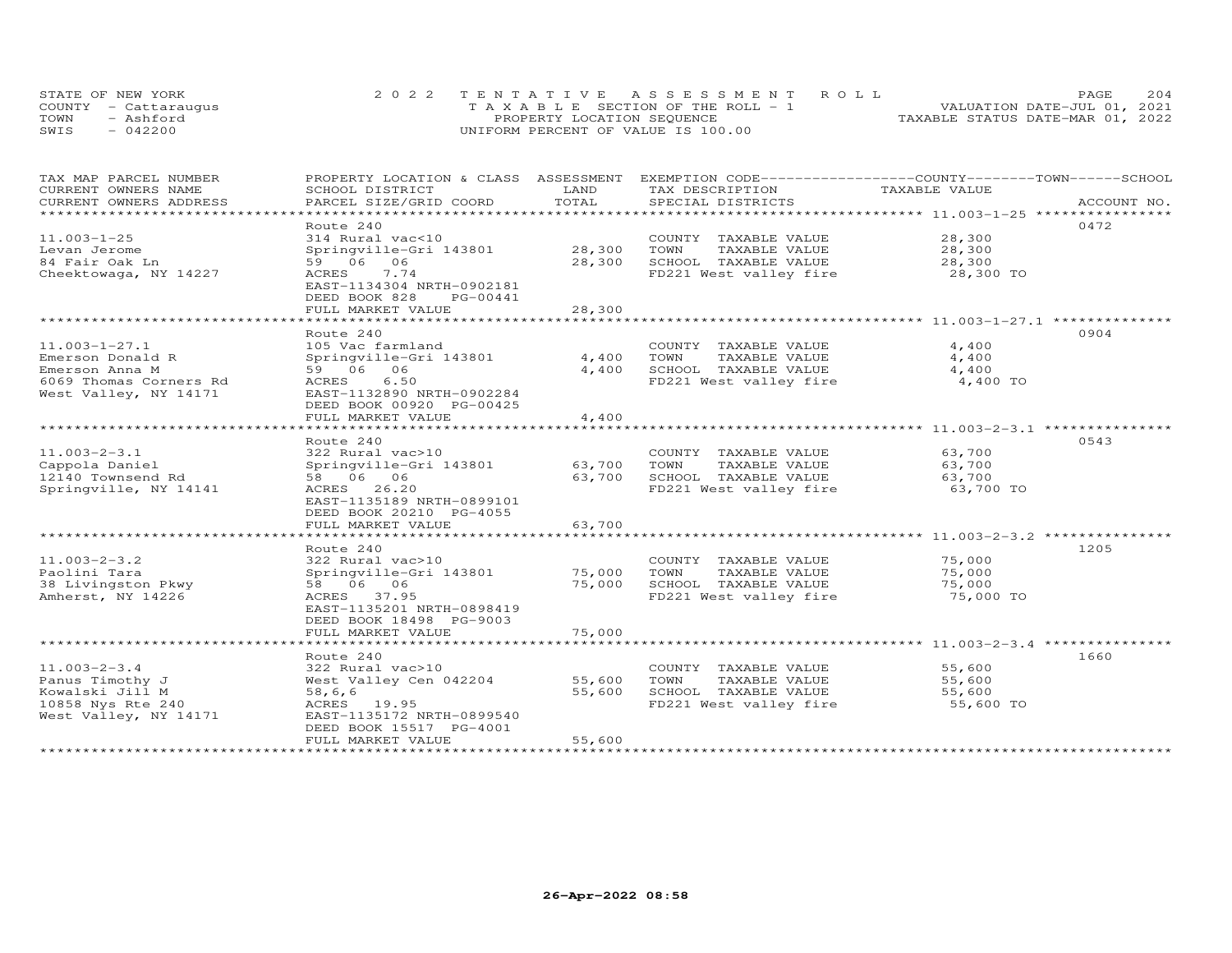|      | STATE OF NEW YORK    | 2022 TENTATIVE ASSESSMENT ROLL     | <b>PAGE</b>                      | 205 |
|------|----------------------|------------------------------------|----------------------------------|-----|
|      | COUNTY - Cattaraugus | TAXABLE SECTION OF THE ROLL - 1    | VALUATION DATE-JUL 01, 2021      |     |
| TOWN | - Ashford            | PROPERTY LOCATION SEQUENCE         | TAXABLE STATUS DATE-MAR 01, 2022 |     |
| SWIS | $-042200$            | UNIFORM PERCENT OF VALUE IS 100.00 |                                  |     |

| TAX MAP PARCEL NUMBER                                |                                    |                     | PROPERTY LOCATION & CLASS ASSESSMENT EXEMPTION CODE----------------COUNTY-------TOWN------SCHOOL |                                                              |                |             |
|------------------------------------------------------|------------------------------------|---------------------|--------------------------------------------------------------------------------------------------|--------------------------------------------------------------|----------------|-------------|
| CURRENT OWNERS NAME                                  | SCHOOL DISTRICT                    | LAND                | TAX DESCRIPTION                                                                                  | TAXABLE VALUE                                                |                |             |
| CURRENT OWNERS ADDRESS<br>************************** | PARCEL SIZE/GRID COORD             | TOTAL               | SPECIAL DISTRICTS                                                                                |                                                              |                | ACCOUNT NO. |
|                                                      |                                    |                     |                                                                                                  |                                                              |                |             |
| $11.003 - 2 - 4$                                     | Route 240<br>105 Vac farmland      |                     |                                                                                                  | 72,357                                                       | 0542<br>72,357 |             |
|                                                      |                                    |                     | AG DISTOUT 41730<br>206,300 COUNTY TAXABLE VALUE                                                 |                                                              |                | 72,357      |
| Nelson Nicholas D<br>10695 Route 240                 | West Valley Cen 042204<br>52 06 06 | 206,300             | TOWN<br>TAXABLE VALUE                                                                            | 133,943<br>133,943                                           |                |             |
| West Valley, NY 14171                                | ACRES 153.91                       |                     | SCHOOL TAXABLE VALUE                                                                             | 133,943                                                      |                |             |
|                                                      | EAST-1137962 NRTH-0899308          |                     | FD221 West valley fire                                                                           | 206,300 TO                                                   |                |             |
| MAY BE SUBJECT TO PAYMENT                            | DEED BOOK 20210 PG-1725            |                     |                                                                                                  |                                                              |                |             |
| UNDER AGDIST LAW TIL 2029                            | FULL MARKET VALUE                  | 206,300             |                                                                                                  |                                                              |                |             |
| ******************************                       | *******************                | <b>+++++++++++</b>  |                                                                                                  | .***************************** 11.003-2-12.1 *************** |                |             |
|                                                      | Route 240                          |                     |                                                                                                  |                                                              | 0856           |             |
| $11.003 - 2 - 12.1$                                  | 105 Vac farmland                   |                     | COUNTY TAXABLE VALUE                                                                             | 88,800                                                       |                |             |
| Vallon Justin                                        | West Valley Cen 042204             | 88,800              | TOWN<br>TAXABLE VALUE                                                                            | 88,800                                                       |                |             |
| Vallon Mary Lee                                      | 51/6/6                             | 88,800              | SCHOOL TAXABLE VALUE                                                                             | 88,800                                                       |                |             |
| 2 Tudor City Pl Apt 10BS                             | ACRES 49.10                        |                     | FD221 West valley fire                                                                           | 88,800 TO                                                    |                |             |
| New York, NY 10017                                   | EAST-1137038 NRTH-0897286          |                     |                                                                                                  |                                                              |                |             |
|                                                      | DEED BOOK 2631 PG-2009             |                     |                                                                                                  |                                                              |                |             |
|                                                      | FULL MARKET VALUE                  | 88,800              |                                                                                                  |                                                              |                |             |
|                                                      |                                    | ******************* |                                                                                                  |                                                              |                |             |
|                                                      | Route 240                          |                     |                                                                                                  |                                                              | 1582           |             |
| $11.003 - 2 - 12.2$                                  | 312 Vac w/imprv                    |                     | COUNTY TAXABLE VALUE                                                                             | 96,600                                                       |                |             |
| Gentner Millard C                                    | West Valley Cen 042204             | 42,100              | TOWN<br>TAXABLE VALUE                                                                            | 96,600                                                       |                |             |
| 8870 Nys Rte 240                                     | 51 06 06                           | 96,600              | SCHOOL TAXABLE VALUE                                                                             | 96,600                                                       |                |             |
| West Valley, NY 14171                                | ACRES 16.40                        |                     | FD221 West valley fire                                                                           | 96,600 TO                                                    |                |             |
|                                                      | EAST-1136505 NRTH-0894869          |                     |                                                                                                  |                                                              |                |             |
|                                                      | DEED BOOK 2500 PG-3002             |                     |                                                                                                  |                                                              |                |             |
|                                                      | FULL MARKET VALUE                  | 96,600              |                                                                                                  |                                                              |                |             |
|                                                      |                                    |                     |                                                                                                  |                                                              |                |             |
|                                                      | Route 240                          |                     |                                                                                                  |                                                              | 1584           |             |
| $11.003 - 2 - 12.4$                                  | 105 Vac farmland                   |                     | COUNTY TAXABLE VALUE                                                                             | 22,700                                                       |                |             |
| Spross Gregory                                       | West Valley Cen 042204             |                     | 22,700 TOWN<br>TAXABLE VALUE                                                                     | 22,700                                                       |                |             |
| 10542 Route 240                                      | 51/ 06 06                          | 22,700              | SCHOOL TAXABLE VALUE                                                                             | 22,700                                                       |                |             |
| West Valley, NY 14171                                | ACRES 19.75                        |                     | FD221 West valley fire                                                                           | 22,700 TO                                                    |                |             |
|                                                      | EAST-1137260 NRTH-0895986          |                     |                                                                                                  |                                                              |                |             |
|                                                      | DEED BOOK 20190 PG-7056            |                     |                                                                                                  |                                                              |                |             |
|                                                      | FULL MARKET VALUE                  | 22,700              |                                                                                                  |                                                              |                |             |
|                                                      |                                    |                     |                                                                                                  |                                                              | 1656           |             |
| $11.003 - 2 - 12.5$                                  | Route 240<br>314 Rural vac<10      |                     | COUNTY TAXABLE VALUE                                                                             | 26,400                                                       |                |             |
| Green Arthur W Jr                                    | West Valley Cen 042204             | 26,400              | TAXABLE VALUE<br>TOWN                                                                            | 26,400                                                       |                |             |
| Green Mary E                                         | 51 6 6                             | 26,400              | SCHOOL TAXABLE VALUE                                                                             | 26,400                                                       |                |             |
| 9127 NYS Rte 240                                     | ACRES<br>9.85                      |                     | FD221 West valley fire                                                                           | 26,400 TO                                                    |                |             |
| West Valley, NY 14171                                | EAST-1136892 NRTH-0894777          |                     |                                                                                                  |                                                              |                |             |
|                                                      | DEED BOOK 10800 PG-4001            |                     |                                                                                                  |                                                              |                |             |
|                                                      | FULL MARKET VALUE                  | 26,400              |                                                                                                  |                                                              |                |             |
|                                                      |                                    |                     |                                                                                                  |                                                              |                |             |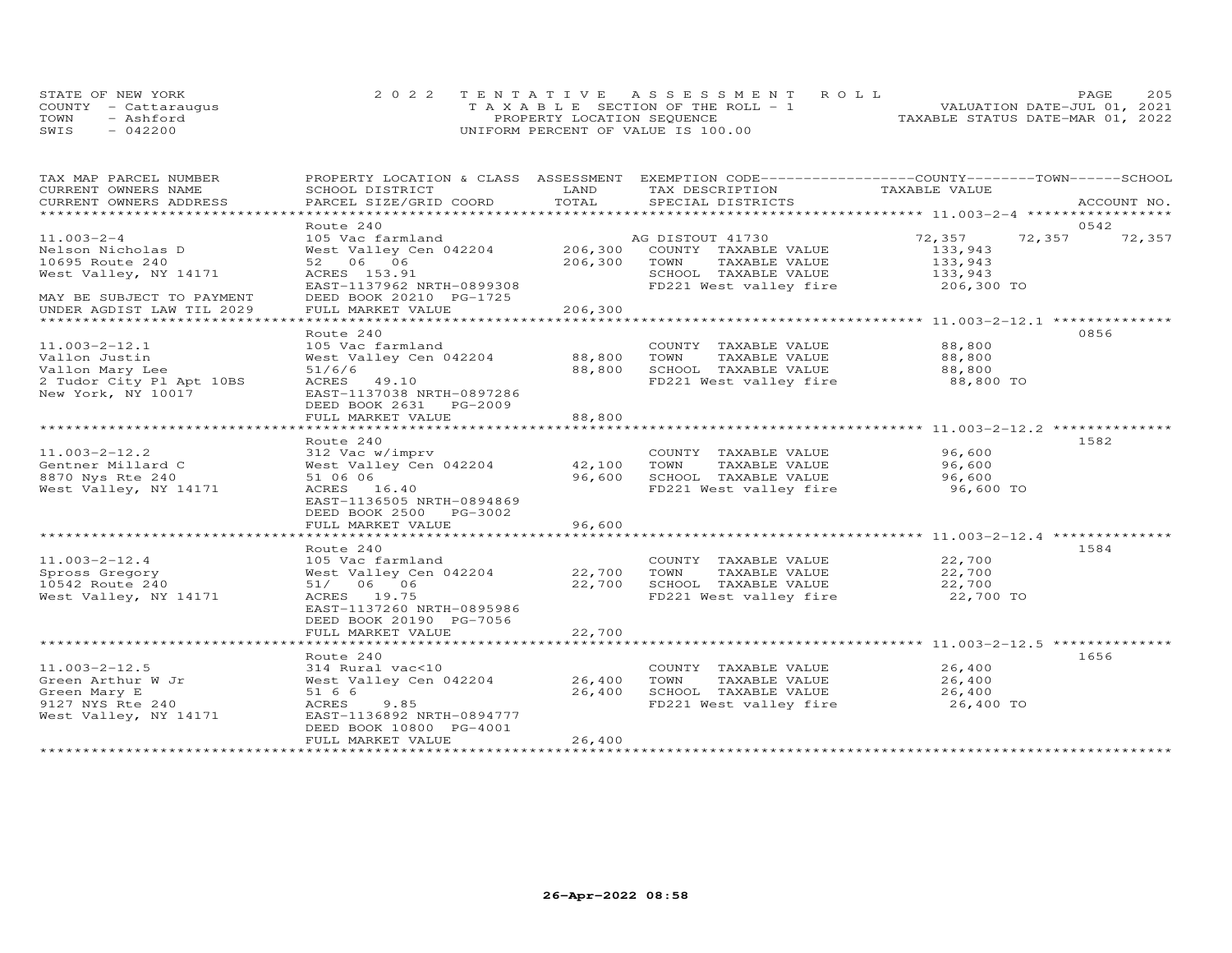| STATE OF NEW YORK    | 2022 TENTATIVE ASSESSMENT ROLL     | <b>PAGE</b>                      | 206 |
|----------------------|------------------------------------|----------------------------------|-----|
| COUNTY - Cattarauqus | TAXABLE SECTION OF THE ROLL - 1    | VALUATION DATE-JUL 01, 2021      |     |
| TOWN<br>- Ashford    | PROPERTY LOCATION SEQUENCE         | TAXABLE STATUS DATE-MAR 01, 2022 |     |
| $-042200$<br>SWIS    | UNIFORM PERCENT OF VALUE IS 100.00 |                                  |     |

| TAX MAP PARCEL NUMBER<br>CURRENT OWNERS NAME | PROPERTY LOCATION & CLASS ASSESSMENT<br>SCHOOL DISTRICT                                            | LAND                     | EXEMPTION CODE-----------------COUNTY-------TOWN-----SCHOOL<br>TAX DESCRIPTION | TAXABLE VALUE    |             |
|----------------------------------------------|----------------------------------------------------------------------------------------------------|--------------------------|--------------------------------------------------------------------------------|------------------|-------------|
| CURRENT OWNERS ADDRESS                       | PARCEL SIZE/GRID COORD                                                                             | TOTAL                    | SPECIAL DISTRICTS                                                              |                  | ACCOUNT NO. |
| *********************                        |                                                                                                    |                          |                                                                                |                  |             |
| $11.003 - 2 - 13.1$                          | Route 240<br>314 Rural vac<10                                                                      |                          | COUNTY TAXABLE VALUE                                                           | 16,000           | 0845        |
| Bock Gregory M                               | West Valley Cen 042204                                                                             | 16,000                   | TOWN<br>TAXABLE VALUE                                                          | 16,000           |             |
| Bock Beth Ann                                | 57 06 06                                                                                           | 16,000                   | SCHOOL TAXABLE VALUE                                                           | 16,000           |             |
| 10574 Nys Rte 240<br>West Valley, NY 14171   | 2.60<br>ACRES<br>EAST-1135291 NRTH-0896202<br>DEED BOOK 880<br>PG-00432                            |                          | FD221 West valley fire                                                         | 16,000 TO        |             |
|                                              | FULL MARKET VALUE<br>**********************                                                        | 16,000<br>************** |                                                                                |                  |             |
|                                              | Route 240                                                                                          |                          |                                                                                |                  | 1163        |
| $11.003 - 2 - 13.3$                          | 312 Vac w/imprv                                                                                    |                          | COUNTY TAXABLE VALUE                                                           | 28,100           |             |
| Gentner Millard C                            | West Valley Cen 042204                                                                             | 21,600                   | TOWN<br>TAXABLE VALUE                                                          | 28,100           |             |
| 8870 Nys Rte 240                             | 57 06 06                                                                                           | 28,100                   | SCHOOL TAXABLE VALUE                                                           | 28,100           |             |
| West Valley, NY 14171                        | ACRES<br>4.85                                                                                      |                          | FD221 West valley fire                                                         | 28,100 TO        |             |
|                                              | EAST-1135655 NRTH-0895585<br>DEED BOOK 2500 PG-3002                                                |                          |                                                                                |                  |             |
|                                              | FULL MARKET VALUE                                                                                  | 28,100                   |                                                                                |                  |             |
|                                              | Route 240                                                                                          |                          |                                                                                |                  | 1717        |
| $11.003 - 2 - 13.4$                          | 105 Vac farmland                                                                                   |                          | COUNTY TAXABLE VALUE                                                           | 43,100           |             |
| Boshart James J                              | West Valley Cen 042204                                                                             | 43,100                   | TAXABLE VALUE<br>TOWN                                                          | 43,100           |             |
| Boshart Laurie A                             | 57 06 06                                                                                           | 43,100                   | SCHOOL TAXABLE VALUE                                                           | 43,100           |             |
| 10599 NYS Route 240<br>West Valley, NY 14171 | Com 11.003-2-13.4 & 12.6<br>ACRES<br>23.75<br>EAST-1135723 NRTH-0895074<br>DEED BOOK 30598 PG-7001 |                          | FD221 West valley fire                                                         | 43,100 TO        |             |
|                                              | FULL MARKET VALUE                                                                                  | 43,100                   |                                                                                |                  |             |
|                                              | **************************<br>Route 240                                                            | ***********              |                                                                                |                  | 1716        |
| $11.003 - 2 - 13.5$                          | 314 Rural vac<10                                                                                   |                          | COUNTY TAXABLE VALUE                                                           | 13,100           |             |
| Gentner Millard C                            | West Valley Cen 042204                                                                             | 13,100                   | TOWN<br>TAXABLE VALUE                                                          | 13,100           |             |
| 8870 Nys Rte 240                             | 57 06 06                                                                                           | 13,100                   | SCHOOL TAXABLE VALUE                                                           | 13,100           |             |
| West Valley, NY 14171                        | ACRES<br>4.00<br>EAST-1136123 NRTH-0894504<br>DEED BOOK 2500 PG-3002                               |                          | FD221 West valley fire                                                         | 13,100 TO        |             |
|                                              | FULL MARKET VALUE                                                                                  | 13,100                   |                                                                                |                  |             |
|                                              |                                                                                                    |                          |                                                                                |                  |             |
|                                              | Route 240                                                                                          |                          |                                                                                |                  | 1588        |
| $11.003 - 2 - 18.4$<br>Courtney Richard      | 322 Rural vac>10<br>Springville-Gri 143801                                                         | 36,400                   | COUNTY TAXABLE VALUE<br>TOWN<br>TAXABLE VALUE                                  | 36,400<br>36,400 |             |
| 10626 Route 240                              | $57 - 6 - 6$                                                                                       | 36,400                   | SCHOOL TAXABLE VALUE                                                           | 36,400           |             |
| West Valley, NY 14171                        | ACRES 12.85<br>EAST-1134711 NRTH-0896688                                                           |                          | FD221 West valley fire                                                         | 36,400 TO        |             |
|                                              | DEED BOOK 2019<br>PG-12612<br>FULL MARKET VALUE                                                    | 36,400                   |                                                                                |                  |             |
|                                              | *******************                                                                                |                          |                                                                                |                  |             |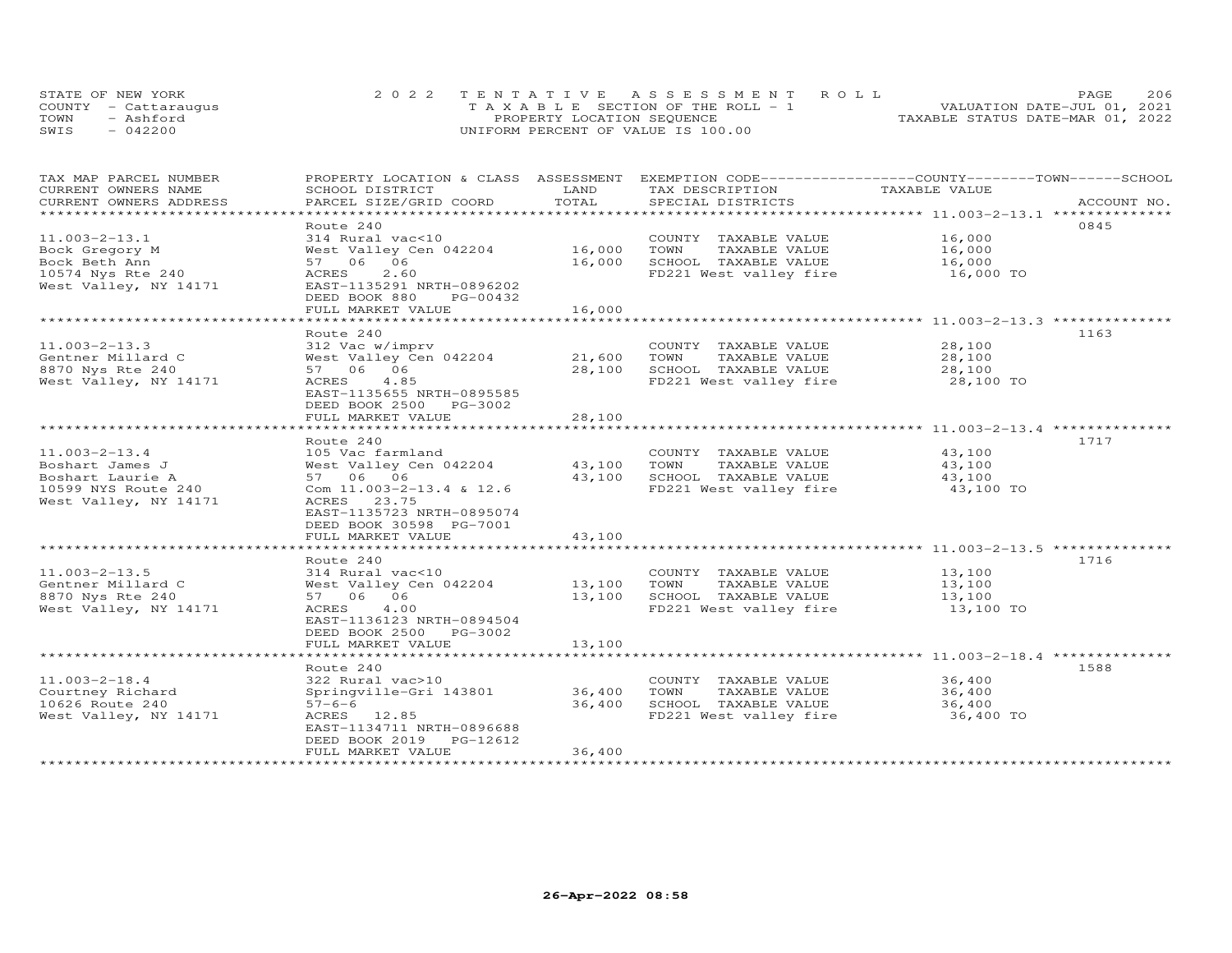| STATE OF NEW YORK    | 2022 TENTATIVE ASSESSMENT ROLL        | 207<br>PAGE.                     |
|----------------------|---------------------------------------|----------------------------------|
| COUNTY - Cattaraugus | T A X A B L E SECTION OF THE ROLL - 1 | VALUATION DATE-JUL 01, 2021      |
| TOWN<br>- Ashford    | PROPERTY LOCATION SEQUENCE            | TAXABLE STATUS DATE-MAR 01, 2022 |
| $-042200$<br>SWIS    | UNIFORM PERCENT OF VALUE IS 100.00    |                                  |

| TAX MAP PARCEL NUMBER<br>CURRENT OWNERS NAME            | PROPERTY LOCATION & CLASS ASSESSMENT<br>SCHOOL DISTRICT                   | LAND       | EXEMPTION CODE------------------COUNTY-------TOWN------SCHOOL<br>TAX DESCRIPTION | TAXABLE VALUE                                 |                  |
|---------------------------------------------------------|---------------------------------------------------------------------------|------------|----------------------------------------------------------------------------------|-----------------------------------------------|------------------|
| CURRENT OWNERS ADDRESS<br>***************************** | PARCEL SIZE/GRID COORD                                                    | TOTAL      | SPECIAL DISTRICTS                                                                |                                               | ACCOUNT NO.      |
|                                                         | Route 240                                                                 |            |                                                                                  |                                               | 1015             |
| $20.001 - 1 - 7.1$                                      | 312 Vac w/imprv                                                           |            | COUNTY TAXABLE VALUE                                                             | 18,600                                        |                  |
| Mathien David M                                         | West Valley Cen 042204                                                    | 2,800      | TOWN<br>TAXABLE VALUE                                                            | 18,600                                        |                  |
| 10299 Rte 240                                           | 50 06 06                                                                  | 18,600     | SCHOOL TAXABLE VALUE                                                             | 18,600                                        |                  |
| West Valley, NY 14171                                   | ACRES<br>1.10<br>EAST-1139130 NRTH-0892105<br>DEED BOOK 00930 PG-00999    |            | FD221 West valley fire                                                           | 18,600 TO                                     |                  |
|                                                         | FULL MARKET VALUE<br>****************************                         | 18,600     |                                                                                  |                                               |                  |
|                                                         | Route 240                                                                 |            |                                                                                  |                                               | 1617             |
| $20.001 - 1 - 11.4$                                     | 314 Rural vac<10                                                          |            | COUNTY TAXABLE VALUE                                                             | 23,300                                        |                  |
| Baker James                                             | West Valley Cen 042204                                                    | 23,300     | TOWN<br>TAXABLE VALUE                                                            | 23,300                                        |                  |
| Baker Holly                                             | 43,50,6,6                                                                 | 23,300     | SCHOOL TAXABLE VALUE                                                             | 23,300                                        |                  |
| 44 Melrose Rd                                           | ACRES<br>5.95                                                             |            | FD221 West valley fire                                                           | 23,300 TO                                     |                  |
| Williamsville, NY 14221                                 | EAST-1140457 NRTH-0890744<br>DEED BOOK 17340 PG-2001<br>FULL MARKET VALUE | 23,300     |                                                                                  |                                               |                  |
|                                                         | **********************                                                    | ********** |                                                                                  | ********************* 20.001-1-24 *********** |                  |
|                                                         | Route 240                                                                 |            |                                                                                  |                                               | 0349             |
| $20.001 - 1 - 24$                                       | 322 Rural vac>10                                                          |            | COUNTY TAXABLE VALUE                                                             | 43,700                                        |                  |
| Harrigan Charles M Jr                                   | West Valley Cen 042204                                                    | 43,700     | TOWN<br>TAXABLE VALUE                                                            | 43,700                                        |                  |
| 5374 Hillview Dr                                        | 49 06 06                                                                  | 43,700     | SCHOOL TAXABLE VALUE                                                             | 43,700                                        |                  |
| West Valley, NY 14171                                   | ACRES 18.23<br>EAST-1139719 NRTH-0888775<br>DEED BOOK 450<br>PG-00160     |            | FD221 West valley fire                                                           | 43,700 TO                                     |                  |
|                                                         | FULL MARKET VALUE                                                         | 43,700     |                                                                                  |                                               |                  |
|                                                         |                                                                           |            |                                                                                  |                                               |                  |
|                                                         | Route 240                                                                 |            |                                                                                  |                                               | 0643             |
| $20.001 - 1 - 26$                                       | 322 Rural vac>10                                                          |            | COUNTY TAXABLE VALUE                                                             | 54,400                                        |                  |
| Harrigan Charles M Jr                                   | West Valley Cen 042204                                                    | 54,400     | TOWN<br>TAXABLE VALUE                                                            | 54,400                                        |                  |
| 5374 Hillview Dr                                        | 49 06 06                                                                  | 54,400     | SCHOOL TAXABLE VALUE                                                             | 54,400                                        |                  |
| West Valley, NY 14171                                   | ACRES 39.20<br>EAST-1139613 NRTH-0887317<br>DEED BOOK 00865 PG-00578      |            | FD221 West valley fire                                                           | 54,400 TO                                     |                  |
|                                                         | FULL MARKET VALUE                                                         | 54,400     |                                                                                  |                                               |                  |
|                                                         | Route 240                                                                 |            |                                                                                  |                                               | 1700             |
| $20.003 - 1 - 22.2$                                     | 105 Vac farmland                                                          |            | AG DIST<br>41720                                                                 | 12,379                                        | 12,379<br>12,379 |
| Skinner Wilma J                                         | West Valley Cen 042204                                                    | 16,500     | COUNTY TAXABLE VALUE                                                             | 4,121                                         |                  |
| 9686 NYS Rte 240                                        | 47/5/6                                                                    | 16,500     | TOWN<br>TAXABLE VALUE                                                            | 4,121                                         |                  |
| West Valley, NY 14171                                   | 8.30<br>ACRES                                                             |            | SCHOOL TAXABLE VALUE                                                             | 4,121                                         |                  |
|                                                         | EAST-1127556 NRTH-0882105                                                 |            | FD221 West valley fire                                                           | 16,500 TO                                     |                  |
| MAY BE SUBJECT TO PAYMENT<br>UNDER AGDIST LAW TIL 2026  | DEED BOOK 20058 PG-5001<br>FULL MARKET VALUE                              | 16,500     |                                                                                  |                                               |                  |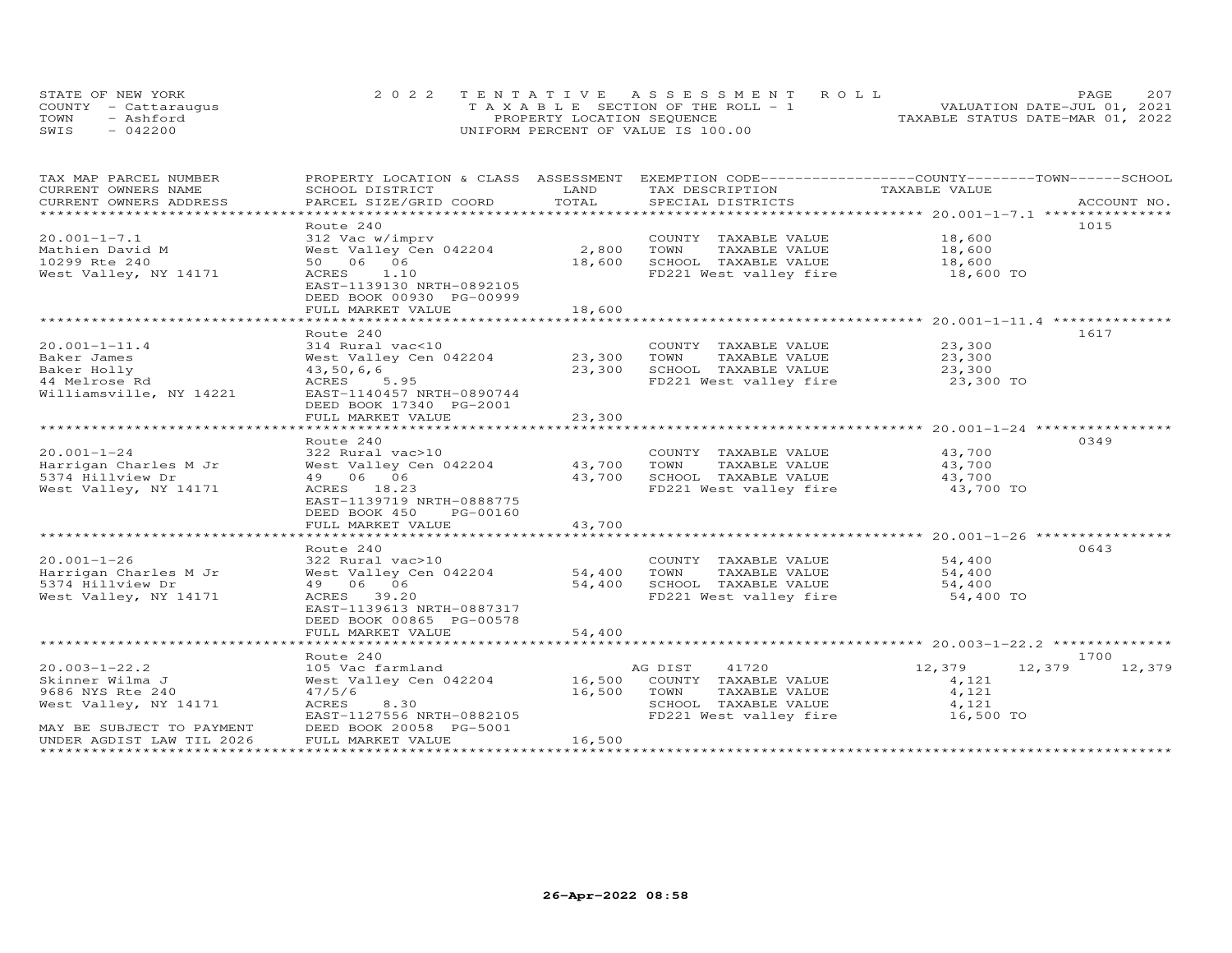|      | STATE OF NEW YORK    | 2022 TENTATIVE ASSESSMENT ROLL     | 208<br>PAGE.                     |
|------|----------------------|------------------------------------|----------------------------------|
|      | COUNTY - Cattaraugus | TAXABLE SECTION OF THE ROLL - 1    | VALUATION DATE-JUL 01, 2021      |
| TOWN | - Ashford            | PROPERTY LOCATION SEQUENCE         | TAXABLE STATUS DATE-MAR 01, 2022 |
| SWIS | $-042200$            | UNIFORM PERCENT OF VALUE IS 100.00 |                                  |

| TAX MAP PARCEL NUMBER<br>CURRENT OWNERS NAME | PROPERTY LOCATION & CLASS ASSESSMENT<br>SCHOOL DISTRICT | LAND                    | EXEMPTION CODE-----------------COUNTY-------TOWN------SCHOOL<br>TAX DESCRIPTION | TAXABLE VALUE                                          |             |
|----------------------------------------------|---------------------------------------------------------|-------------------------|---------------------------------------------------------------------------------|--------------------------------------------------------|-------------|
| CURRENT OWNERS ADDRESS                       | PARCEL SIZE/GRID COORD                                  | TOTAL                   | SPECIAL DISTRICTS                                                               |                                                        | ACCOUNT NO. |
| *****************************                |                                                         |                         |                                                                                 |                                                        |             |
| $20.003 - 2 - 2.3$                           | Route 240<br>314 Rural vac<10                           |                         | COUNTY TAXABLE VALUE                                                            | 20,000                                                 | 1605        |
| Dash Gregory D                               | West Valley Cen 042204                                  | 20,000                  | TOWN<br>TAXABLE VALUE                                                           | 20,000                                                 |             |
| Dash Kathleen A                              | $24 - 5 - 6$                                            | 20,000                  | SCHOOL TAXABLE VALUE                                                            | 20,000                                                 |             |
| 106 Liberty Street                           | ACRES<br>4.35                                           |                         | FD221 West valley fire 20,000 TO                                                |                                                        |             |
| Arcade, NY 14009                             | EAST-1139868 NRTH-0885157                               |                         |                                                                                 |                                                        |             |
|                                              | DEED BOOK 24237 PG-3002                                 |                         |                                                                                 |                                                        |             |
|                                              | FULL MARKET VALUE                                       | 20,000                  |                                                                                 |                                                        |             |
|                                              |                                                         | * * * * * * * * * * * * |                                                                                 | ************************ 20.003-2-2.4 **************** |             |
|                                              | Route 240                                               |                         |                                                                                 |                                                        | 1644        |
| $20.003 - 2 - 2.4$                           | 323 Vacant rural                                        |                         | COUNTY TAXABLE VALUE                                                            | 37,500                                                 |             |
| Neumann Robert A                             | West Valley Cen 042204                                  | 37,500                  | TOWN<br>TAXABLE VALUE                                                           | 37,500                                                 |             |
| 9943 Nys Rte 240                             | 24, 5, 6                                                | 37,500                  | SCHOOL TAXABLE VALUE                                                            | 37,500                                                 |             |
| West Valley, NY 14171                        | ACRES 15.20                                             |                         | FD221 West valley fire 37,500 TO                                                |                                                        |             |
|                                              | EAST-1138922 NRTH-0884786                               |                         |                                                                                 |                                                        |             |
|                                              | DEED BOOK 9372 PG-8001                                  |                         |                                                                                 |                                                        |             |
|                                              | FULL MARKET VALUE                                       | 37,500<br>***********   |                                                                                 |                                                        |             |
|                                              | Route 240                                               |                         |                                                                                 |                                                        | 0120        |
| $20.003 - 2 - 3$                             | 314 Rural vac<10                                        |                         | COUNTY TAXABLE VALUE                                                            | 1,500                                                  |             |
| Conrad Robert P                              | West Valley Cen 042204                                  | 1,500                   | TOWN<br>TAXABLE VALUE                                                           | 1,500                                                  |             |
| 9793 Rte 240                                 | 24 05 06                                                | 1,500                   | SCHOOL TAXABLE VALUE                                                            | 1,500                                                  |             |
| West Valley, NY 14171                        | FRNT 135.00 DPTH 335.00                                 |                         | FD221 West valley fire                                                          | 1,500 TO                                               |             |
|                                              | EAST-1140312 NRTH-0883131                               |                         |                                                                                 |                                                        |             |
|                                              | DEED BOOK 703<br>PG-00537                               |                         |                                                                                 |                                                        |             |
|                                              | FULL MARKET VALUE                                       | 1,500                   |                                                                                 |                                                        |             |
|                                              |                                                         |                         |                                                                                 |                                                        |             |
|                                              | Route 240                                               |                         |                                                                                 |                                                        | 7119        |
| $20.003 - 2 - 4.3$                           | 311 Res vac land                                        |                         | COUNTY TAXABLE VALUE                                                            | 1,100                                                  |             |
| Conrad Robert P.                             | West Valley Cen 042204                                  | 1,100                   | TOWN<br>TAXABLE VALUE                                                           | 1,100                                                  |             |
| 9793 Route 240                               | 23 05 06<br>ACRES 0.45                                  | 1,100                   | SCHOOL TAXABLE VALUE<br>FD221 West valley fire                                  | 1,100<br>1,100 TO                                      |             |
| West Valley, NY 14171                        | EAST-1140235 NRTH-0882842                               |                         | LD226 West valley light                                                         | 1,100 TO                                               |             |
|                                              | DEED BOOK 23902 PG-1                                    |                         |                                                                                 |                                                        |             |
|                                              | FULL MARKET VALUE                                       | 1,100                   |                                                                                 |                                                        |             |
|                                              |                                                         |                         |                                                                                 |                                                        |             |
|                                              | Route 240                                               |                         |                                                                                 |                                                        | 1712        |
| $20.003 - 2 - 5.5$                           | 314 Rural vac<10                                        |                         | COUNTY TAXABLE VALUE                                                            | 1,100                                                  |             |
| Hebdon Kevin H. & Rachel A                   | West Valley Cen 042204                                  | 1,100                   | TOWN<br>TAXABLE VALUE                                                           | 1,100                                                  |             |
| 9745 Route 240                               | 23 05 06                                                | 1,100                   | SCHOOL TAXABLE VALUE                                                            | 1,100                                                  |             |
| West Valley, NY 14171                        | 30.00 DPTH 450.00<br>FRNT                               |                         | FD221 West valley fire<br>LD226 West valley light                               | 1,100 TO                                               |             |
|                                              | EAST-1140027 NRTH-0882758                               |                         |                                                                                 | 500 TO                                                 |             |
|                                              | DEED BOOK 20190 PG-5702                                 |                         |                                                                                 |                                                        |             |
|                                              | FULL MARKET VALUE                                       | 1,100                   |                                                                                 |                                                        |             |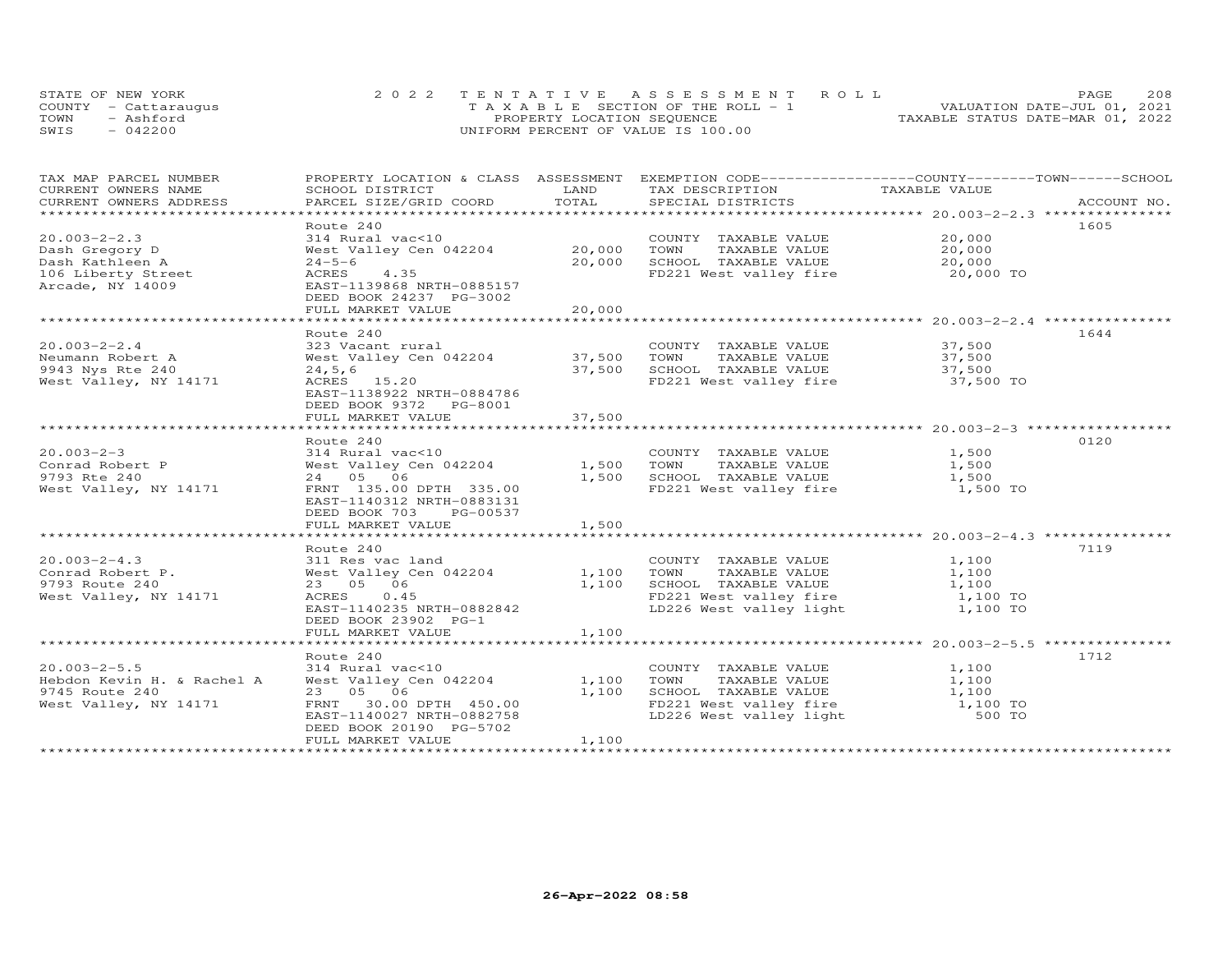| STATE OF NEW YORK    | 2022 TENTATIVE ASSESSMENT ROLL        | <b>PAGE</b>                      | 209 |
|----------------------|---------------------------------------|----------------------------------|-----|
| COUNTY - Cattaraugus | T A X A B L E SECTION OF THE ROLL - 1 | VALUATION DATE-JUL 01, 2021      |     |
| TOWN<br>- Ashford    | PROPERTY LOCATION SEQUENCE            | TAXABLE STATUS DATE-MAR 01, 2022 |     |
| $-042200$<br>SWIS    | UNIFORM PERCENT OF VALUE IS 100.00    |                                  |     |

| TAX MAP PARCEL NUMBER<br>CURRENT OWNERS NAME             | PROPERTY LOCATION & CLASS ASSESSMENT<br>SCHOOL DISTRICT | LAND           | EXEMPTION CODE-----------------COUNTY-------TOWN------SCHOOL<br>TAX DESCRIPTION | TAXABLE VALUE  |             |
|----------------------------------------------------------|---------------------------------------------------------|----------------|---------------------------------------------------------------------------------|----------------|-------------|
| CURRENT OWNERS ADDRESS<br>****************************** | PARCEL SIZE/GRID COORD                                  | TOTAL          | SPECIAL DISTRICTS                                                               |                | ACCOUNT NO. |
|                                                          |                                                         |                |                                                                                 |                |             |
| $20.003 - 2 - 11.2$                                      | Route 240<br>314 Rural vac<10                           |                | COUNTY TAXABLE VALUE                                                            | 1,200          | 1598        |
| Wypij Terrance                                           | West Valley Cen 042204                                  | 1,200          | TOWN<br>TAXABLE VALUE                                                           | 1,200          |             |
| 9579 Route 240                                           | 23 05 06                                                | 1,200          | SCHOOL TAXABLE VALUE                                                            | 1,200          |             |
| West Valley, NY 14171                                    | 0.46<br>ACRES                                           |                |                                                                                 | 1,200 TO       |             |
|                                                          | EAST-1140166 NRTH-0879401                               |                | FD221 West valley fire<br>LD226 West valley light                               | 500 TO         |             |
|                                                          | DEED BOOK 26144 PG-2003                                 |                |                                                                                 |                |             |
|                                                          | FULL MARKET VALUE                                       | 1,200          |                                                                                 |                |             |
|                                                          |                                                         |                |                                                                                 |                |             |
|                                                          | Route 240                                               |                |                                                                                 |                | 0885        |
| $20.003 - 2 - 17$                                        | 314 Rural vac<10                                        |                | COUNTY TAXABLE VALUE                                                            | 700            |             |
| Heller William M Jr                                      | West Valley Cen 042204                                  | 700            | TOWN<br>TAXABLE VALUE                                                           | 700            |             |
| 50 Glen Str                                              | LAND ONLY 06                                            | 700            | SCHOOL TAXABLE VALUE                                                            | 700            |             |
| Springville, NY 14141                                    | 1.000 WEST VALLEY                                       |                | FD221 West valley fire                                                          | 700 TO         |             |
|                                                          | FRNT 141.80 DPTH 100.00                                 |                |                                                                                 |                |             |
|                                                          | EAST-1140406 NRTH-0880278                               |                |                                                                                 |                |             |
|                                                          | DEED BOOK 30042 PG-5009                                 |                |                                                                                 |                |             |
|                                                          | FULL MARKET VALUE                                       | 700            |                                                                                 |                |             |
|                                                          |                                                         |                |                                                                                 |                |             |
|                                                          | Route 240                                               |                |                                                                                 |                | 0640        |
| $20.004 - 1 - 2.1$                                       | 322 Rural vac>10                                        |                | COUNTY TAXABLE VALUE                                                            | 122,200        |             |
| Williams Mary Lou                                        | West Valley Cen 042204 122,200                          |                | TOWN<br>TAXABLE VALUE                                                           | 122,200        |             |
| Williams B Lynn                                          | 16 05 06                                                | 122,200        | SCHOOL TAXABLE VALUE                                                            | 122,200        |             |
| 9854 Rte 240                                             | ACRES 70.45                                             |                | FD221 West valley fire                                                          | 122,200 TO     |             |
| West Valley, NY 14171                                    | EAST-1141242 NRTH-0885229                               |                |                                                                                 |                |             |
|                                                          | DEED BOOK 754<br>PG-00882                               |                |                                                                                 |                |             |
|                                                          | FULL MARKET VALUE                                       | 122,200        |                                                                                 |                |             |
|                                                          |                                                         |                |                                                                                 |                |             |
|                                                          | Route 240                                               |                |                                                                                 |                | 1304        |
| $20.004 - 1 - 2.2$                                       | 312 Vac w/imprv                                         |                | COUNTY TAXABLE VALUE                                                            | 8,600          |             |
| Baker James J<br>4293 Ridgeway Dr                        | West Valley Cen 042204<br>16/24 05 06                   | 2,200<br>8,600 | TOWN<br>TAXABLE VALUE<br>SCHOOL TAXABLE VALUE                                   | 8,600<br>8,600 |             |
| Los Alamos, NM 87544                                     | FRNT 190.00 DPTH 140.00                                 |                | FD221 West valley fire                                                          | 8,600 TO       |             |
|                                                          | EAST-1140492 NRTH-0884551                               |                |                                                                                 |                |             |
|                                                          | DEED BOOK 23553 PG-9001                                 |                |                                                                                 |                |             |
|                                                          | FULL MARKET VALUE                                       | 8,600          |                                                                                 |                |             |
|                                                          |                                                         |                |                                                                                 |                |             |
|                                                          | Route 240                                               |                |                                                                                 |                | 0144        |
| $20.004 - 1 - 43.1$                                      | 312 Vac w/imprv                                         |                | COUNTY TAXABLE VALUE                                                            | 32,300         |             |
| Parker Richard D                                         | West Valley Cen 042204                                  | 28,000         | TOWN<br>TAXABLE VALUE                                                           | 32,300         |             |
| 2112 Rosemont St                                         | 15 05 06                                                | 32,300         | SCHOOL TAXABLE VALUE                                                            | 32,300         |             |
| North Bellmore, NY 11710                                 | ACRES<br>7.90                                           |                | FD221 West valley fire                                                          | 32,300 TO      |             |
|                                                          | EAST-1141050 NRTH-0880620                               |                | LD226 West valley light                                                         | 19,380 TO      |             |
|                                                          | DEED BOOK 20210 PG-3813                                 |                |                                                                                 |                |             |
|                                                          | FULL MARKET VALUE                                       | 32,300         |                                                                                 |                |             |
|                                                          |                                                         |                |                                                                                 |                |             |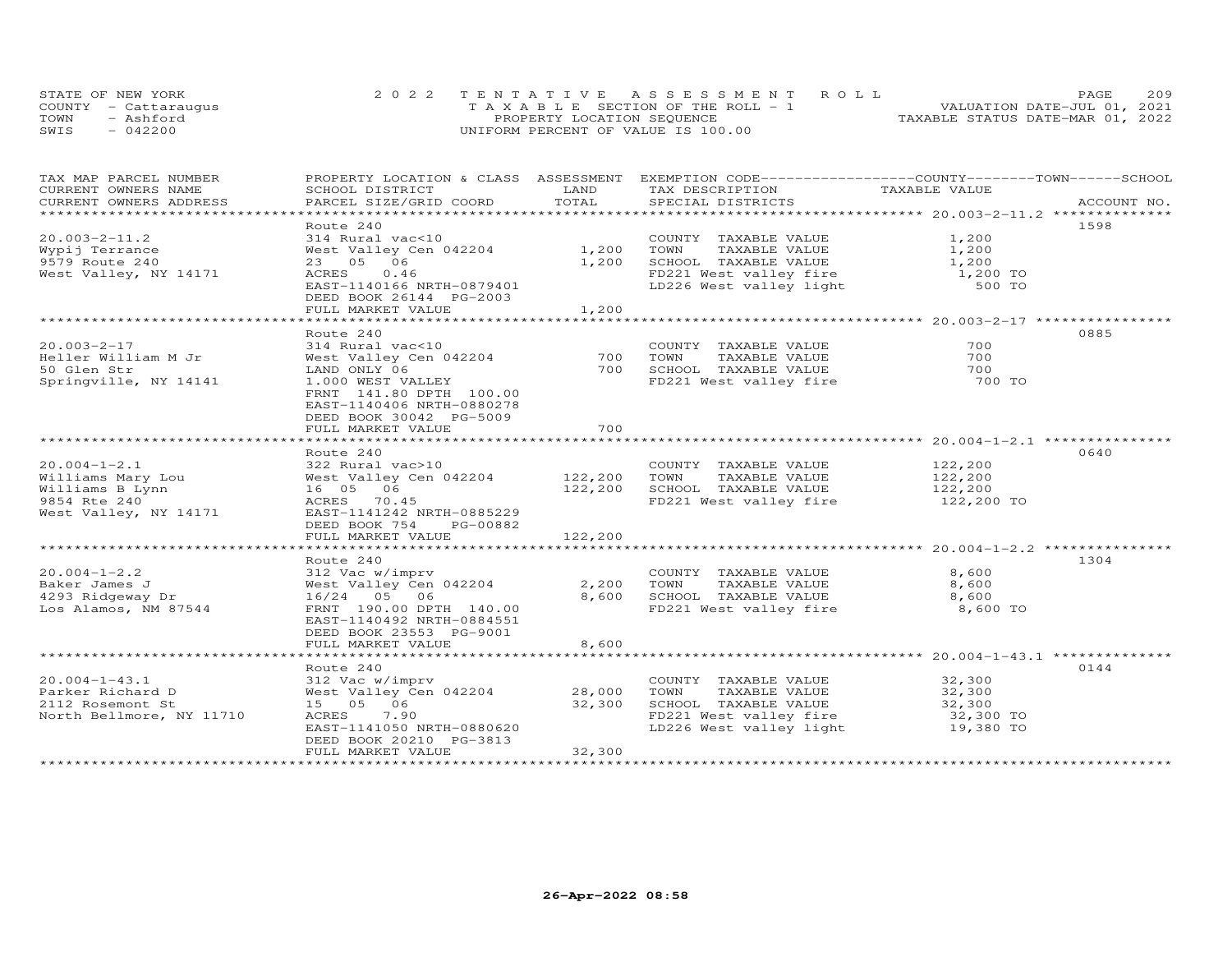| STATE OF NEW YORK    | 2022 TENTATIVE ASSESSMENT ROLL        |  |                                  | PAGE. | 210 |
|----------------------|---------------------------------------|--|----------------------------------|-------|-----|
| COUNTY - Cattarauqus | T A X A B L E SECTION OF THE ROLL - 1 |  | VALUATION DATE-JUL 01, 2021      |       |     |
| TOWN<br>- Ashford    | PROPERTY LOCATION SEQUENCE            |  | TAXABLE STATUS DATE-MAR 01, 2022 |       |     |
| SWIS<br>$-042200$    | UNIFORM PERCENT OF VALUE IS 100.00    |  |                                  |       |     |

| TAX MAP PARCEL NUMBER<br>CURRENT OWNERS NAME                                                                                                                                                                                         | SCHOOL DISTRICT                                     | LAND     | PROPERTY LOCATION & CLASS ASSESSMENT EXEMPTION CODE----------------COUNTY-------TOWN------SCHOOL                                                  |     |      |
|--------------------------------------------------------------------------------------------------------------------------------------------------------------------------------------------------------------------------------------|-----------------------------------------------------|----------|---------------------------------------------------------------------------------------------------------------------------------------------------|-----|------|
| CURRENT OWNERS ADDRESS                                                                                                                                                                                                               | PARCEL SIZE/GRID COORD TOTAL                        |          | TAX DESCRIPTION TAXABLE VALUE                                                                                                                     |     |      |
|                                                                                                                                                                                                                                      |                                                     |          |                                                                                                                                                   |     |      |
|                                                                                                                                                                                                                                      |                                                     |          |                                                                                                                                                   |     |      |
| $20.004 - 1 - 43.2$                                                                                                                                                                                                                  |                                                     |          |                                                                                                                                                   |     |      |
| Rinko Nicholas F                                                                                                                                                                                                                     |                                                     |          |                                                                                                                                                   |     |      |
| Rinko Patricia J                                                                                                                                                                                                                     |                                                     |          |                                                                                                                                                   |     |      |
| 9671 Route 240                                                                                                                                                                                                                       |                                                     |          |                                                                                                                                                   |     |      |
| West Valley, NY 14171                                                                                                                                                                                                                |                                                     |          |                                                                                                                                                   |     |      |
|                                                                                                                                                                                                                                      |                                                     |          |                                                                                                                                                   |     |      |
|                                                                                                                                                                                                                                      | DEED BOOK 20210 PG-2603                             |          |                                                                                                                                                   |     |      |
|                                                                                                                                                                                                                                      | FULL MARKET VALUE                                   | 900      |                                                                                                                                                   |     |      |
|                                                                                                                                                                                                                                      |                                                     |          |                                                                                                                                                   |     |      |
|                                                                                                                                                                                                                                      | Route 240                                           |          |                                                                                                                                                   |     | 0123 |
| $20.004 - 1 - 59.1$                                                                                                                                                                                                                  | 314 Rural vac<10                                    |          |                                                                                                                                                   | 500 |      |
|                                                                                                                                                                                                                                      |                                                     | SOO TOWN | COUNTY TAXABLE VALUE                                                                                                                              |     |      |
|                                                                                                                                                                                                                                      |                                                     |          |                                                                                                                                                   |     |      |
|                                                                                                                                                                                                                                      |                                                     |          | 500 TOWN TAXABLE VALUE<br>500 SCHOOL TAXABLE VALUE<br>500 SCHOOL TAXABLE VALUE<br>FD221 West valley fire 500 TO<br>LD226 West valley light 500 TO |     |      |
|                                                                                                                                                                                                                                      | FRNT 30.00 DPTH 255.00                              |          |                                                                                                                                                   |     |      |
|                                                                                                                                                                                                                                      | EAST-1140613 NRTH-0881691                           |          |                                                                                                                                                   |     |      |
|                                                                                                                                                                                                                                      | DEED BOOK 1018 PG-621                               |          |                                                                                                                                                   |     |      |
|                                                                                                                                                                                                                                      | FULL MARKET VALUE                                   | 500      |                                                                                                                                                   |     |      |
|                                                                                                                                                                                                                                      |                                                     |          |                                                                                                                                                   |     |      |
|                                                                                                                                                                                                                                      | Route 240                                           |          |                                                                                                                                                   |     | 1098 |
| $20.004 - 1 - 59.2$                                                                                                                                                                                                                  | 314 Rural vac<10                                    |          | COUNTY TAXABLE VALUE                                                                                                                              | 500 |      |
| 20.004-1-59.2<br>Hebdon Daniel West Valley Consumer Superbond Marie 10 Mars 200 Mars 200 Mars 200 Mars 200 Mars 200 Mars 200 Ma<br>Hebdon Diegert Kay M<br>2690 Rte 240 Mest Valley, NY 14171 EAST-0492150 NRTH-0881390 Mars 200 Mar |                                                     |          | 500 TOWN TAXABLE VALUE<br>500 SCHOOL TAXABLE VALUE<br>500 SCHOOL TAXABLE VALUE<br>FD221 West valley fire 500 TO<br>LD226 West valley light 500 TO |     |      |
|                                                                                                                                                                                                                                      |                                                     |          |                                                                                                                                                   |     |      |
|                                                                                                                                                                                                                                      |                                                     |          |                                                                                                                                                   |     |      |
|                                                                                                                                                                                                                                      |                                                     |          |                                                                                                                                                   |     |      |
|                                                                                                                                                                                                                                      | DEED BOOK 5589 PG-5001                              |          |                                                                                                                                                   |     |      |
|                                                                                                                                                                                                                                      | FULL MARKET VALUE                                   | 500      |                                                                                                                                                   |     |      |
|                                                                                                                                                                                                                                      |                                                     |          |                                                                                                                                                   |     |      |
|                                                                                                                                                                                                                                      | Route 240                                           |          |                                                                                                                                                   |     | 0117 |
|                                                                                                                                                                                                                                      |                                                     |          |                                                                                                                                                   |     |      |
|                                                                                                                                                                                                                                      |                                                     |          |                                                                                                                                                   |     |      |
|                                                                                                                                                                                                                                      |                                                     |          |                                                                                                                                                   |     |      |
|                                                                                                                                                                                                                                      |                                                     |          |                                                                                                                                                   |     |      |
|                                                                                                                                                                                                                                      |                                                     |          |                                                                                                                                                   |     |      |
|                                                                                                                                                                                                                                      | DEED BOOK 891 PG-00859                              |          |                                                                                                                                                   |     |      |
|                                                                                                                                                                                                                                      | FULL MARKET VALUE                                   | 82,100   |                                                                                                                                                   |     |      |
|                                                                                                                                                                                                                                      |                                                     |          |                                                                                                                                                   |     |      |
|                                                                                                                                                                                                                                      | Route 240                                           |          |                                                                                                                                                   |     | 1545 |
|                                                                                                                                                                                                                                      |                                                     |          | COUNTY TAXABLE VALUE<br>TOWN TAXABLE VALUE                                                                                                        | 600 |      |
|                                                                                                                                                                                                                                      |                                                     |          |                                                                                                                                                   | 600 |      |
|                                                                                                                                                                                                                                      |                                                     |          |                                                                                                                                                   |     |      |
| 20.004-1-64.3<br>Conrad Richard J<br>Si4 Rural vac<10<br>9718 Nys Route 240<br>9718 Nys Route 240<br>West Valley, NY 14171<br>ACRES 0.25<br>ACRES 0.25                                                                               |                                                     |          |                                                                                                                                                   |     |      |
|                                                                                                                                                                                                                                      |                                                     |          |                                                                                                                                                   |     |      |
|                                                                                                                                                                                                                                      | EAST-1140705 NRTH-0881788<br>DEED BOOK 10149 PC-330 |          |                                                                                                                                                   |     |      |
|                                                                                                                                                                                                                                      | FULL MARKET VALUE                                   | 600      |                                                                                                                                                   |     |      |
|                                                                                                                                                                                                                                      |                                                     |          |                                                                                                                                                   |     |      |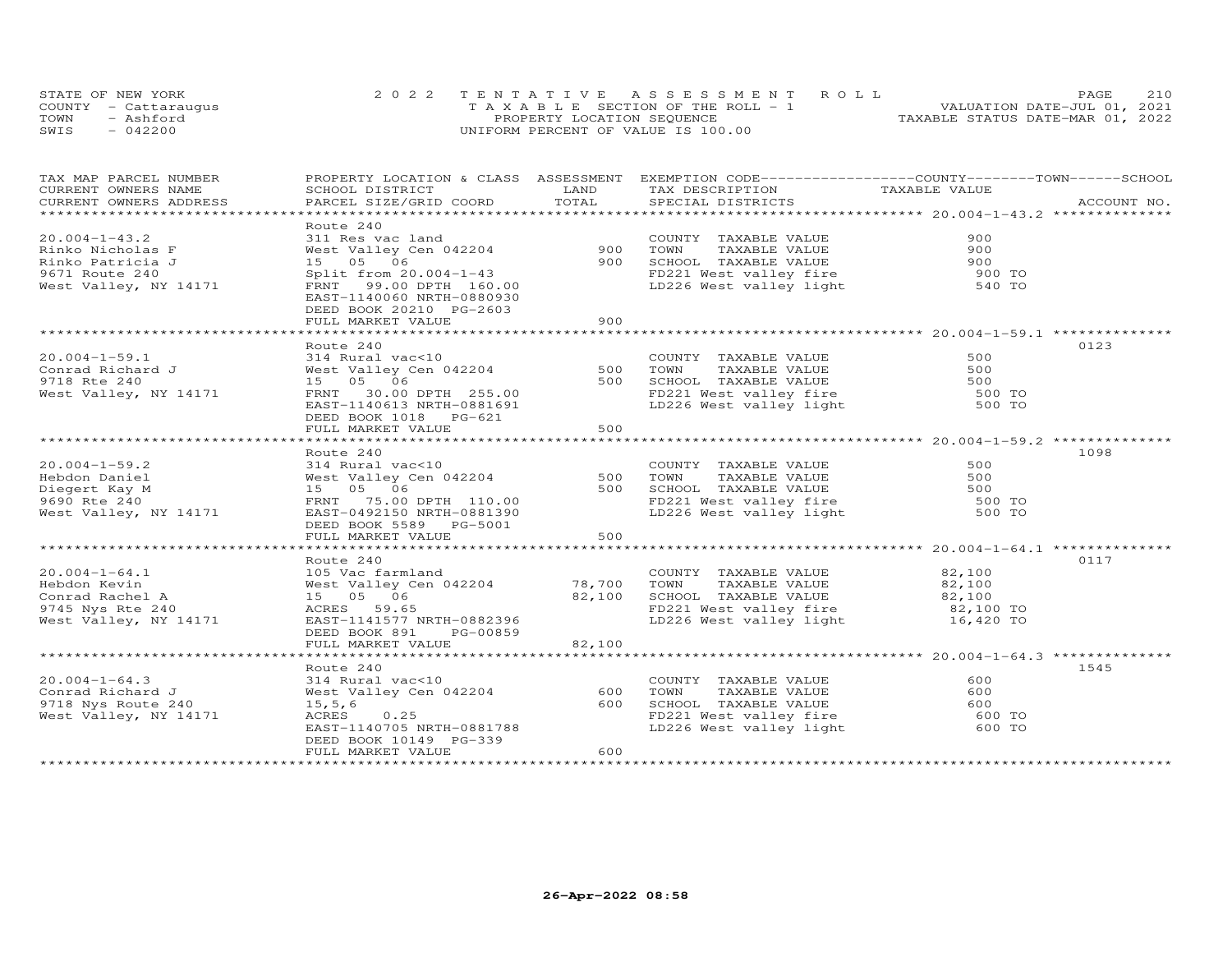| STATE OF NEW YORK    | 2022 TENTATIVE ASSESSMENT ROLL        | 2.11<br>PAGE.                    |
|----------------------|---------------------------------------|----------------------------------|
| COUNTY - Cattaraugus | T A X A B L E SECTION OF THE ROLL - 1 | VALUATION DATE-JUL 01, 2021      |
| TOWN<br>- Ashford    | PROPERTY LOCATION SEQUENCE            | TAXABLE STATUS DATE-MAR 01, 2022 |
| $-042200$<br>SWIS    | UNIFORM PERCENT OF VALUE IS 100.00    |                                  |

| TAX MAP PARCEL NUMBER<br>CURRENT OWNERS NAME | SCHOOL DISTRICT                                                                                                                        | LAND   | PROPERTY LOCATION & CLASS ASSESSMENT EXEMPTION CODE----------------COUNTY-------TOWN------SCHOOL<br>TAX DESCRIPTION | TAXABLE VALUE |                  |
|----------------------------------------------|----------------------------------------------------------------------------------------------------------------------------------------|--------|---------------------------------------------------------------------------------------------------------------------|---------------|------------------|
| CURRENT OWNERS ADDRESS                       | PARCEL SIZE/GRID COORD                                                                                                                 | TOTAL  | SPECIAL DISTRICTS                                                                                                   |               | ACCOUNT NO.      |
|                                              |                                                                                                                                        |        |                                                                                                                     |               |                  |
|                                              | Route 240                                                                                                                              |        |                                                                                                                     |               |                  |
| $20.004 - 1 - 64.4$                          | 314 Rural vac<10                                                                                                                       |        | COUNTY TAXABLE VALUE                                                                                                | 4,300         |                  |
| Melber Edward F Jr                           | West Valley Cen 042204                                                                                                                 | 4,300  | TOWN<br>TAXABLE VALUE                                                                                               | 4,300         |                  |
| Melbar Lauren R                              | 15 05 06                                                                                                                               | 4,300  | SCHOOL TAXABLE VALUE                                                                                                | 4,300         |                  |
| 1031 Tonawanda Creek Rd                      | split from 20.004-1-64.1                                                                                                               |        |                                                                                                                     | 4,300 TO      |                  |
| Amherst, NY 14228                            | 1.72<br>ACRES                                                                                                                          |        | FD221 West valley fire<br>LD226 West valley light                                                                   | 860 TO        |                  |
|                                              | EAST-1142310 NRTH-0882845                                                                                                              |        |                                                                                                                     |               |                  |
|                                              | DEED BOOK 20200 PG-8852                                                                                                                |        |                                                                                                                     |               |                  |
|                                              | FULL MARKET VALUE                                                                                                                      | 4,300  |                                                                                                                     |               |                  |
|                                              |                                                                                                                                        |        |                                                                                                                     |               |                  |
|                                              | Route 240                                                                                                                              |        |                                                                                                                     |               | 1504             |
| $29.001 - 1 - 11.7$                          | 322 Rural vac>10                                                                                                                       |        | COUNTY TAXABLE VALUE                                                                                                | 18,300        |                  |
| Nowak Thomas W                               | West Valley Cen 042204 18,300                                                                                                          |        | TOWN<br>TAXABLE VALUE                                                                                               | 18,300        |                  |
| Nowak Suzanne M                              | $22 - 05 - 06$                                                                                                                         | 18,300 | SCHOOL TAXABLE VALUE                                                                                                | 18,300        |                  |
| 5436 Pine Cliff Dr                           | ACRES 17.90                                                                                                                            |        | FD221 West valley fire                                                                                              | 18,300 TO     |                  |
| West Valley, NY 14171                        | EAST-1138029 NRTH-0878138                                                                                                              |        |                                                                                                                     |               |                  |
|                                              | FULL MARKET VALUE                                                                                                                      | 18,300 |                                                                                                                     |               |                  |
|                                              | Route 240                                                                                                                              |        |                                                                                                                     |               | 0789             |
| $29.002 - 1 - 16.1$                          | 323 Vacant rural                                                                                                                       |        | COUNTY TAXABLE VALUE                                                                                                | 39,500        |                  |
| Weaver Joanne R                              | West Valley Cen 042204                                                                                                                 | 39,500 | TAXABLE VALUE<br>TOWN                                                                                               | 39,500        |                  |
| 5210 Riceville Rd                            | 13 05 06                                                                                                                               | 39,500 | SCHOOL TAXABLE VALUE                                                                                                | 39,500        |                  |
| West Valley, NY 14171                        | ACRES 17.42                                                                                                                            |        |                                                                                                                     |               |                  |
|                                              | EAST-1142837 NRTH-0873843                                                                                                              |        | FD221 West valley fire 39,500 TO<br>LD226 West valley light 39,500 TO                                               |               |                  |
|                                              | DEED BOOK 00790 PG-01017                                                                                                               |        |                                                                                                                     |               |                  |
|                                              | FULL MARKET VALUE                                                                                                                      | 39,500 |                                                                                                                     |               |                  |
|                                              |                                                                                                                                        |        |                                                                                                                     |               |                  |
|                                              | Route 240                                                                                                                              |        |                                                                                                                     |               | 0993             |
| $29.002 - 1 - 16.3$                          | 312 Vac w/imprv                                                                                                                        |        | COUNTY TAXABLE VALUE                                                                                                | 52,200        |                  |
| Gentner Millard C                            | West Valley Cen 042204                                                                                                                 | 50,400 | TOWN<br>TAXABLE VALUE                                                                                               | 52,200        |                  |
| 8870 Nys Rte 240                             | 13 05 06                                                                                                                               | 52,200 | SCHOOL TAXABLE VALUE                                                                                                | 52,200        |                  |
| West Valley, NY 14171                        | ACRES 18.80                                                                                                                            |        | FD221 West valley fire 52,200 TO                                                                                    |               |                  |
|                                              | EAST-1140971 NRTH-0871804                                                                                                              |        | LD226 West valley light                                                                                             | 13,050 TO     |                  |
|                                              | DEED BOOK 1016 PG-141                                                                                                                  |        |                                                                                                                     |               |                  |
|                                              | FULL MARKET VALUE                                                                                                                      | 52,200 |                                                                                                                     |               |                  |
|                                              |                                                                                                                                        |        |                                                                                                                     |               | 1306             |
| $29.002 - 1 - 16.5$                          | Route 240                                                                                                                              |        |                                                                                                                     | 28,986        | 28,986<br>28,986 |
| Feldman Gary J                               | 105 Vac farmland                                 AG DIST     41720<br>West Valley Cen 042204             40,600   COUNTY TAXABLE VALUE |        |                                                                                                                     | 11,614        |                  |
| Feldman Julie A                              | 13 05 06                                                                                                                               | 40,600 | TOWN<br>TAXABLE VALUE                                                                                               | 11,614        |                  |
| 9657 Nys Rte 240                             | Merged with 16.16 & 16.20                                                                                                              |        |                                                                                                                     |               |                  |
| West Valley, NY 14171                        | ACRES 21.25                                                                                                                            |        | SCHOOL TAXABLE VALUE 11,614<br>FD221 West valley fire 40,600 TO                                                     |               |                  |
|                                              | EAST-1142175 NRTH-0872141                                                                                                              |        | LD226 West valley light                                                                                             | 20,300 TO     |                  |
| MAY BE SUBJECT TO PAYMENT                    | DEED BOOK 9374 PG-8001                                                                                                                 |        |                                                                                                                     |               |                  |
| UNDER AGDIST LAW TIL 2026                    | FULL MARKET VALUE                                                                                                                      | 40,600 |                                                                                                                     |               |                  |
| ********************                         |                                                                                                                                        |        |                                                                                                                     |               |                  |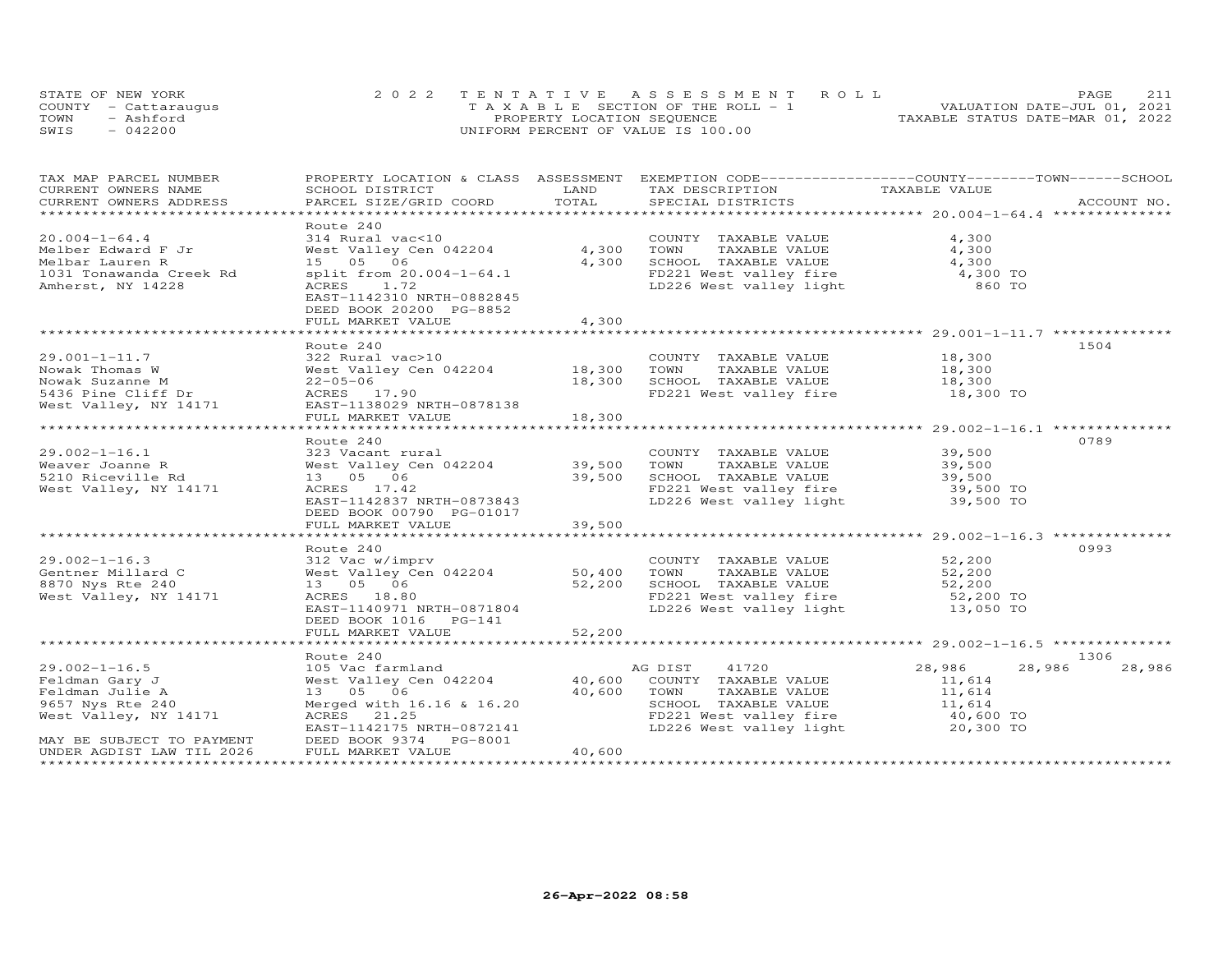|      | STATE OF NEW YORK    | 2022 TENTATIVE ASSESSMENT ROLL          | 2.12<br>PAGE.                    |
|------|----------------------|-----------------------------------------|----------------------------------|
|      | COUNTY - Cattaraugus | $T A X A B L E$ SECTION OF THE ROLL - 1 | VALUATION DATE-JUL 01, 2021      |
| TOWN | - Ashford            | PROPERTY LOCATION SEQUENCE              | TAXABLE STATUS DATE-MAR 01, 2022 |
| SWIS | $-042200$            | UNIFORM PERCENT OF VALUE IS 100.00      |                                  |

| TAX MAP PARCEL NUMBER<br>CURRENT OWNERS NAME<br>CURRENT OWNERS ADDRESS<br>****************************** | SCHOOL DISTRICT<br>PARCEL SIZE/GRID COORD                                                                                                                                       | LAND<br>TOTAL                | PROPERTY LOCATION & CLASS ASSESSMENT EXEMPTION CODE----------------COUNTY-------TOWN------SCHOOL<br>TAX DESCRIPTION<br>SPECIAL DISTRICTS                                                                                        | TAXABLE VALUE                                             | ACCOUNT NO. |
|----------------------------------------------------------------------------------------------------------|---------------------------------------------------------------------------------------------------------------------------------------------------------------------------------|------------------------------|---------------------------------------------------------------------------------------------------------------------------------------------------------------------------------------------------------------------------------|-----------------------------------------------------------|-------------|
| $29.002 - 1 - 16.10$<br>Studd Douglas A<br>9094 Rte 240<br>West Valley, NY 14171                         | Route 240<br>314 Rural vac<10<br>EAST-1142145 NRTH-0872925<br>DEED BOOK 23942 PG-5004<br>FULL MARKET VALUE 400                                                                  |                              | COUNTY TAXABLE VALUE<br>314 Rural vackiu<br>West Valley Cen 042204 (400 TOWN TAXABLE VALUE)<br>This 20 00 DPTH 612.00 (400 SCHOOL TAXABLE VALUE)<br>FD221 West valley fire<br>LD221 West valley fire<br>LD226 West valley light | 400<br>400<br>400<br>400 TO<br>400 TO                     | 1424        |
| $29.002 - 1 - 16.14$<br>Peterson Eric L<br>3485 Big Tree Rd<br>Hamburg, NY 14075                         | Route 240<br>314 Rural vac<10<br>West Valley Cen 042204<br>$13 - 5 - 6$<br>FRNT 39.00 DPTH 1000.00<br>EAST-0049410 NRTH-0087337<br>DEED BOOK 29503 PG-8002<br>FULL MARKET VALUE | 2,200<br>2,200<br>2,200      | COUNTY TAXABLE VALUE<br>TOWN<br>TAXABLE VALUE<br>SCHOOL TAXABLE VALUE<br>FD221 West valley fire 2,200 TO<br>LD226 West valley light 2,200 TO                                                                                    | 2,200<br>2,200<br>2,200                                   | 1449        |
| $29.002 - 1 - 16.21$<br>McDowell John<br>9078 Nys Rte 240<br>West Valley, NY 14171                       | Route 240<br>314 Rural vac<10<br>West Valley Cen 042204<br>$13 - 5 - 6$<br>ACRES<br>2.75 BANK 017<br>EAST-1142043 NRTH-0872602<br>DEED BOOK 11116 PG-8002                       | 15,800<br>15,800             | COUNTY TAXABLE VALUE<br>TAXABLE VALUE<br>TOWN<br>SCHOOL TAXABLE VALUE<br>FD221 West valley fire 15,800 TO<br>LD226 West valley light 15,800 TO                                                                                  | 15,800<br>15,800<br>15,800                                | 1606        |
| $29.002 - 1 - 16.22$<br>White Brian Thomas<br>9001 Nys Route 240<br>West Valley, NY 14171                | Route 240<br>210 1 Family Res<br>West Valley Cen 042204<br>$13 - 5 - 6$<br>4.85<br>ACRES<br>EAST-1140997 NRTH-0871387<br>DEED BOOK 6959 PG-8002<br>FULL MARKET VALUE            | 20,500<br>159,700<br>159,700 | COUNTY TAXABLE VALUE<br>TOWN<br>TAXABLE VALUE<br>SCHOOL TAXABLE VALUE<br>FD221 West valley fire<br>LD226 West valley light                                                                                                      | 159,700<br>159,700<br>159,700<br>159,700 TO<br>159,700 TO | 1622        |
| $29.002 - 1 - 22.2$<br>Gebauer John C<br>Gebauer Diane M<br>9192 Nys Rte 240<br>West Valley, NY 14171    | Route 240<br>314 Rural vac<10<br>West Valley Cen 042204<br>13, 5, 6<br>FRNT<br>26.00 DPTH 170.00<br>EAST-1141641 NRTH-0874842<br>DEED BOOK 11297 PG-5002<br>FULL MARKET VALUE   | 200<br>200<br>200            | COUNTY TAXABLE VALUE<br>TOWN<br>TAXABLE VALUE<br>SCHOOL TAXABLE VALUE<br>FD221 West valley fire 200 TO<br>LD226 West valley light                                                                                               | 200<br>200<br>200<br>200 TO                               | 1661        |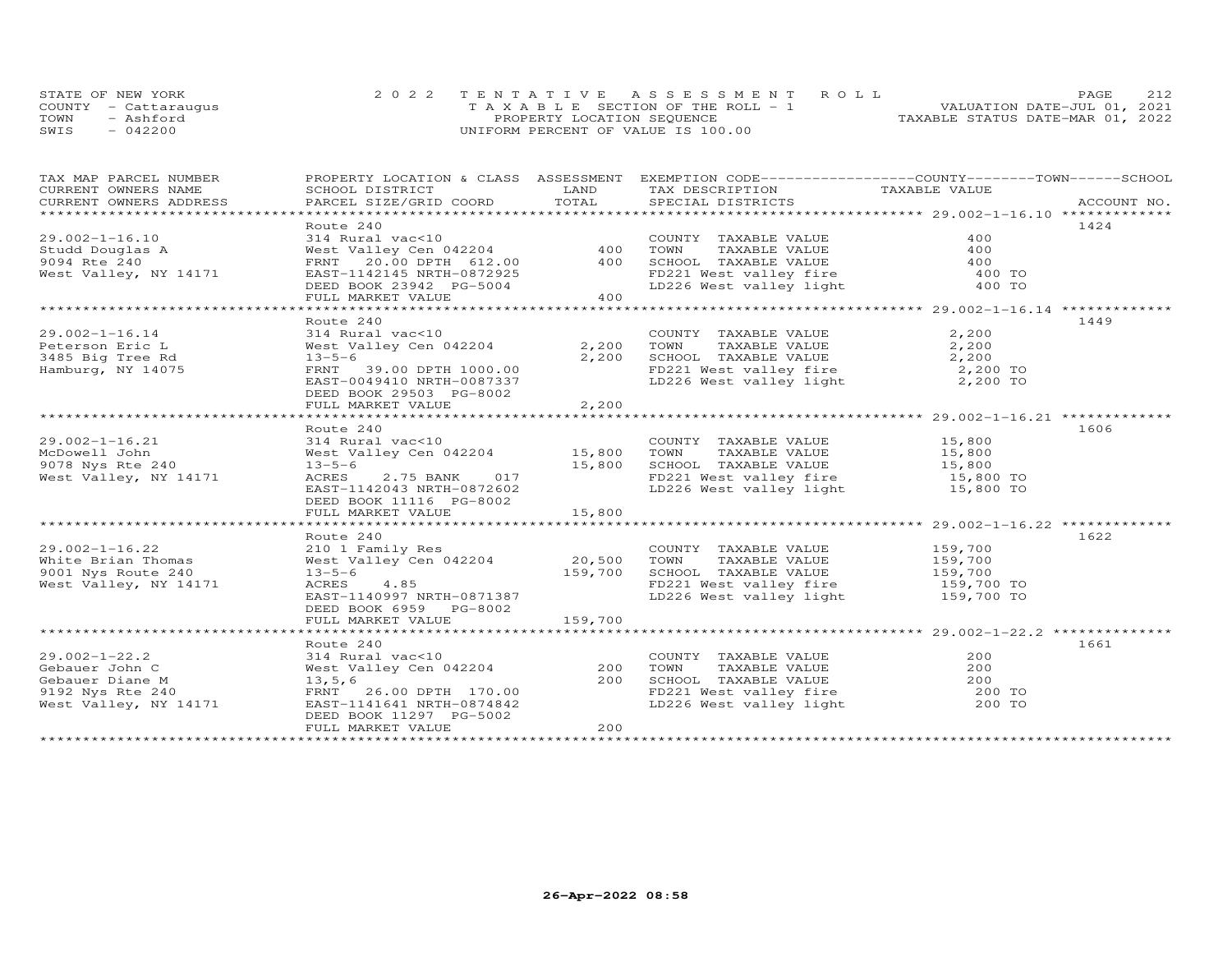| STATE OF NEW YORK    | 2022 TENTATIVE ASSESSMENT ROLL        | PAGE.                            | 213 |
|----------------------|---------------------------------------|----------------------------------|-----|
| COUNTY - Cattaraugus | T A X A B L E SECTION OF THE ROLL - 1 | VALUATION DATE-JUL 01, 2021      |     |
| TOWN<br>- Ashford    | PROPERTY LOCATION SEQUENCE            | TAXABLE STATUS DATE-MAR 01, 2022 |     |
| SWIS<br>$-042200$    | UNIFORM PERCENT OF VALUE IS 100.00    |                                  |     |

| TAX MAP PARCEL NUMBER                          |                           |           | PROPERTY LOCATION & CLASS ASSESSMENT EXEMPTION CODE----------------COUNTY-------TOWN------SCHOOL |               |             |
|------------------------------------------------|---------------------------|-----------|--------------------------------------------------------------------------------------------------|---------------|-------------|
| CURRENT OWNERS NAME                            | SCHOOL DISTRICT           | LAND      | TAX DESCRIPTION                                                                                  | TAXABLE VALUE |             |
| CURRENT OWNERS ADDRESS<br>******************** | PARCEL SIZE/GRID COORD    | TOTAL     | SPECIAL DISTRICTS                                                                                |               | ACCOUNT NO. |
|                                                |                           |           |                                                                                                  |               |             |
|                                                | Route 240                 |           |                                                                                                  |               | 1671        |
| $29.002 - 1 - 22.3$                            | 322 Rural vac>10          |           | COUNTY TAXABLE VALUE                                                                             | 91,100        |             |
| Gerwitz Leonard F                              | West Valley Cen 042204    | 91,100    | TOWN<br>TAXABLE VALUE                                                                            | 91,100        |             |
| Gerwitz Raymond                                | 13, 5, 6                  | 91,100    | SCHOOL TAXABLE VALUE                                                                             | 91,100        |             |
| 442 Martha Ave                                 | ACRES<br>55.90            |           | FD221 West valley fire                                                                           | 91,100 TO     |             |
| Olean, NY 14760                                | EAST-1143073 NRTH-0874727 |           | LD226 West valley light                                                                          | 91,100 TO     |             |
|                                                | DEED BOOK 28449 PG-4001   |           |                                                                                                  |               |             |
|                                                | FULL MARKET VALUE         | 91,100    |                                                                                                  |               |             |
|                                                |                           |           |                                                                                                  |               |             |
|                                                | Route 240                 |           |                                                                                                  |               | 0351        |
| $29.002 - 1 - 27$                              | 314 Rural vac<10          |           | COUNTY TAXABLE VALUE                                                                             | 11,500        |             |
| Pfeffer John A                                 | West Valley Cen 042204    | 11,500    | TOWN<br>TAXABLE VALUE                                                                            | 11,500        |             |
| 9203 Route 240                                 | 13  05  06                | 11,500    | SCHOOL TAXABLE VALUE                                                                             | 11,500        |             |
| West Valley, NY 14171                          | NRF                       |           | FD221 West valley fire 11,500 TO<br>LD226 West valley light 11,500 TO                            |               |             |
|                                                | ACRES<br>3.19 BANK<br>017 |           |                                                                                                  |               |             |
|                                                | EAST-1141104 NRTH-0874577 |           |                                                                                                  |               |             |
|                                                | DEED BOOK 959<br>PG-733   |           |                                                                                                  |               |             |
|                                                | FULL MARKET VALUE         | 11,500    |                                                                                                  |               |             |
|                                                |                           | ********* |                                                                                                  |               |             |
|                                                | Route 240                 |           |                                                                                                  |               | 0533        |
| $29.004 - 1 - 4$                               | 105 Vac farmland          |           | COUNTY TAXABLE VALUE                                                                             | 26,800        |             |
| Nunweiler James R                              | West Valley Cen 042204    | 26,800    | TOWN<br>TAXABLE VALUE                                                                            | 26,800        |             |
| Nunweiler Sherry C                             | 12  05  06                | 26,800    | SCHOOL TAXABLE VALUE                                                                             | 26,800        |             |
| 8958 Route 240                                 | ACRES 17.50               |           | FD221 West valley fire                                                                           | 26,800 TO     |             |
| West Valley, NY 14171                          | EAST-1142556 NRTH-0871003 |           |                                                                                                  |               |             |
|                                                | DEED BOOK 18187 PG-7003   |           |                                                                                                  |               |             |
|                                                | FULL MARKET VALUE         | 26,800    |                                                                                                  |               |             |
|                                                |                           |           |                                                                                                  |               |             |
|                                                | Route 240                 |           |                                                                                                  |               | 1142        |
| $29.004 - 1 - 13.4$                            | 314 Rural vac<10          |           | COUNTY TAXABLE VALUE                                                                             | 12,600        |             |
| Cold Spring Construction                       | West Valley Cen 042204    | 12,600    | TOWN<br>TAXABLE VALUE                                                                            | 12,600        |             |
| Cold                                           | 12  05  06                | 12,600    | SCHOOL TAXABLE VALUE                                                                             | 12,600        |             |
| PO Box 358                                     | NRF                       |           | FD221 West valley fire                                                                           | 12,600 TO     |             |
| Akron, NY 14001                                | 7.60<br>ACRES             |           |                                                                                                  |               |             |
|                                                | EAST-1143765 NRTH-0867472 |           |                                                                                                  |               |             |
|                                                | DEED BOOK 10569 PG-3002   |           |                                                                                                  |               |             |
|                                                | FULL MARKET VALUE         | 12,600    |                                                                                                  |               |             |
|                                                |                           |           | ********************************* 29.004-1-15 ************                                       |               |             |
|                                                | Route 240                 |           |                                                                                                  |               | 0294        |
| $29.004 - 1 - 15$                              | 105 Vac farmland          |           | COUNTY TAXABLE VALUE                                                                             | 52,200        |             |
| Gentner Millard C                              | West Valley Cen 042204    | 52,200    | TOWN<br>TAXABLE VALUE                                                                            | 52,200        |             |
| Gentner Maurice H                              | 12  05  06                | 52,200    | SCHOOL TAXABLE VALUE                                                                             | 52,200        |             |
| 8870 Rte 240                                   | ACRES 54.11               |           | FD221 West valley fire                                                                           | 52,200 TO     |             |
| West Valley, NY 14171                          | EAST-1142359 NRTH-0868509 |           |                                                                                                  |               |             |
|                                                | PG-00520<br>DEED BOOK 825 |           |                                                                                                  |               |             |
|                                                | FULL MARKET VALUE         | 52,200    |                                                                                                  |               |             |
|                                                |                           |           |                                                                                                  |               |             |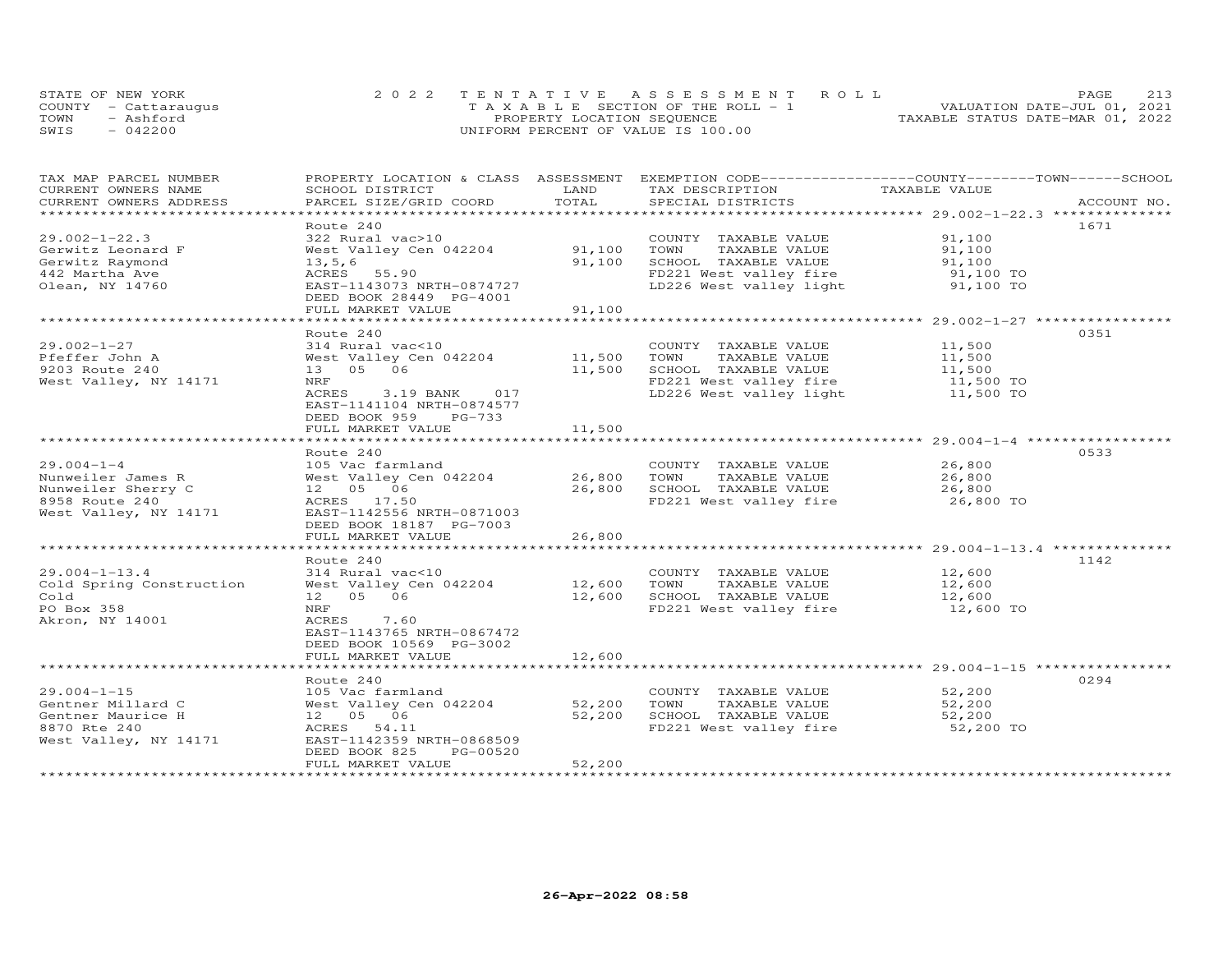| STATE OF NEW YORK |                      | 2022 TENTATIVE ASSESSMENT ROLL        | 2.14<br><b>PAGE</b>              |
|-------------------|----------------------|---------------------------------------|----------------------------------|
|                   | COUNTY - Cattaraugus | T A X A B L E SECTION OF THE ROLL - 1 | VALUATION DATE-JUL 01, 2021      |
| TOWN              | - Ashford            | PROPERTY LOCATION SEQUENCE            | TAXABLE STATUS DATE-MAR 01, 2022 |
| SWIS              | $-042200$            | UNIFORM PERCENT OF VALUE IS 100.00    |                                  |

| CURRENT OWNERS NAME<br>SCHOOL DISTRICT<br>LAND<br>TAX DESCRIPTION<br>TAXABLE VALUE<br>TOTAL<br>CURRENT OWNERS ADDRESS<br>PARCEL SIZE/GRID COORD<br>SPECIAL DISTRICTS<br>ACCOUNT NO.<br>********************<br>0295<br>Route 240<br>62,700<br>$29.004 - 1 - 21$<br>105 Vac farmland<br>COUNTY TAXABLE VALUE<br>62,700<br>West Valley Cen 042204<br>TOWN<br>TAXABLE VALUE<br>62,700<br>Gentner Millard C<br>12  05  06<br>62,700<br>SCHOOL TAXABLE VALUE<br>62,700<br>Gentner Maurice H<br>62,700<br>62,700 TO<br>8870 Rte 240<br>ACRES 46.62<br>FD221 West valley fire<br>West Valley, NY 14171<br>EAST-1141418 NRTH-0870101<br>DEED BOOK 825<br>PG-00520 |
|-----------------------------------------------------------------------------------------------------------------------------------------------------------------------------------------------------------------------------------------------------------------------------------------------------------------------------------------------------------------------------------------------------------------------------------------------------------------------------------------------------------------------------------------------------------------------------------------------------------------------------------------------------------|
|                                                                                                                                                                                                                                                                                                                                                                                                                                                                                                                                                                                                                                                           |
|                                                                                                                                                                                                                                                                                                                                                                                                                                                                                                                                                                                                                                                           |
|                                                                                                                                                                                                                                                                                                                                                                                                                                                                                                                                                                                                                                                           |
|                                                                                                                                                                                                                                                                                                                                                                                                                                                                                                                                                                                                                                                           |
|                                                                                                                                                                                                                                                                                                                                                                                                                                                                                                                                                                                                                                                           |
|                                                                                                                                                                                                                                                                                                                                                                                                                                                                                                                                                                                                                                                           |
|                                                                                                                                                                                                                                                                                                                                                                                                                                                                                                                                                                                                                                                           |
|                                                                                                                                                                                                                                                                                                                                                                                                                                                                                                                                                                                                                                                           |
|                                                                                                                                                                                                                                                                                                                                                                                                                                                                                                                                                                                                                                                           |
|                                                                                                                                                                                                                                                                                                                                                                                                                                                                                                                                                                                                                                                           |
| 62,700<br>FULL MARKET VALUE                                                                                                                                                                                                                                                                                                                                                                                                                                                                                                                                                                                                                               |
|                                                                                                                                                                                                                                                                                                                                                                                                                                                                                                                                                                                                                                                           |
| Route 240<br>0210                                                                                                                                                                                                                                                                                                                                                                                                                                                                                                                                                                                                                                         |
| $29.007 - 2 - 19.1$<br>$331$ Com vac w/im<br>COUNTY TAXABLE VALUE<br>12,500                                                                                                                                                                                                                                                                                                                                                                                                                                                                                                                                                                               |
| West Valley Cen 042204<br>1,700<br>TOWN<br>TAXABLE VALUE<br>12,500<br>Bond James D                                                                                                                                                                                                                                                                                                                                                                                                                                                                                                                                                                        |
| 14  05  06<br>12,500<br>SCHOOL TAXABLE VALUE<br>5454 Pine Cliff Dr<br>12,500                                                                                                                                                                                                                                                                                                                                                                                                                                                                                                                                                                              |
| FD221 West valley fire 12,500 TO<br>LD226 West valley light 12,500 TO<br>West Valley, NY 14141<br>FRNT 39.00 DPTH 105.00                                                                                                                                                                                                                                                                                                                                                                                                                                                                                                                                  |
| EAST-1140574 NRTH-0877085                                                                                                                                                                                                                                                                                                                                                                                                                                                                                                                                                                                                                                 |
| DEED BOOK 9517 PG-2001                                                                                                                                                                                                                                                                                                                                                                                                                                                                                                                                                                                                                                    |
| FULL MARKET VALUE<br>12,500                                                                                                                                                                                                                                                                                                                                                                                                                                                                                                                                                                                                                               |
|                                                                                                                                                                                                                                                                                                                                                                                                                                                                                                                                                                                                                                                           |
| 0474<br>Route 240                                                                                                                                                                                                                                                                                                                                                                                                                                                                                                                                                                                                                                         |
| $29.011 - 1 - 8.1$<br>311 Res vac land<br>COUNTY TAXABLE VALUE<br>300                                                                                                                                                                                                                                                                                                                                                                                                                                                                                                                                                                                     |
| West Valley Cen 042204<br>300<br>Czapla Jason A<br>300<br>TOWN<br>TAXABLE VALUE                                                                                                                                                                                                                                                                                                                                                                                                                                                                                                                                                                           |
| 22 05 06<br>300<br>300<br>Czapla Melissa R<br>SCHOOL TAXABLE VALUE                                                                                                                                                                                                                                                                                                                                                                                                                                                                                                                                                                                        |
| NRF<br>6792 Horn Hill Rd                                                                                                                                                                                                                                                                                                                                                                                                                                                                                                                                                                                                                                  |
| FD221 West valley fire<br>LD226 West valley light<br>300 TO<br>300 TO<br>Ellicottville, NY 14731-9736<br>FRNT<br>60.00 DPTH 72.00                                                                                                                                                                                                                                                                                                                                                                                                                                                                                                                         |
| BANK<br>017                                                                                                                                                                                                                                                                                                                                                                                                                                                                                                                                                                                                                                               |
| EAST-1140261 NRTH-0876517                                                                                                                                                                                                                                                                                                                                                                                                                                                                                                                                                                                                                                 |
| DEED BOOK 2126    PG-3001                                                                                                                                                                                                                                                                                                                                                                                                                                                                                                                                                                                                                                 |
| 300<br>FULL MARKET VALUE                                                                                                                                                                                                                                                                                                                                                                                                                                                                                                                                                                                                                                  |
|                                                                                                                                                                                                                                                                                                                                                                                                                                                                                                                                                                                                                                                           |
| 0392<br>Route 240                                                                                                                                                                                                                                                                                                                                                                                                                                                                                                                                                                                                                                         |
| $29.011 - 1 - 13$<br>314 Rural vac<10<br>COUNTY TAXABLE VALUE<br>1,300                                                                                                                                                                                                                                                                                                                                                                                                                                                                                                                                                                                    |
| West Valley Cen 042204<br>1,300<br>1,300<br>Wulff Brian J<br>TOWN<br>TAXABLE VALUE                                                                                                                                                                                                                                                                                                                                                                                                                                                                                                                                                                        |
| 22 05 06<br>1,300<br>SCHOOL TAXABLE VALUE<br>9309 Nys Rte 240<br>1,300                                                                                                                                                                                                                                                                                                                                                                                                                                                                                                                                                                                    |
| FD221 West valley fire<br>West Valley, NY 14171<br>FRNT 33.00 DPTH 184.74<br>1,300 TO                                                                                                                                                                                                                                                                                                                                                                                                                                                                                                                                                                     |
| LD226 West valley light<br>1,300 TO<br>EAST-1140275 NRTH-0876113                                                                                                                                                                                                                                                                                                                                                                                                                                                                                                                                                                                          |
| DEED BOOK 18174 PG-3001                                                                                                                                                                                                                                                                                                                                                                                                                                                                                                                                                                                                                                   |
| FULL MARKET VALUE<br>1,300                                                                                                                                                                                                                                                                                                                                                                                                                                                                                                                                                                                                                                |
| ****************** 29.011-2-19.2 ************                                                                                                                                                                                                                                                                                                                                                                                                                                                                                                                                                                                                             |
| Route 240<br>1287                                                                                                                                                                                                                                                                                                                                                                                                                                                                                                                                                                                                                                         |
| $29.011 - 2 - 19.2$<br>270 Mfg housing<br>COUNTY TAXABLE VALUE<br>34,800                                                                                                                                                                                                                                                                                                                                                                                                                                                                                                                                                                                  |
| West Valley Cen 042204<br>8,400<br>Williams Beatrice N<br>TOWN<br>TAXABLE VALUE<br>34,800                                                                                                                                                                                                                                                                                                                                                                                                                                                                                                                                                                 |
|                                                                                                                                                                                                                                                                                                                                                                                                                                                                                                                                                                                                                                                           |
| 13  05  06<br>34,800<br>SCHOOL TAXABLE VALUE<br>34,800<br>34,800 TO<br>9198 NYS Rte 240                                                                                                                                                                                                                                                                                                                                                                                                                                                                                                                                                                   |
| West Valley, NY 14171<br>FD221 West valley fire 34,800 TO<br>LD226 West valley light 34,800 TO<br>ACRES<br>0.50                                                                                                                                                                                                                                                                                                                                                                                                                                                                                                                                           |
| EAST-1141747 NRTH-0875220                                                                                                                                                                                                                                                                                                                                                                                                                                                                                                                                                                                                                                 |
| DEED BOOK 899<br>PG-01041                                                                                                                                                                                                                                                                                                                                                                                                                                                                                                                                                                                                                                 |
| 34,800<br>FULL MARKET VALUE                                                                                                                                                                                                                                                                                                                                                                                                                                                                                                                                                                                                                               |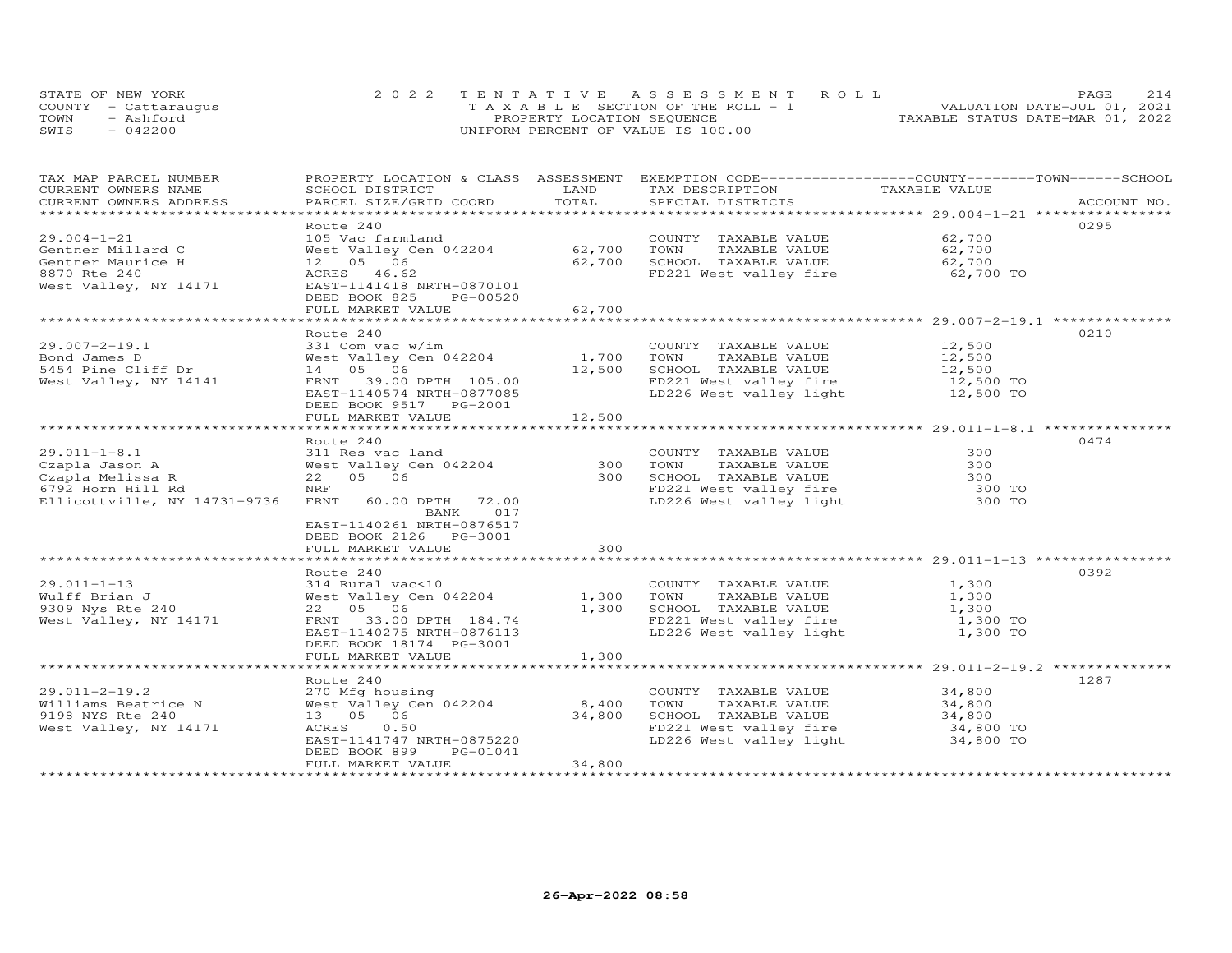|      | STATE OF NEW YORK    | 2022 TENTATIVE ASSESSMENT ROLL        | PAGE                             | 215 |
|------|----------------------|---------------------------------------|----------------------------------|-----|
|      | COUNTY - Cattaraugus | T A X A B L E SECTION OF THE ROLL - 1 | VALUATION DATE-JUL 01, 2021      |     |
| TOWN | - Ashford            | PROPERTY LOCATION SEQUENCE            | TAXABLE STATUS DATE-MAR 01, 2022 |     |
| SWIS | $-042200$            | UNIFORM PERCENT OF VALUE IS 100.00    |                                  |     |

| TAX MAP PARCEL NUMBER<br>CURRENT OWNERS NAME | PROPERTY LOCATION & CLASS ASSESSMENT<br>SCHOOL DISTRICT | LAND                | EXEMPTION CODE-----------------COUNTY-------TOWN------SCHOOL<br>TAX DESCRIPTION | TAXABLE VALUE             |                    |
|----------------------------------------------|---------------------------------------------------------|---------------------|---------------------------------------------------------------------------------|---------------------------|--------------------|
| CURRENT OWNERS ADDRESS                       | PARCEL SIZE/GRID COORD                                  | TOTAL               | SPECIAL DISTRICTS                                                               |                           | ACCOUNT NO.        |
| ******************************               |                                                         |                     |                                                                                 |                           |                    |
|                                              | Route 240                                               |                     |                                                                                 |                           | 1313               |
| $29.011 - 2 - 28.1$                          | 314 Rural vac<10                                        |                     | COUNTY TAXABLE VALUE                                                            | 800                       |                    |
| Turner Audrey R                              | West Valley Cen 042204                                  | 800                 | TAXABLE VALUE<br>TOWN                                                           | 800                       |                    |
| Donald A Turner                              | 14  05  06                                              | 800                 | SCHOOL TAXABLE VALUE                                                            | 800                       |                    |
| PO Box 179                                   | FRNT 180.00 DPTH 184.15                                 |                     | FD221 West valley fire                                                          | 800 TO                    |                    |
| Brocton, NY 14716-0179                       | EAST-1140848 NRTH-0875374                               |                     | LD226 West valley light                                                         | 800 TO                    |                    |
|                                              | DEED BOOK 705<br>PG-00076                               |                     |                                                                                 |                           |                    |
|                                              | FULL MARKET VALUE                                       | 800                 |                                                                                 |                           |                    |
|                                              |                                                         |                     |                                                                                 |                           |                    |
|                                              | Route 240                                               |                     |                                                                                 |                           | 0674               |
| $29.011 - 2 - 33$                            | 314 Rural vac<10                                        |                     | COUNTY TAXABLE VALUE                                                            | 200                       |                    |
| Renford Darren                               | West Valley Cen 042204                                  | 200                 | TAXABLE VALUE<br>TOWN                                                           | 200                       |                    |
| 95 Mapleridge Avenue                         | 14 05 06                                                | 200                 | SCHOOL TAXABLE VALUE                                                            | 200                       |                    |
| Buffalo, NY 14215                            | FRNT<br>37.95 DPTH 48.00                                |                     | FD221 West valley fire 300 TO<br>LD226 West valley light 300 TO                 |                           |                    |
|                                              | ACRES<br>0.04                                           |                     |                                                                                 |                           |                    |
|                                              | EAST-1140731 NRTH-0875682                               |                     |                                                                                 |                           |                    |
|                                              | DEED BOOK 20221 PG-1749                                 |                     |                                                                                 |                           |                    |
|                                              | FULL MARKET VALUE<br>*****************************      | 2.00<br>*********** |                                                                                 |                           |                    |
|                                              |                                                         |                     |                                                                                 |                           |                    |
|                                              | 8760 Route 240                                          |                     |                                                                                 |                           | 1428               |
| $29.004 - 1 - 13.7$                          | 210 1 Family Res                                        | $\frac{VE}{17,300}$ | VETWAR CTS 41120                                                                | 12,000                    | 12,000<br>12,000   |
| Guercio James M                              | West Valley Cen 042204                                  |                     | COUNTY TAXABLE VALUE                                                            | 164,800                   |                    |
| 8760 Route 240                               | 12, 5, 6                                                | 176,800             | TOWN<br>TAXABLE VALUE                                                           | 164,800                   |                    |
| West Valley, NY 14171                        | ACRES<br>3.15                                           |                     | SCHOOL TAXABLE VALUE                                                            | 164,800                   |                    |
|                                              | EAST-1143057 NRTH-0867460                               |                     | FD221 West valley fire 176,800 TO                                               |                           |                    |
|                                              | DEED BOOK 2020 PG-12709                                 |                     |                                                                                 |                           |                    |
|                                              | FULL MARKET VALUE                                       | 176,800             |                                                                                 |                           |                    |
|                                              | 8761 Route 240                                          |                     |                                                                                 |                           | 1399               |
| $29.004 - 1 - 13.6$                          |                                                         |                     | BAS STAR 41854                                                                  |                           | $\Omega$           |
| Westfall Diane S                             | 210 1 Family Res<br>West Valley Cen 042204              |                     |                                                                                 | $\overline{O}$<br>161,200 | 30,000             |
| 8761 Route 240                               | 12  05  06                                              | 161,200             | 15,100 COUNTY TAXABLE VALUE<br>TOWN<br>TAXABLE VALUE                            | 161,200                   |                    |
| West Valley, NY 14171                        | 97 BOR                                                  |                     | SCHOOL TAXABLE VALUE                                                            | 131,200                   |                    |
|                                              | ACRES<br>2.25                                           |                     | FD221 West valley fire                                                          | 161,200 TO                |                    |
|                                              | EAST-1142574 NRTH-0867458                               |                     |                                                                                 |                           |                    |
|                                              | DEED BOOK 21239 PG-3001                                 |                     |                                                                                 |                           |                    |
|                                              | FULL MARKET VALUE                                       | 161,200             |                                                                                 |                           |                    |
|                                              |                                                         |                     |                                                                                 |                           |                    |
|                                              | 8789 Route 240                                          |                     |                                                                                 |                           | 0605               |
| $29.004 - 1 - 12$                            | 240 Rural res                                           |                     | BAS STAR<br>41854                                                               | $\overline{O}$            | 30,000<br>$\Omega$ |
| Prouty Mark A                                | West Valley Cen 042204                                  | 42,000              | COUNTY TAXABLE VALUE                                                            | 101,000                   |                    |
| 211 Bissell Ave                              | 12  05  06                                              | 101,000             | TOWN<br>TAXABLE VALUE                                                           | 101,000                   |                    |
| Depew, NY 14043                              | ACRES 25.23                                             |                     | SCHOOL TAXABLE VALUE                                                            | 71,000                    |                    |
|                                              | EAST-1143307 NRTH-0867909                               |                     | FD221 West valley fire                                                          | 101,000 TO                |                    |
|                                              | DEED BOOK 10318 PG-3001                                 |                     |                                                                                 |                           |                    |
|                                              | FULL MARKET VALUE                                       | 101,000             |                                                                                 |                           |                    |
|                                              |                                                         |                     |                                                                                 |                           |                    |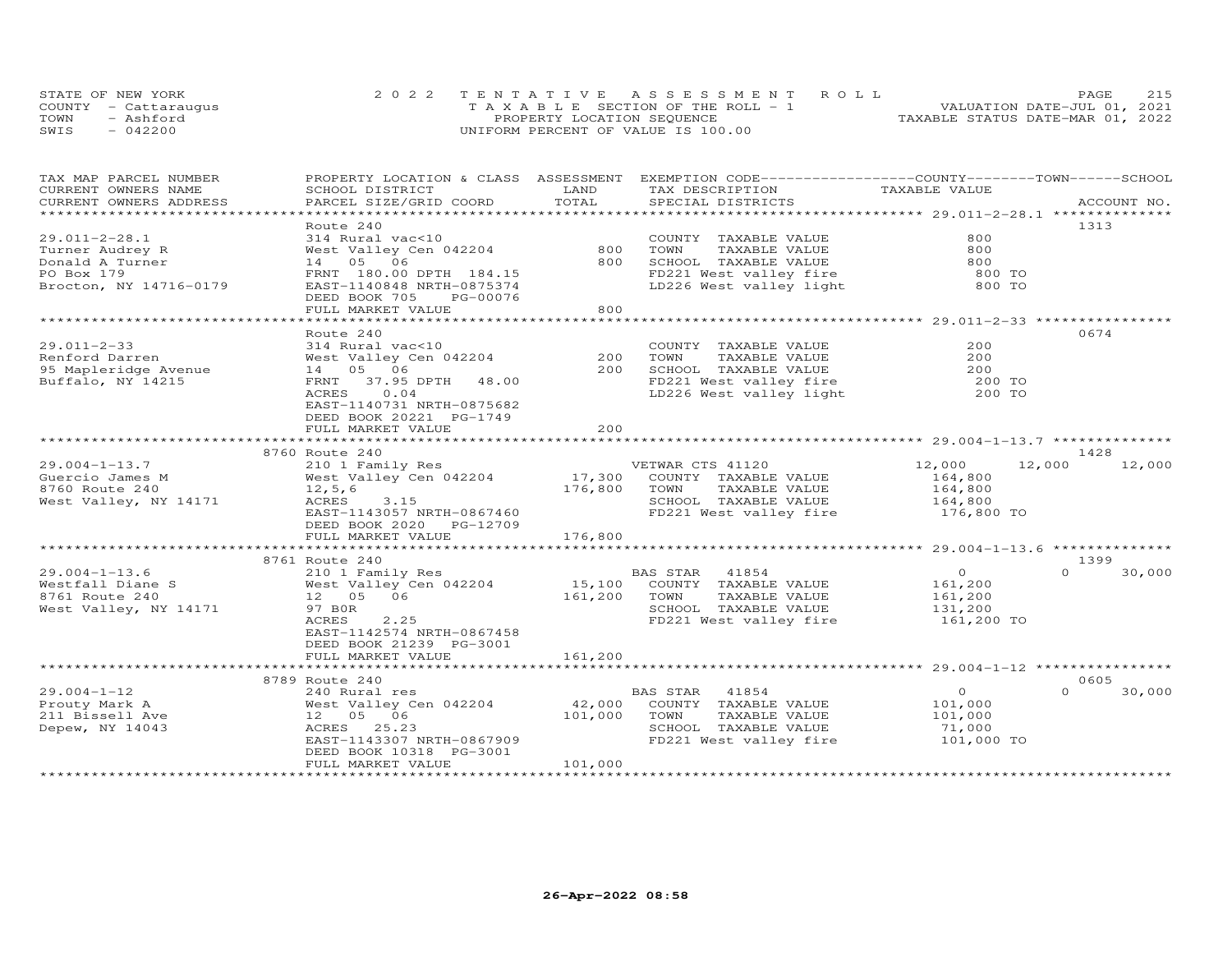| STATE OF NEW YORK    | 2022 TENTATIVE ASSESSMENT ROLL        | 216<br>PAGE.                     |
|----------------------|---------------------------------------|----------------------------------|
| COUNTY - Cattaraugus | T A X A B L E SECTION OF THE ROLL - 1 | VALUATION DATE-JUL 01, 2021      |
| TOWN<br>- Ashford    | PROPERTY LOCATION SEQUENCE            | TAXABLE STATUS DATE-MAR 01, 2022 |
| SWIS<br>$-042200$    | UNIFORM PERCENT OF VALUE IS 100.00    |                                  |

| TAX MAP PARCEL NUMBER  | PROPERTY LOCATION & CLASS ASSESSMENT                                                                                                                      |         | EXEMPTION CODE-----------------COUNTY-------TOWN------SCHOOL                                          |                                                                                            |             |
|------------------------|-----------------------------------------------------------------------------------------------------------------------------------------------------------|---------|-------------------------------------------------------------------------------------------------------|--------------------------------------------------------------------------------------------|-------------|
| CURRENT OWNERS NAME    | SCHOOL DISTRICT                                                                                                                                           | LAND    | TAX DESCRIPTION                                                                                       | TAXABLE VALUE                                                                              |             |
| CURRENT OWNERS ADDRESS | PARCEL SIZE/GRID COORD                                                                                                                                    | TOTAL   | SPECIAL DISTRICTS                                                                                     |                                                                                            | ACCOUNT NO. |
|                        |                                                                                                                                                           |         |                                                                                                       |                                                                                            |             |
|                        | 8817 Route 240                                                                                                                                            |         |                                                                                                       |                                                                                            | 0154        |
| $29.004 - 1 - 14$      | 210 1 Family Res<br>West Valley Cen 042204 12,100                                                                                                         |         | COUNTY TAXABLE VALUE 82,400                                                                           |                                                                                            |             |
| Taylor Jennipher       |                                                                                                                                                           |         | TOWN<br>TAXABLE VALUE                                                                                 | 82,400                                                                                     |             |
| 8817 Route 240         | 12 05 06                                                                                                                                                  | 82,400  |                                                                                                       |                                                                                            |             |
| West Valley, NY 14171  | RAEMO LAND CONTRACT                                                                                                                                       |         | SCHOOL TAXABLE VALUE 62,400<br>FD221 West valley fire 62,400 TO                                       |                                                                                            |             |
|                        | ACRES<br>1.05                                                                                                                                             |         |                                                                                                       |                                                                                            |             |
|                        | EAST-1142536 NRTH-0868323                                                                                                                                 |         |                                                                                                       |                                                                                            |             |
|                        | DEED BOOK 20210 PG-1030                                                                                                                                   |         |                                                                                                       |                                                                                            |             |
|                        | FULL MARKET VALUE                                                                                                                                         | 82,400  |                                                                                                       |                                                                                            |             |
|                        |                                                                                                                                                           |         |                                                                                                       |                                                                                            |             |
|                        | 8870 Route 240                                                                                                                                            |         | 69 PCT OF VALUE USED FOR EXEMPTION PURPOSES                                                           |                                                                                            | 0292        |
| $29.004 - 1 - 16$      |                                                                                                                                                           |         |                                                                                                       |                                                                                            | 20,000      |
| Gentner Millard C      |                                                                                                                                                           |         |                                                                                                       |                                                                                            | 87,428      |
| 8870 Rte 240           |                                                                                                                                                           |         |                                                                                                       |                                                                                            | 74,900      |
| West Valley, NY 14171  | 281 Multiple res<br>d C West Valley Cen 042204<br>282,400 ENE STAR 41834<br>282,400 ENH STAR 41834<br>282,400 ENH STAR 41834<br>COUNTY TAXABLE VALUE      |         |                                                                                                       | $\begin{array}{ccc} 20,000 && 20,000 \\ 87,428 && 87,428 \\ 0 && 0 \\ 174,972 \end{array}$ |             |
|                        |                                                                                                                                                           |         |                                                                                                       |                                                                                            |             |
|                        |                                                                                                                                                           |         |                                                                                                       |                                                                                            |             |
|                        | FULL MARKET VALUE                                                                                                                                         |         | 282,400 FD221 West valley fire 282,400 TO                                                             |                                                                                            |             |
|                        |                                                                                                                                                           |         |                                                                                                       |                                                                                            |             |
|                        | 8925 Route 240                                                                                                                                            |         |                                                                                                       |                                                                                            | 0296        |
| $29.004 - 1 - 19$      | 210 1 Family Res                                                                                                                                          |         | COUNTY TAXABLE VALUE                                                                                  | 150,900                                                                                    |             |
|                        |                                                                                                                                                           |         |                                                                                                       |                                                                                            |             |
|                        | Clarkson Robert J $\begin{array}{ccc} \text{West Valley}^{\bullet} \text{Cen} & 042204 & 13,000 \\ \text{PO Box 23} & 12 & 05 & 06 & 150,900 \end{array}$ |         |                                                                                                       |                                                                                            |             |
| Bliss, NY 14024        | 1.40<br>ACRES                                                                                                                                             |         | FD221 West valley fire 150,900 TO                                                                     |                                                                                            |             |
|                        | EAST-1141762 NRTH-0870031                                                                                                                                 |         |                                                                                                       |                                                                                            |             |
|                        | DEED BOOK 19973 PG-6002                                                                                                                                   |         |                                                                                                       |                                                                                            |             |
|                        | FULL MARKET VALUE                                                                                                                                         | 150,900 |                                                                                                       |                                                                                            |             |
|                        |                                                                                                                                                           |         |                                                                                                       |                                                                                            |             |
|                        | 8951 Route 240                                                                                                                                            |         |                                                                                                       |                                                                                            | 0396        |
|                        |                                                                                                                                                           |         | COUNTY TAXABLE VALUE 120,000<br>TOWN TAXABLE VALUE 120,000<br>SCHOOL TAXABLE VALUE 120,000<br>120,000 |                                                                                            |             |
|                        |                                                                                                                                                           |         |                                                                                                       |                                                                                            |             |
|                        |                                                                                                                                                           |         |                                                                                                       |                                                                                            |             |
|                        | West Valley, NY 14171 FRNT 245.00 DPTH 230.00                                                                                                             |         | FD221 West valley fire                                                                                | 120,000 TO                                                                                 |             |
|                        | EAST-0493240 NRTH-0870540                                                                                                                                 |         |                                                                                                       |                                                                                            |             |
|                        | DEED BOOK 30881 PG-5001                                                                                                                                   |         |                                                                                                       |                                                                                            |             |
|                        | FULL MARKET VALUE                                                                                                                                         | 120,000 |                                                                                                       |                                                                                            |             |
|                        |                                                                                                                                                           |         |                                                                                                       |                                                                                            |             |
|                        | 8955 Route 240                                                                                                                                            |         |                                                                                                       |                                                                                            | 0823        |
| $29.004 - 1 - 1.1$     | 260 Seasonal res                                                                                                                                          |         | COUNTY TAXABLE VALUE                                                                                  | 81,800                                                                                     |             |
| Williams Ray E         |                                                                                                                                                           |         | TOWN                                                                                                  | TAXABLE VALUE 81,800                                                                       |             |
| Williams Mabel         |                                                                                                                                                           |         |                                                                                                       |                                                                                            |             |
| 5309 Depot St          | 260 Seasonal res<br>West Valley Cen 042204 36,500<br>12 05 06 81,800<br>ACRES 11.77                                                                       |         | SCHOOL TAXABLE VALUE 81,800<br>FD221 West valley fire 81,800 TO                                       |                                                                                            |             |
| West Valley, NY 14171  | EAST-1140995 NRTH-0871003                                                                                                                                 |         |                                                                                                       |                                                                                            |             |
|                        | DEED BOOK 00653 PG-00290                                                                                                                                  |         |                                                                                                       |                                                                                            |             |
|                        | FULL MARKET VALUE                                                                                                                                         | 81,800  |                                                                                                       |                                                                                            |             |
|                        |                                                                                                                                                           |         |                                                                                                       |                                                                                            |             |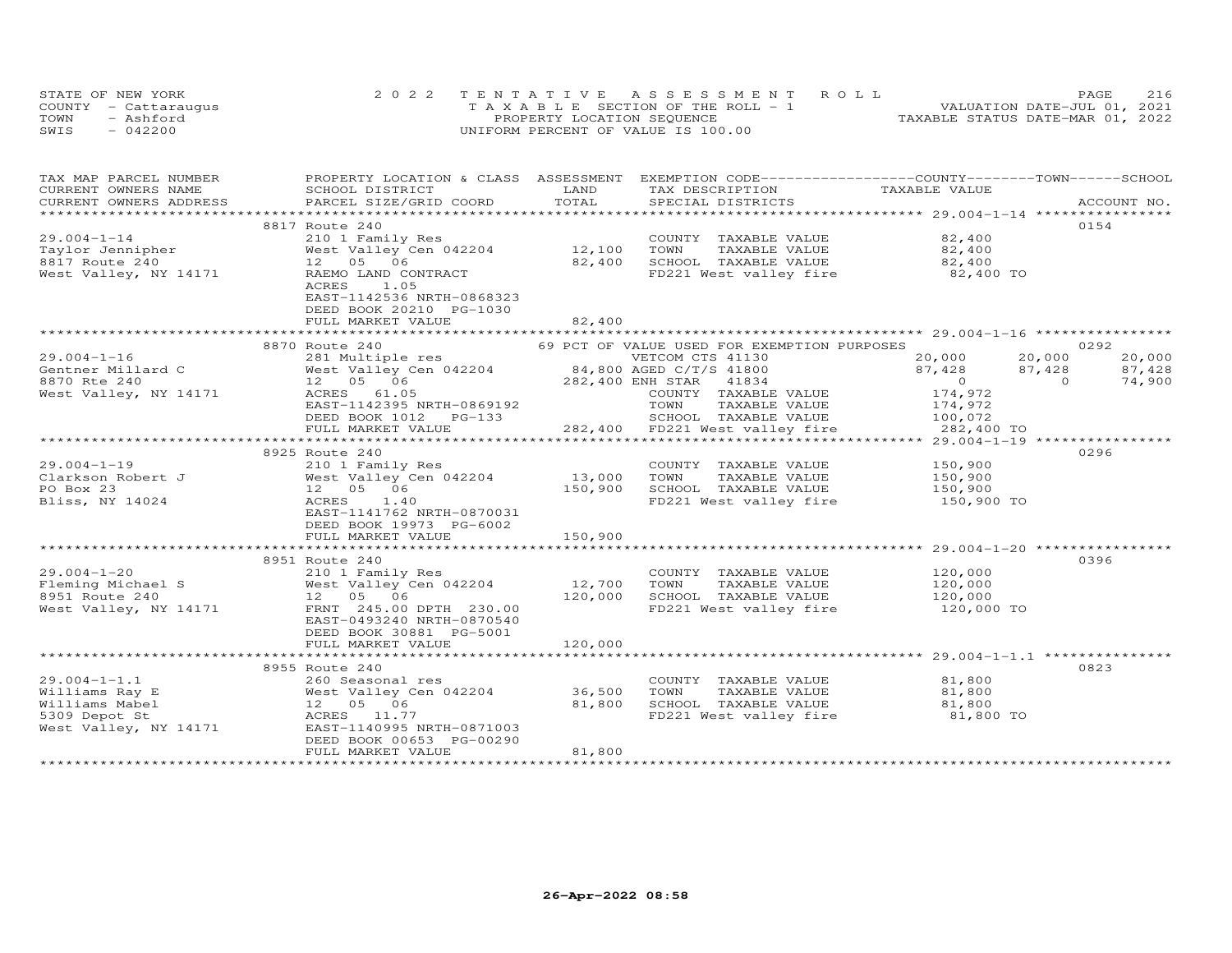| STATE OF NEW YORK    | 2022 TENTATIVE ASSESSMENT ROLL        |                                  | PAGE. |  |
|----------------------|---------------------------------------|----------------------------------|-------|--|
| COUNTY - Cattaraugus | T A X A B L E SECTION OF THE ROLL - 1 | VALUATION DATE-JUL 01, 2021      |       |  |
| TOWN<br>- Ashford    | PROPERTY LOCATION SEQUENCE            | TAXABLE STATUS DATE-MAR 01, 2022 |       |  |
| SWIS<br>$-042200$    | UNIFORM PERCENT OF VALUE IS 100.00    |                                  |       |  |

| TAX MAP PARCEL NUMBER<br>CURRENT OWNERS NAME                                                                                                                                                                                                   | PROPERTY LOCATION & CLASS ASSESSMENT EXEMPTION CODE----------------COUNTY-------TOWN------SCHOOL<br>SCHOOL DISTRICT | LAND    |                                                                                                                                 |          |             |
|------------------------------------------------------------------------------------------------------------------------------------------------------------------------------------------------------------------------------------------------|---------------------------------------------------------------------------------------------------------------------|---------|---------------------------------------------------------------------------------------------------------------------------------|----------|-------------|
| CURRENT OWNERS ADDRESS                                                                                                                                                                                                                         | PARCEL SIZE/GRID COORD                                                                                              | TOTAL   | TAX DESCRIPTION TAXABLE VALUE SPECIAL DISTRICTS                                                                                 |          | ACCOUNT NO. |
|                                                                                                                                                                                                                                                |                                                                                                                     |         |                                                                                                                                 |          |             |
|                                                                                                                                                                                                                                                | 8958 Route 240                                                                                                      |         |                                                                                                                                 | 0534     |             |
|                                                                                                                                                                                                                                                |                                                                                                                     |         |                                                                                                                                 | $\Omega$ | 30,000      |
|                                                                                                                                                                                                                                                |                                                                                                                     |         |                                                                                                                                 |          |             |
|                                                                                                                                                                                                                                                |                                                                                                                     |         |                                                                                                                                 |          |             |
|                                                                                                                                                                                                                                                |                                                                                                                     |         |                                                                                                                                 |          |             |
|                                                                                                                                                                                                                                                |                                                                                                                     |         | FD221 West valley fire 110,600 TO                                                                                               |          |             |
|                                                                                                                                                                                                                                                | EAST-1142017 NRTH-0870681                                                                                           |         |                                                                                                                                 |          |             |
|                                                                                                                                                                                                                                                | DEED BOOK 18187 PG-7003                                                                                             |         |                                                                                                                                 |          |             |
|                                                                                                                                                                                                                                                | FULL MARKET VALUE                                                                                                   | 110,600 |                                                                                                                                 |          |             |
|                                                                                                                                                                                                                                                |                                                                                                                     |         |                                                                                                                                 |          |             |
|                                                                                                                                                                                                                                                |                                                                                                                     |         |                                                                                                                                 | 1561     |             |
|                                                                                                                                                                                                                                                |                                                                                                                     |         |                                                                                                                                 | $\Omega$ | 30,000      |
| 29.004-1-1.2<br>29.004-1-1.2<br>200 1 Family Res<br>200 12 05 06<br>288,600 TOWN TAXABLE VALUE<br>288,600 TOWN TAXABLE VALUE<br>288,600 TOWN TAXABLE VALUE<br>288,600 TOWN TAXABLE VALUE<br>288,600 TOWN TAXABLE VALUE<br>288,600 TOWN TAXABLE |                                                                                                                     |         |                                                                                                                                 |          |             |
|                                                                                                                                                                                                                                                |                                                                                                                     |         |                                                                                                                                 |          |             |
|                                                                                                                                                                                                                                                |                                                                                                                     |         | SCHOOL TAXABLE VALUE 258,600<br>FD221 West valley fire 288,600 TO                                                               |          |             |
|                                                                                                                                                                                                                                                | EAST-1141412 NRTH-0870826                                                                                           |         |                                                                                                                                 |          |             |
|                                                                                                                                                                                                                                                | DEED BOOK 1028 PG-26                                                                                                |         |                                                                                                                                 |          |             |
|                                                                                                                                                                                                                                                | FULL MARKET VALUE                                                                                                   | 288,600 |                                                                                                                                 |          |             |
|                                                                                                                                                                                                                                                |                                                                                                                     |         |                                                                                                                                 |          |             |
|                                                                                                                                                                                                                                                |                                                                                                                     |         |                                                                                                                                 | 0569     |             |
|                                                                                                                                                                                                                                                |                                                                                                                     |         |                                                                                                                                 |          |             |
|                                                                                                                                                                                                                                                |                                                                                                                     |         | COUNTY TAXABLE VALUE 131,500<br>TOWN TAXABLE VALUE 131,500<br>SCHOOL TAXABLE VALUE 131,500<br>FD221 West valley fire 131,500 TO |          |             |
|                                                                                                                                                                                                                                                |                                                                                                                     |         | SCHOOL TAXABLE VALUE                                                                                                            |          |             |
|                                                                                                                                                                                                                                                |                                                                                                                     |         |                                                                                                                                 |          |             |
|                                                                                                                                                                                                                                                |                                                                                                                     |         |                                                                                                                                 |          |             |
|                                                                                                                                                                                                                                                |                                                                                                                     |         |                                                                                                                                 |          |             |
|                                                                                                                                                                                                                                                |                                                                                                                     |         |                                                                                                                                 |          |             |
|                                                                                                                                                                                                                                                | 9078 Route 240                                                                                                      |         |                                                                                                                                 | 1431     |             |
|                                                                                                                                                                                                                                                |                                                                                                                     |         |                                                                                                                                 | 12,000   | $\circ$     |
|                                                                                                                                                                                                                                                |                                                                                                                     |         |                                                                                                                                 | $\Omega$ | 74,900      |
|                                                                                                                                                                                                                                                |                                                                                                                     |         |                                                                                                                                 |          |             |
|                                                                                                                                                                                                                                                |                                                                                                                     |         |                                                                                                                                 |          |             |
|                                                                                                                                                                                                                                                |                                                                                                                     |         |                                                                                                                                 |          |             |
|                                                                                                                                                                                                                                                |                                                                                                                     |         |                                                                                                                                 |          |             |
|                                                                                                                                                                                                                                                |                                                                                                                     |         |                                                                                                                                 |          |             |
|                                                                                                                                                                                                                                                |                                                                                                                     |         |                                                                                                                                 |          |             |
|                                                                                                                                                                                                                                                | 9090 Route 240                                                                                                      |         |                                                                                                                                 | 1359     |             |
|                                                                                                                                                                                                                                                |                                                                                                                     |         | COUNTY TAXABLE VALUE 74,400                                                                                                     |          |             |
|                                                                                                                                                                                                                                                |                                                                                                                     |         | TOWN<br>TOWN TAXABLE VALUE<br>SCHOOL TAXABLE VALUE 74,400<br>TOWN TAXABLE VALUE 74,400 TO                                       |          |             |
|                                                                                                                                                                                                                                                |                                                                                                                     |         |                                                                                                                                 |          |             |
| West Valley, NY 14171 FRNT 165.00 DPTH 225.00                                                                                                                                                                                                  |                                                                                                                     |         |                                                                                                                                 |          |             |
|                                                                                                                                                                                                                                                | 017<br>BANK                                                                                                         |         | FD221 West valley fire 74,400 TO<br>LD226 West valley light 44,640 TO                                                           |          |             |
|                                                                                                                                                                                                                                                | EAST-1141885 NRTH-0872892                                                                                           |         |                                                                                                                                 |          |             |
|                                                                                                                                                                                                                                                | DEED BOOK 20210 PG-8903                                                                                             |         |                                                                                                                                 |          |             |
|                                                                                                                                                                                                                                                | FULL MARKET VALUE                                                                                                   | 74,400  |                                                                                                                                 |          |             |
|                                                                                                                                                                                                                                                |                                                                                                                     |         |                                                                                                                                 |          |             |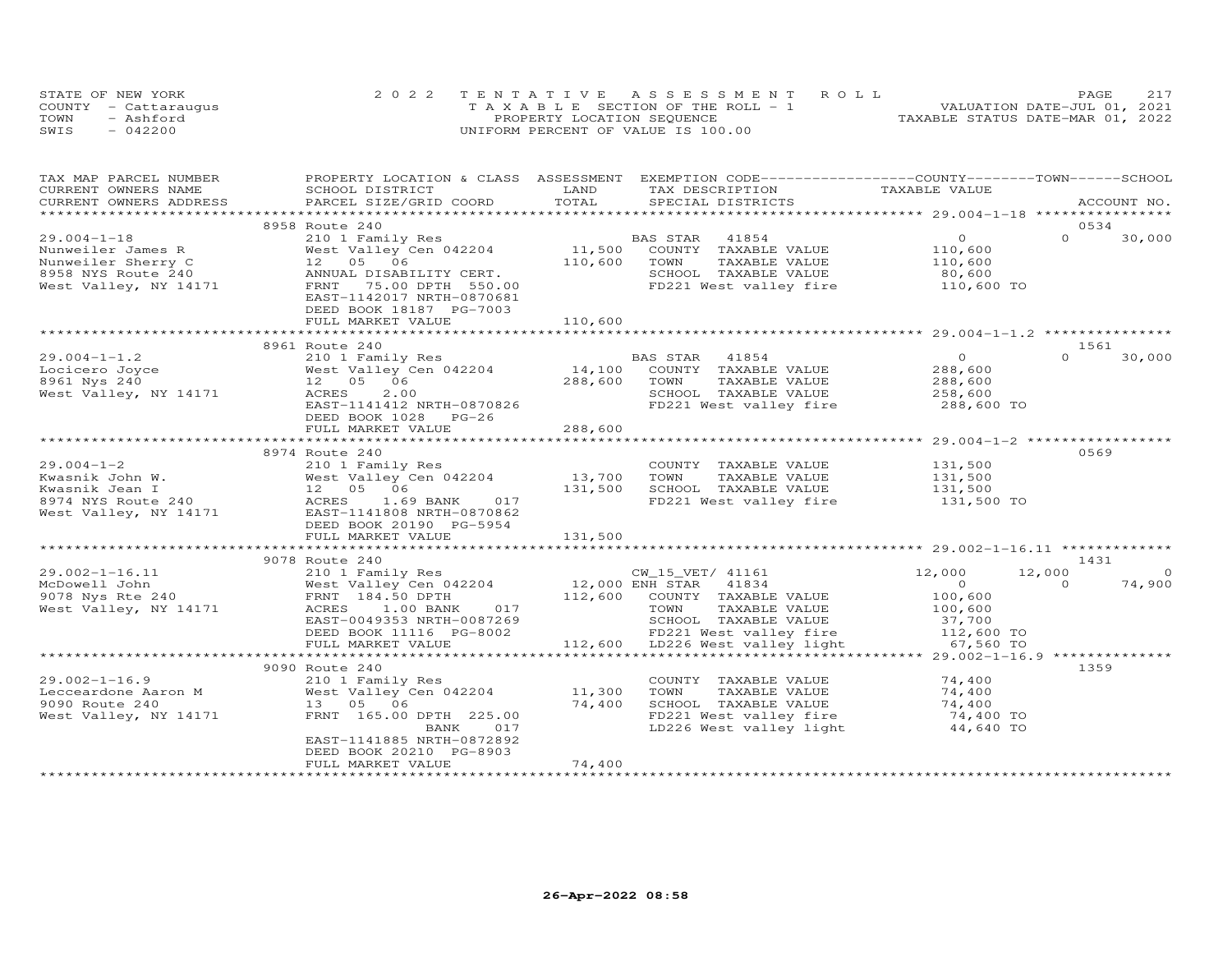|      | STATE OF NEW YORK    | 2022 TENTATIVE ASSESSMENT ROLL        | 2.18<br>PAGE                     |
|------|----------------------|---------------------------------------|----------------------------------|
|      | COUNTY - Cattaraugus | T A X A B L E SECTION OF THE ROLL - 1 | VALUATION DATE-JUL 01, 2021      |
| TOWN | - Ashford            | PROPERTY LOCATION SEQUENCE            | TAXABLE STATUS DATE-MAR 01, 2022 |
| SWIS | $-042200$            | UNIFORM PERCENT OF VALUE IS 100.00    |                                  |

| TAX MAP PARCEL NUMBER<br>CURRENT OWNERS NAME                                                                                                                                                                                                                                         | PROPERTY LOCATION & CLASS ASSESSMENT<br>SCHOOL DISTRICT                                                     | LAND                                 | EXEMPTION CODE-----------------COUNTY-------TOWN------SCHOOL<br>TAX DESCRIPTION                                                               | TAXABLE VALUE  |                |             |
|--------------------------------------------------------------------------------------------------------------------------------------------------------------------------------------------------------------------------------------------------------------------------------------|-------------------------------------------------------------------------------------------------------------|--------------------------------------|-----------------------------------------------------------------------------------------------------------------------------------------------|----------------|----------------|-------------|
| .CURRENT OWNERS ADDRESS PARCEL SIZE/GRID COORD TOTAL SPECIAL DISTRICTS ACCOUNT NO ACCOUNT NO ARCOUNT NO ARE THE SERVER AND RESOLUT AS THE SERVER AND MALL SERVER ASSESS THAT A THE SERVER AND RESOLUT THAT A SERVER AND RESOLU                                                       |                                                                                                             |                                      |                                                                                                                                               |                |                | ACCOUNT NO. |
|                                                                                                                                                                                                                                                                                      |                                                                                                             |                                      |                                                                                                                                               |                |                |             |
| $29.002 - 1 - 16.23$                                                                                                                                                                                                                                                                 | 9094 Route 240                                                                                              |                                      | SOLR C/T/S 49500 26,500                                                                                                                       |                | 1658<br>26,500 | 26,500      |
| Studd Douglas                                                                                                                                                                                                                                                                        | 210 1 Family Res<br>West Valley Cen 042204 15,000 ENH STAR 41834<br>ACRES 2.20 214,100 COUNTY TAXABLE VALUE |                                      |                                                                                                                                               | $\overline{0}$ | $\Omega$       | 74,900      |
| 9094 Route 240                                                                                                                                                                                                                                                                       |                                                                                                             |                                      | 214,100 COUNTY TAXABLE VALUE                                                                                                                  | 187,600        |                |             |
| West Valley, NY 14171                                                                                                                                                                                                                                                                | DEED BOOK 11146 PG-2001                                                                                     |                                      |                                                                                                                                               |                |                |             |
|                                                                                                                                                                                                                                                                                      | FULL MARKET VALUE                                                                                           |                                      |                                                                                                                                               |                |                |             |
|                                                                                                                                                                                                                                                                                      |                                                                                                             |                                      |                                                                                                                                               |                |                |             |
|                                                                                                                                                                                                                                                                                      |                                                                                                             |                                      | TOWN TAXABLE VALUE 187,600<br>214,100 SCHOOL TAXABLE VALUE 112,700<br>FD221 West valley fire 214,100 TO<br>LD226 West valley light 214,100 TO |                |                |             |
|                                                                                                                                                                                                                                                                                      |                                                                                                             |                                      |                                                                                                                                               |                |                |             |
|                                                                                                                                                                                                                                                                                      | 9096 Route 240                                                                                              |                                      |                                                                                                                                               |                | 1450           |             |
| $\begin{tabular}{llllll} 29.002-1-16.15 & 314 {\rm \; Rur} \\ \hline \text{Trusiak \; Robert} & \text{West \; Va} \\ \text{Trusiak \; Judy} & 13-5-6 \\ 24 {\rm \; Liberty \; St} & \text{ACRES} \\ \text{Lancaster, \; NY \; 14086} & \text{EAST-0} \\ \text{DEED B} \end{tabular}$ | 314 Rural vac<10                                                                                            |                                      | COUNTY TAXABLE VALUE                                                                                                                          | 29,800         |                |             |
|                                                                                                                                                                                                                                                                                      | COUN: 314 Rural vac<10 (29,800 COUN)<br>West Valley Cen 042204 29,800 TOWN                                  |                                      | TAXABLE VALUE<br>TAXABLE VALUE 29,800<br>TAXABLE VALUE 29,800                                                                                 |                |                |             |
|                                                                                                                                                                                                                                                                                      |                                                                                                             | 29,800                               |                                                                                                                                               |                |                |             |
|                                                                                                                                                                                                                                                                                      | ACRES      8.40<br>EAST-0049413 NRTH-0087288                                                                |                                      |                                                                                                                                               |                |                |             |
|                                                                                                                                                                                                                                                                                      |                                                                                                             |                                      | LD226 West valley light 29,800 TO                                                                                                             |                |                |             |
|                                                                                                                                                                                                                                                                                      | DEED BOOK 21044 PG-4002                                                                                     |                                      |                                                                                                                                               |                |                |             |
|                                                                                                                                                                                                                                                                                      |                                                                                                             |                                      |                                                                                                                                               |                |                |             |
|                                                                                                                                                                                                                                                                                      |                                                                                                             |                                      |                                                                                                                                               |                |                |             |
|                                                                                                                                                                                                                                                                                      | 9100 Route 240                                                                                              |                                      |                                                                                                                                               |                | 1430           |             |
|                                                                                                                                                                                                                                                                                      |                                                                                                             |                                      |                                                                                                                                               |                |                | 30,000      |
|                                                                                                                                                                                                                                                                                      |                                                                                                             |                                      |                                                                                                                                               |                |                |             |
|                                                                                                                                                                                                                                                                                      |                                                                                                             |                                      |                                                                                                                                               |                |                |             |
|                                                                                                                                                                                                                                                                                      |                                                                                                             |                                      |                                                                                                                                               |                |                |             |
|                                                                                                                                                                                                                                                                                      |                                                                                                             |                                      |                                                                                                                                               |                |                |             |
| 30,000 1-16.12 20 210 1 Family Res BAS STAR 41854 20 0 0 0 0 0 30,000 2-1-16.12 210 1 Family Res BAS STAR 41854 20 0 0 0 0 0 30,000 200 0 0 0 0 30,000 2 30,000 2 30,000 2 30,000 2 30 0 0 0 30,000 2 30 0 0 0 0 0 0 0 0 0 0 0                                                       |                                                                                                             |                                      |                                                                                                                                               |                |                |             |
|                                                                                                                                                                                                                                                                                      | 9102 Route 240                                                                                              |                                      |                                                                                                                                               |                | 0874           |             |
| $29.002 - 1 - 16.2$                                                                                                                                                                                                                                                                  | 312 Vac w/imprv                                                                                             |                                      | COUNTY TAXABLE VALUE                                                                                                                          | 71,400         |                |             |
| Peterson Eric L                                                                                                                                                                                                                                                                      | West Valley Cen 042204                                                                                      |                                      | TAXABLE VALUE                                                                                                                                 | 71,400         |                |             |
| 3485 Big Tree Rd                                                                                                                                                                                                                                                                     | $LOC$ $#$ 90                                                                                                | 36,800 TOWN<br>71,400 SCHOC<br>FD221 | SCHOOL TAXABLE VALUE                                                                                                                          | 71,400         |                |             |
| Hamburg, NY 14075                                                                                                                                                                                                                                                                    | 1.000 WEST VALLEY                                                                                           |                                      | FD221 West valley fire                                                                                                                        | 71,400 TO      |                |             |
|                                                                                                                                                                                                                                                                                      | BUILDING AND LAND                                                                                           |                                      |                                                                                                                                               |                |                |             |
|                                                                                                                                                                                                                                                                                      | ACRES 18.10                                                                                                 |                                      |                                                                                                                                               |                |                |             |
|                                                                                                                                                                                                                                                                                      | EAST-1143422 NRTH-0872800                                                                                   |                                      |                                                                                                                                               |                |                |             |
|                                                                                                                                                                                                                                                                                      | DEED BOOK 29503 PG-8002                                                                                     |                                      |                                                                                                                                               |                |                |             |
|                                                                                                                                                                                                                                                                                      | FULL MARKET VALUE                                                                                           | 71,400                               |                                                                                                                                               |                |                |             |
|                                                                                                                                                                                                                                                                                      |                                                                                                             |                                      |                                                                                                                                               |                |                |             |
|                                                                                                                                                                                                                                                                                      | 9106 Route 240                                                                                              |                                      |                                                                                                                                               |                | 1280           |             |
| $29.002 - 1 - 16.4$                                                                                                                                                                                                                                                                  | 240 Rural res                                                                                               |                                      | COUNTY TAXABLE VALUE 240,100                                                                                                                  |                |                |             |
| Lukowski Jonathan S                                                                                                                                                                                                                                                                  | West Valley Cen 042204                                                                                      | 43,100                               | TAXABLE VALUE<br>TOWN                                                                                                                         | 240,100        |                |             |
| 9106 NYS Rte. 240<br>West Valley, NY 14170                                                                                                                                                                                                                                           | 13 05 06                                                                                                    | 240,100                              | SCHOOL TAXABLE VALUE 240,100<br>FD221 West valley fire 240,100 TO                                                                             |                |                |             |
|                                                                                                                                                                                                                                                                                      | ACRES 15.85<br>EAST-1143003 NRTH-0873402                                                                    |                                      | LD226 West valley light                                                                                                                       | 240,100 TO     |                |             |
|                                                                                                                                                                                                                                                                                      | DEED BOOK 2021<br>PG-11648                                                                                  |                                      |                                                                                                                                               |                |                |             |
|                                                                                                                                                                                                                                                                                      | FULL MARKET VALUE                                                                                           | 240,100                              |                                                                                                                                               |                |                |             |
|                                                                                                                                                                                                                                                                                      |                                                                                                             |                                      |                                                                                                                                               |                |                |             |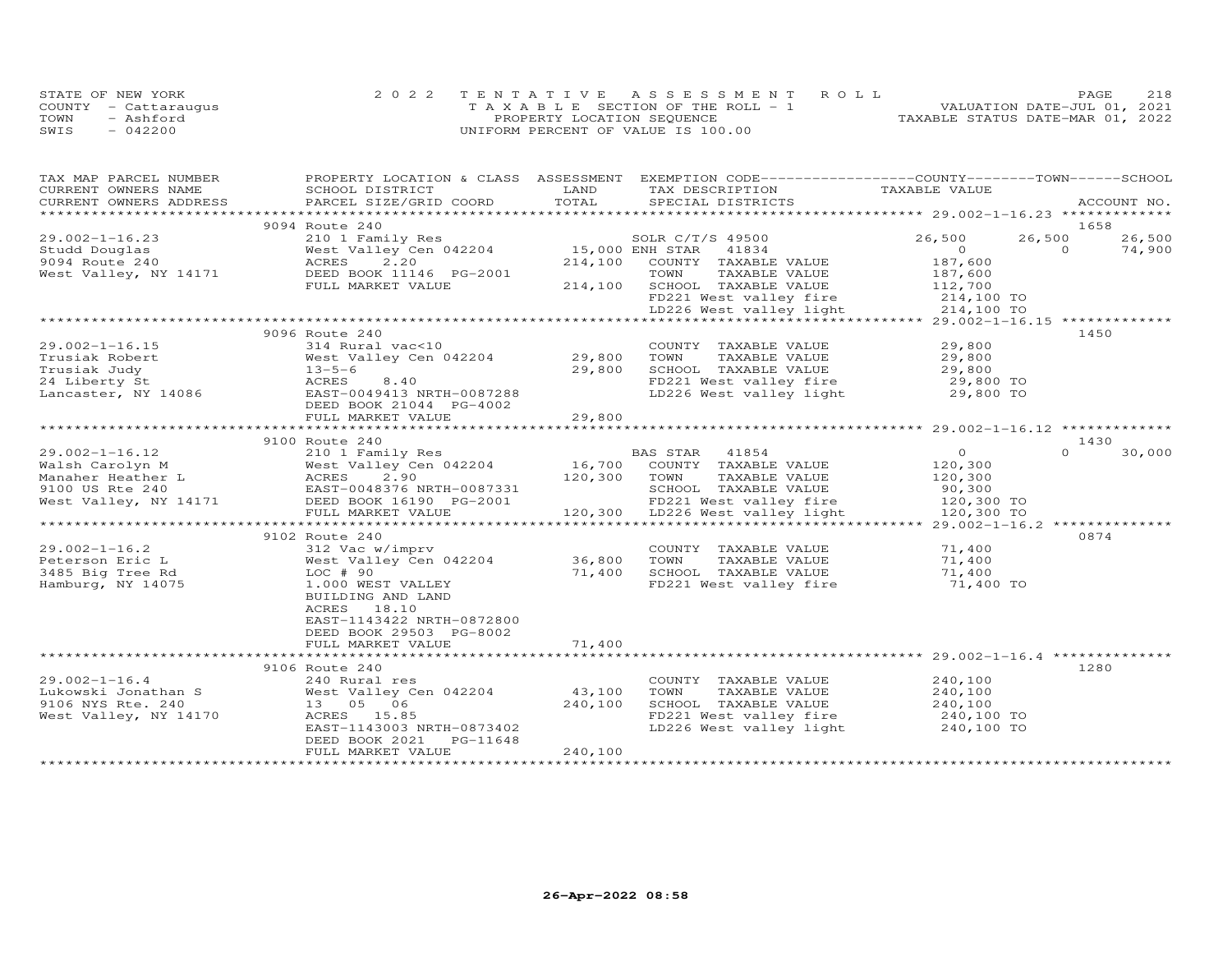|      | STATE OF NEW YORK    | 2022 TENTATIVE ASSESSMENT ROLL        | 219<br>PAGE                      |
|------|----------------------|---------------------------------------|----------------------------------|
|      | COUNTY - Cattaraugus | T A X A B L E SECTION OF THE ROLL - 1 | VALUATION DATE-JUL 01, 2021      |
| TOWN | - Ashford            | PROPERTY LOCATION SEQUENCE            | TAXABLE STATUS DATE-MAR 01, 2022 |
| SWIS | $-042200$            | UNIFORM PERCENT OF VALUE IS 100.00    |                                  |

| TAX MAP PARCEL NUMBER                                                                                                                                                                                                                                                                                                 |                                              |         | PROPERTY LOCATION & CLASS ASSESSMENT EXEMPTION CODE----------------COUNTY-------TOWN------SCHOOL                                                                      |          |        |
|-----------------------------------------------------------------------------------------------------------------------------------------------------------------------------------------------------------------------------------------------------------------------------------------------------------------------|----------------------------------------------|---------|-----------------------------------------------------------------------------------------------------------------------------------------------------------------------|----------|--------|
|                                                                                                                                                                                                                                                                                                                       |                                              |         |                                                                                                                                                                       |          |        |
|                                                                                                                                                                                                                                                                                                                       |                                              |         |                                                                                                                                                                       |          |        |
|                                                                                                                                                                                                                                                                                                                       |                                              |         |                                                                                                                                                                       |          |        |
|                                                                                                                                                                                                                                                                                                                       |                                              |         |                                                                                                                                                                       |          |        |
|                                                                                                                                                                                                                                                                                                                       |                                              |         |                                                                                                                                                                       |          |        |
|                                                                                                                                                                                                                                                                                                                       |                                              |         |                                                                                                                                                                       |          |        |
|                                                                                                                                                                                                                                                                                                                       |                                              |         |                                                                                                                                                                       |          |        |
|                                                                                                                                                                                                                                                                                                                       |                                              |         |                                                                                                                                                                       |          |        |
|                                                                                                                                                                                                                                                                                                                       |                                              |         |                                                                                                                                                                       |          |        |
|                                                                                                                                                                                                                                                                                                                       |                                              |         |                                                                                                                                                                       |          |        |
|                                                                                                                                                                                                                                                                                                                       |                                              |         |                                                                                                                                                                       |          |        |
|                                                                                                                                                                                                                                                                                                                       |                                              |         |                                                                                                                                                                       |          |        |
|                                                                                                                                                                                                                                                                                                                       |                                              |         |                                                                                                                                                                       |          |        |
|                                                                                                                                                                                                                                                                                                                       |                                              |         |                                                                                                                                                                       |          | 1329   |
|                                                                                                                                                                                                                                                                                                                       |                                              |         |                                                                                                                                                                       |          | 20,000 |
|                                                                                                                                                                                                                                                                                                                       |                                              |         |                                                                                                                                                                       |          | 36,982 |
|                                                                                                                                                                                                                                                                                                                       |                                              |         |                                                                                                                                                                       |          | 74,900 |
|                                                                                                                                                                                                                                                                                                                       |                                              |         |                                                                                                                                                                       |          |        |
|                                                                                                                                                                                                                                                                                                                       |                                              |         |                                                                                                                                                                       |          |        |
|                                                                                                                                                                                                                                                                                                                       |                                              |         |                                                                                                                                                                       |          |        |
|                                                                                                                                                                                                                                                                                                                       |                                              |         |                                                                                                                                                                       |          |        |
|                                                                                                                                                                                                                                                                                                                       |                                              |         |                                                                                                                                                                       |          |        |
|                                                                                                                                                                                                                                                                                                                       |                                              |         |                                                                                                                                                                       |          |        |
|                                                                                                                                                                                                                                                                                                                       | 9133 Route 240                               |         |                                                                                                                                                                       |          | 0790   |
|                                                                                                                                                                                                                                                                                                                       |                                              |         |                                                                                                                                                                       | $\Omega$ | 74,900 |
|                                                                                                                                                                                                                                                                                                                       |                                              |         |                                                                                                                                                                       |          |        |
|                                                                                                                                                                                                                                                                                                                       |                                              |         |                                                                                                                                                                       |          |        |
|                                                                                                                                                                                                                                                                                                                       |                                              |         |                                                                                                                                                                       |          |        |
|                                                                                                                                                                                                                                                                                                                       |                                              |         |                                                                                                                                                                       |          |        |
|                                                                                                                                                                                                                                                                                                                       |                                              |         |                                                                                                                                                                       |          |        |
| $\begin{array}{cccccccc} 29.002-1-21 & 210 & \text{NUC} & 210 & \text{ENI} & 57 \text{R} & 41834 & 0 \\ 200 & 210 & 1 & 210 & 1 & 210 & 1 \\ 201 & 1 & 210 & 1 & 0 & 0 \\ 913 & Nys Rte & 240 & 13 & 05 & 06 & 196,600 & 1960 & 100 \\ 913 & Nys Rte & 240 & 13 & 05 & 06 & 196,600 & 100 \\ 913 & Nys Rte & 240 & 1$ |                                              |         |                                                                                                                                                                       |          |        |
|                                                                                                                                                                                                                                                                                                                       |                                              |         |                                                                                                                                                                       |          |        |
|                                                                                                                                                                                                                                                                                                                       |                                              |         |                                                                                                                                                                       |          | 0386   |
|                                                                                                                                                                                                                                                                                                                       |                                              |         |                                                                                                                                                                       |          |        |
|                                                                                                                                                                                                                                                                                                                       |                                              |         |                                                                                                                                                                       |          |        |
|                                                                                                                                                                                                                                                                                                                       |                                              |         |                                                                                                                                                                       |          |        |
|                                                                                                                                                                                                                                                                                                                       |                                              |         |                                                                                                                                                                       |          |        |
|                                                                                                                                                                                                                                                                                                                       |                                              |         | COUNTY TAXABLE VALUE<br>TOWN TAXABLE VALUE 59,900<br>SCHOOL TAXABLE VALUE 59,900<br>FD221 West valley fire 59,900 TO<br>LD226 West valley light 59,900 TO             |          |        |
|                                                                                                                                                                                                                                                                                                                       | DEED BOOK 20190 PG-5799                      |         |                                                                                                                                                                       |          |        |
|                                                                                                                                                                                                                                                                                                                       |                                              |         |                                                                                                                                                                       |          |        |
|                                                                                                                                                                                                                                                                                                                       |                                              |         |                                                                                                                                                                       |          |        |
|                                                                                                                                                                                                                                                                                                                       | 9144 Route 240                               |         |                                                                                                                                                                       |          | 0054   |
|                                                                                                                                                                                                                                                                                                                       |                                              |         |                                                                                                                                                                       |          |        |
|                                                                                                                                                                                                                                                                                                                       |                                              |         |                                                                                                                                                                       |          |        |
|                                                                                                                                                                                                                                                                                                                       |                                              |         |                                                                                                                                                                       |          |        |
| 29.002-1-20<br>Kazmierczak George F 210 1 Family Res<br>Kazmierczak Connie J 13 05 06 190,300<br>9144 Route 240 FRNT 155.00 DPTH 200.00<br>West Valley, NY 14171 EAST-1141940 NRTH-0874031<br>RES POCK 20190 NRTH-0874031                                                                                             |                                              |         | COUNTY TAXABLE VALUE 190,300<br>TOWN TAXABLE VALUE 190,300<br>SCHOOL TAXABLE VALUE 190,300<br>FD221 West valley fire 190,300 TO<br>LD226 West valley light 190,300 TO |          |        |
|                                                                                                                                                                                                                                                                                                                       |                                              |         |                                                                                                                                                                       |          |        |
|                                                                                                                                                                                                                                                                                                                       | DEED BOOK 20190 PG-5136<br>FULL MARKET VALUE | 190,300 |                                                                                                                                                                       |          |        |
|                                                                                                                                                                                                                                                                                                                       |                                              |         |                                                                                                                                                                       |          |        |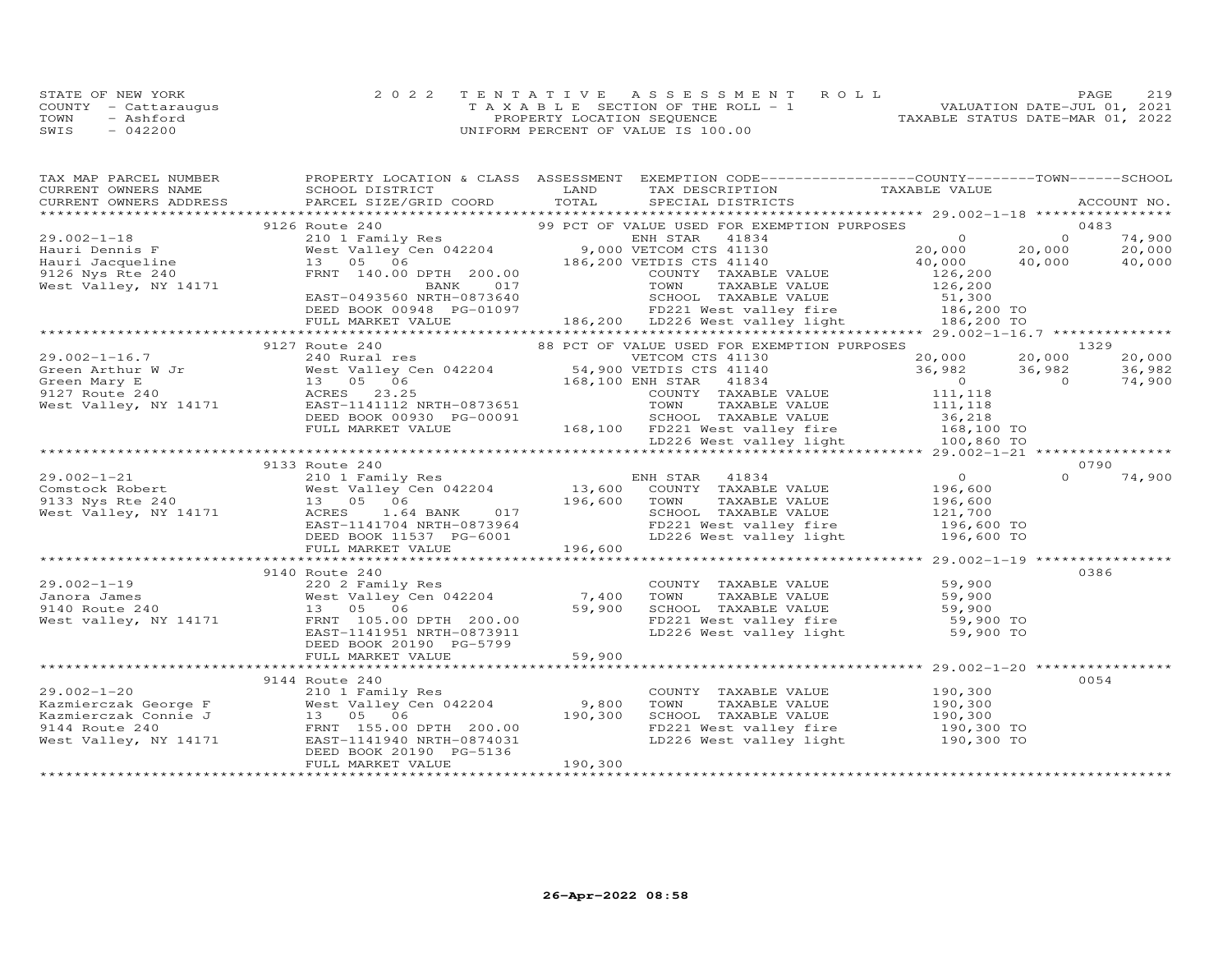| STATE OF NEW YORK    | 2022 TENTATIVE ASSESSMENT ROLL        | 2.2.0<br>PAGE.                   |
|----------------------|---------------------------------------|----------------------------------|
| COUNTY - Cattaraugus | T A X A B L E SECTION OF THE ROLL - 1 | VALUATION DATE-JUL 01, 2021      |
| TOWN<br>- Ashford    | PROPERTY LOCATION SEQUENCE            | TAXABLE STATUS DATE-MAR 01, 2022 |
| $-042200$<br>SWIS    | UNIFORM PERCENT OF VALUE IS 100.00    |                                  |

| TAX MAP PARCEL NUMBER                                                                                                    | PROPERTY LOCATION & CLASS ASSESSMENT                                                                                                                                                                                                     |         | EXEMPTION CODE-----------------COUNTY-------TOWN------SCHOOL                                                             |                |          |        |
|--------------------------------------------------------------------------------------------------------------------------|------------------------------------------------------------------------------------------------------------------------------------------------------------------------------------------------------------------------------------------|---------|--------------------------------------------------------------------------------------------------------------------------|----------------|----------|--------|
|                                                                                                                          |                                                                                                                                                                                                                                          |         | TAX DESCRIPTION TAXABLE VALUE                                                                                            |                |          |        |
|                                                                                                                          |                                                                                                                                                                                                                                          |         |                                                                                                                          |                |          |        |
|                                                                                                                          |                                                                                                                                                                                                                                          |         |                                                                                                                          |                |          |        |
|                                                                                                                          | 9152 Route 240                                                                                                                                                                                                                           |         |                                                                                                                          |                |          | 0350   |
| $29.002 - 1 - 23$                                                                                                        | 210 1 Family Res<br>West Valley Cen 042204 9,600 ENH STAR<br>13 05 06 76,400 COUNTY                                                                                                                                                      |         | VETWAR CTS 41120                                                                                                         | 11,460         | 11,460   | 11,460 |
|                                                                                                                          |                                                                                                                                                                                                                                          |         |                                                                                                                          |                |          |        |
|                                                                                                                          |                                                                                                                                                                                                                                          |         |                                                                                                                          |                |          |        |
|                                                                                                                          |                                                                                                                                                                                                                                          |         |                                                                                                                          |                |          |        |
|                                                                                                                          |                                                                                                                                                                                                                                          |         |                                                                                                                          |                |          |        |
|                                                                                                                          |                                                                                                                                                                                                                                          |         |                                                                                                                          |                |          |        |
|                                                                                                                          |                                                                                                                                                                                                                                          |         |                                                                                                                          |                |          |        |
|                                                                                                                          | 2.0.02 and 2.04 and 2.04 and 2.04 and 2.04 and 2.04 and 2.04 and 2.04 and 2.04 and 2.04 and 2.04 and 2.04 and 2.04 and 2.04 and 2.04 and 2.04 and 2.04 and 2.04 and 2.04 and 2.04 and 2.04 and 2.04 and 2.04 and 2.04 and 2.04           |         |                                                                                                                          |                |          |        |
|                                                                                                                          | 9162 Route 240                                                                                                                                                                                                                           |         |                                                                                                                          |                |          | 0050   |
|                                                                                                                          |                                                                                                                                                                                                                                          |         | COUNTY TAXABLE VALUE                                                                                                     | 142,800        |          |        |
|                                                                                                                          |                                                                                                                                                                                                                                          |         | TOWN<br>TAXABLE VALUE                                                                                                    | 142,800        |          |        |
|                                                                                                                          |                                                                                                                                                                                                                                          |         |                                                                                                                          |                |          |        |
|                                                                                                                          | 29.002-1-24 210 1 Family Res<br>Gerwitz Raymond J West Valley Cen 042204 8,800<br>Gerwitz Donna A 13 05 06 142,800<br>9162 Rte 240 FRNT 165.00 DPTH 170.00<br>West Valley, NY 14171 EAST-1141870 NRTH-0874336<br>FRNT 165.00 DPTH 170.00 |         | SCHOOL TAXABLE VALUE 142,800<br>FD221 West valley fire 142,800 TO<br>LD226 West valley light 142,800 TO                  |                |          |        |
|                                                                                                                          |                                                                                                                                                                                                                                          |         |                                                                                                                          |                |          |        |
|                                                                                                                          | DEED BOOK 22968 PG-8002                                                                                                                                                                                                                  |         |                                                                                                                          |                |          |        |
|                                                                                                                          | FULL MARKET VALUE                                                                                                                                                                                                                        | 142,800 |                                                                                                                          |                |          |        |
|                                                                                                                          |                                                                                                                                                                                                                                          |         |                                                                                                                          |                |          |        |
|                                                                                                                          | 9170 Route 240                                                                                                                                                                                                                           |         |                                                                                                                          |                |          | 0011   |
|                                                                                                                          |                                                                                                                                                                                                                                          |         |                                                                                                                          | $\overline{0}$ | $\Omega$ | 74,900 |
|                                                                                                                          | 29.002-1-25 210 1 Family Res ENH STAR 41834<br>Irrevocable Trust The Bonnie L West Valley Cen 042204 6,100 COUNTY TAXABLE VALUE                                                                                                          |         |                                                                                                                          | 136,100        |          |        |
|                                                                                                                          | $29.002 - 125$<br>Irevocable Trust The Bonnie L West value, 13<br>10677 Autumnview Dr 13 05 06<br>West Valley, NY 14171 FRNT 100.00 DPTH 175.00<br>EAST-1141836 NRTH-0874466<br>EAST-1141836 NRTH-0874466                                |         | TAXABLE VALUE 136,100<br>TOWN                                                                                            |                |          |        |
|                                                                                                                          |                                                                                                                                                                                                                                          |         | SCHOOL TAXABLE VALUE                                                                                                     | 61,200         |          |        |
|                                                                                                                          |                                                                                                                                                                                                                                          |         | FD221 West valley fire 136,100 TO                                                                                        |                |          |        |
|                                                                                                                          |                                                                                                                                                                                                                                          |         | LD226 West valley light                                                                                                  | 136,100 TO     |          |        |
|                                                                                                                          |                                                                                                                                                                                                                                          |         |                                                                                                                          |                |          |        |
|                                                                                                                          |                                                                                                                                                                                                                                          |         |                                                                                                                          |                |          |        |
|                                                                                                                          | 9176 Route 240                                                                                                                                                                                                                           |         |                                                                                                                          |                |          | 0309   |
|                                                                                                                          |                                                                                                                                                                                                                                          |         | 41854<br>BAS STAR                                                                                                        | $\overline{O}$ | $\cap$   | 30,000 |
|                                                                                                                          |                                                                                                                                                                                                                                          |         | COUNTY TAXABLE VALUE                                                                                                     | 91,600         |          |        |
|                                                                                                                          |                                                                                                                                                                                                                                          |         |                                                                                                                          | 91,600         |          |        |
|                                                                                                                          |                                                                                                                                                                                                                                          |         | TOWN       TAXABLE  VALUE<br>SCHOOL    TAXABLE  VALUE                                                                    | 61,600         |          |        |
|                                                                                                                          | 13 05 06 91,600<br>ACRES 2.00 BANK 017<br>EAST-1141858 NRTH-0874673<br>DEED BOOK 13478 PG-5001                                                                                                                                           |         | FD221 West valley fire<br>LD226 West valley fire<br>LD226 West valley light<br>91,600 TO                                 |                |          |        |
|                                                                                                                          |                                                                                                                                                                                                                                          |         |                                                                                                                          |                |          |        |
|                                                                                                                          | FULL MARKET VALUE                                                                                                                                                                                                                        | 91,600  |                                                                                                                          |                |          |        |
|                                                                                                                          |                                                                                                                                                                                                                                          |         |                                                                                                                          |                |          |        |
|                                                                                                                          | 9192 Route 240                                                                                                                                                                                                                           |         |                                                                                                                          |                |          | 0290   |
| $29.011 - 2 - 20$                                                                                                        |                                                                                                                                                                                                                                          |         | VETCOM CTS 41130                                                                                                         | 20,000         | 20,000   | 20,000 |
|                                                                                                                          | 210 1 Family Res<br>West Valley Cen 042204 7,700 ENH STAR 41834                                                                                                                                                                          |         |                                                                                                                          | $\sim$ 0       | $\Omega$ | 74,900 |
|                                                                                                                          | 13  05  06                                                                                                                                                                                                                               |         | 145,700 COUNTY TAXABLE VALUE                                                                                             | 125,700        |          |        |
| z <sub>3</sub> .011-z <sub>2</sub> -z0<br>Gebauer John C<br>Gebauer Diane C<br>9192 NYS Rte 240<br>West Valley, NY 14171 | 90.00 DPTH 220.00<br>FRNT                                                                                                                                                                                                                |         |                                                                                                                          |                |          |        |
|                                                                                                                          | EAST-1141610 NRTH-0874897                                                                                                                                                                                                                |         |                                                                                                                          |                |          |        |
|                                                                                                                          | DEED BOOK 748<br>PG-01091                                                                                                                                                                                                                |         |                                                                                                                          |                |          |        |
|                                                                                                                          | FULL MARKET VALUE                                                                                                                                                                                                                        |         | %1.00 TOWN TAXABLE VALUE 125,700<br>14897 SCHOOL TAXABLE VALUE 50,800<br>1091 145,700 LD226 West valley light 145,700 TO |                |          |        |
|                                                                                                                          |                                                                                                                                                                                                                                          |         |                                                                                                                          |                |          |        |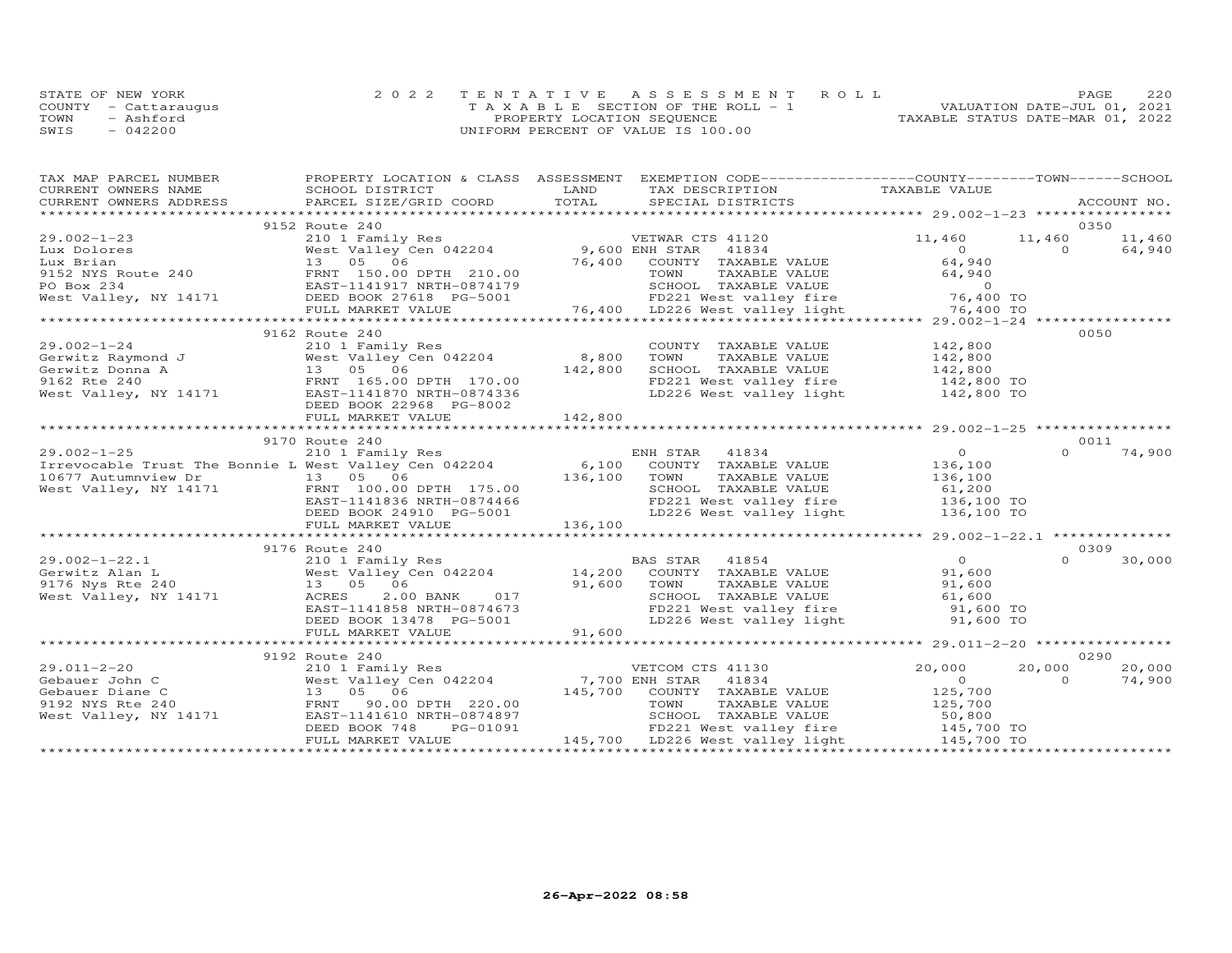|      | STATE OF NEW YORK    | 2022 TENTATIVE ASSESSMENT ROLL        | PAGE                             | 221 |
|------|----------------------|---------------------------------------|----------------------------------|-----|
|      | COUNTY - Cattaraugus | T A X A B L E SECTION OF THE ROLL - 1 | VALUATION DATE-JUL 01, 2021      |     |
| TOWN | - Ashford            | PROPERTY LOCATION SEQUENCE            | TAXABLE STATUS DATE-MAR 01, 2022 |     |
| SWIS | $-042200$            | UNIFORM PERCENT OF VALUE IS 100.00    |                                  |     |

| TAX MAP PARCEL NUMBER | PROPERTY LOCATION & CLASS ASSESSMENT EXEMPTION CODE-----------------COUNTY-------TOWN------SCHOOL                                                                                                                                                                                                                                                |         |                                                                                                                                                            |                    |      |        |
|-----------------------|--------------------------------------------------------------------------------------------------------------------------------------------------------------------------------------------------------------------------------------------------------------------------------------------------------------------------------------------------|---------|------------------------------------------------------------------------------------------------------------------------------------------------------------|--------------------|------|--------|
|                       |                                                                                                                                                                                                                                                                                                                                                  |         |                                                                                                                                                            |                    |      |        |
|                       |                                                                                                                                                                                                                                                                                                                                                  |         |                                                                                                                                                            |                    |      |        |
|                       |                                                                                                                                                                                                                                                                                                                                                  |         |                                                                                                                                                            |                    |      |        |
|                       | 9198 Route 240                                                                                                                                                                                                                                                                                                                                   |         |                                                                                                                                                            |                    | 0819 |        |
|                       |                                                                                                                                                                                                                                                                                                                                                  |         |                                                                                                                                                            |                    |      |        |
|                       |                                                                                                                                                                                                                                                                                                                                                  |         |                                                                                                                                                            |                    |      |        |
|                       |                                                                                                                                                                                                                                                                                                                                                  |         |                                                                                                                                                            |                    |      |        |
|                       |                                                                                                                                                                                                                                                                                                                                                  |         |                                                                                                                                                            |                    |      |        |
|                       |                                                                                                                                                                                                                                                                                                                                                  |         |                                                                                                                                                            |                    |      |        |
|                       |                                                                                                                                                                                                                                                                                                                                                  |         |                                                                                                                                                            |                    |      |        |
|                       |                                                                                                                                                                                                                                                                                                                                                  |         |                                                                                                                                                            |                    |      |        |
|                       |                                                                                                                                                                                                                                                                                                                                                  |         |                                                                                                                                                            |                    |      |        |
|                       | 9203 Route 240                                                                                                                                                                                                                                                                                                                                   |         |                                                                                                                                                            |                    |      | 0353   |
|                       |                                                                                                                                                                                                                                                                                                                                                  |         |                                                                                                                                                            |                    |      | 30,000 |
|                       |                                                                                                                                                                                                                                                                                                                                                  |         |                                                                                                                                                            |                    |      |        |
|                       |                                                                                                                                                                                                                                                                                                                                                  |         |                                                                                                                                                            |                    |      |        |
|                       |                                                                                                                                                                                                                                                                                                                                                  |         |                                                                                                                                                            |                    |      |        |
|                       |                                                                                                                                                                                                                                                                                                                                                  |         |                                                                                                                                                            |                    |      |        |
|                       |                                                                                                                                                                                                                                                                                                                                                  |         |                                                                                                                                                            |                    |      |        |
|                       |                                                                                                                                                                                                                                                                                                                                                  |         |                                                                                                                                                            |                    |      |        |
|                       |                                                                                                                                                                                                                                                                                                                                                  |         |                                                                                                                                                            |                    |      |        |
|                       | 9204 Route 240                                                                                                                                                                                                                                                                                                                                   |         |                                                                                                                                                            |                    | 0045 |        |
|                       |                                                                                                                                                                                                                                                                                                                                                  |         | COUNTY TAXABLE VALUE                                                                                                                                       |                    |      |        |
|                       |                                                                                                                                                                                                                                                                                                                                                  |         | TOWN<br>TAXABLE VALUE                                                                                                                                      | 215,400<br>215,400 |      |        |
|                       |                                                                                                                                                                                                                                                                                                                                                  |         |                                                                                                                                                            |                    |      |        |
|                       |                                                                                                                                                                                                                                                                                                                                                  |         |                                                                                                                                                            |                    |      |        |
|                       |                                                                                                                                                                                                                                                                                                                                                  |         | SCHOOL TAXABLE VALUE<br>FD221 West valley fire $215,400$ TO<br>LD226 West valley light $215,400$ TO                                                        |                    |      |        |
|                       | 29.011-2-18 210 1 Family Res<br>Engels Tim West Valley Cen 042204 30,400<br>Engels Frances 13/14 05 06 215,400<br>9204 NYS Rte 240 ACRES 8.85<br>West Valley, NY 14171 EAST-1142003 NRTH-0875367<br>RES 8.85<br>Nest Valley, NY 14171 EAST<br>DEED BOOK 974 PG-215                                                                               |         |                                                                                                                                                            |                    |      |        |
|                       | FULL MARKET VALUE                                                                                                                                                                                                                                                                                                                                | 215,400 |                                                                                                                                                            |                    |      |        |
|                       |                                                                                                                                                                                                                                                                                                                                                  |         |                                                                                                                                                            |                    |      |        |
|                       | 9207 Route 240                                                                                                                                                                                                                                                                                                                                   |         |                                                                                                                                                            |                    | 1187 |        |
|                       |                                                                                                                                                                                                                                                                                                                                                  |         | COUNTY TAXABLE VALUE 11,900                                                                                                                                |                    |      |        |
|                       |                                                                                                                                                                                                                                                                                                                                                  |         |                                                                                                                                                            |                    |      |        |
|                       |                                                                                                                                                                                                                                                                                                                                                  |         |                                                                                                                                                            |                    |      |        |
|                       |                                                                                                                                                                                                                                                                                                                                                  |         |                                                                                                                                                            |                    |      |        |
|                       | $\begin{array}{lllllllllllll} 29.002\text{--}1\text{--}26.2 & 9207 \text{ Route } 240 & 002\text{--}1\text{--}26.2 & 002\text{--}1\text{--}26.2 & 003\text{ Rte 240} & 000\text{NT} & 000\text{NT} & 000\text{NT} & 000\text{NT} & 000\text{NT} & 000\text{NT} & 000\text{NT} & 000\text{NT} & 000\text{NT} & 000\text{NT} & 000\text{NT} & 000$ |         | COUNTY TAXABLE VALUE<br>TOWN TAXABLE VALUE 11,900<br>SCHOOL TAXABLE VALUE 11,900<br>FD221 West valley fire 11,900 TO<br>T.D226 West valley light 11,900 TO |                    |      |        |
|                       |                                                                                                                                                                                                                                                                                                                                                  |         |                                                                                                                                                            |                    |      |        |
|                       | EAST-1141308 NRTH-0874954                                                                                                                                                                                                                                                                                                                        |         |                                                                                                                                                            |                    |      |        |
|                       | DEED BOOK 20788 PG-2002                                                                                                                                                                                                                                                                                                                          |         |                                                                                                                                                            |                    |      |        |
|                       | FULL MARKET VALUE                                                                                                                                                                                                                                                                                                                                | 11,900  |                                                                                                                                                            |                    |      |        |
|                       |                                                                                                                                                                                                                                                                                                                                                  |         |                                                                                                                                                            |                    |      |        |
|                       | 9209 Route 240                                                                                                                                                                                                                                                                                                                                   |         |                                                                                                                                                            |                    | 0311 |        |
| 29.011-2-21           |                                                                                                                                                                                                                                                                                                                                                  |         | COUNTY TAXABLE VALUE 22,400                                                                                                                                |                    |      |        |
|                       |                                                                                                                                                                                                                                                                                                                                                  |         |                                                                                                                                                            |                    |      |        |
|                       |                                                                                                                                                                                                                                                                                                                                                  |         | FOWN TAXABLE VALUE<br>SCHOOL TAXABLE VALUE<br>FD221 West valley fire<br>22,400 TO<br>22,400 TO<br>22,400 TO                                                |                    |      |        |
|                       |                                                                                                                                                                                                                                                                                                                                                  |         |                                                                                                                                                            |                    |      |        |
|                       | EAST-1141124 NRTH-0875116                                                                                                                                                                                                                                                                                                                        |         | LD226 West valley light                                                                                                                                    | 22,400 TO          |      |        |
|                       | DEED BOOK 27875 PG-2001                                                                                                                                                                                                                                                                                                                          |         |                                                                                                                                                            |                    |      |        |
|                       | FULL MARKET VALUE                                                                                                                                                                                                                                                                                                                                | 22,400  |                                                                                                                                                            |                    |      |        |
|                       |                                                                                                                                                                                                                                                                                                                                                  |         |                                                                                                                                                            |                    |      |        |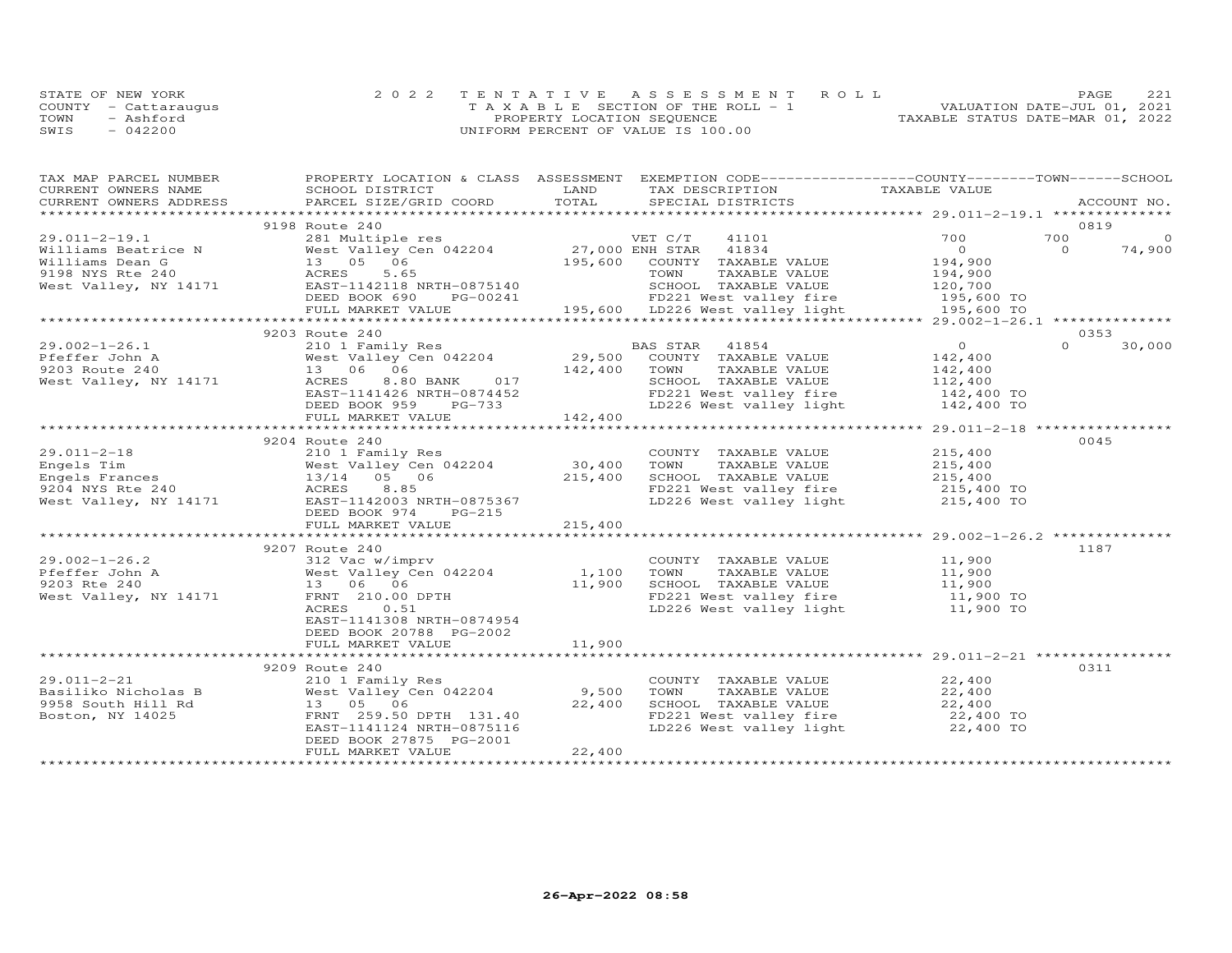|      | STATE OF NEW YORK    | 2022 TENTATIVE ASSESSMENT ROLL        |                                  | <b>PAGE</b>                 | 222 |
|------|----------------------|---------------------------------------|----------------------------------|-----------------------------|-----|
|      | COUNTY - Cattaraugus | T A X A B L E SECTION OF THE ROLL - 1 |                                  | VALUATION DATE-JUL 01, 2021 |     |
| TOWN | - Ashford            | PROPERTY LOCATION SEQUENCE            | TAXABLE STATUS DATE-MAR 01, 2022 |                             |     |
| SWIS | $-042200$            | UNIFORM PERCENT OF VALUE IS 100.00    |                                  |                             |     |

| TAX MAP PARCEL NUMBER |                                                                                                                      | PROPERTY LOCATION & CLASS ASSESSMENT EXEMPTION CODE----------------COUNTY-------TOWN------SCHOOL                                                                                                                                                                                                             |          |        |
|-----------------------|----------------------------------------------------------------------------------------------------------------------|--------------------------------------------------------------------------------------------------------------------------------------------------------------------------------------------------------------------------------------------------------------------------------------------------------------|----------|--------|
|                       | ENGLENII EUGHIN                                                                                                      |                                                                                                                                                                                                                                                                                                              |          |        |
|                       |                                                                                                                      |                                                                                                                                                                                                                                                                                                              |          |        |
|                       |                                                                                                                      |                                                                                                                                                                                                                                                                                                              |          |        |
|                       | 9214 Route 240                                                                                                       |                                                                                                                                                                                                                                                                                                              | 0797     |        |
|                       |                                                                                                                      |                                                                                                                                                                                                                                                                                                              |          | 12,000 |
|                       |                                                                                                                      |                                                                                                                                                                                                                                                                                                              |          | 74,900 |
|                       |                                                                                                                      |                                                                                                                                                                                                                                                                                                              |          |        |
|                       |                                                                                                                      |                                                                                                                                                                                                                                                                                                              |          |        |
|                       |                                                                                                                      |                                                                                                                                                                                                                                                                                                              |          |        |
|                       |                                                                                                                      |                                                                                                                                                                                                                                                                                                              |          |        |
|                       |                                                                                                                      |                                                                                                                                                                                                                                                                                                              |          |        |
|                       |                                                                                                                      | $\begin{array}{ccccccccc} 29.011–2-23 & 9214 & \text{Kout } 240 & \text{Frank} & 210 & 1 & \text{Family Res} & \text{VETWAR} & \text{CTS 41120} & 12,000 & 12,000 & 12,000 & 12,000 & 12,000 & 12,000 & 12,000 & 12,000 & 12,000 & 12,000 & 12,000 & 12,000 & 12,000 & 12,000 & 12,000 & 12,000 & 12,000 & $ |          |        |
|                       |                                                                                                                      |                                                                                                                                                                                                                                                                                                              |          |        |
|                       | 9216 Route 240                                                                                                       |                                                                                                                                                                                                                                                                                                              | 0071     |        |
|                       |                                                                                                                      | 29.011-2-24<br>Perkins Darlene A<br>210 1 Family Res<br>West Valley Cen 042204<br>216 Rte 240<br>216 Rte 240<br>216 Rte 240<br>216 Rte 240<br>216 Rte 240<br>216 Rte 240<br>216 Rte 240<br>216 Rte 240<br>216 Rte 240<br>216 Rte 240<br>216 Rte 240<br>216 R                                                 | $\Omega$ | 74,900 |
|                       |                                                                                                                      |                                                                                                                                                                                                                                                                                                              |          |        |
|                       |                                                                                                                      |                                                                                                                                                                                                                                                                                                              |          |        |
|                       |                                                                                                                      | TOWN TAXABLE VALUE $154,900$<br>SCHOOL TAXABLE VALUE $80,000$<br>FD221 West valley fire $154,900$ TO                                                                                                                                                                                                         |          |        |
|                       |                                                                                                                      |                                                                                                                                                                                                                                                                                                              |          |        |
|                       | EAST-1141220 NRTH-0875234                                                                                            | LD226 West valley light 154,900 TO                                                                                                                                                                                                                                                                           |          |        |
|                       | DEED BOOK 1028 PG-247                                                                                                |                                                                                                                                                                                                                                                                                                              |          |        |
|                       |                                                                                                                      | سات ساخات بہ میں میں ہے کہ اس کے اس کے اس کے اس کے اس کے میں ہے کہ اس کے اس کا کہ اس کے اس کے میں ہے کہ میں ہے<br>۲۳۵۲ - 154,900 ۲۲۲ - 154,900 - 1947 - 154 - 154 - 154 - 154 - 154 - 154 - 154 - 154 - 154 - 154 - 154 - 154 -                                                                              |          |        |
|                       |                                                                                                                      |                                                                                                                                                                                                                                                                                                              |          |        |
|                       | 9224 Route 240                                                                                                       |                                                                                                                                                                                                                                                                                                              | 0119     |        |
|                       |                                                                                                                      |                                                                                                                                                                                                                                                                                                              |          | 20,000 |
|                       |                                                                                                                      | 29.011-2-25<br>Preston Richard R West Valley Cen 042204 12,600 VETDIS CTS 41130 20,000 20,000<br>Preston Nancy S 14 05 06 168,100 ENH STAR 41834 0<br>9224 Rte 240 ACRES 1.25 COUNTY TAXABLE VALUE 108,100<br>West Valley, NY 14171 E                                                                        |          | 40,000 |
|                       |                                                                                                                      |                                                                                                                                                                                                                                                                                                              |          | 74,900 |
|                       |                                                                                                                      |                                                                                                                                                                                                                                                                                                              |          |        |
|                       |                                                                                                                      |                                                                                                                                                                                                                                                                                                              |          |        |
|                       |                                                                                                                      |                                                                                                                                                                                                                                                                                                              |          |        |
|                       |                                                                                                                      |                                                                                                                                                                                                                                                                                                              |          |        |
|                       |                                                                                                                      | WESC VALLEY, NI 171/1<br>DEED BOOK 00868 PG-00238<br>FULL MARKET VALUE 168,100 FD221 West valley fire 168,100 TO<br>EULL MARKET VALUE 168,100 FD221 West valley fire 168,100 TO<br>the proper school school is the set of the set of the s                                                                   |          |        |
|                       | 9228 Route 240                                                                                                       |                                                                                                                                                                                                                                                                                                              |          | 0406   |
|                       |                                                                                                                      | COUNTY TAXABLE VALUE 115,900                                                                                                                                                                                                                                                                                 |          |        |
|                       |                                                                                                                      | TAXABLE VALUE 115,900                                                                                                                                                                                                                                                                                        |          |        |
|                       |                                                                                                                      | TOWN                                                                                                                                                                                                                                                                                                         |          |        |
|                       | 29.011-2-26 281 Multiple res<br>Draine Geoffrey M West Valley Cen 042204 13,000<br>9228 Route 240 115,900<br>115,900 | SCHOOL TAXABLE VALUE 115,900                                                                                                                                                                                                                                                                                 |          |        |
|                       | 9228 Route 240<br>West Valley, NY 14171 FRNT 165.00 DPTH 310.00<br>ACRES                                             | FD221 West valley fire 115,900 TO<br>LD226 West valley light 115,900 TO                                                                                                                                                                                                                                      |          |        |
|                       | 0.50 BANK 017                                                                                                        |                                                                                                                                                                                                                                                                                                              |          |        |
|                       | EAST-1141082 NRTH-0875412<br>DEED BOOK 25250 PG-7001                                                                 |                                                                                                                                                                                                                                                                                                              |          |        |
|                       | FULL MARKET VALUE                                                                                                    | 115,900                                                                                                                                                                                                                                                                                                      |          |        |
|                       |                                                                                                                      |                                                                                                                                                                                                                                                                                                              |          |        |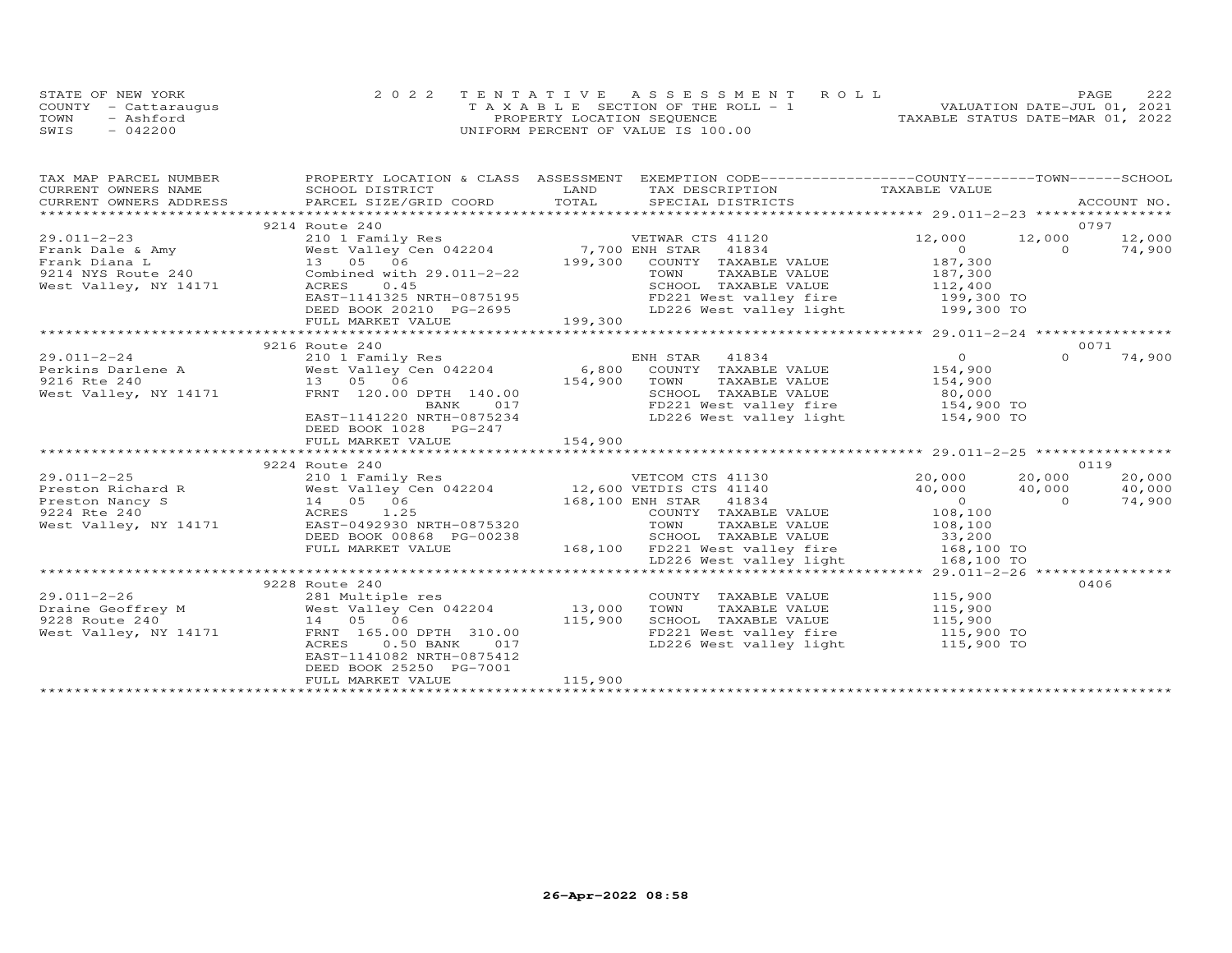|      | STATE OF NEW YORK    | 2022 TENTATIVE ASSESSMENT ROLL        | 223<br>PAGE                      |
|------|----------------------|---------------------------------------|----------------------------------|
|      | COUNTY - Cattaraugus | T A X A B L E SECTION OF THE ROLL - 1 | VALUATION DATE-JUL 01, 2021      |
| TOWN | - Ashford            | PROPERTY LOCATION SEQUENCE            | TAXABLE STATUS DATE-MAR 01, 2022 |
| SWIS | $-042200$            | UNIFORM PERCENT OF VALUE IS 100.00    |                                  |

| TAX MAP PARCEL NUMBER<br>CURRENT OWNERS NAME                      | PROPERTY LOCATION & CLASS ASSESSMENT<br>SCHOOL DISTRICT           | EXEMPTION CODE-----------------COUNTY-------TOWN------SCHOOL<br>LAND<br>TAX DESCRIPTION                           | TAXABLE VALUE          |                    |
|-------------------------------------------------------------------|-------------------------------------------------------------------|-------------------------------------------------------------------------------------------------------------------|------------------------|--------------------|
| CURRENT OWNERS ADDRESS                                            | PARCEL SIZE/GRID COORD                                            | TOTAL<br>SPECIAL DISTRICTS                                                                                        |                        | ACCOUNT NO.        |
|                                                                   |                                                                   |                                                                                                                   |                        |                    |
|                                                                   | 9238 Route 240                                                    |                                                                                                                   |                        | 0699               |
| $29.011 - 2 - 27$                                                 | 210 1 Family Res<br>West Valley Cen 042204 12,100 ENH STAR        | VETWAR CTS 41120                                                                                                  | 12,000<br>12,000       | 12,000             |
| Bingenheimer Harry<br>Bingenheimer Alice                          | 14 05 06                                                          | 41834<br>162,400 COUNTY TAXABLE VALUE                                                                             | $\circ$                | $\Omega$<br>74,900 |
|                                                                   |                                                                   | TOWN<br>TAXABLE VALUE                                                                                             | 150,400<br>150,400     |                    |
| 9238 Nys Route 240<br>9238 Nys Route 240<br>West Valley, NY 14171 | ACRES 1.10<br>EAST-1141066 NRTH-0875506<br>DEED BOOK 908 PG-01134 |                                                                                                                   |                        |                    |
|                                                                   |                                                                   |                                                                                                                   |                        |                    |
|                                                                   | FULL MARKET VALUE                                                 | 162,400 LD226 West valley light 162,400 TO                                                                        |                        |                    |
|                                                                   |                                                                   |                                                                                                                   |                        |                    |
|                                                                   | 9254 Route 240                                                    |                                                                                                                   |                        | 0405               |
| $29.011 - 2 - 35.1$                                               | 210 1 Family Res                                                  | ENH STAR<br>41834                                                                                                 | $\Omega$               | 72,900<br>$\Omega$ |
| Jennison Tricia                                                   | West Valley Cen 042204<br>$W$ est.<br>14-05-06                    | 15,400<br>COUNTY TAXABLE VALUE                                                                                    | 72,900                 |                    |
| 9254 Rte 240                                                      |                                                                   | 72,900<br>TAXABLE VALUE<br>TOWN                                                                                   | 72,900                 |                    |
| West Valley, NY 14171                                             | ACRES<br>2.42                                                     |                                                                                                                   |                        |                    |
|                                                                   |                                                                   | SCHOOL TAXABLE VALUE 0<br>FD221 West valley fire 50 72,900 TO                                                     |                        |                    |
|                                                                   |                                                                   | ACRES 2.42<br>DEED BOOK 1445 PG-4003 FD221 West valley fire<br>FULL MARKET VALUE 72,900 LD226 West valley light   | 72,900 TO              |                    |
|                                                                   |                                                                   |                                                                                                                   |                        |                    |
|                                                                   | 9265 Route 240                                                    |                                                                                                                   |                        | 0675               |
| $29.011 - 2 - 29$                                                 |                                                                   | Route 240<br>210 1 Family Res<br>West Valley Cen 042204 11,600 CW_DISBLD_ 41171<br>14 05 06 16,800 BAS STAR 41854 | 12,000<br>12,000       | $\Omega$           |
|                                                                   |                                                                   |                                                                                                                   | 34,720<br>34,720       | $\Omega$           |
|                                                                   |                                                                   |                                                                                                                   | $0$<br>40.000          | 30,000<br>$\Omega$ |
|                                                                   |                                                                   | COUNTY TAXABLE VALUE                                                                                              |                        |                    |
|                                                                   |                                                                   | TOWN<br>TAXABLE VALUE                                                                                             | 40,080<br>56,800       |                    |
|                                                                   | DEED BOOK 1027 PG-854                                             | SCHOOL TAXABLE VALUE                                                                                              |                        |                    |
|                                                                   | FULL MARKET VALUE                                                 | 86,800 FD221 West valley fire 36,800 TO                                                                           |                        |                    |
|                                                                   |                                                                   | LD226 West valley light                                                                                           | 86,800 TO              |                    |
|                                                                   | *******************                                               |                                                                                                                   |                        |                    |
|                                                                   | 9269 Route 240                                                    |                                                                                                                   |                        | 0673               |
| $29.011 - 2 - 30$                                                 | 210 1 Family Res                                                  | BAS STAR<br>41854<br>$5,500$ <sup>BZ</sup>                                                                        | $\circ$                | 30,000<br>$\Omega$ |
| Bernhoft Cheryl M                                                 | West Valley Cen 042204                                            | COUNTY TAXABLE VALUE                                                                                              | 54,000                 |                    |
| PO Box 244                                                        | 14 05 06                                                          | TAXABLE VALUE<br>TOWN                                                                                             | 54,000                 |                    |
| West Valley, NY 14171                                             | FRNT 275.00 DPTH 55.00                                            | 54,000<br>SCHOOL TAXABLE VALUE                                                                                    | 24,000                 |                    |
|                                                                   | ACRES<br>0.34                                                     | FD221 West valley fire<br>LD226 West valley light                                                                 | 54,000 TO<br>54,000 TO |                    |
|                                                                   | EAST-1140516 NRTH-0875608                                         |                                                                                                                   |                        |                    |
|                                                                   | DEED BOOK 1406 PG-2001<br>FULL MARKET VALUE                       | 54,000                                                                                                            |                        |                    |
|                                                                   |                                                                   |                                                                                                                   |                        |                    |
|                                                                   | 9270 Route 240                                                    | 54 PCT OF VALUE USED FOR EXEMPTION PURPOSES                                                                       |                        | 0526               |
| 29.011-2-31                                                       | 483 Converted Re                                                  | AGED C/T/S 41800                                                                                                  | 58,455<br>58,455       | 58,455             |
| Costa Francesco                                                   | West Valley Cen 042204 15,800 ENH STAR                            | 41834                                                                                                             | $\Omega$               | 74,900<br>$\Omega$ |
| 9270 Route 240                                                    | 14  05  06                                                        | 216,500 COUNTY TAXABLE VALUE                                                                                      | 158,045                |                    |
| West Valley, NY 14171                                             | Merged with 29.011-2-32 &                                         | TOWN<br>TAXABLE VALUE                                                                                             | 158,045                |                    |
|                                                                   | ACRES<br>1.31                                                     |                                                                                                                   |                        |                    |
|                                                                   | EAST-1140660 NRTH-0875834                                         | SCHOOL TAXABLE VALUE 83,145<br>FD221 West valley fire 216,500 TO                                                  |                        |                    |
|                                                                   | DEED BOOK 13528 PG-7001                                           | LD226 West valley light                                                                                           | 216,500 TO             |                    |
|                                                                   | FULL MARKET VALUE                                                 | 216,500                                                                                                           |                        |                    |
|                                                                   |                                                                   |                                                                                                                   |                        |                    |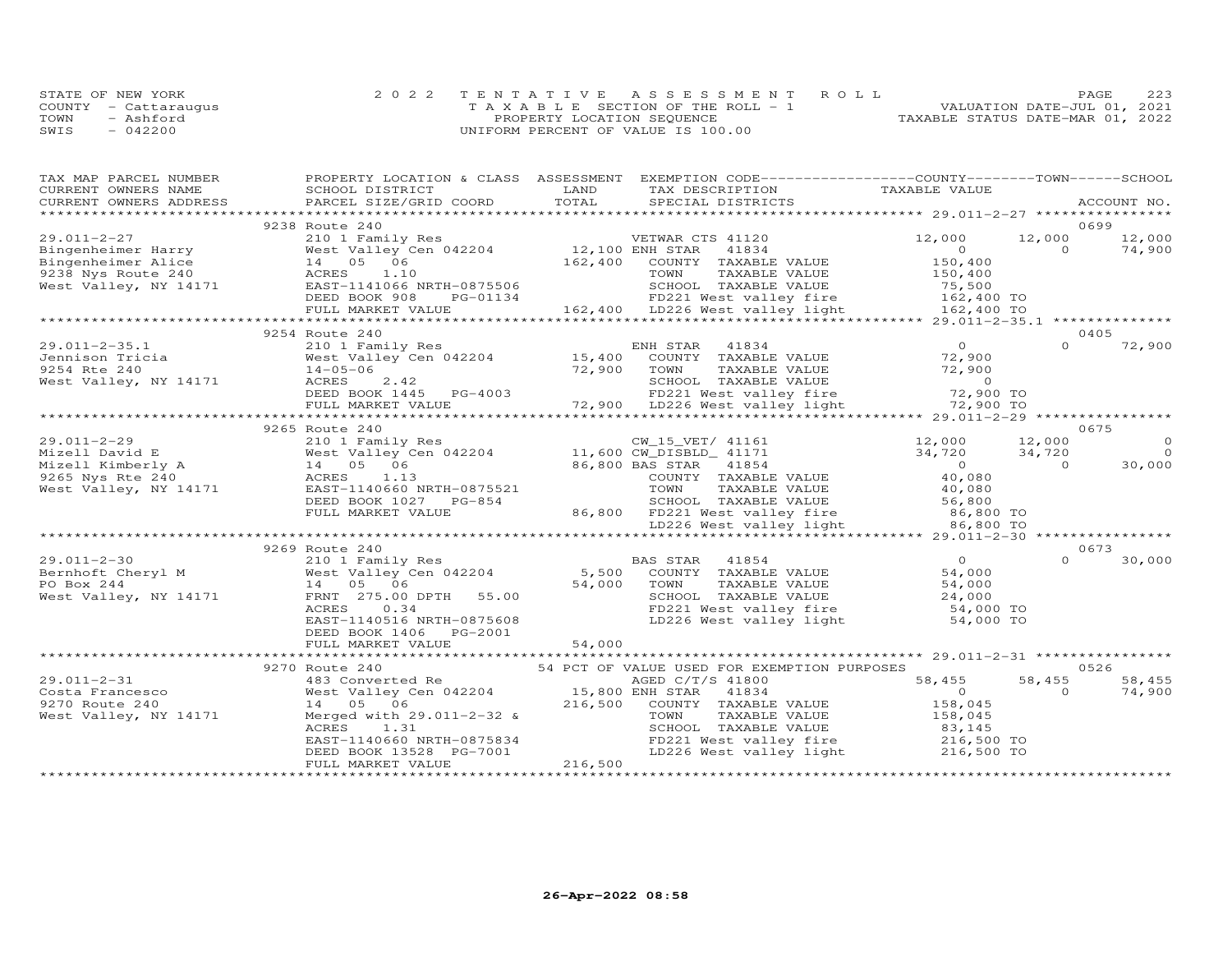| STATE OF NEW YORK    | 2022 TENTATIVE ASSESSMENT ROLL        | 2.2.4<br>PAGE.                   |
|----------------------|---------------------------------------|----------------------------------|
| COUNTY - Cattaraugus | T A X A B L E SECTION OF THE ROLL - 1 | VALUATION DATE-JUL 01, 2021      |
| TOWN<br>- Ashford    | PROPERTY LOCATION SEQUENCE            | TAXABLE STATUS DATE-MAR 01, 2022 |
| SWIS<br>$-042200$    | UNIFORM PERCENT OF VALUE IS 100.00    |                                  |

| TAX MAP PARCEL NUMBER FROPERTY LOCATION & CLASS ASSESSMENT EXEMPTION CODE----------------COUNTY-------TOWN------SCHOOL                                                                                                                             |                                                 |         |                                                                                                                                                                                                                |      |
|----------------------------------------------------------------------------------------------------------------------------------------------------------------------------------------------------------------------------------------------------|-------------------------------------------------|---------|----------------------------------------------------------------------------------------------------------------------------------------------------------------------------------------------------------------|------|
|                                                                                                                                                                                                                                                    |                                                 |         |                                                                                                                                                                                                                |      |
|                                                                                                                                                                                                                                                    |                                                 |         |                                                                                                                                                                                                                |      |
|                                                                                                                                                                                                                                                    |                                                 |         |                                                                                                                                                                                                                |      |
|                                                                                                                                                                                                                                                    | 9272 Route 240                                  |         |                                                                                                                                                                                                                | 1143 |
|                                                                                                                                                                                                                                                    | 312 Vac w/imprv<br>West Valley Cen 042204 6,000 |         | COUNTY TAXABLE VALUE 16,700                                                                                                                                                                                    |      |
|                                                                                                                                                                                                                                                    |                                                 |         |                                                                                                                                                                                                                |      |
|                                                                                                                                                                                                                                                    |                                                 |         |                                                                                                                                                                                                                |      |
|                                                                                                                                                                                                                                                    |                                                 |         |                                                                                                                                                                                                                |      |
| 29.011-2-36<br>Hatch Brenda L<br>2149 Wethersfield Rd<br>North Java, NY 14113<br>North Java, NY 14113<br>FRAST-1140863 NRTH-0875919<br>FRAST-1140863 NRTH-0875919<br>FRAST-1140863 NRTH-0875919<br>FRAST-1140863 NRTH-0875919<br>FRAST-1140863 N   |                                                 |         | TOWN TAXABLE VALUE<br>TOWN TAXABLE VALUE<br>SCHOOL TAXABLE VALUE<br>TOWN TAXABLE VALUE<br>I6,700<br>I6,700<br>I0,700<br>I0,700<br>I0,700<br>I0,700<br>I0,700<br>I0,700<br>I0,700<br>I0,700<br>I0,700<br>I0,700 |      |
|                                                                                                                                                                                                                                                    |                                                 |         |                                                                                                                                                                                                                |      |
|                                                                                                                                                                                                                                                    | FULL MARKET VALUE                               | 16,700  |                                                                                                                                                                                                                |      |
|                                                                                                                                                                                                                                                    |                                                 |         |                                                                                                                                                                                                                |      |
|                                                                                                                                                                                                                                                    | 9297 Route 240                                  |         |                                                                                                                                                                                                                | 0393 |
|                                                                                                                                                                                                                                                    |                                                 |         | COUNTY TAXABLE VALUE 153,600<br>TOWN TAXABLE VALUE 153,600<br>SCHOOL TAXABLE VALUE 153,600                                                                                                                     |      |
|                                                                                                                                                                                                                                                    |                                                 |         |                                                                                                                                                                                                                |      |
|                                                                                                                                                                                                                                                    |                                                 |         |                                                                                                                                                                                                                |      |
| 29.011-1-16<br>AAA Affordable Homes of WNY West Valley Cen 042204 14,500<br>7211 Hawkins Hill Rd 22 05 06 153,600<br>EAST OTTO, NY 14729 FRNT 250.00 DPTH 350.00<br>EAST OTTO, NY 14729 EAST-0492040 NRTH-0875950                                  |                                                 |         | FD221 West valley fire 153,600 TO<br>LD226 West valley light 153,600 TO                                                                                                                                        |      |
|                                                                                                                                                                                                                                                    |                                                 |         |                                                                                                                                                                                                                |      |
|                                                                                                                                                                                                                                                    | DEED BOOK 2021    PG-13457                      |         |                                                                                                                                                                                                                |      |
|                                                                                                                                                                                                                                                    | FULL MARKET VALUE                               | 153,600 |                                                                                                                                                                                                                |      |
|                                                                                                                                                                                                                                                    |                                                 |         |                                                                                                                                                                                                                |      |
|                                                                                                                                                                                                                                                    | 9308 Route 240                                  |         |                                                                                                                                                                                                                | 0754 |
|                                                                                                                                                                                                                                                    |                                                 |         |                                                                                                                                                                                                                |      |
|                                                                                                                                                                                                                                                    |                                                 |         |                                                                                                                                                                                                                |      |
| 29.011-2-37 COUNTY TAXABLE VALUE<br>West Valley Inn, LLC West Valley Cen 042204 18,100 TOWN TAXABLE VALUE<br>9094 Route 240 14 05 06 135,000 SCHOOL TAXABLE VALUE<br>West Valley, NY 14171 ACRES 2.25 FD221 West valley fire<br>EAST-1             |                                                 |         | COUNTY TAXABLE VALUE 135,000<br>TOWN TAXABLE VALUE 135,000<br>SCHOOL TAXABLE VALUE 135,000<br>FD221 West valley fire 135,000 TO<br>LD226 West valley light 135,000 TO                                          |      |
|                                                                                                                                                                                                                                                    |                                                 |         |                                                                                                                                                                                                                |      |
|                                                                                                                                                                                                                                                    |                                                 |         |                                                                                                                                                                                                                |      |
|                                                                                                                                                                                                                                                    | DEED BOOK 29020 PG-2003                         |         |                                                                                                                                                                                                                |      |
|                                                                                                                                                                                                                                                    |                                                 |         |                                                                                                                                                                                                                |      |
|                                                                                                                                                                                                                                                    |                                                 |         |                                                                                                                                                                                                                |      |
|                                                                                                                                                                                                                                                    | 9309 Route 240                                  |         |                                                                                                                                                                                                                | 0246 |
|                                                                                                                                                                                                                                                    |                                                 |         |                                                                                                                                                                                                                |      |
|                                                                                                                                                                                                                                                    |                                                 |         |                                                                                                                                                                                                                |      |
|                                                                                                                                                                                                                                                    |                                                 |         |                                                                                                                                                                                                                |      |
|                                                                                                                                                                                                                                                    |                                                 |         |                                                                                                                                                                                                                |      |
| 3303 NORTH-04<br>Walff Brian J<br>West Valley Cen 042204<br>West Valley Cen 042204<br>22 05 06<br>West Valley, NY 14171<br>EAST-1140407_NRTH-0876073<br>EAST-1140407_NRTH-0876073<br>EAST-1140407_NRTH-0876073<br>EAST-1140407_NRTH-0876073<br>EAS |                                                 |         |                                                                                                                                                                                                                |      |
|                                                                                                                                                                                                                                                    | DEED BOOK 18174 PG-3001                         |         |                                                                                                                                                                                                                |      |
|                                                                                                                                                                                                                                                    |                                                 |         |                                                                                                                                                                                                                |      |
|                                                                                                                                                                                                                                                    |                                                 |         |                                                                                                                                                                                                                |      |
|                                                                                                                                                                                                                                                    | 9317 Route 240                                  |         |                                                                                                                                                                                                                | 0298 |
|                                                                                                                                                                                                                                                    |                                                 |         | COUNTY TAXABLE VALUE 108,000<br>TOWN TAXABLE VALUE 108,000                                                                                                                                                     |      |
|                                                                                                                                                                                                                                                    |                                                 |         |                                                                                                                                                                                                                |      |
|                                                                                                                                                                                                                                                    |                                                 |         |                                                                                                                                                                                                                |      |
|                                                                                                                                                                                                                                                    |                                                 |         |                                                                                                                                                                                                                |      |
|                                                                                                                                                                                                                                                    |                                                 |         | SCHOOL TAXABLE VALUE 108,000<br>FD221 West valley fire 108,000 TO<br>LD226 West valley light 108,000 TO                                                                                                        |      |
|                                                                                                                                                                                                                                                    | DEED BOOK 28435 PG-7002                         |         |                                                                                                                                                                                                                |      |
|                                                                                                                                                                                                                                                    | FULL MARKET VALUE                               | 108,000 |                                                                                                                                                                                                                |      |
|                                                                                                                                                                                                                                                    |                                                 |         |                                                                                                                                                                                                                |      |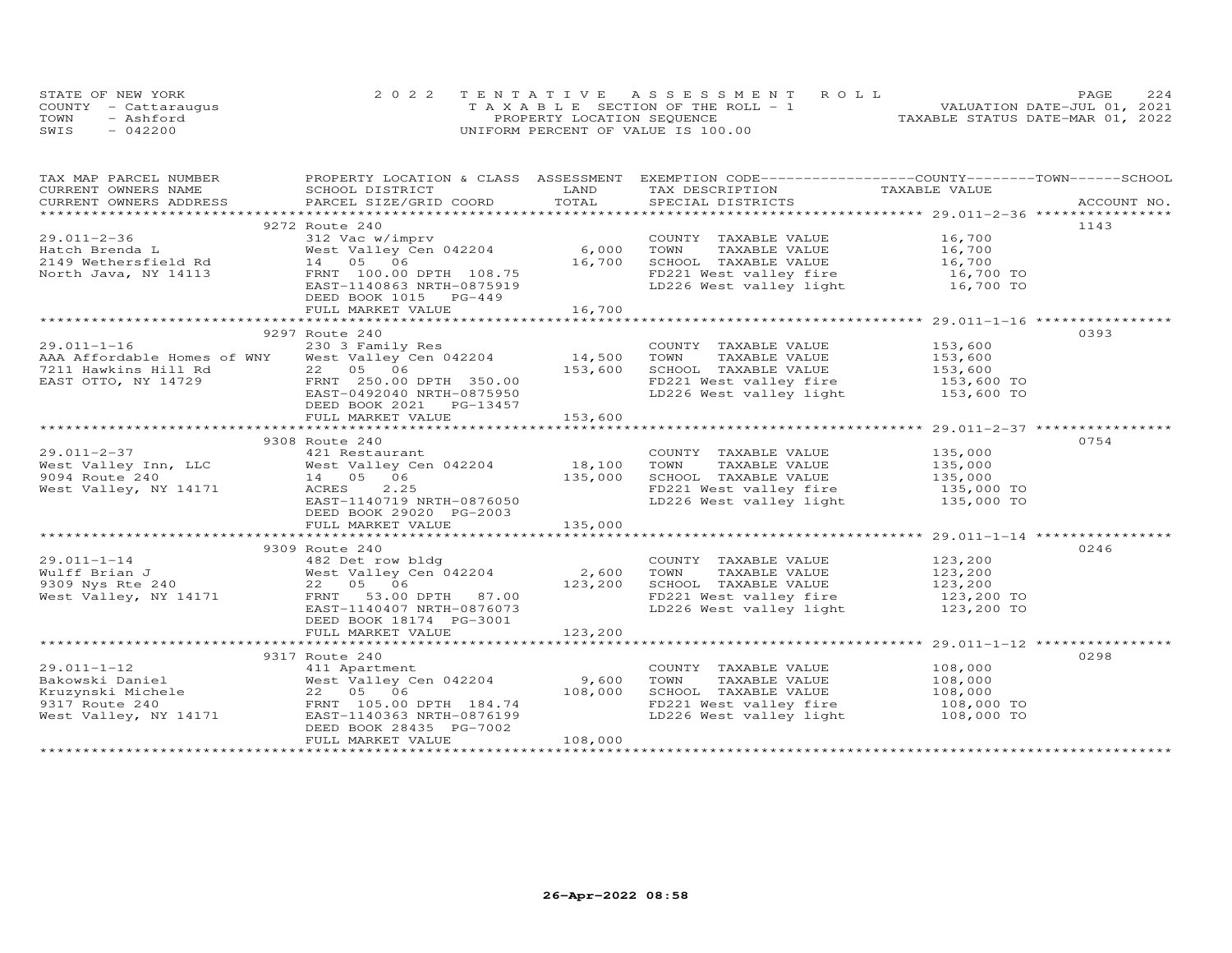| STATE OF NEW YORK    | 2022 TENTATIVE ASSESSMENT ROLL        | 225<br>PAGE.                     |
|----------------------|---------------------------------------|----------------------------------|
| COUNTY - Cattaraugus | T A X A B L E SECTION OF THE ROLL - 1 | VALUATION DATE-JUL 01, 2021      |
| TOWN<br>- Ashford    | PROPERTY LOCATION SEQUENCE            | TAXABLE STATUS DATE-MAR 01, 2022 |
| SWIS<br>$-042200$    | UNIFORM PERCENT OF VALUE IS 100.00    |                                  |

| TAX MAP PARCEL NUMBER  | PROPERTY LOCATION & CLASS ASSESSMENT EXEMPTION CODE----------------COUNTY-------TOWN-----SCHOOL |         |                                                                       |                        |                    |
|------------------------|-------------------------------------------------------------------------------------------------|---------|-----------------------------------------------------------------------|------------------------|--------------------|
| CURRENT OWNERS NAME    | SCHOOL DISTRICT                                                                                 | LAND    | TAX DESCRIPTION                                                       | TAXABLE VALUE          |                    |
| CURRENT OWNERS ADDRESS | PARCEL SIZE/GRID COORD                                                                          | TOTAL   | SPECIAL DISTRICTS                                                     |                        | ACCOUNT NO.        |
|                        |                                                                                                 |         |                                                                       |                        |                    |
|                        | 9318 Route 240                                                                                  |         |                                                                       |                        | 0016               |
| $29.011 - 2 - 39$      | 210 1 Family Res                                                                                |         | COUNTY TAXABLE VALUE                                                  | 55,900                 |                    |
| Sayers Brenda          | West Valley Cen 042204                                                                          | 4,000   | TOWN<br>TAXABLE VALUE                                                 | 55,900                 |                    |
| 8870 Rte 240           | $-05$<br>$-06$<br>14                                                                            | 55,900  | SCHOOL TAXABLE VALUE                                                  | 55,900                 |                    |
| West Valley, NY 14171  | FRNT<br>60.00 DPTH 175.00                                                                       |         | FD221 West valley fire<br>LD226 West valley light                     | 55,900 TO<br>55,900 TO |                    |
|                        | ACRES<br>0.21                                                                                   |         |                                                                       |                        |                    |
|                        | EAST-0492240 NRTH-0876160                                                                       |         |                                                                       |                        |                    |
|                        | DEED BOOK 26658 PG-7002                                                                         |         |                                                                       |                        |                    |
|                        | FULL MARKET VALUE                                                                               | 55,900  |                                                                       |                        |                    |
|                        |                                                                                                 |         |                                                                       |                        |                    |
|                        | 9325 Route 240                                                                                  |         |                                                                       |                        | 0030               |
| 29.011-1-11            | 210 1 Family Res                                                                                |         | COUNTY TAXABLE VALUE                                                  | 128,800                |                    |
| Kenyon Kristina        | West Valley Cen 042204                                                                          | 9,900   | TAXABLE VALUE<br>TOWN                                                 | 128,800                |                    |
| 9325 Rte 240           | 22 05 06                                                                                        | 128,800 | SCHOOL TAXABLE VALUE                                                  | 128,800                |                    |
| West Valley, NY 14171  | FRNT<br>88.50 DPTH 326.00                                                                       |         | FD221 West valley fire                                                | 128,800 TO             |                    |
|                        | BANK<br>017                                                                                     |         | LD226 West valley light                                               | 128,800 TO             |                    |
|                        | EAST-1140254 NRTH-0876259                                                                       |         |                                                                       |                        |                    |
|                        | DEED BOOK 26934 PG-6002                                                                         |         |                                                                       |                        |                    |
|                        | FULL MARKET VALUE                                                                               | 128,800 |                                                                       |                        |                    |
|                        |                                                                                                 |         | ************************************** 29.011-2-40 *****************  |                        |                    |
|                        | 9328 Route 240                                                                                  |         |                                                                       |                        | 0684               |
| $29.011 - 2 - 40$      | 210 1 Family Res<br>West Valley Cen 042204                                                      |         | BAS STAR<br>41854                                                     | $\overline{O}$         | $\Omega$<br>30,000 |
| Vant Janet L S.        |                                                                                                 | 8,600   | COUNTY TAXABLE VALUE                                                  | 72,700                 |                    |
| 9328 Route 240         | 14  05  06                                                                                      | 72,700  | TAXABLE VALUE<br>TOWN                                                 | 72,700                 |                    |
| West Valley, NY 14171  | FRNT 190.00 DPTH 120.00                                                                         |         | SCHOOL TAXABLE VALUE                                                  | 42,700                 |                    |
|                        | EAST-1140596 NRTH-0876294                                                                       |         | FD221 West valley fire 32,700 TO<br>LD226 West valley light 32,700 TO |                        |                    |
|                        |                                                                                                 | 72,700  |                                                                       |                        |                    |
|                        | FULL MARKET VALUE                                                                               |         |                                                                       |                        |                    |
|                        |                                                                                                 |         |                                                                       |                        | 0245               |
| $29.011 - 1 - 10$      | 9331 Route 240                                                                                  |         |                                                                       | 145,200                |                    |
| Winsor Michael L       | 210 1 Family Res<br>West Valley Cen 042204                                                      | 7,500   | COUNTY TAXABLE VALUE<br>TOWN<br>TAXABLE VALUE                         | 145,200                |                    |
| Winsor Ryanne B        | 22<br>$-05$<br>$-06$                                                                            | 145,200 | SCHOOL TAXABLE VALUE                                                  | 145,200                |                    |
| 9331 NYS Rte 240       | FRNT<br>57.70 DPTH 330.00                                                                       |         | FD221 West valley fire                                                | 145,200 TO             |                    |
| West Valley, NY 14171  | BANK<br>017                                                                                     |         | LD226 West valley light                                               | 145,200 TO             |                    |
|                        | EAST-1140283 NRTH-0876358                                                                       |         |                                                                       |                        |                    |
|                        | DEED BOOK 15947 PG-7001                                                                         |         |                                                                       |                        |                    |
|                        | FULL MARKET VALUE                                                                               | 145,200 |                                                                       |                        |                    |
|                        |                                                                                                 |         |                                                                       |                        |                    |
|                        | 9335 Route 240                                                                                  |         |                                                                       |                        | 0017               |
| $29.011 - 1 - 9$       | 220 2 Family Res                                                                                |         | COUNTY TAXABLE VALUE                                                  | 70,000                 |                    |
| Dash Kenneth R III     | West Valley Cen 042204                                                                          | 10,500  | TOWN<br>TAXABLE VALUE                                                 | 70,000                 |                    |
| 9335 Route 240 Unit B  | 22 05 06                                                                                        | 70,000  | SCHOOL TAXABLE VALUE                                                  | 70,000                 |                    |
| West Valley, NY 14171  | FRNT<br>95.00 DPTH 330.00                                                                       |         | FD221 West valley fire                                                | 70,000 TO              |                    |
|                        | BANK<br>017                                                                                     |         | LD226 West valley light                                               | 70,000 TO              |                    |
|                        | EAST-1140284 NRTH-0876434                                                                       |         |                                                                       |                        |                    |
|                        | DEED BOOK 2020 PG-17178                                                                         |         |                                                                       |                        |                    |
|                        | FULL MARKET VALUE                                                                               | 70,000  |                                                                       |                        |                    |
|                        |                                                                                                 |         |                                                                       |                        |                    |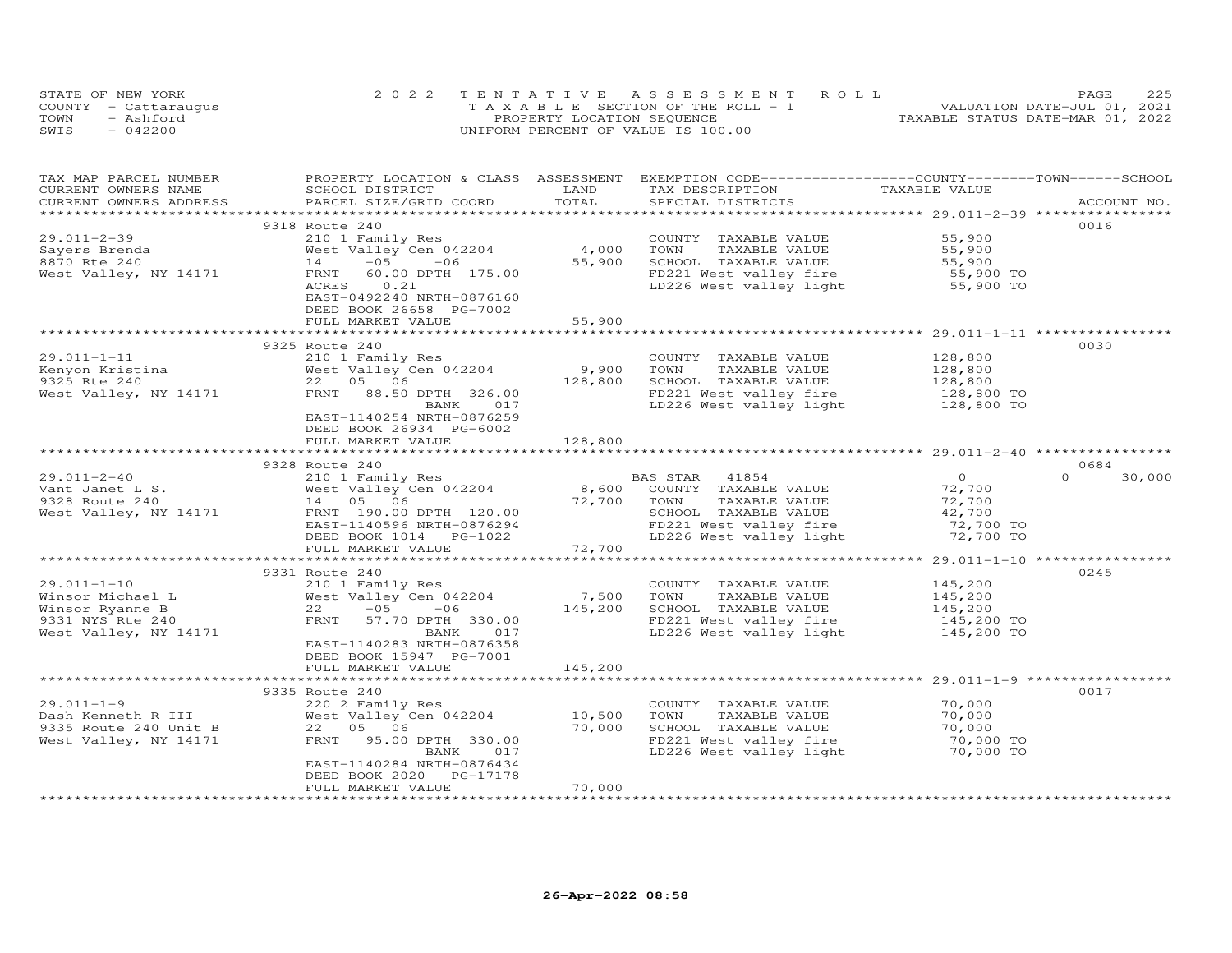| STATE OF NEW YORK    | 2022 TENTATIVE ASSESSMENT ROLL        | 226<br>PAGE.                     |
|----------------------|---------------------------------------|----------------------------------|
| COUNTY - Cattaraugus | T A X A B L E SECTION OF THE ROLL - 1 | VALUATION DATE-JUL 01, 2021      |
| TOWN<br>- Ashford    | PROPERTY LOCATION SEQUENCE            | TAXABLE STATUS DATE-MAR 01, 2022 |
| $-042200$<br>SWIS    | UNIFORM PERCENT OF VALUE IS 100.00    |                                  |

| TAX MAP PARCEL NUMBER                                                                                                                                                                                                                                                                 |                                                                                                                                    |         | PROPERTY LOCATION & CLASS ASSESSMENT EXEMPTION CODE----------------COUNTY-------TOWN------SCHOOL                                                                      |                                         |          |        |
|---------------------------------------------------------------------------------------------------------------------------------------------------------------------------------------------------------------------------------------------------------------------------------------|------------------------------------------------------------------------------------------------------------------------------------|---------|-----------------------------------------------------------------------------------------------------------------------------------------------------------------------|-----------------------------------------|----------|--------|
|                                                                                                                                                                                                                                                                                       |                                                                                                                                    |         |                                                                                                                                                                       |                                         |          |        |
|                                                                                                                                                                                                                                                                                       |                                                                                                                                    |         |                                                                                                                                                                       |                                         |          |        |
|                                                                                                                                                                                                                                                                                       |                                                                                                                                    |         |                                                                                                                                                                       |                                         |          |        |
|                                                                                                                                                                                                                                                                                       | 9338 Route 240                                                                                                                     |         |                                                                                                                                                                       |                                         | 0416     |        |
|                                                                                                                                                                                                                                                                                       |                                                                                                                                    |         |                                                                                                                                                                       |                                         | $\Omega$ | 30,000 |
|                                                                                                                                                                                                                                                                                       |                                                                                                                                    |         |                                                                                                                                                                       |                                         |          |        |
|                                                                                                                                                                                                                                                                                       |                                                                                                                                    |         |                                                                                                                                                                       |                                         |          |        |
|                                                                                                                                                                                                                                                                                       |                                                                                                                                    |         |                                                                                                                                                                       |                                         |          |        |
|                                                                                                                                                                                                                                                                                       |                                                                                                                                    |         |                                                                                                                                                                       |                                         |          |        |
|                                                                                                                                                                                                                                                                                       |                                                                                                                                    |         |                                                                                                                                                                       |                                         |          |        |
|                                                                                                                                                                                                                                                                                       |                                                                                                                                    |         |                                                                                                                                                                       |                                         |          |        |
|                                                                                                                                                                                                                                                                                       |                                                                                                                                    |         |                                                                                                                                                                       | *********** 29.011-2-46 *************** |          |        |
|                                                                                                                                                                                                                                                                                       | 9340 Route 240                                                                                                                     |         |                                                                                                                                                                       |                                         | 0307     |        |
|                                                                                                                                                                                                                                                                                       |                                                                                                                                    |         |                                                                                                                                                                       |                                         |          |        |
|                                                                                                                                                                                                                                                                                       |                                                                                                                                    |         |                                                                                                                                                                       |                                         |          |        |
|                                                                                                                                                                                                                                                                                       |                                                                                                                                    |         |                                                                                                                                                                       |                                         |          |        |
|                                                                                                                                                                                                                                                                                       |                                                                                                                                    |         |                                                                                                                                                                       |                                         |          |        |
|                                                                                                                                                                                                                                                                                       |                                                                                                                                    |         |                                                                                                                                                                       |                                         |          |        |
|                                                                                                                                                                                                                                                                                       |                                                                                                                                    |         |                                                                                                                                                                       |                                         |          |        |
|                                                                                                                                                                                                                                                                                       |                                                                                                                                    |         |                                                                                                                                                                       |                                         |          |        |
|                                                                                                                                                                                                                                                                                       |                                                                                                                                    |         |                                                                                                                                                                       |                                         |          |        |
|                                                                                                                                                                                                                                                                                       | 9343 Route 240                                                                                                                     |         |                                                                                                                                                                       |                                         | 1171     |        |
|                                                                                                                                                                                                                                                                                       |                                                                                                                                    |         |                                                                                                                                                                       |                                         |          |        |
|                                                                                                                                                                                                                                                                                       |                                                                                                                                    |         |                                                                                                                                                                       |                                         |          |        |
|                                                                                                                                                                                                                                                                                       |                                                                                                                                    |         |                                                                                                                                                                       |                                         |          |        |
|                                                                                                                                                                                                                                                                                       |                                                                                                                                    |         |                                                                                                                                                                       |                                         |          |        |
| 29.011-1-8.2<br>Czapla Jason A<br>Czapla Melissa R<br>6,400 TOWN<br>Czapla Melissa R<br>6792 Horn Hill Rd<br>Ellicottville, NY 14731<br>FRNT 72.00 DPTH 160.00<br>RENT 72.00 DPTH 160.00<br>FD221<br>RENT 72.00 DPTH 160.00<br>FD221<br>RENT 72.00 DP                                 |                                                                                                                                    |         | COUNTY TAXABLE VALUE 120,800<br>TOWN TAXABLE VALUE 120,800<br>SCHOOL TAXABLE VALUE 120,800<br>FD221 West valley fire 120,800 TO<br>LD226 West valley light 120,800 TO |                                         |          |        |
|                                                                                                                                                                                                                                                                                       | EAST-1140370 NRTH-0876517                                                                                                          |         |                                                                                                                                                                       |                                         |          |        |
|                                                                                                                                                                                                                                                                                       | DEED BOOK 2126    PG-3001                                                                                                          |         |                                                                                                                                                                       |                                         |          |        |
|                                                                                                                                                                                                                                                                                       | FULL MARKET VALUE                                                                                                                  | 120,800 |                                                                                                                                                                       |                                         |          |        |
|                                                                                                                                                                                                                                                                                       |                                                                                                                                    |         |                                                                                                                                                                       |                                         |          |        |
|                                                                                                                                                                                                                                                                                       |                                                                                                                                    |         |                                                                                                                                                                       |                                         | 0545     |        |
|                                                                                                                                                                                                                                                                                       | 9346 Route 240                                                                                                                     |         |                                                                                                                                                                       |                                         |          |        |
|                                                                                                                                                                                                                                                                                       |                                                                                                                                    |         |                                                                                                                                                                       |                                         |          |        |
|                                                                                                                                                                                                                                                                                       |                                                                                                                                    |         |                                                                                                                                                                       |                                         |          |        |
|                                                                                                                                                                                                                                                                                       |                                                                                                                                    |         |                                                                                                                                                                       |                                         |          |        |
|                                                                                                                                                                                                                                                                                       |                                                                                                                                    |         |                                                                                                                                                                       |                                         |          |        |
|                                                                                                                                                                                                                                                                                       |                                                                                                                                    |         |                                                                                                                                                                       |                                         |          |        |
|                                                                                                                                                                                                                                                                                       |                                                                                                                                    |         |                                                                                                                                                                       |                                         |          |        |
|                                                                                                                                                                                                                                                                                       |                                                                                                                                    |         |                                                                                                                                                                       |                                         |          |        |
| $\begin{array}{cccccccc} 29.011-2-47 & 9346 \text{ Roudeck George} & 210 & 12,000 & 12,000 & 12,000 & 12,000 & 12,000 & 12,000 & 12,000 & 12,000 & 12,000 & 12,000 & 12,000 & 12,000 & 12,000 & 12,000 & 12,000 & 12,000 & 12,000 & 12,000 & 12,000 & 12,000 & 12,000 & 12,000 & 12,$ |                                                                                                                                    |         |                                                                                                                                                                       |                                         |          |        |
|                                                                                                                                                                                                                                                                                       | 9349 Route 240                                                                                                                     |         |                                                                                                                                                                       |                                         | 0698     |        |
| $29.011 - 1 - 6$                                                                                                                                                                                                                                                                      |                                                                                                                                    |         |                                                                                                                                                                       |                                         | $\Omega$ | 30,000 |
|                                                                                                                                                                                                                                                                                       |                                                                                                                                    |         |                                                                                                                                                                       |                                         |          |        |
|                                                                                                                                                                                                                                                                                       |                                                                                                                                    |         | TAXABLE VALUE                                                                                                                                                         | 180,000                                 |          |        |
|                                                                                                                                                                                                                                                                                       | FRNT 73.00 DPTH 330.00                                                                                                             |         | SCHOOL TAXABLE VALUE 150,000                                                                                                                                          |                                         |          |        |
| 29.011-1-6<br>Fuller Charles<br>Fuller Patricia<br>910 Creekside<br>Tonawanda, NY 14150                                                                                                                                                                                               | 22 05 06 180,000 TOWN<br>FRNT 73.00 DPTH 330.00 180,000 SCHOC<br>EAST-1140284 NRTH-0876589 FD221<br>DEED BOOK 00868 PG-00029 LD226 |         | FD221 West valley fire 180,000 TO<br>LD226 West valley light 180,000 TO                                                                                               |                                         |          |        |
|                                                                                                                                                                                                                                                                                       |                                                                                                                                    |         |                                                                                                                                                                       |                                         |          |        |
|                                                                                                                                                                                                                                                                                       | FULL MARKET VALUE                                                                                                                  | 180,000 |                                                                                                                                                                       |                                         |          |        |
|                                                                                                                                                                                                                                                                                       |                                                                                                                                    |         |                                                                                                                                                                       |                                         |          |        |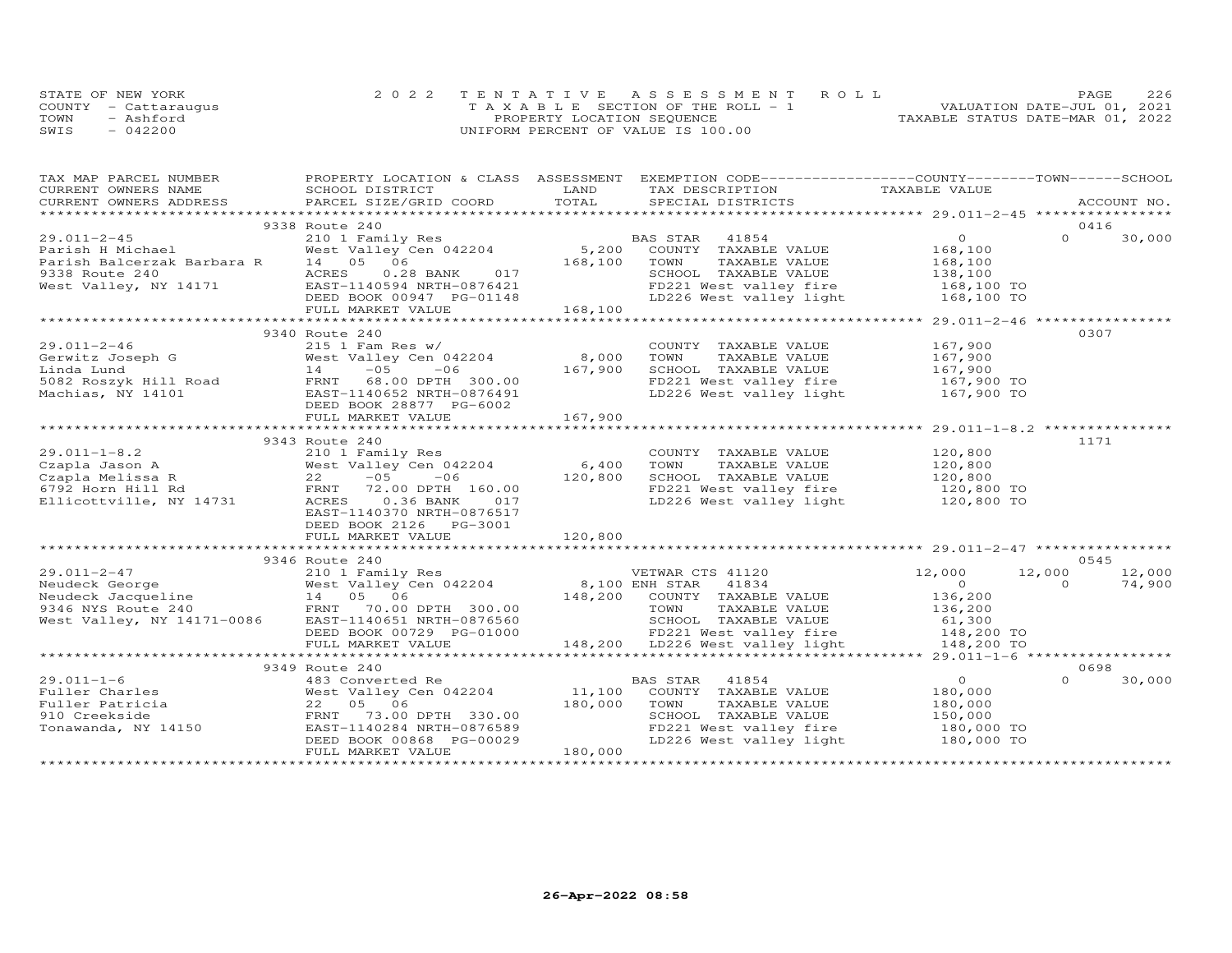|      | STATE OF NEW YORK    | 2022 TENTATIVE ASSESSMENT ROLL     | PAGE.                            | 227 |
|------|----------------------|------------------------------------|----------------------------------|-----|
|      | COUNTY - Cattarauqus | TAXABLE SECTION OF THE ROLL - 1    | VALUATION DATE-JUL 01, 2021      |     |
| TOWN | - Ashford            | PROPERTY LOCATION SEQUENCE         | TAXABLE STATUS DATE-MAR 01, 2022 |     |
| SWIS | $-042200$            | UNIFORM PERCENT OF VALUE IS 100.00 |                                  |     |

| TAXABLE VALUE<br>.CURRENT OWNERS ADDRESS PARCEL SIZE/GRID COORD TOTAL SPECIAL DISTRICTS ACCOUNT NO ACCOUNT NO ACCOUNT NO ACCOUNT<br>0544<br>9354 Route 240<br>129,300<br>482 Det row bldg<br>COUNTY TAXABLE VALUE<br>West Valley Cen 042204<br>9,400<br>TOWN<br>TAXABLE VALUE<br>129,300<br>14  05  06<br>129,300<br>SCHOOL TAXABLE VALUE<br>129,300<br>129,300 TO<br>64.00 DPTH 300.00<br>FD221 West valley fire<br>FRNT<br>LD226 West valley light 129,300 TO<br>EAST-1140651 NRTH-0876627<br>DEED BOOK 00950 PG-00331<br>FULL MARKET VALUE<br>129,300<br>9355 Route 240<br>0297<br>411 Apartment<br>COUNTY TAXABLE VALUE<br>159,300<br>Illenz Barbara R<br>10,500<br>TOWN<br>TAXABLE VALUE<br>West Valley Cen 042204<br>159,300<br>159,300<br>22 05 06<br>159,300<br>SCHOOL TAXABLE VALUE<br>5530 Beaver Meadows Rd<br>FD221 West valley fire 159,300 TO<br>LD226 West valley light 159,300 TO<br>Machias, NY 14101<br>FRNT 66.00 DPTH 330.00<br>EAST-1140283 NRTH-0876657<br>DEED BOOK 26106 PG-2001<br>159,300<br>FULL MARKET VALUE<br>************************ 29.011-2-49 ***********<br>9356 Route 240<br>0306<br>$29.011 - 2 - 49$<br>128,700<br>210 1 Family Res<br>COUNTY TAXABLE VALUE<br>West Valley Cen 042204<br>4,000<br>Nephew Kingsley<br>9356 NYS Rte 240<br>128,700<br>128,700<br>TOWN<br>TAXABLE VALUE<br>128,700<br>9356 NYS Rte 240<br>14 05 06<br>SCHOOL TAXABLE VALUE<br>West Valley, NY 14171<br>FRNT 40.00 DPTH 230.00<br>FD221 West valley fire<br>128,700 TO<br>LD226 West valley light<br>BANK<br>017<br>128,700 TO<br>EAST-1140617 NRTH-0876679<br>DEED BOOK 2020 PG-11999<br>128,700<br>FULL MARKET VALUE<br>9360 Route 240<br>0473<br>$29.011 - 2 - 50$<br>220 2 Family Res<br>120,000<br>COUNTY TAXABLE VALUE<br>4,000<br>Tiller Aaron<br>TOWN<br>TAXABLE VALUE<br>120,000<br>West Valley Cen 042204<br>120,000<br>14 05 06<br>120,000<br>SCHOOL TAXABLE VALUE<br>5 Pine Street<br>FRNT 44.00 DPTH 238.50<br>FD221 West valley fire 120,000 TO<br>LD226 West valley light 120,000 TO<br>Allegany, NY 14706<br>ACRES<br>0.21<br>EAST-1140616 NRTH-0876721<br>DEED BOOK 28247 PG-7001<br>120,000<br>FULL MARKET VALUE<br>************************ 29.011-1-4 ***********<br>*************************<br>9361 Route 240<br>0494<br>$29.011 - 1 - 4$<br>210 1 Family Res<br>COUNTY TAXABLE VALUE<br>146,400<br>7,200<br>Monczynski Robert<br>West Valley Cen 042204<br>TOWN<br>TAXABLE VALUE<br>146,400<br>146,400<br>22 05 06<br>SCHOOL TAXABLE VALUE<br>Monczynski Joyce<br>146,400<br>146,400 TO<br>7657 Abbott Hill Road<br>FRNT 55.00 DPTH 330.00<br>FD221 West valley fire<br>$LD226$ West valley light $146,400$ TO<br>Boston, NY 14025<br>EAST-1140282 NRTH-0876718<br>DEED BOOK 30757 PG-4002<br>146,400<br>FULL MARKET VALUE | TAX MAP PARCEL NUMBER |                 |      | PROPERTY LOCATION & CLASS ASSESSMENT EXEMPTION CODE----------------COUNTY-------TOWN------SCHOOL |  |
|-----------------------------------------------------------------------------------------------------------------------------------------------------------------------------------------------------------------------------------------------------------------------------------------------------------------------------------------------------------------------------------------------------------------------------------------------------------------------------------------------------------------------------------------------------------------------------------------------------------------------------------------------------------------------------------------------------------------------------------------------------------------------------------------------------------------------------------------------------------------------------------------------------------------------------------------------------------------------------------------------------------------------------------------------------------------------------------------------------------------------------------------------------------------------------------------------------------------------------------------------------------------------------------------------------------------------------------------------------------------------------------------------------------------------------------------------------------------------------------------------------------------------------------------------------------------------------------------------------------------------------------------------------------------------------------------------------------------------------------------------------------------------------------------------------------------------------------------------------------------------------------------------------------------------------------------------------------------------------------------------------------------------------------------------------------------------------------------------------------------------------------------------------------------------------------------------------------------------------------------------------------------------------------------------------------------------------------------------------------------------------------------------------------------------------------------------------------------------------------------------------------------------------------------------------------------------------------------------------------------------------------------------------------------------------------------------------------------------------------------------------------------------|-----------------------|-----------------|------|--------------------------------------------------------------------------------------------------|--|
|                                                                                                                                                                                                                                                                                                                                                                                                                                                                                                                                                                                                                                                                                                                                                                                                                                                                                                                                                                                                                                                                                                                                                                                                                                                                                                                                                                                                                                                                                                                                                                                                                                                                                                                                                                                                                                                                                                                                                                                                                                                                                                                                                                                                                                                                                                                                                                                                                                                                                                                                                                                                                                                                                                                                                                       | CURRENT OWNERS NAME   | SCHOOL DISTRICT | LAND | TAX DESCRIPTION                                                                                  |  |
|                                                                                                                                                                                                                                                                                                                                                                                                                                                                                                                                                                                                                                                                                                                                                                                                                                                                                                                                                                                                                                                                                                                                                                                                                                                                                                                                                                                                                                                                                                                                                                                                                                                                                                                                                                                                                                                                                                                                                                                                                                                                                                                                                                                                                                                                                                                                                                                                                                                                                                                                                                                                                                                                                                                                                                       |                       |                 |      |                                                                                                  |  |
|                                                                                                                                                                                                                                                                                                                                                                                                                                                                                                                                                                                                                                                                                                                                                                                                                                                                                                                                                                                                                                                                                                                                                                                                                                                                                                                                                                                                                                                                                                                                                                                                                                                                                                                                                                                                                                                                                                                                                                                                                                                                                                                                                                                                                                                                                                                                                                                                                                                                                                                                                                                                                                                                                                                                                                       |                       |                 |      |                                                                                                  |  |
|                                                                                                                                                                                                                                                                                                                                                                                                                                                                                                                                                                                                                                                                                                                                                                                                                                                                                                                                                                                                                                                                                                                                                                                                                                                                                                                                                                                                                                                                                                                                                                                                                                                                                                                                                                                                                                                                                                                                                                                                                                                                                                                                                                                                                                                                                                                                                                                                                                                                                                                                                                                                                                                                                                                                                                       |                       |                 |      |                                                                                                  |  |
|                                                                                                                                                                                                                                                                                                                                                                                                                                                                                                                                                                                                                                                                                                                                                                                                                                                                                                                                                                                                                                                                                                                                                                                                                                                                                                                                                                                                                                                                                                                                                                                                                                                                                                                                                                                                                                                                                                                                                                                                                                                                                                                                                                                                                                                                                                                                                                                                                                                                                                                                                                                                                                                                                                                                                                       | $29.011 - 2 - 48$     |                 |      |                                                                                                  |  |
|                                                                                                                                                                                                                                                                                                                                                                                                                                                                                                                                                                                                                                                                                                                                                                                                                                                                                                                                                                                                                                                                                                                                                                                                                                                                                                                                                                                                                                                                                                                                                                                                                                                                                                                                                                                                                                                                                                                                                                                                                                                                                                                                                                                                                                                                                                                                                                                                                                                                                                                                                                                                                                                                                                                                                                       | Patti Joseph J        |                 |      |                                                                                                  |  |
|                                                                                                                                                                                                                                                                                                                                                                                                                                                                                                                                                                                                                                                                                                                                                                                                                                                                                                                                                                                                                                                                                                                                                                                                                                                                                                                                                                                                                                                                                                                                                                                                                                                                                                                                                                                                                                                                                                                                                                                                                                                                                                                                                                                                                                                                                                                                                                                                                                                                                                                                                                                                                                                                                                                                                                       | 77 Yacht Club Dr      |                 |      |                                                                                                  |  |
|                                                                                                                                                                                                                                                                                                                                                                                                                                                                                                                                                                                                                                                                                                                                                                                                                                                                                                                                                                                                                                                                                                                                                                                                                                                                                                                                                                                                                                                                                                                                                                                                                                                                                                                                                                                                                                                                                                                                                                                                                                                                                                                                                                                                                                                                                                                                                                                                                                                                                                                                                                                                                                                                                                                                                                       | Machias, NY 14101     |                 |      |                                                                                                  |  |
|                                                                                                                                                                                                                                                                                                                                                                                                                                                                                                                                                                                                                                                                                                                                                                                                                                                                                                                                                                                                                                                                                                                                                                                                                                                                                                                                                                                                                                                                                                                                                                                                                                                                                                                                                                                                                                                                                                                                                                                                                                                                                                                                                                                                                                                                                                                                                                                                                                                                                                                                                                                                                                                                                                                                                                       |                       |                 |      |                                                                                                  |  |
|                                                                                                                                                                                                                                                                                                                                                                                                                                                                                                                                                                                                                                                                                                                                                                                                                                                                                                                                                                                                                                                                                                                                                                                                                                                                                                                                                                                                                                                                                                                                                                                                                                                                                                                                                                                                                                                                                                                                                                                                                                                                                                                                                                                                                                                                                                                                                                                                                                                                                                                                                                                                                                                                                                                                                                       |                       |                 |      |                                                                                                  |  |
|                                                                                                                                                                                                                                                                                                                                                                                                                                                                                                                                                                                                                                                                                                                                                                                                                                                                                                                                                                                                                                                                                                                                                                                                                                                                                                                                                                                                                                                                                                                                                                                                                                                                                                                                                                                                                                                                                                                                                                                                                                                                                                                                                                                                                                                                                                                                                                                                                                                                                                                                                                                                                                                                                                                                                                       |                       |                 |      |                                                                                                  |  |
|                                                                                                                                                                                                                                                                                                                                                                                                                                                                                                                                                                                                                                                                                                                                                                                                                                                                                                                                                                                                                                                                                                                                                                                                                                                                                                                                                                                                                                                                                                                                                                                                                                                                                                                                                                                                                                                                                                                                                                                                                                                                                                                                                                                                                                                                                                                                                                                                                                                                                                                                                                                                                                                                                                                                                                       |                       |                 |      |                                                                                                  |  |
|                                                                                                                                                                                                                                                                                                                                                                                                                                                                                                                                                                                                                                                                                                                                                                                                                                                                                                                                                                                                                                                                                                                                                                                                                                                                                                                                                                                                                                                                                                                                                                                                                                                                                                                                                                                                                                                                                                                                                                                                                                                                                                                                                                                                                                                                                                                                                                                                                                                                                                                                                                                                                                                                                                                                                                       |                       |                 |      |                                                                                                  |  |
|                                                                                                                                                                                                                                                                                                                                                                                                                                                                                                                                                                                                                                                                                                                                                                                                                                                                                                                                                                                                                                                                                                                                                                                                                                                                                                                                                                                                                                                                                                                                                                                                                                                                                                                                                                                                                                                                                                                                                                                                                                                                                                                                                                                                                                                                                                                                                                                                                                                                                                                                                                                                                                                                                                                                                                       | $29.011 - 1 - 5$      |                 |      |                                                                                                  |  |
|                                                                                                                                                                                                                                                                                                                                                                                                                                                                                                                                                                                                                                                                                                                                                                                                                                                                                                                                                                                                                                                                                                                                                                                                                                                                                                                                                                                                                                                                                                                                                                                                                                                                                                                                                                                                                                                                                                                                                                                                                                                                                                                                                                                                                                                                                                                                                                                                                                                                                                                                                                                                                                                                                                                                                                       |                       |                 |      |                                                                                                  |  |
|                                                                                                                                                                                                                                                                                                                                                                                                                                                                                                                                                                                                                                                                                                                                                                                                                                                                                                                                                                                                                                                                                                                                                                                                                                                                                                                                                                                                                                                                                                                                                                                                                                                                                                                                                                                                                                                                                                                                                                                                                                                                                                                                                                                                                                                                                                                                                                                                                                                                                                                                                                                                                                                                                                                                                                       |                       |                 |      |                                                                                                  |  |
|                                                                                                                                                                                                                                                                                                                                                                                                                                                                                                                                                                                                                                                                                                                                                                                                                                                                                                                                                                                                                                                                                                                                                                                                                                                                                                                                                                                                                                                                                                                                                                                                                                                                                                                                                                                                                                                                                                                                                                                                                                                                                                                                                                                                                                                                                                                                                                                                                                                                                                                                                                                                                                                                                                                                                                       |                       |                 |      |                                                                                                  |  |
|                                                                                                                                                                                                                                                                                                                                                                                                                                                                                                                                                                                                                                                                                                                                                                                                                                                                                                                                                                                                                                                                                                                                                                                                                                                                                                                                                                                                                                                                                                                                                                                                                                                                                                                                                                                                                                                                                                                                                                                                                                                                                                                                                                                                                                                                                                                                                                                                                                                                                                                                                                                                                                                                                                                                                                       |                       |                 |      |                                                                                                  |  |
|                                                                                                                                                                                                                                                                                                                                                                                                                                                                                                                                                                                                                                                                                                                                                                                                                                                                                                                                                                                                                                                                                                                                                                                                                                                                                                                                                                                                                                                                                                                                                                                                                                                                                                                                                                                                                                                                                                                                                                                                                                                                                                                                                                                                                                                                                                                                                                                                                                                                                                                                                                                                                                                                                                                                                                       |                       |                 |      |                                                                                                  |  |
|                                                                                                                                                                                                                                                                                                                                                                                                                                                                                                                                                                                                                                                                                                                                                                                                                                                                                                                                                                                                                                                                                                                                                                                                                                                                                                                                                                                                                                                                                                                                                                                                                                                                                                                                                                                                                                                                                                                                                                                                                                                                                                                                                                                                                                                                                                                                                                                                                                                                                                                                                                                                                                                                                                                                                                       |                       |                 |      |                                                                                                  |  |
|                                                                                                                                                                                                                                                                                                                                                                                                                                                                                                                                                                                                                                                                                                                                                                                                                                                                                                                                                                                                                                                                                                                                                                                                                                                                                                                                                                                                                                                                                                                                                                                                                                                                                                                                                                                                                                                                                                                                                                                                                                                                                                                                                                                                                                                                                                                                                                                                                                                                                                                                                                                                                                                                                                                                                                       |                       |                 |      |                                                                                                  |  |
|                                                                                                                                                                                                                                                                                                                                                                                                                                                                                                                                                                                                                                                                                                                                                                                                                                                                                                                                                                                                                                                                                                                                                                                                                                                                                                                                                                                                                                                                                                                                                                                                                                                                                                                                                                                                                                                                                                                                                                                                                                                                                                                                                                                                                                                                                                                                                                                                                                                                                                                                                                                                                                                                                                                                                                       |                       |                 |      |                                                                                                  |  |
|                                                                                                                                                                                                                                                                                                                                                                                                                                                                                                                                                                                                                                                                                                                                                                                                                                                                                                                                                                                                                                                                                                                                                                                                                                                                                                                                                                                                                                                                                                                                                                                                                                                                                                                                                                                                                                                                                                                                                                                                                                                                                                                                                                                                                                                                                                                                                                                                                                                                                                                                                                                                                                                                                                                                                                       |                       |                 |      |                                                                                                  |  |
|                                                                                                                                                                                                                                                                                                                                                                                                                                                                                                                                                                                                                                                                                                                                                                                                                                                                                                                                                                                                                                                                                                                                                                                                                                                                                                                                                                                                                                                                                                                                                                                                                                                                                                                                                                                                                                                                                                                                                                                                                                                                                                                                                                                                                                                                                                                                                                                                                                                                                                                                                                                                                                                                                                                                                                       |                       |                 |      |                                                                                                  |  |
|                                                                                                                                                                                                                                                                                                                                                                                                                                                                                                                                                                                                                                                                                                                                                                                                                                                                                                                                                                                                                                                                                                                                                                                                                                                                                                                                                                                                                                                                                                                                                                                                                                                                                                                                                                                                                                                                                                                                                                                                                                                                                                                                                                                                                                                                                                                                                                                                                                                                                                                                                                                                                                                                                                                                                                       |                       |                 |      |                                                                                                  |  |
|                                                                                                                                                                                                                                                                                                                                                                                                                                                                                                                                                                                                                                                                                                                                                                                                                                                                                                                                                                                                                                                                                                                                                                                                                                                                                                                                                                                                                                                                                                                                                                                                                                                                                                                                                                                                                                                                                                                                                                                                                                                                                                                                                                                                                                                                                                                                                                                                                                                                                                                                                                                                                                                                                                                                                                       |                       |                 |      |                                                                                                  |  |
|                                                                                                                                                                                                                                                                                                                                                                                                                                                                                                                                                                                                                                                                                                                                                                                                                                                                                                                                                                                                                                                                                                                                                                                                                                                                                                                                                                                                                                                                                                                                                                                                                                                                                                                                                                                                                                                                                                                                                                                                                                                                                                                                                                                                                                                                                                                                                                                                                                                                                                                                                                                                                                                                                                                                                                       |                       |                 |      |                                                                                                  |  |
|                                                                                                                                                                                                                                                                                                                                                                                                                                                                                                                                                                                                                                                                                                                                                                                                                                                                                                                                                                                                                                                                                                                                                                                                                                                                                                                                                                                                                                                                                                                                                                                                                                                                                                                                                                                                                                                                                                                                                                                                                                                                                                                                                                                                                                                                                                                                                                                                                                                                                                                                                                                                                                                                                                                                                                       |                       |                 |      |                                                                                                  |  |
|                                                                                                                                                                                                                                                                                                                                                                                                                                                                                                                                                                                                                                                                                                                                                                                                                                                                                                                                                                                                                                                                                                                                                                                                                                                                                                                                                                                                                                                                                                                                                                                                                                                                                                                                                                                                                                                                                                                                                                                                                                                                                                                                                                                                                                                                                                                                                                                                                                                                                                                                                                                                                                                                                                                                                                       |                       |                 |      |                                                                                                  |  |
|                                                                                                                                                                                                                                                                                                                                                                                                                                                                                                                                                                                                                                                                                                                                                                                                                                                                                                                                                                                                                                                                                                                                                                                                                                                                                                                                                                                                                                                                                                                                                                                                                                                                                                                                                                                                                                                                                                                                                                                                                                                                                                                                                                                                                                                                                                                                                                                                                                                                                                                                                                                                                                                                                                                                                                       |                       |                 |      |                                                                                                  |  |
|                                                                                                                                                                                                                                                                                                                                                                                                                                                                                                                                                                                                                                                                                                                                                                                                                                                                                                                                                                                                                                                                                                                                                                                                                                                                                                                                                                                                                                                                                                                                                                                                                                                                                                                                                                                                                                                                                                                                                                                                                                                                                                                                                                                                                                                                                                                                                                                                                                                                                                                                                                                                                                                                                                                                                                       |                       |                 |      |                                                                                                  |  |
|                                                                                                                                                                                                                                                                                                                                                                                                                                                                                                                                                                                                                                                                                                                                                                                                                                                                                                                                                                                                                                                                                                                                                                                                                                                                                                                                                                                                                                                                                                                                                                                                                                                                                                                                                                                                                                                                                                                                                                                                                                                                                                                                                                                                                                                                                                                                                                                                                                                                                                                                                                                                                                                                                                                                                                       |                       |                 |      |                                                                                                  |  |
|                                                                                                                                                                                                                                                                                                                                                                                                                                                                                                                                                                                                                                                                                                                                                                                                                                                                                                                                                                                                                                                                                                                                                                                                                                                                                                                                                                                                                                                                                                                                                                                                                                                                                                                                                                                                                                                                                                                                                                                                                                                                                                                                                                                                                                                                                                                                                                                                                                                                                                                                                                                                                                                                                                                                                                       |                       |                 |      |                                                                                                  |  |
|                                                                                                                                                                                                                                                                                                                                                                                                                                                                                                                                                                                                                                                                                                                                                                                                                                                                                                                                                                                                                                                                                                                                                                                                                                                                                                                                                                                                                                                                                                                                                                                                                                                                                                                                                                                                                                                                                                                                                                                                                                                                                                                                                                                                                                                                                                                                                                                                                                                                                                                                                                                                                                                                                                                                                                       |                       |                 |      |                                                                                                  |  |
|                                                                                                                                                                                                                                                                                                                                                                                                                                                                                                                                                                                                                                                                                                                                                                                                                                                                                                                                                                                                                                                                                                                                                                                                                                                                                                                                                                                                                                                                                                                                                                                                                                                                                                                                                                                                                                                                                                                                                                                                                                                                                                                                                                                                                                                                                                                                                                                                                                                                                                                                                                                                                                                                                                                                                                       |                       |                 |      |                                                                                                  |  |
|                                                                                                                                                                                                                                                                                                                                                                                                                                                                                                                                                                                                                                                                                                                                                                                                                                                                                                                                                                                                                                                                                                                                                                                                                                                                                                                                                                                                                                                                                                                                                                                                                                                                                                                                                                                                                                                                                                                                                                                                                                                                                                                                                                                                                                                                                                                                                                                                                                                                                                                                                                                                                                                                                                                                                                       |                       |                 |      |                                                                                                  |  |
|                                                                                                                                                                                                                                                                                                                                                                                                                                                                                                                                                                                                                                                                                                                                                                                                                                                                                                                                                                                                                                                                                                                                                                                                                                                                                                                                                                                                                                                                                                                                                                                                                                                                                                                                                                                                                                                                                                                                                                                                                                                                                                                                                                                                                                                                                                                                                                                                                                                                                                                                                                                                                                                                                                                                                                       |                       |                 |      |                                                                                                  |  |
|                                                                                                                                                                                                                                                                                                                                                                                                                                                                                                                                                                                                                                                                                                                                                                                                                                                                                                                                                                                                                                                                                                                                                                                                                                                                                                                                                                                                                                                                                                                                                                                                                                                                                                                                                                                                                                                                                                                                                                                                                                                                                                                                                                                                                                                                                                                                                                                                                                                                                                                                                                                                                                                                                                                                                                       |                       |                 |      |                                                                                                  |  |
|                                                                                                                                                                                                                                                                                                                                                                                                                                                                                                                                                                                                                                                                                                                                                                                                                                                                                                                                                                                                                                                                                                                                                                                                                                                                                                                                                                                                                                                                                                                                                                                                                                                                                                                                                                                                                                                                                                                                                                                                                                                                                                                                                                                                                                                                                                                                                                                                                                                                                                                                                                                                                                                                                                                                                                       |                       |                 |      |                                                                                                  |  |
|                                                                                                                                                                                                                                                                                                                                                                                                                                                                                                                                                                                                                                                                                                                                                                                                                                                                                                                                                                                                                                                                                                                                                                                                                                                                                                                                                                                                                                                                                                                                                                                                                                                                                                                                                                                                                                                                                                                                                                                                                                                                                                                                                                                                                                                                                                                                                                                                                                                                                                                                                                                                                                                                                                                                                                       |                       |                 |      |                                                                                                  |  |
|                                                                                                                                                                                                                                                                                                                                                                                                                                                                                                                                                                                                                                                                                                                                                                                                                                                                                                                                                                                                                                                                                                                                                                                                                                                                                                                                                                                                                                                                                                                                                                                                                                                                                                                                                                                                                                                                                                                                                                                                                                                                                                                                                                                                                                                                                                                                                                                                                                                                                                                                                                                                                                                                                                                                                                       |                       |                 |      |                                                                                                  |  |
|                                                                                                                                                                                                                                                                                                                                                                                                                                                                                                                                                                                                                                                                                                                                                                                                                                                                                                                                                                                                                                                                                                                                                                                                                                                                                                                                                                                                                                                                                                                                                                                                                                                                                                                                                                                                                                                                                                                                                                                                                                                                                                                                                                                                                                                                                                                                                                                                                                                                                                                                                                                                                                                                                                                                                                       |                       |                 |      |                                                                                                  |  |
|                                                                                                                                                                                                                                                                                                                                                                                                                                                                                                                                                                                                                                                                                                                                                                                                                                                                                                                                                                                                                                                                                                                                                                                                                                                                                                                                                                                                                                                                                                                                                                                                                                                                                                                                                                                                                                                                                                                                                                                                                                                                                                                                                                                                                                                                                                                                                                                                                                                                                                                                                                                                                                                                                                                                                                       |                       |                 |      |                                                                                                  |  |
|                                                                                                                                                                                                                                                                                                                                                                                                                                                                                                                                                                                                                                                                                                                                                                                                                                                                                                                                                                                                                                                                                                                                                                                                                                                                                                                                                                                                                                                                                                                                                                                                                                                                                                                                                                                                                                                                                                                                                                                                                                                                                                                                                                                                                                                                                                                                                                                                                                                                                                                                                                                                                                                                                                                                                                       |                       |                 |      |                                                                                                  |  |
|                                                                                                                                                                                                                                                                                                                                                                                                                                                                                                                                                                                                                                                                                                                                                                                                                                                                                                                                                                                                                                                                                                                                                                                                                                                                                                                                                                                                                                                                                                                                                                                                                                                                                                                                                                                                                                                                                                                                                                                                                                                                                                                                                                                                                                                                                                                                                                                                                                                                                                                                                                                                                                                                                                                                                                       |                       |                 |      |                                                                                                  |  |
|                                                                                                                                                                                                                                                                                                                                                                                                                                                                                                                                                                                                                                                                                                                                                                                                                                                                                                                                                                                                                                                                                                                                                                                                                                                                                                                                                                                                                                                                                                                                                                                                                                                                                                                                                                                                                                                                                                                                                                                                                                                                                                                                                                                                                                                                                                                                                                                                                                                                                                                                                                                                                                                                                                                                                                       |                       |                 |      |                                                                                                  |  |
|                                                                                                                                                                                                                                                                                                                                                                                                                                                                                                                                                                                                                                                                                                                                                                                                                                                                                                                                                                                                                                                                                                                                                                                                                                                                                                                                                                                                                                                                                                                                                                                                                                                                                                                                                                                                                                                                                                                                                                                                                                                                                                                                                                                                                                                                                                                                                                                                                                                                                                                                                                                                                                                                                                                                                                       |                       |                 |      |                                                                                                  |  |
|                                                                                                                                                                                                                                                                                                                                                                                                                                                                                                                                                                                                                                                                                                                                                                                                                                                                                                                                                                                                                                                                                                                                                                                                                                                                                                                                                                                                                                                                                                                                                                                                                                                                                                                                                                                                                                                                                                                                                                                                                                                                                                                                                                                                                                                                                                                                                                                                                                                                                                                                                                                                                                                                                                                                                                       |                       |                 |      |                                                                                                  |  |
|                                                                                                                                                                                                                                                                                                                                                                                                                                                                                                                                                                                                                                                                                                                                                                                                                                                                                                                                                                                                                                                                                                                                                                                                                                                                                                                                                                                                                                                                                                                                                                                                                                                                                                                                                                                                                                                                                                                                                                                                                                                                                                                                                                                                                                                                                                                                                                                                                                                                                                                                                                                                                                                                                                                                                                       |                       |                 |      |                                                                                                  |  |
|                                                                                                                                                                                                                                                                                                                                                                                                                                                                                                                                                                                                                                                                                                                                                                                                                                                                                                                                                                                                                                                                                                                                                                                                                                                                                                                                                                                                                                                                                                                                                                                                                                                                                                                                                                                                                                                                                                                                                                                                                                                                                                                                                                                                                                                                                                                                                                                                                                                                                                                                                                                                                                                                                                                                                                       |                       |                 |      |                                                                                                  |  |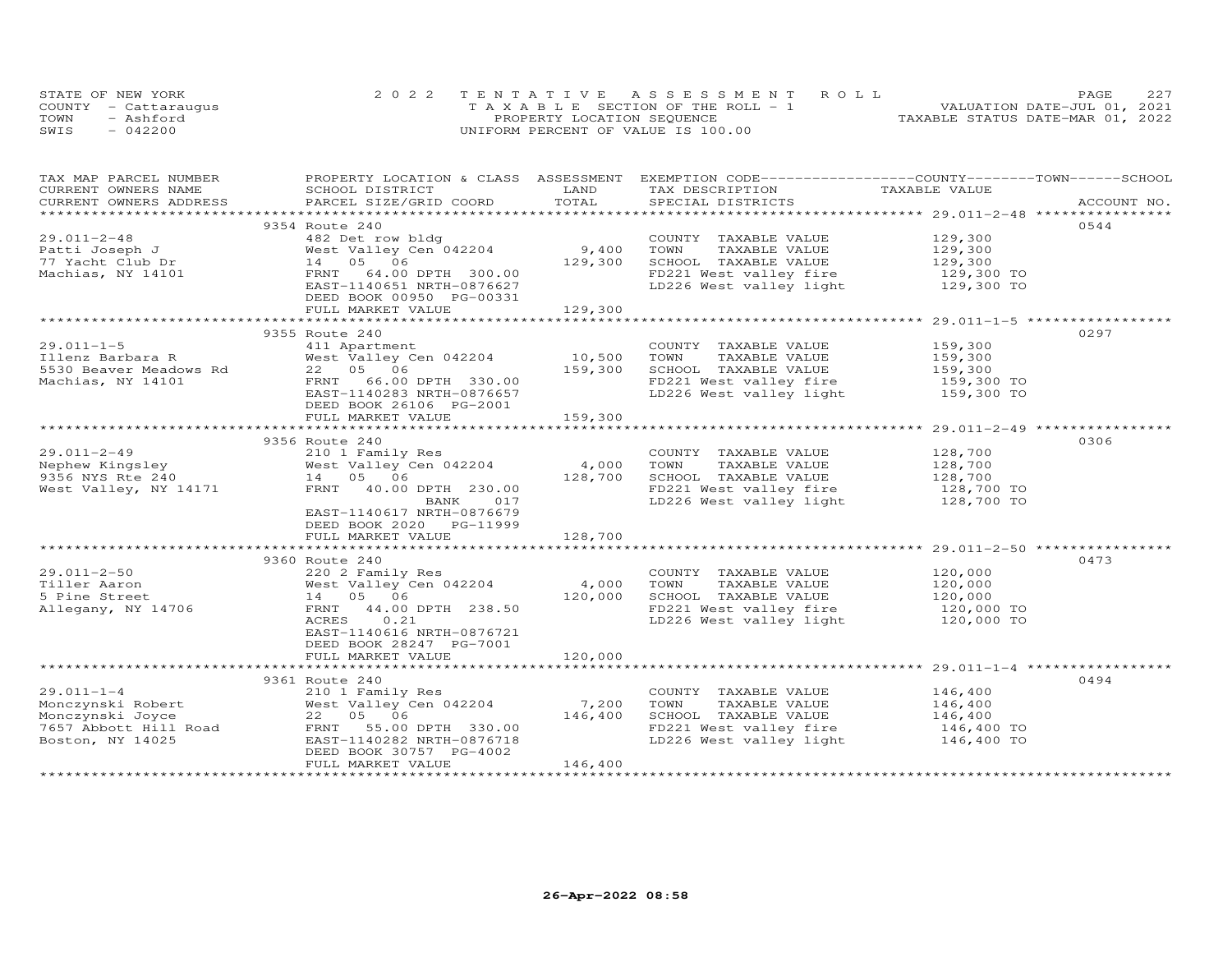|      | STATE OF NEW YORK    | 2022 TENTATIVE ASSESSMENT ROLL        | 228<br>PAGE                      |
|------|----------------------|---------------------------------------|----------------------------------|
|      | COUNTY - Cattaraugus | T A X A B L E SECTION OF THE ROLL - 1 | VALUATION DATE-JUL 01, 2021      |
| TOWN | - Ashford            | PROPERTY LOCATION SEQUENCE            | TAXABLE STATUS DATE-MAR 01, 2022 |
| SWIS | $-042200$            | UNIFORM PERCENT OF VALUE IS 100.00    |                                  |

| TAX MAP PARCEL NUMBER |                                                                                                                                                               |        | PROPERTY LOCATION & CLASS ASSESSMENT EXEMPTION CODE----------------COUNTY--------TOWN-----SCHOOL     |                                                 |             |          |
|-----------------------|---------------------------------------------------------------------------------------------------------------------------------------------------------------|--------|------------------------------------------------------------------------------------------------------|-------------------------------------------------|-------------|----------|
| CURRENT OWNERS NAME   |                                                                                                                                                               |        | TAX DESCRIPTION TAXABLE VALUE                                                                        |                                                 |             |          |
|                       | SCHOOL DISTRICT LAND<br>PARCEL SIZE/GRID COORD TOTAL                                                                                                          |        |                                                                                                      |                                                 | ACCOUNT NO. |          |
|                       |                                                                                                                                                               |        |                                                                                                      |                                                 |             |          |
|                       | 9365 Route 240                                                                                                                                                |        |                                                                                                      |                                                 | 1203        |          |
|                       |                                                                                                                                                               |        |                                                                                                      |                                                 |             |          |
|                       |                                                                                                                                                               |        |                                                                                                      |                                                 |             |          |
|                       |                                                                                                                                                               |        |                                                                                                      |                                                 |             |          |
|                       |                                                                                                                                                               |        |                                                                                                      |                                                 |             |          |
|                       |                                                                                                                                                               |        |                                                                                                      |                                                 |             |          |
|                       |                                                                                                                                                               |        |                                                                                                      |                                                 |             |          |
|                       |                                                                                                                                                               |        |                                                                                                      |                                                 |             |          |
|                       |                                                                                                                                                               |        |                                                                                                      |                                                 |             |          |
|                       | 9376 Route 240                                                                                                                                                |        |                                                                                                      |                                                 | 0676        |          |
|                       |                                                                                                                                                               |        |                                                                                                      |                                                 | $\Omega$    | $\Omega$ |
|                       |                                                                                                                                                               |        |                                                                                                      |                                                 | $\Omega$    | 74,900   |
|                       |                                                                                                                                                               |        |                                                                                                      |                                                 |             |          |
|                       |                                                                                                                                                               |        |                                                                                                      |                                                 |             |          |
|                       |                                                                                                                                                               |        |                                                                                                      |                                                 |             |          |
|                       |                                                                                                                                                               |        |                                                                                                      |                                                 |             |          |
|                       |                                                                                                                                                               |        |                                                                                                      |                                                 |             |          |
|                       |                                                                                                                                                               |        |                                                                                                      |                                                 |             |          |
|                       | 9381 Route 240                                                                                                                                                |        |                                                                                                      |                                                 | 0012        |          |
|                       |                                                                                                                                                               |        | COUNTY TAXABLE VALUE 78,000<br>TOWN TAXABLE VALUE 78,000                                             |                                                 |             |          |
|                       |                                                                                                                                                               |        |                                                                                                      |                                                 |             |          |
|                       |                                                                                                                                                               |        |                                                                                                      |                                                 |             |          |
|                       |                                                                                                                                                               |        |                                                                                                      |                                                 |             |          |
|                       | 29.007-3-16<br>Carra Mark C<br>Carra Mark C<br>9381 Route 240<br>West Valley Cen 042204<br>22 05 06<br>T8,000<br>78,000<br>RENT 66.00 DPTH 305.00<br>BANK 032 |        | SCHOOL TAXABLE VALUE 78,000<br>FD221 West valley fire 78,000 TO<br>LD226 West valley light 78,000 TO |                                                 |             |          |
|                       | EAST-1140296 NRTH-0876964                                                                                                                                     |        |                                                                                                      |                                                 |             |          |
|                       | DEED BOOK 2020 PG-13026                                                                                                                                       |        |                                                                                                      |                                                 |             |          |
|                       | FULL MARKET VALUE                                                                                                                                             | 78,000 |                                                                                                      |                                                 |             |          |
|                       |                                                                                                                                                               |        |                                                                                                      |                                                 |             |          |
|                       | 9385 Route 240                                                                                                                                                |        |                                                                                                      |                                                 | 0352        |          |
|                       |                                                                                                                                                               |        |                                                                                                      |                                                 | $\Omega$    | 74,900   |
|                       |                                                                                                                                                               |        |                                                                                                      | $\begin{smallmatrix}0\131,900\end{smallmatrix}$ |             |          |
|                       |                                                                                                                                                               |        | TAXABLE VALUE 131,900                                                                                |                                                 |             |          |
|                       |                                                                                                                                                               |        | SCHOOL TAXABLE VALUE 57,000<br>FD221 West valley fire 131,900 TO                                     |                                                 |             |          |
|                       |                                                                                                                                                               |        |                                                                                                      |                                                 |             |          |
|                       |                                                                                                                                                               |        |                                                                                                      | 131,900 TO                                      |             |          |
|                       |                                                                                                                                                               |        |                                                                                                      |                                                 |             |          |
|                       |                                                                                                                                                               |        |                                                                                                      |                                                 |             |          |
|                       | 9390 Route 240                                                                                                                                                |        |                                                                                                      |                                                 | 1550        |          |
|                       |                                                                                                                                                               |        | COUNTY TAXABLE VALUE                                                                                 | 83,500                                          |             |          |
|                       |                                                                                                                                                               |        | TAXABLE VALUE 83,500<br>TOWN                                                                         |                                                 |             |          |
|                       |                                                                                                                                                               |        |                                                                                                      |                                                 |             |          |
|                       | 29.007-2-19.2<br>TC Automotive Service LLC Mest Valley Cen 042204 6,000<br>8464 Kruse Rd 14 05 06 83,500<br>Machias, NY 14101 FRNT 88.00 DPTH 122.00          | 83,500 | SCHOOL TAXABLE VALUE 83,500<br>FD221 West valley fire 83,500 TO                                      |                                                 |             |          |
|                       | EAST-1140556 NRTH-0877153                                                                                                                                     |        | LD226 West valley light 83,500 TO                                                                    |                                                 |             |          |
|                       | DEED BOOK 21509 PG-9001                                                                                                                                       |        |                                                                                                      |                                                 |             |          |
|                       | FULL MARKET VALUE                                                                                                                                             | 83,500 |                                                                                                      |                                                 |             |          |
|                       |                                                                                                                                                               |        |                                                                                                      |                                                 |             |          |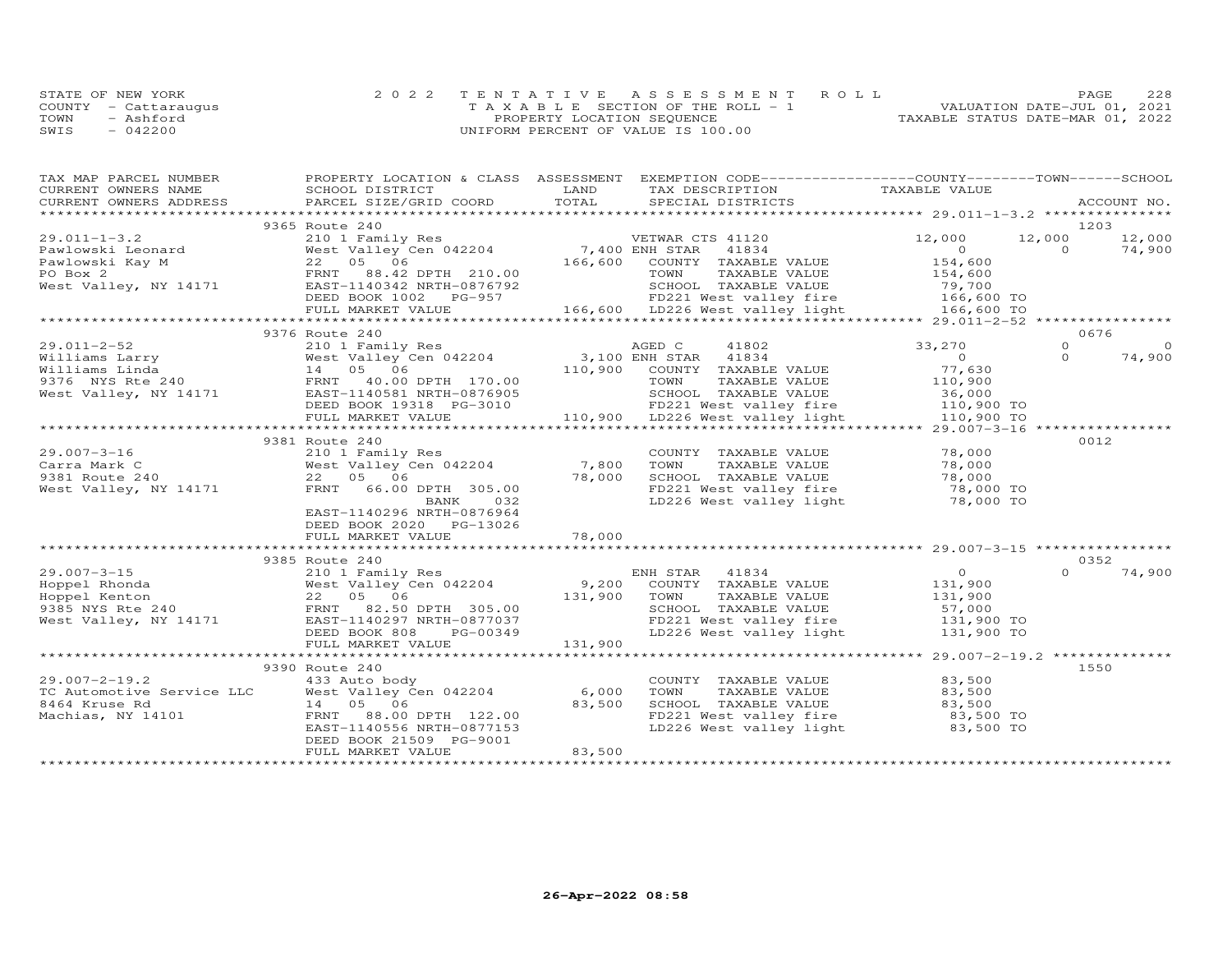|      | STATE OF NEW YORK    | 2022 TENTATIVE ASSESSMENT ROLL        | 229<br>PAGE                      |
|------|----------------------|---------------------------------------|----------------------------------|
|      | COUNTY - Cattaraugus | T A X A B L E SECTION OF THE ROLL - 1 | VALUATION DATE-JUL 01, 2021      |
| TOWN | - Ashford            | PROPERTY LOCATION SEQUENCE            | TAXABLE STATUS DATE-MAR 01, 2022 |
| SWIS | $-042200$            | UNIFORM PERCENT OF VALUE IS 100.00    |                                  |

| CURRENT OWNERS NAME<br>CURRENT OWNERS ADDRESS<br>9393 Route 240<br>0376                                                                                                                                                                                    | PROPERTY LOCATION & CLASS ASSESSMENT EXEMPTION CODE----------------COUNTY-------TOWN------SCHOOL |
|------------------------------------------------------------------------------------------------------------------------------------------------------------------------------------------------------------------------------------------------------------|--------------------------------------------------------------------------------------------------|
|                                                                                                                                                                                                                                                            |                                                                                                  |
|                                                                                                                                                                                                                                                            |                                                                                                  |
|                                                                                                                                                                                                                                                            |                                                                                                  |
|                                                                                                                                                                                                                                                            |                                                                                                  |
|                                                                                                                                                                                                                                                            |                                                                                                  |
|                                                                                                                                                                                                                                                            |                                                                                                  |
|                                                                                                                                                                                                                                                            |                                                                                                  |
|                                                                                                                                                                                                                                                            |                                                                                                  |
|                                                                                                                                                                                                                                                            |                                                                                                  |
|                                                                                                                                                                                                                                                            |                                                                                                  |
|                                                                                                                                                                                                                                                            |                                                                                                  |
| 0654<br>9397 Route 240                                                                                                                                                                                                                                     |                                                                                                  |
| 9397 Route 240<br>210 1 Family Res<br>3397 NYS Rte 240<br>9397 NYS Rte 240<br>9397 NYS Rte 240<br>92 05 06<br>9397 NYS Rte 240<br>22 05 06<br>9397 NYS Rte 240<br>22 05 06<br>9397 NYS Rte 240<br>22 05 06<br>9397 NYS Rte 240<br>22 05 06<br>9397 NYS Rte |                                                                                                  |
|                                                                                                                                                                                                                                                            |                                                                                                  |
|                                                                                                                                                                                                                                                            |                                                                                                  |
|                                                                                                                                                                                                                                                            |                                                                                                  |
|                                                                                                                                                                                                                                                            |                                                                                                  |
| EAST-1140296 NRTH-0877161                                                                                                                                                                                                                                  |                                                                                                  |
| DEED BOOK 24231 PG-7002                                                                                                                                                                                                                                    |                                                                                                  |
| 129,000<br>FULL MARKET VALUE                                                                                                                                                                                                                               |                                                                                                  |
|                                                                                                                                                                                                                                                            |                                                                                                  |
| 0241                                                                                                                                                                                                                                                       |                                                                                                  |
|                                                                                                                                                                                                                                                            |                                                                                                  |
|                                                                                                                                                                                                                                                            |                                                                                                  |
|                                                                                                                                                                                                                                                            |                                                                                                  |
|                                                                                                                                                                                                                                                            |                                                                                                  |
|                                                                                                                                                                                                                                                            |                                                                                                  |
|                                                                                                                                                                                                                                                            |                                                                                                  |
|                                                                                                                                                                                                                                                            |                                                                                                  |
|                                                                                                                                                                                                                                                            |                                                                                                  |
| 9404 Route 240<br>1254                                                                                                                                                                                                                                     |                                                                                                  |
|                                                                                                                                                                                                                                                            |                                                                                                  |
|                                                                                                                                                                                                                                                            |                                                                                                  |
|                                                                                                                                                                                                                                                            |                                                                                                  |
| 29.007-2-21<br>270 Mfg housing<br>270 Mfg housing<br>West Valley Cen 042204<br>214-05-06<br>Machias, NY 14101 FRNT 100.00 DPTH 150.00<br>EAST-1140563 NRTH-0877247<br>EAST-1140563 NRTH-0877247<br>EAST-1140563 NRTH-0877247<br>EAST-1140563 NRT           |                                                                                                  |
|                                                                                                                                                                                                                                                            |                                                                                                  |
| DEED BOOK 2890 PG-2006                                                                                                                                                                                                                                     |                                                                                                  |
| 60, 200<br>FULL MARKET VALUE                                                                                                                                                                                                                               |                                                                                                  |
|                                                                                                                                                                                                                                                            |                                                                                                  |
| 0402                                                                                                                                                                                                                                                       |                                                                                                  |
|                                                                                                                                                                                                                                                            |                                                                                                  |
|                                                                                                                                                                                                                                                            |                                                                                                  |
| COUNTY TAXABLE VALUE $97,500$<br>TOWN TAXABLE VALUE $97,500$<br>SCHOOL TAXABLE VALUE $97,500$<br>FD221 West valley fire $97,500$ TO<br>LD226 West valley light $97,500$ TO                                                                                 |                                                                                                  |
|                                                                                                                                                                                                                                                            |                                                                                                  |
|                                                                                                                                                                                                                                                            |                                                                                                  |
| DEED BOOK 20210 PG-9344<br>97,500<br>FULL MARKET VALUE                                                                                                                                                                                                     |                                                                                                  |
|                                                                                                                                                                                                                                                            |                                                                                                  |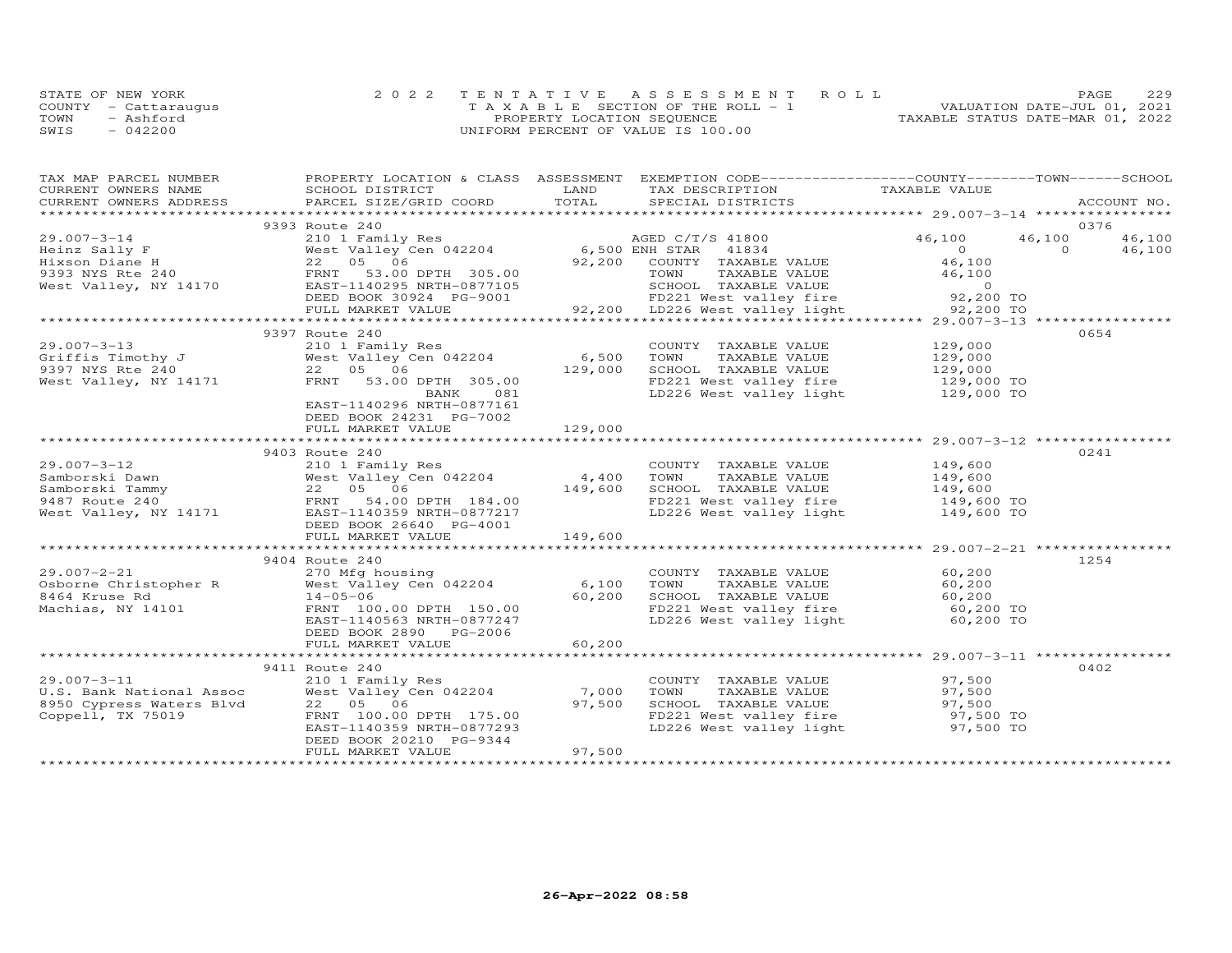| STATE OF NEW YORK    | 2022 TENTATIVE ASSESSMENT ROLL        | 230<br>PAGE.                     |
|----------------------|---------------------------------------|----------------------------------|
| COUNTY - Cattaraugus | T A X A B L E SECTION OF THE ROLL - 1 | VALUATION DATE-JUL 01, 2021      |
| TOWN<br>- Ashford    | PROPERTY LOCATION SEQUENCE            | TAXABLE STATUS DATE-MAR 01, 2022 |
| $-042200$<br>SWIS    | UNIFORM PERCENT OF VALUE IS 100.00    |                                  |

| TAX MAP PARCEL NUMBER  |                                                                                                                                                                                                                                                                                                                                                                       |         | PROPERTY LOCATION & CLASS ASSESSMENT EXEMPTION CODE----------------COUNTY-------TOWN------SCHOOL |                                           |             |        |
|------------------------|-----------------------------------------------------------------------------------------------------------------------------------------------------------------------------------------------------------------------------------------------------------------------------------------------------------------------------------------------------------------------|---------|--------------------------------------------------------------------------------------------------|-------------------------------------------|-------------|--------|
| CURRENT OWNERS NAME    | SCHOOL DISTRICT                                                                                                                                                                                                                                                                                                                                                       | LAND    | TAX DESCRIPTION                                                                                  | TAXABLE VALUE                             |             |        |
| CURRENT OWNERS ADDRESS | PARCEL SIZE/GRID COORD                                                                                                                                                                                                                                                                                                                                                | TOTAL   | SPECIAL DISTRICTS                                                                                |                                           | ACCOUNT NO. |        |
|                        |                                                                                                                                                                                                                                                                                                                                                                       |         |                                                                                                  |                                           |             |        |
|                        | 9418 Route 240                                                                                                                                                                                                                                                                                                                                                        |         |                                                                                                  |                                           | 0409        |        |
| $29.007 - 2 - 4$       | $\begin{array}{lll} \text{Z1U} & \text{I} & \text{Family Res} \\ \text{West Valley Cen} & 042204 & 26,200 \end{array}$                                                                                                                                                                                                                                                |         | BAS STAR 41854                                                                                   | $\overline{O}$                            | $\Omega$    | 30,000 |
| Ives Kenneth M         |                                                                                                                                                                                                                                                                                                                                                                       |         | COUNTY TAXABLE VALUE                                                                             | 163,000                                   |             |        |
| PO Box 164             | $-06$ 163,000<br>$-05$<br>14                                                                                                                                                                                                                                                                                                                                          |         | TOWN<br>TAXABLE VALUE                                                                            | 163,000                                   |             |        |
| West Valley, NY 14171  | ACRES 7.40                                                                                                                                                                                                                                                                                                                                                            |         | SCHOOL TAXABLE VALUE                                                                             | 133,000                                   |             |        |
|                        |                                                                                                                                                                                                                                                                                                                                                                       |         |                                                                                                  |                                           |             |        |
|                        |                                                                                                                                                                                                                                                                                                                                                                       |         | FD221 West valley fire 163,000 TO<br>LD226 West valley light 138,550 TO                          |                                           |             |        |
|                        | ACRES 7.40<br>EAST-1141044 NRTH-0877522<br>DEED BOOK 4661 PG-9001<br>FULL MARKET VALUE 163,000                                                                                                                                                                                                                                                                        |         |                                                                                                  |                                           |             |        |
|                        |                                                                                                                                                                                                                                                                                                                                                                       |         |                                                                                                  |                                           |             |        |
|                        | 9426 Route 240                                                                                                                                                                                                                                                                                                                                                        |         |                                                                                                  |                                           | 0268        |        |
| $29.007 - 2 - 3$       | 210 1 Family Res                                                                                                                                                                                                                                                                                                                                                      |         |                                                                                                  | $\overline{O}$                            | $\Omega$    | 74,900 |
|                        | Williams Michael T<br>$\begin{array}{ccc}\n 0.11111 \text{ and } 0.1111 \text{ and } 0.1111 \text{ and } 0.1111 \text{ and } 0.1111 \text{ and } 0.1111 \text{ and } 0.1111 \text{ and } 0.1111 \text{ and } 0.1111 \text{ and } 0.1111 \text{ and } 0.1111 \text{ and } 0.11111 \text{ and } 0.11111 \text{ and } 0.11111 \text{ and } 0.11111 \text{ and } 0.11111$ |         | ENH STAR 41834<br>12,700 COUNTY TAXABLE VALUE<br>124,900 TOWN TAXABLE VALUE                      | 124,900                                   |             |        |
|                        |                                                                                                                                                                                                                                                                                                                                                                       |         |                                                                                                  | 124,900                                   |             |        |
| West Valley, NY 14171  | ACRES 1.38                                                                                                                                                                                                                                                                                                                                                            |         | SCHOOL TAXABLE VALUE                                                                             | 50,000                                    |             |        |
|                        |                                                                                                                                                                                                                                                                                                                                                                       |         |                                                                                                  |                                           |             |        |
|                        | ACRES 1.38<br>EAST-1140623 NRTH-0877592<br>DEED BOOK 778 PG-00231                                                                                                                                                                                                                                                                                                     |         | FD221 West valley fire 124,900 TO<br>LD226 West valley light 124,900 TO                          |                                           |             |        |
|                        | FULL MARKET VALUE                                                                                                                                                                                                                                                                                                                                                     | 124,900 |                                                                                                  |                                           |             |        |
|                        |                                                                                                                                                                                                                                                                                                                                                                       |         |                                                                                                  |                                           |             |        |
|                        | 9431 Route 240                                                                                                                                                                                                                                                                                                                                                        |         |                                                                                                  |                                           | 0052        |        |
|                        |                                                                                                                                                                                                                                                                                                                                                                       |         |                                                                                                  | $\overline{0}$                            | $\Omega$    | 30,000 |
|                        |                                                                                                                                                                                                                                                                                                                                                                       |         |                                                                                                  |                                           |             |        |
|                        | 29.007-3-7<br>Bernhoft Sandra<br>210 1 Family Res<br>22 05 06<br>PO Box 305<br>22 05 06<br>22 05 06<br>22 05 06<br>22 05 06<br>22 05 06<br>22 05 06<br>22 05 06<br>22 05 06<br>22 05 06<br>22 05 06<br>22 05 06<br>22 05 06<br>22 05 06<br>22 05 06<br>22 05 06<br>22                                                                                                 |         |                                                                                                  | 177,400<br>177,400                        |             |        |
|                        |                                                                                                                                                                                                                                                                                                                                                                       |         |                                                                                                  | 147,400                                   |             |        |
|                        |                                                                                                                                                                                                                                                                                                                                                                       |         | FD221 West valley fire                                                                           | 177,400 TO                                |             |        |
|                        |                                                                                                                                                                                                                                                                                                                                                                       |         | LD226 West valley light                                                                          | 177,400 TO                                |             |        |
|                        | FULL MARKET VALUE                                                                                                                                                                                                                                                                                                                                                     | 177,400 |                                                                                                  |                                           |             |        |
|                        |                                                                                                                                                                                                                                                                                                                                                                       |         |                                                                                                  | *********** 29.007-3-6 ****************** |             |        |
|                        | 9439 Route 240                                                                                                                                                                                                                                                                                                                                                        |         |                                                                                                  |                                           | 0702        |        |
| $29.007 - 3 - 6$       | 210 1 Family Res                                                                                                                                                                                                                                                                                                                                                      |         | COUNTY TAXABLE VALUE                                                                             | 103,400                                   |             |        |
| Herman Chad            |                                                                                                                                                                                                                                                                                                                                                                       |         | TAXABLE VALUE<br>TOWN                                                                            | 103,400                                   |             |        |
|                        |                                                                                                                                                                                                                                                                                                                                                                       |         |                                                                                                  |                                           |             |        |
|                        |                                                                                                                                                                                                                                                                                                                                                                       |         | SCHOOL TAXABLE VALUE 103,400<br>FD221 West valley fire 103,400 TO                                |                                           |             |        |
| Machias, NY 14101      | FRNT 80.00 DPTH 178.00                                                                                                                                                                                                                                                                                                                                                |         | LD226 West valley light                                                                          | 103,400 TO                                |             |        |
|                        | EAST-1140356 NRTH-0877662                                                                                                                                                                                                                                                                                                                                             |         |                                                                                                  |                                           |             |        |
|                        | DEED BOOK 20200 PG-4749                                                                                                                                                                                                                                                                                                                                               |         |                                                                                                  |                                           |             |        |
|                        | FULL MARKET VALUE                                                                                                                                                                                                                                                                                                                                                     | 103,400 |                                                                                                  |                                           |             |        |
|                        |                                                                                                                                                                                                                                                                                                                                                                       |         |                                                                                                  |                                           |             |        |
|                        | 9447 Route 240                                                                                                                                                                                                                                                                                                                                                        |         |                                                                                                  |                                           | 0086        |        |
| $29.007 - 3 - 5$       |                                                                                                                                                                                                                                                                                                                                                                       |         |                                                                                                  | $\overline{O}$                            | $\Omega$    | 30,000 |
| Downey Timothy J       |                                                                                                                                                                                                                                                                                                                                                                       |         |                                                                                                  |                                           |             |        |
| 9447 NYS Rte 240       | Route 240<br>210 1 Family Res<br>West Valley Cen 042204 5,100 COUNTY TAXABLE VALUE<br>22 05 06 153,000 TOWN TAXABLE VALUE<br>SCHOOL TAXABLE VALUE<br>210 I Family<br>West Valley C<br>22 05 06                                                                                                                                                                        |         |                                                                                                  | 153,000<br>153,000                        |             |        |
| West Valley, NY 14171  |                                                                                                                                                                                                                                                                                                                                                                       |         |                                                                                                  |                                           |             |        |
|                        | 017<br>BANK                                                                                                                                                                                                                                                                                                                                                           |         | SCHOOL TAXABLE VALUE 123,000<br>FD221 West valley fire 153,000 TO                                |                                           |             |        |
|                        | EAST-1140359 NRTH-0877736                                                                                                                                                                                                                                                                                                                                             |         | LD226 West valley light 153,000 TO                                                               |                                           |             |        |
|                        | DEED BOOK 4574<br>PG-8001                                                                                                                                                                                                                                                                                                                                             |         |                                                                                                  |                                           |             |        |
|                        | FULL MARKET VALUE                                                                                                                                                                                                                                                                                                                                                     | 153,000 |                                                                                                  |                                           |             |        |
|                        |                                                                                                                                                                                                                                                                                                                                                                       |         |                                                                                                  |                                           |             |        |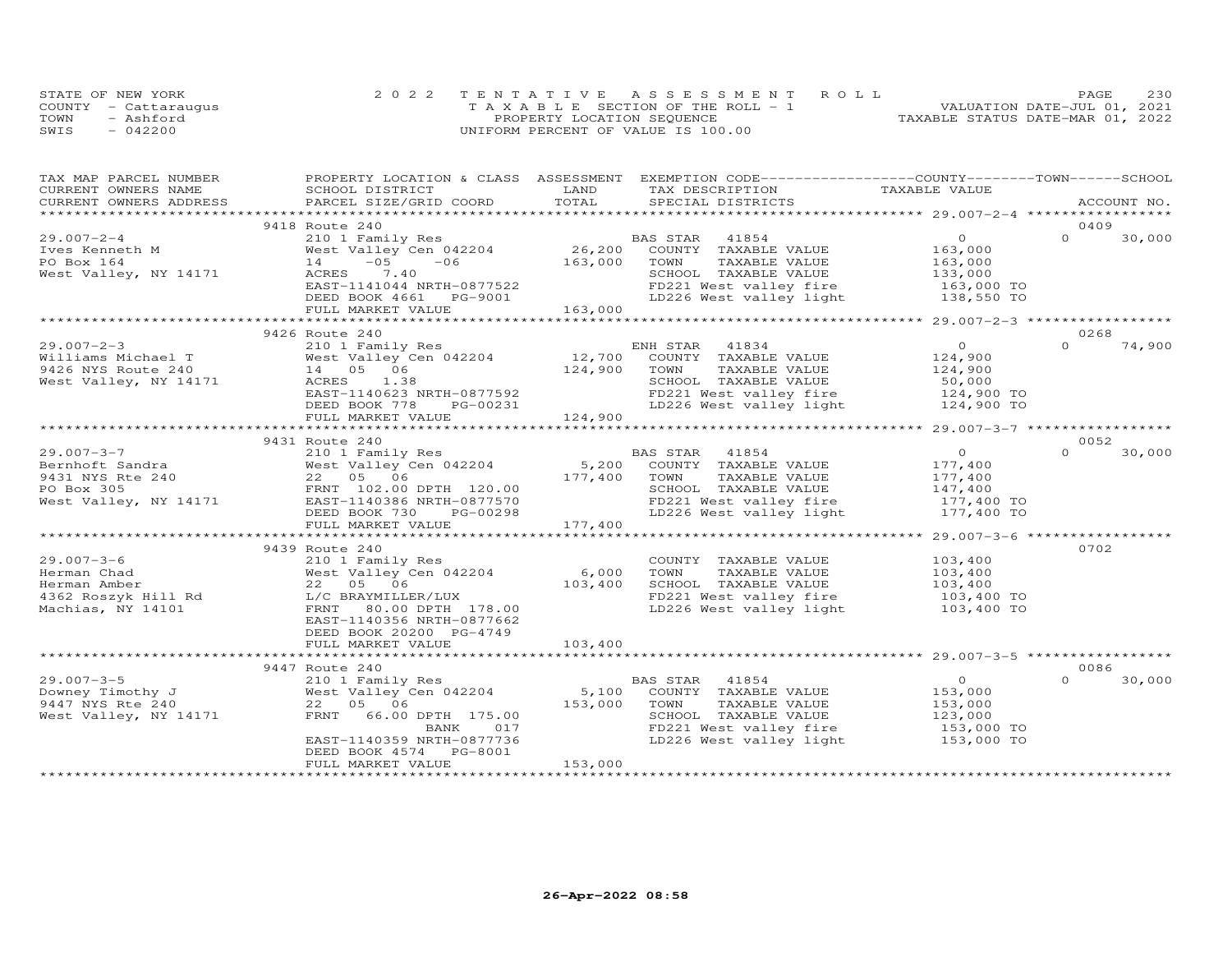|      | STATE OF NEW YORK    | 2022 TENTATIVE ASSESSMENT ROLL        | 231<br>PAGE.                     |
|------|----------------------|---------------------------------------|----------------------------------|
|      | COUNTY - Cattaraugus | T A X A B L E SECTION OF THE ROLL - 1 | VALUATION DATE-JUL 01, 2021      |
| TOWN | - Ashford            | PROPERTY LOCATION SEQUENCE            | TAXABLE STATUS DATE-MAR 01, 2022 |
| SWIS | $-042200$            | UNIFORM PERCENT OF VALUE IS 100.00    |                                  |

| TAX MAP PARCEL NUMBER                              |                                                                                                                                                                                                                                          |         | PROPERTY LOCATION & CLASS ASSESSMENT EXEMPTION CODE----------------COUNTY-------TOWN------SCHOOL |                    |          |        |
|----------------------------------------------------|------------------------------------------------------------------------------------------------------------------------------------------------------------------------------------------------------------------------------------------|---------|--------------------------------------------------------------------------------------------------|--------------------|----------|--------|
|                                                    |                                                                                                                                                                                                                                          |         |                                                                                                  |                    |          |        |
|                                                    |                                                                                                                                                                                                                                          |         |                                                                                                  |                    |          |        |
|                                                    |                                                                                                                                                                                                                                          |         |                                                                                                  |                    |          |        |
|                                                    | 9452 Route 240                                                                                                                                                                                                                           |         |                                                                                                  |                    | 1305     |        |
| $29.007 - 2 - 2.2$                                 |                                                                                                                                                                                                                                          |         |                                                                                                  | $\Omega$           | $\Omega$ | 30,000 |
| McRae Eric J                                       |                                                                                                                                                                                                                                          |         |                                                                                                  | 106,600            |          |        |
|                                                    |                                                                                                                                                                                                                                          | 106,600 | TAXABLE VALUE<br>TOWN                                                                            | 106,600<br>76,600  |          |        |
|                                                    |                                                                                                                                                                                                                                          |         |                                                                                                  |                    |          |        |
| West Valley, NY 14171                              |                                                                                                                                                                                                                                          |         |                                                                                                  |                    |          |        |
|                                                    |                                                                                                                                                                                                                                          |         |                                                                                                  |                    |          |        |
|                                                    | 9452 NYS Rte 240<br>West Valley, NY 14171 ACRES 5.85 BANK 032<br>Mest Valley, NY 14171 BAST-1140971 NRTH-0877844 FD221 West valley fire 106,600 TO<br>EVILL MARKET VALUE 106,600<br>FULL MARKET VALUE 106,600<br>TULL MARKET VALUE 106,6 |         |                                                                                                  |                    |          |        |
|                                                    |                                                                                                                                                                                                                                          |         |                                                                                                  |                    |          |        |
|                                                    | 9453 Route 240                                                                                                                                                                                                                           |         |                                                                                                  |                    | 0798     |        |
| $29.007 - 3 - 4$                                   | 210 1 Family Res                                                                                                                                                                                                                         |         | COUNTY TAXABLE VALUE                                                                             | 105,800            |          |        |
| X3.007 J 4<br>Kearney Jason D<br>Kearney Jessica L | West Valley Cen 042204                                                                                                                                                                                                                   | 11,000  | TOWN<br>TAXABLE VALUE                                                                            | 105,800            |          |        |
|                                                    | 22 05 06                                                                                                                                                                                                                                 | 105,800 | SCHOOL TAXABLE VALUE                                                                             | 105,800            |          |        |
|                                                    | FRNT 192.50 DPTH 179.00                                                                                                                                                                                                                  |         | FD221 West valley fire 105,800 TO<br>LD226 West valley light 105,800 TO                          |                    |          |        |
| 9453 Route 240<br>West Valley, NY 14171            | 017<br>BANK                                                                                                                                                                                                                              |         |                                                                                                  |                    |          |        |
|                                                    | EAST-1140355 NRTH-0877865                                                                                                                                                                                                                |         |                                                                                                  |                    |          |        |
|                                                    | DEED BOOK 29596 PG-2001                                                                                                                                                                                                                  |         |                                                                                                  |                    |          |        |
|                                                    | FULL MARKET VALUE                                                                                                                                                                                                                        | 105,800 |                                                                                                  |                    |          |        |
|                                                    |                                                                                                                                                                                                                                          |         |                                                                                                  |                    |          |        |
|                                                    | 210 1<br>West Valley 0.<br>22 05 06<br>ACRES 1.0<br>FAST-1140207                                                                                                                                                                         |         |                                                                                                  |                    | 0218     |        |
| $29.001 - 1 - 11.1$                                |                                                                                                                                                                                                                                          |         |                                                                                                  | $\overline{0}$     | $\Omega$ | 30,000 |
| Caster Marc                                        |                                                                                                                                                                                                                                          |         |                                                                                                  | 162, 100           |          |        |
| 9467 Rte 240                                       |                                                                                                                                                                                                                                          |         |                                                                                                  | 162,100<br>132,100 |          |        |
| West Valley, NY 14171                              | Note that the pair of the same that the set of the set of the set of the set of the set of the set of the set of the set of the set of the set of the set of the set of the set of the set of the set of the set of the set of           |         |                                                                                                  |                    |          |        |
|                                                    |                                                                                                                                                                                                                                          |         | FD221 West valley fire 162,100 TO                                                                |                    |          |        |
|                                                    | DEED BOOK 12128 PG-4002                                                                                                                                                                                                                  |         |                                                                                                  |                    |          |        |
|                                                    |                                                                                                                                                                                                                                          |         |                                                                                                  |                    |          |        |
|                                                    |                                                                                                                                                                                                                                          |         |                                                                                                  |                    |          |        |
|                                                    | 9470 Route 240                                                                                                                                                                                                                           |         |                                                                                                  |                    | 0242     |        |
| 29.007-2-1<br>Feldman Gertrude M<br>Feldman Gary J | 240 Rural res                                                                                                                                                                                                                            |         | AG DIST 41720<br>34,400 ENH STAR 41834<br>194,900 COUNTY TAXABLE VALUE                           | 11,443             | 11,443   | 11,443 |
|                                                    | West Valley Cen 042204                                                                                                                                                                                                                   |         |                                                                                                  | $\overline{0}$     | $\Omega$ | 74,900 |
|                                                    | 14  05  06                                                                                                                                                                                                                               |         |                                                                                                  | 183,457            |          |        |
| 9470 Route 240                                     |                                                                                                                                                                                                                                          |         |                                                                                                  |                    |          |        |
| West Valley, NY 14171                              |                                                                                                                                                                                                                                          |         |                                                                                                  |                    |          |        |
|                                                    |                                                                                                                                                                                                                                          |         |                                                                                                  |                    |          |        |
| MAY BE SUBJECT TO PAYMENT                          |                                                                                                                                                                                                                                          |         |                                                                                                  |                    |          |        |
| UNDER AGDIST LAW TIL 2026                          |                                                                                                                                                                                                                                          |         |                                                                                                  |                    |          |        |
|                                                    |                                                                                                                                                                                                                                          |         |                                                                                                  |                    |          |        |
|                                                    | 9475 Route 240                                                                                                                                                                                                                           |         |                                                                                                  |                    | 0308     |        |
|                                                    |                                                                                                                                                                                                                                          |         | COUNTY TAXABLE VALUE                                                                             | 214,300            |          |        |
|                                                    |                                                                                                                                                                                                                                          |         | TOWN<br>TAXABLE VALUE                                                                            | 214,300            |          |        |
|                                                    |                                                                                                                                                                                                                                          |         | TOWN IAAADDE VALUE<br>SCHOOL TAXABLE VALUE 214,300<br>ED221 Mest vallev fire 214,300 TO          |                    |          |        |
|                                                    |                                                                                                                                                                                                                                          |         | FD221 West valley fire 214,300 TO<br>LD226 West valley light 160,725 TO                          |                    |          |        |
|                                                    | EAST-1139721 NRTH-0878180                                                                                                                                                                                                                |         |                                                                                                  |                    |          |        |
|                                                    | PG-483<br>DEED BOOK 1027                                                                                                                                                                                                                 |         |                                                                                                  |                    |          |        |
|                                                    | FULL MARKET VALUE                                                                                                                                                                                                                        | 214,300 |                                                                                                  |                    |          |        |
|                                                    |                                                                                                                                                                                                                                          |         |                                                                                                  |                    |          |        |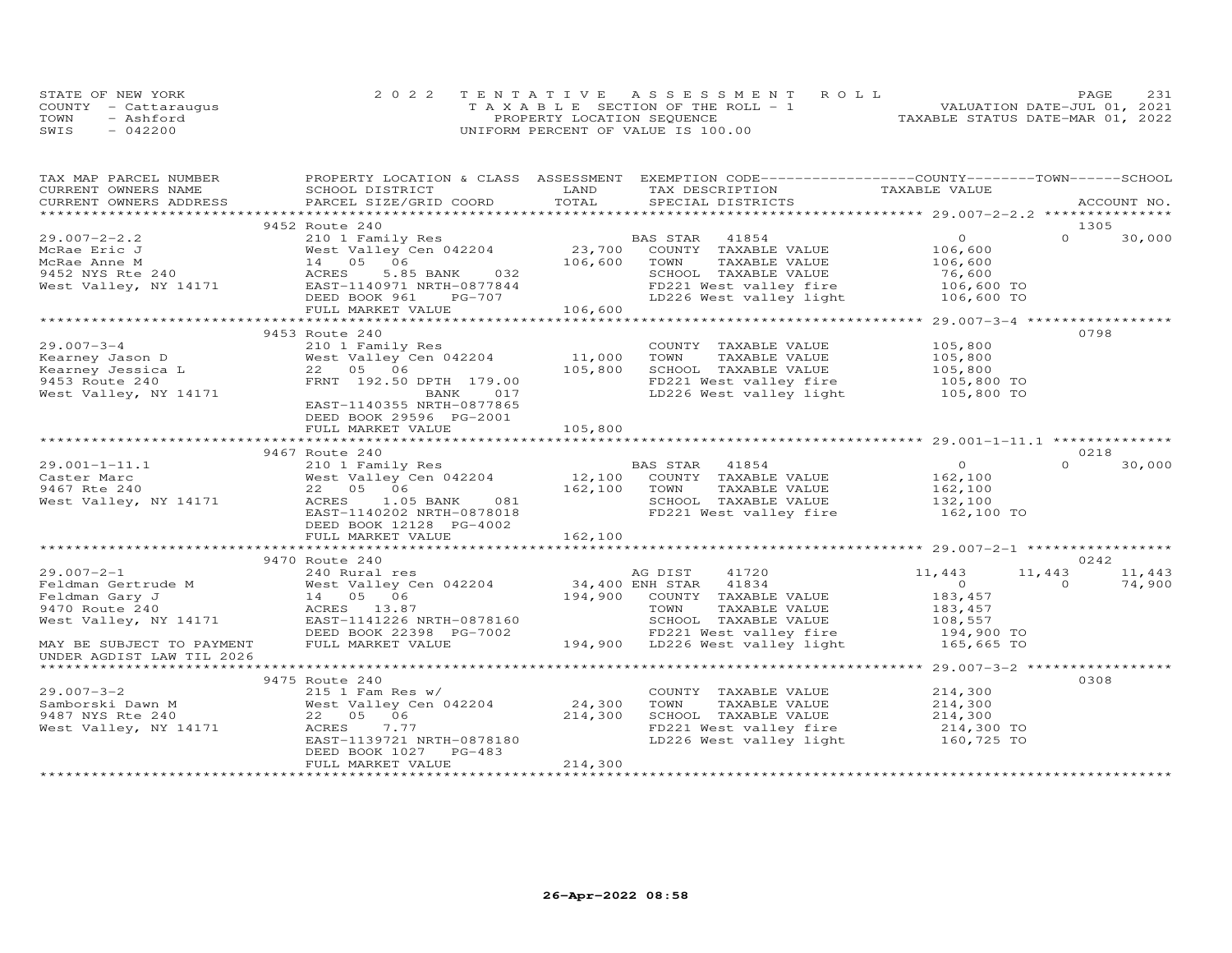|      | STATE OF NEW YORK    | 2022 TENTATIVE ASSESSMENT ROLL        | 232<br>PAGE.                     |
|------|----------------------|---------------------------------------|----------------------------------|
|      | COUNTY - Cattaraugus | T A X A B L E SECTION OF THE ROLL - 1 | VALUATION DATE-JUL 01, 2021      |
| TOWN | - Ashford            | PROPERTY LOCATION SEQUENCE            | TAXABLE STATUS DATE-MAR 01, 2022 |
| SWIS | $-042200$            | UNIFORM PERCENT OF VALUE IS 100.00    |                                  |

| TAX MAP PARCEL NUMBER | PROPERTY LOCATION & CLASS ASSESSMENT EXEMPTION CODE-----------------COUNTY-------TOWN------SCHOOL                                                                                                                                                                           |         |                                                                                                                                       |                                        |          |        |
|-----------------------|-----------------------------------------------------------------------------------------------------------------------------------------------------------------------------------------------------------------------------------------------------------------------------|---------|---------------------------------------------------------------------------------------------------------------------------------------|----------------------------------------|----------|--------|
|                       |                                                                                                                                                                                                                                                                             |         |                                                                                                                                       |                                        |          |        |
|                       |                                                                                                                                                                                                                                                                             |         |                                                                                                                                       |                                        |          |        |
|                       |                                                                                                                                                                                                                                                                             |         |                                                                                                                                       |                                        |          |        |
|                       | 9487 Route 240                                                                                                                                                                                                                                                              |         |                                                                                                                                       |                                        | 0524     |        |
|                       |                                                                                                                                                                                                                                                                             |         |                                                                                                                                       |                                        |          |        |
|                       |                                                                                                                                                                                                                                                                             |         |                                                                                                                                       |                                        |          |        |
|                       |                                                                                                                                                                                                                                                                             |         |                                                                                                                                       |                                        |          |        |
|                       |                                                                                                                                                                                                                                                                             |         |                                                                                                                                       |                                        |          |        |
|                       |                                                                                                                                                                                                                                                                             |         |                                                                                                                                       |                                        |          |        |
|                       |                                                                                                                                                                                                                                                                             |         |                                                                                                                                       |                                        |          |        |
|                       |                                                                                                                                                                                                                                                                             |         |                                                                                                                                       |                                        |          |        |
|                       |                                                                                                                                                                                                                                                                             |         |                                                                                                                                       |                                        |          |        |
|                       | 9503 Route 240                                                                                                                                                                                                                                                              |         |                                                                                                                                       |                                        |          | 0732   |
|                       |                                                                                                                                                                                                                                                                             |         |                                                                                                                                       | 12,000 12,000                          |          | 12,000 |
|                       |                                                                                                                                                                                                                                                                             |         |                                                                                                                                       | $\begin{array}{c}0\\79,900\end{array}$ | $\Omega$ | 30,000 |
|                       |                                                                                                                                                                                                                                                                             |         |                                                                                                                                       |                                        |          |        |
|                       |                                                                                                                                                                                                                                                                             |         |                                                                                                                                       |                                        |          |        |
|                       |                                                                                                                                                                                                                                                                             |         |                                                                                                                                       |                                        |          |        |
|                       |                                                                                                                                                                                                                                                                             |         | TOWN TAXABLE VALUE (19,900<br>SCHOOL TAXABLE VALUE (19,900<br>FD221 West valley fire (19,900 TO<br>LD226 West valley light (19,900 TO |                                        |          |        |
|                       |                                                                                                                                                                                                                                                                             |         |                                                                                                                                       |                                        |          |        |
|                       |                                                                                                                                                                                                                                                                             |         |                                                                                                                                       |                                        |          |        |
|                       |                                                                                                                                                                                                                                                                             |         |                                                                                                                                       |                                        |          |        |
|                       | 9507 Route 240                                                                                                                                                                                                                                                              |         |                                                                                                                                       |                                        | 0854     |        |
|                       |                                                                                                                                                                                                                                                                             |         | COUNTY TAXABLE VALUE                                                                                                                  | 3,000                                  |          |        |
|                       | 311 Res vac land<br>West Valley Cen 042204<br>22 05 06<br>ACRES 1.24                                                                                                                                                                                                        | 3,000   | TAXABLE VALUE<br>TOWN                                                                                                                 | 3,000                                  |          |        |
|                       |                                                                                                                                                                                                                                                                             | 3,000   |                                                                                                                                       |                                        |          |        |
|                       |                                                                                                                                                                                                                                                                             |         |                                                                                                                                       |                                        |          |        |
|                       |                                                                                                                                                                                                                                                                             |         | SCHOOL TAXABLE VALUE<br>FD221 West valley fire<br>LD226 West valley light<br>3,000 TO<br>3,000 TO                                     |                                        |          |        |
|                       |                                                                                                                                                                                                                                                                             |         |                                                                                                                                       |                                        |          |        |
|                       |                                                                                                                                                                                                                                                                             | 3,000   |                                                                                                                                       |                                        |          |        |
|                       |                                                                                                                                                                                                                                                                             |         |                                                                                                                                       |                                        |          |        |
|                       | 9511 Route 240                                                                                                                                                                                                                                                              |         |                                                                                                                                       |                                        |          | 0424   |
|                       | 29.001-1-10<br>29.001-1-10<br>208,000<br>208,000<br>208,000<br>208,000<br>208,000<br>208,000<br>208,000<br>208,000<br>208,000<br>208,000<br>208,000<br>208,000<br>208,000<br>208,000<br>208,000<br>208,000<br>208,000<br>208,000<br>208,000<br>208,000<br>208,000<br>208,00 |         |                                                                                                                                       |                                        | $\Omega$ | 74,900 |
|                       |                                                                                                                                                                                                                                                                             |         |                                                                                                                                       |                                        |          |        |
|                       |                                                                                                                                                                                                                                                                             |         |                                                                                                                                       |                                        |          |        |
|                       |                                                                                                                                                                                                                                                                             |         |                                                                                                                                       |                                        |          |        |
|                       |                                                                                                                                                                                                                                                                             |         |                                                                                                                                       |                                        |          |        |
|                       |                                                                                                                                                                                                                                                                             |         | SCHOOL TAXABLE VALUE 133,100<br>FD221 West valley fire 208,000 TO<br>LD226 West valley light 208,000 TO                               |                                        |          |        |
|                       | FULL MARKET VALUE                                                                                                                                                                                                                                                           | 208,000 |                                                                                                                                       |                                        |          |        |
|                       |                                                                                                                                                                                                                                                                             |         |                                                                                                                                       |                                        |          |        |
|                       |                                                                                                                                                                                                                                                                             |         |                                                                                                                                       |                                        |          | 0224   |
|                       |                                                                                                                                                                                                                                                                             |         |                                                                                                                                       | $\overline{0}$                         | $\Omega$ |        |
|                       |                                                                                                                                                                                                                                                                             |         | BAS STAR 41854<br>COUNTY TAXABLE VALUE 101,500                                                                                        |                                        |          | 30,000 |
|                       |                                                                                                                                                                                                                                                                             |         |                                                                                                                                       |                                        |          |        |
|                       |                                                                                                                                                                                                                                                                             |         | TOWN TAXABLE VALUE 101,500<br>SCHOOL TAXABLE VALUE 71,500<br>TOWN                                                                     |                                        |          |        |
|                       |                                                                                                                                                                                                                                                                             |         |                                                                                                                                       |                                        |          |        |
|                       |                                                                                                                                                                                                                                                                             |         | FD221 West valley fire the 101,500 TO<br>LD226 West valley light 101,500 TO                                                           |                                        |          |        |
|                       |                                                                                                                                                                                                                                                                             |         |                                                                                                                                       |                                        |          |        |
|                       | FULL MARKET VALUE                                                                                                                                                                                                                                                           | 101,500 |                                                                                                                                       |                                        |          |        |
|                       |                                                                                                                                                                                                                                                                             |         |                                                                                                                                       |                                        |          |        |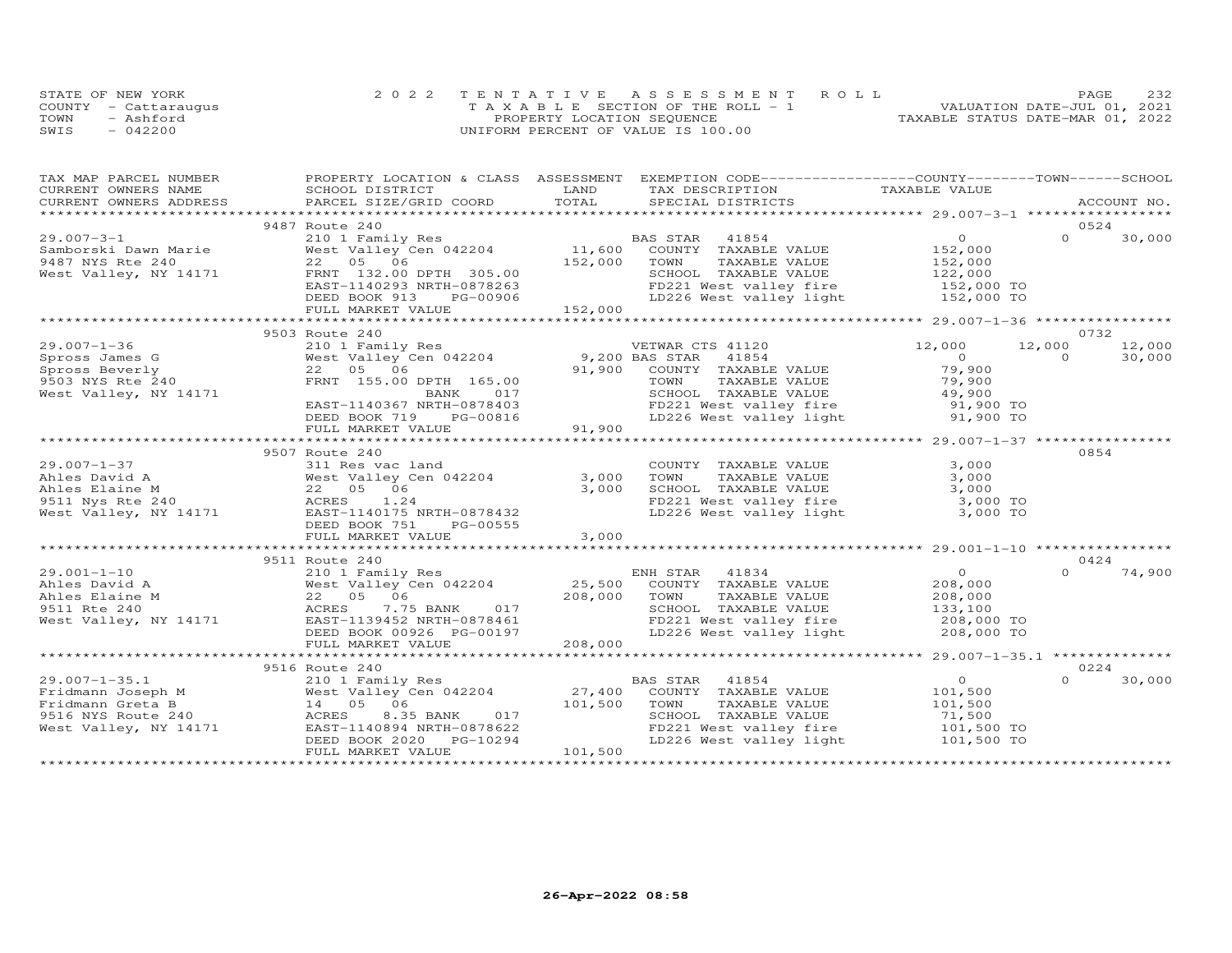| STATE OF NEW YORK    | 2022 TENTATIVE ASSESSMENT ROLL        | PAGE.                            | 233 |
|----------------------|---------------------------------------|----------------------------------|-----|
| COUNTY - Cattaraugus | T A X A B L E SECTION OF THE ROLL - 1 | VALUATION DATE-JUL 01, 2021      |     |
| TOWN<br>- Ashford    | PROPERTY LOCATION SEQUENCE            | TAXABLE STATUS DATE-MAR 01, 2022 |     |
| SWIS<br>$-042200$    | UNIFORM PERCENT OF VALUE IS 100.00    |                                  |     |

| TAX MAP PARCEL NUMBER                                                          |                              |         | PROPERTY LOCATION & CLASS ASSESSMENT EXEMPTION CODE----------------COUNTY-------TOWN------SCHOOL |                                                       |                            |  |
|--------------------------------------------------------------------------------|------------------------------|---------|--------------------------------------------------------------------------------------------------|-------------------------------------------------------|----------------------------|--|
| CURRENT OWNERS NAME                                                            | SCHOOL DISTRICT              | LAND    | TAX DESCRIPTION                                                                                  | TAXABLE VALUE                                         |                            |  |
| CURRENT OWNERS ADDRESS                                                         | PARCEL SIZE/GRID COORD       | TOTAL   | SPECIAL DISTRICTS                                                                                |                                                       | ACCOUNT NO.                |  |
|                                                                                |                              |         |                                                                                                  |                                                       |                            |  |
|                                                                                | 9521 Route 240               |         |                                                                                                  |                                                       | 0180                       |  |
| $29.007 - 1 - 38$                                                              | 210 1 Family Res             |         | 41854<br>BAS STAR                                                                                | $\Omega$                                              | $\Omega$<br>30,000         |  |
| Kruse Stephen L                                                                | West Valley Cen 042204 7,100 |         | COUNTY TAXABLE VALUE                                                                             | 73,700                                                |                            |  |
| Kruse Ann                                                                      | 22 05 06                     | 73,700  | TAXABLE VALUE<br>TOWN                                                                            | 73,700                                                |                            |  |
| 9521 NYS Rte 240                                                               | FRNT 107.00 DPTH 175.00      |         | SCHOOL TAXABLE VALUE                                                                             | 43,700                                                |                            |  |
| West Valley, NY 14171                                                          | EAST-1140357 NRTH-0878640    |         | FD221 West valley fire 373,700 TO<br>LD226 West valley light 373,700 TO                          |                                                       |                            |  |
|                                                                                | DEED BOOK 897<br>PG-00259    |         |                                                                                                  |                                                       |                            |  |
|                                                                                | FULL MARKET VALUE            | 73,700  |                                                                                                  |                                                       |                            |  |
|                                                                                | 9535 Route 240               |         |                                                                                                  |                                                       |                            |  |
| $29.001 - 1 - 9.2$                                                             | 210 1 Family Res             |         | BAS STAR<br>41854                                                                                | $\overline{0}$                                        | 1412<br>$\Omega$<br>30,000 |  |
|                                                                                | West Valley Cen 042204       | 14,000  | COUNTY TAXABLE VALUE                                                                             | 160,700                                               |                            |  |
|                                                                                | 22 05 06                     | 160,700 | TOWN<br>TAXABLE VALUE                                                                            | 160,700                                               |                            |  |
| Kearney Donald P<br>Domes Lori Anne E.<br>9535 Nys Rte 240<br>9535 Nys Rte 240 | ACRES<br>1.90                |         | SCHOOL TAXABLE VALUE                                                                             | 130,700                                               |                            |  |
| West Valley, NY 14171 EAST-1140256 NRTH-0878740                                |                              |         | FD221 West valley fire                                                                           | 160,700 TO                                            |                            |  |
|                                                                                | DEED BOOK 00951 PG-01001     |         | LD221 Ashford light                                                                              | 160,700 TO                                            |                            |  |
|                                                                                | FULL MARKET VALUE            | 160,700 |                                                                                                  |                                                       |                            |  |
|                                                                                |                              |         |                                                                                                  |                                                       |                            |  |
|                                                                                | 9536 Route 240               |         |                                                                                                  |                                                       | 1006                       |  |
| $29.007 - 1 - 35.2$                                                            | 210 1 Family Res             |         | COUNTY TAXABLE VALUE                                                                             | 129,900                                               |                            |  |
| Hitchcock Joshua                                                               | West Valley Cen 042204       | 11,700  | TOWN<br>TAXABLE VALUE                                                                            | 129,900                                               |                            |  |
| Barzycki Hannah                                                                | 14 05 06                     | 129,900 | SCHOOL TAXABLE VALUE                                                                             | 129,900                                               |                            |  |
| 9536 NYS Route 240                                                             | FRNT 175.00 DPTH 232.25      |         | FD221 West valley fire                                                                           | 129,900 TO                                            |                            |  |
| West Valley, NY 14171                                                          | 032<br>BANK                  |         | LD226 West valley light                                                                          | 129,900 TO                                            |                            |  |
|                                                                                | EAST-1140611 NRTH-0878835    |         |                                                                                                  |                                                       |                            |  |
|                                                                                | DEED BOOK 2019 PG-11940      |         |                                                                                                  |                                                       |                            |  |
|                                                                                | FULL MARKET VALUE            | 129,900 |                                                                                                  |                                                       |                            |  |
|                                                                                |                              |         |                                                                                                  |                                                       |                            |  |
|                                                                                | 9552 Route 240               |         |                                                                                                  |                                                       | 0258                       |  |
| $29.007 - 1 - 27$                                                              | 210 1 Family Res             |         | COUNTY TAXABLE VALUE                                                                             | 96,700                                                |                            |  |
| Pridges Bradley M<br>8693 Frederick L                                          | West Valley Cen 042204       | 9,100   | TOWN<br>TAXABLE VALUE                                                                            | 96,700                                                |                            |  |
| 8693 Fredonia Stockton Rd                                                      | 14  05  06                   | 96,700  | SCHOOL TAXABLE VALUE                                                                             | 96,700                                                |                            |  |
| Fredonia, NY 14063                                                             | FRNT 145.00 DPTH 170.00      |         |                                                                                                  | 96,700 TO                                             |                            |  |
|                                                                                | 017<br>BANK                  |         | FD221 West valley fire<br>LD226 West valley light                                                | 96,700 TO                                             |                            |  |
|                                                                                | EAST-1140567 NRTH-0879005    |         |                                                                                                  |                                                       |                            |  |
|                                                                                | DEED BOOK 7738 PG-9001       |         |                                                                                                  |                                                       |                            |  |
|                                                                                | FULL MARKET VALUE            | 96,700  |                                                                                                  |                                                       |                            |  |
|                                                                                |                              |         |                                                                                                  | ************************ 29.001-1-9.1 *************** |                            |  |
|                                                                                | 9553 Route 240               |         |                                                                                                  |                                                       | 0179                       |  |
| $29.001 - 1 - 9.1$                                                             | 240 Rural res                |         | ENH STAR<br>41834                                                                                | $\overline{O}$                                        | 74,900<br>$\Omega$         |  |
| Bernhoft Family Irrevocable                                                    | West Valley Cen 042204       | 75,000  | COUNTY TAXABLE VALUE                                                                             | 308,700                                               |                            |  |
| Trust                                                                          | 22 05 06                     | 308,700 | TOWN<br>TAXABLE VALUE                                                                            | 308,700                                               |                            |  |
| 9553 Route 240                                                                 | ACRES 45.00                  |         | SCHOOL TAXABLE VALUE                                                                             | 233,800                                               |                            |  |
| West Valley, NY 14171                                                          | EAST-1138373 NRTH-0878830    |         | FD221 West valley fire                                                                           | 308,700 TO                                            |                            |  |
|                                                                                | DEED BOOK 27899 PG-2001      |         | LD226 West valley light                                                                          | 30,870 TO                                             |                            |  |
|                                                                                | FULL MARKET VALUE            | 308,700 |                                                                                                  |                                                       |                            |  |
|                                                                                |                              |         |                                                                                                  |                                                       |                            |  |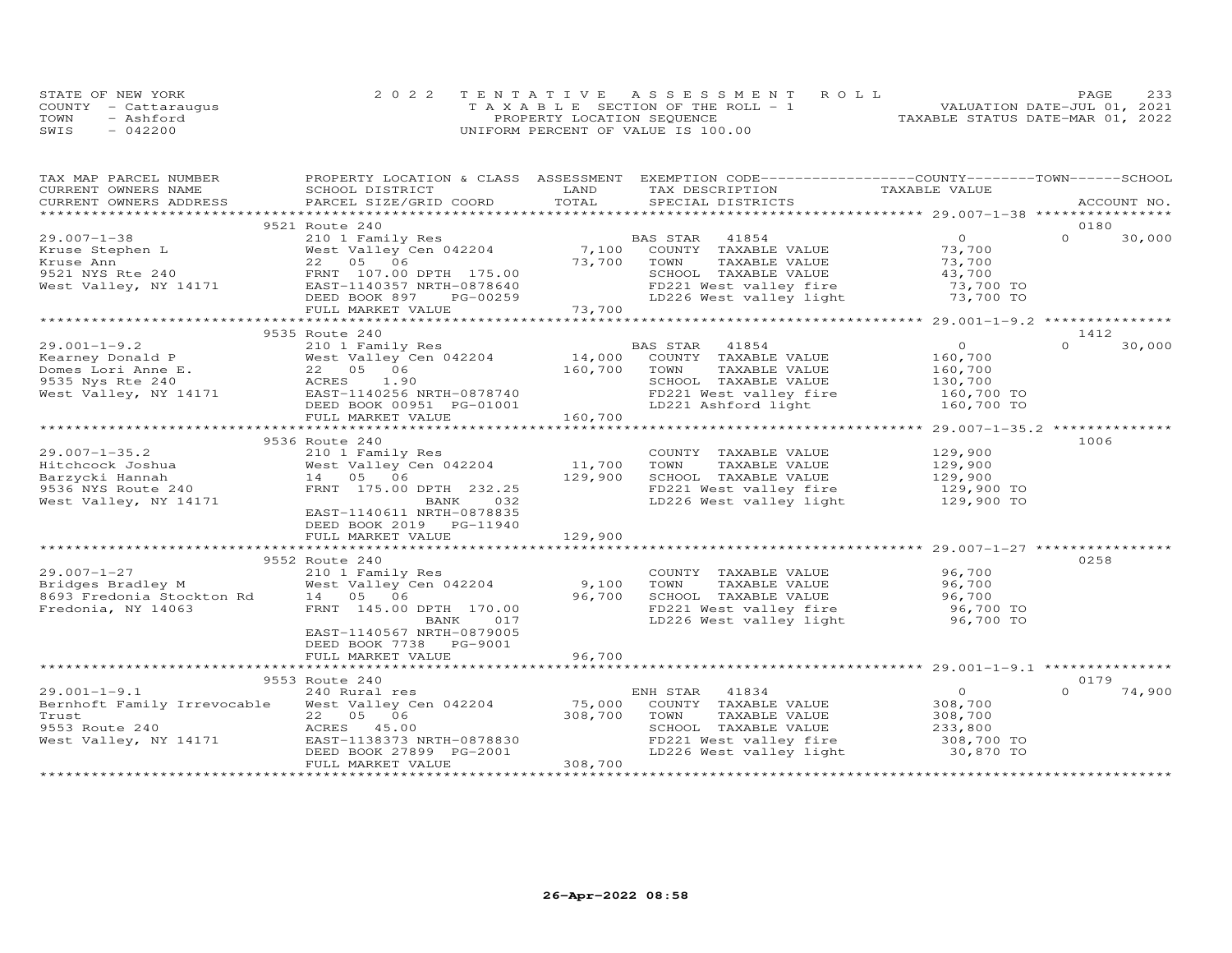|      | STATE OF NEW YORK    | 2022 TENTATIVE ASSESSMENT ROLL        | PAGE                             | 234 |
|------|----------------------|---------------------------------------|----------------------------------|-----|
|      | COUNTY - Cattarauqus | T A X A B L E SECTION OF THE ROLL - 1 | VALUATION DATE-JUL 01, 2021      |     |
| TOWN | - Ashford            | PROPERTY LOCATION SEQUENCE            | TAXABLE STATUS DATE-MAR 01, 2022 |     |
| SWIS | $-042200$            | UNIFORM PERCENT OF VALUE IS 100.00    |                                  |     |

| TAX MAP PARCEL NUMBER                                                                                   |                                                                                                                                                                                                                                                                                                                                                           |                   | PROPERTY LOCATION & CLASS ASSESSMENT EXEMPTION CODE----------------COUNTY-------TOWN-----SCHOOL |                    |                      |
|---------------------------------------------------------------------------------------------------------|-----------------------------------------------------------------------------------------------------------------------------------------------------------------------------------------------------------------------------------------------------------------------------------------------------------------------------------------------------------|-------------------|-------------------------------------------------------------------------------------------------|--------------------|----------------------|
| CURRENT OWNERS NAME                                                                                     | SCHOOL DISTRICT                                                                                                                                                                                                                                                                                                                                           | LAND              | TAX DESCRIPTION                                                                                 | TAXABLE VALUE      |                      |
|                                                                                                         | CORRENT OWNERS NATION BOLOOM DISTRICT THE TAX DESCRIPTION THAT THE TAXING SURFENT OWNERS ACCOUNT NO.<br>CURRENT OWNERS ADDRESS PARCEL SIZE/GRID COORD TOTAL SPECIAL DISTRICTS ACCOUNT NO.                                                                                                                                                                 |                   |                                                                                                 |                    |                      |
|                                                                                                         |                                                                                                                                                                                                                                                                                                                                                           |                   |                                                                                                 |                    | 0099                 |
|                                                                                                         | 9561 Route 240                                                                                                                                                                                                                                                                                                                                            |                   |                                                                                                 |                    |                      |
| $29.007 - 1 - 39$<br>210 1<br>West V<br>9561 NYS Rt. 240<br>West Valley, NY 14171<br>EAST-11<br>EAST-11 | 210 1 Family Res                                                                                                                                                                                                                                                                                                                                          |                   | COUNTY TAXABLE VALUE                                                                            | 184,100<br>184,100 |                      |
|                                                                                                         |                                                                                                                                                                                                                                                                                                                                                           | 184,100           | TAXABLE VALUE                                                                                   |                    |                      |
|                                                                                                         | 22/23 05 06<br>22/23 03 03<br>RCRES 1.31 BANK 017<br>EAST-1140288 NRTH-0879143                                                                                                                                                                                                                                                                            |                   | SCHOOL TAXABLE VALUE 184,100<br>FD221 West valley fire 184,100 TO                               |                    |                      |
|                                                                                                         |                                                                                                                                                                                                                                                                                                                                                           |                   | LD226 West valley light 184,100 TO                                                              |                    |                      |
|                                                                                                         | DEED BOOK 20210 PG-4840                                                                                                                                                                                                                                                                                                                                   |                   |                                                                                                 |                    |                      |
|                                                                                                         |                                                                                                                                                                                                                                                                                                                                                           |                   |                                                                                                 |                    |                      |
|                                                                                                         |                                                                                                                                                                                                                                                                                                                                                           |                   |                                                                                                 |                    |                      |
|                                                                                                         | 9576 Route 240                                                                                                                                                                                                                                                                                                                                            |                   |                                                                                                 |                    | 0098                 |
|                                                                                                         | $\begin{tabular}{lllllllllllllllllll} \hline 29.007–1–26 & 9576 {\rm\;Kulte\;240} & 20,835 \\ {\rm Church\;Maurene & 210 & 10500\;EMH\;STAR & 41834 & 20,835 \\ {\rm Isaman\;Theresa} & 15 & 05 & 06 & 138,900 & {\rm\;COMIT\;}\;{\rm TAXABLE\;VALUE} & 100,500 \\ {\rm Hsmain\;25 & 06 & 138,900 & {\rm\;COMIT\;}\;{\rm TAXABLE\;VALUE} & 100,500 \\ {\$ |                   |                                                                                                 |                    | $\Omega$<br>$\Omega$ |
|                                                                                                         |                                                                                                                                                                                                                                                                                                                                                           |                   |                                                                                                 |                    | $\Omega$<br>74,900   |
|                                                                                                         |                                                                                                                                                                                                                                                                                                                                                           |                   |                                                                                                 |                    |                      |
|                                                                                                         |                                                                                                                                                                                                                                                                                                                                                           |                   |                                                                                                 |                    |                      |
|                                                                                                         |                                                                                                                                                                                                                                                                                                                                                           |                   |                                                                                                 |                    |                      |
|                                                                                                         |                                                                                                                                                                                                                                                                                                                                                           |                   |                                                                                                 |                    |                      |
|                                                                                                         |                                                                                                                                                                                                                                                                                                                                                           |                   |                                                                                                 |                    |                      |
|                                                                                                         |                                                                                                                                                                                                                                                                                                                                                           |                   |                                                                                                 |                    |                      |
|                                                                                                         | 9579 Route 240                                                                                                                                                                                                                                                                                                                                            |                   |                                                                                                 |                    | 0227                 |
| $29.007 - 1 - 40$                                                                                       | 210 1 Family Res                                                                                                                                                                                                                                                                                                                                          |                   | COUNTY TAXABLE VALUE 142,900                                                                    |                    |                      |
| Wypij Terrance                                                                                          |                                                                                                                                                                                                                                                                                                                                                           |                   | TOWN<br>TAXABLE VALUE                                                                           |                    |                      |
| 9579 Route 240                                                                                          | West Valley C<br>West Valley C<br>23 05 06<br>West Valley Cen 042204<br>23 05 06                                                                                                                                                                                                                                                                          | 14,000<br>142,900 | SCHOOL TAXABLE VALUE                                                                            | 142,900<br>142,900 |                      |
| West Valley, NY 14171 ACRES                                                                             | 1.80 BANK 081                                                                                                                                                                                                                                                                                                                                             |                   |                                                                                                 |                    |                      |
|                                                                                                         | EAST-1140318 NRTH-0879403                                                                                                                                                                                                                                                                                                                                 |                   | FD221 West valley fire 142,900 TO<br>LD226 West valley light 142,900 TO                         |                    |                      |
|                                                                                                         | DEED BOOK 26144 PG-2003                                                                                                                                                                                                                                                                                                                                   |                   |                                                                                                 |                    |                      |
|                                                                                                         | FULL MARKET VALUE                                                                                                                                                                                                                                                                                                                                         | 142,900           |                                                                                                 |                    |                      |
|                                                                                                         |                                                                                                                                                                                                                                                                                                                                                           |                   |                                                                                                 |                    |                      |
|                                                                                                         | 9586 Route 240                                                                                                                                                                                                                                                                                                                                            |                   |                                                                                                 |                    | 0375                 |
|                                                                                                         |                                                                                                                                                                                                                                                                                                                                                           |                   | COUNTY TAXABLE VALUE                                                                            | 145,800            |                      |
|                                                                                                         |                                                                                                                                                                                                                                                                                                                                                           |                   | TOWN<br>TAXABLE VALUE                                                                           | 145,800<br>145,800 |                      |
|                                                                                                         |                                                                                                                                                                                                                                                                                                                                                           |                   | SCHOOL TAXABLE VALUE                                                                            |                    |                      |
|                                                                                                         |                                                                                                                                                                                                                                                                                                                                                           |                   | FD221 West valley fire 145,800 TO                                                               |                    |                      |
|                                                                                                         | 29.007-1-19.1<br>C'Connell Shawn Michael (12.000)<br>Scharra William Charles (15 05 06 145,800)<br>9586 NYS Route 240 (16.000)<br>210 1 Family Res<br>15 05 06 145,800<br>9586 NYS Route 240 (16.009)<br>28ST-1140609 NRTH-0879535                                                                                                                        |                   | LD226 West valley light                                                                         | 145,800 TO         |                      |
|                                                                                                         | DEED BOOK 22545 PG-8001                                                                                                                                                                                                                                                                                                                                   |                   |                                                                                                 |                    |                      |
|                                                                                                         | FULL MARKET VALUE                                                                                                                                                                                                                                                                                                                                         | 145,800           |                                                                                                 |                    |                      |
|                                                                                                         |                                                                                                                                                                                                                                                                                                                                                           |                   |                                                                                                 |                    |                      |
|                                                                                                         | 9596 Route 240                                                                                                                                                                                                                                                                                                                                            |                   |                                                                                                 |                    | 1387                 |
|                                                                                                         |                                                                                                                                                                                                                                                                                                                                                           |                   | VETWAR CTS 41120                                                                                | 12,000             | 12,000 12,000        |
|                                                                                                         | West Valley Cen 042204                                                                                                                                                                                                                                                                                                                                    | 20,900            | COUNTY TAXABLE VALUE                                                                            | 330,700            |                      |
|                                                                                                         |                                                                                                                                                                                                                                                                                                                                                           | 342,700           | TOWN<br>TAXABLE VALUE                                                                           |                    |                      |
|                                                                                                         | Ford Richard Alan and all and the Mest Valley Cen 042204<br>Ford Dawn Marie 15 05 06<br>9596 NYS Rte 240<br>PO Box 211<br>PO Box 211<br>PO BOX 211<br>PO BOX 211<br>PO BOX 211<br>PO BOX 211<br>PO BOX 211                                                                                                                                                |                   | SCHOOL TAXABLE VALUE                                                                            | 330,700<br>330,700 |                      |
|                                                                                                         | EAST-1140850 NRTH-0879609                                                                                                                                                                                                                                                                                                                                 |                   | FD221 West valley fire 342,700 TO<br>LD226 West valley light 342,700 TO                         |                    |                      |
|                                                                                                         | West Valley, NY 14171 DEED BOOK 20008 PG-2001<br>FULL MARKET VALUE                                                                                                                                                                                                                                                                                        | 342,700           |                                                                                                 |                    |                      |
| MAY BE SUBJECT TO PAYMENT                                                                               |                                                                                                                                                                                                                                                                                                                                                           |                   |                                                                                                 |                    |                      |
| UNDER AGDIST LAW TIL 2024                                                                               |                                                                                                                                                                                                                                                                                                                                                           |                   |                                                                                                 |                    |                      |
| *********************                                                                                   |                                                                                                                                                                                                                                                                                                                                                           |                   |                                                                                                 |                    |                      |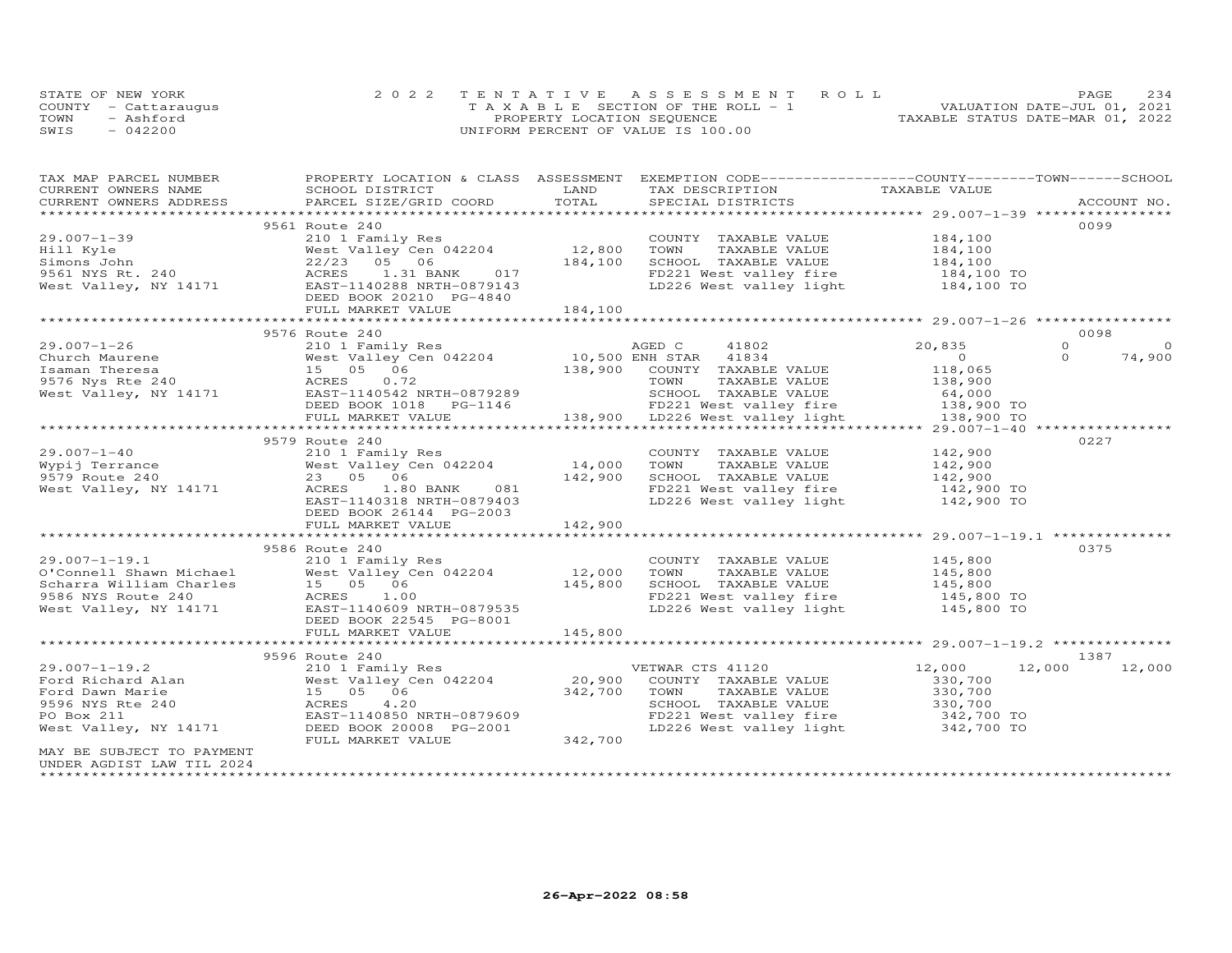| STATE OF NEW YORK    | 2022 TENTATIVE ASSESSMENT ROLL        |                            |  |                                  | PAGE. | 235 |
|----------------------|---------------------------------------|----------------------------|--|----------------------------------|-------|-----|
| COUNTY - Cattaraugus | T A X A B L E SECTION OF THE ROLL - 1 |                            |  | VALUATION DATE-JUL 01, 2021      |       |     |
| TOWN<br>- Ashford    |                                       | PROPERTY LOCATION SEQUENCE |  | TAXABLE STATUS DATE-MAR 01, 2022 |       |     |
| $-042200$<br>SWIS    | UNIFORM PERCENT OF VALUE IS 100.00    |                            |  |                                  |       |     |

| TAX MAP PARCEL NUMBER<br>CURRENT OWNERS NAME | SCHOOL DISTRICT                                                                                                                                                                   | LAND              | PROPERTY LOCATION & CLASS ASSESSMENT EXEMPTION CODE----------------COUNTY-------TOWN------SCHOOL                                                                      |                                            |          |             |
|----------------------------------------------|-----------------------------------------------------------------------------------------------------------------------------------------------------------------------------------|-------------------|-----------------------------------------------------------------------------------------------------------------------------------------------------------------------|--------------------------------------------|----------|-------------|
| CURRENT OWNERS ADDRESS                       | PARCEL SIZE/GRID COORD                                                                                                                                                            | TOTAL             | TAX DESCRIPTION TAXABLE VALUE<br>SPECIAL DISTRICTS                                                                                                                    |                                            |          | ACCOUNT NO. |
|                                              |                                                                                                                                                                                   |                   |                                                                                                                                                                       |                                            |          |             |
|                                              |                                                                                                                                                                                   |                   |                                                                                                                                                                       |                                            | 0183     |             |
| $20.003 - 2 - 10$                            | 9607 Route 240                                                                                                                                                                    |                   |                                                                                                                                                                       | 12,000                                     | 12,000   |             |
|                                              | 210 1 Family Res<br>West Valley Cen 042204 13,100 ENH STAR 41834<br>23___05 _06 06 162,200 COUNTY TAXABLE                                                                         |                   |                                                                                                                                                                       |                                            | $\Omega$ | 12,000      |
| Ehman Robert                                 |                                                                                                                                                                                   |                   |                                                                                                                                                                       | $\overline{O}$                             |          | 74,900      |
| Ehman Alta                                   |                                                                                                                                                                                   |                   | COUNTY TAXABLE VALUE                                                                                                                                                  | 150,200<br>150,200                         |          |             |
| 9607 Rte 240                                 | ACRES<br>1.44                                                                                                                                                                     |                   |                                                                                                                                                                       |                                            |          |             |
|                                              | West Valley, NY 14171 EAST-1140235 NRTH-0879895                                                                                                                                   |                   |                                                                                                                                                                       |                                            |          |             |
|                                              | DEED BOOK 681                                                                                                                                                                     |                   |                                                                                                                                                                       |                                            |          |             |
|                                              | FULL MARKET VALUE                                                                                                                                                                 |                   | TOWN TAXABLE VALUE 150,200<br>RTH-0879895 SCHOOL TAXABLE VALUE 75,300<br>PG-00495 FD221 West valley fire 162,200 TO<br>LUE 162,200 LD226 West valley light 162,200 TO |                                            |          |             |
|                                              |                                                                                                                                                                                   |                   |                                                                                                                                                                       |                                            |          |             |
|                                              | 9636 Route 240                                                                                                                                                                    |                   |                                                                                                                                                                       |                                            | 0148     |             |
| $20.004 - 1 - 44$                            | 210 1 Family Res                                                                                                                                                                  |                   | COUNTY TAXABLE VALUE                                                                                                                                                  | 161,300                                    |          |             |
|                                              |                                                                                                                                                                                   |                   | TOWN<br>TAXABLE VALUE                                                                                                                                                 | 161,300<br>161,300                         |          |             |
|                                              |                                                                                                                                                                                   | 14,500<br>161,300 | SCHOOL TAXABLE VALUE                                                                                                                                                  |                                            |          |             |
|                                              |                                                                                                                                                                                   |                   |                                                                                                                                                                       |                                            |          |             |
|                                              | Dahlman Estate of Ann H West Valley Cen 042204 14,500<br>c/o Gregory Dahlman 15 05 06 161,300<br>9767 Burns Hill Rd ACRES 2.00<br>West Valley, NY 14171 ERST-1140717 NRTH-0880405 |                   | FD221 West valley fire 161,300 TO<br>LD226 West valley light 161,300 TO                                                                                               |                                            |          |             |
|                                              | DEED BOOK 522<br>PG-00064                                                                                                                                                         |                   |                                                                                                                                                                       |                                            |          |             |
|                                              | FULL MARKET VALUE                                                                                                                                                                 | 161,300           |                                                                                                                                                                       |                                            |          |             |
|                                              |                                                                                                                                                                                   |                   |                                                                                                                                                                       |                                            |          |             |
|                                              | 9645 Route 240                                                                                                                                                                    |                   |                                                                                                                                                                       |                                            | 1354     |             |
|                                              |                                                                                                                                                                                   |                   |                                                                                                                                                                       | $\begin{array}{c} 0 \\ 92,500 \end{array}$ | $\Omega$ | 74,900      |
|                                              |                                                                                                                                                                                   |                   |                                                                                                                                                                       |                                            |          |             |
|                                              |                                                                                                                                                                                   |                   |                                                                                                                                                                       |                                            |          |             |
|                                              |                                                                                                                                                                                   |                   | TAXABLE VALUE 92,500<br>TAXABLE VALUE 17,600                                                                                                                          |                                            |          |             |
|                                              |                                                                                                                                                                                   |                   |                                                                                                                                                                       |                                            |          |             |
|                                              |                                                                                                                                                                                   |                   | FD221 West valley fire 92,500 TO<br>LD226 West valley light 1,850 TO                                                                                                  |                                            |          |             |
|                                              | DEED BOOK 20200 PG-6192                                                                                                                                                           |                   |                                                                                                                                                                       |                                            |          |             |
| **************************                   | FULL MARKET VALUE<br>************************************                                                                                                                         | 92,500            |                                                                                                                                                                       |                                            |          |             |
|                                              |                                                                                                                                                                                   |                   |                                                                                                                                                                       |                                            |          |             |
|                                              | 9646 Route 240                                                                                                                                                                    |                   |                                                                                                                                                                       |                                            | 0404     |             |
|                                              |                                                                                                                                                                                   |                   | BAS STAR 41854                                                                                                                                                        | $\overline{0}$                             | $\Omega$ | 30,000      |
|                                              |                                                                                                                                                                                   | 6,000             | COUNTY TAXABLE VALUE                                                                                                                                                  | 200, 400                                   |          |             |
|                                              |                                                                                                                                                                                   | 200,400           | TOWN<br>TAXABLE VALUE                                                                                                                                                 | 200,400                                    |          |             |
|                                              |                                                                                                                                                                                   |                   |                                                                                                                                                                       |                                            |          |             |
|                                              |                                                                                                                                                                                   |                   | SCHOOL TAXABLE VALUE 170,400<br>FD221 West valley fire 200,400 TO<br>LD226 West valley light 200,400 TO                                                               |                                            |          |             |
|                                              |                                                                                                                                                                                   |                   |                                                                                                                                                                       |                                            |          |             |
|                                              |                                                                                                                                                                                   | 200,400           |                                                                                                                                                                       |                                            |          |             |
|                                              |                                                                                                                                                                                   |                   |                                                                                                                                                                       |                                            |          |             |
|                                              | 9652 Route 240                                                                                                                                                                    |                   |                                                                                                                                                                       |                                            | 0339     |             |
| $20.004 - 1 - 46$                            |                                                                                                                                                                                   |                   | COUNTY TAXABLE VALUE                                                                                                                                                  |                                            |          |             |
| Coombs Ralph E                               | 210 1 Family Res<br>West Valley Cen 042204                                                                                                                                        | 6,100             | TOWN<br>TAXABLE VALUE                                                                                                                                                 | 187,900<br>187,900                         |          |             |
| Coombs Michelle Y                            | 15 05 06                                                                                                                                                                          | 187,900           | SCHOOL TAXABLE VALUE                                                                                                                                                  | $187,900$<br>$187,900$ TO                  |          |             |
| 9652 Route 240                               | FRNT 110.00 DPTH 135.00                                                                                                                                                           |                   |                                                                                                                                                                       |                                            |          |             |
| West Valley, NY 14171                        | 017<br>BANK                                                                                                                                                                       |                   | FD221 West valley fire 187,900 TO<br>LD226 West valley light 187,900 TO                                                                                               |                                            |          |             |
|                                              | EAST-1140554 NRTH-0880657                                                                                                                                                         |                   |                                                                                                                                                                       |                                            |          |             |
|                                              | DEED BOOK 2021 PG-12871                                                                                                                                                           |                   |                                                                                                                                                                       |                                            |          |             |
|                                              | FULL MARKET VALUE                                                                                                                                                                 | 187,900           |                                                                                                                                                                       |                                            |          |             |
|                                              |                                                                                                                                                                                   |                   |                                                                                                                                                                       |                                            |          |             |
|                                              |                                                                                                                                                                                   |                   |                                                                                                                                                                       |                                            |          |             |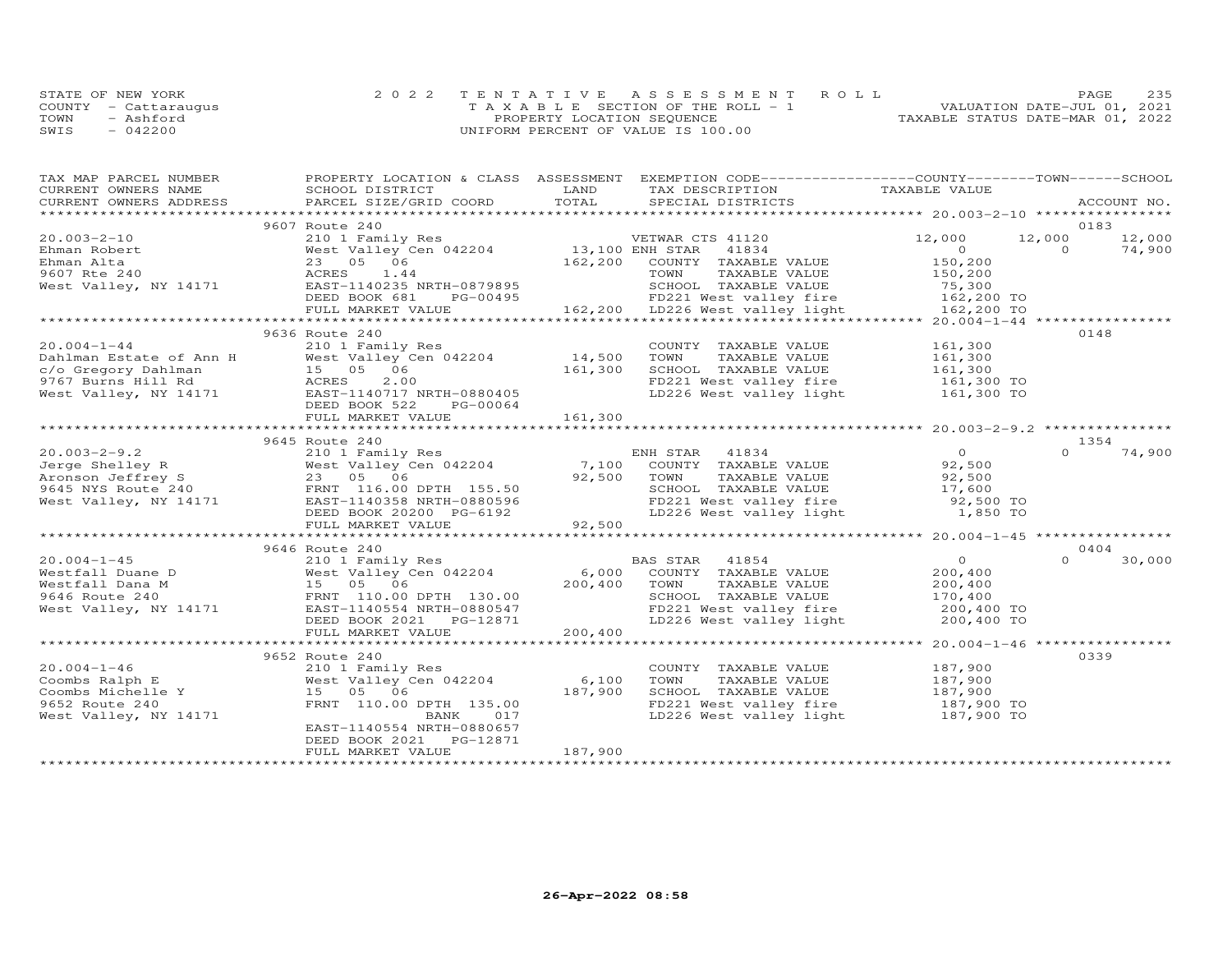|      | STATE OF NEW YORK    | 2022 TENTATIVE ASSESSMENT ROLL        |  |                                  | PAGE                        | 236 |
|------|----------------------|---------------------------------------|--|----------------------------------|-----------------------------|-----|
|      | COUNTY - Cattaraugus | T A X A B L E SECTION OF THE ROLL - 1 |  |                                  | VALUATION DATE-JUL 01, 2021 |     |
| TOWN | - Ashford            | PROPERTY LOCATION SEQUENCE            |  | TAXABLE STATUS DATE-MAR 01, 2022 |                             |     |
| SWIS | $-042200$            | UNIFORM PERCENT OF VALUE IS 100.00    |  |                                  |                             |     |

| 9657 Route 240<br>0226<br>20.003-2-9.1<br>Feldman Gary J<br>Feldman Julie A 23 05 06<br>9657 Nys Rte 240<br>West Valley Cen 042204<br>23 05 06<br>23 05 06<br>23 05 06<br>23 05 06<br>23 05 06<br>23 05 06<br>23 05 06<br>23 05 06<br>23 05 06<br>23 05 06<br>23 05 06<br>23 05 06<br>23 0<br>27,325<br>23,789<br>41720 123,096 123,096 123,096<br>30,000<br>730<br>DEED BOOK 1462 PG-6001<br>FULL MARKET VALUE 468,900 TOWN<br>COUNTY TAXABLE VALUE 293,960<br>MAY BE SUBJECT TO PAYMENT<br>TAXABLE VALUE 293,960<br>UNDER AGDIST LAW TIL 2026<br>9664 Route 240<br>0502<br>20.004-1-47<br>Hyde Jeffrey R<br>9664 NYS Route 240<br>West Valley Cen 042204<br>Mest Valley, NY 14171<br>ERNT 116.00 DPTH 175.00<br>EAST-1140577 NRTH-0880907<br>EAST-1140577 NRTH-0880907<br>EAST-1140577 NRTH-0880907<br>COUNTY TAXABLE VALUE 182,300<br>TAXABLE VALUE 182,300<br>SCHOOL TAXABLE VALUE 182,300<br>FD221 West valley fire 182,300 TO<br>LD226 West valley light<br>182,300 TO<br>DEED BOOK 28146 PG-6001<br>0429<br>9671 Route 240<br>$\overline{a}$ |
|-----------------------------------------------------------------------------------------------------------------------------------------------------------------------------------------------------------------------------------------------------------------------------------------------------------------------------------------------------------------------------------------------------------------------------------------------------------------------------------------------------------------------------------------------------------------------------------------------------------------------------------------------------------------------------------------------------------------------------------------------------------------------------------------------------------------------------------------------------------------------------------------------------------------------------------------------------------------------------------------------------------------------------------------------------|
|                                                                                                                                                                                                                                                                                                                                                                                                                                                                                                                                                                                                                                                                                                                                                                                                                                                                                                                                                                                                                                                     |
|                                                                                                                                                                                                                                                                                                                                                                                                                                                                                                                                                                                                                                                                                                                                                                                                                                                                                                                                                                                                                                                     |
|                                                                                                                                                                                                                                                                                                                                                                                                                                                                                                                                                                                                                                                                                                                                                                                                                                                                                                                                                                                                                                                     |
|                                                                                                                                                                                                                                                                                                                                                                                                                                                                                                                                                                                                                                                                                                                                                                                                                                                                                                                                                                                                                                                     |
|                                                                                                                                                                                                                                                                                                                                                                                                                                                                                                                                                                                                                                                                                                                                                                                                                                                                                                                                                                                                                                                     |
|                                                                                                                                                                                                                                                                                                                                                                                                                                                                                                                                                                                                                                                                                                                                                                                                                                                                                                                                                                                                                                                     |
|                                                                                                                                                                                                                                                                                                                                                                                                                                                                                                                                                                                                                                                                                                                                                                                                                                                                                                                                                                                                                                                     |
|                                                                                                                                                                                                                                                                                                                                                                                                                                                                                                                                                                                                                                                                                                                                                                                                                                                                                                                                                                                                                                                     |
|                                                                                                                                                                                                                                                                                                                                                                                                                                                                                                                                                                                                                                                                                                                                                                                                                                                                                                                                                                                                                                                     |
|                                                                                                                                                                                                                                                                                                                                                                                                                                                                                                                                                                                                                                                                                                                                                                                                                                                                                                                                                                                                                                                     |
|                                                                                                                                                                                                                                                                                                                                                                                                                                                                                                                                                                                                                                                                                                                                                                                                                                                                                                                                                                                                                                                     |
|                                                                                                                                                                                                                                                                                                                                                                                                                                                                                                                                                                                                                                                                                                                                                                                                                                                                                                                                                                                                                                                     |
|                                                                                                                                                                                                                                                                                                                                                                                                                                                                                                                                                                                                                                                                                                                                                                                                                                                                                                                                                                                                                                                     |
|                                                                                                                                                                                                                                                                                                                                                                                                                                                                                                                                                                                                                                                                                                                                                                                                                                                                                                                                                                                                                                                     |
|                                                                                                                                                                                                                                                                                                                                                                                                                                                                                                                                                                                                                                                                                                                                                                                                                                                                                                                                                                                                                                                     |
|                                                                                                                                                                                                                                                                                                                                                                                                                                                                                                                                                                                                                                                                                                                                                                                                                                                                                                                                                                                                                                                     |
|                                                                                                                                                                                                                                                                                                                                                                                                                                                                                                                                                                                                                                                                                                                                                                                                                                                                                                                                                                                                                                                     |
|                                                                                                                                                                                                                                                                                                                                                                                                                                                                                                                                                                                                                                                                                                                                                                                                                                                                                                                                                                                                                                                     |
|                                                                                                                                                                                                                                                                                                                                                                                                                                                                                                                                                                                                                                                                                                                                                                                                                                                                                                                                                                                                                                                     |
|                                                                                                                                                                                                                                                                                                                                                                                                                                                                                                                                                                                                                                                                                                                                                                                                                                                                                                                                                                                                                                                     |
|                                                                                                                                                                                                                                                                                                                                                                                                                                                                                                                                                                                                                                                                                                                                                                                                                                                                                                                                                                                                                                                     |
|                                                                                                                                                                                                                                                                                                                                                                                                                                                                                                                                                                                                                                                                                                                                                                                                                                                                                                                                                                                                                                                     |
|                                                                                                                                                                                                                                                                                                                                                                                                                                                                                                                                                                                                                                                                                                                                                                                                                                                                                                                                                                                                                                                     |
|                                                                                                                                                                                                                                                                                                                                                                                                                                                                                                                                                                                                                                                                                                                                                                                                                                                                                                                                                                                                                                                     |
|                                                                                                                                                                                                                                                                                                                                                                                                                                                                                                                                                                                                                                                                                                                                                                                                                                                                                                                                                                                                                                                     |
|                                                                                                                                                                                                                                                                                                                                                                                                                                                                                                                                                                                                                                                                                                                                                                                                                                                                                                                                                                                                                                                     |
|                                                                                                                                                                                                                                                                                                                                                                                                                                                                                                                                                                                                                                                                                                                                                                                                                                                                                                                                                                                                                                                     |
|                                                                                                                                                                                                                                                                                                                                                                                                                                                                                                                                                                                                                                                                                                                                                                                                                                                                                                                                                                                                                                                     |
|                                                                                                                                                                                                                                                                                                                                                                                                                                                                                                                                                                                                                                                                                                                                                                                                                                                                                                                                                                                                                                                     |
|                                                                                                                                                                                                                                                                                                                                                                                                                                                                                                                                                                                                                                                                                                                                                                                                                                                                                                                                                                                                                                                     |
|                                                                                                                                                                                                                                                                                                                                                                                                                                                                                                                                                                                                                                                                                                                                                                                                                                                                                                                                                                                                                                                     |
|                                                                                                                                                                                                                                                                                                                                                                                                                                                                                                                                                                                                                                                                                                                                                                                                                                                                                                                                                                                                                                                     |
|                                                                                                                                                                                                                                                                                                                                                                                                                                                                                                                                                                                                                                                                                                                                                                                                                                                                                                                                                                                                                                                     |
| 0770<br>9686 Route 240                                                                                                                                                                                                                                                                                                                                                                                                                                                                                                                                                                                                                                                                                                                                                                                                                                                                                                                                                                                                                              |
| 20,000 20,000<br>20,000<br>VETCOM CTS 41130                                                                                                                                                                                                                                                                                                                                                                                                                                                                                                                                                                                                                                                                                                                                                                                                                                                                                                                                                                                                         |
| $\begin{array}{c} 0 \ 106,800 \ 106,800 \end{array}$<br>$\Omega$<br>74,900                                                                                                                                                                                                                                                                                                                                                                                                                                                                                                                                                                                                                                                                                                                                                                                                                                                                                                                                                                          |
|                                                                                                                                                                                                                                                                                                                                                                                                                                                                                                                                                                                                                                                                                                                                                                                                                                                                                                                                                                                                                                                     |
|                                                                                                                                                                                                                                                                                                                                                                                                                                                                                                                                                                                                                                                                                                                                                                                                                                                                                                                                                                                                                                                     |
| 20.004-1-57<br>Southware East Valley Cen 042204<br>Southware West Valley Cen 042204<br>Southware West Valley Cen 042204<br>Southware West Valley Cen 042204<br>Southware West Valley Cen 042204<br>Southware West Valley Alume 175.00<br>Sou<br>SCHOOL TAXABLE VALUE 31,900                                                                                                                                                                                                                                                                                                                                                                                                                                                                                                                                                                                                                                                                                                                                                                         |
| FD221 West valley fire 126,800 TO<br>DEED BOOK 765                                                                                                                                                                                                                                                                                                                                                                                                                                                                                                                                                                                                                                                                                                                                                                                                                                                                                                                                                                                                  |
| PG-00128 FD221 West valley fire 126,800 TO<br>E 126,800 LD226 West valley light 126,800 TO<br>FULL MARKET VALUE                                                                                                                                                                                                                                                                                                                                                                                                                                                                                                                                                                                                                                                                                                                                                                                                                                                                                                                                     |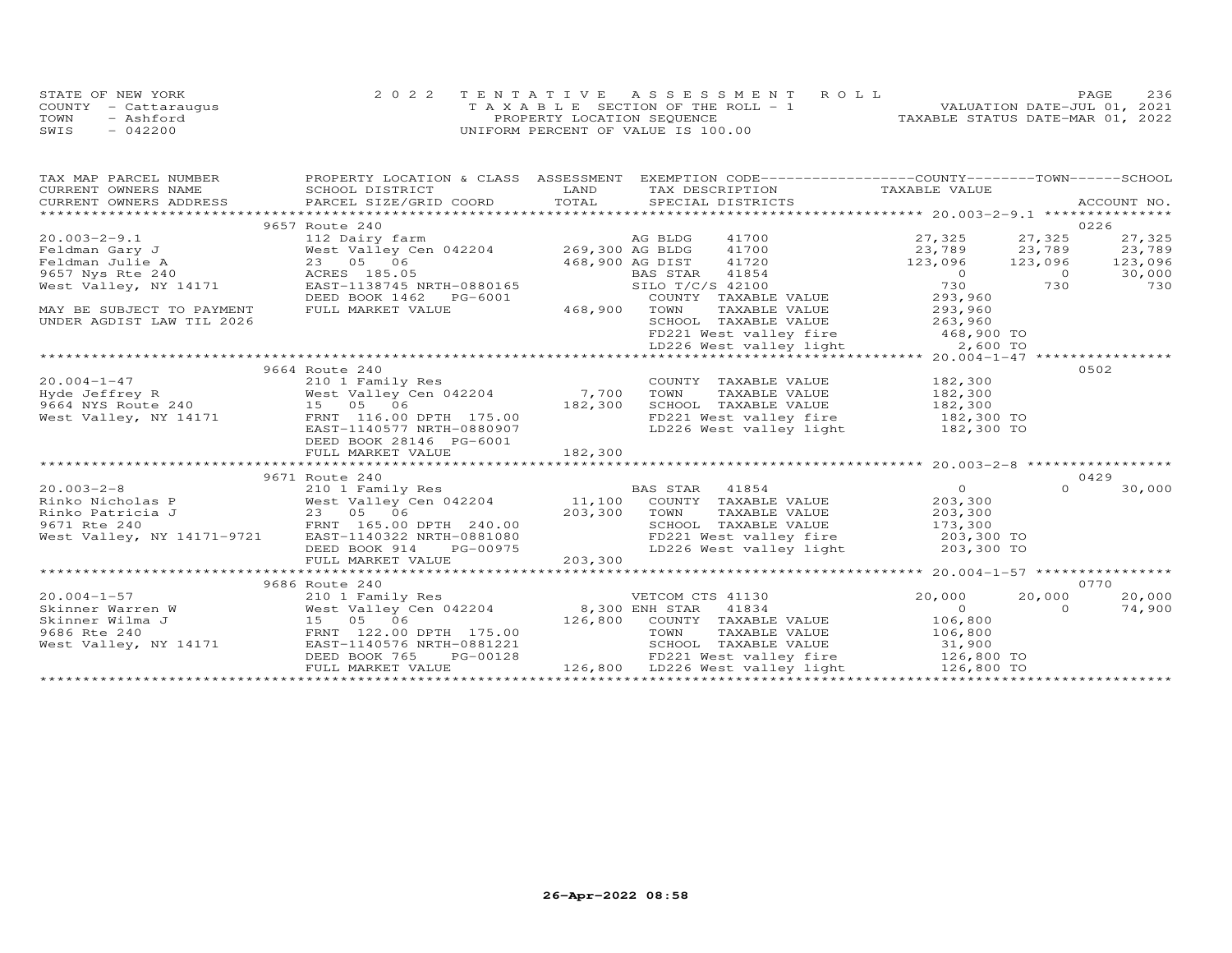|      | STATE OF NEW YORK    | 2022 TENTATIVE ASSESSMENT ROLL        | 237<br>PAGE                      |
|------|----------------------|---------------------------------------|----------------------------------|
|      | COUNTY - Cattaraugus | T A X A B L E SECTION OF THE ROLL - 1 | VALUATION DATE-JUL 01, 2021      |
| TOWN | - Ashford            | PROPERTY LOCATION SEQUENCE            | TAXABLE STATUS DATE-MAR 01, 2022 |
| SWIS | $-042200$            | UNIFORM PERCENT OF VALUE IS 100.00    |                                  |

| TAX MAP PARCEL NUMBER                                                                                                                          |                                                                                                                                                                                                                                                                                       |         | PROPERTY LOCATION & CLASS ASSESSMENT EXEMPTION CODE----------------COUNTY-------TOWN------SCHOOL                              |                |          |        |
|------------------------------------------------------------------------------------------------------------------------------------------------|---------------------------------------------------------------------------------------------------------------------------------------------------------------------------------------------------------------------------------------------------------------------------------------|---------|-------------------------------------------------------------------------------------------------------------------------------|----------------|----------|--------|
| CURRENT OWNERS NAME                                                                                                                            | SCHOOL DISTRICT                                                                                                                                                                                                                                                                       | LAND    | TAX DESCRIPTION TAXABLE VALUE                                                                                                 |                |          |        |
| CURRENT OWNERS ADDRESS                                                                                                                         | .CURRENT OWNERS ADDRESS PARCEL SIZE/GRID COORD TOTAL SPECIAL DISTRICTS ACCOUNT NO ACCOUNT NO ACCOUNT NO ACCOUNT                                                                                                                                                                       | TOTAL   |                                                                                                                               |                |          |        |
|                                                                                                                                                | 9687 Route 240                                                                                                                                                                                                                                                                        |         |                                                                                                                               |                |          | 0578   |
| $20.003 - 2 - 7$                                                                                                                               |                                                                                                                                                                                                                                                                                       |         |                                                                                                                               | 12,000         | 12,000   | 12,000 |
|                                                                                                                                                |                                                                                                                                                                                                                                                                                       |         |                                                                                                                               |                |          |        |
|                                                                                                                                                | 210 1 Family Res<br>West Valley Cen 042204 31,700 ENH STAR 41834<br>23 05 06 242,200 COUNTY TAXABLE VALUE                                                                                                                                                                             |         |                                                                                                                               |                |          |        |
|                                                                                                                                                |                                                                                                                                                                                                                                                                                       |         |                                                                                                                               |                |          |        |
|                                                                                                                                                |                                                                                                                                                                                                                                                                                       |         |                                                                                                                               |                |          |        |
|                                                                                                                                                |                                                                                                                                                                                                                                                                                       |         |                                                                                                                               |                |          |        |
|                                                                                                                                                |                                                                                                                                                                                                                                                                                       |         |                                                                                                                               |                |          |        |
|                                                                                                                                                | $\begin{tabular}{lllllllllllll} 20.003-2-7 & 210\ 1\ Family Res & \text{VETWAR CTS 41120} & 12,000 & 12,000 & 12,000 & 12,000 & 12,000 & 12,000 & 12,000 & 12,000 & 12,000 & 12,000 & 12,000 & 12,000 & 12,000 & 12,000 & 12,000 & 12,000 & 12,000 & 12,000 & 12,000 & 12,000 & 12,0$ |         |                                                                                                                               |                |          |        |
|                                                                                                                                                | 9690 Route 240                                                                                                                                                                                                                                                                        |         |                                                                                                                               |                |          | 0651   |
|                                                                                                                                                |                                                                                                                                                                                                                                                                                       |         |                                                                                                                               |                |          | 30,000 |
|                                                                                                                                                |                                                                                                                                                                                                                                                                                       |         |                                                                                                                               |                |          |        |
|                                                                                                                                                |                                                                                                                                                                                                                                                                                       |         |                                                                                                                               |                |          |        |
|                                                                                                                                                |                                                                                                                                                                                                                                                                                       |         |                                                                                                                               |                |          |        |
|                                                                                                                                                |                                                                                                                                                                                                                                                                                       |         |                                                                                                                               |                |          |        |
|                                                                                                                                                |                                                                                                                                                                                                                                                                                       |         |                                                                                                                               |                |          |        |
|                                                                                                                                                |                                                                                                                                                                                                                                                                                       |         |                                                                                                                               |                |          |        |
|                                                                                                                                                |                                                                                                                                                                                                                                                                                       |         |                                                                                                                               |                |          |        |
|                                                                                                                                                | 9700 Route 240                                                                                                                                                                                                                                                                        |         |                                                                                                                               |                |          | 1558   |
|                                                                                                                                                | $215$ 1 Fam Res w/                                                                                                                                                                                                                                                                    |         |                                                                                                                               |                |          |        |
|                                                                                                                                                | West Valley Cen 042204                                                                                                                                                                                                                                                                | 21,600  | COUNTY TAXABLE VALUE 358,900<br>TOWN TAXABLE VALUE 358,900                                                                    |                |          |        |
|                                                                                                                                                |                                                                                                                                                                                                                                                                                       | 358,900 |                                                                                                                               |                |          |        |
|                                                                                                                                                | BAR 2010                                                                                                                                                                                                                                                                              |         |                                                                                                                               |                |          |        |
| 20.004-1-59.6<br>Smith Douglas A<br>Smith JoAnne<br>215 1 E<br>Smith JoAnne<br>21 Milford St<br>21 Milford St<br>Hamburg, NY 14075<br>22 ACRES | 5.15 BANK 017                                                                                                                                                                                                                                                                         |         | CHOOL TAXABLE VALUE<br>SCHOOL TAXABLE VALUE<br>FD221 West valley fire 358,900 TO<br>LD226 West valley light 358,900 TO        |                |          |        |
|                                                                                                                                                | EAST-1140873 NRTH-0881512                                                                                                                                                                                                                                                             |         |                                                                                                                               |                |          |        |
|                                                                                                                                                | DEED BOOK 2020 PG-12096                                                                                                                                                                                                                                                               |         |                                                                                                                               |                |          |        |
|                                                                                                                                                | FULL MARKET VALUE                                                                                                                                                                                                                                                                     | 358,900 |                                                                                                                               |                |          |        |
|                                                                                                                                                |                                                                                                                                                                                                                                                                                       |         |                                                                                                                               |                |          |        |
|                                                                                                                                                | 9705 Route 240                                                                                                                                                                                                                                                                        |         |                                                                                                                               |                |          | 0122   |
|                                                                                                                                                |                                                                                                                                                                                                                                                                                       |         | COUNTY TAXABLE VALUE 217,900                                                                                                  |                |          |        |
|                                                                                                                                                |                                                                                                                                                                                                                                                                                       |         |                                                                                                                               |                |          |        |
|                                                                                                                                                |                                                                                                                                                                                                                                                                                       |         |                                                                                                                               |                |          |        |
| West Valley, NY 14171 ACRES                                                                                                                    | 2.00 BANK 017                                                                                                                                                                                                                                                                         |         |                                                                                                                               |                |          |        |
|                                                                                                                                                | EAST-0491850 NRTH-0881560                                                                                                                                                                                                                                                             |         | TOWN TAXABLE VALUE<br>SCHOOL TAXABLE VALUE 217,900<br>FD221 West valley fire 217,900 TO<br>LD226 West valley light 217,900 TO |                |          |        |
|                                                                                                                                                | DEED BOOK 23913 PG-4001                                                                                                                                                                                                                                                               |         |                                                                                                                               |                |          |        |
|                                                                                                                                                |                                                                                                                                                                                                                                                                                       |         |                                                                                                                               |                |          |        |
|                                                                                                                                                |                                                                                                                                                                                                                                                                                       |         |                                                                                                                               |                |          |        |
|                                                                                                                                                | 9718 Route 240                                                                                                                                                                                                                                                                        |         |                                                                                                                               |                |          | 0734   |
|                                                                                                                                                |                                                                                                                                                                                                                                                                                       |         | ENH STAR 41834                                                                                                                | $\overline{O}$ | $\Omega$ | 74,900 |
|                                                                                                                                                |                                                                                                                                                                                                                                                                                       |         | COUNTY TAXABLE VALUE 194,600                                                                                                  |                |          |        |
|                                                                                                                                                |                                                                                                                                                                                                                                                                                       |         | TAXABLE VALUE<br>TOWN                                                                                                         | 194,600        |          |        |
|                                                                                                                                                |                                                                                                                                                                                                                                                                                       |         | SCHOOL TAXABLE VALUE 119,700                                                                                                  |                |          |        |
|                                                                                                                                                |                                                                                                                                                                                                                                                                                       |         |                                                                                                                               |                |          |        |
|                                                                                                                                                | DEED BOOK 1344 PG-9001                                                                                                                                                                                                                                                                |         | FD221 West valley fire 194,600 TO<br>LD226 West valley light 194,600 TO                                                       |                |          |        |
|                                                                                                                                                | FULL MARKET VALUE                                                                                                                                                                                                                                                                     | 194,600 |                                                                                                                               |                |          |        |
|                                                                                                                                                |                                                                                                                                                                                                                                                                                       |         |                                                                                                                               |                |          |        |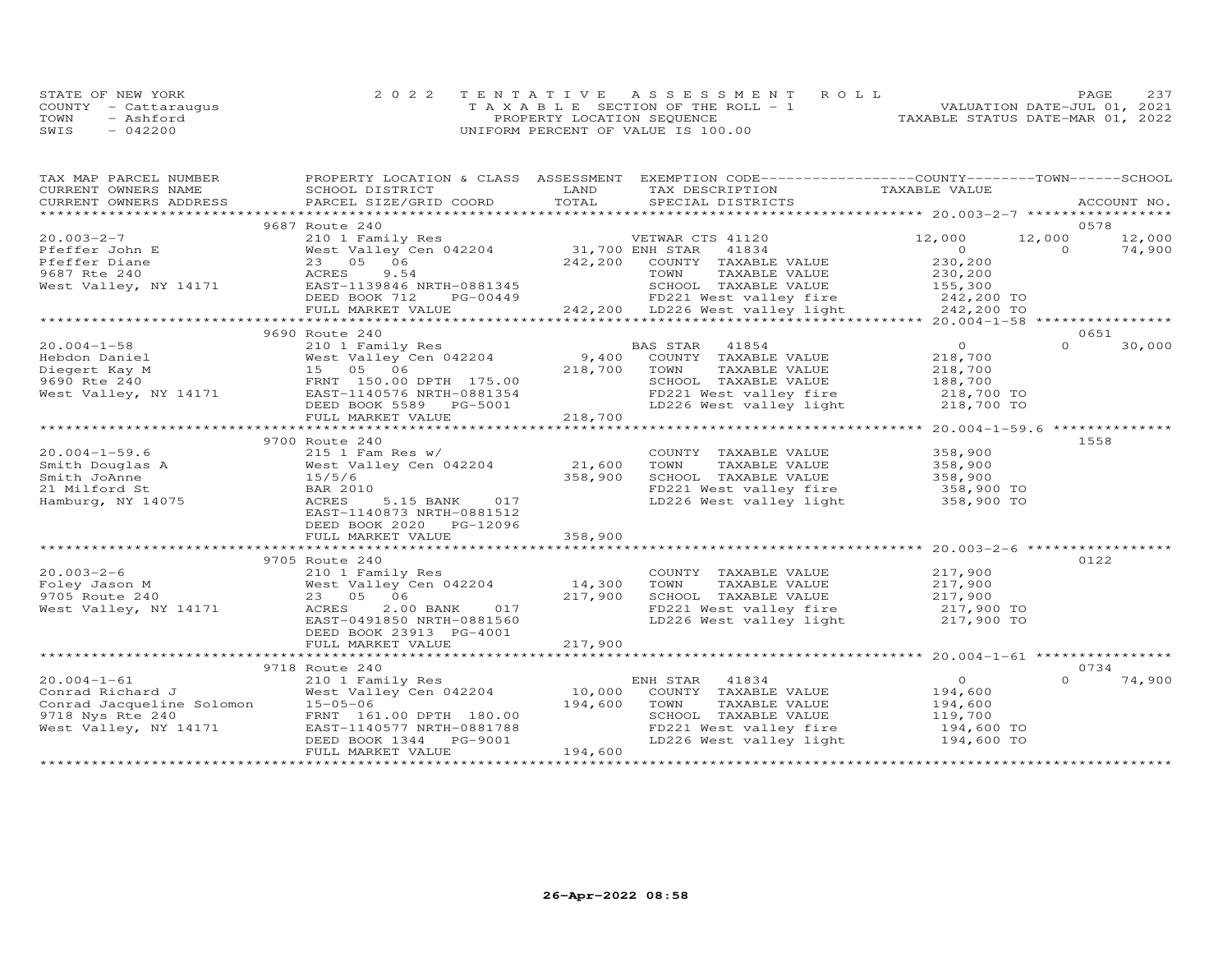|      | STATE OF NEW YORK    | 2022 TENTATIVE ASSESSMENT ROLL        | 238<br>PAGE.                     |
|------|----------------------|---------------------------------------|----------------------------------|
|      | COUNTY - Cattarauqus | T A X A B L E SECTION OF THE ROLL - 1 | VALUATION DATE-JUL 01, 2021      |
| TOWN | - Ashford            | PROPERTY LOCATION SEQUENCE            | TAXABLE STATUS DATE-MAR 01, 2022 |
| SWIS | $-042200$            | UNIFORM PERCENT OF VALUE IS 100.00    |                                  |

| TAX MAP PARCEL NUMBER |                                                                                                                                                                                                                                        |         | PROPERTY LOCATION & CLASS ASSESSMENT EXEMPTION CODE----------------COUNTY-------TOWN------SCHOOL                                                                                                                                         |                |          |        |
|-----------------------|----------------------------------------------------------------------------------------------------------------------------------------------------------------------------------------------------------------------------------------|---------|------------------------------------------------------------------------------------------------------------------------------------------------------------------------------------------------------------------------------------------|----------------|----------|--------|
|                       |                                                                                                                                                                                                                                        |         |                                                                                                                                                                                                                                          |                |          |        |
|                       |                                                                                                                                                                                                                                        |         |                                                                                                                                                                                                                                          |                |          |        |
|                       | 9745 Route 240                                                                                                                                                                                                                         |         |                                                                                                                                                                                                                                          |                |          | 0116   |
|                       |                                                                                                                                                                                                                                        |         |                                                                                                                                                                                                                                          |                |          |        |
|                       |                                                                                                                                                                                                                                        |         |                                                                                                                                                                                                                                          |                |          |        |
|                       |                                                                                                                                                                                                                                        |         |                                                                                                                                                                                                                                          |                |          |        |
|                       |                                                                                                                                                                                                                                        |         |                                                                                                                                                                                                                                          |                |          |        |
|                       |                                                                                                                                                                                                                                        |         |                                                                                                                                                                                                                                          |                |          |        |
|                       |                                                                                                                                                                                                                                        |         |                                                                                                                                                                                                                                          |                |          |        |
|                       |                                                                                                                                                                                                                                        |         |                                                                                                                                                                                                                                          |                |          |        |
|                       |                                                                                                                                                                                                                                        |         |                                                                                                                                                                                                                                          |                |          |        |
|                       | 9746 Route 240                                                                                                                                                                                                                         |         |                                                                                                                                                                                                                                          |                |          | 0817   |
| $20.004 - 1 - 63$     |                                                                                                                                                                                                                                        |         |                                                                                                                                                                                                                                          |                |          | 12,000 |
|                       |                                                                                                                                                                                                                                        |         |                                                                                                                                                                                                                                          |                |          | 34,040 |
|                       | 20.004-1-63<br>Nagel Larry J<br>Nagel Tarry J<br>Button Dorothy A<br>9746 Route 240<br>PO Box 143<br>West Valley, NY 14171<br>DEED BOOK 974<br>PC-722<br>West Valley, NY 14171<br>DEED BOOK 974<br>PC-722                              |         | 210 1 Family Res<br>WETWAR CTS 41120 12,000 12,000<br>West Valley Cen 042204 9,700 VETDIS CTS 41140 34,040 34,040<br>15 05 06 170,200 ENH STAR 41834 0<br>ERNT 160.00 DPTH 175.00 COUNTY TAXABLE VALUE 124,160<br>FAST-1140575 NRTH-0882 |                |          | 74,900 |
|                       |                                                                                                                                                                                                                                        |         |                                                                                                                                                                                                                                          |                |          |        |
|                       |                                                                                                                                                                                                                                        |         |                                                                                                                                                                                                                                          |                |          |        |
|                       |                                                                                                                                                                                                                                        |         |                                                                                                                                                                                                                                          |                |          |        |
|                       |                                                                                                                                                                                                                                        |         |                                                                                                                                                                                                                                          |                |          |        |
|                       |                                                                                                                                                                                                                                        |         |                                                                                                                                                                                                                                          |                |          |        |
|                       | 20 BOX 143<br>West Valley, NY 14171 DEED BOOK 974 PG-722 SCHOOL TAXABLE VALUE 49,260<br>FULL MARKET VALUE 170,200 FD221 West valley fire 170,200 TO<br>EVILL MARKET VALUE 170,200 FD221 West valley light 170,200 TO<br>EXALLEY 170,20 |         |                                                                                                                                                                                                                                          |                |          |        |
|                       | 9780 Route 240                                                                                                                                                                                                                         |         |                                                                                                                                                                                                                                          |                |          | 0973   |
|                       |                                                                                                                                                                                                                                        |         |                                                                                                                                                                                                                                          | $\overline{a}$ | $\Omega$ | 30,000 |
|                       |                                                                                                                                                                                                                                        |         |                                                                                                                                                                                                                                          | 177,700        |          |        |
|                       |                                                                                                                                                                                                                                        |         | TOWN TAXABLE VALUE<br>SCHOOL TAXABLE VALUE 147,700 TO<br>177,700 TO 100 TO 177,700 TO                                                                                                                                                    |                |          |        |
|                       |                                                                                                                                                                                                                                        |         |                                                                                                                                                                                                                                          |                |          |        |
|                       |                                                                                                                                                                                                                                        |         |                                                                                                                                                                                                                                          |                |          |        |
|                       |                                                                                                                                                                                                                                        |         | FD221 West valley fire 177,700 TO<br>LD226 West valley light 177,700 TO                                                                                                                                                                  |                |          |        |
|                       |                                                                                                                                                                                                                                        |         |                                                                                                                                                                                                                                          |                |          |        |
|                       |                                                                                                                                                                                                                                        |         |                                                                                                                                                                                                                                          |                |          |        |
|                       | 9789 Route 240                                                                                                                                                                                                                         |         |                                                                                                                                                                                                                                          |                |          | 1546   |
|                       |                                                                                                                                                                                                                                        |         | COUNTY TAXABLE VALUE 217,700                                                                                                                                                                                                             |                |          |        |
|                       |                                                                                                                                                                                                                                        |         |                                                                                                                                                                                                                                          |                |          |        |
|                       |                                                                                                                                                                                                                                        |         |                                                                                                                                                                                                                                          |                |          |        |
|                       |                                                                                                                                                                                                                                        |         | TOWN TAXABLE VALUE $217,700$<br>SCHOOL TAXABLE VALUE $217,700$<br>FD221 West valley fire $217,700$ TO                                                                                                                                    |                |          |        |
|                       | EAST-1140097 NRTH-0883000                                                                                                                                                                                                              |         | FD221 West valley fire 217,700 TO<br>LD226 West valley light 217,700 TO                                                                                                                                                                  |                |          |        |
|                       | DEED BOOK 28143 PG-2001                                                                                                                                                                                                                |         |                                                                                                                                                                                                                                          |                |          |        |
|                       |                                                                                                                                                                                                                                        |         |                                                                                                                                                                                                                                          |                |          |        |
|                       |                                                                                                                                                                                                                                        |         |                                                                                                                                                                                                                                          |                |          |        |
|                       | 9793 Route 240                                                                                                                                                                                                                         |         |                                                                                                                                                                                                                                          |                |          | 0121   |
|                       |                                                                                                                                                                                                                                        |         | 41834<br>ENH STAR                                                                                                                                                                                                                        | $\overline{O}$ | $\Omega$ | 74,900 |
|                       |                                                                                                                                                                                                                                        |         | COUNTY TAXABLE VALUE 207,200                                                                                                                                                                                                             |                |          |        |
|                       |                                                                                                                                                                                                                                        |         | TOWN<br>TAXABLE VALUE                                                                                                                                                                                                                    | 207,200        |          |        |
|                       |                                                                                                                                                                                                                                        |         | SCHOOL TAXABLE VALUE 132,300                                                                                                                                                                                                             |                |          |        |
|                       | EAST-1140296 NRTH-0883003                                                                                                                                                                                                              |         |                                                                                                                                                                                                                                          |                |          |        |
|                       | DEED BOOK 703<br>PG-00541                                                                                                                                                                                                              |         | FD221 West valley fire 207,200 TO<br>LD226 West valley light 207,200 TO                                                                                                                                                                  |                |          |        |
|                       | FULL MARKET VALUE                                                                                                                                                                                                                      | 207,200 |                                                                                                                                                                                                                                          |                |          |        |
|                       |                                                                                                                                                                                                                                        |         |                                                                                                                                                                                                                                          |                |          |        |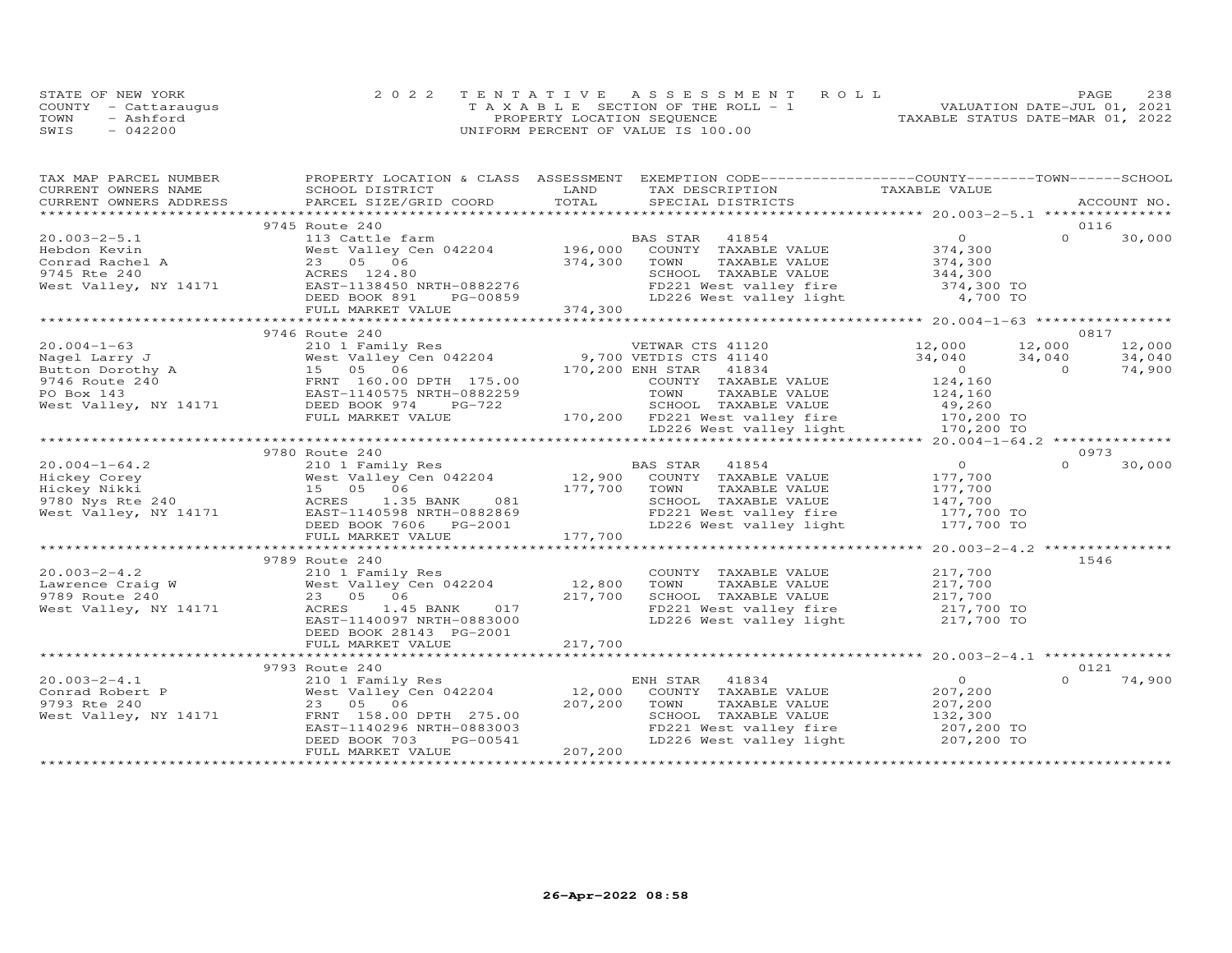|      | STATE OF NEW YORK    | 2022 TENTATIVE ASSESSMENT ROLL        | 239<br>PAGE.                     |  |
|------|----------------------|---------------------------------------|----------------------------------|--|
|      | COUNTY - Cattaraugus | T A X A B L E SECTION OF THE ROLL - 1 | VALUATION DATE-JUL 01, 2021      |  |
| TOWN | - Ashford            | PROPERTY LOCATION SEQUENCE            | TAXABLE STATUS DATE-MAR 01, 2022 |  |
| SWIS | $-042200$            | UNIFORM PERCENT OF VALUE IS 100.00    |                                  |  |

| TAX MAP PARCEL NUMBER  | PROPERTY LOCATION & CLASS ASSESSMENT EXEMPTION CODE----------------COUNTY-------TOWN------SCHOOL               |              |                                    |                                            |                    |
|------------------------|----------------------------------------------------------------------------------------------------------------|--------------|------------------------------------|--------------------------------------------|--------------------|
| CURRENT OWNERS NAME    | SCHOOL DISTRICT                                                                                                | LAND         | TAX DESCRIPTION                    | TAXABLE VALUE                              |                    |
| CURRENT OWNERS ADDRESS | PARCEL SIZE/GRID COORD                                                                                         | TOTAL        | SPECIAL DISTRICTS                  |                                            | ACCOUNT NO.        |
|                        |                                                                                                                |              |                                    |                                            |                    |
|                        | 9854 Route 240                                                                                                 |              |                                    |                                            | 0816               |
| $20.003 - 2 - 2.1$     | 105 Vac farmland                                                                                               |              | COUNTY TAXABLE VALUE               | 179,300                                    |                    |
|                        |                                                                                                                | 178,200      | TOWN<br>TAXABLE VALUE              |                                            |                    |
|                        |                                                                                                                | 179,300      | SCHOOL TAXABLE VALUE               | 179,300<br>179,300                         |                    |
|                        |                                                                                                                |              | FD221 West valley fire 179,300 TO  |                                            |                    |
|                        |                                                                                                                |              |                                    |                                            |                    |
|                        | DEED BOOK 662<br>PG-00423                                                                                      |              |                                    |                                            |                    |
|                        | FULL MARKET VALUE                                                                                              | 179,300      |                                    |                                            |                    |
|                        |                                                                                                                | ************ |                                    |                                            |                    |
|                        | 9854 Route 240                                                                                                 |              |                                    |                                            | 1250               |
| $20.004 - 1 - 66$      | 240 Rural res                                                                                                  |              | ENH STAR<br>41834                  | $\overline{O}$                             | $\Omega$<br>74,900 |
|                        |                                                                                                                |              | 89,300 COUNTY TAXABLE VALUE        | 230,200                                    |                    |
|                        |                                                                                                                | 230,200      | TOWN<br>TAXABLE VALUE              | 230,200                                    |                    |
| 9854 Rte 240           | ACRES 49.05                                                                                                    |              | SCHOOL TAXABLE VALUE               | 155,300                                    |                    |
|                        | West Valley, NY 14171 EAST-1141370 NRTH-0883732                                                                |              | FD221 West valley fire             | $230, 200$ TO<br>$230, 200$ TO             |                    |
|                        | DEED BOOK 662<br>PG-00423                                                                                      |              | LD226 West valley light 230,200 TO |                                            |                    |
|                        | FULL MARKET VALUE                                                                                              | 230,200      |                                    |                                            |                    |
|                        | ****************************                                                                                   |              | *********************************  | ************ 20.004-1-1 ****************** |                    |
|                        | 9894 Route 240                                                                                                 |              |                                    |                                            | 0892               |
| $20.004 - 1 - 1$       | 210 1 Family Res                                                                                               |              | COUNTY TAXABLE VALUE               | 149,600                                    |                    |
| Baker James J          | West Valley Cen 042204                                                                                         | 15,800       | TOWN<br>TAXABLE VALUE              | 149,600                                    |                    |
| 4293 Ridgeway Dr       | 210 1 Family Res<br>West Valley Cen<br>16/24 05 06                                                             | 149,600      | SCHOOL TAXABLE VALUE               | 149,600                                    |                    |
| Los Alamos, NM 87544   | ACRES<br>2.50                                                                                                  |              | FD221 West valley fire             | 149,600 TO                                 |                    |
|                        | EAST-1140381 NRTH-0884898                                                                                      |              |                                    |                                            |                    |
|                        | DEED BOOK 23553 PG-9001                                                                                        |              |                                    |                                            |                    |
|                        | FULL MARKET VALUE                                                                                              | 149,600      |                                    |                                            |                    |
|                        |                                                                                                                |              |                                    |                                            |                    |
|                        | 9942 Route 240                                                                                                 |              |                                    |                                            | 0493               |
| $20.003 - 2 - 1$       | 240 Rural res                                                                                                  |              | COUNTY TAXABLE VALUE               | 83,200                                     |                    |
|                        |                                                                                                                |              | TOWN<br>TAXABLE VALUE              | 83,200                                     |                    |
|                        | 20.0005-2-1<br>Vickery Outdoorsmen LLC Mest Valley Cen 042204 39,700<br>3385 US Highway 6 East 24 05 06 83,200 |              | SCHOOL TAXABLE VALUE               | 83,200                                     |                    |
| Fremont, OH 43420      | ACRES 14.36                                                                                                    |              | FD221 West valley fire             | 83,200 TO                                  |                    |
|                        | EAST-1140067 NRTH-0885887                                                                                      |              |                                    |                                            |                    |
|                        | DEED BOOK 29924 PG-3008                                                                                        |              |                                    |                                            |                    |
|                        | FULL MARKET VALUE                                                                                              | 83,200       |                                    |                                            |                    |
|                        |                                                                                                                |              |                                    |                                            |                    |
|                        | 9943 Route 240                                                                                                 |              |                                    |                                            | 1441               |
| $20.003 - 2 - 2.2$     | 210 1 Family Res                                                                                               |              | BAS STAR 41854                     | $\overline{0}$                             | $\cap$<br>30,000   |
| Neumann Robert A       | West Valley Cen 042204                                                                                         | 30,600       | COUNTY TAXABLE VALUE               | 431,300                                    |                    |
| Neumann Jennifer       | 24 05 06                                                                                                       | 431,300      | TOWN<br>TAXABLE VALUE              | 431,300                                    |                    |
| 9943 Nys Rte 240       | 9.44<br>ACRES                                                                                                  |              | SCHOOL TAXABLE VALUE               | 401,300                                    |                    |
| West Valley, NY 14171  | EAST-1138784 NRTH-0885216                                                                                      |              | FD221 West valley fire             | 431,300 TO                                 |                    |
|                        | DEED BOOK 0964 PG-558                                                                                          |              |                                    |                                            |                    |
|                        | FULL MARKET VALUE                                                                                              | 431,300      |                                    |                                            |                    |
|                        |                                                                                                                |              |                                    |                                            |                    |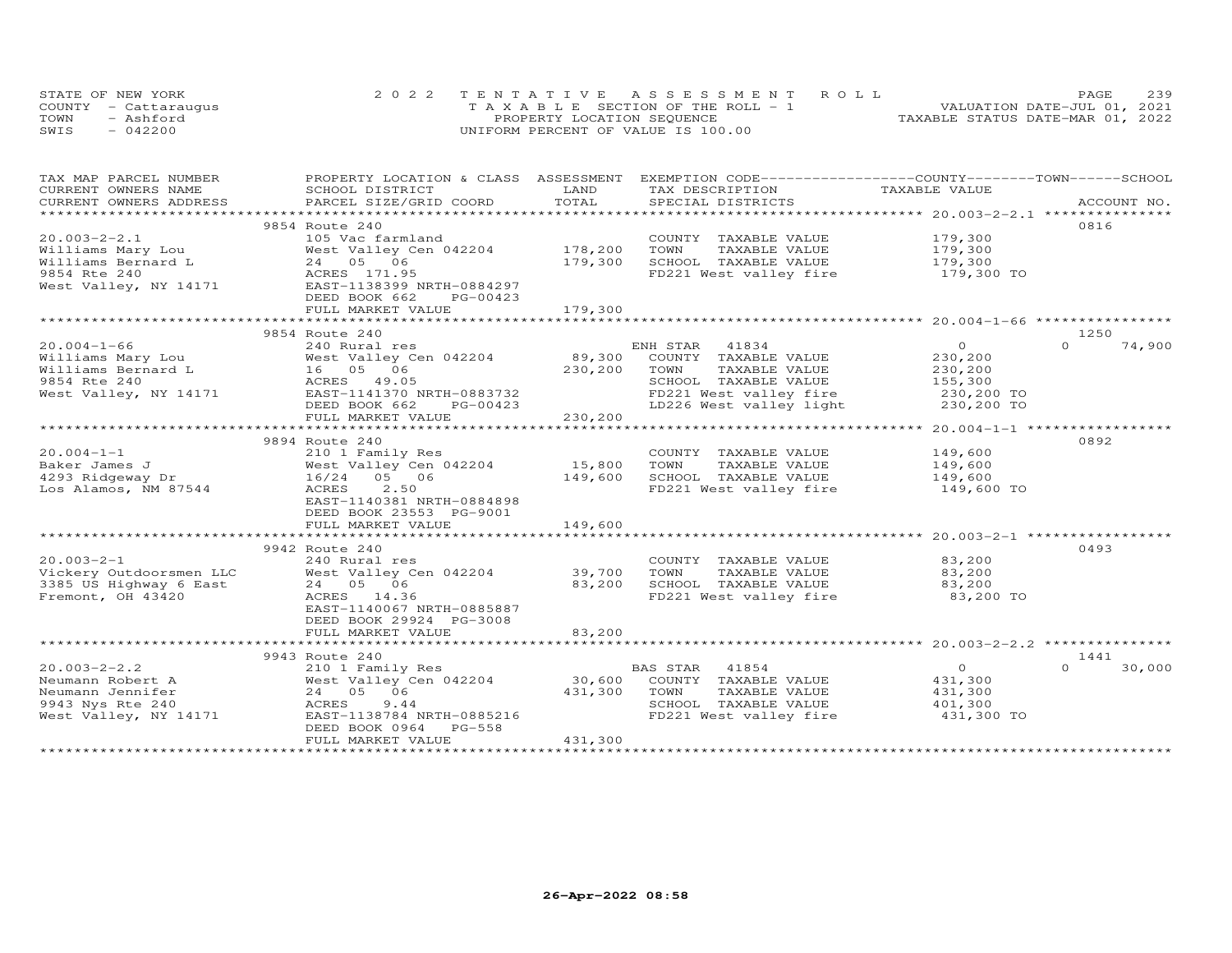| STATE OF NEW YORK    | 2022 TENTATIVE ASSESSMENT ROLL        |                            |  |                                  | PAGE | 240 |
|----------------------|---------------------------------------|----------------------------|--|----------------------------------|------|-----|
| COUNTY - Cattaraugus | T A X A B L E SECTION OF THE ROLL - 1 |                            |  | VALUATION DATE-JUL 01, 2021      |      |     |
| TOWN<br>- Ashford    |                                       | PROPERTY LOCATION SEQUENCE |  | TAXABLE STATUS DATE-MAR 01, 2022 |      |     |
| SWIS<br>$-042200$    | UNIFORM PERCENT OF VALUE IS 100.00    |                            |  |                                  |      |     |

| TAX MAP PARCEL NUMBER<br>CURRENT OWNERS NAME | PROPERTY LOCATION & CLASS ASSESSMENT EXEMPTION CODE-----------------COUNTY-------TOWN------SCHOOL<br>SCHOOL DISTRICT | LAND    | TAX DESCRIPTION             | TAXABLE VALUE        |                          |
|----------------------------------------------|----------------------------------------------------------------------------------------------------------------------|---------|-----------------------------|----------------------|--------------------------|
| CURRENT OWNERS ADDRESS                       | PARCEL SIZE/GRID COORD                                                                                               | TOTAL   | SPECIAL DISTRICTS           |                      | ACCOUNT NO.              |
|                                              |                                                                                                                      |         |                             |                      |                          |
|                                              | 10057 Route 240                                                                                                      |         |                             |                      | 0548                     |
| $20.001 - 1 - 27$                            | 210 1 Family Res                                                                                                     |         | COUNTY TAXABLE VALUE        | 169,200              |                          |
| Schumacher Chad G                            | West Valley Cen 042204                                                                                               | 19,000  | TAXABLE VALUE<br>TOWN       | 169,200              |                          |
| Schumacher Mary L                            |                                                                                                                      | 169,200 | SCHOOL TAXABLE VALUE        | 169,200              |                          |
| 10057 Rte 240                                |                                                                                                                      |         | FD221 West valley fire      | 169,200 TO           |                          |
| West Valley, NY 14171                        | 49 06 06<br>ACRES 4.05<br>EAST-1138726 NRTH-0887070                                                                  |         |                             |                      |                          |
|                                              | DEED BOOK 25401 PG-7001                                                                                              |         |                             |                      |                          |
|                                              | FULL MARKET VALUE                                                                                                    | 169,200 |                             |                      |                          |
|                                              |                                                                                                                      |         |                             |                      |                          |
|                                              | 10073 Route 240                                                                                                      |         |                             |                      | 0546                     |
| $20.001 - 1 - 28.1$                          | 210 1 Family Res                                                                                                     |         | VETCOM CTS 41130            | 20,000               | 20,000<br>20,000         |
| Neumann Susan                                |                                                                                                                      |         |                             | 40,000<br>40,000     | 40,000                   |
| Neumann Robert A Sr                          | West Valley Cen 042204 24,300 VETDIS CTS 41140<br>24/49 05/06 06 160,700 ENH STAR 41834                              |         |                             | $\overline{0}$       | 74,900<br>$\overline{0}$ |
| 9943 Route 240                               | LIFE EST                                                                                                             |         | COUNTY TAXABLE VALUE        | 100,700<br>100,700   |                          |
| West Valley, NY 14171                        | FF 390.00                                                                                                            |         | TOWN<br>TAXABLE VALUE       |                      |                          |
|                                              | 5.90<br>ACRES                                                                                                        |         | SCHOOL TAXABLE VALUE        | 25,800<br>160,700 TO |                          |
|                                              | EAST-1138741 NRTH-0887391                                                                                            |         | FD221 West valley fire      |                      |                          |
|                                              | DEED BOOK 23015 PG-7002                                                                                              |         |                             |                      |                          |
|                                              | FULL MARKET VALUE                                                                                                    | 160,700 |                             |                      |                          |
|                                              |                                                                                                                      |         |                             |                      |                          |
|                                              | 10138 Route 240                                                                                                      |         |                             |                      | 0198                     |
| $20.001 - 1 - 25$                            | 210 1 Family Res                                                                                                     |         | ENH STAR 41834              | $\circ$              | $\Omega$<br>74,900       |
| Salem Carter G                               | West Valley Cen 042204                                                                                               |         | 15,800 COUNTY TAXABLE VALUE | 189,700              |                          |
| 10138 Rte 240                                | 49 06 06                                                                                                             | 189,700 | TOWN<br>TAXABLE VALUE       | 189,700              |                          |
| West Valley, NY 14171                        | ACRES<br>2.50                                                                                                        |         | SCHOOL TAXABLE VALUE        | 114,800              |                          |
|                                              | EAST-1139214 NRTH-0888409                                                                                            |         | FD221 West valley fire      | 189,700 TO           |                          |
|                                              | DEED BOOK 1029 PG-356                                                                                                |         |                             |                      |                          |
|                                              | FULL MARKET VALUE                                                                                                    | 189,700 |                             |                      |                          |
|                                              |                                                                                                                      |         |                             |                      |                          |
|                                              | 10179 Route 240                                                                                                      |         |                             |                      | 0913                     |
| $20.001 - 1 - 19$                            | 210 1 Family Res                                                                                                     |         | ENH STAR 41834              | $\overline{0}$       | $\Omega$<br>74,900       |
| West Susan A<br>10179 Nys Rte 240            | West Valley Cen 042204                                                                                               | 19,000  | COUNTY TAXABLE VALUE        | 84,500               |                          |
|                                              | West vall.<br>49 06 06<br>- 440.00                                                                                   | 84,500  | TAXABLE VALUE<br>TOWN       | 84,500               |                          |
| West Valley, NY 14171                        | FRNT 440.00 DPTH                                                                                                     |         | SCHOOL TAXABLE VALUE        | 9,600                |                          |
|                                              | 2.50<br>ACRES                                                                                                        |         | FD221 West valley fire      | 84,500 TO            |                          |
|                                              | EAST-1139492 NRTH-0889430                                                                                            |         |                             |                      |                          |
|                                              | DEED BOOK 596<br>PG-8003                                                                                             |         |                             |                      |                          |
|                                              | FULL MARKET VALUE<br>***************************                                                                     | 84,500  |                             |                      |                          |
|                                              | 10180 Route 240                                                                                                      |         |                             |                      | 0345                     |
| $20.001 - 1 - 23$                            |                                                                                                                      |         | COUNTY TAXABLE VALUE        | 94,400               |                          |
| Harrigan Charles M Jr                        | 483 Converted Re<br>West Valley Cen 042204                                                                           | 17,400  | TOWN<br>TAXABLE VALUE       | 94,400               |                          |
| 10180 Rte 240                                | 49 05 06                                                                                                             | 94,400  | SCHOOL TAXABLE VALUE        |                      |                          |
| West Valley, NY 14171                        | 2.06<br>ACRES                                                                                                        |         | FD221 West valley fire      | 94,400<br>94,400 TO  |                          |
|                                              | EAST-1139884 NRTH-0889522                                                                                            |         |                             |                      |                          |
|                                              | DEED BOOK 681<br>PG-00004                                                                                            |         |                             |                      |                          |
|                                              | FULL MARKET VALUE                                                                                                    | 94,400  |                             |                      |                          |
|                                              |                                                                                                                      |         |                             |                      |                          |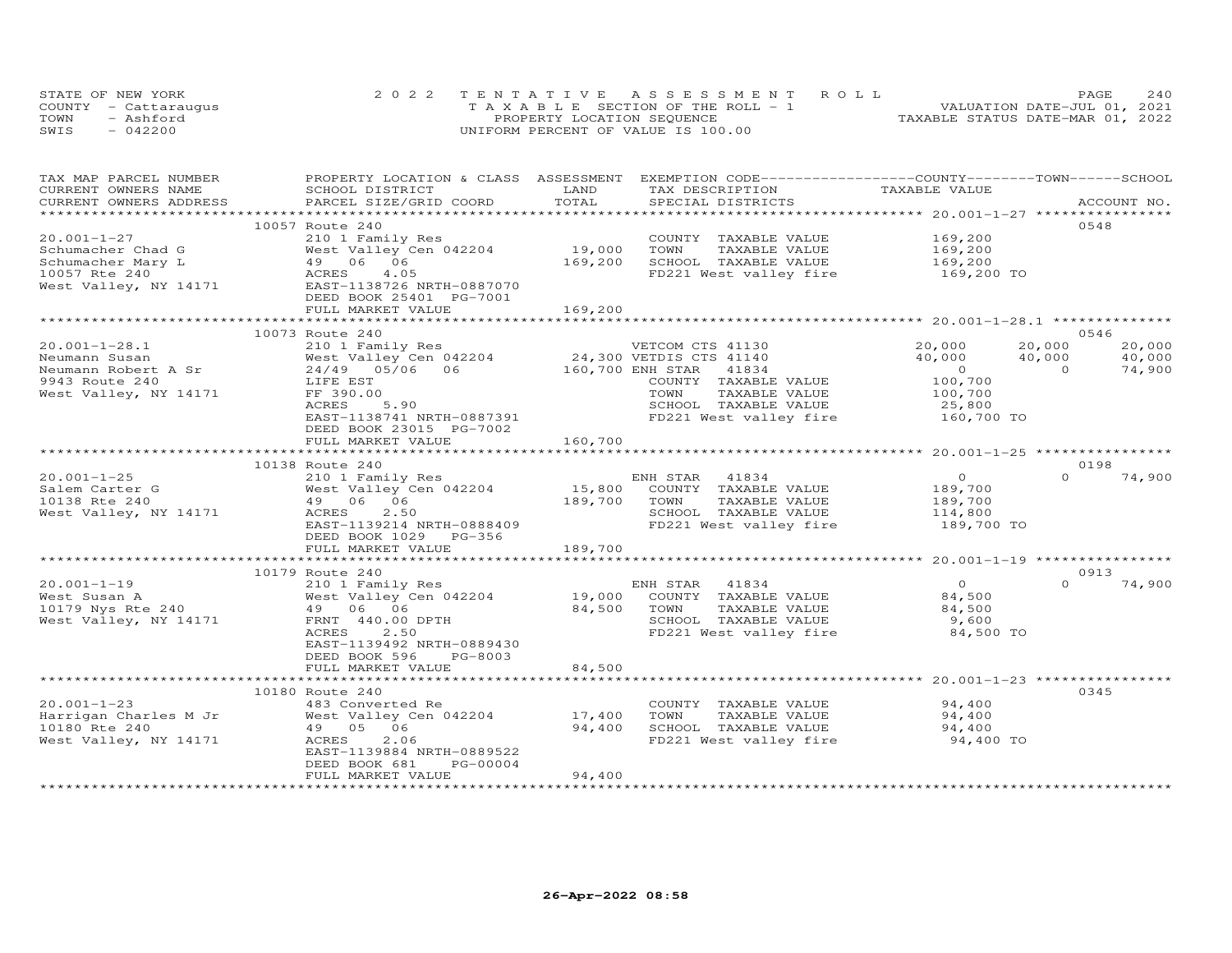|      | STATE OF NEW YORK    | 2022 TENTATIVE ASSESSMENT ROLL        | PAGE.                            | 2.41 |
|------|----------------------|---------------------------------------|----------------------------------|------|
|      | COUNTY - Cattaraugus | T A X A B L E SECTION OF THE ROLL - 1 | VALUATION DATE-JUL 01, 2021      |      |
| TOWN | - Ashford            | PROPERTY LOCATION SEQUENCE            | TAXABLE STATUS DATE-MAR 01, 2022 |      |
| SWIS | $-042200$            | UNIFORM PERCENT OF VALUE IS 100.00    |                                  |      |

| TAX MAP PARCEL NUMBER<br>CURRENT OWNERS NAME                                                                                                                                                                                   | PROPERTY LOCATION & CLASS ASSESSMENT EXEMPTION CODE----------------COUNTY-------TOWN------SCHOOL<br>SCHOOL DISTRICT | LAND    | TAX DESCRIPTION                               | TAXABLE VALUE                                                                                                                   |                    |
|--------------------------------------------------------------------------------------------------------------------------------------------------------------------------------------------------------------------------------|---------------------------------------------------------------------------------------------------------------------|---------|-----------------------------------------------|---------------------------------------------------------------------------------------------------------------------------------|--------------------|
|                                                                                                                                                                                                                                |                                                                                                                     |         |                                               |                                                                                                                                 |                    |
| .CURRENT OWNERS ADDRESS PARCEL SIZE/GRID COORD TOTAL SPECIAL DISTRICTS ACCOUNT NO ACCOUNT NO ACCOUNT NO ARE A LATA AND MALL SERVERS AND RESELL A LATA AND MALL SERVERS AND RESERVE A LATA AND MALL SERVER AND RESERVE A LATA A |                                                                                                                     |         |                                               |                                                                                                                                 |                    |
|                                                                                                                                                                                                                                | 10193 Route 240                                                                                                     |         |                                               |                                                                                                                                 | 0021               |
| $20.001 - 1 - 18$                                                                                                                                                                                                              | 210 1 Family Res                                                                                                    |         | ENH STAR<br>41834                             | $\overline{O}$                                                                                                                  | $\Omega$<br>74,900 |
| West David A                                                                                                                                                                                                                   | West Valley Cen 042204                                                                                              | 23,800  | COUNTY TAXABLE VALUE                          | 192,900                                                                                                                         |                    |
| West Barbara J                                                                                                                                                                                                                 | West Valley Cen 04.<br>49 06 06<br>INC 20.001-15                                                                    | 192,900 | TAXABLE VALUE<br>TOWN                         |                                                                                                                                 |                    |
| 10193 Route 240                                                                                                                                                                                                                |                                                                                                                     |         | SCHOOL TAXABLE VALUE                          | 192,900<br>118,000                                                                                                              |                    |
| West Valley, NY 14171                                                                                                                                                                                                          | ACRES<br>5.87                                                                                                       |         |                                               | FD221 West valley fire 192,900 TO                                                                                               |                    |
|                                                                                                                                                                                                                                | EAST-1139325 NRTH-0889640                                                                                           |         |                                               |                                                                                                                                 |                    |
|                                                                                                                                                                                                                                | DEED BOOK 20511 PG-8001                                                                                             |         |                                               |                                                                                                                                 |                    |
|                                                                                                                                                                                                                                | FULL MARKET VALUE                                                                                                   | 192,900 |                                               |                                                                                                                                 |                    |
|                                                                                                                                                                                                                                |                                                                                                                     |         |                                               |                                                                                                                                 |                    |
|                                                                                                                                                                                                                                | 10201 Route 240                                                                                                     |         |                                               |                                                                                                                                 | 0159               |
| $20.001 - 1 - 17$                                                                                                                                                                                                              |                                                                                                                     |         | COUNTY TAXABLE VALUE                          | 700                                                                                                                             |                    |
| 2000 1 1 1/2<br>West David A 2000 10193 Route 240<br>West Valley, NY 14171 147.00 DPTH 102.00                                                                                                                                  | 311 Res vac land<br>West Valley Cen 042204                                                                          | 700     | TOWN<br>TAXABLE VALUE                         | 700                                                                                                                             |                    |
|                                                                                                                                                                                                                                |                                                                                                                     | 700     | SCHOOL TAXABLE VALUE                          | 700                                                                                                                             |                    |
|                                                                                                                                                                                                                                |                                                                                                                     |         |                                               | FD221 West valley fire 700 TO                                                                                                   |                    |
|                                                                                                                                                                                                                                | EAST-1139717 NRTH-0889860                                                                                           |         |                                               |                                                                                                                                 |                    |
|                                                                                                                                                                                                                                | DEED BOOK 27547 PG-3001                                                                                             |         |                                               |                                                                                                                                 |                    |
|                                                                                                                                                                                                                                | FULL MARKET VALUE                                                                                                   | 700     |                                               |                                                                                                                                 |                    |
|                                                                                                                                                                                                                                |                                                                                                                     |         |                                               |                                                                                                                                 |                    |
|                                                                                                                                                                                                                                | 10209 Route 240                                                                                                     |         |                                               |                                                                                                                                 | 0415               |
| $20.001 - 1 - 16$                                                                                                                                                                                                              | 210 1 Family Res                                                                                                    |         | BAS STAR 41854<br>24,900 COUNTY TAXABLE VALUE | $\overline{O}$<br>222,400                                                                                                       | $\Omega$<br>30,000 |
| Prey Lacey<br>$10209$ Rte $240$                                                                                                                                                                                                | West Valley Cen 042204                                                                                              |         |                                               |                                                                                                                                 |                    |
|                                                                                                                                                                                                                                | 49 06 06                                                                                                            | 222,400 | TOWN<br>TAXABLE VALUE                         | 222,400<br>192,400                                                                                                              |                    |
| West Valley, NY 14171                                                                                                                                                                                                          | 97 BOR                                                                                                              |         | SCHOOL TAXABLE VALUE                          |                                                                                                                                 |                    |
|                                                                                                                                                                                                                                | ACRES<br>6.20 BANK 084                                                                                              |         |                                               | FD221 West valley fire 222,400 TO                                                                                               |                    |
|                                                                                                                                                                                                                                | EAST-1139362 NRTH-0890073                                                                                           |         |                                               |                                                                                                                                 |                    |
|                                                                                                                                                                                                                                | DEED BOOK 22180 PG-4001<br>FULL MARKET VALUE                                                                        | 222,400 |                                               |                                                                                                                                 |                    |
|                                                                                                                                                                                                                                |                                                                                                                     |         |                                               |                                                                                                                                 |                    |
|                                                                                                                                                                                                                                | 10250 Route 240                                                                                                     |         |                                               |                                                                                                                                 | 0316               |
| $20.001 - 1 - 11.1$                                                                                                                                                                                                            | 210 1 Family Res                                                                                                    |         |                                               |                                                                                                                                 |                    |
| McGeachie Andrea                                                                                                                                                                                                               |                                                                                                                     | 20,100  |                                               |                                                                                                                                 |                    |
| 15 High Park Blvd                                                                                                                                                                                                              | West Valley Cen 042204<br>43/50 06 06                                                                               | 158,900 |                                               |                                                                                                                                 |                    |
| Toronto Ontario, Cananda                                                                                                                                                                                                       | 4.32<br>ACRES                                                                                                       |         |                                               | COUNTY TAXABLE VALUE 158,900<br>TOWN TAXABLE VALUE 158,900<br>SCHOOL TAXABLE VALUE 158,900<br>FD221 West valley fire 158,900 TO |                    |
| M6R1M5                                                                                                                                                                                                                         | EAST-1140093 NRTH-0891052                                                                                           |         |                                               |                                                                                                                                 |                    |
|                                                                                                                                                                                                                                | DEED BOOK 18861 PG-5002                                                                                             |         |                                               |                                                                                                                                 |                    |
|                                                                                                                                                                                                                                | FULL MARKET VALUE                                                                                                   | 158,900 |                                               |                                                                                                                                 |                    |
|                                                                                                                                                                                                                                |                                                                                                                     |         |                                               |                                                                                                                                 |                    |
|                                                                                                                                                                                                                                | 10289 Route 240                                                                                                     |         | 78 PCT OF VALUE USED FOR EXEMPTION PURPOSES   |                                                                                                                                 | 0468               |
|                                                                                                                                                                                                                                |                                                                                                                     |         |                                               | 12,000                                                                                                                          | 12,000<br>12,000   |
|                                                                                                                                                                                                                                |                                                                                                                     |         |                                               | $\overline{O}$                                                                                                                  | 74,900<br>$\Omega$ |
|                                                                                                                                                                                                                                |                                                                                                                     |         |                                               |                                                                                                                                 |                    |
|                                                                                                                                                                                                                                |                                                                                                                     |         |                                               | 147,300<br>147,300                                                                                                              |                    |
|                                                                                                                                                                                                                                |                                                                                                                     |         | SCHOOL TAXABLE VALUE                          | 72,400<br>159,300 TO                                                                                                            |                    |
|                                                                                                                                                                                                                                | EAST-1139415 NRTH-0890953<br>DEED BOOK 711 PG-00872                                                                 |         | FD221 West valley fire                        |                                                                                                                                 |                    |
|                                                                                                                                                                                                                                | FULL MARKET VALUE                                                                                                   | 159,300 |                                               |                                                                                                                                 |                    |
|                                                                                                                                                                                                                                |                                                                                                                     |         |                                               |                                                                                                                                 |                    |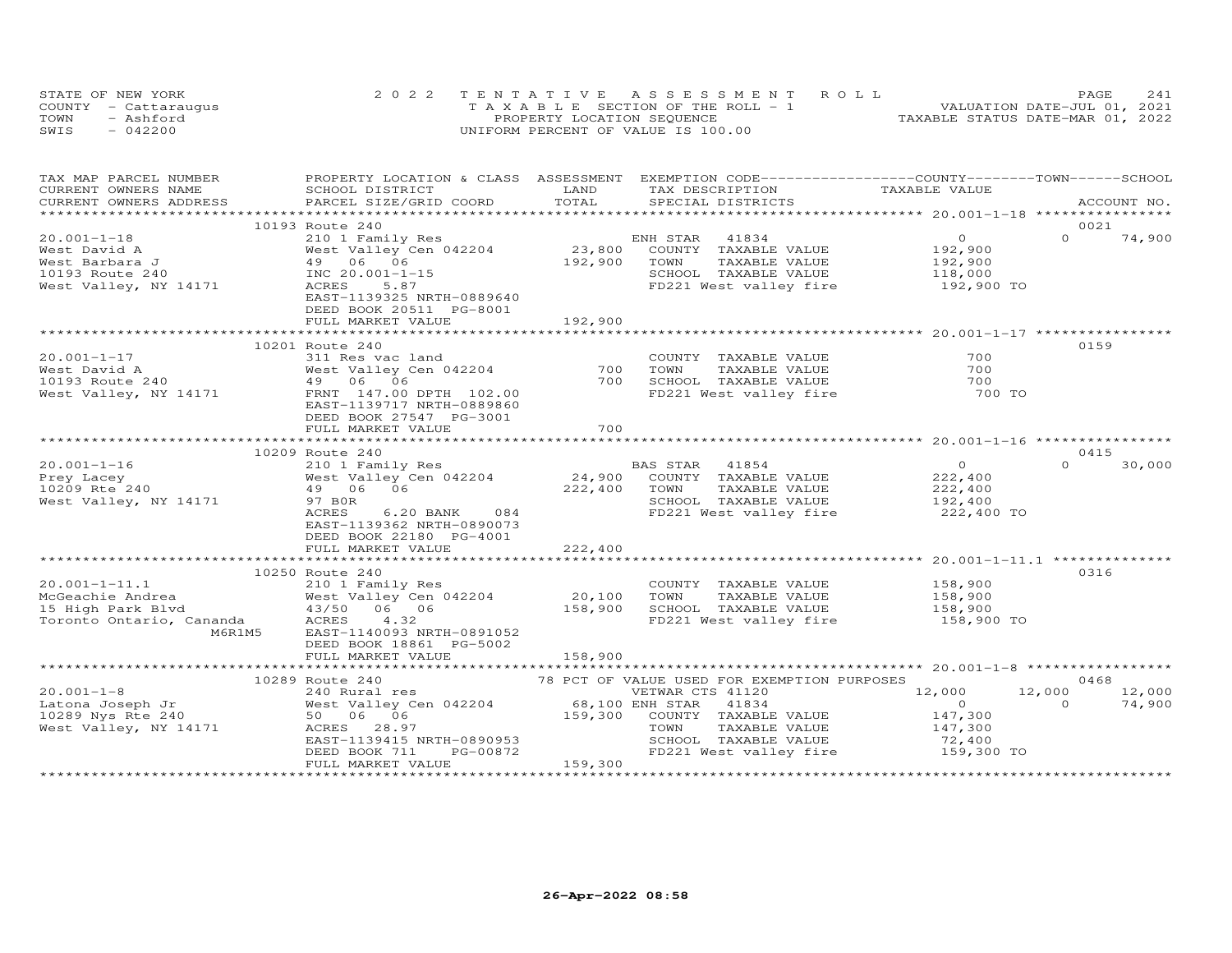|      | STATE OF NEW YORK    | 2022 TENTATIVE ASSESSMENT ROLL        | 242<br>PAGE                      |
|------|----------------------|---------------------------------------|----------------------------------|
|      | COUNTY - Cattaraugus | T A X A B L E SECTION OF THE ROLL - 1 | VALUATION DATE-JUL 01, 2021      |
| TOWN | - Ashford            | PROPERTY LOCATION SEQUENCE            | TAXABLE STATUS DATE-MAR 01, 2022 |
| SWIS | $-042200$            | UNIFORM PERCENT OF VALUE IS 100.00    |                                  |

| TAX MAP PARCEL NUMBER<br>CURRENT OWNERS NAME | PROPERTY LOCATION & CLASS ASSESSMENT EXEMPTION CODE----------------COUNTY--------TOWN-----SCHOOL<br>SCHOOL DISTRICT | LAND                    | TAX DESCRIPTION                               | TAXABLE VALUE      |                  |             |
|----------------------------------------------|---------------------------------------------------------------------------------------------------------------------|-------------------------|-----------------------------------------------|--------------------|------------------|-------------|
| CURRENT OWNERS ADDRESS                       | PARCEL SIZE/GRID COORD                                                                                              | TOTAL                   | SPECIAL DISTRICTS                             |                    |                  | ACCOUNT NO. |
|                                              |                                                                                                                     |                         |                                               |                    |                  |             |
|                                              | 10298 Route 240                                                                                                     |                         |                                               |                    | 0766             |             |
| $20.001 - 1 - 9$                             | 240 Rural res                                                                                                       |                         | 41854<br>BAS STAR                             | $\overline{O}$     | $\Omega$         | 30,000      |
| Schweickert Michael D                        | West Valley Cen 042204                                                                                              |                         | 53,400 COUNTY TAXABLE VALUE                   | 213,600            |                  |             |
| Schweickert Jennifer S                       | 43/50 06 06                                                                                                         | 213,600                 | TOWN<br>TAXABLE VALUE                         |                    |                  |             |
| 10298 Rte 240                                | combined with $20.001-1-7$ .                                                                                        |                         | SCHOOL TAXABLE VALUE                          | 213,600<br>183,600 |                  |             |
| West Valley, NY 14171                        | ACRES 18.65                                                                                                         |                         | FD221 West valley fire 213,600 TO             |                    |                  |             |
|                                              | EAST-1140183 NRTH-0892240                                                                                           |                         |                                               |                    |                  |             |
|                                              | DEED BOOK 911<br>PG-01001                                                                                           |                         |                                               |                    |                  |             |
|                                              | FULL MARKET VALUE                                                                                                   | 213,600                 |                                               |                    |                  |             |
|                                              |                                                                                                                     |                         |                                               |                    |                  |             |
|                                              | 10299 Route 240                                                                                                     |                         |                                               |                    | 0935             |             |
| $20.001 - 1 - 7.2$                           | 210 1 Family Res                                                                                                    |                         | BAS STAR 41854                                | $\overline{0}$     | $\Omega$         | 30,000      |
| Mathien David M<br>10299 Rte 240             | West Valley Cen 042204                                                                                              |                         | 14,100 COUNTY TAXABLE VALUE                   | 168,300            |                  |             |
|                                              | 50 06 06<br>ACRES 1.83                                                                                              | 168,300 TOWN            | TAXABLE VALUE                                 | 168,300<br>138,300 |                  |             |
| West Valley, NY 14171                        | ACRES 1.83                                                                                                          |                         | SCHOOL TAXABLE VALUE                          |                    |                  |             |
|                                              | EAST-1139184 NRTH-0891913                                                                                           |                         | FD221 West valley fire 168,300 TO             |                    |                  |             |
|                                              | DEED BOOK 880<br>PG-00051                                                                                           |                         |                                               |                    |                  |             |
|                                              | FULL MARKET VALUE                                                                                                   | 168,300                 |                                               |                    |                  |             |
|                                              |                                                                                                                     |                         |                                               |                    |                  |             |
|                                              | 10320 Route 240                                                                                                     |                         |                                               |                    | 0934             |             |
| $20.001 - 1 - 6.2$                           | 322 Rural vac>10                                                                                                    |                         | COUNTY TAXABLE VALUE                          | 59,900             |                  |             |
| Fox Timothy P Sr                             | West Valley Cen 042204 59,900                                                                                       |                         | TOWN<br>TAXABLE VALUE                         | 59,900<br>59,900   |                  |             |
| Fox Carrie A                                 | 43/50 06 06                                                                                                         | 59,900                  | SCHOOL TAXABLE VALUE                          |                    |                  |             |
| 4608 Thornwood Ct                            | 21.50<br>ACRES                                                                                                      |                         | FD221 West valley fire 59,900 TO              |                    |                  |             |
| Hamburg, NY 14075                            | EAST-1139705 NRTH-0893436                                                                                           |                         |                                               |                    |                  |             |
|                                              | DEED BOOK 16535 PG-2001                                                                                             |                         |                                               |                    |                  |             |
|                                              | FULL MARKET VALUE                                                                                                   | 59,900<br>************* |                                               |                    |                  |             |
|                                              |                                                                                                                     |                         |                                               |                    |                  |             |
| $20.001 - 1 - 6.4$                           | 10320 Route 240<br>240 Rural res                                                                                    |                         |                                               | $\overline{0}$     | 1351<br>$\Omega$ | 30,000      |
| Bartz Donald J                               |                                                                                                                     |                         | BAS STAR 41854<br>36,100 COUNTY TAXABLE VALUE | 215,700            |                  |             |
| 10320 Nys Rte 240                            | 240 Rural res<br>West Valley Cen 042204<br>43/50  06  06                                                            | 215,700 TOWN            | TAXABLE VALUE                                 |                    |                  |             |
| West Valley, NY 14171                        | ACRES 11.45 BANK 081                                                                                                |                         | SCHOOL TAXABLE VALUE                          | 215,700<br>185,700 |                  |             |
|                                              | EAST-1139774 NRTH-0892492                                                                                           |                         | FD221 West valley fire 215,700 TO             |                    |                  |             |
|                                              | DEED BOOK 13373 PG-8001                                                                                             |                         |                                               |                    |                  |             |
|                                              | FULL MARKET VALUE                                                                                                   | 215,700                 |                                               |                    |                  |             |
|                                              |                                                                                                                     |                         |                                               |                    |                  |             |
|                                              | 10323 Route 240                                                                                                     |                         |                                               |                    | 1479             |             |
| $20.001 - 1 - 3.10$                          | 210 1 Family Res                                                                                                    |                         | COUNTY TAXABLE VALUE                          | 127,700            |                  |             |
| Bruce Robynn A.                              | West Valley Cen 042204                                                                                              | 19,800                  | TAXABLE VALUE 127,700<br>TOWN                 |                    |                  |             |
| 10323 Route 240                              | $50 - 06 - 06$                                                                                                      | 127,700                 | SCHOOL TAXABLE VALUE                          | 127,700            |                  |             |
| West Valley, NY 14171                        | ACRES<br>4.10                                                                                                       |                         | FD221 West valley fire 127,700 TO             |                    |                  |             |
|                                              | EAST-1138621 NRTH-0892749                                                                                           |                         |                                               |                    |                  |             |
|                                              | DEED BOOK 29243 PG-9002                                                                                             |                         |                                               |                    |                  |             |
|                                              | FULL MARKET VALUE                                                                                                   | 127,700                 |                                               |                    |                  |             |
|                                              | ***********************                                                                                             |                         |                                               |                    |                  |             |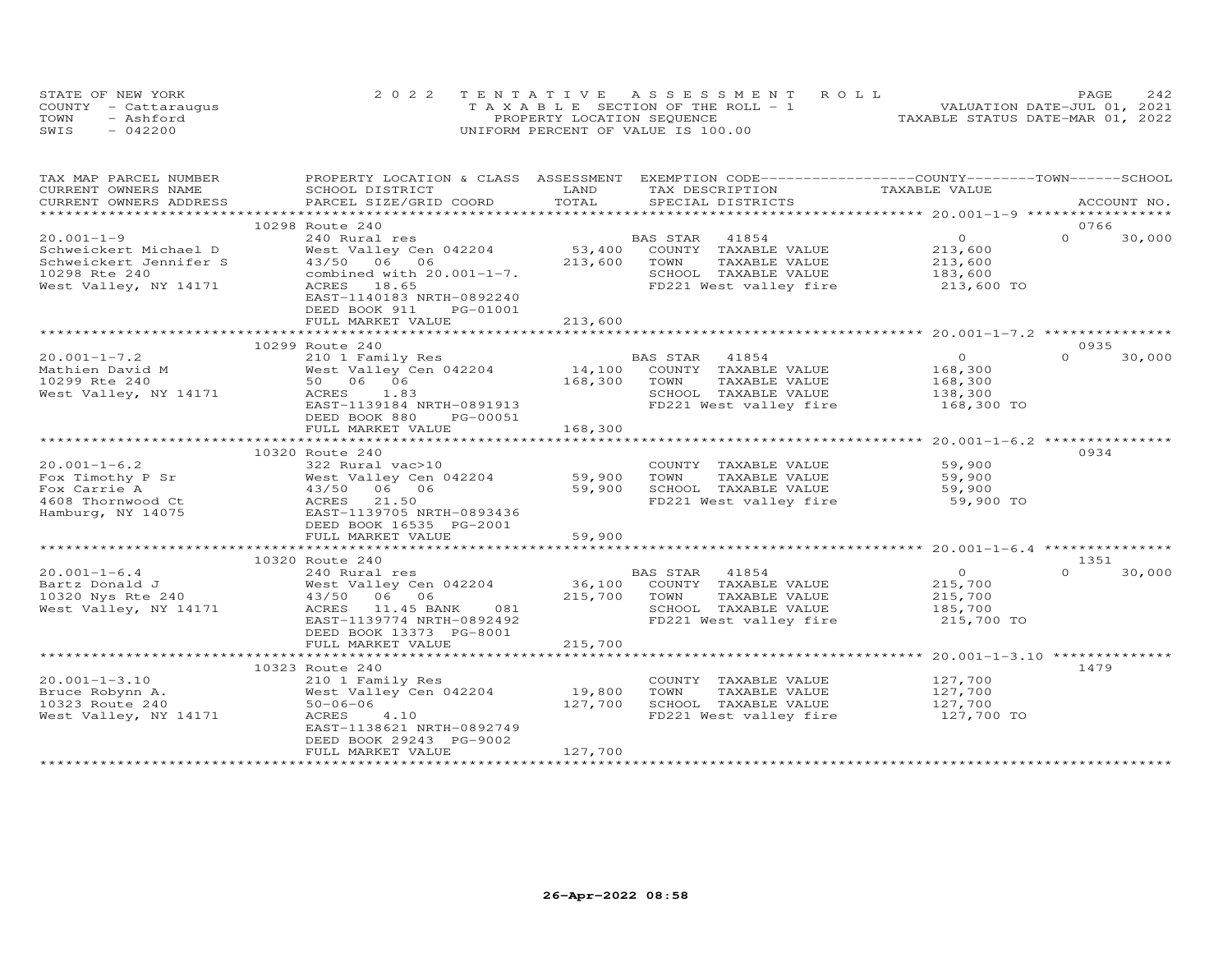|      | STATE OF NEW YORK    | 2022 TENTATIVE ASSESSMENT ROLL            | PAGE                             | 2.43 |
|------|----------------------|-------------------------------------------|----------------------------------|------|
|      | COUNTY - Cattaraugus | $T A X A B I. E$ SECTION OF THE ROLL $-1$ | VALUATION DATE-JUL 01, 2021      |      |
| TOWN | - Ashford            | PROPERTY LOCATION SEQUENCE                | TAXABLE STATUS DATE-MAR 01, 2022 |      |
| SWIS | $-042200$            | UNIFORM PERCENT OF VALUE IS 100.00        |                                  |      |

| TAX MAP PARCEL NUMBER | PROPERTY LOCATION & CLASS ASSESSMENT EXEMPTION CODE----------------COUNTY-------TOWN------SCHOOL                                                                                                                               |         |                                                                                            |                        |                  |
|-----------------------|--------------------------------------------------------------------------------------------------------------------------------------------------------------------------------------------------------------------------------|---------|--------------------------------------------------------------------------------------------|------------------------|------------------|
| CURRENT OWNERS NAME   | SCHOOL DISTRICT                                                                                                                                                                                                                | LAND    | TAX DESCRIPTION TAXABLE VALUE                                                              |                        |                  |
|                       | .CURRENT OWNERS ADDRESS PARCEL SIZE/GRID COORD TOTAL SPECIAL DISTRICTS ACCOUNT NO ACCOUNT NO ACCOUNT NO ARE A LATA AND MALL SERIGAL SERIGE A LATA AND MALL SERIGE A LATA AND MALL SERIGE A LATA AND MALL TATA AND A LATA AND A |         |                                                                                            |                        | ACCOUNT NO.      |
|                       |                                                                                                                                                                                                                                |         |                                                                                            |                        |                  |
|                       | 10325 Route 240                                                                                                                                                                                                                |         |                                                                                            |                        | 1478<br>$\Omega$ |
| $20.001 - 1 - 3.9$    | 240 Rural res                                                                                                                                                                                                                  |         |                                                                                            | $\overline{O}$         | 30,000           |
|                       |                                                                                                                                                                                                                                |         | BAS STAR 41854<br>34,200 COUNTY TAXABLE VALUE<br>208,000 TOWN TAXABLE VALUE                | $208,000$<br>$208,000$ |                  |
|                       |                                                                                                                                                                                                                                |         |                                                                                            |                        |                  |
|                       |                                                                                                                                                                                                                                |         | SCHOOL TAXABLE VALUE 178,000<br>FD221 West valley fire 208,000 TO                          |                        |                  |
|                       |                                                                                                                                                                                                                                |         |                                                                                            |                        |                  |
|                       |                                                                                                                                                                                                                                |         |                                                                                            |                        |                  |
|                       |                                                                                                                                                                                                                                |         |                                                                                            |                        |                  |
|                       |                                                                                                                                                                                                                                |         |                                                                                            |                        | 1476             |
| $20.001 - 1 - 3.7$    | 210 1 Family Res<br>West Valley Cen 042204 20,800<br>50-06-06<br>20,800<br>797 900<br>20,800                                                                                                                                   |         |                                                                                            |                        |                  |
| Gleed Sarah L         |                                                                                                                                                                                                                                |         | COUNTY TAXABLE VALUE 187,800<br>TOWN TAXABLE VALUE 187,800<br>SCHOOL TAXABLE VALUE 187,800 |                        |                  |
| 10329 Rte 240         |                                                                                                                                                                                                                                |         |                                                                                            |                        |                  |
|                       |                                                                                                                                                                                                                                |         | FD221 West valley fire 187,800 TO                                                          |                        |                  |
|                       | West Valley, NY 14171 $\overline{ACRES}$ 4.50 BANK 017<br>EAST-1138211 NRTH-0893562                                                                                                                                            |         |                                                                                            |                        |                  |
|                       | DEED BOOK 24482 PG-9001                                                                                                                                                                                                        |         |                                                                                            |                        |                  |
|                       | FULL MARKET VALUE                                                                                                                                                                                                              | 187,800 |                                                                                            |                        |                  |
|                       |                                                                                                                                                                                                                                |         |                                                                                            |                        |                  |
|                       | 10350 Route 240                                                                                                                                                                                                                |         |                                                                                            |                        | 1375             |
|                       |                                                                                                                                                                                                                                |         |                                                                                            |                        |                  |
|                       |                                                                                                                                                                                                                                |         |                                                                                            |                        |                  |
|                       |                                                                                                                                                                                                                                |         |                                                                                            |                        |                  |
|                       |                                                                                                                                                                                                                                |         |                                                                                            |                        |                  |
|                       |                                                                                                                                                                                                                                |         |                                                                                            |                        |                  |
|                       | DEED BOOK 14282 PG-4001                                                                                                                                                                                                        |         |                                                                                            |                        |                  |
|                       | FULL MARKET VALUE                                                                                                                                                                                                              | 269,500 |                                                                                            |                        |                  |
|                       |                                                                                                                                                                                                                                |         |                                                                                            |                        |                  |
|                       | 10362 Route 240                                                                                                                                                                                                                |         |                                                                                            |                        | 0680             |
|                       |                                                                                                                                                                                                                                |         |                                                                                            |                        |                  |
|                       |                                                                                                                                                                                                                                |         | COUNTY TAXABLE VALUE 164,600<br>TOWN TAXABLE VALUE 164,600                                 |                        |                  |
|                       |                                                                                                                                                                                                                                |         |                                                                                            |                        |                  |
|                       | 20.001-1-5 210 1 Family Res COUNTY<br>Hurst Stephen L West Valley Cen 042204 17,200 TOWN<br>10362 Route 240 50 06 06 164,600 SCHOOL<br>West Valley, NY 14171 ACRES 3.08 BANK 081 FD221 We                                      |         | TOWN IAAADDE VADJE<br>SCHOOL TAXABLE-VALUE 164,600<br>En221 West valley fire 164,600 TO    |                        |                  |
|                       | EAST-1138976 NRTH-0893171                                                                                                                                                                                                      |         |                                                                                            |                        |                  |
|                       | DEED BOOK 20210 PG-1644                                                                                                                                                                                                        |         |                                                                                            |                        |                  |
|                       |                                                                                                                                                                                                                                |         |                                                                                            |                        |                  |
|                       |                                                                                                                                                                                                                                |         |                                                                                            |                        |                  |
|                       | 10373 Route 240                                                                                                                                                                                                                |         |                                                                                            |                        | 1409             |
|                       |                                                                                                                                                                                                                                |         |                                                                                            |                        |                  |
|                       |                                                                                                                                                                                                                                |         | COUNTY TAXABLE VALUE 126,400<br>TOWN TAXABLE VALUE 126,400                                 |                        |                  |
|                       |                                                                                                                                                                                                                                |         |                                                                                            |                        |                  |
|                       |                                                                                                                                                                                                                                |         |                                                                                            |                        |                  |
|                       | EAST-1138153 NRTH-0893860                                                                                                                                                                                                      |         |                                                                                            |                        |                  |
|                       | DEED BOOK 29848 PG-5001                                                                                                                                                                                                        |         |                                                                                            |                        |                  |
|                       | FULL MARKET VALUE                                                                                                                                                                                                              | 126,400 |                                                                                            |                        |                  |
|                       |                                                                                                                                                                                                                                |         |                                                                                            |                        |                  |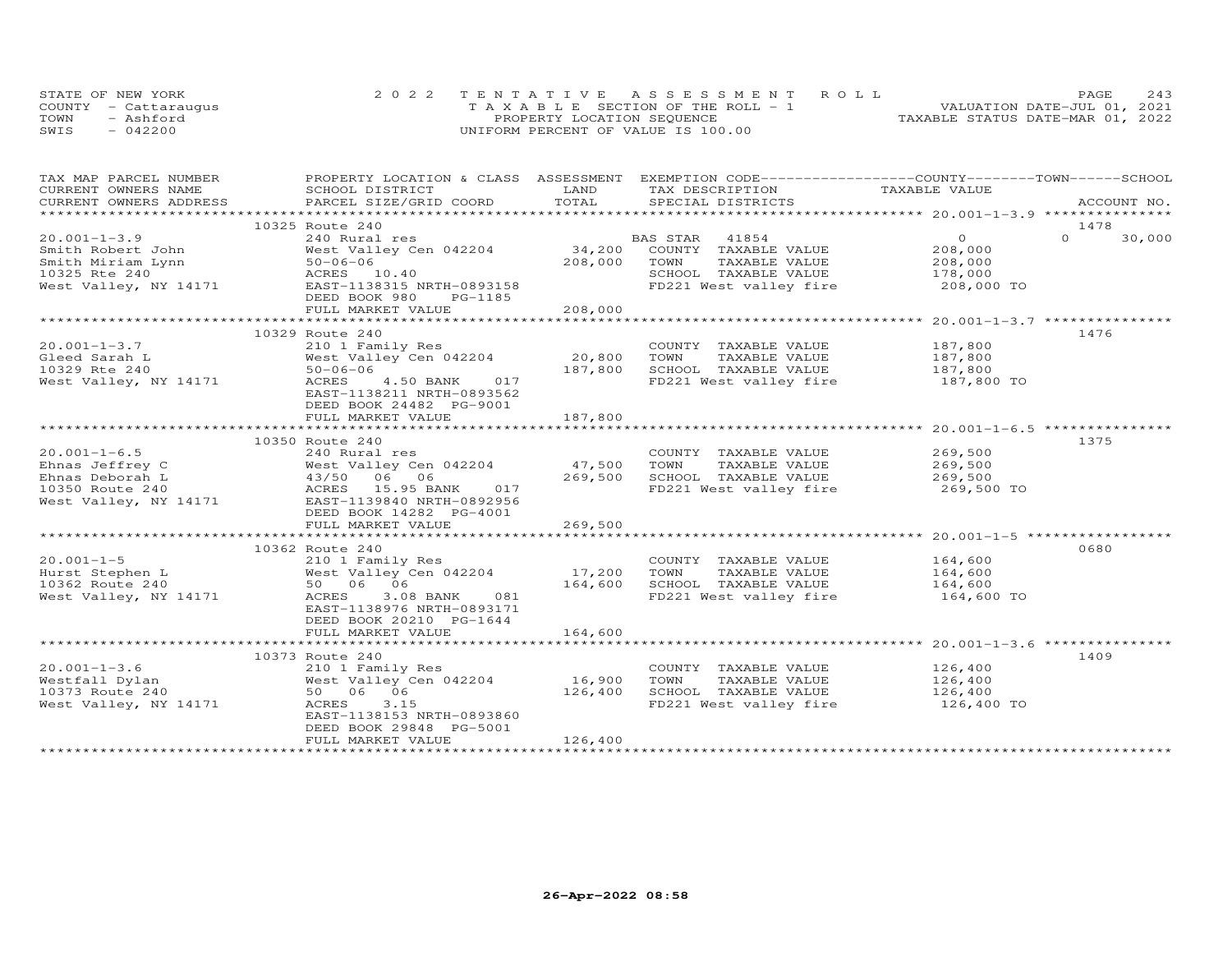|      | STATE OF NEW YORK    | 2022 TENTATIVE ASSESSMENT ROLL        | 2.44<br>PAGE.                    |
|------|----------------------|---------------------------------------|----------------------------------|
|      | COUNTY - Cattaraugus | T A X A B L E SECTION OF THE ROLL - 1 | VALUATION DATE-JUL 01, 2021      |
| TOWN | - Ashford            | PROPERTY LOCATION SEQUENCE            | TAXABLE STATUS DATE-MAR 01, 2022 |
| SWIS | $-042200$            | UNIFORM PERCENT OF VALUE IS 100.00    |                                  |

| TAX MAP PARCEL NUMBER<br>CURRENT OWNERS NAME | PROPERTY LOCATION & CLASS ASSESSMENT EXEMPTION CODE----------------COUNTY-------TOWN------SCHOOL<br>SCHOOL DISTRICT | LAND             | TAX DESCRIPTION                               | TAXABLE VALUE    |                    |
|----------------------------------------------|---------------------------------------------------------------------------------------------------------------------|------------------|-----------------------------------------------|------------------|--------------------|
| CURRENT OWNERS ADDRESS                       | PARCEL SIZE/GRID COORD                                                                                              | TOTAL            | SPECIAL DISTRICTS                             |                  | ACCOUNT NO.        |
|                                              |                                                                                                                     |                  |                                               |                  |                    |
|                                              | 10376 Route 240                                                                                                     |                  |                                               |                  | 0328               |
| $20.001 - 1 - 6.1$                           | 270 Mfg housing                                                                                                     |                  | COUNTY TAXABLE VALUE                          | 44,200           |                    |
| Winsor Matthew                               | West Valley Cen 042204                                                                                              | 11,300           | TOWN<br>TAXABLE VALUE                         | 44,200           |                    |
| Winsor Katie                                 | 50 06 06                                                                                                            | 44,200           | SCHOOL TAXABLE VALUE                          | 44,200           |                    |
| 10376 Rte 240                                | FRNT 238.00 DPTH 155.95                                                                                             |                  | FD221 West valley fire                        | 44,200 TO        |                    |
| West Valley, NY 14171                        | EAST-1138725 NRTH-0893444                                                                                           |                  |                                               |                  |                    |
|                                              | DEED BOOK 23403 PG-6002                                                                                             |                  |                                               |                  |                    |
|                                              | FULL MARKET VALUE                                                                                                   | 44,200           |                                               |                  |                    |
|                                              |                                                                                                                     |                  |                                               |                  |                    |
|                                              | 10419 Route 240                                                                                                     |                  |                                               |                  | 0326               |
| $20.001 - 1 - 3.2$                           | 210 1 Family Res                                                                                                    |                  | BAS STAR<br>41854                             | $\circ$          | $\Omega$<br>30,000 |
| Frascella Michael                            | West Valley Cen 042204                                                                                              | 12,000           | COUNTY TAXABLE VALUE                          | 181,600          |                    |
| Frascella Christine                          | 50 06 06                                                                                                            | 181,600          | TAXABLE VALUE<br>TOWN                         | 181,600          |                    |
| 10419 Nys Rte 240                            | 032<br>ACRES 1.00 BANK                                                                                              |                  | SCHOOL TAXABLE VALUE                          | 151,600          |                    |
| West Valley, NY 14171                        | EAST-1138100 NRTH-0894067                                                                                           |                  | FD221 West valley fire                        | 181,600 TO       |                    |
|                                              | DEED BOOK 6296 PG-5001                                                                                              |                  |                                               |                  |                    |
|                                              | FULL MARKET VALUE                                                                                                   | 181,600          |                                               |                  |                    |
|                                              | ***********                                                                                                         |                  |                                               |                  |                    |
|                                              | 10427 Route 240                                                                                                     |                  |                                               |                  | 0996               |
| $11.003 - 2 - 9.2$                           | 270 Mfg housing                                                                                                     |                  | 41854<br>BAS STAR                             | $\overline{O}$   | $\Omega$<br>30,000 |
| Goggin Timothy A                             | West Valley Cen 042204                                                                                              | 12,300           | COUNTY TAXABLE VALUE                          | 59,100           |                    |
| 10427 Rte 240                                | 51 06 06                                                                                                            | 59,100           | TAXABLE VALUE<br>TOWN                         | 59,100           |                    |
| West Valley, NY 14171                        | FRNT 185.00 DPTH                                                                                                    |                  | SCHOOL TAXABLE VALUE                          | 29,100           |                    |
|                                              | ACRES<br>1.10                                                                                                       |                  | FD221 West valley fire                        | 59,100 TO        |                    |
|                                              | EAST-1138064 NRTH-0894225                                                                                           |                  |                                               |                  |                    |
|                                              | DEED BOOK 19422 PG-2001                                                                                             |                  |                                               |                  |                    |
|                                              | FULL MARKET VALUE                                                                                                   | 59,100           |                                               |                  |                    |
|                                              |                                                                                                                     |                  |                                               |                  |                    |
|                                              | 10437 Route 240                                                                                                     |                  |                                               |                  | 1452               |
| $11.003 - 2 - 9.3$                           | 210 1 Family Res                                                                                                    |                  | COUNTY TAXABLE VALUE                          | 90,100           |                    |
| Arnone Anthony J<br>10860 Route 240          | West Valley Cen 042204                                                                                              | 13,000<br>90,100 | TOWN<br>TAXABLE VALUE<br>SCHOOL TAXABLE VALUE | 90,100<br>90,100 |                    |
| West Valley, NY 14171                        | $51 - 06 - 06$<br>FRNT<br>34.00 DPTH                                                                                |                  | FD221 West valley fire                        | 90,100 TO        |                    |
|                                              | ACRES<br>1.40                                                                                                       |                  |                                               |                  |                    |
|                                              | EAST-1137826 NRTH-0894208                                                                                           |                  |                                               |                  |                    |
|                                              | DEED BOOK 27075 PG-5001                                                                                             |                  |                                               |                  |                    |
|                                              | FULL MARKET VALUE                                                                                                   | 90,100           |                                               |                  |                    |
|                                              | ***********************                                                                                             | **********       |                                               |                  |                    |
|                                              | 10453 Route 240                                                                                                     |                  |                                               |                  | 0825               |
| $11.003 - 2 - 8.1$                           | 314 Rural vac<10                                                                                                    |                  | COUNTY TAXABLE VALUE                          | 14,600           |                    |
| Amstutz Marvin                               | West Valley Cen 042204                                                                                              | 14,600           | TOWN<br>TAXABLE VALUE                         | 14,600           |                    |
| Amstutz LaVonda                              | 51 06 06                                                                                                            | 14,600           | SCHOOL TAXABLE VALUE                          | 14,600           |                    |
| 10544 Green Rd                               | 2.10<br>ACRES                                                                                                       |                  | FD221 West valley fire                        | 14,600 TO        |                    |
| West Valley, NY 14171                        | EAST-1137918 NRTH-0894487                                                                                           |                  |                                               |                  |                    |
|                                              | DEED BOOK 26690 PG-8001                                                                                             |                  |                                               |                  |                    |
|                                              | FULL MARKET VALUE                                                                                                   | 14,600           |                                               |                  |                    |
|                                              | **************************                                                                                          | *************    |                                               |                  |                    |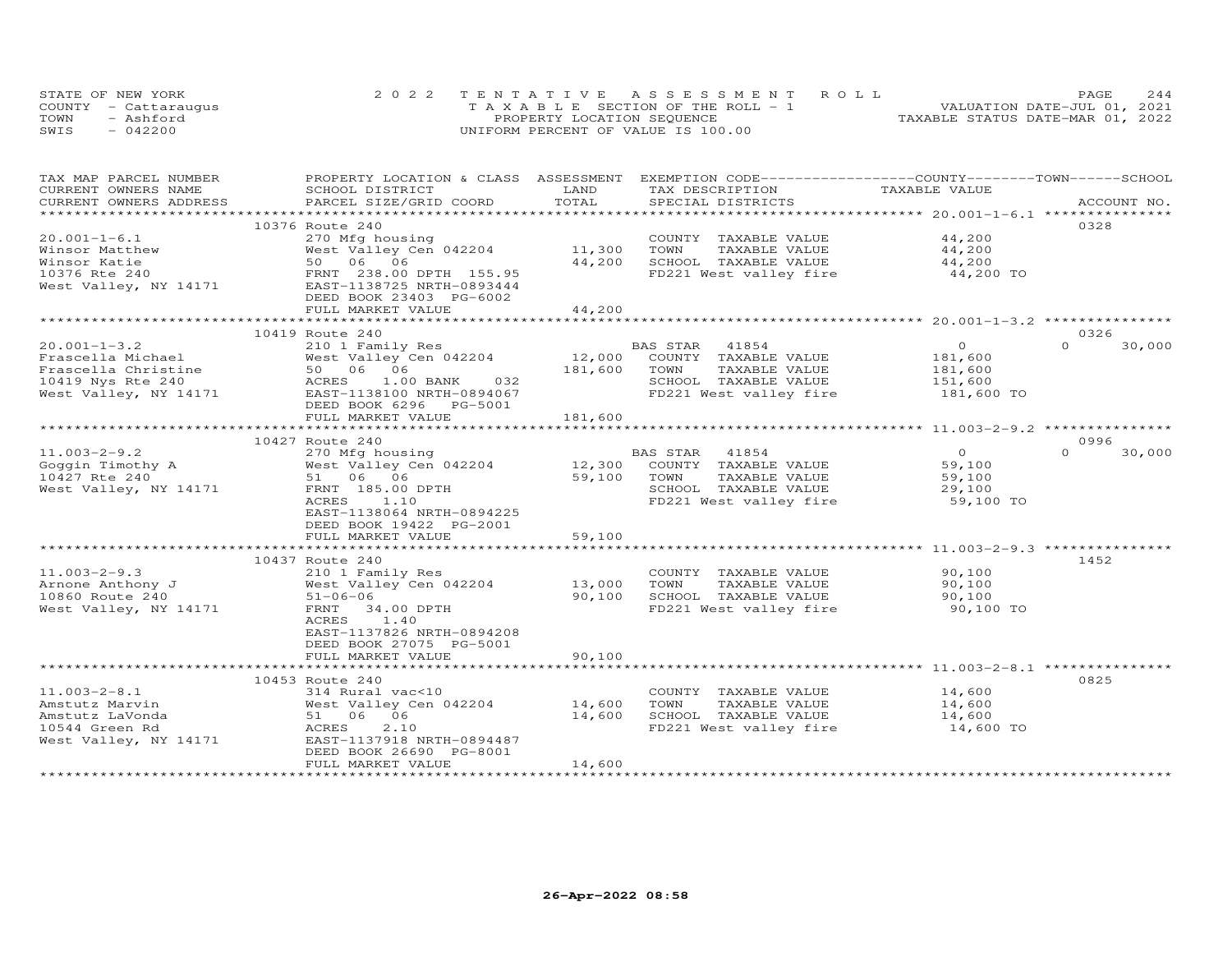| STATE OF NEW YORK    | 2022 TENTATIVE ASSESSMENT ROLL                | PAGE.                            | 245 |
|----------------------|-----------------------------------------------|----------------------------------|-----|
| COUNTY - Cattaraugus | $T A X A B I F S E C T I ON OF THE RO I. - 1$ | VALUATION DATE-JUL 01, 2021      |     |
| TOWN<br>- Ashford    | PROPERTY LOCATION SEQUENCE                    | TAXABLE STATUS DATE-MAR 01, 2022 |     |
| SWIS<br>$-042200$    | UNIFORM PERCENT OF VALUE IS 100.00            |                                  |     |

| TAX MAP PARCEL NUMBER                     | PROPERTY LOCATION & CLASS ASSESSMENT EXEMPTION CODE----------------COUNTY-------TOWN------SCHOOL |         |                                                |                       |                    |
|-------------------------------------------|--------------------------------------------------------------------------------------------------|---------|------------------------------------------------|-----------------------|--------------------|
| CURRENT OWNERS NAME                       | SCHOOL DISTRICT                                                                                  | LAND    | TAX DESCRIPTION                                | TAXABLE VALUE         |                    |
| CURRENT OWNERS ADDRESS                    | PARCEL SIZE/GRID COORD                                                                           | TOTAL   | SPECIAL DISTRICTS                              |                       | ACCOUNT NO.        |
|                                           |                                                                                                  |         |                                                |                       |                    |
|                                           | 10457 Route 240                                                                                  |         |                                                |                       | 1470               |
| $11.003 - 2 - 8.2$                        | 210 1 Family Res                                                                                 |         | COUNTY TAXABLE VALUE                           | 89,900                |                    |
|                                           | West Valley Cen 042204                                                                           | 14,200  | TOWN<br>TAXABLE VALUE                          | 89,900                |                    |
|                                           | 51 06 06                                                                                         | 89,900  | SCHOOL TAXABLE VALUE                           | 89,900                |                    |
| Cole Deborah A<br>11 Pine St<br>Franklist | ACRES 1.90                                                                                       |         | FD221 West valley fire                         | 89,900 TO             |                    |
| Franklinville, NY 14737                   | EAST-0489370 NRTH-0894550                                                                        |         |                                                |                       |                    |
|                                           | DEED BOOK 8300 PG-2001                                                                           |         |                                                |                       |                    |
|                                           | FULL MARKET VALUE                                                                                | 89,900  |                                                |                       |                    |
|                                           |                                                                                                  |         |                                                |                       |                    |
|                                           |                                                                                                  |         |                                                |                       | 0799               |
|                                           | 10491 Route 240                                                                                  |         |                                                |                       |                    |
| $11.003 - 2 - 10$                         | 534 Social org.                                                                                  |         | COUNTY TAXABLE VALUE                           | 113,800               |                    |
| Catt County Houndsmen                     | West Valley Cen 042204                                                                           | 44,700  | TOWN<br>TAXABLE VALUE                          | 113,800               |                    |
| Conservation Club Inc                     | 51 06 06                                                                                         | 113,800 | SCHOOL TAXABLE VALUE                           | 113,800               |                    |
| Michael Reeves                            | CLUB HOUSE                                                                                       |         | FD221 West valley fire 113,800 TO              |                       |                    |
| PO Box 124                                | ACRES 15.03                                                                                      |         |                                                |                       |                    |
| Gerry, NY 14740                           | EAST-1137344 NRTH-0894663                                                                        |         |                                                |                       |                    |
|                                           | DEED BOOK 916<br>PG-588                                                                          |         |                                                |                       |                    |
|                                           | FULL MARKET VALUE                                                                                | 113,800 |                                                |                       |                    |
|                                           |                                                                                                  |         |                                                |                       |                    |
|                                           | 10492 Route 240                                                                                  |         |                                                |                       | 0433               |
| $11.003 - 2 - 11$                         | 230 3 Family Res                                                                                 |         | ENH STAR 41834                                 | $\overline{O}$        | $\Omega$<br>74,900 |
| Hamblin Steven Michael                    | ichael West Valley Cen 042204 20,400<br>51 06 06 173,500<br>ACRES 4.55 100 200 173,500           |         | COUNTY TAXABLE VALUE                           | 173,500               |                    |
| Hamblin Linda J                           |                                                                                                  |         | TOWN<br>TAXABLE VALUE                          | 173,500               |                    |
| 10492 Rte 240                             |                                                                                                  |         | SCHOOL TAXABLE VALUE                           | 98,600                |                    |
| West Valley, NY 14171-9712                | EAST-1137523 NRTH-0895427                                                                        |         | FD221 West valley fire                         | 173,500 TO            |                    |
|                                           | DEED BOOK 969<br>PG-588                                                                          |         |                                                |                       |                    |
|                                           | FULL MARKET VALUE                                                                                | 173,500 |                                                |                       |                    |
|                                           |                                                                                                  |         |                                                |                       |                    |
|                                           |                                                                                                  |         |                                                |                       | 1583               |
|                                           |                                                                                                  |         | BAS STAR<br>41854                              | $\overline{0}$        | $\Omega$<br>30,000 |
|                                           | West Valley Cen 042204                                                                           |         | 117,600 COUNTY TAXABLE VALUE                   | 264,100               |                    |
|                                           |                                                                                                  | 264,100 | TOWN<br>TAXABLE VALUE                          | 264,100               |                    |
|                                           |                                                                                                  |         |                                                |                       |                    |
|                                           | ACRES 82.35 BANK 081                                                                             |         | SCHOOL TAXABLE VALUE<br>FD221 West valley fire | 234,100<br>264,100 TO |                    |
|                                           | EAST-1138634 NRTH-0897943                                                                        |         |                                                |                       |                    |
|                                           | DEED BOOK 2631 PG-2005                                                                           |         |                                                |                       |                    |
|                                           | FULL MARKET VALUE                                                                                | 264,100 |                                                |                       |                    |
|                                           |                                                                                                  |         |                                                |                       |                    |
|                                           | 10574 Route 240                                                                                  |         |                                                |                       | 1162               |
| $11.003 - 2 - 13.2$                       | 240 Rural res                                                                                    |         | ENH STAR 41834                                 | $\overline{0}$        | 74,900             |
| Bock Gregory M                            | West Valley Cen 042204                                                                           | 109,700 | COUNTY TAXABLE VALUE                           | 247,900               |                    |
| Bock Beth Ann                             | 57 06 06                                                                                         | 247,900 | TOWN<br>TAXABLE VALUE                          | 247,900               |                    |
| 10574 Rte 240                             | ACRES 51.60                                                                                      |         | SCHOOL TAXABLE VALUE                           | 173,000               |                    |
| West Valley, NY 14171                     | EAST-1135764 NRTH-0896964                                                                        |         | FD221 West valley fire                         | 247,900 TO            |                    |
|                                           | DEED BOOK 845<br>PG-00004                                                                        |         |                                                |                       |                    |
|                                           | FULL MARKET VALUE                                                                                | 247,900 |                                                |                       |                    |
|                                           |                                                                                                  |         |                                                |                       |                    |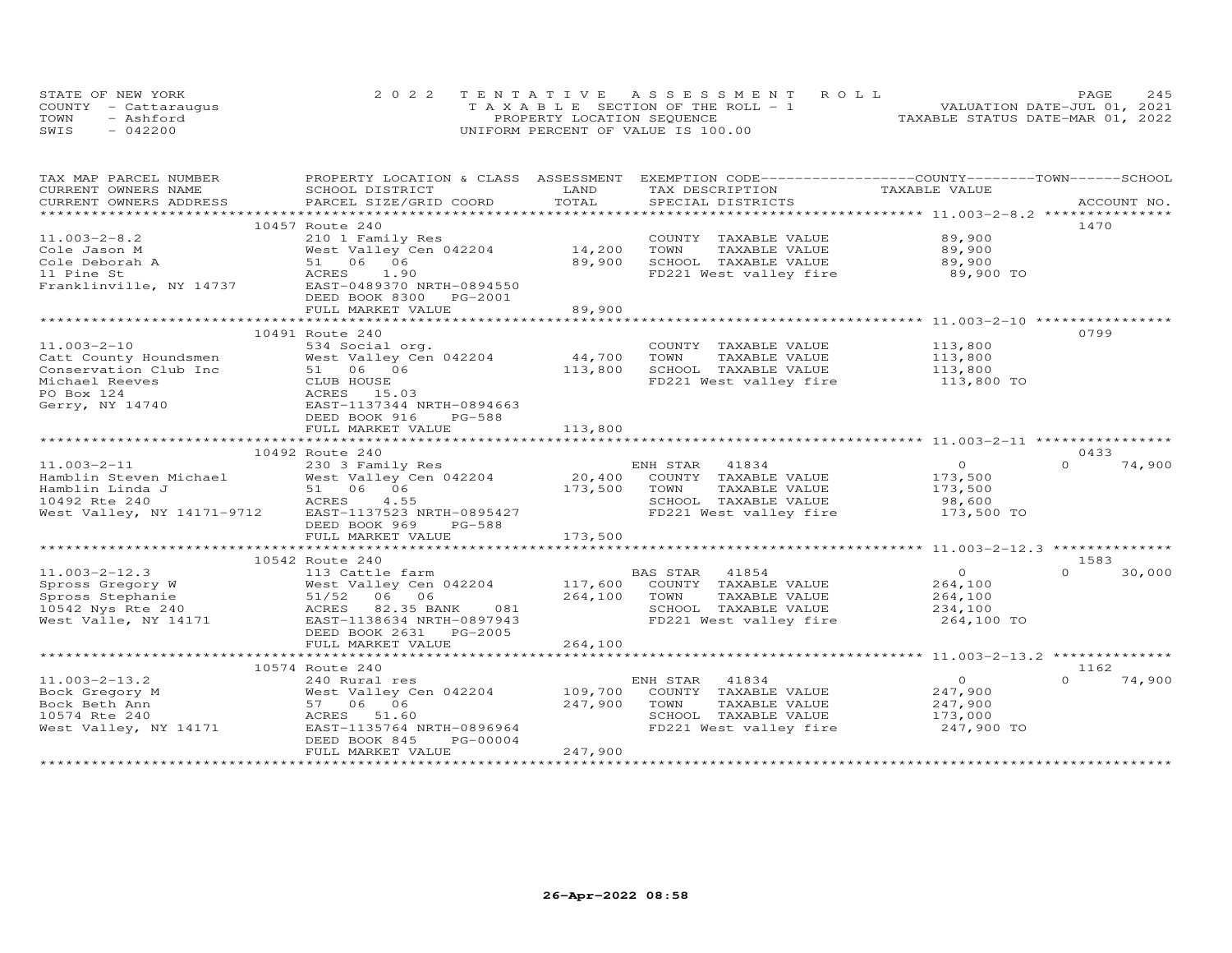| STATE OF NEW YORK    | 2022 TENTATIVE ASSESSMENT ROLL        | PAGE.                            | 246 |
|----------------------|---------------------------------------|----------------------------------|-----|
| COUNTY - Cattaraugus | T A X A B L E SECTION OF THE ROLL - 1 | VALUATION DATE-JUL 01, 2021      |     |
| TOWN<br>- Ashford    | PROPERTY LOCATION SEQUENCE            | TAXABLE STATUS DATE-MAR 01, 2022 |     |
| SWIS<br>$-042200$    | UNIFORM PERCENT OF VALUE IS 100.00    |                                  |     |

| TAX MAP PARCEL NUMBER       | PROPERTY LOCATION & CLASS ASSESSMENT EXEMPTION CODE----------------COUNTY-------TOWN-----SCHOOL                                                                                                                                                                 |         |                                                                                                        |                            |          |        |
|-----------------------------|-----------------------------------------------------------------------------------------------------------------------------------------------------------------------------------------------------------------------------------------------------------------|---------|--------------------------------------------------------------------------------------------------------|----------------------------|----------|--------|
|                             |                                                                                                                                                                                                                                                                 |         |                                                                                                        |                            |          |        |
|                             |                                                                                                                                                                                                                                                                 |         |                                                                                                        |                            |          |        |
|                             | 10599 Route 240                                                                                                                                                                                                                                                 |         |                                                                                                        |                            |          | 0032   |
| $11.003 - 2 - 14$           |                                                                                                                                                                                                                                                                 |         |                                                                                                        | $\overline{0}$             | $\Omega$ | 30,000 |
|                             | 210 1 Family Res<br>West Valley Cen 042204<br>57 06 06 286,200 TOWN TAXABLE VALUE                                                                                                                                                                               |         | 41854<br>TAXABLE VALUE 286,200<br>TAXABLE VALUE 286,200                                                |                            |          |        |
|                             |                                                                                                                                                                                                                                                                 |         |                                                                                                        |                            |          |        |
|                             | 3.42                                                                                                                                                                                                                                                            |         |                                                                                                        |                            |          |        |
| West Valley, NY 14171 ACRES | EAST-1135307 NRTH-0895751                                                                                                                                                                                                                                       |         | SCHOOL TAXABLE VALUE 256,200<br>FD221 West valley fire 286,200 TO                                      |                            |          |        |
|                             | DEED BOOK 00953 PG-01030                                                                                                                                                                                                                                        |         |                                                                                                        |                            |          |        |
|                             | FULL MARKET VALUE                                                                                                                                                                                                                                               | 286,200 |                                                                                                        |                            |          |        |
|                             |                                                                                                                                                                                                                                                                 |         |                                                                                                        |                            |          |        |
|                             | 10625 Route 240                                                                                                                                                                                                                                                 |         |                                                                                                        |                            |          | 0844   |
|                             |                                                                                                                                                                                                                                                                 |         | COUNTY TAXABLE VALUE                                                                                   |                            |          |        |
|                             | 11.003-2-15<br>Courtney Richard D West Valley Cen 042204 46,000<br>5461 Twichell Rd 57 06 06 218,500<br>18,500<br>7 06 06 218,500<br>18,500<br>18,500<br>18,500<br>18,500<br>18,500<br>18,500<br>18,500<br>18,500<br>18,500<br>18,500<br>18,500<br>18,500<br>18 |         |                                                                                                        | 218,500<br>218,500         |          |        |
|                             |                                                                                                                                                                                                                                                                 |         | TOWN<br>TAXABLE VALUE                                                                                  |                            |          |        |
|                             |                                                                                                                                                                                                                                                                 |         | SCHOOL TAXABLE VALUE 218,500                                                                           |                            |          |        |
|                             |                                                                                                                                                                                                                                                                 |         | FD221 West valley fire 218,500 TO                                                                      |                            |          |        |
|                             | EAST-1134772 NRTH-0895614                                                                                                                                                                                                                                       |         |                                                                                                        |                            |          |        |
|                             | DEED BOOK 27366 PG-4002                                                                                                                                                                                                                                         |         |                                                                                                        |                            |          |        |
|                             | FULL MARKET VALUE                                                                                                                                                                                                                                               | 218,500 |                                                                                                        |                            |          |        |
|                             |                                                                                                                                                                                                                                                                 |         |                                                                                                        |                            |          |        |
|                             | 10626 Route 240                                                                                                                                                                                                                                                 |         |                                                                                                        |                            |          | 0778   |
|                             |                                                                                                                                                                                                                                                                 |         | COUNTY TAXABLE VALUE 167,200<br>TOWN TAXABLE VALUE 167,200                                             |                            |          |        |
|                             |                                                                                                                                                                                                                                                                 |         | TAXABLE VALUE<br>en 042204 17,300 IOWN IAADDE VALUE 167,200<br>167,200 SCHOOL TAXABLE VALUE 167,200 TO |                            |          |        |
|                             |                                                                                                                                                                                                                                                                 |         |                                                                                                        |                            |          |        |
|                             |                                                                                                                                                                                                                                                                 |         |                                                                                                        |                            |          |        |
|                             | EAST-1134867 NRTH-0896222                                                                                                                                                                                                                                       |         |                                                                                                        |                            |          |        |
|                             | DEED BOOK 16067 PG-6005                                                                                                                                                                                                                                         |         |                                                                                                        |                            |          |        |
|                             | FULL MARKET VALUE                                                                                                                                                                                                                                               | 167,200 |                                                                                                        |                            |          |        |
|                             |                                                                                                                                                                                                                                                                 |         |                                                                                                        |                            |          |        |
|                             | 10653 Route 240<br>10653 Route 240<br>240 Rural res<br>240 Rural res<br>240 Rural res<br>240 Rural res<br>240 Rural res<br>240 Rural res<br>26,800 BAS STAR 41854<br>26,800 BAS STAR 41854<br>26,800 BAS STAR 41854<br>26,000<br>2653 Rte 240<br>265,100        |         |                                                                                                        |                            |          | 0846   |
|                             |                                                                                                                                                                                                                                                                 |         |                                                                                                        | $12,000$ $12,000$ $12,000$ |          |        |
|                             |                                                                                                                                                                                                                                                                 |         |                                                                                                        |                            | $\Omega$ | 30,000 |
|                             |                                                                                                                                                                                                                                                                 |         |                                                                                                        |                            |          |        |
|                             |                                                                                                                                                                                                                                                                 |         |                                                                                                        |                            |          |        |
|                             |                                                                                                                                                                                                                                                                 |         | SCHOOL TAXABLE VALUE 135, 100                                                                          |                            |          |        |
|                             |                                                                                                                                                                                                                                                                 |         |                                                                                                        | 177,100 TO                 |          |        |
|                             |                                                                                                                                                                                                                                                                 |         |                                                                                                        |                            |          |        |
|                             |                                                                                                                                                                                                                                                                 |         |                                                                                                        |                            |          |        |
|                             | 10695 Route 240                                                                                                                                                                                                                                                 |         |                                                                                                        |                            |          | 1573   |
| $11.003 - 2 - 18.2$         | 314 Rural vac<10                                                                                                                                                                                                                                                |         | COUNTY TAXABLE VALUE                                                                                   | 2,700                      |          |        |
|                             |                                                                                                                                                                                                                                                                 |         | TAXABLE VALUE<br>TOWN                                                                                  | 2,700                      |          |        |
|                             |                                                                                                                                                                                                                                                                 |         |                                                                                                        | 2,700                      |          |        |
|                             | 11.003-2-18.2<br>Nelson Nicholas D<br>10695 Route 240<br>Nest Valley, NY 14171<br>2,700<br>Nest Valley, NY 14171<br>ACRES 1.35<br>ACRES 1.35<br>2,700                                                                                                           |         | SCHOOL TAXABLE VALUE<br>FD221 West valley fire                                                         | 2,700 TO                   |          |        |
|                             | EAST-1134672 NRTH-0897946                                                                                                                                                                                                                                       |         |                                                                                                        |                            |          |        |
|                             | DEED BOOK 20210 PG-1725                                                                                                                                                                                                                                         |         |                                                                                                        |                            |          |        |
|                             | FULL MARKET VALUE                                                                                                                                                                                                                                               | 2,700   |                                                                                                        |                            |          |        |
|                             |                                                                                                                                                                                                                                                                 |         |                                                                                                        |                            |          |        |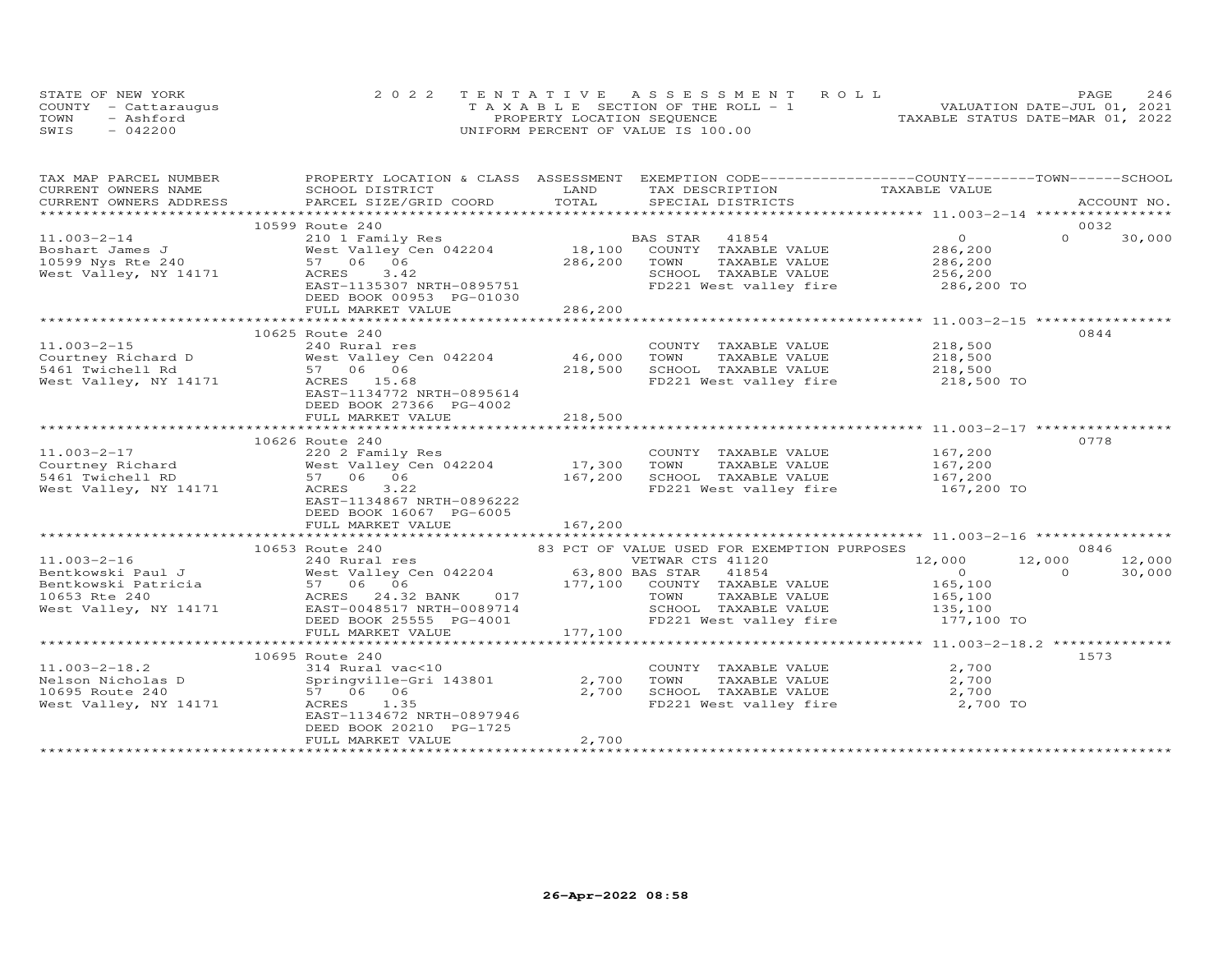|      | STATE OF NEW YORK    | 2022 TENTATIVE ASSESSMENT ROLL        | 2.47<br>PAGE.                    |
|------|----------------------|---------------------------------------|----------------------------------|
|      | COUNTY - Cattaraugus | T A X A B L E SECTION OF THE ROLL - 1 | VALUATION DATE-JUL 01, 2021      |
| TOWN | $-$ Ashford          | PROPERTY LOCATION SEQUENCE            | TAXABLE STATUS DATE-MAR 01, 2022 |
| SWIS | $-042200$            | UNIFORM PERCENT OF VALUE IS 100.00    |                                  |

| TAX MAP PARCEL NUMBER                                  | PROPERTY LOCATION & CLASS ASSESSMENT EXEMPTION CODE----------------COUNTY-------TOWN------SCHOOL |         |                                   |                       |          |             |
|--------------------------------------------------------|--------------------------------------------------------------------------------------------------|---------|-----------------------------------|-----------------------|----------|-------------|
| CURRENT OWNERS NAME                                    | SCHOOL DISTRICT                                                                                  | LAND    | TAX DESCRIPTION                   | TAXABLE VALUE         |          |             |
| CURRENT OWNERS ADDRESS                                 | PARCEL SIZE/GRID COORD                                                                           | TOTAL   | SPECIAL DISTRICTS                 |                       |          | ACCOUNT NO. |
|                                                        |                                                                                                  |         |                                   |                       |          |             |
|                                                        | 10695 Route 240                                                                                  |         |                                   |                       |          | 1574        |
| $11.003 - 2 - 18.3$                                    | 240 Rural res                                                                                    |         | AG DISTOUT 41730                  | 15,014                | 15,014   | 15,014      |
| Nelson Nicholas D                                      | Springville-Gri 143801                                                                           | 36,600  | COUNTY TAXABLE VALUE              | 189,986               |          |             |
| Schweickert Stephanie L                                | 57/6/6                                                                                           | 205,000 | TAXABLE VALUE<br>TOWN             | 189,986               |          |             |
| 10695 NYS Rte 240                                      | ACRES 11.80                                                                                      |         | SCHOOL TAXABLE VALUE              | 189,986               |          |             |
| West Valley, NY 14171                                  | EAST-1133757 NRTH-0897094<br>DEED BOOK 26300 PG-4001                                             |         | FD221 West valley fire            | 205,000 TO            |          |             |
| MAY BE SUBJECT TO PAYMENT<br>UNDER AGDIST LAW TIL 2029 | FULL MARKET VALUE                                                                                | 205,000 |                                   |                       |          |             |
|                                                        |                                                                                                  |         |                                   |                       |          |             |
|                                                        | 10696 Route 240                                                                                  |         |                                   |                       |          | 1735        |
| $11.003 - 2 - 18.6$                                    | 240 Rural res                                                                                    |         | COUNTY TAXABLE VALUE              | 193,900               |          |             |
| Monczynski Robert                                      | Springville-Gri 143801                                                                           | 54,200  | TOWN<br>TAXABLE VALUE             | 193,900<br>193,900    |          |             |
| Monczynski nowoci<br>Monczynski Tasheena<br>Drevity    | $57 - 6 - 6$                                                                                     | 193,900 | SCHOOL TAXABLE VALUE              |                       |          |             |
|                                                        |                                                                                                  |         | FD221 West valley fire 193,900 TO |                       |          |             |
|                                                        |                                                                                                  |         |                                   |                       |          |             |
|                                                        |                                                                                                  |         |                                   |                       |          |             |
|                                                        | FULL MARKET VALUE                                                                                | 193,900 |                                   |                       |          |             |
|                                                        |                                                                                                  |         |                                   |                       |          |             |
|                                                        | 10711 Route 240                                                                                  |         |                                   |                       |          | 1607        |
| $11.003 - 2 - 18.5$                                    | 240 Rural res                                                                                    |         | AG DIST<br>41720                  | 15,793                | 15,793   | 15,793      |
| Lux Robert                                             | Springville-Gri 143801                                                                           |         | 83,200 ENH STAR 41834             | $\overline{0}$        | $\Omega$ | 74,900      |
| Lux Linda S                                            | $57 - 6 - 6$                                                                                     | 211,300 | COUNTY TAXABLE VALUE              | 195,507               |          |             |
| 10711 Route 240                                        | 081<br>36.20 BANK<br>ACRES                                                                       |         | TOWN<br>TAXABLE VALUE             | 195,507               |          |             |
| West Valley, NY 14171                                  | EAST-1133197 NRTH-0897509                                                                        |         | SCHOOL TAXABLE VALUE              | 120,607<br>211,300 TO |          |             |
|                                                        | DEED BOOK 5724 PG-6001                                                                           | 211,300 | FD221 West valley fire            |                       |          |             |
| MAY BE SUBJECT TO PAYMENT                              | FULL MARKET VALUE                                                                                |         |                                   |                       |          |             |
| UNDER AGDIST LAW TIL 2026                              |                                                                                                  |         |                                   |                       |          |             |
|                                                        | 10740 Route 240                                                                                  |         |                                   |                       |          | 0136        |
| $11.003 - 2 - 19$                                      | 210 1 Family Res                                                                                 |         | COUNTY TAXABLE VALUE              | 175,100               |          |             |
| Frawley Joseph Jr                                      | Springville-Gri 143801                                                                           | 16,800  | TOWN<br>TAXABLE VALUE             | 175,100               |          |             |
| 10740 NYS Route 240                                    | 58 06 06                                                                                         | 175,100 | SCHOOL TAXABLE VALUE              | 175,100               |          |             |
| West Valley, NY 14171                                  | ACRES<br>2.90 BANK<br>017                                                                        |         | FD221 West valley fire 175,100 TO |                       |          |             |
|                                                        | EAST-0486130 NRTH-0898030                                                                        |         |                                   |                       |          |             |
|                                                        | DEED BOOK 20200 PG-8381                                                                          |         |                                   |                       |          |             |
|                                                        | FULL MARKET VALUE                                                                                | 175,100 |                                   |                       |          |             |
|                                                        |                                                                                                  |         |                                   |                       |          |             |
|                                                        | 10766 Route 240                                                                                  |         |                                   |                       |          | 1710        |
| $11.003 - 2 - 3.5$                                     | 210 1 Family Res                                                                                 |         | COUNTY TAXABLE VALUE              | 58,900                |          |             |
| Vergith Joshua                                         | Springville-Gri 143801                                                                           | 14,100  | TOWN<br>TAXABLE VALUE             | 58,900                |          |             |
| Vergith Joshua<br>10766 NYS Route 240                  | 58 06 06                                                                                         | 58,900  | SCHOOL TAXABLE VALUE              | 58,900                |          |             |
| West Valley, NY 14171                                  | ACRES 1.85                                                                                       |         | FD221 West valley fire            | 58,900 TO             |          |             |
|                                                        | EAST-1134221 NRTH-0898540                                                                        |         |                                   |                       |          |             |
|                                                        | DEED BOOK 20190 PG-7156                                                                          |         |                                   |                       |          |             |
|                                                        | FULL MARKET VALUE                                                                                | 58,900  |                                   |                       |          |             |
|                                                        |                                                                                                  |         |                                   |                       |          |             |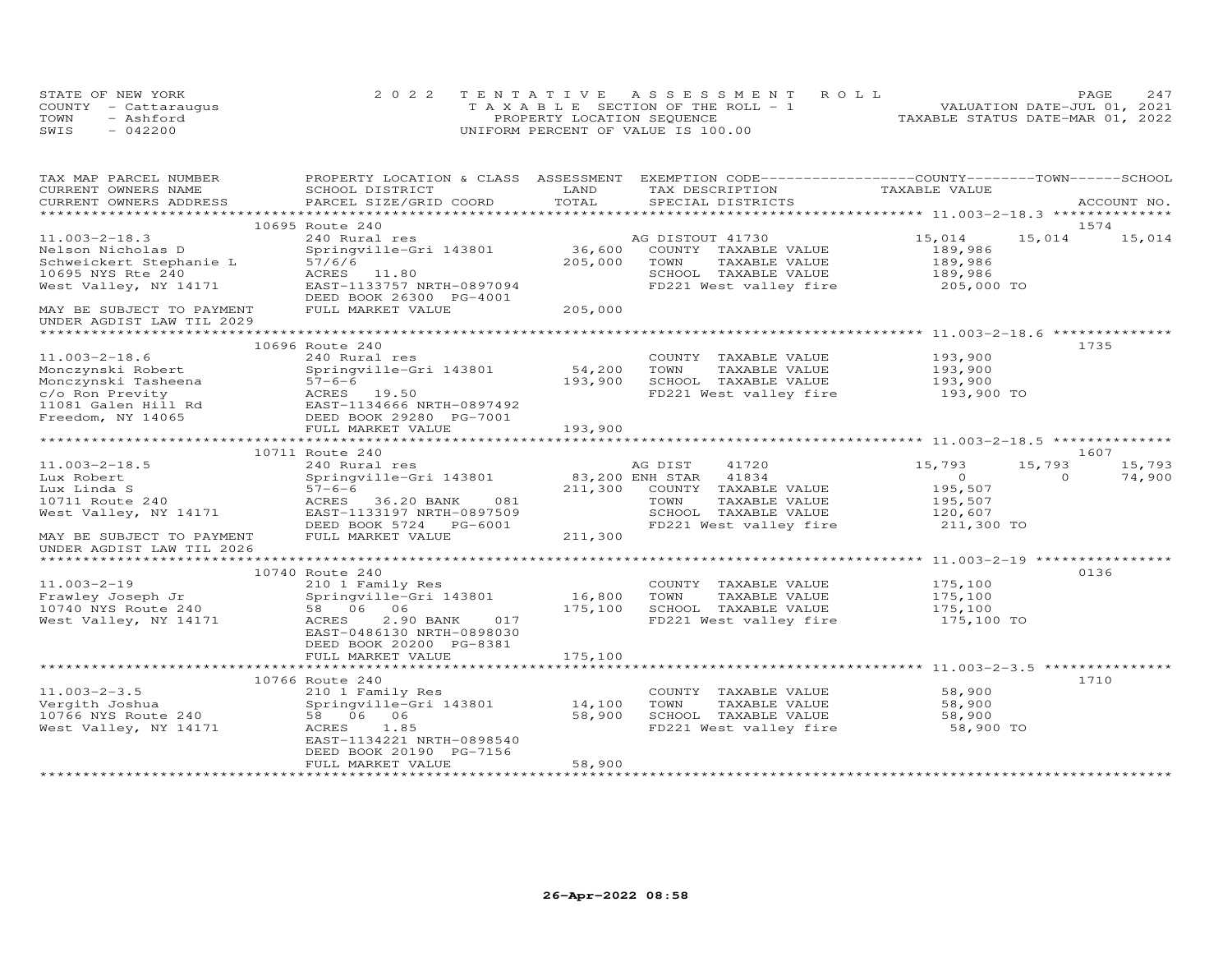| STATE OF NEW YORK    | 2022 TENTATIVE ASSESSMENT ROLL        | 2.48<br>PAGE.                    |
|----------------------|---------------------------------------|----------------------------------|
| COUNTY - Cattaraugus | T A X A B L E SECTION OF THE ROLL - 1 | VALUATION DATE-JUL 01, 2021      |
| TOWN<br>- Ashford    | PROPERTY LOCATION SEQUENCE            | TAXABLE STATUS DATE-MAR 01, 2022 |
| SWIS<br>$-042200$    | UNIFORM PERCENT OF VALUE IS 100.00    |                                  |

| TAX MAP PARCEL NUMBER  | PROPERTY LOCATION & CLASS ASSESSMENT EXEMPTION CODE-----------------COUNTY-------TOWN------SCHOOL |         |                                   |               |                  |
|------------------------|---------------------------------------------------------------------------------------------------|---------|-----------------------------------|---------------|------------------|
| CURRENT OWNERS NAME    | SCHOOL DISTRICT                                                                                   | LAND    | TAX DESCRIPTION                   | TAXABLE VALUE |                  |
| CURRENT OWNERS ADDRESS | PARCEL SIZE/GRID COORD                                                                            | TOTAL   | SPECIAL DISTRICTS                 |               | ACCOUNT NO.      |
|                        |                                                                                                   |         |                                   |               |                  |
|                        | 10767 Route 240                                                                                   |         |                                   |               | 1115             |
| $11.003 - 2 - 20.2$    | 240 Rural res                                                                                     |         | COUNTY TAXABLE VALUE              | 290,500       |                  |
| Tara Paolini Revocable | Springville-Gri 143801                                                                            | 96,300  | TAXABLE VALUE<br>TOWN             | 290,500       |                  |
| Living Trust           | 58/64 06 06                                                                                       | 290,500 | SCHOOL TAXABLE VALUE              | 290,500       |                  |
| 38 Livingston Parkway  | 50.50<br>ACRES                                                                                    |         | FD221 West valley fire 290,500 TO |               |                  |
| Amherst, NY 14226      | EAST-0484120 NRTH-0898400                                                                         |         |                                   |               |                  |
|                        | DEED BOOK 31235 PG-3001                                                                           |         |                                   |               |                  |
|                        | FULL MARKET VALUE                                                                                 | 290,500 |                                   |               |                  |
|                        |                                                                                                   |         |                                   |               |                  |
|                        | 10791 Route 240                                                                                   |         |                                   |               | 0724             |
| $11.003 - 2 - 20.1$    | 312 Vac w/imprv                                                                                   |         | COUNTY TAXABLE VALUE              | 172,400       |                  |
| Mazikowski Roger P     | Siz vac wyimpiv<br>Springville-Gri 143801 104,200                                                 |         | TOWN<br>TAXABLE VALUE             | 172,400       |                  |
| 492 Homecrest Dr       | 58/64 06 06                                                                                       | 172,400 | SCHOOL TAXABLE VALUE              | 172,400       |                  |
| Buffalo, NY 14226      | 51.30<br>ACRES                                                                                    |         | FD221 West valley fire            | 172,400 TO    |                  |
|                        | EAST-1132498 NRTH-0899104                                                                         |         |                                   |               |                  |
|                        | DEED BOOK 24449 PG-7002                                                                           |         |                                   |               |                  |
|                        | FULL MARKET VALUE                                                                                 | 172,400 |                                   |               |                  |
|                        |                                                                                                   |         |                                   |               |                  |
|                        | 10821 Route 240                                                                                   |         |                                   |               | 0374             |
| $11.003 - 2 - 2$       | 240 Rural res                                                                                     |         | COUNTY TAXABLE VALUE              | 203,200       |                  |
| Hill Jaben B           | Springville-Gri 143801                                                                            | 65,800  | TOWN<br>TAXABLE VALUE             | 203,200       |                  |
| Hill Destiny A         | 58/64 06 06                                                                                       | 203,200 | SCHOOL TAXABLE VALUE              | 203,200       |                  |
| 10821 Rte 240          | 32.02 BANK<br>ACRES<br>017                                                                        |         | FD221 West valley fire            | 203,200 TO    |                  |
| West Valley, NY 14171  | EAST-1132690 NRTH-0899704                                                                         |         |                                   |               |                  |
|                        | DEED BOOK 25134 PG-6001                                                                           |         |                                   |               |                  |
|                        | FULL MARKET VALUE                                                                                 | 203,200 |                                   |               |                  |
|                        |                                                                                                   |         |                                   |               |                  |
|                        | 10845 Route 240                                                                                   |         |                                   |               | 0164             |
| $11.003 - 2 - 1$       | 210 1 Family Res                                                                                  |         | COUNTY TAXABLE VALUE              | 177,600       |                  |
| Waldman Gary W         | Springville-Gri 143801                                                                            | 29,300  | TOWN<br>TAXABLE VALUE             | 177,600       |                  |
| Waldman Lynn M         | 58 06 06                                                                                          | 177,600 | SCHOOL TAXABLE VALUE              | 177,600       |                  |
| 10845 Rte 240          | 8.31<br>ACRES                                                                                     |         | FD221 West valley fire            | 177,600 TO    |                  |
| West Valley, NY 14171  | EAST-1133260 NRTH-0900118                                                                         |         |                                   |               |                  |
|                        | DEED BOOK 00936 PG-00690                                                                          |         |                                   |               |                  |
|                        |                                                                                                   |         |                                   |               |                  |
|                        | FULL MARKET VALUE                                                                                 | 177,600 |                                   |               |                  |
|                        |                                                                                                   |         |                                   |               |                  |
|                        | 10858 Route 240                                                                                   |         |                                   | $\Omega$      | 1638<br>$\Omega$ |
| $11.003 - 2 - 3.3$     | 281 Multiple res                                                                                  |         | 41854<br>BAS STAR                 |               | 30,000           |
| Panus Timothy J        | Springville-Gri 143801                                                                            | 75,700  | COUNTY TAXABLE VALUE              | 284,400       |                  |
| 10858 NYS Rte 240      | $58 - 6 - 6$                                                                                      | 284,400 | TAXABLE VALUE<br>TOWN             | 284,400       |                  |
| West Valley, NY 14171  | 29.90<br>ACRES                                                                                    |         | SCHOOL TAXABLE VALUE              | 254,400       |                  |
|                        | EAST-1135170 NRTH-0899982                                                                         |         | FD221 West valley fire            | 284,400 TO    |                  |
|                        | PG-8001<br>DEED BOOK 8250                                                                         |         |                                   |               |                  |
|                        | FULL MARKET VALUE                                                                                 | 284,400 |                                   |               |                  |
|                        |                                                                                                   |         |                                   |               |                  |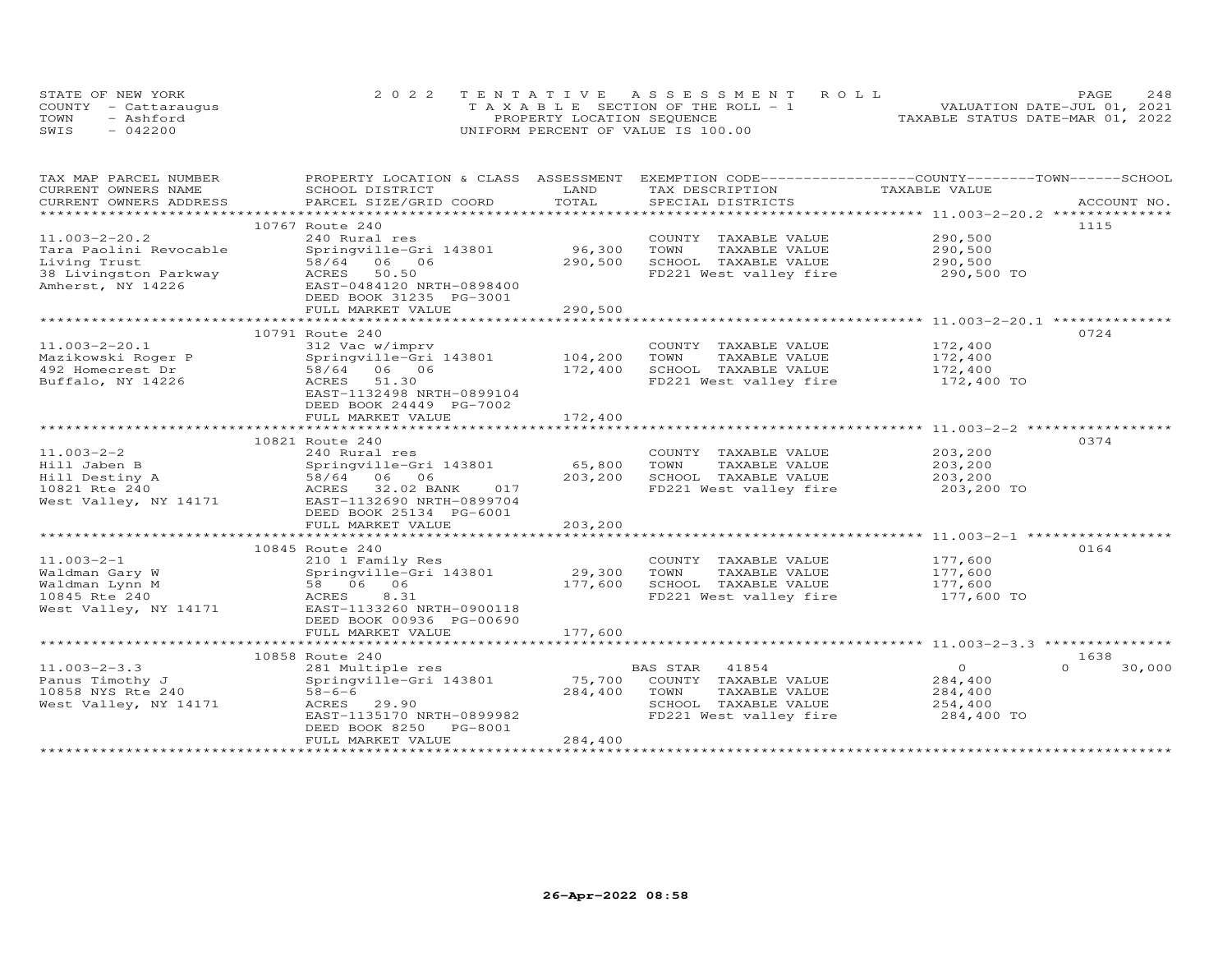|      | STATE OF NEW YORK    | 2022 TENTATIVE ASSESSMENT ROLL        | 249<br><b>PAGE</b>               |
|------|----------------------|---------------------------------------|----------------------------------|
|      | COUNTY - Cattarauqus | T A X A B L E SECTION OF THE ROLL - 1 | VALUATION DATE-JUL 01, 2021      |
| TOWN | - Ashford            | PROPERTY LOCATION SEQUENCE            | TAXABLE STATUS DATE-MAR 01, 2022 |
| SWIS | $-042200$            | UNIFORM PERCENT OF VALUE IS 100.00    |                                  |

| TAX MAP PARCEL NUMBER                           | PROPERTY LOCATION & CLASS ASSESSMENT EXEMPTION CODE----------------COUNTY-------TOWN------SCHOOL |         |                        |                |                    |
|-------------------------------------------------|--------------------------------------------------------------------------------------------------|---------|------------------------|----------------|--------------------|
| CURRENT OWNERS NAME                             | SCHOOL DISTRICT                                                                                  | LAND    | TAX DESCRIPTION        | TAXABLE VALUE  |                    |
| CURRENT OWNERS ADDRESS<br>********************* | PARCEL SIZE/GRID COORD                                                                           | TOTAL   | SPECIAL DISTRICTS      |                | ACCOUNT NO.        |
|                                                 | 10860 Route 240                                                                                  |         |                        |                | 0112               |
| $11.003 - 1 - 21.1$                             | 210 1 Family Res                                                                                 |         | BAS STAR<br>41854      | $\overline{0}$ | $\Omega$<br>30,000 |
| Arnone Anthony J                                | Springville-Gri 143801                                                                           | 28,700  | COUNTY TAXABLE VALUE   | 285,200        |                    |
| 10860 Nys Rte 240                               | 58 06 06                                                                                         | 285,200 | TOWN<br>TAXABLE VALUE  | 285,200        |                    |
| West Valley, NY 14171                           | ACRES<br>7.90                                                                                    |         | SCHOOL TAXABLE VALUE   | 255,200        |                    |
|                                                 | EAST-0048599 NRTH-0090062                                                                        |         | FD221 West valley fire | 285,200 TO     |                    |
|                                                 | DEED BOOK 980<br>PG-783                                                                          |         |                        |                |                    |
|                                                 | FULL MARKET VALUE                                                                                | 285,200 |                        |                |                    |
|                                                 |                                                                                                  |         |                        |                |                    |
|                                                 | 10865 Route 240                                                                                  |         |                        |                | 1264               |
| $11.003 - 1 - 21.6$                             | 240 Rural res                                                                                    |         | COUNTY TAXABLE VALUE   | 187,700        |                    |
| Parker Brian                                    | Springville-Gri 143801                                                                           | 37,300  | TOWN<br>TAXABLE VALUE  | 187,700        |                    |
| Parker Elizabeth                                | 58 06 06                                                                                         | 187,700 | SCHOOL TAXABLE VALUE   | 187,700        |                    |
| 10865 Route 240                                 | ACRES 12.65                                                                                      |         | FD221 West valley fire | 187,700 TO     |                    |
| West Valley, NY 14171                           | EAST-1133262 NRTH-0900435                                                                        |         |                        |                |                    |
|                                                 | DEED BOOK 29454 PG-6003                                                                          |         |                        |                |                    |
|                                                 | FULL MARKET VALUE                                                                                | 187,700 |                        |                |                    |
|                                                 |                                                                                                  |         |                        |                |                    |
|                                                 | 10887 Route 240                                                                                  |         |                        |                | 0974               |
| $11.003 - 1 - 21.2$                             | 281 Multiple res                                                                                 |         | BAS STAR<br>41854      | $\overline{0}$ | $\Omega$<br>30,000 |
| Roth Richard F                                  | Springville-Gri 143801                                                                           | 39,100  | COUNTY TAXABLE VALUE   | 256,600        |                    |
| 10887 Rte 240                                   | 58 06 06                                                                                         | 256,600 | TAXABLE VALUE<br>TOWN  | 256,600        |                    |
| West Valley, NY 14171                           | ACRES 14.65                                                                                      |         | SCHOOL TAXABLE VALUE   | 226,600        |                    |
|                                                 | EAST-0484860 NRTH-0900940                                                                        |         | FD221 West valley fire | 256,600 TO     |                    |
|                                                 | DEED BOOK 992<br>PG-457                                                                          |         |                        |                |                    |
|                                                 | FULL MARKET VALUE                                                                                | 256,600 |                        |                |                    |
|                                                 |                                                                                                  |         |                        |                |                    |
|                                                 | 10888 Route 240                                                                                  |         |                        |                | 1419               |
| $11.003 - 1 - 21.8$                             | 210 1 Family Res                                                                                 |         | BAS STAR 41854         | $\overline{0}$ | $\Omega$<br>30,000 |
| Paradowski Gary                                 | Springville-Gri 143801                                                                           | 21,400  | COUNTY TAXABLE VALUE   | 142,900        |                    |
| Paradowski Letina Sally                         | 58 06 06                                                                                         | 142,900 | TOWN<br>TAXABLE VALUE  | 142,900        |                    |
| 10888 Nys Rte 240                               | FF 402.00                                                                                        |         | SCHOOL TAXABLE VALUE   | 112,900        |                    |
| West Valley, NY 14171                           | 4.75<br>ACRES                                                                                    |         | FD221 West valley fire | 142,900 TO     |                    |
|                                                 | EAST-1134207 NRTH-0900785                                                                        |         |                        |                |                    |
|                                                 | DEED BOOK 00952 PG-00937<br>FULL MARKET VALUE                                                    | 142,900 |                        |                |                    |
|                                                 |                                                                                                  |         |                        |                |                    |
|                                                 | 10905 Route 240                                                                                  |         |                        |                | 1289               |
| $11.003 - 1 - 21.7$                             | 270 Mfg housing                                                                                  |         | COUNTY TAXABLE VALUE   | 46,900         |                    |
| Domon Debra S                                   | Springville-Gri 143801                                                                           | 18,400  | TAXABLE VALUE<br>TOWN  | 46,900         |                    |
| 10930 Route 240                                 | 58 06 06                                                                                         | 46,900  | SCHOOL TAXABLE VALUE   | 46,900         |                    |
| West Valley, NY 14171                           | ACRES<br>6.60                                                                                    |         | FD221 West valley fire | 46,900 TO      |                    |
|                                                 | EAST-1134230 NRTH-0901511                                                                        |         |                        |                |                    |
|                                                 | DEED BOOK 29945 PG-7004                                                                          |         |                        |                |                    |
|                                                 | FULL MARKET VALUE                                                                                | 46,900  |                        |                |                    |
|                                                 |                                                                                                  |         |                        |                |                    |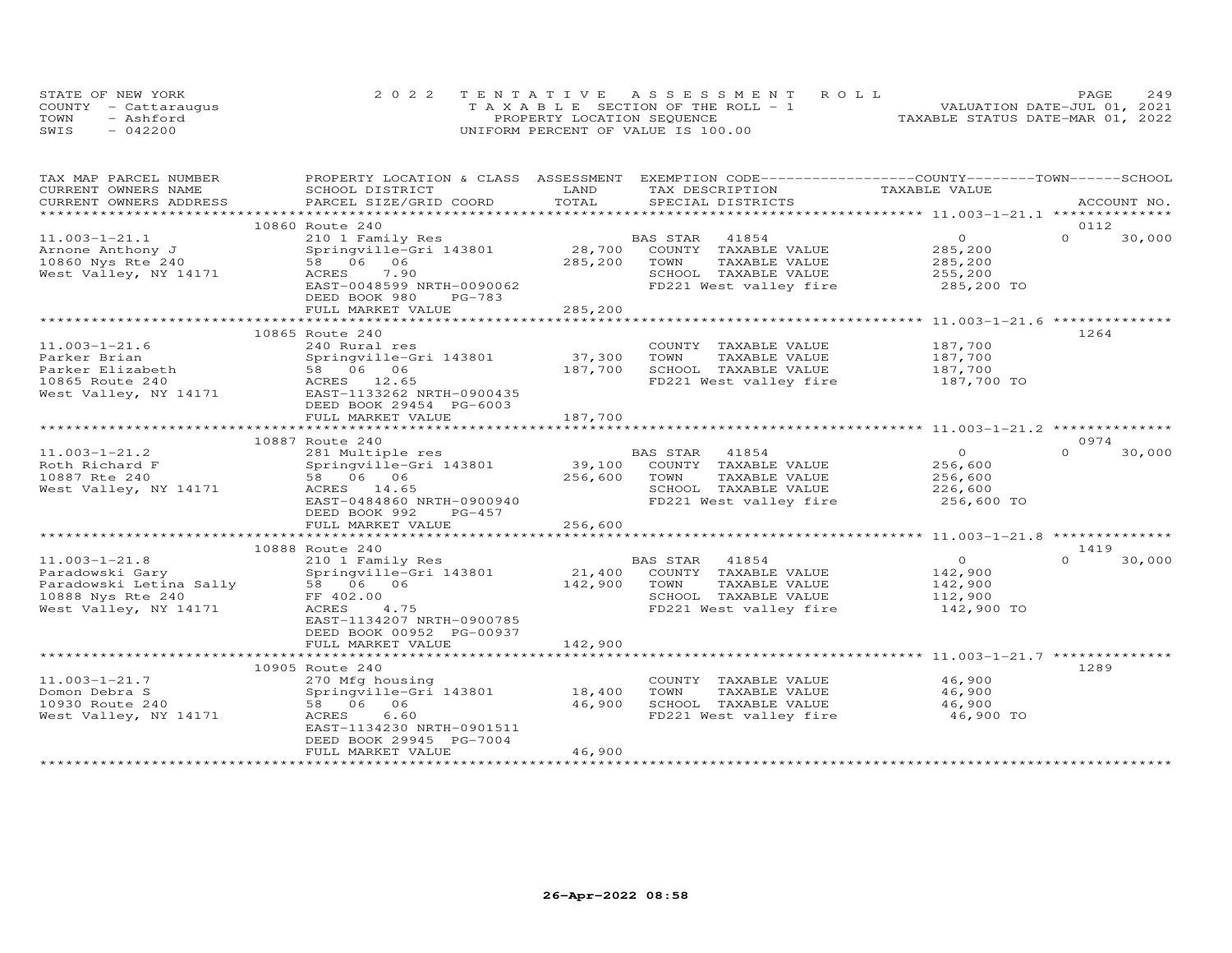| STATE OF NEW YORK    | 2022 TENTATIVE ASSESSMENT ROLL        |                            |  |                                  | PAGE | 250 |
|----------------------|---------------------------------------|----------------------------|--|----------------------------------|------|-----|
| COUNTY - Cattaraugus | T A X A B L E SECTION OF THE ROLL - 1 |                            |  | VALUATION DATE-JUL 01, 2021      |      |     |
| TOWN<br>- Ashford    |                                       | PROPERTY LOCATION SEQUENCE |  | TAXABLE STATUS DATE-MAR 01, 2022 |      |     |
| SWIS<br>$-042200$    | UNIFORM PERCENT OF VALUE IS 100.00    |                            |  |                                  |      |     |

| TAX MAP PARCEL NUMBER<br>CURRENT OWNERS NAME<br>CURRENT OWNERS ADDRESS                                 | PROPERTY LOCATION & CLASS ASSESSMENT EXEMPTION CODE-----------------COUNTY-------TOWN------SCHOOL<br>SCHOOL DISTRICT<br>PARCEL SIZE/GRID COORD                              | LAND<br>TOTAL              | TAX DESCRIPTION<br>SPECIAL DISTRICTS                                                                                 | TAXABLE VALUE                                         | ACCOUNT NO.        |
|--------------------------------------------------------------------------------------------------------|-----------------------------------------------------------------------------------------------------------------------------------------------------------------------------|----------------------------|----------------------------------------------------------------------------------------------------------------------|-------------------------------------------------------|--------------------|
|                                                                                                        |                                                                                                                                                                             |                            |                                                                                                                      |                                                       |                    |
| $11.003 - 1 - 22$<br>Washington Shelley<br>Jaques Juanita<br>3643 Havenwood Dr<br>Middleburg, FL 32068 | 10909 Route 240<br>270 Mfg housing<br>Springville-Gri 143801<br>58 06 06<br>FRNT 275.00 DPTH 150.00<br>EAST-0048536 NRTH-0090126<br>DEED BOOK 14210 PG-5001                 | 11,800<br>49,000           | COUNTY TAXABLE VALUE<br>TOWN<br>TAXABLE VALUE<br>SCHOOL TAXABLE VALUE<br>FD221 West valley fire                      | 49,000<br>49,000<br>49,000<br>49,000 TO               | 0636               |
|                                                                                                        | FULL MARKET VALUE                                                                                                                                                           | 49,000                     |                                                                                                                      |                                                       |                    |
| $11.003 - 1 - 23$<br>Draegert Nathan<br>Smith Racheal<br>10921 Route 240<br>West Valley, NY 14171      | 10921 Route 240<br>210 1 Family Res<br>Springville-Gri 143801<br>58 06 06<br>FRNT 150.00 DPTH 225.00<br>BANK<br>017<br>EAST-1133734 NRTH-0901476<br>DEED BOOK 20190 PG-6860 | 11,000<br>185,400          | COUNTY TAXABLE VALUE<br>TOWN<br>TAXABLE VALUE<br>SCHOOL TAXABLE VALUE<br>FD221 West valley fire                      | 185,400<br>185,400<br>185,400<br>185,400 TO           | 0214               |
|                                                                                                        | FULL MARKET VALUE                                                                                                                                                           | 185,400                    |                                                                                                                      |                                                       |                    |
|                                                                                                        |                                                                                                                                                                             |                            |                                                                                                                      |                                                       |                    |
| $11.003 - 1 - 21.3$<br>Domon Debra S<br>10930 Route 240<br>West Valley, NY 14171                       | 10930 Route 240<br>270 Mfg housing<br>Springville-Gri 143801<br>58 06 06<br>ACRES<br>0.89<br>EAST-0485600 NRTH-0901650<br>DEED BOOK 29945 PG-7004<br>FULL MARKET VALUE      | 6,000<br>24,100<br>24,100  | COUNTY TAXABLE VALUE<br>TOWN<br>TAXABLE VALUE<br>SCHOOL TAXABLE VALUE<br>FD221 West valley fire                      | 24,100<br>24,100<br>24,100<br>24,100 TO               | 1149               |
|                                                                                                        |                                                                                                                                                                             |                            |                                                                                                                      |                                                       |                    |
| $11.003 - 1 - 21.4$<br>Domon Debra S<br>10930 Route 240<br>West Valley, NY 14171                       | 10930 Route 240<br>312 Vac w/imprv<br>Springville-Gri 143801<br>58 06 06<br>ACRES<br>4.85<br>EAST-1134296 NRTH-0901928<br>DEED BOOK 31025 PG-7001<br>FULL MARKET VALUE      | 17,600<br>29,200<br>29,200 | COUNTY TAXABLE VALUE<br>TOWN<br>TAXABLE VALUE<br>SCHOOL TAXABLE VALUE<br>FD221 West valley fire                      | 29,200<br>29,200<br>29,200<br>29,200 TO               | 1166               |
|                                                                                                        |                                                                                                                                                                             |                            |                                                                                                                      |                                                       |                    |
| $11.003 - 1 - 21.10$<br>Domon Dori<br>PO Box 124<br>Spring ille, NY 14141                              | 10930 Route 240<br>210 1 Family Res<br>Springville-Gri 143801<br>58 06 06<br>Split from 11.003-1-21.5<br>Merged with 21.11<br>ACRES<br>8.05<br>EAST-1134450 NRTH-0901122    | 29,000<br>114,000          | BAS STAR<br>41854<br>COUNTY TAXABLE VALUE<br>TOWN<br>TAXABLE VALUE<br>SCHOOL TAXABLE VALUE<br>FD221 West valley fire | $\circ$<br>114,000<br>114,000<br>84,000<br>114,000 TO | 30,000<br>$\Omega$ |
|                                                                                                        | DEED BOOK 20210 PG-7006<br>FULL MARKET VALUE                                                                                                                                | 114,000                    |                                                                                                                      |                                                       |                    |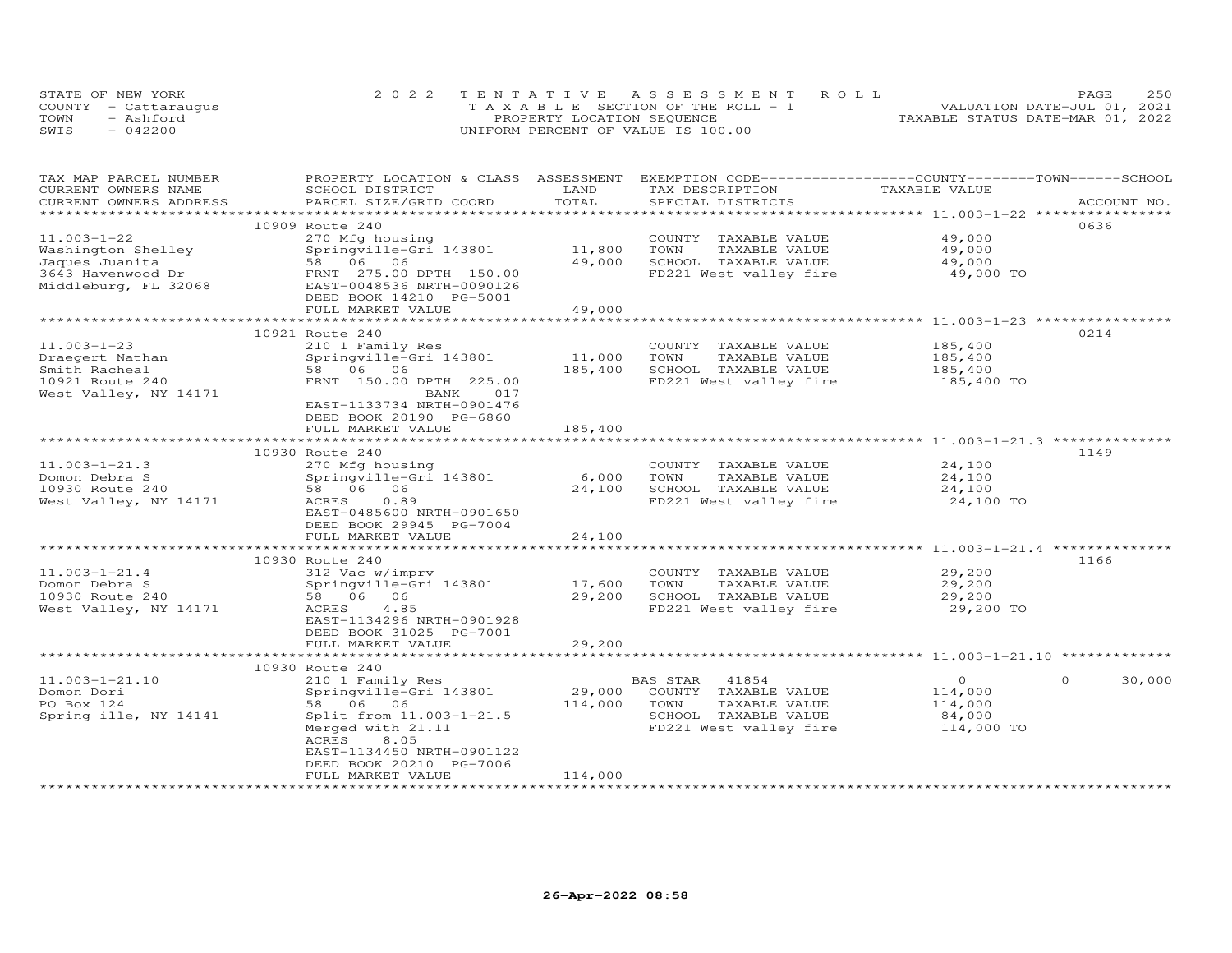|      | STATE OF NEW YORK    | 2022 TENTATIVE ASSESSMENT ROLL        | 251<br>PAGE                      |
|------|----------------------|---------------------------------------|----------------------------------|
|      | COUNTY - Cattaraugus | T A X A B L E SECTION OF THE ROLL - 1 | VALUATION DATE-JUL 01, 2021      |
| TOWN | - Ashford            | PROPERTY LOCATION SEQUENCE            | TAXABLE STATUS DATE-MAR 01, 2022 |
| SWIS | $-042200$            | UNIFORM PERCENT OF VALUE IS 100.00    |                                  |

| TAX MAP PARCEL NUMBER                                                                                                                                                                                                          | PROPERTY LOCATION & CLASS ASSESSMENT EXEMPTION CODE----------------COUNTY-------TOWN------SCHOOL |         |                |                                               |               |                       |          |        |
|--------------------------------------------------------------------------------------------------------------------------------------------------------------------------------------------------------------------------------|--------------------------------------------------------------------------------------------------|---------|----------------|-----------------------------------------------|---------------|-----------------------|----------|--------|
| CURRENT OWNERS NAME                                                                                                                                                                                                            | SCHOOL DISTRICT                                                                                  | LAND    |                | TAX DESCRIPTION                               | TAXABLE VALUE |                       |          |        |
| .CURRENT OWNERS ADDRESS PARCEL SIZE/GRID COORD TOTAL SPECIAL DISTRICTS (ACCOUNT NO ACCOUNT NO ARCOUNT NO ACCOUNT NO ACCOUNT NO A SEXALL SERVERS AND RESELL ASSESS THAT A LATER AND RESERVE A LATER OF THE SERVER SERVER AND RE |                                                                                                  | TOTAL   |                |                                               |               |                       |          |        |
|                                                                                                                                                                                                                                |                                                                                                  |         |                |                                               |               |                       |          |        |
|                                                                                                                                                                                                                                | 10931 Route 240                                                                                  |         |                |                                               |               |                       | 0634     |        |
| $11.003 - 1 - 24$                                                                                                                                                                                                              | 240 Rural res                                                                                    |         | BAS STAR 41854 |                                               |               | $\overline{0}$        | $\Omega$ | 30,000 |
| Schweickert Brian D Springville-0<br>10931 Nys Rte 240 58 06 06                                                                                                                                                                | Springville-Gri 143801                                                                           |         |                | 50,600 COUNTY TAXABLE VALUE                   |               | 301,600               |          |        |
|                                                                                                                                                                                                                                |                                                                                                  | 301,600 | TOWN           | TAXABLE VALUE                                 |               | 301,600               |          |        |
| West Valley, NY 14171 ACRES 23.78 BANK 017                                                                                                                                                                                     |                                                                                                  |         |                | SCHOOL TAXABLE VALUE                          |               |                       |          |        |
|                                                                                                                                                                                                                                | EAST-1133202 NRTH-0901571                                                                        |         |                | FD221 West valley fire                        |               | 271,600<br>301,600 TO |          |        |
|                                                                                                                                                                                                                                | DEED BOOK 1014 PG-908                                                                            |         |                |                                               |               |                       |          |        |
|                                                                                                                                                                                                                                | FULL MARKET VALUE                                                                                | 301,600 |                |                                               |               |                       |          |        |
|                                                                                                                                                                                                                                |                                                                                                  |         |                |                                               |               |                       |          |        |
|                                                                                                                                                                                                                                | 10969 Route 240                                                                                  |         |                |                                               |               |                       | 1347     |        |
| $11.003 - 1 - 27.3$                                                                                                                                                                                                            | 210 1 Family Res BA<br>Springville-Gri 143801 17,300                                             |         | BAS STAR       | 41854                                         |               | $\overline{O}$        | $\Omega$ | 30,000 |
| Call Thomas D                                                                                                                                                                                                                  |                                                                                                  |         |                | COUNTY TAXABLE VALUE                          |               | 171,300               |          |        |
| $5906$<br>ACRES<br>Call Holly J                                                                                                                                                                                                | 59 06 06                                                                                         | 171,300 | TOWN           | TAXABLE VALUE                                 |               | 171,300               |          |        |
| 10969 Rte 240                                                                                                                                                                                                                  | 3.13                                                                                             |         |                | SCHOOL TAXABLE VALUE                          |               | 141,300               |          |        |
| West Valley, NY 14171-9756 EAST-1133410 NRTH-0902133                                                                                                                                                                           |                                                                                                  |         |                | FD221 West valley fire                        |               | 171,300 TO            |          |        |
|                                                                                                                                                                                                                                | DEED BOOK 00928 PG-00617                                                                         |         |                |                                               |               |                       |          |        |
|                                                                                                                                                                                                                                | FULL MARKET VALUE                                                                                | 171,300 |                |                                               |               |                       |          |        |
|                                                                                                                                                                                                                                |                                                                                                  |         |                |                                               |               |                       |          |        |
|                                                                                                                                                                                                                                | 10979 Route 240                                                                                  |         |                |                                               |               |                       | 1346     |        |
| $11.003 - 1 - 27.2$                                                                                                                                                                                                            |                                                                                                  |         |                |                                               |               | $\overline{O}$        | $\Omega$ | 30,000 |
| Emerson Scott                                                                                                                                                                                                                  | 210 1 Family Res<br>Springville-Gri 143801                                                       |         |                | BAS STAR 41854<br>17,300 COUNTY TAXABLE VALUE |               | 187,200               |          |        |
| Emerson Kimberly M                                                                                                                                                                                                             | $59$ 06 06<br>ACRES 3.13                                                                         | 187,200 | TOWN           | TAXABLE VALUE                                 |               | 187,200               |          |        |
| 10979 Nys Rte 240                                                                                                                                                                                                              | 3.13 BANK 017                                                                                    |         |                | SCHOOL TAXABLE VALUE                          |               | 157,200               |          |        |
| West Valley, NY 14171 EAST-1133337 NRTH-0902390                                                                                                                                                                                |                                                                                                  |         |                | FD221 West valley fire                        |               | 187,200 TO            |          |        |
|                                                                                                                                                                                                                                | DEED BOOK 00928 PG-00619                                                                         |         |                |                                               |               |                       |          |        |
|                                                                                                                                                                                                                                | FULL MARKET VALUE                                                                                | 187,200 |                |                                               |               |                       |          |        |
|                                                                                                                                                                                                                                |                                                                                                  |         |                |                                               |               |                       |          |        |
|                                                                                                                                                                                                                                | 10985 Route 240                                                                                  |         |                |                                               |               |                       | 1008     |        |
| $11.003 - 1 - 4.3$                                                                                                                                                                                                             |                                                                                                  |         |                |                                               |               | $\overline{O}$        | $\Omega$ | 30,000 |
|                                                                                                                                                                                                                                |                                                                                                  |         |                |                                               |               | 99,200                |          |        |
|                                                                                                                                                                                                                                | 59 06 06                                                                                         | 99,200  | TOWN           | TAXABLE VALUE                                 |               | 99,200                |          |        |
| Watkins Aichael L<br>Watkins Lori<br>10005 Pto 240                                                                                                                                                                             | ACRES 1.19                                                                                       |         |                | SCHOOL TAXABLE VALUE                          |               | 69,200                |          |        |
| West Valley, NY 14171                                                                                                                                                                                                          | EAST-1133262 NRTH-0902632                                                                        |         |                | FD221 West valley fire                        |               | 99,200 TO             |          |        |
|                                                                                                                                                                                                                                | PG-00755<br>DEED BOOK 897                                                                        |         |                |                                               |               |                       |          |        |
|                                                                                                                                                                                                                                | FULL MARKET VALUE                                                                                | 99,200  |                |                                               |               |                       |          |        |
|                                                                                                                                                                                                                                |                                                                                                  |         |                |                                               |               |                       |          |        |
|                                                                                                                                                                                                                                | 11045 Route 240                                                                                  |         |                |                                               |               |                       | 0208     |        |
| $11.003 - 1 - 5$                                                                                                                                                                                                               | 210 1 Family Res                                                                                 |         |                | COUNTY TAXABLE VALUE                          |               | 197,000               |          |        |
| Perkins Richard D Jr                                                                                                                                                                                                           | Springville-Gri 143801 14,100                                                                    |         | TOWN           | TAXABLE VALUE                                 |               | 197,000               |          |        |
|                                                                                                                                                                                                                                | 59/65 06 06                                                                                      | 197,000 |                | SCHOOL TAXABLE VALUE                          |               |                       |          |        |
| Perkins Jessica A.<br>5947 Cole Rd                                                                                                                                                                                             | 1.84 BANK<br>081<br>ACRES                                                                        |         |                | FD221 West valley fire                        |               | 197,000<br>197,000 TO |          |        |
| West Valley, NY 14171                                                                                                                                                                                                          | EAST-0484420 NRTH-0903500                                                                        |         |                |                                               |               |                       |          |        |
|                                                                                                                                                                                                                                | DEED BOOK 20190 PG-5970                                                                          |         |                |                                               |               |                       |          |        |
|                                                                                                                                                                                                                                | FULL MARKET VALUE                                                                                | 197,000 |                |                                               |               |                       |          |        |
|                                                                                                                                                                                                                                |                                                                                                  |         |                |                                               |               |                       |          |        |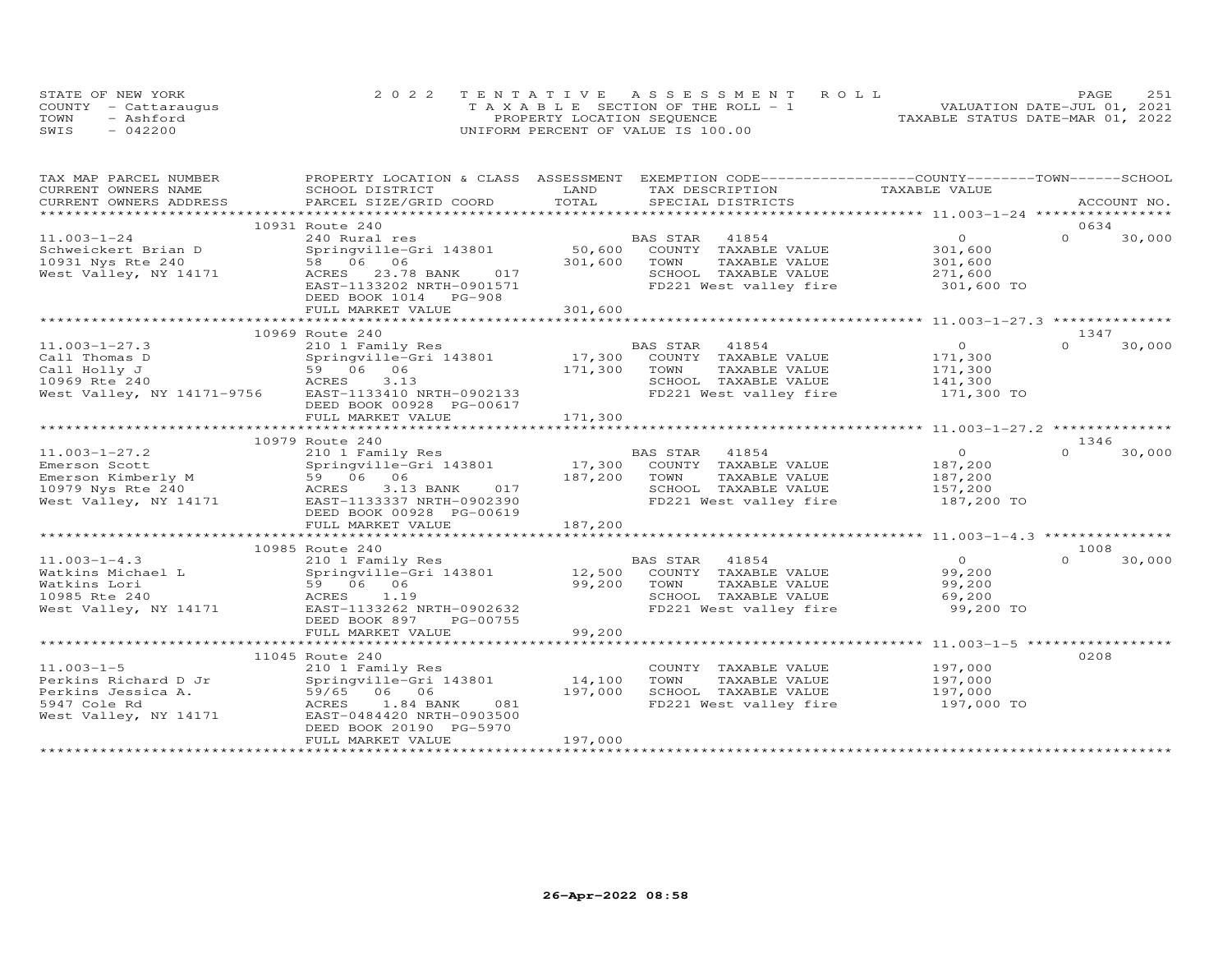|      | STATE OF NEW YORK    | 2022 TENTATIVE ASSESSMENT ROLL        | 252<br>PAGE                      |
|------|----------------------|---------------------------------------|----------------------------------|
|      | COUNTY - Cattaraugus | T A X A B L E SECTION OF THE ROLL - 1 | VALUATION DATE-JUL 01, 2021      |
| TOWN | - Ashford            | PROPERTY LOCATION SEQUENCE            | TAXABLE STATUS DATE-MAR 01, 2022 |
| SWIS | $-042200$            | UNIFORM PERCENT OF VALUE IS 100.00    |                                  |

| TAX MAP PARCEL NUMBER                 | PROPERTY LOCATION & CLASS ASSESSMENT EXEMPTION CODE----------------COUNTY-------TOWN------SCHOOL |         |                              |                  |                    |
|---------------------------------------|--------------------------------------------------------------------------------------------------|---------|------------------------------|------------------|--------------------|
| CURRENT OWNERS NAME                   | SCHOOL DISTRICT                                                                                  | LAND    | TAX DESCRIPTION              | TAXABLE VALUE    |                    |
| CURRENT OWNERS ADDRESS                | PARCEL SIZE/GRID COORD                                                                           | TOTAL   | SPECIAL DISTRICTS            |                  | ACCOUNT NO.        |
|                                       |                                                                                                  |         |                              |                  |                    |
|                                       | 11101 Route 240                                                                                  |         |                              |                  | 0635               |
| $11.001 - 1 - 33.1$                   | 240 Rural res                                                                                    |         | 41854<br>BAS STAR            | $\overline{0}$   | $\Omega$<br>30,000 |
| Kujawa Joseph F                       | Springville-Gri 143801                                                                           | 42,300  | COUNTY TAXABLE VALUE         | 395,500          |                    |
| Kujawa Kathryn J                      | 65 06 06                                                                                         | 395,500 | TOWN<br>TAXABLE VALUE        | 395,500          |                    |
| Kujawa Kuchi, 1.<br>11101 Nys Rte 240 | ACRES 16.53                                                                                      |         | SCHOOL TAXABLE VALUE         | 365,500          |                    |
| West Valley, NY 14171                 | EAST-1132428 NRTH-0904604                                                                        |         | FD221 West valley fire       | 395,500 TO       |                    |
|                                       | DEED BOOK 1004 PG-484                                                                            |         |                              |                  |                    |
|                                       | FULL MARKET VALUE                                                                                | 395,500 |                              |                  |                    |
|                                       |                                                                                                  |         |                              |                  |                    |
|                                       | 11200 Route 240                                                                                  |         |                              |                  | 1326               |
| $11.001 - 1 - 31.3$                   | 240 Rural res                                                                                    |         | BAS STAR<br>41854            | $\overline{O}$   | $\cap$<br>30,000   |
| Heidelberger Edwin                    | Springville-Gri 143801                                                                           | 95,700  | COUNTY TAXABLE VALUE         | 567,700          |                    |
| 11200 Rte 240                         | 60 06 06                                                                                         | 567,700 | TOWN<br>TAXABLE VALUE        | 567,700          |                    |
| West Valley, NY 14171                 | ACRES 48.10                                                                                      |         | SCHOOL TAXABLE VALUE         | 537,700          |                    |
|                                       | EAST-1134612 NRTH-0904959                                                                        |         | FD221 West valley fire       | 567,700 TO       |                    |
|                                       | DEED BOOK 26453 PG-8001                                                                          |         |                              |                  |                    |
|                                       | FULL MARKET VALUE                                                                                | 567,700 |                              |                  |                    |
|                                       |                                                                                                  |         |                              |                  |                    |
|                                       | 11210 Route 240                                                                                  |         |                              |                  | 0763               |
| $11.001 - 1 - 31.1$                   | 120 Field crops                                                                                  |         | COUNTY TAXABLE VALUE         | 99,400           |                    |
| Ziecker Ronald J                      | Springville-Gri 143801                                                                           | 86,400  | TOWN<br>TAXABLE VALUE        | 99,400           |                    |
| Ziecker Marlene M                     | $60 -06 -06$                                                                                     | 99,400  | SCHOOL TAXABLE VALUE         | 99,400           |                    |
| 89 S Vaughn St                        | ACRES 50.95                                                                                      |         | FD221 West valley fire       | 99,400 TO        |                    |
| Springville, NY 14141                 | EAST-1134681 NRTH-0905551                                                                        |         |                              |                  |                    |
|                                       | DEED BOOK 827<br>PG-00256                                                                        |         |                              |                  |                    |
|                                       | FULL MARKET VALUE                                                                                | 99,400  |                              |                  |                    |
|                                       |                                                                                                  |         |                              |                  |                    |
|                                       | 11221 Route 240                                                                                  |         |                              |                  | 0921               |
| $11.001 - 1 - 8.4$                    | 210 1 Family Res                                                                                 |         | VETCOM CTS 41130             | 20,000<br>20,000 | 20,000             |
| Hebdon Shane                          | Springville-Gri 143801                                                                           |         | 13,900 VETDIS CTS 41140      | 40,000<br>40,000 | 40,000             |
| 11221 NYS Rte 240                     | 65 06 06                                                                                         |         | 202,000 COUNTY TAXABLE VALUE | 142,000          |                    |
| West Valley, NY 14171                 | 032<br>ACRES<br>1.90 BANK                                                                        |         | TAXABLE VALUE<br>TOWN        | 142,000          |                    |
|                                       | EAST-1132658 NRTH-0905504                                                                        |         | SCHOOL TAXABLE VALUE         | 142,000          |                    |
|                                       | DEED BOOK 16641 PG-4001                                                                          |         | FD221 West valley fire       | 202,000 TO       |                    |
|                                       | FULL MARKET VALUE                                                                                | 202,000 |                              |                  |                    |
|                                       |                                                                                                  |         |                              |                  |                    |
|                                       | 11222 Route 240                                                                                  |         |                              |                  | 1133               |
| $11.001 - 1 - 31.2$                   | 210 1 Family Res                                                                                 |         | 41834<br>ENH STAR            | $\overline{0}$   | 74,900<br>$\Omega$ |
| Steff Lawrence A                      | Springville-Gri 143801                                                                           | 11,500  | COUNTY TAXABLE VALUE         | 115,000          |                    |
| Steff Cherie A                        | 60 06 06                                                                                         | 115,000 | TAXABLE VALUE<br>TOWN        | 115,000          |                    |
| 11222 NYS Rte 240                     | FRNT 174.00 DPTH 225.00                                                                          |         | SCHOOL TAXABLE VALUE         | 40,100           |                    |
| West Valley, NY 14171                 | EAST-1132913 NRTH-0905347                                                                        |         | FD221 West valley fire       | 115,000 TO       |                    |
|                                       | PG-00849<br>DEED BOOK 831                                                                        |         |                              |                  |                    |
|                                       | FULL MARKET VALUE                                                                                | 115,000 |                              |                  |                    |
|                                       |                                                                                                  |         |                              |                  |                    |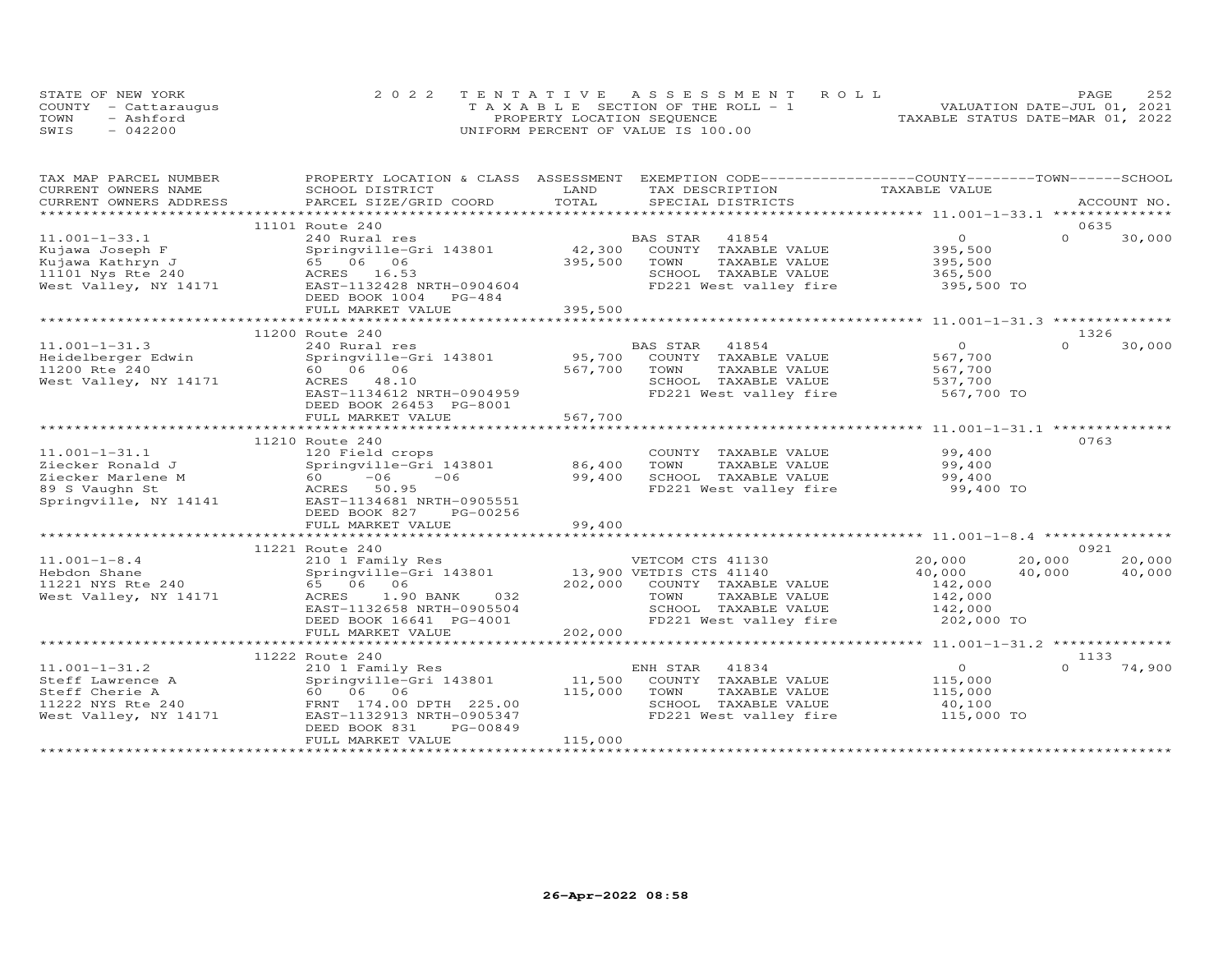| STATE OF NEW YORK    | 2022 TENTATIVE ASSESSMENT ROLL        | 253<br>PAGE                      |
|----------------------|---------------------------------------|----------------------------------|
| COUNTY - Cattaraugus | T A X A B L E SECTION OF THE ROLL - 1 | VALUATION DATE-JUL 01, 2021      |
| TOWN<br>- Ashford    | PROPERTY LOCATION SEQUENCE            | TAXABLE STATUS DATE-MAR 01, 2022 |
| SWIS<br>$-042200$    | UNIFORM PERCENT OF VALUE IS 100.00    |                                  |

| TAX MAP PARCEL NUMBER  |                            |         | PROPERTY LOCATION & CLASS ASSESSMENT EXEMPTION CODE-----------------COUNTY-------TOWN------SCHOOL |               |                    |
|------------------------|----------------------------|---------|---------------------------------------------------------------------------------------------------|---------------|--------------------|
| CURRENT OWNERS NAME    | SCHOOL DISTRICT            | LAND    | TAX DESCRIPTION                                                                                   | TAXABLE VALUE |                    |
| CURRENT OWNERS ADDRESS | PARCEL SIZE/GRID COORD     | TOTAL   | SPECIAL DISTRICTS                                                                                 |               | ACCOUNT NO.        |
|                        |                            |         |                                                                                                   |               |                    |
|                        | 11276 Route 240            |         |                                                                                                   |               | 0157               |
| $11.001 - 1 - 30.1$    | 240 Rural res              |         | COUNTY TAXABLE VALUE                                                                              | 155,200       |                    |
| Hebdon Nathan M        | Springville-Gri 143801     | 48,300  | TOWN<br>TAXABLE VALUE                                                                             | 155,200       |                    |
| 11276 Route 240        | 60 06 06                   | 155,200 | SCHOOL TAXABLE VALUE                                                                              | 155,200       |                    |
| West Valley, NY 14171  | ACRES 21.32 BANK<br>081    |         | FD221 West valley fire                                                                            | 155,200 TO    |                    |
|                        | EAST-1135583 NRTH-0906116  |         |                                                                                                   |               |                    |
|                        | DEED BOOK 30738 PG-7001    |         |                                                                                                   |               |                    |
|                        | FULL MARKET VALUE          | 155,200 |                                                                                                   |               |                    |
|                        |                            |         |                                                                                                   |               |                    |
|                        | 11278 Route 240            |         |                                                                                                   |               | 1377               |
| $11.001 - 1 - 30.3$    | 240 Rural res              |         | COUNTY TAXABLE VALUE                                                                              | 236,200       |                    |
| Schwartzmeyer Megan    | Springville-Gri 143801     | 46,800  | TOWN<br>TAXABLE VALUE                                                                             | 236,200       |                    |
| Schwartzmeyer Jason    | 60 06 06                   | 236,200 | SCHOOL TAXABLE VALUE                                                                              | 236,200       |                    |
| 11278 NYS Route 240    | ACRES 16.15                |         | FD221 West valley fire                                                                            | 236,200 TO    |                    |
| West Valley, NY 14171  | EAST-1134199 NRTH-0906145  |         |                                                                                                   |               |                    |
|                        | DEED BOOK 2020<br>PG-16203 |         |                                                                                                   |               |                    |
|                        | FULL MARKET VALUE          | 236,200 |                                                                                                   |               |                    |
|                        |                            |         |                                                                                                   |               |                    |
|                        | 11280 Route 240            |         |                                                                                                   |               | 1174               |
| $11.001 - 1 - 30.2$    | 281 Multiple res           |         | COUNTY TAXABLE VALUE                                                                              | 127,500       |                    |
| Polino Richard         | Springville-Gri 143801     | 26,400  | TOWN<br>TAXABLE VALUE                                                                             | 127,500       |                    |
| Polino Diane           | 60        06        06     | 127,500 | SCHOOL TAXABLE VALUE                                                                              | 127,500       |                    |
| 65 Williamsburg Lane   | NRF                        |         | FD221 West valley fire                                                                            | 127,500 TO    |                    |
|                        | ACRES<br>5.37              |         |                                                                                                   |               |                    |
| Lancaster, NY 14086    |                            |         |                                                                                                   |               |                    |
|                        | EAST-0484730 NRTH-0905940  |         |                                                                                                   |               |                    |
|                        | DEED BOOK 21017 PG-2002    |         |                                                                                                   |               |                    |
|                        | FULL MARKET VALUE          | 127,500 |                                                                                                   |               |                    |
|                        |                            |         |                                                                                                   |               |                    |
|                        | 11455 Route 240            |         |                                                                                                   |               | 0922               |
| $11.001 - 1 - 8.2$     | 210 1 Family Res           |         | VETWAR CTS 41120                                                                                  | 12,000        | 12,000<br>12,000   |
| Boyd David C           | Springville-Gri 143801     |         | 16,000 ENH STAR<br>41834                                                                          | $\circ$       | $\Omega$<br>74,900 |
| Boyd Joan J            | 60/65 06 06                | 200,000 | COUNTY TAXABLE VALUE                                                                              | 188,000       |                    |
| 11455 NYS Rte 240      | 2.60<br>ACRES              |         | TAXABLE VALUE<br>TOWN                                                                             | 188,000       |                    |
| Springville, NY 14141  | EAST-1132486 NRTH-0907824  |         | SCHOOL TAXABLE VALUE                                                                              | 113,100       |                    |
|                        | DEED BOOK 986<br>$PG-819$  |         | FD221 West valley fire                                                                            | 200,000 TO    |                    |
|                        | FULL MARKET VALUE          | 200,000 |                                                                                                   |               |                    |
|                        |                            |         |                                                                                                   |               |                    |
|                        | 11465 Route 240            |         |                                                                                                   |               | 1384               |
| $11.001 - 1 - 8.5$     | 220 2 Family Res           |         | COUNTY TAXABLE VALUE                                                                              | 220,600       |                    |
| Madar Brandon M        | Springville-Gri 143801     | 17,600  | TOWN<br>TAXABLE VALUE                                                                             | 220,600       |                    |
| Madar Lauren L         | 65 06 06                   | 220,600 | SCHOOL TAXABLE VALUE                                                                              | 220,600       |                    |
| 11465 NYS Route 240    | 4.75 BANK<br>017<br>ACRES  |         | FD221 West valley fire                                                                            | 220,600 TO    |                    |
| Springville, NY 14141  | EAST-1132639 NRTH-0908347  |         |                                                                                                   |               |                    |
|                        | DEED BOOK 22143 PG-8002    |         |                                                                                                   |               |                    |
|                        | FULL MARKET VALUE          | 220,600 |                                                                                                   |               |                    |
|                        |                            |         |                                                                                                   |               |                    |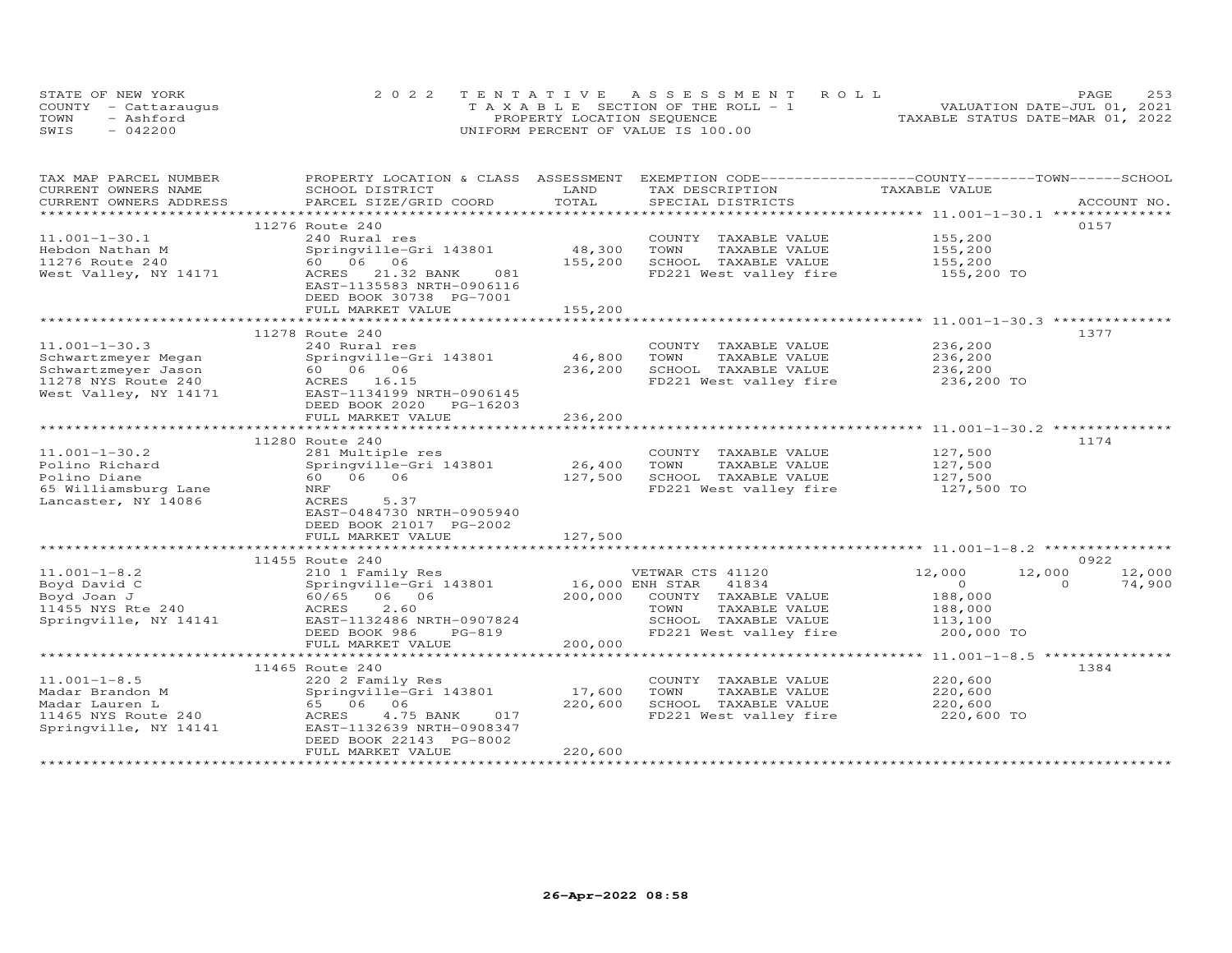| STATE OF NEW YORK    | 2022 TENTATIVE ASSESSMENT ROLL        |  |  |                                  | PAGE. | 254 |
|----------------------|---------------------------------------|--|--|----------------------------------|-------|-----|
| COUNTY - Cattarauqus | T A X A B L E SECTION OF THE ROLL - 1 |  |  | VALUATION DATE-JUL 01, 2021      |       |     |
| TOWN<br>- Ashford    | PROPERTY LOCATION SEQUENCE            |  |  | TAXABLE STATUS DATE-MAR 01, 2022 |       |     |
| SWIS<br>$-042200$    | UNIFORM PERCENT OF VALUE IS 100.00    |  |  |                                  |       |     |

| TAX MAP PARCEL NUMBER                                                                                                                                                                                                                                    | PROPERTY LOCATION & CLASS ASSESSMENT EXEMPTION CODE----------------COUNTY-------TOWN------SCHOOL |             |                                                |                      |          |        |
|----------------------------------------------------------------------------------------------------------------------------------------------------------------------------------------------------------------------------------------------------------|--------------------------------------------------------------------------------------------------|-------------|------------------------------------------------|----------------------|----------|--------|
| CURRENT OWNERS NAME                                                                                                                                                                                                                                      | SCHOOL DISTRICT                                                                                  | LAND        | TAX DESCRIPTION                                | TAXABLE VALUE        |          |        |
| CURRENT OWNERS ADDRESS<br>.CURRENT OWNERS ADDRESS PARCEL SIZE/GRID COORD TOTAL SPECIAL DISTRICTS ACCOUNT NO ACCOUNT NO ACCOUNT NO ACCOUNT NO ACCOUNT NO A LETTING AND MAXILE ASSESS THAT A LETTING A LETTING A LETTING A LETTING A LETTING A LETTING A L |                                                                                                  | TOTAL       |                                                |                      |          |        |
|                                                                                                                                                                                                                                                          |                                                                                                  |             |                                                |                      |          |        |
|                                                                                                                                                                                                                                                          | 11468 Route 240                                                                                  |             |                                                |                      | 0285     |        |
| $11.001 - 1 - 9.1$                                                                                                                                                                                                                                       | 210 1 Family Res                                                                                 |             | BAS STAR 41854                                 | $\overline{0}$       | $\Omega$ | 30,000 |
|                                                                                                                                                                                                                                                          |                                                                                                  |             | 12,100 COUNTY TAXABLE VALUE                    | 123,900              |          |        |
|                                                                                                                                                                                                                                                          |                                                                                                  | 123,900     | TOWN<br>TAXABLE VALUE                          | 123,900              |          |        |
|                                                                                                                                                                                                                                                          |                                                                                                  |             | SCHOOL TAXABLE VALUE<br>FD221 West valley fire | 93,900<br>123,900 TO |          |        |
| Fuller Paul Michael Springville-Gri 143801<br>Fuller Deborah Sue 60/65 06 06<br>11468 NYS Rte 240 ACRES 1.02<br>Springville, NY 14141 EAST-0484500 NRTH-0907920                                                                                          |                                                                                                  |             |                                                |                      |          |        |
|                                                                                                                                                                                                                                                          | DEED BOOK 959<br>PG-687                                                                          |             |                                                |                      |          |        |
|                                                                                                                                                                                                                                                          | FULL MARKET VALUE                                                                                | 123,900     |                                                |                      |          |        |
|                                                                                                                                                                                                                                                          |                                                                                                  |             |                                                |                      |          |        |
|                                                                                                                                                                                                                                                          | 11482 Route 240                                                                                  |             |                                                |                      | 0286     |        |
| $11.001 - 1 - 9.2$                                                                                                                                                                                                                                       |                                                                                                  |             | BAS STAR<br>41854                              | $\overline{0}$       | $\cap$   | 30,000 |
| Mc Cool Karen L                                                                                                                                                                                                                                          | 270 Mfg housing<br>Springville-Gri 143801                                                        |             | 7,800 COUNTY TAXABLE VALUE                     | 73,300               |          |        |
| 11482 NYS Rte 240                                                                                                                                                                                                                                        | 60/65 06 06                                                                                      | 73,300 TOWN | TAXABLE VALUE                                  | 73,300               |          |        |
| Springville, NY 14141                                                                                                                                                                                                                                    | FRNT 125.00 DPTH 160.00                                                                          |             | SCHOOL TAXABLE VALUE                           | 43,300               |          |        |
|                                                                                                                                                                                                                                                          | EAST-1132929 NRTH-0908188                                                                        |             | FD221 West valley fire                         | 73,300 TO            |          |        |
|                                                                                                                                                                                                                                                          | DEED BOOK 00947 PG-00293                                                                         |             |                                                |                      |          |        |
|                                                                                                                                                                                                                                                          | FULL MARKET VALUE                                                                                | 73,300      |                                                |                      |          |        |
|                                                                                                                                                                                                                                                          |                                                                                                  |             |                                                |                      |          |        |
|                                                                                                                                                                                                                                                          | Route 240 (Off)                                                                                  |             |                                                |                      | 1374     |        |
| $29.001 - 1 - 11.5$                                                                                                                                                                                                                                      |                                                                                                  |             | COUNTY TAXABLE VALUE                           | 20,300               |          |        |
| Nowak Thomas W                                                                                                                                                                                                                                           |                                                                                                  |             | TAXABLE VALUE                                  | 20,300               |          |        |
| Nowak Suzanne M                                                                                                                                                                                                                                          | 22 05 06                                                                                         | 20,300      | SCHOOL TAXABLE VALUE                           | 20,300               |          |        |
| 5436 Pinecliff Dr                                                                                                                                                                                                                                        | ACRES 25.00                                                                                      |             | FD221 West valley fire                         | 20,300 TO            |          |        |
| West Valley, NY 14171                                                                                                                                                                                                                                    | EAST-1137116 NRTH-0878026                                                                        |             |                                                |                      |          |        |
|                                                                                                                                                                                                                                                          | DEED BOOK 00939 PG-00490                                                                         |             |                                                |                      |          |        |
|                                                                                                                                                                                                                                                          | FULL MARKET VALUE                                                                                | 20,300      |                                                |                      |          |        |
|                                                                                                                                                                                                                                                          |                                                                                                  |             |                                                |                      |          |        |
|                                                                                                                                                                                                                                                          | Route 240 (Off)                                                                                  |             |                                                |                      | 0293     |        |
| $29.004 - 1 - 17$                                                                                                                                                                                                                                        |                                                                                                  |             | COUNTY TAXABLE VALUE                           |                      |          |        |
| Gentner Millard C                                                                                                                                                                                                                                        | 323 Vacant rural<br>West Valley Cen 042204 30,800                                                |             | TOWN<br>TAXABLE VALUE                          | 30,800<br>30,800     |          |        |
| Gentner Maurice H                                                                                                                                                                                                                                        | 12  05  06                                                                                       | 30,800      | SCHOOL TAXABLE VALUE                           | 30,800               |          |        |
| 8870 Nys Rte 240                                                                                                                                                                                                                                         | ACRES 61.60                                                                                      |             | FD221 West valley fire                         | 30,800 TO            |          |        |
| West Valley, NY 14171                                                                                                                                                                                                                                    | EAST-1143533 NRTH-0869956                                                                        |             |                                                |                      |          |        |
|                                                                                                                                                                                                                                                          | DEED BOOK 825<br>PG-00520                                                                        |             |                                                |                      |          |        |
|                                                                                                                                                                                                                                                          | FULL MARKET VALUE                                                                                | 30,800      |                                                |                      |          |        |
|                                                                                                                                                                                                                                                          |                                                                                                  |             |                                                |                      |          |        |
|                                                                                                                                                                                                                                                          | School St                                                                                        |             |                                                |                      | 1255     |        |
| $29.011 - 2 - 8.2$                                                                                                                                                                                                                                       | 314 Rural vac<10                                                                                 |             | COUNTY TAXABLE VALUE                           | 800                  |          |        |
|                                                                                                                                                                                                                                                          | West Valley Cen 042204                                                                           | 800         | TAXABLE VALUE<br>TOWN                          | 800                  |          |        |
|                                                                                                                                                                                                                                                          | 14  05  06                                                                                       | 800         | SCHOOL TAXABLE VALUE                           |                      |          |        |
| A & D Engels Inc<br>5349 School St<br>PO Box 206<br>PO Box 206                                                                                                                                                                                           | FRNT 85.50 DPTH 182.30                                                                           |             |                                                |                      |          |        |
| West Valley, NY 14171                                                                                                                                                                                                                                    | EAST-1141401 NRTH-0876753                                                                        |             |                                                |                      |          |        |
|                                                                                                                                                                                                                                                          | PG-444<br>DEED BOOK 981                                                                          |             |                                                |                      |          |        |
|                                                                                                                                                                                                                                                          | FULL MARKET VALUE                                                                                | 800         |                                                |                      |          |        |
|                                                                                                                                                                                                                                                          |                                                                                                  |             |                                                |                      |          |        |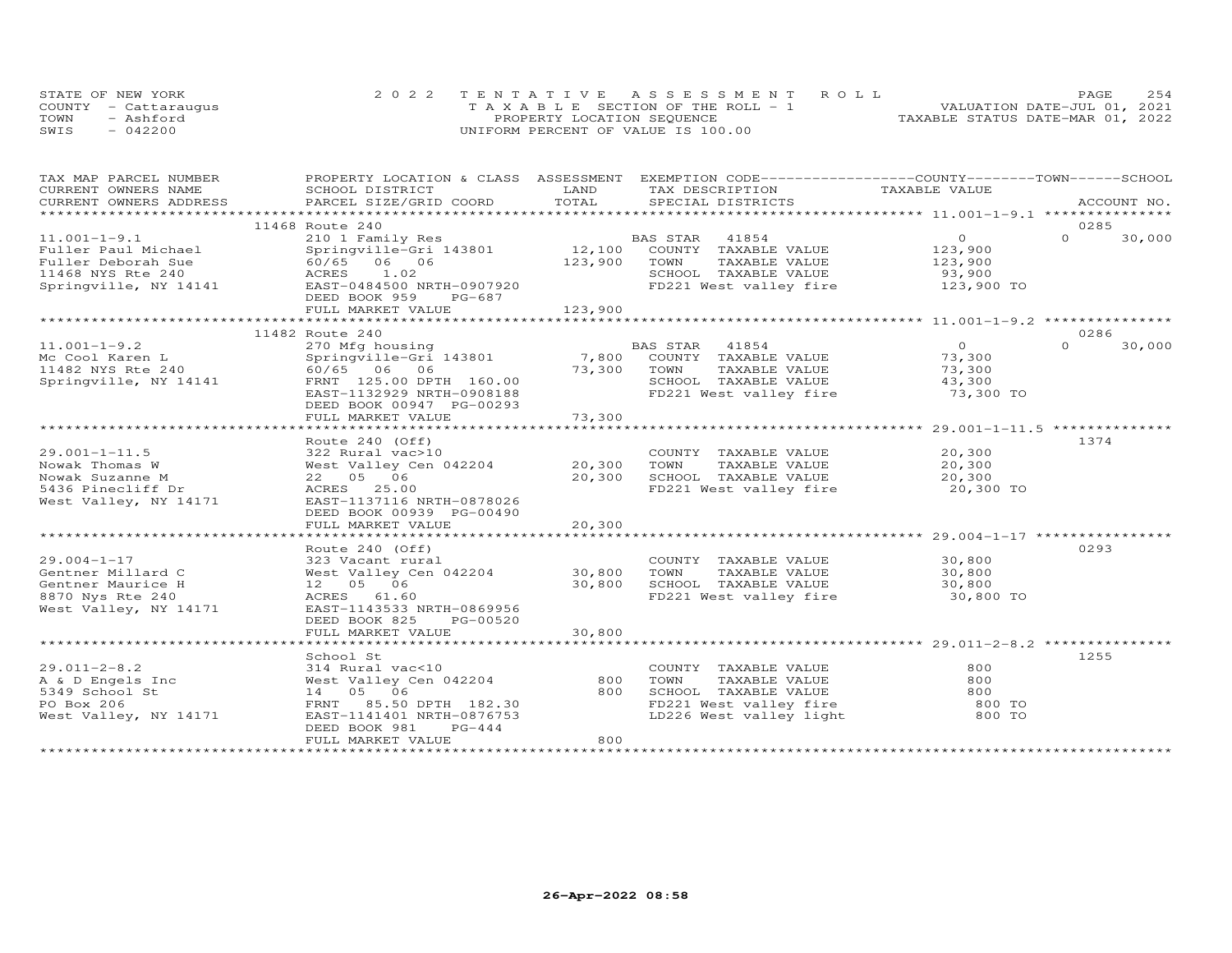| STATE OF NEW YORK    | 2022 TENTATIVE ASSESSMENT ROLL        | 255<br>PAGE.                     |
|----------------------|---------------------------------------|----------------------------------|
| COUNTY - Cattaraugus | T A X A B L E SECTION OF THE ROLL - 1 | VALUATION DATE-JUL 01, 2021      |
| TOWN<br>- Ashford    | PROPERTY LOCATION SEQUENCE            | TAXABLE STATUS DATE-MAR 01, 2022 |
| $-042200$<br>SWIS    | UNIFORM PERCENT OF VALUE IS 100.00    |                                  |

| TAX MAP PARCEL NUMBER                                |                                                                                                                                                                                                                                                                                  |         | PROPERTY LOCATION & CLASS ASSESSMENT EXEMPTION CODE----------------COUNTY-------TOWN------SCHOOL                                                                                                           |                                             |                    |
|------------------------------------------------------|----------------------------------------------------------------------------------------------------------------------------------------------------------------------------------------------------------------------------------------------------------------------------------|---------|------------------------------------------------------------------------------------------------------------------------------------------------------------------------------------------------------------|---------------------------------------------|--------------------|
|                                                      |                                                                                                                                                                                                                                                                                  |         |                                                                                                                                                                                                            |                                             |                    |
|                                                      |                                                                                                                                                                                                                                                                                  |         |                                                                                                                                                                                                            |                                             |                    |
|                                                      |                                                                                                                                                                                                                                                                                  |         |                                                                                                                                                                                                            |                                             |                    |
|                                                      | 5341 School St                                                                                                                                                                                                                                                                   |         |                                                                                                                                                                                                            |                                             | 0200               |
|                                                      | 449 Other Storag<br>West Valley Cen 042204 7,500<br>14 06 05 54,400                                                                                                                                                                                                              |         | COUNTY TAXABLE VALUE<br>TOWN     TAXABLE VALUE                                                                                                                                                             | 54,400                                      |                    |
|                                                      |                                                                                                                                                                                                                                                                                  |         |                                                                                                                                                                                                            | 54,400                                      |                    |
|                                                      |                                                                                                                                                                                                                                                                                  |         |                                                                                                                                                                                                            |                                             |                    |
|                                                      |                                                                                                                                                                                                                                                                                  |         | SCHOOL TAXABLE VALUE<br>FD221 West valley fire 54,400 TO<br>LD226 West valley light 54,400 TO                                                                                                              |                                             |                    |
|                                                      |                                                                                                                                                                                                                                                                                  |         |                                                                                                                                                                                                            |                                             |                    |
|                                                      | 29.011-2-6<br>A & D Engels Inc West Valley Cen 042204<br>534,400<br>90 Box 206<br>West Valley, NY 14171<br>West Valley, NY 14171<br>EAST-1141311 NRTH-0876910<br>DEED BOOK 981<br>PG-444                                                                                         |         |                                                                                                                                                                                                            |                                             |                    |
|                                                      |                                                                                                                                                                                                                                                                                  |         |                                                                                                                                                                                                            |                                             |                    |
|                                                      |                                                                                                                                                                                                                                                                                  |         |                                                                                                                                                                                                            |                                             |                    |
|                                                      | 5349 School St                                                                                                                                                                                                                                                                   |         |                                                                                                                                                                                                            |                                             | 0201               |
| $29.011 - 2 - 7$                                     | 447 Truck termnl                                                                                                                                                                                                                                                                 |         |                                                                                                                                                                                                            |                                             |                    |
|                                                      |                                                                                                                                                                                                                                                                                  | 5,500   |                                                                                                                                                                                                            |                                             |                    |
|                                                      |                                                                                                                                                                                                                                                                                  |         |                                                                                                                                                                                                            |                                             |                    |
|                                                      | 29.011-2-7<br>A & D Engels Inc and the Markov Markov (1990)<br>5,500<br>5,500<br>5,500<br>5,500<br>5,500<br>5,500<br>7,900<br>7,900<br>7,900<br>7,900<br>7,900<br>7,900<br>7,900<br>7,900<br>7,900<br>7,900<br>7,900<br>7,900<br>7,900<br>7,900<br>7,900<br>7,900<br>7,900<br>7, |         | COUNTY TAXABLE VALUE 131,900<br>TOWN TAXABLE VALUE 131,900<br>SCHOOL TAXABLE VALUE 131,900<br>FD221 West valley fire 131,900 TO<br>FD221 West valley fire 131,900 TO<br>LD226 West valley light 131,900 TO |                                             |                    |
|                                                      |                                                                                                                                                                                                                                                                                  |         |                                                                                                                                                                                                            |                                             |                    |
|                                                      | DEED BOOK 981 PG-444                                                                                                                                                                                                                                                             |         |                                                                                                                                                                                                            |                                             |                    |
|                                                      | FULL MARKET VALUE                                                                                                                                                                                                                                                                | 131,900 |                                                                                                                                                                                                            |                                             |                    |
|                                                      |                                                                                                                                                                                                                                                                                  |         |                                                                                                                                                                                                            |                                             |                    |
|                                                      | 5375 School St                                                                                                                                                                                                                                                                   |         |                                                                                                                                                                                                            |                                             | 0230               |
| $29.011 - 2 - 42$                                    | 210 1 Family Res                                                                                                                                                                                                                                                                 |         |                                                                                                                                                                                                            |                                             |                    |
|                                                      |                                                                                                                                                                                                                                                                                  |         |                                                                                                                                                                                                            |                                             |                    |
|                                                      | Res<br>an 042204 6,800<br>-06 130,000 148,700                                                                                                                                                                                                                                    |         | COUNTY TAXABLE VALUE 148,700<br>TOWN TAXABLE VALUE 148,700<br>SCHOOL TAXABLE VALUE 148,700<br>FD221 West valley fire 148,700 TO<br>LD226 West valley light 148,700 TO                                      |                                             |                    |
|                                                      |                                                                                                                                                                                                                                                                                  |         |                                                                                                                                                                                                            |                                             |                    |
|                                                      | 0.39<br>ACRES                                                                                                                                                                                                                                                                    |         |                                                                                                                                                                                                            |                                             |                    |
|                                                      | EAST-1140911 NRTH-0876302                                                                                                                                                                                                                                                        |         |                                                                                                                                                                                                            |                                             |                    |
|                                                      | DEED BOOK 2020 PG-16288                                                                                                                                                                                                                                                          |         |                                                                                                                                                                                                            |                                             |                    |
|                                                      | FULL MARKET VALUE                                                                                                                                                                                                                                                                | 148,700 |                                                                                                                                                                                                            |                                             |                    |
|                                                      |                                                                                                                                                                                                                                                                                  |         |                                                                                                                                                                                                            |                                             |                    |
|                                                      | 5384 School St                                                                                                                                                                                                                                                                   |         |                                                                                                                                                                                                            |                                             | 0712               |
|                                                      | 99.011-2-44<br>Westfall Dennis R<br>Westfall Laura K alley Cen 042204 3,500 COUNTY TAXABLE VALUE<br>Westfall Laura K 14 05 06 5384 School Street<br>West Valley, NY 14171 EAST-1140750 NRTH-0876424 FD221 West Valley (NY 14171 EAST-1                                           |         |                                                                                                                                                                                                            | $\begin{array}{c} 0 \\ 154,700 \end{array}$ | $\Omega$<br>30,000 |
|                                                      |                                                                                                                                                                                                                                                                                  |         |                                                                                                                                                                                                            |                                             |                    |
|                                                      |                                                                                                                                                                                                                                                                                  |         |                                                                                                                                                                                                            |                                             |                    |
|                                                      |                                                                                                                                                                                                                                                                                  |         | TAXABLE VALUE<br>TAXABLE VALUE 154,700<br>TAXABLE VALUE 124,700                                                                                                                                            |                                             |                    |
|                                                      |                                                                                                                                                                                                                                                                                  |         | FD221 West valley fire<br>IS4,700 TO<br>LD226 West valley light 154,700 TO                                                                                                                                 |                                             |                    |
|                                                      |                                                                                                                                                                                                                                                                                  |         |                                                                                                                                                                                                            |                                             |                    |
|                                                      | FULL MARKET VALUE                                                                                                                                                                                                                                                                | 154,700 |                                                                                                                                                                                                            |                                             |                    |
|                                                      |                                                                                                                                                                                                                                                                                  |         |                                                                                                                                                                                                            |                                             |                    |
|                                                      | 5385 School St                                                                                                                                                                                                                                                                   |         |                                                                                                                                                                                                            |                                             | 0476               |
| $29.011 - 2 - 41$                                    |                                                                                                                                                                                                                                                                                  |         |                                                                                                                                                                                                            | $\overline{0}$                              | $\Omega$<br>30,000 |
| 210 1 Famil<br>West Valley<br>14 -05<br>Bryant Shawn |                                                                                                                                                                                                                                                                                  |         |                                                                                                                                                                                                            | 93,600                                      |                    |
| 5385 School St                                       |                                                                                                                                                                                                                                                                                  |         | TAXABLE VALUE                                                                                                                                                                                              | 93,600                                      |                    |
| West Valley, NY 14171                                |                                                                                                                                                                                                                                                                                  |         |                                                                                                                                                                                                            |                                             |                    |
|                                                      |                                                                                                                                                                                                                                                                                  |         |                                                                                                                                                                                                            |                                             |                    |
|                                                      | EAST-1140764 NRTH-0876299                                                                                                                                                                                                                                                        |         |                                                                                                                                                                                                            |                                             |                    |
|                                                      | DEED BOOK 9345 PG-6001                                                                                                                                                                                                                                                           |         |                                                                                                                                                                                                            |                                             |                    |
|                                                      | FULL MARKET VALUE                                                                                                                                                                                                                                                                | 93,600  |                                                                                                                                                                                                            |                                             |                    |
|                                                      |                                                                                                                                                                                                                                                                                  |         |                                                                                                                                                                                                            |                                             |                    |
|                                                      |                                                                                                                                                                                                                                                                                  |         |                                                                                                                                                                                                            |                                             |                    |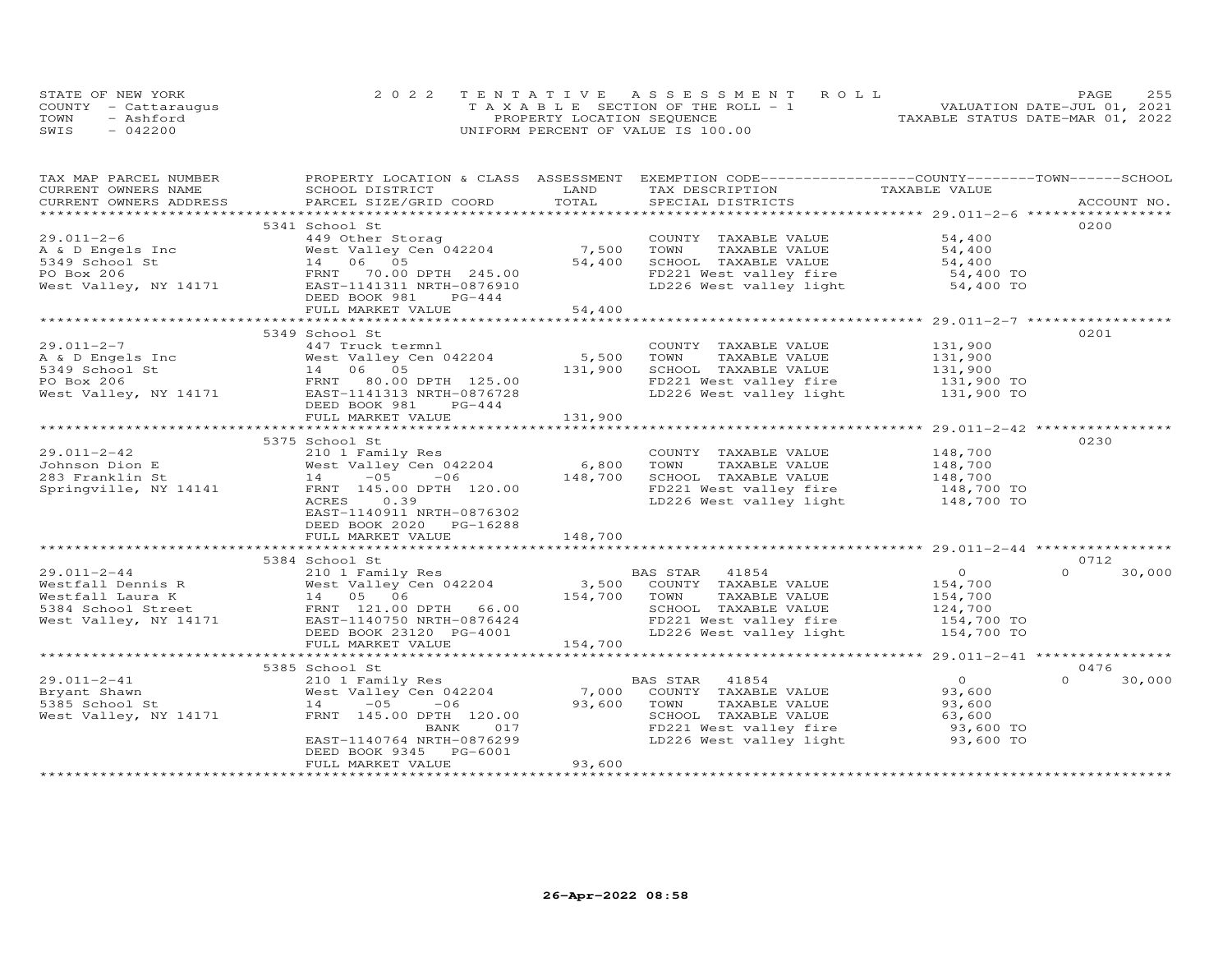| STATE OF NEW YORK    | 2022 TENTATIVE ASSESSMENT ROLL        |                            |  |                                  | PAGE. | 256 |
|----------------------|---------------------------------------|----------------------------|--|----------------------------------|-------|-----|
| COUNTY - Cattaraugus | T A X A B L E SECTION OF THE ROLL - 1 |                            |  | VALUATION DATE-JUL 01, 2021      |       |     |
| TOWN<br>- Ashford    |                                       | PROPERTY LOCATION SEQUENCE |  | TAXABLE STATUS DATE-MAR 01, 2022 |       |     |
| $-042200$<br>SWIS    | UNIFORM PERCENT OF VALUE IS 100.00    |                            |  |                                  |       |     |

| TAX MAP PARCEL NUMBER<br>CURRENT OWNERS NAME         | PROPERTY LOCATION & CLASS ASSESSMENT<br>SCHOOL DISTRICT                                   | LAND                  | EXEMPTION CODE-----------------COUNTY-------TOWN------SCHOOL<br>TAX DESCRIPTION | TAXABLE VALUE       |             |
|------------------------------------------------------|-------------------------------------------------------------------------------------------|-----------------------|---------------------------------------------------------------------------------|---------------------|-------------|
| CURRENT OWNERS ADDRESS                               | PARCEL SIZE/GRID COORD                                                                    | TOTAL                 | SPECIAL DISTRICTS                                                               |                     | ACCOUNT NO. |
|                                                      |                                                                                           |                       |                                                                                 |                     |             |
| $29.003 - 1 - 3.4$<br>Siepel Timothy V               | Schumacher Rd<br>322 Rural vac>10<br>West Valley Cen 042204                               | 78,500                | COUNTY TAXABLE VALUE<br>TOWN<br>TAXABLE VALUE                                   | 78,500<br>78,500    | 1048        |
| 8912 Hebdon Rd<br>West Valley, NY 14171              | 36 05 06<br>ACRES 44.87<br>EAST-1131049 NRTH-0869886<br>DEED BOOK 800<br>PG-00196         | 78,500                | SCHOOL TAXABLE VALUE<br>FD221 West valley fire                                  | 78,500<br>78,500 TO |             |
|                                                      | FULL MARKET VALUE<br>**************************                                           | 78,500<br>*********** | *********************************** 29.003-1-6.1 ****************               |                     |             |
| $29.003 - 1 - 6.1$                                   | Schumacher Rd                                                                             |                       |                                                                                 |                     | 0683        |
| Signore Sally                                        | 312 Vac w/imprv<br>West Valley Cen 042204                                                 | 73,100                | COUNTY TAXABLE VALUE<br>TAXABLE VALUE<br>TOWN                                   | 101,000<br>101,000  |             |
| 5871 Schumacher Rd                                   | $-05$<br>$-06$<br>28                                                                      | 101,000               | SCHOOL TAXABLE VALUE                                                            | 101,000             |             |
| West Valley, NY 14171                                | ACRES 45.85<br>EAST-1133849 NRTH-0869611<br>DEED BOOK 876<br>PG-00292                     |                       | FD221 West valley fire                                                          | 101,000 TO          |             |
|                                                      | FULL MARKET VALUE                                                                         | 101,000               |                                                                                 |                     |             |
|                                                      | *************************<br>Schumacher Rd                                                | ************          |                                                                                 |                     | 0683        |
| $29.003 - 1 - 6.2$                                   | 322 Rural vac>10                                                                          |                       | COUNTY TAXABLE VALUE                                                            | 60,000              |             |
| Cobb George William III                              | West Valley Cen 042204                                                                    | 60,000                | TOWN<br>TAXABLE VALUE                                                           | 60,000              |             |
| Cobb Amy<br>4171 Shurell Parkway<br>Medina, OH 44256 | $28 - 05$<br>$-06$<br>ACRES 37.05<br>EAST-1133269 NRTH-0870069<br>DEED BOOK 28576 PG-4001 | 60,000                | SCHOOL TAXABLE VALUE<br>FD221 West valley fire                                  | 60,000<br>60,000 TO |             |
|                                                      | FULL MARKET VALUE                                                                         | 60,000                |                                                                                 |                     |             |
|                                                      | Schumacher Rd                                                                             |                       |                                                                                 |                     | 0715        |
| $29.003 - 1 - 7.1$                                   | 105 Vac farmland                                                                          |                       | COUNTY TAXABLE VALUE                                                            | 90,000              |             |
| Signore Sally B                                      | West Valley Cen 042204                                                                    | 90,000                | TOWN<br>TAXABLE VALUE                                                           | 90,000              |             |
| 5871 Schumacher Rd<br>West Valley, NY 14171          | 28  05  06<br>ACRES 67.86<br>EAST-1134833 NRTH-0869540<br>DEED BOOK 828<br>PG-01053       | 90,000                | SCHOOL TAXABLE VALUE<br>FD221 West valley fire                                  | 90,000<br>90,000 TO |             |
|                                                      | FULL MARKET VALUE                                                                         | 90,000                |                                                                                 |                     |             |
|                                                      | 5792 Schumacher Rd                                                                        |                       |                                                                                 |                     | 1650        |
| $29.003 - 1 - 8.4$<br>Kraft Robert W.                | 240 Rural res<br>West Valley Cen 042204                                                   | 47,100                | COUNTY TAXABLE VALUE<br>TOWN<br>TAXABLE VALUE                                   | 139,600<br>139,600  |             |
| Alberalla Lillian M.                                 | $28 - 5 - 6$                                                                              | 139,600               | SCHOOL TAXABLE VALUE                                                            | 139,600             |             |
| 5792 Schmacher Road<br>West Valley, NY 14171         | ACRES 17.45 BANK<br>032<br>EAST-1135676 NRTH-0867764<br>DEED BOOK 20190 PG-7136           |                       | FD221 West valley fire                                                          | 139,600 TO          |             |
|                                                      | FULL MARKET VALUE                                                                         | 139,600               |                                                                                 |                     |             |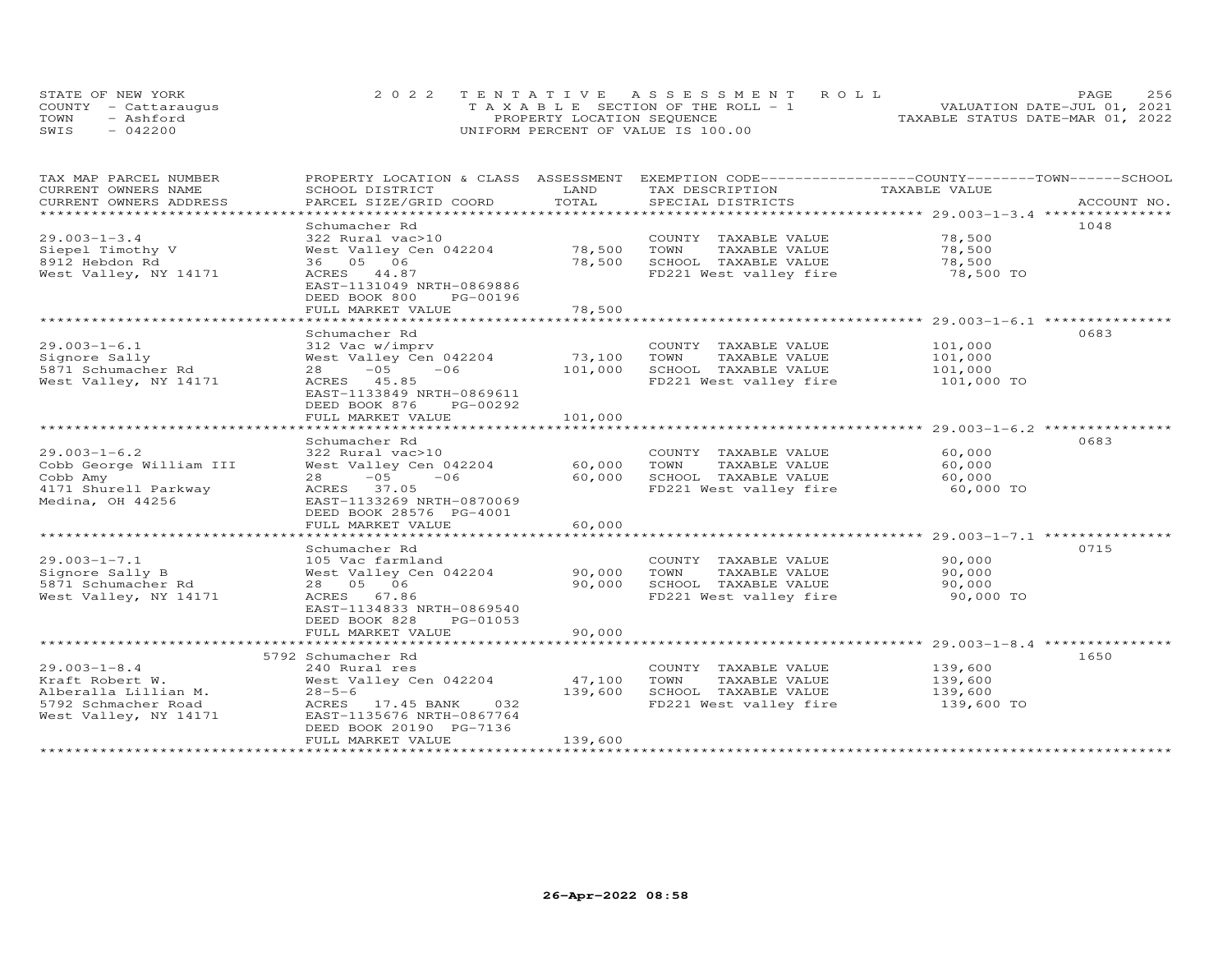|      | STATE OF NEW YORK    | 2022 TENTATIVE ASSESSMENT ROLL        | 2.57<br>PAGE                     |
|------|----------------------|---------------------------------------|----------------------------------|
|      | COUNTY - Cattarauqus | T A X A B L E SECTION OF THE ROLL - 1 | VALUATION DATE-JUL 01, 2021      |
| TOWN | - Ashford            | PROPERTY LOCATION SEQUENCE            | TAXABLE STATUS DATE-MAR 01, 2022 |
| SWIS | $-042200$            | UNIFORM PERCENT OF VALUE IS 100.00    |                                  |

| TAX MAP PARCEL NUMBER            | PROPERTY LOCATION & CLASS ASSESSMENT                                                 |         | EXEMPTION CODE-----------------COUNTY-------TOWN------SCHOOL                                         |                    |                                                                                                                                                                                                                                                                                                                                    |             |
|----------------------------------|--------------------------------------------------------------------------------------|---------|------------------------------------------------------------------------------------------------------|--------------------|------------------------------------------------------------------------------------------------------------------------------------------------------------------------------------------------------------------------------------------------------------------------------------------------------------------------------------|-------------|
| CURRENT OWNERS NAME              | SCHOOL DISTRICT                                                                      | LAND    | TAX DESCRIPTION                                                                                      | TAXABLE VALUE      |                                                                                                                                                                                                                                                                                                                                    |             |
| CURRENT OWNERS ADDRESS           | PARCEL SIZE/GRID COORD                                                               | TOTAL   | SPECIAL DISTRICTS                                                                                    |                    |                                                                                                                                                                                                                                                                                                                                    | ACCOUNT NO. |
|                                  |                                                                                      |         |                                                                                                      |                    |                                                                                                                                                                                                                                                                                                                                    |             |
|                                  | 5801 Schumacher Rd                                                                   |         |                                                                                                      |                    | 1215                                                                                                                                                                                                                                                                                                                               |             |
| $29.003 - 1 - 8.2$               | 240 Rural res                                                                        |         | BAS STAR<br>41854                                                                                    | $\overline{O}$     | $\Omega$                                                                                                                                                                                                                                                                                                                           | 30,000      |
| Murray Kevin B                   | West Valley Cen 042204                                                               |         | 38,400 COUNTY TAXABLE VALUE                                                                          | 225,300            |                                                                                                                                                                                                                                                                                                                                    |             |
| Murray Susan M                   | 28  05  06                                                                           | 225,300 | TOWN<br>TAXABLE VALUE                                                                                |                    |                                                                                                                                                                                                                                                                                                                                    |             |
| 5801 Schumacher Rd               | combined with 19.2                                                                   |         | SCHOOL TAXABLE VALUE                                                                                 | 225,300<br>195,300 |                                                                                                                                                                                                                                                                                                                                    |             |
| West Valley, NY 14171            | ACRES 11.75                                                                          |         | FD221 West valley fire 225,300 TO                                                                    |                    |                                                                                                                                                                                                                                                                                                                                    |             |
|                                  | EAST-1134650 NRTH-0867380                                                            |         |                                                                                                      |                    |                                                                                                                                                                                                                                                                                                                                    |             |
|                                  | DEED BOOK 3657 PG-6001                                                               |         |                                                                                                      |                    |                                                                                                                                                                                                                                                                                                                                    |             |
|                                  | FULL MARKET VALUE                                                                    | 225,300 |                                                                                                      |                    |                                                                                                                                                                                                                                                                                                                                    |             |
|                                  |                                                                                      |         |                                                                                                      |                    |                                                                                                                                                                                                                                                                                                                                    |             |
|                                  | 5868 Schumacher Rd                                                                   |         |                                                                                                      |                    |                                                                                                                                                                                                                                                                                                                                    | 1686        |
| $29.003 - 1 - 7.2$               |                                                                                      |         |                                                                                                      | 12,000             | 12,000                                                                                                                                                                                                                                                                                                                             | 12,000      |
| Savko David J                    | 210 1 Family Res<br>WETWAR CTS 41120<br>West Valley Cen 042204 18,000 BAS STAR 41854 |         |                                                                                                      | $\overline{O}$     | $\overline{a}$ and $\overline{a}$ and $\overline{a}$ and $\overline{a}$ and $\overline{a}$ and $\overline{a}$ and $\overline{a}$ and $\overline{a}$ and $\overline{a}$ and $\overline{a}$ and $\overline{a}$ and $\overline{a}$ and $\overline{a}$ and $\overline{a}$ and $\overline{a}$ and $\overline{a}$ and $\overline{a}$ and | 30,000      |
| Savko Kathleen S                 | $28 - 5 - 6$                                                                         |         | 127,900 COUNTY TAXABLE VALUE                                                                         |                    |                                                                                                                                                                                                                                                                                                                                    |             |
| 5868 Schumacher Rd               | ACRES<br>3.65                                                                        |         | TOWN<br>TAXABLE VALUE                                                                                | 115,900            |                                                                                                                                                                                                                                                                                                                                    |             |
| West Valley, NY 14171            |                                                                                      |         |                                                                                                      | 115,900            |                                                                                                                                                                                                                                                                                                                                    |             |
|                                  | EAST-1134790 NRTH-0868416                                                            |         |                                                                                                      |                    |                                                                                                                                                                                                                                                                                                                                    |             |
|                                  | DEED BOOK 15841 PG-5002                                                              |         |                                                                                                      |                    |                                                                                                                                                                                                                                                                                                                                    |             |
|                                  | FULL MARKET VALUE                                                                    | 127,900 |                                                                                                      |                    |                                                                                                                                                                                                                                                                                                                                    |             |
|                                  |                                                                                      |         |                                                                                                      |                    |                                                                                                                                                                                                                                                                                                                                    |             |
|                                  | 5871 Schumacher Rd                                                                   |         |                                                                                                      |                    | 1043                                                                                                                                                                                                                                                                                                                               |             |
| $29.003 - 1 - 19.1$              | 240 Rural res                                                                        |         | COUNTY TAXABLE VALUE                                                                                 | 488,900            |                                                                                                                                                                                                                                                                                                                                    |             |
| Signore Sally B                  | West Valley Cen 042204                                                               | 60,100  | TOWN<br>TAXABLE VALUE                                                                                | 488,900            |                                                                                                                                                                                                                                                                                                                                    |             |
| 5871 Schumacher Rd               | 28 05 06                                                                             | 488,900 | SCHOOL TAXABLE VALUE                                                                                 | 488,900            |                                                                                                                                                                                                                                                                                                                                    |             |
| West Valley, NY 14171            | ACRES 23.40                                                                          |         | FD221 West valley fire 488,900 TO                                                                    |                    |                                                                                                                                                                                                                                                                                                                                    |             |
|                                  | EAST-1134306 NRTH-0867839                                                            |         |                                                                                                      |                    |                                                                                                                                                                                                                                                                                                                                    |             |
|                                  | DEED BOOK 828<br>PG-01050                                                            |         |                                                                                                      |                    |                                                                                                                                                                                                                                                                                                                                    |             |
|                                  | FULL MARKET VALUE                                                                    | 488,900 |                                                                                                      |                    |                                                                                                                                                                                                                                                                                                                                    |             |
|                                  |                                                                                      |         |                                                                                                      |                    |                                                                                                                                                                                                                                                                                                                                    |             |
|                                  | 5945 Schumacher Rd                                                                   |         |                                                                                                      |                    |                                                                                                                                                                                                                                                                                                                                    | 0639        |
| $29.003 - 1 - 20$                |                                                                                      |         | VETCOM CTS 41130                                                                                     | 20,000             | 20,000                                                                                                                                                                                                                                                                                                                             | 20,000      |
| Ruminski Gary N                  |                                                                                      |         | COUNTY TAXABLE VALUE                                                                                 | 177,400            |                                                                                                                                                                                                                                                                                                                                    |             |
| Ruminski Connie M                | 28  05  06                                                                           | 197,400 | TOWN<br>TAXABLE VALUE                                                                                | 177,400            |                                                                                                                                                                                                                                                                                                                                    |             |
| 5945 Schumacher Rd               | ACRES 18.41                                                                          |         | SCHOOL TAXABLE VALUE                                                                                 | 177,400            |                                                                                                                                                                                                                                                                                                                                    |             |
| West Valley, NY 14171            | EAST-1133409 NRTH-0867862                                                            |         | FD221 West valley fire 197,400 TO                                                                    |                    |                                                                                                                                                                                                                                                                                                                                    |             |
|                                  | DEED BOOK 28175 PG-7001                                                              |         |                                                                                                      |                    |                                                                                                                                                                                                                                                                                                                                    |             |
|                                  | FULL MARKET VALUE                                                                    | 197,400 |                                                                                                      |                    |                                                                                                                                                                                                                                                                                                                                    |             |
|                                  |                                                                                      |         |                                                                                                      |                    |                                                                                                                                                                                                                                                                                                                                    |             |
|                                  | 6080 Schumacher Rd                                                                   |         |                                                                                                      |                    | 0682                                                                                                                                                                                                                                                                                                                               |             |
| $29.003 - 1 - 5.1$               | 322 Rural vac>10                                                                     |         | COUNTY TAXABLE VALUE                                                                                 | 86,200             |                                                                                                                                                                                                                                                                                                                                    |             |
| Cobb George William III          | West Valley Cen 042204                                                               | 86,200  | TAXABLE VALUE<br>TOWN                                                                                | 86,200             |                                                                                                                                                                                                                                                                                                                                    |             |
| Cobb Amy                         | 28/36-06-06                                                                          | 86,200  | SCHOOL TAXABLE VALUE                                                                                 | 86,200             |                                                                                                                                                                                                                                                                                                                                    |             |
| 4171 Shurell Parkway MCRES 48.65 |                                                                                      |         | SCHOOL TAXABLE VALUE                      86,200<br>FD221 West valley fire                 86,200 TO |                    |                                                                                                                                                                                                                                                                                                                                    |             |
| Medina, OH 44256                 | EAST-1132240 NRTH-0870308                                                            |         |                                                                                                      |                    |                                                                                                                                                                                                                                                                                                                                    |             |
|                                  | DEED BOOK 28576 PG-4001                                                              |         |                                                                                                      |                    |                                                                                                                                                                                                                                                                                                                                    |             |
|                                  | FULL MARKET VALUE                                                                    | 86,200  |                                                                                                      |                    |                                                                                                                                                                                                                                                                                                                                    |             |
|                                  |                                                                                      |         |                                                                                                      |                    |                                                                                                                                                                                                                                                                                                                                    |             |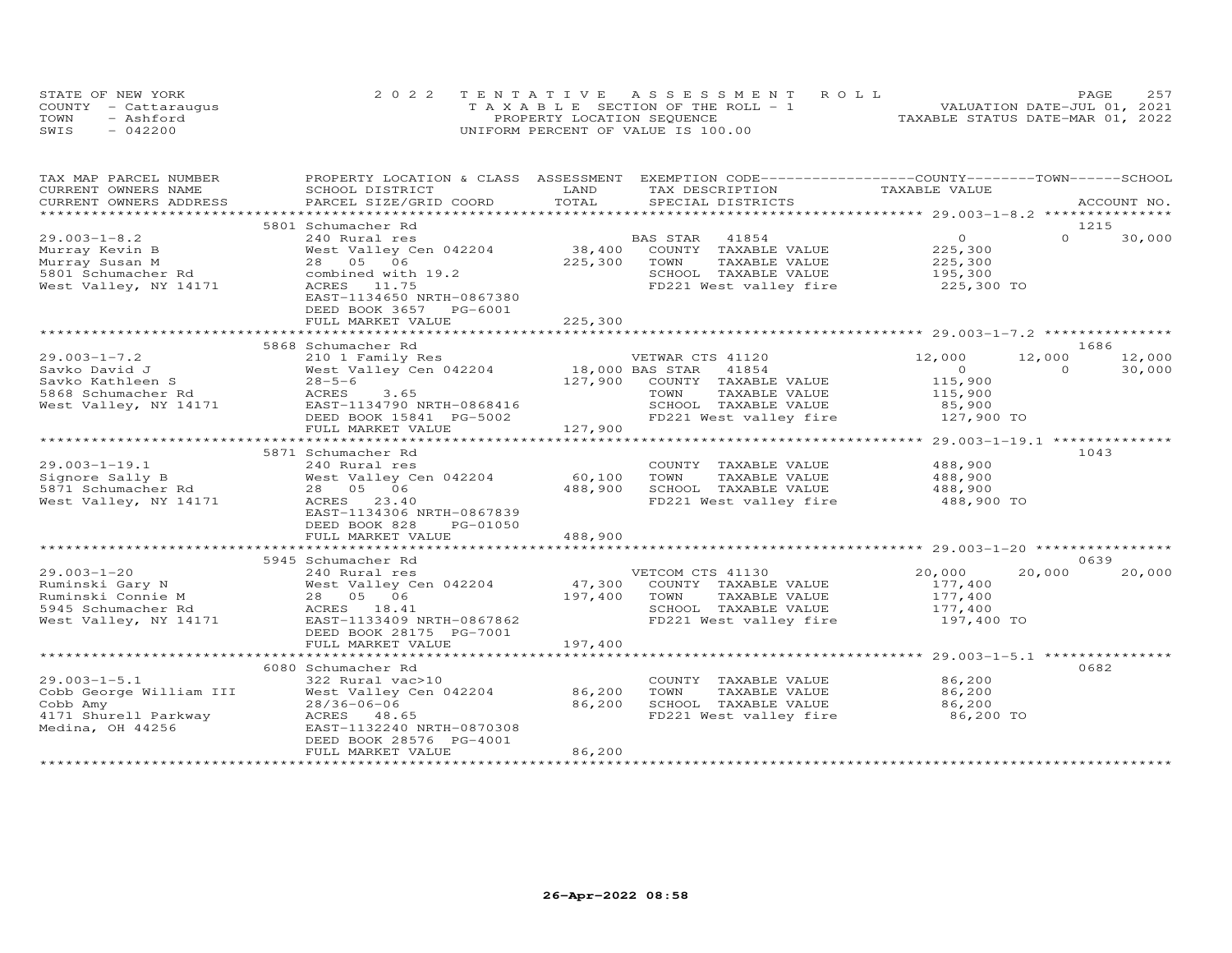|      | STATE OF NEW YORK    | 2022 TENTATIVE ASSESSMENT ROLL        | 258<br>PAGE                      |  |
|------|----------------------|---------------------------------------|----------------------------------|--|
|      | COUNTY - Cattarauqus | T A X A B L E SECTION OF THE ROLL - 1 | VALUATION DATE-JUL 01, 2021      |  |
| TOWN | - Ashford            | PROPERTY LOCATION SEQUENCE            | TAXABLE STATUS DATE-MAR 01, 2022 |  |
| SWIS | $-042200$            | UNIFORM PERCENT OF VALUE IS 100.00    |                                  |  |

| TAX MAP PARCEL NUMBER<br>CURRENT OWNERS NAME | PROPERTY LOCATION & CLASS ASSESSMENT<br>SCHOOL DISTRICT | LAND    | EXEMPTION CODE-----------------COUNTY-------TOWN------SCHOOL<br>TAX DESCRIPTION | TAXABLE VALUE  |                    |
|----------------------------------------------|---------------------------------------------------------|---------|---------------------------------------------------------------------------------|----------------|--------------------|
| CURRENT OWNERS ADDRESS                       | PARCEL SIZE/GRID COORD                                  | TOTAL   | SPECIAL DISTRICTS                                                               |                | ACCOUNT NO.        |
|                                              |                                                         |         |                                                                                 |                |                    |
|                                              | 6080 Schumacher Rd                                      |         |                                                                                 |                | 1460               |
| $29.003 - 1 - 5.2$                           | 240 Rural res                                           |         | COUNTY TAXABLE VALUE                                                            | 383,200        |                    |
| Cobb George William III                      | West Valley Cen 042204                                  | 67,600  | TOWN<br>TAXABLE VALUE                                                           | 383,200        |                    |
| Cobb Amy                                     | $36 - 05 - 06$                                          | 383,200 | SCHOOL TAXABLE VALUE                                                            | 383,200        |                    |
| 4171 Shurell Pkwy                            | ACRES 29.20                                             |         | FD221 West valley fire                                                          | 383,200 TO     |                    |
| Medina, OH 44256                             | EAST-1132012 NRTH-0869224                               |         |                                                                                 |                |                    |
|                                              | DEED BOOK 26668 PG-9002                                 |         |                                                                                 |                |                    |
|                                              | FULL MARKET VALUE                                       | 383,200 |                                                                                 |                |                    |
|                                              |                                                         |         |                                                                                 |                |                    |
|                                              | 6151 Schumacher Rd                                      |         |                                                                                 |                | 1553               |
| $29.003 - 1 - 5.3$                           | 240 Rural res                                           |         | COUNTY TAXABLE VALUE                                                            | 423,000        |                    |
| Seeley Edward R                              | West Valley Cen 042204                                  | 81,400  | TOWN<br>TAXABLE VALUE                                                           | 423,000        |                    |
| Seeley Audrey A                              | 28,36/5/6                                               | 423,000 | SCHOOL TAXABLE VALUE                                                            | 423,000        |                    |
| 6151 Schumacher Rd                           | ACRES 57.95                                             |         | FD221 West valley fire                                                          | 423,000 TO     |                    |
| West Valley, NY 14171                        | EAST-1132309 NRTH-0867861                               |         |                                                                                 |                |                    |
|                                              | DEED BOOK 6489 PG-5001                                  |         |                                                                                 |                |                    |
|                                              | FULL MARKET VALUE                                       | 423,000 |                                                                                 |                |                    |
|                                              |                                                         |         |                                                                                 |                |                    |
|                                              | 6626 Schwartz Rd                                        |         |                                                                                 |                | 0667               |
| $10.004 - 1 - 7$                             | 210 1 Family Res                                        |         | BAS STAR 41854                                                                  | $\overline{O}$ | $\Omega$<br>30,000 |
| Wing Thomas L                                | Springville-Gri 143801 14,800                           |         | COUNTY TAXABLE VALUE                                                            | 129,800        |                    |
| Wing Rose M                                  | 74 06 06                                                | 129,800 | TOWN<br>TAXABLE VALUE                                                           | 129,800        |                    |
| 6626 Schwartz Rd                             | 97 BOR                                                  |         | SCHOOL TAXABLE VALUE                                                            | 99,800         |                    |
| West Valley, NY 14171                        | ACRES<br>1.33 BANK 081                                  |         | FD221 West valley fire                                                          | 129,800 TO     |                    |
|                                              | EAST-0474510 NRTH-0899670                               |         |                                                                                 |                |                    |
|                                              | DEED BOOK 22257 PG-2004                                 | 129,800 |                                                                                 |                |                    |
|                                              | FULL MARKET VALUE                                       |         |                                                                                 |                |                    |
|                                              | 6637 Schwartz Rd                                        |         |                                                                                 |                | 1110               |
| $10.004 - 1 - 29.8$                          | 210 1 Family Res                                        |         | BAS STAR 41854                                                                  | $\overline{O}$ | 30,000<br>$\Omega$ |
| Payne Gregory                                | Springville-Gri 143801                                  |         | 24,100 COUNTY TAXABLE VALUE                                                     | 232,300        |                    |
| Gerstenslager Raquel                         | $74\ 06\ 06$                                            | 232,300 | TOWN<br>TAXABLE VALUE                                                           | 232,300        |                    |
| 6637 Schwartz Rd                             | ACRES<br>5.05 BANK<br>017                               |         | SCHOOL TAXABLE VALUE                                                            | 202,300        |                    |
| West Valley, NY 14171                        | EAST-0474330 NRTH-0899060                               |         | FD221 West valley fire                                                          | 232,300 TO     |                    |
|                                              | DEED BOOK 22356 PG-7001                                 |         |                                                                                 |                |                    |
|                                              | FULL MARKET VALUE                                       | 232,300 |                                                                                 |                |                    |
|                                              |                                                         |         |                                                                                 |                |                    |
|                                              | 6657 Schwartz Rd                                        |         |                                                                                 |                | 1111               |
| $10.004 - 1 - 29.9$                          | 240 Rural res                                           |         | VETWAR CTS 41120                                                                | 12,000         | 12,000<br>12,000   |
| Prime Jack J                                 | Springville-Gri 143801 35,000 BAS STAR                  |         | 41854                                                                           | $\overline{O}$ | 30,000<br>$\Omega$ |
| Prime Marjorie K                             | 74 06 06                                                |         | 281,000 COUNTY TAXABLE VALUE                                                    | 269,000        |                    |
| 6657 Schwartz Road                           | BAR 98                                                  |         | TOWN<br>TAXABLE VALUE                                                           | 269,000        |                    |
| West Valley, NY 14171                        | ACRES 10.10                                             |         | SCHOOL TAXABLE VALUE                                                            | 239,000        |                    |
|                                              | EAST-0473790 NRTH-0899030                               |         | FD221 West valley fire                                                          | 281,000 TO     |                    |
|                                              | DEED BOOK 27917 PG-8001                                 |         |                                                                                 |                |                    |
|                                              | FULL MARKET VALUE                                       | 281,000 |                                                                                 |                |                    |
|                                              |                                                         |         |                                                                                 |                |                    |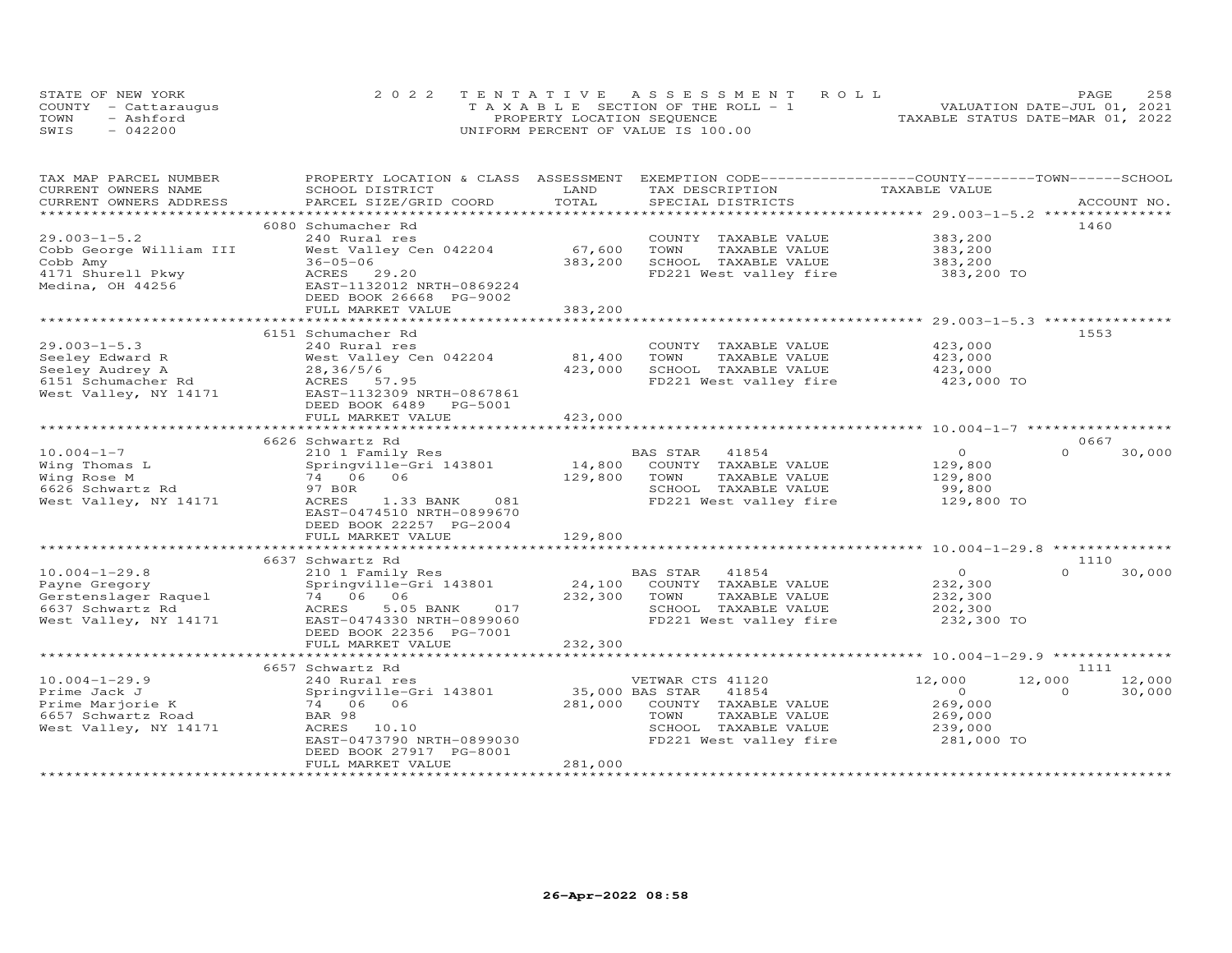|      | STATE OF NEW YORK    | 2022 TENTATIVE ASSESSMENT ROLL        | 259<br>PAGE                      |
|------|----------------------|---------------------------------------|----------------------------------|
|      | COUNTY - Cattarauqus | T A X A B L E SECTION OF THE ROLL - 1 | VALUATION DATE-JUL 01, 2021      |
| TOWN | - Ashford            | PROPERTY LOCATION SEQUENCE            | TAXABLE STATUS DATE-MAR 01, 2022 |
| SWIS | $-042200$            | UNIFORM PERCENT OF VALUE IS 100.00    |                                  |

| TAX MAP PARCEL NUMBER  | PROPERTY LOCATION & CLASS ASSESSMENT EXEMPTION CODE----------------COUNTY-------TOWN------SCHOOL                                                              |                   |                                   |                    |                    |
|------------------------|---------------------------------------------------------------------------------------------------------------------------------------------------------------|-------------------|-----------------------------------|--------------------|--------------------|
| CURRENT OWNERS NAME    | SCHOOL DISTRICT                                                                                                                                               | LAND              | TAX DESCRIPTION                   | TAXABLE VALUE      |                    |
| CURRENT OWNERS ADDRESS | PARCEL SIZE/GRID COORD                                                                                                                                        | TOTAL             | SPECIAL DISTRICTS                 |                    | ACCOUNT NO.        |
|                        | 6681 Schwartz Rd                                                                                                                                              |                   |                                   |                    | 1176               |
| $10.004 - 1 - 29.12$   | 312 Vac w/imprv                                                                                                                                               |                   | COUNTY TAXABLE VALUE              | 199,800            |                    |
| Smith Glen             | Springville-Gri 143801                                                                                                                                        | 39,100            | TOWN<br>TAXABLE VALUE             |                    |                    |
| 240 Mill St            | 74 06 06                                                                                                                                                      | 199,800           | SCHOOL TAXABLE VALUE              | 199,800<br>199,800 |                    |
|                        |                                                                                                                                                               |                   |                                   |                    |                    |
| Springville, NY 14141  | ACRES 15.15<br>EAST-0473240 NRTH-0898550                                                                                                                      |                   | FD221 West valley fire            | 199,800 TO         |                    |
|                        | DEED BOOK 20210 PG-4724                                                                                                                                       |                   |                                   |                    |                    |
|                        | FULL MARKET VALUE                                                                                                                                             | 199,800           |                                   |                    |                    |
|                        |                                                                                                                                                               | ***************** |                                   |                    |                    |
|                        | 6729 Schwartz Rd                                                                                                                                              |                   |                                   |                    | 1106               |
| $10.004 - 1 - 29.3$    | 240 Rural res                                                                                                                                                 |                   | COUNTY TAXABLE VALUE              | 156,900            |                    |
| Fraser Cameron L       | Springville-Gri 143801                                                                                                                                        | 38,900            | TOWN<br>TAXABLE VALUE             | 156,900            |                    |
| Fraser Emilee D        | $74$ 06 06                                                                                                                                                    | 156,900           | SCHOOL TAXABLE VALUE              | 156,900            |                    |
| 6729 Schwartz Rd       | ACRES 15.00 BANK 017                                                                                                                                          |                   | FD221 West valley fire 156,900 TO |                    |                    |
| West Valley, NY 14171  | EAST-1121181 NRTH-0898757                                                                                                                                     |                   |                                   |                    |                    |
|                        | DEED BOOK 30864 PG-5002                                                                                                                                       |                   |                                   |                    |                    |
|                        | FULL MARKET VALUE                                                                                                                                             | 156,900           |                                   |                    |                    |
|                        | ****************************                                                                                                                                  | **************    |                                   |                    |                    |
|                        | 10.004-1-29.6<br>Kucewicz Sigmund S Jr Springville --<br>The MacRES 10.70 BANK 017<br>TACRES 10.70 BANK 017<br>TACRES 10.70 BANK 017<br>TACRES 10.70 BANK 017 |                   |                                   |                    | 1109               |
|                        |                                                                                                                                                               |                   | <b>BAS STAR</b><br>41854          | $\overline{O}$     | $\Omega$<br>30,000 |
|                        |                                                                                                                                                               |                   | 32,900 COUNTY TAXABLE VALUE       | 237,000            |                    |
|                        |                                                                                                                                                               | 237,000           | TOWN<br>TAXABLE VALUE             | 237,000            |                    |
|                        |                                                                                                                                                               |                   | SCHOOL TAXABLE VALUE              | 207,000            |                    |
|                        |                                                                                                                                                               |                   | FD221 West valley fire            | 237,000 TO         |                    |
|                        | DEED BOOK 17044 PG-4001                                                                                                                                       |                   |                                   |                    |                    |
|                        | FULL MARKET VALUE                                                                                                                                             | 237,000           |                                   |                    |                    |
|                        |                                                                                                                                                               |                   |                                   |                    |                    |
|                        | 6760 Schwartz Rd                                                                                                                                              |                   |                                   |                    | 1327               |
| $10.004 - 1 - 29.13$   | $215$ 1 Fam Res w/                                                                                                                                            |                   | COUNTY TAXABLE VALUE              | 365,800            |                    |
| James Andri            | Springville-Gri 143801                                                                                                                                        | 42,200            | TOWN<br>TAXABLE VALUE             | 365,800            |                    |
| 6760 Schwartz Rd       | 74 06 06                                                                                                                                                      | 365,800           | SCHOOL TAXABLE VALUE              | 365,800            |                    |
| West Valley, NY 14171  | ACRES 17.19                                                                                                                                                   |                   | FD221 West valley fire            | 365,800 TO         |                    |
|                        | EAST-0047263 NRTH-0090017                                                                                                                                     |                   |                                   |                    |                    |
|                        | DEED BOOK 20200 PG-6104                                                                                                                                       |                   |                                   |                    |                    |
|                        | FULL MARKET VALUE                                                                                                                                             | 365,800           |                                   |                    |                    |
|                        |                                                                                                                                                               |                   |                                   |                    |                    |
|                        | 6763 Schwartz Rd                                                                                                                                              |                   |                                   |                    | 1108               |
| $10.004 - 1 - 29.5$    | 240 Rural res                                                                                                                                                 |                   | BAS STAR 41854                    | $\overline{O}$     | $\Omega$<br>30,000 |
| Riefler Elizabeth      | Springville-Gri 143801                                                                                                                                        | 34,700            | COUNTY TAXABLE VALUE              | 342,000            |                    |
| 6763 Schwartz Rd       | 74 06 06                                                                                                                                                      | 342,000           | TOWN<br>TAXABLE VALUE             | 342,000            |                    |
| West Valley, NY 14171  | ACRES 10.95                                                                                                                                                   |                   | SCHOOL TAXABLE VALUE              | 312,000            |                    |
|                        | EAST-1120535 NRTH-0898802                                                                                                                                     |                   | FD221 West valley fire            | 342,000 TO         |                    |
|                        | DEED BOOK 4303 PG-6001                                                                                                                                        |                   |                                   |                    |                    |
|                        | FULL MARKET VALUE                                                                                                                                             | 342,000           |                                   |                    |                    |
|                        |                                                                                                                                                               |                   |                                   |                    |                    |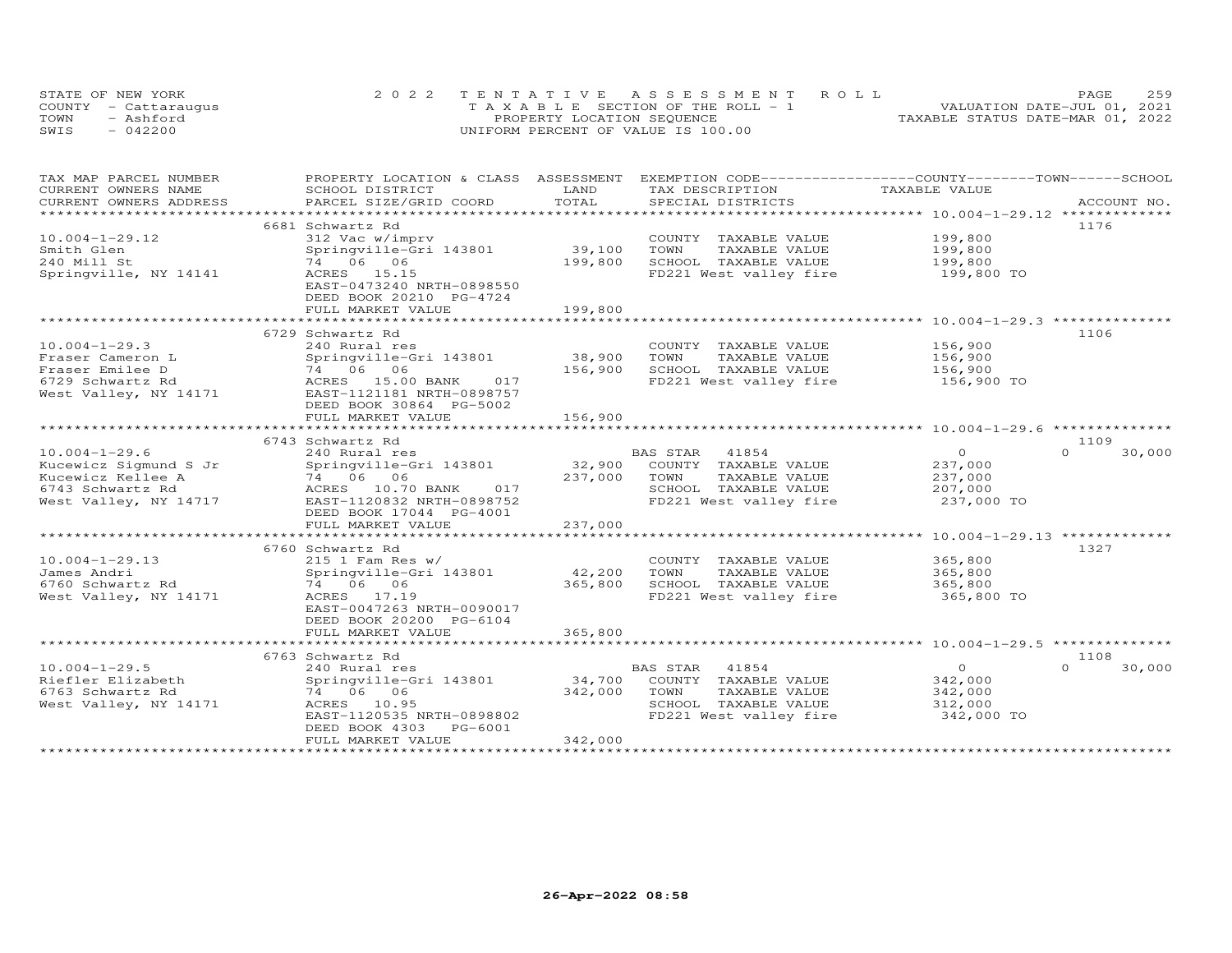|      | STATE OF NEW YORK    | 2022 TENTATIVE ASSESSMENT ROLL     |  |                                  | PAGE | 260 |
|------|----------------------|------------------------------------|--|----------------------------------|------|-----|
|      | COUNTY - Cattaraugus | TAXABLE SECTION OF THE ROLL - 1    |  | VALUATION DATE-JUL 01, 2021      |      |     |
| TOWN | - Ashford            | PROPERTY LOCATION SEQUENCE         |  | TAXABLE STATUS DATE-MAR 01, 2022 |      |     |
| SWIS | $-042200$            | UNIFORM PERCENT OF VALUE IS 100.00 |  |                                  |      |     |

| TAX MAP PARCEL NUMBER     | PROPERTY LOCATION & CLASS ASSESSMENT EXEMPTION CODE----------------COUNTY-------TOWN------SCHOOL                                                                                                                               |                         |                                               |                |          |             |
|---------------------------|--------------------------------------------------------------------------------------------------------------------------------------------------------------------------------------------------------------------------------|-------------------------|-----------------------------------------------|----------------|----------|-------------|
| CURRENT OWNERS NAME       | SCHOOL DISTRICT                                                                                                                                                                                                                | LAND                    | TAX DESCRIPTION                               | TAXABLE VALUE  |          |             |
| CURRENT OWNERS ADDRESS    | .CURRENT OWNERS ADDRESS PARCEL SIZE/GRID COORD TOTAL SPECIAL DISTRICTS ACCOUNT NO ACCOUNT NO ACCOUNT NO ARE THE RAND RESERVE TO A LOST A LOST RESERVE A LOST RESERVE A LOST RESERVE TO A LOST RESERVE THAT A LOST RESERVE THAT | TOTAL                   |                                               |                |          | ACCOUNT NO. |
|                           |                                                                                                                                                                                                                                |                         |                                               |                |          |             |
|                           | 6784 Schwartz Rd                                                                                                                                                                                                               |                         |                                               |                |          | 0383        |
| $10.004 - 1 - 2$          | 240 Rural res                                                                                                                                                                                                                  |                         | 41834<br>ENH STAR                             | $\circ$        | $\Omega$ | 74,900      |
| Hess Lawrence C           | Springville-Gri 143801                                                                                                                                                                                                         | 161,900                 | COUNTY TAXABLE VALUE                          | 209,200        |          |             |
| Hess Peggy A              | 74/78 06 06                                                                                                                                                                                                                    | 209,200                 | TOWN<br>TAXABLE VALUE                         | 209,200        |          |             |
| 6784 Schwartz Rd          | ACRES 102.10                                                                                                                                                                                                                   |                         | SCHOOL TAXABLE VALUE                          | 134,300        |          |             |
| West Valley, NY 14171     | EAST-1119935 NRTH-0900047                                                                                                                                                                                                      |                         | FD221 West valley fire                        | 209,200 TO     |          |             |
|                           | DEED BOOK 800<br>PG-00707                                                                                                                                                                                                      |                         |                                               |                |          |             |
|                           | FULL MARKET VALUE                                                                                                                                                                                                              | 209,200                 |                                               |                |          |             |
|                           |                                                                                                                                                                                                                                |                         |                                               |                |          |             |
|                           | 6790 Schwartz Rd                                                                                                                                                                                                               |                         |                                               |                |          | 1330        |
| $10.004 - 1 - 1.2$        | 240 Rural res                                                                                                                                                                                                                  |                         | BAS STAR<br>41854                             | $\overline{O}$ | $\Omega$ | 30,000      |
| Lemanski Wayne R          | Springville-Gri 143801                                                                                                                                                                                                         | $33,400$ <sup>---</sup> | COUNTY TAXABLE VALUE                          | 170,900        |          |             |
| 6790 Schwartz Rd          | 78 06 06                                                                                                                                                                                                                       | 170,900                 | TAXABLE VALUE<br>TOWN                         | 170,900        |          |             |
| West Valley, NY 14171     | ACRES 10.95 BANK 017                                                                                                                                                                                                           |                         | SCHOOL TAXABLE VALUE                          | 140,900        |          |             |
|                           | EAST-1119208 NRTH-0901063                                                                                                                                                                                                      |                         | FD221 West valley fire                        | 170,900 TO     |          |             |
|                           | DEED BOOK 5311 PG-8002                                                                                                                                                                                                         |                         |                                               |                |          |             |
|                           | FULL MARKET VALUE                                                                                                                                                                                                              | 170,900                 |                                               |                |          |             |
|                           |                                                                                                                                                                                                                                |                         |                                               |                |          |             |
|                           | 6800 Schwartz Rd                                                                                                                                                                                                               |                         |                                               |                |          | 1549        |
| $10.004 - 1 - 1.3$        | 270 Mfg housing                                                                                                                                                                                                                |                         | BAS STAR 41854<br>29,800 COUNTY TAXABLE VALUE | $\overline{O}$ | $\Omega$ | 30,000      |
| Anstett Michelle          | Springville-Gri 143801                                                                                                                                                                                                         |                         |                                               | 83,800         |          |             |
| 6800 Schwartz Rd          | 78,6,6                                                                                                                                                                                                                         | 83,800                  | TAXABLE VALUE<br>TOWN                         | 83,800         |          |             |
| West Valley, NY 14171     | ACRES<br>7.65                                                                                                                                                                                                                  |                         | SCHOOL TAXABLE VALUE                          | 53,800         |          |             |
|                           | EAST-1118658 NRTH-0900186                                                                                                                                                                                                      |                         | FD221 West valley fire                        | 83,800 TO      |          |             |
|                           | DEED BOOK 1018 PG-638                                                                                                                                                                                                          |                         |                                               |                |          |             |
|                           | FULL MARKET VALUE                                                                                                                                                                                                              | 83,800                  |                                               |                |          |             |
|                           |                                                                                                                                                                                                                                |                         |                                               |                |          |             |
|                           | 6830 Schwartz Rd                                                                                                                                                                                                               |                         |                                               |                |          | 0446        |
| $10.004 - 1 - 1.1$        | 210 1 Family Res<br>Springville-Gri 143801 15,700 VETDIS CTS 41140                                                                                                                                                             |                         | VETCOM CTS 41130                              | 20,000         | 20,000   | 20,000      |
| Wasielewski Jerome J      |                                                                                                                                                                                                                                |                         |                                               | 32,100         | 32,100   | 32,100      |
| 6830 Schwartz Road        | 78 06 06                                                                                                                                                                                                                       |                         | 107,000 BAS STAR 41854                        | $\overline{0}$ | $\Omega$ | 30,000      |
| West Valley, NY 14171     | 2.35<br>ACRES                                                                                                                                                                                                                  |                         | COUNTY TAXABLE VALUE                          | 54,900         |          |             |
|                           | EAST-1118278 NRTH-0900192                                                                                                                                                                                                      |                         | TOWN<br>TAXABLE VALUE                         | 54,900         |          |             |
|                           | DEED BOOK 26736 PG-4001                                                                                                                                                                                                        |                         | SCHOOL TAXABLE VALUE                          | 24,900         |          |             |
|                           | FULL MARKET VALUE                                                                                                                                                                                                              |                         | 107,000 FD221 West valley fire                | 107,000 TO     |          |             |
|                           |                                                                                                                                                                                                                                |                         |                                               |                |          |             |
|                           | Schwartz Rd & Edies Rd                                                                                                                                                                                                         |                         |                                               |                |          | 0968        |
| $10.004 - 1 - 29.2$       | 105 Vac farmland                                                                                                                                                                                                               |                         | 41720<br>AG DIST                              | 63,632         | 63,632   | 63,632      |
| Schichtel's Nursery, Inc. | Springville-Gri 143801                                                                                                                                                                                                         | 93,400                  | COUNTY TAXABLE VALUE                          | 29,768         |          |             |
| 7420 Peters Rd            | 74 06 06                                                                                                                                                                                                                       | 93,400                  | TOWN<br>TAXABLE VALUE                         | 29,768         |          |             |
| Springville, NY 14141     | ACRES 35.05                                                                                                                                                                                                                    |                         | SCHOOL TAXABLE VALUE                          | 29,768         |          |             |
|                           | EAST-1122392 NRTH-0900113                                                                                                                                                                                                      |                         | FD221 West valley fire                        | 93,400 TO      |          |             |
| MAY BE SUBJECT TO PAYMENT | DEED BOOK 28583 PG-6003                                                                                                                                                                                                        |                         |                                               |                |          |             |
| UNDER AGDIST LAW TIL 2026 | FULL MARKET VALUE                                                                                                                                                                                                              | 93,400                  |                                               |                |          |             |
|                           |                                                                                                                                                                                                                                |                         |                                               |                |          |             |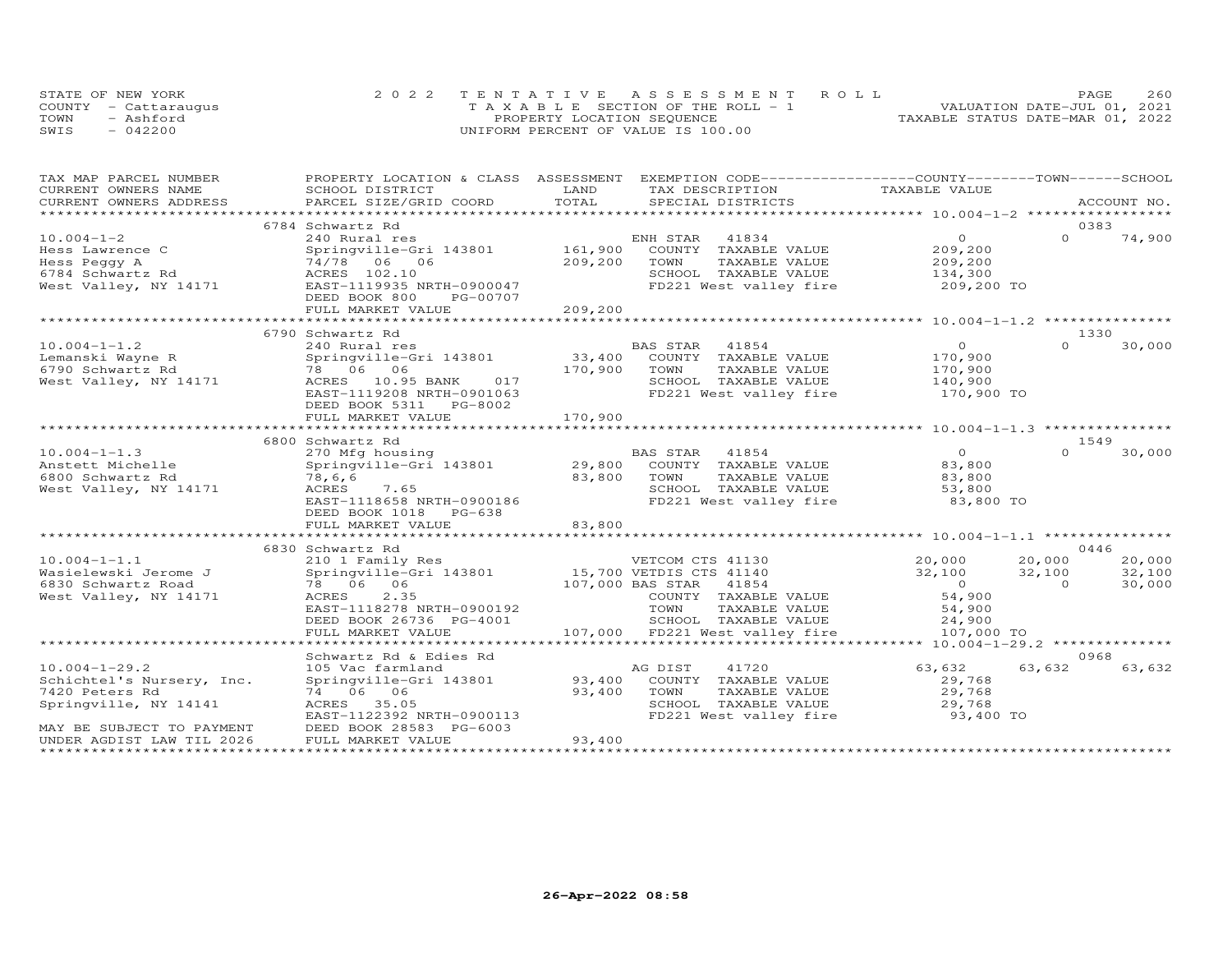| STATE OF NEW YORK    | 2022 TENTATIVE ASSESSMENT ROLL        | 261<br>PAGE.                     |
|----------------------|---------------------------------------|----------------------------------|
| COUNTY - Cattaraugus | T A X A B L E SECTION OF THE ROLL - 1 | VALUATION DATE-JUL 01, 2021      |
| TOWN<br>- Ashford    | PROPERTY LOCATION SEQUENCE            | TAXABLE STATUS DATE-MAR 01, 2022 |
| $-042200$<br>SWIS    | UNIFORM PERCENT OF VALUE IS 100.00    |                                  |

| TAX MAP PARCEL NUMBER                      | PROPERTY LOCATION & CLASS ASSESSMENT  |                     | EXEMPTION CODE-----------------COUNTY-------TOWN------SCHOOL |                                                        |                    |
|--------------------------------------------|---------------------------------------|---------------------|--------------------------------------------------------------|--------------------------------------------------------|--------------------|
| CURRENT OWNERS NAME                        | SCHOOL DISTRICT                       | LAND                | TAX DESCRIPTION                                              | TAXABLE VALUE                                          |                    |
| CURRENT OWNERS ADDRESS<br>**************** | PARCEL SIZE/GRID COORD                | TOTAL<br>********** | SPECIAL DISTRICTS                                            |                                                        | ACCOUNT NO.        |
|                                            |                                       |                     |                                                              | ************************ 10.003-2-12.2 *************** |                    |
|                                            | Scoby Rd                              |                     |                                                              |                                                        | 1047               |
| $10.003 - 2 - 12.2$                        | 314 Rural vac<10                      |                     | COUNTY TAXABLE VALUE                                         | 25,600                                                 |                    |
| Rappl Paul J                               | Springville-Gri 143801                | 25,600              | TOWN<br>TAXABLE VALUE                                        | 25,600                                                 |                    |
| 4840 Bussendorfer Rd                       | 53 06<br>07                           | 25,600              | SCHOOL TAXABLE VALUE                                         | 25,600                                                 |                    |
| Orchard Park, NY 14127                     | ACRES<br>5.63                         |                     | FD221 West valley fire                                       | 25,600 TO                                              |                    |
|                                            | EAST-1116007 NRTH-0904288             |                     |                                                              |                                                        |                    |
|                                            | DEED BOOK 00957 PG-00934              |                     |                                                              |                                                        |                    |
|                                            | FULL MARKET VALUE                     | 25,600              |                                                              |                                                        |                    |
|                                            | ******************                    |                     |                                                              | ***************************** 10.003-2-13 ***********  |                    |
|                                            | Scoby Rd                              |                     |                                                              |                                                        | 0172               |
| $10.003 - 2 - 13$                          | 314 Rural vac<10                      |                     | COUNTY TAXABLE VALUE                                         | 36,700                                                 |                    |
| Heidelberger Joint Rev Tr                  | Springville-Gri 143801                | 36,700              | TOWN<br>TAXABLE VALUE                                        | 36,700                                                 |                    |
| Heidelberger Edwin                         | 53 06 07                              | 36,700              | SCHOOL TAXABLE VALUE                                         | 36,700                                                 |                    |
| 11200 Rte 240                              | ACRES 12.93                           |                     | FD221 West valley fire                                       | 36,700 TO                                              |                    |
| West Valley, NY 14171                      | EAST-1116526 NRTH-0903900             |                     |                                                              |                                                        |                    |
|                                            | DEED BOOK 13022 PG-9001               |                     |                                                              |                                                        |                    |
|                                            | FULL MARKET VALUE                     | 36,700              |                                                              |                                                        |                    |
|                                            |                                       |                     |                                                              |                                                        |                    |
|                                            | 10983 Scoby Rd                        |                     |                                                              |                                                        | 1046               |
| $10.003 - 2 - 12.3$                        | 210 1 Family Res                      |                     | BAS STAR<br>41854                                            | $\circ$                                                | $\Omega$<br>30,000 |
| Rappl Joseph P                             | Springville-Gri 143801                | 25,400              | COUNTY TAXABLE VALUE                                         | 147,700                                                |                    |
| Rappl Karen S                              | 53 06 07                              | 147,700             | TOWN<br>TAXABLE VALUE                                        | 147,700                                                |                    |
| 10983 Scoby Rd                             | ACRES<br>5.55                         |                     | SCHOOL TAXABLE VALUE                                         | 117,700                                                |                    |
| Springville, NY 14141                      | EAST-1115961 NRTH-0903863             |                     | FD221 West valley fire                                       | 147,700 TO                                             |                    |
|                                            | DEED BOOK 00947 PG-01193              |                     |                                                              |                                                        |                    |
|                                            | FULL MARKET VALUE                     | 147,700             |                                                              |                                                        |                    |
|                                            |                                       |                     |                                                              |                                                        |                    |
|                                            | 11024 Scoby Rd                        |                     |                                                              |                                                        | 0155               |
| $10.003 - 2 - 14$                          | 240 Rural res                         |                     | BAS STAR<br>41854                                            | $\circ$                                                | $\Omega$<br>30,000 |
| Eagan Alan C                               | Springville-Gri 143801                | 19,600              | COUNTY TAXABLE VALUE                                         | 170,000                                                |                    |
| 11024 Scoby Hill Rd                        | 53 06 06                              | 170,000             | TOWN<br>TAXABLE VALUE                                        | 170,000                                                |                    |
| Springville, NY 14141                      | ACRES 23.50                           |                     | SCHOOL TAXABLE VALUE                                         | 140,000                                                |                    |
|                                            | EAST-0468250 NRTH-0902620             |                     | FD221 West valley fire                                       | 170,000 TO                                             |                    |
|                                            | DEED BOOK 19397 PG-7001               |                     |                                                              |                                                        |                    |
|                                            | FULL MARKET VALUE                     | 170,000             |                                                              |                                                        |                    |
|                                            | ************************************* |                     |                                                              |                                                        |                    |
|                                            | 11051 Scoby Rd                        |                     |                                                              |                                                        | 0618               |
| $10.003 - 2 - 12.1$                        | 240 Rural res                         |                     | COUNTY TAXABLE VALUE                                         | 294,600                                                |                    |
| Rappl Paul J                               |                                       |                     | TOWN                                                         |                                                        |                    |
|                                            | Springville-Gri 143801                | 232,800             | TAXABLE VALUE                                                | 294,600                                                |                    |
| Rappl Peter G                              | 53/54 06 07                           | 294,600             | SCHOOL TAXABLE VALUE                                         | 294,600                                                |                    |
| 4840 Bussendorfer Rd                       | ACRES 119.61                          |                     | FD221 West valley fire                                       | 294,600 TO                                             |                    |
| Orchard Park, NY 14127                     | EAST-1114966 NRTH-0904465             |                     |                                                              |                                                        |                    |
|                                            | DEED BOOK 5665<br>PG-3001             |                     |                                                              |                                                        |                    |
| MAY BE SUBJECT TO PAYMENT                  | FULL MARKET VALUE                     | 294,600             |                                                              |                                                        |                    |
| UNDER AGDIST LAW TIL 2024                  |                                       |                     |                                                              |                                                        |                    |
|                                            |                                       |                     |                                                              |                                                        |                    |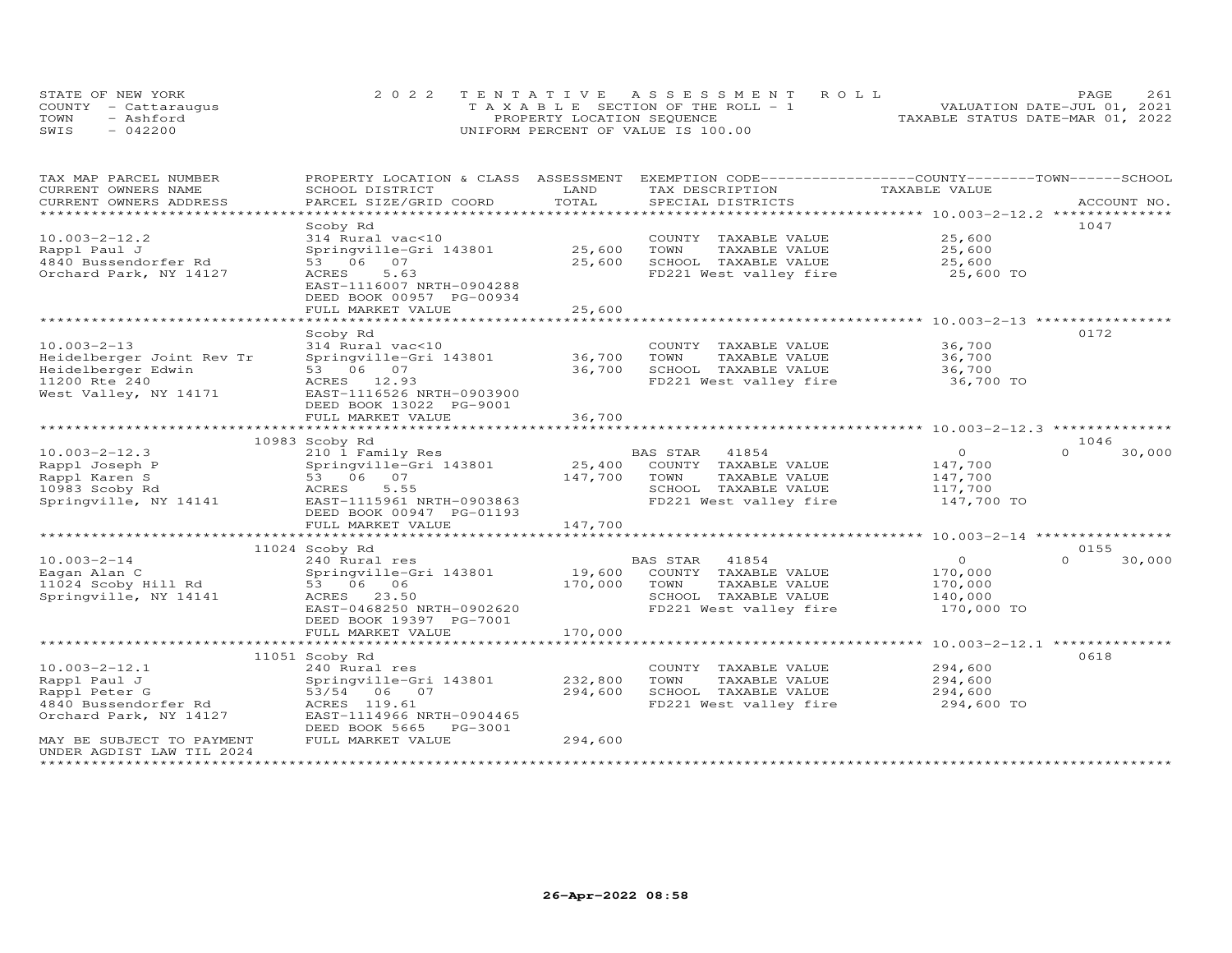| STATE OF NEW YORK    | 2022 TENTATIVE ASSESSMENT ROLL        |                                  | <b>PAGE</b> | 2.62 |
|----------------------|---------------------------------------|----------------------------------|-------------|------|
| COUNTY - Cattaraugus | T A X A B L E SECTION OF THE ROLL - 1 | VALUATION DATE-JUL 01, 2021      |             |      |
| TOWN<br>- Ashford    | PROPERTY LOCATION SEQUENCE            | TAXABLE STATUS DATE-MAR 01, 2022 |             |      |
| $-042200$<br>SWIS    | UNIFORM PERCENT OF VALUE IS 100.00    |                                  |             |      |

| TAX MAP PARCEL NUMBER                                                                                                                                                                                                                                                                                                                                                                                               |                                                                                                                                                                                                                                |                          | PROPERTY LOCATION & CLASS ASSESSMENT EXEMPTION CODE----------------COUNTY-------TOWN-----SCHOOL                                                                                                                     |                                                      |          |             |
|---------------------------------------------------------------------------------------------------------------------------------------------------------------------------------------------------------------------------------------------------------------------------------------------------------------------------------------------------------------------------------------------------------------------|--------------------------------------------------------------------------------------------------------------------------------------------------------------------------------------------------------------------------------|--------------------------|---------------------------------------------------------------------------------------------------------------------------------------------------------------------------------------------------------------------|------------------------------------------------------|----------|-------------|
| CURRENT OWNERS NAME                                                                                                                                                                                                                                                                                                                                                                                                 | SCHOOL DISTRICT                                                                                                                                                                                                                | <b>EXAMPLE TO A LAND</b> | TAX DESCRIPTION TAXABLE VALUE<br>SPECIAL DISTRICTS                                                                                                                                                                  |                                                      |          |             |
| CURRENT OWNERS ADDRESS                                                                                                                                                                                                                                                                                                                                                                                              | PARCEL SIZE/GRID COORD                                                                                                                                                                                                         | TOTAL                    | SPECIAL DISTRICTS                                                                                                                                                                                                   |                                                      |          | ACCOUNT NO. |
|                                                                                                                                                                                                                                                                                                                                                                                                                     |                                                                                                                                                                                                                                |                          |                                                                                                                                                                                                                     |                                                      |          |             |
|                                                                                                                                                                                                                                                                                                                                                                                                                     | Simmons Rd                                                                                                                                                                                                                     |                          |                                                                                                                                                                                                                     |                                                      |          | 0205        |
| 29.001-2-16.1                                                                                                                                                                                                                                                                                                                                                                                                       |                                                                                                                                                                                                                                |                          |                                                                                                                                                                                                                     | 0205<br>29,740 29,740 29,740<br>24,809 35.751 24,809 |          |             |
| Nowak David J                                                                                                                                                                                                                                                                                                                                                                                                       |                                                                                                                                                                                                                                |                          |                                                                                                                                                                                                                     |                                                      |          |             |
| 10500 Allen Rd                                                                                                                                                                                                                                                                                                                                                                                                      |                                                                                                                                                                                                                                |                          |                                                                                                                                                                                                                     |                                                      |          |             |
| East Concord, NY 14055                                                                                                                                                                                                                                                                                                                                                                                              |                                                                                                                                                                                                                                |                          |                                                                                                                                                                                                                     |                                                      |          |             |
|                                                                                                                                                                                                                                                                                                                                                                                                                     |                                                                                                                                                                                                                                |                          |                                                                                                                                                                                                                     |                                                      |          |             |
| MAY BE SUBJECT TO PAYMENT                                                                                                                                                                                                                                                                                                                                                                                           | 105 Vac farmland and an and an and an and the set of the control of the Material of the SAS of the Material of the SAS of the SAS of the SAS of the SAS of the SAS of the SAS of the SAS of the SAS of the SAS of the SAS of t |                          |                                                                                                                                                                                                                     |                                                      |          |             |
| UNDER AGDIST LAW TIL 2030                                                                                                                                                                                                                                                                                                                                                                                           |                                                                                                                                                                                                                                |                          |                                                                                                                                                                                                                     |                                                      |          |             |
|                                                                                                                                                                                                                                                                                                                                                                                                                     |                                                                                                                                                                                                                                |                          |                                                                                                                                                                                                                     |                                                      |          |             |
|                                                                                                                                                                                                                                                                                                                                                                                                                     | Simmons Rd                                                                                                                                                                                                                     |                          |                                                                                                                                                                                                                     |                                                      |          | 0717        |
|                                                                                                                                                                                                                                                                                                                                                                                                                     | 105 Vac farmland                                                                                                                                                                                                               |                          |                                                                                                                                                                                                                     | 63,800                                               |          |             |
| $29.003 - 1 - 8.1$                                                                                                                                                                                                                                                                                                                                                                                                  | West Valley Cen 042204 63,800                                                                                                                                                                                                  |                          | COUNTY TAXABLE VALUE                                                                                                                                                                                                |                                                      |          |             |
| Zerfas John R<br>5701 Town Line Rd                                                                                                                                                                                                                                                                                                                                                                                  |                                                                                                                                                                                                                                |                          | 63,800 TOWN TAXABLE_VALUE = 63,800<br>63,800 SCHOOL TAXABLE_VALUE = 63,800<br>FD221_West_valley_fire = 63,800_TO                                                                                                    |                                                      |          |             |
|                                                                                                                                                                                                                                                                                                                                                                                                                     | 28  05  06                                                                                                                                                                                                                     |                          |                                                                                                                                                                                                                     |                                                      |          |             |
| West Valley, NY 14171                                                                                                                                                                                                                                                                                                                                                                                               | ACRES 38.00                                                                                                                                                                                                                    |                          |                                                                                                                                                                                                                     |                                                      |          |             |
|                                                                                                                                                                                                                                                                                                                                                                                                                     | EAST-1135633 NRTH-0869809                                                                                                                                                                                                      |                          |                                                                                                                                                                                                                     |                                                      |          |             |
|                                                                                                                                                                                                                                                                                                                                                                                                                     | DEED BOOK 900<br>PG-00976                                                                                                                                                                                                      |                          |                                                                                                                                                                                                                     |                                                      |          |             |
|                                                                                                                                                                                                                                                                                                                                                                                                                     | FULL MARKET VALUE                                                                                                                                                                                                              | 63,800                   |                                                                                                                                                                                                                     |                                                      |          |             |
|                                                                                                                                                                                                                                                                                                                                                                                                                     |                                                                                                                                                                                                                                |                          |                                                                                                                                                                                                                     |                                                      |          |             |
| $\begin{tabular}{lllllllllllll} \multicolumn{3}{c }{\textbf{0.001--16.2}} & \multicolumn{3}{c }{\textbf{0.0025}} & \multicolumn{3}{c }{\textbf{0.003}} & \multicolumn{3}{c }{\textbf{0.004}} & \multicolumn{3}{c }{\textbf{0.005}} & \multicolumn{3}{c }{\textbf{0.006}} & \multicolumn{3}{c }{\textbf{0.007}} & \multicolumn{3}{c }{\textbf{0.008}} & \multicolumn{3}{c }{\textbf{0.008}} & \multicolumn{3}{c }{\$ |                                                                                                                                                                                                                                |                          |                                                                                                                                                                                                                     |                                                      |          |             |
|                                                                                                                                                                                                                                                                                                                                                                                                                     |                                                                                                                                                                                                                                |                          |                                                                                                                                                                                                                     |                                                      |          |             |
|                                                                                                                                                                                                                                                                                                                                                                                                                     |                                                                                                                                                                                                                                |                          |                                                                                                                                                                                                                     |                                                      |          |             |
|                                                                                                                                                                                                                                                                                                                                                                                                                     |                                                                                                                                                                                                                                |                          |                                                                                                                                                                                                                     |                                                      |          |             |
|                                                                                                                                                                                                                                                                                                                                                                                                                     |                                                                                                                                                                                                                                |                          |                                                                                                                                                                                                                     |                                                      |          |             |
|                                                                                                                                                                                                                                                                                                                                                                                                                     |                                                                                                                                                                                                                                |                          |                                                                                                                                                                                                                     |                                                      |          |             |
|                                                                                                                                                                                                                                                                                                                                                                                                                     |                                                                                                                                                                                                                                |                          |                                                                                                                                                                                                                     |                                                      |          |             |
|                                                                                                                                                                                                                                                                                                                                                                                                                     |                                                                                                                                                                                                                                |                          |                                                                                                                                                                                                                     |                                                      |          |             |
| UNDER AGDIST LAW TIL 2026                                                                                                                                                                                                                                                                                                                                                                                           |                                                                                                                                                                                                                                |                          |                                                                                                                                                                                                                     |                                                      |          |             |
|                                                                                                                                                                                                                                                                                                                                                                                                                     |                                                                                                                                                                                                                                |                          |                                                                                                                                                                                                                     |                                                      |          |             |
|                                                                                                                                                                                                                                                                                                                                                                                                                     | 8976 Simmons Rd                                                                                                                                                                                                                |                          |                                                                                                                                                                                                                     |                                                      |          | 0313        |
|                                                                                                                                                                                                                                                                                                                                                                                                                     |                                                                                                                                                                                                                                |                          |                                                                                                                                                                                                                     |                                                      | $\Omega$ | 21,800      |
|                                                                                                                                                                                                                                                                                                                                                                                                                     |                                                                                                                                                                                                                                |                          |                                                                                                                                                                                                                     |                                                      |          |             |
|                                                                                                                                                                                                                                                                                                                                                                                                                     |                                                                                                                                                                                                                                |                          |                                                                                                                                                                                                                     |                                                      |          |             |
|                                                                                                                                                                                                                                                                                                                                                                                                                     |                                                                                                                                                                                                                                |                          |                                                                                                                                                                                                                     |                                                      |          |             |
| $\begin{array}{ccccccccc} 29.001-2-18 & & & 03/6& \text{5} & \text{5} & \text{5} & \text{5} & \text{6} & \text{6} & \text{6} & \text{6} & \text{6} & \text{6} & \text{6} & \text{6} & \text{6} & \text{6} & \text{6} & \text{6} & \text{6} & \text{6} & \text{6} & \text{6} & \text{6} & \text{6} & \text{6} & \text{6} & \text{6} & \text{6} & \text{6} & \text{6} & \text{6} & \text{6} & \text{6} & \text{6$     |                                                                                                                                                                                                                                |                          | FD221 West valley fire 31,800 TO                                                                                                                                                                                    |                                                      |          |             |
|                                                                                                                                                                                                                                                                                                                                                                                                                     |                                                                                                                                                                                                                                |                          |                                                                                                                                                                                                                     |                                                      |          |             |
|                                                                                                                                                                                                                                                                                                                                                                                                                     | DEED BOOK 816<br>PG-00281                                                                                                                                                                                                      | 21,800                   |                                                                                                                                                                                                                     |                                                      |          |             |
|                                                                                                                                                                                                                                                                                                                                                                                                                     | FULL MARKET VALUE                                                                                                                                                                                                              |                          |                                                                                                                                                                                                                     |                                                      |          |             |
|                                                                                                                                                                                                                                                                                                                                                                                                                     |                                                                                                                                                                                                                                |                          |                                                                                                                                                                                                                     |                                                      |          |             |
|                                                                                                                                                                                                                                                                                                                                                                                                                     | Snake Run Rd                                                                                                                                                                                                                   |                          |                                                                                                                                                                                                                     |                                                      |          | 0320        |
|                                                                                                                                                                                                                                                                                                                                                                                                                     |                                                                                                                                                                                                                                |                          |                                                                                                                                                                                                                     | 23,743                                               | 23,743   | 23,743      |
| Schumacher Brian L<br>Schumacher Brian L<br>West Valley (<br>Schumacher Roy J<br>54 S Main St<br>105 Vac farm!<br>West Valley (<br>62 05 06<br>LJFF Her Press (1994)                                                                                                                                                                                                                                                |                                                                                                                                                                                                                                |                          |                                                                                                                                                                                                                     | 17,757                                               |          |             |
|                                                                                                                                                                                                                                                                                                                                                                                                                     |                                                                                                                                                                                                                                |                          |                                                                                                                                                                                                                     |                                                      |          |             |
|                                                                                                                                                                                                                                                                                                                                                                                                                     |                                                                                                                                                                                                                                |                          |                                                                                                                                                                                                                     |                                                      |          |             |
| Franklinville, NY 14737-1214                                                                                                                                                                                                                                                                                                                                                                                        | 105 Vac farmland<br>West Valley Cen 042204 41,500 COUNTY TAXABLE VALUE<br>62 05 06 41,500 TOWN TAXABLE VALUE<br>LIFE USE - RICHARD 41,500 TOWN TAXABLE VALUE<br>L/P 917-84 FD221 West valley fire<br>ACRES 17.25               |                          | TOWN TAXABLE VALUE $\begin{array}{ccc} 17,757 \ 17,757 \end{array}$<br>SCHOOL TAXABLE VALUE $\begin{array}{ccc} 17,757 \ 17,757 \end{array}$<br>FD221 West valley fire $\begin{array}{ccc} 41,500 \ 10 \end{array}$ |                                                      |          |             |
|                                                                                                                                                                                                                                                                                                                                                                                                                     | ACRES 17.25                                                                                                                                                                                                                    |                          |                                                                                                                                                                                                                     |                                                      |          |             |
| MAY BE SUBJECT TO PAYMENT                                                                                                                                                                                                                                                                                                                                                                                           | EAST-1118055 NRTH-0878147                                                                                                                                                                                                      |                          |                                                                                                                                                                                                                     |                                                      |          |             |
| UNDER AGDIST LAW TIL 2026                                                                                                                                                                                                                                                                                                                                                                                           | DEED BOOK 00954 PG-00186                                                                                                                                                                                                       |                          |                                                                                                                                                                                                                     |                                                      |          |             |
|                                                                                                                                                                                                                                                                                                                                                                                                                     | FULL MARKET VALUE                                                                                                                                                                                                              | 41,500                   |                                                                                                                                                                                                                     |                                                      |          |             |
|                                                                                                                                                                                                                                                                                                                                                                                                                     |                                                                                                                                                                                                                                |                          |                                                                                                                                                                                                                     |                                                      |          |             |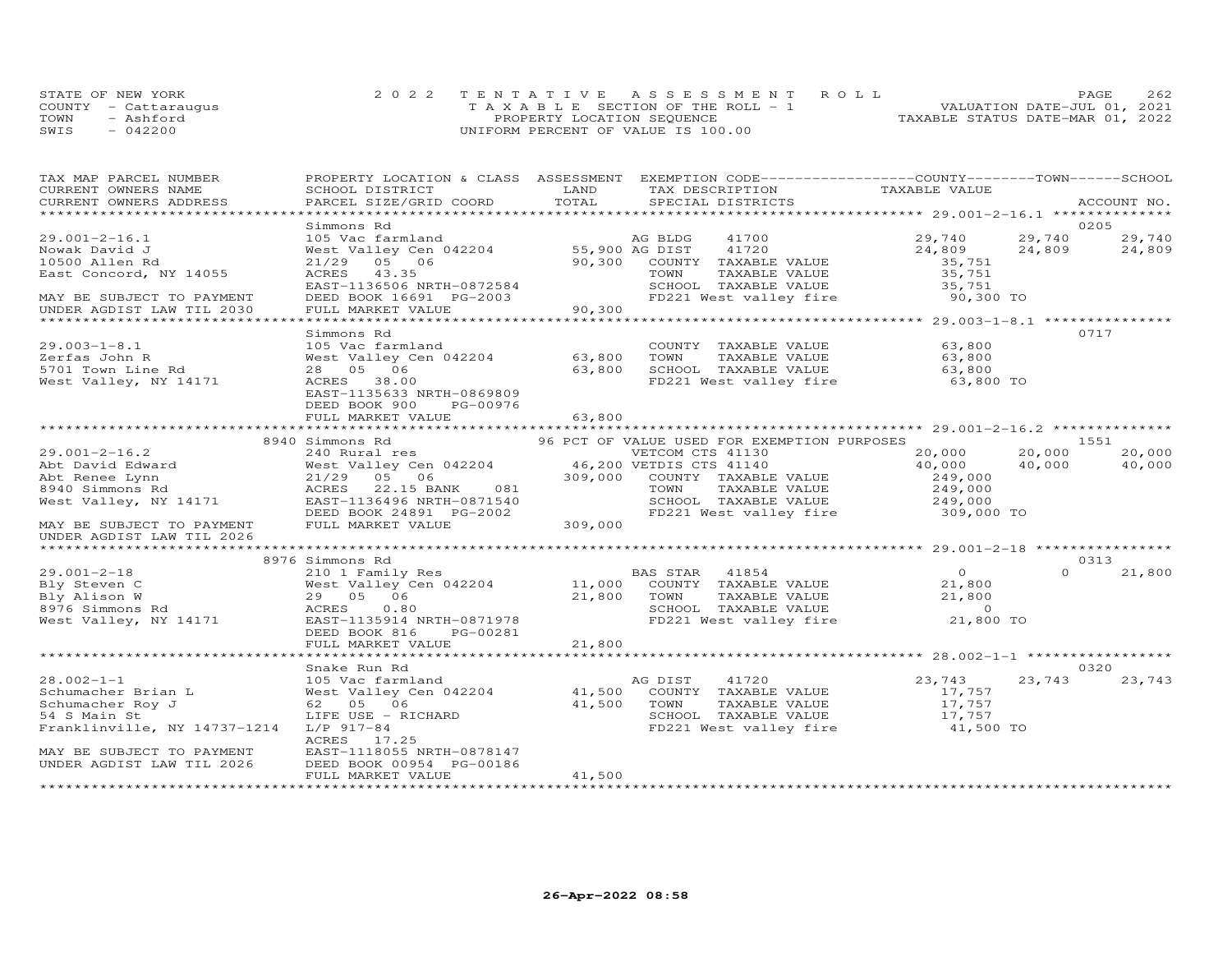|      | STATE OF NEW YORK    | 2022 TENTATIVE ASSESSMENT ROLL        | PAGE                             | 263 |
|------|----------------------|---------------------------------------|----------------------------------|-----|
|      | COUNTY - Cattarauqus | T A X A B L E SECTION OF THE ROLL - 1 | VALUATION DATE-JUL 01, 2021      |     |
| TOWN | - Ashford            | PROPERTY LOCATION SEQUENCE            | TAXABLE STATUS DATE-MAR 01, 2022 |     |
| SWIS | $-042200$            | UNIFORM PERCENT OF VALUE IS 100.00    |                                  |     |

| TAX MAP PARCEL NUMBER                                                                                                                                                                                                                                                                                                                                                                                                                                                                                                  | PROPERTY LOCATION & CLASS ASSESSMENT EXEMPTION CODE----------------COUNTY-------TOWN-----SCHOOL |         |                                                          |                                                                 |                                                                                 |          |        |
|------------------------------------------------------------------------------------------------------------------------------------------------------------------------------------------------------------------------------------------------------------------------------------------------------------------------------------------------------------------------------------------------------------------------------------------------------------------------------------------------------------------------|-------------------------------------------------------------------------------------------------|---------|----------------------------------------------------------|-----------------------------------------------------------------|---------------------------------------------------------------------------------|----------|--------|
| CURRENT OWNERS NAME                                                                                                                                                                                                                                                                                                                                                                                                                                                                                                    | SCHOOL DISTRICT                                                                                 | LAND    |                                                          | TAX DESCRIPTION TAXABLE VALUE                                   |                                                                                 |          |        |
| $\begin{minipage}{.45\textwidth} \begin{minipage}{.45\textwidth} \begin{minipage}{.45\textwidth} \begin{minipage}{.45\textwidth} \begin{minipage}{.45\textwidth} \begin{minipage}{.45\textwidth} \begin{minipage}{.45\textwidth} \begin{minipage}{.45\textwidth} \begin{minipage}{.45\textwidth} \begin{minipage}{.45\textwidth} \begin{minipage}{.45\textwidth} \begin{minipage}{.45\textwidth} \begin{minipage}{.45\textwidth} \begin{minipage}{.45\textwidth} \begin{minipage}{.45\textwidth} \begin{minipage}{.45$ |                                                                                                 |         |                                                          |                                                                 |                                                                                 |          |        |
|                                                                                                                                                                                                                                                                                                                                                                                                                                                                                                                        |                                                                                                 |         |                                                          |                                                                 |                                                                                 |          |        |
|                                                                                                                                                                                                                                                                                                                                                                                                                                                                                                                        | 9434 Snake Run Rd                                                                               |         |                                                          |                                                                 | $\overline{O}$                                                                  | $\Omega$ | 0379   |
| 28.002-1-43                                                                                                                                                                                                                                                                                                                                                                                                                                                                                                            |                                                                                                 |         |                                                          |                                                                 | 146,700                                                                         |          | 74,900 |
|                                                                                                                                                                                                                                                                                                                                                                                                                                                                                                                        |                                                                                                 |         |                                                          |                                                                 |                                                                                 |          |        |
|                                                                                                                                                                                                                                                                                                                                                                                                                                                                                                                        |                                                                                                 | 146,700 | TOWN                                                     | TAXABLE VALUE                                                   | 146,700<br>71,800                                                               |          |        |
|                                                                                                                                                                                                                                                                                                                                                                                                                                                                                                                        |                                                                                                 |         |                                                          | SCHOOL TAXABLE VALUE                                            |                                                                                 |          |        |
| Hess Beverly<br>Hess Timothy A<br>9434 Snake Run Rd<br>West Valley, NY 14171<br>EAST-1118922 NRTH-0877345<br>RES 2.44<br>Mest Valley, NY 14171<br>EAST-1118922 NRTH-0877345                                                                                                                                                                                                                                                                                                                                            |                                                                                                 |         |                                                          | FD221 West valley fire 146,700 TO                               |                                                                                 |          |        |
|                                                                                                                                                                                                                                                                                                                                                                                                                                                                                                                        | DEED BOOK 16516 PG-4001                                                                         |         |                                                          |                                                                 |                                                                                 |          |        |
|                                                                                                                                                                                                                                                                                                                                                                                                                                                                                                                        | FULL MARKET VALUE                                                                               | 146,700 |                                                          |                                                                 |                                                                                 |          |        |
|                                                                                                                                                                                                                                                                                                                                                                                                                                                                                                                        |                                                                                                 |         |                                                          |                                                                 |                                                                                 |          |        |
|                                                                                                                                                                                                                                                                                                                                                                                                                                                                                                                        | 9457 Snake Run Rd                                                                               |         |                                                          | 45 PCT OF VALUE USED FOR EXEMPTION PURPOSES                     |                                                                                 |          | 0390   |
| $28.002 - 1 - 2.1$                                                                                                                                                                                                                                                                                                                                                                                                                                                                                                     | 240 Rural res                                                                                   |         | VETCOM CTS 41130                                         |                                                                 | 20,000                                                                          | 20,000   | 20,000 |
| Hintz David O                                                                                                                                                                                                                                                                                                                                                                                                                                                                                                          | 240 Nutatrics<br>West Valley Cen 042204<br>62/63 05 06 259,500 AG DIST 41720 59,106             |         |                                                          |                                                                 |                                                                                 |          | 40,000 |
| Hintz Vernon                                                                                                                                                                                                                                                                                                                                                                                                                                                                                                           |                                                                                                 |         |                                                          |                                                                 | $\begin{array}{cc} 40,000 & 40,000 \ 59,106 & 59,106 \ 0 & 140,394 \end{array}$ |          | 59,106 |
| 5711 Townline Rd                                                                                                                                                                                                                                                                                                                                                                                                                                                                                                       |                                                                                                 |         | BAS STAR 41854                                           |                                                                 |                                                                                 |          | 30,000 |
| West Valley, NY 14171                                                                                                                                                                                                                                                                                                                                                                                                                                                                                                  |                                                                                                 |         |                                                          | COUNTY TAXABLE VALUE                                            |                                                                                 |          |        |
|                                                                                                                                                                                                                                                                                                                                                                                                                                                                                                                        | DEED BOOK 1010 PG-796                                                                           |         | 5-796 TOWN TAXABLE VALUE<br>259,500 SCHOOL TAXABLE VALUE | TAXABLE VALUE                                                   | 140,394<br>110,394                                                              |          |        |
| MAY BE SUBJECT TO PAYMENT                                                                                                                                                                                                                                                                                                                                                                                                                                                                                              | FULL MARKET VALUE                                                                               |         |                                                          |                                                                 |                                                                                 |          |        |
|                                                                                                                                                                                                                                                                                                                                                                                                                                                                                                                        |                                                                                                 |         |                                                          | FD221 West valley fire 259,500 TO                               |                                                                                 |          |        |
|                                                                                                                                                                                                                                                                                                                                                                                                                                                                                                                        |                                                                                                 |         |                                                          |                                                                 |                                                                                 |          |        |
|                                                                                                                                                                                                                                                                                                                                                                                                                                                                                                                        | Stady Rd                                                                                        |         |                                                          |                                                                 |                                                                                 |          | 0600   |
| $20.003 - 1 - 14$                                                                                                                                                                                                                                                                                                                                                                                                                                                                                                      | 312 Vac w/imprv                                                                                 |         |                                                          | COUNTY TAXABLE VALUE                                            | 78,600                                                                          |          |        |
| Troidl Craig                                                                                                                                                                                                                                                                                                                                                                                                                                                                                                           |                                                                                                 |         | TOWN                                                     | TAXABLE VALUE                                                   | 78,600                                                                          |          |        |
| Troidl Brian A                                                                                                                                                                                                                                                                                                                                                                                                                                                                                                         | West Valley Cen 042204 74,800<br>31 05 06 78,600                                                |         |                                                          | SCHOOL TAXABLE VALUE                                            | 78,600                                                                          |          |        |
| 37 1/2 Scott St                                                                                                                                                                                                                                                                                                                                                                                                                                                                                                        | ACRES 42.30                                                                                     |         |                                                          | FD221 West valley fire 78,600 TO                                |                                                                                 |          |        |
| Tonawanda, NY 14150                                                                                                                                                                                                                                                                                                                                                                                                                                                                                                    | EAST-1134286 NRTH-0880258                                                                       |         |                                                          |                                                                 |                                                                                 |          |        |
|                                                                                                                                                                                                                                                                                                                                                                                                                                                                                                                        | DEED BOOK 4771    PG-7001                                                                       |         |                                                          |                                                                 |                                                                                 |          |        |
|                                                                                                                                                                                                                                                                                                                                                                                                                                                                                                                        | FULL MARKET VALUE                                                                               | 78,600  |                                                          |                                                                 |                                                                                 |          |        |
|                                                                                                                                                                                                                                                                                                                                                                                                                                                                                                                        |                                                                                                 |         |                                                          |                                                                 |                                                                                 |          |        |
|                                                                                                                                                                                                                                                                                                                                                                                                                                                                                                                        | Stady Rd                                                                                        |         |                                                          |                                                                 |                                                                                 |          | 0601   |
| $20.003 - 1 - 15.1$                                                                                                                                                                                                                                                                                                                                                                                                                                                                                                    | 240 Rural res                                                                                   |         |                                                          | COUNTY TAXABLE VALUE 246,900                                    |                                                                                 |          |        |
| Lembke Donald M                                                                                                                                                                                                                                                                                                                                                                                                                                                                                                        | West Valley Cen 042204 116,900                                                                  |         | TOWN                                                     | TAXABLE VALUE                                                   | 246,900                                                                         |          |        |
| 811 Thomas Fox West                                                                                                                                                                                                                                                                                                                                                                                                                                                                                                    | 30/31 05 06                                                                                     | 246,900 |                                                          | SCHOOL TAXABLE VALUE 246,900                                    |                                                                                 |          |        |
| N Tonawanda, NY 14120                                                                                                                                                                                                                                                                                                                                                                                                                                                                                                  | ACRES 69.55                                                                                     |         |                                                          | FD221 West valley fire                                          | 246,900 TO                                                                      |          |        |
|                                                                                                                                                                                                                                                                                                                                                                                                                                                                                                                        | EAST-0486580 NRTH-0879350                                                                       |         |                                                          |                                                                 |                                                                                 |          |        |
|                                                                                                                                                                                                                                                                                                                                                                                                                                                                                                                        | DEED BOOK 00941 PG-00469                                                                        |         |                                                          |                                                                 |                                                                                 |          |        |
|                                                                                                                                                                                                                                                                                                                                                                                                                                                                                                                        | FULL MARKET VALUE                                                                               | 246,900 |                                                          |                                                                 |                                                                                 |          |        |
|                                                                                                                                                                                                                                                                                                                                                                                                                                                                                                                        |                                                                                                 |         |                                                          |                                                                 |                                                                                 |          |        |
|                                                                                                                                                                                                                                                                                                                                                                                                                                                                                                                        | Stady Rd                                                                                        |         |                                                          |                                                                 |                                                                                 |          | 0222   |
| $29.001 - 1 - 5.1$                                                                                                                                                                                                                                                                                                                                                                                                                                                                                                     | 271 Mfg housings                                                                                |         |                                                          | COUNTY TAXABLE VALUE 71,400                                     |                                                                                 |          |        |
| Troidl Brian A                                                                                                                                                                                                                                                                                                                                                                                                                                                                                                         | West Valley Cen 042204 51,400                                                                   |         | TOWN                                                     | TAXABLE VALUE 71,400                                            |                                                                                 |          |        |
| Troidl Jeanette A                                                                                                                                                                                                                                                                                                                                                                                                                                                                                                      | 30  05  06                                                                                      | 71,400  |                                                          |                                                                 |                                                                                 |          |        |
| 9547 Stady Road                                                                                                                                                                                                                                                                                                                                                                                                                                                                                                        | ACRES 17.85                                                                                     |         |                                                          | SCHOOL TAXABLE VALUE 71,400<br>FD221 West valley fire 71,400 TO |                                                                                 |          |        |
| West Valley, NY 14171                                                                                                                                                                                                                                                                                                                                                                                                                                                                                                  | EAST-1133224 NRTH-0878617                                                                       |         |                                                          |                                                                 |                                                                                 |          |        |
|                                                                                                                                                                                                                                                                                                                                                                                                                                                                                                                        | DEED BOOK 27737 PG-8001                                                                         |         |                                                          |                                                                 |                                                                                 |          |        |
|                                                                                                                                                                                                                                                                                                                                                                                                                                                                                                                        | FULL MARKET VALUE                                                                               | 71,400  |                                                          |                                                                 |                                                                                 |          |        |
|                                                                                                                                                                                                                                                                                                                                                                                                                                                                                                                        |                                                                                                 |         |                                                          |                                                                 |                                                                                 |          |        |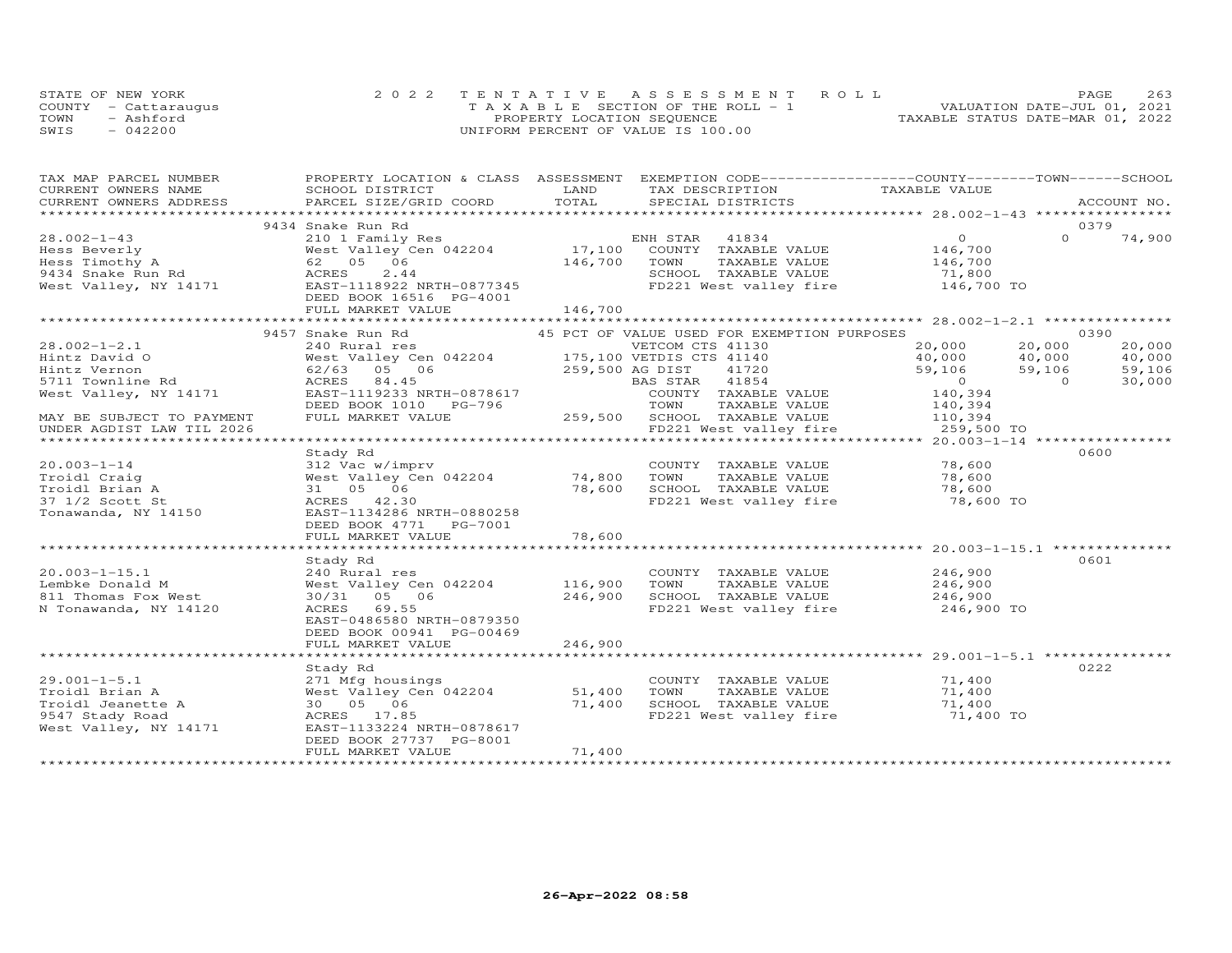| STATE OF NEW YORK    | 2022 TENTATIVE ASSESSMENT ROLL        | 2.64<br><b>PAGE</b>              |
|----------------------|---------------------------------------|----------------------------------|
| COUNTY - Cattaraugus | T A X A B L E SECTION OF THE ROLL - 1 | VALUATION DATE-JUL 01, 2021      |
| TOWN<br>- Ashford    | PROPERTY LOCATION SEQUENCE            | TAXABLE STATUS DATE-MAR 01, 2022 |
| $-042200$<br>SWIS    | UNIFORM PERCENT OF VALUE IS 100.00    |                                  |

| CURRENT OWNERS NAME<br>SCHOOL DISTRICT<br>LAND<br>TAX DESCRIPTION<br>TAXABLE VALUE<br>TOTAL<br>CURRENT OWNERS ADDRESS<br>PARCEL SIZE/GRID COORD<br>SPECIAL DISTRICTS<br>ACCOUNT NO.<br>1136<br>Stady Rd<br>77,900<br>$29.001 - 1 - 5.2$<br>105 Vac farmland<br>COUNTY TAXABLE VALUE<br>77,900<br>77,900<br>Lembke Donald<br>West Valley Cen 042204<br>TOWN<br>TAXABLE VALUE<br>30  05  06<br>77,900<br>SCHOOL TAXABLE VALUE<br>77,900<br>811 Thomas Fox Dr W<br>77,900 TO<br>N Tonawanda, NY 14120<br>ACRES 39.25<br>FD221 West valley fire<br>EAST-1135648 NRTH-0878495<br>DEED BOOK 1007 PG-147<br>77,900<br>FULL MARKET VALUE<br>0509<br>Stady Rd |
|------------------------------------------------------------------------------------------------------------------------------------------------------------------------------------------------------------------------------------------------------------------------------------------------------------------------------------------------------------------------------------------------------------------------------------------------------------------------------------------------------------------------------------------------------------------------------------------------------------------------------------------------------|
|                                                                                                                                                                                                                                                                                                                                                                                                                                                                                                                                                                                                                                                      |
|                                                                                                                                                                                                                                                                                                                                                                                                                                                                                                                                                                                                                                                      |
|                                                                                                                                                                                                                                                                                                                                                                                                                                                                                                                                                                                                                                                      |
|                                                                                                                                                                                                                                                                                                                                                                                                                                                                                                                                                                                                                                                      |
|                                                                                                                                                                                                                                                                                                                                                                                                                                                                                                                                                                                                                                                      |
|                                                                                                                                                                                                                                                                                                                                                                                                                                                                                                                                                                                                                                                      |
|                                                                                                                                                                                                                                                                                                                                                                                                                                                                                                                                                                                                                                                      |
|                                                                                                                                                                                                                                                                                                                                                                                                                                                                                                                                                                                                                                                      |
|                                                                                                                                                                                                                                                                                                                                                                                                                                                                                                                                                                                                                                                      |
|                                                                                                                                                                                                                                                                                                                                                                                                                                                                                                                                                                                                                                                      |
|                                                                                                                                                                                                                                                                                                                                                                                                                                                                                                                                                                                                                                                      |
|                                                                                                                                                                                                                                                                                                                                                                                                                                                                                                                                                                                                                                                      |
| $29.001 - 1 - 8$<br>312 Vac w/imprv<br>COUNTY TAXABLE VALUE<br>43,800                                                                                                                                                                                                                                                                                                                                                                                                                                                                                                                                                                                |
| 41,200<br>TOWN<br>Holtz James M<br>West Valley Cen 042204<br>TAXABLE VALUE<br>43,800                                                                                                                                                                                                                                                                                                                                                                                                                                                                                                                                                                 |
| $30 - 05$<br>43,800<br>$-06$<br>SCHOOL TAXABLE VALUE<br>43,800<br>Holtz Robin A                                                                                                                                                                                                                                                                                                                                                                                                                                                                                                                                                                      |
| FD221 West valley fire 43,800 TO<br>9485 Stady Rd<br>ACRES 14.48                                                                                                                                                                                                                                                                                                                                                                                                                                                                                                                                                                                     |
| EAST-1134598 NRTH-0878253<br>West Valley, NY 14171                                                                                                                                                                                                                                                                                                                                                                                                                                                                                                                                                                                                   |
| DEED BOOK 10793 PG-3001                                                                                                                                                                                                                                                                                                                                                                                                                                                                                                                                                                                                                              |
| 43,800<br>FULL MARKET VALUE                                                                                                                                                                                                                                                                                                                                                                                                                                                                                                                                                                                                                          |
|                                                                                                                                                                                                                                                                                                                                                                                                                                                                                                                                                                                                                                                      |
| 0103<br>Stady Rd                                                                                                                                                                                                                                                                                                                                                                                                                                                                                                                                                                                                                                     |
| 322 Rural vac>10<br>45,300<br>$29.001 - 1 - 19.1$<br>COUNTY TAXABLE VALUE                                                                                                                                                                                                                                                                                                                                                                                                                                                                                                                                                                            |
| Holtz James M<br>West Valley Cen 042204 45,300<br>TOWN<br>TAXABLE VALUE<br>45,300                                                                                                                                                                                                                                                                                                                                                                                                                                                                                                                                                                    |
| Holtz Robin A<br>30  05  06<br>45,300<br>SCHOOL TAXABLE VALUE<br>45,300                                                                                                                                                                                                                                                                                                                                                                                                                                                                                                                                                                              |
| 9485 Stady Rd<br>ACRES 17.10<br>FD221 West valley fire<br>45,300 TO                                                                                                                                                                                                                                                                                                                                                                                                                                                                                                                                                                                  |
| West Valley, NY 14171<br>EAST-1133327 NRTH-0877739                                                                                                                                                                                                                                                                                                                                                                                                                                                                                                                                                                                                   |
| DEED BOOK 873<br>PG-00072                                                                                                                                                                                                                                                                                                                                                                                                                                                                                                                                                                                                                            |
| 45,300<br>FULL MARKET VALUE                                                                                                                                                                                                                                                                                                                                                                                                                                                                                                                                                                                                                          |
| **************<br>***********************************                                                                                                                                                                                                                                                                                                                                                                                                                                                                                                                                                                                                |
| 0225<br>9200 Stady Rd                                                                                                                                                                                                                                                                                                                                                                                                                                                                                                                                                                                                                                |
| $29.001 - 1 - 16.1$<br>240 Rural res<br>167,400<br>COUNTY TAXABLE VALUE                                                                                                                                                                                                                                                                                                                                                                                                                                                                                                                                                                              |
| West Valley Cen 042204<br>47,700<br>TAXABLE VALUE<br>Smith Roswell J<br>TOWN<br>167,400                                                                                                                                                                                                                                                                                                                                                                                                                                                                                                                                                              |
| 167,400<br>Smith Barbara J<br>$30 - 05$<br>$-06$<br>167,400<br>SCHOOL TAXABLE VALUE                                                                                                                                                                                                                                                                                                                                                                                                                                                                                                                                                                  |
| FD221 West valley fire<br>9641B Boca Gardens Pkwy<br>ACRES 16.65<br>167,400 TO                                                                                                                                                                                                                                                                                                                                                                                                                                                                                                                                                                       |
| Boca Raton, FL 33496<br>EAST-1135887 NRTH-0875533                                                                                                                                                                                                                                                                                                                                                                                                                                                                                                                                                                                                    |
| DEED BOOK 5468 PG-2002                                                                                                                                                                                                                                                                                                                                                                                                                                                                                                                                                                                                                               |
| 167,400<br>FULL MARKET VALUE                                                                                                                                                                                                                                                                                                                                                                                                                                                                                                                                                                                                                         |
|                                                                                                                                                                                                                                                                                                                                                                                                                                                                                                                                                                                                                                                      |
| 0733<br>9270 Stady Rd                                                                                                                                                                                                                                                                                                                                                                                                                                                                                                                                                                                                                                |
| $29.001 - 1 - 15$<br>210 1 Family Res<br>COUNTY TAXABLE VALUE<br>112,000                                                                                                                                                                                                                                                                                                                                                                                                                                                                                                                                                                             |
| 12,000<br>West Valley Cen 042204<br>TOWN<br>TAXABLE VALUE<br>112,000<br>Turlington Christina L                                                                                                                                                                                                                                                                                                                                                                                                                                                                                                                                                       |
| 30  05  06<br>112,000<br>SCHOOL TAXABLE VALUE<br>9270 Stady Rd<br>112,000                                                                                                                                                                                                                                                                                                                                                                                                                                                                                                                                                                            |
| FD221 West valley fire<br>West Valley, NY 14171<br>FRNT 195.00 DPTH 224.00<br>112,000 TO                                                                                                                                                                                                                                                                                                                                                                                                                                                                                                                                                             |
| 017<br>BANK                                                                                                                                                                                                                                                                                                                                                                                                                                                                                                                                                                                                                                          |
| EAST-1135309 NRTH-0875534                                                                                                                                                                                                                                                                                                                                                                                                                                                                                                                                                                                                                            |
| DEED BOOK 3021<br>PG-2001                                                                                                                                                                                                                                                                                                                                                                                                                                                                                                                                                                                                                            |
| 112,000<br>FULL MARKET VALUE                                                                                                                                                                                                                                                                                                                                                                                                                                                                                                                                                                                                                         |
|                                                                                                                                                                                                                                                                                                                                                                                                                                                                                                                                                                                                                                                      |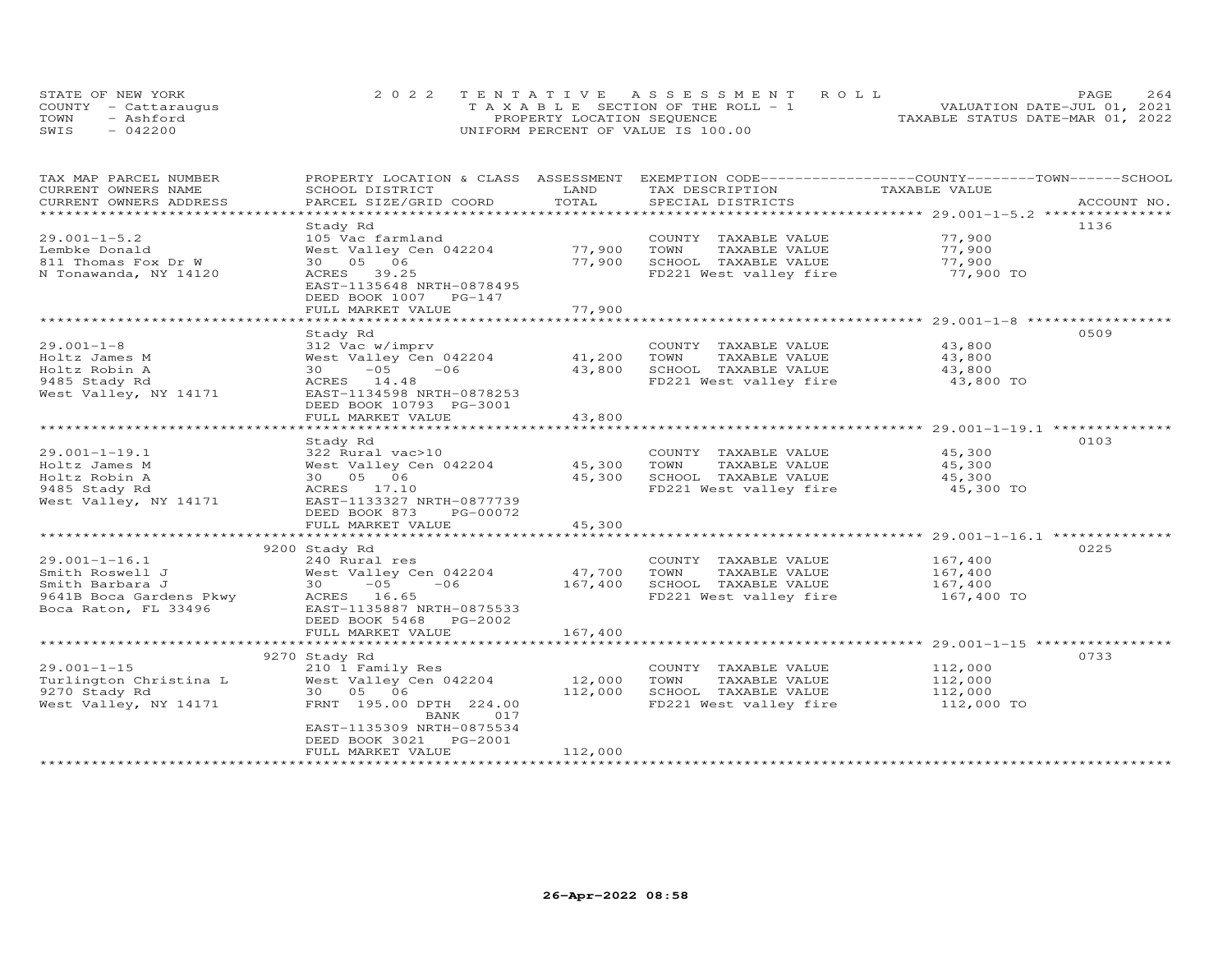| STATE OF NEW YORK    | 2022 TENTATIVE ASSESSMENT ROLL        |  |  |                                  | <b>PAGE</b> | 265 |
|----------------------|---------------------------------------|--|--|----------------------------------|-------------|-----|
| COUNTY - Cattarauqus | T A X A B L E SECTION OF THE ROLL - 1 |  |  | VALUATION DATE-JUL 01, 2021      |             |     |
| TOWN<br>- Ashford    | PROPERTY LOCATION SEQUENCE            |  |  | TAXABLE STATUS DATE-MAR 01, 2022 |             |     |
| SWIS<br>$-042200$    | UNIFORM PERCENT OF VALUE IS 100.00    |  |  |                                  |             |     |

| TAX MAP PARCEL NUMBER  | PROPERTY LOCATION & CLASS ASSESSMENT EXEMPTION CODE----------------COUNTY-------TOWN-----SCHOOL                                                                                                                                                                                                                                                                                                                              |         |                                                |                |                    |
|------------------------|------------------------------------------------------------------------------------------------------------------------------------------------------------------------------------------------------------------------------------------------------------------------------------------------------------------------------------------------------------------------------------------------------------------------------|---------|------------------------------------------------|----------------|--------------------|
| CURRENT OWNERS NAME    | SCHOOL DISTRICT                                                                                                                                                                                                                                                                                                                                                                                                              | LAND    | TAX DESCRIPTION                                | TAXABLE VALUE  |                    |
| CURRENT OWNERS ADDRESS | PARCEL SIZE/GRID COORD                                                                                                                                                                                                                                                                                                                                                                                                       | TOTAL   | SPECIAL DISTRICTS                              |                | ACCOUNT NO.        |
|                        |                                                                                                                                                                                                                                                                                                                                                                                                                              |         |                                                |                |                    |
|                        | 9277 Stady Rd                                                                                                                                                                                                                                                                                                                                                                                                                |         |                                                |                | 1567               |
| $29.001 - 1 - 16.3$    | 210 1 Family Res                                                                                                                                                                                                                                                                                                                                                                                                             |         | BAS STAR<br>41854                              | $\overline{O}$ | $\Omega$<br>30,000 |
| Clark Daniel J         | West Valley Cen 042204                                                                                                                                                                                                                                                                                                                                                                                                       |         | 24,000 COUNTY TAXABLE VALUE                    | 122,300        |                    |
| Clark Sandra L         | 30, 5, 6                                                                                                                                                                                                                                                                                                                                                                                                                     | 122,300 | TAXABLE VALUE<br>TOWN                          | 122,300        |                    |
| 9277 Stady Rdct        | ACRES<br>5.80 BANK 032                                                                                                                                                                                                                                                                                                                                                                                                       |         |                                                | 92,300         |                    |
| West Valley, NY 14171  | EAST-1134967 NRTH-0875314                                                                                                                                                                                                                                                                                                                                                                                                    |         | SCHOOL TAXABLE VALUE<br>FD221 West valley fire | 122,300 TO     |                    |
|                        | DEED BOOK 13428 PG-9001                                                                                                                                                                                                                                                                                                                                                                                                      |         |                                                |                |                    |
|                        | FULL MARKET VALUE                                                                                                                                                                                                                                                                                                                                                                                                            | 122,300 |                                                |                |                    |
|                        |                                                                                                                                                                                                                                                                                                                                                                                                                              |         |                                                |                |                    |
|                        | 9299 Stady Rd                                                                                                                                                                                                                                                                                                                                                                                                                |         |                                                |                | 1568               |
| $29.001 - 1 - 16.4$    | 240 Rural res                                                                                                                                                                                                                                                                                                                                                                                                                |         | COUNTY TAXABLE VALUE                           | 236,300        |                    |
| Abram Thomas Ross      | West Valley Cen 042204                                                                                                                                                                                                                                                                                                                                                                                                       | 79,400  | TOWN<br>TAXABLE VALUE                          | 236,300        |                    |
| 9299 Stady Road        | 30/5/6                                                                                                                                                                                                                                                                                                                                                                                                                       | 236,300 | SCHOOL TAXABLE VALUE                           | 236,300        |                    |
| West Valley, NY 14171  | ACRES 32.50 BANK 032                                                                                                                                                                                                                                                                                                                                                                                                         |         | FD221 West valley fire                         | 236,300 TO     |                    |
|                        | EAST-1133817 NRTH-0875470                                                                                                                                                                                                                                                                                                                                                                                                    |         |                                                |                |                    |
|                        | DEED BOOK 20190 PG-8422                                                                                                                                                                                                                                                                                                                                                                                                      |         |                                                |                |                    |
|                        | FULL MARKET VALUE                                                                                                                                                                                                                                                                                                                                                                                                            | 236,300 |                                                |                |                    |
|                        |                                                                                                                                                                                                                                                                                                                                                                                                                              |         |                                                |                |                    |
|                        | 9365 Stady Rd                                                                                                                                                                                                                                                                                                                                                                                                                |         |                                                |                | 1408               |
|                        | $\begin{tabular}{lllllllllllll} \texttt{z9.001--1-17.2} & & & & & & & & & \text{AG DIST} & 41720 \\ \texttt{Saville Eugene M Jr} & & & & & & \text{West Valley Cen 042204} & & & & \text{161,600 ENH STR} & 41834 \\ \texttt{9365 Stady Rd} & & & & 30 & 0 & 6 & & & \text{204,600 COUNTY TAXABLE} \\ \texttt{West Valley, NY 14171} & & & & & \text{ACRES} & 89.05 & & & \text{TOWN} & TAXABLE \\ & & & & & & & \text{TCRT$ |         |                                                | 60,414         | 60,414<br>60,414   |
|                        |                                                                                                                                                                                                                                                                                                                                                                                                                              |         |                                                | $\overline{0}$ | $\Omega$<br>74,900 |
|                        |                                                                                                                                                                                                                                                                                                                                                                                                                              |         | 204,600 COUNTY TAXABLE VALUE                   | 144,186        |                    |
|                        |                                                                                                                                                                                                                                                                                                                                                                                                                              |         | TAXABLE VALUE                                  | 144,186        |                    |
|                        | EAST-1134460 NRTH-0876320                                                                                                                                                                                                                                                                                                                                                                                                    |         | SCHOOL TAXABLE VALUE                           | 69,286         |                    |
|                        |                                                                                                                                                                                                                                                                                                                                                                                                                              |         |                                                | 204,600 TO     |                    |
|                        | EAST-1134460 NRTH-0876320<br>MAY BE SUBJECT TO PAYMENT DEED BOOK 00947 PG-00524<br>UNDER AGDIST LAW TIL 2026 FULL MARKET VALUE                                                                                                                                                                                                                                                                                               | 204,600 | FD221 West valley fire                         |                |                    |
|                        |                                                                                                                                                                                                                                                                                                                                                                                                                              |         |                                                |                |                    |
|                        |                                                                                                                                                                                                                                                                                                                                                                                                                              |         |                                                |                |                    |
|                        | 9376 Stady Rd                                                                                                                                                                                                                                                                                                                                                                                                                |         |                                                |                | 1507               |
| $29.001 - 1 - 17.3$    | 210 1 Family Res                                                                                                                                                                                                                                                                                                                                                                                                             |         | COUNTY TAXABLE VALUE                           | 363,800        |                    |
| Kaltenbach Amie        | West Valley Cen 042204                                                                                                                                                                                                                                                                                                                                                                                                       | 33,000  | TOWN<br>TAXABLE VALUE                          | 363,800        |                    |
| 9376 Stady Rd          | $30 - 5 - 6$                                                                                                                                                                                                                                                                                                                                                                                                                 | 363,800 | SCHOOL TAXABLE VALUE                           | 363,800        |                    |
| West Valley, NY 14171  | ACRES<br>9.85 BANK 017                                                                                                                                                                                                                                                                                                                                                                                                       |         | FD221 West valley fire                         | 363,800 TO     |                    |
|                        | EAST-1135541 NRTH-0876767                                                                                                                                                                                                                                                                                                                                                                                                    |         |                                                |                |                    |
|                        | DEED BOOK 25315 PG-6002                                                                                                                                                                                                                                                                                                                                                                                                      |         |                                                |                |                    |
|                        | FULL MARKET VALUE                                                                                                                                                                                                                                                                                                                                                                                                            | 363,800 |                                                |                |                    |
|                        |                                                                                                                                                                                                                                                                                                                                                                                                                              |         |                                                |                |                    |
|                        | 9393 Stady Rd                                                                                                                                                                                                                                                                                                                                                                                                                |         |                                                |                | 1202               |
| $29.001 - 1 - 19.3$    | 240 Rural res                                                                                                                                                                                                                                                                                                                                                                                                                |         | BAS STAR 41854                                 | $\overline{O}$ | $\Omega$<br>30,000 |
| Burger Dennis          | West Valley Cen 042204                                                                                                                                                                                                                                                                                                                                                                                                       | 35,300  | COUNTY TAXABLE VALUE                           | 143,400        |                    |
| Burger Debra           | 30  05  06                                                                                                                                                                                                                                                                                                                                                                                                                   | 143,400 | TOWN<br>TAXABLE VALUE                          | 143,400        |                    |
| 9393 Stady Rd          | ACRES 12.60                                                                                                                                                                                                                                                                                                                                                                                                                  |         | SCHOOL TAXABLE VALUE                           | 113,400        |                    |
| West Valley, NY 14171  | EAST-1133463 NRTH-0877009                                                                                                                                                                                                                                                                                                                                                                                                    |         | FD221 West valley fire                         | 143,400 TO     |                    |
|                        | DEED BOOK 977<br>PG-121                                                                                                                                                                                                                                                                                                                                                                                                      |         |                                                |                |                    |
|                        | FULL MARKET VALUE                                                                                                                                                                                                                                                                                                                                                                                                            | 143,400 |                                                |                |                    |
|                        |                                                                                                                                                                                                                                                                                                                                                                                                                              |         |                                                |                |                    |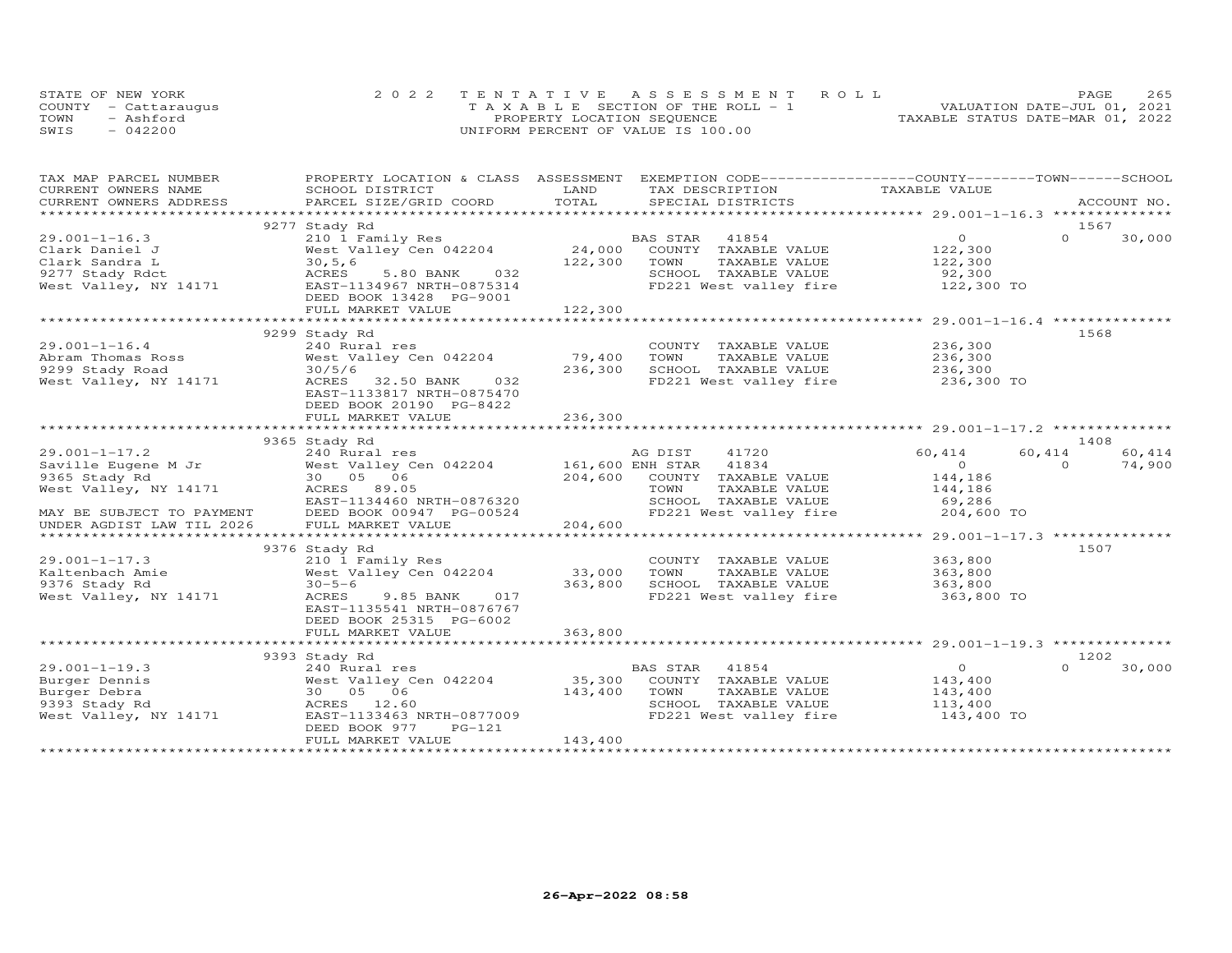|      | STATE OF NEW YORK    | 2022 TENTATIVE ASSESSMENT ROLL        | 266<br>PAGE.                     |
|------|----------------------|---------------------------------------|----------------------------------|
|      | COUNTY - Cattaraugus | T A X A B L E SECTION OF THE ROLL - 1 | VALUATION DATE-JUL 01, 2021      |
| TOWN | - Ashford            | PROPERTY LOCATION SEQUENCE            | TAXABLE STATUS DATE-MAR 01, 2022 |
| SWIS | $-042200$            | UNIFORM PERCENT OF VALUE IS 100.00    |                                  |

| TAX MAP PARCEL NUMBER  |                                                 |             | PROPERTY LOCATION & CLASS ASSESSMENT EXEMPTION CODE----------------COUNTY-------TOWN------SCHOOL |                    |                    |
|------------------------|-------------------------------------------------|-------------|--------------------------------------------------------------------------------------------------|--------------------|--------------------|
| CURRENT OWNERS NAME    | SCHOOL DISTRICT                                 | LAND        | TAX DESCRIPTION                                                                                  | TAXABLE VALUE      |                    |
| CURRENT OWNERS ADDRESS | PARCEL SIZE/GRID COORD                          | TOTAL       | SPECIAL DISTRICTS                                                                                |                    | ACCOUNT NO.        |
|                        |                                                 |             |                                                                                                  |                    |                    |
|                        | 9416 Stady Rd                                   |             |                                                                                                  |                    | 0003               |
| $29.001 - 1 - 18.1$    | 240 Rural res                                   |             | COUNTY TAXABLE VALUE                                                                             | 271,600            |                    |
| Keyes Patrick T        | West Valley Cen 042204                          | 97,900      | TOWN<br>TAXABLE VALUE                                                                            |                    |                    |
| 135 Lamont Dr          | 30 05 06                                        | 271,600     | SCHOOL TAXABLE VALUE                                                                             | 271,600<br>271,600 |                    |
| Amherst, NY 14226      | ACRES<br>55.10                                  |             | FD221 West valley fire 271,600 TO                                                                |                    |                    |
|                        | EAST-0087055 NRTH-0877424                       |             |                                                                                                  |                    |                    |
|                        | DEED BOOK 2020 PG-11430                         |             |                                                                                                  |                    |                    |
|                        | FULL MARKET VALUE                               | 271,600     |                                                                                                  |                    |                    |
|                        | ************************                        | *********** |                                                                                                  |                    |                    |
|                        | 9421 Stady Rd                                   |             |                                                                                                  |                    | 1240               |
| $29.001 - 1 - 19.4$    | 210 1 Family Res                                |             | ENH STAR<br>41834                                                                                | $\overline{O}$     | $\Omega$<br>74,900 |
| Evens Nancy            | West Valley Cen 042204                          | 11,600      | COUNTY TAXABLE VALUE                                                                             | 148,200            |                    |
| Evens William J Jr     | 30  05  06                                      | 148,200     | TOWN<br>TAXABLE VALUE                                                                            | 148,200            |                    |
| 9421 Stady Rd          | ACRES<br>0.91                                   |             | SCHOOL TAXABLE VALUE                                                                             | 73,300             |                    |
|                        | West Valley, NY 14171 EAST-1134253 NRTH-0877284 |             | FD221 West valley fire                                                                           | 148,200 TO         |                    |
|                        | DEED BOOK 959<br>PG-705                         |             |                                                                                                  |                    |                    |
|                        | FULL MARKET VALUE                               | 148,200     |                                                                                                  |                    |                    |
|                        |                                                 |             |                                                                                                  |                    |                    |
|                        | 9441 Stady Rd                                   |             |                                                                                                  |                    | 1201               |
| $29.001 - 1 - 19.2$    | 240 Rural res                                   |             | BAS STAR<br>41854                                                                                | $\overline{O}$     | $\Omega$<br>30,000 |
| Heim Walter C          | West Valley Cen 042204                          |             | 31,800 COUNTY TAXABLE VALUE                                                                      | 133,000            |                    |
| 9441 Stady Rd          | 30  05  06                                      | 133,000     | TOWN<br>TAXABLE VALUE                                                                            | 133,000            |                    |
| West Valley, NY 14171  | ACRES 14.75                                     |             | SCHOOL TAXABLE VALUE                                                                             | 103,000            |                    |
|                        | EAST-0485026 NRTH-0877297                       |             | FD221 West valley fire                                                                           | 133,000 TO         |                    |
|                        | DEED BOOK 983<br>PG-1115                        |             |                                                                                                  |                    |                    |
|                        | FULL MARKET VALUE                               | 133,000     |                                                                                                  |                    |                    |
|                        |                                                 |             |                                                                                                  |                    |                    |
|                        | 9485 Stady Rd                                   |             |                                                                                                  |                    | 0909               |
| $29.001 - 1 - 7$       | 240 Rural res                                   |             | BAS STAR<br>41854                                                                                | $\overline{O}$     | $\Omega$<br>30,000 |
| Holtz James M          | West Valley Cen 042204                          | 44,500      | COUNTY TAXABLE VALUE                                                                             | 229,100            |                    |
| Holtz Robin A          | 30  05  06                                      | 229,100     | TOWN<br>TAXABLE VALUE                                                                            | 229,100            |                    |
| 9485 Stady Rd          | ACRES 14.59                                     |             | SCHOOL TAXABLE VALUE                                                                             | 199,100            |                    |
| West Valley, NY 14171  | EAST-1133280 NRTH-0878159                       |             | FD221 West valley fire                                                                           | 229,100 TO         |                    |
|                        | DEED BOOK 00930 PG-00526                        |             |                                                                                                  |                    |                    |
|                        | FULL MARKET VALUE                               | 229,100     |                                                                                                  |                    |                    |
|                        |                                                 |             |                                                                                                  |                    |                    |
|                        | 9547 Stady Rd                                   |             |                                                                                                  |                    | 1581               |
| $29.001 - 1 - 5.6$     | 270 Mfg housing                                 |             | BAS STAR<br>41854                                                                                | $\overline{O}$     | $\Omega$<br>30,000 |
| Troidl Brian A         | West Valley Cen 042204                          | 74,400      | COUNTY TAXABLE VALUE                                                                             | 126,000            |                    |
| Troidl Jeanette A      | $30, 31, 38, 39, 5 - 6$                         | 126,000     | TOWN<br>TAXABLE VALUE                                                                            | 126,000            |                    |
| 9547 Stady Rd          | ACRES 37.75                                     |             | SCHOOL TAXABLE VALUE                                                                             | 96,000             |                    |
| West Valley, NY 14171  | EAST-1132681 NRTH-0879135                       |             | FD221 West valley fire                                                                           | 126,000 TO         |                    |
|                        | DEED BOOK 2214<br>PG-7001                       |             |                                                                                                  |                    |                    |
|                        | FULL MARKET VALUE                               | 126,000     |                                                                                                  |                    |                    |
|                        |                                                 |             |                                                                                                  |                    |                    |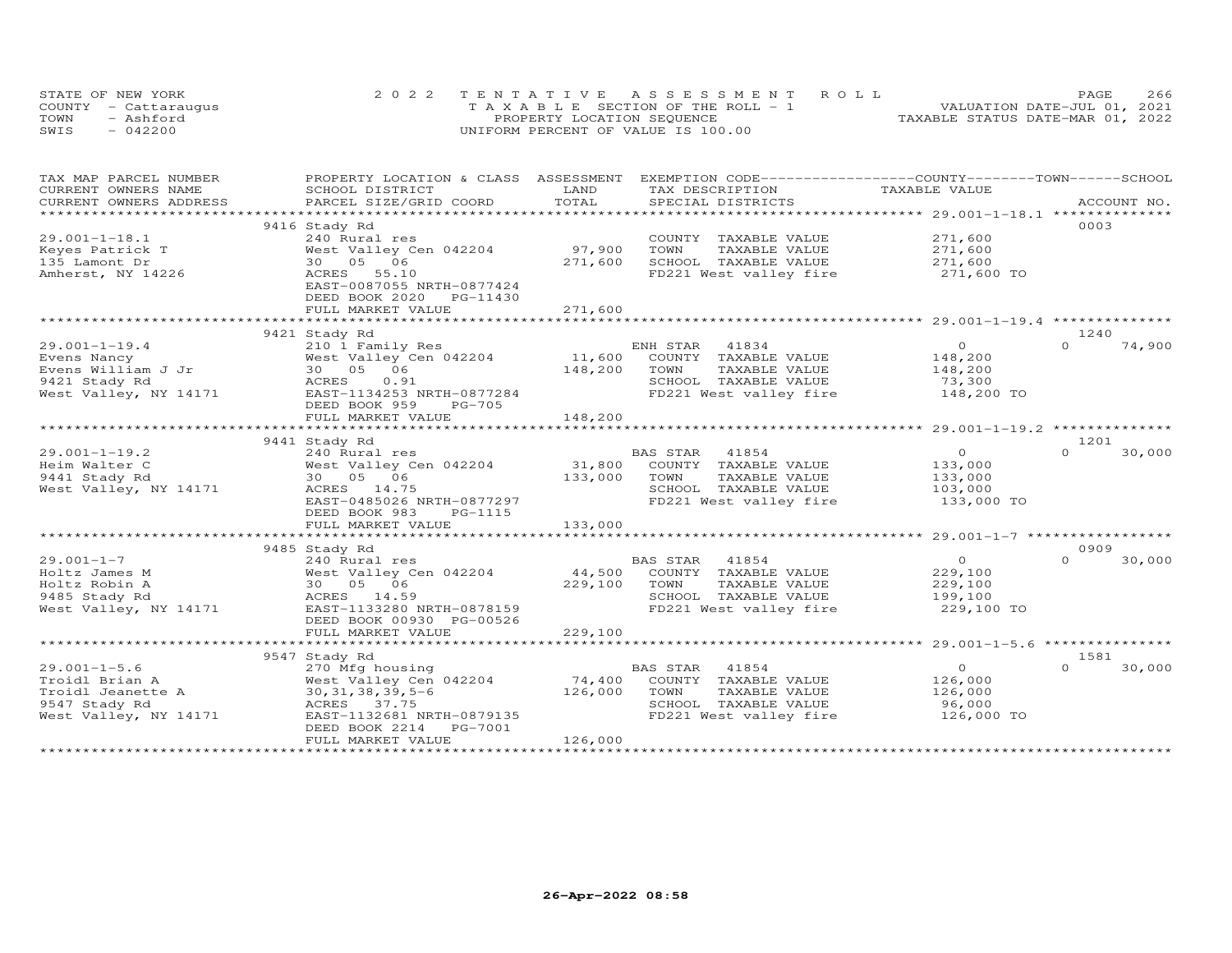| STATE OF NEW YORK    | 2022 TENTATIVE ASSESSMENT ROLL        | 267<br><b>PAGE</b>               |
|----------------------|---------------------------------------|----------------------------------|
| COUNTY - Cattaraugus | T A X A B L E SECTION OF THE ROLL - 1 | VALUATION DATE-JUL 01, 2021      |
| TOWN<br>- Ashford    | PROPERTY LOCATION SEQUENCE            | TAXABLE STATUS DATE-MAR 01, 2022 |
| SWIS<br>$-042200$    | UNIFORM PERCENT OF VALUE IS 100.00    |                                  |

| TAX MAP PARCEL NUMBER     | PROPERTY LOCATION & CLASS ASSESSMENT EXEMPTION CODE----------------COUNTY-------TOWN-----SCHOOL |         |                                   |                |                    |
|---------------------------|-------------------------------------------------------------------------------------------------|---------|-----------------------------------|----------------|--------------------|
| CURRENT OWNERS NAME       | SCHOOL DISTRICT                                                                                 | LAND    | TAX DESCRIPTION                   | TAXABLE VALUE  |                    |
| CURRENT OWNERS ADDRESS    | PARCEL SIZE/GRID COORD                                                                          | TOTAL   | SPECIAL DISTRICTS                 |                | ACCOUNT NO.        |
|                           |                                                                                                 |         |                                   |                |                    |
|                           | 9591 Stady Rd                                                                                   |         |                                   |                | 1139               |
| $20.003 - 1 - 16.2$       | 240 Rural res                                                                                   |         | BAS STAR<br>41854                 | $\overline{O}$ | $\Omega$<br>30,000 |
| Wittman Martha            | West Valley Cen 042204                                                                          | 38,300  | COUNTY TAXABLE VALUE              | 135,000        |                    |
| 9591 Stady Rd             | 31 05 06                                                                                        | 135,000 | TOWN<br>TAXABLE VALUE             | 135,000        |                    |
| West Valley, NY 14171     | merged with $29.001 - 1 - 5.7$                                                                  |         | SCHOOL TAXABLE VALUE              | 105,000        |                    |
|                           | ACRES 14.70                                                                                     |         | FD221 West valley fire 135,000 TO |                |                    |
|                           | EAST-1134128 NRTH-0879634                                                                       |         |                                   |                |                    |
|                           | DEED BOOK 1009 PG-584                                                                           |         |                                   |                |                    |
|                           | FULL MARKET VALUE                                                                               | 135,000 |                                   |                |                    |
|                           |                                                                                                 |         |                                   |                |                    |
|                           | 9603 Stady Rd                                                                                   |         |                                   |                | 1357               |
| $29.001 - 1 - 5.4$        | 270 Mfg housing                                                                                 |         | BAS STAR<br>41854                 | $\overline{O}$ | $\Omega$<br>30,000 |
| McDaniel Brian K          | West Valley Cen 042204                                                                          | 32,900  | COUNTY TAXABLE VALUE              | 80,100         |                    |
| 9603 Stady Rd             | 31 05 06                                                                                        | 80,100  | TAXABLE VALUE<br>TOWN             | 80,100         |                    |
| West Valley, NY 14171     | 9.80<br>ACRES                                                                                   |         | SCHOOL TAXABLE VALUE              | 50,100         |                    |
|                           | EAST-1132961 NRTH-0879555                                                                       |         | FD221 West valley fire            | 80,100 TO      |                    |
|                           | DEED BOOK 20668 PG-7003                                                                         |         |                                   |                |                    |
|                           | FULL MARKET VALUE                                                                               | 80,100  |                                   |                |                    |
|                           |                                                                                                 |         |                                   |                |                    |
|                           | 9653 Stady Rd                                                                                   |         |                                   |                | 0219               |
| $20.003 - 1 - 17$         | 270 Mfg housing                                                                                 |         | COUNTY TAXABLE VALUE              | 53,400         |                    |
| Phinney Chad              | West Valley Cen 042204                                                                          | 33,400  | TOWN<br>TAXABLE VALUE             | 53,400         |                    |
| 9653 Stady Rd             | 31 05 06                                                                                        | 53,400  | SCHOOL TAXABLE VALUE              | 53,400         |                    |
| West Valley, NY 14171     | ACRES 10.13                                                                                     |         | FD221 West valley fire            | 53,400 TO      |                    |
|                           | EAST-0484420 NRTH-0880150                                                                       |         |                                   |                |                    |
|                           | DEED BOOK 21866 PG-6001                                                                         |         |                                   |                |                    |
|                           | FULL MARKET VALUE                                                                               | 53,400  |                                   |                |                    |
|                           |                                                                                                 |         |                                   |                |                    |
|                           | Stady Rd (Off)                                                                                  |         |                                   |                | 1404               |
| $20.003 - 1 - 13.2$       | 322 Rural vac>10                                                                                |         | COUNTY TAXABLE VALUE 45,000       |                |                    |
| Lembke Donald M           | West Valley Cen 042204                                                                          | 45,000  | TAXABLE VALUE<br>TOWN             | 45,000         |                    |
| 811 Thomas Fox West       | 31 05 06                                                                                        | 45,000  | SCHOOL TAXABLE VALUE              | 45,000         |                    |
| North Tonawanda, NY 14120 | ACRES 25.00                                                                                     |         | FD221 West valley fire            | 45,000 TO      |                    |
|                           | EAST-1135509 NRTH-0880929                                                                       |         |                                   |                |                    |
|                           | DEED BOOK 00947 PG-00832                                                                        |         |                                   |                |                    |
|                           | FULL MARKET VALUE                                                                               | 45,000  |                                   |                |                    |
|                           |                                                                                                 |         |                                   |                |                    |
|                           | Thomas Corners Rd                                                                               |         |                                   |                | 0658               |
| $10.002 - 1 - 4.1$        | 105 Vac farmland                                                                                |         | AG DIST<br>41720                  | 122,228        | 122,228<br>122,228 |
| McCormick Farms, Inc.     | Springville-Gri 143801                                                                          | 177,700 | COUNTY TAXABLE VALUE              | 55,472         |                    |
| 5606 Route 362            | 70 06 06                                                                                        | 177,700 | TAXABLE VALUE<br>TOWN             | 55,472         |                    |
| Bliss, NY 14024           | ACRES 71.65                                                                                     |         | SCHOOL TAXABLE VALUE              | 55,472         |                    |
|                           | EAST-1126027 NRTH-0902778                                                                       |         | FD221 West valley fire 177,700 TO |                |                    |
| MAY BE SUBJECT TO PAYMENT | DEED BOOK 20435 PG-3001                                                                         |         |                                   |                |                    |
| UNDER AGDIST LAW TIL 2026 | FULL MARKET VALUE                                                                               | 177,700 |                                   |                |                    |
|                           |                                                                                                 |         |                                   |                |                    |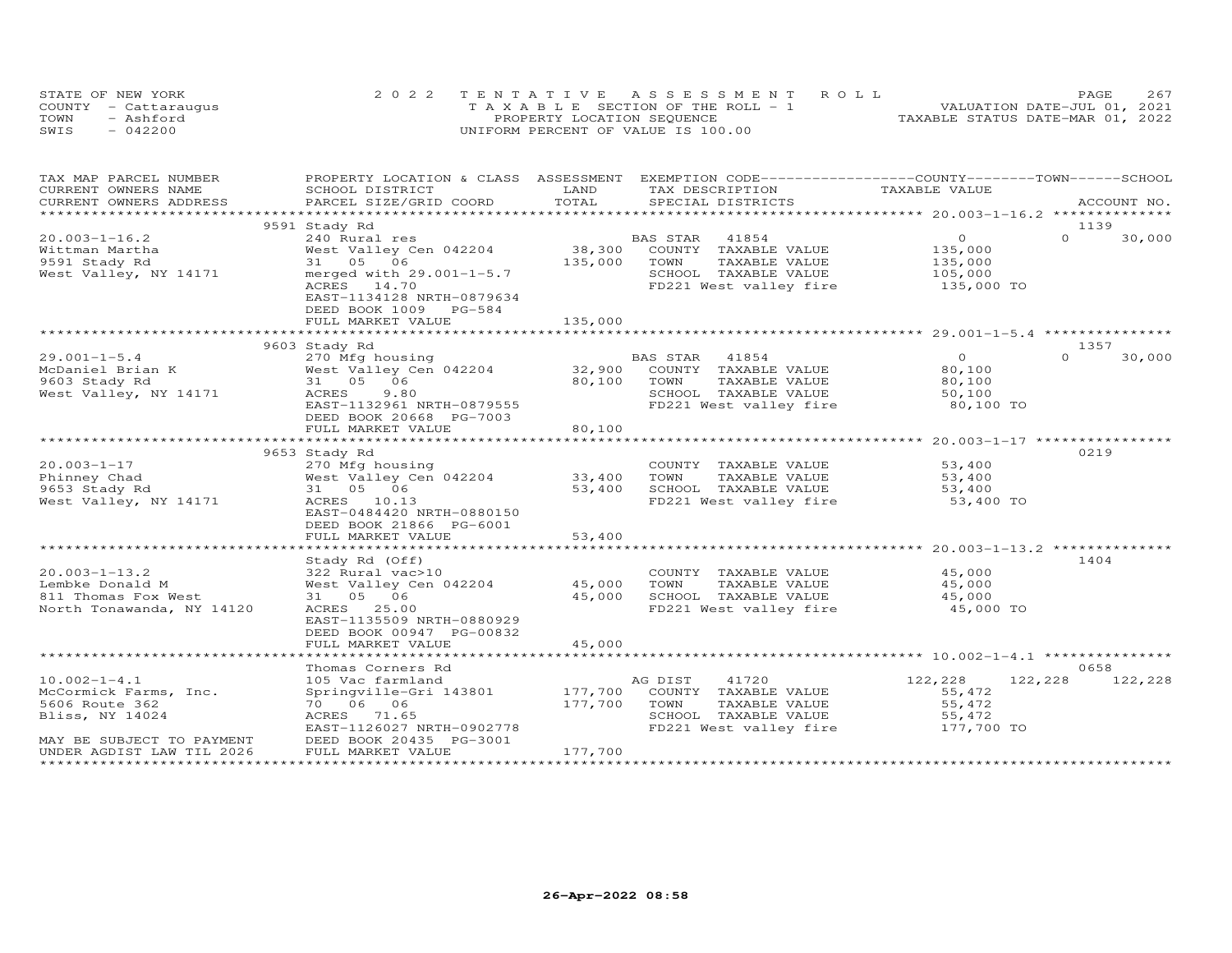| STATE OF NEW YORK    | 2022 TENTATIVE ASSESSMENT ROLL        | PAGE.                            | 268 |
|----------------------|---------------------------------------|----------------------------------|-----|
| COUNTY - Cattaraugus | T A X A B L E SECTION OF THE ROLL - 1 | VALUATION DATE-JUL 01, 2021      |     |
| TOWN<br>- Ashford    | PROPERTY LOCATION SEQUENCE            | TAXABLE STATUS DATE-MAR 01, 2022 |     |
| SWIS<br>$-042200$    | UNIFORM PERCENT OF VALUE IS 100.00    |                                  |     |

| TAX MAP PARCEL NUMBER                           | PROPERTY LOCATION & CLASS ASSESSMENT |         | EXEMPTION CODE-----------------COUNTY-------TOWN------SCHOOL |                    |             |
|-------------------------------------------------|--------------------------------------|---------|--------------------------------------------------------------|--------------------|-------------|
| CURRENT OWNERS NAME                             | SCHOOL DISTRICT                      | LAND    | TAX DESCRIPTION                                              | TAXABLE VALUE      |             |
| CURRENT OWNERS ADDRESS<br>********************* | PARCEL SIZE/GRID COORD               | TOTAL   | SPECIAL DISTRICTS                                            |                    | ACCOUNT NO. |
|                                                 |                                      |         |                                                              |                    |             |
|                                                 | Thomas Corners Rd                    |         |                                                              |                    | 7112        |
| $10.002 - 1 - 4.2$                              | 105 Vac farmland                     |         | COUNTY TAXABLE VALUE                                         | 270,000            |             |
| Allard Kelly                                    | Springville-Gri 143801               | 235,300 | TOWN<br>TAXABLE VALUE                                        | 270,000            |             |
| Wells Scott                                     | 70 06 06                             | 270,000 | SCHOOL TAXABLE VALUE                                         | 270,000            |             |
| 8863 Chaise Rd                                  | ACRES 150.70                         |         | FD221 West valley fire                                       | 270,000 TO         |             |
| Springville, NY 14141                           | EAST-1126256 NRTH-0905434            |         |                                                              |                    |             |
|                                                 | DEED BOOK 26853 PG-3001              |         |                                                              |                    |             |
|                                                 | FULL MARKET VALUE                    | 270,000 |                                                              |                    |             |
|                                                 |                                      |         |                                                              |                    |             |
|                                                 | Thomas Corners Rd                    |         |                                                              |                    | 7113        |
| $10.002 - 1 - 4.3$                              | 105 Vac farmland                     |         | 41720<br>AG DIST                                             | 6,582<br>6,582     | 6,582       |
| McCormick Farms, Inc.                           | Springville-Gri 143801               |         | 10,100 COUNTY TAXABLE VALUE                                  | 3,518              |             |
| 5606 Route 362                                  | 70 06 06                             | 10,100  | TOWN<br>TAXABLE VALUE                                        | 3,518              |             |
| Bliss, NY 14024                                 | ACRES<br>4.20                        |         | SCHOOL TAXABLE VALUE                                         | 3,518              |             |
|                                                 | EAST-1127100 NRTH-0904085            |         | FD221 West valley fire                                       | 10,100 TO          |             |
| MAY BE SUBJECT TO PAYMENT                       | DEED BOOK 20435 PG-3001              |         |                                                              |                    |             |
| UNDER AGDIST LAW TIL 2026                       | FULL MARKET VALUE                    | 10,100  |                                                              |                    |             |
|                                                 |                                      |         |                                                              |                    |             |
|                                                 | Thomas Corners Rd                    |         |                                                              |                    | 0765        |
| $10.002 - 1 - 5.1$                              | 105 Vac farmland                     |         | AG DIST<br>41720                                             | 194,414<br>194,414 | 194,414     |
| McCormick Farms, Inc.                           | Springville-Gri 143801               |         | 285,000 COUNTY TAXABLE VALUE                                 | 90,586             |             |
| 5606 Route 362                                  | 70 06 06                             | 285,000 | TOWN<br>TAXABLE VALUE                                        | 90,586             |             |
| Bliss, NY 14024                                 | ACRES 101.25                         |         | SCHOOL TAXABLE VALUE                                         | 90,586             |             |
|                                                 | EAST-1127959 NRTH-0903554            |         | FD221 West valley fire                                       | 285,000 TO         |             |
| MAY BE SUBJECT TO PAYMENT                       | DEED BOOK 20435 PG-30010             |         |                                                              |                    |             |
| UNDER AGDIST LAW TIL 2026                       | FULL MARKET VALUE                    | 285,000 |                                                              |                    |             |
|                                                 |                                      |         |                                                              |                    |             |
|                                                 | Thomas Corners Rd                    |         |                                                              |                    | 1711        |
| $10.002 - 1 - 5.3$                              | 322 Rural vac>10                     |         | COUNTY TAXABLE VALUE                                         | 135,600            |             |
| Allard Kelly                                    | Springville-Gri 143801               | 135,600 | TOWN<br>TAXABLE VALUE                                        | 135,600            |             |
| Wells Scott                                     | 70 06 06                             | 135,600 | SCHOOL TAXABLE VALUE                                         | 135,600            |             |
| 8863 Chaise Rd                                  | ACRES 86.75                          |         | FD221 West valley fire                                       | 135,600 TO         |             |
| Springville, NY 14141                           | EAST-1128037 NRTH-0906330            |         |                                                              |                    |             |
|                                                 | DEED BOOK 26853 PG-3001              |         |                                                              |                    |             |
|                                                 | FULL MARKET VALUE                    | 135,600 |                                                              |                    |             |
|                                                 |                                      |         |                                                              |                    |             |
|                                                 | Thomas Corners Rd                    |         |                                                              |                    | 0192        |
| $11.003 - 1 - 2$                                | 120 Field crops                      |         | 41720<br>AG DIST                                             | 49,153<br>49,153   | 49,153      |
| McCormick Farms, Inc.                           | Springville-Gri 143801               | 71,700  | COUNTY TAXABLE VALUE                                         | 22,547             |             |
| 5606 Route 362                                  | 65 06 06                             | 71,700  | TAXABLE VALUE<br>TOWN                                        | 22,547             |             |
| Bliss, NY 14024                                 | ACRES 23.91                          |         | SCHOOL TAXABLE VALUE                                         | 22,547             |             |
|                                                 | EAST-1129007 NRTH-0902818            |         | FD221 West valley fire                                       | 71,700 TO          |             |
| MAY BE SUBJECT TO PAYMENT                       | DEED BOOK 20435 PG-3001              |         |                                                              |                    |             |
| UNDER AGDIST LAW TIL 2026                       | FULL MARKET VALUE                    | 71,700  |                                                              |                    |             |
|                                                 |                                      |         |                                                              |                    |             |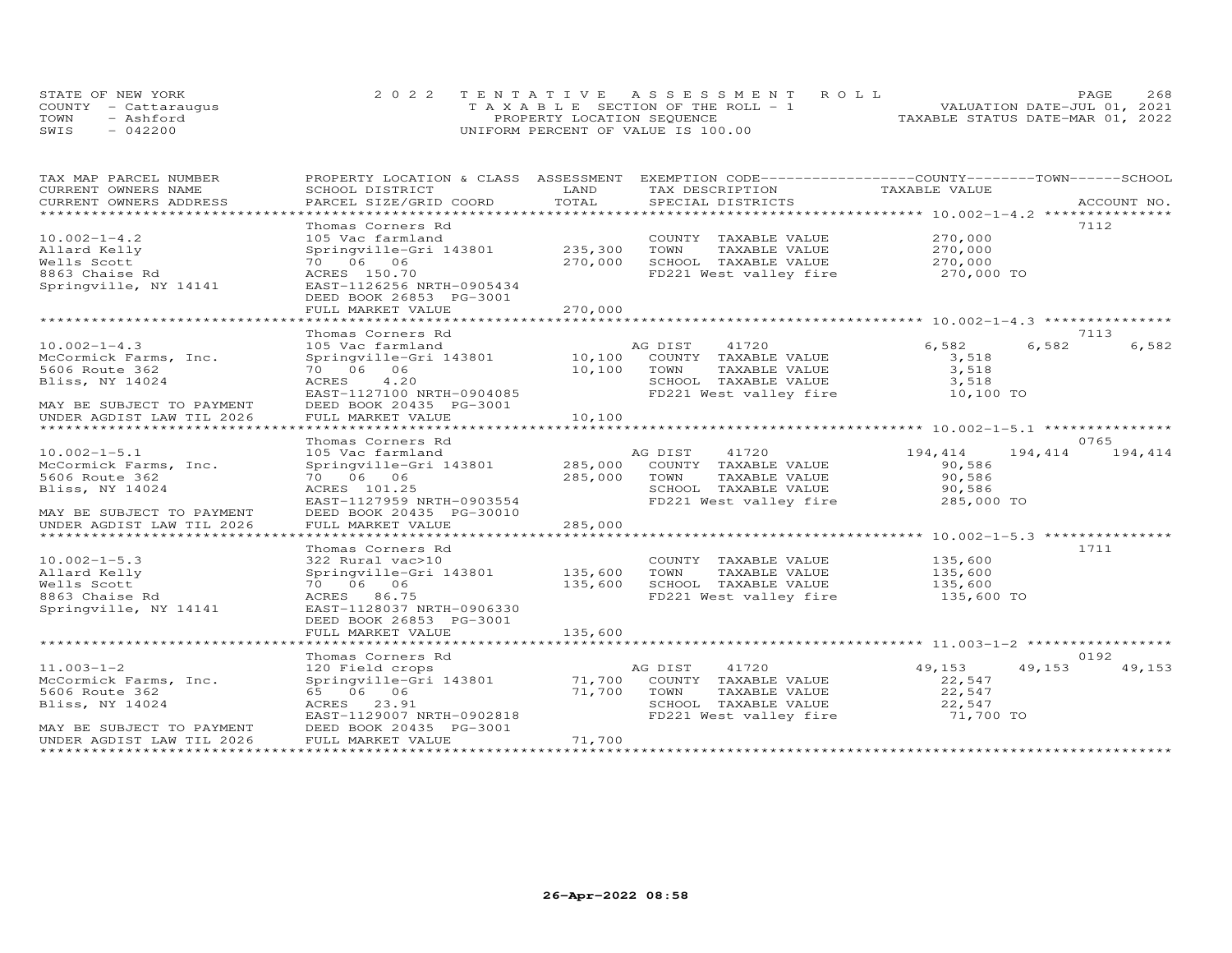|      | STATE OF NEW YORK    | 2022 TENTATIVE ASSESSMENT ROLL        | <b>PAGE</b>                      | 269 |
|------|----------------------|---------------------------------------|----------------------------------|-----|
|      | COUNTY - Cattaraugus | T A X A B L E SECTION OF THE ROLL - 1 | VALUATION DATE-JUL 01, 2021      |     |
| TOWN | $-$ Ashford          | PROPERTY LOCATION SEQUENCE            | TAXABLE STATUS DATE-MAR 01, 2022 |     |
| SWIS | $-042200$            | UNIFORM PERCENT OF VALUE IS 100.00    |                                  |     |

| TAX MAP PARCEL NUMBER                                   | PROPERTY LOCATION & CLASS ASSESSMENT EXEMPTION CODE----------------COUNTY-------TOWN------SCHOOL |         |                                   |                |          |             |
|---------------------------------------------------------|--------------------------------------------------------------------------------------------------|---------|-----------------------------------|----------------|----------|-------------|
| CURRENT OWNERS NAME                                     | SCHOOL DISTRICT                                                                                  | LAND    | TAX DESCRIPTION                   | TAXABLE VALUE  |          |             |
| CURRENT OWNERS ADDRESS<br>***************************** | PARCEL SIZE/GRID COORD                                                                           | TOTAL   | SPECIAL DISTRICTS                 |                |          | ACCOUNT NO. |
|                                                         |                                                                                                  |         |                                   |                |          | 0188        |
| $11.003 - 1 - 3.1$                                      | Thomas Corners Rd<br>105 Vac farmland                                                            |         | AG DIST<br>41720                  | 85,611         | 85,611   | 85,611      |
| Bond Frederick W Jr                                     |                                                                                                  |         | 132,500 COUNTY TAXABLE VALUE      | 46,889         |          |             |
|                                                         | Springville-Gri 143801                                                                           |         |                                   |                |          |             |
| Bond Penny                                              | 64/65 06 06                                                                                      | 132,500 | TOWN<br>TAXABLE VALUE             | 46,889         |          |             |
| 6089 Bond Rd                                            | ACRES 66.45                                                                                      |         | SCHOOL TAXABLE VALUE              | 46,889         |          |             |
| West Valley, NY 14171                                   | EAST-0481590 NRTH-0901790<br>DEED BOOK 00957 PG-00695                                            |         | FD221 West valley fire 132,500 TO |                |          |             |
| MAY BE SUBJECT TO PAYMENT                               | FULL MARKET VALUE                                                                                | 132,500 |                                   |                |          |             |
| UNDER AGDIST LAW TIL 2026                               |                                                                                                  |         |                                   |                |          |             |
| **************************                              |                                                                                                  |         |                                   |                |          |             |
|                                                         | Thomas Corners Rd                                                                                |         |                                   |                |          | 1736        |
| $11.003 - 1 - 3.11$                                     | 105 Vac farmland                                                                                 |         | AG DIST<br>41720                  | 14,306         | 14,306   | 14,306      |
| McCormick Farms, Inc.                                   | Springville-Gri 143801 22,000 COUNTY TAXABLE VALUE                                               |         |                                   | 7,694          |          |             |
| 5606 Route 362                                          | 64/65 06 06                                                                                      | 22,000  | TOWN<br>TAXABLE VALUE             | 7,694          |          |             |
| Bliss, NY 14024                                         | ACRES<br>8,30                                                                                    |         | SCHOOL TAXABLE VALUE              | 7,694          |          |             |
|                                                         | EAST-0481590 NRTH-0901790                                                                        |         | FD221 West valley fire            | 22,000 TO      |          |             |
| MAY BE SUBJECT TO PAYMENT                               | DEED BOOK 29794 PG-6002                                                                          |         |                                   |                |          |             |
| UNDER AGDIST LAW TIL 2026                               | FULL MARKET VALUE                                                                                | 22,000  |                                   |                |          |             |
|                                                         |                                                                                                  |         |                                   |                |          |             |
|                                                         | Thomas Corners Rd                                                                                |         |                                   |                |          | 0193        |
| $11.003 - 1 - 4.2$                                      | 105 Vac farmland                                                                                 |         | AG DIST 41720                     | 16,933         | 16,933   | 16,933      |
| Bond Frederick W Jr                                     | Springville-Gri 143801 24,700                                                                    |         | COUNTY TAXABLE VALUE              | 7,767          |          |             |
| Bond Frederick W III                                    | 65 06 06                                                                                         | 24,700  | TOWN<br>TAXABLE VALUE             | 7,767          |          |             |
| 6062 Bond Rd                                            | ACRES<br>8.26                                                                                    |         | SCHOOL TAXABLE VALUE              | 7,767          |          |             |
| West Valley, NY 14171                                   | EAST-1131612 NRTH-0903928                                                                        |         | FD221 West valley fire            | 24,700 TO      |          |             |
|                                                         | DEED BOOK 29794 PG-6001                                                                          |         |                                   |                |          |             |
|                                                         | FULL MARKET VALUE                                                                                | 24,700  |                                   |                |          |             |
| MAY BE SUBJECT TO PAYMENT                               |                                                                                                  |         |                                   |                |          |             |
| UNDER AGDIST LAW TIL 2026                               |                                                                                                  |         |                                   |                |          |             |
|                                                         | Thomas Corners Rd                                                                                |         |                                   |                |          | 1462        |
| $11.003 - 1 - 4.4$                                      | 322 Rural vac>10                                                                                 |         | COUNTY TAXABLE VALUE              | 125,700        |          |             |
| Schlegel Ronald                                         | Springville-Gri 143801 125,700                                                                   |         | TOWN<br>TAXABLE VALUE             | 125,700        |          |             |
|                                                         | ACRES 67.35                                                                                      | 125,700 | SCHOOL TAXABLE VALUE              | 125,700        |          |             |
| Schlegel Eric                                           |                                                                                                  |         | FD221 West valley fire 125,700 TO |                |          |             |
| 3145 Bullis Rd                                          | EAST-1130827 NRTH-0901213                                                                        |         |                                   |                |          |             |
| Elma, NY 14159                                          | DEED BOOK 24835 PG-3002                                                                          |         |                                   |                |          |             |
|                                                         | FULL MARKET VALUE                                                                                | 125,700 |                                   |                |          |             |
|                                                         | 6008 Thomas Corners Rd                                                                           |         |                                   |                |          | 1571        |
| $11.001 - 1 - 33.2$                                     | 210 1 Family Res                                                                                 |         | BAS STAR<br>41854                 | $\overline{O}$ | $\Omega$ | 30,000      |
|                                                         |                                                                                                  | 12,800  |                                   |                |          |             |
| McCool Dale                                             | Springville-Gri 143801                                                                           |         | COUNTY TAXABLE VALUE              | 98,800         |          |             |
| 6008 Thomas Corners Rd                                  | 65 06 06                                                                                         | 98,800  | TOWN<br>TAXABLE VALUE             | 98,800         |          |             |
| West Valley, NY 14171                                   | ACRES 1.30                                                                                       |         | SCHOOL TAXABLE VALUE              | 68,800         |          |             |
|                                                         | EAST-1132596 NRTH-0903943                                                                        |         | FD221 West valley fire            | 98,800 TO      |          |             |
|                                                         | DEED BOOK 1037<br>PG-4002                                                                        |         |                                   |                |          |             |
|                                                         | FULL MARKET VALUE                                                                                | 98,800  |                                   |                |          |             |
|                                                         |                                                                                                  |         |                                   |                |          |             |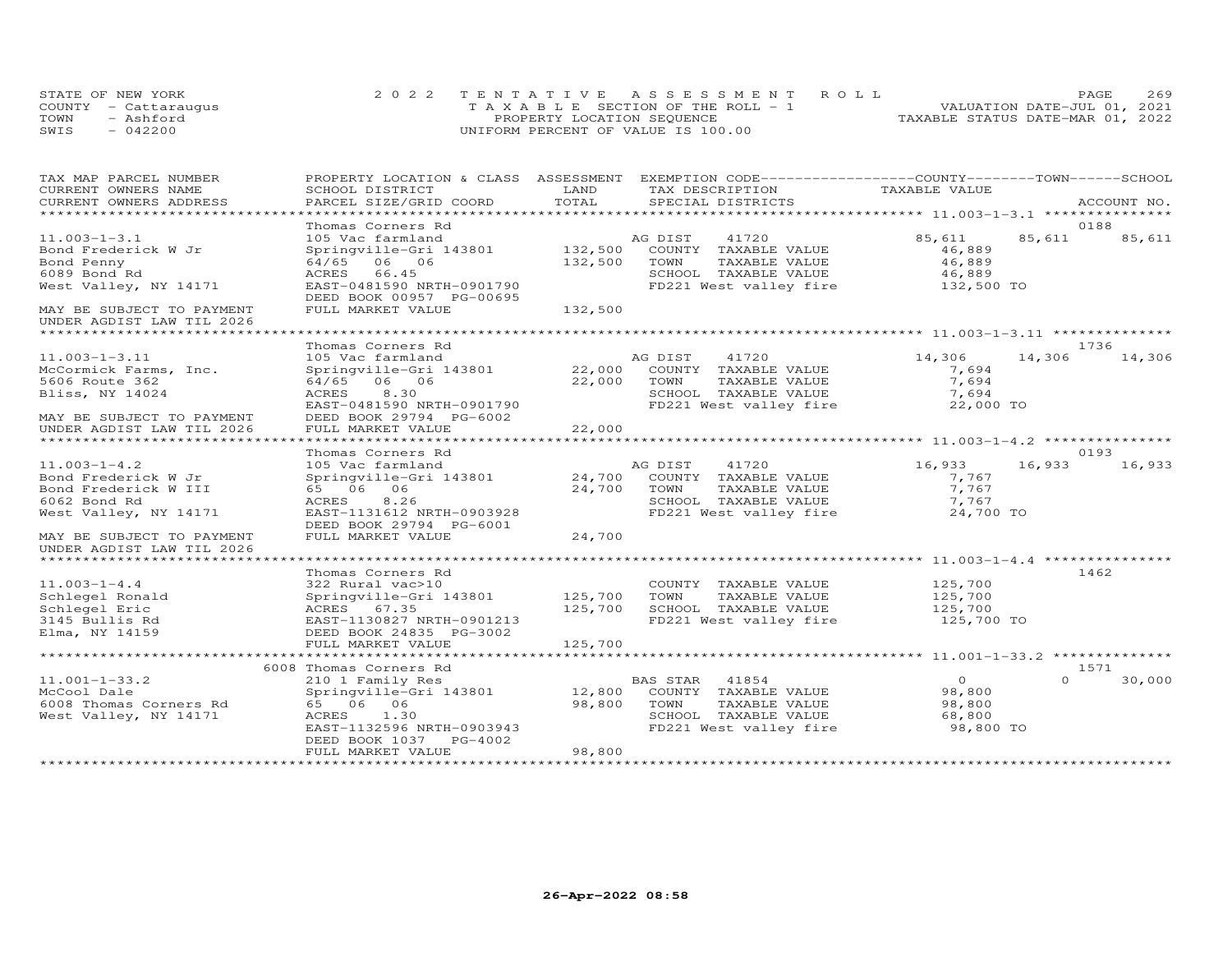| STATE OF NEW YORK    | 2022 TENTATIVE ASSESSMENT ROLL        | PAGE.                            | 2.70 |
|----------------------|---------------------------------------|----------------------------------|------|
| COUNTY - Cattaraugus | T A X A B L E SECTION OF THE ROLL - 1 | VALUATION DATE-JUL 01, 2021      |      |
| TOWN<br>- Ashford    | PROPERTY LOCATION SEQUENCE            | TAXABLE STATUS DATE-MAR 01, 2022 |      |
| SWIS<br>$-042200$    | UNIFORM PERCENT OF VALUE IS 100.00    |                                  |      |

| TAX MAP PARCEL NUMBER<br>CURRENT OWNERS NAME                                                                | SCHOOL DISTRICT                                                                                                                                                                            | PROPERTY LOCATION & CLASS ASSESSMENT EXEMPTION CODE----------------COUNTY-------TOWN------SCHOOL<br>LAND<br>TAX DESCRIPTION                                                                                 | TAXABLE VALUE                                                                                                                                 |
|-------------------------------------------------------------------------------------------------------------|--------------------------------------------------------------------------------------------------------------------------------------------------------------------------------------------|-------------------------------------------------------------------------------------------------------------------------------------------------------------------------------------------------------------|-----------------------------------------------------------------------------------------------------------------------------------------------|
| CURRENT OWNERS ADDRESS                                                                                      | PARCEL SIZE/GRID COORD                                                                                                                                                                     | TOTAL<br>SPECIAL DISTRICTS                                                                                                                                                                                  | ACCOUNT NO.                                                                                                                                   |
|                                                                                                             |                                                                                                                                                                                            |                                                                                                                                                                                                             |                                                                                                                                               |
| $11.001 - 1 - 34$<br>Newkirk David J<br>Newkirk Robin M<br>6026 Thomas Corners Rd<br>West Valley, NY 14171  | 6026 Thomas Corners Rd<br>210 1 Family Res<br>Springville-Gri 143801<br>65 06 06<br>FRNT 100.00 DPTH 275.00<br>EAST-1132260 NRTH-0903912<br>DEED BOOK 810<br>PG-00734<br>FULL MARKET VALUE | VETWAR CTS 41120<br>8,600 ENH STAR<br>41834<br>136,200<br>COUNTY TAXABLE VALUE<br>TAXABLE VALUE<br>TOWN<br>SCHOOL TAXABLE VALUE<br>FD221 West valley fire 136,200 TO<br>136,200                             | 0083<br>12,000<br>12,000<br>12,000<br>$\overline{O}$<br>$\Omega$<br>74,900<br>124,200<br>124,200<br>49,300                                    |
| $11.001 - 1 - 35$<br>Keem Jay<br>6030 Thomas Corners Rd<br>West Valley, NY 14171                            | 6030 Thomas Corners Rd<br>210 1 Family Res<br>Springville-Gri 143801<br>65 06 06<br>FRNT 100.00 DPTH 275.00<br>EAST-1132160 NRTH-0903906<br>DEED BOOK 27708 PG-2001<br>FULL MARKET VALUE   | COUNTY TAXABLE VALUE<br>8,600<br>TOWN<br>TAXABLE VALUE<br>149,800<br>SCHOOL TAXABLE VALUE<br>FD221 West valley fire<br>149,800                                                                              | 0082<br>149,800<br>149,800<br>149,800<br>149,800 TO                                                                                           |
|                                                                                                             | 6069 Thomas Corners Rd                                                                                                                                                                     | 31 PCT OF VALUE USED FOR EXEMPTION PURPOSES                                                                                                                                                                 | 0191                                                                                                                                          |
| $11.003 - 1 - 4.1$<br>Emerson Donald R<br>Emerson Anna M<br>6069 Thomas Corners Rd<br>West Valley, NY 14171 | 112 Dairy farm<br>06<br>65/64/59 06<br>ACRES 135.50<br>EAST-1131969 NRTH-0901958<br>DEED BOOK 974<br>$PG-1162$<br>FULL MARKET VALUE                                                        | VETWAR CTS 41120<br>Springville-Gri 143801 204,700 VETDIS CTS 41140<br>289,000 ENH STAR<br>41834<br>COUNTY TAXABLE VALUE<br>TOWN<br>TAXABLE VALUE<br>SCHOOL TAXABLE VALUE<br>289,000 FD221 West valley fire | 12,000<br>12,000<br>12,000<br>8,959<br>8,959<br>8,959<br>$\overline{0}$<br>$\Omega$<br>74,900<br>268,041<br>268,041<br>193, 141<br>289,000 TO |
| $11.003 - 1 - 4.5$<br>Slisz Ashley E<br>Slisz Jesse J<br>6087 Thomas Corners Road<br>West Valley, NY 14171  | 6087 Thomas Corners Rd<br>210 1 Family Res<br>Springville-Gri 143801<br>ACRES<br>2.40<br>EAST-1130994 NRTH-0903438<br>DEED BOOK 20200 PG-7336<br>FULL MARKET VALUE                         | COUNTY TAXABLE VALUE<br>15,500<br>TAXABLE VALUE<br>TOWN<br>153,100<br>SCHOOL TAXABLE VALUE<br>FD221 West valley fire<br>153,100                                                                             | 7117<br>153,100<br>153,100<br>153,100<br>153,100 TO                                                                                           |
|                                                                                                             | 6115 Thomas Corners Rd                                                                                                                                                                     |                                                                                                                                                                                                             | 1342                                                                                                                                          |
| $11.003 - 1 - 3.9$<br>Cummings Pamela G<br>6115 Thomas Corners Rd<br>West Valley, NY 14171                  | 210 1 Family Res<br>Springville-Gri 143801<br>65 06 06<br>ACRES<br>1.15<br>EAST-1130479 NRTH-0903593<br>DEED BOOK 958<br>PG-1099<br>FULL MARKET VALUE                                      | 41854<br>BAS STAR<br>12,400<br>COUNTY TAXABLE VALUE<br>155,400<br>TOWN<br>TAXABLE VALUE<br>SCHOOL TAXABLE VALUE<br>FD221 West valley fire<br>155,400                                                        | 30,000<br>$\circ$<br>$\Omega$<br>155,400<br>155,400<br>125,400<br>155,400 TO                                                                  |
|                                                                                                             |                                                                                                                                                                                            |                                                                                                                                                                                                             |                                                                                                                                               |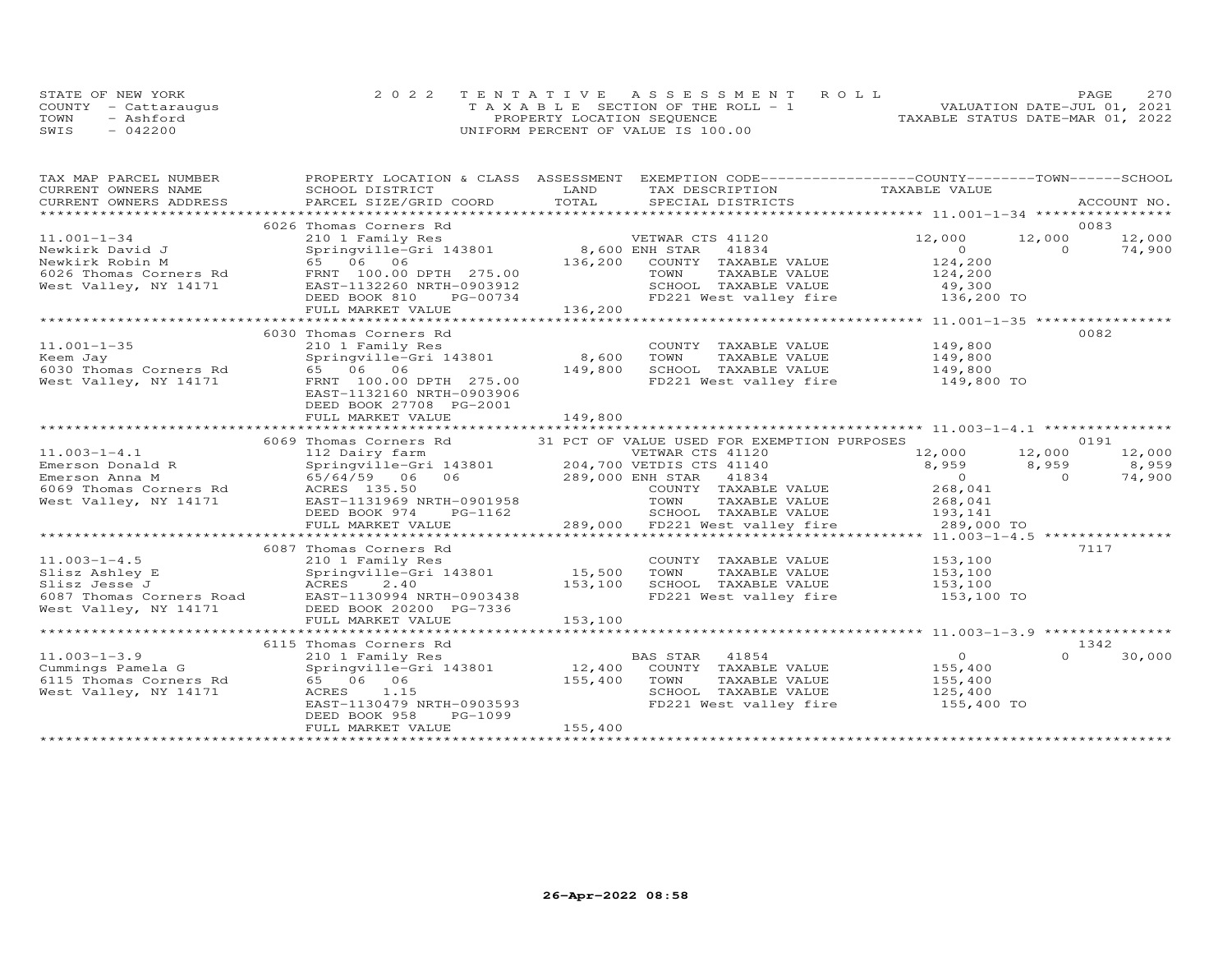|      | STATE OF NEW YORK    | 2022 TENTATIVE ASSESSMENT ROLL                 | 2.71<br>PAGE                     |
|------|----------------------|------------------------------------------------|----------------------------------|
|      | COUNTY - Cattaraugus | $T A X A B I F S E C T T ON OF THE RO I J - 1$ | VALUATION DATE-JUL 01, 2021      |
| TOWN | - Ashford            | PROPERTY LOCATION SEQUENCE                     | TAXABLE STATUS DATE-MAR 01, 2022 |
| SWIS | $-042200$            | UNIFORM PERCENT OF VALUE IS 100.00             |                                  |

| TAX MAP PARCEL NUMBER           | PROPERTY LOCATION & CLASS ASSESSMENT EXEMPTION CODE-----------------COUNTY-------TOWN------SCHOOL                                                                                                                              |         |                                                        |                    |                    |
|---------------------------------|--------------------------------------------------------------------------------------------------------------------------------------------------------------------------------------------------------------------------------|---------|--------------------------------------------------------|--------------------|--------------------|
| CURRENT OWNERS NAME             | SCHOOL DISTRICT                                                                                                                                                                                                                | LAND    | TAX DESCRIPTION                                        | TAXABLE VALUE      |                    |
|                                 | .CURRENT OWNERS ADDRESS PARCEL SIZE/GRID COORD TOTAL SPECIAL DISTRICTS ACCOUNT NO ACCOUNT NO ACCOUNT NO ARE THE SERVER AND THE SERVER'S SERVER AND THE SERVER AND HER ASSESS THAT A THE SERVER AND THE SERVER ASSESSED AND A S |         |                                                        |                    |                    |
|                                 |                                                                                                                                                                                                                                |         |                                                        |                    |                    |
|                                 | 6129 Thomas Corners Rd                                                                                                                                                                                                         |         |                                                        |                    | 1341               |
| $11.003 - 1 - 3.8$              | 314 Rural vac<10                                                                                                                                                                                                               |         | COUNTY TAXABLE VALUE                                   | 2,200              |                    |
| Bond Frederick Jr               | Springville-Gri 143801                                                                                                                                                                                                         | 2,200   | TOWN<br>TAXABLE VALUE                                  | 2,200              |                    |
| 6089 Bond Rd                    | 65 06 06                                                                                                                                                                                                                       | 2,200   | SCHOOL TAXABLE VALUE                                   | 2,200              |                    |
|                                 | West Valley, NY 14171 FRNT 248.90 DPTH 150.00                                                                                                                                                                                  |         | FD221 West valley fire                                 | 2,200 TO           |                    |
|                                 | EAST-0481820 NRTH-0903540                                                                                                                                                                                                      |         |                                                        |                    |                    |
|                                 | DEED BOOK 10607 PG-8001                                                                                                                                                                                                        |         |                                                        |                    |                    |
|                                 | FULL MARKET VALUE                                                                                                                                                                                                              | 2,200   |                                                        |                    |                    |
|                                 |                                                                                                                                                                                                                                |         |                                                        |                    |                    |
|                                 | 6338 Thomas Corners Rd                                                                                                                                                                                                         |         |                                                        |                    | 0837               |
| $10.002 - 1 - 6$                | 210 1 Family Res<br>Springville-Gri 143801 16,300 COUNTY TAXABLE VALUE                                                                                                                                                         |         |                                                        | $\overline{0}$     | 30,000<br>$\Omega$ |
| Heinen Frank                    |                                                                                                                                                                                                                                |         |                                                        | 136,900            |                    |
| 6338 Thomas Corners Rd          | 70 06 06                                                                                                                                                                                                                       | 136,900 | TOWN<br>TAXABLE VALUE                                  | 136,900            |                    |
| West Valley, NY 14171           | ACRES 1.90                                                                                                                                                                                                                     |         | SCHOOL TAXABLE VALUE                                   | 106,900            |                    |
|                                 | EAST-1126821 NRTH-0903770                                                                                                                                                                                                      |         | FD221 West valley fire 136,900 TO                      |                    |                    |
|                                 | DEED BOOK 879<br>PG-00810                                                                                                                                                                                                      |         |                                                        |                    |                    |
|                                 | FULL MARKET VALUE                                                                                                                                                                                                              | 136,900 |                                                        |                    |                    |
|                                 |                                                                                                                                                                                                                                |         |                                                        |                    |                    |
|                                 | 6339 Thomas Corners Rd                                                                                                                                                                                                         |         |                                                        |                    | 0783               |
| $10.002 - 1 - 7$                |                                                                                                                                                                                                                                |         | COUNTY TAXABLE VALUE                                   |                    |                    |
| Gamel Benjamin A                | 210 1 Family Res<br>Springville-Gri 143801 16,700 TOWN                                                                                                                                                                         |         | TAXABLE VALUE                                          | 169,300<br>169,300 |                    |
| 6339 Thomas Corners Rd 70 06 06 |                                                                                                                                                                                                                                | 169,300 |                                                        |                    |                    |
| West Valley, NY 14171           | 017<br>ACRES<br>2.07 BANK                                                                                                                                                                                                      |         | SCHOOL TAXABLE VALUE 169,300<br>FD221 West valley fire | 169,300 TO         |                    |
|                                 | EAST-0478510 NRTH-0903460                                                                                                                                                                                                      |         |                                                        |                    |                    |
|                                 | DEED BOOK 23574 PG-4001                                                                                                                                                                                                        |         |                                                        |                    |                    |
|                                 |                                                                                                                                                                                                                                |         |                                                        |                    |                    |
|                                 | FULL MARKET VALUE                                                                                                                                                                                                              | 169,300 |                                                        |                    |                    |
|                                 |                                                                                                                                                                                                                                |         |                                                        |                    |                    |
|                                 | 6558 Thomas Corners Rd                                                                                                                                                                                                         |         |                                                        |                    | 1010               |
| $10.002 - 1 - 3$                | 112 Dairy farm                                                                                                                                                                                                                 |         | AG DIST<br>41720                                       | 77,150             | 77,150<br>77,150   |
| Reed David                      |                                                                                                                                                                                                                                |         |                                                        | $\sim$ 0           | $\Omega$<br>74,900 |
| 6558 Thomas Corners Rd          | 70/74 06 06                                                                                                                                                                                                                    |         | 210,700 COUNTY TAXABLE VALUE                           | 133,550<br>133,550 |                    |
| West Valley, NY 14171           | ACRES 94.11                                                                                                                                                                                                                    |         | TOWN<br>TAXABLE VALUE                                  |                    |                    |
|                                 | EAST-1124503 NRTH-0905031                                                                                                                                                                                                      |         | SCHOOL TAXABLE VALUE                                   | 58,650             |                    |
| MAY BE SUBJECT TO PAYMENT       | DEED BOOK 756 PG-01072                                                                                                                                                                                                         |         | FD221 West valley fire                                 | 210,700 TO         |                    |
| UNDER AGDIST LAW TIL 2026       | FULL MARKET VALUE                                                                                                                                                                                                              | 210,700 |                                                        |                    |                    |
|                                 |                                                                                                                                                                                                                                |         |                                                        |                    |                    |
|                                 | 6610 Thomas Corners Rd                                                                                                                                                                                                         |         |                                                        |                    | 0321               |
| $10.002 - 1 - 2$                | 105 Vac farmland                                                                                                                                                                                                               |         | 41720<br>AG DIST                                       | 44,295             | 44,295<br>44,295   |
| Reed David                      | Springville-Gri 143801 73,900                                                                                                                                                                                                  |         | COUNTY TAXABLE VALUE                                   | 29,605             |                    |
| 6558 Thomas Corners Rd          | 74 06 07                                                                                                                                                                                                                       | 73,900  | TOWN<br>TAXABLE VALUE                                  | 29,605             |                    |
| West Valley, NY 14171           | ACRES 41.69                                                                                                                                                                                                                    |         | SCHOOL TAXABLE VALUE                                   | 29,605             |                    |
|                                 | EAST-1122376 NRTH-0904307                                                                                                                                                                                                      |         | FD221 West valley fire 3,900 TO                        |                    |                    |
| MAY BE SUBJECT TO PAYMENT       | DEED BOOK 756<br>PG-01072                                                                                                                                                                                                      |         |                                                        |                    |                    |
| UNDER AGDIST LAW TIL 2026       | FULL MARKET VALUE                                                                                                                                                                                                              | 73,900  |                                                        |                    |                    |
|                                 |                                                                                                                                                                                                                                |         |                                                        |                    |                    |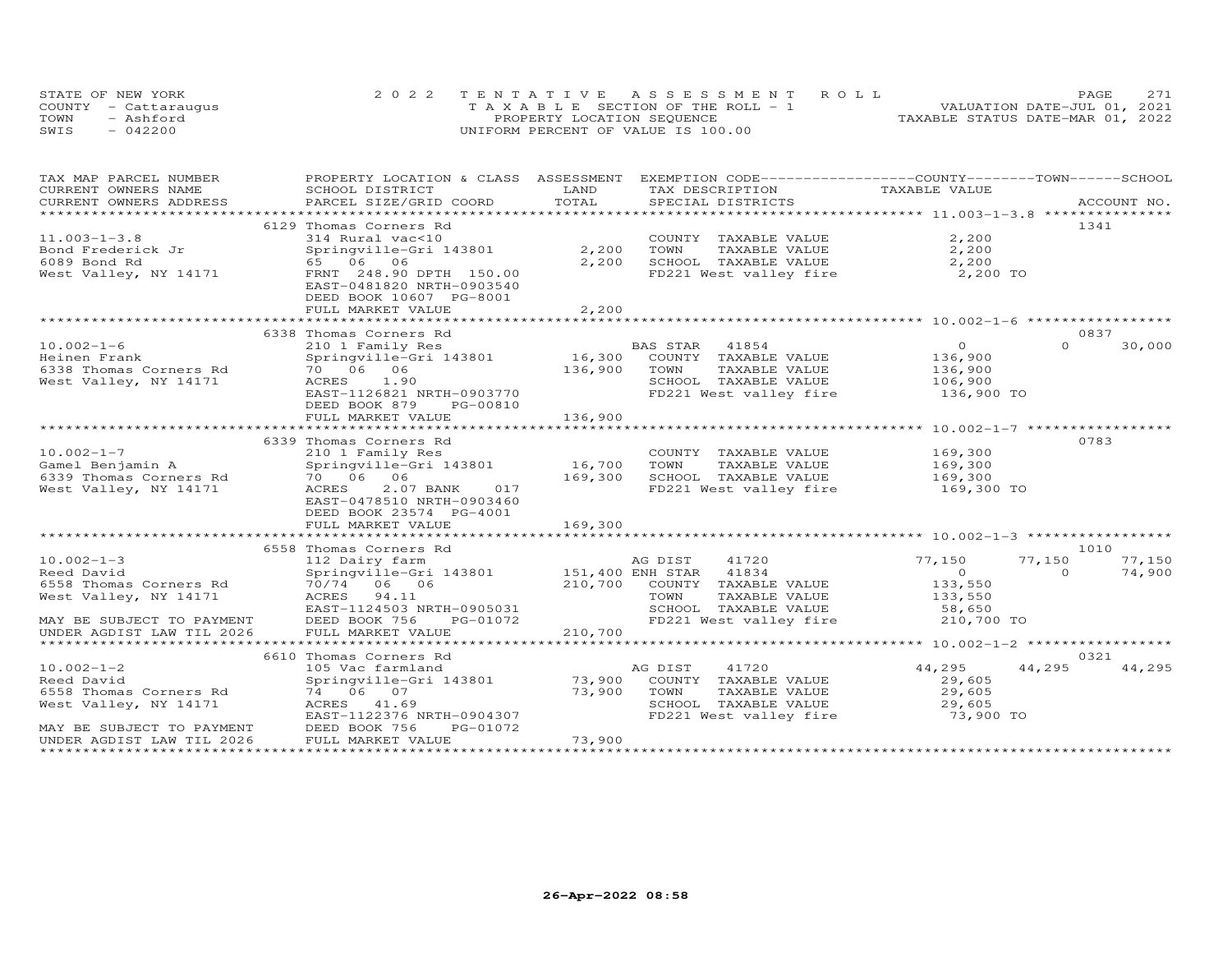| STATE OF NEW YORK    | 2022 TENTATIVE ASSESSMENT ROLL        | 2.72<br>PAGE.                    |
|----------------------|---------------------------------------|----------------------------------|
| COUNTY - Cattaraugus | T A X A B L E SECTION OF THE ROLL - 1 | VALUATION DATE-JUL 01, 2021      |
| TOWN<br>- Ashford    | PROPERTY LOCATION SEQUENCE            | TAXABLE STATUS DATE-MAR 01, 2022 |
| SWIS<br>$-042200$    | UNIFORM PERCENT OF VALUE IS 100.00    |                                  |

| TAX MAP PARCEL NUMBER<br>CURRENT OWNERS NAME<br>CURRENT OWNERS ADDRESS                                 | PROPERTY LOCATION & CLASS ASSESSMENT<br>SCHOOL DISTRICT<br>PARCEL SIZE/GRID COORD                                                                                                     | LAND<br>TOTAL              | EXEMPTION CODE-----------------COUNTY-------TOWN------SCHOOL<br>TAX DESCRIPTION<br>SPECIAL DISTRICTS      | TAXABLE VALUE                           | ACCOUNT NO. |
|--------------------------------------------------------------------------------------------------------|---------------------------------------------------------------------------------------------------------------------------------------------------------------------------------------|----------------------------|-----------------------------------------------------------------------------------------------------------|-----------------------------------------|-------------|
| ******************************                                                                         |                                                                                                                                                                                       |                            |                                                                                                           |                                         |             |
| $20.003 - 1 - 2.1$<br>AOE Properties + Holdings LL<br>5291 Twin Pond Drive<br>Springville, NY 14141    | Thornwood Dr<br>105 Vac farmland<br>West Valley Cen 042204<br>32/55 05/06<br>06<br>ACRES<br>27.10<br>EAST-1135912 NRTH-0885886<br>DEED BOOK 20190 PG-6474<br>FULL MARKET VALUE        | 40,100<br>40,100<br>40,100 | COUNTY TAXABLE VALUE<br>TOWN<br>TAXABLE VALUE<br>SCHOOL TAXABLE VALUE<br>FD221 West valley fire 40,100 TO | 40,100<br>40,100<br>40,100              | 0515        |
| $20.003 - 1 - 2.2$<br>Gerwitz Michael C<br>Gerwitz Kim M<br>5762 Thornwood Dr<br>West Valley, NY 14171 | Thornwood Dr<br>314 Rural vac<10<br>West Valley Cen 042204 16,600<br>32/55 05/06<br>06<br>ACRES<br>2.84<br>EAST-1135409 NRTH-0885265<br>DEED BOOK 959<br>PG-1024<br>FULL MARKET VALUE | 16,600<br>16,600           | COUNTY TAXABLE VALUE<br>TOWN<br>TAXABLE VALUE<br>SCHOOL TAXABLE VALUE<br>FD221 West valley fire           | 16,600<br>16,600<br>16,600<br>16,600 TO | 1427        |
| $20.003 - 1 - 5.5$<br>Gerwitz Michael C<br>Gerwitz Kim M<br>5762 Thornwood Dr<br>West Valley, NY 14171 | Thornwood Dr<br>312 Vac w/imprv<br>West Valley Cen 042204<br>6.70<br>ACRES<br>EAST-1135846 NRTH-0884881<br>DEED BOOK 959<br>PG-879<br>FULL MARKET VALUE                               | 22,900<br>25,500<br>25,500 | COUNTY TAXABLE VALUE<br>TOWN<br>TAXABLE VALUE<br>SCHOOL TAXABLE VALUE<br>FD221 West valley fire           | 25,500<br>25,500<br>25,500<br>25,500 TO | 1426        |
| $20.003 - 1 - 6.1$<br>Gerwitz Michael C<br>Gerwitz Kim M<br>5762 Thornwood Dr<br>West Valley, NY 14171 | Thornwood Dr<br>314 Rural vac<10<br>West Valley Cen 042204<br>32 05 06<br>ACRES<br>1.00<br>EAST-1135906 NRTH-0884507<br>DEED BOOK 28498 PG-7001<br>FULL MARKET VALUE                  | 2,500<br>2,500<br>2,500    | COUNTY TAXABLE VALUE<br>TOWN<br>TAXABLE VALUE<br>SCHOOL TAXABLE VALUE<br>FD221 West valley fire           | 2,500<br>2,500<br>2,500<br>2,500 TO     | 1723        |
| $20.003 - 1 - 9.6$<br>Flynn Joseph<br>8912 Holly Berry Ct<br>Angola, NY 14006                          | Thornwood Dr<br>314 Rural vac<10<br>West Valley Cen 042204<br>32/5/6<br>ACRES<br>0.44<br>EAST-1136414 NRTH-0883229<br>DEED BOOK 5251 PG-6001<br>FULL MARKET VALUE                     | 1,100<br>1,100<br>1,100    | COUNTY TAXABLE VALUE<br>TOWN<br>TAXABLE VALUE<br>SCHOOL TAXABLE VALUE<br>FD221 West valley fire           | 1,100<br>1,100<br>1,100<br>1,100 TO     | 1534        |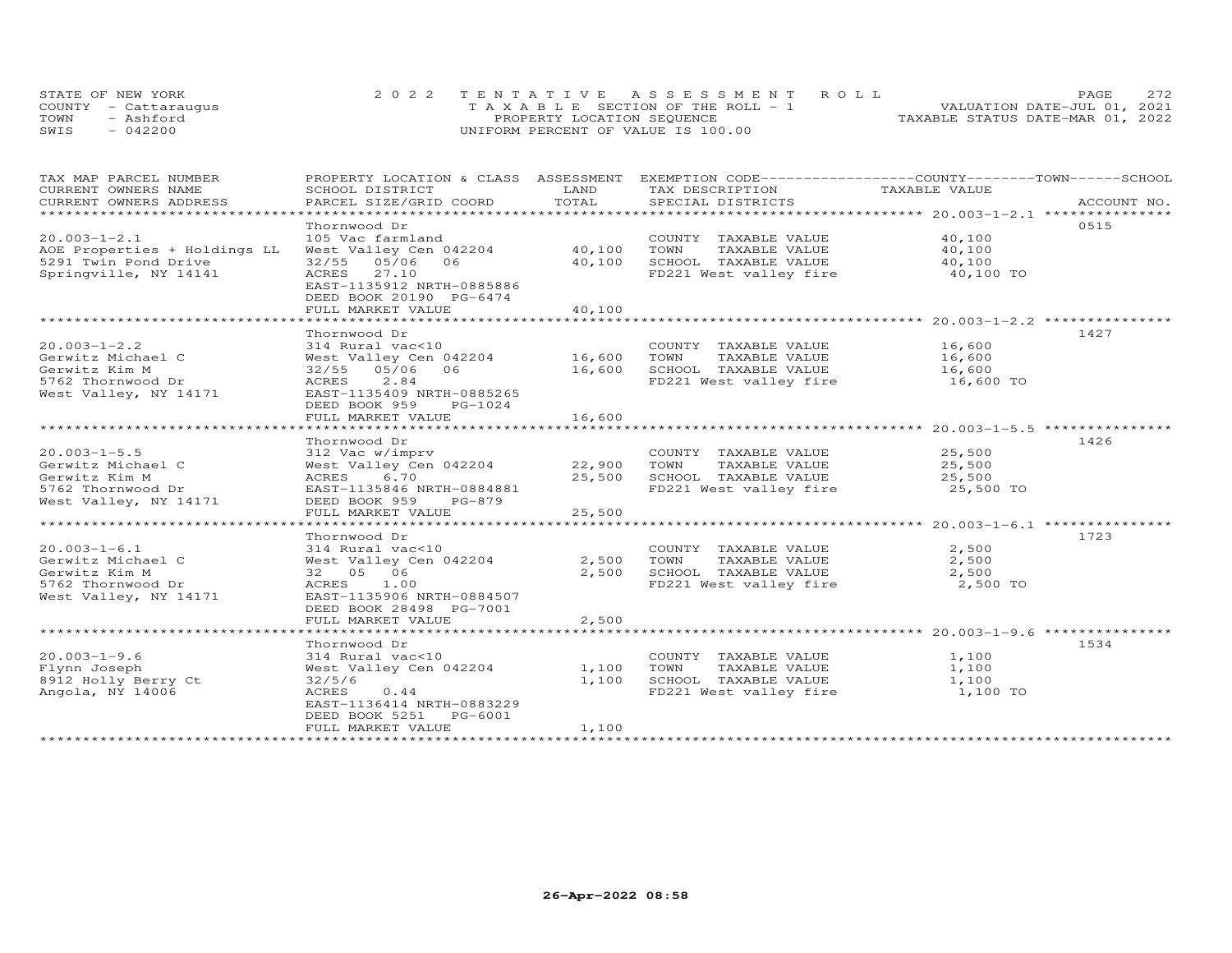| STATE OF NEW YORK    | 2022 TENTATIVE ASSESSMENT ROLL        | 273<br>PAGE.                     |
|----------------------|---------------------------------------|----------------------------------|
| COUNTY - Cattaraugus | T A X A B L E SECTION OF THE ROLL - 1 | VALUATION DATE-JUL 01, 2021      |
| TOWN<br>- Ashford    | PROPERTY LOCATION SEQUENCE            | TAXABLE STATUS DATE-MAR 01, 2022 |
| SWIS<br>$-042200$    | UNIFORM PERCENT OF VALUE IS 100.00    |                                  |

| TAX MAP PARCEL NUMBER<br>CURRENT OWNERS NAME             | PROPERTY LOCATION & CLASS ASSESSMENT<br>SCHOOL DISTRICT | LAND    | EXEMPTION CODE-----------------COUNTY-------TOWN------SCHOOL<br>TAX DESCRIPTION | TAXABLE VALUE         |                    |
|----------------------------------------------------------|---------------------------------------------------------|---------|---------------------------------------------------------------------------------|-----------------------|--------------------|
| CURRENT OWNERS ADDRESS<br>****************************** | PARCEL SIZE/GRID COORD                                  | TOTAL   | SPECIAL DISTRICTS                                                               |                       | ACCOUNT NO.        |
|                                                          | Thornwood Dr                                            |         |                                                                                 |                       | 0980               |
| $20.003 - 2 - 5.2$                                       | 314 Rural vac<10                                        |         | COUNTY TAXABLE VALUE                                                            | 16,600                |                    |
| Shaffner Hadley                                          | West Valley Cen 042204                                  | 16,600  | TOWN<br>TAXABLE VALUE                                                           |                       |                    |
| Shaffner Patricia                                        | 23 05 06                                                | 16,600  | SCHOOL TAXABLE VALUE                                                            | $\frac{16}{16}$ , 600 |                    |
| 5609 Thornwood Dr                                        | NOT BUILDABLE                                           |         | FD221 West valley fire 16,600 TO                                                |                       |                    |
| West Valley, NY 14171                                    | ACRES<br>2.82                                           |         |                                                                                 |                       |                    |
|                                                          | EAST-1136795 NRTH-0881857                               |         |                                                                                 |                       |                    |
|                                                          | DEED BOOK 908<br>PG-00136                               |         |                                                                                 |                       |                    |
|                                                          | FULL MARKET VALUE                                       | 16,600  |                                                                                 |                       |                    |
|                                                          |                                                         |         |                                                                                 |                       |                    |
|                                                          | Thornwood Dr                                            |         |                                                                                 |                       | 0979               |
| $20.003 - 2 - 5.3$                                       | 314 Rural vac<10                                        |         | COUNTY TAXABLE VALUE                                                            | 11,500                |                    |
| Shaffner Hadley                                          | West Valley Cen 042204 11,500                           |         | TOWN<br>TAXABLE VALUE                                                           | 11,500                |                    |
| Shaffner Patricia                                        | 23 05 06                                                | 11,500  | SCHOOL TAXABLE VALUE                                                            | 11,500<br>11,500 TO   |                    |
| 5609 Thornwood Dr<br>West Valley, NY 14171               | 3.19<br>ACRES<br>EAST-1136734 NRTH-0881610              |         | FD221 West valley fire                                                          |                       |                    |
|                                                          | DEED BOOK 891<br>PG-00855                               |         |                                                                                 |                       |                    |
|                                                          | FULL MARKET VALUE                                       | 11,500  |                                                                                 |                       |                    |
|                                                          |                                                         |         |                                                                                 |                       |                    |
|                                                          | Thornwood Dr                                            |         |                                                                                 |                       | 0037               |
| $20.003 - 2 - 14$                                        | 314 Rural vac<10                                        |         | COUNTY TAXABLE VALUE                                                            | 17,000                |                    |
| Gerwitz Michael C                                        | West Valley Cen 042204                                  | 17,000  | TOWN<br>TAXABLE VALUE                                                           | 17,000                |                    |
| Gerwitz Kim M                                            | 32  05  06                                              | 17,000  | SCHOOL TAXABLE VALUE                                                            | 17,000                |                    |
| 5762 Thornwood Dr                                        | ACRES<br>3.03                                           |         | FD221 West valley fire                                                          | 17,000 TO             |                    |
| West Valley, NY 14171                                    | EAST-1136296 NRTH-0883869                               |         |                                                                                 |                       |                    |
|                                                          | DEED BOOK 962<br>PG-801                                 |         |                                                                                 |                       |                    |
|                                                          | FULL MARKET VALUE                                       | 17,000  |                                                                                 |                       |                    |
|                                                          | 5609 Thornwood Dr                                       |         |                                                                                 |                       | 0126               |
| $20.003 - 2 - 12$                                        | 210 1 Family Res                                        |         | ENH STAR 41834                                                                  | $\overline{O}$        | $\Omega$<br>74,900 |
| Shaffner Hadley J                                        | West Valley Cen 042204                                  | 13,400  | COUNTY TAXABLE VALUE                                                            | 145,600               |                    |
| Shaffner Patricia J                                      | 23 05 06                                                | 145,600 | TOWN<br>TAXABLE VALUE                                                           | 145,600               |                    |
| 5609 Thornwood Dr                                        | ACRES 1.54                                              |         | SCHOOL TAXABLE VALUE                                                            | 70,700                |                    |
| West Valley, NY 14171                                    | EAST-1137093 NRTH-0881595                               |         | FD221 West valley fire                                                          | 145,600 TO            |                    |
|                                                          | DEED BOOK 851<br>PG-00101                               |         |                                                                                 |                       |                    |
|                                                          | FULL MARKET VALUE                                       | 145,600 |                                                                                 |                       |                    |
|                                                          |                                                         |         |                                                                                 |                       |                    |
|                                                          | 5679 Thornwood Dr                                       |         |                                                                                 |                       | 1445               |
| $20.003 - 1 - 9.4$                                       | 210 1 Family Res                                        |         | COUNTY TAXABLE VALUE                                                            | 197,900               |                    |
| JML Holdings, LLC                                        | West Valley Cen 042204                                  | 11,900  | TOWN<br>TAXABLE VALUE                                                           | 197,900               |                    |
| 321 Reiman St                                            | 3.35<br>ACRES                                           | 197,900 | SCHOOL TAXABLE VALUE                                                            | 197,900               |                    |
| Sloan, NY 14212                                          | EAST-1136308 NRTH-0882734<br>DEED BOOK 25022 PG-9001    |         | FD221 West valley fire                                                          | 197,900 TO            |                    |
|                                                          | FULL MARKET VALUE                                       | 197,900 |                                                                                 |                       |                    |
|                                                          |                                                         |         |                                                                                 |                       |                    |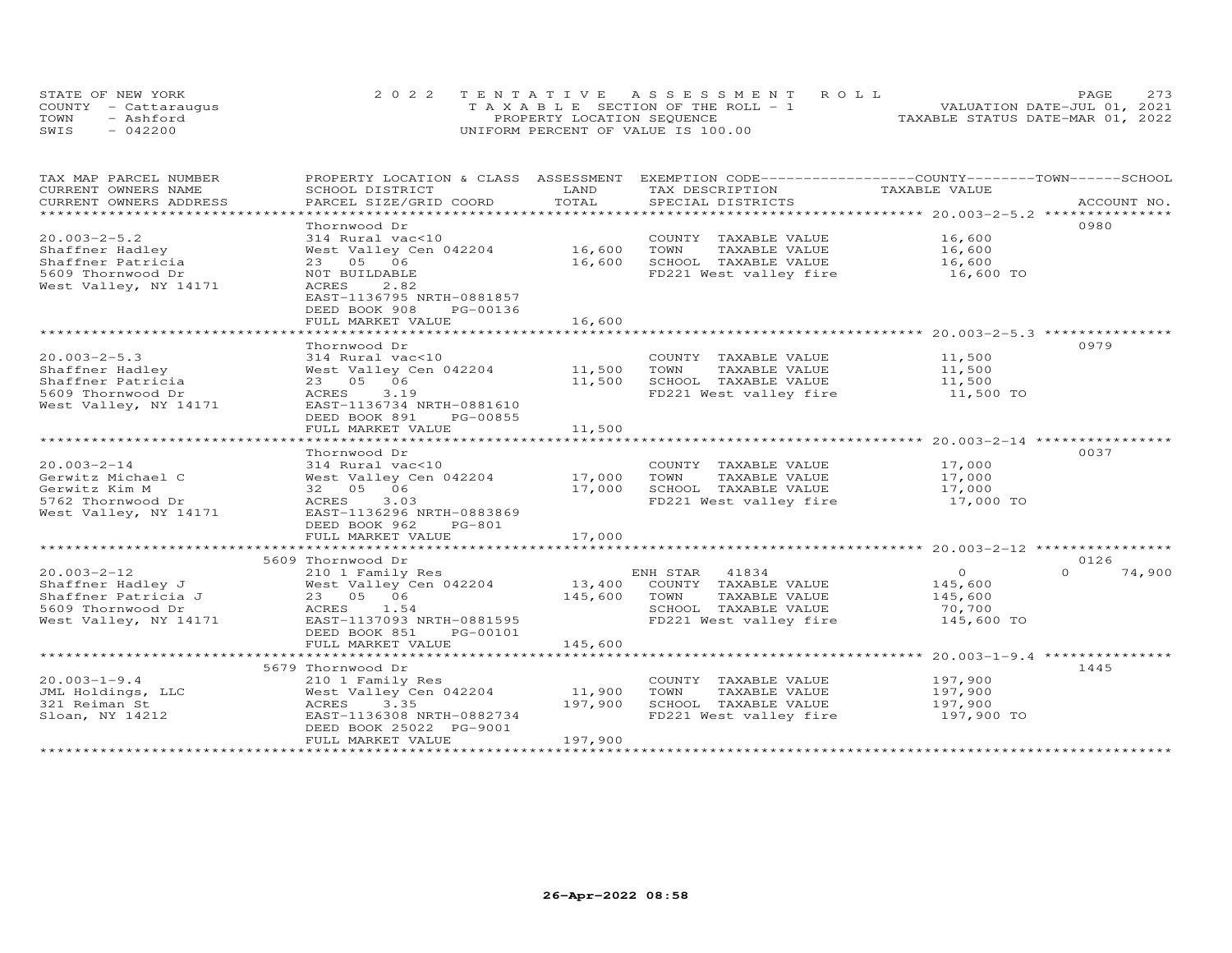|      | STATE OF NEW YORK    | 2022 TENTATIVE ASSESSMENT ROLL        |                                  | PAGE | 2.74 |
|------|----------------------|---------------------------------------|----------------------------------|------|------|
|      | COUNTY - Cattaraugus | T A X A B L E SECTION OF THE ROLL - 1 | VALUATION DATE-JUL 01, 2021      |      |      |
| TOWN | - Ashford            | PROPERTY LOCATION SEQUENCE            | TAXABLE STATUS DATE-MAR 01, 2022 |      |      |
| SWIS | $-042200$            | UNIFORM PERCENT OF VALUE IS 100.00    |                                  |      |      |

| TAX MAP PARCEL NUMBER                                  | PROPERTY LOCATION & CLASS ASSESSMENT EXEMPTION CODE----------------COUNTY-------TOWN-----SCHOOL |         |                                                |               |                  |
|--------------------------------------------------------|-------------------------------------------------------------------------------------------------|---------|------------------------------------------------|---------------|------------------|
| CURRENT OWNERS NAME                                    | SCHOOL DISTRICT                                                                                 | LAND    | TAX DESCRIPTION                                | TAXABLE VALUE |                  |
| CURRENT OWNERS ADDRESS                                 | PARCEL SIZE/GRID COORD                                                                          | TOTAL   | SPECIAL DISTRICTS                              |               | ACCOUNT NO.      |
|                                                        |                                                                                                 |         |                                                |               |                  |
|                                                        | 5699 Thornwood Dr                                                                               |         |                                                |               | 1515             |
| $20.003 - 1 - 9.5$                                     | 312 Vac w/imprv                                                                                 |         | 41720<br>AG DIST                               | 33,398        | 33,398<br>33,398 |
| Perkins Donald J                                       | West Valley Cen 042204                                                                          | 71,600  | COUNTY TAXABLE VALUE                           | 58,302        |                  |
| 5699 Thornwood Dr                                      | 31, 32, 5, 6                                                                                    | 91,700  | TAXABLE VALUE<br>TOWN                          | 58,302        |                  |
| West Valley, NY 14171                                  | ACRES 39.80                                                                                     |         | SCHOOL TAXABLE VALUE<br>FD221 West valley fire | 58,302        |                  |
|                                                        | EAST-1135930 NRTH-0882237                                                                       |         |                                                | 91,700 TO     |                  |
| MAY BE SUBJECT TO PAYMENT<br>UNDER AGDIST LAW TIL 2026 | DEED BOOK 25022 PG-9001                                                                         |         |                                                |               |                  |
|                                                        | FULL MARKET VALUE                                                                               | 91,700  |                                                |               |                  |
|                                                        |                                                                                                 |         |                                                |               |                  |
|                                                        | 5706 Thornwood Dr                                                                               |         |                                                |               | 0058             |
| $20.003 - 2 - 13$                                      | 312 Vac w/imprv                                                                                 |         | COUNTY TAXABLE VALUE                           | 4,600         |                  |
| Flynn Joseph                                           | West Valley Cen 042204                                                                          | 2,900   | TAXABLE VALUE<br>TOWN                          | 4,600         |                  |
| 8912 Holly Berry Ct                                    | 32 05 06                                                                                        | 4,600   | SCHOOL TAXABLE VALUE                           | 4,600         |                  |
| Angola, NY 14006                                       | ACRES<br>1.24                                                                                   |         | FD221 West valley fire                         | 4,600 TO      |                  |
|                                                        | EAST-1136362 NRTH-0883491                                                                       |         |                                                |               |                  |
|                                                        | DEED BOOK 975<br>PG-771                                                                         |         |                                                |               |                  |
|                                                        | FULL MARKET VALUE                                                                               | 4,600   |                                                |               |                  |
|                                                        |                                                                                                 |         |                                                |               |                  |
|                                                        | 5717 Thornwood Dr                                                                               |         |                                                |               | 1355             |
| $20.003 - 1 - 5.4$                                     | 210 1 Family Res                                                                                |         | COUNTY TAXABLE VALUE                           | 191,300       |                  |
| Gernatt Richard L                                      | West Valley Cen 042204                                                                          | 14,500  | TOWN<br>TAXABLE VALUE                          | 191,300       |                  |
| PO Box 85                                              | 32 05 06                                                                                        | 191,300 | SCHOOL TAXABLE VALUE                           | 191,300       |                  |
| Perrysburg, NY 14129-0085                              | ACRES<br>2,00                                                                                   |         | FD221 West valley fire                         | 191,300 TO    |                  |
|                                                        | EAST-1135949 NRTH-0883431                                                                       |         |                                                |               |                  |
|                                                        | DEED BOOK 1030 PG-280                                                                           |         |                                                |               |                  |
|                                                        | FULL MARKET VALUE                                                                               | 191,300 |                                                |               |                  |
|                                                        |                                                                                                 |         |                                                |               |                  |
|                                                        | 5723 Thornwood Dr                                                                               |         |                                                |               | 0097             |
| $20.003 - 1 - 7$                                       | 270 Mfg housing                                                                                 |         | COUNTY TAXABLE VALUE                           | 44,400        |                  |
| Skibicki Raymond T                                     | West Valley Cen 042204                                                                          | 11,800  | TOWN<br>TAXABLE VALUE                          | 44,400        |                  |
| Skibicki Raymond T<br>74 West Jerge Dr                 | 32 05 06                                                                                        | 44,400  | SCHOOL TAXABLE VALUE                           | 44,400        |                  |
| Elma, NY 14059                                         | FRNT 230.00 DPTH 180.00                                                                         |         | FD221 West valley fire                         | 44,400 TO     |                  |
|                                                        | EAST-1136017 NRTH-0883593                                                                       |         |                                                |               |                  |
|                                                        | DEED BOOK 29195 PG-8001                                                                         |         |                                                |               |                  |
|                                                        | FULL MARKET VALUE                                                                               | 44,400  |                                                |               |                  |
|                                                        |                                                                                                 |         |                                                |               |                  |
|                                                        | 5731 Thornwood Dr                                                                               |         |                                                |               | 1208             |
| $20.003 - 1 - 5.2$                                     | 312 Vac w/imprv                                                                                 |         | COUNTY TAXABLE VALUE                           | 21,700        |                  |
| Bitterman Joseph M                                     | West Valley Cen 042204 14,700                                                                   |         | TOWN<br>TAXABLE VALUE                          | 21,700        |                  |
| Bitterman Tina                                         | 32 05 06                                                                                        | 21,700  | SCHOOL TAXABLE VALUE                           | 21,700        |                  |
| 13340 Allen Rd                                         | 2.08<br>ACRES                                                                                   |         | FD221 West valley fire                         | 21,700 TO     |                  |
| Chaffee, NY 14030                                      | EAST-1135841 NRTH-0883791                                                                       |         |                                                |               |                  |
|                                                        | DEED BOOK 20210 PG-10                                                                           |         |                                                |               |                  |
|                                                        | FULL MARKET VALUE                                                                               | 21,700  |                                                |               |                  |
|                                                        |                                                                                                 |         |                                                |               |                  |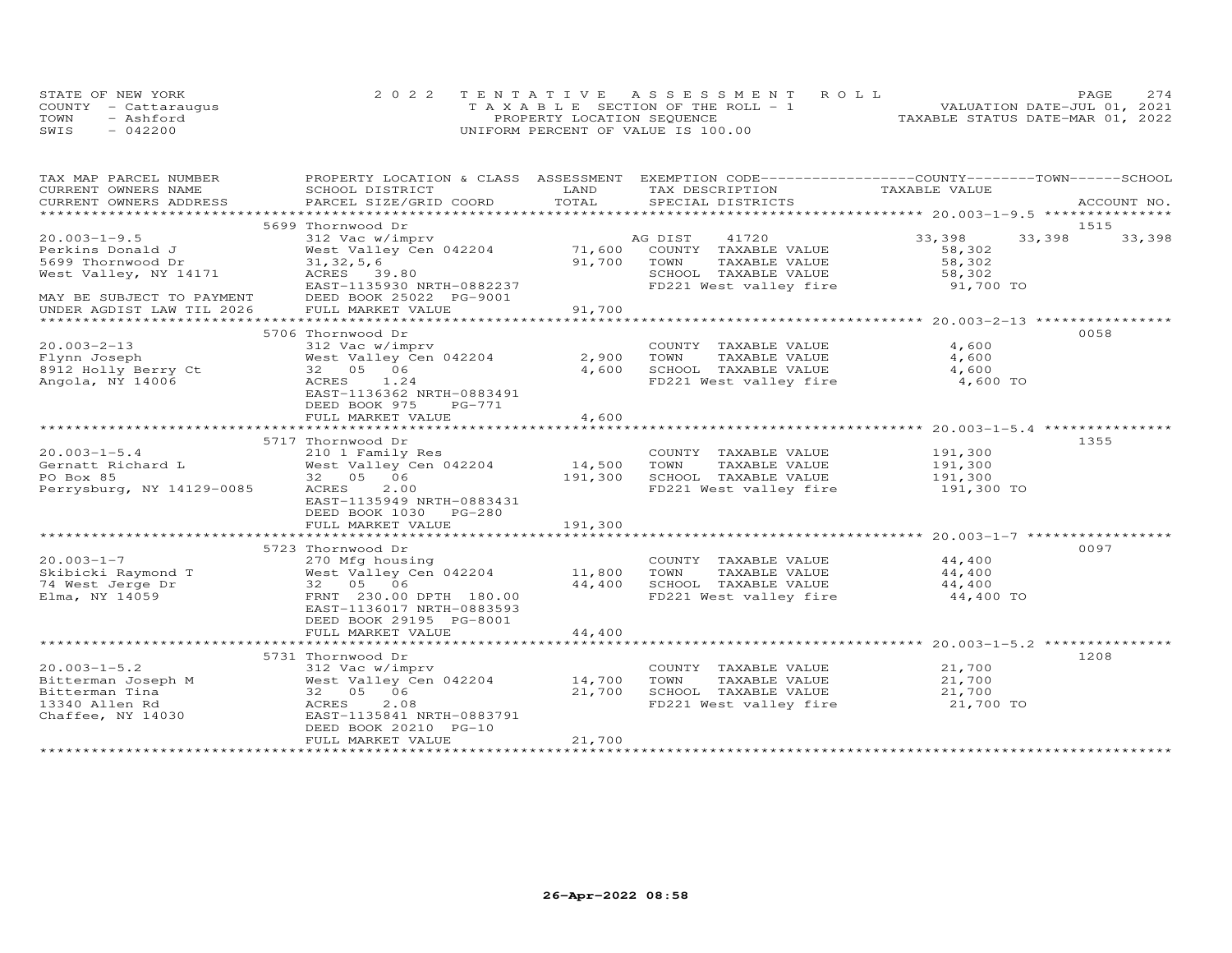| STATE OF NEW YORK    | 2022 TENTATIVE ASSESSMENT ROLL          | 2.75<br>PAGE.                    |
|----------------------|-----------------------------------------|----------------------------------|
| COUNTY - Cattaraugus | $T A X A B L E$ SECTION OF THE ROLL - 1 | VALUATION DATE-JUL 01, 2021      |
| TOWN<br>- Ashford    | PROPERTY LOCATION SEQUENCE              | TAXABLE STATUS DATE-MAR 01, 2022 |
| $-042200$<br>SWIS    | UNIFORM PERCENT OF VALUE IS 100.00      |                                  |

| TAX MAP PARCEL NUMBER                                                                                                                                                                                                               |                            |         | PROPERTY LOCATION & CLASS ASSESSMENT EXEMPTION CODE-----------------COUNTY-------TOWN------SCHOOL |                     |               |        |
|-------------------------------------------------------------------------------------------------------------------------------------------------------------------------------------------------------------------------------------|----------------------------|---------|---------------------------------------------------------------------------------------------------|---------------------|---------------|--------|
|                                                                                                                                                                                                                                     |                            |         |                                                                                                   |                     |               |        |
|                                                                                                                                                                                                                                     |                            |         |                                                                                                   |                     |               |        |
|                                                                                                                                                                                                                                     |                            |         |                                                                                                   |                     |               |        |
|                                                                                                                                                                                                                                     | 5753 Thornwood Dr          |         |                                                                                                   |                     | 1724          |        |
|                                                                                                                                                                                                                                     |                            |         |                                                                                                   |                     | 12,000 12,000 |        |
|                                                                                                                                                                                                                                     |                            |         |                                                                                                   |                     | 40,000        | 40,000 |
|                                                                                                                                                                                                                                     |                            |         |                                                                                                   |                     |               |        |
|                                                                                                                                                                                                                                     |                            |         |                                                                                                   |                     |               |        |
|                                                                                                                                                                                                                                     |                            |         |                                                                                                   |                     |               |        |
|                                                                                                                                                                                                                                     |                            |         |                                                                                                   |                     |               |        |
|                                                                                                                                                                                                                                     |                            |         |                                                                                                   |                     |               |        |
|                                                                                                                                                                                                                                     |                            |         |                                                                                                   |                     |               |        |
|                                                                                                                                                                                                                                     | 5756 Thornwood Dr          |         |                                                                                                   |                     | 0113          |        |
| $20.003 - 2 - 15.1$                                                                                                                                                                                                                 | 400 Commercial             |         | COUNTY TAXABLE VALUE                                                                              | 260,200<br>260,200  |               |        |
|                                                                                                                                                                                                                                     |                            |         | TAXABLE VALUE                                                                                     |                     |               |        |
|                                                                                                                                                                                                                                     |                            |         |                                                                                                   |                     |               |        |
|                                                                                                                                                                                                                                     |                            |         | 260,200 SCHOOL TAXABLE VALUE 260,200<br>260,200 FD221 West valley fire 260,200                    | 260,200 TO          |               |        |
| 5762 Thornwood Dr                 ACRES     1.58<br>West Valley, NY 14171               EAST-1136339 NRTH-0884223                                                                                                                   |                            |         |                                                                                                   |                     |               |        |
|                                                                                                                                                                                                                                     | DEED BOOK 857 PG-00462     |         |                                                                                                   |                     |               |        |
|                                                                                                                                                                                                                                     | FULL MARKET VALUE          | 260,200 |                                                                                                   |                     |               |        |
|                                                                                                                                                                                                                                     |                            |         |                                                                                                   |                     |               |        |
|                                                                                                                                                                                                                                     | 5762 Thornwood Dr          |         |                                                                                                   |                     |               |        |
| %20.003-2-15.2<br>Michael C Gerwitz Rev Trust West Valley Cen 042204 2,300 COUNTY TAXABLE VALUE<br>Kim M Gerwitz Rev Trust 32 05 06 185,600 TOWN TAXABLE VALUE<br>5762 Thornwood Dr FRNT 22.90 DPTH 310.00 185,600 TOWN TAXABLE VAL |                            |         |                                                                                                   | $\bigcirc$          | $\Omega$      | 30,000 |
|                                                                                                                                                                                                                                     |                            |         |                                                                                                   | 185,600             |               |        |
|                                                                                                                                                                                                                                     |                            |         |                                                                                                   |                     |               |        |
|                                                                                                                                                                                                                                     |                            |         | TOWN TAXABLE VALUE 185,600<br>SCHOOL TAXABLE VALUE 155,600                                        |                     |               |        |
|                                                                                                                                                                                                                                     |                            |         | FD221 West valley fire 185,600 TO                                                                 |                     |               |        |
|                                                                                                                                                                                                                                     | DEED BOOK 2021    PG-11001 |         |                                                                                                   |                     |               |        |
|                                                                                                                                                                                                                                     |                            |         |                                                                                                   |                     |               |        |
|                                                                                                                                                                                                                                     |                            |         |                                                                                                   |                     |               |        |
|                                                                                                                                                                                                                                     | 5774 Thornwood Dr          |         |                                                                                                   |                     | 1425          |        |
| $20.003 - 2 - 16.2$                                                                                                                                                                                                                 |                            |         | COUNTY TAXABLE VALUE                                                                              | 63,400              |               |        |
|                                                                                                                                                                                                                                     |                            |         | TAXABLE VALUE 63,400                                                                              |                     |               |        |
|                                                                                                                                                                                                                                     |                            |         |                                                                                                   |                     |               |        |
|                                                                                                                                                                                                                                     |                            |         | SCHOOL TAXABLE VALUE<br>FD221 West valley fire                                                    | 63,400<br>63,400 TO |               |        |
|                                                                                                                                                                                                                                     |                            |         |                                                                                                   |                     |               |        |
|                                                                                                                                                                                                                                     | DEED BOOK 959 PG-1066      |         |                                                                                                   |                     |               |        |
|                                                                                                                                                                                                                                     |                            |         |                                                                                                   |                     |               |        |
|                                                                                                                                                                                                                                     |                            |         |                                                                                                   |                     |               |        |
|                                                                                                                                                                                                                                     | 5788 Thornwood Dr          |         |                                                                                                   |                     | 0787          |        |
| $20.003 - 2 - 16.1$                                                                                                                                                                                                                 | 210 1 Family Res           |         | COUNTY TAXABLE VALUE 257,800                                                                      |                     |               |        |
| AOE Properties & Holding LLC West Valley Cen 042204 15,900                                                                                                                                                                          |                            |         | TAXABLE VALUE 257,800<br>TOWN                                                                     |                     |               |        |
| 5291 Twin Pond Dr                                                                                                                                                                                                                   | 32 05 06                   | 257,800 |                                                                                                   |                     |               |        |
| 5291 Twin Pond Dr<br>Springville, NY 14141                                                                                                                                                                                          | ACRES<br>2.55              |         | SCHOOL TAXABLE VALUE 257,800<br>FD221 West valley fire 257,800 TO                                 |                     |               |        |
|                                                                                                                                                                                                                                     | EAST-1136297 NRTH-0885044  |         |                                                                                                   |                     |               |        |
|                                                                                                                                                                                                                                     | DEED BOOK 19022 PG-2001    |         |                                                                                                   |                     |               |        |
|                                                                                                                                                                                                                                     | FULL MARKET VALUE          | 257,800 |                                                                                                   |                     |               |        |
|                                                                                                                                                                                                                                     |                            |         |                                                                                                   |                     |               |        |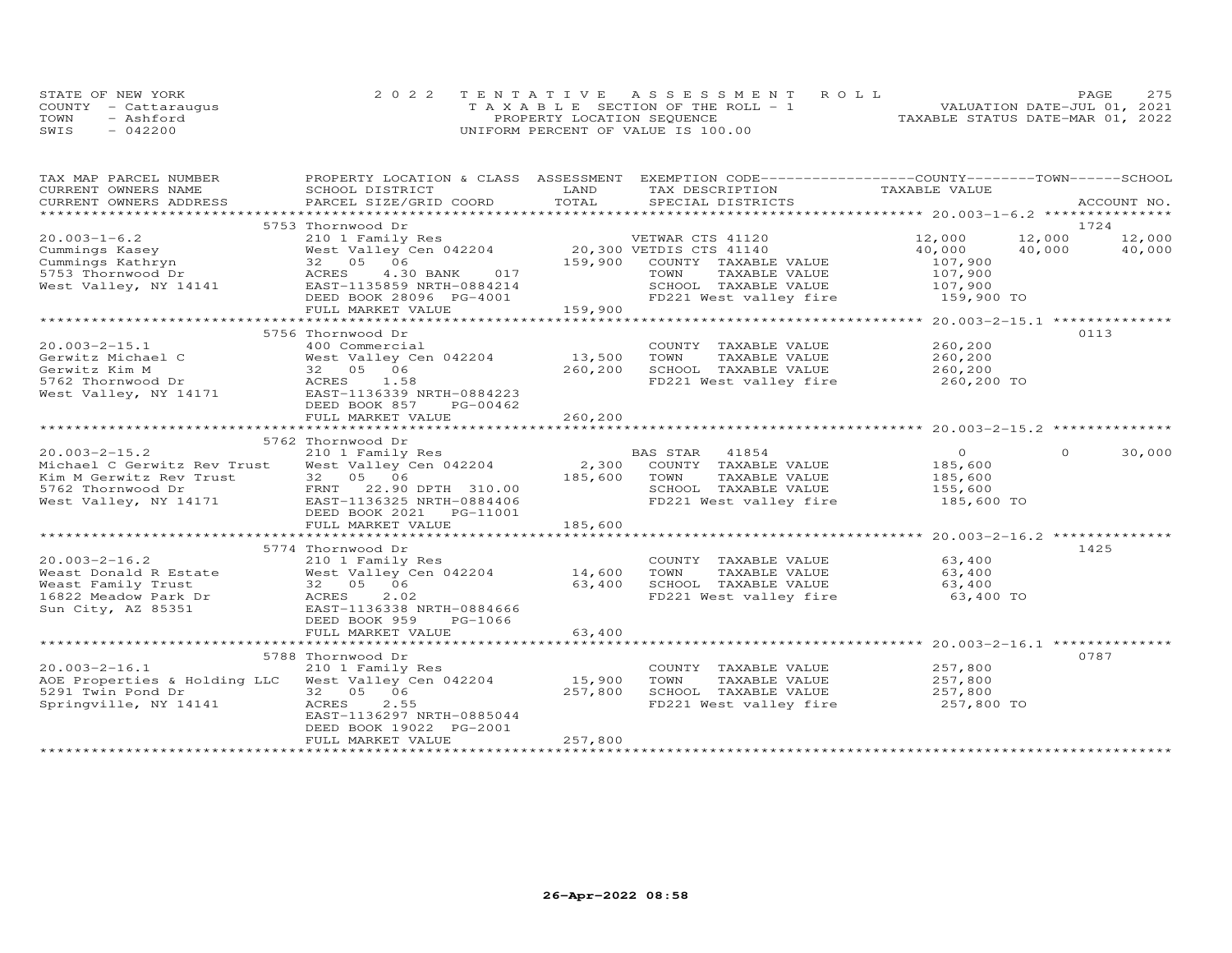| STATE OF NEW YORK    | 2022 TENTATIVE ASSESSMENT ROLL        | 276<br><b>PAGE</b>               |
|----------------------|---------------------------------------|----------------------------------|
| COUNTY - Cattaraugus | T A X A B L E SECTION OF THE ROLL - 1 | VALUATION DATE-JUL 01, 2021      |
| TOWN<br>- Ashford    | PROPERTY LOCATION SEQUENCE            | TAXABLE STATUS DATE-MAR 01, 2022 |
| SWIS<br>$-042200$    | UNIFORM PERCENT OF VALUE IS 100.00    |                                  |

| TAX MAP PARCEL NUMBER   | PROPERTY LOCATION & CLASS ASSESSMENT |        | EXEMPTION CODE-----------------COUNTY-------TOWN------SCHOOL |               |             |
|-------------------------|--------------------------------------|--------|--------------------------------------------------------------|---------------|-------------|
| CURRENT OWNERS NAME     | SCHOOL DISTRICT                      | LAND   | TAX DESCRIPTION                                              | TAXABLE VALUE |             |
| CURRENT OWNERS ADDRESS  | PARCEL SIZE/GRID COORD               | TOTAL  | SPECIAL DISTRICTS                                            |               | ACCOUNT NO. |
| *********************** |                                      |        |                                                              |               |             |
|                         | Town Line Rd                         |        |                                                              |               | 0453        |
| $29.001 - 2 - 20$       | 210 1 Family Res                     |        | COUNTY TAXABLE VALUE                                         | 70,100        |             |
| Krawczyk Leonard        | West Valley Cen 042204               | 6,800  | TAXABLE VALUE<br>TOWN                                        | 70,100        |             |
| Krawczyk Marie          | 29 05 06                             | 70,100 | SCHOOL TAXABLE VALUE                                         | 70,100        |             |
| 148 Park Ledge Dr       | FRNT 145.00 DPTH 117.00              |        | FD221 West valley fire                                       | 70,100 TO     |             |
| Amherst, NY 14226       | EAST-0486920 NRTH-0871440            |        |                                                              |               |             |
|                         | DEED BOOK 20020 PG-3401              |        |                                                              |               |             |
|                         | FULL MARKET VALUE                    | 70,100 |                                                              |               |             |
|                         |                                      |        |                                                              |               |             |
|                         | Town Line Rd                         |        |                                                              |               | 1090        |
| $29.001 - 2 - 21.2$     | 322 Rural vac>10                     |        | COUNTY TAXABLE VALUE                                         | 38,200        |             |
| Krawczyk Leonard        | West Valley Cen 042204               | 38,200 | TAXABLE VALUE<br>TOWN                                        | 38,200        |             |
| Krawczyk Marie          | 29 05 06                             | 38,200 | SCHOOL TAXABLE VALUE                                         | 38,200        |             |
| 148 Park Ledge Dr       | ACRES 12.50                          |        | FD221 West valley fire                                       | 38,200 TO     |             |
| Amherst, NY 14226       | EAST-1135394 NRTH-0871545            |        |                                                              |               |             |
|                         | DEED BOOK 20020 PG-3401              |        |                                                              |               |             |
|                         | FULL MARKET VALUE                    | 38,200 |                                                              |               |             |
|                         |                                      |        |                                                              |               |             |
|                         | Town Line Rd                         |        |                                                              |               | 0231        |
| $29.003 - 1 - 9$        | 322 Rural vac>10                     |        | COUNTY TAXABLE VALUE                                         | 43,600        |             |
| Felix Don R             | West Valley Cen 042204               | 43,600 | TOWN<br>TAXABLE VALUE                                        | 43,600        |             |
| Felix Matthew           | 28 05 06                             | 43,600 | SCHOOL TAXABLE VALUE                                         | 43,600        |             |
| 58R Mt. View Ave        | ACRES 19.77                          |        | FD221 West valley fire                                       | 43,600 TO     |             |
| Warsaw, NY 14569        | EAST-1136263 NRTH-0870454            |        |                                                              |               |             |
|                         | DEED BOOK 20200 PG-5725              |        |                                                              |               |             |
|                         | FULL MARKET VALUE                    | 43,600 |                                                              |               |             |
|                         |                                      |        |                                                              |               |             |
|                         | Town Line Rd                         |        |                                                              |               | 1170        |
|                         |                                      |        |                                                              | 11,900        |             |
| $29.004 - 1 - 13.5$     | 105 Vac farmland                     | 11,900 | COUNTY TAXABLE VALUE                                         |               |             |
| Hansen Mark A           | West Valley Cen 042204               |        | TOWN<br>TAXABLE VALUE                                        | 11,900        |             |
| Hansen Lisa R           | 12  05  06                           | 11,900 | SCHOOL TAXABLE VALUE                                         | 11,900        |             |
| 8662 Rte 240            | 6.20<br>ACRES                        |        | FD221 West valley fire                                       | 11,900 TO     |             |
| Machias, NY 14101       | EAST-1141364 NRTH-0867733            |        |                                                              |               |             |
|                         | DEED BOOK 00862 PG-00865             |        |                                                              |               |             |
|                         | FULL MARKET VALUE                    | 11,900 |                                                              |               |             |
|                         |                                      |        |                                                              |               |             |
|                         | Town Line Rd                         |        |                                                              |               | 5033        |
| 29.004-1-13.10          | 314 Rural vac<10                     |        | COUNTY TAXABLE VALUE                                         | 13,500        |             |
| Belling Timothy K       | West Valley Cen 042204               | 13,500 | TAXABLE VALUE<br>TOWN                                        | 13,500        |             |
| Belling Cynthia A       | $12 - 5 - 6$                         | 13,500 | SCHOOL TAXABLE VALUE                                         | 13,500        |             |
| 5400 Town Line Rd       | ACRES<br>5.85                        |        | FD221 West valley fire                                       | 13,500 TO     |             |
| West Valley, NY 14171   | EAST-1141052 NRTH-0867721            |        |                                                              |               |             |
|                         | DEED BOOK 15179 PG-6002              |        |                                                              |               |             |
|                         | FULL MARKET VALUE                    | 13,500 |                                                              |               |             |
|                         |                                      |        |                                                              |               |             |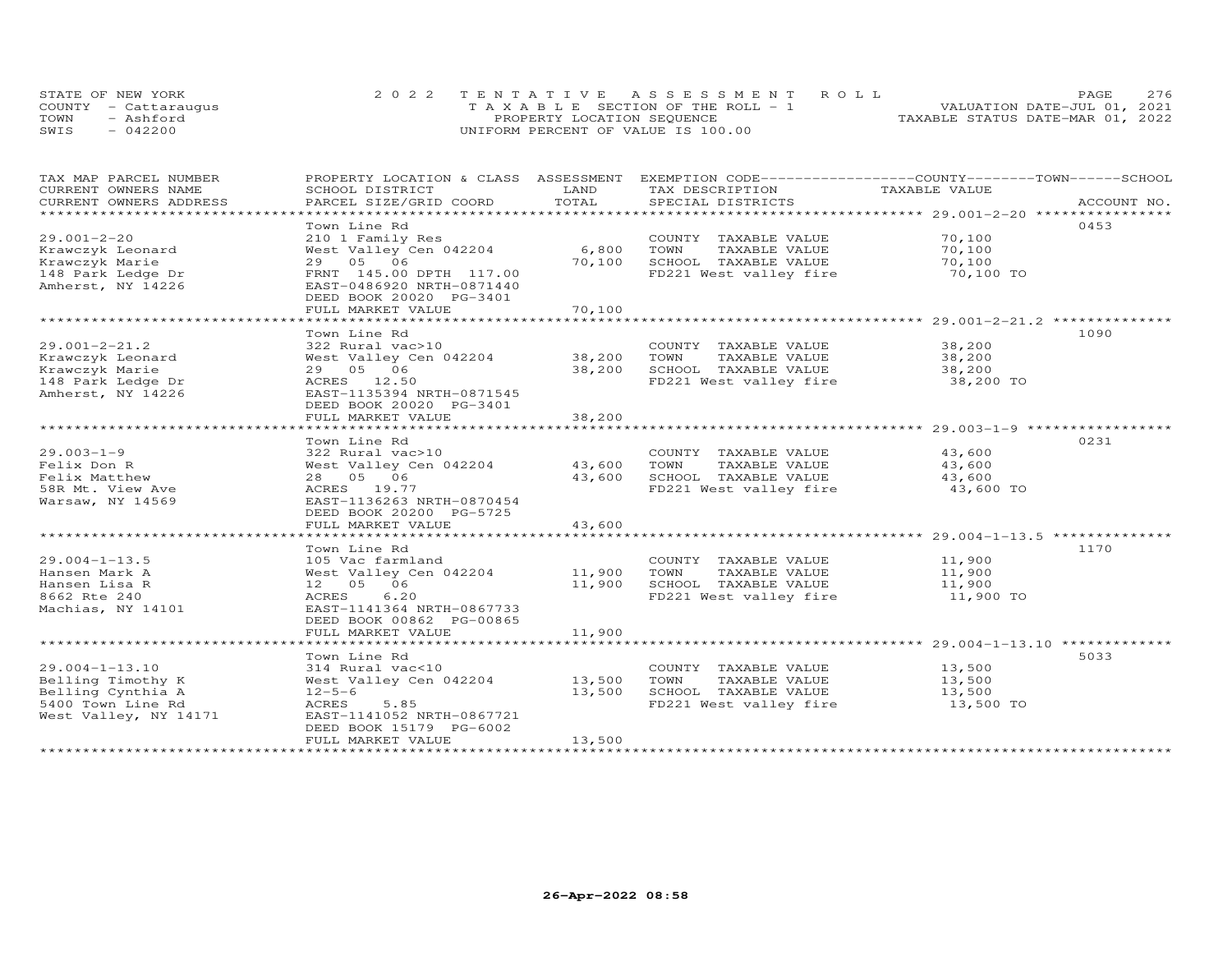|      | STATE OF NEW YORK    | 2022 TENTATIVE ASSESSMENT ROLL        | PAGE.                            | 2.77 |
|------|----------------------|---------------------------------------|----------------------------------|------|
|      | COUNTY - Cattaraugus | T A X A B L E SECTION OF THE ROLL - 1 | VALUATION DATE-JUL 01, 2021      |      |
| TOWN | - Ashford            | PROPERTY LOCATION SEQUENCE            | TAXABLE STATUS DATE-MAR 01, 2022 |      |
| SWIS | $-042200$            | UNIFORM PERCENT OF VALUE IS 100.00    |                                  |      |

| TAX MAP PARCEL NUMBER | PROPERTY LOCATION & CLASS ASSESSMENT EXEMPTION CODE----------------COUNTY-------TOWN-----SCHOOL                                                                                                                                |         |                                                       |                       |                    |
|-----------------------|--------------------------------------------------------------------------------------------------------------------------------------------------------------------------------------------------------------------------------|---------|-------------------------------------------------------|-----------------------|--------------------|
| CURRENT OWNERS NAME   | SCHOOL DISTRICT                                                                                                                                                                                                                | LAND    | TAX DESCRIPTION TAXABLE VALUE                         |                       |                    |
|                       | .CURRENT OWNERS ADDRESS PARCEL SIZE/GRID COORD TOTAL SPECIAL DISTRICTS ACCOUNT NO ACCOUNT NO ARCOUNT NO ARE THE SERVER AND HER A LATER AND HER A LATER AND HER A LATER AND HER A LATER AND HER A LATER ON A LATER OF A LATER O |         |                                                       |                       | ACCOUNT NO.        |
|                       |                                                                                                                                                                                                                                |         |                                                       |                       |                    |
|                       | 5350 Town Line Rd                                                                                                                                                                                                              |         |                                                       |                       | 1533               |
| $29.004 - 1 - 13.8$   | 240 Rural res                                                                                                                                                                                                                  |         | BAS STAR    41854<br>34,000    COUNTY   TAXABLE VALUE | $\overline{O}$        | $\Omega$<br>30,000 |
|                       |                                                                                                                                                                                                                                |         |                                                       | 320,000               |                    |
|                       |                                                                                                                                                                                                                                | 320,000 | TOWN<br>TAXABLE VALUE                                 | 320,000               |                    |
|                       |                                                                                                                                                                                                                                |         | SCHOOL TAXABLE VALUE<br>FD221 West valley fire        | 290,000<br>320,000 TO |                    |
|                       |                                                                                                                                                                                                                                |         |                                                       |                       |                    |
|                       | DEED BOOK 6010 PG-5001                                                                                                                                                                                                         |         |                                                       |                       |                    |
|                       | FULL MARKET VALUE                                                                                                                                                                                                              | 320,000 |                                                       |                       |                    |
|                       |                                                                                                                                                                                                                                |         |                                                       |                       |                    |
|                       | 5400 Town Line Rd                                                                                                                                                                                                              |         |                                                       |                       | 0995               |
| $29.004 - 1 - 13.2$   | 210 1 Family Res                                                                                                                                                                                                               |         | COUNTY TAXABLE VALUE                                  | 303,600               |                    |
|                       | Exp 1 Pamily Res<br>West Valley Cen 042204 29,000 TOWN<br>Belling Timothy K West Valley Cen 042204<br>Belling Cynthia A 12 05 06<br>5400 Townline Rd ACRES 8.22 BANK 017<br>West Valley, NY 14171 EAST-1140713 NRTH-0867674    |         | TAXABLE VALUE                                         | 303,600               |                    |
|                       |                                                                                                                                                                                                                                | 303,600 | SCHOOL TAXABLE VALUE 303,600                          |                       |                    |
|                       | 017                                                                                                                                                                                                                            |         | FD221 West valley fire                                | 303,600 TO            |                    |
|                       |                                                                                                                                                                                                                                |         |                                                       |                       |                    |
|                       | DEED BOOK 980<br>PG-400                                                                                                                                                                                                        |         |                                                       |                       |                    |
|                       | FULL MARKET VALUE                                                                                                                                                                                                              | 303,600 |                                                       |                       |                    |
|                       |                                                                                                                                                                                                                                |         |                                                       |                       |                    |
|                       | 5502 Town Line Rd                                                                                                                                                                                                              |         |                                                       |                       | 0448               |
|                       |                                                                                                                                                                                                                                |         |                                                       | $\overline{O}$        | $\Omega$<br>30,000 |
|                       |                                                                                                                                                                                                                                |         |                                                       | 241,100               |                    |
|                       |                                                                                                                                                                                                                                |         | TAXABLE VALUE                                         | 241,100               |                    |
|                       |                                                                                                                                                                                                                                |         |                                                       | 211,100               |                    |
|                       |                                                                                                                                                                                                                                |         | FD221 West valley fire 241,100 TO                     |                       |                    |
|                       | DEED BOOK 639<br>PG-00057                                                                                                                                                                                                      |         |                                                       |                       |                    |
|                       | FULL MARKET VALUE                                                                                                                                                                                                              | 241,100 |                                                       |                       |                    |
|                       |                                                                                                                                                                                                                                |         |                                                       |                       |                    |
|                       | 5610 Town Line Rd                                                                                                                                                                                                              |         |                                                       |                       | 0019               |
| $29.003 - 1 - 12$     | 240 Rural res                                                                                                                                                                                                                  |         | ENH STAR 41834                                        | $\overline{O}$        | $\Omega$<br>74,900 |
| Green Robert K        | West Valley Cen 042204 154,000                                                                                                                                                                                                 |         | COUNTY TAXABLE VALUE                                  | 287,600               |                    |
| Green Diane C         |                                                                                                                                                                                                                                | 287,600 | TOWN<br>TAXABLE VALUE                                 |                       |                    |
| 5610 Townline Rd      | ---<br>West Valley Ce<br>20 05 06<br>ACRES 88.80                                                                                                                                                                               |         | SCHOOL TAXABLE VALUE                                  | 287,600<br>212,700    |                    |
|                       | West Valley, NY 14171 EAST-1138251 NRTH-0868986                                                                                                                                                                                |         | FD221 West valley fire 287,600 TO                     |                       |                    |
|                       | DEED BOOK 22155 PG-2001                                                                                                                                                                                                        |         |                                                       |                       |                    |
|                       | FULL MARKET VALUE                                                                                                                                                                                                              | 287,600 |                                                       |                       |                    |
|                       |                                                                                                                                                                                                                                |         |                                                       |                       |                    |
|                       | 5630 Town Line Rd                                                                                                                                                                                                              |         |                                                       |                       | 1339               |
| $29.003 - 1 - 11.3$   | 210 1 Family Res                                                                                                                                                                                                               |         | COUNTY TAXABLE VALUE                                  | 77,200                |                    |
| Gernatt Cody R        | West Valley Cen 042204 14,600                                                                                                                                                                                                  |         | TOWN<br>TAXABLE VALUE                                 | 77,200                |                    |
| 3749 Route 39         | 20  05  06                                                                                                                                                                                                                     | 77,200  |                                                       | 77,200                |                    |
| Collins, NY 14034     | ACRES<br>2.02                                                                                                                                                                                                                  |         | SUNUUL TAXABLE VALUE<br>FD221 West valley fire        | 77,200 TO             |                    |
|                       | EAST-1137671 NRTH-0867579                                                                                                                                                                                                      |         |                                                       |                       |                    |
|                       | DEED BOOK 28978 PG-4001                                                                                                                                                                                                        |         |                                                       |                       |                    |
|                       | FULL MARKET VALUE                                                                                                                                                                                                              | 77,200  |                                                       |                       |                    |
|                       |                                                                                                                                                                                                                                |         |                                                       |                       |                    |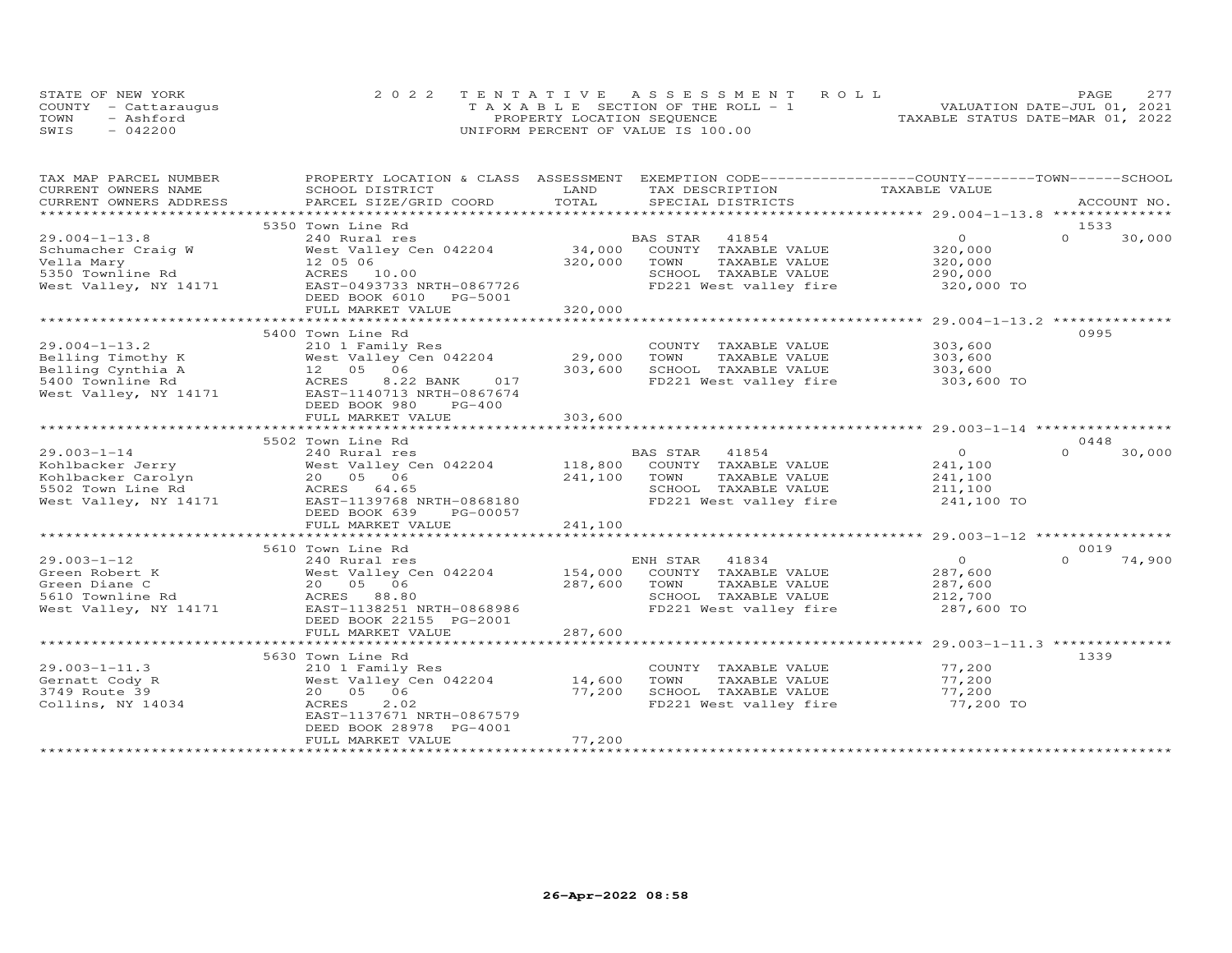|      | STATE OF NEW YORK    | 2022 TENTATIVE ASSESSMENT ROLL        | 278<br>PAGE                      |
|------|----------------------|---------------------------------------|----------------------------------|
|      | COUNTY - Cattaraugus | T A X A B L E SECTION OF THE ROLL - 1 | VALUATION DATE-JUL 01, 2021      |
| TOWN | - Ashford            | PROPERTY LOCATION SEQUENCE            | TAXABLE STATUS DATE-MAR 01, 2022 |
| SWIS | $-042200$            | UNIFORM PERCENT OF VALUE IS 100.00    |                                  |

| TAX MAP PARCEL NUMBER<br>CURRENT OWNERS NAME | SCHOOL DISTRICT                                                                                              | LAND    | PROPERTY LOCATION & CLASS ASSESSMENT EXEMPTION CODE----------------COUNTY-------TOWN------SCHOOL<br>TAX DESCRIPTION | TAXABLE VALUE        |          |             |
|----------------------------------------------|--------------------------------------------------------------------------------------------------------------|---------|---------------------------------------------------------------------------------------------------------------------|----------------------|----------|-------------|
| CURRENT OWNERS ADDRESS                       | PARCEL SIZE/GRID COORD                                                                                       | TOTAL   | SPECIAL DISTRICTS                                                                                                   |                      |          | ACCOUNT NO. |
|                                              |                                                                                                              |         |                                                                                                                     |                      |          |             |
|                                              | 5648 Town Line Rd                                                                                            |         |                                                                                                                     |                      | 0505     |             |
| $29.003 - 1 - 16.1$                          | 210 1 Family Res                                                                                             |         | VETCOM CTS 41130                                                                                                    | 20,000               | 20,000   | 20,000      |
| McHugh George L Jr                           | West Valley Cen 042204 16,000 VETDIS CTS 41140                                                               |         |                                                                                                                     | 40,000               | 40,000   | 40,000      |
| McHugh Iris M                                | 20  05  06                                                                                                   |         | 183,600 ENH STAR 41834                                                                                              | $\overline{O}$       | $\Omega$ | 74,900      |
| 5648 Town Line Rd                            | LIFE USE                                                                                                     |         | COUNTY TAXABLE VALUE                                                                                                | 123,600              |          |             |
| West Valley, NY 14171                        | ACRES<br>2.60 BANK 017                                                                                       |         | TOWN<br>TAXABLE VALUE                                                                                               | 123,600              |          |             |
|                                              | EAST-0489103 NRTH-0867372                                                                                    |         | SCHOOL TAXABLE VALUE                                                                                                |                      |          |             |
|                                              | DEED BOOK 1003 PG-838                                                                                        |         | FD221 West valley fire                                                                                              | 48,700<br>183,600 TO |          |             |
|                                              | FULL MARKET VALUE                                                                                            | 183,600 |                                                                                                                     |                      |          |             |
|                                              |                                                                                                              |         |                                                                                                                     |                      |          |             |
|                                              | 5668 Town Line Rd                                                                                            |         |                                                                                                                     |                      | 1338     |             |
| $29.003 - 1 - 11.2$                          | 240 Rural res                                                                                                |         | COUNTY TAXABLE VALUE                                                                                                | 314,100              |          |             |
| Leach Justin J                               | West Valley Cen 042204                                                                                       | 72,200  | TOWN<br>TAXABLE VALUE                                                                                               | 314,100              |          |             |
| Peffer Sarah R                               | 20  05  06                                                                                                   | 314,100 | SCHOOL TAXABLE VALUE                                                                                                | 314,100              |          |             |
| 5668 Townline Rd                             | ACRES 37.00 BANK 081                                                                                         |         | FD221 West valley fire                                                                                              | 314,100 TO           |          |             |
| West Valley, NY 14171                        | EAST-1137417 NRTH-0868923                                                                                    |         |                                                                                                                     |                      |          |             |
|                                              | DEED BOOK 20210 PG-3202                                                                                      |         |                                                                                                                     |                      |          |             |
|                                              | FULL MARKET VALUE                                                                                            | 314,100 |                                                                                                                     |                      |          |             |
|                                              |                                                                                                              |         |                                                                                                                     |                      |          |             |
|                                              | 5676 Town Line Rd                                                                                            |         |                                                                                                                     |                      | 1485     |             |
| $29.003 - 1 - 10.2$                          | 210 1 Family Res                                                                                             |         |                                                                                                                     | $\overline{0}$       | $\Omega$ | 30,000      |
| Reed Chad                                    | West Valley Cen 042204                                                                                       |         | 21,400 COUNTY TAXABLE VALUE<br>377.700 TOWN TOWN                                                                    | 377,700              |          |             |
| 5676 Town Line Rd                            | 20  05  06                                                                                                   | 377,700 | TOWN<br>TAXABLE VALUE                                                                                               | 377,700              |          |             |
| West Valley, NY 14171                        | ACRES<br>4.90                                                                                                |         | SCHOOL TAXABLE VALUE                                                                                                | 347,700              |          |             |
|                                              | EAST-1137020 NRTH-0867623                                                                                    |         | FD221 West valley fire 377,700 TO                                                                                   |                      |          |             |
|                                              | DEED BOOK 674<br>PG-00305                                                                                    |         |                                                                                                                     |                      |          |             |
|                                              | FULL MARKET VALUE                                                                                            | 377,700 |                                                                                                                     |                      |          |             |
|                                              |                                                                                                              |         |                                                                                                                     |                      |          |             |
|                                              | 5686 Town Line Rd                                                                                            |         |                                                                                                                     |                      |          | 0620        |
| $29.003 - 1 - 10.1$                          | 120 Field crops<br>West Valley Cen 042204 (179,000 ENH STAR (1834)<br>20 05 06 (179,500 COUNTY TAXABLE VALUE |         |                                                                                                                     | 57,726               | 57,726   | 57,726      |
| Reed Dale                                    |                                                                                                              |         |                                                                                                                     | $\overline{O}$       | $\circ$  | 74,900      |
| Reed Chad                                    |                                                                                                              |         |                                                                                                                     | 121,774              |          |             |
| 5676 Town Line Road                          | ACRES 51.00                                                                                                  |         | TOWN<br>TAXABLE VALUE                                                                                               | 121,774              |          |             |
| West Valley, NY 14171                        | EAST-1136837 NRTH-0869378                                                                                    |         | SCHOOL TAXABLE VALUE                                                                                                | 46,874               |          |             |
|                                              | DEED BOOK 21897 PG-9002                                                                                      |         | FD221 West valley fire                                                                                              | 179,500 TO           |          |             |
| MAY BE SUBJECT TO PAYMENT                    | FULL MARKET VALUE                                                                                            | 179,500 |                                                                                                                     |                      |          |             |
| UNDER AGDIST LAW TIL 2026                    |                                                                                                              |         |                                                                                                                     |                      |          |             |
|                                              |                                                                                                              |         |                                                                                                                     |                      |          |             |
|                                              | Town Of Ashford                                                                                              |         |                                                                                                                     |                      | 0064     |             |
| $20.001 - 1 - 36.2$                          | 682 Rec facility                                                                                             |         | COUNTY TAXABLE VALUE                                                                                                | 13,200               |          |             |
| Buffalo & Pittsburgh Rr                      | West Valley Cen $042204$ 13,200                                                                              |         | TAXABLE VALUE<br>TOWN                                                                                               | 13,200               |          |             |
| 200 Meridian Centre Ste 300                  | 24/49/55/56/63 06 06                                                                                         | 13,200  | SCHOOL TAXABLE VALUE                                                                                                | 13,200               |          |             |
| Rochester, NY 14618                          | COLVERT-STN-FRE-BRIDGES                                                                                      |         | FD221 West valley fire 13,200 TO                                                                                    |                      |          |             |
|                                              | ACRES<br>33.00                                                                                               |         | LD226 West valley light                                                                                             | 2,640 TO             |          |             |
|                                              | EAST-1137610 NRTH-0884269                                                                                    |         |                                                                                                                     |                      |          |             |
|                                              | DEED BOOK 00919 PG-00016                                                                                     |         |                                                                                                                     |                      |          |             |
|                                              | FULL MARKET VALUE                                                                                            | 13,200  |                                                                                                                     |                      |          |             |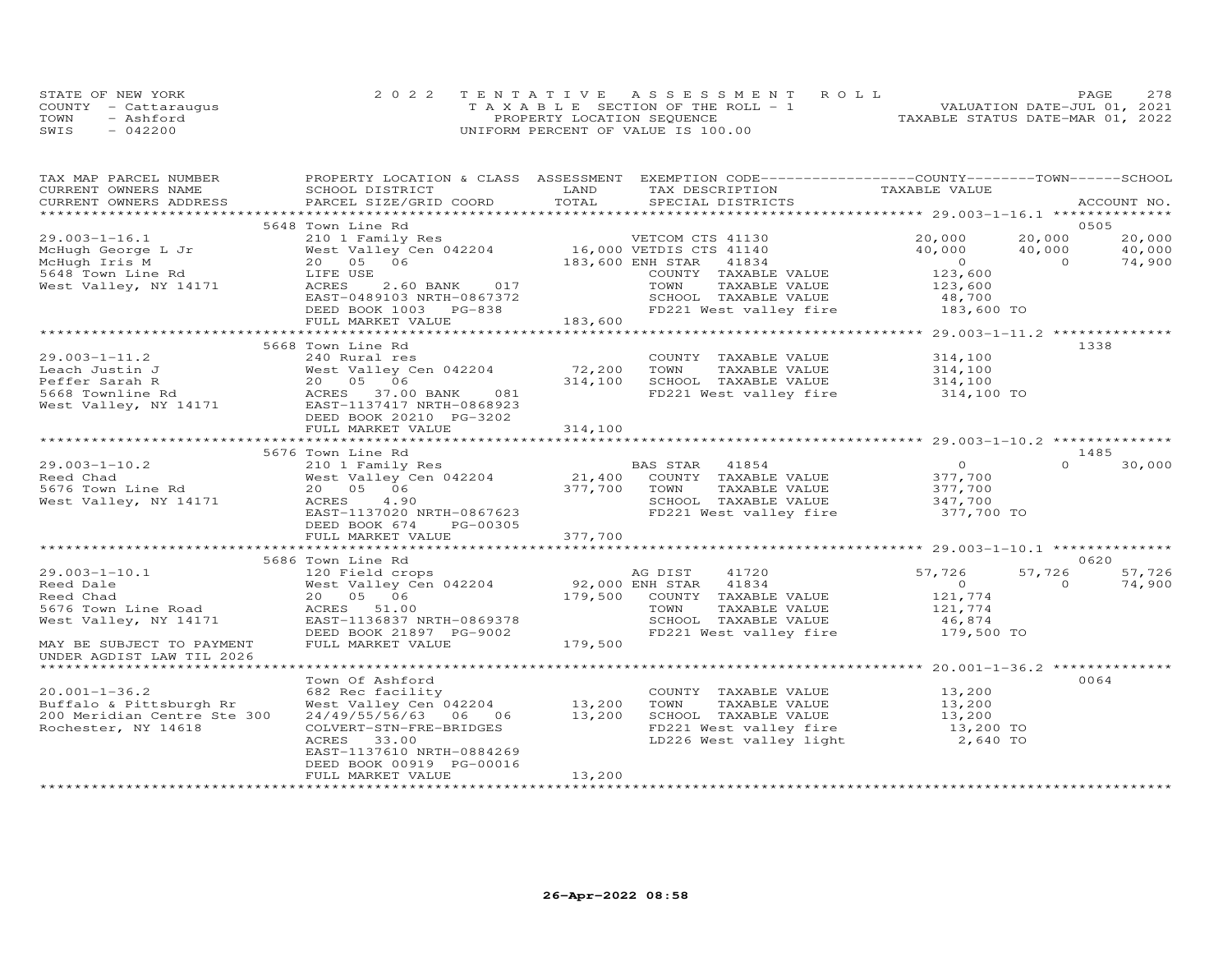| STATE OF NEW YORK    | 2022 TENTATIVE ASSESSMENT ROLL        | <b>PAGE</b>                      | 279 |
|----------------------|---------------------------------------|----------------------------------|-----|
| COUNTY - Cattarauqus | T A X A B L E SECTION OF THE ROLL - 1 | VALUATION DATE-JUL 01, 2021      |     |
| TOWN<br>- Ashford    | PROPERTY LOCATION SEQUENCE            | TAXABLE STATUS DATE-MAR 01, 2022 |     |
| SWIS<br>$-042200$    | UNIFORM PERCENT OF VALUE IS 100.00    |                                  |     |

| TAX MAP PARCEL NUMBER                       | PROPERTY LOCATION & CLASS ASSESSMENT EXEMPTION CODE----------------COUNTY-------TOWN------SCHOOL                                                                                                                                             |         |                                                                                                                                     |                                                                 |      |
|---------------------------------------------|----------------------------------------------------------------------------------------------------------------------------------------------------------------------------------------------------------------------------------------------|---------|-------------------------------------------------------------------------------------------------------------------------------------|-----------------------------------------------------------------|------|
|                                             | CURRENT OWNERS NOWELL SUITS ACCOUNT NO AND THE CONSUMERT OWNERS ADDRESS FOR BURGEL SIZE/GRID COORD TOTAL TAX DESCRIPTION TAXABLE VALUE<br>CURRENT OWNERS ADDRESS PARCEL SIZE/GRID COORD TOTAL SPECIAL DISTRICTS ACCOUNT NO.<br>*****         |         |                                                                                                                                     |                                                                 |      |
|                                             |                                                                                                                                                                                                                                              |         |                                                                                                                                     |                                                                 |      |
|                                             |                                                                                                                                                                                                                                              |         |                                                                                                                                     |                                                                 |      |
|                                             | Townline Rd                                                                                                                                                                                                                                  |         |                                                                                                                                     |                                                                 | 1664 |
| $29.004 - 1 - 13.9$                         |                                                                                                                                                                                                                                              |         | COUNTY TAXABLE VALUE $11,300$<br>TOWN TAXABLE VALUE $11,300$<br>SCHOOL TAXABLE VALUE $11,300$<br>FD221 West valley fire $11,300$ TO |                                                                 |      |
| Schumacher Craig W                          |                                                                                                                                                                                                                                              |         |                                                                                                                                     |                                                                 |      |
| Vella Mary H                                | 12-5-6<br>ACRES 5.85                                                                                                                                                                                                                         | 11,300  |                                                                                                                                     |                                                                 |      |
| 5350 Townline Rd                            | West Valley, NY 14171 EAST-1141674 NRTH-0867734                                                                                                                                                                                              |         |                                                                                                                                     |                                                                 |      |
|                                             | DEED BOOK 11414 PG-3001                                                                                                                                                                                                                      |         |                                                                                                                                     |                                                                 |      |
| MAY BE SUBJECT TO PAYMENT FULL MARKET VALUE |                                                                                                                                                                                                                                              | 11,300  |                                                                                                                                     |                                                                 |      |
| UNDER AGDIST LAW TIL 2026                   |                                                                                                                                                                                                                                              |         |                                                                                                                                     |                                                                 |      |
|                                             |                                                                                                                                                                                                                                              |         |                                                                                                                                     |                                                                 |      |
|                                             | 5722 Townline Rd<br>83 PCT OF VALUE USED FOR EXEMPTION PURPOSES                                                                                                                                                                              |         |                                                                                                                                     |                                                                 | 0851 |
|                                             |                                                                                                                                                                                                                                              |         |                                                                                                                                     |                                                                 |      |
|                                             |                                                                                                                                                                                                                                              |         |                                                                                                                                     |                                                                 |      |
|                                             |                                                                                                                                                                                                                                              |         |                                                                                                                                     |                                                                 |      |
|                                             |                                                                                                                                                                                                                                              |         |                                                                                                                                     |                                                                 |      |
|                                             |                                                                                                                                                                                                                                              |         |                                                                                                                                     |                                                                 |      |
|                                             |                                                                                                                                                                                                                                              |         |                                                                                                                                     |                                                                 |      |
|                                             |                                                                                                                                                                                                                                              |         |                                                                                                                                     |                                                                 |      |
|                                             | 29.003-1-17<br>240 Rural res<br>240 Rural res<br>274,500 CONFERE 21120 12,000 12,000 12,000 12,000 12,000 12,000<br>274,500 CONFERE 41834<br>274,500 CONFERE VALUE 262,500<br>274,500 CONFERE VALUE 262,500<br>274,500 EAST-1136283 NRTH-086 |         |                                                                                                                                     |                                                                 |      |
|                                             | 5798 Townline Rd                                                                                                                                                                                                                             |         |                                                                                                                                     |                                                                 | 1216 |
|                                             |                                                                                                                                                                                                                                              |         |                                                                                                                                     |                                                                 |      |
|                                             |                                                                                                                                                                                                                                              |         |                                                                                                                                     |                                                                 |      |
|                                             |                                                                                                                                                                                                                                              |         |                                                                                                                                     |                                                                 |      |
|                                             |                                                                                                                                                                                                                                              |         |                                                                                                                                     |                                                                 |      |
|                                             |                                                                                                                                                                                                                                              |         |                                                                                                                                     |                                                                 |      |
|                                             |                                                                                                                                                                                                                                              |         |                                                                                                                                     |                                                                 |      |
|                                             | 210 1 Family Res<br>Murray Faul M<br>Murray Kathryn L<br>28 05 06 176,400 SCHOOL TAXABLE VALUE 176,400<br>Tonawanda, NY 14150 28 05 06 176,400 SCHOOL TAXABLE VALUE 176,400<br>28 05 06 176,400 SCHOOL TAXABLE VALUE 176,400<br>28 05 06 1   |         |                                                                                                                                     |                                                                 |      |
|                                             |                                                                                                                                                                                                                                              |         |                                                                                                                                     |                                                                 |      |
|                                             |                                                                                                                                                                                                                                              |         |                                                                                                                                     |                                                                 |      |
|                                             |                                                                                                                                                                                                                                              |         |                                                                                                                                     |                                                                 |      |
|                                             |                                                                                                                                                                                                                                              |         |                                                                                                                                     |                                                                 |      |
|                                             |                                                                                                                                                                                                                                              |         |                                                                                                                                     |                                                                 |      |
|                                             |                                                                                                                                                                                                                                              |         |                                                                                                                                     |                                                                 |      |
|                                             |                                                                                                                                                                                                                                              |         |                                                                                                                                     |                                                                 |      |
|                                             |                                                                                                                                                                                                                                              |         |                                                                                                                                     |                                                                 |      |
|                                             |                                                                                                                                                                                                                                              |         |                                                                                                                                     |                                                                 |      |
|                                             |                                                                                                                                                                                                                                              |         |                                                                                                                                     |                                                                 |      |
|                                             | 5466 Twichell Rd                                                                                                                                                                                                                             |         |                                                                                                                                     |                                                                 | 1418 |
|                                             | 11.003-2-6.2<br>Bischoff Dylan<br>5466 Tiwchell Road<br>51 06 06<br>5466 Tiwchell Road<br>51 06 06<br>75.00060 NPTH-0994250<br>75.00060 NPTH-0994250                                                                                         |         | COUNTY TAXABLE VALUE 201,900                                                                                                        |                                                                 |      |
|                                             |                                                                                                                                                                                                                                              |         | TOWN                                                                                                                                | TAXABLE VALUE<br>TAXABLE VALUE 201,900<br>TAXABLE VALUE 201,900 |      |
|                                             |                                                                                                                                                                                                                                              |         | SCHOOL TAXABLE VALUE                                                                                                                |                                                                 |      |
|                                             |                                                                                                                                                                                                                                              |         | FD221 West valley fire 201,900 TO                                                                                                   |                                                                 |      |
|                                             | EAST-0490960 NRTH-0894250                                                                                                                                                                                                                    |         |                                                                                                                                     |                                                                 |      |
|                                             | DEED BOOK 20200 PG-7837                                                                                                                                                                                                                      |         |                                                                                                                                     |                                                                 |      |
|                                             | FULL MARKET VALUE                                                                                                                                                                                                                            | 201,900 |                                                                                                                                     |                                                                 |      |
|                                             |                                                                                                                                                                                                                                              |         |                                                                                                                                     |                                                                 |      |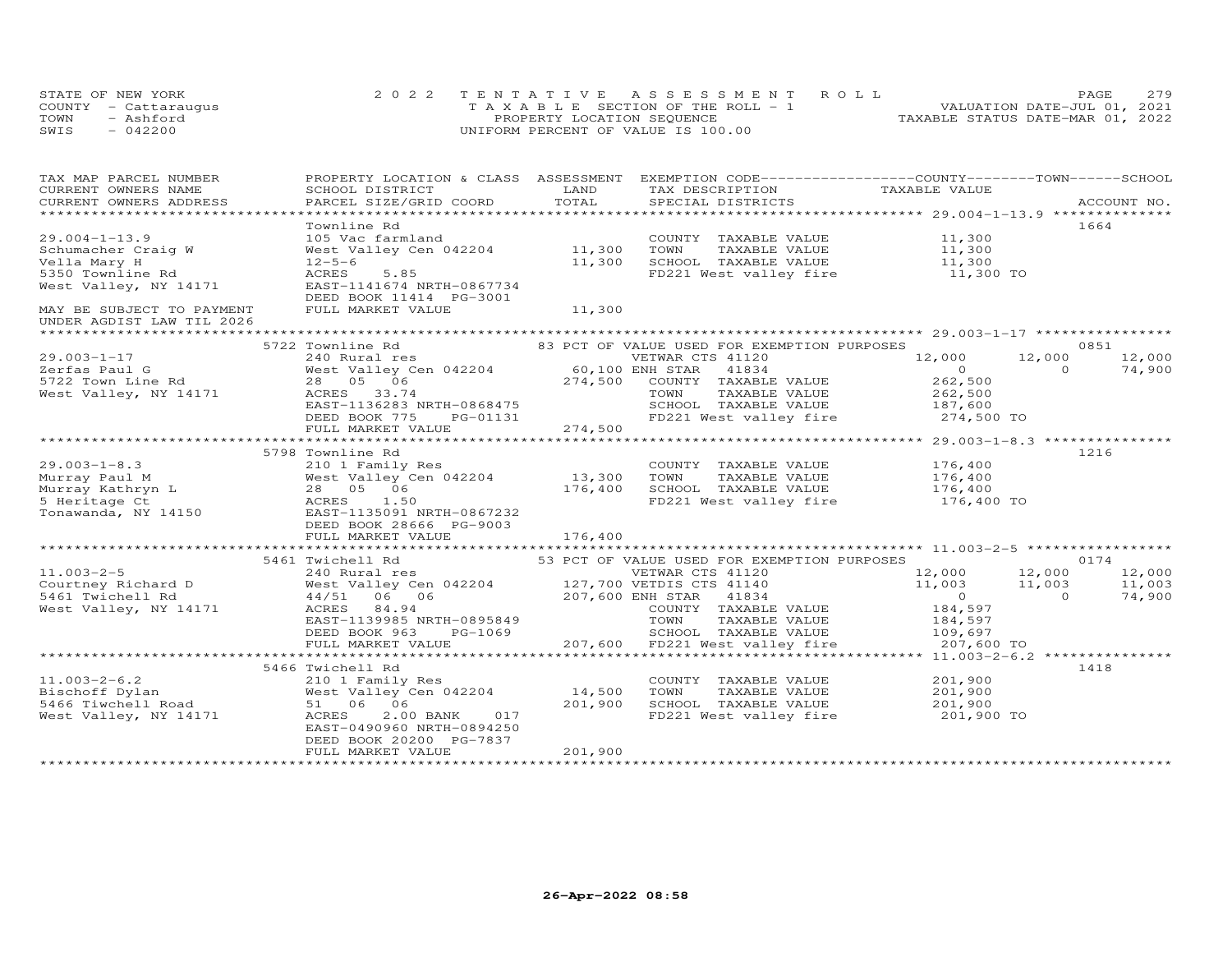|      | STATE OF NEW YORK    | 2022 TENTATIVE ASSESSMENT ROLL        | 280<br>PAGE                      |
|------|----------------------|---------------------------------------|----------------------------------|
|      | COUNTY - Cattarauqus | T A X A B L E SECTION OF THE ROLL - 1 | VALUATION DATE-JUL 01, 2021      |
| TOWN | - Ashford            | PROPERTY LOCATION SEQUENCE            | TAXABLE STATUS DATE-MAR 01, 2022 |
| SWIS | $-042200$            | UNIFORM PERCENT OF VALUE IS 100.00    |                                  |

| TAX MAP PARCEL NUMBER              |                                                |         | PROPERTY LOCATION & CLASS ASSESSMENT EXEMPTION CODE----------------COUNTY-------TOWN------SCHOOL |                |                    |
|------------------------------------|------------------------------------------------|---------|--------------------------------------------------------------------------------------------------|----------------|--------------------|
| CURRENT OWNERS NAME                | SCHOOL DISTRICT                                | LAND    | TAX DESCRIPTION                                                                                  | TAXABLE VALUE  |                    |
| CURRENT OWNERS ADDRESS             | PARCEL SIZE/GRID COORD                         | TOTAL   | SPECIAL DISTRICTS                                                                                |                | ACCOUNT NO.        |
|                                    |                                                |         |                                                                                                  |                |                    |
|                                    | 5467 Twichell Rd                               |         |                                                                                                  |                | 0936               |
| $20.001 - 1 - 6.3$                 | 240 Rural res                                  |         | ENH STAR 41834                                                                                   | $\overline{O}$ | $\Omega$<br>74,900 |
| Ebel Donna M                       | West Valley Cen 042204                         | 42,700  | COUNTY TAXABLE VALUE                                                                             | 191,100        |                    |
| Kurtzworth Merry Ann               | 43/50 06 06                                    | 191,100 | TOWN<br>TAXABLE VALUE                                                                            | 191,100        |                    |
| 5467 Twichell Rd                   | ACRES 14.76                                    |         | SCHOOL TAXABLE VALUE                                                                             | 116,200        |                    |
| West Valley, NY 14171              | AURED 14.75<br>EAST-1140026 NRTH-0893914       |         | FD221 West valley fire                                                                           | 191,100 TO     |                    |
|                                    | DEED BOOK 18060 PG-3001                        |         |                                                                                                  |                |                    |
|                                    |                                                |         |                                                                                                  |                |                    |
|                                    |                                                |         |                                                                                                  |                |                    |
|                                    | 5479 Twichell Rd                               |         |                                                                                                  |                | 0632               |
| $20.001 - 1 - 4$                   | 280 Res Multiple                               |         | COUNTY TAXABLE VALUE                                                                             | 139,600        |                    |
|                                    | West Valley Cen 042204                         | 22,400  | TOWN<br>TAXABLE VALUE                                                                            | 139,600        |                    |
| Burdic Stephen<br>5479 Twichell Rd | West Valley C<br>50   06   06                  | 139,600 | SCHOOL TAXABLE VALUE                                                                             | 139,600        |                    |
| West Valley, NY 14171              | 2.76<br>ACRES                                  |         | FD221 West valley fire                                                                           | 139,600 TO     |                    |
|                                    | EAST-1139175 NRTH-0893889                      |         |                                                                                                  |                |                    |
|                                    | DEED BOOK 1013 PG-662                          |         |                                                                                                  |                |                    |
|                                    | FULL MARKET VALUE                              | 139,600 |                                                                                                  |                |                    |
|                                    |                                                |         |                                                                                                  |                |                    |
|                                    | 5486 Twichell Rd                               |         |                                                                                                  |                | 0644               |
| $11.003 - 2 - 6.1$                 | 111 Poultry farm                               |         | AG DIST 41720                                                                                    | 69,052         | 69,052<br>69,052   |
| Amstutz Marvin                     | West Valley Cen 042204                         |         | 95,100 COUNTY TAXABLE VALUE                                                                      | 66,548         |                    |
| Amstutz Lo Vanda                   | 51 06 06                                       | 135,600 | TOWN<br>TAXABLE VALUE                                                                            | 66,548         |                    |
| 10544 Green Rd                     | ACRES 57.75                                    |         | SCHOOL TAXABLE VALUE                                                                             | 66,548         |                    |
| West Valley, NY 14171              | EAST-1139129 NRTH-0896150                      |         | FD221 West valley fire                                                                           | 135,600 TO     |                    |
|                                    | DEED BOOK 24392 PG-9003                        |         |                                                                                                  |                |                    |
| MAY BE SUBJECT TO PAYMENT          | FULL MARKET VALUE                              | 135,600 |                                                                                                  |                |                    |
| UNDER AGDIST LAW TIL 2026          |                                                |         |                                                                                                  |                |                    |
|                                    |                                                |         |                                                                                                  |                |                    |
|                                    | 5495 Twichell Rd                               |         |                                                                                                  |                | 1473               |
| $20.001 - 1 - 6.6$                 | 210 1 Family Res                               |         | BAS STAR 41854                                                                                   | $\overline{O}$ | 30,000<br>$\Omega$ |
| Klahn Scott A                      | West Valley Cen 042204                         |         | 23,700 COUNTY TAXABLE VALUE                                                                      | 241,800        |                    |
| 5495 Twitchell Rd                  | $50 - 06 - 06$                                 | 241,800 | TOWN<br>TAXABLE VALUE                                                                            | 241,800        |                    |
| West Valley, NY 14171              | ACRES<br>5.85                                  |         | SCHOOL TAXABLE VALUE                                                                             | 211,800        |                    |
|                                    | EAST-1138732 NRTH-0893898                      |         | FD221 West valley fire                                                                           | 241,800 TO     |                    |
|                                    | DEED BOOK 977<br>$PG-348$                      |         |                                                                                                  |                |                    |
|                                    | FULL MARKET VALUE                              | 241,800 |                                                                                                  |                |                    |
|                                    |                                                |         |                                                                                                  |                |                    |
|                                    | 5506 Twichell Rd                               |         |                                                                                                  |                | 0857               |
| $11.003 - 2 - 9.1$                 | 210 1 Family Res                               |         | VETCOM CTS 41130                                                                                 | 20,000         | 20,000<br>20,000   |
| Burfield Charles                   | West Valley Cen 042204 14,200 VETDIS CTS 41140 |         |                                                                                                  | 40,000         | 40,000<br>40,000   |
| Burfield Kathleen A                | 51 06 06                                       |         | 140,900 COUNTY TAXABLE VALUE                                                                     | 80,900         |                    |
| 5506 Twichell Rd                   | merged with 9.4                                |         | TOWN<br>TAXABLE VALUE                                                                            | 80,900         |                    |
| West Valley, NY 14741              | ACRES<br>1.87                                  |         | SCHOOL TAXABLE VALUE                                                                             | 80,900         |                    |
|                                    | EAST-1138518 NRTH-0894231                      |         | FD221 West valley fire 140,900 TO                                                                |                |                    |
|                                    | DEED BOOK 20200 PG-9937                        |         |                                                                                                  |                |                    |
|                                    | FULL MARKET VALUE                              | 140,900 |                                                                                                  |                |                    |
|                                    |                                                |         |                                                                                                  |                |                    |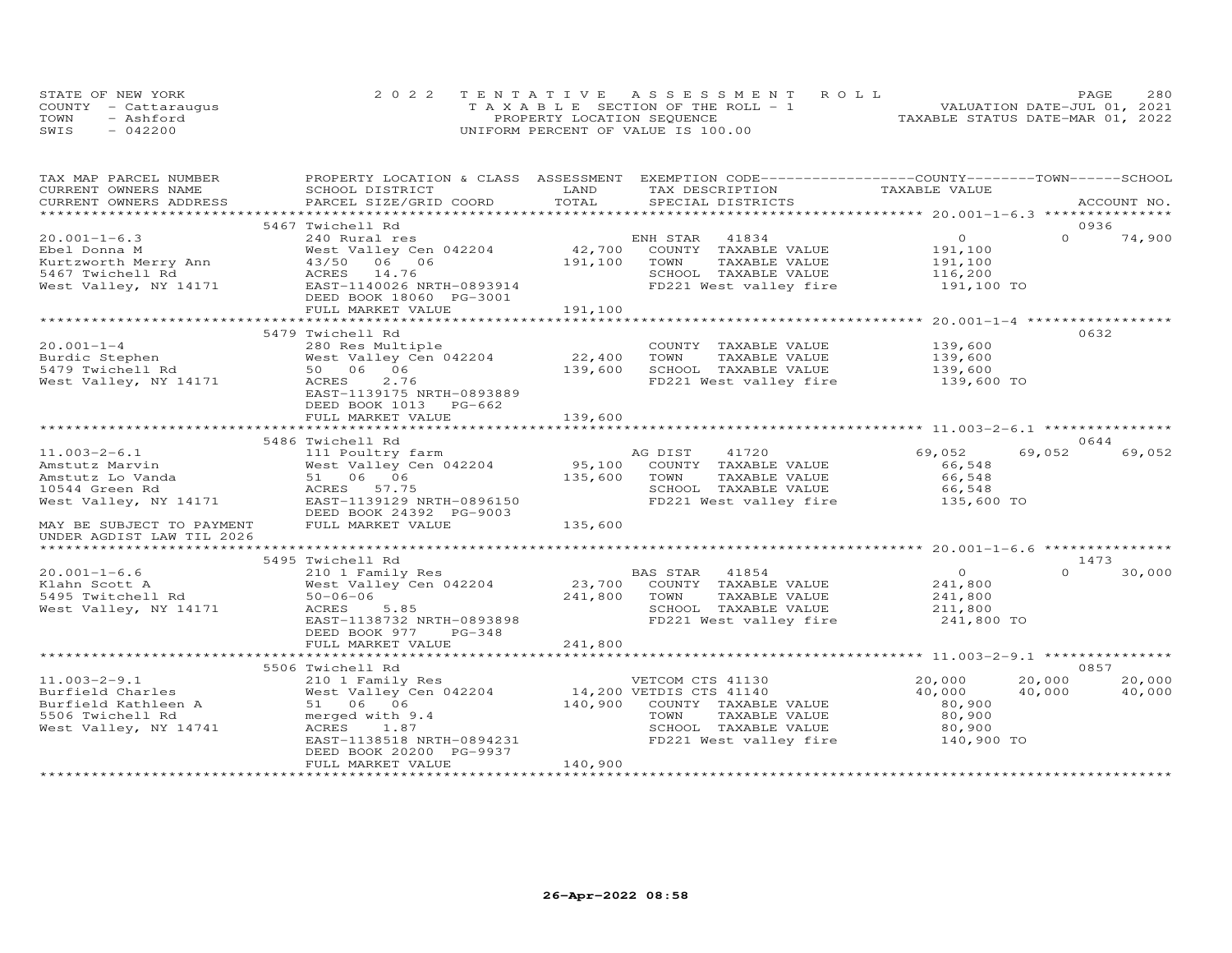|      | STATE OF NEW YORK    | 2022 TENTATIVE ASSESSMENT ROLL        | 281<br>PAGE.                     |
|------|----------------------|---------------------------------------|----------------------------------|
|      | COUNTY - Cattarauqus | T A X A B L E SECTION OF THE ROLL - 1 | VALUATION DATE-JUL 01, 2021      |
| TOWN | - Ashford            | PROPERTY LOCATION SEQUENCE            | TAXABLE STATUS DATE-MAR 01, 2022 |
| SWIS | $-042200$            | UNIFORM PERCENT OF VALUE IS 100.00    |                                  |

| TAX MAP PARCEL NUMBER                         | PROPERTY LOCATION & CLASS                                 |                       | ASSESSMENT EXEMPTION CODE-----------------COUNTY-------TOWN------SCHOOL |                                |                          |  |
|-----------------------------------------------|-----------------------------------------------------------|-----------------------|-------------------------------------------------------------------------|--------------------------------|--------------------------|--|
| CURRENT OWNERS NAME<br>CURRENT OWNERS ADDRESS | SCHOOL DISTRICT<br>PARCEL SIZE/GRID COORD                 | LAND<br>TOTAL         | TAX DESCRIPTION<br>SPECIAL DISTRICTS                                    | TAXABLE VALUE                  | ACCOUNT NO.              |  |
| *************************                     |                                                           |                       |                                                                         |                                |                          |  |
|                                               | Watson Rd                                                 |                       |                                                                         |                                | 0738                     |  |
| $11.001 - 1 - 14$                             | 314 Rural vac<10                                          |                       | COUNTY TAXABLE VALUE                                                    | 16,800                         |                          |  |
| Steiner Daniel                                | Springville-Gri 143801                                    | 16,800                | TOWN<br>TAXABLE VALUE                                                   | 16,800<br>$16,800$<br>$16,800$ |                          |  |
| Steiner Julie & Joshua                        | 54 06 06                                                  | 16,800                | SCHOOL TAXABLE VALUE                                                    |                                |                          |  |
| PO Box 331                                    | ACRES<br>4.26                                             |                       | FD221 West valley fire 16,800 TO                                        |                                |                          |  |
| Yorkshire, NY 14173                           | EAST-0489020 NRTH-0910530                                 |                       |                                                                         |                                |                          |  |
|                                               | DEED BOOK 20210 PG-5199                                   |                       |                                                                         |                                |                          |  |
|                                               | FULL MARKET VALUE<br>************************************ | 16,800<br>*********** |                                                                         |                                |                          |  |
|                                               |                                                           |                       |                                                                         |                                | 0737                     |  |
| $11.001 - 1 - 15$                             | Watson Rd<br>322 Rural vac>10                             |                       | COUNTY TAXABLE VALUE                                                    | 41,100                         |                          |  |
| Steiner Julie & Joshua                        | Springville-Gri 143801                                    | 41,100                | TOWN<br>TAXABLE VALUE                                                   |                                |                          |  |
| Steiner Daniel N                              | 54 06 06                                                  | 41,100                | SCHOOL TAXABLE VALUE                                                    | 41,100<br>41,100               |                          |  |
| 6922 Sy Rd Apt Lower                          | ACRES 18.77                                               |                       | FD221 West valley fire 41,100 TO                                        |                                |                          |  |
| Niagara Falls, NY 14304                       | EAST-0489150 NRTH-0911180                                 |                       |                                                                         |                                |                          |  |
|                                               | DEED BOOK 20210 PG-5199                                   |                       |                                                                         |                                |                          |  |
|                                               | FULL MARKET VALUE                                         | 41,100                |                                                                         |                                |                          |  |
|                                               |                                                           | **************        |                                                                         |                                |                          |  |
|                                               | 11322 Watson Rd                                           |                       |                                                                         |                                | 0695                     |  |
| $11.001 - 1 - 16$                             | 210 1 Family Res                                          |                       | BAS STAR 41854                                                          | $\overline{O}$                 | $\Omega$<br>30,000       |  |
| Schweickert Anne                              | Springville-Gri 143801<br>54 06 06                        | 24,400                | COUNTY TAXABLE VALUE                                                    | 269,600                        |                          |  |
| Sherman Walter J                              |                                                           | 269,600               | TOWN<br>TAXABLE VALUE                                                   | 269,600                        |                          |  |
| 11608 Watson Rd                               | ACRES<br>5.97                                             |                       | SCHOOL TAXABLE VALUE                                                    | 239,600                        |                          |  |
| Springville, NY 14141                         | EAST-1137758 NRTH-0909431                                 |                       | FD221 West valley fire                                                  | 269,600 TO                     |                          |  |
|                                               | DEED BOOK 4830 PG-5002                                    |                       |                                                                         |                                |                          |  |
|                                               | FULL MARKET VALUE                                         | 269,600               |                                                                         |                                |                          |  |
|                                               |                                                           |                       |                                                                         |                                |                          |  |
|                                               | 11417 Watson Rd                                           |                       |                                                                         |                                | 0984                     |  |
| $11.001 - 1 - 11.2$                           | 210 1 Family Res                                          |                       | VETCOM CTS 41130                                                        | 20,000                         | 20,000<br>20,000         |  |
| Fagnan Robert A                               | Springville-Gri 143801 16,700 VETDIS CTS 41140            |                       |                                                                         | 40,000                         | 40,000<br>40,000         |  |
| Fagnan Mary                                   | 60  06  06                                                |                       | 182,100 ENH STAR 41834                                                  | $\overline{O}$                 | 74,900<br>$\overline{O}$ |  |
| 11417 Beech Tree Rd                           | ACRES<br>2.86                                             |                       | COUNTY TAXABLE VALUE                                                    | 122,100                        |                          |  |
| Springville, NY 14141                         | EAST-1135613 NRTH-0908263                                 |                       | TOWN<br>TAXABLE VALUE                                                   | 122,100                        |                          |  |
|                                               | DEED BOOK 777<br>PG-00702                                 |                       | SCHOOL TAXABLE VALUE                                                    | 47,200                         |                          |  |
|                                               | FULL MARKET VALUE                                         |                       | 182,100 FD221 West valley fire                                          | 182,100 TO                     |                          |  |
|                                               |                                                           |                       |                                                                         |                                |                          |  |
|                                               | 11437 Watson Rd                                           |                       |                                                                         |                                | 0060                     |  |
| $11.001 - 1 - 11.1$                           | 312 Vac w/imprv                                           |                       | COUNTY TAXABLE VALUE                                                    | 43,300                         |                          |  |
| Christ Paul M                                 | Springville-Gri 143801                                    | 33,400                | TOWN<br>TAXABLE VALUE                                                   | 43,300                         |                          |  |
| Christ Anne E                                 | 60 06 06                                                  | 43,300                | SCHOOL TAXABLE VALUE                                                    | 43,300                         |                          |  |
| 9 Fir Top Dr                                  | ACRES 13.96                                               |                       | FD221 West valley fire                                                  | 43,300 TO                      |                          |  |
| Orchard Park, NY 14127                        | EAST-1135748 NRTH-0909078                                 |                       |                                                                         |                                |                          |  |
|                                               | DEED BOOK 25546 PG-6001                                   | 43,300                |                                                                         |                                |                          |  |
|                                               | FULL MARKET VALUE                                         |                       |                                                                         |                                |                          |  |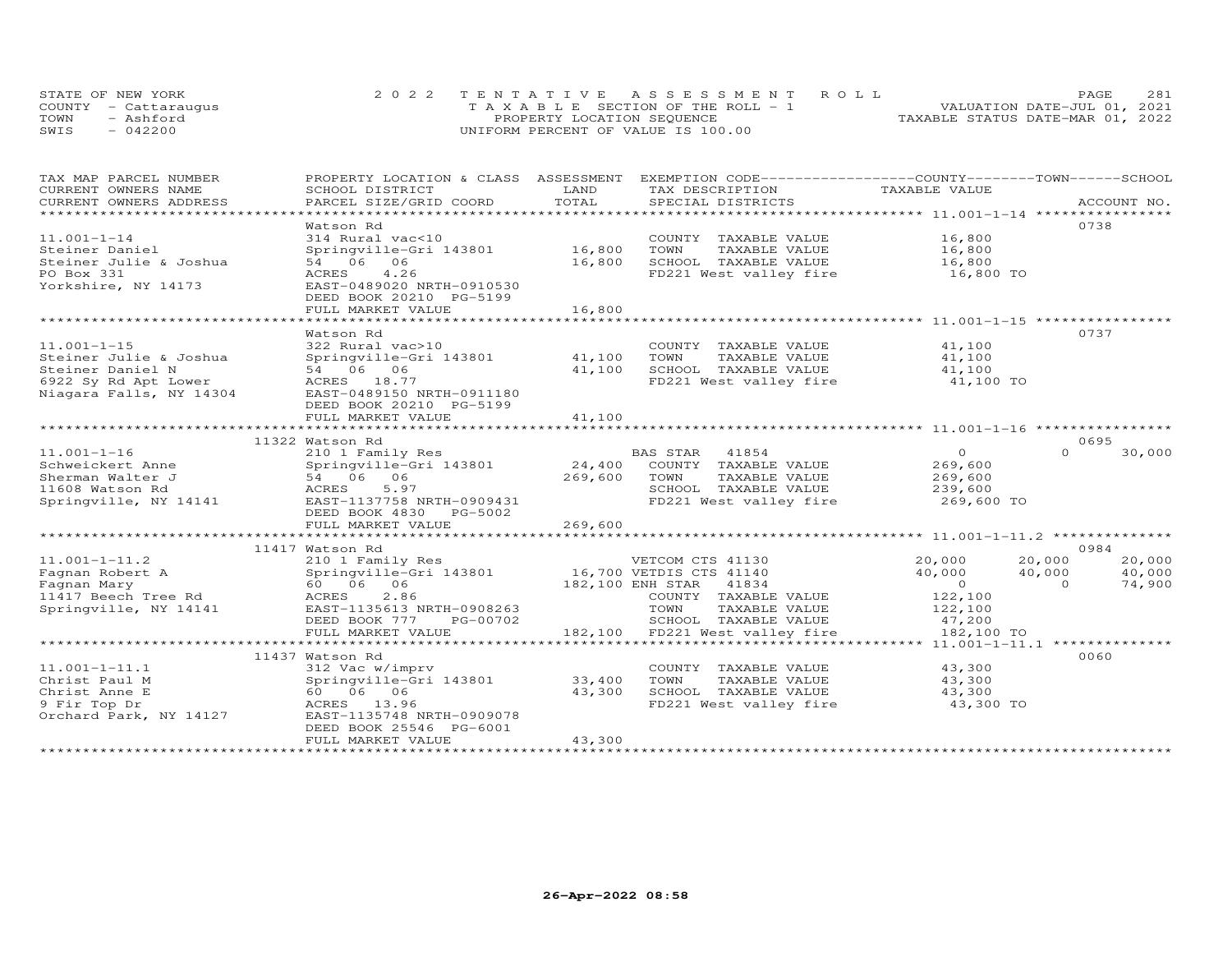| STATE OF NEW YORK    | 2022 TENTATIVE ASSESSMENT ROLL        | 282<br>PAGE.                     |
|----------------------|---------------------------------------|----------------------------------|
| COUNTY - Cattaraugus | T A X A B L E SECTION OF THE ROLL - 1 | VALUATION DATE-JUL 01, 2021      |
| TOWN<br>- Ashford    | PROPERTY LOCATION SEQUENCE            | TAXABLE STATUS DATE-MAR 01, 2022 |
| SWIS<br>$-042200$    | UNIFORM PERCENT OF VALUE IS 100.00    |                                  |

| CURRENT OWNERS NAME<br>LAND<br>TAXABLE VALUE<br>SCHOOL DISTRICT<br>TAX DESCRIPTION<br>TOTAL<br>PARCEL SIZE/GRID COORD<br>CURRENT OWNERS ADDRESS<br>SPECIAL DISTRICTS<br>ACCOUNT NO.<br>0850<br>11452 Watson Rd<br>$11.001 - 1 - 19$<br>312 Vac w/imprv<br>COUNTY TAXABLE VALUE<br>16,700<br>Springville-Gri 143801 15,600<br>TOWN<br>TAXABLE VALUE<br>Martin Thomas J<br>16,700<br>SCHOOL TAXABLE VALUE<br>Martin Diane I<br>60 06 06<br>$\frac{16,100}{16,700}$ TO<br>2.42<br>FD221 West valley fire<br>4029 Campaniastrada<br>ACRES<br>Spring Hill, TN 37174<br>EAST-1136255 NRTH-0908706<br>DEED BOOK 00945 PG-00353<br>16,700<br>FULL MARKET VALUE<br>11452 Watson Rd<br>0492<br>74,900<br>$11.001 - 1 - 20$<br>$\Omega$<br>$\Omega$<br>270 Mfg housing<br>ENH STAR 41834<br>12,200<br>COUNTY TAXABLE VALUE<br>Martin Thomas J<br>77,800<br>77,800<br>TOWN<br>77,800<br>Martin Diane I<br>TAXABLE VALUE<br>4029 Campaniastrada Rd<br>Spring Hill, TN 37174 EAST-1136068 NRTH-0908513<br>SCHOOL TAXABLE VALUE<br>2,900<br>FD221 West valley fire<br>77,800 TO<br>DEED BOOK 00945 PG-00351<br>77,800<br>FULL MARKET VALUE<br>0558<br>11491 Watson Rd<br>$11.001 - 1 - 12$<br>127,800<br>127,800<br>240 Rural res<br>COUNTY TAXABLE VALUE<br>35,600<br>Morganti Richard<br>Springville-Gri 143801<br>TOWN<br>TAXABLE VALUE<br>127,800<br>127,800<br>SCHOOL TAXABLE VALUE<br>Brenda Patton<br>60-06-06<br>ACRES<br>ACRES 17.20 BANK 017<br>FD221 West valley fire<br>11491 Watson Rd<br>127,800 TO<br>Springville, NY 14141 EAST-1136290 NRTH-0909499<br>DEED BOOK 20190 PG-2722<br>FULL MARKET VALUE<br>127,800<br>0637<br>11540 Watson Rd<br>48,100<br>$11.001 - 1 - 17.1$<br>312 Vac w/imprv<br>COUNTY TAXABLE VALUE<br>Springville-Gri 143801<br>24,200<br>TOWN<br>Steblein Karl J<br>TAXABLE VALUE<br>48,100<br>$54 -06$<br>$-06$<br>48,100<br>SCHOOL TAXABLE VALUE<br>48,100<br>Steblein Anne M<br>FD221 West valley fire 48,100 TO<br>ACRES<br>5.87<br>5684 Stone Rd<br>EAST-1137355 NRTH-0908890<br>Lockport, NY 14094<br>DEED BOOK 28078 PG-8002<br>48,100<br>FULL MARKET VALUE<br>**********************************<br>11569 Watson Rd<br>94 PCT OF VALUE USED FOR EXEMPTION PURPOSES<br>0739<br>$11.001 - 1 - 13$<br>VETCOM CTS 41130<br>20,000<br>240 Rural res<br>20,000<br>20,000<br>Springville-Gri 143801<br>42,300 AGED C<br>206,900 AGED S<br>61,070<br>$\overline{0}$<br>Steiner Doris E<br>Springvi<br>54 06<br>41802<br>$\Omega$<br>206,900 AGED S<br>$\Omega$<br>87,243<br>41804<br>$\overline{O}$<br>Steiner Richard A<br>06<br>$\circ$<br>$\Omega$<br>PO Box 645<br>22.84<br>ENH STAR 41834<br>74,900<br>ACRES<br>Springville, NY 14141<br>EAST-1137143 NRTH-0909818<br>COUNTY TAXABLE VALUE<br>125,830<br>DEED BOOK 721<br>PG-00744<br>TAXABLE VALUE<br>186,900<br>TOWN<br>24,757<br>206,900<br>FULL MARKET VALUE<br>SCHOOL TAXABLE VALUE<br>FD221 West valley fire<br>206,900 TO | TAX MAP PARCEL NUMBER | PROPERTY LOCATION & CLASS ASSESSMENT | EXEMPTION CODE-----------------COUNTY-------TOWN------SCHOOL |  |
|-------------------------------------------------------------------------------------------------------------------------------------------------------------------------------------------------------------------------------------------------------------------------------------------------------------------------------------------------------------------------------------------------------------------------------------------------------------------------------------------------------------------------------------------------------------------------------------------------------------------------------------------------------------------------------------------------------------------------------------------------------------------------------------------------------------------------------------------------------------------------------------------------------------------------------------------------------------------------------------------------------------------------------------------------------------------------------------------------------------------------------------------------------------------------------------------------------------------------------------------------------------------------------------------------------------------------------------------------------------------------------------------------------------------------------------------------------------------------------------------------------------------------------------------------------------------------------------------------------------------------------------------------------------------------------------------------------------------------------------------------------------------------------------------------------------------------------------------------------------------------------------------------------------------------------------------------------------------------------------------------------------------------------------------------------------------------------------------------------------------------------------------------------------------------------------------------------------------------------------------------------------------------------------------------------------------------------------------------------------------------------------------------------------------------------------------------------------------------------------------------------------------------------------------------------------------------------------------------------------------------------------------------------------------------------------------------------------------------------------------------------------------------------------------------------------------------------------------------------------------------------------------------------------|-----------------------|--------------------------------------|--------------------------------------------------------------|--|
|                                                                                                                                                                                                                                                                                                                                                                                                                                                                                                                                                                                                                                                                                                                                                                                                                                                                                                                                                                                                                                                                                                                                                                                                                                                                                                                                                                                                                                                                                                                                                                                                                                                                                                                                                                                                                                                                                                                                                                                                                                                                                                                                                                                                                                                                                                                                                                                                                                                                                                                                                                                                                                                                                                                                                                                                                                                                                                             |                       |                                      |                                                              |  |
|                                                                                                                                                                                                                                                                                                                                                                                                                                                                                                                                                                                                                                                                                                                                                                                                                                                                                                                                                                                                                                                                                                                                                                                                                                                                                                                                                                                                                                                                                                                                                                                                                                                                                                                                                                                                                                                                                                                                                                                                                                                                                                                                                                                                                                                                                                                                                                                                                                                                                                                                                                                                                                                                                                                                                                                                                                                                                                             |                       |                                      |                                                              |  |
|                                                                                                                                                                                                                                                                                                                                                                                                                                                                                                                                                                                                                                                                                                                                                                                                                                                                                                                                                                                                                                                                                                                                                                                                                                                                                                                                                                                                                                                                                                                                                                                                                                                                                                                                                                                                                                                                                                                                                                                                                                                                                                                                                                                                                                                                                                                                                                                                                                                                                                                                                                                                                                                                                                                                                                                                                                                                                                             |                       |                                      |                                                              |  |
|                                                                                                                                                                                                                                                                                                                                                                                                                                                                                                                                                                                                                                                                                                                                                                                                                                                                                                                                                                                                                                                                                                                                                                                                                                                                                                                                                                                                                                                                                                                                                                                                                                                                                                                                                                                                                                                                                                                                                                                                                                                                                                                                                                                                                                                                                                                                                                                                                                                                                                                                                                                                                                                                                                                                                                                                                                                                                                             |                       |                                      |                                                              |  |
|                                                                                                                                                                                                                                                                                                                                                                                                                                                                                                                                                                                                                                                                                                                                                                                                                                                                                                                                                                                                                                                                                                                                                                                                                                                                                                                                                                                                                                                                                                                                                                                                                                                                                                                                                                                                                                                                                                                                                                                                                                                                                                                                                                                                                                                                                                                                                                                                                                                                                                                                                                                                                                                                                                                                                                                                                                                                                                             |                       |                                      |                                                              |  |
|                                                                                                                                                                                                                                                                                                                                                                                                                                                                                                                                                                                                                                                                                                                                                                                                                                                                                                                                                                                                                                                                                                                                                                                                                                                                                                                                                                                                                                                                                                                                                                                                                                                                                                                                                                                                                                                                                                                                                                                                                                                                                                                                                                                                                                                                                                                                                                                                                                                                                                                                                                                                                                                                                                                                                                                                                                                                                                             |                       |                                      |                                                              |  |
|                                                                                                                                                                                                                                                                                                                                                                                                                                                                                                                                                                                                                                                                                                                                                                                                                                                                                                                                                                                                                                                                                                                                                                                                                                                                                                                                                                                                                                                                                                                                                                                                                                                                                                                                                                                                                                                                                                                                                                                                                                                                                                                                                                                                                                                                                                                                                                                                                                                                                                                                                                                                                                                                                                                                                                                                                                                                                                             |                       |                                      |                                                              |  |
|                                                                                                                                                                                                                                                                                                                                                                                                                                                                                                                                                                                                                                                                                                                                                                                                                                                                                                                                                                                                                                                                                                                                                                                                                                                                                                                                                                                                                                                                                                                                                                                                                                                                                                                                                                                                                                                                                                                                                                                                                                                                                                                                                                                                                                                                                                                                                                                                                                                                                                                                                                                                                                                                                                                                                                                                                                                                                                             |                       |                                      |                                                              |  |
|                                                                                                                                                                                                                                                                                                                                                                                                                                                                                                                                                                                                                                                                                                                                                                                                                                                                                                                                                                                                                                                                                                                                                                                                                                                                                                                                                                                                                                                                                                                                                                                                                                                                                                                                                                                                                                                                                                                                                                                                                                                                                                                                                                                                                                                                                                                                                                                                                                                                                                                                                                                                                                                                                                                                                                                                                                                                                                             |                       |                                      |                                                              |  |
|                                                                                                                                                                                                                                                                                                                                                                                                                                                                                                                                                                                                                                                                                                                                                                                                                                                                                                                                                                                                                                                                                                                                                                                                                                                                                                                                                                                                                                                                                                                                                                                                                                                                                                                                                                                                                                                                                                                                                                                                                                                                                                                                                                                                                                                                                                                                                                                                                                                                                                                                                                                                                                                                                                                                                                                                                                                                                                             |                       |                                      |                                                              |  |
|                                                                                                                                                                                                                                                                                                                                                                                                                                                                                                                                                                                                                                                                                                                                                                                                                                                                                                                                                                                                                                                                                                                                                                                                                                                                                                                                                                                                                                                                                                                                                                                                                                                                                                                                                                                                                                                                                                                                                                                                                                                                                                                                                                                                                                                                                                                                                                                                                                                                                                                                                                                                                                                                                                                                                                                                                                                                                                             |                       |                                      |                                                              |  |
|                                                                                                                                                                                                                                                                                                                                                                                                                                                                                                                                                                                                                                                                                                                                                                                                                                                                                                                                                                                                                                                                                                                                                                                                                                                                                                                                                                                                                                                                                                                                                                                                                                                                                                                                                                                                                                                                                                                                                                                                                                                                                                                                                                                                                                                                                                                                                                                                                                                                                                                                                                                                                                                                                                                                                                                                                                                                                                             |                       |                                      |                                                              |  |
|                                                                                                                                                                                                                                                                                                                                                                                                                                                                                                                                                                                                                                                                                                                                                                                                                                                                                                                                                                                                                                                                                                                                                                                                                                                                                                                                                                                                                                                                                                                                                                                                                                                                                                                                                                                                                                                                                                                                                                                                                                                                                                                                                                                                                                                                                                                                                                                                                                                                                                                                                                                                                                                                                                                                                                                                                                                                                                             |                       |                                      |                                                              |  |
|                                                                                                                                                                                                                                                                                                                                                                                                                                                                                                                                                                                                                                                                                                                                                                                                                                                                                                                                                                                                                                                                                                                                                                                                                                                                                                                                                                                                                                                                                                                                                                                                                                                                                                                                                                                                                                                                                                                                                                                                                                                                                                                                                                                                                                                                                                                                                                                                                                                                                                                                                                                                                                                                                                                                                                                                                                                                                                             |                       |                                      |                                                              |  |
|                                                                                                                                                                                                                                                                                                                                                                                                                                                                                                                                                                                                                                                                                                                                                                                                                                                                                                                                                                                                                                                                                                                                                                                                                                                                                                                                                                                                                                                                                                                                                                                                                                                                                                                                                                                                                                                                                                                                                                                                                                                                                                                                                                                                                                                                                                                                                                                                                                                                                                                                                                                                                                                                                                                                                                                                                                                                                                             |                       |                                      |                                                              |  |
|                                                                                                                                                                                                                                                                                                                                                                                                                                                                                                                                                                                                                                                                                                                                                                                                                                                                                                                                                                                                                                                                                                                                                                                                                                                                                                                                                                                                                                                                                                                                                                                                                                                                                                                                                                                                                                                                                                                                                                                                                                                                                                                                                                                                                                                                                                                                                                                                                                                                                                                                                                                                                                                                                                                                                                                                                                                                                                             |                       |                                      |                                                              |  |
|                                                                                                                                                                                                                                                                                                                                                                                                                                                                                                                                                                                                                                                                                                                                                                                                                                                                                                                                                                                                                                                                                                                                                                                                                                                                                                                                                                                                                                                                                                                                                                                                                                                                                                                                                                                                                                                                                                                                                                                                                                                                                                                                                                                                                                                                                                                                                                                                                                                                                                                                                                                                                                                                                                                                                                                                                                                                                                             |                       |                                      |                                                              |  |
|                                                                                                                                                                                                                                                                                                                                                                                                                                                                                                                                                                                                                                                                                                                                                                                                                                                                                                                                                                                                                                                                                                                                                                                                                                                                                                                                                                                                                                                                                                                                                                                                                                                                                                                                                                                                                                                                                                                                                                                                                                                                                                                                                                                                                                                                                                                                                                                                                                                                                                                                                                                                                                                                                                                                                                                                                                                                                                             |                       |                                      |                                                              |  |
|                                                                                                                                                                                                                                                                                                                                                                                                                                                                                                                                                                                                                                                                                                                                                                                                                                                                                                                                                                                                                                                                                                                                                                                                                                                                                                                                                                                                                                                                                                                                                                                                                                                                                                                                                                                                                                                                                                                                                                                                                                                                                                                                                                                                                                                                                                                                                                                                                                                                                                                                                                                                                                                                                                                                                                                                                                                                                                             |                       |                                      |                                                              |  |
|                                                                                                                                                                                                                                                                                                                                                                                                                                                                                                                                                                                                                                                                                                                                                                                                                                                                                                                                                                                                                                                                                                                                                                                                                                                                                                                                                                                                                                                                                                                                                                                                                                                                                                                                                                                                                                                                                                                                                                                                                                                                                                                                                                                                                                                                                                                                                                                                                                                                                                                                                                                                                                                                                                                                                                                                                                                                                                             |                       |                                      |                                                              |  |
|                                                                                                                                                                                                                                                                                                                                                                                                                                                                                                                                                                                                                                                                                                                                                                                                                                                                                                                                                                                                                                                                                                                                                                                                                                                                                                                                                                                                                                                                                                                                                                                                                                                                                                                                                                                                                                                                                                                                                                                                                                                                                                                                                                                                                                                                                                                                                                                                                                                                                                                                                                                                                                                                                                                                                                                                                                                                                                             |                       |                                      |                                                              |  |
|                                                                                                                                                                                                                                                                                                                                                                                                                                                                                                                                                                                                                                                                                                                                                                                                                                                                                                                                                                                                                                                                                                                                                                                                                                                                                                                                                                                                                                                                                                                                                                                                                                                                                                                                                                                                                                                                                                                                                                                                                                                                                                                                                                                                                                                                                                                                                                                                                                                                                                                                                                                                                                                                                                                                                                                                                                                                                                             |                       |                                      |                                                              |  |
|                                                                                                                                                                                                                                                                                                                                                                                                                                                                                                                                                                                                                                                                                                                                                                                                                                                                                                                                                                                                                                                                                                                                                                                                                                                                                                                                                                                                                                                                                                                                                                                                                                                                                                                                                                                                                                                                                                                                                                                                                                                                                                                                                                                                                                                                                                                                                                                                                                                                                                                                                                                                                                                                                                                                                                                                                                                                                                             |                       |                                      |                                                              |  |
|                                                                                                                                                                                                                                                                                                                                                                                                                                                                                                                                                                                                                                                                                                                                                                                                                                                                                                                                                                                                                                                                                                                                                                                                                                                                                                                                                                                                                                                                                                                                                                                                                                                                                                                                                                                                                                                                                                                                                                                                                                                                                                                                                                                                                                                                                                                                                                                                                                                                                                                                                                                                                                                                                                                                                                                                                                                                                                             |                       |                                      |                                                              |  |
|                                                                                                                                                                                                                                                                                                                                                                                                                                                                                                                                                                                                                                                                                                                                                                                                                                                                                                                                                                                                                                                                                                                                                                                                                                                                                                                                                                                                                                                                                                                                                                                                                                                                                                                                                                                                                                                                                                                                                                                                                                                                                                                                                                                                                                                                                                                                                                                                                                                                                                                                                                                                                                                                                                                                                                                                                                                                                                             |                       |                                      |                                                              |  |
|                                                                                                                                                                                                                                                                                                                                                                                                                                                                                                                                                                                                                                                                                                                                                                                                                                                                                                                                                                                                                                                                                                                                                                                                                                                                                                                                                                                                                                                                                                                                                                                                                                                                                                                                                                                                                                                                                                                                                                                                                                                                                                                                                                                                                                                                                                                                                                                                                                                                                                                                                                                                                                                                                                                                                                                                                                                                                                             |                       |                                      |                                                              |  |
|                                                                                                                                                                                                                                                                                                                                                                                                                                                                                                                                                                                                                                                                                                                                                                                                                                                                                                                                                                                                                                                                                                                                                                                                                                                                                                                                                                                                                                                                                                                                                                                                                                                                                                                                                                                                                                                                                                                                                                                                                                                                                                                                                                                                                                                                                                                                                                                                                                                                                                                                                                                                                                                                                                                                                                                                                                                                                                             |                       |                                      |                                                              |  |
|                                                                                                                                                                                                                                                                                                                                                                                                                                                                                                                                                                                                                                                                                                                                                                                                                                                                                                                                                                                                                                                                                                                                                                                                                                                                                                                                                                                                                                                                                                                                                                                                                                                                                                                                                                                                                                                                                                                                                                                                                                                                                                                                                                                                                                                                                                                                                                                                                                                                                                                                                                                                                                                                                                                                                                                                                                                                                                             |                       |                                      |                                                              |  |
|                                                                                                                                                                                                                                                                                                                                                                                                                                                                                                                                                                                                                                                                                                                                                                                                                                                                                                                                                                                                                                                                                                                                                                                                                                                                                                                                                                                                                                                                                                                                                                                                                                                                                                                                                                                                                                                                                                                                                                                                                                                                                                                                                                                                                                                                                                                                                                                                                                                                                                                                                                                                                                                                                                                                                                                                                                                                                                             |                       |                                      |                                                              |  |
|                                                                                                                                                                                                                                                                                                                                                                                                                                                                                                                                                                                                                                                                                                                                                                                                                                                                                                                                                                                                                                                                                                                                                                                                                                                                                                                                                                                                                                                                                                                                                                                                                                                                                                                                                                                                                                                                                                                                                                                                                                                                                                                                                                                                                                                                                                                                                                                                                                                                                                                                                                                                                                                                                                                                                                                                                                                                                                             |                       |                                      |                                                              |  |
|                                                                                                                                                                                                                                                                                                                                                                                                                                                                                                                                                                                                                                                                                                                                                                                                                                                                                                                                                                                                                                                                                                                                                                                                                                                                                                                                                                                                                                                                                                                                                                                                                                                                                                                                                                                                                                                                                                                                                                                                                                                                                                                                                                                                                                                                                                                                                                                                                                                                                                                                                                                                                                                                                                                                                                                                                                                                                                             |                       |                                      |                                                              |  |
|                                                                                                                                                                                                                                                                                                                                                                                                                                                                                                                                                                                                                                                                                                                                                                                                                                                                                                                                                                                                                                                                                                                                                                                                                                                                                                                                                                                                                                                                                                                                                                                                                                                                                                                                                                                                                                                                                                                                                                                                                                                                                                                                                                                                                                                                                                                                                                                                                                                                                                                                                                                                                                                                                                                                                                                                                                                                                                             |                       |                                      |                                                              |  |
|                                                                                                                                                                                                                                                                                                                                                                                                                                                                                                                                                                                                                                                                                                                                                                                                                                                                                                                                                                                                                                                                                                                                                                                                                                                                                                                                                                                                                                                                                                                                                                                                                                                                                                                                                                                                                                                                                                                                                                                                                                                                                                                                                                                                                                                                                                                                                                                                                                                                                                                                                                                                                                                                                                                                                                                                                                                                                                             |                       |                                      |                                                              |  |
|                                                                                                                                                                                                                                                                                                                                                                                                                                                                                                                                                                                                                                                                                                                                                                                                                                                                                                                                                                                                                                                                                                                                                                                                                                                                                                                                                                                                                                                                                                                                                                                                                                                                                                                                                                                                                                                                                                                                                                                                                                                                                                                                                                                                                                                                                                                                                                                                                                                                                                                                                                                                                                                                                                                                                                                                                                                                                                             |                       |                                      |                                                              |  |
|                                                                                                                                                                                                                                                                                                                                                                                                                                                                                                                                                                                                                                                                                                                                                                                                                                                                                                                                                                                                                                                                                                                                                                                                                                                                                                                                                                                                                                                                                                                                                                                                                                                                                                                                                                                                                                                                                                                                                                                                                                                                                                                                                                                                                                                                                                                                                                                                                                                                                                                                                                                                                                                                                                                                                                                                                                                                                                             |                       |                                      |                                                              |  |
|                                                                                                                                                                                                                                                                                                                                                                                                                                                                                                                                                                                                                                                                                                                                                                                                                                                                                                                                                                                                                                                                                                                                                                                                                                                                                                                                                                                                                                                                                                                                                                                                                                                                                                                                                                                                                                                                                                                                                                                                                                                                                                                                                                                                                                                                                                                                                                                                                                                                                                                                                                                                                                                                                                                                                                                                                                                                                                             |                       |                                      |                                                              |  |
|                                                                                                                                                                                                                                                                                                                                                                                                                                                                                                                                                                                                                                                                                                                                                                                                                                                                                                                                                                                                                                                                                                                                                                                                                                                                                                                                                                                                                                                                                                                                                                                                                                                                                                                                                                                                                                                                                                                                                                                                                                                                                                                                                                                                                                                                                                                                                                                                                                                                                                                                                                                                                                                                                                                                                                                                                                                                                                             |                       |                                      |                                                              |  |
|                                                                                                                                                                                                                                                                                                                                                                                                                                                                                                                                                                                                                                                                                                                                                                                                                                                                                                                                                                                                                                                                                                                                                                                                                                                                                                                                                                                                                                                                                                                                                                                                                                                                                                                                                                                                                                                                                                                                                                                                                                                                                                                                                                                                                                                                                                                                                                                                                                                                                                                                                                                                                                                                                                                                                                                                                                                                                                             |                       |                                      |                                                              |  |
|                                                                                                                                                                                                                                                                                                                                                                                                                                                                                                                                                                                                                                                                                                                                                                                                                                                                                                                                                                                                                                                                                                                                                                                                                                                                                                                                                                                                                                                                                                                                                                                                                                                                                                                                                                                                                                                                                                                                                                                                                                                                                                                                                                                                                                                                                                                                                                                                                                                                                                                                                                                                                                                                                                                                                                                                                                                                                                             |                       |                                      |                                                              |  |
|                                                                                                                                                                                                                                                                                                                                                                                                                                                                                                                                                                                                                                                                                                                                                                                                                                                                                                                                                                                                                                                                                                                                                                                                                                                                                                                                                                                                                                                                                                                                                                                                                                                                                                                                                                                                                                                                                                                                                                                                                                                                                                                                                                                                                                                                                                                                                                                                                                                                                                                                                                                                                                                                                                                                                                                                                                                                                                             |                       |                                      |                                                              |  |
|                                                                                                                                                                                                                                                                                                                                                                                                                                                                                                                                                                                                                                                                                                                                                                                                                                                                                                                                                                                                                                                                                                                                                                                                                                                                                                                                                                                                                                                                                                                                                                                                                                                                                                                                                                                                                                                                                                                                                                                                                                                                                                                                                                                                                                                                                                                                                                                                                                                                                                                                                                                                                                                                                                                                                                                                                                                                                                             |                       |                                      |                                                              |  |
|                                                                                                                                                                                                                                                                                                                                                                                                                                                                                                                                                                                                                                                                                                                                                                                                                                                                                                                                                                                                                                                                                                                                                                                                                                                                                                                                                                                                                                                                                                                                                                                                                                                                                                                                                                                                                                                                                                                                                                                                                                                                                                                                                                                                                                                                                                                                                                                                                                                                                                                                                                                                                                                                                                                                                                                                                                                                                                             |                       |                                      |                                                              |  |
|                                                                                                                                                                                                                                                                                                                                                                                                                                                                                                                                                                                                                                                                                                                                                                                                                                                                                                                                                                                                                                                                                                                                                                                                                                                                                                                                                                                                                                                                                                                                                                                                                                                                                                                                                                                                                                                                                                                                                                                                                                                                                                                                                                                                                                                                                                                                                                                                                                                                                                                                                                                                                                                                                                                                                                                                                                                                                                             |                       |                                      |                                                              |  |
|                                                                                                                                                                                                                                                                                                                                                                                                                                                                                                                                                                                                                                                                                                                                                                                                                                                                                                                                                                                                                                                                                                                                                                                                                                                                                                                                                                                                                                                                                                                                                                                                                                                                                                                                                                                                                                                                                                                                                                                                                                                                                                                                                                                                                                                                                                                                                                                                                                                                                                                                                                                                                                                                                                                                                                                                                                                                                                             |                       |                                      |                                                              |  |
|                                                                                                                                                                                                                                                                                                                                                                                                                                                                                                                                                                                                                                                                                                                                                                                                                                                                                                                                                                                                                                                                                                                                                                                                                                                                                                                                                                                                                                                                                                                                                                                                                                                                                                                                                                                                                                                                                                                                                                                                                                                                                                                                                                                                                                                                                                                                                                                                                                                                                                                                                                                                                                                                                                                                                                                                                                                                                                             |                       |                                      |                                                              |  |
|                                                                                                                                                                                                                                                                                                                                                                                                                                                                                                                                                                                                                                                                                                                                                                                                                                                                                                                                                                                                                                                                                                                                                                                                                                                                                                                                                                                                                                                                                                                                                                                                                                                                                                                                                                                                                                                                                                                                                                                                                                                                                                                                                                                                                                                                                                                                                                                                                                                                                                                                                                                                                                                                                                                                                                                                                                                                                                             |                       |                                      |                                                              |  |
|                                                                                                                                                                                                                                                                                                                                                                                                                                                                                                                                                                                                                                                                                                                                                                                                                                                                                                                                                                                                                                                                                                                                                                                                                                                                                                                                                                                                                                                                                                                                                                                                                                                                                                                                                                                                                                                                                                                                                                                                                                                                                                                                                                                                                                                                                                                                                                                                                                                                                                                                                                                                                                                                                                                                                                                                                                                                                                             |                       |                                      |                                                              |  |
|                                                                                                                                                                                                                                                                                                                                                                                                                                                                                                                                                                                                                                                                                                                                                                                                                                                                                                                                                                                                                                                                                                                                                                                                                                                                                                                                                                                                                                                                                                                                                                                                                                                                                                                                                                                                                                                                                                                                                                                                                                                                                                                                                                                                                                                                                                                                                                                                                                                                                                                                                                                                                                                                                                                                                                                                                                                                                                             |                       |                                      |                                                              |  |
|                                                                                                                                                                                                                                                                                                                                                                                                                                                                                                                                                                                                                                                                                                                                                                                                                                                                                                                                                                                                                                                                                                                                                                                                                                                                                                                                                                                                                                                                                                                                                                                                                                                                                                                                                                                                                                                                                                                                                                                                                                                                                                                                                                                                                                                                                                                                                                                                                                                                                                                                                                                                                                                                                                                                                                                                                                                                                                             |                       |                                      |                                                              |  |
|                                                                                                                                                                                                                                                                                                                                                                                                                                                                                                                                                                                                                                                                                                                                                                                                                                                                                                                                                                                                                                                                                                                                                                                                                                                                                                                                                                                                                                                                                                                                                                                                                                                                                                                                                                                                                                                                                                                                                                                                                                                                                                                                                                                                                                                                                                                                                                                                                                                                                                                                                                                                                                                                                                                                                                                                                                                                                                             |                       |                                      |                                                              |  |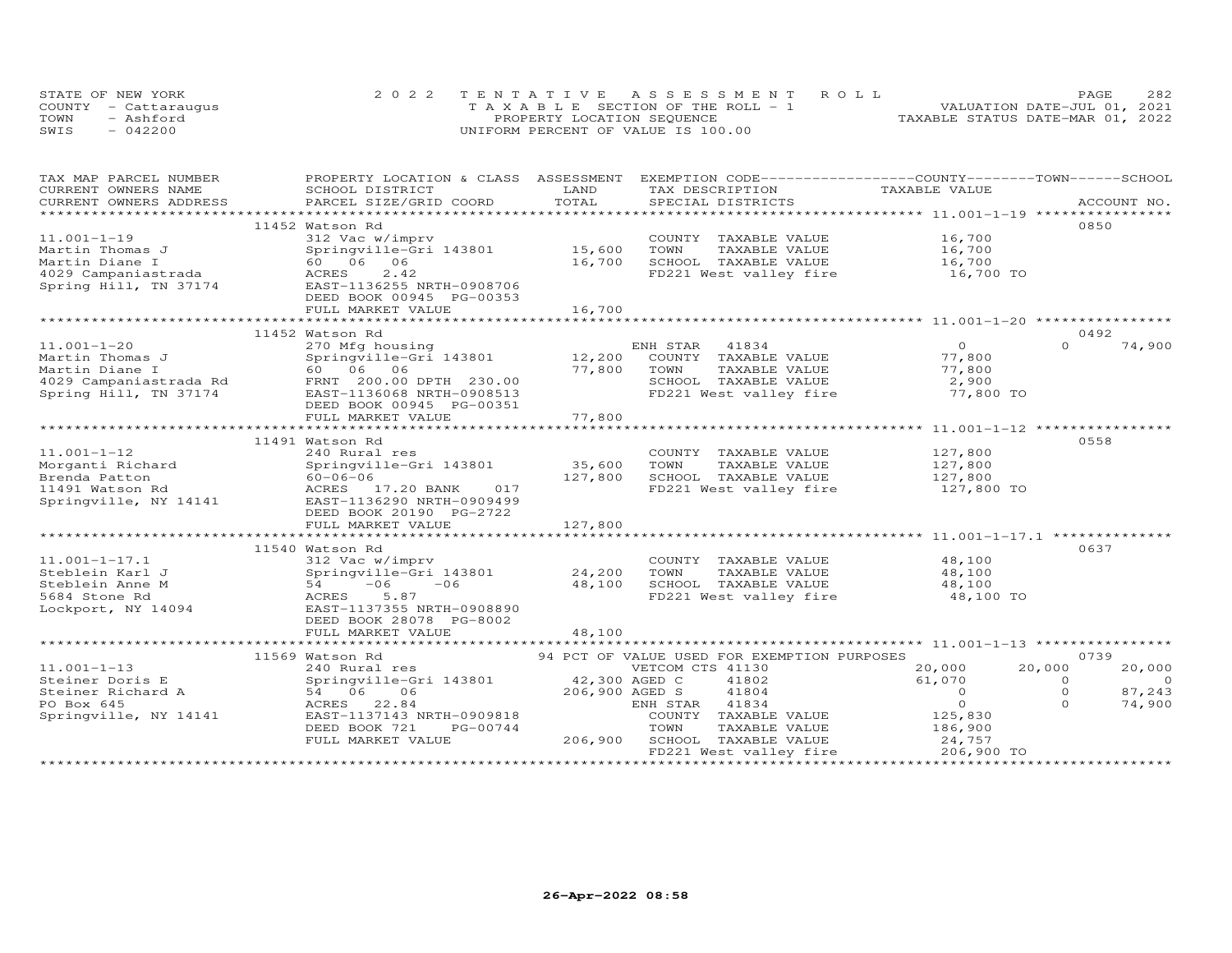|      | STATE OF NEW YORK    | 2022 TENTATIVE ASSESSMENT ROLL        | 283<br>PAGE                      |
|------|----------------------|---------------------------------------|----------------------------------|
|      | COUNTY - Cattaraugus | T A X A B L E SECTION OF THE ROLL - 1 | VALUATION DATE-JUL 01, 2021      |
| TOWN | - Ashford            | PROPERTY LOCATION SEQUENCE            | TAXABLE STATUS DATE-MAR 01, 2022 |
| SWIS | $-042200$            | UNIFORM PERCENT OF VALUE IS 100.00    |                                  |

| TAX MAP PARCEL NUMBER     | PROPERTY LOCATION & CLASS ASSESSMENT EXEMPTION CODE----------------COUNTY-------TOWN------SCHOOL |                 |                              |                |                  |
|---------------------------|--------------------------------------------------------------------------------------------------|-----------------|------------------------------|----------------|------------------|
| CURRENT OWNERS NAME       | SCHOOL DISTRICT                                                                                  | LAND            | TAX DESCRIPTION              | TAXABLE VALUE  |                  |
| CURRENT OWNERS ADDRESS    |                                                                                                  | TOTAL           |                              |                |                  |
|                           |                                                                                                  |                 |                              |                |                  |
|                           | 11576 Watson Rd                                                                                  |                 |                              |                | 0920             |
| $11.001 - 1 - 17.2$       | 210 1 Family Res                                                                                 |                 | COUNTY TAXABLE VALUE         | 187,400        |                  |
| Young Philip              | Springville-Gri 143801                                                                           | 20,700          | TOWN<br>TAXABLE VALUE        | 187,400        |                  |
| Young Jillian             | 54 06 06                                                                                         | 187,400         | SCHOOL TAXABLE VALUE         | 187,400        |                  |
| 11576 Watson Rd           | ACRES<br>4.49 BANK<br>017                                                                        |                 | FD221 West valley fire       | 187,400 TO     |                  |
| Springville, NY 14141     | EAST-1137501 NRTH-0909329                                                                        |                 |                              |                |                  |
|                           | DEED BOOK 20200 PG-6080                                                                          |                 |                              |                |                  |
|                           | FULL MARKET VALUE                                                                                | 187,400         |                              |                |                  |
|                           |                                                                                                  | *************** |                              |                |                  |
|                           | 11701 Watson Rd                                                                                  |                 |                              |                | 0128             |
| $3.004 - 2 - 1$           | 710 Manufacture                                                                                  |                 | COUNTY TAXABLE VALUE         | 550,000        |                  |
| Ashford Properties LLC    | Springville-Gri 143801                                                                           | 210,900         | TOWN<br>TAXABLE VALUE        | 550,000        |                  |
| Attn: Finance             | 47/48/54<br>06<br>06                                                                             | 550,000         | SCHOOL TAXABLE VALUE         | 550,000        |                  |
|                           | 1455 Genesee St<br>Cheektowaga, NY 14225 EAST-1141595 NRTH-0911163                               |                 | FD221 West valley fire       | 550,000 TO     |                  |
|                           |                                                                                                  |                 |                              |                |                  |
|                           | DEED BOOK 2647<br>PG-8001                                                                        |                 |                              |                |                  |
|                           | FULL MARKET VALUE                                                                                | 550,000         |                              |                |                  |
|                           |                                                                                                  |                 |                              |                |                  |
|                           | 9401 White Rd                                                                                    |                 |                              |                | 0807             |
| $29.002 - 1 - 7$          | 240 Rural res                                                                                    |                 | AG DIST<br>41720             | 65,096         | 65,096<br>65,096 |
| Dotwhite, LLC             | West Valley Cen 042204                                                                           |                 | 422,300 COUNTY TAXABLE VALUE | 442,704        |                  |
| 8126 Bear Lake Rd         | 06 05 06                                                                                         | 507,800         | TOWN<br>TAXABLE VALUE        | 442,704        |                  |
| Stockton, NY 14784        | ACRES 329.03 BANK<br>081                                                                         |                 | SCHOOL TAXABLE VALUE         | 442,704        |                  |
|                           | EAST-0049778 NRTH-0087725                                                                        |                 | FD221 West valley fire       | 507,800 TO     |                  |
| MAY BE SUBJECT TO PAYMENT | DEED BOOK 20210 PG-4333                                                                          |                 |                              |                |                  |
| UNDER AGDIST LAW TIL 2026 | FULL MARKET VALUE                                                                                | 507,800         |                              |                |                  |
|                           |                                                                                                  |                 |                              |                |                  |
|                           |                                                                                                  |                 |                              |                | 1474             |
|                           | 9501 White Rd                                                                                    |                 |                              |                | $\cap$           |
| $20.004 - 1 - 35.2$       | 240 Rural res                                                                                    |                 | BAS STAR<br>41854            | $\overline{O}$ | 30,000           |
| Frank Timothy E           | West Valley Cen 042204                                                                           | 37,300          | COUNTY TAXABLE VALUE         | 292,100        |                  |
| Frank Stephanie A         | 07 05 06                                                                                         | 292,100         | TOWN<br>TAXABLE VALUE        | 292,100        |                  |
| 9501 White Rd             | ACRES 12.50 BANK 017                                                                             |                 | SCHOOL TAXABLE VALUE         | 262,100        |                  |
| West Valley, NY 14171     | EAST-1145266 NRTH-0879470                                                                        |                 | FD221 West valley fire       | 292,100 TO     |                  |
|                           | DEED BOOK 615<br>PG-7001                                                                         |                 |                              |                |                  |
|                           | FULL MARKET VALUE                                                                                | 292,100         |                              |                |                  |
|                           |                                                                                                  |                 |                              |                |                  |
|                           | 9241 White St                                                                                    |                 |                              |                | 0626             |
| $29.011 - 1 - 19$         | $215$ 1 Fam Res w/                                                                               |                 | COUNTY TAXABLE VALUE         | 92,800         |                  |
| Punch Ryan P              | West Valley Cen 042204                                                                           | 13,800          | TAXABLE VALUE<br>TOWN        | 92,800         |                  |
| 9241 White St.            | 22 05 06                                                                                         | 92,800          | SCHOOL TAXABLE VALUE         | 92,800         |                  |
| West Valley, NY 14171     | ACRES<br>1.70 BANK<br>017                                                                        |                 | FD221 West valley fire       | 92,800 TO      |                  |
|                           | EAST-1140262 NRTH-0875400                                                                        |                 | LD226 West valley light      | 92,800 TO      |                  |
|                           | DEED BOOK 30994 PG-4001                                                                          |                 |                              |                |                  |
|                           | FULL MARKET VALUE                                                                                | 92,800          |                              |                |                  |
|                           |                                                                                                  |                 |                              |                |                  |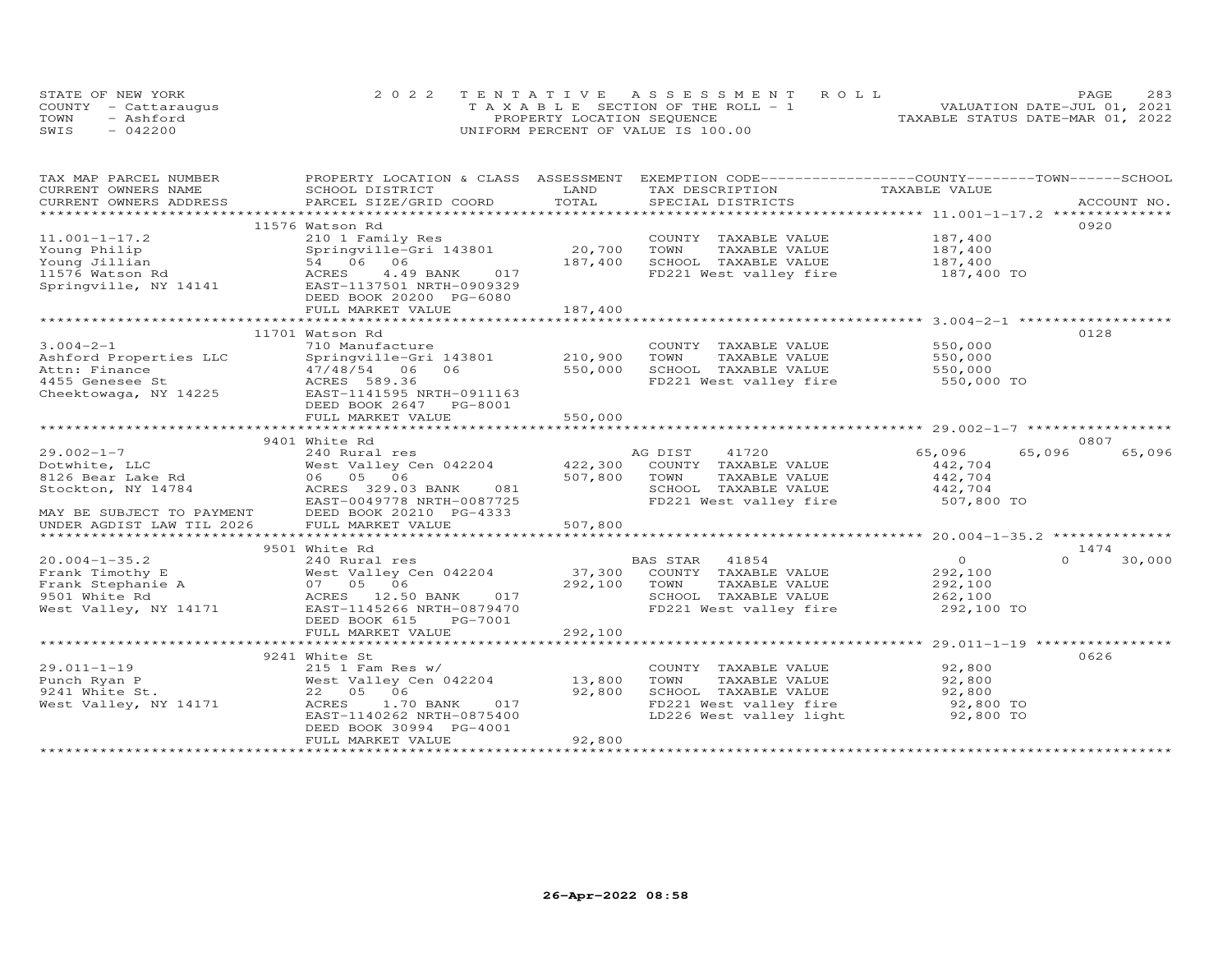| STATE OF NEW YORK    | 2022 TENTATIVE ASSESSMENT ROLL        |  |                                  | PAGE. | 284 |
|----------------------|---------------------------------------|--|----------------------------------|-------|-----|
| COUNTY - Cattaraugus | T A X A B L E SECTION OF THE ROLL - 1 |  | VALUATION DATE-JUL 01, 2021      |       |     |
| TOWN<br>- Ashford    | PROPERTY LOCATION SEQUENCE            |  | TAXABLE STATUS DATE-MAR 01, 2022 |       |     |
| SWIS<br>$-042200$    | UNIFORM PERCENT OF VALUE IS 100.00    |  |                                  |       |     |

| TAX MAP PARCEL NUMBER                                                                                                                                                                                                                                                                                                                                                                                                 |                           |       | PROPERTY LOCATION & CLASS ASSESSMENT EXEMPTION CODE----------------COUNTY-------TOWN-----SCHOOL |                    |                    |
|-----------------------------------------------------------------------------------------------------------------------------------------------------------------------------------------------------------------------------------------------------------------------------------------------------------------------------------------------------------------------------------------------------------------------|---------------------------|-------|-------------------------------------------------------------------------------------------------|--------------------|--------------------|
| CURRENT OWNERS NAME                                                                                                                                                                                                                                                                                                                                                                                                   | SCHOOL DISTRICT           | LAND  | TAX DESCRIPTION TAXABLE VALUE                                                                   |                    |                    |
| CURRENT OWNERS ADDRESS                                                                                                                                                                                                                                                                                                                                                                                                | PARCEL SIZE/GRID COORD    | TOTAL | SPECIAL DISTRICTS                                                                               |                    | ACCOUNT NO.        |
|                                                                                                                                                                                                                                                                                                                                                                                                                       |                           |       |                                                                                                 |                    |                    |
|                                                                                                                                                                                                                                                                                                                                                                                                                       | 9247 White St             |       |                                                                                                 |                    | 0118               |
| 29.011-1-18<br>De Kay Richard R<br>De Kay Cynthia<br>Po Box 33<br>West Valley Cen 042204<br>Mest Valley, NY 14171<br>De Kay Cynthia<br>Po Box 33<br>FRNT 155.00 DPTH 145.00<br>EAST-1140382 NRTH-0875544<br>DEED BOOK 792<br>DEED BOOK 792<br>DEED BOO                                                                                                                                                                |                           |       | BAS STAR 41854                                                                                  | $\Omega$           | $\Omega$<br>30,000 |
|                                                                                                                                                                                                                                                                                                                                                                                                                       |                           |       | COUNTY TAXABLE VALUE                                                                            | 134,600            |                    |
|                                                                                                                                                                                                                                                                                                                                                                                                                       |                           |       | TOWN      TAXABLE VALUE<br>SCHOOL   TAXABLE VALUE                                               | 134,600<br>104,600 |                    |
|                                                                                                                                                                                                                                                                                                                                                                                                                       |                           |       |                                                                                                 |                    |                    |
|                                                                                                                                                                                                                                                                                                                                                                                                                       |                           |       |                                                                                                 |                    |                    |
|                                                                                                                                                                                                                                                                                                                                                                                                                       |                           |       | FD221 West valley fire 134,600 TO<br>LD226 West valley light 134,600 TO                         |                    |                    |
|                                                                                                                                                                                                                                                                                                                                                                                                                       |                           |       |                                                                                                 |                    |                    |
|                                                                                                                                                                                                                                                                                                                                                                                                                       |                           |       |                                                                                                 |                    |                    |
|                                                                                                                                                                                                                                                                                                                                                                                                                       | 9257 White St             |       |                                                                                                 |                    | 0490               |
| $29.011 - 1 - 17$                                                                                                                                                                                                                                                                                                                                                                                                     | 210 1 Family Res          |       | BAS STAR 41854                                                                                  | $\Omega$           | 30,000<br>$\Omega$ |
|                                                                                                                                                                                                                                                                                                                                                                                                                       |                           |       | COUNTY TAXABLE VALUE                                                                            | 70,100             |                    |
|                                                                                                                                                                                                                                                                                                                                                                                                                       |                           |       | TAXABLE VALUE                                                                                   | 70,100             |                    |
|                                                                                                                                                                                                                                                                                                                                                                                                                       |                           |       |                                                                                                 |                    |                    |
|                                                                                                                                                                                                                                                                                                                                                                                                                       |                           |       |                                                                                                 |                    |                    |
|                                                                                                                                                                                                                                                                                                                                                                                                                       |                           |       |                                                                                                 |                    |                    |
| $\begin{tabular}{lllllllllllllllllllllll} \hline 29.011-1-17 & 210\text{ 1 Family Res} & \text{d} & \text{d} & \text{d} & \text{d} & \text{d} & \text{d} & \text{d} & \text{d} & \text{d} & \text{d} & \text{d} & \text{d} & \text{d} & \text{d} & \text{d} & \text{d} & \text{d} & \text{d} & \text{d} & \text{d} & \text{d} & \text{d} & \text{d} & \text{d} & \text{d} & \text{d} & \text{d} & \text{d} & \text{d$ |                           |       |                                                                                                 |                    |                    |
|                                                                                                                                                                                                                                                                                                                                                                                                                       |                           |       |                                                                                                 |                    |                    |
|                                                                                                                                                                                                                                                                                                                                                                                                                       | Williams St               |       |                                                                                                 |                    | 0147               |
| $29.007 - 1 - 8$                                                                                                                                                                                                                                                                                                                                                                                                      | 311 Res vac land          |       | COUNTY TAXABLE VALUE                                                                            | 900                |                    |
| Parker Richard D                                                                                                                                                                                                                                                                                                                                                                                                      | West Valley Cen 042204    | 900   | TAXABLE VALUE<br>TOWN                                                                           | 900                |                    |
| 2112 Rosemont St                                                                                                                                                                                                                                                                                                                                                                                                      | 15  05  06                | 900   |                                                                                                 |                    |                    |
| North Bellmore, NY 11710                                                                                                                                                                                                                                                                                                                                                                                              | FRNT 100.00 DPTH 159.00   |       |                                                                                                 |                    |                    |
|                                                                                                                                                                                                                                                                                                                                                                                                                       | EAST-1141306 NRTH-0880258 |       | SCHOOL TAXABLE VALUE<br>FD221 West valley fire the 900 TO<br>LD226 West valley light the 900 TO |                    |                    |
|                                                                                                                                                                                                                                                                                                                                                                                                                       | DEED BOOK 20210 PG-3819   |       |                                                                                                 |                    |                    |
|                                                                                                                                                                                                                                                                                                                                                                                                                       | FULL MARKET VALUE         | 900   |                                                                                                 |                    |                    |
|                                                                                                                                                                                                                                                                                                                                                                                                                       |                           |       |                                                                                                 |                    |                    |
|                                                                                                                                                                                                                                                                                                                                                                                                                       | Williams St               |       |                                                                                                 |                    | 1253               |
| $29.007 - 1 - 9$                                                                                                                                                                                                                                                                                                                                                                                                      | 314 Rural vac<10          |       | COUNTY TAXABLE VALUE 1,000                                                                      |                    |                    |
| Parker Richard D                                                                                                                                                                                                                                                                                                                                                                                                      | West Valley Cen 042204    | 1,000 |                                                                                                 |                    |                    |
| 2112 Rosemont St                                                                                                                                                                                                                                                                                                                                                                                                      | 15 05 06                  | 1,000 |                                                                                                 |                    |                    |
| North Bellmore, NY 11710                                                                                                                                                                                                                                                                                                                                                                                              | FRNT 90.00 DPTH 185.00    |       | FD221 West valley fire 1,000 TO<br>LD226 West valley light 1,000 TO                             |                    |                    |
|                                                                                                                                                                                                                                                                                                                                                                                                                       | EAST-1141403 NRTH-0880252 |       |                                                                                                 |                    |                    |
|                                                                                                                                                                                                                                                                                                                                                                                                                       | DEED BOOK 20210 PG-3819   |       |                                                                                                 |                    |                    |
|                                                                                                                                                                                                                                                                                                                                                                                                                       | FULL MARKET VALUE         | 1,000 |                                                                                                 |                    |                    |
|                                                                                                                                                                                                                                                                                                                                                                                                                       |                           |       |                                                                                                 |                    |                    |
|                                                                                                                                                                                                                                                                                                                                                                                                                       | Williams St               |       |                                                                                                 |                    | 0333               |
|                                                                                                                                                                                                                                                                                                                                                                                                                       |                           |       | COUNTY TAXABLE VALUE                                                                            | 1,400              |                    |
| Ulinger Matthew M and Mest Valley Cen 042204 1,400<br>5363 Williams St. 15 Arrest Communications of the Communications of the Communications of the Communications o                                                                                                                                                                                                                                                  |                           |       | TAXABLE VALUE<br>TOWN                                                                           | 1,400              |                    |
| 5363 Williams St                                                                                                                                                                                                                                                                                                                                                                                                      | 15 05 06                  | 1,400 | SCHOOL TAXABLE VALUE 1,400<br>FD221 West valley fire 1,400 TO                                   |                    |                    |
| West Valley, NY 14171                                                                                                                                                                                                                                                                                                                                                                                                 | FRNT 155.00 DPTH 159.00   |       |                                                                                                 |                    |                    |
|                                                                                                                                                                                                                                                                                                                                                                                                                       | BANK 081                  |       | LD226 West valley light 1,400 TO                                                                |                    |                    |
|                                                                                                                                                                                                                                                                                                                                                                                                                       | EAST-1141380 NRTH-0880056 |       |                                                                                                 |                    |                    |
|                                                                                                                                                                                                                                                                                                                                                                                                                       | DEED BOOK 9950 PG-2001    |       |                                                                                                 |                    |                    |
|                                                                                                                                                                                                                                                                                                                                                                                                                       | FULL MARKET VALUE         | 1,400 |                                                                                                 |                    |                    |
|                                                                                                                                                                                                                                                                                                                                                                                                                       |                           |       |                                                                                                 |                    |                    |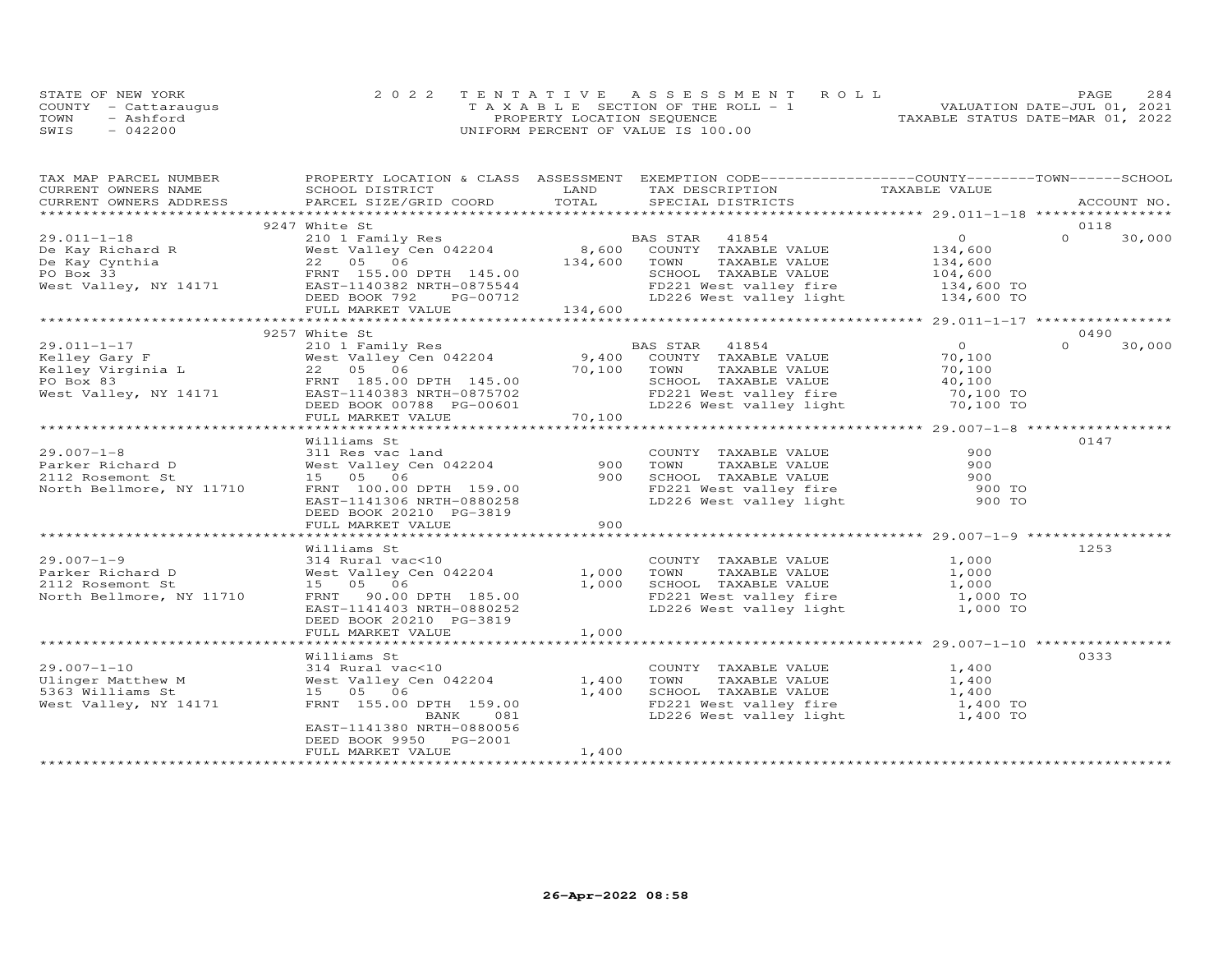| STATE OF NEW YORK    | 2022 TENTATIVE ASSESSMENT ROLL     | <b>PAGE</b>                      | 285 |
|----------------------|------------------------------------|----------------------------------|-----|
| COUNTY - Cattaraugus | TAXABLE SECTION OF THE ROLL - 1    | VALUATION DATE-JUL 01, 2021      |     |
| TOWN<br>- Ashford    | PROPERTY LOCATION SEQUENCE         | TAXABLE STATUS DATE-MAR 01, 2022 |     |
| $-042200$<br>SWIS    | UNIFORM PERCENT OF VALUE IS 100.00 |                                  |     |

| TAX MAP PARCEL NUMBER<br>CURRENT OWNERS NAME | PROPERTY LOCATION & CLASS ASSESSMENT<br>SCHOOL DISTRICT | LAND    | EXEMPTION CODE-----------------COUNTY-------TOWN------SCHOOL<br>TAX DESCRIPTION | TAXABLE VALUE                                 |                    |
|----------------------------------------------|---------------------------------------------------------|---------|---------------------------------------------------------------------------------|-----------------------------------------------|--------------------|
| CURRENT OWNERS ADDRESS                       | PARCEL SIZE/GRID COORD                                  | TOTAL   | SPECIAL DISTRICTS                                                               |                                               | ACCOUNT NO.        |
|                                              | Williams St                                             |         |                                                                                 |                                               | 0334               |
| $29.007 - 1 - 11$                            | 314 Rural vac<10                                        |         | COUNTY TAXABLE VALUE                                                            | 900                                           |                    |
| Ulinger Matthew M                            | West Valley Cen 042204                                  | 900     | TAXABLE VALUE<br>TOWN                                                           | 900                                           |                    |
| 5363 Williams St                             | 15 05 06                                                | 900     | SCHOOL TAXABLE VALUE                                                            | 900                                           |                    |
| West Valley, NY 14171                        | FRNT 100.00 DPTH 159.00                                 |         | FD221 West valley fire                                                          | 900 TO                                        |                    |
|                                              | 081<br>BANK                                             |         | LD226 West valley light                                                         | 900 TO                                        |                    |
|                                              | EAST-1141250 NRTH-0880049                               |         |                                                                                 |                                               |                    |
|                                              | DEED BOOK 9950 PG-2001                                  |         |                                                                                 |                                               |                    |
|                                              | FULL MARKET VALUE                                       | 900     |                                                                                 |                                               |                    |
|                                              |                                                         |         |                                                                                 |                                               |                    |
|                                              | 5360 Williams St                                        |         |                                                                                 |                                               | 0707               |
| $29.007 - 1 - 7$                             | 210 1 Family Res                                        |         | COUNTY TAXABLE VALUE                                                            | 172,700                                       |                    |
| Fuller Shaun M                               | West Valley Cen 042204                                  | 6,500   | TOWN<br>TAXABLE VALUE                                                           | 172,700                                       |                    |
| 5360 Williams Ave                            | 15 05 06                                                | 172,700 | SCHOOL TAXABLE VALUE                                                            | 172,700                                       |                    |
| West Valley, NY 14171                        | FRNT 100.00 DPTH 159.00                                 |         | FD221 West valley fire                                                          | 172,700 TO                                    |                    |
|                                              | BANK<br>017                                             |         | LD226 West valley light 172,700 TO                                              |                                               |                    |
|                                              | EAST-1141204 NRTH-0880255                               |         |                                                                                 |                                               |                    |
|                                              | DEED BOOK 26231 PG-8002                                 | 172,700 |                                                                                 |                                               |                    |
|                                              | FULL MARKET VALUE                                       |         |                                                                                 |                                               |                    |
|                                              | 5363 Williams St                                        |         |                                                                                 |                                               | 0818               |
| $29.007 - 1 - 12$                            | 210 1 Family Res                                        |         | BAS STAR<br>41854                                                               | $\circ$                                       | $\Omega$<br>30,000 |
| Ulinger Matthew M                            | West Valley Cen 042204                                  | 6,500   | COUNTY TAXABLE VALUE                                                            | 177,000                                       |                    |
| 5363 Williams St                             | $-0.5$<br>15<br>$-06$                                   | 177,000 | TOWN<br>TAXABLE VALUE                                                           | 177,000                                       |                    |
| West Valley, NY 14171                        | FRNT 100.00 DPTH 159.00                                 |         | SCHOOL TAXABLE VALUE                                                            | 147,000                                       |                    |
|                                              | BANK<br>081                                             |         | FD221 West valley fire                                                          | 177,000 TO                                    |                    |
|                                              | EAST-1141149 NRTH-0880045                               |         | LD226 West valley light                                                         | 177,000 TO                                    |                    |
|                                              | DEED BOOK 9950<br>PG-2001                               |         |                                                                                 |                                               |                    |
|                                              | FULL MARKET VALUE                                       | 177,000 |                                                                                 |                                               |                    |
|                                              |                                                         |         |                                                                                 |                                               |                    |
|                                              | 5366 Williams St                                        |         |                                                                                 |                                               | 0536               |
| $29.007 - 1 - 6$                             | 210 1 Family Res                                        |         | 41834<br>ENH STAR                                                               | $\circ$                                       | 74,900<br>$\Omega$ |
| Neamon Eugene F                              | West Valley Cen 042204                                  | 6,500   | COUNTY TAXABLE VALUE                                                            | 132,900                                       |                    |
| Neamon Adell                                 | 15 05 06                                                | 132,900 | TOWN<br>TAXABLE VALUE                                                           | 132,900                                       |                    |
| 5366 Williams St                             | FRNT 100.00 DPTH 159.00                                 |         | SCHOOL TAXABLE VALUE                                                            | 58,000                                        |                    |
| West Valley, NY 14171                        | EAST-1141104 NRTH-0880252                               |         | FD221 West valley fire                                                          | 132,900 TO                                    |                    |
|                                              | DEED BOOK 00714 PG-00389<br>FULL MARKET VALUE           | 132,900 | LD226 West valley light                                                         | 132,900 TO                                    |                    |
|                                              | ***************************                             |         |                                                                                 | *************** 29.007-1-13 ***************** |                    |
|                                              | 5369 Williams St                                        |         |                                                                                 |                                               | 0563               |
| $29.007 - 1 - 13$                            | 210 1 Family Res                                        |         | COUNTY TAXABLE VALUE                                                            | 179,300                                       |                    |
| Wake Rocks, LLC                              | West Valley Cen 042204                                  | 6,500   | TOWN<br>TAXABLE VALUE                                                           | 179,300                                       |                    |
| 339 Hillside Ave                             | $15 - 05$<br>$-06$                                      | 179,300 | SCHOOL TAXABLE VALUE                                                            | 179,300                                       |                    |
| Daytona Beach, FL 32118                      | FRNT 100.00 DPTH 159.00                                 |         | FD221 West valley fire                                                          | 179,300 TO                                    |                    |
|                                              | EAST-1141049 NRTH-0880042                               |         | LD226 West valley light                                                         | 179,300 TO                                    |                    |
|                                              | DEED BOOK 2019<br>PG-16685                              |         |                                                                                 |                                               |                    |
|                                              | FULL MARKET VALUE                                       | 179,300 |                                                                                 |                                               |                    |
|                                              |                                                         |         |                                                                                 |                                               |                    |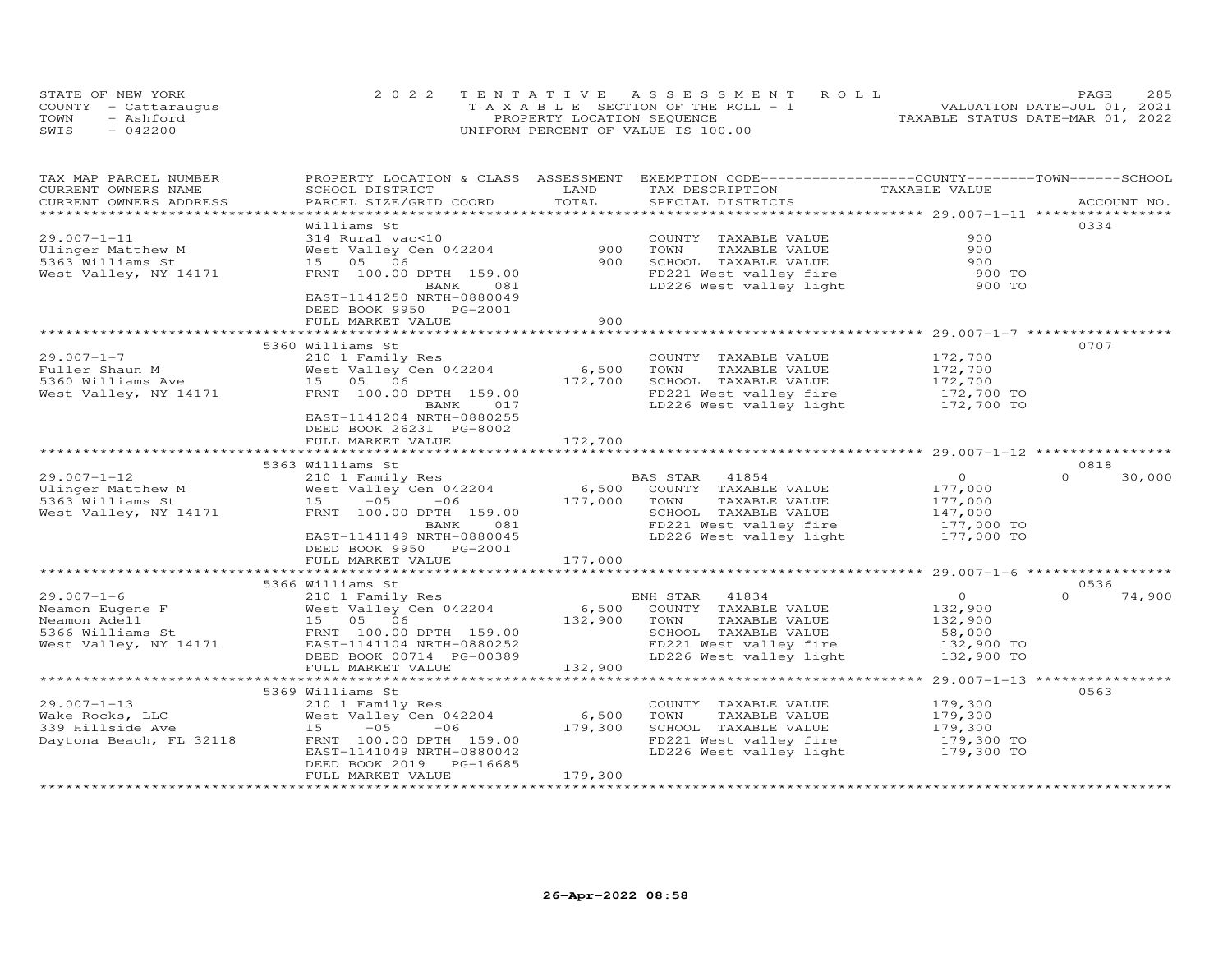| STATE OF NEW YORK    | 2022 TENTATIVE ASSESSMENT ROLL        | 286<br>PAGE.                     |
|----------------------|---------------------------------------|----------------------------------|
| COUNTY - Cattaraugus | T A X A B L E SECTION OF THE ROLL - 1 | VALUATION DATE-JUL 01, 2021      |
| TOWN<br>- Ashford    | PROPERTY LOCATION SEQUENCE            | TAXABLE STATUS DATE-MAR 01, 2022 |
| SWIS<br>$-042200$    | UNIFORM PERCENT OF VALUE IS 100.00    |                                  |

| TAX MAP PARCEL NUMBER<br>CURRENT OWNERS NAME<br>CURRENT OWNERS ADDRESS          | PROPERTY LOCATION & CLASS ASSESSMENT EXEMPTION CODE----------------COUNTY-------TOWN------SCHOOL<br>SCHOOL DISTRICT<br>PARCEL SIZE/GRID COORD                                                                                          | LAND<br>TOTAL               | TAX DESCRIPTION TAXABLE VALUE<br>SPECIAL DISTRICTS                                                                                                                                                                  |                                                              | ACCOUNT NO.                |
|---------------------------------------------------------------------------------|----------------------------------------------------------------------------------------------------------------------------------------------------------------------------------------------------------------------------------------|-----------------------------|---------------------------------------------------------------------------------------------------------------------------------------------------------------------------------------------------------------------|--------------------------------------------------------------|----------------------------|
|                                                                                 |                                                                                                                                                                                                                                        |                             |                                                                                                                                                                                                                     |                                                              |                            |
| $29.007 - 1 - 5$<br>Lock Zachary M<br>5370 Williams St<br>West Valley, NY 14171 | 5370 Williams St<br>220 2 Family Res<br>West Valley Cen 042204 7,800<br>15 05 06<br>FRNT 125.00 DPTH 159.00<br>BANK 017<br>EAST-1140990 NRTH-0880248<br>DEED BOOK 20210 PG-710                                                         | 111,900                     | COUNTY TAXABLE VALUE<br>TOWN<br>TAXABLE VALUE<br>SCHOOL TAXABLE VALUE<br>FD221 West valley fire 111,900 TO<br>LD226 West valley light                                                                               | 111,900<br>111,900<br>111,900<br>111,900 TO                  | 0146                       |
|                                                                                 | FULL MARKET VALUE                                                                                                                                                                                                                      | 111,900                     |                                                                                                                                                                                                                     |                                                              |                            |
| $29.007 - 1 - 14$<br>West Valley, NY 14171                                      | 5375 Williams St<br>210 1 Family Res<br>West Valley Cen 042204 6,500<br>FRNT 100.00 DPTH 159.00<br>017<br>BANK<br>EAST-1140948 NRTH-0880039<br>DEED BOOK 19143 PG-4001                                                                 | 144,700                     | COUNTY TAXABLE VALUE<br>TOWN TAXABLE VALUE<br>SCHOOL TAXABLE VALUE 144,700<br>TRACT Vact valley fire 144,700 TO<br>FD221 West valley fire 144,700 TO<br>LD226 West valley light 144,700 TO                          | 144,700                                                      | 0170                       |
|                                                                                 | FULL MARKET VALUE                                                                                                                                                                                                                      | 144,700                     |                                                                                                                                                                                                                     |                                                              |                            |
|                                                                                 |                                                                                                                                                                                                                                        |                             |                                                                                                                                                                                                                     |                                                              |                            |
| 5378 Williams St<br>West Valley, NY 14171                                       | 5378 Williams St<br>FRNT 125.00 DPTH 159.00<br>BANK<br>017<br>EAST-1140863 NRTH-0880244                                                                                                                                                |                             | SCHOOL TAXABLE VALUE<br>FD221 West valley fire 143,200 TO<br>LD226 West valley light 143,200 TO                                                                                                                     | $\overline{O}$<br>143,200<br>143,200<br>68,300<br>143,200 TO | 1314<br>$\Omega$<br>74,900 |
|                                                                                 | DEED BOOK 00936 PG-00138<br>FULL MARKET VALUE                                                                                                                                                                                          | 143,200                     |                                                                                                                                                                                                                     |                                                              |                            |
|                                                                                 |                                                                                                                                                                                                                                        |                             |                                                                                                                                                                                                                     |                                                              |                            |
|                                                                                 | 5379 Williams St                                                                                                                                                                                                                       |                             |                                                                                                                                                                                                                     |                                                              | 0838                       |
| $29.007 - 1 - 15$                                                               | 210 1 Family Res<br>Williams Donald M<br>Williams Anne M<br>S379 Williams St<br>West Valley Cen 042204<br>FRNT 100.00 DPTH 159.00<br>West Valley, NY 14171<br>EAST-1140850 NRTH-0880036<br>DEED BOOK 1007 PG-1107<br>FULL MARKET VALUE | 6,500<br>152,500<br>152,500 | ENH STAR<br>41834<br>COUNTY TAXABLE VALUE<br>TOWN<br>TAXABLE VALUE<br>SCHOOL TAXABLE VALUE<br>FD221 West valley fire 152,500 TO<br>LD226 West valley light 152,500 TO                                               | $\overline{O}$<br>152,500<br>152,500<br>77,600               | $\Omega$<br>74,900         |
|                                                                                 |                                                                                                                                                                                                                                        |                             |                                                                                                                                                                                                                     |                                                              |                            |
| $29.007 - 1 - 3$<br>5850 Beacon St<br>Pittsburgh, PA 15217                      | 5384 Williams St<br>210 1 Family Res<br>West Valley Cen 042204<br>FRNT 100.00 DPTH 159.00<br>EAST-1140749 NRTH-0880240<br>DEED BOOK 904<br>PG-00829<br>FULL MARKET VALUE                                                               | 6,500<br>149,600<br>149,600 | COUNTY TAXABLE VALUE<br>TOWN<br>TAXABLE VALUE<br>TOWN IAXABLE VALUE<br>SCHOOL TAXABLE VALUE 149,600<br>TRACL Wost valley fire 149,600 TO<br>FD221 West valley fire 149,600 TO<br>LD226 West valley light 149,600 TO | 149,600<br>149,600                                           | 0484                       |
|                                                                                 |                                                                                                                                                                                                                                        |                             |                                                                                                                                                                                                                     |                                                              |                            |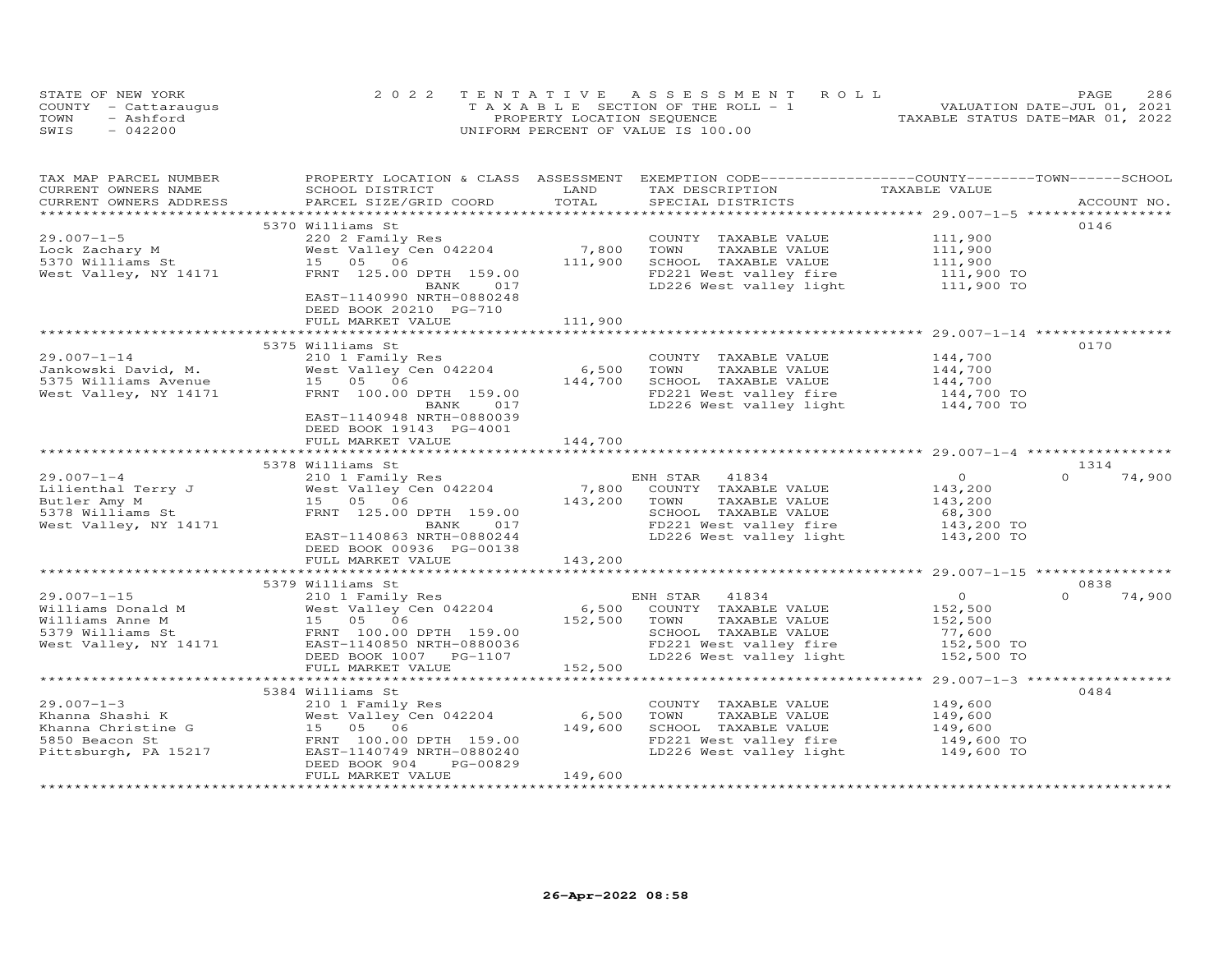|      | STATE OF NEW YORK    | 2022 TENTATIVE ASSESSMENT ROLL        | <b>PAGE</b>                      | 287 |
|------|----------------------|---------------------------------------|----------------------------------|-----|
|      | COUNTY - Cattaraugus | T A X A B L E SECTION OF THE ROLL - 1 | VALUATION DATE-JUL 01, 2021      |     |
| TOWN | - Ashford            | PROPERTY LOCATION SEQUENCE            | TAXABLE STATUS DATE-MAR 01, 2022 |     |
| SWIS | $-042200$            | UNIFORM PERCENT OF VALUE IS 100.00    |                                  |     |

| TAX MAP PARCEL NUMBER<br>CURRENT OWNERS NAME                            | PROPERTY LOCATION & CLASS ASSESSMENT EXEMPTION CODE----------------COUNTY-------TOWN------SCHOOL<br>SCHOOL DISTRICT                                                                                                                                                                                                                                                    | LAND    | TAX DESCRIPTION TAXABLE VALUE<br>SPECIAL DISTRICTS                                                                                                                       |                                                |          | ACCOUNT NO.    |
|-------------------------------------------------------------------------|------------------------------------------------------------------------------------------------------------------------------------------------------------------------------------------------------------------------------------------------------------------------------------------------------------------------------------------------------------------------|---------|--------------------------------------------------------------------------------------------------------------------------------------------------------------------------|------------------------------------------------|----------|----------------|
|                                                                         | 5385 Williams St                                                                                                                                                                                                                                                                                                                                                       |         |                                                                                                                                                                          | 12,000                                         | 12,000   | 0265<br>12,000 |
|                                                                         |                                                                                                                                                                                                                                                                                                                                                                        |         | 168,500 COUNTY TAXABLE VALUE<br>TOWN TAXABLE VALUE 156,500<br>SCHOOL TAXABLE VALUE 81,600                                                                                | $\overline{a}$<br>156,500                      | $\Omega$ | 74,900         |
|                                                                         |                                                                                                                                                                                                                                                                                                                                                                        |         |                                                                                                                                                                          |                                                |          |                |
| $29.007 - 1 - 17$<br>Jankowski Patti 15 05 06                           | 5389 Williams St<br>210 1 Family Res<br>173,200<br>10690 Autumn View Ter FRNT 159.00 DPTH 200.00<br>West Valley, NY 14171 EAST-1140594 NRTH-0880028<br>DEED BOOK 20190 PG-3789<br>FULL MARKET VALUE                                                                                                                                                                    | 173,200 | COUNTY TAXABLE VALUE 173,200<br>TAXABLE VALUE 173,200<br>TOWN<br>SCHOOL TAXABLE VALUE 173,200<br>FD221 West valley fire 173,200 TO<br>LD226 West valley light 173,200 TO |                                                | 0785     |                |
|                                                                         | 5390 Williams St                                                                                                                                                                                                                                                                                                                                                       |         |                                                                                                                                                                          |                                                |          | 0508           |
| $29.007 - 1 - 2$<br>Mellon Owen C<br>Mellon Janet G<br>5390 Williams St | 5390 Williams St<br>210 1 Family Res<br>210 I Family Res<br>West Valley Cen 042204<br>5390 Williams St<br>West Valley Cen 042204<br>54.500 COUNTY TAXABLE VALUE<br>54.500 COUNTY TAXABLE VALUE<br>52.6 169,100 TOWN TAXABLE VALUE<br>52.6 SCHOOL<br>West Valley, NY 14171 EAST-1140647 NRTH-0880237<br>DEED BOOK 1031 PG-137<br>FULL MARKET VALUE                      | 169,100 | SCHOOL TAXABLE VALUE<br>FD221 West valley fire 169,100 TO<br>LD226 West valley light 169,100 TO                                                                          | $\overline{O}$<br>169,100<br>169,100<br>94,200 | $\Omega$ | 74,900         |
|                                                                         | 5396 Williams St                                                                                                                                                                                                                                                                                                                                                       |         |                                                                                                                                                                          |                                                | 0821     |                |
| $29.007 - 1 - 1$<br>PO Box 244<br>West Valley, NY 14171                 | 210 1 Family Res<br>The Bernhoft Family $\begin{array}{ccc}\n\text{West Valley Cen} & 042204 \\ \text{Irrevocable Trust} & 15 & 05 & 06\n\end{array}$ $\begin{array}{ccc}\n\text{Test Value} & 042204 \\ \text{Test Value} & 152,200\n\end{array}$<br>2013 BAR<br>FRNT 100.00 DPTH 159.00<br>EAST-1140542 NRTH-0880234<br>DEED BOOK 27899 PG-2002<br>FULL MARKET VALUE | 152,200 | COUNTY TAXABLE VALUE 152,200<br>TOWN<br>TAXABLE VALUE 152,200<br>SCHOOL TAXABLE VALUE<br>FD221 West valley fire 152,200 TO<br>LD226 West valley light 152,200 TO         | 152,200                                        |          |                |
|                                                                         |                                                                                                                                                                                                                                                                                                                                                                        |         |                                                                                                                                                                          |                                                |          |                |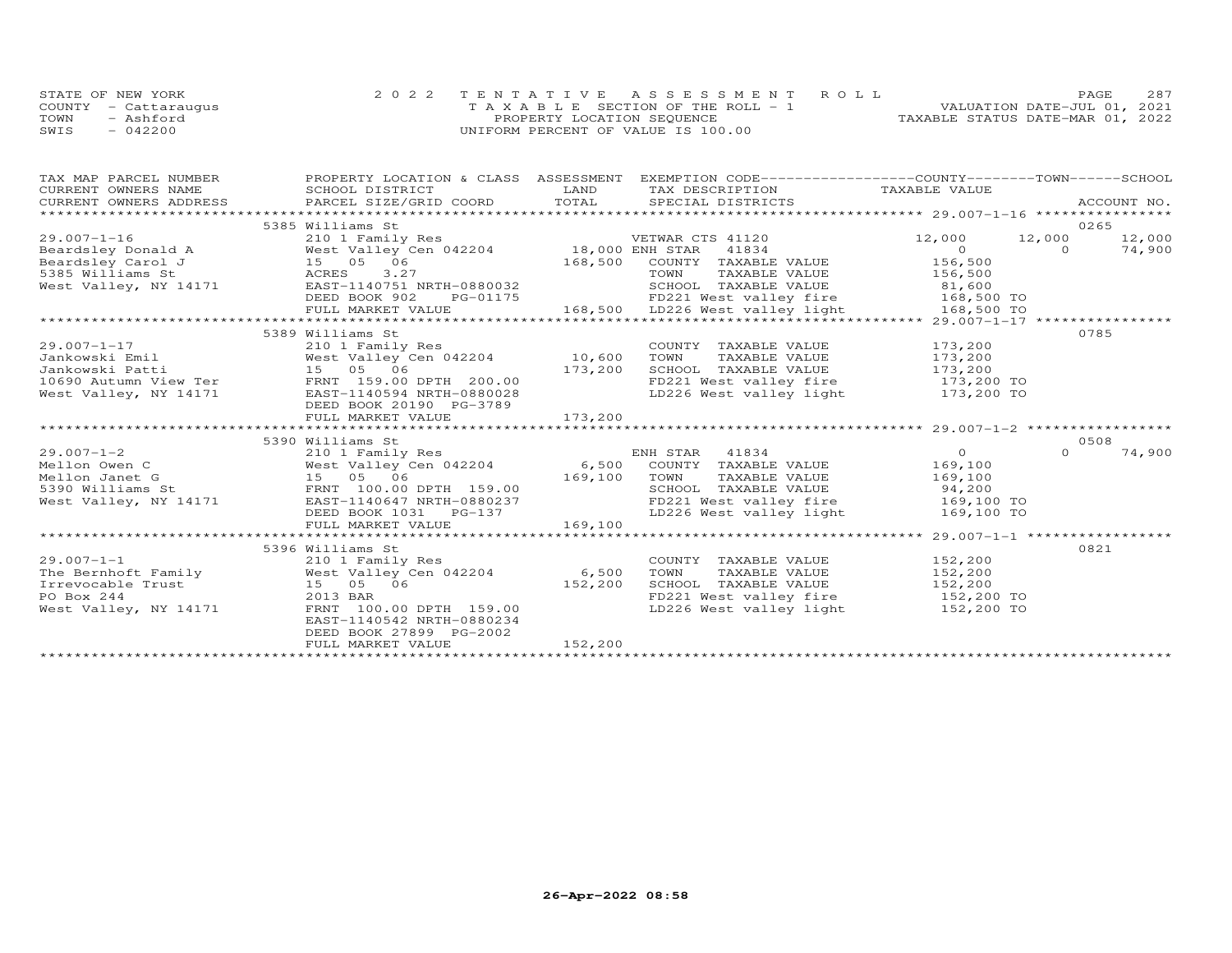|      | STATE OF NEW YORK    |                                    |  | 2022 TENTATIVE ASSESSMENT ROLL        |                                  |                 | <b>PAGE</b> | 288 |
|------|----------------------|------------------------------------|--|---------------------------------------|----------------------------------|-----------------|-------------|-----|
|      | COUNTY - Cattaraugus |                                    |  | T A X A B L E SECTION OF THE ROLL - 1 | VALUATION DATE-JUL 01, 2021      |                 |             |     |
| TOWN | - Ashford            |                                    |  |                                       | TAXABLE STATUS DATE-MAR 01, 2022 |                 |             |     |
| SWIS | $-042200$            |                                    |  |                                       |                                  | RPS150/V04/L015 |             |     |
|      |                      | UNIFORM PERCENT OF VALUE IS 100.00 |  |                                       | CURRENT DATE 4/26/2022           |                 |             |     |
|      |                      |                                    |  |                                       |                                  |                 |             |     |
|      |                      |                                    |  | ROLL SUB SECTION- - TOTALS            |                                  |                 |             |     |

## \*\*\* S P E C I A L D I S T R I C T S U M M A R Y \*\*\*

| CODE | DISTRICT NAME                                                       | TOTAL<br>PARCELS | EXTENSION<br>TYPE.                   | EXTENSION<br>VALUE | AD VALOREM<br>VALUE                 | <b>F.XFMPT</b><br>AMOUNT | TAXABLE<br>VALUE                    |
|------|---------------------------------------------------------------------|------------------|--------------------------------------|--------------------|-------------------------------------|--------------------------|-------------------------------------|
|      | FD221 West valley fi<br>LD221 Ashford light<br>LD226 West valley li |                  | 1,429 TOTAL<br>53 TOTAL<br>238 TOTAL |                    | 193354,600<br>7439,500<br>27709,820 | 430,274                  | 192924,326<br>7439,500<br>27709,820 |

# \*\*\* S C H O O L D I S T R I C T S U M M A R Y \*\*\*

| CODE             | DISTRICT NAME                               | TOTAL<br>PARCELS | ASSESSED<br>LAND       | ASSESSED<br>TOTAL       | EXEMPT<br>AMOUNT     | TOTAL<br>TAXABLE        | STAR<br>AMOUNT        | STAR<br>TAXABLE         |
|------------------|---------------------------------------------|------------------|------------------------|-------------------------|----------------------|-------------------------|-----------------------|-------------------------|
| 042204<br>143801 | West Valley Central<br>Springville-Griffith | 1,052<br>377     | 38595,400<br>18841,600 | 135356,700<br>57997,900 | 6226,665<br>5020,891 | 129130,035<br>52977,009 | 17290,950<br>7092,479 | 111839,085<br>45884,530 |
|                  | $SUB-TOTAL$                                 | 1,429            | 57437,000              | 193354,600              | 11247.556            | 182107.044              | 24383,429             | 157723,615              |
|                  | TOTAL                                       | 1,429            | 57437,000              | 193354,600              | 11247,556            | 182107,044              | 24383,429             | 157723,615              |

#### \*\*\* S Y S T E M C O D E S S U M M A R Y \*\*\*

### NO SYSTEM EXEMPTIONS AT THIS LEVEL

## \*\*\* E X E M P T I O N S U M M A R Y \*\*\*

| CODE  | DESCRIPTION | TOTAL<br>PARCELS | COUNTY   | TOWN     | SCHOOL   |
|-------|-------------|------------------|----------|----------|----------|
|       |             |                  |          |          |          |
| 41101 | VET C/T     |                  | 700      | 700      |          |
| 41120 | VETWAR CTS  | 61               | 718,395  | 718,395  | 718,395  |
| 41130 | VETCOM CTS  | 56               | 1121,993 | 1121,993 | 1121,993 |
| 41140 | VETDIS CTS  | 40               | 1315,487 | 1315,487 | 1315,487 |
| 41161 | CW 15 VET/  | 14               | 180,000  | 180,000  |          |
| 41171 | CW DISBLD   |                  | 34,720   | 34,720   |          |
| 41400 | CLERGY      |                  | 1,500    | 1,500    | 1,500    |
| 41683 | RPTL466 c   |                  |          | 3,000    |          |
| 41700 | AG BLDG     |                  | 349,094  | 349,094  | 349,094  |
| 41720 | AG DIST     | 79               | 5591,491 | 5591,491 | 5591,491 |
| 41730 | AG DISTOUT  | 6                | 389,945  | 389,945  | 389,945  |
|       |             |                  |          |          |          |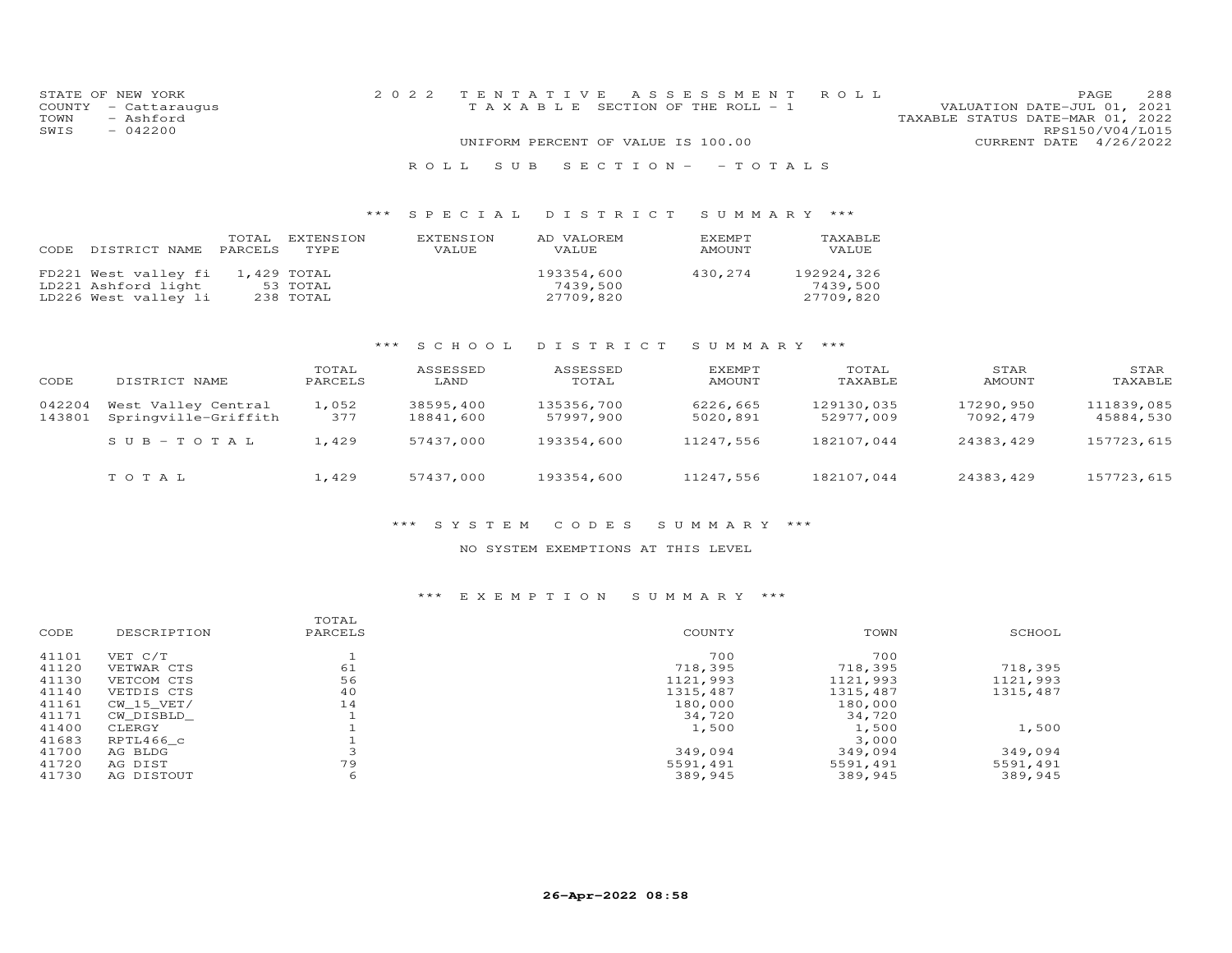|      | STATE OF NEW YORK    |                                    |                                       | 2022 TENTATIVE ASSESSMENT ROLL |                                  |                        | PAGE. | 289 |
|------|----------------------|------------------------------------|---------------------------------------|--------------------------------|----------------------------------|------------------------|-------|-----|
|      | COUNTY - Cattaraugus |                                    | T A X A B L E SECTION OF THE ROLL - 1 |                                | VALUATION DATE-JUL 01, 2021      |                        |       |     |
| TOWN | - Ashford            |                                    |                                       |                                | TAXABLE STATUS DATE-MAR 01, 2022 |                        |       |     |
| SWIS | $-042200$            |                                    |                                       |                                |                                  | RPS150/V04/L015        |       |     |
|      |                      | UNIFORM PERCENT OF VALUE IS 100.00 |                                       |                                |                                  | CURRENT DATE 4/26/2022 |       |     |
|      |                      |                                    |                                       | ROLL SUB SECTION- -TOTALS      |                                  |                        |       |     |

| DESCRIPTION  | PARCELS | COUNTY    | TOWN      | SCHOOL    |
|--------------|---------|-----------|-----------|-----------|
| AGED $C/T/S$ | 10      | 597,896   | 597,896   | 597,896   |
| AGED C       | 14      | 431,741   |           |           |
| AGED S       | 10      |           |           | 537,175   |
| ENH STAR     | 210     |           |           | 15317,879 |
| BAS STAR     | 303     |           |           | 9065,550  |
| Dis & Lim    |         |           |           | 23,850    |
| SILO T/C/S   | 9       | 143,956   | 143,956   | 143,956   |
| EDZ T/C/S    |         | 430,274   | 430,274   | 430,274   |
| SOLR C/T/S   |         | 26,500    | 26,500    | 26,500    |
| TOTAL        | 822     | 11333,692 | 10904,951 | 35630,985 |
|              |         | TOTAL     |           |           |

| ROLL<br>SEC | DESCRIPTION | TOTAL<br>PARCELS | ASSESSED<br>LAND | ASSESSED<br>TOTAL | TAXABLE<br>COUNTY | TAXABLE<br>TOWN | TAXABLE<br>SCHOOL | STAR<br>TAXABLE |
|-------------|-------------|------------------|------------------|-------------------|-------------------|-----------------|-------------------|-----------------|
|             | TAXABLE     | .429             | 57437,000        | 193354,600        | 182020,908        | 182449,649      | 182107.044        | 157723,615      |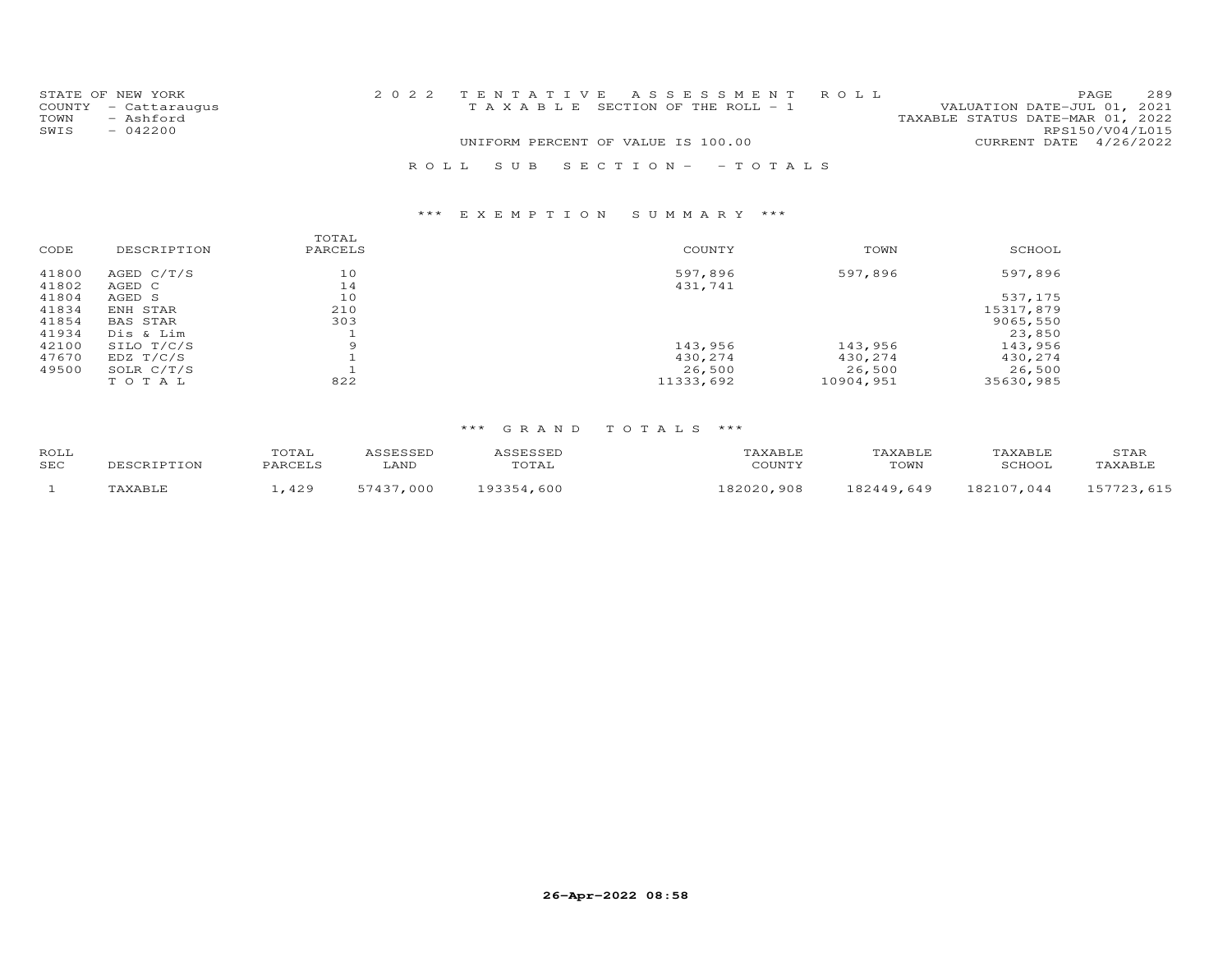| STATE OF NEW YORK    | 2022 TENTATIVE ASSESSMENT ROLL                                                 |                                  | PAGE | 290 |
|----------------------|--------------------------------------------------------------------------------|----------------------------------|------|-----|
| COUNTY - Cattaraugus | T A X A B L E SECTION OF THE ROLL - 1 SUB-SECT - 1 VALUATION DATE-JUL 01, 2021 |                                  |      |     |
| - Ashford<br>TOWN    | PROPERTY LOCATION SEQUENCE                                                     | TAXABLE STATUS DATE-MAR 01, 2022 |      |     |
| $-042200$<br>SWIS    | UNIFORM PERCENT OF VALUE IS 100.00                                             |                                  |      |     |

| TAX MAP PARCEL NUMBER<br>CURRENT OWNERS NAME                                                                 | PROPERTY LOCATION & CLASS ASSESSMENT EXEMPTION CODE----------------COUNTY-------TOWN------SCHOOL                                                                                                                                                   | LAND                 | TAX DESCRIPTION                                                                                       | TAXABLE VALUE                 |      |
|--------------------------------------------------------------------------------------------------------------|----------------------------------------------------------------------------------------------------------------------------------------------------------------------------------------------------------------------------------------------------|----------------------|-------------------------------------------------------------------------------------------------------|-------------------------------|------|
|                                                                                                              | SCHOOL DISTRICT<br>.CURRENT OWNERS ADDRESS PARCEL SIZE/GRID COORD TOTAL SPECIAL DISTRICTS ACCOUNT NO ACCOUNT NO ACCOUNT NO ARE A LATA AND RESELL A LATA AND MAXING A LATA AND A LATA A LATA AND HER A LATA AND A LATA AND HER A LATA AND A LATA A  |                      |                                                                                                       |                               |      |
|                                                                                                              |                                                                                                                                                                                                                                                    |                      |                                                                                                       |                               |      |
| $3.004 - 2 - 1.71$<br>PPP Future Development, Inc<br>9489 Alexander Rd<br>Alexander, NY 14005                | 25133 Ashford Properties 1<br>733 Gas well<br>Springville-Gri 143801 0 TOWN<br>2021 mcf 71<br>Ashford Properties 1<br>31-009-25133-0000                                                                                                            |                      | COUNTY TAXABLE VALUE<br>TAXABLE VALUE<br>61 SCHOOL TAXABLE VALUE<br>FD221 West valley fire 61 TO      | 61<br>61<br>61                | 1678 |
|                                                                                                              | FULL MARKET VALUE                                                                                                                                                                                                                                  | 61                   |                                                                                                       |                               |      |
| $10.003 - 2 - 15.1/1$<br>Arrowhead Resources<br>Grover Reifler<br>6763 Schwartz Rd<br>West Valley, NY 14171  | 11689 Blesy 1<br>733 Gas well<br>Springville-Gri 143801<br>2021 MCF 202<br>31-009-11689<br>Blesy 1<br>0.01<br>ACRES<br>EAST-0467190 NRTH-0900470<br>FULL MARKET VALUE                                                                              | 202                  | COUNTY TAXABLE VALUE<br>0 TOWN<br>TAXABLE VALUE<br>202 SCHOOL TAXABLE VALUE<br>FD221 West valley fire | 202<br>202<br>202<br>202 TO   | 1235 |
|                                                                                                              |                                                                                                                                                                                                                                                    |                      |                                                                                                       |                               |      |
| $19.004 - 1 - 5.71$<br>Well #7044<br>9489 Alexander Rd<br>Alexander, NY 14055                                | 20755 Dutch Hill Et. Al. 1<br>731 Oil-natural<br>PPP Future Development, Inc West Valley Cen 042204 0 TOWN<br>Dutch Hill Et. Al. 1<br>2021 mcf gas 272/bbls oil<br>31-009-20755<br>ACRES<br>0.01<br>EAST-0472750 NRTH-0885270<br>FULL MARKET VALUE | 12,991               | COUNTY TAXABLE VALUE<br>TAXABLE VALUE<br>12,991 SCHOOL TAXABLE VALUE 12,991<br>FD221 West valley fire | 12,991<br>12,991<br>12,991 TO | 1258 |
|                                                                                                              |                                                                                                                                                                                                                                                    |                      |                                                                                                       |                               |      |
| $19.004 - 2 - 5.2/1$<br>Well #7028<br>noir mheir<br>9489 Alexander Rd<br>Alexander, NY 14005                 | 22597 Ford 1<br>733 Gas well<br>PPP Future Development, Inc West Valley Cen 042204<br>2021 mcf 102<br>Ford 1<br>31-009-22597-0000                                                                                                                  | $\Omega$<br>88       | COUNTY TAXABLE VALUE<br>FD221 West valley fire 68 TO                                                  | 88<br>88<br>88                | 1466 |
|                                                                                                              |                                                                                                                                                                                                                                                    |                      |                                                                                                       |                               |      |
| $19.004 - 1 - 6.71$<br>PPP Future Development, Inc<br>Well #7029<br>9489 Alexander Rd<br>Alexander, NY 14055 | 22604 Hauri, D #1<br>733 Gas well<br>West Valley Cen 042204<br>Hauri, D #1<br>2021 mcf 102<br>31-009-22604-0000<br>FULL MARKET VALUE                                                                                                               | $\Omega$<br>88<br>88 | COUNTY TAXABLE VALUE<br>TAXABLE VALUE<br>TOWN<br>SCHOOL TAXABLE VALUE<br>FD221 West valley fire       | 88<br>88<br>88<br>88 TO       | 1464 |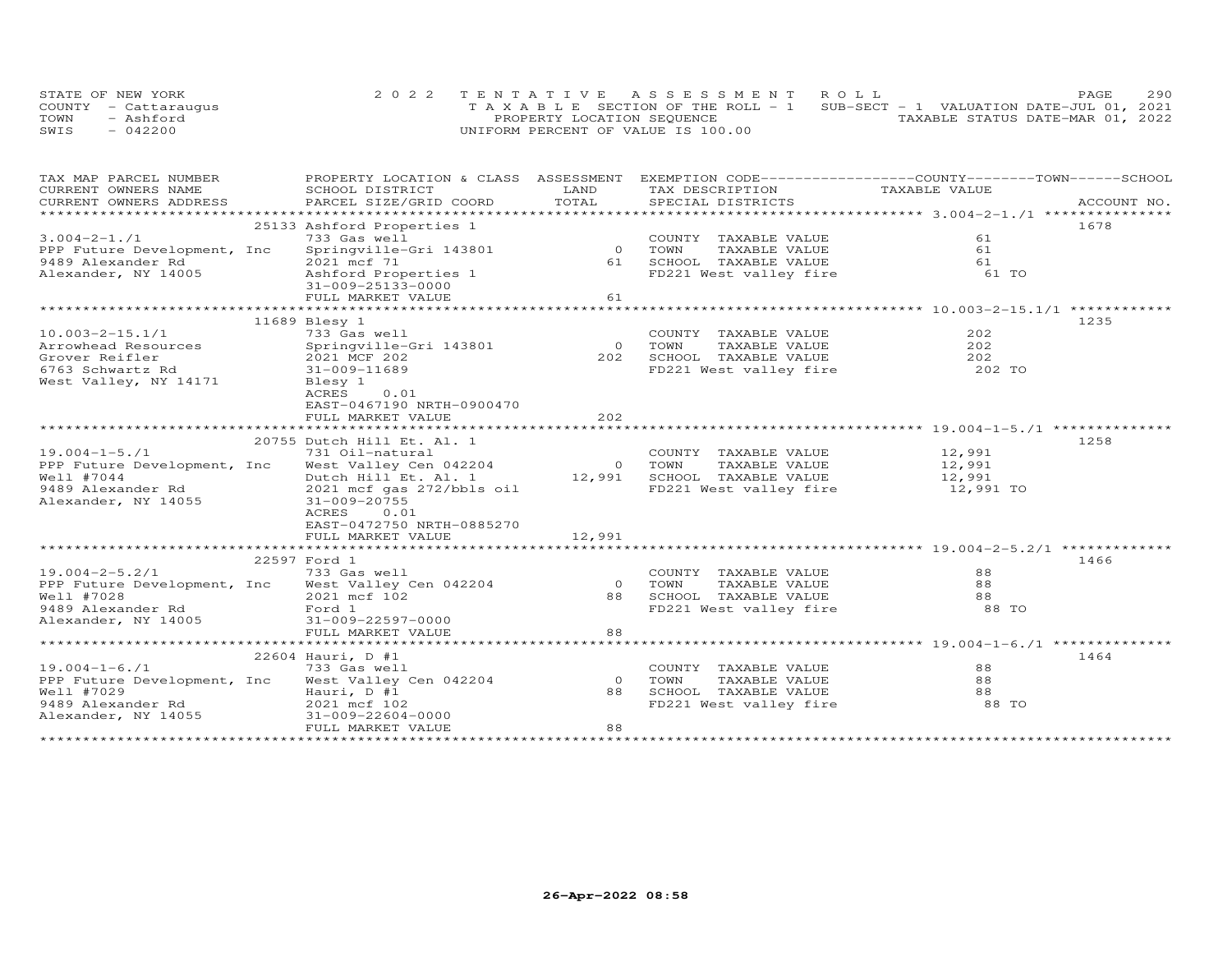| STATE OF NEW YORK    | 2022 TENTATIVE ASSESSMENT ROLL                                                 | PAGE                             | 291 |
|----------------------|--------------------------------------------------------------------------------|----------------------------------|-----|
| COUNTY - Cattaraugus | T A X A B L E SECTION OF THE ROLL - 1 SUB-SECT - 1 VALUATION DATE-JUL 01, 2021 |                                  |     |
| TOWN<br>- Ashford    | PROPERTY LOCATION SEQUENCE                                                     | TAXABLE STATUS DATE-MAR 01, 2022 |     |
| $-042200$<br>SWIS    | UNIFORM PERCENT OF VALUE IS 100.00                                             |                                  |     |

| TAX MAP PARCEL NUMBER<br>CURRENT OWNERS NAME                                                                  | PROPERTY LOCATION & CLASS ASSESSMENT<br>SCHOOL DISTRICT                                                                                      | LAND                       | EXEMPTION CODE-----------------COUNTY-------TOWN------SCHOOL<br>TAX DESCRIPTION                 | TAXABLE VALUE               |             |
|---------------------------------------------------------------------------------------------------------------|----------------------------------------------------------------------------------------------------------------------------------------------|----------------------------|-------------------------------------------------------------------------------------------------|-----------------------------|-------------|
| CURRENT OWNERS ADDRESS                                                                                        | PARCEL SIZE/GRID COORD                                                                                                                       | TOTAL                      | SPECIAL DISTRICTS                                                                               |                             | ACCOUNT NO. |
| $10.004 - 1 - 2.71$                                                                                           | 11723 Kelview #1<br>733 Gas well                                                                                                             |                            | COUNTY TAXABLE VALUE                                                                            | 1,514                       | 1195        |
| Arrowhead Resources<br>Grover Reifler<br>6763 Schwartz Rd<br>West Valley, NY 14171                            | Springville-Gri 143801<br>2021 Mcf 1514<br>31-009-11723-0000<br>Kelview 1<br>ACRES<br>0.01<br>EAST-0471640 NRTH-0900640<br>FULL MARKET VALUE | $\Omega$<br>1,514<br>1,514 | TOWN<br>TAXABLE VALUE<br>SCHOOL TAXABLE VALUE<br>FD221 West valley fire                         | 1,514<br>1,514<br>1,514 TO  |             |
|                                                                                                               |                                                                                                                                              |                            |                                                                                                 |                             |             |
| $19.004 - 1 - 8.1/1$<br>PPP Future Development, Inc<br>Well #7033<br>9489 Alexander Rd<br>Alexander, NY 14005 | 20908 Miller 1<br>733 Gas well<br>West Valley Cen 042204<br>2021 mcf 333<br>31-009-20908<br>Miller 1<br>ACRES<br>0.01                        | $\overline{0}$<br>288      | COUNTY TAXABLE VALUE<br>TOWN<br>TAXABLE VALUE<br>SCHOOL TAXABLE VALUE<br>FD221 West valley fire | 288<br>288<br>288<br>288 TO | 1299        |
|                                                                                                               | EAST-0471230 NRTH-0882450<br>FULL MARKET VALUE                                                                                               | 288                        |                                                                                                 |                             |             |
|                                                                                                               |                                                                                                                                              |                            |                                                                                                 |                             |             |
| $19.004 - 2 - 5.1/2$                                                                                          | 22593 Nagel Unit 1<br>733 Gas well                                                                                                           |                            | COUNTY TAXABLE VALUE                                                                            | 29                          | 1465        |
| PPP Future Development, Inc                                                                                   | West Valley Cen 042204                                                                                                                       | $\circ$                    | TOWN<br>TAXABLE VALUE                                                                           | 29                          |             |
| Well #7027                                                                                                    | 2021 mcf 33                                                                                                                                  | 29                         | SCHOOL TAXABLE VALUE                                                                            | 29                          |             |
| 9489 Alexander Rd<br>Alexander, NY 14005                                                                      | NAGEL Unit 1<br>31-009-22593-0000<br>FULL MARKET VALUE                                                                                       | 29                         | FD221 West valley fire                                                                          | 29 TO                       |             |
|                                                                                                               |                                                                                                                                              |                            |                                                                                                 |                             |             |
|                                                                                                               | 21786 Rachic 2                                                                                                                               |                            |                                                                                                 |                             | 1282        |
| $19.002 - 1 - 22.72$<br>PPP Future Development, Inc<br>9489 Alexander Rd<br>Alexander, NY 14005               | 733 Gas well<br>Springville-Gri 143801<br>2021 mcf 371<br>31-009-21786<br>Rachic 2<br>0.01<br>ACRES                                          | $\overline{0}$<br>321      | COUNTY TAXABLE VALUE<br>TOWN<br>TAXABLE VALUE<br>SCHOOL TAXABLE VALUE<br>FD221 West valley fire | 321<br>321<br>321<br>321 TO |             |
|                                                                                                               | EAST-0473600 NRTH-0890000                                                                                                                    |                            |                                                                                                 |                             |             |
|                                                                                                               | FULL MARKET VALUE                                                                                                                            | 321                        |                                                                                                 |                             |             |
|                                                                                                               | 20787 Rachic Et. Al 1                                                                                                                        |                            |                                                                                                 |                             | 1227        |
| $19.002 - 1 - 22.71$                                                                                          | 733 Gas well                                                                                                                                 |                            | COUNTY TAXABLE VALUE                                                                            | 185                         |             |
| PPP Future Development, Inc                                                                                   | Springville-Gri 143801                                                                                                                       | $\circ$                    | TOWN<br>TAXABLE VALUE                                                                           | 185                         |             |
| 9489 Alexander Rd                                                                                             | 2021 mcf 214                                                                                                                                 | 185                        | SCHOOL TAXABLE VALUE                                                                            | 185                         |             |
| Alexander, NY 14005                                                                                           | 31-009-20787<br>Rachic#1<br>0.01<br>ACRES<br>EAST-0473600 NRTH-0890000<br>FULL MARKET VALUE                                                  | 185                        | FD221 West valley fire                                                                          | 185 TO                      |             |
|                                                                                                               |                                                                                                                                              |                            |                                                                                                 |                             |             |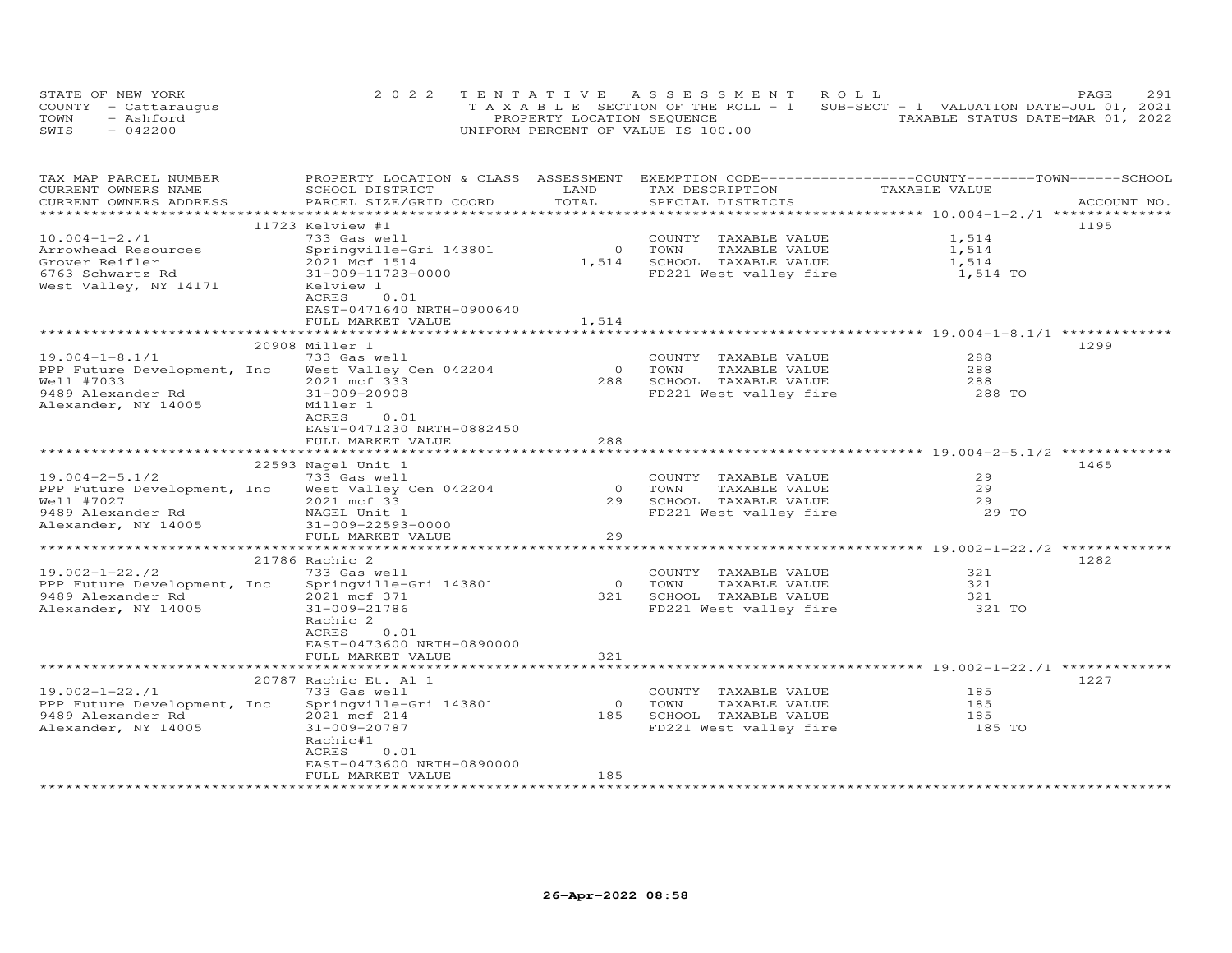| STATE OF NEW YORK    | 2022 TENTATIVE ASSESSMENT ROLL                                                 |                                  | PAGE | 292 |
|----------------------|--------------------------------------------------------------------------------|----------------------------------|------|-----|
| COUNTY - Cattaraugus | T A X A B L E SECTION OF THE ROLL - 1 SUB-SECT - 1 VALUATION DATE-JUL 01, 2021 |                                  |      |     |
| TOWN<br>- Ashford    | PROPERTY LOCATION SEQUENCE                                                     | TAXABLE STATUS DATE-MAR 01, 2022 |      |     |
| SWIS<br>$-042200$    | UNIFORM PERCENT OF VALUE IS 100.00                                             |                                  |      |     |

| TAX MAP PARCEL NUMBER       | PROPERTY LOCATION & CLASS ASSESSMENT                                                                                                                                                                                           |     |        |                               | EXEMPTION CODE-----------------COUNTY-------TOWN------SCHOOL |      |
|-----------------------------|--------------------------------------------------------------------------------------------------------------------------------------------------------------------------------------------------------------------------------|-----|--------|-------------------------------|--------------------------------------------------------------|------|
| CURRENT OWNERS NAME         | SCHOOL DISTRICT LAND                                                                                                                                                                                                           |     |        | TAX DESCRIPTION TAXABLE VALUE |                                                              |      |
|                             | .CURRENT OWNERS ADDRESS PARCEL SIZE/GRID COORD TOTAL SPECIAL DISTRICTS ACCOUNT NO ACCOUNT NO ACCOUNT NO ARE THE SERVER AND HALL SERVER ASSESS THE SERVER SERVER AND HALL SERVER AND HALL SERVER AND THE SERVER SERVER AND HALL |     |        |                               |                                                              |      |
|                             |                                                                                                                                                                                                                                |     |        |                               |                                                              |      |
|                             | 21174 Schumacher 1                                                                                                                                                                                                             |     |        |                               |                                                              | 1468 |
| 29.001-2-4./1               | 733 Gas well                                                                                                                                                                                                                   |     | COUNTY | TAXABLE VALUE                 | 95                                                           |      |
|                             | PPP Future Development, Inc West Valley Cen 042204 0 TOWN TAXABLE VALUE<br>9489 Alexander Rd 2021 mcf 110 95 SCHOOL TAXABLE VALUE                                                                                              |     |        |                               | 95                                                           |      |
|                             |                                                                                                                                                                                                                                |     |        |                               | 95                                                           |      |
|                             | Alexander, NY 14055 Schumacher 1<br>21.000.21174.0000                                                                                                                                                                          |     |        | FD221 West valley fire        | 95 TO                                                        |      |
|                             | 31-009-21174-0000                                                                                                                                                                                                              |     |        |                               |                                                              |      |
|                             | FULL MARKET VALUE                                                                                                                                                                                                              | 95  |        |                               |                                                              |      |
|                             |                                                                                                                                                                                                                                |     |        |                               |                                                              |      |
|                             |                                                                                                                                                                                                                                |     |        |                               |                                                              |      |
|                             | 21769 Widrig 1                                                                                                                                                                                                                 |     |        |                               |                                                              | 1283 |
| 20.003-1-5.1/1 733 Gas well |                                                                                                                                                                                                                                |     | COUNTY | TAXABLE VALUE                 | 118                                                          |      |
|                             | PPP Future Development, Inc West Valley Cen 042204 60 TOWN                                                                                                                                                                     |     |        | TAXABLE VALUE                 | 118                                                          |      |
|                             |                                                                                                                                                                                                                                |     |        | SCHOOL TAXABLE VALUE          | 118                                                          |      |
|                             | Alexander, NY 14005 31-009-21769-0000                                                                                                                                                                                          |     |        | FD221 West valley fire        | 118 TO                                                       |      |
|                             | Widrig 1                                                                                                                                                                                                                       |     |        |                               |                                                              |      |
|                             | ACRES 0.01                                                                                                                                                                                                                     |     |        |                               |                                                              |      |
|                             | EAST-0486730 NRTH-0884190                                                                                                                                                                                                      |     |        |                               |                                                              |      |
|                             | FULL MARKET VALUE                                                                                                                                                                                                              | 118 |        |                               |                                                              |      |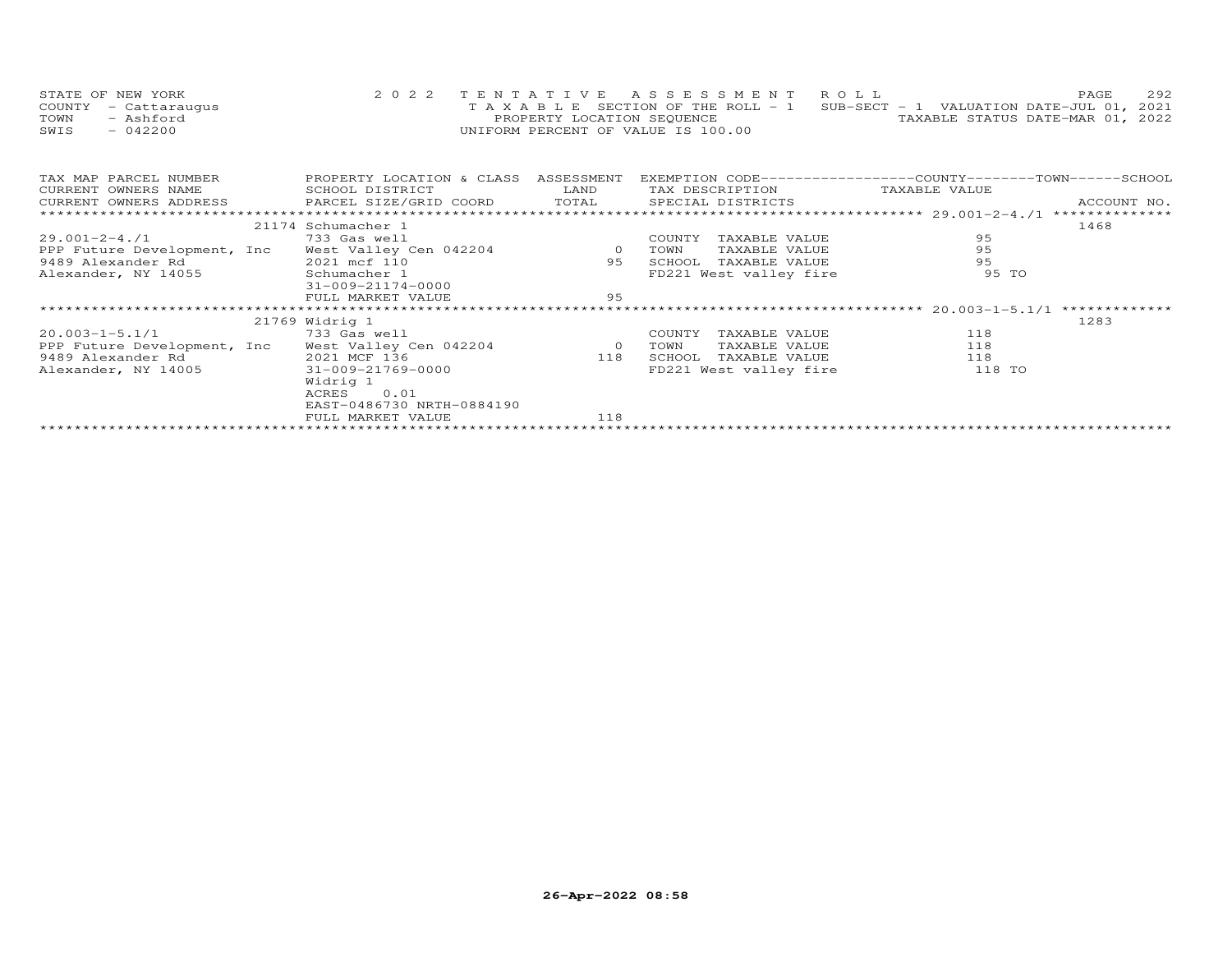| COUNTY<br>TOWN<br>SWIS | STATE OF NEW YORK<br>- Cattaraugus<br>- Ashford<br>$-042200$ |                   | 2 0 2 2                          | TENTATIVE<br>UNIFORM PERCENT OF VALUE IS 100.00 | A S S E S S M E N T<br>TAXABLE SECTION OF THE ROLL - 1 | ROLL                    | SUB-SECT - 1 VALUATION DATE-JUL 01, 2021<br>TAXABLE STATUS DATE-MAR 01, 2022 | 293<br>PAGE<br>RPS150/V04/L015<br>CURRENT DATE 4/26/2022 |
|------------------------|--------------------------------------------------------------|-------------------|----------------------------------|-------------------------------------------------|--------------------------------------------------------|-------------------------|------------------------------------------------------------------------------|----------------------------------------------------------|
|                        |                                                              |                   | ROLL.<br>S U B                   |                                                 | $S E C T I O N - 1 - T O T A L S$                      |                         |                                                                              |                                                          |
|                        |                                                              | $***$             | SPECIAL                          | DISTRICT                                        | SUMMARY ***                                            |                         |                                                                              |                                                          |
| CODE                   | TOTAL<br>PARCELS<br>DISTRICT NAME                            | EXTENSION<br>TYPE | <b>EXTENSION</b><br><b>VALUE</b> | AD VALOREM<br><b>VALUE</b>                      | <b>EXEMPT</b><br><b>AMOUNT</b>                         | TAXABLE<br><b>VALUE</b> |                                                                              |                                                          |
|                        | FD221 West valley fi                                         | 12 TOTAL          |                                  | 15,980                                          |                                                        | 15,980                  |                                                                              |                                                          |
|                        |                                                              | $***$             | S C H O O L                      | DISTRICT                                        | SUMMARY ***                                            |                         |                                                                              |                                                          |
| CODE                   | DISTRICT NAME                                                | TOTAL<br>PARCELS  | ASSESSED<br>LAND                 | ASSESSED<br>TOTAL                               | <b>EXEMPT</b><br><b>AMOUNT</b>                         | TOTAL<br>TAXABLE        | STAR<br><b>AMOUNT</b>                                                        | STAR<br>TAXABLE                                          |
| 042204<br>143801       | West Valley Central<br>Springville-Griffith                  | 7<br>5            |                                  | 13,697<br>2,283                                 |                                                        | 13,697<br>2,283         |                                                                              | 13,697<br>2,283                                          |
|                        | SUB-TOTAL                                                    | 12                |                                  | 15,980                                          |                                                        | 15,980                  |                                                                              | 15,980                                                   |
|                        | TOTAL                                                        | 12                |                                  | 15,980                                          |                                                        | 15,980                  |                                                                              | 15,980                                                   |
|                        |                                                              |                   | ***<br>SYSTEM                    | CODES                                           | SUMMARY ***                                            |                         |                                                                              |                                                          |
|                        |                                                              |                   |                                  | NO SYSTEM EXEMPTIONS AT THIS LEVEL              |                                                        |                         |                                                                              |                                                          |

NO EXEMPTIONS AT THIS LEVEL

| <b>ROLL</b> | ◡⊥▱ |      |                                        |                                           |                                      |                            | JIAK |
|-------------|-----|------|----------------------------------------|-------------------------------------------|--------------------------------------|----------------------------|------|
| <b>SEC</b>  |     | LAND | $m \wedge m \wedge n$<br>$\rightarrow$ | $\alpha$ $\alpha$ then the state $\alpha$ | $T$ $\cap$ $T_1$ $T_2$<br><b>UWI</b> |                            |      |
|             |     |      | ററ                                     | QQf                                       | 980                                  | $\Omega$ $\Omega$ $\Gamma$ | 000  |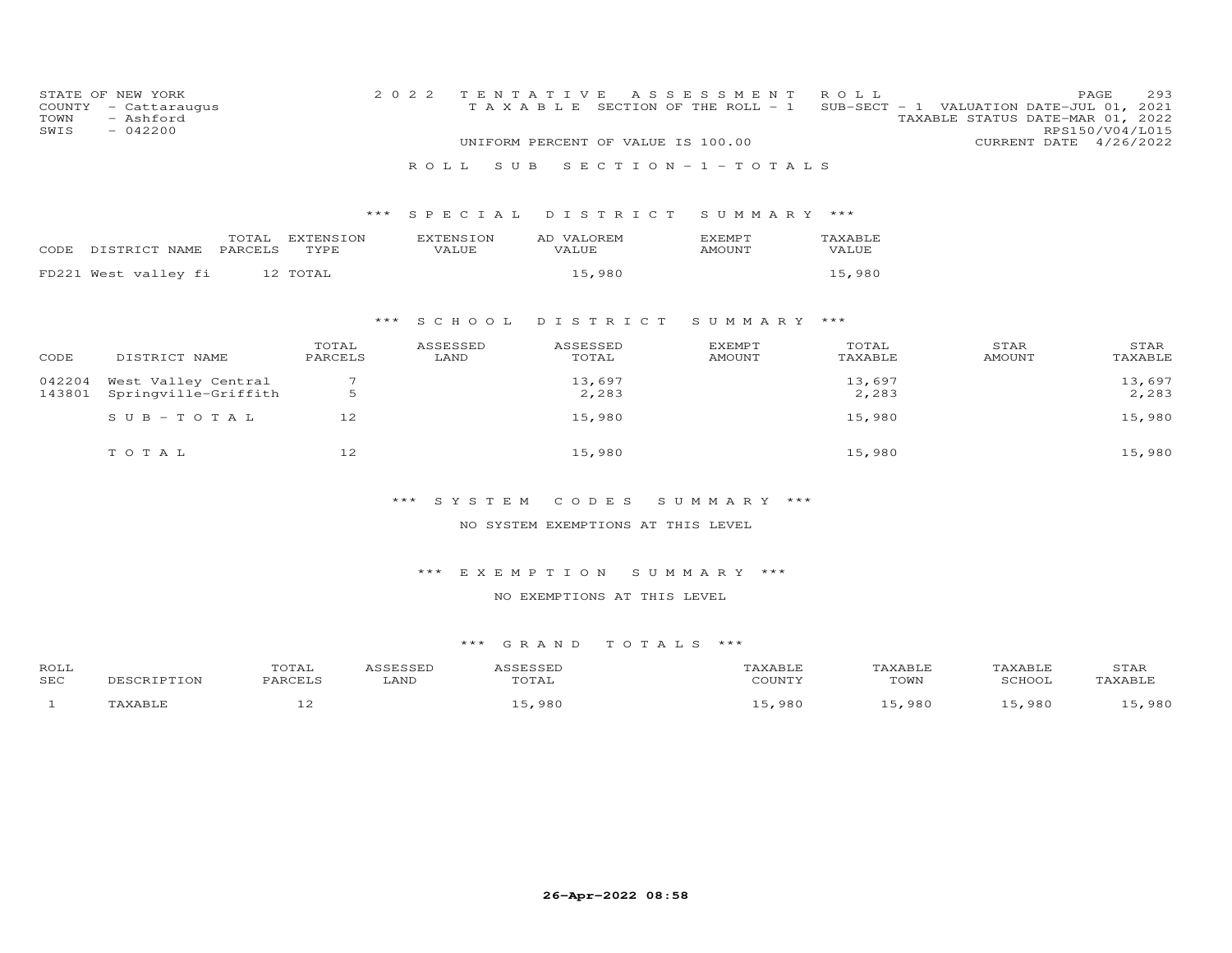| STATE OF NEW YORK    | 2022 TENTATIVE ASSESSMENT ROLL                                                 |                                  | PAGE. | 2.94 |
|----------------------|--------------------------------------------------------------------------------|----------------------------------|-------|------|
| COUNTY - Cattaraugus | T A X A B L E SECTION OF THE ROLL - 1 SUB-SECT - 2 VALUATION DATE-JUL 01, 2021 |                                  |       |      |
| TOWN<br>- Ashford    | PROPERTY LOCATION SEQUENCE                                                     | TAXABLE STATUS DATE-MAR 01, 2022 |       |      |
| $-042200$<br>SWIS    | UNIFORM PERCENT OF VALUE IS 100.00                                             |                                  |       |      |

| TAX MAP PARCEL NUMBER                                                 | PROPERTY LOCATION & CLASS | ASSESSMENT | EXEMPTION CODE-----------------COUNTY-------TOWN------SCHOOL |                  |             |
|-----------------------------------------------------------------------|---------------------------|------------|--------------------------------------------------------------|------------------|-------------|
| CURRENT OWNERS NAME                                                   | SCHOOL DISTRICT           | LAND       | TAX DESCRIPTION TAXABLE VALUE                                |                  |             |
| CURRENT OWNERS ADDRESS FARCEL SIZE/GRID COORD TOTAL SPECIAL DISTRICTS |                           |            |                                                              |                  | ACCOUNT NO. |
|                                                                       |                           |            |                                                              |                  |             |
|                                                                       | Route 219                 |            |                                                              |                  | 0267        |
| 19.004-1-17                                                           | 314 Rural vac<10          |            | XMPT C/T 33201                                               | 19,800<br>19,800 | $\Omega$    |
| County of Cattaraugus                                                 | West Valley Cen 042204    |            | 19,800 COUNTY<br>TAXABLE VALUE                               |                  |             |
| 303 Court St<br>63                                                    | $-05 - 06$                | 19,800     | TOWN<br>TAXABLE VALUE                                        |                  |             |
| Little Valley, NY 14755                                               | 3.95<br>ACRES             |            | SCHOOL<br>TAXABLE VALUE                                      | 19,800           |             |
|                                                                       | EAST-1118076 NRTH-0880935 |            | FD221 West valley fire                                       | $0$ TO           |             |
|                                                                       | DEED BOOK 20200 PG-5731   |            | 19,800 EX                                                    |                  |             |
|                                                                       | FULL MARKET VALUE         | 19,800     |                                                              |                  |             |
|                                                                       |                           |            |                                                              |                  |             |
|                                                                       | 9152 Route 219            |            |                                                              |                  | 0926        |
| $28.002 - 1 - 16.2$                                                   | 312 Vac w/imprv           |            | TAXABLE VALUE<br>COUNTY                                      | 35,100           |             |
| Previty John T                                                        | West Valley Cen 042204    | 26,600     | TOWN<br>TAXABLE VALUE                                        | 35,100           |             |
| 4501 Lake Shore Rd                                                    | 53/54 05 06               | 35,100     | SCHOOL<br>TAXABLE VALUE                                      | 35,100           |             |
| Hamburg, NY 14075                                                     | 11.10<br>ACRES            |            | FD221 West valley fire                                       | 35,100 TO        |             |
|                                                                       | EAST-1122398 NRTH-0875024 |            | LD221 Ashford light                                          | 35,100 TO        |             |
|                                                                       | DEED BOOK 20220 PG-1063   |            |                                                              |                  |             |
|                                                                       | FULL MARKET VALUE         | 35,100     |                                                              |                  |             |
|                                                                       |                           |            |                                                              |                  |             |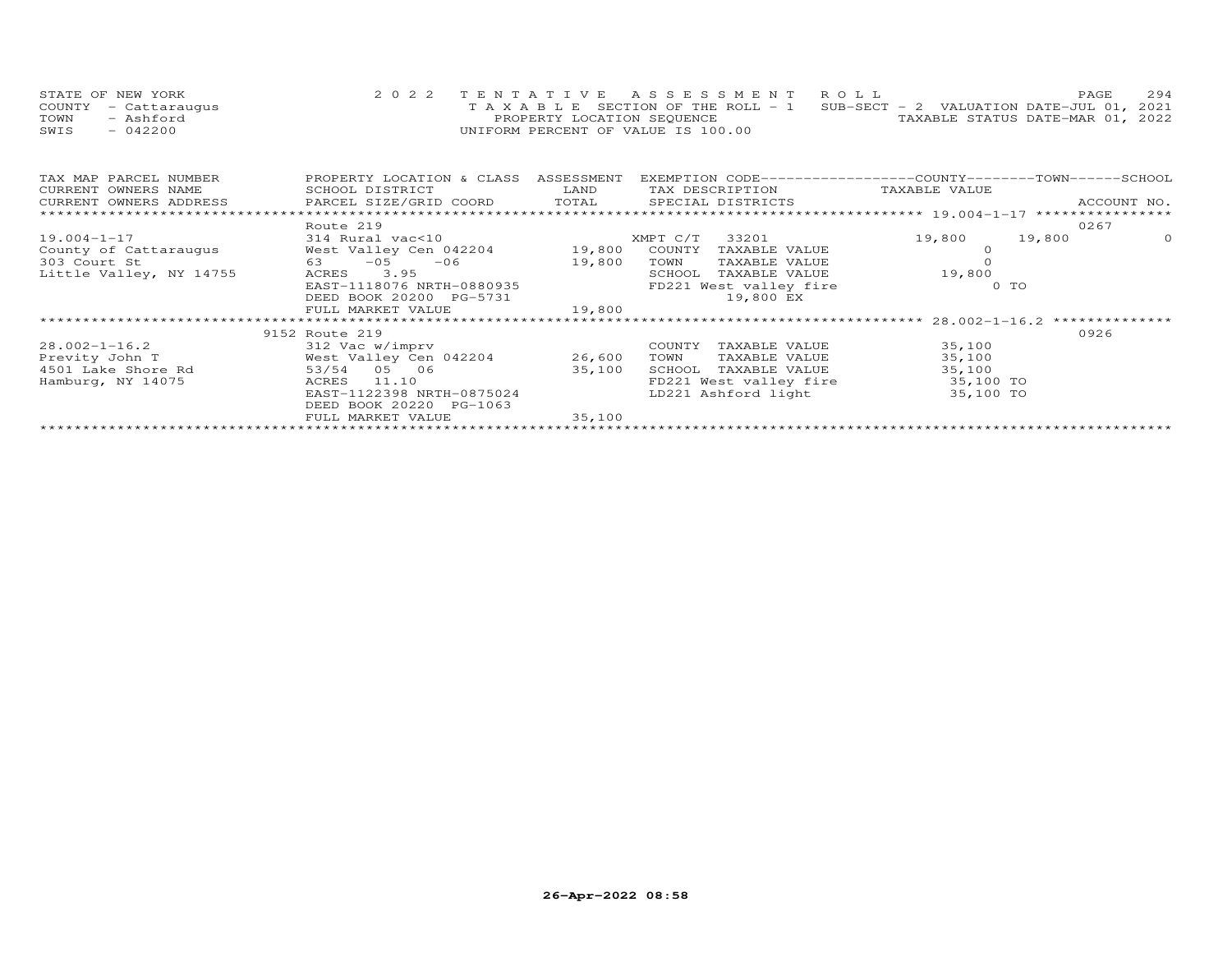| TOWN<br>SWIS | STATE OF NEW YORK<br>COUNTY - Cattaraugus<br>- Ashford<br>$-042200$ |                              | 2 0 2 2<br>ROLL SUB       | TENTATIVE<br>TAXABLE SECTION OF THE ROLL - 1<br>UNIFORM PERCENT OF VALUE IS 100.00 | A S S E S S M E N T<br>$S E C T I O N - 2 - T O T A L S$ | ROLL             | SUB-SECT - 2 VALUATION DATE-JUL 01, 2021<br>TAXABLE STATUS DATE-MAR 01, 2022<br>CURRENT DATE 4/26/2022 | 295<br>PAGE<br>RPS150/V04/L015 |
|--------------|---------------------------------------------------------------------|------------------------------|---------------------------|------------------------------------------------------------------------------------|----------------------------------------------------------|------------------|--------------------------------------------------------------------------------------------------------|--------------------------------|
|              |                                                                     | $***$                        |                           | SPECIAL DISTRICT                                                                   | SUMMARY ***                                              |                  |                                                                                                        |                                |
|              | CODE DISTRICT NAME PARCELS                                          | TOTAL EXTENSION<br>TYPE      | <b>EXTENSION</b><br>VALUE | AD VALOREM<br><b>VALUE</b>                                                         | EXEMPT<br><b>AMOUNT</b>                                  | TAXABLE<br>VALUE |                                                                                                        |                                |
|              | FD221 West valley fi<br>LD221 Ashford light                         | 2 TOTAL<br>1 TOTAL           |                           | 54,900<br>35,100                                                                   | 19,800                                                   | 35,100<br>35,100 |                                                                                                        |                                |
|              |                                                                     | $***$                        | SCHOOL                    | DISTRICT                                                                           | SUMMARY ***                                              |                  |                                                                                                        |                                |
| CODE         | DISTRICT NAME                                                       | TOTAL<br>PARCELS             | ASSESSED<br>LAND          | ASSESSED<br>TOTAL                                                                  | <b>EXEMPT</b><br><b>AMOUNT</b>                           | TOTAL<br>TAXABLE | STAR<br><b>AMOUNT</b>                                                                                  | STAR<br>TAXABLE                |
| 042204       | West Valley Central                                                 | 2                            | 46,400                    | 54,900                                                                             |                                                          | 54,900           |                                                                                                        | 54,900                         |
|              | $S$ U B - T O T A L                                                 | $\overline{2}$               | 46,400                    | 54,900                                                                             |                                                          | 54,900           |                                                                                                        | 54,900                         |
|              | TOTAL                                                               | 2                            | 46,400                    | 54,900                                                                             |                                                          | 54,900           |                                                                                                        | 54,900                         |
|              |                                                                     |                              | *** SYSTEM                | CODES                                                                              | SUMMARY ***                                              |                  |                                                                                                        |                                |
|              |                                                                     |                              |                           | NO SYSTEM EXEMPTIONS AT THIS LEVEL                                                 |                                                          |                  |                                                                                                        |                                |
|              |                                                                     |                              |                           | *** EXEMPTION SUMMARY ***                                                          |                                                          |                  |                                                                                                        |                                |
| CODE         | DESCRIPTION                                                         | TOTAL<br>PARCELS             |                           |                                                                                    | COUNTY                                                   | TOWN             | SCHOOL                                                                                                 |                                |
| 33201        | XMPT C/T<br>TO TAL                                                  | $\mathbf{1}$<br>$\mathbf{1}$ |                           |                                                                                    | 19,800<br>19,800                                         | 19,800<br>19,800 |                                                                                                        |                                |
|              |                                                                     |                              | *** GRAND                 | TOTALS ***                                                                         |                                                          |                  |                                                                                                        |                                |

#### ROLL TOTAL ASSESSED ASSESSED TAXABLE TAXABLE TAXABLE STARTAXABLE SEC DESCRIPTION PARCELS LAND TOTAL COUNTY TOWN SCHOOL TAXABLE1 TAXABLE 2 46,400 54,900 35,100 35,100 54,900 54,900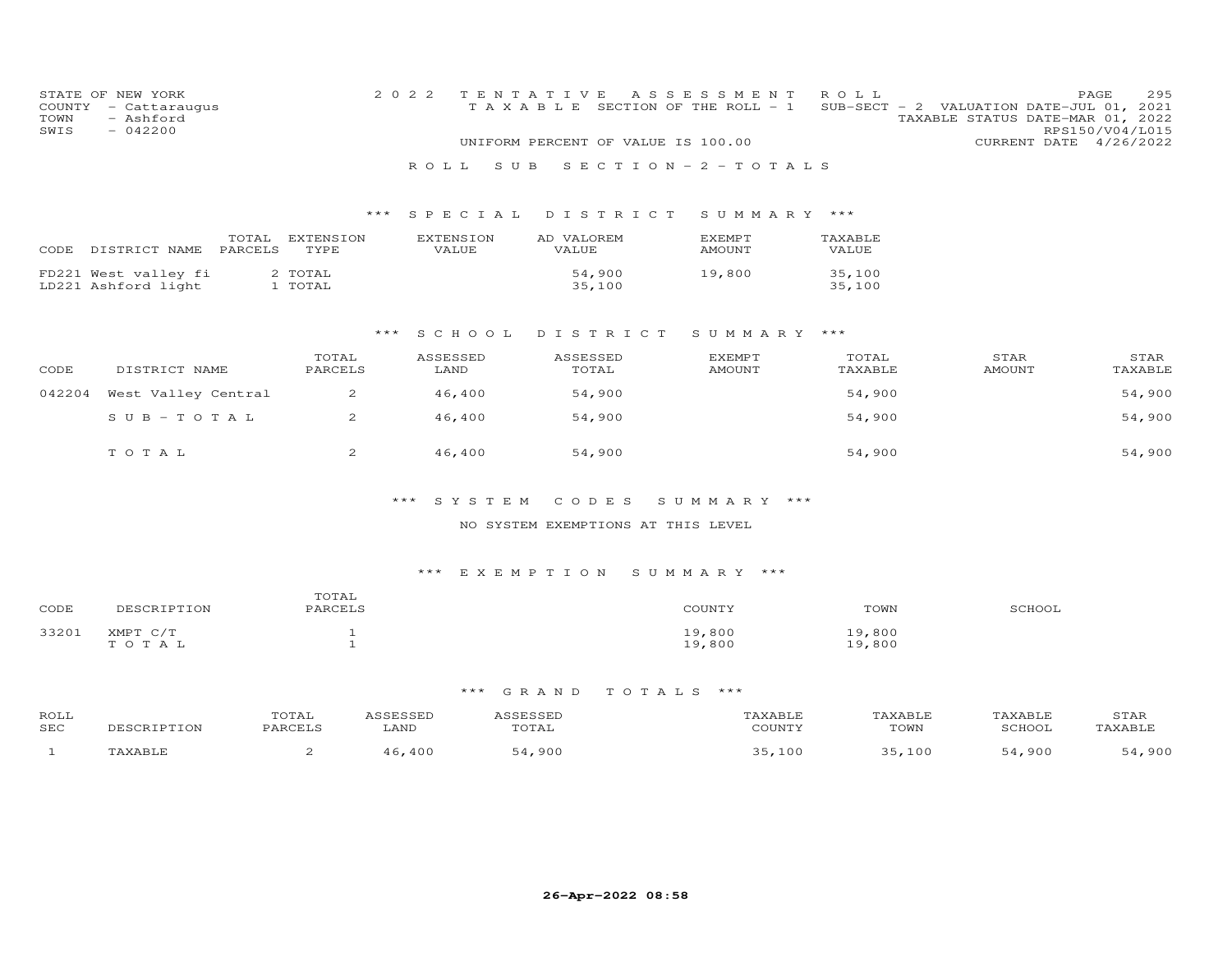| STATE OF NEW YORK    | 2022 TENTATIVE ASSESSMENT ROLL                                                 |                                  | <b>PAGE</b> | 296 |
|----------------------|--------------------------------------------------------------------------------|----------------------------------|-------------|-----|
| COUNTY - Cattaraugus | T A X A B L E SECTION OF THE ROLL - 1 SUB-SECT - 3 VALUATION DATE-JUL 01, 2021 |                                  |             |     |
| TOWN<br>- Ashford    | PROPERTY LOCATION SEQUENCE                                                     | TAXABLE STATUS DATE-MAR 01, 2022 |             |     |
| SWIS<br>$-042200$    | UNIFORM PERCENT OF VALUE IS 100.00                                             |                                  |             |     |
|                      |                                                                                |                                  |             |     |

| TAX MAP PARCEL NUMBER   | PROPERTY LOCATION & CLASS | ASSESSMENT |          |                        | EXEMPTION CODE-----------------COUNTY-------TOWN-----SCHOOL |      |             |
|-------------------------|---------------------------|------------|----------|------------------------|-------------------------------------------------------------|------|-------------|
| CURRENT OWNERS NAME     | SCHOOL DISTRICT           | LAND       |          | TAX DESCRIPTION        | TAXABLE VALUE                                               |      |             |
| CURRENT OWNERS ADDRESS  | PARCEL SIZE/GRID COORD    | TOTAL      |          | SPECIAL DISTRICTS      |                                                             |      | ACCOUNT NO. |
|                         |                           |            |          |                        |                                                             |      |             |
|                         | Hebdon Rd                 |            |          |                        |                                                             | 0863 |             |
| 28.002-2-13             | 942 Co. reforest          |            | XMPT CTY | 33302                  | 252,300                                                     |      | $\Omega$    |
| Catt Co Forest          | West Valley Cen 042204    | 252,300    | COUNTY   | TAXABLE VALUE          |                                                             |      |             |
| County Treasurer        | 37/45 05 06               | 252,300    | TOWN     | TAXABLE VALUE          | 252,300                                                     |      |             |
| 303 Court St            | ACRES 199.00              |            | SCHOOL   | TAXABLE VALUE          | 252,300                                                     |      |             |
| Little Valley, NY 14755 | EAST-1127755 NRTH-0872051 |            |          | FD221 West valley fire | 252,300 TO                                                  |      |             |
|                         | DEED BOOK 00331 PG-00252  |            |          |                        |                                                             |      |             |
|                         | FULL MARKET VALUE         | 252,300    |          |                        |                                                             |      |             |
|                         |                           |            |          |                        |                                                             |      |             |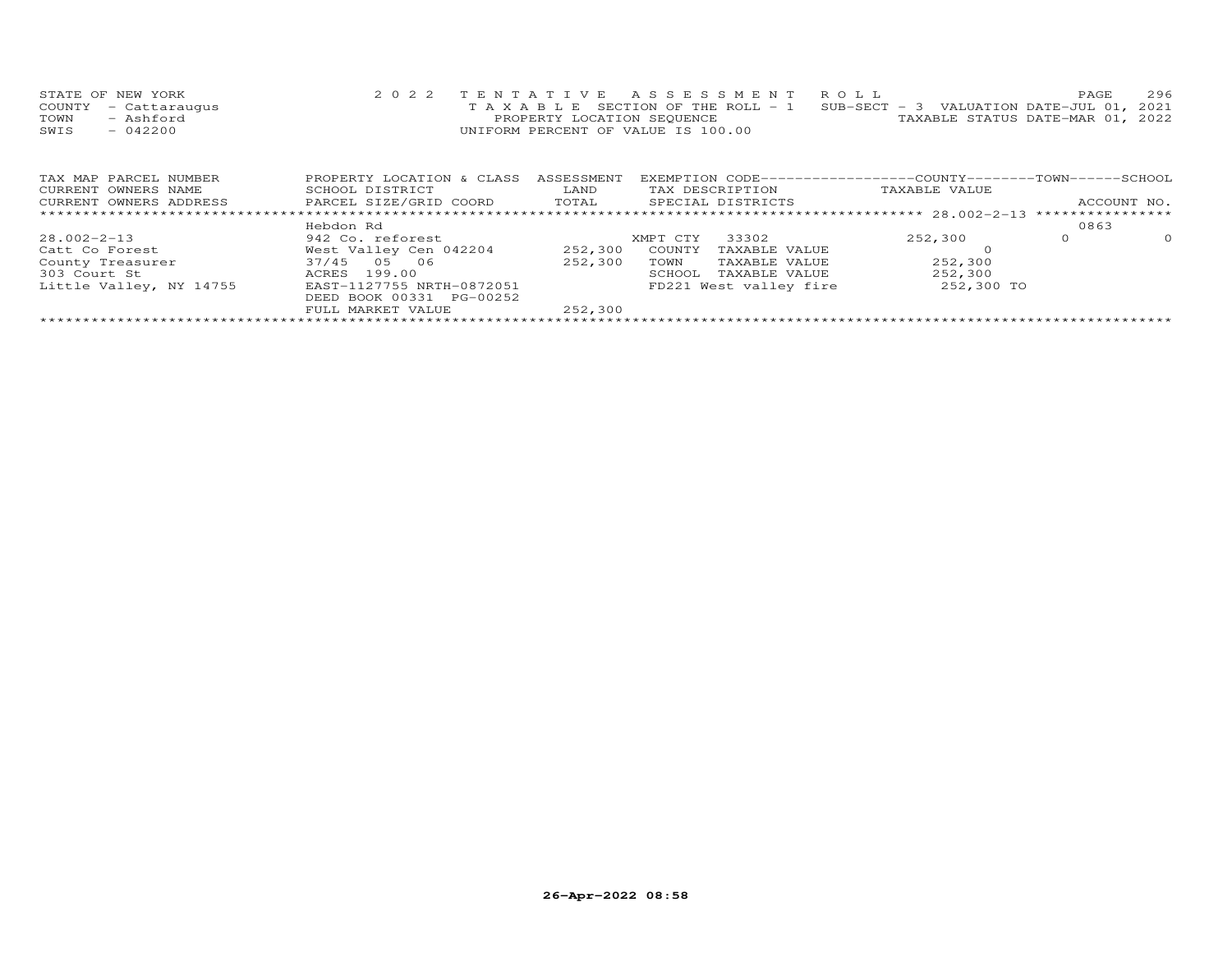| COUNTY<br>TOWN<br>SWIS | STATE OF NEW YORK<br>- Cattaraugus<br>- Ashford<br>$-042200$ |                   | 2 0 2 2<br>ROLL<br>S U B  | TENTATIVE<br>TAXABLE SECTION OF THE ROLL - 1<br>UNIFORM PERCENT OF VALUE IS 100.00 | A S S E S S M E N T<br>SECTION - $3$ - TOTALS | ROLL             | SUB-SECT - 3 VALUATION DATE-JUL 01, 2021<br>TAXABLE STATUS DATE-MAR 01, 2022<br>CURRENT DATE 4/26/2022 | PAGE<br>297<br>RPS150/V04/L015 |
|------------------------|--------------------------------------------------------------|-------------------|---------------------------|------------------------------------------------------------------------------------|-----------------------------------------------|------------------|--------------------------------------------------------------------------------------------------------|--------------------------------|
|                        |                                                              | ***               | SPECIAL                   | DISTRICT                                                                           | SUMMARY ***                                   |                  |                                                                                                        |                                |
| CODE                   | TOTAL<br>DISTRICT NAME<br>PARCELS                            | EXTENSION<br>TYPE | <b>EXTENSION</b><br>VALUE | AD VALOREM<br>VALUE                                                                | <b>EXEMPT</b><br><b>AMOUNT</b>                | TAXABLE<br>VALUE |                                                                                                        |                                |
|                        | FD221 West valley fi                                         | 1 TOTAL           |                           | 252,300                                                                            |                                               | 252,300          |                                                                                                        |                                |
|                        |                                                              | $***$             | S C H O O L               | DISTRICT                                                                           | SUMMARY ***                                   |                  |                                                                                                        |                                |
| CODE                   | DISTRICT NAME                                                | TOTAL<br>PARCELS  | ASSESSED<br>LAND          | ASSESSED<br>TOTAL                                                                  | <b>EXEMPT</b><br><b>AMOUNT</b>                | TOTAL<br>TAXABLE | STAR<br><b>AMOUNT</b>                                                                                  | STAR<br>TAXABLE                |
| 042204                 | West Valley Central                                          | $\mathbf{1}$      | 252,300                   | 252,300                                                                            |                                               | 252,300          |                                                                                                        | 252,300                        |
|                        | $S$ U B $-$ T O T A L                                        | $\mathbf{1}$      | 252,300                   | 252,300                                                                            |                                               | 252,300          |                                                                                                        | 252,300                        |
|                        | TOTAL                                                        | $\mathbf{1}$      | 252,300                   | 252,300                                                                            |                                               | 252,300          |                                                                                                        | 252,300                        |
|                        |                                                              |                   | ***<br>SYSTEM             | CODES                                                                              | SUMMARY ***                                   |                  |                                                                                                        |                                |
|                        |                                                              |                   |                           | NO SYSTEM EXEMPTIONS AT THIS LEVEL                                                 |                                               |                  |                                                                                                        |                                |
|                        |                                                              |                   |                           |                                                                                    |                                               |                  |                                                                                                        |                                |
|                        |                                                              |                   | $***$                     | E X E M P T I O N                                                                  | SUMMARY ***                                   |                  |                                                                                                        |                                |
| CODE                   | DESCRIPTION                                                  | TOTAL<br>PARCELS  |                           |                                                                                    | COUNTY                                        | TOWN             | SCHOOL                                                                                                 |                                |

# \*\*\* G R A N D T O T A L S \*\*\*

 $252,300$ 

33302 XMPT CTY 1<br>
T O T A L 1 252,300

| ROLL<br>SEC | $\sim$ | ידג ה<br>LANL | $\triangleright$ | "OWN | $\sim$ TT $\sim$ $\sim$ |  |
|-------------|--------|---------------|------------------|------|-------------------------|--|
|             |        | $\sim$        |                  | ΩC   | $\sim$ $\sim$           |  |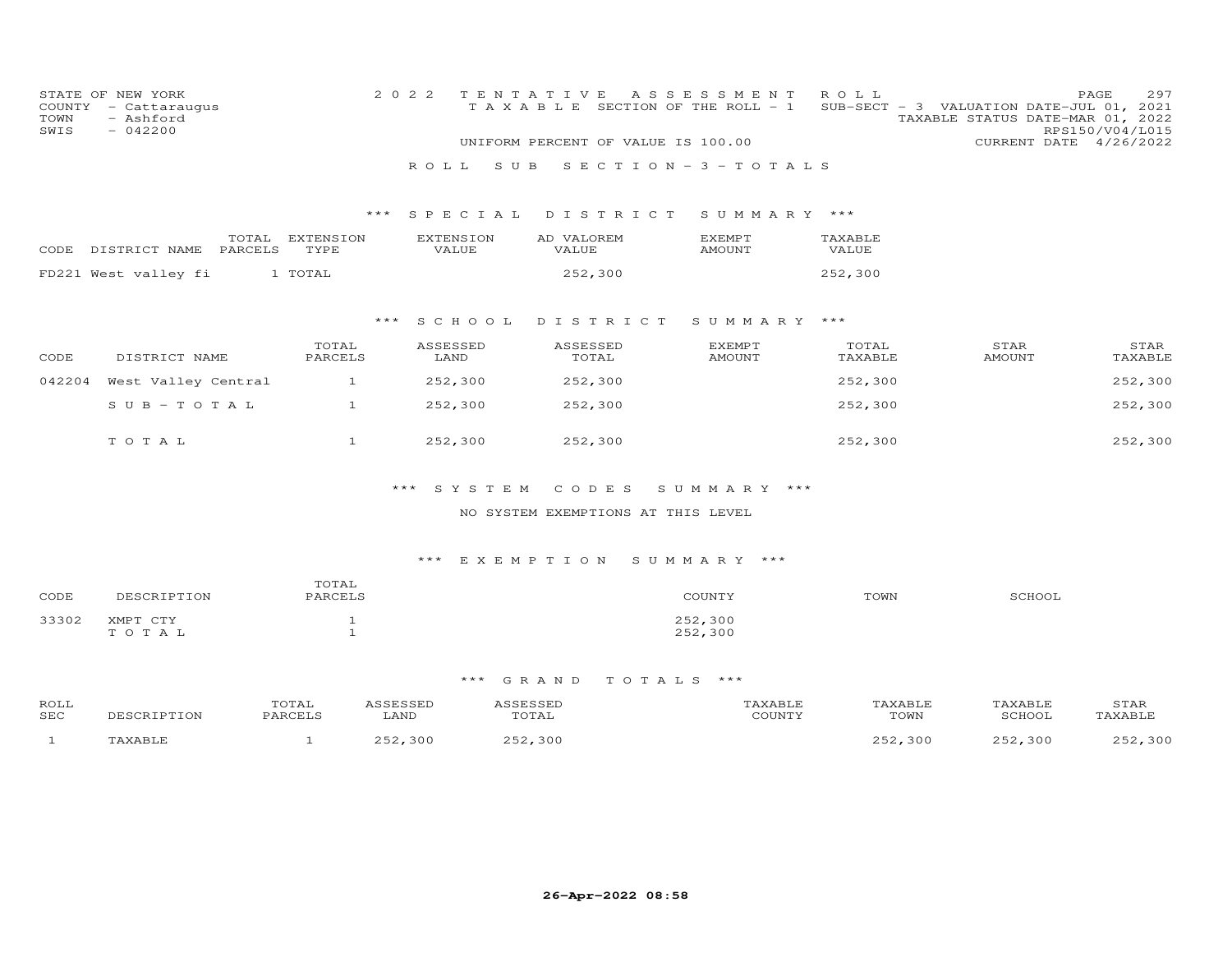| STATE OF NEW YORK    | 2022 TENTATIVE ASSESSMENT ROLL     | PAGE.                       | 298 |
|----------------------|------------------------------------|-----------------------------|-----|
| COUNTY - Cattaraugus | TAXABLE SECTION OF THE ROLL - 1    | VALUATION DATE-JUL 01, 2021 |     |
| TOWN<br>- Ashford    | TAXABLE STATUS DATE-MAR 01, 2022   |                             |     |
| SWIS<br>$-042200$    | UNIFORM PERCENT OF VALUE IS 100.00 | RPS150/V04/L015             |     |
|                      |                                    | CURRENT DATE 4/26/2022      |     |
|                      |                                    |                             |     |

## \*\*\* S P E C I A L D I S T R I C T S U M M A R Y \*\*\*

| DISTRICT NAME PARCELS TYPE<br>CODE.                                 | TOTAL       | EXTENSION             | EXTENSION<br><b>VALUE</b> | AD VALOREM<br><b>VALUE</b>          | EXEMPT<br>AMOUNT | TAXABLE<br>VALUE                    |
|---------------------------------------------------------------------|-------------|-----------------------|---------------------------|-------------------------------------|------------------|-------------------------------------|
| FD221 West valley fi<br>LD221 Ashford light<br>LD226 West valley li | 1,444 TOTAL | 54 TOTAL<br>238 TOTAL |                           | 193677,780<br>7474.600<br>27709,820 | 450,074          | 193227,706<br>7474,600<br>27709,820 |

## \*\*\* S C H O O L D I S T R I C T S U M M A R Y \*\*\*

| CODE             | DISTRICT NAME                               | TOTAL<br>PARCELS | ASSESSED<br>LAND       | ASSESSED<br>TOTAL       | EXEMPT<br>AMOUNT     | TOTAL<br>TAXABLE        | STAR<br>AMOUNT        | STAR<br>TAXABLE         |
|------------------|---------------------------------------------|------------------|------------------------|-------------------------|----------------------|-------------------------|-----------------------|-------------------------|
| 042204<br>143801 | West Valley Central<br>Springville-Griffith | 1,062<br>382     | 38894,100<br>18841,600 | 135677,597<br>58000,183 | 6226,665<br>5020,891 | 129450,932<br>52979,292 | 17290,950<br>7092,479 | 112159,982<br>45886,813 |
|                  | $SUB-TOTAL$                                 | 1,444            | 57735,700              | 193677,780              | 11247,556            | 182430,224              | 24383,429             | 158046,795              |
|                  | TOTAL                                       | 1,444            | 57735,700              | 193677,780              | 11247,556            | 182430,224              | 24383,429             | 158046,795              |

#### \*\*\* S Y S T E M C O D E S S U M M A R Y \*\*\*

#### NO SYSTEM EXEMPTIONS AT THIS LEVEL

## \*\*\* E X E M P T I O N S U M M A R Y \*\*\*

| CODE  | DESCRIPTION | TOTAL<br>PARCELS | COUNTY   | TOWN     | SCHOOL   |
|-------|-------------|------------------|----------|----------|----------|
| 33201 | XMPT C/T    |                  | 19,800   | 19,800   |          |
| 33302 | XMPT CTY    |                  | 252,300  |          |          |
| 41101 | VET C/T     |                  | 700      | 700      |          |
| 41120 | VETWAR CTS  | 61               | 718,395  | 718,395  | 718,395  |
| 41130 | VETCOM CTS  | 56               | 1121,993 | 1121,993 | 1121,993 |
| 41140 | VETDIS CTS  | 40               | 1315,487 | 1315,487 | 1315,487 |
| 41161 | CW 15 VET/  | 14               | 180,000  | 180,000  |          |
| 41171 | CW DISBLD   |                  | 34,720   | 34,720   |          |
| 41400 | CLERGY      |                  | 1,500    | 1,500    | 1,500    |
| 41683 | RPTL466 c   |                  |          | 3,000    |          |
| 41700 | AG BLDG     |                  | 349,094  | 349,094  | 349,094  |
|       |             |                  |          |          |          |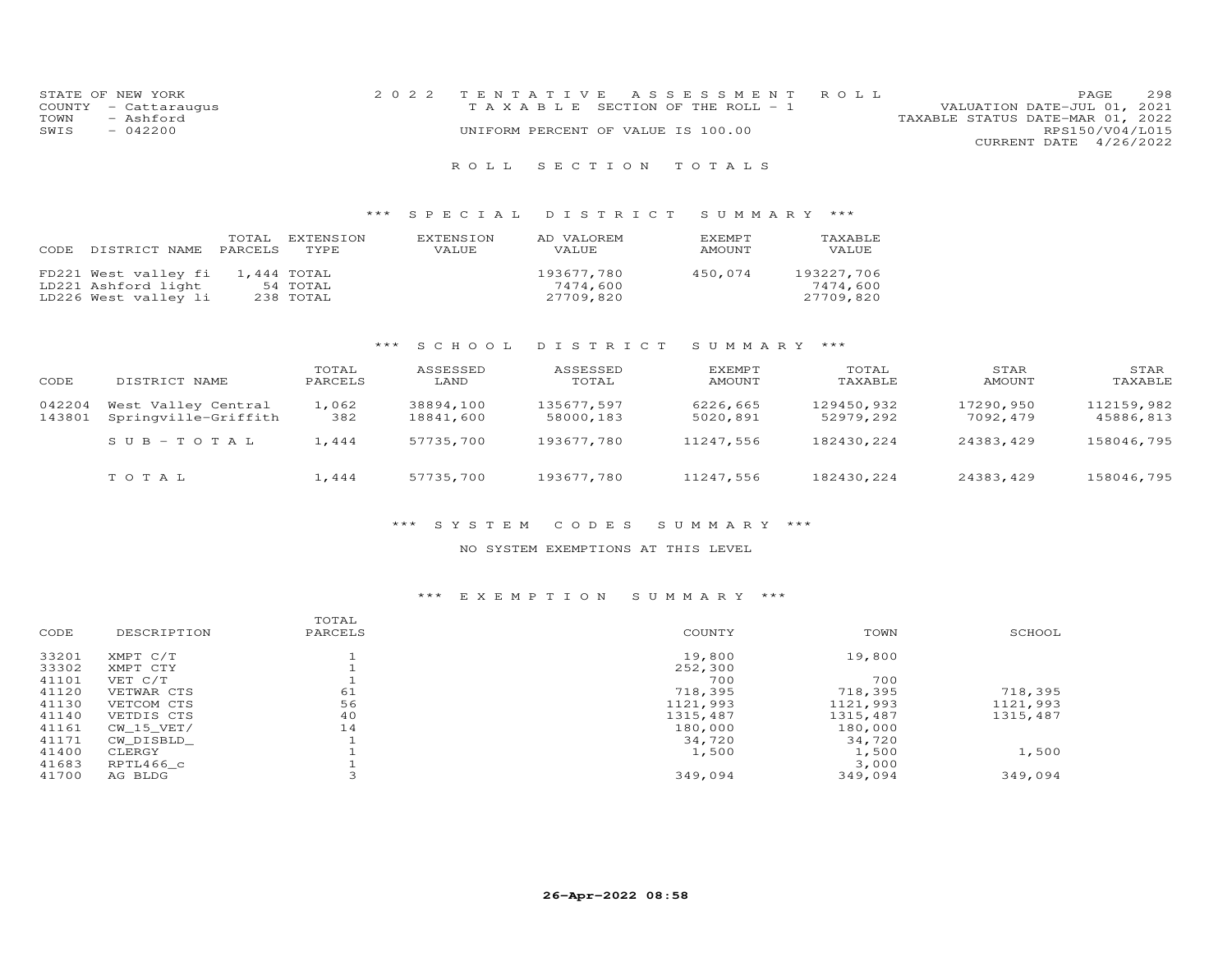| STATE OF NEW YORK<br>COUNTY - Cattaraugus<br>- Ashford<br>TOWN<br>- 042200<br>SWIS | 2022 TENTATIVE ASSESSMENT ROLL<br>T A X A B L E SECTION OF THE ROLL - 1<br>UNIFORM PERCENT OF VALUE IS 100.00 | 2.99<br><b>PAGE</b><br>VALUATION DATE-JUL 01, 2021<br>TAXABLE STATUS DATE-MAR 01, 2022<br>RPS150/V04/L015<br>CURRENT DATE 4/26/2022 |  |
|------------------------------------------------------------------------------------|---------------------------------------------------------------------------------------------------------------|-------------------------------------------------------------------------------------------------------------------------------------|--|
|                                                                                    | ROLL SECTION TOTALS                                                                                           |                                                                                                                                     |  |

|       |              | TOTAL   |           |           |           |
|-------|--------------|---------|-----------|-----------|-----------|
| CODE  | DESCRIPTION  | PARCELS | COUNTY    | TOWN      | SCHOOL    |
| 41720 | AG DIST      | 79      | 5591,491  | 5591,491  | 5591,491  |
| 41730 | AG DISTOUT   | 6       | 389,945   | 389,945   | 389,945   |
| 41800 | AGED $C/T/S$ | 10      | 597,896   | 597,896   | 597,896   |
| 41802 | AGED C       | 14      | 431,741   |           |           |
| 41804 | AGED S       | 10      |           |           | 537,175   |
| 41834 | ENH STAR     | 210     |           |           | 15317,879 |
| 41854 | BAS STAR     | 303     |           |           | 9065,550  |
| 41934 | Dis & Lim    |         |           |           | 23,850    |
| 42100 | SILO T/C/S   | 9       | 143,956   | 143,956   | 143,956   |
| 47670 | EDZ T/C/S    |         | 430,274   | 430,274   | 430,274   |
| 49500 | SOLR C/T/S   |         | 26,500    | 26,500    | 26,500    |
|       | TOTAL        | 824     | 11605,792 | 10924,751 | 35630,985 |

| ROLL<br>SEC | T D T T ON | TOTAL<br>PARCELS | <b>CCFCCFD</b><br>LAND | <b>ESSED</b><br>TOTAL | AXABLI<br>COUNTY | KABLE<br>TOWN | AXABLE <sup>.</sup><br><b>RCHOOL</b> | STAR<br>'AXABLF |
|-------------|------------|------------------|------------------------|-----------------------|------------------|---------------|--------------------------------------|-----------------|
|             | 'AVART     | .444             | 700<br><b>57735</b>    | 780<br>193677         | $92071$<br>988   | ,029<br>07752 | 182430 224                           | 158046,795      |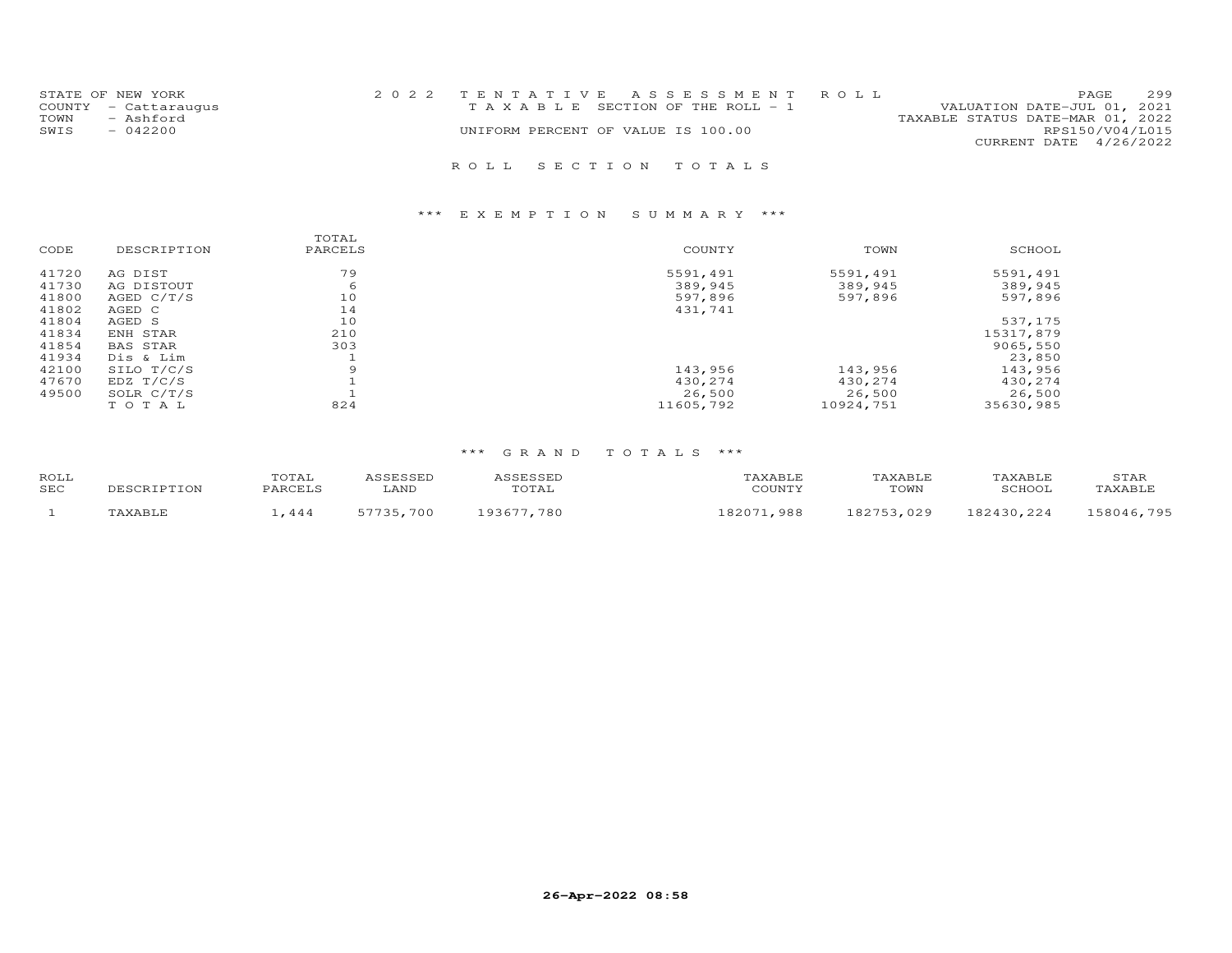|      | STATE OF NEW YORK    | 2022 TENTATIVE ASSESSMENT ROLL            | PAGE.                            | 300 |
|------|----------------------|-------------------------------------------|----------------------------------|-----|
|      | COUNTY - Cattaraugus | SPECIAL FRANCHISE SECTION OF THE ROLL - 5 | VALUATION DATE-JUL 01, 2021      |     |
| TOWN | - Ashford            | PROPERTY LOCATION SEQUENCE                | TAXABLE STATUS DATE-MAR 01, 2022 |     |
| SWIS | $-042200$            | UNIFORM PERCENT OF VALUE IS 100.00        |                                  |     |

| TAX MAP PARCEL NUMBER<br>TAX MAP PARCEL NUMBER TO FRIEND AND ASSOCIATE EXAMPLE THE CONFERENT OWNERS NAMEL AND THE CONFERENT OF THE CONF<br>CURRENT OWNERS ADDRESS BORD DISTRICT TO TAX DESCRIPTION TAXABLE VALUE<br>CURRENT OWNERS ADDRESS PARCEL SIZE/GRID C<br>CURRENT OWNERS NAME<br>CURRENT OWNERS ADDRESS | PROPERTY LOCATION & CLASS ASSESSMENT                                                                                                                                                                                                                        |                  | EXEMPTION CODE-----------------COUNTY-------TOWN------SCHOOL                                                                                                                                   |                                  |      |
|----------------------------------------------------------------------------------------------------------------------------------------------------------------------------------------------------------------------------------------------------------------------------------------------------------------|-------------------------------------------------------------------------------------------------------------------------------------------------------------------------------------------------------------------------------------------------------------|------------------|------------------------------------------------------------------------------------------------------------------------------------------------------------------------------------------------|----------------------------------|------|
| 522.000-9905-123.700/288<br>National Fuel Gas Dist<br>Attn: Real Property Tax<br>6363 Main St<br>Williamsville, NY 14221-5887<br>******************************                                                                                                                                                | Special Franchise<br>961 Elec & gas<br>West Valley Cen 042204 085, 288 SCHOOL TAXABLE VALUE<br>100% West Valley Cen 042204 335, 288 SCHOOL TAXABLE VALUE<br>FULL MARKET VALUE 335, 288 FD221 West valley fire 335, 288 TO<br>FULL MARKET VALUE 335, 288 FD2 |                  |                                                                                                                                                                                                |                                  | 0887 |
| 522.000-9905-132.350/188<br>National Grid<br>Property Tax, D-Mezz<br>300 Erie Blvd W<br>Syracuse, NY 13202                                                                                                                                                                                                     | Special Franchise<br>861 Elec & gas<br>West Valley Cen 042204<br>TOWN OF ASHFORD<br>100% West Valley<br>ACRES 0.01<br>FULL MARKET VALUE                                                                                                                     | 2510,316         | COUNTY TAXABLE VALUE<br>0 TOWN<br>TAXABLE VALUE<br>SCHOOL TAXABLE VALUE<br>FD221 West valley fire 2510,316 TO<br>LD221 Ashford light 125,516 TO<br>2510,316 LD226 West valley light 125,516 TO | 2510,316<br>2510,316<br>2510,316 | 0890 |
| 522.000-9905-618.750/188<br>Citizens Telecom Uci<br>c/o Duff & Phelps LLC<br>PO Box 2629<br>Addison, TX 75001                                                                                                                                                                                                  | Special Franchise<br>866 Telephone COUNT<br>West Valley Cen 042204 0 70WN<br>99% West Valley 570,532 SCHOO<br>FULL MARKET VALUE 570,532 ED221<br>LD226                                                                                                      |                  | COUNTY TAXABLE VALUE<br>TAXABLE VALUE<br>SCHOOL TAXABLE VALUE<br>FD221 West valley fire 570,532 TO<br>LD226 West valley light 114,106 TO                                                       | 570,532<br>570,532<br>570, 532   | 0889 |
| 522.000-9905-631.900/188<br>Verizon New York Inc<br>PO Box 2749<br>Addison, TX 75001                                                                                                                                                                                                                           | Special Franchise<br>866 Telephone<br>TOWN OF ASHFORD<br>31% West Valley<br>FULL MARKET VALUE                                                                                                                                                               | 34,738<br>34,738 | COUNTY TAXABLE VALUE<br>TOWN      TAXABLE VALUE<br>SCHOOL TAXABLE VALUE 34,738<br>FD221 West valley fire 34,738 TO                                                                             | 34,738<br>34,738                 | 1052 |
| 522.000-9905-638.000/188<br>Empire Long Distance                                                                                                                                                                                                                                                               | Special Franchise<br>866 Telephone                                                                                                                                                                                                                          |                  | COUNTY TAXABLE VALUE<br>TAXABLE VALUE                                                                                                                                                          | 64,712<br>64,712                 |      |
| 522.000-9905-911.970/188<br>Time Warner-Buffalo<br>PO Box 7467<br>Charlotte, NC 28241-7467                                                                                                                                                                                                                     | Special Franchise<br>835 Cable tv<br>Springville-Gri 143801 0 TOWN<br>100% Springville-Griffith 26,185<br>FULL MARKET VALUE                                                                                                                                 | 26,185           | COUNTY TAXABLE VALUE<br>TAXABLE VALUE 26,185                                                                                                                                                   | 26,185                           |      |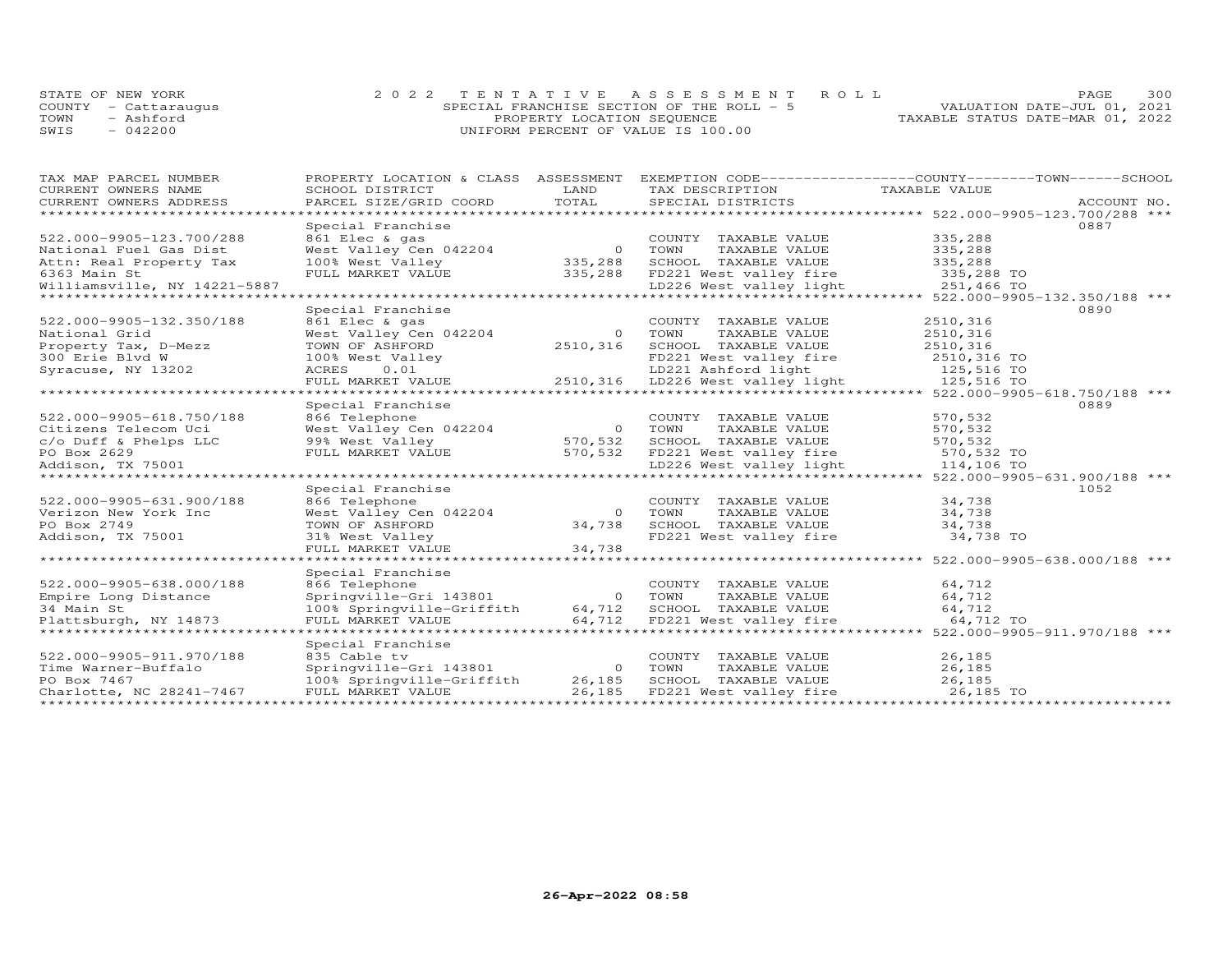| STATE OF NEW YORK    | 2022 TENTATIVE ASSESSMENT ROLL            | 301<br><b>PAGE</b>               |
|----------------------|-------------------------------------------|----------------------------------|
| COUNTY - Cattaraugus | SPECIAL FRANCHISE SECTION OF THE ROLL - 5 | VALUATION DATE-JUL 01, 2021      |
| TOWN<br>- Ashford    | PROPERTY LOCATION SEQUENCE                | TAXABLE STATUS DATE-MAR 01, 2022 |
| SWIS<br>$-042200$    | INIFORM PERCENT OF VALUE IS 100.00        |                                  |

| TAX MAP PARCEL NUMBER         | PROPERTY LOCATION & CLASS | ASSESSMENT | EXEMPTION CODE-----------------COUNTY-------TOWN------SCHOOL |               |             |
|-------------------------------|---------------------------|------------|--------------------------------------------------------------|---------------|-------------|
| CURRENT OWNERS NAME           | SCHOOL DISTRICT           | LAND       | TAX DESCRIPTION                                              | TAXABLE VALUE |             |
| CURRENT OWNERS ADDRESS        | PARCEL SIZE/GRID COORD    | TOTAL      | SPECIAL DISTRICTS                                            |               | ACCOUNT NO. |
|                               |                           |            |                                                              |               |             |
|                               | Special Franchise         |            |                                                              |               | 1051        |
| 522.000-9918-618.750/188      | 866 Telephone             |            | TAXABLE VALUE<br>COUNTY                                      | 5,763         |             |
| Citizens Telecom Uci Services | Springville-Gri 143801    |            | TOWN<br>TAXABLE VALUE                                        | 5,763         |             |
| Tax Dept                      | 1% Springville-Griffith   | 5,763      | TAXABLE VALUE<br>SCHOOL                                      | 5,763         |             |
| c/o Duff & Phelps LLC         | FULL MARKET VALUE         | 5,763      | FD221 West valley fire                                       | 5,763 TO      |             |
| PO Box 2629                   |                           |            | LD226 West valley light                                      | 1,153 TO      |             |
| Addison, TX 75001             |                           |            |                                                              |               |             |
|                               |                           |            |                                                              |               |             |
|                               | Special Franchise         |            |                                                              |               | 0888        |
| 522.000-9918-631.900/188      | 866 Telephone             |            | TAXABLE VALUE<br>COUNTY                                      | 77,320        |             |
| Verizon New York Inc          | Springville-Gri 143801    |            | TAXABLE VALUE<br>TOWN                                        | 77,320        |             |
| PO Box 2749                   | 69% Springville-Griffith  | 77,320     | TAXABLE VALUE<br>SCHOOL                                      | 77.320        |             |
| Addison, TX 75001             | FULL MARKET VALUE         | 77,320     | FD221 West valley fire                                       | 77,320 TO     |             |
|                               |                           |            |                                                              |               |             |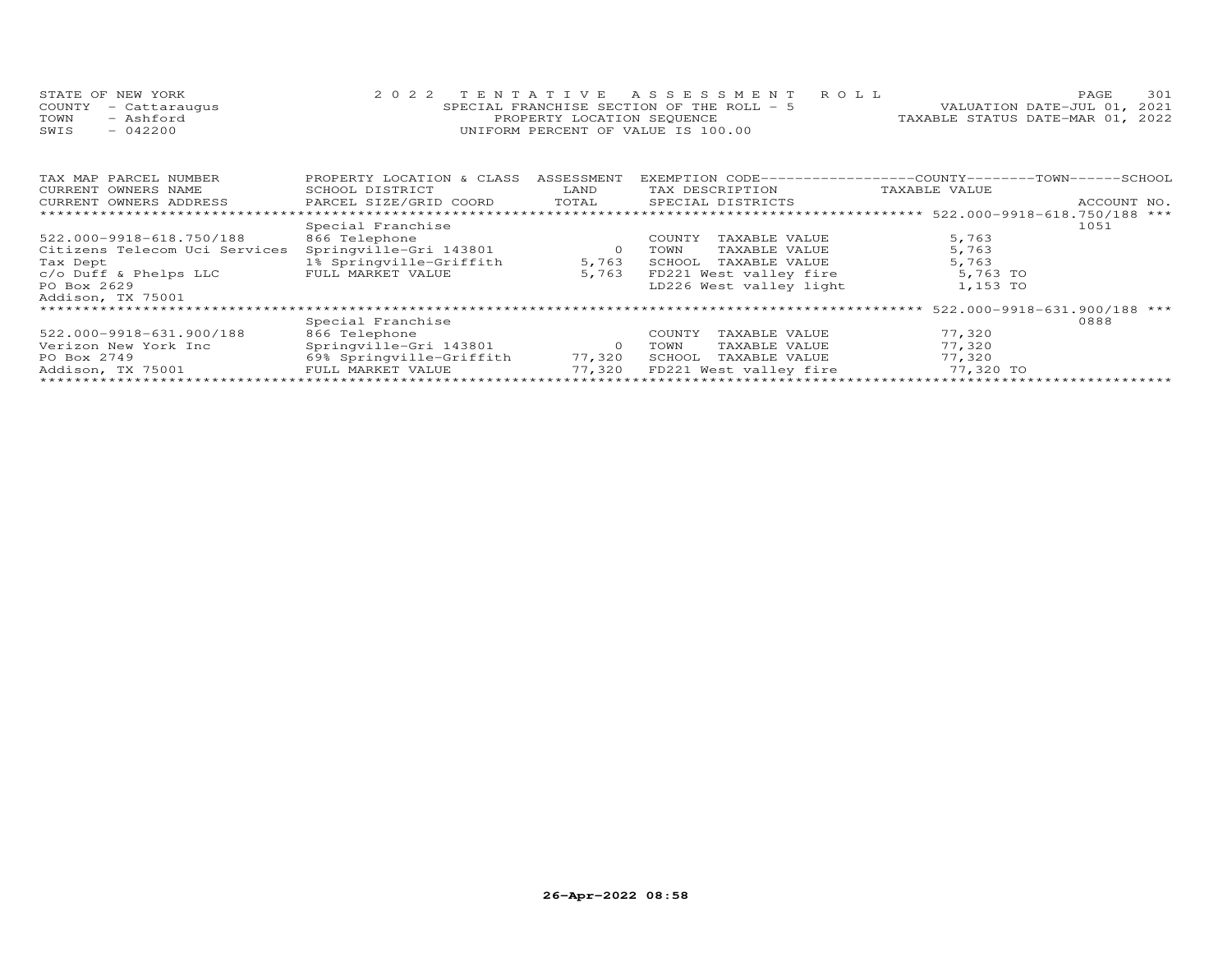| COUNTY<br>TOWN<br>SWIS | STATE OF NEW YORK<br>- Cattaraugus<br>- Ashford<br>$-042200$        |                               | 2 0 2 2                   | TENTATIVE<br>SPECIAL FRANCHISE SECTION OF THE ROLL - 5<br>UNIFORM PERCENT OF VALUE IS 100.00 | A S S E S S M E N T            | ROLL                           | VALUATION DATE-JUL 01, 2021<br>TAXABLE STATUS DATE-MAR 01, 2022 | 302<br>PAGE<br>RPS150/V04/L015<br>CURRENT DATE 4/26/2022 |
|------------------------|---------------------------------------------------------------------|-------------------------------|---------------------------|----------------------------------------------------------------------------------------------|--------------------------------|--------------------------------|-----------------------------------------------------------------|----------------------------------------------------------|
|                        |                                                                     |                               | R O L L<br>S U B          | $S$ E C T I O N $-$                                                                          | - TOTALS                       |                                |                                                                 |                                                          |
|                        |                                                                     | ***                           | SPECIAL                   | DISTRICT                                                                                     | SUMMARY ***                    |                                |                                                                 |                                                          |
| CODE                   | TOTAL<br>PARCELS<br>DISTRICT NAME                                   | <b>EXTENSION</b><br>TYPE      | <b>EXTENSION</b><br>VALUE | AD VALOREM<br>VALUE                                                                          | <b>EXEMPT</b><br><b>AMOUNT</b> | TAXABLE<br>VALUE               |                                                                 |                                                          |
|                        | FD221 West valley fi<br>LD221 Ashford light<br>LD226 West valley li | 8 TOTAL<br>1 TOTAL<br>4 TOTAL |                           | 3624,854<br>125,516<br>492,241                                                               |                                | 3624,854<br>125,516<br>492,241 |                                                                 |                                                          |
|                        |                                                                     | ***                           | S C H O O L               | DISTRICT                                                                                     | SUMMARY ***                    |                                |                                                                 |                                                          |
| CODE                   | DISTRICT NAME                                                       | TOTAL<br>PARCELS              | ASSESSED<br>LAND          | ASSESSED<br>TOTAL                                                                            | <b>EXEMPT</b><br><b>AMOUNT</b> | TOTAL<br>TAXABLE               | STAR<br>AMOUNT                                                  | STAR<br>TAXABLE                                          |
| 042204<br>143801       | West Valley Central<br>Springville-Griffith                         | 4<br>$\overline{4}$           |                           | 3450,874<br>173,980                                                                          |                                | 3450,874<br>173,980            |                                                                 | 3450,874<br>173,980                                      |
|                        | $SUB - TO T AL$                                                     | 8                             |                           | 3624,854                                                                                     |                                | 3624,854                       |                                                                 | 3624,854                                                 |
|                        | TOTAL                                                               | 8                             |                           | 3624,854                                                                                     |                                | 3624,854                       |                                                                 | 3624,854                                                 |

## \*\*\* S Y S T E M C O D E S S U M M A R Y \*\*\*

#### NO SYSTEM EXEMPTIONS AT THIS LEVEL

## \*\*\* E X E M P T I O N S U M M A R Y \*\*\*

## NO EXEMPTIONS AT THIS LEVEL

| ROLL |                   | "OTAL   | ASSESSED | ASSESSED | TAXABLE  | TAXABLE  | TAXABLE  | STAR     |
|------|-------------------|---------|----------|----------|----------|----------|----------|----------|
| SEC  | DESCRIPTION       | PARCELS | LAND     | TOTAL    | COUNTY   | TOWN     | SCHOOL   | TAXABLE  |
|      | SPECIAL FRANCHISE |         |          | 3624,854 | 3624.854 | 3624,854 | 3624.854 | 3624,854 |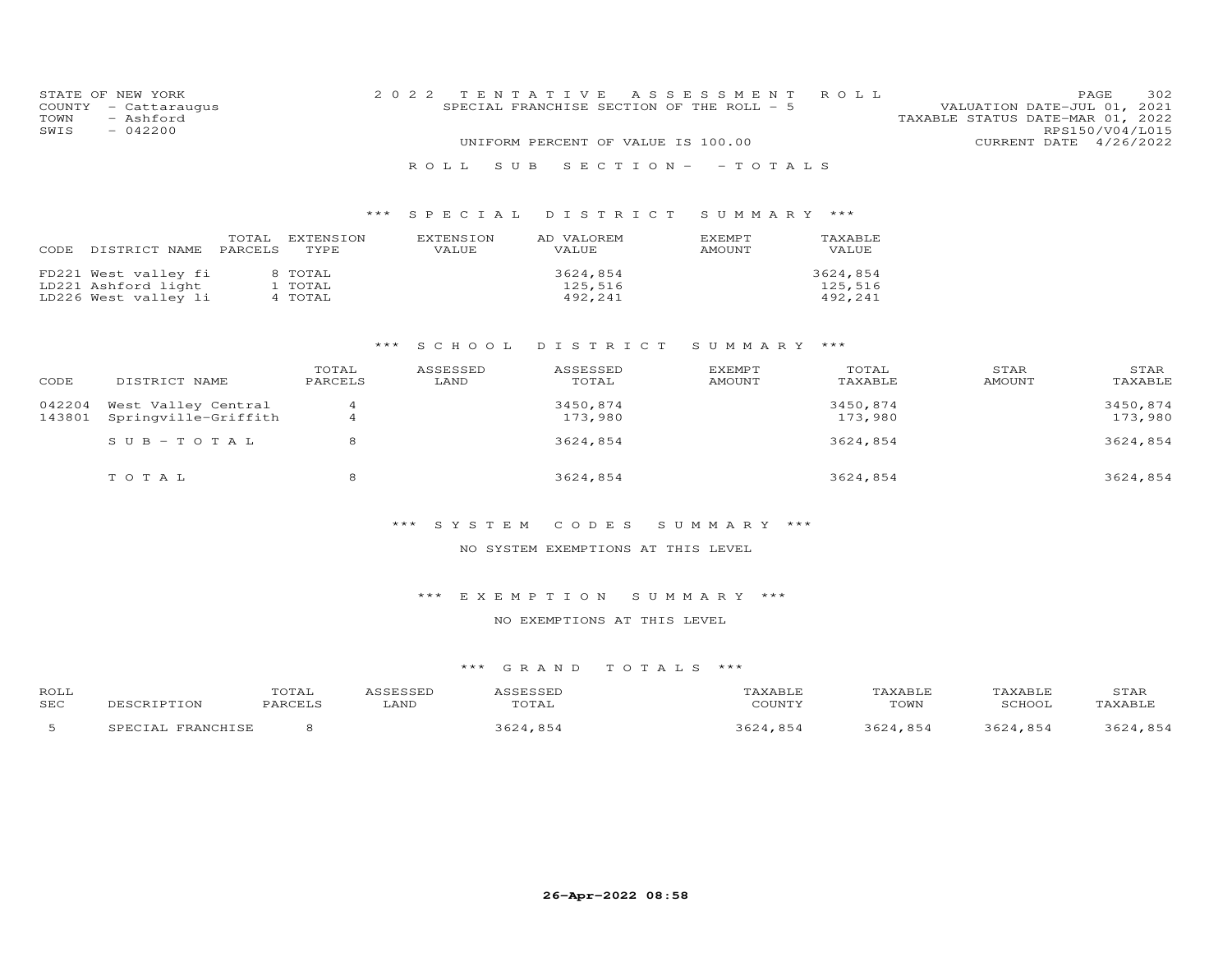| STATE OF NEW YORK    | 2022 TENTATIVE ASSESSMENT ROLL            |                                  | PAGE.                       | 303 |
|----------------------|-------------------------------------------|----------------------------------|-----------------------------|-----|
| COUNTY - Cattaraugus | SPECIAL FRANCHISE SECTION OF THE ROLL - 5 |                                  | VALUATION DATE-JUL 01, 2021 |     |
| TOWN<br>- Ashford    |                                           | TAXABLE STATUS DATE-MAR 01, 2022 |                             |     |
| SWIS<br>$-042200$    | UNIFORM PERCENT OF VALUE IS 100.00        |                                  | RPS150/V04/L015             |     |
|                      |                                           |                                  | CURRENT DATE 4/26/2022      |     |

## \*\*\* S P E C I A L D I S T R I C T S U M M A R Y \*\*\*

| CODE | DISTRICT NAME        | TOTAL<br>PARCELS | EXTENSION<br>TYPE. | EXTENSION<br>VALUE | AD VALOREM<br>VALUE | EXEMPT<br>AMOUNT | TAXABLE<br>VALUE |
|------|----------------------|------------------|--------------------|--------------------|---------------------|------------------|------------------|
|      | FD221 West valley fi |                  | 8 TOTAL            |                    | 3624,854            |                  | 3624,854         |
|      | LD221 Ashford light  |                  | 1 TOTAL            |                    | 125,516             |                  | 125,516          |
|      | LD226 West valley li |                  | 4 TOTAL            |                    | 492,241             |                  | 492,241          |

## \*\*\* S C H O O L D I S T R I C T S U M M A R Y \*\*\*

| CODE             | DISTRICT NAME                               | TOTAL<br>PARCELS | ASSESSED<br>LAND | ASSESSED<br>TOTAL   | <b>EXEMPT</b><br>AMOUNT | TOTAL<br>TAXABLE    | STAR<br>AMOUNT | STAR<br>TAXABLE     |
|------------------|---------------------------------------------|------------------|------------------|---------------------|-------------------------|---------------------|----------------|---------------------|
| 042204<br>143801 | West Valley Central<br>Springville-Griffith | $\overline{4}$   |                  | 3450,874<br>173,980 |                         | 3450,874<br>173,980 |                | 3450,874<br>173,980 |
|                  | $SUB - TO TAL$                              | 8                |                  | 3624,854            |                         | 3624,854            |                | 3624,854            |
|                  | TOTAL                                       | 8                |                  | 3624,854            |                         | 3624,854            |                | 3624,854            |

#### \*\*\* S Y S T E M C O D E S S U M M A R Y \*\*\*

#### NO SYSTEM EXEMPTIONS AT THIS LEVEL

## \*\*\* E X E M P T I O N S U M M A R Y \*\*\*

## NO EXEMPTIONS AT THIS LEVEL

| ROLL |                   | TOTAL   | ASSESSED | ASSESSED | TAXABLE  | TAXABLE  | TAXABLE  | STAR     |
|------|-------------------|---------|----------|----------|----------|----------|----------|----------|
| SEC  | DESCRIPTION       | PARCELS | LAND     | TOTAL    | COUNTY   | TOWN     | SCHOOL   | TAXABLE  |
|      | SPECIAL FRANCHISE |         |          | 3624,854 | 3624,854 | 3624.854 | 3624.854 | 3624,854 |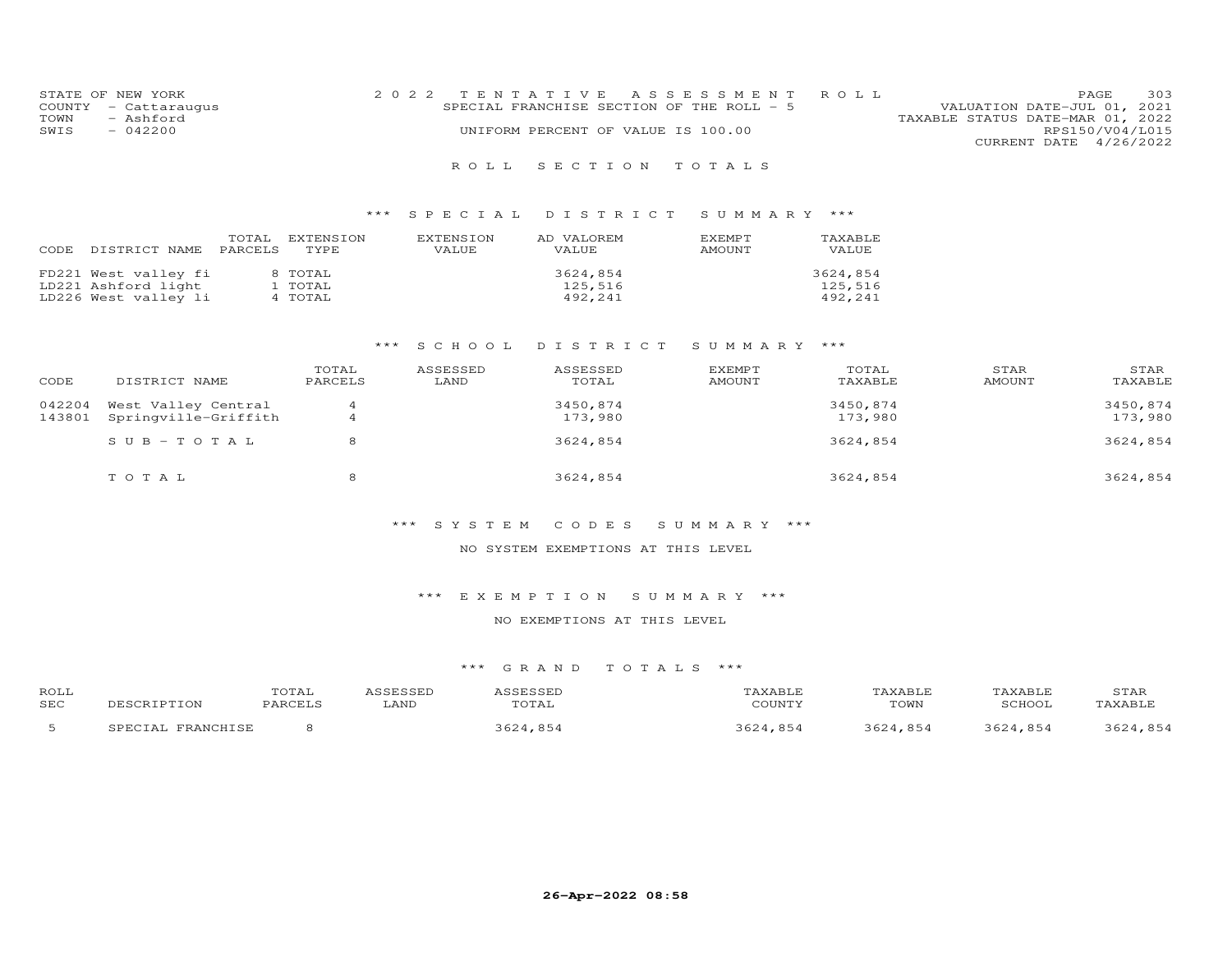|      | STATE OF NEW YORK    | 2022 TENTATIVE ASSESSMENT ROLL          | PAGE.                            | 304 |
|------|----------------------|-----------------------------------------|----------------------------------|-----|
|      | COUNTY - Cattaraugus | UTILITY & R.R. SECTION OF THE ROLL $-6$ | VALUATION DATE-JUL 01, 2021      |     |
| TOWN | - Ashford            | PROPERTY LOCATION SEQUENCE              | TAXABLE STATUS DATE-MAR 01, 2022 |     |
| SWIS | $-042200$            | UNIFORM PERCENT OF VALUE IS 100.00      |                                  |     |

| TAX MAP PARCEL NUMBER                                                                                                                                                                                                                                                                                                                                                                                                                                                    |                                                          |                | PROPERTY LOCATION & CLASS ASSESSMENT EXEMPTION CODE----------------COUNTY-------TOWN-----SCHOOL                                                                                                                                                                          |                       |                     |
|--------------------------------------------------------------------------------------------------------------------------------------------------------------------------------------------------------------------------------------------------------------------------------------------------------------------------------------------------------------------------------------------------------------------------------------------------------------------------|----------------------------------------------------------|----------------|--------------------------------------------------------------------------------------------------------------------------------------------------------------------------------------------------------------------------------------------------------------------------|-----------------------|---------------------|
| CURRENT OWNERS NAME                                                                                                                                                                                                                                                                                                                                                                                                                                                      | SCHOOL DISTRICT                                          | LAND           | TAX DESCRIPTION TAXABLE VALUE                                                                                                                                                                                                                                            |                       |                     |
| $\begin{array}{c}\n\text{CONRENI} \quad \text{NOLI:} \\ \text{CNOTAL} \quad \text{D1STICTS} \\ \text{CNOTAL} \quad \text{D1STICTS} \\ \text{CNOTAL} \quad \text{D1STICTS} \\ \text{CNOTAL} \quad \text{D1STICTS} \\ \text{CNOTAL} \quad \text{D1STICTS} \\ \text{CNOTAL} \quad \text{D1STICTS} \\ \text{CNOTAL} \quad \text{SACCOUNT NO.} \\ \text{CNOTAL} \quad \text{SDCCONT NOL} \\ \text{COTAL} \quad \text{D1STICTS} \\ \text{COTAL} \quad \text{COTIC} \\ \text{C$ |                                                          |                |                                                                                                                                                                                                                                                                          |                       |                     |
|                                                                                                                                                                                                                                                                                                                                                                                                                                                                          | 5685 Buttermilk Rd                                       |                |                                                                                                                                                                                                                                                                          |                       | 5002                |
| $20.001 - 1 - 1.1/1$                                                                                                                                                                                                                                                                                                                                                                                                                                                     |                                                          |                |                                                                                                                                                                                                                                                                          | 2746,457              | 2746, 457 2746, 457 |
|                                                                                                                                                                                                                                                                                                                                                                                                                                                                          | 878 Solar                                                |                | 18020 200<br>IND DEV                                                                                                                                                                                                                                                     | $\Omega$              |                     |
| DG West Valley Solar LLC<br>Business Manager,                                                                                                                                                                                                                                                                                                                                                                                                                            | West Valley Cen 042204<br>PILOT                          | 2746,457       | 0 COUNTY TAXABLE VALUE<br>TOWN<br>TAXABLE VALUE                                                                                                                                                                                                                          | $\Omega$              |                     |
| Distributed Generation                                                                                                                                                                                                                                                                                                                                                                                                                                                   | Courtesy Split                                           |                | SCHOOL TAXABLE VALUE                                                                                                                                                                                                                                                     | $\Omega$              |                     |
| 700 Universe Blyd                                                                                                                                                                                                                                                                                                                                                                                                                                                        | ACRES<br>0.01                                            |                | FD221 West valley fire 2746,457 TO                                                                                                                                                                                                                                       |                       |                     |
| Juno Beach, FL 33408                                                                                                                                                                                                                                                                                                                                                                                                                                                     | EAST-1132925 NRTH-0890330                                |                |                                                                                                                                                                                                                                                                          |                       |                     |
|                                                                                                                                                                                                                                                                                                                                                                                                                                                                          | FULL MARKET VALUE 2746, 457                              |                |                                                                                                                                                                                                                                                                          |                       |                     |
|                                                                                                                                                                                                                                                                                                                                                                                                                                                                          |                                                          |                |                                                                                                                                                                                                                                                                          |                       |                     |
|                                                                                                                                                                                                                                                                                                                                                                                                                                                                          | Elec Power Corp                                          |                |                                                                                                                                                                                                                                                                          |                       | 1523                |
| 622.000-9918-132.350/103                                                                                                                                                                                                                                                                                                                                                                                                                                                 |                                                          |                | COUNTY TAXABLE VALUE<br>Example of the Trans Imp<br>Springville-Gri 143801 0 TOWN TAXABLE VALUE<br>LOC #712457 60,706 SCHOOL TAXABLE VALUE<br>.15 SPRINGVILLE (15) FD221 West valley fire<br>NUCLEAR FUELS TAP #803<br>ACRES 0.01 LD226 West valley light<br>FULL        | 60,706                |                     |
| Niagara Mohawk Power Corp                                                                                                                                                                                                                                                                                                                                                                                                                                                |                                                          |                |                                                                                                                                                                                                                                                                          | 60,706                |                     |
| Real Estate Tax Dept                                                                                                                                                                                                                                                                                                                                                                                                                                                     |                                                          |                |                                                                                                                                                                                                                                                                          | 60,706                |                     |
| 300 Erie Boulvard West                                                                                                                                                                                                                                                                                                                                                                                                                                                   |                                                          |                |                                                                                                                                                                                                                                                                          |                       |                     |
| Syracuse, NY 13202                                                                                                                                                                                                                                                                                                                                                                                                                                                       |                                                          |                |                                                                                                                                                                                                                                                                          |                       |                     |
|                                                                                                                                                                                                                                                                                                                                                                                                                                                                          |                                                          |                | FD221 West valley fire 60,706 TO<br>LD221 Ashford light 127 TO<br>LD226 West valley light 3,315 TO                                                                                                                                                                       |                       |                     |
|                                                                                                                                                                                                                                                                                                                                                                                                                                                                          |                                                          |                |                                                                                                                                                                                                                                                                          |                       |                     |
|                                                                                                                                                                                                                                                                                                                                                                                                                                                                          |                                                          |                |                                                                                                                                                                                                                                                                          |                       |                     |
|                                                                                                                                                                                                                                                                                                                                                                                                                                                                          | Elec Power Line                                          |                |                                                                                                                                                                                                                                                                          |                       | 1519                |
| 622.000-9905-132.350/101                                                                                                                                                                                                                                                                                                                                                                                                                                                 |                                                          |                |                                                                                                                                                                                                                                                                          |                       |                     |
| Niagara Mohawk Power Corp                                                                                                                                                                                                                                                                                                                                                                                                                                                |                                                          |                |                                                                                                                                                                                                                                                                          |                       |                     |
| Real Estate Tax Dept                                                                                                                                                                                                                                                                                                                                                                                                                                                     |                                                          |                |                                                                                                                                                                                                                                                                          |                       |                     |
| 300 Erie Boulvard West                                                                                                                                                                                                                                                                                                                                                                                                                                                   | LOC #712446<br>.85 WEST VALLEY                           |                | Elec Fower Line<br>882 Elec Trans Imp<br>882 Elec Town TAXABLE VALUE 34,450<br>Mest Valley Cen 042204 0 TOWN TAXABLE VALUE 34,450<br>LOC #712446 34,450<br>En 221 West valley fire 34,450 TO<br>FD221 West valley fire<br>LD221 Ashford light<br>LD226 West valley light |                       |                     |
| Syracuse, NY 13202                                                                                                                                                                                                                                                                                                                                                                                                                                                       | N ANGOLA-N ASHFORD #861<br>ACRES 001                     |                |                                                                                                                                                                                                                                                                          |                       |                     |
|                                                                                                                                                                                                                                                                                                                                                                                                                                                                          | ACRES 0.01                                               |                |                                                                                                                                                                                                                                                                          | 72 TO<br>1,881 TO     |                     |
|                                                                                                                                                                                                                                                                                                                                                                                                                                                                          | FULL MARKET VALUE                                        | 34,450         |                                                                                                                                                                                                                                                                          |                       |                     |
|                                                                                                                                                                                                                                                                                                                                                                                                                                                                          |                                                          |                |                                                                                                                                                                                                                                                                          |                       |                     |
|                                                                                                                                                                                                                                                                                                                                                                                                                                                                          | Elec Power Line                                          |                |                                                                                                                                                                                                                                                                          |                       | 1520                |
| 622.000-9905-132.350/102                                                                                                                                                                                                                                                                                                                                                                                                                                                 | 882 Elec Trans Imp                                       |                | COUNTY TAXABLE VALUE                                                                                                                                                                                                                                                     | 720,202               |                     |
| Niagara Mohawk Power Corp                                                                                                                                                                                                                                                                                                                                                                                                                                                | West Valley Cen 042204                                   | $0$ TOWN       | TAXABLE VALUE                                                                                                                                                                                                                                                            | 720,202               |                     |
| Real Estate Tax Dept                                                                                                                                                                                                                                                                                                                                                                                                                                                     | LOC #712247                                              | 720,202        | SCHOOL TAXABLE VALUE 720,202<br>FD221 West valley fire 720,202 TO                                                                                                                                                                                                        |                       |                     |
| 300 Erie Boulvard West                                                                                                                                                                                                                                                                                                                                                                                                                                                   | .85 WEST VALLEY                                          |                |                                                                                                                                                                                                                                                                          |                       |                     |
| Syracuse, NY 13202                                                                                                                                                                                                                                                                                                                                                                                                                                                       | NASH-NUCLEAR FUELS #817<br>ACRES 10.011<br>FUII MARYTT : |                | FD221 West valley fire<br>LD221 Ashford light<br>LD226 West valley light                                                                                                                                                                                                 | 1,512 TO<br>39,323 TO |                     |
|                                                                                                                                                                                                                                                                                                                                                                                                                                                                          |                                                          |                |                                                                                                                                                                                                                                                                          |                       |                     |
|                                                                                                                                                                                                                                                                                                                                                                                                                                                                          | FULL MARKET VALUE                                        | 720, 202       |                                                                                                                                                                                                                                                                          |                       |                     |
|                                                                                                                                                                                                                                                                                                                                                                                                                                                                          |                                                          |                |                                                                                                                                                                                                                                                                          |                       |                     |
|                                                                                                                                                                                                                                                                                                                                                                                                                                                                          | Elec Power Line                                          |                |                                                                                                                                                                                                                                                                          |                       | 1522                |
| 622.000-9905-132.350/103                                                                                                                                                                                                                                                                                                                                                                                                                                                 | 882 Elec Trans Imp                                       |                | COUNTY TAXABLE VALUE                                                                                                                                                                                                                                                     | 343,999               |                     |
| Niagara Mohawk Power Corp                                                                                                                                                                                                                                                                                                                                                                                                                                                | West Valley Cen 042204                                   | $\overline{O}$ | TOWN<br>TAXABLE VALUE                                                                                                                                                                                                                                                    | 343,999               |                     |
| Real Estate Tax Dept                                                                                                                                                                                                                                                                                                                                                                                                                                                     | LOC #712457                                              | 343,999        |                                                                                                                                                                                                                                                                          |                       |                     |
| 300 Erie Boulvard West                                                                                                                                                                                                                                                                                                                                                                                                                                                   | .85 WEST VALLEY                                          |                |                                                                                                                                                                                                                                                                          |                       |                     |
| Syracuse, NY 13202                                                                                                                                                                                                                                                                                                                                                                                                                                                       | NUCLEAR FUEL TAP #803                                    |                | SCHOOL TAXABLE VALUE 343,999<br>FD221 West valley fire 343,999 TO<br>LD221 Ashford light 722 TO                                                                                                                                                                          |                       |                     |
|                                                                                                                                                                                                                                                                                                                                                                                                                                                                          | ACRES<br>0.01                                            |                |                                                                                                                                                                                                                                                                          |                       |                     |
|                                                                                                                                                                                                                                                                                                                                                                                                                                                                          | FULL MARKET VALUE                                        | 343,999        |                                                                                                                                                                                                                                                                          |                       |                     |
|                                                                                                                                                                                                                                                                                                                                                                                                                                                                          |                                                          |                |                                                                                                                                                                                                                                                                          |                       |                     |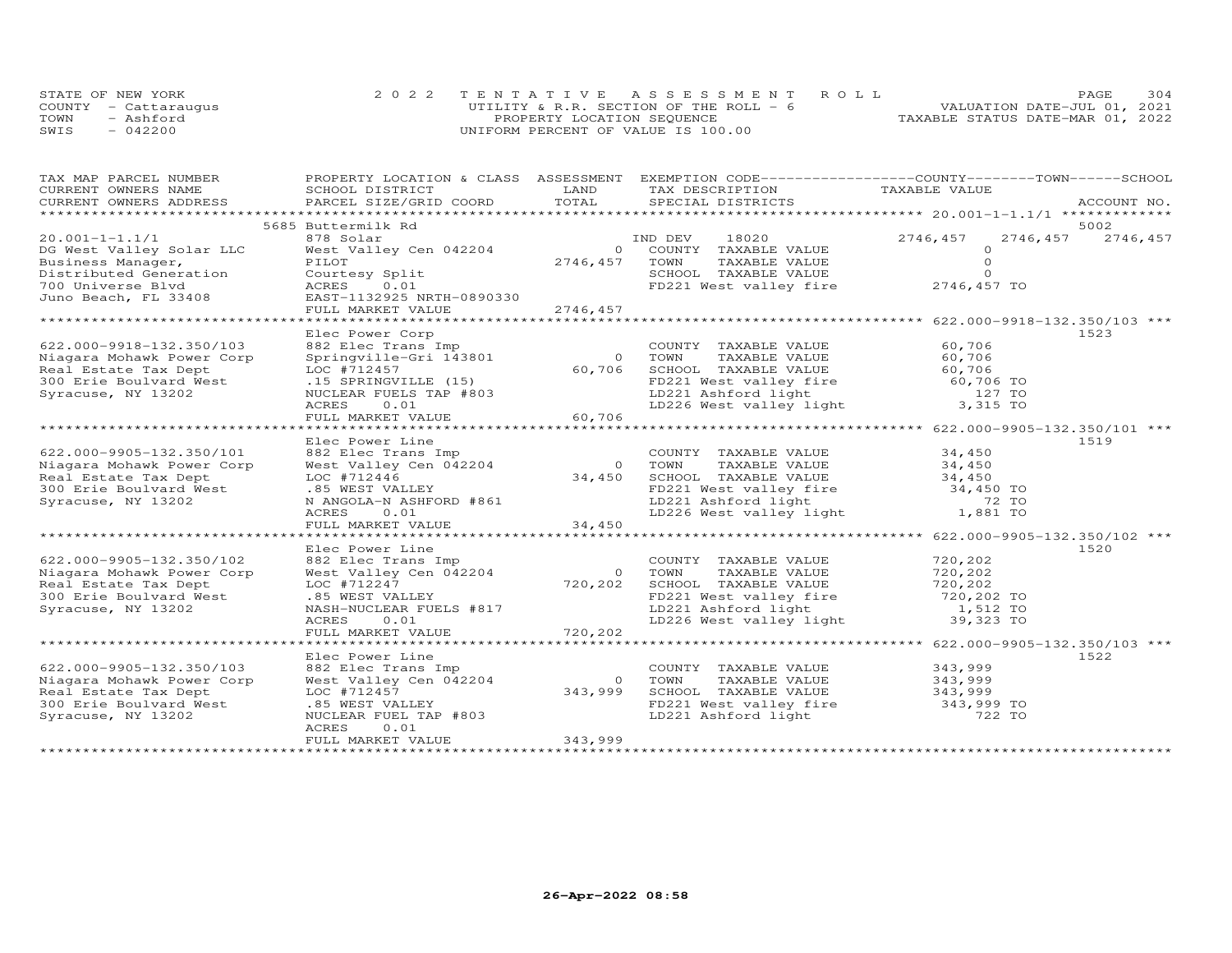| STATE OF NEW YORK    | 2022 TENTATIVE ASSESSMENT ROLL         | PAGE                             | 305 |
|----------------------|----------------------------------------|----------------------------------|-----|
| COUNTY - Cattaraugus | UTILITY & R.R. SECTION OF THE ROLL - 6 | VALUATION DATE-JUL 01, 2021      |     |
| TOWN<br>- Ashford    | PROPERTY LOCATION SEQUENCE             | TAXABLE STATUS DATE-MAR 01, 2022 |     |
| $-042200$<br>SWTS    | UNIFORM PERCENT OF VALUE IS 100.00     |                                  |     |

| TAX MAP PARCEL NUMBER<br>CURRENT OWNERS NAME                                                                                                                                                                                   | PROPERTY LOCATION & CLASS ASSESSMENT EXEMPTION CODE----------------COUNTY-------TOWN------SCHOOL                                                                                                                                             |        |                                                                                                          |                  |      |
|--------------------------------------------------------------------------------------------------------------------------------------------------------------------------------------------------------------------------------|----------------------------------------------------------------------------------------------------------------------------------------------------------------------------------------------------------------------------------------------|--------|----------------------------------------------------------------------------------------------------------|------------------|------|
| CURRENT OWNERS ADDRESS                                                                                                                                                                                                         | FROFIERT EXAMPLE PARABLE VALUE<br>SCHOOL DISTRICT MORE TOTAL SPECIAL DISTRICTS TAXABLE VALUE<br>PARCEL SIZE/GRID COORD TOTAL SPECIAL DISTRICTS ACCOUNT MO.                                                                                   |        |                                                                                                          |                  |      |
| ******************************                                                                                                                                                                                                 |                                                                                                                                                                                                                                              |        |                                                                                                          |                  |      |
|                                                                                                                                                                                                                                | Elec Power Line                                                                                                                                                                                                                              |        |                                                                                                          |                  | 1518 |
| 622.000-9918-132.350/101                                                                                                                                                                                                       | Example 11 and the country TAXABLE VALUE<br>882 Elec Trans Imp<br>Springville-Gri 143801 6,079 SCHOOL TAXABLE VALUE<br>LOC #712446 6,079 SCHOOL TAXABLE VALUE                                                                                |        | COUNTY TAXABLE VALUE<br>TAXABLE VALUE<br>TAXABLE VALUE 6,079<br>-- '''''' 6,079                          | 6,079            |      |
| Niagara Mohawk Power Corp                                                                                                                                                                                                      |                                                                                                                                                                                                                                              |        |                                                                                                          |                  |      |
| Real Estate Tax Dept                                                                                                                                                                                                           |                                                                                                                                                                                                                                              |        |                                                                                                          |                  |      |
|                                                                                                                                                                                                                                |                                                                                                                                                                                                                                              |        |                                                                                                          |                  |      |
|                                                                                                                                                                                                                                |                                                                                                                                                                                                                                              |        |                                                                                                          |                  |      |
| Real Estate Tax Dept both and the state Tax Dept both the state Tax Dept both the state Tax Dept both the state of the state of the state of the state of the state of the state of the state of the state of the state of the |                                                                                                                                                                                                                                              |        |                                                                                                          |                  |      |
|                                                                                                                                                                                                                                | Elec Power Line                                                                                                                                                                                                                              |        |                                                                                                          |                  | 1521 |
| 622.000-9918-132.350/102                                                                                                                                                                                                       | Elec Power Line<br>882 Elec Trans Imp<br>Springville-Gri 143801 0 TOWN TAXABLE VALUE<br>LOC #712247 127,095 SCHOOL TAXABLE VALUE<br>127,095 SCHOOL TAXABLE VALUE<br>127,095 SCHOOL TAXABLE VALUE<br>127,095 TO<br>N ASH-NUCLEAR FUELS #817 L |        |                                                                                                          |                  |      |
| Niagara Mohawk Power Corp                                                                                                                                                                                                      |                                                                                                                                                                                                                                              |        |                                                                                                          |                  |      |
| Real Estate Tax Dept                                                                                                                                                                                                           |                                                                                                                                                                                                                                              |        |                                                                                                          |                  |      |
| 300 Erie Boulvard West                                                                                                                                                                                                         |                                                                                                                                                                                                                                              |        |                                                                                                          |                  |      |
| Syracuse, NY 13202                                                                                                                                                                                                             |                                                                                                                                                                                                                                              |        |                                                                                                          |                  |      |
|                                                                                                                                                                                                                                |                                                                                                                                                                                                                                              |        |                                                                                                          |                  |      |
|                                                                                                                                                                                                                                |                                                                                                                                                                                                                                              |        |                                                                                                          |                  |      |
| ******************************                                                                                                                                                                                                 |                                                                                                                                                                                                                                              |        |                                                                                                          |                  |      |
|                                                                                                                                                                                                                                | Elec Tran Line                                                                                                                                                                                                                               |        |                                                                                                          |                  | 1516 |
| 622.000-9905-132.350/100                                                                                                                                                                                                       |                                                                                                                                                                                                                                              |        | COUNTY TAXABLE VALUE                                                                                     | 246,722          |      |
| Niagara Mohawk Power Corp                                                                                                                                                                                                      |                                                                                                                                                                                                                                              |        | TOWN TAXABLE VALUE 246,722<br>SCHOOL TAXABLE VALUE 246,722                                               |                  |      |
| Real Estate Tax Dept                                                                                                                                                                                                           |                                                                                                                                                                                                                                              |        |                                                                                                          |                  |      |
| 300 Erie Boulevard West                                                                                                                                                                                                        |                                                                                                                                                                                                                                              |        |                                                                                                          |                  |      |
| Syracuse, NY 13202                                                                                                                                                                                                             |                                                                                                                                                                                                                                              |        | FD221 West valley fire the 246,722 TO<br>LD221 Ashford light 518 TO<br>LD226 West valley light 13,471 TO |                  |      |
|                                                                                                                                                                                                                                | Electrin Line<br>Nest Valley Cen 042204 0 TOWN<br>712388 246,722 SCHOO<br>8500 WEST VALLEY<br>ACRES 0.01 LD221<br>ROLL MARKET VALUE<br>FD221<br>ROLL MARKET VALUE<br>FD221                                                                   |        |                                                                                                          |                  |      |
| *****************************                                                                                                                                                                                                  |                                                                                                                                                                                                                                              |        |                                                                                                          |                  |      |
|                                                                                                                                                                                                                                | Elec Trans Line                                                                                                                                                                                                                              |        |                                                                                                          |                  | 1524 |
| 622.000-9905-132.350/104                                                                                                                                                                                                       |                                                                                                                                                                                                                                              |        |                                                                                                          |                  |      |
| Niagara Mohawk Power Corp                                                                                                                                                                                                      |                                                                                                                                                                                                                                              |        |                                                                                                          |                  |      |
| Real Estate Tax Dept                                                                                                                                                                                                           |                                                                                                                                                                                                                                              |        |                                                                                                          |                  |      |
| 300 Erie Boulvard West                                                                                                                                                                                                         |                                                                                                                                                                                                                                              |        |                                                                                                          |                  |      |
| Syracuse, NY 13202                                                                                                                                                                                                             |                                                                                                                                                                                                                                              |        |                                                                                                          |                  |      |
|                                                                                                                                                                                                                                |                                                                                                                                                                                                                                              |        |                                                                                                          |                  |      |
|                                                                                                                                                                                                                                | Accounting the Transition of the Market Value of the Transition of the Market Value of the Market Value of the Market Value of the Market Value of the Market Value of the Market Value of the Market Value of the Market Valu               |        |                                                                                                          |                  |      |
|                                                                                                                                                                                                                                |                                                                                                                                                                                                                                              |        |                                                                                                          |                  |      |
| 622.000-9918-132.350/100                                                                                                                                                                                                       | Elec Trans Line<br>882 Elec Trans Imp                                                                                                                                                                                                        |        | COUNTY TAXABLE VALUE 43,539                                                                              |                  | 1517 |
| Niagara Mohawk Power Corp                                                                                                                                                                                                      | 882 Elec Trans Imp<br>Springville-Gri 143801                                                                                                                                                                                                 |        | 0 TOWN<br>TAXABLE VALUE                                                                                  |                  |      |
| Real Estate Tax Dept                                                                                                                                                                                                           |                                                                                                                                                                                                                                              |        |                                                                                                          | 43,539<br>43,539 |      |
| 30 Erie Boulvard West                                                                                                                                                                                                          | 12388<br>1500 SPRINGVILLE (GI) 43,539 SCHOOL TAXABLE VALUE 43,539<br>1500 SPRINGVILLE (GI) 43,539 TO<br>1500 DAKE HILL-MACHIAS #803 LD226 West valley light 2,377 TO                                                                         |        |                                                                                                          |                  |      |
| Syracuse, NY 13202                                                                                                                                                                                                             |                                                                                                                                                                                                                                              |        |                                                                                                          |                  |      |
|                                                                                                                                                                                                                                | ACRES<br>0.01                                                                                                                                                                                                                                |        |                                                                                                          |                  |      |
|                                                                                                                                                                                                                                | FULL MARKET VALUE                                                                                                                                                                                                                            | 43,539 |                                                                                                          |                  |      |
|                                                                                                                                                                                                                                |                                                                                                                                                                                                                                              |        |                                                                                                          |                  |      |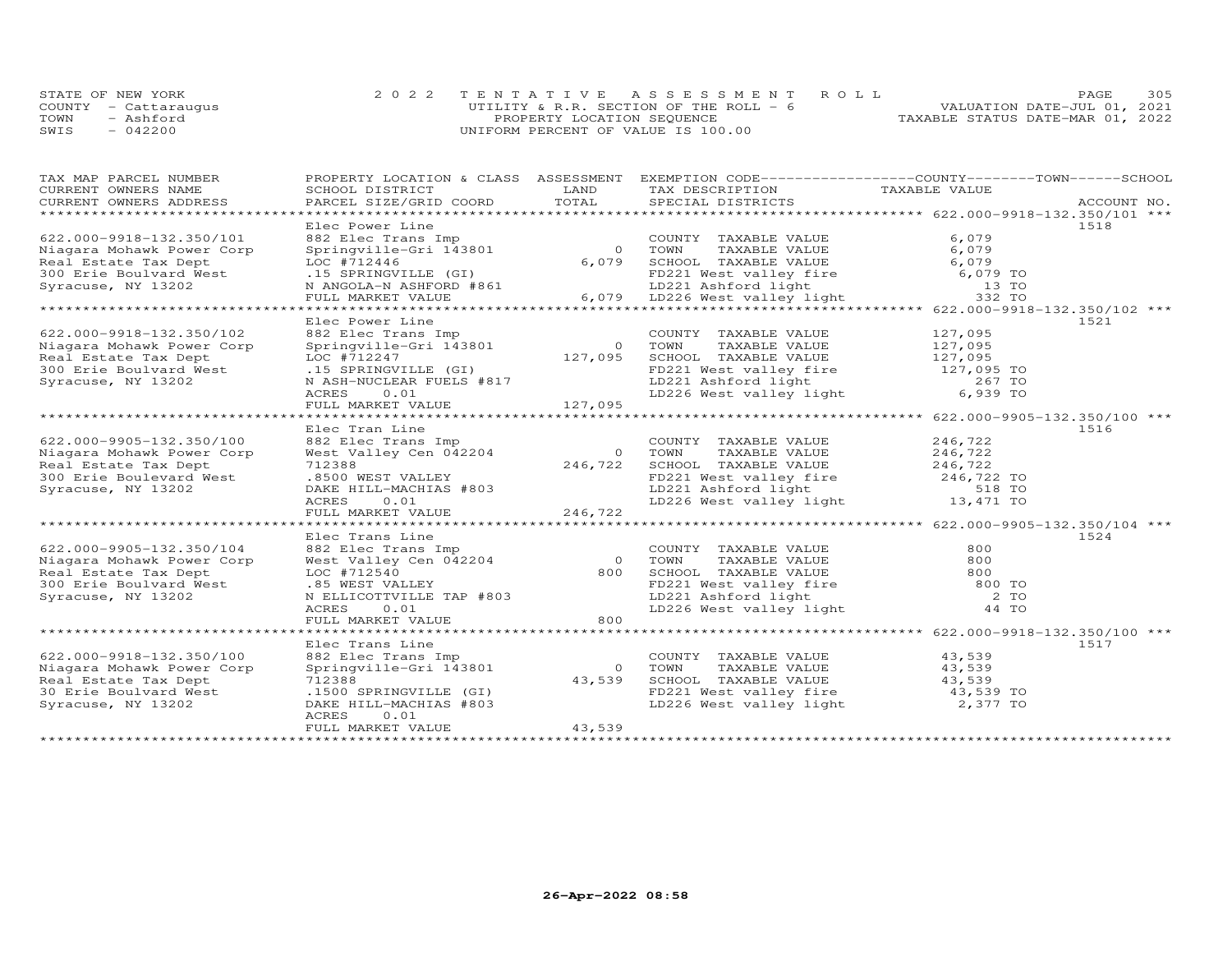|      | STATE OF NEW YORK    | 2022 TENTATIVE ASSESSMENT ROLL           |                                  | PAGE.                       | 306 |
|------|----------------------|------------------------------------------|----------------------------------|-----------------------------|-----|
|      | COUNTY - Cattaraugus | UTILITY & R.R. SECTION OF THE ROLL - $6$ |                                  | VALUATION DATE-JUL 01, 2021 |     |
| TOWN | - Ashford            | PROPERTY LOCATION SEQUENCE               | TAXABLE STATUS DATE-MAR 01, 2022 |                             |     |
| SWIS | $-042200$            | UNIFORM PERCENT OF VALUE IS 100.00       |                                  |                             |     |

| TAX MAP PARCEL NUMBER                                                                                                                                                                                                                              |                                                                                                                                                                                                                                        |         | PROPERTY LOCATION & CLASS ASSESSMENT EXEMPTION CODE----------------COUNTY-------TOWN------SCHOOL    |            |      |
|----------------------------------------------------------------------------------------------------------------------------------------------------------------------------------------------------------------------------------------------------|----------------------------------------------------------------------------------------------------------------------------------------------------------------------------------------------------------------------------------------|---------|-----------------------------------------------------------------------------------------------------|------------|------|
| CURRENT OWNERS NAME                                                                                                                                                                                                                                | SCHOOL DISTRICT                                                                                                                                                                                                                        | LAND    | TAX DESCRIPTION TAXABLE VALUE                                                                       |            |      |
| CURRENT OWNERS ADDRESS                                                                                                                                                                                                                             |                                                                                                                                                                                                                                        |         |                                                                                                     |            |      |
|                                                                                                                                                                                                                                                    |                                                                                                                                                                                                                                        |         |                                                                                                     |            |      |
|                                                                                                                                                                                                                                                    | Elec Trans Line                                                                                                                                                                                                                        |         |                                                                                                     |            | 1525 |
| 622.000-9918-132.350/104                                                                                                                                                                                                                           |                                                                                                                                                                                                                                        |         |                                                                                                     |            |      |
| Niagara Mowhak Power Corp                                                                                                                                                                                                                          |                                                                                                                                                                                                                                        |         |                                                                                                     |            |      |
| Real Estate Tax Dept                                                                                                                                                                                                                               |                                                                                                                                                                                                                                        |         |                                                                                                     |            |      |
| 300 Erie Boulvard Wese                                                                                                                                                                                                                             |                                                                                                                                                                                                                                        |         |                                                                                                     |            |      |
| Syracuse, NY 13202                                                                                                                                                                                                                                 |                                                                                                                                                                                                                                        |         |                                                                                                     |            |      |
|                                                                                                                                                                                                                                                    | Elec Trans Line and Town TAXABLE VALUE 141<br>Springville-Gri 143801 0 TOWN TAXABLE VALUE 141<br>SGI 15% 141 SCHOOL TAXABLE VALUE 141<br>N. Ellicottville Tap #803 141 LD221 West valley fire 141 TO<br>FULL MARKET VALUE 141 LD221 As |         |                                                                                                     |            |      |
|                                                                                                                                                                                                                                                    |                                                                                                                                                                                                                                        |         |                                                                                                     |            |      |
|                                                                                                                                                                                                                                                    | 5375 Felton Hill Rd                                                                                                                                                                                                                    |         |                                                                                                     |            | 0869 |
| %29.007-1-31<br>Niagara Mohawk Power Corp Mest Valley Cen 042204 8,500 TOWN<br>Real Estate Tax Dept 14 05 06 163,720 SCHOOL<br>300 Erie Blvd West WEST VALLEY SUBSTATION FD221 We<br>Syracuse, NY 13202 FRNT 100.00 DPTH 170.00 LD221              |                                                                                                                                                                                                                                        |         |                                                                                                     |            |      |
|                                                                                                                                                                                                                                                    |                                                                                                                                                                                                                                        |         | COUNTY TAXABLE VALUE 163,720<br>TOWN TAXABLE VALUE 163,720                                          |            |      |
|                                                                                                                                                                                                                                                    |                                                                                                                                                                                                                                        |         | SCHOOL TAXABLE VALUE 163,720                                                                        |            |      |
|                                                                                                                                                                                                                                                    |                                                                                                                                                                                                                                        |         |                                                                                                     |            |      |
|                                                                                                                                                                                                                                                    |                                                                                                                                                                                                                                        |         | FD221 West valley fire 163,720 TO<br>LD221 Ashford light 344 TO<br>LD226 West valley light 8,939 TO |            |      |
|                                                                                                                                                                                                                                                    | EAST-1141026 NRTH-0879013                                                                                                                                                                                                              |         |                                                                                                     |            |      |
|                                                                                                                                                                                                                                                    | DEED BOOK 503 PG-00207                                                                                                                                                                                                                 |         |                                                                                                     |            |      |
|                                                                                                                                                                                                                                                    | FULL MARKET VALUE                                                                                                                                                                                                                      | 163,720 |                                                                                                     |            |      |
|                                                                                                                                                                                                                                                    |                                                                                                                                                                                                                                        |         |                                                                                                     |            |      |
|                                                                                                                                                                                                                                                    | Fox Valley Rd                                                                                                                                                                                                                          |         |                                                                                                     |            | 1403 |
|                                                                                                                                                                                                                                                    |                                                                                                                                                                                                                                        |         |                                                                                                     |            |      |
|                                                                                                                                                                                                                                                    |                                                                                                                                                                                                                                        |         |                                                                                                     |            |      |
|                                                                                                                                                                                                                                                    |                                                                                                                                                                                                                                        |         |                                                                                                     |            |      |
|                                                                                                                                                                                                                                                    |                                                                                                                                                                                                                                        |         |                                                                                                     |            |      |
| 19.004-2-8.1/1<br>Crown Atlantic Co Llc Mest Valley Cen 042204<br>Pmb 353<br>The Country Taxable Value<br>Pmb 353<br>The Mest Valley Cen 042204<br>Pmb 353<br>LEASED LAND SCHICHTEL 90,900<br>EAST-0478910 NRTH-0879450<br>MCMurray, PA 15317<br>M |                                                                                                                                                                                                                                        |         |                                                                                                     |            |      |
|                                                                                                                                                                                                                                                    |                                                                                                                                                                                                                                        |         |                                                                                                     |            |      |
| VORTUAL VALLEY IN THE CONTROLL OF SALE OF A CHEAP OF SALE OF A CHEAP OF SALE OF A CHEAP OF SALE OF A CHEAP OF SALE OF A CHEAP OF SALE OF A CHEAP OF SALE OF A CHEAP OF SALE OF A CHEAP OF SALE OF A CHEAP OF SALE OF A CHEAP O                     |                                                                                                                                                                                                                                        |         |                                                                                                     |            |      |
|                                                                                                                                                                                                                                                    |                                                                                                                                                                                                                                        |         |                                                                                                     |            |      |
| 20.001-1-34.3/1                                                                                                                                                                                                                                    | 837 Cell Tower                                                                                                                                                                                                                         |         | COUNTY TAXABLE VALUE                                                                                | 215,500    |      |
| City Switch                                                                                                                                                                                                                                        | West Valley Cen 042204                                                                                                                                                                                                                 |         | TAXABLE VALUE 215,500<br>0 TOWN                                                                     |            |      |
| Attn: George Orr                                                                                                                                                                                                                                   |                                                                                                                                                                                                                                        |         | 215,500 SCHOOL TAXABLE VALUE 215,500<br>FD221 West valley fire 215,500 TO                           |            |      |
| 1900 Centry Pl NE                                                                                                                                                                                                                                  |                                                                                                                                                                                                                                        |         |                                                                                                     |            |      |
| Atlanta, GA 30345                                                                                                                                                                                                                                  | DEED BOOK 11503 PG-5001                                                                                                                                                                                                                |         |                                                                                                     |            |      |
|                                                                                                                                                                                                                                                    | FULL MARKET VALUE                                                                                                                                                                                                                      | 215,500 |                                                                                                     |            |      |
|                                                                                                                                                                                                                                                    |                                                                                                                                                                                                                                        |         |                                                                                                     |            |      |
|                                                                                                                                                                                                                                                    | Hebdon Rd                                                                                                                                                                                                                              |         |                                                                                                     |            | 1137 |
| $29.003 - 1 - 21.3$                                                                                                                                                                                                                                | 837 Cell Tower                                                                                                                                                                                                                         |         | COUNTY TAXABLE VALUE 104,900                                                                        |            |      |
| Subcarrier Communications Inc West Valley Cen 042204 28,300                                                                                                                                                                                        |                                                                                                                                                                                                                                        |         | TAXABLE VALUE 104,900<br>TOWN                                                                       |            |      |
| 139 White Oak Ln                                                                                                                                                                                                                                   | 36 05 06                                                                                                                                                                                                                               | 104,900 |                                                                                                     |            |      |
| Old Bridge, NJ 08857                                                                                                                                                                                                                               | ACRES<br>6.40                                                                                                                                                                                                                          |         |                                                                                                     | 104,900 TO |      |
|                                                                                                                                                                                                                                                    | EAST-1130389 NRTH-0867270                                                                                                                                                                                                              |         |                                                                                                     |            |      |
|                                                                                                                                                                                                                                                    | DEED BOOK 1002 PG-1154                                                                                                                                                                                                                 |         |                                                                                                     |            |      |
|                                                                                                                                                                                                                                                    | FULL MARKET VALUE                                                                                                                                                                                                                      | 104,900 |                                                                                                     |            |      |
|                                                                                                                                                                                                                                                    |                                                                                                                                                                                                                                        |         |                                                                                                     |            |      |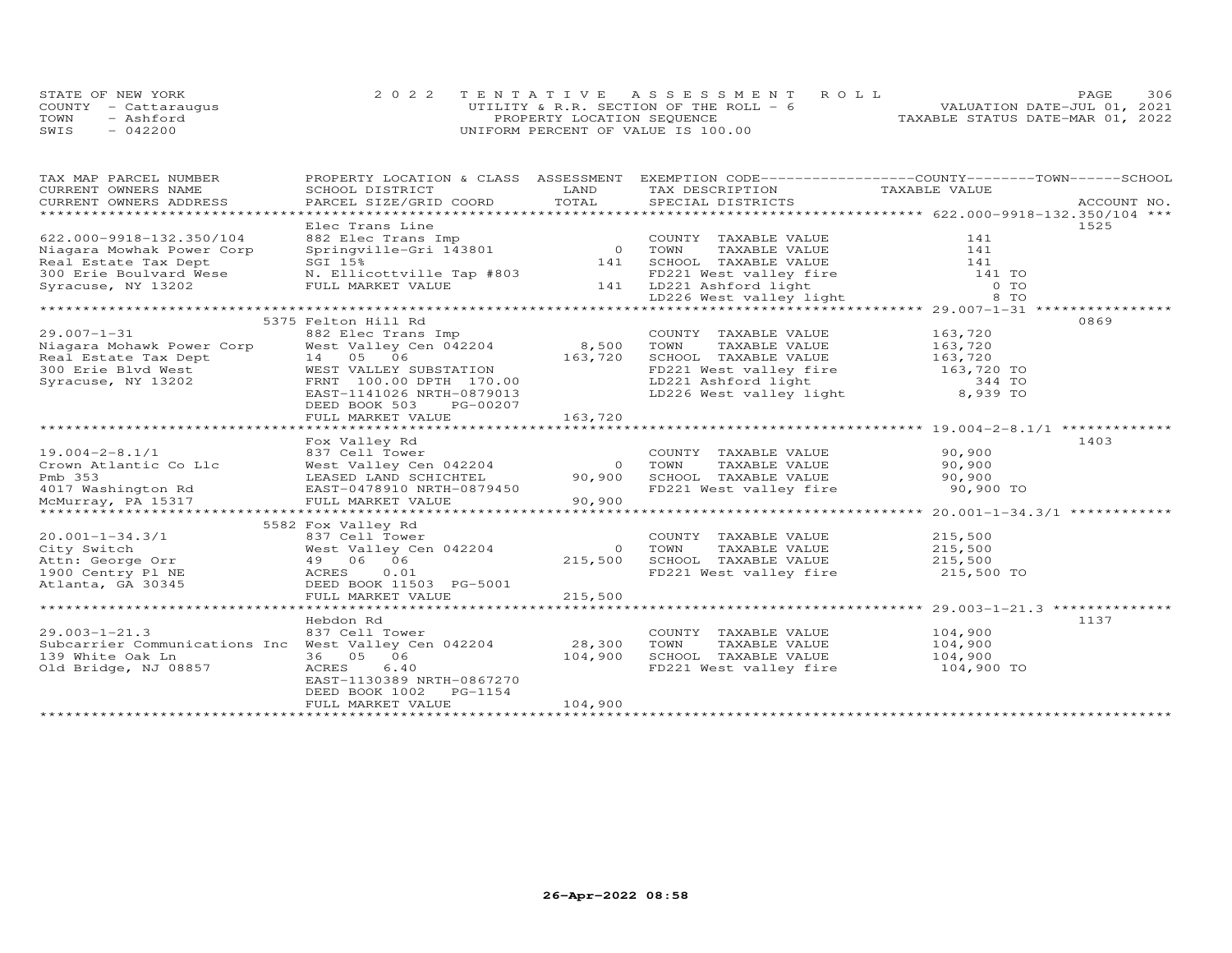| STATE OF NEW YORK    |           | 2022 TENTATIVE ASSESSMENT ROLL          |  |  |                                  | PAGE. | 307 |
|----------------------|-----------|-----------------------------------------|--|--|----------------------------------|-------|-----|
| COUNTY - Cattaraugus |           | UTILITY & R.R. SECTION OF THE ROLL $-6$ |  |  | VALUATION DATE-JUL 01, 2021      |       |     |
| TOWN                 | - Ashford | PROPERTY LOCATION SEQUENCE              |  |  | TAXABLE STATUS DATE-MAR 01, 2022 |       |     |
| SWIS<br>$-042200$    |           | UNIFORM PERCENT OF VALUE IS 100.00      |  |  |                                  |       |     |

| TAX MAP PARCEL NUMBER                                                            |                                                |            | PROPERTY LOCATION & CLASS ASSESSMENT EXEMPTION CODE----------------COUNTY-------TOWN------SCHOOL |                        |      |
|----------------------------------------------------------------------------------|------------------------------------------------|------------|--------------------------------------------------------------------------------------------------|------------------------|------|
| CURRENT OWNERS NAME                                                              | SCHOOL DISTRICT                                | LAND       | TAX DESCRIPTION                                                                                  | TAXABLE VALUE          |      |
| CURRENT OWNERS ADDRESS                                                           |                                                | TOTAL      |                                                                                                  |                        |      |
|                                                                                  |                                                |            |                                                                                                  |                        |      |
|                                                                                  | Henrietta Rd                                   |            |                                                                                                  |                        | 1417 |
| $10.003 - 2 - 15.1/2$                                                            | 837 Cell Tower                                 |            | COUNTY TAXABLE VALUE                                                                             | 247,300                |      |
| American Tower Co                                                                | Springville-Gri 143801                         |            | 0 TOWN<br>TAXABLE VALUE                                                                          | 247,300                |      |
| PO Box 723597                                                                    | LEASED LAND                                    | 247,300    | SCHOOL TAXABLE VALUE 247,300                                                                     |                        |      |
| Atlanta, GA 31139                                                                | ACRES<br>0.01                                  |            | FD221 West valley fire                                                                           | 247,300 TO             |      |
|                                                                                  | FULL MARKET VALUE                              | 247,300    |                                                                                                  |                        |      |
|                                                                                  |                                                |            |                                                                                                  |                        |      |
|                                                                                  | 7025 Henrietta Rd                              |            |                                                                                                  |                        | 1083 |
| $10.003 - 2 - 15.2$                                                              | 884 Elec Dist Out                              |            | COUNTY TAXABLE VALUE                                                                             | 632,635                |      |
| Niagara Mohawk Power Corp                                                        | Springville-Gri 143801 5,800                   |            | TOWN<br>TAXABLE VALUE                                                                            | 632,635                |      |
| 300 Erie Blvd West                                                               | 53 06 07                                       | 632,635    | SCHOOL TAXABLE VALUE                                                                             | 632,635                |      |
| Syracuse, NY 13202                                                               | NORTH ASHFORD SUBSTATION                       |            | FD221 West valley fire<br>LD221 Ashford light                                                    | 632,635 TO<br>1,329 TO |      |
|                                                                                  | FRNT 132.00 DPTH 105.00                        |            |                                                                                                  |                        |      |
|                                                                                  | 0.30<br>ACRES                                  |            | LD226 West valley light 34,542 TO                                                                |                        |      |
|                                                                                  | EAST-1116482 NRTH-0900890                      |            |                                                                                                  |                        |      |
|                                                                                  | DEED BOOK 984<br>PG-436                        |            |                                                                                                  |                        |      |
|                                                                                  | FULL MARKET VALUE                              | 632,635    |                                                                                                  |                        |      |
|                                                                                  |                                                |            |                                                                                                  |                        | 0801 |
|                                                                                  | Main St                                        |            |                                                                                                  |                        |      |
| $29.011 - 1 - 7$                                                                 | 831 Tele Comm                                  |            | COUNTY TAXABLE VALUE                                                                             | 116,800                |      |
| Citizens Telecom Uci                                                             | West Valley Cen 042204 4,300                   |            | TOWN<br>TAXABLE VALUE                                                                            | 116,800                |      |
| $c$ /o Duff & Phelps, LLC<br>PO Box 2629                                         | LOC # 888888<br>1.0000 WEST VALLEY             | 116,800    | SCHOOL TAXABLE VALUE<br>FD221 West valley fire                                                   | 116,800<br>116,800 TO  |      |
|                                                                                  |                                                |            |                                                                                                  |                        |      |
| Addison, TX 75001                                                                | BUILDING AND LAND<br>72.00 DPTH 109.95<br>FRNT |            | LD226 West valley light 116,800 TO                                                               |                        |      |
|                                                                                  | EAST-1140175 NRTH-0876517                      |            |                                                                                                  |                        |      |
|                                                                                  | DEED BOOK 00940 PG-01026                       |            |                                                                                                  |                        |      |
|                                                                                  | FULL MARKET VALUE                              | 116,800    |                                                                                                  |                        |      |
|                                                                                  |                                                |            |                                                                                                  |                        |      |
|                                                                                  | 011955 Meas & Reg Station                      |            |                                                                                                  |                        | 1541 |
| 622.000-9918-123.710/201                                                         |                                                |            | COUNTY TAXABLE VALUE 87,319                                                                      |                        |      |
|                                                                                  | 883 Gas Trans Impr<br>Springville-Gri 143801   |            | 0 TOWN<br>TAXABLE VALUE                                                                          | 87,319                 |      |
| wational Fuel Gas Supply<br>Real Property Tax Dept<br>6363 Main St<br>William St | 100%                                           | 87,319     | SCHOOL TAXABLE VALUE                                                                             | 87,319                 |      |
|                                                                                  | FULL MARKET VALUE 87,319                       |            | FD221 West valley fire 37,319 TO                                                                 |                        |      |
| Williamsville, NY 14221-5887                                                     |                                                |            |                                                                                                  |                        |      |
|                                                                                  |                                                |            |                                                                                                  |                        |      |
|                                                                                  | 011903 Meas & Reg Structure                    |            |                                                                                                  |                        | 1540 |
| 622.000-9905-123.700/200                                                         | 885 Gas Outside Pla                            |            | COUNTY TAXABLE VALUE                                                                             | 9,370                  |      |
| National Fuel Gas Dist                                                           | West Valley Cen 042204                         | $\bigcirc$ | TOWN<br>TAXABLE VALUE                                                                            | 9,370                  |      |
| Attn: Real Property Tax                                                          |                                                | 9,370      | SCHOOL TAXABLE VALUE                                                                             | 9,370                  |      |
| 6363 Main St                                                                     | FULL MARKET VALUE                              | 9,370      | FD221 West valley fire 9,370 TO                                                                  |                        |      |
| Williamsville, NY 14221-5887                                                     |                                                |            | LD226 West valley light                                                                          | 9,370 TO               |      |
|                                                                                  |                                                |            |                                                                                                  |                        |      |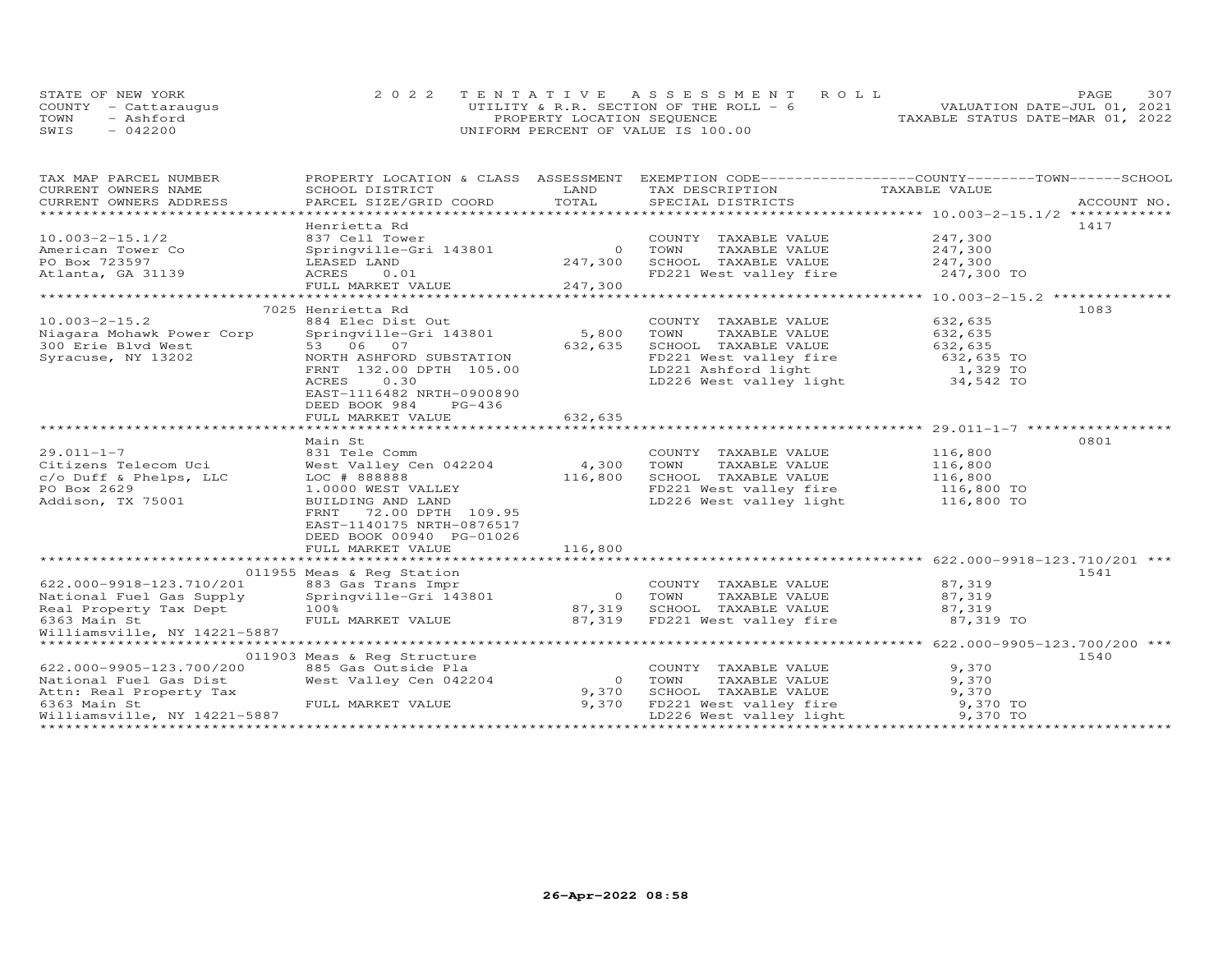|      | STATE OF NEW YORK    | 2022 TENTATIVE ASSESSMENT ROLL          |  |                                  | PAGE | 308 |
|------|----------------------|-----------------------------------------|--|----------------------------------|------|-----|
|      | COUNTY - Cattaraugus | UTILITY & R.R. SECTION OF THE ROLL $-6$ |  | VALUATION DATE-JUL 01, 2021      |      |     |
| TOWN | - Ashford            | PROPERTY LOCATION SEQUENCE              |  | TAXABLE STATUS DATE-MAR 01, 2022 |      |     |
| SWIS | 042200               | UNIFORM PERCENT OF VALUE IS 100.00      |  |                                  |      |     |

| TAX MAP PARCEL NUMBER                              | PROPERTY LOCATION & CLASS ASSESSMENT          |                | EXEMPTION CODE-----------------COUNTY-------TOWN-----SCHOOL |                      |        |             |
|----------------------------------------------------|-----------------------------------------------|----------------|-------------------------------------------------------------|----------------------|--------|-------------|
| CURRENT OWNERS NAME                                | SCHOOL DISTRICT                               | LAND           | TAX DESCRIPTION                                             | TAXABLE VALUE        |        |             |
| CURRENT OWNERS ADDRESS                             | PARCEL SIZE/GRID COORD                        | TOTAL          | SPECIAL DISTRICTS                                           |                      |        | ACCOUNT NO. |
| *************************                          |                                               |                |                                                             |                      |        |             |
|                                                    | Municipal Water                               |                |                                                             |                      |        | 0891        |
| 522.000-9905-999.987/188                           | 862 Water                                     |                | TOWN-PROP 13500                                             | 49,100               | 49,100 | 49,100      |
| Town of Ashford Water                              | West Valley Cen 042204                        | $\overline{O}$ | COUNTY TAXABLE VALUE                                        | $\circ$<br>$\Omega$  |        |             |
| PO Box 306                                         | TOWN OF ASHFORD                               | 49,100         | TOWN<br>TAXABLE VALUE                                       | $\Omega$             |        |             |
| West Valley, NY 14171                              | 1.000 WEST VALLEY                             |                | SCHOOL TAXABLE VALUE                                        |                      |        |             |
|                                                    | FULL MARKET VALUE                             | 49,100         | FD221 West valley fire                                      | $0$ TO               |        |             |
|                                                    |                                               |                | 49,100 EX                                                   |                      |        |             |
|                                                    |                                               |                | LD226 West valley light<br>36,825 EX                        | 0 TO                 |        |             |
|                                                    |                                               |                |                                                             |                      |        |             |
|                                                    | Op & Mrs Equip                                |                |                                                             |                      |        | 0876        |
|                                                    |                                               |                |                                                             |                      |        |             |
| 622.000-9905-123.710/288                           | 883 Gas Trans Impr                            | $\overline{O}$ | COUNTY TAXABLE VALUE                                        | 1980,888<br>1980,888 |        |             |
| National Fuel Gas Supply                           |                                               |                | TOWN<br>TAXABLE VALUE<br>SCHOOL TAXABLE VALUE               |                      |        |             |
| Real Property Tax Dept                             |                                               |                |                                                             | 1980,888             |        |             |
| 6363 Main St                                       | 0.85 WEST VALLEY                              |                | FD221 West valley fire                                      | 1980,888 TO          |        |             |
| Williamsville, NY 14221-5887                       | GAS TRANS                                     | 1980,888       |                                                             |                      |        |             |
|                                                    | FULL MARKET VALUE                             |                |                                                             |                      |        |             |
|                                                    | Op & Mrs Equip                                |                |                                                             |                      |        | 1080        |
|                                                    |                                               |                |                                                             | 140,210              |        |             |
| 622.000-9918-123.700/288<br>National Fuel Gas Dist |                                               |                | COUNTY TAXABLE VALUE<br>0 TOWN<br>TAXABLE VALUE             | 140,210              |        |             |
|                                                    |                                               |                |                                                             | 140,210              |        |             |
| Attn: Real Property Tax<br>6363 Main St            |                                               |                | SCHOOL TAXABLE VALUE                                        |                      |        |             |
|                                                    | 0.15 Springville Griffith                     |                | FD221 West valley fire 140,210 TO                           |                      |        |             |
| Williamsville, NY 14221-5887                       | GAS DIST<br>FULL MARKET VALUE                 | 140,210        | LD226 West valley light                                     | 15,045 TO            |        |             |
| ************************                           |                                               |                |                                                             |                      |        |             |
|                                                    | Op & Mrs Equip                                |                |                                                             |                      |        | 1079        |
| 622.000-9918-123.710/288                           |                                               |                | COUNTY TAXABLE VALUE                                        | 349,569              |        |             |
| National Fuel Gas Supply                           | 883 Gas Trans Impr<br>Springville-Gri 143801  | $\Omega$       | TOWN<br>TAXABLE VALUE                                       | 349,569              |        |             |
| Real Property Tax Dept                             | LOC # 888888 & 11955                          | 349,569        | SCHOOL TAXABLE VALUE                                        | 349,569              |        |             |
| 6363 Main St                                       | 0.15 Springville Griffith                     |                | FD221 West valley fire                                      | 349,569 TO           |        |             |
| Williamsville, NY 14221-5887                       | GAS TRANS                                     |                |                                                             |                      |        |             |
|                                                    | FULL MARKET VALUE                             | 349,569        |                                                             |                      |        |             |
|                                                    | ***********************                       |                |                                                             |                      |        |             |
|                                                    | Outside Plant                                 |                |                                                             |                      |        |             |
| 622.000-0000-638.000/1881                          | 836 Telecom. eq.<br>West Valley Cen 042204 00 |                | Mass Telec 47100                                            | 3,058                | 3,058  | 3,058       |
| Empire Long Distance Corp                          |                                               |                | 0 COUNTY TAXABLE VALUE                                      | 15,769               |        |             |
| 34 Main St                                         | 0.962000 West Valley CS                       | 18,827         | TOWN<br>TAXABLE VALUE                                       | 15,769               |        |             |
| Prattsburgh, NY 14873                              | FULL MARKET VALUE                             | 18,827         |                                                             |                      |        |             |
|                                                    |                                               |                |                                                             |                      |        |             |
|                                                    |                                               |                |                                                             |                      |        |             |
|                                                    |                                               |                |                                                             |                      |        |             |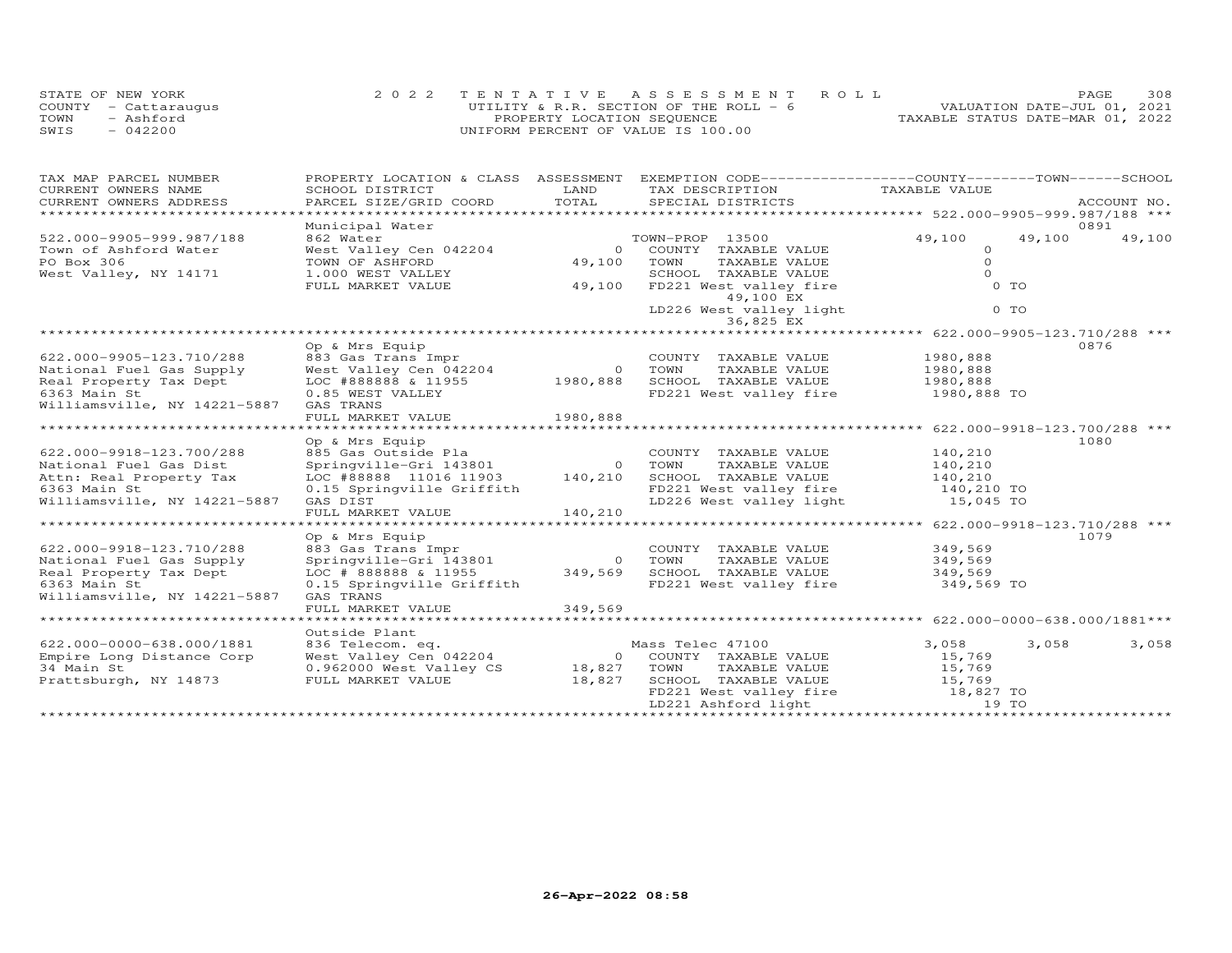|      | STATE OF NEW YORK    | 2022 TENTATIVE ASSESSMENT ROLL         | <b>PAGE</b>                      | 309 |
|------|----------------------|----------------------------------------|----------------------------------|-----|
|      | COUNTY - Cattaraugus | UTILITY & R.R. SECTION OF THE ROLL - 6 | VALUATION DATE-JUL 01, 2021      |     |
| TOWN | - Ashford            | PROPERTY LOCATION SEQUENCE             | TAXABLE STATUS DATE-MAR 01, 2022 |     |
| SWIS | $-042200$            | UNIFORM PERCENT OF VALUE IS 100.00     |                                  |     |

| TAX MAP PARCEL NUMBER                               |                                                                                                                                                     | LAND         | PROPERTY LOCATION & CLASS ASSESSMENT EXEMPTION CODE----------------COUNTY-------TOWN------SCHOOL     |                |         |         |
|-----------------------------------------------------|-----------------------------------------------------------------------------------------------------------------------------------------------------|--------------|------------------------------------------------------------------------------------------------------|----------------|---------|---------|
| CURRENT OWNERS NAME                                 | SCHOOL DISTRICT                                                                                                                                     |              | TAX DESCRIPTION                                                                                      | TAXABLE VALUE  |         |         |
| CURRENT OWNERS ADDRESS<br>************************* | PARCEL SIZE/GRID COORD TOTAL                                                                                                                        |              |                                                                                                      |                |         |         |
|                                                     |                                                                                                                                                     |              |                                                                                                      |                |         |         |
| 622.000-0000-638.000/1882                           | Outside Plant                                                                                                                                       |              |                                                                                                      | 121            | 121     | 121     |
|                                                     | 936 Telecom. eq.<br>Springville-Gri 143801 (and the Mass Telec 47100)<br>0 COUNTY TAXABLE VALUE<br>0.038000 Springville-Grif (and the TAXABLE VALUE |              |                                                                                                      | 623            |         |         |
| Empire Long Distance Corp<br>34 Main St             |                                                                                                                                                     |              |                                                                                                      | 623            |         |         |
| Prattsburgh, NY 14873                               | FULL MARKET VALUE                                                                                                                                   |              | 744 SCHOOL TAXABLE VALUE                                                                             | 623            |         |         |
|                                                     |                                                                                                                                                     |              |                                                                                                      |                |         |         |
|                                                     |                                                                                                                                                     |              | FD221 West valley fire<br>LD221 Ashford light                                                        | 744 TO<br>1 TO |         |         |
|                                                     |                                                                                                                                                     |              |                                                                                                      |                |         |         |
|                                                     | Outside Plant                                                                                                                                       |              |                                                                                                      |                |         | 1526    |
| 622.000-9905-132.350/188                            | 884 Elec Dist Out                                                                                                                                   |              | COUNTY TAXABLE VALUE                                                                                 | 1409,107       |         |         |
| Niagara Mohawk Power Corp                           | West Valley Cen 042204                                                                                                                              |              | 0 TOWN<br>TAXABLE VALUE                                                                              | 1409,107       |         |         |
| Real Estate Tax Dept                                | LOC 888888                                                                                                                                          | 1409,107     | SCHOOL TAXABLE VALUE                                                                                 | 1409,107       |         |         |
| 300 Erie Boulvard West                              | .85 WEST VALLEY                                                                                                                                     |              | FD221 West valley fire 1409,107 TO                                                                   |                |         |         |
| Syracuse, NY 13202                                  | ELEC DIST                                                                                                                                           |              |                                                                                                      |                |         |         |
|                                                     | ACRES<br>0.01                                                                                                                                       |              | LD221 Ashford light<br>LD226 West valley light 76,937 TO                                             |                |         |         |
|                                                     | FULL MARKET VALUE                                                                                                                                   | 1409,107     |                                                                                                      |                |         |         |
|                                                     |                                                                                                                                                     |              |                                                                                                      |                |         |         |
|                                                     | Outside Plant                                                                                                                                       |              |                                                                                                      |                |         | 1531    |
| 622.000-9905-249.400/188                            |                                                                                                                                                     |              | TOWN-PROP 13500                                                                                      | 25,200         | 25,200  | 25,200  |
| Town of Ashford Water                               | 822 Water supply<br>West Valley Cen 042204                                                                                                          |              | 0 COUNTY TAXABLE VALUE                                                                               | $\circ$        |         |         |
| PO Box 306                                          | 100%                                                                                                                                                | 25,200 TOWN  | TAXABLE VALUE                                                                                        | $\circ$        |         |         |
| West Valley, NY 14171                               | FULL MARKET VALUE                                                                                                                                   | 25,200       | SCHOOL TAXABLE VALUE                                                                                 | $\Omega$       |         |         |
|                                                     |                                                                                                                                                     |              | FD221 West valley fire                                                                               | 0 TO           |         |         |
|                                                     |                                                                                                                                                     |              | 25,200 EX                                                                                            |                |         |         |
|                                                     |                                                                                                                                                     |              |                                                                                                      |                |         |         |
|                                                     | Outside Plant                                                                                                                                       |              |                                                                                                      |                |         | 0881    |
| 622.000-9905-618.750/188                            | 836 Telecom. eq.                                                                                                                                    |              | Mass Telec 47100                                                                                     | 107,665        | 107,665 | 107,665 |
| Citizens Telecom Uci                                | West Valley Cen 042204                                                                                                                              |              | 0 COUNTY TAXABLE VALUE                                                                               | 97,356         |         |         |
| c/o Duff & Phelps, LLC                              | LOC # 888888                                                                                                                                        | 205,021 TOWN | TAXABLE VALUE                                                                                        | 97,356         |         |         |
| PO Box 2629                                         | .9620 WEST VALLEY                                                                                                                                   |              | SCHOOL TAXABLE VALUE                                                                                 | 97,356         |         |         |
| Addison, TX 75001                                   | POLES WIRE CABLES ETC                                                                                                                               |              |                                                                                                      | 205,021 TO     |         |         |
|                                                     | FULL MARKET VALUE                                                                                                                                   |              | SCHOOL TAXABLE VALUE<br>FD221 West valley fire<br>LD221 Ashford light<br>205,021 LD221 Ashford light | 205 TO         |         |         |
|                                                     |                                                                                                                                                     |              |                                                                                                      |                |         |         |
|                                                     | Outside Plant                                                                                                                                       |              |                                                                                                      |                |         | 0871    |
| 622.000-9905-631.900/188                            | 836 Telecom. eq.                                                                                                                                    |              | Mass Telec 47100                                                                                     | 3,620          | 3,620   | 3,620   |
| Verizon New York Inc                                | West Valley Cen 042204                                                                                                                              |              | 0 COUNTY TAXABLE VALUE                                                                               | 37,259         |         |         |
| PO Box 2749                                         | LOC #888888                                                                                                                                         |              | 40,879 TOWN<br>TAXABLE VALUE                                                                         | 37,259         |         |         |
| Addison, TX 75001                                   | 0.962000                                                                                                                                            |              | SCHOOL TAXABLE VALUE 37,259                                                                          |                |         |         |
|                                                     | POLES WIRE CABLE ETC                                                                                                                                |              | FD221 West valley fire 40,879 TO                                                                     |                |         |         |
|                                                     | FULL MARKET VALUE                                                                                                                                   | 40,879       |                                                                                                      |                |         |         |
|                                                     |                                                                                                                                                     |              |                                                                                                      |                |         |         |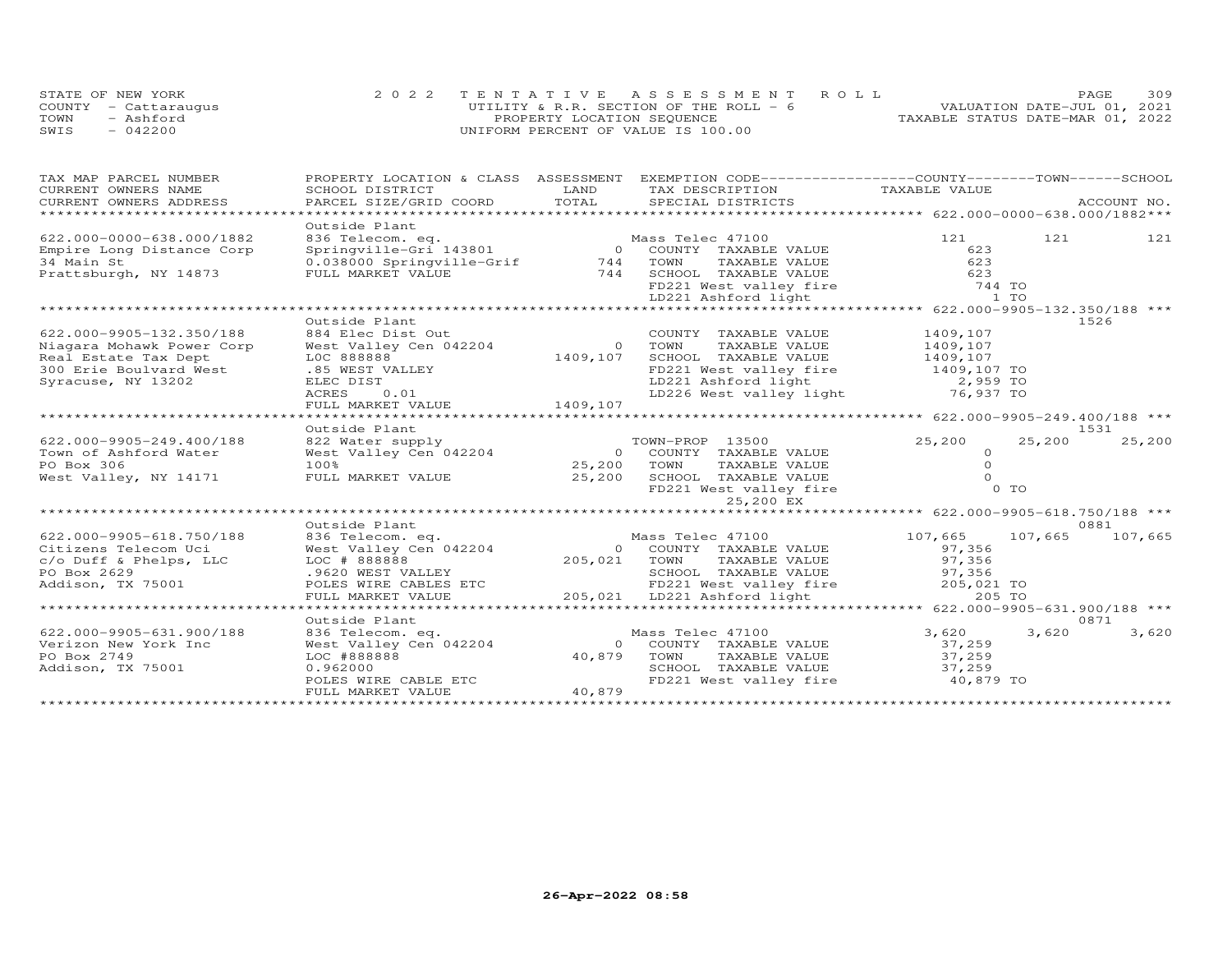|      | STATE OF NEW YORK    |                                    | 2022 TENTATIVE ASSESSMENT ROLL          |                                  | <b>PAGE</b>                 | 310 |
|------|----------------------|------------------------------------|-----------------------------------------|----------------------------------|-----------------------------|-----|
|      | COUNTY - Cattaraugus |                                    | UTILITY & R.R. SECTION OF THE ROLL $-6$ |                                  | VALUATION DATE-JUL 01, 2021 |     |
| TOWN | - Ashford            | PROPERTY LOCATION SEQUENCE         |                                         | TAXABLE STATUS DATE-MAR 01, 2022 |                             |     |
| SWIS | $-042200$            | UNIFORM PERCENT OF VALUE IS 100.00 |                                         |                                  |                             |     |

| TAX MAP PARCEL NUMBER                                    | PROPERTY LOCATION & CLASS   | ASSESSMENT     | EXEMPTION CODE-----------------COUNTY-------TOWN-----SCHOOL                                            |                                                       |        |             |        |
|----------------------------------------------------------|-----------------------------|----------------|--------------------------------------------------------------------------------------------------------|-------------------------------------------------------|--------|-------------|--------|
| CURRENT OWNERS NAME                                      | SCHOOL DISTRICT             | LAND           | TAX DESCRIPTION                                                                                        | TAXABLE VALUE                                         |        |             |        |
| CURRENT OWNERS ADDRESS                                   | PARCEL SIZE/GRID COORD      | TOTAL          | SPECIAL DISTRICTS                                                                                      |                                                       |        | ACCOUNT NO. |        |
|                                                          |                             |                |                                                                                                        |                                                       |        |             |        |
|                                                          | Outside Plant               |                |                                                                                                        |                                                       |        | 1527        |        |
| 622.000-9918-132.350/188                                 | 884 Elec Dist Out           |                | COUNTY TAXABLE VALUE                                                                                   | 248,666                                               |        |             |        |
| Niagara Mohawk Power Corp                                | Springville-Gri 143801      | $\overline{O}$ | TOWN<br>TAXABLE VALUE                                                                                  | 248,666                                               |        |             |        |
| Real Estate Tax Dept                                     | LOC #888888                 | 248,666        | SCHOOL TAXABLE VALUE                                                                                   | 248,666                                               |        |             |        |
| 300 Erie Boulvard West                                   | .15                         |                |                                                                                                        |                                                       |        |             |        |
| Syracuse, NY 13202                                       | ELEC DIST                   |                |                                                                                                        |                                                       |        |             |        |
|                                                          | ACRES<br>0.01               |                | FD221 West valley fire $248,666$ TO<br>LD221 Ashford light 522 TO<br>LD226 West valley light 13,577 TO |                                                       |        |             |        |
|                                                          | FULL MARKET VALUE           | 248,666        |                                                                                                        |                                                       |        |             |        |
|                                                          | ********************        |                |                                                                                                        |                                                       |        |             |        |
|                                                          | Outside Plant               |                |                                                                                                        |                                                       |        | 1078        |        |
| 622.000-9918-618.750/188                                 | 836 Telecom. eq.            |                | Mass Telec 47100                                                                                       | 1,049                                                 | 1,049  |             | 1,049  |
|                                                          | Springville-Gri 143801      |                | 0 COUNTY TAXABLE VALUE                                                                                 |                                                       |        |             |        |
| Citizens Telecon Uci Services                            |                             |                |                                                                                                        | 3,846                                                 |        |             |        |
| Tax Dept                                                 | LOC #888888                 |                | TAXABLE VALUE<br>4,895 TOWN                                                                            | 3,846                                                 |        |             |        |
| c/o Duff & Phelps LLC                                    | .0380 SPRINGVILLE           |                | SCHOOL TAXABLE VALUE                                                                                   | 3,846                                                 |        |             |        |
| PO Box 2629                                              | POLES WIRE CABLES ETC       |                | FD221 West valley fire                                                                                 | 4,895 TO                                              |        |             |        |
| Addison, TX 75001                                        | FULL MARKET VALUE           |                | 4,895 LD226 West valley light                                                                          | 1,713 TO                                              |        |             |        |
|                                                          |                             |                |                                                                                                        |                                                       |        |             |        |
|                                                          | Outside Plant               |                |                                                                                                        |                                                       |        | 1082        |        |
| 622.000-9918-631.900/188                                 | 836 Telecom. eq.            |                | Mass Telec 47100                                                                                       | 42,560                                                | 42,560 |             | 42,560 |
| Verizon New York Inc                                     | Springville-Gri 143801      |                | 0 COUNTY TAXABLE VALUE                                                                                 | 1,472                                                 |        |             |        |
| PO Box 2749                                              | LOC # 888888                | 44,032         | TOWN<br>TAXABLE VALUE                                                                                  | 1,472                                                 |        |             |        |
| Addison, TX 75001                                        | 0.038                       |                | SCHOOL TAXABLE VALUE                                                                                   | 1,472                                                 |        |             |        |
|                                                          | POLES WIRE CABLE ETC        |                | FD221 West valley fire                                                                                 | 44,032 TO                                             |        |             |        |
|                                                          | FULL MARKET VALUE           | 44,032         |                                                                                                        |                                                       |        |             |        |
|                                                          | *************************** | ************** |                                                                                                        | *********************** 28.004-2-27.4 *************** |        |             |        |
|                                                          | 8852 Rohr Hill Rd           |                |                                                                                                        |                                                       |        |             |        |
| $28.004 - 2 - 27.4$                                      | 837 Cell Tower              |                | COUNTY TAXABLE VALUE                                                                                   | 446,600                                               |        |             |        |
| Acquistions IV LLC Global Sign West Valley Cen 042204    |                             | 9,600          | TAXABLE VALUE<br>TOWN                                                                                  | 446,600                                               |        |             |        |
| <b>PMB 331</b>                                           | $52 - 5 - 6$                | 446,600        | SCHOOL TAXABLE VALUE                                                                                   | 446,600                                               |        |             |        |
| 4017 Washington Rd                                       | FRNT 120.00 DPTH 120.00     |                | FD221 West valley fire                                                                                 | 446,600 TO                                            |        |             |        |
| McMurray, PA 15317                                       | EAST-1123510 NRTH-0867943   |                |                                                                                                        |                                                       |        |             |        |
|                                                          | DEED BOOK 15901 PG-6003     |                |                                                                                                        |                                                       |        |             |        |
|                                                          | FULL MARKET VALUE           | 446,600        |                                                                                                        |                                                       |        |             |        |
|                                                          |                             |                |                                                                                                        |                                                       |        |             |        |
|                                                          | Route 219                   |                |                                                                                                        |                                                       |        |             |        |
| $28.002 - 1 - 42.1/1$                                    | 831 Tele Comm               |                | COUNTY TAXABLE VALUE                                                                                   | 28,000                                                |        |             |        |
| Armstrong Telecommunications                             | West Valley Cen 042204      | $\circ$        | TOWN<br>TAXABLE VALUE                                                                                  | 28,000                                                |        |             |        |
| 1 Armstrong Pl                                           | 06<br>62 05                 | 28,000         | SCHOOL TAXABLE VALUE                                                                                   | 28,000                                                |        |             |        |
| Butler, PA 16001                                         | ACRES<br>0.01               |                | FD221 West valley fire                                                                                 | 28,000 TO                                             |        |             |        |
|                                                          | DEED BOOK 9678 PG-4002      |                |                                                                                                        |                                                       |        |             |        |
|                                                          |                             |                |                                                                                                        |                                                       |        |             |        |
| MAY BE SUBJECT TO PAYMENT                                | FULL MARKET VALUE           | 28,000         |                                                                                                        |                                                       |        |             |        |
| UNDER AGDIST LAW TIL 2025<br>*************************** |                             |                |                                                                                                        |                                                       |        |             |        |
|                                                          |                             |                |                                                                                                        |                                                       |        |             |        |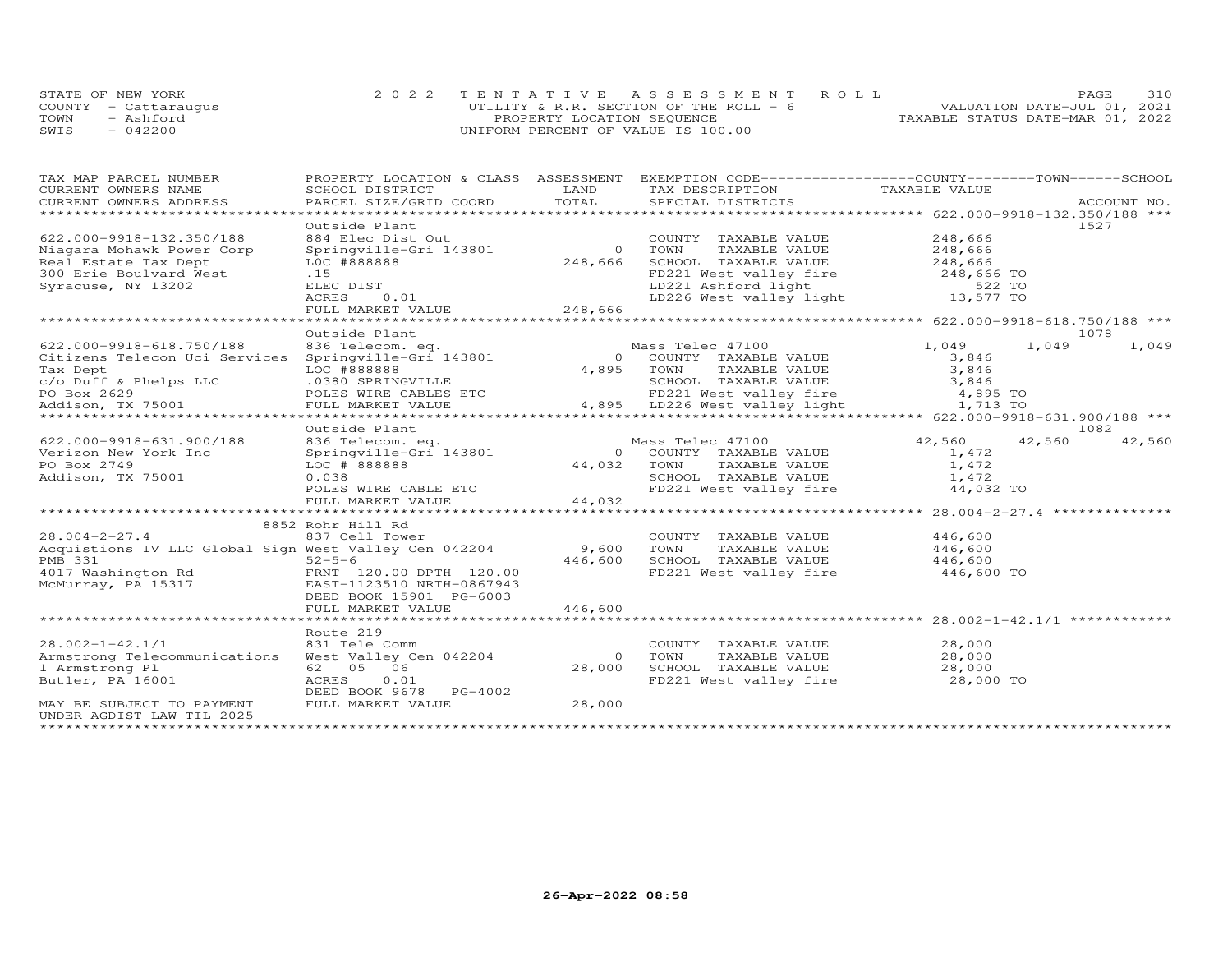| STATE OF NEW YORK    | 2022 TENTATIVE ASSESSMENT ROLL          |                                  | <b>PAGE</b> | 311 |
|----------------------|-----------------------------------------|----------------------------------|-------------|-----|
| COUNTY - Cattaraugus | UTILITY & R.R. SECTION OF THE ROLL $-6$ | VALUATION DATE-JUL 01, 2021      |             |     |
| TOWN<br>- Ashford    | PROPERTY LOCATION SEQUENCE              | TAXABLE STATUS DATE-MAR 01, 2022 |             |     |
| $-042200$<br>SWIS    | UNIFORM PERCENT OF VALUE IS 100.00      |                                  |             |     |

| TAX MAP PARCEL NUMBER        | PROPERTY LOCATION & CLASS | ASSESSMENT | EXEMPTION CODE-----------------COUNTY-------TOWN------SCHOOL |               |             |
|------------------------------|---------------------------|------------|--------------------------------------------------------------|---------------|-------------|
| CURRENT OWNERS NAME          | SCHOOL DISTRICT           | LAND       | TAX DESCRIPTION                                              | TAXABLE VALUE |             |
| CURRENT OWNERS ADDRESS       | PARCEL SIZE/GRID COORD    | TOTAL      | SPECIAL DISTRICTS                                            |               | ACCOUNT NO. |
|                              |                           |            |                                                              |               |             |
|                              | Total Gas Dist            |            |                                                              |               | 0877        |
| 622.000-9905-123.700/288     | 885 Gas Outside Pla       |            | TAXABLE VALUE<br>COUNTY                                      | 794.524       |             |
| National Fuel Gas Dist       | West Valley Cen 042204    |            | TAXABLE VALUE<br>TOWN                                        | 794,524       |             |
| Attn: Real Property Tax      | LOC #888888 11016 11903   | 794.524    | SCHOOL<br>TAXABLE VALUE                                      | 794,524       |             |
| 6363 Main St                 | .79 WEST VALLEY FT.       |            | FD221 West valley fire                                       | 794,524 TO    |             |
| Williamsville, NY 14221-5887 | GAS DIST 11916            |            | LD226 West valley light                                      | 85,252 TO     |             |
|                              | FULL MARKET VALUE         | 794,524    |                                                              |               |             |
|                              |                           |            |                                                              |               |             |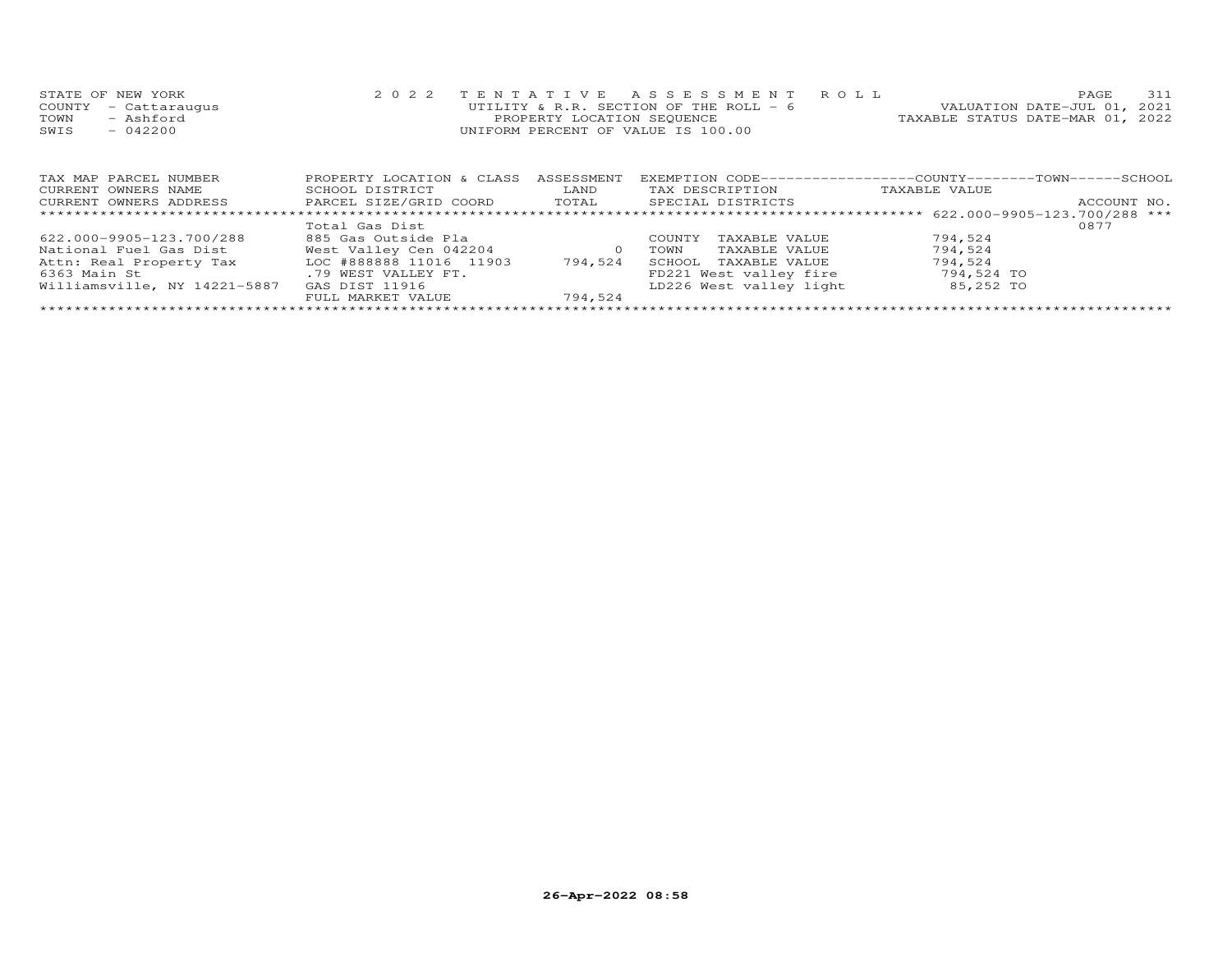| STATE OF<br>COUNTY<br>TOWN<br>SWIS | NEW YORK<br>- Cattaraugus<br>- Ashford<br>$-042200$ |                  |                          | 2 0 2 2 |                           | TENTATIVE<br>UTILITY & R.R. SECTION OF THE ROLL - 6<br>UNIFORM PERCENT OF VALUE IS 100.00 | ASSESSMENT              | ROLL               | VALUATION DATE-JUL 01,<br>TAXABLE STATUS DATE-MAR 01, 2022<br>CURRENT DATE 4/26/2022 | 312<br>PAGE<br>2021<br>RPS150/V04/L015 |
|------------------------------------|-----------------------------------------------------|------------------|--------------------------|---------|---------------------------|-------------------------------------------------------------------------------------------|-------------------------|--------------------|--------------------------------------------------------------------------------------|----------------------------------------|
|                                    |                                                     |                  |                          |         | S U B<br>ROLL.            | $S E C T I O N -$                                                                         | $-$ TO TALS             |                    |                                                                                      |                                        |
|                                    |                                                     |                  |                          | $***$   | SPECIAL                   | DISTRICT                                                                                  | SUMMARY ***             |                    |                                                                                      |                                        |
| CODE                               | DISTRICT NAME                                       | TOTAL<br>PARCELS | <b>EXTENSION</b><br>TYPE |         | <b>EXTENSION</b><br>VALUE | AD VALOREM<br>VALUE                                                                       | EXEMPT<br><b>AMOUNT</b> | TAXABLE<br>VALUE   |                                                                                      |                                        |
|                                    | FD221 West valley fi<br>LD221 Ashford light         |                  | 36 TOTAL<br>16 TOTAL     |         |                           | 11784,896<br>8,612                                                                        | 74,300                  | 11710,596<br>8,612 |                                                                                      |                                        |
|                                    | LD226 West valley li                                |                  | 19 TOTAL                 |         |                           | 466,690                                                                                   | 36,825                  | 429,865            |                                                                                      |                                        |
|                                    |                                                     |                  |                          | ***     | S C H O O L               | DISTRICT                                                                                  | SUMMARY                 | ***                |                                                                                      |                                        |
|                                    |                                                     |                  | TOTAL                    |         | ASSESSED                  | ASSESSED                                                                                  | <b>EXEMPT</b>           | TOTAL              | STAR                                                                                 | STAR                                   |
| CODE                               | DISTRICT NAME                                       |                  | PARCELS                  |         | LAND                      | TOTAL                                                                                     | <b>AMOUNT</b>           | TAXABLE            | <b>AMOUNT</b>                                                                        | TAXABLE                                |
| 042204                             | West Valley Central                                 |                  | 22                       |         | 50,700                    | 9791,966                                                                                  | 2935,100                | 6856,866           |                                                                                      | 6856,866                               |
| 143801                             | Springville-Griffith                                |                  | 14                       |         | 5,800                     | 1992,930                                                                                  | 43,730                  | 1949,200           |                                                                                      | 1949,200                               |

| SUB-TOTAL | 36 | 56,500 | 11784,896 | 2978,830 | 8806,066 | 8806,066 |
|-----------|----|--------|-----------|----------|----------|----------|
| тотаь     | 36 | 56,500 | 11784,896 | 2978,830 | 8806,066 | 8806,066 |

## \*\*\* S Y S T E M C O D E S S U M M A R Y \*\*\*

## NO SYSTEM EXEMPTIONS AT THIS LEVEL

## \*\*\* E X E M P T I O N S U M M A R Y \*\*\*

| CODE  | DESCRIPTION | TOTAL<br>PARCELS | COUNTY   | TOWN     | SCHOOL   |
|-------|-------------|------------------|----------|----------|----------|
| 13500 | TOWN-PROP   |                  | 74,300   | 74,300   | 74,300   |
| 18020 | IND DEV     |                  | 2746,457 | 2746,457 | 2746,457 |
| 47100 | Mass Telec  |                  | 158,073  | 158,073  | 158,073  |
|       | TOTAL       |                  | 2978,830 | 2978,830 | 2978,830 |
|       |             |                  |          |          |          |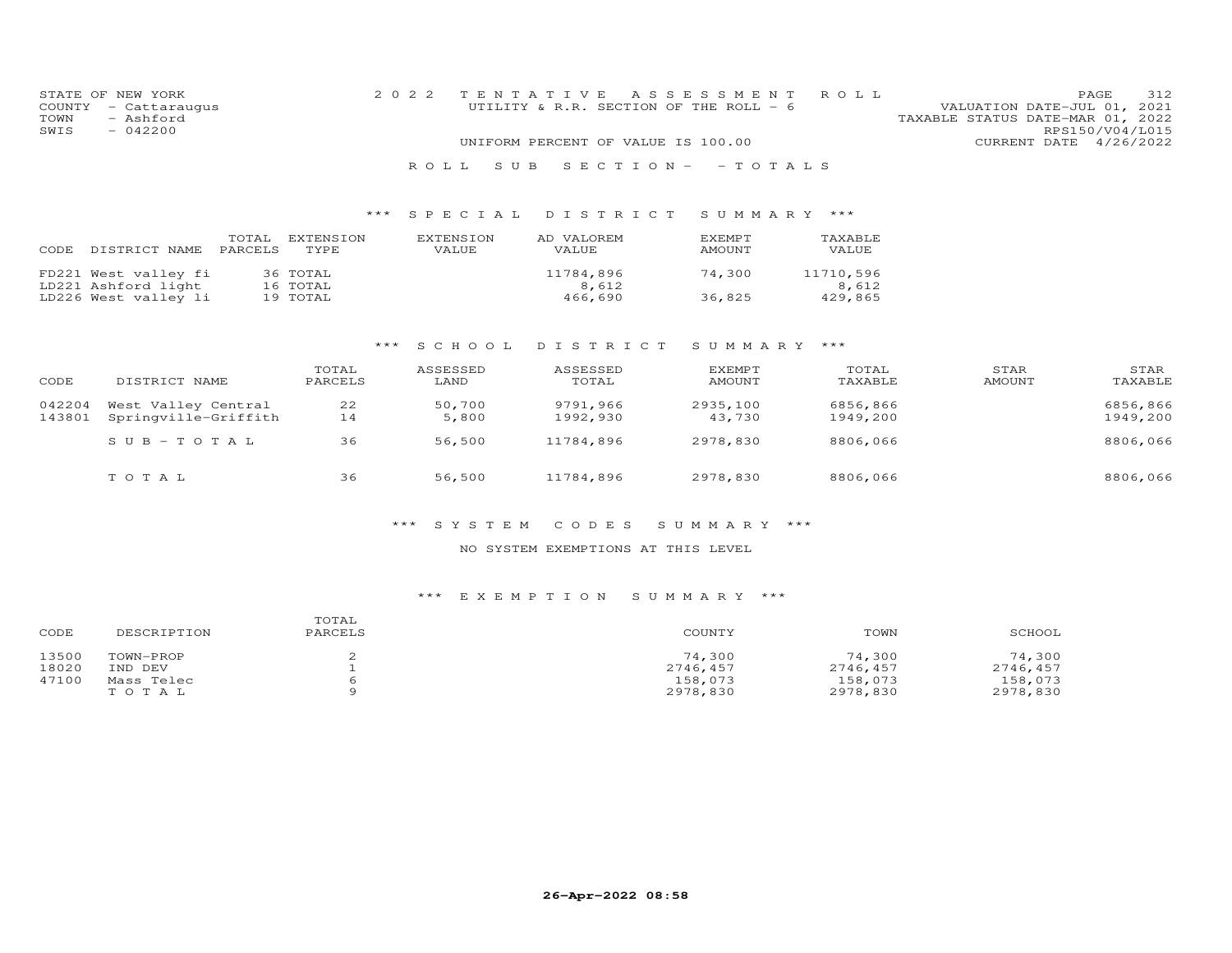| STATE OF NEW YORK<br>COUNTY - Cattaraugus | 2022 TENTATIVE ASSESSMENT ROLL<br>UTILITY & R.R. SECTION OF THE ROLL - 6 | 313<br>PAGE<br>VALUATION DATE-JUL 01, 2021          |
|-------------------------------------------|--------------------------------------------------------------------------|-----------------------------------------------------|
| TOWN<br>- Ashford<br>SWIS<br>$-042200$    |                                                                          | TAXABLE STATUS DATE-MAR 01, 2022<br>RPS150/V04/L015 |
|                                           | UNIFORM PERCENT OF VALUE IS 100.00                                       | CURRENT DATE 4/26/2022                              |
|                                           | ROLL SUB SECTION- - TOTALS                                               |                                                     |

| ROLL<br>SEC | DESCRIPTION      | TOTAL<br>PARCELS | ASSESSED<br>LAND | ASSESSED<br>TOTAL | TAXABLE<br>COUNTY | TAXABLE<br>TOWN | TAXABLE<br>SCHOOL | STAR<br>TAXABLE |
|-------------|------------------|------------------|------------------|-------------------|-------------------|-----------------|-------------------|-----------------|
|             | UTILITIES & N.C. |                  | 56,500           | 11784.896         | 8806,066          | 8806,066        | 8806,066          | 8806,066        |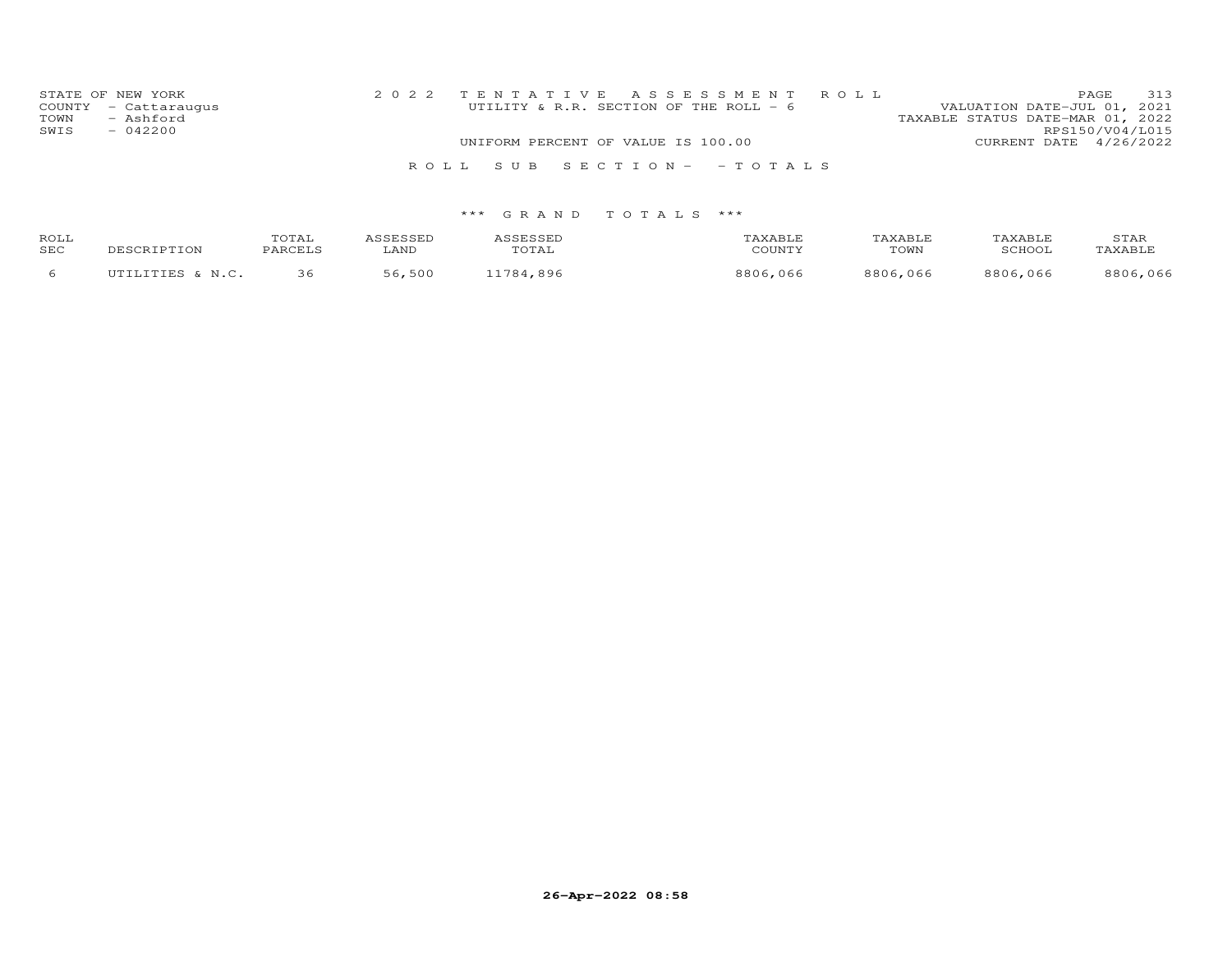| STATE OF NEW YORK    | 2022 TENTATIVE ASSESSMENT ROLL         |                                  | PAGE.                  | 314 |
|----------------------|----------------------------------------|----------------------------------|------------------------|-----|
| COUNTY - Cattaraugus | UTILITY & R.R. SECTION OF THE ROLL - 6 | VALUATION DATE-JUL 01, 2021      |                        |     |
| TOWN<br>- Ashford    |                                        | TAXABLE STATUS DATE-MAR 01, 2022 |                        |     |
| $-042200$<br>SWIS    | UNIFORM PERCENT OF VALUE IS 100.00     |                                  | RPS150/V04/L015        |     |
|                      |                                        |                                  | CURRENT DATE 4/26/2022 |     |
|                      |                                        |                                  |                        |     |

## \*\*\* S P E C I A L D I S T R I C T S U M M A R Y \*\*\*

| CODE | DISTRICT NAME        | TOTAL<br>PARCELS | EXTENSION<br>TYPE. | EXTENSION<br>VALUE | AD VALOREM<br><b>VALUE</b> | EXEMPT<br>AMOUNT | TAXABLE<br>VALUE |
|------|----------------------|------------------|--------------------|--------------------|----------------------------|------------------|------------------|
|      | FD221 West valley fi |                  | 36 TOTAL           |                    | 11784,896                  | 74,300           | 11710,596        |
|      | LD221 Ashford light  |                  | 16 TOTAL           |                    | 8,612                      |                  | 8,612            |
|      | LD226 West valley li |                  | 19 TOTAL           |                    | 466,690                    | 36,825           | 429,865          |

## \*\*\* S C H O O L D I S T R I C T S U M M A R Y \*\*\*

| CODE             | DISTRICT NAME                               | TOTAL<br>PARCELS | ASSESSED<br>LAND | ASSESSED<br>TOTAL    | EXEMPT<br>AMOUNT   | TOTAL<br>TAXABLE     | STAR<br>AMOUNT | STAR<br>TAXABLE      |
|------------------|---------------------------------------------|------------------|------------------|----------------------|--------------------|----------------------|----------------|----------------------|
| 042204<br>143801 | West Valley Central<br>Springville-Griffith | 22<br>14         | 50,700<br>5,800  | 9791,966<br>1992,930 | 2935,100<br>43,730 | 6856,866<br>1949,200 |                | 6856,866<br>1949,200 |
|                  | $SUB-TOTAL$                                 | 36               | 56,500           | 11784,896            | 2978,830           | 8806,066             |                | 8806,066             |
|                  | тотаь                                       | 36               | 56,500           | 11784,896            | 2978,830           | 8806,066             |                | 8806,066             |

#### \*\*\* S Y S T E M C O D E S S U M M A R Y \*\*\*

#### NO SYSTEM EXEMPTIONS AT THIS LEVEL

## \*\*\* E X E M P T I O N S U M M A R Y \*\*\*

| CODE  | DESCRIPTION | TOTAL<br>PARCELS | COUNTY   | TOWN     | SCHOOL   |
|-------|-------------|------------------|----------|----------|----------|
| 13500 | TOWN-PROP   |                  | 74,300   | 74,300   | 74,300   |
| 18020 | IND DEV     |                  | 2746,457 | 2746,457 | 2746,457 |
| 47100 | Mass Telec  |                  | 158,073  | 158,073  | 158,073  |
|       | тотаь       |                  | 2978,830 | 2978,830 | 2978,830 |
|       |             |                  |          |          |          |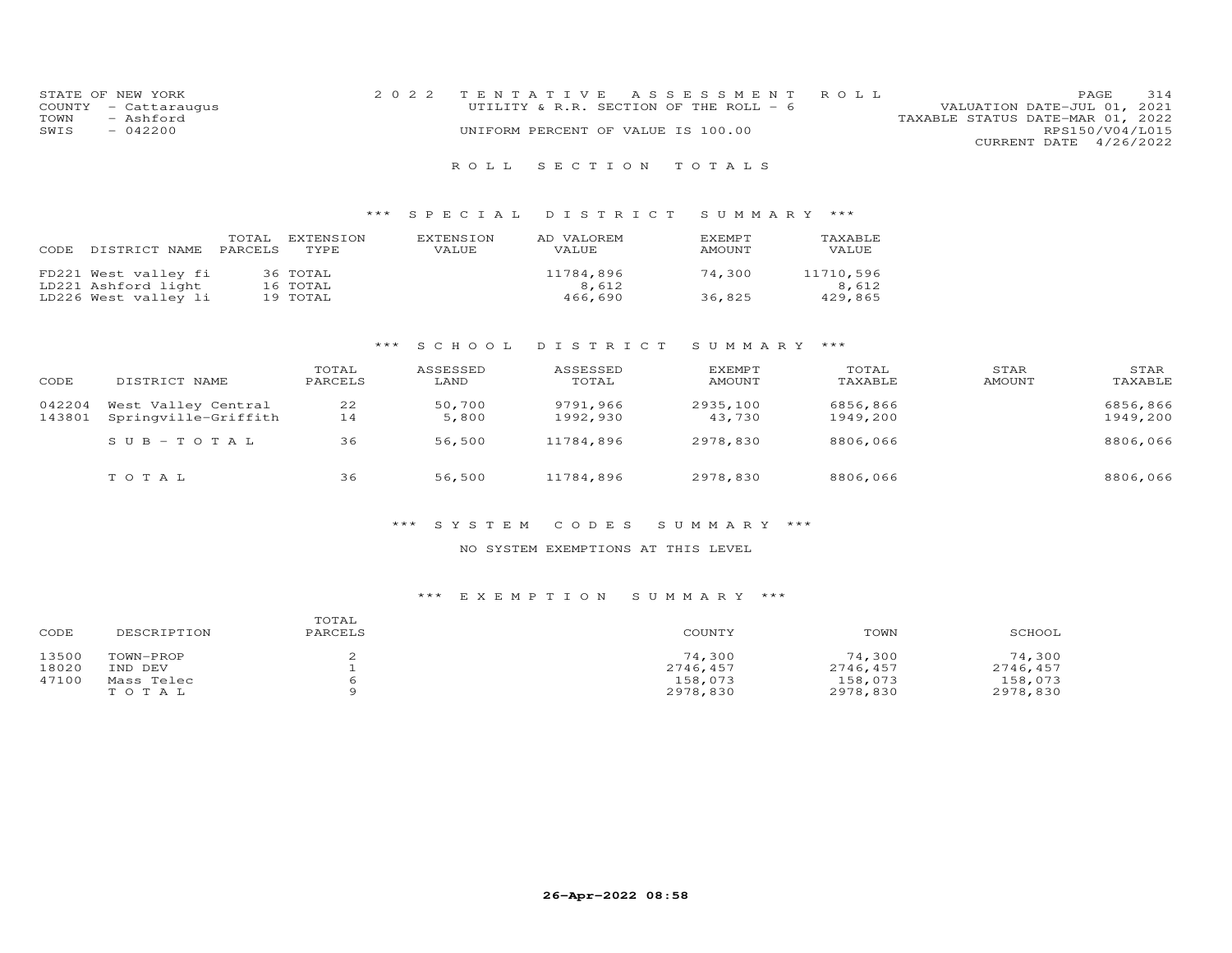| STATE OF NEW YORK    | 2022 TENTATIVE ASSESSMENT ROLL         | 315<br>PAGE                      |
|----------------------|----------------------------------------|----------------------------------|
| COUNTY - Cattaraugus | UTILITY & R.R. SECTION OF THE ROLL - 6 | VALUATION DATE-JUL 01, 2021      |
| - Ashford<br>TOWN    |                                        | TAXABLE STATUS DATE-MAR 01, 2022 |
| $-042200$<br>SWIS    | UNIFORM PERCENT OF VALUE IS 100.00     | RPS150/V04/L015                  |
|                      |                                        | CURRENT DATE 4/26/2022           |
|                      | ROLL SECTION TOTALS                    |                                  |

| ROLL<br>SEC | DESCRIPTION      | TOTAL<br>PARCELS | <i>ce</i> rcern<br>LAND | ASSESSED<br>TOTAL | 'AXABLI<br>COUNTY | TAXABLE<br>TOWN | TAXABLE<br>SCHOOL | STAR<br>TAXABLE |
|-------------|------------------|------------------|-------------------------|-------------------|-------------------|-----------------|-------------------|-----------------|
|             | UTILITIES & N.C. | 36               | 56,500                  | 1784.<br>.896     | 8806.<br>,066     | 8806,066        | 8806,066          | 8806,066        |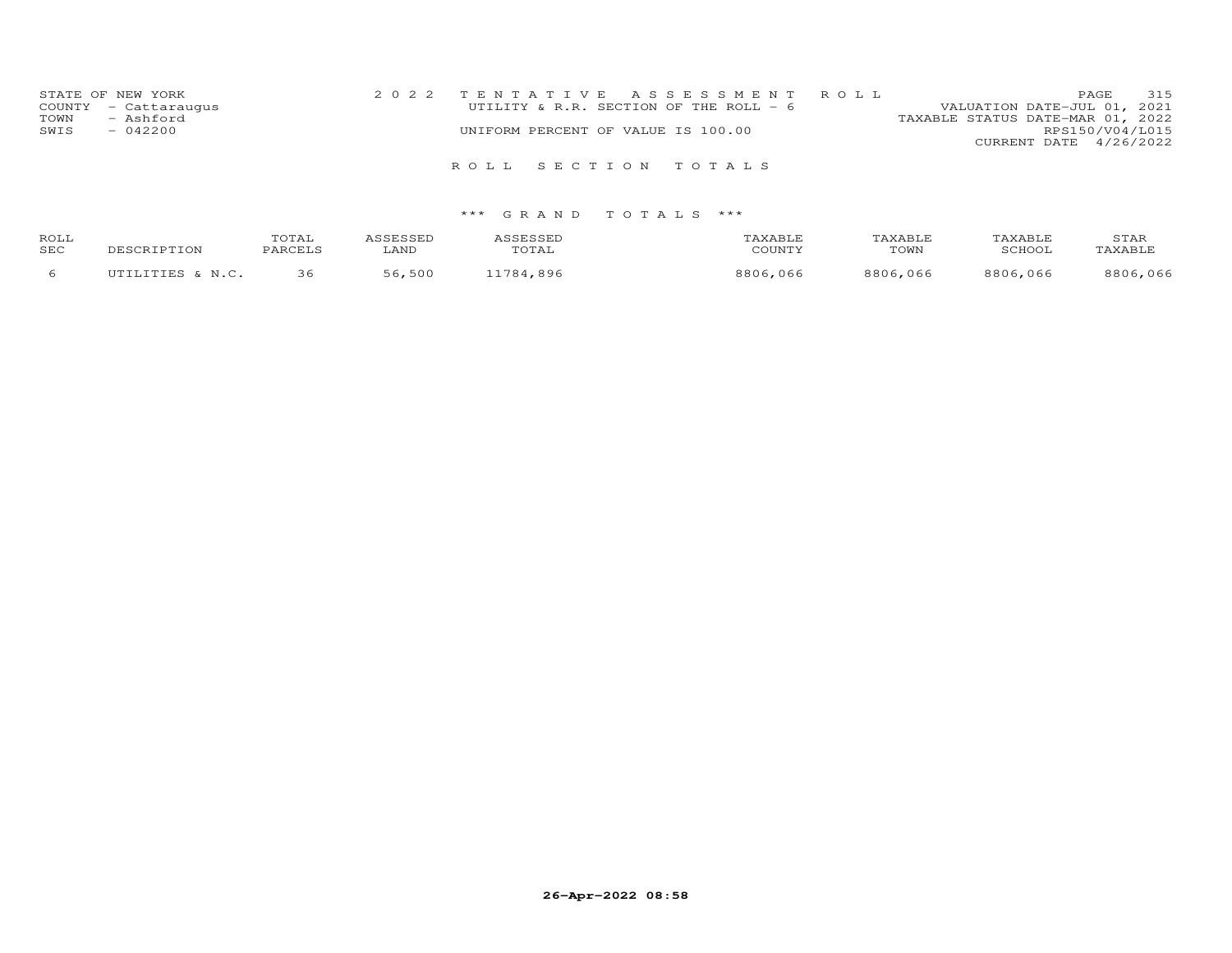| STATE OF NEW YORK    | 2022 TENTATIVE ASSESSMENT ROLL           | 316<br><b>PAGE</b>               |
|----------------------|------------------------------------------|----------------------------------|
| COUNTY - Cattaraugus | CEILING RAILROAD SECTION OF THE ROLL - 7 | VALUATION DATE-JUL 01, 2021      |
| TOWN<br>- Ashford    | PROPERTY LOCATION SEQUENCE               | TAXABLE STATUS DATE-MAR 01, 2022 |
| $-042200$<br>SWIS    | UNIFORM PERCENT OF VALUE IS 100.00       |                                  |
|                      |                                          |                                  |

| TAX MAP PARCEL NUMBER       | PROPERTY LOCATION & CLASS | ASSESSMENT | EXEMPTION CODE-----------------COUNTY-------TOWN------SCHOOL |               |                |
|-----------------------------|---------------------------|------------|--------------------------------------------------------------|---------------|----------------|
| CURRENT OWNERS NAME         | SCHOOL DISTRICT           | LAND       | TAX DESCRIPTION                                              | TAXABLE VALUE |                |
| CURRENT OWNERS ADDRESS      | PARCEL SIZE/GRID COORD    | TOTAL      | SPECIAL DISTRICTS                                            |               | ACCOUNT NO.    |
|                             |                           |            |                                                              |               | ************** |
|                             | Town Of Ashford           |            |                                                              |               | 0064           |
| 20.001-1-36.1               | 842 Ceiling rr            |            | COUNTY<br>TAXABLE VALUE                                      | 288,743       |                |
| Buffalo & Pittsburgh Rr     | West Valley Cen 042204    | $\Omega$   | TAXABLE VALUE<br>TOWN                                        | 288,743       |                |
| 200 Meridian Centre Ste 300 | 24/49/55/56/63 06 06      | 288,743    | TAXABLE VALUE<br>SCHOOL                                      | 288,743       |                |
| Rochester, NY 14618         | 100% MN TRK INC SIG       |            | FD221 West valley fire                                       | 288,743 TO    |                |
|                             | COLVERT-STN-FRE-BRIDGES   |            | LD226 West valley light                                      | 57,749 TO     |                |
|                             | 53.60<br>ACRES            |            |                                                              |               |                |
|                             | EAST-1137610 NRTH-0884269 |            |                                                              |               |                |
|                             | DEED BOOK 00919 PG-00016  |            |                                                              |               |                |
|                             | FULL MARKET VALUE         | 288,743    |                                                              |               |                |
|                             |                           |            |                                                              |               |                |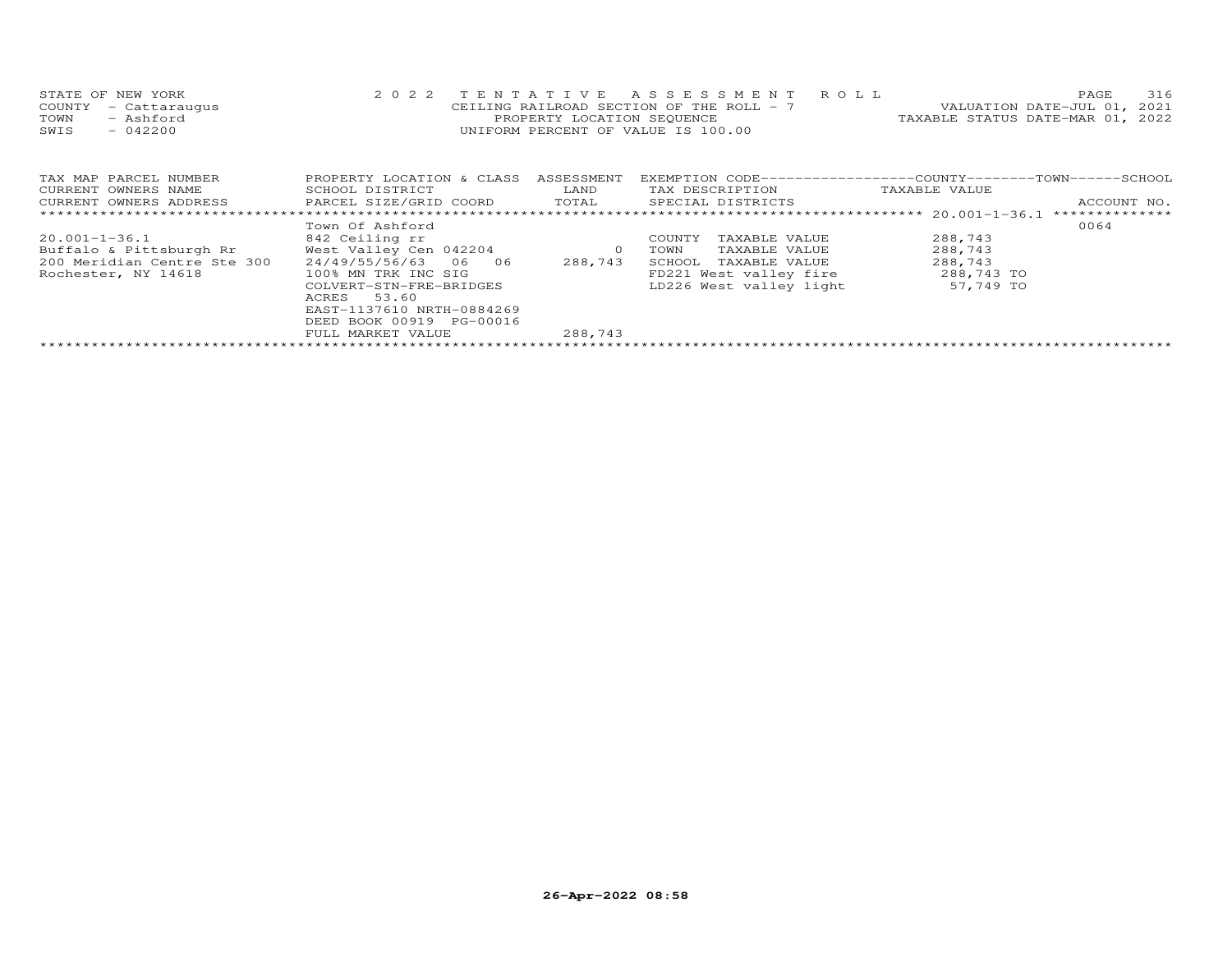| COUNTY<br>TOWN<br>SWIS | STATE OF NEW YORK<br>- Cattaraugus<br>- Ashford<br>$-042200$ | 2 0 2 2                 |                           | TENTATIVE<br>CEILING RAILROAD SECTION OF THE ROLL - 7 | A S S E S S M E N T            | ROLL              | VALUATION DATE-JUL 01, 2021<br>TAXABLE STATUS DATE-MAR 01, 2022 | 317<br>PAGE<br>RPS150/V04/L015 |
|------------------------|--------------------------------------------------------------|-------------------------|---------------------------|-------------------------------------------------------|--------------------------------|-------------------|-----------------------------------------------------------------|--------------------------------|
|                        |                                                              |                         |                           | UNIFORM PERCENT OF VALUE IS 100.00                    |                                |                   |                                                                 | CURRENT DATE 4/26/2022         |
|                        |                                                              |                         | ROLL.<br>S U B            |                                                       | SECTION- - TOTALS              |                   |                                                                 |                                |
|                        |                                                              |                         |                           | *** SPECIAL DISTRICT                                  | SUMMARY ***                    |                   |                                                                 |                                |
|                        | PARCELS<br>CODE DISTRICT NAME                                | TOTAL EXTENSION<br>TYPE | <b>EXTENSION</b><br>VALUE | AD VALOREM<br>VALUE                                   | EXEMPT<br>AMOUNT               | TAXABLE<br>VALUE  |                                                                 |                                |
|                        | FD221 West valley fi<br>LD226 West valley li                 | 1 TOTAL<br>1 TOTAL      |                           | 288,743<br>57,749                                     |                                | 288,743<br>57,749 |                                                                 |                                |
|                        |                                                              | * * *                   | SCHOOL                    | DISTRICT                                              | SUMMARY ***                    |                   |                                                                 |                                |
| CODE                   | DISTRICT NAME                                                | TOTAL<br>PARCELS        | ASSESSED<br>LAND          | ASSESSED<br>TOTAL                                     | <b>EXEMPT</b><br><b>AMOUNT</b> | TOTAL<br>TAXABLE  | STAR<br>AMOUNT                                                  | STAR<br>TAXABLE                |
| 042204                 | West Valley Central                                          | $\mathbf{1}$            |                           | 288,743                                               |                                | 288,743           |                                                                 | 288,743                        |
|                        | $S \cup B - TO T A L$                                        | $\mathbf{1}$            |                           | 288,743                                               |                                | 288,743           |                                                                 | 288,743                        |
|                        | TOTAL                                                        | $\mathbf{1}$            |                           | 288,743                                               |                                | 288,743           |                                                                 | 288,743                        |
|                        |                                                              |                         | *** SYSTEM                | CODES                                                 | SUMMARY ***                    |                   |                                                                 |                                |
|                        |                                                              |                         |                           | NO SYSTEM EXEMPTIONS AT THIS LEVEL                    |                                |                   |                                                                 |                                |

NO EXEMPTIONS AT THIS LEVEL

| ROLL       |                   | $- - -$<br>OTAL: |                       |     |                                           |      | JIAK          |
|------------|-------------------|------------------|-----------------------|-----|-------------------------------------------|------|---------------|
| <b>SEC</b> |                   |                  | $T$ $\lambda$ $T$ $T$ |     | $\sim$ $\sim$ $\sim$ $\sim$ $\sim$ $\sim$ | TOWN |               |
|            | <b>DATT DOADS</b> |                  |                       | מ ה |                                           |      | $\sim$<br>ີດເ |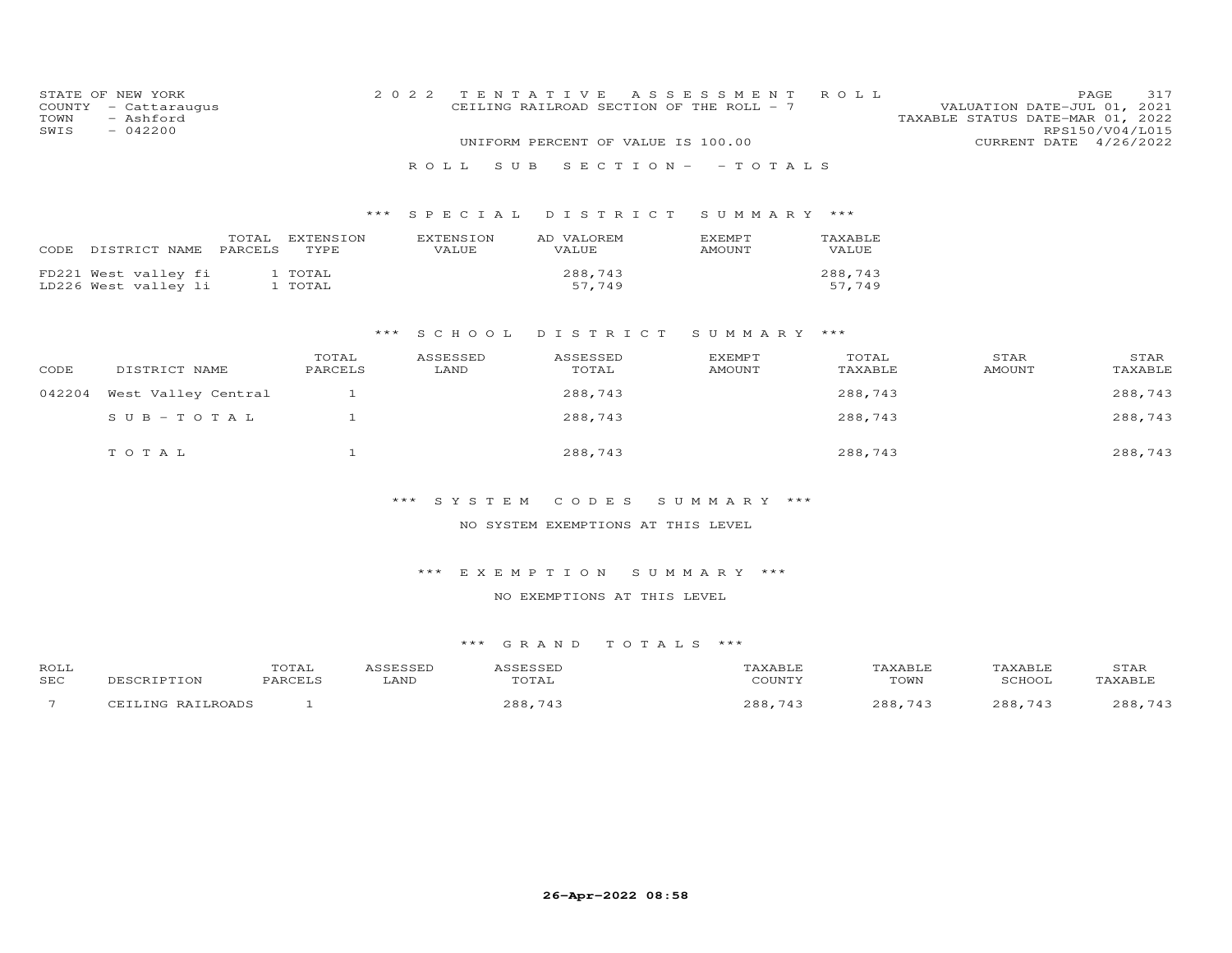| STATE OF NEW YORK    | 2022 TENTATIVE ASSESSMENT ROLL           |  |                                  | PAGE.                  | 318 |
|----------------------|------------------------------------------|--|----------------------------------|------------------------|-----|
| COUNTY - Cattaraugus | CEILING RAILROAD SECTION OF THE ROLL - 7 |  | VALUATION DATE-JUL 01, 2021      |                        |     |
| TOWN<br>- Ashford    |                                          |  | TAXABLE STATUS DATE-MAR 01, 2022 |                        |     |
| $-042200$<br>SWIS    | UNIFORM PERCENT OF VALUE IS 100.00       |  |                                  | RPS150/V04/L015        |     |
|                      |                                          |  |                                  | CURRENT DATE 4/26/2022 |     |
|                      |                                          |  |                                  |                        |     |

## \*\*\* S P E C I A L D I S T R I C T S U M M A R Y \*\*\*

| CODE | DISTRICT NAME                                | TOTAL<br>PARCELS | EXTENSION<br>TYPE. | <b>EXTENSION</b><br>VALUE | AD VALOREM<br>VALUE | <b>F.XFMPT</b><br><b>AMOUNT</b> | TAXABLE<br>VALUE  |
|------|----------------------------------------------|------------------|--------------------|---------------------------|---------------------|---------------------------------|-------------------|
|      | FD221 West valley fi<br>LD226 West valley li |                  | 1 TOTAL<br>1 TOTAL |                           | 288,743<br>57.749   |                                 | 288,743<br>57.749 |

#### \*\*\* S C H O O L D I S T R I C T S U M M A R Y \*\*\*

| CODE   | DISTRICT NAME       | TOTAL<br>PARCELS | ASSESSED<br>LAND | ASSESSED<br>TOTAL | <b>EXEMPT</b><br><b>AMOUNT</b> | TOTAL<br>TAXABLE | STAR<br><b>AMOUNT</b> | STAR<br>TAXABLE |
|--------|---------------------|------------------|------------------|-------------------|--------------------------------|------------------|-----------------------|-----------------|
| 042204 | West Valley Central |                  |                  | 288,743           |                                | 288,743          |                       | 288,743         |
|        | $SUB-TOTAL$         |                  |                  | 288,743           |                                | 288,743          |                       | 288,743         |
|        | TOTAL               |                  |                  | 288,743           |                                | 288,743          |                       | 288,743         |

## \*\*\* S Y S T E M C O D E S S U M M A R Y \*\*\*

#### NO SYSTEM EXEMPTIONS AT THIS LEVEL

#### \*\*\* E X E M P T I O N S U M M A R Y \*\*\*

#### NO EXEMPTIONS AT THIS LEVEL

| ROLL                     |                   | TOTAL   | <i><b>\SSESSED</b></i> | ASSESSED | TAXABLE      | <b>TAXABLE</b> | TAXABLE     | STAR    |
|--------------------------|-------------------|---------|------------------------|----------|--------------|----------------|-------------|---------|
| <b>SEC</b>               | DESCRIPTION       | PARCELS | LAND                   | TOTAL    | COUNTY       | TOWN           | SCHOOL      | TAXABLE |
| $\overline{\phantom{0}}$ | CEILING RAILROADS |         |                        | 288,743  | .743<br>288. | 288,743        | 288.<br>743 | 288,743 |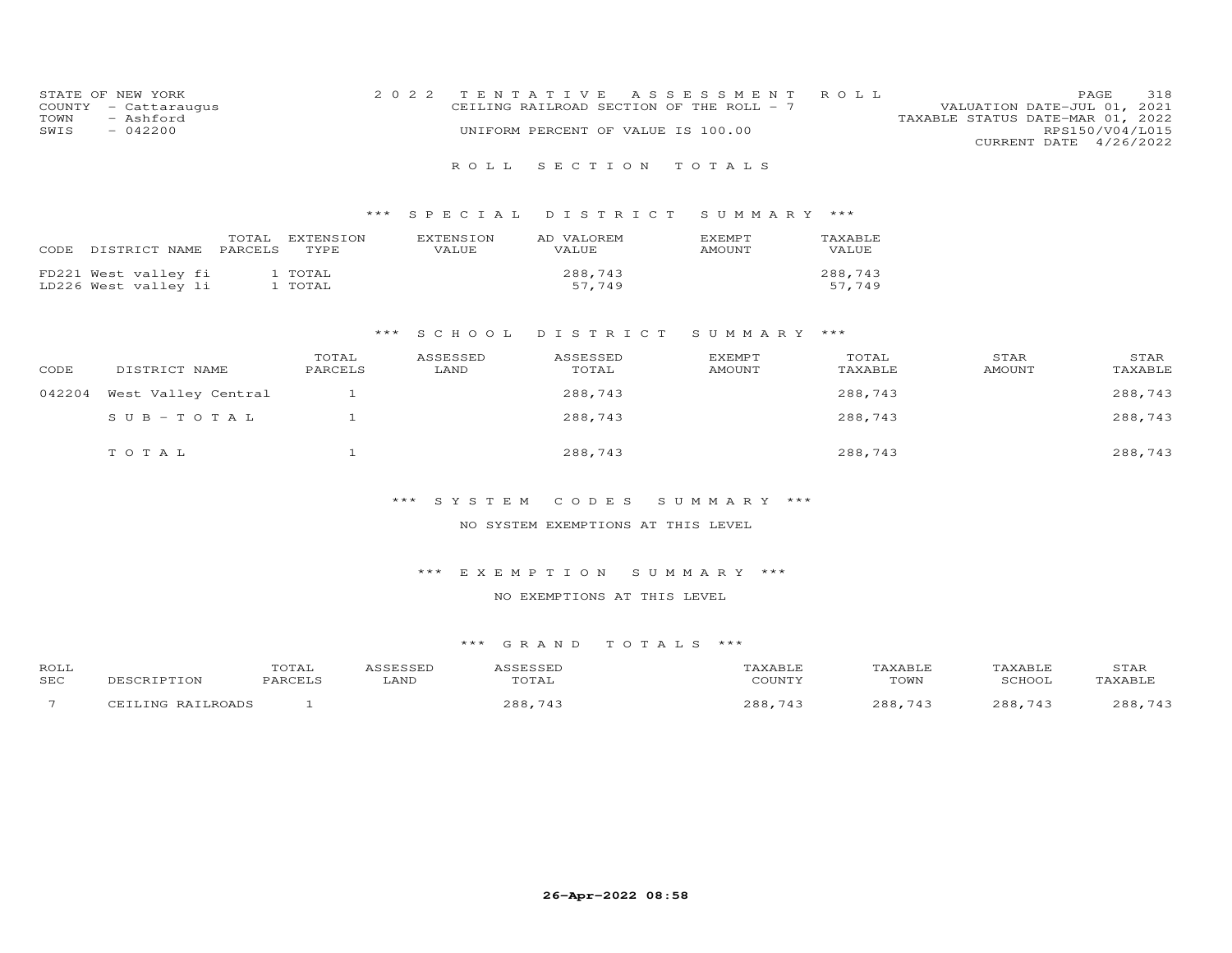|      | STATE OF NEW YORK    |                                    | 2022 TENTATIVE ASSESSMENT ROLL        |                                  | PAGE | 319 |
|------|----------------------|------------------------------------|---------------------------------------|----------------------------------|------|-----|
|      | COUNTY - Cattaraugus |                                    | WHOLLY EXEMPT SECTION OF THE ROLL - 8 | VALUATION DATE-JUL 01, 2021      |      |     |
| TOWN | - Ashford            | PROPERTY LOCATION SEQUENCE         |                                       | TAXABLE STATUS DATE-MAR 01, 2022 |      |     |
| SWIS | $-042200$            | UNIFORM PERCENT OF VALUE IS 100.00 |                                       |                                  |      |     |

| TAX MAP PARCEL NUMBER                                                        | PROPERTY LOCATION & CLASS ASSESSMENT                                                                |                     | EXEMPTION CODE-----------------COUNTY-------TOWN------SCHOOL                      |                                              |        |             |
|------------------------------------------------------------------------------|-----------------------------------------------------------------------------------------------------|---------------------|-----------------------------------------------------------------------------------|----------------------------------------------|--------|-------------|
| CURRENT OWNERS NAME                                                          | SCHOOL DISTRICT                                                                                     | LAND                | TAX DESCRIPTION                                                                   | TAXABLE VALUE                                |        |             |
| CURRENT OWNERS ADDRESS                                                       | PARCEL SIZE/GRID COORD                                                                              | TOTAL<br>********** | SPECIAL DISTRICTS                                                                 | ************ 11.002-2-28 *****************   |        | ACCOUNT NO. |
|                                                                              | Beech Tree Rd                                                                                       |                     |                                                                                   |                                              |        | 1310        |
| $11.002 - 2 - 28$<br>Ashford School Dist #6                                  | 314 Rural vac<10<br>West Valley Cen 042204                                                          | 900                 | SCH-DIST<br>13800<br>COUNTY TAXABLE VALUE                                         | 900<br>$\Omega$                              | 900    | 900         |
| West Valley, NY 14171                                                        | $46 - 06 - 06$<br>FRNT 140.00 DPTH 110.00<br>EAST-1142382 NRTH-0903449<br>DEED BOOK 338<br>PG-00426 | 900                 | TOWN<br>TAXABLE VALUE<br>SCHOOL TAXABLE VALUE<br>FD221 West valley fire<br>900 EX | $\circ$<br>$\circ$<br>0 TO                   |        |             |
|                                                                              | FULL MARKET VALUE                                                                                   | 900                 |                                                                                   |                                              |        |             |
|                                                                              |                                                                                                     |                     |                                                                                   | ********************* 11.004-2-5./1 ******** |        |             |
|                                                                              | Bigelow Rd & Fritz Rd Rds                                                                           |                     |                                                                                   |                                              |        | 1222        |
| $11.004 - 2 - 5.71$                                                          | 620 Religious                                                                                       |                     | RELIGIOUS 25110                                                                   | 44,200                                       | 44,200 | 44,200      |
| Addeyue Allahe                                                               | West Valley Cen 042204                                                                              | $\circ$             | COUNTY TAXABLE VALUE                                                              | $\circ$                                      |        |             |
| Universal Arabic Assoc                                                       | 37 06 06                                                                                            | 44,200              | TOWN<br>TAXABLE VALUE                                                             | $\Omega$                                     |        |             |
| PO Box 21                                                                    | 0.01<br>ACRES                                                                                       |                     | SCHOOL TAXABLE VALUE                                                              | $\Omega$<br>0 TO                             |        |             |
| West Valley, NY 14171                                                        | EAST-0496690 NRTH-0898010<br>DEED BOOK 380                                                          |                     | FD221 West valley fire<br>44,200 EX                                               |                                              |        |             |
|                                                                              | PG-00384<br>FULL MARKET VALUE                                                                       | 44,200              |                                                                                   |                                              |        |             |
|                                                                              |                                                                                                     |                     |                                                                                   |                                              |        |             |
|                                                                              | Bigelow Rd & Fritz Rd Rds                                                                           |                     |                                                                                   |                                              |        | 1223        |
| $11.004 - 2 - 5.72$                                                          | 695 Cemetery                                                                                        |                     | 27350<br>CEMETERY                                                                 | 5,000                                        | 5,000  | 5,000       |
| Addeyue Allahe                                                               | West Valley Cen 042204                                                                              | 5,000               | COUNTY TAXABLE VALUE                                                              | $\circ$                                      |        |             |
| Universal Arabic Assoc                                                       | 37 06 06                                                                                            | 5,000               | TOWN<br>TAXABLE VALUE                                                             | $\Omega$                                     |        |             |
|                                                                              | ACRES<br>2.00                                                                                       |                     | SCHOOL TAXABLE VALUE                                                              | $\Omega$                                     |        |             |
| PO Box 21                                                                    | EAST-0496690 NRTH-0898010                                                                           |                     | FD221 West valley fire                                                            | $0$ TO                                       |        |             |
| West Valley, NY 14171                                                        | DEED BOOK 380<br>PG-00384                                                                           |                     | 5,000 EX                                                                          |                                              |        |             |
|                                                                              | FULL MARKET VALUE                                                                                   | 5,000               |                                                                                   |                                              |        |             |
|                                                                              | ******************                                                                                  |                     |                                                                                   |                                              |        |             |
|                                                                              | Buttermilk (off) Rd                                                                                 |                     |                                                                                   |                                              |        |             |
| $20.001 - 1 - 1.6$                                                           | 340 Vacant indus                                                                                    | 27,600              | NYS OWNED 12100                                                                   | 27,600                                       | 27,600 | 27,600      |
| The People of the State of NY West Valley Cen 042204<br>by & through NYSERDA | 49/50/55/56/61/62 06 06                                                                             | 27,600              | COUNTY TAXABLE VALUE<br>TOWN<br>TAXABLE VALUE                                     | $\circ$<br>$\circ$                           |        |             |
| 17 Columbia Cir                                                              | split from 1.1                                                                                      |                     | SCHOOL TAXABLE VALUE                                                              | $\Omega$                                     |        |             |
| Albany, NY 12203                                                             | ACRES 10.31                                                                                         |                     | FD221 West valley fire                                                            | 0 TO                                         |        |             |
|                                                                              | EAST-1134930 NRTH-0890150                                                                           |                     | 27,600 EX                                                                         |                                              |        |             |
|                                                                              | DEED BOOK 2020<br>PG-12293                                                                          |                     |                                                                                   |                                              |        |             |
|                                                                              | FULL MARKET VALUE                                                                                   | 27,600              |                                                                                   |                                              |        |             |
|                                                                              |                                                                                                     |                     |                                                                                   |                                              |        |             |
|                                                                              | Buttermilk Rd                                                                                       |                     |                                                                                   |                                              |        |             |
| $20.001 - 1 - 1.3$                                                           | 340 Vacant indus                                                                                    |                     | NYS OWNED 12100                                                                   | 64,000                                       | 64,000 | 64,000      |
| The People of the State of NY West Valley Cen 042204                         |                                                                                                     | 64,000              | COUNTY TAXABLE VALUE                                                              | $\circ$                                      |        |             |
| acting by & through NYSERDA                                                  | 49/50/55/56/61/62 06 06                                                                             | 64,000              | TOWN<br>TAXABLE VALUE                                                             | $\Omega$<br>$\Omega$                         |        |             |
| 17 Columbia Cir                                                              | split from 1.1                                                                                      |                     | SCHOOL TAXABLE VALUE                                                              | 0 TO                                         |        |             |
| Albany, NY 12203                                                             | ACRES 23.69<br>EAST-1134040 NRTH-0089030                                                            |                     | FD221 West valley fire<br>64,000 EX                                               |                                              |        |             |
|                                                                              | PG-12292<br>DEED BOOK 2020                                                                          |                     |                                                                                   |                                              |        |             |
|                                                                              | FULL MARKET VALUE                                                                                   | 64,000              |                                                                                   |                                              |        |             |
|                                                                              |                                                                                                     |                     |                                                                                   |                                              |        |             |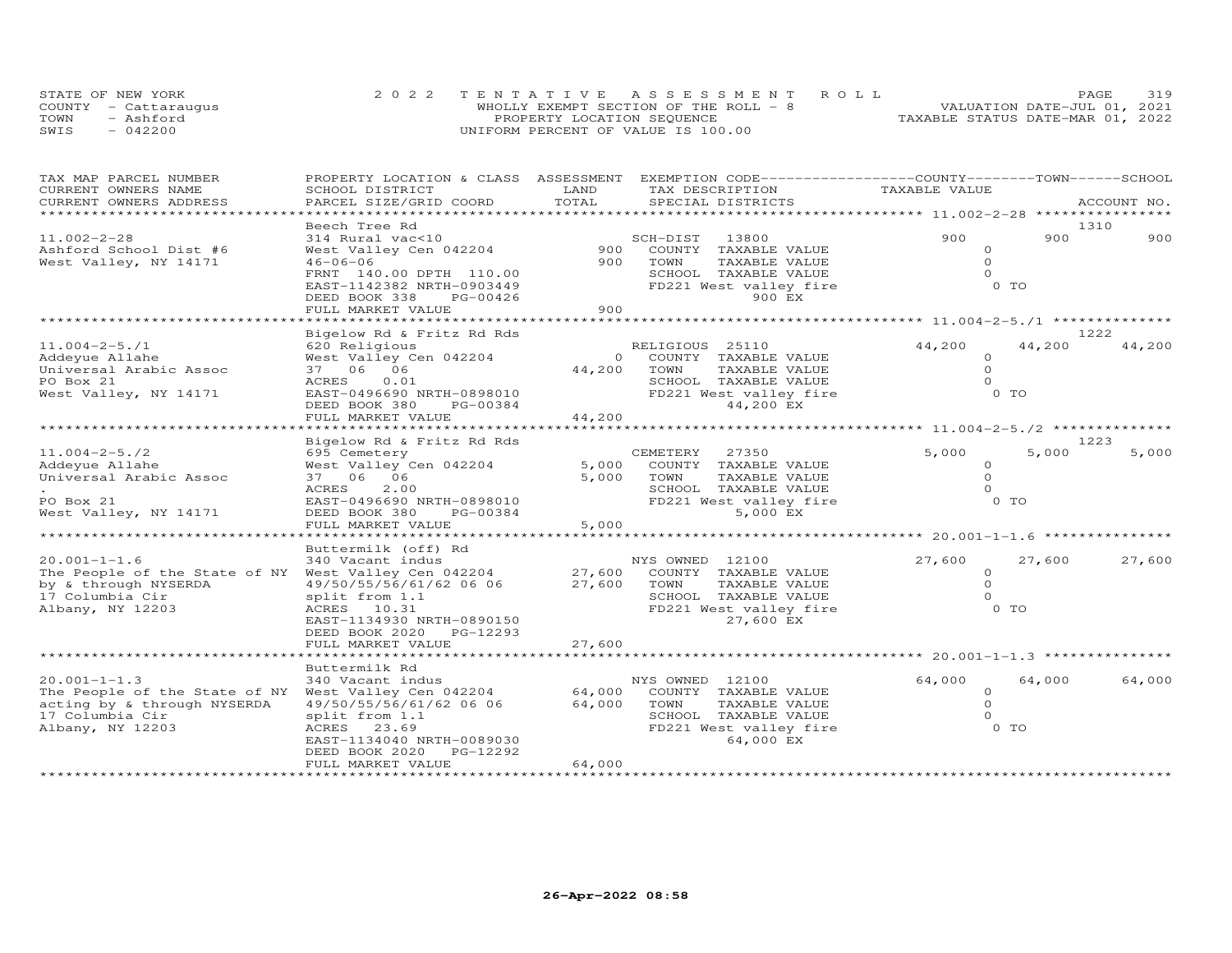|      | STATE OF NEW YORK    |                                    | 2022 TENTATIVE ASSESSMENT ROLL        |                                  | PAGE | 320 |
|------|----------------------|------------------------------------|---------------------------------------|----------------------------------|------|-----|
|      | COUNTY - Cattaraugus |                                    | WHOLLY EXEMPT SECTION OF THE ROLL - 8 | VALUATION DATE-JUL 01, 2021      |      |     |
| TOWN | - Ashford            | PROPERTY LOCATION SEQUENCE         |                                       | TAXABLE STATUS DATE-MAR 01, 2022 |      |     |
| SWIS | $-042200$            | UNIFORM PERCENT OF VALUE IS 100.00 |                                       |                                  |      |     |

| TAX MAP PARCEL NUMBER                                 | PROPERTY LOCATION & CLASS ASSESSMENT          |               | EXEMPTION CODE-----------------COUNTY-------TOWN------SCHOOL |                     |                |             |
|-------------------------------------------------------|-----------------------------------------------|---------------|--------------------------------------------------------------|---------------------|----------------|-------------|
| CURRENT OWNERS NAME<br>CURRENT OWNERS ADDRESS         | SCHOOL DISTRICT<br>PARCEL SIZE/GRID COORD     | LAND<br>TOTAL | TAX DESCRIPTION<br>SPECIAL DISTRICTS                         | TAXABLE VALUE       |                | ACCOUNT NO. |
| ***********************                               |                                               |               |                                                              |                     |                |             |
|                                                       | Buttermilk Rd                                 |               |                                                              |                     |                |             |
| $20.001 - 1 - 1.5$                                    | 340 Vacant indus                              |               | NYS OWNED 12100                                              | 50,400              | 50,400         | 50,400      |
| The People of the State of NY West Valley Cen 042204  |                                               | 50,400        | COUNTY TAXABLE VALUE                                         | $\circ$             |                |             |
| by & through NYSERDA                                  | 49/50/55/56/61/62 06 06                       | 50,400        | TAXABLE VALUE<br>TOWN                                        | $\Omega$            |                |             |
| 17 Columbia Cir                                       | split from 1.1                                |               | SCHOOL TAXABLE VALUE                                         | $\Omega$            |                |             |
| Albany, NY 12203                                      | ACRES 18.34                                   |               | FD221 West valley fire                                       |                     | $0$ TO         |             |
|                                                       | EAST-0135290 NRTH-0889450                     |               | 50,400 EX                                                    |                     |                |             |
|                                                       | DEED BOOK 2020 PG-12293                       |               |                                                              |                     |                |             |
|                                                       | FULL MARKET VALUE                             | 50,400        |                                                              |                     |                |             |
|                                                       |                                               |               | ********************************* 19.004-2-6                 |                     |                |             |
|                                                       | Cemetery Rd & Dutch Hill                      |               |                                                              |                     |                | 1322        |
| $19.004 - 2 - 6$                                      | 695 Cemetery                                  |               | CEMETERY<br>27350                                            | 7,100               | 7,100          | 7,100       |
| Cemetery                                              | West Valley Cen 042204                        | 7,100         | COUNTY TAXABLE VALUE                                         | $\Omega$            |                |             |
| West Valley, NY 14171                                 | 47 05 06                                      | 7,100         | TOWN<br>TAXABLE VALUE                                        | $\Omega$            |                |             |
|                                                       | FRNT 150.00 DPTH 120.00                       |               | SCHOOL TAXABLE VALUE                                         |                     |                |             |
|                                                       | EAST-1124683 NRTH-0882800                     |               | FD221 West valley fire                                       |                     | 0 TO           |             |
|                                                       | FULL MARKET VALUE                             | 7,100         | 7,100 EX                                                     |                     |                |             |
|                                                       |                                               |               |                                                              |                     |                |             |
|                                                       | 5381 Depot St                                 |               |                                                              |                     |                | 5015        |
| $29.011 - 2 - 1$                                      | 620 Religious                                 |               | RELIGIOUS 25110                                              | 1050,000            | 1050,000       | 1050,000    |
| St. John the Baptist RC Church West Valley Cen 042204 |                                               | 28,500        | COUNTY TAXABLE VALUE                                         | $\Omega$            |                |             |
| 5381 Depot St                                         | 14  05  06                                    | 1050,000      | TAXABLE VALUE<br>TOWN                                        | $\Omega$            |                |             |
| West Valley, NY 14171                                 | ACRES<br>1.50                                 |               | SCHOOL TAXABLE VALUE                                         | $\Omega$            |                |             |
|                                                       | EAST-1140716 NRTH-0876882                     |               | FD221 West valley fire                                       |                     | $0$ TO         |             |
|                                                       | DEED BOOK 745<br>PG-00685                     |               | 1050,000 EX                                                  |                     |                |             |
|                                                       | FULL MARKET VALUE                             | 1050,000      |                                                              |                     |                |             |
|                                                       |                                               |               |                                                              |                     |                |             |
|                                                       | Dole St                                       |               |                                                              |                     |                | 0425        |
| $29.011 - 1 - 3.1$                                    | 438 Parking lot                               |               | TOWN-PROP 13500                                              | 6,200               | 6,200          | 6,200       |
| Town Of Ashford                                       | West Valley Cen 042204                        | 6,200         | COUNTY TAXABLE VALUE                                         | $\circ$             |                |             |
| 5640 Fox Valley Rd                                    | 22 05 06                                      | 6,200         | TOWN<br>TAXABLE VALUE                                        | $\circ$<br>$\Omega$ |                |             |
| West Valley, NY 14171                                 | FRNT 120.00 DPTH 95.84                        |               | SCHOOL TAXABLE VALUE                                         |                     | 0 <sub>T</sub> |             |
|                                                       | EAST-0491830 NRTH-0876750                     |               | FD221 West valley fire                                       |                     |                |             |
|                                                       | DEED BOOK 00953 PG-01153<br>FULL MARKET VALUE | 6,200         | 6,200 EX                                                     |                     |                |             |
|                                                       |                                               |               |                                                              |                     |                |             |
|                                                       | Dutch Hill Rd                                 |               |                                                              |                     |                | 5013        |
| $19.002 - 1 - 16$                                     | 620 Religious                                 |               | RELIGIOUS 25110                                              | 181,200             | 181,200        | 181,200     |
| Trinity Evangelical Lutheran                          | Springville-Gri 143801                        | 15,500        | COUNTY TAXABLE VALUE                                         | $\circ$             |                |             |
| 10377 Dutch Hill Rd                                   | 72 06 06                                      | 181,200       | TAXABLE VALUE<br>TOWN                                        | $\Omega$            |                |             |
| West Valley, NY 14171                                 | ACRES<br>1.59                                 |               | SCHOOL TAXABLE VALUE                                         | $\Omega$            |                |             |
|                                                       | EAST-1123337 NRTH-0893990                     |               | FD221 West valley fire                                       |                     | O TO           |             |
|                                                       | PG-00596<br>DEED BOOK 138                     |               | 181,200 EX                                                   |                     |                |             |
|                                                       | FULL MARKET VALUE                             | 181,200       |                                                              |                     |                |             |
|                                                       |                                               |               |                                                              |                     |                |             |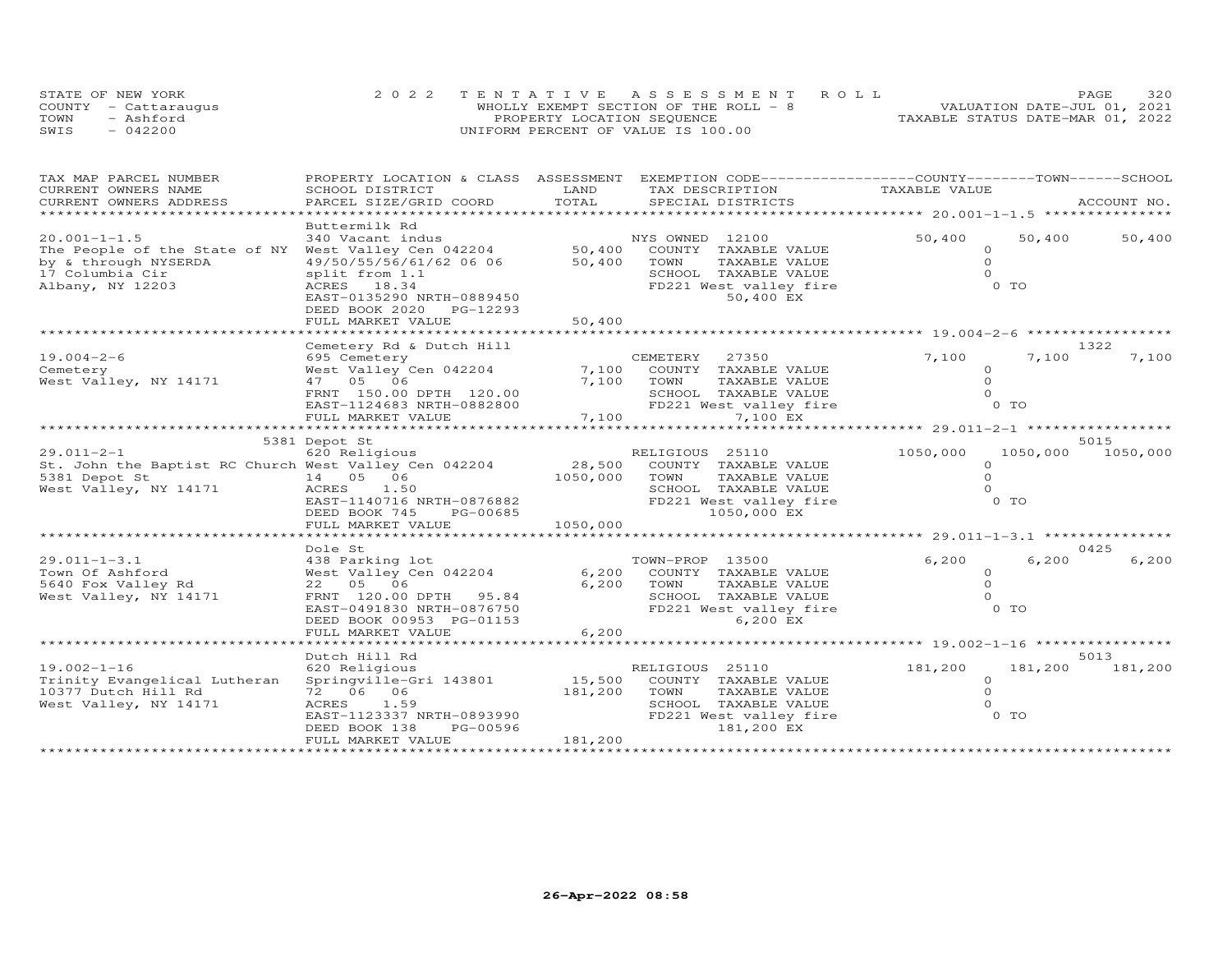|      | STATE OF NEW YORK    |                                    | 2022 TENTATIVE ASSESSMENT ROLL         |                                  | PAGE | 321 |
|------|----------------------|------------------------------------|----------------------------------------|----------------------------------|------|-----|
|      | COUNTY - Cattaraugus |                                    | WHOLLY EXEMPT SECTION OF THE ROLL $-8$ | VALUATION DATE-JUL 01, 2021      |      |     |
| TOWN | - Ashford            | PROPERTY LOCATION SEQUENCE         |                                        | TAXABLE STATUS DATE-MAR 01, 2022 |      |     |
| SWIS | $-042200$            | UNIFORM PERCENT OF VALUE IS 100.00 |                                        |                                  |      |     |

| TOTAL<br>CURRENT OWNERS ADDRESS<br>PARCEL SIZE/GRID COORD<br>SPECIAL DISTRICTS<br>ACCOUNT NO.<br>*****************<br>Dutch Hill Rd<br>5018<br>4,800<br>4,800<br>$19.002 - 1 - 16.71$<br>695 Cemetery<br>CEMETERY<br>27350<br>West Valley Cen 042204<br>4,800<br>Trinity Evangelical Lutheran<br>COUNTY TAXABLE VALUE<br>$\circ$<br>72 06 06<br>4,800<br>$\circ$<br>10377 Dutch Hill Rd<br>TOWN<br>TAXABLE VALUE<br>$\Omega$<br>West Valley, NY 14171<br>28.00 DPTH 79.00<br>SCHOOL TAXABLE VALUE<br>FRNT<br>$0$ TO<br>0.25<br>FD221 West valley fire<br>ACRES<br>EAST-0474960 NRTH-0893890<br>4,800 EX<br>DEED BOOK 138<br>PG-00596<br>FULL MARKET VALUE<br>4,800 | TAX MAP PARCEL NUMBER | PROPERTY LOCATION & CLASS ASSESSMENT |      | EXEMPTION CODE-----------------COUNTY-------TOWN------SCHOOL |               |       |
|--------------------------------------------------------------------------------------------------------------------------------------------------------------------------------------------------------------------------------------------------------------------------------------------------------------------------------------------------------------------------------------------------------------------------------------------------------------------------------------------------------------------------------------------------------------------------------------------------------------------------------------------------------------------|-----------------------|--------------------------------------|------|--------------------------------------------------------------|---------------|-------|
|                                                                                                                                                                                                                                                                                                                                                                                                                                                                                                                                                                                                                                                                    | CURRENT OWNERS NAME   | SCHOOL DISTRICT                      | LAND | TAX DESCRIPTION                                              | TAXABLE VALUE |       |
|                                                                                                                                                                                                                                                                                                                                                                                                                                                                                                                                                                                                                                                                    |                       |                                      |      |                                                              |               |       |
|                                                                                                                                                                                                                                                                                                                                                                                                                                                                                                                                                                                                                                                                    |                       |                                      |      |                                                              |               |       |
|                                                                                                                                                                                                                                                                                                                                                                                                                                                                                                                                                                                                                                                                    |                       |                                      |      |                                                              |               | 4,800 |
|                                                                                                                                                                                                                                                                                                                                                                                                                                                                                                                                                                                                                                                                    |                       |                                      |      |                                                              |               |       |
|                                                                                                                                                                                                                                                                                                                                                                                                                                                                                                                                                                                                                                                                    |                       |                                      |      |                                                              |               |       |
|                                                                                                                                                                                                                                                                                                                                                                                                                                                                                                                                                                                                                                                                    |                       |                                      |      |                                                              |               |       |
|                                                                                                                                                                                                                                                                                                                                                                                                                                                                                                                                                                                                                                                                    |                       |                                      |      |                                                              |               |       |
|                                                                                                                                                                                                                                                                                                                                                                                                                                                                                                                                                                                                                                                                    |                       |                                      |      |                                                              |               |       |
|                                                                                                                                                                                                                                                                                                                                                                                                                                                                                                                                                                                                                                                                    |                       |                                      |      |                                                              |               |       |
|                                                                                                                                                                                                                                                                                                                                                                                                                                                                                                                                                                                                                                                                    |                       |                                      |      |                                                              |               |       |
| Dutch Hill Rd<br>1604                                                                                                                                                                                                                                                                                                                                                                                                                                                                                                                                                                                                                                              |                       |                                      |      |                                                              |               |       |
| 1,900<br>$19.004 - 2 - 16.2$<br>314 Rural vac<10<br>1,900<br>TOWN-PROP 13500                                                                                                                                                                                                                                                                                                                                                                                                                                                                                                                                                                                       |                       |                                      |      |                                                              |               | 1,900 |
| 1,900<br>Town Of Ashford<br>West Valley Cen 042204<br>COUNTY TAXABLE VALUE<br>$\Omega$                                                                                                                                                                                                                                                                                                                                                                                                                                                                                                                                                                             |                       |                                      |      |                                                              |               |       |
| 9377 Route 240<br>55 05 06<br>1,900<br>TAXABLE VALUE<br>$\circ$<br>TOWN                                                                                                                                                                                                                                                                                                                                                                                                                                                                                                                                                                                            |                       |                                      |      |                                                              |               |       |
| West Valley, NY 14171<br>50.00 DPTH 665.30<br>SCHOOL TAXABLE VALUE<br>$\Omega$<br>FRNT                                                                                                                                                                                                                                                                                                                                                                                                                                                                                                                                                                             |                       |                                      |      |                                                              |               |       |
| FD221 West valley fire<br>$0$ TO<br>EAST-1124225 NRTH-0881236                                                                                                                                                                                                                                                                                                                                                                                                                                                                                                                                                                                                      |                       |                                      |      |                                                              |               |       |
| 1,900 EX<br>DEED BOOK 3155 PG-6003                                                                                                                                                                                                                                                                                                                                                                                                                                                                                                                                                                                                                                 |                       |                                      |      |                                                              |               |       |
| 1,900<br>FULL MARKET VALUE                                                                                                                                                                                                                                                                                                                                                                                                                                                                                                                                                                                                                                         |                       |                                      |      |                                                              |               |       |
| *********                                                                                                                                                                                                                                                                                                                                                                                                                                                                                                                                                                                                                                                          |                       |                                      |      |                                                              |               |       |
| Edies Rd<br>0557                                                                                                                                                                                                                                                                                                                                                                                                                                                                                                                                                                                                                                                   |                       |                                      |      |                                                              |               |       |
| $10.002 - 1 - 1$<br>314 Rural vac<10<br>NYS OWNED 12100<br>2,400<br>2,400                                                                                                                                                                                                                                                                                                                                                                                                                                                                                                                                                                                          |                       |                                      |      |                                                              |               | 2,400 |
| 2,400<br>The People of the State of NY, Springville-Gri 143801<br>COUNTY TAXABLE VALUE<br>$\Omega$                                                                                                                                                                                                                                                                                                                                                                                                                                                                                                                                                                 |                       |                                      |      |                                                              |               |       |
| Acting By & Through the NYS<br>74 06 06<br>2,400<br>TOWN<br>TAXABLE VALUE<br>$\circ$<br>17 Columbia Cir<br>SCHOOL TAXABLE VALUE                                                                                                                                                                                                                                                                                                                                                                                                                                                                                                                                    |                       |                                      |      |                                                              |               |       |
| ACRES<br>0.94<br>0 TO<br>FD221 West valley fire<br>Albany, NY 12203<br>EAST-1121529 NRTH-0903686                                                                                                                                                                                                                                                                                                                                                                                                                                                                                                                                                                   |                       |                                      |      |                                                              |               |       |
| 2,400 EX<br>DEED BOOK 668<br>PG-00535                                                                                                                                                                                                                                                                                                                                                                                                                                                                                                                                                                                                                              |                       |                                      |      |                                                              |               |       |
| 2,400<br>FULL MARKET VALUE                                                                                                                                                                                                                                                                                                                                                                                                                                                                                                                                                                                                                                         |                       |                                      |      |                                                              |               |       |
|                                                                                                                                                                                                                                                                                                                                                                                                                                                                                                                                                                                                                                                                    |                       |                                      |      |                                                              |               |       |
| Felton Hill Rd<br>1718                                                                                                                                                                                                                                                                                                                                                                                                                                                                                                                                                                                                                                             |                       |                                      |      |                                                              |               |       |
| $20.004 - 1 - 36.9$<br>1,300<br>314 Rural vac<10<br>TOWN-PROP 13500<br>1,300                                                                                                                                                                                                                                                                                                                                                                                                                                                                                                                                                                                       |                       |                                      |      |                                                              |               | 1,300 |
| 1,300<br>Town of Ashford<br>West Valley Cen 042204<br>COUNTY TAXABLE VALUE<br>$\circ$                                                                                                                                                                                                                                                                                                                                                                                                                                                                                                                                                                              |                       |                                      |      |                                                              |               |       |
| $\circ$<br>1,300<br>TOWN<br>9377 Route 240<br>07/15 05 06<br>TAXABLE VALUE                                                                                                                                                                                                                                                                                                                                                                                                                                                                                                                                                                                         |                       |                                      |      |                                                              |               |       |
| PO Box 306<br>SCHOOL TAXABLE VALUE<br>$\Omega$<br>FRNT 169.60 DPTH 204.00                                                                                                                                                                                                                                                                                                                                                                                                                                                                                                                                                                                          |                       |                                      |      |                                                              |               |       |
| $0$ TO<br>West Valley, NY 14171<br>FD221 West valley fire<br>EAST-1142742 NRTH-0880254                                                                                                                                                                                                                                                                                                                                                                                                                                                                                                                                                                             |                       |                                      |      |                                                              |               |       |
| DEED BOOK 26031 PG-9002<br>1,300 EX<br>FULL MARKET VALUE                                                                                                                                                                                                                                                                                                                                                                                                                                                                                                                                                                                                           |                       |                                      |      |                                                              |               |       |
| 1,300                                                                                                                                                                                                                                                                                                                                                                                                                                                                                                                                                                                                                                                              |                       |                                      |      |                                                              |               |       |
| Fox Valley Rd<br>5002                                                                                                                                                                                                                                                                                                                                                                                                                                                                                                                                                                                                                                              |                       |                                      |      |                                                              |               |       |
| $20.001 - 1 - 1.1$<br>850 Waste dispsl<br>499948,200 499948,200 499948,200<br>NYS OWNED 12100                                                                                                                                                                                                                                                                                                                                                                                                                                                                                                                                                                      |                       |                                      |      |                                                              |               |       |
| The People of the State of NY, West Valley Cen 042204<br>1711,300<br>COUNTY TAXABLE VALUE<br>$\circ$                                                                                                                                                                                                                                                                                                                                                                                                                                                                                                                                                               |                       |                                      |      |                                                              |               |       |
| 499948,200<br>$\Omega$<br>Acting By & Through the NYS<br>49/50/55/56/61/62 06 06<br>TOWN<br>TAXABLE VALUE                                                                                                                                                                                                                                                                                                                                                                                                                                                                                                                                                          |                       |                                      |      |                                                              |               |       |
| SCHOOL TAXABLE VALUE<br>17 Columbia Cir<br>ACRES 1441.20<br>$\Omega$                                                                                                                                                                                                                                                                                                                                                                                                                                                                                                                                                                                               |                       |                                      |      |                                                              |               |       |
| 0 TO<br>Albany, NY 12203<br>EAST-1132925 NRTH-0890330<br>FD221 West valley fire                                                                                                                                                                                                                                                                                                                                                                                                                                                                                                                                                                                    |                       |                                      |      |                                                              |               |       |
| FULL MARKET VALUE<br>499948,200<br>499948,200 EX                                                                                                                                                                                                                                                                                                                                                                                                                                                                                                                                                                                                                   |                       |                                      |      |                                                              |               |       |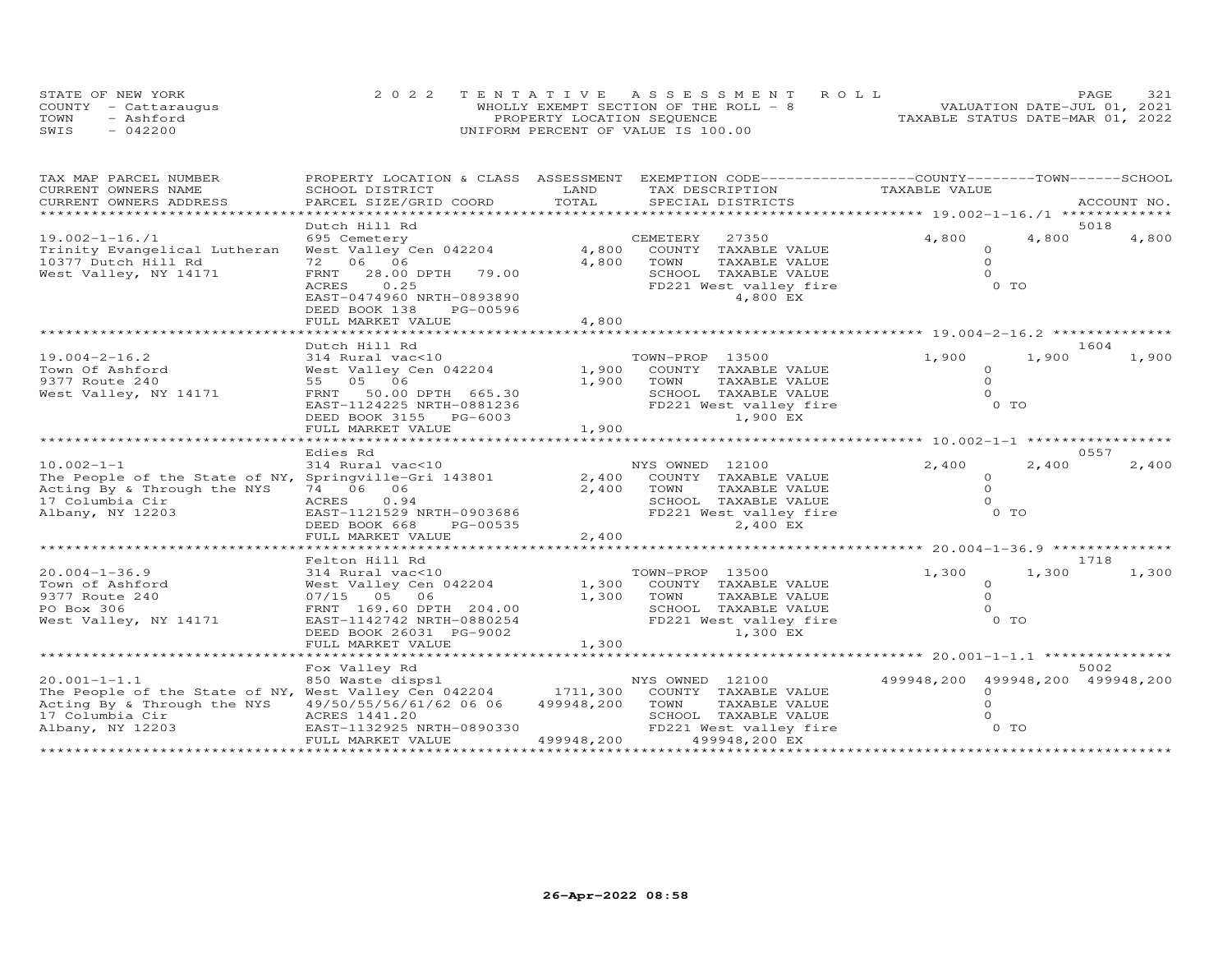|      | STATE OF NEW YORK    | 2022 TENTATIVE ASSESSMENT ROLL         |  |                                  | PAGE | 322 |
|------|----------------------|----------------------------------------|--|----------------------------------|------|-----|
|      | COUNTY - Cattaraugus | WHOLLY EXEMPT SECTION OF THE ROLL $-8$ |  | VALUATION DATE-JUL 01, 2021      |      |     |
| TOWN | - Ashford            | PROPERTY LOCATION SEQUENCE             |  | TAXABLE STATUS DATE-MAR 01, 2022 |      |     |
| SWIS | $-042200$            | UNIFORM PERCENT OF VALUE IS 100.00     |  |                                  |      |     |

| TAX MAP PARCEL NUMBER                                 | PROPERTY LOCATION & CLASS ASSESSMENT               |               | EXEMPTION CODE-----------------COUNTY-------TOWN------SCHOOL |                     |         |             |
|-------------------------------------------------------|----------------------------------------------------|---------------|--------------------------------------------------------------|---------------------|---------|-------------|
| CURRENT OWNERS NAME<br>CURRENT OWNERS ADDRESS         | SCHOOL DISTRICT<br>PARCEL SIZE/GRID COORD          | LAND<br>TOTAL | TAX DESCRIPTION<br>SPECIAL DISTRICTS                         | TAXABLE VALUE       |         | ACCOUNT NO. |
| *************                                         |                                                    |               |                                                              |                     |         |             |
|                                                       | Fox Valley Rd                                      |               |                                                              |                     |         | 1319        |
| $20.001 - 1 - 1.2$                                    | 651 Highway gar                                    |               | COUNTY<br>13100                                              | 280,600             | 280,600 | 280,600     |
| County Of Cattaraugus                                 | West Valley Cen 042204                             | 22,700        | COUNTY TAXABLE VALUE                                         | $\circ$             |         |             |
| Hwy Barn                                              | 49 06 06                                           | 280,600       | TAXABLE VALUE<br>TOWN                                        | $\Omega$            |         |             |
| 303 Court St                                          | ACRES<br>4.09                                      |               | SCHOOL TAXABLE VALUE                                         | $\Omega$            |         |             |
| Little Valley, NY 14755                               | EAST-1136309 NRTH-0887740                          |               | FD221 West valley fire                                       |                     | 0 TO    |             |
|                                                       | DEED BOOK 915<br>PG-952                            |               | 280,600 EX                                                   |                     |         |             |
|                                                       | FULL MARKET VALUE<br>***************************** | 280,600       |                                                              |                     |         |             |
|                                                       |                                                    |               |                                                              |                     |         |             |
| $20.001 - 1 - 1.4$                                    | Fox Valley Rd<br>340 Vacant indus                  |               | NYS OWNED 12100                                              | 1,700               | 1,700   | 1,700       |
| The People of the State of NY West Valley Cen 042204  |                                                    |               | 1,700 COUNTY TAXABLE VALUE                                   | $\circ$             |         |             |
| acting by & through NYSERDA                           | 49/50/55/56/61/62 06 06 1,700 TOWN                 |               | TAXABLE VALUE                                                | $\Omega$            |         |             |
| 17 Columbia Cir                                       | split from 1.1                                     |               | SCHOOL TAXABLE VALUE                                         | $\Omega$            |         |             |
| Albany, NY 12203                                      | FRNT 255.30 DPTH 336.80                            |               | FD221 West valley fire                                       |                     | $0$ TO  |             |
|                                                       | EAST-1134625 NRTH-0890000                          |               | 1,700 EX                                                     |                     |         |             |
|                                                       | DEED BOOK 2020 PG-12292                            |               |                                                              |                     |         |             |
|                                                       | FULL MARKET VALUE                                  | 1,700         |                                                              |                     |         |             |
|                                                       |                                                    |               |                                                              |                     |         |             |
|                                                       | 5640 Fox Valley Rd                                 |               |                                                              |                     |         | 5005        |
| $20.001 - 1 - 32$                                     | 651 Highway gar                                    |               | TOWN-PROP 13500                                              | 676,000             | 676,000 | 676,000     |
| Town Of Ashford                                       | West Valley Cen 042204                             |               | 41,800 COUNTY TAXABLE VALUE                                  | $\circ$             |         |             |
| Garage                                                | 49/55 06 06                                        | 676,000       | TOWN<br>TAXABLE VALUE                                        | $\Omega$            |         |             |
| Fox Valley Rd                                         | ACRES 12.70                                        |               | SCHOOL TAXABLE VALUE                                         | $\Omega$            |         |             |
| West Valley, NY 14171                                 | EAST-1136248 NRTH-0887093<br>FULL MARKET VALUE     | 676,000       | FD221 West valley fire<br>676,000 EX                         |                     | $0$ TO  |             |
|                                                       |                                                    |               |                                                              |                     |         |             |
|                                                       | Fox Valley Rd & Thornwood                          |               |                                                              |                     |         | 0556        |
| $20.003 - 1 - 1$                                      | 710 Manufacture                                    |               | NYS OWNED 12100                                              | 135,800             | 135,800 | 135,800     |
| The People of the State of NY, West Valley Cen 042204 |                                                    | 135,800       | COUNTY TAXABLE VALUE                                         | $\Omega$            |         |             |
| Acting By & Through the NYS                           | 32/40 05 06                                        | 135,800       | TOWN<br>TAXABLE VALUE                                        | $\Omega$            |         |             |
| 17 Columbia Cir                                       | STATE LAND                                         |               | SCHOOL TAXABLE VALUE                                         | $\Omega$            |         |             |
| Albany, NY 12203                                      | ACRES 135.73                                       |               | FD221 West valley fire                                       |                     | 0 TO    |             |
|                                                       | EAST-1131793 NRTH-0885707                          |               | 135,800 EX                                                   |                     |         |             |
|                                                       | FULL MARKET VALUE                                  | 135,800       |                                                              |                     |         |             |
|                                                       |                                                    |               |                                                              |                     |         |             |
|                                                       | Gooseneck Rd                                       |               |                                                              |                     |         | 1150        |
| $20.002 - 3 - 10.2$                                   | 695 Cemetery                                       |               | CEMETERY 27350                                               | 9,200               | 9,200   | 9,200       |
| Riceville Community                                   | West Valley Cen 042204                             | 9,200         | COUNTY TAXABLE VALUE                                         | $\circ$             |         |             |
| Church<br>5207 Gooseneck Rd                           | 43 06 06<br>ACRES<br>3.65                          | 9,200         | TAXABLE VALUE<br>TOWN<br>SCHOOL TAXABLE VALUE                | $\circ$<br>$\Omega$ |         |             |
| West Valley, NY 14171                                 | EAST-1143813 NRTH-0891948                          |               | FD221 West valley fire                                       |                     | O TO    |             |
|                                                       | PG-00395<br>DEED BOOK 846                          |               | 9,200 EX                                                     |                     |         |             |
|                                                       | FULL MARKET VALUE                                  | 9,200         |                                                              |                     |         |             |
|                                                       |                                                    |               |                                                              |                     |         |             |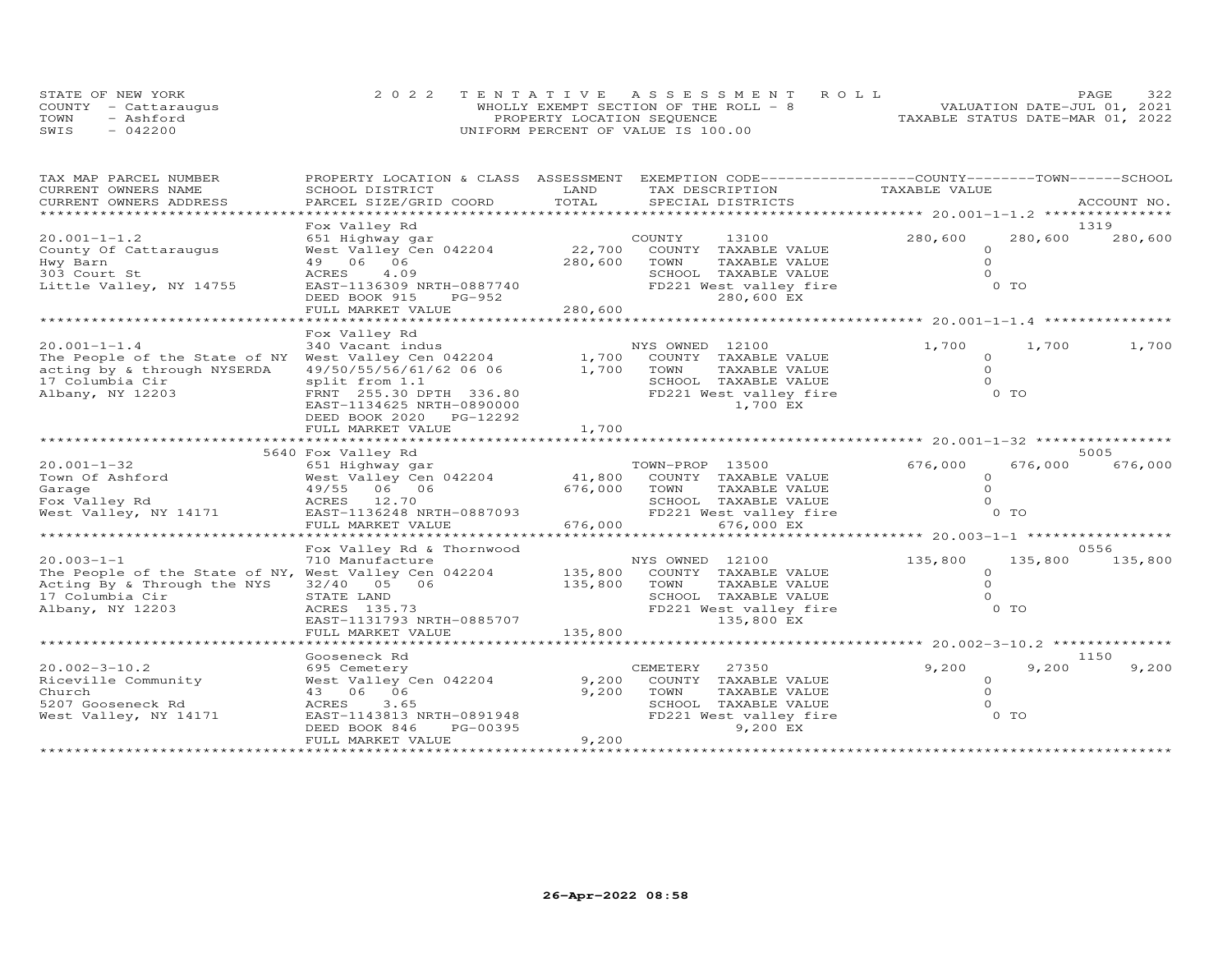|      | STATE OF NEW YORK    | 2022 TENTATIVE ASSESSMENT ROLL        | PAGE.                            | 323 |
|------|----------------------|---------------------------------------|----------------------------------|-----|
|      | COUNTY - Cattarauqus | WHOLLY EXEMPT SECTION OF THE ROLL - 8 | VALUATION DATE-JUL 01, 2021      |     |
| TOWN | - Ashford            | PROPERTY LOCATION SEQUENCE            | TAXABLE STATUS DATE-MAR 01, 2022 |     |
| SWIS | $-042200$            | UNIFORM PERCENT OF VALUE IS 100.00    |                                  |     |

| TAX MAP PARCEL NUMBER                         |                                           | LAND    | PROPERTY LOCATION & CLASS ASSESSMENT EXEMPTION CODE----------------COUNTY-------TOWN------SCHOOL | TAXABLE VALUE       |         |             |
|-----------------------------------------------|-------------------------------------------|---------|--------------------------------------------------------------------------------------------------|---------------------|---------|-------------|
| CURRENT OWNERS NAME<br>CURRENT OWNERS ADDRESS | SCHOOL DISTRICT<br>PARCEL SIZE/GRID COORD | TOTAL   | TAX DESCRIPTION<br>SPECIAL DISTRICTS                                                             |                     |         | ACCOUNT NO. |
|                                               |                                           |         |                                                                                                  |                     |         |             |
|                                               | Gooseneck Rd                              |         |                                                                                                  |                     |         | 5030        |
| $20.002 - 3 - 13$                             | 695 Cemetery                              |         | CEMETERY<br>27350                                                                                | 10,200              | 10,200  | 10,200      |
| Riceville Cemetery                            | West Valley Cen 042204                    |         | 10,200 COUNTY TAXABLE VALUE                                                                      | $\circ$             |         |             |
| 5207 Gooseneck Rd                             | 43 06 06                                  | 10,200  | TOWN<br>TAXABLE VALUE                                                                            | $\Omega$            |         |             |
| West Valley, NY 14171                         | NRF                                       |         | SCHOOL TAXABLE VALUE                                                                             | $\Omega$            |         |             |
|                                               | FRNT 150.00 DPTH 200.00                   |         | FD221 West valley fire                                                                           | 0 TO                |         |             |
|                                               | EAST-1143901 NRTH-0892004                 |         | 10,200 EX                                                                                        |                     |         |             |
|                                               | FULL MARKET VALUE                         | 10,200  |                                                                                                  |                     |         |             |
|                                               |                                           |         |                                                                                                  |                     |         |             |
|                                               | 5207 Gooseneck Rd                         |         |                                                                                                  |                     |         | 5032        |
| $20.002 - 3 - 12$                             | 620 Religious                             |         | CEMETERY 27350                                                                                   | 435,300             | 435,300 | 435,300     |
| Riceville Comm Church Inc                     | West Valley Cen 042204                    | 15,400  | COUNTY TAXABLE VALUE                                                                             | $\Omega$            |         |             |
| 5207 Gooseneck Rd                             | 43 06 06                                  | 435,300 | TOWN<br>TAXABLE VALUE                                                                            | $\Omega$            |         |             |
| West Valley, NY 14171                         | ACRES 1.15                                |         | SCHOOL TAXABLE VALUE                                                                             | $\Omega$            |         |             |
|                                               | EAST-1143944 NRTH-0892227                 |         | FD221 West valley fire                                                                           | 0 TO                |         |             |
|                                               | DEED BOOK 894<br>PG-00468                 |         | 435,300 EX                                                                                       |                     |         |             |
|                                               | FULL MARKET VALUE                         | 435,300 |                                                                                                  |                     |         |             |
|                                               |                                           |         |                                                                                                  |                     |         |             |
|                                               | Henrietta Rd                              |         |                                                                                                  |                     |         | 1288        |
| $10.003 - 2 - 27$                             | 910 Priv forest                           |         | EDUCATION 25120                                                                                  | 62,800              | 62,800  | 62,800      |
| Sycamore Reservation                          | Springville-Gri 143801                    | 62,800  | COUNTY TAXABLE VALUE                                                                             | $\Omega$            |         |             |
| Youth Camp                                    | 27/42 06 07                               | 62,800  | TOWN<br>TAXABLE VALUE                                                                            | $\Omega$            |         |             |
| Kim Izard Treas.                              | NRF                                       |         | SCHOOL TAXABLE VALUE                                                                             | $\Omega$            |         |             |
| 63 Sommerville                                | 52.30<br>ACRES                            |         | FD221 West valley fire                                                                           | $0$ TO              |         |             |
| Tonawanda, NY 14150                           | EAST-1107858 NRTH-0897831                 |         | 62,800 EX                                                                                        |                     |         |             |
|                                               | DEED BOOK 00748 PG-00349                  |         |                                                                                                  |                     |         |             |
|                                               | FULL MARKET VALUE                         | 62,800  |                                                                                                  |                     |         |             |
|                                               | ********************                      |         |                                                                                                  |                     |         |             |
|                                               | Neff Rd                                   |         |                                                                                                  |                     |         | 1623        |
| $19.004 - 2 - 12.2$                           | 323 Vacant rural                          |         | TOWN-PROP 13500                                                                                  | 500                 | 500     | 500         |
| Town Of Ashford                               | West Valley Cen 042204                    | 500     | COUNTY TAXABLE VALUE                                                                             | $\circ$             |         |             |
| PO Box 306                                    | ROADWAY                                   | 500     | TAXABLE VALUE<br>TOWN                                                                            | $\Omega$            |         |             |
| West Valley, NY 14171                         | $54 - 55 - 5 - 6$                         |         | SCHOOL TAXABLE VALUE                                                                             | $\Omega$            |         |             |
|                                               | FRNT 100.00 DPTH 77.00                    |         | FD221 West valley fire                                                                           | 0 <sub>T</sub>      |         |             |
|                                               | EAST-1123835 NRTH-0881157                 |         | 500 EX                                                                                           |                     |         |             |
|                                               | FULL MARKET VALUE                         | 500     |                                                                                                  |                     |         |             |
|                                               |                                           |         |                                                                                                  |                     |         |             |
|                                               | Prill Rd                                  |         |                                                                                                  |                     | 27,600  | 1251        |
| $28.004 - 2 - 1.2$                            | 314 Rural vac<10                          |         | EDUCATION 25120                                                                                  | 27,600              |         | 27,600      |
| Ashford Hollow Foundation                     | West Valley Cen 042204                    | 27,600  | COUNTY TAXABLE VALUE                                                                             | $\circ$             |         |             |
| 28 Essex St                                   | 60  05  06                                | 27,600  | TOWN<br>TAXABLE VALUE                                                                            | $\circ$<br>$\Omega$ |         |             |
| Buffalo, NY 14213                             | 7.40<br>ACRES                             |         | SCHOOL TAXABLE VALUE                                                                             | $0$ TO              |         |             |
|                                               | EAST-1119846 NRTH-0869068                 |         | FD221 West valley fire<br>27,600 EX                                                              |                     |         |             |
|                                               | DEED BOOK 881<br>PG-00230                 |         |                                                                                                  |                     |         |             |
|                                               | FULL MARKET VALUE                         | 27,600  |                                                                                                  |                     |         |             |
|                                               |                                           |         |                                                                                                  |                     |         |             |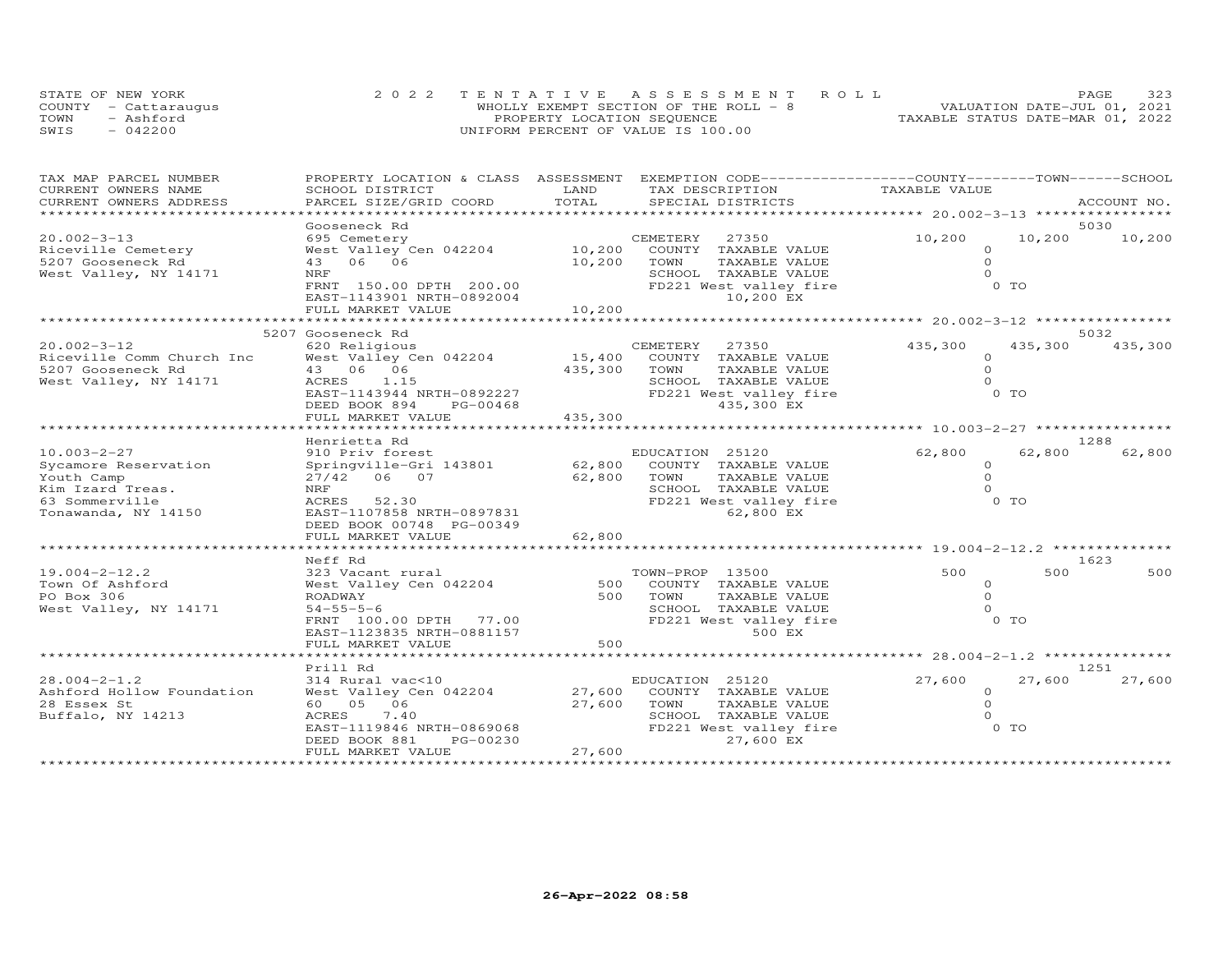|      | STATE OF NEW YORK    | 2022 TENTATIVE ASSESSMENT ROLL         | 324<br>PAGE                      |
|------|----------------------|----------------------------------------|----------------------------------|
|      | COUNTY - Cattaraugus | WHOLLY EXEMPT SECTION OF THE ROLL $-8$ | VALUATION DATE-JUL 01, 2021      |
| TOWN | - Ashford            | PROPERTY LOCATION SEQUENCE             | TAXABLE STATUS DATE-MAR 01, 2022 |
| SWIS | $-042200$            | UNIFORM PERCENT OF VALUE IS 100.00     |                                  |

| TOTAL<br>PARCEL SIZE/GRID COORD<br>CURRENT OWNERS ADDRESS<br>******************************<br>Prill Rd<br>1073<br>85,900<br>85,900<br>$28.004 - 2 - 2$<br>85,900<br>322 Rural vac>10<br>EDUCATION 25120<br>Ashford Hollow Foundation<br>West Valley Cen 042204<br>85,900 COUNTY TAXABLE VALUE<br>$\circ$<br>28 Essex St<br>60  05  06<br>TAXABLE VALUE<br>$\Omega$<br>85,900 TOWN<br>SCHOOL TAXABLE VALUE<br>$\Omega$<br>Buffalo, NY 14213<br>ACRES 47.56<br>$0$ TO<br>EAST-1120148 NRTH-0869913<br>FD221 West valley fire<br>85,900 EX<br>DEED BOOK 703<br>PG-01165<br>85,900<br>FULL MARKET VALUE<br>*************<br>Prill Rd<br>1071<br>$28.004 - 2 - 30$<br>178,700<br>178,700<br>178,700<br>Ashford Hollow Foundation<br>$\Omega$<br>28 Essex St<br>60  05  06<br>178,700<br>TOWN<br>TAXABLE VALUE<br>$\Omega$<br>Buffalo, NY 14213<br>ACRES 128.04<br>SCHOOL TAXABLE VALUE<br>$\Omega$<br>0 <sub>T</sub><br>EAST-1119359 NRTH-0867915<br>FD221 West valley fire<br>178,700 EX<br>DEED BOOK 704<br>PG-00166<br>178,700<br>FULL MARKET VALUE<br>5003<br>Rock Springs Rd<br>$19.002 - 1 - 23$<br>932 Forest s532b<br>NYS OWNED 12100<br>803,200<br>803,200<br>803,200<br>803,200 COUNTY TAXABLE VALUE<br>The People of the State of NY, West Valley Cen 042204<br>$\circ$<br>$\circ$<br>Acting By & Through the NYS<br>66/67 06 06<br>803,200 TOWN<br>TAXABLE VALUE<br>SCHOOL TAXABLE VALUE<br>$\Omega$<br>NUCLEAR-RICEVIL-BLDG<br>0 TO<br>ACRES 631.30<br>FD221 West valley fire<br>803,200 EX<br>EAST-1126317 NRTH-0890358<br>803,200<br>FULL MARKET VALUE<br>1072<br>Rohr Hill Rd<br>$28.004 - 2 - 3$<br>196,600<br>196,600<br>196,600<br>Ashford Hollow Foundation<br>$\Omega$<br>28 Essex St<br>196,600 TOWN<br>$\circ$<br>52/53 05 06<br>TAXABLE VALUE<br>$\Omega$<br>Buffalo, NY 14213<br>SCHOOL TAXABLE VALUE<br>ACRES 134.97<br>0 <sub>T</sub><br>FD221 West valley fire<br>EAST-1122009 NRTH-0870670<br>DEED BOOK 699<br>PG-00112<br>196,600 EX<br>196,600<br>FULL MARKET VALUE<br>Roszyk Hill Rd<br>5023<br>13,200<br>13,200<br>695 Cemetery<br>CEMETERY 27350<br>13,200<br>West Valley Cen 042204 13,200 COUNTY TAXABLE VALUE<br>$\circ$<br>12  05  06<br>13,200<br>TOWN<br>TAXABLE VALUE<br>$\circ$<br>SCHOOL TAXABLE VALUE<br>ACRES 1.46<br>$\Omega$<br>EAST-1142182 NRTH-0871169<br>$0$ TO<br>West Valley, NY 14171<br>FD221 West valley fire<br>DEED BOOK 666<br>PG-00014<br>13,200 EX<br>13,200<br>FULL MARKET VALUE | TAX MAP PARCEL NUMBER  |                 |      | PROPERTY LOCATION & CLASS ASSESSMENT EXEMPTION CODE----------------COUNTY-------TOWN------SCHOOL |               |  |
|--------------------------------------------------------------------------------------------------------------------------------------------------------------------------------------------------------------------------------------------------------------------------------------------------------------------------------------------------------------------------------------------------------------------------------------------------------------------------------------------------------------------------------------------------------------------------------------------------------------------------------------------------------------------------------------------------------------------------------------------------------------------------------------------------------------------------------------------------------------------------------------------------------------------------------------------------------------------------------------------------------------------------------------------------------------------------------------------------------------------------------------------------------------------------------------------------------------------------------------------------------------------------------------------------------------------------------------------------------------------------------------------------------------------------------------------------------------------------------------------------------------------------------------------------------------------------------------------------------------------------------------------------------------------------------------------------------------------------------------------------------------------------------------------------------------------------------------------------------------------------------------------------------------------------------------------------------------------------------------------------------------------------------------------------------------------------------------------------------------------------------------------------------------------------------------------------------------------------------------------------------------------------------------------------------------------------------------------------------------------------------------------------------------------------------------------|------------------------|-----------------|------|--------------------------------------------------------------------------------------------------|---------------|--|
|                                                                                                                                                                                                                                                                                                                                                                                                                                                                                                                                                                                                                                                                                                                                                                                                                                                                                                                                                                                                                                                                                                                                                                                                                                                                                                                                                                                                                                                                                                                                                                                                                                                                                                                                                                                                                                                                                                                                                                                                                                                                                                                                                                                                                                                                                                                                                                                                                                            | CURRENT OWNERS NAME    | SCHOOL DISTRICT | LAND | TAX DESCRIPTION                                                                                  | TAXABLE VALUE |  |
|                                                                                                                                                                                                                                                                                                                                                                                                                                                                                                                                                                                                                                                                                                                                                                                                                                                                                                                                                                                                                                                                                                                                                                                                                                                                                                                                                                                                                                                                                                                                                                                                                                                                                                                                                                                                                                                                                                                                                                                                                                                                                                                                                                                                                                                                                                                                                                                                                                            |                        |                 |      |                                                                                                  |               |  |
|                                                                                                                                                                                                                                                                                                                                                                                                                                                                                                                                                                                                                                                                                                                                                                                                                                                                                                                                                                                                                                                                                                                                                                                                                                                                                                                                                                                                                                                                                                                                                                                                                                                                                                                                                                                                                                                                                                                                                                                                                                                                                                                                                                                                                                                                                                                                                                                                                                            |                        |                 |      |                                                                                                  |               |  |
|                                                                                                                                                                                                                                                                                                                                                                                                                                                                                                                                                                                                                                                                                                                                                                                                                                                                                                                                                                                                                                                                                                                                                                                                                                                                                                                                                                                                                                                                                                                                                                                                                                                                                                                                                                                                                                                                                                                                                                                                                                                                                                                                                                                                                                                                                                                                                                                                                                            |                        |                 |      |                                                                                                  |               |  |
|                                                                                                                                                                                                                                                                                                                                                                                                                                                                                                                                                                                                                                                                                                                                                                                                                                                                                                                                                                                                                                                                                                                                                                                                                                                                                                                                                                                                                                                                                                                                                                                                                                                                                                                                                                                                                                                                                                                                                                                                                                                                                                                                                                                                                                                                                                                                                                                                                                            |                        |                 |      |                                                                                                  |               |  |
|                                                                                                                                                                                                                                                                                                                                                                                                                                                                                                                                                                                                                                                                                                                                                                                                                                                                                                                                                                                                                                                                                                                                                                                                                                                                                                                                                                                                                                                                                                                                                                                                                                                                                                                                                                                                                                                                                                                                                                                                                                                                                                                                                                                                                                                                                                                                                                                                                                            |                        |                 |      |                                                                                                  |               |  |
|                                                                                                                                                                                                                                                                                                                                                                                                                                                                                                                                                                                                                                                                                                                                                                                                                                                                                                                                                                                                                                                                                                                                                                                                                                                                                                                                                                                                                                                                                                                                                                                                                                                                                                                                                                                                                                                                                                                                                                                                                                                                                                                                                                                                                                                                                                                                                                                                                                            |                        |                 |      |                                                                                                  |               |  |
|                                                                                                                                                                                                                                                                                                                                                                                                                                                                                                                                                                                                                                                                                                                                                                                                                                                                                                                                                                                                                                                                                                                                                                                                                                                                                                                                                                                                                                                                                                                                                                                                                                                                                                                                                                                                                                                                                                                                                                                                                                                                                                                                                                                                                                                                                                                                                                                                                                            |                        |                 |      |                                                                                                  |               |  |
|                                                                                                                                                                                                                                                                                                                                                                                                                                                                                                                                                                                                                                                                                                                                                                                                                                                                                                                                                                                                                                                                                                                                                                                                                                                                                                                                                                                                                                                                                                                                                                                                                                                                                                                                                                                                                                                                                                                                                                                                                                                                                                                                                                                                                                                                                                                                                                                                                                            |                        |                 |      |                                                                                                  |               |  |
|                                                                                                                                                                                                                                                                                                                                                                                                                                                                                                                                                                                                                                                                                                                                                                                                                                                                                                                                                                                                                                                                                                                                                                                                                                                                                                                                                                                                                                                                                                                                                                                                                                                                                                                                                                                                                                                                                                                                                                                                                                                                                                                                                                                                                                                                                                                                                                                                                                            |                        |                 |      |                                                                                                  |               |  |
|                                                                                                                                                                                                                                                                                                                                                                                                                                                                                                                                                                                                                                                                                                                                                                                                                                                                                                                                                                                                                                                                                                                                                                                                                                                                                                                                                                                                                                                                                                                                                                                                                                                                                                                                                                                                                                                                                                                                                                                                                                                                                                                                                                                                                                                                                                                                                                                                                                            |                        |                 |      |                                                                                                  |               |  |
|                                                                                                                                                                                                                                                                                                                                                                                                                                                                                                                                                                                                                                                                                                                                                                                                                                                                                                                                                                                                                                                                                                                                                                                                                                                                                                                                                                                                                                                                                                                                                                                                                                                                                                                                                                                                                                                                                                                                                                                                                                                                                                                                                                                                                                                                                                                                                                                                                                            |                        |                 |      |                                                                                                  |               |  |
|                                                                                                                                                                                                                                                                                                                                                                                                                                                                                                                                                                                                                                                                                                                                                                                                                                                                                                                                                                                                                                                                                                                                                                                                                                                                                                                                                                                                                                                                                                                                                                                                                                                                                                                                                                                                                                                                                                                                                                                                                                                                                                                                                                                                                                                                                                                                                                                                                                            |                        |                 |      |                                                                                                  |               |  |
|                                                                                                                                                                                                                                                                                                                                                                                                                                                                                                                                                                                                                                                                                                                                                                                                                                                                                                                                                                                                                                                                                                                                                                                                                                                                                                                                                                                                                                                                                                                                                                                                                                                                                                                                                                                                                                                                                                                                                                                                                                                                                                                                                                                                                                                                                                                                                                                                                                            |                        |                 |      |                                                                                                  |               |  |
|                                                                                                                                                                                                                                                                                                                                                                                                                                                                                                                                                                                                                                                                                                                                                                                                                                                                                                                                                                                                                                                                                                                                                                                                                                                                                                                                                                                                                                                                                                                                                                                                                                                                                                                                                                                                                                                                                                                                                                                                                                                                                                                                                                                                                                                                                                                                                                                                                                            |                        |                 |      |                                                                                                  |               |  |
|                                                                                                                                                                                                                                                                                                                                                                                                                                                                                                                                                                                                                                                                                                                                                                                                                                                                                                                                                                                                                                                                                                                                                                                                                                                                                                                                                                                                                                                                                                                                                                                                                                                                                                                                                                                                                                                                                                                                                                                                                                                                                                                                                                                                                                                                                                                                                                                                                                            |                        |                 |      |                                                                                                  |               |  |
|                                                                                                                                                                                                                                                                                                                                                                                                                                                                                                                                                                                                                                                                                                                                                                                                                                                                                                                                                                                                                                                                                                                                                                                                                                                                                                                                                                                                                                                                                                                                                                                                                                                                                                                                                                                                                                                                                                                                                                                                                                                                                                                                                                                                                                                                                                                                                                                                                                            |                        |                 |      |                                                                                                  |               |  |
|                                                                                                                                                                                                                                                                                                                                                                                                                                                                                                                                                                                                                                                                                                                                                                                                                                                                                                                                                                                                                                                                                                                                                                                                                                                                                                                                                                                                                                                                                                                                                                                                                                                                                                                                                                                                                                                                                                                                                                                                                                                                                                                                                                                                                                                                                                                                                                                                                                            |                        |                 |      |                                                                                                  |               |  |
|                                                                                                                                                                                                                                                                                                                                                                                                                                                                                                                                                                                                                                                                                                                                                                                                                                                                                                                                                                                                                                                                                                                                                                                                                                                                                                                                                                                                                                                                                                                                                                                                                                                                                                                                                                                                                                                                                                                                                                                                                                                                                                                                                                                                                                                                                                                                                                                                                                            |                        |                 |      |                                                                                                  |               |  |
|                                                                                                                                                                                                                                                                                                                                                                                                                                                                                                                                                                                                                                                                                                                                                                                                                                                                                                                                                                                                                                                                                                                                                                                                                                                                                                                                                                                                                                                                                                                                                                                                                                                                                                                                                                                                                                                                                                                                                                                                                                                                                                                                                                                                                                                                                                                                                                                                                                            |                        |                 |      |                                                                                                  |               |  |
|                                                                                                                                                                                                                                                                                                                                                                                                                                                                                                                                                                                                                                                                                                                                                                                                                                                                                                                                                                                                                                                                                                                                                                                                                                                                                                                                                                                                                                                                                                                                                                                                                                                                                                                                                                                                                                                                                                                                                                                                                                                                                                                                                                                                                                                                                                                                                                                                                                            |                        |                 |      |                                                                                                  |               |  |
|                                                                                                                                                                                                                                                                                                                                                                                                                                                                                                                                                                                                                                                                                                                                                                                                                                                                                                                                                                                                                                                                                                                                                                                                                                                                                                                                                                                                                                                                                                                                                                                                                                                                                                                                                                                                                                                                                                                                                                                                                                                                                                                                                                                                                                                                                                                                                                                                                                            |                        |                 |      |                                                                                                  |               |  |
|                                                                                                                                                                                                                                                                                                                                                                                                                                                                                                                                                                                                                                                                                                                                                                                                                                                                                                                                                                                                                                                                                                                                                                                                                                                                                                                                                                                                                                                                                                                                                                                                                                                                                                                                                                                                                                                                                                                                                                                                                                                                                                                                                                                                                                                                                                                                                                                                                                            |                        |                 |      |                                                                                                  |               |  |
|                                                                                                                                                                                                                                                                                                                                                                                                                                                                                                                                                                                                                                                                                                                                                                                                                                                                                                                                                                                                                                                                                                                                                                                                                                                                                                                                                                                                                                                                                                                                                                                                                                                                                                                                                                                                                                                                                                                                                                                                                                                                                                                                                                                                                                                                                                                                                                                                                                            | 17 Columbia Cir        |                 |      |                                                                                                  |               |  |
|                                                                                                                                                                                                                                                                                                                                                                                                                                                                                                                                                                                                                                                                                                                                                                                                                                                                                                                                                                                                                                                                                                                                                                                                                                                                                                                                                                                                                                                                                                                                                                                                                                                                                                                                                                                                                                                                                                                                                                                                                                                                                                                                                                                                                                                                                                                                                                                                                                            | Albany, NY 12203       |                 |      |                                                                                                  |               |  |
|                                                                                                                                                                                                                                                                                                                                                                                                                                                                                                                                                                                                                                                                                                                                                                                                                                                                                                                                                                                                                                                                                                                                                                                                                                                                                                                                                                                                                                                                                                                                                                                                                                                                                                                                                                                                                                                                                                                                                                                                                                                                                                                                                                                                                                                                                                                                                                                                                                            |                        |                 |      |                                                                                                  |               |  |
|                                                                                                                                                                                                                                                                                                                                                                                                                                                                                                                                                                                                                                                                                                                                                                                                                                                                                                                                                                                                                                                                                                                                                                                                                                                                                                                                                                                                                                                                                                                                                                                                                                                                                                                                                                                                                                                                                                                                                                                                                                                                                                                                                                                                                                                                                                                                                                                                                                            |                        |                 |      |                                                                                                  |               |  |
|                                                                                                                                                                                                                                                                                                                                                                                                                                                                                                                                                                                                                                                                                                                                                                                                                                                                                                                                                                                                                                                                                                                                                                                                                                                                                                                                                                                                                                                                                                                                                                                                                                                                                                                                                                                                                                                                                                                                                                                                                                                                                                                                                                                                                                                                                                                                                                                                                                            |                        |                 |      |                                                                                                  |               |  |
|                                                                                                                                                                                                                                                                                                                                                                                                                                                                                                                                                                                                                                                                                                                                                                                                                                                                                                                                                                                                                                                                                                                                                                                                                                                                                                                                                                                                                                                                                                                                                                                                                                                                                                                                                                                                                                                                                                                                                                                                                                                                                                                                                                                                                                                                                                                                                                                                                                            |                        |                 |      |                                                                                                  |               |  |
|                                                                                                                                                                                                                                                                                                                                                                                                                                                                                                                                                                                                                                                                                                                                                                                                                                                                                                                                                                                                                                                                                                                                                                                                                                                                                                                                                                                                                                                                                                                                                                                                                                                                                                                                                                                                                                                                                                                                                                                                                                                                                                                                                                                                                                                                                                                                                                                                                                            |                        |                 |      |                                                                                                  |               |  |
|                                                                                                                                                                                                                                                                                                                                                                                                                                                                                                                                                                                                                                                                                                                                                                                                                                                                                                                                                                                                                                                                                                                                                                                                                                                                                                                                                                                                                                                                                                                                                                                                                                                                                                                                                                                                                                                                                                                                                                                                                                                                                                                                                                                                                                                                                                                                                                                                                                            |                        |                 |      |                                                                                                  |               |  |
|                                                                                                                                                                                                                                                                                                                                                                                                                                                                                                                                                                                                                                                                                                                                                                                                                                                                                                                                                                                                                                                                                                                                                                                                                                                                                                                                                                                                                                                                                                                                                                                                                                                                                                                                                                                                                                                                                                                                                                                                                                                                                                                                                                                                                                                                                                                                                                                                                                            |                        |                 |      |                                                                                                  |               |  |
|                                                                                                                                                                                                                                                                                                                                                                                                                                                                                                                                                                                                                                                                                                                                                                                                                                                                                                                                                                                                                                                                                                                                                                                                                                                                                                                                                                                                                                                                                                                                                                                                                                                                                                                                                                                                                                                                                                                                                                                                                                                                                                                                                                                                                                                                                                                                                                                                                                            |                        |                 |      |                                                                                                  |               |  |
|                                                                                                                                                                                                                                                                                                                                                                                                                                                                                                                                                                                                                                                                                                                                                                                                                                                                                                                                                                                                                                                                                                                                                                                                                                                                                                                                                                                                                                                                                                                                                                                                                                                                                                                                                                                                                                                                                                                                                                                                                                                                                                                                                                                                                                                                                                                                                                                                                                            |                        |                 |      |                                                                                                  |               |  |
|                                                                                                                                                                                                                                                                                                                                                                                                                                                                                                                                                                                                                                                                                                                                                                                                                                                                                                                                                                                                                                                                                                                                                                                                                                                                                                                                                                                                                                                                                                                                                                                                                                                                                                                                                                                                                                                                                                                                                                                                                                                                                                                                                                                                                                                                                                                                                                                                                                            |                        |                 |      |                                                                                                  |               |  |
|                                                                                                                                                                                                                                                                                                                                                                                                                                                                                                                                                                                                                                                                                                                                                                                                                                                                                                                                                                                                                                                                                                                                                                                                                                                                                                                                                                                                                                                                                                                                                                                                                                                                                                                                                                                                                                                                                                                                                                                                                                                                                                                                                                                                                                                                                                                                                                                                                                            |                        |                 |      |                                                                                                  |               |  |
|                                                                                                                                                                                                                                                                                                                                                                                                                                                                                                                                                                                                                                                                                                                                                                                                                                                                                                                                                                                                                                                                                                                                                                                                                                                                                                                                                                                                                                                                                                                                                                                                                                                                                                                                                                                                                                                                                                                                                                                                                                                                                                                                                                                                                                                                                                                                                                                                                                            |                        |                 |      |                                                                                                  |               |  |
|                                                                                                                                                                                                                                                                                                                                                                                                                                                                                                                                                                                                                                                                                                                                                                                                                                                                                                                                                                                                                                                                                                                                                                                                                                                                                                                                                                                                                                                                                                                                                                                                                                                                                                                                                                                                                                                                                                                                                                                                                                                                                                                                                                                                                                                                                                                                                                                                                                            | $29.004 - 1 - 3$       |                 |      |                                                                                                  |               |  |
|                                                                                                                                                                                                                                                                                                                                                                                                                                                                                                                                                                                                                                                                                                                                                                                                                                                                                                                                                                                                                                                                                                                                                                                                                                                                                                                                                                                                                                                                                                                                                                                                                                                                                                                                                                                                                                                                                                                                                                                                                                                                                                                                                                                                                                                                                                                                                                                                                                            | St John Baptist Church |                 |      |                                                                                                  |               |  |
|                                                                                                                                                                                                                                                                                                                                                                                                                                                                                                                                                                                                                                                                                                                                                                                                                                                                                                                                                                                                                                                                                                                                                                                                                                                                                                                                                                                                                                                                                                                                                                                                                                                                                                                                                                                                                                                                                                                                                                                                                                                                                                                                                                                                                                                                                                                                                                                                                                            | Roman Catholic         |                 |      |                                                                                                  |               |  |
|                                                                                                                                                                                                                                                                                                                                                                                                                                                                                                                                                                                                                                                                                                                                                                                                                                                                                                                                                                                                                                                                                                                                                                                                                                                                                                                                                                                                                                                                                                                                                                                                                                                                                                                                                                                                                                                                                                                                                                                                                                                                                                                                                                                                                                                                                                                                                                                                                                            | 5381 Depot St          |                 |      |                                                                                                  |               |  |
|                                                                                                                                                                                                                                                                                                                                                                                                                                                                                                                                                                                                                                                                                                                                                                                                                                                                                                                                                                                                                                                                                                                                                                                                                                                                                                                                                                                                                                                                                                                                                                                                                                                                                                                                                                                                                                                                                                                                                                                                                                                                                                                                                                                                                                                                                                                                                                                                                                            |                        |                 |      |                                                                                                  |               |  |
|                                                                                                                                                                                                                                                                                                                                                                                                                                                                                                                                                                                                                                                                                                                                                                                                                                                                                                                                                                                                                                                                                                                                                                                                                                                                                                                                                                                                                                                                                                                                                                                                                                                                                                                                                                                                                                                                                                                                                                                                                                                                                                                                                                                                                                                                                                                                                                                                                                            |                        |                 |      |                                                                                                  |               |  |
|                                                                                                                                                                                                                                                                                                                                                                                                                                                                                                                                                                                                                                                                                                                                                                                                                                                                                                                                                                                                                                                                                                                                                                                                                                                                                                                                                                                                                                                                                                                                                                                                                                                                                                                                                                                                                                                                                                                                                                                                                                                                                                                                                                                                                                                                                                                                                                                                                                            |                        |                 |      |                                                                                                  |               |  |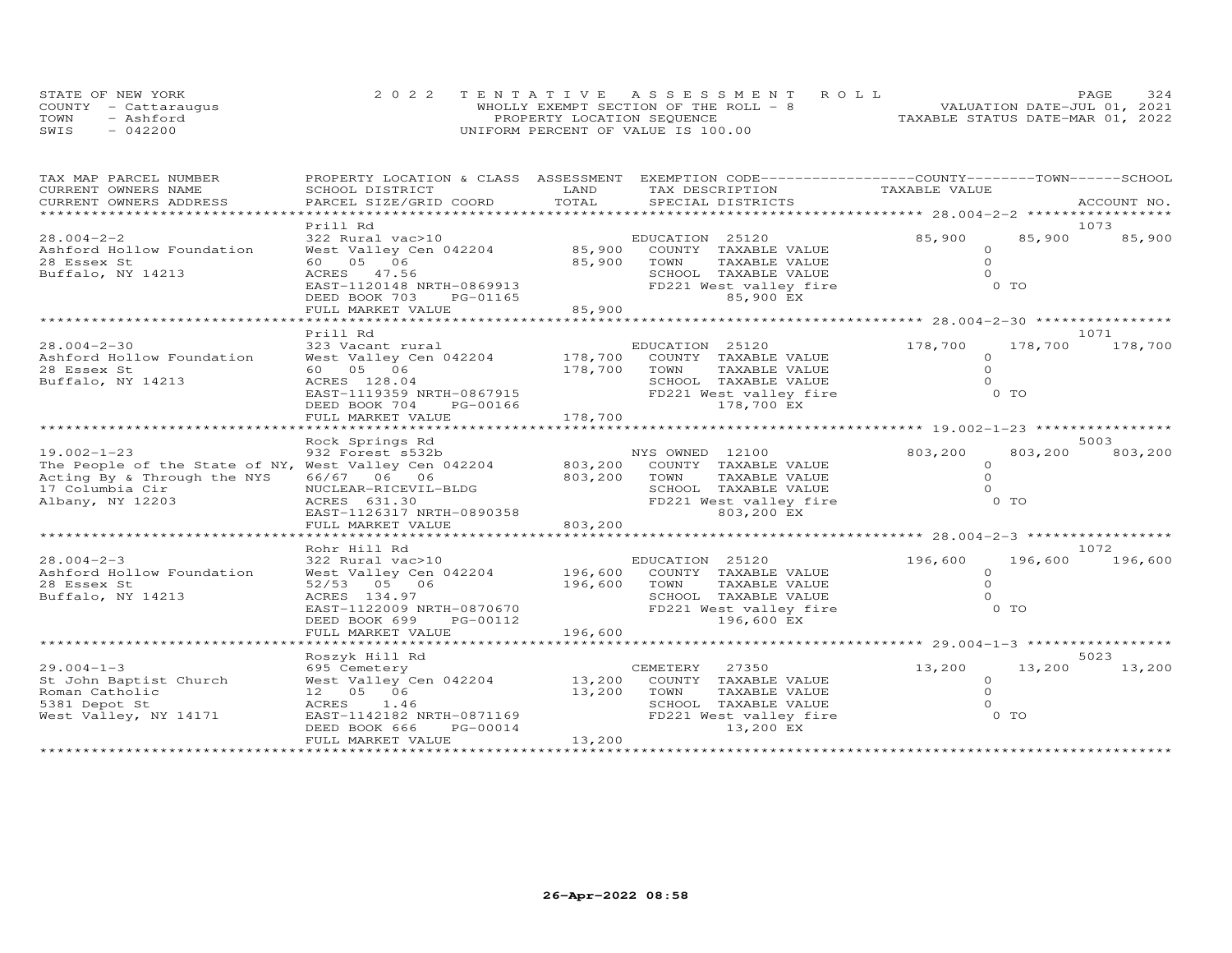|      | STATE OF NEW YORK    |                                    | 2022 TENTATIVE ASSESSMENT ROLL        | PAGE                             | 325 |
|------|----------------------|------------------------------------|---------------------------------------|----------------------------------|-----|
|      | COUNTY - Cattaraugus |                                    | WHOLLY EXEMPT SECTION OF THE ROLL - 8 | VALUATION DATE-JUL 01, 2021      |     |
| TOWN | - Ashford            | PROPERTY LOCATION SEQUENCE         |                                       | TAXABLE STATUS DATE-MAR 01, 2022 |     |
| SWIS | $-042200$            | UNIFORM PERCENT OF VALUE IS 100.00 |                                       |                                  |     |

| TAX MAP PARCEL NUMBER<br>CURRENT OWNERS NAME                                                      | SCHOOL DISTRICT                                                                                                                                                                                          | LAND                            | PROPERTY LOCATION & CLASS ASSESSMENT EXEMPTION CODE----------------COUNTY-------TOWN------SCHOOL<br>TAX DESCRIPTION                          | TAXABLE VALUE                                        |        |                |
|---------------------------------------------------------------------------------------------------|----------------------------------------------------------------------------------------------------------------------------------------------------------------------------------------------------------|---------------------------------|----------------------------------------------------------------------------------------------------------------------------------------------|------------------------------------------------------|--------|----------------|
| CURRENT OWNERS ADDRESS<br>****************************                                            | PARCEL SIZE/GRID COORD                                                                                                                                                                                   | TOTAL                           | SPECIAL DISTRICTS                                                                                                                            |                                                      |        | ACCOUNT NO.    |
|                                                                                                   | Route 219                                                                                                                                                                                                |                                 |                                                                                                                                              |                                                      |        | 1672           |
| $19.002 - 1 - 4.20$<br>Nys Dot<br>People Of The State Ny<br>100 Seneca St<br>Buffalo, NY 14203    | 650 Government<br>West Valley Cen 042204 150 COUNTY TAXABLE VALUE<br>76,6,7<br>FRNT 86.00 DPTH 221.00                                                                                                    |                                 | NYS OWNED 12100<br>150 TOWN<br>TAXABLE VALUE                                                                                                 | 150<br>$\Omega$<br>$\Omega$                          | 150    | 150            |
|                                                                                                   | Route 219                                                                                                                                                                                                |                                 |                                                                                                                                              |                                                      |        | 1633           |
| $19.002 - 1 - 4.22$<br>Nys Dot<br>People Of The State Of Ny<br>100 Seneca St<br>Buffalo, NY 14203 | 650 Government<br>West Valley Cen 042204<br>$75, 76 - 6 - 7, 6$<br>ACRES 6.05<br>EAST-1118046 NRTH-0892277<br>FULL MARKET VALUE                                                                          | 4,900<br>4,900<br>4,900         | NYS OWNED 12100<br>COUNTY TAXABLE VALUE<br>TOWN<br>TAXABLE VALUE<br>SCHOOL TAXABLE VALUE<br>FD221 West valley fire<br>4,900 EX               | 4,900<br>$\circ$<br>$\circ$<br>$\Omega$<br>$0$ TO    | 4,900  | 4,900          |
|                                                                                                   | Route 219                                                                                                                                                                                                |                                 |                                                                                                                                              |                                                      |        | 1634           |
| $19.002 - 1 - 4.23$<br>Nys Dot<br>People Of The State Of Ny<br>100 Seneca St<br>Buffalo, NY       | 650 Government<br>West Valley Cen 042204 18,800 COUNTY TAXABLE VALUE<br>$75, 76 - 6 - 7, 6$<br>ACRES 31.40<br>EAST-1118528 NRTH-0889921<br>DEED BOOK 8121    PG-4002                                     | 18,800 TOWN                     | NYS OWNED 12100<br>TAXABLE VALUE<br>SCHOOL TAXABLE VALUE<br>FD221 West valley fire<br>18,800 EX                                              | 18,800<br>$\circ$<br>$\circ$<br>$\Omega$<br>0 TO     | 18,800 | 18,800         |
|                                                                                                   | FULL MARKET VALUE<br>************************                                                                                                                                                            | 18,800                          |                                                                                                                                              |                                                      |        |                |
| $19.002 - 1 - 32$<br>Franktown Cemetery<br>West Valley, NY 14171                                  | Route 219<br>695 Cemetery<br>West Valley Cen 042204<br>01/75 06 06/07<br>FRNT 190.00 DPTH 225.00<br>EAST-1117709 NRTH-0887747<br>FULL MARKET VALUE                                                       | 13,900                          | CEMETERY 27350<br>13,900 COUNTY TAXABLE VALUE<br>13,900 TOWN<br>TAXABLE VALUE<br>SCHOOL TAXABLE VALUE<br>FD221 West valley fire<br>13,900 EX | 13,900<br>$\circ$<br>$\Omega$<br>$\Omega$<br>$0$ TO  | 13,900 | 5026<br>13,900 |
|                                                                                                   |                                                                                                                                                                                                          |                                 |                                                                                                                                              |                                                      |        |                |
| $19.004 - 1 - 8.3$<br>Nys Dot<br>100 Seneca St<br>Buffalo, NY 14203                               | Route 219<br>650 Government<br>West Valley Cen 042204<br>$63,64-5-6$<br>ACRES 129.40<br>EAST-1120019 NRTH-0881672<br>DEED BOOK 8076 PG-2004<br>FULL MARKET VALUE<br>************************************ | 98,600<br>98,600 TOWN<br>98,600 | NYS OWNED 12100<br>COUNTY TAXABLE VALUE<br>TAXABLE VALUE<br>SCHOOL TAXABLE VALUE<br>FD221 West valley fire<br>98,600 EX                      | 98,600<br>$\Omega$<br>$\Omega$<br>$\Omega$<br>$0$ TO | 98,600 | 1637<br>98,600 |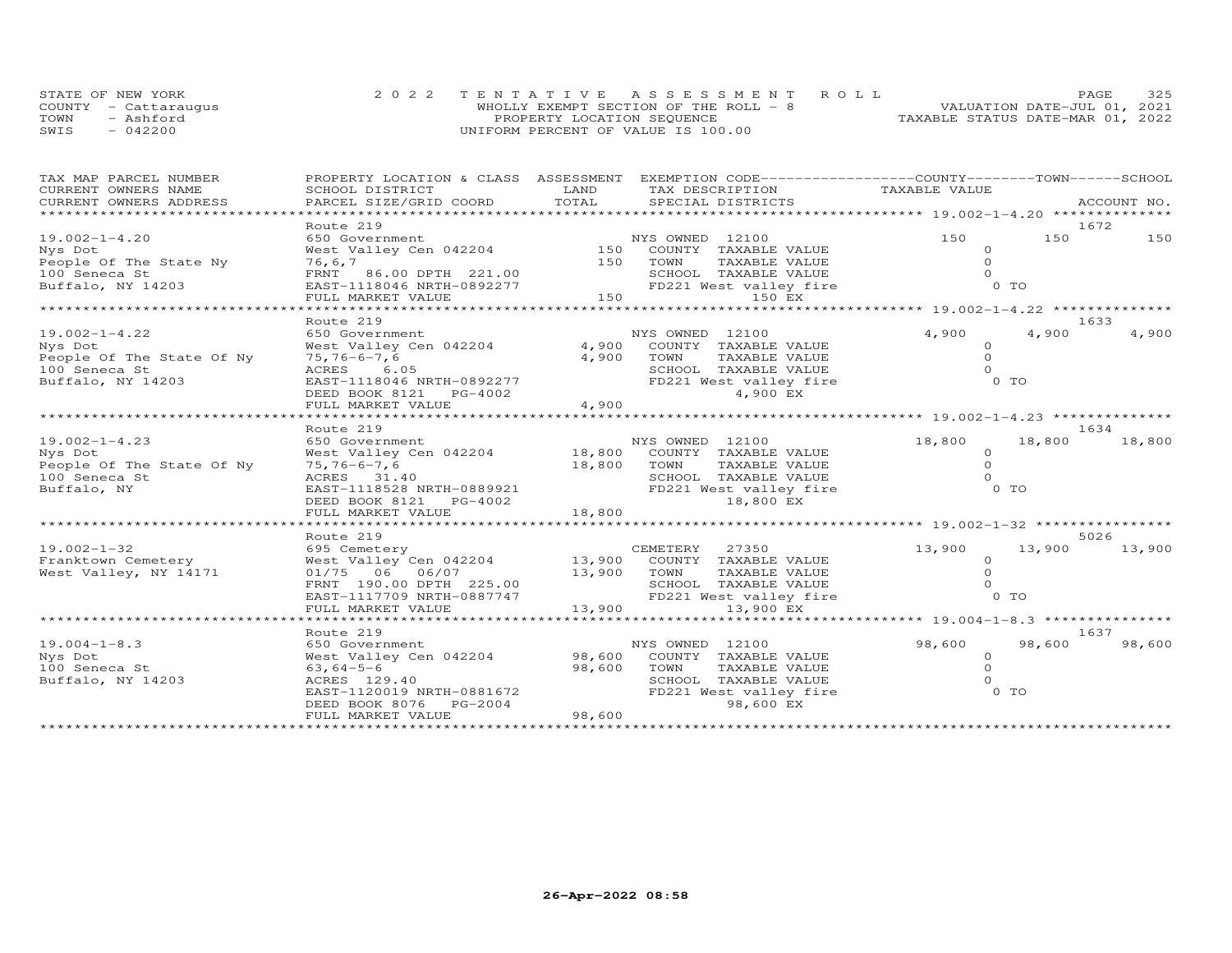| STATE OF NEW YORK |                      | 2022 TENTATIVE ASSESSMENT ROLL         |  |                                  | <b>PAGE</b> | 326 |
|-------------------|----------------------|----------------------------------------|--|----------------------------------|-------------|-----|
|                   | COUNTY - Cattaraugus | WHOLLY EXEMPT SECTION OF THE ROLL $-8$ |  | VALUATION DATE-JUL 01, 2021      |             |     |
| TOWN              | - Ashford            | PROPERTY LOCATION SEQUENCE             |  | TAXABLE STATUS DATE-MAR 01, 2022 |             |     |
| SWIS              | $-042200$            | UNIFORM PERCENT OF VALUE IS 100.00     |  |                                  |             |     |

| TAX MAP PARCEL NUMBER                         |                                                                                                                                                       |               | PROPERTY LOCATION & CLASS ASSESSMENT EXEMPTION CODE----------------COUNTY-------TOWN------SCHOOL |                                                   |                |             |
|-----------------------------------------------|-------------------------------------------------------------------------------------------------------------------------------------------------------|---------------|--------------------------------------------------------------------------------------------------|---------------------------------------------------|----------------|-------------|
| CURRENT OWNERS NAME<br>CURRENT OWNERS ADDRESS | SCHOOL DISTRICT<br>PARCEL SIZE/GRID COORD                                                                                                             | LAND<br>TOTAL | TAX DESCRIPTION<br>SPECIAL DISTRICTS                                                             | TAXABLE VALUE                                     |                | ACCOUNT NO. |
| *************************                     |                                                                                                                                                       |               |                                                                                                  |                                                   |                |             |
|                                               | Route 219                                                                                                                                             |               |                                                                                                  |                                                   |                | 5027        |
| $28.002 - 1 - 8$                              | 695 Cemetery                                                                                                                                          |               | CEMETERY 27350                                                                                   | 15,600                                            | 15,600         | 15,600      |
| Ashford Hollow Cemetery                       | West Valley Cen 042204                                                                                                                                |               | 15,600 COUNTY TAXABLE VALUE                                                                      | $\circ$                                           |                |             |
| Ashford Hollow                                | 62 05 06                                                                                                                                              | 15,600        | TOWN<br>TAXABLE VALUE                                                                            | $\Omega$                                          |                |             |
| West Valley, NY 14171                         | ACRES 1.78                                                                                                                                            |               |                                                                                                  | $\Omega$                                          |                |             |
|                                               | EAST-1120253 NRTH-0876591                                                                                                                             |               | SUNUL TAXABLE VALUE<br>FD221 West valley fire                                                    | 0 TO                                              |                |             |
|                                               | FULL MARKET VALUE                                                                                                                                     | 15,600        | 15,600 EX                                                                                        |                                                   |                |             |
|                                               |                                                                                                                                                       |               |                                                                                                  |                                                   |                |             |
|                                               | Route 219                                                                                                                                             |               |                                                                                                  |                                                   |                | 0886        |
| $28.007 - 1 - 11$                             | 330 Vacant comm                                                                                                                                       |               | FIRE-DEPT 26400                                                                                  | 1,200                                             | 1,200          | 1,200       |
| West Valley Fire Dist                         | West Valley Cen 042204                                                                                                                                | 1,200         | COUNTY TAXABLE VALUE                                                                             | $\circ$                                           |                |             |
| PO Box 312                                    | 53/54 06 05                                                                                                                                           | 1,200         | TOWN<br>TAXABLE VALUE                                                                            | $\Omega$                                          |                |             |
| West Valley, NY 14171                         | LAND                                                                                                                                                  |               | SCHOOL TAXABLE VALUE                                                                             | $\Omega$                                          |                |             |
|                                               | FRNT<br>70.00 DPTH 284.73                                                                                                                             |               | FD221 West valley fire                                                                           | 0 TO                                              |                |             |
|                                               | EAST-1121179 NRTH-0874990                                                                                                                             |               | 1,200 EX                                                                                         |                                                   |                |             |
|                                               | DEED BOOK 966<br>PG-626                                                                                                                               |               |                                                                                                  |                                                   |                |             |
|                                               | FULL MARKET VALUE                                                                                                                                     | 1,200         |                                                                                                  |                                                   |                |             |
|                                               |                                                                                                                                                       |               |                                                                                                  |                                                   |                | 0.372       |
| $28.007 - 1 - 12$                             | 9201 Route 219                                                                                                                                        |               |                                                                                                  |                                                   |                |             |
|                                               | 662 Police/fire<br>28.007-1-12<br>West Valley Fire Dist #1 West Valley Cen 042204<br>9377 Nys Rte 240 53/54 05 06<br>West Valley, NY 14171 ACRES 1.55 |               | FIRE-DEPT 26400<br>16,400 COUNTY TAXABLE VALUE                                                   | 556,800<br>$\Omega$                               | 556,800        | 556,800     |
|                                               |                                                                                                                                                       | 556,800       | TOWN<br>TAXABLE VALUE                                                                            | $\Omega$                                          |                |             |
| West Valley, NY 14171                         | ACRES 1.55                                                                                                                                            |               | SCHOOL TAXABLE VALUE                                                                             | $\Omega$                                          |                |             |
|                                               | EAST-1121070 NRTH-0875076                                                                                                                             |               | FD221 West valley fire                                                                           | $0$ TO                                            |                |             |
|                                               | DEED BOOK 00953 PG-01063                                                                                                                              |               | 556,800 EX                                                                                       |                                                   |                |             |
|                                               | FULL MARKET VALUE                                                                                                                                     |               | 556,800 LD221 Ashford light                                                                      |                                                   | 0 <sub>T</sub> |             |
|                                               |                                                                                                                                                       |               | 556,800 EX                                                                                       |                                                   |                |             |
|                                               |                                                                                                                                                       |               |                                                                                                  | ******************** 28.007-1-24 **************** |                |             |
|                                               | 9303 Route 219                                                                                                                                        |               |                                                                                                  |                                                   |                | 5008        |
| $28.007 - 1 - 24$                             | 534 Social org.                                                                                                                                       |               | AGSOCIETY 26050                                                                                  | 78,700                                            | 78,700         | 78,700      |
|                                               | Ashford Grange #1342 West Valley Cen 042204                                                                                                           |               | 16,000 COUNTY TAXABLE VALUE                                                                      | $\circ$                                           |                |             |
| 100 Grange Pl                                 | 62 05 06                                                                                                                                              | 78,700        | TOWN<br>TAXABLE VALUE                                                                            | $\Omega$                                          |                |             |
| Cortland, NY 13045                            | ACRES<br>1.40                                                                                                                                         |               | SCHOOL TAXABLE VALUE                                                                             | $\Omega$                                          |                |             |
|                                               | EAST-1120019 NRTH-0876415                                                                                                                             |               | FD221 West valley fire                                                                           | $0$ TO                                            |                |             |
|                                               | DEED BOOK 823<br>PG-00605                                                                                                                             |               | 78,700 EX                                                                                        |                                                   |                |             |
|                                               | FULL MARKET VALUE                                                                                                                                     | 78,700        |                                                                                                  |                                                   |                |             |
|                                               |                                                                                                                                                       |               |                                                                                                  |                                                   |                |             |
|                                               | Route 219 (Off)                                                                                                                                       |               |                                                                                                  |                                                   |                | 1367        |
| $28.002 - 1 - 46$                             | 314 Rural vac<10                                                                                                                                      |               | NYS OWNED 12100                                                                                  | 2,500                                             | 2,500          | 2,500       |
| People Of The State Of Ny                     | West Valley Cen 042204                                                                                                                                | 2,500         | COUNTY TAXABLE VALUE                                                                             | $\circ$                                           |                |             |
| 303 Court St                                  | 53 05 06                                                                                                                                              | 2,500         | TAXABLE VALUE<br>TOWN                                                                            | $\Omega$                                          |                |             |
| Little Valley, NY 14755                       | ACRES 1.00                                                                                                                                            |               | SCHOOL TAXABLE VALUE                                                                             | $\Omega$                                          |                |             |
|                                               | EAST-1122189 NRTH-0874747                                                                                                                             |               | FD221 West valley fire                                                                           | 0 TO                                              |                |             |
|                                               | FULL MARKET VALUE                                                                                                                                     | 2,500         | 2,500 EX                                                                                         |                                                   |                |             |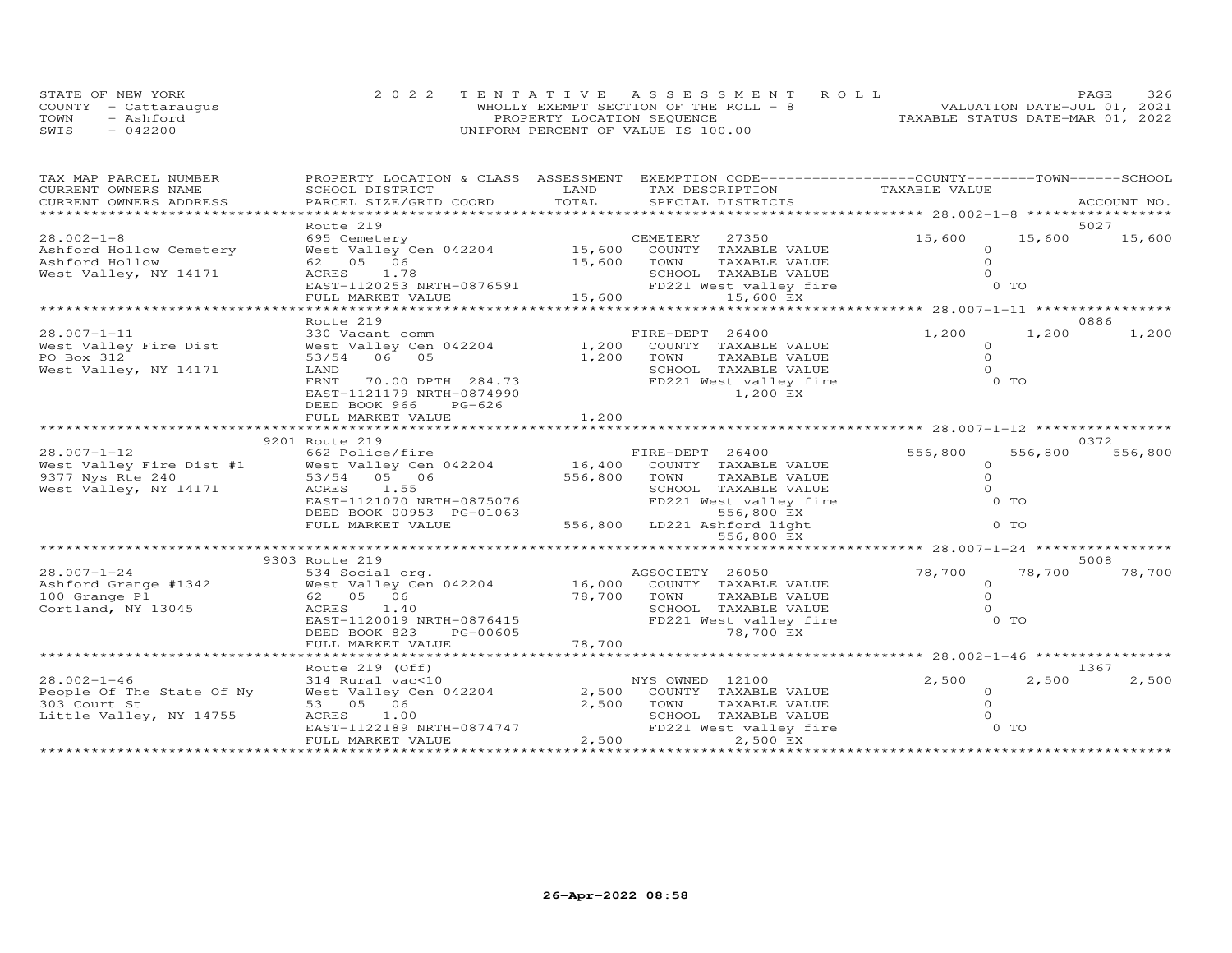| STATE OF NEW YORK    | 2022 TENTATIVE ASSESSMENT ROLL        | <b>PAGE</b>                      | 327 |
|----------------------|---------------------------------------|----------------------------------|-----|
| COUNTY - Cattaraugus | WHOLLY EXEMPT SECTION OF THE ROLL - 8 | VALUATION DATE-JUL 01, 2021      |     |
| TOWN<br>- Ashford    | PROPERTY LOCATION SEQUENCE            | TAXABLE STATUS DATE-MAR 01, 2022 |     |
| $-042200$<br>SWIS    | UNIFORM PERCENT OF VALUE IS 100.00    |                                  |     |

| TAX MAP PARCEL NUMBER<br>CURRENT OWNERS NAME          | PROPERTY LOCATION & CLASS ASSESSMENT<br>SCHOOL DISTRICT | LAND              | EXEMPTION CODE-----------------COUNTY-------TOWN------SCHOOL<br>TAX DESCRIPTION | TAXABLE VALUE                          |         |             |
|-------------------------------------------------------|---------------------------------------------------------|-------------------|---------------------------------------------------------------------------------|----------------------------------------|---------|-------------|
| CURRENT OWNERS ADDRESS                                | PARCEL SIZE/GRID COORD                                  | TOTAL             | SPECIAL DISTRICTS                                                               |                                        |         | ACCOUNT NO. |
|                                                       |                                                         |                   |                                                                                 |                                        |         |             |
|                                                       | Route 240                                               |                   |                                                                                 |                                        |         | 5001        |
| $11.003 - 2 - 21$                                     | 932 Forest s532b                                        |                   | NYS OWNED 12100                                                                 | 652,000                                | 652,000 | 652,000     |
| The People of the State of NY, West Valley Cen 042204 |                                                         | 652,000           | COUNTY TAXABLE VALUE                                                            | $\circ$<br>$\circ$                     |         |             |
| Acting By & Through the NYS<br>17 Columbia Cir        | 57/63/64<br>06 06<br>ACRES 584.75                       | 652,000           | TOWN<br>TAXABLE VALUE<br>SCHOOL TAXABLE VALUE                                   | $\Omega$                               |         |             |
| Albany, NY 12203                                      | EAST-1130906 NRTH-0896423                               |                   | FD221 West valley fire                                                          |                                        | $0$ TO  |             |
|                                                       | FULL MARKET VALUE                                       | 652,000           | 652,000 EX                                                                      |                                        |         |             |
|                                                       | <b>.</b>                                                |                   |                                                                                 | ***** 20.001-1-12 ****************     |         |             |
|                                                       | Route 240                                               |                   |                                                                                 |                                        |         | 1247        |
| $20.001 - 1 - 12$                                     | 314 Rural vac<10                                        |                   | COUNTY<br>13100                                                                 | 2,300                                  | 2,300   | 2,300       |
| Cattaraugus County                                    | West Valley Cen 042204                                  | 2,300             | COUNTY TAXABLE VALUE                                                            | $\circ$                                |         |             |
| 303 Court St                                          | 43/50 06 06                                             | 2,300             | TOWN<br>TAXABLE VALUE                                                           | $\Omega$                               |         |             |
| Little Valley, NY 14755                               | ACRES<br>1.00                                           |                   | SCHOOL TAXABLE VALUE                                                            | $\Omega$                               |         |             |
|                                                       | EAST-1140054 NRTH-0890370                               |                   | FD221 West valley fire                                                          |                                        | 0 TO    |             |
|                                                       | DEED BOOK 00924 PG-00185                                |                   | 2,300 EX                                                                        |                                        |         |             |
|                                                       | FULL MARKET VALUE                                       | 2,300             |                                                                                 | ********* 20.001-1-13 ****             |         |             |
|                                                       | Route 240                                               |                   |                                                                                 |                                        |         | 0077        |
| $20.001 - 1 - 13$                                     | 314 Rural vac<10                                        |                   | COUNTY<br>13100                                                                 | 800                                    | 800     | 800         |
| Cattaraugus County                                    | West Valley Cen 042204                                  | 800               | COUNTY<br>TAXABLE VALUE                                                         | $\Omega$                               |         |             |
| 303 Court St                                          | 49/50 06 06                                             | 800               | TOWN<br>TAXABLE VALUE                                                           | $\circ$                                |         |             |
| Little Valley, NY 14755                               | 0.30<br>ACRES                                           |                   | SCHOOL TAXABLE VALUE                                                            | $\Omega$                               |         |             |
|                                                       | EAST-1139915 NRTH-0890263                               |                   | FD221 West valley fire                                                          |                                        | 0 TO    |             |
|                                                       | DEED BOOK 00928 PG-00824                                |                   | 800 EX                                                                          |                                        |         |             |
|                                                       | FULL MARKET VALUE                                       | 800               |                                                                                 |                                        |         |             |
|                                                       |                                                         |                   |                                                                                 |                                        |         |             |
|                                                       | 9091 Route 240                                          |                   |                                                                                 |                                        |         | 1358        |
| $29.002 - 1 - 16.8$                                   | 662 Police/fire                                         |                   | FIRE-DEPT 26400                                                                 | 770,900                                | 770,900 | 770,900     |
| West Valley Vol Hose Co<br>West Valley, NY 14171      | West Valley Cen 042204<br>13  05  06                    | 70,000<br>770,900 | COUNTY TAXABLE VALUE<br>TOWN<br>TAXABLE VALUE                                   | $\circ$<br>$\Omega$                    |         |             |
|                                                       | MEMORIAL HALL 9085                                      |                   | SCHOOL TAXABLE VALUE                                                            | $\circ$                                |         |             |
|                                                       | 25.85<br>ACRES                                          |                   | FD221 West valley fire                                                          |                                        | $0$ TO  |             |
|                                                       | EAST-1141002 NRTH-0872714                               |                   | 770,900 EX                                                                      |                                        |         |             |
|                                                       | DEED BOOK 00930 PG-01039                                |                   | LD226 West valley light                                                         |                                        | $0$ TO  |             |
|                                                       | FULL MARKET VALUE                                       | 770,900           | 77,090 EX                                                                       |                                        |         |             |
|                                                       |                                                         | ***********       |                                                                                 | ********** 29.002-1-16.13 ************ |         |             |
|                                                       | 9091 Route 240                                          |                   |                                                                                 |                                        |         | 1429        |
| $29.002 - 1 - 16.13$                                  | 662 Police/fire                                         |                   | FIRE-DEPT 26400                                                                 | 487,600                                | 487,600 | 487,600     |
| West Valley Fire Dist #1                              | West Valley Cen 042204                                  | 23,500            | COUNTY TAXABLE VALUE                                                            | $\circ$                                |         |             |
| 9377 Route 240                                        | ACRES<br>4.50                                           | 487,600           | TOWN<br>TAXABLE VALUE                                                           | $\circ$                                |         |             |
| West Valley, NY 14171                                 | DEED BOOK 960<br>PG-1010                                |                   | SCHOOL TAXABLE VALUE                                                            | $\circ$                                |         |             |
|                                                       | FULL MARKET VALUE                                       | 487,600           | FD221 West valley fire<br>487,600 EX                                            |                                        | 0 TO    |             |
|                                                       |                                                         |                   | LD226 West valley light                                                         |                                        | 0 TO    |             |
|                                                       |                                                         |                   | 243,800 EX                                                                      |                                        |         |             |
|                                                       | ***************************                             |                   |                                                                                 |                                        |         |             |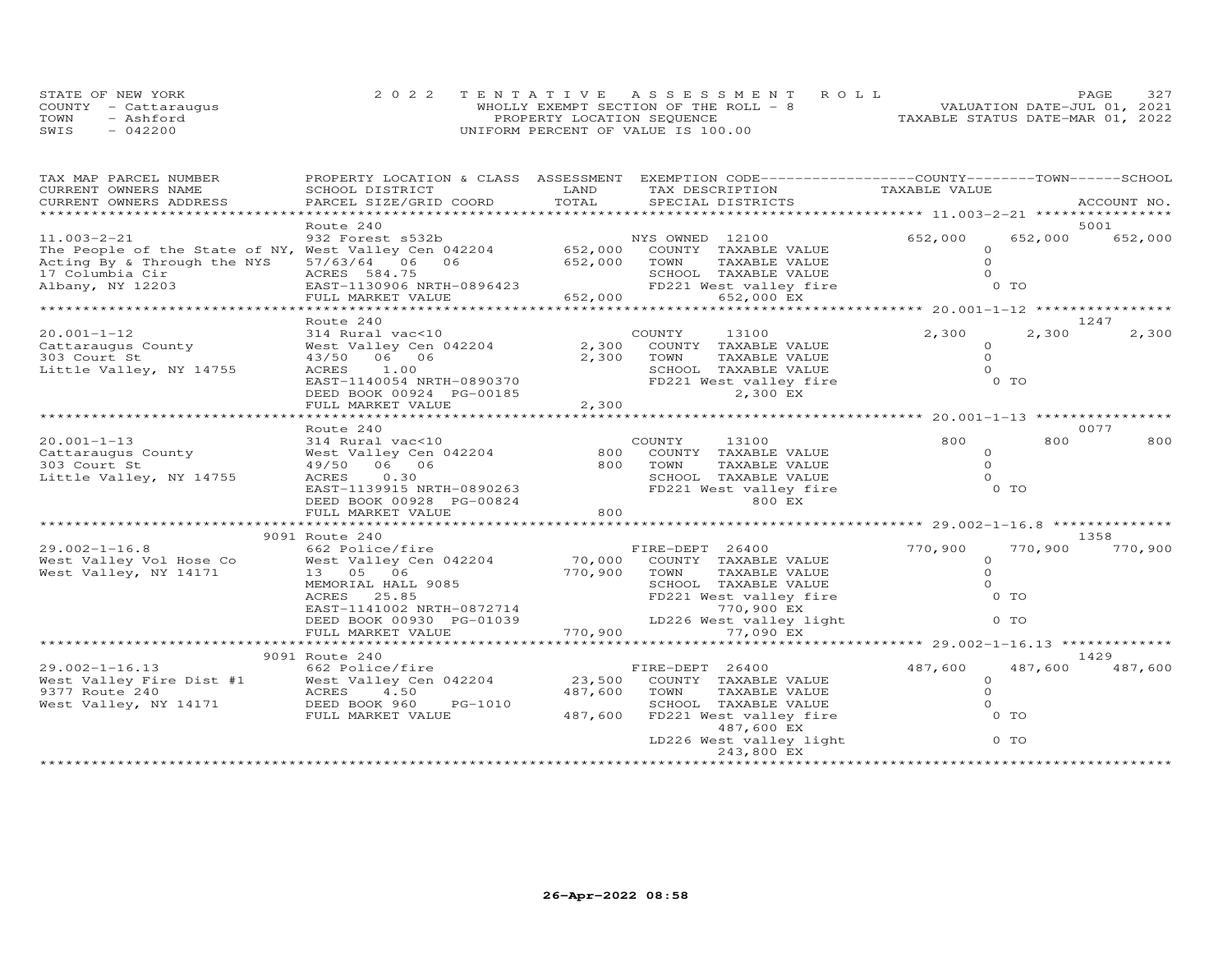| STATE OF NEW YORK    | 2022 TENTATIVE ASSESSMENT ROLL         | PAGE.                            | 328 |
|----------------------|----------------------------------------|----------------------------------|-----|
| COUNTY - Cattaraugus | WHOLLY EXEMPT SECTION OF THE ROLL $-8$ | VALUATION DATE-JUL 01, 2021      |     |
| TOWN<br>- Ashford    | PROPERTY LOCATION SEQUENCE             | TAXABLE STATUS DATE-MAR 01, 2022 |     |
| SWIS<br>$-042200$    | UNIFORM PERCENT OF VALUE IS 100.00     |                                  |     |

| TAX MAP PARCEL NUMBER   | PROPERTY LOCATION & CLASS ASSESSMENT                                                                                                                                 |              | EXEMPTION CODE-----------------COUNTY-------TOWN-----SCHOOL                                                                              |                |                |             |
|-------------------------|----------------------------------------------------------------------------------------------------------------------------------------------------------------------|--------------|------------------------------------------------------------------------------------------------------------------------------------------|----------------|----------------|-------------|
| CURRENT OWNERS NAME     | SCHOOL DISTRICT                                                                                                                                                      | LAND         | TAX DESCRIPTION                                                                                                                          | TAXABLE VALUE  |                |             |
| CURRENT OWNERS ADDRESS  | PARCEL SIZE/GRID COORD                                                                                                                                               |              |                                                                                                                                          |                |                | ACCOUNT NO. |
|                         |                                                                                                                                                                      |              |                                                                                                                                          |                |                |             |
|                         | 9372 Route 240                                                                                                                                                       |              |                                                                                                                                          |                |                | 5011        |
|                         | 29.011-2-51 620 Religious<br>St. Paul's United Methodist Ch West Valley Cen 042204 19,200 COUNTY TAXABLE VALUE                                                       |              |                                                                                                                                          | 576,700        | 576,700        | 576,700     |
|                         |                                                                                                                                                                      |              |                                                                                                                                          | $\circ$        |                |             |
| 9732 NYS Route 240      | $14$ 05 06                                                                                                                                                           | 576,700 TOWN | TAXABLE VALUE                                                                                                                            | $\Omega$       |                |             |
|                         | West Valley, NY 14171 FRNT 140.00 DPTH 230.00                                                                                                                        |              | FRNT 140.00 DPTH 230.00 SCHOOL TAXABLE VALUE<br>EAST-1140602 NRTH-0876809 FD221 West valley fire<br>FULL MARKET VALUE 576,700 576,700 EX | $\Omega$       |                |             |
|                         |                                                                                                                                                                      |              |                                                                                                                                          |                | 0 <sub>T</sub> |             |
|                         |                                                                                                                                                                      |              |                                                                                                                                          |                |                |             |
|                         |                                                                                                                                                                      |              |                                                                                                                                          |                |                |             |
|                         | 9377 Route 240                                                                                                                                                       |              |                                                                                                                                          |                |                | 5007        |
| 29.007-3-17             | 652 Govt bldgs                                                                                                                                                       |              | TOWN-PROP 13500                                                                                                                          | 573,300        | 573,300        | 573,300     |
|                         |                                                                                                                                                                      |              |                                                                                                                                          | $\Omega$       |                |             |
|                         |                                                                                                                                                                      |              |                                                                                                                                          | $\circ$        |                |             |
| West Valley, NY 14171   | FRNT 66.00 DPTH 175.00                                                                                                                                               |              | SCHOOL TAXABLE VALUE                                                                                                                     | $\Omega$       |                |             |
|                         | EAST-1140361 NRTH-0876901                                                                                                                                            | FD22         | FD221 West valley fire                                                                                                                   | 0 <sub>T</sub> |                |             |
|                         | DEED BOOK 00953 PG-01153                                                                                                                                             |              | 573,300 EX                                                                                                                               |                |                |             |
|                         | FULL MARKET VALUE                                                                                                                                                    | 573,300      |                                                                                                                                          |                |                |             |
|                         |                                                                                                                                                                      |              |                                                                                                                                          |                |                |             |
|                         | 9728 Route 240                                                                                                                                                       |              |                                                                                                                                          |                |                | 5031        |
| $20.004 - 1 - 62$       | 534 Social org.                                                                                                                                                      |              | VETORG CTS 26100                                                                                                                         | 157,200        | 157,200        | 157,200     |
|                         | 2000 1576<br>Merican Legion 1576<br>9728 Rte 240 15 05 06                                                                                                            |              | 8,000 COUNTY TAXABLE VALUE                                                                                                               | $\Omega$       |                |             |
|                         |                                                                                                                                                                      | 157,200 TOWN | TAXABLE VALUE                                                                                                                            | $\Omega$       |                |             |
| West Valley, NY 14171   | FRNT 125.00 DPTH 125.00                                                                                                                                              |              | SCHOOL TAXABLE VALUE                                                                                                                     | $\Omega$       |                |             |
|                         | EAST-1140551 NRTH-0881929                                                                                                                                            |              | FD221 West valley fire                                                                                                                   | 0 <sub>T</sub> |                |             |
|                         | DEED BOOK 654<br>PG-00495                                                                                                                                            |              | 157,200 EX                                                                                                                               |                |                |             |
|                         | FULL MARKET VALUE                                                                                                                                                    | 157,200      |                                                                                                                                          |                |                |             |
|                         |                                                                                                                                                                      |              |                                                                                                                                          |                |                |             |
|                         | 10196 Route 240                                                                                                                                                      |              |                                                                                                                                          |                |                | 0378        |
| $20.001 - 1 - 21$       | 314 Rural vac<10                                                                                                                                                     |              | COUNTY<br>13100                                                                                                                          | 800            | 800            | 800         |
|                         |                                                                                                                                                                      |              | 800 COUNTY TAXABLE VALUE                                                                                                                 | $\Omega$       |                |             |
|                         |                                                                                                                                                                      |              | 800 TOWN<br>TAXABLE VALUE                                                                                                                | $\Omega$       |                |             |
|                         | 20.001-1-21<br>Cattaraugus County (14 Mest Valley Cen 042204<br>303 Court St (14755 – 16 Mest Valley Cen 042204<br>Little Valley, NY 14755 – FRNT 180.00 DPTH 145.00 |              | SCHOOL TAXABLE VALUE                                                                                                                     | $\Omega$       |                |             |
|                         | EAST-1139830 NRTH-0889729                                                                                                                                            |              | FD221 West valley fire                                                                                                                   | 0 TO           |                |             |
|                         | DEED BOOK 991<br>$PG-474$                                                                                                                                            |              | 800 EX                                                                                                                                   |                |                |             |
|                         | FULL MARKET VALUE                                                                                                                                                    | 800          |                                                                                                                                          |                |                |             |
|                         |                                                                                                                                                                      |              |                                                                                                                                          |                |                |             |
|                         | 11217 Route 240                                                                                                                                                      |              |                                                                                                                                          |                |                | 5029        |
| $11.001 - 1 - 32$       | 695 Cemetery                                                                                                                                                         |              | CEMETERY<br>27350                                                                                                                        | 11,000         | 11,000         | 11,000      |
| Thomas Corners Cemetery | Springville-Gri 143801                                                                                                                                               | 11,000       | COUNTY TAXABLE VALUE                                                                                                                     | $\circ$        |                |             |
| West Valley, NY 14171   | 65 06 06                                                                                                                                                             | 11,000       | TOWN<br>TAXABLE VALUE                                                                                                                    | $\Omega$       |                |             |
|                         | NRF                                                                                                                                                                  |              | SCHOOL TAXABLE VALUE                                                                                                                     | $\Omega$       |                |             |
|                         | FRNT 100.00 DPTH 350.00                                                                                                                                              |              | FD221 West valley fire                                                                                                                   | $0$ TO         |                |             |
|                         | EAST-1132356 NRTH-0905256                                                                                                                                            |              | 11,000 EX                                                                                                                                |                |                |             |
|                         | FULL MARKET VALUE                                                                                                                                                    | 11,000       |                                                                                                                                          |                |                |             |
|                         |                                                                                                                                                                      |              |                                                                                                                                          |                |                |             |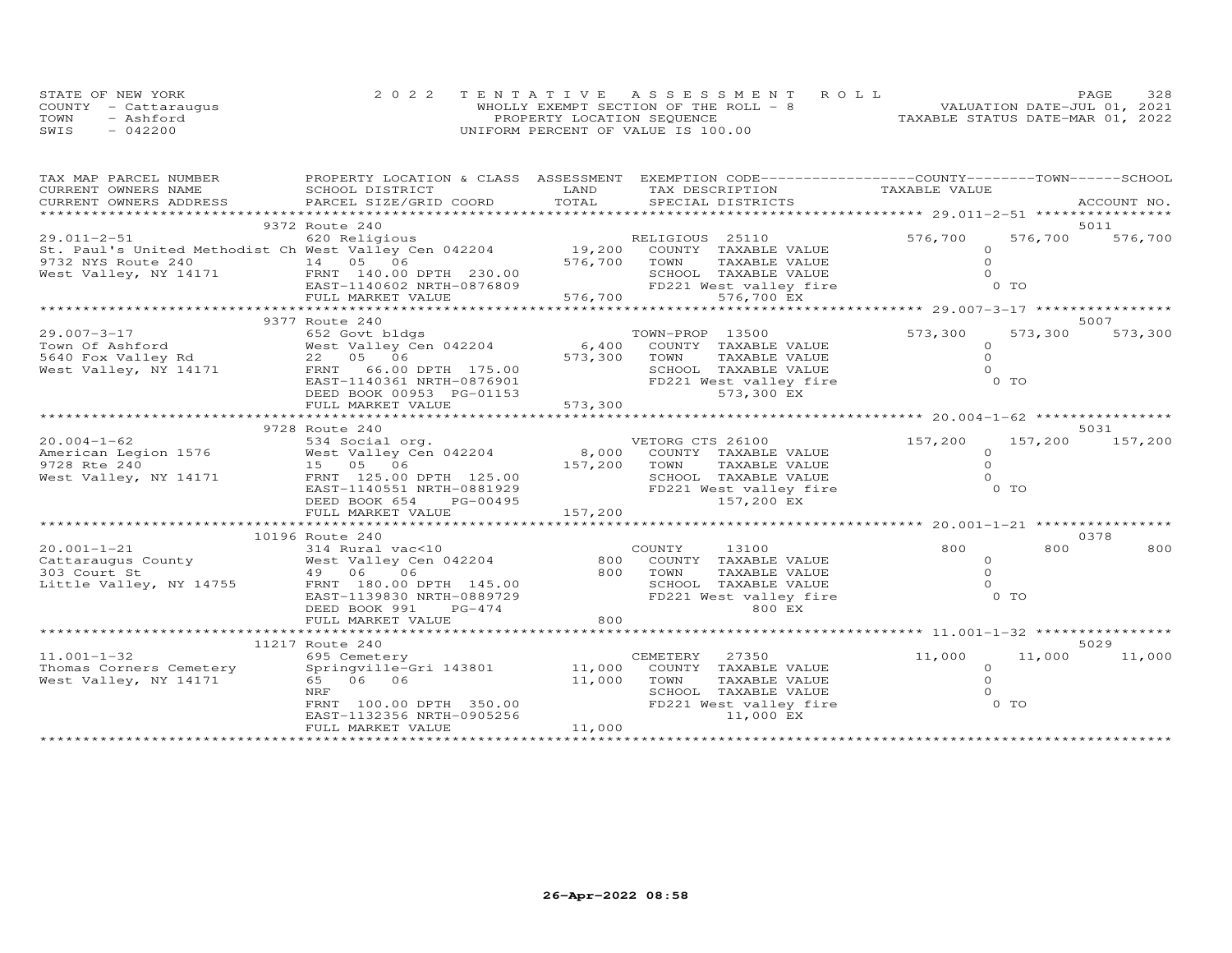| STATE OF NEW YORK    | 2022 TENTATIVE ASSESSMENT ROLL         |  |                                  | <b>PAGE</b> | 329 |
|----------------------|----------------------------------------|--|----------------------------------|-------------|-----|
| COUNTY - Cattaraugus | WHOLLY EXEMPT SECTION OF THE ROLL $-8$ |  | VALUATION DATE-JUL 01, 2021      |             |     |
| TOWN<br>- Ashford    | PROPERTY LOCATION SEQUENCE             |  | TAXABLE STATUS DATE-MAR 01, 2022 |             |     |
| $-042200$<br>SWIS    | UNIFORM PERCENT OF VALUE IS 100.00     |  |                                  |             |     |

| TAX MAP PARCEL NUMBER<br>CURRENT OWNERS NAME                                                                                                     | SCHOOL DISTRICT                                                                                                                                                                                               | LAND                          | PROPERTY LOCATION & CLASS ASSESSMENT EXEMPTION CODE----------------COUNTY-------TOWN-----SCHOOL<br>TAX DESCRIPTION                | TAXABLE VALUE                                        |                            |
|--------------------------------------------------------------------------------------------------------------------------------------------------|---------------------------------------------------------------------------------------------------------------------------------------------------------------------------------------------------------------|-------------------------------|-----------------------------------------------------------------------------------------------------------------------------------|------------------------------------------------------|----------------------------|
| CURRENT OWNERS ADDRESS                                                                                                                           | PARCEL SIZE/GRID COORD                                                                                                                                                                                        | TOTAL                         | SPECIAL DISTRICTS                                                                                                                 |                                                      | ACCOUNT NO.                |
|                                                                                                                                                  |                                                                                                                                                                                                               |                               |                                                                                                                                   |                                                      |                            |
| $29.002 - 1 - 17$<br>Mt Hope Cemetery<br>West Valley, NY 14171                                                                                   | Route 240 & Co Rd 16<br>695 Cemetery<br>West Valley Cen 042204 21,100<br>33 05 06<br>ACRES<br>4.62<br>EAST-1141721 NRTH-0871493<br>EASI-1141/ZI NRTH-0871493<br>DEED BOOK 00858 PG-00959<br>FULL MARKET VALUE | 21,100<br>21,100              | 27350<br>CEMETERY<br>COUNTY TAXABLE VALUE<br>TOWN<br>TAXABLE VALUE<br>SCHOOL TAXABLE VALUE<br>FD221 West valley fire<br>21,100 EX | 21,100<br>$\circ$<br>$\Omega$<br>$\Omega$<br>0 TO    | 5021<br>21,100<br>21,100   |
|                                                                                                                                                  | 5359 School St                                                                                                                                                                                                |                               |                                                                                                                                   |                                                      | 5006                       |
| $29.011 - 2 - 17$<br>West Valley Central Mest Valley Cen 042204 182,300<br>School District<br>5359 School St<br>West Valley, NY 14171            | 612 School<br>14  05  06<br>ACRES  106.60<br>EAST-1142822 NRTH-0876199<br>DEED BOOK 350<br>PG-00498<br>FULL MARKET VALUE                                                                                      | 9329,700<br>9329,700          | SCH-DIST 13800<br>COUNTY TAXABLE VALUE<br>TOWN<br>TAXABLE VALUE<br>SCHOOL TAXABLE VALUE<br>FD221 West valley fire<br>9329,700 EX  | 9329,700<br>$\Omega$<br>$\Omega$<br>$\Omega$<br>O TO | 9329,700<br>9329,700       |
|                                                                                                                                                  | 5380 School St                                                                                                                                                                                                |                               |                                                                                                                                   |                                                      | 5014                       |
| $29.011 - 2 - 43$<br>Ashford Historical Society<br>5380 School St<br>West Valley, NY 14171                                                       | 482 Det row bldg<br>West Valley Cen 042204<br>$14 - 05 - 06$<br>FRNT 55.00 DPTH 275.00<br>EAST-1140833 NRTH-0876519<br>DEED BOOK 00863 PG-00017<br>FULL MARKET VALUE                                          | 7,800<br>109,400<br>109,400   | NON-PROFIT 25300<br>COUNTY TAXABLE VALUE<br>TOWN<br>TAXABLE VALUE<br>SCHOOL TAXABLE VALUE<br>FD221 West valley fire<br>109,400 EX | 109,400<br>$\Omega$<br>$\Omega$<br>$\Omega$<br>0 TO  | 109,400<br>109,400         |
|                                                                                                                                                  |                                                                                                                                                                                                               |                               |                                                                                                                                   |                                                      |                            |
| $29.011 - 2 - 38$<br>West Valley Vol Hose Co<br>Main St<br>West Valley, NY 14171                                                                 | School St (Off)<br>314 Rural vac<10<br>West Valley Cen 042204<br>14  05  06<br>FRNT 100.00 DPTH 289.00<br>EAST-1140827 NRTH-0876187<br>DEED BOOK 00567 PG-00094<br>FULL MARKET VALUE                          | 1,700<br>1,700<br>1,700       | FIRE-DEPT 26400<br>COUNTY TAXABLE VALUE<br>TOWN<br>TAXABLE VALUE<br>SCHOOL TAXABLE VALUE<br>FD221 West valley fire<br>1,700 EX    | 1,700<br>$\Omega$<br>$\Omega$<br>$\Omega$<br>$0$ TO  | 5010<br>1,700<br>1,700     |
|                                                                                                                                                  |                                                                                                                                                                                                               |                               | $*************************************10.004-1-14$                                                                                |                                                      |                            |
| $10.004 - 1 - 14$<br>The People of the State of NY, West Valley Cen 042204<br>Acting By & Through the NYS<br>17 Columbia Cir<br>Albany, NY 12203 | Schwartz Rd<br>932 Forest s532b<br>06<br>68/69/70/74 06<br>ACRES 459.99<br>EAST-1126514 NRTH-0898608<br>FULL MARKET VALUE                                                                                     | 554,100<br>554,100<br>554,100 | NYS OWNED 12100<br>COUNTY TAXABLE VALUE<br>TOWN<br>TAXABLE VALUE<br>SCHOOL TAXABLE VALUE<br>FD221 West valley fire<br>554,100 EX  | 554,100<br>$\circ$<br>$\Omega$<br>0 TO               | 5000<br>554,100<br>554,100 |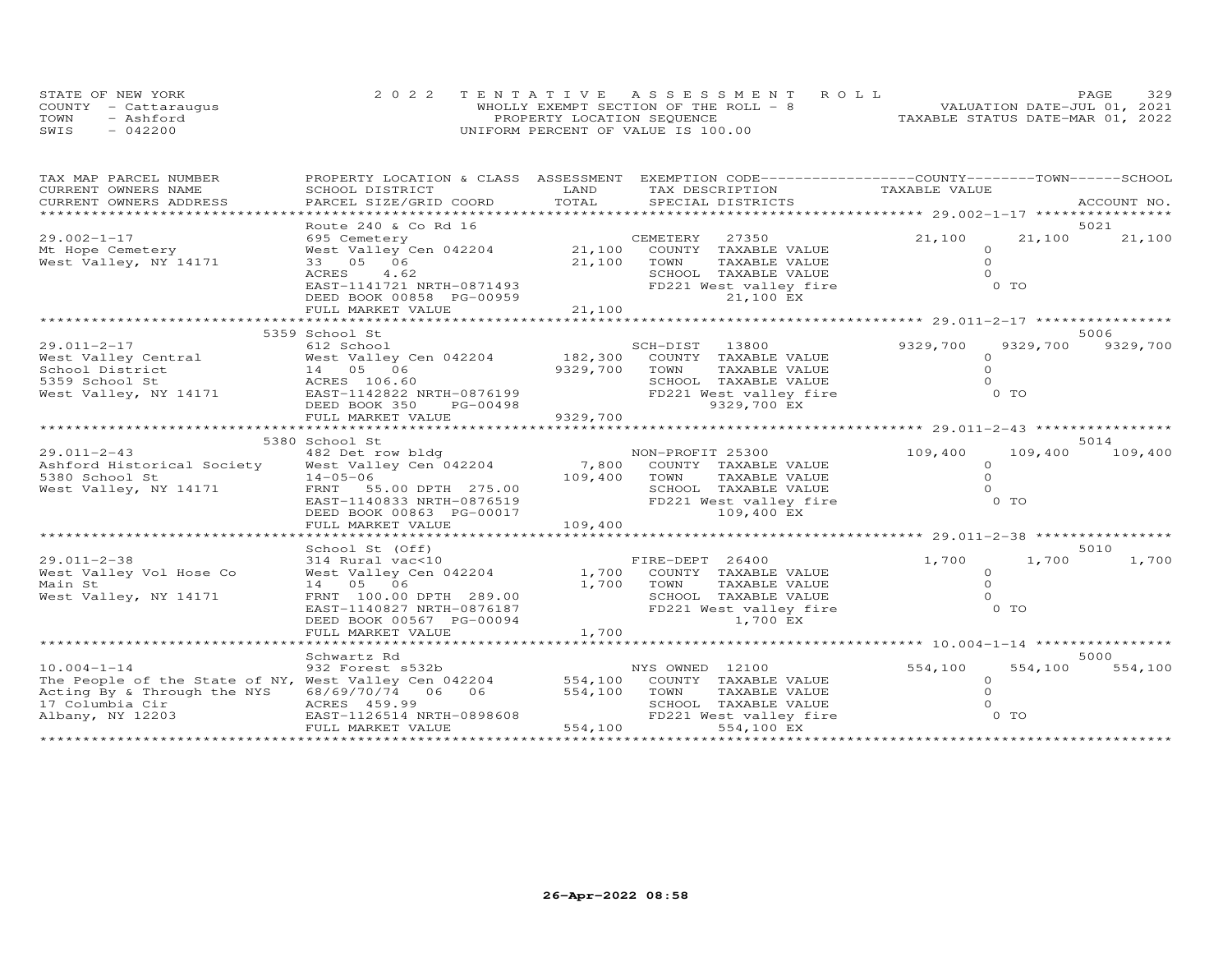|      | STATE OF NEW YORK    | 2022 TENTATIVE ASSESSMENT ROLL     |                                        |                                  | PAGE. | 330 |
|------|----------------------|------------------------------------|----------------------------------------|----------------------------------|-------|-----|
|      | COUNTY - Cattaraugus |                                    | WHOLLY EXEMPT SECTION OF THE ROLL $-8$ | VALUATION DATE-JUL 01, 2021      |       |     |
| TOWN | - Ashford            | PROPERTY LOCATION SEQUENCE         |                                        | TAXABLE STATUS DATE-MAR 01, 2022 |       |     |
| SWIS | $-042200$            | UNIFORM PERCENT OF VALUE IS 100.00 |                                        |                                  |       |     |

| TAX MAP PARCEL NUMBER     | PROPERTY LOCATION & CLASS | ASSESSMENT |                 | EXEMPTION CODE-----------------COUNTY-------TOWN------SCHOOL |               |                |             |
|---------------------------|---------------------------|------------|-----------------|--------------------------------------------------------------|---------------|----------------|-------------|
| CURRENT OWNERS NAME       | SCHOOL DISTRICT           | LAND       | TAX DESCRIPTION |                                                              | TAXABLE VALUE |                |             |
| CURRENT OWNERS ADDRESS    | PARCEL SIZE/GRID COORD    | TOTAL      |                 | SPECIAL DISTRICTS                                            |               |                | ACCOUNT NO. |
|                           |                           |            |                 |                                                              |               |                |             |
|                           | Scoby Rd (Off)            |            |                 |                                                              |               |                | 0875        |
| $10.003 - 2 - 30$         | 962 County park           |            | COUNTY          | 13100                                                        | 1,000         | 1,000          | 1,000       |
| Cty Of Erie Dept Of Parks | Springville-Gri 143801    | 1,000      | COUNTY          | TAXABLE VALUE                                                |               |                |             |
| Recreation, Forestry      | LAND ONLY 07              | 1,000      | TOWN            | TAXABLE VALUE                                                |               |                |             |
| 95 Franklin St            | 1.0000 SPRINGVILLE (GI)   |            | SCHOOL          | TAXABLE VALUE                                                |               |                |             |
| Buffalo, NY 14202         | FRNT 100.00 DPTH 200.00   |            |                 | FD221 West valley fire                                       |               | 0 <sub>T</sub> |             |
|                           | EAST-1116600 NRTH-0903936 |            |                 | 1,000 EX                                                     |               |                |             |
|                           | DEED BOOK 1001 PG-910     |            |                 |                                                              |               |                |             |
|                           | FULL MARKET VALUE         | 1,000      |                 |                                                              |               |                |             |
|                           |                           |            |                 |                                                              |               |                |             |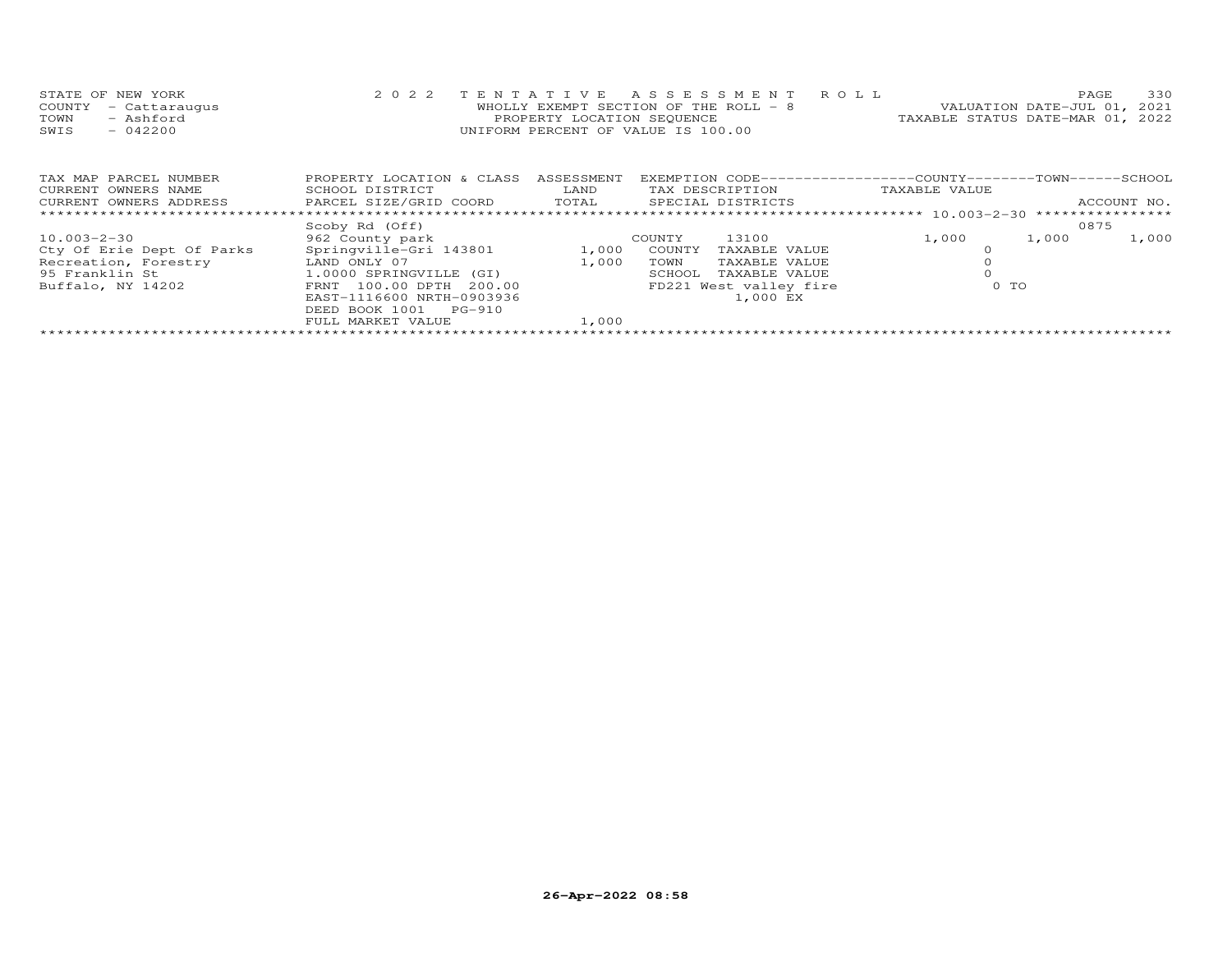|      | STATE OF NEW YORK    | 2022 TENTATIVE ASSESSMENT ROLL     |  |                                       |  |                                  |                 | PAGE | 331 |
|------|----------------------|------------------------------------|--|---------------------------------------|--|----------------------------------|-----------------|------|-----|
|      | COUNTY - Cattaraugus |                                    |  | WHOLLY EXEMPT SECTION OF THE ROLL - 8 |  | VALUATION DATE-JUL 01, 2021      |                 |      |     |
| TOWN | - Ashford            |                                    |  |                                       |  | TAXABLE STATUS DATE-MAR 01, 2022 |                 |      |     |
| SWIS | $-042200$            |                                    |  |                                       |  |                                  | RPS150/V04/L015 |      |     |
|      |                      | UNIFORM PERCENT OF VALUE IS 100.00 |  |                                       |  | CURRENT DATE 4/26/2022           |                 |      |     |
|      |                      | ROLL SUB SECTION- -TOTALS          |  |                                       |  |                                  |                 |      |     |

# \*\*\* S P E C I A L D I S T R I C T S U M M A R Y \*\*\*

| CODE | DISTRICT NAME                                                       | TOTAL<br>PARCELS | EXTENSION<br>TYPE              | EXTENSION<br>VALUE | AD VALOREM<br>VALUE.             | <b>EXEMPT</b><br>AMOUNT          | TAXABLE<br>VALUE |
|------|---------------------------------------------------------------------|------------------|--------------------------------|--------------------|----------------------------------|----------------------------------|------------------|
|      | FD221 West valley fi<br>LD221 Ashford light<br>LD226 West valley li |                  | 56 TOTAL<br>1 TOTAL<br>2 TOTAL |                    | 518353,250<br>556,800<br>320,890 | 518353,250<br>556,800<br>320,890 |                  |

### \*\*\* S C H O O L D I S T R I C T S U M M A R Y \*\*\*

| CODE             | DISTRICT NAME                               | TOTAL<br>PARCELS | ASSESSED<br>LAND   | ASSESSED<br>TOTAL     | <b>EXEMPT</b><br>AMOUNT | TOTAL<br>TAXABLE | STAR<br>AMOUNT | STAR<br>TAXABLE |
|------------------|---------------------------------------------|------------------|--------------------|-----------------------|-------------------------|------------------|----------------|-----------------|
| 042204<br>143801 | West Valley Central<br>Springville-Griffith | 51<br>5          | 5189,550<br>92,700 | 518094,850<br>258,400 | 518094,850<br>258,400   |                  |                |                 |
|                  | SUB-TOTAL                                   | 56               | 5282,250           | 518353,250            | 518353,250              |                  |                |                 |
|                  | TOTAL                                       | 56               | 5282,250           | 518353,250            | 518353,250              |                  |                |                 |

#### \*\*\* S Y S T E M C O D E S S U M M A R Y \*\*\*

#### NO SYSTEM EXEMPTIONS AT THIS LEVEL

|            |             |                  |            | SCHOOL     |
|------------|-------------|------------------|------------|------------|
| NYS OWNED  | 15          | 502364,350       | 502364,350 | 502364,350 |
| COUNTY     |             | 285,500          | 285,500    | 285,500    |
| TOWN-PROP  |             | 1259,200         | 1259,200   | 1259,200   |
| SCH-DIST   |             | 9330,600         | 9330,600   | 9330,600   |
| RELIGIOUS  |             | 1852,100         | 1852,100   | 1852,100   |
| EDUCATION  |             | 551,600          | 551,600    | 551,600    |
| NON-PROFIT |             | 109,400          | 109,400    | 109,400    |
| AGSOCIETY  |             | 78,700           | 78,700     | 78,700     |
| VETORG CTS |             | 157,200          | 157,200    | 157,200    |
| FIRE-DEPT  |             | 1818,200         | 1818,200   | 1818,200   |
| CEMETERY   | 11          | 546,400          | 546,400    | 546,400    |
|            | DESCRIPTION | TOTAL<br>PARCELS | COUNTY     | TOWN       |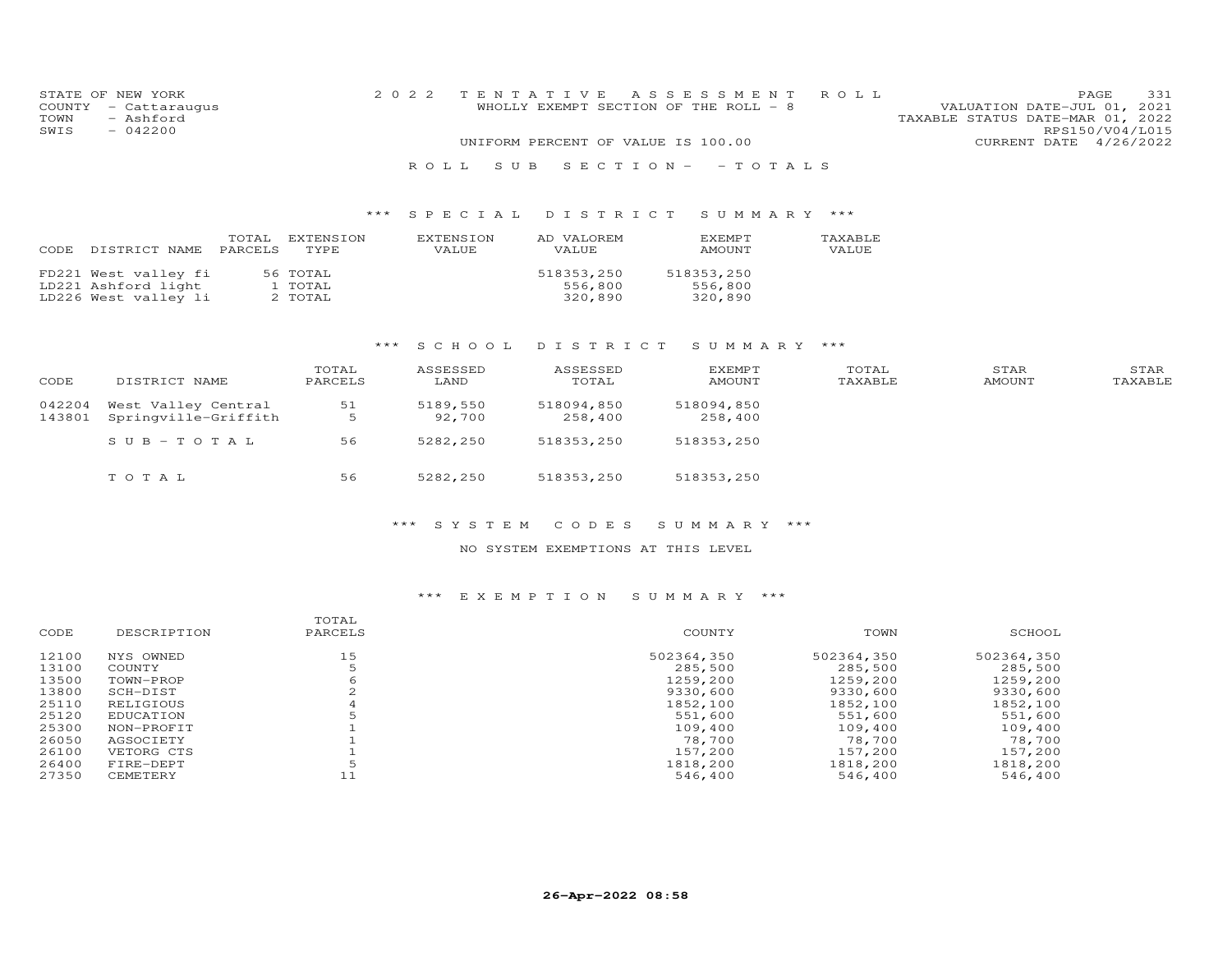| STATE OF NEW YORK<br>COUNTY - Cattaraugus<br>TOWN<br>- Ashford<br>SWIS<br>$-042200$ | 2022 TENTATIVE ASSESSMENT ROLL<br>WHOLLY EXEMPT SECTION OF THE ROLL - 8 | 332<br>PAGE<br>VALUATION DATE-JUL 01, 2021<br>TAXABLE STATUS DATE-MAR 01, 2022<br>RPS150/V04/L015 |
|-------------------------------------------------------------------------------------|-------------------------------------------------------------------------|---------------------------------------------------------------------------------------------------|
|                                                                                     | UNIFORM PERCENT OF VALUE IS 100.00                                      | CURRENT DATE 4/26/2022                                                                            |
|                                                                                     | ROLL SUB SECTION- - TOTALS                                              |                                                                                                   |

| CODE | TOTAL<br>PARCELS<br>DESCRIPTION |    | COUNTY     | TOWN       | SCHOOL     |
|------|---------------------------------|----|------------|------------|------------|
|      | TOTAL                           | 56 | 518353,250 | 518353,250 | 518353,250 |

| ROLI       | "OTAL |               |       | <b>YART.E</b> |      |        | $\sqrt{1}$<br>1000 |
|------------|-------|---------------|-------|---------------|------|--------|--------------------|
| <b>SEC</b> |       | LAND          | 'UIAL |               | TOWN | SCHOL. |                    |
|            |       | $\cap$ $\cap$ |       |               |      |        |                    |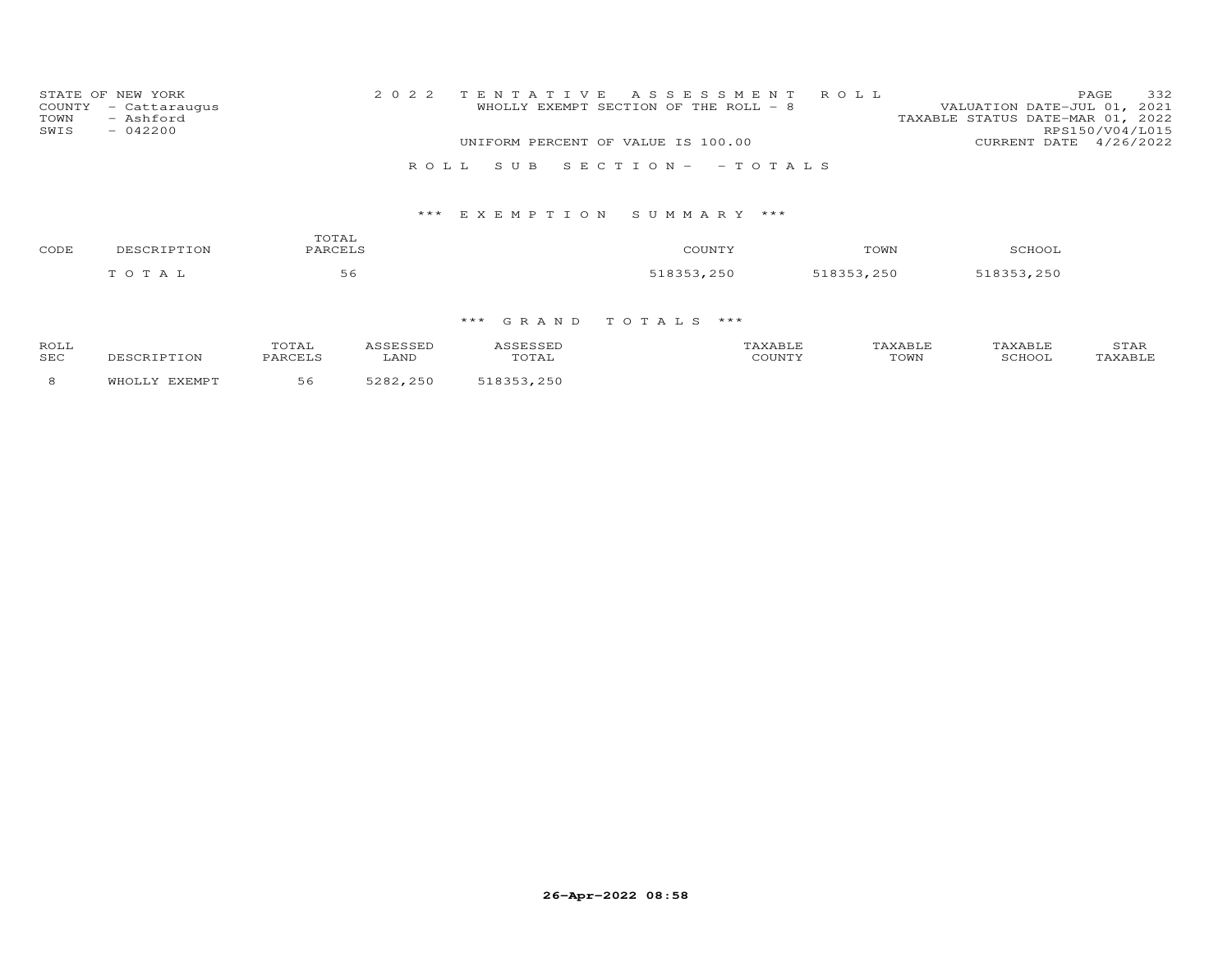| STATE OF NEW YORK    | 2022 TENTATIVE ASSESSMENT ROLL         |                                  | PAGE.                  | 333 |
|----------------------|----------------------------------------|----------------------------------|------------------------|-----|
| COUNTY - Cattaraugus | WHOLLY EXEMPT SECTION OF THE ROLL $-8$ | VALUATION DATE-JUL 01, 2021      |                        |     |
| TOWN<br>- Ashford    |                                        | TAXABLE STATUS DATE-MAR 01, 2022 |                        |     |
| SWTS<br>$-042200$    | UNIFORM PERCENT OF VALUE IS 100.00     |                                  | RPS150/V04/L015        |     |
|                      |                                        |                                  | CURRENT DATE 4/26/2022 |     |
|                      |                                        |                                  |                        |     |

### R O L L S E C T I O N T O T A L S

### \*\*\* S P E C I A L D I S T R I C T S U M M A R Y \*\*\*

| DISTRICT NAME                                                       | TOTAL   | EXTENSION                      | EXTENSION    | AD VALOREM                       | <b>F.XFMPT</b>                   | TAXABLE |
|---------------------------------------------------------------------|---------|--------------------------------|--------------|----------------------------------|----------------------------------|---------|
| CODE                                                                | PARCELS | TYPE.                          | <b>VALUE</b> | VALUE.                           | AMOUNT                           | VALUE   |
| FD221 West valley fi<br>LD221 Ashford light<br>LD226 West valley li |         | 56 TOTAL<br>1 TOTAL<br>2 TOTAL |              | 518353,250<br>556,800<br>320,890 | 518353,250<br>556,800<br>320,890 |         |

### \*\*\* S C H O O L D I S T R I C T S U M M A R Y \*\*\*

| CODE             | DISTRICT NAME                               | TOTAL<br>PARCELS | ASSESSED<br>LAND   | ASSESSED<br>TOTAL     | <b>EXEMPT</b><br>AMOUNT | TOTAL<br>TAXABLE | STAR<br>AMOUNT | STAR<br>TAXABLE |
|------------------|---------------------------------------------|------------------|--------------------|-----------------------|-------------------------|------------------|----------------|-----------------|
| 042204<br>143801 | West Valley Central<br>Springville-Griffith | 51<br>5          | 5189,550<br>92,700 | 518094,850<br>258,400 | 518094,850<br>258,400   |                  |                |                 |
|                  | $SUB-TOTAL$                                 | 56               | 5282,250           | 518353,250            | 518353,250              |                  |                |                 |
|                  | TOTAL                                       | 56               | 5282,250           | 518353,250            | 518353,250              |                  |                |                 |

#### \*\*\* S Y S T E M C O D E S S U M M A R Y \*\*\*

#### NO SYSTEM EXEMPTIONS AT THIS LEVEL

| CODE  | DESCRIPTION | TOTAL<br>PARCELS | COUNTY     | TOWN       | SCHOOL     |
|-------|-------------|------------------|------------|------------|------------|
| 12100 | NYS OWNED   | 15               | 502364,350 | 502364,350 | 502364,350 |
| 13100 | COUNTY      |                  | 285,500    | 285,500    | 285,500    |
| 13500 | TOWN-PROP   |                  | 1259,200   | 1259,200   | 1259,200   |
| 13800 | SCH-DIST    |                  | 9330,600   | 9330,600   | 9330,600   |
| 25110 | RELIGIOUS   |                  | 1852,100   | 1852,100   | 1852,100   |
| 25120 | EDUCATION   |                  | 551,600    | 551,600    | 551,600    |
| 25300 | NON-PROFIT  |                  | 109,400    | 109,400    | 109,400    |
| 26050 | AGSOCIETY   |                  | 78,700     | 78,700     | 78,700     |
| 26100 | VETORG CTS  |                  | 157,200    | 157,200    | 157,200    |
| 26400 | FIRE-DEPT   |                  | 1818,200   | 1818,200   | 1818,200   |
| 27350 | CEMETERY    |                  | 546,400    | 546,400    | 546,400    |
|       |             |                  |            |            |            |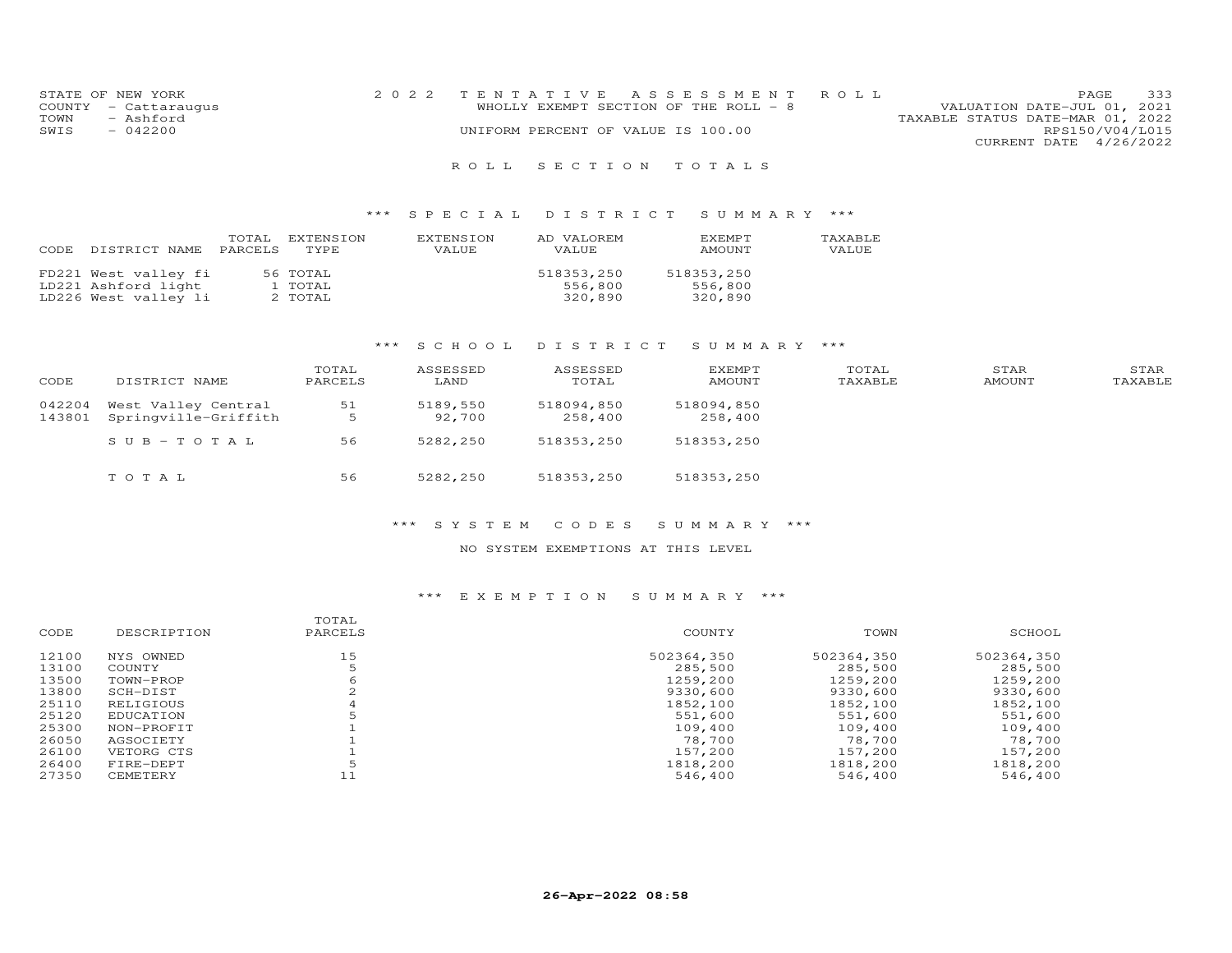|      | STATE OF NEW YORK    | 2022 TENTATIVE ASSESSMENT ROLL        | 334<br>PAGE                      |
|------|----------------------|---------------------------------------|----------------------------------|
|      | COUNTY - Cattaraugus | WHOLLY EXEMPT SECTION OF THE ROLL - 8 | VALUATION DATE-JUL 01, 2021      |
| TOWN | - Ashford            |                                       | TAXABLE STATUS DATE-MAR 01, 2022 |
| SWIS | $-042200$            | UNIFORM PERCENT OF VALUE IS 100.00    | RPS150/V04/L015                  |
|      |                      |                                       | CURRENT DATE 4/26/2022           |
|      |                      |                                       |                                  |
|      |                      | ROLL SECTION TOTALS                   |                                  |

| CODE | TOTAL<br>PARCELS<br>DESCRIPTION | COUNTY | TOWN       | SCHOOL     |            |
|------|---------------------------------|--------|------------|------------|------------|
|      | TOTAL                           | 56     | 518353,250 | 518353,250 | 518353,250 |

| ROLI       | "OTAL |               |       | <b>YART.E</b> |      |        | $\sqrt{1}$<br>1000 |
|------------|-------|---------------|-------|---------------|------|--------|--------------------|
| <b>SEC</b> |       | LAND          | 'UIAL |               | TOWN | SCHOL. |                    |
|            |       | $\cap$ $\cap$ |       |               |      |        |                    |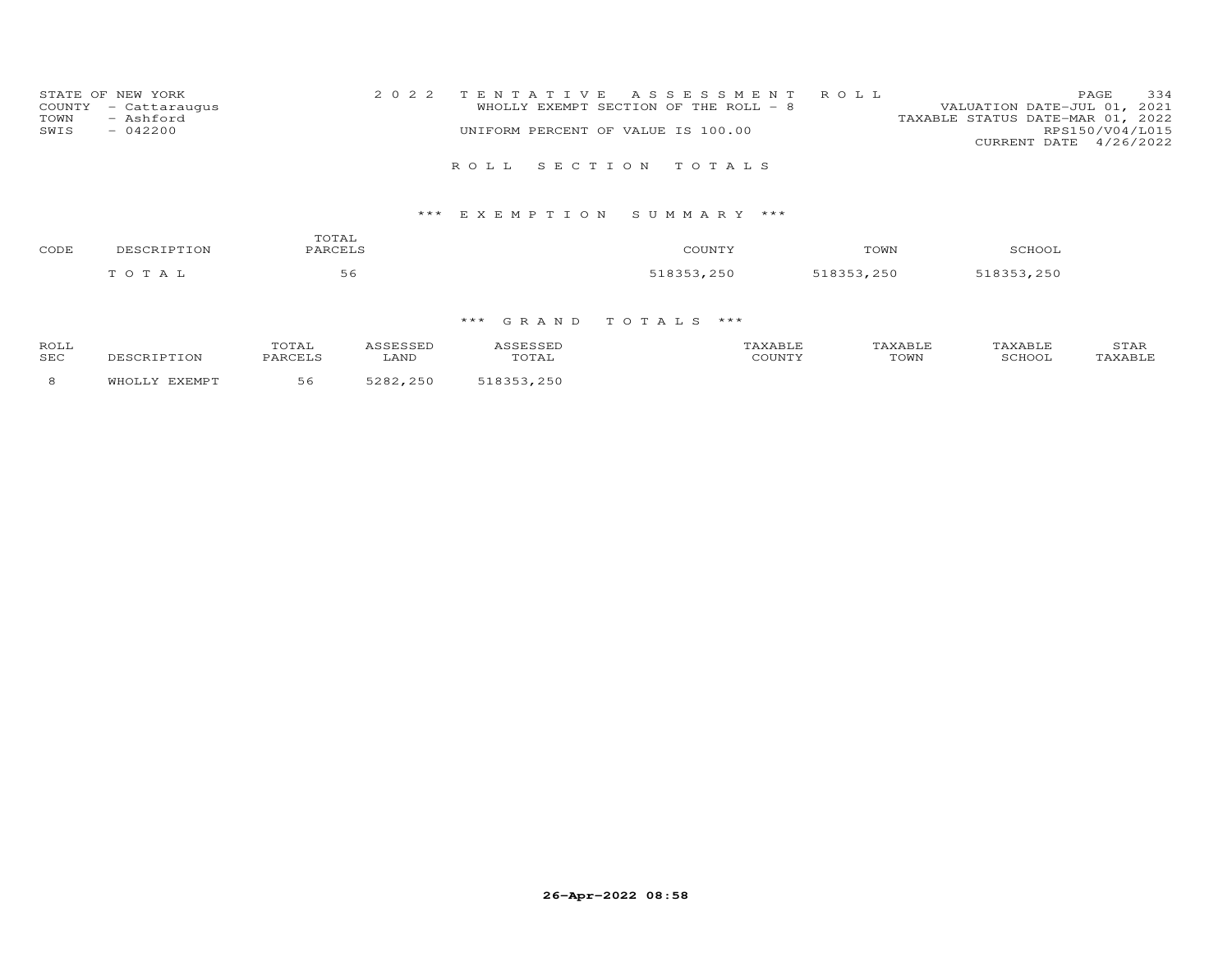|      | STATE OF NEW YORK    |                                    | 2022 TENTATIVE ASSESSMENT ROLL |                                  | PAGE            | 335 |
|------|----------------------|------------------------------------|--------------------------------|----------------------------------|-----------------|-----|
|      | COUNTY - Cattaraugus |                                    |                                | VALUATION DATE-JUL 01, 2021      |                 |     |
| TOWN | - Ashford            |                                    | SWIS TOTALS                    | TAXABLE STATUS DATE-MAR 01, 2022 |                 |     |
| SWIS | $-042200$            | UNIFORM PERCENT OF VALUE IS 100.00 |                                |                                  | RPS150/V04/L015 |     |
|      |                      |                                    |                                | CURRENT DATE 4/26/2022           |                 |     |

### \*\*\* S P E C I A L D I S T R I C T S U M M A R Y \*\*\*

| CODE. | DISTRICT NAME PARCELS TYPE | TOTAL. | EXTENSION   | EXTENSION<br>VALUE | AD VALOREM<br>VALUE | <b>FXFMPT</b><br>AMOUNT | TAXABLE<br>VALUE |
|-------|----------------------------|--------|-------------|--------------------|---------------------|-------------------------|------------------|
|       | FD221 West valley fi       |        | 1,545 TOTAL |                    | 727729,523          | 518877,624              | 208851,899       |
|       | LD221 Ashford light        |        | 72 TOTAL    |                    | 8165,528            | 556,800                 | 7608,728         |
|       | LD226 West valley li       |        | 264 TOTAL   |                    | 29047,390           | 357,715                 | 28689,675        |

#### \*\*\* S C H O O L D I S T R I C T S U M M A R Y \*\*\*

| CODE             | DISTRICT NAME                               | TOTAL<br>PARCELS | ASSESSED<br>LAND       | ASSESSED<br>TOTAL       | EXEMPT<br>AMOUNT       | TOTAL<br>TAXABLE        | STAR<br>AMOUNT        | STAR<br>TAXABLE         |
|------------------|---------------------------------------------|------------------|------------------------|-------------------------|------------------------|-------------------------|-----------------------|-------------------------|
| 042204<br>143801 | West Valley Central<br>Springville-Griffith | 1,140<br>405     | 44134,350<br>18940,100 | 667304,030<br>60425,493 | 527256,615<br>5323,021 | 140047,415<br>55102,472 | 17290,950<br>7092,479 | 122756,465<br>48009,993 |
|                  | $SUB-TOTAL$                                 | 1,545            | 63074,450              | 727729,523              | 532579,636             | 195149,887              | 24383,429             | 170766,458              |
|                  | TOTAL                                       | 1,545            | 63074,450              | 727729,523              | 532579,636             | 195149,887              | 24383,429             | 170766,458              |

### \*\*\* S Y S T E M C O D E S S U M M A R Y \*\*\*

#### NO SYSTEM EXEMPTIONS AT THIS LEVEL

| CODE  | DESCRIPTION | TOTAL<br>PARCELS | COUNTY     | TOWN       | SCHOOL     |
|-------|-------------|------------------|------------|------------|------------|
| 12100 | NYS OWNED   | 15               | 502364,350 | 502364,350 | 502364,350 |
| 13100 | COUNTY      |                  | 285,500    | 285,500    | 285,500    |
| 13500 | TOWN-PROP   | 8                | 1333,500   | 1333,500   | 1333,500   |
| 13800 | SCH-DIST    |                  | 9330,600   | 9330,600   | 9330,600   |
| 18020 | IND DEV     |                  | 2746.457   | 2746,457   | 2746,457   |
| 25110 | RELIGIOUS   |                  | 1852,100   | 1852,100   | 1852,100   |
| 25120 | EDUCATION   |                  | 551,600    | 551,600    | 551,600    |
| 25300 | NON-PROFIT  |                  | 109,400    | 109,400    | 109,400    |
| 26050 | AGSOCIETY   |                  | 78,700     | 78,700     | 78,700     |
| 26100 | VETORG CTS  |                  | 157,200    | 157,200    | 157,200    |
| 26400 | FIRE-DEPT   |                  | 1818,200   | 1818,200   | 1818,200   |
|       |             |                  |            |            |            |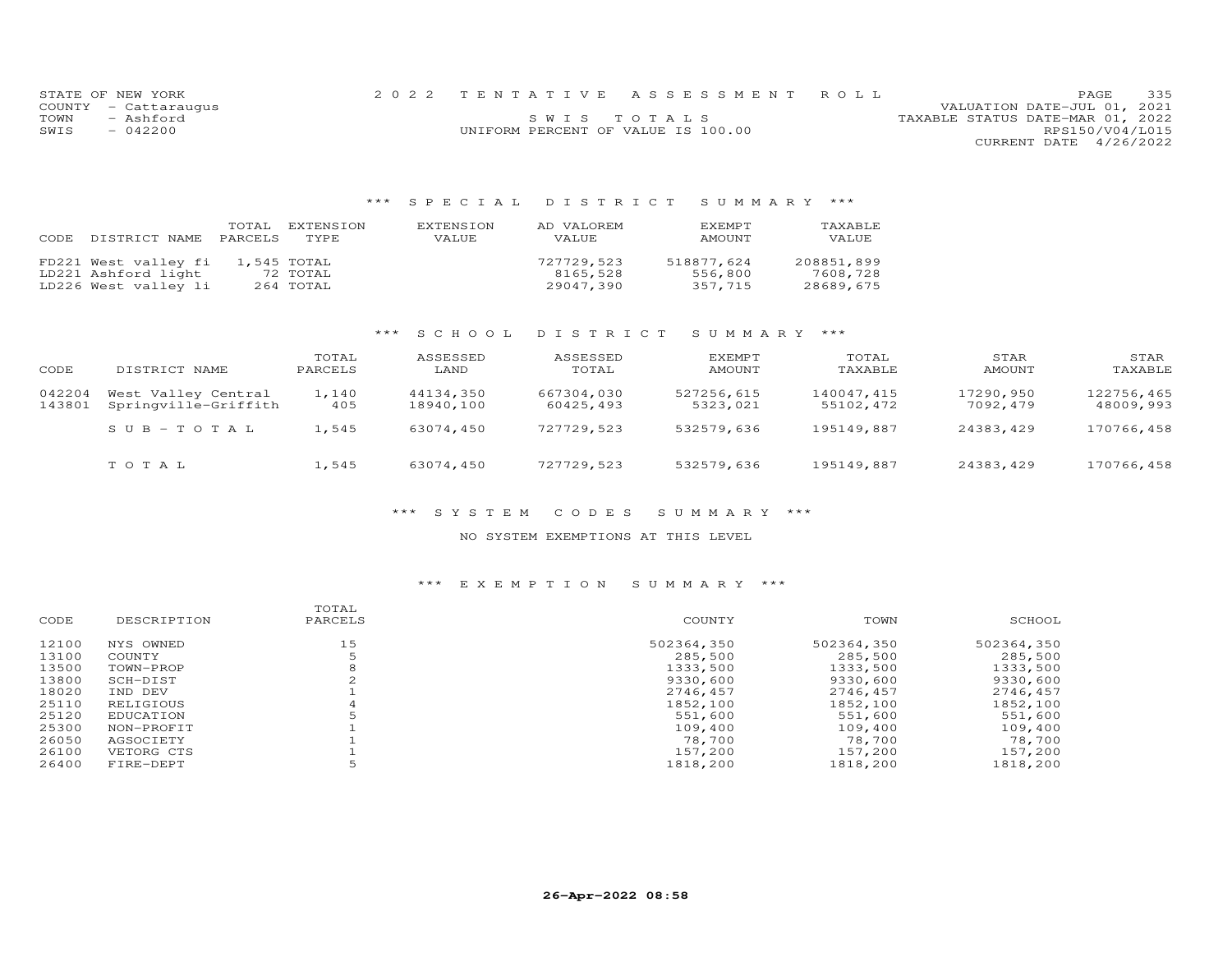|      | STATE OF NEW YORK    |                                    | 2022 TENTATIVE ASSESSMENT ROLL |                                  | <b>PAGE</b>            | 336 |
|------|----------------------|------------------------------------|--------------------------------|----------------------------------|------------------------|-----|
|      | COUNTY - Cattaraugus |                                    |                                | VALUATION DATE-JUL 01, 2021      |                        |     |
| TOWN | - Ashford            |                                    | SWIS TOTALS                    | TAXABLE STATUS DATE-MAR 01, 2022 |                        |     |
| SWIS | $-042200$            | UNIFORM PERCENT OF VALUE IS 100.00 |                                |                                  | RPS150/V04/L015        |     |
|      |                      |                                    |                                |                                  | CURRENT DATE 4/26/2022 |     |

|       |                 | TOTAL   |            |            |            |  |
|-------|-----------------|---------|------------|------------|------------|--|
| CODE  | DESCRIPTION     | PARCELS | COUNTY     | TOWN       | SCHOOL     |  |
| 27350 | CEMETERY        | 11      | 546,400    | 546,400    | 546,400    |  |
| 33201 | XMPT C/T        |         | 19,800     | 19,800     |            |  |
| 33302 | XMPT CTY        |         | 252,300    |            |            |  |
| 41101 | VET C/T         |         | 700        | 700        |            |  |
| 41120 | VETWAR CTS      | 61      | 718,395    | 718,395    | 718,395    |  |
| 41130 | VETCOM CTS      | 56      | 1121,993   | 1121,993   | 1121,993   |  |
| 41140 | VETDIS CTS      | 40      | 1315,487   | 1315,487   | 1315,487   |  |
| 41161 | $CW_15_VET/$    | 14      | 180,000    | 180,000    |            |  |
| 41171 | CW DISBLD       |         | 34,720     | 34,720     |            |  |
| 41400 | CLERGY          |         | 1,500      | 1,500      | 1,500      |  |
| 41683 | RPTL466 c       |         |            | 3,000      |            |  |
| 41700 | AG BLDG         | 3       | 349,094    | 349,094    | 349,094    |  |
| 41720 | AG DIST         | 79      | 5591,491   | 5591,491   | 5591,491   |  |
| 41730 | AG DISTOUT      | 6       | 389,945    | 389,945    | 389,945    |  |
| 41800 | AGED $C/T/S$    | 10      | 597,896    | 597,896    | 597,896    |  |
| 41802 | AGED C          | 14      | 431,741    |            |            |  |
| 41804 | AGED S          | 10      |            |            | 537,175    |  |
| 41834 | ENH STAR        | 210     |            |            | 15317,879  |  |
| 41854 | <b>BAS STAR</b> | 303     |            |            | 9065,550   |  |
| 41934 | Dis & Lim       |         |            |            | 23,850     |  |
| 42100 | SILO T/C/S      | 9       | 143,956    | 143,956    | 143,956    |  |
| 47100 | Mass Telec      |         | 158,073    | 158,073    | 158,073    |  |
| 47670 | EDZ T/C/S       |         | 430,274    | 430,274    | 430,274    |  |
| 49500 | SOLR C/T/S      |         | 26,500     | 26,500     | 26,500     |  |
|       | TOTAL           | 889     | 532937,872 | 532256,831 | 556963,065 |  |
|       |                 |         |            |            |            |  |

| ROLL<br>SEC | DESCRIPTION       | TOTAL<br>PARCELS | ASSESSED<br>LAND | ASSESSED<br>TOTAL | TAXABLE<br>COUNTY | TAXABLE<br>TOWN | TAXABLE<br>SCHOOL | STAR<br>TAXABLE |
|-------------|-------------------|------------------|------------------|-------------------|-------------------|-----------------|-------------------|-----------------|
|             | TAXABLE           | .444             | 57735,700        | 193677.780        | 182071,988        | 182753,029      | 182430,224        | 158046,795      |
|             | SPECIAL FRANCHISE |                  |                  | 3624,854          | 3624,854          | 3624,854        | 3624,854          | 3624,854        |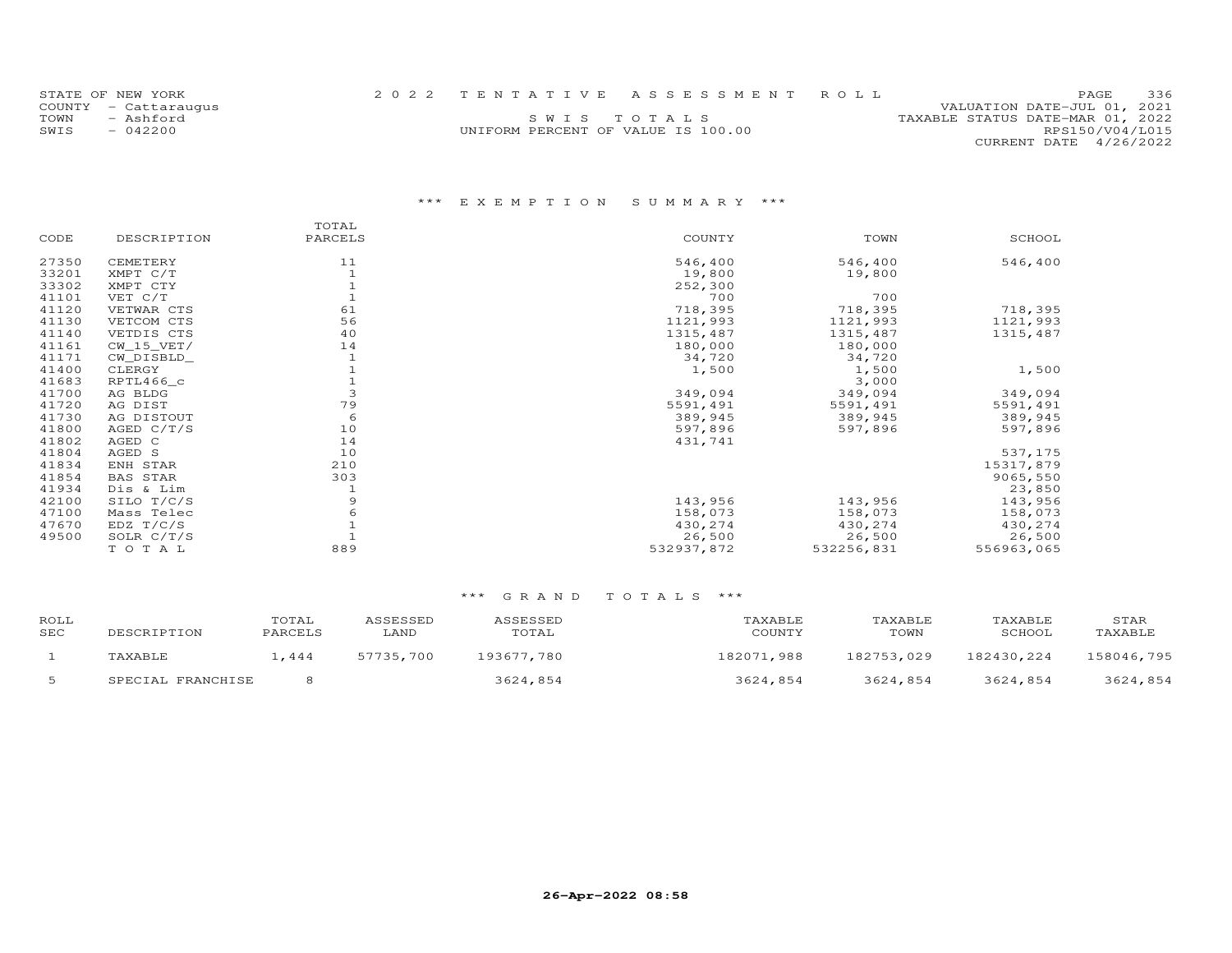| STATE OF NEW YORK |                      |                                    | 2022 TENTATIVE ASSESSMENT ROLL |                                  |                        | PAGE. | 337 |
|-------------------|----------------------|------------------------------------|--------------------------------|----------------------------------|------------------------|-------|-----|
|                   | COUNTY - Cattaraugus |                                    |                                | VALUATION DATE-JUL 01, 2021      |                        |       |     |
| TOWN              | - Ashford            | SWIS TOTALS                        |                                | TAXABLE STATUS DATE-MAR 01, 2022 |                        |       |     |
| SWIS              | $-042200$            | UNIFORM PERCENT OF VALUE IS 100.00 |                                |                                  | RPS150/V04/L015        |       |     |
|                   |                      |                                    |                                |                                  | CURRENT DATE 4/26/2022 |       |     |

| ROLL<br>SEC  | DESCRIPTION       | TOTAL<br>PARCELS | ASSESSED<br>LAND | ASSESSED<br>TOTAL | TAXABLE<br>COUNTY | TAXABLE<br>TOWN | TAXABLE<br>SCHOOL | STAR<br>TAXABLE |
|--------------|-------------------|------------------|------------------|-------------------|-------------------|-----------------|-------------------|-----------------|
| 6            | UTILITIES & N.C.  | 36               | 56,500           | 11784,896         | 8806,066          | 8806,066        | 8806,066          | 8806,066        |
|              | CEILING RAILROADS |                  |                  | 288,743           | 288,743           | 288,743         | 288,743           | 288,743         |
| 8            | WHOLLY EXEMPT     | 56               | 5282,250         | 518353,250        |                   |                 |                   |                 |
| $\star$      | SUB<br>TOTAL      | 1,545            | 63074,450        | 727729,523        | 194791,651        | 195472,692      | 195149,887        | 170766,458      |
| $\star\star$ | GRAND TOTAL       | 1,545            | 63074,450        | 727729,523        | 194791,651        | 195472,692      | 195149,887        | 170766,458      |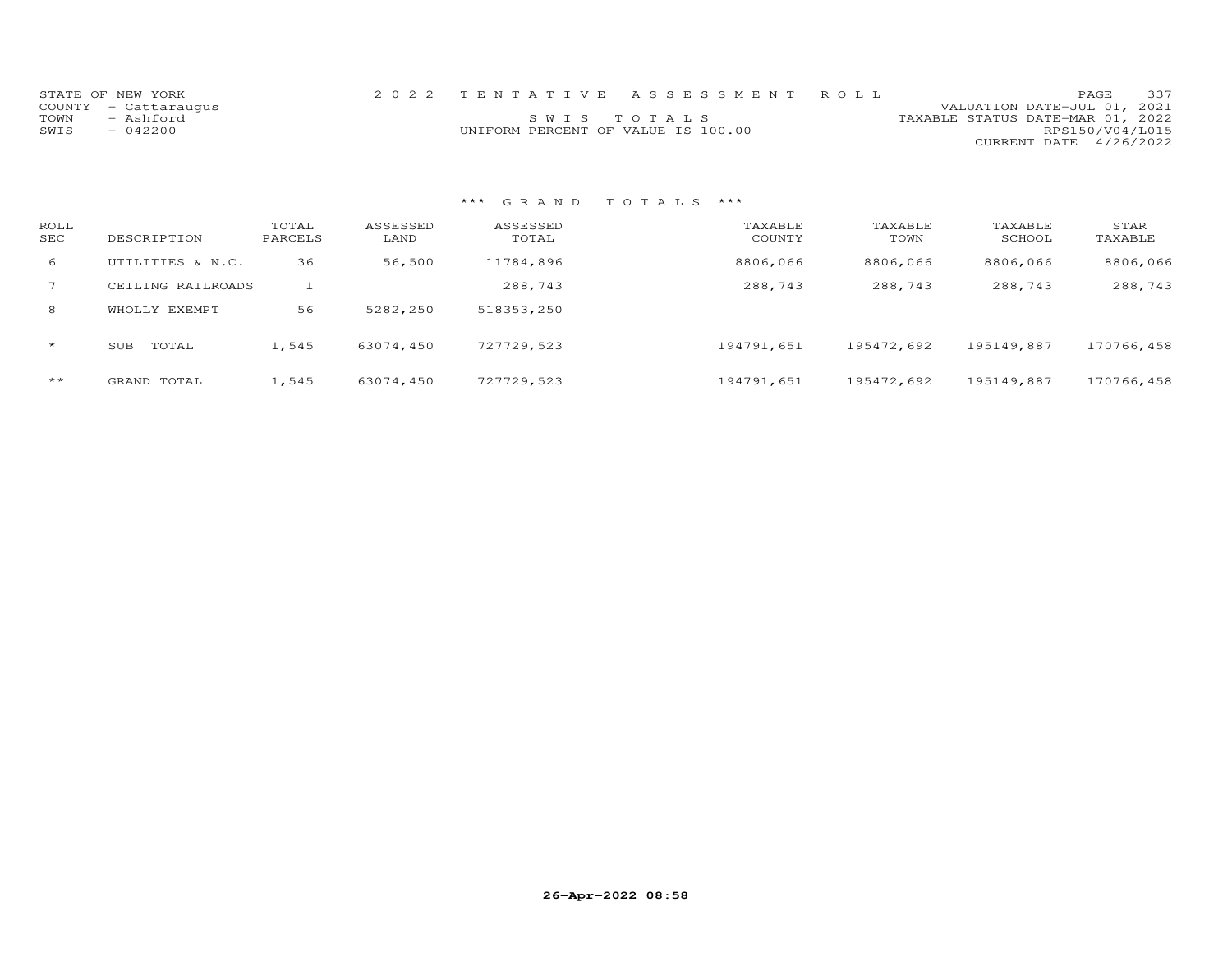|      | STATE OF NEW YORK    | 2022 TENTATIVE ASSESSMENT ROLL     |  |                                  |                        | <b>PAGE</b> | 338 |
|------|----------------------|------------------------------------|--|----------------------------------|------------------------|-------------|-----|
|      | COUNTY - Cattaraugus | TOWN TOTALS                        |  | VALUATION DATE-JUL 01, 2021      |                        |             |     |
| TOWN | - Ashford            |                                    |  | TAXABLE STATUS DATE-MAR 01, 2022 |                        |             |     |
| SWIS | $-0422$              | UNIFORM PERCENT OF VALUE IS 100.00 |  |                                  | RPS150/V04/L015        |             |     |
|      |                      |                                    |  |                                  | CURRENT DATE 4/26/2022 |             |     |

### \*\*\* S P E C I A L D I S T R I C T S U M M A R Y \*\*\*

| CODE | DISTRICT NAME        | TOTAL<br>PARCELS | EXTENSION<br>TYPE. | EXTENSION<br>VALUE. | AD VALOREM<br>VALUE. | <b>EXEMPT</b><br>AMOUNT | TAXABLE<br>VALUE |
|------|----------------------|------------------|--------------------|---------------------|----------------------|-------------------------|------------------|
|      | FD221 West valley fi |                  | 1,545 TOTAL        |                     | 727729,523           | 518877,624              | 208851,899       |
|      | LD221 Ashford light  |                  | 72 TOTAL           |                     | 8165,528             | 556,800                 | 7608,728         |
|      | LD226 West valley li |                  | 264 TOTAL          |                     | 29047,390            | 357,715                 | 28689,675        |

#### \*\*\* S C H O O L D I S T R I C T S U M M A R Y \*\*\*

| CODE             | DISTRICT NAME                               | TOTAL<br>PARCELS | ASSESSED<br>LAND       | ASSESSED<br>TOTAL       | EXEMPT<br>AMOUNT       | TOTAL<br>TAXABLE        | STAR<br>AMOUNT        | STAR<br>TAXABLE         |
|------------------|---------------------------------------------|------------------|------------------------|-------------------------|------------------------|-------------------------|-----------------------|-------------------------|
| 042204<br>143801 | West Valley Central<br>Springville-Griffith | 1,140<br>405     | 44134,350<br>18940,100 | 667304,030<br>60425,493 | 527256,615<br>5323,021 | 140047,415<br>55102,472 | 17290,950<br>7092,479 | 122756,465<br>48009,993 |
|                  | $SUB-TOTAL$                                 | 1,545            | 63074,450              | 727729,523              | 532579,636             | 195149,887              | 24383,429             | 170766,458              |
|                  | TOTAL                                       | 1,545            | 63074,450              | 727729,523              | 532579,636             | 195149,887              | 24383,429             | 170766,458              |

### \*\*\* S Y S T E M C O D E S S U M M A R Y \*\*\*

#### NO SYSTEM EXEMPTIONS AT THIS LEVEL

| CODE  | DESCRIPTION | TOTAL<br>PARCELS | COUNTY     | TOWN       | SCHOOL     |
|-------|-------------|------------------|------------|------------|------------|
| 12100 | NYS OWNED   | 15               | 502364,350 | 502364,350 | 502364,350 |
| 13100 | COUNTY      |                  | 285,500    | 285,500    | 285,500    |
| 13500 | TOWN-PROP   | 8                | 1333,500   | 1333,500   | 1333,500   |
| 13800 | SCH-DIST    |                  | 9330,600   | 9330,600   | 9330,600   |
| 18020 | IND DEV     |                  | 2746.457   | 2746,457   | 2746,457   |
| 25110 | RELIGIOUS   |                  | 1852,100   | 1852,100   | 1852,100   |
| 25120 | EDUCATION   |                  | 551,600    | 551,600    | 551,600    |
| 25300 | NON-PROFIT  |                  | 109,400    | 109,400    | 109,400    |
| 26050 | AGSOCIETY   |                  | 78,700     | 78,700     | 78,700     |
| 26100 | VETORG CTS  |                  | 157,200    | 157,200    | 157,200    |
| 26400 | FIRE-DEPT   |                  | 1818,200   | 1818,200   | 1818,200   |
|       |             |                  |            |            |            |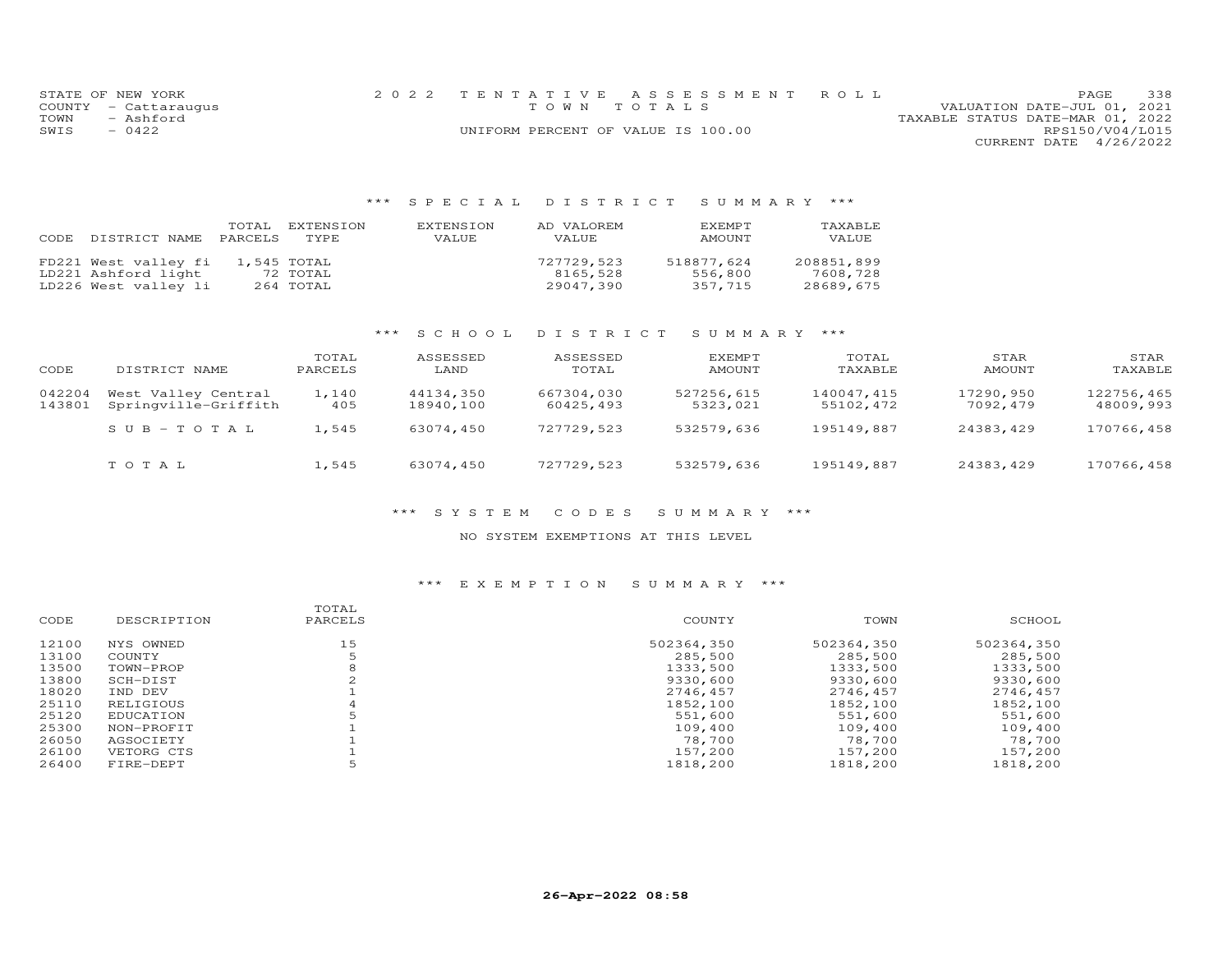|      | STATE OF NEW YORK    |                                    | 2022 TENTATIVE ASSESSMENT ROLL |                                  | <b>PAGE</b>            | 339 |  |
|------|----------------------|------------------------------------|--------------------------------|----------------------------------|------------------------|-----|--|
|      | COUNTY - Cattaraugus |                                    | TOWN TOTALS                    | VALUATION DATE-JUL 01, 2021      |                        |     |  |
| TOWN | - Ashford            |                                    |                                | TAXABLE STATUS DATE-MAR 01, 2022 |                        |     |  |
| SWIS | $-0422$              | UNIFORM PERCENT OF VALUE IS 100.00 |                                |                                  | RPS150/V04/L015        |     |  |
|      |                      |                                    |                                |                                  | CURRENT DATE 4/26/2022 |     |  |

|       |                 | TOTAL   |            |            |            |
|-------|-----------------|---------|------------|------------|------------|
| CODE  | DESCRIPTION     | PARCELS | COUNTY     | TOWN       | SCHOOL     |
| 27350 | CEMETERY        | 11      | 546,400    | 546,400    | 546,400    |
| 33201 | XMPT C/T        |         | 19,800     | 19,800     |            |
| 33302 | XMPT CTY        |         | 252,300    |            |            |
| 41101 | VET C/T         |         | 700        | 700        |            |
| 41120 | VETWAR CTS      | 61      | 718,395    | 718,395    | 718,395    |
| 41130 | VETCOM CTS      | 56      | 1121,993   | 1121,993   | 1121,993   |
| 41140 | VETDIS CTS      | 40      | 1315,487   | 1315,487   | 1315,487   |
| 41161 | $CW_15_VET/$    | 14      | 180,000    | 180,000    |            |
| 41171 | CW DISBLD       |         | 34,720     | 34,720     |            |
| 41400 | CLERGY          |         | 1,500      | 1,500      | 1,500      |
| 41683 | RPTL466_c       |         |            | 3,000      |            |
| 41700 | AG BLDG         | 3       | 349,094    | 349,094    | 349,094    |
| 41720 | AG DIST         | 79      | 5591,491   | 5591,491   | 5591,491   |
| 41730 | AG DISTOUT      | 6       | 389,945    | 389,945    | 389,945    |
| 41800 | AGED C/T/S      | 10      | 597,896    | 597,896    | 597,896    |
| 41802 | AGED C          | 14      | 431,741    |            |            |
| 41804 | AGED S          | 10      |            |            | 537,175    |
| 41834 | ENH STAR        | 210     |            |            | 15317,879  |
| 41854 | <b>BAS STAR</b> | 303     |            |            | 9065,550   |
| 41934 | Dis & Lim       |         |            |            | 23,850     |
| 42100 | SILO T/C/S      | 9       | 143,956    | 143,956    | 143,956    |
| 47100 | Mass Telec      |         | 158,073    | 158,073    | 158,073    |
| 47670 | EDZ T/C/S       |         | 430,274    | 430,274    | 430,274    |
| 49500 | SOLR C/T/S      |         | 26,500     | 26,500     | 26,500     |
|       | TOTAL           | 889     | 532937,872 | 532256,831 | 556963,065 |
|       |                 |         |            |            |            |

| ROLL<br>SEC | DESCRIPTION       | TOTAL<br>PARCELS | ASSESSED<br>LAND | ASSESSED<br>TOTAL | TAXABLE<br>COUNTY | TAXABLE<br>TOWN | TAXABLE<br>SCHOOL | STAR<br>TAXABLE |
|-------------|-------------------|------------------|------------------|-------------------|-------------------|-----------------|-------------------|-----------------|
|             | TAXABLE           | .444             | 57735,700        | 193677.780        | 182071,988        | 182753,029      | 182430,224        | 158046,795      |
|             | SPECIAL FRANCHISE |                  |                  | 3624,854          | 3624,854          | 3624,854        | 3624,854          | 3624,854        |